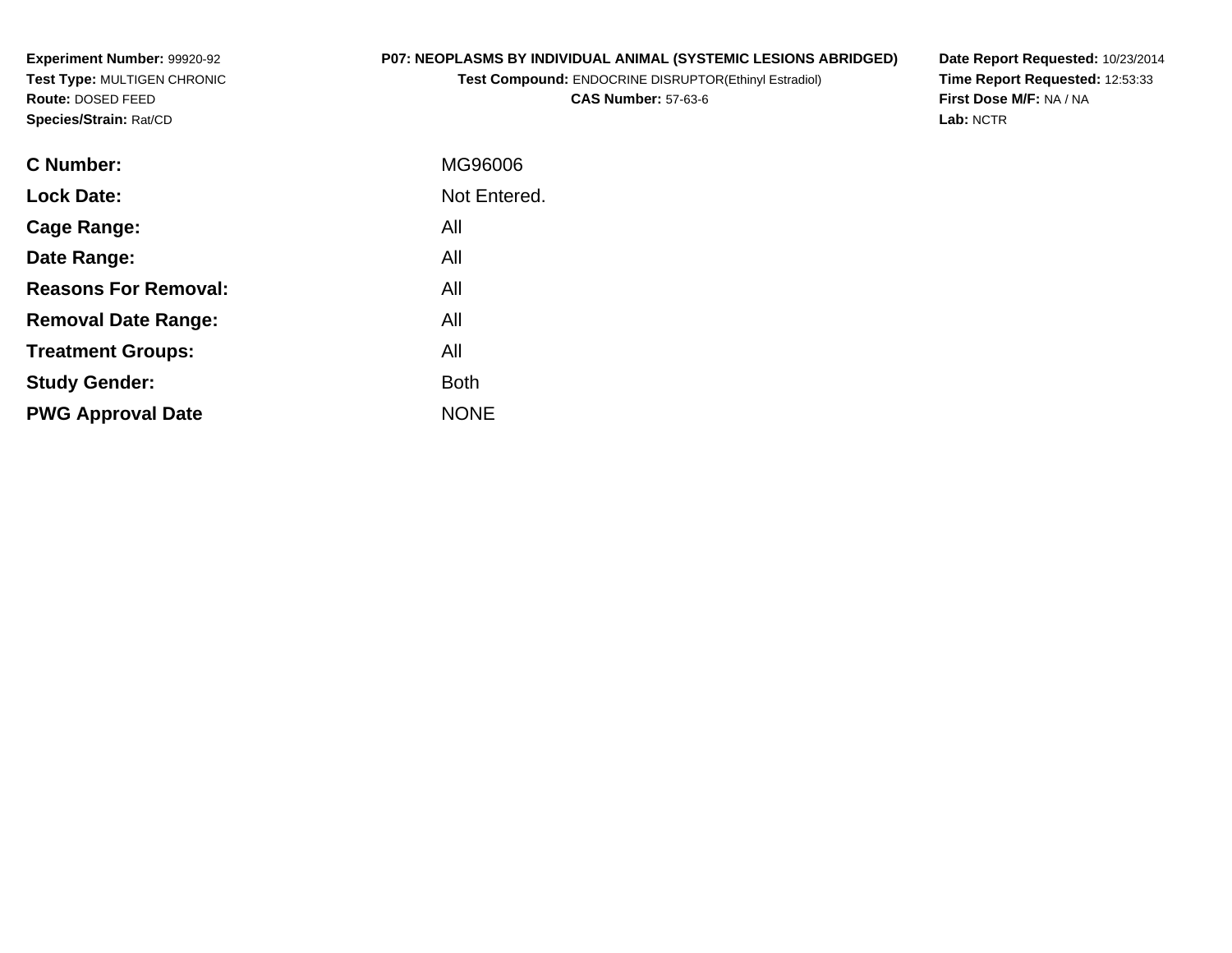**Test Compound:** ENDOCRINE DISRUPTOR(Ethinyl Estradiol)

## **CAS Number:** 57-63-6

**Date Report Requested:** 10/23/2014**Time Report Requested:** 12:53:33**First Dose M/F:** NA / NA**Lab:** NCTR

|                                             | DAY ON TEST      | $\boldsymbol{\theta}$<br>$\boldsymbol{\beta}$ | 0<br>$\boldsymbol{4}$             | 0<br>$\boldsymbol{4}$     | 0<br>$\boldsymbol{4}$        | 0<br>$5\overline{)}$          | 0<br>$\sqrt{5}$  | 0<br>$\sqrt{5}$               | $\boldsymbol{\theta}$<br>6   | 0<br>6                          | 0<br>6                        | 0<br>6                           | 0<br>$\overline{7}$           | 0<br>$\boldsymbol{7}$       | 0<br>$\overline{7}$                  | 0<br>$\overline{7}$ | 0<br>$\overline{7}$   | 0<br>$\overline{7}$              | 0<br>$\boldsymbol{7}$ | 0<br>$\overline{7}$             | 0<br>$\overline{7}$          | $\overline{7}$                  | 0<br>$\overline{7}$ | 0<br>$\boldsymbol{7}$ | 0<br>$\boldsymbol{7}$        | 0<br>$\overline{7}$           | 0<br>$\overline{7}$           | 0<br>$\overline{7}$ | 0<br>$\boldsymbol{7}$ | 0<br>$\overline{7}$            | 0<br>$\overline{7}$ | 0<br>$\overline{7}$ |
|---------------------------------------------|------------------|-----------------------------------------------|-----------------------------------|---------------------------|------------------------------|-------------------------------|------------------|-------------------------------|------------------------------|---------------------------------|-------------------------------|----------------------------------|-------------------------------|-----------------------------|--------------------------------------|---------------------|-----------------------|----------------------------------|-----------------------|---------------------------------|------------------------------|---------------------------------|---------------------|-----------------------|------------------------------|-------------------------------|-------------------------------|---------------------|-----------------------|--------------------------------|---------------------|---------------------|
| <b>CD Rat Male</b>                          |                  | 8                                             | $\bm{l}$                          | $\boldsymbol{4}$          | $\boldsymbol{7}$             | $\boldsymbol{2}$              | 5                | 9                             | $\boldsymbol{l}$             | $\boldsymbol{\beta}$            | 4                             | 8                                | 0                             | $\boldsymbol{\theta}$       | $\boldsymbol{\beta}$                 | $\boldsymbol{4}$    | 4                     | 5                                | $\mathfrak{s}$        | $\mathfrak{s}$                  | $\sqrt{5}$                   | 5                               | 5<br>$\overline{7}$ | 5<br>$\overline{7}$   | 5<br>$\overline{7}$          | $\mathfrak{s}$                | $\mathfrak{s}$                | 5                   | $\mathfrak{s}$        | $\mathfrak{s}$                 | $\mathfrak{s}$      | 5                   |
| F1 OPPB                                     |                  | $\boldsymbol{\beta}$<br>0                     | $\boldsymbol{\beta}$<br>$\pmb{0}$ | $\boldsymbol{\beta}$<br>0 | 8<br>$\mathbf 0$             | 6<br>0                        | 6<br>$\mathbf 0$ | $\overline{c}$<br>$\mathbf 0$ | 9<br>$\mathsf{O}\xspace$     | $\boldsymbol{l}$<br>$\mathbf 0$ | $\overline{7}$<br>$\mathbf 0$ | $\boldsymbol{\delta}$<br>0       | $\overline{2}$<br>$\mathbf 0$ | 4<br>$\mathbf 0$            | $\boldsymbol{\theta}$<br>$\mathbf 0$ | $\mathbf 0$         | $\boldsymbol{4}$<br>0 | 6<br>$\mathbf 0$                 | 6<br>0                | 6<br>$\mathbf 0$                | 5<br>$\mathbf 0$             | $\boldsymbol{7}$<br>$\mathbf 0$ | $\Omega$            | $\pmb{0}$             | $\mathbf 0$                  | $\overline{7}$<br>$\mathbf 0$ | $\overline{7}$<br>$\mathbf 0$ | 8<br>0              | 8<br>0                | 8<br>$\mathbf 0$               | 8<br>$\mathbf 0$    | 8<br>$\Omega$       |
|                                             | <b>ANIMAL ID</b> |                                               | $\pmb{0}$                         | 0                         | $\pmb{0}$                    | 0                             | $\mathbf 0$      | $\mathbf 0$                   | $\mathbf 0$                  | $\pmb{0}$                       | 0                             | $\pmb{0}$                        | 0                             | 0                           |                                      | $\pmb{0}$           | 0                     | 0                                | 0                     | $\mathbf 0$                     | 0                            | $\mathbf 0$                     | 0                   | $\pmb{0}$             | $\pmb{0}$                    | $\mathbf 0$                   | $\mathbf 0$                   | 0                   | 0                     | $\mathbf 0$                    | $\mathbf 0$         | $\Omega$            |
|                                             |                  | $\mathbf 0$<br>3                              | $\mathsf{O}\xspace$<br>4          | $\mathbf 0$<br>4          | $\overline{0}$<br>$\sqrt{5}$ | $\mathbf 0$<br>$\overline{7}$ | $\mathbf 0$<br>9 | 3                             | $\overline{1}$<br>$\sqrt{5}$ | $\mathbf{1}$<br>$\overline{7}$  | $\overline{2}$<br>$\mathbf 0$ | $\overline{2}$<br>$\overline{7}$ | $\frac{2}{9}$                 | $\mathbf{3}$<br>$\mathbf 0$ | 0<br>3<br>5<br>6                     | $\mathbf{3}$<br>8   | $\sqrt{3}$<br>8       | $\overline{4}$<br>$\overline{c}$ | 4<br>$\frac{2}{5}$    | $\overline{4}$<br>$\frac{2}{6}$ | $\overline{4}$<br>$\sqrt{5}$ | $\overline{4}$<br>8             | 4<br>8              | $\frac{5}{2}$         | $\,$ 5 $\,$<br>$\frac{2}{9}$ | $\sqrt{5}$<br>$\mathbf{3}$    | 5<br>$\mathbf{3}$             | 5<br>$\overline{7}$ | 5<br>$\overline{7}$   | $\sqrt{5}$<br>$\boldsymbol{7}$ | 5<br>7              | 5<br>$\overline{7}$ |
|                                             |                  |                                               |                                   |                           |                              | 6                             |                  | $\mathcal{D}$                 | 9                            | 3                               | $\Omega$                      |                                  | $\Omega$                      | 3                           |                                      |                     |                       |                                  |                       |                                 | 4                            | $\Omega$                        |                     |                       |                              | $\Omega$                      |                               | 3                   |                       | 5                              | 6                   | $\overline{7}$      |
| <b>Alimentary System</b>                    |                  |                                               |                                   |                           |                              |                               |                  |                               |                              |                                 |                               |                                  |                               |                             |                                      |                     |                       |                                  |                       |                                 |                              |                                 |                     |                       |                              |                               |                               |                     |                       |                                |                     |                     |
| Esophagus                                   |                  |                                               |                                   |                           |                              |                               |                  |                               |                              |                                 |                               |                                  |                               |                             |                                      |                     |                       |                                  |                       |                                 |                              |                                 |                     |                       |                              |                               |                               |                     |                       |                                |                     |                     |
| Intestine Large, Cecum                      |                  |                                               |                                   |                           |                              |                               |                  |                               |                              |                                 |                               |                                  |                               |                             |                                      |                     |                       |                                  |                       |                                 |                              |                                 |                     |                       |                              |                               |                               |                     |                       |                                |                     |                     |
| Intestine Large, Colon                      |                  |                                               |                                   |                           |                              |                               |                  |                               |                              |                                 |                               |                                  |                               |                             |                                      |                     |                       |                                  |                       |                                 |                              |                                 |                     |                       |                              |                               |                               |                     |                       |                                |                     |                     |
| Intestine Large, Rectum                     |                  | A                                             | A                                 | $+$                       | A                            | A                             |                  |                               |                              |                                 |                               |                                  |                               |                             |                                      |                     |                       |                                  |                       |                                 |                              |                                 |                     |                       |                              |                               |                               |                     |                       |                                |                     |                     |
| Intestine Small, Duodenum<br>Adenocarcinoma |                  | A                                             | A                                 | $\ddot{}$                 |                              | Α                             |                  |                               |                              |                                 |                               |                                  |                               |                             |                                      |                     |                       |                                  |                       |                                 |                              |                                 |                     |                       |                              |                               |                               |                     |                       |                                |                     |                     |
| Intestine Small, Ileum                      |                  | A                                             |                                   |                           |                              |                               |                  |                               |                              |                                 |                               |                                  |                               |                             |                                      |                     |                       |                                  |                       |                                 |                              |                                 |                     |                       |                              |                               |                               |                     |                       |                                |                     |                     |
| Intestine Small, Jejunum                    |                  | A                                             | A                                 | $\ddot{}$                 | A                            | A                             |                  |                               |                              |                                 |                               |                                  |                               |                             |                                      |                     |                       |                                  |                       |                                 |                              |                                 |                     |                       |                              |                               |                               |                     |                       |                                |                     |                     |
| Liver                                       |                  |                                               |                                   |                           |                              | A                             |                  |                               |                              |                                 |                               |                                  |                               |                             |                                      |                     |                       |                                  |                       |                                 |                              |                                 |                     |                       |                              |                               |                               |                     |                       |                                |                     |                     |
| Mesentery                                   |                  |                                               |                                   |                           |                              |                               |                  | $\ddot{}$                     |                              |                                 |                               |                                  |                               |                             |                                      |                     |                       |                                  |                       |                                 |                              |                                 |                     |                       |                              |                               |                               |                     |                       |                                |                     |                     |
| Oral Mucosa                                 |                  |                                               |                                   |                           |                              |                               |                  |                               |                              |                                 |                               | $+$                              | $+$                           |                             |                                      |                     |                       |                                  |                       |                                 |                              |                                 |                     |                       |                              |                               |                               |                     |                       |                                |                     |                     |
| Squamous Cell Carcinoma                     |                  |                                               |                                   |                           |                              |                               |                  |                               |                              |                                 |                               | X                                | $\mathsf{X}$                  |                             |                                      |                     |                       |                                  |                       |                                 |                              |                                 |                     |                       |                              |                               |                               |                     |                       |                                |                     |                     |
| Pancreas                                    |                  | A                                             |                                   |                           |                              |                               |                  |                               |                              |                                 |                               |                                  |                               |                             |                                      |                     |                       |                                  |                       |                                 |                              |                                 |                     |                       |                              |                               |                               |                     |                       |                                |                     |                     |
| Salivary Glands                             |                  |                                               |                                   |                           |                              |                               |                  |                               |                              |                                 |                               |                                  |                               |                             |                                      |                     |                       |                                  |                       |                                 |                              |                                 |                     |                       |                              |                               |                               |                     |                       |                                |                     |                     |
| Stomach, Forestomach                        |                  | $+$                                           |                                   | $\ddot{+}$                | A                            |                               |                  |                               |                              |                                 |                               |                                  |                               |                             |                                      |                     |                       |                                  |                       |                                 |                              |                                 |                     |                       |                              |                               |                               |                     |                       |                                |                     |                     |
| Squamous Cell Papilloma                     |                  |                                               |                                   |                           |                              |                               |                  |                               |                              |                                 |                               |                                  |                               |                             |                                      |                     |                       |                                  |                       |                                 |                              |                                 |                     |                       |                              |                               |                               |                     |                       |                                |                     |                     |
| Stomach, Glandular                          |                  | A                                             | $\overline{A}$                    | $\ddot{}$                 | A                            | A                             |                  |                               |                              |                                 |                               |                                  |                               |                             |                                      |                     |                       |                                  |                       |                                 |                              |                                 |                     |                       |                              |                               |                               |                     |                       |                                |                     |                     |
| <b>Cardiovascular System</b>                |                  |                                               |                                   |                           |                              |                               |                  |                               |                              |                                 |                               |                                  |                               |                             |                                      |                     |                       |                                  |                       |                                 |                              |                                 |                     |                       |                              |                               |                               |                     |                       |                                |                     |                     |
| <b>Blood Vessel</b>                         |                  |                                               |                                   |                           |                              |                               |                  |                               |                              |                                 |                               |                                  |                               |                             |                                      |                     |                       |                                  |                       |                                 |                              |                                 |                     |                       |                              |                               |                               |                     |                       |                                |                     |                     |
| Heart                                       |                  |                                               |                                   |                           |                              |                               |                  |                               |                              |                                 |                               |                                  |                               |                             |                                      |                     |                       |                                  |                       |                                 |                              |                                 |                     |                       |                              |                               |                               |                     |                       |                                |                     |                     |
| Endocardium, Schwannoma Malignant           |                  |                                               |                                   |                           |                              |                               |                  |                               |                              |                                 |                               |                                  |                               |                             |                                      |                     |                       |                                  |                       |                                 |                              |                                 |                     |                       |                              |                               | X                             |                     |                       |                                |                     |                     |

\* ..Total animals with tissue examined microscopically; Total animals with tumor **M** . Missing tissue M ..Missing tissue A ..Autolysis precludes evaluation + ..Tissue examined microscopically X ..Lesion present BLANK ..Not examined microscopicallyI ..Insufficient tissue

**Experiment Number:** 99920-92**Test Type:** MULTIGEN CHRONIC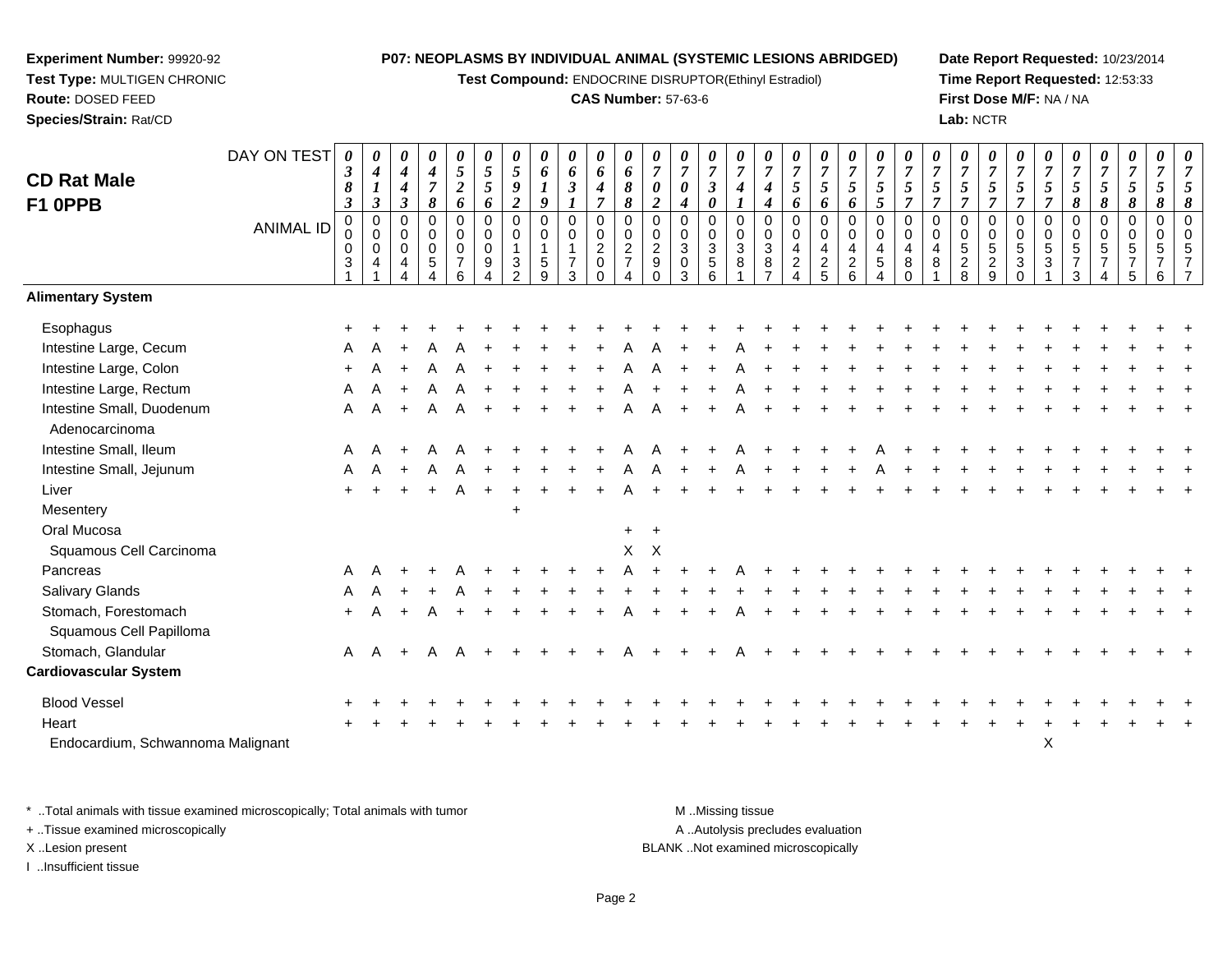**Test Compound:** ENDOCRINE DISRUPTOR(Ethinyl Estradiol)

#### **CAS Number:** 57-63-6

**Date Report Requested:** 10/23/2014**Time Report Requested:** 12:53:34**First Dose M/F:** NA / NA**Lab:** NCTR

| <b>CD Rat Male</b><br>F1 0PPB                                                                               | DAY ON TEST<br><b>ANIMAL ID</b> | 0<br>$\boldsymbol{\beta}$<br>8<br>$\boldsymbol{\beta}$<br>$\pmb{0}$<br>0<br>$\mathbf 0$<br>3 | $\boldsymbol{\theta}$<br>$\boldsymbol{4}$<br>$\boldsymbol{l}$<br>$\mathfrak{z}$<br>$\pmb{0}$<br>$\pmb{0}$<br>$\mathbf 0$<br>4 | 0<br>4<br>4<br>3<br>0<br>0<br>$\mathbf 0$<br>4 | $\pmb{\theta}$<br>$\boldsymbol{4}$<br>$\overline{7}$<br>8<br>$\mathbf 0$<br>0<br>$\mathbf 0$<br>5 | $\pmb{\theta}$<br>5<br>$\boldsymbol{2}$<br>6<br>$\pmb{0}$<br>$\mathbf 0$<br>$\mathbf 0$<br>$\overline{7}$<br>6 | 0<br>$\mathfrak{s}$<br>5<br>6<br>0<br>0<br>$\mathbf 0$<br>9 | $\boldsymbol{\theta}$<br>5<br>$\boldsymbol{g}$<br>$\boldsymbol{2}$<br>$\mathbf 0$<br>$\mathbf 0$<br>$\mathbf{1}$<br>3<br>$\mathcal{P}$ | $\pmb{\theta}$<br>6<br>9<br>$\mathbf 0$<br>$\mathbf 0$<br>5<br>9 | $\pmb{\theta}$<br>6<br>$\boldsymbol{\beta}$<br>$\pmb{0}$<br>0<br>$\mathbf{1}$<br>$\overline{7}$<br>3 | 0<br>6<br>$\boldsymbol{4}$<br>$\overline{7}$<br>$\pmb{0}$<br>$\pmb{0}$<br>$\boldsymbol{2}$<br>0<br>$\Omega$ | 0<br>6<br>8<br>$\pmb{8}$<br>0<br>$\mathbf 0$<br>$\overline{c}$<br>$\overline{7}$<br>Δ | $\boldsymbol{\theta}$<br>$\overline{7}$<br>$\boldsymbol{\theta}$<br>$\boldsymbol{2}$<br>$\mathbf 0$<br>$\mathbf 0$<br>$\overline{2}$<br>9<br>$\Omega$ | 0<br>$\overline{7}$<br>0<br>4<br>$\mathbf 0$<br>$\Omega$<br>$\mathbf{3}$<br>$\mathbf 0$<br>3 | $\pmb{\theta}$<br>$\overline{7}$<br>$\boldsymbol{\beta}$<br>$\boldsymbol{\theta}$<br>0<br>$\pmb{0}$<br>$\sqrt{3}$<br>$\sqrt{5}$<br>6 | $\pmb{\theta}$<br>$\overline{7}$<br>$\boldsymbol{4}$<br>$\pmb{0}$<br>$\pmb{0}$<br>$\sqrt{3}$<br>8 | 0<br>$\overline{7}$<br>$\boldsymbol{4}$<br>4<br>$\mathbf 0$<br>$\mathbf 0$<br>$\mathbf{3}$<br>8 | 0<br>$\overline{7}$<br>$\mathfrak{s}$<br>6<br>$\mathbf 0$<br>$\mathbf 0$<br>$\overline{4}$<br>$\overline{c}$ | 0<br>$\overline{7}$<br>$5\overline{)}$<br>6<br>0<br>$\mathbf 0$<br>4<br>$\frac{2}{5}$ | $\pmb{\theta}$<br>$\boldsymbol{7}$<br>$\sqrt{5}$<br>6<br>$\mathbf 0$<br>$\pmb{0}$<br>$\overline{4}$<br>$\overline{a}$<br>6 | $\pmb{\theta}$<br>$\overline{7}$<br>$\sqrt{5}$<br>$\mathfrak{s}$<br>$\pmb{0}$<br>$\pmb{0}$<br>$\overline{4}$<br>$\sqrt{5}$<br>Δ | $\pmb{\theta}$<br>$\overline{7}$<br>$\sqrt{5}$<br>$\overline{7}$<br>$\mathbf 0$<br>$\mathbf 0$<br>$\overline{4}$<br>8<br>0 | $\boldsymbol{\theta}$<br>$\boldsymbol{7}$<br>$\mathfrak{s}$<br>$\overline{7}$<br>$\mathbf 0$<br>$\mathbf 0$<br>4<br>8 | 0<br>$\overline{7}$<br>5<br>$\overline{7}$<br>0<br>0<br>5<br>$\overline{a}$<br>8 | $\pmb{\theta}$<br>$\overline{7}$<br>$\mathfrak{H}$<br>$\overline{7}$<br>0<br>$\pmb{0}$<br>$\sqrt{5}$<br>$\overline{c}$<br>9 | $\boldsymbol{\theta}$<br>$\overline{7}$<br>5<br>$\overline{7}$<br>$\mathbf 0$<br>$\pmb{0}$<br>$\sqrt{5}$<br>$\mathbf{3}$<br>$\Omega$ | 0<br>$\overline{7}$<br>$\sqrt{5}$<br>$\overline{7}$<br>0<br>0<br>5<br>3 | 0<br>$\overline{7}$<br>5<br>8<br>$\mathbf 0$<br>$\Omega$<br>5<br>7<br>3 | 0<br>$\overline{7}$<br>5<br>8<br>0<br>$\mathbf 0$<br>5 | $\pmb{\theta}$<br>$\overline{7}$<br>$\sqrt{5}$<br>8<br>$\,0\,$<br>$\pmb{0}$<br>5<br>5 | 0<br>$\overline{7}$<br>5<br>8<br>$\pmb{0}$<br>$\mathbf 0$<br>5<br>6 |   |
|-------------------------------------------------------------------------------------------------------------|---------------------------------|----------------------------------------------------------------------------------------------|-------------------------------------------------------------------------------------------------------------------------------|------------------------------------------------|---------------------------------------------------------------------------------------------------|----------------------------------------------------------------------------------------------------------------|-------------------------------------------------------------|----------------------------------------------------------------------------------------------------------------------------------------|------------------------------------------------------------------|------------------------------------------------------------------------------------------------------|-------------------------------------------------------------------------------------------------------------|---------------------------------------------------------------------------------------|-------------------------------------------------------------------------------------------------------------------------------------------------------|----------------------------------------------------------------------------------------------|--------------------------------------------------------------------------------------------------------------------------------------|---------------------------------------------------------------------------------------------------|-------------------------------------------------------------------------------------------------|--------------------------------------------------------------------------------------------------------------|---------------------------------------------------------------------------------------|----------------------------------------------------------------------------------------------------------------------------|---------------------------------------------------------------------------------------------------------------------------------|----------------------------------------------------------------------------------------------------------------------------|-----------------------------------------------------------------------------------------------------------------------|----------------------------------------------------------------------------------|-----------------------------------------------------------------------------------------------------------------------------|--------------------------------------------------------------------------------------------------------------------------------------|-------------------------------------------------------------------------|-------------------------------------------------------------------------|--------------------------------------------------------|---------------------------------------------------------------------------------------|---------------------------------------------------------------------|---|
| <b>Endocrine System</b>                                                                                     |                                 |                                                                                              |                                                                                                                               |                                                |                                                                                                   |                                                                                                                |                                                             |                                                                                                                                        |                                                                  |                                                                                                      |                                                                                                             |                                                                                       |                                                                                                                                                       |                                                                                              |                                                                                                                                      |                                                                                                   |                                                                                                 |                                                                                                              |                                                                                       |                                                                                                                            |                                                                                                                                 |                                                                                                                            |                                                                                                                       |                                                                                  |                                                                                                                             |                                                                                                                                      |                                                                         |                                                                         |                                                        |                                                                                       |                                                                     |   |
| <b>Adrenal Cortex</b><br>Adenoma                                                                            |                                 | $\ddot{}$                                                                                    |                                                                                                                               |                                                |                                                                                                   |                                                                                                                |                                                             |                                                                                                                                        |                                                                  |                                                                                                      |                                                                                                             |                                                                                       |                                                                                                                                                       |                                                                                              |                                                                                                                                      |                                                                                                   |                                                                                                 |                                                                                                              |                                                                                       |                                                                                                                            |                                                                                                                                 | X                                                                                                                          |                                                                                                                       |                                                                                  |                                                                                                                             |                                                                                                                                      |                                                                         |                                                                         |                                                        | X                                                                                     |                                                                     |   |
| <b>Adrenal Medulla</b><br>Pheochromocytoma Benign<br>Pheochromocytoma Complex<br>Pheochromocytoma Malignant |                                 | $+$                                                                                          |                                                                                                                               |                                                |                                                                                                   |                                                                                                                |                                                             |                                                                                                                                        |                                                                  |                                                                                                      |                                                                                                             |                                                                                       |                                                                                                                                                       |                                                                                              |                                                                                                                                      |                                                                                                   |                                                                                                 |                                                                                                              |                                                                                       |                                                                                                                            |                                                                                                                                 |                                                                                                                            |                                                                                                                       | $\mathsf X$                                                                      |                                                                                                                             |                                                                                                                                      | м                                                                       |                                                                         |                                                        |                                                                                       |                                                                     |   |
| Islets, Pancreatic                                                                                          |                                 | A                                                                                            |                                                                                                                               |                                                |                                                                                                   |                                                                                                                |                                                             |                                                                                                                                        |                                                                  |                                                                                                      |                                                                                                             |                                                                                       |                                                                                                                                                       |                                                                                              |                                                                                                                                      |                                                                                                   |                                                                                                 |                                                                                                              |                                                                                       |                                                                                                                            |                                                                                                                                 |                                                                                                                            |                                                                                                                       |                                                                                  |                                                                                                                             |                                                                                                                                      |                                                                         |                                                                         |                                                        |                                                                                       |                                                                     |   |
| Parathyroid Gland<br>Adenoma                                                                                |                                 |                                                                                              |                                                                                                                               |                                                |                                                                                                   |                                                                                                                |                                                             |                                                                                                                                        |                                                                  |                                                                                                      | $\mathsf X$                                                                                                 |                                                                                       |                                                                                                                                                       |                                                                                              |                                                                                                                                      |                                                                                                   | Χ                                                                                               |                                                                                                              |                                                                                       |                                                                                                                            |                                                                                                                                 |                                                                                                                            |                                                                                                                       |                                                                                  |                                                                                                                             |                                                                                                                                      |                                                                         |                                                                         |                                                        |                                                                                       |                                                                     |   |
| <b>Pituitary Gland</b>                                                                                      |                                 | $+$                                                                                          | A                                                                                                                             | $\ddot{}$                                      |                                                                                                   |                                                                                                                |                                                             |                                                                                                                                        |                                                                  |                                                                                                      | $\ddot{}$                                                                                                   |                                                                                       |                                                                                                                                                       |                                                                                              |                                                                                                                                      |                                                                                                   |                                                                                                 |                                                                                                              |                                                                                       |                                                                                                                            |                                                                                                                                 |                                                                                                                            |                                                                                                                       |                                                                                  |                                                                                                                             |                                                                                                                                      |                                                                         |                                                                         |                                                        |                                                                                       |                                                                     |   |
| Pars Distalis, Adenoma<br>Schwannoma Malignant                                                              |                                 |                                                                                              |                                                                                                                               |                                                | Χ                                                                                                 |                                                                                                                |                                                             |                                                                                                                                        |                                                                  |                                                                                                      | X                                                                                                           |                                                                                       | X                                                                                                                                                     |                                                                                              |                                                                                                                                      | X                                                                                                 | $\mathsf X$                                                                                     | X                                                                                                            |                                                                                       |                                                                                                                            | X                                                                                                                               | X                                                                                                                          | X                                                                                                                     |                                                                                  | Χ                                                                                                                           | $\times$                                                                                                                             | X                                                                       | X                                                                       | $\mathsf{X}$                                           | X X                                                                                   |                                                                     |   |
| <b>Thyroid Gland</b><br>C Cell, Adenoma<br><b>General Body System</b>                                       |                                 | A                                                                                            |                                                                                                                               |                                                | $\ddot{}$                                                                                         | A                                                                                                              |                                                             |                                                                                                                                        | Χ                                                                |                                                                                                      |                                                                                                             | A                                                                                     | X                                                                                                                                                     |                                                                                              | $\ddot{}$                                                                                                                            | A                                                                                                 |                                                                                                 |                                                                                                              |                                                                                       |                                                                                                                            |                                                                                                                                 |                                                                                                                            |                                                                                                                       |                                                                                  |                                                                                                                             |                                                                                                                                      |                                                                         |                                                                         |                                                        |                                                                                       |                                                                     | Х |
| <b>Tissue NOS</b><br><b>Genital System</b>                                                                  |                                 |                                                                                              |                                                                                                                               |                                                |                                                                                                   |                                                                                                                |                                                             |                                                                                                                                        |                                                                  |                                                                                                      |                                                                                                             |                                                                                       |                                                                                                                                                       |                                                                                              |                                                                                                                                      |                                                                                                   |                                                                                                 |                                                                                                              |                                                                                       |                                                                                                                            |                                                                                                                                 |                                                                                                                            |                                                                                                                       |                                                                                  |                                                                                                                             |                                                                                                                                      |                                                                         |                                                                         |                                                        |                                                                                       |                                                                     |   |
| <b>Coagulating Gland</b>                                                                                    |                                 |                                                                                              |                                                                                                                               |                                                |                                                                                                   |                                                                                                                |                                                             |                                                                                                                                        |                                                                  |                                                                                                      |                                                                                                             |                                                                                       |                                                                                                                                                       |                                                                                              |                                                                                                                                      |                                                                                                   |                                                                                                 |                                                                                                              |                                                                                       |                                                                                                                            |                                                                                                                                 |                                                                                                                            |                                                                                                                       |                                                                                  |                                                                                                                             |                                                                                                                                      |                                                                         |                                                                         |                                                        |                                                                                       |                                                                     |   |
| Epididymis                                                                                                  |                                 |                                                                                              |                                                                                                                               |                                                |                                                                                                   |                                                                                                                |                                                             |                                                                                                                                        |                                                                  |                                                                                                      |                                                                                                             |                                                                                       |                                                                                                                                                       |                                                                                              |                                                                                                                                      |                                                                                                   |                                                                                                 |                                                                                                              |                                                                                       |                                                                                                                            |                                                                                                                                 |                                                                                                                            |                                                                                                                       |                                                                                  |                                                                                                                             |                                                                                                                                      |                                                                         |                                                                         |                                                        |                                                                                       |                                                                     |   |
| <b>Preputial Gland</b>                                                                                      |                                 |                                                                                              |                                                                                                                               |                                                |                                                                                                   |                                                                                                                |                                                             |                                                                                                                                        |                                                                  |                                                                                                      |                                                                                                             |                                                                                       |                                                                                                                                                       |                                                                                              |                                                                                                                                      |                                                                                                   |                                                                                                 |                                                                                                              |                                                                                       |                                                                                                                            |                                                                                                                                 |                                                                                                                            |                                                                                                                       |                                                                                  |                                                                                                                             |                                                                                                                                      |                                                                         |                                                                         |                                                        |                                                                                       |                                                                     |   |
|                                                                                                             |                                 |                                                                                              |                                                                                                                               |                                                |                                                                                                   |                                                                                                                |                                                             |                                                                                                                                        |                                                                  |                                                                                                      |                                                                                                             |                                                                                       |                                                                                                                                                       |                                                                                              |                                                                                                                                      |                                                                                                   |                                                                                                 |                                                                                                              |                                                                                       |                                                                                                                            |                                                                                                                                 |                                                                                                                            |                                                                                                                       |                                                                                  |                                                                                                                             |                                                                                                                                      |                                                                         |                                                                         |                                                        |                                                                                       |                                                                     |   |

\* ..Total animals with tissue examined microscopically; Total animals with tumor **M** . Missing tissue M ..Missing tissue A ..Autolysis precludes evaluation + ..Tissue examined microscopically X ..Lesion present BLANK ..Not examined microscopicallyI ..Insufficient tissue

**Experiment Number:** 99920-92**Test Type:** MULTIGEN CHRONIC

**Route:** DOSED FEED**Species/Strain:** Rat/CD

Page 3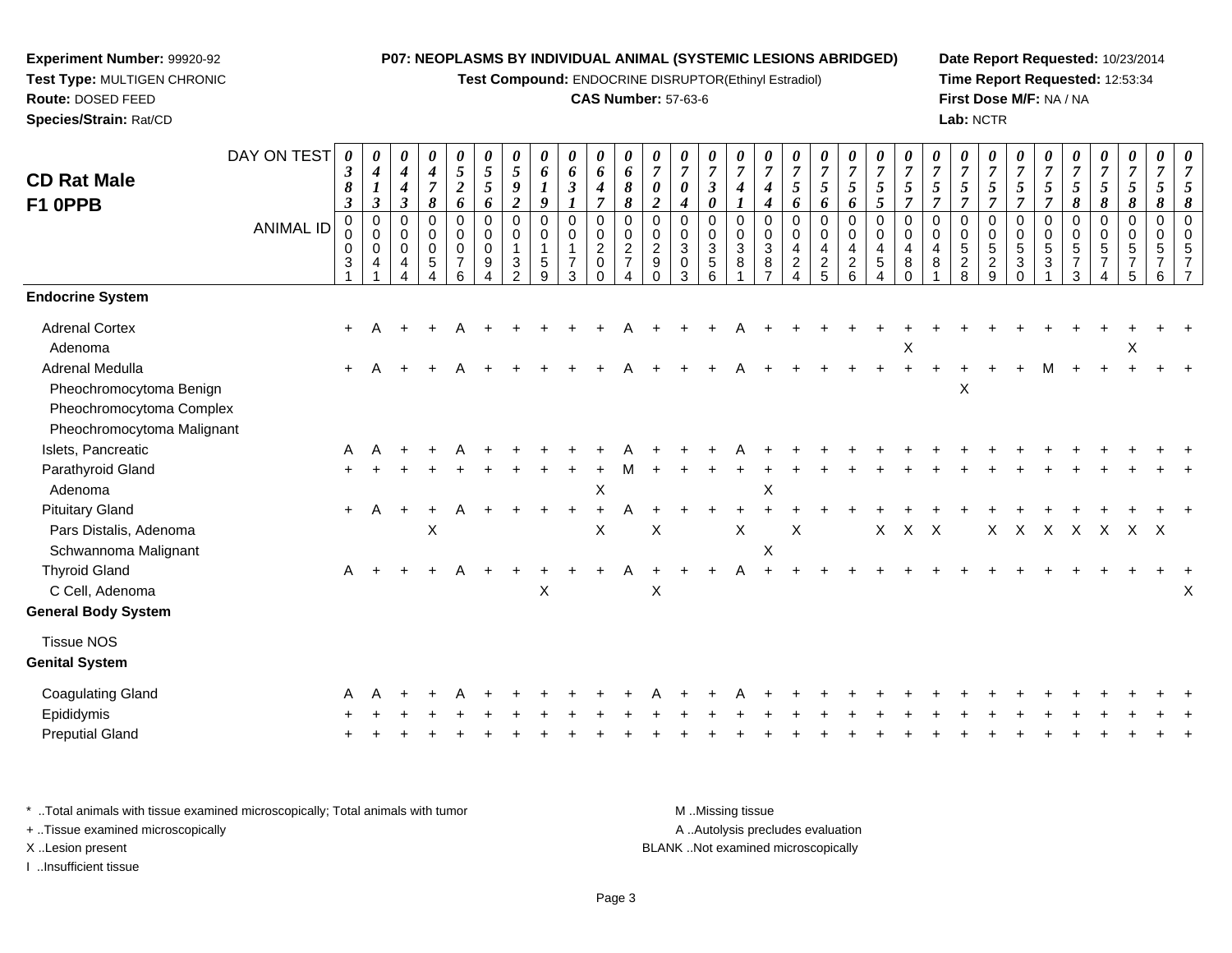**Test Compound:** ENDOCRINE DISRUPTOR(Ethinyl Estradiol)

## **CAS Number:** 57-63-6

**Date Report Requested:** 10/23/2014**Time Report Requested:** 12:53:34**First Dose M/F:** NA / NA**Lab:** NCTR

| <b>CD Rat Male</b>              | DAY ON TEST      | 0<br>$\boldsymbol{\beta}$<br>8 | 0<br>$\boldsymbol{4}$<br>$\boldsymbol{l}$                       | 0<br>$\boldsymbol{4}$<br>$\boldsymbol{4}$ | 0<br>$\boldsymbol{4}$<br>$\boldsymbol{7}$                        | 0<br>$\mathfrak{H}$<br>$\boldsymbol{2}$                | 0<br>$\mathfrak{H}$<br>$\mathfrak{s}$ | 0<br>5<br>9                                                                    | 0<br>6<br>$\boldsymbol{l}$                          | 0<br>6<br>$\mathfrak{z}$                                                     | 0<br>6<br>4                                                 | 0<br>6<br>8                                                  | $\boldsymbol{\theta}$<br>$\overline{7}$<br>0                         | 0<br>$\overline{7}$<br>$\boldsymbol{\theta}$                    | 0<br>$\overline{7}$<br>$\boldsymbol{\beta}$                 | 0<br>$\overline{7}$<br>4   | $\boldsymbol{\theta}$<br>$\boldsymbol{7}$<br>4        | $\boldsymbol{\theta}$<br>$\overline{7}$<br>5                                      | 0<br>$\boldsymbol{7}$<br>$\mathfrak{s}$             | 0<br>$\overline{7}$<br>$\sqrt{5}$                      | 0<br>$\overline{7}$<br>5                 | 0<br>$\overline{7}$<br>5                                   | 0<br>$\overline{7}$<br>5             | 0<br>$\boldsymbol{7}$<br>5                 | 0<br>$\overline{7}$<br>5                                            | $\boldsymbol{\theta}$<br>$\overline{7}$<br>$\mathfrak{s}$         | $\boldsymbol{\theta}$<br>$\overline{7}$<br>$\sqrt{5}$ | 0<br>$\overline{7}$<br>5                            | 0<br>$\boldsymbol{7}$<br>5              | 0<br>$\overline{7}$<br>$\sqrt{5}$                               | $\boldsymbol{\theta}$<br>$\overline{7}$<br>5 |                      |
|---------------------------------|------------------|--------------------------------|-----------------------------------------------------------------|-------------------------------------------|------------------------------------------------------------------|--------------------------------------------------------|---------------------------------------|--------------------------------------------------------------------------------|-----------------------------------------------------|------------------------------------------------------------------------------|-------------------------------------------------------------|--------------------------------------------------------------|----------------------------------------------------------------------|-----------------------------------------------------------------|-------------------------------------------------------------|----------------------------|-------------------------------------------------------|-----------------------------------------------------------------------------------|-----------------------------------------------------|--------------------------------------------------------|------------------------------------------|------------------------------------------------------------|--------------------------------------|--------------------------------------------|---------------------------------------------------------------------|-------------------------------------------------------------------|-------------------------------------------------------|-----------------------------------------------------|-----------------------------------------|-----------------------------------------------------------------|----------------------------------------------|----------------------|
| F1 0PPB                         |                  | $\boldsymbol{\beta}$           | $\mathfrak{z}$                                                  | $\boldsymbol{\beta}$                      | 8                                                                | 6                                                      | 6                                     | $\boldsymbol{2}$                                                               | $\boldsymbol{g}$                                    | $\boldsymbol{l}$                                                             | $\overline{7}$                                              | 8                                                            | $\overline{\mathbf{c}}$                                              | $\boldsymbol{4}$                                                | $\boldsymbol{\theta}$                                       |                            | 4                                                     | 6                                                                                 | 6                                                   | 6                                                      | 5                                        | $\overline{7}$                                             | $\overline{7}$                       | $\overline{7}$                             | $\overline{7}$                                                      | $\overline{7}$                                                    | $\overline{7}$                                        | 8                                                   | $\pmb{8}$                               | 8                                                               | 8                                            | 8                    |
|                                 | <b>ANIMAL ID</b> | 0<br>0<br>$\pmb{0}$<br>3       | $\pmb{0}$<br>$\pmb{0}$<br>$\mathsf{O}\xspace$<br>$\overline{4}$ | $\mathbf 0$<br>0<br>$\mathbf 0$<br>4      | $\overline{0}$<br>$\pmb{0}$<br>$\overline{0}$<br>$\sqrt{5}$<br>4 | $\mathbf 0$<br>0<br>$\mathbf 0$<br>$\overline{7}$<br>6 | $\mathbf 0$<br>0<br>0<br>9            | $\mathbf 0$<br>$\mathbf 0$<br>1<br>$\ensuremath{\mathsf{3}}$<br>$\overline{2}$ | $\mathbf 0$<br>0<br>$\mathbf{1}$<br>$\sqrt{5}$<br>9 | $\pmb{0}$<br>$\pmb{0}$<br>$\overline{1}$<br>$\boldsymbol{7}$<br>$\mathbf{3}$ | $\mathbf 0$<br>0<br>$\overline{c}$<br>$\pmb{0}$<br>$\Omega$ | $\mathbf 0$<br>$\pmb{0}$<br>$\overline{2}$<br>$\overline{7}$ | $\mathbf 0$<br>0<br>$\boldsymbol{2}$<br>$\boldsymbol{9}$<br>$\Omega$ | $\mathbf 0$<br>0<br>$\overline{3}$<br>$\pmb{0}$<br>$\mathbf{3}$ | $\mathbf 0$<br>$\mathbf 0$<br>$\sqrt{3}$<br>$\sqrt{5}$<br>6 | $\mathbf 0$<br>0<br>3<br>8 | $\mathbf 0$<br>0<br>$\sqrt{3}$<br>8<br>$\overline{7}$ | $\mathbf 0$<br>0<br>$\overline{\mathbf{4}}$<br>$\boldsymbol{2}$<br>$\overline{4}$ | $\mathbf 0$<br>0<br>$\overline{4}$<br>$\frac{2}{5}$ | $\pmb{0}$<br>$\mathbf 0$<br>4<br>$\boldsymbol{2}$<br>6 | $\mathbf 0$<br>0<br>4<br>$\sqrt{5}$<br>4 | $\Omega$<br>$\mathbf 0$<br>$\overline{4}$<br>8<br>$\Omega$ | $\mathbf 0$<br>$\mathbf 0$<br>4<br>8 | $\mathbf 0$<br>0<br>$5\,$<br>$\frac{2}{8}$ | $\mathbf 0$<br>$\mathbf 0$<br>$\overline{5}$<br>$\overline{c}$<br>9 | $\mathbf 0$<br>0<br>$\overline{5}$<br>$\mathbf{3}$<br>$\mathbf 0$ | $\Omega$<br>$\pmb{0}$<br>$\sqrt{5}$<br>$\mathbf{3}$   | $\pmb{0}$<br>0<br>$\sqrt{5}$<br>$\overline{7}$<br>3 | $\mathbf 0$<br>0<br>5<br>$\overline{7}$ | $\mathbf 0$<br>$\mathbf 0$<br>$\sqrt{5}$<br>$\overline{7}$<br>5 | $\mathbf 0$<br>0<br>5<br>7<br>6              | $\Omega$<br>$\Omega$ |
| Squamous Cell Carcinoma         |                  |                                |                                                                 |                                           |                                                                  |                                                        |                                       |                                                                                |                                                     |                                                                              |                                                             |                                                              |                                                                      | $\mathsf{X}$                                                    | $\boldsymbol{\mathsf{X}}$                                   |                            |                                                       |                                                                                   |                                                     |                                                        |                                          |                                                            |                                      |                                            |                                                                     | X                                                                 |                                                       |                                                     |                                         |                                                                 |                                              |                      |
| Prostate, Dorsal/Lateral Lobe   |                  | $+$                            | Α                                                               |                                           | $\pm$                                                            | Α                                                      |                                       |                                                                                |                                                     |                                                                              |                                                             |                                                              |                                                                      |                                                                 |                                                             |                            |                                                       |                                                                                   | $\ddot{}$                                           | $\ddot{}$                                              |                                          |                                                            |                                      |                                            |                                                                     |                                                                   |                                                       | $\ddot{}$                                           |                                         |                                                                 |                                              |                      |
| Prostate, Ventral Lobe          |                  |                                |                                                                 |                                           |                                                                  |                                                        |                                       |                                                                                |                                                     |                                                                              |                                                             |                                                              |                                                                      |                                                                 |                                                             |                            |                                                       |                                                                                   |                                                     |                                                        |                                          |                                                            |                                      |                                            |                                                                     |                                                                   |                                                       |                                                     |                                         |                                                                 |                                              |                      |
| <b>Rete Testes</b>              |                  | $\pm$                          |                                                                 |                                           |                                                                  |                                                        |                                       |                                                                                |                                                     |                                                                              |                                                             |                                                              |                                                                      |                                                                 |                                                             |                            |                                                       |                                                                                   |                                                     |                                                        |                                          |                                                            |                                      |                                            |                                                                     |                                                                   |                                                       |                                                     |                                         |                                                                 |                                              |                      |
| <b>Seminal Vesicle</b>          |                  | Α                              | A                                                               | $\ddot{}$                                 |                                                                  |                                                        |                                       |                                                                                |                                                     |                                                                              |                                                             |                                                              |                                                                      |                                                                 |                                                             |                            |                                                       |                                                                                   |                                                     |                                                        |                                          |                                                            |                                      |                                            |                                                                     |                                                                   |                                                       |                                                     |                                         |                                                                 |                                              |                      |
| Adenoma                         |                  |                                |                                                                 |                                           |                                                                  |                                                        |                                       |                                                                                |                                                     |                                                                              |                                                             |                                                              |                                                                      |                                                                 |                                                             |                            |                                                       | X                                                                                 |                                                     |                                                        |                                          |                                                            |                                      |                                            |                                                                     |                                                                   |                                                       |                                                     |                                         |                                                                 |                                              |                      |
| <b>Testes</b>                   |                  | $+$                            | А                                                               |                                           |                                                                  |                                                        |                                       |                                                                                |                                                     |                                                                              |                                                             |                                                              |                                                                      |                                                                 |                                                             |                            |                                                       |                                                                                   |                                                     |                                                        |                                          |                                                            |                                      |                                            |                                                                     |                                                                   |                                                       |                                                     |                                         |                                                                 |                                              |                      |
| <b>Hematopoietic System</b>     |                  |                                |                                                                 |                                           |                                                                  |                                                        |                                       |                                                                                |                                                     |                                                                              |                                                             |                                                              |                                                                      |                                                                 |                                                             |                            |                                                       |                                                                                   |                                                     |                                                        |                                          |                                                            |                                      |                                            |                                                                     |                                                                   |                                                       |                                                     |                                         |                                                                 |                                              |                      |
| <b>Bone Marrow</b>              |                  | A                              | Α                                                               | $\ddot{}$                                 |                                                                  |                                                        |                                       |                                                                                |                                                     |                                                                              |                                                             |                                                              |                                                                      |                                                                 |                                                             |                            |                                                       |                                                                                   |                                                     |                                                        |                                          |                                                            |                                      |                                            |                                                                     |                                                                   |                                                       |                                                     |                                         |                                                                 |                                              |                      |
| Lymph Node                      |                  |                                |                                                                 |                                           |                                                                  |                                                        |                                       |                                                                                |                                                     |                                                                              |                                                             |                                                              |                                                                      |                                                                 |                                                             |                            |                                                       |                                                                                   |                                                     |                                                        |                                          |                                                            |                                      |                                            |                                                                     |                                                                   |                                                       |                                                     |                                         |                                                                 |                                              |                      |
| Lymph Node, Mandibular          |                  |                                |                                                                 |                                           |                                                                  |                                                        |                                       |                                                                                |                                                     |                                                                              |                                                             |                                                              |                                                                      |                                                                 |                                                             |                            |                                                       |                                                                                   |                                                     |                                                        |                                          |                                                            |                                      |                                            |                                                                     |                                                                   |                                                       |                                                     |                                         |                                                                 |                                              |                      |
| Lymph Node, Mesenteric          |                  | A                              |                                                                 |                                           |                                                                  |                                                        |                                       |                                                                                |                                                     |                                                                              |                                                             |                                                              |                                                                      |                                                                 |                                                             |                            |                                                       |                                                                                   |                                                     |                                                        |                                          |                                                            |                                      |                                            |                                                                     |                                                                   |                                                       |                                                     |                                         |                                                                 |                                              |                      |
| Spleen                          |                  |                                |                                                                 |                                           |                                                                  |                                                        |                                       |                                                                                |                                                     |                                                                              |                                                             |                                                              |                                                                      |                                                                 |                                                             |                            |                                                       |                                                                                   |                                                     |                                                        |                                          |                                                            |                                      |                                            |                                                                     |                                                                   |                                                       |                                                     |                                         |                                                                 |                                              |                      |
| Thymus                          |                  | A                              | A                                                               | $+$                                       |                                                                  | Α                                                      |                                       |                                                                                |                                                     |                                                                              |                                                             |                                                              |                                                                      |                                                                 |                                                             |                            |                                                       |                                                                                   |                                                     |                                                        |                                          |                                                            |                                      |                                            |                                                                     |                                                                   |                                                       |                                                     |                                         |                                                                 |                                              |                      |
| <b>Integumentary System</b>     |                  |                                |                                                                 |                                           |                                                                  |                                                        |                                       |                                                                                |                                                     |                                                                              |                                                             |                                                              |                                                                      |                                                                 |                                                             |                            |                                                       |                                                                                   |                                                     |                                                        |                                          |                                                            |                                      |                                            |                                                                     |                                                                   |                                                       |                                                     |                                         |                                                                 |                                              |                      |
| Mammary Gland<br>Adenocarcinoma |                  | $+$                            | A                                                               | $+$                                       | M                                                                | A                                                      |                                       |                                                                                |                                                     |                                                                              |                                                             | м                                                            | м                                                                    |                                                                 |                                                             |                            | M                                                     | $\ddot{}$                                                                         | $\ddot{}$                                           |                                                        | м                                        |                                                            |                                      |                                            |                                                                     |                                                                   |                                                       |                                                     |                                         |                                                                 |                                              |                      |
| Fibroadenoma                    |                  |                                |                                                                 |                                           |                                                                  |                                                        |                                       |                                                                                |                                                     |                                                                              |                                                             |                                                              |                                                                      |                                                                 |                                                             |                            |                                                       |                                                                                   |                                                     | X                                                      |                                          |                                                            |                                      |                                            |                                                                     |                                                                   |                                                       |                                                     |                                         |                                                                 |                                              |                      |
| Fibroma                         |                  |                                |                                                                 |                                           |                                                                  |                                                        |                                       |                                                                                |                                                     |                                                                              |                                                             |                                                              |                                                                      |                                                                 | X                                                           |                            |                                                       |                                                                                   |                                                     |                                                        |                                          |                                                            |                                      |                                            |                                                                     |                                                                   |                                                       |                                                     |                                         |                                                                 |                                              |                      |
| Lipoma                          |                  |                                |                                                                 |                                           |                                                                  |                                                        |                                       |                                                                                |                                                     |                                                                              |                                                             |                                                              |                                                                      |                                                                 |                                                             |                            |                                                       |                                                                                   |                                                     |                                                        |                                          |                                                            |                                      |                                            |                                                                     |                                                                   |                                                       |                                                     |                                         |                                                                 |                                              |                      |
| Skin                            |                  |                                |                                                                 |                                           |                                                                  |                                                        |                                       |                                                                                |                                                     |                                                                              |                                                             |                                                              |                                                                      |                                                                 |                                                             |                            |                                                       |                                                                                   |                                                     |                                                        |                                          |                                                            |                                      |                                            |                                                                     |                                                                   |                                                       |                                                     |                                         |                                                                 |                                              |                      |
| <b>Basal Cell Adenoma</b>       |                  |                                |                                                                 |                                           |                                                                  |                                                        |                                       |                                                                                |                                                     |                                                                              |                                                             |                                                              |                                                                      |                                                                 |                                                             |                            |                                                       |                                                                                   |                                                     |                                                        |                                          |                                                            |                                      |                                            |                                                                     |                                                                   |                                                       |                                                     |                                         |                                                                 |                                              |                      |
|                                 |                  |                                |                                                                 |                                           |                                                                  |                                                        |                                       |                                                                                |                                                     |                                                                              |                                                             |                                                              |                                                                      |                                                                 |                                                             |                            |                                                       |                                                                                   |                                                     |                                                        |                                          |                                                            |                                      |                                            |                                                                     |                                                                   |                                                       |                                                     |                                         |                                                                 |                                              |                      |

\* ..Total animals with tissue examined microscopically; Total animals with tumor **M** . Missing tissue M ..Missing tissue A ..Autolysis precludes evaluation + ..Tissue examined microscopically X ..Lesion present BLANK ..Not examined microscopicallyI ..Insufficient tissue

**Experiment Number:** 99920-92**Test Type:** MULTIGEN CHRONIC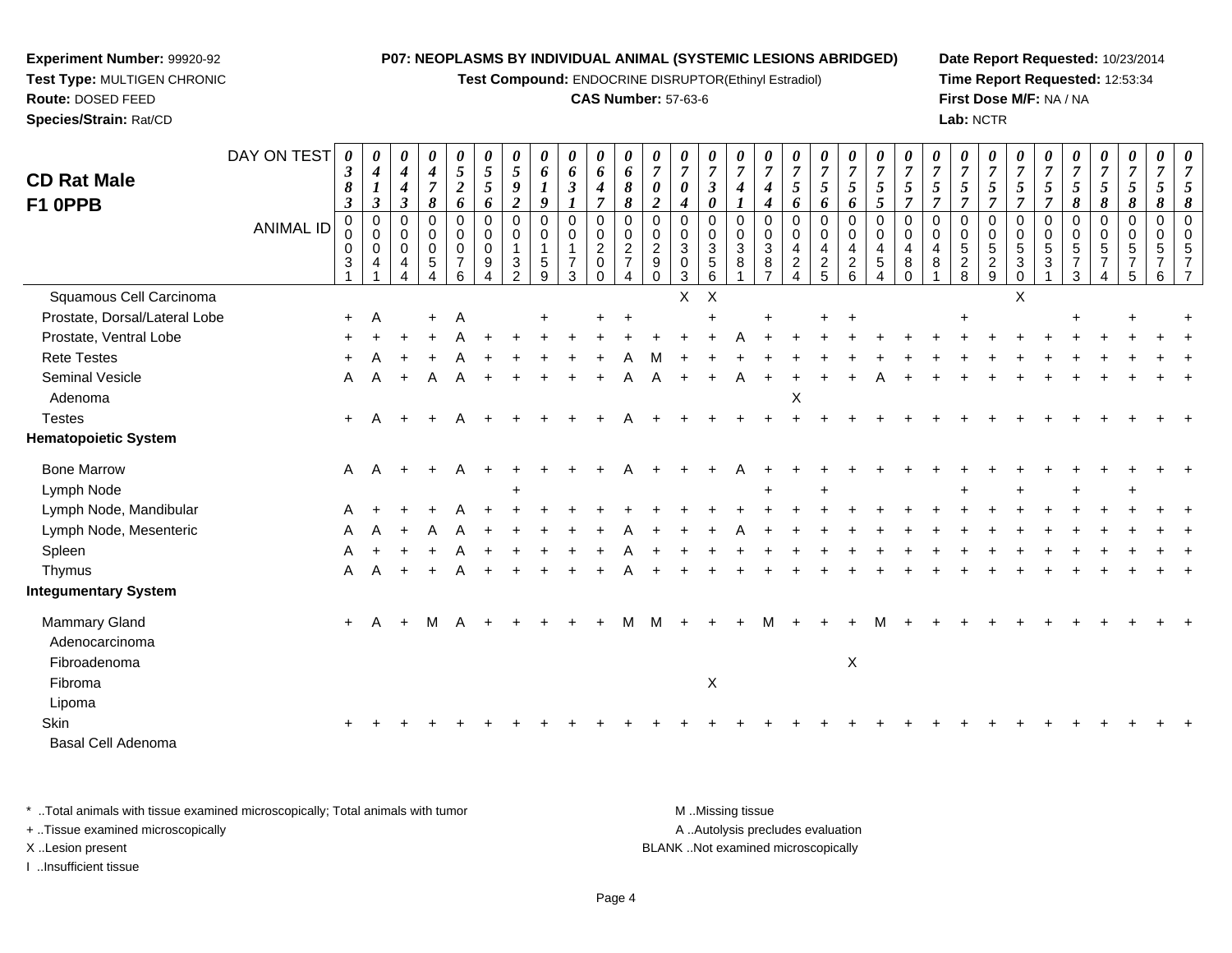**Test Compound:** ENDOCRINE DISRUPTOR(Ethinyl Estradiol)

# **CAS Number:** 57-63-6

**Date Report Requested:** 10/23/2014**Time Report Requested:** 12:53:34**First Dose M/F:** NA / NA**Lab:** NCTR

| <b>CD Rat Male</b><br>F1 0PPB                                        | DAY ON TEST<br><b>ANIMAL ID</b> | $\boldsymbol{\theta}$<br>$\boldsymbol{\beta}$<br>8<br>$\mathfrak{z}$<br>$\pmb{0}$<br>0<br>0<br>3 | 0<br>$\boldsymbol{4}$<br>$\boldsymbol{l}$<br>$\boldsymbol{\beta}$<br>$\pmb{0}$<br>$\mathbf 0$<br>0<br>4 | 0<br>4<br>4<br>$\boldsymbol{\mathfrak{z}}$<br>0<br>0<br>$\mathbf 0$<br>4 | 0<br>$\boldsymbol{4}$<br>$\overline{7}$<br>$\pmb{8}$<br>0<br>0<br>$\mathbf 0$<br>5 | 0<br>$\mathfrak{s}$<br>$\overline{\mathbf{c}}$<br>6<br>0<br>$\pmb{0}$<br>$\pmb{0}$<br>$\overline{7}$<br>6 | 0<br>$\mathfrak{s}$<br>5<br>6<br>$\mathbf 0$<br>0<br>$\mathbf 0$<br>9 | 0<br>$\sqrt{5}$<br>$\boldsymbol{g}$<br>$\boldsymbol{2}$<br>$\mathbf 0$<br>0<br>$\mathbf{1}$<br>3<br>$\mathfrak{p}$ | 0<br>6<br>9<br>$\Omega$<br>$\mathbf 0$<br>5<br>9 | 0<br>6<br>$\mathfrak{z}$<br>0<br>0<br>$\mathbf{1}$<br>$\overline{7}$<br>3 | 0<br>6<br>$\boldsymbol{4}$<br>$\mathbf 0$<br>$\pmb{0}$<br>$\boldsymbol{2}$<br>$\mathbf 0$<br>$\Omega$ | 0<br>6<br>8<br>8<br>$\pmb{0}$<br>$\pmb{0}$<br>$\sqrt{2}$<br>$\overline{7}$ | 0<br>$\overline{7}$<br>$\boldsymbol{\theta}$<br>$\overline{2}$<br>$\mathbf 0$<br>$\pmb{0}$<br>$\overline{2}$<br>$\boldsymbol{9}$ | 0<br>$\overline{7}$<br>0<br>4<br>0<br>0<br>3<br>$\mathbf 0$<br>3 | 0<br>$\overline{7}$<br>$\boldsymbol{\beta}$<br>0<br>0<br>0<br>$\sqrt{3}$<br>5<br>6 | 0<br>$\overline{7}$<br>4<br>$\mathbf 0$<br>$\mathbf 0$<br>$\sqrt{3}$<br>$\,8\,$ | $\theta$<br>$\overline{7}$<br>4<br>4<br>$\mathbf 0$<br>$\mathbf 0$<br>$\ensuremath{\mathsf{3}}$<br>8 | $\overline{7}$<br>5<br>6<br>$\Omega$<br>$\Omega$<br>4<br>$\overline{c}$<br>$\boldsymbol{\Lambda}$ | 0<br>$\overline{7}$<br>5<br>6<br>0<br>0<br>4<br>$\overline{a}$<br>5 | 0<br>$\overline{7}$<br>5<br>6<br>0<br>0<br>$\overline{4}$<br>$\overline{c}$<br>$6\phantom{a}$ | 0<br>$\overline{7}$<br>5<br>5<br>$\mathbf 0$<br>$\mathbf 0$<br>4<br>$5\,$<br>$\overline{4}$ | 0<br>$\overline{7}$<br>5<br>$\overline{7}$<br>0<br>$\mathbf 0$<br>4<br>8<br>$\Omega$ | $\overline{7}$<br>5<br>$\overline{7}$<br>$\Omega$<br>$\Omega$<br>4<br>8 | 0<br>$\overline{7}$<br>5<br>$\Omega$<br>$\Omega$<br>5<br>$\overline{c}$<br>8 | 0<br>$\boldsymbol{7}$<br>5<br>$\overline{7}$<br>0<br>0<br>$\sqrt{5}$<br>$\overline{c}$<br>$\boldsymbol{9}$ | 0<br>$\overline{7}$<br>5<br>$\overline{7}$<br>$\mathbf 0$<br>$\mathbf 0$<br>5<br>$\sqrt{3}$<br>$\mathbf 0$ | $\theta$<br>$\overline{7}$<br>5<br>7<br>$\Omega$<br>0<br>5<br>$\sqrt{3}$ | 5<br>8<br>0<br>$\Omega$<br>5<br>3 | 0<br>$\overline{7}$<br>5<br>8<br>0<br>$\Omega$<br>5 | 0<br>$\boldsymbol{7}$<br>5<br>8<br>0<br>$\mathbf 0$<br>5<br>5 | 0<br>$\overline{7}$<br>5<br>8<br>0<br>$\Omega$<br>5<br>6 | $\boldsymbol{\mathit{U}}$ |
|----------------------------------------------------------------------|---------------------------------|--------------------------------------------------------------------------------------------------|---------------------------------------------------------------------------------------------------------|--------------------------------------------------------------------------|------------------------------------------------------------------------------------|-----------------------------------------------------------------------------------------------------------|-----------------------------------------------------------------------|--------------------------------------------------------------------------------------------------------------------|--------------------------------------------------|---------------------------------------------------------------------------|-------------------------------------------------------------------------------------------------------|----------------------------------------------------------------------------|----------------------------------------------------------------------------------------------------------------------------------|------------------------------------------------------------------|------------------------------------------------------------------------------------|---------------------------------------------------------------------------------|------------------------------------------------------------------------------------------------------|---------------------------------------------------------------------------------------------------|---------------------------------------------------------------------|-----------------------------------------------------------------------------------------------|---------------------------------------------------------------------------------------------|--------------------------------------------------------------------------------------|-------------------------------------------------------------------------|------------------------------------------------------------------------------|------------------------------------------------------------------------------------------------------------|------------------------------------------------------------------------------------------------------------|--------------------------------------------------------------------------|-----------------------------------|-----------------------------------------------------|---------------------------------------------------------------|----------------------------------------------------------|---------------------------|
| Fibroma<br>Keratoacanthoma                                           |                                 |                                                                                                  |                                                                                                         |                                                                          |                                                                                    |                                                                                                           |                                                                       |                                                                                                                    |                                                  |                                                                           |                                                                                                       |                                                                            |                                                                                                                                  |                                                                  |                                                                                    |                                                                                 |                                                                                                      |                                                                                                   |                                                                     |                                                                                               |                                                                                             | $\boldsymbol{\mathsf{X}}$                                                            |                                                                         |                                                                              |                                                                                                            |                                                                                                            | X                                                                        |                                   |                                                     |                                                               |                                                          |                           |
|                                                                      |                                 | $\mathsf X$                                                                                      |                                                                                                         |                                                                          |                                                                                    |                                                                                                           | $\sf X$                                                               |                                                                                                                    |                                                  |                                                                           |                                                                                                       |                                                                            |                                                                                                                                  |                                                                  |                                                                                    |                                                                                 |                                                                                                      |                                                                                                   |                                                                     |                                                                                               |                                                                                             |                                                                                      |                                                                         |                                                                              |                                                                                                            |                                                                                                            | $\pmb{\times}$                                                           |                                   |                                                     |                                                               |                                                          |                           |
| Sarcoma<br>Musculoskeletal System                                    |                                 |                                                                                                  |                                                                                                         |                                                                          |                                                                                    |                                                                                                           |                                                                       |                                                                                                                    |                                                  | X                                                                         |                                                                                                       |                                                                            |                                                                                                                                  |                                                                  |                                                                                    |                                                                                 |                                                                                                      |                                                                                                   |                                                                     |                                                                                               |                                                                                             |                                                                                      |                                                                         |                                                                              |                                                                                                            |                                                                                                            |                                                                          |                                   |                                                     |                                                               |                                                          |                           |
| <b>Bone</b>                                                          |                                 |                                                                                                  |                                                                                                         |                                                                          |                                                                                    |                                                                                                           |                                                                       |                                                                                                                    |                                                  | $\ddot{}$                                                                 |                                                                                                       |                                                                            |                                                                                                                                  |                                                                  |                                                                                    |                                                                                 | $\ddot{}$                                                                                            |                                                                                                   |                                                                     |                                                                                               |                                                                                             |                                                                                      |                                                                         |                                                                              |                                                                                                            |                                                                                                            |                                                                          |                                   |                                                     |                                                               |                                                          |                           |
| Cranium, Osteosarcoma                                                |                                 |                                                                                                  |                                                                                                         |                                                                          |                                                                                    |                                                                                                           |                                                                       |                                                                                                                    |                                                  | $\mathsf X$                                                               |                                                                                                       |                                                                            |                                                                                                                                  |                                                                  |                                                                                    |                                                                                 |                                                                                                      |                                                                                                   |                                                                     |                                                                                               |                                                                                             |                                                                                      |                                                                         |                                                                              |                                                                                                            |                                                                                                            |                                                                          |                                   |                                                     |                                                               |                                                          |                           |
| Cranium, Schwannoma Malignant,<br>Metastatic, Uncertain Primary Site |                                 |                                                                                                  |                                                                                                         |                                                                          |                                                                                    |                                                                                                           |                                                                       |                                                                                                                    |                                                  |                                                                           |                                                                                                       |                                                                            |                                                                                                                                  |                                                                  |                                                                                    |                                                                                 | $\mathsf X$                                                                                          |                                                                                                   |                                                                     |                                                                                               |                                                                                             |                                                                                      |                                                                         |                                                                              |                                                                                                            |                                                                                                            |                                                                          |                                   |                                                     |                                                               |                                                          |                           |
| Bone, Femur                                                          |                                 |                                                                                                  |                                                                                                         |                                                                          |                                                                                    |                                                                                                           |                                                                       |                                                                                                                    |                                                  |                                                                           |                                                                                                       |                                                                            |                                                                                                                                  |                                                                  |                                                                                    |                                                                                 |                                                                                                      |                                                                                                   |                                                                     |                                                                                               |                                                                                             |                                                                                      |                                                                         |                                                                              |                                                                                                            |                                                                                                            |                                                                          |                                   |                                                     |                                                               |                                                          |                           |
| <b>Skeletal Muscle</b>                                               |                                 |                                                                                                  |                                                                                                         |                                                                          |                                                                                    |                                                                                                           |                                                                       |                                                                                                                    |                                                  |                                                                           |                                                                                                       |                                                                            |                                                                                                                                  |                                                                  |                                                                                    |                                                                                 |                                                                                                      |                                                                                                   |                                                                     |                                                                                               |                                                                                             |                                                                                      |                                                                         | $\ddot{}$                                                                    |                                                                                                            |                                                                                                            |                                                                          |                                   |                                                     |                                                               |                                                          |                           |
| Nervous System                                                       |                                 |                                                                                                  |                                                                                                         |                                                                          |                                                                                    |                                                                                                           |                                                                       |                                                                                                                    |                                                  |                                                                           |                                                                                                       |                                                                            |                                                                                                                                  |                                                                  |                                                                                    |                                                                                 |                                                                                                      |                                                                                                   |                                                                     |                                                                                               |                                                                                             |                                                                                      |                                                                         |                                                                              |                                                                                                            |                                                                                                            |                                                                          |                                   |                                                     |                                                               |                                                          |                           |
| Brain, Brain Stem                                                    |                                 |                                                                                                  |                                                                                                         |                                                                          |                                                                                    |                                                                                                           |                                                                       |                                                                                                                    |                                                  |                                                                           |                                                                                                       |                                                                            |                                                                                                                                  |                                                                  |                                                                                    |                                                                                 |                                                                                                      |                                                                                                   |                                                                     |                                                                                               |                                                                                             |                                                                                      |                                                                         |                                                                              |                                                                                                            |                                                                                                            |                                                                          |                                   |                                                     |                                                               |                                                          |                           |
| Astrocytoma Malignant                                                |                                 |                                                                                                  |                                                                                                         |                                                                          |                                                                                    |                                                                                                           |                                                                       |                                                                                                                    |                                                  |                                                                           |                                                                                                       |                                                                            |                                                                                                                                  |                                                                  |                                                                                    |                                                                                 |                                                                                                      |                                                                                                   |                                                                     |                                                                                               |                                                                                             |                                                                                      | Χ                                                                       |                                                                              |                                                                                                            |                                                                                                            |                                                                          |                                   |                                                     |                                                               |                                                          |                           |
| Brain, Cerebellum<br>Brain, Cerebrum                                 |                                 |                                                                                                  |                                                                                                         |                                                                          |                                                                                    |                                                                                                           |                                                                       |                                                                                                                    |                                                  |                                                                           |                                                                                                       |                                                                            |                                                                                                                                  |                                                                  |                                                                                    |                                                                                 |                                                                                                      |                                                                                                   |                                                                     |                                                                                               |                                                                                             |                                                                                      |                                                                         |                                                                              |                                                                                                            |                                                                                                            |                                                                          |                                   |                                                     |                                                               |                                                          |                           |
| Astrocytoma Malignant                                                |                                 |                                                                                                  |                                                                                                         |                                                                          |                                                                                    |                                                                                                           |                                                                       |                                                                                                                    |                                                  |                                                                           |                                                                                                       |                                                                            |                                                                                                                                  |                                                                  |                                                                                    |                                                                                 |                                                                                                      |                                                                                                   |                                                                     |                                                                                               |                                                                                             |                                                                                      | $\boldsymbol{\mathsf{X}}$                                               |                                                                              |                                                                                                            |                                                                                                            |                                                                          |                                   |                                                     |                                                               |                                                          |                           |
| <b>Respiratory System</b>                                            |                                 |                                                                                                  |                                                                                                         |                                                                          |                                                                                    |                                                                                                           |                                                                       |                                                                                                                    |                                                  |                                                                           |                                                                                                       |                                                                            |                                                                                                                                  |                                                                  |                                                                                    |                                                                                 |                                                                                                      |                                                                                                   |                                                                     |                                                                                               |                                                                                             |                                                                                      |                                                                         |                                                                              |                                                                                                            |                                                                                                            |                                                                          |                                   |                                                     |                                                               |                                                          |                           |
| Lung                                                                 |                                 |                                                                                                  |                                                                                                         |                                                                          |                                                                                    |                                                                                                           |                                                                       |                                                                                                                    |                                                  |                                                                           |                                                                                                       |                                                                            |                                                                                                                                  |                                                                  |                                                                                    |                                                                                 |                                                                                                      |                                                                                                   |                                                                     |                                                                                               |                                                                                             |                                                                                      |                                                                         |                                                                              |                                                                                                            |                                                                                                            |                                                                          |                                   |                                                     |                                                               |                                                          |                           |
| Alveolar/Bronchiolar Adenoma                                         |                                 |                                                                                                  |                                                                                                         |                                                                          |                                                                                    |                                                                                                           |                                                                       |                                                                                                                    |                                                  |                                                                           |                                                                                                       |                                                                            |                                                                                                                                  |                                                                  |                                                                                    |                                                                                 |                                                                                                      |                                                                                                   |                                                                     |                                                                                               |                                                                                             |                                                                                      |                                                                         |                                                                              |                                                                                                            |                                                                                                            |                                                                          |                                   |                                                     |                                                               | X                                                        |                           |
| <b>Nose</b>                                                          |                                 |                                                                                                  |                                                                                                         |                                                                          |                                                                                    |                                                                                                           |                                                                       |                                                                                                                    |                                                  |                                                                           |                                                                                                       |                                                                            |                                                                                                                                  |                                                                  |                                                                                    |                                                                                 |                                                                                                      |                                                                                                   |                                                                     |                                                                                               |                                                                                             |                                                                                      |                                                                         |                                                                              |                                                                                                            |                                                                                                            |                                                                          |                                   |                                                     |                                                               |                                                          |                           |
| Adenoma                                                              |                                 |                                                                                                  |                                                                                                         |                                                                          |                                                                                    |                                                                                                           |                                                                       |                                                                                                                    |                                                  |                                                                           |                                                                                                       |                                                                            |                                                                                                                                  |                                                                  |                                                                                    |                                                                                 |                                                                                                      |                                                                                                   |                                                                     |                                                                                               |                                                                                             | X                                                                                    |                                                                         |                                                                              |                                                                                                            |                                                                                                            |                                                                          |                                   |                                                     |                                                               |                                                          |                           |

\* ..Total animals with tissue examined microscopically; Total animals with tumor **M** . Missing tissue M ..Missing tissue A ..Autolysis precludes evaluation + ..Tissue examined microscopically X ..Lesion present BLANK ..Not examined microscopicallyI ..Insufficient tissue

**Experiment Number:** 99920-92**Test Type:** MULTIGEN CHRONIC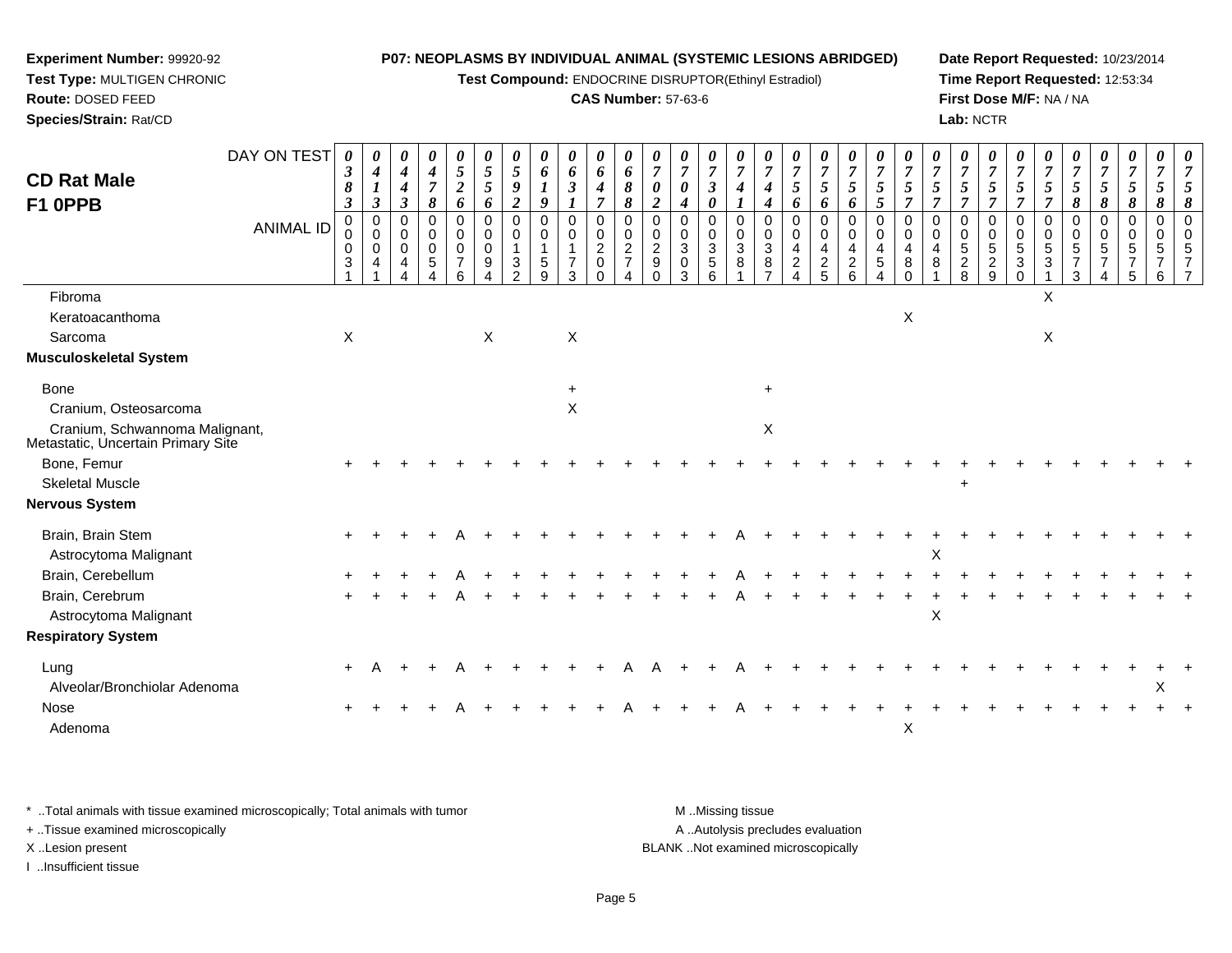**Test Compound:** ENDOCRINE DISRUPTOR(Ethinyl Estradiol)

#### **CAS Number:** 57-63-6

**Date Report Requested:** 10/23/2014**Time Report Requested:** 12:53:35**First Dose M/F:** NA / NA**Lab:** NCTR

| <b>CD Rat Male</b><br>F1 0PPB                                                  | DAY ON TEST<br><b>ANIMAL ID</b> | 0<br>$\boldsymbol{\beta}$<br>8<br>$\boldsymbol{\beta}$<br>$\pmb{0}$<br>0<br>0<br>$\mathbf{3}$ | 0<br>$\boldsymbol{4}$<br>$\boldsymbol{l}$<br>$\boldsymbol{\beta}$<br>$\mathbf 0$<br>$\pmb{0}$<br>$\pmb{0}$<br>$\overline{4}$ | 0<br>4<br>4<br>$\boldsymbol{\beta}$<br>0<br>$\mathbf 0$<br>$\mathbf 0$<br>4 | 0<br>$\boldsymbol{4}$<br>$\overline{7}$<br>8<br>0<br>0<br>0<br>5 | 0<br>5<br>$\boldsymbol{2}$<br>6<br>0<br>$\pmb{0}$<br>$\pmb{0}$<br>$\overline{ }$<br>6 | 0<br>5<br>$\overline{5}$<br>6<br>0<br>$\pmb{0}$<br>$\pmb{0}$<br>$\boldsymbol{9}$ | 5<br>$\boldsymbol{g}$<br>$\boldsymbol{2}$<br>0<br>$\mathbf 0$<br>1<br>$\mathbf{3}$<br>$\mathcal{P}$ | 0<br>6<br>9<br>0<br>$\mathbf 0$<br>$\overline{5}$<br>9 | 0<br>6<br>$\mathfrak{z}$<br>0<br>$\pmb{0}$<br>$\overline{1}$<br>$\overline{7}$<br>3 | 0<br>6<br>$\boldsymbol{4}$<br>$\overline{ }$<br>0<br>$\pmb{0}$<br>$\overline{2}$<br>$\mathbf 0$<br>$\Omega$ | 0<br>6<br>8<br>8<br>0<br>$\pmb{0}$<br>$\sqrt{2}$<br>$\rightarrow$ | $\overline{7}$<br>$\boldsymbol{\theta}$<br>$\overline{2}$<br>0<br>$\overline{2}$<br>$\boldsymbol{9}$ | 0<br>$\overline{7}$<br>0<br>0<br>0<br>3<br>$\mathbf 0$<br>3 | 0<br>$\overline{7}$<br>$\boldsymbol{\beta}$<br>0<br>$\pmb{0}$<br>$\sqrt{3}$<br>5<br>6 | 0<br>$\overline{7}$<br>0<br>$\pmb{0}$<br>$\ensuremath{\mathsf{3}}$<br>8 | 4<br>0<br>$\mathbf 0$<br>$\ensuremath{\mathsf{3}}$<br>$\,8\,$ | $\overline{7}$<br>5<br>$\bm{o}$<br>0<br>4<br>$\overline{c}$ | 0<br>$\overline{7}$<br>$5\overline{)}$<br>6<br>0<br>0<br>4<br>$\overline{c}$<br>5 | 0<br>$\boldsymbol{7}$<br>$5\overline{)}$<br>6<br>0<br>$\,0\,$<br>4<br>$\frac{2}{6}$ | $\boldsymbol{\theta}$<br>$\overline{7}$<br>5<br>5<br>0<br>$\pmb{0}$<br>$\overline{\mathbf{4}}$<br>5<br>Δ | 0<br>$\overline{7}$<br>5<br>0<br>0<br>4<br>$\,8\,$<br>U | $\overline{7}$<br>$\overline{5}$<br>0<br>4<br>8 | 0<br>$\overline{7}$<br>$5\overline{)}$<br>7<br>0<br>0<br>5<br>$\overline{c}$<br>8 | 0<br>$\boldsymbol{7}$<br>$\mathfrak{s}$<br>0<br>$\,0\,$<br>$\sqrt{5}$<br>$\boldsymbol{2}$<br>9 | 0<br>$\overline{7}$<br>5<br>0<br>$\mathbf 0$<br>$\sqrt{5}$<br>$\mathfrak{S}$<br>$\Omega$ | 5<br>0<br>0<br>5<br>$\mathbf{3}$ | 5<br>8<br>$\mathbf 0$<br>5<br>$\mathcal{R}$ | 0<br>$\boldsymbol{7}$<br>$5\overline{)}$<br>8<br>0<br>0<br>5<br>$\overline{\phantom{a}}$ | 0<br>$\overline{7}$<br>$5\overline{)}$<br>8<br>0<br>$\,0\,$<br>5<br>$\overline{7}$<br>5 | 0<br>$\overline{7}$<br>5<br>8<br>0<br>0<br>5<br>$\overline{ }$<br>6 | $\boldsymbol{\theta}$ |
|--------------------------------------------------------------------------------|---------------------------------|-----------------------------------------------------------------------------------------------|------------------------------------------------------------------------------------------------------------------------------|-----------------------------------------------------------------------------|------------------------------------------------------------------|---------------------------------------------------------------------------------------|----------------------------------------------------------------------------------|-----------------------------------------------------------------------------------------------------|--------------------------------------------------------|-------------------------------------------------------------------------------------|-------------------------------------------------------------------------------------------------------------|-------------------------------------------------------------------|------------------------------------------------------------------------------------------------------|-------------------------------------------------------------|---------------------------------------------------------------------------------------|-------------------------------------------------------------------------|---------------------------------------------------------------|-------------------------------------------------------------|-----------------------------------------------------------------------------------|-------------------------------------------------------------------------------------|----------------------------------------------------------------------------------------------------------|---------------------------------------------------------|-------------------------------------------------|-----------------------------------------------------------------------------------|------------------------------------------------------------------------------------------------|------------------------------------------------------------------------------------------|----------------------------------|---------------------------------------------|------------------------------------------------------------------------------------------|-----------------------------------------------------------------------------------------|---------------------------------------------------------------------|-----------------------|
| Trachea                                                                        |                                 | $+$                                                                                           |                                                                                                                              | $\ddot{}$                                                                   |                                                                  | Α                                                                                     |                                                                                  |                                                                                                     |                                                        |                                                                                     |                                                                                                             |                                                                   |                                                                                                      |                                                             |                                                                                       |                                                                         |                                                               |                                                             |                                                                                   |                                                                                     |                                                                                                          |                                                         |                                                 |                                                                                   |                                                                                                |                                                                                          |                                  |                                             |                                                                                          |                                                                                         |                                                                     |                       |
| <b>Special Senses System</b>                                                   |                                 |                                                                                               |                                                                                                                              |                                                                             |                                                                  |                                                                                       |                                                                                  |                                                                                                     |                                                        |                                                                                     |                                                                                                             |                                                                   |                                                                                                      |                                                             |                                                                                       |                                                                         |                                                               |                                                             |                                                                                   |                                                                                     |                                                                                                          |                                                         |                                                 |                                                                                   |                                                                                                |                                                                                          |                                  |                                             |                                                                                          |                                                                                         |                                                                     |                       |
| Eye<br>Harderian Gland<br>Zymbal's Gland<br>Carcinoma<br><b>Urinary System</b> |                                 | A<br>$\ddot{}$                                                                                |                                                                                                                              |                                                                             |                                                                  |                                                                                       |                                                                                  |                                                                                                     | ÷<br>X                                                 |                                                                                     |                                                                                                             |                                                                   |                                                                                                      |                                                             |                                                                                       |                                                                         |                                                               |                                                             |                                                                                   |                                                                                     |                                                                                                          |                                                         |                                                 |                                                                                   |                                                                                                |                                                                                          |                                  |                                             |                                                                                          |                                                                                         |                                                                     |                       |
| Kidney<br>Transit Epithe, Papilloma<br>Urethra                                 |                                 | A                                                                                             | A                                                                                                                            |                                                                             |                                                                  |                                                                                       |                                                                                  |                                                                                                     |                                                        |                                                                                     |                                                                                                             |                                                                   | $\ddot{}$                                                                                            |                                                             |                                                                                       |                                                                         |                                                               |                                                             |                                                                                   |                                                                                     |                                                                                                          |                                                         |                                                 |                                                                                   | X                                                                                              |                                                                                          |                                  |                                             |                                                                                          |                                                                                         |                                                                     |                       |
| <b>Urinary Bladder</b><br><b>SYSTEMIC LESIONS</b>                              |                                 | A                                                                                             | A                                                                                                                            | $\ddot{+}$                                                                  | A                                                                |                                                                                       |                                                                                  |                                                                                                     |                                                        |                                                                                     |                                                                                                             |                                                                   |                                                                                                      |                                                             |                                                                                       |                                                                         |                                                               |                                                             |                                                                                   |                                                                                     |                                                                                                          |                                                         |                                                 |                                                                                   |                                                                                                |                                                                                          |                                  |                                             |                                                                                          |                                                                                         |                                                                     |                       |
| Multiple Organ<br>Lymphoma Malignant                                           |                                 | $\ddot{}$                                                                                     |                                                                                                                              |                                                                             |                                                                  |                                                                                       |                                                                                  | X                                                                                                   |                                                        |                                                                                     |                                                                                                             |                                                                   |                                                                                                      |                                                             |                                                                                       |                                                                         |                                                               |                                                             |                                                                                   |                                                                                     |                                                                                                          |                                                         |                                                 |                                                                                   |                                                                                                |                                                                                          |                                  |                                             |                                                                                          |                                                                                         |                                                                     |                       |

\* ..Total animals with tissue examined microscopically; Total animals with tumor **M** . Missing tissue M ..Missing tissue

+ ..Tissue examined microscopically

**Experiment Number:** 99920-92**Test Type:** MULTIGEN CHRONIC

**Route:** DOSED FEED**Species/Strain:** Rat/CD

I ..Insufficient tissue

A ..Autolysis precludes evaluation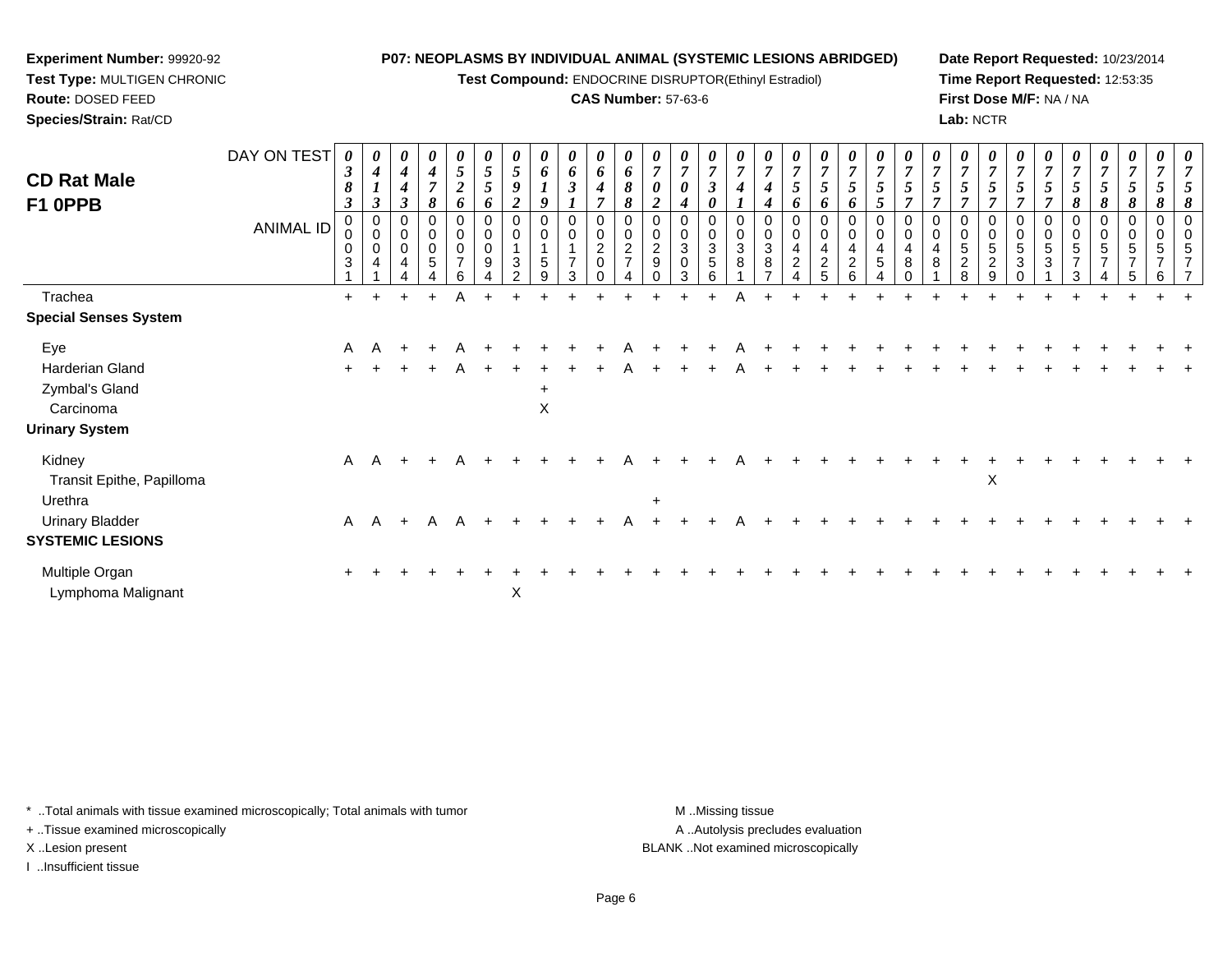**Test Compound:** ENDOCRINE DISRUPTOR(Ethinyl Estradiol)

# **CAS Number:** 57-63-6

**Date Report Requested:** 10/23/2014**Time Report Requested:** 12:53:35**First Dose M/F:** NA / NA**Lab:** NCTR

| <b>CD Rat Male</b><br>F1 OPPB               | DAY ON TEST      | 0<br>$\overline{7}$<br>5<br>8               | 0<br>$\overline{7}$<br>6<br>$\boldsymbol{l}$           | 0<br>$\overline{7}$<br>6<br>$\boldsymbol{l}$ | 0<br>$\overline{7}$<br>6<br>1 | 0<br>$\overline{7}$<br>6<br>$\mathbf{I}$                     | 0<br>$\overline{7}$<br>6<br>1                | 0<br>$\overline{7}$<br>6<br>1                     | 0<br>$\overline{7}$<br>6<br>$\overline{\mathbf{c}}$                | 0<br>$\overline{7}$<br>6<br>$\boldsymbol{2}$                | 0<br>7<br>6<br>$\overline{\mathbf{c}}$                              | 0<br>$\overline{7}$<br>6<br>$\overline{2}$          | 0<br>7<br>6<br>$\boldsymbol{2}$           | 0<br>7<br>6<br>3                                                              | 0<br>6<br>3                                            | 0<br>$\overline{7}$<br>6<br>$\mathfrak{z}$   | 0<br>$\overline{7}$<br>6<br>$\boldsymbol{\beta}$          | 0<br>$\overline{7}$<br>6<br>$\boldsymbol{\beta}$                    | 0<br>$\overline{7}$<br>6<br>$\boldsymbol{\beta}$                       | 0<br>$\overline{7}$<br>6<br>$\overline{a}$                          | 0<br>$\overline{7}$<br>6<br>$\boldsymbol{2}$    |                       |
|---------------------------------------------|------------------|---------------------------------------------|--------------------------------------------------------|----------------------------------------------|-------------------------------|--------------------------------------------------------------|----------------------------------------------|---------------------------------------------------|--------------------------------------------------------------------|-------------------------------------------------------------|---------------------------------------------------------------------|-----------------------------------------------------|-------------------------------------------|-------------------------------------------------------------------------------|--------------------------------------------------------|----------------------------------------------|-----------------------------------------------------------|---------------------------------------------------------------------|------------------------------------------------------------------------|---------------------------------------------------------------------|-------------------------------------------------|-----------------------|
|                                             | <b>ANIMAL ID</b> | 0<br>0<br>$\sqrt{5}$<br>$\overline{7}$<br>8 | $\mathbf 0$<br>$\mathbf 0$<br>6<br>$\overline{c}$<br>9 | 0<br>0<br>6<br>3<br>$\Omega$                 | 0<br>0<br>$\,6\,$<br>3        | $\mathbf 0$<br>$\mathbf 0$<br>$\,6\,$<br>$\overline{7}$<br>5 | 0<br>$\mathbf 0$<br>6<br>$\overline{7}$<br>6 | $\mathbf 0$<br>$\mathbf 0$<br>6<br>$\overline{7}$ | $\mathbf 0$<br>0<br>$\overline{7}$<br>$\overline{\mathbf{c}}$<br>5 | $\mathbf 0$<br>0<br>$\overline{7}$<br>$\boldsymbol{2}$<br>6 | $\Omega$<br>0<br>$\overline{7}$<br>$\overline{c}$<br>$\overline{7}$ | $\mathbf 0$<br>0<br>$\overline{7}$<br>$\frac{2}{8}$ | 0<br>0<br>$\overline{7}$<br>$\frac{2}{9}$ | $\Omega$<br>$\mathbf 0$<br>$\overline{7}$<br>$\overline{7}$<br>$\mathfrak{p}$ | $\Omega$<br>0<br>$\overline{7}$<br>$\overline{7}$<br>3 | $\mathbf 0$<br>0<br>$\overline{7}$<br>7<br>4 | $\mathbf 0$<br>0<br>$\overline{7}$<br>$\overline{7}$<br>5 | $\mathbf 0$<br>$\mathbf 0$<br>$\overline{7}$<br>$\overline{7}$<br>6 | $\mathbf 0$<br>0<br>$\overline{7}$<br>$\overline{7}$<br>$\overline{7}$ | $\pmb{0}$<br>$\mathbf 0$<br>$\overline{7}$<br>$\boldsymbol{7}$<br>8 | 0<br>0<br>$\overline{7}$<br>$\overline{7}$<br>9 | <i><b>*TOTALS</b></i> |
| <b>Alimentary System</b>                    |                  |                                             |                                                        |                                              |                               |                                                              |                                              |                                                   |                                                                    |                                                             |                                                                     |                                                     |                                           |                                                                               |                                                        |                                              |                                                           |                                                                     |                                                                        |                                                                     |                                                 |                       |
| Esophagus                                   |                  |                                             |                                                        |                                              |                               |                                                              |                                              |                                                   |                                                                    |                                                             |                                                                     |                                                     |                                           |                                                                               |                                                        |                                              |                                                           |                                                                     |                                                                        |                                                                     |                                                 | 51                    |
| Intestine Large, Cecum                      |                  |                                             |                                                        |                                              |                               |                                                              |                                              |                                                   |                                                                    |                                                             |                                                                     |                                                     |                                           |                                                                               |                                                        |                                              |                                                           |                                                                     |                                                                        |                                                                     |                                                 | 44                    |
| Intestine Large, Colon                      |                  |                                             |                                                        |                                              |                               |                                                              |                                              |                                                   |                                                                    |                                                             |                                                                     |                                                     |                                           |                                                                               |                                                        |                                              |                                                           |                                                                     |                                                                        |                                                                     |                                                 | 45                    |
| Intestine Large, Rectum                     |                  |                                             |                                                        |                                              |                               |                                                              |                                              |                                                   |                                                                    |                                                             |                                                                     |                                                     |                                           |                                                                               |                                                        |                                              |                                                           |                                                                     |                                                                        |                                                                     |                                                 | 45                    |
| Intestine Small, Duodenum<br>Adenocarcinoma |                  |                                             |                                                        |                                              |                               |                                                              |                                              |                                                   |                                                                    |                                                             |                                                                     |                                                     |                                           |                                                                               |                                                        |                                              |                                                           |                                                                     |                                                                        |                                                                     | ÷<br>X                                          | 44<br>$\overline{1}$  |
| Intestine Small, Ileum                      |                  |                                             |                                                        |                                              |                               |                                                              |                                              |                                                   |                                                                    |                                                             |                                                                     |                                                     |                                           |                                                                               |                                                        |                                              |                                                           |                                                                     |                                                                        |                                                                     | $\ddot{}$                                       | 43                    |
| Intestine Small, Jejunum                    |                  |                                             |                                                        |                                              |                               |                                                              |                                              |                                                   |                                                                    |                                                             |                                                                     |                                                     |                                           |                                                                               |                                                        |                                              |                                                           |                                                                     |                                                                        |                                                                     |                                                 | 43                    |
| Liver                                       |                  |                                             |                                                        |                                              |                               |                                                              |                                              |                                                   |                                                                    |                                                             |                                                                     |                                                     |                                           |                                                                               |                                                        |                                              |                                                           |                                                                     |                                                                        |                                                                     |                                                 | 49                    |
| Mesentery                                   |                  |                                             |                                                        |                                              |                               |                                                              |                                              |                                                   |                                                                    |                                                             |                                                                     |                                                     |                                           |                                                                               |                                                        |                                              |                                                           |                                                                     |                                                                        |                                                                     |                                                 | $\mathbf 1$           |
| Oral Mucosa                                 |                  |                                             |                                                        | +                                            |                               |                                                              |                                              |                                                   |                                                                    |                                                             |                                                                     |                                                     |                                           |                                                                               |                                                        |                                              |                                                           |                                                                     |                                                                        |                                                                     |                                                 | 3                     |
| Squamous Cell Carcinoma                     |                  |                                             |                                                        | X                                            |                               |                                                              |                                              |                                                   |                                                                    |                                                             |                                                                     |                                                     |                                           |                                                                               |                                                        |                                              |                                                           |                                                                     |                                                                        |                                                                     |                                                 | 3                     |
| Pancreas                                    |                  |                                             |                                                        |                                              |                               |                                                              |                                              |                                                   |                                                                    |                                                             |                                                                     |                                                     |                                           |                                                                               |                                                        |                                              |                                                           |                                                                     |                                                                        |                                                                     |                                                 | 46                    |
| Salivary Glands                             |                  |                                             |                                                        |                                              |                               |                                                              |                                              |                                                   |                                                                    |                                                             |                                                                     |                                                     |                                           |                                                                               |                                                        |                                              |                                                           |                                                                     |                                                                        |                                                                     |                                                 | 48                    |
| Stomach, Forestomach                        |                  |                                             |                                                        |                                              |                               |                                                              |                                              |                                                   |                                                                    |                                                             |                                                                     |                                                     |                                           |                                                                               |                                                        |                                              |                                                           |                                                                     |                                                                        |                                                                     |                                                 | 47                    |
| Squamous Cell Papilloma                     |                  |                                             |                                                        |                                              |                               | Χ                                                            |                                              |                                                   |                                                                    |                                                             |                                                                     |                                                     |                                           |                                                                               |                                                        |                                              |                                                           |                                                                     |                                                                        |                                                                     |                                                 | $\overline{1}$        |
| Stomach, Glandular                          |                  |                                             |                                                        |                                              |                               |                                                              |                                              |                                                   |                                                                    |                                                             |                                                                     |                                                     |                                           |                                                                               |                                                        |                                              |                                                           |                                                                     |                                                                        |                                                                     |                                                 | 45                    |
| <b>Cardiovascular System</b>                |                  |                                             |                                                        |                                              |                               |                                                              |                                              |                                                   |                                                                    |                                                             |                                                                     |                                                     |                                           |                                                                               |                                                        |                                              |                                                           |                                                                     |                                                                        |                                                                     |                                                 |                       |
| <b>Blood Vessel</b>                         |                  |                                             |                                                        |                                              |                               |                                                              |                                              |                                                   |                                                                    |                                                             |                                                                     |                                                     |                                           |                                                                               |                                                        |                                              |                                                           |                                                                     |                                                                        |                                                                     |                                                 | 51                    |
| Heart                                       |                  |                                             |                                                        |                                              |                               |                                                              |                                              |                                                   |                                                                    |                                                             |                                                                     |                                                     |                                           |                                                                               |                                                        |                                              |                                                           |                                                                     |                                                                        |                                                                     |                                                 | 51                    |
| Endocardium, Schwannoma Malignant           |                  |                                             |                                                        |                                              |                               |                                                              |                                              |                                                   |                                                                    |                                                             |                                                                     |                                                     |                                           |                                                                               |                                                        |                                              |                                                           |                                                                     |                                                                        |                                                                     |                                                 | 1                     |

**Experiment Number:** 99920-92**Test Type:** MULTIGEN CHRONIC

**Route:** DOSED FEED**Species/Strain:** Rat/CD

\* ..Total animals with tissue examined microscopically; Total animals with tumor **M** ...Missing tissue M ...Missing tissue A .. Autolysis precludes evaluation + ..Tissue examined microscopically X ..Lesion present BLANK ..Not examined microscopicallyI ..Insufficient tissue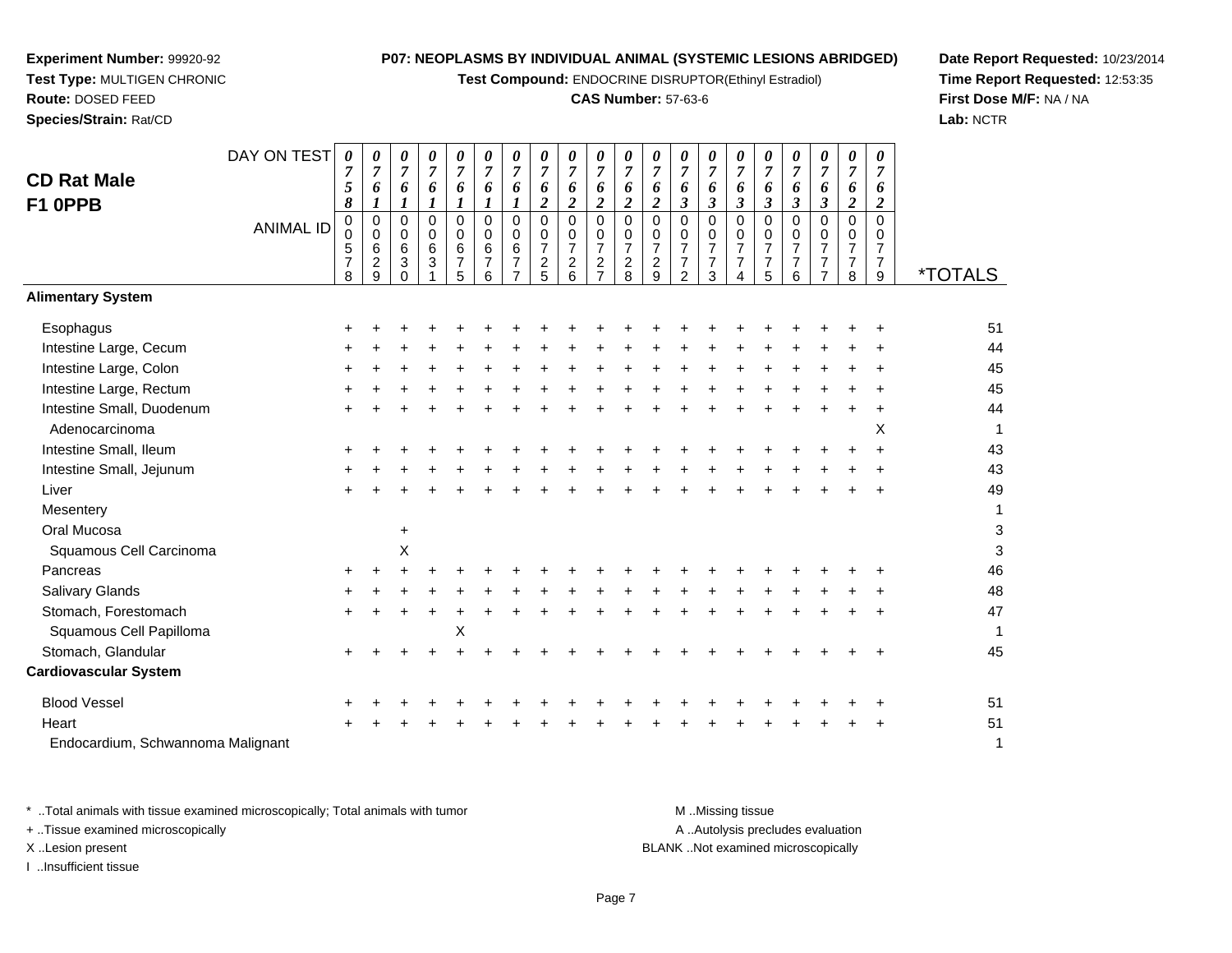**Test Compound:** ENDOCRINE DISRUPTOR(Ethinyl Estradiol)

# **CAS Number:** 57-63-6

**Date Report Requested:** 10/23/2014 **Time Report Requested:** 12:53:35**First Dose M/F:** NA / NA**Lab:** NCTR

| <b>CD Rat Male</b><br>F1 OPPB              | DAY ON TEST<br><b>ANIMAL ID</b> | 0<br>$\overline{7}$<br>5<br>8<br>0<br>0<br>5<br>$\overline{7}$<br>8 | 0<br>$\overline{7}$<br>6<br>1<br>$\mathbf 0$<br>$\mathbf 0$<br>6<br>2<br>9 | 0<br>$\overline{7}$<br>6<br>$\boldsymbol{l}$<br>0<br>$\mathsf{O}\xspace$<br>6<br>3<br>$\Omega$ | 0<br>$\overline{7}$<br>6<br>$\boldsymbol{l}$<br>0<br>0<br>6<br>3 | 0<br>$\overline{7}$<br>6<br>$\boldsymbol{l}$<br>$\Omega$<br>0<br>6<br>$\overline{7}$<br>5 | 0<br>$\overline{7}$<br>6<br>1<br>$\mathbf 0$<br>0<br>6<br>$\overline{7}$<br>6 | 0<br>$\overline{7}$<br>6<br>1<br>$\Omega$<br>$\mathbf 0$<br>6<br>$\overline{7}$<br>$\overline{ }$ | $\overline{7}$<br>6<br>$\boldsymbol{2}$<br>$\Omega$<br>$\mathbf 0$<br>$\overline{7}$<br>$\overline{\mathbf{c}}$<br>5 | 0<br>$\overline{7}$<br>6<br>$\overline{c}$<br>$\Omega$<br>$\mathbf 0$<br>$\overline{7}$<br>$\overline{c}$<br>6 | $\overline{7}$<br>6<br>$\overline{c}$<br>$\Omega$<br>0<br>$\overline{7}$<br>$\overline{c}$ | 0<br>$\overline{7}$<br>6<br>$\overline{c}$<br>$\mathbf 0$<br>$\mathbf 0$<br>$\overline{7}$<br>$\sqrt{2}$<br>8 | 0<br>$\overline{7}$<br>6<br>$\overline{\mathbf{c}}$<br>$\mathbf 0$<br>0<br>$\overline{7}$<br>$\frac{2}{9}$ | 0<br>$\overline{7}$<br>6<br>$\boldsymbol{\beta}$<br>$\Omega$<br>0<br>$\overline{7}$<br>$\overline{7}$<br>$\overline{2}$ | 0<br>$\overline{7}$<br>6<br>$\mathfrak{z}$<br>$\Omega$<br>0<br>$\overline{7}$<br>$\overline{7}$<br>3 | 0<br>$\overline{7}$<br>6<br>$\mathfrak{z}$<br>0<br>0<br>$\overline{7}$<br>$\boldsymbol{7}$<br>$\overline{4}$ | 0<br>$\overline{7}$<br>6<br>$\boldsymbol{\mathfrak{z}}$<br>0<br>0<br>$\overline{7}$<br>$\overline{7}$<br>5 | 0<br>$\overline{7}$<br>6<br>$\boldsymbol{\beta}$<br>$\Omega$<br>$\mathbf 0$<br>$\overline{7}$<br>$\overline{7}$<br>6 | 0<br>$\overline{7}$<br>6<br>$\boldsymbol{\beta}$<br>$\Omega$<br>0<br>$\overline{7}$ | 0<br>$\overline{7}$<br>6<br>$\overline{2}$<br>$\Omega$<br>$\mathbf 0$<br>$\overline{7}$<br>$\overline{7}$<br>8 | 0<br>$\overline{7}$<br>6<br>$\boldsymbol{2}$<br>$\Omega$<br>$\Omega$<br>$\overline{7}$<br>$\overline{7}$<br>9 | <i><b>*TOTALS</b></i> |
|--------------------------------------------|---------------------------------|---------------------------------------------------------------------|----------------------------------------------------------------------------|------------------------------------------------------------------------------------------------|------------------------------------------------------------------|-------------------------------------------------------------------------------------------|-------------------------------------------------------------------------------|---------------------------------------------------------------------------------------------------|----------------------------------------------------------------------------------------------------------------------|----------------------------------------------------------------------------------------------------------------|--------------------------------------------------------------------------------------------|---------------------------------------------------------------------------------------------------------------|------------------------------------------------------------------------------------------------------------|-------------------------------------------------------------------------------------------------------------------------|------------------------------------------------------------------------------------------------------|--------------------------------------------------------------------------------------------------------------|------------------------------------------------------------------------------------------------------------|----------------------------------------------------------------------------------------------------------------------|-------------------------------------------------------------------------------------|----------------------------------------------------------------------------------------------------------------|---------------------------------------------------------------------------------------------------------------|-----------------------|
| <b>Endocrine System</b>                    |                                 |                                                                     |                                                                            |                                                                                                |                                                                  |                                                                                           |                                                                               |                                                                                                   |                                                                                                                      |                                                                                                                |                                                                                            |                                                                                                               |                                                                                                            |                                                                                                                         |                                                                                                      |                                                                                                              |                                                                                                            |                                                                                                                      |                                                                                     |                                                                                                                |                                                                                                               |                       |
| <b>Adrenal Cortex</b>                      |                                 |                                                                     |                                                                            |                                                                                                |                                                                  |                                                                                           |                                                                               |                                                                                                   |                                                                                                                      |                                                                                                                |                                                                                            |                                                                                                               |                                                                                                            |                                                                                                                         |                                                                                                      |                                                                                                              |                                                                                                            |                                                                                                                      |                                                                                     |                                                                                                                |                                                                                                               | 47                    |
| Adenoma                                    |                                 |                                                                     |                                                                            |                                                                                                |                                                                  |                                                                                           |                                                                               |                                                                                                   |                                                                                                                      |                                                                                                                |                                                                                            |                                                                                                               |                                                                                                            |                                                                                                                         |                                                                                                      |                                                                                                              |                                                                                                            |                                                                                                                      |                                                                                     |                                                                                                                |                                                                                                               | $\overline{c}$        |
| Adrenal Medulla                            |                                 |                                                                     |                                                                            |                                                                                                |                                                                  |                                                                                           |                                                                               |                                                                                                   |                                                                                                                      |                                                                                                                |                                                                                            |                                                                                                               |                                                                                                            |                                                                                                                         |                                                                                                      |                                                                                                              |                                                                                                            |                                                                                                                      |                                                                                     |                                                                                                                |                                                                                                               | 46                    |
| Pheochromocytoma Benign                    |                                 | X                                                                   |                                                                            |                                                                                                |                                                                  |                                                                                           |                                                                               |                                                                                                   |                                                                                                                      |                                                                                                                |                                                                                            |                                                                                                               |                                                                                                            |                                                                                                                         |                                                                                                      |                                                                                                              |                                                                                                            |                                                                                                                      |                                                                                     |                                                                                                                |                                                                                                               | $\overline{c}$        |
| Pheochromocytoma Complex                   |                                 |                                                                     |                                                                            |                                                                                                |                                                                  |                                                                                           |                                                                               |                                                                                                   |                                                                                                                      |                                                                                                                |                                                                                            |                                                                                                               |                                                                                                            |                                                                                                                         |                                                                                                      |                                                                                                              | X                                                                                                          |                                                                                                                      |                                                                                     |                                                                                                                |                                                                                                               |                       |
| Pheochromocytoma Malignant                 |                                 |                                                                     |                                                                            |                                                                                                |                                                                  |                                                                                           |                                                                               |                                                                                                   | Χ                                                                                                                    |                                                                                                                |                                                                                            |                                                                                                               |                                                                                                            |                                                                                                                         |                                                                                                      |                                                                                                              |                                                                                                            |                                                                                                                      |                                                                                     |                                                                                                                |                                                                                                               |                       |
| Islets, Pancreatic                         |                                 |                                                                     |                                                                            |                                                                                                |                                                                  |                                                                                           |                                                                               |                                                                                                   |                                                                                                                      |                                                                                                                |                                                                                            |                                                                                                               |                                                                                                            |                                                                                                                         |                                                                                                      |                                                                                                              |                                                                                                            |                                                                                                                      |                                                                                     |                                                                                                                |                                                                                                               | 46                    |
| Parathyroid Gland                          |                                 |                                                                     |                                                                            |                                                                                                |                                                                  |                                                                                           |                                                                               |                                                                                                   |                                                                                                                      |                                                                                                                |                                                                                            |                                                                                                               | М                                                                                                          |                                                                                                                         |                                                                                                      |                                                                                                              |                                                                                                            |                                                                                                                      |                                                                                     |                                                                                                                |                                                                                                               | 49                    |
| Adenoma                                    |                                 |                                                                     |                                                                            |                                                                                                |                                                                  |                                                                                           |                                                                               |                                                                                                   |                                                                                                                      |                                                                                                                |                                                                                            |                                                                                                               |                                                                                                            |                                                                                                                         |                                                                                                      |                                                                                                              | X                                                                                                          |                                                                                                                      |                                                                                     |                                                                                                                | X                                                                                                             | 4                     |
| <b>Pituitary Gland</b>                     |                                 | $\ddot{}$                                                           |                                                                            |                                                                                                |                                                                  |                                                                                           |                                                                               |                                                                                                   |                                                                                                                      |                                                                                                                |                                                                                            |                                                                                                               |                                                                                                            |                                                                                                                         |                                                                                                      |                                                                                                              |                                                                                                            |                                                                                                                      | $\pm$                                                                               | $\ddot{}$                                                                                                      | $\ddot{}$                                                                                                     | 48                    |
| Pars Distalis, Adenoma                     |                                 |                                                                     | $\times$                                                                   | X                                                                                              | $\boldsymbol{\mathsf{X}}$                                        |                                                                                           | $\times$                                                                      |                                                                                                   | X                                                                                                                    | $\boldsymbol{\mathsf{X}}$                                                                                      |                                                                                            |                                                                                                               | X                                                                                                          |                                                                                                                         |                                                                                                      | X                                                                                                            | $\times$                                                                                                   |                                                                                                                      |                                                                                     | X                                                                                                              |                                                                                                               | 25                    |
| Schwannoma Malignant                       |                                 |                                                                     |                                                                            |                                                                                                |                                                                  |                                                                                           |                                                                               |                                                                                                   |                                                                                                                      |                                                                                                                |                                                                                            |                                                                                                               |                                                                                                            |                                                                                                                         |                                                                                                      |                                                                                                              |                                                                                                            |                                                                                                                      |                                                                                     |                                                                                                                |                                                                                                               | 1                     |
| <b>Thyroid Gland</b>                       |                                 | $\ddot{}$                                                           |                                                                            |                                                                                                |                                                                  |                                                                                           |                                                                               |                                                                                                   |                                                                                                                      |                                                                                                                |                                                                                            |                                                                                                               |                                                                                                            |                                                                                                                         |                                                                                                      |                                                                                                              |                                                                                                            |                                                                                                                      |                                                                                     |                                                                                                                | +                                                                                                             | 47                    |
| C Cell, Adenoma                            |                                 |                                                                     |                                                                            |                                                                                                |                                                                  |                                                                                           |                                                                               |                                                                                                   |                                                                                                                      |                                                                                                                |                                                                                            |                                                                                                               |                                                                                                            |                                                                                                                         |                                                                                                      |                                                                                                              |                                                                                                            | X                                                                                                                    |                                                                                     |                                                                                                                | X                                                                                                             | 5                     |
| <b>General Body System</b>                 |                                 |                                                                     |                                                                            |                                                                                                |                                                                  |                                                                                           |                                                                               |                                                                                                   |                                                                                                                      |                                                                                                                |                                                                                            |                                                                                                               |                                                                                                            |                                                                                                                         |                                                                                                      |                                                                                                              |                                                                                                            |                                                                                                                      |                                                                                     |                                                                                                                |                                                                                                               |                       |
| <b>Tissue NOS</b><br><b>Genital System</b> |                                 |                                                                     |                                                                            |                                                                                                |                                                                  |                                                                                           |                                                                               |                                                                                                   |                                                                                                                      |                                                                                                                |                                                                                            |                                                                                                               |                                                                                                            |                                                                                                                         |                                                                                                      |                                                                                                              |                                                                                                            |                                                                                                                      |                                                                                     | $\ddot{}$                                                                                                      |                                                                                                               | $\mathbf 1$           |

**Experiment Number:** 99920-92**Test Type:** MULTIGEN CHRONIC

| Coagulating Gland      |  |  |  |  |  |  |  |  |  |  | 46 |
|------------------------|--|--|--|--|--|--|--|--|--|--|----|
| Epididymis             |  |  |  |  |  |  |  |  |  |  | 51 |
| <b>Preputial Gland</b> |  |  |  |  |  |  |  |  |  |  | 51 |

| * Total animals with tissue examined microscopically; Total animals with tumor | M Missing tissue                   |
|--------------------------------------------------------------------------------|------------------------------------|
| + Tissue examined microscopically                                              | A Autolysis precludes evaluation   |
| X Lesion present                                                               | BLANK Not examined microscopically |
| Insufficient tissue                                                            |                                    |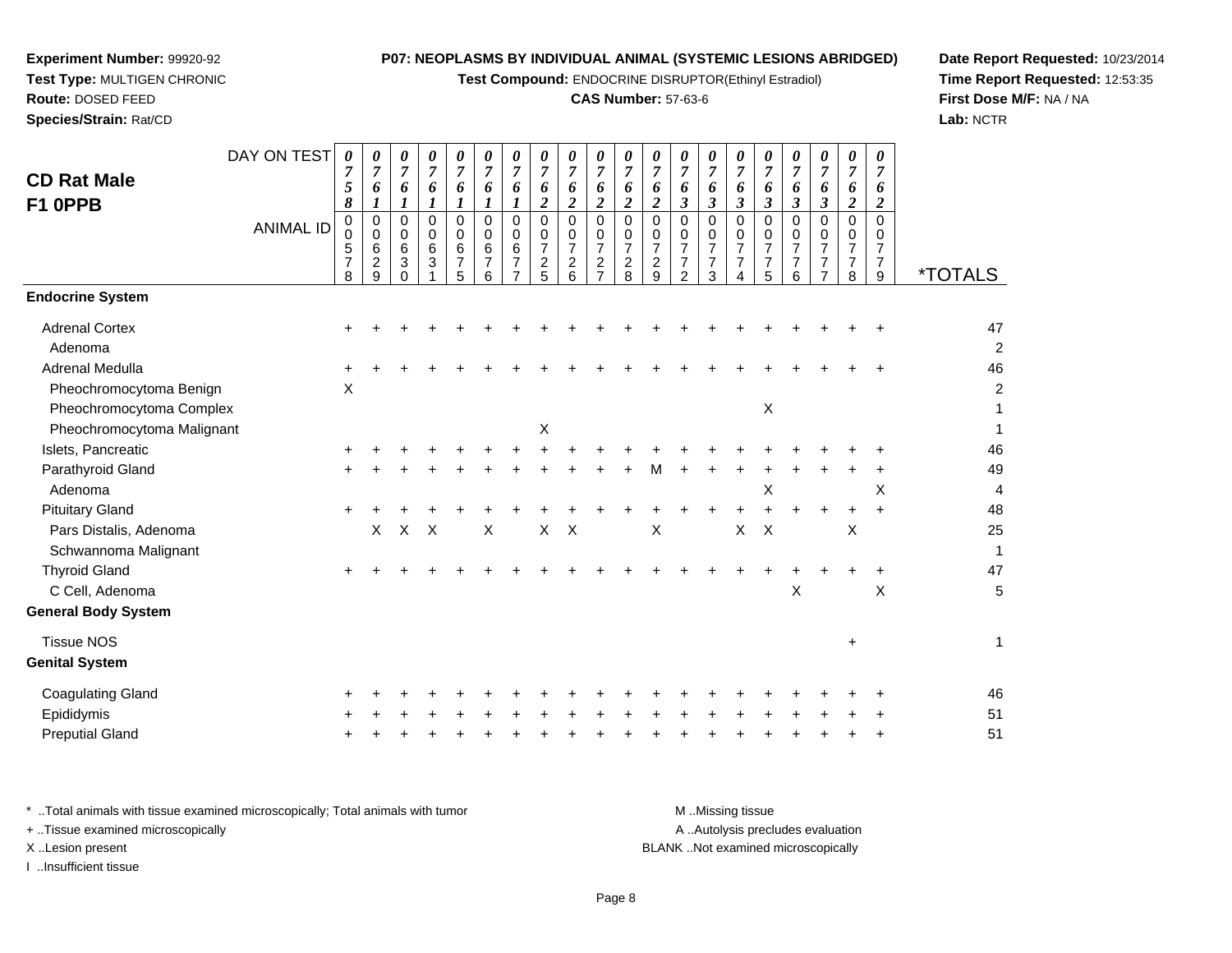**Test Compound:** ENDOCRINE DISRUPTOR(Ethinyl Estradiol)

# **CAS Number:** 57-63-6

**Date Report Requested:** 10/23/2014 **Time Report Requested:** 12:53:35**First Dose M/F:** NA / NA**Lab:** NCTR

| $\pmb{0}$<br>$\frac{0}{6}$<br>$\pmb{0}$<br>$\mathbf 0$<br>$\pmb{0}$<br>$\pmb{0}$<br>$\pmb{0}$<br>$\pmb{0}$<br>$\pmb{0}$<br>0<br>0<br>$\pmb{0}$<br>0<br>0<br>0<br>0<br>0<br>0<br>0<br>0<br>6<br>$\overline{7}$<br>$\,6\,$<br>$\overline{7}$<br>$\overline{7}$<br>$\sqrt{5}$<br>$\,6$<br>6<br>6<br>$\overline{7}$<br>$\overline{7}$<br>$\overline{7}$<br>$\overline{7}$<br>$\overline{7}$<br>$\overline{7}$<br>$\overline{7}$<br>$\overline{7}$<br>$\overline{7}$<br>$\overline{7}$<br>$\overline{7}$<br>$\overline{3}$<br>$\overline{7}$<br>$\frac{2}{9}$<br>$\boldsymbol{2}$<br>$\overline{7}$<br>$\overline{7}$<br>$\boldsymbol{2}$<br>$\mathbf{3}$<br>$\boldsymbol{7}$<br>$\overline{7}$<br>$\boldsymbol{2}$<br>$\boldsymbol{2}$<br>$\overline{c}$<br>$\overline{7}$<br>$\overline{7}$<br>$\overline{7}$<br>$\overline{7}$<br>$\overline{7}$<br>$\overline{7}$<br>5<br>5<br>6<br>$\overline{7}$<br>$\overline{8}$<br>$\overline{2}$<br>$\mathbf{3}$<br>$6\phantom{1}6$<br>$\overline{5}$<br>$\overline{7}$<br>8<br>9<br>8<br>9<br>6<br>0<br>1 | 4  |
|-------------------------------------------------------------------------------------------------------------------------------------------------------------------------------------------------------------------------------------------------------------------------------------------------------------------------------------------------------------------------------------------------------------------------------------------------------------------------------------------------------------------------------------------------------------------------------------------------------------------------------------------------------------------------------------------------------------------------------------------------------------------------------------------------------------------------------------------------------------------------------------------------------------------------------------------------------------------------------------------------------------------------------------------------|----|
| X<br>Squamous Cell Carcinoma                                                                                                                                                                                                                                                                                                                                                                                                                                                                                                                                                                                                                                                                                                                                                                                                                                                                                                                                                                                                                    |    |
| Prostate, Dorsal/Lateral Lobe<br>$\ddot{}$                                                                                                                                                                                                                                                                                                                                                                                                                                                                                                                                                                                                                                                                                                                                                                                                                                                                                                                                                                                                      | 49 |
| Prostate, Ventral Lobe                                                                                                                                                                                                                                                                                                                                                                                                                                                                                                                                                                                                                                                                                                                                                                                                                                                                                                                                                                                                                          | 49 |
| <b>Rete Testes</b>                                                                                                                                                                                                                                                                                                                                                                                                                                                                                                                                                                                                                                                                                                                                                                                                                                                                                                                                                                                                                              | 46 |
| <b>Seminal Vesicle</b>                                                                                                                                                                                                                                                                                                                                                                                                                                                                                                                                                                                                                                                                                                                                                                                                                                                                                                                                                                                                                          | 43 |
| Adenoma                                                                                                                                                                                                                                                                                                                                                                                                                                                                                                                                                                                                                                                                                                                                                                                                                                                                                                                                                                                                                                         | 1  |
| <b>Testes</b>                                                                                                                                                                                                                                                                                                                                                                                                                                                                                                                                                                                                                                                                                                                                                                                                                                                                                                                                                                                                                                   | 48 |
| <b>Hematopoietic System</b>                                                                                                                                                                                                                                                                                                                                                                                                                                                                                                                                                                                                                                                                                                                                                                                                                                                                                                                                                                                                                     |    |
| <b>Bone Marrow</b>                                                                                                                                                                                                                                                                                                                                                                                                                                                                                                                                                                                                                                                                                                                                                                                                                                                                                                                                                                                                                              | 46 |
| Lymph Node<br>$\div$                                                                                                                                                                                                                                                                                                                                                                                                                                                                                                                                                                                                                                                                                                                                                                                                                                                                                                                                                                                                                            | 14 |
| Lymph Node, Mandibular                                                                                                                                                                                                                                                                                                                                                                                                                                                                                                                                                                                                                                                                                                                                                                                                                                                                                                                                                                                                                          | 49 |
| Lymph Node, Mesenteric                                                                                                                                                                                                                                                                                                                                                                                                                                                                                                                                                                                                                                                                                                                                                                                                                                                                                                                                                                                                                          | 45 |
| Spleen                                                                                                                                                                                                                                                                                                                                                                                                                                                                                                                                                                                                                                                                                                                                                                                                                                                                                                                                                                                                                                          | 48 |
| Thymus<br>M<br>м<br>÷                                                                                                                                                                                                                                                                                                                                                                                                                                                                                                                                                                                                                                                                                                                                                                                                                                                                                                                                                                                                                           | 45 |
| <b>Integumentary System</b>                                                                                                                                                                                                                                                                                                                                                                                                                                                                                                                                                                                                                                                                                                                                                                                                                                                                                                                                                                                                                     |    |
| Mammary Gland<br>$\ddot{}$<br>$\ddot{}$                                                                                                                                                                                                                                                                                                                                                                                                                                                                                                                                                                                                                                                                                                                                                                                                                                                                                                                                                                                                         | 44 |
| X<br>Adenocarcinoma                                                                                                                                                                                                                                                                                                                                                                                                                                                                                                                                                                                                                                                                                                                                                                                                                                                                                                                                                                                                                             |    |
| Fibroadenoma                                                                                                                                                                                                                                                                                                                                                                                                                                                                                                                                                                                                                                                                                                                                                                                                                                                                                                                                                                                                                                    | 1  |
| Fibroma                                                                                                                                                                                                                                                                                                                                                                                                                                                                                                                                                                                                                                                                                                                                                                                                                                                                                                                                                                                                                                         | 1  |
| X<br>Lipoma                                                                                                                                                                                                                                                                                                                                                                                                                                                                                                                                                                                                                                                                                                                                                                                                                                                                                                                                                                                                                                     | 1  |
| Skin                                                                                                                                                                                                                                                                                                                                                                                                                                                                                                                                                                                                                                                                                                                                                                                                                                                                                                                                                                                                                                            | 51 |
| $\mathsf X$<br><b>Basal Cell Adenoma</b>                                                                                                                                                                                                                                                                                                                                                                                                                                                                                                                                                                                                                                                                                                                                                                                                                                                                                                                                                                                                        | 1  |

**Experiment Number:** 99920-92**Test Type:** MULTIGEN CHRONIC

| Total animals with tissue examined microscopically; Total animals with tumor | M Missing tissue                   |
|------------------------------------------------------------------------------|------------------------------------|
| + Tissue examined microscopically                                            | A Autolysis precludes evaluation   |
| X Lesion present                                                             | BLANK Not examined microscopically |
| Insufficient tissue                                                          |                                    |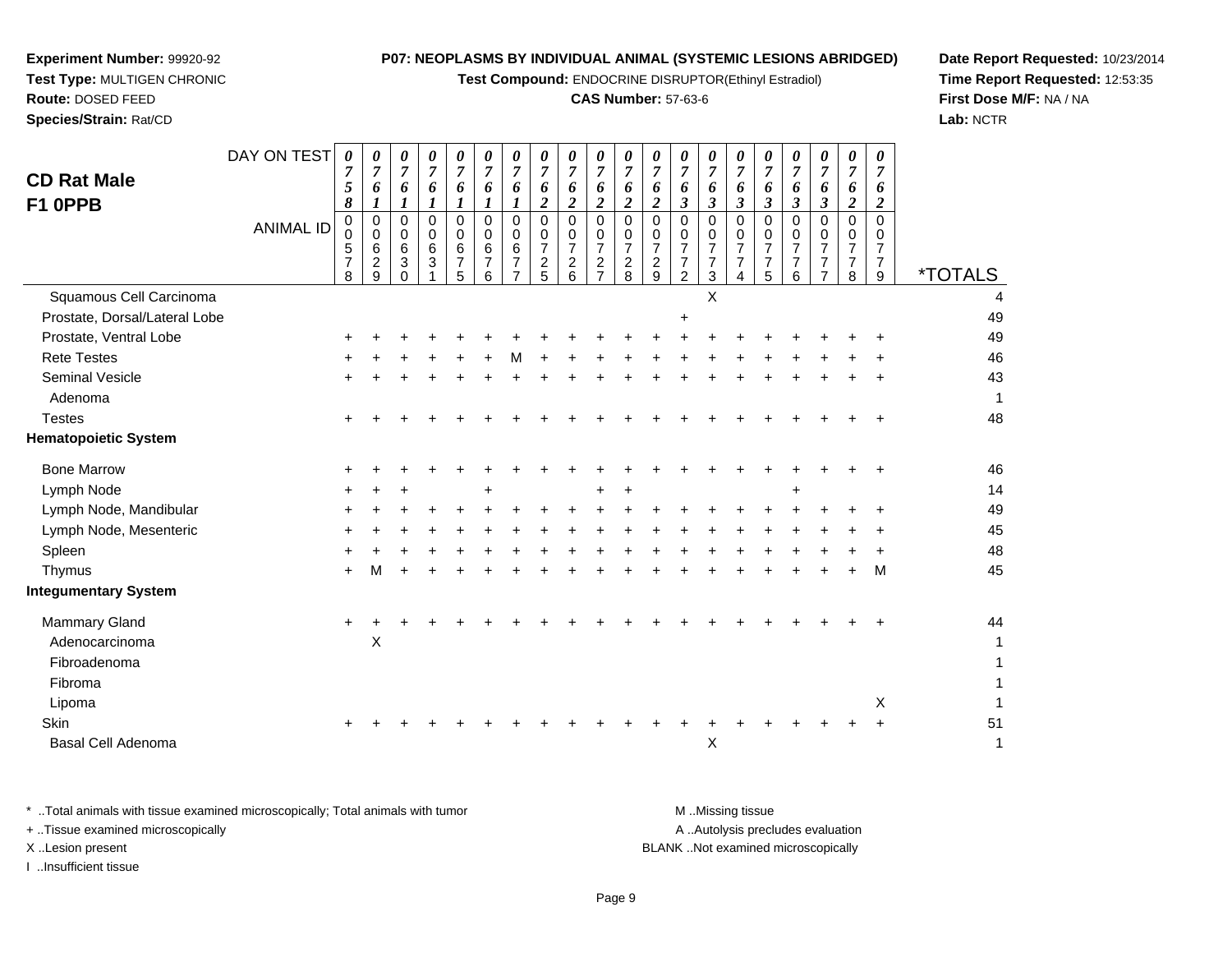**Test Compound:** ENDOCRINE DISRUPTOR(Ethinyl Estradiol)

# **CAS Number:** 57-63-6

**Date Report Requested:** 10/23/2014**Time Report Requested:** 12:53:35**First Dose M/F:** NA / NA**Lab:** NCTR

| <b>CD Rat Male</b><br>F1 OPPB                                        | DAY ON TEST<br><b>ANIMAL ID</b> | 0<br>$\overline{7}$<br>5<br>8<br>0<br>$\mathbf 0$<br>5<br>$\overline{7}$<br>8 | 0<br>$\overline{7}$<br>6<br>1<br>$\mathbf 0$<br>0<br>6<br>$\overline{c}$<br>9 | 0<br>$\overline{7}$<br>6<br>$\boldsymbol{l}$<br>$\mathbf 0$<br>$\mathbf 0$<br>$\,6\,$<br>$\sqrt{3}$<br>$\Omega$ | 0<br>$\overline{7}$<br>6<br>$\boldsymbol{l}$<br>$\pmb{0}$<br>0<br>$\,6\,$<br>$\sqrt{3}$ | 0<br>$\overline{7}$<br>6<br>$\boldsymbol{l}$<br>$\Omega$<br>0<br>$\,6$<br>$\overline{7}$<br>5 | 0<br>7<br>6<br>1<br>0<br>0<br>6<br>$\boldsymbol{7}$<br>6 | 0<br>$\overline{7}$<br>6<br>$\Omega$<br>0<br>6<br>$\overline{7}$ | 0<br>$\overline{7}$<br>6<br>$\boldsymbol{2}$<br>0<br>0<br>$\overline{7}$<br>$\boldsymbol{2}$<br>5 | 0<br>$\overline{7}$<br>6<br>$\overline{\mathbf{2}}$<br>$\Omega$<br>0<br>$\overline{7}$<br>$\boldsymbol{2}$<br>6 | 0<br>$\overline{7}$<br>6<br>$\overline{\mathbf{c}}$<br>0<br>0<br>$\overline{7}$<br>$\boldsymbol{2}$<br>$\overline{7}$ | 0<br>$\overline{7}$<br>6<br>$\boldsymbol{2}$<br>0<br>0<br>$\overline{7}$<br>$\overline{c}$<br>8 | 0<br>$\overline{7}$<br>6<br>$\overline{c}$<br>$\mathbf 0$<br>0<br>$\boldsymbol{7}$<br>$\frac{2}{9}$ | 0<br>$\boldsymbol{7}$<br>6<br>$\boldsymbol{\beta}$<br>$\Omega$<br>0<br>$\boldsymbol{7}$<br>$\boldsymbol{7}$<br>$\overline{2}$ | 0<br>$\overline{7}$<br>6<br>3<br>$\mathbf 0$<br>0<br>$\overline{7}$<br>$\overline{7}$<br>3 | 0<br>$\overline{7}$<br>6<br>$\mathfrak{z}$<br>0<br>$\mathbf 0$<br>$\boldsymbol{7}$<br>$\overline{7}$<br>$\overline{4}$ | 0<br>$\overline{7}$<br>6<br>$\boldsymbol{\beta}$<br>0<br>0<br>$\overline{7}$<br>$\overline{7}$<br>5 | 0<br>$\overline{7}$<br>6<br>$\boldsymbol{\beta}$<br>$\Omega$<br>0<br>7<br>$\overline{7}$<br>6 | 0<br>$\overline{7}$<br>6<br>$\mathfrak{z}$<br>$\Omega$<br>0<br>$\overline{7}$<br>$\overline{7}$<br>$\overline{7}$ | 0<br>7<br>6<br>$\boldsymbol{2}$<br>0<br>0<br>$\overline{7}$<br>$\overline{7}$<br>8 | 0<br>$\overline{7}$<br>6<br>$\boldsymbol{2}$<br>$\Omega$<br>$\Omega$<br>7<br>$\overline{7}$<br>9 | <i><b>*TOTALS</b></i> |
|----------------------------------------------------------------------|---------------------------------|-------------------------------------------------------------------------------|-------------------------------------------------------------------------------|-----------------------------------------------------------------------------------------------------------------|-----------------------------------------------------------------------------------------|-----------------------------------------------------------------------------------------------|----------------------------------------------------------|------------------------------------------------------------------|---------------------------------------------------------------------------------------------------|-----------------------------------------------------------------------------------------------------------------|-----------------------------------------------------------------------------------------------------------------------|-------------------------------------------------------------------------------------------------|-----------------------------------------------------------------------------------------------------|-------------------------------------------------------------------------------------------------------------------------------|--------------------------------------------------------------------------------------------|------------------------------------------------------------------------------------------------------------------------|-----------------------------------------------------------------------------------------------------|-----------------------------------------------------------------------------------------------|-------------------------------------------------------------------------------------------------------------------|------------------------------------------------------------------------------------|--------------------------------------------------------------------------------------------------|-----------------------|
| Fibroma                                                              |                                 |                                                                               |                                                                               |                                                                                                                 |                                                                                         |                                                                                               |                                                          |                                                                  |                                                                                                   |                                                                                                                 |                                                                                                                       |                                                                                                 |                                                                                                     |                                                                                                                               |                                                                                            | X                                                                                                                      |                                                                                                     |                                                                                               |                                                                                                                   |                                                                                    |                                                                                                  | 2                     |
| Keratoacanthoma                                                      |                                 |                                                                               |                                                                               |                                                                                                                 |                                                                                         |                                                                                               |                                                          |                                                                  |                                                                                                   |                                                                                                                 |                                                                                                                       |                                                                                                 |                                                                                                     |                                                                                                                               |                                                                                            |                                                                                                                        | X                                                                                                   |                                                                                               |                                                                                                                   |                                                                                    |                                                                                                  | $\overline{2}$        |
| Sarcoma                                                              |                                 |                                                                               |                                                                               |                                                                                                                 |                                                                                         |                                                                                               |                                                          |                                                                  |                                                                                                   |                                                                                                                 |                                                                                                                       |                                                                                                 |                                                                                                     |                                                                                                                               |                                                                                            |                                                                                                                        |                                                                                                     |                                                                                               |                                                                                                                   |                                                                                    |                                                                                                  | 4                     |
| <b>Musculoskeletal System</b>                                        |                                 |                                                                               |                                                                               |                                                                                                                 |                                                                                         |                                                                                               |                                                          |                                                                  |                                                                                                   |                                                                                                                 |                                                                                                                       |                                                                                                 |                                                                                                     |                                                                                                                               |                                                                                            |                                                                                                                        |                                                                                                     |                                                                                               |                                                                                                                   |                                                                                    |                                                                                                  |                       |
| <b>Bone</b>                                                          |                                 |                                                                               |                                                                               |                                                                                                                 |                                                                                         |                                                                                               |                                                          |                                                                  |                                                                                                   |                                                                                                                 |                                                                                                                       |                                                                                                 |                                                                                                     |                                                                                                                               |                                                                                            |                                                                                                                        |                                                                                                     |                                                                                               |                                                                                                                   |                                                                                    |                                                                                                  | $\overline{2}$        |
| Cranium, Osteosarcoma                                                |                                 |                                                                               |                                                                               |                                                                                                                 |                                                                                         |                                                                                               |                                                          |                                                                  |                                                                                                   |                                                                                                                 |                                                                                                                       |                                                                                                 |                                                                                                     |                                                                                                                               |                                                                                            |                                                                                                                        |                                                                                                     |                                                                                               |                                                                                                                   |                                                                                    |                                                                                                  | 1                     |
| Cranium, Schwannoma Malignant,<br>Metastatic, Uncertain Primary Site |                                 |                                                                               |                                                                               |                                                                                                                 |                                                                                         |                                                                                               |                                                          |                                                                  |                                                                                                   |                                                                                                                 |                                                                                                                       |                                                                                                 |                                                                                                     |                                                                                                                               |                                                                                            |                                                                                                                        |                                                                                                     |                                                                                               |                                                                                                                   |                                                                                    |                                                                                                  | 1                     |
| Bone, Femur                                                          |                                 |                                                                               |                                                                               |                                                                                                                 |                                                                                         |                                                                                               |                                                          |                                                                  |                                                                                                   |                                                                                                                 |                                                                                                                       |                                                                                                 |                                                                                                     |                                                                                                                               |                                                                                            |                                                                                                                        |                                                                                                     |                                                                                               |                                                                                                                   |                                                                                    |                                                                                                  | 51                    |
| <b>Skeletal Muscle</b>                                               |                                 |                                                                               |                                                                               |                                                                                                                 |                                                                                         |                                                                                               |                                                          |                                                                  |                                                                                                   |                                                                                                                 |                                                                                                                       |                                                                                                 |                                                                                                     |                                                                                                                               |                                                                                            |                                                                                                                        |                                                                                                     |                                                                                               |                                                                                                                   |                                                                                    |                                                                                                  | 1                     |
| <b>Nervous System</b>                                                |                                 |                                                                               |                                                                               |                                                                                                                 |                                                                                         |                                                                                               |                                                          |                                                                  |                                                                                                   |                                                                                                                 |                                                                                                                       |                                                                                                 |                                                                                                     |                                                                                                                               |                                                                                            |                                                                                                                        |                                                                                                     |                                                                                               |                                                                                                                   |                                                                                    |                                                                                                  |                       |
| Brain, Brain Stem                                                    |                                 |                                                                               |                                                                               |                                                                                                                 |                                                                                         |                                                                                               |                                                          |                                                                  |                                                                                                   |                                                                                                                 |                                                                                                                       |                                                                                                 |                                                                                                     |                                                                                                                               |                                                                                            |                                                                                                                        |                                                                                                     |                                                                                               |                                                                                                                   |                                                                                    |                                                                                                  | 49                    |
| Astrocytoma Malignant                                                |                                 |                                                                               |                                                                               |                                                                                                                 |                                                                                         |                                                                                               |                                                          |                                                                  |                                                                                                   |                                                                                                                 |                                                                                                                       |                                                                                                 |                                                                                                     |                                                                                                                               |                                                                                            |                                                                                                                        |                                                                                                     |                                                                                               |                                                                                                                   |                                                                                    |                                                                                                  | 1                     |
| Brain, Cerebellum                                                    |                                 |                                                                               |                                                                               |                                                                                                                 |                                                                                         |                                                                                               |                                                          |                                                                  |                                                                                                   |                                                                                                                 |                                                                                                                       |                                                                                                 |                                                                                                     |                                                                                                                               |                                                                                            |                                                                                                                        |                                                                                                     |                                                                                               |                                                                                                                   |                                                                                    |                                                                                                  | 49                    |
| Brain, Cerebrum                                                      |                                 |                                                                               |                                                                               |                                                                                                                 |                                                                                         |                                                                                               |                                                          |                                                                  |                                                                                                   |                                                                                                                 |                                                                                                                       |                                                                                                 |                                                                                                     |                                                                                                                               |                                                                                            |                                                                                                                        |                                                                                                     |                                                                                               |                                                                                                                   |                                                                                    |                                                                                                  | 49                    |
| Astrocytoma Malignant                                                |                                 |                                                                               |                                                                               |                                                                                                                 |                                                                                         |                                                                                               |                                                          |                                                                  |                                                                                                   |                                                                                                                 |                                                                                                                       |                                                                                                 |                                                                                                     |                                                                                                                               |                                                                                            |                                                                                                                        |                                                                                                     |                                                                                               |                                                                                                                   |                                                                                    |                                                                                                  | 1                     |
| <b>Respiratory System</b>                                            |                                 |                                                                               |                                                                               |                                                                                                                 |                                                                                         |                                                                                               |                                                          |                                                                  |                                                                                                   |                                                                                                                 |                                                                                                                       |                                                                                                 |                                                                                                     |                                                                                                                               |                                                                                            |                                                                                                                        |                                                                                                     |                                                                                               |                                                                                                                   |                                                                                    |                                                                                                  |                       |
| Lung                                                                 |                                 |                                                                               |                                                                               |                                                                                                                 |                                                                                         |                                                                                               |                                                          |                                                                  |                                                                                                   |                                                                                                                 |                                                                                                                       |                                                                                                 |                                                                                                     |                                                                                                                               |                                                                                            |                                                                                                                        |                                                                                                     |                                                                                               |                                                                                                                   |                                                                                    |                                                                                                  | 46                    |
| Alveolar/Bronchiolar Adenoma                                         |                                 |                                                                               |                                                                               |                                                                                                                 |                                                                                         |                                                                                               |                                                          |                                                                  |                                                                                                   |                                                                                                                 |                                                                                                                       |                                                                                                 |                                                                                                     |                                                                                                                               |                                                                                            |                                                                                                                        |                                                                                                     |                                                                                               |                                                                                                                   |                                                                                    |                                                                                                  | $\mathbf{1}$          |
| <b>Nose</b>                                                          |                                 |                                                                               |                                                                               |                                                                                                                 |                                                                                         |                                                                                               |                                                          |                                                                  |                                                                                                   |                                                                                                                 |                                                                                                                       |                                                                                                 |                                                                                                     |                                                                                                                               |                                                                                            |                                                                                                                        |                                                                                                     |                                                                                               |                                                                                                                   |                                                                                    |                                                                                                  | 48                    |
| Adenoma                                                              |                                 |                                                                               |                                                                               |                                                                                                                 |                                                                                         |                                                                                               |                                                          |                                                                  |                                                                                                   |                                                                                                                 |                                                                                                                       |                                                                                                 |                                                                                                     |                                                                                                                               |                                                                                            |                                                                                                                        |                                                                                                     |                                                                                               |                                                                                                                   |                                                                                    |                                                                                                  | 1                     |

**Experiment Number:** 99920-92**Test Type:** MULTIGEN CHRONIC

**Route:** DOSED FEED**Species/Strain:** Rat/CD

\* ..Total animals with tissue examined microscopically; Total animals with tumor **M** . Missing tissue M ..Missing tissue A ..Autolysis precludes evaluation + ..Tissue examined microscopically X ..Lesion present BLANK ..Not examined microscopicallyI ..Insufficient tissue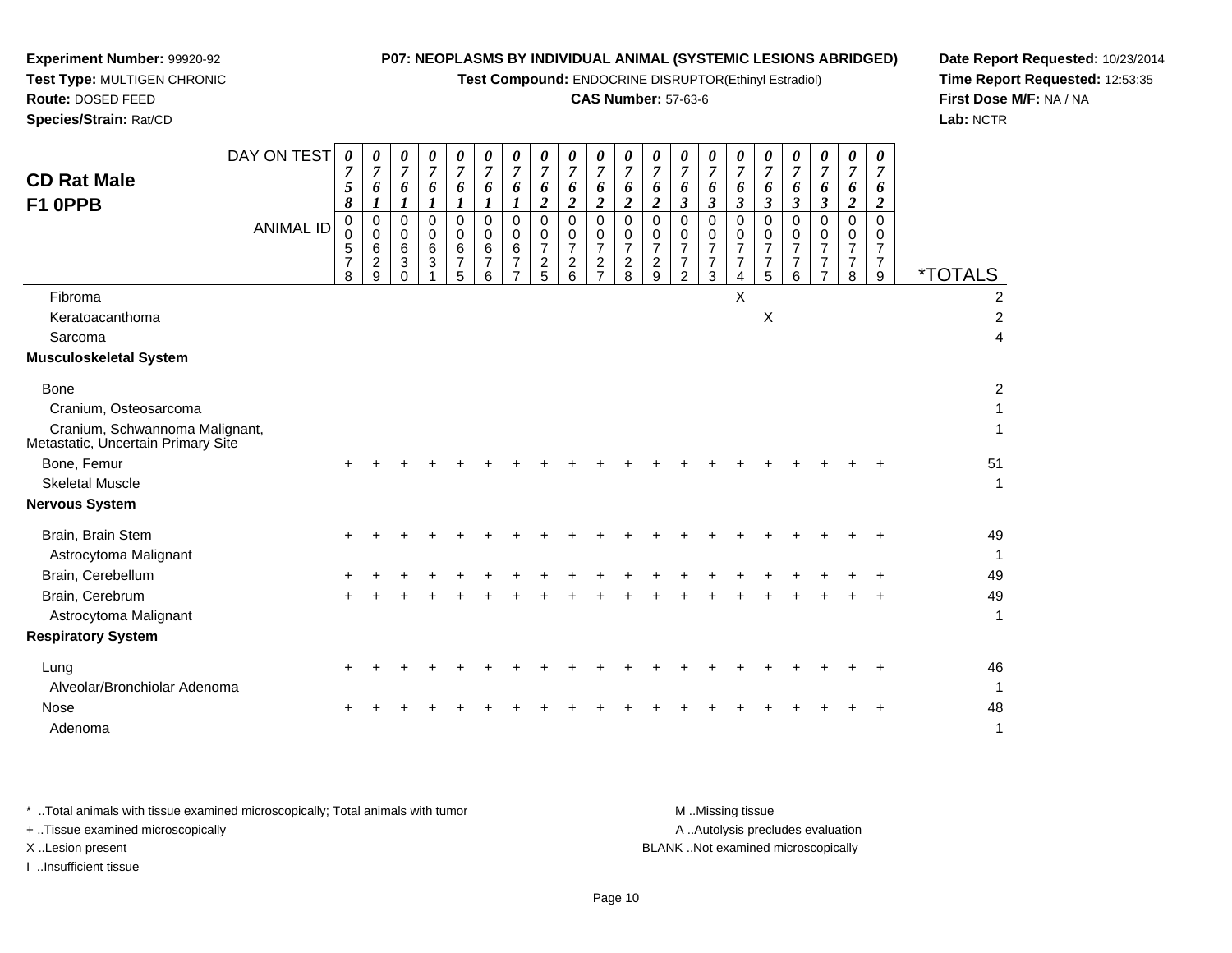**Test Compound:** ENDOCRINE DISRUPTOR(Ethinyl Estradiol)

# **CAS Number:** 57-63-6

**Date Report Requested:** 10/23/2014**Time Report Requested:** 12:53:35**First Dose M/F:** NA / NA**Lab:** NCTR

| <b>CD Rat Male</b><br>F1 0PPB                   | DAY ON TEST      | 0<br>$\overline{ }$<br>5 <sup>5</sup><br>8 | 0<br>7<br>6                        | 0<br>7<br>6           | 0<br>7<br>6            | 0<br>o                        | 0<br>7<br>6                        | 0<br>$\overline{ }$<br>6 | 0<br>7<br>6<br>∠                           | 0<br>$\overline{ }$<br>6<br>2 | 0<br>$\overline{ }$<br>6<br><u>ີ</u><br>∠ | $\boldsymbol{\theta}$<br>7<br>6<br>$\overline{2}$ | 0<br>r,<br>o<br>2 | 0<br>7<br>6<br>3 | 0<br>6<br>-<br>İ | $\boldsymbol{\theta}$<br>7<br>o<br>3 | 0<br>$\mathbf{r}$<br>$\bm{o}$<br>$\rightarrow$<br>J | 0<br>7<br>6<br>$\rightarrow$<br>J            | 0<br>$\overline{ }$<br>6<br>$\boldsymbol{\beta}$ | 0<br>$\overline{ }$<br>6<br>$\overline{2}$      | 0<br>7<br>o<br>2 |                       |
|-------------------------------------------------|------------------|--------------------------------------------|------------------------------------|-----------------------|------------------------|-------------------------------|------------------------------------|--------------------------|--------------------------------------------|-------------------------------|-------------------------------------------|---------------------------------------------------|-------------------|------------------|------------------|--------------------------------------|-----------------------------------------------------|----------------------------------------------|--------------------------------------------------|-------------------------------------------------|------------------|-----------------------|
|                                                 | <b>ANIMAL ID</b> | 5<br>$\overline{ }$<br>8                   | 0<br>0<br>6<br>$\overline{2}$<br>9 | 0<br>0<br>6<br>3<br>U | 0<br>$\,0\,$<br>6<br>3 | 0<br>6<br>$\overline{ }$<br>5 | 0<br>0<br>6<br>$\overline{ }$<br>6 | 0<br>6<br>$\overline{ }$ | U<br>$\overline{ }$<br>$\overline{2}$<br>5 | $\overline{ }$<br>2<br>6      | 0<br>0<br>–<br>$\sim$<br>–                | 0<br>0<br>⇁<br>$\overline{2}$<br>8                | 2<br>9            | 0<br>0<br>⇁<br>2 | 0<br>3           | ⇁<br>4                               | 5                                                   | 0<br>$\mathbf 0$<br>⇁<br>$\overline{ }$<br>6 | 0<br>0<br>–<br>$\overline{ }$<br>$\overline{ }$  | 0<br>0<br>$\overline{ }$<br>$\overline{ }$<br>8 | ⇁<br>⇁<br>9      | <i><b>*TOTALS</b></i> |
| Trachea                                         |                  | $+$                                        | $\pm$                              | ÷                     |                        |                               |                                    |                          |                                            | ٠                             |                                           | ÷                                                 |                   |                  |                  |                                      | ÷.                                                  | ٠                                            | ÷.                                               | $+$                                             | $\ddot{}$        | 49                    |
| <b>Special Senses System</b>                    |                  |                                            |                                    |                       |                        |                               |                                    |                          |                                            |                               |                                           |                                                   |                   |                  |                  |                                      |                                                     |                                              |                                                  |                                                 |                  |                       |
| Eye<br><b>Harderian Gland</b><br>Zymbal's Gland |                  | $+$                                        | ÷<br>÷                             |                       |                        |                               |                                    |                          |                                            |                               |                                           |                                                   |                   |                  |                  |                                      |                                                     |                                              |                                                  | ÷                                               | $\pm$<br>$\pm$   | 46<br>48<br>1         |
|                                                 |                  |                                            |                                    |                       |                        |                               |                                    |                          |                                            |                               |                                           |                                                   |                   |                  |                  |                                      |                                                     |                                              |                                                  |                                                 |                  |                       |

| Carcinoma                 |       |  |  |  |  |  |  |  |  |       |       |                |
|---------------------------|-------|--|--|--|--|--|--|--|--|-------|-------|----------------|
| <b>Urinary System</b>     |       |  |  |  |  |  |  |  |  |       |       |                |
| Kidney                    | $\pm$ |  |  |  |  |  |  |  |  |       | $+$   | 46             |
| Transit Epithe, Papilloma |       |  |  |  |  |  |  |  |  |       |       | и              |
| Urethra                   |       |  |  |  |  |  |  |  |  | $\pm$ |       | $\overline{2}$ |
| <b>Urinary Bladder</b>    | $+$   |  |  |  |  |  |  |  |  |       | $\pm$ | 45             |
| <b>SYSTEMIC LESIONS</b>   |       |  |  |  |  |  |  |  |  |       |       |                |
| Multiple Organ            | $+$   |  |  |  |  |  |  |  |  |       |       | 51             |
| Lymphoma Malignant        |       |  |  |  |  |  |  |  |  |       |       |                |

\* ..Total animals with tissue examined microscopically; Total animals with tumor **M** ...Missing tissue M ...Missing tissue

+ ..Tissue examined microscopically

**Experiment Number:** 99920-92**Test Type:** MULTIGEN CHRONIC

**Route:** DOSED FEED**Species/Strain:** Rat/CD

I ..Insufficient tissue

A .. Autolysis precludes evaluation X ..Lesion present BLANK ..Not examined microscopically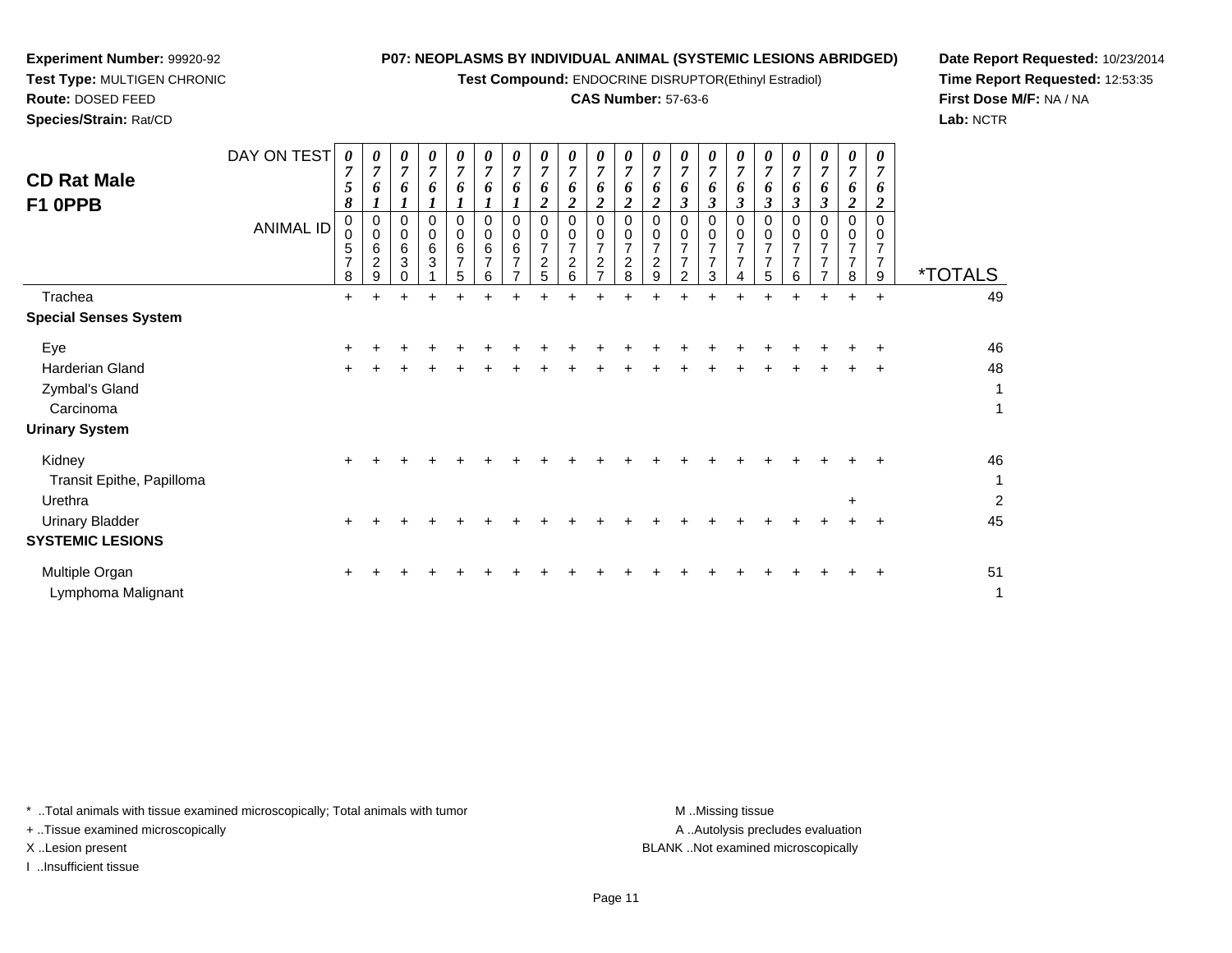**Test Compound:** ENDOCRINE DISRUPTOR(Ethinyl Estradiol)

#### **CAS Number:** 57-63-6

**Date Report Requested:** 10/23/2014**Time Report Requested:** 12:53:35**First Dose M/F:** NA / NA**Lab:** NCTR

00632

| <b>CD Rat Male</b><br><b>F1 2PPB</b> | DAY ON TEST      | 0<br>$\boldsymbol{l}$<br>$\boldsymbol{4}$<br>6 | 0<br>$\boldsymbol{l}$<br>$\boldsymbol{9}$<br>$\pmb{8}$         | 0<br>$\boldsymbol{\beta}$<br>8<br>6 | 0<br>$\boldsymbol{4}$<br>$\boldsymbol{g}$<br>$\overline{2}$             | 0<br>$\mathfrak{s}$<br>$\mathfrak{s}$<br>$\boldsymbol{4}$    | $\boldsymbol{\theta}$<br>$\sqrt{5}$<br>$\boldsymbol{9}$<br>$\pmb{8}$       | 0<br>$\mathfrak{s}$<br>9<br>$\overline{7}$          | 0<br>$\mathfrak{S}$<br>9<br>6                      | 0<br>6<br>$\pmb{\theta}$<br>0 | 0<br>$\pmb{6}$<br>$\boldsymbol{l}$<br>$\overline{7}$                              | $\boldsymbol{\theta}$<br>6<br>$\mathfrak{z}$<br>8 | 0<br>6<br>$\mathfrak{z}$<br>9 | 0<br>6<br>5<br>0                                                       | 0<br>6<br>$\pmb{8}$<br>8                         | 0<br>6<br>$\boldsymbol{g}$<br>6           | 0<br>$\overline{7}$<br>$\boldsymbol{\theta}$<br>$\boldsymbol{4}$ | 0<br>$\boldsymbol{7}$<br>$\boldsymbol{l}$<br>6                         | $\boldsymbol{\theta}$<br>$\overline{7}$<br>$\mathfrak{z}$<br>$\overline{7}$ | 0<br>$\overline{7}$<br>$\boldsymbol{4}$<br>$\boldsymbol{\beta}$ | 0<br>$\overline{7}$<br>$\sqrt{5}$<br>6                               | 0<br>$\boldsymbol{7}$<br>$5\overline{)}$<br>6    | 0<br>$\overline{7}$<br>$\mathfrak{s}$<br>6 | $\boldsymbol{\theta}$<br>$\overline{7}$<br>5<br>$\overline{7}$ | 0<br>$\overline{7}$<br>$\mathfrak{s}$<br>$\overline{7}$ | 0<br>$\overline{7}$<br>$\mathfrak{s}$<br>$\overline{7}$      | 0<br>$\overline{7}$<br>5<br>$\overline{7}$ | $\boldsymbol{\theta}$<br>$\overline{7}$<br>$\sqrt{5}$<br>$\overline{7}$ | $\boldsymbol{\theta}$<br>$\overline{7}$<br>$\mathfrak{s}$<br>$\overline{7}$ | $\boldsymbol{\theta}$<br>$\overline{7}$<br>$\sqrt{5}$<br>$\boldsymbol{\delta}$ | $\boldsymbol{\theta}$<br>$\overline{7}$<br>5<br>8           |  |
|--------------------------------------|------------------|------------------------------------------------|----------------------------------------------------------------|-------------------------------------|-------------------------------------------------------------------------|--------------------------------------------------------------|----------------------------------------------------------------------------|-----------------------------------------------------|----------------------------------------------------|-------------------------------|-----------------------------------------------------------------------------------|---------------------------------------------------|-------------------------------|------------------------------------------------------------------------|--------------------------------------------------|-------------------------------------------|------------------------------------------------------------------|------------------------------------------------------------------------|-----------------------------------------------------------------------------|-----------------------------------------------------------------|----------------------------------------------------------------------|--------------------------------------------------|--------------------------------------------|----------------------------------------------------------------|---------------------------------------------------------|--------------------------------------------------------------|--------------------------------------------|-------------------------------------------------------------------------|-----------------------------------------------------------------------------|--------------------------------------------------------------------------------|-------------------------------------------------------------|--|
|                                      | <b>ANIMAL ID</b> | $\mathbf 0$<br>0<br>0<br>0<br>4                | $\mathbf 0$<br>$\mathbf 0$<br>$\overline{0}$<br>$\pmb{0}$<br>5 | 0<br>0<br>0<br>3<br>3               | $\mathbf 0$<br>$\pmb{0}$<br>$\mathsf 0$<br>$\sqrt{5}$<br>$\overline{7}$ | $\mathbf 0$<br>$\pmb{0}$<br>$\mathbf 0$<br>$9\,$<br>$\Omega$ | $\mathbf 0$<br>$\pmb{0}$<br>$\mathbf{1}$<br>$\ensuremath{\mathsf{3}}$<br>8 | $\mathbf 0$<br>0<br>$\mathbf{1}$<br>$\sqrt{3}$<br>9 | $\mathsf{O}$<br>0<br>$\mathbf{1}$<br>4<br>$\Omega$ | $\mathbf 0$<br>0<br>4         | $\mathbf 0$<br>$\pmb{0}$<br>$\mathbf{1}$<br>$\begin{array}{c} 5 \\ 8 \end{array}$ | $\mathbf 0$<br>0<br>$\mathbf{1}$<br>8<br>3        | $\Omega$<br>0<br>1<br>8       | $\mathbf 0$<br>$\mathbf 0$<br>$\overline{c}$<br>$\pmb{0}$<br>$\Lambda$ | $\mathbf 0$<br>$\mathbf 0$<br>$\frac{2}{6}$<br>3 | $\mathbf 0$<br>$\pmb{0}$<br>$\frac{2}{8}$ | $\mathbf 0$<br>$\mathbf 0$<br>3<br>$\pmb{0}$<br>$\overline{4}$   | $\mathbf 0$<br>$\pmb{0}$<br>$\ensuremath{\mathsf{3}}$<br>$\frac{2}{4}$ | $\pmb{0}$<br>$\pmb{0}$<br>$\ensuremath{\mathsf{3}}$<br>$\,6\,$<br>$\Omega$  | 0<br>$\pmb{0}$<br>$\ensuremath{\mathsf{3}}$<br>$\bf 8$<br>6     | $\pmb{0}$<br>$\mathsf 0$<br>$\overline{\mathbf{4}}$<br>$\frac{2}{7}$ | $\mathbf 0$<br>$\mathbf 0$<br>4<br>$\frac{2}{8}$ | $\Omega$<br>0<br>4<br>$\frac{2}{9}$        | $\Omega$<br>0<br>4<br>8<br>$\mathcal{P}$                       | $\Omega$<br>$\mathbf 0$<br>4<br>$\frac{8}{3}$           | $\mathbf 0$<br>$\mathbf 0$<br>$\overline{4}$<br>$\bf 8$<br>4 | $\Omega$<br>0<br>4<br>$^8$ 5               | 0<br>$\mathbf 0$<br>$\sqrt{5}$<br>$\frac{3}{2}$                         | $\mathbf 0$<br>$\pmb{0}$<br>$\,$ 5 $\,$<br>$\ensuremath{\mathsf{3}}$<br>3   | 0<br>$\mathbf 0$<br>$\sqrt{5}$<br>$\overline{7}$<br>9                          | $\mathbf 0$<br>$\pmb{0}$<br>$\overline{5}$<br>8<br>$\Omega$ |  |
| <b>Alimentary System</b>             |                  |                                                |                                                                |                                     |                                                                         |                                                              |                                                                            |                                                     |                                                    |                               |                                                                                   |                                                   |                               |                                                                        |                                                  |                                           |                                                                  |                                                                        |                                                                             |                                                                 |                                                                      |                                                  |                                            |                                                                |                                                         |                                                              |                                            |                                                                         |                                                                             |                                                                                |                                                             |  |
| Esophagus                            |                  |                                                |                                                                |                                     |                                                                         |                                                              |                                                                            |                                                     |                                                    |                               |                                                                                   |                                                   |                               |                                                                        |                                                  |                                           |                                                                  |                                                                        |                                                                             |                                                                 |                                                                      |                                                  |                                            |                                                                |                                                         |                                                              |                                            |                                                                         |                                                                             |                                                                                |                                                             |  |
| Intestine Large, Cecum               |                  |                                                |                                                                |                                     |                                                                         |                                                              |                                                                            |                                                     |                                                    |                               |                                                                                   |                                                   |                               |                                                                        |                                                  |                                           |                                                                  |                                                                        |                                                                             |                                                                 |                                                                      |                                                  |                                            |                                                                |                                                         |                                                              |                                            |                                                                         |                                                                             |                                                                                |                                                             |  |
| Intestine Large, Colon               |                  | Α                                              |                                                                |                                     |                                                                         |                                                              |                                                                            |                                                     |                                                    |                               |                                                                                   |                                                   |                               |                                                                        |                                                  |                                           |                                                                  |                                                                        |                                                                             |                                                                 |                                                                      |                                                  |                                            |                                                                |                                                         |                                                              |                                            |                                                                         |                                                                             |                                                                                |                                                             |  |
| Intestine Large, Rectum              |                  | Α                                              |                                                                |                                     |                                                                         |                                                              |                                                                            |                                                     |                                                    |                               |                                                                                   |                                                   |                               |                                                                        |                                                  |                                           |                                                                  |                                                                        |                                                                             |                                                                 |                                                                      |                                                  |                                            |                                                                |                                                         |                                                              |                                            |                                                                         |                                                                             |                                                                                |                                                             |  |
| Intestine Small, Duodenum            |                  | Α                                              |                                                                |                                     |                                                                         |                                                              |                                                                            |                                                     |                                                    |                               |                                                                                   |                                                   |                               |                                                                        |                                                  |                                           |                                                                  |                                                                        |                                                                             |                                                                 |                                                                      |                                                  |                                            |                                                                |                                                         |                                                              |                                            |                                                                         |                                                                             |                                                                                |                                                             |  |
| Intestine Small, Ileum               |                  | A                                              |                                                                |                                     |                                                                         |                                                              |                                                                            |                                                     |                                                    |                               |                                                                                   |                                                   |                               |                                                                        |                                                  |                                           |                                                                  |                                                                        |                                                                             |                                                                 |                                                                      |                                                  |                                            |                                                                |                                                         |                                                              |                                            |                                                                         |                                                                             |                                                                                |                                                             |  |
| Intestine Small, Jejunum             |                  | Α                                              |                                                                |                                     |                                                                         |                                                              |                                                                            |                                                     |                                                    |                               |                                                                                   |                                                   |                               |                                                                        |                                                  |                                           |                                                                  |                                                                        |                                                                             |                                                                 |                                                                      |                                                  |                                            |                                                                |                                                         |                                                              |                                            |                                                                         |                                                                             |                                                                                |                                                             |  |
| Sarcoma                              |                  |                                                |                                                                |                                     |                                                                         |                                                              |                                                                            |                                                     |                                                    |                               |                                                                                   |                                                   |                               |                                                                        |                                                  |                                           |                                                                  |                                                                        |                                                                             |                                                                 |                                                                      |                                                  |                                            |                                                                |                                                         |                                                              |                                            |                                                                         |                                                                             |                                                                                |                                                             |  |
| Liver                                |                  | Α                                              |                                                                |                                     |                                                                         |                                                              |                                                                            |                                                     |                                                    |                               |                                                                                   |                                                   |                               |                                                                        |                                                  |                                           |                                                                  |                                                                        |                                                                             |                                                                 |                                                                      |                                                  |                                            |                                                                |                                                         |                                                              |                                            |                                                                         |                                                                             |                                                                                |                                                             |  |
| Hepatocellular Adenoma               |                  |                                                |                                                                |                                     |                                                                         |                                                              |                                                                            |                                                     | X                                                  |                               |                                                                                   |                                                   |                               |                                                                        |                                                  |                                           | X                                                                |                                                                        |                                                                             |                                                                 |                                                                      |                                                  |                                            |                                                                |                                                         |                                                              |                                            |                                                                         |                                                                             |                                                                                |                                                             |  |
| Mesentery                            |                  |                                                |                                                                |                                     |                                                                         |                                                              |                                                                            |                                                     |                                                    |                               |                                                                                   |                                                   |                               |                                                                        |                                                  |                                           |                                                                  |                                                                        |                                                                             |                                                                 |                                                                      |                                                  |                                            |                                                                |                                                         |                                                              |                                            |                                                                         |                                                                             |                                                                                |                                                             |  |
| Oral Mucosa                          |                  |                                                |                                                                |                                     |                                                                         |                                                              |                                                                            |                                                     |                                                    |                               |                                                                                   |                                                   |                               |                                                                        | $+$                                              |                                           | $\ddot{}$                                                        |                                                                        |                                                                             |                                                                 |                                                                      |                                                  |                                            |                                                                |                                                         |                                                              |                                            |                                                                         |                                                                             |                                                                                |                                                             |  |
| Sarcoma                              |                  |                                                |                                                                |                                     |                                                                         |                                                              |                                                                            |                                                     |                                                    |                               |                                                                                   |                                                   |                               |                                                                        |                                                  |                                           | Χ                                                                |                                                                        |                                                                             |                                                                 |                                                                      |                                                  |                                            |                                                                |                                                         |                                                              |                                            |                                                                         |                                                                             |                                                                                |                                                             |  |
| Pancreas                             |                  |                                                |                                                                |                                     |                                                                         |                                                              |                                                                            |                                                     |                                                    |                               |                                                                                   |                                                   |                               |                                                                        |                                                  |                                           |                                                                  |                                                                        |                                                                             |                                                                 |                                                                      |                                                  |                                            |                                                                |                                                         |                                                              |                                            |                                                                         |                                                                             |                                                                                |                                                             |  |
| Salivary Glands                      |                  |                                                |                                                                |                                     |                                                                         |                                                              |                                                                            |                                                     |                                                    |                               |                                                                                   |                                                   |                               |                                                                        |                                                  |                                           |                                                                  |                                                                        |                                                                             |                                                                 |                                                                      |                                                  |                                            |                                                                |                                                         |                                                              |                                            |                                                                         |                                                                             |                                                                                |                                                             |  |
| Stomach, Forestomach                 |                  | Α                                              |                                                                |                                     |                                                                         |                                                              |                                                                            |                                                     |                                                    |                               |                                                                                   |                                                   |                               |                                                                        |                                                  |                                           |                                                                  |                                                                        |                                                                             |                                                                 |                                                                      |                                                  |                                            |                                                                |                                                         |                                                              |                                            |                                                                         |                                                                             |                                                                                |                                                             |  |
| Stomach, Glandular                   |                  | A                                              |                                                                |                                     |                                                                         |                                                              |                                                                            |                                                     |                                                    |                               |                                                                                   |                                                   |                               |                                                                        |                                                  |                                           |                                                                  |                                                                        |                                                                             |                                                                 |                                                                      |                                                  |                                            |                                                                |                                                         |                                                              |                                            |                                                                         |                                                                             |                                                                                |                                                             |  |
| <b>Cardiovascular System</b>         |                  |                                                |                                                                |                                     |                                                                         |                                                              |                                                                            |                                                     |                                                    |                               |                                                                                   |                                                   |                               |                                                                        |                                                  |                                           |                                                                  |                                                                        |                                                                             |                                                                 |                                                                      |                                                  |                                            |                                                                |                                                         |                                                              |                                            |                                                                         |                                                                             |                                                                                |                                                             |  |
| <b>Blood Vessel</b>                  |                  |                                                |                                                                |                                     |                                                                         |                                                              |                                                                            |                                                     |                                                    |                               |                                                                                   |                                                   |                               |                                                                        |                                                  |                                           |                                                                  |                                                                        |                                                                             |                                                                 |                                                                      |                                                  |                                            |                                                                |                                                         |                                                              |                                            |                                                                         |                                                                             |                                                                                |                                                             |  |
| Heart                                |                  |                                                |                                                                |                                     |                                                                         |                                                              |                                                                            |                                                     |                                                    |                               |                                                                                   |                                                   |                               |                                                                        |                                                  |                                           |                                                                  |                                                                        |                                                                             |                                                                 |                                                                      |                                                  |                                            |                                                                |                                                         |                                                              |                                            |                                                                         |                                                                             |                                                                                |                                                             |  |
|                                      |                  |                                                |                                                                |                                     |                                                                         |                                                              |                                                                            |                                                     |                                                    |                               |                                                                                   |                                                   |                               |                                                                        |                                                  |                                           |                                                                  |                                                                        |                                                                             |                                                                 |                                                                      |                                                  |                                            |                                                                |                                                         |                                                              |                                            |                                                                         |                                                                             |                                                                                |                                                             |  |

\* ..Total animals with tissue examined microscopically; Total animals with tumor **M** ...Missing tissue M ...Missing tissue A .. Autolysis precludes evaluation + ..Tissue examined microscopically X ..Lesion present BLANK ..Not examined microscopicallyI ..Insufficient tissue

X

**Experiment Number:** 99920-92**Test Type:** MULTIGEN CHRONIC

Endocardium, Schwannoma Malignant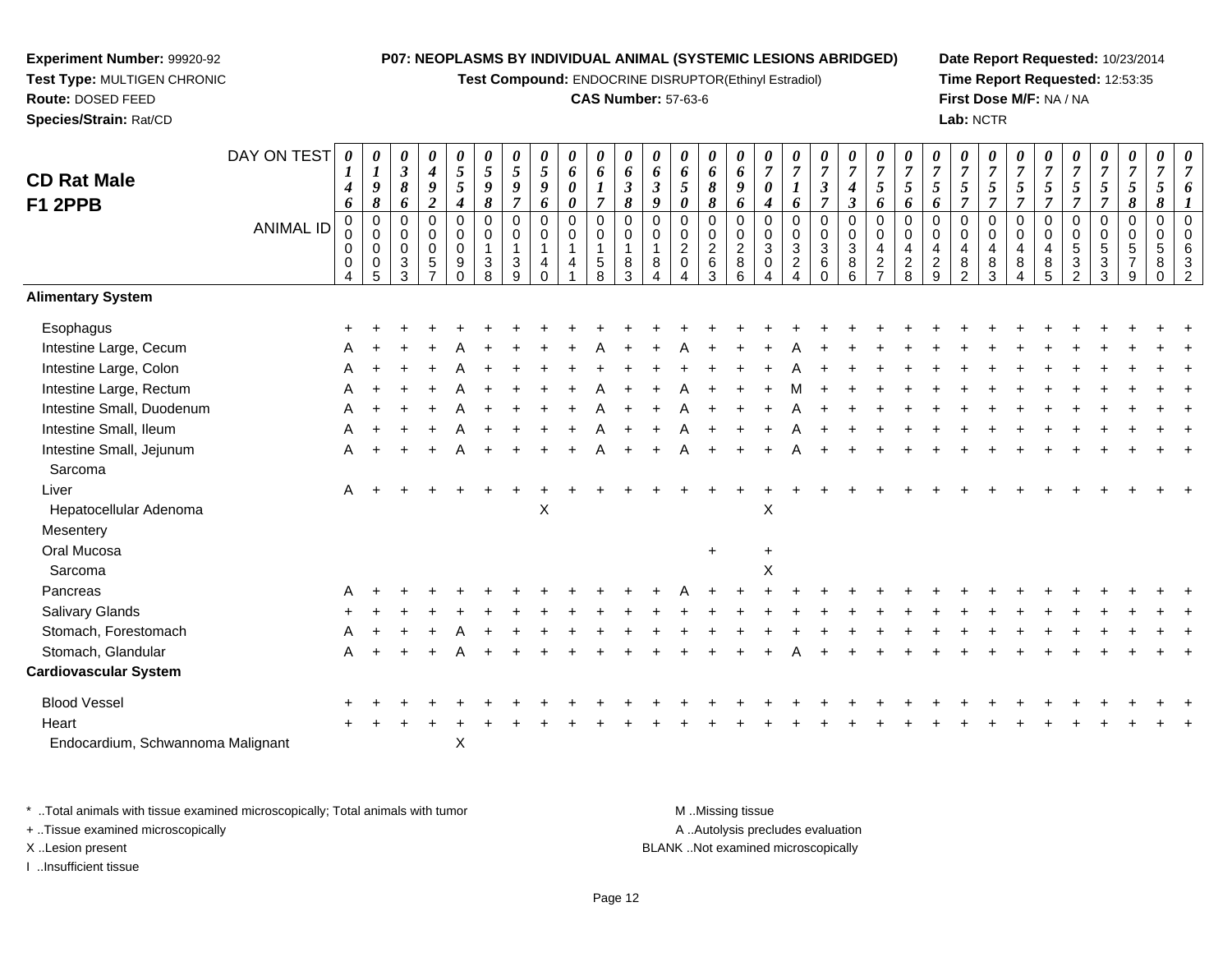**Test Compound:** ENDOCRINE DISRUPTOR(Ethinyl Estradiol)

### **CAS Number:** 57-63-6

**Date Report Requested:** 10/23/2014**Time Report Requested:** 12:53:36**First Dose M/F:** NA / NA**Lab:** NCTR

| <b>CD Rat Male</b><br><b>F1 2PPB</b>                                   | DAY ON TEST<br><b>ANIMAL ID</b> | 0<br>$\boldsymbol{I}$<br>$\boldsymbol{4}$<br>6<br>0<br>0<br>0<br>$\mathbf 0$<br>4 | 0<br>$\boldsymbol{l}$<br>9<br>$\pmb{8}$<br>$\mathbf 0$<br>$\mathbf 0$<br>$\mathbf 0$<br>$\overline{0}$<br>5 | 0<br>$\mathbf{3}$<br>8<br>6<br>$\Omega$<br>0<br>$\Omega$<br>3<br>3 | 0<br>$\boldsymbol{4}$<br>9<br>$\boldsymbol{2}$<br>$\mathbf 0$<br>0<br>$\mathbf 0$<br>5 | 0<br>5<br>$5\phantom{.0}$<br>4<br>0<br>$\mathbf 0$<br>$\pmb{0}$<br>$\boldsymbol{9}$<br>$\mathbf 0$ | 0<br>$\mathfrak{s}$<br>9<br>$\pmb{8}$<br>0<br>0<br>-1<br>$\mathbf{3}$<br>8 | $\boldsymbol{\theta}$<br>5<br>9<br>$\overline{7}$<br>$\mathbf 0$<br>$\mathbf 0$<br>$\overline{1}$<br>3<br>9 | 0<br>5<br>9<br>6<br>$\Omega$<br>0<br>4 | 0<br>6<br>$\pmb{\theta}$<br>0<br>$\mathbf 0$<br>0<br>$\mathbf 1$<br>$\overline{4}$ | 0<br>6<br>1<br>$\overline{7}$<br>$\mathbf 0$<br>$\mathbf 0$<br>$\overline{1}$<br>$\sqrt{5}$<br>8 | 0<br>6<br>$\boldsymbol{\beta}$<br>$\pmb{8}$<br>0<br>0<br>8<br>3 | 0<br>6<br>$\boldsymbol{\beta}$<br>$\boldsymbol{9}$<br>$\mathbf 0$<br>$\mathbf 0$<br>8 | 0<br>6<br>5<br>0<br>$\Omega$<br>0<br>$\overline{c}$<br>$\mathbf 0$ | 0<br>6<br>8<br>8<br>$\mathbf 0$<br>0<br>$\overline{c}$<br>6<br>3 | 0<br>6<br>9<br>6<br>$\mathbf 0$<br>$\mathbf 0$<br>$\boldsymbol{2}$<br>8<br>6 | 0<br>$\overline{7}$<br>$\boldsymbol{\theta}$<br>4<br>0<br>0<br>$\sqrt{3}$<br>$\mathbf 0$<br>4 | $\boldsymbol{\theta}$<br>$\overline{7}$<br>1<br>6<br>$\mathbf 0$<br>$\mathbf 0$<br>$\mathbf{3}$<br>$\overline{2}$<br>Δ | 0<br>$\overline{7}$<br>$\boldsymbol{\beta}$<br>$\overline{7}$<br>$\mathbf 0$<br>$\mathbf 0$<br>3<br>6<br>$\Omega$ | 0<br>$\overline{7}$<br>$\boldsymbol{4}$<br>$\mathfrak{z}$<br>$\,0\,$<br>0<br>$\ensuremath{\mathsf{3}}$<br>$\bf8$<br>$\,6$ | 0<br>$\overline{7}$<br>5<br>6<br>$\mathbf 0$<br>$\boldsymbol{0}$<br>$\overline{a}$<br>$\boldsymbol{2}$<br>$\overline{7}$ | 0<br>$\overline{7}$<br>$\mathfrak{s}$<br>6<br>0<br>0<br>4<br>$\sqrt{2}$<br>8 | $\boldsymbol{\theta}$<br>$\overline{7}$<br>5<br>6<br>$\mathbf 0$<br>$\mathbf 0$<br>4<br>$\overline{2}$<br>9 | 0<br>$\overline{7}$<br>5<br>7<br>$\Omega$<br>0<br>4<br>8<br>$\mathfrak{p}$ | 0<br>$\overline{7}$<br>5<br>$\overline{7}$<br>$\pmb{0}$<br>0<br>4<br>$\bf8$<br>3 | 0<br>$\overline{7}$<br>5<br>$\overline{7}$<br>$\mathbf 0$<br>$\mathbf 0$<br>$\overline{4}$<br>8<br>4 | $\boldsymbol{\theta}$<br>$\overline{7}$<br>5<br>$\overline{7}$<br>0<br>0<br>4<br>8<br>5 | 7<br>5<br>$\overline{7}$<br>$\mathbf 0$<br>$\mathbf 0$<br>5<br>3<br>$\mathfrak{p}$ | 0<br>$\overline{7}$<br>5<br>$\overline{7}$<br>0<br>0<br>5<br>3<br>3 | 0<br>$\overline{7}$<br>5<br>8<br>0<br>0<br>5<br>$\overline{7}$<br>9 | 0<br>$\overline{7}$<br>5<br>8<br>$\mathbf 0$<br>$\mathbf 0$<br>5<br>8<br>$\Omega$ | $\boldsymbol{\theta}$<br>7 |
|------------------------------------------------------------------------|---------------------------------|-----------------------------------------------------------------------------------|-------------------------------------------------------------------------------------------------------------|--------------------------------------------------------------------|----------------------------------------------------------------------------------------|----------------------------------------------------------------------------------------------------|----------------------------------------------------------------------------|-------------------------------------------------------------------------------------------------------------|----------------------------------------|------------------------------------------------------------------------------------|--------------------------------------------------------------------------------------------------|-----------------------------------------------------------------|---------------------------------------------------------------------------------------|--------------------------------------------------------------------|------------------------------------------------------------------|------------------------------------------------------------------------------|-----------------------------------------------------------------------------------------------|------------------------------------------------------------------------------------------------------------------------|-------------------------------------------------------------------------------------------------------------------|---------------------------------------------------------------------------------------------------------------------------|--------------------------------------------------------------------------------------------------------------------------|------------------------------------------------------------------------------|-------------------------------------------------------------------------------------------------------------|----------------------------------------------------------------------------|----------------------------------------------------------------------------------|------------------------------------------------------------------------------------------------------|-----------------------------------------------------------------------------------------|------------------------------------------------------------------------------------|---------------------------------------------------------------------|---------------------------------------------------------------------|-----------------------------------------------------------------------------------|----------------------------|
| <b>Endocrine System</b>                                                |                                 |                                                                                   |                                                                                                             |                                                                    |                                                                                        |                                                                                                    |                                                                            |                                                                                                             |                                        |                                                                                    |                                                                                                  |                                                                 |                                                                                       |                                                                    |                                                                  |                                                                              |                                                                                               |                                                                                                                        |                                                                                                                   |                                                                                                                           |                                                                                                                          |                                                                              |                                                                                                             |                                                                            |                                                                                  |                                                                                                      |                                                                                         |                                                                                    |                                                                     |                                                                     |                                                                                   |                            |
| <b>Adrenal Cortex</b><br>Adenoma                                       |                                 |                                                                                   |                                                                                                             |                                                                    |                                                                                        |                                                                                                    |                                                                            |                                                                                                             |                                        |                                                                                    |                                                                                                  |                                                                 |                                                                                       |                                                                    |                                                                  |                                                                              |                                                                                               |                                                                                                                        |                                                                                                                   |                                                                                                                           |                                                                                                                          | X                                                                            |                                                                                                             |                                                                            |                                                                                  |                                                                                                      |                                                                                         |                                                                                    |                                                                     |                                                                     |                                                                                   |                            |
| Adrenal Medulla<br>Pheochromocytoma Benign<br>Pheochromocytoma Complex |                                 |                                                                                   |                                                                                                             |                                                                    |                                                                                        |                                                                                                    |                                                                            |                                                                                                             |                                        |                                                                                    |                                                                                                  |                                                                 |                                                                                       |                                                                    |                                                                  |                                                                              |                                                                                               |                                                                                                                        |                                                                                                                   |                                                                                                                           |                                                                                                                          |                                                                              |                                                                                                             | X                                                                          |                                                                                  |                                                                                                      |                                                                                         |                                                                                    |                                                                     |                                                                     |                                                                                   |                            |
| Pheochromocytoma Malignant                                             |                                 |                                                                                   |                                                                                                             |                                                                    |                                                                                        |                                                                                                    |                                                                            |                                                                                                             |                                        |                                                                                    |                                                                                                  |                                                                 |                                                                                       |                                                                    |                                                                  |                                                                              |                                                                                               |                                                                                                                        |                                                                                                                   |                                                                                                                           |                                                                                                                          |                                                                              |                                                                                                             |                                                                            |                                                                                  |                                                                                                      |                                                                                         |                                                                                    |                                                                     |                                                                     |                                                                                   |                            |
| Islets, Pancreatic                                                     |                                 |                                                                                   |                                                                                                             |                                                                    |                                                                                        |                                                                                                    |                                                                            |                                                                                                             |                                        |                                                                                    |                                                                                                  |                                                                 |                                                                                       |                                                                    |                                                                  |                                                                              |                                                                                               |                                                                                                                        |                                                                                                                   |                                                                                                                           |                                                                                                                          |                                                                              |                                                                                                             |                                                                            |                                                                                  |                                                                                                      |                                                                                         |                                                                                    |                                                                     |                                                                     |                                                                                   |                            |
| Parathyroid Gland                                                      |                                 | м                                                                                 |                                                                                                             |                                                                    |                                                                                        |                                                                                                    |                                                                            |                                                                                                             |                                        |                                                                                    |                                                                                                  |                                                                 |                                                                                       |                                                                    |                                                                  |                                                                              |                                                                                               | M                                                                                                                      |                                                                                                                   |                                                                                                                           |                                                                                                                          |                                                                              |                                                                                                             |                                                                            |                                                                                  |                                                                                                      |                                                                                         |                                                                                    |                                                                     |                                                                     |                                                                                   |                            |
| <b>Pituitary Gland</b>                                                 |                                 |                                                                                   |                                                                                                             |                                                                    |                                                                                        |                                                                                                    |                                                                            |                                                                                                             |                                        |                                                                                    |                                                                                                  |                                                                 |                                                                                       |                                                                    |                                                                  |                                                                              |                                                                                               |                                                                                                                        |                                                                                                                   |                                                                                                                           |                                                                                                                          |                                                                              |                                                                                                             |                                                                            |                                                                                  |                                                                                                      |                                                                                         |                                                                                    |                                                                     |                                                                     |                                                                                   |                            |
| Pars Distalis, Adenoma                                                 |                                 |                                                                                   |                                                                                                             |                                                                    |                                                                                        |                                                                                                    |                                                                            |                                                                                                             | Χ                                      | X                                                                                  |                                                                                                  |                                                                 | Х                                                                                     |                                                                    | X                                                                |                                                                              | Χ                                                                                             | Χ                                                                                                                      |                                                                                                                   |                                                                                                                           | X                                                                                                                        |                                                                              | X                                                                                                           | X                                                                          |                                                                                  |                                                                                                      | Χ                                                                                       |                                                                                    | X                                                                   | X                                                                   | $\mathsf{X}$                                                                      |                            |
| <b>Thyroid Gland</b>                                                   |                                 | A                                                                                 |                                                                                                             |                                                                    |                                                                                        |                                                                                                    |                                                                            |                                                                                                             |                                        |                                                                                    |                                                                                                  |                                                                 |                                                                                       |                                                                    |                                                                  |                                                                              |                                                                                               |                                                                                                                        |                                                                                                                   |                                                                                                                           |                                                                                                                          |                                                                              |                                                                                                             |                                                                            |                                                                                  |                                                                                                      |                                                                                         |                                                                                    |                                                                     |                                                                     |                                                                                   |                            |
| C Cell, Carcinoma                                                      |                                 |                                                                                   |                                                                                                             |                                                                    |                                                                                        |                                                                                                    |                                                                            |                                                                                                             |                                        |                                                                                    |                                                                                                  |                                                                 |                                                                                       |                                                                    |                                                                  |                                                                              |                                                                                               |                                                                                                                        |                                                                                                                   |                                                                                                                           |                                                                                                                          |                                                                              |                                                                                                             |                                                                            |                                                                                  |                                                                                                      |                                                                                         |                                                                                    |                                                                     |                                                                     |                                                                                   |                            |
| <b>General Body System</b>                                             |                                 |                                                                                   |                                                                                                             |                                                                    |                                                                                        |                                                                                                    |                                                                            |                                                                                                             |                                        |                                                                                    |                                                                                                  |                                                                 |                                                                                       |                                                                    |                                                                  |                                                                              |                                                                                               |                                                                                                                        |                                                                                                                   |                                                                                                                           |                                                                                                                          |                                                                              |                                                                                                             |                                                                            |                                                                                  |                                                                                                      |                                                                                         |                                                                                    |                                                                     |                                                                     |                                                                                   |                            |
| <b>NONE</b>                                                            |                                 |                                                                                   |                                                                                                             |                                                                    |                                                                                        |                                                                                                    |                                                                            |                                                                                                             |                                        |                                                                                    |                                                                                                  |                                                                 |                                                                                       |                                                                    |                                                                  |                                                                              |                                                                                               |                                                                                                                        |                                                                                                                   |                                                                                                                           |                                                                                                                          |                                                                              |                                                                                                             |                                                                            |                                                                                  |                                                                                                      |                                                                                         |                                                                                    |                                                                     |                                                                     |                                                                                   |                            |
| <b>Genital System</b>                                                  |                                 |                                                                                   |                                                                                                             |                                                                    |                                                                                        |                                                                                                    |                                                                            |                                                                                                             |                                        |                                                                                    |                                                                                                  |                                                                 |                                                                                       |                                                                    |                                                                  |                                                                              |                                                                                               |                                                                                                                        |                                                                                                                   |                                                                                                                           |                                                                                                                          |                                                                              |                                                                                                             |                                                                            |                                                                                  |                                                                                                      |                                                                                         |                                                                                    |                                                                     |                                                                     |                                                                                   |                            |
| <b>Coagulating Gland</b>                                               |                                 |                                                                                   |                                                                                                             |                                                                    |                                                                                        |                                                                                                    |                                                                            |                                                                                                             |                                        |                                                                                    |                                                                                                  |                                                                 |                                                                                       |                                                                    |                                                                  |                                                                              |                                                                                               |                                                                                                                        |                                                                                                                   |                                                                                                                           |                                                                                                                          |                                                                              |                                                                                                             |                                                                            |                                                                                  |                                                                                                      |                                                                                         |                                                                                    |                                                                     |                                                                     |                                                                                   |                            |
| Epididymis<br>Penis                                                    |                                 |                                                                                   |                                                                                                             |                                                                    |                                                                                        |                                                                                                    |                                                                            |                                                                                                             |                                        |                                                                                    |                                                                                                  |                                                                 | +                                                                                     |                                                                    |                                                                  |                                                                              |                                                                                               |                                                                                                                        |                                                                                                                   |                                                                                                                           |                                                                                                                          |                                                                              |                                                                                                             |                                                                            |                                                                                  |                                                                                                      |                                                                                         |                                                                                    |                                                                     |                                                                     |                                                                                   |                            |
| <b>Preputial Gland</b><br>Squamous Cell Carcinoma                      |                                 |                                                                                   |                                                                                                             |                                                                    |                                                                                        |                                                                                                    |                                                                            |                                                                                                             | X                                      |                                                                                    |                                                                                                  |                                                                 |                                                                                       |                                                                    |                                                                  | X                                                                            |                                                                                               |                                                                                                                        | X                                                                                                                 | $\mathsf{X}$                                                                                                              |                                                                                                                          |                                                                              |                                                                                                             |                                                                            |                                                                                  |                                                                                                      |                                                                                         |                                                                                    |                                                                     |                                                                     |                                                                                   |                            |

\* ..Total animals with tissue examined microscopically; Total animals with tumor **M** . Missing tissue M ..Missing tissue A ..Autolysis precludes evaluation + ..Tissue examined microscopically X ..Lesion present BLANK ..Not examined microscopicallyI ..Insufficient tissue

**Experiment Number:** 99920-92**Test Type:** MULTIGEN CHRONIC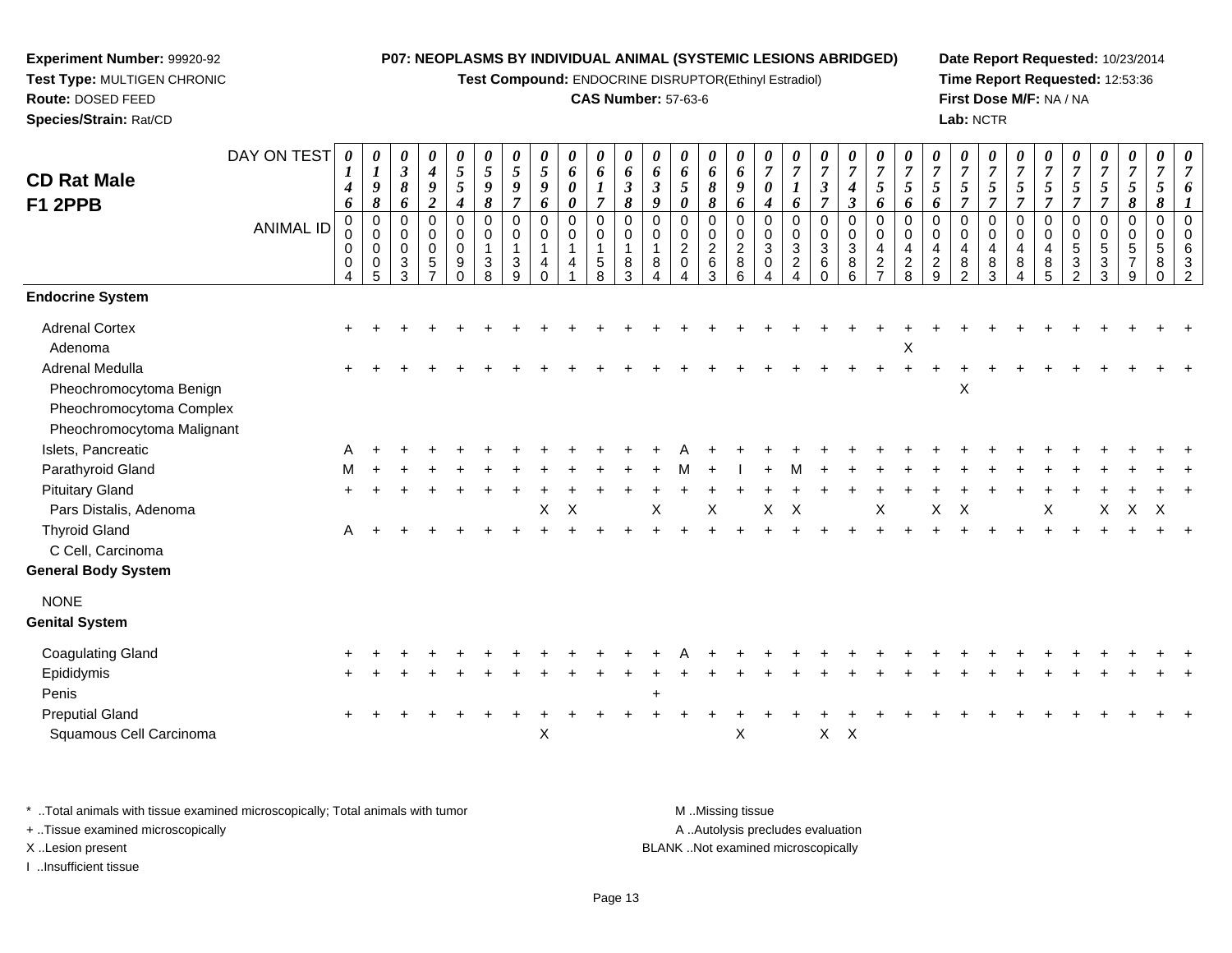**Test Compound:** ENDOCRINE DISRUPTOR(Ethinyl Estradiol)

#### **CAS Number:** 57-63-6

**Date Report Requested:** 10/23/2014**Time Report Requested:** 12:53:36**First Dose M/F:** NA / NA**Lab:** NCTR

| <b>CD Rat Male</b>            | DAY ON TEST | 0<br>$\boldsymbol{4}$             | 0<br>$\boldsymbol{l}$<br>9                     | 0<br>$\boldsymbol{\beta}$<br>$\boldsymbol{\delta}$     | 0<br>$\boldsymbol{4}$<br>$\boldsymbol{g}$           | 0<br>$\mathfrak{s}$<br>5                           | 0<br>$\mathfrak{I}$<br>9                             | 0<br>$\overline{5}$<br>9                                    | 0<br>$\mathfrak{s}$<br>9     | $\boldsymbol{\theta}$<br>$\boldsymbol{6}$<br>$\boldsymbol{\theta}$ | 0<br>6<br>$\boldsymbol{l}$                                         | 0<br>6<br>$\mathfrak{z}$                     | 0<br>6<br>$\mathfrak{z}$               | 0<br>6<br>$\overline{5}$                                              | 0<br>6<br>$\pmb{8}$                           | 0<br>6<br>9                                          | 0<br>$\overline{7}$<br>0                    | $\overline{7}$<br>$\boldsymbol{l}$        | $\theta$<br>$\overline{7}$<br>$\mathfrak{z}$                           | 0<br>$\overline{7}$<br>$\boldsymbol{4}$                                     | 0<br>$\overline{7}$<br>5                                                           | 0<br>$\overline{7}$<br>$\mathfrak{I}$          | $\overline{7}$<br>$\overline{5}$               | 0<br>$\overline{7}$<br>5                                                | 0<br>$\overline{7}$<br>5                       | 0<br>$\overline{7}$<br>5<br>$\overline{7}$          | 0<br>$\overline{7}$<br>$\overline{5}$          | $\overline{7}$<br>5                                         | 0<br>$\overline{7}$<br>5                       | 0<br>$\overline{7}$<br>$\mathfrak{H}$          | 0<br>$\overline{7}$<br>5                                     | 0<br>$\overline{7}$ |
|-------------------------------|-------------|-----------------------------------|------------------------------------------------|--------------------------------------------------------|-----------------------------------------------------|----------------------------------------------------|------------------------------------------------------|-------------------------------------------------------------|------------------------------|--------------------------------------------------------------------|--------------------------------------------------------------------|----------------------------------------------|----------------------------------------|-----------------------------------------------------------------------|-----------------------------------------------|------------------------------------------------------|---------------------------------------------|-------------------------------------------|------------------------------------------------------------------------|-----------------------------------------------------------------------------|------------------------------------------------------------------------------------|------------------------------------------------|------------------------------------------------|-------------------------------------------------------------------------|------------------------------------------------|-----------------------------------------------------|------------------------------------------------|-------------------------------------------------------------|------------------------------------------------|------------------------------------------------|--------------------------------------------------------------|---------------------|
| F1 2PPB                       | ANIMAL ID   | 6<br>$\Omega$<br>0<br>0<br>0<br>4 | 8<br>$\mathbf 0$<br>$\mathbf 0$<br>0<br>0<br>5 | 6<br>$\Omega$<br>0<br>$\mathbf 0$<br>$\mathbf{3}$<br>3 | $\overline{c}$<br>$\Omega$<br>0<br>$\mathbf 0$<br>5 | 4<br>$\Omega$<br>0<br>$\mathbf 0$<br>9<br>$\Omega$ | 8<br>$\Omega$<br>$\pmb{0}$<br>$\mathbf{1}$<br>3<br>8 | $\overline{7}$<br>$\Omega$<br>0<br>$\overline{1}$<br>3<br>9 | 6<br>$\Omega$<br>0<br>1<br>4 | $\pmb{\theta}$<br>$\Omega$<br>0<br>1<br>4                          | $\overline{7}$<br>$\Omega$<br>0<br>$\mathbf{1}$<br>$\sqrt{5}$<br>8 | 8<br>$\Omega$<br>0<br>$\mathbf{1}$<br>8<br>3 | $\boldsymbol{g}$<br>$\Omega$<br>0<br>8 | $\boldsymbol{\theta}$<br>$\Omega$<br>0<br>$\overline{c}$<br>$\pmb{0}$ | 8<br>0<br>0<br>$\overline{c}$<br>$\,6\,$<br>3 | 6<br>$\Omega$<br>$\mathbf 0$<br>$\sqrt{2}$<br>8<br>6 | $\boldsymbol{4}$<br>$\Omega$<br>0<br>3<br>0 | 6<br>$\Omega$<br>0<br>3<br>$\overline{c}$ | $\overline{7}$<br>$\Omega$<br>0<br>$\mathbf{3}$<br>$\,6\,$<br>$\Omega$ | $\mathfrak{Z}$<br>$\mathbf 0$<br>$\mathbf 0$<br>$\mathbf{3}$<br>$\bf8$<br>6 | 6<br>$\Omega$<br>$\mathbf 0$<br>$\overline{4}$<br>$\overline{c}$<br>$\overline{z}$ | 6<br>$\Omega$<br>0<br>4<br>$\overline{c}$<br>8 | 6<br>$\Omega$<br>0<br>4<br>$\overline{c}$<br>9 | $\overline{7}$<br>$\Omega$<br>0<br>$\overline{4}$<br>8<br>$\mathcal{D}$ | $\overline{7}$<br>$\Omega$<br>0<br>4<br>8<br>3 | $\Omega$<br>$\mathbf 0$<br>$\overline{4}$<br>8<br>4 | $\overline{7}$<br>$\Omega$<br>0<br>4<br>8<br>5 | $\overline{7}$<br>$\Omega$<br>0<br>5<br>3<br>$\overline{2}$ | $\overline{7}$<br>$\Omega$<br>0<br>5<br>3<br>3 | 8<br>$\Omega$<br>0<br>5<br>$\overline{7}$<br>9 | 8<br>$\Omega$<br>$\mathbf 0$<br>$\,$ 5 $\,$<br>8<br>$\Omega$ | 3<br>$\mathcal{P}$  |
| Prostate, Dorsal/Lateral Lobe |             | $\ddot{+}$                        |                                                |                                                        |                                                     |                                                    |                                                      |                                                             |                              |                                                                    |                                                                    |                                              |                                        |                                                                       |                                               |                                                      |                                             |                                           |                                                                        |                                                                             |                                                                                    |                                                |                                                |                                                                         | $\pm$                                          |                                                     |                                                |                                                             |                                                |                                                |                                                              |                     |
| Prostate, Ventral Lobe        |             |                                   |                                                |                                                        |                                                     |                                                    |                                                      |                                                             |                              |                                                                    |                                                                    |                                              |                                        |                                                                       |                                               |                                                      |                                             |                                           |                                                                        |                                                                             |                                                                                    |                                                |                                                |                                                                         |                                                |                                                     |                                                |                                                             |                                                |                                                |                                                              |                     |
| <b>Rete Testes</b>            |             |                                   |                                                |                                                        |                                                     |                                                    |                                                      |                                                             |                              |                                                                    |                                                                    |                                              |                                        |                                                                       |                                               |                                                      |                                             |                                           |                                                                        |                                                                             |                                                                                    |                                                |                                                |                                                                         |                                                |                                                     |                                                |                                                             |                                                |                                                |                                                              |                     |
| Seminal Vesicle               |             |                                   |                                                |                                                        |                                                     |                                                    |                                                      |                                                             |                              |                                                                    |                                                                    |                                              |                                        |                                                                       |                                               |                                                      |                                             |                                           |                                                                        |                                                                             |                                                                                    |                                                |                                                |                                                                         |                                                |                                                     |                                                |                                                             |                                                |                                                |                                                              |                     |
| <b>Testes</b>                 |             |                                   |                                                |                                                        |                                                     |                                                    |                                                      |                                                             |                              |                                                                    |                                                                    |                                              |                                        |                                                                       |                                               |                                                      |                                             |                                           |                                                                        |                                                                             |                                                                                    |                                                |                                                |                                                                         |                                                |                                                     |                                                |                                                             |                                                |                                                |                                                              |                     |
| <b>Hematopoietic System</b>   |             |                                   |                                                |                                                        |                                                     |                                                    |                                                      |                                                             |                              |                                                                    |                                                                    |                                              |                                        |                                                                       |                                               |                                                      |                                             |                                           |                                                                        |                                                                             |                                                                                    |                                                |                                                |                                                                         |                                                |                                                     |                                                |                                                             |                                                |                                                |                                                              |                     |
| <b>Bone Marrow</b>            |             | A                                 |                                                |                                                        |                                                     |                                                    |                                                      |                                                             |                              |                                                                    |                                                                    |                                              |                                        |                                                                       |                                               |                                                      |                                             |                                           |                                                                        |                                                                             |                                                                                    |                                                |                                                |                                                                         |                                                |                                                     |                                                |                                                             |                                                |                                                |                                                              |                     |
| Lymph Node                    |             |                                   |                                                |                                                        |                                                     |                                                    |                                                      |                                                             |                              |                                                                    |                                                                    |                                              |                                        |                                                                       |                                               |                                                      |                                             |                                           |                                                                        |                                                                             |                                                                                    |                                                |                                                |                                                                         |                                                |                                                     |                                                |                                                             |                                                |                                                |                                                              |                     |
| Lymph Node, Mandibular        |             |                                   |                                                |                                                        |                                                     |                                                    |                                                      |                                                             |                              |                                                                    |                                                                    |                                              |                                        |                                                                       |                                               |                                                      |                                             |                                           |                                                                        |                                                                             |                                                                                    |                                                |                                                |                                                                         |                                                |                                                     |                                                |                                                             |                                                |                                                |                                                              |                     |
| Lymph Node, Mesenteric        |             |                                   |                                                |                                                        |                                                     |                                                    |                                                      |                                                             |                              |                                                                    |                                                                    |                                              |                                        |                                                                       |                                               |                                                      |                                             |                                           |                                                                        |                                                                             |                                                                                    |                                                |                                                |                                                                         |                                                |                                                     |                                                |                                                             |                                                |                                                |                                                              |                     |
| Spleen                        |             |                                   |                                                |                                                        |                                                     |                                                    |                                                      |                                                             |                              |                                                                    |                                                                    |                                              |                                        |                                                                       |                                               |                                                      |                                             |                                           |                                                                        |                                                                             |                                                                                    |                                                |                                                |                                                                         |                                                |                                                     |                                                |                                                             |                                                |                                                |                                                              |                     |
| Thymus                        |             |                                   |                                                |                                                        |                                                     |                                                    |                                                      |                                                             |                              |                                                                    |                                                                    |                                              |                                        |                                                                       |                                               |                                                      |                                             |                                           |                                                                        |                                                                             |                                                                                    |                                                |                                                |                                                                         |                                                |                                                     |                                                |                                                             |                                                |                                                |                                                              |                     |
| <b>Integumentary System</b>   |             |                                   |                                                |                                                        |                                                     |                                                    |                                                      |                                                             |                              |                                                                    |                                                                    |                                              |                                        |                                                                       |                                               |                                                      |                                             |                                           |                                                                        |                                                                             |                                                                                    |                                                |                                                |                                                                         |                                                |                                                     |                                                |                                                             |                                                |                                                |                                                              |                     |
| Mammary Gland                 |             | $\ddot{}$                         |                                                |                                                        | м                                                   |                                                    |                                                      |                                                             | м                            | $+$                                                                | м                                                                  | м                                            |                                        |                                                                       |                                               |                                                      |                                             |                                           |                                                                        |                                                                             |                                                                                    |                                                |                                                |                                                                         |                                                |                                                     |                                                |                                                             |                                                |                                                |                                                              |                     |
| Fibroadenoma                  |             |                                   |                                                |                                                        |                                                     |                                                    |                                                      |                                                             |                              |                                                                    |                                                                    |                                              |                                        |                                                                       |                                               |                                                      |                                             |                                           |                                                                        |                                                                             |                                                                                    |                                                |                                                |                                                                         |                                                |                                                     |                                                |                                                             |                                                |                                                |                                                              |                     |
| Fibroma                       |             |                                   |                                                |                                                        |                                                     |                                                    |                                                      |                                                             |                              |                                                                    |                                                                    |                                              |                                        |                                                                       |                                               |                                                      |                                             |                                           |                                                                        |                                                                             |                                                                                    |                                                |                                                |                                                                         |                                                |                                                     |                                                |                                                             |                                                |                                                | X                                                            |                     |
| Skin                          |             |                                   |                                                |                                                        |                                                     |                                                    |                                                      |                                                             |                              |                                                                    |                                                                    |                                              |                                        |                                                                       |                                               |                                                      |                                             |                                           |                                                                        |                                                                             |                                                                                    |                                                |                                                |                                                                         |                                                |                                                     |                                                |                                                             |                                                |                                                |                                                              |                     |
| Basal Cell Adenoma            |             |                                   |                                                |                                                        |                                                     |                                                    |                                                      |                                                             |                              |                                                                    |                                                                    |                                              |                                        |                                                                       |                                               |                                                      |                                             |                                           |                                                                        |                                                                             |                                                                                    |                                                |                                                |                                                                         |                                                |                                                     |                                                |                                                             |                                                |                                                |                                                              |                     |
| Keratoacanthoma               |             |                                   |                                                |                                                        |                                                     |                                                    |                                                      |                                                             | X                            |                                                                    |                                                                    |                                              |                                        |                                                                       |                                               |                                                      |                                             |                                           |                                                                        |                                                                             |                                                                                    |                                                |                                                | X                                                                       |                                                |                                                     |                                                |                                                             |                                                |                                                |                                                              |                     |
| Squamous Cell Carcinoma       |             |                                   |                                                |                                                        |                                                     |                                                    |                                                      | $\mathsf X$                                                 |                              |                                                                    |                                                                    |                                              |                                        |                                                                       |                                               |                                                      |                                             |                                           |                                                                        |                                                                             |                                                                                    |                                                |                                                |                                                                         |                                                |                                                     |                                                |                                                             |                                                |                                                |                                                              |                     |
| <b>Musculoskeletal System</b> |             |                                   |                                                |                                                        |                                                     |                                                    |                                                      |                                                             |                              |                                                                    |                                                                    |                                              |                                        |                                                                       |                                               |                                                      |                                             |                                           |                                                                        |                                                                             |                                                                                    |                                                |                                                |                                                                         |                                                |                                                     |                                                |                                                             |                                                |                                                |                                                              |                     |

\* ..Total animals with tissue examined microscopically; Total animals with tumor **M** . Missing tissue M ..Missing tissue

+ ..Tissue examined microscopically

**Experiment Number:** 99920-92**Test Type:** MULTIGEN CHRONIC

**Route:** DOSED FEED**Species/Strain:** Rat/CD

I ..Insufficient tissue

A ..Autolysis precludes evaluation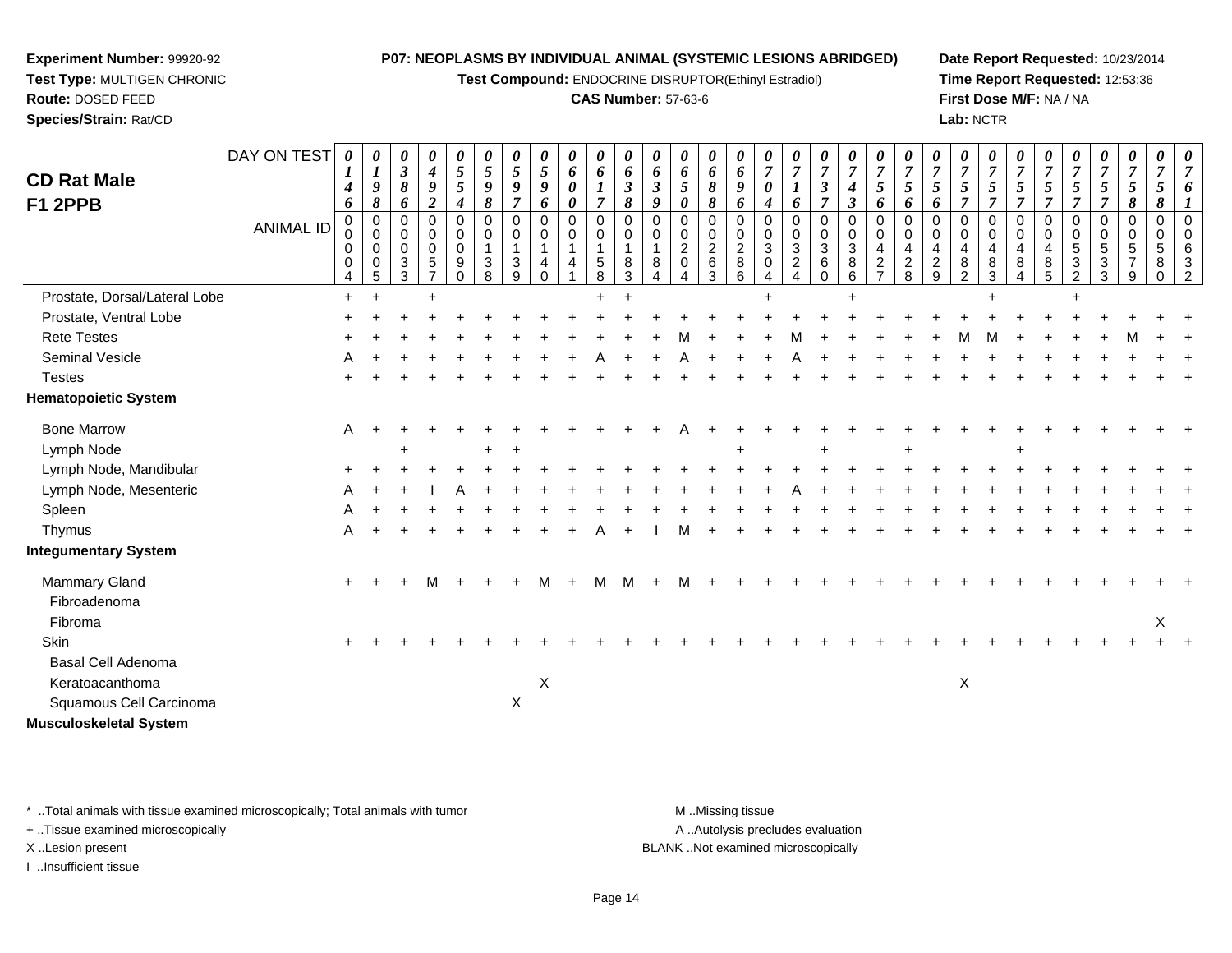**Test Compound:** ENDOCRINE DISRUPTOR(Ethinyl Estradiol)

## **CAS Number:** 57-63-6

**Date Report Requested:** 10/23/2014**Time Report Requested:** 12:53:36**First Dose M/F:** NA / NA**Lab:** NCTR

| <b>CD Rat Male</b><br>F1 2PPB                                                                         | DAY ON TEST<br><b>ANIMAL ID</b> | 0<br>4<br>6<br>0<br>$\mathbf 0$<br>0<br>$\mathbf 0$ | 0<br>$\boldsymbol{l}$<br>9<br>$\pmb{8}$<br>$\mathbf 0$<br>0<br>0<br>$\mathbf 0$ | $\boldsymbol{\theta}$<br>$\boldsymbol{\beta}$<br>$\pmb{8}$<br>6<br>$\mathbf 0$<br>0<br>$\mathbf 0$<br>3 | $\pmb{\theta}$<br>$\boldsymbol{4}$<br>9<br>$\boldsymbol{2}$<br>$\mathbf 0$<br>0<br>$\mathbf 0$<br>$\sqrt{5}$ | 0<br>$\mathfrak{s}$<br>$\sqrt{5}$<br>$\boldsymbol{4}$<br>$\mathbf 0$<br>0<br>$\mathbf 0$<br>9 | $\boldsymbol{\theta}$<br>$5\overline{)}$<br>$\boldsymbol{9}$<br>8<br>$\mathbf 0$<br>0<br>3 | 0<br>$\overline{5}$<br>9<br>$\overline{7}$<br>0<br>0<br>3 | 0<br>5<br>9<br>6<br>0<br>0<br>4 | 0<br>6<br>0<br>0<br>0<br>0 | 0<br>6<br>$\boldsymbol{l}$<br>$\overline{7}$<br>$\mathbf 0$<br>$\mathbf 0$<br>$\mathbf 1$<br>$\sqrt{5}$ | 0<br>6<br>$\boldsymbol{\beta}$<br>8<br>$\Omega$<br>0<br>1<br>8 | $\boldsymbol{\theta}$<br>6<br>$\boldsymbol{\beta}$<br>9<br>$\Omega$<br>$\Omega$<br>8 | 0<br>6<br>5<br>0<br>$\Omega$<br>0<br>$\overline{2}$<br>$\Omega$ | 0<br>6<br>8<br>8<br>$\mathbf 0$<br>0<br>$\overline{c}$<br>6 | $\boldsymbol{\theta}$<br>6<br>9<br>6<br>$\mathbf 0$<br>0<br>$\overline{c}$<br>$\bf 8$ | $\theta$<br>$\overline{7}$<br>$\boldsymbol{\theta}$<br>$\boldsymbol{4}$<br>$\Omega$<br>0<br>3<br>$\mathbf 0$ | 0<br>$\overline{7}$<br>1<br>6<br>$\Omega$<br>0<br>3<br>$\overline{c}$ | 0<br>$\overline{7}$<br>$\mathbf{3}$<br>$\overline{7}$<br>0<br>0<br>$\sqrt{3}$<br>6 | 0<br>$\overline{7}$<br>$\boldsymbol{4}$<br>$\mathfrak{z}$<br>$\mathbf 0$<br>$\mathbf 0$<br>$\sqrt{3}$<br>8 | 0<br>$\overline{7}$<br>5<br>6<br>$\pmb{0}$<br>0<br>4<br>$\frac{2}{7}$ | $\overline{7}$<br>5<br>6<br>$\Omega$<br>0<br>$\overline{4}$ | 0<br>$\overline{7}$<br>5<br>6<br>$\Omega$<br>0<br>4 | 0<br>$\overline{7}$<br>5<br>7<br>0<br>0<br>4<br>8 | $\boldsymbol{\theta}$<br>$\overline{7}$<br>$\mathfrak{s}$<br>$\overline{7}$<br>$\mathbf 0$<br>$\mathbf 0$<br>$\overline{a}$<br>8 | 0<br>$\overline{7}$<br>5<br>$\Omega$<br>0<br>4<br>8 | $\overline{7}$<br>5<br>0<br>$\Omega$<br>8 | $\overline{7}$<br>5<br>$\Omega$<br>0<br>5<br>$\mathbf{3}$ | 0<br>$\overline{7}$<br>$\mathfrak{H}$<br>$\overline{7}$<br>$\mathbf 0$<br>$\mathbf 0$<br>5<br>3 | 0<br>$\overline{7}$<br>$\overline{5}$<br>$\pmb{8}$<br>$\mathbf 0$<br>$\mathbf 0$<br>5<br>$\overline{7}$ | $\boldsymbol{\theta}$<br>7<br>5<br>8<br>$\mathbf 0$<br>0<br>5<br>8 | $\Omega$ |
|-------------------------------------------------------------------------------------------------------|---------------------------------|-----------------------------------------------------|---------------------------------------------------------------------------------|---------------------------------------------------------------------------------------------------------|--------------------------------------------------------------------------------------------------------------|-----------------------------------------------------------------------------------------------|--------------------------------------------------------------------------------------------|-----------------------------------------------------------|---------------------------------|----------------------------|---------------------------------------------------------------------------------------------------------|----------------------------------------------------------------|--------------------------------------------------------------------------------------|-----------------------------------------------------------------|-------------------------------------------------------------|---------------------------------------------------------------------------------------|--------------------------------------------------------------------------------------------------------------|-----------------------------------------------------------------------|------------------------------------------------------------------------------------|------------------------------------------------------------------------------------------------------------|-----------------------------------------------------------------------|-------------------------------------------------------------|-----------------------------------------------------|---------------------------------------------------|----------------------------------------------------------------------------------------------------------------------------------|-----------------------------------------------------|-------------------------------------------|-----------------------------------------------------------|-------------------------------------------------------------------------------------------------|---------------------------------------------------------------------------------------------------------|--------------------------------------------------------------------|----------|
|                                                                                                       |                                 | 4                                                   | 5                                                                               | 3                                                                                                       | $\overline{7}$                                                                                               | $\Omega$                                                                                      | 8                                                                                          | 9                                                         | $\Omega$                        |                            | 8                                                                                                       | 3                                                              |                                                                                      |                                                                 | 3                                                           | 6                                                                                     | 4                                                                                                            | $\Delta$                                                              | $\Omega$                                                                           | 6                                                                                                          |                                                                       | $\frac{2}{8}$                                               | $\frac{2}{9}$                                       | $\overline{2}$                                    | 3                                                                                                                                | 4                                                   | 5                                         | 2                                                         | 3                                                                                               | 9                                                                                                       | $\Omega$                                                           | 2        |
| Bone, Femur                                                                                           |                                 | $\ddot{}$                                           |                                                                                 |                                                                                                         |                                                                                                              |                                                                                               |                                                                                            |                                                           |                                 |                            |                                                                                                         |                                                                |                                                                                      |                                                                 |                                                             |                                                                                       |                                                                                                              |                                                                       |                                                                                    |                                                                                                            |                                                                       |                                                             |                                                     |                                                   |                                                                                                                                  |                                                     |                                           |                                                           |                                                                                                 |                                                                                                         |                                                                    |          |
| <b>Skeletal Muscle</b>                                                                                |                                 |                                                     |                                                                                 |                                                                                                         |                                                                                                              |                                                                                               |                                                                                            |                                                           |                                 |                            |                                                                                                         | $\ddot{}$                                                      |                                                                                      |                                                                 |                                                             |                                                                                       |                                                                                                              |                                                                       |                                                                                    |                                                                                                            |                                                                       |                                                             |                                                     |                                                   |                                                                                                                                  |                                                     |                                           |                                                           |                                                                                                 |                                                                                                         |                                                                    |          |
| <b>Nervous System</b>                                                                                 |                                 |                                                     |                                                                                 |                                                                                                         |                                                                                                              |                                                                                               |                                                                                            |                                                           |                                 |                            |                                                                                                         |                                                                |                                                                                      |                                                                 |                                                             |                                                                                       |                                                                                                              |                                                                       |                                                                                    |                                                                                                            |                                                                       |                                                             |                                                     |                                                   |                                                                                                                                  |                                                     |                                           |                                                           |                                                                                                 |                                                                                                         |                                                                    |          |
| Brain, Brain Stem                                                                                     |                                 |                                                     |                                                                                 |                                                                                                         |                                                                                                              |                                                                                               |                                                                                            |                                                           |                                 |                            |                                                                                                         |                                                                |                                                                                      |                                                                 |                                                             |                                                                                       |                                                                                                              |                                                                       |                                                                                    |                                                                                                            |                                                                       |                                                             |                                                     |                                                   |                                                                                                                                  |                                                     |                                           |                                                           |                                                                                                 |                                                                                                         |                                                                    |          |
| Brain, Cerebellum                                                                                     |                                 |                                                     |                                                                                 |                                                                                                         |                                                                                                              |                                                                                               |                                                                                            |                                                           |                                 |                            |                                                                                                         |                                                                |                                                                                      |                                                                 |                                                             |                                                                                       |                                                                                                              |                                                                       |                                                                                    |                                                                                                            |                                                                       |                                                             |                                                     |                                                   |                                                                                                                                  |                                                     |                                           |                                                           |                                                                                                 |                                                                                                         |                                                                    |          |
| Brain, Cerebrum                                                                                       |                                 |                                                     |                                                                                 |                                                                                                         |                                                                                                              |                                                                                               |                                                                                            |                                                           |                                 |                            |                                                                                                         |                                                                |                                                                                      |                                                                 |                                                             |                                                                                       |                                                                                                              |                                                                       |                                                                                    |                                                                                                            |                                                                       |                                                             |                                                     |                                                   |                                                                                                                                  |                                                     |                                           |                                                           |                                                                                                 |                                                                                                         |                                                                    |          |
| Granular Cell Tumor Benign<br><b>Granular Cell Tumor Malignant</b><br>Peripheral Nerve<br>Spinal Cord |                                 |                                                     |                                                                                 |                                                                                                         |                                                                                                              |                                                                                               |                                                                                            |                                                           |                                 | X                          |                                                                                                         | $\ddot{}$<br>$\mathsf A$                                       |                                                                                      |                                                                 |                                                             |                                                                                       | X                                                                                                            |                                                                       |                                                                                    |                                                                                                            |                                                                       |                                                             |                                                     |                                                   |                                                                                                                                  |                                                     |                                           |                                                           |                                                                                                 |                                                                                                         |                                                                    |          |
| <b>Respiratory System</b>                                                                             |                                 |                                                     |                                                                                 |                                                                                                         |                                                                                                              |                                                                                               |                                                                                            |                                                           |                                 |                            |                                                                                                         |                                                                |                                                                                      |                                                                 |                                                             |                                                                                       |                                                                                                              |                                                                       |                                                                                    |                                                                                                            |                                                                       |                                                             |                                                     |                                                   |                                                                                                                                  |                                                     |                                           |                                                           |                                                                                                 |                                                                                                         |                                                                    |          |
| Lung<br>Squamous Cell Carcinoma, Metastatic,<br><b>Preputial Gland</b>                                |                                 | A                                                   |                                                                                 |                                                                                                         |                                                                                                              |                                                                                               |                                                                                            |                                                           |                                 |                            |                                                                                                         |                                                                |                                                                                      |                                                                 |                                                             | X                                                                                     |                                                                                                              |                                                                       |                                                                                    |                                                                                                            |                                                                       |                                                             |                                                     |                                                   |                                                                                                                                  |                                                     |                                           |                                                           |                                                                                                 |                                                                                                         |                                                                    |          |
| <b>Nose</b>                                                                                           |                                 | Α                                                   |                                                                                 |                                                                                                         |                                                                                                              |                                                                                               |                                                                                            |                                                           |                                 |                            |                                                                                                         |                                                                |                                                                                      |                                                                 |                                                             |                                                                                       |                                                                                                              |                                                                       |                                                                                    |                                                                                                            |                                                                       |                                                             |                                                     |                                                   |                                                                                                                                  |                                                     |                                           |                                                           |                                                                                                 |                                                                                                         |                                                                    |          |
| Osteosarcoma                                                                                          |                                 |                                                     |                                                                                 |                                                                                                         |                                                                                                              |                                                                                               |                                                                                            |                                                           |                                 |                            |                                                                                                         |                                                                |                                                                                      |                                                                 |                                                             |                                                                                       |                                                                                                              |                                                                       |                                                                                    | X                                                                                                          |                                                                       |                                                             |                                                     |                                                   |                                                                                                                                  |                                                     |                                           |                                                           |                                                                                                 |                                                                                                         |                                                                    |          |
| Trachea                                                                                               |                                 |                                                     |                                                                                 |                                                                                                         |                                                                                                              |                                                                                               |                                                                                            |                                                           |                                 |                            |                                                                                                         |                                                                |                                                                                      |                                                                 |                                                             |                                                                                       |                                                                                                              |                                                                       |                                                                                    |                                                                                                            |                                                                       |                                                             |                                                     |                                                   |                                                                                                                                  |                                                     |                                           |                                                           |                                                                                                 |                                                                                                         |                                                                    |          |
| <b>Special Senses System</b>                                                                          |                                 |                                                     |                                                                                 |                                                                                                         |                                                                                                              |                                                                                               |                                                                                            |                                                           |                                 |                            |                                                                                                         |                                                                |                                                                                      |                                                                 |                                                             |                                                                                       |                                                                                                              |                                                                       |                                                                                    |                                                                                                            |                                                                       |                                                             |                                                     |                                                   |                                                                                                                                  |                                                     |                                           |                                                           |                                                                                                 |                                                                                                         |                                                                    |          |
| Eye                                                                                                   |                                 |                                                     |                                                                                 |                                                                                                         |                                                                                                              |                                                                                               |                                                                                            |                                                           |                                 |                            |                                                                                                         |                                                                |                                                                                      |                                                                 |                                                             |                                                                                       |                                                                                                              |                                                                       |                                                                                    |                                                                                                            |                                                                       |                                                             |                                                     |                                                   |                                                                                                                                  |                                                     |                                           |                                                           |                                                                                                 |                                                                                                         |                                                                    |          |
| Harderian Gland                                                                                       |                                 |                                                     |                                                                                 |                                                                                                         |                                                                                                              |                                                                                               |                                                                                            |                                                           |                                 |                            |                                                                                                         |                                                                |                                                                                      |                                                                 |                                                             |                                                                                       |                                                                                                              |                                                                       |                                                                                    |                                                                                                            |                                                                       |                                                             |                                                     |                                                   |                                                                                                                                  |                                                     |                                           |                                                           |                                                                                                 |                                                                                                         |                                                                    |          |
| <b>Urinary System</b>                                                                                 |                                 |                                                     |                                                                                 |                                                                                                         |                                                                                                              |                                                                                               |                                                                                            |                                                           |                                 |                            |                                                                                                         |                                                                |                                                                                      |                                                                 |                                                             |                                                                                       |                                                                                                              |                                                                       |                                                                                    |                                                                                                            |                                                                       |                                                             |                                                     |                                                   |                                                                                                                                  |                                                     |                                           |                                                           |                                                                                                 |                                                                                                         |                                                                    |          |

\* ..Total animals with tissue examined microscopically; Total animals with tumor **M** . Missing tissue M ..Missing tissue

+ ..Tissue examined microscopically

**Experiment Number:** 99920-92**Test Type:** MULTIGEN CHRONIC

**Route:** DOSED FEED**Species/Strain:** Rat/CD

I ..Insufficient tissue

A ..Autolysis precludes evaluation X ..Lesion present BLANK ..Not examined microscopically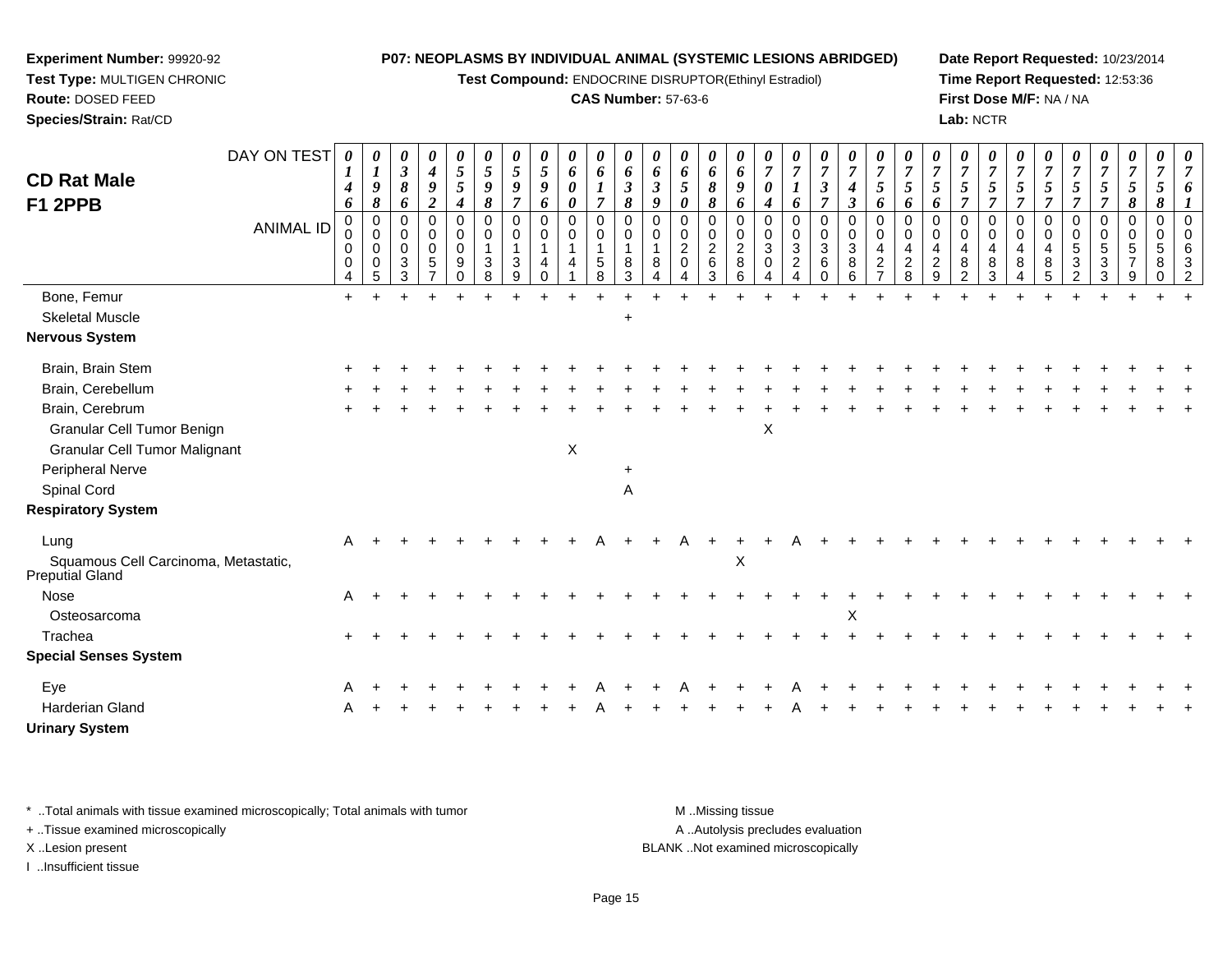**Test Compound:** ENDOCRINE DISRUPTOR(Ethinyl Estradiol)

# **CAS Number:** 57-63-6

**Date Report Requested:** 10/23/2014**Time Report Requested:** 12:53:37**First Dose M/F:** NA / NA**Lab:** NCTR

| DAY ON TEST<br><b>CD Rat Male</b><br>F1 2PPB<br>ANIMAL ID | $\boldsymbol{\theta}$<br>$\mathbf{I}$<br>$\boldsymbol{4}$<br>6<br>0<br>0<br>$\mathbf 0$<br>0<br>4 | $\boldsymbol{\mathit{U}}$<br>$\boldsymbol{l}$<br>9<br>ð<br>0<br>$\pmb{0}$<br>$\pmb{0}$<br>$\pmb{0}$ | $\boldsymbol{\theta}$<br>$\mathbf{\Omega}$<br>$\mathbf{J}$<br>8<br>6<br>3<br>$\sim$ | $\boldsymbol{\theta}$<br>$\boldsymbol{4}$<br>9<br>◢<br>0<br>0<br>0<br>5 | $\boldsymbol{\theta}$<br>$\mathfrak{H}$<br>5<br>4<br>0<br>0<br>$\pmb{0}$<br>9 | $\boldsymbol{\theta}$<br>5<br>9<br>8<br>0<br>0<br>3 | U<br>$\mathcal{L}$<br>9<br>0<br>0<br>3 | $\boldsymbol{\theta}$<br>5<br>9<br>6<br>4 | $\boldsymbol{\theta}$<br>6<br>$\boldsymbol{\theta}$<br>$\boldsymbol{\theta}$<br>0<br>0<br>4 | $\boldsymbol{\theta}$<br>6<br>L<br>$\overline{ }$<br>0<br>$\pmb{0}$<br>$\sqrt{5}$<br>8 | $\boldsymbol{\theta}$<br>6<br>$\boldsymbol{\beta}$<br>8<br>0<br>0<br>8<br>3 | $\boldsymbol{\mathit{U}}$<br>6<br>$\boldsymbol{\beta}$<br>9<br>$\mathbf 0$<br>8 | $\boldsymbol{\theta}$<br>6<br>0<br>$\sim$<br>∠ | $\boldsymbol{\theta}$<br>6<br>8<br>$\mathbf{o}$<br>0<br>$\mathbf 0$<br>$\frac{2}{6}$<br>3 | $\boldsymbol{\theta}$<br>6<br>9<br>6<br>0<br>$\pmb{0}$<br>$_{8}^{\rm 2}$<br>6 | $\boldsymbol{\theta}$<br>$\overline{ }$<br>0<br>4<br>0<br>0<br>$\sqrt{3}$<br>0 | $\boldsymbol{\mathit{U}}$<br>7<br>$\overline{ }$<br>$\bm{o}$<br>0<br>3<br>$\overline{c}$ | $\boldsymbol{\theta}$<br>$\mathbf{r}$<br>$\boldsymbol{\beta}$<br>0<br>3<br>6 | $\boldsymbol{\theta}$<br>$\overline{7}$<br>4<br>3<br>0<br>$\pmb{0}$<br>$\ensuremath{\mathsf{3}}$<br>$\bf8$<br>a | $\boldsymbol{\theta}$<br>$\overline{7}$<br>5<br>6<br>0<br>$\pmb{0}$<br>$\overline{a}$<br>$\boldsymbol{2}$<br>$\rightarrow$ | $\boldsymbol{\theta}$<br>7<br>5<br>6<br>$\mathbf 0$<br>$\mathbf 0$<br>4<br>$\overline{2}$<br>8 | $\boldsymbol{\mathit{U}}$<br>$\overline{7}$<br>$\mathcal{L}$<br>$\bm{o}$<br>$\mathbf 0$<br>4<br>$\Omega$<br>∠ | $\boldsymbol{\theta}$<br>$\mathbf{r}$<br>J<br>4<br>8 | $\boldsymbol{\theta}$<br>$\overline{7}$<br>5<br>r,<br>0<br>$\mathbf 0$<br>4<br>$\bf8$<br>$\mathbf{r}$ | $\boldsymbol{\theta}$<br>$\overline{ }$<br>$\mathcal{L}$<br>0<br>0<br>4<br>8 | U<br>7<br>5<br>0<br>$\pmb{0}$<br>4<br>$\bf 8$ | U<br>$\overline{7}$<br>$\mathcal{I}$<br>$\mathbf 0$<br>5<br>3 | $\boldsymbol{\theta}$<br>$\mathbf{r}$<br>$\overline{ }$<br>$\mathfrak{p}$<br>0<br>0<br>5<br>3 | $\boldsymbol{\theta}$<br>$\mathbf{z}$<br>$\mathfrak{p}$<br>8<br>U<br>0<br>5<br>$\overline{\phantom{a}}$ | $\boldsymbol{\theta}$<br>- 3<br>8<br>0<br>5<br>8 |  |
|-----------------------------------------------------------|---------------------------------------------------------------------------------------------------|-----------------------------------------------------------------------------------------------------|-------------------------------------------------------------------------------------|-------------------------------------------------------------------------|-------------------------------------------------------------------------------|-----------------------------------------------------|----------------------------------------|-------------------------------------------|---------------------------------------------------------------------------------------------|----------------------------------------------------------------------------------------|-----------------------------------------------------------------------------|---------------------------------------------------------------------------------|------------------------------------------------|-------------------------------------------------------------------------------------------|-------------------------------------------------------------------------------|--------------------------------------------------------------------------------|------------------------------------------------------------------------------------------|------------------------------------------------------------------------------|-----------------------------------------------------------------------------------------------------------------|----------------------------------------------------------------------------------------------------------------------------|------------------------------------------------------------------------------------------------|---------------------------------------------------------------------------------------------------------------|------------------------------------------------------|-------------------------------------------------------------------------------------------------------|------------------------------------------------------------------------------|-----------------------------------------------|---------------------------------------------------------------|-----------------------------------------------------------------------------------------------|---------------------------------------------------------------------------------------------------------|--------------------------------------------------|--|
| Kidney                                                    | A                                                                                                 |                                                                                                     |                                                                                     |                                                                         |                                                                               |                                                     |                                        |                                           |                                                                                             |                                                                                        |                                                                             |                                                                                 |                                                |                                                                                           |                                                                               |                                                                                |                                                                                          |                                                                              |                                                                                                                 |                                                                                                                            |                                                                                                |                                                                                                               |                                                      |                                                                                                       |                                                                              |                                               |                                                               |                                                                                               |                                                                                                         |                                                  |  |
| Bilateral, Renal Tubule, Carcinoma                        |                                                                                                   |                                                                                                     |                                                                                     |                                                                         |                                                                               |                                                     |                                        |                                           |                                                                                             |                                                                                        |                                                                             |                                                                                 |                                                |                                                                                           |                                                                               |                                                                                |                                                                                          |                                                                              |                                                                                                                 |                                                                                                                            |                                                                                                |                                                                                                               |                                                      |                                                                                                       |                                                                              |                                               |                                                               |                                                                                               |                                                                                                         |                                                  |  |
| Urethra                                                   |                                                                                                   |                                                                                                     |                                                                                     |                                                                         |                                                                               |                                                     | $\ddot{}$                              |                                           |                                                                                             |                                                                                        |                                                                             |                                                                                 |                                                |                                                                                           |                                                                               |                                                                                |                                                                                          |                                                                              |                                                                                                                 |                                                                                                                            |                                                                                                |                                                                                                               |                                                      |                                                                                                       |                                                                              |                                               |                                                               |                                                                                               |                                                                                                         |                                                  |  |
| <b>Urinary Bladder</b>                                    | A                                                                                                 |                                                                                                     |                                                                                     |                                                                         |                                                                               |                                                     |                                        |                                           |                                                                                             |                                                                                        |                                                                             |                                                                                 |                                                |                                                                                           |                                                                               |                                                                                |                                                                                          |                                                                              |                                                                                                                 |                                                                                                                            |                                                                                                |                                                                                                               |                                                      |                                                                                                       |                                                                              |                                               |                                                               |                                                                                               |                                                                                                         |                                                  |  |
| <b>SYSTEMIC LESIONS</b>                                   |                                                                                                   |                                                                                                     |                                                                                     |                                                                         |                                                                               |                                                     |                                        |                                           |                                                                                             |                                                                                        |                                                                             |                                                                                 |                                                |                                                                                           |                                                                               |                                                                                |                                                                                          |                                                                              |                                                                                                                 |                                                                                                                            |                                                                                                |                                                                                                               |                                                      |                                                                                                       |                                                                              |                                               |                                                               |                                                                                               |                                                                                                         |                                                  |  |
| Multiple Organ<br>Leukemia Granulocytic                   |                                                                                                   |                                                                                                     | X                                                                                   |                                                                         |                                                                               | X                                                   |                                        |                                           |                                                                                             |                                                                                        |                                                                             |                                                                                 |                                                |                                                                                           |                                                                               |                                                                                |                                                                                          |                                                                              |                                                                                                                 |                                                                                                                            |                                                                                                |                                                                                                               |                                                      |                                                                                                       |                                                                              |                                               |                                                               |                                                                                               |                                                                                                         |                                                  |  |

\* ..Total animals with tissue examined microscopically; Total animals with tumor **M** . Missing tissue M ..Missing tissue

+ ..Tissue examined microscopically

**Experiment Number:** 99920-92**Test Type:** MULTIGEN CHRONIC

**Route:** DOSED FEED**Species/Strain:** Rat/CD

I ..Insufficient tissue

A ..Autolysis precludes evaluation X ..Lesion present BLANK ..Not examined microscopically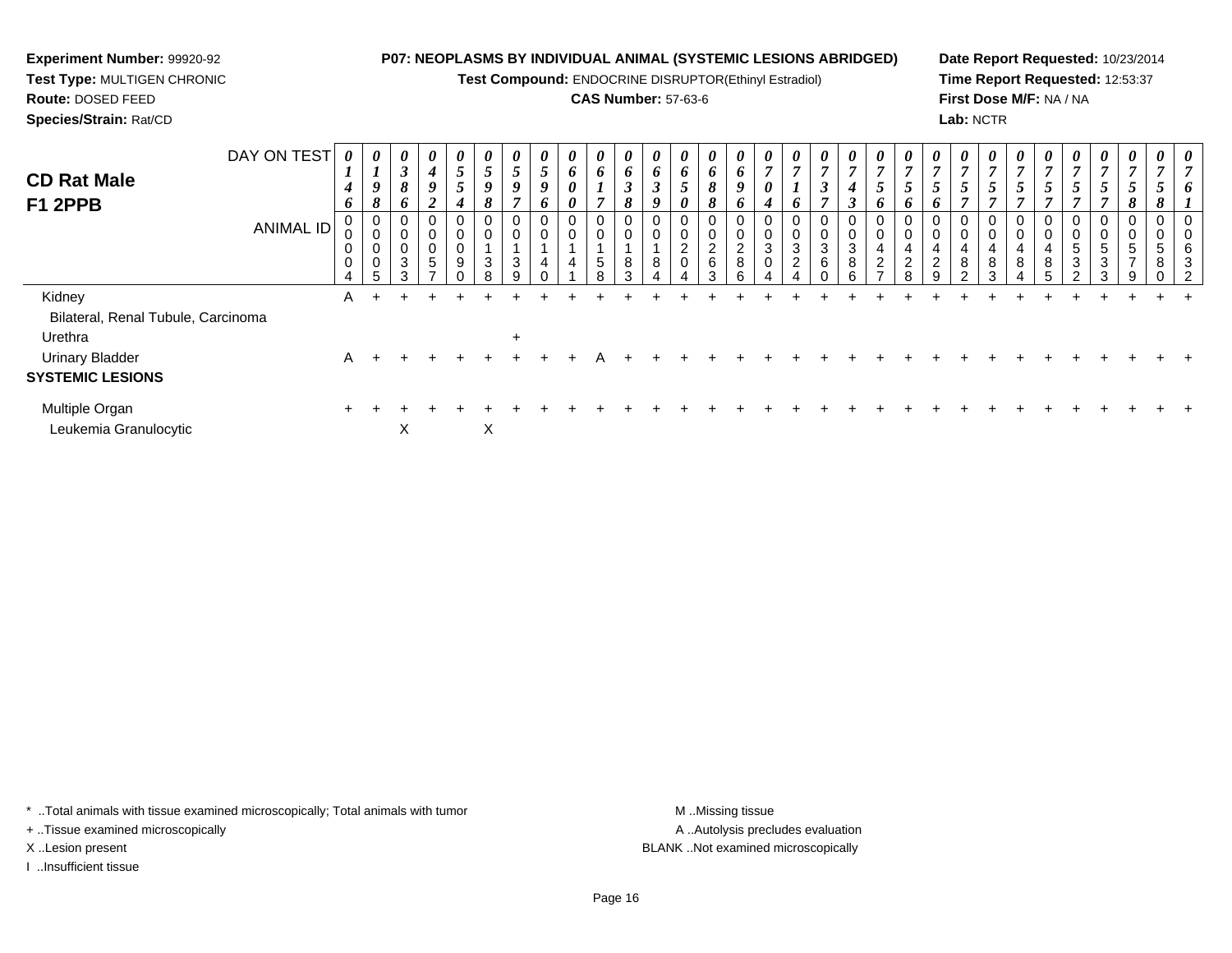**Test Compound:** ENDOCRINE DISRUPTOR(Ethinyl Estradiol)

# **CAS Number:** 57-63-6

**Date Report Requested:** 10/23/2014 **Time Report Requested:** 12:53:37**First Dose M/F:** NA / NA**Lab:** NCTR

| Species/Strain: Rat/CD              |                  |                                                           |                                                               |                                                                              |                                                                      |                                                                |                                                                                               |                                                           |                                                                         |                                                                                  |                                                                |                                                |                                                                    |                                                                                    |                                                                          |                                                               |                                                              |                                                                  |                                                                                                     |                                                   | Lab: N                |
|-------------------------------------|------------------|-----------------------------------------------------------|---------------------------------------------------------------|------------------------------------------------------------------------------|----------------------------------------------------------------------|----------------------------------------------------------------|-----------------------------------------------------------------------------------------------|-----------------------------------------------------------|-------------------------------------------------------------------------|----------------------------------------------------------------------------------|----------------------------------------------------------------|------------------------------------------------|--------------------------------------------------------------------|------------------------------------------------------------------------------------|--------------------------------------------------------------------------|---------------------------------------------------------------|--------------------------------------------------------------|------------------------------------------------------------------|-----------------------------------------------------------------------------------------------------|---------------------------------------------------|-----------------------|
| <b>CD Rat Male</b>                  | DAY ON TEST      | 0<br>7<br>6                                               | 0<br>7<br>6                                                   | 0<br>$\overline{7}$<br>6                                                     | 0<br>$\overline{7}$<br>6                                             | 0<br>$\overline{7}$<br>6                                       | 0<br>$\overline{7}$<br>6                                                                      | $\pmb{\theta}$<br>$\overline{7}$<br>6                     | 0<br>$\overline{7}$<br>6                                                | 0<br>$\overline{7}$<br>6                                                         | 0<br>$\overline{7}$<br>6                                       | 0<br>$\overline{7}$<br>6                       | 0<br>$\overline{7}$<br>6<br>$\overline{2}$                         | 0<br>$\overline{7}$<br>6                                                           | 0<br>$\overline{7}$<br>6                                                 | 0<br>$\overline{7}$<br>6                                      | 0<br>$\overline{7}$<br>6                                     | 0<br>$\overline{7}$<br>6                                         | $\pmb{\theta}$<br>$\overline{7}$<br>6                                                               | 0<br>7<br>6                                       |                       |
| F1 2PPB                             | <b>ANIMAL ID</b> | $\overline{2}$<br>$\pmb{0}$<br>$\mathbf 0$<br>6<br>3<br>3 | $\boldsymbol{l}$<br>$\mathbf 0$<br>$\mathbf 0$<br>6<br>3<br>4 | $\overline{2}$<br>$\mathbf 0$<br>$\mathbf 0$<br>$\,6$<br>$\overline{7}$<br>8 | $\overline{\mathbf{c}}$<br>$\mathbf 0$<br>$\mathbf 0$<br>6<br>7<br>9 | 1<br>$\pmb{0}$<br>$\mathbf 0$<br>$\,6\,$<br>$\bf8$<br>$\Omega$ | $\mathfrak{z}$<br>$\Omega$<br>0<br>$\overline{7}$<br>$\ensuremath{\mathsf{3}}$<br>$\mathbf 0$ | $\overline{c}$<br>$\mathbf 0$<br>0<br>$\overline{7}$<br>3 | $\mathfrak{z}$<br>$\mathbf 0$<br>0<br>$\boldsymbol{7}$<br>$\frac{3}{2}$ | $\overline{\mathbf{c}}$<br>$\mathbf 0$<br>0<br>$\overline{7}$<br>$\sqrt{3}$<br>3 | $\overline{2}$<br>0<br>$\mathbf 0$<br>$\overline{7}$<br>3<br>4 | $\overline{c}$<br>0<br>0<br>7<br>$\frac{3}{5}$ | $\pmb{0}$<br>0<br>$\overline{7}$<br>$\ensuremath{\mathsf{3}}$<br>6 | $\mathfrak{z}$<br>$\mathbf 0$<br>$\mathbf 0$<br>$\overline{7}$<br>8<br>$\mathbf 0$ | $\overline{2}$<br>$\mathbf 0$<br>$\mathbf 0$<br>$\overline{7}$<br>8<br>1 | $\overline{\mathbf{c}}$<br>0<br>0<br>7<br>8<br>$\overline{2}$ | $\overline{2}$<br>$\pmb{0}$<br>0<br>$\overline{7}$<br>$^8_3$ | $\overline{c}$<br>$\Omega$<br>0<br>$\overline{7}$<br>$\bf8$<br>4 | $\boldsymbol{\beta}$<br>$\mathbf 0$<br>0<br>$\overline{7}$<br>$\begin{array}{c} 8 \\ 5 \end{array}$ | 1<br>$\mathbf 0$<br>0<br>$\overline{7}$<br>8<br>6 | <i><b>*TOTALS</b></i> |
| <b>Alimentary System</b>            |                  |                                                           |                                                               |                                                                              |                                                                      |                                                                |                                                                                               |                                                           |                                                                         |                                                                                  |                                                                |                                                |                                                                    |                                                                                    |                                                                          |                                                               |                                                              |                                                                  |                                                                                                     |                                                   |                       |
| Esophagus                           |                  |                                                           |                                                               |                                                                              |                                                                      |                                                                |                                                                                               |                                                           |                                                                         |                                                                                  |                                                                |                                                |                                                                    |                                                                                    |                                                                          |                                                               |                                                              |                                                                  |                                                                                                     |                                                   | 50                    |
| Intestine Large, Cecum              |                  |                                                           |                                                               |                                                                              |                                                                      |                                                                |                                                                                               |                                                           |                                                                         |                                                                                  |                                                                |                                                |                                                                    |                                                                                    |                                                                          |                                                               |                                                              |                                                                  |                                                                                                     |                                                   | 45                    |
| Intestine Large, Colon              |                  |                                                           |                                                               |                                                                              |                                                                      |                                                                |                                                                                               |                                                           |                                                                         |                                                                                  |                                                                |                                                |                                                                    |                                                                                    |                                                                          |                                                               |                                                              |                                                                  |                                                                                                     |                                                   | 47                    |
| Intestine Large, Rectum             |                  |                                                           |                                                               |                                                                              |                                                                      |                                                                |                                                                                               |                                                           |                                                                         |                                                                                  |                                                                |                                                |                                                                    |                                                                                    |                                                                          |                                                               |                                                              |                                                                  |                                                                                                     |                                                   | 45                    |
| Intestine Small, Duodenum           |                  |                                                           |                                                               |                                                                              |                                                                      |                                                                |                                                                                               |                                                           |                                                                         |                                                                                  |                                                                |                                                |                                                                    |                                                                                    |                                                                          |                                                               |                                                              |                                                                  |                                                                                                     |                                                   | 45                    |
| Intestine Small, Ileum              |                  |                                                           |                                                               |                                                                              |                                                                      |                                                                |                                                                                               |                                                           |                                                                         |                                                                                  |                                                                |                                                |                                                                    |                                                                                    |                                                                          |                                                               |                                                              |                                                                  |                                                                                                     |                                                   | 45                    |
| Intestine Small, Jejunum<br>Sarcoma |                  |                                                           |                                                               | Χ                                                                            |                                                                      |                                                                |                                                                                               |                                                           |                                                                         |                                                                                  |                                                                |                                                |                                                                    |                                                                                    |                                                                          |                                                               |                                                              |                                                                  |                                                                                                     |                                                   | 45<br>$\mathbf 1$     |
| Liver                               |                  |                                                           |                                                               |                                                                              |                                                                      |                                                                |                                                                                               |                                                           |                                                                         |                                                                                  |                                                                |                                                |                                                                    |                                                                                    |                                                                          |                                                               |                                                              |                                                                  |                                                                                                     |                                                   | 49                    |
| Hepatocellular Adenoma              |                  |                                                           |                                                               |                                                                              |                                                                      |                                                                |                                                                                               |                                                           |                                                                         |                                                                                  | Χ                                                              |                                                |                                                                    |                                                                                    |                                                                          |                                                               |                                                              |                                                                  |                                                                                                     |                                                   | $\mathbf{3}$          |
| Mesentery                           |                  |                                                           |                                                               |                                                                              |                                                                      |                                                                |                                                                                               |                                                           |                                                                         |                                                                                  |                                                                |                                                |                                                                    | $\ddot{}$                                                                          |                                                                          |                                                               |                                                              |                                                                  |                                                                                                     |                                                   | 1                     |
| Oral Mucosa                         |                  |                                                           |                                                               |                                                                              |                                                                      |                                                                |                                                                                               |                                                           |                                                                         |                                                                                  |                                                                |                                                |                                                                    |                                                                                    |                                                                          |                                                               |                                                              |                                                                  |                                                                                                     |                                                   | $\overline{c}$        |
| Sarcoma                             |                  |                                                           |                                                               |                                                                              |                                                                      |                                                                |                                                                                               |                                                           |                                                                         |                                                                                  |                                                                |                                                |                                                                    |                                                                                    |                                                                          |                                                               |                                                              |                                                                  |                                                                                                     |                                                   | $\mathbf{1}$          |
| Pancreas                            |                  |                                                           |                                                               |                                                                              |                                                                      |                                                                |                                                                                               |                                                           |                                                                         |                                                                                  |                                                                |                                                |                                                                    |                                                                                    |                                                                          |                                                               |                                                              |                                                                  |                                                                                                     |                                                   | 48                    |
| Salivary Glands                     |                  |                                                           |                                                               |                                                                              |                                                                      |                                                                |                                                                                               |                                                           |                                                                         |                                                                                  |                                                                |                                                |                                                                    |                                                                                    |                                                                          |                                                               |                                                              |                                                                  |                                                                                                     |                                                   | 50                    |
| Stomach, Forestomach                |                  |                                                           |                                                               |                                                                              |                                                                      |                                                                |                                                                                               |                                                           |                                                                         |                                                                                  |                                                                |                                                |                                                                    |                                                                                    |                                                                          |                                                               |                                                              |                                                                  |                                                                                                     |                                                   | 48                    |
| Stomach, Glandular                  |                  |                                                           |                                                               |                                                                              |                                                                      |                                                                |                                                                                               |                                                           |                                                                         |                                                                                  |                                                                |                                                |                                                                    |                                                                                    |                                                                          |                                                               |                                                              |                                                                  |                                                                                                     |                                                   | 47                    |
| <b>Cardiovascular System</b>        |                  |                                                           |                                                               |                                                                              |                                                                      |                                                                |                                                                                               |                                                           |                                                                         |                                                                                  |                                                                |                                                |                                                                    |                                                                                    |                                                                          |                                                               |                                                              |                                                                  |                                                                                                     |                                                   |                       |
| <b>Blood Vessel</b>                 |                  |                                                           |                                                               |                                                                              |                                                                      |                                                                |                                                                                               |                                                           |                                                                         |                                                                                  |                                                                |                                                |                                                                    |                                                                                    |                                                                          |                                                               |                                                              |                                                                  |                                                                                                     |                                                   | 50                    |
| Heart                               |                  |                                                           |                                                               |                                                                              |                                                                      |                                                                |                                                                                               |                                                           |                                                                         |                                                                                  |                                                                |                                                |                                                                    |                                                                                    |                                                                          |                                                               |                                                              |                                                                  |                                                                                                     |                                                   | 50                    |
| Endocardium, Schwannoma Malignant   |                  |                                                           |                                                               |                                                                              | X                                                                    |                                                                |                                                                                               |                                                           |                                                                         |                                                                                  |                                                                |                                                |                                                                    |                                                                                    |                                                                          |                                                               |                                                              |                                                                  |                                                                                                     |                                                   | $\overline{c}$        |

**Experiment Number:** 99920-92**Test Type:** MULTIGEN CHRONIC

**Route:** DOSED FEED

| * Total animals with tissue examined microscopically; Total animals with tumor | M Missing tissue                   |
|--------------------------------------------------------------------------------|------------------------------------|
| + Tissue examined microscopically                                              | A Autolysis precludes evaluation   |
| X Lesion present                                                               | BLANK Not examined microscopically |
| …Insufficient tissue                                                           |                                    |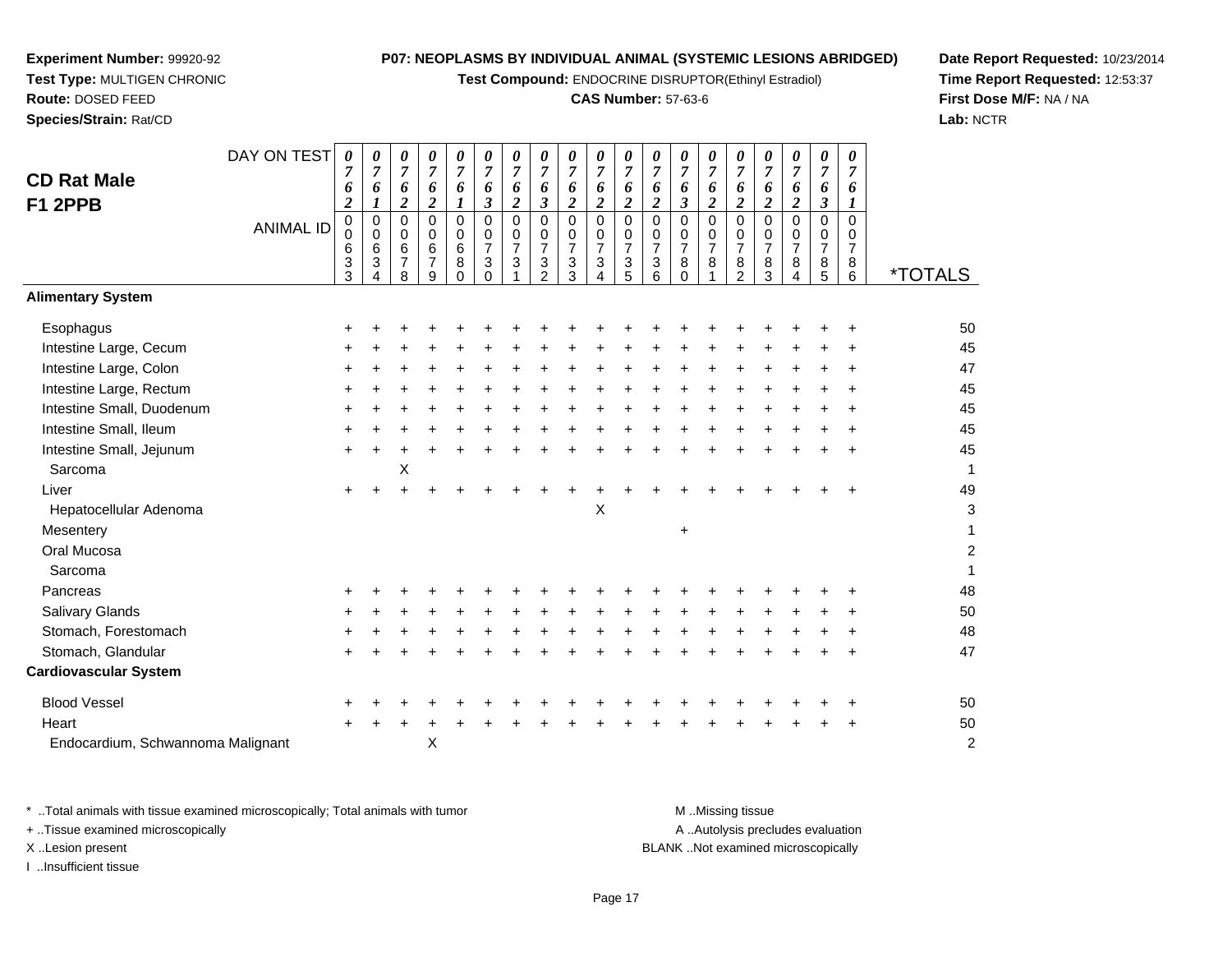**Test Compound:** ENDOCRINE DISRUPTOR(Ethinyl Estradiol)

# **CAS Number:** 57-63-6

**Date Report Requested:** 10/23/2014**Time Report Requested:** 12:53:37**First Dose M/F:** NA / NA**Lab:** NCTR

| <b>CD Rat Male</b><br>F1 2PPB    | DAY ON TEST<br><b>ANIMAL ID</b> | $\boldsymbol{\theta}$<br>$\overline{7}$<br>6<br>$\boldsymbol{2}$<br>$_{\rm 0}^{\rm 0}$<br>$\,6$<br>$\ensuremath{\mathsf{3}}$<br>3 | 0<br>$\overline{7}$<br>6<br>1<br>$\mathbf 0$<br>0<br>$\,6$<br>$\ensuremath{\mathsf{3}}$<br>4 | 0<br>$\overline{7}$<br>6<br>$\boldsymbol{2}$<br>$\pmb{0}$<br>$\mathbf 0$<br>6<br>$\overline{7}$<br>8 | 0<br>$\overline{7}$<br>6<br>$\boldsymbol{2}$<br>0<br>0<br>6<br>$\overline{7}$<br>9 | 0<br>$\boldsymbol{7}$<br>6<br>1<br>$\mathbf 0$<br>$\mathbf 0$<br>6<br>8<br>$\Omega$ | 0<br>$\overline{7}$<br>6<br>$\mathfrak{z}$<br>$\mathsf 0$<br>$\mathbf 0$<br>$\overline{7}$<br>$\mathbf{3}$<br>$\Omega$ | 0<br>$\overline{7}$<br>6<br>$\overline{c}$<br>$\mathbf 0$<br>0<br>$\overline{7}$<br>$\mathbf{3}$ | 0<br>$\boldsymbol{7}$<br>6<br>$\boldsymbol{\beta}$<br>$\mathbf 0$<br>$\mathbf 0$<br>$\boldsymbol{7}$<br>$\sqrt{3}$<br>$\mathcal{P}$ | 0<br>$\boldsymbol{7}$<br>6<br>$\boldsymbol{2}$<br>0<br>0<br>$\overline{7}$<br>3<br>3 | $\boldsymbol{\theta}$<br>$\overline{7}$<br>6<br>$\overline{c}$<br>$\mathbf 0$<br>0<br>$\boldsymbol{7}$<br>3<br>4 | $\boldsymbol{\theta}$<br>$\boldsymbol{7}$<br>6<br>$\overline{c}$<br>$\overline{0}$<br>$\mathbf 0$<br>$\overline{7}$<br>3<br>5 | 0<br>$\overline{7}$<br>6<br>$\overline{c}$<br>$\mathbf 0$<br>0<br>$\overline{7}$<br>$\ensuremath{\mathsf{3}}$<br>6 | 0<br>$\overline{7}$<br>6<br>$\boldsymbol{\beta}$<br>$\mathbf 0$<br>0<br>$\boldsymbol{7}$<br>8<br>$\Omega$ | 0<br>$\boldsymbol{7}$<br>6<br>$\overline{c}$<br>0<br>0<br>$\overline{7}$<br>8 | 0<br>$\overline{7}$<br>6<br>$\overline{c}$<br>$\mathbf 0$<br>0<br>$\boldsymbol{7}$<br>8<br>$\mathfrak{p}$ | $\boldsymbol{\theta}$<br>$\overline{7}$<br>6<br>$\overline{c}$<br>0<br>0<br>$\overline{7}$<br>8<br>3 | 0<br>7<br>6<br>$\overline{c}$<br>$\Omega$<br>0<br>$\overline{7}$<br>8<br>4 | 0<br>$\boldsymbol{7}$<br>6<br>$\boldsymbol{\beta}$<br>$\mathbf 0$<br>0<br>$\overline{7}$<br>8<br>5 | 0<br>$\boldsymbol{7}$<br>6<br>$\boldsymbol{l}$<br>0<br>0<br>$\overline{7}$<br>8<br>6 | <i><b>*TOTALS</b></i> |
|----------------------------------|---------------------------------|-----------------------------------------------------------------------------------------------------------------------------------|----------------------------------------------------------------------------------------------|------------------------------------------------------------------------------------------------------|------------------------------------------------------------------------------------|-------------------------------------------------------------------------------------|------------------------------------------------------------------------------------------------------------------------|--------------------------------------------------------------------------------------------------|-------------------------------------------------------------------------------------------------------------------------------------|--------------------------------------------------------------------------------------|------------------------------------------------------------------------------------------------------------------|-------------------------------------------------------------------------------------------------------------------------------|--------------------------------------------------------------------------------------------------------------------|-----------------------------------------------------------------------------------------------------------|-------------------------------------------------------------------------------|-----------------------------------------------------------------------------------------------------------|------------------------------------------------------------------------------------------------------|----------------------------------------------------------------------------|----------------------------------------------------------------------------------------------------|--------------------------------------------------------------------------------------|-----------------------|
| <b>Endocrine System</b>          |                                 |                                                                                                                                   |                                                                                              |                                                                                                      |                                                                                    |                                                                                     |                                                                                                                        |                                                                                                  |                                                                                                                                     |                                                                                      |                                                                                                                  |                                                                                                                               |                                                                                                                    |                                                                                                           |                                                                               |                                                                                                           |                                                                                                      |                                                                            |                                                                                                    |                                                                                      |                       |
| <b>Adrenal Cortex</b><br>Adenoma |                                 |                                                                                                                                   |                                                                                              |                                                                                                      |                                                                                    |                                                                                     |                                                                                                                        |                                                                                                  |                                                                                                                                     |                                                                                      |                                                                                                                  |                                                                                                                               |                                                                                                                    |                                                                                                           |                                                                               |                                                                                                           |                                                                                                      |                                                                            |                                                                                                    |                                                                                      | 50<br>1               |
| Adrenal Medulla                  |                                 |                                                                                                                                   |                                                                                              |                                                                                                      | М                                                                                  |                                                                                     |                                                                                                                        |                                                                                                  |                                                                                                                                     |                                                                                      |                                                                                                                  |                                                                                                                               | M                                                                                                                  |                                                                                                           |                                                                               |                                                                                                           |                                                                                                      |                                                                            |                                                                                                    |                                                                                      | 48                    |
| Pheochromocytoma Benign          |                                 |                                                                                                                                   |                                                                                              |                                                                                                      |                                                                                    |                                                                                     |                                                                                                                        |                                                                                                  |                                                                                                                                     |                                                                                      |                                                                                                                  |                                                                                                                               |                                                                                                                    | X                                                                                                         |                                                                               |                                                                                                           |                                                                                                      |                                                                            |                                                                                                    |                                                                                      | $\boldsymbol{2}$      |
| Pheochromocytoma Complex         |                                 |                                                                                                                                   |                                                                                              |                                                                                                      |                                                                                    |                                                                                     |                                                                                                                        |                                                                                                  |                                                                                                                                     |                                                                                      |                                                                                                                  |                                                                                                                               |                                                                                                                    |                                                                                                           |                                                                               |                                                                                                           |                                                                                                      |                                                                            |                                                                                                    | X                                                                                    | 1                     |
| Pheochromocytoma Malignant       |                                 |                                                                                                                                   |                                                                                              |                                                                                                      |                                                                                    |                                                                                     |                                                                                                                        |                                                                                                  |                                                                                                                                     |                                                                                      |                                                                                                                  |                                                                                                                               |                                                                                                                    |                                                                                                           |                                                                               |                                                                                                           |                                                                                                      |                                                                            |                                                                                                    | X                                                                                    | 1                     |
| Islets, Pancreatic               |                                 |                                                                                                                                   |                                                                                              |                                                                                                      |                                                                                    |                                                                                     |                                                                                                                        |                                                                                                  |                                                                                                                                     |                                                                                      |                                                                                                                  |                                                                                                                               |                                                                                                                    |                                                                                                           |                                                                               |                                                                                                           |                                                                                                      |                                                                            |                                                                                                    |                                                                                      | 48                    |
| Parathyroid Gland                |                                 |                                                                                                                                   |                                                                                              |                                                                                                      |                                                                                    |                                                                                     |                                                                                                                        |                                                                                                  |                                                                                                                                     |                                                                                      |                                                                                                                  |                                                                                                                               |                                                                                                                    |                                                                                                           |                                                                               |                                                                                                           |                                                                                                      |                                                                            |                                                                                                    |                                                                                      | 46                    |
| <b>Pituitary Gland</b>           |                                 |                                                                                                                                   |                                                                                              |                                                                                                      |                                                                                    |                                                                                     |                                                                                                                        |                                                                                                  |                                                                                                                                     |                                                                                      |                                                                                                                  |                                                                                                                               |                                                                                                                    |                                                                                                           |                                                                               |                                                                                                           |                                                                                                      |                                                                            |                                                                                                    |                                                                                      | 50                    |
| Pars Distalis, Adenoma           |                                 | X                                                                                                                                 | X                                                                                            | Χ                                                                                                    |                                                                                    | X                                                                                   | $\mathsf X$                                                                                                            | X                                                                                                | X                                                                                                                                   |                                                                                      |                                                                                                                  |                                                                                                                               |                                                                                                                    |                                                                                                           | X                                                                             | $\boldsymbol{\mathsf{X}}$                                                                                 | $\boldsymbol{\mathsf{X}}$                                                                            |                                                                            |                                                                                                    | X                                                                                    | 24<br>49              |
| <b>Thyroid Gland</b>             |                                 |                                                                                                                                   |                                                                                              |                                                                                                      |                                                                                    |                                                                                     |                                                                                                                        |                                                                                                  |                                                                                                                                     |                                                                                      |                                                                                                                  |                                                                                                                               |                                                                                                                    |                                                                                                           |                                                                               |                                                                                                           |                                                                                                      |                                                                            | +                                                                                                  | $\ddot{}$                                                                            | 1                     |
| C Cell, Carcinoma                |                                 |                                                                                                                                   | X                                                                                            |                                                                                                      |                                                                                    |                                                                                     |                                                                                                                        |                                                                                                  |                                                                                                                                     |                                                                                      |                                                                                                                  |                                                                                                                               |                                                                                                                    |                                                                                                           |                                                                               |                                                                                                           |                                                                                                      |                                                                            |                                                                                                    |                                                                                      |                       |
| <b>General Body System</b>       |                                 |                                                                                                                                   |                                                                                              |                                                                                                      |                                                                                    |                                                                                     |                                                                                                                        |                                                                                                  |                                                                                                                                     |                                                                                      |                                                                                                                  |                                                                                                                               |                                                                                                                    |                                                                                                           |                                                                               |                                                                                                           |                                                                                                      |                                                                            |                                                                                                    |                                                                                      |                       |
| <b>NONE</b>                      |                                 |                                                                                                                                   |                                                                                              |                                                                                                      |                                                                                    |                                                                                     |                                                                                                                        |                                                                                                  |                                                                                                                                     |                                                                                      |                                                                                                                  |                                                                                                                               |                                                                                                                    |                                                                                                           |                                                                               |                                                                                                           |                                                                                                      |                                                                            |                                                                                                    |                                                                                      |                       |
| <b>Genital System</b>            |                                 |                                                                                                                                   |                                                                                              |                                                                                                      |                                                                                    |                                                                                     |                                                                                                                        |                                                                                                  |                                                                                                                                     |                                                                                      |                                                                                                                  |                                                                                                                               |                                                                                                                    |                                                                                                           |                                                                               |                                                                                                           |                                                                                                      |                                                                            |                                                                                                    |                                                                                      |                       |
| <b>Coagulating Gland</b>         |                                 |                                                                                                                                   |                                                                                              |                                                                                                      |                                                                                    |                                                                                     |                                                                                                                        |                                                                                                  |                                                                                                                                     |                                                                                      |                                                                                                                  |                                                                                                                               |                                                                                                                    |                                                                                                           |                                                                               |                                                                                                           |                                                                                                      |                                                                            |                                                                                                    |                                                                                      | 49                    |
| Epididymis                       |                                 |                                                                                                                                   |                                                                                              |                                                                                                      |                                                                                    |                                                                                     |                                                                                                                        |                                                                                                  |                                                                                                                                     |                                                                                      |                                                                                                                  |                                                                                                                               |                                                                                                                    |                                                                                                           |                                                                               |                                                                                                           |                                                                                                      |                                                                            |                                                                                                    |                                                                                      | 50                    |
| Penis                            |                                 |                                                                                                                                   |                                                                                              |                                                                                                      |                                                                                    |                                                                                     |                                                                                                                        |                                                                                                  |                                                                                                                                     |                                                                                      |                                                                                                                  |                                                                                                                               |                                                                                                                    |                                                                                                           |                                                                               |                                                                                                           |                                                                                                      |                                                                            |                                                                                                    |                                                                                      | $\mathbf{1}$          |
| <b>Preputial Gland</b>           |                                 |                                                                                                                                   |                                                                                              |                                                                                                      |                                                                                    |                                                                                     |                                                                                                                        |                                                                                                  |                                                                                                                                     |                                                                                      |                                                                                                                  |                                                                                                                               |                                                                                                                    |                                                                                                           |                                                                               |                                                                                                           |                                                                                                      |                                                                            |                                                                                                    |                                                                                      | 50                    |
| Squamous Cell Carcinoma          |                                 |                                                                                                                                   |                                                                                              |                                                                                                      |                                                                                    |                                                                                     | $\boldsymbol{\mathsf{X}}$                                                                                              |                                                                                                  |                                                                                                                                     |                                                                                      |                                                                                                                  |                                                                                                                               |                                                                                                                    |                                                                                                           |                                                                               |                                                                                                           |                                                                                                      |                                                                            |                                                                                                    |                                                                                      | 5                     |
|                                  |                                 |                                                                                                                                   |                                                                                              |                                                                                                      |                                                                                    |                                                                                     |                                                                                                                        |                                                                                                  |                                                                                                                                     |                                                                                      |                                                                                                                  |                                                                                                                               |                                                                                                                    |                                                                                                           |                                                                               |                                                                                                           |                                                                                                      |                                                                            |                                                                                                    |                                                                                      |                       |

**Experiment Number:** 99920-92**Test Type:** MULTIGEN CHRONIC

**Route:** DOSED FEED**Species/Strain:** Rat/CD

\* ..Total animals with tissue examined microscopically; Total animals with tumor **M** . Missing tissue M ..Missing tissue A ..Autolysis precludes evaluation + ..Tissue examined microscopically X ..Lesion present BLANK ..Not examined microscopicallyI ..Insufficient tissue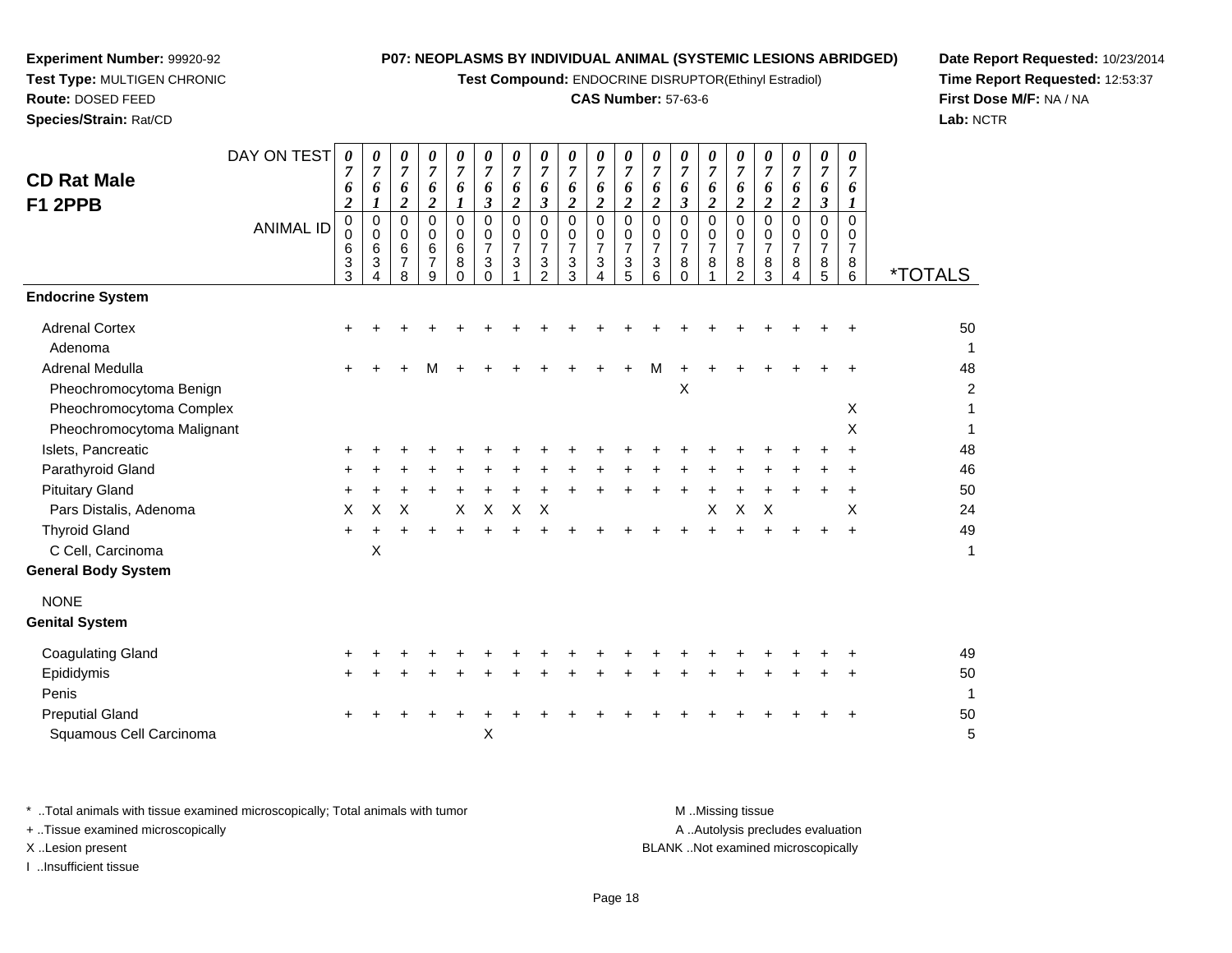**Test Compound:** ENDOCRINE DISRUPTOR(Ethinyl Estradiol)

# **CAS Number:** 57-63-6

**Date Report Requested:** 10/23/2014**Time Report Requested:** 12:53:37**First Dose M/F:** NA / NA**Lab:** NCTR

| <b>CD Rat Male</b><br>F1 2PPB | DAY ON TEST      | 0<br>7<br>6<br>$\boldsymbol{2}$ | 0<br>$\overline{7}$<br>6<br>1 | 0<br>$\overline{7}$<br>6<br>2 | 0<br>$\overline{7}$<br>6<br>$\overline{\mathbf{c}}$ | 0<br>$\boldsymbol{7}$<br>6<br>1        | 0<br>$\overline{7}$<br>6<br>$\boldsymbol{\beta}$ | 0<br>$\overline{7}$<br>6<br>$\boldsymbol{2}$ | 0<br>$\overline{7}$<br>6<br>$\boldsymbol{\beta}$                    | 0<br>$\overline{7}$<br>6<br>$\overline{c}$   | 0<br>$\overline{7}$<br>6<br>$\overline{\mathbf{c}}$ | 0<br>$\overline{7}$<br>6<br>2 | 0<br>$\overline{7}$<br>6<br>2      | 0<br>$\overline{7}$<br>6<br>$\boldsymbol{\beta}$       | 0<br>$\overline{7}$<br>6<br>2        | 0<br>$\overline{7}$<br>6<br>$\boldsymbol{2}$           | 0<br>$\overline{7}$<br>6<br>$\boldsymbol{2}$ | 0<br>$\overline{7}$<br>6<br>$\boldsymbol{2}$ | 0<br>$\overline{7}$<br>6<br>$\boldsymbol{\beta}$ | 0<br>$\overline{7}$<br>6<br>1             |                       |
|-------------------------------|------------------|---------------------------------|-------------------------------|-------------------------------|-----------------------------------------------------|----------------------------------------|--------------------------------------------------|----------------------------------------------|---------------------------------------------------------------------|----------------------------------------------|-----------------------------------------------------|-------------------------------|------------------------------------|--------------------------------------------------------|--------------------------------------|--------------------------------------------------------|----------------------------------------------|----------------------------------------------|--------------------------------------------------|-------------------------------------------|-----------------------|
|                               | <b>ANIMAL ID</b> | $\mathbf 0$<br>0<br>6<br>3<br>3 | 0<br>0<br>6<br>3              | 0<br>0<br>6<br>7<br>8         | 0<br>0<br>6<br>7<br>9                               | 0<br>0<br>$\,6$<br>$\bf 8$<br>$\Omega$ | $\Omega$<br>0<br>$\overline{7}$<br>3<br>$\Omega$ | $\Omega$<br>0<br>$\overline{7}$<br>3         | $\mathbf 0$<br>$\mathbf 0$<br>$\overline{7}$<br>3<br>$\overline{2}$ | $\mathbf 0$<br>0<br>$\overline{7}$<br>3<br>3 | $\Omega$<br>0<br>$\overline{7}$<br>3<br>4           | $\Omega$<br>0<br>7<br>3<br>5  | 0<br>0<br>$\overline{7}$<br>3<br>6 | $\mathbf 0$<br>0<br>$\overline{7}$<br>8<br>$\mathbf 0$ | $\Omega$<br>0<br>$\overline{7}$<br>8 | $\Omega$<br>0<br>$\overline{7}$<br>8<br>$\mathfrak{p}$ | $\Omega$<br>0<br>$\overline{7}$<br>8<br>3    | $\mathbf 0$<br>0<br>$\overline{7}$<br>8<br>4 | $\Omega$<br>0<br>$\overline{7}$<br>$\frac{8}{5}$ | $\Omega$<br>0<br>$\overline{7}$<br>8<br>6 | <i><b>*TOTALS</b></i> |
| Prostate, Dorsal/Lateral Lobe |                  |                                 |                               |                               |                                                     |                                        |                                                  |                                              |                                                                     |                                              |                                                     |                               | +                                  |                                                        |                                      |                                                        |                                              |                                              |                                                  |                                           | 50                    |
| Prostate, Ventral Lobe        |                  |                                 |                               |                               |                                                     |                                        |                                                  |                                              |                                                                     |                                              |                                                     |                               |                                    |                                                        |                                      |                                                        |                                              |                                              |                                                  |                                           | 50                    |
| <b>Rete Testes</b>            |                  |                                 |                               |                               |                                                     |                                        |                                                  |                                              |                                                                     |                                              |                                                     |                               | м                                  |                                                        |                                      |                                                        |                                              |                                              |                                                  |                                           | 44                    |
| <b>Seminal Vesicle</b>        |                  |                                 |                               |                               |                                                     |                                        |                                                  |                                              |                                                                     |                                              |                                                     |                               |                                    |                                                        |                                      |                                                        |                                              |                                              |                                                  |                                           | 46                    |
| <b>Testes</b>                 |                  |                                 |                               |                               |                                                     |                                        |                                                  |                                              |                                                                     |                                              |                                                     |                               |                                    |                                                        |                                      |                                                        |                                              |                                              |                                                  |                                           | 50                    |
| <b>Hematopoietic System</b>   |                  |                                 |                               |                               |                                                     |                                        |                                                  |                                              |                                                                     |                                              |                                                     |                               |                                    |                                                        |                                      |                                                        |                                              |                                              |                                                  |                                           |                       |
| <b>Bone Marrow</b>            |                  | +                               |                               |                               |                                                     |                                        |                                                  |                                              |                                                                     |                                              |                                                     |                               |                                    |                                                        |                                      |                                                        |                                              |                                              |                                                  | ٠                                         | 48                    |
| Lymph Node                    |                  |                                 |                               |                               |                                                     |                                        |                                                  |                                              |                                                                     |                                              |                                                     |                               |                                    |                                                        |                                      |                                                        |                                              |                                              |                                                  | +                                         | 16                    |
| Lymph Node, Mandibular        |                  | +                               |                               |                               |                                                     |                                        |                                                  |                                              |                                                                     |                                              |                                                     |                               |                                    |                                                        |                                      |                                                        |                                              |                                              |                                                  | +                                         | 50                    |
| Lymph Node, Mesenteric        |                  |                                 |                               |                               |                                                     |                                        |                                                  |                                              |                                                                     |                                              |                                                     |                               |                                    |                                                        |                                      |                                                        |                                              |                                              |                                                  |                                           | 46                    |
| Spleen                        |                  |                                 |                               |                               |                                                     |                                        |                                                  |                                              |                                                                     |                                              |                                                     |                               |                                    |                                                        |                                      |                                                        |                                              |                                              |                                                  |                                           | 49                    |
| Thymus                        |                  |                                 |                               |                               |                                                     |                                        |                                                  |                                              |                                                                     |                                              |                                                     |                               |                                    | м                                                      |                                      |                                                        |                                              |                                              |                                                  |                                           | 44                    |
| <b>Integumentary System</b>   |                  |                                 |                               |                               |                                                     |                                        |                                                  |                                              |                                                                     |                                              |                                                     |                               |                                    |                                                        |                                      |                                                        |                                              |                                              |                                                  |                                           |                       |
| <b>Mammary Gland</b>          |                  | $\pm$                           |                               |                               |                                                     |                                        |                                                  |                                              |                                                                     |                                              |                                                     |                               |                                    |                                                        |                                      |                                                        |                                              |                                              |                                                  |                                           | 45                    |
| Fibroadenoma                  |                  | $\pmb{\times}$                  | X                             |                               |                                                     |                                        |                                                  |                                              |                                                                     |                                              |                                                     |                               |                                    |                                                        | $\mathsf X$                          |                                                        |                                              |                                              |                                                  |                                           | 3                     |
| Fibroma                       |                  |                                 |                               |                               | X                                                   |                                        |                                                  | Χ                                            |                                                                     |                                              |                                                     |                               |                                    |                                                        |                                      |                                                        |                                              |                                              |                                                  |                                           | 3                     |
| Skin                          |                  | +                               |                               |                               |                                                     |                                        |                                                  |                                              |                                                                     |                                              |                                                     |                               |                                    |                                                        |                                      |                                                        |                                              |                                              |                                                  |                                           | 50                    |
| <b>Basal Cell Adenoma</b>     |                  |                                 |                               |                               |                                                     |                                        |                                                  |                                              |                                                                     |                                              |                                                     |                               |                                    |                                                        |                                      |                                                        | $\sf X$                                      |                                              |                                                  |                                           | 1                     |
| Keratoacanthoma               |                  |                                 |                               |                               |                                                     |                                        |                                                  |                                              |                                                                     |                                              |                                                     |                               |                                    |                                                        |                                      |                                                        |                                              |                                              | $\boldsymbol{\mathsf{X}}$                        |                                           | 3                     |
| Squamous Cell Carcinoma       |                  |                                 |                               |                               |                                                     |                                        |                                                  |                                              |                                                                     |                                              |                                                     |                               |                                    |                                                        |                                      |                                                        |                                              |                                              |                                                  |                                           | 1                     |
| Musculoskeletal System        |                  |                                 |                               |                               |                                                     |                                        |                                                  |                                              |                                                                     |                                              |                                                     |                               |                                    |                                                        |                                      |                                                        |                                              |                                              |                                                  |                                           |                       |

\* ..Total animals with tissue examined microscopically; Total animals with tumor **M** . Missing tissue M ..Missing tissue

+ ..Tissue examined microscopically

**Experiment Number:** 99920-92**Test Type:** MULTIGEN CHRONIC

**Route:** DOSED FEED**Species/Strain:** Rat/CD

I ..Insufficient tissue

A ..Autolysis precludes evaluation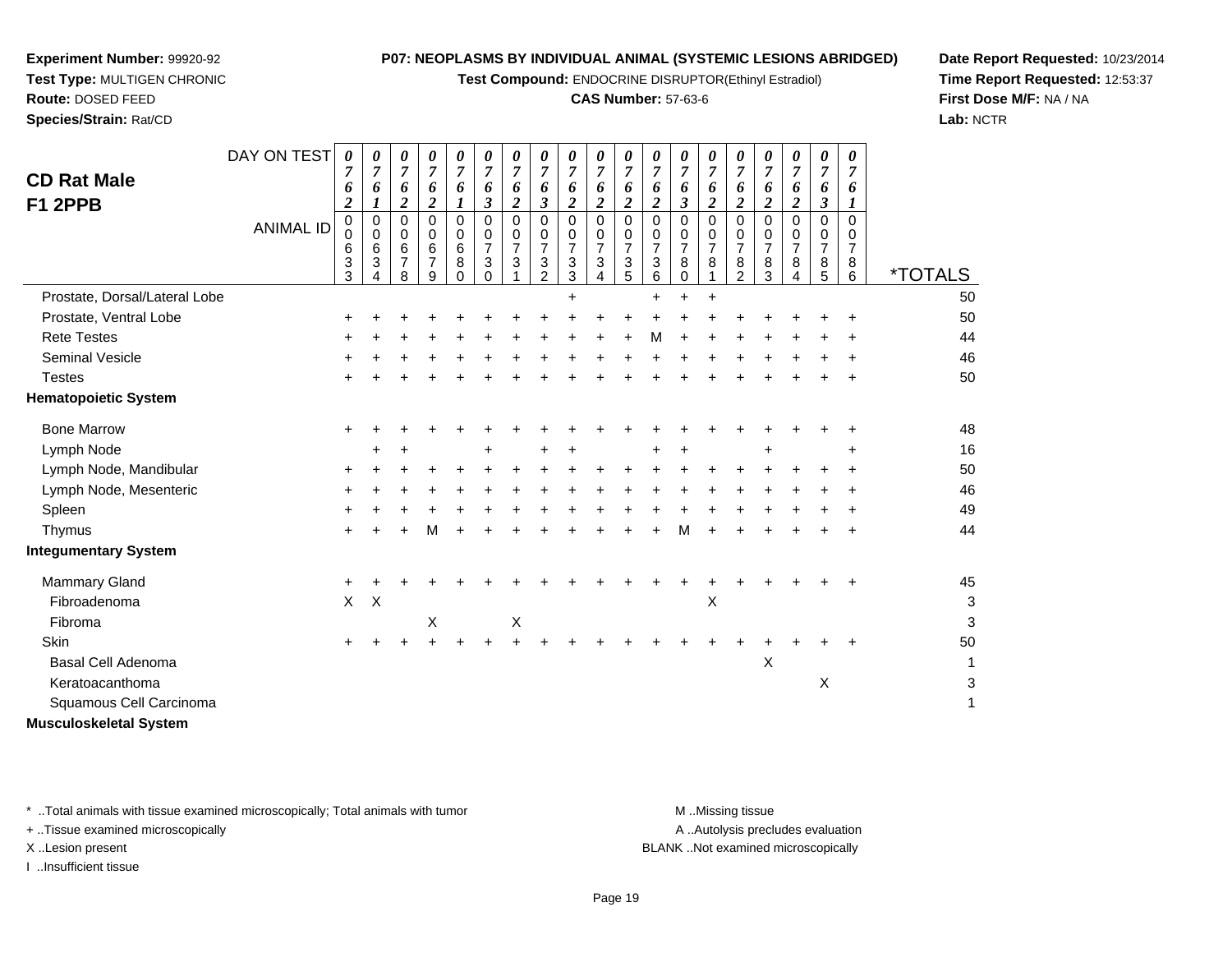**Test Compound:** ENDOCRINE DISRUPTOR(Ethinyl Estradiol)

# **CAS Number:** 57-63-6

┯

**Date Report Requested:** 10/23/2014**Time Report Requested:** 12:53:37**First Dose M/F:** NA / NA**Lab:** NCTR

| DAY ON TEST<br><b>CD Rat Male</b><br>F1 2PPB                                                                             | 0<br>7<br>6<br>$\boldsymbol{2}$ | 0<br>6                     | 0<br>7<br>6<br>$\overline{c}$ | 0<br>$\boldsymbol{7}$<br>6<br>$\overline{2}$ | 0<br>$\overline{7}$<br>6<br>$\boldsymbol{l}$ | 0<br>$\overline{7}$<br>6<br>$\boldsymbol{\beta}$ | 0<br>$\boldsymbol{7}$<br>6<br>$\overline{\mathbf{c}}$ | 0<br>$\overline{7}$<br>6<br>$\boldsymbol{\beta}$                    | 0<br>$\overline{7}$<br>6<br>$\overline{2}$             | 0<br>$\overline{7}$<br>6<br>$\boldsymbol{2}$ | 0<br>7<br>6<br>$\overline{c}$                | 0<br>$\boldsymbol{7}$<br>6<br>$\overline{\mathbf{c}}$ | 0<br>$\overline{7}$<br>6<br>3                | 0<br>$\overline{7}$<br>6<br>$\overline{2}$ | 0<br>7<br>6<br>$\overline{2}$                             | 0<br>7<br>6<br>2                          | 0<br>7<br>6<br>$\boldsymbol{2}$              | 0<br>7<br>6<br>$\boldsymbol{\beta}$          | 0<br>$\overline{7}$<br>6<br>$\boldsymbol{l}$           |                                             |
|--------------------------------------------------------------------------------------------------------------------------|---------------------------------|----------------------------|-------------------------------|----------------------------------------------|----------------------------------------------|--------------------------------------------------|-------------------------------------------------------|---------------------------------------------------------------------|--------------------------------------------------------|----------------------------------------------|----------------------------------------------|-------------------------------------------------------|----------------------------------------------|--------------------------------------------|-----------------------------------------------------------|-------------------------------------------|----------------------------------------------|----------------------------------------------|--------------------------------------------------------|---------------------------------------------|
| <b>ANIMAL ID</b>                                                                                                         | $\mathbf 0$<br>0<br>6<br>3<br>3 | 0<br>$\mathbf 0$<br>6<br>3 | 0<br>$\Omega$<br>6<br>7<br>8  | 0<br>$\mathbf 0$<br>6<br>$\overline{7}$<br>9 | $\mathbf 0$<br>0<br>6<br>8<br>$\Omega$       | $\mathbf 0$<br>0<br>$\overline{7}$<br>3<br>0     | $\mathbf 0$<br>0<br>7<br>3                            | $\mathbf 0$<br>$\mathbf 0$<br>$\overline{7}$<br>3<br>$\overline{2}$ | $\mathbf 0$<br>$\mathbf 0$<br>$\overline{7}$<br>3<br>3 | $\mathbf 0$<br>0<br>$\overline{7}$<br>3<br>4 | $\mathbf 0$<br>0<br>$\overline{7}$<br>3<br>5 | 0<br>0<br>$\overline{7}$<br>3<br>6                    | $\mathbf 0$<br>0<br>$\overline{7}$<br>8<br>0 | $\mathbf 0$<br>0<br>$\overline{7}$<br>8    | $\mathbf 0$<br>0<br>$\overline{7}$<br>8<br>$\overline{2}$ | $\Omega$<br>0<br>$\overline{7}$<br>8<br>3 | $\mathbf 0$<br>0<br>$\overline{7}$<br>8<br>4 | $\mathbf 0$<br>0<br>$\overline{7}$<br>8<br>5 | $\mathbf 0$<br>$\mathbf 0$<br>$\overline{7}$<br>8<br>6 | <i><b>*TOTALS</b></i>                       |
| Bone, Femur                                                                                                              | $\ddot{}$                       | ÷                          |                               | ÷                                            |                                              |                                                  | $\ddot{}$                                             |                                                                     |                                                        |                                              |                                              |                                                       |                                              |                                            |                                                           |                                           | ÷                                            | ÷                                            | $+$                                                    | 50                                          |
| <b>Skeletal Muscle</b>                                                                                                   |                                 |                            |                               |                                              |                                              |                                                  |                                                       |                                                                     |                                                        |                                              |                                              |                                                       |                                              |                                            |                                                           |                                           |                                              |                                              |                                                        | $\mathbf{1}$                                |
| <b>Nervous System</b>                                                                                                    |                                 |                            |                               |                                              |                                              |                                                  |                                                       |                                                                     |                                                        |                                              |                                              |                                                       |                                              |                                            |                                                           |                                           |                                              |                                              |                                                        |                                             |
| Brain, Brain Stem                                                                                                        |                                 |                            |                               |                                              |                                              |                                                  |                                                       |                                                                     |                                                        |                                              |                                              |                                                       |                                              |                                            |                                                           |                                           |                                              |                                              |                                                        | 50                                          |
| Brain, Cerebellum                                                                                                        |                                 |                            |                               |                                              |                                              |                                                  |                                                       |                                                                     |                                                        |                                              |                                              |                                                       |                                              |                                            |                                                           |                                           |                                              |                                              |                                                        | 50                                          |
| Brain, Cerebrum<br>Granular Cell Tumor Benign<br><b>Granular Cell Tumor Malignant</b><br>Peripheral Nerve<br>Spinal Cord |                                 |                            |                               |                                              |                                              |                                                  |                                                       |                                                                     |                                                        |                                              |                                              |                                                       |                                              |                                            |                                                           |                                           |                                              |                                              |                                                        | 50<br>1<br>1<br>$\mathbf{1}$<br>$\mathbf 0$ |
| <b>Respiratory System</b>                                                                                                |                                 |                            |                               |                                              |                                              |                                                  |                                                       |                                                                     |                                                        |                                              |                                              |                                                       |                                              |                                            |                                                           |                                           |                                              |                                              |                                                        |                                             |
| Lung<br>Squamous Cell Carcinoma, Metastatic,<br><b>Preputial Gland</b>                                                   |                                 |                            |                               |                                              |                                              |                                                  |                                                       |                                                                     |                                                        |                                              |                                              |                                                       |                                              |                                            |                                                           |                                           |                                              |                                              |                                                        | 46<br>1                                     |
| <b>Nose</b>                                                                                                              | $\ddot{}$                       |                            |                               |                                              |                                              |                                                  |                                                       |                                                                     |                                                        |                                              |                                              |                                                       |                                              |                                            |                                                           |                                           |                                              |                                              |                                                        | 49                                          |
| Osteosarcoma                                                                                                             |                                 |                            |                               |                                              |                                              |                                                  |                                                       |                                                                     |                                                        |                                              |                                              |                                                       |                                              |                                            |                                                           |                                           |                                              |                                              |                                                        | 1                                           |
| Trachea                                                                                                                  | ÷                               |                            |                               |                                              |                                              |                                                  |                                                       |                                                                     |                                                        |                                              |                                              |                                                       |                                              |                                            |                                                           |                                           |                                              |                                              |                                                        | 50                                          |
| <b>Special Senses System</b>                                                                                             |                                 |                            |                               |                                              |                                              |                                                  |                                                       |                                                                     |                                                        |                                              |                                              |                                                       |                                              |                                            |                                                           |                                           |                                              |                                              |                                                        |                                             |
| Eye                                                                                                                      |                                 |                            |                               |                                              |                                              |                                                  |                                                       |                                                                     |                                                        |                                              |                                              |                                                       |                                              |                                            |                                                           |                                           |                                              |                                              |                                                        | 46                                          |
| <b>Harderian Gland</b>                                                                                                   |                                 |                            |                               |                                              |                                              |                                                  |                                                       |                                                                     |                                                        |                                              |                                              |                                                       |                                              |                                            |                                                           |                                           |                                              |                                              |                                                        | 47                                          |
| <b>Urinary System</b>                                                                                                    |                                 |                            |                               |                                              |                                              |                                                  |                                                       |                                                                     |                                                        |                                              |                                              |                                                       |                                              |                                            |                                                           |                                           |                                              |                                              |                                                        |                                             |

**Experiment Number:** 99920-92**Test Type:** MULTIGEN CHRONIC

**Route:** DOSED FEED**Species/Strain:** Rat/CD

\* ..Total animals with tissue examined microscopically; Total animals with tumor **M** ...Missing tissue M ...Missing tissue A ..Autolysis precludes evaluation + ..Tissue examined microscopically X ..Lesion present BLANK ..Not examined microscopicallyI ..Insufficient tissue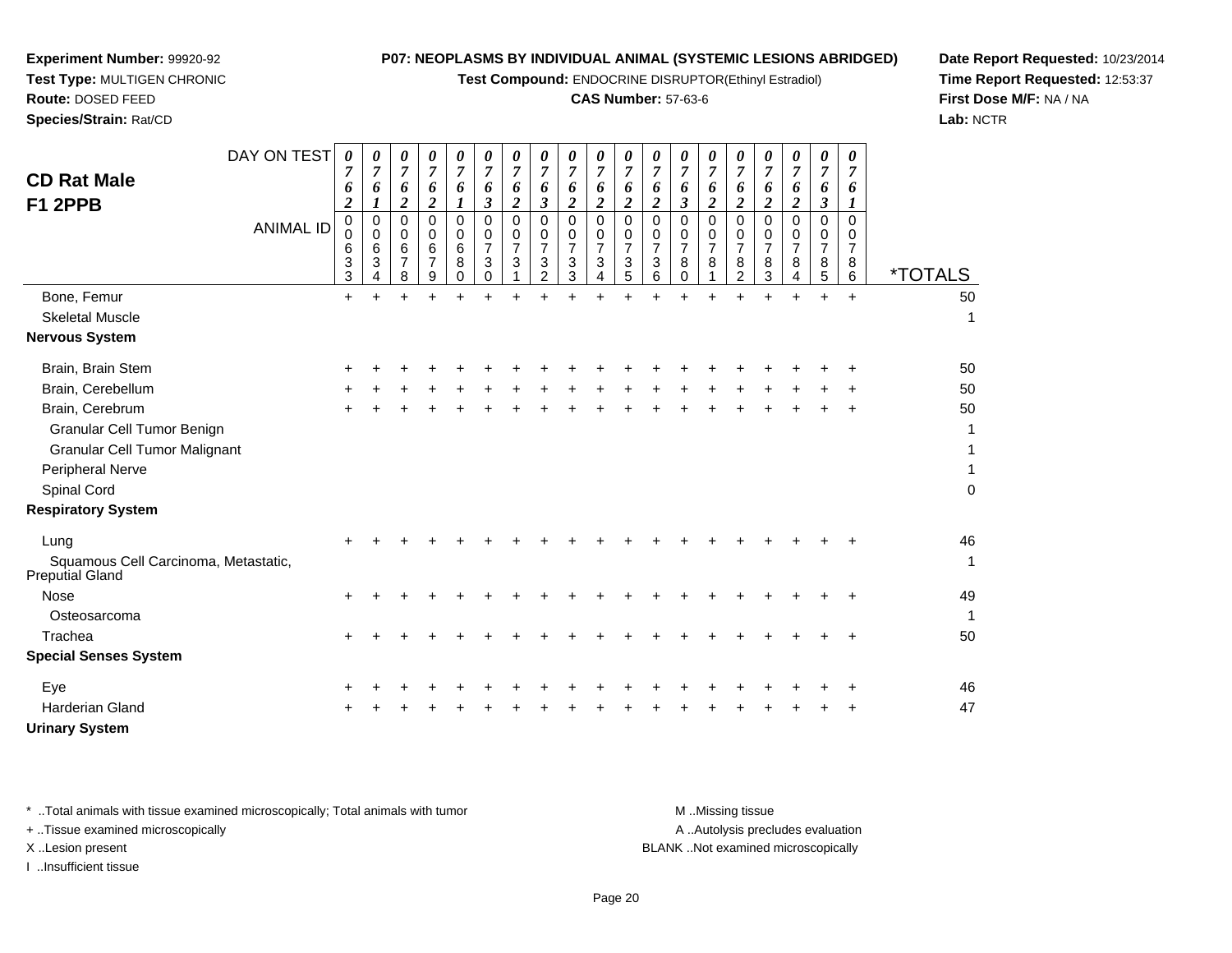**Test Compound:** ENDOCRINE DISRUPTOR(Ethinyl Estradiol)

# **CAS Number:** 57-63-6

**Date Report Requested:** 10/23/2014**Time Report Requested:** 12:53:37**First Dose M/F:** NA / NA**Lab:** NCTR

| ----------<br><b>CD Rat Male</b><br>F1 2PPB<br><b>ANIMAL ID</b> | $\mathbf v$<br>7<br>6<br>2<br>0<br>0<br>6<br>3<br>3 | v<br>n<br>o<br>0<br>0<br>6<br>3 | 7<br>6<br>∠<br>0<br>6<br>8 | v<br>7<br>6<br>0<br>0<br>6<br>$\overline{ }$<br>9 | 7<br>6<br>0<br>$\mathbf 0$<br>6<br>8 | v<br>$\overline{7}$<br>6<br>$\boldsymbol{\beta}$<br>0<br>0<br>⇁<br>3<br>∩ | 7<br>6<br>0<br>0<br>⇁<br>3 | 7<br>6<br>J<br>⇁<br>3<br>2 | v<br>$\overline{7}$<br>6<br>◢<br>0<br>0<br>$\overline{7}$<br>3<br>3 | v<br>7<br>6<br>2<br>0<br>0<br>$\overline{ }$<br>$\mathbf{3}$<br>4 | 7<br>6<br>2<br>0<br>$\overline{ }$<br>3<br>5 | v<br>7<br>6<br>$\overline{2}$<br>0<br>$\overline{ }$<br>3<br>ี | 7<br>6<br>⇁<br>8 | v<br>7<br>o<br>∠<br>$\overline{ }$<br>8 | 7<br>6<br>0<br>0<br>$\rightarrow$<br>8<br>$\mathcal{P}$ | v<br>7<br>6<br>2<br>0<br>0<br>$\overline{7}$<br>8<br>3 | v<br>7<br>6<br>∠<br>0<br>$\overline{ }$<br>8<br>4 | v<br>7<br>6<br>3<br>0<br>0<br>⇁<br>8<br>5 | o<br>8<br>6 | <i><b>*TOTALS</b></i> |
|-----------------------------------------------------------------|-----------------------------------------------------|---------------------------------|----------------------------|---------------------------------------------------|--------------------------------------|---------------------------------------------------------------------------|----------------------------|----------------------------|---------------------------------------------------------------------|-------------------------------------------------------------------|----------------------------------------------|----------------------------------------------------------------|------------------|-----------------------------------------|---------------------------------------------------------|--------------------------------------------------------|---------------------------------------------------|-------------------------------------------|-------------|-----------------------|
| Kidney                                                          | +                                                   |                                 |                            |                                                   |                                      |                                                                           |                            |                            |                                                                     |                                                                   |                                              |                                                                |                  | ÷                                       | ÷                                                       |                                                        | +                                                 | $\div$                                    | $\ddot{}$   | 49                    |
| Bilateral, Renal Tubule, Carcinoma                              |                                                     | X                               |                            |                                                   |                                      |                                                                           |                            |                            |                                                                     |                                                                   |                                              |                                                                |                  |                                         |                                                         |                                                        |                                                   |                                           |             |                       |
| Urethra                                                         |                                                     |                                 |                            |                                                   |                                      |                                                                           |                            |                            |                                                                     |                                                                   |                                              |                                                                |                  | $\ddot{}$                               |                                                         |                                                        |                                                   |                                           |             | 2                     |
| <b>Urinary Bladder</b>                                          | $\ddot{}$                                           |                                 |                            |                                                   |                                      |                                                                           |                            |                            |                                                                     |                                                                   |                                              |                                                                |                  |                                         |                                                         |                                                        |                                                   |                                           |             | 48                    |
| <b>SYSTEMIC LESIONS</b>                                         |                                                     |                                 |                            |                                                   |                                      |                                                                           |                            |                            |                                                                     |                                                                   |                                              |                                                                |                  |                                         |                                                         |                                                        |                                                   |                                           |             |                       |
| Multiple Organ<br>Leukemia Granulocytic                         | +                                                   |                                 |                            |                                                   |                                      |                                                                           |                            |                            |                                                                     |                                                                   |                                              |                                                                |                  |                                         |                                                         |                                                        |                                                   |                                           | ÷           | 50<br>2               |

\* ..Total animals with tissue examined microscopically; Total animals with tumor **M** ...Missing tissue M ...Missing tissue

+ ..Tissue examined microscopically

**Experiment Number:** 99920-92**Test Type:** MULTIGEN CHRONIC

I ..Insufficient tissue

A ..Autolysis precludes evaluation X ..Lesion present BLANK ..Not examined microscopically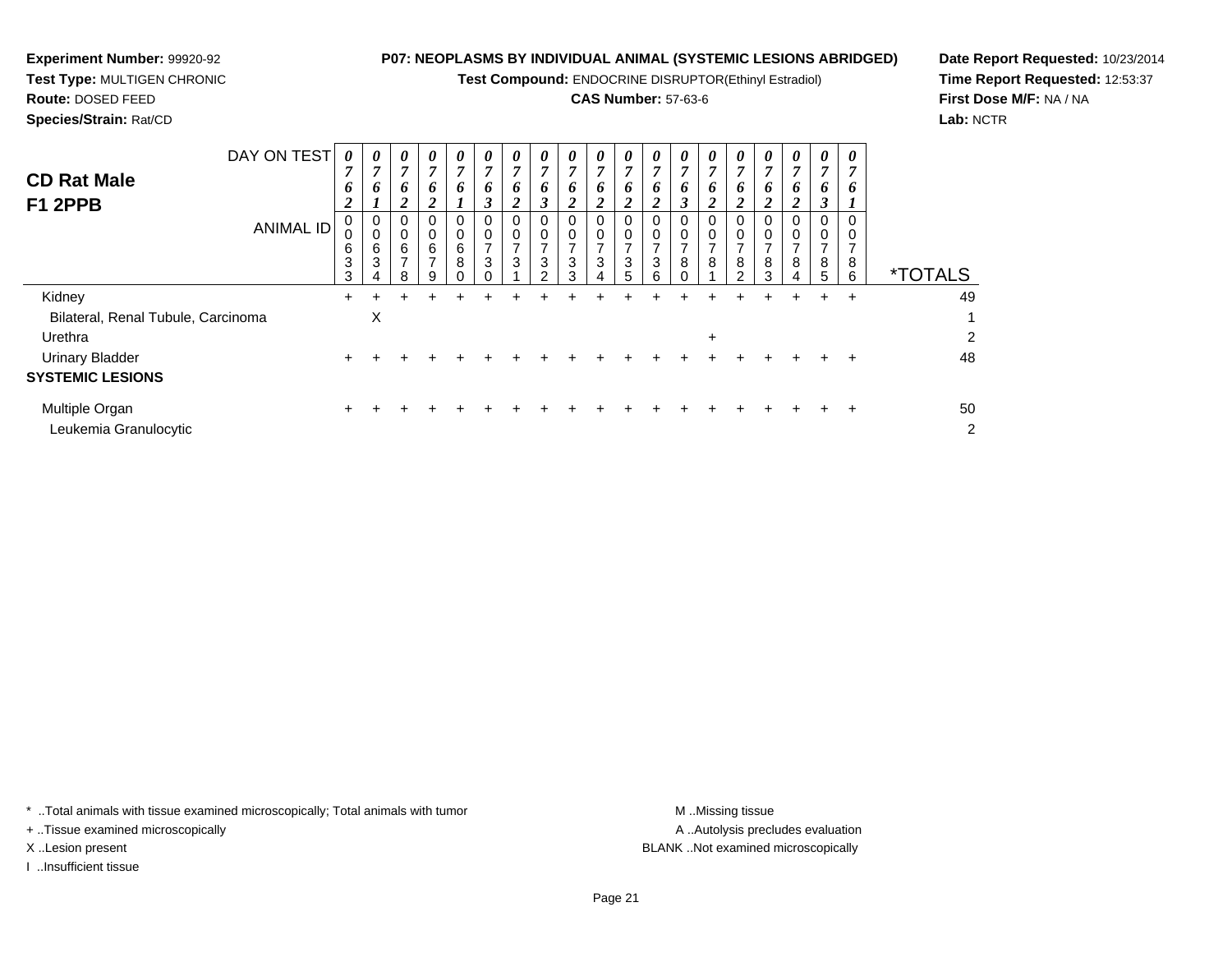**Test Compound:** ENDOCRINE DISRUPTOR(Ethinyl Estradiol)

# **CAS Number:** 57-63-6

**Date Report Requested:** 10/23/2014**Time Report Requested:** 12:53:37**First Dose M/F:** NA / NA**Lab:** NCTR

| <b>CD Rat Male</b><br><b>F1 10PPB</b>                 | DAY ON TEST<br><b>ANIMAL ID</b> | 0<br>$\boldsymbol{4}$<br>6<br>$\overline{7}$<br>$\mathbf 0$<br>0<br>$\mathbf 0$<br>$\begin{array}{c} 4 \\ 9 \end{array}$ | 0<br>$\boldsymbol{4}$<br>$\boldsymbol{g}$<br>$\boldsymbol{4}$<br>$\boldsymbol{0}$<br>$\mathbf 0$<br>$\mathbf 0$<br>5<br>9 | 0<br>5<br>5<br>$\overline{2}$<br>$\Omega$<br>0<br>$\mathbf 0$<br>8<br>R | 0<br>$\mathfrak{s}$<br>6<br>$\boldsymbol{2}$<br>$\Omega$<br>0<br>$\mathbf{1}$<br>$\mathbf 0$<br>3 | 0<br>5<br>$\boldsymbol{g}$<br>6<br>$\pmb{0}$<br>$\mathbf 0$<br>1<br>$\frac{3}{5}$ | 0<br>6<br>$\pmb{\theta}$<br>$\boldsymbol{2}$<br>$\Omega$<br>$\mathbf 0$<br>4<br>6 | 0<br>6<br>$\boldsymbol{\theta}$<br>$\boldsymbol{2}$<br>$\overline{0}$<br>$\mathbf 0$<br>$\overline{4}$<br>$\mathbf{Q}$ | 0<br>6<br>5<br>$\Omega$<br>0<br>5<br>6 | 0<br>6<br>$\boldsymbol{2}$<br>$\boldsymbol{4}$<br>0<br>$\pmb{0}$<br>$\mathbf{1}$<br>$\,6\,$<br>8 | 0<br>6<br>$\mathfrak{z}$<br>$\boldsymbol{2}$<br>$\mathbf 0$<br>$\mathbf 0$<br>$\overline{7}$<br>$\mathfrak{p}$ | 0<br>6<br>$\mathfrak{z}$<br>$\boldsymbol{\beta}$<br>$\Omega$<br>0<br>$\overline{7}$<br>9 | $\boldsymbol{\theta}$<br>6<br>6<br>$\overline{7}$<br>$\Omega$<br>$\mathbf 0$<br>$\overline{2}$<br>$\overline{c}$<br>6 | 0<br>6<br>6<br>9<br>$\Omega$<br>0<br>$\overline{c}$<br>$\mathbf{3}$<br>3 | 0<br>6<br>8<br>8<br>$\pmb{0}$<br>$\pmb{0}$<br>$\frac{2}{6}$<br>$\Lambda$ | 0<br>$\boldsymbol{6}$<br>$\boldsymbol{g}$<br>6<br>$\pmb{0}$<br>$\pmb{0}$<br>$\frac{2}{8}$<br>$\overline{ }$ | 0<br>$\overline{7}$<br>$\pmb{\theta}$<br>9<br>$\Omega$<br>0<br>$\sqrt{3}$ | 0<br>$\overline{7}$<br>$\mathfrak{z}$<br>$\overline{7}$<br>$\mathbf 0$<br>$\mathbf 0$<br>$\mathbf{3}$<br>$\mathbf 5$<br>9 | 0<br>$\overline{7}$<br>$\overline{\mathbf{3}}$<br>$\overline{7}$<br>$\mathbf 0$<br>0<br>3<br>6 | 0<br>$\boldsymbol{7}$<br>$\boldsymbol{4}$<br>$\boldsymbol{4}$<br>0<br>$\pmb{0}$<br>$\sqrt{3}$<br>$\frac{8}{3}$ | 0<br>$\overline{7}$<br>4<br>$\boldsymbol{4}$<br>$\pmb{0}$<br>$\pmb{0}$<br>$\sqrt{3}$<br>$\boldsymbol{9}$<br>$\Omega$ | 0<br>$\overline{7}$<br>5<br>6<br>$\Omega$<br>0<br>$\overline{\mathbf{4}}$<br>$\ensuremath{\mathsf{3}}$<br>$\mathfrak{p}$ | $\boldsymbol{7}$<br>5<br>6<br>$\Omega$<br>$\mathbf 0$<br>$\overline{4}$<br>$\sqrt{3}$<br>3 | 0<br>$\overline{7}$<br>5<br>6<br>$\Omega$<br>0<br>4<br>3 | 0<br>$\overline{7}$<br>5<br>6<br>$\mathbf 0$<br>0<br>$\overline{\mathbf{4}}$<br>$\frac{3}{5}$ | 0<br>$\overline{7}$<br>5<br>6<br>$\mathbf 0$<br>$\mathbf 0$<br>$\overline{4}$<br>$\sqrt{3}$<br>6 | 0<br>$\overline{7}$<br>5<br>$\overline{7}$<br>$\mathbf{0}$<br>0<br>4<br>$\,8\,$<br>8 | $\overline{7}$<br>5<br>$\overline{7}$<br>$\Omega$<br>$\Omega$<br>4<br>8<br>9 | 0<br>$\overline{7}$<br>5<br>$\mathbf 0$<br>0<br>9 | 0<br>$\boldsymbol{7}$<br>5<br>$\overline{7}$<br>0<br>0<br>$\sqrt{5}$<br>$\mathbf{3}$ | 0<br>$\overline{7}$<br>5<br>$\overline{7}$<br>$\pmb{0}$<br>$\mathbf 0$<br>$\sqrt{5}$<br>$\sqrt{3}$ | $\boldsymbol{\theta}$<br>$\overline{7}$<br>8 |
|-------------------------------------------------------|---------------------------------|--------------------------------------------------------------------------------------------------------------------------|---------------------------------------------------------------------------------------------------------------------------|-------------------------------------------------------------------------|---------------------------------------------------------------------------------------------------|-----------------------------------------------------------------------------------|-----------------------------------------------------------------------------------|------------------------------------------------------------------------------------------------------------------------|----------------------------------------|--------------------------------------------------------------------------------------------------|----------------------------------------------------------------------------------------------------------------|------------------------------------------------------------------------------------------|-----------------------------------------------------------------------------------------------------------------------|--------------------------------------------------------------------------|--------------------------------------------------------------------------|-------------------------------------------------------------------------------------------------------------|---------------------------------------------------------------------------|---------------------------------------------------------------------------------------------------------------------------|------------------------------------------------------------------------------------------------|----------------------------------------------------------------------------------------------------------------|----------------------------------------------------------------------------------------------------------------------|--------------------------------------------------------------------------------------------------------------------------|--------------------------------------------------------------------------------------------|----------------------------------------------------------|-----------------------------------------------------------------------------------------------|--------------------------------------------------------------------------------------------------|--------------------------------------------------------------------------------------|------------------------------------------------------------------------------|---------------------------------------------------|--------------------------------------------------------------------------------------|----------------------------------------------------------------------------------------------------|----------------------------------------------|
| <b>Alimentary System</b>                              |                                 |                                                                                                                          |                                                                                                                           |                                                                         |                                                                                                   |                                                                                   |                                                                                   |                                                                                                                        |                                        |                                                                                                  |                                                                                                                |                                                                                          |                                                                                                                       |                                                                          |                                                                          |                                                                                                             |                                                                           |                                                                                                                           |                                                                                                |                                                                                                                |                                                                                                                      |                                                                                                                          |                                                                                            |                                                          |                                                                                               |                                                                                                  |                                                                                      |                                                                              |                                                   |                                                                                      |                                                                                                    |                                              |
| Esophagus                                             |                                 |                                                                                                                          |                                                                                                                           |                                                                         |                                                                                                   |                                                                                   |                                                                                   |                                                                                                                        |                                        |                                                                                                  |                                                                                                                |                                                                                          |                                                                                                                       |                                                                          |                                                                          |                                                                                                             |                                                                           |                                                                                                                           |                                                                                                |                                                                                                                |                                                                                                                      |                                                                                                                          |                                                                                            |                                                          |                                                                                               |                                                                                                  |                                                                                      |                                                                              |                                                   |                                                                                      |                                                                                                    |                                              |
| Intestine Large, Cecum                                |                                 |                                                                                                                          |                                                                                                                           |                                                                         |                                                                                                   |                                                                                   |                                                                                   |                                                                                                                        |                                        |                                                                                                  |                                                                                                                |                                                                                          |                                                                                                                       |                                                                          |                                                                          |                                                                                                             |                                                                           |                                                                                                                           |                                                                                                |                                                                                                                |                                                                                                                      |                                                                                                                          |                                                                                            |                                                          |                                                                                               |                                                                                                  |                                                                                      |                                                                              |                                                   |                                                                                      |                                                                                                    |                                              |
| Intestine Large, Colon                                |                                 |                                                                                                                          |                                                                                                                           |                                                                         |                                                                                                   |                                                                                   |                                                                                   |                                                                                                                        |                                        |                                                                                                  |                                                                                                                |                                                                                          |                                                                                                                       |                                                                          |                                                                          |                                                                                                             |                                                                           |                                                                                                                           |                                                                                                |                                                                                                                |                                                                                                                      |                                                                                                                          |                                                                                            |                                                          |                                                                                               |                                                                                                  |                                                                                      |                                                                              |                                                   |                                                                                      |                                                                                                    |                                              |
| Intestine Large, Rectum                               |                                 |                                                                                                                          |                                                                                                                           |                                                                         |                                                                                                   |                                                                                   |                                                                                   |                                                                                                                        |                                        |                                                                                                  |                                                                                                                |                                                                                          |                                                                                                                       |                                                                          |                                                                          |                                                                                                             |                                                                           |                                                                                                                           |                                                                                                |                                                                                                                |                                                                                                                      |                                                                                                                          |                                                                                            |                                                          |                                                                                               |                                                                                                  |                                                                                      |                                                                              |                                                   |                                                                                      |                                                                                                    |                                              |
| Intestine Small, Duodenum                             |                                 |                                                                                                                          |                                                                                                                           |                                                                         |                                                                                                   |                                                                                   |                                                                                   |                                                                                                                        |                                        |                                                                                                  |                                                                                                                |                                                                                          |                                                                                                                       |                                                                          |                                                                          |                                                                                                             |                                                                           |                                                                                                                           |                                                                                                |                                                                                                                |                                                                                                                      |                                                                                                                          |                                                                                            |                                                          |                                                                                               |                                                                                                  |                                                                                      |                                                                              |                                                   |                                                                                      |                                                                                                    |                                              |
| Intestine Small, Ileum<br>Adenocarcinoma              |                                 |                                                                                                                          |                                                                                                                           |                                                                         |                                                                                                   |                                                                                   | X                                                                                 |                                                                                                                        |                                        |                                                                                                  |                                                                                                                |                                                                                          |                                                                                                                       |                                                                          |                                                                          |                                                                                                             |                                                                           |                                                                                                                           |                                                                                                |                                                                                                                |                                                                                                                      |                                                                                                                          |                                                                                            |                                                          |                                                                                               |                                                                                                  |                                                                                      |                                                                              |                                                   |                                                                                      |                                                                                                    |                                              |
| Intestine Small, Jejunum                              |                                 | A                                                                                                                        |                                                                                                                           |                                                                         |                                                                                                   |                                                                                   |                                                                                   |                                                                                                                        |                                        |                                                                                                  |                                                                                                                |                                                                                          |                                                                                                                       |                                                                          |                                                                          |                                                                                                             |                                                                           |                                                                                                                           |                                                                                                |                                                                                                                |                                                                                                                      |                                                                                                                          |                                                                                            |                                                          |                                                                                               |                                                                                                  |                                                                                      |                                                                              |                                                   |                                                                                      |                                                                                                    |                                              |
| Liver<br>Cholangiocarcinoma<br>Hepatocellular Adenoma |                                 |                                                                                                                          |                                                                                                                           |                                                                         |                                                                                                   |                                                                                   |                                                                                   |                                                                                                                        |                                        |                                                                                                  |                                                                                                                |                                                                                          |                                                                                                                       |                                                                          |                                                                          |                                                                                                             |                                                                           |                                                                                                                           |                                                                                                |                                                                                                                |                                                                                                                      |                                                                                                                          |                                                                                            |                                                          |                                                                                               |                                                                                                  |                                                                                      |                                                                              |                                                   |                                                                                      |                                                                                                    | X                                            |
| Mesentery                                             |                                 |                                                                                                                          |                                                                                                                           | $\ddot{}$                                                               |                                                                                                   |                                                                                   |                                                                                   |                                                                                                                        |                                        |                                                                                                  |                                                                                                                |                                                                                          |                                                                                                                       |                                                                          |                                                                          |                                                                                                             |                                                                           |                                                                                                                           |                                                                                                |                                                                                                                |                                                                                                                      |                                                                                                                          |                                                                                            | $\ddot{}$                                                |                                                                                               |                                                                                                  |                                                                                      |                                                                              |                                                   |                                                                                      |                                                                                                    |                                              |
| Oral Mucosa<br>Squamous Cell Carcinoma                |                                 |                                                                                                                          |                                                                                                                           |                                                                         |                                                                                                   |                                                                                   |                                                                                   |                                                                                                                        |                                        |                                                                                                  |                                                                                                                | $+$<br>$\sf X$                                                                           |                                                                                                                       |                                                                          | $\ddot{}$<br>$\boldsymbol{\mathsf{X}}$                                   |                                                                                                             |                                                                           |                                                                                                                           |                                                                                                | $\pm$<br>$\boldsymbol{\mathsf{X}}$                                                                             |                                                                                                                      | $\ddot{}$<br>$\sf X$                                                                                                     |                                                                                            |                                                          |                                                                                               |                                                                                                  |                                                                                      |                                                                              |                                                   |                                                                                      |                                                                                                    |                                              |
| Pancreas                                              |                                 |                                                                                                                          |                                                                                                                           |                                                                         |                                                                                                   |                                                                                   |                                                                                   |                                                                                                                        |                                        |                                                                                                  |                                                                                                                |                                                                                          |                                                                                                                       |                                                                          |                                                                          |                                                                                                             |                                                                           |                                                                                                                           |                                                                                                |                                                                                                                |                                                                                                                      |                                                                                                                          |                                                                                            |                                                          |                                                                                               |                                                                                                  |                                                                                      |                                                                              |                                                   |                                                                                      |                                                                                                    |                                              |
| Salivary Glands                                       |                                 |                                                                                                                          |                                                                                                                           |                                                                         |                                                                                                   |                                                                                   |                                                                                   |                                                                                                                        |                                        |                                                                                                  |                                                                                                                |                                                                                          |                                                                                                                       |                                                                          |                                                                          |                                                                                                             |                                                                           |                                                                                                                           |                                                                                                |                                                                                                                |                                                                                                                      |                                                                                                                          |                                                                                            |                                                          |                                                                                               |                                                                                                  |                                                                                      |                                                                              |                                                   |                                                                                      |                                                                                                    |                                              |
| Stomach, Forestomach                                  |                                 |                                                                                                                          |                                                                                                                           |                                                                         |                                                                                                   |                                                                                   |                                                                                   |                                                                                                                        |                                        |                                                                                                  |                                                                                                                |                                                                                          |                                                                                                                       |                                                                          |                                                                          |                                                                                                             |                                                                           |                                                                                                                           |                                                                                                |                                                                                                                |                                                                                                                      |                                                                                                                          |                                                                                            |                                                          |                                                                                               |                                                                                                  |                                                                                      |                                                                              |                                                   |                                                                                      |                                                                                                    |                                              |
| Stomach, Glandular                                    |                                 |                                                                                                                          |                                                                                                                           |                                                                         |                                                                                                   |                                                                                   |                                                                                   |                                                                                                                        |                                        |                                                                                                  |                                                                                                                |                                                                                          |                                                                                                                       |                                                                          |                                                                          |                                                                                                             |                                                                           |                                                                                                                           |                                                                                                |                                                                                                                |                                                                                                                      |                                                                                                                          |                                                                                            |                                                          |                                                                                               |                                                                                                  |                                                                                      |                                                                              |                                                   |                                                                                      |                                                                                                    |                                              |
| <b>Cardiovascular System</b>                          |                                 |                                                                                                                          |                                                                                                                           |                                                                         |                                                                                                   |                                                                                   |                                                                                   |                                                                                                                        |                                        |                                                                                                  |                                                                                                                |                                                                                          |                                                                                                                       |                                                                          |                                                                          |                                                                                                             |                                                                           |                                                                                                                           |                                                                                                |                                                                                                                |                                                                                                                      |                                                                                                                          |                                                                                            |                                                          |                                                                                               |                                                                                                  |                                                                                      |                                                                              |                                                   |                                                                                      |                                                                                                    |                                              |

\* ..Total animals with tissue examined microscopically; Total animals with tumor **M** ...Missing tissue M ...Missing tissue

 $\mathbf{+}$ 

<sup>+</sup>

+ ..Tissue examined microscopically

**Experiment Number:** 99920-92**Test Type:** MULTIGEN CHRONIC

**Route:** DOSED FEED**Species/Strain:** Rat/CD

I ..Insufficient tissue

Blood Vessel

Heart

A ..Autolysis precludes evaluation X ..Lesion present BLANK ..Not examined microscopically

<sup>+</sup> <sup>+</sup> <sup>+</sup> <sup>+</sup> <sup>+</sup> <sup>+</sup> <sup>+</sup> <sup>+</sup> <sup>+</sup> <sup>+</sup> <sup>+</sup> <sup>+</sup> <sup>+</sup> <sup>+</sup> <sup>+</sup> <sup>+</sup> <sup>+</sup> <sup>+</sup> <sup>+</sup> <sup>+</sup> <sup>+</sup> <sup>+</sup> <sup>+</sup> <sup>+</sup> <sup>+</sup> <sup>+</sup> <sup>+</sup> <sup>+</sup> <sup>+</sup> <sup>+</sup>

<sup>+</sup> <sup>+</sup> <sup>+</sup> <sup>+</sup> <sup>+</sup> <sup>+</sup> <sup>+</sup> <sup>+</sup> <sup>+</sup> <sup>+</sup> <sup>+</sup> <sup>+</sup> <sup>+</sup> <sup>+</sup> <sup>+</sup> <sup>+</sup> <sup>+</sup> <sup>+</sup> <sup>+</sup> <sup>+</sup> <sup>+</sup> <sup>+</sup> <sup>+</sup> <sup>+</sup> <sup>+</sup> <sup>+</sup> <sup>+</sup> <sup>+</sup> <sup>+</sup> <sup>+</sup>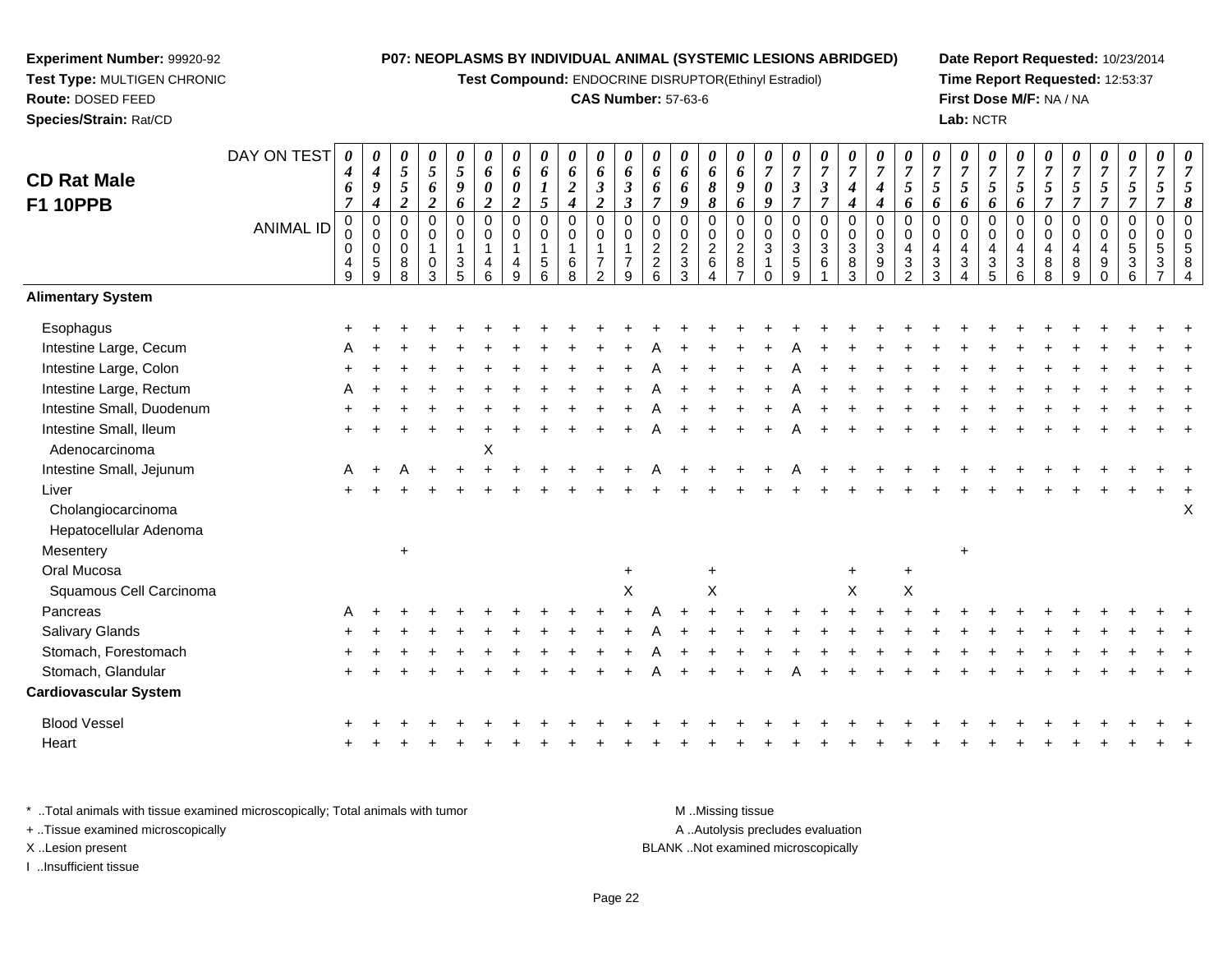**Test Compound:** ENDOCRINE DISRUPTOR(Ethinyl Estradiol)

#### **CAS Number:** 57-63-6

**Date Report Requested:** 10/23/2014**Time Report Requested:** 12:53:38**First Dose M/F:** NA / NA**Lab:** NCTR

|                            | DAY ON TEST      | $\boldsymbol{\theta}$  | 0                                    | 0              | 0                   | 0                | 0                          | 0                          | 0                | 0                     | $\boldsymbol{\theta}$     | 0                         | 0                | 0                | 0                                            | 0                | 0                   | 0                                      | 0                              | 0                                    | 0                                    | 0                   | 0                             | 0                                   | 0                     | 0                              | 0                   | 0                          | 0                                  | 0                                   | 0                     |   |
|----------------------------|------------------|------------------------|--------------------------------------|----------------|---------------------|------------------|----------------------------|----------------------------|------------------|-----------------------|---------------------------|---------------------------|------------------|------------------|----------------------------------------------|------------------|---------------------|----------------------------------------|--------------------------------|--------------------------------------|--------------------------------------|---------------------|-------------------------------|-------------------------------------|-----------------------|--------------------------------|---------------------|----------------------------|------------------------------------|-------------------------------------|-----------------------|---|
| <b>CD Rat Male</b>         |                  | $\boldsymbol{4}$<br>6  | $\boldsymbol{4}$<br>$\boldsymbol{9}$ | 5<br>5         | $\mathfrak{s}$<br>6 | $\sqrt{5}$<br>9  | 6<br>$\boldsymbol{\theta}$ | 6<br>$\boldsymbol{\theta}$ | 6<br>1           | 6<br>$\boldsymbol{2}$ | 6<br>$\boldsymbol{\beta}$ | 6<br>$\boldsymbol{\beta}$ | 6<br>6           | 6<br>6           | 6<br>$\pmb{8}$                               | 6<br>9           | $\overline{7}$<br>0 | $\overline{7}$<br>$\boldsymbol{\beta}$ | $\overline{7}$<br>$\mathbf{3}$ | $\boldsymbol{7}$<br>$\boldsymbol{4}$ | $\boldsymbol{7}$<br>$\boldsymbol{4}$ | $\overline{7}$<br>5 | $\overline{7}$<br>5           | $\boldsymbol{7}$<br>$5\overline{)}$ | $\boldsymbol{7}$<br>5 | $\overline{7}$<br>5            | $\overline{7}$<br>5 | $\overline{7}$<br>5        | $\boldsymbol{7}$<br>$\mathfrak{H}$ | $\boldsymbol{7}$<br>$5\overline{)}$ | $\boldsymbol{7}$<br>5 |   |
| <b>F1 10PPB</b>            |                  | $\overline{7}$         | $\boldsymbol{4}$                     | $\overline{c}$ | $\boldsymbol{2}$    | 6                | $\boldsymbol{2}$           | $\boldsymbol{2}$           | 5                | $\boldsymbol{4}$      | $\boldsymbol{2}$          | $\boldsymbol{\beta}$      | $\overline{7}$   | 9                | 8                                            | 6                | 9                   | $\overline{7}$                         | $\overline{7}$                 | $\boldsymbol{4}$                     | $\boldsymbol{4}$                     | 6                   | 6                             | 6                                   | 6                     | 6                              | $\overline{7}$      | $\overline{7}$             | $\overline{7}$                     | $\overline{7}$                      | 7                     |   |
|                            | <b>ANIMAL ID</b> | $\pmb{0}$<br>$\pmb{0}$ | $\mathbf 0$<br>$\mathbf 0$           | 0<br>0         | 0<br>0              | $\mathbf 0$<br>0 | $\mathbf 0$<br>0           | $\mathbf 0$<br>0           | $\mathbf 0$<br>0 | 0<br>$\pmb{0}$        | $\mathbf 0$<br>0          | $\mathbf 0$<br>0          | $\mathbf 0$<br>0 | $\mathbf 0$<br>0 | 0                                            | $\mathbf 0$<br>0 | $\mathbf 0$<br>0    | $\mathbf 0$<br>0                       | $\mathbf 0$<br>0               | $\pmb{0}$<br>$\pmb{0}$               | $\mathbf 0$<br>$\pmb{0}$             | 0<br>0              | $\mathbf 0$<br>$\Omega$       | $\mathbf 0$<br>0                    | 0<br>0                | $\mathbf 0$<br>0               | $\Omega$<br>0       | $\mathbf 0$<br>$\mathbf 0$ | $\mathbf 0$<br>0                   | $\pmb{0}$<br>$\mathbf 0$            | $\mathbf 0$<br>0      |   |
|                            |                  | 0                      | $\mathbf 0$                          | $\Omega$       | $\mathbf{1}$        | $\mathbf{1}$     | $\overline{1}$             | $\mathbf{1}$               |                  | $\mathbf{1}$          | $\mathbf{1}$              |                           | $\overline{2}$   | $\overline{c}$   | $\begin{smallmatrix} 0\\2 \end{smallmatrix}$ | $\frac{2}{8}$    | 3                   | $\overline{3}$                         | 3                              | $\overline{3}$                       | $\sqrt{3}$                           | $\overline{4}$      | 4                             | 4                                   | $\overline{4}$        | $\overline{4}$                 | $\overline{4}$      | $\overline{4}$             | 4                                  | $\sqrt{5}$                          | 5                     |   |
|                            |                  | 4<br>9                 | $\sqrt{5}$<br>9                      | 8<br>8         | $\mathbf 0$<br>3    | 3<br>5           | 4<br>6                     | 4<br>9                     | 5<br>6           | $\,6\,$<br>8          | $\overline{7}$<br>2       | $\overline{7}$<br>9       | $\sqrt{2}$<br>6  | 3<br>3           | $\,6\,$                                      | $\overline{ }$   | $\mathbf 1$<br>0    | $\sqrt{5}$<br>9                        | 6                              | 8<br>3                               | 9<br>$\Omega$                        | 3<br>2              | $\mathbf{3}$<br>$\mathcal{R}$ | 3                                   | $\sqrt{3}$<br>5       | $\ensuremath{\mathsf{3}}$<br>6 | 8<br>8              | 8<br>9                     | 9<br>$\Omega$                      | 3<br>6                              | 3                     |   |
| <b>Endocrine System</b>    |                  |                        |                                      |                |                     |                  |                            |                            |                  |                       |                           |                           |                  |                  |                                              |                  |                     |                                        |                                |                                      |                                      |                     |                               |                                     |                       |                                |                     |                            |                                    |                                     |                       |   |
| <b>Adrenal Cortex</b>      |                  |                        |                                      |                |                     |                  |                            |                            |                  |                       |                           |                           |                  |                  |                                              |                  |                     |                                        |                                |                                      |                                      |                     |                               |                                     |                       |                                |                     |                            |                                    |                                     |                       |   |
| Adenoma                    |                  |                        |                                      |                |                     |                  |                            |                            |                  |                       |                           |                           |                  |                  |                                              |                  |                     |                                        |                                |                                      |                                      |                     |                               |                                     |                       |                                |                     |                            |                                    |                                     |                       |   |
| Carcinoma                  |                  |                        |                                      |                |                     |                  |                            |                            | X                |                       |                           |                           |                  |                  |                                              |                  |                     |                                        |                                |                                      |                                      |                     |                               |                                     |                       |                                |                     |                            |                                    |                                     |                       |   |
| <b>Adrenal Medulla</b>     |                  | $\ddot{}$              |                                      |                |                     |                  |                            |                            | M                |                       |                           |                           |                  |                  |                                              |                  |                     |                                        |                                |                                      |                                      |                     |                               |                                     |                       |                                |                     |                            |                                    |                                     |                       |   |
| Pheochromocytoma Benign    |                  |                        |                                      |                |                     |                  |                            |                            |                  |                       |                           |                           |                  |                  |                                              |                  | $\mathsf X$         |                                        |                                |                                      |                                      |                     |                               |                                     |                       |                                |                     |                            |                                    |                                     |                       | Χ |
| Pheochromocytoma Complex   |                  |                        |                                      |                |                     |                  |                            |                            |                  |                       |                           |                           |                  |                  |                                              |                  |                     |                                        |                                |                                      |                                      |                     |                               |                                     |                       |                                |                     |                            |                                    | X                                   |                       |   |
| Pheochromocytoma Malignant |                  |                        |                                      |                |                     |                  |                            |                            |                  |                       |                           |                           |                  |                  |                                              |                  |                     |                                        |                                |                                      |                                      |                     |                               |                                     |                       |                                |                     |                            |                                    |                                     |                       |   |
| Islets, Pancreatic         |                  | A                      |                                      |                |                     |                  |                            |                            |                  |                       |                           |                           |                  |                  |                                              |                  |                     |                                        |                                |                                      |                                      |                     |                               |                                     |                       |                                |                     |                            |                                    |                                     |                       |   |
| Parathyroid Gland          |                  |                        |                                      |                |                     |                  |                            |                            |                  |                       |                           |                           |                  |                  |                                              |                  |                     |                                        |                                |                                      |                                      |                     |                               |                                     |                       |                                |                     |                            |                                    |                                     |                       |   |
| Adenoma                    |                  |                        |                                      |                |                     |                  |                            |                            |                  |                       |                           |                           |                  |                  |                                              |                  |                     |                                        |                                |                                      |                                      |                     |                               |                                     |                       |                                |                     |                            |                                    |                                     |                       |   |
| <b>Pituitary Gland</b>     |                  |                        |                                      |                |                     |                  |                            |                            |                  |                       |                           |                           |                  |                  |                                              |                  |                     |                                        |                                |                                      |                                      |                     |                               |                                     |                       |                                |                     |                            |                                    |                                     |                       |   |
| Pars Distalis, Adenoma     |                  |                        |                                      | X              |                     | X X X            |                            |                            |                  | X                     | $\mathsf{X}$              |                           | $\mathsf X$      |                  |                                              |                  | $\mathsf{X}$        | $X$ $X$                                |                                |                                      |                                      | $\mathsf{X}$        | $\mathsf{X}$                  | $X$ $X$                             |                       |                                | X                   |                            | X                                  | $\mathsf{X}$                        |                       | Х |
| <b>Thyroid Gland</b>       |                  |                        |                                      |                |                     |                  |                            |                            |                  |                       |                           |                           |                  |                  |                                              |                  |                     |                                        |                                |                                      |                                      |                     |                               |                                     |                       |                                |                     |                            |                                    |                                     |                       |   |
| C Cell, Adenoma            |                  |                        |                                      |                |                     |                  |                            |                            |                  |                       |                           |                           |                  |                  | $\mathsf X$                                  |                  |                     |                                        |                                |                                      |                                      |                     |                               |                                     |                       |                                |                     |                            |                                    |                                     |                       |   |
| Follicular Cel, Adenoma    |                  |                        |                                      |                |                     |                  |                            |                            |                  |                       |                           |                           |                  |                  |                                              |                  |                     |                                        |                                |                                      |                                      |                     |                               |                                     |                       |                                |                     |                            |                                    |                                     |                       |   |
| <b>General Body System</b> |                  |                        |                                      |                |                     |                  |                            |                            |                  |                       |                           |                           |                  |                  |                                              |                  |                     |                                        |                                |                                      |                                      |                     |                               |                                     |                       |                                |                     |                            |                                    |                                     |                       |   |
| <b>Tissue NOS</b>          |                  |                        |                                      |                |                     | $\pm$            |                            |                            |                  |                       |                           |                           |                  |                  |                                              |                  |                     |                                        |                                |                                      |                                      |                     |                               |                                     |                       |                                |                     |                            |                                    |                                     |                       |   |
| Lipoma                     |                  |                        |                                      |                |                     | $\pmb{\times}$   |                            |                            |                  |                       |                           |                           |                  |                  |                                              |                  |                     |                                        |                                |                                      |                                      |                     |                               |                                     |                       |                                |                     |                            |                                    |                                     |                       |   |
| <b>Genital System</b>      |                  |                        |                                      |                |                     |                  |                            |                            |                  |                       |                           |                           |                  |                  |                                              |                  |                     |                                        |                                |                                      |                                      |                     |                               |                                     |                       |                                |                     |                            |                                    |                                     |                       |   |
| <b>Coagulating Gland</b>   |                  |                        |                                      |                |                     |                  |                            |                            |                  |                       |                           |                           |                  |                  |                                              |                  |                     |                                        |                                |                                      |                                      |                     |                               |                                     |                       |                                |                     |                            |                                    |                                     |                       |   |
|                            |                  |                        |                                      |                |                     |                  |                            |                            |                  |                       |                           |                           |                  |                  |                                              |                  |                     |                                        |                                |                                      |                                      |                     |                               |                                     |                       |                                |                     |                            |                                    |                                     |                       |   |

\* ..Total animals with tissue examined microscopically; Total animals with tumor **M** . Missing tissue M ..Missing tissue A ..Autolysis precludes evaluation + ..Tissue examined microscopically X ..Lesion present BLANK ..Not examined microscopicallyI ..Insufficient tissue

**Experiment Number:** 99920-92**Test Type:** MULTIGEN CHRONIC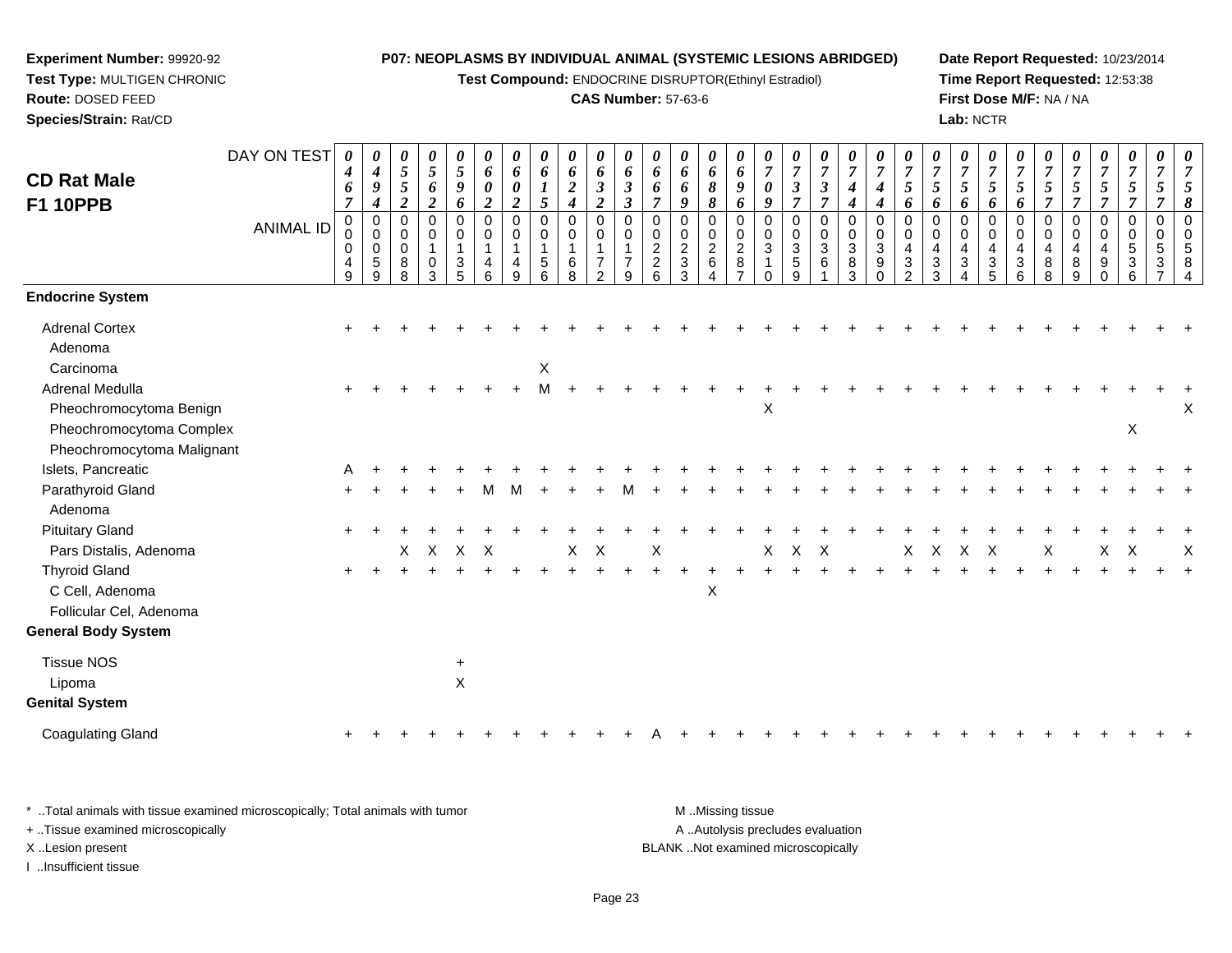**Test Compound:** ENDOCRINE DISRUPTOR(Ethinyl Estradiol)

### **CAS Number:** 57-63-6

**Date Report Requested:** 10/23/2014**Time Report Requested:** 12:53:38**First Dose M/F:** NA / NA**Lab:** NCTR

| <b>CD Rat Male</b><br><b>F1 10PPB</b> | DAY ON TEST<br><b>ANIMAL ID</b> | $\theta$<br>4<br>6<br>$\overline{7}$<br>$\pmb{0}$<br>0 | 0<br>$\boldsymbol{4}$<br>$\boldsymbol{9}$<br>$\boldsymbol{4}$<br>$\pmb{0}$<br>0 | 0<br>5<br>5<br>$\overline{c}$<br>$\mathbf 0$<br>0 | 0<br>$\sqrt{5}$<br>6<br>$\boldsymbol{2}$<br>$\mathbf 0$<br>0 | 0<br>$\sqrt{5}$<br>9<br>6<br>$\mathbf 0$<br>0 | 0<br>6<br>$\boldsymbol{\theta}$<br>$\overline{2}$<br>$\mathbf 0$<br>0 | 0<br>6<br>$\boldsymbol{\theta}$<br>$\boldsymbol{2}$<br>$\mathbf 0$<br>0 | 0<br>6<br>5<br>$\mathbf 0$<br>0 | 0<br>6<br>$\boldsymbol{2}$<br>4<br>0<br>0 | $\boldsymbol{\theta}$<br>6<br>$\boldsymbol{\beta}$<br>$\overline{c}$<br>$\mathbf 0$<br>0 | 0<br>6<br>$\mathfrak{z}$<br>$\boldsymbol{\beta}$<br>$\mathbf 0$<br>$\mathbf 0$ | $\theta$<br>6<br>6<br>$\overline{7}$<br>$\mathbf 0$<br>0 | 0<br>6<br>6<br>9<br>0<br>$\Omega$   | 0<br>6<br>$\pmb{8}$<br>8<br>0<br>0 | 0<br>6<br>9<br>6<br>$\pmb{0}$<br>$\mathbf 0$ | 0<br>$\overline{7}$<br>0<br>9<br>$\mathbf 0$<br>$\mathbf 0$ | $\overline{7}$<br>$\boldsymbol{\beta}$<br>$\overline{7}$<br>$\mathbf 0$<br>$\mathbf 0$ | $\boldsymbol{\theta}$<br>$\overline{7}$<br>$\mathfrak{z}$<br>7<br>$\mathbf 0$<br>0 | 0<br>$\overline{7}$<br>$\boldsymbol{4}$<br>4<br>$\mathbf 0$<br>0 | 0<br>$\overline{7}$<br>$\boldsymbol{4}$<br>4<br>$\pmb{0}$<br>$\pmb{0}$ | 0<br>$\overline{7}$<br>$5\overline{)}$<br>6<br>$\mathbf 0$<br>$\mathbf 0$ | 7<br>5<br>6<br>$\Omega$<br>$\Omega$ | 0<br>$\overline{7}$<br>5<br>6<br>$\Omega$<br>$\Omega$ | $\pmb{\theta}$<br>$\overline{7}$<br>5<br>6<br>0<br>0 | 0<br>$\overline{7}$<br>5<br>6<br>$\mathbf 0$<br>$\mathbf 0$ | 0<br>$\overline{7}$<br>5<br>$\overline{7}$<br>0<br>0 | 7<br>5<br>$\overline{7}$<br>$\mathbf 0$<br>$\Omega$ | 0<br>$\overline{7}$<br>5<br>$\overline{7}$<br>$\mathbf 0$<br>$\Omega$ | 0<br>$\overline{7}$<br>$\mathfrak{H}$<br>$\overline{\tau}$<br>0<br>0 | 0<br>$\overline{7}$<br>5<br>$\mathbf 0$<br>$\mathbf 0$ |  |
|---------------------------------------|---------------------------------|--------------------------------------------------------|---------------------------------------------------------------------------------|---------------------------------------------------|--------------------------------------------------------------|-----------------------------------------------|-----------------------------------------------------------------------|-------------------------------------------------------------------------|---------------------------------|-------------------------------------------|------------------------------------------------------------------------------------------|--------------------------------------------------------------------------------|----------------------------------------------------------|-------------------------------------|------------------------------------|----------------------------------------------|-------------------------------------------------------------|----------------------------------------------------------------------------------------|------------------------------------------------------------------------------------|------------------------------------------------------------------|------------------------------------------------------------------------|---------------------------------------------------------------------------|-------------------------------------|-------------------------------------------------------|------------------------------------------------------|-------------------------------------------------------------|------------------------------------------------------|-----------------------------------------------------|-----------------------------------------------------------------------|----------------------------------------------------------------------|--------------------------------------------------------|--|
|                                       |                                 | $\mathbf 0$<br>4<br>9                                  | $\mathbf 0$<br>$\sqrt{5}$<br>9                                                  | $\mathbf 0$<br>8<br>8                             | $\overline{1}$<br>$\mathbf 0$<br>3                           | 1<br>$\sqrt{3}$<br>5                          | -1<br>6                                                               | $\mathbf{1}$<br>9                                                       | $\mathbf{1}$<br>5<br>6          | $\mathbf{1}$<br>6<br>8                    | 2                                                                                        | -1<br>9                                                                        | $\overline{c}$<br>$\overline{2}$<br>6                    | $\overline{c}$<br>$\mathbf{3}$<br>3 | $\overline{c}$<br>6                | $\boldsymbol{2}$<br>$\,8\,$                  | $\mathbf{3}$                                                | $\mathbf{3}$<br>5<br>9                                                                 | 3<br>6                                                                             | 3<br>8<br>3                                                      | $\mathbf{3}$<br>$\boldsymbol{9}$<br>$\Omega$                           | 4<br>$\mathbf{3}$<br>2                                                    | $\overline{4}$<br>3<br>3            | 4<br>3                                                | $\overline{4}$<br>$\sqrt{3}$<br>5                    | $\overline{4}$<br>$\sqrt{3}$<br>6                           | 4<br>8<br>8                                          | 4<br>8<br>$\mathbf{Q}$                              | 9                                                                     | 5<br>3                                                               | 5                                                      |  |
| Epididymis                            |                                 | $\ddot{}$                                              |                                                                                 |                                                   |                                                              |                                               |                                                                       |                                                                         |                                 |                                           |                                                                                          |                                                                                |                                                          |                                     |                                    |                                              |                                                             |                                                                                        |                                                                                    |                                                                  |                                                                        |                                                                           |                                     |                                                       |                                                      |                                                             |                                                      |                                                     |                                                                       |                                                                      |                                                        |  |
| <b>Preputial Gland</b>                |                                 |                                                        |                                                                                 |                                                   |                                                              |                                               |                                                                       |                                                                         |                                 |                                           |                                                                                          |                                                                                |                                                          |                                     |                                    |                                              |                                                             |                                                                                        |                                                                                    |                                                                  |                                                                        |                                                                           |                                     |                                                       |                                                      |                                                             |                                                      |                                                     |                                                                       |                                                                      |                                                        |  |
| Squamous Cell Carcinoma               |                                 |                                                        |                                                                                 |                                                   |                                                              |                                               | X                                                                     |                                                                         |                                 |                                           |                                                                                          |                                                                                |                                                          |                                     |                                    | X                                            | $\boldsymbol{\mathsf{X}}$                                   |                                                                                        |                                                                                    |                                                                  |                                                                        |                                                                           |                                     |                                                       |                                                      |                                                             |                                                      |                                                     | X                                                                     |                                                                      | Χ                                                      |  |
| Prostate, Dorsal/Lateral Lobe         |                                 | $+$                                                    | $\ddot{}$                                                                       |                                                   |                                                              |                                               |                                                                       |                                                                         |                                 |                                           |                                                                                          |                                                                                |                                                          |                                     |                                    |                                              |                                                             |                                                                                        |                                                                                    |                                                                  |                                                                        |                                                                           |                                     |                                                       |                                                      |                                                             |                                                      |                                                     |                                                                       |                                                                      |                                                        |  |
| Prostate, Ventral Lobe                |                                 |                                                        |                                                                                 |                                                   |                                                              |                                               |                                                                       |                                                                         |                                 |                                           |                                                                                          |                                                                                |                                                          |                                     |                                    |                                              |                                                             |                                                                                        |                                                                                    |                                                                  |                                                                        |                                                                           |                                     |                                                       |                                                      |                                                             |                                                      |                                                     |                                                                       |                                                                      |                                                        |  |
| <b>Rete Testes</b>                    |                                 |                                                        |                                                                                 |                                                   |                                                              |                                               |                                                                       |                                                                         |                                 |                                           |                                                                                          |                                                                                |                                                          |                                     |                                    |                                              |                                                             |                                                                                        |                                                                                    |                                                                  |                                                                        |                                                                           |                                     |                                                       |                                                      |                                                             |                                                      |                                                     |                                                                       |                                                                      |                                                        |  |
| Seminal Vesicle                       |                                 | A                                                      |                                                                                 |                                                   |                                                              |                                               |                                                                       |                                                                         |                                 |                                           |                                                                                          |                                                                                |                                                          |                                     |                                    |                                              |                                                             |                                                                                        |                                                                                    |                                                                  |                                                                        |                                                                           |                                     |                                                       |                                                      |                                                             |                                                      |                                                     |                                                                       |                                                                      |                                                        |  |
| Carcinoma                             |                                 |                                                        |                                                                                 |                                                   |                                                              |                                               |                                                                       |                                                                         |                                 |                                           |                                                                                          |                                                                                |                                                          |                                     |                                    |                                              |                                                             |                                                                                        | X                                                                                  |                                                                  |                                                                        |                                                                           |                                     |                                                       |                                                      |                                                             |                                                      |                                                     |                                                                       |                                                                      |                                                        |  |
| <b>Testes</b>                         |                                 |                                                        |                                                                                 |                                                   |                                                              |                                               |                                                                       |                                                                         |                                 |                                           |                                                                                          |                                                                                |                                                          |                                     |                                    |                                              |                                                             |                                                                                        |                                                                                    |                                                                  |                                                                        |                                                                           |                                     |                                                       |                                                      |                                                             |                                                      |                                                     |                                                                       |                                                                      |                                                        |  |
| <b>Hematopoietic System</b>           |                                 |                                                        |                                                                                 |                                                   |                                                              |                                               |                                                                       |                                                                         |                                 |                                           |                                                                                          |                                                                                |                                                          |                                     |                                    |                                              |                                                             |                                                                                        |                                                                                    |                                                                  |                                                                        |                                                                           |                                     |                                                       |                                                      |                                                             |                                                      |                                                     |                                                                       |                                                                      |                                                        |  |
| <b>Bone Marrow</b>                    |                                 | A                                                      |                                                                                 |                                                   |                                                              |                                               |                                                                       |                                                                         |                                 |                                           |                                                                                          |                                                                                |                                                          |                                     |                                    |                                              |                                                             |                                                                                        |                                                                                    |                                                                  |                                                                        |                                                                           |                                     |                                                       |                                                      |                                                             |                                                      |                                                     |                                                                       |                                                                      |                                                        |  |
| Lymph Node                            |                                 |                                                        |                                                                                 |                                                   |                                                              |                                               |                                                                       |                                                                         |                                 |                                           |                                                                                          |                                                                                |                                                          |                                     |                                    |                                              |                                                             |                                                                                        |                                                                                    |                                                                  |                                                                        |                                                                           |                                     |                                                       |                                                      |                                                             |                                                      |                                                     |                                                                       |                                                                      |                                                        |  |
| Lymph Node, Mandibular                |                                 |                                                        |                                                                                 |                                                   |                                                              |                                               |                                                                       |                                                                         |                                 |                                           |                                                                                          |                                                                                |                                                          |                                     |                                    |                                              |                                                             |                                                                                        |                                                                                    |                                                                  |                                                                        |                                                                           |                                     |                                                       |                                                      |                                                             |                                                      |                                                     |                                                                       |                                                                      |                                                        |  |
| Lymph Node, Mesenteric                |                                 |                                                        |                                                                                 |                                                   |                                                              |                                               |                                                                       |                                                                         |                                 |                                           |                                                                                          |                                                                                |                                                          |                                     |                                    |                                              |                                                             |                                                                                        |                                                                                    |                                                                  |                                                                        |                                                                           |                                     |                                                       |                                                      |                                                             |                                                      |                                                     |                                                                       |                                                                      |                                                        |  |
| Spleen                                |                                 |                                                        |                                                                                 |                                                   |                                                              |                                               |                                                                       |                                                                         |                                 |                                           |                                                                                          |                                                                                |                                                          |                                     |                                    |                                              |                                                             |                                                                                        |                                                                                    |                                                                  |                                                                        |                                                                           |                                     |                                                       |                                                      |                                                             |                                                      |                                                     |                                                                       |                                                                      |                                                        |  |
| Thymus                                |                                 |                                                        |                                                                                 |                                                   |                                                              |                                               |                                                                       |                                                                         |                                 |                                           |                                                                                          |                                                                                |                                                          |                                     |                                    |                                              |                                                             |                                                                                        |                                                                                    |                                                                  |                                                                        |                                                                           |                                     |                                                       |                                                      |                                                             |                                                      |                                                     |                                                                       |                                                                      |                                                        |  |
| Sarcoma                               |                                 |                                                        |                                                                                 |                                                   |                                                              |                                               |                                                                       |                                                                         |                                 |                                           |                                                                                          |                                                                                |                                                          |                                     |                                    |                                              |                                                             |                                                                                        |                                                                                    |                                                                  | $\mathsf X$                                                            |                                                                           |                                     |                                                       |                                                      |                                                             |                                                      |                                                     |                                                                       |                                                                      |                                                        |  |
| <b>Integumentary System</b>           |                                 |                                                        |                                                                                 |                                                   |                                                              |                                               |                                                                       |                                                                         |                                 |                                           |                                                                                          |                                                                                |                                                          |                                     |                                    |                                              |                                                             |                                                                                        |                                                                                    |                                                                  |                                                                        |                                                                           |                                     |                                                       |                                                      |                                                             |                                                      |                                                     |                                                                       |                                                                      |                                                        |  |
| Mammary Gland                         |                                 |                                                        |                                                                                 |                                                   |                                                              |                                               |                                                                       |                                                                         |                                 |                                           |                                                                                          |                                                                                |                                                          |                                     |                                    |                                              |                                                             |                                                                                        |                                                                                    |                                                                  |                                                                        |                                                                           |                                     |                                                       |                                                      |                                                             |                                                      |                                                     |                                                                       |                                                                      |                                                        |  |
| Fibroadenoma                          |                                 |                                                        |                                                                                 |                                                   | X                                                            |                                               |                                                                       |                                                                         |                                 |                                           |                                                                                          |                                                                                |                                                          |                                     |                                    |                                              |                                                             |                                                                                        |                                                                                    |                                                                  |                                                                        |                                                                           |                                     |                                                       |                                                      |                                                             |                                                      |                                                     |                                                                       |                                                                      |                                                        |  |
| Skin                                  |                                 |                                                        |                                                                                 |                                                   |                                                              |                                               |                                                                       |                                                                         |                                 |                                           |                                                                                          |                                                                                |                                                          |                                     |                                    |                                              |                                                             |                                                                                        |                                                                                    |                                                                  |                                                                        |                                                                           |                                     |                                                       |                                                      |                                                             |                                                      |                                                     |                                                                       |                                                                      |                                                        |  |
| Basal Cell Adenoma                    |                                 |                                                        |                                                                                 |                                                   |                                                              |                                               |                                                                       |                                                                         |                                 |                                           |                                                                                          |                                                                                |                                                          |                                     |                                    |                                              |                                                             |                                                                                        |                                                                                    |                                                                  |                                                                        |                                                                           |                                     |                                                       |                                                      |                                                             |                                                      |                                                     |                                                                       |                                                                      |                                                        |  |

\* ..Total animals with tissue examined microscopically; Total animals with tumor **M** . Missing tissue M ..Missing tissue A ..Autolysis precludes evaluation + ..Tissue examined microscopically X ..Lesion present BLANK ..Not examined microscopicallyI ..Insufficient tissue

**Experiment Number:** 99920-92**Test Type:** MULTIGEN CHRONIC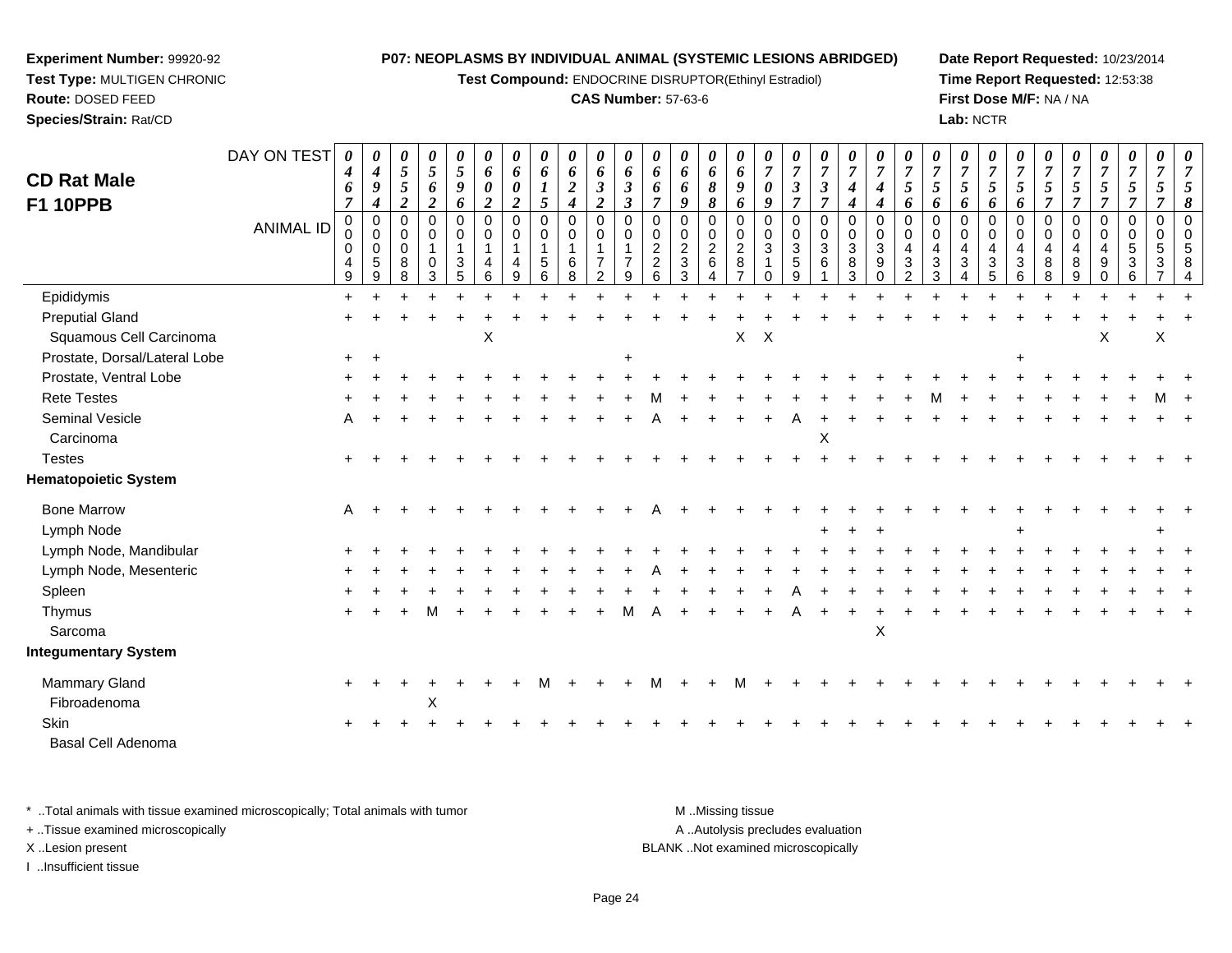**Test Compound:** ENDOCRINE DISRUPTOR(Ethinyl Estradiol)

## **CAS Number:** 57-63-6

**Date Report Requested:** 10/23/2014**Time Report Requested:** 12:53:38**First Dose M/F:** NA / NA**Lab:** NCTR

| <b>CD Rat Male</b>                    | DAY ON TEST      | 0<br>4<br>6           | $\boldsymbol{\theta}$<br>$\boldsymbol{4}$<br>9               | $\boldsymbol{\theta}$<br>$\mathfrak{z}$<br>$\sqrt{5}$ | $\boldsymbol{\theta}$<br>$\mathfrak{s}$<br>6           | 0<br>$\sqrt{5}$<br>9            | 0<br>6<br>$\boldsymbol{\theta}$ | 0<br>6<br>$\pmb{\theta}$        | $\boldsymbol{\theta}$<br>6<br>$\boldsymbol{l}$               | 0<br>6<br>$\boldsymbol{2}$                       | $\boldsymbol{\theta}$<br>6<br>$\boldsymbol{\beta}$             | 0<br>6<br>$\mathfrak{z}$                       | 0<br>6<br>6                            | 0<br>6<br>6                               | 0<br>6<br>8                                                   | 0<br>6<br>9                                           | $\boldsymbol{\theta}$<br>$\overline{7}$<br>$\boldsymbol{\theta}$       | 0<br>$\overline{7}$<br>$\overline{\mathbf{3}}$ | 0<br>$\boldsymbol{7}$<br>$\mathfrak{z}$ | $\boldsymbol{\theta}$<br>$\overline{7}$<br>$\boldsymbol{4}$ | $\boldsymbol{\theta}$<br>$\overline{7}$<br>$\boldsymbol{4}$ | $\boldsymbol{\theta}$<br>$\overline{7}$<br>5               | $\boldsymbol{\theta}$<br>$\overline{7}$<br>$\mathfrak{s}$ | 0<br>$\overline{7}$<br>5                                | $\boldsymbol{\theta}$<br>$\boldsymbol{7}$<br>5 | $\boldsymbol{\theta}$<br>$\boldsymbol{7}$<br>$\mathfrak{s}$ | 0<br>$\overline{7}$<br>5                        | $\boldsymbol{\theta}$<br>$\overline{7}$<br>$\mathfrak{H}$ | 0<br>$\overline{7}$<br>$\mathfrak{I}$                                 | 0<br>$\overline{7}$<br>5 | 0<br>$\overline{7}$<br>5           | $\boldsymbol{\theta}$<br>$\overline{7}$<br>5              |
|---------------------------------------|------------------|-----------------------|--------------------------------------------------------------|-------------------------------------------------------|--------------------------------------------------------|---------------------------------|---------------------------------|---------------------------------|--------------------------------------------------------------|--------------------------------------------------|----------------------------------------------------------------|------------------------------------------------|----------------------------------------|-------------------------------------------|---------------------------------------------------------------|-------------------------------------------------------|------------------------------------------------------------------------|------------------------------------------------|-----------------------------------------|-------------------------------------------------------------|-------------------------------------------------------------|------------------------------------------------------------|-----------------------------------------------------------|---------------------------------------------------------|------------------------------------------------|-------------------------------------------------------------|-------------------------------------------------|-----------------------------------------------------------|-----------------------------------------------------------------------|--------------------------|------------------------------------|-----------------------------------------------------------|
| <b>F1 10PPB</b>                       |                  | $\overline{7}$        | $\boldsymbol{4}$                                             | $\overline{2}$                                        | $\boldsymbol{2}$                                       | 6                               | $\boldsymbol{2}$                | $\overline{c}$                  | 5                                                            | $\boldsymbol{4}$                                 | $\boldsymbol{2}$                                               | $\boldsymbol{\beta}$                           | $\overline{\tau}$                      | 9                                         | 8                                                             | 6                                                     | 9                                                                      | $\overline{7}$                                 | $\overline{7}$                          | $\boldsymbol{4}$                                            | $\boldsymbol{4}$                                            | 6                                                          | 6                                                         | 6                                                       | 6                                              | 6                                                           | $\overline{7}$                                  | $\overline{7}$                                            | $\overline{7}$                                                        | $\overline{7}$           | $\overline{\tau}$                  | 8                                                         |
|                                       | <b>ANIMAL ID</b> | 0<br>0<br>0<br>4<br>9 | $\mathbf 0$<br>$\mathbf 0$<br>$\mathbf 0$<br>$\sqrt{5}$<br>9 | 0<br>0<br>0<br>8<br>8                                 | $\mathbf 0$<br>$\mathbf 0$<br>1<br>$\overline{0}$<br>3 | 0<br>$\mathbf 0$<br>1<br>3<br>5 | $\mathbf 0$<br>0<br>1<br>4<br>6 | 0<br>0<br>4<br>$\boldsymbol{9}$ | $\mathbf 0$<br>$\mathbf 0$<br>$\mathbf 1$<br>$\sqrt{5}$<br>6 | $\mathbf 0$<br>0<br>$\mathbf{1}$<br>$\,6\,$<br>8 | $\mathbf 0$<br>$\mathbf 0$<br>$\overline{7}$<br>$\overline{2}$ | $\mathbf 0$<br>$\Omega$<br>$\overline{7}$<br>9 | $\mathbf 0$<br>0<br>$\frac{2}{2}$<br>6 | 0<br>0<br>$\frac{2}{3}$<br>$\mathfrak{Z}$ | $\mathbf 0$<br>$\mathbf 0$<br>$\frac{2}{6}$<br>$\overline{4}$ | 0<br>0<br>$\overline{c}$<br>$\,8\,$<br>$\overline{7}$ | $\mathbf 0$<br>$\mathbf 0$<br>$\mathbf{3}$<br>$\mathbf{1}$<br>$\Omega$ | $\mathbf 0$<br>0<br>3<br>$\,$ 5 $\,$<br>9      | 0<br>0<br>$\,$ 3 $\,$<br>6              | $\mathbf 0$<br>$_{3}^{\rm 0}$<br>$\overline{8}$<br>3        | $\mathbf 0$<br>0<br>3<br>$\boldsymbol{9}$<br>$\mathbf 0$    | $\Omega$<br>$\Omega$<br>4<br>$\mathbf 3$<br>$\overline{2}$ | 0<br>0<br>$\overline{4}$<br>$\sqrt{3}$<br>3               | $\mathbf 0$<br>0<br>4<br>$\ensuremath{\mathsf{3}}$<br>4 | 0<br>0<br>4<br>$\ensuremath{\mathsf{3}}$<br>5  | 0<br>0<br>4<br>$\frac{3}{6}$                                | $\mathbf 0$<br>$\mathbf 0$<br>4<br>$\bf 8$<br>8 | 0<br>$\mathbf 0$<br>$\overline{4}$<br>$\bf 8$<br>9        | 0<br>$\mathbf 0$<br>$\overline{4}$<br>$\boldsymbol{9}$<br>$\mathbf 0$ | 0<br>0<br>5<br>3<br>6    | 0<br>0<br>5<br>3<br>$\overline{7}$ | $\overline{0}$<br>$\mathbf 0$<br>5<br>8<br>$\overline{4}$ |
| Fibroma<br>Hemangioma                 |                  |                       |                                                              |                                                       |                                                        |                                 |                                 | X                               |                                                              |                                                  |                                                                |                                                |                                        |                                           |                                                               |                                                       |                                                                        |                                                |                                         |                                                             |                                                             |                                                            |                                                           |                                                         |                                                |                                                             |                                                 | X                                                         |                                                                       |                          |                                    |                                                           |
| Keratoacanthoma                       |                  |                       |                                                              |                                                       |                                                        |                                 |                                 |                                 |                                                              |                                                  |                                                                |                                                |                                        |                                           |                                                               |                                                       |                                                                        |                                                | X                                       |                                                             |                                                             |                                                            |                                                           |                                                         |                                                |                                                             |                                                 |                                                           |                                                                       |                          |                                    |                                                           |
| Sarcoma                               |                  |                       | $\mathsf X$                                                  |                                                       |                                                        |                                 |                                 |                                 |                                                              |                                                  |                                                                |                                                |                                        |                                           |                                                               |                                                       |                                                                        |                                                |                                         |                                                             |                                                             |                                                            |                                                           |                                                         |                                                |                                                             |                                                 |                                                           |                                                                       |                          |                                    |                                                           |
| Squamous Cell Papilloma               |                  |                       |                                                              |                                                       |                                                        |                                 |                                 |                                 |                                                              |                                                  |                                                                |                                                |                                        |                                           |                                                               |                                                       |                                                                        |                                                |                                         |                                                             |                                                             |                                                            |                                                           |                                                         |                                                |                                                             |                                                 |                                                           |                                                                       |                          |                                    |                                                           |
| <b>Musculoskeletal System</b>         |                  |                       |                                                              |                                                       |                                                        |                                 |                                 |                                 |                                                              |                                                  |                                                                |                                                |                                        |                                           |                                                               |                                                       |                                                                        |                                                |                                         |                                                             |                                                             |                                                            |                                                           |                                                         |                                                |                                                             |                                                 |                                                           |                                                                       |                          |                                    |                                                           |
| Bone, Femur                           |                  |                       |                                                              |                                                       |                                                        |                                 |                                 |                                 |                                                              |                                                  |                                                                |                                                |                                        |                                           |                                                               |                                                       |                                                                        |                                                |                                         |                                                             |                                                             |                                                            |                                                           |                                                         |                                                |                                                             |                                                 |                                                           |                                                                       |                          |                                    |                                                           |
| <b>Skeletal Muscle</b>                |                  |                       |                                                              |                                                       |                                                        |                                 |                                 |                                 |                                                              |                                                  | $\ddot{}$                                                      |                                                |                                        |                                           |                                                               |                                                       |                                                                        |                                                |                                         |                                                             |                                                             |                                                            |                                                           |                                                         |                                                |                                                             |                                                 |                                                           |                                                                       |                          |                                    |                                                           |
| <b>Nervous System</b>                 |                  |                       |                                                              |                                                       |                                                        |                                 |                                 |                                 |                                                              |                                                  |                                                                |                                                |                                        |                                           |                                                               |                                                       |                                                                        |                                                |                                         |                                                             |                                                             |                                                            |                                                           |                                                         |                                                |                                                             |                                                 |                                                           |                                                                       |                          |                                    |                                                           |
| Brain, Brain Stem                     |                  |                       |                                                              |                                                       |                                                        |                                 |                                 |                                 |                                                              |                                                  |                                                                |                                                |                                        |                                           |                                                               |                                                       |                                                                        |                                                |                                         |                                                             |                                                             |                                                            |                                                           |                                                         |                                                |                                                             |                                                 |                                                           |                                                                       |                          |                                    |                                                           |
| Brain, Cerebellum                     |                  |                       |                                                              |                                                       |                                                        |                                 |                                 |                                 |                                                              |                                                  |                                                                |                                                |                                        |                                           |                                                               |                                                       |                                                                        |                                                |                                         |                                                             |                                                             |                                                            |                                                           |                                                         |                                                |                                                             |                                                 |                                                           |                                                                       |                          |                                    |                                                           |
| Brain, Cerebrum                       |                  |                       |                                                              |                                                       |                                                        |                                 |                                 |                                 |                                                              |                                                  |                                                                |                                                |                                        |                                           |                                                               |                                                       |                                                                        |                                                |                                         |                                                             |                                                             |                                                            |                                                           |                                                         |                                                |                                                             |                                                 |                                                           |                                                                       |                          |                                    |                                                           |
| <b>Granular Cell Tumor Malignant</b>  |                  |                       | $\mathsf X$                                                  |                                                       |                                                        |                                 |                                 |                                 |                                                              |                                                  |                                                                |                                                |                                        |                                           |                                                               |                                                       |                                                                        |                                                |                                         |                                                             |                                                             |                                                            |                                                           |                                                         |                                                |                                                             |                                                 |                                                           |                                                                       |                          |                                    |                                                           |
| Peripheral Nerve                      |                  |                       |                                                              |                                                       |                                                        |                                 |                                 |                                 |                                                              |                                                  | +                                                              |                                                |                                        |                                           |                                                               |                                                       |                                                                        |                                                |                                         |                                                             |                                                             |                                                            |                                                           |                                                         |                                                |                                                             |                                                 |                                                           |                                                                       |                          |                                    |                                                           |
| Spinal Cord                           |                  |                       |                                                              |                                                       |                                                        |                                 |                                 |                                 |                                                              |                                                  | $\overline{A}$                                                 |                                                |                                        |                                           |                                                               |                                                       |                                                                        |                                                |                                         |                                                             |                                                             |                                                            |                                                           |                                                         |                                                |                                                             |                                                 |                                                           |                                                                       |                          |                                    |                                                           |
| <b>Respiratory System</b>             |                  |                       |                                                              |                                                       |                                                        |                                 |                                 |                                 |                                                              |                                                  |                                                                |                                                |                                        |                                           |                                                               |                                                       |                                                                        |                                                |                                         |                                                             |                                                             |                                                            |                                                           |                                                         |                                                |                                                             |                                                 |                                                           |                                                                       |                          |                                    |                                                           |
| Lung                                  |                  |                       |                                                              |                                                       |                                                        |                                 |                                 |                                 |                                                              |                                                  |                                                                |                                                |                                        |                                           |                                                               |                                                       |                                                                        |                                                |                                         |                                                             |                                                             |                                                            |                                                           |                                                         |                                                |                                                             |                                                 |                                                           |                                                                       |                          |                                    |                                                           |
| Carcinoma, Metastatic, Adrenal Cortex |                  |                       |                                                              |                                                       |                                                        |                                 |                                 |                                 | $\mathsf X$                                                  |                                                  |                                                                |                                                |                                        |                                           |                                                               |                                                       |                                                                        |                                                |                                         |                                                             |                                                             |                                                            |                                                           |                                                         |                                                |                                                             |                                                 |                                                           |                                                                       |                          |                                    |                                                           |
| Nose                                  |                  |                       |                                                              |                                                       |                                                        |                                 |                                 |                                 |                                                              |                                                  |                                                                |                                                |                                        |                                           |                                                               |                                                       |                                                                        |                                                |                                         |                                                             |                                                             |                                                            |                                                           |                                                         |                                                |                                                             |                                                 |                                                           |                                                                       |                          |                                    |                                                           |
| Schwannoma Malignant                  |                  |                       |                                                              |                                                       |                                                        |                                 |                                 |                                 |                                                              |                                                  |                                                                |                                                |                                        | Χ                                         |                                                               |                                                       |                                                                        |                                                |                                         |                                                             |                                                             |                                                            |                                                           |                                                         |                                                |                                                             |                                                 |                                                           |                                                                       |                          |                                    |                                                           |
| Trachea                               |                  |                       |                                                              |                                                       |                                                        |                                 |                                 |                                 |                                                              |                                                  |                                                                |                                                |                                        |                                           |                                                               |                                                       |                                                                        |                                                |                                         |                                                             |                                                             |                                                            |                                                           |                                                         |                                                |                                                             |                                                 |                                                           |                                                                       |                          |                                    |                                                           |

\* ..Total animals with tissue examined microscopically; Total animals with tumor **M** . Missing tissue M ..Missing tissue A ..Autolysis precludes evaluation + ..Tissue examined microscopically X ..Lesion present BLANK ..Not examined microscopicallyI ..Insufficient tissue

**Experiment Number:** 99920-92**Test Type:** MULTIGEN CHRONIC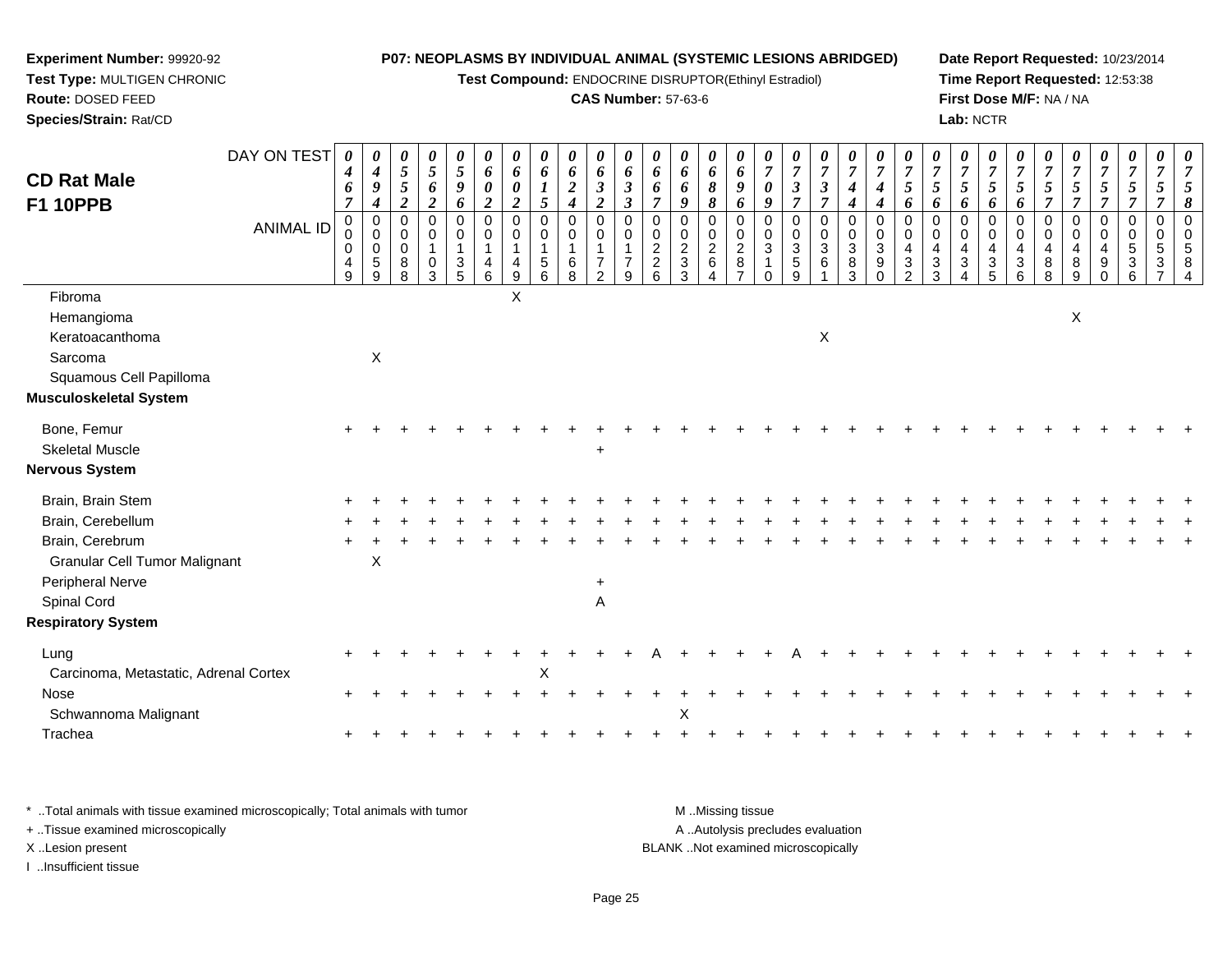**Test Compound:** ENDOCRINE DISRUPTOR(Ethinyl Estradiol)

### **CAS Number:** 57-63-6

**Date Report Requested:** 10/23/2014**Time Report Requested:** 12:53:38**First Dose M/F:** NA / NA**Lab:** NCTR

| <b>CD Rat Male</b><br><b>F1 10PPB</b>             | DAY ON TEST<br><b>ANIMAL ID</b> | 0<br>4<br>6<br>0<br>0<br>0<br>4<br>9 | U<br>$\boldsymbol{4}$<br>9<br>4<br>0<br>$\boldsymbol{0}$<br>$\mathbf 0$<br>5<br><sub>9</sub> | $\boldsymbol{\theta}$<br>5<br>$5\overline{)}$<br>$\Omega$<br>0<br>8<br>R | 0<br>5<br>6<br>$\mathbf{\Omega}$<br>0<br>$\mathbf 0$<br>$\mathbf 0$<br>3 | 0<br>5<br>9<br>6<br>0<br>$\mathbf 0$<br>3<br>5 | $\theta$<br>6<br>$\boldsymbol{\theta}$<br>$\overline{2}$<br>0<br>$\mathbf 0$<br>4<br>6 | $\bm{b}$<br>$\boldsymbol{\theta}$<br>$\overline{2}$<br>0<br>$\mathbf 0$<br>4<br>g | $\theta$<br>6<br>$\mathbf 0$<br>5<br>6 | 0<br>6<br>$\boldsymbol{2}$<br>$\boldsymbol{4}$<br>0<br>$\pmb{0}$<br>6<br>8 | 0<br>6<br>$\boldsymbol{\beta}$<br>$\boldsymbol{2}$<br>0<br>$\mathbf 0$<br>$\overline{\phantom{a}}$<br>$\mathcal{P}$ | $\boldsymbol{\theta}$<br>6<br>$\boldsymbol{\beta}$<br>$\boldsymbol{\beta}$<br>0<br>0<br>$\overline{ }$<br>9 | U<br>6<br>0<br>7<br>0<br>$\mathbf 0$<br>$\overline{c}$<br>$\overline{2}$ | $\theta$<br>6<br>6<br>o<br>$\Omega$<br>$\overline{2}$<br>3<br>3 | $\boldsymbol{\theta}$<br>6<br>8<br>8<br>0<br>0<br>$\overline{c}$<br>$\,6\,$ | 0<br>6<br>9<br>6<br>0<br>$\pmb{0}$<br>$\boldsymbol{2}$<br>$\bf 8$<br>$\overline{ }$ | $\theta$<br>7<br>$\boldsymbol{\theta}$<br>9<br>0<br>0<br>3 | U<br>$\boldsymbol{\beta}$<br>7<br>0<br>$\mathbf 0$<br>3<br>$\sqrt{5}$<br>q | $\boldsymbol{\theta}$<br>$\overline{ }$<br>3<br>0<br>0<br>3<br>6 | $\boldsymbol{\theta}$<br>$\overline{7}$<br>$\boldsymbol{4}$<br>4<br>0<br>$\pmb{0}$<br>$\ensuremath{\mathsf{3}}$<br>8<br>3 | $\boldsymbol{\theta}$<br>$\overline{7}$<br>4<br>4<br>0<br>$\pmb{0}$<br>$\sqrt{3}$<br>$\boldsymbol{9}$<br>$\Omega$ | $\boldsymbol{\theta}$<br>$\overline{7}$<br>5<br>6<br>0<br>0<br>4<br>$\sqrt{3}$<br>$\mathcal{P}$ | U<br>$\overline{7}$<br>$\mathcal{L}$<br>6<br>$\mathbf 0$<br>4<br>3<br>◠ | $\theta$<br>$\overline{ }$<br>6<br>0<br>4<br>3 | $\boldsymbol{\theta}$<br>$\overline{7}$<br>5<br>6<br>0<br>$\boldsymbol{0}$<br>$\overline{\mathbf{r}}$<br>$\mathbf{3}$<br>5 | 0<br>$\overline{7}$<br>$\mathcal{L}$<br>6<br>0<br>$\mathbf 0$<br>4<br>$\sqrt{3}$<br>6 | $\boldsymbol{\theta}$<br>$\overline{7}$<br>5<br>0<br>0<br>4<br>8<br>8 | $\mathcal{I}$<br>$\mathbf 0$<br>8<br>g | 0<br>0<br>9 | C<br>U<br>$\mathbf 0$<br>5<br>3<br>6 | $\theta$<br>0<br>$\mathbf 0$<br>5<br>3 |   |
|---------------------------------------------------|---------------------------------|--------------------------------------|----------------------------------------------------------------------------------------------|--------------------------------------------------------------------------|--------------------------------------------------------------------------|------------------------------------------------|----------------------------------------------------------------------------------------|-----------------------------------------------------------------------------------|----------------------------------------|----------------------------------------------------------------------------|---------------------------------------------------------------------------------------------------------------------|-------------------------------------------------------------------------------------------------------------|--------------------------------------------------------------------------|-----------------------------------------------------------------|-----------------------------------------------------------------------------|-------------------------------------------------------------------------------------|------------------------------------------------------------|----------------------------------------------------------------------------|------------------------------------------------------------------|---------------------------------------------------------------------------------------------------------------------------|-------------------------------------------------------------------------------------------------------------------|-------------------------------------------------------------------------------------------------|-------------------------------------------------------------------------|------------------------------------------------|----------------------------------------------------------------------------------------------------------------------------|---------------------------------------------------------------------------------------|-----------------------------------------------------------------------|----------------------------------------|-------------|--------------------------------------|----------------------------------------|---|
| <b>Special Senses System</b>                      |                                 |                                      |                                                                                              |                                                                          |                                                                          |                                                |                                                                                        |                                                                                   |                                        |                                                                            |                                                                                                                     |                                                                                                             |                                                                          |                                                                 |                                                                             |                                                                                     |                                                            |                                                                            |                                                                  |                                                                                                                           |                                                                                                                   |                                                                                                 |                                                                         |                                                |                                                                                                                            |                                                                                       |                                                                       |                                        |             |                                      |                                        |   |
| Eye<br>Schwannoma Malignant                       |                                 | A                                    |                                                                                              |                                                                          |                                                                          |                                                |                                                                                        |                                                                                   |                                        |                                                                            |                                                                                                                     |                                                                                                             |                                                                          | Χ                                                               |                                                                             |                                                                                     |                                                            |                                                                            |                                                                  |                                                                                                                           |                                                                                                                   |                                                                                                 |                                                                         |                                                |                                                                                                                            |                                                                                       |                                                                       |                                        |             |                                      |                                        |   |
| Harderian Gland<br>Schwannoma Malignant           |                                 | $\mathsf{A}$                         |                                                                                              |                                                                          |                                                                          |                                                |                                                                                        |                                                                                   |                                        |                                                                            |                                                                                                                     |                                                                                                             |                                                                          | X                                                               |                                                                             |                                                                                     |                                                            |                                                                            |                                                                  |                                                                                                                           |                                                                                                                   |                                                                                                 |                                                                         |                                                |                                                                                                                            |                                                                                       |                                                                       |                                        |             |                                      |                                        |   |
| <b>Urinary System</b>                             |                                 |                                      |                                                                                              |                                                                          |                                                                          |                                                |                                                                                        |                                                                                   |                                        |                                                                            |                                                                                                                     |                                                                                                             |                                                                          |                                                                 |                                                                             |                                                                                     |                                                            |                                                                            |                                                                  |                                                                                                                           |                                                                                                                   |                                                                                                 |                                                                         |                                                |                                                                                                                            |                                                                                       |                                                                       |                                        |             |                                      |                                        |   |
| Kidney                                            |                                 |                                      |                                                                                              |                                                                          |                                                                          |                                                |                                                                                        |                                                                                   |                                        |                                                                            |                                                                                                                     |                                                                                                             |                                                                          |                                                                 |                                                                             |                                                                                     |                                                            |                                                                            |                                                                  |                                                                                                                           |                                                                                                                   |                                                                                                 |                                                                         |                                                |                                                                                                                            |                                                                                       |                                                                       |                                        |             |                                      |                                        |   |
| <b>Urinary Bladder</b><br><b>SYSTEMIC LESIONS</b> |                                 |                                      |                                                                                              |                                                                          |                                                                          |                                                |                                                                                        |                                                                                   |                                        |                                                                            |                                                                                                                     |                                                                                                             |                                                                          |                                                                 |                                                                             |                                                                                     |                                                            |                                                                            |                                                                  |                                                                                                                           |                                                                                                                   |                                                                                                 |                                                                         |                                                |                                                                                                                            |                                                                                       |                                                                       |                                        |             |                                      |                                        |   |
| Multiple Organ<br>Mesothelioma Benign             |                                 |                                      |                                                                                              |                                                                          | X                                                                        |                                                |                                                                                        |                                                                                   |                                        |                                                                            |                                                                                                                     |                                                                                                             |                                                                          |                                                                 |                                                                             |                                                                                     |                                                            |                                                                            |                                                                  |                                                                                                                           |                                                                                                                   |                                                                                                 |                                                                         |                                                |                                                                                                                            |                                                                                       |                                                                       |                                        |             |                                      |                                        | Х |

\* ..Total animals with tissue examined microscopically; Total animals with tumor **M** . Missing tissue M ..Missing tissue

+ ..Tissue examined microscopically

**Experiment Number:** 99920-92**Test Type:** MULTIGEN CHRONIC

**Route:** DOSED FEED**Species/Strain:** Rat/CD

I ..Insufficient tissue

A ..Autolysis precludes evaluation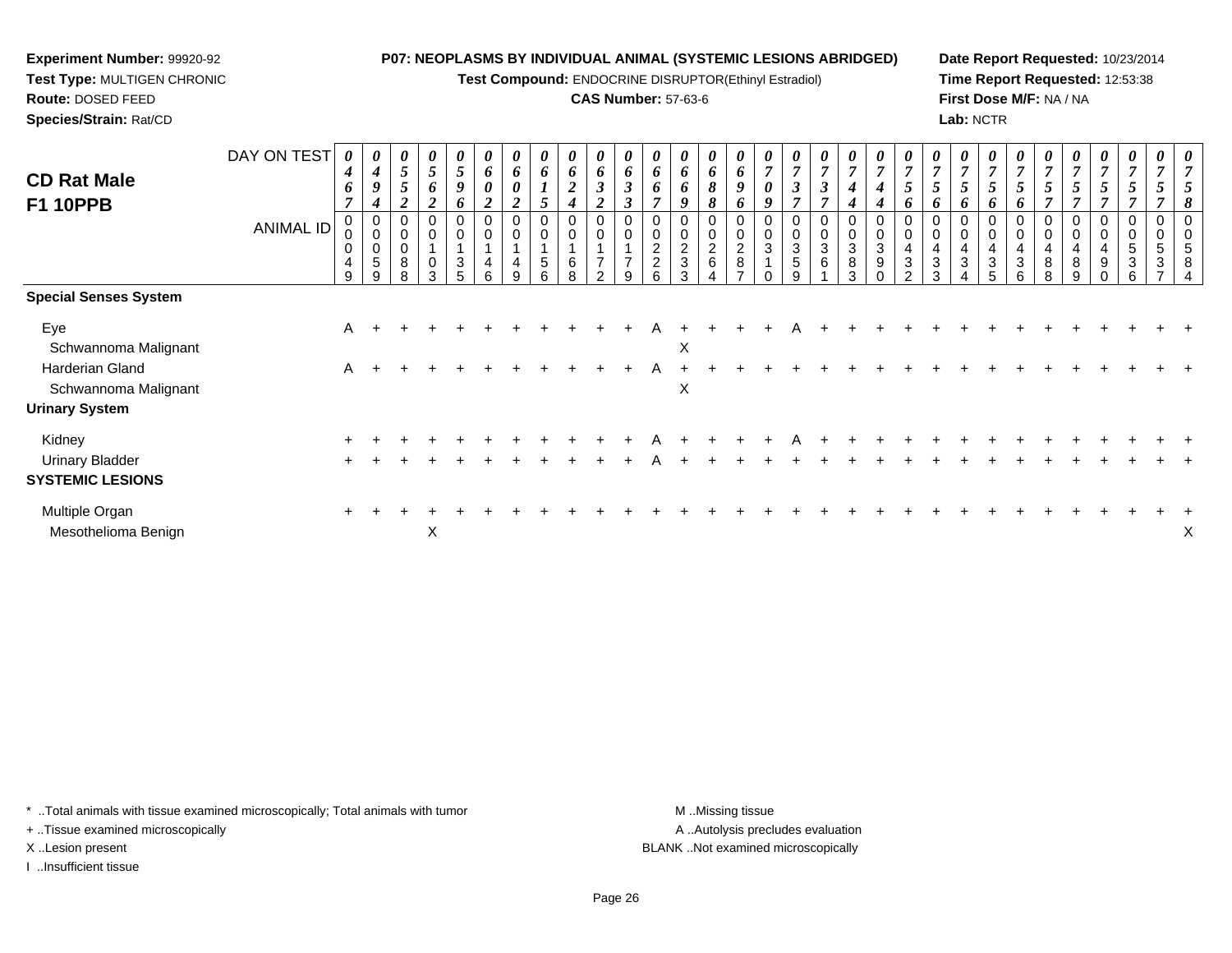**Test Compound:** ENDOCRINE DISRUPTOR(Ethinyl Estradiol)

# **CAS Number:** 57-63-6

**Date Report Requested:** 10/23/2014**Time Report Requested:** 12:53:38**First Dose M/F:** NA / NA**Lab:** NCTR

|                              | DAY ON TEST      | 0                   | 0                   | 0                                | 0                   | $\frac{\boldsymbol{0}}{7}$    | $\pmb{\theta}$          | 0                    | $\frac{\boldsymbol{0}}{7}$ | 0                      | $\pmb{\theta}$                     | 0                                     | 0                   | 0                   | 0                   | 0                   | $\frac{\theta}{7}$            | 0                     | $\pmb{\theta}$       | 0                             |                       |
|------------------------------|------------------|---------------------|---------------------|----------------------------------|---------------------|-------------------------------|-------------------------|----------------------|----------------------------|------------------------|------------------------------------|---------------------------------------|---------------------|---------------------|---------------------|---------------------|-------------------------------|-----------------------|----------------------|-------------------------------|-----------------------|
| <b>CD Rat Male</b>           |                  | $\overline{7}$<br>5 | $\overline{7}$<br>5 | $\overline{7}$<br>$\overline{5}$ | $\overline{7}$<br>6 | 6                             | $\overline{7}$<br>6     | $\overline{7}$<br>6  | 6                          | $\overline{7}$<br>6    | $\overline{7}$<br>$\boldsymbol{6}$ | $\overline{7}$<br>6                   | $\overline{7}$<br>6 | $\overline{7}$<br>6 | $\overline{7}$<br>6 | $\overline{7}$<br>6 | 6                             | $\boldsymbol{7}$<br>6 | $\overline{7}$<br>6  | $\overline{7}$                |                       |
| <b>F1 10PPB</b>              |                  | 8                   | 8                   | $\pmb{8}$                        | 1                   | $\boldsymbol{l}$              | $\boldsymbol{l}$        | $\boldsymbol{l}$     | $\boldsymbol{l}$           | $\overline{c}$         | $\overline{2}$                     | $\boldsymbol{2}$                      | $\boldsymbol{2}$    | $\boldsymbol{2}$    | $\overline{c}$      | $\overline{c}$      | $\overline{2}$                | $\boldsymbol{\beta}$  | $\boldsymbol{\beta}$ | 6<br>$\boldsymbol{\beta}$     |                       |
|                              | <b>ANIMAL ID</b> | $\pmb{0}$           | $\pmb{0}$           | $\mathbf 0$                      | 0                   | $\pmb{0}$                     | $\Omega$                | $\mathbf 0$          | $\pmb{0}$                  | $\mathbf 0$            | $\mathbf 0$                        | $\mathsf 0$                           | $\mathsf 0$         | $\mathbf 0$         | $\mathbf 0$         | $\overline{0}$      | $\pmb{0}$                     | $\mathbf 0$           | $\mathbf 0$          | $\Omega$                      |                       |
|                              |                  | $\pmb{0}$<br>5      | 0<br>$\sqrt{5}$     | $\mathbf 0$<br>5                 | $\mathbf 0$<br>6    | $\mathbf 0$<br>$\overline{6}$ | $\mathbf 0$<br>$\,6\,$  | $\mathbf 0$<br>$\,6$ | 0<br>$\,6\,$               | $\mathbf 0$<br>$\,6\,$ | $\mathbf 0$<br>$\,6$               | $\begin{array}{c} 0 \\ 6 \end{array}$ | 0<br>$\,6\,$        | 0<br>$\,6\,$        | 0<br>$\overline{7}$ | 0<br>7              | $\mathbf 0$<br>$\overline{7}$ | $\frac{0}{7}$         | 0<br>$\overline{7}$  | $\mathbf 0$<br>$\overline{7}$ |                       |
|                              |                  | 8                   | $\bf 8$             | 8                                | 3                   | $\overline{4}$                | $\overline{\mathbf{4}}$ | $\overline{4}$       | $\overline{\mathbf{4}}$    | 8                      | $\bf 8$                            | $\overline{8}$                        | $\bf 8$             | $\boldsymbol{9}$    | 4                   | 4                   | $\overline{4}$                | 9                     | 9                    | 9                             |                       |
|                              |                  | 5                   | 6                   | $\overline{7}$                   | 9                   | $\Omega$                      |                         | $\overline{2}$       | 3                          | 6                      | $\overline{7}$                     | 8                                     | 9                   | $\Omega$            | 3                   | 4                   | 5                             | 4                     | 5                    | 6                             | <i><b>*TOTALS</b></i> |
| <b>Alimentary System</b>     |                  |                     |                     |                                  |                     |                               |                         |                      |                            |                        |                                    |                                       |                     |                     |                     |                     |                               |                       |                      |                               |                       |
| Esophagus                    |                  |                     |                     |                                  |                     |                               |                         |                      |                            |                        |                                    |                                       |                     |                     |                     |                     |                               |                       |                      |                               | 50                    |
| Intestine Large, Cecum       |                  |                     |                     |                                  |                     |                               |                         |                      |                            |                        |                                    |                                       |                     |                     |                     |                     |                               |                       |                      |                               | 47                    |
| Intestine Large, Colon       |                  |                     |                     |                                  |                     |                               |                         |                      |                            |                        |                                    |                                       |                     |                     |                     |                     | +                             |                       |                      |                               | 48                    |
| Intestine Large, Rectum      |                  |                     |                     |                                  |                     |                               |                         |                      |                            |                        |                                    |                                       |                     |                     |                     |                     |                               |                       |                      |                               | 47                    |
| Intestine Small, Duodenum    |                  |                     |                     |                                  |                     |                               |                         |                      |                            |                        |                                    |                                       |                     |                     |                     |                     |                               |                       |                      |                               | 48                    |
| Intestine Small, Ileum       |                  |                     |                     |                                  |                     |                               |                         |                      |                            |                        |                                    |                                       |                     |                     |                     |                     |                               |                       |                      |                               | 47                    |
| Adenocarcinoma               |                  |                     |                     |                                  |                     |                               |                         |                      |                            |                        |                                    |                                       |                     |                     |                     |                     |                               |                       |                      |                               | 1                     |
| Intestine Small, Jejunum     |                  |                     |                     |                                  |                     |                               |                         |                      |                            |                        |                                    |                                       |                     |                     |                     |                     |                               |                       |                      |                               | 46                    |
| Liver                        |                  |                     |                     |                                  |                     |                               |                         |                      |                            |                        |                                    |                                       |                     |                     |                     |                     |                               |                       |                      |                               | 50                    |
| Cholangiocarcinoma           |                  |                     |                     |                                  |                     |                               |                         |                      |                            |                        |                                    |                                       |                     |                     |                     |                     |                               |                       |                      |                               | 1                     |
| Hepatocellular Adenoma       |                  |                     |                     |                                  |                     |                               |                         | $\sf X$              |                            |                        |                                    |                                       |                     |                     |                     |                     |                               |                       |                      |                               | 1                     |
| Mesentery                    |                  |                     |                     |                                  |                     |                               |                         |                      |                            |                        |                                    |                                       |                     |                     |                     |                     |                               |                       |                      |                               | $\boldsymbol{2}$      |
| Oral Mucosa                  |                  |                     |                     |                                  |                     |                               |                         |                      |                            |                        |                                    |                                       |                     |                     |                     |                     |                               |                       |                      |                               | 4                     |
| Squamous Cell Carcinoma      |                  |                     |                     |                                  |                     |                               |                         |                      |                            |                        |                                    |                                       |                     |                     |                     |                     |                               |                       |                      |                               | $\overline{4}$        |
| Pancreas                     |                  |                     |                     |                                  |                     |                               |                         |                      |                            |                        |                                    |                                       |                     |                     |                     |                     |                               |                       |                      |                               | 48                    |
| Salivary Glands              |                  |                     |                     |                                  |                     |                               |                         |                      |                            |                        |                                    |                                       |                     |                     |                     |                     |                               |                       |                      |                               | 49                    |
| Stomach, Forestomach         |                  |                     |                     |                                  |                     |                               |                         |                      |                            |                        |                                    |                                       |                     |                     |                     |                     |                               |                       |                      |                               | 49                    |
| Stomach, Glandular           |                  |                     |                     |                                  |                     |                               |                         |                      |                            |                        |                                    |                                       |                     |                     |                     |                     |                               |                       |                      |                               | 48                    |
| <b>Cardiovascular System</b> |                  |                     |                     |                                  |                     |                               |                         |                      |                            |                        |                                    |                                       |                     |                     |                     |                     |                               |                       |                      |                               |                       |
| <b>Blood Vessel</b>          |                  |                     |                     |                                  |                     |                               |                         |                      |                            |                        |                                    |                                       |                     |                     |                     |                     |                               |                       |                      |                               | 50                    |
| Heart                        |                  |                     |                     |                                  |                     |                               |                         |                      |                            |                        |                                    |                                       |                     |                     |                     |                     |                               |                       |                      |                               | 50                    |

\* ..Total animals with tissue examined microscopically; Total animals with tumor **M** ...Missing tissue M ...Missing tissue A ..Autolysis precludes evaluation + ..Tissue examined microscopically X ..Lesion present BLANK ..Not examined microscopicallyI ..Insufficient tissue

**Experiment Number:** 99920-92**Test Type:** MULTIGEN CHRONIC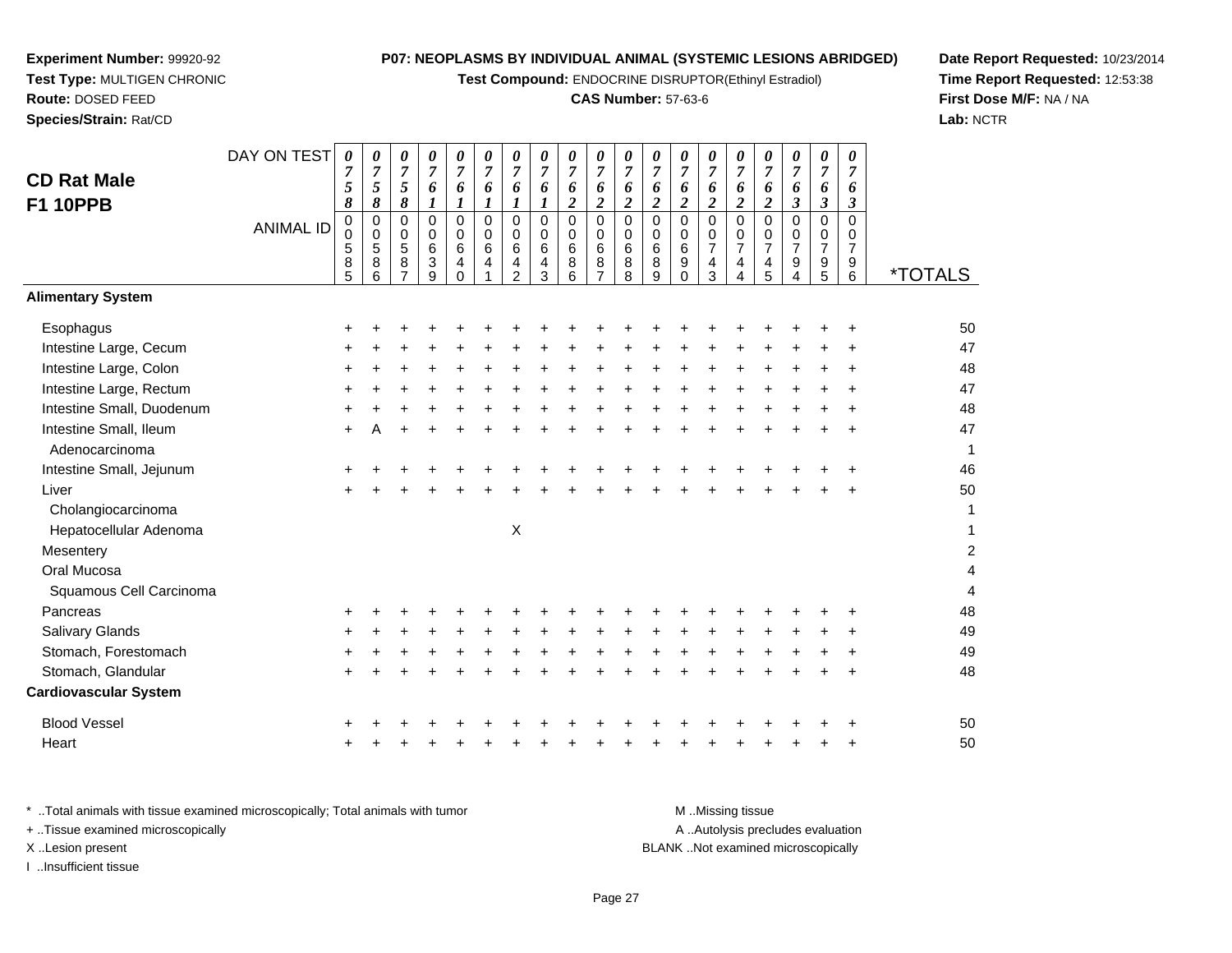**Test Compound:** ENDOCRINE DISRUPTOR(Ethinyl Estradiol)

# **CAS Number:** 57-63-6

**Date Report Requested:** 10/23/2014**Time Report Requested:** 12:53:39**First Dose M/F:** NA / NA**Lab:** NCTR

 $\overline{2}$ 

|                            | DAY ON TEST      | $\boldsymbol{\theta}$<br>$\overline{7}$ | 0<br>$\boldsymbol{7}$   | 0<br>$\overline{7}$ | 0<br>$\overline{7}$ | 0<br>$\overline{7}$       | 0<br>$\overline{7}$ | 0<br>$\overline{7}$     | 0<br>$\overline{7}$        | $\pmb{\theta}$<br>$\overline{7}$ | 0<br>$\overline{7}$ | 0<br>$\overline{7}$ | 0<br>$\overline{7}$       | 0<br>$\overline{7}$        | 0<br>$\overline{7}$ | 0<br>$\overline{7}$       | 0<br>$\overline{7}$  | 0<br>$\overline{7}$  | 0<br>$\overline{7}$ | 0<br>$\overline{7}$ |                       |
|----------------------------|------------------|-----------------------------------------|-------------------------|---------------------|---------------------|---------------------------|---------------------|-------------------------|----------------------------|----------------------------------|---------------------|---------------------|---------------------------|----------------------------|---------------------|---------------------------|----------------------|----------------------|---------------------|---------------------|-----------------------|
| <b>CD Rat Male</b>         |                  | 5                                       | 5                       | 5                   | 6                   | 6                         | 6                   | 6                       | 6                          | 6                                | 6                   | 6                   | 6                         | 6                          | 6                   | 6                         | 6                    | 6                    | 6                   | 6                   |                       |
| <b>F1 10PPB</b>            |                  | 8                                       | 8                       | 8                   |                     | 1                         | 1                   | 1                       | $\boldsymbol{l}$           | $\overline{2}$                   | $\boldsymbol{2}$    | $\overline{c}$      | $\overline{\mathbf{2}}$   | $\overline{2}$             | $\overline{2}$      | $\overline{2}$            | $\boldsymbol{2}$     | $\boldsymbol{\beta}$ | 3                   | 3                   |                       |
|                            | <b>ANIMAL ID</b> | 0<br>$\mathbf 0$                        | $\mathbf 0$<br>$\Omega$ | $\mathbf 0$<br>0    | 0<br>0              | 0<br>0                    | $\mathbf 0$<br>0    | $\mathbf 0$<br>$\Omega$ | $\mathbf 0$<br>$\mathbf 0$ | $\mathbf 0$<br>0                 | $\mathbf 0$<br>0    | 0<br>$\Omega$       | $\mathbf 0$<br>0          | $\mathbf 0$<br>$\mathbf 0$ | $\mathbf 0$<br>0    | $\Omega$<br>$\mathbf 0$   | $\Omega$<br>$\Omega$ | 0<br>0               | 0<br>0              | $\Omega$<br>0       |                       |
|                            |                  | 5                                       | 5                       | $\sqrt{5}$          | 6                   | 6                         | 6                   | 6                       | 6                          | 6                                | $\,6\,$             | 6                   | 6                         | $\,6\,$                    | $\overline{7}$      | $\overline{7}$            | $\overline{7}$       | $\overline{7}$       | $\overline{7}$      | $\overline{7}$      |                       |
|                            |                  | 8<br>5                                  | 8<br>6                  | 8<br>7              | 3<br>9              | 4<br>$\Omega$             | 4                   | 4<br>$\mathcal{P}$      | 4<br>3                     | 8<br>6                           | 8                   | 8<br>8              | 8<br>9                    | 9<br>$\Omega$              | 4<br>3              | 4<br>4                    | 4<br>5               | 9<br>4               | 9<br>$\overline{5}$ | 9<br>6              | <i><b>*TOTALS</b></i> |
| <b>Endocrine System</b>    |                  |                                         |                         |                     |                     |                           |                     |                         |                            |                                  |                     |                     |                           |                            |                     |                           |                      |                      |                     |                     |                       |
| <b>Adrenal Cortex</b>      |                  |                                         |                         |                     |                     |                           |                     |                         |                            |                                  |                     |                     |                           |                            |                     |                           |                      |                      |                     |                     | 50                    |
| Adenoma                    |                  |                                         |                         |                     | $\sf X$             |                           |                     |                         |                            |                                  |                     |                     | $\boldsymbol{\mathsf{X}}$ |                            |                     |                           |                      |                      |                     |                     | 2                     |
| Carcinoma                  |                  |                                         |                         |                     |                     |                           |                     |                         |                            |                                  |                     |                     |                           |                            | X                   |                           |                      |                      |                     |                     | 2                     |
| Adrenal Medulla            |                  |                                         |                         |                     |                     |                           |                     |                         |                            |                                  |                     |                     |                           |                            | +                   |                           |                      |                      |                     | ٠                   | 49                    |
| Pheochromocytoma Benign    |                  |                                         |                         |                     |                     |                           |                     |                         |                            |                                  |                     |                     |                           |                            |                     | $\boldsymbol{\mathsf{X}}$ |                      |                      |                     | Χ                   | 4                     |
| Pheochromocytoma Complex   |                  |                                         |                         |                     |                     |                           |                     |                         |                            |                                  |                     |                     |                           |                            |                     |                           |                      |                      |                     |                     | 1                     |
| Pheochromocytoma Malignant |                  |                                         |                         |                     |                     |                           |                     |                         |                            | X                                | X                   |                     |                           |                            |                     |                           |                      |                      |                     |                     | $\overline{a}$        |
| Islets, Pancreatic         |                  |                                         |                         |                     |                     |                           |                     |                         |                            |                                  |                     |                     |                           |                            |                     |                           |                      |                      |                     |                     | 49                    |
| Parathyroid Gland          |                  |                                         |                         |                     |                     |                           |                     |                         |                            |                                  | м                   |                     |                           |                            |                     |                           |                      |                      |                     |                     | 46                    |
| Adenoma                    |                  |                                         |                         |                     |                     |                           |                     |                         |                            |                                  |                     |                     |                           |                            |                     |                           |                      | X                    |                     |                     | 1                     |
| <b>Pituitary Gland</b>     |                  |                                         |                         |                     |                     |                           |                     |                         |                            |                                  |                     |                     |                           |                            |                     |                           |                      |                      |                     | ÷                   | 50                    |
| Pars Distalis, Adenoma     |                  |                                         | х                       |                     | X                   | X                         |                     |                         |                            | X                                | X                   | X                   |                           |                            |                     | X                         | X                    | X                    | $\times$            |                     | 28                    |
| <b>Thyroid Gland</b>       |                  |                                         |                         |                     |                     |                           |                     |                         |                            |                                  |                     |                     |                           |                            |                     |                           |                      |                      |                     |                     | 50                    |
| C Cell, Adenoma            |                  |                                         |                         |                     |                     |                           |                     |                         |                            |                                  |                     |                     |                           |                            |                     |                           |                      |                      |                     |                     | 1                     |
| Follicular Cel, Adenoma    |                  |                                         |                         |                     |                     | $\boldsymbol{\mathsf{X}}$ |                     |                         |                            |                                  |                     |                     |                           |                            |                     |                           |                      |                      |                     |                     | 1                     |
| <b>General Body System</b> |                  |                                         |                         |                     |                     |                           |                     |                         |                            |                                  |                     |                     |                           |                            |                     |                           |                      |                      |                     |                     |                       |
| <b>Tissue NOS</b>          |                  |                                         |                         |                     |                     |                           |                     |                         |                            |                                  |                     |                     |                           |                            |                     |                           |                      |                      |                     |                     | 1                     |
| Lipoma                     |                  |                                         |                         |                     |                     |                           |                     |                         |                            |                                  |                     |                     |                           |                            |                     |                           |                      |                      |                     |                     | 1                     |
| <b>Genital System</b>      |                  |                                         |                         |                     |                     |                           |                     |                         |                            |                                  |                     |                     |                           |                            |                     |                           |                      |                      |                     |                     |                       |
| <b>Coagulating Gland</b>   |                  |                                         |                         |                     |                     |                           |                     |                         |                            |                                  |                     |                     |                           |                            |                     |                           |                      |                      |                     |                     | 49                    |
|                            |                  |                                         |                         |                     |                     |                           |                     |                         |                            |                                  |                     |                     |                           |                            |                     |                           |                      |                      |                     |                     |                       |

**Experiment Number:** 99920-92**Test Type:** MULTIGEN CHRONIC

**Route:** DOSED FEED**Species/Strain:** Rat/CD

\* ..Total animals with tissue examined microscopically; Total animals with tumor **M** . Missing tissue M ..Missing tissue A ..Autolysis precludes evaluation + ..Tissue examined microscopically X ..Lesion present BLANK ..Not examined microscopicallyI ..Insufficient tissue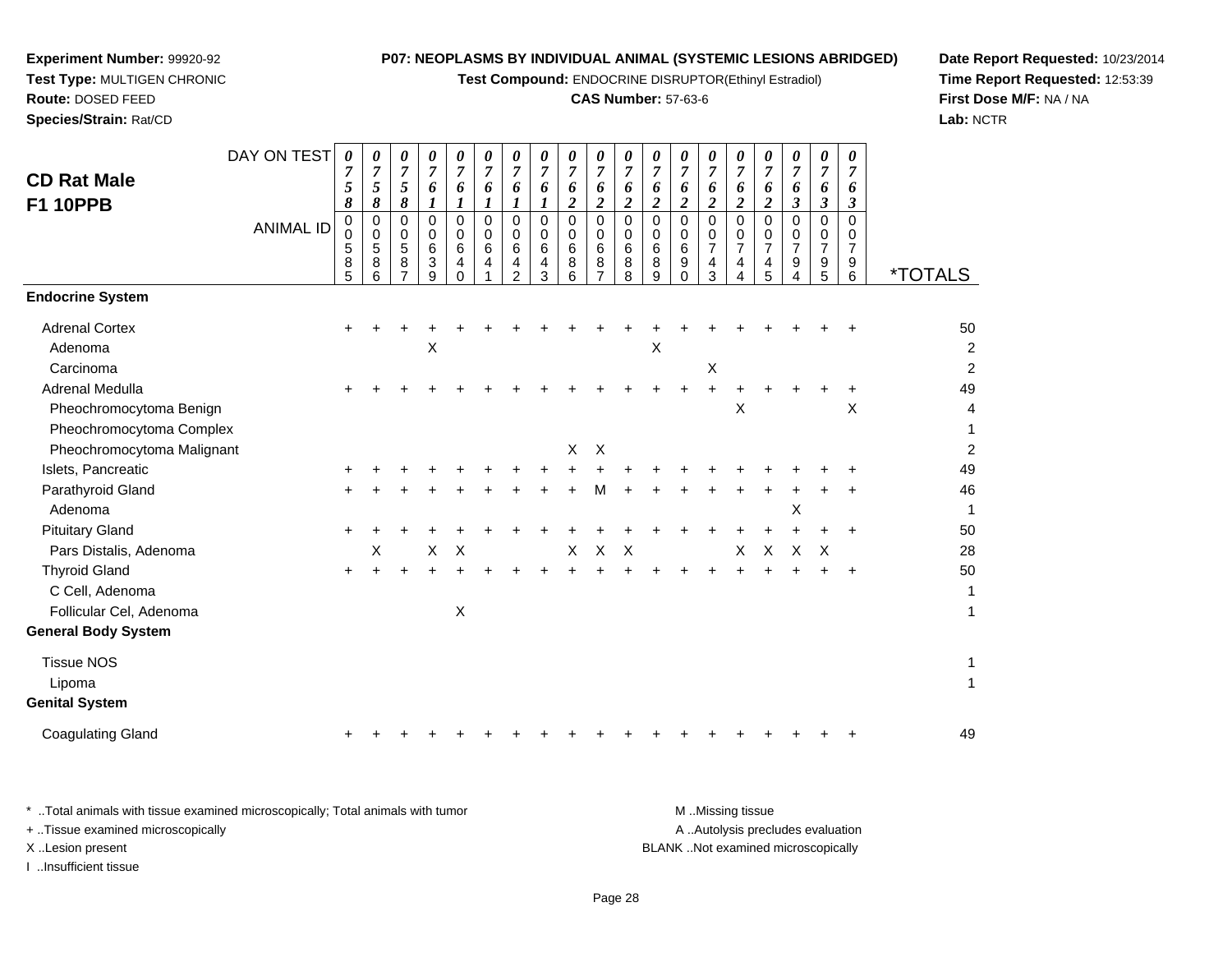**Test Compound:** ENDOCRINE DISRUPTOR(Ethinyl Estradiol)

# **CAS Number:** 57-63-6

**Date Report Requested:** 10/23/2014 **Time Report Requested:** 12:53:39**First Dose M/F:** NA / NA**Lab:** NCTR

| <b>CD Rat Male</b><br><b>F1 10PPB</b> | DAY ON TEST<br><b>ANIMAL ID</b> | 0<br>7<br>5<br>8<br>0<br>$\mathbf 0$<br>5<br>8<br>5 | 0<br>$\boldsymbol{7}$<br>5<br>8<br>0<br>0<br>5<br>8<br>6 | 0<br>$\boldsymbol{7}$<br>5<br>8<br>0<br>0<br>5<br>8<br>7 | 0<br>$\overline{7}$<br>6<br>1<br>0<br>0<br>6<br>3<br>9 | 0<br>$\overline{7}$<br>6<br>1<br>$\Omega$<br>$\mathbf 0$<br>6<br>$\overline{4}$<br>$\mathbf 0$ | 0<br>$\overline{7}$<br>6<br>1<br>$\Omega$<br>$\Omega$<br>6<br>4 | 0<br>$\overline{7}$<br>6<br>1<br>$\mathbf 0$<br>0<br>6<br>$\overline{4}$<br>$\overline{c}$ | 0<br>$\overline{7}$<br>6<br>1<br>0<br>$\mathbf 0$<br>6<br>4<br>3 | 0<br>$\overline{7}$<br>6<br>$\overline{c}$<br>0<br>$\mathbf 0$<br>6<br>8<br>6 | 0<br>$\overline{7}$<br>6<br>$\boldsymbol{2}$<br>$\Omega$<br>0<br>$6\phantom{1}6$<br>8<br>$\overline{7}$ | 0<br>$\boldsymbol{7}$<br>6<br>2<br>$\mathbf 0$<br>0<br>6<br>8<br>8 | 0<br>$\overline{7}$<br>6<br>$\overline{\mathbf{2}}$<br>$\Omega$<br>$\Omega$<br>6<br>8<br>9 | 0<br>$\overline{7}$<br>6<br>$\overline{\mathbf{c}}$<br>$\mathbf 0$<br>0<br>$\,6$<br>9<br>$\mathbf 0$ | 0<br>$\overline{7}$<br>6<br>$\overline{2}$<br>$\mathbf 0$<br>0<br>$\overline{7}$<br>$\overline{\mathbf{4}}$<br>3 | 0<br>$\boldsymbol{7}$<br>6<br>$\boldsymbol{2}$<br>$\Omega$<br>0<br>7<br>4<br>4 | 0<br>$\overline{7}$<br>6<br>$\boldsymbol{2}$<br>$\Omega$<br>0<br>$\overline{7}$<br>4<br>$\overline{5}$ | 0<br>$\overline{7}$<br>6<br>$\boldsymbol{\beta}$<br>0<br>$\mathbf 0$<br>$\overline{7}$<br>9<br>4 | 0<br>$\overline{7}$<br>6<br>$\mathfrak{z}$<br>0<br>0<br>$\overline{7}$<br>9<br>5 | 0<br>$\overline{7}$<br>6<br>$\boldsymbol{\beta}$<br>0<br>0<br>7<br>9<br>6 | <i><b>*TOTALS</b></i> |  |
|---------------------------------------|---------------------------------|-----------------------------------------------------|----------------------------------------------------------|----------------------------------------------------------|--------------------------------------------------------|------------------------------------------------------------------------------------------------|-----------------------------------------------------------------|--------------------------------------------------------------------------------------------|------------------------------------------------------------------|-------------------------------------------------------------------------------|---------------------------------------------------------------------------------------------------------|--------------------------------------------------------------------|--------------------------------------------------------------------------------------------|------------------------------------------------------------------------------------------------------|------------------------------------------------------------------------------------------------------------------|--------------------------------------------------------------------------------|--------------------------------------------------------------------------------------------------------|--------------------------------------------------------------------------------------------------|----------------------------------------------------------------------------------|---------------------------------------------------------------------------|-----------------------|--|
| Epididymis                            |                                 | $\ddot{}$                                           | +                                                        | ٠                                                        |                                                        | $\ddot{}$                                                                                      |                                                                 | $\ddot{}$                                                                                  |                                                                  | $\ddot{}$                                                                     | $\ddot{}$                                                                                               |                                                                    |                                                                                            |                                                                                                      | $\ddot{}$                                                                                                        |                                                                                | $\ddot{}$                                                                                              | +                                                                                                | $+$                                                                              | $+$                                                                       | 50                    |  |
| <b>Preputial Gland</b>                |                                 |                                                     |                                                          |                                                          |                                                        |                                                                                                |                                                                 |                                                                                            |                                                                  |                                                                               |                                                                                                         |                                                                    |                                                                                            |                                                                                                      |                                                                                                                  |                                                                                |                                                                                                        |                                                                                                  |                                                                                  |                                                                           | 50                    |  |
| Squamous Cell Carcinoma               |                                 |                                                     |                                                          |                                                          |                                                        |                                                                                                |                                                                 |                                                                                            |                                                                  |                                                                               |                                                                                                         |                                                                    |                                                                                            |                                                                                                      |                                                                                                                  |                                                                                |                                                                                                        |                                                                                                  |                                                                                  |                                                                           | 5                     |  |
| Prostate, Dorsal/Lateral Lobe         |                                 |                                                     |                                                          | +                                                        |                                                        |                                                                                                |                                                                 |                                                                                            |                                                                  |                                                                               | +                                                                                                       |                                                                    |                                                                                            |                                                                                                      |                                                                                                                  |                                                                                |                                                                                                        |                                                                                                  |                                                                                  |                                                                           | 50                    |  |
| Prostate, Ventral Lobe                |                                 | ÷                                                   |                                                          |                                                          |                                                        |                                                                                                |                                                                 |                                                                                            |                                                                  |                                                                               |                                                                                                         |                                                                    |                                                                                            |                                                                                                      |                                                                                                                  |                                                                                |                                                                                                        |                                                                                                  |                                                                                  |                                                                           | 50                    |  |
| <b>Rete Testes</b>                    |                                 |                                                     |                                                          |                                                          |                                                        |                                                                                                |                                                                 |                                                                                            |                                                                  |                                                                               |                                                                                                         |                                                                    |                                                                                            |                                                                                                      |                                                                                                                  |                                                                                |                                                                                                        |                                                                                                  |                                                                                  |                                                                           | 46                    |  |
| <b>Seminal Vesicle</b>                |                                 |                                                     |                                                          |                                                          |                                                        |                                                                                                |                                                                 |                                                                                            |                                                                  |                                                                               |                                                                                                         |                                                                    |                                                                                            |                                                                                                      |                                                                                                                  |                                                                                |                                                                                                        |                                                                                                  |                                                                                  |                                                                           | 47                    |  |
| Carcinoma                             |                                 |                                                     |                                                          |                                                          |                                                        |                                                                                                |                                                                 |                                                                                            |                                                                  |                                                                               |                                                                                                         |                                                                    |                                                                                            |                                                                                                      |                                                                                                                  |                                                                                |                                                                                                        |                                                                                                  |                                                                                  |                                                                           | 1                     |  |
| <b>Testes</b>                         |                                 |                                                     |                                                          |                                                          |                                                        |                                                                                                |                                                                 |                                                                                            |                                                                  |                                                                               |                                                                                                         |                                                                    |                                                                                            |                                                                                                      |                                                                                                                  |                                                                                |                                                                                                        |                                                                                                  |                                                                                  |                                                                           | 50                    |  |
| <b>Hematopoietic System</b>           |                                 |                                                     |                                                          |                                                          |                                                        |                                                                                                |                                                                 |                                                                                            |                                                                  |                                                                               |                                                                                                         |                                                                    |                                                                                            |                                                                                                      |                                                                                                                  |                                                                                |                                                                                                        |                                                                                                  |                                                                                  |                                                                           |                       |  |
| <b>Bone Marrow</b>                    |                                 |                                                     |                                                          |                                                          |                                                        |                                                                                                |                                                                 |                                                                                            |                                                                  |                                                                               |                                                                                                         |                                                                    |                                                                                            |                                                                                                      |                                                                                                                  |                                                                                |                                                                                                        |                                                                                                  |                                                                                  |                                                                           | 48                    |  |
| Lymph Node                            |                                 |                                                     |                                                          |                                                          |                                                        |                                                                                                |                                                                 |                                                                                            |                                                                  |                                                                               |                                                                                                         |                                                                    |                                                                                            |                                                                                                      |                                                                                                                  |                                                                                |                                                                                                        |                                                                                                  |                                                                                  | ٠                                                                         | 16                    |  |
| Lymph Node, Mandibular                |                                 |                                                     |                                                          |                                                          |                                                        |                                                                                                |                                                                 |                                                                                            |                                                                  |                                                                               |                                                                                                         |                                                                    |                                                                                            |                                                                                                      |                                                                                                                  |                                                                                |                                                                                                        |                                                                                                  |                                                                                  | +                                                                         | 50                    |  |
| Lymph Node, Mesenteric                |                                 |                                                     |                                                          |                                                          |                                                        |                                                                                                |                                                                 |                                                                                            |                                                                  |                                                                               |                                                                                                         |                                                                    |                                                                                            |                                                                                                      |                                                                                                                  |                                                                                |                                                                                                        |                                                                                                  |                                                                                  | +                                                                         | 49                    |  |
| Spleen                                |                                 |                                                     |                                                          |                                                          |                                                        |                                                                                                |                                                                 |                                                                                            |                                                                  |                                                                               |                                                                                                         |                                                                    |                                                                                            |                                                                                                      |                                                                                                                  |                                                                                |                                                                                                        |                                                                                                  |                                                                                  |                                                                           | 49                    |  |
| Thymus                                |                                 |                                                     |                                                          |                                                          |                                                        |                                                                                                |                                                                 |                                                                                            |                                                                  |                                                                               |                                                                                                         |                                                                    |                                                                                            |                                                                                                      |                                                                                                                  |                                                                                |                                                                                                        |                                                                                                  |                                                                                  |                                                                           | 46                    |  |
| Sarcoma                               |                                 |                                                     |                                                          |                                                          |                                                        |                                                                                                |                                                                 |                                                                                            |                                                                  |                                                                               |                                                                                                         |                                                                    |                                                                                            |                                                                                                      |                                                                                                                  |                                                                                |                                                                                                        |                                                                                                  |                                                                                  |                                                                           | 1                     |  |
| <b>Integumentary System</b>           |                                 |                                                     |                                                          |                                                          |                                                        |                                                                                                |                                                                 |                                                                                            |                                                                  |                                                                               |                                                                                                         |                                                                    |                                                                                            |                                                                                                      |                                                                                                                  |                                                                                |                                                                                                        |                                                                                                  |                                                                                  |                                                                           |                       |  |
| Mammary Gland                         |                                 |                                                     |                                                          |                                                          |                                                        |                                                                                                |                                                                 |                                                                                            |                                                                  |                                                                               |                                                                                                         |                                                                    |                                                                                            |                                                                                                      |                                                                                                                  |                                                                                |                                                                                                        |                                                                                                  |                                                                                  |                                                                           | 47                    |  |
| Fibroadenoma                          |                                 |                                                     |                                                          |                                                          |                                                        |                                                                                                |                                                                 |                                                                                            |                                                                  |                                                                               |                                                                                                         |                                                                    |                                                                                            |                                                                                                      |                                                                                                                  |                                                                                |                                                                                                        |                                                                                                  |                                                                                  |                                                                           | 1                     |  |
| Skin                                  |                                 |                                                     |                                                          |                                                          |                                                        |                                                                                                |                                                                 |                                                                                            |                                                                  |                                                                               |                                                                                                         |                                                                    |                                                                                            |                                                                                                      |                                                                                                                  |                                                                                |                                                                                                        |                                                                                                  |                                                                                  |                                                                           | 50                    |  |
| <b>Basal Cell Adenoma</b>             |                                 |                                                     |                                                          |                                                          |                                                        | X                                                                                              |                                                                 |                                                                                            |                                                                  |                                                                               |                                                                                                         |                                                                    |                                                                                            |                                                                                                      |                                                                                                                  |                                                                                |                                                                                                        |                                                                                                  |                                                                                  |                                                                           | 1                     |  |
|                                       |                                 |                                                     |                                                          |                                                          |                                                        |                                                                                                |                                                                 |                                                                                            |                                                                  |                                                                               |                                                                                                         |                                                                    |                                                                                            |                                                                                                      |                                                                                                                  |                                                                                |                                                                                                        |                                                                                                  |                                                                                  |                                                                           |                       |  |

**Experiment Number:** 99920-92**Test Type:** MULTIGEN CHRONIC

| Total animals with tissue examined microscopically; Total animals with tumor | M Missing tissue                   |
|------------------------------------------------------------------------------|------------------------------------|
| + Tissue examined microscopically                                            | A Autolysis precludes evaluation   |
| X Lesion present                                                             | BLANK Not examined microscopically |
| …Insufficient tissue                                                         |                                    |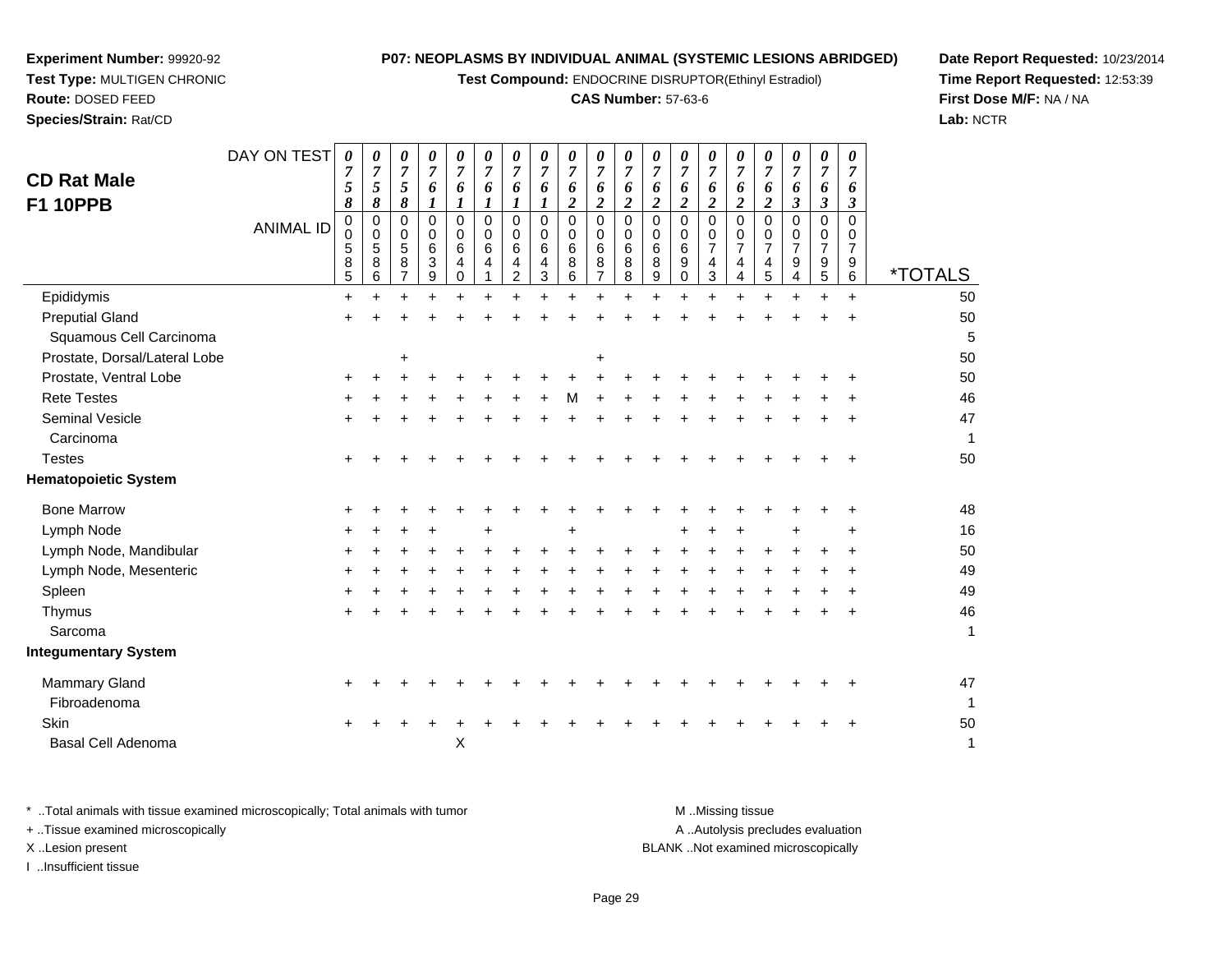**Test Compound:** ENDOCRINE DISRUPTOR(Ethinyl Estradiol)

# **CAS Number:** 57-63-6

**Date Report Requested:** 10/23/2014 **Time Report Requested:** 12:53:39**First Dose M/F:** NA / NA**Lab:** NCTR

| <b>CD Rat Male</b><br><b>F1 10PPB</b>                                                                                                                             | DAY ON TEST      | 0<br>5<br>8           | 0<br>7<br>5<br>8      | 0<br>$\overline{7}$<br>$\overline{5}$<br>8 | 0<br>7<br>6<br>1      | 0<br>$\overline{7}$<br>6<br>1                    | 0<br>7<br>6<br>1        | 0<br>7<br>6<br>1                          | 0<br>7<br>6<br>1      | 0<br>$\overline{7}$<br>6<br>$\boldsymbol{2}$ | $\pmb{\theta}$<br>$\boldsymbol{7}$<br>6<br>$\boldsymbol{2}$      | 0<br>$\overline{7}$<br>6<br>$\overline{c}$ | 0<br>7<br>6<br>$\boldsymbol{2}$ | 0<br>$\overline{7}$<br>6<br>$\boldsymbol{2}$ | 0<br>7<br>6<br>$\overline{2}$      | 0<br>7<br>6<br>$\overline{c}$      | 0<br>$\overline{7}$<br>6<br>$\boldsymbol{2}$              | 0<br>7<br>6<br>3                          | 0<br>7<br>6<br>$\boldsymbol{\beta}$ | 0<br>7<br>6<br>3                          |                                         |
|-------------------------------------------------------------------------------------------------------------------------------------------------------------------|------------------|-----------------------|-----------------------|--------------------------------------------|-----------------------|--------------------------------------------------|-------------------------|-------------------------------------------|-----------------------|----------------------------------------------|------------------------------------------------------------------|--------------------------------------------|---------------------------------|----------------------------------------------|------------------------------------|------------------------------------|-----------------------------------------------------------|-------------------------------------------|-------------------------------------|-------------------------------------------|-----------------------------------------|
|                                                                                                                                                                   | <b>ANIMAL ID</b> | 0<br>0<br>5<br>8<br>5 | 0<br>0<br>5<br>8<br>6 | 0<br>0<br>5<br>8<br>7                      | 0<br>0<br>6<br>3<br>9 | $\mathbf 0$<br>$\mathbf 0$<br>6<br>4<br>$\Omega$ | $\Omega$<br>0<br>6<br>4 | $\Omega$<br>0<br>6<br>4<br>$\overline{2}$ | 0<br>0<br>6<br>4<br>3 | 0<br>0<br>6<br>8<br>6                        | $\mathbf 0$<br>$\mathbf 0$<br>$\,6$<br>$\bf 8$<br>$\overline{7}$ | $\Omega$<br>$\mathbf 0$<br>6<br>8<br>8     | $\mathbf 0$<br>0<br>6<br>8<br>9 | 0<br>0<br>$\,6\,$<br>$9\,$<br>$\Omega$       | 0<br>0<br>$\overline{7}$<br>4<br>3 | 0<br>0<br>$\overline{7}$<br>4<br>4 | $\mathbf 0$<br>0<br>$\overline{7}$<br>$\overline{4}$<br>5 | $\Omega$<br>0<br>$\overline{7}$<br>9<br>4 | 0<br>0<br>7<br>9<br>5               | $\Omega$<br>0<br>$\overline{7}$<br>9<br>6 | <i><b>*TOTALS</b></i>                   |
| Fibroma<br>Hemangioma<br>Keratoacanthoma<br>Sarcoma                                                                                                               |                  |                       |                       |                                            |                       |                                                  |                         |                                           |                       |                                              |                                                                  |                                            |                                 |                                              |                                    |                                    |                                                           |                                           |                                     |                                           |                                         |
| Squamous Cell Papilloma<br>Musculoskeletal System                                                                                                                 |                  |                       |                       |                                            |                       |                                                  |                         |                                           |                       |                                              |                                                                  |                                            |                                 |                                              |                                    | X                                  |                                                           |                                           |                                     |                                           |                                         |
| Bone, Femur<br><b>Skeletal Muscle</b><br>Nervous System                                                                                                           |                  |                       |                       |                                            |                       |                                                  |                         |                                           |                       |                                              |                                                                  |                                            |                                 |                                              |                                    |                                    |                                                           |                                           |                                     |                                           | 50<br>1                                 |
| Brain, Brain Stem<br>Brain, Cerebellum<br>Brain, Cerebrum<br><b>Granular Cell Tumor Malignant</b><br>Peripheral Nerve<br>Spinal Cord<br><b>Respiratory System</b> |                  |                       |                       |                                            |                       |                                                  |                         |                                           |                       |                                              |                                                                  |                                            |                                 |                                              |                                    |                                    |                                                           |                                           |                                     |                                           | 50<br>50<br>50<br>1<br>1<br>$\mathbf 0$ |
| Lung<br>Carcinoma, Metastatic, Adrenal Cortex                                                                                                                     |                  |                       |                       |                                            |                       |                                                  |                         |                                           |                       |                                              |                                                                  |                                            |                                 |                                              |                                    |                                    |                                                           |                                           |                                     |                                           | 48<br>$\mathbf{1}$                      |
| Nose<br>Schwannoma Malignant<br>Trachea                                                                                                                           |                  | $\pm$<br>+            |                       |                                            |                       |                                                  |                         |                                           |                       |                                              |                                                                  |                                            |                                 |                                              |                                    |                                    |                                                           |                                           |                                     |                                           | 50<br>1<br>50                           |
|                                                                                                                                                                   |                  |                       |                       |                                            |                       |                                                  |                         |                                           |                       |                                              |                                                                  |                                            |                                 |                                              |                                    |                                    |                                                           |                                           |                                     |                                           |                                         |

**Experiment Number:** 99920-92**Test Type:** MULTIGEN CHRONIC

| . Total animals with tissue examined microscopically: Total animals with tumor. " | M Missing tissue                   |
|-----------------------------------------------------------------------------------|------------------------------------|
| + Tissue examined microscopically                                                 | A Autolysis precludes evaluation   |
| X Lesion present                                                                  | BLANK Not examined microscopically |
| Insufficient tissue                                                               |                                    |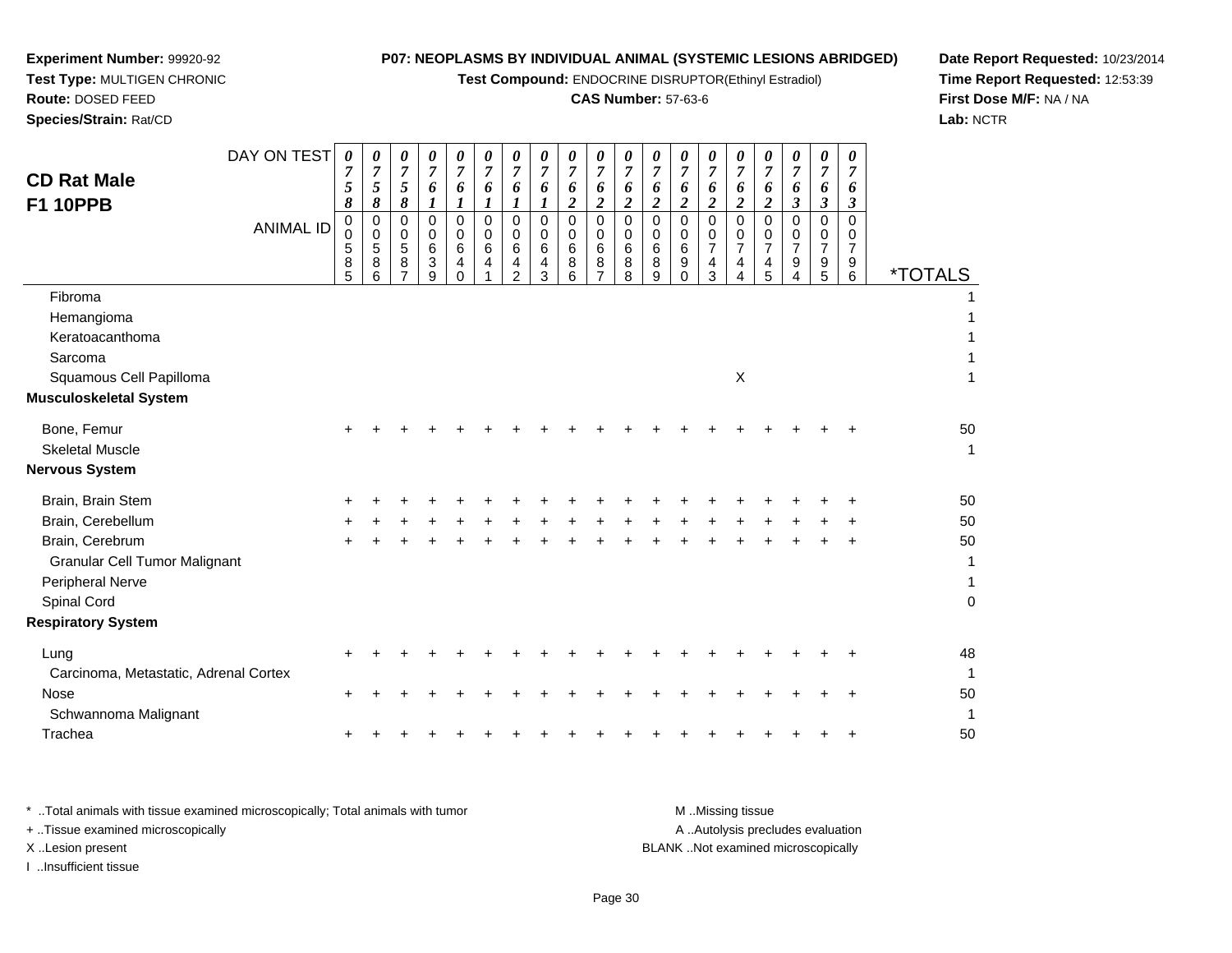**Test Compound:** ENDOCRINE DISRUPTOR(Ethinyl Estradiol)

# **CAS Number:** 57-63-6

*0 7*

*0 7*

*0 7*

\*TOTALS

*6*

*6*

*6*

0<br>0<br>0<br>0<br>0<br>0

**Date Report Requested:** 10/23/2014**Time Report Requested:** 12:53:39**First Dose M/F:** NA / NA**Lab:** NCTR

| Species/Strain: Rat/CD                |                  |                       |                       |                       |                            |                                 |                       |                                 |                       |                       |                         |             |                       |
|---------------------------------------|------------------|-----------------------|-----------------------|-----------------------|----------------------------|---------------------------------|-----------------------|---------------------------------|-----------------------|-----------------------|-------------------------|-------------|-----------------------|
| <b>CD Rat Male</b><br><b>F1 10PPB</b> | DAY ON TEST      | 0<br>7<br>5<br>8      | 0<br>7<br>5<br>8      | 0<br>7<br>5<br>8      | $\boldsymbol{v}$<br>7<br>o | $\boldsymbol{\theta}$<br>7<br>o | 0<br>⇁<br>6           | $\boldsymbol{\theta}$<br>7<br>o | 0<br>7<br>o           | 0<br>7<br>6<br>2      | $\theta$<br>7<br>6<br>2 | ~<br>n      | 0<br>7<br>6           |
|                                       | <b>ANIMAL ID</b> | 0<br>0<br>5<br>8<br>5 | 0<br>0<br>5<br>8<br>6 | 0<br>0<br>5<br>8<br>⇁ | 0<br>0<br>6<br>3<br>9      | 6<br>4                          | 0<br>0<br>6<br>4<br>◢ | 0<br>6<br>4<br>◠                | 0<br>0<br>6<br>4<br>з | 0<br>0<br>6<br>8<br>6 | 0<br>0<br>6<br>8        | 6<br>8<br>8 | 0<br>0<br>6<br>8<br>9 |
| $\sim$<br>$\sim$                      |                  |                       |                       |                       |                            |                                 |                       |                                 |                       |                       |                         |             |                       |

| <b>Special Senses System</b> |       |  |  |  |  |  |   |  |    |       |     |     |        |    |
|------------------------------|-------|--|--|--|--|--|---|--|----|-------|-----|-----|--------|----|
| Eye                          | $\pm$ |  |  |  |  |  |   |  |    |       | ÷.  | +   | $\pm$  | 47 |
| Schwannoma Malignant         |       |  |  |  |  |  |   |  |    |       |     |     |        | 4  |
| Harderian Gland              | $\pm$ |  |  |  |  |  |   |  |    |       |     |     | $\pm$  | 48 |
| Schwannoma Malignant         |       |  |  |  |  |  |   |  |    |       |     |     |        | 1  |
| <b>Urinary System</b>        |       |  |  |  |  |  |   |  |    |       |     |     |        |    |
| Kidney                       | $\pm$ |  |  |  |  |  |   |  |    |       |     | ÷.  | $\div$ | 48 |
| <b>Urinary Bladder</b>       | $+$   |  |  |  |  |  | + |  | ÷. | $\pm$ | $+$ | $+$ | $+$    | 49 |
| <b>SYSTEMIC LESIONS</b>      |       |  |  |  |  |  |   |  |    |       |     |     |        |    |
| Multiple Organ               | $+$   |  |  |  |  |  |   |  |    |       |     |     | $+$    | 50 |
| Mesothelioma Benign          |       |  |  |  |  |  |   |  |    |       |     |     |        | 2  |

\* ..Total animals with tissue examined microscopically; Total animals with tumor **M** ...Missing tissue M ...Missing tissue

+ ..Tissue examined microscopically

**Experiment Number:** 99920-92**Test Type:** MULTIGEN CHRONIC

**Route:** DOSED FEED

I ..Insufficient tissue

A .. Autolysis precludes evaluation X ..Lesion present BLANK ..Not examined microscopically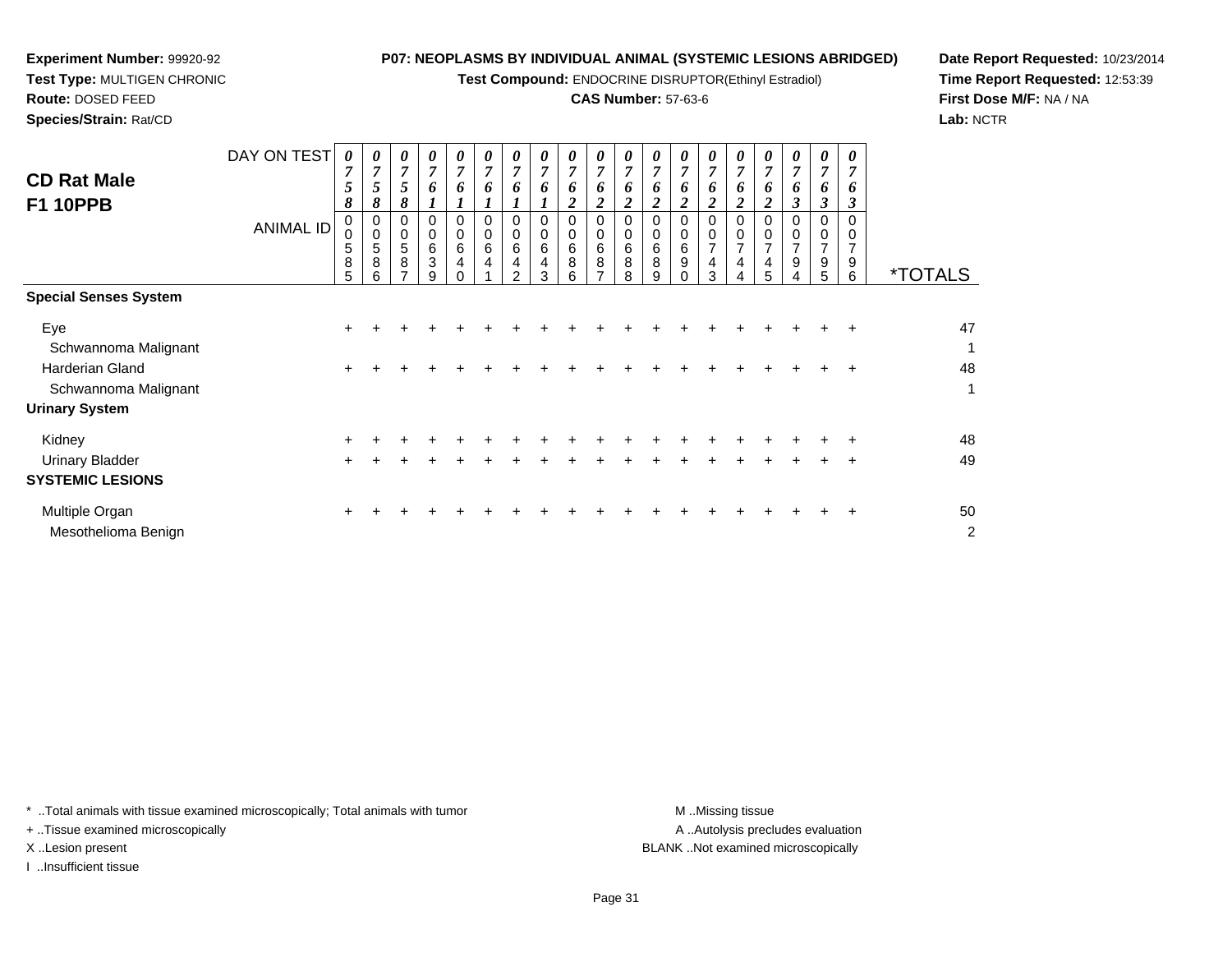**Test Compound:** ENDOCRINE DISRUPTOR(Ethinyl Estradiol)

### **CAS Number:** 57-63-6

**Date Report Requested:** 10/23/2014**Time Report Requested:** 12:53:39**First Dose M/F:** NA / NA**Lab:** NCTR

| <b>CD Rat Male</b><br><b>F1 50PPB</b> | DAY ON TEST<br><b>ANIMAL ID</b> | 0<br>$\boldsymbol{2}$<br>$\boldsymbol{\beta}$<br>$\boldsymbol{\beta}$<br>$\mathbf 0$<br>0<br>$\overline{2}$ | 0<br>$\boldsymbol{2}$<br>$\sqrt{5}$<br>8<br>$\pmb{0}$<br>$\pmb{0}$<br>$\mathbf 0$<br>1<br>6 | 0<br>$\boldsymbol{4}$<br>$\boldsymbol{l}$<br>$\overline{7}$<br>0<br>0<br>0<br>$\overline{\mathbf{r}}$<br>$\overline{2}$ | 0<br>$\mathfrak{s}$<br>$\boldsymbol{\theta}$<br>$\boldsymbol{\theta}$<br>$\pmb{0}$<br>$\pmb{0}$<br>$\mathbf 0$<br>$\,6$<br>$\overline{2}$ | 0<br>$\mathfrak{H}$<br>8<br>5<br>$\mathbf 0$<br>0<br>$\mathbf{1}$<br>$\overline{a}$<br>$\overline{2}$ | 0<br>6<br>$\boldsymbol{\beta}$<br>6<br>$\mathbf 0$<br>0<br>$\mathbf{1}$<br>$\,8\,$<br>$\overline{2}$ | 0<br>6<br>4<br>$\overline{7}$<br>$\mathsf 0$<br>$\mathbf 0$<br>1<br>9<br>8 | $\boldsymbol{\theta}$<br>6<br>$\mathfrak{H}$<br>$\boldsymbol{\beta}$<br>$\mathbf 0$<br>$\pmb{0}$<br>$\overline{2}$<br>$\overline{\mathbf{1}}$ | 0<br>6<br>6<br>$\boldsymbol{l}$<br>$\pmb{0}$<br>$\pmb{0}$<br>$\overline{2}$<br>$\mathbf{1}$<br>8 | 0<br>6<br>8<br>$\boldsymbol{2}$<br>$\pmb{0}$<br>$\mathbf 0$<br>$\boldsymbol{2}$<br>5<br>9 | 0<br>6<br>$\boldsymbol{\delta}$<br>5<br>$\mathbf 0$<br>0<br>$\overline{2}$<br>6 | 0<br>6<br>8<br>9<br>$\mathbf 0$<br>0<br>$\boldsymbol{2}$<br>$\overline{7}$ | 0<br>$\overline{7}$<br>$\pmb{\theta}$<br>$\overline{c}$<br>0<br>0<br>$\mathbf{3}$<br>$\mathbf 0$ | 0<br>$\overline{7}$<br>$\pmb{\theta}$<br>$\boldsymbol{\beta}$<br>$\pmb{0}$<br>$\pmb{0}$<br>$\overline{3}$<br>$\pmb{0}$<br>5 | $\boldsymbol{\theta}$<br>$\overline{7}$<br>$\boldsymbol{\beta}$<br>$\overline{7}$<br>$\pmb{0}$<br>$\mathbf 0$<br>$\sqrt{3}$<br>$\overline{7}$<br>3 | 0<br>$\boldsymbol{7}$<br>5<br>0<br>$\mathbf 0$<br>$\mathbf 0$<br>4<br>0 | 0<br>$\overline{7}$<br>5<br>6<br>$\overline{0}$<br>0<br>4<br>$\overline{4}$ | 0<br>$\boldsymbol{7}$<br>$\mathfrak{s}$<br>6<br>0<br>0<br>4<br>$\overline{4}$<br>$\overline{2}$ | $\pmb{\theta}$<br>$\overline{7}$<br>$\mathfrak{s}$<br>6<br>$\boldsymbol{0}$<br>$\mathbf 0$<br>$\overline{4}$<br>4<br>3 | 0<br>$\overline{7}$<br>5<br>6<br>$\Omega$<br>0<br>4<br>$\overline{4}$<br>4 | $\overline{7}$<br>5<br>6<br>$\mathbf 0$<br>$\mathbf 0$<br>4<br>4<br>5 | 0<br>$\overline{7}$<br>5<br>$\Omega$<br>0<br>4<br>9<br>6 | $\pmb{\theta}$<br>$\boldsymbol{7}$<br>5<br>$\overline{7}$<br>$\pmb{0}$<br>$\mathbf 0$<br>4<br>9<br>$\overline{ }$ | $\pmb{\theta}$<br>$\overline{7}$<br>$5\phantom{.0}$<br>$\overline{7}$<br>$\pmb{0}$<br>$\pmb{0}$<br>$\overline{4}$<br>$\boldsymbol{9}$<br>8 | 0<br>$\overline{7}$<br>$\mathfrak{s}$<br>$\overline{7}$<br>0<br>$\mathbf 0$<br>4<br>$\boldsymbol{9}$<br>9 | $\overline{7}$<br>5<br>$\overline{7}$<br>$\mathbf 0$<br>$\mathbf 0$<br>$\overline{5}$<br>0<br>$\Omega$ | 0<br>$\overline{7}$<br>$5\overline{)}$<br>$\overline{7}$<br>$\mathsf 0$<br>$\mathbf 0$<br>5<br>4<br>$\overline{2}$ | 0<br>$\boldsymbol{7}$<br>$5\overline{)}$<br>$\overline{7}$<br>0<br>0<br>$\overline{5}$<br>$\frac{4}{3}$ | 0<br>$\boldsymbol{7}$<br>$\mathfrak{s}$<br>$\overline{7}$<br>$\pmb{0}$<br>$\mathbf 0$<br>$\sqrt{5}$<br>4<br>4 | 0<br>$\overline{7}$<br>$\overline{5}$<br>$\overline{\tau}$<br>$\mathbf 0$<br>0<br>5<br>$\overline{\mathbf{r}}$<br>5 | $\overline{7}$<br>5<br>$\overline{7}$<br>$\Omega$<br>$\mathbf 0$<br>5<br>$\overline{4}$<br>6 |
|---------------------------------------|---------------------------------|-------------------------------------------------------------------------------------------------------------|---------------------------------------------------------------------------------------------|-------------------------------------------------------------------------------------------------------------------------|-------------------------------------------------------------------------------------------------------------------------------------------|-------------------------------------------------------------------------------------------------------|------------------------------------------------------------------------------------------------------|----------------------------------------------------------------------------|-----------------------------------------------------------------------------------------------------------------------------------------------|--------------------------------------------------------------------------------------------------|-------------------------------------------------------------------------------------------|---------------------------------------------------------------------------------|----------------------------------------------------------------------------|--------------------------------------------------------------------------------------------------|-----------------------------------------------------------------------------------------------------------------------------|----------------------------------------------------------------------------------------------------------------------------------------------------|-------------------------------------------------------------------------|-----------------------------------------------------------------------------|-------------------------------------------------------------------------------------------------|------------------------------------------------------------------------------------------------------------------------|----------------------------------------------------------------------------|-----------------------------------------------------------------------|----------------------------------------------------------|-------------------------------------------------------------------------------------------------------------------|--------------------------------------------------------------------------------------------------------------------------------------------|-----------------------------------------------------------------------------------------------------------|--------------------------------------------------------------------------------------------------------|--------------------------------------------------------------------------------------------------------------------|---------------------------------------------------------------------------------------------------------|---------------------------------------------------------------------------------------------------------------|---------------------------------------------------------------------------------------------------------------------|----------------------------------------------------------------------------------------------|
| <b>Alimentary System</b>              |                                 |                                                                                                             |                                                                                             |                                                                                                                         |                                                                                                                                           |                                                                                                       |                                                                                                      |                                                                            |                                                                                                                                               |                                                                                                  |                                                                                           |                                                                                 |                                                                            |                                                                                                  |                                                                                                                             |                                                                                                                                                    |                                                                         |                                                                             |                                                                                                 |                                                                                                                        |                                                                            |                                                                       |                                                          |                                                                                                                   |                                                                                                                                            |                                                                                                           |                                                                                                        |                                                                                                                    |                                                                                                         |                                                                                                               |                                                                                                                     |                                                                                              |
| Esophagus                             |                                 |                                                                                                             |                                                                                             |                                                                                                                         |                                                                                                                                           |                                                                                                       |                                                                                                      |                                                                            |                                                                                                                                               |                                                                                                  |                                                                                           |                                                                                 |                                                                            |                                                                                                  |                                                                                                                             |                                                                                                                                                    |                                                                         |                                                                             |                                                                                                 |                                                                                                                        |                                                                            |                                                                       |                                                          |                                                                                                                   |                                                                                                                                            |                                                                                                           |                                                                                                        |                                                                                                                    |                                                                                                         |                                                                                                               |                                                                                                                     |                                                                                              |
| Intestine Large, Cecum                |                                 |                                                                                                             |                                                                                             |                                                                                                                         |                                                                                                                                           |                                                                                                       |                                                                                                      |                                                                            |                                                                                                                                               |                                                                                                  |                                                                                           |                                                                                 |                                                                            |                                                                                                  |                                                                                                                             |                                                                                                                                                    |                                                                         |                                                                             |                                                                                                 |                                                                                                                        |                                                                            |                                                                       |                                                          |                                                                                                                   |                                                                                                                                            |                                                                                                           |                                                                                                        |                                                                                                                    |                                                                                                         |                                                                                                               |                                                                                                                     |                                                                                              |
| Intestine Large, Colon                |                                 | A                                                                                                           |                                                                                             |                                                                                                                         |                                                                                                                                           |                                                                                                       |                                                                                                      |                                                                            |                                                                                                                                               |                                                                                                  |                                                                                           |                                                                                 |                                                                            |                                                                                                  |                                                                                                                             |                                                                                                                                                    |                                                                         |                                                                             |                                                                                                 |                                                                                                                        |                                                                            |                                                                       |                                                          |                                                                                                                   |                                                                                                                                            |                                                                                                           |                                                                                                        |                                                                                                                    |                                                                                                         |                                                                                                               |                                                                                                                     |                                                                                              |
| Intestine Large, Rectum               |                                 |                                                                                                             |                                                                                             |                                                                                                                         |                                                                                                                                           |                                                                                                       |                                                                                                      |                                                                            |                                                                                                                                               |                                                                                                  |                                                                                           |                                                                                 |                                                                            |                                                                                                  |                                                                                                                             |                                                                                                                                                    |                                                                         |                                                                             |                                                                                                 |                                                                                                                        |                                                                            |                                                                       |                                                          |                                                                                                                   |                                                                                                                                            |                                                                                                           |                                                                                                        |                                                                                                                    |                                                                                                         |                                                                                                               |                                                                                                                     |                                                                                              |
| Intestine Small, Duodenum             |                                 | A                                                                                                           |                                                                                             |                                                                                                                         |                                                                                                                                           |                                                                                                       |                                                                                                      |                                                                            |                                                                                                                                               |                                                                                                  |                                                                                           |                                                                                 |                                                                            |                                                                                                  |                                                                                                                             |                                                                                                                                                    |                                                                         |                                                                             |                                                                                                 |                                                                                                                        |                                                                            |                                                                       |                                                          |                                                                                                                   |                                                                                                                                            |                                                                                                           |                                                                                                        |                                                                                                                    |                                                                                                         |                                                                                                               |                                                                                                                     |                                                                                              |
| Intestine Small, Ileum                |                                 | A                                                                                                           |                                                                                             |                                                                                                                         |                                                                                                                                           |                                                                                                       |                                                                                                      |                                                                            |                                                                                                                                               |                                                                                                  |                                                                                           |                                                                                 |                                                                            |                                                                                                  |                                                                                                                             |                                                                                                                                                    |                                                                         |                                                                             |                                                                                                 |                                                                                                                        |                                                                            |                                                                       |                                                          |                                                                                                                   |                                                                                                                                            |                                                                                                           |                                                                                                        |                                                                                                                    |                                                                                                         |                                                                                                               |                                                                                                                     |                                                                                              |
| Intestine Small, Jejunum              |                                 | Α                                                                                                           |                                                                                             |                                                                                                                         |                                                                                                                                           |                                                                                                       |                                                                                                      |                                                                            |                                                                                                                                               |                                                                                                  |                                                                                           |                                                                                 |                                                                            |                                                                                                  |                                                                                                                             |                                                                                                                                                    |                                                                         |                                                                             |                                                                                                 |                                                                                                                        |                                                                            |                                                                       |                                                          |                                                                                                                   |                                                                                                                                            |                                                                                                           |                                                                                                        |                                                                                                                    |                                                                                                         |                                                                                                               |                                                                                                                     |                                                                                              |
| Liver                                 |                                 | A                                                                                                           |                                                                                             |                                                                                                                         |                                                                                                                                           |                                                                                                       |                                                                                                      |                                                                            |                                                                                                                                               |                                                                                                  |                                                                                           |                                                                                 |                                                                            |                                                                                                  |                                                                                                                             |                                                                                                                                                    |                                                                         |                                                                             |                                                                                                 |                                                                                                                        |                                                                            |                                                                       |                                                          |                                                                                                                   |                                                                                                                                            |                                                                                                           |                                                                                                        |                                                                                                                    |                                                                                                         |                                                                                                               |                                                                                                                     |                                                                                              |
| Hepatocellular Carcinoma              |                                 |                                                                                                             |                                                                                             |                                                                                                                         |                                                                                                                                           |                                                                                                       |                                                                                                      |                                                                            |                                                                                                                                               |                                                                                                  |                                                                                           |                                                                                 |                                                                            |                                                                                                  |                                                                                                                             |                                                                                                                                                    |                                                                         |                                                                             |                                                                                                 |                                                                                                                        |                                                                            |                                                                       |                                                          |                                                                                                                   |                                                                                                                                            | $\pmb{\times}$                                                                                            |                                                                                                        |                                                                                                                    |                                                                                                         |                                                                                                               |                                                                                                                     |                                                                                              |
| Mesentery                             |                                 |                                                                                                             |                                                                                             |                                                                                                                         |                                                                                                                                           |                                                                                                       |                                                                                                      |                                                                            |                                                                                                                                               | $+$                                                                                              |                                                                                           |                                                                                 |                                                                            |                                                                                                  |                                                                                                                             |                                                                                                                                                    |                                                                         |                                                                             |                                                                                                 |                                                                                                                        |                                                                            |                                                                       |                                                          |                                                                                                                   |                                                                                                                                            |                                                                                                           |                                                                                                        |                                                                                                                    |                                                                                                         |                                                                                                               |                                                                                                                     |                                                                                              |
| Oral Mucosa                           |                                 |                                                                                                             |                                                                                             |                                                                                                                         |                                                                                                                                           |                                                                                                       |                                                                                                      |                                                                            |                                                                                                                                               |                                                                                                  |                                                                                           |                                                                                 |                                                                            |                                                                                                  |                                                                                                                             |                                                                                                                                                    |                                                                         | $\ddot{}$                                                                   | $\pm$                                                                                           |                                                                                                                        |                                                                            |                                                                       | $\ddot{}$                                                |                                                                                                                   |                                                                                                                                            |                                                                                                           |                                                                                                        |                                                                                                                    |                                                                                                         |                                                                                                               |                                                                                                                     |                                                                                              |
| Squamous Cell Carcinoma               |                                 |                                                                                                             |                                                                                             |                                                                                                                         |                                                                                                                                           |                                                                                                       |                                                                                                      |                                                                            |                                                                                                                                               |                                                                                                  |                                                                                           | X                                                                               | Χ                                                                          | $\mathsf{X}$                                                                                     |                                                                                                                             |                                                                                                                                                    | X                                                                       | X                                                                           |                                                                                                 |                                                                                                                        |                                                                            |                                                                       |                                                          |                                                                                                                   |                                                                                                                                            |                                                                                                           |                                                                                                        |                                                                                                                    |                                                                                                         |                                                                                                               |                                                                                                                     |                                                                                              |
| Pancreas                              |                                 | A                                                                                                           |                                                                                             |                                                                                                                         |                                                                                                                                           |                                                                                                       |                                                                                                      |                                                                            |                                                                                                                                               |                                                                                                  |                                                                                           |                                                                                 |                                                                            |                                                                                                  |                                                                                                                             |                                                                                                                                                    |                                                                         |                                                                             |                                                                                                 |                                                                                                                        |                                                                            |                                                                       |                                                          |                                                                                                                   |                                                                                                                                            |                                                                                                           |                                                                                                        |                                                                                                                    |                                                                                                         |                                                                                                               |                                                                                                                     |                                                                                              |
| Salivary Glands                       |                                 |                                                                                                             |                                                                                             |                                                                                                                         |                                                                                                                                           |                                                                                                       |                                                                                                      |                                                                            |                                                                                                                                               |                                                                                                  |                                                                                           |                                                                                 |                                                                            |                                                                                                  |                                                                                                                             |                                                                                                                                                    |                                                                         |                                                                             |                                                                                                 |                                                                                                                        |                                                                            |                                                                       |                                                          |                                                                                                                   |                                                                                                                                            |                                                                                                           |                                                                                                        |                                                                                                                    |                                                                                                         |                                                                                                               |                                                                                                                     |                                                                                              |
| Stomach, Forestomach                  |                                 | Α                                                                                                           |                                                                                             |                                                                                                                         |                                                                                                                                           |                                                                                                       |                                                                                                      |                                                                            |                                                                                                                                               |                                                                                                  |                                                                                           |                                                                                 |                                                                            |                                                                                                  |                                                                                                                             |                                                                                                                                                    |                                                                         |                                                                             |                                                                                                 |                                                                                                                        |                                                                            |                                                                       |                                                          |                                                                                                                   |                                                                                                                                            |                                                                                                           |                                                                                                        |                                                                                                                    |                                                                                                         |                                                                                                               |                                                                                                                     |                                                                                              |
| Stomach, Glandular                    |                                 | A                                                                                                           |                                                                                             |                                                                                                                         |                                                                                                                                           |                                                                                                       |                                                                                                      |                                                                            |                                                                                                                                               |                                                                                                  |                                                                                           |                                                                                 |                                                                            |                                                                                                  |                                                                                                                             |                                                                                                                                                    |                                                                         |                                                                             |                                                                                                 |                                                                                                                        |                                                                            |                                                                       |                                                          |                                                                                                                   |                                                                                                                                            |                                                                                                           |                                                                                                        |                                                                                                                    |                                                                                                         |                                                                                                               |                                                                                                                     |                                                                                              |
| <b>Cardiovascular System</b>          |                                 |                                                                                                             |                                                                                             |                                                                                                                         |                                                                                                                                           |                                                                                                       |                                                                                                      |                                                                            |                                                                                                                                               |                                                                                                  |                                                                                           |                                                                                 |                                                                            |                                                                                                  |                                                                                                                             |                                                                                                                                                    |                                                                         |                                                                             |                                                                                                 |                                                                                                                        |                                                                            |                                                                       |                                                          |                                                                                                                   |                                                                                                                                            |                                                                                                           |                                                                                                        |                                                                                                                    |                                                                                                         |                                                                                                               |                                                                                                                     |                                                                                              |
| <b>Blood Vessel</b>                   |                                 |                                                                                                             |                                                                                             |                                                                                                                         |                                                                                                                                           |                                                                                                       |                                                                                                      |                                                                            |                                                                                                                                               |                                                                                                  |                                                                                           |                                                                                 |                                                                            |                                                                                                  |                                                                                                                             |                                                                                                                                                    |                                                                         |                                                                             |                                                                                                 |                                                                                                                        |                                                                            |                                                                       |                                                          |                                                                                                                   |                                                                                                                                            |                                                                                                           |                                                                                                        |                                                                                                                    |                                                                                                         |                                                                                                               |                                                                                                                     |                                                                                              |
| Heart                                 |                                 |                                                                                                             |                                                                                             |                                                                                                                         |                                                                                                                                           |                                                                                                       |                                                                                                      |                                                                            |                                                                                                                                               |                                                                                                  |                                                                                           |                                                                                 |                                                                            |                                                                                                  |                                                                                                                             |                                                                                                                                                    |                                                                         |                                                                             |                                                                                                 |                                                                                                                        |                                                                            |                                                                       |                                                          |                                                                                                                   |                                                                                                                                            |                                                                                                           |                                                                                                        |                                                                                                                    |                                                                                                         |                                                                                                               |                                                                                                                     |                                                                                              |
| Schwannoma Benign                     |                                 |                                                                                                             |                                                                                             |                                                                                                                         |                                                                                                                                           |                                                                                                       |                                                                                                      |                                                                            |                                                                                                                                               |                                                                                                  |                                                                                           |                                                                                 |                                                                            |                                                                                                  |                                                                                                                             |                                                                                                                                                    |                                                                         |                                                                             |                                                                                                 |                                                                                                                        |                                                                            |                                                                       |                                                          |                                                                                                                   |                                                                                                                                            |                                                                                                           |                                                                                                        |                                                                                                                    |                                                                                                         |                                                                                                               |                                                                                                                     |                                                                                              |

\* ..Total animals with tissue examined microscopically; Total animals with tumor **M** . Missing tissue M ..Missing tissue

+ ..Tissue examined microscopically

**Experiment Number:** 99920-92**Test Type:** MULTIGEN CHRONIC

**Route:** DOSED FEED**Species/Strain:** Rat/CD

I ..Insufficient tissue

A ..Autolysis precludes evaluation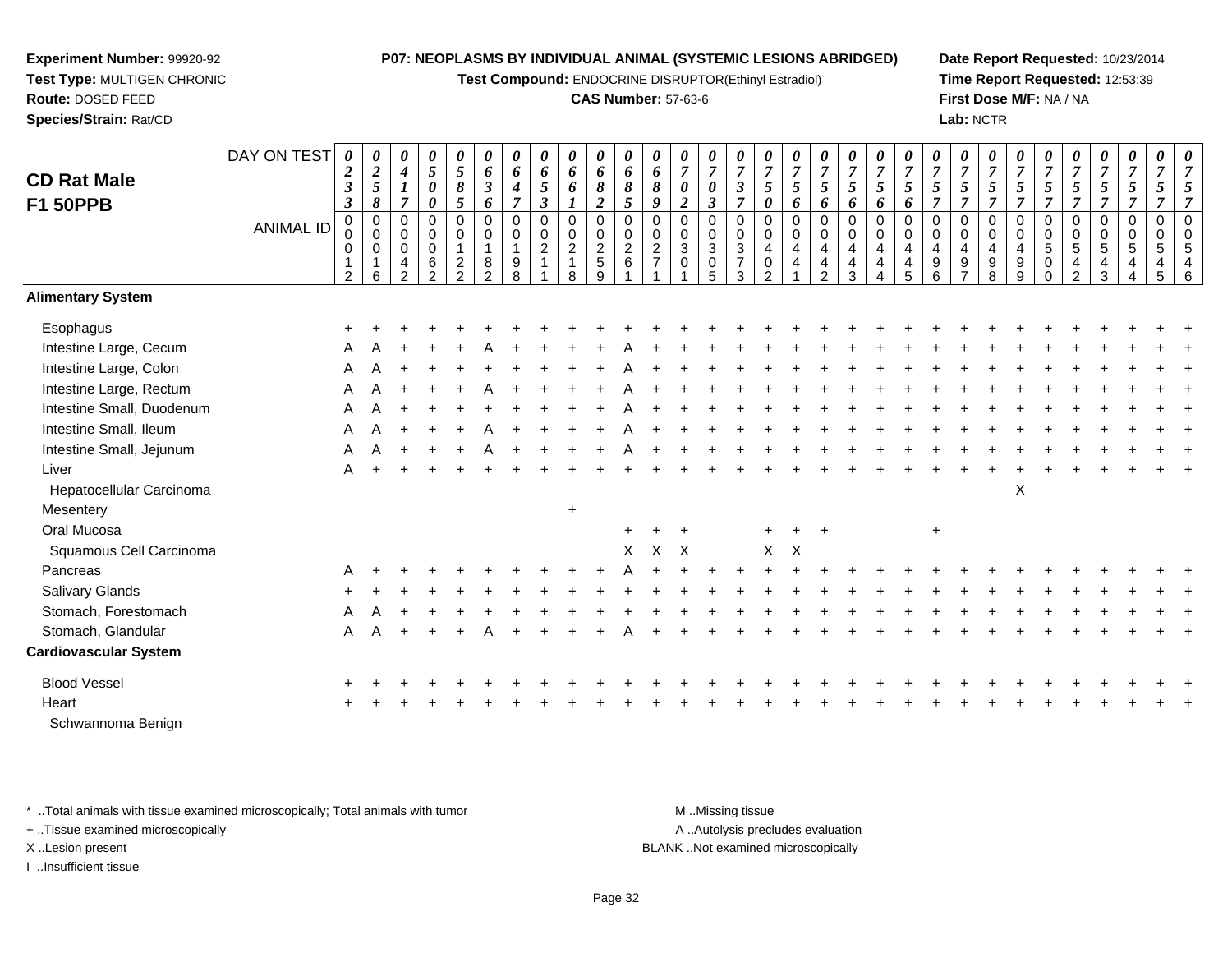**Test Compound:** ENDOCRINE DISRUPTOR(Ethinyl Estradiol)

# **CAS Number:** 57-63-6

**Date Report Requested:** 10/23/2014**Time Report Requested:** 12:53:40**First Dose M/F:** NA / NA**Lab:** NCTR

| <b>CD Rat Male</b><br><b>F1 50PPB</b>             | DAY ON TEST<br><b>ANIMAL ID</b> | 0<br>$\boldsymbol{2}$<br>$\boldsymbol{\beta}$<br>$\boldsymbol{\beta}$<br>$\pmb{0}$<br>0<br>$\mathbf 1$<br>$\overline{2}$ | 0<br>$\boldsymbol{2}$<br>5<br>8<br>$\pmb{0}$<br>$\mathbf 0$<br>$\mathbf 0$<br>6 | $\boldsymbol{\theta}$<br>$\boldsymbol{4}$<br>$\boldsymbol{l}$<br>$\overline{7}$<br>$\pmb{0}$<br>$\mathbf 0$<br>$\mathbf 0$<br>4<br>$\overline{2}$ | $\pmb{\theta}$<br>$\sqrt{5}$<br>$\pmb{\theta}$<br>$\boldsymbol{\theta}$<br>0<br>$\mathbf 0$<br>$\mathbf 0$<br>$\,6$<br>$\overline{2}$ | 0<br>5<br>8<br>5<br>$\mathbf 0$<br>0<br>$\overline{c}$<br>$\overline{2}$ | 0<br>6<br>3<br>6<br>$\mathbf 0$<br>0<br>8<br>$\mathcal{P}$ | 0<br>6<br>4<br>$\mathbf 0$<br>$\mathbf 0$<br>9<br>8 | $\pmb{\theta}$<br>6<br>5<br>$\mathfrak{z}$<br>0<br>$\mathbf 0$<br>$\boldsymbol{2}$ | $\pmb{\theta}$<br>6<br>6<br>$\pmb{0}$<br>$\pmb{0}$<br>$\boldsymbol{2}$<br>$\overline{\mathbf{1}}$<br>8 | $\boldsymbol{\theta}$<br>6<br>8<br>$\boldsymbol{2}$<br>$\mathbf 0$<br>$\pmb{0}$<br>$\overline{c}$<br>$\overline{5}$<br>9 | 0<br>6<br>8<br>$\mathfrak{s}$<br>$\Omega$<br>$\mathbf 0$<br>$\boldsymbol{2}$<br>6 | 0<br>6<br>8<br>9<br>$\mathbf 0$<br>0<br>$\overline{a}$<br>$\overline{7}$ | 0<br>$\boldsymbol{7}$<br>$\pmb{\theta}$<br>$\boldsymbol{2}$<br>$\pmb{0}$<br>$\pmb{0}$<br>$\sqrt{3}$<br>$\mathbf 0$ | $\pmb{\theta}$<br>$\overline{7}$<br>0<br>$\boldsymbol{\beta}$<br>$\mathbf 0$<br>$\mathbf 0$<br>$\sqrt{3}$<br>$\pmb{0}$<br>5 | 0<br>$\overline{7}$<br>$\boldsymbol{\beta}$<br>$\overline{7}$<br>0<br>$\mathbf 0$<br>$\sqrt{3}$<br>$\overline{7}$<br>3 | 0<br>$\overline{7}$<br>5<br>$\boldsymbol{\theta}$<br>$\Omega$<br>$\mathbf 0$<br>$\overline{4}$<br>0 | 0<br>$\overline{7}$<br>5<br>6<br>$\Omega$<br>0<br>4<br>4 | 0<br>$\boldsymbol{7}$<br>5<br>6<br>0<br>$\pmb{0}$<br>4<br>4<br>$\mathcal{P}$ | 0<br>$\overline{7}$<br>5<br>6<br>$\mathbf 0$<br>$\mathbf 0$<br>$\overline{4}$<br>$\overline{4}$<br>3 | 0<br>$\overline{7}$<br>5<br>6<br>$\Omega$<br>$\mathbf 0$<br>$\overline{4}$<br>$\overline{4}$<br>4 | $\boldsymbol{\theta}$<br>$\overline{7}$<br>5<br>6<br>$\Omega$<br>$\Omega$<br>$\overline{4}$<br>4<br>5 | $\pmb{\theta}$<br>$\boldsymbol{7}$<br>$\overline{5}$<br>$\overline{7}$<br>$\Omega$<br>0<br>$\overline{4}$<br>9<br>6 | 0<br>$\boldsymbol{7}$<br>5<br>$\overline{7}$<br>0<br>0<br>$\overline{4}$<br>$\boldsymbol{9}$ | 0<br>$\overline{7}$<br>5<br>$\overline{\tau}$<br>$\mathbf 0$<br>0<br>$\overline{4}$<br>9<br>8 | $\overline{7}$<br>5<br>$\overline{7}$<br>$\Omega$<br>0<br>4<br>9<br>9 | $\boldsymbol{\theta}$<br>$\overline{7}$<br>5<br>$\overline{7}$<br>$\mathbf 0$<br>$\mathbf 0$<br>$\sqrt{5}$<br>$\mathbf 0$<br>$\Omega$ | 0<br>$\overline{7}$<br>5<br>$\overline{7}$<br>0<br>0<br>$\sqrt{5}$<br>4<br>$\overline{2}$ | $\boldsymbol{\theta}$<br>$\boldsymbol{7}$<br>$\mathfrak{s}$<br>$\overline{7}$<br>$\mathbf 0$<br>$\mathbf 0$<br>$\sqrt{5}$<br>4<br>3 | 0<br>$\overline{7}$<br>5<br>$\overline{7}$<br>$\Omega$<br>0<br>5<br>4 | 0<br>$\overline{7}$<br>5<br>$\mathbf 0$<br>0<br>5<br>4<br>5 | 0<br>7<br>5<br>7<br>$\Omega$<br>$\Omega$<br>5<br>4<br>6 |
|---------------------------------------------------|---------------------------------|--------------------------------------------------------------------------------------------------------------------------|---------------------------------------------------------------------------------|---------------------------------------------------------------------------------------------------------------------------------------------------|---------------------------------------------------------------------------------------------------------------------------------------|--------------------------------------------------------------------------|------------------------------------------------------------|-----------------------------------------------------|------------------------------------------------------------------------------------|--------------------------------------------------------------------------------------------------------|--------------------------------------------------------------------------------------------------------------------------|-----------------------------------------------------------------------------------|--------------------------------------------------------------------------|--------------------------------------------------------------------------------------------------------------------|-----------------------------------------------------------------------------------------------------------------------------|------------------------------------------------------------------------------------------------------------------------|-----------------------------------------------------------------------------------------------------|----------------------------------------------------------|------------------------------------------------------------------------------|------------------------------------------------------------------------------------------------------|---------------------------------------------------------------------------------------------------|-------------------------------------------------------------------------------------------------------|---------------------------------------------------------------------------------------------------------------------|----------------------------------------------------------------------------------------------|-----------------------------------------------------------------------------------------------|-----------------------------------------------------------------------|---------------------------------------------------------------------------------------------------------------------------------------|-------------------------------------------------------------------------------------------|-------------------------------------------------------------------------------------------------------------------------------------|-----------------------------------------------------------------------|-------------------------------------------------------------|---------------------------------------------------------|
| <b>Endocrine System</b>                           |                                 |                                                                                                                          |                                                                                 |                                                                                                                                                   |                                                                                                                                       |                                                                          |                                                            |                                                     |                                                                                    |                                                                                                        |                                                                                                                          |                                                                                   |                                                                          |                                                                                                                    |                                                                                                                             |                                                                                                                        |                                                                                                     |                                                          |                                                                              |                                                                                                      |                                                                                                   |                                                                                                       |                                                                                                                     |                                                                                              |                                                                                               |                                                                       |                                                                                                                                       |                                                                                           |                                                                                                                                     |                                                                       |                                                             |                                                         |
| <b>Adrenal Cortex</b><br>Adenoma                  |                                 |                                                                                                                          |                                                                                 |                                                                                                                                                   |                                                                                                                                       |                                                                          |                                                            |                                                     |                                                                                    |                                                                                                        |                                                                                                                          |                                                                                   |                                                                          |                                                                                                                    |                                                                                                                             |                                                                                                                        |                                                                                                     |                                                          |                                                                              |                                                                                                      |                                                                                                   |                                                                                                       |                                                                                                                     |                                                                                              |                                                                                               |                                                                       |                                                                                                                                       |                                                                                           |                                                                                                                                     |                                                                       |                                                             |                                                         |
| <b>Adrenal Medulla</b><br>Pheochromocytoma Benign |                                 |                                                                                                                          |                                                                                 |                                                                                                                                                   |                                                                                                                                       |                                                                          |                                                            |                                                     |                                                                                    | X                                                                                                      |                                                                                                                          |                                                                                   |                                                                          |                                                                                                                    |                                                                                                                             |                                                                                                                        |                                                                                                     |                                                          |                                                                              |                                                                                                      |                                                                                                   |                                                                                                       |                                                                                                                     |                                                                                              |                                                                                               |                                                                       |                                                                                                                                       |                                                                                           |                                                                                                                                     |                                                                       |                                                             |                                                         |
| Islets, Pancreatic<br>Adenoma                     |                                 | A                                                                                                                        |                                                                                 |                                                                                                                                                   |                                                                                                                                       |                                                                          |                                                            |                                                     |                                                                                    |                                                                                                        |                                                                                                                          |                                                                                   |                                                                          |                                                                                                                    |                                                                                                                             |                                                                                                                        |                                                                                                     |                                                          |                                                                              |                                                                                                      |                                                                                                   |                                                                                                       |                                                                                                                     |                                                                                              |                                                                                               | Х                                                                     |                                                                                                                                       |                                                                                           |                                                                                                                                     |                                                                       |                                                             |                                                         |
| Parathyroid Gland<br>Adenoma                      |                                 | $\pm$                                                                                                                    |                                                                                 |                                                                                                                                                   |                                                                                                                                       |                                                                          |                                                            |                                                     |                                                                                    | $\pmb{\times}$                                                                                         |                                                                                                                          |                                                                                   |                                                                          |                                                                                                                    |                                                                                                                             |                                                                                                                        |                                                                                                     |                                                          |                                                                              |                                                                                                      |                                                                                                   |                                                                                                       |                                                                                                                     |                                                                                              |                                                                                               |                                                                       |                                                                                                                                       |                                                                                           |                                                                                                                                     |                                                                       |                                                             |                                                         |
| <b>Pituitary Gland</b>                            |                                 |                                                                                                                          |                                                                                 |                                                                                                                                                   |                                                                                                                                       |                                                                          |                                                            |                                                     |                                                                                    |                                                                                                        |                                                                                                                          |                                                                                   |                                                                          |                                                                                                                    |                                                                                                                             |                                                                                                                        |                                                                                                     |                                                          |                                                                              |                                                                                                      |                                                                                                   |                                                                                                       |                                                                                                                     |                                                                                              |                                                                                               |                                                                       |                                                                                                                                       |                                                                                           |                                                                                                                                     |                                                                       |                                                             |                                                         |
| Pars Distalis, Adenoma                            |                                 |                                                                                                                          |                                                                                 |                                                                                                                                                   | $\sf X$                                                                                                                               | $\boldsymbol{\mathsf{X}}$                                                |                                                            |                                                     |                                                                                    |                                                                                                        |                                                                                                                          |                                                                                   |                                                                          |                                                                                                                    |                                                                                                                             | Χ                                                                                                                      |                                                                                                     |                                                          |                                                                              |                                                                                                      |                                                                                                   |                                                                                                       | X                                                                                                                   |                                                                                              |                                                                                               |                                                                       |                                                                                                                                       |                                                                                           | Χ                                                                                                                                   |                                                                       | $X$ $X$                                                     |                                                         |
| <b>Thyroid Gland</b><br>Follicular Cel, Carcinoma |                                 | Α                                                                                                                        |                                                                                 |                                                                                                                                                   |                                                                                                                                       |                                                                          |                                                            |                                                     |                                                                                    |                                                                                                        |                                                                                                                          |                                                                                   |                                                                          |                                                                                                                    |                                                                                                                             |                                                                                                                        |                                                                                                     |                                                          |                                                                              |                                                                                                      |                                                                                                   |                                                                                                       |                                                                                                                     |                                                                                              |                                                                                               |                                                                       |                                                                                                                                       |                                                                                           |                                                                                                                                     |                                                                       |                                                             |                                                         |
| <b>General Body System</b>                        |                                 |                                                                                                                          |                                                                                 |                                                                                                                                                   |                                                                                                                                       |                                                                          |                                                            |                                                     |                                                                                    |                                                                                                        |                                                                                                                          |                                                                                   |                                                                          |                                                                                                                    |                                                                                                                             |                                                                                                                        |                                                                                                     |                                                          |                                                                              |                                                                                                      |                                                                                                   |                                                                                                       |                                                                                                                     |                                                                                              |                                                                                               |                                                                       |                                                                                                                                       |                                                                                           |                                                                                                                                     |                                                                       |                                                             |                                                         |
| <b>NONE</b>                                       |                                 |                                                                                                                          |                                                                                 |                                                                                                                                                   |                                                                                                                                       |                                                                          |                                                            |                                                     |                                                                                    |                                                                                                        |                                                                                                                          |                                                                                   |                                                                          |                                                                                                                    |                                                                                                                             |                                                                                                                        |                                                                                                     |                                                          |                                                                              |                                                                                                      |                                                                                                   |                                                                                                       |                                                                                                                     |                                                                                              |                                                                                               |                                                                       |                                                                                                                                       |                                                                                           |                                                                                                                                     |                                                                       |                                                             |                                                         |
| <b>Genital System</b>                             |                                 |                                                                                                                          |                                                                                 |                                                                                                                                                   |                                                                                                                                       |                                                                          |                                                            |                                                     |                                                                                    |                                                                                                        |                                                                                                                          |                                                                                   |                                                                          |                                                                                                                    |                                                                                                                             |                                                                                                                        |                                                                                                     |                                                          |                                                                              |                                                                                                      |                                                                                                   |                                                                                                       |                                                                                                                     |                                                                                              |                                                                                               |                                                                       |                                                                                                                                       |                                                                                           |                                                                                                                                     |                                                                       |                                                             |                                                         |
| <b>Coagulating Gland</b>                          |                                 |                                                                                                                          |                                                                                 |                                                                                                                                                   |                                                                                                                                       |                                                                          |                                                            |                                                     |                                                                                    |                                                                                                        |                                                                                                                          |                                                                                   |                                                                          |                                                                                                                    |                                                                                                                             |                                                                                                                        |                                                                                                     |                                                          |                                                                              |                                                                                                      |                                                                                                   |                                                                                                       |                                                                                                                     |                                                                                              |                                                                                               |                                                                       |                                                                                                                                       |                                                                                           |                                                                                                                                     |                                                                       |                                                             |                                                         |
| Epididymis                                        |                                 |                                                                                                                          |                                                                                 |                                                                                                                                                   |                                                                                                                                       |                                                                          |                                                            |                                                     |                                                                                    |                                                                                                        |                                                                                                                          |                                                                                   |                                                                          |                                                                                                                    |                                                                                                                             |                                                                                                                        |                                                                                                     |                                                          |                                                                              |                                                                                                      |                                                                                                   |                                                                                                       |                                                                                                                     |                                                                                              |                                                                                               |                                                                       |                                                                                                                                       |                                                                                           |                                                                                                                                     |                                                                       |                                                             |                                                         |
| <b>Preputial Gland</b><br>Squamous Cell Carcinoma |                                 |                                                                                                                          |                                                                                 |                                                                                                                                                   |                                                                                                                                       |                                                                          |                                                            |                                                     |                                                                                    |                                                                                                        |                                                                                                                          |                                                                                   |                                                                          |                                                                                                                    |                                                                                                                             |                                                                                                                        |                                                                                                     |                                                          |                                                                              |                                                                                                      |                                                                                                   |                                                                                                       |                                                                                                                     |                                                                                              |                                                                                               |                                                                       |                                                                                                                                       |                                                                                           |                                                                                                                                     | X                                                                     |                                                             |                                                         |
| Prostate, Dorsal/Lateral Lobe                     |                                 | $\ddot{}$                                                                                                                |                                                                                 |                                                                                                                                                   |                                                                                                                                       |                                                                          | $\ddot{}$                                                  |                                                     |                                                                                    |                                                                                                        |                                                                                                                          |                                                                                   |                                                                          |                                                                                                                    |                                                                                                                             |                                                                                                                        |                                                                                                     |                                                          |                                                                              |                                                                                                      |                                                                                                   | $\ddot{}$                                                                                             |                                                                                                                     |                                                                                              |                                                                                               |                                                                       |                                                                                                                                       | $\ddot{}$                                                                                 |                                                                                                                                     |                                                                       |                                                             |                                                         |

\* ..Total animals with tissue examined microscopically; Total animals with tumor **M** . Missing tissue M ..Missing tissue

e +

+ ..Tissue examined microscopically

**Experiment Number:** 99920-92**Test Type:** MULTIGEN CHRONIC

**Route:** DOSED FEED**Species/Strain:** Rat/CD

I ..Insufficient tissue

<sup>+</sup> <sup>+</sup> <sup>+</sup> <sup>+</sup> <sup>+</sup>

A ..Autolysis precludes evaluation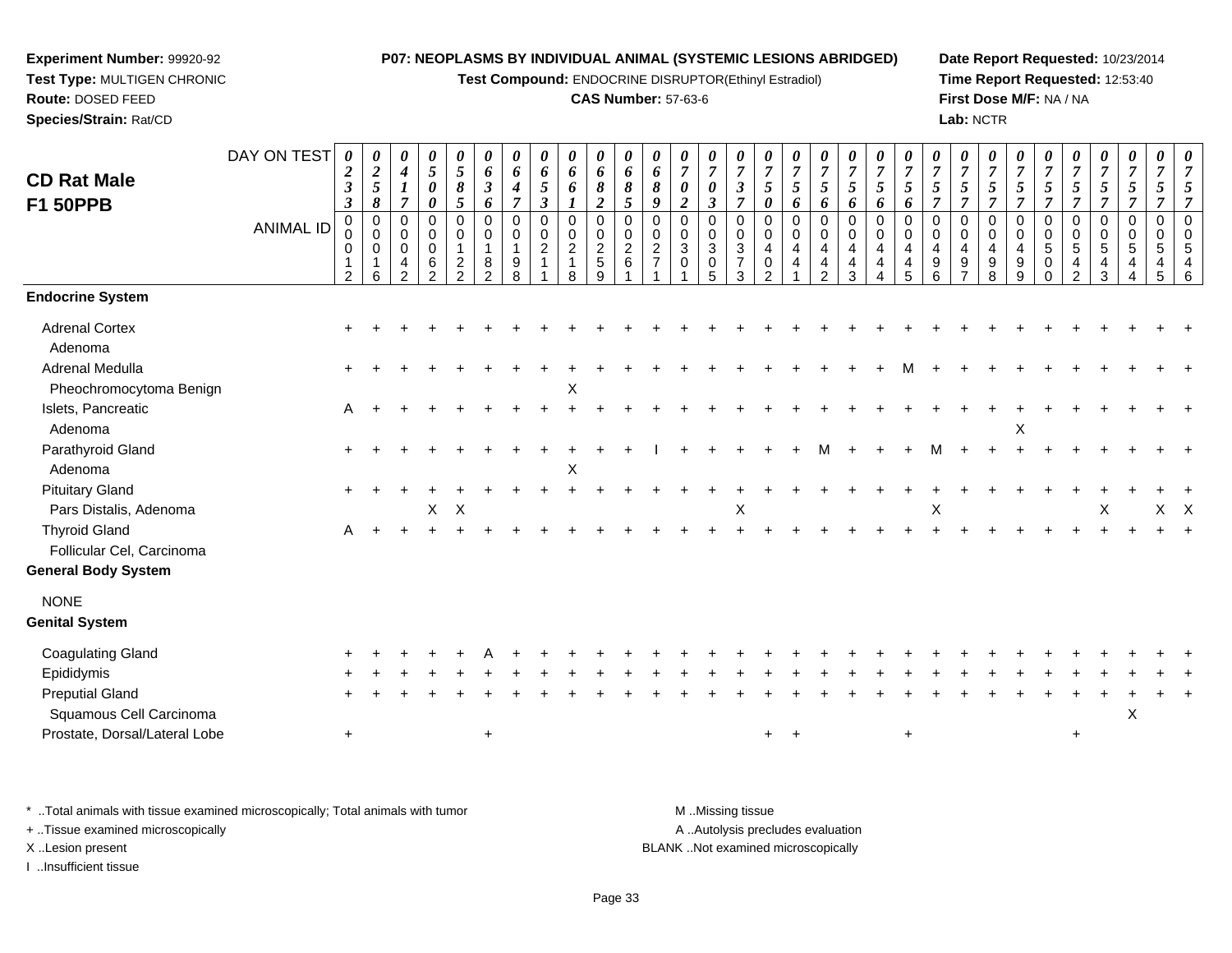**Test Compound:** ENDOCRINE DISRUPTOR(Ethinyl Estradiol)

### **CAS Number:** 57-63-6

**Date Report Requested:** 10/23/2014**Time Report Requested:** 12:53:40**First Dose M/F:** NA / NA**Lab:** NCTR

|                                        | DAY ON TEST      | 0                                                          | 0                                       | 0                                                      | 0                                                                | 0                                         | 0                                | 0                                       | 0                                           | $\boldsymbol{\theta}$                                             | 0                                           | 0                             | 0                              | 0                                                           | $\boldsymbol{\theta}$                                    | $\boldsymbol{\theta}$                       | $\boldsymbol{\theta}$              | $\boldsymbol{\theta}$    | 0                                     | 0                                                                            | 0                                        | 0                                  | $\boldsymbol{\theta}$    | 0                                        | 0                                                  | $\boldsymbol{\theta}$                              | 0                                                  | 0                                     | 0                                        | 0                                                  | $\boldsymbol{\theta}$           |                           |
|----------------------------------------|------------------|------------------------------------------------------------|-----------------------------------------|--------------------------------------------------------|------------------------------------------------------------------|-------------------------------------------|----------------------------------|-----------------------------------------|---------------------------------------------|-------------------------------------------------------------------|---------------------------------------------|-------------------------------|--------------------------------|-------------------------------------------------------------|----------------------------------------------------------|---------------------------------------------|------------------------------------|--------------------------|---------------------------------------|------------------------------------------------------------------------------|------------------------------------------|------------------------------------|--------------------------|------------------------------------------|----------------------------------------------------|----------------------------------------------------|----------------------------------------------------|---------------------------------------|------------------------------------------|----------------------------------------------------|---------------------------------|---------------------------|
| <b>CD Rat Male</b><br><b>F1 50PPB</b>  |                  | $\boldsymbol{2}$<br>$\mathfrak{z}$<br>$\boldsymbol{\beta}$ | $\boldsymbol{2}$<br>$\mathfrak{s}$<br>8 | $\boldsymbol{4}$<br>$\boldsymbol{l}$<br>$\overline{7}$ | $\mathfrak{H}$<br>$\boldsymbol{\theta}$<br>$\boldsymbol{\theta}$ | $\sqrt{5}$<br>8<br>5                      | 6<br>$\mathfrak{z}$<br>6         | 6<br>$\boldsymbol{4}$<br>$\overline{7}$ | 6<br>$\mathfrak{I}$<br>$\boldsymbol{\beta}$ | 6<br>6<br>$\boldsymbol{l}$                                        | 6<br>8<br>2                                 | 6<br>8<br>5                   | 6<br>8<br>9                    | $\overline{7}$<br>$\boldsymbol{\theta}$<br>$\boldsymbol{2}$ | $\overline{7}$<br>$\pmb{\theta}$<br>$\boldsymbol{\beta}$ | $\overline{7}$<br>$\boldsymbol{\beta}$<br>7 | $\overline{7}$<br>5<br>0           | $\overline{7}$<br>5<br>6 | $\overline{7}$<br>$\mathfrak{H}$<br>6 | $\overline{7}$<br>5<br>6                                                     | $\boldsymbol{7}$<br>$5\overline{)}$<br>6 | $\overline{7}$<br>5<br>6           | $\overline{7}$<br>5<br>7 | $\overline{7}$<br>5<br>$\overline{\tau}$ | $\overline{7}$<br>$\mathfrak{s}$<br>$\overline{7}$ | $\overline{7}$<br>$\mathfrak{s}$<br>$\overline{7}$ | $\overline{7}$<br>$\mathfrak{s}$<br>$\overline{7}$ | $\overline{7}$<br>5<br>$\overline{7}$ | $\overline{7}$<br>5<br>$\overline{\tau}$ | $\overline{7}$<br>$\mathfrak{H}$<br>$\overline{7}$ | $\overline{7}$<br>5<br>7        | 7<br>7                    |
|                                        | <b>ANIMAL ID</b> | 0<br>0<br>0<br>2                                           | $\mathbf 0$<br>0<br>$\pmb{0}$<br>6      | 0<br>0<br>$\mathbf 0$<br>4<br>2                        | $\mathbf 0$<br>0<br>$\mathbf 0$<br>6<br>$\overline{2}$           | $\Omega$<br>0<br>1<br>$\overline{c}$<br>2 | 0<br>0<br>$\mathbf{1}$<br>8<br>2 | $\mathbf 0$<br>0<br>9<br>8              | 0<br>$\mathbf 0$<br>$\overline{2}$<br>1     | $\mathbf 0$<br>$\mathbf 0$<br>$\overline{c}$<br>$\mathbf{1}$<br>8 | 0<br>0<br>$\overline{\mathbf{c}}$<br>5<br>9 | 0<br>0<br>$\overline{c}$<br>6 | $\mathbf 0$<br>0<br>$\sqrt{2}$ | $\mathbf 0$<br>$\mathbf 0$<br>$\sqrt{3}$<br>$\mathbf 0$     | $\mathbf 0$<br>0<br>$\ensuremath{\mathsf{3}}$<br>0<br>5  | $\Omega$<br>0<br>3<br>$\overline{7}$<br>3   | 0<br>0<br>4<br>0<br>$\mathfrak{p}$ | 0<br>0<br>4<br>4         | 0<br>0<br>$\overline{4}$<br>4<br>2    | $\mathbf 0$<br>$\mathbf 0$<br>$\overline{\mathbf{4}}$<br>$\overline{4}$<br>3 | 0<br>$\mathbf 0$<br>4<br>4               | 0<br>0<br>$\overline{4}$<br>4<br>5 | 0<br>0<br>4<br>9<br>6    | 0<br>0<br>4<br>9                         | $\mathbf 0$<br>0<br>$\overline{4}$<br>9<br>8       | $\Omega$<br>0<br>$\overline{4}$<br>9<br>9          | 0<br>0<br>5<br>0<br>∩                              | 0<br>0<br>5<br>4<br>2                 | 0<br>0<br>$5\phantom{.0}$<br>4<br>3      | $\mathbf 0$<br>0<br>$\,$ 5 $\,$<br>4<br>4          | 0<br>0<br>$\mathbf 5$<br>4<br>5 | $\Omega$<br>$\Omega$<br>5 |
| Prostate, Ventral Lobe                 |                  | $\ddot{}$                                                  |                                         |                                                        |                                                                  |                                           |                                  |                                         |                                             |                                                                   |                                             |                               |                                |                                                             |                                                          |                                             |                                    |                          |                                       |                                                                              |                                          |                                    |                          |                                          |                                                    |                                                    |                                                    |                                       |                                          |                                                    |                                 |                           |
| <b>Rete Testes</b>                     |                  |                                                            |                                         |                                                        |                                                                  |                                           |                                  |                                         |                                             |                                                                   |                                             |                               |                                |                                                             |                                                          |                                             |                                    |                          |                                       |                                                                              |                                          |                                    |                          |                                          |                                                    |                                                    |                                                    |                                       |                                          |                                                    |                                 |                           |
| Seminal Vesicle<br>Carcinoma           |                  | A                                                          |                                         |                                                        |                                                                  |                                           |                                  |                                         |                                             |                                                                   |                                             |                               |                                |                                                             |                                                          |                                             |                                    |                          |                                       |                                                                              |                                          |                                    |                          |                                          |                                                    |                                                    |                                                    |                                       |                                          |                                                    |                                 |                           |
| <b>Testes</b><br>Seminoma Benign       |                  |                                                            |                                         |                                                        |                                                                  |                                           |                                  |                                         |                                             |                                                                   |                                             |                               |                                |                                                             |                                                          |                                             |                                    |                          |                                       |                                                                              |                                          |                                    |                          |                                          |                                                    |                                                    |                                                    |                                       |                                          |                                                    |                                 |                           |
| <b>Hematopoietic System</b>            |                  |                                                            |                                         |                                                        |                                                                  |                                           |                                  |                                         |                                             |                                                                   |                                             |                               |                                |                                                             |                                                          |                                             |                                    |                          |                                       |                                                                              |                                          |                                    |                          |                                          |                                                    |                                                    |                                                    |                                       |                                          |                                                    |                                 |                           |
| <b>Bone Marrow</b>                     |                  | A                                                          | A                                       |                                                        |                                                                  |                                           |                                  |                                         |                                             |                                                                   |                                             |                               |                                |                                                             |                                                          |                                             |                                    |                          |                                       |                                                                              |                                          |                                    |                          |                                          |                                                    |                                                    |                                                    |                                       |                                          |                                                    |                                 |                           |
| Lymph Node                             |                  |                                                            |                                         |                                                        |                                                                  |                                           |                                  |                                         |                                             |                                                                   |                                             |                               |                                |                                                             |                                                          |                                             |                                    |                          |                                       |                                                                              |                                          |                                    |                          |                                          |                                                    |                                                    |                                                    |                                       |                                          |                                                    |                                 |                           |
| Lymph Node, Mandibular                 |                  |                                                            |                                         |                                                        |                                                                  |                                           |                                  |                                         |                                             |                                                                   |                                             |                               |                                |                                                             |                                                          |                                             |                                    |                          |                                       |                                                                              |                                          |                                    |                          |                                          |                                                    |                                                    |                                                    |                                       |                                          |                                                    |                                 |                           |
| Lymph Node, Mesenteric                 |                  | Α                                                          |                                         |                                                        |                                                                  |                                           |                                  |                                         |                                             |                                                                   |                                             |                               |                                |                                                             |                                                          |                                             |                                    |                          |                                       |                                                                              |                                          |                                    |                          |                                          |                                                    |                                                    |                                                    |                                       |                                          |                                                    |                                 |                           |
| Spleen                                 |                  |                                                            |                                         |                                                        |                                                                  |                                           |                                  |                                         |                                             |                                                                   |                                             |                               |                                |                                                             |                                                          |                                             |                                    |                          |                                       |                                                                              |                                          |                                    |                          |                                          |                                                    |                                                    |                                                    |                                       |                                          |                                                    |                                 |                           |
| Thymus                                 |                  | Α                                                          |                                         |                                                        |                                                                  |                                           |                                  | M                                       |                                             |                                                                   |                                             |                               |                                |                                                             |                                                          |                                             |                                    |                          |                                       |                                                                              |                                          |                                    |                          |                                          |                                                    |                                                    |                                                    |                                       |                                          |                                                    |                                 |                           |
| Sarcoma<br><b>Integumentary System</b> |                  |                                                            |                                         |                                                        |                                                                  |                                           |                                  |                                         |                                             | X                                                                 |                                             |                               |                                |                                                             |                                                          |                                             |                                    |                          |                                       |                                                                              |                                          |                                    |                          |                                          |                                                    |                                                    |                                                    |                                       |                                          |                                                    |                                 |                           |
| <b>Mammary Gland</b>                   |                  | Α                                                          |                                         |                                                        |                                                                  |                                           | м                                |                                         | м                                           | $\ddot{}$                                                         | М                                           |                               |                                |                                                             |                                                          |                                             |                                    |                          |                                       |                                                                              |                                          |                                    |                          |                                          |                                                    |                                                    |                                                    |                                       |                                          |                                                    |                                 |                           |
| Fibroadenoma                           |                  |                                                            |                                         |                                                        |                                                                  |                                           |                                  |                                         |                                             |                                                                   |                                             |                               |                                |                                                             |                                                          | X                                           |                                    |                          |                                       |                                                                              |                                          |                                    |                          |                                          |                                                    |                                                    |                                                    |                                       |                                          |                                                    |                                 |                           |
| Skin                                   |                  | $\ddot{}$                                                  |                                         |                                                        |                                                                  |                                           |                                  |                                         |                                             |                                                                   |                                             |                               |                                |                                                             |                                                          |                                             |                                    |                          |                                       |                                                                              |                                          |                                    |                          |                                          |                                                    |                                                    |                                                    |                                       |                                          |                                                    |                                 |                           |
| Fibroma                                |                  |                                                            |                                         |                                                        |                                                                  |                                           |                                  |                                         |                                             |                                                                   |                                             |                               |                                |                                                             |                                                          |                                             |                                    | X                        |                                       |                                                                              |                                          |                                    |                          |                                          |                                                    |                                                    |                                                    |                                       |                                          |                                                    |                                 |                           |
| Keratoacanthoma                        |                  |                                                            |                                         |                                                        |                                                                  |                                           |                                  |                                         |                                             |                                                                   |                                             |                               |                                |                                                             |                                                          |                                             |                                    |                          |                                       |                                                                              |                                          |                                    |                          |                                          |                                                    |                                                    |                                                    |                                       |                                          |                                                    |                                 |                           |
| Schwannoma Malignant                   |                  |                                                            |                                         |                                                        |                                                                  |                                           |                                  |                                         |                                             |                                                                   | $\boldsymbol{\mathsf{X}}$                   |                               |                                |                                                             |                                                          |                                             |                                    |                          |                                       |                                                                              |                                          |                                    |                          |                                          |                                                    |                                                    |                                                    |                                       |                                          |                                                    |                                 |                           |

\* ..Total animals with tissue examined microscopically; Total animals with tumor **M** . Missing tissue M ..Missing tissue

+ ..Tissue examined microscopically

**Experiment Number:** 99920-92**Test Type:** MULTIGEN CHRONIC

**Route:** DOSED FEED**Species/Strain:** Rat/CD

I ..Insufficient tissue

A ..Autolysis precludes evaluation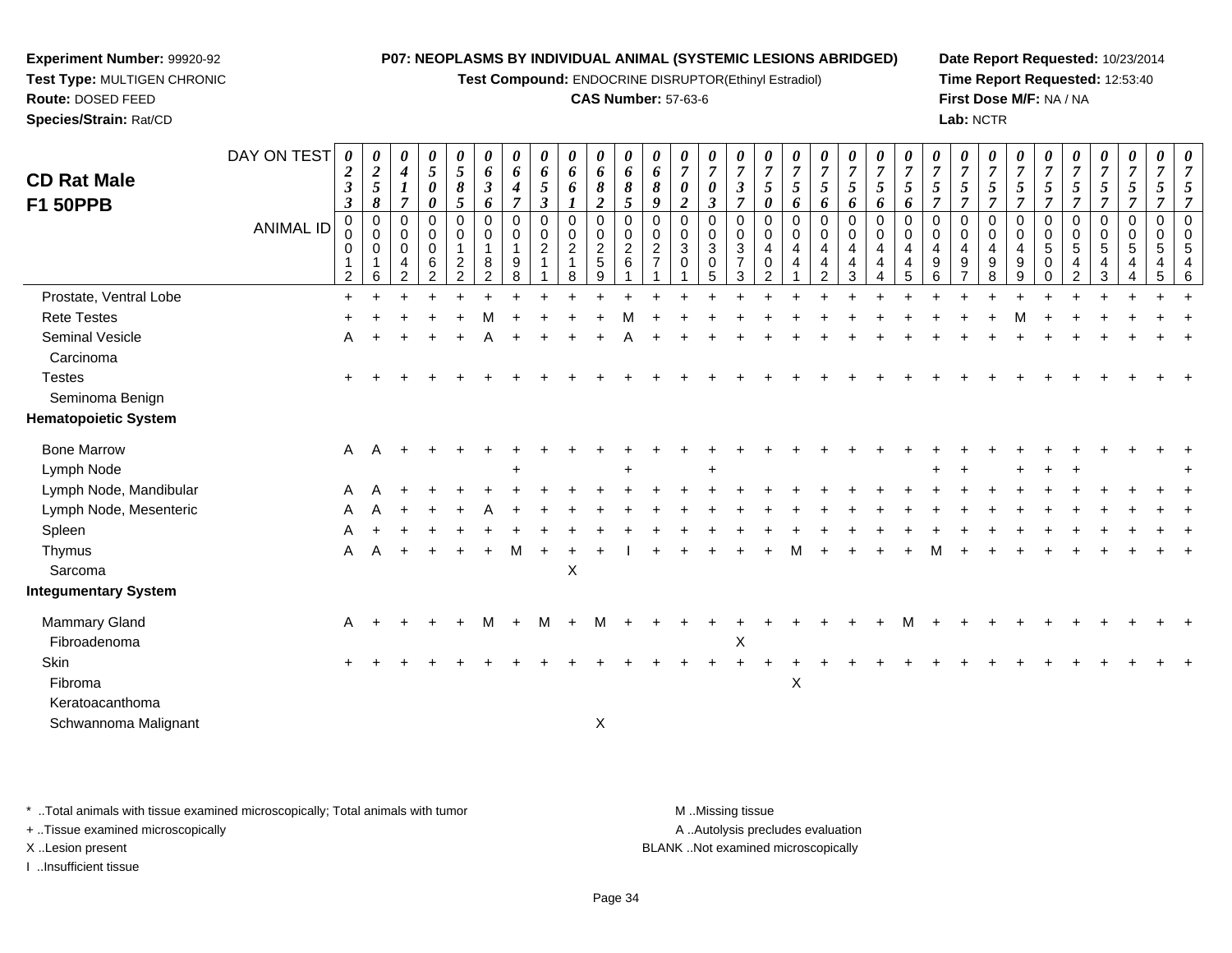**Test Compound:** ENDOCRINE DISRUPTOR(Ethinyl Estradiol)

#### **CAS Number:** 57-63-6

**Date Report Requested:** 10/23/2014**Time Report Requested:** 12:53:40**First Dose M/F:** NA / NA**Lab:** NCTR

| <b>CD Rat Male</b><br><b>F1 50PPB</b>                         | DAY ON TEST<br><b>ANIMAL ID</b> | 0<br>$\boldsymbol{2}$<br>$\mathfrak{z}$<br>$\boldsymbol{\beta}$<br>$\pmb{0}$<br>0<br>0<br>1<br>$\overline{2}$ | $\boldsymbol{\theta}$<br>$\boldsymbol{2}$<br>5<br>8<br>$\mathbf 0$<br>$\mathbf 0$<br>$\mathbf 0$<br>1<br>6 | 0<br>$\boldsymbol{4}$<br>$\boldsymbol{l}$<br>$\overline{\tau}$<br>$\mathbf 0$<br>$\mathbf 0$<br>0<br>4<br>$\mathfrak{p}$ | 0<br>$\sqrt{5}$<br>0<br>$\boldsymbol{\theta}$<br>$\mathbf 0$<br>0<br>0<br>$\,6\,$<br>2 | 0<br>$\mathfrak{s}$<br>$\pmb{8}$<br>5<br>$\mathbf 0$<br>$\mathbf 0$<br>$\mathbf 1$<br>$\overline{c}$<br>$\mathcal{P}$ | 0<br>6<br>$\boldsymbol{\beta}$<br>6<br>$\mathbf 0$<br>$\mathbf 0$<br>$\mathbf{1}$<br>8<br>$\mathfrak{p}$ | 0<br>6<br>$\boldsymbol{4}$<br>7<br>$\mathbf 0$<br>0<br>9<br>8 | 0<br>6<br>5<br>$\boldsymbol{\beta}$<br>0<br>0<br>$\overline{a}$<br>1 | 0<br>6<br>6<br>0<br>0<br>$\boldsymbol{2}$<br>8 | 0<br>6<br>$\pmb{8}$<br>$\boldsymbol{2}$<br>$\boldsymbol{0}$<br>$\begin{array}{c} 0 \\ 2 \\ 5 \end{array}$<br>9 | $\boldsymbol{\theta}$<br>6<br>8<br>$\mathfrak{s}$<br>$\mathbf 0$<br>$\mathbf 0$<br>$\overline{c}$<br>6 | 0<br>6<br>8<br>9<br>$\Omega$<br>0<br>$\overline{c}$<br>$\overline{7}$ | 0<br>$\overline{7}$<br>0<br>$\overline{2}$<br>$\mathbf 0$<br>0<br>$\mathbf{3}$<br>$\mathbf 0$ | 0<br>$\overline{7}$<br>0<br>$\boldsymbol{\beta}$<br>0<br>0<br>$\mathbf{3}$<br>$\boldsymbol{0}$<br>$5\phantom{.0}$ | 0<br>$\overline{7}$<br>$\boldsymbol{\beta}$<br>$\overline{7}$<br>$\pmb{0}$<br>$\mathbf 0$<br>$\frac{3}{7}$<br>3 | $\boldsymbol{\theta}$<br>$\overline{7}$<br>$5\overline{)}$<br>$\boldsymbol{\theta}$<br>$\mathbf 0$<br>$\mathbf 0$<br>4<br>0<br>$\mathcal{P}$ | $\boldsymbol{\theta}$<br>$\overline{7}$<br>$\sqrt{5}$<br>6<br>$\mathbf 0$<br>$\pmb{0}$<br>4<br>4 | 0<br>$\overline{7}$<br>5<br>6<br>$\mathbf 0$<br>0<br>4<br>4<br>$\mathfrak{D}$ | 0<br>$\boldsymbol{7}$<br>$5\overline{)}$<br>6<br>$\mathbf 0$<br>0<br>4<br>$\overline{\mathbf{4}}$<br>3 | 0<br>$\overline{7}$<br>$\overline{5}$<br>6<br>$\mathsf 0$<br>$\mathbf 0$<br>$\overline{4}$<br>$\overline{4}$<br>4 | $\boldsymbol{\theta}$<br>$\overline{7}$<br>5<br>6<br>$\mathbf 0$<br>0<br>4<br>4<br>5 | $\overline{7}$<br>5<br>$\mathbf 0$<br>$\mathbf 0$<br>4<br>9<br>6 | $\overline{7}$<br>5<br>$\overline{7}$<br>$\mathbf 0$<br>$\mathbf 0$<br>4<br>9 | $\pmb{\theta}$<br>$\overline{7}$<br>$\mathfrak{s}$<br>$\overline{7}$<br>$\mathbf 0$<br>0<br>$\overline{4}$<br>$\boldsymbol{9}$<br>8 | 0<br>$\overline{7}$<br>5<br>$\overline{7}$<br>$\mathbf 0$<br>$\mathbf 0$<br>$\overline{4}$<br>$\boldsymbol{9}$<br>9 | 0<br>$\overline{7}$<br>5<br>$\overline{7}$<br>0<br>0<br>5<br>0<br><sup>0</sup> | 5<br>0<br>0<br>5<br>4<br>$\mathcal{P}$ | $\boldsymbol{\theta}$<br>$\overline{7}$<br>5<br>$\mathbf 0$<br>0<br>$\,$ 5 $\,$<br>4<br>3 | 0<br>$\overline{7}$<br>$\mathfrak{H}$<br>$\overline{7}$<br>$\mathbf 0$<br>$\mathbf 0$<br>$\sqrt{5}$<br>4 | 0<br>$\overline{7}$<br>5<br>$\mathbf 0$<br>$\mathbf 0$<br>$\sqrt{5}$<br>$\overline{4}$<br>5 |  |
|---------------------------------------------------------------|---------------------------------|---------------------------------------------------------------------------------------------------------------|------------------------------------------------------------------------------------------------------------|--------------------------------------------------------------------------------------------------------------------------|----------------------------------------------------------------------------------------|-----------------------------------------------------------------------------------------------------------------------|----------------------------------------------------------------------------------------------------------|---------------------------------------------------------------|----------------------------------------------------------------------|------------------------------------------------|----------------------------------------------------------------------------------------------------------------|--------------------------------------------------------------------------------------------------------|-----------------------------------------------------------------------|-----------------------------------------------------------------------------------------------|-------------------------------------------------------------------------------------------------------------------|-----------------------------------------------------------------------------------------------------------------|----------------------------------------------------------------------------------------------------------------------------------------------|--------------------------------------------------------------------------------------------------|-------------------------------------------------------------------------------|--------------------------------------------------------------------------------------------------------|-------------------------------------------------------------------------------------------------------------------|--------------------------------------------------------------------------------------|------------------------------------------------------------------|-------------------------------------------------------------------------------|-------------------------------------------------------------------------------------------------------------------------------------|---------------------------------------------------------------------------------------------------------------------|--------------------------------------------------------------------------------|----------------------------------------|-------------------------------------------------------------------------------------------|----------------------------------------------------------------------------------------------------------|---------------------------------------------------------------------------------------------|--|
| Musculoskeletal System                                        |                                 |                                                                                                               |                                                                                                            |                                                                                                                          |                                                                                        |                                                                                                                       |                                                                                                          |                                                               |                                                                      |                                                |                                                                                                                |                                                                                                        |                                                                       |                                                                                               |                                                                                                                   |                                                                                                                 |                                                                                                                                              |                                                                                                  |                                                                               |                                                                                                        |                                                                                                                   |                                                                                      |                                                                  |                                                                               |                                                                                                                                     |                                                                                                                     |                                                                                |                                        |                                                                                           |                                                                                                          |                                                                                             |  |
| Bone                                                          |                                 |                                                                                                               |                                                                                                            |                                                                                                                          |                                                                                        |                                                                                                                       |                                                                                                          |                                                               |                                                                      |                                                |                                                                                                                |                                                                                                        |                                                                       |                                                                                               | $\ddot{}$                                                                                                         |                                                                                                                 |                                                                                                                                              |                                                                                                  |                                                                               |                                                                                                        |                                                                                                                   |                                                                                      |                                                                  |                                                                               |                                                                                                                                     |                                                                                                                     |                                                                                |                                        |                                                                                           |                                                                                                          |                                                                                             |  |
| Bone, Femur                                                   |                                 |                                                                                                               |                                                                                                            |                                                                                                                          |                                                                                        |                                                                                                                       |                                                                                                          |                                                               |                                                                      |                                                |                                                                                                                |                                                                                                        |                                                                       |                                                                                               |                                                                                                                   |                                                                                                                 |                                                                                                                                              |                                                                                                  |                                                                               |                                                                                                        |                                                                                                                   |                                                                                      |                                                                  |                                                                               |                                                                                                                                     |                                                                                                                     |                                                                                |                                        |                                                                                           |                                                                                                          |                                                                                             |  |
| <b>Skeletal Muscle</b>                                        |                                 |                                                                                                               |                                                                                                            | $\ddot{}$                                                                                                                |                                                                                        |                                                                                                                       |                                                                                                          |                                                               |                                                                      |                                                |                                                                                                                |                                                                                                        |                                                                       | $\ddot{}$                                                                                     |                                                                                                                   |                                                                                                                 |                                                                                                                                              |                                                                                                  |                                                                               |                                                                                                        |                                                                                                                   |                                                                                      |                                                                  |                                                                               |                                                                                                                                     |                                                                                                                     |                                                                                |                                        |                                                                                           |                                                                                                          |                                                                                             |  |
| Nervous System                                                |                                 |                                                                                                               |                                                                                                            |                                                                                                                          |                                                                                        |                                                                                                                       |                                                                                                          |                                                               |                                                                      |                                                |                                                                                                                |                                                                                                        |                                                                       |                                                                                               |                                                                                                                   |                                                                                                                 |                                                                                                                                              |                                                                                                  |                                                                               |                                                                                                        |                                                                                                                   |                                                                                      |                                                                  |                                                                               |                                                                                                                                     |                                                                                                                     |                                                                                |                                        |                                                                                           |                                                                                                          |                                                                                             |  |
| Brain, Brain Stem                                             |                                 |                                                                                                               |                                                                                                            |                                                                                                                          |                                                                                        |                                                                                                                       |                                                                                                          |                                                               |                                                                      |                                                |                                                                                                                |                                                                                                        |                                                                       |                                                                                               |                                                                                                                   |                                                                                                                 |                                                                                                                                              |                                                                                                  |                                                                               |                                                                                                        |                                                                                                                   |                                                                                      |                                                                  |                                                                               |                                                                                                                                     |                                                                                                                     |                                                                                |                                        |                                                                                           |                                                                                                          |                                                                                             |  |
| Brain, Cerebellum                                             |                                 |                                                                                                               |                                                                                                            |                                                                                                                          |                                                                                        |                                                                                                                       |                                                                                                          |                                                               |                                                                      |                                                |                                                                                                                |                                                                                                        |                                                                       |                                                                                               |                                                                                                                   |                                                                                                                 |                                                                                                                                              |                                                                                                  |                                                                               |                                                                                                        |                                                                                                                   |                                                                                      |                                                                  |                                                                               |                                                                                                                                     |                                                                                                                     |                                                                                |                                        |                                                                                           |                                                                                                          |                                                                                             |  |
| Brain, Cerebrum                                               |                                 |                                                                                                               |                                                                                                            |                                                                                                                          |                                                                                        |                                                                                                                       |                                                                                                          |                                                               |                                                                      |                                                |                                                                                                                |                                                                                                        |                                                                       |                                                                                               |                                                                                                                   |                                                                                                                 |                                                                                                                                              |                                                                                                  |                                                                               |                                                                                                        |                                                                                                                   |                                                                                      |                                                                  |                                                                               |                                                                                                                                     |                                                                                                                     |                                                                                |                                        |                                                                                           |                                                                                                          |                                                                                             |  |
| Peripheral Nerve                                              |                                 |                                                                                                               |                                                                                                            | $\ddot{}$                                                                                                                |                                                                                        |                                                                                                                       |                                                                                                          |                                                               |                                                                      |                                                |                                                                                                                |                                                                                                        |                                                                       | $\ddot{}$                                                                                     |                                                                                                                   |                                                                                                                 |                                                                                                                                              |                                                                                                  |                                                                               |                                                                                                        |                                                                                                                   |                                                                                      |                                                                  |                                                                               |                                                                                                                                     |                                                                                                                     |                                                                                |                                        |                                                                                           |                                                                                                          |                                                                                             |  |
| Spinal Cord                                                   |                                 |                                                                                                               |                                                                                                            | A                                                                                                                        |                                                                                        |                                                                                                                       |                                                                                                          |                                                               |                                                                      |                                                |                                                                                                                |                                                                                                        |                                                                       | $\mathsf A$                                                                                   |                                                                                                                   |                                                                                                                 |                                                                                                                                              |                                                                                                  |                                                                               |                                                                                                        |                                                                                                                   |                                                                                      |                                                                  |                                                                               |                                                                                                                                     |                                                                                                                     |                                                                                |                                        |                                                                                           |                                                                                                          |                                                                                             |  |
| <b>Respiratory System</b>                                     |                                 |                                                                                                               |                                                                                                            |                                                                                                                          |                                                                                        |                                                                                                                       |                                                                                                          |                                                               |                                                                      |                                                |                                                                                                                |                                                                                                        |                                                                       |                                                                                               |                                                                                                                   |                                                                                                                 |                                                                                                                                              |                                                                                                  |                                                                               |                                                                                                        |                                                                                                                   |                                                                                      |                                                                  |                                                                               |                                                                                                                                     |                                                                                                                     |                                                                                |                                        |                                                                                           |                                                                                                          |                                                                                             |  |
| Lung                                                          |                                 | $\mathsf{A}$                                                                                                  |                                                                                                            |                                                                                                                          |                                                                                        |                                                                                                                       |                                                                                                          |                                                               |                                                                      |                                                |                                                                                                                |                                                                                                        |                                                                       |                                                                                               |                                                                                                                   |                                                                                                                 |                                                                                                                                              |                                                                                                  |                                                                               |                                                                                                        |                                                                                                                   |                                                                                      |                                                                  |                                                                               |                                                                                                                                     |                                                                                                                     |                                                                                |                                        |                                                                                           |                                                                                                          |                                                                                             |  |
| Sarcoma, Metastatic, Thymus                                   |                                 |                                                                                                               |                                                                                                            |                                                                                                                          |                                                                                        |                                                                                                                       |                                                                                                          |                                                               |                                                                      | X                                              |                                                                                                                |                                                                                                        |                                                                       |                                                                                               |                                                                                                                   |                                                                                                                 |                                                                                                                                              |                                                                                                  |                                                                               |                                                                                                        |                                                                                                                   |                                                                                      |                                                                  |                                                                               |                                                                                                                                     |                                                                                                                     |                                                                                |                                        |                                                                                           |                                                                                                          |                                                                                             |  |
| Nose                                                          |                                 | A                                                                                                             |                                                                                                            |                                                                                                                          |                                                                                        |                                                                                                                       |                                                                                                          |                                                               |                                                                      |                                                |                                                                                                                |                                                                                                        |                                                                       |                                                                                               |                                                                                                                   |                                                                                                                 |                                                                                                                                              |                                                                                                  |                                                                               |                                                                                                        |                                                                                                                   |                                                                                      |                                                                  |                                                                               |                                                                                                                                     |                                                                                                                     |                                                                                |                                        |                                                                                           |                                                                                                          |                                                                                             |  |
| Trachea                                                       |                                 | $\ddot{}$                                                                                                     |                                                                                                            |                                                                                                                          |                                                                                        |                                                                                                                       |                                                                                                          |                                                               |                                                                      |                                                |                                                                                                                |                                                                                                        |                                                                       |                                                                                               |                                                                                                                   |                                                                                                                 |                                                                                                                                              |                                                                                                  |                                                                               |                                                                                                        |                                                                                                                   |                                                                                      |                                                                  |                                                                               |                                                                                                                                     |                                                                                                                     |                                                                                |                                        |                                                                                           |                                                                                                          |                                                                                             |  |
| <b>Special Senses System</b>                                  |                                 |                                                                                                               |                                                                                                            |                                                                                                                          |                                                                                        |                                                                                                                       |                                                                                                          |                                                               |                                                                      |                                                |                                                                                                                |                                                                                                        |                                                                       |                                                                                               |                                                                                                                   |                                                                                                                 |                                                                                                                                              |                                                                                                  |                                                                               |                                                                                                        |                                                                                                                   |                                                                                      |                                                                  |                                                                               |                                                                                                                                     |                                                                                                                     |                                                                                |                                        |                                                                                           |                                                                                                          |                                                                                             |  |
| Eye<br>Retrobulbar, Squamous Cell Carcinoma,<br>Deep Invasion |                                 | A                                                                                                             |                                                                                                            |                                                                                                                          |                                                                                        |                                                                                                                       |                                                                                                          |                                                               |                                                                      |                                                |                                                                                                                |                                                                                                        |                                                                       |                                                                                               |                                                                                                                   |                                                                                                                 |                                                                                                                                              |                                                                                                  |                                                                               |                                                                                                        |                                                                                                                   |                                                                                      |                                                                  |                                                                               |                                                                                                                                     |                                                                                                                     |                                                                                |                                        |                                                                                           |                                                                                                          |                                                                                             |  |

\* ..Total animals with tissue examined microscopically; Total animals with tumor **M** ...Missing tissue M ...Missing tissue

 $\alpha$ 

+ ..Tissue examined microscopically

d A

**Experiment Number:** 99920-92**Test Type:** MULTIGEN CHRONIC

**Route:** DOSED FEED**Species/Strain:** Rat/CD

I ..Insufficient tissue

Harderian Gland

Lacrimal Gland

A .. Autolysis precludes evaluation X ..Lesion present BLANK ..Not examined microscopically

<sup>+</sup>

<sup>A</sup> <sup>+</sup> <sup>+</sup> <sup>+</sup> <sup>+</sup> <sup>+</sup> <sup>+</sup> <sup>+</sup> <sup>+</sup> <sup>+</sup> <sup>+</sup> <sup>+</sup> <sup>+</sup> <sup>+</sup> <sup>+</sup> <sup>+</sup> <sup>+</sup> <sup>+</sup> <sup>+</sup> <sup>+</sup> <sup>+</sup> <sup>+</sup> <sup>+</sup> <sup>+</sup> <sup>+</sup> <sup>+</sup> <sup>+</sup> <sup>+</sup> <sup>+</sup> <sup>+</sup>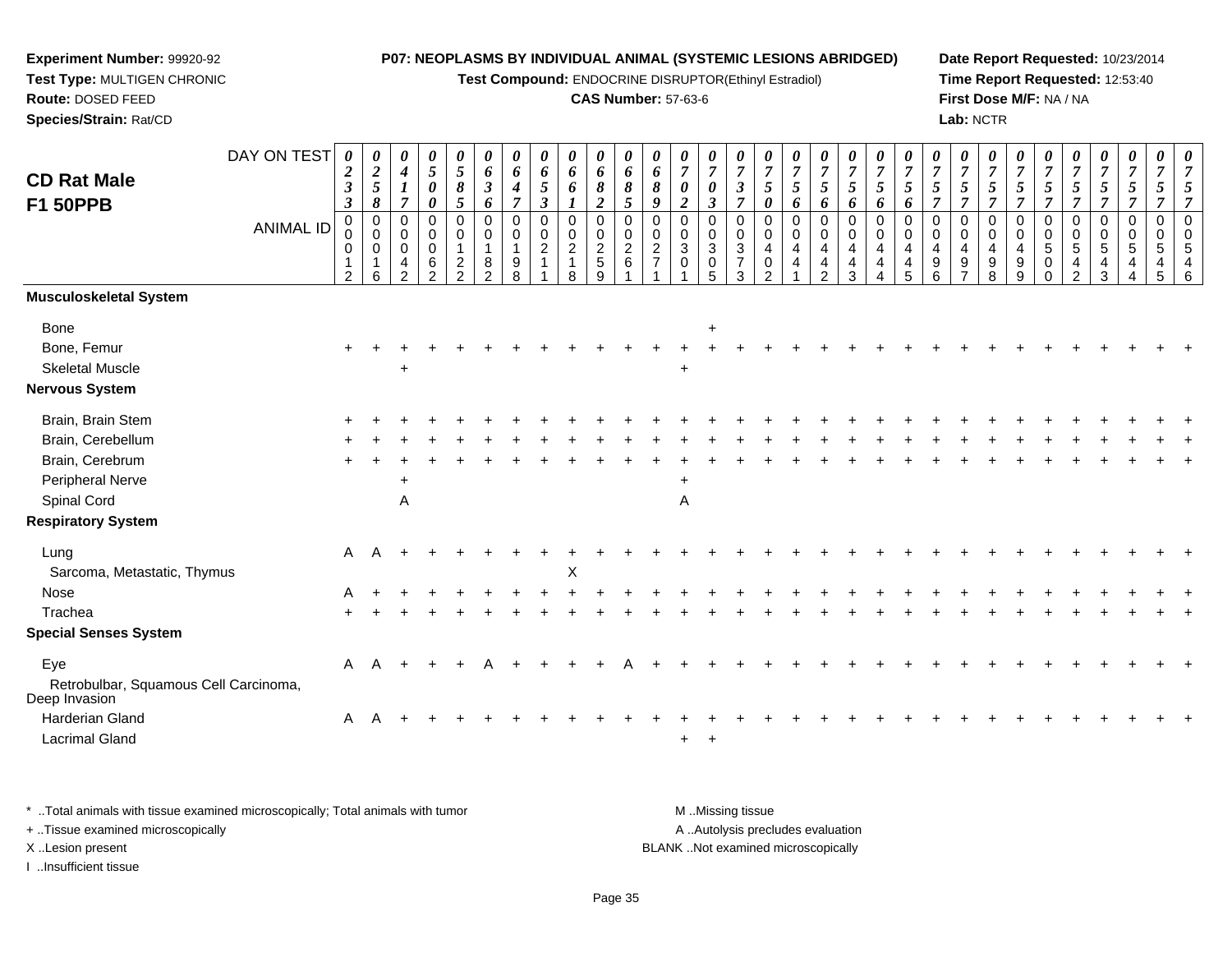**Test Compound:** ENDOCRINE DISRUPTOR(Ethinyl Estradiol)

# **CAS Number:** 57-63-6

**Date Report Requested:** 10/23/2014**Time Report Requested:** 12:53:40**First Dose M/F:** NA / NA**Lab:** NCTR

| <b>CD Rat Male</b><br><b>F1 50PPB</b>        | DAY ON TEST | $\boldsymbol{\theta}$<br>$\boldsymbol{2}$<br>$\boldsymbol{\beta}$<br>3 | 0<br>$\sqrt{2}$<br>5<br>8                                    | 0<br>$\boldsymbol{4}$<br>$\overline{ }$    | 0<br>$\mathfrak{H}$<br>0<br>0 | 0<br>5<br>8<br>5                                                     | $\boldsymbol{\theta}$<br>6<br>$\boldsymbol{\beta}$<br>6 | $\boldsymbol{\theta}$<br>6<br>$\boldsymbol{4}$<br>$\overline{ }$ | $\boldsymbol{\theta}$<br>$\pmb{6}$<br>$\mathfrak{s}$<br>$\boldsymbol{\beta}$ | 0<br>6<br>6                                       | 0<br>6<br>8<br>$\overline{2}$                  | $\boldsymbol{\theta}$<br>6<br>$\Omega$<br>5 | $\boldsymbol{\theta}$<br>6<br>8<br>9 | $\boldsymbol{\theta}$<br>$\overline{7}$<br>$\boldsymbol{\theta}$<br>$\boldsymbol{2}$ | 0<br>$\overline{7}$<br>0<br>3                           | 0<br>$\overline{7}$<br>3<br>$\overline{ }$                 | U<br>0      | $\boldsymbol{\theta}$<br>$\overline{7}$<br>0 | $\boldsymbol{\theta}$<br>$\overline{7}$<br>5<br>6 | 0<br>$\overline{7}$<br>$5\overline{)}$<br>6 | $\frac{\boldsymbol{\theta}}{\boldsymbol{7}}$<br>5<br>6 | U<br>$\overline{ }$<br>n | $\boldsymbol{\theta}$<br>$\overline{ }$ | $\boldsymbol{\theta}$<br>$\overline{7}$<br>5<br>$\overline{ }$ | 0<br>$\overline{7}$<br>5<br>$\overline{ }$ | 0<br>$\overline{ }$ | 5<br>$\overline{ }$ | $\boldsymbol{\theta}$<br>$\overline{7}$<br>5 | 0<br>$\overline{7}$<br>5<br>7  | $\boldsymbol{\theta}$<br>$\overline{7}$<br>5 | 0<br>$\overline{ }$ |  |
|----------------------------------------------|-------------|------------------------------------------------------------------------|--------------------------------------------------------------|--------------------------------------------|-------------------------------|----------------------------------------------------------------------|---------------------------------------------------------|------------------------------------------------------------------|------------------------------------------------------------------------------|---------------------------------------------------|------------------------------------------------|---------------------------------------------|--------------------------------------|--------------------------------------------------------------------------------------|---------------------------------------------------------|------------------------------------------------------------|-------------|----------------------------------------------|---------------------------------------------------|---------------------------------------------|--------------------------------------------------------|--------------------------|-----------------------------------------|----------------------------------------------------------------|--------------------------------------------|---------------------|---------------------|----------------------------------------------|--------------------------------|----------------------------------------------|---------------------|--|
|                                              | ANIMAL ID   | 0<br>0<br>0<br>$\overline{2}$                                          | $\pmb{0}$<br>$\mathbf 0$<br>$\mathbf 0$<br>$\mathbf{1}$<br>6 | 0<br>$\mathbf 0$<br>0<br>4<br><sup>o</sup> | $\pmb{0}$<br>$\mathbf 0$<br>6 | 0<br>$\pmb{0}$<br>$\overline{A}$<br>$\overline{c}$<br>$\mathfrak{p}$ | 0<br>0<br>8<br>2                                        | 0<br>9<br>8                                                      | 0<br>0<br>$\overline{c}$                                                     | $\mathbf 0$<br>$\boldsymbol{2}$<br>$\overline{1}$ | $\mathbf 0$<br>$\pmb{0}$<br>$\frac{2}{5}$<br>9 | 0<br>$\boldsymbol{2}$<br>6                  | $\mathbf 0$<br>$\overline{2}$        | 0<br>$\mathbf 0$<br>3<br>0                                                           | $\mathbf 0$<br>$\ensuremath{\mathsf{3}}$<br>$\mathbf 0$ | 0<br>0<br>$\ensuremath{\mathsf{3}}$<br>$\overline{7}$<br>3 | 0<br>4<br>0 | 0<br>4<br>4                                  | $\mathbf 0$<br>4<br>4<br><sub>2</sub>             | $\mathbf 0$<br>4<br>4<br>3                  | $\mathbf 0$<br>0<br>4<br>4                             | 0<br>4<br>4              | 0<br>4<br>9                             | 0<br>4<br>9                                                    | 0<br>4<br>9<br>8                           | 0<br>4<br>9<br>9    | 0<br>5              | 0<br>0<br>5<br>4<br>$\mathcal{P}$            | 0<br>$5\phantom{.0}$<br>4<br>3 | $\mathbf 0$<br>5                             | 0                   |  |
| Zymbal's Gland                               |             |                                                                        |                                                              |                                            |                               |                                                                      |                                                         |                                                                  | $\ddot{}$                                                                    |                                                   |                                                |                                             |                                      |                                                                                      |                                                         | $\ddot{}$                                                  |             |                                              |                                                   |                                             |                                                        |                          |                                         |                                                                |                                            |                     |                     |                                              |                                |                                              |                     |  |
| Carcinoma                                    |             |                                                                        |                                                              |                                            |                               |                                                                      |                                                         |                                                                  |                                                                              |                                                   |                                                |                                             |                                      |                                                                                      |                                                         | Χ                                                          |             |                                              |                                                   |                                             |                                                        |                          |                                         |                                                                |                                            |                     |                     |                                              |                                |                                              |                     |  |
| Squamous Cell Carcinoma                      |             |                                                                        |                                                              |                                            |                               |                                                                      |                                                         |                                                                  | Χ                                                                            |                                                   |                                                |                                             |                                      |                                                                                      |                                                         |                                                            |             |                                              |                                                   |                                             |                                                        |                          |                                         |                                                                |                                            |                     |                     |                                              |                                |                                              |                     |  |
| <b>Urinary System</b>                        |             |                                                                        |                                                              |                                            |                               |                                                                      |                                                         |                                                                  |                                                                              |                                                   |                                                |                                             |                                      |                                                                                      |                                                         |                                                            |             |                                              |                                                   |                                             |                                                        |                          |                                         |                                                                |                                            |                     |                     |                                              |                                |                                              |                     |  |
| Kidney<br>Bilateral, Renal Tubule, Carcinoma |             | A                                                                      |                                                              |                                            | X                             |                                                                      |                                                         |                                                                  |                                                                              |                                                   |                                                |                                             |                                      |                                                                                      |                                                         |                                                            |             |                                              |                                                   |                                             |                                                        |                          |                                         |                                                                |                                            |                     |                     |                                              |                                |                                              |                     |  |
| Mesenchymal Tumor Malignant                  |             |                                                                        |                                                              |                                            |                               |                                                                      |                                                         |                                                                  |                                                                              |                                                   |                                                |                                             |                                      |                                                                                      |                                                         |                                                            |             |                                              |                                                   |                                             |                                                        |                          |                                         |                                                                | X                                          |                     |                     |                                              |                                |                                              |                     |  |
| Urethra                                      |             |                                                                        |                                                              | $\ddot{}$                                  |                               |                                                                      |                                                         |                                                                  |                                                                              |                                                   |                                                |                                             |                                      |                                                                                      |                                                         |                                                            |             |                                              |                                                   |                                             |                                                        |                          |                                         |                                                                |                                            |                     |                     |                                              | $\ddot{}$                      |                                              |                     |  |
| Urinary Bladder                              |             | A                                                                      |                                                              |                                            |                               |                                                                      |                                                         |                                                                  |                                                                              |                                                   |                                                |                                             |                                      |                                                                                      |                                                         |                                                            |             |                                              |                                                   |                                             |                                                        |                          |                                         |                                                                |                                            |                     |                     |                                              |                                |                                              |                     |  |
| <b>SYSTEMIC LESIONS</b>                      |             |                                                                        |                                                              |                                            |                               |                                                                      |                                                         |                                                                  |                                                                              |                                                   |                                                |                                             |                                      |                                                                                      |                                                         |                                                            |             |                                              |                                                   |                                             |                                                        |                          |                                         |                                                                |                                            |                     |                     |                                              |                                |                                              |                     |  |
| Multiple Organ<br>Lymphoma Malignant         |             |                                                                        |                                                              |                                            |                               |                                                                      |                                                         | X                                                                |                                                                              |                                                   |                                                |                                             |                                      |                                                                                      | X                                                       |                                                            |             |                                              |                                                   |                                             |                                                        |                          |                                         |                                                                |                                            |                     |                     |                                              |                                |                                              |                     |  |
|                                              |             |                                                                        |                                                              |                                            |                               |                                                                      |                                                         |                                                                  |                                                                              |                                                   |                                                |                                             |                                      |                                                                                      |                                                         |                                                            |             |                                              |                                                   |                                             |                                                        |                          |                                         |                                                                |                                            |                     |                     |                                              |                                |                                              |                     |  |

\* ..Total animals with tissue examined microscopically; Total animals with tumor **M** . Missing tissue M ..Missing tissue

+ ..Tissue examined microscopically

**Experiment Number:** 99920-92**Test Type:** MULTIGEN CHRONIC

**Route:** DOSED FEED**Species/Strain:** Rat/CD

I ..Insufficient tissue

A ..Autolysis precludes evaluation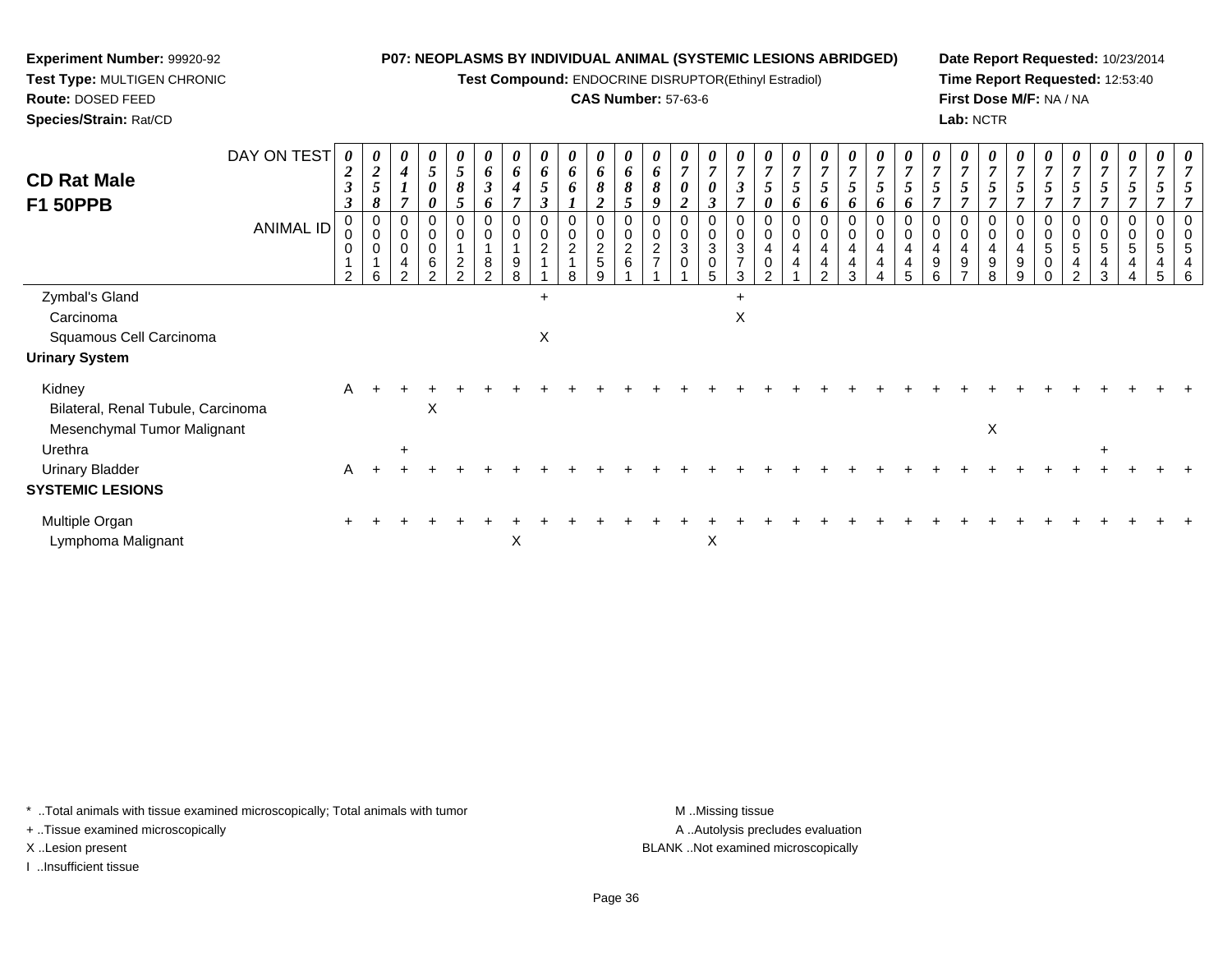**Test Compound:** ENDOCRINE DISRUPTOR(Ethinyl Estradiol)

#### **CAS Number:** 57-63-6

<sup>+</sup> <sup>+</sup> <sup>+</sup> <sup>+</sup> <sup>+</sup> <sup>+</sup> <sup>+</sup> <sup>+</sup> <sup>+</sup> <sup>+</sup> <sup>+</sup> <sup>+</sup> <sup>+</sup> <sup>+</sup> <sup>+</sup> <sup>+</sup> <sup>+</sup> <sup>+</sup> <sup>50</sup>

<sup>+</sup> <sup>+</sup> <sup>+</sup> <sup>+</sup> <sup>+</sup> <sup>+</sup> <sup>+</sup> <sup>+</sup> <sup>+</sup> <sup>+</sup> <sup>+</sup> <sup>+</sup> <sup>+</sup> <sup>+</sup> <sup>+</sup> <sup>+</sup> <sup>+</sup> <sup>+</sup> <sup>47</sup>

<sup>+</sup> <sup>+</sup> <sup>+</sup> <sup>+</sup> <sup>+</sup> <sup>+</sup> <sup>+</sup> <sup>+</sup> <sup>+</sup> <sup>+</sup> <sup>+</sup> <sup>+</sup> <sup>+</sup> <sup>+</sup> <sup>+</sup> <sup>+</sup> <sup>+</sup> <sup>+</sup> <sup>49</sup>

<sup>1</sup> \*TOTALS

9

**Date Report Requested:** 10/23/2014**Time Report Requested:** 12:53:40**First Dose M/F:** NA / NA**Lab:** NCTR

| Mesentery                                                                      |           |  |  |           |  |  |  |   |       |                  |                                  |           |           | 1  |
|--------------------------------------------------------------------------------|-----------|--|--|-----------|--|--|--|---|-------|------------------|----------------------------------|-----------|-----------|----|
| Oral Mucosa                                                                    |           |  |  | $\ddot{}$ |  |  |  |   |       |                  |                                  | $\ddot{}$ |           | g  |
| Squamous Cell Carcinoma                                                        |           |  |  | X         |  |  |  |   |       |                  |                                  | X         |           |    |
| Pancreas                                                                       | $\pm$     |  |  |           |  |  |  |   |       |                  |                                  |           | ÷         | 48 |
| <b>Salivary Glands</b>                                                         | $\ddot{}$ |  |  |           |  |  |  |   |       |                  |                                  |           | ÷         | 50 |
| Stomach, Forestomach                                                           | $\pm$     |  |  |           |  |  |  |   |       |                  |                                  |           | $\div$    | 48 |
| Stomach, Glandular                                                             | +         |  |  |           |  |  |  |   |       |                  |                                  |           | $\ddot{}$ | 46 |
| <b>Cardiovascular System</b>                                                   |           |  |  |           |  |  |  |   |       |                  |                                  |           |           |    |
| <b>Blood Vessel</b>                                                            | $\pm$     |  |  |           |  |  |  |   |       |                  |                                  |           |           | 50 |
| Heart                                                                          | $\pm$     |  |  |           |  |  |  | + | $\pm$ | ÷.               |                                  |           | $\pm$     | 50 |
| Schwannoma Benign                                                              |           |  |  |           |  |  |  |   |       |                  | Х                                |           |           | 1  |
|                                                                                |           |  |  |           |  |  |  |   |       |                  |                                  |           |           |    |
| * Total animals with tissue examined microscopically; Total animals with tumor |           |  |  |           |  |  |  |   |       | M Missing tissue |                                  |           |           |    |
| + Tissue examined microscopically                                              |           |  |  |           |  |  |  |   |       |                  | A Autolysis precludes evaluation |           |           |    |

... Autolysis precludes evaluation

X ..Lesion present BLANK ..Not examined microscopically

I ..Insufficient tissue

**Experiment Number:** 99920-92**Test Type:** MULTIGEN CHRONIC

DAY ON TEST

*0 7 5*

<sup>+</sup> <sup>+</sup> <sup>+</sup> <sup>+</sup> <sup>+</sup> <sup>+</sup> <sup>+</sup> <sup>+</sup> <sup>+</sup> <sup>+</sup> <sup>+</sup> <sup>+</sup> <sup>+</sup> <sup>+</sup> <sup>+</sup> <sup>+</sup> <sup>+</sup> <sup>+</sup> <sup>+</sup> <sup>46</sup>

<sup>+</sup> <sup>+</sup> <sup>+</sup> <sup>+</sup> <sup>+</sup> <sup>+</sup> <sup>+</sup> <sup>+</sup> <sup>+</sup> <sup>+</sup> <sup>+</sup> <sup>+</sup> <sup>+</sup> <sup>+</sup> <sup>+</sup> <sup>+</sup> <sup>+</sup> <sup>+</sup> <sup>+</sup> <sup>46</sup>

<sup>+</sup> <sup>+</sup> <sup>+</sup> <sup>+</sup> <sup>+</sup> <sup>+</sup> <sup>+</sup> <sup>+</sup> <sup>+</sup> <sup>+</sup> <sup>+</sup> <sup>+</sup> <sup>+</sup> <sup>+</sup> <sup>+</sup> <sup>+</sup> <sup>+</sup> <sup>+</sup> <sup>+</sup> <sup>46</sup>

<sup>+</sup> <sup>+</sup> <sup>+</sup> <sup>+</sup> <sup>+</sup> <sup>+</sup> <sup>+</sup> <sup>+</sup> <sup>+</sup> <sup>+</sup> <sup>+</sup> <sup>+</sup> <sup>+</sup> <sup>+</sup> <sup>+</sup> <sup>+</sup> <sup>+</sup> <sup>+</sup> <sup>+</sup> <sup>46</sup>

 $a$ 

<sup>+</sup> <sup>+</sup> <sup>+</sup> <sup>+</sup> <sup>+</sup> <sup>+</sup> <sup>+</sup> <sup>+</sup> <sup>+</sup> <sup>+</sup> <sup>+</sup> <sup>+</sup> <sup>+</sup> <sup>+</sup> <sup>+</sup> <sup>+</sup> <sup>+</sup> <sup>+</sup> <sup>+</sup> <sup>47</sup>

 *8*0

ANIMAL ID

 $\mathsf{S}$  +

 $\mathsf{r}$  +

 $\mathsf{n}$  +

**Route:** DOSED FEED**Species/Strain:** Rat/CD

**CD Rat MaleF1 50PPB**

**Alimentary System**

Intestine Large, Cecum

Intestine Large, Rectum

Intestine Small, Duodenum

Hepatocellular Carcinoma

Intestine Large, Colon

Intestine Small, Ileum

Intestine Small, Jejunum

**Esophagus** 

Liver

**Mesentery** 

Page 37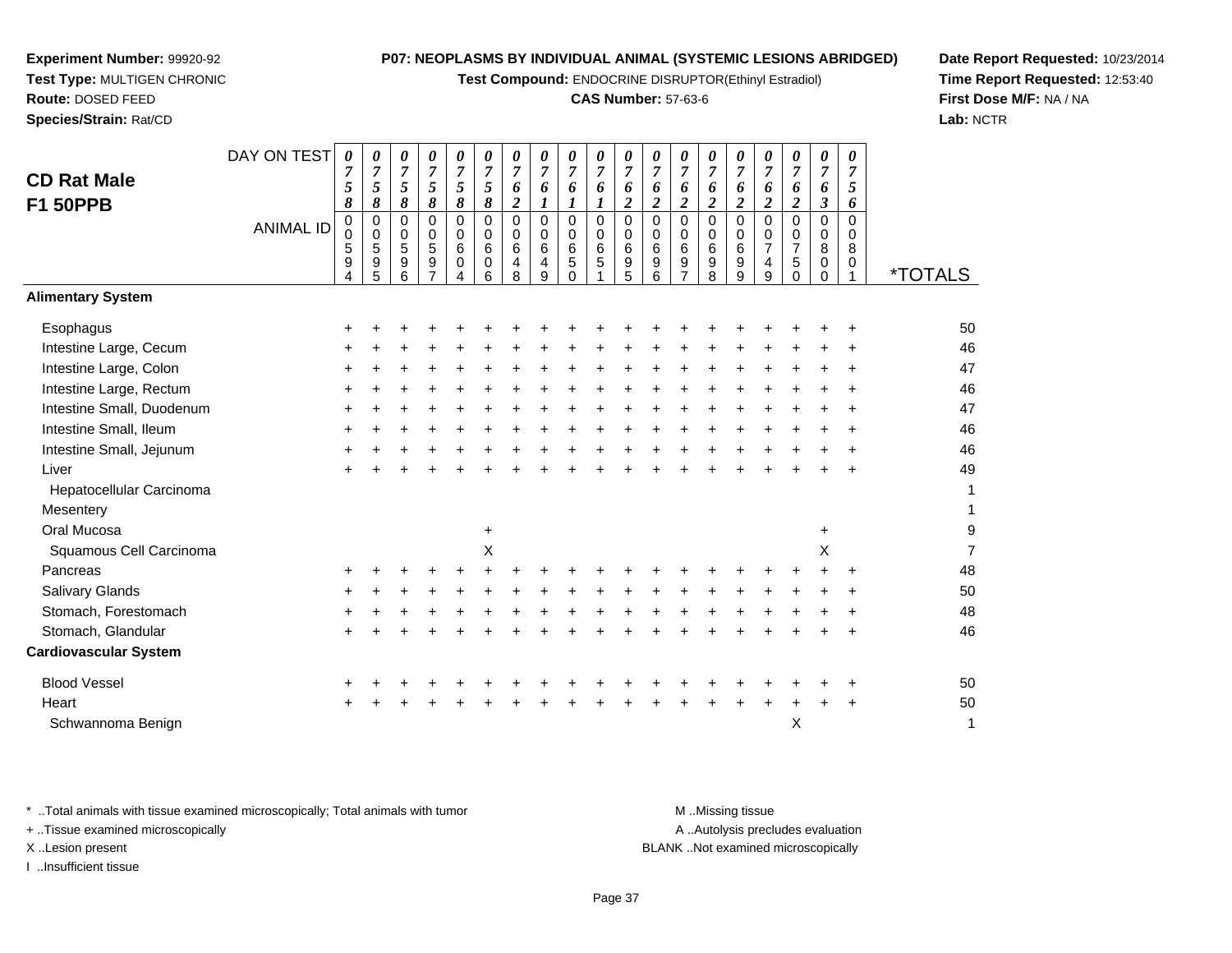**Test Compound:** ENDOCRINE DISRUPTOR(Ethinyl Estradiol)

#### **CAS Number:** 57-63-6

**Date Report Requested:** 10/23/2014**Time Report Requested:** 12:53:41**First Dose M/F:** NA / NA**Lab:** NCTR

| <b>CD Rat Male</b><br><b>F1 50PPB</b>                                                                                        | DAY ON TEST<br><b>ANIMAL ID</b> | 0<br>$\overline{7}$<br>5<br>8<br>$\pmb{0}$<br>$\mbox{O}$<br>$\,$ 5 $\,$ | 0<br>$\overline{7}$<br>5<br>8<br>$\pmb{0}$<br>$\pmb{0}$<br>5 | 0<br>$\overline{7}$<br>$\sqrt{5}$<br>8<br>$\mathbf 0$<br>$\,0\,$<br>$\overline{5}$ | 0<br>$\overline{7}$<br>5<br>8<br>$\mathbf 0$<br>0<br>5 | 0<br>$\overline{7}$<br>5<br>$\pmb{8}$<br>$\pmb{0}$<br>0<br>$\,6\,$ | $\pmb{\theta}$<br>$\overline{7}$<br>5<br>$\pmb{8}$<br>$\pmb{0}$<br>$\mathbf 0$<br>$\,6\,$ | 0<br>$\overline{7}$<br>6<br>$\boldsymbol{2}$<br>$\Omega$<br>0<br>6 | 0<br>$\overline{7}$<br>6<br>1<br>$\mathbf 0$<br>0<br>6 | 0<br>$\overline{7}$<br>6<br>1<br>$\pmb{0}$<br>0<br>6 | 0<br>$\boldsymbol{7}$<br>6<br>$\boldsymbol{l}$<br>$\pmb{0}$<br>0<br>$\,6\,$ | 0<br>$\overline{7}$<br>6<br>$\boldsymbol{2}$<br>0<br>0<br>$\,6\,$ | 0<br>$\overline{7}$<br>6<br>$\boldsymbol{2}$<br>$\mathbf 0$<br>0<br>$\,6$ | 0<br>$\overline{7}$<br>6<br>$\boldsymbol{2}$<br>$\mathbf 0$<br>0<br>6 | 0<br>$\overline{7}$<br>6<br>$\boldsymbol{2}$<br>0<br>0<br>6 | 0<br>$\overline{7}$<br>6<br>$\overline{2}$<br>$\pmb{0}$<br>0<br>6 | 0<br>$\overline{7}$<br>6<br>$\overline{2}$<br>0<br>0<br>$\overline{7}$ | 0<br>7<br>6<br>$\boldsymbol{2}$<br>$\Omega$<br>0<br>$\overline{7}$ | 0<br>$\overline{7}$<br>6<br>$\boldsymbol{\beta}$<br>$\mathbf 0$<br>0<br>8 | 0<br>$\overline{7}$<br>5<br>6<br>$\mathbf 0$<br>0<br>8 |                                        |
|------------------------------------------------------------------------------------------------------------------------------|---------------------------------|-------------------------------------------------------------------------|--------------------------------------------------------------|------------------------------------------------------------------------------------|--------------------------------------------------------|--------------------------------------------------------------------|-------------------------------------------------------------------------------------------|--------------------------------------------------------------------|--------------------------------------------------------|------------------------------------------------------|-----------------------------------------------------------------------------|-------------------------------------------------------------------|---------------------------------------------------------------------------|-----------------------------------------------------------------------|-------------------------------------------------------------|-------------------------------------------------------------------|------------------------------------------------------------------------|--------------------------------------------------------------------|---------------------------------------------------------------------------|--------------------------------------------------------|----------------------------------------|
|                                                                                                                              |                                 | 9<br>4                                                                  | 9<br>5                                                       | 9<br>6                                                                             | 9<br>7                                                 | 0<br>4                                                             | $\mathbf 0$<br>6                                                                          | $\overline{4}$<br>8                                                | 4<br>9                                                 | 5<br>$\Omega$                                        | 5                                                                           | 9<br>5                                                            | 9<br>6                                                                    | 9                                                                     | 9<br>8                                                      | $\boldsymbol{9}$<br>9                                             | 4<br>9                                                                 | 5<br>$\Omega$                                                      | $\mathbf 0$<br>0                                                          | 0<br>1                                                 | <i><b>*TOTALS</b></i>                  |
| <b>Endocrine System</b>                                                                                                      |                                 |                                                                         |                                                              |                                                                                    |                                                        |                                                                    |                                                                                           |                                                                    |                                                        |                                                      |                                                                             |                                                                   |                                                                           |                                                                       |                                                             |                                                                   |                                                                        |                                                                    |                                                                           |                                                        |                                        |
| <b>Adrenal Cortex</b><br>Adenoma                                                                                             |                                 |                                                                         |                                                              |                                                                                    |                                                        |                                                                    |                                                                                           |                                                                    |                                                        |                                                      |                                                                             | Χ                                                                 |                                                                           |                                                                       |                                                             |                                                                   |                                                                        |                                                                    |                                                                           |                                                        | 50<br>-1                               |
| Adrenal Medulla                                                                                                              |                                 | +                                                                       |                                                              |                                                                                    |                                                        |                                                                    |                                                                                           |                                                                    |                                                        |                                                      |                                                                             |                                                                   |                                                                           |                                                                       |                                                             |                                                                   |                                                                        |                                                                    |                                                                           |                                                        | 49                                     |
| Pheochromocytoma Benign<br>Islets, Pancreatic<br>Adenoma                                                                     |                                 | $\pm$                                                                   | X                                                            |                                                                                    |                                                        |                                                                    |                                                                                           |                                                                    |                                                        |                                                      |                                                                             |                                                                   |                                                                           |                                                                       |                                                             |                                                                   |                                                                        |                                                                    |                                                                           |                                                        | 1<br>49<br>$\overline{c}$              |
| Parathyroid Gland<br>Adenoma                                                                                                 |                                 | $\pm$                                                                   |                                                              |                                                                                    |                                                        |                                                                    |                                                                                           |                                                                    |                                                        |                                                      |                                                                             |                                                                   |                                                                           | м                                                                     |                                                             |                                                                   |                                                                        |                                                                    |                                                                           |                                                        | 46<br>$\mathbf{1}$                     |
| <b>Pituitary Gland</b>                                                                                                       |                                 | +                                                                       |                                                              |                                                                                    |                                                        |                                                                    |                                                                                           |                                                                    |                                                        |                                                      |                                                                             |                                                                   |                                                                           |                                                                       |                                                             |                                                                   |                                                                        |                                                                    |                                                                           |                                                        | 50                                     |
| Pars Distalis, Adenoma<br><b>Thyroid Gland</b><br>Follicular Cel, Carcinoma<br><b>General Body System</b>                    |                                 | X                                                                       | X                                                            | Χ                                                                                  |                                                        | $\boldsymbol{\mathsf{X}}$                                          |                                                                                           | Χ                                                                  | X                                                      |                                                      |                                                                             |                                                                   |                                                                           |                                                                       |                                                             | $\boldsymbol{\mathsf{X}}$<br>$\boldsymbol{\mathsf{X}}$            | $\mathsf X$                                                            | $\times$                                                           | $\pm$                                                                     | $\ddot{}$                                              | 16<br>49<br>1                          |
| <b>NONE</b><br><b>Genital System</b>                                                                                         |                                 |                                                                         |                                                              |                                                                                    |                                                        |                                                                    |                                                                                           |                                                                    |                                                        |                                                      |                                                                             |                                                                   |                                                                           |                                                                       |                                                             |                                                                   |                                                                        |                                                                    |                                                                           |                                                        |                                        |
| <b>Coagulating Gland</b><br>Epididymis<br><b>Preputial Gland</b><br>Squamous Cell Carcinoma<br>Prostate, Dorsal/Lateral Lobe |                                 | X                                                                       |                                                              |                                                                                    | +                                                      |                                                                    |                                                                                           |                                                                    |                                                        |                                                      | +                                                                           |                                                                   |                                                                           |                                                                       |                                                             |                                                                   |                                                                        |                                                                    |                                                                           |                                                        | 49<br>50<br>50<br>$\overline{c}$<br>50 |
|                                                                                                                              |                                 |                                                                         |                                                              |                                                                                    |                                                        |                                                                    |                                                                                           |                                                                    |                                                        |                                                      |                                                                             |                                                                   |                                                                           |                                                                       |                                                             |                                                                   |                                                                        |                                                                    |                                                                           |                                                        |                                        |

\* ..Total animals with tissue examined microscopically; Total animals with tumor **M** . Missing tissue M ..Missing tissue

+ ..Tissue examined microscopically

**Experiment Number:** 99920-92**Test Type:** MULTIGEN CHRONIC

**Route:** DOSED FEED**Species/Strain:** Rat/CD

I ..Insufficient tissue

A ..Autolysis precludes evaluation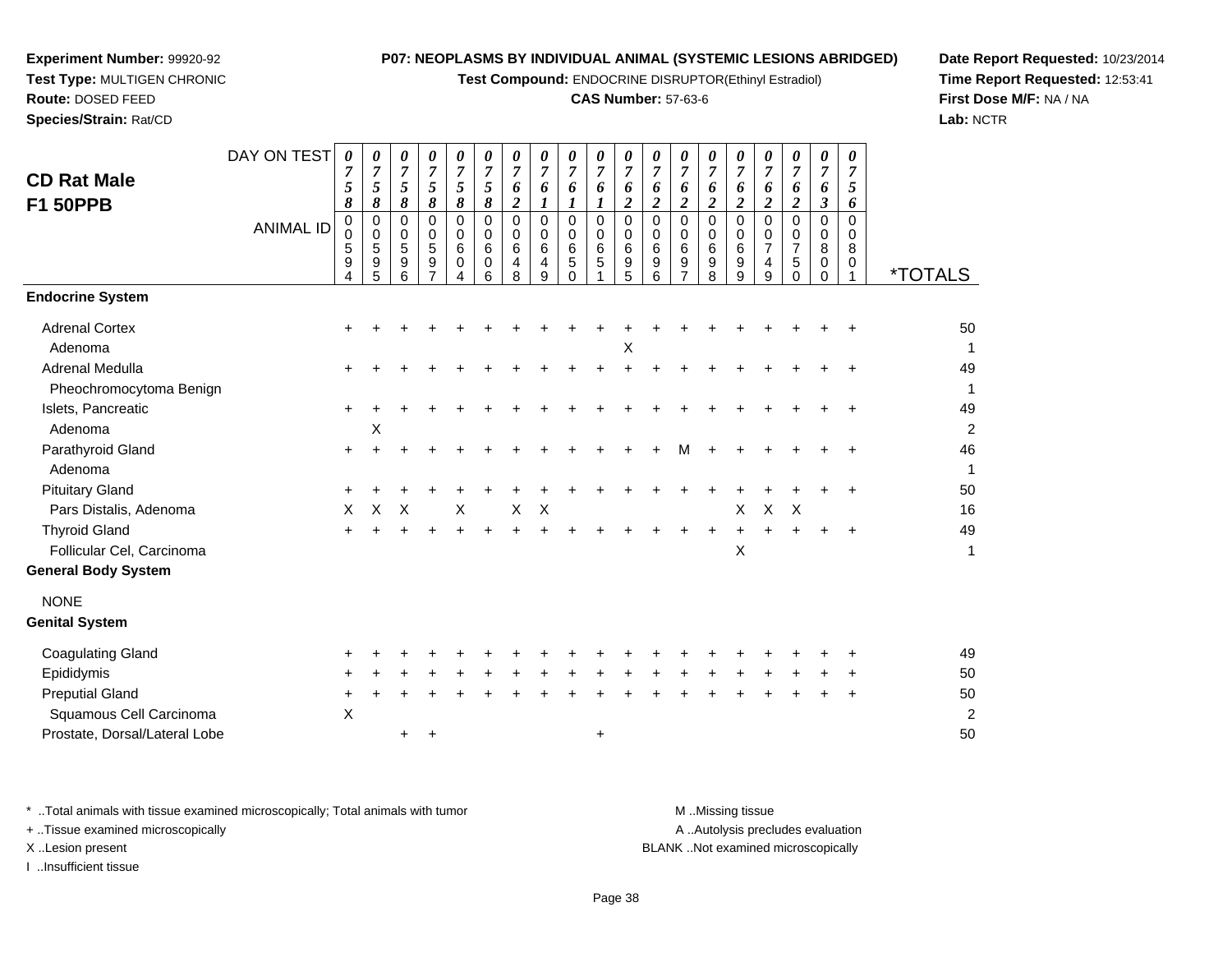**Test Compound:** ENDOCRINE DISRUPTOR(Ethinyl Estradiol)

#### **CAS Number:** 57-63-6

**Date Report Requested:** 10/23/2014**Time Report Requested:** 12:53:41**First Dose M/F:** NA / NA**Lab:** NCTR

| <b>CD Rat Male</b><br><b>F1 50PPB</b>        | DAY ON TEST<br><b>ANIMAL ID</b> | 0<br>$\overline{7}$<br>5<br>8<br>0<br>$\mathbf 0$<br>5<br>$\mathsf g$ | $\boldsymbol{\theta}$<br>$\overline{7}$<br>5<br>8<br>$\pmb{0}$<br>$\mathbf 0$<br>5<br>$\boldsymbol{9}$ | 0<br>7<br>5<br>8<br>$\mathbf 0$<br>0<br>5<br>9 | 0<br>$\overline{7}$<br>$\mathfrak{s}$<br>8<br>0<br>0<br>5<br>$\boldsymbol{9}$ | 0<br>7<br>5<br>8<br>$\Omega$<br>$\Omega$<br>6<br>$\Omega$ | $\boldsymbol{\theta}$<br>7<br>5<br>8<br>$\Omega$<br>0<br>6<br>0 | 0<br>7<br>6<br>$\boldsymbol{2}$<br>$\Omega$<br>0<br>6<br>$\overline{4}$ | 0<br>7<br>6<br>1<br>$\Omega$<br>0<br>6<br>4 | $\pmb{\theta}$<br>$\overline{7}$<br>6<br>1<br>$\mathbf 0$<br>0<br>6<br>$\mathbf 5$ | 0<br>$\overline{7}$<br>6<br>1<br>$\Omega$<br>0<br>6<br>5 | 0<br>$\overline{7}$<br>6<br>$\overline{c}$<br>$\mathbf 0$<br>0<br>6<br>9 | 0<br>$\overline{7}$<br>6<br>$\overline{c}$<br>0<br>0<br>6<br>9 | 0<br>7<br>6<br>$\overline{\mathbf{2}}$<br>$\mathbf 0$<br>0<br>6<br>$\boldsymbol{9}$ | 0<br>7<br>6<br>2<br>$\Omega$<br>$\Omega$<br>6<br>9 | 0<br>7<br>6<br>$\overline{2}$<br>$\Omega$<br>0<br>6<br>9 | $\boldsymbol{\theta}$<br>$\overline{7}$<br>6<br>$\overline{\mathbf{2}}$<br>$\Omega$<br>0<br>$\overline{7}$<br>4 | 0<br>$\overline{7}$<br>6<br>$\boldsymbol{2}$<br>$\Omega$<br>0<br>7<br>5 | $\boldsymbol{\theta}$<br>$\overline{7}$<br>6<br>$\boldsymbol{\beta}$<br>$\mathbf 0$<br>0<br>8<br>0 | 0<br>7<br>5<br>6<br>$\Omega$<br>0<br>8<br>0 |                       |
|----------------------------------------------|---------------------------------|-----------------------------------------------------------------------|--------------------------------------------------------------------------------------------------------|------------------------------------------------|-------------------------------------------------------------------------------|-----------------------------------------------------------|-----------------------------------------------------------------|-------------------------------------------------------------------------|---------------------------------------------|------------------------------------------------------------------------------------|----------------------------------------------------------|--------------------------------------------------------------------------|----------------------------------------------------------------|-------------------------------------------------------------------------------------|----------------------------------------------------|----------------------------------------------------------|-----------------------------------------------------------------------------------------------------------------|-------------------------------------------------------------------------|----------------------------------------------------------------------------------------------------|---------------------------------------------|-----------------------|
|                                              |                                 | 4                                                                     | 5                                                                                                      | 6                                              | $\overline{7}$                                                                | 4                                                         | 6                                                               | 8                                                                       | 9                                           | $\mathbf 0$                                                                        |                                                          | 5                                                                        | 6                                                              | $\overline{7}$                                                                      | 8                                                  | 9                                                        | 9                                                                                                               | 0                                                                       | $\mathbf 0$                                                                                        | 1                                           | <i><b>*TOTALS</b></i> |
| Prostate, Ventral Lobe<br><b>Rete Testes</b> |                                 | $\ddot{}$                                                             | $\ddot{}$                                                                                              | $\ddot{}$                                      | Ŧ.                                                                            |                                                           | $\ddot{}$                                                       | $\ddot{}$                                                               |                                             | $\ddot{}$                                                                          | $\ddot{}$                                                | $+$                                                                      | $+$                                                            |                                                                                     | ÷                                                  |                                                          | $\ddot{}$                                                                                                       | $\ddot{}$                                                               |                                                                                                    | $\ddot{}$                                   | 50<br>47              |
| <b>Seminal Vesicle</b>                       |                                 |                                                                       |                                                                                                        |                                                |                                                                               |                                                           |                                                                 |                                                                         |                                             |                                                                                    |                                                          |                                                                          |                                                                |                                                                                     |                                                    |                                                          |                                                                                                                 |                                                                         |                                                                                                    |                                             | 47                    |
| Carcinoma                                    |                                 |                                                                       |                                                                                                        |                                                |                                                                               |                                                           |                                                                 |                                                                         |                                             |                                                                                    |                                                          |                                                                          |                                                                |                                                                                     |                                                    |                                                          |                                                                                                                 |                                                                         | Х                                                                                                  |                                             |                       |
| <b>Testes</b>                                |                                 |                                                                       |                                                                                                        |                                                |                                                                               |                                                           |                                                                 |                                                                         |                                             |                                                                                    |                                                          |                                                                          |                                                                |                                                                                     |                                                    |                                                          |                                                                                                                 |                                                                         |                                                                                                    |                                             | 50                    |
| Seminoma Benign                              |                                 |                                                                       |                                                                                                        |                                                |                                                                               |                                                           |                                                                 |                                                                         |                                             |                                                                                    |                                                          |                                                                          |                                                                | X                                                                                   |                                                    |                                                          |                                                                                                                 |                                                                         |                                                                                                    |                                             |                       |
| <b>Hematopoietic System</b>                  |                                 |                                                                       |                                                                                                        |                                                |                                                                               |                                                           |                                                                 |                                                                         |                                             |                                                                                    |                                                          |                                                                          |                                                                |                                                                                     |                                                    |                                                          |                                                                                                                 |                                                                         |                                                                                                    |                                             |                       |
| <b>Bone Marrow</b>                           |                                 |                                                                       |                                                                                                        |                                                |                                                                               |                                                           |                                                                 |                                                                         |                                             |                                                                                    |                                                          |                                                                          |                                                                |                                                                                     |                                                    |                                                          |                                                                                                                 |                                                                         |                                                                                                    |                                             | 48                    |
| Lymph Node                                   |                                 |                                                                       |                                                                                                        |                                                |                                                                               |                                                           |                                                                 | +                                                                       |                                             |                                                                                    |                                                          |                                                                          |                                                                |                                                                                     |                                                    |                                                          |                                                                                                                 |                                                                         |                                                                                                    |                                             | 15                    |
| Lymph Node, Mandibular                       |                                 |                                                                       |                                                                                                        |                                                |                                                                               |                                                           |                                                                 |                                                                         |                                             |                                                                                    |                                                          |                                                                          |                                                                |                                                                                     |                                                    |                                                          |                                                                                                                 |                                                                         |                                                                                                    |                                             | 48                    |
| Lymph Node, Mesenteric                       |                                 |                                                                       |                                                                                                        |                                                |                                                                               |                                                           |                                                                 |                                                                         |                                             |                                                                                    |                                                          |                                                                          |                                                                |                                                                                     |                                                    |                                                          |                                                                                                                 |                                                                         |                                                                                                    |                                             | 47                    |
| Spleen                                       |                                 |                                                                       |                                                                                                        |                                                |                                                                               |                                                           |                                                                 |                                                                         |                                             |                                                                                    |                                                          |                                                                          |                                                                |                                                                                     |                                                    |                                                          |                                                                                                                 |                                                                         |                                                                                                    |                                             | 49                    |
| Thymus                                       |                                 |                                                                       |                                                                                                        |                                                |                                                                               |                                                           |                                                                 |                                                                         |                                             |                                                                                    |                                                          |                                                                          |                                                                |                                                                                     |                                                    |                                                          |                                                                                                                 |                                                                         |                                                                                                    |                                             | 44                    |
| Sarcoma                                      |                                 |                                                                       |                                                                                                        |                                                |                                                                               |                                                           |                                                                 |                                                                         |                                             |                                                                                    |                                                          |                                                                          |                                                                |                                                                                     |                                                    |                                                          |                                                                                                                 |                                                                         |                                                                                                    |                                             | $\mathbf 1$           |
| <b>Integumentary System</b>                  |                                 |                                                                       |                                                                                                        |                                                |                                                                               |                                                           |                                                                 |                                                                         |                                             |                                                                                    |                                                          |                                                                          |                                                                |                                                                                     |                                                    |                                                          |                                                                                                                 |                                                                         |                                                                                                    |                                             |                       |
| <b>Mammary Gland</b>                         |                                 |                                                                       |                                                                                                        |                                                |                                                                               |                                                           |                                                                 |                                                                         |                                             |                                                                                    |                                                          |                                                                          |                                                                |                                                                                     |                                                    |                                                          |                                                                                                                 |                                                                         |                                                                                                    |                                             | 44                    |
| Fibroadenoma                                 |                                 |                                                                       |                                                                                                        |                                                |                                                                               |                                                           |                                                                 | Χ                                                                       |                                             |                                                                                    |                                                          |                                                                          |                                                                |                                                                                     |                                                    |                                                          |                                                                                                                 |                                                                         |                                                                                                    |                                             | $\overline{2}$        |
| Skin                                         |                                 |                                                                       |                                                                                                        |                                                |                                                                               |                                                           |                                                                 |                                                                         |                                             |                                                                                    |                                                          |                                                                          |                                                                |                                                                                     |                                                    |                                                          |                                                                                                                 |                                                                         |                                                                                                    |                                             | 50                    |
| Fibroma                                      |                                 |                                                                       |                                                                                                        |                                                |                                                                               |                                                           |                                                                 |                                                                         |                                             |                                                                                    |                                                          | $\pmb{\times}$                                                           |                                                                |                                                                                     |                                                    |                                                          |                                                                                                                 |                                                                         |                                                                                                    |                                             | $\sqrt{2}$            |
| Keratoacanthoma                              |                                 |                                                                       |                                                                                                        |                                                | $\boldsymbol{\mathsf{X}}$                                                     |                                                           |                                                                 |                                                                         |                                             |                                                                                    |                                                          |                                                                          |                                                                |                                                                                     |                                                    |                                                          |                                                                                                                 |                                                                         |                                                                                                    | Χ                                           | $\overline{c}$        |
| Schwannoma Malignant                         |                                 |                                                                       |                                                                                                        |                                                |                                                                               |                                                           |                                                                 |                                                                         |                                             |                                                                                    |                                                          |                                                                          |                                                                |                                                                                     |                                                    |                                                          |                                                                                                                 |                                                                         |                                                                                                    |                                             | 1                     |

\* ..Total animals with tissue examined microscopically; Total animals with tumor **M** . Missing tissue M ..Missing tissue

+ ..Tissue examined microscopically

**Experiment Number:** 99920-92**Test Type:** MULTIGEN CHRONIC

**Route:** DOSED FEED**Species/Strain:** Rat/CD

I ..Insufficient tissue

A ..Autolysis precludes evaluation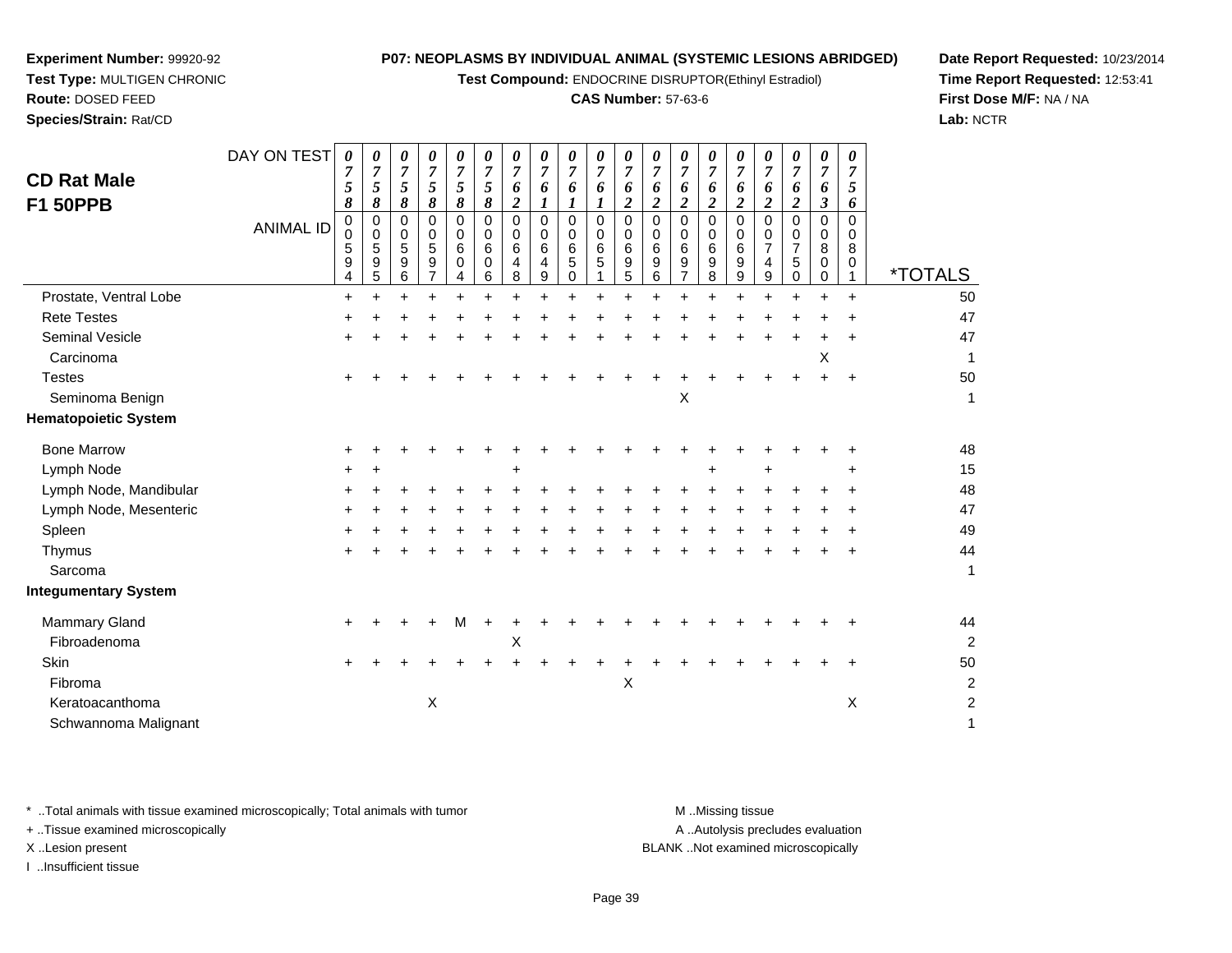**Test Compound:** ENDOCRINE DISRUPTOR(Ethinyl Estradiol)

#### **CAS Number:** 57-63-6

**Date Report Requested:** 10/23/2014**Time Report Requested:** 12:53:41**First Dose M/F:** NA / NA**Lab:** NCTR

|                                                        | DAY ON TEST      | 0                   | 0                            | 0                            | 0                   | 0                              | 0                   | 0                   | $\boldsymbol{\theta}$ | 0                    | 0                    | 0                    | 0                     | 0                    | 0                   | 0                       | 0                             | 0                             | 0                      | 0                   |                       |
|--------------------------------------------------------|------------------|---------------------|------------------------------|------------------------------|---------------------|--------------------------------|---------------------|---------------------|-----------------------|----------------------|----------------------|----------------------|-----------------------|----------------------|---------------------|-------------------------|-------------------------------|-------------------------------|------------------------|---------------------|-----------------------|
| <b>CD Rat Male</b>                                     |                  | $\overline{7}$<br>5 | $\overline{7}$<br>$\sqrt{5}$ | $\overline{7}$<br>$\sqrt{5}$ | $\overline{7}$<br>5 | $\boldsymbol{7}$<br>$\sqrt{5}$ | $\overline{7}$<br>5 | $\overline{7}$<br>6 | $\overline{7}$<br>6   | $\overline{7}$<br>6  | $\overline{7}$<br>6  | $\overline{7}$<br>6  | $\boldsymbol{7}$<br>6 | $\overline{7}$<br>6  | $\overline{7}$<br>6 | $\overline{7}$<br>6     | $\boldsymbol{7}$<br>6         | $\overline{7}$<br>6           | $\overline{7}$<br>6    | $\overline{7}$<br>5 |                       |
| <b>F1 50PPB</b>                                        |                  | 8                   | $\pmb{8}$                    | 8                            | 8                   | $\boldsymbol{\delta}$          | 8                   | $\boldsymbol{2}$    | $\boldsymbol{l}$      | 1                    | 1                    | $\overline{c}$       | $\overline{c}$        | $\boldsymbol{2}$     | $\overline{2}$      | $\overline{\mathbf{c}}$ | $\overline{c}$                | $\overline{2}$                | $\mathfrak{z}$         | 6                   |                       |
|                                                        | <b>ANIMAL ID</b> | $\pmb{0}$           | $\pmb{0}$                    | 0                            | 0                   | $\mathbf 0$                    | $\mathbf 0$         | $\mathbf 0$         | $\mathbf 0$           | $\mathbf 0$          | $\mathsf 0$          | $\pmb{0}$            | $\pmb{0}$             | $\mathbf 0$          | $\pmb{0}$           | 0                       | $\mathbf 0$                   | $\mathbf 0$                   | $\mathbf 0$            | $\mathbf 0$         |                       |
|                                                        |                  | $\,0\,$<br>5        | 0<br>$\sqrt{5}$              | $\mathbf 0$<br>5             | 0<br>5              | $\mathbf 0$<br>$\,6$           | $\mathbf 0$<br>6    | 0<br>6              | 0<br>6                | $\mathbf 0$<br>$\,6$ | $\mathbf 0$<br>$\,6$ | $\pmb{0}$<br>$\,6\,$ | 0<br>6                | $\mathbf 0$<br>$\,6$ | 0<br>6              | 0<br>6                  | $\mathbf 0$<br>$\overline{7}$ | $\mathbf 0$<br>$\overline{7}$ | $\mathbf 0$<br>$\bf 8$ | $\mathbf 0$<br>8    |                       |
|                                                        |                  | 9                   | $\boldsymbol{9}$             | $\boldsymbol{9}$             | $\boldsymbol{9}$    | $\mathbf 0$                    | 0                   | 4                   | 4                     | $\sqrt{5}$           | 5                    | $\boldsymbol{9}$     | $\boldsymbol{9}$      | 9                    | $\boldsymbol{9}$    | 9                       | 4                             | $\sqrt{5}$                    | 0                      | $\mathbf 0$         |                       |
|                                                        |                  | 4                   | 5                            | 6                            |                     | 4                              | 6                   | 8                   | 9                     | $\Omega$             |                      | $\overline{5}$       | 6                     | 7                    | 8                   | 9                       | 9                             | $\Omega$                      | $\Omega$               |                     | <i><b>*TOTALS</b></i> |
| <b>Musculoskeletal System</b>                          |                  |                     |                              |                              |                     |                                |                     |                     |                       |                      |                      |                      |                       |                      |                     |                         |                               |                               |                        |                     |                       |
| <b>Bone</b>                                            |                  |                     |                              |                              |                     |                                |                     |                     |                       |                      |                      |                      |                       |                      |                     |                         |                               |                               |                        |                     | $\mathbf{1}$          |
| Bone, Femur                                            |                  | ٠                   |                              |                              |                     |                                |                     |                     |                       |                      |                      |                      |                       |                      |                     |                         |                               |                               |                        |                     | 50                    |
| <b>Skeletal Muscle</b>                                 |                  |                     |                              |                              |                     |                                |                     |                     |                       |                      |                      |                      |                       |                      |                     |                         |                               |                               |                        |                     | $\overline{c}$        |
| <b>Nervous System</b>                                  |                  |                     |                              |                              |                     |                                |                     |                     |                       |                      |                      |                      |                       |                      |                     |                         |                               |                               |                        |                     |                       |
| Brain, Brain Stem                                      |                  |                     |                              |                              |                     |                                |                     |                     |                       |                      |                      |                      |                       |                      |                     |                         |                               |                               |                        |                     | 50                    |
| Brain, Cerebellum                                      |                  |                     |                              |                              |                     |                                |                     |                     |                       |                      |                      |                      |                       |                      |                     |                         |                               |                               |                        |                     | 50                    |
| Brain, Cerebrum                                        |                  |                     |                              |                              |                     |                                |                     |                     |                       |                      |                      |                      |                       |                      |                     |                         |                               |                               |                        | ÷                   | 50                    |
| Peripheral Nerve                                       |                  |                     |                              |                              |                     |                                |                     |                     |                       |                      |                      |                      |                       |                      |                     |                         |                               |                               |                        |                     | $\boldsymbol{2}$      |
| Spinal Cord                                            |                  |                     |                              |                              |                     |                                |                     |                     |                       |                      |                      |                      |                       |                      |                     |                         |                               |                               |                        |                     | $\mathbf 0$           |
| <b>Respiratory System</b>                              |                  |                     |                              |                              |                     |                                |                     |                     |                       |                      |                      |                      |                       |                      |                     |                         |                               |                               |                        |                     |                       |
| Lung                                                   |                  |                     |                              |                              |                     |                                |                     |                     |                       |                      |                      |                      |                       |                      |                     |                         |                               |                               |                        |                     | 48                    |
| Sarcoma, Metastatic, Thymus                            |                  |                     |                              |                              |                     |                                |                     |                     |                       |                      |                      |                      |                       |                      |                     |                         |                               |                               |                        |                     | 1                     |
| Nose                                                   |                  |                     |                              |                              |                     |                                |                     |                     |                       |                      |                      |                      |                       |                      |                     |                         |                               |                               |                        |                     | 49                    |
| Trachea                                                |                  |                     |                              |                              |                     |                                |                     |                     |                       |                      |                      |                      |                       |                      |                     |                         |                               |                               |                        |                     | 50                    |
| <b>Special Senses System</b>                           |                  |                     |                              |                              |                     |                                |                     |                     |                       |                      |                      |                      |                       |                      |                     |                         |                               |                               |                        |                     |                       |
| Eye                                                    |                  | +                   |                              |                              |                     |                                |                     |                     |                       |                      |                      |                      |                       |                      |                     |                         |                               |                               |                        |                     | 46                    |
| Retrobulbar, Squamous Cell Carcinoma,<br>Deep Invasion |                  |                     |                              |                              |                     |                                | X                   |                     |                       |                      |                      |                      |                       |                      |                     |                         |                               |                               |                        |                     | $\mathbf{1}$          |
| <b>Harderian Gland</b>                                 |                  |                     |                              |                              |                     |                                |                     |                     |                       |                      |                      |                      |                       |                      |                     |                         |                               |                               |                        |                     | 48                    |
| <b>Lacrimal Gland</b>                                  |                  |                     |                              |                              |                     |                                |                     |                     |                       |                      |                      |                      |                       |                      |                     |                         |                               |                               |                        |                     | $\boldsymbol{2}$      |

**Experiment Number:** 99920-92**Test Type:** MULTIGEN CHRONIC

**Route:** DOSED FEED**Species/Strain:** Rat/CD

\* ..Total animals with tissue examined microscopically; Total animals with tumor **M** . Missing tissue M ..Missing tissue A ..Autolysis precludes evaluation + ..Tissue examined microscopically X ..Lesion present BLANK ..Not examined microscopicallyI ..Insufficient tissue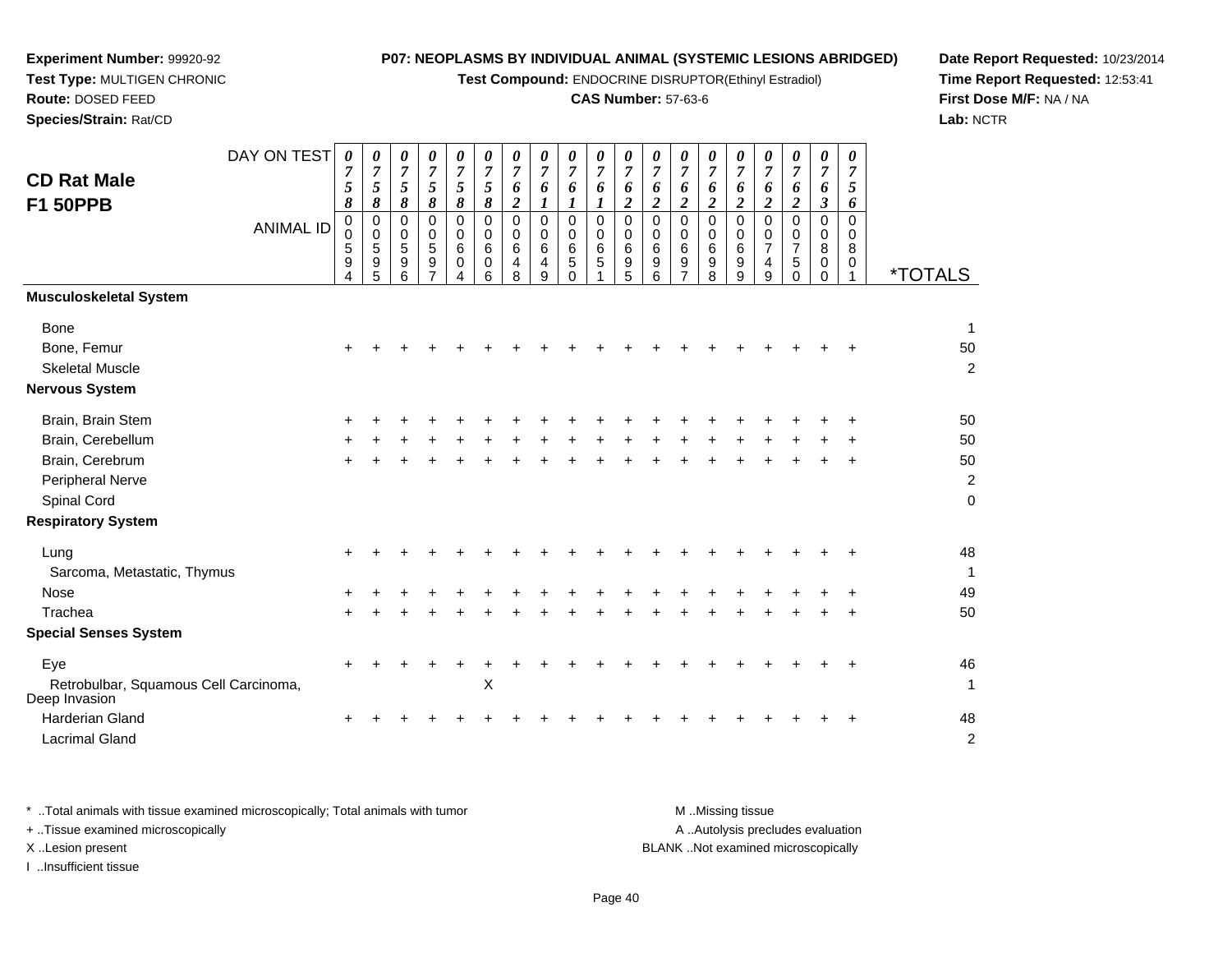**Test Compound:** ENDOCRINE DISRUPTOR(Ethinyl Estradiol)

## **CAS Number:** 57-63-6

**Date Report Requested:** 10/23/2014**Time Report Requested:** 12:53:41**First Dose M/F:** NA / NA**Lab:** NCTR

 $\overline{2}$ 

| <b>CD Rat Male</b><br><b>F1 50PPB</b>                                                  | DAY ON TEST<br><b>ANIMAL ID</b> | 0<br>7<br>5<br>8<br>0                   | 0<br>$\overline{ }$<br>5<br>8<br>0 | 0<br>7<br>5<br>8<br>0    | 0<br>7<br>5<br>8<br>0      | $\boldsymbol{\theta}$<br>7<br>5<br>8<br>0 | 0<br>$\overline{7}$<br>5<br>8<br>0 | 0<br>7<br>6<br>$\boldsymbol{2}$<br>0 | 0<br>7<br>6<br>0         | 0<br>$\overline{ }$<br>6 | 0<br>$\overline{7}$<br>6<br>0 | 0<br>$\overline{7}$<br>6<br>$\boldsymbol{2}$<br>0 | 0<br>7<br>6<br>$\overline{2}$<br>0 | 0<br>7<br>6<br>ി<br>0 | 0<br>7<br>6<br>2 | 0<br>7<br>6<br>2<br>0           | 0<br>7<br>o<br>2              | 0<br>7<br>6<br>$\boldsymbol{2}$<br>0 | 0<br>7<br>6<br>3<br>0 | 0<br>7<br>5<br>6<br>0 |                       |              |
|----------------------------------------------------------------------------------------|---------------------------------|-----------------------------------------|------------------------------------|--------------------------|----------------------------|-------------------------------------------|------------------------------------|--------------------------------------|--------------------------|--------------------------|-------------------------------|---------------------------------------------------|------------------------------------|-----------------------|------------------|---------------------------------|-------------------------------|--------------------------------------|-----------------------|-----------------------|-----------------------|--------------|
|                                                                                        |                                 | $\mathbf 0$<br>5<br>9<br>$\overline{4}$ | $\pmb{0}$<br>5<br>9<br>5           | $\pmb{0}$<br>5<br>9<br>6 | $\mathbf 0$<br>5<br>9<br>7 | $\pmb{0}$<br>6<br>$\mathbf 0$<br>4        | 0<br>$\,6$<br>$\mathbf 0$<br>6     | 0<br>6<br>8                          | $\pmb{0}$<br>6<br>4<br>9 | 0<br>6<br>5              | 0<br>$\,6$<br>5               | $\pmb{0}$<br>$\,6\,$<br>$\boldsymbol{9}$<br>5     | 0<br>6<br>9<br>6                   | $\mathbf 0$<br>6<br>9 | 0<br>6<br>9<br>8 | 0<br>6<br>$\boldsymbol{9}$<br>9 | 0<br>$\overline{ }$<br>4<br>9 | 0<br>$\overline{7}$<br>5             | 0<br>8<br>0           | $\Omega$<br>8<br>0    | <i><b>*TOTALS</b></i> |              |
| Zymbal's Gland<br>Carcinoma<br>Squamous Cell Carcinoma<br><b>Urinary System</b>        |                                 |                                         |                                    |                          |                            |                                           |                                    |                                      |                          |                          |                               |                                                   |                                    |                       |                  |                                 |                               |                                      |                       |                       |                       | 2            |
| Kidney<br>Bilateral, Renal Tubule, Carcinoma<br>Mesenchymal Tumor Malignant<br>Urethra |                                 | $\pm$                                   | ٠                                  |                          |                            |                                           |                                    |                                      |                          |                          |                               |                                                   |                                    |                       |                  |                                 |                               |                                      |                       | $\div$                |                       | 49<br>1<br>2 |
| <b>Urinary Bladder</b><br><b>SYSTEMIC LESIONS</b>                                      |                                 | ÷                                       |                                    |                          |                            |                                           |                                    |                                      |                          |                          |                               |                                                   |                                    |                       |                  |                                 |                               |                                      |                       |                       |                       | 49           |

Multiple Organn  $+$  <sup>+</sup> <sup>+</sup> <sup>+</sup> <sup>+</sup> <sup>+</sup> <sup>+</sup> <sup>+</sup> <sup>+</sup> <sup>+</sup> <sup>+</sup> <sup>+</sup> <sup>+</sup> <sup>+</sup> <sup>+</sup> <sup>+</sup> <sup>+</sup> <sup>+</sup> <sup>+</sup> <sup>50</sup> Lymphoma Malignantt de la construction de la construction de la construction de la construction de la construction de la construction<br>De la construction de la construction de la construction de la construction de la construction de la const

\* ..Total animals with tissue examined microscopically; Total animals with tumor **M** ...Missing tissue M ...Missing tissue

+ ..Tissue examined microscopically

**Experiment Number:** 99920-92**Test Type:** MULTIGEN CHRONIC

**Route:** DOSED FEED**Species/Strain:** Rat/CD

I ..Insufficient tissue

A .. Autolysis precludes evaluation X ..Lesion present BLANK ..Not examined microscopically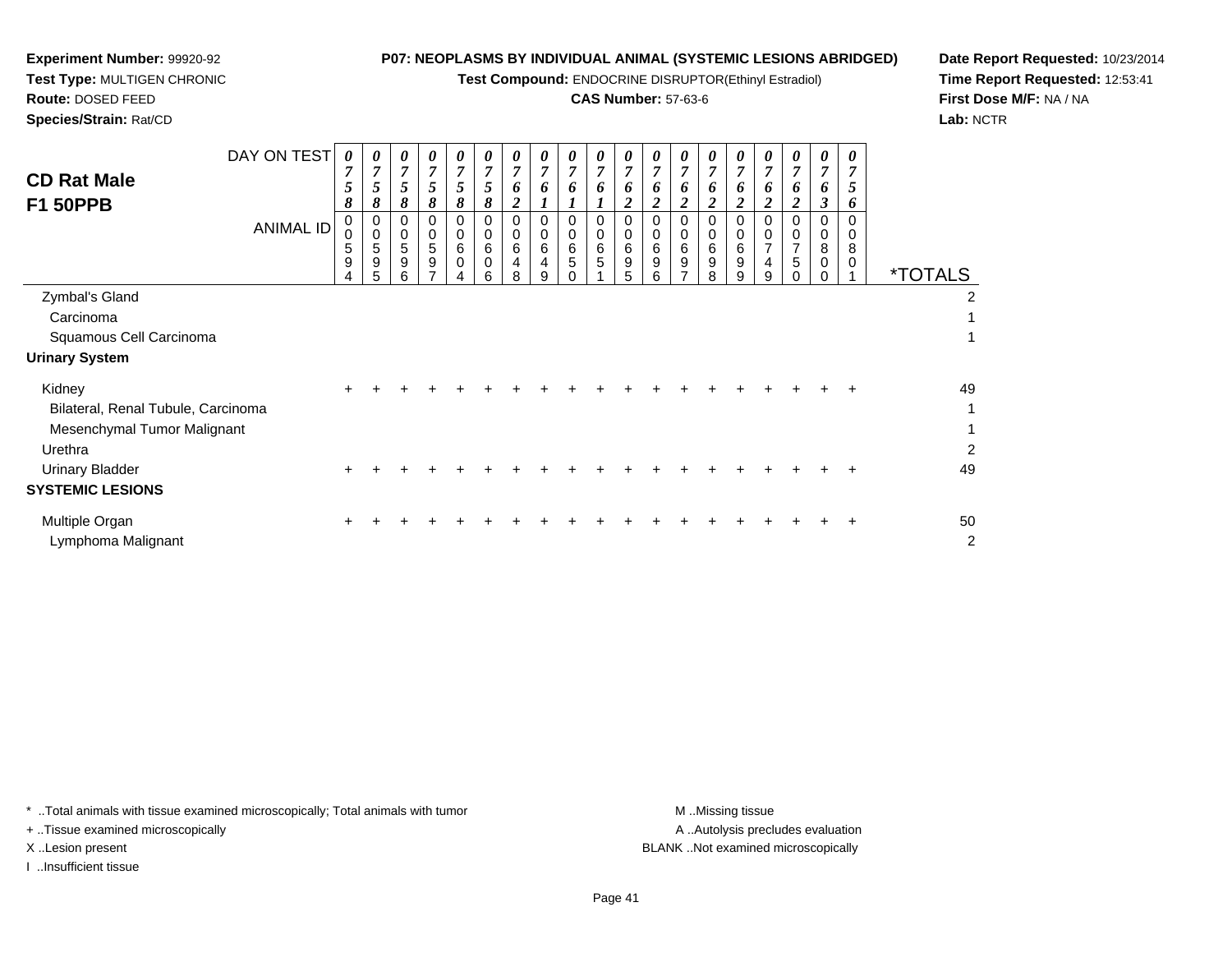**Test Compound:** ENDOCRINE DISRUPTOR(Ethinyl Estradiol)

#### **CAS Number:** 57-63-6

**Date Report Requested:** 10/23/2014**Time Report Requested:** 12:53:41**First Dose M/F:** NA / NA**Lab:** NCTR

| <b>CD Rat Male</b>                          | DAY ON TEST      | $\boldsymbol{\theta}$<br>4<br>8                    | $\boldsymbol{\theta}$<br>$\sqrt{5}$<br>$\boldsymbol{l}$         | 0<br>$\mathfrak{H}$<br>$\mathfrak{z}$                                 | 0<br>$\mathfrak{s}$<br>$\boldsymbol{4}$                         | $\pmb{\theta}$<br>$\mathfrak{s}$<br>6                                        | 0<br>6<br>0                                                               | 0<br>6<br>1                                                                 | $\boldsymbol{\theta}$<br>6<br>$\boldsymbol{l}$                                      | 0<br>6<br>$\boldsymbol{2}$                                                    | $\pmb{\theta}$<br>6<br>$\boldsymbol{4}$                                              | 0<br>6<br>$\boldsymbol{4}$                               | 0<br>6<br>5                                                      | $\pmb{\theta}$<br>6<br>8                                    | 0<br>6<br>9                                                 | 0<br>$\overline{7}$<br>$\bm{l}$                                  | $\overline{7}$<br>$\boldsymbol{2}$                    | 0<br>$\overline{7}$<br>$\mathfrak{z}$                                                   | 0<br>$\overline{7}$<br>$\mathbf{3}$                                          | 0<br>$\overline{7}$<br>$\boldsymbol{4}$                            | 0<br>$\overline{7}$<br>5                                  | 0<br>$\overline{7}$<br>$\mathfrak{s}$           | 0<br>$\overline{7}$<br>5                                              | 0<br>$\overline{7}$<br>$\mathfrak{s}$                                   | 0<br>$\overline{7}$<br>5                                                   | 0<br>$\overline{7}$<br>5                                 | $\overline{7}$<br>$\sqrt{5}$                       | 0<br>$\overline{7}$<br>$\mathfrak{s}$                               | 0<br>$\overline{7}$<br>$\sqrt{5}$   | 0<br>$\boldsymbol{7}$<br>6                                                  | 0<br>$\overline{7}$<br>6                                   | $\overline{7}$ |
|---------------------------------------------|------------------|----------------------------------------------------|-----------------------------------------------------------------|-----------------------------------------------------------------------|-----------------------------------------------------------------|------------------------------------------------------------------------------|---------------------------------------------------------------------------|-----------------------------------------------------------------------------|-------------------------------------------------------------------------------------|-------------------------------------------------------------------------------|--------------------------------------------------------------------------------------|----------------------------------------------------------|------------------------------------------------------------------|-------------------------------------------------------------|-------------------------------------------------------------|------------------------------------------------------------------|-------------------------------------------------------|-----------------------------------------------------------------------------------------|------------------------------------------------------------------------------|--------------------------------------------------------------------|-----------------------------------------------------------|-------------------------------------------------|-----------------------------------------------------------------------|-------------------------------------------------------------------------|----------------------------------------------------------------------------|----------------------------------------------------------|----------------------------------------------------|---------------------------------------------------------------------|-------------------------------------|-----------------------------------------------------------------------------|------------------------------------------------------------|----------------|
| F1/2PPB TO CTL                              | <b>ANIMAL ID</b> | $\sqrt{5}$<br>$\pmb{0}$<br>0<br>0<br>$\frac{5}{5}$ | $\boldsymbol{\theta}$<br>$\mathsf 0$<br>$\Omega$<br>0<br>6<br>8 | 4<br>$\mathbf 0$<br>$\mathbf 0$<br>$\mathbf 0$<br>$\overline{7}$<br>9 | 9<br>$\pmb{0}$<br>$\pmb{0}$<br>$\pmb{0}$<br>8<br>$\overline{7}$ | 9<br>$\mathsf 0$<br>$\pmb{0}$<br>$\mathbf{1}$<br>$\pmb{0}$<br>$\overline{ }$ | $\boldsymbol{\beta}$<br>$\mathbf 0$<br>0<br>$\mathbf{1}$<br>5<br>$\Omega$ | $\boldsymbol{\theta}$<br>$\mathbf 0$<br>$\mathbf 0$<br>1<br>$\sqrt{5}$<br>3 | $\boldsymbol{9}$<br>$\pmb{0}$<br>$\mathbf 0$<br>$\mathbf{1}$<br>$\,6\,$<br>$\Omega$ | $\mathfrak{z}$<br>$\pmb{0}$<br>$\,0\,$<br>$\mathbf{1}$<br>6<br>$\overline{7}$ | $\overline{2}$<br>$\overline{0}$<br>$\pmb{0}$<br>$\mathbf{1}$<br>8<br>$\overline{ }$ | 6<br>0<br>$\Omega$<br>1<br>9<br>$\overline{\phantom{a}}$ | 6<br>$\mathbf 0$<br>$\Omega$<br>$\overline{2}$<br>$\overline{5}$ | $\mathbf 0$<br>$\pmb{0}$<br>$\frac{2}{5}$<br>$\overline{5}$ | 5<br>$\mathbf 0$<br>$\pmb{0}$<br>$\boldsymbol{2}$<br>8<br>5 | 9<br>$\mathbf 0$<br>$\mathbf 0$<br>$\mathbf{3}$<br>$\frac{2}{6}$ | 5<br>0<br>$\Omega$<br>3<br>$\overline{4}$<br>$\Omega$ | $\overline{7}$<br>$\overline{0}$<br>$\mathbf 0$<br>$\sqrt{3}$<br>$\,6$<br>$\mathcal{P}$ | 6<br>0<br>0<br>$\ensuremath{\mathsf{3}}$<br>$\overline{7}$<br>$\overline{2}$ | $\overline{7}$<br>$\pmb{0}$<br>$\pmb{0}$<br>$\mathbf{3}$<br>8<br>9 | 6<br>$\overline{0}$<br>0<br>4<br>$\mathbf{3}$<br>$\Omega$ | 6<br>$\mathbf 0$<br>$\Omega$<br>4<br>$\sqrt{3}$ | $\overline{7}$<br>$\mathbf 0$<br>$\Omega$<br>$\overline{4}$<br>8<br>6 | $\overline{7}$<br>0<br>0<br>$\overline{4}$<br>$\bf 8$<br>$\overline{ }$ | $\overline{7}$<br>$\mathbf 0$<br>$\mathbf 0$<br>$\sqrt{5}$<br>$\mathbf{3}$ | $\overline{7}$<br>0<br>$\mathbf 0$<br>5<br>$\frac{3}{5}$ | 8<br>$\mathbf 0$<br>$\mathbf 0$<br>$\sqrt{5}$<br>8 | 8<br>$\mathbf 0$<br>$\mathbf 0$<br>$\sqrt{5}$<br>8<br>$\mathcal{P}$ | 8<br>0<br>0<br>$\sqrt{5}$<br>8<br>3 | $\boldsymbol{2}$<br>$\boldsymbol{0}$<br>$\mathbf 0$<br>6<br>$\sqrt{3}$<br>5 | $\boldsymbol{2}$<br>$\mathbf 0$<br>$\Omega$<br>6<br>3<br>6 | $\Omega$       |
| <b>Alimentary System</b>                    |                  |                                                    |                                                                 |                                                                       |                                                                 |                                                                              |                                                                           |                                                                             |                                                                                     |                                                                               |                                                                                      |                                                          |                                                                  |                                                             |                                                             |                                                                  |                                                       |                                                                                         |                                                                              |                                                                    |                                                           |                                                 |                                                                       |                                                                         |                                                                            |                                                          |                                                    |                                                                     |                                     |                                                                             |                                                            |                |
| Esophagus                                   |                  |                                                    |                                                                 |                                                                       |                                                                 |                                                                              |                                                                           |                                                                             |                                                                                     |                                                                               |                                                                                      |                                                          |                                                                  |                                                             |                                                             |                                                                  |                                                       |                                                                                         |                                                                              |                                                                    |                                                           |                                                 |                                                                       |                                                                         |                                                                            |                                                          |                                                    |                                                                     |                                     |                                                                             |                                                            |                |
| Intestine Large, Cecum                      |                  |                                                    |                                                                 |                                                                       |                                                                 |                                                                              |                                                                           |                                                                             |                                                                                     |                                                                               |                                                                                      |                                                          |                                                                  |                                                             |                                                             |                                                                  |                                                       |                                                                                         |                                                                              |                                                                    |                                                           |                                                 |                                                                       |                                                                         |                                                                            |                                                          |                                                    |                                                                     |                                     |                                                                             |                                                            |                |
| Intestine Large, Colon                      |                  |                                                    |                                                                 |                                                                       |                                                                 |                                                                              |                                                                           |                                                                             |                                                                                     |                                                                               |                                                                                      |                                                          |                                                                  |                                                             |                                                             |                                                                  |                                                       |                                                                                         |                                                                              |                                                                    |                                                           |                                                 |                                                                       |                                                                         |                                                                            |                                                          |                                                    |                                                                     |                                     |                                                                             |                                                            |                |
| Intestine Large, Rectum                     |                  |                                                    |                                                                 |                                                                       |                                                                 |                                                                              |                                                                           |                                                                             |                                                                                     |                                                                               |                                                                                      |                                                          |                                                                  |                                                             |                                                             |                                                                  |                                                       |                                                                                         |                                                                              |                                                                    |                                                           |                                                 |                                                                       |                                                                         |                                                                            |                                                          |                                                    |                                                                     |                                     |                                                                             |                                                            |                |
| Intestine Small, Duodenum<br>Adenocarcinoma |                  |                                                    |                                                                 |                                                                       |                                                                 |                                                                              |                                                                           |                                                                             |                                                                                     |                                                                               |                                                                                      |                                                          |                                                                  |                                                             |                                                             |                                                                  |                                                       |                                                                                         |                                                                              | X                                                                  |                                                           |                                                 |                                                                       |                                                                         |                                                                            |                                                          |                                                    | Χ                                                                   |                                     |                                                                             |                                                            |                |
| Intestine Small, Ileum                      |                  |                                                    |                                                                 |                                                                       |                                                                 |                                                                              |                                                                           |                                                                             |                                                                                     |                                                                               |                                                                                      |                                                          |                                                                  |                                                             |                                                             |                                                                  |                                                       |                                                                                         |                                                                              |                                                                    |                                                           |                                                 |                                                                       |                                                                         |                                                                            |                                                          |                                                    |                                                                     |                                     |                                                                             |                                                            |                |
| Intestine Small, Jejunum                    |                  |                                                    |                                                                 |                                                                       |                                                                 |                                                                              |                                                                           |                                                                             |                                                                                     |                                                                               |                                                                                      |                                                          |                                                                  |                                                             |                                                             |                                                                  |                                                       |                                                                                         |                                                                              |                                                                    |                                                           |                                                 |                                                                       |                                                                         |                                                                            |                                                          |                                                    |                                                                     |                                     |                                                                             |                                                            |                |
| Liver                                       |                  |                                                    |                                                                 |                                                                       |                                                                 |                                                                              |                                                                           |                                                                             |                                                                                     |                                                                               |                                                                                      |                                                          |                                                                  |                                                             |                                                             |                                                                  |                                                       |                                                                                         |                                                                              |                                                                    |                                                           |                                                 |                                                                       |                                                                         |                                                                            |                                                          |                                                    |                                                                     |                                     |                                                                             |                                                            |                |
| Cholangiocarcinoma                          |                  |                                                    |                                                                 |                                                                       |                                                                 |                                                                              |                                                                           |                                                                             |                                                                                     |                                                                               |                                                                                      |                                                          |                                                                  |                                                             | X                                                           |                                                                  |                                                       |                                                                                         |                                                                              |                                                                    |                                                           |                                                 |                                                                       |                                                                         |                                                                            |                                                          |                                                    |                                                                     |                                     |                                                                             |                                                            |                |
| Mesentery                                   |                  |                                                    |                                                                 |                                                                       |                                                                 |                                                                              |                                                                           |                                                                             |                                                                                     |                                                                               |                                                                                      |                                                          |                                                                  |                                                             |                                                             |                                                                  |                                                       |                                                                                         |                                                                              |                                                                    |                                                           |                                                 |                                                                       |                                                                         |                                                                            |                                                          |                                                    |                                                                     |                                     |                                                                             |                                                            |                |
| Oral Mucosa                                 |                  |                                                    |                                                                 |                                                                       |                                                                 |                                                                              |                                                                           |                                                                             |                                                                                     |                                                                               |                                                                                      |                                                          |                                                                  |                                                             |                                                             |                                                                  | $\ddot{}$                                             |                                                                                         |                                                                              |                                                                    |                                                           |                                                 |                                                                       |                                                                         |                                                                            |                                                          |                                                    |                                                                     |                                     |                                                                             |                                                            |                |
| Squamous Cell Carcinoma                     |                  |                                                    |                                                                 |                                                                       |                                                                 |                                                                              |                                                                           | X                                                                           |                                                                                     |                                                                               |                                                                                      |                                                          | $\boldsymbol{\mathsf{X}}$                                        |                                                             | X                                                           |                                                                  |                                                       |                                                                                         |                                                                              |                                                                    |                                                           |                                                 |                                                                       |                                                                         |                                                                            |                                                          |                                                    |                                                                     |                                     |                                                                             |                                                            |                |
| Pancreas                                    |                  |                                                    |                                                                 |                                                                       |                                                                 |                                                                              |                                                                           |                                                                             |                                                                                     |                                                                               |                                                                                      |                                                          |                                                                  |                                                             |                                                             |                                                                  |                                                       |                                                                                         |                                                                              |                                                                    |                                                           |                                                 |                                                                       |                                                                         |                                                                            |                                                          |                                                    |                                                                     |                                     |                                                                             |                                                            |                |
| Salivary Glands                             |                  |                                                    |                                                                 |                                                                       |                                                                 |                                                                              |                                                                           |                                                                             |                                                                                     |                                                                               |                                                                                      |                                                          |                                                                  |                                                             |                                                             |                                                                  |                                                       |                                                                                         |                                                                              |                                                                    |                                                           |                                                 |                                                                       |                                                                         |                                                                            |                                                          |                                                    |                                                                     |                                     |                                                                             |                                                            |                |
| Stomach, Forestomach                        |                  |                                                    |                                                                 |                                                                       |                                                                 |                                                                              |                                                                           |                                                                             |                                                                                     |                                                                               |                                                                                      |                                                          |                                                                  |                                                             |                                                             |                                                                  |                                                       |                                                                                         |                                                                              |                                                                    |                                                           |                                                 |                                                                       |                                                                         |                                                                            |                                                          |                                                    |                                                                     |                                     |                                                                             |                                                            |                |
| Stomach, Glandular                          |                  |                                                    |                                                                 |                                                                       |                                                                 |                                                                              |                                                                           |                                                                             |                                                                                     |                                                                               |                                                                                      |                                                          |                                                                  |                                                             |                                                             |                                                                  |                                                       |                                                                                         |                                                                              |                                                                    |                                                           |                                                 |                                                                       |                                                                         |                                                                            |                                                          |                                                    |                                                                     |                                     |                                                                             |                                                            |                |
| Adenoma                                     |                  |                                                    |                                                                 |                                                                       |                                                                 |                                                                              |                                                                           |                                                                             |                                                                                     |                                                                               |                                                                                      |                                                          |                                                                  |                                                             |                                                             |                                                                  |                                                       |                                                                                         |                                                                              |                                                                    |                                                           |                                                 | X                                                                     |                                                                         |                                                                            |                                                          |                                                    |                                                                     |                                     |                                                                             |                                                            |                |
| <b>Cardiovascular System</b>                |                  |                                                    |                                                                 |                                                                       |                                                                 |                                                                              |                                                                           |                                                                             |                                                                                     |                                                                               |                                                                                      |                                                          |                                                                  |                                                             |                                                             |                                                                  |                                                       |                                                                                         |                                                                              |                                                                    |                                                           |                                                 |                                                                       |                                                                         |                                                                            |                                                          |                                                    |                                                                     |                                     |                                                                             |                                                            |                |
| <b>Blood Vessel</b>                         |                  |                                                    |                                                                 |                                                                       |                                                                 |                                                                              |                                                                           |                                                                             |                                                                                     |                                                                               |                                                                                      |                                                          |                                                                  |                                                             |                                                             |                                                                  |                                                       |                                                                                         |                                                                              |                                                                    |                                                           |                                                 |                                                                       |                                                                         |                                                                            |                                                          |                                                    |                                                                     |                                     |                                                                             |                                                            |                |
| Heart                                       |                  |                                                    |                                                                 |                                                                       |                                                                 |                                                                              |                                                                           |                                                                             |                                                                                     |                                                                               |                                                                                      |                                                          |                                                                  |                                                             |                                                             |                                                                  |                                                       |                                                                                         |                                                                              |                                                                    |                                                           |                                                 |                                                                       |                                                                         |                                                                            |                                                          |                                                    |                                                                     |                                     |                                                                             |                                                            |                |
|                                             |                  |                                                    |                                                                 |                                                                       |                                                                 |                                                                              |                                                                           |                                                                             |                                                                                     |                                                                               |                                                                                      |                                                          |                                                                  |                                                             |                                                             |                                                                  |                                                       |                                                                                         |                                                                              |                                                                    |                                                           |                                                 |                                                                       |                                                                         |                                                                            |                                                          |                                                    |                                                                     |                                     |                                                                             |                                                            |                |

\* ..Total animals with tissue examined microscopically; Total animals with tumor **M** . Missing tissue M ..Missing tissue A ..Autolysis precludes evaluation + ..Tissue examined microscopically X ..Lesion present BLANK ..Not examined microscopicallyI ..Insufficient tissue

**Experiment Number:** 99920-92**Test Type:** MULTIGEN CHRONIC

**Route:** DOSED FEED**Species/Strain:** Rat/CD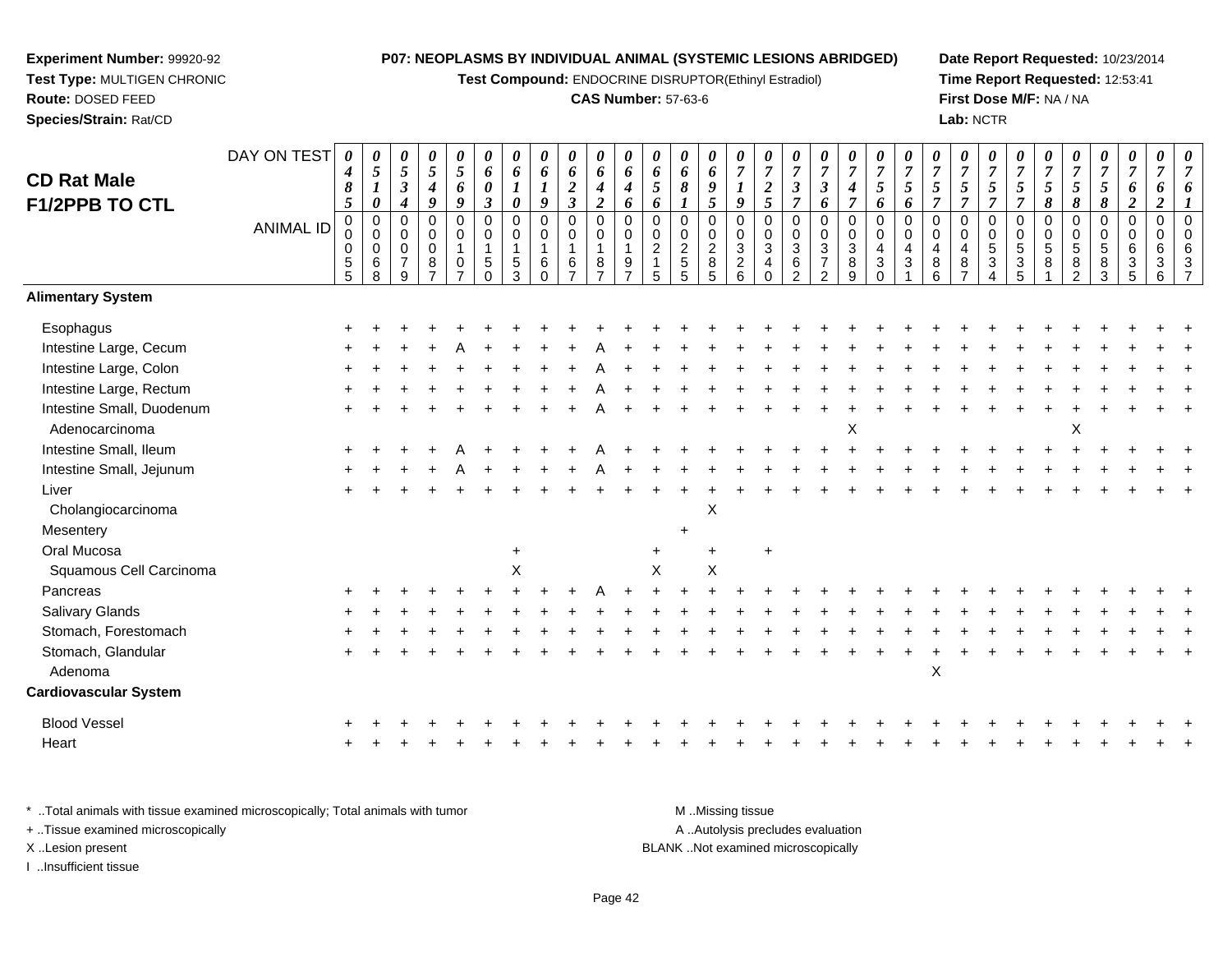**Test Compound:** ENDOCRINE DISRUPTOR(Ethinyl Estradiol)

#### **CAS Number:** 57-63-6

**Date Report Requested:** 10/23/2014**Time Report Requested:** 12:53:42**First Dose M/F:** NA / NA**Lab:** NCTR

| <b>CD Rat Male</b><br><b>F1/2PPB TO CTL</b> | DAY ON TEST<br><b>ANIMAL ID</b> | $\boldsymbol{\theta}$<br>4<br>$\pmb{8}$<br>$\mathfrak{s}$<br>$\mathbf 0$<br>0<br>$\mathbf 0$<br>$\sqrt{5}$ | 0<br>$\mathfrak{s}$<br>$\boldsymbol{l}$<br>0<br>$\pmb{0}$<br>$\mathbf 0$<br>0<br>6 | 0<br>$\overline{5}$<br>$\boldsymbol{\mathfrak{z}}$<br>4<br>0<br>0<br>$\mathbf 0$<br>$\overline{7}$ | 0<br>$\sqrt{5}$<br>$\boldsymbol{4}$<br>9<br>0<br>$\pmb{0}$<br>$\pmb{0}$<br>8 | 0<br>5<br>6<br>9<br>$\pmb{0}$<br>$\pmb{0}$<br>$\mathbf{1}$<br>0 | 0<br>6<br>$\boldsymbol{\theta}$<br>$\boldsymbol{\beta}$<br>$\mathbf 0$<br>0<br>$\mathbf{1}$<br>5 | $\boldsymbol{\theta}$<br>6<br>$\boldsymbol{l}$<br>$\boldsymbol{\theta}$<br>$\pmb{0}$<br>$\mathbf 0$<br>1<br>5 | 0<br>6<br>9<br>$\mathbf 0$<br>0<br>$\mathbf{1}$<br>6 | 0<br>6<br>$\boldsymbol{2}$<br>$\overline{\mathbf{3}}$<br>$\mathbf 0$<br>$\,0\,$<br>$\mathbf{1}$<br>6 | 0<br>6<br>$\boldsymbol{4}$<br>$\overline{2}$<br>$\pmb{0}$<br>$\pmb{0}$<br>$\mathbf{1}$<br>8 | $\theta$<br>6<br>4<br>6<br>$\Omega$<br>$\Omega$<br>$\mathbf{1}$<br>9 | $\boldsymbol{\theta}$<br>6<br>5<br>6<br>$\mathbf 0$<br>$\Omega$<br>$\overline{2}$<br>$\overline{1}$ | $\boldsymbol{\theta}$<br>$\pmb{6}$<br>8<br>0<br>$\mathbf 0$<br>$\overline{c}$<br>$\mathbf 5$ | 0<br>6<br>9<br>5<br>$\mathbf 0$<br>$\pmb{0}$<br>$\boldsymbol{2}$<br>8 | $\boldsymbol{\theta}$<br>$\overline{7}$<br>9<br>$\mathsf 0$<br>0<br>$\mathbf{3}$<br>$\overline{c}$ | $\overline{7}$<br>$\boldsymbol{2}$<br>5<br>$\mathbf 0$<br>0<br>$\mathbf{3}$<br>$\overline{4}$ | $\overline{7}$<br>$\boldsymbol{\beta}$<br>$\overline{7}$<br>$\pmb{0}$<br>$\mathbf 0$<br>$\sqrt{3}$<br>$\,6$ | $\boldsymbol{\theta}$<br>$\overline{7}$<br>$\mathbf{3}$<br>6<br>0<br>$\pmb{0}$<br>$\sqrt{3}$<br>$\overline{7}$ | 0<br>$\boldsymbol{7}$<br>4<br>$\overline{7}$<br>$\mathbf 0$<br>$\pmb{0}$<br>$\mathbf{3}$<br>8 | $\frac{\bm{\theta}}{\bm{7}}$<br>5<br>6<br>0<br>0<br>$\overline{4}$<br>3 | $\overline{7}$<br>$\mathfrak{s}$<br>6<br>$\Omega$<br>$\mathbf 0$<br>$\overline{4}$<br>3 | $\overline{7}$<br>5<br>$\Omega$<br>$\mathbf 0$<br>4<br>8 | $\boldsymbol{\theta}$<br>$\overline{7}$<br>5<br>$\overline{7}$<br>0<br>$\mathbf 0$<br>4<br>8 | 0<br>$\overline{7}$<br>5<br>$\overline{7}$<br>$\mathbf 0$<br>$\mathbf 0$<br>5<br>3 | $\boldsymbol{\theta}$<br>$\overline{7}$<br>5<br>$\overline{7}$<br>0<br>0<br>5<br>3 | $\overline{7}$<br>$\sqrt{5}$<br>8<br>$\pmb{0}$<br>0<br>5<br>8 | $\overline{7}$<br>$\mathfrak{s}$<br>8<br>$\mathbf 0$<br>$\mathbf 0$<br>$\sqrt{5}$<br>8 | $\boldsymbol{\theta}$<br>$\overline{7}$<br>$\sqrt{5}$<br>8<br>0<br>0<br>$\sqrt{5}$<br>8 | 0<br>$\boldsymbol{7}$<br>6<br>$\boldsymbol{2}$<br>$\mathbf 0$<br>$\mathbf 0$<br>6<br>$\sqrt{3}$ | 0<br>$\overline{7}$<br>6<br>$\overline{2}$<br>0<br>0<br>6<br>3 | $\mathbf{0}$<br>$\Omega$<br>6<br>3 |
|---------------------------------------------|---------------------------------|------------------------------------------------------------------------------------------------------------|------------------------------------------------------------------------------------|----------------------------------------------------------------------------------------------------|------------------------------------------------------------------------------|-----------------------------------------------------------------|--------------------------------------------------------------------------------------------------|---------------------------------------------------------------------------------------------------------------|------------------------------------------------------|------------------------------------------------------------------------------------------------------|---------------------------------------------------------------------------------------------|----------------------------------------------------------------------|-----------------------------------------------------------------------------------------------------|----------------------------------------------------------------------------------------------|-----------------------------------------------------------------------|----------------------------------------------------------------------------------------------------|-----------------------------------------------------------------------------------------------|-------------------------------------------------------------------------------------------------------------|----------------------------------------------------------------------------------------------------------------|-----------------------------------------------------------------------------------------------|-------------------------------------------------------------------------|-----------------------------------------------------------------------------------------|----------------------------------------------------------|----------------------------------------------------------------------------------------------|------------------------------------------------------------------------------------|------------------------------------------------------------------------------------|---------------------------------------------------------------|----------------------------------------------------------------------------------------|-----------------------------------------------------------------------------------------|-------------------------------------------------------------------------------------------------|----------------------------------------------------------------|------------------------------------|
|                                             |                                 | 5                                                                                                          | 8                                                                                  | 9                                                                                                  |                                                                              | $\overline{ }$                                                  | $\Omega$                                                                                         | $\mathcal{R}$                                                                                                 | $\Omega$                                             | $\overline{7}$                                                                                       | $\overline{ }$                                                                              |                                                                      | 5                                                                                                   | 5                                                                                            | 5                                                                     | 6                                                                                                  | $\Omega$                                                                                      | $\mathcal{D}$                                                                                               | $\mathcal{P}$                                                                                                  | 9                                                                                             | $\Omega$                                                                |                                                                                         | 6                                                        |                                                                                              |                                                                                    | 5                                                                                  |                                                               | $\mathcal{P}$                                                                          | 3                                                                                       | 5                                                                                               | 6                                                              |                                    |
| <b>Endocrine System</b>                     |                                 |                                                                                                            |                                                                                    |                                                                                                    |                                                                              |                                                                 |                                                                                                  |                                                                                                               |                                                      |                                                                                                      |                                                                                             |                                                                      |                                                                                                     |                                                                                              |                                                                       |                                                                                                    |                                                                                               |                                                                                                             |                                                                                                                |                                                                                               |                                                                         |                                                                                         |                                                          |                                                                                              |                                                                                    |                                                                                    |                                                               |                                                                                        |                                                                                         |                                                                                                 |                                                                |                                    |
| <b>Adrenal Cortex</b>                       |                                 |                                                                                                            |                                                                                    |                                                                                                    |                                                                              |                                                                 |                                                                                                  |                                                                                                               |                                                      |                                                                                                      |                                                                                             |                                                                      |                                                                                                     |                                                                                              |                                                                       |                                                                                                    |                                                                                               |                                                                                                             |                                                                                                                |                                                                                               |                                                                         |                                                                                         |                                                          |                                                                                              |                                                                                    |                                                                                    |                                                               |                                                                                        |                                                                                         |                                                                                                 |                                                                |                                    |
| Adrenal Medulla                             |                                 |                                                                                                            |                                                                                    |                                                                                                    |                                                                              |                                                                 |                                                                                                  |                                                                                                               |                                                      |                                                                                                      |                                                                                             |                                                                      |                                                                                                     |                                                                                              |                                                                       |                                                                                                    |                                                                                               |                                                                                                             |                                                                                                                |                                                                                               |                                                                         |                                                                                         |                                                          |                                                                                              |                                                                                    |                                                                                    |                                                               |                                                                                        |                                                                                         |                                                                                                 |                                                                |                                    |
| Bilateral, Pheochromocytoma Benign          |                                 |                                                                                                            |                                                                                    |                                                                                                    |                                                                              |                                                                 |                                                                                                  |                                                                                                               |                                                      |                                                                                                      |                                                                                             |                                                                      |                                                                                                     |                                                                                              |                                                                       |                                                                                                    |                                                                                               |                                                                                                             |                                                                                                                |                                                                                               | $\mathsf X$                                                             |                                                                                         |                                                          |                                                                                              |                                                                                    |                                                                                    |                                                               |                                                                                        |                                                                                         |                                                                                                 |                                                                |                                    |
| Pheochromocytoma Benign                     |                                 |                                                                                                            |                                                                                    |                                                                                                    |                                                                              |                                                                 |                                                                                                  |                                                                                                               |                                                      |                                                                                                      |                                                                                             |                                                                      |                                                                                                     |                                                                                              |                                                                       |                                                                                                    |                                                                                               |                                                                                                             |                                                                                                                |                                                                                               |                                                                         |                                                                                         |                                                          |                                                                                              |                                                                                    |                                                                                    |                                                               |                                                                                        |                                                                                         |                                                                                                 |                                                                |                                    |
| Islets, Pancreatic                          |                                 |                                                                                                            |                                                                                    |                                                                                                    |                                                                              |                                                                 |                                                                                                  |                                                                                                               |                                                      |                                                                                                      |                                                                                             |                                                                      |                                                                                                     |                                                                                              |                                                                       |                                                                                                    |                                                                                               |                                                                                                             |                                                                                                                |                                                                                               |                                                                         |                                                                                         |                                                          |                                                                                              |                                                                                    |                                                                                    |                                                               |                                                                                        |                                                                                         |                                                                                                 |                                                                |                                    |
| Parathyroid Gland                           |                                 |                                                                                                            |                                                                                    |                                                                                                    |                                                                              |                                                                 |                                                                                                  |                                                                                                               |                                                      |                                                                                                      |                                                                                             |                                                                      |                                                                                                     |                                                                                              |                                                                       |                                                                                                    |                                                                                               |                                                                                                             |                                                                                                                |                                                                                               |                                                                         |                                                                                         |                                                          |                                                                                              |                                                                                    |                                                                                    |                                                               |                                                                                        |                                                                                         |                                                                                                 |                                                                |                                    |
| Adenoma                                     |                                 |                                                                                                            |                                                                                    |                                                                                                    |                                                                              |                                                                 |                                                                                                  |                                                                                                               |                                                      |                                                                                                      |                                                                                             |                                                                      |                                                                                                     |                                                                                              |                                                                       |                                                                                                    |                                                                                               |                                                                                                             |                                                                                                                |                                                                                               |                                                                         |                                                                                         |                                                          |                                                                                              |                                                                                    |                                                                                    |                                                               |                                                                                        |                                                                                         |                                                                                                 |                                                                |                                    |
| <b>Pituitary Gland</b>                      |                                 |                                                                                                            |                                                                                    |                                                                                                    |                                                                              |                                                                 |                                                                                                  |                                                                                                               |                                                      |                                                                                                      |                                                                                             |                                                                      |                                                                                                     |                                                                                              |                                                                       |                                                                                                    |                                                                                               |                                                                                                             |                                                                                                                |                                                                                               |                                                                         |                                                                                         |                                                          |                                                                                              |                                                                                    |                                                                                    |                                                               |                                                                                        |                                                                                         |                                                                                                 |                                                                |                                    |
| Pars Distalis, Adenoma                      |                                 |                                                                                                            |                                                                                    | X.                                                                                                 | $\mathsf{X}$                                                                 | $\boldsymbol{\mathsf{X}}$                                       | $\times$                                                                                         |                                                                                                               |                                                      | X                                                                                                    | X                                                                                           | X                                                                    |                                                                                                     |                                                                                              | X                                                                     | $\times$                                                                                           |                                                                                               | X                                                                                                           | $\times$                                                                                                       | $\times$                                                                                      | $\mathsf{X}$                                                            |                                                                                         | X                                                        | $\boldsymbol{\mathsf{X}}$                                                                    | $\mathsf{X}$                                                                       | $\mathsf{X}$                                                                       |                                                               | X                                                                                      | $\times$                                                                                |                                                                                                 | X                                                              |                                    |
| <b>Thyroid Gland</b>                        |                                 |                                                                                                            |                                                                                    |                                                                                                    |                                                                              |                                                                 |                                                                                                  |                                                                                                               |                                                      |                                                                                                      |                                                                                             |                                                                      |                                                                                                     |                                                                                              |                                                                       |                                                                                                    |                                                                                               |                                                                                                             |                                                                                                                |                                                                                               |                                                                         |                                                                                         |                                                          |                                                                                              |                                                                                    |                                                                                    |                                                               |                                                                                        |                                                                                         |                                                                                                 |                                                                |                                    |
| C Cell, Adenoma                             |                                 |                                                                                                            |                                                                                    |                                                                                                    |                                                                              |                                                                 |                                                                                                  |                                                                                                               |                                                      |                                                                                                      |                                                                                             |                                                                      |                                                                                                     |                                                                                              |                                                                       |                                                                                                    |                                                                                               |                                                                                                             |                                                                                                                |                                                                                               |                                                                         |                                                                                         |                                                          |                                                                                              |                                                                                    |                                                                                    |                                                               | X                                                                                      |                                                                                         |                                                                                                 |                                                                |                                    |
| C Cell, Carcinoma                           |                                 |                                                                                                            |                                                                                    |                                                                                                    |                                                                              |                                                                 |                                                                                                  |                                                                                                               |                                                      |                                                                                                      |                                                                                             |                                                                      |                                                                                                     |                                                                                              |                                                                       |                                                                                                    |                                                                                               |                                                                                                             |                                                                                                                |                                                                                               |                                                                         |                                                                                         |                                                          |                                                                                              |                                                                                    |                                                                                    |                                                               | $\pmb{\times}$                                                                         |                                                                                         |                                                                                                 |                                                                |                                    |
| <b>General Body System</b>                  |                                 |                                                                                                            |                                                                                    |                                                                                                    |                                                                              |                                                                 |                                                                                                  |                                                                                                               |                                                      |                                                                                                      |                                                                                             |                                                                      |                                                                                                     |                                                                                              |                                                                       |                                                                                                    |                                                                                               |                                                                                                             |                                                                                                                |                                                                                               |                                                                         |                                                                                         |                                                          |                                                                                              |                                                                                    |                                                                                    |                                                               |                                                                                        |                                                                                         |                                                                                                 |                                                                |                                    |
| <b>Tissue NOS</b>                           |                                 |                                                                                                            |                                                                                    |                                                                                                    |                                                                              |                                                                 |                                                                                                  |                                                                                                               |                                                      |                                                                                                      |                                                                                             |                                                                      |                                                                                                     |                                                                                              |                                                                       |                                                                                                    |                                                                                               |                                                                                                             |                                                                                                                |                                                                                               |                                                                         |                                                                                         |                                                          |                                                                                              |                                                                                    |                                                                                    |                                                               |                                                                                        | $\ddot{}$                                                                               |                                                                                                 |                                                                |                                    |
| Schwannoma Malignant                        |                                 |                                                                                                            |                                                                                    |                                                                                                    |                                                                              |                                                                 |                                                                                                  |                                                                                                               |                                                      |                                                                                                      |                                                                                             |                                                                      |                                                                                                     |                                                                                              |                                                                       |                                                                                                    |                                                                                               |                                                                                                             |                                                                                                                |                                                                                               |                                                                         |                                                                                         |                                                          |                                                                                              |                                                                                    |                                                                                    |                                                               |                                                                                        | $\pmb{\times}$                                                                          |                                                                                                 |                                                                |                                    |
| <b>Genital System</b>                       |                                 |                                                                                                            |                                                                                    |                                                                                                    |                                                                              |                                                                 |                                                                                                  |                                                                                                               |                                                      |                                                                                                      |                                                                                             |                                                                      |                                                                                                     |                                                                                              |                                                                       |                                                                                                    |                                                                                               |                                                                                                             |                                                                                                                |                                                                                               |                                                                         |                                                                                         |                                                          |                                                                                              |                                                                                    |                                                                                    |                                                               |                                                                                        |                                                                                         |                                                                                                 |                                                                |                                    |
| <b>Coagulating Gland</b>                    |                                 |                                                                                                            |                                                                                    |                                                                                                    |                                                                              |                                                                 |                                                                                                  |                                                                                                               |                                                      |                                                                                                      |                                                                                             |                                                                      |                                                                                                     |                                                                                              |                                                                       |                                                                                                    |                                                                                               |                                                                                                             |                                                                                                                |                                                                                               |                                                                         |                                                                                         |                                                          |                                                                                              |                                                                                    |                                                                                    |                                                               |                                                                                        |                                                                                         |                                                                                                 |                                                                |                                    |
| Epididymis                                  |                                 |                                                                                                            |                                                                                    |                                                                                                    |                                                                              |                                                                 |                                                                                                  |                                                                                                               |                                                      |                                                                                                      |                                                                                             |                                                                      |                                                                                                     |                                                                                              |                                                                       |                                                                                                    |                                                                                               |                                                                                                             |                                                                                                                |                                                                                               |                                                                         |                                                                                         |                                                          |                                                                                              |                                                                                    |                                                                                    |                                                               |                                                                                        |                                                                                         |                                                                                                 |                                                                |                                    |
| Penis                                       |                                 |                                                                                                            |                                                                                    |                                                                                                    |                                                                              |                                                                 |                                                                                                  |                                                                                                               |                                                      |                                                                                                      |                                                                                             |                                                                      |                                                                                                     |                                                                                              |                                                                       |                                                                                                    |                                                                                               | $\ddot{}$                                                                                                   |                                                                                                                |                                                                                               |                                                                         |                                                                                         |                                                          |                                                                                              |                                                                                    |                                                                                    |                                                               |                                                                                        |                                                                                         |                                                                                                 |                                                                |                                    |
|                                             |                                 |                                                                                                            |                                                                                    |                                                                                                    |                                                                              |                                                                 |                                                                                                  |                                                                                                               |                                                      |                                                                                                      |                                                                                             |                                                                      |                                                                                                     |                                                                                              |                                                                       |                                                                                                    |                                                                                               |                                                                                                             |                                                                                                                |                                                                                               |                                                                         |                                                                                         |                                                          |                                                                                              |                                                                                    |                                                                                    |                                                               |                                                                                        |                                                                                         |                                                                                                 |                                                                |                                    |

\* ..Total animals with tissue examined microscopically; Total animals with tumor **M** . Missing tissue M ..Missing tissue

+ ..Tissue examined microscopically

**Experiment Number:** 99920-92**Test Type:** MULTIGEN CHRONIC

**Route:** DOSED FEED**Species/Strain:** Rat/CD

I ..Insufficient tissue

A ..Autolysis precludes evaluation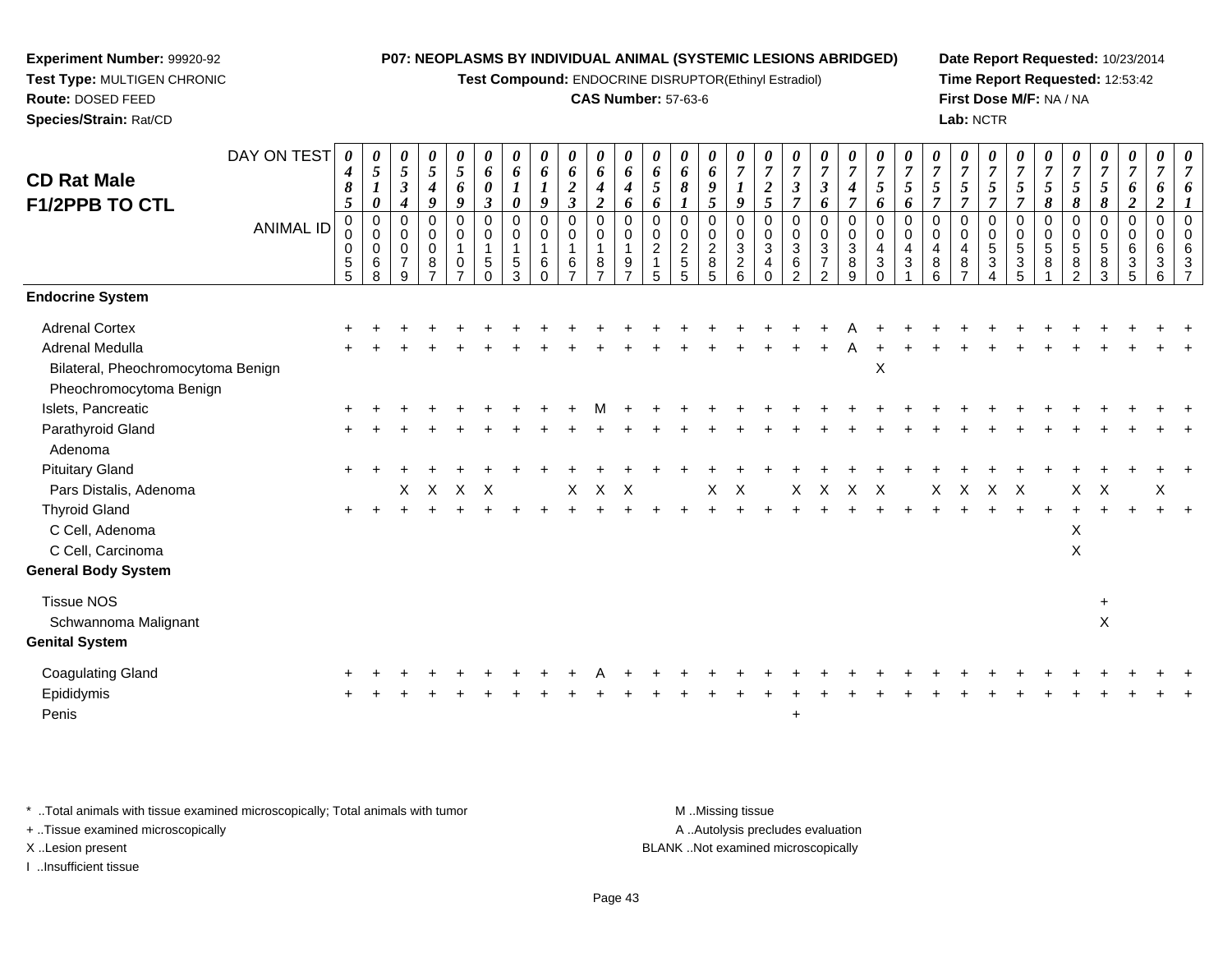**Test Compound:** ENDOCRINE DISRUPTOR(Ethinyl Estradiol)

#### **CAS Number:** 57-63-6

**Date Report Requested:** 10/23/2014**Time Report Requested:** 12:53:42**First Dose M/F:** NA / NA**Lab:** NCTR

| <b>CD Rat Male</b><br><b>F1/2PPB TO CTL</b>             | DAY ON TEST<br><b>ANIMAL ID</b> | 0<br>4<br>8<br>5<br>$\Omega$<br>0<br>0<br>5<br>5 | 0<br>5<br>1<br>$\boldsymbol{\theta}$<br>$\Omega$<br>$\mathbf 0$<br>0<br>6<br>8 | 0<br>5<br>$\boldsymbol{\beta}$<br>$\boldsymbol{4}$<br>0<br>$\mathbf 0$<br>$\mathbf 0$<br>$\overline{7}$<br>9 | $\pmb{\theta}$<br>5<br>$\boldsymbol{4}$<br>9<br>0<br>$\mathbf 0$<br>$\mathbf 0$<br>8 | 0<br>5<br>6<br>9<br>$\mathbf 0$<br>$\mathbf 0$<br>$\mathbf{1}$<br>0 | 0<br>6<br>0<br>3<br>$\Omega$<br>$\Omega$<br>5<br><sup>0</sup> | 0<br>6<br>0<br>$\Omega$<br>$\Omega$<br>5<br>3 | 0<br>6<br>9<br>0<br>$\mathbf 0$<br>6<br>$\Omega$ | 0<br>6<br>$\boldsymbol{2}$<br>$\mathfrak{z}$<br>0<br>$\mathbf 0$<br>$\mathbf{1}$<br>6 | 0<br>6<br>$\boldsymbol{4}$<br>$\overline{2}$<br>$\mathbf 0$<br>$\mathsf 0$<br>$\mathbf{1}$<br>8 | 0<br>6<br>4<br>6<br>$\Omega$<br>$\Omega$<br>9 | 0<br>6<br>5<br>6<br>$\Omega$<br>$\mathbf 0$<br>$\overline{2}$ | 0<br>6<br>8<br>0<br>$\mathbf 0$<br>$\overline{c}$<br>$\sqrt{5}$<br>5 | 0<br>6<br>9<br>5 <sup>5</sup><br>0<br>$\mathbf 0$<br>$\overline{c}$<br>8<br>5 | 0<br>$\overline{7}$<br>1<br>9<br>$\mathbf 0$<br>0<br>$\mathbf{3}$<br>$\overline{c}$<br>6 | $\theta$<br>$\overline{7}$<br>$\boldsymbol{2}$<br>5<br>$\Omega$<br>$\mathbf 0$<br>3<br>4<br>$\Omega$ | $\theta$<br>$\overline{7}$<br>$\boldsymbol{\beta}$<br>$\overline{7}$<br>$\Omega$<br>$\mathbf 0$<br>3<br>6<br>$\overline{2}$ | 0<br>$\overline{7}$<br>$\boldsymbol{\beta}$<br>6<br>0<br>$\mathbf 0$<br>$\mathbf{3}$<br>$\overline{7}$<br>$\mathfrak{p}$ | 0<br>$\overline{7}$<br>$\boldsymbol{4}$<br>$\overline{7}$<br>$\pmb{0}$<br>$\mathbf 0$<br>$\ensuremath{\mathsf{3}}$<br>8<br>9 | 0<br>$\overline{7}$<br>5<br>6<br>$\mathbf 0$<br>$\mathbf 0$<br>4<br>3<br>$\Omega$ | $\theta$<br>$\overline{7}$<br>5<br>6<br>$\Omega$<br>$\Omega$<br>4<br>3 | $\overline{7}$<br>5<br>$\Omega$<br>$\Omega$<br>8 | 0<br>$\overline{7}$<br>$5\overline{)}$<br>$\overline{7}$<br>$\Omega$<br>$\mathbf 0$<br>4<br>8 | 0<br>$\overline{7}$<br>5<br>$\overline{7}$<br>0<br>0<br>5<br>3 | 0<br>$\overline{7}$<br>5<br>$\overline{7}$<br>$\mathbf 0$<br>$\mathbf 0$<br>$\sqrt{5}$<br>3<br>5 | 0<br>$\overline{7}$<br>5<br>8<br>0<br>0<br>5<br>8 | $\boldsymbol{\theta}$<br>$\overline{7}$<br>5<br>8<br>$\Omega$<br>$\mathbf 0$<br>5<br>8<br>$\Omega$ | 0<br>$\overline{7}$<br>5<br>8<br>0<br>0<br>$\,$ 5 $\,$<br>8<br>3 | 0<br>$\overline{7}$<br>6<br>$\overline{2}$<br>$\mathbf 0$<br>$\mathbf 0$<br>6<br>3<br>5 | 0<br>$\overline{7}$<br>6<br>2<br>$\mathbf 0$<br>$\mathbf 0$<br>6<br>3<br>6 | U<br>$\overline{7}$ |
|---------------------------------------------------------|---------------------------------|--------------------------------------------------|--------------------------------------------------------------------------------|--------------------------------------------------------------------------------------------------------------|--------------------------------------------------------------------------------------|---------------------------------------------------------------------|---------------------------------------------------------------|-----------------------------------------------|--------------------------------------------------|---------------------------------------------------------------------------------------|-------------------------------------------------------------------------------------------------|-----------------------------------------------|---------------------------------------------------------------|----------------------------------------------------------------------|-------------------------------------------------------------------------------|------------------------------------------------------------------------------------------|------------------------------------------------------------------------------------------------------|-----------------------------------------------------------------------------------------------------------------------------|--------------------------------------------------------------------------------------------------------------------------|------------------------------------------------------------------------------------------------------------------------------|-----------------------------------------------------------------------------------|------------------------------------------------------------------------|--------------------------------------------------|-----------------------------------------------------------------------------------------------|----------------------------------------------------------------|--------------------------------------------------------------------------------------------------|---------------------------------------------------|----------------------------------------------------------------------------------------------------|------------------------------------------------------------------|-----------------------------------------------------------------------------------------|----------------------------------------------------------------------------|---------------------|
| Squamous Cell Carcinoma, Metastatic,<br>Preputial Gland |                                 |                                                  |                                                                                |                                                                                                              |                                                                                      |                                                                     |                                                               |                                               |                                                  |                                                                                       |                                                                                                 |                                               |                                                               |                                                                      |                                                                               |                                                                                          |                                                                                                      | $\mathsf X$                                                                                                                 |                                                                                                                          |                                                                                                                              |                                                                                   |                                                                        |                                                  |                                                                                               |                                                                |                                                                                                  |                                                   |                                                                                                    |                                                                  |                                                                                         |                                                                            |                     |
| <b>Preputial Gland</b>                                  |                                 |                                                  |                                                                                |                                                                                                              |                                                                                      |                                                                     |                                                               |                                               |                                                  |                                                                                       |                                                                                                 |                                               |                                                               |                                                                      |                                                                               |                                                                                          |                                                                                                      |                                                                                                                             |                                                                                                                          |                                                                                                                              |                                                                                   |                                                                        |                                                  |                                                                                               |                                                                |                                                                                                  |                                                   |                                                                                                    |                                                                  |                                                                                         |                                                                            |                     |
| Adenoma                                                 |                                 |                                                  |                                                                                |                                                                                                              |                                                                                      |                                                                     |                                                               |                                               |                                                  |                                                                                       |                                                                                                 |                                               |                                                               |                                                                      |                                                                               |                                                                                          |                                                                                                      |                                                                                                                             |                                                                                                                          |                                                                                                                              |                                                                                   |                                                                        |                                                  |                                                                                               |                                                                |                                                                                                  |                                                   |                                                                                                    |                                                                  | х                                                                                       |                                                                            |                     |
| Squamous Cell Carcinoma                                 |                                 |                                                  |                                                                                |                                                                                                              |                                                                                      |                                                                     |                                                               |                                               |                                                  |                                                                                       | $\boldsymbol{\mathsf{X}}$                                                                       |                                               |                                                               |                                                                      |                                                                               |                                                                                          |                                                                                                      | X                                                                                                                           | $\boldsymbol{\mathsf{X}}$                                                                                                |                                                                                                                              |                                                                                   |                                                                        |                                                  |                                                                                               |                                                                |                                                                                                  | X                                                 |                                                                                                    |                                                                  |                                                                                         |                                                                            |                     |
| Prostate, Dorsal/Lateral Lobe                           |                                 | $+$                                              |                                                                                |                                                                                                              |                                                                                      |                                                                     |                                                               |                                               | $\ddot{}$                                        |                                                                                       |                                                                                                 |                                               |                                                               |                                                                      |                                                                               |                                                                                          |                                                                                                      |                                                                                                                             |                                                                                                                          |                                                                                                                              |                                                                                   |                                                                        |                                                  |                                                                                               |                                                                |                                                                                                  |                                                   |                                                                                                    |                                                                  |                                                                                         |                                                                            |                     |
| Prostate, Ventral Lobe                                  |                                 |                                                  |                                                                                |                                                                                                              |                                                                                      |                                                                     |                                                               |                                               |                                                  |                                                                                       |                                                                                                 |                                               |                                                               |                                                                      |                                                                               |                                                                                          |                                                                                                      |                                                                                                                             |                                                                                                                          |                                                                                                                              |                                                                                   |                                                                        |                                                  |                                                                                               |                                                                |                                                                                                  |                                                   |                                                                                                    |                                                                  |                                                                                         |                                                                            |                     |
| <b>Rete Testes</b>                                      |                                 |                                                  |                                                                                |                                                                                                              |                                                                                      |                                                                     |                                                               |                                               |                                                  |                                                                                       |                                                                                                 |                                               |                                                               |                                                                      |                                                                               |                                                                                          |                                                                                                      |                                                                                                                             |                                                                                                                          |                                                                                                                              |                                                                                   |                                                                        |                                                  |                                                                                               |                                                                |                                                                                                  |                                                   |                                                                                                    |                                                                  |                                                                                         |                                                                            |                     |
| Seminal Vesicle                                         |                                 |                                                  |                                                                                |                                                                                                              |                                                                                      |                                                                     |                                                               |                                               |                                                  |                                                                                       |                                                                                                 |                                               |                                                               |                                                                      |                                                                               |                                                                                          |                                                                                                      |                                                                                                                             |                                                                                                                          |                                                                                                                              |                                                                                   |                                                                        |                                                  |                                                                                               |                                                                |                                                                                                  |                                                   |                                                                                                    |                                                                  |                                                                                         |                                                                            |                     |
| <b>Testes</b>                                           |                                 |                                                  |                                                                                |                                                                                                              |                                                                                      |                                                                     |                                                               |                                               |                                                  |                                                                                       |                                                                                                 |                                               |                                                               |                                                                      |                                                                               |                                                                                          |                                                                                                      |                                                                                                                             |                                                                                                                          |                                                                                                                              |                                                                                   |                                                                        |                                                  |                                                                                               |                                                                |                                                                                                  |                                                   |                                                                                                    |                                                                  |                                                                                         |                                                                            |                     |
| Sarcoma                                                 |                                 |                                                  |                                                                                |                                                                                                              |                                                                                      |                                                                     |                                                               |                                               |                                                  |                                                                                       | X                                                                                               |                                               |                                                               |                                                                      |                                                                               |                                                                                          |                                                                                                      |                                                                                                                             |                                                                                                                          |                                                                                                                              |                                                                                   |                                                                        |                                                  |                                                                                               |                                                                |                                                                                                  |                                                   |                                                                                                    |                                                                  |                                                                                         |                                                                            |                     |
| <b>Hematopoietic System</b>                             |                                 |                                                  |                                                                                |                                                                                                              |                                                                                      |                                                                     |                                                               |                                               |                                                  |                                                                                       |                                                                                                 |                                               |                                                               |                                                                      |                                                                               |                                                                                          |                                                                                                      |                                                                                                                             |                                                                                                                          |                                                                                                                              |                                                                                   |                                                                        |                                                  |                                                                                               |                                                                |                                                                                                  |                                                   |                                                                                                    |                                                                  |                                                                                         |                                                                            |                     |
| <b>Bone Marrow</b>                                      |                                 |                                                  |                                                                                |                                                                                                              |                                                                                      |                                                                     |                                                               |                                               |                                                  |                                                                                       |                                                                                                 |                                               |                                                               |                                                                      |                                                                               |                                                                                          |                                                                                                      |                                                                                                                             |                                                                                                                          |                                                                                                                              |                                                                                   |                                                                        |                                                  |                                                                                               |                                                                |                                                                                                  |                                                   |                                                                                                    |                                                                  |                                                                                         |                                                                            |                     |
| Lymph Node                                              |                                 |                                                  |                                                                                |                                                                                                              |                                                                                      |                                                                     |                                                               |                                               |                                                  |                                                                                       |                                                                                                 |                                               |                                                               |                                                                      |                                                                               |                                                                                          |                                                                                                      |                                                                                                                             |                                                                                                                          |                                                                                                                              |                                                                                   |                                                                        |                                                  |                                                                                               |                                                                |                                                                                                  |                                                   |                                                                                                    |                                                                  |                                                                                         |                                                                            |                     |
| Squamous Cell Carcinoma, Metastatic,<br>Preputial Gland |                                 |                                                  |                                                                                |                                                                                                              |                                                                                      |                                                                     |                                                               |                                               |                                                  |                                                                                       |                                                                                                 |                                               |                                                               |                                                                      |                                                                               |                                                                                          |                                                                                                      |                                                                                                                             | Χ                                                                                                                        |                                                                                                                              |                                                                                   |                                                                        |                                                  |                                                                                               |                                                                |                                                                                                  |                                                   |                                                                                                    |                                                                  |                                                                                         |                                                                            |                     |
| Lymph Node, Mandibular                                  |                                 |                                                  |                                                                                |                                                                                                              |                                                                                      |                                                                     |                                                               |                                               |                                                  |                                                                                       |                                                                                                 |                                               |                                                               |                                                                      |                                                                               |                                                                                          |                                                                                                      |                                                                                                                             |                                                                                                                          |                                                                                                                              |                                                                                   |                                                                        |                                                  |                                                                                               |                                                                |                                                                                                  |                                                   |                                                                                                    |                                                                  |                                                                                         |                                                                            |                     |
| Lymph Node, Mesenteric                                  |                                 |                                                  |                                                                                |                                                                                                              |                                                                                      |                                                                     |                                                               |                                               |                                                  |                                                                                       |                                                                                                 |                                               |                                                               |                                                                      |                                                                               |                                                                                          |                                                                                                      |                                                                                                                             |                                                                                                                          |                                                                                                                              |                                                                                   |                                                                        |                                                  |                                                                                               |                                                                |                                                                                                  |                                                   |                                                                                                    |                                                                  |                                                                                         |                                                                            |                     |
| Spleen                                                  |                                 |                                                  |                                                                                |                                                                                                              |                                                                                      |                                                                     |                                                               |                                               |                                                  |                                                                                       |                                                                                                 |                                               |                                                               |                                                                      |                                                                               |                                                                                          |                                                                                                      |                                                                                                                             |                                                                                                                          |                                                                                                                              |                                                                                   |                                                                        |                                                  |                                                                                               |                                                                |                                                                                                  |                                                   |                                                                                                    |                                                                  |                                                                                         |                                                                            |                     |
| Thymus                                                  |                                 |                                                  |                                                                                |                                                                                                              |                                                                                      |                                                                     |                                                               |                                               |                                                  |                                                                                       |                                                                                                 |                                               |                                                               |                                                                      |                                                                               |                                                                                          |                                                                                                      |                                                                                                                             |                                                                                                                          |                                                                                                                              |                                                                                   |                                                                        |                                                  |                                                                                               |                                                                |                                                                                                  |                                                   |                                                                                                    |                                                                  |                                                                                         |                                                                            |                     |
| Thymoma Benign                                          |                                 |                                                  |                                                                                |                                                                                                              |                                                                                      |                                                                     |                                                               |                                               |                                                  |                                                                                       |                                                                                                 |                                               |                                                               |                                                                      |                                                                               |                                                                                          |                                                                                                      |                                                                                                                             |                                                                                                                          | Χ                                                                                                                            |                                                                                   |                                                                        |                                                  |                                                                                               |                                                                |                                                                                                  |                                                   |                                                                                                    |                                                                  |                                                                                         |                                                                            |                     |
|                                                         |                                 |                                                  |                                                                                |                                                                                                              |                                                                                      |                                                                     |                                                               |                                               |                                                  |                                                                                       |                                                                                                 |                                               |                                                               |                                                                      |                                                                               |                                                                                          |                                                                                                      |                                                                                                                             |                                                                                                                          |                                                                                                                              |                                                                                   |                                                                        |                                                  |                                                                                               |                                                                |                                                                                                  |                                                   |                                                                                                    |                                                                  |                                                                                         |                                                                            |                     |

**Integumentary System**

**Experiment Number:** 99920-92**Test Type:** MULTIGEN CHRONIC

**Route:** DOSED FEED**Species/Strain:** Rat/CD

\* ..Total animals with tissue examined microscopically; Total animals with tumor **M** . Missing tissue M ..Missing tissue

+ ..Tissue examined microscopically

I ..Insufficient tissue

A ..Autolysis precludes evaluation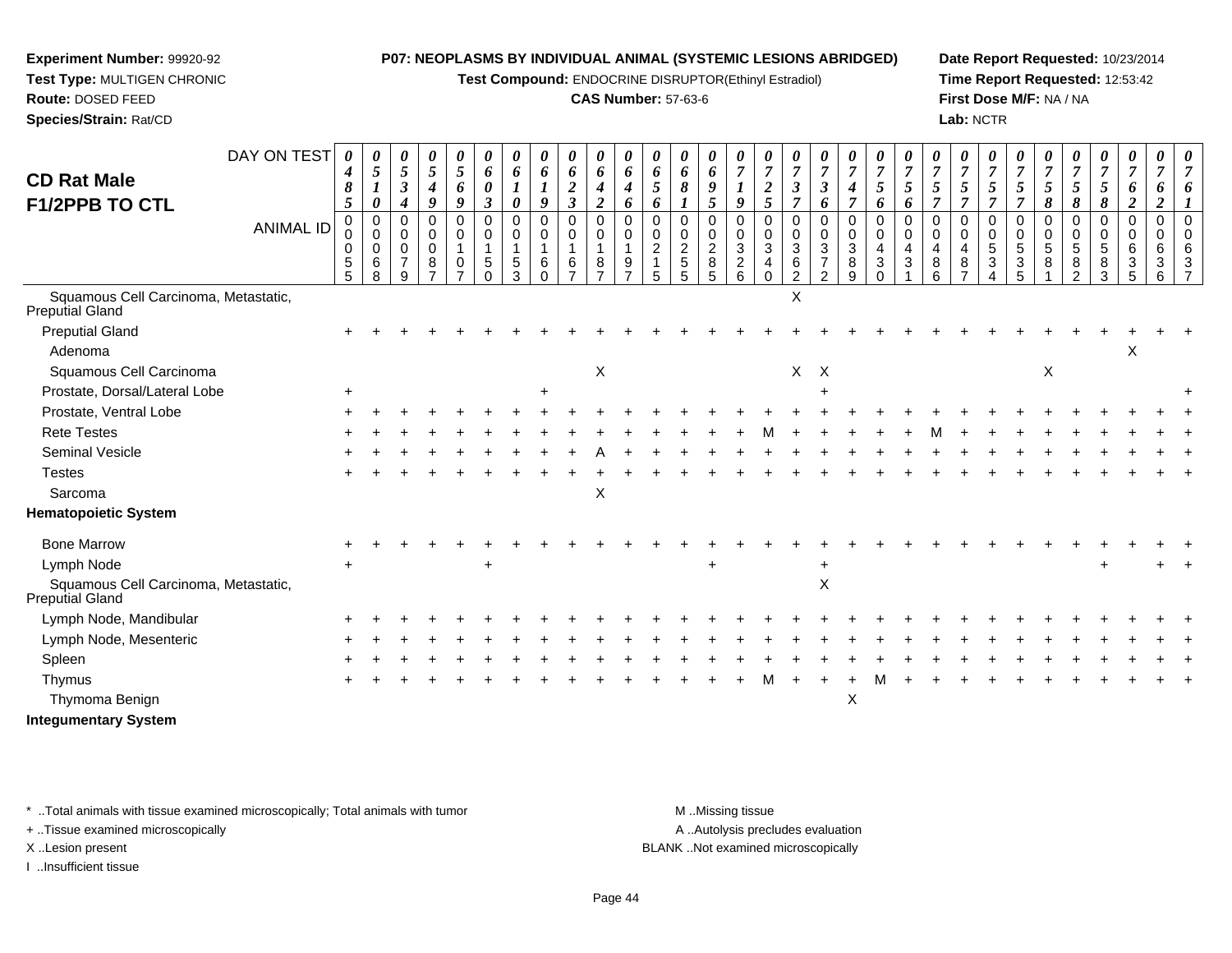**Test Compound:** ENDOCRINE DISRUPTOR(Ethinyl Estradiol)

## **CAS Number:** 57-63-6

**Date Report Requested:** 10/23/2014 **Time Report Requested:** 12:53:42**First Dose M/F:** NA / NA**Lab:** NCTR

 $+$ 

| Species/Strain: Rat/CD                                         |                  |                                              |                       |                                                                 |                                                                      |                              |                                                          |                                                     |                                               |                                                    |                                                |                    |                                                              |                                                  |                                                 |                         |                               |                                                                 |                                                                           |                                              |                                                   |                                                                   |                                                  |                                            | Lab: NCTR                  |                                                       |                                      |                                      |                                           |                                                                       |                                            |                       |
|----------------------------------------------------------------|------------------|----------------------------------------------|-----------------------|-----------------------------------------------------------------|----------------------------------------------------------------------|------------------------------|----------------------------------------------------------|-----------------------------------------------------|-----------------------------------------------|----------------------------------------------------|------------------------------------------------|--------------------|--------------------------------------------------------------|--------------------------------------------------|-------------------------------------------------|-------------------------|-------------------------------|-----------------------------------------------------------------|---------------------------------------------------------------------------|----------------------------------------------|---------------------------------------------------|-------------------------------------------------------------------|--------------------------------------------------|--------------------------------------------|----------------------------|-------------------------------------------------------|--------------------------------------|--------------------------------------|-------------------------------------------|-----------------------------------------------------------------------|--------------------------------------------|-----------------------|
| <b>CD Rat Male</b><br><b>F1/2PPB TO CTL</b>                    | DAY ON TEST      | 0<br>$\boldsymbol{4}$<br>8<br>$\mathfrak{H}$ | 0<br>5<br>0           | 0<br>$\mathfrak{H}$<br>$\boldsymbol{\beta}$<br>$\boldsymbol{4}$ | $\boldsymbol{\theta}$<br>5<br>$\boldsymbol{4}$<br>9                  | 5<br>6<br>9                  | $\theta$<br>6<br>$\boldsymbol{\theta}$<br>$\mathfrak{z}$ | 0<br>6<br>$\boldsymbol{I}$<br>$\boldsymbol{\theta}$ | 0<br>6<br>9                                   | 0<br>6<br>$\boldsymbol{2}$<br>$\boldsymbol{\beta}$ | $\boldsymbol{\theta}$<br>6<br>$\boldsymbol{2}$ | 0<br>6<br>4<br>6   | 0<br>6<br>5<br>6                                             | 0<br>6<br>8                                      | 6<br>5                                          | $\overline{7}$<br>9     | 0<br>$\overline{7}$<br>2<br>5 | 0<br>$\overline{7}$<br>7                                        | 0<br>$\overline{7}$<br>3<br>6                                             | $\boldsymbol{\theta}$<br>$\overline{7}$<br>7 | $\boldsymbol{\theta}$<br>$\overline{7}$<br>5<br>6 | $\boldsymbol{\theta}$<br>$\overline{7}$<br>5<br>6                 | U<br>$\overline{7}$<br>5                         | U<br>$\overline{7}$<br>5<br>$\overline{7}$ | 0<br>$\overline{\tau}$     | 0<br>$\overline{7}$<br>5                              | U<br>$\overline{7}$<br>5<br>8        | 5<br>8                               | $\frac{\theta}{7}$<br>5<br>8              | $\frac{\boldsymbol{\theta}}{\boldsymbol{7}}$<br>6<br>$\boldsymbol{2}$ | 0<br>$\overline{7}$<br>0<br>$\overline{2}$ | $\boldsymbol{\theta}$ |
|                                                                | <b>ANIMAL ID</b> | 0<br>0<br>5<br>5                             | 0<br>0<br>0<br>6<br>8 | 0<br>$\pmb{0}$<br>$\pmb{0}$<br>$\overline{7}$<br>9              | $\mathbf 0$<br>$\pmb{0}$<br>$\mathbf 0$<br>$\,8\,$<br>$\overline{ }$ | $\Omega$<br>$\mathbf 0$<br>0 | $\Omega$<br>$\mathbf 0$<br>5<br>$\Omega$                 | $\mathbf 0$<br>$\mathbf 0$<br>$\sqrt{5}$<br>3       | $\Omega$<br>$\mathbf 0$<br>1<br>6<br>$\Omega$ | $\Omega$<br>0<br>1<br>6<br>$\overline{ }$          | $\Omega$<br>$\Omega$<br>8                      | $\Omega$<br>0<br>9 | $\pmb{0}$<br>$\begin{array}{c} 0 \\ 2 \\ 1 \end{array}$<br>5 | $\mathbf 0$<br>$\mathbf 0$<br>$\frac{2}{5}$<br>5 | $\mathbf 0$<br>$\boldsymbol{2}$<br>$\bf 8$<br>5 | $\Omega$<br>3<br>2<br>6 | 0<br>3<br>4<br>$\Omega$       | $\Omega$<br>$\Omega$<br>$\sqrt{3}$<br>$\,6\,$<br>$\overline{2}$ | $\Omega$<br>$\mathbf 0$<br>$\sqrt{3}$<br>$\overline{7}$<br>$\overline{2}$ | $\Omega$<br>3<br>8<br>9                      | 0<br>0<br>4<br>$\mathbf{3}$<br>$\Omega$           | $\mathbf 0$<br>$\pmb{0}$<br>$\overline{\mathbf{4}}$<br>$\sqrt{3}$ | $\Omega$<br>$\Omega$<br>$\overline{4}$<br>8<br>6 | $\Omega$<br>$\overline{4}$<br>8            | 0<br>$\mathbf 0$<br>5<br>3 | 0<br>$\pmb{0}$<br>5<br>$\ensuremath{\mathsf{3}}$<br>5 | $\mathbf 0$<br>$\mathbf 0$<br>5<br>8 | $\Omega$<br>5<br>8<br>$\overline{2}$ | $\mathbf 0$<br>$\mathbf 0$<br>5<br>8<br>3 | $\pmb{0}$<br>$\mathbf 0$<br>$\,6\,$<br>$\sqrt{3}$<br>5                | $\Omega$<br>$\Omega$<br>6<br>3<br>6        |                       |
| Mammary Gland                                                  |                  | $+$                                          |                       |                                                                 |                                                                      |                              |                                                          | M                                                   | M                                             | $+$                                                |                                                |                    |                                                              |                                                  |                                                 |                         |                               | $\ddot{}$                                                       | M                                                                         | M                                            |                                                   |                                                                   |                                                  |                                            |                            |                                                       |                                      |                                      |                                           |                                                                       |                                            |                       |
| Adenoma                                                        |                  |                                              |                       |                                                                 |                                                                      |                              |                                                          |                                                     |                                               |                                                    |                                                |                    | X                                                            |                                                  |                                                 |                         |                               |                                                                 |                                                                           |                                              |                                                   |                                                                   |                                                  |                                            |                            |                                                       |                                      |                                      |                                           |                                                                       |                                            |                       |
| Fibroma                                                        |                  |                                              |                       |                                                                 |                                                                      |                              |                                                          |                                                     |                                               |                                                    |                                                |                    |                                                              | X                                                |                                                 |                         |                               |                                                                 |                                                                           |                                              |                                                   |                                                                   |                                                  |                                            |                            |                                                       |                                      |                                      |                                           |                                                                       |                                            |                       |
| Skin                                                           |                  |                                              |                       |                                                                 |                                                                      |                              |                                                          |                                                     |                                               |                                                    |                                                |                    |                                                              |                                                  |                                                 |                         |                               |                                                                 |                                                                           |                                              |                                                   |                                                                   |                                                  |                                            |                            |                                                       |                                      |                                      |                                           |                                                                       |                                            |                       |
| Keratoacanthoma<br>Lipoma<br>Sarcoma                           |                  |                                              |                       |                                                                 |                                                                      |                              | X                                                        |                                                     | X                                             |                                                    |                                                |                    |                                                              |                                                  |                                                 |                         |                               |                                                                 |                                                                           |                                              |                                                   |                                                                   |                                                  |                                            |                            |                                                       |                                      | X                                    |                                           |                                                                       |                                            |                       |
| Sebaceous Gl, Adenoma                                          |                  |                                              |                       |                                                                 |                                                                      |                              |                                                          |                                                     |                                               |                                                    |                                                |                    |                                                              |                                                  |                                                 |                         |                               |                                                                 |                                                                           |                                              | X                                                 |                                                                   |                                                  |                                            |                            |                                                       |                                      |                                      |                                           |                                                                       |                                            |                       |
| Squamous Cell Papilloma<br><b>Musculoskeletal System</b>       |                  |                                              |                       |                                                                 |                                                                      |                              |                                                          |                                                     |                                               |                                                    |                                                |                    |                                                              |                                                  |                                                 |                         |                               |                                                                 |                                                                           |                                              |                                                   |                                                                   |                                                  |                                            |                            |                                                       |                                      |                                      |                                           |                                                                       |                                            | X                     |
| Bone, Femur<br><b>Skeletal Muscle</b><br><b>Nervous System</b> |                  | $\ddot{}$                                    | $\ddot{}$             |                                                                 |                                                                      |                              |                                                          |                                                     |                                               |                                                    |                                                |                    |                                                              |                                                  |                                                 |                         |                               |                                                                 |                                                                           |                                              |                                                   |                                                                   |                                                  |                                            |                            |                                                       |                                      |                                      |                                           |                                                                       |                                            |                       |
| Brain, Brain Stem                                              |                  |                                              |                       |                                                                 |                                                                      |                              |                                                          |                                                     |                                               |                                                    |                                                |                    |                                                              |                                                  |                                                 |                         |                               |                                                                 |                                                                           |                                              |                                                   |                                                                   |                                                  |                                            |                            |                                                       |                                      |                                      |                                           |                                                                       |                                            |                       |
| Brain, Cerebellum                                              |                  |                                              |                       |                                                                 |                                                                      |                              |                                                          |                                                     |                                               |                                                    |                                                |                    |                                                              |                                                  |                                                 |                         |                               |                                                                 |                                                                           |                                              |                                                   |                                                                   |                                                  |                                            |                            |                                                       |                                      |                                      |                                           |                                                                       |                                            |                       |
| Brain, Cerebrum                                                |                  |                                              |                       |                                                                 |                                                                      |                              |                                                          |                                                     |                                               |                                                    |                                                |                    |                                                              |                                                  |                                                 |                         |                               |                                                                 |                                                                           |                                              |                                                   |                                                                   |                                                  |                                            |                            |                                                       |                                      |                                      |                                           |                                                                       |                                            |                       |
| .                                                              |                  |                                              |                       |                                                                 |                                                                      |                              |                                                          |                                                     |                                               |                                                    |                                                |                    |                                                              |                                                  |                                                 |                         |                               |                                                                 |                                                                           |                                              |                                                   |                                                                   |                                                  |                                            |                            |                                                       |                                      |                                      |                                           |                                                                       |                                            |                       |

| * Total animals with tissue examined microscopically; Total animals with tumor | M Missing tissue                   |
|--------------------------------------------------------------------------------|------------------------------------|
| + Tissue examined microscopically                                              | A Autolysis precludes evaluation   |
| X Lesion present                                                               | BLANK Not examined microscopically |
| Insufficient tissue                                                            |                                    |

t and the contract of the contract of the contract of the contract of the contract of the contract of the contract of the contract of the contract of the contract of the contract of the contract of the contract of the cont

 $\overline{A}$ 

**Experiment Number:** 99920-92**Test Type:** MULTIGEN CHRONIC

Reticulosis Malignant

 $e$  +

d A

g  $\rightarrow$ 

Peripheral Nerve

**Respiratory System**

Spinal Cord

Lung

**Route:** DOSED FEED

<sup>+</sup> <sup>+</sup> <sup>+</sup> <sup>+</sup> <sup>+</sup> <sup>+</sup> <sup>+</sup> <sup>+</sup> <sup>+</sup> <sup>+</sup> <sup>+</sup> <sup>+</sup> <sup>+</sup> <sup>+</sup> <sup>+</sup> <sup>+</sup> <sup>+</sup> <sup>+</sup> <sup>+</sup> <sup>+</sup> <sup>+</sup> <sup>+</sup> <sup>+</sup> <sup>+</sup> <sup>+</sup> <sup>+</sup> <sup>+</sup> <sup>+</sup> <sup>+</sup> <sup>+</sup>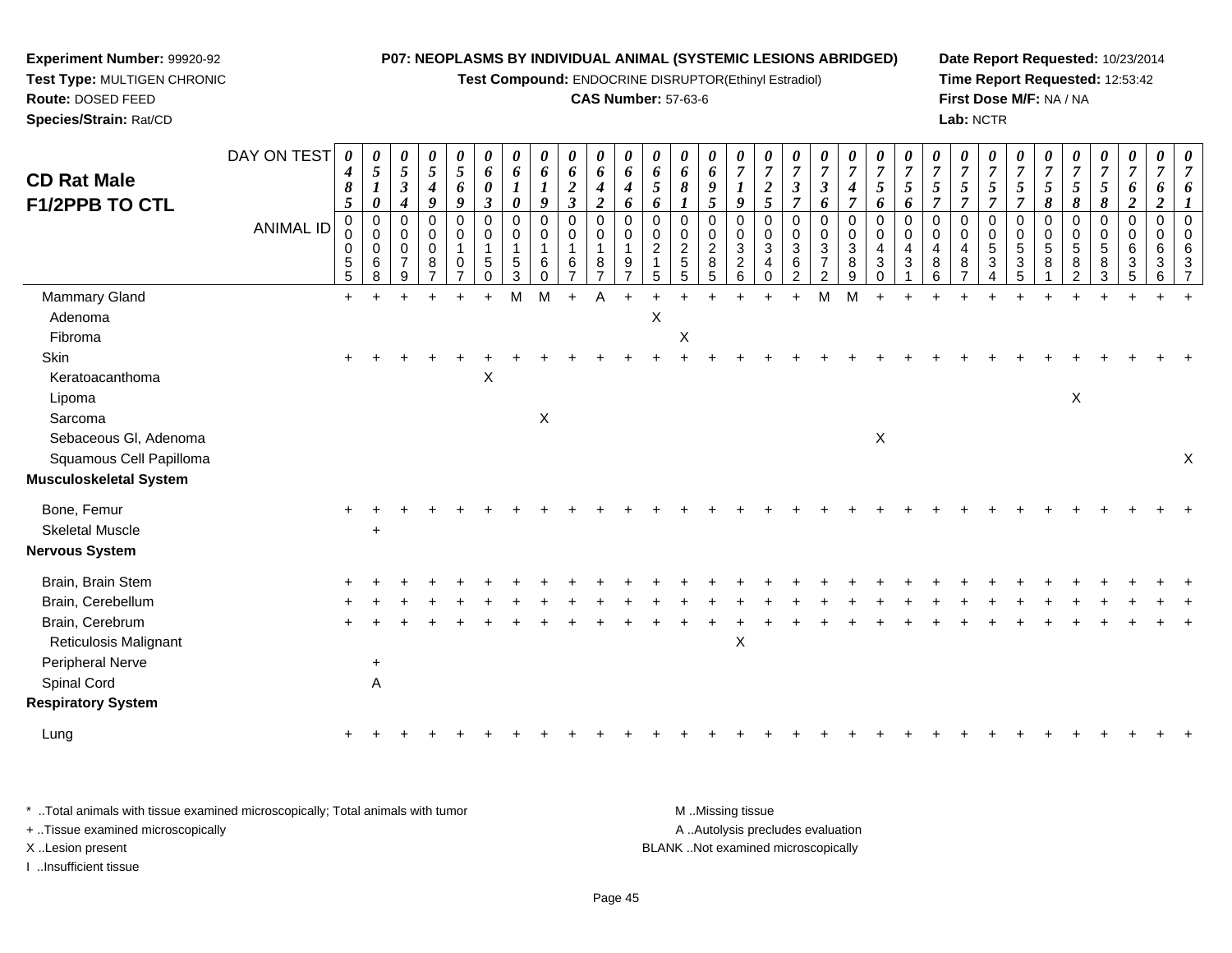**Test Compound:** ENDOCRINE DISRUPTOR(Ethinyl Estradiol)

#### **CAS Number:** 57-63-6

**Date Report Requested:** 10/23/2014**Time Report Requested:** 12:53:42**First Dose M/F:** NA / NA**Lab:** NCTR

| DAY ON TEST<br><b>CD Rat Male</b><br><b>F1/2PPB TO CTL</b><br><b>ANIMAL ID</b> | 0<br>4<br>8<br>5<br>0<br>0<br>0 | 0<br>5<br>0<br>0<br>0<br>0 | 0<br>$\sqrt{5}$<br>$\boldsymbol{\beta}$<br>$\boldsymbol{4}$<br>0<br>$\mathbf 0$<br>0 | 0<br>5<br>$\boldsymbol{4}$<br>9<br>$\mathbf 0$<br>0<br>0 | 0<br>5<br>6<br>9<br>$\mathbf 0$<br>0<br>1 | 0<br>6<br>0<br>$\boldsymbol{\beta}$<br>0<br>0 | 0<br>6<br>0<br>0<br>0 | 0<br>6<br>9<br>0<br>0 | 0<br>6<br>$\boldsymbol{2}$<br>$\mathfrak{z}$<br>0<br>$\mathbf 0$<br>-1 | 0<br>6<br>4<br>$\boldsymbol{2}$<br>0<br>0 | 0<br>6<br>$\boldsymbol{4}$<br>6<br>$\Omega$<br>$\Omega$ | 0<br>6<br>5<br>6<br>0<br>0<br>$\overline{\mathbf{c}}$ | 0<br>6<br>8<br>0<br>0<br>$\overline{c}$ | 0<br>6<br>9<br>5<br>0<br>0<br>$\boldsymbol{2}$ | 0<br>$\overline{7}$<br>9<br>$\Omega$<br>0<br>3 | 0<br>$\overline{7}$<br>$\overline{2}$<br>5<br>0<br>$\mathbf 0$<br>$\mathbf{3}$ | 0<br>$\overline{7}$<br>$\boldsymbol{\beta}$<br>$\overline{7}$<br>0<br>0<br>$\ensuremath{\mathsf{3}}$ | 0<br>$\boldsymbol{7}$<br>$\boldsymbol{\beta}$<br>6<br>0<br>0<br>$\ensuremath{\mathsf{3}}$ | $\frac{\boldsymbol{0}}{7}$<br>$\boldsymbol{4}$<br>$\overline{7}$<br>0<br>0<br>3 | 0<br>$\overline{7}$<br>5<br>6<br>0<br>0<br>$\overline{4}$ | 0<br>$\overline{7}$<br>5<br>6<br>$\Omega$<br>$\mathbf 0$<br>4 | $\boldsymbol{\theta}$<br>$\overline{7}$<br>5<br>$\overline{7}$<br>0<br>0<br>4 | 0<br>$\overline{7}$<br>5<br>$\overline{7}$<br>0<br>$\mathbf 0$<br>$\overline{\mathbf{4}}$ | 0<br>$\overline{7}$<br>5<br>7<br>$\Omega$<br>0<br>5 | 0<br>$\overline{7}$<br>5<br>0<br>0<br>5 | 0<br>$\overline{7}$<br>5<br>8<br>0<br>0<br>5 | 0<br>$\overline{7}$<br>5<br>8<br>0<br>0<br>5 | 0<br>$\overline{7}$<br>5<br>8<br>0<br>$\mathbf 0$<br>5 | 0<br>$\overline{7}$<br>6<br>$\overline{2}$<br>$\mathbf 0$<br>$\Omega$<br>6 | 0<br>7<br>0<br>$\boldsymbol{2}$<br>0<br>$\Omega$ | 0<br>$\overline{7}$<br>6<br>0<br>$\Omega$<br>6 |
|--------------------------------------------------------------------------------|---------------------------------|----------------------------|--------------------------------------------------------------------------------------|----------------------------------------------------------|-------------------------------------------|-----------------------------------------------|-----------------------|-----------------------|------------------------------------------------------------------------|-------------------------------------------|---------------------------------------------------------|-------------------------------------------------------|-----------------------------------------|------------------------------------------------|------------------------------------------------|--------------------------------------------------------------------------------|------------------------------------------------------------------------------------------------------|-------------------------------------------------------------------------------------------|---------------------------------------------------------------------------------|-----------------------------------------------------------|---------------------------------------------------------------|-------------------------------------------------------------------------------|-------------------------------------------------------------------------------------------|-----------------------------------------------------|-----------------------------------------|----------------------------------------------|----------------------------------------------|--------------------------------------------------------|----------------------------------------------------------------------------|--------------------------------------------------|------------------------------------------------|
|                                                                                | $\frac{5}{5}$                   | $\,6\,$<br>8               | 9                                                                                    | 8<br>$\overline{z}$                                      | 0<br>$\overline{ }$                       | 5<br>$\Omega$                                 | 5<br>3                | 6<br>$\Omega$         | $\frac{6}{7}$                                                          | 8<br>$\overline{7}$                       | 9<br>$\overline{ }$                                     | 5                                                     | 5<br>5                                  | $\bf8$<br>5                                    | $\frac{2}{6}$                                  | 4<br>$\Omega$                                                                  | $\frac{6}{2}$                                                                                        | 7<br>$\mathcal{P}$                                                                        | 8<br>9                                                                          | $\sqrt{3}$<br>$\Omega$                                    | 3                                                             | $\begin{matrix} 8 \\ 6 \end{matrix}$                                          | $\,8\,$<br>$\overline{z}$                                                                 | 3                                                   | $\sqrt{3}$<br>5                         | 8                                            | 8<br>$\mathcal{P}$                           | $\frac{8}{3}$                                          | $\sqrt{3}$<br>5                                                            | 3<br>6                                           | 3<br>$\overline{7}$                            |
| Alveolar/Bronchiolar Carcinoma                                                 |                                 |                            |                                                                                      |                                                          |                                           |                                               |                       |                       |                                                                        |                                           |                                                         |                                                       |                                         |                                                |                                                |                                                                                |                                                                                                      |                                                                                           |                                                                                 | X                                                         |                                                               |                                                                               |                                                                                           |                                                     |                                         |                                              |                                              |                                                        |                                                                            |                                                  |                                                |
| Nose                                                                           |                                 |                            |                                                                                      |                                                          |                                           |                                               |                       |                       |                                                                        |                                           |                                                         |                                                       |                                         |                                                |                                                |                                                                                |                                                                                                      |                                                                                           |                                                                                 |                                                           |                                                               |                                                                               |                                                                                           |                                                     |                                         |                                              |                                              |                                                        |                                                                            |                                                  |                                                |
| Trachea                                                                        |                                 |                            |                                                                                      |                                                          |                                           |                                               |                       |                       |                                                                        |                                           |                                                         |                                                       |                                         |                                                |                                                |                                                                                |                                                                                                      |                                                                                           |                                                                                 |                                                           |                                                               |                                                                               |                                                                                           |                                                     |                                         |                                              |                                              |                                                        |                                                                            |                                                  |                                                |
| <b>Special Senses System</b>                                                   |                                 |                            |                                                                                      |                                                          |                                           |                                               |                       |                       |                                                                        |                                           |                                                         |                                                       |                                         |                                                |                                                |                                                                                |                                                                                                      |                                                                                           |                                                                                 |                                                           |                                                               |                                                                               |                                                                                           |                                                     |                                         |                                              |                                              |                                                        |                                                                            |                                                  |                                                |
| Eye                                                                            |                                 |                            |                                                                                      |                                                          |                                           |                                               |                       |                       |                                                                        |                                           |                                                         |                                                       |                                         |                                                |                                                |                                                                                |                                                                                                      |                                                                                           |                                                                                 |                                                           |                                                               |                                                                               |                                                                                           |                                                     |                                         |                                              |                                              |                                                        |                                                                            |                                                  |                                                |
| Harderian Gland                                                                |                                 |                            |                                                                                      |                                                          |                                           |                                               |                       |                       |                                                                        |                                           |                                                         |                                                       |                                         |                                                |                                                |                                                                                |                                                                                                      |                                                                                           |                                                                                 |                                                           |                                                               |                                                                               |                                                                                           |                                                     |                                         |                                              |                                              |                                                        |                                                                            |                                                  |                                                |
| Squamous Cell Carcinoma, Deep Invasion                                         |                                 |                            |                                                                                      |                                                          |                                           |                                               |                       |                       |                                                                        |                                           |                                                         | Χ                                                     |                                         |                                                |                                                |                                                                                |                                                                                                      |                                                                                           |                                                                                 |                                                           |                                                               |                                                                               |                                                                                           |                                                     |                                         |                                              |                                              |                                                        |                                                                            |                                                  |                                                |
| Zymbal's Gland                                                                 |                                 |                            |                                                                                      |                                                          |                                           |                                               |                       |                       |                                                                        |                                           |                                                         |                                                       |                                         |                                                |                                                |                                                                                |                                                                                                      |                                                                                           |                                                                                 |                                                           |                                                               |                                                                               |                                                                                           |                                                     |                                         |                                              |                                              |                                                        |                                                                            |                                                  |                                                |
| Adenoma                                                                        |                                 |                            |                                                                                      |                                                          |                                           |                                               |                       |                       |                                                                        |                                           |                                                         | X                                                     |                                         |                                                |                                                |                                                                                |                                                                                                      |                                                                                           |                                                                                 |                                                           |                                                               |                                                                               |                                                                                           |                                                     |                                         |                                              |                                              |                                                        |                                                                            |                                                  |                                                |
| <b>Urinary System</b>                                                          |                                 |                            |                                                                                      |                                                          |                                           |                                               |                       |                       |                                                                        |                                           |                                                         |                                                       |                                         |                                                |                                                |                                                                                |                                                                                                      |                                                                                           |                                                                                 |                                                           |                                                               |                                                                               |                                                                                           |                                                     |                                         |                                              |                                              |                                                        |                                                                            |                                                  |                                                |
| Kidney                                                                         |                                 |                            |                                                                                      |                                                          |                                           |                                               |                       |                       |                                                                        |                                           |                                                         |                                                       |                                         |                                                |                                                |                                                                                |                                                                                                      |                                                                                           |                                                                                 |                                                           |                                                               |                                                                               |                                                                                           |                                                     |                                         |                                              |                                              |                                                        |                                                                            |                                                  |                                                |
| Bilateral, Renal Tubule, Adenoma                                               |                                 |                            |                                                                                      | X                                                        |                                           |                                               |                       |                       |                                                                        |                                           |                                                         |                                                       |                                         |                                                |                                                |                                                                                |                                                                                                      |                                                                                           |                                                                                 |                                                           |                                                               |                                                                               |                                                                                           |                                                     |                                         |                                              |                                              |                                                        |                                                                            |                                                  |                                                |
| Mesenchymal Tumor Malignant                                                    |                                 |                            |                                                                                      |                                                          |                                           |                                               |                       |                       |                                                                        |                                           |                                                         |                                                       |                                         |                                                |                                                |                                                                                |                                                                                                      |                                                                                           |                                                                                 |                                                           |                                                               |                                                                               |                                                                                           |                                                     |                                         |                                              |                                              |                                                        |                                                                            |                                                  | $\mathsf X$                                    |
| Renal Tubule, Adenoma                                                          |                                 |                            | X                                                                                    |                                                          |                                           |                                               |                       |                       |                                                                        |                                           |                                                         |                                                       |                                         |                                                |                                                |                                                                                |                                                                                                      |                                                                                           |                                                                                 |                                                           |                                                               |                                                                               |                                                                                           |                                                     |                                         |                                              |                                              |                                                        |                                                                            |                                                  |                                                |
| Renal Tubule, Carcinoma                                                        |                                 |                            | $\pmb{\times}$                                                                       |                                                          |                                           |                                               |                       |                       |                                                                        |                                           |                                                         |                                                       |                                         |                                                |                                                |                                                                                |                                                                                                      |                                                                                           |                                                                                 |                                                           |                                                               |                                                                               |                                                                                           |                                                     |                                         |                                              |                                              |                                                        |                                                                            |                                                  |                                                |
| Urethra                                                                        |                                 |                            |                                                                                      |                                                          |                                           |                                               |                       |                       |                                                                        |                                           |                                                         |                                                       |                                         |                                                |                                                |                                                                                |                                                                                                      |                                                                                           |                                                                                 |                                                           |                                                               |                                                                               |                                                                                           |                                                     |                                         |                                              |                                              |                                                        |                                                                            |                                                  |                                                |
| <b>Urinary Bladder</b>                                                         |                                 |                            |                                                                                      |                                                          |                                           |                                               |                       |                       |                                                                        |                                           |                                                         |                                                       |                                         |                                                |                                                |                                                                                |                                                                                                      |                                                                                           |                                                                                 |                                                           |                                                               |                                                                               |                                                                                           |                                                     |                                         |                                              |                                              |                                                        |                                                                            |                                                  |                                                |
| <b>SYSTEMIC LESIONS</b>                                                        |                                 |                            |                                                                                      |                                                          |                                           |                                               |                       |                       |                                                                        |                                           |                                                         |                                                       |                                         |                                                |                                                |                                                                                |                                                                                                      |                                                                                           |                                                                                 |                                                           |                                                               |                                                                               |                                                                                           |                                                     |                                         |                                              |                                              |                                                        |                                                                            |                                                  |                                                |
| Multiple Organ                                                                 |                                 |                            |                                                                                      |                                                          |                                           |                                               |                       |                       |                                                                        |                                           |                                                         |                                                       |                                         |                                                |                                                |                                                                                |                                                                                                      |                                                                                           |                                                                                 |                                                           |                                                               |                                                                               |                                                                                           |                                                     |                                         |                                              |                                              |                                                        |                                                                            |                                                  |                                                |
| Lymphoma Malignant                                                             | $\mathsf X$                     |                            |                                                                                      |                                                          |                                           |                                               |                       |                       |                                                                        |                                           |                                                         |                                                       |                                         |                                                |                                                |                                                                                |                                                                                                      |                                                                                           |                                                                                 |                                                           |                                                               |                                                                               |                                                                                           |                                                     |                                         |                                              |                                              |                                                        |                                                                            |                                                  |                                                |

\* ..Total animals with tissue examined microscopically; Total animals with tumor **M** . Missing tissue M ..Missing tissue

+ ..Tissue examined microscopically

**Experiment Number:** 99920-92**Test Type:** MULTIGEN CHRONIC

**Route:** DOSED FEED**Species/Strain:** Rat/CD

I ..Insufficient tissue

A ..Autolysis precludes evaluation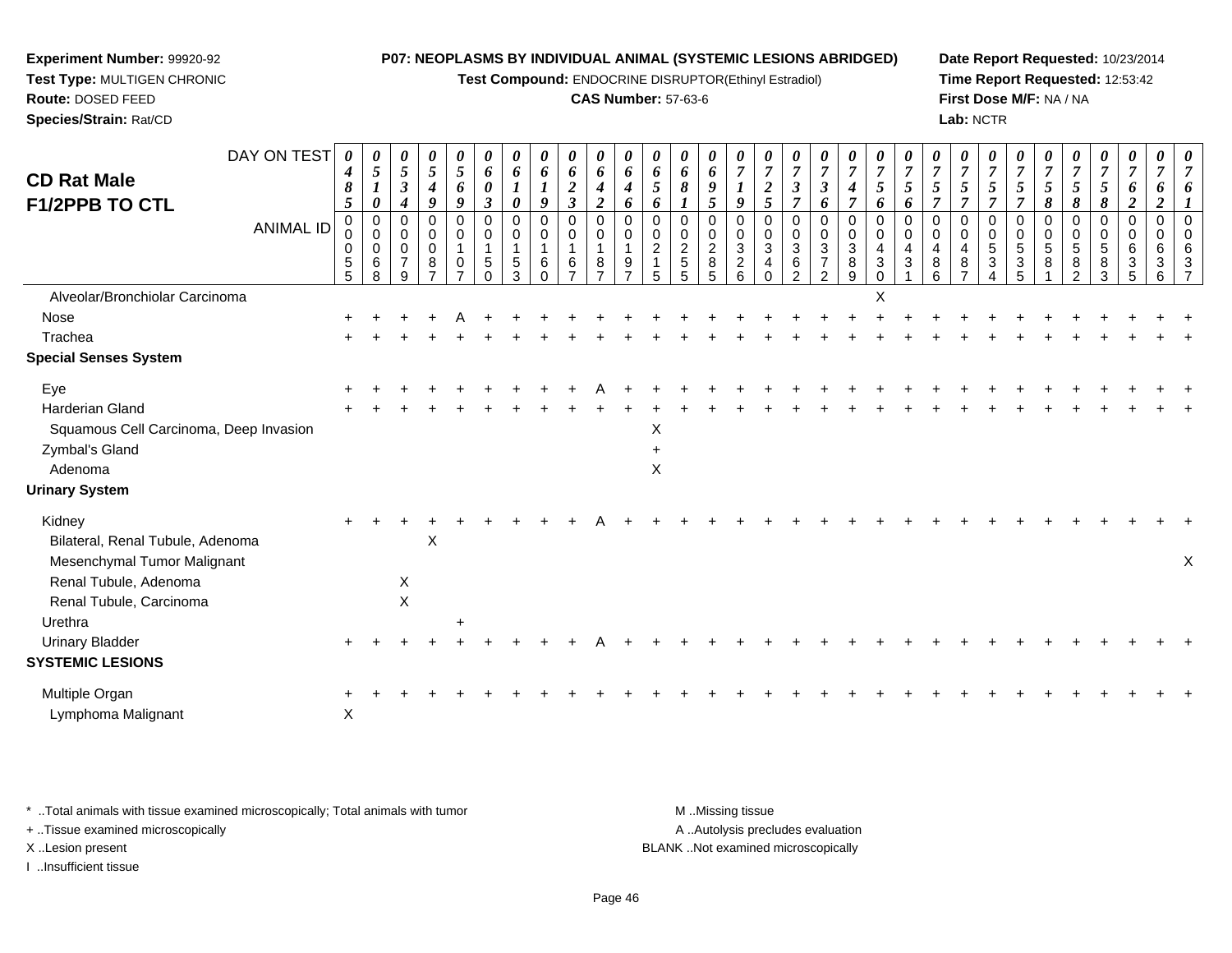**Test Compound:** ENDOCRINE DISRUPTOR(Ethinyl Estradiol)

# **CAS Number:** 57-63-6

**Date Report Requested:** 10/23/2014 **Time Report Requested:** 12:53:42**First Dose M/F:** NA / NA**Lab:** NCTR

|                              | DAY ON TEST      | $\boldsymbol{\theta}$          | 0                   | 0                             | 0                                       | $\frac{\theta}{7}$            | $\pmb{\theta}$       | $\pmb{\theta}$                | $\pmb{\theta}$                          | 0                       | 0                                  | 0                   | 0                     | 0                           | 0                           | 0                   | $\pmb{\theta}$                | $\pmb{\theta}$                | 0                   | 0                   |                       |
|------------------------------|------------------|--------------------------------|---------------------|-------------------------------|-----------------------------------------|-------------------------------|----------------------|-------------------------------|-----------------------------------------|-------------------------|------------------------------------|---------------------|-----------------------|-----------------------------|-----------------------------|---------------------|-------------------------------|-------------------------------|---------------------|---------------------|-----------------------|
| <b>CD Rat Male</b>           |                  | $\overline{7}$<br>6            | $\overline{7}$<br>6 | $\overline{7}$<br>$\pmb{6}$   | $\overline{7}$<br>$\boldsymbol{\delta}$ | $\pmb{6}$                     | $\overline{7}$<br>6  | $\overline{7}$<br>6           | $\overline{7}$<br>$\boldsymbol{\theta}$ | $\overline{7}$<br>6     | $\overline{7}$<br>$\boldsymbol{6}$ | $\overline{7}$<br>6 | $\boldsymbol{7}$<br>6 | $\boldsymbol{7}$<br>6       | $\overline{7}$<br>$\pmb{6}$ | $\overline{7}$<br>6 | $\overline{7}$<br>$\pmb{6}$   | $\boldsymbol{7}$<br>$\pmb{6}$ | $\overline{7}$<br>6 | $\overline{7}$<br>6 |                       |
| <b>F1/2PPB TO CTL</b>        |                  | 1                              | $\boldsymbol{2}$    | $\boldsymbol{2}$              | $\overline{c}$                          | $\sqrt{2}$                    | $\boldsymbol{l}$     | $\boldsymbol{\beta}$          | $\overline{\mathbf{c}}$                 | $\overline{\mathbf{c}}$ | $\boldsymbol{2}$                   | $\boldsymbol{2}$    | $\boldsymbol{2}$      | $\boldsymbol{\mathfrak{z}}$ | $\boldsymbol{2}$            | $\overline{c}$      | $\sqrt{2}$                    | $\boldsymbol{2}$              | $\boldsymbol{2}$    | $\bm{l}$            |                       |
|                              | <b>ANIMAL ID</b> | $\pmb{0}$                      | $\mathbf 0$         | $\mathbf 0$                   | 0                                       | $\overline{0}$                | $\mathbf 0$          | $\mathbf 0$                   | $\mathbf 0$                             | $\mathbf 0$             | $\mathbf 0$                        | $\mathsf 0$         | $\overline{0}$        | $\mathbf 0$                 | $\mathbf 0$                 | 0                   | $\overline{0}$                | $\mathbf 0$                   | $\mathbf 0$         | $\Omega$            |                       |
|                              |                  | $\mathbf 0$<br>$6\phantom{1}6$ | 0<br>6              | $\mathbf 0$<br>$\overline{6}$ | 0<br>6                                  | $\mathbf 0$<br>$6\phantom{a}$ | $\mathbf 0$<br>$\,6$ | $\mathbf 0$<br>$\overline{7}$ | 0<br>$\overline{7}$                     | 0<br>$\overline{7}$     | $\mathbf 0$<br>$\overline{7}$      | $\frac{0}{7}$       | 0<br>$\overline{7}$   | 0<br>$\overline{7}$         | $\pmb{0}$<br>$\overline{7}$ | 0<br>$\overline{7}$ | $\mathbf 0$<br>$\overline{7}$ | $\mathbf 0$<br>$\overline{7}$ | 0<br>$\overline{7}$ | 0<br>$\overline{7}$ |                       |
|                              |                  | 3                              | 8                   | 8                             | 8                                       | $\,8\,$                       | $\,8\,$              | $\mathbf{3}$                  | $\ensuremath{\mathsf{3}}$               | $\sqrt{3}$              | 4                                  | 4                   | $\overline{4}$        | 8                           | $\bf 8$                     | 8                   | $\boldsymbol{9}$              | $\boldsymbol{9}$              | $\frac{9}{2}$       | $9\,$               |                       |
|                              |                  | 8                              |                     | $\overline{2}$                | 3                                       | $\overline{4}$                | 5                    | $\overline{7}$                | 8                                       | 9                       | $\Omega$                           |                     | 2                     | $\overline{7}$              | 8                           | 9                   | $\Omega$                      | 1                             |                     | 3                   | <i><b>*TOTALS</b></i> |
| <b>Alimentary System</b>     |                  |                                |                     |                               |                                         |                               |                      |                               |                                         |                         |                                    |                     |                       |                             |                             |                     |                               |                               |                     |                     |                       |
| Esophagus                    |                  |                                |                     |                               |                                         |                               |                      |                               |                                         |                         |                                    |                     |                       |                             |                             |                     |                               |                               |                     |                     | 50                    |
| Intestine Large, Cecum       |                  |                                |                     |                               |                                         |                               |                      |                               |                                         |                         |                                    |                     |                       |                             |                             |                     |                               |                               |                     |                     | 48                    |
| Intestine Large, Colon       |                  |                                |                     |                               |                                         |                               |                      |                               |                                         |                         |                                    |                     |                       |                             |                             |                     |                               |                               |                     |                     | 49                    |
| Intestine Large, Rectum      |                  |                                |                     |                               |                                         |                               |                      |                               |                                         |                         |                                    |                     |                       |                             |                             |                     |                               |                               |                     |                     | 49                    |
| Intestine Small, Duodenum    |                  |                                |                     |                               |                                         |                               |                      |                               |                                         |                         |                                    |                     |                       |                             |                             |                     |                               |                               |                     |                     | 49                    |
| Adenocarcinoma               |                  |                                |                     |                               |                                         |                               |                      |                               |                                         |                         |                                    |                     |                       |                             |                             |                     |                               |                               |                     |                     | $\overline{c}$        |
| Intestine Small, Ileum       |                  |                                |                     |                               |                                         |                               |                      |                               |                                         |                         |                                    |                     |                       |                             |                             |                     |                               |                               |                     |                     | 48                    |
| Intestine Small, Jejunum     |                  |                                |                     |                               |                                         |                               |                      |                               |                                         |                         |                                    |                     |                       |                             |                             |                     |                               |                               |                     |                     | 48                    |
| Liver                        |                  |                                |                     |                               |                                         |                               |                      |                               |                                         |                         |                                    |                     |                       |                             |                             |                     |                               |                               |                     |                     | 50                    |
| Cholangiocarcinoma           |                  |                                |                     |                               |                                         |                               |                      |                               |                                         |                         |                                    |                     |                       |                             |                             |                     |                               |                               |                     |                     | 1                     |
| Mesentery                    |                  |                                |                     |                               |                                         |                               |                      |                               |                                         |                         |                                    |                     |                       |                             |                             |                     |                               |                               |                     |                     | 1                     |
| Oral Mucosa                  |                  | $\ddot{}$                      |                     |                               |                                         |                               |                      |                               |                                         |                         |                                    |                     |                       |                             |                             |                     |                               |                               |                     |                     | 5                     |
| Squamous Cell Carcinoma      |                  |                                |                     |                               |                                         |                               |                      |                               |                                         |                         |                                    |                     |                       |                             |                             |                     |                               |                               |                     |                     | 3                     |
| Pancreas                     |                  |                                |                     |                               |                                         |                               |                      |                               |                                         |                         |                                    |                     |                       |                             |                             |                     |                               |                               |                     |                     | 49                    |
| Salivary Glands              |                  |                                |                     |                               |                                         |                               |                      |                               |                                         |                         |                                    |                     |                       |                             |                             |                     |                               |                               |                     |                     | 50                    |
| Stomach, Forestomach         |                  |                                |                     |                               |                                         |                               |                      |                               |                                         |                         |                                    |                     |                       |                             |                             |                     |                               |                               |                     |                     | 50                    |
| Stomach, Glandular           |                  |                                |                     |                               |                                         |                               |                      |                               |                                         |                         |                                    |                     |                       |                             |                             |                     |                               |                               |                     | ÷                   | 50                    |
| Adenoma                      |                  |                                |                     |                               |                                         |                               |                      |                               |                                         |                         |                                    |                     |                       |                             |                             |                     |                               |                               |                     |                     | $\mathbf 1$           |
| <b>Cardiovascular System</b> |                  |                                |                     |                               |                                         |                               |                      |                               |                                         |                         |                                    |                     |                       |                             |                             |                     |                               |                               |                     |                     |                       |
| <b>Blood Vessel</b>          |                  |                                |                     |                               |                                         |                               |                      |                               |                                         |                         |                                    |                     |                       |                             |                             |                     |                               |                               |                     |                     | 50                    |
| Heart                        |                  |                                |                     |                               |                                         |                               |                      |                               |                                         |                         |                                    |                     |                       |                             |                             |                     |                               |                               |                     |                     | 50                    |

**Experiment Number:** 99920-92**Test Type:** MULTIGEN CHRONIC

**Route:** DOSED FEED**Species/Strain:** Rat/CD

| Total animals with tissue examined microscopically: Total animals with tumor. | M Missing tissue                   |
|-------------------------------------------------------------------------------|------------------------------------|
| + Tissue examined microscopically                                             | A Autolysis precludes evaluation   |
| X Lesion present                                                              | BLANK Not examined microscopically |
| Insufficient tissue                                                           |                                    |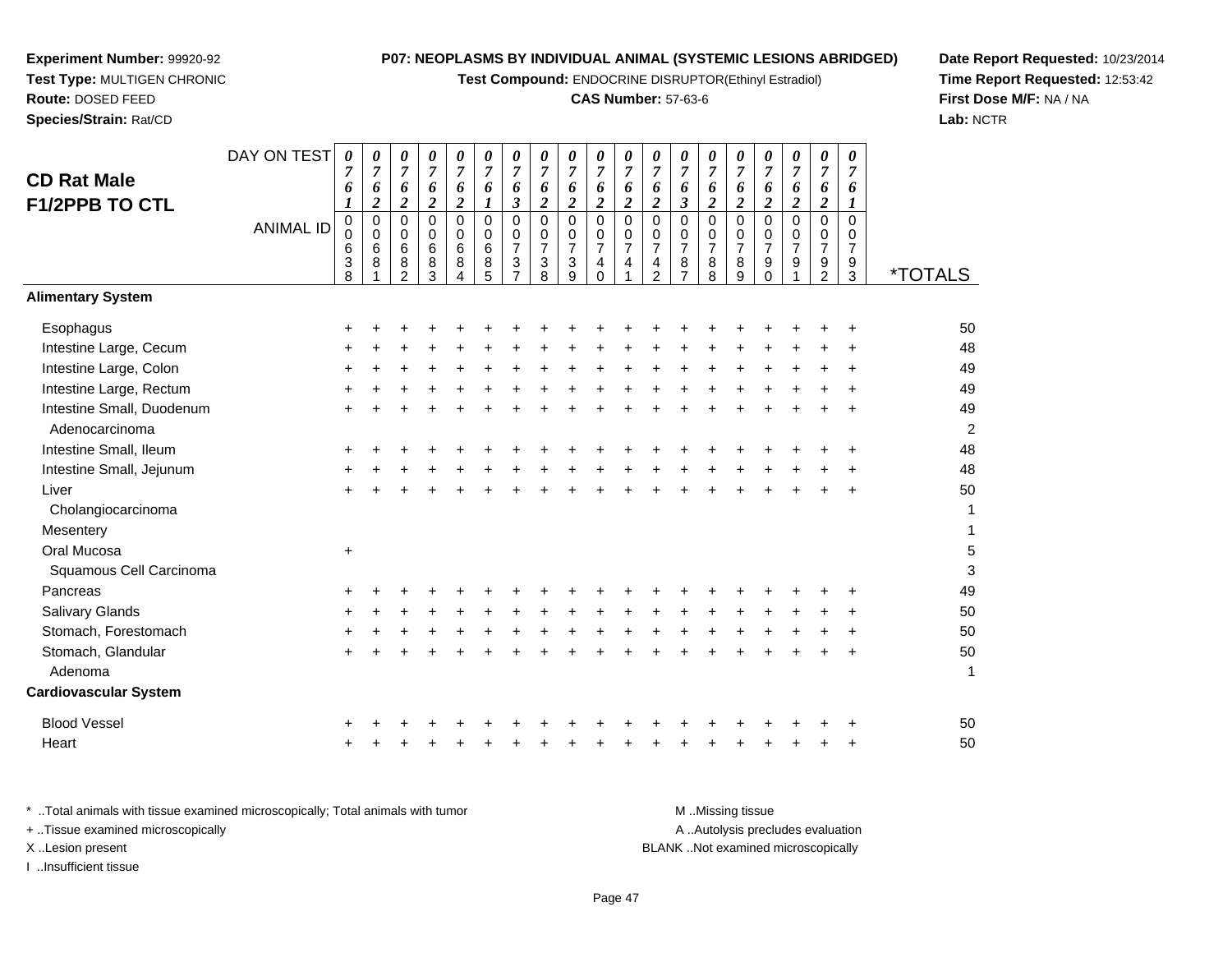**Test Compound:** ENDOCRINE DISRUPTOR(Ethinyl Estradiol)

#### **CAS Number:** 57-63-6

**Date Report Requested:** 10/23/2014**Time Report Requested:** 12:53:43**First Dose M/F:** NA / NA**Lab:** NCTR

| Species/Strain: Rat/CD               |                  |                              |                  |                                            |                                 |                                 |                              |                                      |                                                                      |                               |                                                  |                                            |                               |                               |                                    |                                                 |                              |                                      |                                           |                                              | Lab: I                |
|--------------------------------------|------------------|------------------------------|------------------|--------------------------------------------|---------------------------------|---------------------------------|------------------------------|--------------------------------------|----------------------------------------------------------------------|-------------------------------|--------------------------------------------------|--------------------------------------------|-------------------------------|-------------------------------|------------------------------------|-------------------------------------------------|------------------------------|--------------------------------------|-------------------------------------------|----------------------------------------------|-----------------------|
| <b>CD Rat Male</b><br>F1/2PPB TO CTL | DAY ON TEST      | 0<br>$\overline{7}$<br>6     | 0<br>6<br>2      | 0<br>$\overline{7}$<br>6<br>$\overline{2}$ | 0<br>$\overline{7}$<br>6<br>2   | 0<br>$\overline{7}$<br>6<br>2   | 0<br>$\overline{7}$<br>6     | 0<br>$\overline{7}$<br>6<br>3        | 0<br>$\overline{7}$<br>6<br>$\boldsymbol{2}$                         | 0<br>$\overline{7}$<br>6<br>2 | 0<br>7<br>6<br>2                                 | 0<br>$\overline{7}$<br>6<br>$\overline{2}$ | 0<br>$\overline{7}$<br>6<br>2 | 0<br>$\overline{7}$<br>6<br>3 | 0<br>$\overline{7}$<br>6<br>2      | 0<br>7<br>6<br>2                                | 0<br>7<br>6                  | 0<br>$\overline{7}$<br>6<br>2        | 0<br>7<br>6<br>2                          | $\boldsymbol{\theta}$<br>$\overline{7}$<br>6 |                       |
|                                      | <b>ANIMAL ID</b> | 0<br>$\Omega$<br>6<br>3<br>8 | 0<br>0<br>6<br>8 | 0<br>0<br>6<br>8<br>$\overline{2}$         | 0<br>$\mathbf 0$<br>6<br>8<br>3 | 0<br>$\mathbf 0$<br>6<br>8<br>4 | $\Omega$<br>0<br>6<br>8<br>5 | $\Omega$<br>0<br>$\overline{7}$<br>3 | 0<br>$\mathbf 0$<br>$\overline{7}$<br>$\ensuremath{\mathsf{3}}$<br>8 | 0<br>0<br>7<br>3<br>9         | $\Omega$<br>0<br>$\overline{7}$<br>4<br>$\Omega$ | 0<br>0<br>$\overline{7}$<br>4              | $\Omega$<br>0<br>7<br>4<br>2  | 0<br>0<br>7<br>8<br>7         | 0<br>0<br>$\overline{7}$<br>8<br>8 | $\Omega$<br>0<br>$\overline{7}$<br>$\bf 8$<br>9 | $\Omega$<br>0<br>7<br>9<br>0 | $\Omega$<br>0<br>$\overline{7}$<br>9 | $\Omega$<br>0<br>7<br>9<br>$\overline{2}$ | $\Omega$<br>0<br>$\overline{7}$<br>9<br>3    | <i><b>*TOTALS</b></i> |
| <b>Endocrine System</b>              |                  |                              |                  |                                            |                                 |                                 |                              |                                      |                                                                      |                               |                                                  |                                            |                               |                               |                                    |                                                 |                              |                                      |                                           |                                              |                       |
| <b>Adrenal Cortex</b>                |                  |                              |                  |                                            |                                 |                                 |                              |                                      |                                                                      |                               |                                                  |                                            |                               |                               |                                    |                                                 |                              |                                      |                                           |                                              | 49                    |
| Adrenal Medulla                      |                  |                              |                  |                                            |                                 |                                 |                              |                                      |                                                                      |                               |                                                  |                                            |                               |                               |                                    |                                                 |                              |                                      |                                           |                                              | 49                    |
| Bilateral, Pheochromocytoma Benign   |                  |                              |                  |                                            |                                 |                                 |                              |                                      |                                                                      |                               |                                                  |                                            |                               |                               |                                    |                                                 |                              |                                      |                                           |                                              | 1                     |
| Pheochromocytoma Benign              |                  |                              |                  |                                            |                                 |                                 |                              | Χ                                    |                                                                      |                               |                                                  |                                            |                               | X                             |                                    |                                                 | X                            |                                      |                                           |                                              | 3                     |
| Islets, Pancreatic                   |                  |                              |                  |                                            |                                 |                                 |                              |                                      |                                                                      |                               |                                                  |                                            |                               |                               |                                    |                                                 |                              |                                      |                                           |                                              | 49                    |
| Parathyroid Gland                    |                  |                              |                  |                                            |                                 |                                 |                              |                                      |                                                                      |                               |                                                  |                                            |                               |                               |                                    |                                                 |                              |                                      |                                           | ÷                                            | 50                    |
| Adenoma                              |                  |                              | Х                | X                                          |                                 |                                 |                              | X                                    |                                                                      |                               |                                                  |                                            |                               |                               |                                    |                                                 |                              |                                      |                                           |                                              | 3                     |
| <b>Pituitary Gland</b>               |                  | $\ddot{}$                    |                  |                                            |                                 |                                 |                              |                                      |                                                                      |                               |                                                  |                                            |                               |                               |                                    |                                                 |                              |                                      |                                           | ÷                                            | 50                    |
| Pars Distalis, Adenoma               |                  | X                            | $\times$         |                                            |                                 |                                 |                              | X                                    | X                                                                    | $\times$                      | X                                                | $\times$                                   |                               | X                             | X                                  |                                                 |                              |                                      |                                           |                                              | 29                    |
| <b>Thyroid Gland</b>                 |                  | $\ddot{}$                    | +                |                                            |                                 |                                 |                              |                                      |                                                                      |                               |                                                  |                                            |                               |                               |                                    |                                                 |                              |                                      |                                           | +                                            | 50                    |
| C Cell, Adenoma                      |                  |                              |                  |                                            | X                               |                                 |                              |                                      |                                                                      |                               |                                                  |                                            |                               |                               |                                    |                                                 |                              |                                      |                                           | X                                            | 3                     |
| C Cell, Carcinoma                    |                  |                              |                  |                                            |                                 |                                 |                              |                                      |                                                                      |                               |                                                  |                                            |                               |                               |                                    |                                                 |                              |                                      |                                           | X                                            | $\overline{c}$        |
| <b>General Body System</b>           |                  |                              |                  |                                            |                                 |                                 |                              |                                      |                                                                      |                               |                                                  |                                            |                               |                               |                                    |                                                 |                              |                                      |                                           |                                              |                       |
| <b>Tissue NOS</b>                    |                  |                              |                  |                                            |                                 |                                 |                              |                                      |                                                                      |                               |                                                  |                                            |                               |                               |                                    |                                                 |                              |                                      |                                           |                                              | 1                     |
| Schwannoma Malignant                 |                  |                              |                  |                                            |                                 |                                 |                              |                                      |                                                                      |                               |                                                  |                                            |                               |                               |                                    |                                                 |                              |                                      |                                           |                                              | 1                     |
| <b>Genital System</b>                |                  |                              |                  |                                            |                                 |                                 |                              |                                      |                                                                      |                               |                                                  |                                            |                               |                               |                                    |                                                 |                              |                                      |                                           |                                              |                       |

**Experiment Number:** 99920-92**Test Type:** MULTIGEN CHRONIC

**Route:** DOSED FEED

| Coagulating Gland |  |  |  |  |  |  |  |  | + + + + + + + + + + + + + + + + + + + |  | 49 |
|-------------------|--|--|--|--|--|--|--|--|---------------------------------------|--|----|
| Epididymis        |  |  |  |  |  |  |  |  | + + + + + + + + + + + + + + + + + +   |  | 50 |
| Penis             |  |  |  |  |  |  |  |  |                                       |  |    |

\* ..Total animals with tissue examined microscopically; Total animals with tumor **M** . Missing tissue M ..Missing tissue A ..Autolysis precludes evaluation + ..Tissue examined microscopically X ..Lesion present BLANK ..Not examined microscopicallyI ..Insufficient tissue

Page 48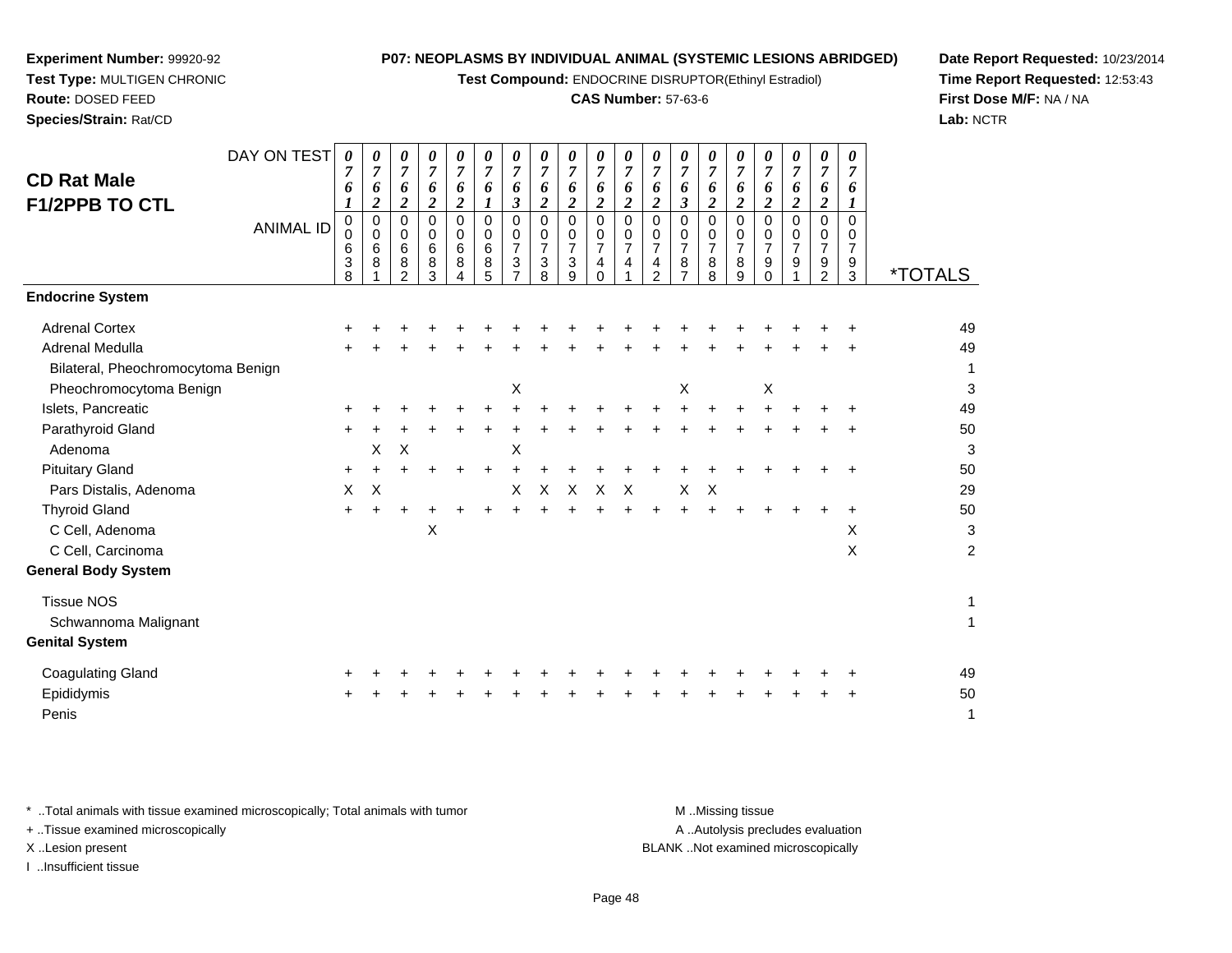**Test Compound:** ENDOCRINE DISRUPTOR(Ethinyl Estradiol)

#### **CAS Number:** 57-63-6

**Date Report Requested:** 10/23/2014**Time Report Requested:** 12:53:43**First Dose M/F:** NA / NA**Lab:** NCTR

| <b>CD Rat Male</b><br><b>F1/2PPB TO CTL</b>             | DAY ON TEST<br><b>ANIMAL ID</b> | 0<br>7<br>6<br>0<br>0<br>6<br>3 | 0<br>7<br>6<br>$\overline{\mathbf{2}}$<br>$\mathbf 0$<br>$\Omega$<br>6<br>8 | 0<br>$\overline{7}$<br>6<br>$\boldsymbol{2}$<br>0<br>0<br>6<br>8 | 0<br>$\overline{7}$<br>6<br>$\overline{\mathbf{2}}$<br>0<br>$\Omega$<br>6<br>8 | 0<br>$\overline{7}$<br>6<br>$\boldsymbol{2}$<br>0<br>$\Omega$<br>6<br>8 | 0<br>$\overline{7}$<br>6<br>$\Omega$<br>$\Omega$<br>6<br>8 | 0<br>7<br>6<br>3<br>0<br>3 | 0<br>$\overline{7}$<br>6<br>$\overline{2}$<br>$\mathbf 0$<br>0<br>$\overline{7}$<br>3 | 0<br>$\overline{7}$<br>6<br>$\overline{c}$<br>$\mathbf 0$<br>0<br>$\overline{7}$<br>$\mathbf{3}$ | 0<br>$\overline{7}$<br>6<br>$\overline{2}$<br>$\mathbf 0$<br>0<br>$\overline{7}$<br>$\overline{4}$ | $\boldsymbol{\theta}$<br>$\overline{7}$<br>6<br>$\boldsymbol{2}$<br>$\Omega$<br>$\Omega$<br>$\overline{7}$<br>$\overline{\mathbf{4}}$ | 0<br>$\overline{7}$<br>6<br>$\boldsymbol{2}$<br>$\Omega$<br>0<br>$\overline{7}$<br>4 | 0<br>$\overline{7}$<br>6<br>3<br>$\Omega$<br>0<br>$\overline{7}$<br>8 | 0<br>$\overline{7}$<br>6<br>$\overline{\mathbf{2}}$<br>0<br>0<br>7<br>8 | 0<br>$\overline{7}$<br>6<br>$\overline{2}$<br>0<br>$\Omega$<br>$\overline{7}$<br>8 | 0<br>$\overline{7}$<br>6<br>2<br>$\Omega$<br>0<br>$\overline{7}$<br>9 | 0<br>$\overline{7}$<br>6<br>$\boldsymbol{2}$<br>$\Omega$<br>0<br>7<br>9 | 0<br>$\overline{7}$<br>6<br>$\boldsymbol{2}$<br>$\mathbf 0$<br>0<br>$\overline{7}$<br>9 | 0<br>7<br>6<br>$\Omega$<br>0<br>7<br>9 |                       |
|---------------------------------------------------------|---------------------------------|---------------------------------|-----------------------------------------------------------------------------|------------------------------------------------------------------|--------------------------------------------------------------------------------|-------------------------------------------------------------------------|------------------------------------------------------------|----------------------------|---------------------------------------------------------------------------------------|--------------------------------------------------------------------------------------------------|----------------------------------------------------------------------------------------------------|---------------------------------------------------------------------------------------------------------------------------------------|--------------------------------------------------------------------------------------|-----------------------------------------------------------------------|-------------------------------------------------------------------------|------------------------------------------------------------------------------------|-----------------------------------------------------------------------|-------------------------------------------------------------------------|-----------------------------------------------------------------------------------------|----------------------------------------|-----------------------|
| Squamous Cell Carcinoma, Metastatic,                    |                                 | 8                               |                                                                             | $\mathfrak{p}$                                                   | 3                                                                              |                                                                         | 5                                                          |                            | 8                                                                                     | 9                                                                                                | $\Omega$                                                                                           |                                                                                                                                       | $\overline{2}$                                                                       |                                                                       | 8                                                                       | 9                                                                                  | $\Omega$                                                              |                                                                         | $\overline{2}$                                                                          | 3                                      | <i><b>*TOTALS</b></i> |
| Preputial Gland                                         |                                 |                                 |                                                                             |                                                                  |                                                                                |                                                                         |                                                            |                            |                                                                                       |                                                                                                  |                                                                                                    |                                                                                                                                       |                                                                                      |                                                                       |                                                                         |                                                                                    |                                                                       |                                                                         |                                                                                         |                                        |                       |
| <b>Preputial Gland</b>                                  |                                 | +                               |                                                                             |                                                                  |                                                                                |                                                                         |                                                            |                            |                                                                                       |                                                                                                  |                                                                                                    |                                                                                                                                       |                                                                                      |                                                                       |                                                                         |                                                                                    |                                                                       |                                                                         |                                                                                         |                                        | 50                    |
| Adenoma                                                 |                                 |                                 |                                                                             |                                                                  |                                                                                |                                                                         |                                                            |                            |                                                                                       |                                                                                                  |                                                                                                    |                                                                                                                                       |                                                                                      |                                                                       |                                                                         |                                                                                    |                                                                       |                                                                         |                                                                                         |                                        | 1                     |
| Squamous Cell Carcinoma                                 |                                 |                                 |                                                                             |                                                                  |                                                                                |                                                                         |                                                            |                            |                                                                                       |                                                                                                  |                                                                                                    |                                                                                                                                       |                                                                                      |                                                                       |                                                                         |                                                                                    |                                                                       |                                                                         |                                                                                         |                                        | 4                     |
| Prostate, Dorsal/Lateral Lobe                           |                                 |                                 |                                                                             |                                                                  | +                                                                              |                                                                         |                                                            | ٠                          |                                                                                       |                                                                                                  |                                                                                                    |                                                                                                                                       |                                                                                      |                                                                       |                                                                         |                                                                                    |                                                                       |                                                                         | +                                                                                       |                                        | 50                    |
| Prostate, Ventral Lobe                                  |                                 | $\pm$                           |                                                                             |                                                                  |                                                                                |                                                                         |                                                            |                            |                                                                                       |                                                                                                  |                                                                                                    |                                                                                                                                       |                                                                                      |                                                                       |                                                                         |                                                                                    |                                                                       |                                                                         |                                                                                         |                                        | 50                    |
| <b>Rete Testes</b>                                      |                                 | +                               |                                                                             |                                                                  |                                                                                |                                                                         |                                                            |                            |                                                                                       |                                                                                                  |                                                                                                    |                                                                                                                                       |                                                                                      |                                                                       |                                                                         |                                                                                    |                                                                       |                                                                         |                                                                                         | м                                      | 47                    |
| Seminal Vesicle                                         |                                 |                                 |                                                                             |                                                                  |                                                                                |                                                                         |                                                            |                            |                                                                                       |                                                                                                  |                                                                                                    |                                                                                                                                       |                                                                                      |                                                                       |                                                                         |                                                                                    |                                                                       |                                                                         |                                                                                         |                                        | 49                    |
| <b>Testes</b>                                           |                                 |                                 |                                                                             |                                                                  |                                                                                |                                                                         |                                                            |                            |                                                                                       |                                                                                                  |                                                                                                    |                                                                                                                                       |                                                                                      |                                                                       |                                                                         |                                                                                    |                                                                       |                                                                         |                                                                                         |                                        | 50                    |
| Sarcoma                                                 |                                 |                                 |                                                                             |                                                                  |                                                                                |                                                                         |                                                            |                            |                                                                                       |                                                                                                  |                                                                                                    |                                                                                                                                       |                                                                                      |                                                                       |                                                                         |                                                                                    |                                                                       |                                                                         |                                                                                         |                                        | 1                     |
| <b>Hematopoietic System</b>                             |                                 |                                 |                                                                             |                                                                  |                                                                                |                                                                         |                                                            |                            |                                                                                       |                                                                                                  |                                                                                                    |                                                                                                                                       |                                                                                      |                                                                       |                                                                         |                                                                                    |                                                                       |                                                                         |                                                                                         |                                        |                       |
| <b>Bone Marrow</b>                                      |                                 |                                 |                                                                             |                                                                  |                                                                                |                                                                         |                                                            |                            |                                                                                       |                                                                                                  |                                                                                                    |                                                                                                                                       |                                                                                      |                                                                       |                                                                         |                                                                                    |                                                                       |                                                                         |                                                                                         |                                        | 50                    |
| Lymph Node                                              |                                 |                                 |                                                                             |                                                                  |                                                                                |                                                                         |                                                            |                            |                                                                                       |                                                                                                  |                                                                                                    |                                                                                                                                       |                                                                                      |                                                                       |                                                                         |                                                                                    |                                                                       |                                                                         |                                                                                         |                                        | 19                    |
| Squamous Cell Carcinoma, Metastatic,<br>Preputial Gland |                                 |                                 |                                                                             |                                                                  |                                                                                |                                                                         |                                                            |                            |                                                                                       |                                                                                                  |                                                                                                    |                                                                                                                                       |                                                                                      |                                                                       |                                                                         |                                                                                    |                                                                       |                                                                         |                                                                                         |                                        | $\mathbf{1}$          |
| Lymph Node, Mandibular                                  |                                 | ÷                               |                                                                             |                                                                  |                                                                                |                                                                         |                                                            |                            |                                                                                       |                                                                                                  |                                                                                                    |                                                                                                                                       |                                                                                      |                                                                       |                                                                         |                                                                                    |                                                                       |                                                                         |                                                                                         |                                        | 50                    |
| Lymph Node, Mesenteric                                  |                                 | ÷                               |                                                                             |                                                                  |                                                                                |                                                                         |                                                            |                            |                                                                                       |                                                                                                  |                                                                                                    |                                                                                                                                       |                                                                                      |                                                                       |                                                                         |                                                                                    |                                                                       |                                                                         |                                                                                         |                                        | 50                    |
| Spleen                                                  |                                 |                                 |                                                                             |                                                                  |                                                                                |                                                                         |                                                            |                            |                                                                                       |                                                                                                  |                                                                                                    |                                                                                                                                       |                                                                                      |                                                                       |                                                                         |                                                                                    |                                                                       |                                                                         |                                                                                         |                                        | 50                    |
| Thymus                                                  |                                 |                                 |                                                                             |                                                                  |                                                                                |                                                                         |                                                            |                            |                                                                                       |                                                                                                  |                                                                                                    |                                                                                                                                       |                                                                                      |                                                                       | M                                                                       |                                                                                    |                                                                       |                                                                         |                                                                                         |                                        | 46                    |
|                                                         |                                 |                                 |                                                                             |                                                                  |                                                                                |                                                                         |                                                            |                            |                                                                                       |                                                                                                  |                                                                                                    |                                                                                                                                       |                                                                                      |                                                                       |                                                                         |                                                                                    |                                                                       |                                                                         |                                                                                         |                                        |                       |

Thymoma Benignn and the contract of  $\sim$  1

**Experiment Number:** 99920-92**Test Type:** MULTIGEN CHRONIC

**Route:** DOSED FEED**Species/Strain:** Rat/CD

**Integumentary System**

\* ..Total animals with tissue examined microscopically; Total animals with tumor M..Missing tissue

+ ..Tissue examined microscopically

I ..Insufficient tissue

A ..Autolysis precludes evaluation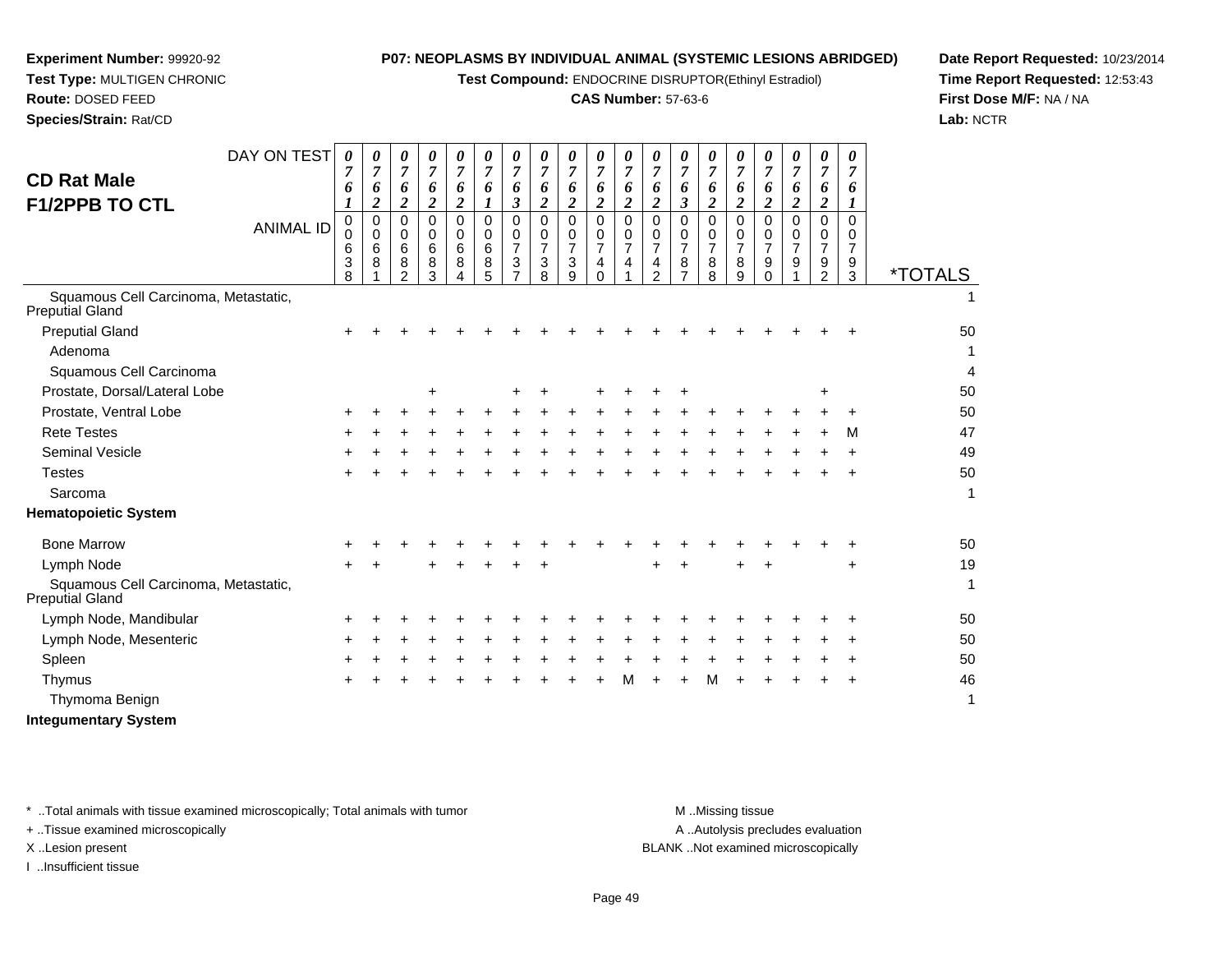**Test Compound:** ENDOCRINE DISRUPTOR(Ethinyl Estradiol)

#### **CAS Number:** 57-63-6

 $\mathsf{X}$  2

45

**Date Report Requested:** 10/23/2014**Time Report Requested:** 12:53:43**First Dose M/F:** NA / NA**Lab:** NCTR

| Species/Strain: Rat/CD                      |                                 |                                      |                                                                                    |                                                                |                                                                  |                                                        |                                      |                                           |                                          |                                                        |                                                                            |                                 |                                                          |                                                        |                                              |                                         |                                                                      |                       |                                                |                                 | Lab:                  |
|---------------------------------------------|---------------------------------|--------------------------------------|------------------------------------------------------------------------------------|----------------------------------------------------------------|------------------------------------------------------------------|--------------------------------------------------------|--------------------------------------|-------------------------------------------|------------------------------------------|--------------------------------------------------------|----------------------------------------------------------------------------|---------------------------------|----------------------------------------------------------|--------------------------------------------------------|----------------------------------------------|-----------------------------------------|----------------------------------------------------------------------|-----------------------|------------------------------------------------|---------------------------------|-----------------------|
| <b>CD Rat Male</b><br><b>F1/2PPB TO CTL</b> | DAY ON TEST<br><b>ANIMAL ID</b> | 0<br>7<br>6<br>ı<br>υ<br>6<br>3<br>8 | $\boldsymbol{\theta}$<br>$\overline{7}$<br>6<br>$\overline{2}$<br>0<br>0<br>6<br>8 | $\boldsymbol{\theta}$<br>$\mathbf{r}$<br>6<br>2<br>6<br>8<br>2 | $\boldsymbol{\theta}$<br>$\overline{7}$<br>6<br>0<br>6<br>8<br>3 | 0<br>7<br>6<br>$\overline{2}$<br>0<br>0<br>6<br>8<br>4 | 0<br>7<br>6<br>0<br>0<br>6<br>8<br>5 | $\theta$<br>$\overline{7}$<br>6<br>3<br>3 | 0<br>$\overline{7}$<br>6<br>2<br>3<br>8. | 0<br>$\overline{7}$<br>6<br>າ<br>0<br>0<br>⇁<br>3<br>9 | 0<br>$\overline{7}$<br>6<br>$\overline{2}$<br>0<br>0<br>7<br>4<br>$\Omega$ | 0<br>7<br>6<br>∠<br>0<br>7<br>4 | $\boldsymbol{\theta}$<br>7<br>6<br>ി<br>∠<br>0<br>4<br>ົ | $\boldsymbol{\theta}$<br>$\overline{7}$<br>6<br>3<br>8 | 0<br>$\overline{ }$<br>6<br>2<br>0<br>8<br>8 | 0<br>$\overline{7}$<br>6<br>2<br>8<br>9 | $\boldsymbol{\theta}$<br>7<br>6<br>2<br>0<br>0<br>7<br>9<br>$\Omega$ | 0<br>7<br>6<br>∠<br>9 | $\theta$<br>$\overline{7}$<br>o<br>2<br>9<br>2 | 0<br>7<br>6<br>0<br>0<br>9<br>3 | <i><b>*TOTALS</b></i> |
| Mammary Gland                               |                                 | $\pm$                                | $\div$                                                                             | ÷.                                                             | ÷.                                                               | +                                                      | +                                    | ÷                                         | +                                        | ÷                                                      |                                                                            |                                 |                                                          | +                                                      | ÷.                                           | +                                       | ÷                                                                    | $\pm$                 | $\pm$                                          | $\ddot{}$                       | 45                    |
| Adenoma                                     |                                 |                                      |                                                                                    |                                                                |                                                                  |                                                        |                                      |                                           |                                          |                                                        |                                                                            |                                 |                                                          |                                                        |                                              |                                         |                                                                      |                       |                                                |                                 | 1                     |
| Fibroma                                     |                                 |                                      |                                                                                    |                                                                |                                                                  |                                                        |                                      |                                           |                                          |                                                        |                                                                            |                                 |                                                          |                                                        |                                              |                                         |                                                                      |                       |                                                |                                 | 1                     |
| Skin                                        |                                 | $\pm$                                |                                                                                    |                                                                |                                                                  |                                                        |                                      |                                           |                                          |                                                        |                                                                            |                                 |                                                          |                                                        |                                              |                                         |                                                                      |                       | $\pm$                                          | $\div$                          | 50                    |
| Keratoacanthoma                             |                                 |                                      |                                                                                    |                                                                |                                                                  |                                                        |                                      |                                           |                                          |                                                        |                                                                            |                                 |                                                          |                                                        |                                              |                                         |                                                                      |                       |                                                |                                 | 1                     |
| Lipoma                                      |                                 |                                      |                                                                                    |                                                                |                                                                  |                                                        |                                      |                                           |                                          |                                                        |                                                                            |                                 |                                                          |                                                        |                                              |                                         |                                                                      |                       |                                                |                                 | 1                     |

# Squamous Cell Papillomaa  $\lambda$ **Musculoskeletal System**

Sebaceous Gl, Adenoma

Sarcoma

**Experiment Number:** 99920-92**Test Type:** MULTIGEN CHRONIC

**Route:** DOSED FEED

| Bone, Femur                  | $+$ |   |  |  |   |    |  |           |   |   |  |     |        | 50             |
|------------------------------|-----|---|--|--|---|----|--|-----------|---|---|--|-----|--------|----------------|
| <b>Skeletal Muscle</b>       |     |   |  |  |   |    |  | $\ddot{}$ |   |   |  |     |        | $\overline{2}$ |
| Nervous System               |     |   |  |  |   |    |  |           |   |   |  |     |        |                |
| Brain, Brain Stem            |     |   |  |  |   |    |  |           |   |   |  |     | $\div$ | 50             |
| Brain, Cerebellum            | $+$ | + |  |  |   |    |  |           |   |   |  | +   | $\pm$  | 50             |
| Brain, Cerebrum              | $+$ |   |  |  | ÷ | ÷. |  |           | + | ÷ |  | $+$ | $+$    | 50             |
| <b>Reticulosis Malignant</b> |     |   |  |  |   |    |  |           |   |   |  |     |        | $\mathbf{1}$   |
| Peripheral Nerve             |     |   |  |  |   |    |  | $\ddot{}$ |   |   |  |     |        | $\overline{2}$ |
| Spinal Cord                  |     |   |  |  |   |    |  | A         |   |   |  |     |        | $\mathbf{0}$   |
| <b>Respiratory System</b>    |     |   |  |  |   |    |  |           |   |   |  |     |        |                |
| Lung                         |     |   |  |  |   |    |  |           |   |   |  |     |        | 50             |

 $a$ 

 $\overline{a}$ 

\* ..Total animals with tissue examined microscopically; Total animals with tumor **M** ...Missing tissue M ...Missing tissue A .. Autolysis precludes evaluation + ..Tissue examined microscopically X ..Lesion present BLANK ..Not examined microscopicallyI ..Insufficient tissue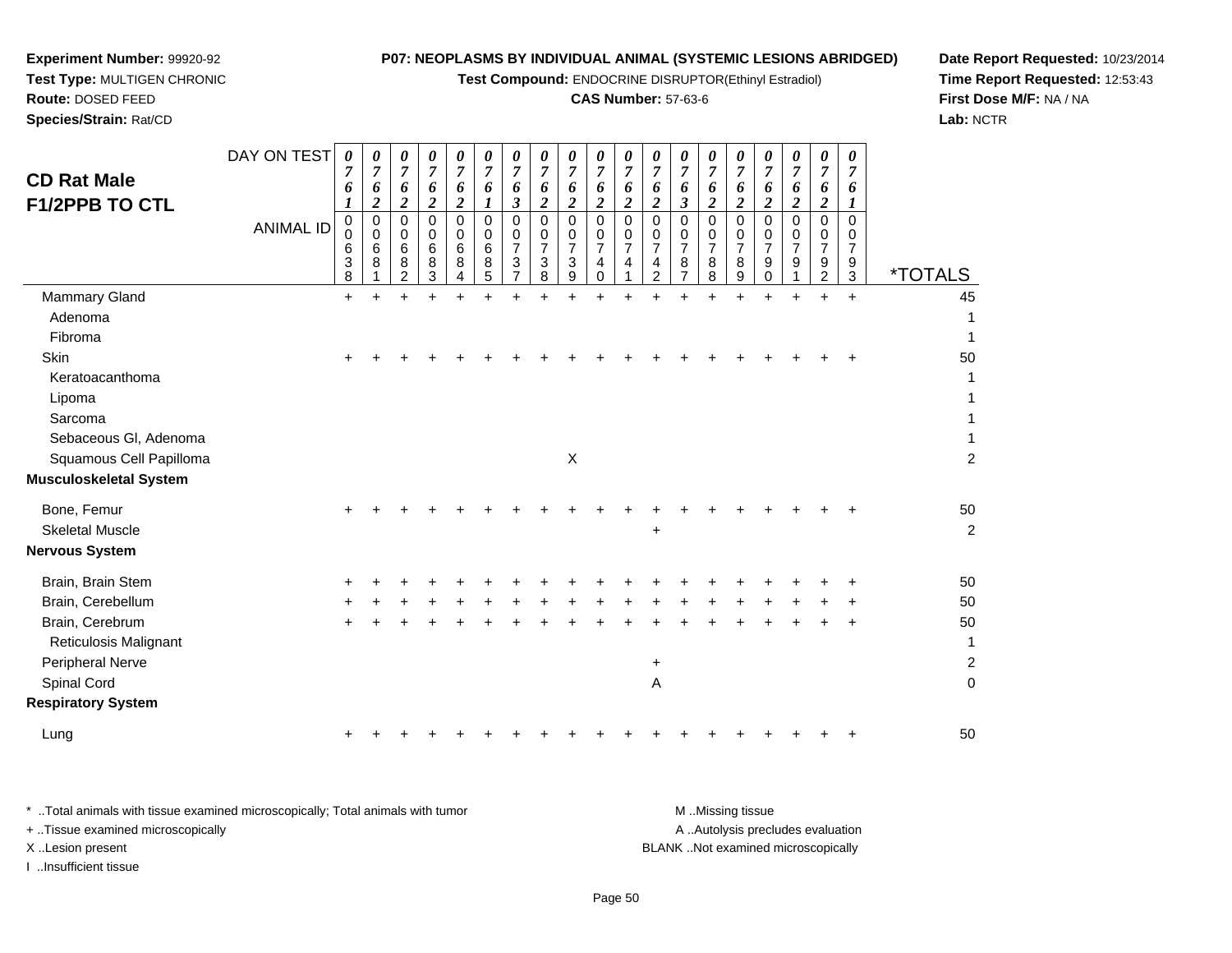**Test Compound:** ENDOCRINE DISRUPTOR(Ethinyl Estradiol)

#### **CAS Number:** 57-63-6

**Date Report Requested:** 10/23/2014**Time Report Requested:** 12:53:43**First Dose M/F:** NA / NA**Lab:** NCTR

 $\overline{a}$ 

| <b>CD Rat Male</b><br><b>F1/2PPB TO CTL</b>                                                                                   | DAY ON TEST<br><b>ANIMAL ID</b> | 0<br>6<br>$\mathbf 0$<br>0<br>6<br>3<br>8 | $\boldsymbol{\theta}$<br>7<br>6<br>2<br>$\mathbf 0$<br>$\mathbf 0$<br>6<br>8 | 0<br>6<br>$\overline{\mathbf{2}}$<br>$\Omega$<br>0<br>6<br>8<br>$\mathcal{P}$ | 0<br>$\boldsymbol{7}$<br>6<br>$\overline{\mathbf{c}}$<br>$\Omega$<br>0<br>6<br>8<br>3 | 0<br>7<br>6<br>$\boldsymbol{2}$<br>$\Omega$<br>0<br>6<br>8 | $\boldsymbol{\theta}$<br>$\overline{7}$<br>6<br>$\Omega$<br>0<br>6<br>8<br>5 | U<br>$\overline{7}$<br>6<br>3<br>$\Omega$<br>0<br>$\overline{7}$<br>3 | 0<br>7<br>6<br>$\overline{\mathbf{2}}$<br>$\Omega$<br>0<br>7<br>3<br>8 | 0<br>$\overline{7}$<br>6<br>$\boldsymbol{2}$<br>$\Omega$<br>0<br>$\overline{7}$<br>3<br>9 | 7<br>6<br>$\boldsymbol{2}$<br>$\mathbf 0$<br>0<br>$\overline{7}$<br>4<br>$\Omega$ | U<br>7<br>6<br>$\overline{c}$<br>$\Omega$<br>0<br>$\overline{7}$<br>4 | $\overline{7}$<br>6<br>$\overline{\mathbf{c}}$<br>$\Omega$<br>0<br>$\overline{7}$<br>4<br>$\mathcal{P}$ | 7<br>6<br>3<br>0<br>0<br>7<br>8<br>$\overline{ }$ | 0<br>6<br>$\overline{\mathbf{2}}$<br>$\Omega$<br>0<br>7<br>8<br>8 | 7<br>6<br>$\boldsymbol{2}$<br>$\Omega$<br>0<br>7<br>8<br>9 | $\boldsymbol{\theta}$<br>$\overline{7}$<br>6<br>$\overline{c}$<br>$\Omega$<br>0<br>7<br>9<br>$\Omega$ | 0<br>7<br>6<br>$\boldsymbol{2}$<br>$\Omega$<br>0<br>7<br>9 | 0<br>7<br>6<br>2<br>$\Omega$<br>0<br>$\overline{7}$<br>9<br>2 | 0<br>6<br>$\Omega$<br>0<br>7<br>9<br>3 | <i><b>*TOTALS</b></i> |
|-------------------------------------------------------------------------------------------------------------------------------|---------------------------------|-------------------------------------------|------------------------------------------------------------------------------|-------------------------------------------------------------------------------|---------------------------------------------------------------------------------------|------------------------------------------------------------|------------------------------------------------------------------------------|-----------------------------------------------------------------------|------------------------------------------------------------------------|-------------------------------------------------------------------------------------------|-----------------------------------------------------------------------------------|-----------------------------------------------------------------------|---------------------------------------------------------------------------------------------------------|---------------------------------------------------|-------------------------------------------------------------------|------------------------------------------------------------|-------------------------------------------------------------------------------------------------------|------------------------------------------------------------|---------------------------------------------------------------|----------------------------------------|-----------------------|
| Alveolar/Bronchiolar Carcinoma                                                                                                |                                 |                                           |                                                                              |                                                                               |                                                                                       |                                                            |                                                                              |                                                                       |                                                                        |                                                                                           |                                                                                   |                                                                       |                                                                                                         |                                                   |                                                                   |                                                            |                                                                                                       |                                                            |                                                               |                                        | 1                     |
| Nose                                                                                                                          |                                 |                                           |                                                                              |                                                                               |                                                                                       |                                                            |                                                                              |                                                                       |                                                                        |                                                                                           |                                                                                   |                                                                       |                                                                                                         |                                                   |                                                                   |                                                            |                                                                                                       |                                                            |                                                               |                                        | 49                    |
| Trachea                                                                                                                       |                                 |                                           |                                                                              |                                                                               |                                                                                       |                                                            |                                                                              |                                                                       |                                                                        |                                                                                           |                                                                                   |                                                                       |                                                                                                         |                                                   |                                                                   |                                                            |                                                                                                       |                                                            |                                                               |                                        | 50                    |
| <b>Special Senses System</b>                                                                                                  |                                 |                                           |                                                                              |                                                                               |                                                                                       |                                                            |                                                                              |                                                                       |                                                                        |                                                                                           |                                                                                   |                                                                       |                                                                                                         |                                                   |                                                                   |                                                            |                                                                                                       |                                                            |                                                               |                                        |                       |
| Eye                                                                                                                           |                                 |                                           |                                                                              |                                                                               |                                                                                       |                                                            |                                                                              |                                                                       |                                                                        |                                                                                           |                                                                                   |                                                                       |                                                                                                         |                                                   |                                                                   |                                                            |                                                                                                       |                                                            |                                                               |                                        | 49                    |
| Harderian Gland<br>Squamous Cell Carcinoma, Deep Invasion                                                                     |                                 |                                           |                                                                              |                                                                               |                                                                                       |                                                            |                                                                              |                                                                       |                                                                        |                                                                                           |                                                                                   |                                                                       |                                                                                                         |                                                   |                                                                   |                                                            |                                                                                                       |                                                            |                                                               |                                        | 50<br>1               |
| Zymbal's Gland<br>Adenoma                                                                                                     |                                 |                                           |                                                                              |                                                                               |                                                                                       |                                                            |                                                                              |                                                                       |                                                                        |                                                                                           |                                                                                   |                                                                       |                                                                                                         |                                                   |                                                                   |                                                            |                                                                                                       |                                                            |                                                               |                                        |                       |
| <b>Urinary System</b>                                                                                                         |                                 |                                           |                                                                              |                                                                               |                                                                                       |                                                            |                                                                              |                                                                       |                                                                        |                                                                                           |                                                                                   |                                                                       |                                                                                                         |                                                   |                                                                   |                                                            |                                                                                                       |                                                            |                                                               |                                        |                       |
| Kidney<br>Bilateral, Renal Tubule, Adenoma<br>Mesenchymal Tumor Malignant<br>Renal Tubule, Adenoma<br>Renal Tubule, Carcinoma |                                 |                                           |                                                                              |                                                                               |                                                                                       |                                                            |                                                                              | X                                                                     |                                                                        |                                                                                           |                                                                                   |                                                                       |                                                                                                         |                                                   |                                                                   |                                                            |                                                                                                       |                                                            |                                                               |                                        | 49<br>1               |
| Urethra<br>Urinary Bladder<br><b>SYSTEMIC LESIONS</b>                                                                         |                                 |                                           |                                                                              |                                                                               |                                                                                       |                                                            |                                                                              |                                                                       |                                                                        |                                                                                           |                                                                                   |                                                                       |                                                                                                         |                                                   |                                                                   |                                                            |                                                                                                       |                                                            |                                                               |                                        | 49                    |

**Experiment Number:** 99920-92**Test Type:** MULTIGEN CHRONIC

**Route:** DOSED FEED**Species/Strain:** Rat/CD

Multiple Organn  $+$  <sup>+</sup> <sup>+</sup> <sup>+</sup> <sup>+</sup> <sup>+</sup> <sup>+</sup> <sup>+</sup> <sup>+</sup> <sup>+</sup> <sup>+</sup> <sup>+</sup> <sup>+</sup> <sup>+</sup> <sup>+</sup> <sup>+</sup> <sup>+</sup> <sup>+</sup> <sup>+</sup> <sup>50</sup> Lymphoma Malignantt de la construction de la construction de la construction de la construction de la construction de la construction<br>La construction de la construction de la construction de la construction de la construction de la construc

\* ..Total animals with tissue examined microscopically; Total animals with tumor **M** ..Missing tissue M ..Missing tissue A .. Autolysis precludes evaluation + ..Tissue examined microscopically X ..Lesion present BLANK ..Not examined microscopicallyI ..Insufficient tissue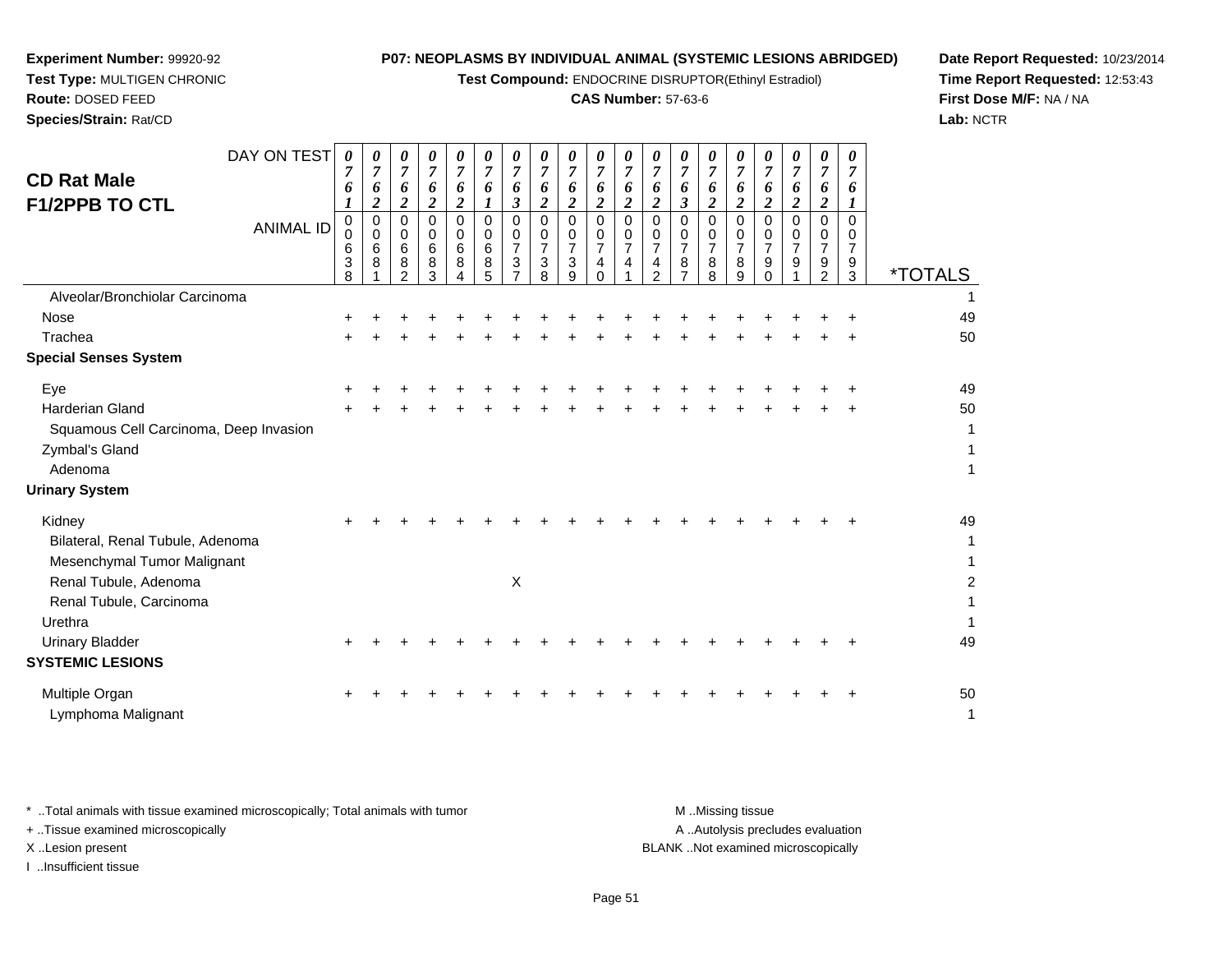**Test Compound:** ENDOCRINE DISRUPTOR(Ethinyl Estradiol)

#### **CAS Number:** 57-63-6

**Date Report Requested:** 10/23/2014**Time Report Requested:** 12:53:43**First Dose M/F:** NA / NA**Lab:** NCTR

| <b>CD Rat Male</b><br>F1/10PPB TO CTL<br><b>Alimentary System</b> | DAY ON TEST<br>ANIMAL ID | $\boldsymbol{\theta}$<br>$\boldsymbol{2}$<br>$\boldsymbol{l}$<br>9<br>$\mathbf 0$<br>0<br>0<br>$\mathbf 0$<br>$\overline{7}$ | 0<br>$\boldsymbol{2}$<br>$\boldsymbol{4}$<br>1<br>$\mathbf 0$<br>$\mathbf 0$<br>0<br>3 | 0<br>$\boldsymbol{\beta}$<br>8<br>6<br>$\Omega$<br>$\mathbf 0$<br>$\mathbf 0$<br>3<br>$\mathcal{P}$ | 0<br>$\boldsymbol{4}$<br>5<br>$\boldsymbol{4}$<br>$\Omega$<br>0<br>0<br>4<br>6 | $\pmb{\theta}$<br>5<br>$\boldsymbol{l}$<br>$\boldsymbol{2}$<br>$\mathbf 0$<br>$\pmb{0}$<br>$\pmb{0}$<br>6<br>9 | $\pmb{\theta}$<br>$\mathfrak{s}$<br>$\mathbf 0$<br>$\mathbf 0$<br>$\mathbf 0$<br>$\overline{7}$<br>$\Omega$ | 0<br>5<br>$\overline{7}$<br>6<br>0<br>0<br>3 | 0<br>6<br>$\mathfrak{s}$<br>9<br>$\mathbf 0$<br>$\pmb{0}$<br>$\overline{2}$<br>1 | 0<br>6<br>6<br>9<br>0<br>0<br>$\overline{\mathbf{c}}$<br>3 | $\pmb{\theta}$<br>6<br>$\overline{7}$<br>$\overline{7}$<br>0<br>$\mathbf 0$<br>$\overline{c}$<br>5 | 0<br>$\overline{7}$<br>$\boldsymbol{2}$<br>5<br>$\mathbf 0$<br>$\pmb{0}$<br>$\sqrt{3}$<br>3<br>6 | $\boldsymbol{\theta}$<br>$\overline{7}$<br>$\boldsymbol{\beta}$<br>$\boldsymbol{\theta}$<br>$\mathbf 0$<br>$\mathbf 0$<br>3<br>$\overline{4}$ | 0<br>$\overline{7}$<br>$\overline{2}$<br>9<br>$\mathbf 0$<br>$\mathbf 0$<br>$\mathbf{3}$<br>4<br>8 | 0<br>$\overline{7}$<br>$\mathbf{3}$<br>6<br>$\Omega$<br>0<br>$\mathbf{3}$<br>6<br>5 | 0<br>$\boldsymbol{7}$<br>$\boldsymbol{4}$<br>$\boldsymbol{\beta}$<br>0<br>$\mathsf{O}\xspace$<br>$\ensuremath{\mathsf{3}}$<br>8<br>$\Omega$ | 0<br>$\overline{7}$<br>4<br>6<br>$\mathbf 0$<br>$\pmb{0}$<br>$\ensuremath{\mathsf{3}}$<br>8<br>Δ | 0<br>$\overline{7}$<br>4<br>6<br>$\Omega$<br>0<br>$\sqrt{3}$<br>$\boldsymbol{9}$<br>5 | 0<br>$\boldsymbol{7}$<br>$\mathfrak{s}$<br>6<br>$\mathbf 0$<br>0<br>4<br>$\sqrt{3}$ | 0<br>$\boldsymbol{7}$<br>$\mathfrak{s}$<br>6<br>0<br>$\mathbf 0$<br>4<br>$\ensuremath{\mathsf{3}}$<br>8 | 0<br>$\boldsymbol{7}$<br>$5\overline{)}$<br>6<br>0<br>$\mathbf 0$<br>$\overline{4}$<br>$\ensuremath{\mathsf{3}}$<br>9 | 0<br>$\overline{7}$<br>5<br>6<br>$\mathbf 0$<br>0<br>4<br>4<br>$\Omega$ | 0<br>$\overline{7}$<br>5<br>$\overline{7}$<br>0<br>$\mathbf 0$<br>4<br>9 | $\boldsymbol{\theta}$<br>$\overline{7}$<br>5<br>$\overline{7}$<br>$\Omega$<br>$\mathbf 0$<br>4<br>$9\,$<br>$\mathcal{P}$ | $\pmb{\theta}$<br>$\overline{7}$<br>$\sqrt{5}$<br>$\overline{7}$<br>0<br>0<br>4<br>9<br>3 | 0<br>$\overline{7}$<br>5<br>$\overline{7}$<br>$\Omega$<br>$\mathbf 0$<br>4<br>9 | 0<br>$\overline{7}$<br>5<br>$\overline{7}$<br>$\mathbf 0$<br>$\mathbf 0$<br>4<br>9<br>5 | 0<br>$\overline{7}$<br>5<br>$\overline{7}$<br>0<br>0<br>$\,$ 5 $\,$<br>3<br>8 | $\boldsymbol{\theta}$<br>$\overline{7}$<br>5<br>$\overline{\tau}$<br>$\mathbf 0$<br>$\mathbf 0$<br>$\sqrt{5}$<br>$\mathbf{3}$<br>9 | $\boldsymbol{\theta}$<br>$\boldsymbol{7}$<br>$\mathfrak{s}$<br>$\overline{\tau}$<br>0<br>0<br>5<br>$\overline{4}$ | 0<br>$\overline{7}$<br>5<br>$\mathbf 0$<br>$\mathbf 0$<br>$\overline{5}$<br>$\overline{4}$ |  |
|-------------------------------------------------------------------|--------------------------|------------------------------------------------------------------------------------------------------------------------------|----------------------------------------------------------------------------------------|-----------------------------------------------------------------------------------------------------|--------------------------------------------------------------------------------|----------------------------------------------------------------------------------------------------------------|-------------------------------------------------------------------------------------------------------------|----------------------------------------------|----------------------------------------------------------------------------------|------------------------------------------------------------|----------------------------------------------------------------------------------------------------|--------------------------------------------------------------------------------------------------|-----------------------------------------------------------------------------------------------------------------------------------------------|----------------------------------------------------------------------------------------------------|-------------------------------------------------------------------------------------|---------------------------------------------------------------------------------------------------------------------------------------------|--------------------------------------------------------------------------------------------------|---------------------------------------------------------------------------------------|-------------------------------------------------------------------------------------|---------------------------------------------------------------------------------------------------------|-----------------------------------------------------------------------------------------------------------------------|-------------------------------------------------------------------------|--------------------------------------------------------------------------|--------------------------------------------------------------------------------------------------------------------------|-------------------------------------------------------------------------------------------|---------------------------------------------------------------------------------|-----------------------------------------------------------------------------------------|-------------------------------------------------------------------------------|------------------------------------------------------------------------------------------------------------------------------------|-------------------------------------------------------------------------------------------------------------------|--------------------------------------------------------------------------------------------|--|
| Esophagus                                                         |                          |                                                                                                                              |                                                                                        |                                                                                                     |                                                                                |                                                                                                                |                                                                                                             |                                              |                                                                                  |                                                            |                                                                                                    |                                                                                                  |                                                                                                                                               |                                                                                                    |                                                                                     |                                                                                                                                             |                                                                                                  |                                                                                       |                                                                                     |                                                                                                         |                                                                                                                       |                                                                         |                                                                          |                                                                                                                          |                                                                                           |                                                                                 |                                                                                         |                                                                               |                                                                                                                                    |                                                                                                                   |                                                                                            |  |
| Intestine Large, Cecum                                            |                          |                                                                                                                              |                                                                                        |                                                                                                     |                                                                                |                                                                                                                |                                                                                                             |                                              |                                                                                  |                                                            |                                                                                                    |                                                                                                  |                                                                                                                                               |                                                                                                    |                                                                                     |                                                                                                                                             |                                                                                                  |                                                                                       |                                                                                     |                                                                                                         |                                                                                                                       |                                                                         |                                                                          |                                                                                                                          |                                                                                           |                                                                                 |                                                                                         |                                                                               |                                                                                                                                    |                                                                                                                   |                                                                                            |  |
| Intestine Large, Colon                                            |                          |                                                                                                                              |                                                                                        |                                                                                                     |                                                                                |                                                                                                                |                                                                                                             |                                              |                                                                                  |                                                            |                                                                                                    |                                                                                                  |                                                                                                                                               |                                                                                                    |                                                                                     |                                                                                                                                             |                                                                                                  |                                                                                       |                                                                                     |                                                                                                         |                                                                                                                       |                                                                         |                                                                          |                                                                                                                          |                                                                                           |                                                                                 |                                                                                         |                                                                               |                                                                                                                                    |                                                                                                                   |                                                                                            |  |
| Intestine Large, Rectum                                           |                          |                                                                                                                              |                                                                                        |                                                                                                     |                                                                                |                                                                                                                |                                                                                                             |                                              |                                                                                  |                                                            |                                                                                                    |                                                                                                  |                                                                                                                                               |                                                                                                    |                                                                                     |                                                                                                                                             |                                                                                                  |                                                                                       |                                                                                     |                                                                                                         |                                                                                                                       |                                                                         |                                                                          |                                                                                                                          |                                                                                           |                                                                                 |                                                                                         |                                                                               |                                                                                                                                    |                                                                                                                   |                                                                                            |  |
| Intestine Small, Duodenum                                         |                          |                                                                                                                              |                                                                                        |                                                                                                     |                                                                                |                                                                                                                |                                                                                                             |                                              |                                                                                  |                                                            |                                                                                                    |                                                                                                  |                                                                                                                                               |                                                                                                    |                                                                                     |                                                                                                                                             |                                                                                                  |                                                                                       |                                                                                     |                                                                                                         |                                                                                                                       |                                                                         |                                                                          |                                                                                                                          |                                                                                           |                                                                                 |                                                                                         |                                                                               |                                                                                                                                    |                                                                                                                   |                                                                                            |  |
| Intestine Small, Ileum                                            |                          |                                                                                                                              |                                                                                        |                                                                                                     |                                                                                |                                                                                                                |                                                                                                             |                                              |                                                                                  |                                                            |                                                                                                    |                                                                                                  |                                                                                                                                               |                                                                                                    |                                                                                     |                                                                                                                                             |                                                                                                  |                                                                                       |                                                                                     |                                                                                                         |                                                                                                                       |                                                                         |                                                                          |                                                                                                                          |                                                                                           |                                                                                 |                                                                                         |                                                                               |                                                                                                                                    |                                                                                                                   |                                                                                            |  |
| Intestine Small, Jejunum                                          |                          |                                                                                                                              |                                                                                        |                                                                                                     |                                                                                |                                                                                                                | A                                                                                                           |                                              |                                                                                  |                                                            |                                                                                                    | А                                                                                                | A                                                                                                                                             |                                                                                                    | A                                                                                   |                                                                                                                                             |                                                                                                  |                                                                                       |                                                                                     |                                                                                                         |                                                                                                                       |                                                                         |                                                                          |                                                                                                                          |                                                                                           |                                                                                 |                                                                                         |                                                                               |                                                                                                                                    |                                                                                                                   |                                                                                            |  |
| Liver                                                             |                          |                                                                                                                              |                                                                                        |                                                                                                     |                                                                                |                                                                                                                |                                                                                                             |                                              |                                                                                  |                                                            |                                                                                                    |                                                                                                  |                                                                                                                                               |                                                                                                    |                                                                                     |                                                                                                                                             |                                                                                                  |                                                                                       |                                                                                     |                                                                                                         |                                                                                                                       |                                                                         |                                                                          |                                                                                                                          |                                                                                           |                                                                                 |                                                                                         |                                                                               |                                                                                                                                    |                                                                                                                   |                                                                                            |  |
| Hepatocellular Carcinoma                                          |                          |                                                                                                                              |                                                                                        |                                                                                                     |                                                                                |                                                                                                                |                                                                                                             |                                              |                                                                                  |                                                            |                                                                                                    |                                                                                                  |                                                                                                                                               |                                                                                                    |                                                                                     |                                                                                                                                             |                                                                                                  |                                                                                       |                                                                                     |                                                                                                         |                                                                                                                       |                                                                         |                                                                          |                                                                                                                          |                                                                                           |                                                                                 |                                                                                         |                                                                               |                                                                                                                                    |                                                                                                                   |                                                                                            |  |
| Mesentery                                                         |                          |                                                                                                                              |                                                                                        |                                                                                                     |                                                                                |                                                                                                                |                                                                                                             |                                              |                                                                                  |                                                            | $\ddot{}$                                                                                          |                                                                                                  |                                                                                                                                               |                                                                                                    |                                                                                     |                                                                                                                                             |                                                                                                  |                                                                                       |                                                                                     |                                                                                                         |                                                                                                                       |                                                                         |                                                                          |                                                                                                                          |                                                                                           |                                                                                 |                                                                                         |                                                                               |                                                                                                                                    |                                                                                                                   |                                                                                            |  |
| Carcinoma, Metastatic, Uncertain Primary<br>Site                  |                          |                                                                                                                              |                                                                                        |                                                                                                     |                                                                                |                                                                                                                |                                                                                                             |                                              |                                                                                  |                                                            | X                                                                                                  |                                                                                                  |                                                                                                                                               |                                                                                                    |                                                                                     |                                                                                                                                             |                                                                                                  |                                                                                       |                                                                                     |                                                                                                         |                                                                                                                       |                                                                         |                                                                          |                                                                                                                          |                                                                                           |                                                                                 |                                                                                         |                                                                               |                                                                                                                                    |                                                                                                                   |                                                                                            |  |
| Oral Mucosa                                                       |                          |                                                                                                                              |                                                                                        |                                                                                                     |                                                                                |                                                                                                                |                                                                                                             |                                              |                                                                                  |                                                            |                                                                                                    |                                                                                                  |                                                                                                                                               |                                                                                                    |                                                                                     |                                                                                                                                             |                                                                                                  |                                                                                       |                                                                                     |                                                                                                         |                                                                                                                       |                                                                         |                                                                          |                                                                                                                          |                                                                                           |                                                                                 |                                                                                         |                                                                               |                                                                                                                                    |                                                                                                                   |                                                                                            |  |
| Pancreas                                                          |                          |                                                                                                                              |                                                                                        |                                                                                                     |                                                                                |                                                                                                                |                                                                                                             |                                              |                                                                                  |                                                            |                                                                                                    |                                                                                                  |                                                                                                                                               |                                                                                                    |                                                                                     |                                                                                                                                             |                                                                                                  |                                                                                       |                                                                                     |                                                                                                         |                                                                                                                       |                                                                         |                                                                          |                                                                                                                          |                                                                                           |                                                                                 |                                                                                         |                                                                               |                                                                                                                                    |                                                                                                                   |                                                                                            |  |
| Salivary Glands                                                   |                          |                                                                                                                              |                                                                                        |                                                                                                     |                                                                                |                                                                                                                |                                                                                                             |                                              |                                                                                  |                                                            |                                                                                                    |                                                                                                  |                                                                                                                                               |                                                                                                    |                                                                                     |                                                                                                                                             |                                                                                                  |                                                                                       |                                                                                     |                                                                                                         |                                                                                                                       |                                                                         |                                                                          |                                                                                                                          |                                                                                           |                                                                                 |                                                                                         |                                                                               |                                                                                                                                    |                                                                                                                   |                                                                                            |  |
| Stomach, Forestomach                                              |                          |                                                                                                                              |                                                                                        |                                                                                                     |                                                                                |                                                                                                                |                                                                                                             |                                              |                                                                                  |                                                            |                                                                                                    |                                                                                                  |                                                                                                                                               |                                                                                                    |                                                                                     |                                                                                                                                             |                                                                                                  |                                                                                       |                                                                                     |                                                                                                         |                                                                                                                       |                                                                         |                                                                          |                                                                                                                          |                                                                                           |                                                                                 |                                                                                         |                                                                               |                                                                                                                                    |                                                                                                                   |                                                                                            |  |
| Stomach, Glandular                                                |                          |                                                                                                                              |                                                                                        |                                                                                                     | A                                                                              |                                                                                                                |                                                                                                             |                                              |                                                                                  |                                                            |                                                                                                    |                                                                                                  |                                                                                                                                               |                                                                                                    |                                                                                     |                                                                                                                                             |                                                                                                  |                                                                                       |                                                                                     |                                                                                                         |                                                                                                                       |                                                                         |                                                                          |                                                                                                                          |                                                                                           |                                                                                 |                                                                                         |                                                                               |                                                                                                                                    |                                                                                                                   |                                                                                            |  |
| <b>Cardiovascular System</b>                                      |                          |                                                                                                                              |                                                                                        |                                                                                                     |                                                                                |                                                                                                                |                                                                                                             |                                              |                                                                                  |                                                            |                                                                                                    |                                                                                                  |                                                                                                                                               |                                                                                                    |                                                                                     |                                                                                                                                             |                                                                                                  |                                                                                       |                                                                                     |                                                                                                         |                                                                                                                       |                                                                         |                                                                          |                                                                                                                          |                                                                                           |                                                                                 |                                                                                         |                                                                               |                                                                                                                                    |                                                                                                                   |                                                                                            |  |
| <b>Blood Vessel</b>                                               |                          |                                                                                                                              |                                                                                        |                                                                                                     |                                                                                |                                                                                                                |                                                                                                             |                                              |                                                                                  |                                                            |                                                                                                    |                                                                                                  |                                                                                                                                               |                                                                                                    |                                                                                     |                                                                                                                                             |                                                                                                  |                                                                                       |                                                                                     |                                                                                                         |                                                                                                                       |                                                                         |                                                                          |                                                                                                                          |                                                                                           |                                                                                 |                                                                                         |                                                                               |                                                                                                                                    |                                                                                                                   |                                                                                            |  |

\* ..Total animals with tissue examined microscopically; Total animals with tumor **M** ...Missing tissue M ...Missing tissue A ..Autolysis precludes evaluation + ..Tissue examined microscopically X ..Lesion present BLANK ..Not examined microscopicallyI ..Insufficient tissue

<sup>A</sup>

**Experiment Number:** 99920-92**Test Type:** MULTIGEN CHRONIC

**Route:** DOSED FEED**Species/Strain:** Rat/CD

Heart

 $\frac{1}{2}$ 

Page 52

<sup>+</sup> <sup>+</sup> <sup>+</sup> <sup>A</sup> <sup>+</sup> <sup>+</sup> <sup>+</sup> <sup>+</sup> <sup>+</sup> <sup>+</sup> <sup>+</sup> <sup>+</sup> <sup>+</sup> <sup>+</sup> <sup>+</sup> <sup>+</sup> <sup>+</sup> <sup>+</sup> <sup>+</sup> <sup>+</sup> <sup>+</sup> <sup>+</sup> <sup>+</sup> <sup>+</sup> <sup>+</sup> <sup>+</sup> <sup>+</sup> <sup>+</sup> <sup>+</sup>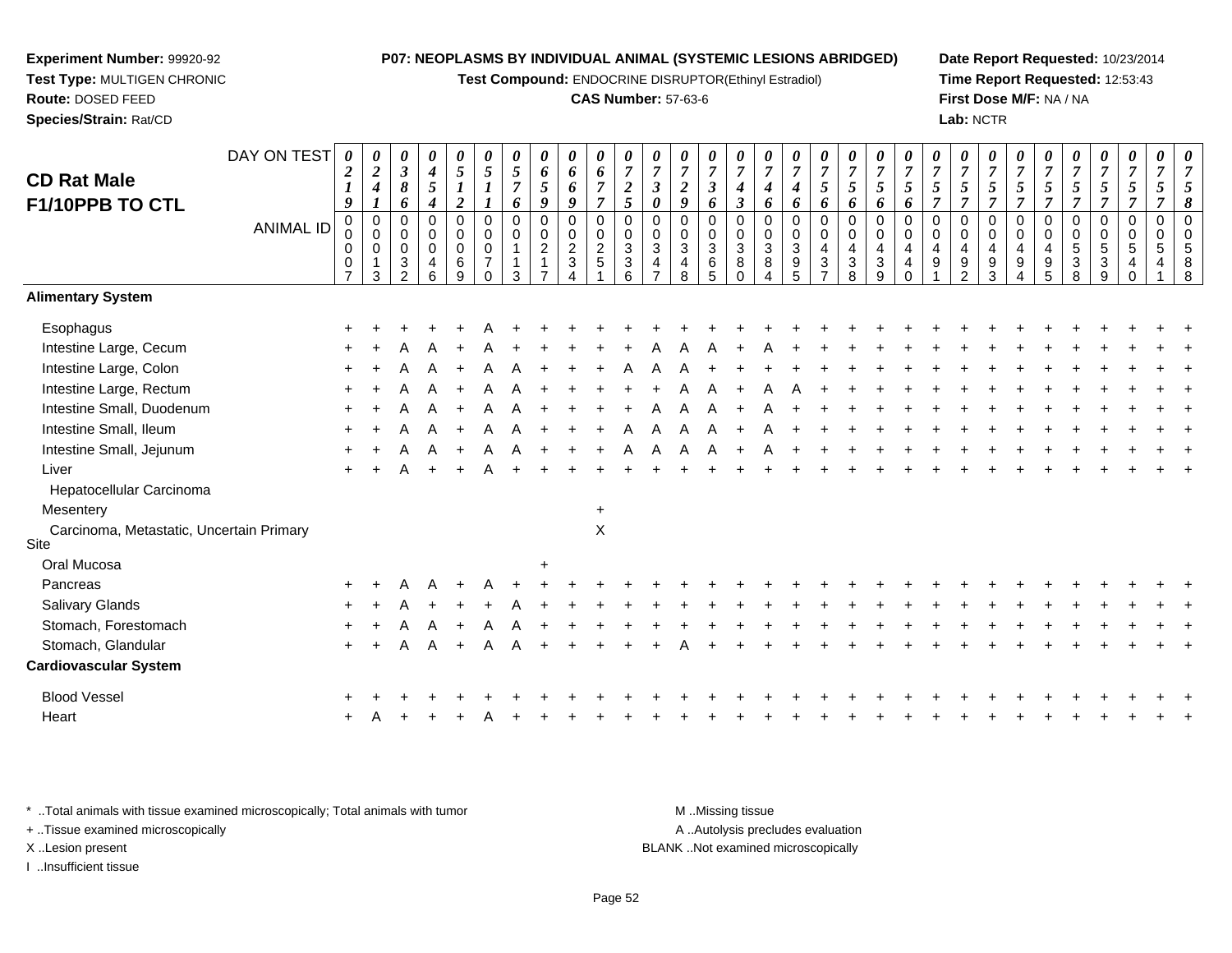**Test Compound:** ENDOCRINE DISRUPTOR(Ethinyl Estradiol)

#### **CAS Number:** 57-63-6

**Date Report Requested:** 10/23/2014**Time Report Requested:** 12:53:44**First Dose M/F:** NA / NA**Lab:** NCTR

| <b>CD Rat Male</b><br>F1/10PPB TO CTL                                               | DAY ON TEST      | $\boldsymbol{\theta}$<br>$\overline{\mathbf{c}}$<br>$\boldsymbol{l}$<br>9 | 0<br>$\overline{2}$<br>$\boldsymbol{4}$<br>$\boldsymbol{l}$ | 0<br>$\boldsymbol{\beta}$<br>8<br>6    | 0<br>$\boldsymbol{4}$<br>5<br>$\boldsymbol{4}$ | 0<br>$\mathfrak{s}$<br>$\boldsymbol{I}$<br>$\boldsymbol{2}$ | 0<br>$\mathfrak{s}$<br>$\boldsymbol{I}$                                     | 0<br>$\overline{5}$<br>$\overline{7}$<br>6           | 0<br>6<br>5<br>9                                     | 0<br>6<br>6<br>9                                            | 0<br>6<br>$\overline{7}$<br>$\overline{7}$      | $\theta$<br>$\overline{7}$<br>$\boldsymbol{2}$<br>5 | 0<br>$\overline{7}$<br>$\mathfrak{z}$<br>$\boldsymbol{\theta}$       | 0<br>$\overline{7}$<br>$\overline{2}$<br>9   | 0<br>$\overline{7}$<br>$\boldsymbol{\beta}$<br>6 | 0<br>$\boldsymbol{7}$<br>$\boldsymbol{4}$<br>$\boldsymbol{\beta}$ | $\theta$<br>$\overline{7}$<br>4<br>6                                                 | 0<br>$\overline{7}$<br>$\boldsymbol{4}$<br>6                                                   | 0<br>$\overline{7}$<br>5<br>6                                           | $\boldsymbol{\theta}$<br>$\overline{7}$<br>$\mathfrak{s}$<br>6 | 0<br>$\overline{7}$<br>5<br>6                   | 0<br>$\overline{7}$<br>5<br>6                              | 0<br>$\overline{7}$<br>5<br>$\overline{7}$     | 0<br>$\overline{7}$<br>$\mathfrak{s}$<br>$\overline{7}$             | 0<br>$\overline{7}$<br>$\mathfrak{s}$<br>$\overline{7}$            | $\theta$<br>$\overline{7}$<br>5<br>$\overline{7}$ | $\theta$<br>$\overline{7}$<br>5<br>$\overline{7}$                  | 0<br>$\overline{7}$<br>5<br>$\overline{7}$                      | 0<br>$\overline{7}$<br>$5\overline{)}$<br>$\overline{7}$ | 0<br>$\overline{7}$<br>$\mathfrak{I}$<br>$\overline{7}$ | 0<br>$\overline{7}$<br>5<br>$\overline{7}$ | $\overline{7}$<br>5<br>8            |
|-------------------------------------------------------------------------------------|------------------|---------------------------------------------------------------------------|-------------------------------------------------------------|----------------------------------------|------------------------------------------------|-------------------------------------------------------------|-----------------------------------------------------------------------------|------------------------------------------------------|------------------------------------------------------|-------------------------------------------------------------|-------------------------------------------------|-----------------------------------------------------|----------------------------------------------------------------------|----------------------------------------------|--------------------------------------------------|-------------------------------------------------------------------|--------------------------------------------------------------------------------------|------------------------------------------------------------------------------------------------|-------------------------------------------------------------------------|----------------------------------------------------------------|-------------------------------------------------|------------------------------------------------------------|------------------------------------------------|---------------------------------------------------------------------|--------------------------------------------------------------------|---------------------------------------------------|--------------------------------------------------------------------|-----------------------------------------------------------------|----------------------------------------------------------|---------------------------------------------------------|--------------------------------------------|-------------------------------------|
|                                                                                     | <b>ANIMAL ID</b> | 0<br>0<br>$\mathbf 0$<br>0<br>$\overline{7}$                              | $\boldsymbol{0}$<br>$\Omega$<br>$\mathbf 0$<br>1<br>3       | 0<br>$\Omega$<br>$\mathbf 0$<br>3<br>2 | 0<br>0<br>$\mathbf 0$<br>4<br>6                | $\pmb{0}$<br>$\mathbf 0$<br>$\pmb{0}$<br>6<br>9             | $\mathbf 0$<br>$\mathbf 0$<br>$\mathbf 0$<br>$\overline{7}$<br>$\mathbf{0}$ | $\mathbf 0$<br>$\mathbf 0$<br>$\mathbf{1}$<br>1<br>3 | 0<br>$\mathbf 0$<br>$\overline{2}$<br>$\overline{7}$ | $\pmb{0}$<br>$\mathbf 0$<br>$\frac{2}{3}$<br>$\overline{A}$ | $\pmb{0}$<br>$\mathbf 0$<br>$\overline{a}$<br>5 | $\mathbf 0$<br>$\Omega$<br>3<br>$\mathbf{3}$<br>6   | $\mathbf 0$<br>$\mathbf{0}$<br>3<br>$\overline{4}$<br>$\overline{7}$ | 0<br>$\mathbf 0$<br>3<br>$\overline{4}$<br>8 | $\mathbf 0$<br>$\mathbf 0$<br>3<br>6<br>5        | 0<br>$\mathbf 0$<br>$\mathbf{3}$<br>8<br>$\Omega$                 | $\pmb{0}$<br>$\mathbf 0$<br>$\ensuremath{\mathsf{3}}$<br>8<br>$\boldsymbol{\Lambda}$ | $\pmb{0}$<br>$\mathbf 0$<br>$\ensuremath{\mathsf{3}}$<br>$\begin{array}{c} 9 \\ 5 \end{array}$ | 0<br>0<br>$\overline{4}$<br>$\ensuremath{\mathsf{3}}$<br>$\overline{7}$ | $\pmb{0}$<br>$\Omega$<br>$\overline{4}$<br>$\sqrt{3}$<br>8     | $\mathbf 0$<br>$\Omega$<br>4<br>$\sqrt{3}$<br>9 | $\mathbf 0$<br>$\Omega$<br>4<br>$\overline{4}$<br>$\Omega$ | $\mathbf 0$<br>$\Omega$<br>$\overline{4}$<br>9 | $\mathbf 0$<br>$\mathbf 0$<br>$\overline{4}$<br>9<br>$\overline{2}$ | $\mathbf 0$<br>$\Omega$<br>$\overline{4}$<br>$\boldsymbol{9}$<br>3 | $\mathbf 0$<br>$\Omega$<br>4<br>9<br>4            | $\mathbf 0$<br>$\Omega$<br>$\overline{4}$<br>$\boldsymbol{9}$<br>5 | $\pmb{0}$<br>$\mathbf 0$<br>5<br>$\ensuremath{\mathsf{3}}$<br>8 | 0<br>0<br>$\overline{5}$<br>$\mathbf{3}$<br>9            | $\mathbf 0$<br>$\Omega$<br>5<br>4<br>$\Omega$           | $\pmb{0}$<br>$\mathbf 0$<br>5<br>4         | $\Omega$<br>$\Omega$<br>5<br>8<br>8 |
| <b>Endocrine System</b>                                                             |                  |                                                                           |                                                             |                                        |                                                |                                                             |                                                                             |                                                      |                                                      |                                                             |                                                 |                                                     |                                                                      |                                              |                                                  |                                                                   |                                                                                      |                                                                                                |                                                                         |                                                                |                                                 |                                                            |                                                |                                                                     |                                                                    |                                                   |                                                                    |                                                                 |                                                          |                                                         |                                            |                                     |
| <b>Adrenal Cortex</b><br>Adenoma                                                    |                  |                                                                           |                                                             |                                        |                                                |                                                             |                                                                             |                                                      |                                                      |                                                             |                                                 |                                                     |                                                                      |                                              |                                                  |                                                                   |                                                                                      |                                                                                                |                                                                         |                                                                |                                                 |                                                            |                                                |                                                                     |                                                                    |                                                   |                                                                    |                                                                 |                                                          |                                                         |                                            |                                     |
| Adrenal Medulla<br>Pheochromocytoma Benign                                          |                  | $\ddot{}$                                                                 |                                                             |                                        |                                                |                                                             |                                                                             |                                                      |                                                      |                                                             |                                                 |                                                     |                                                                      |                                              |                                                  |                                                                   |                                                                                      |                                                                                                |                                                                         |                                                                |                                                 |                                                            |                                                |                                                                     |                                                                    |                                                   |                                                                    |                                                                 |                                                          |                                                         |                                            |                                     |
| Islets, Pancreatic<br>Adenoma                                                       |                  | $\ddot{}$                                                                 |                                                             | Α                                      | A                                              |                                                             |                                                                             |                                                      |                                                      |                                                             |                                                 |                                                     |                                                                      |                                              |                                                  |                                                                   |                                                                                      |                                                                                                |                                                                         |                                                                |                                                 |                                                            |                                                |                                                                     |                                                                    |                                                   |                                                                    |                                                                 |                                                          |                                                         |                                            | X                                   |
| Parathyroid Gland<br>Adenoma                                                        |                  |                                                                           |                                                             |                                        |                                                |                                                             |                                                                             |                                                      |                                                      |                                                             |                                                 |                                                     |                                                                      |                                              |                                                  |                                                                   |                                                                                      |                                                                                                |                                                                         |                                                                |                                                 |                                                            |                                                | м                                                                   | X                                                                  |                                                   |                                                                    |                                                                 |                                                          |                                                         |                                            |                                     |
| <b>Pituitary Gland</b><br>Pars Distalis, Adenoma                                    |                  | $\ddot{}$                                                                 |                                                             |                                        | м                                              |                                                             | A                                                                           | A                                                    | X                                                    | X                                                           | X                                               | X                                                   | X                                                                    |                                              | X                                                | X                                                                 | X                                                                                    | $\times$                                                                                       | X                                                                       | $\mathsf{X}$                                                   |                                                 |                                                            | X                                              |                                                                     | X                                                                  | X                                                 | X                                                                  |                                                                 |                                                          | X                                                       | $X$ $X$                                    |                                     |
| <b>Thyroid Gland</b><br>C Cell, Adenoma                                             |                  | ÷                                                                         |                                                             |                                        |                                                |                                                             |                                                                             |                                                      |                                                      |                                                             |                                                 |                                                     |                                                                      |                                              |                                                  |                                                                   |                                                                                      |                                                                                                |                                                                         |                                                                |                                                 |                                                            |                                                |                                                                     |                                                                    |                                                   |                                                                    |                                                                 |                                                          |                                                         |                                            |                                     |
| <b>General Body System</b>                                                          |                  |                                                                           |                                                             |                                        |                                                |                                                             |                                                                             |                                                      |                                                      |                                                             |                                                 |                                                     |                                                                      |                                              |                                                  |                                                                   |                                                                                      |                                                                                                |                                                                         |                                                                |                                                 |                                                            |                                                |                                                                     |                                                                    |                                                   |                                                                    |                                                                 |                                                          |                                                         |                                            |                                     |
| <b>NONE</b><br><b>Genital System</b>                                                |                  |                                                                           |                                                             |                                        |                                                |                                                             |                                                                             |                                                      |                                                      |                                                             |                                                 |                                                     |                                                                      |                                              |                                                  |                                                                   |                                                                                      |                                                                                                |                                                                         |                                                                |                                                 |                                                            |                                                |                                                                     |                                                                    |                                                   |                                                                    |                                                                 |                                                          |                                                         |                                            |                                     |
| <b>Coagulating Gland</b><br>Carcinoma, Metastatic, Prostate,<br>Dorsal/Lateral Lobe |                  |                                                                           |                                                             |                                        |                                                |                                                             | $\mathsf X$                                                                 |                                                      |                                                      |                                                             |                                                 |                                                     |                                                                      |                                              |                                                  |                                                                   |                                                                                      |                                                                                                |                                                                         |                                                                |                                                 |                                                            |                                                |                                                                     |                                                                    |                                                   |                                                                    |                                                                 |                                                          |                                                         |                                            |                                     |
| Carcinoma, Metastatic, Uncertain Primary<br>Site                                    |                  |                                                                           |                                                             |                                        |                                                |                                                             |                                                                             |                                                      |                                                      |                                                             | X                                               |                                                     |                                                                      |                                              |                                                  |                                                                   |                                                                                      |                                                                                                |                                                                         |                                                                |                                                 |                                                            |                                                |                                                                     |                                                                    |                                                   |                                                                    |                                                                 |                                                          |                                                         |                                            |                                     |
| <b>Ductus Deferens</b>                                                              |                  |                                                                           |                                                             |                                        |                                                |                                                             | $\ddot{}$                                                                   |                                                      |                                                      |                                                             |                                                 |                                                     |                                                                      |                                              |                                                  |                                                                   |                                                                                      |                                                                                                |                                                                         |                                                                |                                                 |                                                            |                                                |                                                                     |                                                                    |                                                   |                                                                    |                                                                 |                                                          |                                                         |                                            |                                     |

\* ..Total animals with tissue examined microscopically; Total animals with tumor **M** . Missing tissue M ..Missing tissue A ..Autolysis precludes evaluation + ..Tissue examined microscopically X ..Lesion present BLANK ..Not examined microscopicallyI ..Insufficient tissue

**Experiment Number:** 99920-92**Test Type:** MULTIGEN CHRONIC

**Route:** DOSED FEED**Species/Strain:** Rat/CD

Page 53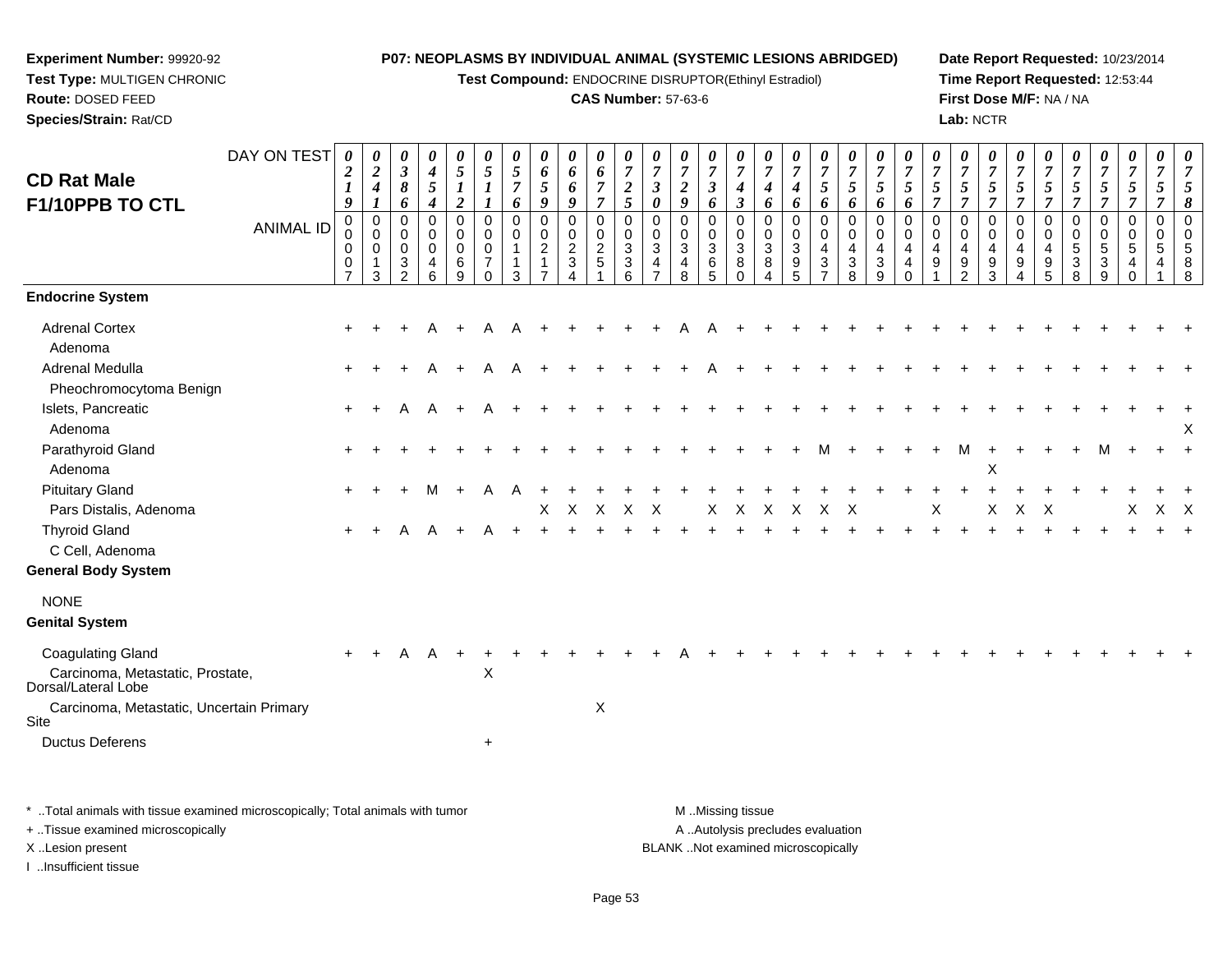**Test Compound:** ENDOCRINE DISRUPTOR(Ethinyl Estradiol)

#### **CAS Number:** 57-63-6

**Date Report Requested:** 10/23/2014**Time Report Requested:** 12:53:44**First Dose M/F:** NA / NA**Lab:** NCTR

| <b>CD Rat Male</b><br>F1/10PPB TO CTL                   | DAY ON TEST<br><b>ANIMAL ID</b> | 0<br>$\boldsymbol{2}$<br>9<br>0<br>0<br>0<br>0<br>$\overline{7}$ | $\overline{2}$<br>4<br>$\boldsymbol{l}$<br>$\mathbf 0$<br>$\mathbf 0$<br>0<br>3 | 0<br>$\boldsymbol{\beta}$<br>8<br>6<br>$\Omega$<br>$\mathbf 0$<br>0<br>3<br>C | 0<br>$\boldsymbol{4}$<br>$\sqrt{5}$<br>$\boldsymbol{4}$<br>0<br>$\mathbf 0$<br>0<br>4<br>6 | 0<br>$\mathfrak{s}$<br>$\overline{\mathbf{c}}$<br>$\mathbf 0$<br>$\mathbf 0$<br>$\mathbf 0$<br>6<br>9 | 0<br>5<br>$\boldsymbol{I}$<br>$\pmb{0}$<br>$\mathbf 0$<br>0<br>$\Omega$ | 5<br>$\overline{7}$<br>6<br>$\mathbf 0$<br>$\mathbf 0$<br>$\mathbf{1}$ | 0<br>6<br>5<br>9<br>$\mathbf 0$<br>0<br>$\overline{c}$ | 0<br>6<br>6<br>9<br>0<br>0<br>$\overline{2}$<br>3 | 0<br>6<br>$\overline{7}$<br>$\overline{7}$<br>$\mathbf 0$<br>$\mathbf 0$<br>$\boldsymbol{2}$<br>5 | 0<br>$\overline{7}$<br>$\boldsymbol{2}$<br>5<br>$\mathbf 0$<br>$\mathbf 0$<br>3<br>3<br>6 | $\mathfrak{z}$<br>$\boldsymbol{\theta}$<br>$\mathbf 0$<br>$\mathbf 0$<br>3 | 0<br>$\overline{c}$<br>9<br>$\Omega$<br>$\mathbf 0$<br>3<br>8 | 0<br>$\boldsymbol{7}$<br>$\boldsymbol{\beta}$<br>6<br>$\Omega$<br>$\mathbf 0$<br>$\sqrt{3}$<br>6<br>5 | 0<br>$\overline{7}$<br>$\boldsymbol{4}$<br>$\boldsymbol{\beta}$<br>$\mathbf 0$<br>$\mathbf 0$<br>$\sqrt{3}$<br>8<br>$\Omega$ | 0<br>$\overline{7}$<br>4<br>6<br>$\mathbf 0$<br>$\mathbf 0$<br>3<br>8 | $\overline{7}$<br>$\boldsymbol{4}$<br>6<br>$\mathbf 0$<br>$\mathbf 0$<br>$\mathbf{3}$<br>9<br>5 | 0<br>$\overline{7}$<br>5<br>6<br>0<br>$\mathbf 0$<br>4<br>3 | 0<br>$\boldsymbol{7}$<br>$\sqrt{5}$<br>6<br>0<br>$\mathbf 0$<br>4<br>3<br>8 | 0<br>$\overline{7}$<br>5<br>6<br>$\mathbf 0$<br>$\mathbf 0$<br>4<br>$\mathbf{3}$<br>9 | 0<br>$\overline{7}$<br>$\mathfrak{s}$<br>6<br>$\mathbf 0$<br>$\mathbf 0$<br>4<br>4<br>$\Omega$ | $\overline{5}$<br>$\overline{7}$<br>$\mathbf 0$<br>$\mathbf 0$<br>4<br>9 | 0<br>$\overline{7}$<br>5<br>$\overline{7}$<br>0<br>$\mathbf 0$<br>4<br>9 | 0<br>$\boldsymbol{7}$<br>5<br>$\overline{7}$<br>0<br>$\mathbf 0$<br>4<br>9<br>3 | 0<br>$\overline{7}$<br>$\mathfrak{s}$<br>$\overline{7}$<br>$\mathbf 0$<br>$\mathbf 0$<br>4<br>9 | 0<br>$\overline{7}$<br>$\mathfrak{s}$<br>$\overline{7}$<br>$\mathbf 0$<br>$\mathbf 0$<br>4<br>9<br>5 | $\sqrt{5}$<br>$\overline{7}$<br>$\mathbf 0$<br>$\mathbf 0$<br>5 | 0<br>$\overline{7}$<br>5<br>$\overline{7}$<br>0<br>$\mathbf 0$<br>5<br>3 | 0<br>$\boldsymbol{7}$<br>$\sqrt{5}$<br>$\overline{7}$<br>0<br>$\mathbf 0$<br>5 | 5<br>$\Omega$<br>$\mathbf 0$<br>5 |  |
|---------------------------------------------------------|---------------------------------|------------------------------------------------------------------|---------------------------------------------------------------------------------|-------------------------------------------------------------------------------|--------------------------------------------------------------------------------------------|-------------------------------------------------------------------------------------------------------|-------------------------------------------------------------------------|------------------------------------------------------------------------|--------------------------------------------------------|---------------------------------------------------|---------------------------------------------------------------------------------------------------|-------------------------------------------------------------------------------------------|----------------------------------------------------------------------------|---------------------------------------------------------------|-------------------------------------------------------------------------------------------------------|------------------------------------------------------------------------------------------------------------------------------|-----------------------------------------------------------------------|-------------------------------------------------------------------------------------------------|-------------------------------------------------------------|-----------------------------------------------------------------------------|---------------------------------------------------------------------------------------|------------------------------------------------------------------------------------------------|--------------------------------------------------------------------------|--------------------------------------------------------------------------|---------------------------------------------------------------------------------|-------------------------------------------------------------------------------------------------|------------------------------------------------------------------------------------------------------|-----------------------------------------------------------------|--------------------------------------------------------------------------|--------------------------------------------------------------------------------|-----------------------------------|--|
| Epididymis                                              |                                 | $\ddot{}$                                                        |                                                                                 |                                                                               |                                                                                            |                                                                                                       |                                                                         |                                                                        |                                                        |                                                   |                                                                                                   |                                                                                           |                                                                            |                                                               |                                                                                                       |                                                                                                                              |                                                                       |                                                                                                 |                                                             |                                                                             |                                                                                       |                                                                                                |                                                                          |                                                                          |                                                                                 |                                                                                                 |                                                                                                      |                                                                 |                                                                          |                                                                                |                                   |  |
| Penis                                                   |                                 |                                                                  |                                                                                 |                                                                               |                                                                                            |                                                                                                       |                                                                         |                                                                        |                                                        |                                                   |                                                                                                   |                                                                                           |                                                                            |                                                               |                                                                                                       |                                                                                                                              |                                                                       |                                                                                                 |                                                             |                                                                             |                                                                                       |                                                                                                |                                                                          |                                                                          |                                                                                 |                                                                                                 |                                                                                                      |                                                                 |                                                                          |                                                                                |                                   |  |
| <b>Preputial Gland</b>                                  |                                 |                                                                  |                                                                                 |                                                                               |                                                                                            |                                                                                                       |                                                                         |                                                                        |                                                        |                                                   |                                                                                                   |                                                                                           |                                                                            |                                                               |                                                                                                       |                                                                                                                              |                                                                       |                                                                                                 |                                                             |                                                                             |                                                                                       |                                                                                                |                                                                          |                                                                          |                                                                                 |                                                                                                 |                                                                                                      |                                                                 |                                                                          |                                                                                |                                   |  |
| Squamous Cell Carcinoma                                 |                                 |                                                                  |                                                                                 |                                                                               |                                                                                            |                                                                                                       |                                                                         |                                                                        |                                                        |                                                   | X                                                                                                 | $\boldsymbol{\mathsf{X}}$                                                                 |                                                                            |                                                               |                                                                                                       |                                                                                                                              |                                                                       |                                                                                                 |                                                             |                                                                             |                                                                                       | X                                                                                              |                                                                          |                                                                          |                                                                                 |                                                                                                 |                                                                                                      |                                                                 |                                                                          |                                                                                |                                   |  |
| Prostate, Dorsal/Lateral Lobe                           |                                 | $+$                                                              |                                                                                 |                                                                               | Α                                                                                          |                                                                                                       |                                                                         |                                                                        |                                                        |                                                   |                                                                                                   |                                                                                           |                                                                            |                                                               |                                                                                                       |                                                                                                                              |                                                                       |                                                                                                 |                                                             |                                                                             |                                                                                       |                                                                                                |                                                                          |                                                                          |                                                                                 |                                                                                                 |                                                                                                      |                                                                 |                                                                          |                                                                                |                                   |  |
| Carcinoma                                               |                                 |                                                                  |                                                                                 |                                                                               |                                                                                            |                                                                                                       | X                                                                       |                                                                        |                                                        |                                                   |                                                                                                   |                                                                                           |                                                                            |                                                               |                                                                                                       |                                                                                                                              |                                                                       |                                                                                                 |                                                             |                                                                             |                                                                                       |                                                                                                |                                                                          |                                                                          |                                                                                 |                                                                                                 |                                                                                                      |                                                                 |                                                                          |                                                                                |                                   |  |
| Carcinoma, Metastatic, Uncertain Primary<br>Site        |                                 |                                                                  |                                                                                 |                                                                               |                                                                                            |                                                                                                       |                                                                         |                                                                        |                                                        |                                                   | $\mathsf X$                                                                                       |                                                                                           |                                                                            |                                                               |                                                                                                       |                                                                                                                              |                                                                       |                                                                                                 |                                                             |                                                                             |                                                                                       |                                                                                                |                                                                          |                                                                          |                                                                                 |                                                                                                 |                                                                                                      |                                                                 |                                                                          |                                                                                |                                   |  |
| Prostate, Ventral Lobe                                  |                                 |                                                                  |                                                                                 |                                                                               |                                                                                            |                                                                                                       |                                                                         |                                                                        |                                                        |                                                   |                                                                                                   |                                                                                           |                                                                            |                                                               |                                                                                                       |                                                                                                                              |                                                                       |                                                                                                 |                                                             |                                                                             |                                                                                       |                                                                                                |                                                                          |                                                                          |                                                                                 |                                                                                                 |                                                                                                      |                                                                 |                                                                          |                                                                                |                                   |  |
| Carcinoma                                               |                                 |                                                                  |                                                                                 |                                                                               |                                                                                            |                                                                                                       | X                                                                       |                                                                        |                                                        |                                                   |                                                                                                   |                                                                                           |                                                                            |                                                               |                                                                                                       |                                                                                                                              |                                                                       |                                                                                                 |                                                             |                                                                             |                                                                                       |                                                                                                |                                                                          |                                                                          |                                                                                 |                                                                                                 |                                                                                                      |                                                                 |                                                                          |                                                                                |                                   |  |
| <b>Rete Testes</b>                                      |                                 |                                                                  |                                                                                 |                                                                               |                                                                                            |                                                                                                       |                                                                         |                                                                        |                                                        |                                                   |                                                                                                   |                                                                                           |                                                                            |                                                               |                                                                                                       |                                                                                                                              |                                                                       | м                                                                                               |                                                             | М                                                                           |                                                                                       |                                                                                                |                                                                          |                                                                          |                                                                                 |                                                                                                 |                                                                                                      |                                                                 |                                                                          |                                                                                |                                   |  |
| Seminal Vesicle                                         |                                 |                                                                  |                                                                                 |                                                                               |                                                                                            |                                                                                                       |                                                                         |                                                                        |                                                        |                                                   |                                                                                                   |                                                                                           |                                                                            |                                                               |                                                                                                       |                                                                                                                              |                                                                       |                                                                                                 |                                                             |                                                                             |                                                                                       |                                                                                                |                                                                          |                                                                          |                                                                                 |                                                                                                 |                                                                                                      |                                                                 |                                                                          |                                                                                |                                   |  |
| Carcinoma, Metastatic, Prostate,<br>Dorsal/Lateral Lobe |                                 |                                                                  |                                                                                 |                                                                               |                                                                                            |                                                                                                       | $\pmb{\times}$                                                          |                                                                        |                                                        |                                                   |                                                                                                   |                                                                                           |                                                                            |                                                               |                                                                                                       |                                                                                                                              |                                                                       |                                                                                                 |                                                             |                                                                             |                                                                                       |                                                                                                |                                                                          |                                                                          |                                                                                 |                                                                                                 |                                                                                                      |                                                                 |                                                                          |                                                                                |                                   |  |
| Carcinoma, Metastatic, Uncertain Primary<br>Site        |                                 |                                                                  |                                                                                 |                                                                               |                                                                                            |                                                                                                       |                                                                         |                                                                        |                                                        |                                                   | Χ                                                                                                 |                                                                                           |                                                                            |                                                               |                                                                                                       |                                                                                                                              |                                                                       |                                                                                                 |                                                             |                                                                             |                                                                                       |                                                                                                |                                                                          |                                                                          |                                                                                 |                                                                                                 |                                                                                                      |                                                                 |                                                                          |                                                                                |                                   |  |
| <b>Testes</b>                                           |                                 |                                                                  |                                                                                 |                                                                               |                                                                                            |                                                                                                       |                                                                         |                                                                        |                                                        |                                                   |                                                                                                   |                                                                                           |                                                                            |                                                               |                                                                                                       |                                                                                                                              |                                                                       |                                                                                                 |                                                             |                                                                             |                                                                                       |                                                                                                |                                                                          |                                                                          |                                                                                 |                                                                                                 |                                                                                                      |                                                                 |                                                                          |                                                                                |                                   |  |
| <b>Hematopoietic System</b>                             |                                 |                                                                  |                                                                                 |                                                                               |                                                                                            |                                                                                                       |                                                                         |                                                                        |                                                        |                                                   |                                                                                                   |                                                                                           |                                                                            |                                                               |                                                                                                       |                                                                                                                              |                                                                       |                                                                                                 |                                                             |                                                                             |                                                                                       |                                                                                                |                                                                          |                                                                          |                                                                                 |                                                                                                 |                                                                                                      |                                                                 |                                                                          |                                                                                |                                   |  |
| <b>Bone Marrow</b>                                      |                                 |                                                                  |                                                                                 | Α                                                                             | $\mathsf{A}$                                                                               | $\ddot{}$                                                                                             | A                                                                       |                                                                        |                                                        |                                                   |                                                                                                   |                                                                                           |                                                                            |                                                               |                                                                                                       |                                                                                                                              |                                                                       |                                                                                                 |                                                             |                                                                             |                                                                                       |                                                                                                |                                                                          |                                                                          |                                                                                 |                                                                                                 |                                                                                                      |                                                                 |                                                                          |                                                                                |                                   |  |
| Lymph Node                                              |                                 |                                                                  |                                                                                 |                                                                               |                                                                                            |                                                                                                       |                                                                         |                                                                        |                                                        |                                                   |                                                                                                   |                                                                                           |                                                                            |                                                               |                                                                                                       |                                                                                                                              |                                                                       |                                                                                                 |                                                             |                                                                             |                                                                                       |                                                                                                |                                                                          |                                                                          |                                                                                 |                                                                                                 |                                                                                                      |                                                                 |                                                                          |                                                                                |                                   |  |
| Lymph Node, Mandibular                                  |                                 |                                                                  |                                                                                 |                                                                               |                                                                                            |                                                                                                       |                                                                         |                                                                        |                                                        |                                                   |                                                                                                   |                                                                                           |                                                                            |                                                               |                                                                                                       |                                                                                                                              |                                                                       |                                                                                                 |                                                             |                                                                             |                                                                                       |                                                                                                |                                                                          |                                                                          |                                                                                 |                                                                                                 |                                                                                                      |                                                                 |                                                                          |                                                                                |                                   |  |
| Lymph Node, Mesenteric                                  |                                 |                                                                  |                                                                                 |                                                                               |                                                                                            |                                                                                                       |                                                                         |                                                                        |                                                        |                                                   |                                                                                                   |                                                                                           |                                                                            |                                                               |                                                                                                       |                                                                                                                              |                                                                       |                                                                                                 |                                                             |                                                                             |                                                                                       |                                                                                                |                                                                          |                                                                          |                                                                                 |                                                                                                 |                                                                                                      |                                                                 |                                                                          |                                                                                |                                   |  |
| Spleen                                                  |                                 |                                                                  |                                                                                 |                                                                               |                                                                                            |                                                                                                       |                                                                         |                                                                        |                                                        |                                                   |                                                                                                   |                                                                                           |                                                                            |                                                               |                                                                                                       |                                                                                                                              |                                                                       |                                                                                                 |                                                             |                                                                             |                                                                                       |                                                                                                |                                                                          |                                                                          |                                                                                 |                                                                                                 |                                                                                                      |                                                                 |                                                                          |                                                                                |                                   |  |
|                                                         |                                 |                                                                  |                                                                                 |                                                                               |                                                                                            |                                                                                                       |                                                                         |                                                                        |                                                        |                                                   |                                                                                                   |                                                                                           |                                                                            |                                                               |                                                                                                       |                                                                                                                              |                                                                       |                                                                                                 |                                                             |                                                                             |                                                                                       |                                                                                                |                                                                          |                                                                          |                                                                                 |                                                                                                 |                                                                                                      |                                                                 |                                                                          |                                                                                |                                   |  |

\* ..Total animals with tissue examined microscopically; Total animals with tumor **M** . Missing tissue M ..Missing tissue A ..Autolysis precludes evaluation + ..Tissue examined microscopically X ..Lesion present BLANK ..Not examined microscopicallyI ..Insufficient tissue

**Experiment Number:** 99920-92**Test Type:** MULTIGEN CHRONIC

**Route:** DOSED FEED**Species/Strain:** Rat/CD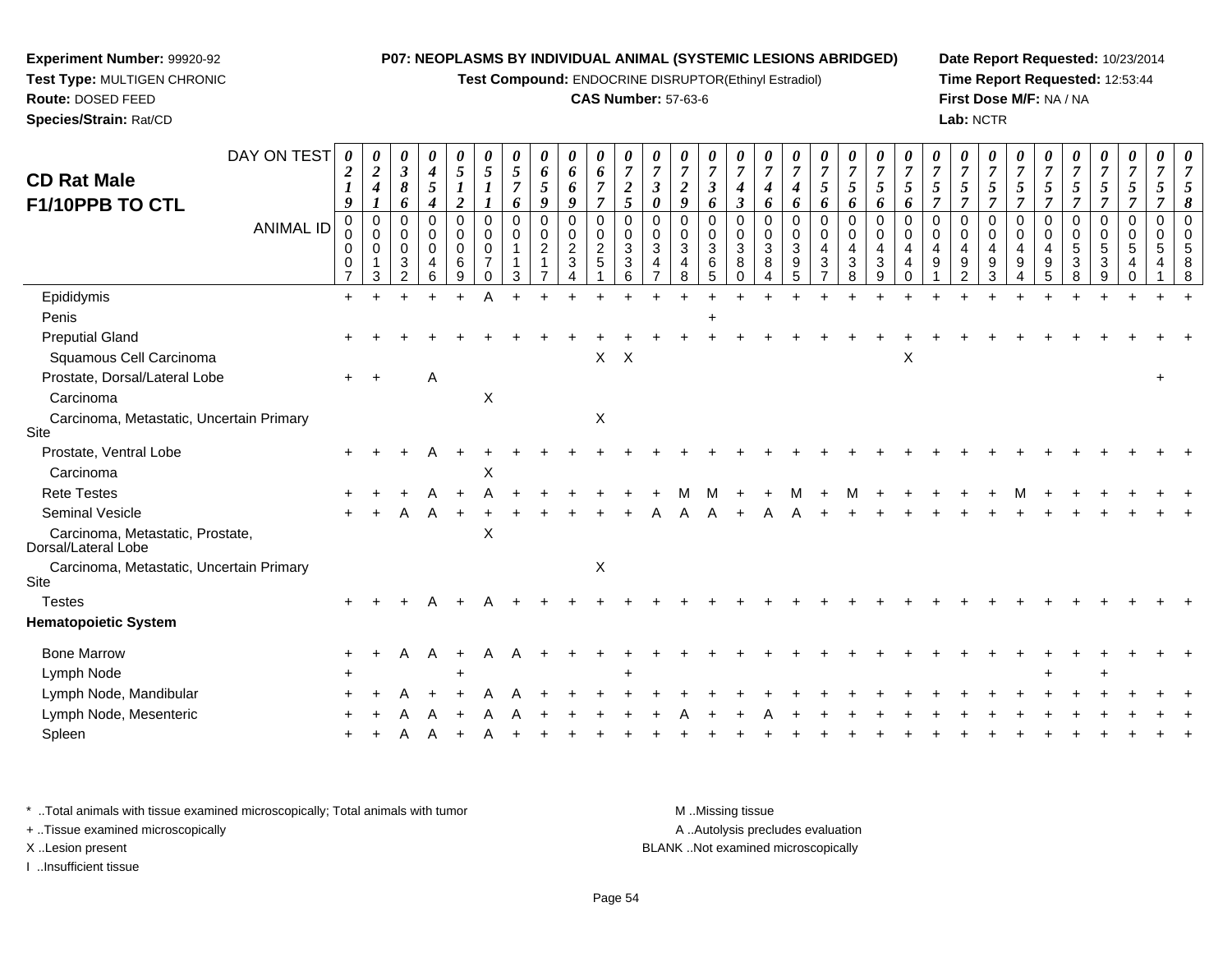**Test Compound:** ENDOCRINE DISRUPTOR(Ethinyl Estradiol)

#### **CAS Number:** 57-63-6

**Date Report Requested:** 10/23/2014**Time Report Requested:** 12:53:44**First Dose M/F:** NA / NA**Lab:** NCTR

| <b>CD Rat Male</b>                                 | DAY ON TEST      | $\boldsymbol{\theta}$<br>$\boldsymbol{2}$<br>$\boldsymbol{l}$ | 0<br>$\boldsymbol{2}$<br>$\boldsymbol{4}$            | 0<br>$\mathfrak{z}$<br>8                               | 0<br>$\boldsymbol{4}$<br>$\sqrt{5}$ | 0<br>$\mathfrak{s}$                                         | 0<br>5<br>1                                         | 0<br>$\sqrt{5}$<br>$\overline{7}$               | 0<br>6<br>5                        | 0<br>6<br>6                             | 0<br>6<br>$\overline{7}$                                       | 0<br>$\overline{7}$<br>$\boldsymbol{2}$                           | $\overline{7}$<br>$\boldsymbol{\beta}$       | 0<br>$\overline{7}$<br>$\overline{2}$ | 0<br>$\overline{7}$<br>$\boldsymbol{\beta}$ | 0<br>$\overline{7}$<br>4                                     | $\boldsymbol{\theta}$<br>$\overline{7}$<br>4                 | $\overline{7}$<br>4                               | 0<br>$\overline{7}$<br>5             | 0<br>$\overline{7}$<br>$5\overline{)}$                | 0<br>$\overline{7}$<br>5                | 0<br>$\overline{7}$<br>$\mathfrak{s}$  | $\boldsymbol{\theta}$<br>$\overline{7}$<br>5   | 0<br>$\overline{7}$<br>5       | 0<br>$\boldsymbol{7}$<br>$\sqrt{5}$                                  | 0<br>$\overline{7}$<br>5                          | $\boldsymbol{\theta}$<br>$\overline{7}$<br>5 | $\overline{7}$<br>5                            | 0<br>$\overline{7}$<br>5        | 0<br>$\boldsymbol{7}$<br>$5\overline{)}$ | 0<br>$\overline{7}$<br>5     | $\boldsymbol{\theta}$ |
|----------------------------------------------------|------------------|---------------------------------------------------------------|------------------------------------------------------|--------------------------------------------------------|-------------------------------------|-------------------------------------------------------------|-----------------------------------------------------|-------------------------------------------------|------------------------------------|-----------------------------------------|----------------------------------------------------------------|-------------------------------------------------------------------|----------------------------------------------|---------------------------------------|---------------------------------------------|--------------------------------------------------------------|--------------------------------------------------------------|---------------------------------------------------|--------------------------------------|-------------------------------------------------------|-----------------------------------------|----------------------------------------|------------------------------------------------|--------------------------------|----------------------------------------------------------------------|---------------------------------------------------|----------------------------------------------|------------------------------------------------|---------------------------------|------------------------------------------|------------------------------|-----------------------|
| F1/10PPB TO CTL                                    |                  | 9                                                             | 1                                                    | 6                                                      | $\boldsymbol{4}$                    | $\overline{\mathbf{c}}$                                     |                                                     | 6                                               | 9                                  | 9                                       | $\overline{7}$                                                 | $5\overline{)}$                                                   | $\boldsymbol{\theta}$                        | 9                                     | 6                                           | $\boldsymbol{\beta}$                                         | 6                                                            | 6                                                 | 6                                    | 6                                                     | 6                                       | 6                                      | $\overline{7}$                                 |                                | $\overline{7}$                                                       | 7                                                 | $\overline{7}$                               | 7                                              | 7                               | $\overline{7}$                           |                              |                       |
|                                                    | <b>ANIMAL ID</b> | $\pmb{0}$<br>$\mathbf 0$<br>0<br>0<br>$\overline{7}$          | $\mathbf 0$<br>$\mathbf 0$<br>0<br>$\mathbf{1}$<br>3 | 0<br>$\mathbf 0$<br>$\mathbf 0$<br>3<br>$\overline{2}$ | 0<br>0<br>$\mathbf 0$<br>4<br>6     | $\mathbf 0$<br>$\mathbf 0$<br>$\mathsf{O}\xspace$<br>6<br>9 | $\mathbf 0$<br>$\mathbf 0$<br>$\mathbf 0$<br>7<br>0 | $\mathbf 0$<br>$\mathbf 0$<br>$\mathbf{1}$<br>3 | $\mathbf 0$<br>0<br>$\overline{c}$ | 0<br>$\mathbf 0$<br>$\overline{2}$<br>3 | $\pmb{0}$<br>$\mathbf 0$<br>$\boldsymbol{2}$<br>$\overline{5}$ | $\mathbf 0$<br>$\mathbf 0$<br>$\ensuremath{\mathsf{3}}$<br>3<br>6 | $\mathbf 0$<br>$\Omega$<br>$\mathbf{3}$<br>4 | $\Omega$<br>$\Omega$<br>3<br>4<br>8   | 0<br>$\mathbf 0$<br>$\mathbf{3}$<br>6<br>5  | $\mathbf 0$<br>$\mathbf 0$<br>$\sqrt{3}$<br>8<br>$\mathbf 0$ | $\mathbf 0$<br>$\mathbf 0$<br>$\ensuremath{\mathsf{3}}$<br>8 | $\mathbf 0$<br>$\Omega$<br>$\mathbf{3}$<br>9<br>5 | $\mathbf 0$<br>$\mathbf 0$<br>4<br>3 | $\mathbf 0$<br>0<br>$\overline{4}$<br>$\sqrt{3}$<br>8 | $\pmb{0}$<br>$\mathbf 0$<br>4<br>3<br>9 | $\mathbf 0$<br>$\Omega$<br>4<br>4<br>0 | $\mathbf 0$<br>$\Omega$<br>$\overline{4}$<br>9 | $\Omega$<br>$\Omega$<br>4<br>9 | $\mathbf 0$<br>0<br>$\overline{\mathbf{4}}$<br>$\boldsymbol{9}$<br>3 | $\mathbf 0$<br>$\mathbf 0$<br>$\overline{4}$<br>9 | 0<br>$\Omega$<br>4<br>9<br>5                 | $\mathbf 0$<br>$\Omega$<br>$\overline{5}$<br>3 | 0<br>$\mathbf 0$<br>5<br>3<br>9 | 0<br>0<br>$\sqrt{5}$                     | $\mathbf 0$<br>$\Omega$<br>5 |                       |
| Thymus                                             |                  | $+$                                                           | $\ddot{}$                                            | Α                                                      | A                                   | M                                                           | A                                                   | M                                               | M                                  |                                         |                                                                |                                                                   |                                              |                                       |                                             |                                                              |                                                              |                                                   |                                      |                                                       |                                         |                                        |                                                |                                |                                                                      | $\ddot{}$                                         | M                                            |                                                | $\ddot{}$                       |                                          | M                            |                       |
| <b>Integumentary System</b>                        |                  |                                                               |                                                      |                                                        |                                     |                                                             |                                                     |                                                 |                                    |                                         |                                                                |                                                                   |                                              |                                       |                                             |                                                              |                                                              |                                                   |                                      |                                                       |                                         |                                        |                                                |                                |                                                                      |                                                   |                                              |                                                |                                 |                                          |                              |                       |
| Mammary Gland<br>Adenoma                           |                  | $\ddot{}$                                                     | $\ddot{}$                                            | Α                                                      | A                                   |                                                             |                                                     |                                                 |                                    |                                         |                                                                |                                                                   |                                              |                                       |                                             |                                                              | X                                                            |                                                   |                                      |                                                       |                                         |                                        |                                                |                                |                                                                      |                                                   |                                              |                                                |                                 |                                          |                              |                       |
| Fibroadenoma                                       |                  |                                                               |                                                      |                                                        |                                     |                                                             |                                                     |                                                 |                                    |                                         |                                                                |                                                                   |                                              |                                       |                                             |                                                              |                                                              |                                                   |                                      |                                                       |                                         |                                        |                                                |                                | $\mathsf X$                                                          |                                                   |                                              |                                                |                                 |                                          |                              |                       |
| Skin<br>Fibroma                                    |                  | $\pm$                                                         |                                                      |                                                        |                                     |                                                             |                                                     |                                                 |                                    |                                         | X                                                              |                                                                   |                                              |                                       |                                             |                                                              |                                                              |                                                   |                                      |                                                       |                                         |                                        |                                                |                                |                                                                      |                                                   |                                              |                                                |                                 |                                          |                              |                       |
| Keratoacanthoma<br>Prepuce, Keratoacanthoma        |                  |                                                               |                                                      |                                                        |                                     |                                                             |                                                     |                                                 |                                    |                                         |                                                                |                                                                   |                                              |                                       |                                             |                                                              |                                                              | $\mathsf X$                                       |                                      |                                                       |                                         |                                        |                                                |                                | X                                                                    |                                                   |                                              |                                                |                                 |                                          |                              |                       |
| Squamous Cell Carcinoma<br>Squamous Cell Papilloma |                  |                                                               |                                                      |                                                        |                                     |                                                             |                                                     |                                                 |                                    | $\mathsf X$                             |                                                                |                                                                   |                                              |                                       |                                             |                                                              |                                                              |                                                   |                                      |                                                       |                                         |                                        |                                                |                                |                                                                      | $\mathsf X$                                       |                                              |                                                |                                 |                                          |                              |                       |
| Musculoskeletal System                             |                  |                                                               |                                                      |                                                        |                                     |                                                             |                                                     |                                                 |                                    |                                         |                                                                |                                                                   |                                              |                                       |                                             |                                                              |                                                              |                                                   |                                      |                                                       |                                         |                                        |                                                |                                |                                                                      |                                                   |                                              |                                                |                                 |                                          |                              |                       |
| Bone, Femur                                        |                  |                                                               |                                                      |                                                        |                                     |                                                             |                                                     |                                                 |                                    |                                         |                                                                |                                                                   |                                              |                                       |                                             |                                                              |                                                              |                                                   |                                      |                                                       |                                         |                                        |                                                |                                |                                                                      |                                                   |                                              |                                                |                                 |                                          |                              |                       |
| Nervous System                                     |                  |                                                               |                                                      |                                                        |                                     |                                                             |                                                     |                                                 |                                    |                                         |                                                                |                                                                   |                                              |                                       |                                             |                                                              |                                                              |                                                   |                                      |                                                       |                                         |                                        |                                                |                                |                                                                      |                                                   |                                              |                                                |                                 |                                          |                              |                       |
| Brain, Brain Stem                                  |                  |                                                               |                                                      |                                                        |                                     |                                                             |                                                     |                                                 |                                    |                                         |                                                                |                                                                   |                                              |                                       |                                             |                                                              |                                                              |                                                   |                                      |                                                       |                                         |                                        |                                                |                                |                                                                      |                                                   |                                              |                                                |                                 |                                          |                              |                       |
| Brain, Cerebellum                                  |                  |                                                               |                                                      |                                                        |                                     |                                                             |                                                     |                                                 |                                    |                                         |                                                                |                                                                   |                                              |                                       |                                             |                                                              |                                                              |                                                   |                                      |                                                       |                                         |                                        |                                                |                                |                                                                      |                                                   |                                              |                                                |                                 |                                          |                              |                       |
| Brain, Cerebrum                                    |                  |                                                               |                                                      |                                                        |                                     |                                                             |                                                     |                                                 |                                    |                                         |                                                                |                                                                   |                                              |                                       |                                             |                                                              |                                                              |                                                   |                                      |                                                       |                                         |                                        |                                                |                                |                                                                      |                                                   |                                              |                                                |                                 |                                          |                              |                       |
| <b>Respiratory System</b>                          |                  |                                                               |                                                      |                                                        |                                     |                                                             |                                                     |                                                 |                                    |                                         |                                                                |                                                                   |                                              |                                       |                                             |                                                              |                                                              |                                                   |                                      |                                                       |                                         |                                        |                                                |                                |                                                                      |                                                   |                                              |                                                |                                 |                                          |                              |                       |
| Lung                                               |                  |                                                               |                                                      |                                                        |                                     |                                                             |                                                     |                                                 |                                    |                                         |                                                                |                                                                   |                                              |                                       |                                             |                                                              |                                                              |                                                   |                                      |                                                       |                                         |                                        |                                                |                                |                                                                      |                                                   |                                              |                                                |                                 |                                          |                              |                       |
| Nose                                               |                  |                                                               |                                                      |                                                        |                                     |                                                             |                                                     |                                                 |                                    |                                         |                                                                |                                                                   |                                              |                                       |                                             |                                                              |                                                              |                                                   |                                      |                                                       |                                         |                                        |                                                |                                |                                                                      |                                                   |                                              |                                                |                                 |                                          |                              |                       |
| Trachea                                            |                  |                                                               |                                                      |                                                        |                                     |                                                             |                                                     |                                                 |                                    |                                         |                                                                |                                                                   |                                              |                                       |                                             |                                                              |                                                              |                                                   |                                      |                                                       |                                         |                                        |                                                |                                |                                                                      |                                                   |                                              |                                                |                                 |                                          |                              |                       |
|                                                    |                  |                                                               |                                                      |                                                        |                                     |                                                             |                                                     |                                                 |                                    |                                         |                                                                |                                                                   |                                              |                                       |                                             |                                                              |                                                              |                                                   |                                      |                                                       |                                         |                                        |                                                |                                |                                                                      |                                                   |                                              |                                                |                                 |                                          |                              |                       |

\* ..Total animals with tissue examined microscopically; Total animals with tumor **M** . Missing tissue M ..Missing tissue A ..Autolysis precludes evaluation + ..Tissue examined microscopically X ..Lesion present BLANK ..Not examined microscopicallyI ..Insufficient tissue

**Experiment Number:** 99920-92**Test Type:** MULTIGEN CHRONIC

**Route:** DOSED FEED**Species/Strain:** Rat/CD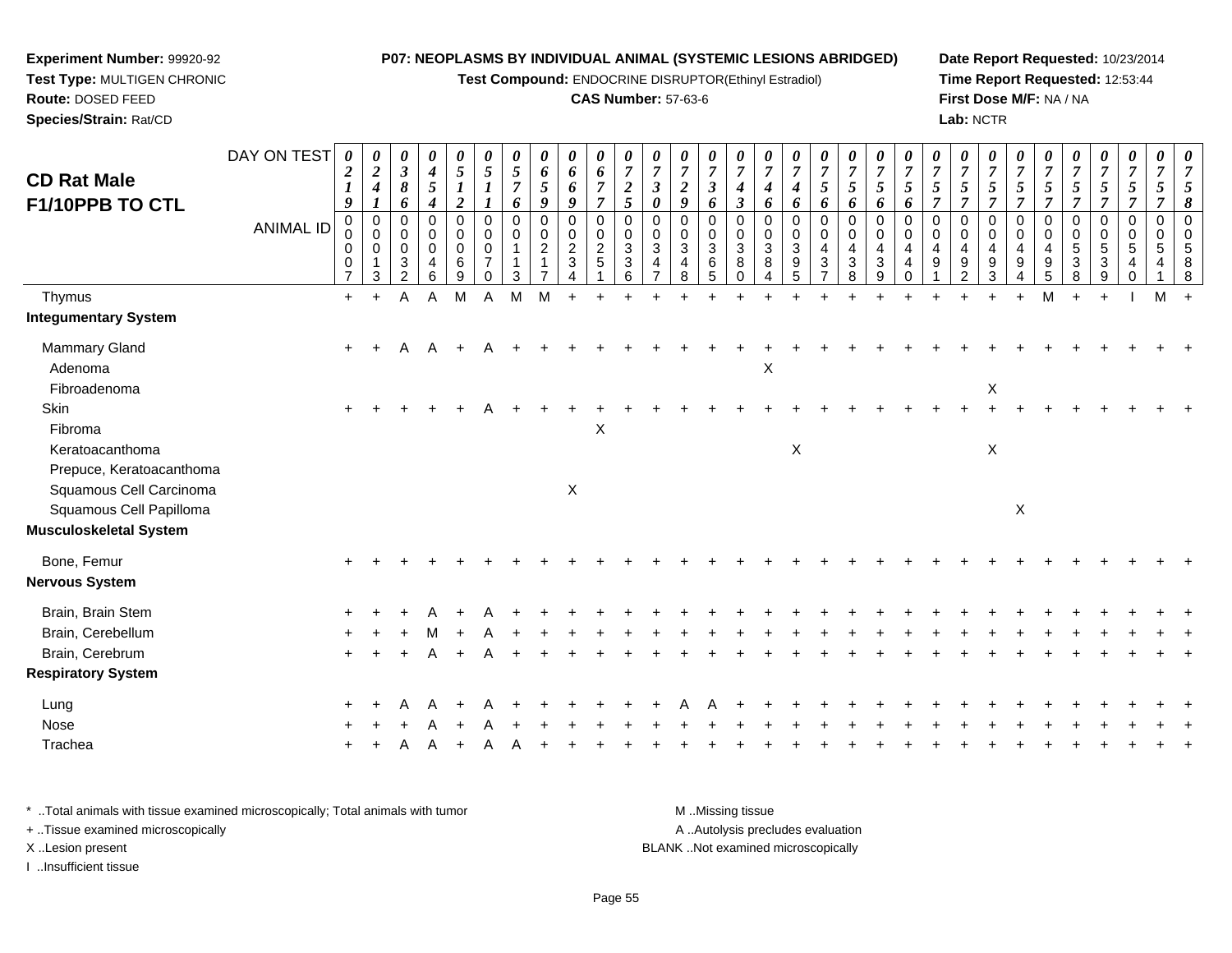**Test Compound:** ENDOCRINE DISRUPTOR(Ethinyl Estradiol)

#### **CAS Number:** 57-63-6

**Date Report Requested:** 10/23/2014**Time Report Requested:** 12:53:44**First Dose M/F:** NA / NA**Lab:** NCTR

| <b>CD Rat Male</b><br>F1/10PPB TO CTL                                    | DAY ON TEST<br><b>ANIMAL ID</b> | 0<br>9<br>0<br>0<br>0 | $\boldsymbol{\theta}$<br>$\boldsymbol{2}$<br>0<br>$\pmb{0}$<br>$\mathbf 0$<br>3 | $\boldsymbol{\theta}$<br>$\mathbf{3}$<br>8<br>6<br>0<br>0<br>0<br>3<br>ົ | 0<br>$\boldsymbol{4}$<br>5<br>4<br>0<br>$\mathbf 0$<br>0<br>4<br>հ | 0<br>5<br>0<br>0<br>0<br>6<br>9 | 0<br>$\overline{ }$ | $\mathfrak{I}$<br>$\overline{ }$<br>6<br>0<br>$\mathbf 0$<br>3 | $\boldsymbol{\theta}$<br>6<br>$5\overline{)}$<br>9<br>0<br>0<br>$\overline{c}$<br>$\overline{1}$ | $\boldsymbol{\theta}$<br>6<br>6<br>9<br>$\mathbf 0$<br>$\mathbf 0$<br>$\boldsymbol{2}$<br>3 | $\boldsymbol{\theta}$<br>6<br>$\overline{ }$<br>0<br>0<br>$\overline{c}$<br>5 | $\overline{7}$<br>$\overline{2}$<br>5<br>$\mathbf 0$<br>0<br>$\ensuremath{\mathsf{3}}$<br>$\ensuremath{\mathsf{3}}$<br>6 | $\overline{7}$<br>0<br>0<br>$\pmb{0}$<br>$\mathbf{3}$<br>$\overline{4}$ | $\boldsymbol{\theta}$<br>$\overline{7}$<br>$\overline{2}$<br>9<br>0<br>0<br>$\sqrt{3}$<br>4<br>8 | $\boldsymbol{\theta}$<br>$\overline{7}$<br>$\boldsymbol{\beta}$<br>6<br>0<br>$\mathbf 0$<br>$\mathbf{3}$<br>$\,6\,$<br>$\overline{5}$ | $\theta$<br>$\overline{7}$<br>3<br>0<br>$\mathbf 0$<br>3<br>8 | 6<br>0<br>$\mathbf 0$<br>3<br>8 | $\boldsymbol{\theta}$<br>$\overline{ }$<br>6<br>0<br>0<br>3<br>9<br>5 | $\boldsymbol{\theta}$<br>$\overline{7}$<br>5<br>6<br>$\mathbf 0$<br>$\overline{0}$<br>4<br>$\sqrt{3}$<br>$\overline{ }$ | $\boldsymbol{\theta}$<br>$\overline{7}$<br>5<br>6<br>$\pmb{0}$<br>$\pmb{0}$<br>$\overline{4}$<br>$\sqrt{3}$<br>8 | $\boldsymbol{\theta}$<br>$\overline{7}$<br>6<br>0<br>$\mathbf 0$<br>4<br>3<br>9 | 0<br>4<br>9 | $\boldsymbol{\theta}$<br>$\overline{7}$<br>5<br>$\overline{ }$<br>0<br>0<br>4<br>9<br>ົ | 0<br>$\overline{7}$<br>5<br>$\overline{ }$<br>0<br>$\mathbf 0$<br>$\overline{4}$<br>9<br>3 | $\boldsymbol{\theta}$<br>$\overline{7}$<br>$\overline{ }$<br>$\mathbf 0$<br>$\mathbf 0$<br>4<br>9 | 9 | $\boldsymbol{\theta}$<br>0<br>$\pmb{0}$<br>5<br>$\mathbf{3}$<br>8 | $\theta$<br>5<br>0<br>0<br>5<br>3<br>9 | 0<br>5<br>0<br>$\pmb{0}$<br>5<br>$\overline{4}$ | $\boldsymbol{\theta}$<br>0<br>$\mathbf 0$<br>5<br>4 | 8<br>$\Omega$ |
|--------------------------------------------------------------------------|---------------------------------|-----------------------|---------------------------------------------------------------------------------|--------------------------------------------------------------------------|--------------------------------------------------------------------|---------------------------------|---------------------|----------------------------------------------------------------|--------------------------------------------------------------------------------------------------|---------------------------------------------------------------------------------------------|-------------------------------------------------------------------------------|--------------------------------------------------------------------------------------------------------------------------|-------------------------------------------------------------------------|--------------------------------------------------------------------------------------------------|---------------------------------------------------------------------------------------------------------------------------------------|---------------------------------------------------------------|---------------------------------|-----------------------------------------------------------------------|-------------------------------------------------------------------------------------------------------------------------|------------------------------------------------------------------------------------------------------------------|---------------------------------------------------------------------------------|-------------|-----------------------------------------------------------------------------------------|--------------------------------------------------------------------------------------------|---------------------------------------------------------------------------------------------------|---|-------------------------------------------------------------------|----------------------------------------|-------------------------------------------------|-----------------------------------------------------|---------------|
| Trachea                                                                  |                                 | $+$                   |                                                                                 | A                                                                        | A                                                                  | $+$                             | A                   | A                                                              |                                                                                                  |                                                                                             |                                                                               |                                                                                                                          |                                                                         |                                                                                                  |                                                                                                                                       |                                                               |                                 |                                                                       |                                                                                                                         |                                                                                                                  |                                                                                 |             |                                                                                         |                                                                                            |                                                                                                   |   |                                                                   |                                        |                                                 |                                                     |               |
| <b>Special Senses System</b>                                             |                                 |                       |                                                                                 |                                                                          |                                                                    |                                 |                     |                                                                |                                                                                                  |                                                                                             |                                                                               |                                                                                                                          |                                                                         |                                                                                                  |                                                                                                                                       |                                                               |                                 |                                                                       |                                                                                                                         |                                                                                                                  |                                                                                 |             |                                                                                         |                                                                                            |                                                                                                   |   |                                                                   |                                        |                                                 |                                                     |               |
| Eye<br>Harderian Gland<br><b>Lacrimal Gland</b><br><b>Urinary System</b> |                                 | $+$<br>$+$            |                                                                                 | A<br>A                                                                   | $\mathsf{A}$                                                       | $+$                             | A<br>A              | A<br>A<br>$\ddot{}$                                            |                                                                                                  |                                                                                             |                                                                               |                                                                                                                          |                                                                         |                                                                                                  |                                                                                                                                       |                                                               |                                 |                                                                       |                                                                                                                         |                                                                                                                  |                                                                                 |             |                                                                                         |                                                                                            |                                                                                                   |   |                                                                   |                                        |                                                 |                                                     |               |
| Kidney<br>Urethra                                                        |                                 | $+$                   |                                                                                 | A                                                                        | A                                                                  |                                 |                     |                                                                |                                                                                                  |                                                                                             |                                                                               |                                                                                                                          |                                                                         |                                                                                                  |                                                                                                                                       |                                                               |                                 |                                                                       |                                                                                                                         |                                                                                                                  | $\ddot{}$                                                                       |             |                                                                                         |                                                                                            |                                                                                                   |   |                                                                   | $\ddot{}$                              |                                                 |                                                     |               |
| <b>Urinary Bladder</b><br><b>SYSTEMIC LESIONS</b>                        |                                 | $+$                   | $\mathsf{A}$                                                                    | $\mathsf{A}$                                                             | A                                                                  | $+$                             | A                   |                                                                |                                                                                                  |                                                                                             |                                                                               |                                                                                                                          |                                                                         |                                                                                                  |                                                                                                                                       |                                                               |                                 |                                                                       |                                                                                                                         |                                                                                                                  |                                                                                 |             |                                                                                         |                                                                                            |                                                                                                   |   |                                                                   |                                        |                                                 |                                                     |               |
| Multiple Organ<br>Lymphoma Malignant                                     |                                 |                       | $X$ $X$                                                                         |                                                                          |                                                                    |                                 |                     |                                                                |                                                                                                  |                                                                                             |                                                                               |                                                                                                                          |                                                                         |                                                                                                  |                                                                                                                                       |                                                               |                                 |                                                                       |                                                                                                                         |                                                                                                                  |                                                                                 |             |                                                                                         |                                                                                            |                                                                                                   |   |                                                                   |                                        |                                                 |                                                     |               |

\* ..Total animals with tissue examined microscopically; Total animals with tumor **M** . Missing tissue M ..Missing tissue

+ ..Tissue examined microscopically

**Experiment Number:** 99920-92**Test Type:** MULTIGEN CHRONIC

**Route:** DOSED FEED**Species/Strain:** Rat/CD

I ..Insufficient tissue

A ..Autolysis precludes evaluation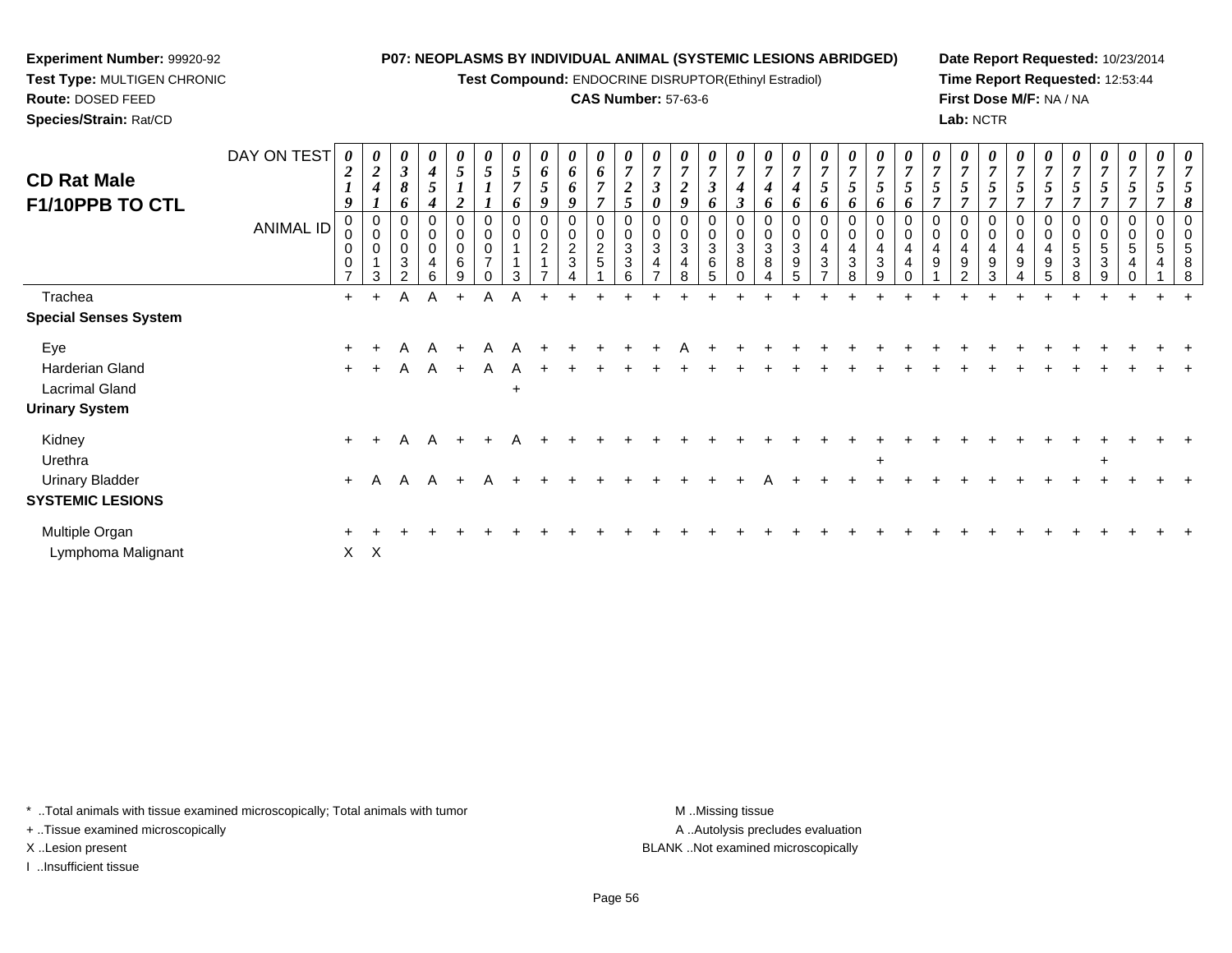**Test Compound:** ENDOCRINE DISRUPTOR(Ethinyl Estradiol)

#### **CAS Number:** 57-63-6

9 \*TOTALS

1

**Date Report Requested:** 10/23/2014**Time Report Requested:** 12:53:44**First Dose M/F:** NA / NA**Lab:** NCTR

| Hepatocellular Carcinoma                                                                                            | X         |           |  |  |  |  |  |   |                  |                                   |   |           |    |
|---------------------------------------------------------------------------------------------------------------------|-----------|-----------|--|--|--|--|--|---|------------------|-----------------------------------|---|-----------|----|
| Mesentery                                                                                                           |           | $\ddot{}$ |  |  |  |  |  |   |                  |                                   |   |           | 2  |
| Carcinoma, Metastatic, Uncertain Primary<br>Site                                                                    |           |           |  |  |  |  |  |   |                  |                                   |   |           |    |
| Oral Mucosa                                                                                                         |           |           |  |  |  |  |  |   |                  |                                   |   |           | 1  |
| Pancreas                                                                                                            | $\ddot{}$ |           |  |  |  |  |  |   |                  |                                   |   |           | 47 |
| Salivary Glands                                                                                                     | ٠         |           |  |  |  |  |  |   |                  |                                   |   | ÷         | 48 |
| Stomach, Forestomach                                                                                                | ٠         |           |  |  |  |  |  |   |                  |                                   |   | ÷         | 46 |
| Stomach, Glandular                                                                                                  | $\pm$     |           |  |  |  |  |  | ÷ |                  |                                   | ÷ | $\ddot{}$ | 45 |
| <b>Cardiovascular System</b>                                                                                        |           |           |  |  |  |  |  |   |                  |                                   |   |           |    |
| <b>Blood Vessel</b>                                                                                                 | $\pm$     |           |  |  |  |  |  |   |                  |                                   |   |           | 50 |
| Heart                                                                                                               | $\ddot{}$ |           |  |  |  |  |  |   |                  |                                   |   | $\ddot{}$ | 48 |
|                                                                                                                     |           |           |  |  |  |  |  |   |                  |                                   |   |           |    |
| * Total animals with tissue examined microscopically; Total animals with tumor<br>+ Tissue examined microscopically |           |           |  |  |  |  |  |   | M Missing tissue | A  Autolysis precludes evaluation |   |           |    |
|                                                                                                                     |           |           |  |  |  |  |  |   |                  |                                   |   |           |    |

ysis precludes evaluation X ..Lesion present BLANK ..Not examined microscopically

| ANIMAL ID                | $\begin{matrix} 0 \\ 0 \end{matrix}$<br>5<br>8<br>9 | 5<br>g |
|--------------------------|-----------------------------------------------------|--------|
| <b>Alimentary System</b> |                                                     |        |

DAY ON TEST

*0 7 5*

*0 7 5*

*0 7 5*

*0 7 5*

*0 7*

0 0 6

9 1

0<br>0<br>6<br>4<br>7

*6 1*

*8*

*8*

0<br>0<br>5<br>9<br>1

*8*

 *8*0

| Esophagus                                        | $\ddot{}$ |           |  |  |  |           |  |  |  |  |   |           | 49 |
|--------------------------------------------------|-----------|-----------|--|--|--|-----------|--|--|--|--|---|-----------|----|
| Intestine Large, Cecum                           | $\pm$     |           |  |  |  | $\ddot{}$ |  |  |  |  |   | ÷         | 43 |
| Intestine Large, Colon                           | $\ddot{}$ |           |  |  |  |           |  |  |  |  |   | ÷         | 43 |
| Intestine Large, Rectum                          | $\ddot{}$ |           |  |  |  |           |  |  |  |  |   | $\ddot{}$ | 42 |
| Intestine Small, Duodenum                        | $\ddot{}$ |           |  |  |  |           |  |  |  |  |   | ÷         | 42 |
| Intestine Small, Ileum                           | $\pm$     |           |  |  |  | $\div$    |  |  |  |  | + | $\div$    | 41 |
| Intestine Small, Jejunum                         | $\ddot{}$ |           |  |  |  |           |  |  |  |  |   | $\div$    | 41 |
| Liver                                            | $\ddot{}$ |           |  |  |  |           |  |  |  |  |   | $\ddot{}$ | 48 |
| Hepatocellular Carcinoma                         | Χ         |           |  |  |  |           |  |  |  |  |   |           |    |
| Mesentery                                        |           | $\ddot{}$ |  |  |  |           |  |  |  |  |   |           | 2  |
| Carcinoma, Metastatic, Uncertain Primary<br>Site |           |           |  |  |  |           |  |  |  |  |   |           |    |
| Oral Mucosa                                      |           |           |  |  |  |           |  |  |  |  |   |           | 1  |
| Pancreas                                         | $\ddot{}$ |           |  |  |  |           |  |  |  |  |   |           | 47 |
| Salivary Glands                                  | $\ddot{}$ |           |  |  |  |           |  |  |  |  |   | $\ddot{}$ | 48 |
| Stomach, Forestomach                             | $\pm$     |           |  |  |  |           |  |  |  |  |   | $\div$    | 46 |
| Stomach, Glandular                               | $\ddot{}$ |           |  |  |  |           |  |  |  |  |   | $\ddot{}$ | 45 |
| <b>Cardiovascular System</b>                     |           |           |  |  |  |           |  |  |  |  |   |           |    |
| <b>Blood Vessel</b>                              | $\ddot{}$ |           |  |  |  |           |  |  |  |  |   |           | 50 |
| Heart                                            | +         |           |  |  |  |           |  |  |  |  | + | $\ddot{}$ | 48 |

**Experiment Number:** 99920-92**Test Type:** MULTIGEN CHRONIC

**Route:** DOSED FEED

**CD Rat Male**

I ..Insufficient tissue

**Species/Strain:** Rat/CD

**F1/10PPB TO CTL**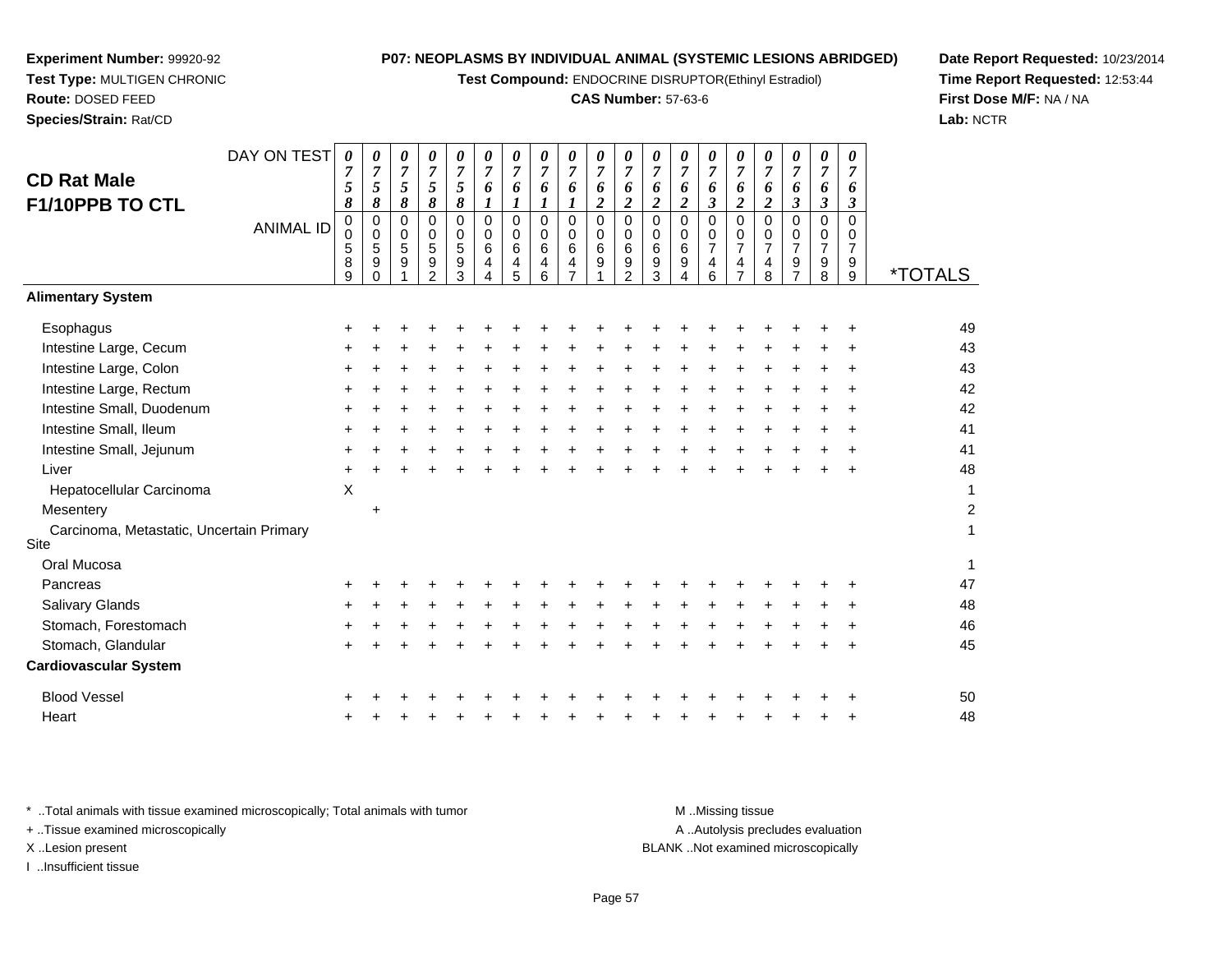**Test Compound:** ENDOCRINE DISRUPTOR(Ethinyl Estradiol)

#### **CAS Number:** 57-63-6

**Date Report Requested:** 10/23/2014**Time Report Requested:** 12:53:44**First Dose M/F:** NA / NA**Lab:** NCTR

| Species/Strain: Rat/CD                                                              |                                 |                                                                  |                                                                |                                                             |                                                                                              |                                                                                         |                                                                                        |                                                                              |                                                                                                                  |                                                                                      |                                                                                              |                                                                                    |                                                                                    |                                                                              |                                                                               |                                                                                             |                                                                                                      |                                                                                                            |                                                                                                  |                                                  | Lab: $N$                             |
|-------------------------------------------------------------------------------------|---------------------------------|------------------------------------------------------------------|----------------------------------------------------------------|-------------------------------------------------------------|----------------------------------------------------------------------------------------------|-----------------------------------------------------------------------------------------|----------------------------------------------------------------------------------------|------------------------------------------------------------------------------|------------------------------------------------------------------------------------------------------------------|--------------------------------------------------------------------------------------|----------------------------------------------------------------------------------------------|------------------------------------------------------------------------------------|------------------------------------------------------------------------------------|------------------------------------------------------------------------------|-------------------------------------------------------------------------------|---------------------------------------------------------------------------------------------|------------------------------------------------------------------------------------------------------|------------------------------------------------------------------------------------------------------------|--------------------------------------------------------------------------------------------------|--------------------------------------------------|--------------------------------------|
| <b>CD Rat Male</b><br>F1/10PPB TO CTL                                               | DAY ON TEST<br><b>ANIMAL ID</b> | 0<br>$\overline{7}$<br>5<br>8<br>$\mathbf 0$<br>0<br>5<br>8<br>9 | 0<br>$\overline{7}$<br>5<br>8<br>$\pmb{0}$<br>0<br>5<br>9<br>0 | 0<br>$\overline{7}$<br>5<br>8<br>$\mathbf 0$<br>0<br>5<br>9 | 0<br>$\overline{7}$<br>5<br>$\pmb{8}$<br>$\Omega$<br>$\mathbf 0$<br>5<br>9<br>$\overline{2}$ | $\pmb{\theta}$<br>$\overline{7}$<br>5<br>8<br>$\mathbf 0$<br>$\mathbf 0$<br>5<br>9<br>3 | 0<br>$\overline{7}$<br>6<br>$\boldsymbol{l}$<br>$\mathbf 0$<br>0<br>6<br>4<br>$\Delta$ | 0<br>$\overline{7}$<br>6<br>$\boldsymbol{l}$<br>$\Omega$<br>0<br>6<br>4<br>5 | $\boldsymbol{\theta}$<br>$\overline{7}$<br>6<br>$\boldsymbol{l}$<br>$\mathbf 0$<br>0<br>6<br>4<br>$6\phantom{a}$ | 0<br>$\overline{7}$<br>6<br>1<br>$\Omega$<br>$\mathbf 0$<br>6<br>4<br>$\overline{7}$ | 0<br>$\overline{7}$<br>6<br>$\boldsymbol{2}$<br>$\mathsf{O}\xspace$<br>$\mathbf 0$<br>6<br>9 | 0<br>$\overline{7}$<br>6<br>$\boldsymbol{2}$<br>0<br>0<br>6<br>9<br>$\overline{2}$ | 0<br>$\overline{7}$<br>6<br>$\boldsymbol{2}$<br>$\overline{0}$<br>0<br>6<br>9<br>3 | 0<br>$\overline{7}$<br>6<br>$\boldsymbol{2}$<br>$\Omega$<br>0<br>6<br>9<br>4 | 0<br>$\overline{7}$<br>6<br>3<br>$\mathbf 0$<br>0<br>$\overline{7}$<br>4<br>6 | 0<br>$\overline{7}$<br>6<br>$\overline{\mathbf{c}}$<br>$\Omega$<br>0<br>$\overline{7}$<br>4 | 0<br>$\overline{7}$<br>6<br>$\overline{c}$<br>$\mathbf 0$<br>$\mathbf 0$<br>$\overline{7}$<br>4<br>8 | 0<br>$\overline{7}$<br>6<br>$\boldsymbol{\beta}$<br>$\Omega$<br>0<br>$\overline{7}$<br>9<br>$\overline{7}$ | 0<br>$\overline{7}$<br>6<br>$\boldsymbol{\beta}$<br>$\mathbf 0$<br>0<br>$\overline{7}$<br>9<br>8 | 0<br>7<br>6<br>3<br>$\Omega$<br>0<br>7<br>9<br>9 | <i><b>*TOTALS</b></i>                |
| <b>Endocrine System</b>                                                             |                                 |                                                                  |                                                                |                                                             |                                                                                              |                                                                                         |                                                                                        |                                                                              |                                                                                                                  |                                                                                      |                                                                                              |                                                                                    |                                                                                    |                                                                              |                                                                               |                                                                                             |                                                                                                      |                                                                                                            |                                                                                                  |                                                  |                                      |
| <b>Adrenal Cortex</b><br>Adenoma                                                    |                                 |                                                                  |                                                                | Χ                                                           |                                                                                              |                                                                                         |                                                                                        |                                                                              |                                                                                                                  |                                                                                      |                                                                                              |                                                                                    |                                                                                    |                                                                              |                                                                               |                                                                                             |                                                                                                      |                                                                                                            |                                                                                                  |                                                  | 45<br>1                              |
| Adrenal Medulla                                                                     |                                 |                                                                  |                                                                |                                                             |                                                                                              |                                                                                         |                                                                                        |                                                                              |                                                                                                                  |                                                                                      |                                                                                              |                                                                                    |                                                                                    |                                                                              |                                                                               |                                                                                             |                                                                                                      |                                                                                                            |                                                                                                  |                                                  | 45                                   |
| Pheochromocytoma Benign<br>Islets, Pancreatic<br>Adenoma                            |                                 |                                                                  |                                                                |                                                             |                                                                                              |                                                                                         |                                                                                        |                                                                              |                                                                                                                  | $\boldsymbol{\mathsf{X}}$                                                            |                                                                                              |                                                                                    |                                                                                    |                                                                              |                                                                               | Χ                                                                                           |                                                                                                      |                                                                                                            |                                                                                                  |                                                  | $\mathbf{1}$<br>47<br>$\overline{2}$ |
| Parathyroid Gland<br>Adenoma                                                        |                                 |                                                                  |                                                                |                                                             |                                                                                              |                                                                                         | м                                                                                      |                                                                              |                                                                                                                  |                                                                                      |                                                                                              |                                                                                    |                                                                                    |                                                                              |                                                                               |                                                                                             |                                                                                                      | м                                                                                                          |                                                                                                  | ÷                                                | 44<br>$\mathbf{1}$                   |
| <b>Pituitary Gland</b><br>Pars Distalis, Adenoma                                    |                                 | X                                                                | X                                                              |                                                             | X                                                                                            | X                                                                                       |                                                                                        |                                                                              |                                                                                                                  | X                                                                                    | $\mathsf X$                                                                                  | X                                                                                  |                                                                                    |                                                                              |                                                                               | X                                                                                           | $\boldsymbol{\mathsf{X}}$                                                                            | $\boldsymbol{\mathsf{X}}$                                                                                  |                                                                                                  |                                                  | 47<br>28                             |
| <b>Thyroid Gland</b><br>C Cell, Adenoma                                             |                                 | X                                                                |                                                                |                                                             |                                                                                              |                                                                                         |                                                                                        |                                                                              |                                                                                                                  |                                                                                      |                                                                                              |                                                                                    |                                                                                    |                                                                              |                                                                               |                                                                                             |                                                                                                      |                                                                                                            |                                                                                                  |                                                  | 47<br>1                              |
| <b>General Body System</b>                                                          |                                 |                                                                  |                                                                |                                                             |                                                                                              |                                                                                         |                                                                                        |                                                                              |                                                                                                                  |                                                                                      |                                                                                              |                                                                                    |                                                                                    |                                                                              |                                                                               |                                                                                             |                                                                                                      |                                                                                                            |                                                                                                  |                                                  |                                      |
| <b>NONE</b><br><b>Genital System</b>                                                |                                 |                                                                  |                                                                |                                                             |                                                                                              |                                                                                         |                                                                                        |                                                                              |                                                                                                                  |                                                                                      |                                                                                              |                                                                                    |                                                                                    |                                                                              |                                                                               |                                                                                             |                                                                                                      |                                                                                                            |                                                                                                  |                                                  |                                      |
| <b>Coagulating Gland</b><br>Carcinoma, Metastatic, Prostate,<br>Dorsal/Lateral Lobe |                                 |                                                                  |                                                                |                                                             |                                                                                              |                                                                                         |                                                                                        |                                                                              |                                                                                                                  |                                                                                      |                                                                                              |                                                                                    |                                                                                    |                                                                              |                                                                               |                                                                                             |                                                                                                      |                                                                                                            |                                                                                                  |                                                  | 47<br>1                              |
| Carcinoma, Metastatic, Uncertain Primary<br>Site<br><b>Ductus Deferens</b>          |                                 |                                                                  |                                                                |                                                             |                                                                                              |                                                                                         |                                                                                        |                                                                              |                                                                                                                  |                                                                                      |                                                                                              |                                                                                    |                                                                                    |                                                                              |                                                                               |                                                                                             |                                                                                                      |                                                                                                            |                                                                                                  |                                                  | $\mathbf{1}$<br>1                    |
|                                                                                     |                                 |                                                                  |                                                                |                                                             |                                                                                              |                                                                                         |                                                                                        |                                                                              |                                                                                                                  |                                                                                      |                                                                                              |                                                                                    |                                                                                    |                                                                              |                                                                               |                                                                                             |                                                                                                      |                                                                                                            |                                                                                                  |                                                  |                                      |

**Experiment Number:** 99920-92**Test Type:** MULTIGEN CHRONIC

**Route:** DOSED FEED

\* ..Total animals with tissue examined microscopically; Total animals with tumor **M** . Missing tissue M ..Missing tissue A ..Autolysis precludes evaluation + ..Tissue examined microscopically X ..Lesion present BLANK ..Not examined microscopicallyI ..Insufficient tissue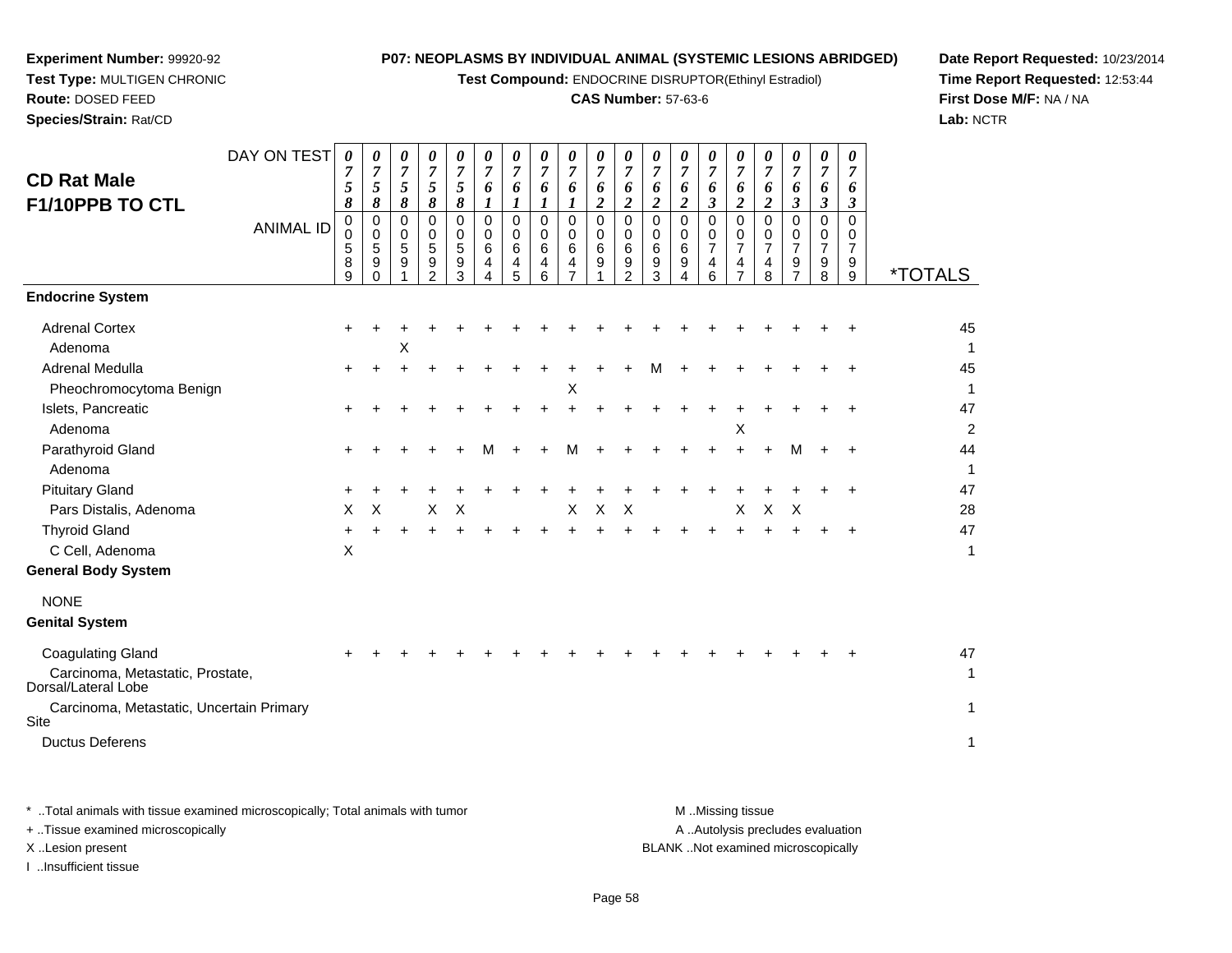**Test Compound:** ENDOCRINE DISRUPTOR(Ethinyl Estradiol)

#### **CAS Number:** 57-63-6

**Date Report Requested:** 10/23/2014**Time Report Requested:** 12:53:45**First Dose M/F:** NA / NA**Lab:** NCTR

| <b>CD Rat Male</b><br>F1/10PPB TO CTL                   | DAY ON TEST<br><b>ANIMAL ID</b> | 0<br>7<br>5<br>8<br>0<br>0<br>5<br>8<br>9 | 0<br>$\overline{7}$<br>5<br>8<br>0<br>0<br>5<br>9 | $\overline{7}$<br>5<br>8<br>0<br>0<br>5<br>9 | 0<br>$\overline{7}$<br>5<br>8<br>0<br>0<br>5<br>9 | 0<br>7<br>5<br>8<br>$\Omega$<br>$\Omega$<br>5<br>9<br>3 | 0<br>7<br>6<br>$\Omega$<br>0<br>6<br>4 | U<br>$\overline{7}$<br>6<br>0<br>$\Omega$<br>6<br>4<br>5 | 0<br>$\Omega$<br>6<br>6 | 0<br>7<br>0<br>0<br>6 | 0<br>7<br>6<br>2<br>$\Omega$<br>$\mathbf 0$<br>6<br>9 | 0<br>7<br>6<br>$\Omega$<br>0<br>6<br>9<br>2 | 0<br>$\overline{7}$<br>6<br>0<br>$\Omega$<br>6<br>9<br>3 | $\overline{7}$<br>6<br>0<br>0<br>6<br>9 | 0<br>0<br>0<br>7<br>6 | 0<br>7<br>0<br>0<br>7 | 0<br>7<br>6<br>2<br>$\Omega$<br>0<br>$\overline{7}$<br>4<br>8 | 0<br>7<br>6<br>3<br>0<br>$\Omega$<br>7<br>9 | 0<br>7<br>6<br>3<br>0<br>$\Omega$<br>$\overline{7}$<br>9<br>8 | 0<br>6<br>3<br>$\Omega$<br>0<br>9<br>9 | <i><b>*TOTALS</b></i> |
|---------------------------------------------------------|---------------------------------|-------------------------------------------|---------------------------------------------------|----------------------------------------------|---------------------------------------------------|---------------------------------------------------------|----------------------------------------|----------------------------------------------------------|-------------------------|-----------------------|-------------------------------------------------------|---------------------------------------------|----------------------------------------------------------|-----------------------------------------|-----------------------|-----------------------|---------------------------------------------------------------|---------------------------------------------|---------------------------------------------------------------|----------------------------------------|-----------------------|
| Epididymis                                              |                                 | $\ddot{}$                                 |                                                   |                                              |                                                   |                                                         |                                        |                                                          |                         |                       |                                                       |                                             |                                                          |                                         |                       |                       |                                                               |                                             |                                                               | $\ddot{}$                              | 49                    |
| Penis                                                   |                                 |                                           |                                                   |                                              |                                                   |                                                         |                                        |                                                          |                         |                       |                                                       |                                             |                                                          |                                         |                       |                       |                                                               |                                             |                                                               |                                        | 1                     |
| <b>Preputial Gland</b>                                  |                                 |                                           |                                                   |                                              |                                                   |                                                         |                                        |                                                          |                         |                       |                                                       |                                             |                                                          |                                         |                       |                       |                                                               |                                             |                                                               |                                        | 50                    |
| Squamous Cell Carcinoma                                 |                                 |                                           |                                                   |                                              |                                                   |                                                         |                                        |                                                          |                         |                       |                                                       |                                             |                                                          |                                         |                       |                       |                                                               |                                             |                                                               |                                        | 3                     |
| Prostate, Dorsal/Lateral Lobe                           |                                 |                                           |                                                   | $\ddot{}$                                    |                                                   |                                                         | $\ddot{}$                              |                                                          |                         |                       |                                                       |                                             |                                                          |                                         |                       | $\ddot{}$             |                                                               |                                             | $\ddot{}$                                                     |                                        | 49                    |
| Carcinoma                                               |                                 |                                           |                                                   |                                              |                                                   |                                                         |                                        |                                                          |                         |                       |                                                       |                                             |                                                          |                                         |                       |                       |                                                               |                                             |                                                               |                                        |                       |
| Carcinoma, Metastatic, Uncertain Primary<br><b>Site</b> |                                 |                                           |                                                   |                                              |                                                   |                                                         |                                        |                                                          |                         |                       |                                                       |                                             |                                                          |                                         |                       |                       |                                                               |                                             |                                                               |                                        | 1                     |
| Prostate, Ventral Lobe                                  |                                 |                                           |                                                   |                                              |                                                   |                                                         |                                        |                                                          |                         |                       |                                                       |                                             |                                                          |                                         |                       |                       |                                                               |                                             |                                                               |                                        | 49                    |
| Carcinoma                                               |                                 |                                           |                                                   |                                              |                                                   |                                                         |                                        |                                                          |                         |                       |                                                       |                                             |                                                          |                                         |                       |                       |                                                               |                                             |                                                               |                                        | 1                     |
| <b>Rete Testes</b>                                      |                                 |                                           |                                                   |                                              |                                                   |                                                         |                                        |                                                          |                         |                       |                                                       |                                             |                                                          |                                         |                       |                       |                                                               |                                             |                                                               |                                        | 43                    |
| Seminal Vesicle                                         |                                 |                                           |                                                   |                                              |                                                   |                                                         |                                        |                                                          |                         |                       |                                                       |                                             |                                                          |                                         |                       |                       |                                                               |                                             |                                                               |                                        | 43                    |
| Carcinoma, Metastatic, Prostate,<br>Dorsal/Lateral Lobe |                                 |                                           |                                                   |                                              |                                                   |                                                         |                                        |                                                          |                         |                       |                                                       |                                             |                                                          |                                         |                       |                       |                                                               |                                             |                                                               |                                        | 1                     |
| Carcinoma, Metastatic, Uncertain Primary<br>Site        |                                 |                                           |                                                   |                                              |                                                   |                                                         |                                        |                                                          |                         |                       |                                                       |                                             |                                                          |                                         |                       |                       |                                                               |                                             |                                                               |                                        | 1                     |
| <b>Testes</b>                                           |                                 |                                           |                                                   |                                              |                                                   |                                                         |                                        |                                                          |                         |                       |                                                       |                                             |                                                          |                                         |                       |                       |                                                               |                                             |                                                               |                                        | 48                    |
| <b>Hematopoietic System</b>                             |                                 |                                           |                                                   |                                              |                                                   |                                                         |                                        |                                                          |                         |                       |                                                       |                                             |                                                          |                                         |                       |                       |                                                               |                                             |                                                               |                                        |                       |

**Experiment Number:** 99920-92**Test Type:** MULTIGEN CHRONIC

**Route:** DOSED FEED**Species/Strain:** Rat/CD

| ematopoietic System    |         |  |  |     |  |  |         |  |  |  |    |
|------------------------|---------|--|--|-----|--|--|---------|--|--|--|----|
| <b>Bone Marrow</b>     |         |  |  |     |  |  |         |  |  |  | 46 |
| Lymph Node             | $+$ $+$ |  |  | $+$ |  |  | + + + + |  |  |  | 14 |
| Lymph Node, Mandibular |         |  |  |     |  |  |         |  |  |  | 47 |
| Lymph Node, Mesenteric |         |  |  |     |  |  |         |  |  |  | 44 |
| Spleen                 |         |  |  |     |  |  |         |  |  |  | 47 |

\* ..Total animals with tissue examined microscopically; Total animals with tumor **M** ...Missing tissue M ...Missing tissue A .. Autolysis precludes evaluation + ..Tissue examined microscopically X ..Lesion present BLANK ..Not examined microscopicallyI ..Insufficient tissue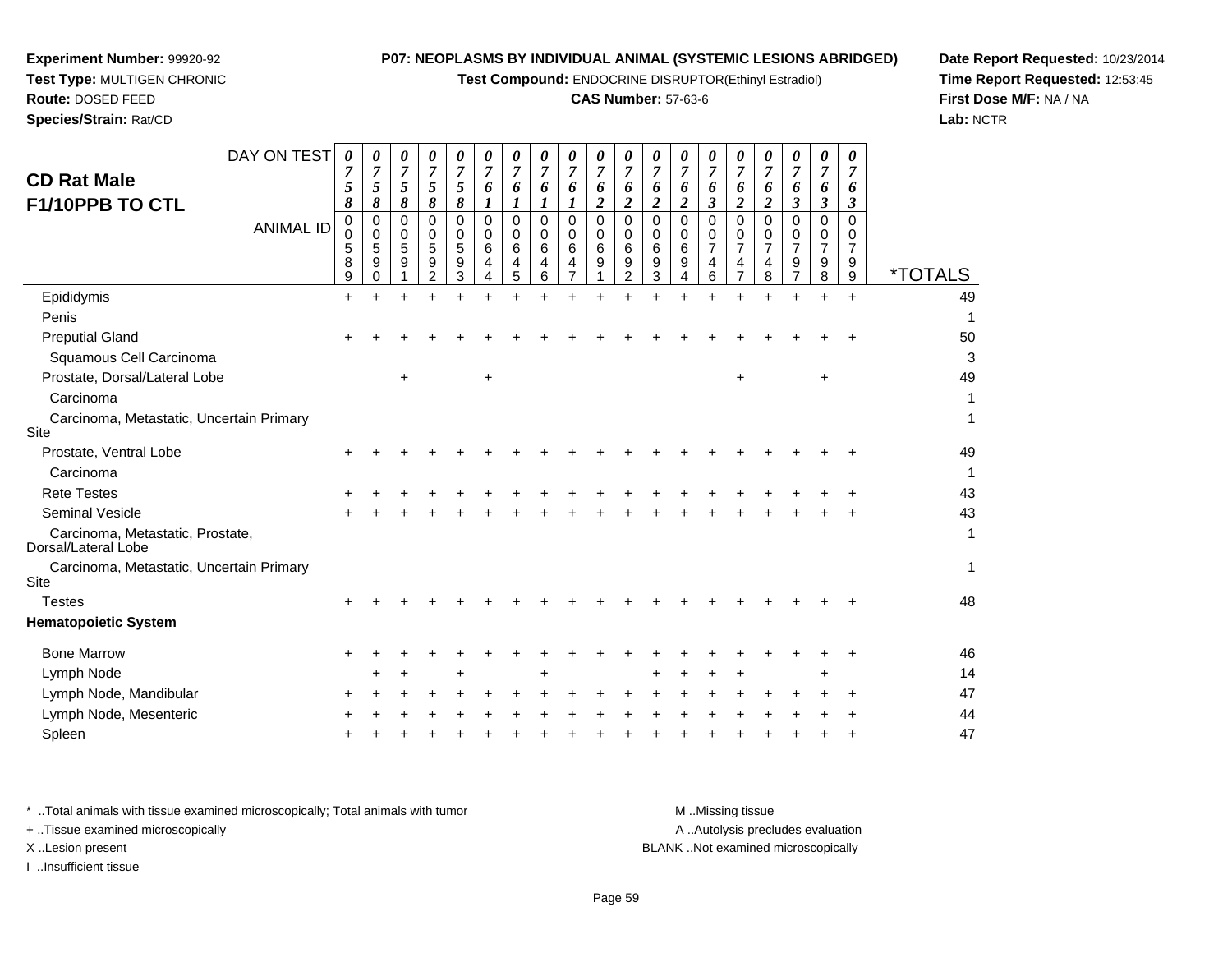**Test Compound:** ENDOCRINE DISRUPTOR(Ethinyl Estradiol)

## **CAS Number:** 57-63-6

**Date Report Requested:** 10/23/2014 **Time Report Requested:** 12:53:45**First Dose M/F:** NA / NA**Lab:** NCTR

| <b>CD Rat Male</b><br>F1/10PPB TO CTL                                          | DAY ON TEST<br><b>ANIMAL ID</b> | 0<br>7<br>5<br>8<br>0<br>$\mathbf 0$<br>5<br>8<br>$\boldsymbol{9}$ | 0<br>$\boldsymbol{7}$<br>5<br>8<br>0<br>0<br>5<br>9<br>0 | 0<br>$\boldsymbol{7}$<br>5<br>8<br>0<br>0<br>5<br>9 | 0<br>$\overline{7}$<br>5<br>8<br>0<br>0<br>5<br>9<br>$\overline{2}$ | 0<br>$\boldsymbol{7}$<br>5<br>8<br>$\Omega$<br>$\mathbf 0$<br>5<br>$\boldsymbol{9}$<br>3 | 0<br>$\overline{7}$<br>6<br>1<br>$\Omega$<br>$\Omega$<br>6<br>4<br>4 | 0<br>$\overline{7}$<br>6<br>1<br>$\Omega$<br>$\Omega$<br>6<br>4<br>5 | 0<br>$\overline{7}$<br>6<br>$\boldsymbol{l}$<br>$\Omega$<br>$\mathbf 0$<br>6<br>4<br>6 | 0<br>$\overline{7}$<br>6<br>1<br>$\Omega$<br>$\mathbf 0$<br>6<br>4<br>$\overline{7}$ | 0<br>$\overline{7}$<br>6<br>$\boldsymbol{2}$<br>$\Omega$<br>0<br>$6\phantom{1}6$<br>9 | 0<br>$\overline{7}$<br>6<br>2<br>$\Omega$<br>0<br>6<br>9<br>$\overline{2}$ | $\theta$<br>$\overline{7}$<br>6<br>$\overline{\mathbf{2}}$<br>$\Omega$<br>$\Omega$<br>6<br>9<br>3 | 0<br>$\overline{7}$<br>6<br>$\overline{\mathbf{c}}$<br>$\mathbf 0$<br>0<br>$\,6$<br>9<br>4 | 0<br>$\overline{7}$<br>6<br>$\mathfrak{z}$<br>$\Omega$<br>0<br>$\overline{7}$<br>$\overline{\mathbf{4}}$<br>6 | 0<br>$\boldsymbol{7}$<br>6<br>$\boldsymbol{2}$<br>$\Omega$<br>$\Omega$<br>$\overline{7}$<br>4<br>$\overline{7}$ | 0<br>7<br>6<br>2<br>$\Omega$<br>0<br>$\overline{7}$<br>4<br>8 | 0<br>$\overline{7}$<br>6<br>$\boldsymbol{\beta}$<br>0<br>$\mathbf 0$<br>$\overline{7}$<br>9<br>$\overline{7}$ | 0<br>$\overline{7}$<br>6<br>$\mathfrak{z}$<br>0<br>0<br>$\overline{7}$<br>9<br>8 | 0<br>$\overline{7}$<br>6<br>$\boldsymbol{\beta}$<br>0<br>$\Omega$<br>$\overline{7}$<br>9<br>$\boldsymbol{9}$ | <i><b>*TOTALS</b></i>     |
|--------------------------------------------------------------------------------|---------------------------------|--------------------------------------------------------------------|----------------------------------------------------------|-----------------------------------------------------|---------------------------------------------------------------------|------------------------------------------------------------------------------------------|----------------------------------------------------------------------|----------------------------------------------------------------------|----------------------------------------------------------------------------------------|--------------------------------------------------------------------------------------|---------------------------------------------------------------------------------------|----------------------------------------------------------------------------|---------------------------------------------------------------------------------------------------|--------------------------------------------------------------------------------------------|---------------------------------------------------------------------------------------------------------------|-----------------------------------------------------------------------------------------------------------------|---------------------------------------------------------------|---------------------------------------------------------------------------------------------------------------|----------------------------------------------------------------------------------|--------------------------------------------------------------------------------------------------------------|---------------------------|
| Thymus                                                                         |                                 | $+$                                                                | M                                                        | $+$                                                 |                                                                     | $\ddot{}$                                                                                |                                                                      |                                                                      |                                                                                        |                                                                                      |                                                                                       |                                                                            |                                                                                                   |                                                                                            |                                                                                                               |                                                                                                                 |                                                               | $\ddot{}$                                                                                                     |                                                                                  | $+$                                                                                                          | 40                        |
| <b>Integumentary System</b>                                                    |                                 |                                                                    |                                                          |                                                     |                                                                     |                                                                                          |                                                                      |                                                                      |                                                                                        |                                                                                      |                                                                                       |                                                                            |                                                                                                   |                                                                                            |                                                                                                               |                                                                                                                 |                                                               |                                                                                                               |                                                                                  |                                                                                                              |                           |
| <b>Mammary Gland</b><br>Adenoma<br>Fibroadenoma                                |                                 | ÷                                                                  |                                                          |                                                     |                                                                     |                                                                                          |                                                                      |                                                                      |                                                                                        |                                                                                      |                                                                                       |                                                                            |                                                                                                   |                                                                                            |                                                                                                               |                                                                                                                 |                                                               |                                                                                                               |                                                                                  | ٠                                                                                                            | 47<br>1<br>1              |
| Skin<br>Fibroma<br>Keratoacanthoma                                             |                                 | $\ddot{}$                                                          |                                                          |                                                     |                                                                     |                                                                                          |                                                                      |                                                                      |                                                                                        |                                                                                      |                                                                                       |                                                                            |                                                                                                   |                                                                                            |                                                                                                               |                                                                                                                 |                                                               |                                                                                                               |                                                                                  | ÷                                                                                                            | 49<br>1<br>$\overline{c}$ |
| Prepuce, Keratoacanthoma<br>Squamous Cell Carcinoma<br>Squamous Cell Papilloma |                                 |                                                                    | $\boldsymbol{\mathsf{X}}$                                |                                                     |                                                                     |                                                                                          |                                                                      |                                                                      |                                                                                        |                                                                                      |                                                                                       |                                                                            |                                                                                                   |                                                                                            |                                                                                                               |                                                                                                                 |                                                               |                                                                                                               |                                                                                  |                                                                                                              | 1<br>1                    |
| Musculoskeletal System                                                         |                                 |                                                                    |                                                          |                                                     |                                                                     |                                                                                          |                                                                      |                                                                      |                                                                                        |                                                                                      |                                                                                       |                                                                            |                                                                                                   |                                                                                            |                                                                                                               |                                                                                                                 |                                                               |                                                                                                               |                                                                                  |                                                                                                              |                           |
| Bone, Femur<br>Nervous System                                                  |                                 |                                                                    |                                                          |                                                     |                                                                     |                                                                                          |                                                                      |                                                                      |                                                                                        |                                                                                      |                                                                                       |                                                                            |                                                                                                   |                                                                                            |                                                                                                               |                                                                                                                 |                                                               |                                                                                                               |                                                                                  |                                                                                                              | 50                        |
| Brain, Brain Stem                                                              |                                 |                                                                    |                                                          |                                                     |                                                                     |                                                                                          |                                                                      |                                                                      |                                                                                        |                                                                                      |                                                                                       |                                                                            |                                                                                                   |                                                                                            |                                                                                                               |                                                                                                                 |                                                               |                                                                                                               |                                                                                  |                                                                                                              | 48                        |
| Brain, Cerebellum                                                              |                                 |                                                                    |                                                          |                                                     |                                                                     |                                                                                          |                                                                      |                                                                      |                                                                                        |                                                                                      |                                                                                       |                                                                            |                                                                                                   |                                                                                            |                                                                                                               |                                                                                                                 |                                                               |                                                                                                               |                                                                                  |                                                                                                              | 48                        |
| Brain, Cerebrum                                                                |                                 | $\ddot{}$                                                          |                                                          |                                                     |                                                                     |                                                                                          |                                                                      |                                                                      |                                                                                        |                                                                                      |                                                                                       |                                                                            |                                                                                                   |                                                                                            |                                                                                                               |                                                                                                                 |                                                               |                                                                                                               |                                                                                  |                                                                                                              | 48                        |
| <b>Respiratory System</b>                                                      |                                 |                                                                    |                                                          |                                                     |                                                                     |                                                                                          |                                                                      |                                                                      |                                                                                        |                                                                                      |                                                                                       |                                                                            |                                                                                                   |                                                                                            |                                                                                                               |                                                                                                                 |                                                               |                                                                                                               |                                                                                  |                                                                                                              |                           |
| Lung                                                                           |                                 |                                                                    |                                                          |                                                     |                                                                     |                                                                                          |                                                                      |                                                                      |                                                                                        |                                                                                      |                                                                                       |                                                                            |                                                                                                   |                                                                                            |                                                                                                               |                                                                                                                 |                                                               |                                                                                                               |                                                                                  | ٠                                                                                                            | 45                        |
| Nose                                                                           |                                 |                                                                    |                                                          |                                                     |                                                                     |                                                                                          |                                                                      |                                                                      |                                                                                        |                                                                                      |                                                                                       |                                                                            |                                                                                                   |                                                                                            |                                                                                                               |                                                                                                                 |                                                               |                                                                                                               |                                                                                  |                                                                                                              | 48                        |
| Trachea                                                                        |                                 |                                                                    |                                                          |                                                     |                                                                     |                                                                                          |                                                                      |                                                                      |                                                                                        |                                                                                      |                                                                                       |                                                                            |                                                                                                   |                                                                                            |                                                                                                               |                                                                                                                 |                                                               |                                                                                                               |                                                                                  | ٠                                                                                                            | 46                        |
|                                                                                |                                 |                                                                    |                                                          |                                                     |                                                                     |                                                                                          |                                                                      |                                                                      |                                                                                        |                                                                                      |                                                                                       |                                                                            |                                                                                                   |                                                                                            |                                                                                                               |                                                                                                                 |                                                               |                                                                                                               |                                                                                  |                                                                                                              |                           |

**Experiment Number:** 99920-92**Test Type:** MULTIGEN CHRONIC

**Route:** DOSED FEED**Species/Strain:** Rat/CD

| Total animals with tissue examined microscopically; Total animals with tumor | M Missing tissue                   |
|------------------------------------------------------------------------------|------------------------------------|
| + Tissue examined microscopically                                            | A Autolysis precludes evaluation   |
| X Lesion present                                                             | BLANK Not examined microscopically |
| Insufficient tissue                                                          |                                    |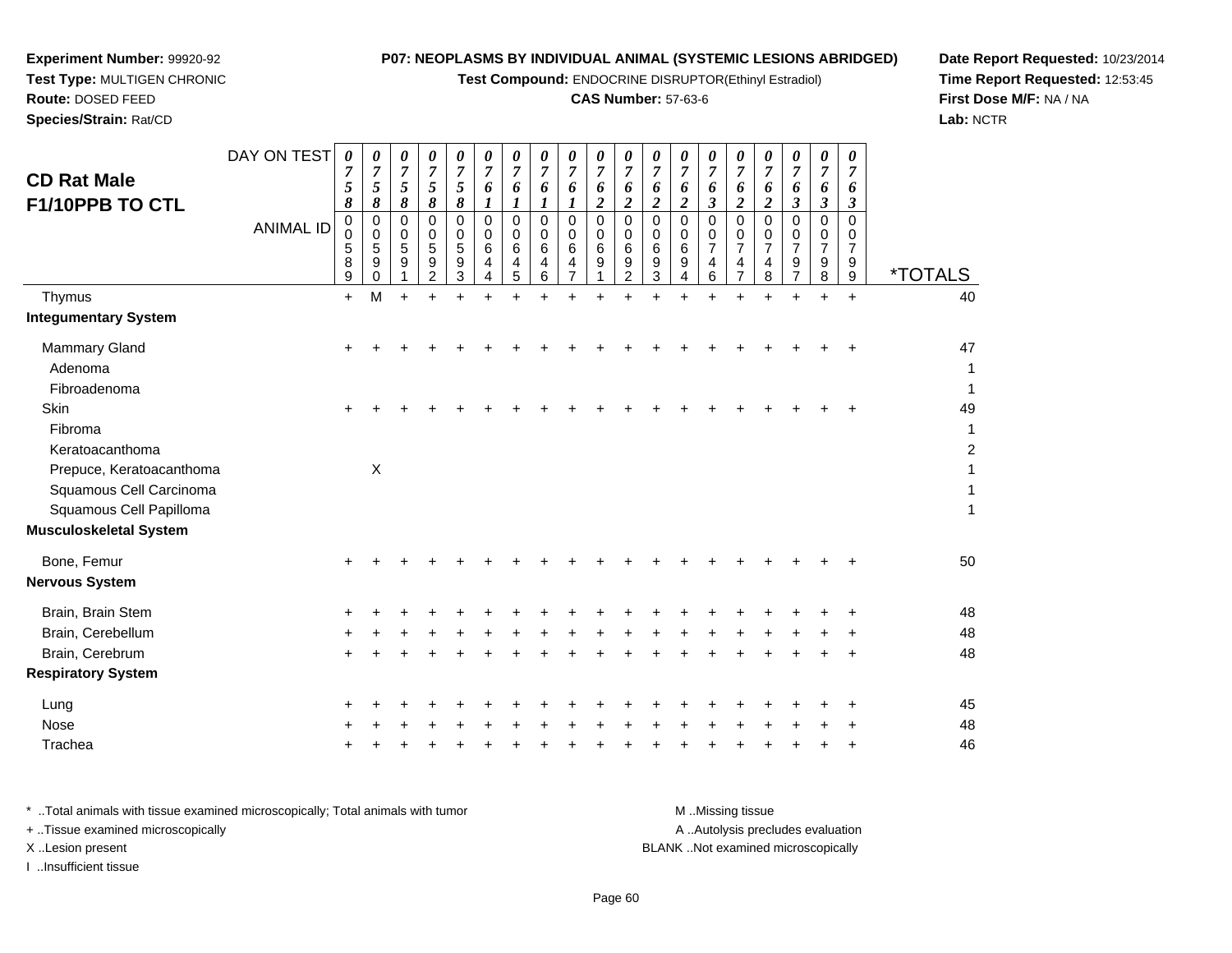**Test Compound:** ENDOCRINE DISRUPTOR(Ethinyl Estradiol)

#### **CAS Number:** 57-63-6

**Date Report Requested:** 10/23/2014**Time Report Requested:** 12:53:45**First Dose M/F:** NA / NA**Lab:** NCTR

| <b>CD Rat Male</b><br>F1/10PPB TO CTL | DAY ON TEST<br><b>ANIMAL ID</b> | 0<br>5<br>8<br>0<br>5<br>8<br>9 | 0<br>$\overline{ }$<br>Ć<br>8<br>0<br>5<br>9 | 0<br>7<br>5<br>8<br>5<br>9 | 0<br>$\overline{7}$<br>5<br>8<br>$\mathbf 0$<br>0<br>5<br>9<br>2 | 0<br>$\overline{7}$<br>5<br>8<br>0<br>0<br>5<br>$\boldsymbol{9}$<br>3 | 0<br>o<br>0<br>6 | 0<br>$\overline{ }$<br>o<br>0<br>6<br>4<br>5 | 0<br>7<br>o<br>0<br>6<br>4<br>6 | 0<br>$\overline{7}$<br>6<br>0<br>0<br>6<br>4 | 0<br>$\overline{7}$<br>6<br>2<br>0<br>0<br>6<br>9 | 0<br>$\overline{ }$<br>O.<br>0<br>0<br>6<br>9<br>$\mathcal{P}$ | 0<br>7<br>6<br>0<br>0<br>6<br>9<br>3 | 0<br>7<br>6<br>0<br>$\mathbf 0$<br>6<br>9 | $\boldsymbol{\theta}$<br>7<br>6<br>0<br>$\overline{7}$<br>4<br>6 | 0<br>$\overline{7}$<br>o<br>$\pmb{0}$<br>$\mathbf 0$<br>$\overline{ }$<br>4 | $\boldsymbol{\theta}$<br>$\overline{ }$<br>o<br>2<br>$\overline{ }$<br>4<br>8 | 0<br>7<br>6<br>3<br>0<br>0<br>$\overline{\phantom{a}}$<br>9 | 0<br>7<br>0<br>3<br>0<br>$\mathbf 0$<br>7<br>9<br>8 | 0<br>7<br>6<br>$\mathbf{3}$<br>0<br>0<br>7<br>9<br>9 | <i><b>*TOTALS</b></i> |
|---------------------------------------|---------------------------------|---------------------------------|----------------------------------------------|----------------------------|------------------------------------------------------------------|-----------------------------------------------------------------------|------------------|----------------------------------------------|---------------------------------|----------------------------------------------|---------------------------------------------------|----------------------------------------------------------------|--------------------------------------|-------------------------------------------|------------------------------------------------------------------|-----------------------------------------------------------------------------|-------------------------------------------------------------------------------|-------------------------------------------------------------|-----------------------------------------------------|------------------------------------------------------|-----------------------|
| Trachea                               |                                 | $\ddot{}$                       | +                                            |                            |                                                                  |                                                                       |                  |                                              |                                 |                                              |                                                   |                                                                |                                      |                                           |                                                                  |                                                                             | +                                                                             | $\ddot{}$                                                   | $\pm$                                               | $\ddot{}$                                            | 46                    |
| <b>Special Senses System</b>          |                                 |                                 |                                              |                            |                                                                  |                                                                       |                  |                                              |                                 |                                              |                                                   |                                                                |                                      |                                           |                                                                  |                                                                             |                                                                               |                                                             |                                                     |                                                      |                       |
| Eye                                   |                                 | $\ddot{}$                       |                                              |                            |                                                                  |                                                                       |                  |                                              |                                 |                                              |                                                   |                                                                |                                      |                                           |                                                                  |                                                                             |                                                                               |                                                             |                                                     |                                                      | 45                    |
| <b>Harderian Gland</b>                |                                 | $\pm$                           |                                              |                            |                                                                  |                                                                       |                  |                                              |                                 |                                              |                                                   |                                                                |                                      |                                           |                                                                  |                                                                             |                                                                               |                                                             | +                                                   | $\ddot{}$                                            | 46                    |
| Lacrimal Gland                        |                                 |                                 |                                              |                            |                                                                  |                                                                       |                  |                                              |                                 |                                              |                                                   |                                                                |                                      |                                           |                                                                  |                                                                             |                                                                               |                                                             |                                                     |                                                      | 1                     |
| <b>Urinary System</b>                 |                                 |                                 |                                              |                            |                                                                  |                                                                       |                  |                                              |                                 |                                              |                                                   |                                                                |                                      |                                           |                                                                  |                                                                             |                                                                               |                                                             |                                                     |                                                      |                       |
| Kidney                                |                                 | $\ddot{}$                       |                                              |                            |                                                                  |                                                                       |                  |                                              |                                 |                                              |                                                   |                                                                |                                      |                                           |                                                                  |                                                                             |                                                                               |                                                             |                                                     |                                                      | 47                    |
| Urethra                               |                                 |                                 |                                              |                            |                                                                  | $\ddot{}$                                                             |                  |                                              |                                 |                                              |                                                   |                                                                |                                      |                                           | $\ddot{}$                                                        |                                                                             |                                                                               |                                                             | $\ddot{}$                                           |                                                      | 5                     |
| <b>Urinary Bladder</b>                |                                 | +                               |                                              |                            |                                                                  |                                                                       |                  |                                              |                                 |                                              |                                                   |                                                                |                                      |                                           |                                                                  |                                                                             |                                                                               |                                                             |                                                     | ÷                                                    | 45                    |
| <b>SYSTEMIC LESIONS</b>               |                                 |                                 |                                              |                            |                                                                  |                                                                       |                  |                                              |                                 |                                              |                                                   |                                                                |                                      |                                           |                                                                  |                                                                             |                                                                               |                                                             |                                                     |                                                      |                       |

Multiple Organn  $+$  <sup>+</sup> <sup>+</sup> <sup>+</sup> <sup>+</sup> <sup>+</sup> <sup>+</sup> <sup>+</sup> <sup>+</sup> <sup>+</sup> <sup>+</sup> <sup>+</sup> <sup>+</sup> <sup>+</sup> <sup>+</sup> <sup>+</sup> <sup>+</sup> <sup>+</sup> <sup>+</sup> <sup>50</sup> Lymphoma Malignantt de la construction de la construction de la construction de la construction de la construction de la construction<br>De la construction de la construction de la construction de la construction de la construction de la const

\* ..Total animals with tissue examined microscopically; Total animals with tumor **M** ...Missing tissue M ...Missing tissue

+ ..Tissue examined microscopically

**Experiment Number:** 99920-92**Test Type:** MULTIGEN CHRONIC

**Route:** DOSED FEED**Species/Strain:** Rat/CD

I ..Insufficient tissue

A .. Autolysis precludes evaluation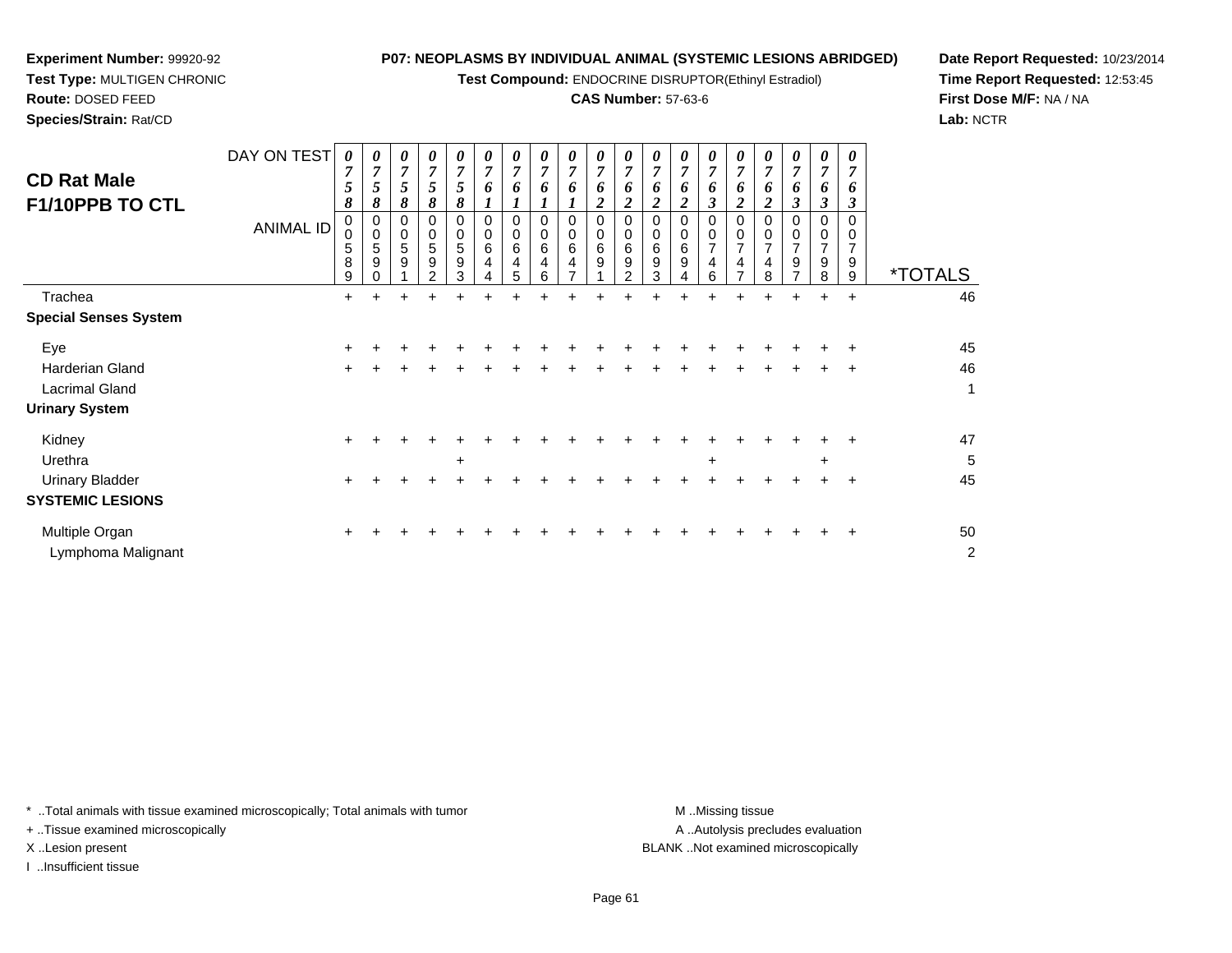**Test Compound:** ENDOCRINE DISRUPTOR(Ethinyl Estradiol)

#### **CAS Number:** 57-63-6

**Date Report Requested:** 10/23/2014**Time Report Requested:** 12:53:45**First Dose M/F:** NA / NA**Lab:** NCTR

| <b>CD Rat Male</b>                                                       | DAY ON TEST      | $\boldsymbol{\theta}$<br>$\boldsymbol{4}$<br>6<br>9     | 0<br>$\overline{5}$<br>5<br>6                                      | 0<br>5<br>$\overline{7}$<br>$\boldsymbol{\beta}$ | $\pmb{\theta}$<br>$\sqrt{5}$<br>9<br>$\boldsymbol{4}$ | 0<br>6<br>0                          | 0<br>6<br>0<br>1                           | 0<br>6<br>$\boldsymbol{l}$<br>9                                          | 0<br>6<br>4<br>6                       | $\pmb{\theta}$<br>6<br>4<br>6                             | $\pmb{\theta}$<br>6<br>5<br>4                  | 0<br>6<br>$\overline{7}$<br>5            | 0<br>$\overline{7}$<br>1<br>5 | 0<br>$\overline{7}$<br>3<br>8 | 0<br>$\boldsymbol{7}$<br>$\mathfrak{z}$<br>8 | 0<br>$\overline{7}$<br>4<br>6                        | 0<br>$\overline{7}$<br>5<br>$\boldsymbol{\theta}$ | $\overline{7}$<br>5<br>$\boldsymbol{2}$        | 0<br>$\overline{7}$<br>5<br>6   | 0<br>$\boldsymbol{7}$<br>5<br>6                                                        | $\pmb{\theta}$<br>$\overline{7}$<br>$\mathfrak{s}$<br>6             | 0<br>$\overline{7}$<br>5<br>6   | 7<br>5<br>$\overline{7}$                    | 0<br>$\overline{7}$<br>5<br>$\overline{7}$ | 0<br>$\boldsymbol{7}$<br>5<br>$\overline{7}$               | 0<br>$\overline{7}$<br>5<br>$\overline{7}$         | 0<br>$\overline{7}$<br>5<br>$\overline{7}$ | 7<br>5<br>$\overline{7}$               | 0<br>$\overline{7}$<br>5<br>$\overline{7}$ | 0<br>$\boldsymbol{7}$<br>5<br>$\overline{7}$ | 0<br>$\overline{7}$<br>5<br>7                 | $\boldsymbol{\theta}$<br>7<br>8 |
|--------------------------------------------------------------------------|------------------|---------------------------------------------------------|--------------------------------------------------------------------|--------------------------------------------------|-------------------------------------------------------|--------------------------------------|--------------------------------------------|--------------------------------------------------------------------------|----------------------------------------|-----------------------------------------------------------|------------------------------------------------|------------------------------------------|-------------------------------|-------------------------------|----------------------------------------------|------------------------------------------------------|---------------------------------------------------|------------------------------------------------|---------------------------------|----------------------------------------------------------------------------------------|---------------------------------------------------------------------|---------------------------------|---------------------------------------------|--------------------------------------------|------------------------------------------------------------|----------------------------------------------------|--------------------------------------------|----------------------------------------|--------------------------------------------|----------------------------------------------|-----------------------------------------------|---------------------------------|
| F1/50PPB TO CTL                                                          | <b>ANIMAL ID</b> | $\pmb{0}$<br>$\mathbf 0$<br>0<br>$\sqrt{5}$<br>$\Omega$ | $\overline{0}$<br>$\mathbf 0$<br>$\mathbf 0$<br>9<br>$\mathcal{P}$ | $\Omega$<br>0                                    | $\mathbf 0$<br>$\mathbf 0$<br>$\mathbf{1}$<br>3       | $\mathbf 0$<br>$\mathbf 0$<br>1<br>4 | $\mathbf 0$<br>$\mathbf 0$<br>-1<br>4<br>8 | $\Omega$<br>$\mathbf 0$<br>$\overline{\mathbf{1}}$<br>6<br>$\mathcal{P}$ | $\mathbf 0$<br>0<br>9<br>$\mathcal{D}$ | $\mathbf 0$<br>$\pmb{0}$<br>$\overline{c}$<br>$\mathbf 0$ | $\mathbf 0$<br>$\pmb{0}$<br>$\frac{2}{0}$<br>6 | 0<br>$\mathbf 0$<br>$\sqrt{2}$<br>4<br>3 | $\Omega$<br>$\mathbf 0$<br>3  | $\Omega$<br>0<br>3<br>6       | 0<br>0<br>$\sqrt{3}$<br>$\overline{7}$       | $\mathbf 0$<br>$\pmb{0}$<br>$\overline{3}$<br>8<br>8 | 0<br>$\mathbf 0$<br>4<br>0<br>$\Omega$            | $\mathbf 0$<br>$\mathbf 0$<br>4<br>$\mathbf 0$ | $\mathbf 0$<br>0<br>4<br>4<br>6 | $\pmb{0}$<br>0<br>$\overline{\mathbf{4}}$<br>$\overline{\mathbf{4}}$<br>$\overline{7}$ | $\mathbf 0$<br>$\mathbf 0$<br>$\overline{a}$<br>$\overline{4}$<br>8 | 0<br>$\mathbf 0$<br>4<br>4<br>9 | $\Omega$<br>$\mathbf 0$<br>5<br>$\mathbf 0$ | $\Omega$<br>0<br>5<br>0<br>$\mathcal{D}$   | $\pmb{0}$<br>$\pmb{0}$<br>$\overline{5}$<br>$\pmb{0}$<br>3 | $\mathbf 0$<br>$\mathbf 0$<br>$\sqrt{5}$<br>0<br>Δ | 0<br>0<br>5<br>4<br>$\overline{7}$         | $\Omega$<br>$\mathbf 0$<br>5<br>4<br>8 | $\mathbf 0$<br>0<br>5<br>9                 | 0<br>0<br>$\mathbf 5$<br>5                   | $\mathbf 0$<br>$\mathbf 0$<br>$\sqrt{5}$<br>5 |                                 |
| <b>Alimentary System</b>                                                 |                  |                                                         |                                                                    |                                                  |                                                       |                                      |                                            |                                                                          |                                        |                                                           |                                                |                                          |                               |                               |                                              |                                                      |                                                   |                                                |                                 |                                                                                        |                                                                     |                                 |                                             |                                            |                                                            |                                                    |                                            |                                        |                                            |                                              |                                               |                                 |
| Esophagus                                                                |                  |                                                         |                                                                    |                                                  |                                                       |                                      |                                            |                                                                          |                                        |                                                           |                                                |                                          |                               |                               |                                              |                                                      |                                                   |                                                |                                 |                                                                                        |                                                                     |                                 |                                             |                                            |                                                            |                                                    |                                            |                                        |                                            |                                              |                                               |                                 |
| Intestine Large, Cecum                                                   |                  |                                                         |                                                                    |                                                  |                                                       |                                      |                                            |                                                                          |                                        |                                                           |                                                |                                          |                               |                               |                                              |                                                      |                                                   |                                                |                                 |                                                                                        |                                                                     |                                 |                                             |                                            |                                                            |                                                    |                                            |                                        |                                            |                                              |                                               |                                 |
| Intestine Large, Colon                                                   |                  |                                                         |                                                                    |                                                  |                                                       |                                      |                                            |                                                                          |                                        |                                                           |                                                |                                          |                               |                               |                                              |                                                      |                                                   |                                                |                                 |                                                                                        |                                                                     |                                 |                                             |                                            |                                                            |                                                    |                                            |                                        |                                            |                                              |                                               |                                 |
| Intestine Large, Rectum                                                  |                  |                                                         |                                                                    |                                                  |                                                       |                                      |                                            |                                                                          |                                        |                                                           |                                                |                                          |                               |                               |                                              |                                                      |                                                   |                                                |                                 |                                                                                        |                                                                     |                                 |                                             |                                            |                                                            |                                                    |                                            |                                        |                                            |                                              |                                               |                                 |
| Intestine Small, Duodenum                                                |                  |                                                         |                                                                    |                                                  |                                                       |                                      |                                            |                                                                          |                                        |                                                           |                                                |                                          |                               |                               |                                              |                                                      |                                                   |                                                |                                 |                                                                                        |                                                                     |                                 |                                             |                                            |                                                            |                                                    |                                            |                                        |                                            |                                              |                                               |                                 |
| Intestine Small, Ileum                                                   |                  |                                                         |                                                                    |                                                  |                                                       |                                      |                                            |                                                                          |                                        |                                                           |                                                |                                          |                               |                               |                                              |                                                      |                                                   |                                                |                                 |                                                                                        |                                                                     |                                 |                                             |                                            |                                                            |                                                    |                                            |                                        |                                            |                                              |                                               |                                 |
| Intestine Small, Jejunum<br>Adenocarcinoma                               |                  |                                                         |                                                                    |                                                  |                                                       |                                      |                                            |                                                                          |                                        | X                                                         |                                                |                                          |                               |                               |                                              |                                                      |                                                   |                                                |                                 |                                                                                        |                                                                     |                                 |                                             |                                            |                                                            |                                                    |                                            |                                        |                                            |                                              |                                               |                                 |
| Liver                                                                    |                  |                                                         |                                                                    |                                                  |                                                       |                                      |                                            |                                                                          |                                        |                                                           |                                                |                                          |                               |                               |                                              |                                                      |                                                   |                                                |                                 |                                                                                        |                                                                     |                                 |                                             |                                            |                                                            |                                                    |                                            |                                        |                                            |                                              |                                               |                                 |
| Cholangiocarcinoma<br>Hepatocellular Adenoma<br>Hepatocellular Carcinoma |                  |                                                         |                                                                    |                                                  |                                                       |                                      |                                            |                                                                          |                                        |                                                           |                                                |                                          |                               |                               |                                              |                                                      |                                                   |                                                | $\mathsf X$                     |                                                                                        |                                                                     |                                 |                                             |                                            |                                                            |                                                    |                                            |                                        |                                            |                                              |                                               |                                 |
| Oral Mucosa                                                              |                  | $\ddot{}$                                               |                                                                    |                                                  |                                                       |                                      |                                            |                                                                          |                                        |                                                           | $\ddot{}$                                      |                                          | +                             |                               |                                              |                                                      | $\ddot{}$                                         |                                                |                                 |                                                                                        |                                                                     |                                 |                                             |                                            |                                                            |                                                    |                                            |                                        |                                            |                                              |                                               |                                 |
| Squamous Cell Carcinoma                                                  |                  | $\mathsf X$                                             |                                                                    |                                                  |                                                       |                                      |                                            |                                                                          |                                        |                                                           | X                                              |                                          | $\sf X$                       |                               |                                              |                                                      |                                                   |                                                |                                 |                                                                                        |                                                                     |                                 |                                             |                                            |                                                            |                                                    |                                            |                                        |                                            |                                              |                                               |                                 |
| Pancreas                                                                 |                  |                                                         |                                                                    |                                                  |                                                       |                                      |                                            |                                                                          |                                        |                                                           |                                                |                                          |                               |                               |                                              |                                                      |                                                   |                                                |                                 |                                                                                        |                                                                     |                                 |                                             |                                            |                                                            |                                                    |                                            |                                        |                                            |                                              |                                               |                                 |
| <b>Salivary Glands</b>                                                   |                  |                                                         |                                                                    |                                                  |                                                       |                                      |                                            |                                                                          |                                        |                                                           |                                                |                                          |                               |                               |                                              |                                                      |                                                   |                                                |                                 |                                                                                        |                                                                     |                                 |                                             |                                            |                                                            |                                                    |                                            |                                        |                                            |                                              |                                               |                                 |
| Stomach, Forestomach                                                     |                  |                                                         |                                                                    |                                                  |                                                       |                                      |                                            |                                                                          |                                        |                                                           |                                                |                                          |                               |                               |                                              |                                                      |                                                   |                                                |                                 |                                                                                        |                                                                     |                                 |                                             |                                            |                                                            |                                                    |                                            |                                        |                                            |                                              |                                               |                                 |
| Stomach, Glandular                                                       |                  |                                                         |                                                                    |                                                  |                                                       |                                      |                                            |                                                                          |                                        |                                                           |                                                |                                          |                               |                               |                                              |                                                      |                                                   |                                                |                                 |                                                                                        |                                                                     |                                 |                                             |                                            |                                                            |                                                    |                                            |                                        |                                            |                                              |                                               |                                 |
| Tongue                                                                   |                  |                                                         |                                                                    |                                                  |                                                       |                                      |                                            |                                                                          |                                        |                                                           | $\ddot{}$                                      |                                          |                               |                               |                                              |                                                      |                                                   |                                                |                                 |                                                                                        |                                                                     |                                 |                                             |                                            |                                                            |                                                    |                                            |                                        |                                            |                                              |                                               |                                 |
| <b>Cardiovascular System</b>                                             |                  |                                                         |                                                                    |                                                  |                                                       |                                      |                                            |                                                                          |                                        |                                                           |                                                |                                          |                               |                               |                                              |                                                      |                                                   |                                                |                                 |                                                                                        |                                                                     |                                 |                                             |                                            |                                                            |                                                    |                                            |                                        |                                            |                                              |                                               |                                 |
| <b>Blood Vessel</b>                                                      |                  | $+$                                                     |                                                                    |                                                  |                                                       |                                      |                                            |                                                                          |                                        |                                                           |                                                |                                          |                               |                               |                                              |                                                      |                                                   |                                                |                                 |                                                                                        |                                                                     |                                 |                                             |                                            |                                                            |                                                    |                                            |                                        |                                            |                                              |                                               |                                 |

\* ..Total animals with tissue examined microscopically; Total animals with tumor **M** ...Missing tissue M ...Missing tissue A ..Autolysis precludes evaluation + ..Tissue examined microscopically X ..Lesion present BLANK ..Not examined microscopicallyI ..Insufficient tissue

<sup>+</sup>

**Experiment Number:** 99920-92**Test Type:** MULTIGEN CHRONIC

**Route:** DOSED FEED**Species/Strain:** Rat/CD

<sup>+</sup> <sup>+</sup> <sup>+</sup> <sup>+</sup> <sup>+</sup> <sup>+</sup> <sup>+</sup> <sup>+</sup> <sup>+</sup> <sup>+</sup> <sup>+</sup> <sup>+</sup> <sup>+</sup> <sup>+</sup> <sup>+</sup> <sup>+</sup> <sup>+</sup> <sup>+</sup> <sup>+</sup> <sup>+</sup> <sup>+</sup> <sup>+</sup> <sup>+</sup> <sup>+</sup> <sup>+</sup> <sup>+</sup> <sup>+</sup> <sup>+</sup> <sup>+</sup> <sup>+</sup>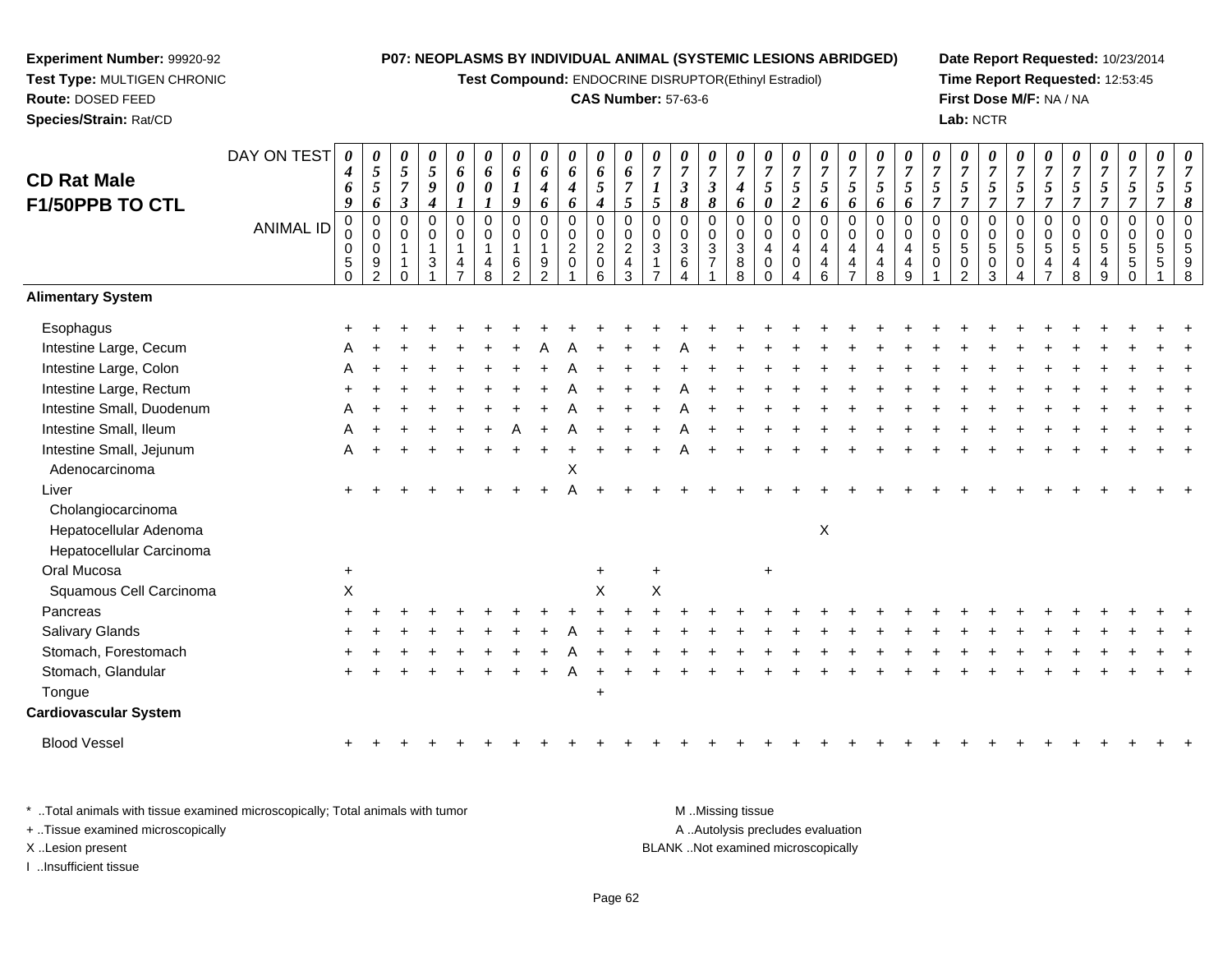**Test Compound:** ENDOCRINE DISRUPTOR(Ethinyl Estradiol)

#### **CAS Number:** 57-63-6

**Date Report Requested:** 10/23/2014**Time Report Requested:** 12:53:45**First Dose M/F:** NA / NA**Lab:** NCTR

| <b>CD Rat Male</b><br>F1/50PPB TO CTL<br>Heart               | DAY ON TEST<br><b>ANIMAL ID</b> | 0<br>4<br>6<br>9<br>0<br>0<br>0<br>5<br>$\mathbf 0$<br>$+$ | 0<br>$\mathfrak{s}$<br>$\mathfrak{s}$<br>6<br>0<br>$\mathbf 0$<br>0<br>9<br>2 | 0<br>$\mathfrak{s}$<br>$\overline{7}$<br>$\boldsymbol{\beta}$<br>0<br>$\mathbf 0$<br>$\overline{1}$<br>0 | 0<br>5<br>$\boldsymbol{g}$<br>$\boldsymbol{4}$<br>$\mathbf 0$<br>$\mathbf 0$<br>$\mathbf{1}$<br>3 | 0<br>6<br>$\boldsymbol{\theta}$<br>$\mathbf 0$<br>$\mathbf 0$<br>$\mathbf{1}$<br>4 | 0<br>6<br>$\boldsymbol{l}$<br>$\mathbf 0$<br>0<br>1<br>4<br>8 | 0<br>6<br>9<br>0<br>$\mathbf 0$<br>6<br>2 | 0<br>6<br>$\boldsymbol{4}$<br>6<br>$\mathbf 0$<br>0<br>$\mathbf{1}$<br>9<br>$\overline{2}$ | 0<br>6<br>$\boldsymbol{4}$<br>6<br>$\pmb{0}$<br>$\mathsf{O}\xspace$<br>$\sqrt{2}$<br>$\mathbf 0$ | 0<br>6<br>5<br>$\boldsymbol{4}$<br>0<br>0<br>$\overline{2}$<br>0<br>6 | 6<br>$\overline{7}$<br>5<br>$\mathbf 0$<br>$\mathbf 0$<br>$\overline{2}$<br>4<br>3 | 0<br>$\overline{7}$<br>5<br>0<br>$\mathbf 0$<br>$\mathbf{3}$ | 0<br>$\overline{7}$<br>$\boldsymbol{\mathfrak{z}}$<br>8<br>0<br>0<br>3<br>6<br>4 | 0<br>$\boldsymbol{7}$<br>$\mathfrak{z}$<br>8<br>$\pmb{0}$<br>$\pmb{0}$<br>$\sqrt{3}$<br>$\overline{7}$ | 0<br>$\overline{7}$<br>$\boldsymbol{4}$<br>6<br>$\mathbf 0$<br>$\mathbf 0$<br>$\sqrt{3}$<br>8<br>8 | $\overline{7}$<br>5<br>$\boldsymbol{\theta}$<br>$\mathbf 0$<br>$\mathbf 0$<br>4<br>$\Omega$<br>$\Omega$ | 0<br>$\overline{7}$<br>$\mathfrak{s}$<br>$\boldsymbol{2}$<br>$\mathbf 0$<br>0<br>$\overline{4}$<br>0<br>4 | 0<br>$\boldsymbol{7}$<br>$\overline{5}$<br>6<br>$\pmb{0}$<br>$\mathsf 0$<br>4<br>4<br>6 | 0<br>$\overline{7}$<br>5<br>6<br>$\mathsf{O}\xspace$<br>0<br>4<br>4<br>$\overline{7}$ | 0<br>$\boldsymbol{7}$<br>5<br>6<br>$\mathbf 0$<br>$\Omega$<br>4<br>4<br>8 | 0<br>$\overline{7}$<br>5<br>6<br>$\mathbf 0$<br>$\Omega$<br>$\overline{4}$<br>4<br>9 | $\boldsymbol{\theta}$<br>$\overline{7}$<br>$\sqrt{5}$<br>$\overline{7}$<br>0<br>$\mathbf 0$<br>$\sqrt{5}$<br>$\mathbf 0$ | 0<br>$\overline{7}$<br>$\sqrt{5}$<br>$\overline{7}$<br>$\pmb{0}$<br>$\pmb{0}$<br>$\sqrt{5}$<br>$\pmb{0}$<br>$\overline{2}$ | 0<br>$\overline{7}$<br>5<br>$\overline{7}$<br>0<br>0<br>5<br>0<br>3 | $\overline{7}$<br>$\mathfrak{s}$<br>$\overline{7}$<br>0<br>$\mathbf 0$<br>5<br>0 | 0<br>$\overline{7}$<br>5<br>$\overline{7}$<br>$\pmb{0}$<br>$\pmb{0}$<br>$\sqrt{5}$<br>4 | 0<br>$\boldsymbol{7}$<br>5<br>$\overline{7}$<br>0<br>$\mathsf{O}$<br>5<br>4<br>8 | 0<br>$\overline{7}$<br>$\mathfrak{s}$<br>$\overline{7}$<br>$\pmb{0}$<br>$\mathbf 0$<br>$\overline{5}$<br>$\overline{4}$<br>9 | 0<br>$\overline{7}$<br>$\sqrt{5}$<br>$\overline{7}$<br>0<br>$\mathbf 0$<br>5<br>5<br>0 | $\overline{7}$<br>5<br>$\overline{7}$<br>0<br>$\Omega$<br>5 | 0<br>$\overline{7}$<br>5<br>8<br>$\mathbf 0$<br>$\Omega$<br>5<br>9<br>8 |
|--------------------------------------------------------------|---------------------------------|------------------------------------------------------------|-------------------------------------------------------------------------------|----------------------------------------------------------------------------------------------------------|---------------------------------------------------------------------------------------------------|------------------------------------------------------------------------------------|---------------------------------------------------------------|-------------------------------------------|--------------------------------------------------------------------------------------------|--------------------------------------------------------------------------------------------------|-----------------------------------------------------------------------|------------------------------------------------------------------------------------|--------------------------------------------------------------|----------------------------------------------------------------------------------|--------------------------------------------------------------------------------------------------------|----------------------------------------------------------------------------------------------------|---------------------------------------------------------------------------------------------------------|-----------------------------------------------------------------------------------------------------------|-----------------------------------------------------------------------------------------|---------------------------------------------------------------------------------------|---------------------------------------------------------------------------|--------------------------------------------------------------------------------------|--------------------------------------------------------------------------------------------------------------------------|----------------------------------------------------------------------------------------------------------------------------|---------------------------------------------------------------------|----------------------------------------------------------------------------------|-----------------------------------------------------------------------------------------|----------------------------------------------------------------------------------|------------------------------------------------------------------------------------------------------------------------------|----------------------------------------------------------------------------------------|-------------------------------------------------------------|-------------------------------------------------------------------------|
| <b>Endocrine System</b>                                      |                                 |                                                            |                                                                               |                                                                                                          |                                                                                                   |                                                                                    |                                                               |                                           |                                                                                            |                                                                                                  |                                                                       |                                                                                    |                                                              |                                                                                  |                                                                                                        |                                                                                                    |                                                                                                         |                                                                                                           |                                                                                         |                                                                                       |                                                                           |                                                                                      |                                                                                                                          |                                                                                                                            |                                                                     |                                                                                  |                                                                                         |                                                                                  |                                                                                                                              |                                                                                        |                                                             |                                                                         |
| <b>Adrenal Cortex</b><br>Adenoma                             |                                 |                                                            |                                                                               |                                                                                                          |                                                                                                   |                                                                                    |                                                               |                                           |                                                                                            |                                                                                                  |                                                                       |                                                                                    |                                                              |                                                                                  |                                                                                                        |                                                                                                    |                                                                                                         |                                                                                                           |                                                                                         |                                                                                       |                                                                           |                                                                                      |                                                                                                                          |                                                                                                                            |                                                                     | Х                                                                                |                                                                                         |                                                                                  |                                                                                                                              |                                                                                        |                                                             |                                                                         |
| Adrenal Medulla<br>Pheochromocytoma Benign                   |                                 |                                                            |                                                                               |                                                                                                          |                                                                                                   |                                                                                    |                                                               |                                           |                                                                                            |                                                                                                  |                                                                       |                                                                                    |                                                              |                                                                                  |                                                                                                        |                                                                                                    |                                                                                                         |                                                                                                           |                                                                                         |                                                                                       |                                                                           |                                                                                      |                                                                                                                          |                                                                                                                            |                                                                     |                                                                                  |                                                                                         |                                                                                  |                                                                                                                              |                                                                                        |                                                             |                                                                         |
| Islets, Pancreatic                                           |                                 |                                                            |                                                                               |                                                                                                          |                                                                                                   |                                                                                    |                                                               |                                           |                                                                                            |                                                                                                  |                                                                       |                                                                                    |                                                              |                                                                                  |                                                                                                        |                                                                                                    |                                                                                                         |                                                                                                           |                                                                                         |                                                                                       |                                                                           |                                                                                      |                                                                                                                          |                                                                                                                            |                                                                     |                                                                                  |                                                                                         |                                                                                  |                                                                                                                              |                                                                                        |                                                             |                                                                         |
| Parathyroid Gland                                            |                                 |                                                            |                                                                               |                                                                                                          |                                                                                                   |                                                                                    |                                                               |                                           |                                                                                            |                                                                                                  |                                                                       |                                                                                    |                                                              |                                                                                  |                                                                                                        |                                                                                                    |                                                                                                         |                                                                                                           |                                                                                         |                                                                                       |                                                                           |                                                                                      |                                                                                                                          |                                                                                                                            |                                                                     |                                                                                  |                                                                                         |                                                                                  |                                                                                                                              |                                                                                        |                                                             |                                                                         |
| <b>Pituitary Gland</b>                                       |                                 |                                                            |                                                                               |                                                                                                          |                                                                                                   |                                                                                    |                                                               |                                           |                                                                                            |                                                                                                  |                                                                       |                                                                                    |                                                              |                                                                                  |                                                                                                        |                                                                                                    |                                                                                                         |                                                                                                           |                                                                                         |                                                                                       |                                                                           |                                                                                      |                                                                                                                          |                                                                                                                            |                                                                     |                                                                                  |                                                                                         |                                                                                  |                                                                                                                              |                                                                                        |                                                             |                                                                         |
| Pars Distalis, Adenoma                                       |                                 |                                                            | X                                                                             | $\pmb{\times}$                                                                                           | X                                                                                                 |                                                                                    |                                                               |                                           |                                                                                            |                                                                                                  | X                                                                     | X                                                                                  |                                                              | X                                                                                |                                                                                                        | X                                                                                                  | X                                                                                                       | $\times$                                                                                                  |                                                                                         |                                                                                       |                                                                           | Χ                                                                                    |                                                                                                                          |                                                                                                                            | Χ                                                                   |                                                                                  |                                                                                         | Χ                                                                                |                                                                                                                              |                                                                                        | X                                                           |                                                                         |
| <b>Thyroid Gland</b><br>C Cell, Adenoma<br>C Cell, Carcinoma |                                 | $+$                                                        | X                                                                             |                                                                                                          |                                                                                                   |                                                                                    |                                                               |                                           |                                                                                            |                                                                                                  |                                                                       |                                                                                    |                                                              | Д                                                                                |                                                                                                        |                                                                                                    |                                                                                                         |                                                                                                           | $\times$                                                                                |                                                                                       |                                                                           |                                                                                      |                                                                                                                          |                                                                                                                            |                                                                     |                                                                                  |                                                                                         |                                                                                  |                                                                                                                              |                                                                                        |                                                             |                                                                         |
| <b>General Body System</b>                                   |                                 |                                                            |                                                                               |                                                                                                          |                                                                                                   |                                                                                    |                                                               |                                           |                                                                                            |                                                                                                  |                                                                       |                                                                                    |                                                              |                                                                                  |                                                                                                        |                                                                                                    |                                                                                                         |                                                                                                           |                                                                                         |                                                                                       |                                                                           |                                                                                      |                                                                                                                          |                                                                                                                            |                                                                     |                                                                                  |                                                                                         |                                                                                  |                                                                                                                              |                                                                                        |                                                             |                                                                         |
| <b>NONE</b><br><b>Genital System</b>                         |                                 |                                                            |                                                                               |                                                                                                          |                                                                                                   |                                                                                    |                                                               |                                           |                                                                                            |                                                                                                  |                                                                       |                                                                                    |                                                              |                                                                                  |                                                                                                        |                                                                                                    |                                                                                                         |                                                                                                           |                                                                                         |                                                                                       |                                                                           |                                                                                      |                                                                                                                          |                                                                                                                            |                                                                     |                                                                                  |                                                                                         |                                                                                  |                                                                                                                              |                                                                                        |                                                             |                                                                         |
| <b>Coagulating Gland</b>                                     |                                 |                                                            |                                                                               |                                                                                                          |                                                                                                   |                                                                                    |                                                               |                                           |                                                                                            |                                                                                                  |                                                                       |                                                                                    |                                                              |                                                                                  |                                                                                                        |                                                                                                    |                                                                                                         |                                                                                                           |                                                                                         |                                                                                       |                                                                           |                                                                                      |                                                                                                                          |                                                                                                                            |                                                                     |                                                                                  |                                                                                         |                                                                                  |                                                                                                                              |                                                                                        |                                                             |                                                                         |
| Epididymis                                                   |                                 |                                                            |                                                                               |                                                                                                          |                                                                                                   |                                                                                    |                                                               |                                           |                                                                                            |                                                                                                  |                                                                       |                                                                                    |                                                              |                                                                                  |                                                                                                        |                                                                                                    |                                                                                                         |                                                                                                           |                                                                                         |                                                                                       |                                                                           |                                                                                      |                                                                                                                          |                                                                                                                            |                                                                     |                                                                                  |                                                                                         |                                                                                  |                                                                                                                              |                                                                                        |                                                             |                                                                         |
| <b>Preputial Gland</b>                                       |                                 |                                                            |                                                                               |                                                                                                          |                                                                                                   |                                                                                    |                                                               |                                           |                                                                                            |                                                                                                  |                                                                       |                                                                                    |                                                              |                                                                                  |                                                                                                        |                                                                                                    |                                                                                                         |                                                                                                           |                                                                                         |                                                                                       |                                                                           |                                                                                      |                                                                                                                          |                                                                                                                            |                                                                     |                                                                                  |                                                                                         |                                                                                  |                                                                                                                              |                                                                                        |                                                             |                                                                         |
| Squamous Cell Carcinoma<br>Prostate, Dorsal/Lateral Lobe     |                                 |                                                            |                                                                               |                                                                                                          |                                                                                                   |                                                                                    |                                                               |                                           |                                                                                            |                                                                                                  |                                                                       |                                                                                    |                                                              |                                                                                  | $\ddot{}$                                                                                              |                                                                                                    |                                                                                                         |                                                                                                           | $+$                                                                                     | $^+$                                                                                  | $\ddot{}$                                                                 |                                                                                      |                                                                                                                          |                                                                                                                            |                                                                     |                                                                                  |                                                                                         | $\ddot{}$                                                                        |                                                                                                                              | +                                                                                      |                                                             | +                                                                       |
|                                                              |                                 |                                                            |                                                                               |                                                                                                          |                                                                                                   |                                                                                    |                                                               |                                           |                                                                                            |                                                                                                  |                                                                       |                                                                                    |                                                              |                                                                                  |                                                                                                        |                                                                                                    |                                                                                                         |                                                                                                           |                                                                                         |                                                                                       |                                                                           |                                                                                      |                                                                                                                          |                                                                                                                            |                                                                     |                                                                                  |                                                                                         |                                                                                  |                                                                                                                              |                                                                                        |                                                             |                                                                         |

\* ..Total animals with tissue examined microscopically; Total animals with tumor **M** . Missing tissue M ..Missing tissue

+ ..Tissue examined microscopically

**Experiment Number:** 99920-92**Test Type:** MULTIGEN CHRONIC

**Route:** DOSED FEED**Species/Strain:** Rat/CD

I ..Insufficient tissue

A ..Autolysis precludes evaluation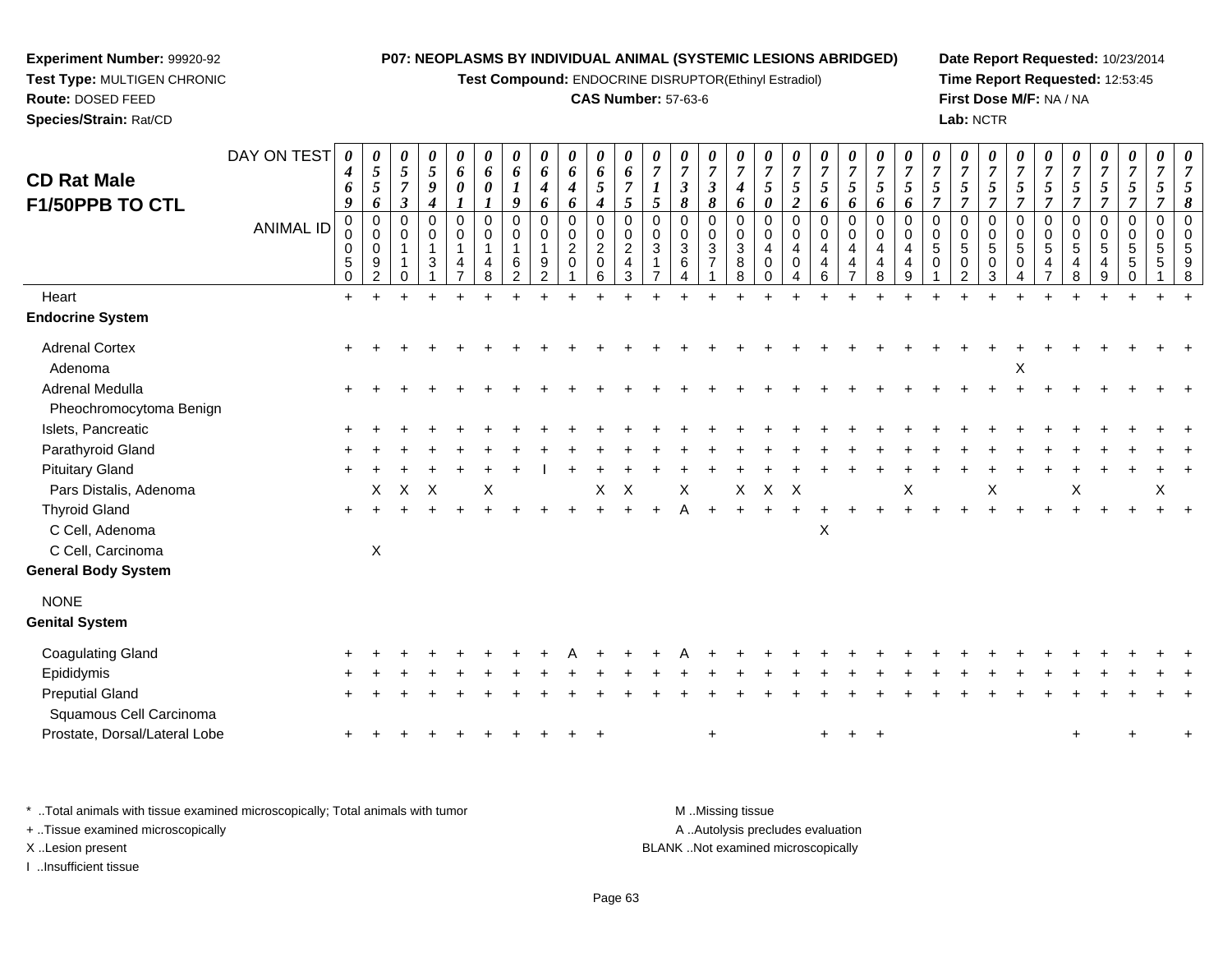**Test Compound:** ENDOCRINE DISRUPTOR(Ethinyl Estradiol)

#### **CAS Number:** 57-63-6

**Date Report Requested:** 10/23/2014**Time Report Requested:** 12:53:46**First Dose M/F:** NA / NA**Lab:** NCTR

| <b>CD Rat Male</b>               | DAY ON TEST      | $\boldsymbol{\theta}$<br>$\boldsymbol{4}$<br>6<br>9        | 0<br>$\sqrt{5}$<br>$\sqrt{5}$<br>6                   | 0<br>$5\overline{)}$<br>$\overline{7}$<br>$\overline{\mathbf{3}}$ | 0<br>$\mathfrak{H}$<br>9<br>$\boldsymbol{4}$ | 0<br>6<br>$\pmb{\theta}$<br>$\boldsymbol{l}$ | 0<br>6<br>0                                         | 0<br>6<br>$\boldsymbol{l}$<br>9                          | 0<br>6<br>$\boldsymbol{4}$                                       | 0<br>6<br>$\boldsymbol{4}$<br>6               | 0<br>6<br>$\mathfrak{H}$<br>$\boldsymbol{4}$         | $\boldsymbol{\theta}$<br>6<br>$\overline{7}$<br>5      | 0<br>$\overline{7}$<br>$\boldsymbol{l}$<br>$\mathfrak{s}$ | $\boldsymbol{\theta}$<br>$\overline{7}$<br>$\boldsymbol{\beta}$<br>$\pmb{8}$ | 0<br>$\overline{7}$<br>$\boldsymbol{\beta}$<br>8     | 0<br>$\overline{7}$<br>$\boldsymbol{4}$         | $\boldsymbol{\theta}$<br>$\overline{7}$<br>$\mathfrak{s}$ | $\boldsymbol{\theta}$<br>$\overline{7}$<br>$\mathfrak{s}$<br>$\boldsymbol{2}$ | $\boldsymbol{\theta}$<br>$\boldsymbol{7}$<br>$\mathfrak{H}$<br>6 | 0<br>$\overline{7}$<br>5                                               | 0<br>$\overline{7}$<br>5   | $\boldsymbol{\theta}$<br>$\overline{7}$<br>5             | $\boldsymbol{\theta}$<br>$\overline{7}$<br>5<br>$\overline{7}$ | $\boldsymbol{\theta}$<br>$\boldsymbol{7}$<br>5<br>$\overline{7}$ | $\theta$<br>$\overline{7}$<br>5<br>$\overline{7}$ | $\boldsymbol{\theta}$<br>$\overline{7}$<br>5<br>$\overline{7}$ | $\boldsymbol{\theta}$<br>$\overline{7}$<br>$\mathfrak{H}$<br>$\overline{7}$ | 0<br>$\overline{7}$<br>$\mathfrak{s}$<br>$\overline{7}$ | 0<br>$\overline{7}$<br>$\mathfrak{H}$<br>$\overline{7}$ | 0<br>$\overline{7}$<br>$\sqrt{5}$<br>$\overline{7}$   | 0<br>$\overline{7}$<br>5<br>$\overline{7}$ | $\overline{7}$<br>5<br>8 |
|----------------------------------|------------------|------------------------------------------------------------|------------------------------------------------------|-------------------------------------------------------------------|----------------------------------------------|----------------------------------------------|-----------------------------------------------------|----------------------------------------------------------|------------------------------------------------------------------|-----------------------------------------------|------------------------------------------------------|--------------------------------------------------------|-----------------------------------------------------------|------------------------------------------------------------------------------|------------------------------------------------------|-------------------------------------------------|-----------------------------------------------------------|-------------------------------------------------------------------------------|------------------------------------------------------------------|------------------------------------------------------------------------|----------------------------|----------------------------------------------------------|----------------------------------------------------------------|------------------------------------------------------------------|---------------------------------------------------|----------------------------------------------------------------|-----------------------------------------------------------------------------|---------------------------------------------------------|---------------------------------------------------------|-------------------------------------------------------|--------------------------------------------|--------------------------|
| F1/50PPB TO CTL                  | <b>ANIMAL ID</b> | $\pmb{0}$<br>0<br>$\mathbf 0$<br>$\sqrt{5}$<br>$\mathbf 0$ | $\pmb{0}$<br>0<br>$\mathbf 0$<br>9<br>$\overline{2}$ | $\mathbf 0$<br>0<br>$\mathbf{1}$<br>0                             | 0<br>0<br>$\mathbf{1}$<br>3                  | $\pmb{0}$<br>0<br>$\overline{1}$<br>4        | $\bm{l}$<br>$\Omega$<br>0<br>$\mathbf{1}$<br>4<br>8 | $\mathbf 0$<br>0<br>$\overline{1}$<br>6<br>$\mathcal{P}$ | 6<br>$\mathbf 0$<br>0<br>$\mathbf{1}$<br>$9\,$<br>$\overline{2}$ | $\pmb{0}$<br>$\pmb{0}$<br>$\overline{2}$<br>0 | $\pmb{0}$<br>$\mathbf 0$<br>$\overline{c}$<br>0<br>6 | $\Omega$<br>0<br>$\overline{2}$<br>$\overline{4}$<br>3 | $\Omega$<br>$\mathbf 0$<br>$\mathbf{3}$                   | $\mathbf 0$<br>0<br>$\mathbf{3}$<br>6<br>4                                   | $\mathbf 0$<br>0<br>$\mathfrak{S}$<br>$\overline{7}$ | 6<br>$\mathsf 0$<br>0<br>$\mathbf{3}$<br>8<br>8 | 0<br>$\Omega$<br>$\mathbf 0$<br>$\overline{4}$<br>0<br>0  | $\mathbf 0$<br>$\mathbf 0$<br>$\overline{4}$<br>$\mathbf 0$                   | 0<br>0<br>4<br>4<br>6                                            | 6<br>$\mathbf 0$<br>$\pmb{0}$<br>$\overline{4}$<br>4<br>$\overline{7}$ | 6<br>0<br>0<br>4<br>4<br>8 | 6<br>$\Omega$<br>$\mathbf 0$<br>4<br>$\overline{4}$<br>9 | $\Omega$<br>$\mathbf 0$<br>$\overline{5}$<br>$\Omega$          | 0<br>0<br>$\sqrt{5}$<br>$\mathbf 0$<br>$\overline{2}$            | $\mathbf 0$<br>0<br>5<br>0<br>3                   | 0<br>0<br>5<br>0                                               | $\mathbf 0$<br>0<br>5<br>4                                                  | $\mathbf 0$<br>0<br>$\sqrt{5}$<br>4<br>8                | 0<br>0<br>$\overline{5}$<br>4<br>9                      | $\overline{0}$<br>$\mathbf 0$<br>$\sqrt{5}$<br>5<br>0 | $\pmb{0}$<br>0<br>5<br>5                   | $\Omega$<br>$\Omega$     |
| Prostate, Ventral Lobe           |                  | $+$                                                        |                                                      |                                                                   |                                              |                                              |                                                     |                                                          |                                                                  |                                               |                                                      |                                                        |                                                           |                                                                              |                                                      |                                                 |                                                           |                                                                               |                                                                  |                                                                        |                            |                                                          |                                                                |                                                                  |                                                   |                                                                |                                                                             |                                                         |                                                         |                                                       |                                            |                          |
| <b>Rete Testes</b>               |                  | м                                                          |                                                      |                                                                   |                                              |                                              |                                                     |                                                          |                                                                  |                                               |                                                      |                                                        |                                                           |                                                                              |                                                      |                                                 |                                                           |                                                                               |                                                                  |                                                                        |                            |                                                          |                                                                |                                                                  |                                                   |                                                                |                                                                             |                                                         |                                                         |                                                       |                                            |                          |
| Seminal Vesicle                  |                  |                                                            |                                                      |                                                                   |                                              |                                              |                                                     |                                                          |                                                                  |                                               |                                                      |                                                        |                                                           |                                                                              |                                                      |                                                 |                                                           |                                                                               |                                                                  |                                                                        |                            |                                                          |                                                                |                                                                  |                                                   |                                                                |                                                                             |                                                         |                                                         |                                                       |                                            |                          |
| <b>Testes</b>                    |                  |                                                            |                                                      |                                                                   |                                              |                                              |                                                     |                                                          |                                                                  |                                               |                                                      |                                                        |                                                           |                                                                              |                                                      |                                                 |                                                           |                                                                               |                                                                  |                                                                        |                            |                                                          |                                                                |                                                                  |                                                   |                                                                |                                                                             |                                                         |                                                         |                                                       |                                            |                          |
| <b>Hematopoietic System</b>      |                  |                                                            |                                                      |                                                                   |                                              |                                              |                                                     |                                                          |                                                                  |                                               |                                                      |                                                        |                                                           |                                                                              |                                                      |                                                 |                                                           |                                                                               |                                                                  |                                                                        |                            |                                                          |                                                                |                                                                  |                                                   |                                                                |                                                                             |                                                         |                                                         |                                                       |                                            |                          |
| <b>Bone Marrow</b>               |                  |                                                            |                                                      |                                                                   |                                              |                                              |                                                     |                                                          |                                                                  |                                               |                                                      |                                                        |                                                           |                                                                              |                                                      |                                                 |                                                           |                                                                               |                                                                  |                                                                        |                            |                                                          |                                                                |                                                                  |                                                   |                                                                |                                                                             |                                                         |                                                         |                                                       |                                            |                          |
| Lymph Node                       |                  |                                                            |                                                      |                                                                   |                                              |                                              |                                                     |                                                          |                                                                  |                                               |                                                      |                                                        |                                                           |                                                                              |                                                      |                                                 |                                                           |                                                                               |                                                                  |                                                                        |                            |                                                          |                                                                |                                                                  |                                                   |                                                                |                                                                             |                                                         |                                                         |                                                       |                                            |                          |
| Lymph Node, Mandibular           |                  |                                                            |                                                      |                                                                   |                                              |                                              |                                                     |                                                          |                                                                  |                                               |                                                      |                                                        |                                                           |                                                                              |                                                      |                                                 |                                                           |                                                                               |                                                                  |                                                                        |                            |                                                          |                                                                |                                                                  |                                                   |                                                                |                                                                             |                                                         |                                                         |                                                       |                                            |                          |
| Lymph Node, Mesenteric           |                  |                                                            |                                                      |                                                                   |                                              |                                              |                                                     |                                                          |                                                                  |                                               |                                                      |                                                        |                                                           |                                                                              |                                                      |                                                 |                                                           |                                                                               |                                                                  |                                                                        |                            |                                                          |                                                                |                                                                  |                                                   |                                                                |                                                                             |                                                         |                                                         |                                                       |                                            |                          |
| Spleen                           |                  |                                                            |                                                      |                                                                   |                                              |                                              |                                                     |                                                          |                                                                  |                                               |                                                      |                                                        |                                                           |                                                                              |                                                      |                                                 |                                                           |                                                                               |                                                                  |                                                                        |                            |                                                          |                                                                |                                                                  |                                                   |                                                                |                                                                             |                                                         |                                                         |                                                       |                                            |                          |
| Hemangiosarcoma                  |                  |                                                            |                                                      |                                                                   |                                              |                                              |                                                     |                                                          |                                                                  |                                               |                                                      | X                                                      |                                                           |                                                                              |                                                      |                                                 |                                                           |                                                                               |                                                                  |                                                                        |                            |                                                          |                                                                |                                                                  |                                                   |                                                                |                                                                             |                                                         |                                                         |                                                       |                                            |                          |
| Thymus                           |                  |                                                            |                                                      |                                                                   |                                              | м                                            |                                                     |                                                          |                                                                  |                                               |                                                      |                                                        |                                                           |                                                                              |                                                      |                                                 |                                                           |                                                                               |                                                                  |                                                                        |                            |                                                          |                                                                |                                                                  |                                                   |                                                                |                                                                             |                                                         |                                                         |                                                       |                                            |                          |
| <b>Integumentary System</b>      |                  |                                                            |                                                      |                                                                   |                                              |                                              |                                                     |                                                          |                                                                  |                                               |                                                      |                                                        |                                                           |                                                                              |                                                      |                                                 |                                                           |                                                                               |                                                                  |                                                                        |                            |                                                          |                                                                |                                                                  |                                                   |                                                                |                                                                             |                                                         |                                                         |                                                       |                                            |                          |
| Mammary Gland                    |                  |                                                            |                                                      |                                                                   |                                              |                                              |                                                     |                                                          | м                                                                |                                               | м                                                    |                                                        |                                                           |                                                                              |                                                      |                                                 |                                                           |                                                                               |                                                                  |                                                                        |                            |                                                          |                                                                |                                                                  |                                                   |                                                                |                                                                             |                                                         |                                                         |                                                       |                                            |                          |
| Adenoma                          |                  |                                                            |                                                      |                                                                   |                                              |                                              |                                                     |                                                          |                                                                  |                                               |                                                      |                                                        |                                                           |                                                                              |                                                      |                                                 |                                                           |                                                                               |                                                                  |                                                                        |                            |                                                          |                                                                |                                                                  |                                                   |                                                                |                                                                             |                                                         | X                                                       |                                                       |                                            |                          |
| Fibroadenoma                     |                  |                                                            |                                                      |                                                                   |                                              |                                              |                                                     |                                                          |                                                                  |                                               |                                                      |                                                        |                                                           |                                                                              |                                                      | $\boldsymbol{\mathsf{X}}$                       |                                                           |                                                                               |                                                                  |                                                                        |                            |                                                          |                                                                |                                                                  |                                                   |                                                                |                                                                             |                                                         |                                                         |                                                       |                                            |                          |
| Fibroma                          |                  |                                                            |                                                      |                                                                   |                                              |                                              |                                                     |                                                          |                                                                  |                                               |                                                      |                                                        |                                                           |                                                                              |                                                      |                                                 |                                                           |                                                                               |                                                                  |                                                                        |                            |                                                          |                                                                |                                                                  |                                                   |                                                                |                                                                             |                                                         |                                                         |                                                       |                                            |                          |
| Skin                             |                  |                                                            |                                                      |                                                                   |                                              |                                              |                                                     |                                                          |                                                                  |                                               |                                                      |                                                        |                                                           |                                                                              |                                                      |                                                 |                                                           |                                                                               |                                                                  |                                                                        |                            |                                                          |                                                                |                                                                  |                                                   |                                                                |                                                                             |                                                         |                                                         |                                                       |                                            |                          |
| Basal Cell Adenoma               |                  |                                                            |                                                      |                                                                   |                                              |                                              |                                                     |                                                          |                                                                  |                                               |                                                      |                                                        |                                                           |                                                                              |                                                      |                                                 |                                                           |                                                                               | $\boldsymbol{\mathsf{X}}$                                        |                                                                        |                            |                                                          | $\mathsf X$                                                    |                                                                  |                                                   |                                                                |                                                                             |                                                         |                                                         |                                                       |                                            |                          |
| Keratoacanthoma                  |                  |                                                            |                                                      |                                                                   |                                              |                                              |                                                     |                                                          |                                                                  |                                               |                                                      |                                                        |                                                           |                                                                              |                                                      |                                                 |                                                           |                                                                               |                                                                  |                                                                        |                            |                                                          |                                                                |                                                                  |                                                   |                                                                |                                                                             |                                                         |                                                         |                                                       |                                            |                          |
| Osteosarcoma                     |                  |                                                            |                                                      |                                                                   |                                              |                                              |                                                     | $\mathsf X$                                              |                                                                  |                                               |                                                      |                                                        |                                                           |                                                                              |                                                      |                                                 |                                                           |                                                                               |                                                                  |                                                                        |                            |                                                          |                                                                |                                                                  |                                                   |                                                                |                                                                             |                                                         |                                                         |                                                       |                                            |                          |
| Prepuce, Squamous Cell Carcinoma |                  |                                                            |                                                      |                                                                   |                                              |                                              |                                                     |                                                          |                                                                  |                                               |                                                      |                                                        |                                                           |                                                                              |                                                      |                                                 |                                                           |                                                                               |                                                                  |                                                                        |                            |                                                          |                                                                |                                                                  |                                                   | X                                                              |                                                                             |                                                         |                                                         |                                                       |                                            |                          |
|                                  |                  |                                                            |                                                      |                                                                   |                                              |                                              |                                                     |                                                          |                                                                  |                                               |                                                      |                                                        |                                                           |                                                                              |                                                      |                                                 |                                                           |                                                                               |                                                                  |                                                                        |                            |                                                          |                                                                |                                                                  |                                                   |                                                                |                                                                             |                                                         |                                                         |                                                       |                                            |                          |

\* ..Total animals with tissue examined microscopically; Total animals with tumor **M** . Missing tissue M ..Missing tissue A ..Autolysis precludes evaluation + ..Tissue examined microscopically X ..Lesion present BLANK ..Not examined microscopicallyI ..Insufficient tissue

**Experiment Number:** 99920-92**Test Type:** MULTIGEN CHRONIC

**Route:** DOSED FEED**Species/Strain:** Rat/CD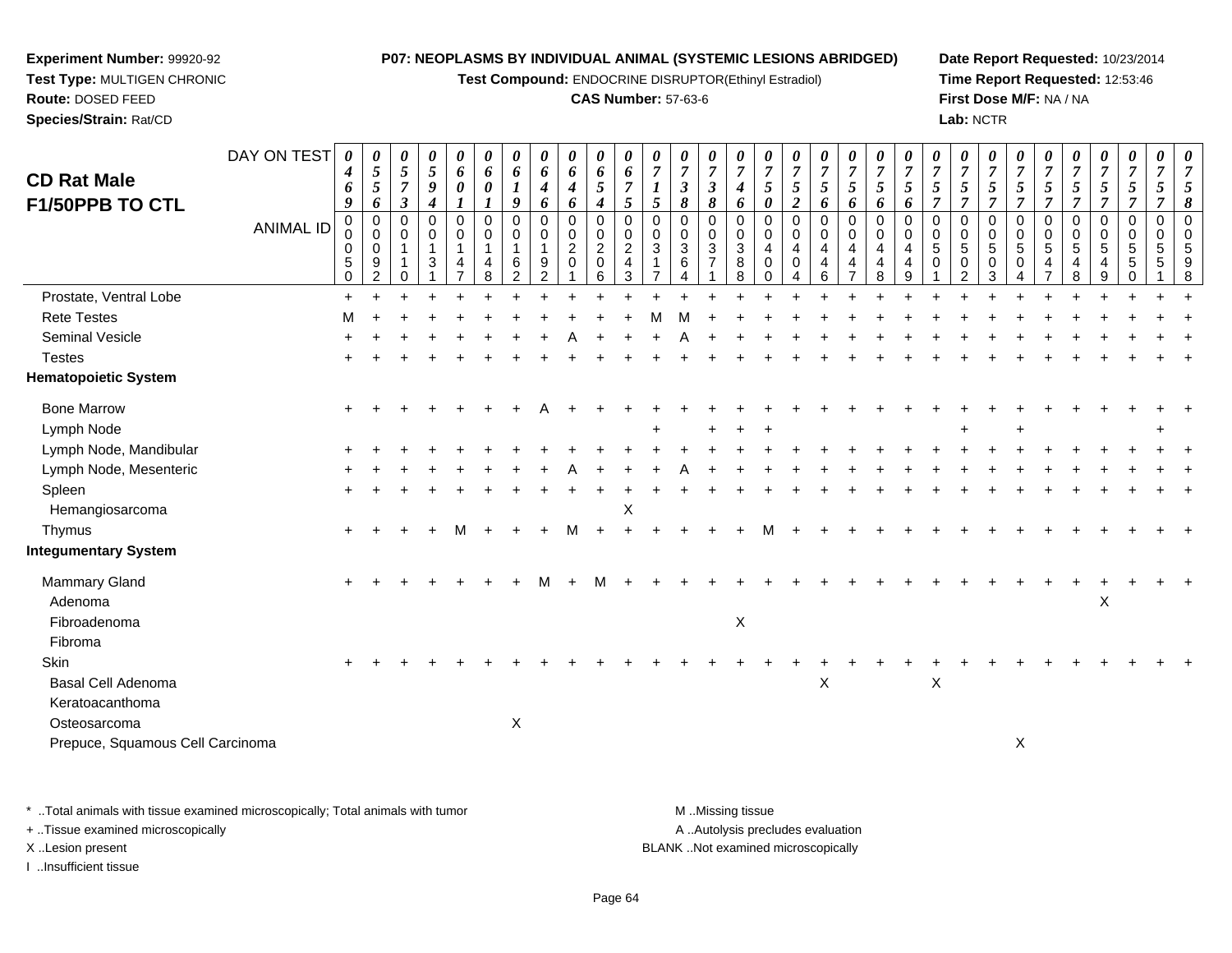**Test Compound:** ENDOCRINE DISRUPTOR(Ethinyl Estradiol)

#### **CAS Number:** 57-63-6

**Date Report Requested:** 10/23/2014**Time Report Requested:** 12:53:46**First Dose M/F:** NA / NA**Lab:** NCTR

| <b>CD Rat Male</b><br>F1/50PPB TO CTL                     | DAY ON TEST<br><b>ANIMAL ID</b> | 0<br>4<br>6<br>$\boldsymbol{9}$<br>0<br>0<br>0<br>5<br>$\Omega$ | 0<br>$\overline{5}$<br>$\overline{5}$<br>6<br>$\overline{0}$<br>$\mathbf 0$<br>$\mathbf 0$<br>$9\,$<br>$\overline{2}$ | 0<br>5<br>7<br>$\boldsymbol{\beta}$<br>$\Omega$<br>$\mathbf 0$<br>∩ | 0<br>$\mathfrak{s}$<br>9<br>$\boldsymbol{4}$<br>0<br>0<br>$\overline{1}$<br>3 | 0<br>6<br>$\boldsymbol{\theta}$<br>$\mathbf 0$<br>$\pmb{0}$<br>$\overline{1}$<br>$\overline{4}$ | 0<br>6<br>$\boldsymbol{\theta}$<br>1<br>$\Omega$<br>0<br>4<br>8 | $\boldsymbol{\theta}$<br>6<br>$\boldsymbol{l}$<br>9<br>0<br>0<br>1<br>6<br>$\mathcal{P}$ | 0<br>$\boldsymbol{6}$<br>$\boldsymbol{4}$<br>6<br>$\mathbf 0$<br>$\mathbf 0$<br>$\mathbf{1}$<br>$9\,$<br>$\overline{2}$ | 0<br>6<br>$\boldsymbol{4}$<br>6<br>0<br>$\mathbf 0$<br>$\overline{c}$<br>$\mathbf 0$ | 0<br>6<br>5<br>$\boldsymbol{4}$<br>$\mathbf 0$<br>0<br>$\overline{a}$<br>0<br>6 | 0<br>6<br>$\overline{7}$<br>$5\overline{)}$<br>$\Omega$<br>0<br>$\boldsymbol{2}$<br>$\overline{4}$<br>$\mathbf{3}$ | $\overline{7}$<br>$\overline{5}$<br>$\mathbf 0$<br>$\mathbf 0$<br>$\sqrt{3}$<br>1 | 0<br>$\overline{7}$<br>$\boldsymbol{\beta}$<br>$\pmb{8}$<br>0<br>0<br>$\sqrt{3}$<br>6<br>4 | $\boldsymbol{\theta}$<br>$\overline{7}$<br>$\boldsymbol{\beta}$<br>$\boldsymbol{\delta}$<br>$\overline{0}$<br>$\mathbf 0$<br>$\mathbf{3}$<br>$\overline{7}$ | 0<br>$\overline{7}$<br>4<br>6<br>$\Omega$<br>0<br>3<br>8<br>8 | $\boldsymbol{\theta}$<br>$\boldsymbol{7}$<br>$\sqrt{5}$<br>0<br>0<br>$\mathbf 0$<br>$\overline{4}$<br>0 | $\boldsymbol{\theta}$<br>$\overline{7}$<br>$\mathfrak{s}$<br>$\boldsymbol{2}$<br>$\Omega$<br>0<br>4<br>$\mathbf 0$ | 0<br>$\boldsymbol{7}$<br>$\mathfrak{H}$<br>6<br>$\mathbf 0$<br>$\mathbf 0$<br>$\overline{4}$<br>4<br>6 | $\boldsymbol{\theta}$<br>$\overline{7}$<br>$\mathfrak{s}$<br>6<br>$\mathbf 0$<br>$\pmb{0}$<br>$\overline{4}$<br>$\overline{4}$<br>$\overline{7}$ | 0<br>$\overline{7}$<br>$\mathfrak{s}$<br>6<br>$\mathbf 0$<br>0<br>$\overline{a}$<br>$\overline{4}$<br>8 | $\boldsymbol{7}$<br>$\mathfrak{s}$<br>6<br>$\Omega$<br>$\mathbf 0$<br>$\overline{4}$<br>$\overline{4}$<br>9 | 0<br>$\overline{7}$<br>5<br>$\overline{7}$<br>$\Omega$<br>0<br>5<br>$\mathbf 0$ | 0<br>$\overline{7}$<br>$\mathfrak{s}$<br>$\overline{7}$<br>0<br>$\mathbf 0$<br>$\sqrt{5}$<br>0<br>2 | 0<br>$\overline{7}$<br>5<br>$\overline{7}$<br>$\mathbf 0$<br>$\mathbf 0$<br>$\sqrt{5}$<br>$\mathbf 0$<br>3 | 0<br>$\overline{7}$<br>$\mathfrak{s}$<br>$\overline{7}$<br>$\Omega$<br>$\mathbf 0$<br>$\sqrt{5}$<br>0<br>4 | $\overline{7}$<br>$\mathfrak{s}$<br>$\overline{7}$<br>$\Omega$<br>$\mathbf 0$<br>$\overline{5}$<br>4<br>$\overline{ }$ | 0<br>$\overline{7}$<br>5<br>$\overline{7}$<br>$\Omega$<br>0<br>5<br>4<br>8 | 0<br>$\overline{7}$<br>5<br>$\overline{7}$<br>0<br>0<br>5<br>$\overline{4}$<br>9 | 0<br>$\overline{7}$<br>$\mathfrak{s}$<br>$\overline{7}$<br>0<br>$\pmb{0}$<br>$\sqrt{5}$<br>$\sqrt{5}$<br>$\mathbf 0$ | 0<br>$\overline{7}$<br>5<br>7<br>$\mathbf 0$<br>$\mathbf 0$<br>5<br>5 | 7<br>5<br>8<br>$\Omega$<br>$\Omega$<br>5<br>9<br>8 |
|-----------------------------------------------------------|---------------------------------|-----------------------------------------------------------------|-----------------------------------------------------------------------------------------------------------------------|---------------------------------------------------------------------|-------------------------------------------------------------------------------|-------------------------------------------------------------------------------------------------|-----------------------------------------------------------------|------------------------------------------------------------------------------------------|-------------------------------------------------------------------------------------------------------------------------|--------------------------------------------------------------------------------------|---------------------------------------------------------------------------------|--------------------------------------------------------------------------------------------------------------------|-----------------------------------------------------------------------------------|--------------------------------------------------------------------------------------------|-------------------------------------------------------------------------------------------------------------------------------------------------------------|---------------------------------------------------------------|---------------------------------------------------------------------------------------------------------|--------------------------------------------------------------------------------------------------------------------|--------------------------------------------------------------------------------------------------------|--------------------------------------------------------------------------------------------------------------------------------------------------|---------------------------------------------------------------------------------------------------------|-------------------------------------------------------------------------------------------------------------|---------------------------------------------------------------------------------|-----------------------------------------------------------------------------------------------------|------------------------------------------------------------------------------------------------------------|------------------------------------------------------------------------------------------------------------|------------------------------------------------------------------------------------------------------------------------|----------------------------------------------------------------------------|----------------------------------------------------------------------------------|----------------------------------------------------------------------------------------------------------------------|-----------------------------------------------------------------------|----------------------------------------------------|
| Squamous Cell Carcinoma                                   |                                 |                                                                 |                                                                                                                       |                                                                     |                                                                               |                                                                                                 |                                                                 |                                                                                          |                                                                                                                         |                                                                                      |                                                                                 |                                                                                                                    |                                                                                   |                                                                                            |                                                                                                                                                             |                                                               |                                                                                                         |                                                                                                                    |                                                                                                        |                                                                                                                                                  |                                                                                                         |                                                                                                             |                                                                                 |                                                                                                     |                                                                                                            |                                                                                                            |                                                                                                                        |                                                                            |                                                                                  | X                                                                                                                    |                                                                       |                                                    |
| <b>Musculoskeletal System</b>                             |                                 |                                                                 |                                                                                                                       |                                                                     |                                                                               |                                                                                                 |                                                                 |                                                                                          |                                                                                                                         |                                                                                      |                                                                                 |                                                                                                                    |                                                                                   |                                                                                            |                                                                                                                                                             |                                                               |                                                                                                         |                                                                                                                    |                                                                                                        |                                                                                                                                                  |                                                                                                         |                                                                                                             |                                                                                 |                                                                                                     |                                                                                                            |                                                                                                            |                                                                                                                        |                                                                            |                                                                                  |                                                                                                                      |                                                                       |                                                    |
| <b>Bone</b>                                               |                                 |                                                                 |                                                                                                                       |                                                                     |                                                                               |                                                                                                 |                                                                 |                                                                                          |                                                                                                                         |                                                                                      |                                                                                 |                                                                                                                    |                                                                                   |                                                                                            |                                                                                                                                                             |                                                               |                                                                                                         |                                                                                                                    |                                                                                                        |                                                                                                                                                  |                                                                                                         |                                                                                                             |                                                                                 |                                                                                                     |                                                                                                            |                                                                                                            |                                                                                                                        |                                                                            |                                                                                  |                                                                                                                      |                                                                       |                                                    |
| Cranium, Nerve, Squamous Cell Carcinoma,<br>Deep Invasion |                                 |                                                                 |                                                                                                                       |                                                                     |                                                                               |                                                                                                 |                                                                 |                                                                                          |                                                                                                                         |                                                                                      |                                                                                 |                                                                                                                    | $\sf X$                                                                           |                                                                                            |                                                                                                                                                             |                                                               |                                                                                                         |                                                                                                                    |                                                                                                        |                                                                                                                                                  |                                                                                                         |                                                                                                             |                                                                                 |                                                                                                     |                                                                                                            |                                                                                                            |                                                                                                                        |                                                                            |                                                                                  |                                                                                                                      |                                                                       |                                                    |
| Bone, Femur                                               |                                 |                                                                 |                                                                                                                       |                                                                     |                                                                               |                                                                                                 |                                                                 |                                                                                          |                                                                                                                         |                                                                                      |                                                                                 |                                                                                                                    |                                                                                   |                                                                                            |                                                                                                                                                             |                                                               |                                                                                                         |                                                                                                                    |                                                                                                        |                                                                                                                                                  |                                                                                                         |                                                                                                             |                                                                                 |                                                                                                     |                                                                                                            |                                                                                                            |                                                                                                                        |                                                                            |                                                                                  |                                                                                                                      |                                                                       |                                                    |
| <b>Skeletal Muscle</b>                                    |                                 |                                                                 |                                                                                                                       |                                                                     |                                                                               |                                                                                                 |                                                                 |                                                                                          |                                                                                                                         |                                                                                      |                                                                                 |                                                                                                                    |                                                                                   |                                                                                            |                                                                                                                                                             | $\ddot{}$                                                     |                                                                                                         |                                                                                                                    |                                                                                                        |                                                                                                                                                  |                                                                                                         |                                                                                                             |                                                                                 |                                                                                                     |                                                                                                            |                                                                                                            |                                                                                                                        |                                                                            |                                                                                  |                                                                                                                      |                                                                       |                                                    |
| <b>Nervous System</b>                                     |                                 |                                                                 |                                                                                                                       |                                                                     |                                                                               |                                                                                                 |                                                                 |                                                                                          |                                                                                                                         |                                                                                      |                                                                                 |                                                                                                                    |                                                                                   |                                                                                            |                                                                                                                                                             |                                                               |                                                                                                         |                                                                                                                    |                                                                                                        |                                                                                                                                                  |                                                                                                         |                                                                                                             |                                                                                 |                                                                                                     |                                                                                                            |                                                                                                            |                                                                                                                        |                                                                            |                                                                                  |                                                                                                                      |                                                                       |                                                    |
| Brain, Brain Stem                                         |                                 |                                                                 |                                                                                                                       |                                                                     |                                                                               |                                                                                                 |                                                                 |                                                                                          |                                                                                                                         |                                                                                      |                                                                                 |                                                                                                                    |                                                                                   |                                                                                            |                                                                                                                                                             |                                                               |                                                                                                         |                                                                                                                    |                                                                                                        |                                                                                                                                                  |                                                                                                         |                                                                                                             |                                                                                 |                                                                                                     |                                                                                                            |                                                                                                            |                                                                                                                        |                                                                            |                                                                                  |                                                                                                                      |                                                                       |                                                    |
| Astrocytoma Malignant                                     |                                 |                                                                 |                                                                                                                       |                                                                     | X                                                                             |                                                                                                 |                                                                 |                                                                                          |                                                                                                                         |                                                                                      |                                                                                 |                                                                                                                    |                                                                                   |                                                                                            |                                                                                                                                                             |                                                               |                                                                                                         |                                                                                                                    |                                                                                                        |                                                                                                                                                  |                                                                                                         |                                                                                                             |                                                                                 |                                                                                                     |                                                                                                            |                                                                                                            |                                                                                                                        |                                                                            |                                                                                  |                                                                                                                      |                                                                       |                                                    |
| Brain, Cerebellum<br>Astrocytoma Malignant                |                                 | $+$                                                             |                                                                                                                       |                                                                     | X                                                                             |                                                                                                 |                                                                 |                                                                                          |                                                                                                                         |                                                                                      |                                                                                 |                                                                                                                    |                                                                                   |                                                                                            |                                                                                                                                                             |                                                               |                                                                                                         |                                                                                                                    |                                                                                                        |                                                                                                                                                  |                                                                                                         |                                                                                                             |                                                                                 |                                                                                                     |                                                                                                            |                                                                                                            |                                                                                                                        |                                                                            |                                                                                  |                                                                                                                      |                                                                       |                                                    |
| Brain, Cerebrum                                           |                                 |                                                                 |                                                                                                                       |                                                                     |                                                                               |                                                                                                 |                                                                 |                                                                                          |                                                                                                                         |                                                                                      |                                                                                 |                                                                                                                    |                                                                                   |                                                                                            |                                                                                                                                                             |                                                               |                                                                                                         |                                                                                                                    |                                                                                                        |                                                                                                                                                  |                                                                                                         |                                                                                                             |                                                                                 |                                                                                                     |                                                                                                            |                                                                                                            |                                                                                                                        |                                                                            |                                                                                  |                                                                                                                      |                                                                       |                                                    |
| Astrocytoma Malignant                                     |                                 |                                                                 |                                                                                                                       |                                                                     | X                                                                             |                                                                                                 |                                                                 |                                                                                          |                                                                                                                         |                                                                                      |                                                                                 |                                                                                                                    |                                                                                   |                                                                                            |                                                                                                                                                             |                                                               |                                                                                                         |                                                                                                                    |                                                                                                        |                                                                                                                                                  |                                                                                                         |                                                                                                             |                                                                                 |                                                                                                     |                                                                                                            |                                                                                                            |                                                                                                                        |                                                                            |                                                                                  |                                                                                                                      |                                                                       |                                                    |
| Granular Cell Tumor Benign                                |                                 |                                                                 |                                                                                                                       | $\pmb{\times}$                                                      |                                                                               |                                                                                                 |                                                                 |                                                                                          |                                                                                                                         |                                                                                      |                                                                                 |                                                                                                                    |                                                                                   |                                                                                            |                                                                                                                                                             |                                                               |                                                                                                         |                                                                                                                    |                                                                                                        |                                                                                                                                                  |                                                                                                         |                                                                                                             |                                                                                 |                                                                                                     |                                                                                                            |                                                                                                            |                                                                                                                        |                                                                            |                                                                                  |                                                                                                                      |                                                                       |                                                    |
| <b>Respiratory System</b>                                 |                                 |                                                                 |                                                                                                                       |                                                                     |                                                                               |                                                                                                 |                                                                 |                                                                                          |                                                                                                                         |                                                                                      |                                                                                 |                                                                                                                    |                                                                                   |                                                                                            |                                                                                                                                                             |                                                               |                                                                                                         |                                                                                                                    |                                                                                                        |                                                                                                                                                  |                                                                                                         |                                                                                                             |                                                                                 |                                                                                                     |                                                                                                            |                                                                                                            |                                                                                                                        |                                                                            |                                                                                  |                                                                                                                      |                                                                       |                                                    |
| Lung                                                      |                                 |                                                                 |                                                                                                                       |                                                                     |                                                                               |                                                                                                 |                                                                 |                                                                                          |                                                                                                                         |                                                                                      |                                                                                 |                                                                                                                    |                                                                                   |                                                                                            |                                                                                                                                                             |                                                               |                                                                                                         |                                                                                                                    |                                                                                                        |                                                                                                                                                  |                                                                                                         |                                                                                                             |                                                                                 |                                                                                                     |                                                                                                            |                                                                                                            |                                                                                                                        |                                                                            |                                                                                  |                                                                                                                      |                                                                       |                                                    |
| Nose                                                      |                                 |                                                                 |                                                                                                                       |                                                                     |                                                                               |                                                                                                 |                                                                 |                                                                                          |                                                                                                                         |                                                                                      |                                                                                 |                                                                                                                    |                                                                                   |                                                                                            |                                                                                                                                                             |                                                               |                                                                                                         |                                                                                                                    |                                                                                                        |                                                                                                                                                  |                                                                                                         |                                                                                                             |                                                                                 |                                                                                                     |                                                                                                            |                                                                                                            |                                                                                                                        |                                                                            |                                                                                  |                                                                                                                      |                                                                       |                                                    |
| Trachea                                                   |                                 |                                                                 |                                                                                                                       |                                                                     |                                                                               |                                                                                                 |                                                                 |                                                                                          |                                                                                                                         |                                                                                      |                                                                                 |                                                                                                                    |                                                                                   |                                                                                            |                                                                                                                                                             |                                                               |                                                                                                         |                                                                                                                    |                                                                                                        |                                                                                                                                                  |                                                                                                         |                                                                                                             |                                                                                 |                                                                                                     |                                                                                                            |                                                                                                            |                                                                                                                        |                                                                            |                                                                                  |                                                                                                                      |                                                                       |                                                    |
| <b>Special Senses System</b>                              |                                 |                                                                 |                                                                                                                       |                                                                     |                                                                               |                                                                                                 |                                                                 |                                                                                          |                                                                                                                         |                                                                                      |                                                                                 |                                                                                                                    |                                                                                   |                                                                                            |                                                                                                                                                             |                                                               |                                                                                                         |                                                                                                                    |                                                                                                        |                                                                                                                                                  |                                                                                                         |                                                                                                             |                                                                                 |                                                                                                     |                                                                                                            |                                                                                                            |                                                                                                                        |                                                                            |                                                                                  |                                                                                                                      |                                                                       |                                                    |
| Eye                                                       |                                 |                                                                 |                                                                                                                       |                                                                     |                                                                               |                                                                                                 |                                                                 |                                                                                          |                                                                                                                         |                                                                                      |                                                                                 |                                                                                                                    |                                                                                   |                                                                                            |                                                                                                                                                             |                                                               |                                                                                                         |                                                                                                                    |                                                                                                        |                                                                                                                                                  |                                                                                                         |                                                                                                             |                                                                                 |                                                                                                     |                                                                                                            |                                                                                                            |                                                                                                                        |                                                                            |                                                                                  |                                                                                                                      |                                                                       |                                                    |

\* ..Total animals with tissue examined microscopically; Total animals with tumor **M** . Missing tissue M ..Missing tissue A ..Autolysis precludes evaluation + ..Tissue examined microscopically X ..Lesion present BLANK ..Not examined microscopicallyI ..Insufficient tissue

**Experiment Number:** 99920-92**Test Type:** MULTIGEN CHRONIC

**Route:** DOSED FEED**Species/Strain:** Rat/CD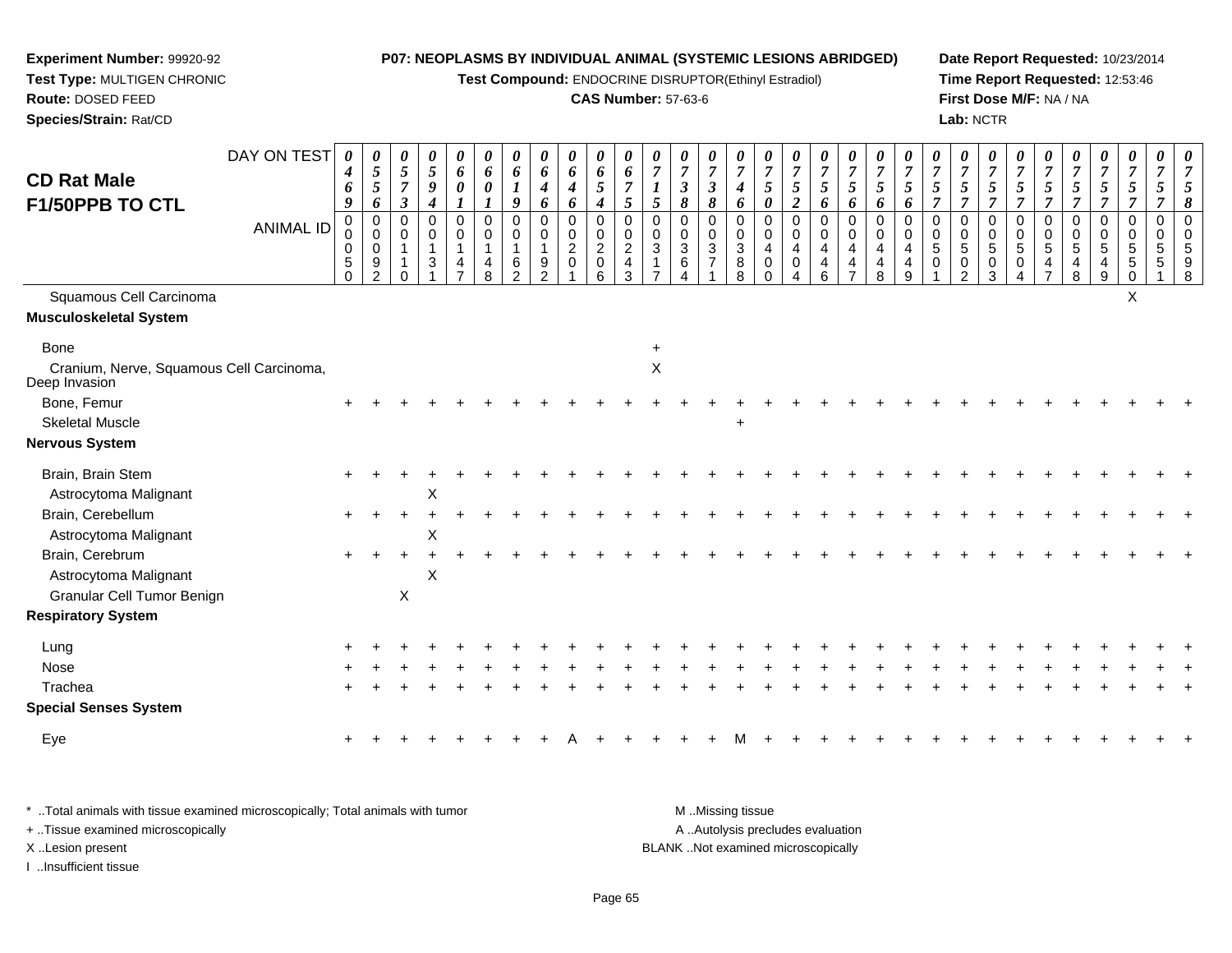**Test Compound:** ENDOCRINE DISRUPTOR(Ethinyl Estradiol)

#### **CAS Number:** 57-63-6

**Date Report Requested:** 10/23/2014**Time Report Requested:** 12:53:46**First Dose M/F:** NA / NA**Lab:** NCTR

| <b>CD Rat Male</b><br><b>F1/50PPB TO CTL</b> | DAY ON TEST      | $\boldsymbol{\theta}$<br>4<br>6<br>9 | $\boldsymbol{\theta}$<br>$\mathfrak{s}$<br>$\bm{o}$ | $\boldsymbol{\theta}$<br>$\overline{5}$<br>$\overline{ }$<br>3 | 0<br>$\mathfrak{s}$<br>9 | 0<br>6<br>$\pmb{\theta}$ | 6<br>0 | $\boldsymbol{\theta}$<br>6          | $\boldsymbol{\theta}$<br>6<br>4<br>o | $\boldsymbol{\theta}$<br>6<br>$\boldsymbol{4}$<br>6 | $\boldsymbol{\theta}$<br>6<br>5    | 6<br>$\overline{ }$                   | $\boldsymbol{\theta}$ | 0<br>$\overline{7}$<br>$\boldsymbol{\beta}$<br>8 | $\boldsymbol{\theta}$<br>$\overline{7}$<br>$\boldsymbol{\beta}$             | $\boldsymbol{\theta}$<br>$\overline{ }$<br>o | 5                                  | $\boldsymbol{\theta}$<br>$\overline{ }$<br>5 | $\boldsymbol{\theta}$<br>$\overline{7}$<br>$5\overline{)}$<br>6 | $\boldsymbol{\theta}$<br>$\overline{7}$<br>$\overline{5}$<br>6                      | $\boldsymbol{\theta}$<br>$\overline{ }$<br>5<br>o | 5 |   | $\boldsymbol{\theta}$<br>$\overline{ }$<br>$5\overline{)}$<br>$\overline{ }$ | 0<br>$\overline{7}$<br>5              | $\boldsymbol{\theta}$<br>$\overline{ }$<br>$5\overline{)}$ | $5\overline{)}$ | $\boldsymbol{\theta}$<br>$\overline{7}$<br>5 | $\boldsymbol{\theta}$<br>$\overline{7}$<br>$5\overline{)}$ | $\boldsymbol{\theta}$<br>$\overline{7}$<br>$\mathfrak{s}$ | $\boldsymbol{\mathit{U}}$<br>7 |  |
|----------------------------------------------|------------------|--------------------------------------|-----------------------------------------------------|----------------------------------------------------------------|--------------------------|--------------------------|--------|-------------------------------------|--------------------------------------|-----------------------------------------------------|------------------------------------|---------------------------------------|-----------------------|--------------------------------------------------|-----------------------------------------------------------------------------|----------------------------------------------|------------------------------------|----------------------------------------------|-----------------------------------------------------------------|-------------------------------------------------------------------------------------|---------------------------------------------------|---|---|------------------------------------------------------------------------------|---------------------------------------|------------------------------------------------------------|-----------------|----------------------------------------------|------------------------------------------------------------|-----------------------------------------------------------|--------------------------------|--|
|                                              | <b>ANIMAL ID</b> | 0<br>$\sqrt{5}$<br>$\Omega$          | 0<br>$9\,$<br>$\Omega$                              | 0<br>$\mathbf 0$<br>∩                                          | 0<br>3                   | 0<br>0<br>4              | 4<br>8 | 0<br>$\pmb{0}$<br>$\,6$<br>$\Omega$ | 0<br>0<br>9<br>$\sim$                | $\mathbf 0$<br>$\overline{c}$                       | $\mathbf 0$<br>$^2_{\rm 0}$<br>ี่ค | $\overline{c}$<br>$\overline{4}$<br>3 | 0<br>0<br>3           | 0<br>$\mathsf 0$<br>3<br>6                       | $\sigma$<br>$\boldsymbol{0}$<br>$\pmb{0}$<br>$\mathbf{3}$<br>$\overline{7}$ | $\Omega$<br>3<br>8                           | $\overline{0}$<br>4<br>$\mathbf 0$ | 0<br>4<br>0                                  | $\mathbf 0$<br>$\pmb{0}$<br>4<br>4<br>6                         | $\boldsymbol{0}$<br>$\pmb{0}$<br>$\overline{4}$<br>$\overline{4}$<br>$\overline{ }$ | 0<br>4<br>4<br>8                                  |   | 5 | 0<br>0<br>5<br>$\pmb{0}$<br>$\mathcal{L}$                                    | 0<br>$\pmb{0}$<br>5<br>$\pmb{0}$<br>3 | 0<br>$\mathbf 0$<br>5<br>0                                 | 5               | 0<br>0<br>5<br>4<br>8                        | 0<br>0<br>5<br>4<br>9                                      | 0<br>0<br>5<br>$\sqrt{5}$                                 | 0<br>0<br>5<br>5               |  |
| Harderian Gland                              |                  |                                      |                                                     |                                                                |                          |                          |        |                                     |                                      |                                                     |                                    |                                       |                       |                                                  |                                                                             |                                              |                                    |                                              |                                                                 |                                                                                     |                                                   |   |   |                                                                              |                                       |                                                            |                 |                                              |                                                            |                                                           |                                |  |
| Squamous Cell Carcinoma, Deep Invasion       |                  |                                      |                                                     |                                                                |                          |                          |        |                                     |                                      |                                                     | X                                  |                                       |                       |                                                  |                                                                             |                                              |                                    |                                              |                                                                 |                                                                                     |                                                   |   |   |                                                                              |                                       |                                                            |                 |                                              |                                                            |                                                           |                                |  |
| <b>Lacrimal Gland</b>                        |                  |                                      |                                                     |                                                                |                          |                          |        |                                     |                                      |                                                     |                                    |                                       |                       | $\pm$                                            |                                                                             |                                              |                                    |                                              |                                                                 |                                                                                     |                                                   |   |   |                                                                              |                                       |                                                            |                 |                                              |                                                            |                                                           |                                |  |
| <b>Urinary System</b>                        |                  |                                      |                                                     |                                                                |                          |                          |        |                                     |                                      |                                                     |                                    |                                       |                       |                                                  |                                                                             |                                              |                                    |                                              |                                                                 |                                                                                     |                                                   |   |   |                                                                              |                                       |                                                            |                 |                                              |                                                            |                                                           |                                |  |
| Kidney                                       |                  | $\ddot{}$                            |                                                     |                                                                |                          |                          |        |                                     |                                      |                                                     |                                    |                                       |                       |                                                  |                                                                             |                                              |                                    |                                              |                                                                 |                                                                                     |                                                   |   |   |                                                                              |                                       |                                                            |                 |                                              |                                                            |                                                           |                                |  |
| Bilateral, Renal Tubule, Adenoma             |                  |                                      | X                                                   |                                                                |                          |                          |        |                                     |                                      |                                                     |                                    | X                                     |                       |                                                  |                                                                             |                                              |                                    |                                              |                                                                 |                                                                                     |                                                   |   |   |                                                                              |                                       |                                                            |                 |                                              |                                                            |                                                           |                                |  |
| Sarcoma                                      |                  |                                      |                                                     |                                                                |                          |                          |        |                                     |                                      |                                                     |                                    |                                       |                       |                                                  | Χ                                                                           |                                              |                                    |                                              |                                                                 |                                                                                     |                                                   |   |   |                                                                              |                                       |                                                            |                 |                                              |                                                            |                                                           |                                |  |
| Urethra                                      |                  |                                      |                                                     |                                                                |                          |                          |        |                                     |                                      |                                                     |                                    |                                       |                       |                                                  |                                                                             |                                              |                                    |                                              |                                                                 |                                                                                     |                                                   |   |   |                                                                              |                                       |                                                            |                 |                                              |                                                            |                                                           |                                |  |
| <b>Urinary Bladder</b>                       |                  |                                      |                                                     |                                                                |                          |                          |        |                                     |                                      |                                                     |                                    |                                       |                       |                                                  |                                                                             |                                              |                                    |                                              |                                                                 |                                                                                     |                                                   |   |   |                                                                              |                                       |                                                            |                 |                                              |                                                            |                                                           |                                |  |
| <b>SYSTEMIC LESIONS</b>                      |                  |                                      |                                                     |                                                                |                          |                          |        |                                     |                                      |                                                     |                                    |                                       |                       |                                                  |                                                                             |                                              |                                    |                                              |                                                                 |                                                                                     |                                                   |   |   |                                                                              |                                       |                                                            |                 |                                              |                                                            |                                                           |                                |  |

Multiple Organn  $+$ <sup>+</sup> <sup>+</sup> <sup>+</sup> <sup>+</sup> <sup>+</sup> <sup>+</sup> <sup>+</sup> <sup>+</sup> <sup>+</sup> <sup>+</sup> <sup>+</sup> <sup>+</sup> <sup>+</sup> <sup>+</sup> <sup>+</sup> <sup>+</sup> <sup>+</sup> <sup>+</sup> <sup>+</sup> <sup>+</sup> <sup>+</sup> <sup>+</sup> <sup>+</sup> <sup>+</sup> <sup>+</sup> <sup>+</sup> <sup>+</sup> <sup>+</sup> <sup>+</sup> <sup>+</sup>

\* ..Total animals with tissue examined microscopically; Total animals with tumor **M** ...Missing tissue M ...Missing tissue

+ ..Tissue examined microscopically

**Experiment Number:** 99920-92**Test Type:** MULTIGEN CHRONIC

**Route:** DOSED FEED**Species/Strain:** Rat/CD

I ..Insufficient tissue

A ..Autolysis precludes evaluation X ..Lesion present BLANK ..Not examined microscopically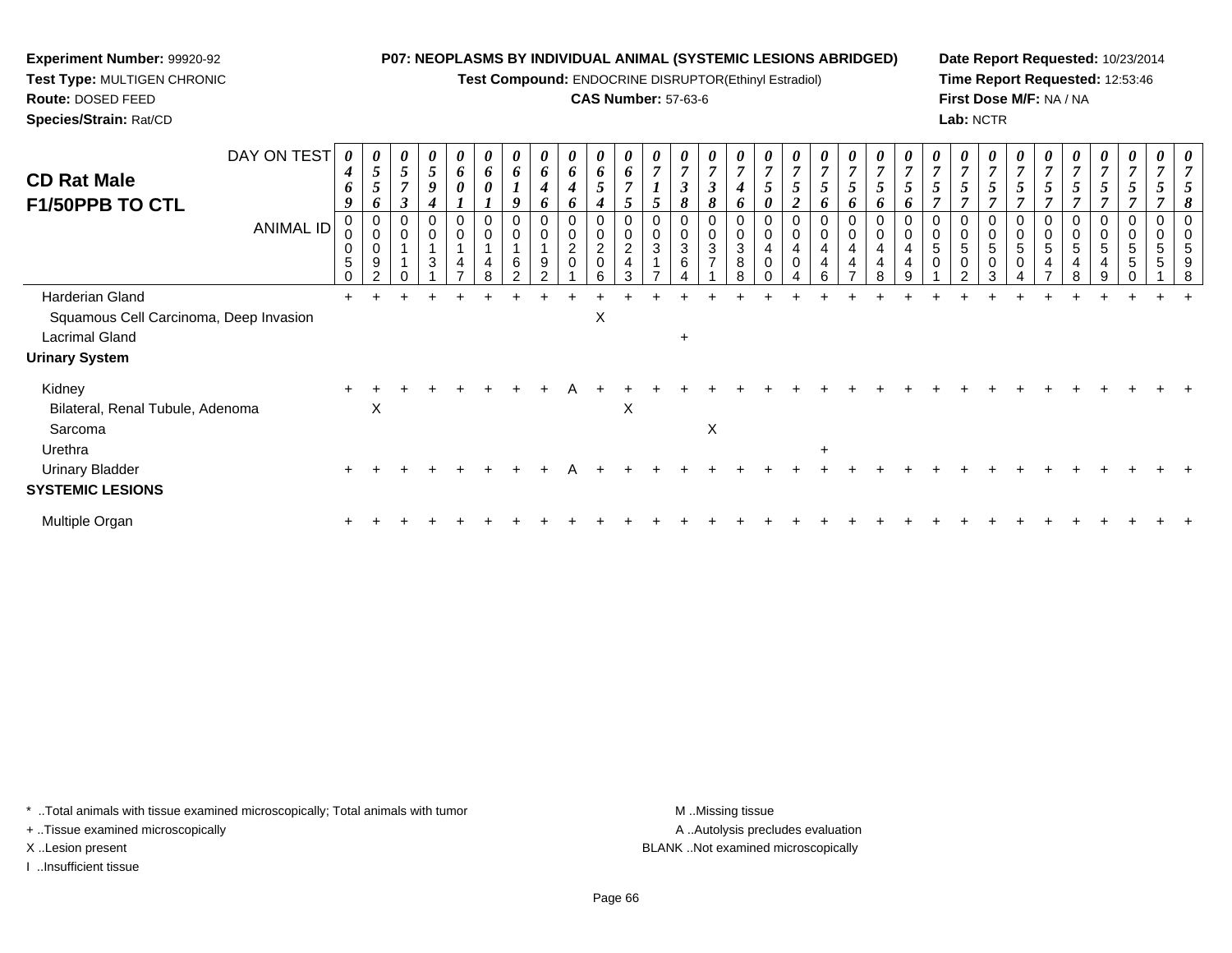**Test Compound:** ENDOCRINE DISRUPTOR(Ethinyl Estradiol)

#### **CAS Number:** 57-63-6

**Date Report Requested:** 10/23/2014**Time Report Requested:** 12:53:46**First Dose M/F:** NA / NA**Lab:** NCTR

| <b>CD Rat Male</b><br>F1/50PPB TO CTL      | DAY ON TEST<br><b>ANIMAL ID</b> | $\boldsymbol{\theta}$<br>$\overline{7}$<br>5<br>8<br>$\pmb{0}$<br>0<br>5<br>9<br>9 | 0<br>$\overline{7}$<br>5<br>8<br>0<br>$\mathbf 0$<br>6<br>0<br>0 | 0<br>$\overline{7}$<br>5<br>8<br>$\mathbf 0$<br>$\mathbf 0$<br>6<br>$\mathbf 0$ | 0<br>$\overline{7}$<br>5<br>8<br>$\mathbf 0$<br>$\mathbf 0$<br>$\,6$<br>$\mathbf 0$<br>2 | 0<br>$\overline{7}$<br>6<br>$\boldsymbol{l}$<br>$\mathbf 0$<br>0<br>6<br>5<br>$\mathfrak{p}$ | 0<br>$\overline{7}$<br>6<br>$\bm{l}$<br>0<br>$\Omega$<br>6<br>5<br>3 | 0<br>$\overline{7}$<br>6<br>$\boldsymbol{l}$<br>0<br>$\Omega$<br>6<br>5<br>4 | 0<br>$\overline{7}$<br>6<br>1<br>0<br>$\mathbf 0$<br>6<br>5<br>$\overline{5}$ | $\pmb{\theta}$<br>$\overline{7}$<br>6<br>1<br>$\pmb{0}$<br>0<br>$\,6\,$<br>$\overline{5}$<br>6 | 0<br>$\boldsymbol{7}$<br>6<br>$\boldsymbol{2}$<br>$\mathbf 0$<br>$\pmb{0}$<br>$\boldsymbol{7}$<br>$\pmb{0}$<br>$\Omega$ | 0<br>$\overline{7}$<br>6<br>$\overline{\mathbf{c}}$<br>0<br>0<br>$\overline{7}$<br>0 | 0<br>$\overline{7}$<br>6<br>$\boldsymbol{2}$<br>0<br>$\mathbf 0$<br>$\overline{7}$<br>0<br>2 | 0<br>$\overline{7}$<br>6<br>$\overline{c}$<br>0<br>$\mathbf 0$<br>$\overline{7}$<br>0<br>3 | 0<br>$\overline{7}$<br>6<br>$\boldsymbol{2}$<br>$\mathbf 0$<br>$\mathbf 0$<br>$\boldsymbol{7}$<br>$\mathbf 0$ | 0<br>$\overline{7}$<br>6<br>$\boldsymbol{\beta}$<br>$\mathbf 0$<br>0<br>$\overline{7}$<br>5 | 0<br>$\overline{7}$<br>6<br>$\boldsymbol{2}$<br>0<br>0<br>$\boldsymbol{7}$<br>5<br>$\overline{2}$ | 0<br>$\overline{7}$<br>6<br>$\boldsymbol{2}$<br>0<br>$\mathbf 0$<br>$\overline{7}$<br>$\sqrt{5}$<br>3 | 0<br>$\overline{7}$<br>6<br>$\boldsymbol{2}$<br>$\mathbf 0$<br>$\Omega$<br>$\overline{7}$<br>5<br>4 | 0<br>$\overline{7}$<br>5<br>6<br>$\mathbf 0$<br>$\mathbf 0$<br>8<br>0<br>2 | <i><b>*TOTALS</b></i> |
|--------------------------------------------|---------------------------------|------------------------------------------------------------------------------------|------------------------------------------------------------------|---------------------------------------------------------------------------------|------------------------------------------------------------------------------------------|----------------------------------------------------------------------------------------------|----------------------------------------------------------------------|------------------------------------------------------------------------------|-------------------------------------------------------------------------------|------------------------------------------------------------------------------------------------|-------------------------------------------------------------------------------------------------------------------------|--------------------------------------------------------------------------------------|----------------------------------------------------------------------------------------------|--------------------------------------------------------------------------------------------|---------------------------------------------------------------------------------------------------------------|---------------------------------------------------------------------------------------------|---------------------------------------------------------------------------------------------------|-------------------------------------------------------------------------------------------------------|-----------------------------------------------------------------------------------------------------|----------------------------------------------------------------------------|-----------------------|
| <b>Alimentary System</b>                   |                                 |                                                                                    |                                                                  |                                                                                 |                                                                                          |                                                                                              |                                                                      |                                                                              |                                                                               |                                                                                                |                                                                                                                         |                                                                                      |                                                                                              |                                                                                            |                                                                                                               |                                                                                             |                                                                                                   |                                                                                                       |                                                                                                     |                                                                            |                       |
| Esophagus                                  |                                 |                                                                                    |                                                                  |                                                                                 |                                                                                          |                                                                                              |                                                                      |                                                                              |                                                                               |                                                                                                |                                                                                                                         |                                                                                      |                                                                                              |                                                                                            |                                                                                                               |                                                                                             |                                                                                                   |                                                                                                       |                                                                                                     |                                                                            | 50                    |
| Intestine Large, Cecum                     |                                 |                                                                                    |                                                                  |                                                                                 |                                                                                          |                                                                                              |                                                                      |                                                                              |                                                                               |                                                                                                |                                                                                                                         |                                                                                      |                                                                                              |                                                                                            |                                                                                                               |                                                                                             |                                                                                                   |                                                                                                       |                                                                                                     |                                                                            | 46                    |
| Intestine Large, Colon                     |                                 |                                                                                    |                                                                  |                                                                                 |                                                                                          |                                                                                              |                                                                      |                                                                              |                                                                               |                                                                                                |                                                                                                                         |                                                                                      |                                                                                              |                                                                                            |                                                                                                               |                                                                                             |                                                                                                   |                                                                                                       |                                                                                                     |                                                                            | 48                    |
| Intestine Large, Rectum                    |                                 | +                                                                                  |                                                                  |                                                                                 |                                                                                          |                                                                                              |                                                                      |                                                                              |                                                                               |                                                                                                |                                                                                                                         |                                                                                      |                                                                                              |                                                                                            |                                                                                                               |                                                                                             |                                                                                                   |                                                                                                       |                                                                                                     |                                                                            | 48                    |
| Intestine Small, Duodenum                  |                                 |                                                                                    |                                                                  |                                                                                 |                                                                                          |                                                                                              |                                                                      |                                                                              |                                                                               |                                                                                                |                                                                                                                         |                                                                                      |                                                                                              |                                                                                            |                                                                                                               |                                                                                             |                                                                                                   |                                                                                                       |                                                                                                     |                                                                            | 47                    |
| Intestine Small, Ileum                     |                                 |                                                                                    |                                                                  |                                                                                 |                                                                                          |                                                                                              |                                                                      |                                                                              |                                                                               |                                                                                                |                                                                                                                         |                                                                                      |                                                                                              |                                                                                            |                                                                                                               |                                                                                             |                                                                                                   |                                                                                                       |                                                                                                     |                                                                            | 45                    |
| Intestine Small, Jejunum<br>Adenocarcinoma |                                 |                                                                                    |                                                                  |                                                                                 |                                                                                          |                                                                                              |                                                                      |                                                                              |                                                                               |                                                                                                |                                                                                                                         |                                                                                      |                                                                                              |                                                                                            |                                                                                                               |                                                                                             |                                                                                                   |                                                                                                       |                                                                                                     |                                                                            | 48<br>1               |
| Liver                                      |                                 | +                                                                                  |                                                                  |                                                                                 |                                                                                          |                                                                                              |                                                                      |                                                                              |                                                                               |                                                                                                |                                                                                                                         |                                                                                      |                                                                                              |                                                                                            |                                                                                                               |                                                                                             |                                                                                                   |                                                                                                       |                                                                                                     |                                                                            | 49                    |
| Cholangiocarcinoma                         |                                 |                                                                                    | X                                                                |                                                                                 |                                                                                          |                                                                                              |                                                                      |                                                                              |                                                                               |                                                                                                |                                                                                                                         |                                                                                      |                                                                                              |                                                                                            |                                                                                                               |                                                                                             |                                                                                                   |                                                                                                       |                                                                                                     |                                                                            | 1                     |
| Hepatocellular Adenoma                     |                                 |                                                                                    |                                                                  |                                                                                 |                                                                                          |                                                                                              |                                                                      |                                                                              |                                                                               |                                                                                                |                                                                                                                         |                                                                                      |                                                                                              |                                                                                            |                                                                                                               |                                                                                             |                                                                                                   |                                                                                                       |                                                                                                     |                                                                            | 1                     |
| Hepatocellular Carcinoma                   |                                 |                                                                                    |                                                                  |                                                                                 |                                                                                          | $\boldsymbol{\mathsf{X}}$                                                                    |                                                                      |                                                                              |                                                                               |                                                                                                |                                                                                                                         |                                                                                      |                                                                                              |                                                                                            |                                                                                                               |                                                                                             |                                                                                                   |                                                                                                       |                                                                                                     |                                                                            | 1                     |
| Oral Mucosa                                |                                 |                                                                                    |                                                                  |                                                                                 |                                                                                          |                                                                                              |                                                                      |                                                                              |                                                                               | $\ddot{}$                                                                                      |                                                                                                                         |                                                                                      |                                                                                              |                                                                                            |                                                                                                               |                                                                                             |                                                                                                   |                                                                                                       |                                                                                                     | $\ddot{}$                                                                  | 6                     |
| Squamous Cell Carcinoma                    |                                 |                                                                                    |                                                                  |                                                                                 |                                                                                          |                                                                                              |                                                                      |                                                                              |                                                                               |                                                                                                |                                                                                                                         |                                                                                      |                                                                                              |                                                                                            |                                                                                                               |                                                                                             |                                                                                                   |                                                                                                       |                                                                                                     | X                                                                          | 4                     |
| Pancreas                                   |                                 |                                                                                    |                                                                  |                                                                                 |                                                                                          |                                                                                              |                                                                      |                                                                              |                                                                               |                                                                                                |                                                                                                                         |                                                                                      |                                                                                              |                                                                                            |                                                                                                               |                                                                                             |                                                                                                   |                                                                                                       |                                                                                                     |                                                                            | 50                    |
| <b>Salivary Glands</b>                     |                                 |                                                                                    |                                                                  |                                                                                 |                                                                                          |                                                                                              |                                                                      |                                                                              |                                                                               |                                                                                                |                                                                                                                         |                                                                                      |                                                                                              |                                                                                            |                                                                                                               |                                                                                             |                                                                                                   |                                                                                                       |                                                                                                     |                                                                            | 49                    |
| Stomach, Forestomach                       |                                 |                                                                                    |                                                                  |                                                                                 |                                                                                          |                                                                                              |                                                                      |                                                                              |                                                                               |                                                                                                |                                                                                                                         |                                                                                      |                                                                                              |                                                                                            |                                                                                                               |                                                                                             |                                                                                                   |                                                                                                       |                                                                                                     |                                                                            | 49                    |
| Stomach, Glandular                         |                                 |                                                                                    |                                                                  |                                                                                 |                                                                                          |                                                                                              |                                                                      |                                                                              |                                                                               |                                                                                                |                                                                                                                         |                                                                                      |                                                                                              |                                                                                            |                                                                                                               |                                                                                             |                                                                                                   |                                                                                                       |                                                                                                     |                                                                            | 49                    |
| Tongue                                     |                                 |                                                                                    |                                                                  |                                                                                 |                                                                                          |                                                                                              |                                                                      |                                                                              |                                                                               |                                                                                                |                                                                                                                         |                                                                                      |                                                                                              |                                                                                            |                                                                                                               |                                                                                             |                                                                                                   |                                                                                                       |                                                                                                     |                                                                            | 1                     |
| <b>Cardiovascular System</b>               |                                 |                                                                                    |                                                                  |                                                                                 |                                                                                          |                                                                                              |                                                                      |                                                                              |                                                                               |                                                                                                |                                                                                                                         |                                                                                      |                                                                                              |                                                                                            |                                                                                                               |                                                                                             |                                                                                                   |                                                                                                       |                                                                                                     |                                                                            |                       |
|                                            |                                 |                                                                                    |                                                                  |                                                                                 |                                                                                          |                                                                                              |                                                                      |                                                                              |                                                                               |                                                                                                |                                                                                                                         |                                                                                      |                                                                                              |                                                                                            |                                                                                                               |                                                                                             |                                                                                                   |                                                                                                       |                                                                                                     |                                                                            |                       |

**Experiment Number:** 99920-92**Test Type:** MULTIGEN CHRONIC

**Route:** DOSED FEED**Species/Strain:** Rat/CD

Blood Vessel

<sup>+</sup>

\* ..Total animals with tissue examined microscopically; Total animals with tumor **M** ...Missing tissue M ...Missing tissue A .. Autolysis precludes evaluation + ..Tissue examined microscopically X ..Lesion present BLANK ..Not examined microscopicallyI ..Insufficient tissue

<sup>+</sup> <sup>+</sup> <sup>+</sup> <sup>+</sup> <sup>+</sup> <sup>+</sup> <sup>+</sup> <sup>+</sup> <sup>+</sup> <sup>+</sup> <sup>+</sup> <sup>+</sup> <sup>+</sup> <sup>+</sup> <sup>+</sup> <sup>+</sup> <sup>+</sup> <sup>+</sup> <sup>50</sup>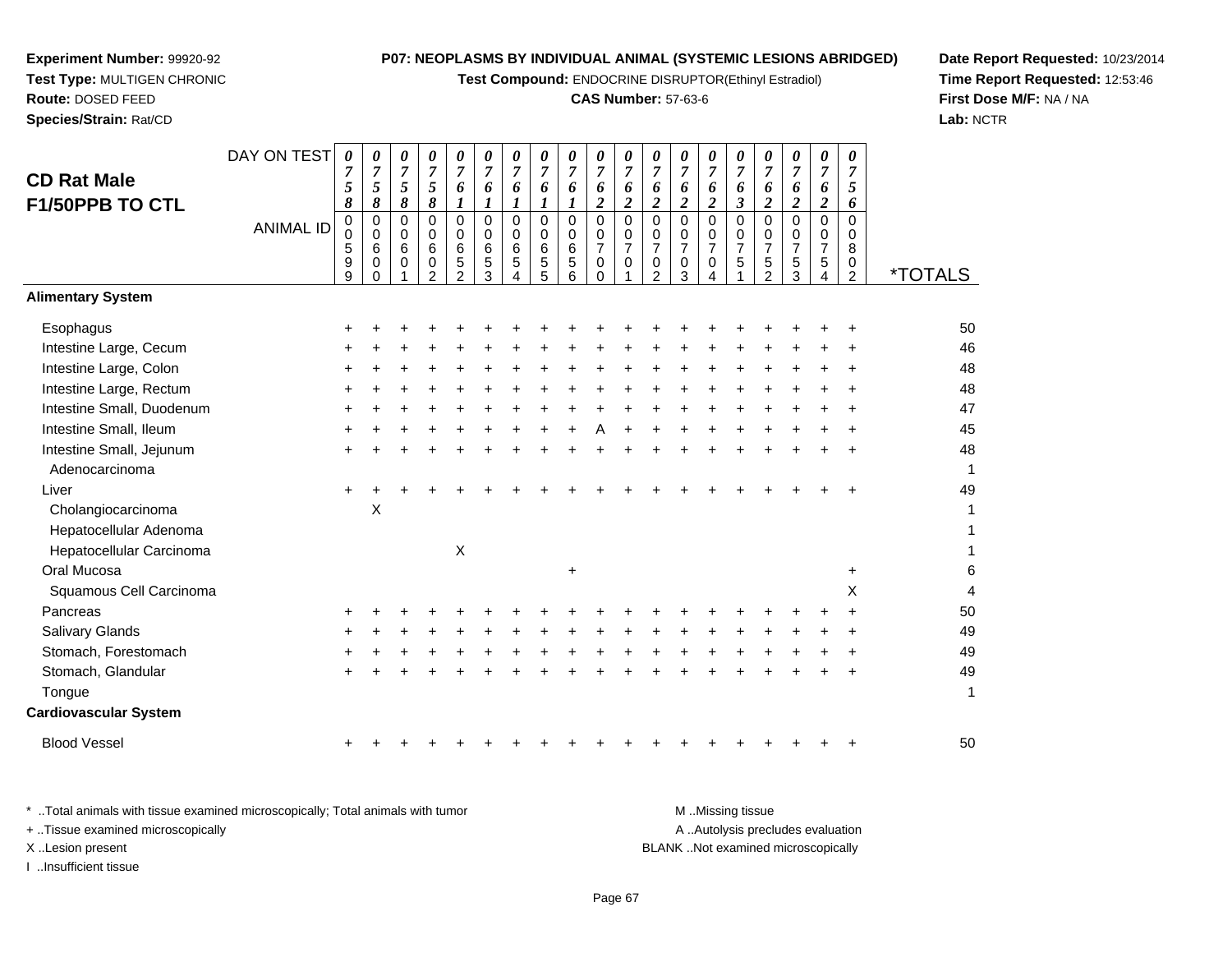**Test Compound:** ENDOCRINE DISRUPTOR(Ethinyl Estradiol)

#### **CAS Number:** 57-63-6

**Date Report Requested:** 10/23/2014**Time Report Requested:** 12:53:46**First Dose M/F:** NA / NA**Lab:** NCTR

| <b>CD Rat Male</b><br>F1/50PPB TO CTL<br>Heart                                             | DAY ON TEST<br><b>ANIMAL ID</b> | $\boldsymbol{\theta}$<br>7<br>5<br>8<br>0<br>0<br>5<br>9<br>9<br>$\ddot{}$ | 0<br>$\overline{7}$<br>$\sqrt{5}$<br>8<br>0<br>0<br>6<br>0<br>0 | 0<br>7<br>5<br>8<br>0<br>$\mathbf 0$<br>6<br>0 | 0<br>$\overline{7}$<br>5<br>8<br>0<br>0<br>6<br>0<br>$\overline{2}$ | 0<br>7<br>6<br>1<br>0<br>0<br>6<br>5<br>$\mathcal{P}$ | 0<br>$\overline{7}$<br>6<br>$\boldsymbol{l}$<br>$\Omega$<br>0<br>6<br>5<br>3 | 0<br>7<br>6<br>$\boldsymbol{l}$<br>$\Omega$<br>0<br>6<br>5<br>4<br>÷ | 0<br>$\overline{7}$<br>6<br>1<br>$\Omega$<br>0<br>6<br>5<br>5 | 0<br>$\overline{7}$<br>6<br>$\boldsymbol{l}$<br>$\Omega$<br>0<br>6<br>5<br>6<br>$\ddot{}$ | 0<br>$\overline{7}$<br>6<br>$\boldsymbol{2}$<br>$\Omega$<br>0<br>$\overline{7}$<br>$\mathbf 0$<br>$\Omega$ | 0<br>6<br>$\overline{c}$<br>0<br>0<br>$\overline{7}$<br>0 | 0<br>7<br>6<br>$\overline{\mathbf{c}}$<br>0<br>0<br>$\overline{7}$<br>0<br>2 | 0<br>7<br>6<br>$\overline{c}$<br>$\Omega$<br>0<br>$\overline{7}$<br>0<br>3 | 0<br>$\overline{7}$<br>6<br>$\overline{2}$<br>0<br>0<br>$\overline{7}$<br>$\mathbf 0$<br>4<br>$\ddot{}$ | 0<br>$\overline{7}$<br>6<br>$\mathfrak{z}$<br>$\Omega$<br>0<br>$\overline{7}$<br>5<br>1 | 0<br>7<br>6<br>$\overline{2}$<br>$\Omega$<br>0<br>7<br>5<br>2 | 0<br>$\boldsymbol{7}$<br>6<br>$\boldsymbol{2}$<br>0<br>0<br>$\overline{7}$<br>5<br>3<br>$\ddot{}$ | $\boldsymbol{\theta}$<br>$\overline{7}$<br>6<br>$\overline{\mathbf{c}}$<br>0<br>0<br>$\overline{7}$<br>5<br>4<br>$+$ | 0<br>$\overline{7}$<br>5<br>6<br>0<br>0<br>8<br>0<br>$\overline{2}$<br>$+$ | <i><b>*TOTALS</b></i><br>50 |
|--------------------------------------------------------------------------------------------|---------------------------------|----------------------------------------------------------------------------|-----------------------------------------------------------------|------------------------------------------------|---------------------------------------------------------------------|-------------------------------------------------------|------------------------------------------------------------------------------|----------------------------------------------------------------------|---------------------------------------------------------------|-------------------------------------------------------------------------------------------|------------------------------------------------------------------------------------------------------------|-----------------------------------------------------------|------------------------------------------------------------------------------|----------------------------------------------------------------------------|---------------------------------------------------------------------------------------------------------|-----------------------------------------------------------------------------------------|---------------------------------------------------------------|---------------------------------------------------------------------------------------------------|----------------------------------------------------------------------------------------------------------------------|----------------------------------------------------------------------------|-----------------------------|
| <b>Endocrine System</b>                                                                    |                                 |                                                                            |                                                                 |                                                |                                                                     |                                                       |                                                                              |                                                                      |                                                               |                                                                                           |                                                                                                            |                                                           |                                                                              |                                                                            |                                                                                                         |                                                                                         |                                                               |                                                                                                   |                                                                                                                      |                                                                            |                             |
| <b>Adrenal Cortex</b><br>Adenoma<br>Adrenal Medulla                                        |                                 |                                                                            |                                                                 |                                                |                                                                     |                                                       |                                                                              |                                                                      |                                                               |                                                                                           |                                                                                                            |                                                           |                                                                              |                                                                            |                                                                                                         |                                                                                         |                                                               |                                                                                                   |                                                                                                                      |                                                                            | 50<br>1<br>50               |
| Pheochromocytoma Benign                                                                    |                                 |                                                                            |                                                                 |                                                |                                                                     |                                                       |                                                                              |                                                                      |                                                               |                                                                                           |                                                                                                            |                                                           |                                                                              |                                                                            |                                                                                                         | X                                                                                       |                                                               |                                                                                                   |                                                                                                                      |                                                                            |                             |
| Islets, Pancreatic                                                                         |                                 |                                                                            |                                                                 |                                                |                                                                     |                                                       |                                                                              |                                                                      |                                                               |                                                                                           |                                                                                                            |                                                           |                                                                              |                                                                            |                                                                                                         |                                                                                         |                                                               |                                                                                                   |                                                                                                                      |                                                                            | 50                          |
| Parathyroid Gland                                                                          |                                 |                                                                            |                                                                 |                                                |                                                                     |                                                       |                                                                              |                                                                      |                                                               |                                                                                           |                                                                                                            |                                                           |                                                                              |                                                                            |                                                                                                         |                                                                                         |                                                               |                                                                                                   |                                                                                                                      |                                                                            | 50                          |
| <b>Pituitary Gland</b>                                                                     |                                 |                                                                            |                                                                 |                                                |                                                                     |                                                       |                                                                              |                                                                      |                                                               |                                                                                           |                                                                                                            |                                                           |                                                                              |                                                                            |                                                                                                         |                                                                                         |                                                               |                                                                                                   |                                                                                                                      | $\ddot{}$                                                                  | 49                          |
| Pars Distalis, Adenoma                                                                     |                                 | X                                                                          |                                                                 | X                                              | X                                                                   | Χ                                                     |                                                                              |                                                                      |                                                               | X                                                                                         | X                                                                                                          |                                                           | X                                                                            |                                                                            |                                                                                                         | X                                                                                       |                                                               |                                                                                                   | X                                                                                                                    | X                                                                          | 24                          |
| <b>Thyroid Gland</b><br>C Cell, Adenoma<br>C Cell, Carcinoma<br><b>General Body System</b> |                                 |                                                                            |                                                                 |                                                |                                                                     |                                                       |                                                                              |                                                                      |                                                               |                                                                                           |                                                                                                            |                                                           |                                                                              |                                                                            |                                                                                                         |                                                                                         |                                                               |                                                                                                   |                                                                                                                      | $\ddot{}$                                                                  | 49<br>1<br>1                |
| <b>NONE</b>                                                                                |                                 |                                                                            |                                                                 |                                                |                                                                     |                                                       |                                                                              |                                                                      |                                                               |                                                                                           |                                                                                                            |                                                           |                                                                              |                                                                            |                                                                                                         |                                                                                         |                                                               |                                                                                                   |                                                                                                                      |                                                                            |                             |
| <b>Genital System</b>                                                                      |                                 |                                                                            |                                                                 |                                                |                                                                     |                                                       |                                                                              |                                                                      |                                                               |                                                                                           |                                                                                                            |                                                           |                                                                              |                                                                            |                                                                                                         |                                                                                         |                                                               |                                                                                                   |                                                                                                                      |                                                                            |                             |
| <b>Coagulating Gland</b>                                                                   |                                 |                                                                            |                                                                 |                                                |                                                                     |                                                       |                                                                              |                                                                      |                                                               |                                                                                           |                                                                                                            |                                                           |                                                                              |                                                                            |                                                                                                         |                                                                                         |                                                               |                                                                                                   |                                                                                                                      |                                                                            | 48                          |
| Epididymis                                                                                 |                                 |                                                                            |                                                                 |                                                |                                                                     |                                                       |                                                                              |                                                                      |                                                               |                                                                                           |                                                                                                            |                                                           |                                                                              |                                                                            |                                                                                                         |                                                                                         |                                                               |                                                                                                   |                                                                                                                      |                                                                            | 50                          |
| <b>Preputial Gland</b>                                                                     |                                 |                                                                            |                                                                 |                                                |                                                                     |                                                       |                                                                              |                                                                      |                                                               |                                                                                           |                                                                                                            |                                                           |                                                                              |                                                                            |                                                                                                         |                                                                                         |                                                               |                                                                                                   |                                                                                                                      | ÷                                                                          | 50                          |
| Squamous Cell Carcinoma                                                                    |                                 |                                                                            |                                                                 |                                                |                                                                     |                                                       |                                                                              |                                                                      |                                                               |                                                                                           |                                                                                                            |                                                           |                                                                              |                                                                            |                                                                                                         | X                                                                                       |                                                               |                                                                                                   |                                                                                                                      |                                                                            |                             |
| Prostate, Dorsal/Lateral Lobe                                                              |                                 |                                                                            | +                                                               | +                                              |                                                                     |                                                       |                                                                              | +                                                                    |                                                               |                                                                                           |                                                                                                            |                                                           |                                                                              |                                                                            | $\ddot{}$                                                                                               |                                                                                         |                                                               |                                                                                                   |                                                                                                                      |                                                                            | 50                          |
|                                                                                            |                                 |                                                                            |                                                                 |                                                |                                                                     |                                                       |                                                                              |                                                                      |                                                               |                                                                                           |                                                                                                            |                                                           |                                                                              |                                                                            |                                                                                                         |                                                                                         |                                                               |                                                                                                   |                                                                                                                      |                                                                            |                             |

**Experiment Number:** 99920-92**Test Type:** MULTIGEN CHRONIC

**Route:** DOSED FEED**Species/Strain:** Rat/CD

\* ..Total animals with tissue examined microscopically; Total animals with tumor **M** . Missing tissue M ..Missing tissue A ..Autolysis precludes evaluation + ..Tissue examined microscopically X ..Lesion present BLANK ..Not examined microscopicallyI ..Insufficient tissue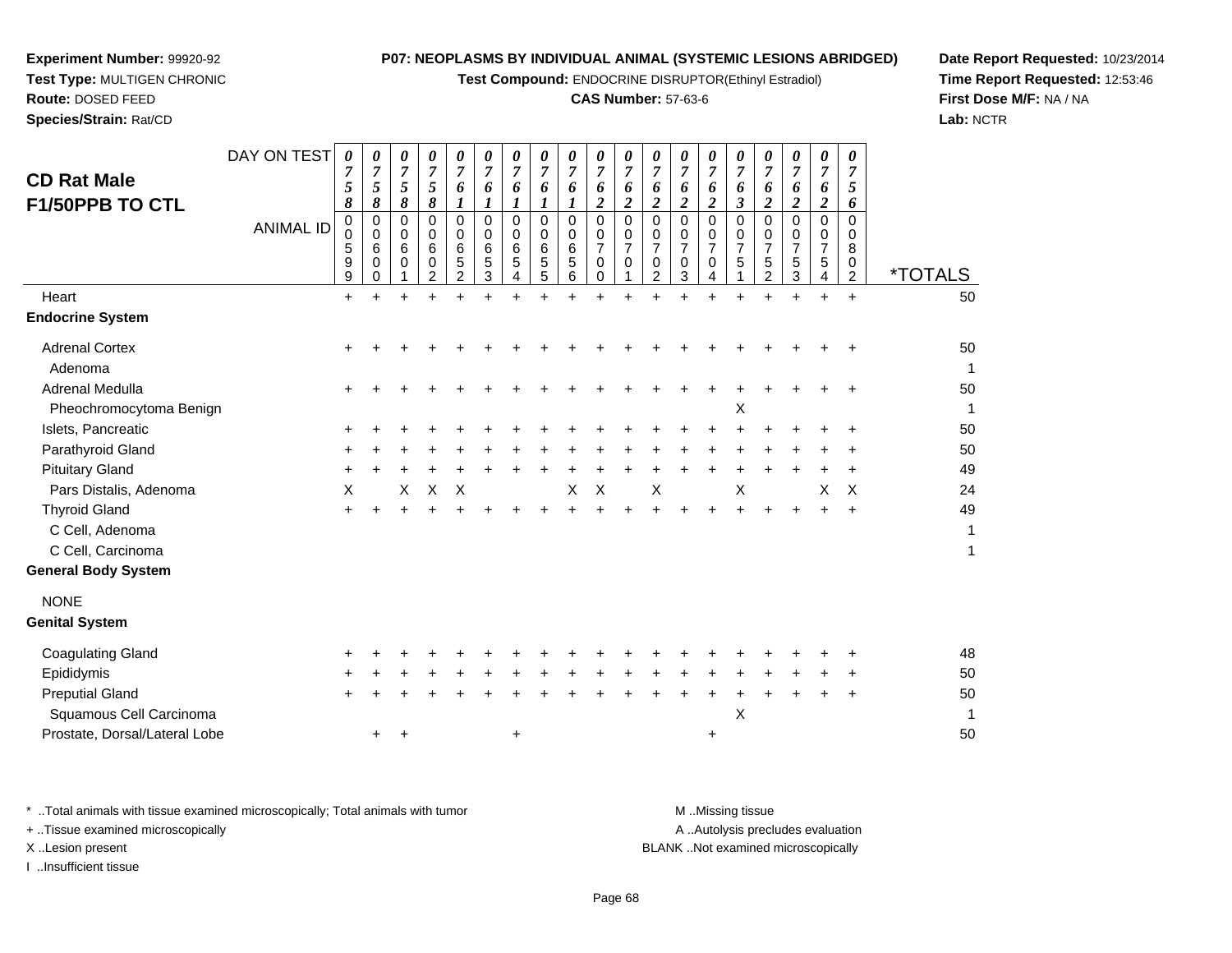**Test Compound:** ENDOCRINE DISRUPTOR(Ethinyl Estradiol)

#### **CAS Number:** 57-63-6

**Date Report Requested:** 10/23/2014**Time Report Requested:** 12:53:46**First Dose M/F:** NA / NA**Lab:** NCTR

| <b>CD Rat Male</b><br><b>F1/50PPB TO CTL</b> | DAY ON TEST<br><b>ANIMAL ID</b> | $\pmb{\theta}$<br>7<br>5<br>8<br>0<br>0<br>5<br>9<br>$\boldsymbol{9}$ | 0<br>7<br>5<br>8<br>0<br>0<br>6<br>0<br>0 | 0<br>$\overline{7}$<br>$\sqrt{5}$<br>8<br>0<br>0<br>6<br>0 | 0<br>7<br>5<br>8<br>0<br>0<br>6<br>0<br>$\overline{c}$ | 0<br>7<br>6<br>1<br>$\mathbf 0$<br>0<br>6<br>5<br>$\overline{c}$ | 0<br>7<br>6<br>1<br>$\Omega$<br>$\Omega$<br>6<br>5<br>3 | 0<br>7<br>6<br>$\boldsymbol{l}$<br>0<br>0<br>6<br>5<br>4 | 0<br>7<br>6<br>1<br>$\mathbf 0$<br>0<br>6<br>5<br>5 | 0<br>$\overline{7}$<br>6<br>0<br>0<br>$\,6$<br>5<br>6 | 0<br>6<br>$\boldsymbol{2}$<br>$\mathbf{0}$<br>0<br>$\overline{7}$<br>0<br>0 | 0<br>7<br>6<br>$\boldsymbol{2}$<br>0<br>0<br>$\overline{7}$<br>0 | 0<br>$\overline{7}$<br>6<br>2<br>0<br>0<br>7<br>0<br>$\overline{c}$ | 0<br>$\overline{7}$<br>6<br>$\boldsymbol{2}$<br>$\mathbf 0$<br>0<br>$\overline{7}$<br>0<br>3 | 0<br>7<br>6<br>$\overline{\mathbf{c}}$<br>$\mathbf 0$<br>0<br>$\overline{7}$<br>0<br>4 | 0<br>7<br>6<br>3<br>$\Omega$<br>0<br>$\overline{7}$<br>5 | 0<br>7<br>6<br>2<br>0<br>0<br>$\overline{7}$<br>5<br>$\overline{2}$ | 0<br>$\overline{7}$<br>6<br>$\boldsymbol{2}$<br>0<br>0<br>$\overline{7}$<br>5<br>3 | 0<br>$\overline{7}$<br>6<br>$\overline{2}$<br>0<br>0<br>$\overline{7}$<br>5<br>4 | 0<br>$\overline{7}$<br>5<br>6<br>$\Omega$<br>0<br>8<br>0<br>$\overline{c}$ | <i><b>*TOTALS</b></i>   |
|----------------------------------------------|---------------------------------|-----------------------------------------------------------------------|-------------------------------------------|------------------------------------------------------------|--------------------------------------------------------|------------------------------------------------------------------|---------------------------------------------------------|----------------------------------------------------------|-----------------------------------------------------|-------------------------------------------------------|-----------------------------------------------------------------------------|------------------------------------------------------------------|---------------------------------------------------------------------|----------------------------------------------------------------------------------------------|----------------------------------------------------------------------------------------|----------------------------------------------------------|---------------------------------------------------------------------|------------------------------------------------------------------------------------|----------------------------------------------------------------------------------|----------------------------------------------------------------------------|-------------------------|
| Prostate, Ventral Lobe                       |                                 | $\ddot{}$                                                             | $\ddot{}$                                 | $\ddot{}$                                                  | $\ddot{}$                                              | ÷                                                                |                                                         | $\ddot{}$                                                |                                                     | $\ddot{}$                                             | $\ddot{}$                                                                   |                                                                  |                                                                     |                                                                                              | $\ddot{}$                                                                              |                                                          | ÷                                                                   | $\ddot{}$                                                                          | $\ddot{}$                                                                        | $\ddot{}$                                                                  | 50                      |
| <b>Rete Testes</b>                           |                                 | ÷                                                                     |                                           |                                                            |                                                        |                                                                  |                                                         |                                                          |                                                     |                                                       | м                                                                           |                                                                  |                                                                     |                                                                                              |                                                                                        |                                                          |                                                                     |                                                                                    |                                                                                  |                                                                            | 46                      |
| <b>Seminal Vesicle</b>                       |                                 |                                                                       |                                           |                                                            |                                                        |                                                                  |                                                         |                                                          |                                                     |                                                       |                                                                             |                                                                  |                                                                     |                                                                                              |                                                                                        |                                                          |                                                                     |                                                                                    |                                                                                  |                                                                            | 48                      |
| <b>Testes</b>                                |                                 |                                                                       |                                           |                                                            |                                                        |                                                                  |                                                         |                                                          |                                                     |                                                       |                                                                             |                                                                  |                                                                     |                                                                                              |                                                                                        |                                                          |                                                                     |                                                                                    |                                                                                  |                                                                            | 50                      |
| <b>Hematopoietic System</b>                  |                                 |                                                                       |                                           |                                                            |                                                        |                                                                  |                                                         |                                                          |                                                     |                                                       |                                                                             |                                                                  |                                                                     |                                                                                              |                                                                                        |                                                          |                                                                     |                                                                                    |                                                                                  |                                                                            |                         |
| <b>Bone Marrow</b>                           |                                 | +                                                                     |                                           |                                                            |                                                        |                                                                  |                                                         |                                                          |                                                     |                                                       |                                                                             |                                                                  |                                                                     |                                                                                              |                                                                                        |                                                          |                                                                     |                                                                                    |                                                                                  |                                                                            | 49                      |
| Lymph Node                                   |                                 |                                                                       |                                           |                                                            |                                                        |                                                                  |                                                         |                                                          |                                                     |                                                       |                                                                             |                                                                  |                                                                     |                                                                                              |                                                                                        |                                                          |                                                                     |                                                                                    |                                                                                  |                                                                            | 19                      |
| Lymph Node, Mandibular                       |                                 | ٠                                                                     |                                           |                                                            |                                                        |                                                                  |                                                         |                                                          |                                                     |                                                       |                                                                             |                                                                  |                                                                     |                                                                                              |                                                                                        |                                                          |                                                                     |                                                                                    |                                                                                  |                                                                            | 50                      |
| Lymph Node, Mesenteric                       |                                 |                                                                       |                                           |                                                            |                                                        |                                                                  |                                                         |                                                          |                                                     |                                                       |                                                                             |                                                                  |                                                                     |                                                                                              |                                                                                        |                                                          |                                                                     |                                                                                    |                                                                                  |                                                                            | 48                      |
| Spleen                                       |                                 | $\ddot{}$                                                             |                                           |                                                            |                                                        |                                                                  |                                                         |                                                          |                                                     |                                                       |                                                                             |                                                                  |                                                                     |                                                                                              |                                                                                        |                                                          |                                                                     |                                                                                    | ٠                                                                                | ÷                                                                          | 50                      |
| Hemangiosarcoma                              |                                 |                                                                       |                                           |                                                            |                                                        |                                                                  |                                                         |                                                          |                                                     |                                                       |                                                                             |                                                                  |                                                                     |                                                                                              |                                                                                        |                                                          |                                                                     |                                                                                    |                                                                                  |                                                                            | 1                       |
| Thymus                                       |                                 | +                                                                     |                                           |                                                            |                                                        |                                                                  |                                                         |                                                          |                                                     |                                                       |                                                                             |                                                                  |                                                                     |                                                                                              |                                                                                        |                                                          |                                                                     |                                                                                    |                                                                                  | ÷                                                                          | 47                      |
| <b>Integumentary System</b>                  |                                 |                                                                       |                                           |                                                            |                                                        |                                                                  |                                                         |                                                          |                                                     |                                                       |                                                                             |                                                                  |                                                                     |                                                                                              |                                                                                        |                                                          |                                                                     |                                                                                    |                                                                                  |                                                                            |                         |
| <b>Mammary Gland</b>                         |                                 | +                                                                     |                                           |                                                            |                                                        |                                                                  |                                                         |                                                          |                                                     |                                                       |                                                                             |                                                                  |                                                                     |                                                                                              |                                                                                        |                                                          |                                                                     |                                                                                    |                                                                                  | +                                                                          | 48                      |
| Adenoma                                      |                                 |                                                                       |                                           |                                                            |                                                        |                                                                  |                                                         |                                                          |                                                     |                                                       |                                                                             |                                                                  |                                                                     |                                                                                              |                                                                                        |                                                          |                                                                     |                                                                                    | Χ                                                                                |                                                                            | $\overline{\mathbf{c}}$ |
| Fibroadenoma                                 |                                 |                                                                       |                                           |                                                            |                                                        |                                                                  |                                                         |                                                          |                                                     |                                                       |                                                                             |                                                                  |                                                                     |                                                                                              |                                                                                        |                                                          |                                                                     |                                                                                    |                                                                                  |                                                                            | 1                       |
| Fibroma                                      |                                 |                                                                       |                                           |                                                            |                                                        |                                                                  |                                                         |                                                          |                                                     |                                                       | Χ                                                                           |                                                                  |                                                                     |                                                                                              |                                                                                        |                                                          |                                                                     |                                                                                    |                                                                                  |                                                                            |                         |
| Skin                                         |                                 | $\div$                                                                |                                           |                                                            |                                                        |                                                                  |                                                         |                                                          |                                                     |                                                       |                                                                             |                                                                  |                                                                     |                                                                                              |                                                                                        |                                                          |                                                                     |                                                                                    |                                                                                  |                                                                            | 50                      |
| <b>Basal Cell Adenoma</b>                    |                                 |                                                                       |                                           |                                                            |                                                        |                                                                  |                                                         |                                                          |                                                     |                                                       |                                                                             |                                                                  |                                                                     |                                                                                              |                                                                                        |                                                          |                                                                     |                                                                                    |                                                                                  |                                                                            | 2                       |
| Keratoacanthoma                              |                                 |                                                                       | $\boldsymbol{\mathsf{X}}$                 |                                                            |                                                        |                                                                  |                                                         |                                                          |                                                     |                                                       |                                                                             |                                                                  |                                                                     |                                                                                              |                                                                                        |                                                          |                                                                     |                                                                                    |                                                                                  |                                                                            |                         |
| Osteosarcoma                                 |                                 |                                                                       |                                           |                                                            |                                                        |                                                                  |                                                         |                                                          |                                                     |                                                       |                                                                             |                                                                  |                                                                     |                                                                                              |                                                                                        |                                                          |                                                                     |                                                                                    |                                                                                  |                                                                            |                         |
| Prepuce, Squamous Cell Carcinoma             |                                 |                                                                       |                                           |                                                            |                                                        |                                                                  |                                                         |                                                          |                                                     |                                                       |                                                                             |                                                                  |                                                                     |                                                                                              |                                                                                        |                                                          |                                                                     |                                                                                    |                                                                                  |                                                                            | 1                       |
|                                              |                                 |                                                                       |                                           |                                                            |                                                        |                                                                  |                                                         |                                                          |                                                     |                                                       |                                                                             |                                                                  |                                                                     |                                                                                              |                                                                                        |                                                          |                                                                     |                                                                                    |                                                                                  |                                                                            |                         |

**Experiment Number:** 99920-92**Test Type:** MULTIGEN CHRONIC

**Route:** DOSED FEED**Species/Strain:** Rat/CD

\* ..Total animals with tissue examined microscopically; Total animals with tumor **M** . Missing tissue M ..Missing tissue A ..Autolysis precludes evaluation + ..Tissue examined microscopically X ..Lesion present BLANK ..Not examined microscopicallyI ..Insufficient tissue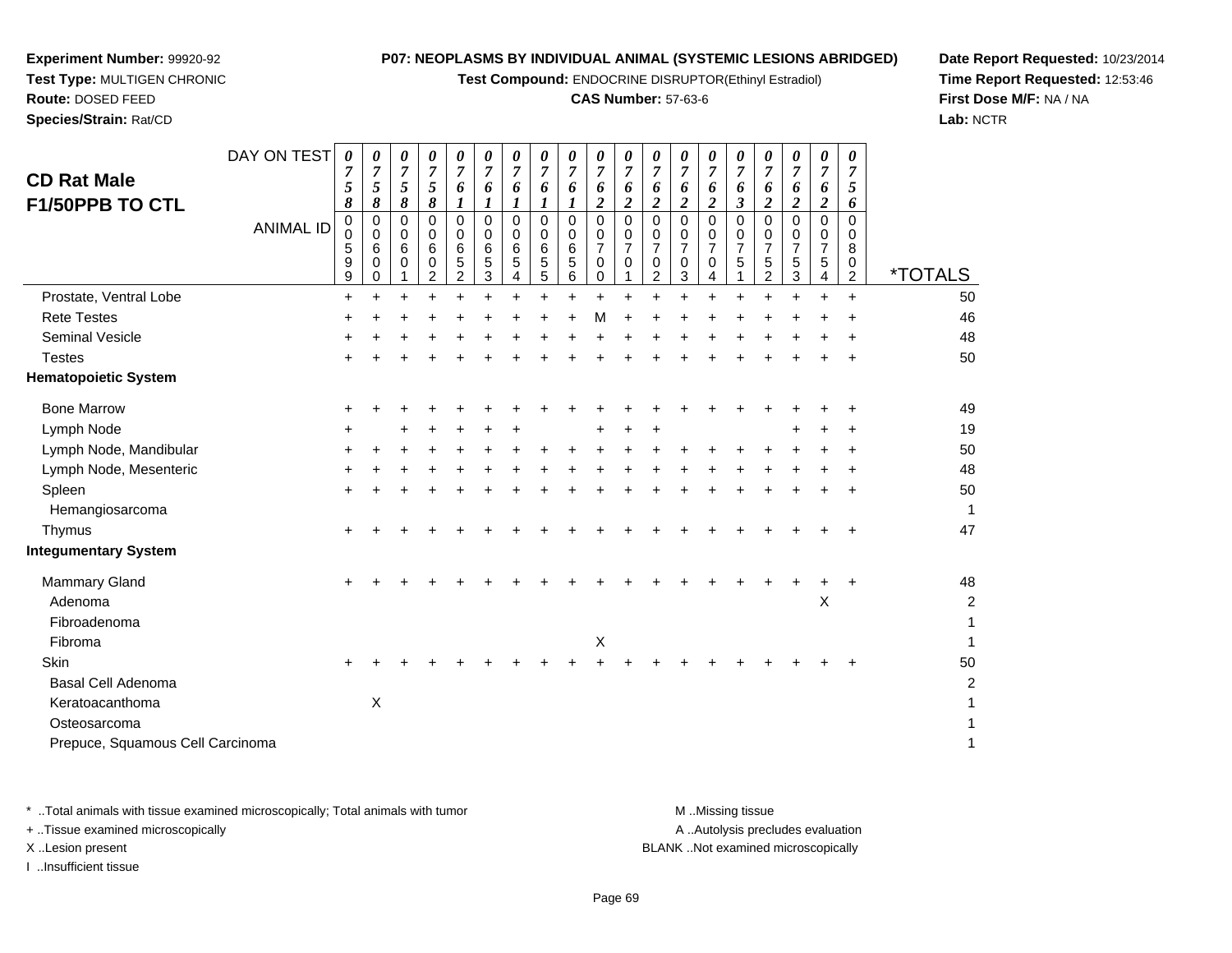**Test Compound:** ENDOCRINE DISRUPTOR(Ethinyl Estradiol)

#### **CAS Number:** 57-63-6

**Date Report Requested:** 10/23/2014**Time Report Requested:** 12:53:47**First Dose M/F:** NA / NA**Lab:** NCTR

| <b>CD Rat Male</b><br><b>F1/50PPB TO CTL</b>                                                | DAY ON TEST<br><b>ANIMAL ID</b> | $\boldsymbol{\theta}$<br>5<br>8<br>0<br>$\Omega$<br>5<br>9<br>9 | 0<br>7<br>5<br>8<br>0<br>0<br>6<br>0<br>0 | 0<br>7<br>5<br>8<br>0<br>$\Omega$<br>6<br>0 | 0<br>$\overline{7}$<br>5<br>8<br>0<br>$\Omega$<br>6<br>0<br>$\mathcal{P}$ | $\boldsymbol{\theta}$<br>$\overline{7}$<br>6<br>1<br>0<br>$\Omega$<br>6<br>5<br>$\mathfrak{p}$ | 0<br>$\overline{7}$<br>6<br>1<br>$\Omega$<br>$\Omega$<br>6<br>5<br>3 | 0<br>7<br>6<br>1<br>$\Omega$<br>0<br>6<br>5 | 0<br>7<br>6<br>0<br>$\mathbf 0$<br>6<br>5<br>5 | 0<br>$\overline{7}$<br>6<br>$\mathbf 0$<br>0<br>6<br>5<br>6 | 0<br>$\overline{7}$<br>6<br>$\overline{\mathbf{c}}$<br>$\Omega$<br>$\mathbf 0$<br>$\overline{7}$<br>0<br>0 | 0<br>6<br>$\boldsymbol{2}$<br>$\Omega$<br>$\mathbf 0$<br>$\overline{7}$<br>0 | 0<br>7<br>6<br>$\overline{2}$<br>$\Omega$<br>$\Omega$<br>$\overline{7}$<br>0<br>$\mathfrak{p}$ | 0<br>7<br>6<br>2<br>0<br>$\Omega$<br>$\overline{7}$<br>0<br>3 | 0<br>$\overline{7}$<br>6<br>$\overline{c}$<br>$\Omega$<br>$\Omega$<br>$\overline{7}$<br>0 | 0<br>7<br>6<br>3<br>0<br>0<br>$\overline{7}$<br>5 | 0<br>6<br>$\overline{2}$<br>$\Omega$<br>0<br>$\overline{7}$<br>5<br>$\mathfrak{D}$ | 0<br>7<br>6<br>$\boldsymbol{2}$<br>$\Omega$<br>0<br>$\overline{7}$<br>$\mathbf 5$<br>3 | 0<br>7<br>6<br>$\boldsymbol{2}$<br>$\Omega$<br>$\Omega$<br>$\overline{7}$<br>$\mathbf 5$<br>4 | $\theta$<br>$\overline{7}$<br>5<br>6<br>$\Omega$<br>$\Omega$<br>8<br>0<br>2 | <i><b>*TOTALS</b></i> |
|---------------------------------------------------------------------------------------------|---------------------------------|-----------------------------------------------------------------|-------------------------------------------|---------------------------------------------|---------------------------------------------------------------------------|------------------------------------------------------------------------------------------------|----------------------------------------------------------------------|---------------------------------------------|------------------------------------------------|-------------------------------------------------------------|------------------------------------------------------------------------------------------------------------|------------------------------------------------------------------------------|------------------------------------------------------------------------------------------------|---------------------------------------------------------------|-------------------------------------------------------------------------------------------|---------------------------------------------------|------------------------------------------------------------------------------------|----------------------------------------------------------------------------------------|-----------------------------------------------------------------------------------------------|-----------------------------------------------------------------------------|-----------------------|
| Squamous Cell Carcinoma                                                                     |                                 |                                                                 |                                           |                                             |                                                                           |                                                                                                |                                                                      |                                             |                                                |                                                             |                                                                                                            |                                                                              |                                                                                                |                                                               |                                                                                           |                                                   |                                                                                    |                                                                                        |                                                                                               |                                                                             |                       |
| Musculoskeletal System<br>Bone<br>Cranium, Nerve, Squamous Cell Carcinoma,<br>Deep Invasion |                                 |                                                                 |                                           |                                             |                                                                           |                                                                                                |                                                                      |                                             |                                                |                                                             |                                                                                                            |                                                                              |                                                                                                |                                                               |                                                                                           |                                                   |                                                                                    |                                                                                        |                                                                                               |                                                                             | 1<br>1                |
| Bone, Femur<br><b>Skeletal Muscle</b><br>Nervous System                                     |                                 | $\pm$                                                           |                                           |                                             |                                                                           |                                                                                                |                                                                      |                                             |                                                |                                                             |                                                                                                            |                                                                              |                                                                                                |                                                               |                                                                                           |                                                   |                                                                                    |                                                                                        |                                                                                               |                                                                             | 50<br>1               |
| Brain, Brain Stem<br>Astrocytoma Malignant                                                  |                                 |                                                                 |                                           |                                             |                                                                           |                                                                                                |                                                                      |                                             |                                                |                                                             |                                                                                                            |                                                                              |                                                                                                |                                                               |                                                                                           |                                                   |                                                                                    |                                                                                        |                                                                                               |                                                                             | 50<br>1               |
| Brain, Cerebellum<br>Astrocytoma Malignant                                                  |                                 |                                                                 |                                           |                                             |                                                                           |                                                                                                |                                                                      |                                             |                                                |                                                             |                                                                                                            |                                                                              |                                                                                                |                                                               |                                                                                           |                                                   |                                                                                    |                                                                                        |                                                                                               |                                                                             | 50<br>1               |
| Brain, Cerebrum<br>Astrocytoma Malignant<br>Granular Cell Tumor Benign                      |                                 | ٠                                                               |                                           |                                             |                                                                           |                                                                                                |                                                                      |                                             |                                                |                                                             |                                                                                                            |                                                                              |                                                                                                |                                                               |                                                                                           |                                                   |                                                                                    |                                                                                        |                                                                                               |                                                                             | 50<br>1<br>1          |
| <b>Respiratory System</b>                                                                   |                                 |                                                                 |                                           |                                             |                                                                           |                                                                                                |                                                                      |                                             |                                                |                                                             |                                                                                                            |                                                                              |                                                                                                |                                                               |                                                                                           |                                                   |                                                                                    |                                                                                        |                                                                                               |                                                                             |                       |
| Lung<br>Nose                                                                                |                                 |                                                                 |                                           |                                             |                                                                           |                                                                                                |                                                                      |                                             |                                                |                                                             |                                                                                                            |                                                                              |                                                                                                |                                                               |                                                                                           |                                                   |                                                                                    |                                                                                        |                                                                                               |                                                                             | 50<br>50              |
| Trachea                                                                                     |                                 |                                                                 |                                           |                                             |                                                                           |                                                                                                |                                                                      |                                             |                                                |                                                             |                                                                                                            |                                                                              |                                                                                                |                                                               |                                                                                           |                                                   |                                                                                    |                                                                                        |                                                                                               |                                                                             | 50                    |
| <b>Special Senses System</b>                                                                |                                 |                                                                 |                                           |                                             |                                                                           |                                                                                                |                                                                      |                                             |                                                |                                                             |                                                                                                            |                                                                              |                                                                                                |                                                               |                                                                                           |                                                   |                                                                                    |                                                                                        |                                                                                               |                                                                             |                       |

Eye $e$  + <sup>+</sup> <sup>+</sup> <sup>+</sup> <sup>+</sup> <sup>+</sup> <sup>+</sup> <sup>+</sup> <sup>+</sup> <sup>+</sup> <sup>+</sup> <sup>+</sup> <sup>+</sup> <sup>+</sup> <sup>+</sup> <sup>+</sup> <sup>+</sup> <sup>+</sup> <sup>+</sup> <sup>48</sup>

**Experiment Number:** 99920-92**Test Type:** MULTIGEN CHRONIC

**Route:** DOSED FEED**Species/Strain:** Rat/CD

\* ..Total animals with tissue examined microscopically; Total animals with tumor A ..Autolysis precludes evaluation + ..Tissue examined microscopically X ..Lesion present BLANK ..Not examined microscopicallyI ..Insufficient tissue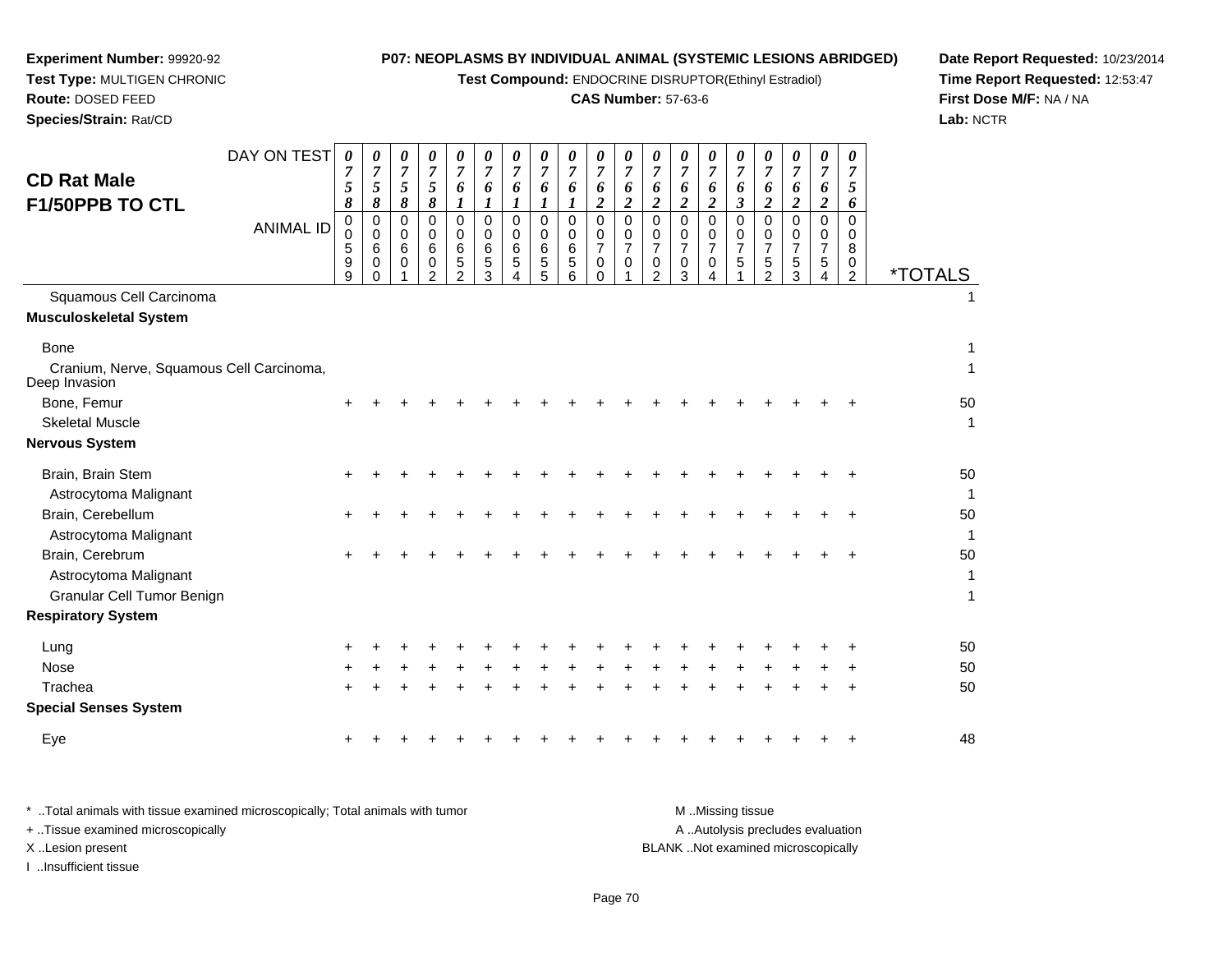**Test Compound:** ENDOCRINE DISRUPTOR(Ethinyl Estradiol)

#### **CAS Number:** 57-63-6

**Date Report Requested:** 10/23/2014**Time Report Requested:** 12:53:47**First Dose M/F:** NA / NA**Lab:** NCTR

**Route:** DOSED FEED**Species/Strain:** Rat/CD

**Experiment Number:** 99920-92**Test Type:** MULTIGEN CHRONIC

| <b>CD Rat Male</b><br>F1/50PPB TO CTL                                                                                 | DAY ON TEST<br><b>ANIMAL ID</b> | 0<br>$\overline{7}$<br>$5\overline{)}$<br>8<br>0<br>$\mathbf 0$<br>5<br>9<br>g | 0<br>7<br>5<br>8<br>0<br>$\Omega$<br>6 | 0<br>$\boldsymbol{7}$<br>5<br>8<br>0<br>$\Omega$<br>6<br>$\Omega$ | 0<br>$\overline{7}$<br>5<br>8<br>0<br>0<br>6<br>0<br>C | $\boldsymbol{\theta}$<br>$\overline{7}$<br>6<br>1<br>0<br>$\mathbf 0$<br>$\,6$<br>5<br>C | 0<br>$\overline{7}$<br>6<br>0<br>0<br>6<br>5<br>3 | 0<br>$\overline{7}$<br>6<br>0<br>$\mathbf 0$<br>6<br>5 | 0<br>$\overline{7}$<br>6<br>0<br>0<br>6<br>5<br>5 | 0<br>$\overline{7}$<br>6<br>0<br>$\mathbf 0$<br>6<br>5 | 0<br>$\overline{7}$<br>6<br>2<br>0<br>$\mathbf 0$<br>$\overline{7}$<br>$\mathbf 0$ | 0<br>$\overline{7}$<br>0<br>$\overline{2}$<br>0<br>$\mathbf 0$<br>$\overline{7}$<br>$\Omega$ | 0<br>$\overline{7}$<br>6<br>0<br>0<br>$\overline{ }$<br>0<br>ົ | 0<br>$\overline{7}$<br>6<br>0<br>0<br>7<br>$\mathbf 0$<br>3 | 0<br>$\overline{7}$<br>6<br>0<br>$\Omega$<br>7<br>0 | 0<br>$\overline{7}$<br>6<br>3<br>0<br>$\Omega$<br>$\overline{7}$<br>5 | 0<br>$\overline{7}$<br>0<br>0<br>$\overline{7}$<br>5<br>$\mathfrak{p}$ | 0<br>$\overline{7}$<br>o<br>0<br>$\overline{7}$<br>5<br>3 | 0<br>7<br>0<br><b>C</b><br>0<br>7<br>5 | 0<br>7<br>$\mathfrak{p}$<br>6<br>0<br>0<br>8<br>0<br>2 | <i><b>*TOTALS</b></i>                |
|-----------------------------------------------------------------------------------------------------------------------|---------------------------------|--------------------------------------------------------------------------------|----------------------------------------|-------------------------------------------------------------------|--------------------------------------------------------|------------------------------------------------------------------------------------------|---------------------------------------------------|--------------------------------------------------------|---------------------------------------------------|--------------------------------------------------------|------------------------------------------------------------------------------------|----------------------------------------------------------------------------------------------|----------------------------------------------------------------|-------------------------------------------------------------|-----------------------------------------------------|-----------------------------------------------------------------------|------------------------------------------------------------------------|-----------------------------------------------------------|----------------------------------------|--------------------------------------------------------|--------------------------------------|
| Harderian Gland<br>Squamous Cell Carcinoma, Deep Invasion<br><b>Lacrimal Gland</b><br><b>Urinary System</b>           |                                 | ٠                                                                              |                                        |                                                                   |                                                        |                                                                                          |                                                   |                                                        |                                                   |                                                        |                                                                                    |                                                                                              |                                                                |                                                             |                                                     |                                                                       |                                                                        | $\pm$                                                     | $\pm$                                  | $\ddot{}$                                              | 50<br>1<br>1                         |
| Kidney<br>Bilateral, Renal Tubule, Adenoma<br>Sarcoma<br>Urethra<br><b>Urinary Bladder</b><br><b>SYSTEMIC LESIONS</b> |                                 | ÷                                                                              |                                        |                                                                   |                                                        |                                                                                          |                                                   |                                                        |                                                   |                                                        |                                                                                    |                                                                                              |                                                                |                                                             |                                                     |                                                                       |                                                                        |                                                           |                                        |                                                        | 49<br>$\overline{c}$<br>1<br>1<br>49 |
| Multiple Organ                                                                                                        |                                 |                                                                                |                                        |                                                                   |                                                        |                                                                                          |                                                   |                                                        |                                                   |                                                        |                                                                                    |                                                                                              |                                                                |                                                             |                                                     |                                                                       |                                                                        |                                                           |                                        |                                                        | 50                                   |

\* ..Total animals with tissue examined microscopically; Total animals with tumor **M** . Missing tissue M ..Missing tissue

+ ..Tissue examined microscopically

I ..Insufficient tissue

A ..Autolysis precludes evaluation X ..Lesion present BLANK ..Not examined microscopically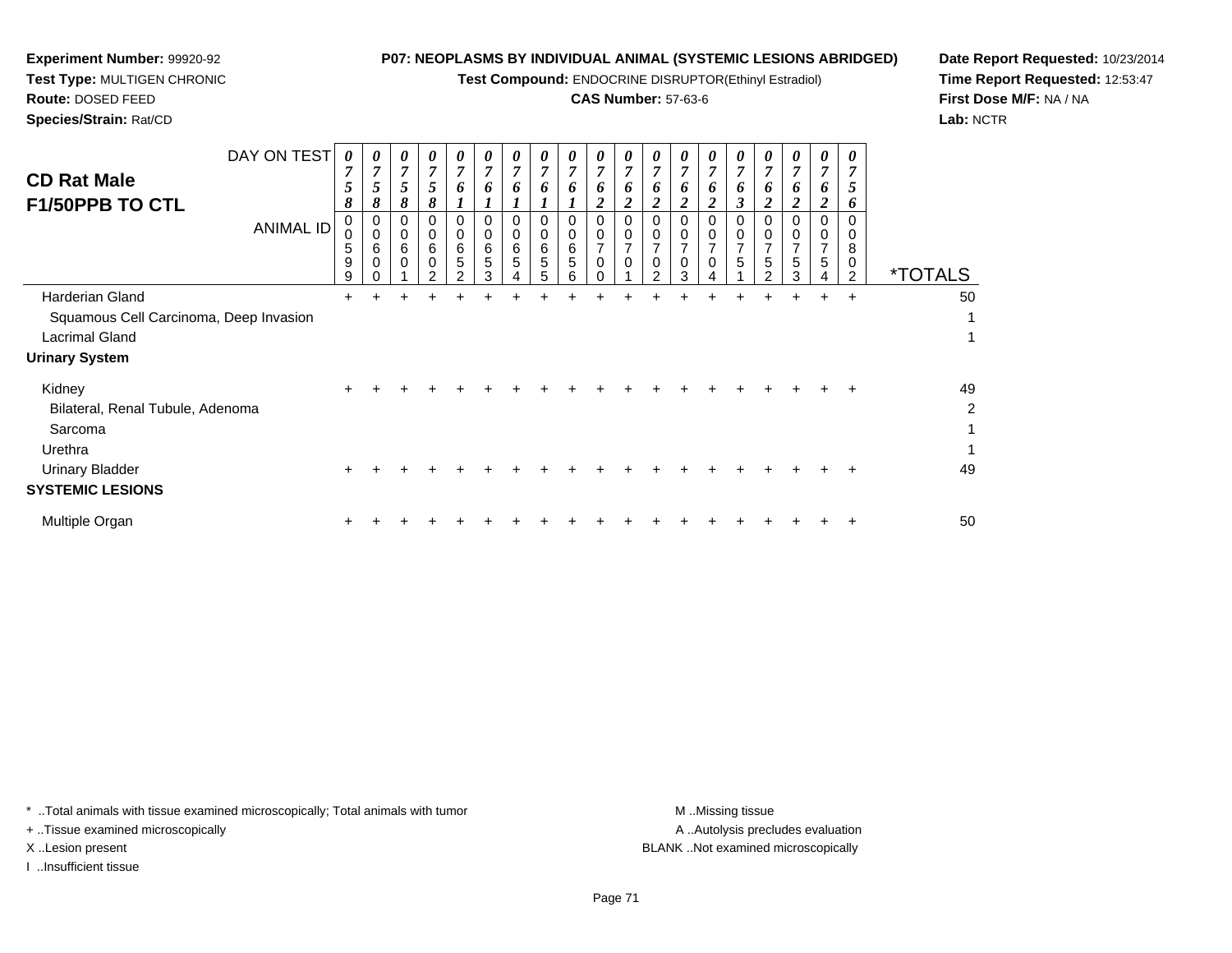**Test Compound:** ENDOCRINE DISRUPTOR(Ethinyl Estradiol)

#### **CAS Number:** 57-63-6

**Date Report Requested:** 10/23/2014**Time Report Requested:** 12:53:47**First Dose M/F:** NA / NA**Lab:** NCTR

| <b>CD Rat Male</b><br>F3 OPPB | DAY ON TEST<br><b>ANIMAL ID</b> | 0<br>$\mathbf{I}$<br>5<br>$\boldsymbol{4}$<br>$\pmb{0}$<br>0<br>$\pmb{0}$<br>$\frac{2}{1}$ | 4<br>$\boldsymbol{2}$<br>$\boldsymbol{2}$<br>$\boldsymbol{0}$<br>$\mathbf 0$<br>$\mathbf{1}$<br>$\mathbf{1}$<br>$\overline{4}$ | 0<br>4<br>$\boldsymbol{2}$<br>9<br>$\mathbf 0$<br>0<br>9 | 0<br>$\sqrt{5}$<br>$\boldsymbol{2}$<br>$\mathbf 0$<br>$\pmb{0}$<br>$\sqrt{2}$<br>$\overline{\mathbf{4}}$<br>6 | 0<br>$\mathfrak{s}$<br>$\boldsymbol{2}$<br>$\overline{7}$<br>$\mathbf 0$<br>0<br>$rac{2}{5}$<br>8 | 0<br>$\sqrt{5}$<br>6<br>$\overline{c}$<br>0<br>0<br>$\ensuremath{\mathsf{3}}$<br>$\frac{2}{5}$ | 5<br>8<br>5<br>$\mathbf 0$<br>$\mathbf 0$<br>$\ensuremath{\mathsf{3}}$<br>$\overline{7}$<br>5 | 0<br>5<br>9<br>$\pmb{\theta}$<br>0<br>0<br>3<br>8<br>5 | 0<br>5<br>9<br>9<br>0<br>0<br>$\overline{\mathbf{4}}$<br>$\mathsf{O}\xspace$<br>$\mathbf{3}$ | $\boldsymbol{\theta}$<br>6<br>$\boldsymbol{\theta}$<br>$\pmb{0}$<br>$\mathbf 0$<br>$\begin{array}{c} 4 \\ 5 \\ 2 \end{array}$ | 0<br>6<br>$\mathfrak{z}$<br>$\boldsymbol{\theta}$<br>$\mathbf 0$<br>0<br>8<br>$\mathbf{1}$<br>$\overline{\mathbf{4}}$ | 0<br>6<br>4<br>6<br>$\Omega$<br>$\Omega$<br>8<br>$\overline{c}$<br>$\Omega$ | $\pmb{\theta}$<br>6<br>4<br>9<br>$\mathbf 0$<br>0<br>8<br>$\mathbf{3}$<br>$\Omega$ | 0<br>6<br>6<br>0<br>0<br>0<br>$\bf 8$<br>$\ensuremath{\mathsf{3}}$<br>$\overline{2}$ | $\boldsymbol{\theta}$<br>6<br>$\overline{7}$<br>$\boldsymbol{\beta}$<br>$\mathbf 0$<br>0<br>$\, 8$<br>$\overline{\mathbf{4}}$<br>$5\phantom{1}$ | 0<br>$\overline{7}$<br>$\boldsymbol{\theta}$<br>$\pmb{\theta}$<br>$\mathbf 0$<br>0<br>$\bf 8$<br>$\,6\,$<br>$6\phantom{a}$ | $\overline{7}$<br>0<br>$\boldsymbol{\beta}$<br>$\Omega$<br>0<br>8<br>$\,6\,$<br>$\overline{7}$ | 0<br>$\overline{7}$<br>0<br>$\boldsymbol{2}$<br>$\mathbf 0$<br>0<br>8<br>$\overline{7}$<br>$\Omega$ | $\pmb{\theta}$<br>$\boldsymbol{7}$<br>$\boldsymbol{4}$<br>0<br>0<br>$\boldsymbol{9}$<br>$\pmb{0}$<br>9 | 0<br>$\boldsymbol{7}$<br>$\boldsymbol{4}$<br>$\boldsymbol{\beta}$<br>$\mathsf 0$<br>$\mathbf 0$<br>$\boldsymbol{9}$<br>$\mathbf{1}$<br>$\Omega$ | 0<br>$\overline{7}$<br>4<br>9<br>$\Omega$<br>0<br>9<br>1 | 4<br>9<br>$\Omega$<br>0<br>9<br>$\mathfrak{p}$ | 0<br>$\boldsymbol{4}$<br>9<br>$\Omega$<br>0<br>9<br>9 | 0<br>$\overline{7}$<br>$\boldsymbol{4}$<br>9<br>$\mathbf 0$<br>0<br>9<br>$^2_{\rm 0}$ | $\overline{7}$<br>5<br>0<br>0<br>0<br>$\boldsymbol{9}$<br>4<br>4 | 0<br>$\overline{7}$<br>5<br>0<br>$\Omega$<br>0<br>9<br>4<br>9 | 5<br>0<br>$\Omega$<br>0<br>9<br>$\sqrt{5}$<br>$\mathbf 0$ | 4<br>9<br>$\mathbf 0$<br>0<br>$\boldsymbol{9}$<br>$\,$ 5 $\,$<br>$\overline{2}$ | $\boldsymbol{\theta}$<br>$\overline{7}$<br>$\boldsymbol{4}$<br>9<br>$\mathbf 0$<br>0<br>$\boldsymbol{9}$<br>$\sqrt{5}$<br>3 | $\overline{7}$<br>$\boldsymbol{4}$<br>9<br>$\mathbf 0$<br>$\mathbf 0$<br>$9\,$<br>5 |  |
|-------------------------------|---------------------------------|--------------------------------------------------------------------------------------------|--------------------------------------------------------------------------------------------------------------------------------|----------------------------------------------------------|---------------------------------------------------------------------------------------------------------------|---------------------------------------------------------------------------------------------------|------------------------------------------------------------------------------------------------|-----------------------------------------------------------------------------------------------|--------------------------------------------------------|----------------------------------------------------------------------------------------------|-------------------------------------------------------------------------------------------------------------------------------|-----------------------------------------------------------------------------------------------------------------------|-----------------------------------------------------------------------------|------------------------------------------------------------------------------------|--------------------------------------------------------------------------------------|-------------------------------------------------------------------------------------------------------------------------------------------------|----------------------------------------------------------------------------------------------------------------------------|------------------------------------------------------------------------------------------------|-----------------------------------------------------------------------------------------------------|--------------------------------------------------------------------------------------------------------|-------------------------------------------------------------------------------------------------------------------------------------------------|----------------------------------------------------------|------------------------------------------------|-------------------------------------------------------|---------------------------------------------------------------------------------------|------------------------------------------------------------------|---------------------------------------------------------------|-----------------------------------------------------------|---------------------------------------------------------------------------------|-----------------------------------------------------------------------------------------------------------------------------|-------------------------------------------------------------------------------------|--|
| <b>Alimentary System</b>      |                                 |                                                                                            |                                                                                                                                |                                                          |                                                                                                               |                                                                                                   |                                                                                                |                                                                                               |                                                        |                                                                                              |                                                                                                                               |                                                                                                                       |                                                                             |                                                                                    |                                                                                      |                                                                                                                                                 |                                                                                                                            |                                                                                                |                                                                                                     |                                                                                                        |                                                                                                                                                 |                                                          |                                                |                                                       |                                                                                       |                                                                  |                                                               |                                                           |                                                                                 |                                                                                                                             |                                                                                     |  |
| Esophagus                     |                                 |                                                                                            |                                                                                                                                |                                                          |                                                                                                               |                                                                                                   |                                                                                                |                                                                                               |                                                        |                                                                                              |                                                                                                                               |                                                                                                                       |                                                                             |                                                                                    |                                                                                      |                                                                                                                                                 |                                                                                                                            |                                                                                                |                                                                                                     |                                                                                                        |                                                                                                                                                 |                                                          |                                                |                                                       |                                                                                       |                                                                  |                                                               |                                                           |                                                                                 |                                                                                                                             |                                                                                     |  |
| Intestine Large, Cecum        |                                 |                                                                                            |                                                                                                                                |                                                          |                                                                                                               |                                                                                                   |                                                                                                |                                                                                               |                                                        |                                                                                              |                                                                                                                               |                                                                                                                       |                                                                             |                                                                                    |                                                                                      |                                                                                                                                                 |                                                                                                                            |                                                                                                |                                                                                                     |                                                                                                        |                                                                                                                                                 |                                                          |                                                |                                                       |                                                                                       |                                                                  |                                                               |                                                           |                                                                                 |                                                                                                                             |                                                                                     |  |
| Intestine Large, Colon        |                                 | A                                                                                          |                                                                                                                                |                                                          |                                                                                                               |                                                                                                   |                                                                                                |                                                                                               |                                                        |                                                                                              |                                                                                                                               |                                                                                                                       |                                                                             |                                                                                    |                                                                                      |                                                                                                                                                 |                                                                                                                            |                                                                                                |                                                                                                     |                                                                                                        |                                                                                                                                                 |                                                          |                                                |                                                       |                                                                                       |                                                                  |                                                               |                                                           |                                                                                 |                                                                                                                             |                                                                                     |  |
| Adenoma                       |                                 |                                                                                            |                                                                                                                                | Χ                                                        |                                                                                                               |                                                                                                   |                                                                                                |                                                                                               |                                                        |                                                                                              |                                                                                                                               |                                                                                                                       |                                                                             |                                                                                    |                                                                                      |                                                                                                                                                 |                                                                                                                            |                                                                                                |                                                                                                     |                                                                                                        |                                                                                                                                                 |                                                          | Χ                                              |                                                       |                                                                                       |                                                                  |                                                               |                                                           |                                                                                 |                                                                                                                             |                                                                                     |  |
| Intestine Large, Rectum       |                                 | Α                                                                                          |                                                                                                                                |                                                          |                                                                                                               |                                                                                                   |                                                                                                |                                                                                               |                                                        |                                                                                              |                                                                                                                               |                                                                                                                       |                                                                             |                                                                                    |                                                                                      |                                                                                                                                                 |                                                                                                                            |                                                                                                |                                                                                                     |                                                                                                        |                                                                                                                                                 |                                                          |                                                |                                                       |                                                                                       |                                                                  |                                                               |                                                           |                                                                                 |                                                                                                                             |                                                                                     |  |
| Intestine Small, Duodenum     |                                 | A                                                                                          |                                                                                                                                | A                                                        | A                                                                                                             |                                                                                                   |                                                                                                |                                                                                               |                                                        |                                                                                              |                                                                                                                               |                                                                                                                       |                                                                             |                                                                                    |                                                                                      |                                                                                                                                                 |                                                                                                                            |                                                                                                |                                                                                                     |                                                                                                        |                                                                                                                                                 |                                                          |                                                |                                                       |                                                                                       |                                                                  |                                                               |                                                           |                                                                                 |                                                                                                                             |                                                                                     |  |
| Adenocarcinoma                |                                 |                                                                                            |                                                                                                                                |                                                          |                                                                                                               |                                                                                                   |                                                                                                |                                                                                               | Χ                                                      |                                                                                              |                                                                                                                               |                                                                                                                       |                                                                             |                                                                                    |                                                                                      | X                                                                                                                                               |                                                                                                                            |                                                                                                |                                                                                                     |                                                                                                        |                                                                                                                                                 |                                                          |                                                |                                                       |                                                                                       |                                                                  |                                                               |                                                           |                                                                                 |                                                                                                                             |                                                                                     |  |
| Intestine Small, Ileum        |                                 | Α                                                                                          |                                                                                                                                |                                                          |                                                                                                               |                                                                                                   |                                                                                                |                                                                                               |                                                        |                                                                                              |                                                                                                                               |                                                                                                                       |                                                                             |                                                                                    |                                                                                      |                                                                                                                                                 |                                                                                                                            |                                                                                                |                                                                                                     |                                                                                                        |                                                                                                                                                 |                                                          |                                                |                                                       |                                                                                       |                                                                  |                                                               |                                                           |                                                                                 |                                                                                                                             |                                                                                     |  |
| Intestine Small, Jejunum      |                                 | A                                                                                          |                                                                                                                                |                                                          |                                                                                                               |                                                                                                   |                                                                                                |                                                                                               |                                                        |                                                                                              |                                                                                                                               |                                                                                                                       |                                                                             |                                                                                    |                                                                                      |                                                                                                                                                 |                                                                                                                            |                                                                                                |                                                                                                     |                                                                                                        |                                                                                                                                                 |                                                          |                                                |                                                       |                                                                                       |                                                                  |                                                               |                                                           |                                                                                 |                                                                                                                             |                                                                                     |  |
| Liver                         |                                 | Α                                                                                          |                                                                                                                                |                                                          |                                                                                                               |                                                                                                   |                                                                                                |                                                                                               |                                                        |                                                                                              |                                                                                                                               |                                                                                                                       |                                                                             |                                                                                    |                                                                                      |                                                                                                                                                 |                                                                                                                            |                                                                                                |                                                                                                     |                                                                                                        |                                                                                                                                                 |                                                          |                                                |                                                       |                                                                                       |                                                                  |                                                               |                                                           |                                                                                 |                                                                                                                             |                                                                                     |  |
| Cholangiocarcinoma            |                                 |                                                                                            |                                                                                                                                |                                                          | X                                                                                                             |                                                                                                   |                                                                                                |                                                                                               |                                                        |                                                                                              |                                                                                                                               |                                                                                                                       |                                                                             |                                                                                    |                                                                                      |                                                                                                                                                 |                                                                                                                            |                                                                                                |                                                                                                     |                                                                                                        |                                                                                                                                                 |                                                          |                                                | X                                                     |                                                                                       |                                                                  |                                                               |                                                           |                                                                                 |                                                                                                                             |                                                                                     |  |
| Cholangioma                   |                                 |                                                                                            |                                                                                                                                |                                                          |                                                                                                               |                                                                                                   |                                                                                                |                                                                                               |                                                        |                                                                                              |                                                                                                                               |                                                                                                                       |                                                                             |                                                                                    |                                                                                      |                                                                                                                                                 |                                                                                                                            |                                                                                                |                                                                                                     |                                                                                                        |                                                                                                                                                 |                                                          |                                                |                                                       |                                                                                       |                                                                  |                                                               |                                                           |                                                                                 |                                                                                                                             |                                                                                     |  |
| Hepatocellular Adenoma        |                                 |                                                                                            |                                                                                                                                |                                                          |                                                                                                               |                                                                                                   |                                                                                                |                                                                                               |                                                        |                                                                                              |                                                                                                                               |                                                                                                                       |                                                                             |                                                                                    |                                                                                      |                                                                                                                                                 |                                                                                                                            |                                                                                                |                                                                                                     |                                                                                                        |                                                                                                                                                 |                                                          | X                                              |                                                       |                                                                                       |                                                                  |                                                               |                                                           |                                                                                 |                                                                                                                             |                                                                                     |  |
| Mesentery                     |                                 |                                                                                            |                                                                                                                                |                                                          |                                                                                                               |                                                                                                   |                                                                                                |                                                                                               |                                                        |                                                                                              |                                                                                                                               |                                                                                                                       | $\ddot{}$                                                                   |                                                                                    |                                                                                      |                                                                                                                                                 |                                                                                                                            |                                                                                                |                                                                                                     |                                                                                                        |                                                                                                                                                 |                                                          |                                                |                                                       |                                                                                       |                                                                  |                                                               |                                                           |                                                                                 |                                                                                                                             |                                                                                     |  |
| Oral Mucosa                   |                                 |                                                                                            |                                                                                                                                |                                                          |                                                                                                               |                                                                                                   |                                                                                                |                                                                                               |                                                        |                                                                                              |                                                                                                                               |                                                                                                                       |                                                                             |                                                                                    |                                                                                      |                                                                                                                                                 |                                                                                                                            |                                                                                                | $\ddot{}$                                                                                           |                                                                                                        |                                                                                                                                                 |                                                          |                                                |                                                       |                                                                                       |                                                                  |                                                               |                                                           |                                                                                 |                                                                                                                             |                                                                                     |  |
| Squamous Cell Carcinoma       |                                 |                                                                                            |                                                                                                                                |                                                          |                                                                                                               |                                                                                                   |                                                                                                |                                                                                               |                                                        |                                                                                              |                                                                                                                               |                                                                                                                       |                                                                             |                                                                                    |                                                                                      | X                                                                                                                                               |                                                                                                                            | X                                                                                              | $\times$                                                                                            |                                                                                                        |                                                                                                                                                 |                                                          |                                                |                                                       |                                                                                       |                                                                  |                                                               |                                                           |                                                                                 |                                                                                                                             |                                                                                     |  |
| Pancreas                      |                                 | Α                                                                                          |                                                                                                                                |                                                          |                                                                                                               |                                                                                                   |                                                                                                |                                                                                               |                                                        |                                                                                              |                                                                                                                               |                                                                                                                       |                                                                             |                                                                                    |                                                                                      |                                                                                                                                                 |                                                                                                                            |                                                                                                |                                                                                                     |                                                                                                        |                                                                                                                                                 |                                                          |                                                |                                                       |                                                                                       |                                                                  |                                                               |                                                           |                                                                                 |                                                                                                                             |                                                                                     |  |
| Salivary Glands               |                                 |                                                                                            |                                                                                                                                |                                                          |                                                                                                               |                                                                                                   |                                                                                                |                                                                                               |                                                        |                                                                                              |                                                                                                                               |                                                                                                                       |                                                                             |                                                                                    |                                                                                      |                                                                                                                                                 |                                                                                                                            |                                                                                                |                                                                                                     |                                                                                                        |                                                                                                                                                 |                                                          |                                                |                                                       |                                                                                       |                                                                  |                                                               |                                                           |                                                                                 |                                                                                                                             |                                                                                     |  |
| Stomach, Forestomach          |                                 |                                                                                            |                                                                                                                                |                                                          |                                                                                                               |                                                                                                   |                                                                                                |                                                                                               |                                                        |                                                                                              |                                                                                                                               |                                                                                                                       |                                                                             |                                                                                    |                                                                                      |                                                                                                                                                 |                                                                                                                            |                                                                                                |                                                                                                     |                                                                                                        |                                                                                                                                                 |                                                          |                                                |                                                       |                                                                                       |                                                                  |                                                               |                                                           |                                                                                 |                                                                                                                             |                                                                                     |  |
| Stomach, Glandular            |                                 | Α                                                                                          |                                                                                                                                |                                                          |                                                                                                               |                                                                                                   |                                                                                                |                                                                                               |                                                        |                                                                                              |                                                                                                                               |                                                                                                                       |                                                                             |                                                                                    |                                                                                      |                                                                                                                                                 |                                                                                                                            |                                                                                                |                                                                                                     |                                                                                                        |                                                                                                                                                 |                                                          |                                                |                                                       |                                                                                       |                                                                  |                                                               |                                                           |                                                                                 |                                                                                                                             |                                                                                     |  |

**Cardiovascular System**

**Experiment Number:** 99920-92**Test Type:** MULTIGEN CHRONIC

**Route:** DOSED FEED**Species/Strain:** Rat/CD

\* ..Total animals with tissue examined microscopically; Total animals with tumor **M** ...Missing tissue M ...Missing tissue

+ ..Tissue examined microscopically

I ..Insufficient tissue

A ..Autolysis precludes evaluation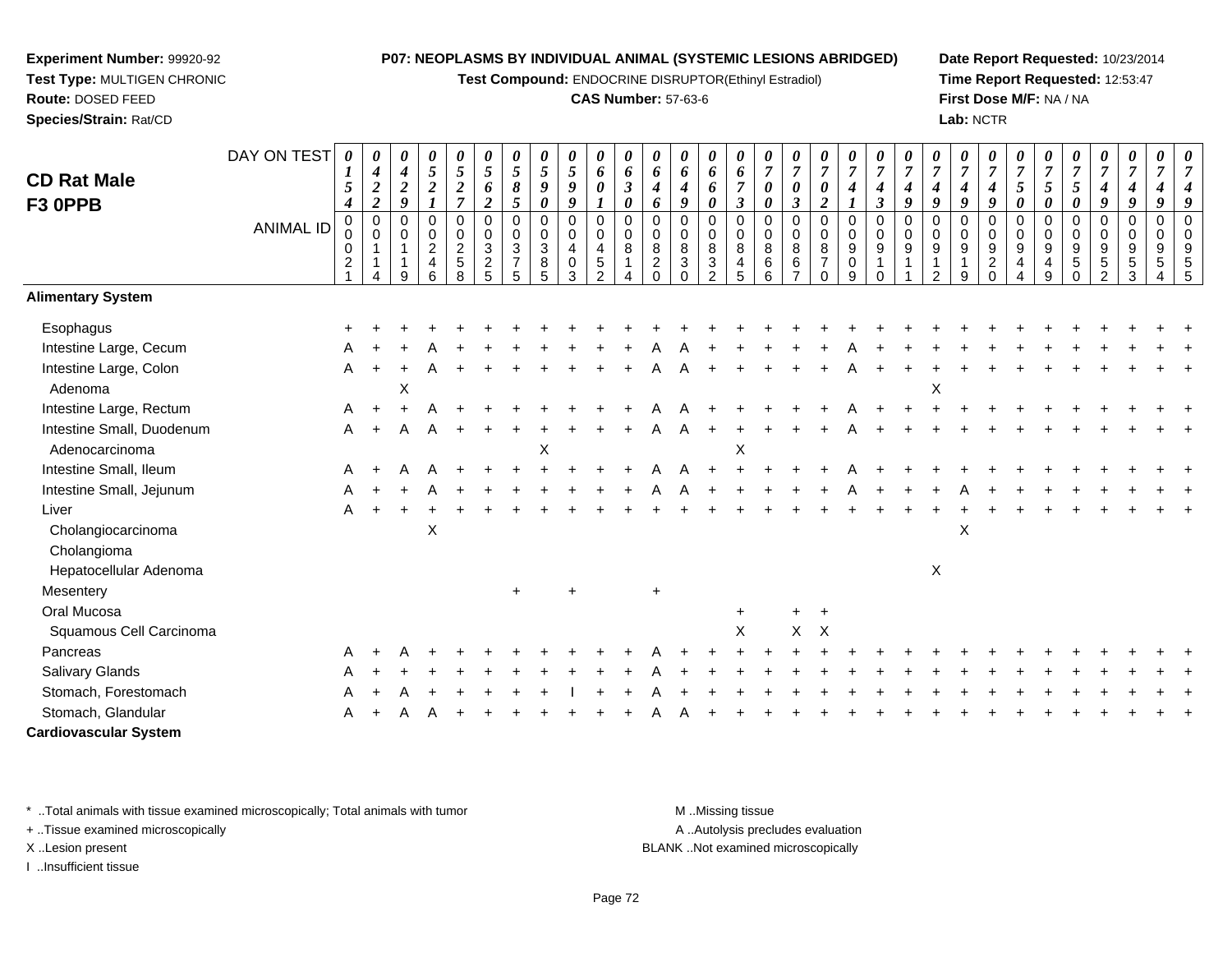**Test Compound:** ENDOCRINE DISRUPTOR(Ethinyl Estradiol)

# **CAS Number:** 57-63-6

**Date Report Requested:** 10/23/2014**Time Report Requested:** 12:53:47**First Dose M/F:** NA / NA**Lab:** NCTR

| <b>CD Rat Male</b>                         | DAY ON TEST      | 0<br>1                               | 0<br>$\boldsymbol{4}$                | 0<br>$\boldsymbol{4}$ | 0<br>$\mathfrak{s}$                                               | $\boldsymbol{\theta}$<br>$\overline{5}$  | 0<br>5                                                              | 0<br>5                             | 0<br>$\sqrt{5}$                            | 0<br>$\mathfrak{s}$                                              | 0<br>6                                                                     | 0<br>6                    | 0<br>6                                            | 0<br>6                                  | 0<br>6                             | 0<br>6                                                                | 0<br>$\overline{7}$                                   | 0<br>$\overline{7}$                                        | 0<br>$\boldsymbol{7}$                                              | 0<br>$\overline{7}$                       | 0<br>$\overline{7}$          | 0<br>$\overline{7}$          | 0<br>$\boldsymbol{7}$           | 0<br>$\overline{7}$                   | 0<br>$\overline{7}$                       | $\overline{7}$                    | 0<br>$\overline{7}$          | 0<br>$\boldsymbol{7}$ | 0<br>$\overline{7}$                                                            | 0<br>$\overline{7}$                             | 0<br>$\overline{7}$                      | 0<br>$\overline{7}$                         |
|--------------------------------------------|------------------|--------------------------------------|--------------------------------------|-----------------------|-------------------------------------------------------------------|------------------------------------------|---------------------------------------------------------------------|------------------------------------|--------------------------------------------|------------------------------------------------------------------|----------------------------------------------------------------------------|---------------------------|---------------------------------------------------|-----------------------------------------|------------------------------------|-----------------------------------------------------------------------|-------------------------------------------------------|------------------------------------------------------------|--------------------------------------------------------------------|-------------------------------------------|------------------------------|------------------------------|---------------------------------|---------------------------------------|-------------------------------------------|-----------------------------------|------------------------------|-----------------------|--------------------------------------------------------------------------------|-------------------------------------------------|------------------------------------------|---------------------------------------------|
|                                            |                  | 5<br>$\boldsymbol{4}$                | $\boldsymbol{2}$<br>$\boldsymbol{2}$ | $\boldsymbol{2}$<br>9 | $\boldsymbol{2}$<br>1                                             | $\boldsymbol{2}$<br>$\overline{7}$       | 6<br>$\boldsymbol{2}$                                               | 8<br>5                             | 9<br>0                                     | 9<br>9                                                           | $\theta$<br>$\boldsymbol{l}$                                               | $\boldsymbol{\beta}$<br>0 | 4<br>6                                            | 4<br>9                                  | 6<br>0                             | $\overline{7}$<br>$\boldsymbol{\beta}$                                | 0<br>0                                                | $\boldsymbol{\theta}$<br>$\boldsymbol{\beta}$              | $\pmb{\theta}$<br>$\boldsymbol{2}$                                 | 4                                         | 4<br>$\mathfrak{z}$          | $\boldsymbol{4}$<br>9        | 4<br>9                          | $\boldsymbol{4}$<br>9                 | 4<br>9                                    | $\mathfrak{s}$<br>0               | 5<br>0                       | 5<br>0                | $\boldsymbol{4}$<br>9                                                          | $\boldsymbol{4}$<br>$\boldsymbol{g}$            | $\boldsymbol{4}$<br>9                    | $\boldsymbol{4}$<br>$\boldsymbol{9}$        |
| F3 OPPB                                    | <b>ANIMAL ID</b> | $\mathbf 0$<br>0<br>$\boldsymbol{2}$ | $\pmb{0}$<br>$\mathbf 0$<br>1        | $\Omega$<br>0<br>9    | $\mathbf 0$<br>$\pmb{0}$<br>$\overline{c}$<br>$\overline{4}$<br>6 | $\mathbf 0$<br>0<br>$\sqrt{2}$<br>5<br>8 | $\mathbf 0$<br>$\mathbf 0$<br>$\mathbf{3}$<br>$\boldsymbol{2}$<br>5 | 0<br>0<br>3<br>$\overline{7}$<br>5 | $\mathbf 0$<br>0<br>$\mathbf{3}$<br>8<br>5 | $\mathbf 0$<br>$\mathbf 0$<br>$\overline{4}$<br>$\mathbf 0$<br>3 | $\Omega$<br>$\mathbf 0$<br>$\overline{4}$<br>$\,$ 5 $\,$<br>$\overline{2}$ | 0<br>$\mathbf 0$<br>8     | 0<br>0<br>$\,8\,$<br>$\boldsymbol{2}$<br>$\Omega$ | 0<br>0<br>8<br>$\mathbf{3}$<br>$\Omega$ | 0<br>0<br>8<br>3<br>$\overline{2}$ | $\mathbf 0$<br>$\mathbf 0$<br>$\bf 8$<br>$\overline{\mathbf{4}}$<br>5 | $\mathbf 0$<br>$\mathbf 0$<br>$\,8\,$<br>$\,6\,$<br>6 | $\pmb{0}$<br>$\mathbf 0$<br>$\,8\,$<br>6<br>$\overline{7}$ | $\pmb{0}$<br>$\pmb{0}$<br>$\bf 8$<br>$\overline{7}$<br>$\mathbf 0$ | $\mathbf 0$<br>0<br>9<br>$\mathbf 0$<br>9 | $\Omega$<br>$\mathbf 0$<br>9 | $\Omega$<br>$\mathbf 0$<br>9 | 0<br>0<br>$\boldsymbol{9}$<br>2 | $\Omega$<br>$\mathbf 0$<br>$9\,$<br>9 | 0<br>0<br>9<br>$\overline{c}$<br>$\Omega$ | $\mathbf 0$<br>$\Omega$<br>9<br>4 | $\Omega$<br>0<br>9<br>4<br>9 | 0<br>0<br>9<br>5<br>0 | $\mathbf 0$<br>$\mathbf 0$<br>$\boldsymbol{9}$<br>$\sqrt{5}$<br>$\overline{2}$ | $\Omega$<br>$\mathbf 0$<br>9<br>$\sqrt{5}$<br>3 | 0<br>$\mathbf 0$<br>9<br>$\sqrt{5}$<br>4 | $\mathbf 0$<br>$\mathbf 0$<br>$\frac{9}{5}$ |
| <b>Blood Vessel</b>                        |                  |                                      |                                      |                       |                                                                   |                                          |                                                                     |                                    |                                            |                                                                  |                                                                            |                           |                                                   |                                         |                                    |                                                                       |                                                       |                                                            |                                                                    |                                           |                              |                              |                                 |                                       |                                           |                                   |                              |                       |                                                                                |                                                 |                                          |                                             |
| Heart                                      |                  |                                      |                                      |                       |                                                                   |                                          |                                                                     |                                    |                                            |                                                                  |                                                                            |                           |                                                   |                                         |                                    |                                                                       |                                                       |                                                            |                                                                    |                                           |                              |                              |                                 |                                       |                                           |                                   |                              |                       |                                                                                |                                                 |                                          |                                             |
| <b>Endocrine System</b>                    |                  |                                      |                                      |                       |                                                                   |                                          |                                                                     |                                    |                                            |                                                                  |                                                                            |                           |                                                   |                                         |                                    |                                                                       |                                                       |                                                            |                                                                    |                                           |                              |                              |                                 |                                       |                                           |                                   |                              |                       |                                                                                |                                                 |                                          |                                             |
| <b>Adrenal Cortex</b><br>Adenoma           |                  | Α                                    |                                      |                       |                                                                   |                                          |                                                                     |                                    |                                            |                                                                  |                                                                            |                           |                                                   |                                         |                                    |                                                                       |                                                       |                                                            |                                                                    |                                           |                              |                              |                                 |                                       |                                           |                                   |                              |                       |                                                                                |                                                 |                                          |                                             |
| Adrenal Medulla<br>Pheochromocytoma Benign |                  | Α                                    |                                      |                       |                                                                   |                                          |                                                                     |                                    |                                            |                                                                  |                                                                            |                           |                                                   |                                         |                                    |                                                                       |                                                       |                                                            |                                                                    |                                           |                              |                              |                                 | X                                     |                                           |                                   |                              |                       |                                                                                |                                                 |                                          |                                             |
| Pheochromocytoma Malignant                 |                  |                                      |                                      |                       |                                                                   |                                          |                                                                     |                                    |                                            |                                                                  |                                                                            |                           |                                                   |                                         |                                    |                                                                       |                                                       |                                                            |                                                                    |                                           |                              |                              |                                 |                                       |                                           | X                                 |                              |                       |                                                                                |                                                 |                                          |                                             |
| Islets, Pancreatic<br>Adenoma              |                  | A                                    |                                      |                       |                                                                   |                                          |                                                                     |                                    |                                            |                                                                  |                                                                            | X                         |                                                   |                                         |                                    | X                                                                     |                                                       |                                                            |                                                                    |                                           |                              |                              |                                 |                                       |                                           |                                   |                              |                       |                                                                                |                                                 |                                          |                                             |
| Parathyroid Gland                          |                  | $\ddot{}$                            |                                      |                       |                                                                   |                                          |                                                                     |                                    |                                            |                                                                  |                                                                            |                           |                                                   |                                         | $+$                                | M                                                                     |                                                       |                                                            |                                                                    |                                           |                              |                              |                                 |                                       |                                           |                                   |                              |                       |                                                                                |                                                 |                                          |                                             |
| Adenoma                                    |                  |                                      |                                      |                       |                                                                   |                                          |                                                                     |                                    |                                            |                                                                  |                                                                            |                           | $\pmb{\times}$                                    |                                         |                                    |                                                                       |                                                       |                                                            |                                                                    |                                           |                              |                              |                                 |                                       |                                           |                                   |                              |                       |                                                                                |                                                 |                                          |                                             |
| <b>Pituitary Gland</b>                     |                  | A                                    |                                      |                       |                                                                   |                                          |                                                                     |                                    |                                            |                                                                  |                                                                            |                           |                                                   |                                         |                                    |                                                                       |                                                       |                                                            |                                                                    |                                           |                              |                              |                                 |                                       |                                           |                                   |                              |                       |                                                                                |                                                 |                                          |                                             |
| Pars Distalis, Adenoma                     |                  |                                      |                                      |                       |                                                                   |                                          |                                                                     | Χ                                  |                                            | $\mathsf X$                                                      | $\boldsymbol{\mathsf{X}}$                                                  |                           |                                                   | X                                       |                                    | X                                                                     |                                                       | $\mathsf X$                                                |                                                                    |                                           | X                            |                              |                                 |                                       | X                                         |                                   |                              |                       | X                                                                              | $\boldsymbol{\mathsf{X}}$                       |                                          | $\boldsymbol{\mathsf{X}}$                   |
| <b>Thyroid Gland</b>                       |                  | A                                    |                                      |                       |                                                                   |                                          |                                                                     |                                    |                                            |                                                                  |                                                                            |                           | A                                                 |                                         |                                    |                                                                       |                                                       | $\ddot{}$                                                  |                                                                    |                                           |                              |                              |                                 |                                       | $\ddot{}$                                 |                                   |                              |                       |                                                                                |                                                 |                                          |                                             |
| C Cell, Carcinoma                          |                  |                                      |                                      |                       |                                                                   |                                          |                                                                     |                                    |                                            |                                                                  |                                                                            |                           |                                                   |                                         |                                    |                                                                       |                                                       |                                                            |                                                                    | $\mathsf X$                               |                              |                              |                                 |                                       |                                           | X                                 |                              |                       |                                                                                |                                                 |                                          |                                             |
| <b>General Body System</b>                 |                  |                                      |                                      |                       |                                                                   |                                          |                                                                     |                                    |                                            |                                                                  |                                                                            |                           |                                                   |                                         |                                    |                                                                       |                                                       |                                                            |                                                                    |                                           |                              |                              |                                 |                                       |                                           |                                   |                              |                       |                                                                                |                                                 |                                          |                                             |
| <b>NONE</b>                                |                  |                                      |                                      |                       |                                                                   |                                          |                                                                     |                                    |                                            |                                                                  |                                                                            |                           |                                                   |                                         |                                    |                                                                       |                                                       |                                                            |                                                                    |                                           |                              |                              |                                 |                                       |                                           |                                   |                              |                       |                                                                                |                                                 |                                          |                                             |
| <b>Genital System</b>                      |                  |                                      |                                      |                       |                                                                   |                                          |                                                                     |                                    |                                            |                                                                  |                                                                            |                           |                                                   |                                         |                                    |                                                                       |                                                       |                                                            |                                                                    |                                           |                              |                              |                                 |                                       |                                           |                                   |                              |                       |                                                                                |                                                 |                                          |                                             |
| <b>Coagulating Gland</b>                   |                  | A                                    |                                      |                       |                                                                   |                                          |                                                                     |                                    |                                            |                                                                  |                                                                            |                           |                                                   |                                         |                                    |                                                                       |                                                       |                                                            |                                                                    |                                           |                              |                              |                                 |                                       |                                           |                                   |                              |                       |                                                                                |                                                 |                                          |                                             |
| Epididymis                                 |                  | Α                                    |                                      |                       |                                                                   |                                          |                                                                     |                                    |                                            |                                                                  |                                                                            |                           |                                                   |                                         |                                    |                                                                       |                                                       |                                                            |                                                                    |                                           |                              |                              |                                 |                                       |                                           |                                   |                              |                       |                                                                                |                                                 |                                          |                                             |
|                                            |                  |                                      |                                      |                       |                                                                   |                                          |                                                                     |                                    |                                            |                                                                  |                                                                            |                           |                                                   |                                         |                                    |                                                                       |                                                       |                                                            |                                                                    |                                           |                              |                              |                                 |                                       |                                           |                                   |                              |                       |                                                                                |                                                 |                                          |                                             |

\* ..Total animals with tissue examined microscopically; Total animals with tumor **M** . Missing tissue M ..Missing tissue A ..Autolysis precludes evaluation + ..Tissue examined microscopically X ..Lesion present BLANK ..Not examined microscopicallyI ..Insufficient tissue

**Experiment Number:** 99920-92**Test Type:** MULTIGEN CHRONIC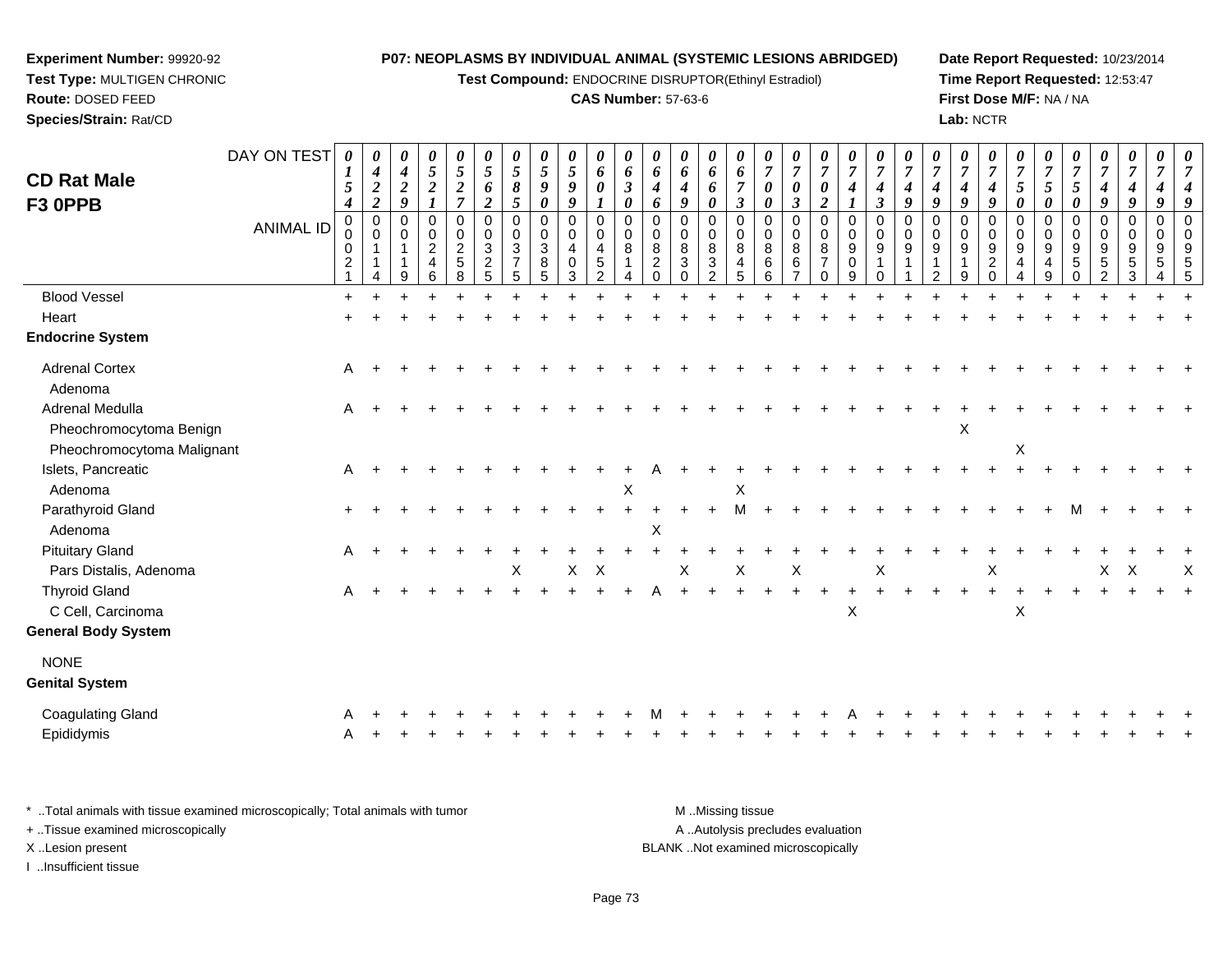**Test Compound:** ENDOCRINE DISRUPTOR(Ethinyl Estradiol)

#### **CAS Number:** 57-63-6

**Date Report Requested:** 10/23/2014**Time Report Requested:** 12:53:48**First Dose M/F:** NA / NA**Lab:** NCTR

| <b>CD Rat Male</b><br>F3 OPPB | DAY ON TEST<br><b>ANIMAL ID</b> | 0<br>1<br>5<br>4<br>$\mathbf 0$<br>0<br>0<br>$\overline{c}$ | $\boldsymbol{\theta}$<br>$\boldsymbol{4}$<br>$\boldsymbol{2}$<br>$\overline{2}$<br>$\Omega$<br>$\mathbf 0$ | $\boldsymbol{\theta}$<br>$\boldsymbol{4}$<br>$\boldsymbol{2}$<br>9<br>0<br>$\mathbf 0$<br>1<br>1<br>9 | $\boldsymbol{\theta}$<br>$\sqrt{5}$<br>$\boldsymbol{2}$<br>$\Omega$<br>$\mathbf 0$<br>$\overline{c}$<br>4<br>6 | $\pmb{\theta}$<br>$\sqrt{5}$<br>$\boldsymbol{2}$<br>$\overline{7}$<br>$\Omega$<br>0<br>$\overline{c}$<br>5<br>8 | 0<br>$\sqrt{5}$<br>6<br>$\boldsymbol{2}$<br>$\mathbf{0}$<br>0<br>3<br>$\overline{2}$<br>5 | $\pmb{\theta}$<br>$\sqrt{5}$<br>8<br>$\mathfrak{s}$<br>$\mathbf 0$<br>0<br>3<br>$\overline{7}$<br>5 | $\boldsymbol{\theta}$<br>$\overline{5}$<br>9<br>0<br>$\mathbf 0$<br>$\mathbf 0$<br>$\sqrt{3}$<br>8<br>5 | $\boldsymbol{\theta}$<br>$\overline{5}$<br>$\boldsymbol{9}$<br>9<br>$\Omega$<br>$\mathbf 0$<br>$\overline{4}$<br>$\mathbf 0$<br>3 | 0<br>6<br>$\boldsymbol{\theta}$<br>$\Omega$<br>$\mathbf 0$<br>4<br>$\sqrt{5}$<br>$\overline{2}$ | $\pmb{\theta}$<br>6<br>$\boldsymbol{\beta}$<br>$\boldsymbol{\theta}$<br>$\Omega$<br>0<br>8 | 0<br>6<br>4<br>6<br>$\Omega$<br>0<br>8<br>$\overline{2}$<br>$\Omega$ | $\boldsymbol{\theta}$<br>6<br>$\boldsymbol{4}$<br>9<br>$\Omega$<br>$\mathbf 0$<br>8<br>$\sqrt{3}$<br>$\Omega$ | $\pmb{\theta}$<br>6<br>6<br>$\boldsymbol{\theta}$<br>$\Omega$<br>$\mathbf 0$<br>8<br>$\mathbf{3}$<br>$\overline{2}$ | 0<br>6<br>7<br>$\boldsymbol{\beta}$<br>$\Omega$<br>$\mathbf 0$<br>8<br>4<br>5 | 0<br>$\overline{7}$<br>0<br>0<br>$\Omega$<br>0<br>8<br>6<br>6 | 0<br>$\overline{7}$<br>0<br>$\boldsymbol{\beta}$<br>$\mathbf 0$<br>0<br>8<br>$\,6\,$ | $\pmb{\theta}$<br>$\overline{7}$<br>0<br>2<br>$\mathbf 0$<br>$\mathbf 0$<br>8<br>$\overline{7}$<br>$\Omega$ | $\pmb{\theta}$<br>$\boldsymbol{7}$<br>$\boldsymbol{4}$<br>$\boldsymbol{l}$<br>$\mathbf 0$<br>0<br>$\boldsymbol{9}$<br>$\mathbf 0$<br>9 | $\pmb{\theta}$<br>$\overline{7}$<br>4<br>3<br>$\Omega$<br>$\mathbf 0$<br>9<br>$\Omega$ | $\boldsymbol{\theta}$<br>$\overline{7}$<br>4<br>9<br>$\Omega$<br>$\mathbf 0$<br>9 | 0<br>$\overline{7}$<br>4<br>9<br>$\Omega$<br>0<br>9 | 0<br>$\overline{7}$<br>4<br>9<br>0<br>0<br>9<br>9 | $\pmb{\theta}$<br>$\overline{7}$<br>$\boldsymbol{4}$<br>9<br>$\Omega$<br>$\mathbf 0$<br>$9\,$<br>$\overline{2}$<br>$\Omega$ | 0<br>$\overline{7}$<br>$\mathfrak{s}$<br>$\boldsymbol{\theta}$<br>$\Omega$<br>$\mathbf 0$<br>$9\,$<br>4<br>$\overline{\mathbf{4}}$ | 0<br>$\overline{7}$<br>$\mathfrak{s}$<br>0<br>$\Omega$<br>$\mathbf 0$<br>9<br>4<br>9 | 0<br>$\overline{7}$<br>5<br>$\boldsymbol{\theta}$<br>$\mathbf 0$<br>0<br>9<br>5 | 0<br>$\boldsymbol{7}$<br>$\boldsymbol{4}$<br>9<br>0<br>0<br>9<br>$5\phantom{.0}$<br>2 | $\boldsymbol{\theta}$<br>$\overline{7}$<br>$\boldsymbol{4}$<br>9<br>$\Omega$<br>0<br>9<br>$\sqrt{5}$<br>3 | 0<br>$\overline{7}$<br>9<br>$\Omega$<br>$\mathbf 0$<br>9<br>5 |  |
|-------------------------------|---------------------------------|-------------------------------------------------------------|------------------------------------------------------------------------------------------------------------|-------------------------------------------------------------------------------------------------------|----------------------------------------------------------------------------------------------------------------|-----------------------------------------------------------------------------------------------------------------|-------------------------------------------------------------------------------------------|-----------------------------------------------------------------------------------------------------|---------------------------------------------------------------------------------------------------------|-----------------------------------------------------------------------------------------------------------------------------------|-------------------------------------------------------------------------------------------------|--------------------------------------------------------------------------------------------|----------------------------------------------------------------------|---------------------------------------------------------------------------------------------------------------|---------------------------------------------------------------------------------------------------------------------|-------------------------------------------------------------------------------|---------------------------------------------------------------|--------------------------------------------------------------------------------------|-------------------------------------------------------------------------------------------------------------|----------------------------------------------------------------------------------------------------------------------------------------|----------------------------------------------------------------------------------------|-----------------------------------------------------------------------------------|-----------------------------------------------------|---------------------------------------------------|-----------------------------------------------------------------------------------------------------------------------------|------------------------------------------------------------------------------------------------------------------------------------|--------------------------------------------------------------------------------------|---------------------------------------------------------------------------------|---------------------------------------------------------------------------------------|-----------------------------------------------------------------------------------------------------------|---------------------------------------------------------------|--|
| <b>Preputial Gland</b>        |                                 | M                                                           |                                                                                                            | $+$                                                                                                   |                                                                                                                |                                                                                                                 |                                                                                           |                                                                                                     |                                                                                                         |                                                                                                                                   |                                                                                                 |                                                                                            |                                                                      |                                                                                                               |                                                                                                                     |                                                                               |                                                               |                                                                                      |                                                                                                             |                                                                                                                                        |                                                                                        |                                                                                   |                                                     |                                                   |                                                                                                                             |                                                                                                                                    |                                                                                      |                                                                                 |                                                                                       |                                                                                                           |                                                               |  |
| Squamous Cell Carcinoma       |                                 |                                                             |                                                                                                            |                                                                                                       |                                                                                                                |                                                                                                                 |                                                                                           |                                                                                                     |                                                                                                         |                                                                                                                                   | X                                                                                               |                                                                                            |                                                                      |                                                                                                               |                                                                                                                     |                                                                               | X                                                             |                                                                                      |                                                                                                             |                                                                                                                                        |                                                                                        |                                                                                   |                                                     |                                                   |                                                                                                                             |                                                                                                                                    |                                                                                      |                                                                                 |                                                                                       |                                                                                                           |                                                               |  |
| Prostate, Dorsal/Lateral Lobe |                                 | $\pm$                                                       |                                                                                                            |                                                                                                       |                                                                                                                |                                                                                                                 |                                                                                           |                                                                                                     |                                                                                                         |                                                                                                                                   |                                                                                                 |                                                                                            |                                                                      |                                                                                                               |                                                                                                                     |                                                                               |                                                               |                                                                                      |                                                                                                             |                                                                                                                                        |                                                                                        |                                                                                   |                                                     |                                                   |                                                                                                                             |                                                                                                                                    | $\ddot{}$                                                                            |                                                                                 |                                                                                       |                                                                                                           |                                                               |  |
| Prostate, Ventral Lobe        |                                 |                                                             |                                                                                                            |                                                                                                       |                                                                                                                |                                                                                                                 |                                                                                           |                                                                                                     |                                                                                                         |                                                                                                                                   |                                                                                                 |                                                                                            |                                                                      |                                                                                                               |                                                                                                                     |                                                                               |                                                               |                                                                                      |                                                                                                             |                                                                                                                                        |                                                                                        |                                                                                   |                                                     |                                                   |                                                                                                                             |                                                                                                                                    |                                                                                      |                                                                                 |                                                                                       |                                                                                                           |                                                               |  |
| <b>Rete Testes</b>            |                                 |                                                             |                                                                                                            |                                                                                                       |                                                                                                                |                                                                                                                 |                                                                                           |                                                                                                     |                                                                                                         |                                                                                                                                   |                                                                                                 |                                                                                            |                                                                      |                                                                                                               |                                                                                                                     |                                                                               |                                                               |                                                                                      |                                                                                                             | M                                                                                                                                      | М                                                                                      |                                                                                   |                                                     |                                                   |                                                                                                                             |                                                                                                                                    |                                                                                      |                                                                                 |                                                                                       |                                                                                                           |                                                               |  |
| Seminal Vesicle               |                                 |                                                             |                                                                                                            |                                                                                                       |                                                                                                                |                                                                                                                 |                                                                                           |                                                                                                     |                                                                                                         |                                                                                                                                   |                                                                                                 |                                                                                            |                                                                      |                                                                                                               |                                                                                                                     |                                                                               |                                                               |                                                                                      |                                                                                                             |                                                                                                                                        |                                                                                        |                                                                                   |                                                     |                                                   |                                                                                                                             |                                                                                                                                    |                                                                                      |                                                                                 |                                                                                       |                                                                                                           |                                                               |  |
| <b>Testes</b>                 |                                 |                                                             |                                                                                                            |                                                                                                       |                                                                                                                |                                                                                                                 |                                                                                           |                                                                                                     |                                                                                                         |                                                                                                                                   |                                                                                                 |                                                                                            |                                                                      |                                                                                                               |                                                                                                                     |                                                                               |                                                               |                                                                                      |                                                                                                             |                                                                                                                                        |                                                                                        |                                                                                   |                                                     |                                                   |                                                                                                                             |                                                                                                                                    |                                                                                      |                                                                                 |                                                                                       |                                                                                                           |                                                               |  |
| <b>Hematopoietic System</b>   |                                 |                                                             |                                                                                                            |                                                                                                       |                                                                                                                |                                                                                                                 |                                                                                           |                                                                                                     |                                                                                                         |                                                                                                                                   |                                                                                                 |                                                                                            |                                                                      |                                                                                                               |                                                                                                                     |                                                                               |                                                               |                                                                                      |                                                                                                             |                                                                                                                                        |                                                                                        |                                                                                   |                                                     |                                                   |                                                                                                                             |                                                                                                                                    |                                                                                      |                                                                                 |                                                                                       |                                                                                                           |                                                               |  |
| <b>Bone Marrow</b>            |                                 | A                                                           |                                                                                                            |                                                                                                       |                                                                                                                |                                                                                                                 |                                                                                           |                                                                                                     |                                                                                                         |                                                                                                                                   |                                                                                                 |                                                                                            |                                                                      |                                                                                                               |                                                                                                                     |                                                                               |                                                               |                                                                                      |                                                                                                             |                                                                                                                                        |                                                                                        |                                                                                   |                                                     |                                                   |                                                                                                                             |                                                                                                                                    |                                                                                      |                                                                                 |                                                                                       |                                                                                                           |                                                               |  |
| Lymph Node                    |                                 |                                                             |                                                                                                            |                                                                                                       |                                                                                                                |                                                                                                                 |                                                                                           |                                                                                                     |                                                                                                         |                                                                                                                                   |                                                                                                 |                                                                                            |                                                                      |                                                                                                               |                                                                                                                     |                                                                               |                                                               |                                                                                      |                                                                                                             |                                                                                                                                        |                                                                                        |                                                                                   |                                                     |                                                   |                                                                                                                             |                                                                                                                                    |                                                                                      |                                                                                 |                                                                                       |                                                                                                           |                                                               |  |
| Lymph Node, Mandibular        |                                 |                                                             |                                                                                                            |                                                                                                       |                                                                                                                |                                                                                                                 |                                                                                           |                                                                                                     |                                                                                                         |                                                                                                                                   |                                                                                                 |                                                                                            |                                                                      |                                                                                                               |                                                                                                                     |                                                                               |                                                               |                                                                                      |                                                                                                             |                                                                                                                                        |                                                                                        |                                                                                   |                                                     |                                                   |                                                                                                                             |                                                                                                                                    |                                                                                      |                                                                                 |                                                                                       |                                                                                                           |                                                               |  |
| Lymph Node, Mesenteric        |                                 |                                                             |                                                                                                            |                                                                                                       |                                                                                                                |                                                                                                                 |                                                                                           |                                                                                                     |                                                                                                         |                                                                                                                                   |                                                                                                 |                                                                                            |                                                                      |                                                                                                               |                                                                                                                     |                                                                               |                                                               |                                                                                      |                                                                                                             |                                                                                                                                        |                                                                                        |                                                                                   |                                                     |                                                   |                                                                                                                             |                                                                                                                                    |                                                                                      |                                                                                 |                                                                                       |                                                                                                           |                                                               |  |
| Spleen                        |                                 |                                                             |                                                                                                            |                                                                                                       |                                                                                                                |                                                                                                                 |                                                                                           |                                                                                                     |                                                                                                         |                                                                                                                                   |                                                                                                 |                                                                                            |                                                                      |                                                                                                               |                                                                                                                     |                                                                               |                                                               |                                                                                      |                                                                                                             |                                                                                                                                        |                                                                                        |                                                                                   |                                                     |                                                   |                                                                                                                             |                                                                                                                                    |                                                                                      |                                                                                 |                                                                                       |                                                                                                           |                                                               |  |
| Thymus                        |                                 |                                                             |                                                                                                            |                                                                                                       |                                                                                                                |                                                                                                                 |                                                                                           |                                                                                                     |                                                                                                         |                                                                                                                                   |                                                                                                 |                                                                                            |                                                                      |                                                                                                               |                                                                                                                     |                                                                               |                                                               |                                                                                      |                                                                                                             |                                                                                                                                        |                                                                                        |                                                                                   |                                                     |                                                   |                                                                                                                             |                                                                                                                                    |                                                                                      |                                                                                 |                                                                                       |                                                                                                           |                                                               |  |
| <b>Integumentary System</b>   |                                 |                                                             |                                                                                                            |                                                                                                       |                                                                                                                |                                                                                                                 |                                                                                           |                                                                                                     |                                                                                                         |                                                                                                                                   |                                                                                                 |                                                                                            |                                                                      |                                                                                                               |                                                                                                                     |                                                                               |                                                               |                                                                                      |                                                                                                             |                                                                                                                                        |                                                                                        |                                                                                   |                                                     |                                                   |                                                                                                                             |                                                                                                                                    |                                                                                      |                                                                                 |                                                                                       |                                                                                                           |                                                               |  |
| Mammary Gland<br>Fibroma      |                                 | A                                                           | M                                                                                                          | A                                                                                                     | $\pm$                                                                                                          | $\pm$                                                                                                           | M                                                                                         | $+$                                                                                                 | M                                                                                                       | $+$                                                                                                                               |                                                                                                 |                                                                                            | A                                                                    | $\ddot{}$                                                                                                     | M                                                                                                                   |                                                                               |                                                               |                                                                                      | м                                                                                                           |                                                                                                                                        |                                                                                        |                                                                                   |                                                     |                                                   |                                                                                                                             |                                                                                                                                    |                                                                                      |                                                                                 |                                                                                       |                                                                                                           |                                                               |  |
| Skin                          |                                 |                                                             |                                                                                                            |                                                                                                       |                                                                                                                |                                                                                                                 |                                                                                           |                                                                                                     |                                                                                                         |                                                                                                                                   |                                                                                                 |                                                                                            |                                                                      |                                                                                                               |                                                                                                                     |                                                                               |                                                               |                                                                                      |                                                                                                             |                                                                                                                                        |                                                                                        |                                                                                   |                                                     |                                                   |                                                                                                                             |                                                                                                                                    |                                                                                      |                                                                                 |                                                                                       |                                                                                                           |                                                               |  |
| Basal Cell Adenoma<br>Sarcoma |                                 |                                                             |                                                                                                            |                                                                                                       |                                                                                                                |                                                                                                                 |                                                                                           |                                                                                                     |                                                                                                         |                                                                                                                                   |                                                                                                 |                                                                                            |                                                                      |                                                                                                               | X                                                                                                                   |                                                                               |                                                               |                                                                                      |                                                                                                             |                                                                                                                                        |                                                                                        |                                                                                   |                                                     |                                                   |                                                                                                                             |                                                                                                                                    |                                                                                      |                                                                                 |                                                                                       |                                                                                                           |                                                               |  |

**Musculoskeletal System**

**Experiment Number:** 99920-92**Test Type:** MULTIGEN CHRONIC

**Route:** DOSED FEED**Species/Strain:** Rat/CD

\* ..Total animals with tissue examined microscopically; Total animals with tumor **M** . Missing tissue M ..Missing tissue A ..Autolysis precludes evaluation + ..Tissue examined microscopically X ..Lesion present BLANK ..Not examined microscopicallyI ..Insufficient tissue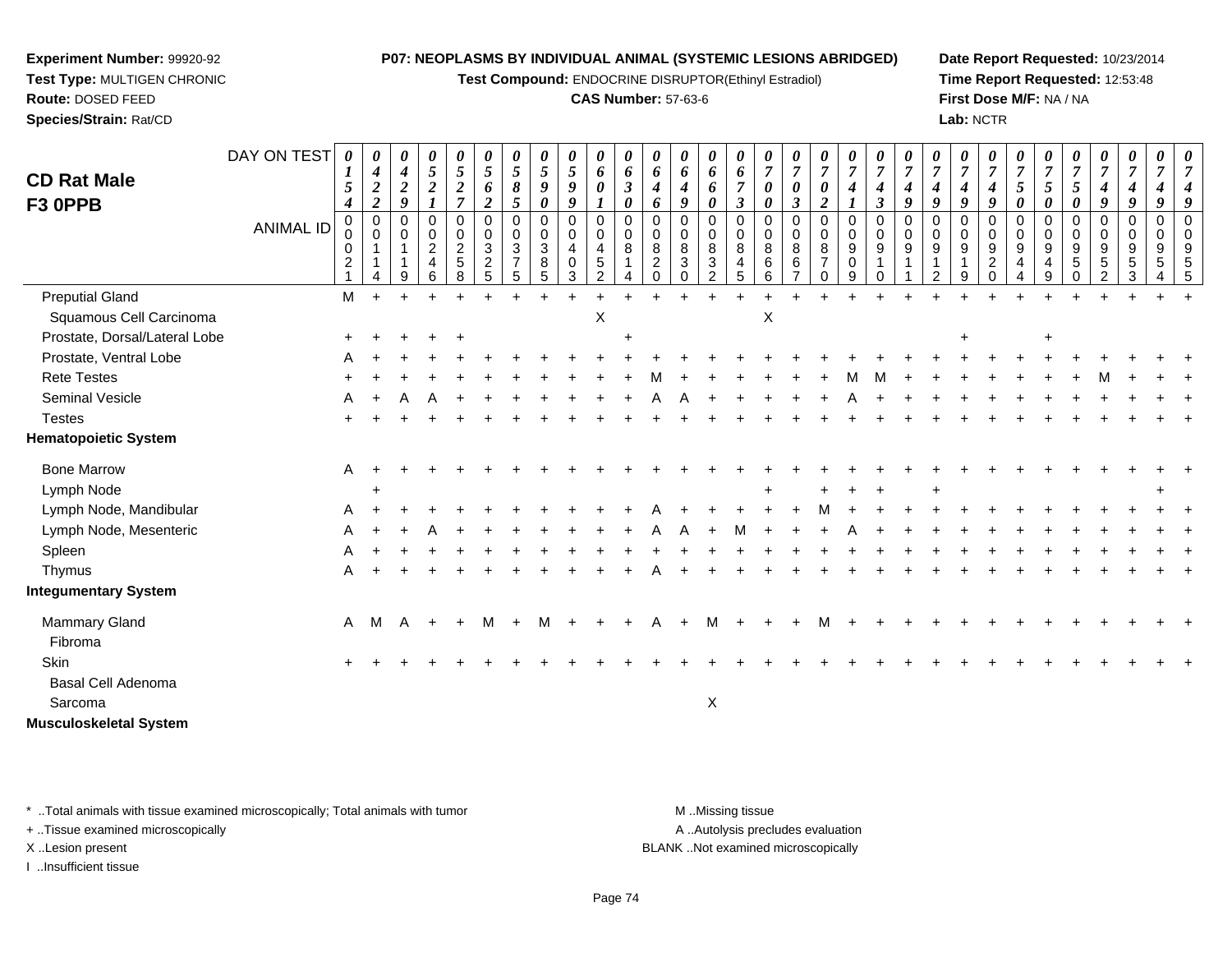**Test Compound:** ENDOCRINE DISRUPTOR(Ethinyl Estradiol)

# **CAS Number:** 57-63-6

**Date Report Requested:** 10/23/2014**Time Report Requested:** 12:53:48**First Dose M/F:** NA / NA**Lab:** NCTR

|                                                        | DAY ON TEST      | 0                                          | 0<br>4                                    | 0<br>$\boldsymbol{4}$    | $\pmb{\theta}$<br>$\sqrt{5}$                         | 0<br>$\sqrt{5}$                         | 0<br>$\mathfrak{s}$              | 0<br>5                                                        | 0<br>$\mathfrak{s}$                                                               | $\boldsymbol{\theta}$<br>$\mathfrak{s}$         | $\boldsymbol{\theta}$<br>6                                        | 0<br>6                | 0<br>6                                     | 0<br>6                                         | 0<br>6                                  | $\boldsymbol{\theta}$<br>6                  | $\theta$<br>$\overline{7}$           | 0<br>$\overline{7}$            | 0<br>$\boldsymbol{7}$                      | 0<br>$\overline{7}$              | $\boldsymbol{\theta}$<br>$\overline{7}$       | $\boldsymbol{\theta}$<br>$\overline{7}$ | 0<br>$\boldsymbol{7}$ | 0<br>$\boldsymbol{7}$                                | 0<br>$\overline{7}$                                                | 7                             | $\boldsymbol{\theta}$<br>$\overline{7}$      | 0<br>$\overline{7}$                      | 0<br>$\overline{7}$                                | 0<br>$\overline{7}$        | 0<br>$\overline{7}$        | 0<br>7                     |
|--------------------------------------------------------|------------------|--------------------------------------------|-------------------------------------------|--------------------------|------------------------------------------------------|-----------------------------------------|----------------------------------|---------------------------------------------------------------|-----------------------------------------------------------------------------------|-------------------------------------------------|-------------------------------------------------------------------|-----------------------|--------------------------------------------|------------------------------------------------|-----------------------------------------|---------------------------------------------|--------------------------------------|--------------------------------|--------------------------------------------|----------------------------------|-----------------------------------------------|-----------------------------------------|-----------------------|------------------------------------------------------|--------------------------------------------------------------------|-------------------------------|----------------------------------------------|------------------------------------------|----------------------------------------------------|----------------------------|----------------------------|----------------------------|
| <b>CD Rat Male</b><br>F3 OPPB                          | <b>ANIMAL ID</b> | 5<br>$\boldsymbol{4}$<br>0                 | $\boldsymbol{2}$<br>$\boldsymbol{2}$<br>0 | $\frac{2}{9}$<br>0       | $\sqrt{2}$<br>$\boldsymbol{l}$<br>0                  | $\boldsymbol{2}$<br>$\overline{7}$<br>0 | 6<br>$\boldsymbol{2}$<br>0       | 8<br>5<br>0                                                   | 9<br>$\boldsymbol{\theta}$<br>0                                                   | $\boldsymbol{9}$<br>9<br>$\pmb{0}$              | $\boldsymbol{\theta}$<br>$\mathbf 0$                              | 3<br>0<br>0           | 4<br>6<br>0                                | $\boldsymbol{4}$<br>9<br>0                     | 6<br>$\boldsymbol{\theta}$<br>0         | $\overline{7}$<br>$\boldsymbol{\beta}$<br>0 | $\boldsymbol{\theta}$<br>0<br>0      | 0<br>$\boldsymbol{\beta}$<br>0 | 0<br>$\boldsymbol{2}$<br>0                 | 4<br>0                           | $\boldsymbol{4}$<br>$\boldsymbol{\beta}$<br>0 | 4<br>9<br>0                             | 4<br>9<br>$\mathbf 0$ | $\boldsymbol{4}$<br>9<br>0                           | $\boldsymbol{4}$<br>9<br>0                                         | 5<br>0<br>0                   | $\mathfrak{s}$<br>$\boldsymbol{\theta}$<br>0 | 5<br>0<br>0                              | $\boldsymbol{4}$<br>9<br>$\mathbf 0$               | 4<br>9<br>0                | $\boldsymbol{4}$<br>9<br>0 | 9<br>$\Omega$              |
|                                                        |                  | 0<br>0<br>$\overline{c}$<br>$\overline{1}$ | $\mathbf 0$<br>Δ                          | 0<br>$\overline{1}$<br>9 | $\mathbf 0$<br>$\overline{2}$<br>$\overline{4}$<br>6 | 0<br>$\frac{2}{5}$<br>8                 | 0<br>$\sqrt{3}$<br>$\frac{2}{5}$ | $\pmb{0}$<br>$\ensuremath{\mathsf{3}}$<br>$\overline{7}$<br>5 | $\mathbf 0$<br>$\ensuremath{\mathsf{3}}$<br>$\begin{array}{c} 8 \\ 5 \end{array}$ | $\mathsf{O}\xspace$<br>$\overline{4}$<br>0<br>3 | $\mathbf 0$<br>$\overline{4}$<br>$\overline{5}$<br>$\overline{2}$ | $\mathbf 0$<br>8<br>1 | 0<br>$\bf 8$<br>$\overline{a}$<br>$\Omega$ | $\pmb{0}$<br>$\,8\,$<br>$\sqrt{3}$<br>$\Omega$ | $\mathbf 0$<br>$^8_3$<br>$\overline{2}$ | 0<br>8<br>4<br>5                            | $\mathbf 0$<br>$\,8\,$<br>$\,6$<br>6 | 0<br>8<br>6                    | 0<br>$\bf 8$<br>$\overline{7}$<br>$\Omega$ | $_{9}^{\rm 0}$<br>$\pmb{0}$<br>9 | 0<br>9<br>$\Omega$                            | $\mathbf 0$<br>9                        | 0<br>$9\,$<br>2       | $\mathbf 0$<br>$\boldsymbol{9}$<br>$\mathbf{1}$<br>9 | $\boldsymbol{0}$<br>$\boldsymbol{9}$<br>$\overline{c}$<br>$\Omega$ | 0<br>9<br>$\overline{4}$<br>Δ | $\pmb{0}$<br>$\overline{9}$<br>4<br>9        | 0<br>$\boldsymbol{9}$<br>$\sqrt{5}$<br>0 | $\mathbf 0$<br>$\boldsymbol{9}$<br>$\sqrt{5}$<br>2 | 0<br>9<br>$\mathbf 5$<br>3 | 0<br>9<br>5                | $\mathbf 0$<br>9<br>5<br>5 |
| Bone, Femur                                            |                  | $+$                                        |                                           |                          |                                                      |                                         |                                  |                                                               |                                                                                   |                                                 |                                                                   |                       |                                            |                                                |                                         |                                             |                                      |                                |                                            |                                  |                                               |                                         |                       |                                                      |                                                                    |                               |                                              |                                          |                                                    |                            |                            |                            |
| <b>Skeletal Muscle</b>                                 |                  |                                            | $\ddot{}$                                 |                          |                                                      |                                         |                                  |                                                               |                                                                                   | $\ddot{}$                                       |                                                                   | $\overline{1}$        |                                            |                                                |                                         |                                             |                                      |                                |                                            |                                  |                                               |                                         |                       |                                                      |                                                                    |                               |                                              |                                          |                                                    |                            |                            |                            |
| Nervous System                                         |                  |                                            |                                           |                          |                                                      |                                         |                                  |                                                               |                                                                                   |                                                 |                                                                   |                       |                                            |                                                |                                         |                                             |                                      |                                |                                            |                                  |                                               |                                         |                       |                                                      |                                                                    |                               |                                              |                                          |                                                    |                            |                            |                            |
| Brain, Brain Stem                                      |                  |                                            |                                           |                          |                                                      |                                         |                                  |                                                               |                                                                                   |                                                 |                                                                   |                       |                                            |                                                |                                         |                                             |                                      |                                |                                            |                                  |                                               |                                         |                       |                                                      |                                                                    |                               |                                              |                                          |                                                    |                            |                            |                            |
| Brain, Cerebellum                                      |                  |                                            |                                           |                          |                                                      |                                         |                                  |                                                               |                                                                                   |                                                 |                                                                   |                       |                                            |                                                |                                         |                                             |                                      |                                |                                            |                                  |                                               |                                         |                       |                                                      |                                                                    |                               |                                              |                                          |                                                    |                            |                            |                            |
| Brain, Cerebrum                                        |                  | A                                          |                                           |                          |                                                      |                                         |                                  |                                                               |                                                                                   |                                                 |                                                                   |                       |                                            |                                                |                                         |                                             |                                      |                                |                                            |                                  |                                               |                                         |                       |                                                      |                                                                    |                               |                                              |                                          |                                                    |                            |                            |                            |
| Osteoma                                                |                  |                                            |                                           |                          |                                                      |                                         | X                                |                                                               |                                                                                   |                                                 |                                                                   |                       |                                            |                                                |                                         |                                             |                                      |                                |                                            |                                  |                                               |                                         |                       |                                                      |                                                                    |                               |                                              |                                          |                                                    |                            |                            |                            |
| <b>Peripheral Nerve</b>                                |                  |                                            |                                           |                          |                                                      |                                         |                                  |                                                               |                                                                                   | $\overline{ }$                                  |                                                                   | $\ddot{}$             |                                            |                                                |                                         |                                             |                                      |                                |                                            |                                  |                                               |                                         |                       |                                                      |                                                                    |                               |                                              |                                          |                                                    |                            |                            |                            |
| Spinal Cord                                            |                  |                                            |                                           |                          |                                                      |                                         |                                  |                                                               |                                                                                   | A                                               |                                                                   | A                     |                                            |                                                |                                         |                                             |                                      |                                |                                            |                                  |                                               |                                         |                       |                                                      |                                                                    |                               |                                              |                                          |                                                    |                            |                            |                            |
| <b>Respiratory System</b>                              |                  |                                            |                                           |                          |                                                      |                                         |                                  |                                                               |                                                                                   |                                                 |                                                                   |                       |                                            |                                                |                                         |                                             |                                      |                                |                                            |                                  |                                               |                                         |                       |                                                      |                                                                    |                               |                                              |                                          |                                                    |                            |                            |                            |
| Lung                                                   |                  |                                            |                                           |                          |                                                      |                                         |                                  |                                                               |                                                                                   |                                                 |                                                                   |                       |                                            |                                                |                                         |                                             |                                      |                                |                                            |                                  |                                               |                                         |                       |                                                      |                                                                    |                               |                                              |                                          |                                                    |                            |                            |                            |
| Nose                                                   |                  |                                            |                                           |                          |                                                      |                                         |                                  |                                                               |                                                                                   |                                                 |                                                                   |                       |                                            |                                                |                                         |                                             |                                      |                                |                                            |                                  |                                               |                                         |                       |                                                      |                                                                    |                               |                                              |                                          |                                                    |                            |                            |                            |
| Trachea                                                |                  | A                                          |                                           |                          |                                                      |                                         |                                  |                                                               |                                                                                   |                                                 |                                                                   |                       |                                            |                                                |                                         |                                             |                                      |                                |                                            |                                  |                                               |                                         |                       |                                                      |                                                                    |                               |                                              |                                          |                                                    |                            |                            |                            |
| <b>Special Senses System</b>                           |                  |                                            |                                           |                          |                                                      |                                         |                                  |                                                               |                                                                                   |                                                 |                                                                   |                       |                                            |                                                |                                         |                                             |                                      |                                |                                            |                                  |                                               |                                         |                       |                                                      |                                                                    |                               |                                              |                                          |                                                    |                            |                            |                            |
| Eye                                                    |                  | Α                                          |                                           |                          |                                                      |                                         |                                  |                                                               |                                                                                   |                                                 |                                                                   |                       |                                            |                                                |                                         |                                             |                                      |                                |                                            |                                  |                                               |                                         |                       |                                                      |                                                                    |                               |                                              |                                          |                                                    |                            |                            |                            |
| Retrobulbar, Squamous Cell Carcinoma,<br>Deep Invasion |                  |                                            |                                           |                          |                                                      |                                         |                                  |                                                               |                                                                                   |                                                 |                                                                   |                       |                                            |                                                |                                         |                                             |                                      | $\mathsf X$                    |                                            |                                  |                                               |                                         |                       |                                                      |                                                                    |                               |                                              |                                          |                                                    |                            |                            |                            |
| Harderian Gland                                        |                  | Α                                          |                                           |                          |                                                      |                                         |                                  |                                                               |                                                                                   |                                                 |                                                                   |                       |                                            |                                                |                                         |                                             |                                      |                                |                                            |                                  |                                               |                                         |                       |                                                      |                                                                    |                               |                                              |                                          |                                                    |                            |                            |                            |
| <b>Lacrimal Gland</b>                                  |                  |                                            | $\ddot{}$                                 |                          |                                                      |                                         |                                  |                                                               |                                                                                   |                                                 |                                                                   |                       |                                            |                                                |                                         |                                             |                                      |                                |                                            |                                  |                                               |                                         |                       |                                                      |                                                                    |                               |                                              |                                          |                                                    |                            |                            |                            |
| Zymbal's Gland                                         |                  |                                            |                                           |                          |                                                      |                                         |                                  |                                                               |                                                                                   |                                                 |                                                                   |                       |                                            |                                                |                                         |                                             | $\ddot{}$                            |                                |                                            |                                  |                                               |                                         |                       |                                                      |                                                                    |                               |                                              |                                          |                                                    |                            |                            |                            |
|                                                        |                  |                                            |                                           |                          |                                                      |                                         |                                  |                                                               |                                                                                   |                                                 |                                                                   |                       |                                            |                                                |                                         |                                             |                                      |                                |                                            |                                  |                                               |                                         |                       |                                                      |                                                                    |                               |                                              |                                          |                                                    |                            |                            |                            |

\* ..Total animals with tissue examined microscopically; Total animals with tumor **M** . Missing tissue M ..Missing tissue A ..Autolysis precludes evaluation + ..Tissue examined microscopically X ..Lesion present BLANK ..Not examined microscopicallyI ..Insufficient tissue

 $\alpha$ 

**Experiment Number:** 99920-92**Test Type:** MULTIGEN CHRONIC

**Route:** DOSED FEED**Species/Strain:** Rat/CD

Carcinoma

 $\mathsf{X}$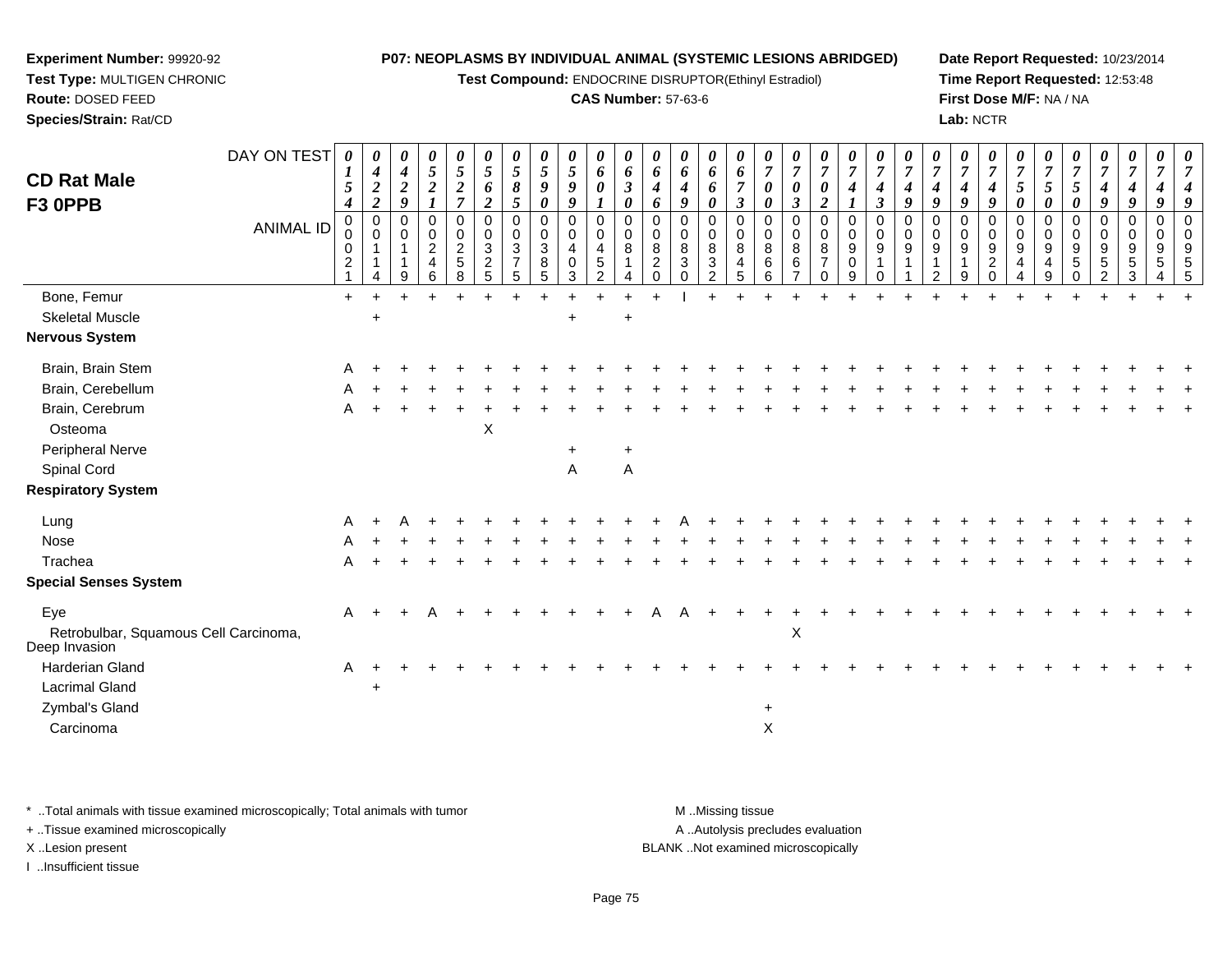**Test Compound:** ENDOCRINE DISRUPTOR(Ethinyl Estradiol)

# **CAS Number:** 57-63-6

**Date Report Requested:** 10/23/2014**Time Report Requested:** 12:53:48**First Dose M/F:** NA / NA**Lab:** NCTR

> *7*

| <b>CD Rat Male</b>                                | DAY ON TEST      | 0<br>$\mathbf{I}$<br>$\overline{5}$   | $\boldsymbol{\theta}$<br>$\boldsymbol{4}$<br>$\overline{2}$ | $\boldsymbol{\theta}$<br>4<br>$\mathbf{\Omega}$<br>$\overline{2}$ | $\boldsymbol{\theta}$<br>$5\overline{)}$<br>$\boldsymbol{2}$ | $\boldsymbol{\theta}$<br>$\overline{ }$<br>$\mathfrak{p}$<br>$\boldsymbol{2}$ | $\boldsymbol{\theta}$<br>$\overline{\phantom{0}}$<br>$\mathcal{L}$<br>0 | U<br>$\mathfrak{s}$<br>8                | $\theta$<br>5<br>9    | $\boldsymbol{\theta}$<br>$\mathfrak{H}$<br>9 | $\boldsymbol{\theta}$<br>6<br>0                          | $\boldsymbol{\theta}$<br>6<br>$\mathbf{\Omega}$<br>J | $\boldsymbol{\theta}$<br>6<br>$\boldsymbol{4}$ | $\boldsymbol{\theta}$<br>6<br>$\boldsymbol{4}$ | $\boldsymbol{\theta}$<br>6<br>6  | $\boldsymbol{\theta}$<br>6<br>$\overline{ }$ | $\boldsymbol{\theta}$<br>$\mathbf{r}$<br>0 | $\boldsymbol{\theta}$<br>0              | $\boldsymbol{\theta}$<br>$\overline{ }$<br>$\boldsymbol{\theta}$ | $\boldsymbol{\theta}$<br>$\overline{ }$<br>4 | $\boldsymbol{\theta}$<br>7<br>4              | 0<br>$\overline{ }$<br>4 | $\boldsymbol{\theta}$<br>4 | $\boldsymbol{\theta}$<br>$\overline{ }$<br>4 | $\boldsymbol{\theta}$<br>7<br>4 | $\boldsymbol{\theta}$<br>$\overline{a}$<br>C | $\boldsymbol{\theta}$<br>$\mathcal{I}$ | U<br>5                     | $\boldsymbol{\theta}$<br>$\overline{ }$<br>$\overline{4}$ | $\boldsymbol{\theta}$<br>$\overline{7}$<br>$\boldsymbol{4}$ | $\boldsymbol{\theta}$<br>$\overline{A}$ |  |
|---------------------------------------------------|------------------|---------------------------------------|-------------------------------------------------------------|-------------------------------------------------------------------|--------------------------------------------------------------|-------------------------------------------------------------------------------|-------------------------------------------------------------------------|-----------------------------------------|-----------------------|----------------------------------------------|----------------------------------------------------------|------------------------------------------------------|------------------------------------------------|------------------------------------------------|----------------------------------|----------------------------------------------|--------------------------------------------|-----------------------------------------|------------------------------------------------------------------|----------------------------------------------|----------------------------------------------|--------------------------|----------------------------|----------------------------------------------|---------------------------------|----------------------------------------------|----------------------------------------|----------------------------|-----------------------------------------------------------|-------------------------------------------------------------|-----------------------------------------|--|
| F3 OPPB                                           |                  | $\boldsymbol{4}$                      | $\boldsymbol{2}$                                            | O.                                                                |                                                              |                                                                               | ◠<br>◢                                                                  | C                                       | 0                     | 9                                            |                                                          | 0                                                    | o                                              | $\boldsymbol{q}$                               | 0                                | 3                                            | 0                                          | ി<br>Ĵ                                  | ◠<br>◢                                                           |                                              | $\boldsymbol{\beta}$                         | Q                        | 9                          | $\boldsymbol{q}$                             | 9                               |                                              | 0                                      | 0                          | 9                                                         | 9                                                           | 9                                       |  |
|                                                   | <b>ANIMAL ID</b> | 0<br>υ<br>$\pmb{0}$<br>$\overline{c}$ | 4                                                           | 0<br>0<br>9                                                       | 0<br>0<br>o<br>∠<br>4<br>6                                   | 0<br>0<br>$\overline{c}$<br>$\sqrt{5}$<br>8                                   | 0<br>0<br>$\mathbf{3}$<br>2<br>5                                        | 0<br>$\mathbf 0$<br>3<br>$\overline{ }$ | 0<br>0<br>3<br>8<br>5 | 0<br>0<br>4<br>0<br>3                        | 0<br>$\pmb{0}$<br>$\overline{4}$<br>$\sqrt{5}$<br>$\sim$ | 0<br>0<br>8                                          | 0<br>8<br>2                                    | 0<br>$\pmb{0}$<br>8<br>3<br>∩                  | 0<br>0<br>8<br>3<br><sup>o</sup> | 0<br>0<br>8<br>4<br><sup>5</sup>             | 0<br>0<br>8<br>6<br>$\sim$                 | 0<br>8<br>6<br>$\overline{\phantom{a}}$ | 0<br>0<br>8<br>$\rightarrow$<br>በ                                | 0<br>0<br>9<br>0<br>9                        | 0<br>$\pmb{0}$<br>$\boldsymbol{9}$<br>$\sim$ | 0<br>0<br>9              | 0<br>0<br>9                | U<br>0<br>9<br>9                             | 0<br>0<br>9<br>2<br>$\Omega$    | 0<br>0<br>9<br>4                             | U<br>0<br>9<br>4<br>q                  | 0<br>$\mathbf 0$<br>9<br>5 | 0<br>0<br>9<br>$\,$ 5 $\,$<br>ົ                           | 0<br>0<br>9<br>$\frac{5}{3}$                                | 0<br>0<br>9<br>5                        |  |
| <b>Urinary System</b>                             |                  |                                       |                                                             |                                                                   |                                                              |                                                                               |                                                                         |                                         |                       |                                              |                                                          |                                                      |                                                |                                                |                                  |                                              |                                            |                                         |                                                                  |                                              |                                              |                          |                            |                                              |                                 |                                              |                                        |                            |                                                           |                                                             |                                         |  |
| Kidney<br>Urethra                                 |                  | A                                     |                                                             |                                                                   |                                                              |                                                                               |                                                                         |                                         |                       |                                              |                                                          |                                                      |                                                |                                                |                                  |                                              |                                            |                                         |                                                                  |                                              |                                              |                          | $+$                        | $\pm$                                        |                                 |                                              |                                        |                            |                                                           |                                                             |                                         |  |
| <b>Urinary Bladder</b><br><b>SYSTEMIC LESIONS</b> |                  | A                                     |                                                             |                                                                   |                                                              |                                                                               |                                                                         |                                         |                       |                                              |                                                          |                                                      |                                                |                                                |                                  |                                              |                                            |                                         |                                                                  |                                              |                                              |                          |                            |                                              |                                 |                                              |                                        |                            |                                                           |                                                             |                                         |  |

 $\mathsf{x}$  x

\* ..Total animals with tissue examined microscopically; Total animals with tumor **M** ...Missing tissue M ...Missing tissue

n  $+$ 

X

+ ..Tissue examined microscopically

**Experiment Number:** 99920-92**Test Type:** MULTIGEN CHRONIC

**Route:** DOSED FEED**Species/Strain:** Rat/CD

Multiple Organ

Lymphoma Malignant

I ..Insufficient tissue

A .. Autolysis precludes evaluation X ..Lesion present BLANK ..Not examined microscopically

<sup>+</sup> <sup>+</sup> <sup>+</sup> <sup>+</sup> <sup>+</sup> <sup>+</sup> <sup>+</sup> <sup>+</sup> <sup>+</sup> <sup>+</sup> <sup>+</sup> <sup>+</sup> <sup>+</sup> <sup>+</sup> <sup>+</sup> <sup>+</sup> <sup>+</sup> <sup>+</sup> <sup>+</sup> <sup>+</sup> <sup>+</sup> <sup>+</sup> <sup>+</sup> <sup>+</sup> <sup>+</sup> <sup>+</sup> <sup>+</sup> <sup>+</sup> <sup>+</sup> <sup>+</sup>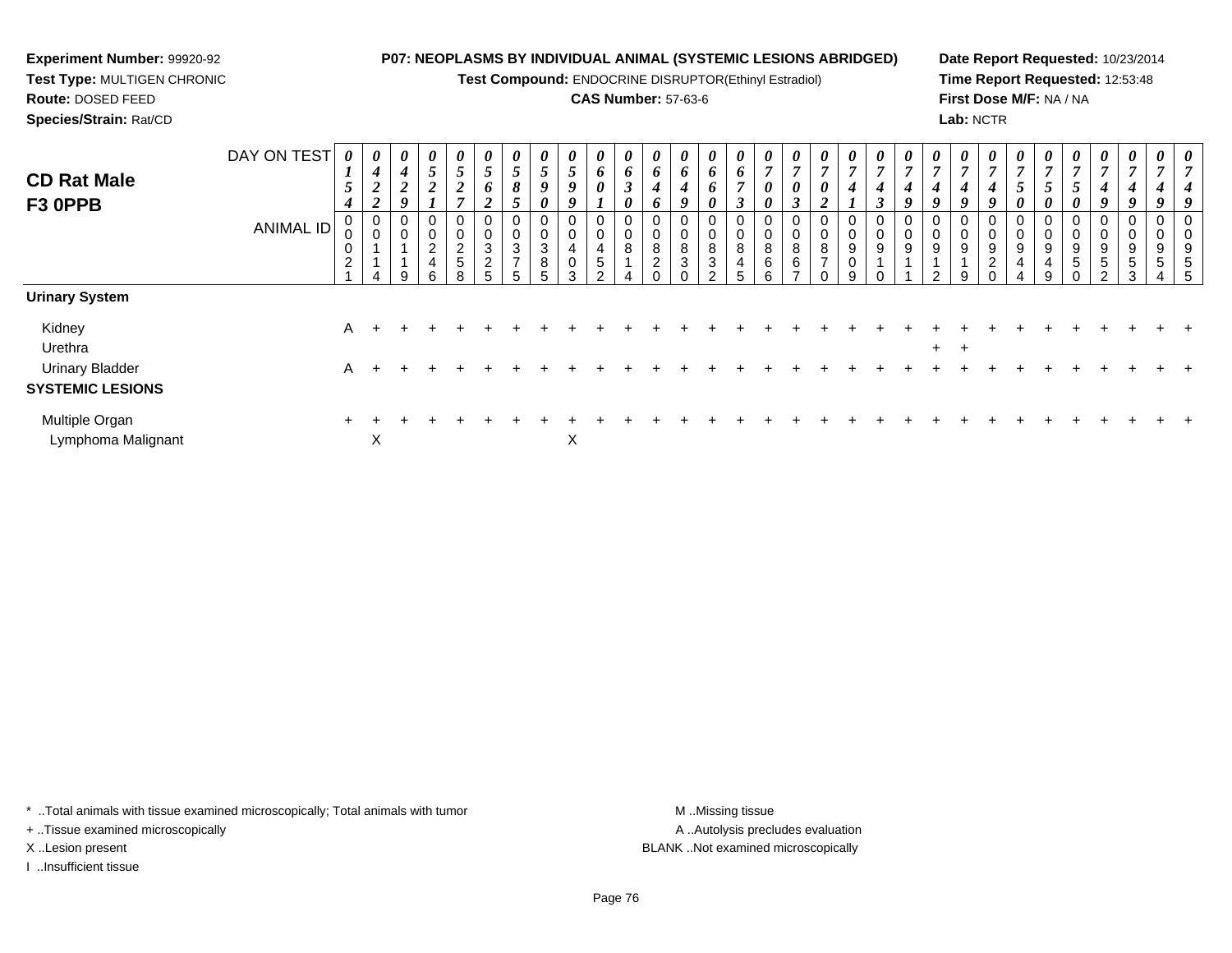**Test Compound:** ENDOCRINE DISRUPTOR(Ethinyl Estradiol)

# **CAS Number:** 57-63-6

**Date Report Requested:** 10/23/2014**Time Report Requested:** 12:53:48**First Dose M/F:** NA / NA**Lab:** NCTR

|                                             | DAY ON TEST      | 0                                                         | 0                                                                                       | 0                                                  | 0                                                                        | 0                                                                                      | 0                                                                           | 0                                                                                     | 0                                                                 | 0                                                             | 0                                                                         | 0                                             | 0                                              | 0                                             | 0                                                    | 0                                          | 0                                                                                  | 0                                                                           | 0                                                                  | 0                                                        |                         |
|---------------------------------------------|------------------|-----------------------------------------------------------|-----------------------------------------------------------------------------------------|----------------------------------------------------|--------------------------------------------------------------------------|----------------------------------------------------------------------------------------|-----------------------------------------------------------------------------|---------------------------------------------------------------------------------------|-------------------------------------------------------------------|---------------------------------------------------------------|---------------------------------------------------------------------------|-----------------------------------------------|------------------------------------------------|-----------------------------------------------|------------------------------------------------------|--------------------------------------------|------------------------------------------------------------------------------------|-----------------------------------------------------------------------------|--------------------------------------------------------------------|----------------------------------------------------------|-------------------------|
| <b>CD Rat Male</b><br>F3 OPPB               | <b>ANIMAL ID</b> | $\overline{7}$<br>5<br>0<br>$\pmb{0}$<br>$\mathbf 0$<br>9 | $\boldsymbol{7}$<br>5<br>$\pmb{\theta}$<br>$\pmb{0}$<br>$\mathbf 0$<br>$\boldsymbol{9}$ | $\overline{7}$<br>4<br>9<br>0<br>$\mathbf{1}$<br>0 | $\overline{7}$<br>4<br>$\boldsymbol{g}$<br>$\Omega$<br>$\mathbf{1}$<br>0 | $\overline{7}$<br>$\boldsymbol{4}$<br>$\boldsymbol{g}$<br>$\mathbf 0$<br>1<br>$\Omega$ | $\overline{7}$<br>$\boldsymbol{4}$<br>9<br>$\mathbf 0$<br>$\mathbf{1}$<br>0 | $\overline{7}$<br>$\sqrt{5}$<br>$\boldsymbol{\beta}$<br>$\mathbf 0$<br>1<br>$\pmb{0}$ | $\overline{7}$<br>5<br>$\overline{2}$<br>$\overline{0}$<br>1<br>0 | $\boldsymbol{7}$<br>5<br>4<br>$\mathbf 0$<br>1<br>$\mathbf 0$ | $\overline{7}$<br>$rac{5}{5}$<br>$\mathbf 0$<br>$\mathbf{1}$<br>$\pmb{0}$ | $\overline{7}$<br>$\sqrt{5}$<br>5<br>$\Omega$ | $\overline{7}$<br>5<br>5<br>$\Omega$<br>1<br>1 | $\overline{7}$<br>5<br>5<br>0<br>$\mathbf{1}$ | $\overline{7}$<br>5<br>5<br>$\overline{0}$<br>1<br>1 | $\overline{7}$<br>5<br>$\mathfrak{s}$<br>0 | $\overline{7}$<br>$\sqrt{5}$<br>$\boldsymbol{4}$<br>$\pmb{0}$<br>1<br>$\mathbf{1}$ | $\overline{7}$<br>$\mathfrak{s}$<br>$\mathfrak{z}$<br>$\mathbf 0$<br>1<br>1 | $\overline{7}$<br>$\sqrt{5}$<br>$\overline{2}$<br>$\mathbf 0$<br>1 | $\overline{7}$<br>$\boldsymbol{4}$<br>5<br>$\Omega$<br>1 |                         |
|                                             |                  | 9<br>4                                                    | $\boldsymbol{9}$<br>5                                                                   | 0<br>$\overline{2}$                                | $\mathbf 0$<br>3                                                         | $\mathbf 0$<br>9                                                                       | 1<br>$\Omega$                                                               | 3                                                                                     | 4<br>9                                                            | 5<br>3                                                        | $\boldsymbol{9}$<br>9                                                     | $\Omega$<br>2                                 | $\mathbf 0$<br>5                               | $\mathbf 0$<br>6                              | $\mathbf 0$                                          | $\mathbf 0$<br>8                           | $\mathbf 0$<br>9                                                                   | 1<br>9                                                                      | $\overline{c}$<br>$\Omega$                                         | $\overline{c}$                                           | <i><b>*TOTALS</b></i>   |
| <b>Alimentary System</b>                    |                  |                                                           |                                                                                         |                                                    |                                                                          |                                                                                        |                                                                             |                                                                                       |                                                                   |                                                               |                                                                           |                                               |                                                |                                               |                                                      |                                            |                                                                                    |                                                                             |                                                                    |                                                          |                         |
| Esophagus                                   |                  |                                                           |                                                                                         |                                                    |                                                                          |                                                                                        |                                                                             |                                                                                       |                                                                   |                                                               |                                                                           |                                               |                                                |                                               |                                                      |                                            |                                                                                    |                                                                             |                                                                    |                                                          | 50                      |
| Intestine Large, Cecum                      |                  |                                                           |                                                                                         |                                                    |                                                                          |                                                                                        |                                                                             |                                                                                       |                                                                   |                                                               |                                                                           |                                               |                                                |                                               |                                                      |                                            |                                                                                    |                                                                             |                                                                    |                                                          | 45                      |
| Intestine Large, Colon                      |                  |                                                           |                                                                                         |                                                    |                                                                          |                                                                                        |                                                                             |                                                                                       |                                                                   |                                                               |                                                                           |                                               |                                                |                                               |                                                      |                                            |                                                                                    |                                                                             |                                                                    |                                                          | 45                      |
| Adenoma                                     |                  |                                                           |                                                                                         |                                                    |                                                                          |                                                                                        |                                                                             |                                                                                       |                                                                   |                                                               |                                                                           |                                               |                                                |                                               |                                                      |                                            |                                                                                    |                                                                             |                                                                    |                                                          | 2                       |
| Intestine Large, Rectum                     |                  |                                                           |                                                                                         |                                                    |                                                                          |                                                                                        |                                                                             |                                                                                       |                                                                   |                                                               |                                                                           |                                               |                                                |                                               |                                                      |                                            |                                                                                    |                                                                             |                                                                    |                                                          | 45                      |
| Intestine Small, Duodenum<br>Adenocarcinoma |                  | +                                                         |                                                                                         |                                                    |                                                                          |                                                                                        |                                                                             |                                                                                       |                                                                   |                                                               |                                                                           |                                               |                                                |                                               |                                                      |                                            |                                                                                    |                                                                             |                                                                    |                                                          | 44<br>$\overline{c}$    |
| Intestine Small, Ileum                      |                  |                                                           |                                                                                         |                                                    |                                                                          |                                                                                        |                                                                             |                                                                                       |                                                                   |                                                               |                                                                           |                                               |                                                |                                               |                                                      |                                            |                                                                                    |                                                                             |                                                                    |                                                          | 44                      |
| Intestine Small, Jejunum                    |                  |                                                           |                                                                                         |                                                    |                                                                          |                                                                                        |                                                                             |                                                                                       |                                                                   |                                                               |                                                                           |                                               |                                                |                                               |                                                      |                                            |                                                                                    |                                                                             |                                                                    |                                                          | 44                      |
| Liver                                       |                  |                                                           |                                                                                         |                                                    |                                                                          |                                                                                        |                                                                             |                                                                                       |                                                                   |                                                               |                                                                           |                                               |                                                |                                               |                                                      |                                            |                                                                                    |                                                                             |                                                                    |                                                          | 49                      |
| Cholangiocarcinoma                          |                  | $\div$                                                    |                                                                                         |                                                    |                                                                          |                                                                                        |                                                                             |                                                                                       |                                                                   |                                                               |                                                                           |                                               |                                                |                                               |                                                      |                                            |                                                                                    |                                                                             |                                                                    |                                                          | $\overline{\mathbf{c}}$ |
| Cholangioma                                 |                  | $\mathsf X$                                               |                                                                                         |                                                    |                                                                          |                                                                                        |                                                                             |                                                                                       |                                                                   |                                                               |                                                                           |                                               |                                                |                                               |                                                      |                                            |                                                                                    |                                                                             |                                                                    |                                                          | 1                       |
| Hepatocellular Adenoma                      |                  |                                                           |                                                                                         |                                                    |                                                                          |                                                                                        |                                                                             |                                                                                       |                                                                   |                                                               |                                                                           |                                               |                                                |                                               |                                                      |                                            |                                                                                    |                                                                             |                                                                    |                                                          |                         |
| Mesentery                                   |                  |                                                           |                                                                                         |                                                    |                                                                          |                                                                                        |                                                                             |                                                                                       |                                                                   |                                                               |                                                                           |                                               |                                                |                                               |                                                      |                                            |                                                                                    |                                                                             |                                                                    |                                                          |                         |
| Oral Mucosa                                 |                  |                                                           |                                                                                         |                                                    |                                                                          |                                                                                        |                                                                             |                                                                                       |                                                                   | $\ddot{}$                                                     |                                                                           |                                               |                                                |                                               |                                                      |                                            |                                                                                    |                                                                             |                                                                    |                                                          | 4<br>3                  |
|                                             |                  |                                                           |                                                                                         |                                                    |                                                                          |                                                                                        |                                                                             |                                                                                       |                                                                   |                                                               |                                                                           |                                               |                                                |                                               |                                                      |                                            |                                                                                    |                                                                             |                                                                    |                                                          | 3                       |
| Squamous Cell Carcinoma<br>Pancreas         |                  |                                                           |                                                                                         |                                                    |                                                                          |                                                                                        |                                                                             |                                                                                       |                                                                   |                                                               |                                                                           |                                               |                                                |                                               |                                                      |                                            |                                                                                    |                                                                             |                                                                    |                                                          | 47                      |
|                                             |                  |                                                           |                                                                                         |                                                    |                                                                          |                                                                                        |                                                                             |                                                                                       |                                                                   |                                                               |                                                                           |                                               |                                                |                                               |                                                      |                                            |                                                                                    |                                                                             |                                                                    |                                                          | 48                      |
| <b>Salivary Glands</b>                      |                  |                                                           |                                                                                         |                                                    |                                                                          |                                                                                        |                                                                             |                                                                                       |                                                                   |                                                               |                                                                           |                                               |                                                |                                               |                                                      |                                            |                                                                                    |                                                                             |                                                                    |                                                          |                         |
| Stomach, Forestomach<br>Stomach, Glandular  |                  |                                                           |                                                                                         |                                                    |                                                                          |                                                                                        |                                                                             |                                                                                       |                                                                   |                                                               |                                                                           |                                               |                                                |                                               |                                                      |                                            |                                                                                    |                                                                             |                                                                    |                                                          | 46<br>45                |
|                                             |                  |                                                           |                                                                                         |                                                    |                                                                          |                                                                                        |                                                                             |                                                                                       |                                                                   |                                                               |                                                                           |                                               |                                                |                                               |                                                      |                                            |                                                                                    |                                                                             |                                                                    |                                                          |                         |
| <b>Cardiovascular System</b>                |                  |                                                           |                                                                                         |                                                    |                                                                          |                                                                                        |                                                                             |                                                                                       |                                                                   |                                                               |                                                                           |                                               |                                                |                                               |                                                      |                                            |                                                                                    |                                                                             |                                                                    |                                                          |                         |

\* ..Total animals with tissue examined microscopically; Total animals with tumor **M** ...Missing tissue M ...Missing tissue

+ ..Tissue examined microscopically

**Experiment Number:** 99920-92**Test Type:** MULTIGEN CHRONIC

**Route:** DOSED FEED**Species/Strain:** Rat/CD

I ..Insufficient tissue

A ..Autolysis precludes evaluation X ..Lesion present BLANK ..Not examined microscopically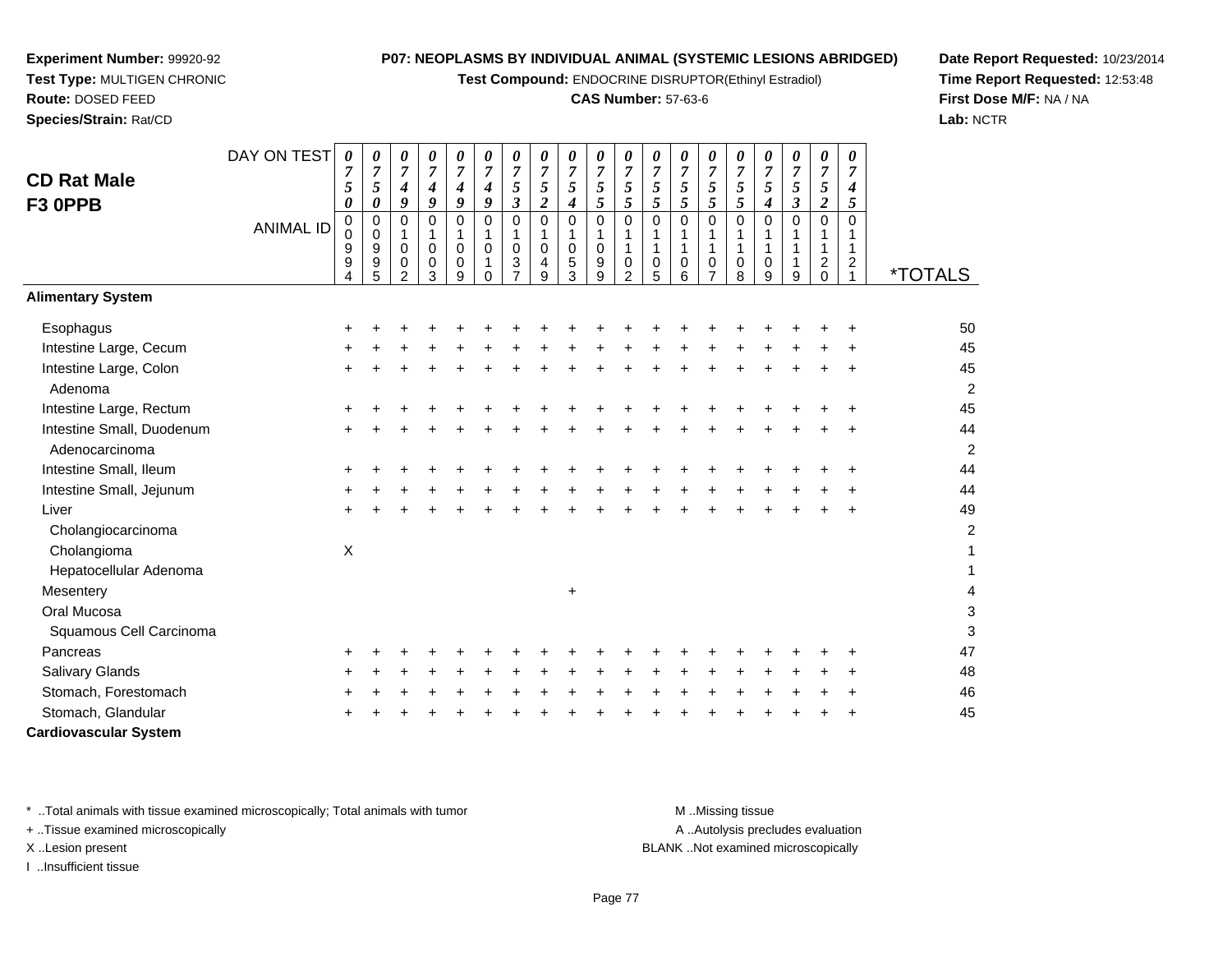**Test Compound:** ENDOCRINE DISRUPTOR(Ethinyl Estradiol)

# **CAS Number:** 57-63-6

**Date Report Requested:** 10/23/2014 **Time Report Requested:** 12:53:48**First Dose M/F:** NA / NA**Lab:** NCTR

| <b>CD Rat Male</b><br>F3 OPPB                         | DAY ON TEST      | 0<br>$\overline{7}$<br>5<br>0 | 0<br>$\overline{7}$<br>$\mathfrak{s}$<br>0 | 0<br>$\overline{7}$<br>4<br>9          | 0<br>$\overline{7}$<br>$\boldsymbol{4}$<br>9 | 0<br>$\boldsymbol{7}$<br>4<br>9           | 0<br>$\overline{7}$<br>$\boldsymbol{4}$<br>$\boldsymbol{g}$ | 0<br>$\overline{7}$<br>5<br>$\boldsymbol{\beta}$                  | 0<br>$\overline{7}$<br>5<br>$\boldsymbol{2}$ | 0<br>$\overline{7}$<br>5<br>4    | 0<br>$\boldsymbol{7}$<br>5<br>$\sqrt{5}$         | 0<br>$\boldsymbol{7}$<br>$\sqrt{5}$<br>$\sqrt{5}$ | 0<br>$\boldsymbol{7}$<br>$\sqrt{5}$<br>$\mathfrak{s}$  | 0<br>$\overline{7}$<br>$\mathfrak{s}$<br>5 | 0<br>$\overline{7}$<br>5<br>5 | 0<br>$\boldsymbol{7}$<br>5<br>5           | 0<br>$\overline{7}$<br>5<br>$\boldsymbol{4}$ | 0<br>$\boldsymbol{7}$<br>$\mathfrak{s}$<br>$\boldsymbol{\beta}$ | 0<br>$\boldsymbol{7}$<br>5<br>$\boldsymbol{2}$ | 0<br>$\overline{7}$<br>4<br>5                                      |                       |
|-------------------------------------------------------|------------------|-------------------------------|--------------------------------------------|----------------------------------------|----------------------------------------------|-------------------------------------------|-------------------------------------------------------------|-------------------------------------------------------------------|----------------------------------------------|----------------------------------|--------------------------------------------------|---------------------------------------------------|--------------------------------------------------------|--------------------------------------------|-------------------------------|-------------------------------------------|----------------------------------------------|-----------------------------------------------------------------|------------------------------------------------|--------------------------------------------------------------------|-----------------------|
|                                                       | <b>ANIMAL ID</b> | $\pmb{0}$<br>0<br>9<br>9<br>4 | 0<br>0<br>9<br>9<br>5                      | $\Omega$<br>1<br>$\mathbf 0$<br>0<br>2 | $\Omega$<br>1<br>$\mathbf 0$<br>0<br>3       | $\mathbf 0$<br>1<br>$\mathbf 0$<br>0<br>9 | $\mathbf 0$<br>1<br>$\Omega$<br>1<br>$\mathbf 0$            | $\mathbf 0$<br>$\mathbf{1}$<br>$\mathbf 0$<br>3<br>$\overline{7}$ | $\mathbf 0$<br>1<br>$\mathbf 0$<br>4<br>9    | 0<br>$\mathbf{1}$<br>0<br>5<br>3 | $\pmb{0}$<br>$\mathbf{1}$<br>$\pmb{0}$<br>9<br>9 | $\mathbf 0$<br>1<br>1<br>0<br>$\overline{2}$      | $\mathbf 0$<br>$\mathbf 1$<br>$\overline{1}$<br>0<br>5 | 0<br>0<br>6                                | 0<br>1<br>1<br>0<br>7         | $\mathbf 0$<br>1<br>1<br>$\mathbf 0$<br>8 | $\Omega$<br>1<br>0<br>9                      | $\mathbf 0$<br>1<br>$\mathbf{1}$<br>9                           | 0<br>1<br>1<br>$\overline{c}$<br>$\mathbf 0$   | $\mathbf 0$<br>1<br>$\mathbf{1}$<br>$\overline{2}$<br>$\mathbf{1}$ | <i><b>*TOTALS</b></i> |
| <b>Blood Vessel</b>                                   |                  | $\ddot{}$                     | $\ddot{}$                                  |                                        | $\ddot{}$                                    | $\ddot{}$                                 |                                                             | $\ddot{}$                                                         | $\ddot{}$                                    | $+$                              | $\ddot{}$                                        | $\ddot{}$                                         | $\ddot{}$                                              | $\ddot{}$                                  | $+$                           | $\ddot{}$                                 |                                              | $\ddot{}$                                                       | $\ddot{}$                                      | $+$                                                                | 50                    |
| Heart                                                 |                  | $\ddot{}$                     |                                            |                                        |                                              |                                           |                                                             |                                                                   |                                              |                                  |                                                  |                                                   |                                                        |                                            |                               |                                           |                                              |                                                                 |                                                |                                                                    | 50                    |
| <b>Endocrine System</b>                               |                  |                               |                                            |                                        |                                              |                                           |                                                             |                                                                   |                                              |                                  |                                                  |                                                   |                                                        |                                            |                               |                                           |                                              |                                                                 |                                                |                                                                    |                       |
| <b>Adrenal Cortex</b><br>Adenoma                      |                  | $\pm$                         |                                            |                                        |                                              |                                           |                                                             |                                                                   |                                              |                                  |                                                  |                                                   |                                                        |                                            |                               |                                           |                                              | X                                                               |                                                |                                                                    | 49<br>$\mathbf{1}$    |
| Adrenal Medulla                                       |                  |                               |                                            |                                        |                                              |                                           |                                                             |                                                                   |                                              |                                  |                                                  |                                                   |                                                        |                                            |                               |                                           |                                              |                                                                 |                                                |                                                                    | 49                    |
| Pheochromocytoma Benign<br>Pheochromocytoma Malignant |                  |                               |                                            |                                        |                                              |                                           | X                                                           |                                                                   | $\boldsymbol{\mathsf{X}}$                    |                                  |                                                  |                                                   |                                                        |                                            |                               |                                           |                                              |                                                                 |                                                | X                                                                  | 4<br>1                |
| Islets, Pancreatic<br>Adenoma                         |                  |                               |                                            |                                        |                                              |                                           |                                                             |                                                                   |                                              |                                  |                                                  |                                                   |                                                        |                                            |                               |                                           |                                              |                                                                 |                                                |                                                                    | 48<br>$\overline{c}$  |
| Parathyroid Gland<br>Adenoma                          |                  | $\ddot{}$                     |                                            |                                        |                                              |                                           |                                                             |                                                                   |                                              |                                  |                                                  |                                                   |                                                        |                                            |                               |                                           |                                              |                                                                 |                                                |                                                                    | 47<br>$\mathbf{1}$    |
| <b>Pituitary Gland</b>                                |                  |                               |                                            |                                        |                                              |                                           |                                                             |                                                                   |                                              |                                  |                                                  |                                                   |                                                        |                                            |                               |                                           |                                              |                                                                 |                                                |                                                                    | 49                    |
| Pars Distalis, Adenoma                                |                  | X                             | X                                          | X                                      | $\boldsymbol{\mathsf{X}}$                    |                                           |                                                             |                                                                   |                                              | X                                | $\boldsymbol{\mathsf{X}}$                        | X                                                 | X                                                      | X                                          | $\boldsymbol{\mathsf{X}}$     | $\boldsymbol{\mathsf{X}}$                 |                                              | $\times$                                                        |                                                | $\times$                                                           | 24                    |
| <b>Thyroid Gland</b><br>C Cell, Carcinoma             |                  | $\ddot{}$<br>$\times$         |                                            |                                        |                                              |                                           |                                                             |                                                                   |                                              |                                  |                                                  |                                                   |                                                        |                                            |                               |                                           |                                              |                                                                 |                                                |                                                                    | 48<br>3               |
| <b>General Body System</b>                            |                  |                               |                                            |                                        |                                              |                                           |                                                             |                                                                   |                                              |                                  |                                                  |                                                   |                                                        |                                            |                               |                                           |                                              |                                                                 |                                                |                                                                    |                       |
| <b>NONE</b><br><b>Genital System</b>                  |                  |                               |                                            |                                        |                                              |                                           |                                                             |                                                                   |                                              |                                  |                                                  |                                                   |                                                        |                                            |                               |                                           |                                              |                                                                 |                                                |                                                                    |                       |
| <b>Coagulating Gland</b>                              |                  |                               |                                            |                                        |                                              |                                           |                                                             |                                                                   |                                              |                                  |                                                  |                                                   |                                                        |                                            |                               |                                           |                                              |                                                                 |                                                |                                                                    | 47                    |
| Epididymis                                            |                  |                               |                                            |                                        |                                              |                                           |                                                             |                                                                   |                                              |                                  |                                                  |                                                   |                                                        |                                            |                               |                                           |                                              |                                                                 |                                                |                                                                    | 49                    |
|                                                       |                  |                               |                                            |                                        |                                              |                                           |                                                             |                                                                   |                                              |                                  |                                                  |                                                   |                                                        |                                            |                               |                                           |                                              |                                                                 |                                                |                                                                    |                       |

**Experiment Number:** 99920-92**Test Type:** MULTIGEN CHRONIC

| Total animals with tissue examined microscopically; Total animals with tumor | M Missing tissue                   |
|------------------------------------------------------------------------------|------------------------------------|
| + Tissue examined microscopically                                            | A Autolysis precludes evaluation   |
| X Lesion present                                                             | BLANK Not examined microscopically |
| …Insufficient tissue                                                         |                                    |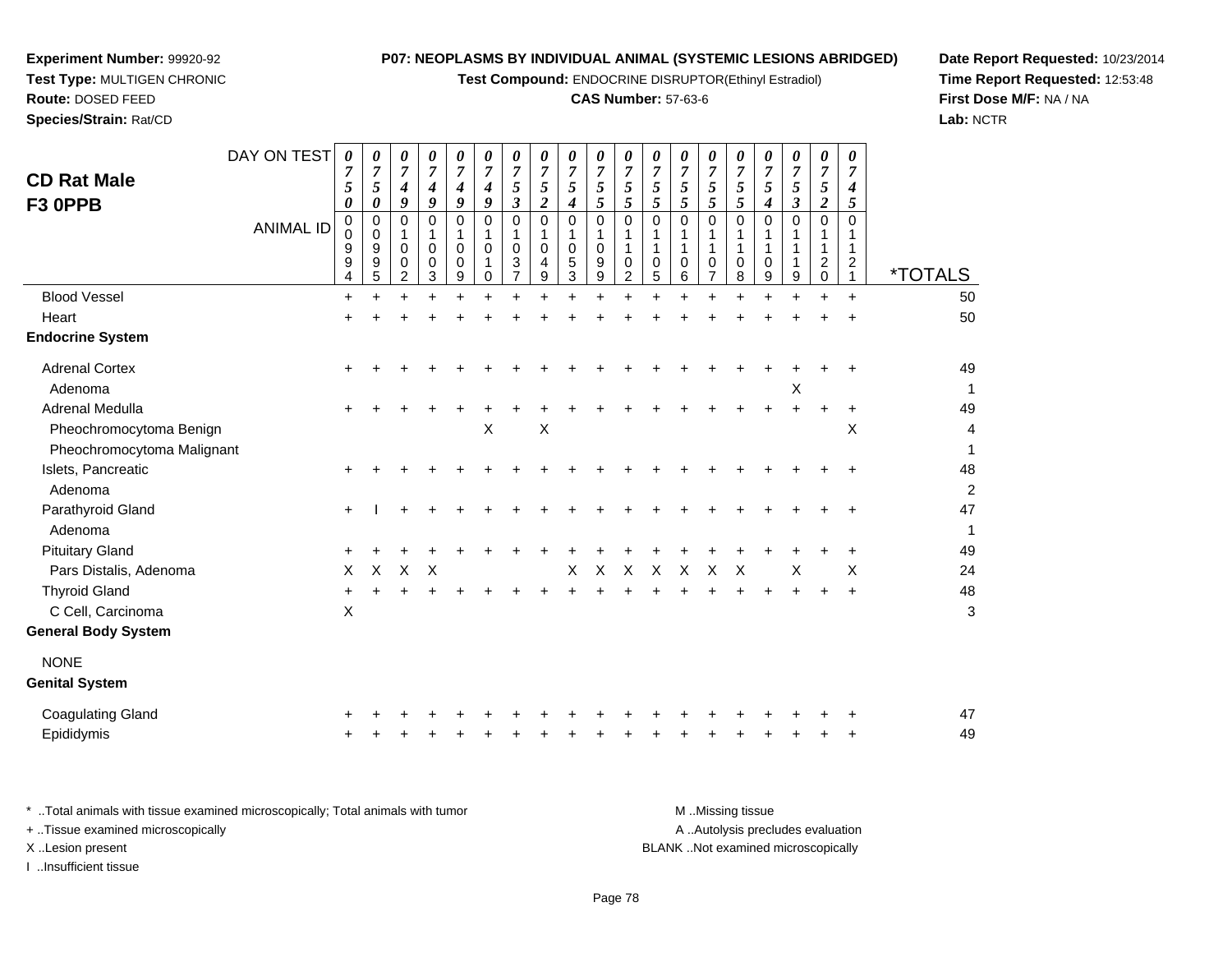**Test Compound:** ENDOCRINE DISRUPTOR(Ethinyl Estradiol)

#### **CAS Number:** 57-63-6

<sup>+</sup> <sup>+</sup> <sup>+</sup> <sup>+</sup> <sup>+</sup> <sup>+</sup> <sup>+</sup> <sup>+</sup> <sup>+</sup> <sup>+</sup> <sup>+</sup> <sup>+</sup> <sup>+</sup> <sup>+</sup> <sup>+</sup> <sup>+</sup> <sup>+</sup> <sup>+</sup> <sup>49</sup>

<sup>+</sup> <sup>+</sup> <sup>+</sup> <sup>+</sup> <sup>+</sup> <sup>+</sup> <sup>+</sup> <sup>+</sup> <sup>+</sup> <sup>+</sup> <sup>+</sup> <sup>+</sup> <sup>+</sup> <sup>+</sup> <sup>+</sup> <sup>+</sup> <sup>+</sup> <sup>+</sup> <sup>49</sup>

<sup>+</sup> <sup>+</sup> <sup>+</sup> <sup>+</sup> <sup>+</sup> <sup>+</sup> <sup>+</sup> <sup>+</sup> <sup>+</sup> <sup>+</sup> <sup>+</sup> <sup>+</sup> <sup>+</sup> <sup>+</sup> <sup>+</sup> <sup>+</sup> <sup>+</sup> <sup>+</sup> <sup>46</sup>

<sup>+</sup> <sup>+</sup> <sup>+</sup> <sup>+</sup> <sup>+</sup> <sup>+</sup> <sup>+</sup> <sup>+</sup> <sup>+</sup> <sup>+</sup> <sup>+</sup> <sup>+</sup> <sup>+</sup> <sup>+</sup> <sup>+</sup> <sup>+</sup> <sup>+</sup> <sup>+</sup> <sup>44</sup>

<sup>+</sup> <sup>+</sup> <sup>+</sup> <sup>+</sup> <sup>+</sup> <sup>+</sup> <sup>+</sup> <sup>+</sup> <sup>+</sup> <sup>+</sup> <sup>+</sup> <sup>+</sup> <sup>+</sup> <sup>+</sup> <sup>+</sup> <sup>+</sup> <sup>+</sup> <sup>+</sup> <sup>50</sup>

<sup>+</sup> <sup>+</sup> <sup>50</sup>

*0 7 5*

<sup>1</sup> \*TOTALS

49

**Date Report Requested:** 10/23/2014**Time Report Requested:** 12:53:48**First Dose M/F:** NA / NA**Lab:** NCTR

| <b>Bone Marrow</b>     | ÷         |   |  |           |   |           |           |   |  |     |           |        | 49 |
|------------------------|-----------|---|--|-----------|---|-----------|-----------|---|--|-----|-----------|--------|----|
| Lymph Node             | $\ddot{}$ |   |  | $\ddot{}$ |   | $\ddot{}$ | $\ddot{}$ | M |  | $+$ | $\ddot{}$ |        | 14 |
| Lymph Node, Mandibular | $\pm$     |   |  |           |   |           |           |   |  |     |           |        | 46 |
| Lymph Node, Mesenteric |           |   |  |           |   |           |           |   |  |     |           |        | 44 |
| Spleen                 | $\pm$     |   |  |           |   |           |           |   |  |     |           |        | 49 |
| Thymus                 | ÷         |   |  |           |   | м         |           |   |  |     |           | $\div$ | 47 |
| tegumentary System     |           |   |  |           |   |           |           |   |  |     |           |        |    |
| <b>Mammary Gland</b>   | ÷         |   |  |           |   |           |           |   |  |     |           |        | 42 |
| Fibroma                |           |   |  |           |   |           |           | X |  |     |           |        | 1  |
| Skin                   | ÷         |   |  |           |   |           |           |   |  |     |           |        | 50 |
| Basal Cell Adenoma     |           | X |  |           | X |           |           |   |  |     |           |        | 2  |
| Sarcoma                |           |   |  |           |   |           |           |   |  |     |           |        | 1  |
|                        |           |   |  |           |   |           |           |   |  |     |           |        |    |

**Musculoskeletal System**

**Experiment Number:** 99920-92**Test Type:** MULTIGEN CHRONIC

**Route:** DOSED FEED**Species/Strain:** Rat/CD

**CD Rat MaleF3 0PPB**

Preputial Gland

Rete Testes

**Testes** 

Seminal Vesicle

Bone Marrow

**Hematopoietic System**

**Integumentary System**Mammary Gland

Squamous Cell Carcinoma

Prostate, Dorsal/Lateral Lobe

Prostate, Ventral Lobe

\* ..Total animals with tissue examined microscopically; Total animals with tumor M ...Missing tissue M ...Missing tissue

DAY ON TEST

a  $\sim$  2

 $\ddot{}$ 

 $\ddot{}$ 

ANIMAL ID

 $e$  +

 $\alpha$  +

 $\mathsf{S}$  +

<sup>+</sup>

e +

e +

+ ..Tissue examined microscopically

I ..Insufficient tissue

A ..Autolysis precludes evaluation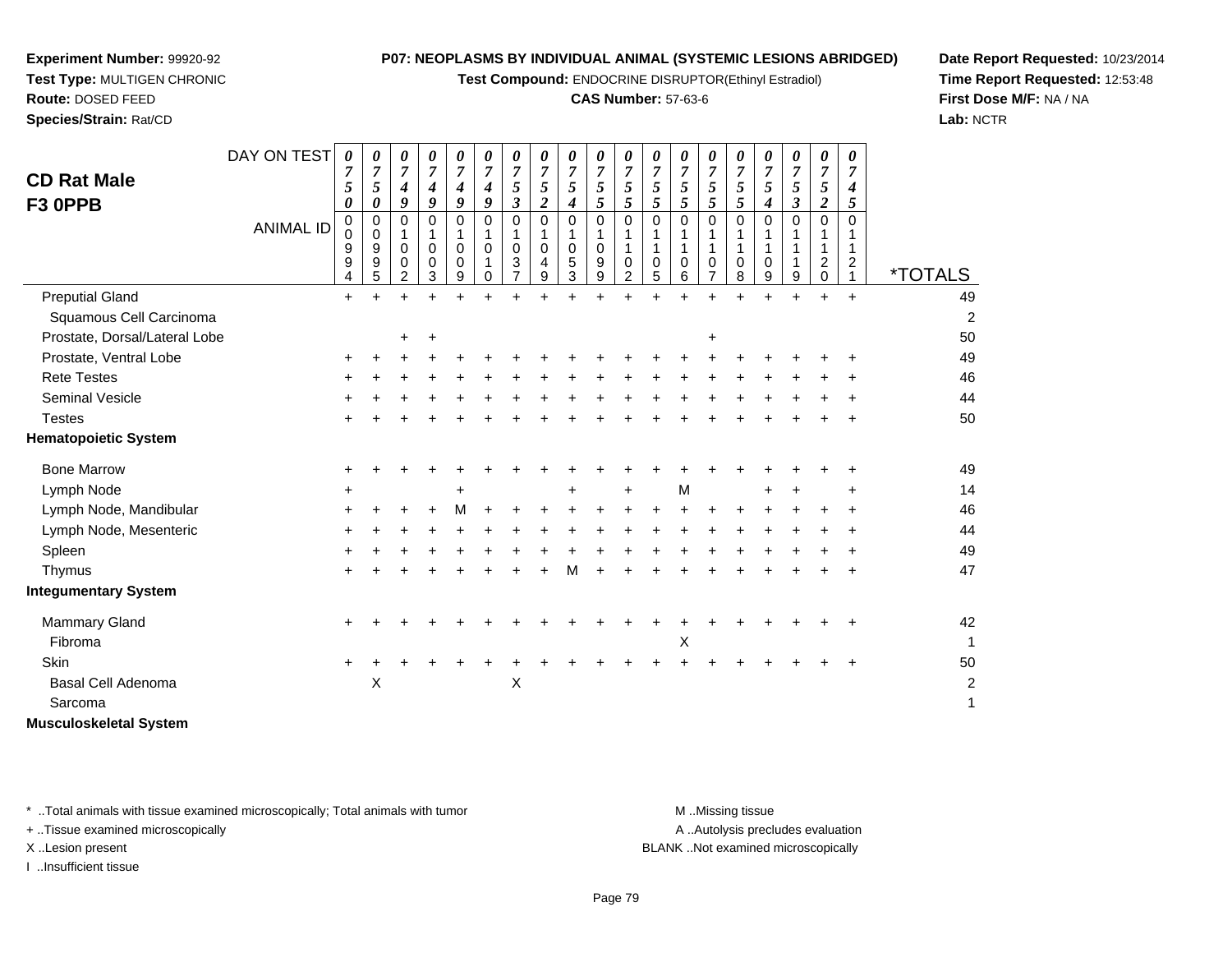**Test Compound:** ENDOCRINE DISRUPTOR(Ethinyl Estradiol)

# **CAS Number:** 57-63-6

49

 $e$ 

**Date Report Requested:** 10/23/2014**Time Report Requested:** 12:53:48**First Dose M/F:** NA / NA**Lab:** NCTR

| <b>CD Rat Male</b><br>F3 OPPB | DAY ON TEST      | 0<br>$\overline{7}$<br>5<br>0 | 0<br>7<br>$5\overline{)}$<br>$\boldsymbol{\theta}$ | $\boldsymbol{\theta}$<br>$\mathbf{z}$<br>$\boldsymbol{4}$<br>9 | 0<br>7<br>4<br>9 | $\boldsymbol{\theta}$<br>7<br>4<br>9 | $\boldsymbol{\theta}$<br>7<br>4<br>9 | 0<br>7<br>$\mathcal{L}$<br>3 | $\theta$<br>7<br>5 | 0<br>$\overline{7}$<br>5<br>4 | $\boldsymbol{\theta}$<br>$\overline{7}$<br>5<br>5 | 0<br>7<br>5 | $\boldsymbol{\theta}$<br>7<br>C | $\boldsymbol{\theta}$<br>7<br>$\mathfrak{I}$ | 0<br>7<br>5 | 0<br>7<br>5<br>5 | $\boldsymbol{\theta}$<br>$\overline{7}$<br>5<br>4 | $\boldsymbol{\theta}$<br>7<br>5<br>3 | $\boldsymbol{\theta}$<br>7<br>5<br>$\overline{\mathbf{2}}$ | 0<br>7<br>4         |                       |
|-------------------------------|------------------|-------------------------------|----------------------------------------------------|----------------------------------------------------------------|------------------|--------------------------------------|--------------------------------------|------------------------------|--------------------|-------------------------------|---------------------------------------------------|-------------|---------------------------------|----------------------------------------------|-------------|------------------|---------------------------------------------------|--------------------------------------|------------------------------------------------------------|---------------------|-----------------------|
|                               | <b>ANIMAL ID</b> | 0<br>0<br>9<br>9<br>4         | 0<br>0<br>9<br>9<br>5                              | ົ                                                              | 0<br>0<br>0<br>3 | 0<br>0<br>$\mathbf 0$<br>9           | 0<br>0                               | 0<br>3                       | 4<br>9             | 0<br>0<br>5<br>3              | $\mathbf 0$<br>$\pmb{0}$<br>$\boldsymbol{9}$<br>9 | 0<br>0<br>ົ | 0<br>5                          | 0<br>6                                       | 0<br>0      | 0<br>8           | 0<br>0<br>9                                       | 9                                    | 0<br>$\overline{2}$<br>0                                   | 0<br>$\overline{2}$ | <i><b>*TOTALS</b></i> |
| Bone, Femur                   |                  | $\ddot{}$                     |                                                    | ÷                                                              | +                |                                      |                                      |                              | +                  | 4                             |                                                   |             |                                 |                                              | ÷           |                  | +                                                 | ÷                                    | $\pm$                                                      | $\ddot{}$           | 49                    |
| <b>Skeletal Muscle</b>        |                  |                               |                                                    |                                                                |                  |                                      |                                      |                              |                    |                               |                                                   |             |                                 |                                              |             |                  |                                                   |                                      |                                                            |                     | 3                     |
| <b>Nervous System</b>         |                  |                               |                                                    |                                                                |                  |                                      |                                      |                              |                    |                               |                                                   |             |                                 |                                              |             |                  |                                                   |                                      |                                                            |                     |                       |
| Brain, Brain Stem             |                  | ٠                             |                                                    |                                                                |                  |                                      |                                      |                              |                    |                               |                                                   |             |                                 |                                              |             |                  |                                                   |                                      |                                                            | $\div$              | 49                    |
| Brain, Cerebellum             |                  | $\pm$                         |                                                    |                                                                |                  |                                      |                                      |                              |                    | ÷                             |                                                   |             |                                 | +                                            | ÷           |                  |                                                   |                                      | ÷                                                          | $\div$              | 49                    |
| Brain, Cerebrum               |                  | ٠                             |                                                    |                                                                |                  |                                      |                                      |                              |                    |                               |                                                   |             |                                 |                                              | ÷           |                  |                                                   |                                      | ٠                                                          | $\ddot{}$           | 49                    |
| Osteoma                       |                  |                               |                                                    |                                                                |                  |                                      |                                      |                              |                    |                               |                                                   |             |                                 |                                              |             |                  |                                                   |                                      |                                                            |                     | 1                     |

#### $\sim$  0 **Respiratory System**

Peripheral Nerve

Spinal Cord

**Experiment Number:** 99920-92**Test Type:** MULTIGEN CHRONIC

| $1.55$ p $1.45$ $1.75$                                 |       |  |   |   |  |   |   |   |   |       |       |    |         |              |
|--------------------------------------------------------|-------|--|---|---|--|---|---|---|---|-------|-------|----|---------|--------------|
| Lung                                                   | $+$   |  |   |   |  |   |   |   |   |       |       |    |         | 47           |
| Nose                                                   | $\pm$ |  | + | ÷ |  | ÷ | ÷ | ٠ | ÷ | ÷     | $\pm$ | ÷. | $+$     | 49           |
| Trachea                                                | $+$   |  |   |   |  | ÷ | ÷ |   | + | $\pm$ | $+$   |    | $+$ $+$ | 49           |
| <b>Special Senses System</b>                           |       |  |   |   |  |   |   |   |   |       |       |    |         |              |
| Eye                                                    | $+$   |  |   |   |  |   |   |   |   |       |       |    | $+$     | 46           |
| Retrobulbar, Squamous Cell Carcinoma,<br>Deep Invasion |       |  |   |   |  |   |   |   |   |       |       |    |         | $\mathbf{1}$ |
| Harderian Gland                                        | $\pm$ |  |   |   |  |   |   |   |   |       |       |    | $+$     | 49           |
| <b>Lacrimal Gland</b>                                  |       |  |   |   |  |   |   |   |   |       |       |    |         | $\mathbf{1}$ |
| Zymbal's Gland                                         |       |  |   |   |  |   |   |   |   |       |       |    |         | $\mathbf{1}$ |
| Carcinoma                                              |       |  |   |   |  |   |   |   |   |       |       |    |         | 1            |
|                                                        |       |  |   |   |  |   |   |   |   |       |       |    |         |              |

| * Total animals with tissue examined microscopically; Total animals with tumor | M Missing tissue                   |
|--------------------------------------------------------------------------------|------------------------------------|
| + Tissue examined microscopically                                              | A Autolysis precludes evaluation   |
| X Lesion present                                                               | BLANK Not examined microscopically |
| Insufficient tissue                                                            |                                    |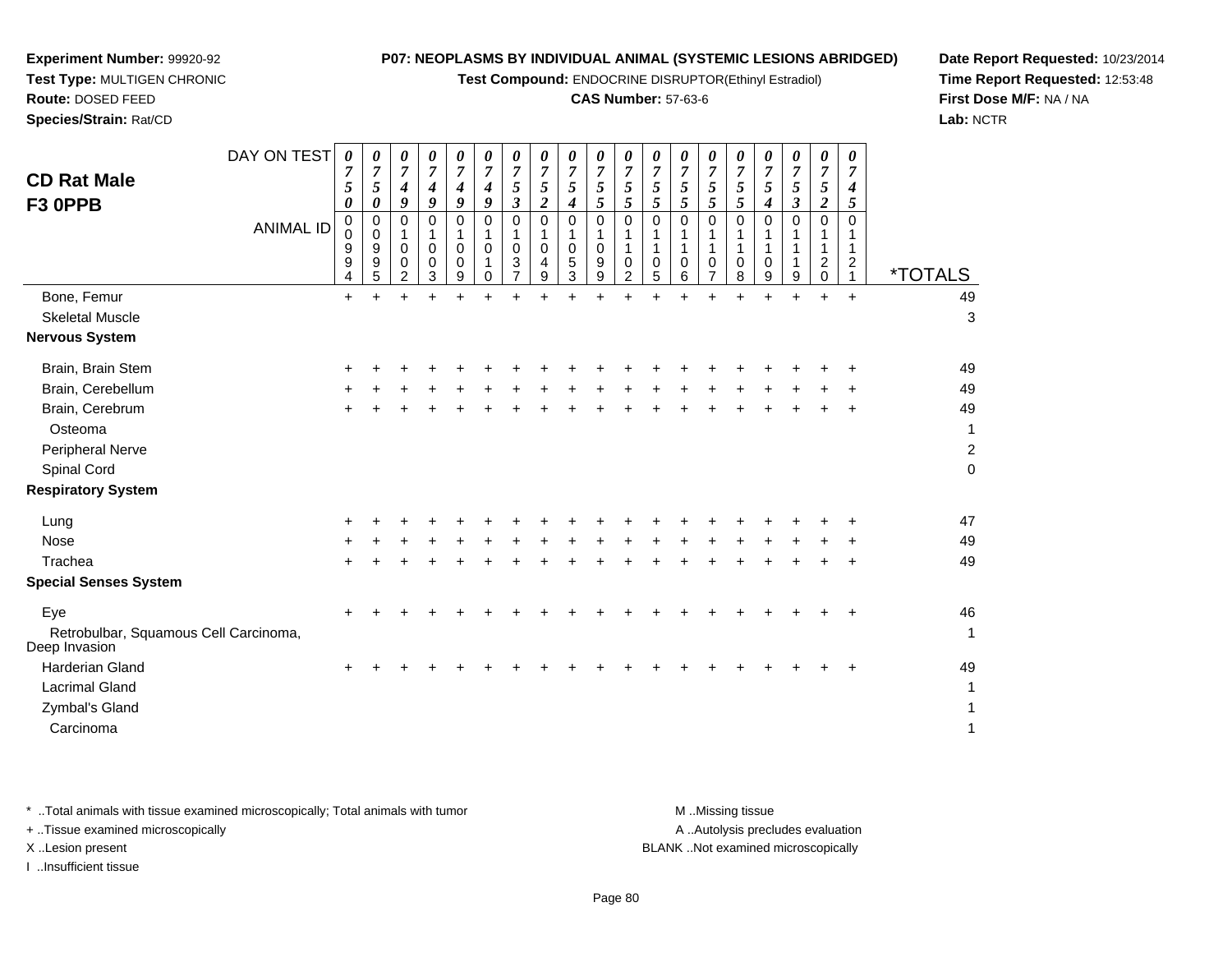**Test Compound:** ENDOCRINE DISRUPTOR(Ethinyl Estradiol)

# **CAS Number:** 57-63-6

**Date Report Requested:** 10/23/2014**Time Report Requested:** 12:53:49**First Dose M/F:** NA / NA**Lab:** NCTR

| <b>Route: DOSED FEED</b>      |                                                                                                                                        |  |  |  |  |
|-------------------------------|----------------------------------------------------------------------------------------------------------------------------------------|--|--|--|--|
| <b>Species/Strain: Rat/CD</b> |                                                                                                                                        |  |  |  |  |
|                               | DAY ON TEST $\begin{array}{ c c c c c c c c } \hline \rho & o & o & o & o & o & o \ \hline \tau & 7 & 7 & 7 & 7 & 7 & 7 \ \end{array}$ |  |  |  |  |
| <b>CD Rat Male</b>            |                                                                                                                                        |  |  |  |  |
|                               |                                                                                                                                        |  |  |  |  |

| <b>CD Rat Male</b><br>F3 OPPB                                          | DAY ON TEST<br><b>ANIMAL ID</b> | 0<br>$\overline{ }$<br>5<br>0<br>0<br>0<br>9<br>9<br>4 | $\boldsymbol{\theta}$<br>7<br>5<br>0<br>υ<br>9<br>9<br>5 | 0<br>$\overline{7}$<br>4<br>9<br>0<br>0<br>0<br>ົ | 0<br>$\overline{ }$<br>4<br>9<br>0<br>0<br>0<br>3 | $\boldsymbol{\theta}$<br>$\overline{7}$<br>4<br>9<br>0<br>$\mathbf 0$<br>$\mathbf 0$<br>9 | 0<br>7<br>4<br>9<br>0<br>0 | 0<br>$\overline{7}$<br>5<br>3<br>0<br>$\boldsymbol{0}$<br>3<br>$\overline{ }$ | $\theta$<br>$\overline{7}$<br>$\mathcal{P}$<br>$\overline{\mathbf{c}}$<br>0<br>0<br>4<br>9 | $\boldsymbol{\theta}$<br>$\boldsymbol{7}$<br>5<br>4<br>0<br>0<br>5<br>3 | $\boldsymbol{\theta}$<br>$\overline{7}$<br>5<br>Ć<br>0<br>0<br>$\mathsf g$<br>9 | 0<br>$\overline{7}$<br>5<br>0<br>C | 0<br>$\overline{7}$<br>C<br>0<br>0<br>5 | $\boldsymbol{\theta}$<br>7<br>5<br>5<br>0<br>0<br>6 | $\boldsymbol{\theta}$<br>7<br>$\mathcal{L}$<br>0<br>0 | 0<br>$\overline{7}$<br>5<br>0<br>0<br>8 | 0<br>7<br>5<br>4<br>0<br>0<br>9 | 0<br>$\overline{7}$<br>5<br>3<br>0<br>9 | 0<br>$\overline{ }$<br>5<br>◠<br>∠<br>0<br>$\overline{2}$ | 0<br>7<br>4<br>Ć<br>0<br>$\overline{2}$ | <i><b>*TOTALS</b></i> |
|------------------------------------------------------------------------|---------------------------------|--------------------------------------------------------|----------------------------------------------------------|---------------------------------------------------|---------------------------------------------------|-------------------------------------------------------------------------------------------|----------------------------|-------------------------------------------------------------------------------|--------------------------------------------------------------------------------------------|-------------------------------------------------------------------------|---------------------------------------------------------------------------------|------------------------------------|-----------------------------------------|-----------------------------------------------------|-------------------------------------------------------|-----------------------------------------|---------------------------------|-----------------------------------------|-----------------------------------------------------------|-----------------------------------------|-----------------------|
| <b>Urinary System</b>                                                  |                                 |                                                        |                                                          |                                                   |                                                   |                                                                                           |                            |                                                                               |                                                                                            |                                                                         |                                                                                 |                                    |                                         |                                                     |                                                       |                                         |                                 |                                         |                                                           |                                         |                       |
| Kidney<br>Urethra<br><b>Urinary Bladder</b><br><b>SYSTEMIC LESIONS</b> |                                 | $\pm$<br>$\ddot{}$<br>$\pm$                            |                                                          |                                                   |                                                   |                                                                                           |                            |                                                                               |                                                                                            |                                                                         |                                                                                 |                                    |                                         |                                                     |                                                       |                                         |                                 |                                         |                                                           | $\pm$                                   | 49<br>3<br>49         |
| Multiple Organ<br>Lymphoma Malignant                                   |                                 | $\ddot{}$                                              |                                                          |                                                   | ٠                                                 |                                                                                           |                            |                                                                               | +                                                                                          |                                                                         | ÷                                                                               |                                    |                                         |                                                     |                                                       | +                                       |                                 | +                                       | $\pm$                                                     | ÷                                       | 50<br>$\overline{c}$  |

\* ..Total animals with tissue examined microscopically; Total animals with tumor **M** . Missing tissue M ..Missing tissue

+ ..Tissue examined microscopically

**Experiment Number:** 99920-92**Test Type:** MULTIGEN CHRONIC

I ..Insufficient tissue

A ..Autolysis precludes evaluation X ..Lesion present BLANK ..Not examined microscopically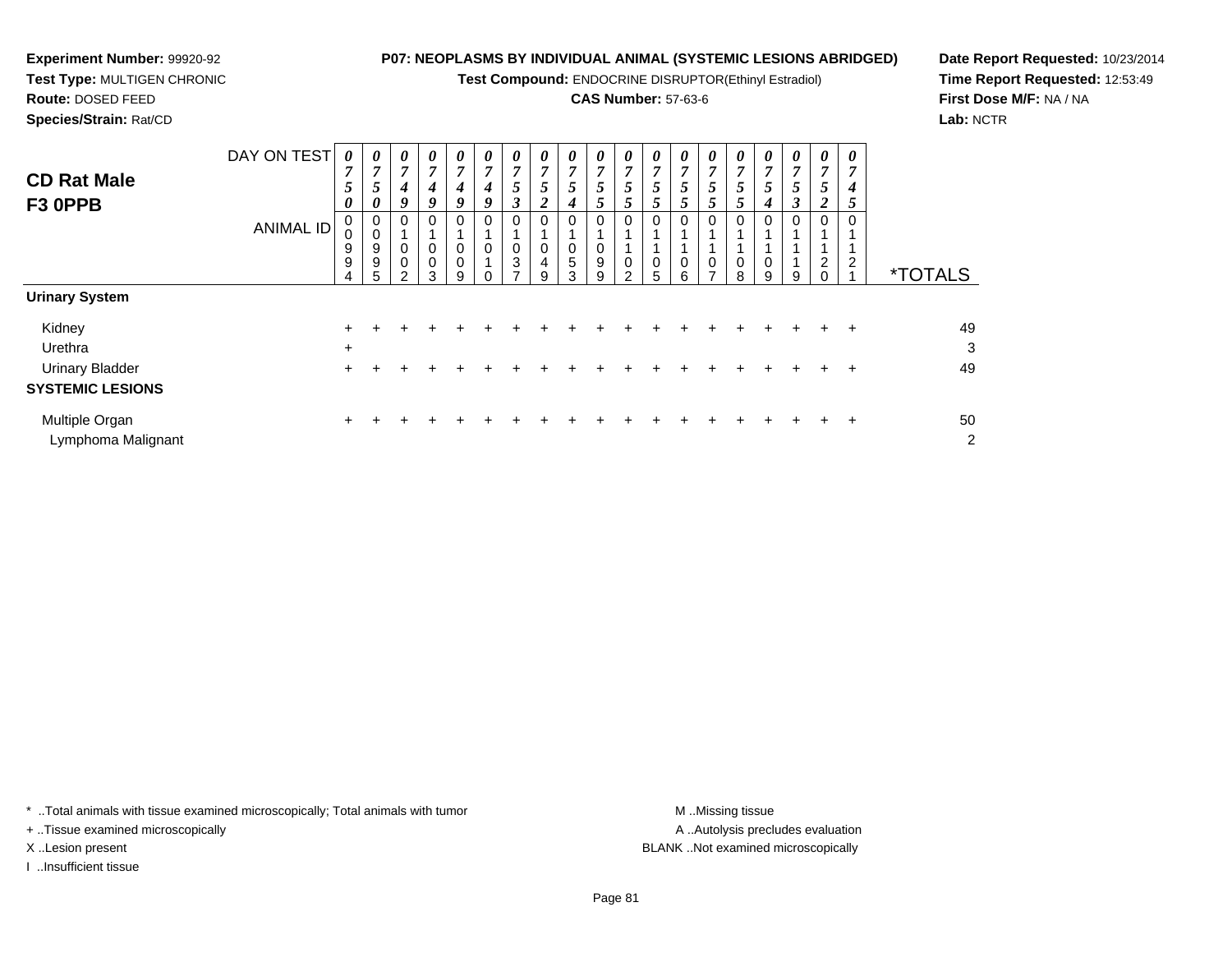**Experiment Number:** 99920-92**Test Type:** MULTIGEN CHRONIC

**Route:** DOSED FEED**Species/Strain:** Rat/CD

Stomach, Glandular

**Cardiovascular System**

Blood Vessel

r A

 $\mathbf{+}$ 

**Test Compound:** ENDOCRINE DISRUPTOR(Ethinyl Estradiol)

# **CAS Number:** 57-63-6

**Date Report Requested:** 10/23/2014 **Time Report Requested:** 12:53:49**First Dose M/F:** NA / NA**Lab:** NCTR

> *7*

| <b>CD Rat Male</b><br><b>F3/2PPB TO CTL</b>                  | DAY ON TEST<br>ANIMAL ID | 0<br>3<br>3<br>0<br>$\mathbf 0$<br>0<br>$\sqrt{5}$<br>6 | 0<br>$\boldsymbol{\beta}$<br>4<br>$\overline{7}$<br>0<br>$\mathbf 0$<br>0<br>$\,6$<br>3 | $\boldsymbol{4}$<br>$\boldsymbol{\beta}$<br>$\boldsymbol{4}$<br>$\mathbf 0$<br>$\Omega$<br>$\overline{2}$<br>$\mathsf{R}$ | 0<br>$5\overline{)}$<br>$\overline{\mathbf{c}}$<br>$\overline{7}$<br>0<br>0<br>2<br>5 | 0<br>5<br>8<br>6<br>0<br>$\mathbf 0$<br>3<br>$\overline{7}$ | 0<br>5<br>9<br>6<br>0<br>$\mathbf 0$<br>$\overline{4}$<br>0 | 0<br>6<br>$\boldsymbol{l}$<br>8<br>$\mathbf 0$<br>$\mathbf 0$<br>8<br>0<br>6 | $\boldsymbol{\theta}$<br>6<br>$\boldsymbol{2}$<br>$\pmb{8}$<br>$\mathbf 0$<br>$\mathbf 0$<br>8<br>$\mathcal{D}$ | 0<br>6<br>$\boldsymbol{\beta}$<br>$\boldsymbol{\theta}$<br>0<br>$\mathbf 0$<br>8<br>3 | 0<br>6<br>$\boldsymbol{\beta}$<br>8<br>0<br>0<br>8<br>6 | $\boldsymbol{\theta}$<br>6<br>$\boldsymbol{4}$<br>6<br>$\pmb{0}$<br>$\mathbf 0$<br>8<br>$\overline{c}$ | $\boldsymbol{\theta}$<br>6<br>5<br>$\boldsymbol{\beta}$<br>0<br>$\mathbf 0$<br>$\bf8$<br>$\sqrt{2}$<br>6 | $\boldsymbol{\theta}$<br>6<br>6<br>0<br>0<br>$\mathbf 0$<br>8<br>$\sqrt{3}$<br>3 | 0<br>6<br>6<br>6<br>0<br>0<br>8<br>3 | 0<br>6<br>6<br>6<br>0<br>$\,0\,$<br>8<br>$\ensuremath{\mathsf{3}}$<br>5 | 0<br>6<br>$\overline{7}$<br>$\boldsymbol{\beta}$<br>$\pmb{0}$<br>$\pmb{0}$<br>8<br>4 | U<br>6<br>4<br>0<br>$\mathbf 0$<br>8<br>4<br>3 | 6<br>$\pmb{8}$<br>$\boldsymbol{\theta}$<br>$\mathbf 0$<br>$\mathbf 0$<br>8<br>4<br>$\mathsf{Q}$ | $\boldsymbol{\theta}$<br>$\overline{7}$<br>$\boldsymbol{2}$<br>$\boldsymbol{\theta}$<br>0<br>$\pmb{0}$<br>8<br>8<br>6 | 0<br>$\overline{7}$<br>$\boldsymbol{2}$<br>4<br>0<br>$\pmb{0}$<br>8<br>9<br>3 | 0<br>$\overline{7}$<br>$\boldsymbol{\beta}$<br>0<br>0<br>0<br>9<br>0<br>$\mathcal{P}$ | $\boldsymbol{\beta}$<br>4<br>0<br>$\mathbf 0$<br>9<br>0 | 9<br>$\Omega$<br>$\Omega$<br>9 | $\boldsymbol{\theta}$<br>$\overline{7}$<br>9<br>0<br>0<br>9<br>8 | U<br>$\overline{7}$<br>9<br>0<br>$\mathbf 0$<br>9<br>$\overline{c}$ | U<br>$\overline{7}$<br>5<br>0<br>0<br>0<br>9<br>4<br>6 | 5<br>$\boldsymbol{\theta}$<br>0<br>0<br>9<br>4<br>$\overline{ }$ | 4<br>9<br>0<br>$\mathbf 0$<br>9<br>5<br>6 | 0<br>$\boldsymbol{7}$<br>$\mathfrak{s}$<br>$\boldsymbol{\theta}$<br>0<br>0<br>9<br>8<br>8 | $\boldsymbol{\theta}$<br>$\overline{7}$<br>$\mathbf 0$<br>$\Omega$<br>9<br>9<br>6 |  |
|--------------------------------------------------------------|--------------------------|---------------------------------------------------------|-----------------------------------------------------------------------------------------|---------------------------------------------------------------------------------------------------------------------------|---------------------------------------------------------------------------------------|-------------------------------------------------------------|-------------------------------------------------------------|------------------------------------------------------------------------------|-----------------------------------------------------------------------------------------------------------------|---------------------------------------------------------------------------------------|---------------------------------------------------------|--------------------------------------------------------------------------------------------------------|----------------------------------------------------------------------------------------------------------|----------------------------------------------------------------------------------|--------------------------------------|-------------------------------------------------------------------------|--------------------------------------------------------------------------------------|------------------------------------------------|-------------------------------------------------------------------------------------------------|-----------------------------------------------------------------------------------------------------------------------|-------------------------------------------------------------------------------|---------------------------------------------------------------------------------------|---------------------------------------------------------|--------------------------------|------------------------------------------------------------------|---------------------------------------------------------------------|--------------------------------------------------------|------------------------------------------------------------------|-------------------------------------------|-------------------------------------------------------------------------------------------|-----------------------------------------------------------------------------------|--|
| <b>Alimentary System</b>                                     |                          |                                                         |                                                                                         |                                                                                                                           |                                                                                       |                                                             |                                                             |                                                                              |                                                                                                                 |                                                                                       |                                                         |                                                                                                        |                                                                                                          |                                                                                  |                                      |                                                                         |                                                                                      |                                                |                                                                                                 |                                                                                                                       |                                                                               |                                                                                       |                                                         |                                |                                                                  |                                                                     |                                                        |                                                                  |                                           |                                                                                           |                                                                                   |  |
| Esophagus                                                    |                          |                                                         |                                                                                         |                                                                                                                           |                                                                                       |                                                             |                                                             |                                                                              |                                                                                                                 |                                                                                       |                                                         |                                                                                                        |                                                                                                          |                                                                                  |                                      |                                                                         |                                                                                      |                                                |                                                                                                 |                                                                                                                       |                                                                               |                                                                                       |                                                         |                                |                                                                  |                                                                     |                                                        |                                                                  |                                           |                                                                                           |                                                                                   |  |
| Intestine Large, Cecum                                       |                          |                                                         |                                                                                         |                                                                                                                           |                                                                                       |                                                             |                                                             |                                                                              |                                                                                                                 |                                                                                       |                                                         |                                                                                                        |                                                                                                          |                                                                                  |                                      |                                                                         |                                                                                      |                                                |                                                                                                 |                                                                                                                       |                                                                               |                                                                                       |                                                         |                                |                                                                  |                                                                     |                                                        |                                                                  |                                           |                                                                                           |                                                                                   |  |
| Intestine Large, Colon                                       |                          |                                                         |                                                                                         |                                                                                                                           |                                                                                       |                                                             |                                                             |                                                                              |                                                                                                                 |                                                                                       |                                                         |                                                                                                        |                                                                                                          |                                                                                  |                                      |                                                                         |                                                                                      |                                                |                                                                                                 |                                                                                                                       |                                                                               |                                                                                       |                                                         |                                |                                                                  |                                                                     |                                                        |                                                                  |                                           |                                                                                           |                                                                                   |  |
| Intestine Large, Rectum                                      |                          |                                                         |                                                                                         |                                                                                                                           |                                                                                       |                                                             |                                                             |                                                                              |                                                                                                                 |                                                                                       |                                                         |                                                                                                        |                                                                                                          |                                                                                  |                                      |                                                                         |                                                                                      |                                                |                                                                                                 |                                                                                                                       |                                                                               |                                                                                       |                                                         |                                |                                                                  |                                                                     |                                                        |                                                                  |                                           |                                                                                           |                                                                                   |  |
| Intestine Small, Duodenum                                    |                          |                                                         |                                                                                         |                                                                                                                           |                                                                                       |                                                             |                                                             |                                                                              |                                                                                                                 |                                                                                       |                                                         |                                                                                                        |                                                                                                          |                                                                                  |                                      |                                                                         |                                                                                      |                                                |                                                                                                 |                                                                                                                       |                                                                               |                                                                                       |                                                         |                                |                                                                  |                                                                     |                                                        |                                                                  |                                           |                                                                                           |                                                                                   |  |
| Intestine Small, Ileum                                       |                          |                                                         |                                                                                         |                                                                                                                           |                                                                                       |                                                             |                                                             |                                                                              |                                                                                                                 |                                                                                       |                                                         |                                                                                                        |                                                                                                          |                                                                                  |                                      |                                                                         |                                                                                      |                                                |                                                                                                 |                                                                                                                       |                                                                               |                                                                                       |                                                         |                                |                                                                  |                                                                     |                                                        |                                                                  |                                           |                                                                                           |                                                                                   |  |
| Intestine Small, Jejunum                                     |                          |                                                         |                                                                                         |                                                                                                                           |                                                                                       |                                                             |                                                             |                                                                              |                                                                                                                 |                                                                                       |                                                         |                                                                                                        |                                                                                                          |                                                                                  |                                      |                                                                         |                                                                                      |                                                |                                                                                                 |                                                                                                                       |                                                                               |                                                                                       |                                                         |                                |                                                                  |                                                                     |                                                        |                                                                  |                                           |                                                                                           |                                                                                   |  |
| Liver                                                        |                          |                                                         |                                                                                         |                                                                                                                           |                                                                                       |                                                             |                                                             |                                                                              |                                                                                                                 |                                                                                       |                                                         |                                                                                                        |                                                                                                          |                                                                                  |                                      |                                                                         |                                                                                      |                                                |                                                                                                 |                                                                                                                       |                                                                               |                                                                                       |                                                         |                                |                                                                  |                                                                     |                                                        |                                                                  |                                           |                                                                                           |                                                                                   |  |
| Squamous Cell Carcinoma, Metastatic,<br>Stomach, Forestomach |                          |                                                         |                                                                                         |                                                                                                                           |                                                                                       |                                                             |                                                             |                                                                              |                                                                                                                 |                                                                                       |                                                         | X                                                                                                      |                                                                                                          |                                                                                  |                                      |                                                                         |                                                                                      |                                                |                                                                                                 |                                                                                                                       |                                                                               |                                                                                       |                                                         |                                |                                                                  |                                                                     |                                                        |                                                                  |                                           |                                                                                           |                                                                                   |  |
| Oral Mucosa                                                  |                          |                                                         |                                                                                         |                                                                                                                           |                                                                                       |                                                             |                                                             |                                                                              |                                                                                                                 |                                                                                       |                                                         |                                                                                                        | $\ddot{}$                                                                                                |                                                                                  |                                      |                                                                         |                                                                                      |                                                |                                                                                                 |                                                                                                                       |                                                                               | ÷                                                                                     |                                                         |                                |                                                                  |                                                                     |                                                        |                                                                  |                                           |                                                                                           |                                                                                   |  |
| Squamous Cell Carcinoma                                      |                          |                                                         |                                                                                         |                                                                                                                           |                                                                                       |                                                             |                                                             |                                                                              |                                                                                                                 |                                                                                       |                                                         |                                                                                                        |                                                                                                          |                                                                                  | X                                    |                                                                         | $\pmb{\times}$                                                                       |                                                | $\pmb{\times}$                                                                                  |                                                                                                                       |                                                                               |                                                                                       |                                                         |                                |                                                                  |                                                                     |                                                        |                                                                  |                                           |                                                                                           | X                                                                                 |  |
| Pancreas                                                     |                          |                                                         |                                                                                         |                                                                                                                           |                                                                                       |                                                             |                                                             |                                                                              |                                                                                                                 |                                                                                       |                                                         |                                                                                                        |                                                                                                          |                                                                                  |                                      |                                                                         |                                                                                      |                                                |                                                                                                 |                                                                                                                       |                                                                               |                                                                                       |                                                         |                                |                                                                  |                                                                     |                                                        |                                                                  |                                           |                                                                                           |                                                                                   |  |
| Squamous Cell Carcinoma, Metastatic,<br>Stomach, Forestomach |                          |                                                         |                                                                                         |                                                                                                                           |                                                                                       |                                                             |                                                             |                                                                              |                                                                                                                 |                                                                                       |                                                         | X                                                                                                      |                                                                                                          |                                                                                  |                                      |                                                                         |                                                                                      |                                                |                                                                                                 |                                                                                                                       |                                                                               |                                                                                       |                                                         |                                |                                                                  |                                                                     |                                                        |                                                                  |                                           |                                                                                           |                                                                                   |  |
| Salivary Glands                                              |                          |                                                         |                                                                                         |                                                                                                                           |                                                                                       |                                                             |                                                             |                                                                              |                                                                                                                 |                                                                                       |                                                         |                                                                                                        |                                                                                                          |                                                                                  |                                      |                                                                         |                                                                                      |                                                |                                                                                                 |                                                                                                                       |                                                                               |                                                                                       |                                                         |                                |                                                                  |                                                                     |                                                        |                                                                  |                                           |                                                                                           |                                                                                   |  |
| Stomach, Forestomach                                         |                          |                                                         |                                                                                         |                                                                                                                           |                                                                                       |                                                             |                                                             |                                                                              |                                                                                                                 |                                                                                       |                                                         |                                                                                                        |                                                                                                          |                                                                                  |                                      |                                                                         |                                                                                      |                                                |                                                                                                 |                                                                                                                       |                                                                               |                                                                                       |                                                         |                                |                                                                  |                                                                     |                                                        |                                                                  |                                           |                                                                                           |                                                                                   |  |
| Squamous Cell Carcinoma                                      |                          |                                                         |                                                                                         |                                                                                                                           |                                                                                       |                                                             |                                                             |                                                                              |                                                                                                                 |                                                                                       |                                                         | X                                                                                                      |                                                                                                          |                                                                                  |                                      |                                                                         |                                                                                      |                                                |                                                                                                 |                                                                                                                       |                                                                               |                                                                                       |                                                         |                                |                                                                  |                                                                     |                                                        |                                                                  |                                           |                                                                                           |                                                                                   |  |

| * Total animals with tissue examined microscopically; Total animals with tumor | M Missing tissue                   |
|--------------------------------------------------------------------------------|------------------------------------|
| + Tissue examined microscopically                                              | A Autolysis precludes evaluation   |
| X Lesion present                                                               | BLANK Not examined microscopically |
| Insufficient tissue                                                            |                                    |

<sup>+</sup> <sup>+</sup> <sup>A</sup> <sup>+</sup> <sup>+</sup> <sup>+</sup> <sup>+</sup> <sup>+</sup> <sup>+</sup> <sup>+</sup> <sup>+</sup> <sup>+</sup> <sup>A</sup> <sup>+</sup> <sup>+</sup> <sup>+</sup> <sup>+</sup> <sup>+</sup> <sup>+</sup> <sup>+</sup> <sup>+</sup> <sup>+</sup> <sup>+</sup> <sup>+</sup> <sup>+</sup> <sup>+</sup> <sup>+</sup> <sup>+</sup> <sup>+</sup> <sup>+</sup>

<sup>+</sup> <sup>+</sup> <sup>+</sup> <sup>+</sup> <sup>+</sup> <sup>+</sup> <sup>+</sup> <sup>+</sup> <sup>+</sup> <sup>+</sup> <sup>+</sup> <sup>+</sup> <sup>+</sup> <sup>+</sup> <sup>+</sup> <sup>+</sup> <sup>+</sup> <sup>+</sup> <sup>+</sup> <sup>+</sup> <sup>+</sup> <sup>+</sup> <sup>+</sup> <sup>+</sup> <sup>+</sup> <sup>+</sup> <sup>+</sup> <sup>+</sup> <sup>+</sup> <sup>+</sup>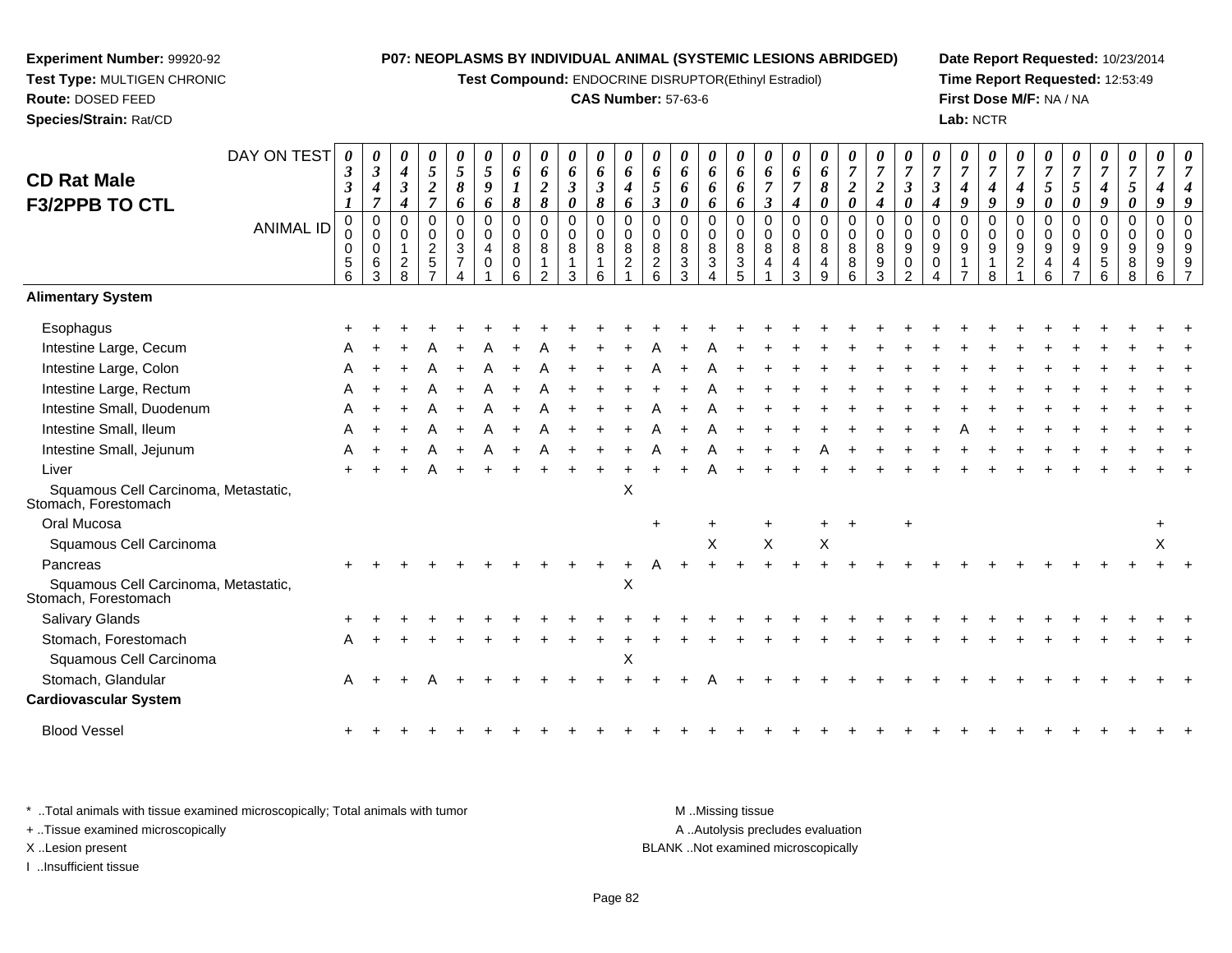**Test Compound:** ENDOCRINE DISRUPTOR(Ethinyl Estradiol)

# **CAS Number:** 57-63-6

**Date Report Requested:** 10/23/2014**Time Report Requested:** 12:53:49**First Dose M/F:** NA / NA**Lab:** NCTR

| <b>CD Rat Male</b>                                           | DAY ON TEST      | 0<br>3<br>3                       | 0<br>$\boldsymbol{\beta}$<br>4                                | 0<br>$\boldsymbol{4}$<br>$\boldsymbol{\beta}$           | 0<br>5<br>$\boldsymbol{2}$                                                | 0<br>5<br>8                                     | 0<br>5<br>9                               | 0<br>6<br>$\boldsymbol{l}$ | 0<br>6<br>$\boldsymbol{2}$      | $\boldsymbol{\theta}$<br>6<br>$\mathfrak{z}$                       | 0<br>6<br>$\mathfrak{z}$ | 0<br>6<br>$\boldsymbol{4}$                             | 0<br>6<br>5                                                         | 0<br>6<br>6                         | 0<br>6<br>6                                                                       | 0<br>6<br>6                                   | $\boldsymbol{\theta}$<br>6<br>$\overline{7}$                  | 0<br>6<br>$\boldsymbol{7}$                 | 0<br>6<br>8                          | 0<br>$\overline{7}$<br>$\boldsymbol{2}$                  | 0<br>$\boldsymbol{7}$<br>$\boldsymbol{2}$                              | 0<br>$\overline{7}$<br>$\boldsymbol{\beta}$                                                    | $\pmb{\theta}$<br>$\overline{7}$<br>$\boldsymbol{\beta}$                     | 0<br>$\overline{7}$<br>$\boldsymbol{4}$                                                  | 0<br>$\overline{7}$<br>4 | 0<br>$\overline{7}$<br>4                                    | 0<br>$\overline{7}$<br>5                                       | 0<br>$\overline{7}$<br>$5\overline{)}$       | 0<br>$\overline{7}$<br>$\boldsymbol{4}$                     | 0<br>$\overline{7}$<br>5                | 0<br>$\overline{7}$<br>4             | $\boldsymbol{\theta}$<br>$\overline{7}$        |
|--------------------------------------------------------------|------------------|-----------------------------------|---------------------------------------------------------------|---------------------------------------------------------|---------------------------------------------------------------------------|-------------------------------------------------|-------------------------------------------|----------------------------|---------------------------------|--------------------------------------------------------------------|--------------------------|--------------------------------------------------------|---------------------------------------------------------------------|-------------------------------------|-----------------------------------------------------------------------------------|-----------------------------------------------|---------------------------------------------------------------|--------------------------------------------|--------------------------------------|----------------------------------------------------------|------------------------------------------------------------------------|------------------------------------------------------------------------------------------------|------------------------------------------------------------------------------|------------------------------------------------------------------------------------------|--------------------------|-------------------------------------------------------------|----------------------------------------------------------------|----------------------------------------------|-------------------------------------------------------------|-----------------------------------------|--------------------------------------|------------------------------------------------|
| <b>F3/2PPB TO CTL</b>                                        | <b>ANIMAL ID</b> | $\bm{l}$<br>0<br>0<br>0<br>5<br>6 | $\overline{7}$<br>0<br>$\pmb{0}$<br>$\mathbf 0$<br>$\,6$<br>3 | $\boldsymbol{4}$<br>0<br>$\mathbf 0$<br>$\sqrt{2}$<br>8 | $\overline{7}$<br>0<br>$\pmb{0}$<br>$\overline{c}$<br>5<br>$\overline{z}$ | 6<br>0<br>$\pmb{0}$<br>3<br>$\overline{7}$<br>Δ | 6<br>0<br>$\mathbf 0$<br>4<br>$\mathbf 0$ | 8<br>0<br>0<br>8<br>0<br>6 | 8<br>0<br>$\mathbf 0$<br>8<br>2 | $\pmb{\theta}$<br>0<br>$\mathbf 0$<br>$\bf 8$<br>$\mathbf{1}$<br>3 | 8<br>0<br>0<br>8<br>6    | 6<br>$\mathbf 0$<br>$\mathbf 0$<br>8<br>$\overline{2}$ | $\boldsymbol{\beta}$<br>$\Omega$<br>0<br>8<br>$\boldsymbol{2}$<br>6 | 0<br>0<br>0<br>8<br>$\sqrt{3}$<br>3 | 6<br>$\mathbf 0$<br>$\pmb{0}$<br>$\overline{8}$<br>$\ensuremath{\mathsf{3}}$<br>Δ | 6<br>0<br>$\mathbf 0$<br>8<br>$\sqrt{3}$<br>5 | $\boldsymbol{\beta}$<br>0<br>$\pmb{0}$<br>8<br>$\overline{4}$ | 4<br>0<br>$\mathbf 0$<br>$\bf 8$<br>4<br>3 | 0<br>0<br>$\mathsf 0$<br>8<br>4<br>9 | $\boldsymbol{\theta}$<br>0<br>$\mathbf 0$<br>8<br>8<br>6 | $\boldsymbol{4}$<br>0<br>$\pmb{0}$<br>$\bf 8$<br>$\boldsymbol{9}$<br>3 | $\pmb{\theta}$<br>$\mathbf 0$<br>$\mathsf 0$<br>$\boldsymbol{9}$<br>$\pmb{0}$<br>$\mathcal{P}$ | $\boldsymbol{4}$<br>$\mathbf 0$<br>$\mathbf 0$<br>$\boldsymbol{9}$<br>0<br>4 | $\boldsymbol{g}$<br>0<br>$\pmb{0}$<br>$\boldsymbol{9}$<br>$\mathbf{1}$<br>$\overline{7}$ | 9<br>0<br>0<br>9<br>8    | $\pmb{9}$<br>0<br>0<br>$\boldsymbol{9}$<br>$\boldsymbol{2}$ | $\pmb{\theta}$<br>0<br>$\pmb{0}$<br>$\boldsymbol{9}$<br>4<br>6 | 0<br>0<br>$\mathbf 0$<br>9<br>$\overline{4}$ | 9<br>$\mathbf 0$<br>$\mathbf 0$<br>$9\,$<br>$\sqrt{5}$<br>6 | $\pmb{\theta}$<br>0<br>0<br>9<br>8<br>8 | 9<br>0<br>$\mathbf 0$<br>9<br>9<br>6 | 9<br>$\mathbf 0$<br>$\mathbf 0$<br>9<br>9<br>7 |
| Heart                                                        |                  | $+$                               |                                                               |                                                         |                                                                           |                                                 |                                           |                            |                                 |                                                                    |                          |                                                        |                                                                     |                                     |                                                                                   |                                               |                                                               |                                            |                                      |                                                          |                                                                        |                                                                                                |                                                                              |                                                                                          |                          |                                                             |                                                                |                                              |                                                             |                                         |                                      |                                                |
| Endocardium, Schwannoma Malignant                            |                  |                                   |                                                               |                                                         | X                                                                         |                                                 |                                           |                            |                                 |                                                                    |                          |                                                        |                                                                     |                                     |                                                                                   |                                               |                                                               |                                            |                                      |                                                          |                                                                        |                                                                                                |                                                                              |                                                                                          |                          |                                                             |                                                                |                                              |                                                             |                                         |                                      |                                                |
| Squamous Cell Carcinoma, Metastatic,<br>Stomach, Forestomach |                  |                                   |                                                               |                                                         |                                                                           |                                                 |                                           |                            |                                 |                                                                    |                          | X                                                      |                                                                     |                                     |                                                                                   |                                               |                                                               |                                            |                                      |                                                          |                                                                        |                                                                                                |                                                                              |                                                                                          |                          |                                                             |                                                                |                                              |                                                             |                                         |                                      |                                                |
| <b>Endocrine System</b>                                      |                  |                                   |                                                               |                                                         |                                                                           |                                                 |                                           |                            |                                 |                                                                    |                          |                                                        |                                                                     |                                     |                                                                                   |                                               |                                                               |                                            |                                      |                                                          |                                                                        |                                                                                                |                                                                              |                                                                                          |                          |                                                             |                                                                |                                              |                                                             |                                         |                                      |                                                |
| <b>Adrenal Cortex</b>                                        |                  |                                   |                                                               |                                                         |                                                                           |                                                 |                                           |                            |                                 |                                                                    |                          |                                                        |                                                                     |                                     |                                                                                   |                                               |                                                               |                                            |                                      |                                                          |                                                                        |                                                                                                |                                                                              |                                                                                          |                          |                                                             |                                                                |                                              |                                                             |                                         |                                      |                                                |
| Adenoma                                                      |                  |                                   |                                                               |                                                         |                                                                           |                                                 |                                           |                            |                                 |                                                                    |                          | X                                                      |                                                                     |                                     |                                                                                   |                                               |                                                               |                                            |                                      |                                                          |                                                                        |                                                                                                |                                                                              |                                                                                          |                          |                                                             |                                                                |                                              |                                                             |                                         |                                      |                                                |
| Adrenal Medulla                                              |                  |                                   |                                                               |                                                         |                                                                           |                                                 |                                           |                            |                                 |                                                                    |                          |                                                        |                                                                     |                                     |                                                                                   |                                               |                                                               |                                            |                                      |                                                          |                                                                        |                                                                                                |                                                                              |                                                                                          |                          |                                                             |                                                                |                                              |                                                             |                                         |                                      |                                                |
| Pheochromocytoma Benign                                      |                  |                                   |                                                               |                                                         |                                                                           |                                                 |                                           |                            |                                 |                                                                    |                          |                                                        |                                                                     |                                     |                                                                                   |                                               |                                                               |                                            |                                      |                                                          |                                                                        |                                                                                                | X                                                                            |                                                                                          |                          |                                                             |                                                                |                                              |                                                             | X                                       | X                                    |                                                |
| Islets, Pancreatic                                           |                  |                                   |                                                               |                                                         |                                                                           |                                                 |                                           |                            |                                 |                                                                    |                          |                                                        |                                                                     |                                     |                                                                                   |                                               |                                                               |                                            |                                      |                                                          |                                                                        |                                                                                                |                                                                              |                                                                                          |                          |                                                             |                                                                |                                              |                                                             |                                         |                                      |                                                |
| Adenoma                                                      |                  |                                   |                                                               |                                                         |                                                                           | X                                               |                                           |                            |                                 |                                                                    |                          |                                                        |                                                                     |                                     |                                                                                   |                                               |                                                               |                                            |                                      |                                                          |                                                                        |                                                                                                |                                                                              |                                                                                          |                          |                                                             |                                                                |                                              |                                                             |                                         |                                      |                                                |
| Parathyroid Gland                                            |                  |                                   |                                                               |                                                         |                                                                           |                                                 |                                           |                            |                                 |                                                                    |                          |                                                        |                                                                     |                                     |                                                                                   |                                               |                                                               |                                            |                                      |                                                          |                                                                        |                                                                                                |                                                                              |                                                                                          |                          |                                                             |                                                                |                                              |                                                             |                                         |                                      |                                                |
| Adenoma                                                      |                  |                                   |                                                               |                                                         |                                                                           |                                                 |                                           |                            |                                 |                                                                    |                          |                                                        |                                                                     |                                     |                                                                                   |                                               |                                                               |                                            |                                      |                                                          | Χ                                                                      |                                                                                                |                                                                              |                                                                                          |                          |                                                             |                                                                |                                              |                                                             |                                         |                                      |                                                |
| <b>Pituitary Gland</b>                                       |                  |                                   |                                                               |                                                         |                                                                           |                                                 |                                           |                            |                                 |                                                                    |                          |                                                        |                                                                     |                                     |                                                                                   |                                               |                                                               |                                            |                                      |                                                          |                                                                        |                                                                                                |                                                                              |                                                                                          |                          |                                                             |                                                                |                                              |                                                             |                                         |                                      |                                                |
| Pars Distalis, Adenoma                                       |                  |                                   |                                                               | $\boldsymbol{\mathsf{X}}$                               |                                                                           |                                                 |                                           |                            |                                 |                                                                    |                          |                                                        |                                                                     | X                                   | $X$ $X$                                                                           |                                               |                                                               | $X -$                                      | $X$ $X$                              |                                                          |                                                                        |                                                                                                | X                                                                            | $\mathsf{X}$                                                                             |                          |                                                             |                                                                | X                                            |                                                             |                                         |                                      |                                                |
| Pars Intermed, Adenoma                                       |                  |                                   |                                                               |                                                         |                                                                           |                                                 |                                           |                            |                                 |                                                                    |                          |                                                        |                                                                     |                                     |                                                                                   |                                               |                                                               |                                            |                                      |                                                          | $\mathsf X$                                                            |                                                                                                |                                                                              |                                                                                          |                          |                                                             |                                                                |                                              |                                                             |                                         |                                      |                                                |
| <b>Thyroid Gland</b>                                         |                  |                                   |                                                               |                                                         |                                                                           |                                                 |                                           |                            |                                 |                                                                    |                          |                                                        |                                                                     |                                     |                                                                                   |                                               |                                                               |                                            |                                      |                                                          |                                                                        |                                                                                                |                                                                              |                                                                                          |                          |                                                             |                                                                |                                              |                                                             |                                         |                                      |                                                |
| Follicular Cel, Adenoma                                      |                  |                                   |                                                               |                                                         |                                                                           |                                                 |                                           |                            |                                 |                                                                    |                          |                                                        |                                                                     |                                     |                                                                                   |                                               |                                                               |                                            |                                      |                                                          |                                                                        |                                                                                                |                                                                              |                                                                                          |                          |                                                             |                                                                |                                              |                                                             |                                         |                                      |                                                |
| <b>General Body System</b>                                   |                  |                                   |                                                               |                                                         |                                                                           |                                                 |                                           |                            |                                 |                                                                    |                          |                                                        |                                                                     |                                     |                                                                                   |                                               |                                                               |                                            |                                      |                                                          |                                                                        |                                                                                                |                                                                              |                                                                                          |                          |                                                             |                                                                |                                              |                                                             |                                         |                                      |                                                |
| <b>NONE</b>                                                  |                  |                                   |                                                               |                                                         |                                                                           |                                                 |                                           |                            |                                 |                                                                    |                          |                                                        |                                                                     |                                     |                                                                                   |                                               |                                                               |                                            |                                      |                                                          |                                                                        |                                                                                                |                                                                              |                                                                                          |                          |                                                             |                                                                |                                              |                                                             |                                         |                                      |                                                |
| <b>Genital System</b>                                        |                  |                                   |                                                               |                                                         |                                                                           |                                                 |                                           |                            |                                 |                                                                    |                          |                                                        |                                                                     |                                     |                                                                                   |                                               |                                                               |                                            |                                      |                                                          |                                                                        |                                                                                                |                                                                              |                                                                                          |                          |                                                             |                                                                |                                              |                                                             |                                         |                                      |                                                |

\* ..Total animals with tissue examined microscopically; Total animals with tumor **M** . Missing tissue M ..Missing tissue

+ ..Tissue examined microscopically

**Experiment Number:** 99920-92**Test Type:** MULTIGEN CHRONIC

**Route:** DOSED FEED**Species/Strain:** Rat/CD

I ..Insufficient tissue

A ..Autolysis precludes evaluation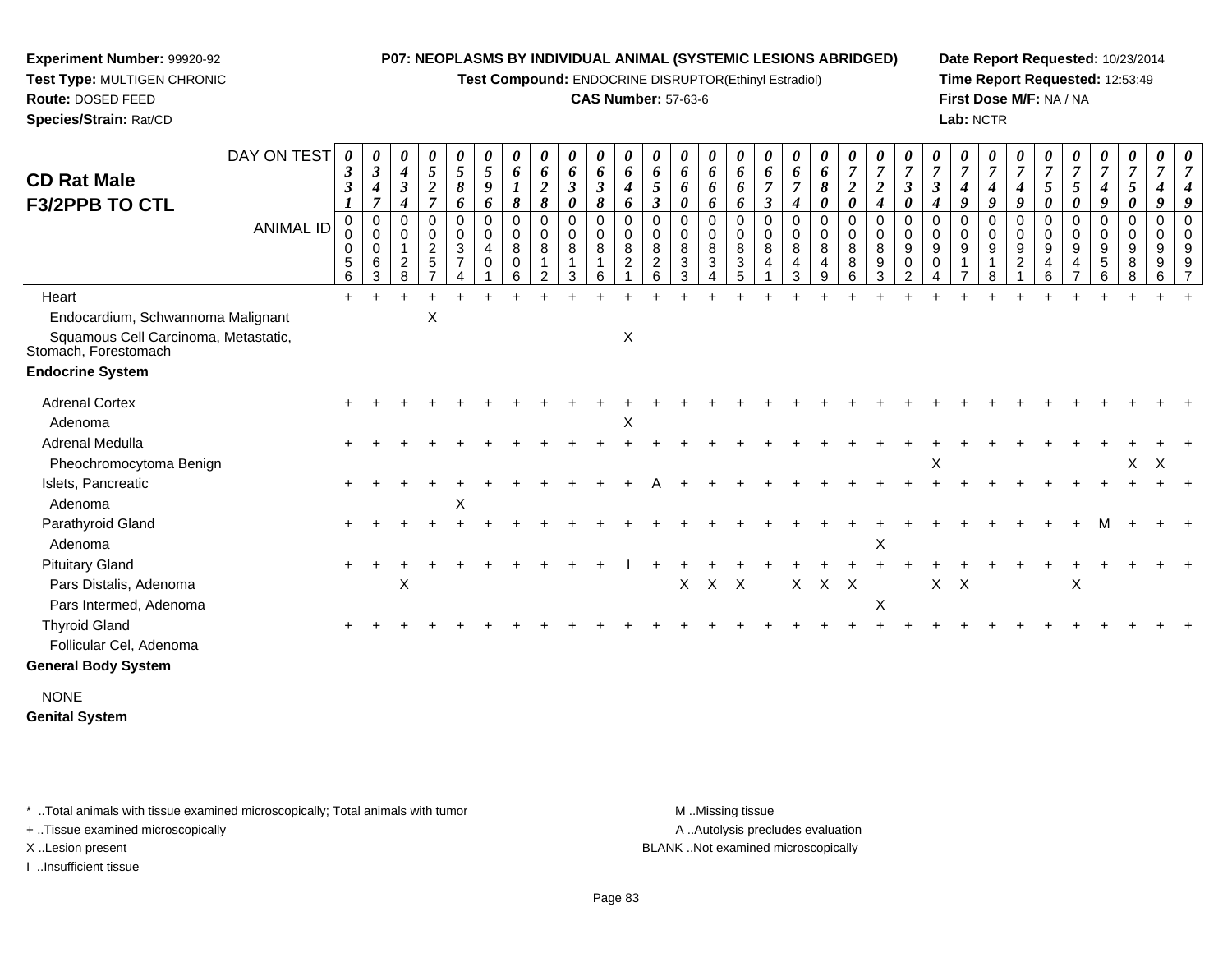**Test Compound:** ENDOCRINE DISRUPTOR(Ethinyl Estradiol)

# **CAS Number:** 57-63-6

**Date Report Requested:** 10/23/2014**Time Report Requested:** 12:53:49**First Dose M/F:** NA / NA**Lab:** NCTR

 **Test Type:** MULTIGEN CHRONIC**Route:** DOSED FEED **Species/Strain:** Rat/CDDAY ON TEST*0000000000000000000000000000000*

| <b>CD Rat Male</b><br><b>F3/2PPB TO CTL</b>                  | 3<br>$\boldsymbol{\beta}$       | 3<br>$\boldsymbol{4}$<br>$\overline{7}$ | 4<br>$\boldsymbol{\beta}$<br>$\boldsymbol{4}$  | 5<br>$\frac{2}{7}$                                       | 5<br>$\pmb{8}$<br>6                                        | 5<br>9<br>6      | 6<br>$\boldsymbol{l}$<br>$\pmb{8}$ | 6<br>$\boldsymbol{2}$<br>8                       | 6<br>$\mathfrak{z}$<br>$\pmb{\theta}$ | 6<br>$\boldsymbol{\beta}$<br>$\pmb{8}$ | 6<br>$\boldsymbol{4}$<br>6                        | 6<br>$\sqrt{5}$<br>$\boldsymbol{\beta}$  | 6<br>6<br>0                                   | 6<br>6<br>6           | 6<br>6<br>6           | $\overline{7}$<br>$\mathfrak{z}$ | 6<br>$\overline{7}$<br>4     | 6<br>$\pmb{8}$<br>0                          | $\boldsymbol{2}$<br>$\boldsymbol{\theta}$     | $\boldsymbol{2}$<br>$\boldsymbol{4}$ | $\boldsymbol{\beta}$<br>0                                 | $\mathfrak{z}$<br>4     | $\boldsymbol{4}$<br>$\boldsymbol{g}$ | 7<br>$\boldsymbol{4}$<br>9              | $\boldsymbol{4}$<br>9                | $\sqrt{5}$<br>$\pmb{\theta}$            | 7<br>$\sqrt{5}$<br>$\boldsymbol{\theta}$   | 7<br>$\boldsymbol{4}$<br>9               | $\overline{7}$<br>5<br>0        | 7<br>4                | 4<br>9                                                 |
|--------------------------------------------------------------|---------------------------------|-----------------------------------------|------------------------------------------------|----------------------------------------------------------|------------------------------------------------------------|------------------|------------------------------------|--------------------------------------------------|---------------------------------------|----------------------------------------|---------------------------------------------------|------------------------------------------|-----------------------------------------------|-----------------------|-----------------------|----------------------------------|------------------------------|----------------------------------------------|-----------------------------------------------|--------------------------------------|-----------------------------------------------------------|-------------------------|--------------------------------------|-----------------------------------------|--------------------------------------|-----------------------------------------|--------------------------------------------|------------------------------------------|---------------------------------|-----------------------|--------------------------------------------------------|
| <b>ANIMAL ID</b>                                             | 0<br>$\mathbf 0$<br>0<br>5<br>6 | 0<br>0<br>$\mathbf 0$<br>6<br>3         | $\mathbf 0$<br>$\Omega$<br>$\overline{c}$<br>8 | 0<br>0<br>$\overline{\mathbf{c}}$<br>5<br>$\overline{7}$ | $\mathbf 0$<br>$\mathbf 0$<br>$\sqrt{3}$<br>$\overline{7}$ | 0<br>0<br>4<br>0 | $\mathbf 0$<br>0<br>8<br>0<br>6    | $\mathbf 0$<br>$\mathbf 0$<br>8<br>$\mathcal{P}$ | 0<br>0<br>8<br>3                      | $\pmb{0}$<br>$\mathbf 0$<br>8<br>6     | $\mathbf 0$<br>$\mathbf 0$<br>8<br>$\overline{c}$ | $\mathbf 0$<br>0<br>8<br>$\sqrt{2}$<br>6 | 0<br>0<br>8<br>$\ensuremath{\mathsf{3}}$<br>3 | 0<br>0<br>8<br>3<br>4 | 0<br>0<br>8<br>3<br>5 | $\mathbf 0$<br>0<br>8<br>4       | $\Omega$<br>0<br>8<br>4<br>3 | $\mathbf 0$<br>0<br>8<br>$\overline{4}$<br>9 | $\pmb{0}$<br>$\mathbf 0$<br>$\,8\,$<br>8<br>6 | $\mathbf 0$<br>0<br>8<br>9<br>3      | $\Omega$<br>$\Omega$<br>9<br>$\mathbf 0$<br>$\mathcal{P}$ | $\Omega$<br>0<br>9<br>0 | 0<br>0<br>9                          | $\pmb{0}$<br>$\mathbf 0$<br>9<br>1<br>8 | $\Omega$<br>0<br>9<br>$\overline{2}$ | $\pmb{0}$<br>$\mathbf 0$<br>9<br>4<br>6 | 0<br>$\pmb{0}$<br>9<br>4<br>$\overline{7}$ | $\mathbf 0$<br>0<br>9<br>$\sqrt{5}$<br>6 | $\mathbf 0$<br>0<br>9<br>8<br>8 | 0<br>0<br>9<br>9<br>6 | $\mathbf 0$<br>$\mathbf 0$<br>9<br>9<br>$\overline{7}$ |
| <b>Coagulating Gland</b>                                     | $\ddot{}$                       |                                         |                                                |                                                          |                                                            |                  |                                    |                                                  |                                       |                                        |                                                   |                                          |                                               |                       |                       |                                  |                              |                                              |                                               |                                      |                                                           |                         |                                      |                                         |                                      |                                         |                                            |                                          |                                 |                       |                                                        |
| Epididymis                                                   |                                 |                                         |                                                |                                                          |                                                            |                  |                                    |                                                  |                                       |                                        |                                                   |                                          |                                               |                       |                       |                                  |                              |                                              |                                               |                                      |                                                           |                         |                                      |                                         |                                      |                                         |                                            |                                          |                                 |                       |                                                        |
| Squamous Cell Carcinoma, Metastatic,<br>Stomach, Forestomach |                                 |                                         |                                                |                                                          |                                                            |                  |                                    |                                                  |                                       |                                        | $\mathsf X$                                       |                                          |                                               |                       |                       |                                  |                              |                                              |                                               |                                      |                                                           |                         |                                      |                                         |                                      |                                         |                                            |                                          |                                 |                       |                                                        |
| <b>Preputial Gland</b>                                       |                                 |                                         |                                                |                                                          |                                                            |                  |                                    |                                                  |                                       |                                        |                                                   |                                          |                                               |                       |                       |                                  |                              |                                              |                                               |                                      |                                                           |                         |                                      |                                         |                                      |                                         |                                            |                                          |                                 |                       |                                                        |
| Carcinoma                                                    |                                 |                                         |                                                |                                                          |                                                            |                  |                                    |                                                  |                                       |                                        |                                                   |                                          |                                               |                       |                       |                                  |                              |                                              |                                               | Χ                                    |                                                           |                         |                                      |                                         |                                      |                                         |                                            |                                          |                                 |                       |                                                        |
| Squamous Cell Carcinoma                                      |                                 |                                         |                                                |                                                          |                                                            |                  |                                    |                                                  |                                       | X                                      |                                                   |                                          |                                               |                       |                       |                                  |                              |                                              |                                               |                                      | $\pmb{\times}$                                            |                         |                                      |                                         |                                      |                                         |                                            |                                          |                                 |                       |                                                        |
| Prostate, Dorsal/Lateral Lobe                                |                                 |                                         |                                                |                                                          |                                                            |                  |                                    |                                                  |                                       | $\ddot{}$                              |                                                   |                                          |                                               |                       |                       |                                  |                              |                                              |                                               |                                      |                                                           |                         |                                      |                                         |                                      |                                         |                                            |                                          |                                 |                       |                                                        |
| Squamous Cell Carcinoma, Metastatic,<br>Stomach, Forestomach |                                 |                                         |                                                |                                                          |                                                            |                  |                                    |                                                  |                                       |                                        | $\pmb{\times}$                                    |                                          |                                               |                       |                       |                                  |                              |                                              |                                               |                                      |                                                           |                         |                                      |                                         |                                      |                                         |                                            |                                          |                                 |                       |                                                        |
| Prostate, Ventral Lobe                                       |                                 |                                         |                                                |                                                          |                                                            |                  |                                    |                                                  |                                       |                                        |                                                   |                                          |                                               |                       |                       |                                  |                              |                                              |                                               |                                      |                                                           |                         |                                      |                                         |                                      |                                         |                                            |                                          |                                 |                       |                                                        |
| <b>Rete Testes</b>                                           |                                 |                                         |                                                |                                                          |                                                            |                  |                                    |                                                  |                                       |                                        |                                                   |                                          |                                               |                       |                       |                                  |                              |                                              |                                               |                                      |                                                           |                         |                                      |                                         |                                      |                                         |                                            |                                          |                                 |                       |                                                        |
| Seminal Vesicle                                              |                                 |                                         |                                                |                                                          |                                                            |                  |                                    |                                                  |                                       |                                        |                                                   |                                          |                                               |                       |                       |                                  |                              |                                              |                                               |                                      |                                                           |                         |                                      |                                         |                                      |                                         |                                            |                                          |                                 |                       |                                                        |
| <b>Testes</b>                                                |                                 |                                         |                                                |                                                          |                                                            |                  |                                    |                                                  |                                       |                                        |                                                   |                                          |                                               |                       |                       |                                  |                              |                                              |                                               |                                      |                                                           |                         |                                      |                                         |                                      |                                         |                                            |                                          |                                 |                       |                                                        |
| Interstit Cell, Adenoma                                      |                                 |                                         |                                                |                                                          |                                                            |                  |                                    | X                                                |                                       |                                        |                                                   |                                          |                                               |                       |                       |                                  |                              |                                              |                                               |                                      |                                                           |                         |                                      |                                         |                                      |                                         |                                            |                                          |                                 |                       |                                                        |
| Squamous Cell Carcinoma, Metastatic,<br>Stomach, Forestomach |                                 |                                         |                                                |                                                          |                                                            |                  |                                    |                                                  |                                       |                                        | $\pmb{\times}$                                    |                                          |                                               |                       |                       |                                  |                              |                                              |                                               |                                      |                                                           |                         |                                      |                                         |                                      |                                         |                                            |                                          |                                 |                       |                                                        |
| <b>Hematopoietic System</b>                                  |                                 |                                         |                                                |                                                          |                                                            |                  |                                    |                                                  |                                       |                                        |                                                   |                                          |                                               |                       |                       |                                  |                              |                                              |                                               |                                      |                                                           |                         |                                      |                                         |                                      |                                         |                                            |                                          |                                 |                       |                                                        |
| <b>Bone Marrow</b>                                           |                                 |                                         |                                                |                                                          |                                                            |                  |                                    |                                                  |                                       |                                        |                                                   |                                          |                                               |                       |                       |                                  |                              |                                              |                                               |                                      |                                                           |                         |                                      |                                         |                                      |                                         |                                            |                                          |                                 |                       |                                                        |
| Lymph Node                                                   |                                 |                                         |                                                |                                                          |                                                            |                  |                                    |                                                  |                                       |                                        |                                                   |                                          |                                               |                       |                       |                                  |                              |                                              |                                               |                                      |                                                           |                         |                                      |                                         |                                      |                                         |                                            |                                          |                                 |                       |                                                        |
| Lymph Node, Mandibular                                       |                                 |                                         |                                                |                                                          |                                                            |                  |                                    |                                                  |                                       |                                        |                                                   |                                          |                                               |                       |                       |                                  |                              |                                              |                                               |                                      |                                                           |                         |                                      |                                         |                                      |                                         |                                            |                                          |                                 |                       |                                                        |
| Lymph Node, Mesenteric                                       |                                 |                                         |                                                |                                                          |                                                            |                  |                                    |                                                  |                                       |                                        |                                                   |                                          |                                               |                       |                       |                                  |                              |                                              |                                               |                                      |                                                           |                         |                                      |                                         |                                      |                                         |                                            |                                          |                                 |                       |                                                        |
|                                                              |                                 |                                         |                                                |                                                          |                                                            |                  |                                    |                                                  |                                       |                                        |                                                   |                                          |                                               |                       |                       |                                  |                              |                                              |                                               |                                      |                                                           |                         |                                      |                                         |                                      |                                         |                                            |                                          |                                 |                       |                                                        |

\* ..Total animals with tissue examined microscopically; Total animals with tumor **M** ...Missing tissue M ...Missing tissue

+ ..Tissue examined microscopically

**Experiment Number:** 99920-92

I ..Insufficient tissue

A .. Autolysis precludes evaluation X ..Lesion present BLANK ..Not examined microscopically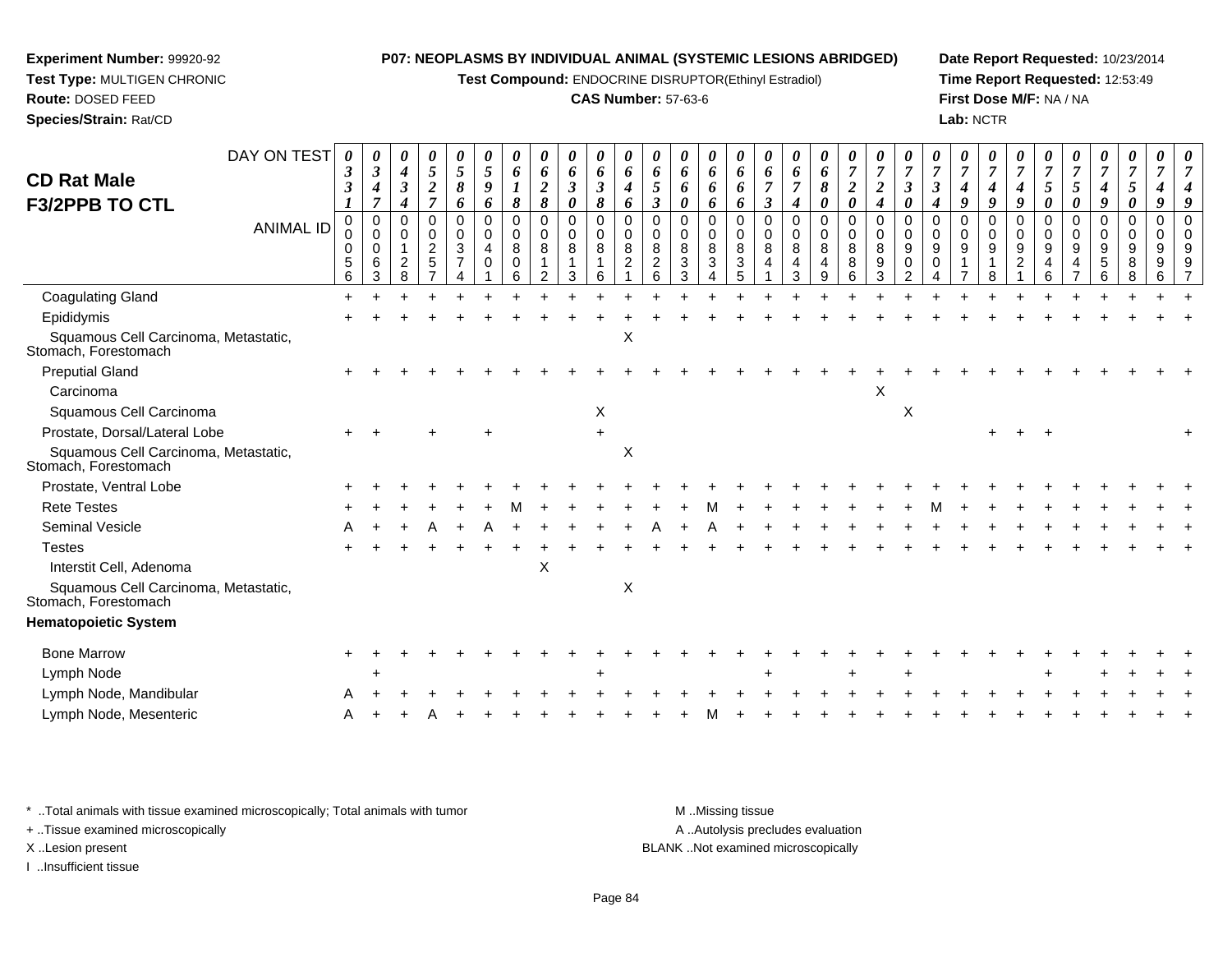**Test Compound:** ENDOCRINE DISRUPTOR(Ethinyl Estradiol)

# **CAS Number:** 57-63-6

**Date Report Requested:** 10/23/2014**Time Report Requested:** 12:53:50**First Dose M/F:** NA / NA**Lab:** NCTR

| <b>CD Rat Male</b>                                                      | DAY ON TEST      | 3                          | $\boldsymbol{\theta}$<br>$\boldsymbol{\beta}$ | $\boldsymbol{\theta}$<br>$\boldsymbol{4}$ | 0<br>$\sqrt{5}$                     | $\boldsymbol{\theta}$<br>$\mathfrak{H}$          | $\boldsymbol{\theta}$<br>$\mathfrak{s}$ | $\boldsymbol{\theta}$<br>6 | $\boldsymbol{\theta}$<br>6        | $\boldsymbol{\theta}$<br>6 | $\boldsymbol{\theta}$<br>6 | $\theta$<br>6            | $\boldsymbol{\theta}$<br>6       | $\boldsymbol{\theta}$<br>6 | $\boldsymbol{\theta}$<br>6 | $\boldsymbol{\theta}$<br>6                     | $\boldsymbol{\theta}$<br>6             | 6                                  | U<br>6                                | $\overline{7}$             | $\overline{7}$                     | $\boldsymbol{\theta}$         |                                          | $\boldsymbol{\theta}$<br>$\overline{7}$ | $\overline{7}$ | $\overline{7}$                     | $\overline{7}$          |                     | $\overline{7}$     | $\overline{7}$        | $\theta$                |   |
|-------------------------------------------------------------------------|------------------|----------------------------|-----------------------------------------------|-------------------------------------------|-------------------------------------|--------------------------------------------------|-----------------------------------------|----------------------------|-----------------------------------|----------------------------|----------------------------|--------------------------|----------------------------------|----------------------------|----------------------------|------------------------------------------------|----------------------------------------|------------------------------------|---------------------------------------|----------------------------|------------------------------------|-------------------------------|------------------------------------------|-----------------------------------------|----------------|------------------------------------|-------------------------|---------------------|--------------------|-----------------------|-------------------------|---|
| <b>F3/2PPB TO CTL</b>                                                   |                  | $\boldsymbol{\beta}$<br>1  | 4<br>$\overline{7}$                           | $\boldsymbol{\beta}$<br>4                 | $\frac{2}{7}$                       | 8<br>6                                           | 9<br>6                                  | 1<br>8                     | $\overline{2}$<br>8               | $\mathfrak{z}$<br>0        | $\boldsymbol{\beta}$<br>8  | 4<br>6                   | 5<br>$\boldsymbol{\beta}$        | 6<br>0                     | 6<br>6                     | 6<br>6                                         | $\overline{7}$<br>$\boldsymbol{\beta}$ | $\overline{7}$<br>$\boldsymbol{4}$ | 8<br>0                                | $\boldsymbol{2}$<br>0      | $\boldsymbol{2}$<br>$\overline{4}$ | $\mathfrak{z}$<br>0           | $\boldsymbol{\beta}$<br>$\boldsymbol{4}$ | 4<br>9                                  | 9              | 4<br>9                             | $\mathfrak{s}$<br>0     | $\mathfrak{s}$<br>0 | 4<br>9             | $\sqrt{5}$<br>0       | 9                       |   |
|                                                                         | <b>ANIMAL ID</b> | $\Omega$                   | $\mathbf 0$                                   | $\Omega$                                  | 0                                   | $\mathbf 0$                                      | $\mathbf 0$                             | $\mathbf 0$                | $\mathbf 0$                       | 0                          | $\mathbf 0$                | $\Omega$                 | $\Omega$                         | $\Omega$                   | 0                          | $\mathbf 0$                                    | $\Omega$                               | $\Omega$                           | $\Omega$                              | 0                          | $\mathbf 0$                        | $\Omega$                      | 0                                        | $\Omega$                                | 0              | $\Omega$                           | $\Omega$                | $\Omega$            | $\Omega$           | 0                     | $\Omega$                |   |
|                                                                         |                  | 0<br>0<br>$\mathbf 5$<br>6 | $\Omega$<br>0<br>6<br>3                       | $\mathbf 0$<br>$\overline{c}$<br>8        | 0<br>$\boldsymbol{2}$<br>$\sqrt{5}$ | $\mathbf 0$<br>$\sqrt{3}$<br>$\overline{7}$<br>Δ | 0<br>4<br>0                             | $\mathbf 0$<br>8<br>0<br>6 | $\mathbf 0$<br>8<br>$\mathcal{P}$ | 0<br>8<br>1                | $\mathbf 0$<br>8<br>1      | 0<br>8<br>$\overline{2}$ | $\Omega$<br>8<br>$\sqrt{2}$<br>6 | $\mathbf 0$<br>8<br>3<br>3 | 0<br>8<br>3                | 0<br>$\bf 8$<br>$\ensuremath{\mathsf{3}}$<br>5 | 0<br>8                                 | $\Omega$<br>8<br>4<br>3            | $\mathbf 0$<br>8<br>4<br><sub>9</sub> | $\mathbf 0$<br>8<br>8<br>6 | $\mathbf 0$<br>8<br>9<br>3         | 0<br>9<br>0<br>$\mathfrak{p}$ | $\Omega$<br>9<br>0                       | $\Omega$<br>9                           | 0<br>9         | $\mathbf 0$<br>9<br>$\overline{c}$ | $\Omega$<br>9<br>4<br>6 | $\Omega$<br>9<br>4  | $\Omega$<br>9<br>5 | $\mathbf 0$<br>9<br>8 | $\Omega$<br>9<br>9<br>6 |   |
| Squamous Cell Carcinoma, Metastatic,<br>Stomach, Forestomach            |                  |                            |                                               |                                           |                                     |                                                  |                                         |                            |                                   | 3                          | 6                          | X                        |                                  |                            |                            |                                                |                                        |                                    |                                       |                            |                                    |                               |                                          |                                         |                |                                    |                         |                     |                    | 8                     |                         |   |
| Spleen                                                                  |                  |                            |                                               |                                           |                                     |                                                  |                                         |                            |                                   |                            |                            |                          |                                  |                            |                            |                                                |                                        |                                    |                                       |                            |                                    |                               |                                          |                                         |                |                                    |                         |                     |                    |                       |                         |   |
| Squamous Cell Carcinoma, Metastatic,<br>Stomach, Forestomach            |                  |                            |                                               |                                           |                                     |                                                  |                                         |                            |                                   |                            |                            | X                        |                                  |                            |                            |                                                |                                        |                                    |                                       |                            |                                    |                               |                                          |                                         |                |                                    |                         |                     |                    |                       |                         |   |
| Thymus                                                                  |                  | A                          |                                               |                                           |                                     |                                                  |                                         |                            |                                   |                            |                            |                          |                                  |                            |                            |                                                |                                        |                                    |                                       |                            |                                    |                               |                                          |                                         |                |                                    |                         |                     |                    |                       |                         |   |
| Squamous Cell Carcinoma, Metastatic,<br>Stomach, Forestomach            |                  |                            |                                               |                                           |                                     |                                                  |                                         |                            |                                   |                            |                            | X                        |                                  |                            |                            |                                                |                                        |                                    |                                       |                            |                                    |                               |                                          |                                         |                |                                    |                         |                     |                    |                       |                         |   |
| <b>Integumentary System</b>                                             |                  |                            |                                               |                                           |                                     |                                                  |                                         |                            |                                   |                            |                            |                          |                                  |                            |                            |                                                |                                        |                                    |                                       |                            |                                    |                               |                                          |                                         |                |                                    |                         |                     |                    |                       |                         |   |
| <b>Mammary Gland</b>                                                    |                  | A                          |                                               |                                           |                                     |                                                  |                                         |                            |                                   |                            |                            |                          |                                  |                            |                            |                                                |                                        |                                    |                                       |                            |                                    |                               |                                          |                                         |                |                                    |                         |                     |                    |                       |                         |   |
| Fibroadenoma                                                            |                  |                            |                                               |                                           |                                     |                                                  |                                         |                            | X                                 |                            |                            |                          |                                  |                            |                            |                                                |                                        |                                    |                                       |                            |                                    |                               |                                          |                                         |                |                                    |                         |                     |                    |                       |                         |   |
| Fibroma                                                                 |                  |                            |                                               |                                           |                                     |                                                  |                                         |                            |                                   |                            |                            |                          |                                  |                            |                            |                                                |                                        |                                    |                                       |                            |                                    |                               |                                          |                                         |                |                                    |                         |                     |                    |                       |                         |   |
| <b>Skin</b>                                                             |                  |                            |                                               |                                           |                                     |                                                  |                                         |                            |                                   |                            |                            |                          |                                  |                            |                            |                                                |                                        |                                    |                                       |                            |                                    |                               |                                          |                                         |                |                                    |                         |                     |                    |                       |                         |   |
| Keratoacanthoma                                                         |                  |                            |                                               |                                           |                                     |                                                  |                                         |                            |                                   |                            |                            |                          |                                  |                            |                            |                                                |                                        |                                    | X                                     |                            |                                    | X                             |                                          |                                         |                |                                    |                         |                     |                    |                       |                         |   |
| Lipoma<br>Musculoskeletal System                                        |                  |                            |                                               |                                           |                                     |                                                  |                                         |                            |                                   |                            |                            |                          |                                  |                            |                            |                                                |                                        |                                    |                                       |                            |                                    |                               |                                          |                                         |                |                                    |                         |                     |                    |                       |                         | X |
|                                                                         |                  |                            |                                               |                                           |                                     |                                                  |                                         |                            |                                   |                            |                            |                          |                                  |                            |                            |                                                |                                        |                                    |                                       |                            |                                    |                               |                                          |                                         |                |                                    |                         |                     |                    |                       |                         |   |
| <b>Bone</b>                                                             |                  |                            |                                               |                                           |                                     |                                                  |                                         |                            |                                   |                            |                            |                          |                                  |                            |                            |                                                |                                        |                                    |                                       |                            |                                    |                               |                                          |                                         |                |                                    |                         |                     |                    |                       |                         |   |
| Cranium, Squamous Cell Carcinoma, Deep<br>Invasion                      |                  |                            |                                               |                                           |                                     |                                                  |                                         |                            |                                   |                            |                            |                          |                                  |                            |                            |                                                | $\pmb{\times}$                         |                                    |                                       |                            |                                    |                               |                                          |                                         |                |                                    |                         |                     |                    |                       |                         |   |
| Bone, Femur                                                             |                  |                            |                                               |                                           |                                     |                                                  |                                         |                            |                                   |                            |                            |                          |                                  |                            |                            |                                                |                                        |                                    |                                       |                            |                                    |                               |                                          |                                         |                |                                    |                         |                     |                    |                       |                         |   |
| <b>Skeletal Muscle</b>                                                  |                  |                            |                                               |                                           |                                     | $\ddot{}$                                        |                                         |                            |                                   |                            |                            | $\pm$                    |                                  |                            |                            |                                                |                                        | $\ddot{}$                          |                                       |                            |                                    |                               |                                          |                                         |                |                                    |                         |                     |                    |                       |                         |   |
| Diaphragm, Squamous Cell Carcinoma,<br>Metastatic, Štomach, Forestomach |                  |                            |                                               |                                           |                                     |                                                  |                                         |                            |                                   |                            |                            | $\pmb{\times}$           |                                  |                            |                            |                                                |                                        |                                    |                                       |                            |                                    |                               |                                          |                                         |                |                                    |                         |                     |                    |                       |                         |   |

\* ..Total animals with tissue examined microscopically; Total animals with tumor **M** . Missing tissue M ..Missing tissue A ..Autolysis precludes evaluation + ..Tissue examined microscopically X ..Lesion present BLANK ..Not examined microscopicallyI ..Insufficient tissue

**Experiment Number:** 99920-92**Test Type:** MULTIGEN CHRONIC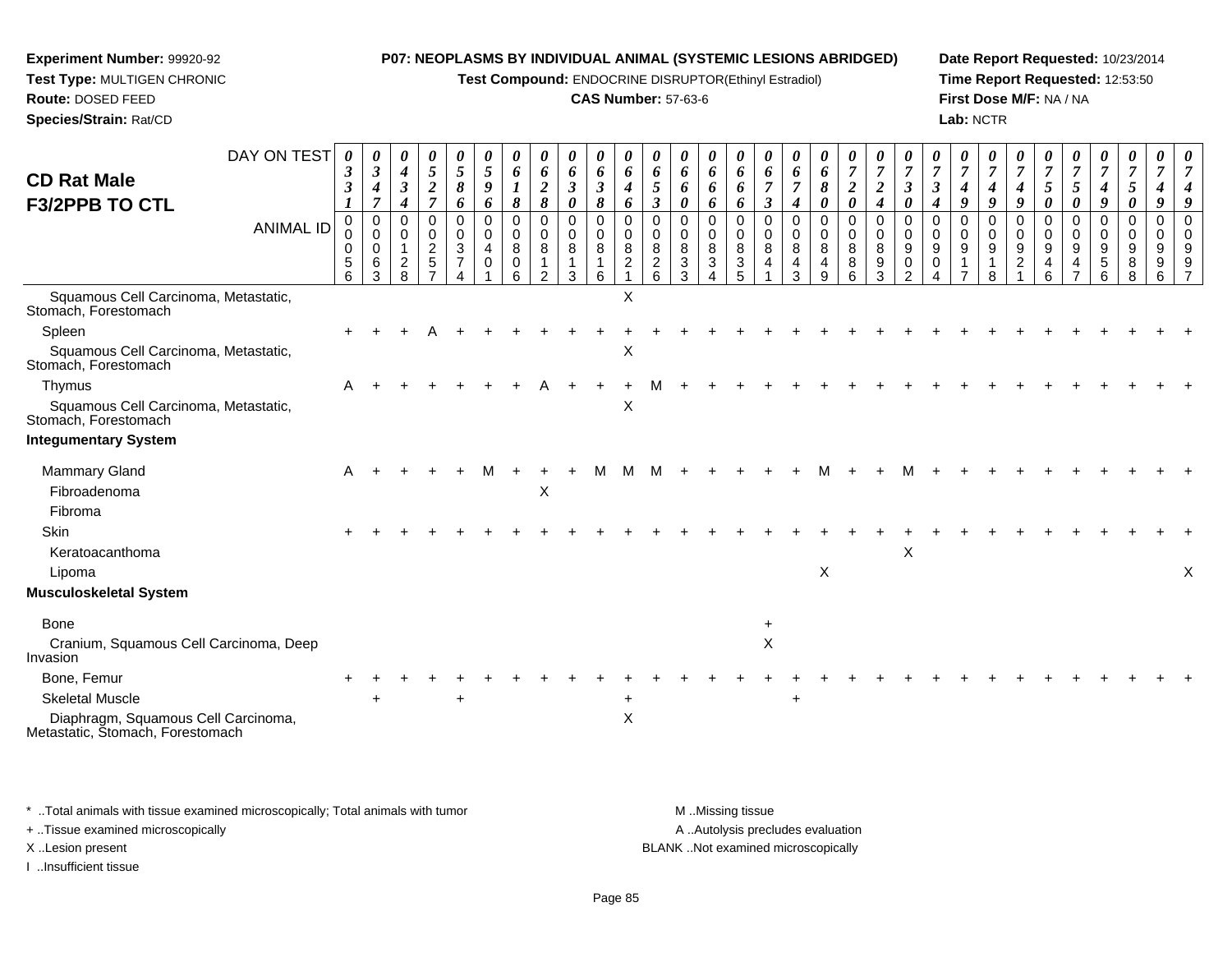**Test Compound:** ENDOCRINE DISRUPTOR(Ethinyl Estradiol)

# **CAS Number:** 57-63-6

**Date Report Requested:** 10/23/2014**Time Report Requested:** 12:53:50**First Dose M/F:** NA / NA**Lab:** NCTR

| <b>CD Rat Male</b><br><b>F3/2PPB TO CTL</b>                                                                                                                                                                                                                 | DAY ON TEST<br><b>ANIMAL ID</b> | 0<br>$\boldsymbol{\beta}$<br>$\boldsymbol{\beta}$<br>0<br>0<br>0<br>$\sqrt{5}$<br>6 | 0<br>$\boldsymbol{\beta}$<br>$\boldsymbol{4}$<br>$\overline{7}$<br>$\mathbf 0$<br>$\mathbf 0$<br>0<br>6<br>3 | 0<br>$\boldsymbol{4}$<br>$\mathfrak{z}$<br>4<br>$\Omega$<br>$\Omega$<br>$\overline{2}$<br>8 | 0<br>$\mathfrak{H}$<br>$\boldsymbol{2}$<br>$\overline{7}$<br>0<br>0<br>$\overline{2}$<br>$\sqrt{5}$<br>$\overline{ }$ | $\boldsymbol{\theta}$<br>$\sqrt{5}$<br>8<br>6<br>0<br>$\mathbf 0$<br>$\sqrt{3}$<br>$\overline{7}$ | 0<br>$\overline{5}$<br>9<br>6<br>$\mathbf 0$<br>$\mathbf 0$<br>4<br>0 | $\boldsymbol{\theta}$<br>6<br>$\boldsymbol{l}$<br>8<br>0<br>$\mathbf 0$<br>8<br>0<br>6 | 0<br>6<br>$\boldsymbol{2}$<br>8<br>0<br>0<br>8<br>$\overline{2}$ | 0<br>6<br>$\mathfrak{z}$<br>0<br>$\mathbf 0$<br>0<br>8<br>-1<br>3 | 0<br>6<br>$\mathfrak{z}$<br>8<br>$\pmb{0}$<br>0<br>8<br>1<br>6 | 0<br>6<br>$\boldsymbol{4}$<br>6<br>$\mathbf 0$<br>0<br>8<br>$\overline{c}$ | $\boldsymbol{\theta}$<br>6<br>5<br>$\boldsymbol{\beta}$<br>$\mathbf 0$<br>$\mathbf 0$<br>8<br>$\overline{2}$<br>6 | 0<br>6<br>6<br>0<br>$\Omega$<br>$\Omega$<br>8<br>3<br>3 | 0<br>6<br>6<br>6<br>0<br>0<br>8<br>$\sqrt{3}$<br>4 | 0<br>6<br>6<br>6<br>0<br>0<br>8<br>$\overline{3}$<br>5 | $\boldsymbol{\theta}$<br>6<br>$\overline{7}$<br>$\mathfrak{z}$<br>0<br>$\mathbf 0$<br>8<br>4 | $\boldsymbol{\theta}$<br>6<br>$\overline{7}$<br>$\boldsymbol{4}$<br>$\mathbf 0$<br>$\Omega$<br>8<br>4<br>3 | 0<br>6<br>8<br>0<br>$\mathbf 0$<br>0<br>8<br>4<br>9 | 0<br>$\boldsymbol{7}$<br>$\boldsymbol{2}$<br>0<br>0<br>$\mathbf 0$<br>$\bf8$<br>$\bf 8$<br>$6\phantom{a}$ | 0<br>$\overline{7}$<br>$\boldsymbol{2}$<br>$\boldsymbol{4}$<br>0<br>$\mathbf 0$<br>8<br>$\boldsymbol{9}$<br>$\mathbf{3}$ | $\boldsymbol{\theta}$<br>$\overline{7}$<br>$\boldsymbol{\beta}$<br>0<br>$\mathbf 0$<br>$\mathbf 0$<br>9<br>0<br>$\overline{2}$ | $\overline{7}$<br>$\boldsymbol{\beta}$<br>$\boldsymbol{4}$<br>$\mathbf 0$<br>$\Omega$<br>9<br>0 | 0<br>$\overline{7}$<br>4<br>9<br>$\Omega$<br>0<br>9 | 0<br>$\overline{7}$<br>4<br>9<br>0<br>0<br>9<br>8 | $\boldsymbol{\theta}$<br>$\overline{7}$<br>$\boldsymbol{4}$<br>9<br>$\mathbf 0$<br>$\mathbf 0$<br>9<br>$\overline{2}$ | $\boldsymbol{\theta}$<br>$\overline{7}$<br>$\mathfrak{s}$<br>0<br>$\Omega$<br>$\Omega$<br>9<br>4<br>6 | $\overline{7}$<br>5<br>0<br>$\Omega$<br>$\Omega$<br>9<br>4<br>$\overline{ }$ | $\boldsymbol{\theta}$<br>$\overline{7}$<br>4<br>9<br>0<br>0<br>9<br>5<br>6 | $\boldsymbol{\theta}$<br>$\overline{7}$<br>5<br>0<br>0<br>0<br>9<br>8<br>8 | $\boldsymbol{\theta}$<br>$\overline{7}$<br>4<br>9<br>0<br>$\mathbf 0$<br>9<br>$9\,$<br>6 | $\boldsymbol{\theta}$<br>$\overline{7}$ |
|-------------------------------------------------------------------------------------------------------------------------------------------------------------------------------------------------------------------------------------------------------------|---------------------------------|-------------------------------------------------------------------------------------|--------------------------------------------------------------------------------------------------------------|---------------------------------------------------------------------------------------------|-----------------------------------------------------------------------------------------------------------------------|---------------------------------------------------------------------------------------------------|-----------------------------------------------------------------------|----------------------------------------------------------------------------------------|------------------------------------------------------------------|-------------------------------------------------------------------|----------------------------------------------------------------|----------------------------------------------------------------------------|-------------------------------------------------------------------------------------------------------------------|---------------------------------------------------------|----------------------------------------------------|--------------------------------------------------------|----------------------------------------------------------------------------------------------|------------------------------------------------------------------------------------------------------------|-----------------------------------------------------|-----------------------------------------------------------------------------------------------------------|--------------------------------------------------------------------------------------------------------------------------|--------------------------------------------------------------------------------------------------------------------------------|-------------------------------------------------------------------------------------------------|-----------------------------------------------------|---------------------------------------------------|-----------------------------------------------------------------------------------------------------------------------|-------------------------------------------------------------------------------------------------------|------------------------------------------------------------------------------|----------------------------------------------------------------------------|----------------------------------------------------------------------------|------------------------------------------------------------------------------------------|-----------------------------------------|
| Nervous System                                                                                                                                                                                                                                              |                                 |                                                                                     |                                                                                                              |                                                                                             |                                                                                                                       |                                                                                                   |                                                                       |                                                                                        |                                                                  |                                                                   |                                                                |                                                                            |                                                                                                                   |                                                         |                                                    |                                                        |                                                                                              |                                                                                                            |                                                     |                                                                                                           |                                                                                                                          |                                                                                                                                |                                                                                                 |                                                     |                                                   |                                                                                                                       |                                                                                                       |                                                                              |                                                                            |                                                                            |                                                                                          |                                         |
| Brain, Brain Stem<br>Brain, Cerebellum<br>Brain, Cerebrum<br><b>Peripheral Nerve</b><br>Spinal Cord<br><b>Respiratory System</b><br>Lung<br>Squamous Cell Carcinoma, Metastatic,<br>Stomach, Forestomach<br>Nose<br>Trachea<br><b>Special Senses System</b> |                                 |                                                                                     | $\ddot{}$<br>A                                                                                               |                                                                                             |                                                                                                                       | $\ddot{}$<br>A                                                                                    |                                                                       |                                                                                        |                                                                  |                                                                   |                                                                | $\ddot{}$<br>$\overline{A}$<br>$\mathsf X$                                 |                                                                                                                   |                                                         |                                                    |                                                        |                                                                                              | +<br>A                                                                                                     |                                                     |                                                                                                           |                                                                                                                          |                                                                                                                                |                                                                                                 |                                                     |                                                   |                                                                                                                       |                                                                                                       |                                                                              |                                                                            |                                                                            |                                                                                          |                                         |
| Eye<br><b>Harderian Gland</b><br><b>Lacrimal Gland</b><br><b>Urinary System</b><br>Kidney<br>Sarcoma<br>Squamous Cell Carcinoma, Metastatic,<br>Stomach, Forestomach                                                                                        |                                 | $\ddot{}$                                                                           |                                                                                                              |                                                                                             |                                                                                                                       | X                                                                                                 |                                                                       |                                                                                        |                                                                  |                                                                   |                                                                | X                                                                          |                                                                                                                   |                                                         |                                                    |                                                        |                                                                                              |                                                                                                            |                                                     |                                                                                                           |                                                                                                                          | $\ddot{}$                                                                                                                      |                                                                                                 |                                                     |                                                   |                                                                                                                       |                                                                                                       |                                                                              |                                                                            |                                                                            |                                                                                          |                                         |

\* ..Total animals with tissue examined microscopically; Total animals with tumor **M** . Missing tissue M ..Missing tissue A ..Autolysis precludes evaluation + ..Tissue examined microscopically X ..Lesion present BLANK ..Not examined microscopicallyI ..Insufficient tissue

**Experiment Number:** 99920-92**Test Type:** MULTIGEN CHRONIC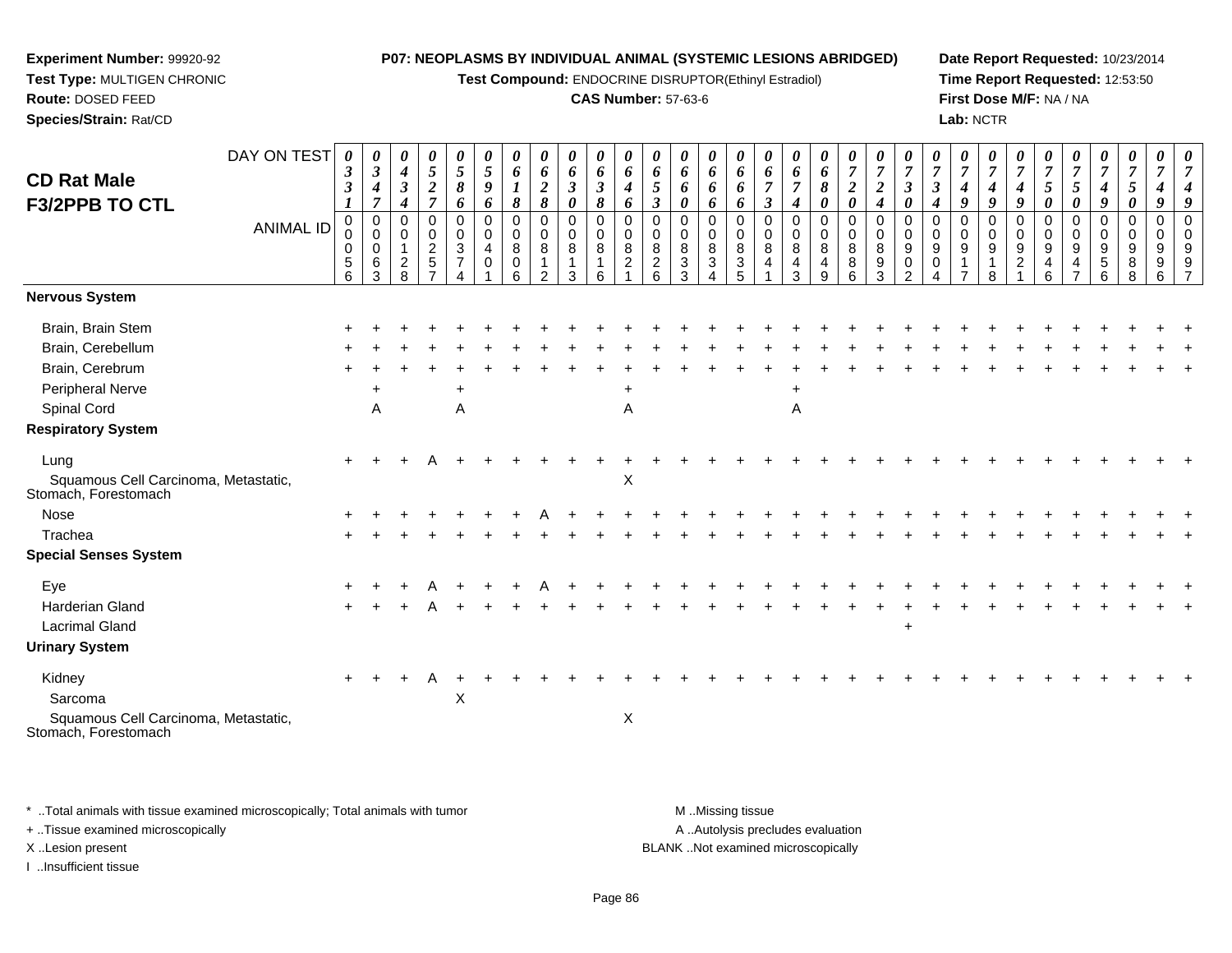**Test Compound:** ENDOCRINE DISRUPTOR(Ethinyl Estradiol)

# **CAS Number:** 57-63-6

**Date Report Requested:** 10/23/2014**Time Report Requested:** 12:53:50**First Dose M/F:** NA / NA**Lab:** NCTR

| <b>CD Rat Male</b><br><b>F3/2PPB TO CTL</b> | DAY ON TEST<br>ANIMAL ID | 0<br>$\boldsymbol{\beta}$<br>J<br>v<br>0<br>$\sqrt{5}$<br>6 | 0<br>$\boldsymbol{\beta}$<br>$\boldsymbol{4}$<br>U<br>$\mathbf 0$<br>$\,6$<br>3 | 0<br>4<br>$\rightarrow$<br>J<br>4<br>0<br>0<br>$\overline{c}$<br>8 | $\boldsymbol{\theta}$<br>5<br>$\boldsymbol{2}$<br>0<br>$\overline{\mathbf{c}}$<br>5 | 0<br>$5\overline{)}$<br>8<br>6<br>0<br>0<br>3<br>$\rightarrow$ | 0<br>$\mathfrak{s}$<br>9<br>6<br>0<br>0<br>4<br>0 | $\boldsymbol{\theta}$<br>6<br>$\overline{ }$<br>8<br>0<br>0<br>8<br>0<br>ĥ | $\boldsymbol{\theta}$<br>6<br>◠<br>$\overline{2}$<br>8<br>0<br>0<br>8<br>C. | 0<br>6<br>$\boldsymbol{\beta}$<br>0<br>0<br>8<br>3 | 0<br>6<br>$\rightarrow$<br>J<br>8<br>0<br>0<br>8<br>6 | $\boldsymbol{\theta}$<br>6<br>4<br>O<br>ν<br>U<br>8<br>$\sim$ | $\boldsymbol{\theta}$<br>6<br>$\mathcal{L}$<br>◠<br>I<br>0<br>0<br>8<br>$\sim$<br>∠<br>6 | 0<br>6<br>6<br>0<br>0<br>0<br>8<br>3<br>3 | $\boldsymbol{\theta}$<br>6<br>$\bm{o}$<br>0<br>8<br>3 | $\boldsymbol{\theta}$<br>6<br>6<br>o<br>ν<br>8<br>3 | 6<br>3<br>U<br>0<br>8<br>$\overline{4}$ | $\boldsymbol{\theta}$<br>6<br>4<br>0<br>0<br>8<br>$\overline{\mathbf{4}}$<br>$\mathcal{R}$ | $\boldsymbol{\theta}$<br>6<br>8<br>0<br>0<br>0<br>8<br>4<br>9 | $\boldsymbol{\theta}$<br>$\overline{7}$<br>$\overline{2}$<br>0<br>0<br>8<br>8<br>ĥ | $\boldsymbol{\theta}$<br>8<br>9<br>$\sim$ | $\boldsymbol{\theta}$<br>J<br>0<br>0<br>9<br>0<br>$\sim$ | 0<br>$\mathbf{r}$<br>$\boldsymbol{\beta}$<br>4<br>0<br>9<br>0 | $\boldsymbol{\theta}$<br>$\overline{7}$<br>4<br>9<br>0<br>0<br>9<br>$\overline{ }$ | $\boldsymbol{\theta}$<br>$\overline{7}$<br>4<br>9<br>0<br>$\mathbf 0$<br>9<br>8 | $\boldsymbol{\theta}$<br>4<br>9<br>◠<br>▵ | $\boldsymbol{\theta}$<br>$\mathfrak{p}$<br>0<br>0<br>9<br>Р. | $\boldsymbol{\theta}$<br>$\mathbf{r}$<br>$\mathcal{L}$<br>0<br>U<br>0<br>9<br>4<br>- | $\boldsymbol{\theta}$<br>$\overline{ }$<br>4<br>9<br>0<br>0<br>$\boldsymbol{9}$<br>$\sqrt{5}$<br>6 | $\boldsymbol{\theta}$<br>$\overline{7}$<br>5<br>$\boldsymbol{\theta}$<br>0<br>0<br>$\boldsymbol{9}$<br>8<br>8 | $\boldsymbol{\theta}$<br>o<br>9<br>9<br>6 | $\boldsymbol{\theta}$ |
|---------------------------------------------|--------------------------|-------------------------------------------------------------|---------------------------------------------------------------------------------|--------------------------------------------------------------------|-------------------------------------------------------------------------------------|----------------------------------------------------------------|---------------------------------------------------|----------------------------------------------------------------------------|-----------------------------------------------------------------------------|----------------------------------------------------|-------------------------------------------------------|---------------------------------------------------------------|------------------------------------------------------------------------------------------|-------------------------------------------|-------------------------------------------------------|-----------------------------------------------------|-----------------------------------------|--------------------------------------------------------------------------------------------|---------------------------------------------------------------|------------------------------------------------------------------------------------|-------------------------------------------|----------------------------------------------------------|---------------------------------------------------------------|------------------------------------------------------------------------------------|---------------------------------------------------------------------------------|-------------------------------------------|--------------------------------------------------------------|--------------------------------------------------------------------------------------|----------------------------------------------------------------------------------------------------|---------------------------------------------------------------------------------------------------------------|-------------------------------------------|-----------------------|
| Urethra<br>Urinary Bladder                  |                          | $+$                                                         |                                                                                 |                                                                    |                                                                                     |                                                                |                                                   |                                                                            |                                                                             |                                                    |                                                       |                                                               |                                                                                          |                                           |                                                       |                                                     |                                         | $\pm$                                                                                      |                                                               |                                                                                    |                                           |                                                          |                                                               |                                                                                    |                                                                                 |                                           |                                                              |                                                                                      |                                                                                                    |                                                                                                               |                                           |                       |
| <b>SYSTEMIC LESIONS</b>                     |                          |                                                             |                                                                                 |                                                                    |                                                                                     |                                                                |                                                   |                                                                            |                                                                             |                                                    |                                                       |                                                               |                                                                                          |                                           |                                                       |                                                     |                                         |                                                                                            |                                                               |                                                                                    |                                           |                                                          |                                                               |                                                                                    |                                                                                 |                                           |                                                              |                                                                                      |                                                                                                    |                                                                                                               |                                           |                       |
| Multiple Organ<br>Leukemia Mononuclear      |                          |                                                             |                                                                                 |                                                                    |                                                                                     |                                                                |                                                   |                                                                            |                                                                             |                                                    |                                                       |                                                               |                                                                                          |                                           |                                                       |                                                     |                                         |                                                                                            |                                                               |                                                                                    |                                           |                                                          | X                                                             |                                                                                    |                                                                                 |                                           |                                                              |                                                                                      |                                                                                                    |                                                                                                               |                                           |                       |
| Lymphoma Malignant                          |                          |                                                             | X                                                                               |                                                                    |                                                                                     |                                                                |                                                   |                                                                            |                                                                             |                                                    |                                                       |                                                               |                                                                                          |                                           |                                                       |                                                     |                                         |                                                                                            |                                                               |                                                                                    |                                           |                                                          |                                                               |                                                                                    |                                                                                 |                                           |                                                              |                                                                                      |                                                                                                    |                                                                                                               |                                           |                       |

\* ..Total animals with tissue examined microscopically; Total animals with tumor **M** . Missing tissue M ..Missing tissue

+ ..Tissue examined microscopically

**Experiment Number:** 99920-92**Test Type:** MULTIGEN CHRONIC

**Route:** DOSED FEED**Species/Strain:** Rat/CD

I ..Insufficient tissue

A ..Autolysis precludes evaluation X ..Lesion present BLANK ..Not examined microscopically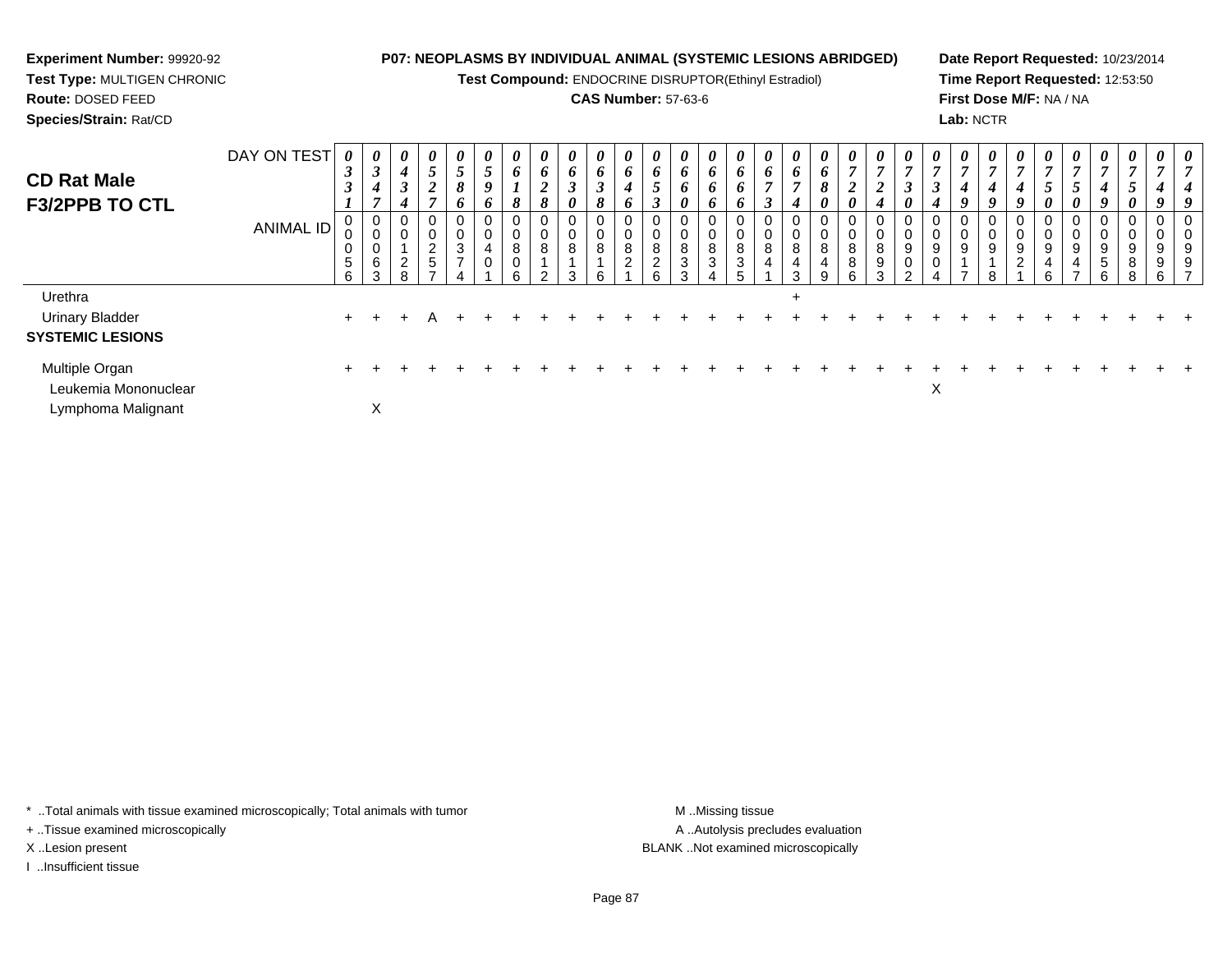**Test Compound:** ENDOCRINE DISRUPTOR(Ethinyl Estradiol)

#### **CAS Number:** 57-63-6

**Date Report Requested:** 10/23/2014**Time Report Requested:** 12:53:50**First Dose M/F:** NA / NA**Lab:** NCTR

| <b>CD Rat Male</b>                                           | DAY ON TEST      | 0<br>$\overline{7}$<br>4                          | 0<br>$\overline{7}$<br>4                        | 0<br>$\overline{7}$<br>$\sqrt{5}$               | 0<br>$\overline{7}$<br>5                                               | 0<br>$\overline{7}$<br>5                                                            | 0<br>$\overline{7}$<br>$\mathfrak{s}$                                 | 0<br>$\overline{7}$<br>5   | 0<br>$\overline{7}$<br>5   | 0<br>$\overline{7}$<br>5             | 0<br>$\overline{7}$<br>5           | 0<br>$\overline{7}$<br>5                          | $\theta$<br>$\overline{7}$<br>5                          | 0<br>$\overline{7}$<br>5                                               | 0<br>$\overline{7}$<br>5                       | 0<br>$\overline{7}$<br>5          | $\theta$<br>$\overline{7}$<br>5 | 0<br>$\overline{7}$<br>$\boldsymbol{4}$         | 0<br>$\overline{7}$<br>4                |                       |
|--------------------------------------------------------------|------------------|---------------------------------------------------|-------------------------------------------------|-------------------------------------------------|------------------------------------------------------------------------|-------------------------------------------------------------------------------------|-----------------------------------------------------------------------|----------------------------|----------------------------|--------------------------------------|------------------------------------|---------------------------------------------------|----------------------------------------------------------|------------------------------------------------------------------------|------------------------------------------------|-----------------------------------|---------------------------------|-------------------------------------------------|-----------------------------------------|-----------------------|
| F3/2PPB TO CTL                                               | <b>ANIMAL ID</b> | $\boldsymbol{q}$<br>0<br>0<br>0<br>$\overline{7}$ | 9<br>0<br>$\mathbf{1}$<br>$\mathbf 0$<br>0<br>8 | $\mathbf{3}$<br>0<br>$\mathbf 1$<br>0<br>4<br>3 | $\overline{2}$<br>$\mathbf 0$<br>$\mathbf{1}$<br>$\mathbf 0$<br>4<br>4 | $\overline{2}$<br>$\mathbf 0$<br>$\mathbf{1}$<br>$\mathbf 0$<br>4<br>$\overline{7}$ | $\overline{2}$<br>$\mathbf 0$<br>$\mathbf 1$<br>$\mathbf 0$<br>4<br>8 | 4<br>0<br>1<br>0<br>5<br>4 | 4<br>0<br>1<br>0<br>5<br>5 | 4<br>0<br>1<br>$\mathbf 0$<br>5<br>6 | 4<br>0<br>0<br>5<br>$\overline{7}$ | $\boldsymbol{4}$<br>0<br>1<br>$\pmb{0}$<br>5<br>8 | 5<br>$\mathbf 0$<br>$\mathbf 1$<br>$\mathbf 0$<br>6<br>6 | 5<br>$\mathbf 0$<br>$\mathbf{1}$<br>$\mathbf 0$<br>6<br>$\overline{7}$ | 5<br>$\mathbf 0$<br>1<br>$\mathbf 0$<br>6<br>9 | 5<br>$\Omega$<br>1<br>1<br>0<br>3 | 5<br>$\Omega$<br>1<br>0<br>4    | 9<br>$\mathbf 0$<br>1<br>$\mathbf{1}$<br>1<br>5 | $\overline{7}$<br>0<br>1<br>1<br>1<br>6 | <i><b>*TOTALS</b></i> |
| <b>Alimentary System</b>                                     |                  |                                                   |                                                 |                                                 |                                                                        |                                                                                     |                                                                       |                            |                            |                                      |                                    |                                                   |                                                          |                                                                        |                                                |                                   |                                 |                                                 |                                         |                       |
| Esophagus                                                    |                  |                                                   |                                                 |                                                 |                                                                        |                                                                                     |                                                                       |                            |                            |                                      |                                    |                                                   |                                                          |                                                                        |                                                |                                   |                                 |                                                 |                                         | 48                    |
| Intestine Large, Cecum<br>Intestine Large, Colon             |                  |                                                   |                                                 |                                                 |                                                                        |                                                                                     |                                                                       |                            |                            |                                      |                                    |                                                   |                                                          |                                                                        |                                                |                                   |                                 |                                                 |                                         | 43<br>43              |
| Intestine Large, Rectum                                      |                  |                                                   |                                                 |                                                 |                                                                        |                                                                                     |                                                                       |                            |                            |                                      |                                    |                                                   |                                                          |                                                                        |                                                |                                   |                                 |                                                 |                                         | 44                    |
| Intestine Small, Duodenum                                    |                  |                                                   |                                                 |                                                 |                                                                        |                                                                                     |                                                                       |                            |                            |                                      |                                    |                                                   |                                                          |                                                                        |                                                |                                   |                                 |                                                 |                                         | 43                    |
| Intestine Small, Ileum                                       |                  |                                                   |                                                 |                                                 | A                                                                      | +                                                                                   |                                                                       |                            |                            |                                      |                                    |                                                   |                                                          |                                                                        |                                                |                                   |                                 |                                                 |                                         | 38                    |
| Intestine Small, Jejunum                                     |                  | ÷                                                 |                                                 |                                                 |                                                                        |                                                                                     |                                                                       |                            |                            |                                      |                                    |                                                   |                                                          |                                                                        |                                                |                                   |                                 |                                                 |                                         | 41                    |
| Liver                                                        |                  |                                                   |                                                 |                                                 |                                                                        |                                                                                     |                                                                       |                            |                            |                                      |                                    |                                                   |                                                          |                                                                        |                                                |                                   |                                 |                                                 |                                         | 47                    |
| Squamous Cell Carcinoma, Metastatic,<br>Stomach, Forestomach |                  |                                                   |                                                 |                                                 |                                                                        |                                                                                     |                                                                       |                            |                            |                                      |                                    |                                                   |                                                          |                                                                        |                                                |                                   |                                 |                                                 |                                         | 1                     |
| Oral Mucosa                                                  |                  |                                                   |                                                 |                                                 |                                                                        |                                                                                     |                                                                       |                            |                            |                                      |                                    |                                                   |                                                          | $\ddot{}$                                                              |                                                |                                   |                                 |                                                 |                                         | 8                     |
| Squamous Cell Carcinoma                                      |                  |                                                   |                                                 |                                                 |                                                                        |                                                                                     |                                                                       |                            |                            |                                      |                                    |                                                   |                                                          |                                                                        |                                                |                                   |                                 |                                                 |                                         | 4                     |
| Pancreas                                                     |                  |                                                   |                                                 |                                                 |                                                                        |                                                                                     |                                                                       |                            |                            |                                      |                                    |                                                   |                                                          |                                                                        |                                                |                                   |                                 |                                                 |                                         | 48                    |
| Squamous Cell Carcinoma, Metastatic,<br>Stomach, Forestomach |                  |                                                   |                                                 |                                                 |                                                                        |                                                                                     |                                                                       |                            |                            |                                      |                                    |                                                   |                                                          |                                                                        |                                                |                                   |                                 |                                                 |                                         | 1                     |
| <b>Salivary Glands</b>                                       |                  |                                                   |                                                 |                                                 |                                                                        |                                                                                     |                                                                       |                            |                            |                                      |                                    |                                                   |                                                          |                                                                        |                                                |                                   |                                 |                                                 |                                         | 49                    |
| Stomach, Forestomach                                         |                  |                                                   |                                                 |                                                 |                                                                        |                                                                                     |                                                                       |                            |                            |                                      |                                    |                                                   |                                                          |                                                                        |                                                |                                   |                                 |                                                 |                                         | 48                    |
| Squamous Cell Carcinoma                                      |                  |                                                   |                                                 |                                                 |                                                                        |                                                                                     |                                                                       |                            |                            |                                      |                                    |                                                   |                                                          |                                                                        |                                                |                                   |                                 |                                                 |                                         | 1                     |
| Stomach, Glandular<br><b>Cardiovascular System</b>           |                  |                                                   |                                                 |                                                 |                                                                        |                                                                                     |                                                                       |                            |                            |                                      |                                    |                                                   |                                                          |                                                                        |                                                |                                   |                                 |                                                 |                                         | 46                    |
| <b>Blood Vessel</b>                                          |                  |                                                   |                                                 |                                                 |                                                                        |                                                                                     |                                                                       |                            |                            |                                      |                                    |                                                   |                                                          |                                                                        |                                                |                                   |                                 |                                                 |                                         | 49                    |
|                                                              |                  |                                                   |                                                 |                                                 |                                                                        |                                                                                     |                                                                       |                            |                            |                                      |                                    |                                                   |                                                          |                                                                        |                                                |                                   |                                 |                                                 |                                         |                       |

\* ..Total animals with tissue examined microscopically; Total animals with tumor **M** . Missing tissue M ..Missing tissue A ..Autolysis precludes evaluation + ..Tissue examined microscopically X ..Lesion present BLANK ..Not examined microscopicallyI ..Insufficient tissue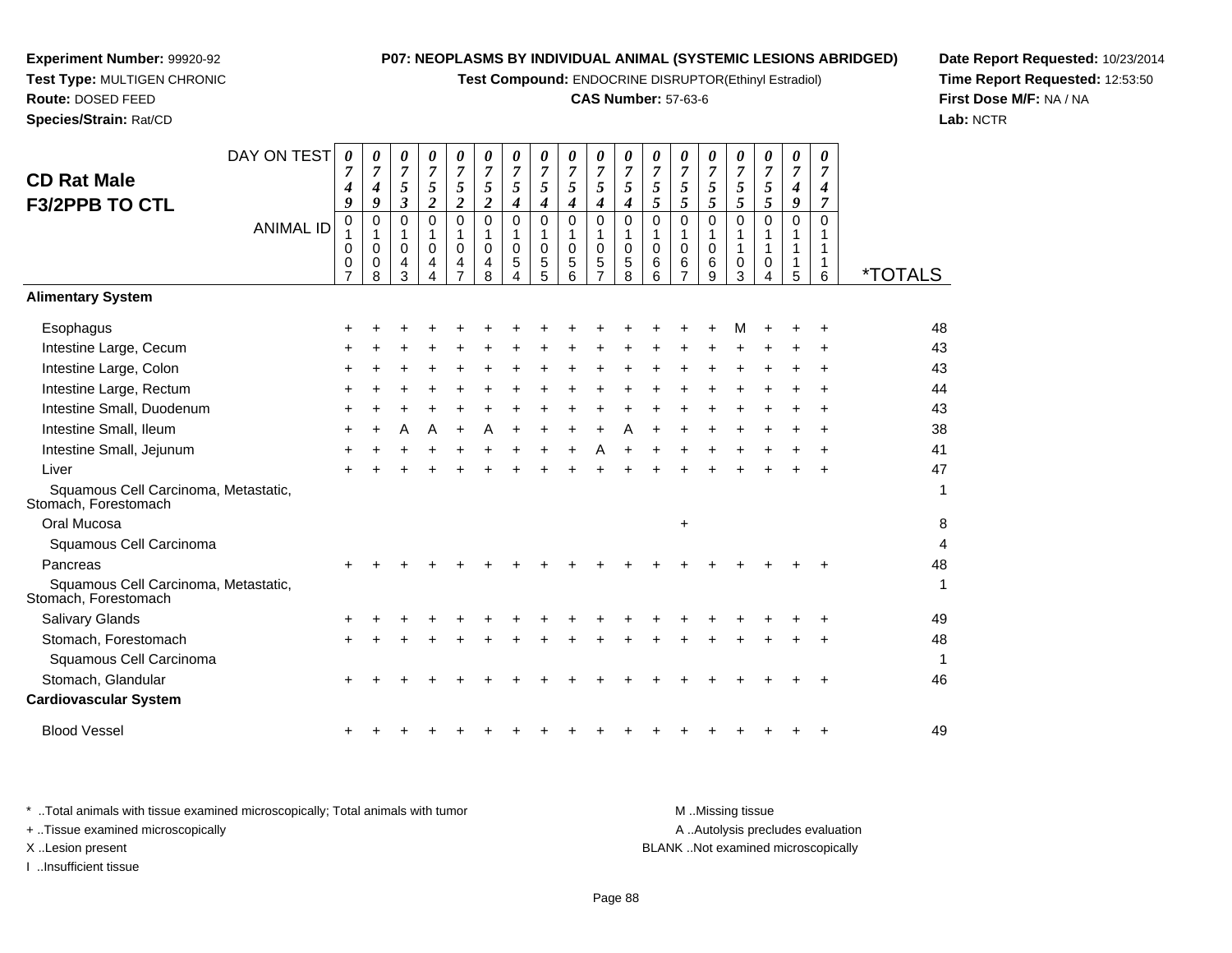**Test Compound:** ENDOCRINE DISRUPTOR(Ethinyl Estradiol)

# **CAS Number:** 57-63-6

**Date Report Requested:** 10/23/2014**Time Report Requested:** 12:53:50**First Dose M/F:** NA / NA**Lab:** NCTR

| <b>CD Rat Male</b><br><b>F3/2PPB TO CTL</b>                  | DAY ON TEST<br><b>ANIMAL ID</b> | 0<br>4<br>9<br>0<br>0<br>0 | 0<br>7<br>4<br>9<br>0<br>$\mathbf 0$<br>0<br>8 | 0<br>7<br>$\sqrt{5}$<br>$\boldsymbol{\beta}$<br>0<br>$\mathbf 0$<br>4<br>3 | 0<br>$\overline{7}$<br>5<br>$\overline{c}$<br>$\mathbf 0$<br>0<br>4<br>4 | 0<br>$\overline{7}$<br>5<br>$\boldsymbol{2}$<br>$\mathbf 0$<br>$\mathbf 0$<br>4<br>$\overline{7}$ | $\theta$<br>$\overline{7}$<br>5<br>$\boldsymbol{2}$<br>$\Omega$<br>1<br>$\Omega$<br>4<br>8 | $\boldsymbol{\theta}$<br>$\overline{7}$<br>5<br>4<br>0<br>0<br>5<br>4 | 0<br>7<br>5<br>4<br>0<br>0<br>5<br>5 | 0<br>7<br>5<br>4<br>$\mathbf 0$<br>$\mathbf 0$<br>5<br>6 | 0<br>7<br>5<br>4<br>0<br>0<br>5<br>$\overline{7}$ | $\boldsymbol{\theta}$<br>7<br>5<br>4<br>$\Omega$<br>$\mathbf 0$<br>5<br>8 | 0<br>$\overline{7}$<br>5<br>5<br>$\Omega$<br>$\mathbf 0$<br>6<br>6 | 0<br>$\overline{7}$<br>5<br>5<br>$\mathbf 0$<br>$\mathbf 0$<br>6<br>7 | 0<br>7<br>5<br>5<br>0<br>0<br>6<br>9 | $\theta$<br>7<br>5<br>5<br>$\Omega$<br>$\Omega$<br>3 | 0<br>7<br>5<br>5<br>$\Omega$<br>0<br>4 | 0<br>$\overline{7}$<br>4<br>$\boldsymbol{g}$<br>$\Omega$<br>5 | 0<br>7<br>4<br>$\overline{7}$<br>$\Omega$<br>6 | <i><b>*TOTALS</b></i> |
|--------------------------------------------------------------|---------------------------------|----------------------------|------------------------------------------------|----------------------------------------------------------------------------|--------------------------------------------------------------------------|---------------------------------------------------------------------------------------------------|--------------------------------------------------------------------------------------------|-----------------------------------------------------------------------|--------------------------------------|----------------------------------------------------------|---------------------------------------------------|---------------------------------------------------------------------------|--------------------------------------------------------------------|-----------------------------------------------------------------------|--------------------------------------|------------------------------------------------------|----------------------------------------|---------------------------------------------------------------|------------------------------------------------|-----------------------|
| Heart                                                        |                                 | +                          |                                                |                                                                            |                                                                          |                                                                                                   |                                                                                            |                                                                       |                                      |                                                          |                                                   |                                                                           |                                                                    |                                                                       |                                      |                                                      |                                        |                                                               | $\ddot{}$                                      | 49                    |
| Endocardium, Schwannoma Malignant                            |                                 |                            |                                                |                                                                            |                                                                          |                                                                                                   |                                                                                            |                                                                       |                                      |                                                          |                                                   |                                                                           |                                                                    |                                                                       |                                      |                                                      |                                        |                                                               |                                                | 1                     |
| Squamous Cell Carcinoma, Metastatic,<br>Stomach, Forestomach |                                 |                            |                                                |                                                                            |                                                                          |                                                                                                   |                                                                                            |                                                                       |                                      |                                                          |                                                   |                                                                           |                                                                    |                                                                       |                                      |                                                      |                                        |                                                               |                                                | 1                     |
| <b>Endocrine System</b>                                      |                                 |                            |                                                |                                                                            |                                                                          |                                                                                                   |                                                                                            |                                                                       |                                      |                                                          |                                                   |                                                                           |                                                                    |                                                                       |                                      |                                                      |                                        |                                                               |                                                |                       |
| <b>Adrenal Cortex</b>                                        |                                 |                            |                                                |                                                                            |                                                                          |                                                                                                   |                                                                                            |                                                                       |                                      |                                                          |                                                   |                                                                           |                                                                    |                                                                       |                                      |                                                      |                                        |                                                               |                                                | 49                    |
| Adenoma                                                      |                                 |                            |                                                |                                                                            |                                                                          |                                                                                                   |                                                                                            |                                                                       |                                      |                                                          |                                                   |                                                                           |                                                                    |                                                                       |                                      |                                                      |                                        |                                                               |                                                | 1                     |
| Adrenal Medulla                                              |                                 |                            |                                                |                                                                            |                                                                          |                                                                                                   |                                                                                            |                                                                       |                                      |                                                          |                                                   |                                                                           | м                                                                  |                                                                       |                                      |                                                      |                                        |                                                               |                                                | 48                    |
| Pheochromocytoma Benign                                      |                                 |                            |                                                |                                                                            |                                                                          |                                                                                                   |                                                                                            |                                                                       |                                      |                                                          |                                                   |                                                                           |                                                                    | X                                                                     |                                      |                                                      |                                        |                                                               |                                                | 4                     |
| Islets, Pancreatic                                           |                                 |                            |                                                |                                                                            |                                                                          |                                                                                                   |                                                                                            |                                                                       |                                      |                                                          |                                                   |                                                                           |                                                                    |                                                                       |                                      |                                                      |                                        |                                                               |                                                | 48                    |
| Adenoma                                                      |                                 |                            |                                                |                                                                            |                                                                          |                                                                                                   |                                                                                            |                                                                       |                                      |                                                          |                                                   |                                                                           |                                                                    |                                                                       |                                      |                                                      |                                        |                                                               |                                                | 1                     |
| Parathyroid Gland                                            |                                 | м                          |                                                |                                                                            |                                                                          |                                                                                                   | м                                                                                          | м                                                                     |                                      | М                                                        |                                                   |                                                                           |                                                                    |                                                                       |                                      |                                                      |                                        |                                                               |                                                | 44                    |
| Adenoma                                                      |                                 |                            |                                                |                                                                            |                                                                          |                                                                                                   |                                                                                            |                                                                       |                                      |                                                          |                                                   |                                                                           |                                                                    |                                                                       |                                      |                                                      |                                        |                                                               |                                                | 1                     |
| <b>Pituitary Gland</b>                                       |                                 |                            |                                                |                                                                            |                                                                          |                                                                                                   |                                                                                            |                                                                       |                                      |                                                          |                                                   |                                                                           |                                                                    |                                                                       |                                      |                                                      |                                        |                                                               |                                                | 48                    |
| Pars Distalis, Adenoma                                       |                                 |                            | X                                              | $\times$                                                                   |                                                                          | $\times$                                                                                          | $\times$                                                                                   | $\times$                                                              |                                      |                                                          | X                                                 |                                                                           |                                                                    |                                                                       | $\times$                             | $\times$                                             | $\times$                               | $\mathsf{X}$                                                  |                                                | 20                    |
| Pars Intermed, Adenoma                                       |                                 |                            |                                                |                                                                            |                                                                          |                                                                                                   |                                                                                            |                                                                       |                                      |                                                          |                                                   |                                                                           |                                                                    |                                                                       |                                      |                                                      |                                        |                                                               |                                                | 1                     |
| <b>Thyroid Gland</b>                                         |                                 |                            |                                                |                                                                            |                                                                          |                                                                                                   |                                                                                            |                                                                       |                                      |                                                          |                                                   |                                                                           |                                                                    |                                                                       |                                      |                                                      |                                        |                                                               |                                                | 49                    |
| Follicular Cel, Adenoma                                      |                                 |                            |                                                |                                                                            |                                                                          | X                                                                                                 |                                                                                            |                                                                       |                                      |                                                          |                                                   |                                                                           |                                                                    |                                                                       |                                      |                                                      |                                        |                                                               |                                                | 1                     |
| <b>General Body System</b>                                   |                                 |                            |                                                |                                                                            |                                                                          |                                                                                                   |                                                                                            |                                                                       |                                      |                                                          |                                                   |                                                                           |                                                                    |                                                                       |                                      |                                                      |                                        |                                                               |                                                |                       |
|                                                              |                                 |                            |                                                |                                                                            |                                                                          |                                                                                                   |                                                                                            |                                                                       |                                      |                                                          |                                                   |                                                                           |                                                                    |                                                                       |                                      |                                                      |                                        |                                                               |                                                |                       |

NONE**Genital System**

\* ..Total animals with tissue examined microscopically; Total animals with tumor **M** . Missing tissue M ..Missing tissue

+ ..Tissue examined microscopically

**Experiment Number:** 99920-92**Test Type:** MULTIGEN CHRONIC

**Route:** DOSED FEED**Species/Strain:** Rat/CD

I ..Insufficient tissue

A ..Autolysis precludes evaluation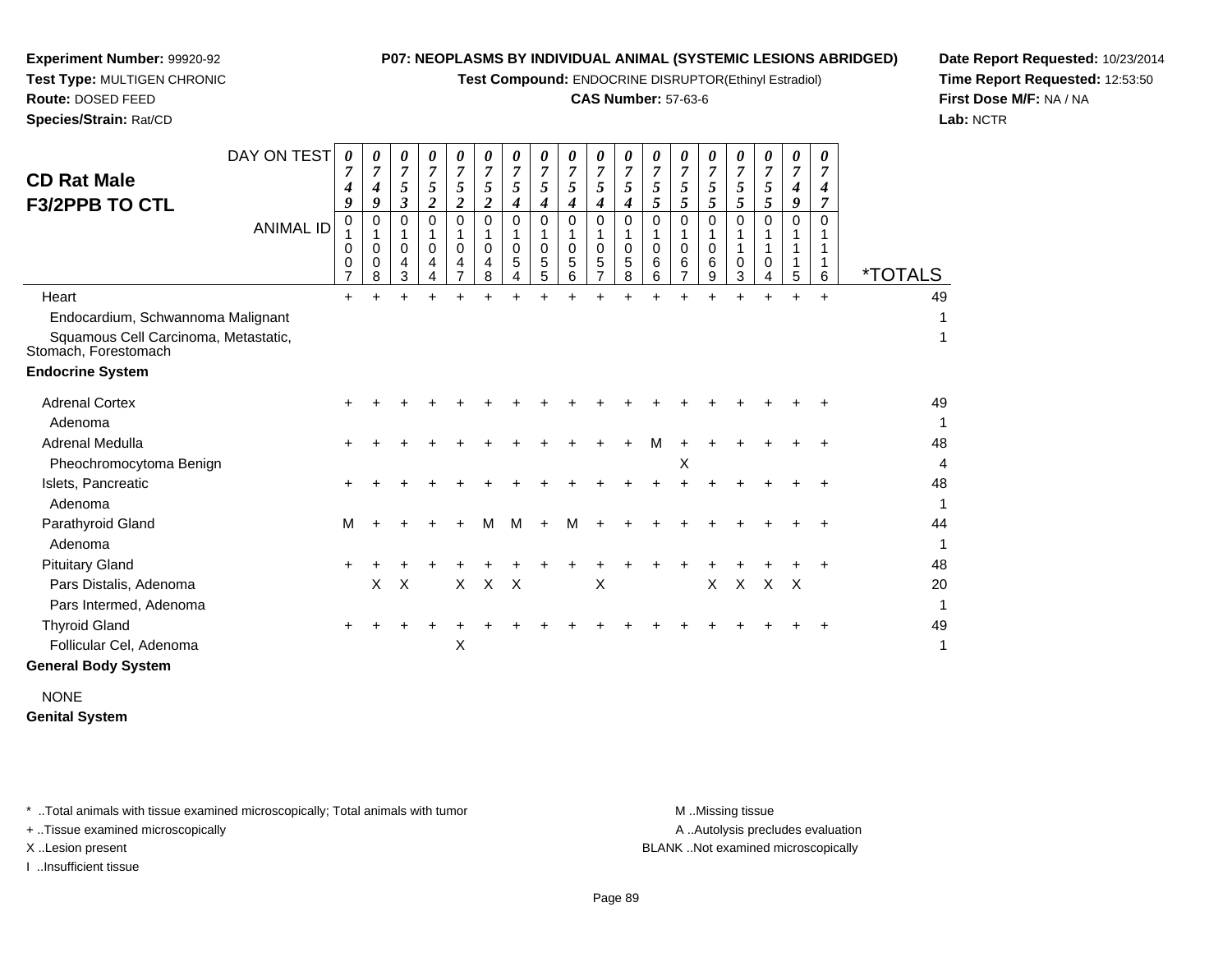**Test Compound:** ENDOCRINE DISRUPTOR(Ethinyl Estradiol)

#### **CAS Number:** 57-63-6

*0*

*0 7 5*

49

1

1

1

0 1

 *5* 01

*7 5 5*

0 1

**Date Report Requested:** 10/23/2014**Time Report Requested:** 12:53:51**First Dose M/F:** NA / NA**Lab:** NCTR

|                                                              | 0<br>0<br>$\overline{7}$ | 0<br>0 | 0<br>4 | 0<br>4 | 0<br>4 | 0<br>4 | 0<br>5 | 0<br>5 | 0<br>5 | 0<br>5 | 0<br>5 | 0<br>6 | 0<br>6 | 0<br>6 | $\mathbf 0$ | $\mathbf 0$ | 1 | 1 | <i><b>*TOTALS</b></i> |
|--------------------------------------------------------------|--------------------------|--------|--------|--------|--------|--------|--------|--------|--------|--------|--------|--------|--------|--------|-------------|-------------|---|---|-----------------------|
|                                                              |                          | 8      | 3      | 4      |        | 8      |        | 5      | 6      |        | 8      | 6      |        | 9      | 3           |             | 5 | 6 |                       |
| <b>Coagulating Gland</b>                                     | $\ddot{}$                |        |        |        |        |        |        |        |        |        |        |        |        |        |             |             |   |   | 49                    |
| Epididymis                                                   |                          |        |        |        |        |        |        |        |        |        |        |        |        |        |             |             |   |   | 49                    |
| Squamous Cell Carcinoma, Metastatic,<br>Stomach, Forestomach |                          |        |        |        |        |        |        |        |        |        |        |        |        |        |             |             |   |   | 1                     |
| <b>Preputial Gland</b>                                       |                          |        |        |        |        |        |        |        |        |        |        |        |        |        |             |             |   |   | 49                    |
| Carcinoma                                                    |                          |        |        |        |        |        |        |        |        |        |        |        |        |        |             |             |   |   | 1                     |
| Squamous Cell Carcinoma                                      |                          |        |        |        |        |        |        |        |        |        |        |        | X      |        |             |             |   |   | 3                     |
| Prostate, Dorsal/Lateral Lobe                                |                          |        | $+$    | M      |        |        |        |        |        |        |        |        |        |        |             | +           |   |   | 48                    |
| Squamous Cell Carcinoma, Metastatic,<br>Stomach, Forestomach |                          |        |        |        |        |        |        |        |        |        |        |        |        |        |             |             |   |   | 1                     |
| Prostate, Ventral Lobe                                       | ÷                        |        |        |        |        |        |        |        |        |        |        |        |        |        |             |             |   |   | 48                    |
| <b>Rete Testes</b>                                           | ÷                        |        |        |        |        |        |        |        |        |        |        |        |        |        |             | M           |   |   | 45                    |
| Seminal Vesicle                                              |                          |        |        |        |        |        |        |        |        |        |        |        |        |        |             |             |   |   | 44                    |
| <b>Testes</b>                                                |                          |        |        |        |        |        |        |        |        |        |        |        |        |        |             |             |   |   | 49                    |
| Interstit Cell, Adenoma                                      |                          |        |        |        |        |        |        |        |        |        |        |        |        |        |             |             |   |   | 1                     |
| Squamous Cell Carcinoma, Metastatic,<br>Stomach, Forestomach |                          |        |        |        |        |        |        |        |        |        |        |        |        |        |             |             |   |   | 1                     |
| <b>Hematopoietic System</b>                                  |                          |        |        |        |        |        |        |        |        |        |        |        |        |        |             |             |   |   |                       |
| <b>Bone Marrow</b>                                           | $\pm$                    |        |        |        |        |        |        |        |        |        |        |        |        |        |             |             |   |   | 49                    |
| Lymph Node                                                   |                          | +      |        |        |        |        |        | ٠      |        |        |        |        |        |        |             | +           |   |   | 16                    |
| Lymph Node, Mandibular                                       | ÷                        |        |        |        |        |        |        |        |        |        |        |        |        |        |             |             |   |   | 48                    |
| Lymph Node, Mesenteric                                       |                          |        |        |        |        |        |        |        |        |        |        |        |        |        |             |             |   |   | 46                    |
|                                                              |                          |        |        |        |        |        |        |        |        |        |        |        |        |        |             |             |   |   |                       |

\* ..Total animals with tissue examined microscopically; Total animals with tumor **M** ..Missing tissue M ..Missing tissue + ..Tissue examined microscopically

DAY ON TEST

*0 7 5*

0 1

0 1

 *3*0 1

ANIMAL ID

I ..Insufficient tissue

**Experiment Number:** 99920-92**Test Type:** MULTIGEN CHRONIC

**Route:** DOSED FEED**Species/Strain:** Rat/CD

**CD Rat Male**

**F3/2PPB TO CTL**

A ..Autolysis precludes evaluation X ..Lesion present BLANK ..Not examined microscopically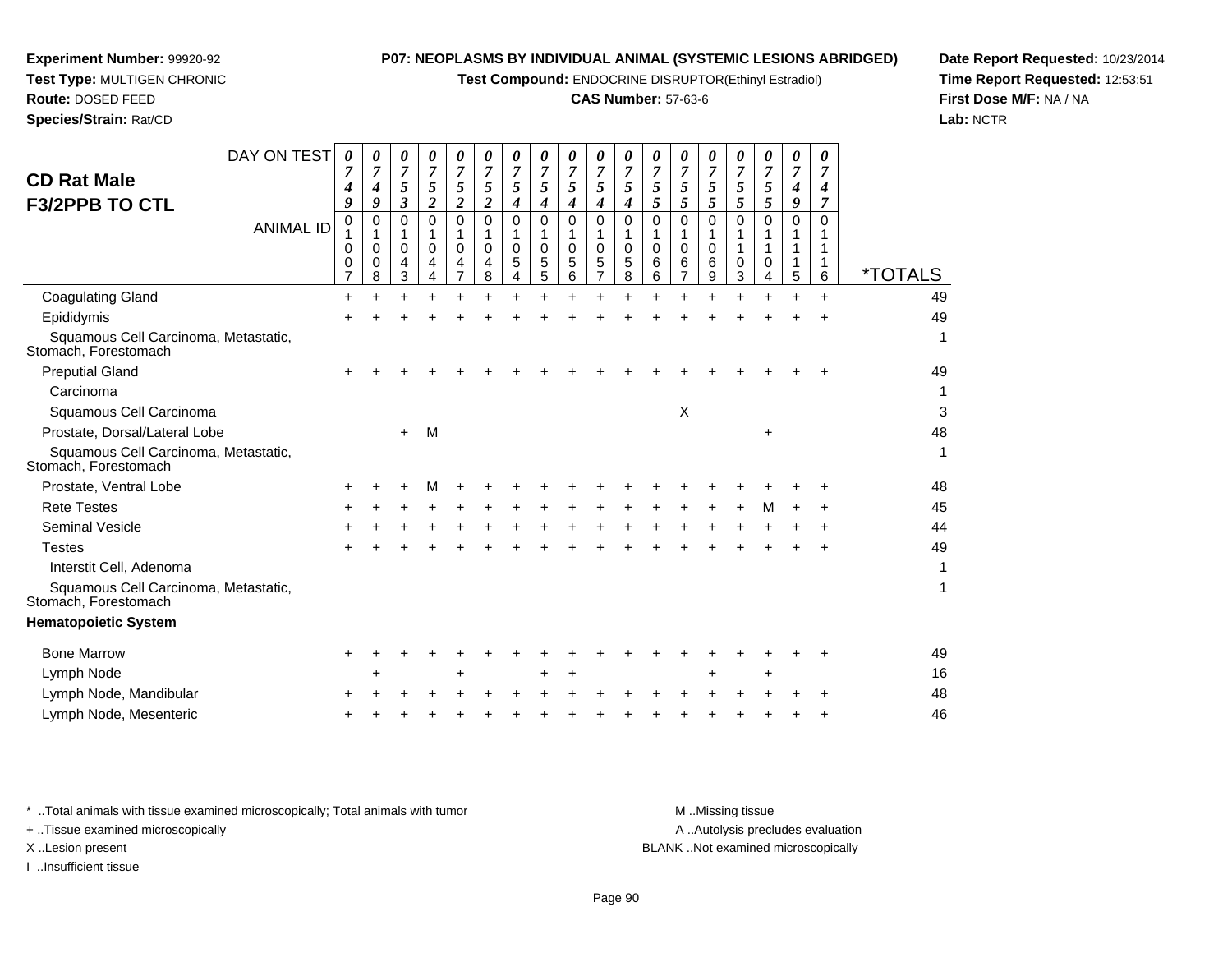**Test Compound:** ENDOCRINE DISRUPTOR(Ethinyl Estradiol)

# **CAS Number:** 57-63-6

**Date Report Requested:** 10/23/2014**Time Report Requested:** 12:53:51**First Dose M/F:** NA / NA**Lab:** NCTR

| <b>CD Rat Male</b>                                                      | DAY ON TEST      | 0<br>7<br>4                             | 0<br>7<br>4           | 0<br>$\boldsymbol{7}$<br>5 | 0<br>$\overline{7}$<br>5 | 5                                       | 0<br>7<br>5                                | $\boldsymbol{\theta}$<br>$\overline{7}$<br>5 | 0<br>7<br>5             | 0<br>$\overline{7}$<br>5     | 0<br>7<br>5                               | 0<br>$\overline{7}$<br>5     | 0<br>$\overline{7}$<br>5     | 0<br>7<br>5                                      | $\boldsymbol{\theta}$<br>7<br>5 | 0<br>$\overline{7}$<br>5 | 0<br>5             | 0<br>$\overline{7}$<br>4 | 0<br>7<br>4      |                       |
|-------------------------------------------------------------------------|------------------|-----------------------------------------|-----------------------|----------------------------|--------------------------|-----------------------------------------|--------------------------------------------|----------------------------------------------|-------------------------|------------------------------|-------------------------------------------|------------------------------|------------------------------|--------------------------------------------------|---------------------------------|--------------------------|--------------------|--------------------------|------------------|-----------------------|
| F3/2PPB TO CTL                                                          |                  | 9                                       | 9                     | 3                          | $\overline{\mathbf{c}}$  | $\boldsymbol{2}$                        | $\boldsymbol{2}$                           | 4                                            | 4                       | 4                            | 4                                         | 4                            | 5                            | 5                                                | 5                               | 5                        | 5                  | 9                        | 7                |                       |
|                                                                         | <b>ANIMAL ID</b> | 0<br>0<br>$\mathbf 0$<br>$\overline{7}$ | 0<br>1<br>0<br>0<br>8 | 0<br>1<br>0<br>4<br>3      | 0<br>0<br>4<br>4         | $\mathbf 0$<br>0<br>4<br>$\overline{7}$ | $\mathbf 0$<br>$\mathbf{1}$<br>0<br>4<br>8 | 0<br>1<br>0<br>$\sqrt{5}$<br>4               | $\Omega$<br>0<br>5<br>5 | $\Omega$<br>1<br>0<br>5<br>6 | $\Omega$<br>1<br>0<br>5<br>$\overline{7}$ | $\Omega$<br>1<br>0<br>5<br>8 | $\Omega$<br>1<br>0<br>6<br>6 | $\Omega$<br>1<br>$\Omega$<br>6<br>$\overline{7}$ | 0<br>0<br>6<br>9                | 0<br>0<br>3              | $\Omega$<br>0<br>4 | $\Omega$<br>5            | 0<br>1<br>1<br>6 | <i><b>*TOTALS</b></i> |
| Squamous Cell Carcinoma, Metastatic,<br>Stomach, Forestomach            |                  |                                         |                       |                            |                          |                                         |                                            |                                              |                         |                              |                                           |                              |                              |                                                  |                                 |                          |                    |                          |                  |                       |
| Spleen                                                                  |                  |                                         |                       |                            |                          |                                         |                                            |                                              |                         |                              |                                           |                              |                              |                                                  |                                 |                          |                    |                          |                  | 48                    |
| Squamous Cell Carcinoma, Metastatic,<br>Stomach, Forestomach            |                  |                                         |                       |                            |                          |                                         |                                            |                                              |                         |                              |                                           |                              |                              |                                                  |                                 |                          |                    |                          |                  | 1                     |
| Thymus                                                                  |                  | ٠                                       |                       |                            |                          | м                                       |                                            |                                              |                         |                              |                                           |                              |                              |                                                  |                                 |                          |                    |                          |                  | 45                    |
| Squamous Cell Carcinoma, Metastatic,<br>Stomach, Forestomach            |                  |                                         |                       |                            |                          |                                         |                                            |                                              |                         |                              |                                           |                              |                              |                                                  |                                 |                          |                    |                          |                  | 1                     |
| <b>Integumentary System</b>                                             |                  |                                         |                       |                            |                          |                                         |                                            |                                              |                         |                              |                                           |                              |                              |                                                  |                                 |                          |                    |                          |                  |                       |
| <b>Mammary Gland</b>                                                    |                  |                                         |                       |                            |                          |                                         |                                            |                                              |                         |                              |                                           |                              |                              |                                                  |                                 |                          |                    |                          |                  | 42                    |
| Fibroadenoma                                                            |                  |                                         |                       |                            |                          |                                         |                                            |                                              |                         |                              |                                           |                              |                              |                                                  |                                 |                          | $\sf X$            |                          |                  | $\overline{c}$        |
| Fibroma                                                                 |                  |                                         |                       |                            | Χ                        |                                         |                                            |                                              |                         |                              |                                           |                              |                              |                                                  |                                 |                          |                    |                          |                  | 1                     |
| Skin                                                                    |                  |                                         |                       |                            |                          |                                         |                                            |                                              |                         |                              |                                           |                              |                              |                                                  |                                 |                          |                    |                          |                  | 49                    |
| Keratoacanthoma                                                         |                  |                                         |                       |                            | X                        |                                         |                                            |                                              |                         |                              |                                           |                              |                              |                                                  |                                 |                          |                    |                          |                  | $\overline{c}$        |
| Lipoma                                                                  |                  |                                         |                       |                            |                          |                                         |                                            |                                              |                         |                              |                                           |                              |                              |                                                  |                                 |                          |                    |                          |                  | $\overline{2}$        |
| <b>Musculoskeletal System</b>                                           |                  |                                         |                       |                            |                          |                                         |                                            |                                              |                         |                              |                                           |                              |                              |                                                  |                                 |                          |                    |                          |                  |                       |
| Bone                                                                    |                  |                                         |                       |                            |                          |                                         |                                            |                                              |                         |                              |                                           |                              |                              |                                                  |                                 |                          |                    |                          |                  | 1                     |
| Cranium, Squamous Cell Carcinoma, Deep<br>Invasion                      |                  |                                         |                       |                            |                          |                                         |                                            |                                              |                         |                              |                                           |                              |                              |                                                  |                                 |                          |                    |                          |                  | 1                     |
| Bone, Femur                                                             |                  |                                         |                       |                            |                          |                                         |                                            |                                              |                         |                              |                                           |                              |                              |                                                  |                                 |                          |                    |                          |                  | 49                    |
| <b>Skeletal Muscle</b>                                                  |                  |                                         |                       |                            |                          |                                         |                                            |                                              |                         |                              |                                           |                              |                              |                                                  |                                 |                          |                    |                          |                  | 4                     |
| Diaphragm, Squamous Cell Carcinoma,<br>Metastatic, Stomach, Forestomach |                  |                                         |                       |                            |                          |                                         |                                            |                                              |                         |                              |                                           |                              |                              |                                                  |                                 |                          |                    |                          |                  | 1                     |

**Experiment Number:** 99920-92**Test Type:** MULTIGEN CHRONIC

**Route:** DOSED FEED**Species/Strain:** Rat/CD

\* ..Total animals with tissue examined microscopically; Total animals with tumor **M** . Missing tissue M ..Missing tissue A ..Autolysis precludes evaluation + ..Tissue examined microscopically X ..Lesion present BLANK ..Not examined microscopicallyI ..Insufficient tissue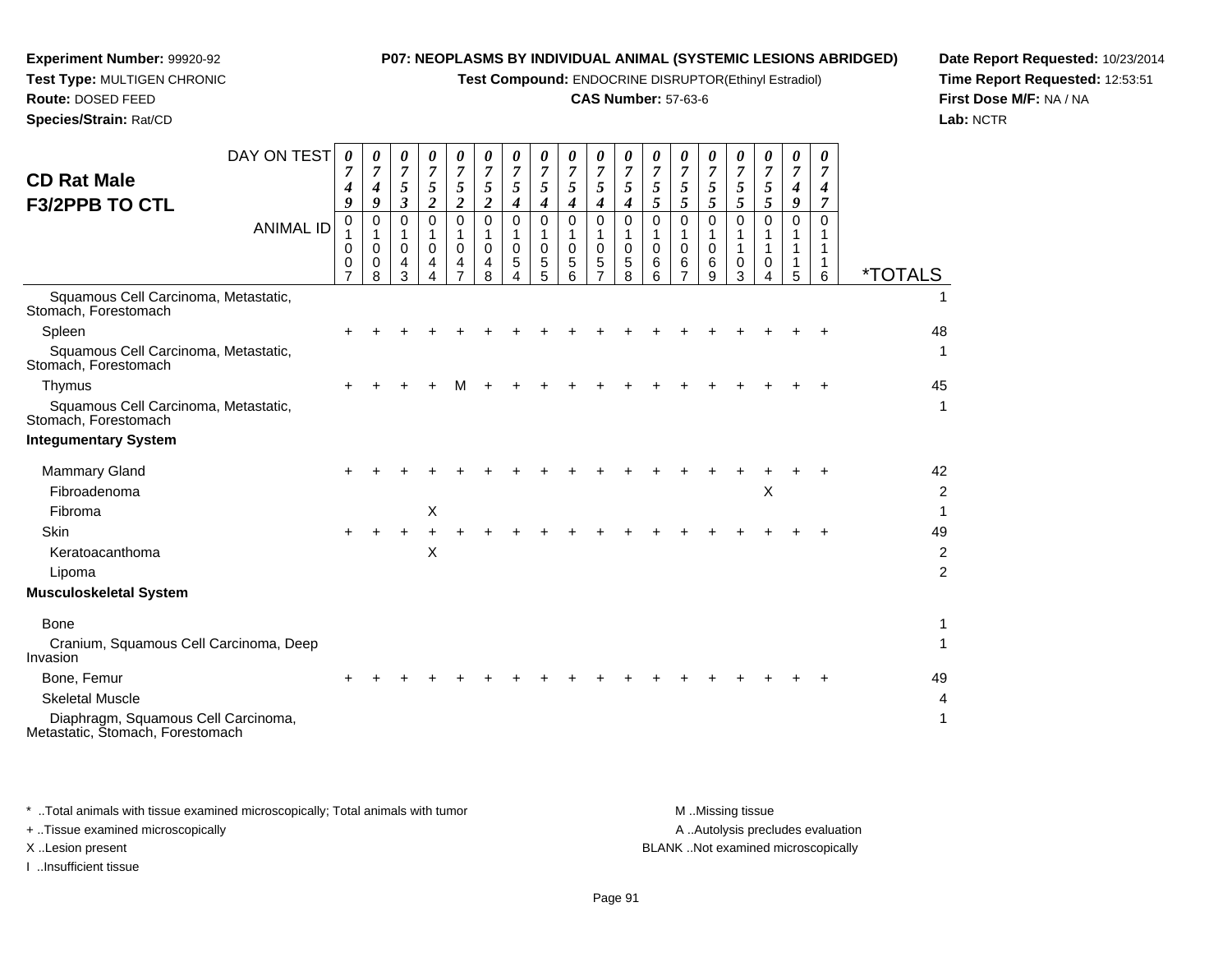**Test Compound:** ENDOCRINE DISRUPTOR(Ethinyl Estradiol)

# **CAS Number:** 57-63-6

**Date Report Requested:** 10/23/2014**Time Report Requested:** 12:53:51**First Dose M/F:** NA / NA**Lab:** NCTR

| <b>CD Rat Male</b><br><b>F3/2PPB TO CTL</b>                  | DAY ON TEST<br><b>ANIMAL ID</b> | 0<br>7<br>$\boldsymbol{4}$<br>9<br>$\mathsf{O}\xspace$<br>1<br>0<br>0<br>$\overline{7}$ | 0<br>7<br>$\boldsymbol{4}$<br>9<br>0<br>$\mathbf{1}$<br>0<br>0<br>8 | 0<br>$\overline{7}$<br>5<br>$\mathfrak{z}$<br>$\mathbf 0$<br>1<br>$\mathbf 0$<br>4<br>3 | 0<br>$\overline{7}$<br>5<br>$\boldsymbol{2}$<br>$\Omega$<br>1<br>$\mathbf 0$<br>4<br>4 | 0<br>$\overline{7}$<br>$5\overline{)}$<br>$\boldsymbol{2}$<br>$\Omega$<br>1<br>$\mathbf 0$<br>4<br>$\overline{7}$ | 0<br>$\overline{7}$<br>$\sqrt{5}$<br>$\boldsymbol{2}$<br>0<br>0<br>4<br>8 | 0<br>$\overline{7}$<br>5<br>4<br>$\mathbf 0$<br>1<br>0<br>5 | 0<br>$\overline{7}$<br>5<br>$\boldsymbol{4}$<br>$\Omega$<br>0<br>5<br>5 | 0<br>7<br>5<br>4<br>$\Omega$<br>0<br>5<br>6 | 0<br>$\overline{7}$<br>5<br>4<br>0<br>1<br>$\pmb{0}$<br>5<br>$\overline{7}$ | 0<br>$\overline{7}$<br>5<br>$\boldsymbol{4}$<br>$\Omega$<br>1<br>$\mathbf 0$<br>5<br>8 | 0<br>$\overline{7}$<br>5<br>5<br>$\Omega$<br>1<br>$\pmb{0}$<br>6<br>6 | 0<br>$\overline{7}$<br>$\sqrt{5}$<br>5<br>$\Omega$<br>$\mathbf 0$<br>6 | 0<br>7<br>5<br>5<br>0<br>1<br>0<br>6<br>9 | 0<br>$\overline{7}$<br>5<br>5<br>$\Omega$<br>1<br>0<br>3 | 0<br>$\overline{7}$<br>5<br>5<br>$\Omega$<br>0<br>4 | 0<br>7<br>$\boldsymbol{4}$<br>9<br>$\Omega$<br>5 | 0<br>7<br>4<br>7<br>$\Omega$<br>6 | <i><b>*TOTALS</b></i>    |
|--------------------------------------------------------------|---------------------------------|-----------------------------------------------------------------------------------------|---------------------------------------------------------------------|-----------------------------------------------------------------------------------------|----------------------------------------------------------------------------------------|-------------------------------------------------------------------------------------------------------------------|---------------------------------------------------------------------------|-------------------------------------------------------------|-------------------------------------------------------------------------|---------------------------------------------|-----------------------------------------------------------------------------|----------------------------------------------------------------------------------------|-----------------------------------------------------------------------|------------------------------------------------------------------------|-------------------------------------------|----------------------------------------------------------|-----------------------------------------------------|--------------------------------------------------|-----------------------------------|--------------------------|
| <b>Nervous System</b>                                        |                                 |                                                                                         |                                                                     |                                                                                         |                                                                                        |                                                                                                                   |                                                                           |                                                             |                                                                         |                                             |                                                                             |                                                                                        |                                                                       |                                                                        |                                           |                                                          |                                                     |                                                  |                                   |                          |
| Brain, Brain Stem                                            |                                 | ÷                                                                                       |                                                                     |                                                                                         |                                                                                        |                                                                                                                   |                                                                           |                                                             |                                                                         |                                             |                                                                             |                                                                                        |                                                                       |                                                                        |                                           |                                                          |                                                     |                                                  |                                   | 49                       |
| Brain, Cerebellum                                            |                                 |                                                                                         |                                                                     |                                                                                         |                                                                                        |                                                                                                                   |                                                                           |                                                             |                                                                         |                                             |                                                                             |                                                                                        |                                                                       |                                                                        |                                           |                                                          |                                                     |                                                  |                                   | 49                       |
| Brain, Cerebrum                                              |                                 | $\pm$                                                                                   |                                                                     |                                                                                         |                                                                                        |                                                                                                                   |                                                                           |                                                             |                                                                         |                                             |                                                                             |                                                                                        |                                                                       |                                                                        |                                           |                                                          |                                                     |                                                  | $\ddot{}$                         | 49                       |
| Peripheral Nerve                                             |                                 |                                                                                         |                                                                     |                                                                                         |                                                                                        |                                                                                                                   |                                                                           |                                                             |                                                                         |                                             |                                                                             |                                                                                        |                                                                       |                                                                        |                                           |                                                          |                                                     |                                                  |                                   | $\overline{\mathcal{L}}$ |
| Spinal Cord                                                  |                                 |                                                                                         |                                                                     |                                                                                         |                                                                                        |                                                                                                                   |                                                                           |                                                             |                                                                         |                                             |                                                                             |                                                                                        |                                                                       |                                                                        |                                           |                                                          |                                                     |                                                  |                                   | $\mathbf 0$              |
| <b>Respiratory System</b>                                    |                                 |                                                                                         |                                                                     |                                                                                         |                                                                                        |                                                                                                                   |                                                                           |                                                             |                                                                         |                                             |                                                                             |                                                                                        |                                                                       |                                                                        |                                           |                                                          |                                                     |                                                  |                                   |                          |
| Lung                                                         |                                 |                                                                                         |                                                                     |                                                                                         |                                                                                        |                                                                                                                   |                                                                           |                                                             |                                                                         |                                             |                                                                             |                                                                                        |                                                                       |                                                                        |                                           |                                                          |                                                     |                                                  |                                   | 48                       |
| Squamous Cell Carcinoma, Metastatic,<br>Stomach, Forestomach |                                 |                                                                                         |                                                                     |                                                                                         |                                                                                        |                                                                                                                   |                                                                           |                                                             |                                                                         |                                             |                                                                             |                                                                                        |                                                                       |                                                                        |                                           |                                                          |                                                     |                                                  |                                   | $\mathbf 1$              |
| Nose                                                         |                                 |                                                                                         |                                                                     |                                                                                         |                                                                                        |                                                                                                                   |                                                                           |                                                             |                                                                         |                                             |                                                                             |                                                                                        |                                                                       |                                                                        |                                           |                                                          |                                                     |                                                  |                                   | 48                       |
| Trachea                                                      |                                 | $\pm$                                                                                   |                                                                     |                                                                                         |                                                                                        |                                                                                                                   |                                                                           |                                                             |                                                                         |                                             |                                                                             |                                                                                        |                                                                       |                                                                        |                                           |                                                          |                                                     |                                                  |                                   | 49                       |
| <b>Special Senses System</b>                                 |                                 |                                                                                         |                                                                     |                                                                                         |                                                                                        |                                                                                                                   |                                                                           |                                                             |                                                                         |                                             |                                                                             |                                                                                        |                                                                       |                                                                        |                                           |                                                          |                                                     |                                                  |                                   |                          |
| Eye                                                          |                                 | +                                                                                       |                                                                     |                                                                                         |                                                                                        |                                                                                                                   |                                                                           |                                                             |                                                                         |                                             |                                                                             |                                                                                        |                                                                       |                                                                        |                                           |                                                          |                                                     |                                                  |                                   | 47                       |
| <b>Harderian Gland</b>                                       |                                 | +                                                                                       |                                                                     |                                                                                         |                                                                                        |                                                                                                                   |                                                                           |                                                             |                                                                         |                                             |                                                                             |                                                                                        |                                                                       |                                                                        |                                           |                                                          |                                                     |                                                  |                                   | 48                       |
| <b>Lacrimal Gland</b>                                        |                                 |                                                                                         |                                                                     |                                                                                         |                                                                                        |                                                                                                                   |                                                                           |                                                             |                                                                         |                                             |                                                                             |                                                                                        |                                                                       |                                                                        |                                           |                                                          |                                                     |                                                  |                                   | 1                        |
| <b>Urinary System</b>                                        |                                 |                                                                                         |                                                                     |                                                                                         |                                                                                        |                                                                                                                   |                                                                           |                                                             |                                                                         |                                             |                                                                             |                                                                                        |                                                                       |                                                                        |                                           |                                                          |                                                     |                                                  |                                   |                          |
| Kidney                                                       |                                 |                                                                                         |                                                                     |                                                                                         |                                                                                        |                                                                                                                   |                                                                           |                                                             |                                                                         |                                             |                                                                             |                                                                                        |                                                                       |                                                                        |                                           |                                                          |                                                     |                                                  |                                   | 48                       |

Squamous Cell Carcinoma, Metastatic, Stomach, Forestomach

Sarcoma

**Experiment Number:** 99920-92**Test Type:** MULTIGEN CHRONIC

**Route:** DOSED FEED**Species/Strain:** Rat/CD

\* ..Total animals with tissue examined microscopically; Total animals with tumor **M** ...Missing tissue M ...Missing tissue A .. Autolysis precludes evaluation + ..Tissue examined microscopically X ..Lesion present BLANK ..Not examined microscopicallyI ..Insufficient tissue

 $a$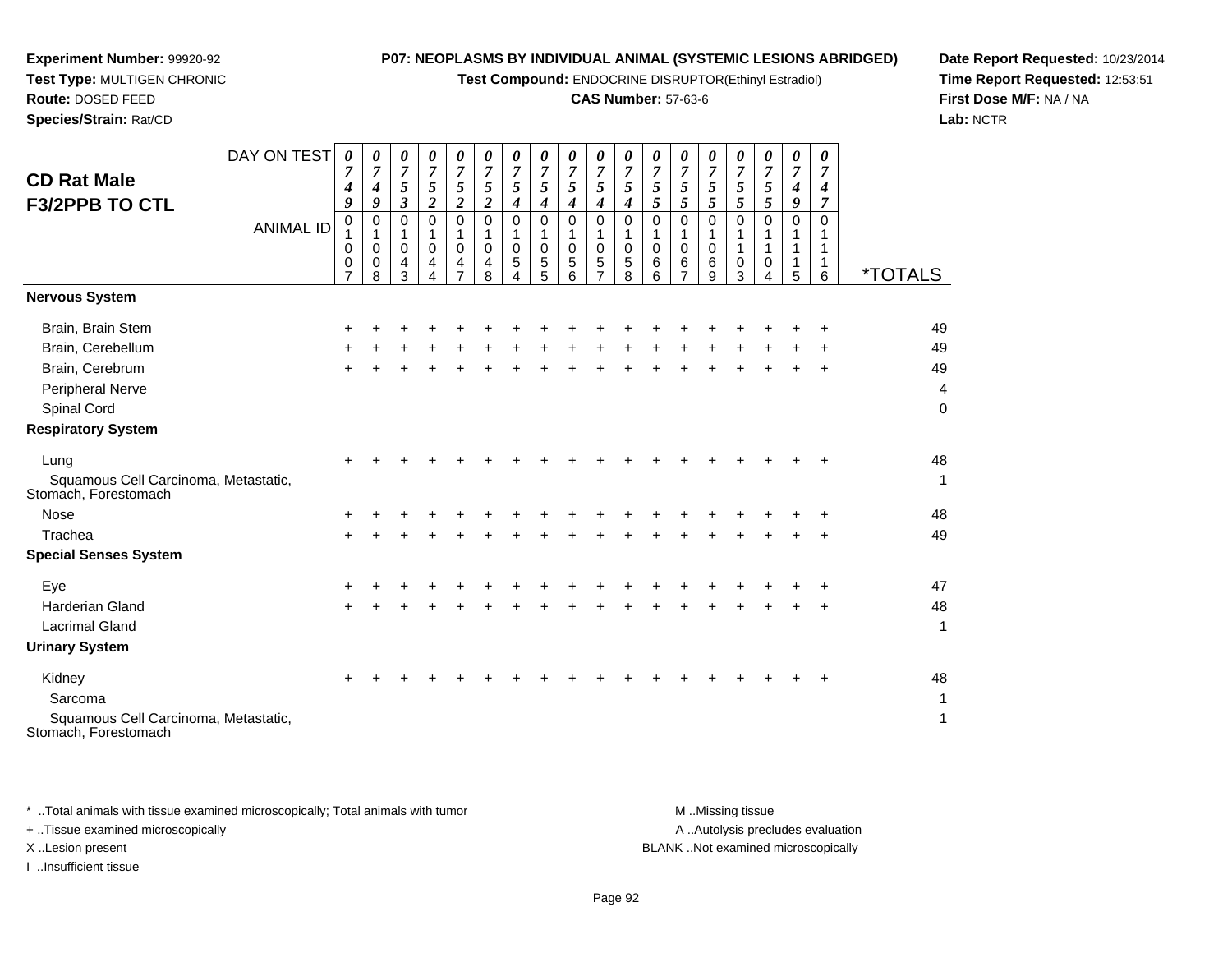**Test Compound:** ENDOCRINE DISRUPTOR(Ethinyl Estradiol)

# **CAS Number:** 57-63-6

**Date Report Requested:** 10/23/2014**Time Report Requested:** 12:53:51**First Dose M/F:** NA / NA**Lab:** NCTR

**Experiment Number:** 99920-92**Test Type:** MULTIGEN CHRONIC

| <b>CD Rat Male</b><br><b>F3/2PPB TO CTL</b> | DAY ON TEST<br><b>ANIMAL ID</b> | 0<br>7<br>4<br>9<br>0<br>0<br>$\mathbf 0$<br>$\overline{ }$ | 0<br>$\mathbf{z}$<br>4<br>9<br>0<br>0<br>0<br>8 | $\boldsymbol{\theta}$<br>7<br>$\mathcal{L}$<br>3<br>0<br>0<br>4<br>3 | $\boldsymbol{\theta}$<br>7<br>5<br>$\overline{2}$<br>0<br>0<br>$\overline{4}$<br>4 | 0<br>$\overline{ }$<br>5<br>$\boldsymbol{2}$<br>0<br>0<br>4<br>⇁ | 0<br>$\overline{ }$<br>5<br>$\overline{2}$<br>0<br>0<br>4<br>8 | 0<br>$\overline{ }$<br>$\mathcal{L}$<br>4<br>0<br>5 | 0<br>$\overline{ }$<br>5<br>4<br>0<br>0<br>5<br>5 | 0<br>$\overline{ }$<br>$\mathfrak{I}$<br>4<br>0<br>0<br>5<br>6 | $\boldsymbol{\theta}$<br>$\mathbf{z}$<br>5<br>4<br>0<br>0<br>5 | 0<br>7<br>$\mathcal{L}$<br>4<br>0<br>5<br>8 | $\boldsymbol{\theta}$<br>$\overline{7}$<br>5 <sup>5</sup><br>$5^{\circ}$<br>0<br>0<br>6<br>6 | 0<br>$\overline{ }$<br>$\mathcal{P}$<br>5<br>0<br>0<br>$\,6$<br>$\overline{ }$ | $\boldsymbol{\theta}$<br>$\overline{ }$<br>$\mathfrak{p}$<br>5<br>0<br>0<br>6<br>9 | 0<br>$\overline{ }$<br>C<br>$\mathcal{P}$<br>0<br>3 | $\boldsymbol{\theta}$<br>7<br>$\mathfrak{I}$<br>$\mathfrak{Z}$<br>0<br>4 | $\boldsymbol{\theta}$<br>$\overline{ }$<br>4<br>9<br>0<br>5 | $\boldsymbol{\theta}$<br>7<br>4<br>$\overline{ }$<br>0<br>6 | <i><b>*TOTALS</b></i> |
|---------------------------------------------|---------------------------------|-------------------------------------------------------------|-------------------------------------------------|----------------------------------------------------------------------|------------------------------------------------------------------------------------|------------------------------------------------------------------|----------------------------------------------------------------|-----------------------------------------------------|---------------------------------------------------|----------------------------------------------------------------|----------------------------------------------------------------|---------------------------------------------|----------------------------------------------------------------------------------------------|--------------------------------------------------------------------------------|------------------------------------------------------------------------------------|-----------------------------------------------------|--------------------------------------------------------------------------|-------------------------------------------------------------|-------------------------------------------------------------|-----------------------|
| Urethra                                     |                                 |                                                             |                                                 |                                                                      |                                                                                    |                                                                  |                                                                |                                                     |                                                   |                                                                |                                                                |                                             |                                                                                              |                                                                                |                                                                                    |                                                     |                                                                          |                                                             |                                                             | 1                     |
| <b>Urinary Bladder</b>                      |                                 | $\pm$                                                       |                                                 |                                                                      |                                                                                    |                                                                  |                                                                |                                                     |                                                   |                                                                |                                                                |                                             |                                                                                              |                                                                                |                                                                                    |                                                     |                                                                          |                                                             | $\ddot{}$                                                   | 48                    |
| <b>SYSTEMIC LESIONS</b>                     |                                 |                                                             |                                                 |                                                                      |                                                                                    |                                                                  |                                                                |                                                     |                                                   |                                                                |                                                                |                                             |                                                                                              |                                                                                |                                                                                    |                                                     |                                                                          |                                                             |                                                             |                       |
| Multiple Organ                              |                                 | ÷.                                                          |                                                 |                                                                      |                                                                                    |                                                                  |                                                                |                                                     |                                                   |                                                                |                                                                |                                             |                                                                                              |                                                                                |                                                                                    |                                                     |                                                                          |                                                             | ÷                                                           | 49                    |
| Leukemia Mononuclear                        |                                 |                                                             |                                                 |                                                                      |                                                                                    |                                                                  |                                                                |                                                     |                                                   |                                                                |                                                                |                                             |                                                                                              |                                                                                |                                                                                    |                                                     |                                                                          |                                                             |                                                             | 1                     |
| Lymphoma Malignant                          |                                 |                                                             |                                                 |                                                                      |                                                                                    |                                                                  |                                                                |                                                     |                                                   |                                                                |                                                                |                                             |                                                                                              |                                                                                |                                                                                    |                                                     |                                                                          |                                                             |                                                             | 1                     |

\* ..Total animals with tissue examined microscopically; Total animals with tumor **M** . Missing tissue M ..Missing tissue

+ ..Tissue examined microscopically

I ..Insufficient tissue

A ..Autolysis precludes evaluation X ..Lesion present BLANK ..Not examined microscopically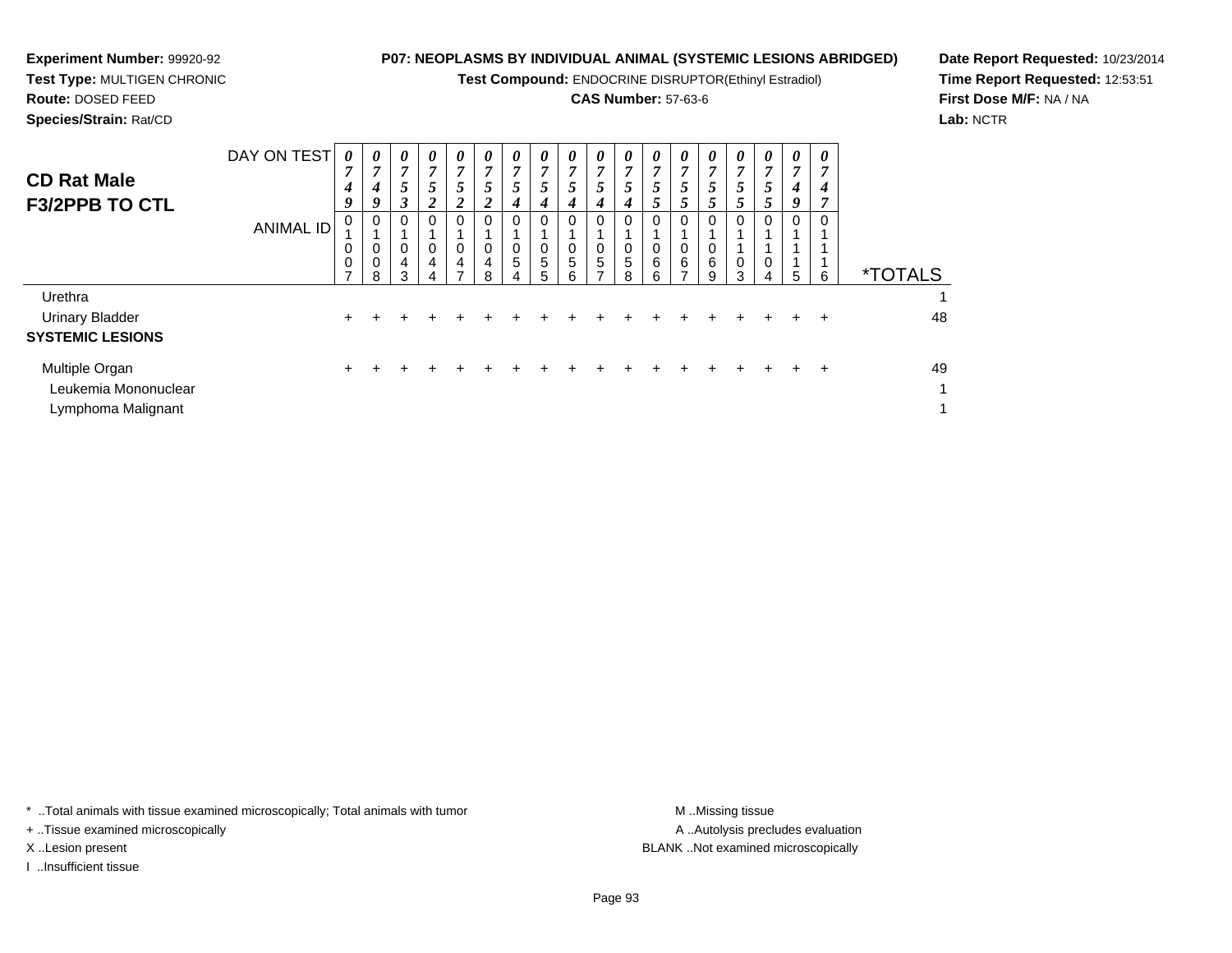**Test Compound:** ENDOCRINE DISRUPTOR(Ethinyl Estradiol)

# **CAS Number:** 57-63-6

**Date Report Requested:** 10/23/2014**Time Report Requested:** 12:53:51**First Dose M/F:** NA / NA**Lab:** NCTR

| <b>CD Rat Male</b><br>F3/10 PPB TO CTL                         | DAY ON TEST<br><b>ANIMAL ID</b> | 0<br>$\boldsymbol{l}$<br>9<br>8<br>$\pmb{0}$<br>0<br>0<br>$\overline{c}$<br>$\overline{4}$ | 0<br>$\boldsymbol{\beta}$<br>$\boldsymbol{\theta}$<br>$\boldsymbol{2}$<br>$\mathbf 0$<br>$\pmb{0}$<br>$\mathbf 0$<br>4 | $\pmb{\theta}$<br>$\boldsymbol{\mathfrak{z}}$<br>8<br>9<br>$\mathsf 0$<br>0<br>$\mathbf 0$<br>8<br>5 | 0<br>$\boldsymbol{4}$<br>$\overline{c}$<br>4<br>$\Omega$<br>0<br>6 | $\boldsymbol{\theta}$<br>$\mathfrak{s}$<br>$\mathfrak{z}$<br>9<br>$\mathbf 0$<br>$\begin{smallmatrix} 0\\2 \end{smallmatrix}$<br>8 | $\boldsymbol{\theta}$<br>5<br>6<br>5<br>$\mathbf 0$<br>$\mathbf 0$<br>$\mathbf{3}$<br>3 | 0<br>5<br>6<br>8<br>$\mathbf 0$<br>$\pmb{0}$<br>$\ensuremath{\mathsf{3}}$<br>3<br>Δ | $\pmb{\theta}$<br>5<br>8<br>$\boldsymbol{2}$<br>$\mathsf 0$<br>$\mathsf 0$<br>$\mathbf{3}$<br>6<br>8 | 0<br>6<br>5<br>6<br>0<br>0<br>8<br>3 | $\boldsymbol{\theta}$<br>6<br>$\overline{7}$<br>$\boldsymbol{4}$<br>$\mathbf 0$<br>$\mathbf 0$<br>$\, 8$<br>$\overline{\mathbf{4}}$<br>$\overline{2}$ | $\boldsymbol{\theta}$<br>6<br>$\overline{7}$<br>4<br>$\mathbf 0$<br>$\mathbf 0$<br>$\, 8$<br>$\overline{4}$<br>$6\phantom{1}$ | $\boldsymbol{\theta}$<br>6<br>8<br>6<br>$\Omega$<br>$\Omega$<br>8<br>6<br>$\Omega$ | $\pmb{\theta}$<br>$\overline{7}$<br>0<br>9<br>$\mathbf 0$<br>0<br>8<br>$\overline{7}$ | 0<br>6<br>9<br>9<br>$\Omega$<br>0<br>8<br>$\overline{7}$<br>9 | $\boldsymbol{\theta}$<br>$\overline{7}$<br>$\boldsymbol{2}$<br>$\mathbf 0$<br>$\mathbf 0$<br>8<br>8<br>$\overline{z}$ | 0<br>$\overline{7}$<br>$\boldsymbol{2}$<br>$\pmb{\theta}$<br>$\mathbf 0$<br>$\mathbf 0$<br>$\bf 8$<br>$\bf 8$<br>8 | 0<br>$\overline{7}$<br>$\boldsymbol{2}$<br>4<br>$\Omega$<br>$\mathbf 0$<br>8<br>9<br>6 | 0<br>$\overline{7}$<br>$\boldsymbol{2}$<br>$\overline{\mathbf{3}}$<br>0<br>0<br>8<br>9 | 0<br>$\overline{7}$<br>$\boldsymbol{\beta}$<br>$\overline{7}$<br>0<br>0<br>$9\,$<br>0 | $\pmb{\theta}$<br>$\overline{7}$<br>$\boldsymbol{4}$<br>9<br>$\mathbf 0$<br>$\mathbf 0$<br>$\boldsymbol{9}$<br>$\mathbf 1$<br>3 | $\boldsymbol{\theta}$<br>$\overline{7}$<br>4<br>9<br>$\mathbf 0$<br>$\mathbf 0$<br>$\boldsymbol{9}$<br>$\mathbf{1}$<br>4 | 0<br>$\overline{7}$<br>4<br>9<br>$\Omega$<br>$\Omega$<br>9<br>1<br>5 | 0<br>$\overline{7}$<br>5<br>0<br>$\Omega$<br>0<br>9<br>4<br>5 | 0<br>$\overline{7}$<br>$\boldsymbol{4}$<br>9<br>$\Omega$<br>0<br>$\boldsymbol{9}$<br>$\overline{\mathbf{4}}$<br>8 | 0<br>$\overline{7}$<br>4<br>8<br>$\Omega$<br>$\mathbf 0$<br>$9\,$<br>$\sqrt{5}$ | 0<br>$\overline{7}$<br>4<br>8<br>$\Omega$<br>0<br>9<br>$\mathbf 5$<br>8 | 0<br>$\overline{7}$<br>5<br>0<br>$\Omega$<br>$\Omega$<br>9<br>8<br>5 | 0<br>$\overline{7}$<br>4<br>9<br>0<br>0<br>9<br>8<br>6 | 0<br>$\overline{7}$<br>4<br>9<br>$\Omega$<br>0<br>9<br>8 | 0<br>$\overline{7}$<br>9<br>$\mathbf 0$<br>$\mathbf 0$<br>9<br>$9\,$<br>$\Omega$ | વ |
|----------------------------------------------------------------|---------------------------------|--------------------------------------------------------------------------------------------|------------------------------------------------------------------------------------------------------------------------|------------------------------------------------------------------------------------------------------|--------------------------------------------------------------------|------------------------------------------------------------------------------------------------------------------------------------|-----------------------------------------------------------------------------------------|-------------------------------------------------------------------------------------|------------------------------------------------------------------------------------------------------|--------------------------------------|-------------------------------------------------------------------------------------------------------------------------------------------------------|-------------------------------------------------------------------------------------------------------------------------------|------------------------------------------------------------------------------------|---------------------------------------------------------------------------------------|---------------------------------------------------------------|-----------------------------------------------------------------------------------------------------------------------|--------------------------------------------------------------------------------------------------------------------|----------------------------------------------------------------------------------------|----------------------------------------------------------------------------------------|---------------------------------------------------------------------------------------|---------------------------------------------------------------------------------------------------------------------------------|--------------------------------------------------------------------------------------------------------------------------|----------------------------------------------------------------------|---------------------------------------------------------------|-------------------------------------------------------------------------------------------------------------------|---------------------------------------------------------------------------------|-------------------------------------------------------------------------|----------------------------------------------------------------------|--------------------------------------------------------|----------------------------------------------------------|----------------------------------------------------------------------------------|---|
| <b>Alimentary System</b>                                       |                                 |                                                                                            |                                                                                                                        |                                                                                                      |                                                                    |                                                                                                                                    |                                                                                         |                                                                                     |                                                                                                      |                                      |                                                                                                                                                       |                                                                                                                               |                                                                                    |                                                                                       |                                                               |                                                                                                                       |                                                                                                                    |                                                                                        |                                                                                        |                                                                                       |                                                                                                                                 |                                                                                                                          |                                                                      |                                                               |                                                                                                                   |                                                                                 |                                                                         |                                                                      |                                                        |                                                          |                                                                                  |   |
| Esophagus                                                      |                                 |                                                                                            |                                                                                                                        |                                                                                                      |                                                                    |                                                                                                                                    |                                                                                         |                                                                                     |                                                                                                      |                                      |                                                                                                                                                       |                                                                                                                               |                                                                                    |                                                                                       |                                                               |                                                                                                                       |                                                                                                                    |                                                                                        |                                                                                        |                                                                                       |                                                                                                                                 |                                                                                                                          |                                                                      |                                                               |                                                                                                                   |                                                                                 |                                                                         |                                                                      |                                                        |                                                          |                                                                                  |   |
| Intestine Large, Cecum                                         |                                 |                                                                                            |                                                                                                                        |                                                                                                      |                                                                    |                                                                                                                                    |                                                                                         |                                                                                     |                                                                                                      |                                      |                                                                                                                                                       |                                                                                                                               |                                                                                    |                                                                                       |                                                               |                                                                                                                       |                                                                                                                    |                                                                                        |                                                                                        |                                                                                       |                                                                                                                                 |                                                                                                                          |                                                                      |                                                               |                                                                                                                   |                                                                                 |                                                                         |                                                                      |                                                        |                                                          |                                                                                  |   |
| Intestine Large, Colon<br>Adenoma                              |                                 | $\ddot{}$                                                                                  |                                                                                                                        |                                                                                                      | A                                                                  | A                                                                                                                                  |                                                                                         |                                                                                     |                                                                                                      |                                      |                                                                                                                                                       |                                                                                                                               |                                                                                    |                                                                                       |                                                               | X                                                                                                                     |                                                                                                                    |                                                                                        |                                                                                        |                                                                                       |                                                                                                                                 |                                                                                                                          |                                                                      |                                                               |                                                                                                                   |                                                                                 |                                                                         |                                                                      |                                                        |                                                          |                                                                                  |   |
| Intestine Large, Rectum                                        |                                 | $\ddot{}$                                                                                  |                                                                                                                        |                                                                                                      | A                                                                  | A                                                                                                                                  |                                                                                         |                                                                                     |                                                                                                      |                                      |                                                                                                                                                       |                                                                                                                               |                                                                                    |                                                                                       |                                                               |                                                                                                                       |                                                                                                                    |                                                                                        |                                                                                        |                                                                                       |                                                                                                                                 |                                                                                                                          |                                                                      |                                                               |                                                                                                                   |                                                                                 |                                                                         |                                                                      |                                                        |                                                          |                                                                                  |   |
| Anus, Sarcoma                                                  |                                 |                                                                                            |                                                                                                                        |                                                                                                      |                                                                    |                                                                                                                                    | Х                                                                                       |                                                                                     |                                                                                                      |                                      |                                                                                                                                                       |                                                                                                                               |                                                                                    |                                                                                       |                                                               |                                                                                                                       |                                                                                                                    |                                                                                        |                                                                                        |                                                                                       |                                                                                                                                 |                                                                                                                          |                                                                      |                                                               |                                                                                                                   |                                                                                 |                                                                         |                                                                      |                                                        |                                                          |                                                                                  |   |
| Intestine Small, Duodenum                                      |                                 |                                                                                            |                                                                                                                        |                                                                                                      |                                                                    |                                                                                                                                    |                                                                                         |                                                                                     |                                                                                                      |                                      |                                                                                                                                                       |                                                                                                                               |                                                                                    |                                                                                       |                                                               |                                                                                                                       |                                                                                                                    |                                                                                        |                                                                                        |                                                                                       |                                                                                                                                 |                                                                                                                          |                                                                      |                                                               |                                                                                                                   |                                                                                 |                                                                         |                                                                      |                                                        |                                                          |                                                                                  |   |
| Intestine Small, Ileum                                         |                                 |                                                                                            |                                                                                                                        |                                                                                                      |                                                                    |                                                                                                                                    |                                                                                         |                                                                                     |                                                                                                      |                                      |                                                                                                                                                       |                                                                                                                               |                                                                                    |                                                                                       |                                                               |                                                                                                                       |                                                                                                                    |                                                                                        |                                                                                        |                                                                                       |                                                                                                                                 |                                                                                                                          |                                                                      |                                                               |                                                                                                                   |                                                                                 |                                                                         |                                                                      |                                                        |                                                          |                                                                                  |   |
| Intestine Small, Jejunum                                       |                                 |                                                                                            |                                                                                                                        |                                                                                                      |                                                                    |                                                                                                                                    |                                                                                         |                                                                                     |                                                                                                      |                                      |                                                                                                                                                       |                                                                                                                               |                                                                                    |                                                                                       |                                                               |                                                                                                                       |                                                                                                                    |                                                                                        |                                                                                        |                                                                                       |                                                                                                                                 |                                                                                                                          |                                                                      |                                                               |                                                                                                                   |                                                                                 |                                                                         |                                                                      |                                                        |                                                          |                                                                                  |   |
| Liver                                                          |                                 |                                                                                            |                                                                                                                        |                                                                                                      |                                                                    |                                                                                                                                    |                                                                                         |                                                                                     |                                                                                                      |                                      |                                                                                                                                                       |                                                                                                                               |                                                                                    |                                                                                       |                                                               |                                                                                                                       |                                                                                                                    |                                                                                        |                                                                                        |                                                                                       |                                                                                                                                 |                                                                                                                          |                                                                      |                                                               |                                                                                                                   |                                                                                 |                                                                         |                                                                      |                                                        |                                                          |                                                                                  |   |
| Cholangioma                                                    |                                 |                                                                                            |                                                                                                                        |                                                                                                      |                                                                    |                                                                                                                                    |                                                                                         |                                                                                     |                                                                                                      |                                      |                                                                                                                                                       |                                                                                                                               |                                                                                    |                                                                                       |                                                               |                                                                                                                       |                                                                                                                    |                                                                                        |                                                                                        |                                                                                       |                                                                                                                                 |                                                                                                                          |                                                                      |                                                               |                                                                                                                   |                                                                                 |                                                                         |                                                                      |                                                        |                                                          |                                                                                  |   |
| Mesentery                                                      |                                 |                                                                                            |                                                                                                                        |                                                                                                      |                                                                    |                                                                                                                                    |                                                                                         | $+$                                                                                 |                                                                                                      |                                      |                                                                                                                                                       |                                                                                                                               |                                                                                    |                                                                                       |                                                               |                                                                                                                       |                                                                                                                    |                                                                                        |                                                                                        |                                                                                       |                                                                                                                                 |                                                                                                                          |                                                                      |                                                               |                                                                                                                   |                                                                                 |                                                                         |                                                                      |                                                        |                                                          |                                                                                  |   |
| Squamous Cell Carcinoma, Metastatic,<br>Uncertain Primary Site |                                 |                                                                                            |                                                                                                                        |                                                                                                      |                                                                    |                                                                                                                                    |                                                                                         |                                                                                     |                                                                                                      |                                      |                                                                                                                                                       |                                                                                                                               |                                                                                    |                                                                                       |                                                               |                                                                                                                       |                                                                                                                    |                                                                                        |                                                                                        |                                                                                       |                                                                                                                                 |                                                                                                                          |                                                                      |                                                               |                                                                                                                   |                                                                                 |                                                                         |                                                                      |                                                        |                                                          |                                                                                  |   |
| Oral Mucosa                                                    |                                 |                                                                                            |                                                                                                                        |                                                                                                      |                                                                    |                                                                                                                                    |                                                                                         |                                                                                     | $\ddot{}$                                                                                            |                                      |                                                                                                                                                       |                                                                                                                               |                                                                                    |                                                                                       |                                                               |                                                                                                                       | $\ddot{}$                                                                                                          |                                                                                        |                                                                                        | $\ddot{}$                                                                             |                                                                                                                                 |                                                                                                                          |                                                                      |                                                               |                                                                                                                   |                                                                                 |                                                                         |                                                                      |                                                        |                                                          |                                                                                  |   |
| Squamous Cell Carcinoma                                        |                                 |                                                                                            |                                                                                                                        |                                                                                                      |                                                                    |                                                                                                                                    |                                                                                         |                                                                                     |                                                                                                      |                                      |                                                                                                                                                       |                                                                                                                               |                                                                                    |                                                                                       |                                                               |                                                                                                                       | $\mathsf X$                                                                                                        |                                                                                        |                                                                                        |                                                                                       |                                                                                                                                 |                                                                                                                          |                                                                      |                                                               |                                                                                                                   |                                                                                 |                                                                         |                                                                      |                                                        |                                                          |                                                                                  |   |
| Pancreas                                                       |                                 |                                                                                            |                                                                                                                        |                                                                                                      |                                                                    |                                                                                                                                    |                                                                                         |                                                                                     |                                                                                                      |                                      |                                                                                                                                                       |                                                                                                                               |                                                                                    |                                                                                       |                                                               |                                                                                                                       |                                                                                                                    |                                                                                        |                                                                                        |                                                                                       |                                                                                                                                 |                                                                                                                          |                                                                      |                                                               |                                                                                                                   |                                                                                 |                                                                         |                                                                      |                                                        |                                                          |                                                                                  |   |
| Salivary Glands                                                |                                 |                                                                                            |                                                                                                                        |                                                                                                      |                                                                    |                                                                                                                                    |                                                                                         |                                                                                     |                                                                                                      |                                      |                                                                                                                                                       |                                                                                                                               |                                                                                    |                                                                                       |                                                               |                                                                                                                       |                                                                                                                    |                                                                                        |                                                                                        |                                                                                       |                                                                                                                                 |                                                                                                                          |                                                                      |                                                               |                                                                                                                   |                                                                                 |                                                                         |                                                                      |                                                        |                                                          |                                                                                  |   |
| Stomach, Forestomach                                           |                                 |                                                                                            |                                                                                                                        |                                                                                                      |                                                                    |                                                                                                                                    |                                                                                         |                                                                                     |                                                                                                      |                                      |                                                                                                                                                       |                                                                                                                               |                                                                                    |                                                                                       |                                                               |                                                                                                                       |                                                                                                                    |                                                                                        |                                                                                        |                                                                                       |                                                                                                                                 |                                                                                                                          |                                                                      |                                                               |                                                                                                                   |                                                                                 |                                                                         |                                                                      |                                                        |                                                          |                                                                                  |   |
| Stomach, Glandular                                             |                                 |                                                                                            |                                                                                                                        |                                                                                                      |                                                                    |                                                                                                                                    |                                                                                         |                                                                                     |                                                                                                      |                                      |                                                                                                                                                       |                                                                                                                               |                                                                                    |                                                                                       |                                                               |                                                                                                                       |                                                                                                                    |                                                                                        |                                                                                        |                                                                                       |                                                                                                                                 |                                                                                                                          |                                                                      |                                                               |                                                                                                                   |                                                                                 |                                                                         |                                                                      |                                                        |                                                          |                                                                                  |   |
| <b>Cardiovascular System</b>                                   |                                 |                                                                                            |                                                                                                                        |                                                                                                      |                                                                    |                                                                                                                                    |                                                                                         |                                                                                     |                                                                                                      |                                      |                                                                                                                                                       |                                                                                                                               |                                                                                    |                                                                                       |                                                               |                                                                                                                       |                                                                                                                    |                                                                                        |                                                                                        |                                                                                       |                                                                                                                                 |                                                                                                                          |                                                                      |                                                               |                                                                                                                   |                                                                                 |                                                                         |                                                                      |                                                        |                                                          |                                                                                  |   |

\* ..Total animals with tissue examined microscopically; Total animals with tumor **M** . Missing tissue M ..Missing tissue

+ ..Tissue examined microscopically

**Experiment Number:** 99920-92**Test Type:** MULTIGEN CHRONIC

**Route:** DOSED FEED**Species/Strain:** Rat/CD

I ..Insufficient tissue

A ..Autolysis precludes evaluation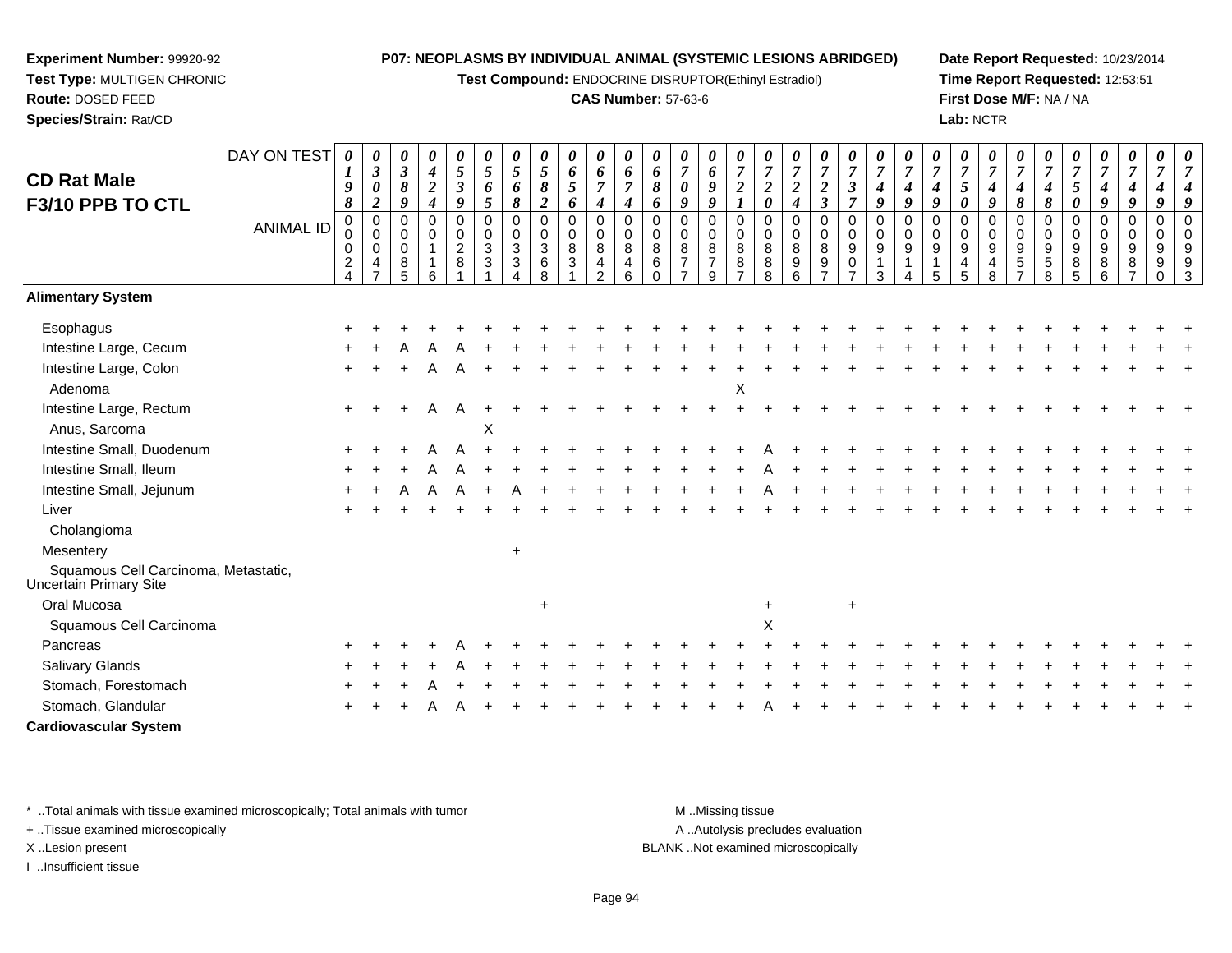**Test Compound:** ENDOCRINE DISRUPTOR(Ethinyl Estradiol)

**CAS Number:** 57-63-6

**Date Report Requested:** 10/23/2014**Time Report Requested:** 12:53:52**First Dose M/F:** NA / NA**Lab:** NCTR

| DAY ON TEST<br><b>CD Rat Male</b><br>F3/10 PPB TO CTL<br><b>ANIMAL ID</b> | 0<br>$\boldsymbol{I}$<br>9<br>8<br>0<br>0<br>$\mathbf 0$<br>$\frac{2}{4}$ | $\boldsymbol{\theta}$<br>$\mathfrak{z}$<br>$\pmb{\theta}$<br>$\boldsymbol{2}$<br>$\pmb{0}$<br>$\mathbf 0$<br>$\mathbf 0$<br>$\overline{4}$<br>$\overline{ }$ | 0<br>$\boldsymbol{\beta}$<br>8<br>9<br>0<br>$\mathbf 0$<br>$\mathbf 0$<br>8<br>5 | 0<br>$\boldsymbol{4}$<br>$\boldsymbol{2}$<br>$\boldsymbol{4}$<br>0<br>$\mathbf 0$<br>1<br>6 | $\boldsymbol{\theta}$<br>$\mathfrak{s}$<br>$\boldsymbol{\beta}$<br>9<br>0<br>$\,0\,$<br>$\overline{c}$<br>8 | $\theta$<br>$\sqrt{5}$<br>6<br>$\mathfrak{s}$<br>0<br>$\mathbf 0$<br>$\sqrt{3}$<br>3 | $\boldsymbol{\theta}$<br>$\mathfrak{s}$<br>6<br>8<br>0<br>$\pmb{0}$<br>$\mathbf{3}$<br>3 | 0<br>5<br>8<br>$\boldsymbol{2}$<br>0<br>$\mathbf 0$<br>3<br>6<br>8 | 0<br>6<br>$\mathfrak{s}$<br>6<br>0<br>$\mathsf{O}\xspace$<br>8<br>$\sqrt{3}$ | 0<br>6<br>$\overline{7}$<br>4<br>$\mathbf 0$<br>$\pmb{0}$<br>8<br>4<br>$\overline{2}$ | $\boldsymbol{\theta}$<br>6<br>4<br>0<br>$\mathbf 0$<br>8<br>4<br>6 | $\boldsymbol{\theta}$<br>6<br>8<br>6<br>0<br>$\mathbf 0$<br>8<br>6<br>$\Omega$ | 0<br>$\overline{7}$<br>0<br>9<br>0<br>$\mathbf 0$<br>8<br>$\overline{ }$ | 0<br>6<br>$\boldsymbol{9}$<br>9<br>0<br>0<br>8<br>$\overline{7}$<br>9 | $\boldsymbol{\theta}$<br>$\boldsymbol{7}$<br>$\boldsymbol{2}$<br>0<br>$\,0\,$<br>8<br>8<br>$\overline{ }$ | 0<br>$\overline{7}$<br>$\overline{2}$<br>$\boldsymbol{\theta}$<br>0<br>$\mathbf 0$<br>8<br>$\bf 8$<br>8 | $\boldsymbol{\theta}$<br>$\overline{7}$<br>$\boldsymbol{2}$<br>4<br>0<br>$\mathbf 0$<br>8<br>9<br>6 | $\boldsymbol{\theta}$<br>$\overline{7}$<br>$\overline{2}$<br>$\boldsymbol{\beta}$<br>0<br>$\mathbf 0$<br>8<br>9<br>$\overline{ }$ | 0<br>$\boldsymbol{7}$<br>$\boldsymbol{\beta}$<br>$\overline{7}$<br>$\pmb{0}$<br>$\pmb{0}$<br>$\boldsymbol{9}$<br>$\,0\,$<br>$\overline{7}$ | $\boldsymbol{\theta}$<br>$\boldsymbol{7}$<br>$\boldsymbol{4}$<br>9<br>$\mathbf 0$<br>$\pmb{0}$<br>9<br>3 | $\overline{7}$<br>4<br>9<br>0<br>$\mathbf 0$<br>9 | $\overline{7}$<br>4<br>9<br>0<br>$\mathbf 0$<br>9 | $\boldsymbol{\theta}$<br>$\overline{7}$<br>$\mathfrak{s}$<br>$\boldsymbol{\theta}$<br>$\mathbf 0$<br>0<br>9<br>4<br>5 | 0<br>$\boldsymbol{7}$<br>$\boldsymbol{4}$<br>9<br>0<br>$\pmb{0}$<br>$\boldsymbol{9}$<br>$\overline{4}$<br>8 | 0<br>$\overline{7}$<br>$\boldsymbol{4}$<br>8<br>$\mathbf 0$<br>$\pmb{0}$<br>9<br>$\sqrt{5}$ | 0<br>$\overline{7}$<br>4<br>8<br>0<br>0<br>9<br>$\sqrt{5}$<br>8 | $\overline{7}$<br>5<br>$\boldsymbol{\theta}$<br>$\mathbf 0$<br>$\mathbf 0$<br>$\boldsymbol{9}$<br>8<br>5 | $\boldsymbol{\theta}$<br>$\boldsymbol{7}$<br>$\boldsymbol{4}$<br>9<br>0<br>$\mathbf 0$<br>$\boldsymbol{9}$<br>8<br>6 | 0<br>$\boldsymbol{7}$<br>$\boldsymbol{4}$<br>9<br>0<br>$\pmb{0}$<br>$\boldsymbol{9}$<br>8 | 0<br>$\overline{7}$<br>4<br>9<br>$\mathbf 0$<br>$\pmb{0}$<br>9<br>9<br>0 |  |
|---------------------------------------------------------------------------|---------------------------------------------------------------------------|--------------------------------------------------------------------------------------------------------------------------------------------------------------|----------------------------------------------------------------------------------|---------------------------------------------------------------------------------------------|-------------------------------------------------------------------------------------------------------------|--------------------------------------------------------------------------------------|------------------------------------------------------------------------------------------|--------------------------------------------------------------------|------------------------------------------------------------------------------|---------------------------------------------------------------------------------------|--------------------------------------------------------------------|--------------------------------------------------------------------------------|--------------------------------------------------------------------------|-----------------------------------------------------------------------|-----------------------------------------------------------------------------------------------------------|---------------------------------------------------------------------------------------------------------|-----------------------------------------------------------------------------------------------------|-----------------------------------------------------------------------------------------------------------------------------------|--------------------------------------------------------------------------------------------------------------------------------------------|----------------------------------------------------------------------------------------------------------|---------------------------------------------------|---------------------------------------------------|-----------------------------------------------------------------------------------------------------------------------|-------------------------------------------------------------------------------------------------------------|---------------------------------------------------------------------------------------------|-----------------------------------------------------------------|----------------------------------------------------------------------------------------------------------|----------------------------------------------------------------------------------------------------------------------|-------------------------------------------------------------------------------------------|--------------------------------------------------------------------------|--|
| <b>Blood Vessel</b>                                                       | $\ddot{}$                                                                 |                                                                                                                                                              |                                                                                  |                                                                                             |                                                                                                             |                                                                                      |                                                                                          |                                                                    |                                                                              |                                                                                       |                                                                    |                                                                                |                                                                          |                                                                       |                                                                                                           |                                                                                                         |                                                                                                     |                                                                                                                                   |                                                                                                                                            |                                                                                                          |                                                   |                                                   |                                                                                                                       |                                                                                                             |                                                                                             |                                                                 |                                                                                                          |                                                                                                                      |                                                                                           |                                                                          |  |
| Heart                                                                     |                                                                           |                                                                                                                                                              |                                                                                  |                                                                                             |                                                                                                             |                                                                                      |                                                                                          |                                                                    |                                                                              |                                                                                       |                                                                    |                                                                                |                                                                          |                                                                       |                                                                                                           |                                                                                                         |                                                                                                     |                                                                                                                                   |                                                                                                                                            |                                                                                                          |                                                   |                                                   |                                                                                                                       |                                                                                                             |                                                                                             |                                                                 |                                                                                                          |                                                                                                                      |                                                                                           |                                                                          |  |
| <b>Endocrine System</b>                                                   |                                                                           |                                                                                                                                                              |                                                                                  |                                                                                             |                                                                                                             |                                                                                      |                                                                                          |                                                                    |                                                                              |                                                                                       |                                                                    |                                                                                |                                                                          |                                                                       |                                                                                                           |                                                                                                         |                                                                                                     |                                                                                                                                   |                                                                                                                                            |                                                                                                          |                                                   |                                                   |                                                                                                                       |                                                                                                             |                                                                                             |                                                                 |                                                                                                          |                                                                                                                      |                                                                                           |                                                                          |  |
| <b>Adrenal Cortex</b>                                                     |                                                                           |                                                                                                                                                              |                                                                                  |                                                                                             |                                                                                                             |                                                                                      |                                                                                          |                                                                    |                                                                              |                                                                                       |                                                                    |                                                                                |                                                                          |                                                                       |                                                                                                           |                                                                                                         |                                                                                                     |                                                                                                                                   |                                                                                                                                            |                                                                                                          |                                                   |                                                   |                                                                                                                       |                                                                                                             |                                                                                             |                                                                 |                                                                                                          |                                                                                                                      |                                                                                           |                                                                          |  |
| Adenoma                                                                   |                                                                           |                                                                                                                                                              |                                                                                  |                                                                                             |                                                                                                             |                                                                                      |                                                                                          |                                                                    |                                                                              |                                                                                       |                                                                    |                                                                                |                                                                          |                                                                       |                                                                                                           |                                                                                                         |                                                                                                     |                                                                                                                                   |                                                                                                                                            |                                                                                                          |                                                   |                                                   |                                                                                                                       |                                                                                                             |                                                                                             |                                                                 |                                                                                                          |                                                                                                                      |                                                                                           |                                                                          |  |
| <b>Adrenal Medulla</b>                                                    |                                                                           |                                                                                                                                                              |                                                                                  |                                                                                             |                                                                                                             |                                                                                      |                                                                                          |                                                                    |                                                                              |                                                                                       |                                                                    |                                                                                |                                                                          |                                                                       |                                                                                                           |                                                                                                         |                                                                                                     |                                                                                                                                   |                                                                                                                                            |                                                                                                          |                                                   |                                                   |                                                                                                                       |                                                                                                             |                                                                                             |                                                                 |                                                                                                          |                                                                                                                      |                                                                                           |                                                                          |  |
| Bilateral, Pheochromocytoma Benign                                        |                                                                           |                                                                                                                                                              |                                                                                  |                                                                                             |                                                                                                             |                                                                                      |                                                                                          |                                                                    |                                                                              |                                                                                       |                                                                    |                                                                                |                                                                          |                                                                       |                                                                                                           |                                                                                                         |                                                                                                     |                                                                                                                                   |                                                                                                                                            |                                                                                                          |                                                   |                                                   |                                                                                                                       |                                                                                                             |                                                                                             |                                                                 |                                                                                                          | Χ                                                                                                                    |                                                                                           |                                                                          |  |
| Pheochromocytoma Benign                                                   |                                                                           |                                                                                                                                                              |                                                                                  |                                                                                             |                                                                                                             |                                                                                      |                                                                                          |                                                                    |                                                                              |                                                                                       |                                                                    | X                                                                              |                                                                          |                                                                       |                                                                                                           |                                                                                                         |                                                                                                     |                                                                                                                                   | X                                                                                                                                          |                                                                                                          |                                                   |                                                   |                                                                                                                       | X                                                                                                           |                                                                                             | $\mathsf X$                                                     |                                                                                                          |                                                                                                                      | $\times$                                                                                  |                                                                          |  |
| Pheochromocytoma Malignant                                                |                                                                           |                                                                                                                                                              |                                                                                  |                                                                                             |                                                                                                             |                                                                                      |                                                                                          |                                                                    |                                                                              |                                                                                       |                                                                    | $\mathsf X$                                                                    |                                                                          |                                                                       |                                                                                                           |                                                                                                         |                                                                                                     |                                                                                                                                   |                                                                                                                                            |                                                                                                          |                                                   |                                                   |                                                                                                                       |                                                                                                             |                                                                                             |                                                                 |                                                                                                          |                                                                                                                      |                                                                                           |                                                                          |  |
| Islets, Pancreatic                                                        |                                                                           |                                                                                                                                                              |                                                                                  |                                                                                             |                                                                                                             |                                                                                      |                                                                                          |                                                                    |                                                                              |                                                                                       |                                                                    |                                                                                |                                                                          |                                                                       |                                                                                                           |                                                                                                         |                                                                                                     |                                                                                                                                   |                                                                                                                                            |                                                                                                          |                                                   |                                                   |                                                                                                                       |                                                                                                             |                                                                                             |                                                                 |                                                                                                          |                                                                                                                      |                                                                                           |                                                                          |  |
| Adenoma                                                                   |                                                                           |                                                                                                                                                              |                                                                                  |                                                                                             |                                                                                                             |                                                                                      |                                                                                          |                                                                    |                                                                              |                                                                                       |                                                                    |                                                                                |                                                                          |                                                                       |                                                                                                           |                                                                                                         |                                                                                                     |                                                                                                                                   |                                                                                                                                            |                                                                                                          |                                                   |                                                   |                                                                                                                       |                                                                                                             |                                                                                             | X                                                               |                                                                                                          |                                                                                                                      |                                                                                           |                                                                          |  |
| Parathyroid Gland                                                         |                                                                           |                                                                                                                                                              |                                                                                  |                                                                                             |                                                                                                             |                                                                                      |                                                                                          |                                                                    |                                                                              |                                                                                       |                                                                    |                                                                                |                                                                          |                                                                       |                                                                                                           |                                                                                                         |                                                                                                     |                                                                                                                                   |                                                                                                                                            |                                                                                                          |                                                   |                                                   |                                                                                                                       |                                                                                                             |                                                                                             |                                                                 |                                                                                                          |                                                                                                                      |                                                                                           |                                                                          |  |
| <b>Pituitary Gland</b>                                                    |                                                                           |                                                                                                                                                              |                                                                                  |                                                                                             |                                                                                                             |                                                                                      |                                                                                          |                                                                    |                                                                              |                                                                                       |                                                                    |                                                                                |                                                                          |                                                                       |                                                                                                           |                                                                                                         |                                                                                                     |                                                                                                                                   |                                                                                                                                            |                                                                                                          |                                                   |                                                   |                                                                                                                       |                                                                                                             |                                                                                             |                                                                 |                                                                                                          |                                                                                                                      |                                                                                           |                                                                          |  |
| Pars Distalis, Adenoma                                                    |                                                                           |                                                                                                                                                              | Χ                                                                                |                                                                                             |                                                                                                             | $\boldsymbol{\mathsf{X}}$                                                            |                                                                                          |                                                                    |                                                                              |                                                                                       |                                                                    |                                                                                |                                                                          |                                                                       | X                                                                                                         |                                                                                                         | X X X X                                                                                             |                                                                                                                                   |                                                                                                                                            |                                                                                                          |                                                   |                                                   |                                                                                                                       | X                                                                                                           | $\mathsf{X}$                                                                                |                                                                 |                                                                                                          | $X$ $X$                                                                                                              |                                                                                           |                                                                          |  |
| Pars Intermed, Adenoma                                                    |                                                                           |                                                                                                                                                              |                                                                                  |                                                                                             |                                                                                                             |                                                                                      |                                                                                          |                                                                    |                                                                              |                                                                                       |                                                                    |                                                                                |                                                                          |                                                                       |                                                                                                           |                                                                                                         |                                                                                                     |                                                                                                                                   |                                                                                                                                            |                                                                                                          |                                                   |                                                   |                                                                                                                       |                                                                                                             |                                                                                             |                                                                 |                                                                                                          |                                                                                                                      |                                                                                           |                                                                          |  |
| <b>Thyroid Gland</b>                                                      |                                                                           |                                                                                                                                                              |                                                                                  |                                                                                             |                                                                                                             |                                                                                      |                                                                                          |                                                                    |                                                                              |                                                                                       |                                                                    |                                                                                |                                                                          |                                                                       |                                                                                                           |                                                                                                         |                                                                                                     |                                                                                                                                   |                                                                                                                                            |                                                                                                          |                                                   |                                                   |                                                                                                                       |                                                                                                             |                                                                                             |                                                                 |                                                                                                          |                                                                                                                      |                                                                                           |                                                                          |  |
| C Cell, Adenoma                                                           |                                                                           |                                                                                                                                                              |                                                                                  |                                                                                             |                                                                                                             |                                                                                      |                                                                                          |                                                                    |                                                                              |                                                                                       |                                                                    |                                                                                |                                                                          |                                                                       |                                                                                                           |                                                                                                         |                                                                                                     |                                                                                                                                   |                                                                                                                                            |                                                                                                          |                                                   |                                                   |                                                                                                                       |                                                                                                             |                                                                                             |                                                                 |                                                                                                          | X                                                                                                                    |                                                                                           |                                                                          |  |
| C Cell, Carcinoma                                                         |                                                                           |                                                                                                                                                              |                                                                                  |                                                                                             |                                                                                                             |                                                                                      |                                                                                          |                                                                    |                                                                              |                                                                                       |                                                                    |                                                                                |                                                                          |                                                                       |                                                                                                           | $\sf X$                                                                                                 |                                                                                                     |                                                                                                                                   |                                                                                                                                            |                                                                                                          |                                                   |                                                   |                                                                                                                       |                                                                                                             |                                                                                             |                                                                 |                                                                                                          |                                                                                                                      |                                                                                           |                                                                          |  |
| <b>General Body System</b>                                                |                                                                           |                                                                                                                                                              |                                                                                  |                                                                                             |                                                                                                             |                                                                                      |                                                                                          |                                                                    |                                                                              |                                                                                       |                                                                    |                                                                                |                                                                          |                                                                       |                                                                                                           |                                                                                                         |                                                                                                     |                                                                                                                                   |                                                                                                                                            |                                                                                                          |                                                   |                                                   |                                                                                                                       |                                                                                                             |                                                                                             |                                                                 |                                                                                                          |                                                                                                                      |                                                                                           |                                                                          |  |
| <b>NONE</b>                                                               |                                                                           |                                                                                                                                                              |                                                                                  |                                                                                             |                                                                                                             |                                                                                      |                                                                                          |                                                                    |                                                                              |                                                                                       |                                                                    |                                                                                |                                                                          |                                                                       |                                                                                                           |                                                                                                         |                                                                                                     |                                                                                                                                   |                                                                                                                                            |                                                                                                          |                                                   |                                                   |                                                                                                                       |                                                                                                             |                                                                                             |                                                                 |                                                                                                          |                                                                                                                      |                                                                                           |                                                                          |  |

**Genital System**

\* ..Total animals with tissue examined microscopically; Total animals with tumor **M** . Missing tissue M ..Missing tissue

+ ..Tissue examined microscopically

**Experiment Number:** 99920-92**Test Type:** MULTIGEN CHRONIC

**Route:** DOSED FEED**Species/Strain:** Rat/CD

I ..Insufficient tissue

A ..Autolysis precludes evaluation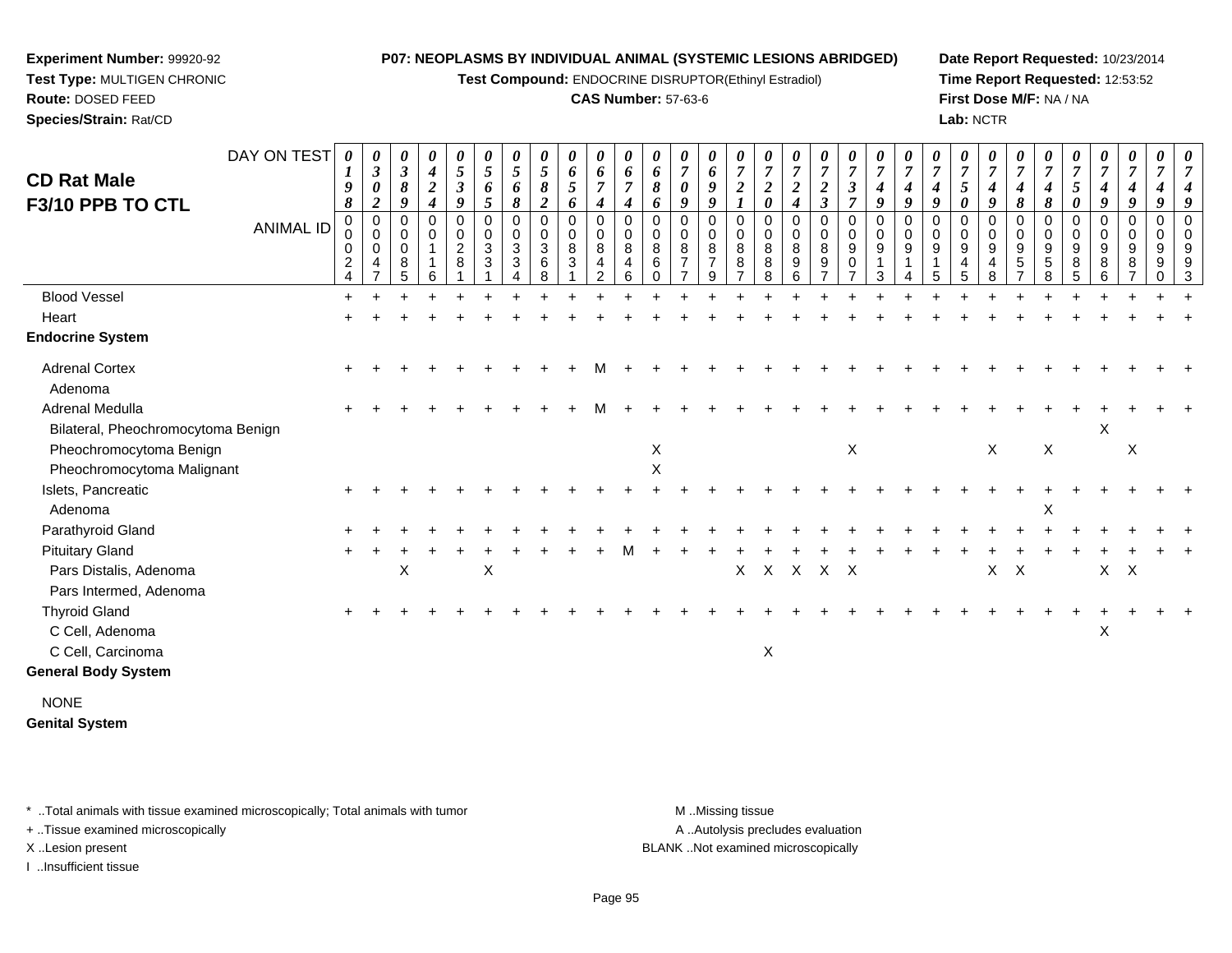**Test Compound:** ENDOCRINE DISRUPTOR(Ethinyl Estradiol)

# **CAS Number:** 57-63-6

**Date Report Requested:** 10/23/2014**Time Report Requested:** 12:53:52**First Dose M/F:** NA / NA**Lab:** NCTR

| <b>CD Rat Male</b><br>F3/10 PPB TO CTL | DAY ON TEST<br><b>ANIMAL ID</b> | $\theta$<br>1<br>9<br>$\pmb{8}$<br>$\mathbf 0$<br>0<br>0<br>$\sqrt{2}$<br>$\overline{4}$ | 0<br>$\mathfrak{z}$<br>$\boldsymbol{\theta}$<br>$\boldsymbol{2}$<br>$\mathsf 0$<br>0<br>$\mathbf 0$<br>4<br>$\overline{ }$ | 0<br>$\mathfrak{z}$<br>$\boldsymbol{\delta}$<br>9<br>0<br>0<br>$\mathbf 0$<br>8<br>5 | 0<br>$\boldsymbol{4}$<br>$\sqrt{2}$<br>$\overline{\boldsymbol{4}}$<br>$\mathbf 0$<br>0<br>$\overline{1}$<br>6 | 0<br>$\overline{5}$<br>$\boldsymbol{\beta}$<br>9<br>$\mathbf 0$<br>$\pmb{0}$<br>$\overline{2}$<br>8 | 0<br>5<br>6<br>$\mathfrak{H}$<br>$\mathbf 0$<br>0<br>$\mathbf{3}$<br>3 | 0<br>$\overline{5}$<br>6<br>$\pmb{8}$<br>$\mathbf 0$<br>$\pmb{0}$<br>$\sqrt{3}$<br>$\sqrt{3}$ | $\frac{\theta}{5}$<br>$\pmb{8}$<br>$\boldsymbol{2}$<br>0<br>$\mathbf 0$<br>3<br>$\,6\,$<br>8 | 0<br>$\boldsymbol{6}$<br>$\mathfrak{s}$<br>6<br>$\pmb{0}$<br>$\mathsf 0$<br>8<br>$\mathfrak{Z}$ | 0<br>6<br>$\overline{7}$<br>$\boldsymbol{4}$<br>$\pmb{0}$<br>$\pmb{0}$<br>8<br>$\overline{4}$<br>$\overline{2}$ | 0<br>6<br>$\overline{7}$<br>$\boldsymbol{4}$<br>$\mathbf 0$<br>0<br>$\bf8$<br>$\overline{4}$<br>6 | 0<br>6<br>8<br>6<br>$\mathbf 0$<br>0<br>$\,8\,$<br>$\,6\,$<br>$\Omega$ | 0<br>$\overline{7}$<br>$\boldsymbol{\theta}$<br>9<br>0<br>0<br>$\,8\,$<br>$\overline{7}$ | 0<br>$\boldsymbol{6}$<br>$\boldsymbol{g}$<br>9<br>$\mathbf 0$<br>0<br>$\bf 8$<br>$\overline{7}$<br>9 | $\boldsymbol{\theta}$<br>$\overline{7}$<br>$\boldsymbol{2}$<br>$\boldsymbol{\mathcal{I}}$<br>$\pmb{0}$<br>$\pmb{0}$<br>$\overline{8}$<br>8 | $\overline{7}$<br>$\boldsymbol{2}$<br>$\boldsymbol{\theta}$<br>$\mathbf 0$<br>0<br>$\,8\,$<br>$\bf8$<br>8 | 0<br>$\overline{7}$<br>$\boldsymbol{2}$<br>$\boldsymbol{4}$<br>$\mathbf 0$<br>$\mathbf 0$<br>8<br>9<br>6 | $\frac{\boldsymbol{0}}{7}$<br>$\boldsymbol{2}$<br>$\mathfrak{z}$<br>0<br>0<br>8<br>$\boldsymbol{9}$ | $\frac{\boldsymbol{\theta}}{\boldsymbol{7}}$<br>$\mathfrak{z}$<br>$\overline{7}$<br>0<br>$\mathsf 0$<br>$\overline{9}$<br>0<br>$\overline{7}$ | $\boldsymbol{\theta}$<br>$\overline{7}$<br>$\boldsymbol{4}$<br>9<br>$\pmb{0}$<br>$\pmb{0}$<br>$\boldsymbol{9}$<br>3 | $\overline{7}$<br>$\boldsymbol{4}$<br>9<br>$\mathbf 0$<br>$\mathbf 0$<br>$\boldsymbol{9}$ | $\overline{7}$<br>$\boldsymbol{4}$<br>9<br>$\mathbf 0$<br>0<br>$\boldsymbol{9}$<br>1<br>5 | 0<br>$\overline{7}$<br>5<br>$\boldsymbol{\theta}$<br>$\Omega$<br>$\mathbf 0$<br>$\boldsymbol{9}$<br>4<br>5 | 0<br>$\overline{7}$<br>$\boldsymbol{4}$<br>$\boldsymbol{g}$<br>0<br>0<br>9<br>4<br>8 | $\boldsymbol{\theta}$<br>$\overline{7}$<br>$\boldsymbol{4}$<br>$\pmb{8}$<br>$\mathbf 0$<br>$\pmb{0}$<br>$\boldsymbol{9}$<br>$\overline{5}$ | 0<br>$\overline{7}$<br>$\boldsymbol{4}$<br>$\pmb{8}$<br>$\mathbf 0$<br>0<br>$9\,$<br>$\overline{5}$<br>8 | $\overline{7}$<br>5<br>$\pmb{\theta}$<br>$\mathbf 0$<br>0<br>9<br>8<br>5 | 0<br>$\overline{7}$<br>$\boldsymbol{4}$<br>9<br>$\mathbf 0$<br>0<br>9<br>8<br>6 | 0<br>$\overline{7}$<br>$\boldsymbol{4}$<br>9<br>0<br>0<br>9<br>8 | 0<br>$\overline{7}$<br>$\boldsymbol{4}$<br>9<br>$\mathbf 0$<br>$\mathbf 0$<br>9<br>$\boldsymbol{9}$<br>$\Omega$ | 0<br>$\overline{7}$<br>$\Omega$ |
|----------------------------------------|---------------------------------|------------------------------------------------------------------------------------------|----------------------------------------------------------------------------------------------------------------------------|--------------------------------------------------------------------------------------|---------------------------------------------------------------------------------------------------------------|-----------------------------------------------------------------------------------------------------|------------------------------------------------------------------------|-----------------------------------------------------------------------------------------------|----------------------------------------------------------------------------------------------|-------------------------------------------------------------------------------------------------|-----------------------------------------------------------------------------------------------------------------|---------------------------------------------------------------------------------------------------|------------------------------------------------------------------------|------------------------------------------------------------------------------------------|------------------------------------------------------------------------------------------------------|--------------------------------------------------------------------------------------------------------------------------------------------|-----------------------------------------------------------------------------------------------------------|----------------------------------------------------------------------------------------------------------|-----------------------------------------------------------------------------------------------------|-----------------------------------------------------------------------------------------------------------------------------------------------|---------------------------------------------------------------------------------------------------------------------|-------------------------------------------------------------------------------------------|-------------------------------------------------------------------------------------------|------------------------------------------------------------------------------------------------------------|--------------------------------------------------------------------------------------|--------------------------------------------------------------------------------------------------------------------------------------------|----------------------------------------------------------------------------------------------------------|--------------------------------------------------------------------------|---------------------------------------------------------------------------------|------------------------------------------------------------------|-----------------------------------------------------------------------------------------------------------------|---------------------------------|
| <b>Coagulating Gland</b>               |                                 | $\pm$                                                                                    |                                                                                                                            |                                                                                      |                                                                                                               |                                                                                                     |                                                                        |                                                                                               |                                                                                              |                                                                                                 |                                                                                                                 |                                                                                                   |                                                                        |                                                                                          |                                                                                                      |                                                                                                                                            |                                                                                                           |                                                                                                          |                                                                                                     |                                                                                                                                               |                                                                                                                     |                                                                                           |                                                                                           |                                                                                                            |                                                                                      |                                                                                                                                            |                                                                                                          |                                                                          |                                                                                 |                                                                  |                                                                                                                 |                                 |
| Epididymis                             |                                 |                                                                                          |                                                                                                                            |                                                                                      |                                                                                                               |                                                                                                     |                                                                        |                                                                                               |                                                                                              |                                                                                                 |                                                                                                                 |                                                                                                   |                                                                        |                                                                                          |                                                                                                      |                                                                                                                                            |                                                                                                           |                                                                                                          |                                                                                                     |                                                                                                                                               |                                                                                                                     |                                                                                           |                                                                                           |                                                                                                            |                                                                                      |                                                                                                                                            |                                                                                                          |                                                                          |                                                                                 |                                                                  |                                                                                                                 |                                 |
| <b>Preputial Gland</b>                 |                                 |                                                                                          |                                                                                                                            |                                                                                      |                                                                                                               |                                                                                                     |                                                                        |                                                                                               |                                                                                              |                                                                                                 |                                                                                                                 |                                                                                                   |                                                                        |                                                                                          |                                                                                                      |                                                                                                                                            |                                                                                                           |                                                                                                          |                                                                                                     |                                                                                                                                               |                                                                                                                     |                                                                                           |                                                                                           |                                                                                                            |                                                                                      |                                                                                                                                            |                                                                                                          |                                                                          |                                                                                 |                                                                  |                                                                                                                 |                                 |
| Squamous Cell Carcinoma                |                                 |                                                                                          |                                                                                                                            |                                                                                      |                                                                                                               | X                                                                                                   |                                                                        |                                                                                               |                                                                                              |                                                                                                 |                                                                                                                 |                                                                                                   |                                                                        | X.                                                                                       | $\mathsf{X}$                                                                                         |                                                                                                                                            |                                                                                                           |                                                                                                          |                                                                                                     |                                                                                                                                               |                                                                                                                     |                                                                                           |                                                                                           |                                                                                                            |                                                                                      |                                                                                                                                            |                                                                                                          |                                                                          |                                                                                 | Х                                                                |                                                                                                                 |                                 |
| Prostate, Dorsal/Lateral Lobe          |                                 |                                                                                          |                                                                                                                            |                                                                                      |                                                                                                               |                                                                                                     |                                                                        |                                                                                               |                                                                                              |                                                                                                 |                                                                                                                 |                                                                                                   |                                                                        |                                                                                          |                                                                                                      |                                                                                                                                            |                                                                                                           |                                                                                                          |                                                                                                     |                                                                                                                                               |                                                                                                                     |                                                                                           |                                                                                           |                                                                                                            |                                                                                      |                                                                                                                                            |                                                                                                          |                                                                          |                                                                                 |                                                                  |                                                                                                                 |                                 |
| Prostate, Ventral Lobe                 |                                 |                                                                                          |                                                                                                                            |                                                                                      |                                                                                                               |                                                                                                     |                                                                        |                                                                                               |                                                                                              |                                                                                                 |                                                                                                                 |                                                                                                   |                                                                        |                                                                                          |                                                                                                      |                                                                                                                                            |                                                                                                           |                                                                                                          |                                                                                                     |                                                                                                                                               |                                                                                                                     |                                                                                           |                                                                                           |                                                                                                            |                                                                                      |                                                                                                                                            |                                                                                                          |                                                                          |                                                                                 |                                                                  |                                                                                                                 |                                 |
| <b>Rete Testes</b>                     |                                 |                                                                                          |                                                                                                                            |                                                                                      |                                                                                                               |                                                                                                     |                                                                        |                                                                                               |                                                                                              |                                                                                                 |                                                                                                                 |                                                                                                   |                                                                        |                                                                                          |                                                                                                      |                                                                                                                                            |                                                                                                           |                                                                                                          |                                                                                                     |                                                                                                                                               |                                                                                                                     |                                                                                           |                                                                                           |                                                                                                            |                                                                                      |                                                                                                                                            |                                                                                                          |                                                                          |                                                                                 |                                                                  |                                                                                                                 |                                 |
| Seminal Vesicle                        |                                 |                                                                                          |                                                                                                                            |                                                                                      |                                                                                                               |                                                                                                     |                                                                        |                                                                                               |                                                                                              |                                                                                                 |                                                                                                                 |                                                                                                   |                                                                        |                                                                                          |                                                                                                      |                                                                                                                                            |                                                                                                           |                                                                                                          |                                                                                                     |                                                                                                                                               |                                                                                                                     |                                                                                           |                                                                                           |                                                                                                            |                                                                                      |                                                                                                                                            |                                                                                                          |                                                                          |                                                                                 |                                                                  |                                                                                                                 |                                 |
| <b>Testes</b>                          |                                 |                                                                                          |                                                                                                                            |                                                                                      |                                                                                                               |                                                                                                     |                                                                        |                                                                                               |                                                                                              |                                                                                                 |                                                                                                                 |                                                                                                   |                                                                        |                                                                                          |                                                                                                      |                                                                                                                                            |                                                                                                           |                                                                                                          |                                                                                                     |                                                                                                                                               |                                                                                                                     |                                                                                           |                                                                                           |                                                                                                            |                                                                                      |                                                                                                                                            |                                                                                                          |                                                                          |                                                                                 |                                                                  |                                                                                                                 |                                 |
| <b>Hematopoietic System</b>            |                                 |                                                                                          |                                                                                                                            |                                                                                      |                                                                                                               |                                                                                                     |                                                                        |                                                                                               |                                                                                              |                                                                                                 |                                                                                                                 |                                                                                                   |                                                                        |                                                                                          |                                                                                                      |                                                                                                                                            |                                                                                                           |                                                                                                          |                                                                                                     |                                                                                                                                               |                                                                                                                     |                                                                                           |                                                                                           |                                                                                                            |                                                                                      |                                                                                                                                            |                                                                                                          |                                                                          |                                                                                 |                                                                  |                                                                                                                 |                                 |
| <b>Bone Marrow</b>                     |                                 |                                                                                          |                                                                                                                            |                                                                                      |                                                                                                               |                                                                                                     |                                                                        |                                                                                               |                                                                                              |                                                                                                 |                                                                                                                 |                                                                                                   |                                                                        |                                                                                          |                                                                                                      |                                                                                                                                            |                                                                                                           |                                                                                                          |                                                                                                     |                                                                                                                                               |                                                                                                                     |                                                                                           |                                                                                           |                                                                                                            |                                                                                      |                                                                                                                                            |                                                                                                          |                                                                          |                                                                                 |                                                                  |                                                                                                                 |                                 |
| Lymph Node                             |                                 |                                                                                          |                                                                                                                            |                                                                                      |                                                                                                               |                                                                                                     |                                                                        |                                                                                               |                                                                                              |                                                                                                 |                                                                                                                 |                                                                                                   |                                                                        |                                                                                          |                                                                                                      |                                                                                                                                            |                                                                                                           |                                                                                                          |                                                                                                     |                                                                                                                                               |                                                                                                                     |                                                                                           |                                                                                           |                                                                                                            |                                                                                      |                                                                                                                                            |                                                                                                          |                                                                          |                                                                                 |                                                                  |                                                                                                                 |                                 |
| Lymph Node, Mandibular                 |                                 |                                                                                          |                                                                                                                            |                                                                                      |                                                                                                               |                                                                                                     |                                                                        |                                                                                               |                                                                                              |                                                                                                 |                                                                                                                 |                                                                                                   |                                                                        |                                                                                          |                                                                                                      |                                                                                                                                            |                                                                                                           |                                                                                                          |                                                                                                     |                                                                                                                                               |                                                                                                                     |                                                                                           |                                                                                           |                                                                                                            |                                                                                      |                                                                                                                                            |                                                                                                          |                                                                          |                                                                                 |                                                                  |                                                                                                                 |                                 |
| Lymph Node, Mesenteric                 |                                 |                                                                                          |                                                                                                                            |                                                                                      |                                                                                                               |                                                                                                     |                                                                        |                                                                                               |                                                                                              |                                                                                                 |                                                                                                                 |                                                                                                   |                                                                        |                                                                                          |                                                                                                      |                                                                                                                                            |                                                                                                           |                                                                                                          |                                                                                                     |                                                                                                                                               |                                                                                                                     |                                                                                           |                                                                                           |                                                                                                            |                                                                                      |                                                                                                                                            |                                                                                                          |                                                                          |                                                                                 |                                                                  |                                                                                                                 |                                 |
| Spleen                                 |                                 |                                                                                          |                                                                                                                            |                                                                                      |                                                                                                               |                                                                                                     |                                                                        |                                                                                               |                                                                                              |                                                                                                 |                                                                                                                 |                                                                                                   |                                                                        |                                                                                          |                                                                                                      |                                                                                                                                            |                                                                                                           |                                                                                                          |                                                                                                     |                                                                                                                                               |                                                                                                                     |                                                                                           |                                                                                           |                                                                                                            |                                                                                      |                                                                                                                                            |                                                                                                          |                                                                          |                                                                                 |                                                                  |                                                                                                                 |                                 |
| Thymus                                 |                                 |                                                                                          |                                                                                                                            |                                                                                      |                                                                                                               |                                                                                                     |                                                                        |                                                                                               |                                                                                              |                                                                                                 |                                                                                                                 |                                                                                                   |                                                                        |                                                                                          |                                                                                                      |                                                                                                                                            |                                                                                                           |                                                                                                          |                                                                                                     |                                                                                                                                               |                                                                                                                     |                                                                                           |                                                                                           |                                                                                                            |                                                                                      |                                                                                                                                            |                                                                                                          |                                                                          |                                                                                 |                                                                  |                                                                                                                 |                                 |
| <b>Integumentary System</b>            |                                 |                                                                                          |                                                                                                                            |                                                                                      |                                                                                                               |                                                                                                     |                                                                        |                                                                                               |                                                                                              |                                                                                                 |                                                                                                                 |                                                                                                   |                                                                        |                                                                                          |                                                                                                      |                                                                                                                                            |                                                                                                           |                                                                                                          |                                                                                                     |                                                                                                                                               |                                                                                                                     |                                                                                           |                                                                                           |                                                                                                            |                                                                                      |                                                                                                                                            |                                                                                                          |                                                                          |                                                                                 |                                                                  |                                                                                                                 |                                 |
| <b>Mammary Gland</b>                   |                                 | м                                                                                        | M                                                                                                                          | $\ddot{}$                                                                            | A                                                                                                             | M                                                                                                   | $\pm$                                                                  | M                                                                                             | M                                                                                            | M                                                                                               | M                                                                                                               | M                                                                                                 |                                                                        |                                                                                          |                                                                                                      |                                                                                                                                            |                                                                                                           | м                                                                                                        |                                                                                                     |                                                                                                                                               |                                                                                                                     |                                                                                           |                                                                                           |                                                                                                            |                                                                                      |                                                                                                                                            |                                                                                                          |                                                                          |                                                                                 |                                                                  |                                                                                                                 |                                 |
| Skin                                   |                                 |                                                                                          |                                                                                                                            |                                                                                      |                                                                                                               |                                                                                                     |                                                                        |                                                                                               |                                                                                              |                                                                                                 |                                                                                                                 |                                                                                                   |                                                                        |                                                                                          |                                                                                                      |                                                                                                                                            |                                                                                                           |                                                                                                          |                                                                                                     |                                                                                                                                               |                                                                                                                     |                                                                                           |                                                                                           |                                                                                                            |                                                                                      |                                                                                                                                            |                                                                                                          |                                                                          |                                                                                 |                                                                  |                                                                                                                 |                                 |
| Basal Cell Adenoma                     |                                 |                                                                                          |                                                                                                                            |                                                                                      |                                                                                                               |                                                                                                     |                                                                        |                                                                                               |                                                                                              |                                                                                                 |                                                                                                                 |                                                                                                   |                                                                        |                                                                                          |                                                                                                      |                                                                                                                                            |                                                                                                           |                                                                                                          |                                                                                                     | X                                                                                                                                             |                                                                                                                     |                                                                                           |                                                                                           |                                                                                                            |                                                                                      |                                                                                                                                            |                                                                                                          |                                                                          |                                                                                 |                                                                  |                                                                                                                 |                                 |
| Fibroma                                |                                 |                                                                                          |                                                                                                                            |                                                                                      |                                                                                                               |                                                                                                     |                                                                        |                                                                                               |                                                                                              |                                                                                                 |                                                                                                                 |                                                                                                   | X                                                                      |                                                                                          |                                                                                                      |                                                                                                                                            |                                                                                                           |                                                                                                          |                                                                                                     |                                                                                                                                               |                                                                                                                     |                                                                                           |                                                                                           |                                                                                                            |                                                                                      |                                                                                                                                            |                                                                                                          |                                                                          |                                                                                 |                                                                  |                                                                                                                 |                                 |
| Keratoacanthoma                        |                                 |                                                                                          |                                                                                                                            |                                                                                      |                                                                                                               |                                                                                                     |                                                                        |                                                                                               |                                                                                              |                                                                                                 |                                                                                                                 |                                                                                                   |                                                                        |                                                                                          |                                                                                                      |                                                                                                                                            |                                                                                                           |                                                                                                          |                                                                                                     |                                                                                                                                               |                                                                                                                     |                                                                                           |                                                                                           |                                                                                                            |                                                                                      |                                                                                                                                            | $\boldsymbol{\mathsf{X}}$                                                                                |                                                                          |                                                                                 |                                                                  |                                                                                                                 |                                 |
|                                        |                                 |                                                                                          |                                                                                                                            |                                                                                      |                                                                                                               |                                                                                                     |                                                                        |                                                                                               |                                                                                              |                                                                                                 |                                                                                                                 |                                                                                                   |                                                                        |                                                                                          |                                                                                                      |                                                                                                                                            |                                                                                                           |                                                                                                          |                                                                                                     |                                                                                                                                               |                                                                                                                     |                                                                                           |                                                                                           |                                                                                                            |                                                                                      |                                                                                                                                            |                                                                                                          |                                                                          |                                                                                 |                                                                  |                                                                                                                 |                                 |

\* ..Total animals with tissue examined microscopically; Total animals with tumor **M** . Missing tissue M ..Missing tissue A ..Autolysis precludes evaluation + ..Tissue examined microscopically X ..Lesion present BLANK ..Not examined microscopicallyI ..Insufficient tissue

**Experiment Number:** 99920-92**Test Type:** MULTIGEN CHRONIC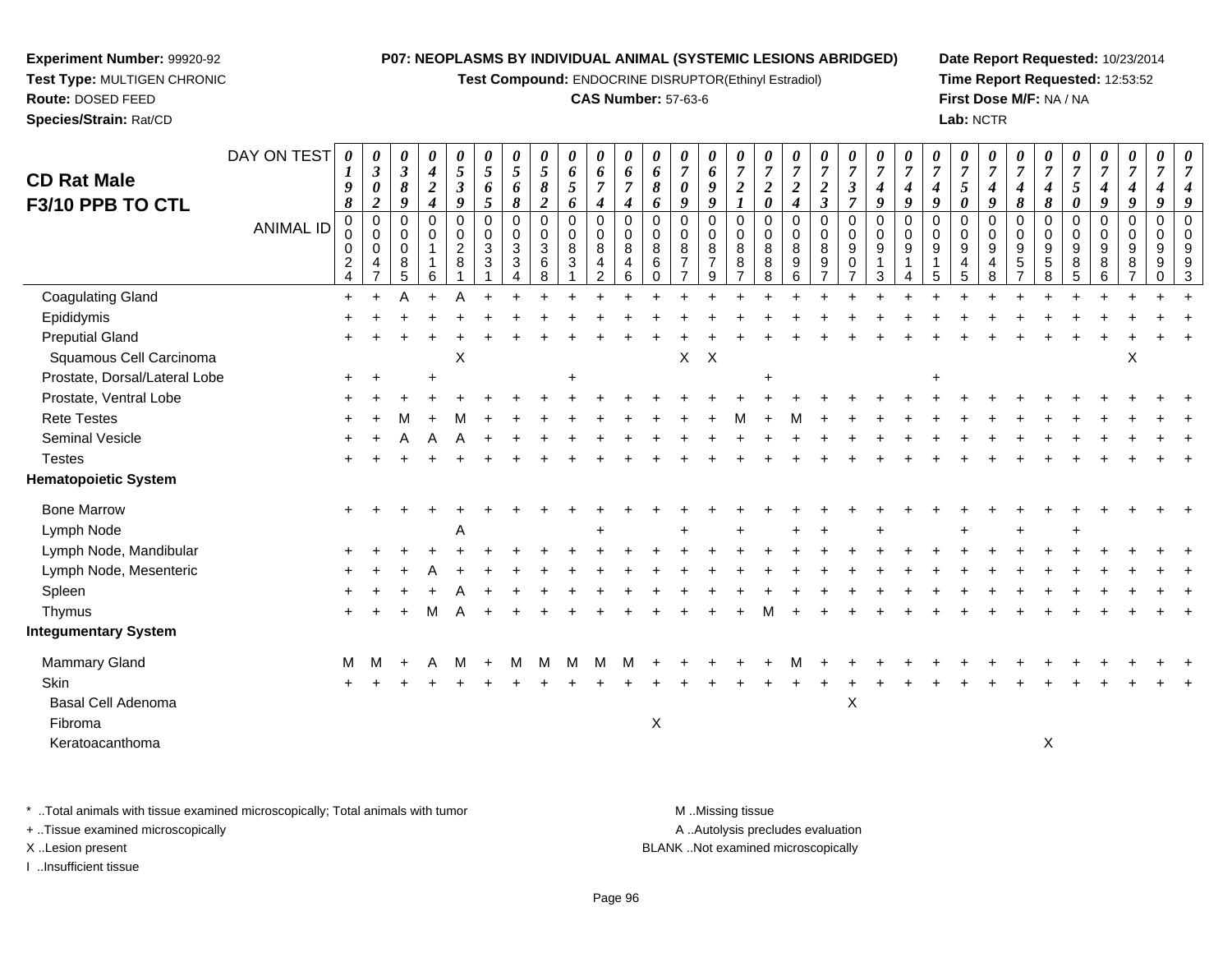**Test Compound:** ENDOCRINE DISRUPTOR(Ethinyl Estradiol)

#### **CAS Number:** 57-63-6

**Date Report Requested:** 10/23/2014**Time Report Requested:** 12:53:52**First Dose M/F:** NA / NA**Lab:** NCTR

| <b>CD Rat Male</b><br>F3/10 PPB TO CTL                         | DAY ON TEST      | 0<br>$\boldsymbol{l}$<br>9<br>$\pmb{8}$ | $\boldsymbol{\theta}$<br>$\boldsymbol{\beta}$<br>$\boldsymbol{\theta}$<br>$\boldsymbol{2}$ | 0<br>$\mathfrak{z}$<br>8<br>9       | 0<br>$\boldsymbol{4}$<br>$\sqrt{2}$<br>$\boldsymbol{4}$ | $\boldsymbol{\theta}$<br>$\mathfrak{s}$<br>$\boldsymbol{\beta}$<br>9 | $\boldsymbol{\theta}$<br>$\overline{5}$<br>6<br>$\sqrt{5}$ | $\boldsymbol{\theta}$<br>$\mathfrak{s}$<br>6<br>$\pmb{8}$   | $\boldsymbol{\theta}$<br>$\mathfrak{I}$<br>$\pmb{8}$<br>$\boldsymbol{2}$ | 0<br>6<br>5<br>6 | 0<br>6<br>$\overline{7}$<br>$\boldsymbol{4}$ | $\boldsymbol{\theta}$<br>6<br>$\overline{7}$<br>4                     | $\boldsymbol{\theta}$<br>6<br>8<br>6                         | 0<br>$\boldsymbol{7}$<br>0<br>9                 | $\boldsymbol{\theta}$<br>6<br>$\boldsymbol{9}$<br>9       | $\boldsymbol{\theta}$<br>$\overline{7}$<br>$\boldsymbol{2}$ | $\boldsymbol{\theta}$<br>$\boldsymbol{7}$<br>$\boldsymbol{2}$<br>$\boldsymbol{\theta}$ | $\boldsymbol{\theta}$<br>$\boldsymbol{7}$<br>$\boldsymbol{2}$<br>$\boldsymbol{4}$ | 0<br>$\boldsymbol{7}$<br>$\boldsymbol{2}$<br>$\mathfrak{z}$ | $\boldsymbol{\theta}$<br>$\overline{7}$<br>$\boldsymbol{\beta}$<br>$\overline{7}$ | $\boldsymbol{\theta}$<br>$\overline{7}$<br>$\boldsymbol{4}$<br>9 | $\overline{7}$<br>4<br>9  | 0<br>$\overline{7}$<br>4<br>$\boldsymbol{q}$ | $\boldsymbol{\theta}$<br>$\boldsymbol{7}$<br>5<br>0 | $\overline{7}$<br>$\boldsymbol{4}$<br>9    | U<br>$\overline{7}$<br>4<br>$\pmb{8}$               | $\overline{7}$<br>4<br>$\pmb{8}$                | $\overline{7}$<br>5<br>0 | $\boldsymbol{\theta}$<br>$\overline{7}$<br>$\boldsymbol{4}$<br>$\boldsymbol{q}$ | $\boldsymbol{\theta}$<br>$\overline{7}$<br>$\boldsymbol{4}$<br>9 | 0<br>$\overline{7}$<br>9                             | $\overline{7}$                             |
|----------------------------------------------------------------|------------------|-----------------------------------------|--------------------------------------------------------------------------------------------|-------------------------------------|---------------------------------------------------------|----------------------------------------------------------------------|------------------------------------------------------------|-------------------------------------------------------------|--------------------------------------------------------------------------|------------------|----------------------------------------------|-----------------------------------------------------------------------|--------------------------------------------------------------|-------------------------------------------------|-----------------------------------------------------------|-------------------------------------------------------------|----------------------------------------------------------------------------------------|-----------------------------------------------------------------------------------|-------------------------------------------------------------|-----------------------------------------------------------------------------------|------------------------------------------------------------------|---------------------------|----------------------------------------------|-----------------------------------------------------|--------------------------------------------|-----------------------------------------------------|-------------------------------------------------|--------------------------|---------------------------------------------------------------------------------|------------------------------------------------------------------|------------------------------------------------------|--------------------------------------------|
|                                                                | <b>ANIMAL ID</b> | $\mathbf 0$<br>0<br>0<br>$\frac{2}{4}$  | $\mathbf 0$<br>$\mathbf 0$<br>$\mathbf 0$<br>$\overline{4}$<br>$\overline{7}$              | 0<br>$\Omega$<br>$\Omega$<br>8<br>5 | $\mathbf 0$<br>0<br>$\mathbf{1}$<br>6                   | $\mathbf 0$<br>$\pmb{0}$<br>$\frac{2}{8}$                            | $\mathbf 0$<br>0<br>$\ensuremath{\mathsf{3}}$<br>3         | $\mathbf 0$<br>$\mathbf 0$<br>$\mathbf{3}$<br>3<br>$\Delta$ | $\mathbf 0$<br>$\mathbf 0$<br>$\ensuremath{\mathsf{3}}$<br>$\,6\,$<br>8  | 0<br>0<br>8<br>3 | 0<br>0<br>8<br>4<br>$\overline{2}$           | $\Omega$<br>$\mathbf 0$<br>8<br>$\begin{array}{c} 4 \\ 6 \end{array}$ | $\Omega$<br>$\mathbf 0$<br>$\bf 8$<br>$\,6\,$<br>$\mathbf 0$ | 0<br>0<br>8<br>$\overline{7}$<br>$\overline{7}$ | $\overline{0}$<br>$\mathbf 0$<br>8<br>$\overline{7}$<br>9 | $\Omega$<br>0<br>8<br>8<br>$\overline{7}$                   | $\mathbf 0$<br>0<br>8<br>$_{8}^8$                                                      | $\mathbf 0$<br>$\mathbf 0$<br>8<br>9<br>6                                         | $\mathbf 0$<br>$\mathbf 0$<br>$\bf8$<br>$\frac{9}{7}$       | $\mathbf 0$<br>$\mathbf 0$<br>$\boldsymbol{9}$<br>$\mathbf 0$<br>$\overline{7}$   | $\Omega$<br>$\mathbf 0$<br>9<br>3                                | $\Omega$<br>$\Omega$<br>9 | $\mathbf 0$<br>$\mathbf 0$<br>9<br>5         | $\Omega$<br>0<br>$\boldsymbol{9}$<br>$\frac{4}{5}$  | $\Omega$<br>$\mathbf 0$<br>$9\,$<br>4<br>8 | $\Omega$<br>0<br>9<br>$\,$ 5 $\,$<br>$\overline{7}$ | $\mathbf 0$<br>$\Omega$<br>9<br>$\sqrt{5}$<br>8 | 0<br>0<br>9<br>8<br>5    | $\mathbf 0$<br>0<br>9<br>8<br>6                                                 | $\mathbf 0$<br>$\mathbf 0$<br>9<br>8<br>$\overline{7}$           | $\mathbf 0$<br>$\mathbf 0$<br>9<br>9<br>$\mathbf{0}$ | $\Omega$<br>$\Omega$<br>9<br>$\frac{9}{3}$ |
| Schwannoma Malignant<br><b>Musculoskeletal System</b>          |                  |                                         |                                                                                            |                                     |                                                         |                                                                      |                                                            |                                                             |                                                                          |                  |                                              |                                                                       |                                                              | X                                               |                                                           |                                                             |                                                                                        |                                                                                   |                                                             |                                                                                   |                                                                  |                           |                                              |                                                     |                                            |                                                     |                                                 |                          |                                                                                 |                                                                  |                                                      |                                            |
| <b>Bone</b>                                                    |                  |                                         |                                                                                            |                                     |                                                         |                                                                      |                                                            |                                                             |                                                                          |                  |                                              |                                                                       |                                                              |                                                 |                                                           | +                                                           |                                                                                        |                                                                                   |                                                             |                                                                                   |                                                                  |                           |                                              |                                                     |                                            |                                                     |                                                 |                          |                                                                                 |                                                                  |                                                      |                                            |
| Bone, Femur                                                    |                  |                                         |                                                                                            |                                     |                                                         |                                                                      |                                                            |                                                             |                                                                          |                  |                                              |                                                                       |                                                              |                                                 |                                                           |                                                             |                                                                                        |                                                                                   |                                                             |                                                                                   |                                                                  |                           |                                              |                                                     |                                            |                                                     |                                                 |                          |                                                                                 |                                                                  |                                                      |                                            |
| <b>Skeletal Muscle</b>                                         |                  |                                         |                                                                                            |                                     |                                                         |                                                                      |                                                            |                                                             |                                                                          |                  | $\ddot{}$                                    |                                                                       |                                                              |                                                 |                                                           |                                                             |                                                                                        |                                                                                   |                                                             |                                                                                   |                                                                  |                           |                                              |                                                     |                                            |                                                     |                                                 |                          |                                                                                 |                                                                  |                                                      |                                            |
| <b>Nervous System</b>                                          |                  |                                         |                                                                                            |                                     |                                                         |                                                                      |                                                            |                                                             |                                                                          |                  |                                              |                                                                       |                                                              |                                                 |                                                           |                                                             |                                                                                        |                                                                                   |                                                             |                                                                                   |                                                                  |                           |                                              |                                                     |                                            |                                                     |                                                 |                          |                                                                                 |                                                                  |                                                      |                                            |
| Brain, Brain Stem                                              |                  |                                         |                                                                                            |                                     |                                                         |                                                                      |                                                            |                                                             |                                                                          |                  |                                              |                                                                       |                                                              |                                                 |                                                           |                                                             |                                                                                        |                                                                                   |                                                             |                                                                                   |                                                                  |                           |                                              |                                                     |                                            |                                                     |                                                 |                          |                                                                                 |                                                                  |                                                      |                                            |
| Brain, Cerebellum                                              |                  |                                         |                                                                                            |                                     |                                                         |                                                                      |                                                            |                                                             |                                                                          |                  |                                              |                                                                       |                                                              |                                                 |                                                           |                                                             |                                                                                        |                                                                                   |                                                             |                                                                                   |                                                                  |                           |                                              |                                                     |                                            |                                                     |                                                 |                          |                                                                                 |                                                                  |                                                      |                                            |
| <b>Granular Cell Tumor Malignant</b>                           |                  |                                         |                                                                                            |                                     |                                                         |                                                                      |                                                            |                                                             |                                                                          |                  |                                              |                                                                       |                                                              |                                                 |                                                           |                                                             |                                                                                        |                                                                                   |                                                             |                                                                                   |                                                                  |                           |                                              |                                                     |                                            |                                                     |                                                 |                          |                                                                                 |                                                                  |                                                      |                                            |
| Brain, Cerebrum                                                |                  |                                         |                                                                                            |                                     |                                                         |                                                                      |                                                            |                                                             |                                                                          |                  |                                              |                                                                       |                                                              |                                                 |                                                           |                                                             |                                                                                        |                                                                                   |                                                             |                                                                                   |                                                                  |                           |                                              |                                                     |                                            |                                                     |                                                 |                          |                                                                                 |                                                                  |                                                      |                                            |
| <b>Granular Cell Tumor Malignant</b>                           |                  |                                         |                                                                                            |                                     |                                                         |                                                                      |                                                            |                                                             |                                                                          |                  |                                              |                                                                       |                                                              |                                                 |                                                           | Х                                                           |                                                                                        |                                                                                   |                                                             |                                                                                   |                                                                  |                           |                                              |                                                     |                                            |                                                     |                                                 |                          |                                                                                 |                                                                  |                                                      |                                            |
| Peripheral Nerve                                               |                  | A                                       |                                                                                            |                                     |                                                         |                                                                      |                                                            |                                                             |                                                                          |                  |                                              |                                                                       |                                                              |                                                 |                                                           |                                                             |                                                                                        |                                                                                   |                                                             |                                                                                   |                                                                  |                           |                                              |                                                     |                                            |                                                     |                                                 |                          |                                                                                 |                                                                  |                                                      |                                            |
| Spinal Cord                                                    |                  | Α                                       |                                                                                            |                                     |                                                         |                                                                      |                                                            |                                                             |                                                                          |                  | A                                            |                                                                       |                                                              |                                                 |                                                           |                                                             |                                                                                        |                                                                                   | A                                                           |                                                                                   |                                                                  |                           |                                              |                                                     |                                            |                                                     |                                                 |                          |                                                                                 |                                                                  |                                                      |                                            |
| <b>Respiratory System</b>                                      |                  |                                         |                                                                                            |                                     |                                                         |                                                                      |                                                            |                                                             |                                                                          |                  |                                              |                                                                       |                                                              |                                                 |                                                           |                                                             |                                                                                        |                                                                                   |                                                             |                                                                                   |                                                                  |                           |                                              |                                                     |                                            |                                                     |                                                 |                          |                                                                                 |                                                                  |                                                      |                                            |
| Lung                                                           |                  |                                         |                                                                                            |                                     |                                                         |                                                                      |                                                            |                                                             |                                                                          |                  |                                              |                                                                       |                                                              |                                                 |                                                           |                                                             |                                                                                        |                                                                                   |                                                             |                                                                                   |                                                                  |                           |                                              |                                                     |                                            |                                                     |                                                 |                          |                                                                                 |                                                                  |                                                      |                                            |
| Alveolar/Bronchiolar Adenoma                                   |                  |                                         |                                                                                            |                                     |                                                         |                                                                      |                                                            |                                                             |                                                                          |                  |                                              |                                                                       |                                                              | X                                               |                                                           |                                                             |                                                                                        |                                                                                   |                                                             |                                                                                   |                                                                  |                           |                                              |                                                     |                                            |                                                     |                                                 |                          |                                                                                 |                                                                  |                                                      |                                            |
| Schwannoma Malignant, Metastatic, Skin                         |                  |                                         |                                                                                            |                                     |                                                         |                                                                      |                                                            |                                                             |                                                                          |                  |                                              |                                                                       |                                                              | $\mathsf{X}$                                    |                                                           |                                                             |                                                                                        |                                                                                   |                                                             |                                                                                   |                                                                  |                           |                                              |                                                     |                                            |                                                     |                                                 |                          |                                                                                 |                                                                  |                                                      |                                            |
| Squamous Cell Carcinoma, Metastatic,<br>Uncertain Primary Site |                  |                                         |                                                                                            |                                     |                                                         |                                                                      |                                                            |                                                             |                                                                          |                  |                                              |                                                                       |                                                              |                                                 |                                                           |                                                             |                                                                                        |                                                                                   |                                                             |                                                                                   |                                                                  |                           |                                              |                                                     |                                            |                                                     |                                                 |                          |                                                                                 |                                                                  |                                                      |                                            |
| Nose                                                           |                  |                                         |                                                                                            |                                     |                                                         |                                                                      |                                                            |                                                             |                                                                          |                  |                                              |                                                                       |                                                              |                                                 |                                                           |                                                             |                                                                                        |                                                                                   |                                                             |                                                                                   |                                                                  |                           |                                              |                                                     |                                            |                                                     |                                                 |                          |                                                                                 |                                                                  |                                                      |                                            |
| Trachea                                                        |                  |                                         |                                                                                            |                                     |                                                         |                                                                      |                                                            |                                                             |                                                                          |                  |                                              |                                                                       |                                                              |                                                 |                                                           |                                                             |                                                                                        |                                                                                   |                                                             |                                                                                   |                                                                  |                           |                                              |                                                     |                                            |                                                     |                                                 |                          |                                                                                 |                                                                  |                                                      |                                            |
|                                                                |                  |                                         |                                                                                            |                                     |                                                         |                                                                      |                                                            |                                                             |                                                                          |                  |                                              |                                                                       |                                                              |                                                 |                                                           |                                                             |                                                                                        |                                                                                   |                                                             |                                                                                   |                                                                  |                           |                                              |                                                     |                                            |                                                     |                                                 |                          |                                                                                 |                                                                  |                                                      |                                            |

\* ..Total animals with tissue examined microscopically; Total animals with tumor **M** . Missing tissue M ..Missing tissue A ..Autolysis precludes evaluation + ..Tissue examined microscopically X ..Lesion present BLANK ..Not examined microscopicallyI ..Insufficient tissue

**Experiment Number:** 99920-92**Test Type:** MULTIGEN CHRONIC

**Route:** DOSED FEED**Species/Strain:** Rat/CD

Page 97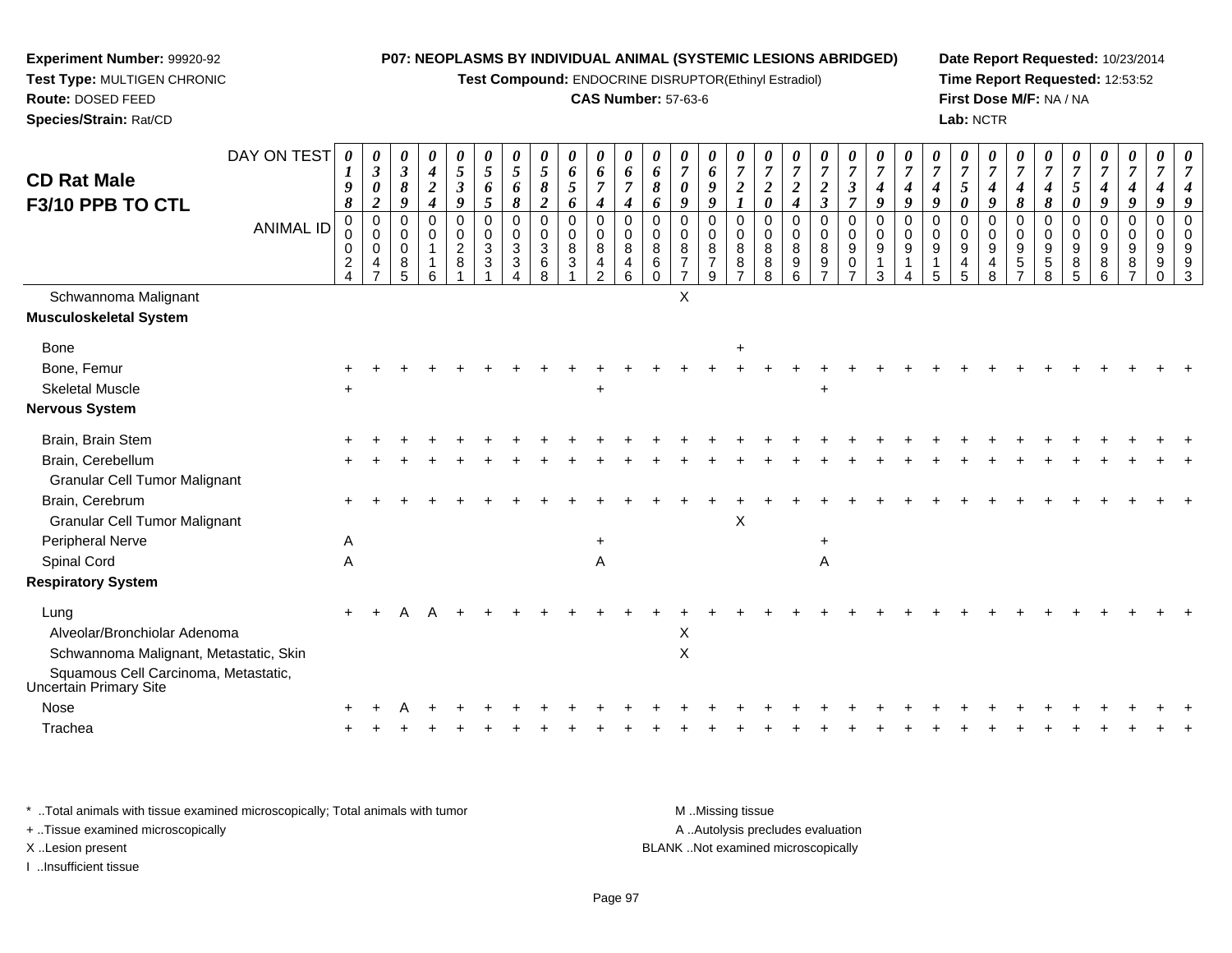**Test Compound:** ENDOCRINE DISRUPTOR(Ethinyl Estradiol)

# **CAS Number:** 57-63-6

┯ ┯ ┬ ┯

**Date Report Requested:** 10/23/2014 **Time Report Requested:** 12:53:52**First Dose M/F:** NA / NA**Lab:** NCTR

> ┯ ┱

┯

| <b>CD Rat Male</b><br>F3/10 PPB TO CTL                        | DAY ON TEST<br><b>ANIMAL ID</b> | 0<br>1<br>9<br>8<br>$\mathbf 0$<br>0<br>$\overline{\mathbf{c}}$ | 0<br>$\boldsymbol{\beta}$<br>0<br>$\boldsymbol{2}$<br>$\mathbf 0$<br>$\mathbf 0$<br>0<br>4 | 0<br>$\mathfrak{z}$<br>$\pmb{8}$<br>9<br>0<br>$\mathbf 0$<br>0<br>$\,8\,$<br>5 | 0<br>$\boldsymbol{4}$<br>$\boldsymbol{2}$<br>$\boldsymbol{4}$<br>$\Omega$<br>$\mathbf 0$<br>6 | 0<br>5<br>$\boldsymbol{\beta}$<br>9<br>$\mathbf 0$<br>$\mathbf 0$<br>$\frac{2}{8}$ | 0<br>5<br>6<br>5<br>$\Omega$<br>$\mathbf 0$<br>$\mathbf{3}$<br>3 | 0<br>5<br>6<br>8<br>0<br>0<br>3<br>3 | 0<br>5<br>8<br>$\boldsymbol{2}$<br>0<br>$\pmb{0}$<br>$\frac{3}{6}$<br>8 | 0<br>6<br>$\mathfrak{I}$<br>6<br>$\mathbf 0$<br>$\mathsf 0$<br>$\bf 8$<br>$\sqrt{3}$ | 0<br>6<br>$\overline{7}$<br>4<br>0<br>0<br>$\,8\,$<br>4<br>$\mathfrak{p}$ | $\boldsymbol{\theta}$<br>6<br>$\overline{7}$<br>4<br>$\Omega$<br>$\mathbf 0$<br>8<br>4<br>6 | 0<br>6<br>8<br>6<br>$\Omega$<br>$\mathbf 0$<br>8<br>6 | 0<br>$\overline{7}$<br>$\boldsymbol{\theta}$<br>9<br>0<br>0<br>8<br>$\overline{7}$ | 0<br>6<br>$\boldsymbol{g}$<br>9<br>0<br>$\,0\,$<br>$\bf8$<br>$\overline{7}$<br>9 | $\boldsymbol{2}$<br>$\Omega$<br>0<br>$\,8\,$<br>$\bf 8$ | 0<br>$\overline{7}$<br>$\boldsymbol{2}$<br>$\boldsymbol{\theta}$<br>$\Omega$<br>0<br>8<br>$\bf 8$<br>R | 0<br>$\overline{7}$<br>$\overline{2}$<br>4<br>0<br>$\pmb{0}$<br>$\bf 8$<br>$\boldsymbol{9}$<br>6 | 0<br>$\boldsymbol{7}$<br>$\boldsymbol{2}$<br>$\boldsymbol{\beta}$<br>0<br>$\pmb{0}$<br>8<br>9 | 0<br>$\overline{7}$<br>$\boldsymbol{\mathfrak{z}}$<br>$\overline{\tau}$<br>0<br>$\mathbf 0$<br>9<br>0 | $\boldsymbol{7}$<br>$\boldsymbol{4}$<br>9<br>0<br>$\boldsymbol{9}$<br>3 | 0<br>$\overline{7}$<br>4<br>9<br>$\Omega$<br>$\mathbf 0$<br>9 | 0<br>$\overline{7}$<br>4<br>9<br>$\Omega$<br>$\mathbf 0$<br>$\boldsymbol{9}$<br>5 | 0<br>$\boldsymbol{7}$<br>$\overline{5}$<br>$\boldsymbol{\theta}$<br>$\mathbf 0$<br>$\mathbf 0$<br>$\boldsymbol{9}$<br>$\overline{4}$<br>5 | 0<br>$\overline{7}$<br>9<br>$\Omega$<br>$\mathbf 0$<br>9<br>4<br>8 | 8<br>$\mathbf 0$<br>9<br>5 | 0<br>4<br>8<br>0<br>0<br>$\boldsymbol{9}$<br>$\sqrt{5}$<br>8 | 0<br>$\overline{7}$<br>$5\overline{)}$<br>0<br>0<br>$\mathbf 0$<br>9<br>$\bf 8$<br>5 | 0<br>$\overline{7}$<br>$\boldsymbol{4}$<br>9<br>$\Omega$<br>$\mathbf 0$<br>$\boldsymbol{9}$<br>$\, 8$<br>6 | $\boldsymbol{\theta}$<br>9<br>$\Omega$<br>0<br>9<br>8 | 0<br>7<br>$\Omega$<br>0<br>9<br>9 | 0<br>4<br>9<br>$\Omega$<br>$\mathbf 0$<br>9<br>9<br>3 |
|---------------------------------------------------------------|---------------------------------|-----------------------------------------------------------------|--------------------------------------------------------------------------------------------|--------------------------------------------------------------------------------|-----------------------------------------------------------------------------------------------|------------------------------------------------------------------------------------|------------------------------------------------------------------|--------------------------------------|-------------------------------------------------------------------------|--------------------------------------------------------------------------------------|---------------------------------------------------------------------------|---------------------------------------------------------------------------------------------|-------------------------------------------------------|------------------------------------------------------------------------------------|----------------------------------------------------------------------------------|---------------------------------------------------------|--------------------------------------------------------------------------------------------------------|--------------------------------------------------------------------------------------------------|-----------------------------------------------------------------------------------------------|-------------------------------------------------------------------------------------------------------|-------------------------------------------------------------------------|---------------------------------------------------------------|-----------------------------------------------------------------------------------|-------------------------------------------------------------------------------------------------------------------------------------------|--------------------------------------------------------------------|----------------------------|--------------------------------------------------------------|--------------------------------------------------------------------------------------|------------------------------------------------------------------------------------------------------------|-------------------------------------------------------|-----------------------------------|-------------------------------------------------------|
| <b>Special Senses System</b>                                  |                                 |                                                                 |                                                                                            |                                                                                |                                                                                               |                                                                                    |                                                                  |                                      |                                                                         |                                                                                      |                                                                           |                                                                                             |                                                       |                                                                                    |                                                                                  |                                                         |                                                                                                        |                                                                                                  |                                                                                               |                                                                                                       |                                                                         |                                                               |                                                                                   |                                                                                                                                           |                                                                    |                            |                                                              |                                                                                      |                                                                                                            |                                                       |                                   |                                                       |
| Ear<br>Squamous Cell Papilloma                                |                                 |                                                                 |                                                                                            |                                                                                |                                                                                               |                                                                                    |                                                                  |                                      |                                                                         |                                                                                      |                                                                           |                                                                                             |                                                       |                                                                                    |                                                                                  |                                                         |                                                                                                        |                                                                                                  |                                                                                               |                                                                                                       |                                                                         |                                                               |                                                                                   |                                                                                                                                           |                                                                    |                            |                                                              |                                                                                      |                                                                                                            |                                                       |                                   |                                                       |
| Eye                                                           |                                 |                                                                 |                                                                                            |                                                                                |                                                                                               |                                                                                    |                                                                  |                                      |                                                                         |                                                                                      |                                                                           |                                                                                             |                                                       |                                                                                    |                                                                                  |                                                         |                                                                                                        |                                                                                                  |                                                                                               |                                                                                                       |                                                                         |                                                               |                                                                                   |                                                                                                                                           |                                                                    |                            |                                                              |                                                                                      |                                                                                                            |                                                       |                                   |                                                       |
| <b>Harderian Gland</b><br><b>Lacrimal Gland</b>               |                                 |                                                                 |                                                                                            |                                                                                |                                                                                               |                                                                                    |                                                                  |                                      |                                                                         |                                                                                      | $\ddot{}$                                                                 |                                                                                             |                                                       | $\ddot{}$                                                                          |                                                                                  |                                                         |                                                                                                        |                                                                                                  |                                                                                               |                                                                                                       |                                                                         |                                                               |                                                                                   |                                                                                                                                           |                                                                    |                            |                                                              |                                                                                      |                                                                                                            |                                                       |                                   |                                                       |
| Zymbal's Gland                                                |                                 |                                                                 |                                                                                            |                                                                                |                                                                                               |                                                                                    |                                                                  | $\ddot{}$                            |                                                                         |                                                                                      |                                                                           |                                                                                             | $\ddot{}$                                             |                                                                                    |                                                                                  |                                                         |                                                                                                        |                                                                                                  |                                                                                               |                                                                                                       |                                                                         |                                                               |                                                                                   |                                                                                                                                           |                                                                    |                            |                                                              |                                                                                      |                                                                                                            |                                                       |                                   |                                                       |
| Carcinoma<br>Squamous Cell Carcinoma<br><b>Urinary System</b> |                                 |                                                                 |                                                                                            |                                                                                |                                                                                               |                                                                                    |                                                                  | X                                    |                                                                         |                                                                                      |                                                                           |                                                                                             | $\pmb{\times}$                                        |                                                                                    |                                                                                  |                                                         |                                                                                                        |                                                                                                  |                                                                                               |                                                                                                       |                                                                         |                                                               |                                                                                   |                                                                                                                                           |                                                                    |                            |                                                              |                                                                                      |                                                                                                            |                                                       |                                   |                                                       |
| Kidney<br>Urethra                                             |                                 |                                                                 |                                                                                            |                                                                                |                                                                                               |                                                                                    |                                                                  |                                      |                                                                         |                                                                                      |                                                                           |                                                                                             |                                                       |                                                                                    |                                                                                  |                                                         |                                                                                                        |                                                                                                  |                                                                                               |                                                                                                       |                                                                         |                                                               |                                                                                   |                                                                                                                                           |                                                                    |                            |                                                              |                                                                                      |                                                                                                            |                                                       |                                   |                                                       |
| <b>Urinary Bladder</b><br><b>SYSTEMIC LESIONS</b>             |                                 |                                                                 |                                                                                            |                                                                                |                                                                                               |                                                                                    |                                                                  |                                      |                                                                         |                                                                                      |                                                                           |                                                                                             |                                                       |                                                                                    |                                                                                  |                                                         |                                                                                                        |                                                                                                  |                                                                                               |                                                                                                       |                                                                         |                                                               |                                                                                   |                                                                                                                                           |                                                                    |                            |                                                              |                                                                                      |                                                                                                            |                                                       |                                   |                                                       |
| Multiple Organ<br>Leukemia Mononuclear                        |                                 |                                                                 |                                                                                            |                                                                                |                                                                                               |                                                                                    |                                                                  |                                      |                                                                         |                                                                                      |                                                                           |                                                                                             |                                                       |                                                                                    |                                                                                  |                                                         |                                                                                                        |                                                                                                  |                                                                                               |                                                                                                       |                                                                         |                                                               |                                                                                   |                                                                                                                                           |                                                                    |                            |                                                              |                                                                                      |                                                                                                            |                                                       |                                   |                                                       |
| Lymphoma Malignant                                            |                                 |                                                                 |                                                                                            |                                                                                |                                                                                               |                                                                                    |                                                                  |                                      |                                                                         |                                                                                      | $\mathsf X$                                                               |                                                                                             |                                                       |                                                                                    |                                                                                  |                                                         |                                                                                                        |                                                                                                  |                                                                                               |                                                                                                       |                                                                         |                                                               |                                                                                   |                                                                                                                                           |                                                                    |                            |                                                              |                                                                                      |                                                                                                            |                                                       |                                   |                                                       |

\* ..Total animals with tissue examined microscopically; Total animals with tumor **M** . Missing tissue M ..Missing tissue

+ ..Tissue examined microscopically

**Experiment Number:** 99920-92**Test Type:** MULTIGEN CHRONIC

**Route:** DOSED FEED**Species/Strain:** Rat/CD

I ..Insufficient tissue

A ..Autolysis precludes evaluation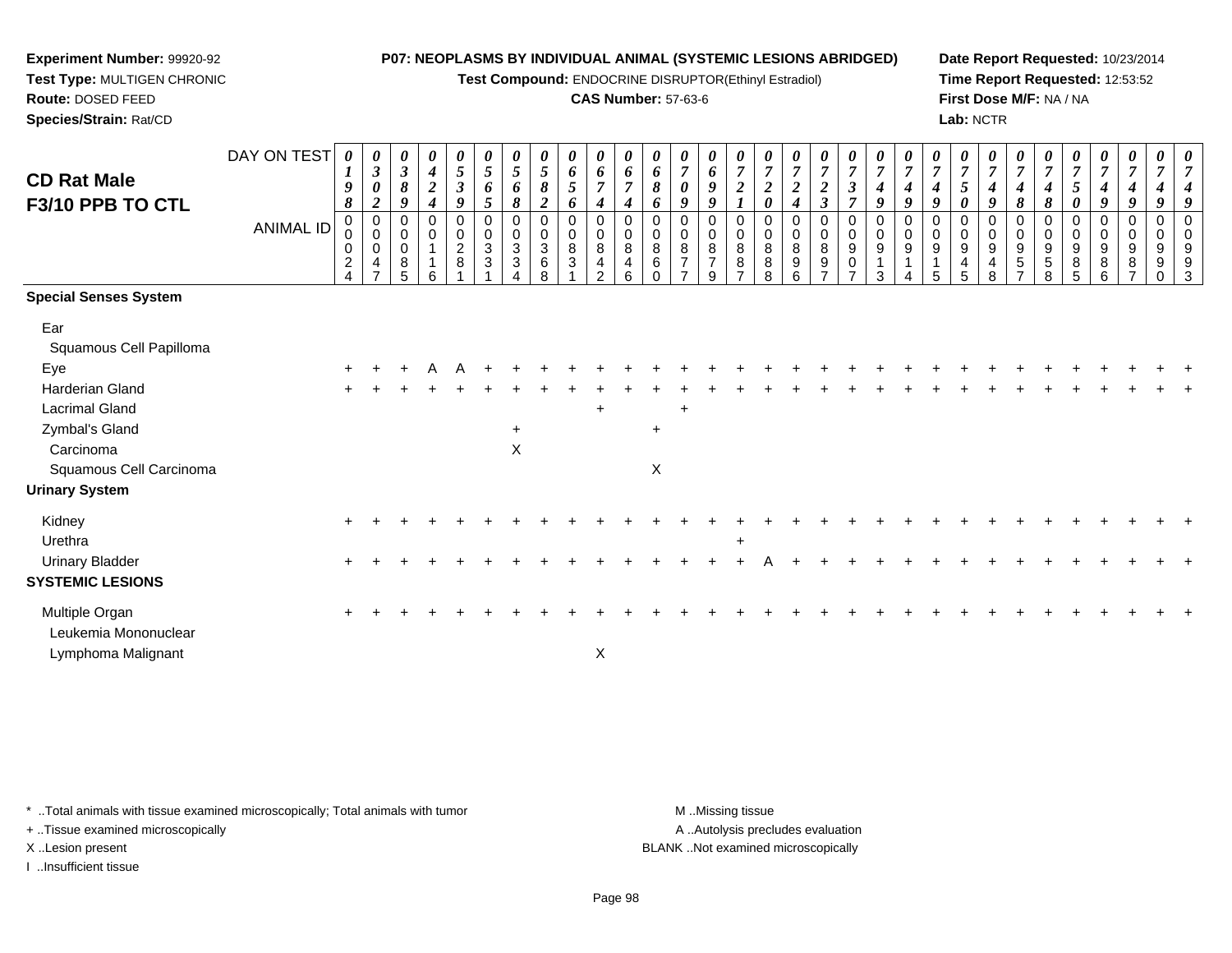**Test Compound:** ENDOCRINE DISRUPTOR(Ethinyl Estradiol)

# **CAS Number:** 57-63-6

**Date Report Requested:** 10/23/2014**Time Report Requested:** 12:53:52**First Dose M/F:** NA / NA**Lab:** NCTR

| <b>CD Rat Male</b><br>F3/10 PPB TO CTL                         | DAY ON TEST      | 0<br>5<br>3             | 0<br>7<br>5<br>$\boldsymbol{\beta}$       | 0<br>$\overline{7}$<br>5<br>$\boldsymbol{\beta}$ | 0<br>$\overline{7}$<br>5<br>$\boldsymbol{\mathfrak{z}}$ | 0<br>7<br>5<br>$\boldsymbol{4}$ | 0<br>7<br>5<br>4                        | 0<br>$\overline{7}$<br>$\mathfrak{s}$<br>4 | 0<br>$\overline{7}$<br>$\mathfrak{s}$<br>$\boldsymbol{4}$ | 0<br>$\overline{7}$<br>5<br>$\boldsymbol{4}$ | 0<br>$\overline{7}$<br>$\mathfrak{H}$<br>$\boldsymbol{4}$ | 0<br>$\overline{7}$<br>5<br>$\boldsymbol{4}$                | 0<br>7<br>5<br>5        | 0<br>$\boldsymbol{7}$<br>5<br>5 | 0<br>$\overline{7}$<br>5<br>5                     | 0<br>$\overline{7}$<br>$\sqrt{5}$<br>5 | 0<br>7<br>5<br>$\boldsymbol{4}$ | 0<br>$\overline{7}$<br>5<br>4 | 0<br>$\overline{7}$<br>$\sqrt{5}$<br>4                  | 0<br>7<br>5<br>4        |                       |
|----------------------------------------------------------------|------------------|-------------------------|-------------------------------------------|--------------------------------------------------|---------------------------------------------------------|---------------------------------|-----------------------------------------|--------------------------------------------|-----------------------------------------------------------|----------------------------------------------|-----------------------------------------------------------|-------------------------------------------------------------|-------------------------|---------------------------------|---------------------------------------------------|----------------------------------------|---------------------------------|-------------------------------|---------------------------------------------------------|-------------------------|-----------------------|
|                                                                | <b>ANIMAL ID</b> | 0<br>0<br>3<br>$\Omega$ | $\mathbf 0$<br>1<br>$\mathbf 0$<br>3<br>5 | $\Omega$<br>1<br>0<br>3<br>6                     | $\Omega$<br>1<br>$\mathbf 0$<br>3<br>$\mathsf{Q}$       | $\Omega$<br>0<br>6              | 0<br>$\mathbf 0$<br>6<br>$\mathfrak{p}$ | $\Omega$<br>0<br>6<br>3                    | $\mathbf 0$<br>$\mathbf{1}$<br>0<br>6<br>4                | $\Omega$<br>1<br>0<br>6<br>5                 | $\mathbf 0$<br>$\mathbf{1}$<br>0<br>6<br>8                | $\mathbf 0$<br>1<br>$\pmb{0}$<br>$\overline{7}$<br>$\Omega$ | $\Omega$<br>1<br>0<br>9 | $\Omega$<br>1<br>0<br>9<br>8    | $\mathbf 0$<br>1<br>$\mathbf{1}$<br>0<br>$\Omega$ | $\Omega$<br>1<br>$\mathbf{1}$<br>0     | $\Omega$<br>1<br>$\Omega$       | $\Omega$                      | $\mathbf 0$<br>$\mathbf{1}$<br>1<br>1<br>$\overline{7}$ | $\Omega$<br>1<br>1<br>8 | <i><b>*TOTALS</b></i> |
| <b>Alimentary System</b>                                       |                  |                         |                                           |                                                  |                                                         |                                 |                                         |                                            |                                                           |                                              |                                                           |                                                             |                         |                                 |                                                   |                                        |                                 |                               |                                                         |                         |                       |
| Esophagus                                                      |                  | ÷                       |                                           |                                                  |                                                         |                                 |                                         |                                            |                                                           |                                              |                                                           |                                                             |                         |                                 |                                                   |                                        |                                 |                               |                                                         |                         | 50                    |
| Intestine Large, Cecum                                         |                  |                         |                                           |                                                  |                                                         |                                 |                                         |                                            |                                                           |                                              |                                                           |                                                             |                         |                                 |                                                   |                                        |                                 |                               |                                                         |                         | 47                    |
| Intestine Large, Colon<br>Adenoma                              |                  |                         |                                           |                                                  |                                                         |                                 |                                         |                                            |                                                           |                                              |                                                           |                                                             |                         |                                 |                                                   |                                        |                                 |                               |                                                         |                         | 48<br>$\mathbf 1$     |
| Intestine Large, Rectum<br>Anus, Sarcoma                       |                  |                         |                                           |                                                  |                                                         |                                 |                                         |                                            |                                                           |                                              |                                                           |                                                             |                         |                                 |                                                   |                                        |                                 |                               |                                                         |                         | 48<br>$\mathbf 1$     |
| Intestine Small, Duodenum                                      |                  |                         |                                           |                                                  |                                                         |                                 |                                         |                                            |                                                           |                                              |                                                           |                                                             |                         |                                 |                                                   |                                        |                                 |                               |                                                         |                         | 47                    |
| Intestine Small, Ileum                                         |                  |                         |                                           |                                                  |                                                         |                                 |                                         |                                            |                                                           |                                              |                                                           |                                                             |                         |                                 |                                                   |                                        |                                 |                               |                                                         |                         | 47                    |
| Intestine Small, Jejunum                                       |                  |                         |                                           |                                                  |                                                         |                                 |                                         |                                            |                                                           |                                              |                                                           |                                                             |                         |                                 |                                                   |                                        |                                 |                               |                                                         |                         | 45                    |
| Liver                                                          |                  |                         |                                           |                                                  |                                                         |                                 |                                         |                                            |                                                           |                                              |                                                           |                                                             |                         |                                 |                                                   |                                        |                                 |                               |                                                         |                         | 50                    |
| Cholangioma                                                    |                  |                         |                                           |                                                  |                                                         |                                 |                                         |                                            | X                                                         |                                              |                                                           |                                                             |                         |                                 |                                                   |                                        |                                 |                               |                                                         |                         | $\mathbf{1}$          |
| Mesentery                                                      |                  |                         | +                                         |                                                  |                                                         |                                 |                                         |                                            |                                                           | $\ddot{}$                                    | $\ddot{}$                                                 |                                                             |                         |                                 |                                                   |                                        |                                 |                               | +                                                       |                         | 6                     |
| Squamous Cell Carcinoma, Metastatic,<br>Uncertain Primary Site |                  |                         |                                           |                                                  |                                                         |                                 |                                         |                                            |                                                           |                                              |                                                           |                                                             |                         |                                 |                                                   |                                        |                                 |                               | X                                                       |                         | $\mathbf{1}$          |
| Oral Mucosa                                                    |                  |                         |                                           |                                                  | $\ddot{}$                                               |                                 |                                         |                                            |                                                           |                                              |                                                           |                                                             |                         |                                 |                                                   |                                        |                                 |                               |                                                         |                         | 4                     |
| Squamous Cell Carcinoma                                        |                  |                         |                                           |                                                  |                                                         |                                 |                                         |                                            |                                                           |                                              |                                                           |                                                             |                         |                                 |                                                   |                                        |                                 |                               |                                                         |                         | $\mathbf{1}$          |
| Pancreas                                                       |                  |                         |                                           |                                                  |                                                         |                                 |                                         |                                            |                                                           |                                              |                                                           |                                                             |                         |                                 |                                                   |                                        |                                 |                               |                                                         |                         | 49                    |
| Salivary Glands                                                |                  | +                       |                                           |                                                  |                                                         |                                 |                                         |                                            |                                                           |                                              |                                                           |                                                             |                         |                                 |                                                   |                                        |                                 |                               |                                                         |                         | 49                    |
| Stomach, Forestomach                                           |                  |                         |                                           |                                                  |                                                         |                                 |                                         |                                            |                                                           |                                              |                                                           |                                                             |                         |                                 |                                                   |                                        |                                 |                               |                                                         |                         | 49                    |
| Stomach, Glandular                                             |                  |                         |                                           |                                                  |                                                         |                                 |                                         |                                            |                                                           |                                              |                                                           |                                                             |                         |                                 |                                                   |                                        |                                 |                               |                                                         |                         | 47                    |
| <b>Cardiovascular System</b>                                   |                  |                         |                                           |                                                  |                                                         |                                 |                                         |                                            |                                                           |                                              |                                                           |                                                             |                         |                                 |                                                   |                                        |                                 |                               |                                                         |                         |                       |
|                                                                |                  |                         |                                           |                                                  |                                                         |                                 |                                         |                                            |                                                           |                                              |                                                           |                                                             |                         |                                 |                                                   |                                        |                                 |                               |                                                         |                         |                       |

\* ..Total animals with tissue examined microscopically; Total animals with tumor **M** ...Missing tissue M ...Missing tissue

+ ..Tissue examined microscopically

**Experiment Number:** 99920-92**Test Type:** MULTIGEN CHRONIC

**Route:** DOSED FEED**Species/Strain:** Rat/CD

I ..Insufficient tissue

A ..Autolysis precludes evaluation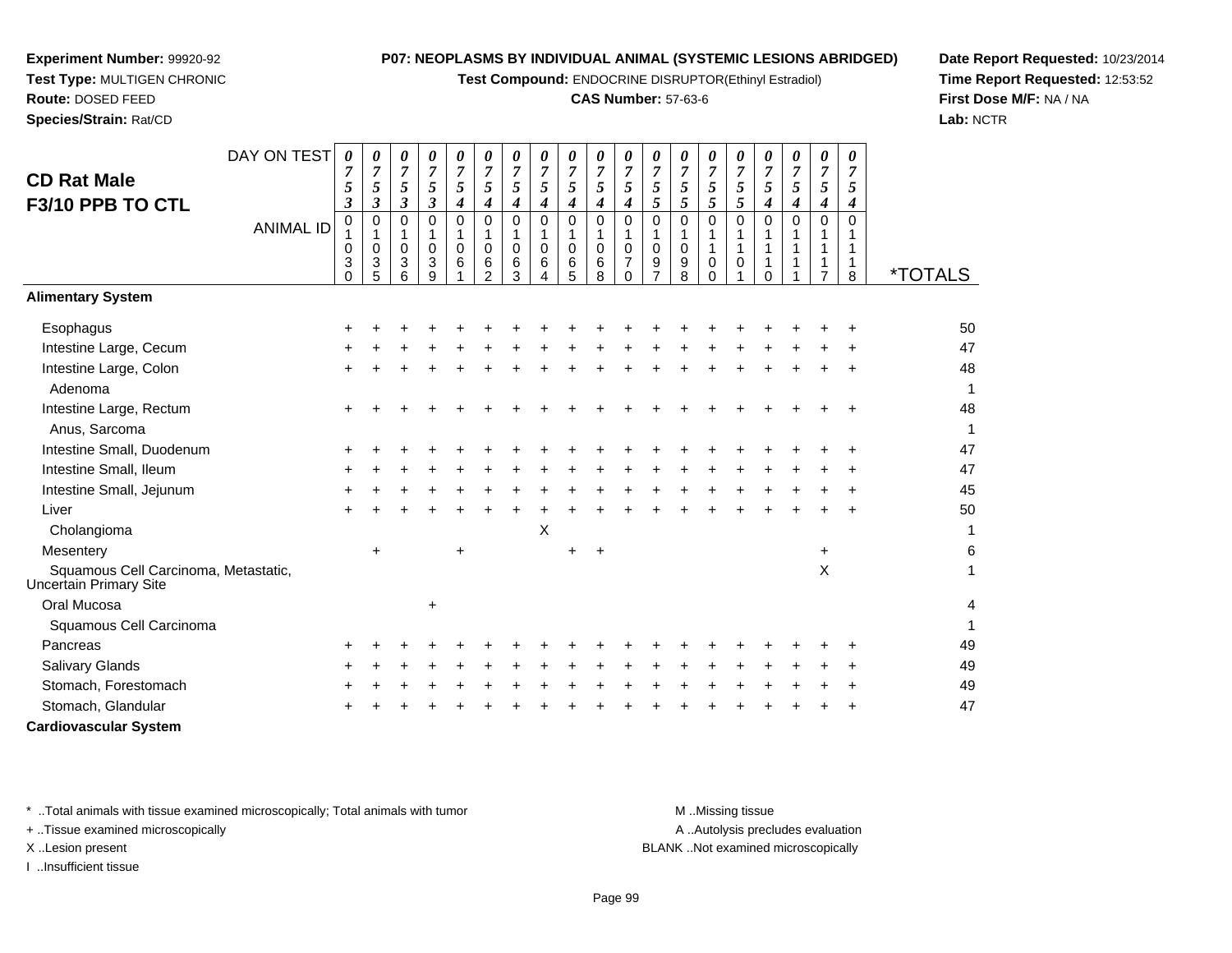**Test Compound:** ENDOCRINE DISRUPTOR(Ethinyl Estradiol)

# **CAS Number:** 57-63-6

**Date Report Requested:** 10/23/2014**Time Report Requested:** 12:53:52**First Dose M/F:** NA / NA**Lab:** NCTR

| <b>Route: DOSED FEED</b> |                  |        |        |        |        |        |        |        |             |
|--------------------------|------------------|--------|--------|--------|--------|--------|--------|--------|-------------|
| Species/Strain: Rat/CD   |                  |        |        |        |        |        |        |        |             |
| <b>CD Rat Male</b>       | DAY ON TEST      | 7      | 0<br>7 | 0<br>7 | 0<br>7 | 0<br>7 | 0<br>7 | 0<br>7 | 0<br>7<br>5 |
| F3/10 PPB TO CTL         |                  | 3<br>0 | 3<br>0 | 3<br>0 | 3<br>0 | 4<br>0 | 4      | 0      | 0           |
|                          | <b>ANIMAL ID</b> | 4      | 4      | 4      | 4      | 4      | 0<br>4 | 4      | 4           |

| <b>CD Rat Male</b><br>F3/10 PPB TO CTL | DAY ON TEST<br><b>ANIMAL ID</b> | 0<br>5<br>$\mathfrak{z}$<br>$\mathbf 0$<br>0<br>3<br>$\Omega$ | $\boldsymbol{\theta}$<br>7<br>5<br>$\boldsymbol{\beta}$<br>$\pmb{0}$<br>1<br>0<br>$\mathbf{3}$<br>5 | 0<br>$\overline{7}$<br>5<br>3<br>$\Omega$<br>0<br>3<br>6 | 0<br>$\overline{7}$<br>5<br>3<br>$\Omega$<br>0<br>3<br>9 | 0<br>7<br>5<br>4<br>$\Omega$<br>0<br>6 | 0<br>$\overline{7}$<br>5<br>4<br>$\Omega$<br>0<br>6<br>2 | $\theta$<br>7<br>5<br>4<br>$\Omega$<br>0<br>6<br>3 | 0<br>$\overline{7}$<br>5<br>4<br>$\Omega$<br>$\mathbf 0$<br>6 | 0<br>$\overline{7}$<br>5<br>4<br>$\mathbf 0$<br>1<br>$\pmb{0}$<br>6<br>5 | $\overline{7}$<br>5<br>4<br>$\Omega$<br>0<br>6<br>8 | 0<br>$\overline{7}$<br>5<br>4<br>$\Omega$<br>$\mathbf 0$<br>0 | $\overline{7}$<br>5<br>5<br>$\Omega$<br>0<br>9 | 0<br>$\overline{7}$<br>5<br>5<br>$\Omega$<br>0<br>9<br>8 | $\overline{7}$<br>5<br>5<br>$\Omega$<br>0<br>0 | 7<br>5<br>5<br>$\Omega$<br>0 | 0<br>$\overline{7}$<br>5<br>4<br>$\Omega$<br>$\Omega$ | 0<br>$\overline{7}$<br>5<br>4<br>$\Omega$ | 0<br>$\overline{7}$<br>5<br>4<br>$\Omega$ | 0<br>$\overline{7}$<br>5<br>4<br>$\Omega$<br>8 | <i><b>*TOTALS</b></i> |
|----------------------------------------|---------------------------------|---------------------------------------------------------------|-----------------------------------------------------------------------------------------------------|----------------------------------------------------------|----------------------------------------------------------|----------------------------------------|----------------------------------------------------------|----------------------------------------------------|---------------------------------------------------------------|--------------------------------------------------------------------------|-----------------------------------------------------|---------------------------------------------------------------|------------------------------------------------|----------------------------------------------------------|------------------------------------------------|------------------------------|-------------------------------------------------------|-------------------------------------------|-------------------------------------------|------------------------------------------------|-----------------------|
| <b>Blood Vessel</b>                    |                                 | $\pm$                                                         |                                                                                                     |                                                          |                                                          |                                        |                                                          |                                                    |                                                               |                                                                          |                                                     |                                                               |                                                |                                                          |                                                |                              |                                                       |                                           |                                           |                                                | 50                    |
| Heart                                  |                                 |                                                               |                                                                                                     |                                                          |                                                          |                                        |                                                          |                                                    |                                                               |                                                                          |                                                     |                                                               |                                                |                                                          |                                                |                              |                                                       |                                           |                                           |                                                | 50                    |
| <b>Endocrine System</b>                |                                 |                                                               |                                                                                                     |                                                          |                                                          |                                        |                                                          |                                                    |                                                               |                                                                          |                                                     |                                                               |                                                |                                                          |                                                |                              |                                                       |                                           |                                           |                                                |                       |
| <b>Adrenal Cortex</b>                  |                                 | ÷.                                                            |                                                                                                     |                                                          |                                                          |                                        |                                                          |                                                    |                                                               |                                                                          |                                                     |                                                               |                                                |                                                          |                                                |                              |                                                       |                                           |                                           |                                                | 49                    |
| Adenoma                                |                                 |                                                               | Χ                                                                                                   |                                                          |                                                          |                                        |                                                          |                                                    |                                                               |                                                                          |                                                     |                                                               |                                                |                                                          |                                                |                              |                                                       |                                           |                                           |                                                | 1                     |
| Adrenal Medulla                        |                                 | $\pm$                                                         |                                                                                                     |                                                          |                                                          |                                        |                                                          |                                                    |                                                               |                                                                          |                                                     |                                                               |                                                |                                                          |                                                |                              |                                                       |                                           |                                           |                                                | 49                    |
| Bilateral, Pheochromocytoma Benign     |                                 |                                                               |                                                                                                     |                                                          |                                                          |                                        |                                                          |                                                    |                                                               |                                                                          |                                                     |                                                               |                                                |                                                          |                                                |                              |                                                       |                                           |                                           |                                                | 1                     |
| Pheochromocytoma Benign                |                                 |                                                               |                                                                                                     |                                                          |                                                          |                                        |                                                          |                                                    |                                                               |                                                                          |                                                     |                                                               |                                                |                                                          |                                                |                              |                                                       |                                           |                                           |                                                | 5                     |
| Pheochromocytoma Malignant             |                                 |                                                               |                                                                                                     |                                                          |                                                          |                                        |                                                          |                                                    |                                                               |                                                                          |                                                     |                                                               |                                                |                                                          | X                                              |                              |                                                       |                                           |                                           |                                                | $\overline{c}$        |
| Islets, Pancreatic                     |                                 |                                                               |                                                                                                     |                                                          |                                                          |                                        |                                                          |                                                    |                                                               |                                                                          |                                                     |                                                               |                                                |                                                          |                                                |                              |                                                       |                                           |                                           |                                                | 50                    |
| Adenoma                                |                                 |                                                               |                                                                                                     |                                                          | Χ                                                        |                                        |                                                          | $\pmb{\times}$                                     |                                                               |                                                                          |                                                     |                                                               |                                                |                                                          |                                                |                              |                                                       |                                           |                                           |                                                | 3                     |
| Parathyroid Gland                      |                                 | $\ddot{}$                                                     |                                                                                                     |                                                          |                                                          |                                        |                                                          |                                                    |                                                               |                                                                          |                                                     |                                                               |                                                |                                                          |                                                |                              |                                                       |                                           |                                           |                                                | 50                    |
| <b>Pituitary Gland</b>                 |                                 | ÷.                                                            |                                                                                                     |                                                          |                                                          |                                        |                                                          |                                                    |                                                               |                                                                          |                                                     |                                                               |                                                |                                                          |                                                |                              |                                                       |                                           |                                           |                                                | 49                    |
| Pars Distalis, Adenoma                 |                                 |                                                               | $\boldsymbol{\mathsf{X}}$                                                                           |                                                          | Χ                                                        |                                        | $\mathsf{X}$                                             | $\times$                                           |                                                               |                                                                          |                                                     |                                                               | X                                              |                                                          | Χ                                              |                              | Χ                                                     |                                           |                                           |                                                | 18                    |
| Pars Intermed, Adenoma                 |                                 |                                                               |                                                                                                     |                                                          |                                                          |                                        |                                                          |                                                    |                                                               | Х                                                                        |                                                     |                                                               |                                                |                                                          |                                                |                              |                                                       |                                           |                                           |                                                | 1                     |
| <b>Thyroid Gland</b>                   |                                 |                                                               |                                                                                                     |                                                          |                                                          |                                        |                                                          |                                                    |                                                               |                                                                          |                                                     |                                                               |                                                |                                                          |                                                |                              |                                                       |                                           |                                           |                                                | 50                    |
| C Cell, Adenoma                        |                                 |                                                               |                                                                                                     |                                                          |                                                          |                                        |                                                          |                                                    |                                                               |                                                                          |                                                     |                                                               |                                                |                                                          |                                                |                              |                                                       |                                           |                                           |                                                | 1                     |
| C Cell, Carcinoma                      |                                 |                                                               |                                                                                                     |                                                          |                                                          | X                                      |                                                          |                                                    |                                                               |                                                                          | $\boldsymbol{\mathsf{X}}$                           |                                                               |                                                |                                                          |                                                |                              |                                                       |                                           |                                           |                                                | 3                     |
| <b>General Body System</b>             |                                 |                                                               |                                                                                                     |                                                          |                                                          |                                        |                                                          |                                                    |                                                               |                                                                          |                                                     |                                                               |                                                |                                                          |                                                |                              |                                                       |                                           |                                           |                                                |                       |

NONE**Genital System**

\* ..Total animals with tissue examined microscopically; Total animals with tumor **M** . Missing tissue M ..Missing tissue

+ ..Tissue examined microscopically

**Experiment Number:** 99920-92**Test Type:** MULTIGEN CHRONIC

I ..Insufficient tissue

A .. Autolysis precludes evaluation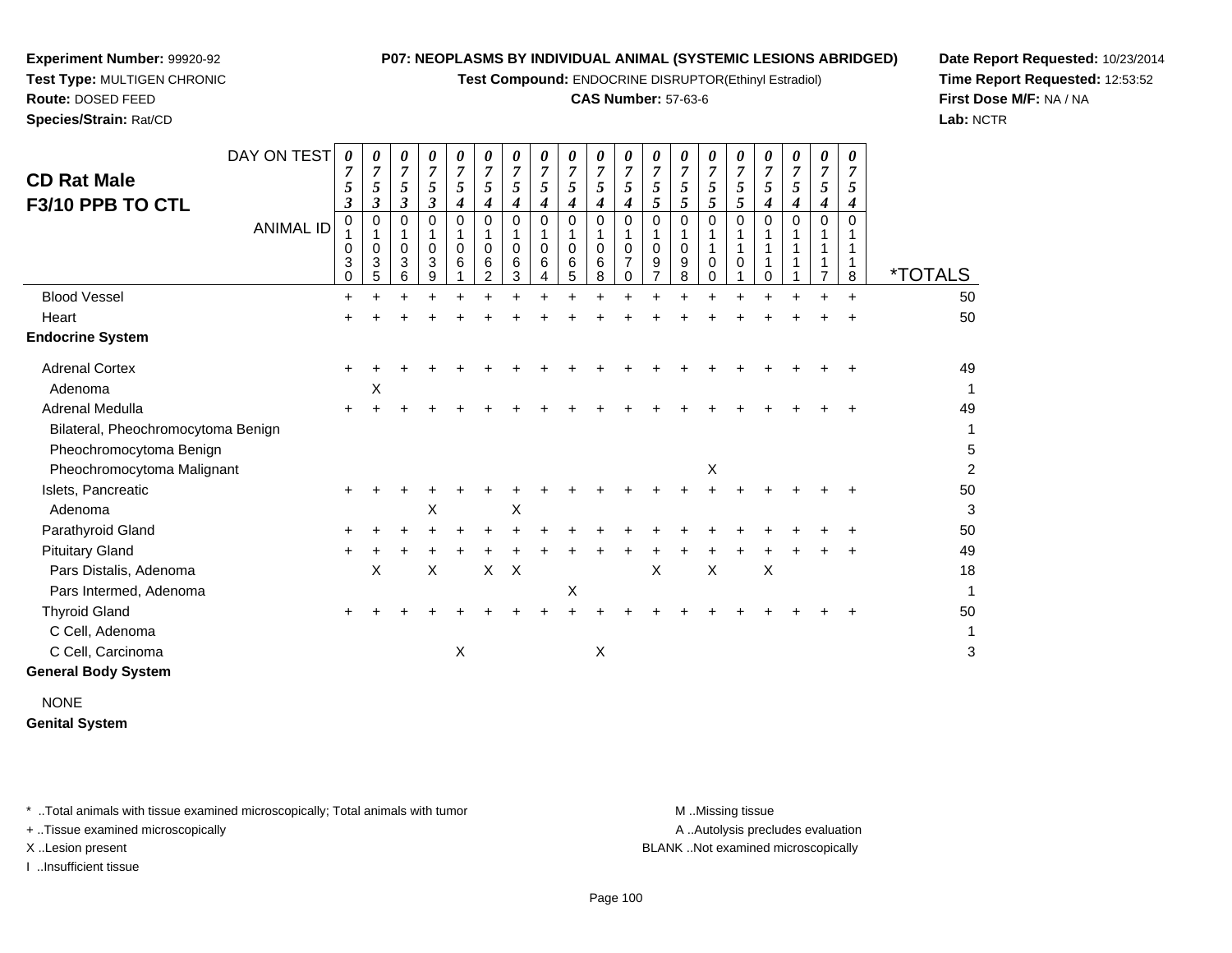**Test Compound:** ENDOCRINE DISRUPTOR(Ethinyl Estradiol)

# **CAS Number:** 57-63-6

**Date Report Requested:** 10/23/2014**Time Report Requested:** 12:53:53**First Dose M/F:** NA / NA**Lab:** NCTR

**Species/Strain:** Rat/CD

**Experiment Number:** 99920-92

| <b>CD Rat Male</b><br>F3/10 PPB TO CTL | DAY ON TEST<br><b>ANIMAL ID</b> | 0<br>$\overline{7}$<br>5<br>$\boldsymbol{\beta}$<br>$\pmb{0}$<br>0<br>3<br>0 | 0<br>$\boldsymbol{7}$<br>5<br>3<br>$\boldsymbol{0}$<br>1<br>0<br>3<br>5 | 0<br>$\boldsymbol{7}$<br>5<br>$\boldsymbol{\beta}$<br>$\pmb{0}$<br>1<br>$\mathbf 0$<br>$\mathbf{3}$<br>6 | 0<br>$\boldsymbol{7}$<br>5<br>$\boldsymbol{\beta}$<br>$\mathbf 0$<br>$\mathbf{1}$<br>$\mathbf 0$<br>3<br>9 | 0<br>$\overline{7}$<br>5<br>4<br>$\Omega$<br>1<br>$\Omega$<br>6 | 0<br>$\overline{7}$<br>$\mathfrak{s}$<br>4<br>$\mathbf 0$<br>1<br>$\mathbf 0$<br>6<br>$\overline{c}$ | 0<br>$\boldsymbol{7}$<br>$\sqrt{5}$<br>4<br>0<br>1<br>0<br>6<br>3 | 0<br>$\overline{7}$<br>5<br>$\boldsymbol{4}$<br>$\pmb{0}$<br>$\mathbf{1}$<br>$\mathbf 0$<br>$\,6\,$<br>4 | 0<br>$\boldsymbol{7}$<br>5<br>$\boldsymbol{4}$<br>$\mathbf 0$<br>$\mathbf{1}$<br>$\mathbf 0$<br>$\,6$<br>5 | 0<br>$\overline{7}$<br>$\sqrt{5}$<br>4<br>$\mathbf 0$<br>1<br>$\mathbf 0$<br>6<br>8 | 0<br>$\boldsymbol{7}$<br>5<br>4<br>$\mathbf 0$<br>1<br>$\mathbf 0$<br>$\overline{7}$<br>0 | 0<br>$\boldsymbol{7}$<br>$\sqrt{5}$<br>5<br>0<br>1<br>0<br>9<br>7 | 0<br>$\boldsymbol{7}$<br>5<br>5<br>$\pmb{0}$<br>$\mathbf{1}$<br>$\pmb{0}$<br>9<br>8 | 0<br>$\boldsymbol{7}$<br>5<br>5<br>0<br>1<br>1<br>$\mathbf 0$<br>$\Omega$ | 0<br>$\overline{7}$<br>$\sqrt{5}$<br>$\sqrt{5}$<br>$\Omega$<br>0 | 0<br>$\overline{7}$<br>$5\overline{)}$<br>4<br>$\Omega$<br>0 | 0<br>$\overline{7}$<br>5<br>4<br>0<br>1<br>1<br>1 | 0<br>$\overline{7}$<br>5<br>$\boldsymbol{4}$<br>$\pmb{0}$<br>1<br>1<br>$\mathbf{1}$<br>$\overline{7}$ | 0<br>$\overline{7}$<br>$\sqrt{5}$<br>$\boldsymbol{4}$<br>$\Omega$<br>1<br>1<br>$\mathbf{1}$<br>8 | <i><b>*TOTALS</b></i> |
|----------------------------------------|---------------------------------|------------------------------------------------------------------------------|-------------------------------------------------------------------------|----------------------------------------------------------------------------------------------------------|------------------------------------------------------------------------------------------------------------|-----------------------------------------------------------------|------------------------------------------------------------------------------------------------------|-------------------------------------------------------------------|----------------------------------------------------------------------------------------------------------|------------------------------------------------------------------------------------------------------------|-------------------------------------------------------------------------------------|-------------------------------------------------------------------------------------------|-------------------------------------------------------------------|-------------------------------------------------------------------------------------|---------------------------------------------------------------------------|------------------------------------------------------------------|--------------------------------------------------------------|---------------------------------------------------|-------------------------------------------------------------------------------------------------------|--------------------------------------------------------------------------------------------------|-----------------------|
| <b>Coagulating Gland</b>               |                                 | $\ddot{}$                                                                    | $\ddot{}$                                                               |                                                                                                          | $\ddot{}$                                                                                                  |                                                                 | +                                                                                                    | $\ddot{}$                                                         |                                                                                                          | $\ddot{}$                                                                                                  | $\ddot{}$                                                                           |                                                                                           | +                                                                 |                                                                                     | $\ddot{}$                                                                 |                                                                  |                                                              | +                                                 | +                                                                                                     | $+$                                                                                              | 48                    |
| Epididymis                             |                                 | +                                                                            |                                                                         |                                                                                                          |                                                                                                            |                                                                 |                                                                                                      |                                                                   |                                                                                                          |                                                                                                            |                                                                                     |                                                                                           |                                                                   |                                                                                     |                                                                           |                                                                  |                                                              |                                                   |                                                                                                       |                                                                                                  | 50                    |
| <b>Preputial Gland</b>                 |                                 |                                                                              |                                                                         |                                                                                                          |                                                                                                            |                                                                 |                                                                                                      |                                                                   |                                                                                                          |                                                                                                            |                                                                                     |                                                                                           |                                                                   |                                                                                     |                                                                           |                                                                  |                                                              |                                                   |                                                                                                       |                                                                                                  | 50                    |
| Squamous Cell Carcinoma                |                                 |                                                                              |                                                                         |                                                                                                          |                                                                                                            |                                                                 |                                                                                                      |                                                                   |                                                                                                          |                                                                                                            |                                                                                     |                                                                                           |                                                                   |                                                                                     |                                                                           |                                                                  |                                                              |                                                   |                                                                                                       |                                                                                                  | $\overline{4}$        |
| Prostate, Dorsal/Lateral Lobe          |                                 |                                                                              |                                                                         |                                                                                                          |                                                                                                            |                                                                 |                                                                                                      |                                                                   |                                                                                                          |                                                                                                            |                                                                                     |                                                                                           |                                                                   |                                                                                     |                                                                           |                                                                  |                                                              |                                                   |                                                                                                       |                                                                                                  | 50                    |
| Prostate, Ventral Lobe                 |                                 | ٠                                                                            |                                                                         |                                                                                                          |                                                                                                            |                                                                 |                                                                                                      |                                                                   |                                                                                                          |                                                                                                            |                                                                                     |                                                                                           |                                                                   |                                                                                     |                                                                           |                                                                  |                                                              |                                                   |                                                                                                       |                                                                                                  | 50                    |
| <b>Rete Testes</b>                     |                                 |                                                                              |                                                                         |                                                                                                          | м                                                                                                          |                                                                 | м                                                                                                    |                                                                   |                                                                                                          |                                                                                                            |                                                                                     |                                                                                           |                                                                   |                                                                                     |                                                                           |                                                                  |                                                              |                                                   | M                                                                                                     |                                                                                                  | 43                    |
| Seminal Vesicle                        |                                 |                                                                              |                                                                         |                                                                                                          |                                                                                                            |                                                                 |                                                                                                      |                                                                   |                                                                                                          |                                                                                                            |                                                                                     |                                                                                           |                                                                   |                                                                                     |                                                                           |                                                                  |                                                              |                                                   |                                                                                                       |                                                                                                  | 47                    |
| <b>Testes</b>                          |                                 |                                                                              |                                                                         |                                                                                                          |                                                                                                            |                                                                 |                                                                                                      |                                                                   |                                                                                                          |                                                                                                            |                                                                                     |                                                                                           |                                                                   |                                                                                     |                                                                           |                                                                  |                                                              |                                                   |                                                                                                       |                                                                                                  | 50                    |
| <b>Hematopoietic System</b>            |                                 |                                                                              |                                                                         |                                                                                                          |                                                                                                            |                                                                 |                                                                                                      |                                                                   |                                                                                                          |                                                                                                            |                                                                                     |                                                                                           |                                                                   |                                                                                     |                                                                           |                                                                  |                                                              |                                                   |                                                                                                       |                                                                                                  |                       |
| <b>Bone Marrow</b>                     |                                 | ٠                                                                            |                                                                         |                                                                                                          |                                                                                                            |                                                                 |                                                                                                      |                                                                   |                                                                                                          |                                                                                                            |                                                                                     |                                                                                           |                                                                   |                                                                                     |                                                                           |                                                                  |                                                              |                                                   |                                                                                                       |                                                                                                  | 50                    |
| Lymph Node                             |                                 |                                                                              |                                                                         |                                                                                                          |                                                                                                            |                                                                 |                                                                                                      |                                                                   |                                                                                                          |                                                                                                            |                                                                                     |                                                                                           |                                                                   |                                                                                     |                                                                           |                                                                  |                                                              |                                                   |                                                                                                       |                                                                                                  | 13                    |
| Lymph Node, Mandibular                 |                                 |                                                                              |                                                                         |                                                                                                          |                                                                                                            |                                                                 |                                                                                                      |                                                                   |                                                                                                          |                                                                                                            |                                                                                     |                                                                                           |                                                                   |                                                                                     |                                                                           |                                                                  |                                                              |                                                   |                                                                                                       |                                                                                                  | 50                    |
| Lymph Node, Mesenteric                 |                                 | ٠                                                                            |                                                                         |                                                                                                          |                                                                                                            |                                                                 |                                                                                                      |                                                                   |                                                                                                          |                                                                                                            |                                                                                     |                                                                                           |                                                                   |                                                                                     |                                                                           |                                                                  |                                                              |                                                   |                                                                                                       |                                                                                                  | 49                    |
| Spleen                                 |                                 |                                                                              |                                                                         |                                                                                                          |                                                                                                            |                                                                 |                                                                                                      |                                                                   |                                                                                                          |                                                                                                            |                                                                                     |                                                                                           |                                                                   |                                                                                     |                                                                           |                                                                  |                                                              |                                                   |                                                                                                       |                                                                                                  | 49                    |
| Thymus                                 |                                 |                                                                              |                                                                         |                                                                                                          |                                                                                                            |                                                                 |                                                                                                      |                                                                   |                                                                                                          |                                                                                                            |                                                                                     |                                                                                           |                                                                   |                                                                                     |                                                                           |                                                                  |                                                              |                                                   |                                                                                                       |                                                                                                  | 47                    |
| <b>Integumentary System</b>            |                                 |                                                                              |                                                                         |                                                                                                          |                                                                                                            |                                                                 |                                                                                                      |                                                                   |                                                                                                          |                                                                                                            |                                                                                     |                                                                                           |                                                                   |                                                                                     |                                                                           |                                                                  |                                                              |                                                   |                                                                                                       |                                                                                                  |                       |
| <b>Mammary Gland</b>                   |                                 |                                                                              |                                                                         |                                                                                                          |                                                                                                            |                                                                 |                                                                                                      |                                                                   |                                                                                                          |                                                                                                            |                                                                                     |                                                                                           |                                                                   |                                                                                     |                                                                           |                                                                  |                                                              |                                                   |                                                                                                       |                                                                                                  | 40                    |
| Skin                                   |                                 |                                                                              |                                                                         |                                                                                                          |                                                                                                            |                                                                 |                                                                                                      |                                                                   |                                                                                                          |                                                                                                            |                                                                                     |                                                                                           |                                                                   |                                                                                     |                                                                           |                                                                  |                                                              |                                                   |                                                                                                       |                                                                                                  | 50                    |
| Basal Cell Adenoma                     |                                 |                                                                              |                                                                         |                                                                                                          |                                                                                                            |                                                                 |                                                                                                      |                                                                   |                                                                                                          |                                                                                                            |                                                                                     |                                                                                           |                                                                   |                                                                                     |                                                                           |                                                                  |                                                              |                                                   |                                                                                                       |                                                                                                  | 1                     |
| Fibroma                                |                                 |                                                                              |                                                                         |                                                                                                          |                                                                                                            |                                                                 |                                                                                                      |                                                                   |                                                                                                          |                                                                                                            |                                                                                     |                                                                                           |                                                                   |                                                                                     |                                                                           |                                                                  |                                                              |                                                   |                                                                                                       |                                                                                                  | 1                     |
| Keratoacanthoma                        |                                 |                                                                              |                                                                         |                                                                                                          |                                                                                                            |                                                                 | X                                                                                                    |                                                                   |                                                                                                          |                                                                                                            | X                                                                                   |                                                                                           |                                                                   |                                                                                     |                                                                           |                                                                  |                                                              |                                                   |                                                                                                       |                                                                                                  | 3                     |
|                                        |                                 |                                                                              |                                                                         |                                                                                                          |                                                                                                            |                                                                 |                                                                                                      |                                                                   |                                                                                                          |                                                                                                            |                                                                                     |                                                                                           |                                                                   |                                                                                     |                                                                           |                                                                  |                                                              |                                                   |                                                                                                       |                                                                                                  |                       |

\* ..Total animals with tissue examined microscopically; Total animals with tumor **M** . Missing tissue M ..Missing tissue A ..Autolysis precludes evaluation + ..Tissue examined microscopically X ..Lesion present BLANK ..Not examined microscopicallyI ..Insufficient tissue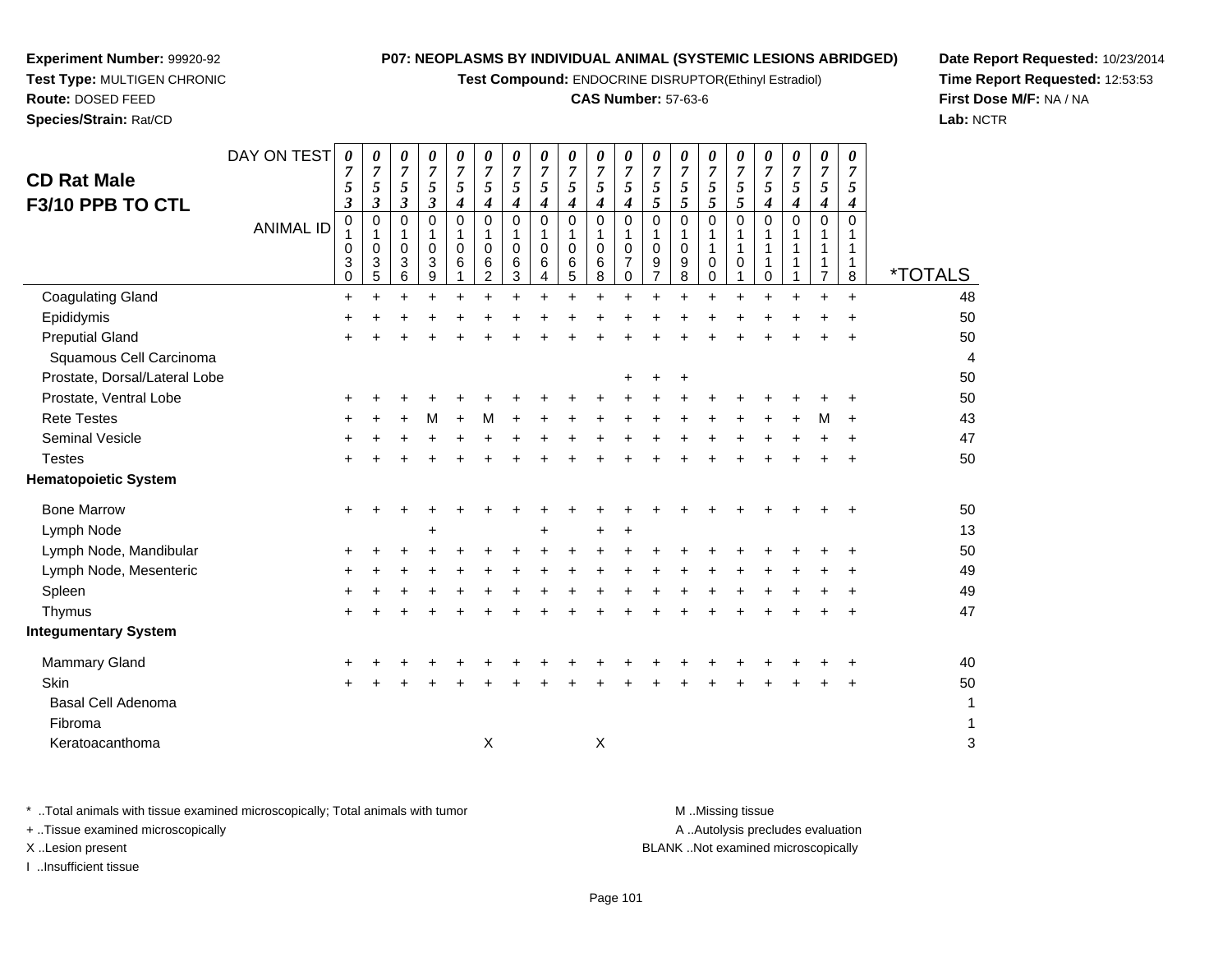**Test Compound:** ENDOCRINE DISRUPTOR(Ethinyl Estradiol)

# **CAS Number:** 57-63-6

**Date Report Requested:** 10/23/2014 **Time Report Requested:** 12:53:53**First Dose M/F:** NA / NA**Lab:** NCTR

 $\overline{2}$ 

| <b>CD Rat Male</b><br>F3/10 PPB TO CTL                                         | DAY ON TEST<br><b>ANIMAL ID</b> | 0<br>$\overline{7}$<br>5<br>3<br>$\mathbf 0$<br>0<br>3<br>$\Omega$ | 0<br>$\overline{7}$<br>5<br>3<br>$\mathbf 0$<br>1<br>$\mathbf 0$<br>3<br>5 | 0<br>$\overline{7}$<br>5<br>3<br>$\Omega$<br>$\mathbf 0$<br>3<br>6 | 0<br>$\overline{7}$<br>5<br>3<br>$\Omega$<br>$\mathbf 0$<br>3<br>9 | 0<br>$\overline{7}$<br>5<br>4<br>$\Omega$<br>0<br>6 | 0<br>$\overline{7}$<br>$\mathfrak{s}$<br>4<br>$\mathbf 0$<br>1<br>$\mathbf 0$<br>6<br>$\overline{2}$ | 0<br>$\overline{7}$<br>5<br>4<br>$\mathbf 0$<br>1<br>$\mathbf 0$<br>6<br>3 | 0<br>$\overline{7}$<br>5<br>$\boldsymbol{4}$<br>$\Omega$<br>$\mathbf 0$<br>6<br>4 | 0<br>$\overline{7}$<br>5<br>4<br>$\Omega$<br>$\mathbf 0$<br>6<br>5 | 0<br>7<br>5<br>4<br>$\Omega$<br>$\mathbf 0$<br>6<br>8 | 0<br>$\overline{7}$<br>5<br>4<br>$\mathbf 0$<br>1<br>0<br>$\overline{7}$<br>$\Omega$ | 0<br>$\overline{7}$<br>5<br>5<br>$\Omega$<br>1<br>$\mathbf 0$<br>9 | 0<br>$\overline{7}$<br>5<br>5<br>$\Omega$<br>$\mathbf 0$<br>9<br>8 | 0<br>7<br>5<br>5<br>$\Omega$<br>1<br>$\mathbf 0$<br>$\Omega$ | 0<br>7<br>5<br>5<br>$\overline{0}$<br>1<br>0 | 0<br>$\overline{7}$<br>$\mathfrak{s}$<br>$\boldsymbol{4}$<br>$\Omega$<br>$\mathbf{1}$<br>1<br>$\Omega$ | 0<br>$\overline{7}$<br>5<br>4<br>$\Omega$<br>1 | 0<br>$\overline{7}$<br>5<br>4<br>$\Omega$<br>$\mathbf 1$<br>$\overline{7}$ | 0<br>7<br>5<br>4<br>$\Omega$<br>1<br>1<br>8 | <i><b>*TOTALS</b></i> |
|--------------------------------------------------------------------------------|---------------------------------|--------------------------------------------------------------------|----------------------------------------------------------------------------|--------------------------------------------------------------------|--------------------------------------------------------------------|-----------------------------------------------------|------------------------------------------------------------------------------------------------------|----------------------------------------------------------------------------|-----------------------------------------------------------------------------------|--------------------------------------------------------------------|-------------------------------------------------------|--------------------------------------------------------------------------------------|--------------------------------------------------------------------|--------------------------------------------------------------------|--------------------------------------------------------------|----------------------------------------------|--------------------------------------------------------------------------------------------------------|------------------------------------------------|----------------------------------------------------------------------------|---------------------------------------------|-----------------------|
| Schwannoma Malignant<br><b>Musculoskeletal System</b>                          |                                 |                                                                    |                                                                            |                                                                    |                                                                    |                                                     |                                                                                                      |                                                                            |                                                                                   |                                                                    |                                                       |                                                                                      |                                                                    |                                                                    |                                                              |                                              |                                                                                                        |                                                |                                                                            |                                             |                       |
| <b>Bone</b><br>Bone, Femur<br><b>Skeletal Muscle</b><br><b>Nervous System</b>  |                                 |                                                                    |                                                                            |                                                                    |                                                                    |                                                     |                                                                                                      |                                                                            |                                                                                   |                                                                    |                                                       |                                                                                      |                                                                    |                                                                    |                                                              |                                              |                                                                                                        |                                                |                                                                            |                                             | 1<br>50<br>3          |
| Brain, Brain Stem<br>Brain, Cerebellum                                         |                                 |                                                                    |                                                                            |                                                                    |                                                                    |                                                     |                                                                                                      |                                                                            |                                                                                   |                                                                    |                                                       |                                                                                      |                                                                    |                                                                    |                                                              |                                              |                                                                                                        |                                                |                                                                            |                                             | 50<br>50              |
| <b>Granular Cell Tumor Malignant</b><br>Brain, Cerebrum                        |                                 |                                                                    |                                                                            |                                                                    |                                                                    |                                                     |                                                                                                      |                                                                            |                                                                                   |                                                                    |                                                       |                                                                                      |                                                                    |                                                                    |                                                              |                                              |                                                                                                        |                                                | +                                                                          | X<br>$\ddot{}$                              | 50                    |
| <b>Granular Cell Tumor Malignant</b><br>Peripheral Nerve                       |                                 |                                                                    |                                                                            |                                                                    |                                                                    |                                                     |                                                                                                      |                                                                            |                                                                                   |                                                                    |                                                       |                                                                                      |                                                                    |                                                                    |                                                              |                                              |                                                                                                        |                                                |                                                                            |                                             | $\overline{a}$        |
| Spinal Cord<br><b>Respiratory System</b>                                       |                                 |                                                                    |                                                                            |                                                                    |                                                                    |                                                     |                                                                                                      |                                                                            |                                                                                   |                                                                    |                                                       |                                                                                      |                                                                    |                                                                    |                                                              |                                              |                                                                                                        |                                                |                                                                            |                                             | O                     |
| Lung<br>Alveolar/Bronchiolar Adenoma<br>Schwannoma Malignant, Metastatic, Skin |                                 |                                                                    |                                                                            |                                                                    |                                                                    |                                                     |                                                                                                      |                                                                            |                                                                                   |                                                                    |                                                       |                                                                                      |                                                                    |                                                                    |                                                              |                                              |                                                                                                        |                                                |                                                                            |                                             | 48<br>1<br>1          |
| Squamous Cell Carcinoma, Metastatic,<br>Uncertain Primary Site                 |                                 |                                                                    |                                                                            |                                                                    |                                                                    |                                                     |                                                                                                      |                                                                            |                                                                                   |                                                                    |                                                       |                                                                                      |                                                                    |                                                                    |                                                              |                                              |                                                                                                        |                                                | X                                                                          |                                             | 1                     |
| Nose<br>Trachea                                                                |                                 |                                                                    |                                                                            |                                                                    |                                                                    |                                                     |                                                                                                      |                                                                            |                                                                                   |                                                                    |                                                       |                                                                                      |                                                                    |                                                                    |                                                              |                                              |                                                                                                        |                                                |                                                                            |                                             | 49<br>50              |
|                                                                                |                                 |                                                                    |                                                                            |                                                                    |                                                                    |                                                     |                                                                                                      |                                                                            |                                                                                   |                                                                    |                                                       |                                                                                      |                                                                    |                                                                    |                                                              |                                              |                                                                                                        |                                                |                                                                            |                                             |                       |

**Experiment Number:** 99920-92**Test Type:** MULTIGEN CHRONIC

| * Total animals with tissue examined microscopically; Total animals with tumor | M Missing tissue                   |
|--------------------------------------------------------------------------------|------------------------------------|
| + Tissue examined microscopically                                              | A Autolysis precludes evaluation   |
| X Lesion present                                                               | BLANK Not examined microscopically |
| …Insufficient tissue                                                           |                                    |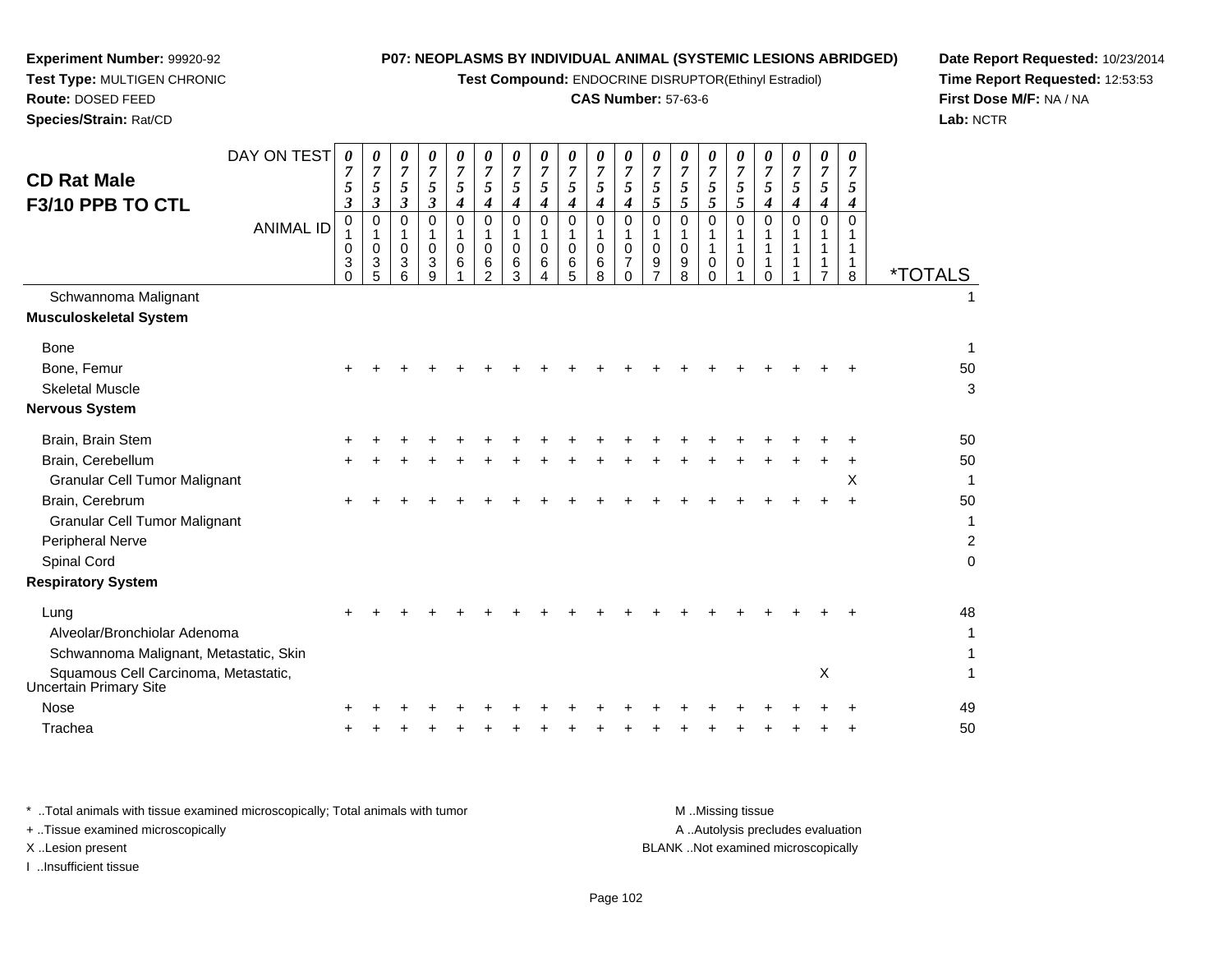*0 7*

**Test Compound:** ENDOCRINE DISRUPTOR(Ethinyl Estradiol)

# **CAS Number:** 57-63-6

**Date Report Requested:** 10/23/2014**Time Report Requested:** 12:53:53**First Dose M/F:** NA / NA**Lab:** NCTR

A .. Autolysis precludes evaluation

\* ..Total animals with tissue examined microscopically; Total animals with tumor **M** ...Missing tissue M ...Missing tissue

+ ..Tissue examined microscopically

I ..Insufficient tissue

|                              | <b>ANIMAL ID</b> | 0<br>$\mathbf 0$<br>3<br>$\Omega$ | O<br>$\pmb{0}$<br>3<br>5 | 0<br>$\pmb{0}$<br>3<br>6 | 0<br>0<br>3<br>9 | 0<br>$\mathsf 0$<br>6 | 0<br>$\mathbf{1}$<br>$\pmb{0}$<br>$\,6\,$<br>$\mathfrak{p}$ | 0<br>$\mathbf 0$<br>6<br>3 | 0<br>$\mathbf 1$<br>$\mathbf 0$<br>6 | 0<br>$\mathbf 1$<br>$\mathsf 0$<br>6<br>5 | 0<br>$\begin{smallmatrix}1\\0\end{smallmatrix}$<br>$\,6\,$<br>8 | 0<br>0<br>0 | 0<br>$\pmb{0}$<br>9 | 0<br>1<br>$\pmb{0}$<br>$9\,$<br>8 | 0<br>$\mathbf{1}$<br>$\mathbf 0$<br>$\Omega$ | 0<br>1<br>$\mathbf 0$ | 0<br>$\Omega$ | 0 | 0 | 0<br>8    | <i><b>*TOTALS</b></i>   |
|------------------------------|------------------|-----------------------------------|--------------------------|--------------------------|------------------|-----------------------|-------------------------------------------------------------|----------------------------|--------------------------------------|-------------------------------------------|-----------------------------------------------------------------|-------------|---------------------|-----------------------------------|----------------------------------------------|-----------------------|---------------|---|---|-----------|-------------------------|
| <b>Special Senses System</b> |                  |                                   |                          |                          |                  |                       |                                                             |                            |                                      |                                           |                                                                 |             |                     |                                   |                                              |                       |               |   |   |           |                         |
| Ear                          |                  | $\ddot{}$                         |                          |                          |                  |                       |                                                             |                            |                                      |                                           |                                                                 |             |                     |                                   |                                              |                       |               |   |   |           | 1                       |
| Squamous Cell Papilloma      |                  | X                                 |                          |                          |                  |                       |                                                             |                            |                                      |                                           |                                                                 |             |                     |                                   |                                              |                       |               |   |   |           | 1                       |
| Eye                          |                  | +                                 |                          |                          |                  |                       |                                                             |                            |                                      |                                           |                                                                 |             |                     |                                   |                                              |                       |               |   |   |           | 48                      |
| Harderian Gland              |                  |                                   |                          |                          |                  |                       |                                                             |                            |                                      |                                           |                                                                 |             |                     |                                   |                                              |                       |               |   |   | $\ddot{}$ | 50                      |
| Lacrimal Gland               |                  |                                   |                          |                          |                  |                       |                                                             |                            |                                      |                                           |                                                                 |             |                     |                                   |                                              |                       |               |   |   |           | $\overline{\mathbf{c}}$ |
| Zymbal's Gland               |                  |                                   |                          |                          |                  |                       |                                                             |                            |                                      |                                           |                                                                 |             |                     |                                   |                                              |                       |               |   |   |           | 2                       |
| Carcinoma                    |                  |                                   |                          |                          |                  |                       |                                                             |                            |                                      |                                           |                                                                 |             |                     |                                   |                                              |                       |               |   |   |           |                         |
| Squamous Cell Carcinoma      |                  |                                   |                          |                          |                  |                       |                                                             |                            |                                      |                                           |                                                                 |             |                     |                                   |                                              |                       |               |   |   |           | 1                       |
| <b>Urinary System</b>        |                  |                                   |                          |                          |                  |                       |                                                             |                            |                                      |                                           |                                                                 |             |                     |                                   |                                              |                       |               |   |   |           |                         |
| Kidney                       |                  |                                   |                          |                          |                  |                       |                                                             |                            |                                      |                                           |                                                                 |             |                     |                                   |                                              |                       |               |   |   | ÷         | 50                      |
| Urethra                      |                  |                                   |                          |                          |                  |                       |                                                             |                            |                                      |                                           |                                                                 |             |                     |                                   |                                              |                       |               |   |   |           | 1                       |
| <b>Urinary Bladder</b>       |                  | +                                 |                          |                          |                  |                       |                                                             |                            |                                      |                                           |                                                                 |             |                     |                                   |                                              |                       |               |   |   | ÷         | 49                      |
| <b>SYSTEMIC LESIONS</b>      |                  |                                   |                          |                          |                  |                       |                                                             |                            |                                      |                                           |                                                                 |             |                     |                                   |                                              |                       |               |   |   |           |                         |
| Multiple Organ               |                  | $\pm$                             |                          |                          |                  |                       |                                                             |                            |                                      |                                           |                                                                 |             |                     |                                   |                                              |                       |               |   |   | $\ddot{}$ | 50                      |
| Leukemia Mononuclear         |                  |                                   |                          |                          |                  |                       |                                                             |                            |                                      |                                           |                                                                 |             |                     |                                   | X                                            |                       |               |   |   |           | 1                       |
| Lymphoma Malignant           |                  |                                   |                          |                          |                  |                       |                                                             |                            |                                      |                                           |                                                                 |             |                     |                                   |                                              |                       |               |   |   |           | 1                       |

 **Test Type:** MULTIGEN CHRONIC**Route:** DOSED FEED

**Species/Strain:** Rat/CD

**CD Rat Male**

**Experiment Number:** 99920-92

DAY ON TEST

*0 7*

*0 7*

**F3/10 PPB TO CTL**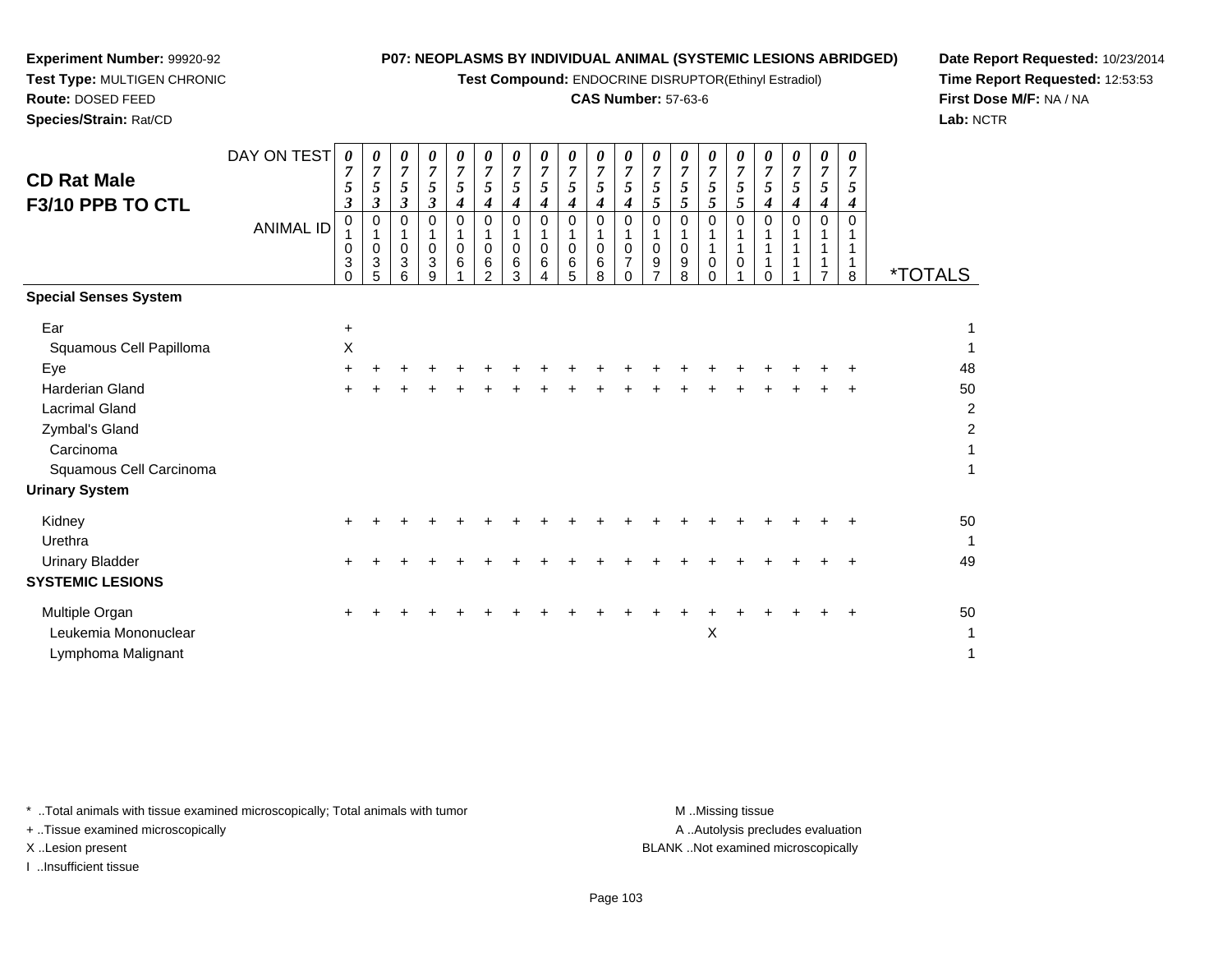**Test Compound:** ENDOCRINE DISRUPTOR(Ethinyl Estradiol)

# **CAS Number:** 57-63-6

**Date Report Requested:** 10/23/2014**Time Report Requested:** 12:53:53**First Dose M/F:** NA / NA**Lab:** NCTR

|                              | DAY ON TEST | 0                                         | 0                                                        | 0                                              | 0<br>$\overline{5}$                           | 0<br>$\mathfrak{s}$                                                           | 0                                                   | 0                     | 0                             | 0                                      | 0                                                                    | 0                                            |                                                     | 0                                         | $\overline{7}$          | $\overline{7}$                                         |                                                     | $\overline{7}$                                                     | 0<br>$\overline{7}$                                          | 0<br>$\boldsymbol{7}$                    | $\pmb{\theta}$<br>$\overline{7}$       | $\overline{7}$                          | 0<br>$\overline{7}$                                        | 0                                          |                                                  | 0<br>$\overline{7}$                                 |                                             |                                             | 0                                  | 0                                            | 0                                           |  |
|------------------------------|-------------|-------------------------------------------|----------------------------------------------------------|------------------------------------------------|-----------------------------------------------|-------------------------------------------------------------------------------|-----------------------------------------------------|-----------------------|-------------------------------|----------------------------------------|----------------------------------------------------------------------|----------------------------------------------|-----------------------------------------------------|-------------------------------------------|-------------------------|--------------------------------------------------------|-----------------------------------------------------|--------------------------------------------------------------------|--------------------------------------------------------------|------------------------------------------|----------------------------------------|-----------------------------------------|------------------------------------------------------------|--------------------------------------------|--------------------------------------------------|-----------------------------------------------------|---------------------------------------------|---------------------------------------------|------------------------------------|----------------------------------------------|---------------------------------------------|--|
| <b>CD Rat Male</b>           |             | $\boldsymbol{\theta}$<br>$\boldsymbol{g}$ | $\boldsymbol{I}$<br>$\mathfrak{z}$                       | 5<br>0                                         | $\mathfrak{s}$                                | 6                                                                             | 6<br>$\boldsymbol{\theta}$                          | 6<br>$\boldsymbol{2}$ | 6<br>5                        | 6<br>$\mathfrak{s}$                    | 6<br>$\overline{7}$                                                  | $\overline{7}$<br>$\boldsymbol{\theta}$      | $\overline{7}$<br>$\boldsymbol{\theta}$             |                                           |                         | $\mathfrak{z}$                                         | $\overline{7}$<br>$\boldsymbol{4}$                  | $\boldsymbol{4}$                                                   | 4                                                            | $\boldsymbol{4}$                         | $\boldsymbol{4}$                       | $\boldsymbol{4}$                        | 4                                                          | 7<br>$5\overline{)}$                       | $\overline{7}$<br>5                              | 5                                                   | $\overline{7}$<br>4                         | 4                                           | $\overline{7}$<br>$\boldsymbol{4}$ | $\overline{7}$<br>$\boldsymbol{4}$           |                                             |  |
| F3/50 PPB TO CTL             |             |                                           | 9                                                        | 4                                              | $\mathfrak{z}$                                | 9                                                                             | 8                                                   | $\mathfrak{s}$        | 5                             | 5                                      | $\boldsymbol{4}$                                                     | $\mathfrak{z}$                               | 9                                                   | 9                                         | 6                       | 8                                                      | $\boldsymbol{g}$                                    | 9                                                                  | 9                                                            | 9                                        | 9                                      | 9                                       | 9                                                          | $\boldsymbol{\theta}$                      | $\boldsymbol{\theta}$                            | 0                                                   | 9                                           | 9                                           | 9                                  | $\boldsymbol{9}$                             | 9                                           |  |
|                              | ANIMAL ID   | 0<br>0<br>0<br>4                          | $\mathbf 0$<br>$\mathbf 0$<br>$\boldsymbol{0}$<br>1<br>9 | $\Omega$<br>$\mathbf 0$<br>$\overline{2}$<br>9 | 0<br>$\mathbf 0$<br>$\ensuremath{\mathsf{3}}$ | $\mathbf 0$<br>0<br>$\sqrt{3}$<br>$\ensuremath{\mathsf{3}}$<br>$\mathfrak{p}$ | $\Omega$<br>$\mathbf 0$<br>$\overline{7}$<br>0<br>5 | 0<br>$\mathbf 0$<br>8 | 0<br>0<br>8<br>$\overline{c}$ | 0<br>$\mathbf 0$<br>8<br>$\frac{2}{5}$ | $\pmb{0}$<br>$\mathsf{O}\xspace$<br>8<br>4<br>$\boldsymbol{\Lambda}$ | $\Omega$<br>$\mathbf 0$<br>8<br>$\,6\,$<br>9 | $\Omega$<br>$\mathbf 0$<br>8<br>$\overline{7}$<br>6 | $\Omega$<br>0<br>8<br>$\overline{7}$<br>8 | $\Omega$<br>0<br>8<br>8 | $\mathbf 0$<br>0<br>$\boldsymbol{9}$<br>$\pmb{0}$<br>6 | $\mathbf 0$<br>$\mathbf 0$<br>$\boldsymbol{9}$<br>6 | $\mathbf 0$<br>0<br>$\boldsymbol{9}$<br>$\overline{c}$<br>$\Omega$ | $\mathbf 0$<br>$\mathbf 0$<br>$\boldsymbol{9}$<br>$\sqrt{5}$ | 0<br>$\mathbf 0$<br>9<br>$\sqrt{5}$<br>9 | $\mathbf 0$<br>0<br>9<br>6<br>$\Omega$ | $\Omega$<br>$\mathbf 0$<br>9<br>$\,6\,$ | $\mathbf 0$<br>$\mathbf 0$<br>$9\,$<br>$\,6\,$<br>$\Omega$ | 0<br>0<br>$\boldsymbol{9}$<br>$\bf 8$<br>9 | $\Omega$<br>$\mathbf 0$<br>9<br>$\boldsymbol{9}$ | $\Omega$<br>$\mathbf 0$<br>9<br>9<br>$\mathfrak{p}$ | $\Omega$<br>0<br>9<br>$\boldsymbol{9}$<br>8 | $\Omega$<br>0<br>9<br>$\boldsymbol{9}$<br>9 | $\Omega$<br>$\mathbf 0$<br>0<br>0  | $\Omega$<br>$\mathbf{1}$<br>$\mathbf 0$<br>0 | $\Omega$<br>$\overline{1}$<br>$\Omega$<br>0 |  |
| <b>Alimentary System</b>     |             |                                           |                                                          |                                                |                                               |                                                                               |                                                     |                       |                               |                                        |                                                                      |                                              |                                                     |                                           |                         |                                                        |                                                     |                                                                    |                                                              |                                          |                                        |                                         |                                                            |                                            |                                                  |                                                     |                                             |                                             |                                    |                                              |                                             |  |
| Esophagus                    |             |                                           |                                                          |                                                |                                               |                                                                               |                                                     |                       |                               |                                        |                                                                      |                                              |                                                     |                                           |                         |                                                        |                                                     |                                                                    |                                                              |                                          |                                        |                                         |                                                            |                                            |                                                  |                                                     |                                             |                                             |                                    |                                              |                                             |  |
| Intestine Large, Cecum       |             |                                           |                                                          |                                                |                                               |                                                                               |                                                     |                       |                               |                                        |                                                                      |                                              |                                                     |                                           |                         |                                                        |                                                     |                                                                    |                                                              |                                          |                                        |                                         |                                                            |                                            |                                                  |                                                     |                                             |                                             |                                    |                                              |                                             |  |
| Intestine Large, Colon       |             | +                                         |                                                          |                                                |                                               |                                                                               |                                                     |                       |                               |                                        |                                                                      |                                              |                                                     |                                           |                         |                                                        |                                                     |                                                                    |                                                              |                                          |                                        |                                         |                                                            |                                            |                                                  |                                                     |                                             |                                             |                                    |                                              |                                             |  |
| Intestine Large, Rectum      |             |                                           |                                                          |                                                |                                               |                                                                               |                                                     |                       |                               |                                        |                                                                      |                                              |                                                     |                                           |                         |                                                        |                                                     |                                                                    |                                                              |                                          |                                        |                                         |                                                            |                                            |                                                  |                                                     |                                             |                                             |                                    |                                              |                                             |  |
| Intestine Small, Duodenum    |             |                                           |                                                          |                                                |                                               |                                                                               |                                                     |                       |                               |                                        |                                                                      |                                              |                                                     |                                           |                         |                                                        |                                                     |                                                                    |                                                              |                                          |                                        |                                         |                                                            |                                            |                                                  |                                                     |                                             |                                             |                                    |                                              |                                             |  |
| Intestine Small, Ileum       |             |                                           |                                                          |                                                |                                               |                                                                               |                                                     |                       |                               |                                        |                                                                      |                                              |                                                     |                                           |                         |                                                        |                                                     |                                                                    |                                                              |                                          |                                        |                                         |                                                            |                                            |                                                  |                                                     |                                             |                                             |                                    |                                              |                                             |  |
| Intestine Small, Jejunum     |             |                                           |                                                          |                                                | A                                             | $+$                                                                           | м                                                   |                       |                               |                                        |                                                                      |                                              |                                                     |                                           |                         |                                                        |                                                     |                                                                    |                                                              |                                          |                                        |                                         |                                                            |                                            |                                                  |                                                     |                                             |                                             |                                    |                                              |                                             |  |
| Liver                        |             |                                           |                                                          |                                                |                                               |                                                                               |                                                     |                       |                               |                                        |                                                                      |                                              |                                                     |                                           |                         |                                                        |                                                     |                                                                    |                                                              |                                          |                                        |                                         |                                                            |                                            |                                                  |                                                     |                                             |                                             |                                    |                                              |                                             |  |
| Hepatocellular Adenoma       |             |                                           |                                                          |                                                |                                               |                                                                               |                                                     |                       |                               |                                        |                                                                      |                                              |                                                     |                                           |                         |                                                        |                                                     |                                                                    |                                                              |                                          |                                        |                                         |                                                            |                                            |                                                  |                                                     |                                             |                                             |                                    |                                              | X                                           |  |
| Mesentery                    |             |                                           |                                                          |                                                |                                               |                                                                               |                                                     |                       | $\ddot{}$                     |                                        |                                                                      |                                              |                                                     |                                           |                         |                                                        |                                                     |                                                                    | $\ddot{}$                                                    |                                          |                                        |                                         |                                                            |                                            |                                                  |                                                     |                                             |                                             |                                    |                                              |                                             |  |
| Oral Mucosa                  |             |                                           |                                                          | $\ddot{}$                                      |                                               | $\ddot{}$                                                                     |                                                     |                       | $\ddot{}$                     |                                        |                                                                      |                                              |                                                     |                                           |                         |                                                        |                                                     |                                                                    |                                                              |                                          |                                        |                                         |                                                            |                                            |                                                  |                                                     |                                             |                                             |                                    |                                              |                                             |  |
| Squamous Cell Carcinoma      |             |                                           |                                                          | $\mathsf X$                                    |                                               | X                                                                             |                                                     |                       | Χ                             |                                        |                                                                      |                                              |                                                     |                                           |                         |                                                        |                                                     |                                                                    |                                                              |                                          |                                        |                                         |                                                            |                                            |                                                  |                                                     |                                             |                                             |                                    | X                                            |                                             |  |
| Pancreas                     |             |                                           |                                                          |                                                |                                               |                                                                               |                                                     |                       |                               |                                        |                                                                      |                                              |                                                     |                                           |                         |                                                        |                                                     |                                                                    |                                                              |                                          |                                        |                                         |                                                            |                                            |                                                  |                                                     |                                             |                                             |                                    |                                              |                                             |  |
| Salivary Glands              |             |                                           |                                                          |                                                |                                               |                                                                               |                                                     |                       |                               |                                        |                                                                      |                                              |                                                     |                                           |                         |                                                        |                                                     |                                                                    |                                                              |                                          |                                        |                                         |                                                            |                                            |                                                  |                                                     |                                             |                                             |                                    |                                              |                                             |  |
| Stomach, Forestomach         |             |                                           |                                                          |                                                |                                               |                                                                               |                                                     |                       |                               |                                        |                                                                      |                                              |                                                     |                                           |                         |                                                        |                                                     |                                                                    |                                                              |                                          |                                        |                                         |                                                            |                                            |                                                  |                                                     |                                             |                                             |                                    |                                              |                                             |  |
| Stomach, Glandular           |             | $\ddot{}$                                 |                                                          |                                                |                                               |                                                                               |                                                     |                       |                               |                                        |                                                                      |                                              |                                                     |                                           |                         |                                                        |                                                     |                                                                    |                                                              |                                          |                                        |                                         |                                                            |                                            |                                                  |                                                     |                                             |                                             |                                    |                                              |                                             |  |
| <b>Cardiovascular System</b> |             |                                           |                                                          |                                                |                                               |                                                                               |                                                     |                       |                               |                                        |                                                                      |                                              |                                                     |                                           |                         |                                                        |                                                     |                                                                    |                                                              |                                          |                                        |                                         |                                                            |                                            |                                                  |                                                     |                                             |                                             |                                    |                                              |                                             |  |
| <b>Blood Vessel</b>          |             |                                           |                                                          |                                                |                                               |                                                                               |                                                     |                       |                               |                                        |                                                                      |                                              |                                                     |                                           |                         |                                                        |                                                     |                                                                    |                                                              |                                          |                                        |                                         |                                                            |                                            |                                                  |                                                     |                                             |                                             |                                    |                                              |                                             |  |
| Heart                        |             |                                           |                                                          |                                                |                                               |                                                                               |                                                     |                       |                               |                                        |                                                                      |                                              |                                                     |                                           |                         |                                                        |                                                     |                                                                    |                                                              |                                          |                                        |                                         |                                                            |                                            |                                                  |                                                     |                                             |                                             |                                    |                                              |                                             |  |
| <b>Endocrine System</b>      |             |                                           |                                                          |                                                |                                               |                                                                               |                                                     |                       |                               |                                        |                                                                      |                                              |                                                     |                                           |                         |                                                        |                                                     |                                                                    |                                                              |                                          |                                        |                                         |                                                            |                                            |                                                  |                                                     |                                             |                                             |                                    |                                              |                                             |  |

\* ..Total animals with tissue examined microscopically; Total animals with tumor **M** . Missing tissue M ..Missing tissue

+ ..Tissue examined microscopically

**Experiment Number:** 99920-92**Test Type:** MULTIGEN CHRONIC

**Route:** DOSED FEED**Species/Strain:** Rat/CD

I ..Insufficient tissue

A ..Autolysis precludes evaluation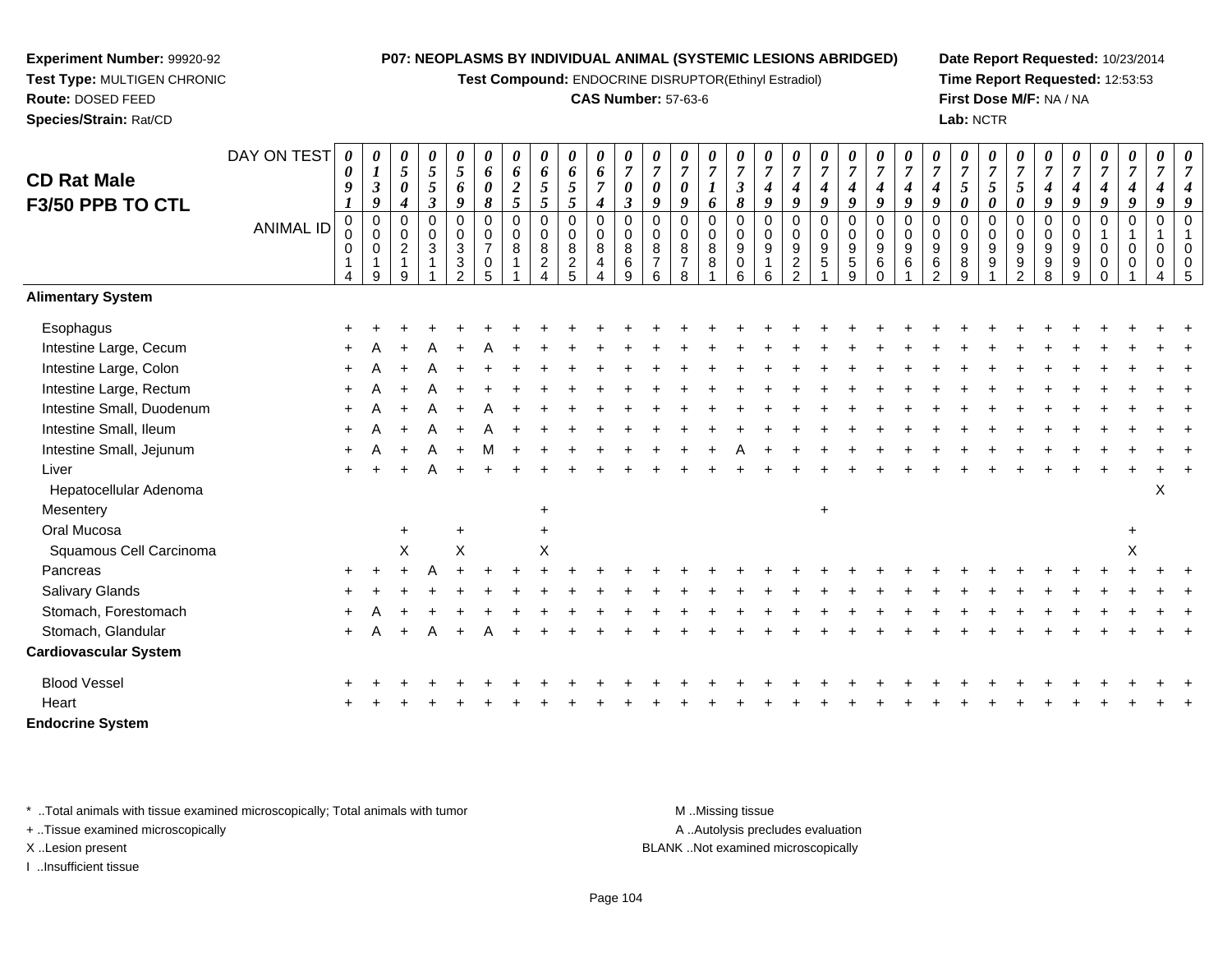**Test Compound:** ENDOCRINE DISRUPTOR(Ethinyl Estradiol)

# **CAS Number:** 57-63-6

**Date Report Requested:** 10/23/2014**Time Report Requested:** 12:53:54**First Dose M/F:** NA / NA**Lab:** NCTR

| <b>CD Rat Male</b><br>F3/50 PPB TO CTL                               | DAY ON TEST | 0<br>0<br>9             | 0<br>$\boldsymbol{l}$<br>$\mathfrak{z}$<br>$\boldsymbol{g}$ | $\boldsymbol{\theta}$<br>$\overline{5}$<br>$\boldsymbol{\theta}$<br>$\boldsymbol{4}$ | 0<br>$\sqrt{5}$<br>$\mathfrak{s}$<br>$\boldsymbol{\beta}$ | 0<br>$\mathfrak{H}$<br>6<br>9             | 0<br>6<br>0<br>8                                       | $\boldsymbol{\theta}$<br>6<br>$\boldsymbol{2}$<br>5 | 0<br>6<br>$\mathfrak{s}$<br>$\mathfrak{s}$                  | 0<br>6<br>$\sqrt{5}$<br>5        | 0<br>6<br>$\overline{7}$<br>$\boldsymbol{4}$                        | 0<br>$\overline{7}$<br>0<br>$\mathbf{3}$ | $\boldsymbol{\theta}$<br>$\boldsymbol{7}$<br>0<br>9 | $\overline{7}$<br>0<br>9 | 0<br>$\overline{7}$<br>6          | $\boldsymbol{\theta}$<br>$\overline{7}$<br>$\boldsymbol{\beta}$<br>$\boldsymbol{\delta}$ | $\boldsymbol{\theta}$<br>$\overline{7}$<br>$\boldsymbol{4}$<br>9 | $\overline{7}$<br>4<br>9                                      | 0<br>$\overline{7}$<br>4<br>9 | $\boldsymbol{\theta}$<br>$\boldsymbol{7}$<br>4<br>9 | 0<br>$\overline{7}$<br>4<br>9                              | 0<br>$\overline{7}$<br>$\boldsymbol{4}$<br>9 | $\overline{7}$<br>$\boldsymbol{4}$<br>9          | 0<br>$\overline{7}$<br>5<br>0 | 0<br>$\overline{7}$<br>5<br>0 | $\overline{7}$<br>5<br>0                            | U<br>$\overline{7}$<br>4<br>9 | $\overline{7}$<br>4<br>9        | $\boldsymbol{\theta}$<br>$\overline{7}$<br>4<br>9 | 0<br>$\overline{7}$<br>4<br>9      | 0<br>$\overline{7}$<br>4<br>9 |  |
|----------------------------------------------------------------------|-------------|-------------------------|-------------------------------------------------------------|--------------------------------------------------------------------------------------|-----------------------------------------------------------|-------------------------------------------|--------------------------------------------------------|-----------------------------------------------------|-------------------------------------------------------------|----------------------------------|---------------------------------------------------------------------|------------------------------------------|-----------------------------------------------------|--------------------------|-----------------------------------|------------------------------------------------------------------------------------------|------------------------------------------------------------------|---------------------------------------------------------------|-------------------------------|-----------------------------------------------------|------------------------------------------------------------|----------------------------------------------|--------------------------------------------------|-------------------------------|-------------------------------|-----------------------------------------------------|-------------------------------|---------------------------------|---------------------------------------------------|------------------------------------|-------------------------------|--|
|                                                                      | ANIMAL ID   | 0<br>$\Omega$<br>0<br>4 | $\mathbf 0$<br>0<br>0<br>$\overline{\mathbf{1}}$<br>9       | $\mathbf 0$<br>0<br>$\overline{c}$<br>1<br>9                                         | $\mathbf 0$<br>0<br>3                                     | 0<br>0<br>$\mathbf{3}$<br>$\sqrt{3}$<br>2 | 0<br>$\mathbf 0$<br>$\overline{7}$<br>$\mathbf 0$<br>5 | 0<br>0<br>8                                         | 0<br>$\mathbf 0$<br>$\, 8$<br>$\boldsymbol{2}$<br>$\lambda$ | 0<br>0<br>$\bf 8$<br>$rac{2}{5}$ | $\mathbf 0$<br>$\mathbf 0$<br>8<br>$\overline{4}$<br>$\overline{4}$ | $\Omega$<br>$\Omega$<br>8<br>6<br>9      | 0<br>$\Omega$<br>8<br>$\overline{7}$<br>6           | 0<br>$\Omega$<br>8<br>8  | $\Omega$<br>$\mathbf 0$<br>8<br>8 | $\mathbf 0$<br>0<br>9<br>$\mathbf 0$<br>6                                                | $\mathbf 0$<br>$\mathbf 0$<br>9<br>$\mathbf{1}$<br>6             | $\Omega$<br>$\Omega$<br>9<br>$\overline{c}$<br>$\overline{2}$ | 0<br>0<br>9<br>5              | 0<br>0<br>$\boldsymbol{9}$<br>$\sqrt{5}$<br>9       | $\mathbf 0$<br>$\mathbf 0$<br>$9\,$<br>$\,6\,$<br>$\Omega$ | 0<br>0<br>9<br>6                             | $\Omega$<br>$\Omega$<br>9<br>6<br>$\overline{2}$ | $\Omega$<br>0<br>9<br>8<br>9  | 0<br>0<br>9<br>9              | 0<br>0<br>$\boldsymbol{9}$<br>$\boldsymbol{9}$<br>2 | $\Omega$<br>0<br>9<br>9<br>8  | 0<br>$\mathbf 0$<br>9<br>9<br>9 | 0<br>$\mathbf{1}$<br>0<br>0<br>0                  | 0<br>$\mathbf{1}$<br>0<br>$\Omega$ | 0<br>$\mathbf 1$<br>0<br>0    |  |
| <b>Adrenal Cortex</b>                                                |             | $\ddot{}$               |                                                             |                                                                                      |                                                           |                                           |                                                        |                                                     |                                                             |                                  |                                                                     |                                          |                                                     |                          |                                   |                                                                                          |                                                                  |                                                               |                               |                                                     |                                                            |                                              |                                                  |                               |                               |                                                     |                               |                                 |                                                   |                                    |                               |  |
| Adrenal Medulla                                                      |             |                         |                                                             |                                                                                      |                                                           |                                           |                                                        |                                                     |                                                             |                                  |                                                                     |                                          |                                                     |                          |                                   |                                                                                          |                                                                  |                                                               |                               |                                                     |                                                            |                                              |                                                  |                               |                               |                                                     |                               |                                 |                                                   |                                    |                               |  |
| Pheochromocytoma Benign                                              |             |                         |                                                             |                                                                                      |                                                           |                                           |                                                        | X                                                   |                                                             |                                  |                                                                     |                                          |                                                     |                          |                                   |                                                                                          |                                                                  |                                                               |                               |                                                     |                                                            |                                              |                                                  |                               |                               |                                                     |                               |                                 |                                                   |                                    |                               |  |
| Pheochromocytoma Malignant                                           |             |                         |                                                             |                                                                                      |                                                           |                                           |                                                        |                                                     |                                                             |                                  |                                                                     |                                          |                                                     |                          |                                   |                                                                                          |                                                                  |                                                               |                               |                                                     | $\boldsymbol{\mathsf{X}}$                                  |                                              |                                                  |                               |                               |                                                     |                               |                                 |                                                   |                                    |                               |  |
| Islets, Pancreatic                                                   |             |                         |                                                             |                                                                                      |                                                           |                                           |                                                        |                                                     |                                                             |                                  |                                                                     |                                          |                                                     |                          |                                   |                                                                                          |                                                                  |                                                               |                               |                                                     |                                                            |                                              |                                                  |                               |                               |                                                     |                               |                                 |                                                   |                                    |                               |  |
| Adenoma                                                              |             |                         |                                                             |                                                                                      |                                                           |                                           |                                                        |                                                     |                                                             |                                  |                                                                     |                                          |                                                     |                          |                                   |                                                                                          |                                                                  |                                                               |                               |                                                     |                                                            |                                              |                                                  |                               |                               |                                                     |                               |                                 |                                                   |                                    |                               |  |
| Parathyroid Gland                                                    |             |                         |                                                             |                                                                                      |                                                           |                                           |                                                        |                                                     |                                                             |                                  |                                                                     |                                          |                                                     |                          |                                   |                                                                                          |                                                                  |                                                               |                               |                                                     |                                                            |                                              | M                                                |                               |                               |                                                     |                               |                                 |                                                   |                                    |                               |  |
| <b>Pituitary Gland</b>                                               |             |                         |                                                             |                                                                                      |                                                           |                                           |                                                        |                                                     |                                                             |                                  |                                                                     |                                          |                                                     |                          |                                   |                                                                                          |                                                                  |                                                               |                               |                                                     |                                                            |                                              |                                                  |                               |                               |                                                     |                               |                                 |                                                   |                                    |                               |  |
| Pars Distalis, Adenoma                                               |             |                         |                                                             | Х                                                                                    |                                                           |                                           | X                                                      | X                                                   | Χ                                                           | X                                |                                                                     | Х                                        |                                                     | Χ                        |                                   |                                                                                          | Χ                                                                |                                                               | X                             | X                                                   | X                                                          | X                                            | X                                                | х                             |                               |                                                     |                               |                                 |                                                   |                                    | X X                           |  |
| <b>Thyroid Gland</b>                                                 |             |                         |                                                             |                                                                                      |                                                           |                                           |                                                        |                                                     |                                                             |                                  |                                                                     |                                          |                                                     |                          |                                   |                                                                                          |                                                                  |                                                               |                               |                                                     |                                                            |                                              |                                                  |                               |                               |                                                     |                               |                                 |                                                   |                                    |                               |  |
| C Cell, Carcinoma                                                    |             |                         |                                                             |                                                                                      |                                                           |                                           |                                                        |                                                     |                                                             |                                  |                                                                     |                                          |                                                     |                          |                                   |                                                                                          |                                                                  |                                                               |                               |                                                     |                                                            |                                              |                                                  |                               |                               |                                                     |                               | X                               |                                                   |                                    |                               |  |
| <b>General Body System</b>                                           |             |                         |                                                             |                                                                                      |                                                           |                                           |                                                        |                                                     |                                                             |                                  |                                                                     |                                          |                                                     |                          |                                   |                                                                                          |                                                                  |                                                               |                               |                                                     |                                                            |                                              |                                                  |                               |                               |                                                     |                               |                                 |                                                   |                                    |                               |  |
| <b>Tissue NOS</b>                                                    |             |                         |                                                             |                                                                                      |                                                           |                                           |                                                        |                                                     |                                                             |                                  |                                                                     |                                          |                                                     |                          |                                   |                                                                                          |                                                                  |                                                               |                               |                                                     |                                                            |                                              |                                                  |                               |                               |                                                     |                               |                                 |                                                   |                                    |                               |  |
| Sarcoma                                                              |             |                         |                                                             |                                                                                      | Χ                                                         |                                           |                                                        |                                                     |                                                             |                                  |                                                                     |                                          |                                                     |                          |                                   |                                                                                          |                                                                  |                                                               |                               |                                                     |                                                            |                                              |                                                  |                               |                               |                                                     |                               |                                 |                                                   |                                    |                               |  |
| <b>Genital System</b>                                                |             |                         |                                                             |                                                                                      |                                                           |                                           |                                                        |                                                     |                                                             |                                  |                                                                     |                                          |                                                     |                          |                                   |                                                                                          |                                                                  |                                                               |                               |                                                     |                                                            |                                              |                                                  |                               |                               |                                                     |                               |                                 |                                                   |                                    |                               |  |
| <b>Coagulating Gland</b><br>Carcinoma, Metastatic, Uncertain Primary |             |                         |                                                             |                                                                                      |                                                           |                                           |                                                        |                                                     |                                                             | Χ                                |                                                                     |                                          |                                                     |                          |                                   |                                                                                          |                                                                  |                                                               |                               |                                                     |                                                            |                                              |                                                  |                               |                               |                                                     |                               |                                 |                                                   |                                    |                               |  |
| Site                                                                 |             |                         |                                                             |                                                                                      |                                                           |                                           |                                                        |                                                     |                                                             |                                  |                                                                     |                                          |                                                     |                          |                                   |                                                                                          |                                                                  |                                                               |                               |                                                     |                                                            |                                              |                                                  |                               |                               |                                                     |                               |                                 |                                                   |                                    |                               |  |
| Schwannoma Malignant                                                 |             |                         |                                                             |                                                                                      |                                                           |                                           |                                                        |                                                     |                                                             |                                  |                                                                     |                                          |                                                     |                          | X                                 |                                                                                          |                                                                  |                                                               |                               |                                                     |                                                            |                                              |                                                  |                               |                               |                                                     |                               |                                 |                                                   |                                    |                               |  |
| <b>Ductus Deferens</b>                                               |             |                         |                                                             |                                                                                      |                                                           |                                           |                                                        |                                                     |                                                             |                                  |                                                                     |                                          |                                                     |                          |                                   |                                                                                          |                                                                  |                                                               |                               |                                                     |                                                            |                                              |                                                  |                               |                               |                                                     |                               |                                 |                                                   |                                    |                               |  |
| Epididymis                                                           |             |                         |                                                             |                                                                                      |                                                           |                                           |                                                        |                                                     |                                                             |                                  |                                                                     |                                          |                                                     |                          |                                   |                                                                                          |                                                                  |                                                               |                               |                                                     |                                                            |                                              |                                                  |                               |                               |                                                     |                               |                                 |                                                   |                                    |                               |  |
| Penis                                                                |             |                         |                                                             |                                                                                      |                                                           |                                           |                                                        |                                                     |                                                             |                                  |                                                                     |                                          |                                                     |                          |                                   |                                                                                          |                                                                  |                                                               |                               |                                                     |                                                            |                                              |                                                  |                               |                               |                                                     |                               |                                 |                                                   |                                    |                               |  |

\* ..Total animals with tissue examined microscopically; Total animals with tumor **M** . Missing tissue M ..Missing tissue A ..Autolysis precludes evaluation + ..Tissue examined microscopically X ..Lesion present BLANK ..Not examined microscopicallyI ..Insufficient tissue

<sup>+</sup>

**Experiment Number:** 99920-92**Test Type:** MULTIGEN CHRONIC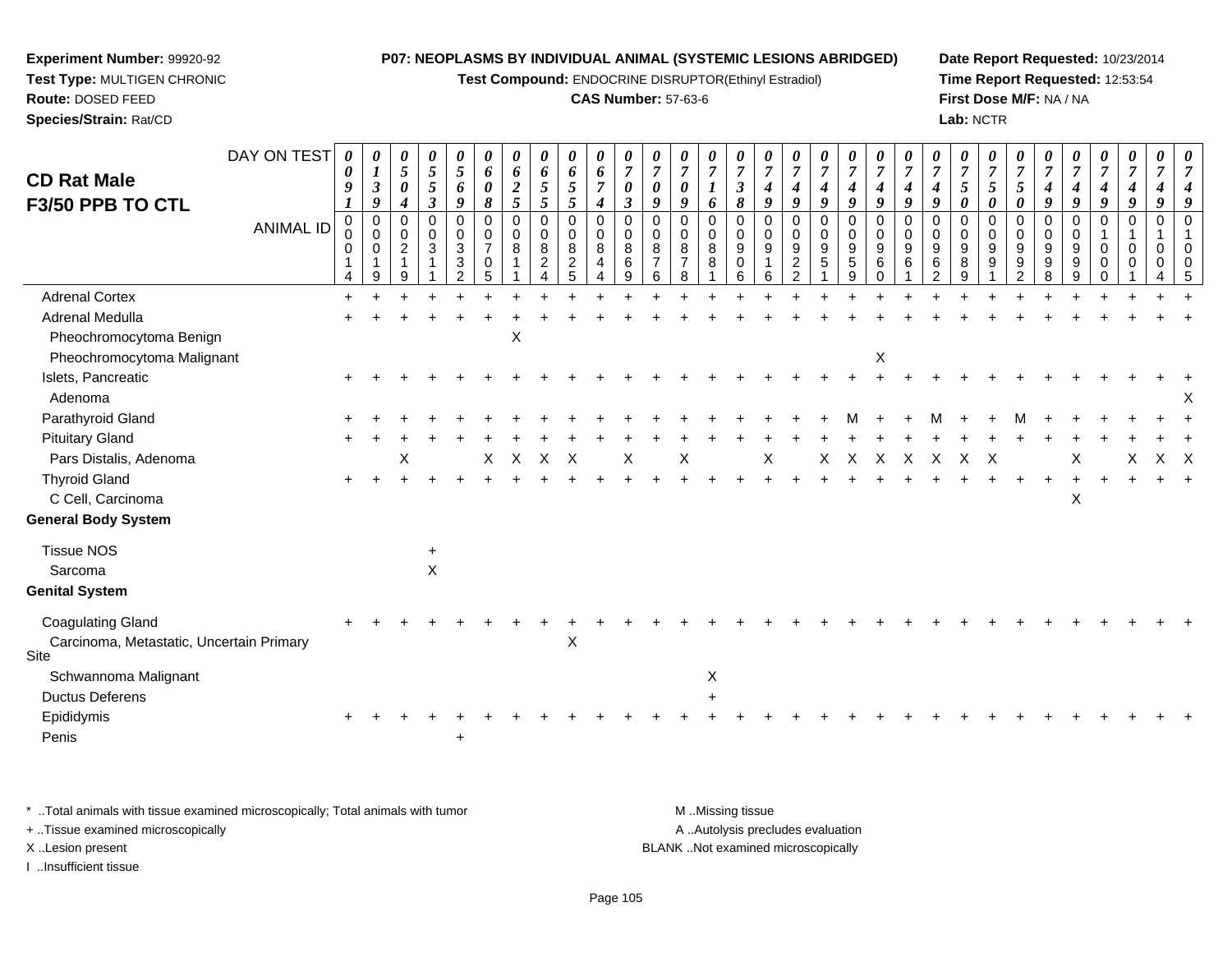**Test Compound:** ENDOCRINE DISRUPTOR(Ethinyl Estradiol)

# **CAS Number:** 57-63-6

**Date Report Requested:** 10/23/2014**Time Report Requested:** 12:53:54**First Dose M/F:** NA / NA**Lab:** NCTR

**Experiment Number:** 99920-92 **Test Type:** MULTIGEN CHRONIC**Route:** DOSED FEED**Species/Strain:** Rat/CD

| <b>CD Rat Male</b><br>F3/50 PPB TO CTL | DAY ON TEST<br><b>ANIMAL ID</b> | $\boldsymbol{\theta}$<br>$\boldsymbol{\theta}$<br>9<br>$\pmb{0}$<br>$\pmb{0}$<br>$\mathbf 0$<br>$\mathbf 1$<br>4 | 0<br>$\boldsymbol{l}$<br>$\boldsymbol{\beta}$<br>9<br>$\Omega$<br>0<br>$\Omega$<br>9 | 0<br>5<br>$\boldsymbol{\theta}$<br>$\boldsymbol{4}$<br>$\mathbf 0$<br>$\mathbf 0$<br>2<br>$\overline{1}$<br>9 | 0<br>5<br>5<br>$\mathfrak{z}$<br>$\Omega$<br>0<br>3 | 0<br>5<br>6<br>9<br>$\mathbf 0$<br>$_{3}^{\rm 0}$<br>$\sqrt{3}$<br>$\overline{2}$ | 0<br>6<br>0<br>8<br>$\mathbf 0$<br>0<br>$\overline{7}$<br>$\mathbf 0$<br>5 | 0<br>6<br>$\boldsymbol{2}$<br>5<br>$\mathbf 0$<br>0<br>8 | 0<br>6<br>$\sqrt{5}$<br>5<br>$\mathbf 0$<br>$\pmb{0}$<br>$\,8\,$<br>$\overline{c}$<br>Δ | $\boldsymbol{\theta}$<br>6<br>$\mathfrak{s}$<br>$\mathfrak{H}$<br>$\mathbf 0$<br>$\boldsymbol{0}$<br>$\,8\,$<br>$\boldsymbol{2}$<br>5 | 0<br>6<br>$\overline{7}$<br>$\boldsymbol{4}$<br>$\mathbf 0$<br>$\mathbf 0$<br>8<br>$\overline{4}$<br>4 | 0<br>$\overline{7}$<br>$\boldsymbol{\theta}$<br>$\boldsymbol{\beta}$<br>$\mathbf 0$<br>0<br>8<br>6<br>9 | 0<br>$\overline{7}$<br>0<br>9<br>$\Omega$<br>$\mathbf 0$<br>8<br>$\overline{7}$<br>6 | 0<br>$\overline{7}$<br>0<br>9<br>$\Omega$<br>0<br>8<br>$\overline{7}$<br>8 | 0<br>$\overline{7}$<br>6<br>0<br>0<br>8<br>8 | 0<br>$\overline{7}$<br>$\boldsymbol{\beta}$<br>8<br>$\mathbf 0$<br>0<br>$\boldsymbol{9}$<br>$\mathbf 0$<br>6 | $\overline{7}$<br>$\boldsymbol{4}$<br>9<br>$\mathbf 0$<br>0<br>9<br>6 | 0<br>$\overline{7}$<br>$\boldsymbol{4}$<br>9<br>$\mathbf 0$<br>$\mathbf 0$<br>$\boldsymbol{9}$<br>$\overline{c}$<br>$\overline{2}$ | 0<br>$\overline{7}$<br>$\boldsymbol{4}$<br>$\boldsymbol{g}$<br>0<br>0<br>9<br>$\overline{5}$ | 0<br>$\overline{7}$<br>$\boldsymbol{4}$<br>9<br>$\mathbf 0$<br>$\mathbf 0$<br>$\boldsymbol{9}$<br>$\overline{5}$<br>9 | 0<br>$\overline{7}$<br>4<br>9<br>$\Omega$<br>0<br>9<br>6<br>$\Omega$ | $\overline{7}$<br>$\boldsymbol{4}$<br>9<br>$\Omega$<br>$\mathbf 0$<br>9<br>6 | 0<br>9<br>$\mathbf 0$<br>$\Omega$<br>9<br>6<br>$\mathcal{P}$ | 0<br>7<br>5<br>0<br>0<br>0<br>$9\,$<br>8<br>9 | 0<br>$\overline{7}$<br>5<br>$\boldsymbol{\theta}$<br>$\mathbf 0$<br>$\mathbf 0$<br>9<br>9 | 0<br>$\overline{7}$<br>5<br>0<br>0<br>0<br>$\boldsymbol{9}$<br>9<br>$\overline{2}$ | 0<br>$\overline{7}$<br>$\boldsymbol{4}$<br>9<br>$\mathbf 0$<br>$\mathbf 0$<br>$9\,$<br>9<br>8 | 0<br>7<br>4<br>9<br>$\mathbf 0$<br>0<br>$\boldsymbol{9}$<br>9<br>9 | 0<br>$\boldsymbol{7}$<br>$\boldsymbol{4}$<br>9<br>$\mathbf 0$<br>$\mathbf{1}$<br>$\mathbf 0$<br>$\mathbf 0$<br>$\Omega$ | 0<br>$\overline{7}$<br>4<br>9<br>$\mathbf 0$<br>$\mathbf{1}$<br>$\mathbf 0$<br>0 | 0<br>$\overline{7}$<br>4<br>9<br>$\mathbf 0$<br>$\mathbf{1}$<br>$\mathbf 0$<br>0<br>4 | 9<br>$\Omega$<br>$\Omega$<br>$\mathbf 0$<br>5 |
|----------------------------------------|---------------------------------|------------------------------------------------------------------------------------------------------------------|--------------------------------------------------------------------------------------|---------------------------------------------------------------------------------------------------------------|-----------------------------------------------------|-----------------------------------------------------------------------------------|----------------------------------------------------------------------------|----------------------------------------------------------|-----------------------------------------------------------------------------------------|---------------------------------------------------------------------------------------------------------------------------------------|--------------------------------------------------------------------------------------------------------|---------------------------------------------------------------------------------------------------------|--------------------------------------------------------------------------------------|----------------------------------------------------------------------------|----------------------------------------------|--------------------------------------------------------------------------------------------------------------|-----------------------------------------------------------------------|------------------------------------------------------------------------------------------------------------------------------------|----------------------------------------------------------------------------------------------|-----------------------------------------------------------------------------------------------------------------------|----------------------------------------------------------------------|------------------------------------------------------------------------------|--------------------------------------------------------------|-----------------------------------------------|-------------------------------------------------------------------------------------------|------------------------------------------------------------------------------------|-----------------------------------------------------------------------------------------------|--------------------------------------------------------------------|-------------------------------------------------------------------------------------------------------------------------|----------------------------------------------------------------------------------|---------------------------------------------------------------------------------------|-----------------------------------------------|
| <b>Preputial Gland</b>                 |                                 | M                                                                                                                | $+$                                                                                  |                                                                                                               |                                                     |                                                                                   |                                                                            |                                                          |                                                                                         |                                                                                                                                       |                                                                                                        |                                                                                                         |                                                                                      |                                                                            |                                              |                                                                                                              |                                                                       |                                                                                                                                    |                                                                                              |                                                                                                                       |                                                                      |                                                                              |                                                              |                                               |                                                                                           |                                                                                    |                                                                                               |                                                                    |                                                                                                                         |                                                                                  |                                                                                       |                                               |
| Carcinoma                              |                                 |                                                                                                                  |                                                                                      |                                                                                                               |                                                     |                                                                                   |                                                                            |                                                          |                                                                                         |                                                                                                                                       |                                                                                                        |                                                                                                         |                                                                                      |                                                                            |                                              |                                                                                                              |                                                                       |                                                                                                                                    |                                                                                              |                                                                                                                       |                                                                      |                                                                              |                                                              |                                               |                                                                                           |                                                                                    |                                                                                               |                                                                    |                                                                                                                         |                                                                                  |                                                                                       |                                               |
| Squamous Cell Carcinoma                |                                 |                                                                                                                  |                                                                                      |                                                                                                               |                                                     |                                                                                   |                                                                            | X                                                        |                                                                                         | X                                                                                                                                     |                                                                                                        | X X                                                                                                     |                                                                                      |                                                                            | $X$ $X$                                      |                                                                                                              |                                                                       |                                                                                                                                    |                                                                                              |                                                                                                                       |                                                                      |                                                                              |                                                              |                                               |                                                                                           |                                                                                    |                                                                                               |                                                                    |                                                                                                                         | $\boldsymbol{\mathsf{X}}$                                                        |                                                                                       |                                               |
| Prostate, Dorsal/Lateral Lobe          |                                 |                                                                                                                  |                                                                                      |                                                                                                               | $\ddot{}$                                           | $^{+}$                                                                            |                                                                            |                                                          |                                                                                         |                                                                                                                                       |                                                                                                        |                                                                                                         |                                                                                      | $\ddot{}$                                                                  |                                              |                                                                                                              |                                                                       |                                                                                                                                    | $\ddot{}$                                                                                    |                                                                                                                       |                                                                      |                                                                              |                                                              |                                               |                                                                                           |                                                                                    | +                                                                                             |                                                                    |                                                                                                                         |                                                                                  |                                                                                       |                                               |
| Schwannoma Malignant                   |                                 |                                                                                                                  |                                                                                      |                                                                                                               |                                                     |                                                                                   |                                                                            |                                                          |                                                                                         |                                                                                                                                       |                                                                                                        |                                                                                                         |                                                                                      |                                                                            | X                                            |                                                                                                              |                                                                       |                                                                                                                                    |                                                                                              |                                                                                                                       |                                                                      |                                                                              |                                                              |                                               |                                                                                           |                                                                                    |                                                                                               |                                                                    |                                                                                                                         |                                                                                  |                                                                                       |                                               |
| Prostate, Ventral Lobe                 |                                 |                                                                                                                  |                                                                                      |                                                                                                               |                                                     |                                                                                   |                                                                            |                                                          |                                                                                         |                                                                                                                                       |                                                                                                        |                                                                                                         |                                                                                      |                                                                            |                                              |                                                                                                              |                                                                       |                                                                                                                                    |                                                                                              |                                                                                                                       |                                                                      |                                                                              |                                                              |                                               |                                                                                           |                                                                                    |                                                                                               |                                                                    |                                                                                                                         |                                                                                  |                                                                                       |                                               |
| Schwannoma Malignant                   |                                 |                                                                                                                  |                                                                                      |                                                                                                               |                                                     |                                                                                   |                                                                            |                                                          |                                                                                         |                                                                                                                                       |                                                                                                        |                                                                                                         |                                                                                      |                                                                            | X                                            |                                                                                                              |                                                                       |                                                                                                                                    |                                                                                              |                                                                                                                       |                                                                      |                                                                              |                                                              |                                               |                                                                                           |                                                                                    |                                                                                               |                                                                    |                                                                                                                         |                                                                                  |                                                                                       |                                               |
| <b>Rete Testes</b>                     |                                 |                                                                                                                  |                                                                                      |                                                                                                               |                                                     |                                                                                   |                                                                            |                                                          |                                                                                         |                                                                                                                                       |                                                                                                        |                                                                                                         |                                                                                      |                                                                            | м                                            | м                                                                                                            |                                                                       |                                                                                                                                    |                                                                                              |                                                                                                                       |                                                                      |                                                                              |                                                              |                                               |                                                                                           |                                                                                    |                                                                                               | M                                                                  |                                                                                                                         |                                                                                  |                                                                                       |                                               |
| Seminal Vesicle                        |                                 |                                                                                                                  |                                                                                      |                                                                                                               |                                                     |                                                                                   |                                                                            |                                                          |                                                                                         |                                                                                                                                       |                                                                                                        |                                                                                                         |                                                                                      |                                                                            |                                              |                                                                                                              |                                                                       |                                                                                                                                    |                                                                                              |                                                                                                                       |                                                                      |                                                                              |                                                              |                                               |                                                                                           |                                                                                    |                                                                                               |                                                                    |                                                                                                                         |                                                                                  |                                                                                       |                                               |
| <b>Testes</b>                          |                                 |                                                                                                                  |                                                                                      |                                                                                                               |                                                     |                                                                                   |                                                                            |                                                          |                                                                                         |                                                                                                                                       |                                                                                                        |                                                                                                         |                                                                                      |                                                                            |                                              |                                                                                                              |                                                                       |                                                                                                                                    |                                                                                              |                                                                                                                       |                                                                      |                                                                              |                                                              |                                               |                                                                                           |                                                                                    |                                                                                               |                                                                    |                                                                                                                         |                                                                                  |                                                                                       |                                               |
| Interstit Cell, Adenoma                |                                 |                                                                                                                  |                                                                                      |                                                                                                               |                                                     |                                                                                   |                                                                            |                                                          |                                                                                         |                                                                                                                                       |                                                                                                        |                                                                                                         |                                                                                      |                                                                            |                                              |                                                                                                              |                                                                       |                                                                                                                                    |                                                                                              |                                                                                                                       |                                                                      |                                                                              |                                                              |                                               |                                                                                           |                                                                                    |                                                                                               |                                                                    |                                                                                                                         |                                                                                  |                                                                                       |                                               |
| <b>Hematopoietic System</b>            |                                 |                                                                                                                  |                                                                                      |                                                                                                               |                                                     |                                                                                   |                                                                            |                                                          |                                                                                         |                                                                                                                                       |                                                                                                        |                                                                                                         |                                                                                      |                                                                            |                                              |                                                                                                              |                                                                       |                                                                                                                                    |                                                                                              |                                                                                                                       |                                                                      |                                                                              |                                                              |                                               |                                                                                           |                                                                                    |                                                                                               |                                                                    |                                                                                                                         |                                                                                  |                                                                                       |                                               |
| <b>Bone Marrow</b>                     |                                 |                                                                                                                  |                                                                                      |                                                                                                               |                                                     |                                                                                   |                                                                            |                                                          |                                                                                         |                                                                                                                                       |                                                                                                        |                                                                                                         |                                                                                      |                                                                            |                                              |                                                                                                              |                                                                       |                                                                                                                                    |                                                                                              |                                                                                                                       |                                                                      |                                                                              |                                                              |                                               |                                                                                           |                                                                                    |                                                                                               |                                                                    |                                                                                                                         |                                                                                  |                                                                                       |                                               |
| Lymph Node                             |                                 |                                                                                                                  |                                                                                      |                                                                                                               |                                                     |                                                                                   |                                                                            |                                                          |                                                                                         |                                                                                                                                       |                                                                                                        |                                                                                                         |                                                                                      |                                                                            |                                              |                                                                                                              |                                                                       |                                                                                                                                    |                                                                                              |                                                                                                                       |                                                                      |                                                                              |                                                              |                                               |                                                                                           |                                                                                    |                                                                                               |                                                                    |                                                                                                                         |                                                                                  |                                                                                       |                                               |
| Lymph Node, Mandibular                 |                                 |                                                                                                                  |                                                                                      |                                                                                                               |                                                     |                                                                                   |                                                                            |                                                          |                                                                                         |                                                                                                                                       |                                                                                                        |                                                                                                         |                                                                                      |                                                                            |                                              |                                                                                                              |                                                                       |                                                                                                                                    |                                                                                              |                                                                                                                       |                                                                      |                                                                              |                                                              |                                               |                                                                                           |                                                                                    |                                                                                               |                                                                    |                                                                                                                         |                                                                                  |                                                                                       |                                               |
| Lymph Node, Mesenteric                 |                                 |                                                                                                                  |                                                                                      |                                                                                                               |                                                     |                                                                                   |                                                                            |                                                          |                                                                                         |                                                                                                                                       |                                                                                                        |                                                                                                         |                                                                                      |                                                                            |                                              |                                                                                                              |                                                                       |                                                                                                                                    |                                                                                              |                                                                                                                       |                                                                      |                                                                              |                                                              |                                               |                                                                                           |                                                                                    |                                                                                               |                                                                    |                                                                                                                         |                                                                                  |                                                                                       |                                               |
| Spleen                                 |                                 |                                                                                                                  |                                                                                      |                                                                                                               |                                                     |                                                                                   |                                                                            |                                                          |                                                                                         |                                                                                                                                       |                                                                                                        |                                                                                                         |                                                                                      |                                                                            |                                              |                                                                                                              |                                                                       |                                                                                                                                    |                                                                                              |                                                                                                                       |                                                                      |                                                                              |                                                              |                                               |                                                                                           |                                                                                    |                                                                                               |                                                                    |                                                                                                                         |                                                                                  |                                                                                       |                                               |
| Sarcoma                                |                                 |                                                                                                                  |                                                                                      |                                                                                                               |                                                     |                                                                                   |                                                                            |                                                          |                                                                                         |                                                                                                                                       |                                                                                                        |                                                                                                         |                                                                                      |                                                                            |                                              |                                                                                                              |                                                                       |                                                                                                                                    |                                                                                              |                                                                                                                       |                                                                      |                                                                              |                                                              |                                               |                                                                                           |                                                                                    |                                                                                               |                                                                    |                                                                                                                         |                                                                                  |                                                                                       |                                               |
| Thymus                                 |                                 |                                                                                                                  |                                                                                      |                                                                                                               | M                                                   |                                                                                   |                                                                            |                                                          |                                                                                         |                                                                                                                                       |                                                                                                        |                                                                                                         |                                                                                      |                                                                            |                                              |                                                                                                              |                                                                       |                                                                                                                                    |                                                                                              |                                                                                                                       |                                                                      |                                                                              |                                                              |                                               |                                                                                           |                                                                                    |                                                                                               | м                                                                  | м                                                                                                                       |                                                                                  |                                                                                       |                                               |
| <b>Integumentary System</b>            |                                 |                                                                                                                  |                                                                                      |                                                                                                               |                                                     |                                                                                   |                                                                            |                                                          |                                                                                         |                                                                                                                                       |                                                                                                        |                                                                                                         |                                                                                      |                                                                            |                                              |                                                                                                              |                                                                       |                                                                                                                                    |                                                                                              |                                                                                                                       |                                                                      |                                                                              |                                                              |                                               |                                                                                           |                                                                                    |                                                                                               |                                                                    |                                                                                                                         |                                                                                  |                                                                                       |                                               |
| <b>Mammary Gland</b><br>Adenocarcinoma |                                 | $+$                                                                                                              | A                                                                                    | $+$                                                                                                           | $\ddot{}$<br>X                                      |                                                                                   | M                                                                          | $+$                                                      | M                                                                                       | M                                                                                                                                     | M                                                                                                      | $\div$<br>Χ                                                                                             |                                                                                      |                                                                            |                                              |                                                                                                              |                                                                       |                                                                                                                                    |                                                                                              |                                                                                                                       |                                                                      |                                                                              |                                                              |                                               |                                                                                           |                                                                                    |                                                                                               |                                                                    |                                                                                                                         |                                                                                  |                                                                                       |                                               |

\* ..Total animals with tissue examined microscopically; Total animals with tumor **M** . Missing tissue M ..Missing tissue A ..Autolysis precludes evaluation + ..Tissue examined microscopically X ..Lesion present BLANK ..Not examined microscopicallyI ..Insufficient tissue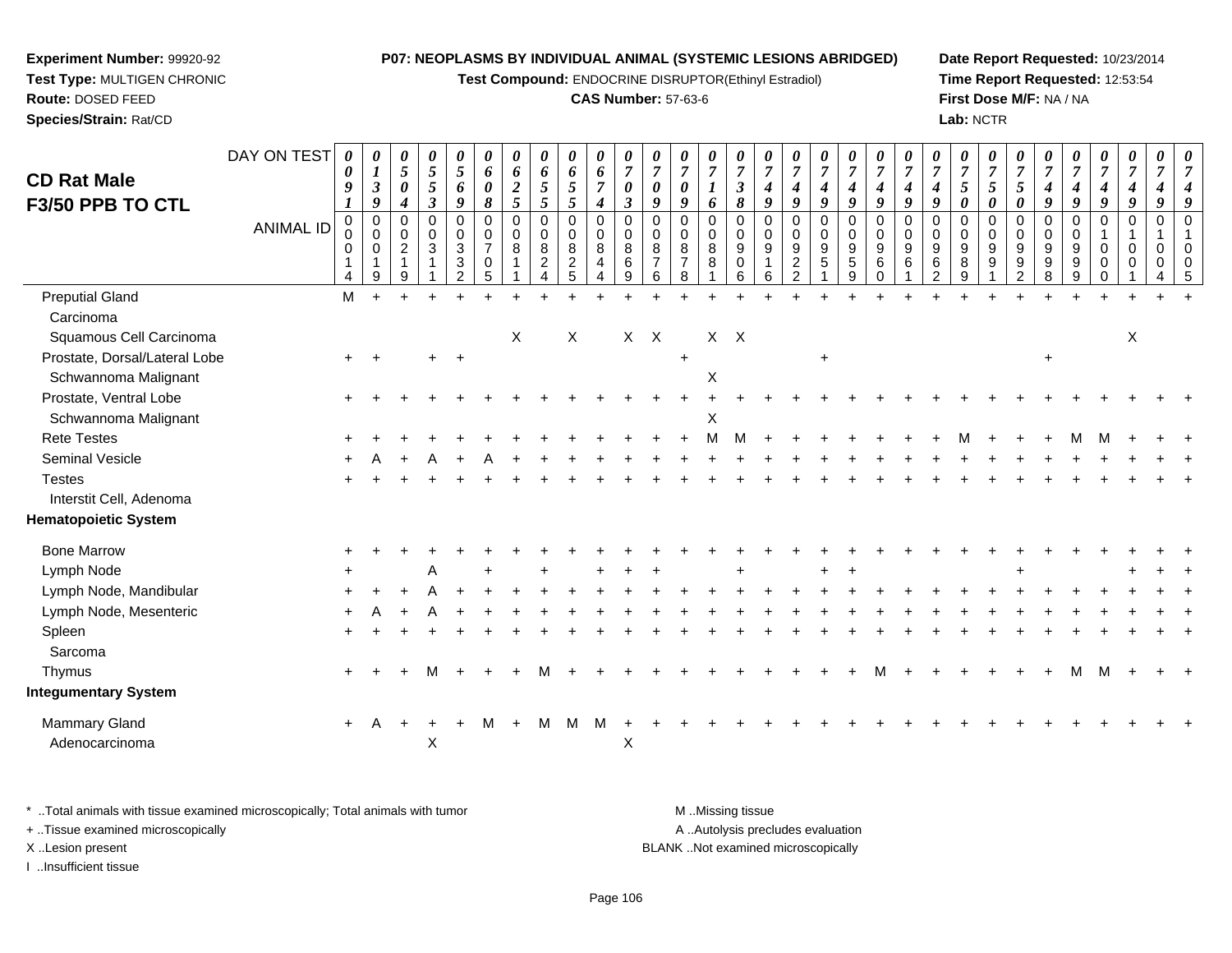**Test Compound:** ENDOCRINE DISRUPTOR(Ethinyl Estradiol)

#### **CAS Number:** 57-63-6

**Date Report Requested:** 10/23/2014**Time Report Requested:** 12:53:54**First Dose M/F:** NA / NA**Lab:** NCTR

| <b>CD Rat Male</b><br><b>F3/50 PPB TO CTL</b> | DAY ON TEST<br><b>ANIMAL ID</b> | $\boldsymbol{\theta}$<br>0<br>9<br>1<br>$\pmb{0}$<br>0<br>0<br>-1 | 0<br>$\boldsymbol{l}$<br>$\boldsymbol{\beta}$<br>$\boldsymbol{g}$<br>$\mathsf 0$<br>$\mathbf 0$<br>0<br>$\mathbf{1}$ | 0<br>$\mathfrak{s}$<br>$\boldsymbol{\theta}$<br>4<br>0<br>0<br>$\overline{a}$ | 0<br>$\sqrt{5}$<br>$\sqrt{5}$<br>$\mathfrak{z}$<br>0<br>$\mathbf 0$<br>$\overline{3}$ | 0<br>$\sqrt{5}$<br>6<br>9<br>$\mathbf 0$<br>$\boldsymbol{0}$<br>$\ensuremath{\mathsf{3}}$<br>$\mathbf{3}$ | 0<br>6<br>$\boldsymbol{\theta}$<br>8<br>$\mathbf 0$<br>0<br>$\overline{7}$<br>0 | $\boldsymbol{\theta}$<br>6<br>$\frac{2}{5}$<br>$\mathbf 0$<br>0<br>8<br>1 | 0<br>6<br>5<br>5<br>0<br>0<br>8<br>$\overline{c}$ | 0<br>6<br>$\sqrt{5}$<br>5<br>0<br>0<br>$\bf 8$<br>$rac{2}{5}$ | 0<br>6<br>$\overline{7}$<br>$\boldsymbol{4}$<br>$\mathbf 0$<br>0<br>8<br>4 | $\boldsymbol{\theta}$<br>$\overline{7}$<br>$\boldsymbol{\theta}$<br>$\boldsymbol{\beta}$<br>$\pmb{0}$<br>0<br>8<br>6 | $\boldsymbol{\theta}$<br>$\overline{7}$<br>0<br>9<br>$\Omega$<br>$\mathbf 0$<br>8<br>$\overline{7}$ | 0<br>$\overline{7}$<br>0<br>9<br>$\Omega$<br>0<br>8<br>$\overline{7}$ | 0<br>$\overline{7}$<br>$\boldsymbol{l}$<br>6<br>0<br>0<br>8<br>8 | $\boldsymbol{\theta}$<br>$\overline{7}$<br>$\boldsymbol{\beta}$<br>$\pmb{8}$<br>$\pmb{0}$<br>0<br>$\boldsymbol{9}$<br>$\mathbf 0$ | $\boldsymbol{\theta}$<br>$\overline{7}$<br>$\boldsymbol{4}$<br>9<br>$\mathbf 0$<br>$\mathbf 0$<br>9<br>$\mathbf 1$ | $\overline{7}$<br>4<br>$\boldsymbol{g}$<br>$\Omega$<br>$\mathbf 0$<br>9<br>$\sqrt{2}$ | $\boldsymbol{\theta}$<br>$\overline{7}$<br>4<br>9<br>$\Omega$<br>0<br>9<br>5 | 0<br>$\overline{7}$<br>$\boldsymbol{4}$<br>9<br>0<br>$\pmb{0}$<br>$\boldsymbol{9}$<br>$\,$ 5 $\,$ | 0<br>$\overline{7}$<br>$\boldsymbol{4}$<br>9<br>$\pmb{0}$<br>$\pmb{0}$<br>$\overline{9}$<br>6 | 0<br>$\overline{7}$<br>$\boldsymbol{4}$<br>$\boldsymbol{9}$<br>$\Omega$<br>$\mathbf 0$<br>9<br>6 | $\overline{7}$<br>9<br>$\Omega$<br>$\mathbf 0$<br>9<br>6 | 0<br>$\overline{7}$<br>5<br>0<br>$\Omega$<br>0<br>9<br>8 | 0<br>$\overline{7}$<br>$\mathfrak{s}$<br>0<br>0<br>0<br>9<br>9 | $\boldsymbol{\theta}$<br>$\overline{7}$<br>5<br>$\boldsymbol{\theta}$<br>$\mathbf 0$<br>0<br>9<br>$9\,$ | $\theta$<br>$\overline{7}$<br>$\boldsymbol{4}$<br>$\boldsymbol{9}$<br>$\mathbf{0}$<br>0<br>9<br>9 | $\overline{7}$<br>9<br>$\Omega$<br>$\Omega$<br>9<br>9 | $\boldsymbol{\theta}$<br>$\overline{7}$<br>4<br>9<br>$\mathbf 0$<br>$\Omega$<br>0 | 0<br>$\overline{7}$<br>4<br>9<br>$\mathbf 0$<br>0<br>0 | 0<br>7<br>$\mathbf 0$<br>$\mathbf 0$<br>$\mathbf 0$ |  |
|-----------------------------------------------|---------------------------------|-------------------------------------------------------------------|----------------------------------------------------------------------------------------------------------------------|-------------------------------------------------------------------------------|---------------------------------------------------------------------------------------|-----------------------------------------------------------------------------------------------------------|---------------------------------------------------------------------------------|---------------------------------------------------------------------------|---------------------------------------------------|---------------------------------------------------------------|----------------------------------------------------------------------------|----------------------------------------------------------------------------------------------------------------------|-----------------------------------------------------------------------------------------------------|-----------------------------------------------------------------------|------------------------------------------------------------------|-----------------------------------------------------------------------------------------------------------------------------------|--------------------------------------------------------------------------------------------------------------------|---------------------------------------------------------------------------------------|------------------------------------------------------------------------------|---------------------------------------------------------------------------------------------------|-----------------------------------------------------------------------------------------------|--------------------------------------------------------------------------------------------------|----------------------------------------------------------|----------------------------------------------------------|----------------------------------------------------------------|---------------------------------------------------------------------------------------------------------|---------------------------------------------------------------------------------------------------|-------------------------------------------------------|-----------------------------------------------------------------------------------|--------------------------------------------------------|-----------------------------------------------------|--|
| Adenoma<br>Fibroadenoma                       |                                 | 4                                                                 | 9                                                                                                                    | 9                                                                             |                                                                                       | $\mathfrak{p}$                                                                                            | 5                                                                               |                                                                           | 4                                                 |                                                               | Δ                                                                          | 9                                                                                                                    |                                                                                                     |                                                                       |                                                                  | 6                                                                                                                                 | 6                                                                                                                  | $\mathcal{P}$                                                                         |                                                                              | 9<br>X                                                                                            | $\Omega$                                                                                      | $\times$                                                                                         | $\mathcal{D}$                                            | 9                                                        |                                                                | 2                                                                                                       | 8                                                                                                 | 9                                                     |                                                                                   |                                                        |                                                     |  |
| Skin                                          |                                 |                                                                   |                                                                                                                      |                                                                               |                                                                                       |                                                                                                           |                                                                                 |                                                                           |                                                   |                                                               |                                                                            |                                                                                                                      |                                                                                                     |                                                                       |                                                                  |                                                                                                                                   |                                                                                                                    |                                                                                       |                                                                              |                                                                                                   |                                                                                               |                                                                                                  |                                                          |                                                          |                                                                |                                                                                                         |                                                                                                   |                                                       |                                                                                   |                                                        |                                                     |  |
| Carcinoma                                     |                                 |                                                                   |                                                                                                                      |                                                                               |                                                                                       |                                                                                                           |                                                                                 |                                                                           |                                                   | X                                                             |                                                                            |                                                                                                                      |                                                                                                     |                                                                       |                                                                  |                                                                                                                                   |                                                                                                                    |                                                                                       |                                                                              |                                                                                                   |                                                                                               |                                                                                                  |                                                          |                                                          |                                                                |                                                                                                         |                                                                                                   |                                                       |                                                                                   |                                                        |                                                     |  |
| Fibroma                                       |                                 |                                                                   |                                                                                                                      |                                                                               |                                                                                       |                                                                                                           |                                                                                 |                                                                           |                                                   |                                                               |                                                                            |                                                                                                                      |                                                                                                     |                                                                       |                                                                  |                                                                                                                                   |                                                                                                                    |                                                                                       |                                                                              |                                                                                                   |                                                                                               |                                                                                                  |                                                          |                                                          |                                                                |                                                                                                         |                                                                                                   |                                                       |                                                                                   |                                                        |                                                     |  |
| Keratoacanthoma                               |                                 |                                                                   |                                                                                                                      |                                                                               |                                                                                       |                                                                                                           |                                                                                 |                                                                           |                                                   |                                                               |                                                                            |                                                                                                                      |                                                                                                     |                                                                       |                                                                  |                                                                                                                                   |                                                                                                                    |                                                                                       |                                                                              |                                                                                                   |                                                                                               |                                                                                                  |                                                          |                                                          |                                                                |                                                                                                         |                                                                                                   |                                                       |                                                                                   |                                                        |                                                     |  |
| Lipoma                                        |                                 |                                                                   |                                                                                                                      |                                                                               |                                                                                       |                                                                                                           |                                                                                 |                                                                           | X                                                 |                                                               |                                                                            |                                                                                                                      |                                                                                                     |                                                                       |                                                                  |                                                                                                                                   |                                                                                                                    |                                                                                       |                                                                              |                                                                                                   |                                                                                               |                                                                                                  |                                                          |                                                          |                                                                |                                                                                                         |                                                                                                   |                                                       |                                                                                   |                                                        |                                                     |  |
| Sarcoma                                       |                                 |                                                                   |                                                                                                                      |                                                                               |                                                                                       |                                                                                                           |                                                                                 |                                                                           |                                                   |                                                               |                                                                            |                                                                                                                      |                                                                                                     |                                                                       |                                                                  |                                                                                                                                   |                                                                                                                    |                                                                                       |                                                                              |                                                                                                   |                                                                                               |                                                                                                  |                                                          |                                                          |                                                                |                                                                                                         |                                                                                                   |                                                       |                                                                                   |                                                        |                                                     |  |
| Musculoskeletal System                        |                                 |                                                                   |                                                                                                                      |                                                                               |                                                                                       |                                                                                                           |                                                                                 |                                                                           |                                                   |                                                               |                                                                            |                                                                                                                      |                                                                                                     |                                                                       |                                                                  |                                                                                                                                   |                                                                                                                    |                                                                                       |                                                                              |                                                                                                   |                                                                                               |                                                                                                  |                                                          |                                                          |                                                                |                                                                                                         |                                                                                                   |                                                       |                                                                                   |                                                        |                                                     |  |
| Bone, Femur                                   |                                 |                                                                   |                                                                                                                      |                                                                               |                                                                                       |                                                                                                           |                                                                                 |                                                                           |                                                   |                                                               |                                                                            |                                                                                                                      |                                                                                                     |                                                                       |                                                                  |                                                                                                                                   |                                                                                                                    |                                                                                       |                                                                              |                                                                                                   |                                                                                               |                                                                                                  |                                                          |                                                          |                                                                |                                                                                                         |                                                                                                   |                                                       |                                                                                   |                                                        |                                                     |  |
| Nervous System                                |                                 |                                                                   |                                                                                                                      |                                                                               |                                                                                       |                                                                                                           |                                                                                 |                                                                           |                                                   |                                                               |                                                                            |                                                                                                                      |                                                                                                     |                                                                       |                                                                  |                                                                                                                                   |                                                                                                                    |                                                                                       |                                                                              |                                                                                                   |                                                                                               |                                                                                                  |                                                          |                                                          |                                                                |                                                                                                         |                                                                                                   |                                                       |                                                                                   |                                                        |                                                     |  |
| <b>Brain</b>                                  |                                 |                                                                   |                                                                                                                      |                                                                               |                                                                                       |                                                                                                           | $\ddot{}$                                                                       |                                                                           |                                                   |                                                               |                                                                            |                                                                                                                      |                                                                                                     |                                                                       |                                                                  |                                                                                                                                   |                                                                                                                    |                                                                                       |                                                                              |                                                                                                   |                                                                                               |                                                                                                  |                                                          |                                                          |                                                                |                                                                                                         |                                                                                                   |                                                       |                                                                                   |                                                        |                                                     |  |
| Cranial Nerve, Schwannoma Malignant           |                                 |                                                                   |                                                                                                                      |                                                                               |                                                                                       |                                                                                                           | $\mathsf X$                                                                     |                                                                           |                                                   |                                                               |                                                                            |                                                                                                                      |                                                                                                     |                                                                       |                                                                  |                                                                                                                                   |                                                                                                                    |                                                                                       |                                                                              |                                                                                                   |                                                                                               |                                                                                                  |                                                          |                                                          |                                                                |                                                                                                         |                                                                                                   |                                                       |                                                                                   |                                                        |                                                     |  |
| Brain, Brain Stem                             |                                 |                                                                   |                                                                                                                      |                                                                               |                                                                                       |                                                                                                           |                                                                                 |                                                                           |                                                   |                                                               |                                                                            |                                                                                                                      |                                                                                                     |                                                                       |                                                                  |                                                                                                                                   |                                                                                                                    |                                                                                       |                                                                              |                                                                                                   |                                                                                               |                                                                                                  |                                                          |                                                          |                                                                |                                                                                                         |                                                                                                   |                                                       |                                                                                   |                                                        |                                                     |  |
| <b>Reticulosis Malignant</b>                  |                                 |                                                                   |                                                                                                                      |                                                                               |                                                                                       |                                                                                                           |                                                                                 |                                                                           |                                                   |                                                               |                                                                            |                                                                                                                      |                                                                                                     |                                                                       |                                                                  |                                                                                                                                   |                                                                                                                    |                                                                                       |                                                                              |                                                                                                   |                                                                                               |                                                                                                  | $\boldsymbol{\mathsf{X}}$                                |                                                          |                                                                |                                                                                                         |                                                                                                   |                                                       |                                                                                   |                                                        |                                                     |  |
| Brain, Cerebellum                             |                                 |                                                                   |                                                                                                                      |                                                                               |                                                                                       |                                                                                                           |                                                                                 |                                                                           |                                                   |                                                               |                                                                            |                                                                                                                      |                                                                                                     |                                                                       |                                                                  |                                                                                                                                   |                                                                                                                    |                                                                                       |                                                                              |                                                                                                   |                                                                                               |                                                                                                  |                                                          |                                                          |                                                                |                                                                                                         |                                                                                                   |                                                       |                                                                                   |                                                        |                                                     |  |
| Brain, Cerebrum                               |                                 |                                                                   |                                                                                                                      |                                                                               |                                                                                       |                                                                                                           |                                                                                 |                                                                           |                                                   |                                                               |                                                                            |                                                                                                                      |                                                                                                     |                                                                       |                                                                  |                                                                                                                                   |                                                                                                                    |                                                                                       |                                                                              |                                                                                                   |                                                                                               |                                                                                                  |                                                          |                                                          |                                                                |                                                                                                         |                                                                                                   |                                                       |                                                                                   |                                                        |                                                     |  |
| Meninges, Granular Cell Tumor Benign          |                                 |                                                                   |                                                                                                                      |                                                                               |                                                                                       |                                                                                                           |                                                                                 |                                                                           |                                                   |                                                               |                                                                            |                                                                                                                      |                                                                                                     |                                                                       |                                                                  | X                                                                                                                                 |                                                                                                                    |                                                                                       |                                                                              |                                                                                                   |                                                                                               |                                                                                                  |                                                          |                                                          |                                                                |                                                                                                         |                                                                                                   |                                                       |                                                                                   |                                                        |                                                     |  |
| <b>Respiratory System</b>                     |                                 |                                                                   |                                                                                                                      |                                                                               |                                                                                       |                                                                                                           |                                                                                 |                                                                           |                                                   |                                                               |                                                                            |                                                                                                                      |                                                                                                     |                                                                       |                                                                  |                                                                                                                                   |                                                                                                                    |                                                                                       |                                                                              |                                                                                                   |                                                                                               |                                                                                                  |                                                          |                                                          |                                                                |                                                                                                         |                                                                                                   |                                                       |                                                                                   |                                                        |                                                     |  |
| Lung                                          |                                 |                                                                   |                                                                                                                      |                                                                               |                                                                                       |                                                                                                           |                                                                                 |                                                                           |                                                   |                                                               |                                                                            |                                                                                                                      |                                                                                                     |                                                                       |                                                                  |                                                                                                                                   |                                                                                                                    |                                                                                       |                                                                              |                                                                                                   |                                                                                               |                                                                                                  |                                                          |                                                          |                                                                |                                                                                                         |                                                                                                   |                                                       |                                                                                   |                                                        |                                                     |  |
|                                               |                                 |                                                                   |                                                                                                                      |                                                                               |                                                                                       |                                                                                                           |                                                                                 |                                                                           |                                                   |                                                               |                                                                            |                                                                                                                      |                                                                                                     |                                                                       |                                                                  |                                                                                                                                   |                                                                                                                    |                                                                                       |                                                                              |                                                                                                   |                                                                                               |                                                                                                  |                                                          |                                                          |                                                                |                                                                                                         |                                                                                                   |                                                       |                                                                                   |                                                        |                                                     |  |

\* ..Total animals with tissue examined microscopically; Total animals with tumor **M** . Missing tissue M ..Missing tissue A ..Autolysis precludes evaluation + ..Tissue examined microscopically X ..Lesion present BLANK ..Not examined microscopicallyI ..Insufficient tissue

**Experiment Number:** 99920-92**Test Type:** MULTIGEN CHRONIC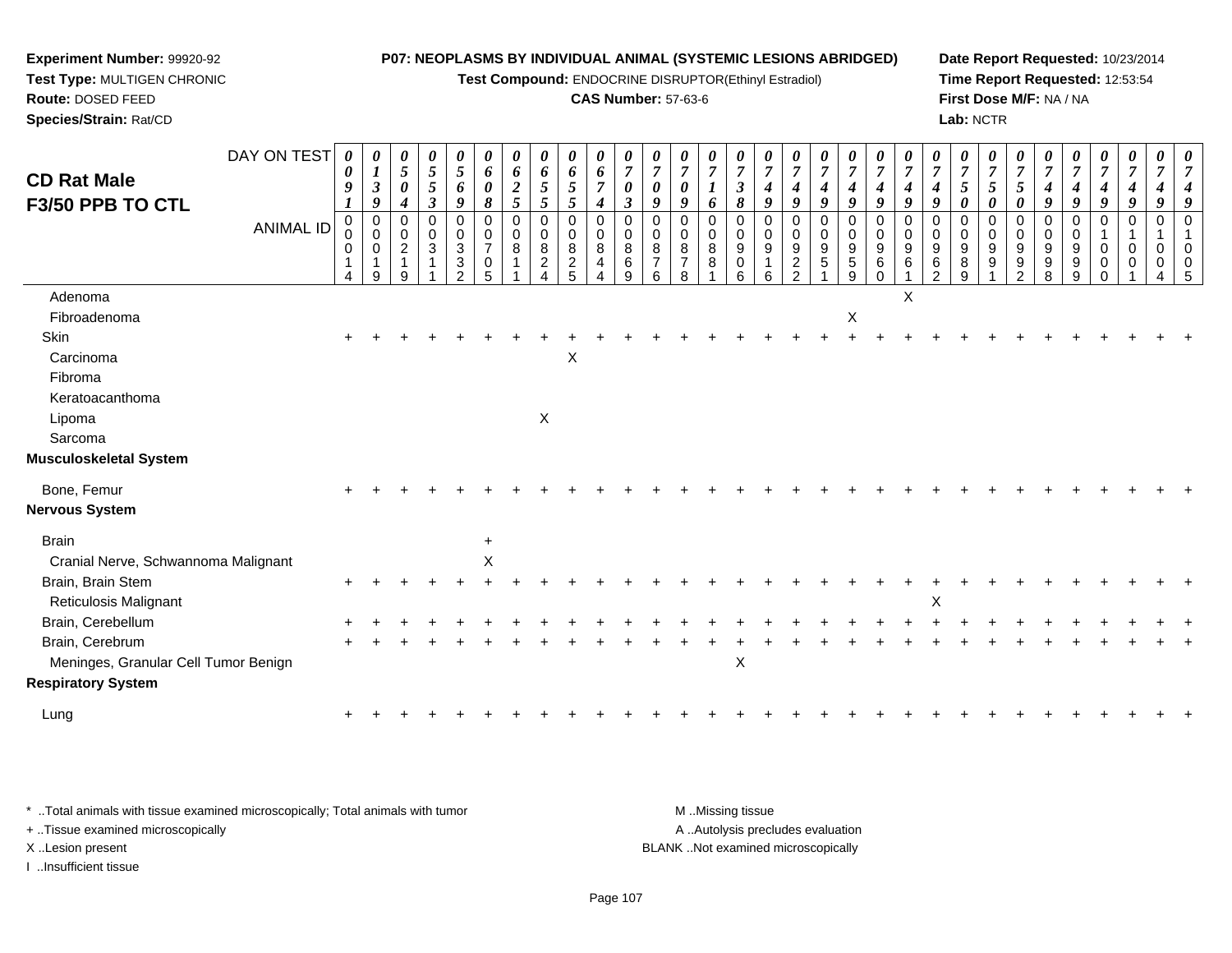**Test Compound:** ENDOCRINE DISRUPTOR(Ethinyl Estradiol)

# **CAS Number:** 57-63-6

**Date Report Requested:** 10/23/2014**Time Report Requested:** 12:53:54**First Dose M/F:** NA / NA**Lab:** NCTR

| DAY ON TEST<br><b>CD Rat Male</b><br>F3/50 PPB TO CTL<br><b>ANIMAL ID</b> | 0<br>0<br>9<br>0<br>0<br>0 | 0<br>$\boldsymbol{l}$<br>$\boldsymbol{\beta}$<br>9<br>0<br>$\mathbf 0$<br>0<br>9 | $\boldsymbol{\theta}$<br>$\mathfrak{s}$<br>$\boldsymbol{\theta}$<br>0<br>$\mathbf 0$<br>$\overline{2}$<br>9 | 0<br>5<br>5<br>$\boldsymbol{\beta}$<br>0<br>$\mathbf 0$<br>$\mathbf{3}$ | 0<br>5<br>6<br>9<br>0<br>0<br>3<br>3<br>2 | $\boldsymbol{\theta}$<br>6<br>0<br>8<br>0<br>$\overline{7}$<br>0<br>5 | 0<br>6<br>$\boldsymbol{2}$<br>$\overline{5}$<br>0<br>$\mathbf 0$<br>8 | 0<br>6<br>$5\overline{)}$<br>5<br>0<br>$\mathsf 0$<br>$\,8\,$<br>$\overline{c}$ | 0<br>6<br>$\mathfrak{H}$<br>$\mathfrak{s}$<br>0<br>$\mathsf 0$<br>8<br>$\overline{c}$<br>5 | $\boldsymbol{\theta}$<br>6<br>$\overline{7}$<br>$\boldsymbol{4}$<br>0<br>$\pmb{0}$<br>8<br>4 | $\boldsymbol{7}$<br>$\boldsymbol{\theta}$<br>$\boldsymbol{\beta}$<br>0<br>$\mathbf 0$<br>8<br>$\,6$<br>9 | $\boldsymbol{\theta}$<br>$\overline{7}$<br>0<br>9<br>0<br>0<br>8<br>6 | 0<br>$\overline{7}$<br>0<br>9<br>0<br>$\mathbf 0$<br>$\,8\,$<br>$\overline{7}$<br>8 | 0<br>$\overline{7}$<br>6<br>0<br>$\mathbf 0$<br>8<br>8 | 0<br>$\overline{7}$<br>3<br>8<br>$\mathbf 0$<br>9<br>0<br>6 | $\overline{7}$<br>9<br>$\mathbf 0$<br>9<br>6 | $\boldsymbol{\theta}$<br>$\overline{7}$<br>4<br>9<br>0<br>$\mathbf 0$<br>9<br>$\sqrt{2}$<br>ີ | $\boldsymbol{\theta}$<br>$\overline{7}$<br>$\boldsymbol{4}$<br>9<br>$\mathbf 0$<br>$\mathbf 0$<br>$\boldsymbol{9}$<br>$\sqrt{5}$ | 0<br>$\overline{7}$<br>$\boldsymbol{4}$<br>9<br>$\mathbf 0$<br>$\mathbf 0$<br>$\boldsymbol{9}$<br>$\overline{5}$<br>9 | $\boldsymbol{\theta}$<br>$\overline{7}$<br>9<br>0<br>$\mathbf 0$<br>9<br>6<br>$\Omega$ | $\overline{7}$<br>9<br>0<br>0<br>9<br>6 | $\overline{7}$<br>9<br>0<br>0<br>9<br>6<br>ົ | 0<br>$\overline{7}$<br>$5\phantom{.0}$<br>0<br>0<br>$\mathbf 0$<br>$\boldsymbol{9}$<br>8<br>9 | 0<br>$\boldsymbol{7}$<br>5<br>0<br>0<br>$\pmb{0}$<br>9<br>9 | $\boldsymbol{\theta}$<br>$\overline{7}$<br>$\overline{5}$<br>0<br>0<br>$\mathbf 0$<br>9<br>9<br>2 | $\overline{7}$<br>4<br>9<br>0<br>9<br>9 | $\boldsymbol{\theta}$<br>$\overline{7}$<br>4<br>9<br>0<br>0<br>9<br>9<br>9 | 0<br>$\overline{7}$<br>4<br>9<br>0<br>0<br>0 | 0<br>$\boldsymbol{7}$<br>$\boldsymbol{4}$<br>9<br>0<br>$\mathbf{1}$<br>0<br>0 | 0<br>$\overline{7}$<br>9<br>0<br>$\mathbf{1}$<br>0<br>0 |  |
|---------------------------------------------------------------------------|----------------------------|----------------------------------------------------------------------------------|-------------------------------------------------------------------------------------------------------------|-------------------------------------------------------------------------|-------------------------------------------|-----------------------------------------------------------------------|-----------------------------------------------------------------------|---------------------------------------------------------------------------------|--------------------------------------------------------------------------------------------|----------------------------------------------------------------------------------------------|----------------------------------------------------------------------------------------------------------|-----------------------------------------------------------------------|-------------------------------------------------------------------------------------|--------------------------------------------------------|-------------------------------------------------------------|----------------------------------------------|-----------------------------------------------------------------------------------------------|----------------------------------------------------------------------------------------------------------------------------------|-----------------------------------------------------------------------------------------------------------------------|----------------------------------------------------------------------------------------|-----------------------------------------|----------------------------------------------|-----------------------------------------------------------------------------------------------|-------------------------------------------------------------|---------------------------------------------------------------------------------------------------|-----------------------------------------|----------------------------------------------------------------------------|----------------------------------------------|-------------------------------------------------------------------------------|---------------------------------------------------------|--|
| Thymoma Malignant, Metastatic, Uncertain<br>Primary Site                  |                            |                                                                                  |                                                                                                             | X                                                                       |                                           |                                                                       |                                                                       |                                                                                 |                                                                                            |                                                                                              |                                                                                                          |                                                                       |                                                                                     |                                                        |                                                             |                                              |                                                                                               |                                                                                                                                  |                                                                                                                       |                                                                                        |                                         |                                              |                                                                                               |                                                             |                                                                                                   |                                         |                                                                            |                                              |                                                                               |                                                         |  |
| Nose                                                                      |                            |                                                                                  |                                                                                                             |                                                                         |                                           |                                                                       |                                                                       |                                                                                 |                                                                                            |                                                                                              |                                                                                                          |                                                                       |                                                                                     |                                                        |                                                             |                                              |                                                                                               |                                                                                                                                  |                                                                                                                       |                                                                                        |                                         |                                              |                                                                                               |                                                             |                                                                                                   |                                         |                                                                            |                                              |                                                                               |                                                         |  |
| Osteosarcoma                                                              |                            |                                                                                  |                                                                                                             |                                                                         |                                           |                                                                       | X                                                                     |                                                                                 |                                                                                            |                                                                                              |                                                                                                          |                                                                       |                                                                                     |                                                        |                                                             |                                              |                                                                                               |                                                                                                                                  |                                                                                                                       |                                                                                        |                                         |                                              |                                                                                               |                                                             |                                                                                                   |                                         |                                                                            |                                              |                                                                               |                                                         |  |
| Trachea                                                                   |                            |                                                                                  |                                                                                                             |                                                                         |                                           |                                                                       |                                                                       |                                                                                 |                                                                                            |                                                                                              |                                                                                                          |                                                                       |                                                                                     |                                                        |                                                             |                                              |                                                                                               |                                                                                                                                  |                                                                                                                       |                                                                                        |                                         |                                              |                                                                                               |                                                             |                                                                                                   |                                         |                                                                            |                                              |                                                                               |                                                         |  |
| <b>Special Senses System</b>                                              |                            |                                                                                  |                                                                                                             |                                                                         |                                           |                                                                       |                                                                       |                                                                                 |                                                                                            |                                                                                              |                                                                                                          |                                                                       |                                                                                     |                                                        |                                                             |                                              |                                                                                               |                                                                                                                                  |                                                                                                                       |                                                                                        |                                         |                                              |                                                                                               |                                                             |                                                                                                   |                                         |                                                                            |                                              |                                                                               |                                                         |  |
| Ear<br><b>Neural Crest Tumor</b>                                          |                            |                                                                                  |                                                                                                             |                                                                         |                                           |                                                                       |                                                                       |                                                                                 |                                                                                            |                                                                                              |                                                                                                          |                                                                       |                                                                                     |                                                        |                                                             |                                              |                                                                                               |                                                                                                                                  |                                                                                                                       |                                                                                        |                                         |                                              |                                                                                               |                                                             |                                                                                                   |                                         |                                                                            |                                              |                                                                               |                                                         |  |
| Eye<br>Iris, Melanoma Benign                                              |                            |                                                                                  |                                                                                                             |                                                                         |                                           |                                                                       |                                                                       |                                                                                 |                                                                                            |                                                                                              |                                                                                                          |                                                                       |                                                                                     |                                                        |                                                             |                                              |                                                                                               |                                                                                                                                  |                                                                                                                       |                                                                                        |                                         |                                              |                                                                                               |                                                             |                                                                                                   |                                         |                                                                            |                                              |                                                                               |                                                         |  |
| Harderian Gland<br><b>Lacrimal Gland</b>                                  |                            |                                                                                  |                                                                                                             |                                                                         |                                           |                                                                       |                                                                       | $\ddot{}$                                                                       |                                                                                            |                                                                                              |                                                                                                          |                                                                       |                                                                                     |                                                        |                                                             |                                              |                                                                                               |                                                                                                                                  |                                                                                                                       |                                                                                        |                                         |                                              |                                                                                               |                                                             |                                                                                                   |                                         |                                                                            |                                              |                                                                               |                                                         |  |
| <b>Urinary System</b>                                                     |                            |                                                                                  |                                                                                                             |                                                                         |                                           |                                                                       |                                                                       |                                                                                 |                                                                                            |                                                                                              |                                                                                                          |                                                                       |                                                                                     |                                                        |                                                             |                                              |                                                                                               |                                                                                                                                  |                                                                                                                       |                                                                                        |                                         |                                              |                                                                                               |                                                             |                                                                                                   |                                         |                                                                            |                                              |                                                                               |                                                         |  |
| Kidney<br>Liposarcoma                                                     |                            |                                                                                  |                                                                                                             |                                                                         |                                           |                                                                       |                                                                       |                                                                                 |                                                                                            |                                                                                              |                                                                                                          |                                                                       | $\sf X$                                                                             |                                                        |                                                             |                                              |                                                                                               |                                                                                                                                  |                                                                                                                       |                                                                                        |                                         |                                              |                                                                                               |                                                             |                                                                                                   |                                         |                                                                            |                                              |                                                                               |                                                         |  |
| <b>Urinary Bladder</b><br><b>SYSTEMIC LESIONS</b>                         |                            |                                                                                  |                                                                                                             |                                                                         |                                           |                                                                       |                                                                       |                                                                                 |                                                                                            |                                                                                              |                                                                                                          |                                                                       |                                                                                     |                                                        |                                                             |                                              |                                                                                               |                                                                                                                                  |                                                                                                                       |                                                                                        |                                         |                                              |                                                                                               |                                                             |                                                                                                   |                                         |                                                                            |                                              |                                                                               |                                                         |  |
| Multiple Organ                                                            |                            |                                                                                  |                                                                                                             |                                                                         |                                           |                                                                       |                                                                       |                                                                                 |                                                                                            |                                                                                              |                                                                                                          |                                                                       |                                                                                     |                                                        |                                                             |                                              |                                                                                               |                                                                                                                                  |                                                                                                                       |                                                                                        |                                         |                                              |                                                                                               |                                                             |                                                                                                   |                                         |                                                                            |                                              |                                                                               |                                                         |  |

\* ..Total animals with tissue examined microscopically; Total animals with tumor **M** . Missing tissue M ..Missing tissue

+ ..Tissue examined microscopically

**Experiment Number:** 99920-92**Test Type:** MULTIGEN CHRONIC

**Route:** DOSED FEED**Species/Strain:** Rat/CD

I ..Insufficient tissue

A ..Autolysis precludes evaluation X ..Lesion present BLANK ..Not examined microscopically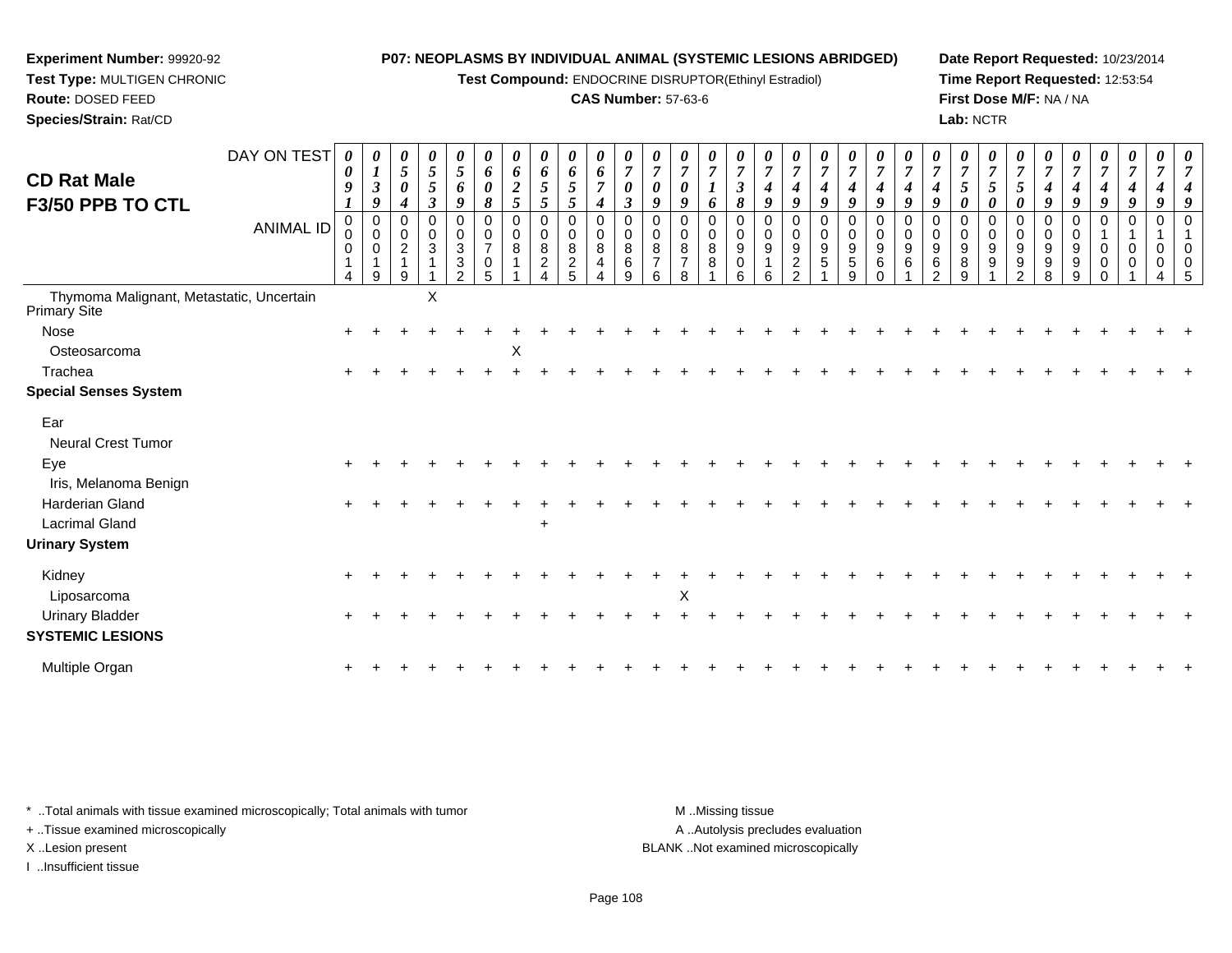**Test Compound:** ENDOCRINE DISRUPTOR(Ethinyl Estradiol)

### **CAS Number:** 57-63-6

**Date Report Requested:** 10/23/2014**Time Report Requested:** 12:53:54**First Dose M/F:** NA / NA**Lab:** NCTR

 $\overline{\phantom{a}}$ 

 $\overline{\phantom{a}}$ 

|                              | DAY ON TEST      | 0              | 0      | 0                                    | 0                                  | 0                     | 0                | 0                   | 0                                        | 0                    | 0                             | 0                | 0                                  | 0                   | 0                   | 0                   | 0                   | 0                   | 0                   | 0        |                           |
|------------------------------|------------------|----------------|--------|--------------------------------------|------------------------------------|-----------------------|------------------|---------------------|------------------------------------------|----------------------|-------------------------------|------------------|------------------------------------|---------------------|---------------------|---------------------|---------------------|---------------------|---------------------|----------|---------------------------|
| <b>CD Rat Male</b>           |                  | $\overline{7}$ | 7      | $\boldsymbol{7}$<br>$\boldsymbol{4}$ | $\overline{7}$<br>$\boldsymbol{4}$ | 7<br>$\boldsymbol{4}$ | 7<br>5           | $\overline{7}$<br>5 | $\overline{7}$<br>5                      | $\overline{7}$<br>5  | $\overline{7}$<br>5           | 7<br>5           | $\boldsymbol{7}$<br>$\mathfrak{s}$ | $\overline{7}$<br>5 | $\overline{7}$<br>5 | $\overline{7}$<br>5 | $\overline{7}$<br>5 | $\overline{7}$<br>5 | $\overline{7}$<br>5 | 7<br>5   |                           |
| F3/50 PPB TO CTL             |                  | 4<br>9         | 4<br>9 | 9                                    | 9                                  | 9                     | 4                | 4                   | $\boldsymbol{\beta}$                     | $\boldsymbol{\beta}$ | $\boldsymbol{2}$              | $\boldsymbol{2}$ | $\boldsymbol{2}$                   | $\boldsymbol{2}$    | $\overline{2}$      | 4                   | $\boldsymbol{4}$    | $\mathfrak{s}$      | 4                   | 4        |                           |
|                              |                  | $\pmb{0}$      | 0      | $\pmb{0}$                            | 0                                  | $\Omega$              | $\mathbf 0$      | $\pmb{0}$           | $\pmb{0}$                                | $\pmb{0}$            | $\mathbf 0$                   | 0                | $\mathbf 0$                        | $\mathbf 0$         | 0                   | 0                   | $\pmb{0}$           | $\Omega$            | $\mathbf 0$         | $\Omega$ |                           |
|                              | <b>ANIMAL ID</b> |                | 1      | 1                                    | $\mathbf{1}$                       | 1                     |                  | 1                   | $\mathbf{1}$                             | $\mathbf{1}$         | 1                             | 1                | 1                                  | 1                   | 1                   | 1                   | $\mathbf{1}$        |                     | 1                   |          |                           |
|                              |                  | 0<br>0         | 0      | 0<br>$\mathbf{1}$                    | 0<br>1                             | 0                     | $\mathbf 0$<br>3 | $\mathbf 0$<br>3    | $\mathbf 0$<br>$\ensuremath{\mathsf{3}}$ | $\pmb{0}$<br>3       | $\mathbf 0$<br>$\overline{4}$ | $\mathbf 0$<br>4 | $\mathbf 0$<br>4                   | $\mathbf 0$<br>4    | $\mathbf 0$<br>4    | $\mathbf 0$<br>5    | $\mathbf 0$<br>6    | 1<br>1              | 1<br>1              |          |                           |
|                              |                  | 6              |        | 2                                    | 3                                  |                       |                  | $\overline{2}$      | 3                                        | 4                    | $\Omega$                      |                  | $\overline{2}$                     | 5                   | 6                   | $\overline{9}$      | $\Omega$            | $\overline{2}$      | 3                   | 4        | <i><b>*TOTALS</b></i>     |
| <b>Alimentary System</b>     |                  |                |        |                                      |                                    |                       |                  |                     |                                          |                      |                               |                  |                                    |                     |                     |                     |                     |                     |                     |          |                           |
| Esophagus                    |                  |                |        |                                      |                                    |                       |                  |                     |                                          |                      |                               |                  |                                    |                     |                     |                     |                     |                     |                     |          | 50                        |
| Intestine Large, Cecum       |                  |                |        |                                      |                                    |                       |                  |                     |                                          |                      |                               |                  |                                    |                     |                     |                     |                     |                     |                     |          | 47                        |
| Intestine Large, Colon       |                  | ÷              |        |                                      |                                    |                       |                  |                     |                                          |                      |                               |                  |                                    |                     |                     |                     |                     |                     |                     |          | 48                        |
| Intestine Large, Rectum      |                  | +              |        |                                      |                                    |                       |                  |                     |                                          |                      |                               |                  |                                    |                     |                     |                     |                     |                     |                     |          | 48                        |
| Intestine Small, Duodenum    |                  |                |        |                                      |                                    |                       |                  |                     |                                          |                      |                               |                  |                                    |                     |                     |                     |                     |                     |                     |          | 47                        |
| Intestine Small, Ileum       |                  | $\ddot{}$      |        |                                      |                                    |                       |                  |                     |                                          |                      |                               |                  |                                    |                     |                     |                     |                     |                     |                     |          | 47                        |
| Intestine Small, Jejunum     |                  |                |        |                                      |                                    |                       |                  |                     |                                          |                      |                               |                  |                                    |                     |                     |                     |                     |                     |                     |          | 46                        |
| Liver                        |                  | $\ddot{}$      |        |                                      |                                    |                       |                  |                     |                                          |                      |                               |                  |                                    |                     |                     |                     |                     |                     |                     |          | 49                        |
| Hepatocellular Adenoma       |                  |                |        |                                      |                                    |                       |                  |                     |                                          |                      |                               |                  |                                    |                     |                     |                     |                     |                     |                     |          | $\mathbf{1}$              |
| Mesentery                    |                  |                |        |                                      |                                    |                       |                  |                     |                                          | $\ddot{}$            |                               |                  |                                    |                     |                     |                     |                     |                     |                     |          | $\ensuremath{\mathsf{3}}$ |
| Oral Mucosa                  |                  |                |        |                                      |                                    |                       |                  |                     |                                          |                      | $\ddot{}$                     | $\ddot{}$        |                                    |                     |                     |                     |                     |                     |                     |          | $6\phantom{1}6$           |
| Squamous Cell Carcinoma      |                  |                |        |                                      |                                    |                       |                  |                     |                                          |                      | X                             |                  |                                    |                     |                     |                     |                     |                     |                     |          | 5                         |
| Pancreas                     |                  |                |        |                                      |                                    |                       |                  |                     |                                          |                      |                               |                  |                                    |                     |                     |                     |                     |                     |                     |          | 49                        |
| Salivary Glands              |                  |                |        |                                      |                                    |                       |                  |                     |                                          |                      |                               |                  |                                    |                     |                     |                     |                     |                     |                     |          | 50                        |
| Stomach, Forestomach         |                  |                |        |                                      |                                    |                       |                  |                     |                                          |                      |                               |                  |                                    |                     |                     |                     |                     |                     |                     |          | 49                        |
| Stomach, Glandular           |                  |                |        |                                      |                                    |                       |                  |                     |                                          |                      |                               |                  |                                    |                     |                     |                     |                     |                     |                     |          | 47                        |
| <b>Cardiovascular System</b> |                  |                |        |                                      |                                    |                       |                  |                     |                                          |                      |                               |                  |                                    |                     |                     |                     |                     |                     |                     |          |                           |
| <b>Blood Vessel</b>          |                  |                |        |                                      |                                    |                       |                  |                     |                                          |                      |                               |                  |                                    |                     |                     |                     |                     |                     |                     |          | 50                        |
| Heart                        |                  | $\ddot{}$      |        |                                      |                                    |                       |                  |                     |                                          |                      |                               |                  |                                    |                     |                     |                     |                     |                     |                     |          | 50                        |
| <b>Endocrine System</b>      |                  |                |        |                                      |                                    |                       |                  |                     |                                          |                      |                               |                  |                                    |                     |                     |                     |                     |                     |                     |          |                           |

 $\Box$ 

<u> Timbul San</u>

┯

\* ..Total animals with tissue examined microscopically; Total animals with tumor **M** ...Missing tissue M ...Missing tissue

+ ..Tissue examined microscopically

**Experiment Number:** 99920-92**Test Type:** MULTIGEN CHRONIC

**Route:** DOSED FEED**Species/Strain:** Rat/CD

I ..Insufficient tissue

A ..Autolysis precludes evaluation

X ..Lesion present BLANK ..Not examined microscopically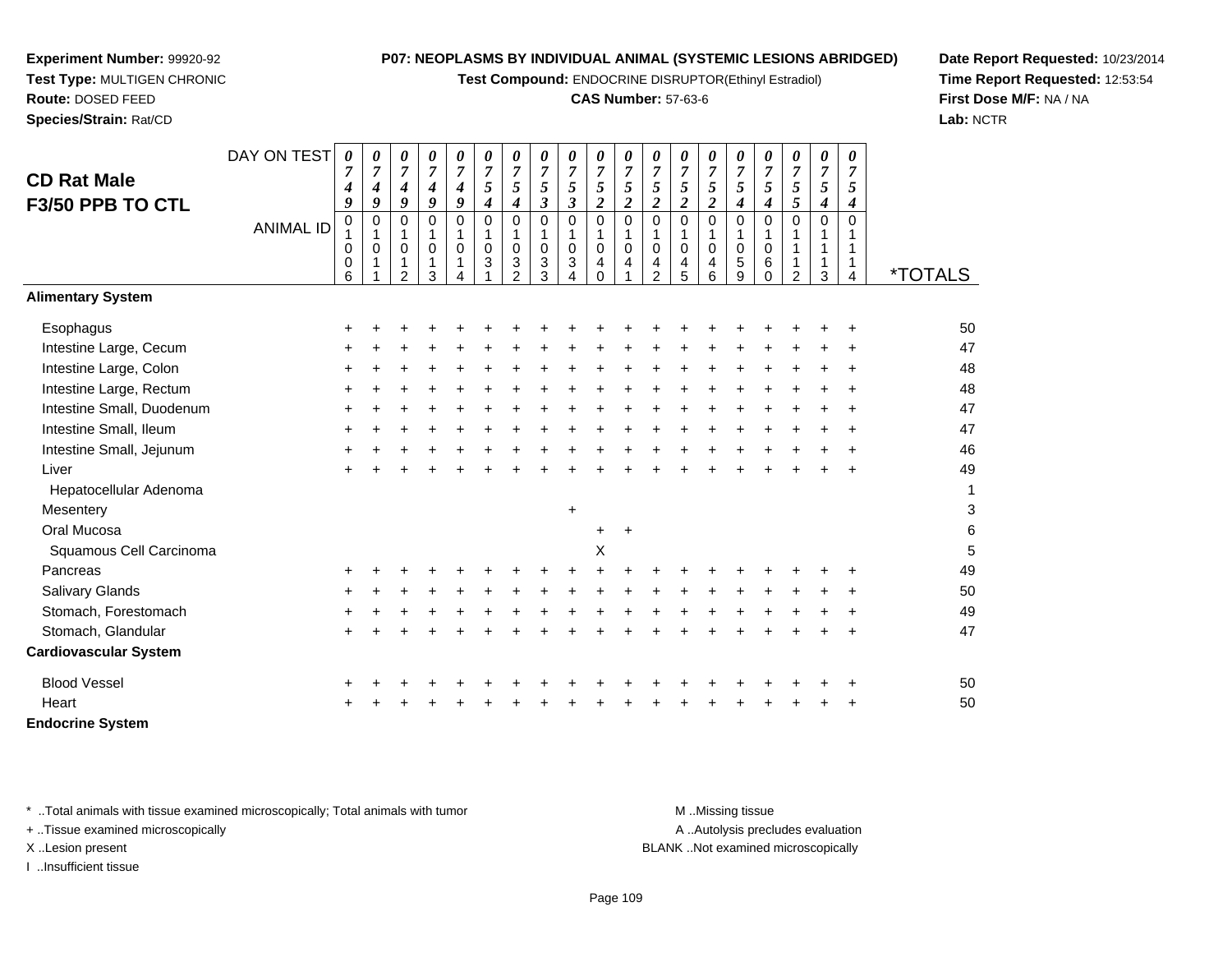**Test Compound:** ENDOCRINE DISRUPTOR(Ethinyl Estradiol)

#### **CAS Number:** 57-63-6

**Date Report Requested:** 10/23/2014**Time Report Requested:** 12:53:54**First Dose M/F:** NA / NA**Lab:** NCTR

| DAY ON TEST<br><b>CD Rat Male</b><br>F3/50 PPB TO CTL                        | 0<br>7<br>4<br>9 | 0<br>$\overline{7}$<br>$\boldsymbol{4}$<br>9 | 0<br>$\overline{7}$<br>4<br>9                       | 0<br>$\overline{7}$<br>$\boldsymbol{4}$<br>9 | 0<br>7<br>4<br>9        | 0<br>$\overline{7}$<br>5<br>$\boldsymbol{4}$ | 0<br>$\overline{7}$<br>$\sqrt{5}$<br>$\boldsymbol{4}$ | 0<br>$\overline{7}$<br>5<br>$\boldsymbol{\beta}$ | 0<br>$\overline{7}$<br>5<br>$\overline{\mathbf{3}}$ | 0<br>$\overline{7}$<br>5<br>$\overline{\mathbf{c}}$ | 0<br>$\overline{7}$<br>$\mathfrak{s}$<br>$\overline{2}$ | 0<br>$\overline{7}$<br>5<br>2     | 0<br>$\overline{7}$<br>5<br>$\overline{2}$ | 0<br>$\overline{7}$<br>5<br>$\overline{2}$ | 0<br>$\overline{7}$<br>$5\phantom{.0}$<br>$\boldsymbol{4}$ | 0<br>7<br>5<br>$\boldsymbol{4}$   | 0<br>7<br>5<br>5        | 0<br>$\overline{7}$<br>5<br>4                   | 0<br>$\overline{7}$<br>5<br>4 |                       |
|------------------------------------------------------------------------------|------------------|----------------------------------------------|-----------------------------------------------------|----------------------------------------------|-------------------------|----------------------------------------------|-------------------------------------------------------|--------------------------------------------------|-----------------------------------------------------|-----------------------------------------------------|---------------------------------------------------------|-----------------------------------|--------------------------------------------|--------------------------------------------|------------------------------------------------------------|-----------------------------------|-------------------------|-------------------------------------------------|-------------------------------|-----------------------|
| <b>ANIMAL ID</b>                                                             | 0<br>0<br>0<br>6 | 0<br>1<br>$\mathbf 0$<br>1                   | $\Omega$<br>1<br>$\mathbf 0$<br>1<br>$\overline{2}$ | $\Omega$<br>$\mathbf 0$<br>3                 | $\Omega$<br>$\mathbf 0$ | $\Omega$<br>0<br>3                           | $\mathbf 0$<br>$\mathbf 0$<br>3<br>$\overline{2}$     | $\mathbf 0$<br>1<br>0<br>3<br>3                  | 0<br>$\mathsf{O}\xspace$<br>3<br>4                  | 0<br>$\mathbf{1}$<br>0<br>4<br>0                    | $\Omega$<br>1<br>$\mathbf 0$<br>4                       | $\Omega$<br>$\mathbf 0$<br>4<br>2 | $\Omega$<br>0<br>4<br>5                    | $\Omega$<br>$\mathbf 0$<br>4<br>6          | $\Omega$<br>1<br>$\mathbf 0$<br>5<br>9                     | $\Omega$<br>$\mathbf 0$<br>6<br>0 | $\Omega$<br>1<br>1<br>2 | $\mathbf 0$<br>$\mathbf{1}$<br>$\mathbf 1$<br>3 | $\Omega$<br>1<br>1<br>4       | <i><b>*TOTALS</b></i> |
| <b>Adrenal Cortex</b>                                                        | $\ddot{}$        |                                              |                                                     |                                              |                         |                                              |                                                       |                                                  |                                                     |                                                     |                                                         |                                   |                                            |                                            |                                                            |                                   |                         |                                                 | $+$                           | 50                    |
| Adrenal Medulla                                                              |                  |                                              |                                                     |                                              |                         |                                              |                                                       |                                                  |                                                     |                                                     |                                                         |                                   |                                            |                                            |                                                            |                                   |                         |                                                 |                               | 50                    |
| Pheochromocytoma Benign<br>Pheochromocytoma Malignant                        |                  |                                              |                                                     |                                              |                         |                                              |                                                       |                                                  |                                                     |                                                     |                                                         |                                   |                                            |                                            |                                                            |                                   |                         |                                                 |                               | 1<br>1                |
| Islets, Pancreatic<br>Adenoma                                                |                  |                                              |                                                     |                                              |                         |                                              |                                                       |                                                  |                                                     |                                                     |                                                         |                                   |                                            |                                            |                                                            |                                   |                         |                                                 |                               | 50<br>$\mathbf 1$     |
| Parathyroid Gland                                                            | M                |                                              |                                                     |                                              |                         |                                              |                                                       |                                                  |                                                     |                                                     |                                                         |                                   |                                            |                                            |                                                            |                                   |                         |                                                 |                               | 46                    |
| <b>Pituitary Gland</b>                                                       | $\pm$            |                                              |                                                     |                                              |                         |                                              |                                                       |                                                  |                                                     |                                                     |                                                         |                                   |                                            |                                            |                                                            |                                   |                         |                                                 |                               | 50                    |
| Pars Distalis, Adenoma                                                       |                  |                                              |                                                     |                                              |                         | X                                            | X                                                     | $\times$                                         |                                                     | X                                                   |                                                         | $\sf X$                           |                                            | X                                          |                                                            |                                   | X                       |                                                 |                               | 26                    |
| <b>Thyroid Gland</b>                                                         |                  |                                              |                                                     |                                              |                         |                                              |                                                       |                                                  |                                                     |                                                     |                                                         |                                   |                                            |                                            |                                                            |                                   |                         |                                                 |                               | 50                    |
| C Cell, Carcinoma                                                            |                  |                                              |                                                     |                                              |                         |                                              |                                                       |                                                  |                                                     |                                                     |                                                         |                                   |                                            |                                            |                                                            |                                   |                         |                                                 |                               | $\mathbf{1}$          |
| <b>General Body System</b>                                                   |                  |                                              |                                                     |                                              |                         |                                              |                                                       |                                                  |                                                     |                                                     |                                                         |                                   |                                            |                                            |                                                            |                                   |                         |                                                 |                               |                       |
| <b>Tissue NOS</b><br>Sarcoma                                                 |                  |                                              |                                                     |                                              |                         |                                              |                                                       |                                                  |                                                     |                                                     |                                                         |                                   |                                            |                                            |                                                            |                                   |                         |                                                 |                               | 1<br>$\mathbf{1}$     |
| <b>Genital System</b>                                                        |                  |                                              |                                                     |                                              |                         |                                              |                                                       |                                                  |                                                     |                                                     |                                                         |                                   |                                            |                                            |                                                            |                                   |                         |                                                 |                               |                       |
| <b>Coagulating Gland</b><br>Carcinoma, Metastatic, Uncertain Primary<br>Site |                  |                                              |                                                     |                                              |                         |                                              |                                                       |                                                  |                                                     |                                                     |                                                         |                                   |                                            |                                            |                                                            |                                   |                         |                                                 |                               | 50<br>$\mathbf{1}$    |
| Schwannoma Malignant                                                         |                  |                                              |                                                     |                                              |                         |                                              |                                                       |                                                  |                                                     |                                                     |                                                         |                                   |                                            |                                            |                                                            |                                   |                         |                                                 |                               | $\mathbf{1}$          |
| <b>Ductus Deferens</b>                                                       |                  |                                              |                                                     |                                              |                         |                                              |                                                       |                                                  |                                                     |                                                     |                                                         |                                   |                                            |                                            |                                                            |                                   |                         |                                                 |                               | 1                     |
| Epididymis                                                                   |                  |                                              |                                                     |                                              |                         |                                              |                                                       |                                                  |                                                     |                                                     |                                                         |                                   |                                            |                                            |                                                            |                                   |                         |                                                 |                               | 50                    |
| Penis                                                                        |                  |                                              |                                                     |                                              |                         |                                              |                                                       |                                                  |                                                     |                                                     |                                                         |                                   |                                            |                                            |                                                            |                                   |                         |                                                 |                               | 1                     |

**Experiment Number:** 99920-92**Test Type:** MULTIGEN CHRONIC

**Route:** DOSED FEED**Species/Strain:** Rat/CD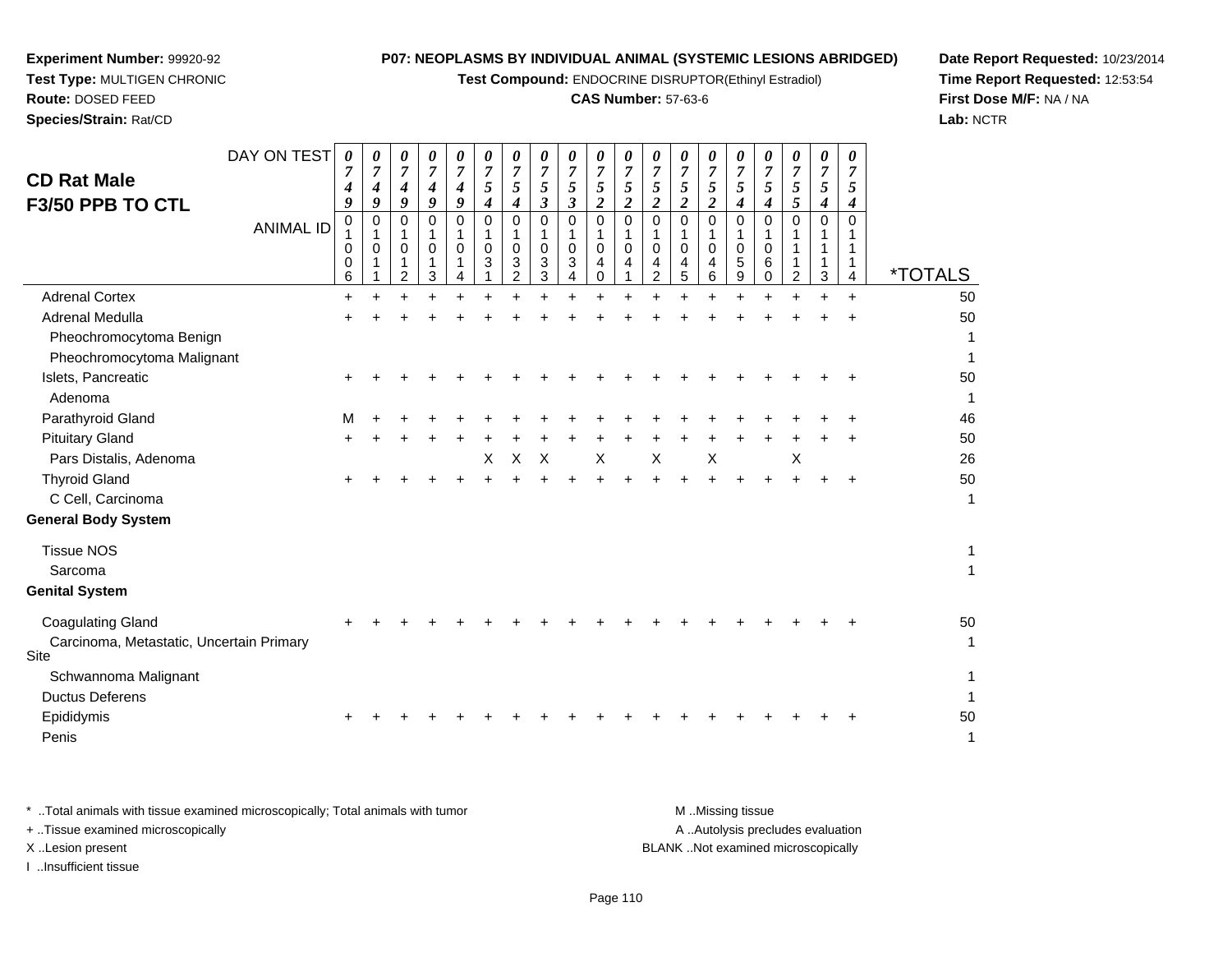**Test Compound:** ENDOCRINE DISRUPTOR(Ethinyl Estradiol)

#### **CAS Number:** 57-63-6

**Date Report Requested:** 10/23/2014**Time Report Requested:** 12:53:55**First Dose M/F:** NA / NA**Lab:** NCTR

| <b>CD Rat Male</b><br><b>F3/50 PPB TO CTL</b> | DAY ON TEST<br><b>ANIMAL ID</b> | 0<br>4<br>9<br>0<br>$\mathbf{1}$<br>0<br>0<br>6 | 0<br>7<br>4<br>9<br>0<br>$\mathbf 1$<br>0 | 0<br>$\overline{7}$<br>4<br>9<br>0<br>$\mathbf{1}$<br>0<br>1<br>$\overline{c}$ | 0<br>$\overline{7}$<br>4<br>9<br>0<br>1<br>0<br>1<br>3 | 0<br>$\overline{7}$<br>4<br>9<br>0<br>1<br>0<br>4 | 0<br>$\boldsymbol{7}$<br>$\mathfrak{z}$<br>4<br>$\Omega$<br>1<br>$\Omega$<br>3 | 0<br>$\overline{7}$<br>5<br>$\boldsymbol{4}$<br>$\Omega$<br>1<br>$\mathbf 0$<br>3<br>2 | 0<br>$\overline{7}$<br>5<br>$\mathfrak{z}$<br>$\mathbf 0$<br>1<br>$\mathbf 0$<br>3<br>3 | 0<br>$\overline{7}$<br>5<br>$\boldsymbol{\beta}$<br>0<br>1<br>0<br>3<br>4 | 0<br>$\overline{7}$<br>5<br>$\overline{a}$<br>0<br>$\mathbf 0$<br>4<br>$\Omega$ | 0<br>$\overline{7}$<br>$\mathfrak{s}$<br>$\overline{c}$<br>$\pmb{0}$<br>$\mathbf{1}$<br>0<br>4 | 0<br>$\overline{7}$<br>$\sqrt{5}$<br>$\boldsymbol{2}$<br>$\mathbf 0$<br>$\mathbf{1}$<br>$\mathbf 0$<br>4<br>$\overline{2}$ | 0<br>7<br>5<br>$\boldsymbol{2}$<br>$\Omega$<br>$\mathbf 1$<br>$\Omega$<br>4<br>5 | 0<br>$\overline{7}$<br>5<br>$\boldsymbol{2}$<br>$\Omega$<br>1<br>$\mathbf 0$<br>4<br>6 | 0<br>$\overline{7}$<br>5<br>$\boldsymbol{4}$<br>$\mathbf 0$<br>1<br>$\mathbf 0$<br>$\frac{5}{9}$ | 0<br>7<br>5<br>4<br>$\Omega$<br>$\mathbf 0$<br>6<br>$\mathbf 0$ | 0<br>$\boldsymbol{7}$<br>$\sqrt{5}$<br>5<br>$\Omega$<br>$\overline{2}$ | 0<br>$\overline{7}$<br>$\sqrt{5}$<br>$\boldsymbol{4}$<br>$\mathbf 0$<br>1<br>1<br>1<br>$\mathbf{3}$ | 0<br>$\overline{7}$<br>5<br>4<br>$\Omega$<br>1<br>1<br>4 | <i><b>*TOTALS</b></i> |
|-----------------------------------------------|---------------------------------|-------------------------------------------------|-------------------------------------------|--------------------------------------------------------------------------------|--------------------------------------------------------|---------------------------------------------------|--------------------------------------------------------------------------------|----------------------------------------------------------------------------------------|-----------------------------------------------------------------------------------------|---------------------------------------------------------------------------|---------------------------------------------------------------------------------|------------------------------------------------------------------------------------------------|----------------------------------------------------------------------------------------------------------------------------|----------------------------------------------------------------------------------|----------------------------------------------------------------------------------------|--------------------------------------------------------------------------------------------------|-----------------------------------------------------------------|------------------------------------------------------------------------|-----------------------------------------------------------------------------------------------------|----------------------------------------------------------|-----------------------|
| <b>Preputial Gland</b>                        |                                 | $+$                                             |                                           |                                                                                |                                                        |                                                   | $\ddot{}$                                                                      |                                                                                        |                                                                                         |                                                                           |                                                                                 |                                                                                                |                                                                                                                            |                                                                                  |                                                                                        |                                                                                                  |                                                                 |                                                                        | $\ddot{}$                                                                                           | $\ddot{}$                                                | 49                    |
| Carcinoma                                     |                                 |                                                 |                                           |                                                                                |                                                        |                                                   |                                                                                | $\boldsymbol{\mathsf{X}}$                                                              |                                                                                         |                                                                           |                                                                                 |                                                                                                |                                                                                                                            |                                                                                  |                                                                                        |                                                                                                  |                                                                 |                                                                        |                                                                                                     |                                                          | 1                     |
| Squamous Cell Carcinoma                       |                                 |                                                 |                                           |                                                                                |                                                        |                                                   |                                                                                |                                                                                        |                                                                                         |                                                                           |                                                                                 |                                                                                                |                                                                                                                            |                                                                                  |                                                                                        |                                                                                                  |                                                                 |                                                                        |                                                                                                     |                                                          | $\overline{7}$        |
| Prostate, Dorsal/Lateral Lobe                 |                                 |                                                 |                                           |                                                                                |                                                        |                                                   |                                                                                |                                                                                        |                                                                                         |                                                                           |                                                                                 |                                                                                                | +                                                                                                                          |                                                                                  |                                                                                        |                                                                                                  |                                                                 |                                                                        |                                                                                                     |                                                          | 50                    |
| Schwannoma Malignant                          |                                 |                                                 |                                           |                                                                                |                                                        |                                                   |                                                                                |                                                                                        |                                                                                         |                                                                           |                                                                                 |                                                                                                |                                                                                                                            |                                                                                  |                                                                                        |                                                                                                  |                                                                 |                                                                        |                                                                                                     |                                                          | 1                     |
| Prostate, Ventral Lobe                        |                                 |                                                 |                                           |                                                                                |                                                        |                                                   |                                                                                |                                                                                        |                                                                                         |                                                                           |                                                                                 |                                                                                                |                                                                                                                            |                                                                                  |                                                                                        |                                                                                                  |                                                                 |                                                                        |                                                                                                     |                                                          | 50                    |
| Schwannoma Malignant                          |                                 |                                                 |                                           |                                                                                |                                                        |                                                   |                                                                                |                                                                                        |                                                                                         |                                                                           |                                                                                 |                                                                                                |                                                                                                                            |                                                                                  |                                                                                        |                                                                                                  |                                                                 |                                                                        |                                                                                                     |                                                          | 1                     |
| <b>Rete Testes</b>                            |                                 | м                                               |                                           |                                                                                |                                                        |                                                   |                                                                                |                                                                                        |                                                                                         |                                                                           |                                                                                 |                                                                                                |                                                                                                                            |                                                                                  |                                                                                        |                                                                                                  |                                                                 |                                                                        |                                                                                                     |                                                          | 44                    |
| Seminal Vesicle                               |                                 |                                                 |                                           |                                                                                |                                                        |                                                   |                                                                                |                                                                                        |                                                                                         |                                                                           |                                                                                 |                                                                                                |                                                                                                                            |                                                                                  |                                                                                        |                                                                                                  |                                                                 |                                                                        |                                                                                                     |                                                          | 47                    |
| <b>Testes</b>                                 |                                 |                                                 |                                           |                                                                                |                                                        |                                                   |                                                                                |                                                                                        |                                                                                         |                                                                           |                                                                                 |                                                                                                |                                                                                                                            |                                                                                  |                                                                                        |                                                                                                  |                                                                 |                                                                        |                                                                                                     |                                                          | 50                    |
| Interstit Cell, Adenoma                       |                                 |                                                 |                                           |                                                                                |                                                        |                                                   |                                                                                |                                                                                        |                                                                                         |                                                                           |                                                                                 |                                                                                                |                                                                                                                            | X                                                                                |                                                                                        |                                                                                                  |                                                                 |                                                                        |                                                                                                     |                                                          | $\mathbf{1}$          |
| <b>Hematopoietic System</b>                   |                                 |                                                 |                                           |                                                                                |                                                        |                                                   |                                                                                |                                                                                        |                                                                                         |                                                                           |                                                                                 |                                                                                                |                                                                                                                            |                                                                                  |                                                                                        |                                                                                                  |                                                                 |                                                                        |                                                                                                     |                                                          |                       |
| <b>Bone Marrow</b>                            |                                 |                                                 |                                           |                                                                                |                                                        |                                                   |                                                                                |                                                                                        |                                                                                         |                                                                           |                                                                                 |                                                                                                |                                                                                                                            |                                                                                  |                                                                                        |                                                                                                  |                                                                 |                                                                        |                                                                                                     |                                                          | 50                    |
| Lymph Node                                    |                                 |                                                 |                                           |                                                                                |                                                        |                                                   |                                                                                |                                                                                        |                                                                                         |                                                                           |                                                                                 |                                                                                                |                                                                                                                            |                                                                                  |                                                                                        |                                                                                                  |                                                                 |                                                                        |                                                                                                     |                                                          | 16                    |
| Lymph Node, Mandibular                        |                                 |                                                 |                                           |                                                                                |                                                        |                                                   |                                                                                |                                                                                        |                                                                                         |                                                                           |                                                                                 |                                                                                                |                                                                                                                            |                                                                                  |                                                                                        |                                                                                                  |                                                                 |                                                                        |                                                                                                     |                                                          | 49                    |
| Lymph Node, Mesenteric                        |                                 |                                                 |                                           |                                                                                |                                                        |                                                   |                                                                                |                                                                                        |                                                                                         |                                                                           |                                                                                 |                                                                                                |                                                                                                                            |                                                                                  |                                                                                        |                                                                                                  |                                                                 |                                                                        |                                                                                                     |                                                          | 48                    |
| Spleen                                        |                                 |                                                 |                                           |                                                                                |                                                        |                                                   |                                                                                |                                                                                        |                                                                                         |                                                                           |                                                                                 |                                                                                                |                                                                                                                            |                                                                                  |                                                                                        |                                                                                                  |                                                                 |                                                                        |                                                                                                     |                                                          | 50                    |
| Sarcoma                                       |                                 |                                                 |                                           |                                                                                |                                                        |                                                   |                                                                                |                                                                                        |                                                                                         |                                                                           | Х                                                                               |                                                                                                |                                                                                                                            |                                                                                  |                                                                                        |                                                                                                  |                                                                 |                                                                        |                                                                                                     |                                                          | 1                     |
| Thymus                                        |                                 |                                                 |                                           |                                                                                |                                                        |                                                   |                                                                                |                                                                                        |                                                                                         |                                                                           |                                                                                 |                                                                                                |                                                                                                                            |                                                                                  |                                                                                        |                                                                                                  |                                                                 |                                                                        |                                                                                                     |                                                          | 45                    |
| <b>Integumentary System</b>                   |                                 |                                                 |                                           |                                                                                |                                                        |                                                   |                                                                                |                                                                                        |                                                                                         |                                                                           |                                                                                 |                                                                                                |                                                                                                                            |                                                                                  |                                                                                        |                                                                                                  |                                                                 |                                                                        |                                                                                                     |                                                          |                       |
| <b>Mammary Gland</b><br>Adenocarcinoma        |                                 |                                                 |                                           |                                                                                |                                                        |                                                   |                                                                                |                                                                                        |                                                                                         |                                                                           |                                                                                 |                                                                                                |                                                                                                                            |                                                                                  |                                                                                        |                                                                                                  |                                                                 |                                                                        |                                                                                                     |                                                          | 45<br>$\overline{c}$  |

**Experiment Number:** 99920-92**Test Type:** MULTIGEN CHRONIC

**Route:** DOSED FEED**Species/Strain:** Rat/CD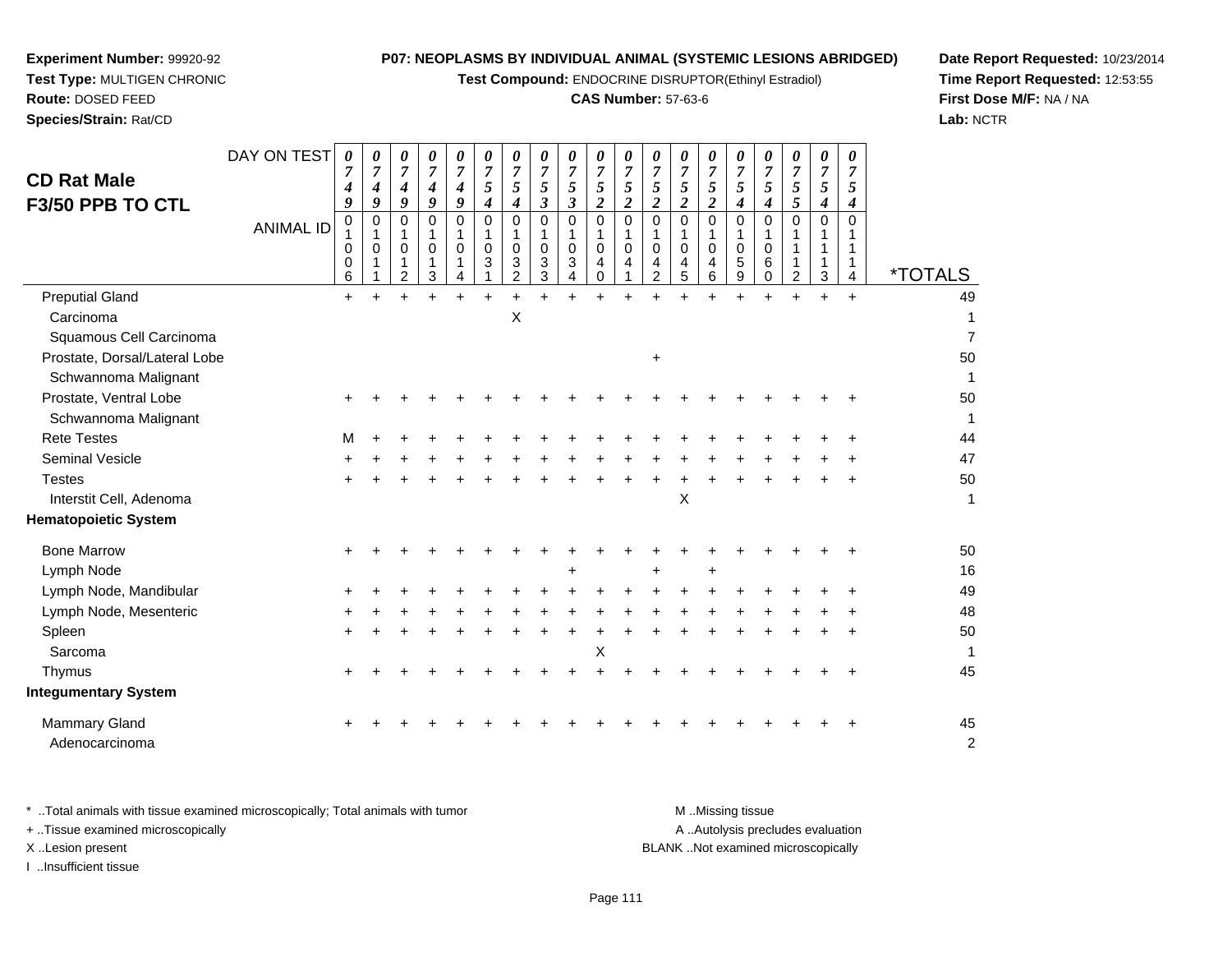**Test Compound:** ENDOCRINE DISRUPTOR(Ethinyl Estradiol)

## **CAS Number:** 57-63-6

**Date Report Requested:** 10/23/2014**Time Report Requested:** 12:53:55**First Dose M/F:** NA / NA**Lab:** NCTR

**Experiment Number:** 99920-92**Test Type:** MULTIGEN CHRONIC

| <b>CD Rat Male</b><br>F3/50 PPB TO CTL | DAY ON TEST<br><b>ANIMAL ID</b> | $\boldsymbol{\theta}$<br>$\overline{7}$<br>4<br>9<br>$\mathbf 0$<br>0<br>0<br>6 | 0<br>$\overline{7}$<br>4<br>9<br>0<br>$\mathbf 0$ | 0<br>$\boldsymbol{7}$<br>4<br>9<br>0<br>1<br>$\mathbf 0$<br>1<br>$\mathcal{P}$ | 0<br>$\overline{7}$<br>4<br>9<br>0<br>1<br>$\mathbf 0$<br>1<br>3 | 0<br>$\overline{7}$<br>$\boldsymbol{4}$<br>9<br>$\Omega$<br>$\Omega$ | 0<br>$\overline{7}$<br>5<br>4<br>$\Omega$<br>$\mathbf 0$<br>$\mathbf{3}$ | 0<br>$\overline{7}$<br>5<br>$\boldsymbol{4}$<br>$\Omega$<br>$\mathbf 0$<br>$\sqrt{3}$<br>$\mathcal{P}$ | 0<br>$\overline{7}$<br>$\sqrt{5}$<br>$\mathbf{3}$<br>$\mathbf 0$<br>-1<br>$\mathbf 0$<br>3<br>3 | 0<br>$\overline{7}$<br>$\sqrt{5}$<br>$\boldsymbol{\beta}$<br>$\mathbf 0$<br>$\mathbf 0$<br>3<br>4 | 0<br>$\overline{7}$<br>5<br>$\overline{c}$<br>$\mathbf 0$<br>$\mathbf 0$<br>4<br>0 | 0<br>$\boldsymbol{7}$<br>$\sqrt{5}$<br>$\overline{\mathbf{c}}$<br>0<br>$\mathbf{1}$<br>$\pmb{0}$<br>4 | $\boldsymbol{\theta}$<br>$\overline{7}$<br>5<br>$\boldsymbol{2}$<br>$\mathbf 0$<br>1<br>$\mathbf 0$<br>4<br>$\overline{2}$ | 0<br>$\overline{7}$<br>5<br>$\overline{2}$<br>$\mathbf 0$<br>$\Omega$<br>4<br>5 | 0<br>$\boldsymbol{7}$<br>5<br>$\overline{c}$<br>$\mathbf 0$<br>$\mathbf 0$<br>4<br>6 | 0<br>$\overline{7}$<br>5<br>$\boldsymbol{4}$<br>0<br>0<br>5<br>9 | 0<br>$\overline{7}$<br>5<br>$\boldsymbol{4}$<br>$\mathbf 0$<br>1<br>0<br>6<br>$\Omega$ | 0<br>$\overline{7}$<br>5<br>5<br>$\Omega$<br>1<br>$\mathcal{P}$ | 0<br>$\overline{7}$<br>5<br>$\boldsymbol{4}$<br>$\Omega$<br>$\mathbf{1}$<br>$\mathbf{1}$<br>3 | 0<br>7<br>5<br>4<br>0<br>1<br>4 | <i><b>*TOTALS</b></i> |
|----------------------------------------|---------------------------------|---------------------------------------------------------------------------------|---------------------------------------------------|--------------------------------------------------------------------------------|------------------------------------------------------------------|----------------------------------------------------------------------|--------------------------------------------------------------------------|--------------------------------------------------------------------------------------------------------|-------------------------------------------------------------------------------------------------|---------------------------------------------------------------------------------------------------|------------------------------------------------------------------------------------|-------------------------------------------------------------------------------------------------------|----------------------------------------------------------------------------------------------------------------------------|---------------------------------------------------------------------------------|--------------------------------------------------------------------------------------|------------------------------------------------------------------|----------------------------------------------------------------------------------------|-----------------------------------------------------------------|-----------------------------------------------------------------------------------------------|---------------------------------|-----------------------|
| Adenoma                                |                                 |                                                                                 |                                                   |                                                                                |                                                                  |                                                                      |                                                                          |                                                                                                        |                                                                                                 |                                                                                                   |                                                                                    |                                                                                                       |                                                                                                                            |                                                                                 |                                                                                      |                                                                  |                                                                                        |                                                                 |                                                                                               |                                 |                       |
| Fibroadenoma                           |                                 |                                                                                 |                                                   |                                                                                |                                                                  |                                                                      |                                                                          |                                                                                                        |                                                                                                 |                                                                                                   |                                                                                    |                                                                                                       |                                                                                                                            |                                                                                 |                                                                                      |                                                                  |                                                                                        |                                                                 |                                                                                               |                                 |                       |
| Skin                                   |                                 |                                                                                 |                                                   |                                                                                |                                                                  |                                                                      |                                                                          |                                                                                                        |                                                                                                 |                                                                                                   |                                                                                    |                                                                                                       |                                                                                                                            |                                                                                 |                                                                                      |                                                                  |                                                                                        |                                                                 |                                                                                               |                                 | 50                    |
| Carcinoma                              |                                 |                                                                                 |                                                   |                                                                                |                                                                  |                                                                      |                                                                          |                                                                                                        |                                                                                                 |                                                                                                   |                                                                                    |                                                                                                       |                                                                                                                            |                                                                                 |                                                                                      |                                                                  |                                                                                        |                                                                 |                                                                                               |                                 | 1                     |
| Fibroma                                |                                 |                                                                                 |                                                   |                                                                                |                                                                  |                                                                      |                                                                          | $\boldsymbol{\mathsf{X}}$                                                                              |                                                                                                 |                                                                                                   |                                                                                    |                                                                                                       |                                                                                                                            | $\boldsymbol{\mathsf{X}}$                                                       |                                                                                      |                                                                  |                                                                                        |                                                                 |                                                                                               |                                 | $\overline{c}$        |
| Keratoacanthoma                        |                                 |                                                                                 |                                                   |                                                                                |                                                                  |                                                                      |                                                                          |                                                                                                        |                                                                                                 |                                                                                                   |                                                                                    |                                                                                                       |                                                                                                                            |                                                                                 |                                                                                      |                                                                  |                                                                                        |                                                                 |                                                                                               | $\times$                        | 1                     |
| Lipoma                                 |                                 |                                                                                 |                                                   |                                                                                |                                                                  | X                                                                    |                                                                          |                                                                                                        |                                                                                                 |                                                                                                   |                                                                                    |                                                                                                       |                                                                                                                            |                                                                                 |                                                                                      |                                                                  |                                                                                        |                                                                 |                                                                                               |                                 | $\boldsymbol{2}$      |
| Sarcoma                                |                                 |                                                                                 |                                                   |                                                                                |                                                                  |                                                                      |                                                                          |                                                                                                        |                                                                                                 |                                                                                                   |                                                                                    |                                                                                                       |                                                                                                                            |                                                                                 |                                                                                      |                                                                  |                                                                                        |                                                                 | $\times$                                                                                      |                                 | 1                     |
| <b>Musculoskeletal System</b>          |                                 |                                                                                 |                                                   |                                                                                |                                                                  |                                                                      |                                                                          |                                                                                                        |                                                                                                 |                                                                                                   |                                                                                    |                                                                                                       |                                                                                                                            |                                                                                 |                                                                                      |                                                                  |                                                                                        |                                                                 |                                                                                               |                                 |                       |
| Bone, Femur                            |                                 |                                                                                 |                                                   |                                                                                |                                                                  |                                                                      |                                                                          |                                                                                                        |                                                                                                 |                                                                                                   |                                                                                    |                                                                                                       |                                                                                                                            |                                                                                 |                                                                                      |                                                                  |                                                                                        |                                                                 |                                                                                               |                                 | 50                    |
| <b>Nervous System</b>                  |                                 |                                                                                 |                                                   |                                                                                |                                                                  |                                                                      |                                                                          |                                                                                                        |                                                                                                 |                                                                                                   |                                                                                    |                                                                                                       |                                                                                                                            |                                                                                 |                                                                                      |                                                                  |                                                                                        |                                                                 |                                                                                               |                                 |                       |
| <b>Brain</b>                           |                                 |                                                                                 |                                                   |                                                                                |                                                                  |                                                                      |                                                                          |                                                                                                        |                                                                                                 |                                                                                                   |                                                                                    |                                                                                                       |                                                                                                                            |                                                                                 |                                                                                      |                                                                  |                                                                                        |                                                                 |                                                                                               |                                 | 1                     |
| Cranial Nerve, Schwannoma Malignant    |                                 |                                                                                 |                                                   |                                                                                |                                                                  |                                                                      |                                                                          |                                                                                                        |                                                                                                 |                                                                                                   |                                                                                    |                                                                                                       |                                                                                                                            |                                                                                 |                                                                                      |                                                                  |                                                                                        |                                                                 |                                                                                               |                                 | 1                     |
| Brain, Brain Stem                      |                                 |                                                                                 |                                                   |                                                                                |                                                                  |                                                                      |                                                                          |                                                                                                        |                                                                                                 |                                                                                                   |                                                                                    |                                                                                                       |                                                                                                                            |                                                                                 |                                                                                      |                                                                  |                                                                                        |                                                                 |                                                                                               |                                 | 50                    |
| <b>Reticulosis Malignant</b>           |                                 |                                                                                 |                                                   |                                                                                |                                                                  |                                                                      |                                                                          |                                                                                                        |                                                                                                 |                                                                                                   |                                                                                    |                                                                                                       |                                                                                                                            |                                                                                 |                                                                                      |                                                                  |                                                                                        |                                                                 |                                                                                               |                                 | 1                     |
| Brain, Cerebellum                      |                                 |                                                                                 |                                                   |                                                                                |                                                                  |                                                                      |                                                                          |                                                                                                        |                                                                                                 |                                                                                                   |                                                                                    |                                                                                                       |                                                                                                                            |                                                                                 |                                                                                      |                                                                  |                                                                                        |                                                                 |                                                                                               |                                 | 50                    |
| Brain, Cerebrum                        |                                 |                                                                                 |                                                   |                                                                                |                                                                  |                                                                      |                                                                          |                                                                                                        |                                                                                                 |                                                                                                   |                                                                                    |                                                                                                       |                                                                                                                            |                                                                                 |                                                                                      |                                                                  |                                                                                        |                                                                 |                                                                                               |                                 | 50                    |
| Meninges, Granular Cell Tumor Benign   |                                 |                                                                                 |                                                   |                                                                                |                                                                  |                                                                      |                                                                          |                                                                                                        |                                                                                                 |                                                                                                   |                                                                                    |                                                                                                       |                                                                                                                            |                                                                                 |                                                                                      |                                                                  |                                                                                        |                                                                 |                                                                                               |                                 | 1                     |
| <b>Respiratory System</b>              |                                 |                                                                                 |                                                   |                                                                                |                                                                  |                                                                      |                                                                          |                                                                                                        |                                                                                                 |                                                                                                   |                                                                                    |                                                                                                       |                                                                                                                            |                                                                                 |                                                                                      |                                                                  |                                                                                        |                                                                 |                                                                                               |                                 |                       |
| Lung                                   |                                 |                                                                                 |                                                   |                                                                                |                                                                  |                                                                      |                                                                          |                                                                                                        |                                                                                                 |                                                                                                   |                                                                                    |                                                                                                       |                                                                                                                            |                                                                                 |                                                                                      |                                                                  |                                                                                        |                                                                 |                                                                                               |                                 | 50                    |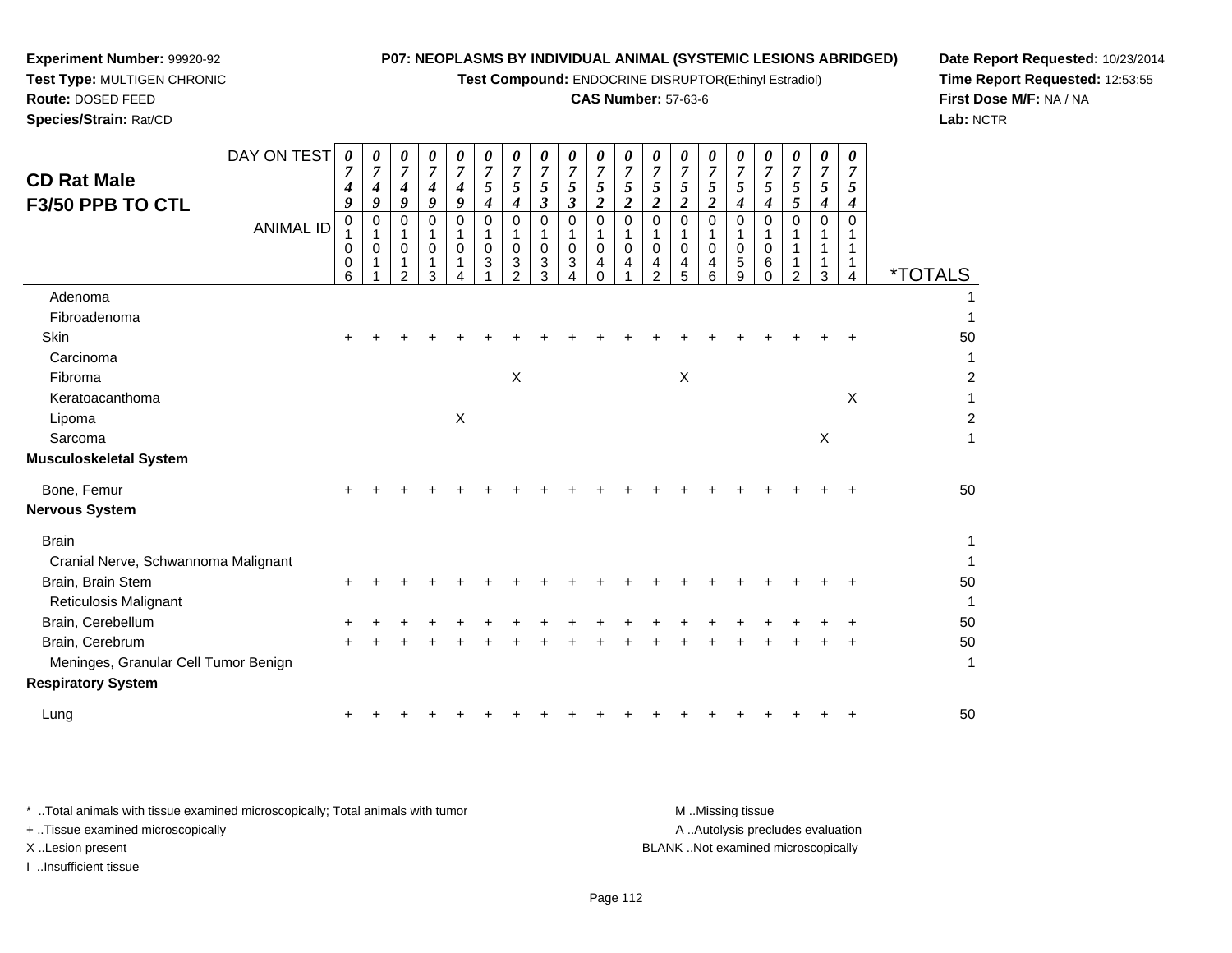**Test Compound:** ENDOCRINE DISRUPTOR(Ethinyl Estradiol)

## **CAS Number:** 57-63-6

1

**Date Report Requested:** 10/23/2014**Time Report Requested:** 12:53:55**First Dose M/F:** NA / NA**Lab:** NCTR

| <b>CD Rat Male</b><br>F3/50 PPB TO CTL                          | DAY ON TEST<br><b>ANIMAL ID</b> | 0<br>7<br>4<br>9<br>$\Omega$<br>0 | 0<br>$\overline{ }$<br>4<br>9<br>0<br>0 | 0<br>$\mathbf{r}$<br>4<br>9<br>0 | 0<br>7<br>$\boldsymbol{4}$<br>9<br>0<br>0 | 0<br>7<br>4<br>9<br>0<br>0 | 0<br>7<br>5<br>4<br>0<br>0 | 0<br>C<br>4<br>0 | 0<br>5<br>$\mathbf{3}$<br>0 | 0<br>5<br>3<br>0<br>0 | 0<br>$\overline{7}$<br>5<br>$\overline{2}$<br>0<br>0 | 0<br>7<br>5<br>0<br>0 | 0<br>7<br>Ć<br>0 | 0<br>7<br>$\mathfrak{I}$<br>0 | 0<br>$\mathfrak{p}$<br>ኅ<br>0<br>0 | 0<br>7<br>5<br>4<br>0 | $\boldsymbol{\theta}$<br>7<br>5<br>$\boldsymbol{4}$<br>$\Omega$<br>0 | 0<br>7<br>5<br>$\mathfrak{I}$ | 0<br>7<br>$\mathfrak{I}$<br>4<br>0 | 0<br>$\overline{ }$<br>C<br>0 |                       |
|-----------------------------------------------------------------|---------------------------------|-----------------------------------|-----------------------------------------|----------------------------------|-------------------------------------------|----------------------------|----------------------------|------------------|-----------------------------|-----------------------|------------------------------------------------------|-----------------------|------------------|-------------------------------|------------------------------------|-----------------------|----------------------------------------------------------------------|-------------------------------|------------------------------------|-------------------------------|-----------------------|
|                                                                 |                                 | 0<br>6                            |                                         | C                                | 3                                         |                            | 3                          | 3<br>ົ           | 3<br>3                      | 3                     | 4                                                    | 4                     | 4<br>ົ           | 4<br>5                        | 4<br>6                             | 5<br>9                | 6                                                                    | ົ                             | 3                                  | 4                             | <i><b>*TOTALS</b></i> |
| Thymoma Malignant, Metastatic, Uncertain<br><b>Primary Site</b> |                                 |                                   |                                         |                                  |                                           |                            |                            |                  |                             |                       |                                                      |                       |                  |                               |                                    |                       |                                                                      |                               |                                    |                               |                       |
| Nose<br>Osteosarcoma                                            |                                 | +                                 |                                         |                                  |                                           |                            |                            |                  |                             |                       |                                                      |                       |                  |                               |                                    |                       |                                                                      |                               | +                                  | $\div$                        | 50<br>1               |
| Trachea<br><b>Special Senses System</b>                         |                                 | $\pm$                             |                                         |                                  |                                           |                            |                            |                  |                             |                       |                                                      |                       |                  |                               |                                    |                       |                                                                      |                               |                                    | ÷                             | 50                    |
| For                                                             |                                 |                                   |                                         |                                  |                                           |                            |                            |                  |                             | ᆠ                     |                                                      |                       |                  |                               |                                    |                       |                                                                      |                               |                                    |                               | 1                     |

**Experiment Number:** 99920-92**Test Type:** MULTIGEN CHRONIC

**Route:** DOSED FEED**Species/Strain:** Rat/CD

|       |   |  |  |  | $\ddot{}$ |   |  |  |                        |  |           | 1                       |
|-------|---|--|--|--|-----------|---|--|--|------------------------|--|-----------|-------------------------|
|       |   |  |  |  | X         |   |  |  |                        |  |           | -1                      |
| $+$   |   |  |  |  |           |   |  |  |                        |  | $\div$    | 50                      |
|       |   |  |  |  |           | X |  |  |                        |  |           | $\overline{\mathbf{A}}$ |
| $\pm$ |   |  |  |  |           |   |  |  |                        |  | $\ddot{}$ | 50                      |
|       |   |  |  |  |           |   |  |  |                        |  |           | 1                       |
|       |   |  |  |  |           |   |  |  |                        |  |           |                         |
| $+$   |   |  |  |  |           |   |  |  |                        |  | ÷         | 50                      |
|       |   |  |  |  |           |   |  |  |                        |  |           | 1                       |
| $+$   |   |  |  |  |           |   |  |  |                        |  | $\ddot{}$ | 50                      |
|       |   |  |  |  |           |   |  |  |                        |  |           |                         |
| $+$   | ÷ |  |  |  |           |   |  |  |                        |  |           | 50                      |
|       |   |  |  |  |           |   |  |  |                        |  |           |                         |
|       |   |  |  |  |           |   |  |  | ***END OF MALE DATA*** |  |           |                         |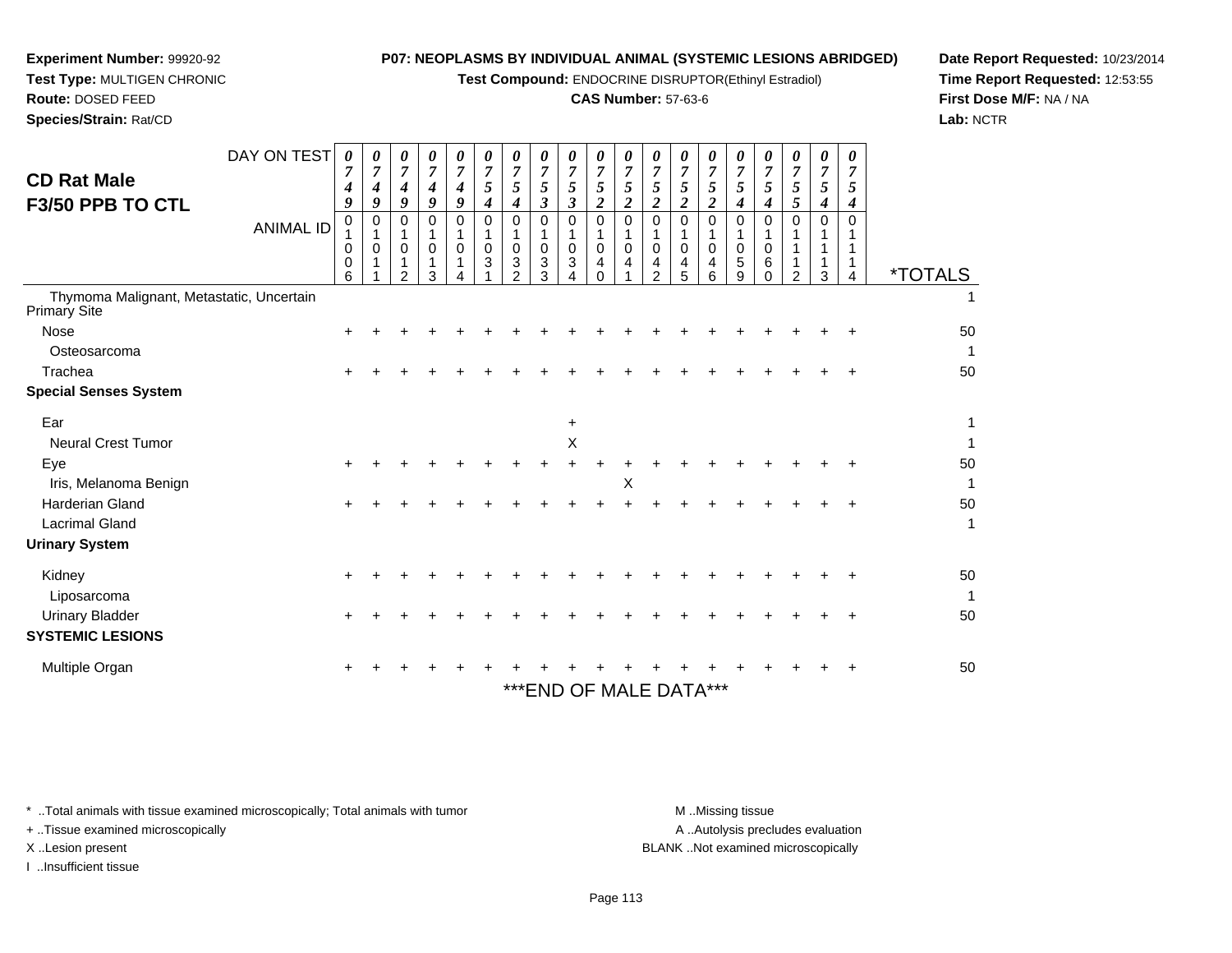**Test Compound:** ENDOCRINE DISRUPTOR(Ethinyl Estradiol)

#### **CAS Number:** 57-63-6

**Date Report Requested:** 10/23/2014**Time Report Requested:** 12:53:55**First Dose M/F:** NA / NA**Lab:** NCTR

|                              | DAY ON TEST      | 0<br>5                        | $\pmb{\theta}$<br>$\sqrt{5}$ | $\boldsymbol{\theta}$<br>$\sqrt{5}$ | $\pmb{\theta}$<br>$\sqrt{5}$ | 0<br>5           | 0<br>6                  | 0<br>6              | 0<br>6           | $\pmb{\theta}$<br>$\pmb{6}$   | $\boldsymbol{\theta}$<br>6    | 0<br>6                         | 0<br>6              | 0<br>6                                                         | $\boldsymbol{\theta}$<br>6   | 0<br>6           | 0<br>6                           | 0<br>6              | 0<br>6           | 0<br>$\boldsymbol{7}$              | 0<br>$\overline{7}$           | 0<br>$\overline{7}$           | $\pmb{\theta}$<br>$\overline{7}$ | 0<br>$\boldsymbol{7}$    | 0<br>$\overline{7}$           | 0<br>$\overline{7}$ | 0<br>$\overline{7}$ | 0<br>$\overline{7}$ | 0<br>$\boldsymbol{7}$      | 0<br>$\overline{7}$     | 0<br>$\overline{7}$     | 0<br>$\overline{7}$           |
|------------------------------|------------------|-------------------------------|------------------------------|-------------------------------------|------------------------------|------------------|-------------------------|---------------------|------------------|-------------------------------|-------------------------------|--------------------------------|---------------------|----------------------------------------------------------------|------------------------------|------------------|----------------------------------|---------------------|------------------|------------------------------------|-------------------------------|-------------------------------|----------------------------------|--------------------------|-------------------------------|---------------------|---------------------|---------------------|----------------------------|-------------------------|-------------------------|-------------------------------|
| <b>CD Rat Female</b>         |                  | $\boldsymbol{2}$              | $\boldsymbol{\beta}$         | 6                                   | $\pmb{9}$                    | 9                | $\boldsymbol{l}$        | $\mathfrak{z}$      | 4                | $\boldsymbol{4}$              | 5                             | 6                              | 6                   | $\overline{7}$                                                 | $\overline{7}$               | $\overline{7}$   | $\overline{7}$                   | 8                   | $\boldsymbol{9}$ | $\boldsymbol{\theta}$              | $\boldsymbol{\theta}$         | $\boldsymbol{l}$              | $\boldsymbol{l}$                 | $\boldsymbol{2}$         | $\boldsymbol{2}$              | $\mathfrak{s}$      | 5                   | $\sqrt{5}$          | $\mathfrak{s}$             | 5                       | 5                       | 5                             |
| F1 OPPB                      |                  | 9                             | $\boldsymbol{9}$             | 8                                   | 5                            | 8                | 4                       | $\overline{0}$      | 5                | 9                             | $\mathfrak{z}$<br>$\mathbf 0$ | 9<br>$\mathbf 0$               | 8<br>0              | $\overline{2}$                                                 | $\mathfrak{s}$               | $\boldsymbol{9}$ | 9<br>$\overline{0}$              | 6                   | $\pmb{\theta}$   | $\boldsymbol{\theta}$              | $\overline{2}$<br>$\mathbf 0$ | $\mathfrak{z}$<br>$\mathbf 0$ | $\overline{7}$                   | $\boldsymbol{\theta}$    | $\pmb{\theta}$<br>$\mathbf 0$ | 6                   | 6<br>$\mathbf 0$    | 6                   | $\overline{7}$             | $\overline{7}$          | $\overline{7}$          | $\overline{7}$<br>$\mathbf 0$ |
|                              | <b>ANIMAL ID</b> | $\mathbf 0$<br>0              | $\mathbf 0$<br>$\mathsf 0$   | $\pmb{0}$<br>$\pmb{0}$              | $\pmb{0}$<br>$\pmb{0}$       | $\mathbf 0$<br>0 | $\mathbf 0$<br>$\Omega$ | $\mathbf 0$         | $\mathbf 0$<br>0 | $\boldsymbol{0}$<br>$\pmb{0}$ | $\mathbf 0$                   | 0                              | 0                   | $\pmb{0}$                                                      | $\pmb{0}$<br>$\pmb{0}$       | 0<br>$\mathbf 0$ | $\pmb{0}$                        | $\mathbf 0$<br>0    | 0                | $\mathbf 0$<br>$\pmb{0}$           | $\mathbf 0$                   | $\Omega$                      | $\mathbf 0$<br>0                 | $\mathbf 0$<br>$\pmb{0}$ | $\mathbf 0$                   | $\mathbf 0$<br>0    | $\mathbf 0$         | 0<br>0              | $\mathbf 0$<br>$\mathbf 0$ | $\mathbf 0$<br>$\Omega$ | $\mathbf 0$<br>$\Omega$ | $\mathbf 0$                   |
|                              |                  | $\pmb{0}$<br>$\boldsymbol{7}$ | $\mathbf 0$<br>$\,8\,$       | $\mathbf{1}$                        | $\mathbf{1}$                 | $\mathbf{1}$     | 1                       | 1<br>$\overline{7}$ | $\mathbf{1}$     | $\sqrt{2}$<br>$\pmb{0}$       | $\overline{2}$                | $\overline{2}$<br>$\mathbf{3}$ | $\overline{a}$<br>3 | $\begin{smallmatrix} 0\\2 \end{smallmatrix}$<br>$\overline{4}$ | $\sqrt{2}$<br>$\overline{4}$ | $\sqrt{2}$       | $\overline{c}$<br>$\overline{5}$ | $\overline{c}$<br>6 | $\frac{0}{2}$    | $\boldsymbol{2}$                   | $\ensuremath{\mathsf{3}}$     | 3                             | $\ensuremath{\mathsf{3}}$        | $\sqrt{3}$               | $\mathbf{3}$                  | 4                   | $\overline{4}$      | 4<br>$\pmb{0}$      | $\overline{4}$<br>5        | 5<br>$\mathbf 0$        | 5                       | 5<br>$\overline{0}$           |
|                              |                  | $\overline{7}$                |                              | $\mathbf 0$<br>9                    | $\frac{3}{7}$                | 4<br>5           | 5<br>$\overline{ }$     | 6                   | $_{8}^8$         | $\overline{2}$                | $\mathbf{1}$<br>$\Omega$      | $\Omega$                       |                     | $\mathbf 0$                                                    |                              | $\,$ 5 $\,$<br>2 |                                  | 8                   | 5                | $\boldsymbol{9}$<br>$\overline{4}$ | $\pmb{0}$<br>2                | $\overline{5}$                | $\frac{2}{3}$                    | $\frac{2}{8}$            | $\frac{2}{9}$                 | $\pmb{0}$<br>5      | $\pmb{0}$<br>6      | $\overline{ }$      | 9                          | 6                       | 0                       | 8                             |
| <b>Alimentary System</b>     |                  |                               |                              |                                     |                              |                  |                         |                     |                  |                               |                               |                                |                     |                                                                |                              |                  |                                  |                     |                  |                                    |                               |                               |                                  |                          |                               |                     |                     |                     |                            |                         |                         |                               |
| Esophagus                    |                  |                               |                              |                                     |                              |                  |                         |                     |                  |                               |                               |                                |                     |                                                                |                              |                  |                                  |                     |                  |                                    |                               |                               |                                  |                          |                               |                     |                     |                     |                            |                         |                         |                               |
| Intestine Large, Cecum       |                  |                               |                              |                                     |                              |                  |                         |                     |                  |                               |                               |                                |                     |                                                                |                              |                  |                                  |                     |                  |                                    |                               |                               |                                  |                          |                               |                     |                     |                     |                            |                         |                         |                               |
| Intestine Large, Colon       |                  |                               |                              |                                     |                              |                  |                         |                     |                  |                               |                               |                                |                     |                                                                |                              |                  |                                  |                     |                  |                                    |                               |                               |                                  |                          |                               |                     |                     |                     |                            |                         |                         |                               |
| Intestine Large, Rectum      |                  |                               |                              |                                     |                              |                  |                         |                     |                  |                               |                               |                                |                     |                                                                |                              |                  |                                  |                     |                  |                                    |                               |                               |                                  |                          |                               |                     |                     |                     |                            |                         |                         |                               |
| Intestine Small, Duodenum    |                  |                               |                              |                                     |                              |                  |                         |                     |                  |                               |                               |                                |                     |                                                                |                              |                  |                                  |                     |                  |                                    |                               |                               |                                  |                          |                               |                     |                     |                     |                            |                         |                         |                               |
| Intestine Small, Ileum       |                  |                               |                              |                                     |                              |                  |                         |                     |                  |                               |                               |                                |                     |                                                                |                              |                  |                                  |                     |                  |                                    |                               |                               |                                  |                          |                               |                     |                     |                     |                            |                         |                         |                               |
| Intestine Small, Jejunum     |                  |                               |                              |                                     |                              |                  |                         |                     |                  |                               |                               |                                |                     |                                                                |                              |                  |                                  |                     |                  |                                    |                               |                               |                                  |                          |                               |                     |                     |                     |                            |                         |                         |                               |
| Liver                        |                  |                               |                              |                                     |                              |                  |                         |                     |                  |                               |                               |                                |                     |                                                                |                              |                  |                                  |                     |                  |                                    |                               |                               |                                  |                          |                               |                     |                     |                     |                            |                         |                         |                               |
| Cholangiocarcinoma           |                  |                               |                              |                                     |                              |                  |                         |                     |                  |                               |                               |                                |                     |                                                                |                              |                  |                                  |                     |                  |                                    |                               |                               | $\boldsymbol{\mathsf{X}}$        |                          |                               |                     |                     |                     |                            |                         |                         |                               |
| Hepatocellular Adenoma       |                  |                               |                              |                                     |                              |                  |                         |                     |                  |                               |                               |                                |                     |                                                                |                              |                  |                                  |                     |                  |                                    |                               |                               |                                  |                          |                               |                     |                     |                     |                            |                         |                         |                               |
| Mesentery                    |                  |                               |                              |                                     |                              |                  |                         |                     |                  |                               |                               |                                |                     |                                                                |                              |                  |                                  |                     |                  |                                    |                               |                               |                                  |                          |                               |                     |                     |                     | $\div$                     |                         |                         |                               |
| Oral Mucosa                  |                  |                               |                              |                                     |                              |                  |                         |                     |                  |                               |                               |                                |                     | $+$                                                            | $+$                          |                  |                                  |                     |                  |                                    |                               |                               |                                  |                          |                               |                     |                     | $\ddot{}$           |                            |                         |                         |                               |
| Squamous Cell Carcinoma      |                  |                               |                              |                                     |                              |                  |                         |                     |                  |                               |                               |                                |                     | X                                                              | $\mathsf{X}$                 |                  |                                  |                     |                  |                                    |                               |                               |                                  |                          |                               |                     |                     | X                   |                            |                         |                         |                               |
| Pancreas                     |                  |                               |                              |                                     |                              |                  |                         |                     |                  |                               |                               |                                |                     |                                                                |                              |                  |                                  |                     |                  |                                    |                               |                               |                                  |                          |                               |                     |                     |                     |                            |                         |                         |                               |
| Salivary Glands              |                  |                               |                              |                                     |                              |                  |                         |                     |                  |                               |                               |                                |                     |                                                                |                              |                  |                                  |                     |                  |                                    |                               |                               |                                  |                          |                               |                     |                     |                     |                            |                         |                         |                               |
| Stomach, Forestomach         |                  |                               |                              |                                     |                              |                  |                         |                     |                  |                               |                               |                                |                     |                                                                |                              |                  |                                  |                     |                  |                                    |                               |                               |                                  |                          |                               |                     |                     |                     |                            |                         |                         |                               |
| Squamous Cell Papilloma      |                  |                               |                              |                                     |                              |                  |                         |                     |                  |                               |                               |                                |                     |                                                                |                              |                  |                                  |                     |                  |                                    |                               |                               |                                  |                          |                               |                     |                     |                     |                            |                         |                         |                               |
| Stomach, Glandular           |                  |                               |                              |                                     |                              |                  |                         |                     |                  |                               |                               |                                |                     |                                                                |                              |                  |                                  |                     |                  |                                    |                               |                               |                                  |                          |                               |                     |                     |                     |                            |                         |                         |                               |
| <b>Cardiovascular System</b> |                  |                               |                              |                                     |                              |                  |                         |                     |                  |                               |                               |                                |                     |                                                                |                              |                  |                                  |                     |                  |                                    |                               |                               |                                  |                          |                               |                     |                     |                     |                            |                         |                         |                               |
| <b>Blood Vessel</b>          |                  |                               |                              |                                     |                              |                  |                         |                     |                  |                               |                               |                                |                     |                                                                |                              |                  |                                  |                     |                  |                                    |                               |                               |                                  |                          |                               |                     |                     |                     |                            |                         |                         |                               |
| Heart                        |                  |                               |                              |                                     |                              |                  |                         |                     |                  |                               |                               |                                |                     |                                                                |                              |                  |                                  |                     |                  |                                    |                               |                               |                                  |                          |                               |                     |                     |                     |                            |                         |                         |                               |
|                              |                  |                               |                              |                                     |                              |                  |                         |                     |                  |                               |                               |                                |                     |                                                                |                              |                  |                                  |                     |                  |                                    |                               |                               |                                  |                          |                               |                     |                     |                     |                            |                         |                         |                               |

\* ..Total animals with tissue examined microscopically; Total animals with tumor **M** . Missing tissue M ..Missing tissue A ..Autolysis precludes evaluation + ..Tissue examined microscopically X ..Lesion present BLANK ..Not examined microscopicallyI ..Insufficient tissue

**Experiment Number:** 99920-92**Test Type:** MULTIGEN CHRONIC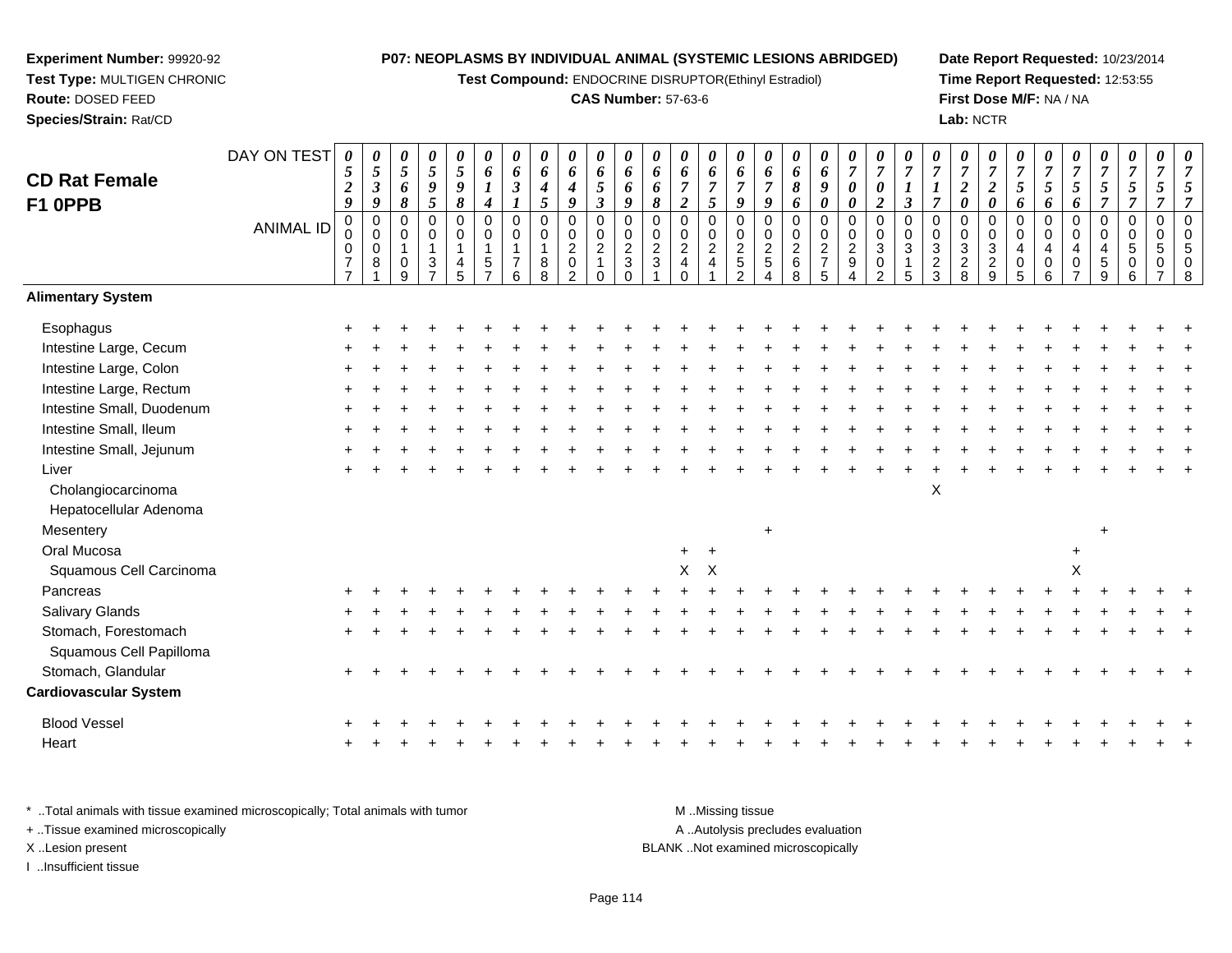**Test Compound:** ENDOCRINE DISRUPTOR(Ethinyl Estradiol)

## **CAS Number:** 57-63-6

**Date Report Requested:** 10/23/2014**Time Report Requested:** 12:53:55**First Dose M/F:** NA / NA**Lab:** NCTR

| <b>CD Rat Female</b><br>F1 OPPB                                                                                            | DAY ON TEST<br><b>ANIMAL ID</b> | 0<br>5<br>$\boldsymbol{2}$<br>$\boldsymbol{g}$<br>0<br>0<br>0<br>$\overline{7}$ | 0<br>5<br>$\boldsymbol{\beta}$<br>9<br>0<br>$\boldsymbol{0}$<br>$\mathbf 0$<br>8 | 0<br>$\mathfrak{s}$<br>6<br>8<br>0<br>$\mathsf 0$<br>$\mathbf{1}$<br>0 | 0<br>$\mathfrak{s}$<br>9<br>5<br>$\Omega$<br>$\mathbf 0$<br>$\overline{1}$<br>3<br>$\overline{z}$ | 0<br>$\mathfrak{H}$<br>9<br>8<br>$\Omega$<br>0<br>1 | 0<br>6<br>$\boldsymbol{l}$<br>$\boldsymbol{4}$<br>0<br>0<br>$\mathbf{1}$<br>5 | 0<br>6<br>$\mathfrak{z}$<br>$\mathbf 0$<br>$\mathbf 0$ | 0<br>6<br>$\boldsymbol{4}$<br>$\sqrt{5}$<br>$\mathbf 0$<br>$\pmb{0}$<br>$\overline{1}$<br>8 | 0<br>6<br>$\boldsymbol{4}$<br>$\boldsymbol{9}$<br>$\mathbf 0$<br>$\pmb{0}$<br>$\boldsymbol{2}$<br>$\pmb{0}$ | 0<br>6<br>5<br>$\mathfrak{z}$<br>$\mathbf 0$<br>0<br>$\overline{2}$ | 0<br>6<br>6<br>$\boldsymbol{g}$<br>0<br>0<br>$\overline{c}$<br>$\ensuremath{\mathsf{3}}$ | 0<br>6<br>6<br>8<br>$\Omega$<br>0<br>$\overline{c}$<br>$\mathfrak{S}$ | 0<br>6<br>$\overline{7}$<br>$\overline{2}$<br>0<br>$\mathbf 0$<br>$\overline{2}$<br>$\overline{\mathbf{4}}$ | 0<br>6<br>$\overline{7}$<br>$\mathfrak{s}$<br>$\Omega$<br>$\mathbf 0$<br>$\overline{c}$<br>$\overline{4}$ | 0<br>6<br>$\overline{7}$<br>9<br>$\Omega$<br>$\mathbf 0$<br>$\overline{c}$<br>$\mathbf 5$ | 0<br>6<br>$\overline{7}$<br>9<br>0<br>$\boldsymbol{0}$<br>$\boldsymbol{2}$<br>$\sqrt{5}$ | 0<br>6<br>8<br>6<br>$\mathbf 0$<br>0<br>$\overline{c}$<br>6 | 0<br>6<br>9<br>0<br>0<br>$\mathbf 0$<br>$\overline{c}$<br>$\overline{7}$ | 0<br>$\overline{7}$<br>$\boldsymbol{\theta}$<br>$\boldsymbol{\theta}$<br>$\mathbf 0$<br>$\pmb{0}$<br>$\overline{c}$<br>$\boldsymbol{9}$ | 0<br>$\overline{7}$<br>$\boldsymbol{\theta}$<br>$\boldsymbol{2}$<br>$\Omega$<br>$\mathbf 0$<br>3<br>0 | 7<br>1<br>$\mathfrak{z}$<br>$\Omega$<br>$\mathbf 0$<br>3 | $\overline{7}$<br>$\Omega$<br>0<br>3<br>$\overline{c}$ | 0<br>$\overline{7}$<br>$\boldsymbol{2}$<br>$\boldsymbol{\theta}$<br>0<br>$\mathbf 0$<br>$\sqrt{3}$<br>$\mathbf 2$ | 0<br>$\overline{7}$<br>$\boldsymbol{2}$<br>$\boldsymbol{\theta}$<br>$\Omega$<br>$\mathbf 0$<br>$\ensuremath{\mathsf{3}}$<br>$\frac{2}{9}$ | 0<br>$\overline{7}$<br>5<br>6<br>0<br>0<br>4<br>0 | $\boldsymbol{\theta}$<br>$\overline{7}$<br>5<br>6<br>$\Omega$<br>0<br>$\overline{4}$<br>$\mathbf 0$ | $\boldsymbol{\theta}$<br>$\overline{7}$<br>5<br>6<br>0<br>0<br>4<br>0 | 0<br>$\overline{7}$<br>$\mathfrak{s}$<br>$\overline{7}$<br>0<br>$\mathsf{O}$<br>4<br>5 | 0<br>$\overline{7}$<br>$\mathfrak{s}$<br>$\overline{7}$<br>$\mathbf 0$<br>$\mathbf 0$<br>$\sqrt{5}$<br>0 | 0<br>7<br>5<br>$\overline{7}$<br>$\mathbf 0$<br>0<br>5 | 7<br>5<br>$\overline{7}$<br>$\Omega$<br>$\Omega$ |
|----------------------------------------------------------------------------------------------------------------------------|---------------------------------|---------------------------------------------------------------------------------|----------------------------------------------------------------------------------|------------------------------------------------------------------------|---------------------------------------------------------------------------------------------------|-----------------------------------------------------|-------------------------------------------------------------------------------|--------------------------------------------------------|---------------------------------------------------------------------------------------------|-------------------------------------------------------------------------------------------------------------|---------------------------------------------------------------------|------------------------------------------------------------------------------------------|-----------------------------------------------------------------------|-------------------------------------------------------------------------------------------------------------|-----------------------------------------------------------------------------------------------------------|-------------------------------------------------------------------------------------------|------------------------------------------------------------------------------------------|-------------------------------------------------------------|--------------------------------------------------------------------------|-----------------------------------------------------------------------------------------------------------------------------------------|-------------------------------------------------------------------------------------------------------|----------------------------------------------------------|--------------------------------------------------------|-------------------------------------------------------------------------------------------------------------------|-------------------------------------------------------------------------------------------------------------------------------------------|---------------------------------------------------|-----------------------------------------------------------------------------------------------------|-----------------------------------------------------------------------|----------------------------------------------------------------------------------------|----------------------------------------------------------------------------------------------------------|--------------------------------------------------------|--------------------------------------------------|
| <b>Endocrine System</b>                                                                                                    |                                 |                                                                                 |                                                                                  | 9                                                                      |                                                                                                   | 5                                                   |                                                                               | 6                                                      | 8                                                                                           | $\overline{2}$                                                                                              | $\Omega$                                                            |                                                                                          |                                                                       | $\Omega$                                                                                                    |                                                                                                           | $\mathcal{P}$                                                                             |                                                                                          | 8                                                           | 5                                                                        | Δ                                                                                                                                       | $\mathcal{P}$                                                                                         | 5                                                        | 3                                                      | 8                                                                                                                 |                                                                                                                                           | 5                                                 | 6                                                                                                   |                                                                       | 9                                                                                      | $6\phantom{1}6$                                                                                          |                                                        | 8                                                |
| <b>Adrenal Cortex</b><br>Adenoma<br>Adrenal Medulla                                                                        |                                 | $\ddot{}$<br>$+$                                                                |                                                                                  |                                                                        |                                                                                                   |                                                     |                                                                               |                                                        |                                                                                             |                                                                                                             |                                                                     |                                                                                          |                                                                       |                                                                                                             |                                                                                                           |                                                                                           |                                                                                          |                                                             |                                                                          |                                                                                                                                         |                                                                                                       |                                                          |                                                        |                                                                                                                   |                                                                                                                                           |                                                   |                                                                                                     |                                                                       |                                                                                        |                                                                                                          |                                                        |                                                  |
| Pheochromocytoma Benign<br>Islets, Pancreatic<br>Adenoma                                                                   |                                 | $\ddot{}$                                                                       |                                                                                  |                                                                        |                                                                                                   |                                                     |                                                                               |                                                        |                                                                                             |                                                                                                             |                                                                     |                                                                                          |                                                                       |                                                                                                             |                                                                                                           |                                                                                           |                                                                                          |                                                             |                                                                          |                                                                                                                                         |                                                                                                       |                                                          |                                                        |                                                                                                                   |                                                                                                                                           |                                                   | Χ                                                                                                   |                                                                       |                                                                                        |                                                                                                          |                                                        |                                                  |
| Parathyroid Gland                                                                                                          |                                 |                                                                                 |                                                                                  |                                                                        |                                                                                                   |                                                     |                                                                               |                                                        |                                                                                             |                                                                                                             |                                                                     |                                                                                          |                                                                       |                                                                                                             |                                                                                                           |                                                                                           |                                                                                          |                                                             |                                                                          |                                                                                                                                         |                                                                                                       |                                                          |                                                        |                                                                                                                   |                                                                                                                                           |                                                   |                                                                                                     |                                                                       |                                                                                        |                                                                                                          |                                                        |                                                  |
| <b>Pituitary Gland</b>                                                                                                     |                                 |                                                                                 |                                                                                  |                                                                        |                                                                                                   |                                                     |                                                                               |                                                        |                                                                                             |                                                                                                             |                                                                     |                                                                                          |                                                                       |                                                                                                             |                                                                                                           |                                                                                           |                                                                                          |                                                             |                                                                          |                                                                                                                                         |                                                                                                       |                                                          |                                                        |                                                                                                                   |                                                                                                                                           |                                                   |                                                                                                     |                                                                       |                                                                                        |                                                                                                          |                                                        |                                                  |
| Pars Distalis, Adenoma<br><b>Thyroid Gland</b><br>C Cell, Adenoma<br>Follicular Cel, Adenoma<br><b>General Body System</b> |                                 | $+$                                                                             | X                                                                                | X                                                                      | $\boldsymbol{\mathsf{X}}$                                                                         |                                                     | X                                                                             |                                                        |                                                                                             | X                                                                                                           | X                                                                   | $\times$                                                                                 | X                                                                     |                                                                                                             | X                                                                                                         | X                                                                                         | X                                                                                        | X                                                           | X                                                                        | $\boldsymbol{\mathsf{X}}$                                                                                                               |                                                                                                       | X                                                        | X                                                      | $\mathsf{X}$                                                                                                      |                                                                                                                                           | X                                                 | X                                                                                                   | X                                                                     | $\times$                                                                               | Χ                                                                                                        | $X$ X                                                  | X                                                |
| <b>NONE</b><br><b>Genital System</b>                                                                                       |                                 |                                                                                 |                                                                                  |                                                                        |                                                                                                   |                                                     |                                                                               |                                                        |                                                                                             |                                                                                                             |                                                                     |                                                                                          |                                                                       |                                                                                                             |                                                                                                           |                                                                                           |                                                                                          |                                                             |                                                                          |                                                                                                                                         |                                                                                                       |                                                          |                                                        |                                                                                                                   |                                                                                                                                           |                                                   |                                                                                                     |                                                                       |                                                                                        |                                                                                                          |                                                        |                                                  |
| <b>Clitoral Gland</b><br>Squamous Cell Papilloma                                                                           |                                 |                                                                                 |                                                                                  |                                                                        |                                                                                                   |                                                     |                                                                               |                                                        |                                                                                             |                                                                                                             |                                                                     |                                                                                          |                                                                       |                                                                                                             |                                                                                                           |                                                                                           |                                                                                          |                                                             |                                                                          |                                                                                                                                         |                                                                                                       |                                                          |                                                        |                                                                                                                   |                                                                                                                                           |                                                   |                                                                                                     |                                                                       |                                                                                        |                                                                                                          |                                                        |                                                  |
| Ovary<br>Sertoli Cell Tumor Benign<br>Oviduct                                                                              |                                 | $\pm$                                                                           |                                                                                  |                                                                        |                                                                                                   |                                                     |                                                                               |                                                        |                                                                                             |                                                                                                             |                                                                     |                                                                                          |                                                                       |                                                                                                             |                                                                                                           |                                                                                           |                                                                                          |                                                             |                                                                          |                                                                                                                                         |                                                                                                       |                                                          |                                                        |                                                                                                                   |                                                                                                                                           |                                                   |                                                                                                     |                                                                       |                                                                                        |                                                                                                          |                                                        |                                                  |
|                                                                                                                            |                                 | $\pm$                                                                           |                                                                                  |                                                                        |                                                                                                   |                                                     |                                                                               |                                                        |                                                                                             |                                                                                                             |                                                                     |                                                                                          |                                                                       |                                                                                                             |                                                                                                           |                                                                                           |                                                                                          |                                                             |                                                                          |                                                                                                                                         |                                                                                                       |                                                          |                                                        |                                                                                                                   |                                                                                                                                           |                                                   |                                                                                                     |                                                                       |                                                                                        |                                                                                                          |                                                        |                                                  |

\* ..Total animals with tissue examined microscopically; Total animals with tumor **M** . Missing tissue M ..Missing tissue A ..Autolysis precludes evaluation + ..Tissue examined microscopically X ..Lesion present BLANK ..Not examined microscopicallyI ..Insufficient tissue

**Experiment Number:** 99920-92**Test Type:** MULTIGEN CHRONIC

**Route:** DOSED FEED**Species/Strain:** Rat/CD

Page 115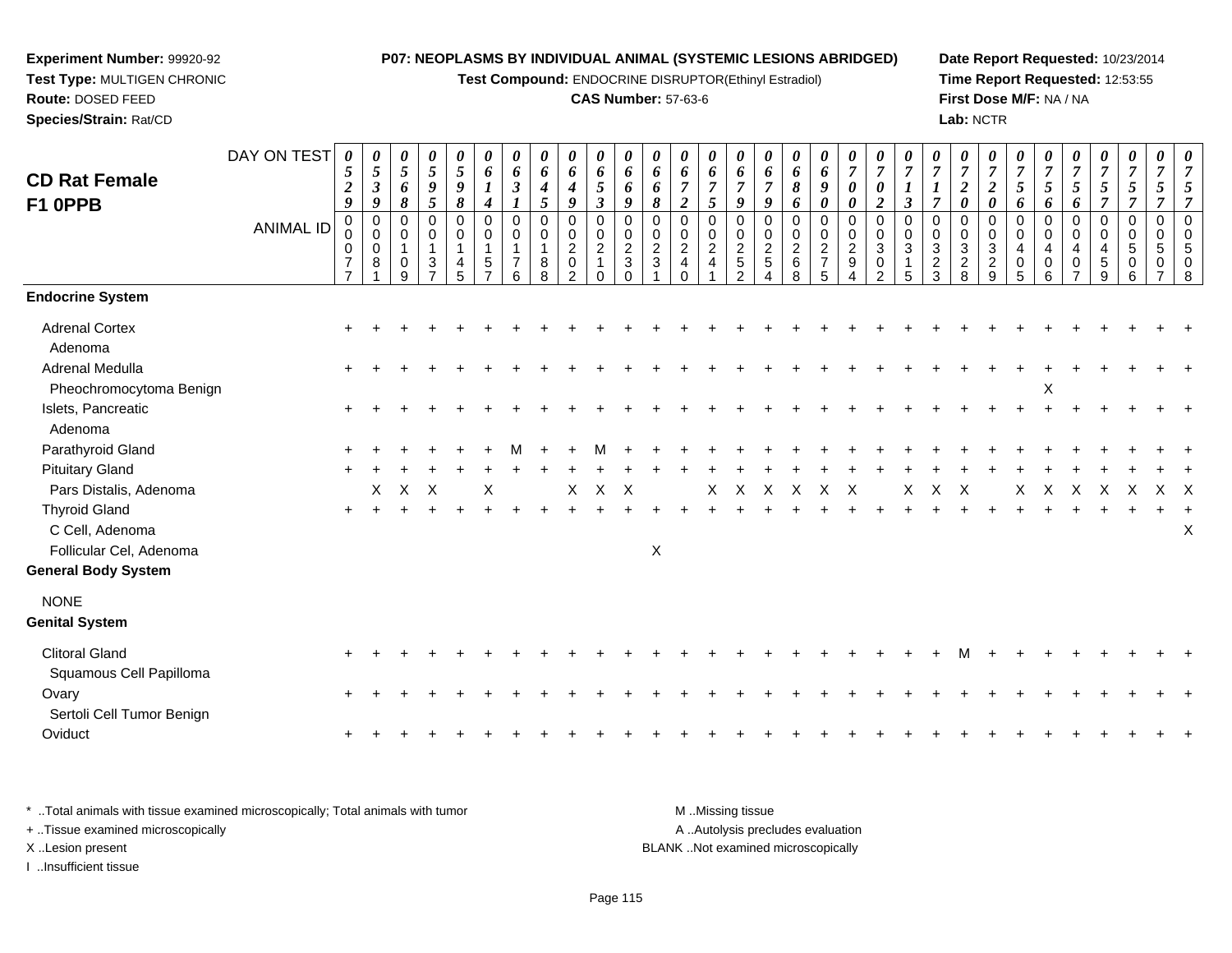**Test Compound:** ENDOCRINE DISRUPTOR(Ethinyl Estradiol)

### **CAS Number:** 57-63-6

**Date Report Requested:** 10/23/2014**Time Report Requested:** 12:53:56**First Dose M/F:** NA / NA**Lab:** NCTR

| <b>CD Rat Female</b><br>F1 OPPB        | DAY ON TEST      | 0<br>5<br>$\boldsymbol{2}$<br>9<br>$\mathbf 0$       | 0<br>5<br>$\boldsymbol{\beta}$<br>9<br>$\Omega$ | $\theta$<br>$\overline{5}$<br>6<br>8<br>$\Omega$           | 0<br>5<br>$\boldsymbol{9}$<br>5<br>$\Omega$           | 0<br>5<br>9<br>8<br>$\Omega$ | 0<br>6<br>$\boldsymbol{l}$<br>$\boldsymbol{4}$<br>$\mathbf 0$ | $\theta$<br>6<br>$\boldsymbol{\beta}$<br>$\Omega$ | 0<br>$\pmb{6}$<br>$\boldsymbol{4}$<br>$\mathfrak{s}$<br>$\mathbf 0$ | 0<br>6<br>4<br>9<br>0                             | $\boldsymbol{\theta}$<br>6<br>5<br>$\boldsymbol{\beta}$<br>$\Omega$ | 0<br>$\boldsymbol{6}$<br>6<br>9<br>$\mathbf 0$ | 0<br>6<br>6<br>8<br>$\mathbf 0$             | 0<br>6<br>$\overline{7}$<br>$\overline{2}$<br>$\Omega$ | 0<br>6<br>$\boldsymbol{7}$<br>5<br>$\mathbf 0$           | 0<br>6<br>$\overline{7}$<br>9<br>$\Omega$                          | 0<br>6<br>$\overline{7}$<br>9<br>$\Omega$        | 0<br>6<br>$\pmb{8}$<br>6<br>$\mathbf 0$ | $\theta$<br>6<br>9<br>$\boldsymbol{\theta}$<br>$\mathbf 0$ | $\boldsymbol{\theta}$<br>$\overline{7}$<br>$\boldsymbol{\theta}$<br>0<br>0 | 0<br>$\overline{7}$<br>$\boldsymbol{\theta}$<br>$\overline{2}$<br>$\mathbf 0$ | $\boldsymbol{\theta}$<br>$\overline{7}$<br>$\mathfrak{z}$<br>$\Omega$ | 0<br>$\boldsymbol{7}$<br>$\boldsymbol{l}$<br>$\overline{7}$<br>$\Omega$ | $\theta$<br>$\overline{7}$<br>$\boldsymbol{2}$<br>$\boldsymbol{\theta}$<br>$\Omega$ | 0<br>$\overline{7}$<br>$\overline{2}$<br>$\boldsymbol{\theta}$<br>0 | $\boldsymbol{\theta}$<br>$\overline{7}$<br>5<br>6<br>$\Omega$ | 0<br>$\overline{7}$<br>5<br>6<br>$\mathbf 0$ | $\boldsymbol{7}$<br>5<br>6<br>$\Omega$ | 0<br>$\overline{7}$<br>5<br>$\overline{7}$<br>0 | $\boldsymbol{\theta}$<br>$\overline{7}$<br>$\mathfrak{s}$<br>$\overline{7}$<br>0 | 0<br>$\overline{7}$<br>5<br>$\overline{7}$<br>$\mathbf 0$ | $\boldsymbol{\theta}$<br>$\overline{7}$ |
|----------------------------------------|------------------|------------------------------------------------------|-------------------------------------------------|------------------------------------------------------------|-------------------------------------------------------|------------------------------|---------------------------------------------------------------|---------------------------------------------------|---------------------------------------------------------------------|---------------------------------------------------|---------------------------------------------------------------------|------------------------------------------------|---------------------------------------------|--------------------------------------------------------|----------------------------------------------------------|--------------------------------------------------------------------|--------------------------------------------------|-----------------------------------------|------------------------------------------------------------|----------------------------------------------------------------------------|-------------------------------------------------------------------------------|-----------------------------------------------------------------------|-------------------------------------------------------------------------|-------------------------------------------------------------------------------------|---------------------------------------------------------------------|---------------------------------------------------------------|----------------------------------------------|----------------------------------------|-------------------------------------------------|----------------------------------------------------------------------------------|-----------------------------------------------------------|-----------------------------------------|
|                                        | <b>ANIMAL ID</b> | $\mathbf 0$<br>0<br>$\overline{7}$<br>$\overline{7}$ | 0<br>$\mathbf 0$<br>8                           | $\mathbf 0$<br>$\overline{\mathbf{1}}$<br>$\mathbf 0$<br>9 | 0<br>1<br>$\ensuremath{\mathsf{3}}$<br>$\overline{ }$ | 0<br>$\mathbf{1}$<br>4<br>5  | 0<br>$\mathbf{1}$<br>5<br>$\overline{ }$                      | 0<br>$\overline{7}$<br>6                          | $\mathbf 0$<br>$\mathbf{1}$<br>8<br>8                               | $\mathbf 0$<br>$\overline{c}$<br>$\mathsf 0$<br>2 | $\mathbf 0$<br>$\overline{c}$<br>$\mathbf{1}$<br>$\Omega$           | $\pmb{0}$<br>$\sqrt{2}$<br>3<br>0              | $\pmb{0}$<br>$\boldsymbol{2}$<br>$\sqrt{3}$ | 0<br>$\sqrt{2}$<br>$\overline{\mathbf{4}}$<br>$\Omega$ | $\mathbf 0$<br>$\overline{c}$<br>$\overline{\mathbf{4}}$ | $\boldsymbol{0}$<br>$\overline{c}$<br>$\sqrt{5}$<br>$\overline{2}$ | $\mathbf 0$<br>$\overline{c}$<br>$\sqrt{5}$<br>4 | 0<br>$\overline{c}$<br>$\,6\,$<br>8     | 0<br>$\boldsymbol{2}$<br>$\overline{7}$<br>5               | $\mathbf 0$<br>$\sqrt{2}$<br>$\boldsymbol{9}$<br>4                         | $\mathbf 0$<br>$\sqrt{3}$<br>$\pmb{0}$<br>$\overline{2}$                      | $\mathbf 0$<br>3<br>5                                                 | 0<br>$\ensuremath{\mathsf{3}}$<br>$\boldsymbol{2}$<br>3                 | 0<br>$\sqrt{3}$<br>$\overline{c}$<br>8                                              | $\mathbf 0$<br>$\mathbf{3}$<br>$\overline{2}$<br>9                  | $\mathbf 0$<br>4<br>$\pmb{0}$<br>5                            | $\mathbf 0$<br>$\overline{4}$<br>0<br>6      | 0<br>4<br>0                            | 0<br>4<br>5<br>9                                | $\mathbf 0$<br>$5\phantom{.0}$<br>$\mathbf 0$<br>6                               | $\mathbf 0$<br>$\overline{5}$<br>0                        |                                         |
| <b>Uterus</b>                          |                  | $+$                                                  |                                                 |                                                            |                                                       |                              |                                                               |                                                   |                                                                     |                                                   |                                                                     |                                                |                                             |                                                        |                                                          |                                                                    |                                                  |                                         |                                                            |                                                                            |                                                                               |                                                                       |                                                                         |                                                                                     |                                                                     |                                                               |                                              |                                        |                                                 |                                                                                  |                                                           |                                         |
| Endometrium, Adenoma<br>Polyp Stromal  |                  |                                                      |                                                 |                                                            |                                                       |                              |                                                               |                                                   | $\mathsf X$                                                         |                                                   |                                                                     |                                                |                                             |                                                        |                                                          |                                                                    |                                                  |                                         |                                                            |                                                                            |                                                                               |                                                                       |                                                                         |                                                                                     |                                                                     |                                                               |                                              | X                                      |                                                 |                                                                                  |                                                           |                                         |
| Vagina                                 |                  |                                                      |                                                 |                                                            |                                                       |                              |                                                               |                                                   |                                                                     |                                                   |                                                                     |                                                |                                             |                                                        |                                                          |                                                                    |                                                  |                                         |                                                            |                                                                            |                                                                               |                                                                       |                                                                         |                                                                                     |                                                                     |                                                               |                                              |                                        |                                                 |                                                                                  |                                                           |                                         |
| <b>Hematopoietic System</b>            |                  |                                                      |                                                 |                                                            |                                                       |                              |                                                               |                                                   |                                                                     |                                                   |                                                                     |                                                |                                             |                                                        |                                                          |                                                                    |                                                  |                                         |                                                            |                                                                            |                                                                               |                                                                       |                                                                         |                                                                                     |                                                                     |                                                               |                                              |                                        |                                                 |                                                                                  |                                                           |                                         |
| <b>Bone Marrow</b>                     |                  |                                                      |                                                 |                                                            |                                                       |                              |                                                               |                                                   |                                                                     |                                                   |                                                                     |                                                |                                             |                                                        |                                                          |                                                                    |                                                  |                                         |                                                            |                                                                            |                                                                               |                                                                       |                                                                         |                                                                                     |                                                                     |                                                               |                                              |                                        |                                                 |                                                                                  |                                                           |                                         |
| Lymph Node                             |                  |                                                      |                                                 |                                                            |                                                       |                              |                                                               |                                                   |                                                                     |                                                   |                                                                     |                                                |                                             |                                                        |                                                          |                                                                    |                                                  |                                         |                                                            |                                                                            |                                                                               | ÷                                                                     |                                                                         |                                                                                     |                                                                     |                                                               |                                              |                                        |                                                 |                                                                                  |                                                           |                                         |
| Lymph Node, Mandibular                 |                  |                                                      |                                                 |                                                            |                                                       |                              |                                                               |                                                   |                                                                     |                                                   |                                                                     |                                                |                                             |                                                        |                                                          |                                                                    |                                                  |                                         |                                                            |                                                                            |                                                                               |                                                                       |                                                                         |                                                                                     |                                                                     |                                                               |                                              |                                        |                                                 |                                                                                  |                                                           |                                         |
| Lymph Node, Mesenteric                 |                  |                                                      |                                                 |                                                            |                                                       |                              |                                                               |                                                   |                                                                     |                                                   |                                                                     |                                                |                                             |                                                        |                                                          |                                                                    |                                                  |                                         |                                                            |                                                                            |                                                                               |                                                                       |                                                                         |                                                                                     |                                                                     |                                                               |                                              |                                        |                                                 |                                                                                  |                                                           |                                         |
| Spleen                                 |                  |                                                      |                                                 |                                                            |                                                       |                              |                                                               |                                                   |                                                                     |                                                   |                                                                     |                                                |                                             |                                                        |                                                          |                                                                    |                                                  |                                         |                                                            |                                                                            |                                                                               |                                                                       |                                                                         |                                                                                     |                                                                     |                                                               |                                              |                                        |                                                 |                                                                                  |                                                           |                                         |
| Thymus                                 |                  |                                                      |                                                 |                                                            |                                                       |                              |                                                               |                                                   |                                                                     |                                                   |                                                                     |                                                |                                             |                                                        |                                                          |                                                                    |                                                  |                                         |                                                            |                                                                            |                                                                               |                                                                       |                                                                         |                                                                                     |                                                                     |                                                               |                                              |                                        |                                                 |                                                                                  |                                                           |                                         |
| <b>Integumentary System</b>            |                  |                                                      |                                                 |                                                            |                                                       |                              |                                                               |                                                   |                                                                     |                                                   |                                                                     |                                                |                                             |                                                        |                                                          |                                                                    |                                                  |                                         |                                                            |                                                                            |                                                                               |                                                                       |                                                                         |                                                                                     |                                                                     |                                                               |                                              |                                        |                                                 |                                                                                  |                                                           |                                         |
| <b>Mammary Gland</b><br>Adenocarcinoma |                  |                                                      |                                                 |                                                            |                                                       |                              |                                                               |                                                   |                                                                     |                                                   |                                                                     |                                                |                                             |                                                        |                                                          |                                                                    |                                                  |                                         |                                                            | $\pmb{\times}$                                                             |                                                                               |                                                                       | $\mathsf{X}$                                                            | $\mathsf{X}$                                                                        |                                                                     |                                                               |                                              |                                        |                                                 | X                                                                                |                                                           |                                         |
| Adenocarcinoma, Multiple               |                  |                                                      |                                                 |                                                            |                                                       |                              |                                                               |                                                   |                                                                     |                                                   |                                                                     |                                                |                                             |                                                        | X                                                        |                                                                    |                                                  |                                         |                                                            |                                                                            |                                                                               |                                                                       |                                                                         |                                                                                     |                                                                     |                                                               |                                              |                                        |                                                 |                                                                                  |                                                           |                                         |
| Fibroadenoma                           |                  | X                                                    |                                                 |                                                            |                                                       |                              | $X$ $X$                                                       |                                                   |                                                                     | $\mathsf{X}$                                      |                                                                     |                                                | X X X                                       |                                                        |                                                          |                                                                    | $\sf X$                                          |                                         | $X$ $X$                                                    |                                                                            |                                                                               |                                                                       |                                                                         |                                                                                     | $X$ $X$                                                             |                                                               |                                              |                                        | $\mathsf X$                                     |                                                                                  |                                                           |                                         |
| Fibroadenoma, Multiple                 |                  |                                                      |                                                 | X                                                          |                                                       |                              |                                                               | X                                                 |                                                                     |                                                   | $\boldsymbol{\mathsf{X}}$                                           |                                                |                                             |                                                        |                                                          |                                                                    |                                                  |                                         |                                                            |                                                                            |                                                                               |                                                                       | $X$ $X$                                                                 |                                                                                     |                                                                     | $\mathsf{X}$                                                  | $X$ $X$                                      |                                        |                                                 |                                                                                  | $X$ $X$                                                   |                                         |
| Skin                                   |                  |                                                      |                                                 |                                                            |                                                       |                              |                                                               |                                                   |                                                                     |                                                   |                                                                     |                                                |                                             |                                                        |                                                          |                                                                    |                                                  |                                         |                                                            |                                                                            |                                                                               |                                                                       |                                                                         |                                                                                     |                                                                     |                                                               |                                              |                                        |                                                 |                                                                                  |                                                           |                                         |
| Sebaceous Gl, Carcinoma                |                  |                                                      |                                                 |                                                            |                                                       |                              |                                                               |                                                   |                                                                     |                                                   |                                                                     |                                                |                                             |                                                        |                                                          |                                                                    |                                                  |                                         |                                                            |                                                                            |                                                                               |                                                                       |                                                                         |                                                                                     |                                                                     | $\boldsymbol{\mathsf{X}}$                                     |                                              |                                        |                                                 |                                                                                  |                                                           |                                         |
| Squamous Cell Papilloma                |                  |                                                      |                                                 |                                                            |                                                       |                              |                                                               |                                                   |                                                                     |                                                   |                                                                     |                                                |                                             |                                                        |                                                          |                                                                    |                                                  |                                         |                                                            |                                                                            |                                                                               |                                                                       |                                                                         |                                                                                     |                                                                     |                                                               |                                              |                                        |                                                 |                                                                                  |                                                           |                                         |
| <b>Musculoskeletal System</b>          |                  |                                                      |                                                 |                                                            |                                                       |                              |                                                               |                                                   |                                                                     |                                                   |                                                                     |                                                |                                             |                                                        |                                                          |                                                                    |                                                  |                                         |                                                            |                                                                            |                                                                               |                                                                       |                                                                         |                                                                                     |                                                                     |                                                               |                                              |                                        |                                                 |                                                                                  |                                                           |                                         |

\* ..Total animals with tissue examined microscopically; Total animals with tumor **M** . Missing tissue M ..Missing tissue

+ ..Tissue examined microscopically

**Experiment Number:** 99920-92**Test Type:** MULTIGEN CHRONIC

**Route:** DOSED FEED**Species/Strain:** Rat/CD

I ..Insufficient tissue

A ..Autolysis precludes evaluation

X ..Lesion present BLANK ..Not examined microscopically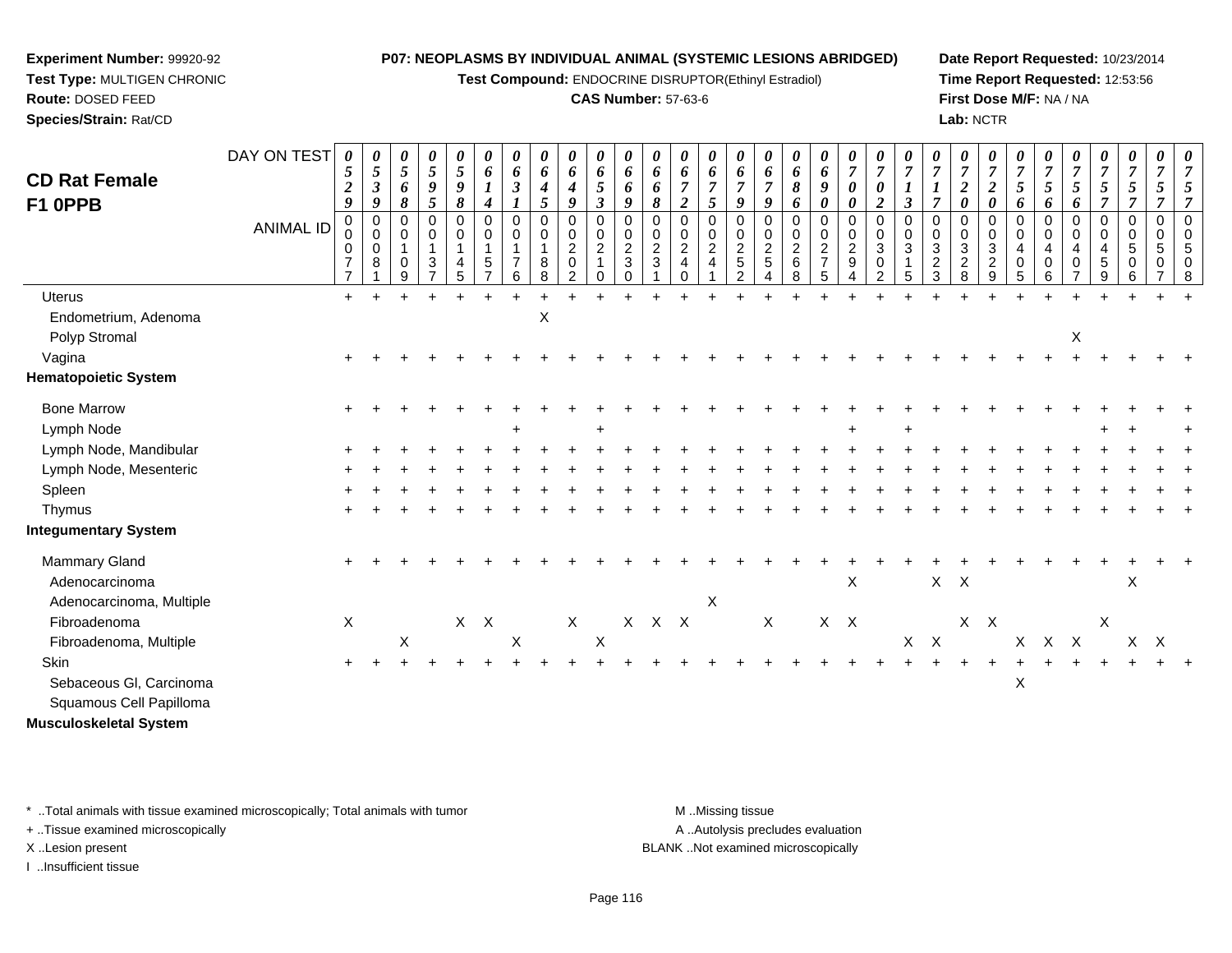**Test Compound:** ENDOCRINE DISRUPTOR(Ethinyl Estradiol)

#### **CAS Number:** 57-63-6

**Date Report Requested:** 10/23/2014**Time Report Requested:** 12:53:56**First Dose M/F:** NA / NA**Lab:** NCTR

| <b>CD Rat Female</b><br>F1 OPPB   | DAY ON TEST<br><b>ANIMAL ID</b> | 0<br>5<br>$\boldsymbol{2}$<br>9<br>0<br>$\mathbf 0$<br>0 | 0<br>$\mathfrak{s}$<br>$\boldsymbol{\beta}$<br>9<br>$\mathbf 0$<br>$\mathbf 0$ | 0<br>5<br>6<br>8<br>$\mathbf 0$<br>$\Omega$ | 0<br>5<br>9<br>5<br>0<br>0<br>$\mathbf{1}$ | 0<br>$\sqrt{5}$<br>$\boldsymbol{g}$<br>$\pmb{8}$<br>$\pmb{0}$<br>$\mathbf 0$<br>$\overline{1}$ | 0<br>6<br>$\boldsymbol{l}$<br>$\boldsymbol{4}$<br>$\mathbf 0$<br>0<br>$\mathbf{1}$ | 6<br>$\boldsymbol{\beta}$<br>$\Omega$<br>0<br>1 | 0<br>6<br>4<br>5<br>$\mathbf 0$<br>0 | $\pmb{\theta}$<br>6<br>$\boldsymbol{4}$<br>9<br>$\pmb{0}$<br>$\pmb{0}$<br>$\overline{2}$ | 0<br>6<br>$\sqrt{5}$<br>$\mathfrak{z}$<br>$\mathbf 0$<br>$\pmb{0}$<br>$\sqrt{2}$ | 0<br>6<br>6<br>9<br>$\mathbf 0$<br>$\pmb{0}$<br>$\overline{2}$ | 0<br>6<br>6<br>8<br>$\Omega$<br>$\mathbf 0$<br>$\overline{2}$ | 0<br>6<br>$\overline{7}$<br>$\overline{2}$<br>$\mathbf 0$<br>$\pmb{0}$<br>$\boldsymbol{2}$ | $\pmb{\theta}$<br>6<br>$\boldsymbol{7}$<br>5<br>$\boldsymbol{0}$<br>$\pmb{0}$<br>$\overline{2}$ | 0<br>6<br>$\overline{7}$<br>$\boldsymbol{q}$<br>0<br>0<br>$\overline{c}$ | 0<br>6<br>$\overline{7}$<br>9<br>$\mathbf 0$<br>0<br>$\boldsymbol{2}$ | 0<br>6<br>8<br>6<br>$\mathbf 0$<br>$\pmb{0}$<br>$\sqrt{2}$ | $\pmb{\theta}$<br>6<br>$\pmb{9}$<br>$\boldsymbol{\theta}$<br>0<br>$\mathbf 0$<br>$\sqrt{2}$ | 0<br>$\overline{7}$<br>$\boldsymbol{\theta}$<br>$\boldsymbol{\theta}$<br>$\pmb{0}$<br>$\boldsymbol{0}$<br>$\overline{2}$ | 0<br>$\overline{7}$<br>$\boldsymbol{\theta}$<br>$\overline{a}$<br>$\mathbf 0$<br>$\mathbf 0$<br>3 | $\boldsymbol{l}$<br>$\overline{\mathbf{3}}$<br>$\Omega$<br>$\Omega$<br>$\mathbf{3}$ | 0<br>$\overline{7}$<br>$\mathbf 0$<br>0<br>$\sqrt{3}$ | 0<br>$\boldsymbol{7}$<br>$\boldsymbol{2}$<br>0<br>0<br>0<br>$\mathbf{3}$ | 0<br>$\overline{7}$<br>$\boldsymbol{2}$<br>$\boldsymbol{\theta}$<br>$\mathbf 0$<br>$\mathbf 0$<br>$\sqrt{3}$ | 0<br>$\sqrt{5}$<br>6<br>$\mathbf 0$<br>0 | 5<br>6<br>$\Omega$<br>$\mathbf 0$<br>4 | 0<br>5<br>6<br>$\mathbf 0$<br>$\Omega$ | 0<br>$\boldsymbol{7}$<br>$\mathfrak{I}$<br>$\overline{7}$<br>0<br>0 | 0<br>$\boldsymbol{7}$<br>5<br>$\overline{7}$<br>$\mathbf 0$<br>$\mathbf 0$ | 0<br>$\overline{7}$<br>$\mathfrak{s}$<br>$\overline{7}$<br>$\mathbf 0$<br>$\mathbf 0$ | $\overline{7}$<br>5<br>$\overline{7}$<br>$\Omega$<br>$\mathbf 0$ |
|-----------------------------------|---------------------------------|----------------------------------------------------------|--------------------------------------------------------------------------------|---------------------------------------------|--------------------------------------------|------------------------------------------------------------------------------------------------|------------------------------------------------------------------------------------|-------------------------------------------------|--------------------------------------|------------------------------------------------------------------------------------------|----------------------------------------------------------------------------------|----------------------------------------------------------------|---------------------------------------------------------------|--------------------------------------------------------------------------------------------|-------------------------------------------------------------------------------------------------|--------------------------------------------------------------------------|-----------------------------------------------------------------------|------------------------------------------------------------|---------------------------------------------------------------------------------------------|--------------------------------------------------------------------------------------------------------------------------|---------------------------------------------------------------------------------------------------|-------------------------------------------------------------------------------------|-------------------------------------------------------|--------------------------------------------------------------------------|--------------------------------------------------------------------------------------------------------------|------------------------------------------|----------------------------------------|----------------------------------------|---------------------------------------------------------------------|----------------------------------------------------------------------------|---------------------------------------------------------------------------------------|------------------------------------------------------------------|
|                                   |                                 | $\overline{7}$                                           | 0<br>8                                                                         | $\Omega$<br>g                               | 3                                          | $\overline{4}$<br>5                                                                            | 5                                                                                  |                                                 | 8                                    | $\mathbf 0$                                                                              | $\Omega$                                                                         | $\sqrt{3}$<br>$\Omega$                                         | $\mathbf{3}$                                                  | $\overline{4}$<br>0                                                                        | $\overline{4}$                                                                                  | 5<br>$\mathcal{P}$                                                       | $\overline{5}$                                                        | $\,6\,$<br>8                                               | $\overline{7}$<br>5                                                                         | $9\,$                                                                                                                    | $\Omega$<br>$\mathfrak{p}$                                                                        |                                                                                     | $\overline{c}$<br>3                                   | $\overline{c}$<br>8                                                      | $\sqrt{2}$<br>9                                                                                              | 4<br>$\mathbf 0$<br>5                    | $\Omega$                               | 4<br>0                                 | 4<br>5                                                              | 5<br>0<br>6                                                                | 5<br>0                                                                                | 5<br>$\Omega$<br>8                                               |
| Bone, Femur                       |                                 | $\ddot{}$                                                |                                                                                |                                             |                                            |                                                                                                |                                                                                    |                                                 |                                      |                                                                                          |                                                                                  |                                                                |                                                               |                                                                                            |                                                                                                 |                                                                          |                                                                       |                                                            |                                                                                             |                                                                                                                          |                                                                                                   |                                                                                     |                                                       |                                                                          |                                                                                                              |                                          |                                        |                                        |                                                                     |                                                                            |                                                                                       |                                                                  |
| <b>Skeletal Muscle</b>            |                                 |                                                          |                                                                                |                                             |                                            |                                                                                                |                                                                                    |                                                 |                                      |                                                                                          |                                                                                  |                                                                |                                                               |                                                                                            |                                                                                                 |                                                                          |                                                                       |                                                            |                                                                                             |                                                                                                                          | $\ddot{}$                                                                                         |                                                                                     |                                                       |                                                                          |                                                                                                              |                                          |                                        |                                        |                                                                     |                                                                            |                                                                                       |                                                                  |
| <b>Nervous System</b>             |                                 |                                                          |                                                                                |                                             |                                            |                                                                                                |                                                                                    |                                                 |                                      |                                                                                          |                                                                                  |                                                                |                                                               |                                                                                            |                                                                                                 |                                                                          |                                                                       |                                                            |                                                                                             |                                                                                                                          |                                                                                                   |                                                                                     |                                                       |                                                                          |                                                                                                              |                                          |                                        |                                        |                                                                     |                                                                            |                                                                                       |                                                                  |
| Brain, Brain Stem                 |                                 |                                                          |                                                                                |                                             |                                            |                                                                                                |                                                                                    |                                                 |                                      |                                                                                          |                                                                                  |                                                                |                                                               |                                                                                            |                                                                                                 |                                                                          |                                                                       |                                                            |                                                                                             |                                                                                                                          |                                                                                                   |                                                                                     |                                                       |                                                                          |                                                                                                              |                                          |                                        |                                        |                                                                     |                                                                            |                                                                                       |                                                                  |
| Brain, Cerebellum                 |                                 |                                                          |                                                                                |                                             |                                            |                                                                                                |                                                                                    |                                                 |                                      |                                                                                          |                                                                                  |                                                                |                                                               |                                                                                            |                                                                                                 |                                                                          |                                                                       |                                                            |                                                                                             |                                                                                                                          |                                                                                                   |                                                                                     |                                                       |                                                                          |                                                                                                              |                                          |                                        |                                        |                                                                     |                                                                            |                                                                                       |                                                                  |
| Brain, Cerebrum                   |                                 |                                                          |                                                                                |                                             |                                            |                                                                                                |                                                                                    |                                                 |                                      |                                                                                          |                                                                                  |                                                                |                                                               |                                                                                            |                                                                                                 |                                                                          |                                                                       |                                                            |                                                                                             |                                                                                                                          |                                                                                                   |                                                                                     |                                                       |                                                                          |                                                                                                              |                                          |                                        |                                        |                                                                     |                                                                            |                                                                                       |                                                                  |
| <b>Granular Cell Tumor Benign</b> |                                 |                                                          |                                                                                |                                             |                                            |                                                                                                |                                                                                    |                                                 | $\pmb{\times}$                       |                                                                                          |                                                                                  |                                                                |                                                               |                                                                                            |                                                                                                 |                                                                          |                                                                       |                                                            |                                                                                             |                                                                                                                          |                                                                                                   |                                                                                     |                                                       |                                                                          |                                                                                                              |                                          |                                        |                                        |                                                                     |                                                                            |                                                                                       |                                                                  |
| Peripheral Nerve                  |                                 |                                                          |                                                                                |                                             |                                            |                                                                                                |                                                                                    |                                                 |                                      |                                                                                          |                                                                                  |                                                                |                                                               |                                                                                            |                                                                                                 |                                                                          |                                                                       |                                                            |                                                                                             |                                                                                                                          | $\ddot{}$                                                                                         |                                                                                     |                                                       |                                                                          |                                                                                                              |                                          |                                        |                                        |                                                                     |                                                                            |                                                                                       |                                                                  |
| Spinal Cord                       |                                 |                                                          |                                                                                |                                             |                                            |                                                                                                |                                                                                    |                                                 |                                      |                                                                                          |                                                                                  |                                                                |                                                               |                                                                                            |                                                                                                 |                                                                          |                                                                       |                                                            |                                                                                             |                                                                                                                          | $\overline{\mathsf{A}}$                                                                           |                                                                                     |                                                       |                                                                          |                                                                                                              |                                          |                                        |                                        |                                                                     |                                                                            |                                                                                       |                                                                  |
| <b>Respiratory System</b>         |                                 |                                                          |                                                                                |                                             |                                            |                                                                                                |                                                                                    |                                                 |                                      |                                                                                          |                                                                                  |                                                                |                                                               |                                                                                            |                                                                                                 |                                                                          |                                                                       |                                                            |                                                                                             |                                                                                                                          |                                                                                                   |                                                                                     |                                                       |                                                                          |                                                                                                              |                                          |                                        |                                        |                                                                     |                                                                            |                                                                                       |                                                                  |
| Lung                              |                                 |                                                          |                                                                                |                                             |                                            |                                                                                                |                                                                                    |                                                 |                                      |                                                                                          |                                                                                  |                                                                |                                                               |                                                                                            |                                                                                                 |                                                                          |                                                                       |                                                            |                                                                                             |                                                                                                                          |                                                                                                   |                                                                                     |                                                       |                                                                          |                                                                                                              |                                          |                                        |                                        |                                                                     |                                                                            |                                                                                       |                                                                  |
| Nose                              |                                 |                                                          |                                                                                |                                             |                                            |                                                                                                |                                                                                    |                                                 |                                      |                                                                                          |                                                                                  |                                                                |                                                               |                                                                                            |                                                                                                 |                                                                          |                                                                       |                                                            |                                                                                             |                                                                                                                          |                                                                                                   |                                                                                     |                                                       |                                                                          |                                                                                                              |                                          |                                        |                                        |                                                                     |                                                                            |                                                                                       |                                                                  |
| Trachea                           |                                 |                                                          |                                                                                |                                             |                                            |                                                                                                |                                                                                    |                                                 |                                      |                                                                                          |                                                                                  |                                                                |                                                               |                                                                                            |                                                                                                 |                                                                          |                                                                       |                                                            |                                                                                             |                                                                                                                          |                                                                                                   |                                                                                     |                                                       |                                                                          |                                                                                                              |                                          |                                        |                                        |                                                                     |                                                                            |                                                                                       |                                                                  |
| <b>Special Senses System</b>      |                                 |                                                          |                                                                                |                                             |                                            |                                                                                                |                                                                                    |                                                 |                                      |                                                                                          |                                                                                  |                                                                |                                                               |                                                                                            |                                                                                                 |                                                                          |                                                                       |                                                            |                                                                                             |                                                                                                                          |                                                                                                   |                                                                                     |                                                       |                                                                          |                                                                                                              |                                          |                                        |                                        |                                                                     |                                                                            |                                                                                       |                                                                  |
| Eye                               |                                 |                                                          |                                                                                |                                             |                                            |                                                                                                |                                                                                    |                                                 |                                      |                                                                                          |                                                                                  |                                                                |                                                               |                                                                                            |                                                                                                 |                                                                          |                                                                       |                                                            |                                                                                             |                                                                                                                          |                                                                                                   |                                                                                     |                                                       |                                                                          |                                                                                                              |                                          |                                        |                                        |                                                                     |                                                                            |                                                                                       |                                                                  |
| Harderian Gland                   |                                 |                                                          |                                                                                |                                             |                                            |                                                                                                |                                                                                    |                                                 |                                      |                                                                                          |                                                                                  |                                                                |                                                               |                                                                                            |                                                                                                 |                                                                          |                                                                       |                                                            |                                                                                             |                                                                                                                          |                                                                                                   |                                                                                     |                                                       |                                                                          |                                                                                                              |                                          |                                        |                                        |                                                                     |                                                                            |                                                                                       |                                                                  |
| <b>Urinary System</b>             |                                 |                                                          |                                                                                |                                             |                                            |                                                                                                |                                                                                    |                                                 |                                      |                                                                                          |                                                                                  |                                                                |                                                               |                                                                                            |                                                                                                 |                                                                          |                                                                       |                                                            |                                                                                             |                                                                                                                          |                                                                                                   |                                                                                     |                                                       |                                                                          |                                                                                                              |                                          |                                        |                                        |                                                                     |                                                                            |                                                                                       |                                                                  |
| Kidney                            |                                 |                                                          |                                                                                |                                             |                                            |                                                                                                |                                                                                    |                                                 |                                      |                                                                                          |                                                                                  |                                                                |                                                               |                                                                                            |                                                                                                 |                                                                          |                                                                       |                                                            |                                                                                             |                                                                                                                          |                                                                                                   |                                                                                     |                                                       |                                                                          |                                                                                                              |                                          |                                        |                                        |                                                                     |                                                                            |                                                                                       |                                                                  |
| <b>Urinary Bladder</b>            |                                 |                                                          |                                                                                |                                             |                                            |                                                                                                |                                                                                    |                                                 |                                      |                                                                                          |                                                                                  |                                                                |                                                               |                                                                                            |                                                                                                 |                                                                          |                                                                       |                                                            |                                                                                             |                                                                                                                          |                                                                                                   |                                                                                     |                                                       |                                                                          |                                                                                                              |                                          |                                        |                                        |                                                                     |                                                                            |                                                                                       |                                                                  |
| <b>SYSTEMIC LESIONS</b>           |                                 |                                                          |                                                                                |                                             |                                            |                                                                                                |                                                                                    |                                                 |                                      |                                                                                          |                                                                                  |                                                                |                                                               |                                                                                            |                                                                                                 |                                                                          |                                                                       |                                                            |                                                                                             |                                                                                                                          |                                                                                                   |                                                                                     |                                                       |                                                                          |                                                                                                              |                                          |                                        |                                        |                                                                     |                                                                            |                                                                                       |                                                                  |

\* ..Total animals with tissue examined microscopically; Total animals with tumor **M** . Missing tissue M ..Missing tissue

+ ..Tissue examined microscopically

**Experiment Number:** 99920-92**Test Type:** MULTIGEN CHRONIC

**Route:** DOSED FEED**Species/Strain:** Rat/CD

I ..Insufficient tissue

A ..Autolysis precludes evaluation X ..Lesion present BLANK ..Not examined microscopically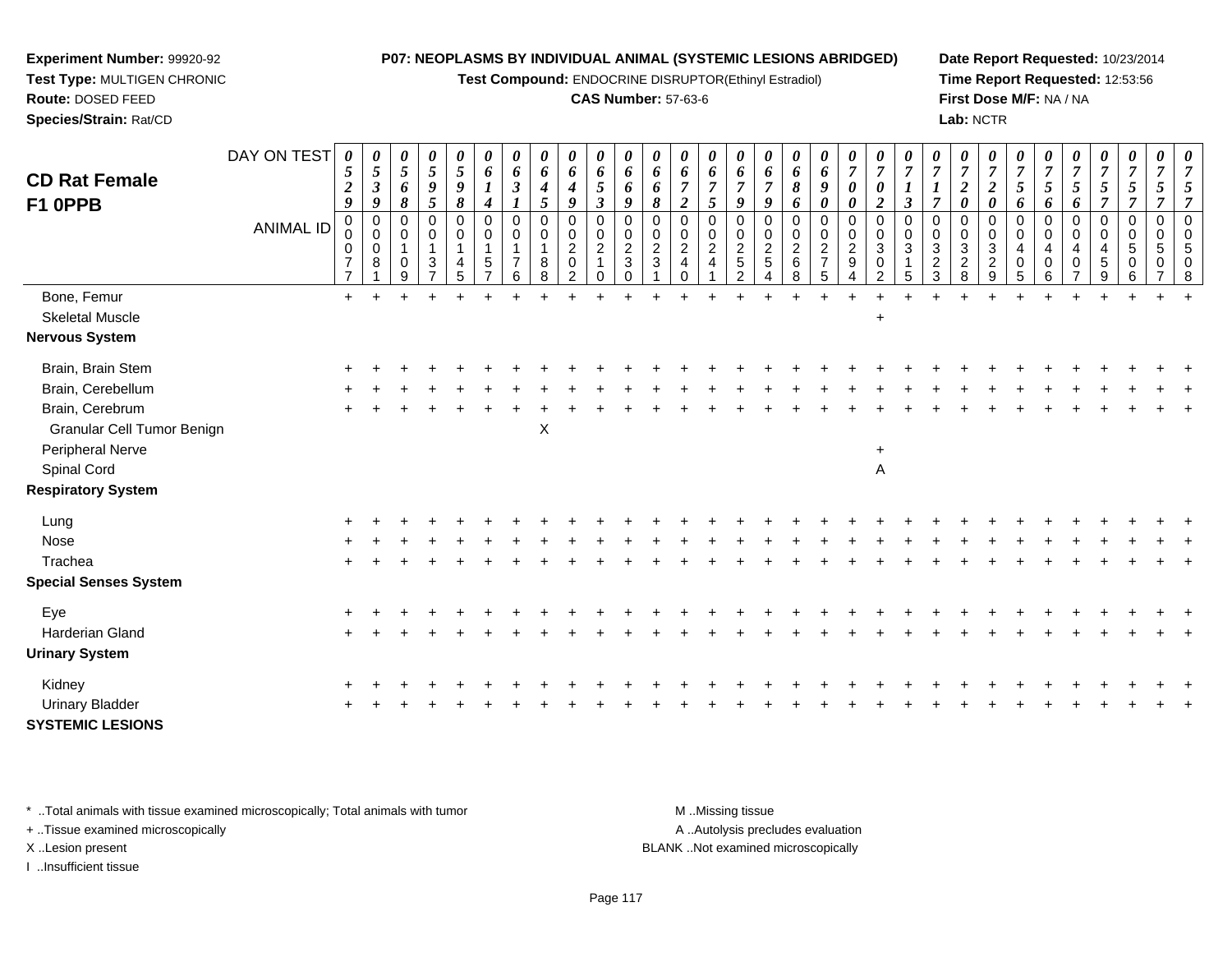**Test Compound:** ENDOCRINE DISRUPTOR(Ethinyl Estradiol)

## **CAS Number:** 57-63-6

**Date Report Requested:** 10/23/2014**Time Report Requested:** 12:53:56**First Dose M/F:** NA / NA**Lab:** NCTR

| <b>CD Rat Female</b><br>F1 OPPB | DAY ON TEST      | 0<br>◡<br>◢<br>$\boldsymbol{0}$ | $\boldsymbol{\theta}$<br>$\boldsymbol{o}$ | $\theta$<br>◡<br>O<br>$\mathbf{o}$<br>$\mathbf o$ | 0<br>$\overline{\phantom{0}}$<br>$\mathcal{L}$<br>9<br>$\mathcal{L}$ | $\boldsymbol{\theta}$<br>◡<br>$\boldsymbol{0}$<br>$\mathbf{o}$ | 0<br>6<br>4 | 0<br>6<br>◡        | $\boldsymbol{\theta}$<br>6 | 0<br>$\bm{o}$<br>$\boldsymbol{a}$ | $\boldsymbol{\theta}$<br>$\bm{o}$<br>ູ<br>◡ | $\boldsymbol{\theta}$<br>6<br>$\bm{b}$<br>9 | 0<br>o<br>6<br>8 | 0<br>6 | $\theta$<br>o | $\theta$<br>$\bm{o}$<br>u    | 0<br>$\bm{o}$<br>9  | $\boldsymbol{\theta}$<br>$\bm{o}$<br>$\mathbf o$<br>$\bm{o}$ | $\boldsymbol{\theta}$<br>6<br>$\boldsymbol{\theta}$ | 0<br>0<br>0     | $\boldsymbol{\theta}$<br>$\boldsymbol{\eta}$<br>◢ | 0<br>$\mathbf{r}$ | $\boldsymbol{\theta}$ | $\boldsymbol{\theta}$<br>ി<br>◢<br>$\boldsymbol{\theta}$ | $\boldsymbol{\theta}$<br>$\boldsymbol{\mathit{U}}$ | $\boldsymbol{\theta}$ | 0<br>$\overline{ }$<br>6 | $\theta$<br>$\mathbf{r}$<br>J<br>6 | $\boldsymbol{\theta}$<br>$\mathcal{L}$ | $\boldsymbol{\theta}$<br>◡       | 0<br>◡ | 0 |
|---------------------------------|------------------|---------------------------------|-------------------------------------------|---------------------------------------------------|----------------------------------------------------------------------|----------------------------------------------------------------|-------------|--------------------|----------------------------|-----------------------------------|---------------------------------------------|---------------------------------------------|------------------|--------|---------------|------------------------------|---------------------|--------------------------------------------------------------|-----------------------------------------------------|-----------------|---------------------------------------------------|-------------------|-----------------------|----------------------------------------------------------|----------------------------------------------------|-----------------------|--------------------------|------------------------------------|----------------------------------------|----------------------------------|--------|---|
|                                 | <b>ANIMAL ID</b> | U<br>ັບ<br>v                    | U<br>U<br>U<br>8                          | 0<br>0<br>U<br>Q                                  | 0<br>3<br>$\overline{ }$                                             | 0<br>0<br>4<br>∽                                               | G           | 0<br>0<br>-<br>ี ค | U<br>U<br>8<br>R           | 0<br>0<br>ົ<br>0<br>ົ             | 0<br>U<br>ົ<br><u>_</u>                     | 0<br>0<br>ົ<br>3<br>$\cap$                  | $\sim$           |        | U<br>U        | 0<br>ົ<br><u>_</u><br>5<br>◠ | ົ<br><u>_</u><br>.5 | 0<br>0<br>ົ<br><u>_</u><br>6<br>8                            | -                                                   | $\epsilon$<br>9 | ึ<br>J<br>◡<br>ີ                                  | 0<br>0<br>3<br>Б. | 0<br>3<br>2<br>3      | 0<br>0<br>3<br>ົ<br><u>_</u><br>R                        | Q                                                  |                       | 0<br>0<br>0<br>ĥ.        | 0<br>4<br>0<br>-                   | 0<br>0<br>4<br>$\mathbf{p}$<br>Q       | 0<br>0<br>$\mathbf{p}$<br>0<br>6 | -      |   |
| Multiple Organ                  |                  |                                 |                                           |                                                   |                                                                      |                                                                |             |                    |                            |                                   |                                             |                                             |                  |        |               |                              |                     |                                                              |                                                     |                 |                                                   |                   |                       |                                                          |                                                    |                       |                          |                                    |                                        |                                  |        |   |

\* ..Total animals with tissue examined microscopically; Total animals with tumor **M** . Missing tissue M ..Missing tissue

+ ..Tissue examined microscopically

**Experiment Number:** 99920-92**Test Type:** MULTIGEN CHRONIC

**Route:** DOSED FEED**Species/Strain:** Rat/CD

I ..Insufficient tissue

A ..Autolysis precludes evaluation X ..Lesion present BLANK ..Not examined microscopically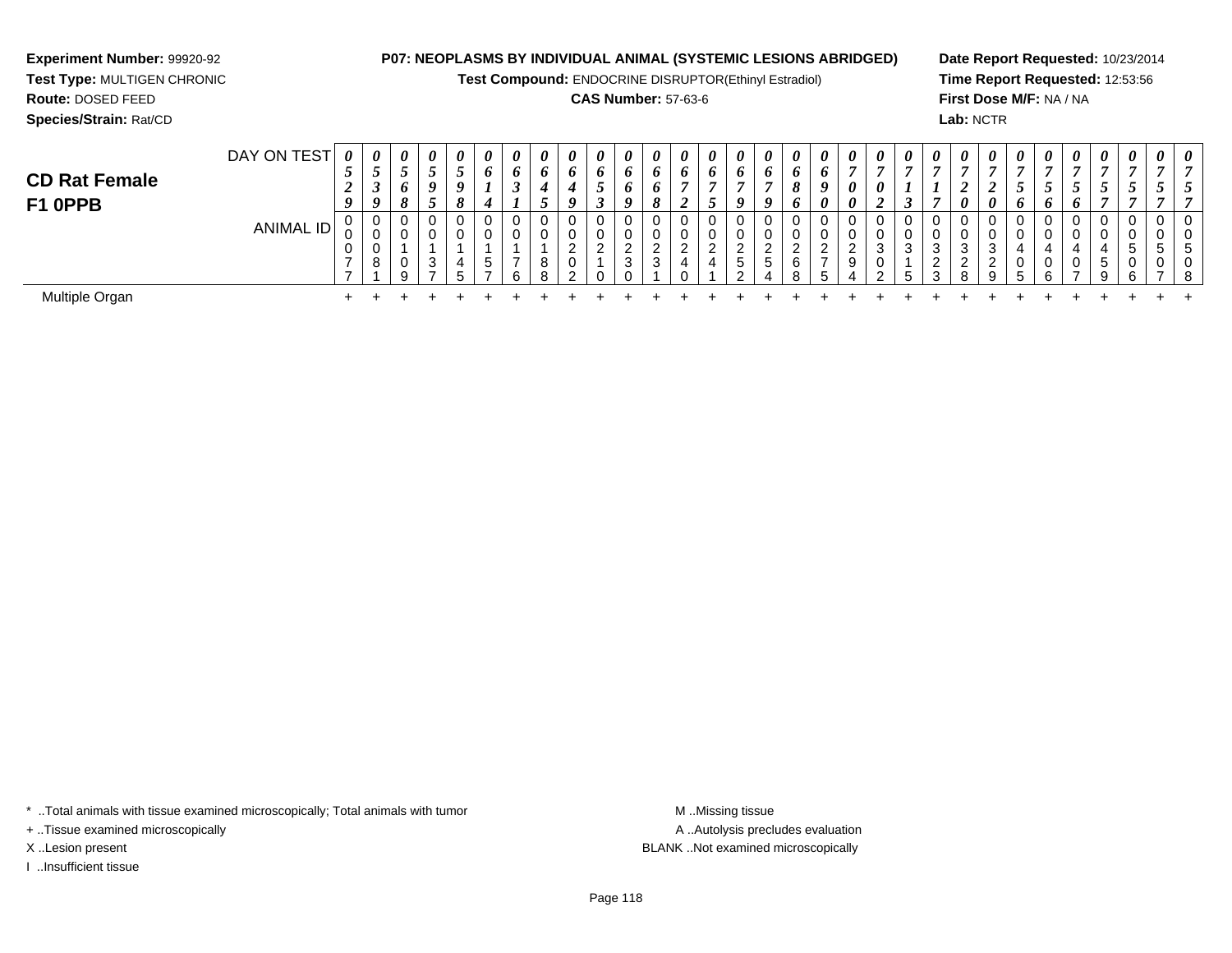**Test Compound:** ENDOCRINE DISRUPTOR(Ethinyl Estradiol)

## **CAS Number:** 57-63-6

**Date Report Requested:** 10/23/2014**Time Report Requested:** 12:53:56**First Dose M/F:** NA / NA**Lab:** NCTR

| <b>CD Rat Female</b><br>F1 OPPB | DAY ON TEST<br><b>ANIMAL ID</b> | 0<br>5<br>7<br>5<br>$\mathbf 0$<br>9 | 0<br>$\boldsymbol{7}$<br>5<br>8<br>0<br>0<br>5<br>5 | 0<br>7<br>5<br>8<br>0<br>0<br>5<br>5<br>5 | 0<br>$\overline{7}$<br>5<br>8<br>$\Omega$<br>0<br>5<br>$\sqrt{5}$<br>6 | $\overline{7}$<br>5<br>8<br>0<br>0<br>$\mathbf 5$<br>5 | $\boldsymbol{\theta}$<br>$\overline{7}$<br>9<br>0<br>0<br>6<br>$\mathbf 0$<br>$\overline{ }$ | 0<br>$\overline{7}$<br>6<br>0<br>0<br>6<br>0<br>8 | $\overline{ }$<br>6<br>0<br>6 | 0<br>$\overline{7}$<br>6<br>$\Omega$<br>0<br>6<br>5<br>$\overline{ }$ | 0<br>$\overline{7}$<br>2<br>0<br>0<br>8 | 0<br>$\overline{7}$<br>6<br>$\overline{2}$<br>$\Omega$<br>0<br>$\overline{7}$<br>$\mathbf 0$<br>9 | 0<br>$\overline{7}$<br>3<br>$\Omega$<br>7<br>5<br>5 | 0<br>$\boldsymbol{7}$<br>6<br>$\boldsymbol{\beta}$<br>$\Omega$<br>0<br>7<br>5<br>6 | 0<br>$\overline{7}$<br>6<br>$\boldsymbol{\beta}$<br>0<br>0<br>$\overline{7}$<br>5<br>$\overline{ }$ | $\overline{7}$<br>6<br>3<br>0<br>0<br>5<br>8 | 0<br>$\overline{7}$<br>6<br>$\boldsymbol{\beta}$<br>$\Omega$<br>0<br>7<br>$\sqrt{5}$<br>9 | 0<br>$\overline{7}$<br>6<br>3<br>0<br>0<br>7<br>$\,6$ | $\boldsymbol{\theta}$<br>$\overline{7}$<br>6<br>3<br>$\Omega$<br>0<br>$\overline{7}$<br>6 | 0<br>$\overline{7}$<br>6<br>2<br>$\Omega$<br>$\overline{7}$<br>6<br>2 | 0<br>6<br>2<br>0<br>$\overline{ }$<br>6<br>3 | <i><b>*TOTALS</b></i> |
|---------------------------------|---------------------------------|--------------------------------------|-----------------------------------------------------|-------------------------------------------|------------------------------------------------------------------------|--------------------------------------------------------|----------------------------------------------------------------------------------------------|---------------------------------------------------|-------------------------------|-----------------------------------------------------------------------|-----------------------------------------|---------------------------------------------------------------------------------------------------|-----------------------------------------------------|------------------------------------------------------------------------------------|-----------------------------------------------------------------------------------------------------|----------------------------------------------|-------------------------------------------------------------------------------------------|-------------------------------------------------------|-------------------------------------------------------------------------------------------|-----------------------------------------------------------------------|----------------------------------------------|-----------------------|
| <b>Alimentary System</b>        |                                 |                                      |                                                     |                                           |                                                                        |                                                        |                                                                                              |                                                   |                               |                                                                       |                                         |                                                                                                   |                                                     |                                                                                    |                                                                                                     |                                              |                                                                                           |                                                       |                                                                                           |                                                                       |                                              |                       |
| Esophagus                       |                                 |                                      |                                                     |                                           |                                                                        |                                                        |                                                                                              |                                                   |                               |                                                                       |                                         |                                                                                                   |                                                     |                                                                                    |                                                                                                     |                                              |                                                                                           |                                                       |                                                                                           |                                                                       |                                              | 5 <sup>1</sup>        |
| Intestine Large, Cecum          |                                 |                                      |                                                     |                                           |                                                                        |                                                        |                                                                                              |                                                   |                               |                                                                       |                                         |                                                                                                   |                                                     |                                                                                    |                                                                                                     |                                              |                                                                                           |                                                       |                                                                                           |                                                                       |                                              | 5 <sup>1</sup>        |
| Intestine Large, Colon          |                                 |                                      |                                                     |                                           |                                                                        |                                                        |                                                                                              |                                                   |                               |                                                                       |                                         |                                                                                                   |                                                     |                                                                                    |                                                                                                     |                                              |                                                                                           |                                                       |                                                                                           |                                                                       |                                              | 5 <sup>1</sup>        |
| Intestine Large, Rectum         |                                 |                                      |                                                     |                                           |                                                                        |                                                        |                                                                                              |                                                   |                               |                                                                       |                                         |                                                                                                   |                                                     |                                                                                    |                                                                                                     |                                              |                                                                                           |                                                       |                                                                                           |                                                                       |                                              | 5 <sup>1</sup>        |
| Intestine Small, Duodenum       |                                 |                                      |                                                     |                                           |                                                                        |                                                        |                                                                                              |                                                   |                               |                                                                       |                                         |                                                                                                   |                                                     |                                                                                    |                                                                                                     |                                              |                                                                                           |                                                       |                                                                                           |                                                                       |                                              | 5 <sup>1</sup>        |
| Intestine Small, Ileum          |                                 |                                      |                                                     |                                           |                                                                        |                                                        |                                                                                              |                                                   |                               |                                                                       |                                         |                                                                                                   |                                                     |                                                                                    |                                                                                                     |                                              |                                                                                           |                                                       |                                                                                           |                                                                       | ÷                                            | 5 <sup>1</sup>        |
| Intestine Small, Jejunum        |                                 |                                      |                                                     |                                           |                                                                        |                                                        |                                                                                              |                                                   |                               |                                                                       |                                         |                                                                                                   |                                                     |                                                                                    |                                                                                                     |                                              |                                                                                           |                                                       |                                                                                           |                                                                       | ÷                                            | 5 <sup>1</sup>        |
| Liver                           |                                 |                                      |                                                     |                                           |                                                                        |                                                        |                                                                                              |                                                   |                               |                                                                       |                                         |                                                                                                   |                                                     |                                                                                    |                                                                                                     |                                              |                                                                                           |                                                       |                                                                                           |                                                                       |                                              | 5 <sup>1</sup>        |
| Cholangiocarcinoma              |                                 |                                      |                                                     |                                           |                                                                        |                                                        |                                                                                              |                                                   |                               |                                                                       |                                         |                                                                                                   |                                                     |                                                                                    |                                                                                                     |                                              |                                                                                           |                                                       |                                                                                           |                                                                       |                                              |                       |
| Hepatocellular Adenoma          |                                 |                                      | X                                                   |                                           |                                                                        |                                                        |                                                                                              |                                                   |                               |                                                                       |                                         |                                                                                                   |                                                     |                                                                                    |                                                                                                     |                                              |                                                                                           |                                                       |                                                                                           |                                                                       |                                              |                       |
| Mesentery                       |                                 |                                      |                                                     |                                           |                                                                        |                                                        |                                                                                              |                                                   |                               |                                                                       |                                         |                                                                                                   |                                                     |                                                                                    |                                                                                                     |                                              |                                                                                           |                                                       |                                                                                           |                                                                       |                                              |                       |
| Oral Mucosa                     |                                 |                                      |                                                     |                                           |                                                                        |                                                        |                                                                                              |                                                   |                               |                                                                       |                                         |                                                                                                   |                                                     |                                                                                    |                                                                                                     |                                              |                                                                                           |                                                       |                                                                                           |                                                                       |                                              |                       |
| Squamous Cell Carcinoma         |                                 |                                      |                                                     |                                           |                                                                        |                                                        |                                                                                              |                                                   |                               |                                                                       |                                         |                                                                                                   |                                                     |                                                                                    |                                                                                                     |                                              |                                                                                           |                                                       |                                                                                           |                                                                       |                                              |                       |

DAY ON TEST

**Experiment Number:** 99920-92**Test Type:** MULTIGEN CHRONIC

**Route:** DOSED FEED**Species/Strain:** Rat/CD

| Mesentery                    |       |  |  |  |  |   |  |   |  |  |       | 2  |
|------------------------------|-------|--|--|--|--|---|--|---|--|--|-------|----|
| Oral Mucosa                  |       |  |  |  |  |   |  |   |  |  |       | 3  |
| Squamous Cell Carcinoma      |       |  |  |  |  |   |  |   |  |  |       | 3  |
| Pancreas                     | $\pm$ |  |  |  |  |   |  |   |  |  | $\pm$ | 51 |
| <b>Salivary Glands</b>       | $+$   |  |  |  |  |   |  |   |  |  |       | 51 |
| Stomach, Forestomach         | $\pm$ |  |  |  |  |   |  | ÷ |  |  | $\pm$ | 51 |
| Squamous Cell Papilloma      |       |  |  |  |  | X |  |   |  |  |       | 1  |
| Stomach, Glandular           | $\pm$ |  |  |  |  |   |  |   |  |  |       | 51 |
| <b>Cardiovascular System</b> |       |  |  |  |  |   |  |   |  |  |       |    |
| <b>Blood Vessel</b>          | $\pm$ |  |  |  |  |   |  |   |  |  |       | 51 |
| Heart                        |       |  |  |  |  |   |  |   |  |  |       | 51 |

| * Total animals with tissue examined microscopically; Total animals with tumor | M Missing tissue                   |
|--------------------------------------------------------------------------------|------------------------------------|
| + Tissue examined microscopically                                              | A Autolysis precludes evaluation   |
| X Lesion present                                                               | BLANK Not examined microscopically |
| Insufficient tissue                                                            |                                    |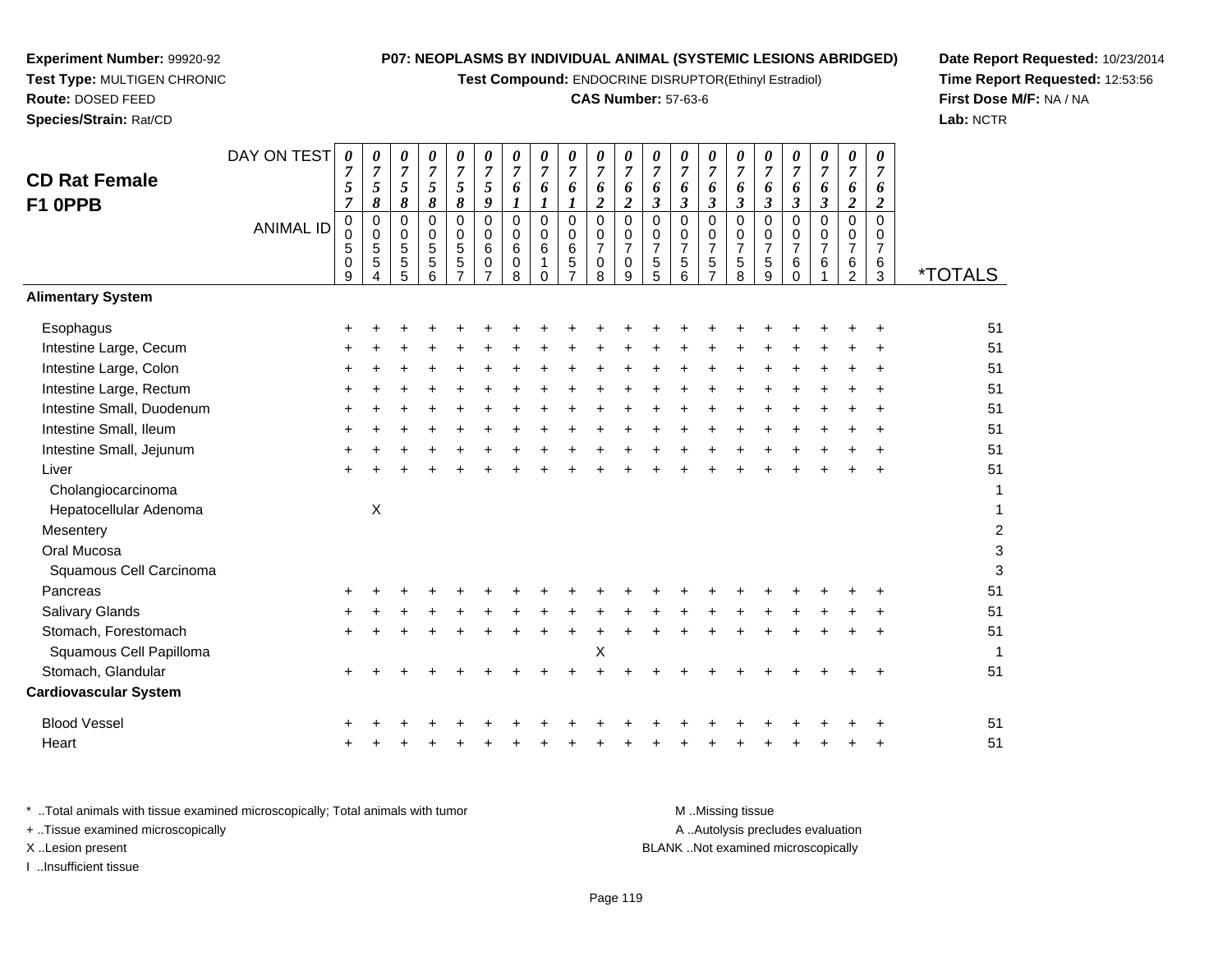**Test Compound:** ENDOCRINE DISRUPTOR(Ethinyl Estradiol)

## **CAS Number:** 57-63-6

**Date Report Requested:** 10/23/2014**Time Report Requested:** 12:53:56**First Dose M/F:** NA / NA**Lab:** NCTR

| Species/Strain: Rat/CD                                                                           |                                 |                                              |                                                                  |                                                          |                                              |                                                                          |                                                               |                                                       |                                                                                 |                                 |                                                                                 |                                                                                    |                                                                                     |                                                                  |                                                                                                  |                                                                     |                                                                     |                                                                              |                                              |                                                                                    |                                                                  | Lab: NCTF                          |
|--------------------------------------------------------------------------------------------------|---------------------------------|----------------------------------------------|------------------------------------------------------------------|----------------------------------------------------------|----------------------------------------------|--------------------------------------------------------------------------|---------------------------------------------------------------|-------------------------------------------------------|---------------------------------------------------------------------------------|---------------------------------|---------------------------------------------------------------------------------|------------------------------------------------------------------------------------|-------------------------------------------------------------------------------------|------------------------------------------------------------------|--------------------------------------------------------------------------------------------------|---------------------------------------------------------------------|---------------------------------------------------------------------|------------------------------------------------------------------------------|----------------------------------------------|------------------------------------------------------------------------------------|------------------------------------------------------------------|------------------------------------|
| <b>CD Rat Female</b><br>F1 OPPB                                                                  | DAY ON TEST<br><b>ANIMAL ID</b> | $\pmb{\theta}$<br>7<br>5<br>7<br>0<br>0<br>5 | 0<br>$\overline{7}$<br>5<br>8<br>$\mathbf 0$<br>$\mathbf 0$<br>5 | 0<br>$\boldsymbol{7}$<br>5<br>8<br>$\mathbf 0$<br>0<br>5 | 0<br>$\overline{7}$<br>5<br>8<br>0<br>0<br>5 | 0<br>$\overline{7}$<br>$\sqrt{5}$<br>8<br>$\mathbf 0$<br>0<br>$\sqrt{5}$ | 0<br>$\overline{7}$<br>5<br>9<br>$\mathbf 0$<br>$\Omega$<br>6 | 0<br>$\overline{7}$<br>6<br>$\Omega$<br>$\Omega$<br>6 | 0<br>$\overline{7}$<br>6<br>$\boldsymbol{l}$<br>$\mathbf 0$<br>$\mathbf 0$<br>6 | 0<br>7<br>6<br>1<br>0<br>0<br>6 | 0<br>$\overline{7}$<br>6<br>$\boldsymbol{2}$<br>$\Omega$<br>0<br>$\overline{7}$ | 0<br>$\overline{7}$<br>6<br>$\boldsymbol{2}$<br>$\mathbf 0$<br>0<br>$\overline{7}$ | 0<br>$\overline{7}$<br>6<br>$\boldsymbol{\beta}$<br>$\Omega$<br>0<br>$\overline{7}$ | 0<br>$\overline{7}$<br>6<br>3<br>$\Omega$<br>0<br>$\overline{7}$ | 0<br>$\overline{7}$<br>6<br>$\boldsymbol{\beta}$<br>$\mathbf 0$<br>$\mathbf 0$<br>$\overline{7}$ | 0<br>$\overline{7}$<br>6<br>3<br>$\mathbf 0$<br>0<br>$\overline{7}$ | 0<br>$\overline{7}$<br>6<br>3<br>0<br>0<br>$\overline{\mathcal{I}}$ | 0<br>$\overline{7}$<br>6<br>$\boldsymbol{\beta}$<br>0<br>0<br>$\overline{7}$ | 0<br>$\overline{7}$<br>6<br>3<br>0<br>0<br>7 | 0<br>$\overline{7}$<br>6<br>$\boldsymbol{2}$<br>$\mathbf 0$<br>0<br>$\overline{7}$ | 0<br>7<br>6<br>$\overline{2}$<br>$\Omega$<br>0<br>$\overline{7}$ |                                    |
|                                                                                                  |                                 | 0<br>9                                       | 5                                                                | $\mathbf 5$<br>5                                         | 5<br>6                                       | $\,$ 5 $\,$                                                              | 0                                                             | 0<br>8                                                | 1<br>$\Omega$                                                                   | 5                               | 0<br>8                                                                          | 0<br>9                                                                             | $\sqrt{5}$<br>5                                                                     | 5<br>6                                                           | 5                                                                                                | $\,$ 5 $\,$<br>8                                                    | 5<br>9                                                              | 6<br>$\Omega$                                                                | 6                                            | $\,6\,$<br>$\mathfrak{p}$                                                          | 6<br>3                                                           | <i><b>*TOTALS</b></i>              |
| <b>Endocrine System</b>                                                                          |                                 |                                              |                                                                  |                                                          |                                              |                                                                          |                                                               |                                                       |                                                                                 |                                 |                                                                                 |                                                                                    |                                                                                     |                                                                  |                                                                                                  |                                                                     |                                                                     |                                                                              |                                              |                                                                                    |                                                                  |                                    |
| <b>Adrenal Cortex</b><br>Adenoma                                                                 |                                 |                                              |                                                                  |                                                          | х                                            |                                                                          |                                                               |                                                       |                                                                                 |                                 |                                                                                 |                                                                                    |                                                                                     |                                                                  |                                                                                                  |                                                                     |                                                                     |                                                                              |                                              |                                                                                    |                                                                  | 51<br>1                            |
| Adrenal Medulla<br>Pheochromocytoma Benign                                                       |                                 |                                              | м                                                                | $\ddot{}$                                                | $\ddot{}$                                    | м                                                                        |                                                               |                                                       |                                                                                 |                                 |                                                                                 | Χ                                                                                  |                                                                                     |                                                                  |                                                                                                  |                                                                     |                                                                     |                                                                              |                                              | м                                                                                  | $\ddot{}$                                                        | 48<br>2                            |
| Islets, Pancreatic<br>Adenoma                                                                    |                                 |                                              |                                                                  |                                                          |                                              |                                                                          |                                                               |                                                       |                                                                                 |                                 |                                                                                 | +                                                                                  | X                                                                                   |                                                                  |                                                                                                  |                                                                     |                                                                     |                                                                              |                                              |                                                                                    |                                                                  | 51<br>1                            |
| Parathyroid Gland                                                                                |                                 |                                              |                                                                  |                                                          |                                              |                                                                          |                                                               |                                                       |                                                                                 |                                 |                                                                                 |                                                                                    |                                                                                     |                                                                  |                                                                                                  |                                                                     |                                                                     |                                                                              |                                              |                                                                                    | M                                                                | 48                                 |
| <b>Pituitary Gland</b>                                                                           |                                 |                                              |                                                                  |                                                          |                                              |                                                                          |                                                               |                                                       |                                                                                 |                                 |                                                                                 |                                                                                    |                                                                                     |                                                                  |                                                                                                  |                                                                     |                                                                     |                                                                              |                                              |                                                                                    |                                                                  | 51                                 |
| Pars Distalis, Adenoma                                                                           |                                 | X                                            | X                                                                |                                                          | X                                            |                                                                          | Χ                                                             | X                                                     |                                                                                 | X                               | X                                                                               | $\boldsymbol{\mathsf{X}}$                                                          | X                                                                                   |                                                                  | X                                                                                                | X                                                                   |                                                                     | X                                                                            | $\sf X$                                      | X                                                                                  | X                                                                | 38                                 |
| <b>Thyroid Gland</b><br>C Cell, Adenoma<br>Follicular Cel, Adenoma<br><b>General Body System</b> |                                 |                                              |                                                                  |                                                          |                                              |                                                                          |                                                               |                                                       |                                                                                 |                                 |                                                                                 |                                                                                    |                                                                                     |                                                                  |                                                                                                  |                                                                     | $\div$                                                              | ÷                                                                            | $\ddot{}$                                    | $\ddot{}$                                                                          | $\ddot{}$<br>X                                                   | 51<br>$\overline{\mathbf{c}}$<br>1 |
| <b>NONE</b><br><b>Genital System</b>                                                             |                                 |                                              |                                                                  |                                                          |                                              |                                                                          |                                                               |                                                       |                                                                                 |                                 |                                                                                 |                                                                                    |                                                                                     |                                                                  |                                                                                                  |                                                                     |                                                                     |                                                                              |                                              |                                                                                    |                                                                  |                                    |
|                                                                                                  |                                 |                                              |                                                                  |                                                          |                                              |                                                                          |                                                               |                                                       |                                                                                 |                                 |                                                                                 |                                                                                    |                                                                                     |                                                                  |                                                                                                  |                                                                     |                                                                     |                                                                              |                                              |                                                                                    |                                                                  |                                    |
| <b>Clitoral Gland</b><br>Squamous Cell Papilloma                                                 |                                 | Χ                                            |                                                                  |                                                          |                                              |                                                                          |                                                               |                                                       |                                                                                 |                                 |                                                                                 |                                                                                    |                                                                                     |                                                                  |                                                                                                  |                                                                     |                                                                     |                                                                              |                                              |                                                                                    |                                                                  | 50<br>1                            |
| Ovary<br>Sertoli Cell Tumor Benign                                                               |                                 | $\div$                                       |                                                                  |                                                          |                                              |                                                                          |                                                               |                                                       |                                                                                 |                                 |                                                                                 |                                                                                    |                                                                                     |                                                                  |                                                                                                  | X                                                                   |                                                                     |                                                                              |                                              |                                                                                    |                                                                  | 51                                 |
| Oviduct                                                                                          |                                 |                                              |                                                                  |                                                          |                                              |                                                                          |                                                               |                                                       |                                                                                 |                                 |                                                                                 |                                                                                    |                                                                                     |                                                                  |                                                                                                  |                                                                     |                                                                     |                                                                              |                                              |                                                                                    | +                                                                | 51                                 |

**Experiment Number:** 99920-92**Test Type:** MULTIGEN CHRONIC

**Route:** DOSED FEED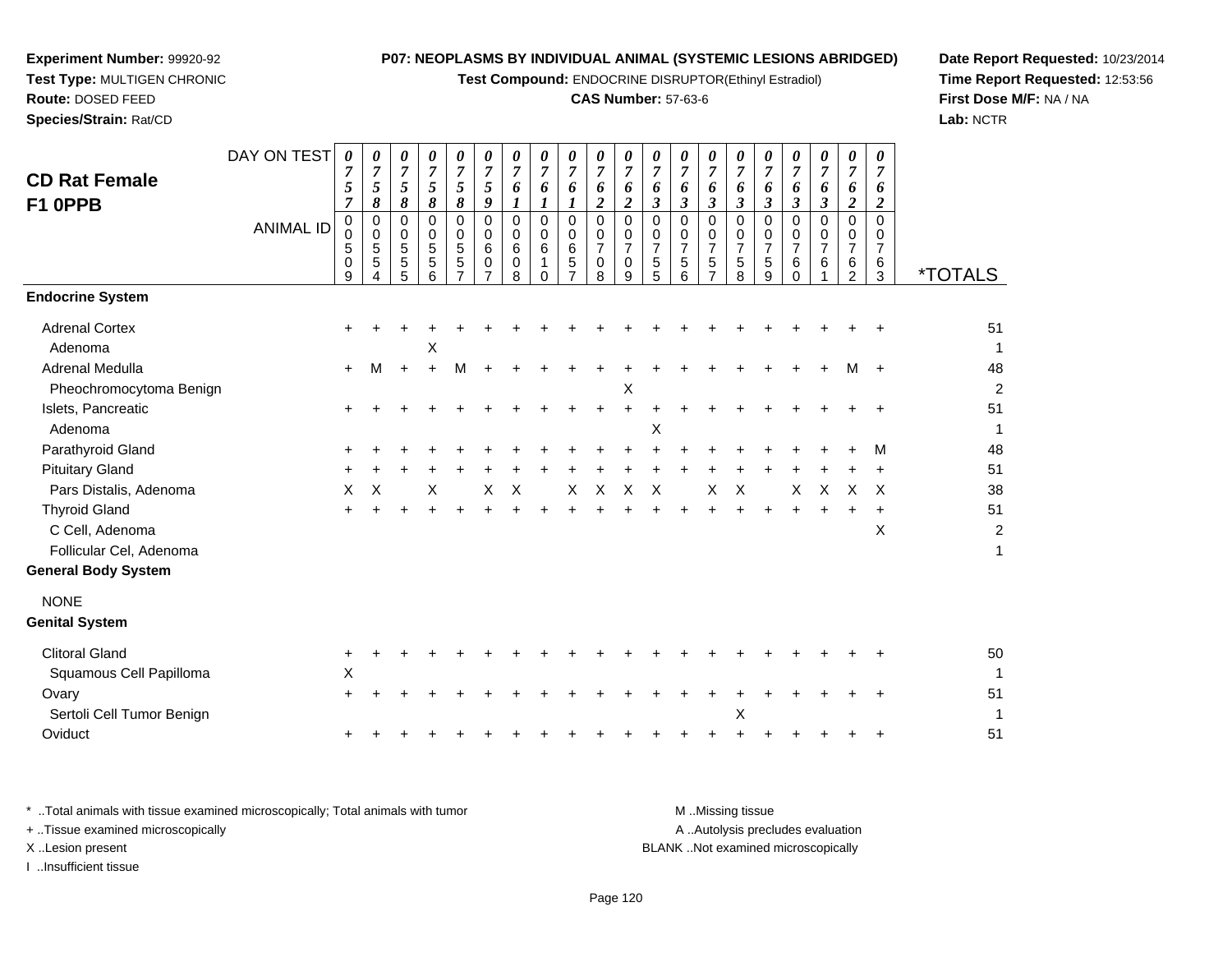**Test Compound:** ENDOCRINE DISRUPTOR(Ethinyl Estradiol)

## **CAS Number:** 57-63-6

**Date Report Requested:** 10/23/2014**Time Report Requested:** 12:53:56**First Dose M/F:** NA / NA**Lab:** NCTR

| <b>CD Rat Female</b><br>F1 OPPB | DAY ON TEST<br><b>ANIMAL ID</b> | 0<br>$\boldsymbol{7}$<br>$\sqrt{5}$<br>$\overline{7}$<br>0<br>0<br>5<br>0<br>9 | 0<br>$\overline{7}$<br>$\sqrt{5}$<br>8<br>0<br>$\mathbf 0$<br>$\mathbf 5$<br>5 | $\boldsymbol{7}$<br>5<br>8<br>0<br>0<br>5<br>5<br>5 | 0<br>$\overline{7}$<br>$\sqrt{5}$<br>8<br>$\mathbf 0$<br>0<br>5<br>5<br>6 | 0<br>$\overline{7}$<br>$\sqrt{5}$<br>8<br>$\mathbf 0$<br>0<br>$\sqrt{5}$<br>5 | 0<br>$\overline{7}$<br>5<br>9<br>$\Omega$<br>0<br>6<br>0<br>$\overline{7}$ | 0<br>$\boldsymbol{7}$<br>6<br>$\mathbf 0$<br>0<br>6<br>0<br>8 | 0<br>$\overline{7}$<br>6<br>$\boldsymbol{l}$<br>0<br>0<br>6<br>0 | 0<br>$\boldsymbol{7}$<br>6<br>$\mathbf 0$<br>0<br>$\,6$<br>5 | 0<br>$\overline{7}$<br>6<br>$\overline{c}$<br>$\mathbf 0$<br>0<br>$\overline{7}$<br>$\mathbf 0$<br>8 | 0<br>$\overline{7}$<br>6<br>$\overline{2}$<br>$\mathbf 0$<br>0<br>$\overline{7}$<br>$\Omega$<br>9 | $\pmb{\theta}$<br>$\overline{7}$<br>6<br>$\overline{\mathbf{3}}$<br>0<br>0<br>$\overline{7}$<br>5<br>5 | $\boldsymbol{\theta}$<br>$\overline{7}$<br>6<br>$\boldsymbol{\beta}$<br>$\Omega$<br>0<br>$\overline{7}$<br>$\mathbf 5$<br>6 | 0<br>7<br>6<br>3<br>$\Omega$<br>0<br>$\overline{7}$<br>5 | 0<br>$\overline{7}$<br>6<br>$\boldsymbol{\beta}$<br>$\Omega$<br>0<br>$\overline{7}$<br>5<br>8 | 0<br>$\boldsymbol{7}$<br>6<br>3<br>0<br>0<br>$\overline{7}$<br>5<br>9 | 0<br>$\overline{7}$<br>6<br>3<br>$\Omega$<br>0<br>$\overline{7}$<br>6<br>0 | 0<br>$\overline{7}$<br>6<br>3<br>$\mathbf 0$<br>0<br>$\overline{7}$<br>6 | $\pmb{\theta}$<br>$\overline{7}$<br>6<br>$\overline{\mathbf{c}}$<br>$\mathbf 0$<br>0<br>$\overline{7}$<br>$\,6$<br>$\overline{2}$ | 0<br>$\overline{7}$<br>6<br>$\overline{2}$<br>$\mathbf 0$<br>0<br>$\overline{7}$<br>6<br>3 | <i><b>*TOTALS</b></i> |
|---------------------------------|---------------------------------|--------------------------------------------------------------------------------|--------------------------------------------------------------------------------|-----------------------------------------------------|---------------------------------------------------------------------------|-------------------------------------------------------------------------------|----------------------------------------------------------------------------|---------------------------------------------------------------|------------------------------------------------------------------|--------------------------------------------------------------|------------------------------------------------------------------------------------------------------|---------------------------------------------------------------------------------------------------|--------------------------------------------------------------------------------------------------------|-----------------------------------------------------------------------------------------------------------------------------|----------------------------------------------------------|-----------------------------------------------------------------------------------------------|-----------------------------------------------------------------------|----------------------------------------------------------------------------|--------------------------------------------------------------------------|-----------------------------------------------------------------------------------------------------------------------------------|--------------------------------------------------------------------------------------------|-----------------------|
| <b>Uterus</b>                   |                                 | $\ddot{}$                                                                      |                                                                                | $\pm$                                               | 4                                                                         | $\pm$                                                                         |                                                                            |                                                               |                                                                  | ÷                                                            |                                                                                                      | ÷.                                                                                                | ÷                                                                                                      |                                                                                                                             |                                                          |                                                                                               | $\ddot{}$                                                             | ÷                                                                          | $\ddot{}$                                                                | ÷                                                                                                                                 | $\ddot{}$                                                                                  | 51                    |
| Endometrium, Adenoma            |                                 |                                                                                |                                                                                |                                                     |                                                                           |                                                                               |                                                                            |                                                               |                                                                  |                                                              |                                                                                                      |                                                                                                   |                                                                                                        |                                                                                                                             |                                                          |                                                                                               |                                                                       |                                                                            |                                                                          |                                                                                                                                   |                                                                                            | 1                     |
| Polyp Stromal                   |                                 |                                                                                |                                                                                |                                                     |                                                                           |                                                                               |                                                                            |                                                               |                                                                  |                                                              |                                                                                                      | Χ                                                                                                 |                                                                                                        |                                                                                                                             |                                                          |                                                                                               |                                                                       |                                                                            |                                                                          |                                                                                                                                   |                                                                                            | $\overline{2}$        |
| Vagina                          |                                 |                                                                                |                                                                                |                                                     |                                                                           |                                                                               |                                                                            |                                                               |                                                                  |                                                              |                                                                                                      |                                                                                                   |                                                                                                        |                                                                                                                             |                                                          |                                                                                               |                                                                       |                                                                            |                                                                          |                                                                                                                                   |                                                                                            | 51                    |
| <b>Hematopoietic System</b>     |                                 |                                                                                |                                                                                |                                                     |                                                                           |                                                                               |                                                                            |                                                               |                                                                  |                                                              |                                                                                                      |                                                                                                   |                                                                                                        |                                                                                                                             |                                                          |                                                                                               |                                                                       |                                                                            |                                                                          |                                                                                                                                   |                                                                                            |                       |
| <b>Bone Marrow</b>              |                                 | $\pm$                                                                          |                                                                                |                                                     |                                                                           |                                                                               |                                                                            |                                                               |                                                                  |                                                              |                                                                                                      |                                                                                                   |                                                                                                        |                                                                                                                             |                                                          |                                                                                               |                                                                       |                                                                            |                                                                          |                                                                                                                                   |                                                                                            | 51                    |
| Lymph Node                      |                                 |                                                                                |                                                                                |                                                     |                                                                           |                                                                               |                                                                            |                                                               |                                                                  |                                                              |                                                                                                      | ÷                                                                                                 |                                                                                                        |                                                                                                                             |                                                          |                                                                                               |                                                                       |                                                                            |                                                                          |                                                                                                                                   | ÷                                                                                          | 16                    |
| Lymph Node, Mandibular          |                                 |                                                                                |                                                                                |                                                     |                                                                           |                                                                               |                                                                            |                                                               |                                                                  |                                                              |                                                                                                      |                                                                                                   |                                                                                                        |                                                                                                                             |                                                          |                                                                                               |                                                                       |                                                                            |                                                                          |                                                                                                                                   |                                                                                            | 51                    |
| Lymph Node, Mesenteric          |                                 |                                                                                |                                                                                |                                                     |                                                                           |                                                                               |                                                                            |                                                               |                                                                  |                                                              |                                                                                                      |                                                                                                   |                                                                                                        |                                                                                                                             |                                                          |                                                                                               |                                                                       |                                                                            |                                                                          |                                                                                                                                   |                                                                                            | 51                    |
| Spleen                          |                                 |                                                                                |                                                                                |                                                     |                                                                           |                                                                               |                                                                            |                                                               |                                                                  |                                                              |                                                                                                      |                                                                                                   |                                                                                                        |                                                                                                                             |                                                          |                                                                                               |                                                                       |                                                                            |                                                                          |                                                                                                                                   |                                                                                            | 51                    |
| Thymus                          |                                 |                                                                                |                                                                                |                                                     |                                                                           |                                                                               |                                                                            |                                                               |                                                                  |                                                              |                                                                                                      |                                                                                                   |                                                                                                        |                                                                                                                             |                                                          |                                                                                               |                                                                       |                                                                            |                                                                          |                                                                                                                                   | $\ddot{}$                                                                                  | 51                    |
| <b>Integumentary System</b>     |                                 |                                                                                |                                                                                |                                                     |                                                                           |                                                                               |                                                                            |                                                               |                                                                  |                                                              |                                                                                                      |                                                                                                   |                                                                                                        |                                                                                                                             |                                                          |                                                                                               |                                                                       |                                                                            |                                                                          |                                                                                                                                   |                                                                                            |                       |
| <b>Mammary Gland</b>            |                                 | $\ddot{}$                                                                      |                                                                                |                                                     |                                                                           |                                                                               |                                                                            |                                                               |                                                                  |                                                              |                                                                                                      |                                                                                                   |                                                                                                        |                                                                                                                             |                                                          |                                                                                               |                                                                       |                                                                            |                                                                          |                                                                                                                                   |                                                                                            | 51                    |
| Adenocarcinoma                  |                                 |                                                                                | X                                                                              |                                                     |                                                                           |                                                                               |                                                                            |                                                               |                                                                  |                                                              |                                                                                                      |                                                                                                   |                                                                                                        |                                                                                                                             |                                                          |                                                                                               |                                                                       |                                                                            |                                                                          |                                                                                                                                   |                                                                                            | 5                     |
| Adenocarcinoma, Multiple        |                                 | $\boldsymbol{\mathsf{X}}$                                                      |                                                                                |                                                     |                                                                           |                                                                               |                                                                            |                                                               |                                                                  |                                                              |                                                                                                      |                                                                                                   |                                                                                                        |                                                                                                                             |                                                          |                                                                                               |                                                                       |                                                                            |                                                                          |                                                                                                                                   | X                                                                                          | 3                     |
| Fibroadenoma                    |                                 |                                                                                |                                                                                |                                                     |                                                                           |                                                                               | $\mathsf{X}$                                                               |                                                               | $\sf X$                                                          |                                                              |                                                                                                      | Χ                                                                                                 |                                                                                                        |                                                                                                                             |                                                          |                                                                                               |                                                                       |                                                                            | $X$ $X$                                                                  |                                                                                                                                   |                                                                                            | 18                    |
| Fibroadenoma, Multiple          |                                 |                                                                                | X                                                                              |                                                     | X X                                                                       |                                                                               |                                                                            |                                                               |                                                                  |                                                              |                                                                                                      |                                                                                                   |                                                                                                        |                                                                                                                             |                                                          |                                                                                               | $\boldsymbol{\mathsf{X}}$                                             |                                                                            |                                                                          |                                                                                                                                   |                                                                                            | 14                    |
| Skin                            |                                 | +                                                                              |                                                                                |                                                     |                                                                           |                                                                               |                                                                            |                                                               |                                                                  |                                                              |                                                                                                      |                                                                                                   |                                                                                                        |                                                                                                                             |                                                          |                                                                                               |                                                                       |                                                                            |                                                                          |                                                                                                                                   | ÷                                                                                          | 51                    |
| Sebaceous GI, Carcinoma         |                                 |                                                                                |                                                                                |                                                     |                                                                           |                                                                               |                                                                            |                                                               |                                                                  |                                                              |                                                                                                      |                                                                                                   |                                                                                                        |                                                                                                                             |                                                          |                                                                                               |                                                                       |                                                                            |                                                                          |                                                                                                                                   |                                                                                            | 1                     |
| Squamous Cell Papilloma         |                                 |                                                                                |                                                                                |                                                     |                                                                           |                                                                               |                                                                            |                                                               |                                                                  |                                                              |                                                                                                      | Χ                                                                                                 |                                                                                                        |                                                                                                                             |                                                          |                                                                                               |                                                                       |                                                                            |                                                                          |                                                                                                                                   |                                                                                            | $\mathbf 1$           |
| <b>Musculoskeletal System</b>   |                                 |                                                                                |                                                                                |                                                     |                                                                           |                                                                               |                                                                            |                                                               |                                                                  |                                                              |                                                                                                      |                                                                                                   |                                                                                                        |                                                                                                                             |                                                          |                                                                                               |                                                                       |                                                                            |                                                                          |                                                                                                                                   |                                                                                            |                       |

\* ..Total animals with tissue examined microscopically; Total animals with tumor **M** ...Missing tissue M ...Missing tissue

+ ..Tissue examined microscopically

**Experiment Number:** 99920-92**Test Type:** MULTIGEN CHRONIC

**Route:** DOSED FEED**Species/Strain:** Rat/CD

I ..Insufficient tissue

A ..Autolysis precludes evaluation

X ..Lesion present BLANK ..Not examined microscopically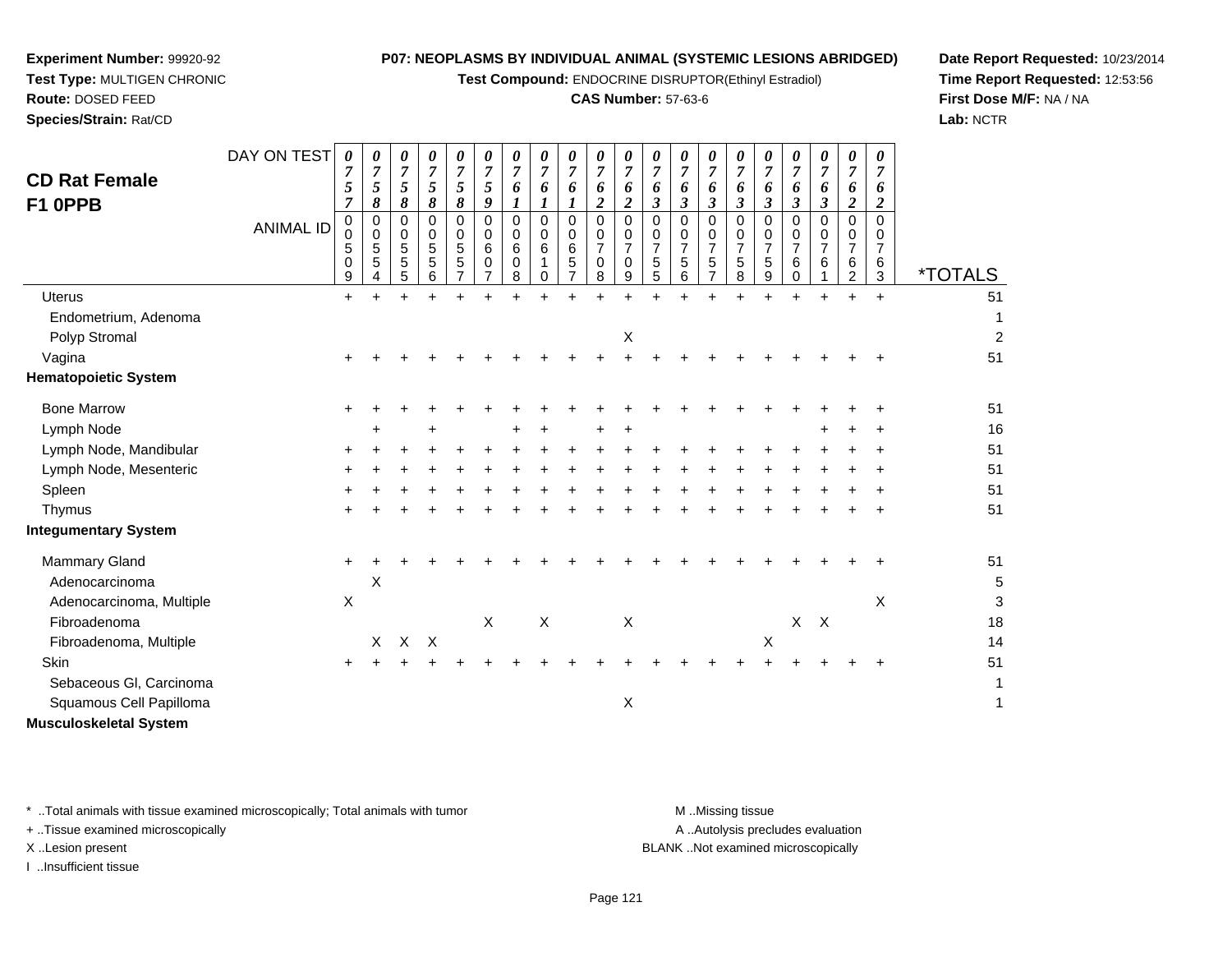**Test Compound:** ENDOCRINE DISRUPTOR(Ethinyl Estradiol)

## **CAS Number:** 57-63-6

**Date Report Requested:** 10/23/2014**Time Report Requested:** 12:53:57**First Dose M/F:** NA / NA**Lab:** NCTR

**Experiment Number:** 99920-92

**Species/Strain:** Rat/CD

| <b>CD Rat Female</b><br>F1 OPPB                                | DAY ON TEST<br><b>ANIMAL ID</b> | $\boldsymbol{\theta}$<br>$\overline{7}$<br>5<br>$\overline{7}$<br>$\pmb{0}$<br>$\pmb{0}$<br>5<br>$\pmb{0}$ | 0<br>$\overline{7}$<br>5<br>8<br>$\mathbf 0$<br>$\mathbf 0$<br>$\sqrt{5}$<br>$\overline{5}$ | 0<br>$\overline{7}$<br>5<br>8<br>$\pmb{0}$<br>$\pmb{0}$<br>5<br>$\overline{5}$ | $\pmb{\theta}$<br>$\overline{7}$<br>$\mathfrak{s}$<br>8<br>$\mathbf 0$<br>$\mathbf 0$<br>$\sqrt{5}$<br>$\sqrt{5}$ | 0<br>$\boldsymbol{7}$<br>$\sqrt{5}$<br>8<br>$\pmb{0}$<br>$\pmb{0}$<br>$\,$ 5 $\,$<br>$\overline{5}$ | 0<br>$\overline{7}$<br>$\sqrt{5}$<br>$\boldsymbol{9}$<br>$\mathbf 0$<br>0<br>6<br>$\mathbf 0$ | 0<br>$\overline{7}$<br>6<br>1<br>0<br>0<br>6<br>$\mathbf 0$ | 0<br>$\overline{7}$<br>6<br>$\boldsymbol{l}$<br>$\mathbf 0$<br>$\mathbf 0$<br>6<br>$\mathbf 1$ | 0<br>$\overline{7}$<br>6<br>$\mathbf 0$<br>$\mathbf 0$<br>$\,6\,$<br>$\sqrt{5}$ | 0<br>$\overline{7}$<br>6<br>$\boldsymbol{2}$<br>$\mathbf 0$<br>0<br>$\overline{7}$<br>$\mathbf 0$ | 0<br>$\overline{7}$<br>6<br>$\overline{c}$<br>$\mathbf 0$<br>0<br>$\overline{7}$<br>$\Omega$ | $\frac{\boldsymbol{0}}{7}$<br>6<br>$\mathfrak{z}$<br>0<br>$\pmb{0}$<br>$\overline{7}$<br>$\overline{5}$ | $\pmb{\theta}$<br>$\overline{7}$<br>6<br>$\mathfrak{z}$<br>$\mathbf 0$<br>$\pmb{0}$<br>$\overline{7}$<br>5 | 0<br>$\overline{7}$<br>6<br>$\boldsymbol{\beta}$<br>$\mathbf 0$<br>0<br>$\boldsymbol{7}$<br>5 | 0<br>$\overline{7}$<br>6<br>$\boldsymbol{\beta}$<br>$\mathbf 0$<br>0<br>$\overline{7}$<br>5 | 0<br>$\overline{7}$<br>6<br>$\boldsymbol{\beta}$<br>$\mathbf 0$<br>0<br>$\overline{7}$<br>5 | 0<br>$\overline{7}$<br>6<br>$\boldsymbol{\beta}$<br>0<br>$\pmb{0}$<br>$\overline{7}$<br>6 | 0<br>$\overline{7}$<br>6<br>$\boldsymbol{\beta}$<br>$\mathbf 0$<br>0<br>$\overline{7}$<br>6 | 0<br>$\overline{7}$<br>6<br>$\overline{c}$<br>0<br>0<br>$\overline{7}$<br>6 | $\boldsymbol{\theta}$<br>$\overline{7}$<br>6<br>$\overline{c}$<br>0<br>$\mathbf 0$<br>$\overline{7}$<br>6 |                       |
|----------------------------------------------------------------|---------------------------------|------------------------------------------------------------------------------------------------------------|---------------------------------------------------------------------------------------------|--------------------------------------------------------------------------------|-------------------------------------------------------------------------------------------------------------------|-----------------------------------------------------------------------------------------------------|-----------------------------------------------------------------------------------------------|-------------------------------------------------------------|------------------------------------------------------------------------------------------------|---------------------------------------------------------------------------------|---------------------------------------------------------------------------------------------------|----------------------------------------------------------------------------------------------|---------------------------------------------------------------------------------------------------------|------------------------------------------------------------------------------------------------------------|-----------------------------------------------------------------------------------------------|---------------------------------------------------------------------------------------------|---------------------------------------------------------------------------------------------|-------------------------------------------------------------------------------------------|---------------------------------------------------------------------------------------------|-----------------------------------------------------------------------------|-----------------------------------------------------------------------------------------------------------|-----------------------|
|                                                                |                                 | 9                                                                                                          | 4                                                                                           | 5                                                                              | 6                                                                                                                 | $\overline{7}$                                                                                      | $\overline{7}$                                                                                | 8                                                           | 0                                                                                              | $\overline{7}$                                                                  | 8                                                                                                 | 9                                                                                            | 5                                                                                                       | 6                                                                                                          | $\overline{7}$                                                                                | 8                                                                                           | 9                                                                                           | 0                                                                                         |                                                                                             | $\overline{2}$                                                              | 3                                                                                                         | <i><b>*TOTALS</b></i> |
| Bone, Femur<br><b>Skeletal Muscle</b><br><b>Nervous System</b> |                                 | $+$                                                                                                        | $+$                                                                                         | $+$                                                                            | $\ddot{}$                                                                                                         | $\ddot{}$                                                                                           | $\ddot{}$                                                                                     | $\ddot{}$                                                   | $\ddot{}$                                                                                      | $\ddot{}$                                                                       | $\ddot{}$                                                                                         | $+$                                                                                          | $\ddot{}$                                                                                               | $\ddot{}$                                                                                                  | ÷                                                                                             | $\ddot{}$                                                                                   | $\ddot{}$                                                                                   | $\ddot{}$                                                                                 | $+$                                                                                         | $+$                                                                         | $+$                                                                                                       | 51<br>1               |
| Brain, Brain Stem                                              |                                 |                                                                                                            |                                                                                             |                                                                                |                                                                                                                   |                                                                                                     |                                                                                               |                                                             |                                                                                                |                                                                                 |                                                                                                   |                                                                                              |                                                                                                         |                                                                                                            |                                                                                               |                                                                                             |                                                                                             |                                                                                           |                                                                                             |                                                                             |                                                                                                           | 51                    |
| Brain, Cerebellum                                              |                                 |                                                                                                            |                                                                                             |                                                                                |                                                                                                                   |                                                                                                     |                                                                                               |                                                             |                                                                                                |                                                                                 |                                                                                                   |                                                                                              |                                                                                                         |                                                                                                            |                                                                                               |                                                                                             |                                                                                             |                                                                                           |                                                                                             |                                                                             |                                                                                                           | 51                    |
| Brain, Cerebrum                                                |                                 |                                                                                                            |                                                                                             |                                                                                |                                                                                                                   |                                                                                                     |                                                                                               |                                                             |                                                                                                |                                                                                 |                                                                                                   |                                                                                              |                                                                                                         |                                                                                                            |                                                                                               |                                                                                             |                                                                                             |                                                                                           |                                                                                             | $+$                                                                         | $\ddot{}$                                                                                                 | 51                    |
| Granular Cell Tumor Benign                                     |                                 |                                                                                                            |                                                                                             |                                                                                |                                                                                                                   |                                                                                                     |                                                                                               |                                                             |                                                                                                |                                                                                 |                                                                                                   |                                                                                              |                                                                                                         |                                                                                                            |                                                                                               |                                                                                             |                                                                                             |                                                                                           |                                                                                             |                                                                             |                                                                                                           | $\mathbf 1$           |
| Peripheral Nerve                                               |                                 |                                                                                                            |                                                                                             |                                                                                |                                                                                                                   |                                                                                                     |                                                                                               |                                                             |                                                                                                |                                                                                 |                                                                                                   |                                                                                              |                                                                                                         |                                                                                                            |                                                                                               |                                                                                             |                                                                                             |                                                                                           |                                                                                             |                                                                             |                                                                                                           | $\mathbf{1}$          |
| Spinal Cord                                                    |                                 |                                                                                                            |                                                                                             |                                                                                |                                                                                                                   |                                                                                                     |                                                                                               |                                                             |                                                                                                |                                                                                 |                                                                                                   |                                                                                              |                                                                                                         |                                                                                                            |                                                                                               |                                                                                             |                                                                                             |                                                                                           |                                                                                             |                                                                             |                                                                                                           | $\pmb{0}$             |
| <b>Respiratory System</b>                                      |                                 |                                                                                                            |                                                                                             |                                                                                |                                                                                                                   |                                                                                                     |                                                                                               |                                                             |                                                                                                |                                                                                 |                                                                                                   |                                                                                              |                                                                                                         |                                                                                                            |                                                                                               |                                                                                             |                                                                                             |                                                                                           |                                                                                             |                                                                             |                                                                                                           |                       |
| Lung                                                           |                                 |                                                                                                            |                                                                                             |                                                                                |                                                                                                                   |                                                                                                     |                                                                                               |                                                             |                                                                                                |                                                                                 |                                                                                                   |                                                                                              |                                                                                                         |                                                                                                            |                                                                                               |                                                                                             |                                                                                             |                                                                                           |                                                                                             |                                                                             |                                                                                                           | 51                    |
| Nose                                                           |                                 |                                                                                                            |                                                                                             |                                                                                |                                                                                                                   |                                                                                                     |                                                                                               |                                                             |                                                                                                |                                                                                 |                                                                                                   |                                                                                              |                                                                                                         |                                                                                                            |                                                                                               |                                                                                             |                                                                                             |                                                                                           |                                                                                             |                                                                             |                                                                                                           | 51                    |
| Trachea                                                        |                                 |                                                                                                            |                                                                                             |                                                                                |                                                                                                                   |                                                                                                     |                                                                                               |                                                             |                                                                                                |                                                                                 |                                                                                                   |                                                                                              |                                                                                                         |                                                                                                            |                                                                                               |                                                                                             |                                                                                             |                                                                                           |                                                                                             |                                                                             |                                                                                                           | 51                    |
| <b>Special Senses System</b>                                   |                                 |                                                                                                            |                                                                                             |                                                                                |                                                                                                                   |                                                                                                     |                                                                                               |                                                             |                                                                                                |                                                                                 |                                                                                                   |                                                                                              |                                                                                                         |                                                                                                            |                                                                                               |                                                                                             |                                                                                             |                                                                                           |                                                                                             |                                                                             |                                                                                                           |                       |
| Eye                                                            |                                 |                                                                                                            |                                                                                             |                                                                                |                                                                                                                   |                                                                                                     |                                                                                               |                                                             |                                                                                                |                                                                                 |                                                                                                   |                                                                                              |                                                                                                         |                                                                                                            |                                                                                               |                                                                                             |                                                                                             |                                                                                           |                                                                                             |                                                                             |                                                                                                           | 51                    |
| <b>Harderian Gland</b>                                         |                                 |                                                                                                            |                                                                                             |                                                                                |                                                                                                                   |                                                                                                     |                                                                                               |                                                             |                                                                                                |                                                                                 |                                                                                                   |                                                                                              |                                                                                                         |                                                                                                            |                                                                                               |                                                                                             |                                                                                             |                                                                                           |                                                                                             |                                                                             | $\ddot{}$                                                                                                 | 51                    |
| <b>Urinary System</b>                                          |                                 |                                                                                                            |                                                                                             |                                                                                |                                                                                                                   |                                                                                                     |                                                                                               |                                                             |                                                                                                |                                                                                 |                                                                                                   |                                                                                              |                                                                                                         |                                                                                                            |                                                                                               |                                                                                             |                                                                                             |                                                                                           |                                                                                             |                                                                             |                                                                                                           |                       |
| Kidney                                                         |                                 |                                                                                                            |                                                                                             |                                                                                |                                                                                                                   |                                                                                                     |                                                                                               |                                                             |                                                                                                |                                                                                 |                                                                                                   |                                                                                              |                                                                                                         |                                                                                                            |                                                                                               |                                                                                             |                                                                                             |                                                                                           |                                                                                             |                                                                             |                                                                                                           | 51                    |
| <b>Urinary Bladder</b>                                         |                                 |                                                                                                            |                                                                                             |                                                                                |                                                                                                                   |                                                                                                     |                                                                                               |                                                             |                                                                                                |                                                                                 |                                                                                                   |                                                                                              |                                                                                                         |                                                                                                            |                                                                                               |                                                                                             |                                                                                             |                                                                                           |                                                                                             |                                                                             |                                                                                                           | 51                    |
| <b>SYSTEMIC LESIONS</b>                                        |                                 |                                                                                                            |                                                                                             |                                                                                |                                                                                                                   |                                                                                                     |                                                                                               |                                                             |                                                                                                |                                                                                 |                                                                                                   |                                                                                              |                                                                                                         |                                                                                                            |                                                                                               |                                                                                             |                                                                                             |                                                                                           |                                                                                             |                                                                             |                                                                                                           |                       |

\* ..Total animals with tissue examined microscopically; Total animals with tumor **M** . Missing tissue M ..Missing tissue

+ ..Tissue examined microscopically

I ..Insufficient tissue

A ..Autolysis precludes evaluation

X ..Lesion present BLANK ..Not examined microscopically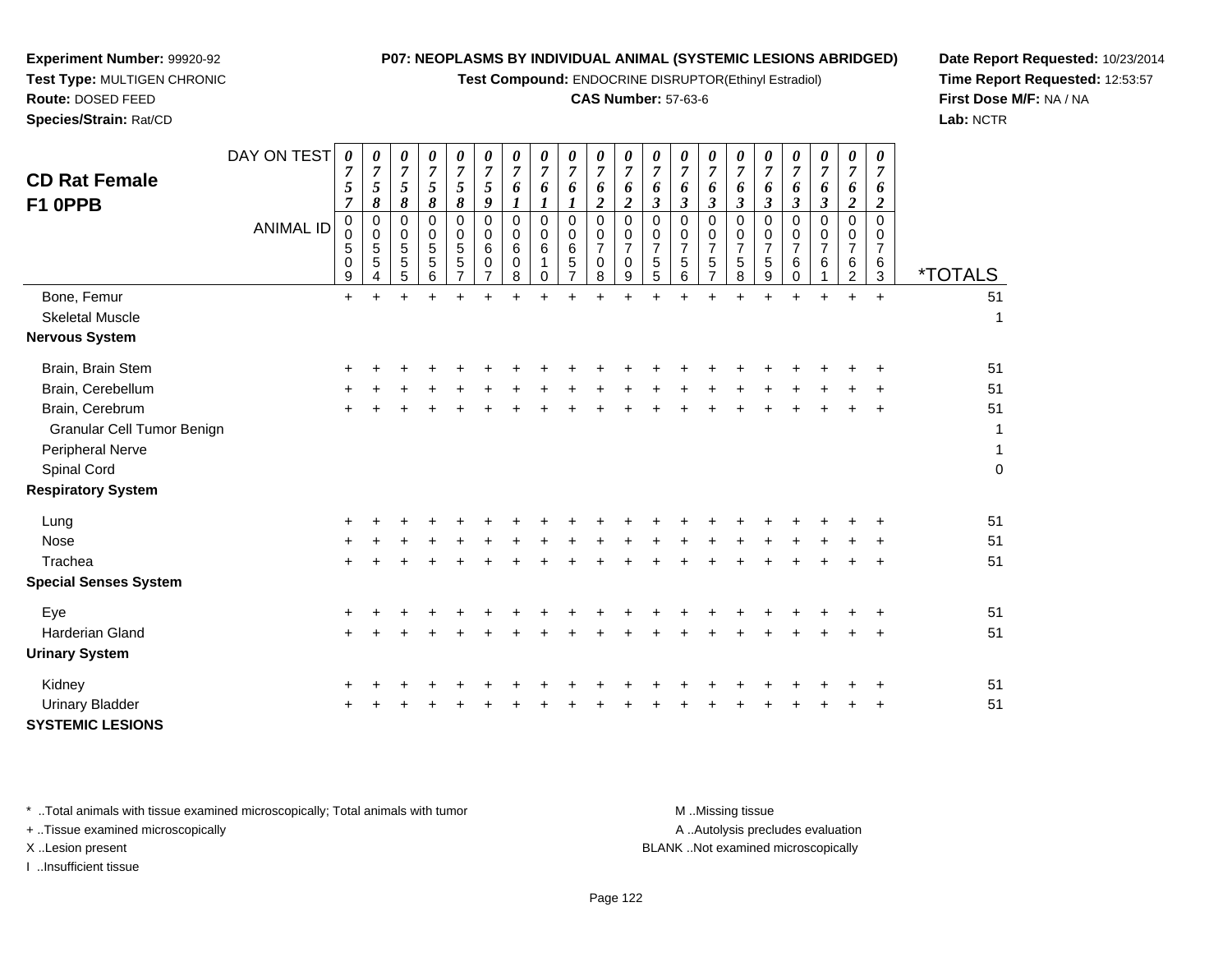**Test Compound:** ENDOCRINE DISRUPTOR(Ethinyl Estradiol)

## **CAS Number:** 57-63-6

**Date Report Requested:** 10/23/2014**Time Report Requested:** 12:53:57**First Dose M/F:** NA / NA**Lab:** NCTR

| <b>Species/Strain: Rat/CD</b>   |                  |                       |         |                   |        |             |                            |   |                            |                       |   |                |                       |         |        |                   |                  |        |         |                 |
|---------------------------------|------------------|-----------------------|---------|-------------------|--------|-------------|----------------------------|---|----------------------------|-----------------------|---|----------------|-----------------------|---------|--------|-------------------|------------------|--------|---------|-----------------|
|                                 | DAY ON TEST      | $\boldsymbol{\theta}$ | 0<br>л. |                   | U      |             | $\boldsymbol{\theta}$<br>Ð | U | $\boldsymbol{\theta}$<br>n | $\boldsymbol{\theta}$ | 0 | $\theta$<br>г. | $\boldsymbol{\theta}$ | U       | U      | U<br>~            | −                | 0<br>− |         | 0               |
| <b>CD Rat Female</b><br>F1 0PPB |                  | J                     | J<br>8  | J<br>o            | J<br>o | o           | J<br>o                     |   | o                          | D                     | ◢ | n<br>∠         | u<br>◡                | o<br>   | D<br>◡ | n                 | o                | o<br>J | o<br>., |                 |
|                                 | <b>ANIMAL ID</b> | u<br>5                | υ<br>5  | 5                 | ა      | $5^{\circ}$ | 0<br>0<br>6                | 6 | 0<br>0<br>6                | 0<br>0<br>6           |   |                | Ü                     |         | 0<br>0 | U<br>υ            | O                | U<br>0 |         |                 |
|                                 |                  |                       | 5       | 5<br><sup>5</sup> | đ<br>h | ∽           | 0                          |   |                            | 5                     | 8 | 9              | 5<br>b                | '5<br>6 | 5      | 5<br>$\circ$<br>ο | $\mathbf b$<br>9 | 6      | 6       | 6<br>$\sqrt{2}$ |

 $\ddot{}$ 

 $\ddot{}$ 

\*TOTALS

 $\ddot{}$ 

 $\ddot{}$ 

 $\ddot{}$ 

 $\ddot{}$ 

 $\ddot{}$ 

<sup>+</sup> <sup>+</sup> <sup>+</sup> <sup>+</sup> <sup>+</sup> <sup>+</sup> <sup>+</sup> <sup>+</sup> <sup>+</sup> <sup>+</sup> <sup>+</sup> <sup>+</sup> <sup>+</sup> <sup>+</sup> <sup>+</sup> <sup>+</sup> <sup>+</sup> <sup>+</sup> <sup>+</sup> <sup>51</sup>

 $\ddot{}$ 

 $\ddot{}$ 

 $+$ 

 $\ddot{}$ 

 $\ddot{}$ 

 $\ddot{}$ 

 $\ddot{}$ 

 $\ddot{}$ 

 $+$ 

 $+$ 

Multiple Organn  $+$ 

**Experiment Number:** 99920-92**Test Type:** MULTIGEN CHRONIC

**Route:** DOSED FEED

\* ..Total animals with tissue examined microscopically; Total animals with tumor **M** ...Missing tissue M ...Missing tissue

+ ..Tissue examined microscopically

I ..Insufficient tissue

A .. Autolysis precludes evaluation X ..Lesion present BLANK ..Not examined microscopically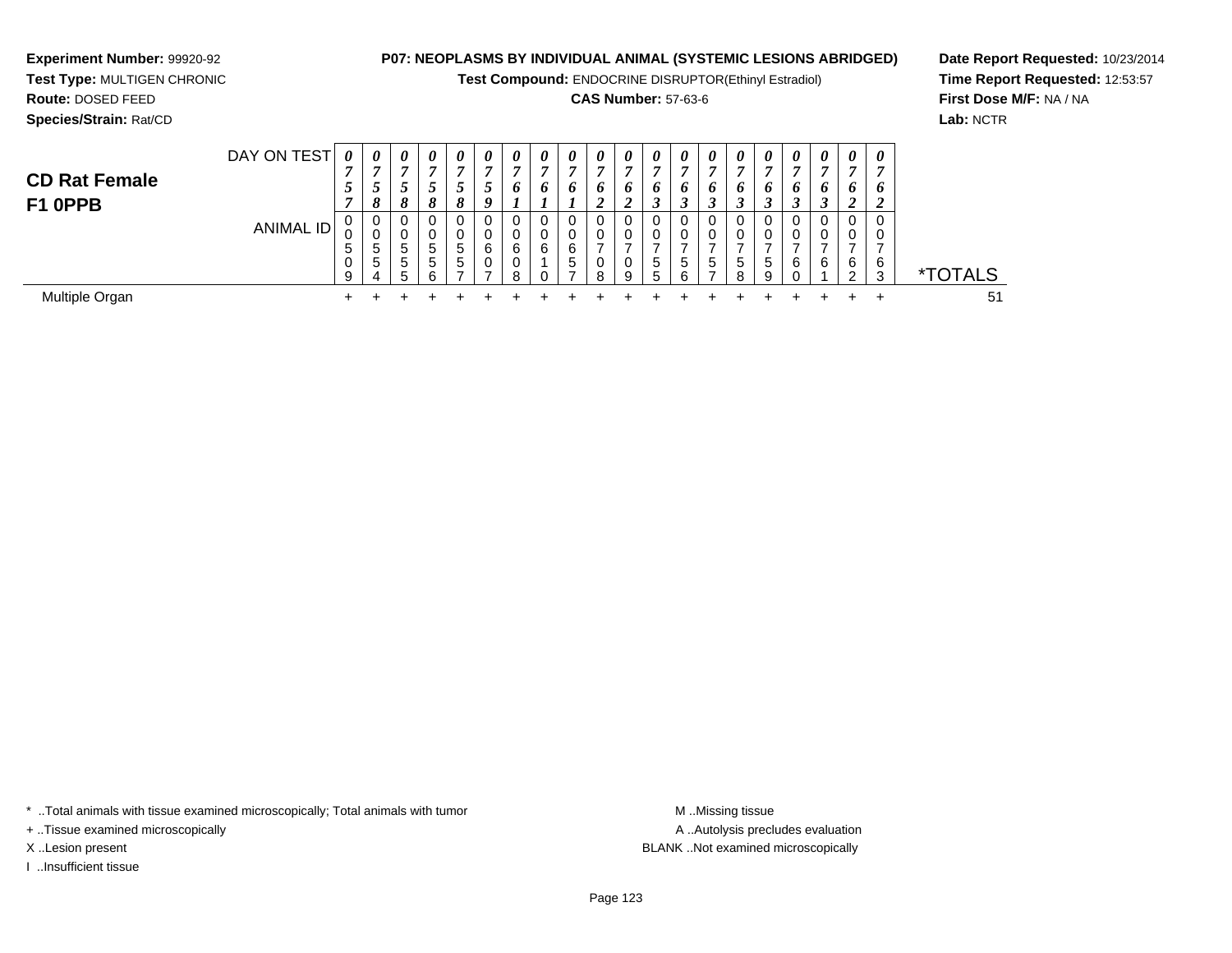**Test Compound:** ENDOCRINE DISRUPTOR(Ethinyl Estradiol)

#### **CAS Number:** 57-63-6

**Date Report Requested:** 10/23/2014**Time Report Requested:** 12:53:57**First Dose M/F:** NA / NA**Lab:** NCTR

| <b>CD Rat Female</b><br><b>F1 2PPB</b> | DAY ON TEST<br><b>ANIMAL ID</b> | 0<br>$\boldsymbol{\theta}$<br>8<br>$\overline{7}$<br>$\mathbf 0$<br>0<br>$\mathbf 0$<br>$\mathbf 0$<br>$\overline{2}$ | $\theta$<br>$\mathfrak{z}$<br>$\boldsymbol{4}$<br>9<br>$\mathbf 0$<br>$\mathbf 0$<br>0<br>$\overline{c}$<br>3 | 0<br>4<br>6<br>8<br>0<br>0<br>$\Omega$<br>5 | 0<br>$\boldsymbol{4}$<br>9<br>9<br>$\mathbf 0$<br>0<br>$\mathbf 0$<br>6 | $\boldsymbol{\theta}$<br>$\sqrt{5}$<br>$\boldsymbol{\theta}$<br>$\boldsymbol{4}$<br>$\mathbf 0$<br>$\pmb{0}$<br>$\pmb{0}$<br>$\,6$ | $\boldsymbol{\theta}$<br>$\overline{5}$<br>6<br>$\boldsymbol{\beta}$<br>$\mathbf 0$<br>0<br>-1<br>0 | $\boldsymbol{\theta}$<br>5<br>$\boldsymbol{9}$<br>$\overline{5}$<br>$\mathbf 0$<br>$\Omega$<br>-1<br>3 | 0<br>5<br>9<br>$\boldsymbol{4}$<br>$\mathbf 0$<br>0<br>3 | 0<br>6<br>$\pmb{\theta}$<br>$\overline{2}$<br>$\pmb{0}$<br>$\pmb{0}$<br>$\mathbf{1}$<br>5 | 0<br>6<br>$\boldsymbol{2}$<br>$\boldsymbol{4}$<br>$\mathbf 0$<br>$\pmb{0}$<br>$\mathbf{1}$<br>6<br>9 | 0<br>6<br>$\boldsymbol{4}$<br>4<br>0<br>0<br>$\mathbf{1}$<br>9<br>$\Omega$ | $\boldsymbol{\theta}$<br>6<br>4<br>$\boldsymbol{\beta}$<br>$\Omega$<br>$\Omega$<br>9 | 0<br>6<br>5<br>$\overline{\mathbf{c}}$<br>$\Omega$<br>0<br>$\overline{c}$<br>$\mathbf 0$<br>g | 0<br>6<br>6<br>$\overline{7}$<br>0<br>$\pmb{0}$<br>$\overline{2}$<br>$\overline{2}$<br>$\overline{7}$ | 0<br>6<br>6<br>$\overline{7}$<br>$\pmb{0}$<br>$^{\rm 0}_{\rm 2}$<br>$\boldsymbol{2}$<br>$\boldsymbol{9}$ | 0<br>6<br>$\overline{7}$<br>$\pmb{8}$<br>0<br>0<br>$\overline{2}$<br>$\,$ 5 $\,$<br>$\Omega$ | $\boldsymbol{\theta}$<br>6<br>8<br>4<br>$\mathbf 0$<br>$\mathbf 0$<br>$\overline{2}$<br>$\,6$<br>$\Omega$ | 0<br>6<br>8<br>6<br>$\mathbf 0$<br>0<br>$\overline{c}$<br>$\,6\,$ | 0<br>6<br>9<br>$\boldsymbol{l}$<br>$\pmb{0}$<br>$\pmb{0}$<br>$\overline{2}$<br>$\overline{7}$<br>9 | 0<br>$\overline{7}$<br>$\pmb{\theta}$<br>$\overline{2}$<br>$\pmb{0}$<br>$\pmb{0}$<br>$\overline{3}$<br>$\pmb{0}$<br>$6\phantom{1}6$ | $\theta$<br>$\overline{7}$<br>0<br>5<br>$\mathbf 0$<br>$\mathbf 0$<br>$\sqrt{3}$<br>0<br>$\overline{z}$ | $\overline{7}$<br>1<br>$\overline{2}$<br>$\Omega$<br>$\Omega$<br>3<br>6 | 0<br>$\overline{7}$<br>$\overline{2}$<br>9<br>0<br>0<br>3<br>4<br>$\mathfrak{p}$ | 0<br>$\boldsymbol{7}$<br>$\boldsymbol{\beta}$<br>$\pmb{\theta}$<br>$\pmb{0}$<br>$\pmb{0}$<br>$\overline{3}$<br>$\overline{\mathbf{4}}$<br>9 | 0<br>$\overline{7}$<br>$\boldsymbol{2}$<br>$\pmb{8}$<br>$\mathbf 0$<br>$\mathbf 0$<br>$\sqrt{3}$<br>$\sqrt{5}$<br>$\mathbf{3}$ | $\theta$<br>$\overline{7}$<br>$\boldsymbol{\beta}$<br>$\boldsymbol{9}$<br>$\mathbf 0$<br>0<br>$\ensuremath{\mathsf{3}}$<br>$\overline{7}$<br>9 | 7<br>$\overline{7}$<br>$\Omega$<br>$\Omega$<br>3<br>9 | $\overline{7}$<br>5<br>6<br>0<br>0 | $\boldsymbol{\theta}$<br>$\boldsymbol{7}$<br>5<br>6<br>0<br>0<br>$\overline{4}$ | $\boldsymbol{\theta}$<br>$\overline{7}$<br>5<br>6<br>$\pmb{0}$<br>$\Omega$ | $\boldsymbol{\mathit{U}}$<br>7<br>6 |
|----------------------------------------|---------------------------------|-----------------------------------------------------------------------------------------------------------------------|---------------------------------------------------------------------------------------------------------------|---------------------------------------------|-------------------------------------------------------------------------|------------------------------------------------------------------------------------------------------------------------------------|-----------------------------------------------------------------------------------------------------|--------------------------------------------------------------------------------------------------------|----------------------------------------------------------|-------------------------------------------------------------------------------------------|------------------------------------------------------------------------------------------------------|----------------------------------------------------------------------------|--------------------------------------------------------------------------------------|-----------------------------------------------------------------------------------------------|-------------------------------------------------------------------------------------------------------|----------------------------------------------------------------------------------------------------------|----------------------------------------------------------------------------------------------|-----------------------------------------------------------------------------------------------------------|-------------------------------------------------------------------|----------------------------------------------------------------------------------------------------|-------------------------------------------------------------------------------------------------------------------------------------|---------------------------------------------------------------------------------------------------------|-------------------------------------------------------------------------|----------------------------------------------------------------------------------|---------------------------------------------------------------------------------------------------------------------------------------------|--------------------------------------------------------------------------------------------------------------------------------|------------------------------------------------------------------------------------------------------------------------------------------------|-------------------------------------------------------|------------------------------------|---------------------------------------------------------------------------------|----------------------------------------------------------------------------|-------------------------------------|
| <b>Alimentary System</b>               |                                 |                                                                                                                       |                                                                                                               |                                             |                                                                         |                                                                                                                                    |                                                                                                     |                                                                                                        |                                                          |                                                                                           |                                                                                                      |                                                                            |                                                                                      |                                                                                               |                                                                                                       |                                                                                                          |                                                                                              |                                                                                                           |                                                                   |                                                                                                    |                                                                                                                                     |                                                                                                         |                                                                         |                                                                                  |                                                                                                                                             |                                                                                                                                |                                                                                                                                                |                                                       |                                    |                                                                                 |                                                                            |                                     |
| Esophagus                              |                                 |                                                                                                                       |                                                                                                               |                                             |                                                                         |                                                                                                                                    |                                                                                                     |                                                                                                        |                                                          |                                                                                           |                                                                                                      |                                                                            |                                                                                      |                                                                                               |                                                                                                       |                                                                                                          |                                                                                              |                                                                                                           |                                                                   |                                                                                                    |                                                                                                                                     |                                                                                                         |                                                                         |                                                                                  |                                                                                                                                             |                                                                                                                                |                                                                                                                                                |                                                       |                                    |                                                                                 |                                                                            |                                     |
| Intestine Large, Cecum                 |                                 |                                                                                                                       |                                                                                                               |                                             |                                                                         |                                                                                                                                    |                                                                                                     |                                                                                                        |                                                          |                                                                                           |                                                                                                      |                                                                            |                                                                                      |                                                                                               |                                                                                                       |                                                                                                          |                                                                                              |                                                                                                           |                                                                   |                                                                                                    |                                                                                                                                     |                                                                                                         |                                                                         |                                                                                  |                                                                                                                                             |                                                                                                                                |                                                                                                                                                |                                                       |                                    |                                                                                 |                                                                            |                                     |
| Intestine Large, Colon                 |                                 |                                                                                                                       |                                                                                                               |                                             |                                                                         |                                                                                                                                    |                                                                                                     |                                                                                                        |                                                          |                                                                                           |                                                                                                      |                                                                            |                                                                                      |                                                                                               |                                                                                                       |                                                                                                          |                                                                                              |                                                                                                           |                                                                   |                                                                                                    |                                                                                                                                     |                                                                                                         |                                                                         |                                                                                  |                                                                                                                                             |                                                                                                                                |                                                                                                                                                |                                                       |                                    |                                                                                 |                                                                            |                                     |
| Intestine Large, Rectum                |                                 |                                                                                                                       |                                                                                                               |                                             |                                                                         |                                                                                                                                    |                                                                                                     |                                                                                                        |                                                          |                                                                                           |                                                                                                      |                                                                            |                                                                                      |                                                                                               |                                                                                                       |                                                                                                          |                                                                                              |                                                                                                           |                                                                   |                                                                                                    |                                                                                                                                     |                                                                                                         |                                                                         |                                                                                  |                                                                                                                                             |                                                                                                                                |                                                                                                                                                |                                                       |                                    |                                                                                 |                                                                            |                                     |
| Leiomyosarcoma, Metastatic, Uterus     |                                 |                                                                                                                       |                                                                                                               |                                             |                                                                         |                                                                                                                                    |                                                                                                     |                                                                                                        |                                                          | X                                                                                         |                                                                                                      |                                                                            |                                                                                      |                                                                                               |                                                                                                       |                                                                                                          |                                                                                              |                                                                                                           |                                                                   |                                                                                                    |                                                                                                                                     |                                                                                                         |                                                                         |                                                                                  |                                                                                                                                             |                                                                                                                                |                                                                                                                                                |                                                       |                                    |                                                                                 |                                                                            |                                     |
| Intestine Small, Duodenum              |                                 |                                                                                                                       |                                                                                                               |                                             |                                                                         |                                                                                                                                    |                                                                                                     |                                                                                                        |                                                          |                                                                                           |                                                                                                      |                                                                            |                                                                                      |                                                                                               |                                                                                                       |                                                                                                          |                                                                                              |                                                                                                           |                                                                   |                                                                                                    |                                                                                                                                     |                                                                                                         |                                                                         |                                                                                  |                                                                                                                                             |                                                                                                                                |                                                                                                                                                |                                                       |                                    |                                                                                 |                                                                            |                                     |
| Intestine Small, Ileum                 |                                 |                                                                                                                       |                                                                                                               |                                             |                                                                         |                                                                                                                                    |                                                                                                     |                                                                                                        |                                                          |                                                                                           |                                                                                                      |                                                                            |                                                                                      |                                                                                               |                                                                                                       |                                                                                                          |                                                                                              |                                                                                                           |                                                                   |                                                                                                    |                                                                                                                                     |                                                                                                         |                                                                         |                                                                                  |                                                                                                                                             |                                                                                                                                |                                                                                                                                                |                                                       |                                    |                                                                                 |                                                                            |                                     |
| Intestine Small, Jejunum               |                                 |                                                                                                                       |                                                                                                               |                                             |                                                                         |                                                                                                                                    |                                                                                                     |                                                                                                        |                                                          |                                                                                           |                                                                                                      |                                                                            |                                                                                      |                                                                                               |                                                                                                       |                                                                                                          |                                                                                              |                                                                                                           |                                                                   |                                                                                                    |                                                                                                                                     |                                                                                                         |                                                                         |                                                                                  |                                                                                                                                             |                                                                                                                                |                                                                                                                                                |                                                       |                                    |                                                                                 |                                                                            |                                     |
| Liver                                  |                                 |                                                                                                                       |                                                                                                               |                                             |                                                                         |                                                                                                                                    |                                                                                                     |                                                                                                        |                                                          |                                                                                           |                                                                                                      |                                                                            |                                                                                      |                                                                                               |                                                                                                       |                                                                                                          |                                                                                              |                                                                                                           |                                                                   |                                                                                                    |                                                                                                                                     |                                                                                                         |                                                                         |                                                                                  |                                                                                                                                             |                                                                                                                                |                                                                                                                                                |                                                       |                                    |                                                                                 |                                                                            |                                     |
| Hepatocellular Adenoma                 |                                 |                                                                                                                       |                                                                                                               |                                             |                                                                         |                                                                                                                                    |                                                                                                     |                                                                                                        |                                                          |                                                                                           |                                                                                                      |                                                                            |                                                                                      |                                                                                               |                                                                                                       |                                                                                                          |                                                                                              |                                                                                                           |                                                                   |                                                                                                    |                                                                                                                                     |                                                                                                         |                                                                         |                                                                                  |                                                                                                                                             |                                                                                                                                |                                                                                                                                                |                                                       |                                    |                                                                                 |                                                                            |                                     |
| Mesentery                              |                                 |                                                                                                                       |                                                                                                               |                                             |                                                                         |                                                                                                                                    |                                                                                                     |                                                                                                        |                                                          | $\ddot{}$                                                                                 |                                                                                                      |                                                                            |                                                                                      |                                                                                               |                                                                                                       |                                                                                                          |                                                                                              |                                                                                                           |                                                                   |                                                                                                    |                                                                                                                                     |                                                                                                         | $\ddot{}$                                                               |                                                                                  |                                                                                                                                             |                                                                                                                                |                                                                                                                                                |                                                       |                                    |                                                                                 |                                                                            |                                     |
| Leiomyosarcoma, Metastatic, Uterus     |                                 |                                                                                                                       |                                                                                                               |                                             |                                                                         |                                                                                                                                    |                                                                                                     |                                                                                                        |                                                          | $\pmb{\times}$                                                                            |                                                                                                      |                                                                            |                                                                                      |                                                                                               |                                                                                                       |                                                                                                          |                                                                                              |                                                                                                           |                                                                   |                                                                                                    |                                                                                                                                     |                                                                                                         |                                                                         |                                                                                  |                                                                                                                                             |                                                                                                                                |                                                                                                                                                |                                                       |                                    |                                                                                 |                                                                            |                                     |
| Oral Mucosa                            |                                 |                                                                                                                       |                                                                                                               |                                             |                                                                         |                                                                                                                                    |                                                                                                     |                                                                                                        |                                                          |                                                                                           |                                                                                                      |                                                                            |                                                                                      |                                                                                               |                                                                                                       |                                                                                                          |                                                                                              |                                                                                                           |                                                                   |                                                                                                    | $\overline{+}$                                                                                                                      |                                                                                                         |                                                                         |                                                                                  |                                                                                                                                             |                                                                                                                                |                                                                                                                                                |                                                       |                                    |                                                                                 |                                                                            |                                     |
| Squamous Cell Carcinoma                |                                 |                                                                                                                       |                                                                                                               |                                             |                                                                         |                                                                                                                                    |                                                                                                     |                                                                                                        |                                                          |                                                                                           |                                                                                                      |                                                                            |                                                                                      |                                                                                               |                                                                                                       |                                                                                                          |                                                                                              |                                                                                                           |                                                                   |                                                                                                    | X                                                                                                                                   |                                                                                                         |                                                                         |                                                                                  |                                                                                                                                             |                                                                                                                                |                                                                                                                                                |                                                       |                                    |                                                                                 |                                                                            |                                     |
| Pancreas                               |                                 |                                                                                                                       |                                                                                                               |                                             |                                                                         |                                                                                                                                    |                                                                                                     |                                                                                                        |                                                          |                                                                                           |                                                                                                      |                                                                            |                                                                                      |                                                                                               |                                                                                                       |                                                                                                          |                                                                                              |                                                                                                           |                                                                   |                                                                                                    |                                                                                                                                     |                                                                                                         |                                                                         |                                                                                  |                                                                                                                                             |                                                                                                                                |                                                                                                                                                |                                                       |                                    |                                                                                 |                                                                            |                                     |
| Acinar Cell, Adenoma                   |                                 |                                                                                                                       |                                                                                                               |                                             |                                                                         |                                                                                                                                    |                                                                                                     |                                                                                                        |                                                          |                                                                                           |                                                                                                      |                                                                            |                                                                                      |                                                                                               |                                                                                                       |                                                                                                          |                                                                                              |                                                                                                           |                                                                   |                                                                                                    |                                                                                                                                     |                                                                                                         |                                                                         |                                                                                  |                                                                                                                                             |                                                                                                                                |                                                                                                                                                |                                                       |                                    |                                                                                 |                                                                            |                                     |
| Salivary Glands                        |                                 |                                                                                                                       |                                                                                                               |                                             |                                                                         |                                                                                                                                    |                                                                                                     |                                                                                                        |                                                          |                                                                                           |                                                                                                      |                                                                            |                                                                                      |                                                                                               |                                                                                                       |                                                                                                          |                                                                                              |                                                                                                           |                                                                   |                                                                                                    |                                                                                                                                     |                                                                                                         |                                                                         |                                                                                  |                                                                                                                                             |                                                                                                                                |                                                                                                                                                |                                                       |                                    |                                                                                 |                                                                            |                                     |
| Stomach, Forestomach                   |                                 |                                                                                                                       |                                                                                                               |                                             |                                                                         |                                                                                                                                    |                                                                                                     |                                                                                                        |                                                          |                                                                                           |                                                                                                      |                                                                            |                                                                                      |                                                                                               |                                                                                                       |                                                                                                          |                                                                                              |                                                                                                           |                                                                   |                                                                                                    |                                                                                                                                     |                                                                                                         |                                                                         |                                                                                  |                                                                                                                                             |                                                                                                                                |                                                                                                                                                |                                                       |                                    |                                                                                 |                                                                            |                                     |
| Stomach, Glandular                     |                                 |                                                                                                                       |                                                                                                               |                                             |                                                                         |                                                                                                                                    |                                                                                                     |                                                                                                        |                                                          |                                                                                           |                                                                                                      |                                                                            |                                                                                      |                                                                                               |                                                                                                       |                                                                                                          |                                                                                              |                                                                                                           |                                                                   |                                                                                                    |                                                                                                                                     |                                                                                                         |                                                                         |                                                                                  |                                                                                                                                             |                                                                                                                                |                                                                                                                                                |                                                       |                                    |                                                                                 |                                                                            |                                     |
| <b>Cardiovascular System</b>           |                                 |                                                                                                                       |                                                                                                               |                                             |                                                                         |                                                                                                                                    |                                                                                                     |                                                                                                        |                                                          |                                                                                           |                                                                                                      |                                                                            |                                                                                      |                                                                                               |                                                                                                       |                                                                                                          |                                                                                              |                                                                                                           |                                                                   |                                                                                                    |                                                                                                                                     |                                                                                                         |                                                                         |                                                                                  |                                                                                                                                             |                                                                                                                                |                                                                                                                                                |                                                       |                                    |                                                                                 |                                                                            |                                     |
| <b>Blood Vessel</b>                    |                                 |                                                                                                                       |                                                                                                               |                                             |                                                                         |                                                                                                                                    |                                                                                                     |                                                                                                        |                                                          |                                                                                           |                                                                                                      |                                                                            |                                                                                      |                                                                                               |                                                                                                       |                                                                                                          |                                                                                              |                                                                                                           |                                                                   |                                                                                                    |                                                                                                                                     |                                                                                                         |                                                                         |                                                                                  |                                                                                                                                             |                                                                                                                                |                                                                                                                                                |                                                       |                                    |                                                                                 |                                                                            |                                     |
|                                        |                                 |                                                                                                                       |                                                                                                               |                                             |                                                                         |                                                                                                                                    |                                                                                                     |                                                                                                        |                                                          |                                                                                           |                                                                                                      |                                                                            |                                                                                      |                                                                                               |                                                                                                       |                                                                                                          |                                                                                              |                                                                                                           |                                                                   |                                                                                                    |                                                                                                                                     |                                                                                                         |                                                                         |                                                                                  |                                                                                                                                             |                                                                                                                                |                                                                                                                                                |                                                       |                                    |                                                                                 |                                                                            |                                     |

\* ..Total animals with tissue examined microscopically; Total animals with tumor **M** . Missing tissue M ..Missing tissue A ..Autolysis precludes evaluation + ..Tissue examined microscopically X ..Lesion present BLANK ..Not examined microscopicallyI ..Insufficient tissue

**Experiment Number:** 99920-92**Test Type:** MULTIGEN CHRONIC

**Route:** DOSED FEED**Species/Strain:** Rat/CD

Page 124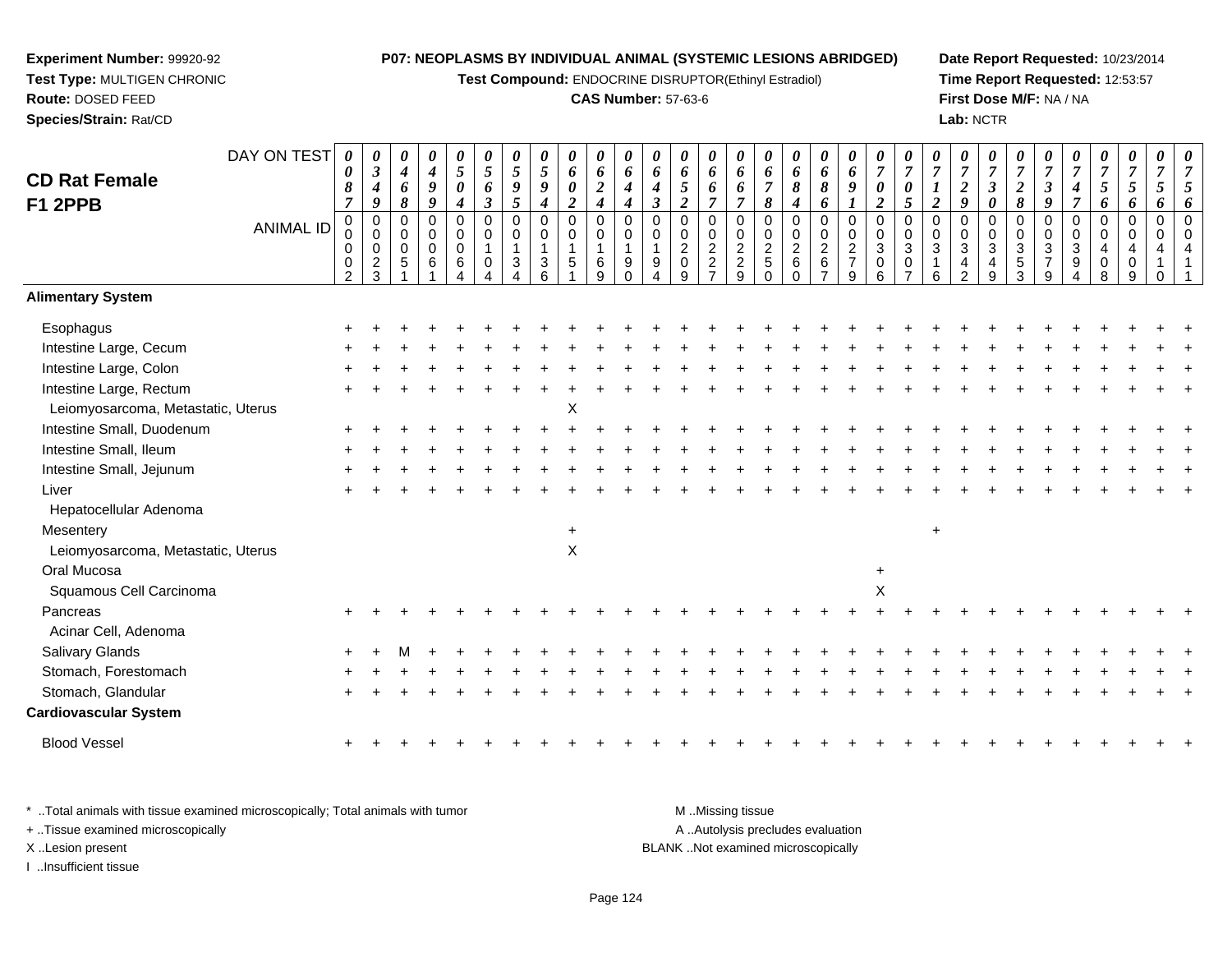**Test Compound:** ENDOCRINE DISRUPTOR(Ethinyl Estradiol)

### **CAS Number:** 57-63-6

**Date Report Requested:** 10/23/2014**Time Report Requested:** 12:53:57**First Dose M/F:** NA / NA**Lab:** NCTR

*0*

*0000000*

 **Test Type:** MULTIGEN CHRONIC**Route:** DOSED FEED **Species/Strain:** Rat/CDDAY ON TEST*000000000000000000000***CD Rat Female**

**Experiment Number:** 99920-92

| <b>CD Rat Female</b><br>F1 2PPB               | 0<br>8<br>$\overline{7}$                        | J<br>4<br>9                                                  | 4<br>6<br>8                                         | 4<br>$\pmb{9}$<br>$\boldsymbol{g}$           | 5<br>$\pmb{\theta}$<br>$\boldsymbol{4}$                       | 5<br>6<br>$\boldsymbol{\beta}$                 | 5<br>9<br>$\sqrt{5}$              | 5<br>9<br>$\overline{4}$ | 6<br>$\boldsymbol{\theta}$<br>$\boldsymbol{2}$ | 6<br>$\boldsymbol{2}$<br>$\boldsymbol{4}$        | 4<br>4                         | 6<br>$\boldsymbol{4}$<br>$\boldsymbol{\beta}$ | 6<br>$\mathfrak{s}$<br>$\boldsymbol{2}$                      | 6<br>6<br>$\overline{7}$                                             | 6<br>6<br>$\overline{7}$                                            | $\overline{7}$<br>8                              | 6<br>8<br>4                                                      | 6<br>$\pmb{8}$<br>6                               | 6<br>9                                         | 0<br>$\overline{2}$                             | 0<br>5                                               | $\boldsymbol{l}$<br>$\overline{2}$              | $\boldsymbol{2}$<br>$\boldsymbol{g}$            | $\boldsymbol{\beta}$<br>$\boldsymbol{\theta}$ | $\boldsymbol{2}$<br>8                                      | $\boldsymbol{\beta}$<br>9                           | $\boldsymbol{4}$<br>$\overline{7}$                                     | 5<br>6                          | $\mathfrak{s}$<br>6                                 | 5<br>6                         | $\mathfrak{s}$<br>6                           |
|-----------------------------------------------|-------------------------------------------------|--------------------------------------------------------------|-----------------------------------------------------|----------------------------------------------|---------------------------------------------------------------|------------------------------------------------|-----------------------------------|--------------------------|------------------------------------------------|--------------------------------------------------|--------------------------------|-----------------------------------------------|--------------------------------------------------------------|----------------------------------------------------------------------|---------------------------------------------------------------------|--------------------------------------------------|------------------------------------------------------------------|---------------------------------------------------|------------------------------------------------|-------------------------------------------------|------------------------------------------------------|-------------------------------------------------|-------------------------------------------------|-----------------------------------------------|------------------------------------------------------------|-----------------------------------------------------|------------------------------------------------------------------------|---------------------------------|-----------------------------------------------------|--------------------------------|-----------------------------------------------|
| ANIMAL ID                                     | $\pmb{0}$<br>$\pmb{0}$<br>$\mathbf 0$<br>0<br>2 | $\Omega$<br>0<br>$\mathbf 0$<br>$\overline{\mathbf{c}}$<br>3 | $\mathbf 0$<br>$\pmb{0}$<br>$\pmb{0}$<br>$\sqrt{5}$ | $\mathbf 0$<br>$\mathbf 0$<br>$\pmb{0}$<br>6 | $\mathbf 0$<br>$\pmb{0}$<br>$\pmb{0}$<br>$\,6\,$<br>$\Lambda$ | $\mathbf 0$<br>$\mathbf 0$<br>1<br>$\mathbf 0$ | $\Omega$<br>$\mathbf 0$<br>1<br>3 | $\Omega$<br>0<br>3<br>6  | $\mathbf 0$<br>$\mathbf 0$<br>1<br>5           | $\pmb{0}$<br>$\pmb{0}$<br>$\mathbf{1}$<br>6<br>9 | $\Omega$<br>0<br>9<br>$\Omega$ | $\mathbf 0$<br>$\mathbf 0$<br>9               | $\mathbf 0$<br>$\pmb{0}$<br>$\overline{2}$<br>$\pmb{0}$<br>9 | 0<br>$\mathbf 0$<br>$\sqrt{2}$<br>$\boldsymbol{2}$<br>$\overline{7}$ | $\mathbf 0$<br>$\mathbf 0$<br>$\overline{2}$<br>$\overline{c}$<br>9 | $\Omega$<br>0<br>$\overline{c}$<br>5<br>$\Omega$ | $\Omega$<br>$\mathbf 0$<br>$\boldsymbol{2}$<br>$\,6$<br>$\Omega$ | 0<br>$\pmb{0}$<br>$\frac{2}{6}$<br>$\overline{7}$ | $\pmb{0}$<br>$\mathsf 0$<br>$\frac{2}{7}$<br>9 | $\Omega$<br>$\mathbf 0$<br>$\sqrt{3}$<br>0<br>6 | $\Omega$<br>$\mathsf 0$<br>$\sqrt{3}$<br>$\mathbf 0$ | $\mathbf 0$<br>$\mathbf 0$<br>$\mathbf{3}$<br>6 | $\Omega$<br>$\pmb{0}$<br>$\mathbf{3}$<br>4<br>2 | 0<br>$\pmb{0}$<br>$\mathbf{3}$<br>4<br>9      | $\Omega$<br>$\mathbf 0$<br>$\mathbf{3}$<br>$\sqrt{5}$<br>3 | $\Omega$<br>$\mathbf 0$<br>3<br>$\overline{7}$<br>9 | $\mathbf 0$<br>$\boldsymbol{0}$<br>$\mathbf{3}$<br>$\overline{9}$<br>4 | $\mathbf 0$<br>0<br>4<br>0<br>8 | $\mathbf 0$<br>$\mathbf 0$<br>4<br>$\mathbf 0$<br>9 | $\Omega$<br>0<br>4<br>$\Omega$ | $\mathbf{0}$<br>$\mathbf 0$<br>$\overline{4}$ |
| Heart                                         | $+$                                             |                                                              |                                                     |                                              |                                                               |                                                |                                   |                          |                                                |                                                  |                                |                                               |                                                              |                                                                      |                                                                     |                                                  |                                                                  |                                                   |                                                |                                                 |                                                      |                                                 |                                                 |                                               |                                                            |                                                     |                                                                        |                                 |                                                     |                                |                                               |
| Endocardium, Schwannoma Malignant             |                                                 |                                                              |                                                     |                                              |                                                               |                                                |                                   |                          |                                                |                                                  |                                |                                               |                                                              |                                                                      |                                                                     |                                                  |                                                                  |                                                   |                                                |                                                 |                                                      |                                                 |                                                 |                                               |                                                            |                                                     |                                                                        |                                 |                                                     | X                              |                                               |
| <b>Endocrine System</b>                       |                                                 |                                                              |                                                     |                                              |                                                               |                                                |                                   |                          |                                                |                                                  |                                |                                               |                                                              |                                                                      |                                                                     |                                                  |                                                                  |                                                   |                                                |                                                 |                                                      |                                                 |                                                 |                                               |                                                            |                                                     |                                                                        |                                 |                                                     |                                |                                               |
| <b>Adrenal Cortex</b>                         |                                                 |                                                              |                                                     |                                              |                                                               |                                                |                                   |                          |                                                |                                                  |                                |                                               |                                                              |                                                                      |                                                                     |                                                  |                                                                  |                                                   |                                                |                                                 |                                                      |                                                 |                                                 |                                               |                                                            |                                                     |                                                                        |                                 |                                                     |                                |                                               |
| Adenoma                                       |                                                 |                                                              |                                                     |                                              |                                                               |                                                |                                   |                          |                                                |                                                  |                                |                                               |                                                              |                                                                      |                                                                     |                                                  |                                                                  |                                                   | X                                              |                                                 |                                                      |                                                 |                                                 |                                               |                                                            |                                                     |                                                                        |                                 |                                                     |                                |                                               |
| Adrenal Medulla                               |                                                 |                                                              |                                                     |                                              |                                                               |                                                |                                   |                          |                                                |                                                  |                                |                                               |                                                              |                                                                      |                                                                     |                                                  |                                                                  |                                                   |                                                |                                                 |                                                      |                                                 |                                                 |                                               |                                                            |                                                     |                                                                        |                                 |                                                     |                                |                                               |
| Islets, Pancreatic                            |                                                 |                                                              |                                                     |                                              |                                                               |                                                |                                   |                          |                                                |                                                  |                                |                                               |                                                              |                                                                      |                                                                     |                                                  |                                                                  |                                                   |                                                |                                                 |                                                      |                                                 |                                                 |                                               |                                                            |                                                     |                                                                        |                                 |                                                     |                                |                                               |
| Adenoma                                       |                                                 |                                                              |                                                     |                                              |                                                               |                                                |                                   |                          |                                                |                                                  |                                |                                               |                                                              |                                                                      |                                                                     |                                                  |                                                                  |                                                   |                                                |                                                 |                                                      |                                                 |                                                 |                                               |                                                            |                                                     |                                                                        |                                 |                                                     |                                |                                               |
| Parathyroid Gland<br>Adenoma                  | $\div$                                          |                                                              |                                                     |                                              |                                                               |                                                |                                   |                          |                                                |                                                  |                                |                                               |                                                              |                                                                      |                                                                     | Х                                                |                                                                  |                                                   |                                                |                                                 |                                                      |                                                 |                                                 |                                               |                                                            |                                                     |                                                                        |                                 |                                                     |                                |                                               |
| Carcinoma, Metastatic, Thyroid Gland          |                                                 |                                                              |                                                     |                                              |                                                               |                                                |                                   |                          |                                                |                                                  |                                |                                               |                                                              |                                                                      | $\boldsymbol{\mathsf{X}}$                                           |                                                  |                                                                  |                                                   |                                                |                                                 |                                                      |                                                 |                                                 |                                               |                                                            |                                                     |                                                                        |                                 |                                                     |                                |                                               |
| <b>Pituitary Gland</b>                        | $\pm$                                           |                                                              |                                                     |                                              |                                                               |                                                |                                   |                          |                                                |                                                  |                                |                                               |                                                              |                                                                      |                                                                     |                                                  |                                                                  |                                                   |                                                |                                                 |                                                      |                                                 |                                                 |                                               |                                                            |                                                     |                                                                        |                                 |                                                     |                                |                                               |
| Pars Distalis, Adenoma                        |                                                 |                                                              |                                                     | $X -$                                        |                                                               |                                                | X X X X X X                       |                          |                                                |                                                  |                                |                                               |                                                              |                                                                      | X                                                                   | $\mathsf{X}$                                     | X X                                                              |                                                   |                                                |                                                 |                                                      |                                                 |                                                 | X X X X X X X                                 |                                                            |                                                     |                                                                        |                                 | $X$ $X$                                             |                                |                                               |
| Pars Distalis, Carcinoma                      |                                                 |                                                              |                                                     |                                              |                                                               |                                                |                                   |                          |                                                |                                                  |                                |                                               |                                                              |                                                                      |                                                                     |                                                  |                                                                  |                                                   |                                                |                                                 |                                                      |                                                 |                                                 |                                               |                                                            |                                                     | $\sf X$                                                                |                                 |                                                     |                                |                                               |
| <b>Thyroid Gland</b>                          | $\pm$                                           |                                                              |                                                     |                                              |                                                               |                                                |                                   |                          |                                                |                                                  |                                |                                               |                                                              |                                                                      |                                                                     |                                                  |                                                                  |                                                   |                                                |                                                 |                                                      |                                                 |                                                 |                                               |                                                            |                                                     |                                                                        |                                 |                                                     |                                |                                               |
| Bilateral, C Cell, Carcinoma                  |                                                 |                                                              |                                                     |                                              |                                                               |                                                |                                   |                          |                                                |                                                  |                                |                                               |                                                              |                                                                      | $\boldsymbol{\mathsf{X}}$                                           |                                                  |                                                                  |                                                   |                                                |                                                 |                                                      |                                                 |                                                 |                                               |                                                            |                                                     |                                                                        |                                 |                                                     |                                |                                               |
| C Cell, Adenoma<br><b>General Body System</b> |                                                 |                                                              |                                                     |                                              |                                                               |                                                |                                   |                          |                                                |                                                  |                                |                                               |                                                              |                                                                      |                                                                     |                                                  |                                                                  |                                                   |                                                |                                                 |                                                      |                                                 |                                                 |                                               |                                                            |                                                     |                                                                        |                                 |                                                     | $X$ $X$                        |                                               |
|                                               |                                                 |                                                              |                                                     |                                              |                                                               |                                                |                                   |                          |                                                |                                                  |                                |                                               |                                                              |                                                                      |                                                                     |                                                  |                                                                  |                                                   |                                                |                                                 |                                                      |                                                 |                                                 |                                               |                                                            |                                                     |                                                                        |                                 |                                                     |                                |                                               |
| <b>NONE</b><br><b>Genital System</b>          |                                                 |                                                              |                                                     |                                              |                                                               |                                                |                                   |                          |                                                |                                                  |                                |                                               |                                                              |                                                                      |                                                                     |                                                  |                                                                  |                                                   |                                                |                                                 |                                                      |                                                 |                                                 |                                               |                                                            |                                                     |                                                                        |                                 |                                                     |                                |                                               |
| <b>Clitoral Gland</b>                         |                                                 |                                                              |                                                     |                                              |                                                               |                                                |                                   |                          |                                                |                                                  |                                |                                               |                                                              |                                                                      |                                                                     |                                                  |                                                                  |                                                   |                                                |                                                 |                                                      |                                                 |                                                 |                                               |                                                            |                                                     |                                                                        |                                 |                                                     |                                |                                               |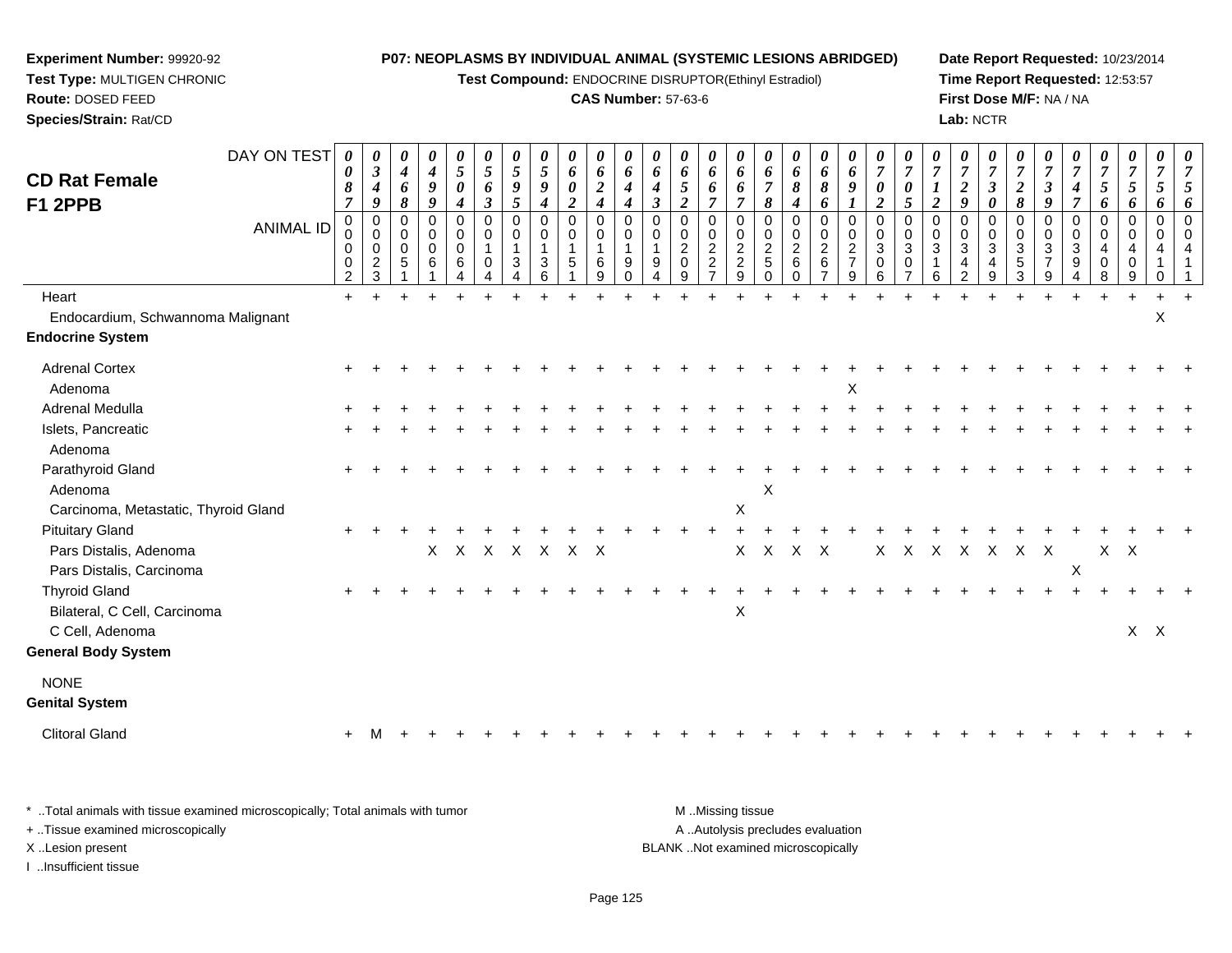**Test Compound:** ENDOCRINE DISRUPTOR(Ethinyl Estradiol)

### **CAS Number:** 57-63-6

**Date Report Requested:** 10/23/2014**Time Report Requested:** 12:53:57**First Dose M/F:** NA / NA**Lab:** NCTR

| <b>CD Rat Female</b><br>F1 2PPB | DAY ON TEST<br><b>ANIMAL ID</b> | 0<br>$\boldsymbol{\theta}$<br>8<br>$\overline{7}$<br>$\pmb{0}$<br>$\pmb{0}$<br>$\mathbf 0$<br>$\pmb{0}$<br>$\overline{2}$ | 0<br>$\boldsymbol{\beta}$<br>$\boldsymbol{4}$<br>9<br>$\pmb{0}$<br>$\pmb{0}$<br>0<br>$\sqrt{2}$<br>3 | 0<br>$\boldsymbol{4}$<br>6<br>8<br>$\mathbf 0$<br>$\mathbf 0$<br>$\mathbf 0$<br>5 | 0<br>$\boldsymbol{4}$<br>$\boldsymbol{9}$<br>9<br>$\mathbf 0$<br>0<br>$\pmb{0}$<br>6 | 0<br>5<br>0<br>4<br>$\mathbf 0$<br>$\pmb{0}$<br>$\mathbf 0$<br>6 | 0<br>$\mathfrak{s}$<br>6<br>$\boldsymbol{\beta}$<br>$\pmb{0}$<br>$\pmb{0}$<br>$\mathbf{1}$<br>$\mathbf 0$ | $\theta$<br>5<br>9<br>$\mathfrak{s}$<br>$\Omega$<br>0<br>$\mathbf{1}$<br>$\mathbf{3}$ | 0<br>$\mathfrak{s}$<br>9<br>$\boldsymbol{4}$<br>$\pmb{0}$<br>$\pmb{0}$<br>$\mathbf{1}$<br>$\sqrt{3}$<br>6 | 0<br>6<br>0<br>$\overline{\mathbf{c}}$<br>$\pmb{0}$<br>$\pmb{0}$<br>$\mathbf{1}$<br>5 | 0<br>6<br>$\overline{2}$<br>$\boldsymbol{4}$<br>$\mathbf 0$<br>$\mathbf 0$<br>$\mathbf{1}$<br>6<br>9 | 0<br>6<br>$\boldsymbol{4}$<br>$\boldsymbol{4}$<br>$\mathbf 0$<br>0<br>$\mathbf{1}$<br>9<br>$\Omega$ | 0<br>6<br>4<br>$\mathfrak{z}$<br>$\mathbf 0$<br>$\mathbf 0$<br>$\mathbf{1}$<br>9 | 0<br>6<br>$\mathfrak{s}$<br>$\boldsymbol{2}$<br>$\pmb{0}$<br>$\pmb{0}$<br>$\overline{2}$<br>$\pmb{0}$<br>9 | 0<br>6<br>6<br>$\overline{7}$<br>0<br>$\mathbf 0$<br>$\overline{2}$<br>$\overline{c}$<br>$\overline{z}$ | 0<br>6<br>6<br>$\overline{7}$<br>$\mathbf 0$<br>$\frac{0}{2}$<br>$\overline{2}$<br>9 | 0<br>6<br>$\overline{7}$<br>8<br>$\mathbf 0$<br>0<br>$\boldsymbol{2}$<br>5<br>$\Omega$ | 0<br>6<br>8<br>$\boldsymbol{4}$<br>$\mathbf 0$<br>$\pmb{0}$<br>$\overline{2}$<br>6 | 0<br>6<br>8<br>6<br>$\mathbf 0$<br>$\pmb{0}$<br>$\overline{2}$<br>$\,6\,$ | 0<br>6<br>9<br>$\boldsymbol{l}$<br>$\pmb{0}$<br>$\mathbf 0$<br>$\overline{2}$<br>$\overline{7}$<br>9 | 0<br>$\overline{7}$<br>$\pmb{\theta}$<br>$\boldsymbol{2}$<br>$\mathbf 0$<br>$\mathbf 0$<br>$\overline{3}$<br>0<br>6 | $\boldsymbol{\theta}$<br>$\boldsymbol{7}$<br>0<br>5<br>$\mathbf 0$<br>0<br>3<br>0 | 0<br>$\overline{7}$<br>$\boldsymbol{l}$<br>$\boldsymbol{2}$<br>$\Omega$<br>$\mathbf 0$<br>$\mathfrak{Z}$<br>6 | 0<br>$\overline{7}$<br>$\boldsymbol{2}$<br>9<br>$\mathbf 0$<br>0<br>$\mathfrak{S}$<br>4<br>$\mathfrak{p}$ | 0<br>$\boldsymbol{7}$<br>$\boldsymbol{\beta}$<br>0<br>0<br>$\pmb{0}$<br>$\mathbf{3}$<br>4<br>9 | 0<br>$\overline{7}$<br>$\boldsymbol{2}$<br>8<br>$\mathbf 0$<br>$\mathbf 0$<br>$\overline{3}$<br>$\sqrt{5}$<br>3 | $\boldsymbol{\theta}$<br>$\overline{7}$<br>$\mathfrak{z}$<br>9<br>$\mathbf 0$<br>0<br>$\mathbf{3}$<br>$\overline{7}$<br>9 | 0<br>$\overline{7}$<br>4<br>$\boldsymbol{7}$<br>$\mathbf 0$<br>$\mathbf 0$<br>$\mathfrak{S}$<br>9 | 0<br>$\overline{7}$<br>5<br>6<br>0<br>$\mathbf 0$<br>$\overline{4}$<br>0<br>8 | 0<br>$\overline{7}$<br>5<br>6<br>0<br>0<br>4<br>0<br>9 | 0<br>$\overline{7}$<br>5<br>6<br>$\pmb{0}$<br>$\mathbf 0$<br>4<br>$\Omega$ | $\boldsymbol{\theta}$<br>7<br>6 |
|---------------------------------|---------------------------------|---------------------------------------------------------------------------------------------------------------------------|------------------------------------------------------------------------------------------------------|-----------------------------------------------------------------------------------|--------------------------------------------------------------------------------------|------------------------------------------------------------------|-----------------------------------------------------------------------------------------------------------|---------------------------------------------------------------------------------------|-----------------------------------------------------------------------------------------------------------|---------------------------------------------------------------------------------------|------------------------------------------------------------------------------------------------------|-----------------------------------------------------------------------------------------------------|----------------------------------------------------------------------------------|------------------------------------------------------------------------------------------------------------|---------------------------------------------------------------------------------------------------------|--------------------------------------------------------------------------------------|----------------------------------------------------------------------------------------|------------------------------------------------------------------------------------|---------------------------------------------------------------------------|------------------------------------------------------------------------------------------------------|---------------------------------------------------------------------------------------------------------------------|-----------------------------------------------------------------------------------|---------------------------------------------------------------------------------------------------------------|-----------------------------------------------------------------------------------------------------------|------------------------------------------------------------------------------------------------|-----------------------------------------------------------------------------------------------------------------|---------------------------------------------------------------------------------------------------------------------------|---------------------------------------------------------------------------------------------------|-------------------------------------------------------------------------------|--------------------------------------------------------|----------------------------------------------------------------------------|---------------------------------|
| Carcinoma                       |                                 |                                                                                                                           |                                                                                                      |                                                                                   |                                                                                      |                                                                  |                                                                                                           |                                                                                       |                                                                                                           |                                                                                       |                                                                                                      |                                                                                                     |                                                                                  |                                                                                                            |                                                                                                         |                                                                                      |                                                                                        |                                                                                    |                                                                           |                                                                                                      |                                                                                                                     |                                                                                   |                                                                                                               |                                                                                                           |                                                                                                |                                                                                                                 |                                                                                                                           |                                                                                                   |                                                                               |                                                        |                                                                            |                                 |
| Squamous Cell Carcinoma         |                                 |                                                                                                                           |                                                                                                      |                                                                                   |                                                                                      |                                                                  |                                                                                                           |                                                                                       |                                                                                                           |                                                                                       |                                                                                                      |                                                                                                     |                                                                                  |                                                                                                            |                                                                                                         |                                                                                      |                                                                                        |                                                                                    |                                                                           |                                                                                                      |                                                                                                                     |                                                                                   |                                                                                                               |                                                                                                           |                                                                                                |                                                                                                                 |                                                                                                                           |                                                                                                   |                                                                               |                                                        |                                                                            |                                 |
| Ovary                           |                                 |                                                                                                                           |                                                                                                      |                                                                                   |                                                                                      |                                                                  |                                                                                                           |                                                                                       |                                                                                                           |                                                                                       |                                                                                                      |                                                                                                     |                                                                                  |                                                                                                            |                                                                                                         |                                                                                      |                                                                                        |                                                                                    |                                                                           |                                                                                                      |                                                                                                                     |                                                                                   |                                                                                                               |                                                                                                           |                                                                                                |                                                                                                                 |                                                                                                                           |                                                                                                   |                                                                               |                                                        |                                                                            |                                 |
| Sertoli Cell Tumor Benign       |                                 |                                                                                                                           |                                                                                                      |                                                                                   |                                                                                      |                                                                  |                                                                                                           |                                                                                       |                                                                                                           |                                                                                       |                                                                                                      |                                                                                                     |                                                                                  |                                                                                                            |                                                                                                         |                                                                                      |                                                                                        |                                                                                    |                                                                           |                                                                                                      |                                                                                                                     |                                                                                   |                                                                                                               |                                                                                                           |                                                                                                |                                                                                                                 |                                                                                                                           |                                                                                                   |                                                                               |                                                        |                                                                            |                                 |
| Oviduct                         |                                 |                                                                                                                           |                                                                                                      |                                                                                   |                                                                                      |                                                                  |                                                                                                           |                                                                                       |                                                                                                           |                                                                                       |                                                                                                      |                                                                                                     |                                                                                  |                                                                                                            |                                                                                                         |                                                                                      |                                                                                        |                                                                                    |                                                                           |                                                                                                      |                                                                                                                     |                                                                                   |                                                                                                               |                                                                                                           |                                                                                                |                                                                                                                 |                                                                                                                           |                                                                                                   |                                                                               |                                                        |                                                                            |                                 |
| <b>Uterus</b>                   |                                 |                                                                                                                           |                                                                                                      |                                                                                   |                                                                                      |                                                                  |                                                                                                           |                                                                                       |                                                                                                           |                                                                                       |                                                                                                      |                                                                                                     |                                                                                  |                                                                                                            |                                                                                                         |                                                                                      |                                                                                        |                                                                                    |                                                                           |                                                                                                      |                                                                                                                     |                                                                                   |                                                                                                               |                                                                                                           |                                                                                                |                                                                                                                 |                                                                                                                           |                                                                                                   |                                                                               |                                                        |                                                                            |                                 |
| Endometrium, Adenocarcinoma     |                                 |                                                                                                                           |                                                                                                      |                                                                                   |                                                                                      |                                                                  |                                                                                                           |                                                                                       |                                                                                                           |                                                                                       |                                                                                                      |                                                                                                     |                                                                                  |                                                                                                            |                                                                                                         |                                                                                      |                                                                                        |                                                                                    |                                                                           |                                                                                                      |                                                                                                                     |                                                                                   |                                                                                                               |                                                                                                           |                                                                                                |                                                                                                                 |                                                                                                                           |                                                                                                   |                                                                               |                                                        |                                                                            |                                 |
| Leiomyoma                       |                                 |                                                                                                                           |                                                                                                      |                                                                                   |                                                                                      |                                                                  |                                                                                                           |                                                                                       |                                                                                                           |                                                                                       |                                                                                                      |                                                                                                     |                                                                                  |                                                                                                            |                                                                                                         |                                                                                      |                                                                                        |                                                                                    |                                                                           |                                                                                                      |                                                                                                                     |                                                                                   | $\boldsymbol{\mathsf{X}}$                                                                                     |                                                                                                           |                                                                                                |                                                                                                                 |                                                                                                                           |                                                                                                   |                                                                               |                                                        |                                                                            |                                 |
| Leiomyosarcoma                  |                                 |                                                                                                                           |                                                                                                      |                                                                                   |                                                                                      |                                                                  |                                                                                                           |                                                                                       |                                                                                                           | X                                                                                     |                                                                                                      |                                                                                                     |                                                                                  |                                                                                                            |                                                                                                         |                                                                                      |                                                                                        |                                                                                    |                                                                           |                                                                                                      |                                                                                                                     |                                                                                   |                                                                                                               |                                                                                                           |                                                                                                |                                                                                                                 |                                                                                                                           |                                                                                                   |                                                                               |                                                        |                                                                            |                                 |
| Polyp Stromal                   |                                 |                                                                                                                           |                                                                                                      |                                                                                   |                                                                                      |                                                                  | $\mathsf X$                                                                                               |                                                                                       |                                                                                                           |                                                                                       |                                                                                                      |                                                                                                     |                                                                                  |                                                                                                            |                                                                                                         |                                                                                      |                                                                                        |                                                                                    |                                                                           |                                                                                                      |                                                                                                                     |                                                                                   |                                                                                                               |                                                                                                           |                                                                                                |                                                                                                                 |                                                                                                                           |                                                                                                   |                                                                               |                                                        | $\sf X$                                                                    |                                 |
| Vagina                          |                                 |                                                                                                                           |                                                                                                      |                                                                                   |                                                                                      |                                                                  |                                                                                                           |                                                                                       |                                                                                                           |                                                                                       |                                                                                                      |                                                                                                     |                                                                                  |                                                                                                            |                                                                                                         |                                                                                      |                                                                                        |                                                                                    |                                                                           |                                                                                                      |                                                                                                                     |                                                                                   |                                                                                                               |                                                                                                           |                                                                                                |                                                                                                                 |                                                                                                                           |                                                                                                   |                                                                               |                                                        |                                                                            |                                 |
| Polyp                           |                                 |                                                                                                                           |                                                                                                      |                                                                                   |                                                                                      |                                                                  |                                                                                                           |                                                                                       |                                                                                                           |                                                                                       |                                                                                                      |                                                                                                     |                                                                                  |                                                                                                            |                                                                                                         |                                                                                      |                                                                                        |                                                                                    |                                                                           |                                                                                                      |                                                                                                                     |                                                                                   |                                                                                                               |                                                                                                           |                                                                                                |                                                                                                                 |                                                                                                                           |                                                                                                   |                                                                               |                                                        |                                                                            |                                 |
| <b>Hematopoietic System</b>     |                                 |                                                                                                                           |                                                                                                      |                                                                                   |                                                                                      |                                                                  |                                                                                                           |                                                                                       |                                                                                                           |                                                                                       |                                                                                                      |                                                                                                     |                                                                                  |                                                                                                            |                                                                                                         |                                                                                      |                                                                                        |                                                                                    |                                                                           |                                                                                                      |                                                                                                                     |                                                                                   |                                                                                                               |                                                                                                           |                                                                                                |                                                                                                                 |                                                                                                                           |                                                                                                   |                                                                               |                                                        |                                                                            |                                 |
| <b>Bone Marrow</b>              |                                 |                                                                                                                           |                                                                                                      |                                                                                   |                                                                                      |                                                                  |                                                                                                           |                                                                                       |                                                                                                           |                                                                                       |                                                                                                      |                                                                                                     |                                                                                  |                                                                                                            |                                                                                                         |                                                                                      |                                                                                        |                                                                                    |                                                                           |                                                                                                      |                                                                                                                     |                                                                                   |                                                                                                               |                                                                                                           |                                                                                                |                                                                                                                 |                                                                                                                           |                                                                                                   |                                                                               |                                                        |                                                                            |                                 |
| Lymph Node                      |                                 | $+$                                                                                                                       |                                                                                                      |                                                                                   |                                                                                      |                                                                  |                                                                                                           |                                                                                       |                                                                                                           |                                                                                       |                                                                                                      |                                                                                                     |                                                                                  |                                                                                                            |                                                                                                         |                                                                                      |                                                                                        |                                                                                    |                                                                           |                                                                                                      |                                                                                                                     |                                                                                   |                                                                                                               | $\overline{ }$                                                                                            |                                                                                                |                                                                                                                 |                                                                                                                           |                                                                                                   |                                                                               |                                                        |                                                                            |                                 |
| Lymph Node, Mandibular          |                                 |                                                                                                                           |                                                                                                      |                                                                                   |                                                                                      |                                                                  |                                                                                                           |                                                                                       |                                                                                                           |                                                                                       |                                                                                                      |                                                                                                     |                                                                                  |                                                                                                            |                                                                                                         |                                                                                      |                                                                                        |                                                                                    |                                                                           |                                                                                                      |                                                                                                                     |                                                                                   |                                                                                                               |                                                                                                           |                                                                                                |                                                                                                                 |                                                                                                                           |                                                                                                   |                                                                               |                                                        |                                                                            |                                 |
| Lymph Node, Mesenteric          |                                 |                                                                                                                           |                                                                                                      |                                                                                   |                                                                                      |                                                                  |                                                                                                           |                                                                                       |                                                                                                           |                                                                                       |                                                                                                      |                                                                                                     |                                                                                  |                                                                                                            |                                                                                                         |                                                                                      |                                                                                        |                                                                                    |                                                                           |                                                                                                      |                                                                                                                     |                                                                                   |                                                                                                               |                                                                                                           |                                                                                                |                                                                                                                 |                                                                                                                           |                                                                                                   |                                                                               |                                                        |                                                                            |                                 |
| Spleen                          |                                 |                                                                                                                           |                                                                                                      |                                                                                   |                                                                                      |                                                                  |                                                                                                           |                                                                                       |                                                                                                           |                                                                                       |                                                                                                      |                                                                                                     |                                                                                  |                                                                                                            |                                                                                                         |                                                                                      |                                                                                        |                                                                                    |                                                                           |                                                                                                      |                                                                                                                     |                                                                                   |                                                                                                               |                                                                                                           |                                                                                                |                                                                                                                 |                                                                                                                           |                                                                                                   |                                                                               |                                                        |                                                                            |                                 |
| Thymus                          |                                 | $\pm$                                                                                                                     |                                                                                                      | м                                                                                 | M                                                                                    |                                                                  |                                                                                                           |                                                                                       |                                                                                                           |                                                                                       |                                                                                                      |                                                                                                     |                                                                                  |                                                                                                            |                                                                                                         |                                                                                      |                                                                                        |                                                                                    |                                                                           |                                                                                                      |                                                                                                                     |                                                                                   |                                                                                                               |                                                                                                           |                                                                                                |                                                                                                                 |                                                                                                                           |                                                                                                   |                                                                               |                                                        |                                                                            |                                 |
| <b>Integumentary System</b>     |                                 |                                                                                                                           |                                                                                                      |                                                                                   |                                                                                      |                                                                  |                                                                                                           |                                                                                       |                                                                                                           |                                                                                       |                                                                                                      |                                                                                                     |                                                                                  |                                                                                                            |                                                                                                         |                                                                                      |                                                                                        |                                                                                    |                                                                           |                                                                                                      |                                                                                                                     |                                                                                   |                                                                                                               |                                                                                                           |                                                                                                |                                                                                                                 |                                                                                                                           |                                                                                                   |                                                                               |                                                        |                                                                            |                                 |
| Mammary Gland<br>Adenocarcinoma |                                 | $\pm$                                                                                                                     | м                                                                                                    | X                                                                                 |                                                                                      |                                                                  |                                                                                                           |                                                                                       |                                                                                                           |                                                                                       |                                                                                                      |                                                                                                     |                                                                                  |                                                                                                            |                                                                                                         |                                                                                      |                                                                                        |                                                                                    | X                                                                         |                                                                                                      |                                                                                                                     |                                                                                   |                                                                                                               |                                                                                                           |                                                                                                | X                                                                                                               |                                                                                                                           |                                                                                                   | $\boldsymbol{\mathsf{X}}$                                                     |                                                        |                                                                            |                                 |

\* ..Total animals with tissue examined microscopically; Total animals with tumor **M** . Missing tissue M ..Missing tissue A ..Autolysis precludes evaluation + ..Tissue examined microscopically X ..Lesion present BLANK ..Not examined microscopicallyI ..Insufficient tissue

**Experiment Number:** 99920-92**Test Type:** MULTIGEN CHRONIC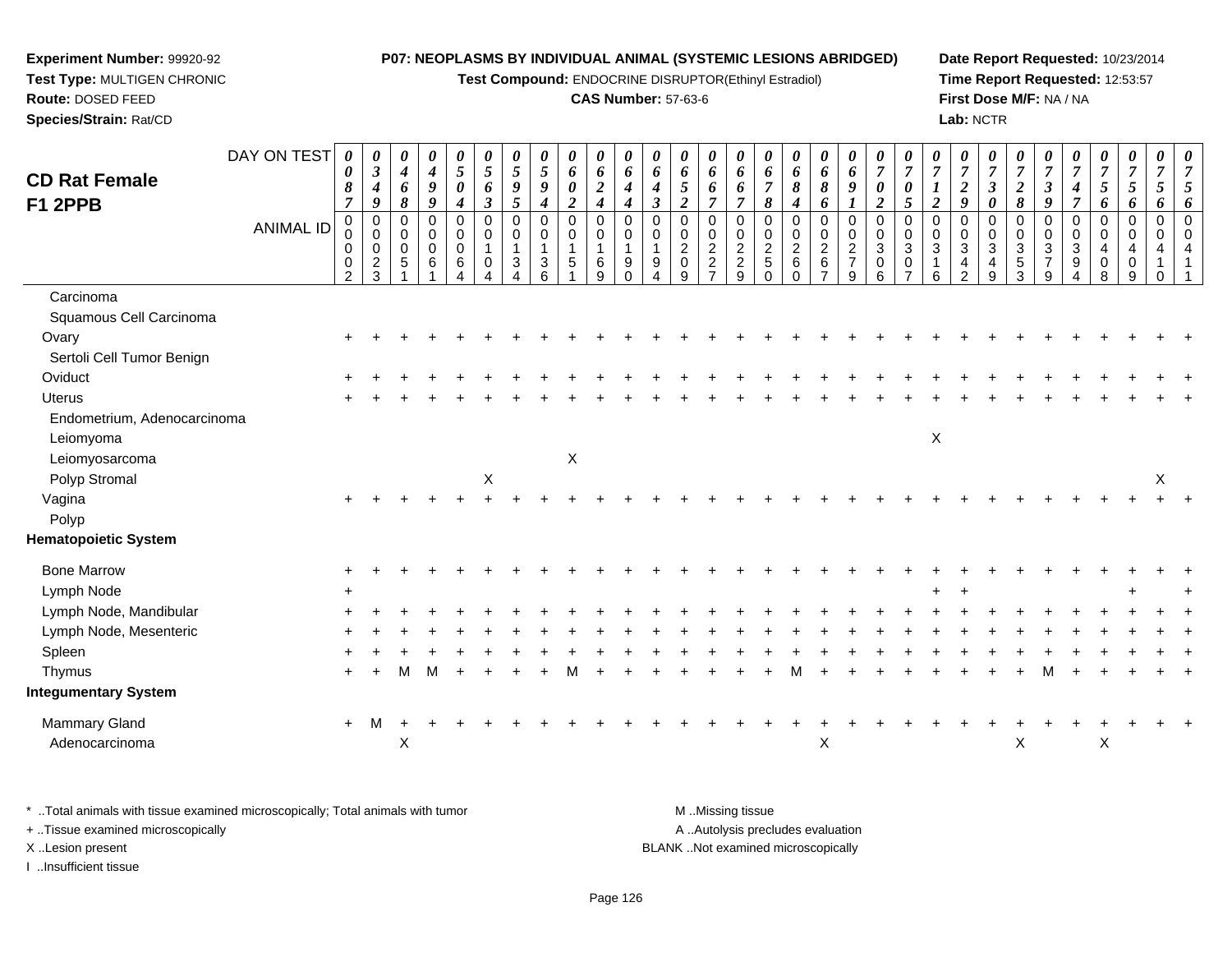**Test Compound:** ENDOCRINE DISRUPTOR(Ethinyl Estradiol)

#### **CAS Number:** 57-63-6

**Date Report Requested:** 10/23/2014**Time Report Requested:** 12:53:58**First Dose M/F:** NA / NA**Lab:** NCTR

| <b>CD Rat Female</b>                                               | DAY ON TEST      | 0<br>0<br>8                                                    | $\boldsymbol{\theta}$<br>$\boldsymbol{\beta}$<br>$\boldsymbol{4}$ | $\boldsymbol{\theta}$<br>$\boldsymbol{4}$<br>$\pmb{6}$       | 0<br>$\boldsymbol{4}$<br>$\boldsymbol{g}$                    | $\frac{\theta}{5}$<br>$\boldsymbol{\theta}$                                                | $\boldsymbol{\theta}$<br>5<br>6               | 0<br>$\sqrt{5}$<br>$\boldsymbol{g}$                                       | 0<br>5<br>9                                                    | 0<br>6<br>0                             | $\boldsymbol{\theta}$<br>$\pmb{6}$<br>$\boldsymbol{2}$                                                    | 0<br>6<br>$\boldsymbol{4}$                                         | $\boldsymbol{\theta}$<br>6<br>$\boldsymbol{4}$                                           | 0<br>6<br>5                                                         | 0<br>6<br>6                                    | $\boldsymbol{\theta}$<br>$\pmb{6}$<br>6                     | $\boldsymbol{\theta}$<br>6<br>$\overline{7}$       | $\boldsymbol{\theta}$<br>$\pmb{6}$<br>$\pmb{8}$                             | $\boldsymbol{\theta}$<br>$\boldsymbol{\delta}$<br>$\pmb{8}$      | $\boldsymbol{\theta}$<br>6<br>9                                                     | $\frac{\boldsymbol{\theta}}{\boldsymbol{7}}$<br>$\boldsymbol{\theta}$ | $\boldsymbol{\theta}$<br>$\boldsymbol{7}$<br>$\boldsymbol{\theta}$ | $\overline{7}$                                          | $\boldsymbol{\theta}$<br>$\boldsymbol{7}$<br>$\boldsymbol{2}$ | $\boldsymbol{\theta}$<br>$\boldsymbol{7}$<br>$\mathfrak{z}$                                | $\boldsymbol{\theta}$<br>$\overline{7}$<br>$\boldsymbol{2}$                                        | $\boldsymbol{\theta}$<br>$\overline{7}$<br>$\boldsymbol{\beta}$        | $\boldsymbol{\theta}$<br>$\overline{7}$<br>$\boldsymbol{4}$            | 0<br>$\boldsymbol{7}$<br>5                                          | $\boldsymbol{\theta}$<br>$\boldsymbol{7}$<br>$\mathfrak{S}$ | 0<br>$\overline{7}$<br>$\mathfrak{s}$                              | 0<br>$\overline{7}$<br>5                                |
|--------------------------------------------------------------------|------------------|----------------------------------------------------------------|-------------------------------------------------------------------|--------------------------------------------------------------|--------------------------------------------------------------|--------------------------------------------------------------------------------------------|-----------------------------------------------|---------------------------------------------------------------------------|----------------------------------------------------------------|-----------------------------------------|-----------------------------------------------------------------------------------------------------------|--------------------------------------------------------------------|------------------------------------------------------------------------------------------|---------------------------------------------------------------------|------------------------------------------------|-------------------------------------------------------------|----------------------------------------------------|-----------------------------------------------------------------------------|------------------------------------------------------------------|-------------------------------------------------------------------------------------|-----------------------------------------------------------------------|--------------------------------------------------------------------|---------------------------------------------------------|---------------------------------------------------------------|--------------------------------------------------------------------------------------------|----------------------------------------------------------------------------------------------------|------------------------------------------------------------------------|------------------------------------------------------------------------|---------------------------------------------------------------------|-------------------------------------------------------------|--------------------------------------------------------------------|---------------------------------------------------------|
| F1 2PPB                                                            | <b>ANIMAL ID</b> | $\overline{7}$<br>$\mathbf 0$<br>0<br>0<br>0<br>$\overline{2}$ | 9<br>$\Omega$<br>0<br>0<br>$\frac{2}{3}$                          | 8<br>$\mathbf 0$<br>$\mathbf 0$<br>$\mathbf 0$<br>$\sqrt{5}$ | $\boldsymbol{9}$<br>$\mathbf 0$<br>0<br>$\mathbf 0$<br>$\,6$ | $\boldsymbol{4}$<br>$\mathbf 0$<br>$\mathbf 0$<br>$\mathbf 0$<br>$\,6\,$<br>$\overline{4}$ | $\boldsymbol{\beta}$<br>0<br>0<br>1<br>0<br>4 | $\mathfrak{z}$<br>$\mathbf 0$<br>0<br>$\mathbf{1}$<br>3<br>$\overline{4}$ | $\boldsymbol{4}$<br>$\mathbf 0$<br>0<br>$\mathbf{1}$<br>3<br>6 | $\overline{c}$<br>$\mathbf 0$<br>0<br>5 | $\boldsymbol{4}$<br>$\mathbf 0$<br>$\mathbf 0$<br>$\overline{1}$<br>$\begin{array}{c} 6 \\ 9 \end{array}$ | $\boldsymbol{4}$<br>$\Omega$<br>0<br>$\mathbf{1}$<br>9<br>$\Omega$ | $\mathfrak{z}$<br>$\Omega$<br>$\mathbf 0$<br>$\mathbf{1}$<br>9<br>$\boldsymbol{\Lambda}$ | $\overline{2}$<br>$\Omega$<br>0<br>$\overline{c}$<br>$\pmb{0}$<br>9 | $\overline{7}$<br>0<br>0<br>$\frac{2}{2}$<br>7 | $\overline{7}$<br>$\mathbf 0$<br>$\pmb{0}$<br>$\frac{2}{9}$ | 8<br>$\mathbf 0$<br>0<br>$\frac{2}{5}$<br>$\Omega$ | $\boldsymbol{4}$<br>$\mathbf 0$<br>$\mathbf 0$<br>$\frac{2}{6}$<br>$\Omega$ | 6<br>0<br>$\mathbf 0$<br>$\sqrt{2}$<br>$\,6\,$<br>$\overline{7}$ | $\boldsymbol{l}$<br>$\mathbf 0$<br>$\mathbf 0$<br>$\sqrt{2}$<br>$\overline{7}$<br>9 | $\boldsymbol{2}$<br>$\mathbf 0$<br>0<br>3<br>0<br>6                   | 5<br>$\mathbf 0$<br>0<br>$\sqrt{3}$<br>0<br>$\overline{7}$         | $\overline{2}$<br>$\mathbf 0$<br>0<br>$\mathbf{3}$<br>6 | 9<br>$\Omega$<br>$\mathbf 0$<br>3<br>4<br>$\overline{2}$      | $\boldsymbol{\theta}$<br>$\mathbf 0$<br>$\mathbf 0$<br>$\mathbf{3}$<br>$\overline{4}$<br>9 | $\boldsymbol{\delta}$<br>$\mathbf 0$<br>$\mathbf 0$<br>$\mathbf{3}$<br>$\mathbf 5$<br>$\mathbf{3}$ | 9<br>$\mathbf 0$<br>$\mathbf 0$<br>$\mathbf{3}$<br>$\overline{7}$<br>9 | $\overline{7}$<br>$\mathbf 0$<br>0<br>3<br>9<br>$\boldsymbol{\Lambda}$ | 6<br>$\mathbf 0$<br>$\mathbf 0$<br>$\overline{4}$<br>$\pmb{0}$<br>8 | 6<br>$\mathbf 0$<br>$\pmb{0}$<br>4<br>0<br>9                | 6<br>$\mathbf 0$<br>0<br>$\overline{4}$<br>$\mathbf 1$<br>$\Omega$ | 6<br>$\mathbf 0$<br>$\mathbf 0$<br>$\overline{a}$<br>-1 |
| Adenocarcinoma, Multiple<br>Fibroadenoma<br>Fibroadenoma, Multiple |                  |                                                                |                                                                   |                                                              |                                                              |                                                                                            | X                                             |                                                                           |                                                                | $\boldsymbol{\mathsf{X}}$               |                                                                                                           | X                                                                  |                                                                                          |                                                                     | $X$ $X$                                        |                                                             |                                                    | X                                                                           | $\mathsf{X}$                                                     | $\boldsymbol{\mathsf{X}}$                                                           |                                                                       |                                                                    |                                                         |                                                               | X X X X X X                                                                                |                                                                                                    |                                                                        |                                                                        |                                                                     | X                                                           |                                                                    |                                                         |
| Skin<br>Sarcoma                                                    |                  |                                                                | X                                                                 |                                                              |                                                              |                                                                                            |                                               |                                                                           |                                                                |                                         |                                                                                                           |                                                                    |                                                                                          |                                                                     |                                                |                                                             |                                                    |                                                                             |                                                                  |                                                                                     |                                                                       |                                                                    |                                                         |                                                               |                                                                                            |                                                                                                    |                                                                        |                                                                        |                                                                     |                                                             |                                                                    |                                                         |
| Subcut Tiss, Leiomyosarcoma, Metastatic,<br><b>Uterus</b>          |                  |                                                                |                                                                   |                                                              |                                                              |                                                                                            |                                               |                                                                           |                                                                | $\mathsf X$                             |                                                                                                           |                                                                    |                                                                                          |                                                                     |                                                |                                                             |                                                    |                                                                             |                                                                  |                                                                                     |                                                                       |                                                                    |                                                         |                                                               |                                                                                            |                                                                                                    |                                                                        |                                                                        |                                                                     |                                                             |                                                                    |                                                         |
| <b>Musculoskeletal System</b>                                      |                  |                                                                |                                                                   |                                                              |                                                              |                                                                                            |                                               |                                                                           |                                                                |                                         |                                                                                                           |                                                                    |                                                                                          |                                                                     |                                                |                                                             |                                                    |                                                                             |                                                                  |                                                                                     |                                                                       |                                                                    |                                                         |                                                               |                                                                                            |                                                                                                    |                                                                        |                                                                        |                                                                     |                                                             |                                                                    |                                                         |
| Bone, Femur                                                        |                  |                                                                |                                                                   |                                                              |                                                              |                                                                                            |                                               |                                                                           |                                                                |                                         |                                                                                                           |                                                                    |                                                                                          |                                                                     |                                                |                                                             |                                                    |                                                                             |                                                                  |                                                                                     |                                                                       |                                                                    |                                                         |                                                               |                                                                                            |                                                                                                    |                                                                        |                                                                        |                                                                     |                                                             |                                                                    |                                                         |
| <b>Nervous System</b>                                              |                  |                                                                |                                                                   |                                                              |                                                              |                                                                                            |                                               |                                                                           |                                                                |                                         |                                                                                                           |                                                                    |                                                                                          |                                                                     |                                                |                                                             |                                                    |                                                                             |                                                                  |                                                                                     |                                                                       |                                                                    |                                                         |                                                               |                                                                                            |                                                                                                    |                                                                        |                                                                        |                                                                     |                                                             |                                                                    |                                                         |
| Brain, Brain Stem<br>Carcinoma, Metastatic, Pituitary Gland        |                  |                                                                |                                                                   |                                                              |                                                              |                                                                                            |                                               |                                                                           |                                                                |                                         |                                                                                                           |                                                                    |                                                                                          |                                                                     |                                                |                                                             |                                                    |                                                                             |                                                                  |                                                                                     |                                                                       |                                                                    |                                                         |                                                               |                                                                                            |                                                                                                    |                                                                        | X                                                                      |                                                                     |                                                             |                                                                    |                                                         |
| Brain, Cerebellum                                                  |                  |                                                                |                                                                   |                                                              |                                                              |                                                                                            |                                               |                                                                           |                                                                |                                         |                                                                                                           |                                                                    |                                                                                          |                                                                     |                                                |                                                             |                                                    |                                                                             |                                                                  |                                                                                     |                                                                       |                                                                    |                                                         |                                                               |                                                                                            |                                                                                                    |                                                                        |                                                                        |                                                                     |                                                             |                                                                    |                                                         |
| Brain, Cerebrum<br><b>Respiratory System</b>                       |                  |                                                                |                                                                   |                                                              |                                                              |                                                                                            |                                               |                                                                           |                                                                |                                         |                                                                                                           |                                                                    |                                                                                          |                                                                     |                                                |                                                             |                                                    |                                                                             |                                                                  |                                                                                     |                                                                       |                                                                    |                                                         |                                                               |                                                                                            |                                                                                                    |                                                                        |                                                                        |                                                                     |                                                             |                                                                    |                                                         |
| Lung<br>Alveolar/Bronchiolar Adenoma                               |                  |                                                                |                                                                   |                                                              |                                                              |                                                                                            |                                               |                                                                           |                                                                |                                         |                                                                                                           |                                                                    |                                                                                          |                                                                     |                                                |                                                             |                                                    |                                                                             |                                                                  |                                                                                     |                                                                       |                                                                    |                                                         |                                                               |                                                                                            |                                                                                                    |                                                                        |                                                                        |                                                                     |                                                             |                                                                    |                                                         |
| Nose                                                               |                  |                                                                |                                                                   |                                                              |                                                              |                                                                                            |                                               |                                                                           |                                                                |                                         |                                                                                                           |                                                                    |                                                                                          |                                                                     |                                                |                                                             |                                                    |                                                                             |                                                                  |                                                                                     |                                                                       |                                                                    |                                                         |                                                               |                                                                                            |                                                                                                    |                                                                        |                                                                        |                                                                     |                                                             |                                                                    |                                                         |
| Trachea                                                            |                  |                                                                |                                                                   |                                                              |                                                              |                                                                                            |                                               |                                                                           |                                                                |                                         |                                                                                                           |                                                                    |                                                                                          |                                                                     |                                                |                                                             |                                                    |                                                                             |                                                                  |                                                                                     |                                                                       |                                                                    |                                                         |                                                               |                                                                                            |                                                                                                    |                                                                        |                                                                        |                                                                     |                                                             |                                                                    |                                                         |
| <b>Special Senses System</b>                                       |                  |                                                                |                                                                   |                                                              |                                                              |                                                                                            |                                               |                                                                           |                                                                |                                         |                                                                                                           |                                                                    |                                                                                          |                                                                     |                                                |                                                             |                                                    |                                                                             |                                                                  |                                                                                     |                                                                       |                                                                    |                                                         |                                                               |                                                                                            |                                                                                                    |                                                                        |                                                                        |                                                                     |                                                             |                                                                    |                                                         |
| Ear                                                                |                  |                                                                |                                                                   |                                                              |                                                              |                                                                                            |                                               |                                                                           |                                                                |                                         |                                                                                                           |                                                                    |                                                                                          |                                                                     |                                                |                                                             |                                                    |                                                                             |                                                                  |                                                                                     |                                                                       |                                                                    |                                                         |                                                               |                                                                                            | $\ddot{}$                                                                                          |                                                                        |                                                                        |                                                                     |                                                             |                                                                    |                                                         |

\* ..Total animals with tissue examined microscopically; Total animals with tumor **M** . Missing tissue M ..Missing tissue A ..Autolysis precludes evaluation + ..Tissue examined microscopically X ..Lesion present BLANK ..Not examined microscopicallyI ..Insufficient tissue

**Experiment Number:** 99920-92**Test Type:** MULTIGEN CHRONIC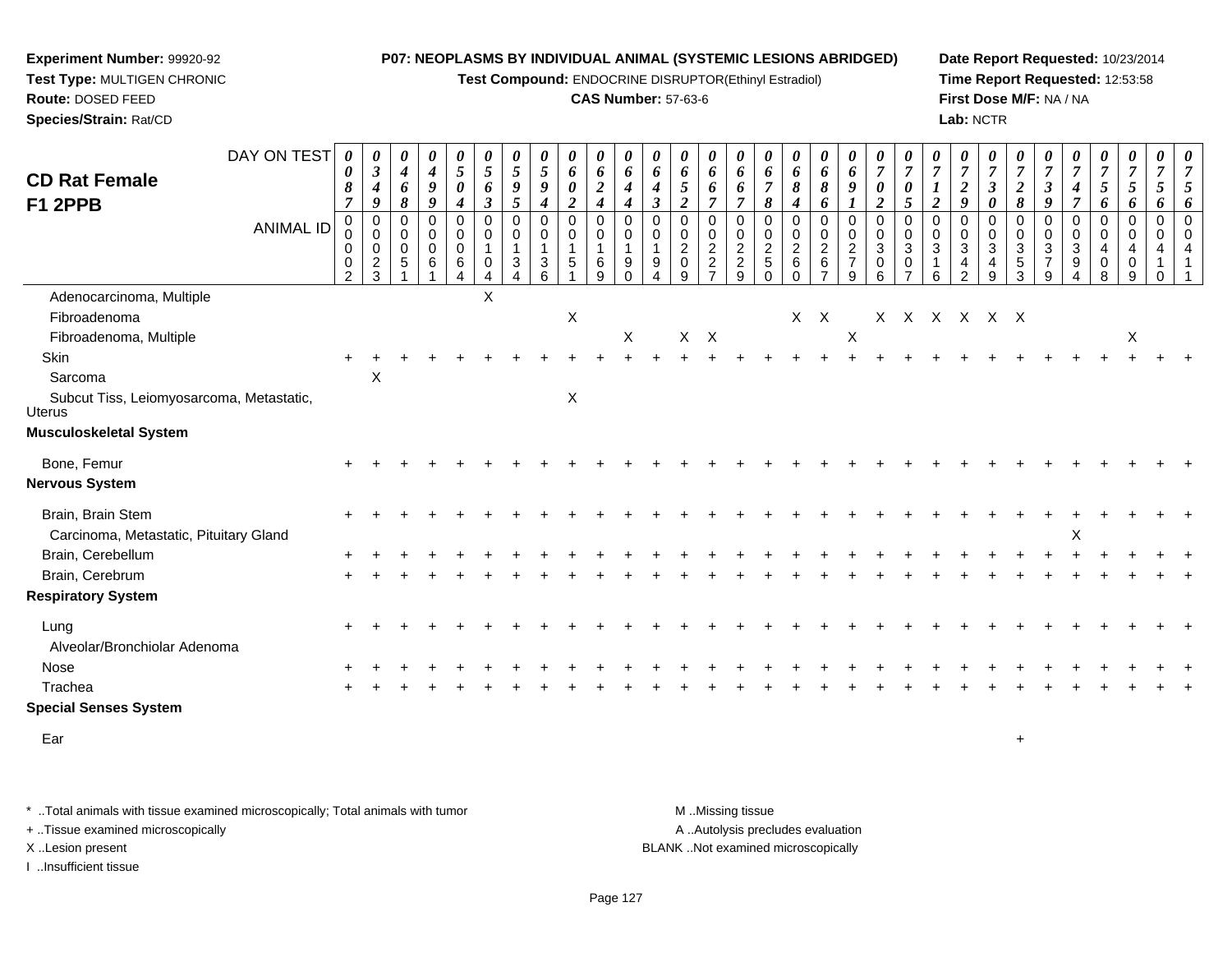**Test Compound:** ENDOCRINE DISRUPTOR(Ethinyl Estradiol)

#### **CAS Number:** 57-63-6

**Date Report Requested:** 10/23/2014**Time Report Requested:** 12:53:58**First Dose M/F:** NA / NA**Lab:** NCTR

| <b>CD Rat Female</b><br>F1 2PPB                   | DAY ON TEST<br><b>ANIMAL ID</b> | 0<br>8<br>$\overline{ }$<br>0<br>0 | $\boldsymbol{\theta}$<br>$\boldsymbol{\beta}$<br>$\boldsymbol{4}$<br>9<br>0<br>$\boldsymbol{0}$<br>$\overline{c}$ | $\boldsymbol{\theta}$<br>$\boldsymbol{4}$<br>$\bm{b}$<br>ð<br>0<br>0<br>0<br>5 | 0<br>$\boldsymbol{4}$<br>9<br>$\,6\,$ | 0<br>$5\overline{)}$<br>0<br>0<br>0<br>0<br>6 | 5<br>6<br><u>ว</u> | 5<br>9<br>5<br>0<br>$\mathbf 0$<br>3 | $\theta$<br>$5\overline{)}$<br>9<br>0<br>0<br>3 | $\boldsymbol{\theta}$<br>6<br>$\boldsymbol{\theta}$<br>ി<br>$\mathbf 0$<br>5 | $\theta$<br>6<br><u>ำ</u><br>0<br>6 | 6<br>4<br>9 | $\boldsymbol{\theta}$<br>6<br>∍<br>0<br>$\Omega$<br>9 | $\boldsymbol{\theta}$<br>6<br>5<br>0<br>0<br>$^2_{\rm 0}$ | $\boldsymbol{\theta}$<br>6<br>$\bm{b}$<br>0<br>$\boldsymbol{0}$<br>$\frac{2}{2}$ | 6<br>6<br>2<br>$\overline{c}$ | O<br>$rac{2}{5}$ | 6<br>8<br>$\overline{c}$<br>$\,6\,$ | $\boldsymbol{\theta}$<br>6<br>8<br>Đ<br>$\mathbf 0$<br>$\pmb{0}$<br>$\frac{2}{6}$ | $\boldsymbol{\theta}$<br>6<br>9<br>$\boldsymbol{0}$<br>$\pmb{0}$<br>2<br>$\overline{7}$ | $\boldsymbol{\theta}$<br>$\overline{ }$<br>0<br>ി<br>$\mathbf 0$<br>3<br>0 | 0<br>3 | 3 | $\boldsymbol{\theta}$<br>$\overline{ }$<br>◢<br>0<br>0<br>3<br>4 | $\boldsymbol{\theta}$<br>$\overline{7}$<br>$\boldsymbol{\beta}$<br>0<br>$\mathbf 0$<br>3<br>4 | $\boldsymbol{\mathit{U}}$<br>$\overline{ }$<br>2<br>8<br>0<br>$\mathbf 0$<br>3<br>5 | J<br>3 | $\overline{ }$<br>4<br>0<br>3<br>9 | $\boldsymbol{\theta}$<br>$\overline{7}$<br>5<br>n.<br>0<br>0<br>4<br>0 | $\boldsymbol{\theta}$<br>$\overline{7}$<br>5<br>0<br>$\mathbf 0$<br>4<br>$\pmb{0}$ | 0 |  |
|---------------------------------------------------|---------------------------------|------------------------------------|-------------------------------------------------------------------------------------------------------------------|--------------------------------------------------------------------------------|---------------------------------------|-----------------------------------------------|--------------------|--------------------------------------|-------------------------------------------------|------------------------------------------------------------------------------|-------------------------------------|-------------|-------------------------------------------------------|-----------------------------------------------------------|----------------------------------------------------------------------------------|-------------------------------|------------------|-------------------------------------|-----------------------------------------------------------------------------------|-----------------------------------------------------------------------------------------|----------------------------------------------------------------------------|--------|---|------------------------------------------------------------------|-----------------------------------------------------------------------------------------------|-------------------------------------------------------------------------------------|--------|------------------------------------|------------------------------------------------------------------------|------------------------------------------------------------------------------------|---|--|
|                                                   |                                 | 2                                  | $\sim$                                                                                                            |                                                                                |                                       |                                               |                    |                                      |                                                 |                                                                              |                                     |             |                                                       | q                                                         |                                                                                  | q                             |                  |                                     |                                                                                   | g                                                                                       | ĥ                                                                          |        | 6 | $\mathcal{L}$                                                    | 9                                                                                             | 3                                                                                   |        |                                    | 8                                                                      | 9                                                                                  |   |  |
| <b>Neural Crest Tumor</b>                         |                                 |                                    |                                                                                                                   |                                                                                |                                       |                                               |                    |                                      |                                                 |                                                                              |                                     |             |                                                       |                                                           |                                                                                  |                               |                  |                                     |                                                                                   |                                                                                         |                                                                            |        |   |                                                                  |                                                                                               | X                                                                                   |        |                                    |                                                                        |                                                                                    |   |  |
| Eye                                               |                                 |                                    |                                                                                                                   |                                                                                |                                       |                                               |                    |                                      |                                                 |                                                                              |                                     |             |                                                       |                                                           |                                                                                  |                               |                  |                                     |                                                                                   |                                                                                         |                                                                            |        |   |                                                                  |                                                                                               |                                                                                     |        |                                    |                                                                        |                                                                                    |   |  |
| Harderian Gland                                   |                                 |                                    |                                                                                                                   |                                                                                |                                       |                                               |                    |                                      |                                                 |                                                                              |                                     |             |                                                       |                                                           |                                                                                  |                               |                  |                                     |                                                                                   | м                                                                                       |                                                                            |        |   |                                                                  |                                                                                               |                                                                                     |        |                                    |                                                                        |                                                                                    |   |  |
| <b>Urinary System</b>                             |                                 |                                    |                                                                                                                   |                                                                                |                                       |                                               |                    |                                      |                                                 |                                                                              |                                     |             |                                                       |                                                           |                                                                                  |                               |                  |                                     |                                                                                   |                                                                                         |                                                                            |        |   |                                                                  |                                                                                               |                                                                                     |        |                                    |                                                                        |                                                                                    |   |  |
| Kidney<br>Bilateral, Renal Tubule, Carcinoma      |                                 | $\ddot{}$                          |                                                                                                                   |                                                                                |                                       | X                                             |                    |                                      |                                                 |                                                                              |                                     |             |                                                       |                                                           |                                                                                  | X                             |                  |                                     |                                                                                   |                                                                                         |                                                                            |        |   |                                                                  |                                                                                               |                                                                                     |        |                                    |                                                                        |                                                                                    |   |  |
| <b>Urinary Bladder</b><br><b>SYSTEMIC LESIONS</b> |                                 |                                    |                                                                                                                   |                                                                                |                                       |                                               |                    |                                      |                                                 |                                                                              |                                     |             |                                                       |                                                           |                                                                                  |                               |                  |                                     |                                                                                   |                                                                                         |                                                                            |        |   |                                                                  |                                                                                               |                                                                                     |        |                                    |                                                                        |                                                                                    |   |  |
| Multiple Organ                                    |                                 | ÷                                  |                                                                                                                   |                                                                                |                                       |                                               |                    |                                      |                                                 |                                                                              |                                     |             |                                                       |                                                           |                                                                                  |                               |                  |                                     |                                                                                   |                                                                                         |                                                                            |        |   |                                                                  |                                                                                               |                                                                                     |        |                                    |                                                                        |                                                                                    |   |  |

\* ..Total animals with tissue examined microscopically; Total animals with tumor **M** . Missing tissue M ..Missing tissue

+ ..Tissue examined microscopically

**Experiment Number:** 99920-92**Test Type:** MULTIGEN CHRONIC

**Route:** DOSED FEED**Species/Strain:** Rat/CD

I ..Insufficient tissue

A ..Autolysis precludes evaluation X ..Lesion present BLANK ..Not examined microscopically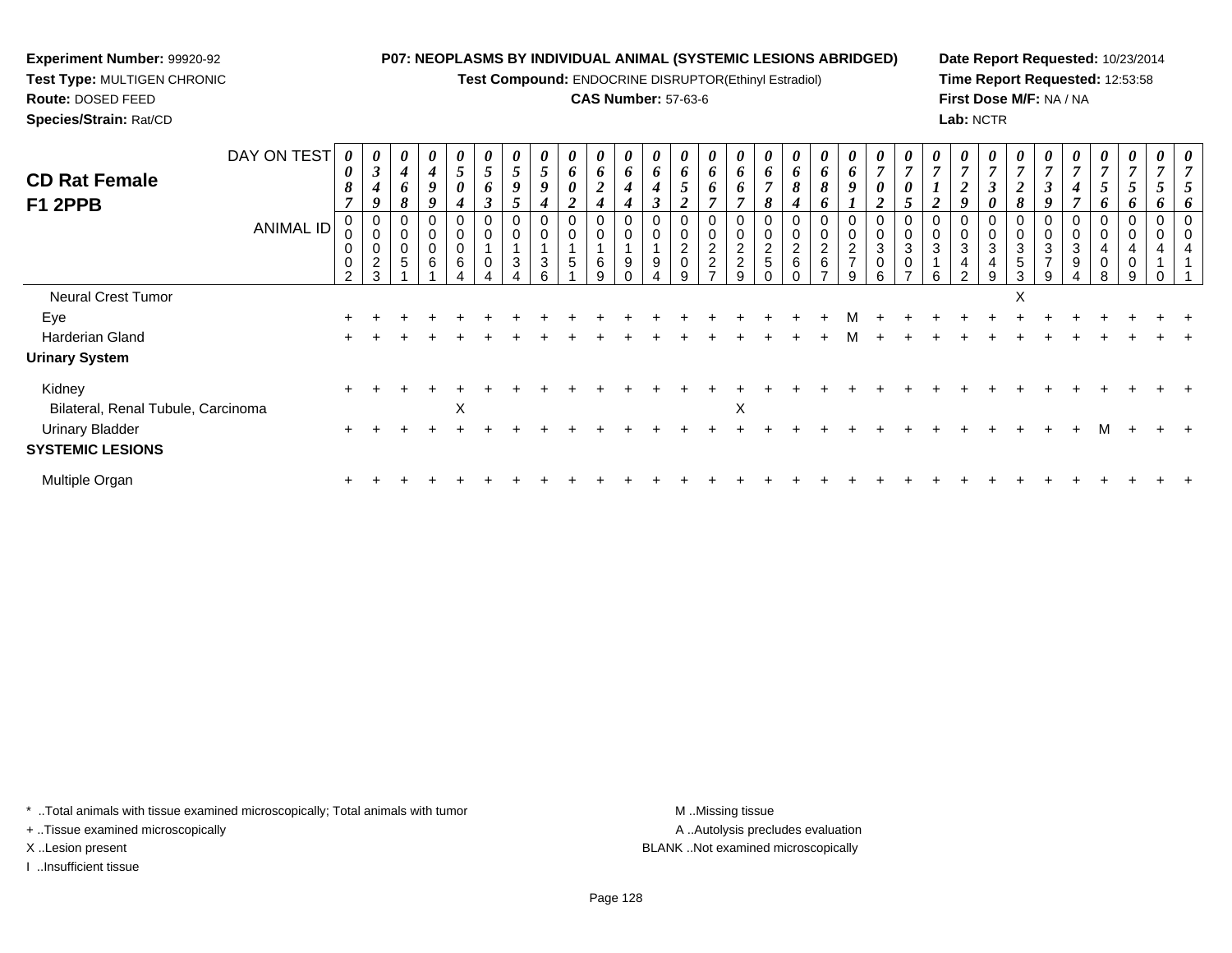**Test Compound:** ENDOCRINE DISRUPTOR(Ethinyl Estradiol)

### **CAS Number:** 57-63-6

**Date Report Requested:** 10/23/2014**Time Report Requested:** 12:53:58**First Dose M/F:** NA / NA**Lab:** NCTR

| <b>CD Rat Female</b><br>F1 2PPB    | DAY ON TEST      | 0<br>7<br>5<br>7                     | 0<br>$\overline{7}$<br>5<br>7 | 0<br>$\overline{7}$<br>5<br>7 | 0<br>$\overline{7}$<br>5<br>$\overline{7}$ | 0<br>$\boldsymbol{7}$<br>5<br>$\overline{7}$                                | 0<br>$\boldsymbol{7}$<br>5<br>7                   | 0<br>$\overline{7}$<br>$\mathfrak{s}$<br>$\overline{7}$ | 0<br>$\overline{7}$<br>$\mathfrak{s}$<br>8 | 0<br>$\overline{7}$<br>5<br>8                             | 0<br>$\overline{7}$<br>6<br>$\boldsymbol{2}$ | 0<br>$\overline{7}$<br>6<br>1      | $\boldsymbol{\theta}$<br>$\overline{7}$<br>6<br>$\boldsymbol{2}$ | 0<br>$\overline{7}$<br>6<br>$\boldsymbol{\beta}$ | 0<br>$\overline{7}$<br>6<br>$\mathfrak{z}$                  | 0<br>$\overline{7}$<br>6<br>$\overline{2}$                          | 0<br>$\boldsymbol{7}$<br>6<br>$\overline{\mathbf{c}}$ | 0<br>$\overline{7}$<br>6<br>$\boldsymbol{2}$ | 0<br>$\overline{7}$<br>6<br>$\overline{2}$ | 0<br>$\overline{7}$<br>6<br>$\boldsymbol{2}$           |                       |
|------------------------------------|------------------|--------------------------------------|-------------------------------|-------------------------------|--------------------------------------------|-----------------------------------------------------------------------------|---------------------------------------------------|---------------------------------------------------------|--------------------------------------------|-----------------------------------------------------------|----------------------------------------------|------------------------------------|------------------------------------------------------------------|--------------------------------------------------|-------------------------------------------------------------|---------------------------------------------------------------------|-------------------------------------------------------|----------------------------------------------|--------------------------------------------|--------------------------------------------------------|-----------------------|
|                                    | <b>ANIMAL ID</b> | $\pmb{0}$<br>0<br>4<br>6<br>$\Omega$ | 0<br>0<br>4<br>6              | 0<br>0<br>4<br>6<br>2         | $\mathbf 0$<br>$\mathbf 0$<br>4<br>6<br>3  | $\mathbf 0$<br>0<br>$\overline{\mathbf{4}}$<br>6<br>$\overline{\mathbf{4}}$ | $\mathbf 0$<br>0<br>5<br>$\mathbf{1}$<br>$\Omega$ | $\mathbf 0$<br>0<br>$\mathbf 5$<br>1                    | $\mathbf 0$<br>0<br>5<br>5<br>8            | $\mathsf{O}\xspace$<br>$\pmb{0}$<br>5<br>$\mathbf 5$<br>9 | $\mathsf 0$<br>$\pmb{0}$<br>$\,6$<br>1       | 0<br>0<br>6<br>1<br>$\overline{2}$ | $\mathbf 0$<br>$\mathbf 0$<br>$\,6$<br>$\sqrt{5}$<br>8           | 0<br>$\mathbf 0$<br>7<br>1<br>$\Omega$           | $\mathbf 0$<br>$\mathbf 0$<br>$\overline{7}$<br>$\mathbf 1$ | $\mathbf 0$<br>$\mathbf 0$<br>$\overline{7}$<br>1<br>$\overline{2}$ | $\mathbf 0$<br>0<br>$\overline{7}$<br>1<br>3          | $\mathbf 0$<br>0<br>7<br>$\,6\,$<br>4        | $\mathbf 0$<br>0<br>7<br>6<br>5            | $\mathbf 0$<br>$\mathbf 0$<br>$\overline{7}$<br>6<br>6 | <i><b>*TOTALS</b></i> |
| <b>Alimentary System</b>           |                  |                                      |                               |                               |                                            |                                                                             |                                                   |                                                         |                                            |                                                           |                                              |                                    |                                                                  |                                                  |                                                             |                                                                     |                                                       |                                              |                                            |                                                        |                       |
| Esophagus                          |                  | +                                    |                               |                               |                                            |                                                                             |                                                   |                                                         |                                            |                                                           |                                              |                                    |                                                                  |                                                  |                                                             |                                                                     |                                                       |                                              |                                            |                                                        | 50                    |
| Intestine Large, Cecum             |                  |                                      |                               |                               |                                            |                                                                             |                                                   |                                                         |                                            |                                                           |                                              |                                    |                                                                  |                                                  |                                                             |                                                                     |                                                       |                                              |                                            |                                                        | 50                    |
| Intestine Large, Colon             |                  |                                      |                               |                               |                                            |                                                                             |                                                   |                                                         |                                            |                                                           |                                              |                                    |                                                                  |                                                  |                                                             |                                                                     |                                                       |                                              |                                            |                                                        | 50                    |
| Intestine Large, Rectum            |                  | +                                    |                               |                               |                                            |                                                                             |                                                   |                                                         |                                            |                                                           |                                              |                                    |                                                                  |                                                  |                                                             |                                                                     |                                                       |                                              |                                            |                                                        | 50                    |
| Leiomyosarcoma, Metastatic, Uterus |                  |                                      |                               |                               |                                            |                                                                             |                                                   |                                                         |                                            |                                                           |                                              |                                    |                                                                  |                                                  |                                                             |                                                                     |                                                       |                                              |                                            |                                                        | 1                     |
| Intestine Small, Duodenum          |                  | +                                    |                               |                               |                                            |                                                                             |                                                   |                                                         |                                            |                                                           |                                              |                                    |                                                                  |                                                  |                                                             |                                                                     |                                                       |                                              |                                            |                                                        | 50                    |
| Intestine Small, Ileum             |                  |                                      |                               |                               |                                            |                                                                             |                                                   |                                                         |                                            |                                                           |                                              |                                    |                                                                  |                                                  |                                                             |                                                                     |                                                       |                                              |                                            |                                                        | 50                    |
| Intestine Small, Jejunum           |                  | ٠                                    |                               |                               |                                            |                                                                             |                                                   |                                                         |                                            |                                                           |                                              |                                    |                                                                  |                                                  |                                                             |                                                                     |                                                       |                                              |                                            |                                                        | 50                    |
| Liver                              |                  |                                      |                               |                               |                                            |                                                                             |                                                   |                                                         |                                            |                                                           |                                              |                                    |                                                                  |                                                  |                                                             |                                                                     |                                                       |                                              |                                            |                                                        | 50                    |
| Hepatocellular Adenoma             |                  |                                      |                               |                               |                                            |                                                                             |                                                   |                                                         |                                            |                                                           |                                              |                                    | X                                                                |                                                  |                                                             |                                                                     |                                                       |                                              |                                            |                                                        | 1                     |
| Mesentery                          |                  |                                      |                               |                               |                                            |                                                                             |                                                   |                                                         |                                            |                                                           |                                              |                                    |                                                                  |                                                  |                                                             |                                                                     |                                                       |                                              |                                            |                                                        | $\overline{c}$        |
| Leiomyosarcoma, Metastatic, Uterus |                  |                                      |                               |                               |                                            |                                                                             |                                                   |                                                         |                                            |                                                           |                                              |                                    |                                                                  |                                                  |                                                             |                                                                     |                                                       |                                              |                                            |                                                        | 1                     |
| Oral Mucosa                        |                  |                                      |                               |                               |                                            |                                                                             |                                                   |                                                         |                                            |                                                           |                                              |                                    |                                                                  |                                                  |                                                             |                                                                     |                                                       |                                              |                                            |                                                        |                       |
| Squamous Cell Carcinoma            |                  |                                      |                               |                               |                                            |                                                                             |                                                   |                                                         |                                            |                                                           |                                              |                                    |                                                                  |                                                  |                                                             |                                                                     |                                                       |                                              |                                            |                                                        |                       |
| Pancreas                           |                  |                                      |                               |                               |                                            |                                                                             |                                                   |                                                         |                                            |                                                           |                                              |                                    |                                                                  |                                                  |                                                             |                                                                     |                                                       |                                              |                                            |                                                        | 50                    |
| Acinar Cell, Adenoma               |                  |                                      |                               |                               |                                            |                                                                             |                                                   |                                                         | X                                          |                                                           |                                              |                                    |                                                                  |                                                  |                                                             |                                                                     |                                                       |                                              |                                            |                                                        | 1                     |
| <b>Salivary Glands</b>             |                  |                                      |                               |                               |                                            |                                                                             |                                                   |                                                         |                                            |                                                           |                                              |                                    |                                                                  |                                                  |                                                             |                                                                     |                                                       |                                              |                                            |                                                        | 49                    |
| Stomach, Forestomach               |                  |                                      |                               |                               |                                            |                                                                             |                                                   |                                                         |                                            |                                                           |                                              |                                    |                                                                  |                                                  |                                                             |                                                                     |                                                       |                                              |                                            |                                                        | 50                    |
| Stomach, Glandular                 |                  |                                      |                               |                               |                                            |                                                                             |                                                   |                                                         |                                            |                                                           |                                              |                                    |                                                                  |                                                  |                                                             |                                                                     |                                                       |                                              |                                            |                                                        | 50                    |
| <b>Cardiovascular System</b>       |                  |                                      |                               |                               |                                            |                                                                             |                                                   |                                                         |                                            |                                                           |                                              |                                    |                                                                  |                                                  |                                                             |                                                                     |                                                       |                                              |                                            |                                                        |                       |
| <b>Blood Vessel</b>                |                  |                                      |                               |                               |                                            |                                                                             |                                                   |                                                         |                                            |                                                           |                                              |                                    |                                                                  |                                                  |                                                             |                                                                     |                                                       |                                              |                                            |                                                        | 50                    |

**Experiment Number:** 99920-92**Test Type:** MULTIGEN CHRONIC

**Route:** DOSED FEED**Species/Strain:** Rat/CD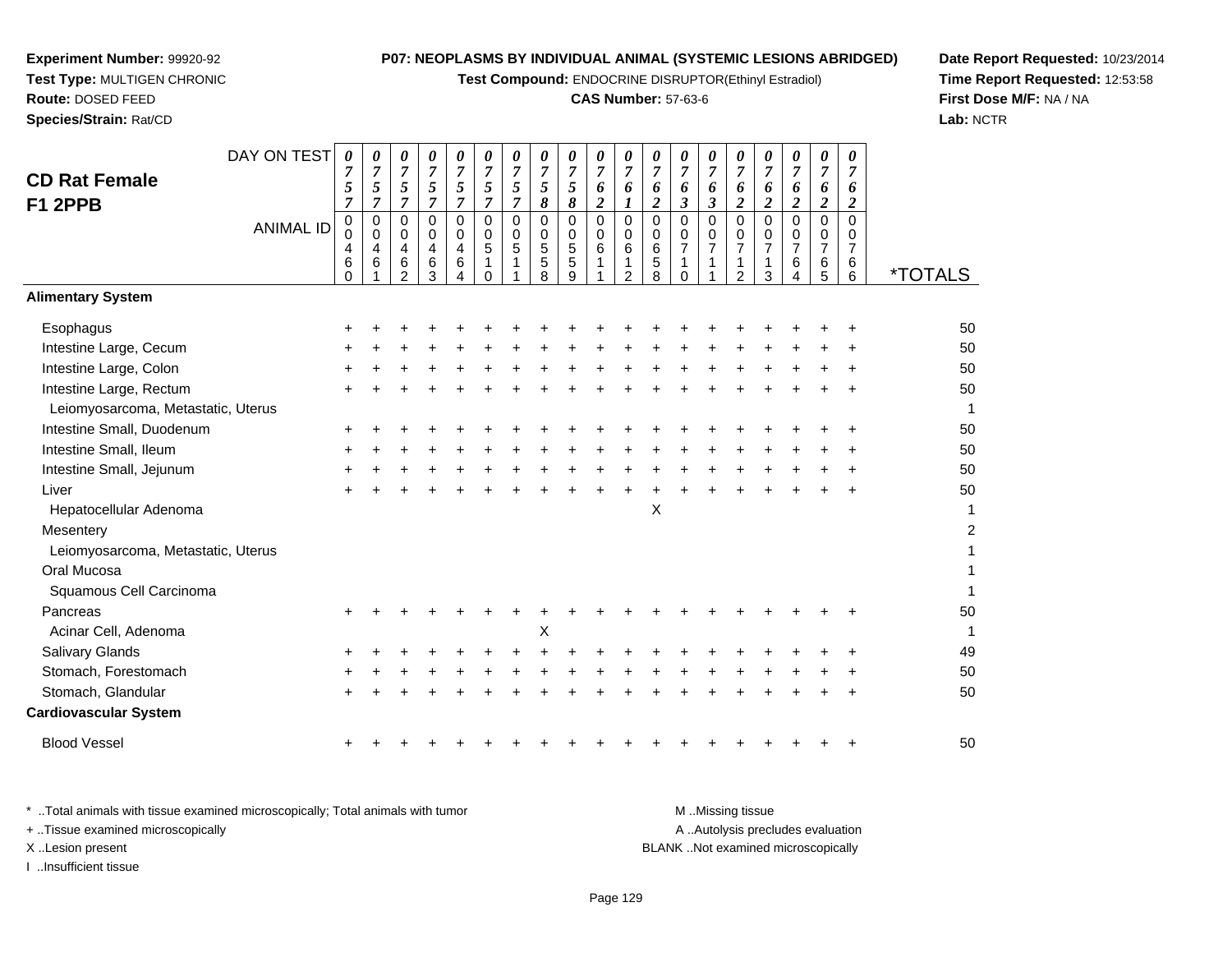**Test Compound:** ENDOCRINE DISRUPTOR(Ethinyl Estradiol)

## **CAS Number:** 57-63-6

**Date Report Requested:** 10/23/2014**Time Report Requested:** 12:53:58**First Dose M/F:** NA / NA**Lab:** NCTR

| <b>CD Rat Female</b><br>F1 2PPB<br>Heart                                | DAY ON TEST<br><b>ANIMAL ID</b> | 0<br>$\boldsymbol{7}$<br>5<br>$\overline{7}$<br>0<br>$\mathbf 0$<br>4<br>$6\phantom{1}6$<br>0<br>$\ddot{}$ | 0<br>$\overline{7}$<br>5<br>$\overline{7}$<br>$\mathbf 0$<br>$\mathbf 0$<br>4<br>6 | 0<br>$\boldsymbol{7}$<br>5<br>$\overline{7}$<br>0<br>0<br>4<br>6<br>2 | 0<br>$\overline{7}$<br>5<br>$\overline{7}$<br>$\Omega$<br>0<br>$\overline{4}$<br>6<br>3 | 0<br>$\boldsymbol{7}$<br>5<br>$\overline{7}$<br>$\mathbf 0$<br>0<br>4<br>6 | 0<br>$\overline{7}$<br>$\overline{5}$<br>$\overline{7}$<br>$\mathbf 0$<br>$\mathbf 0$<br>5<br>$\mathbf{1}$<br>$\Omega$ | 0<br>$\overline{7}$<br>5<br>$\overline{7}$<br>$\mathbf 0$<br>$\mathbf 0$<br>$\overline{5}$<br>1 | 0<br>$\overline{7}$<br>5<br>$\pmb{8}$<br>$\mathbf 0$<br>$\mathbf 0$<br>5<br>5<br>8<br>$\ddot{}$ | 0<br>$\overline{7}$<br>$\overline{5}$<br>8<br>$\mathbf 0$<br>0<br>$\sqrt{5}$<br>$\overline{5}$<br>9<br>$\ddot{}$ | 0<br>$\overline{7}$<br>6<br>$\boldsymbol{2}$<br>$\mathbf 0$<br>0<br>6 | $\boldsymbol{\theta}$<br>$\overline{7}$<br>6<br>1<br>0<br>$\mathbf 0$<br>6<br>1<br>2 | 0<br>$\overline{7}$<br>6<br>$\overline{2}$<br>$\mathbf 0$<br>0<br>6<br>5<br>8 | 0<br>$\overline{7}$<br>6<br>$\boldsymbol{\beta}$<br>$\mathbf 0$<br>0<br>$\overline{7}$<br>$\Omega$<br>÷. | 0<br>$\overline{7}$<br>6<br>$\mathfrak{z}$<br>$\Omega$<br>0<br>$\overline{7}$ | 0<br>$\boldsymbol{7}$<br>6<br>$\boldsymbol{2}$<br>$\mathbf 0$<br>0<br>$\overline{7}$<br>1<br>$\overline{2}$ | $\boldsymbol{\theta}$<br>$\overline{7}$<br>6<br>$\overline{2}$<br>$\mathbf 0$<br>0<br>$\overline{7}$<br>1<br>3<br>$\ddot{}$ | 0<br>$\overline{7}$<br>6<br>$\overline{a}$<br>$\Omega$<br>0<br>$\overline{7}$<br>6<br>4<br>$\ddot{}$ | 0<br>$\boldsymbol{7}$<br>6<br>$\boldsymbol{2}$<br>$\mathbf 0$<br>$\mathbf 0$<br>$\overline{7}$<br>6<br>5<br>$\ddot{}$ | 0<br>$\overline{7}$<br>6<br>$\overline{2}$<br>$\mathbf 0$<br>0<br>$\overline{7}$<br>6<br>6<br>$\ddot{}$ | <i><b>*TOTALS</b></i><br>50 |
|-------------------------------------------------------------------------|---------------------------------|------------------------------------------------------------------------------------------------------------|------------------------------------------------------------------------------------|-----------------------------------------------------------------------|-----------------------------------------------------------------------------------------|----------------------------------------------------------------------------|------------------------------------------------------------------------------------------------------------------------|-------------------------------------------------------------------------------------------------|-------------------------------------------------------------------------------------------------|------------------------------------------------------------------------------------------------------------------|-----------------------------------------------------------------------|--------------------------------------------------------------------------------------|-------------------------------------------------------------------------------|----------------------------------------------------------------------------------------------------------|-------------------------------------------------------------------------------|-------------------------------------------------------------------------------------------------------------|-----------------------------------------------------------------------------------------------------------------------------|------------------------------------------------------------------------------------------------------|-----------------------------------------------------------------------------------------------------------------------|---------------------------------------------------------------------------------------------------------|-----------------------------|
| Endocardium, Schwannoma Malignant                                       |                                 |                                                                                                            |                                                                                    |                                                                       |                                                                                         |                                                                            |                                                                                                                        |                                                                                                 |                                                                                                 |                                                                                                                  |                                                                       |                                                                                      |                                                                               |                                                                                                          |                                                                               |                                                                                                             |                                                                                                                             |                                                                                                      |                                                                                                                       |                                                                                                         | 1                           |
| <b>Endocrine System</b>                                                 |                                 |                                                                                                            |                                                                                    |                                                                       |                                                                                         |                                                                            |                                                                                                                        |                                                                                                 |                                                                                                 |                                                                                                                  |                                                                       |                                                                                      |                                                                               |                                                                                                          |                                                                               |                                                                                                             |                                                                                                                             |                                                                                                      |                                                                                                                       |                                                                                                         |                             |
| <b>Adrenal Cortex</b><br>Adenoma                                        |                                 |                                                                                                            |                                                                                    |                                                                       |                                                                                         | X                                                                          |                                                                                                                        |                                                                                                 |                                                                                                 |                                                                                                                  |                                                                       |                                                                                      |                                                                               |                                                                                                          |                                                                               |                                                                                                             |                                                                                                                             |                                                                                                      |                                                                                                                       |                                                                                                         | 50<br>2                     |
| Adrenal Medulla                                                         |                                 |                                                                                                            |                                                                                    |                                                                       |                                                                                         |                                                                            |                                                                                                                        |                                                                                                 |                                                                                                 |                                                                                                                  |                                                                       |                                                                                      |                                                                               |                                                                                                          |                                                                               |                                                                                                             |                                                                                                                             |                                                                                                      |                                                                                                                       |                                                                                                         | 50                          |
| Islets, Pancreatic                                                      |                                 |                                                                                                            |                                                                                    |                                                                       |                                                                                         |                                                                            |                                                                                                                        |                                                                                                 |                                                                                                 |                                                                                                                  |                                                                       |                                                                                      |                                                                               |                                                                                                          |                                                                               |                                                                                                             |                                                                                                                             |                                                                                                      |                                                                                                                       |                                                                                                         | 50                          |
| Adenoma                                                                 |                                 |                                                                                                            |                                                                                    |                                                                       |                                                                                         |                                                                            |                                                                                                                        |                                                                                                 |                                                                                                 |                                                                                                                  | X                                                                     |                                                                                      |                                                                               |                                                                                                          |                                                                               |                                                                                                             |                                                                                                                             |                                                                                                      |                                                                                                                       |                                                                                                         | 1                           |
| Parathyroid Gland<br>Adenoma<br>Carcinoma, Metastatic, Thyroid Gland    |                                 | ÷                                                                                                          |                                                                                    |                                                                       |                                                                                         |                                                                            |                                                                                                                        |                                                                                                 |                                                                                                 |                                                                                                                  |                                                                       |                                                                                      |                                                                               | м                                                                                                        |                                                                               |                                                                                                             |                                                                                                                             |                                                                                                      | М                                                                                                                     | $\ddot{}$                                                                                               | 47<br>1<br>1                |
| <b>Pituitary Gland</b>                                                  |                                 |                                                                                                            |                                                                                    |                                                                       |                                                                                         |                                                                            |                                                                                                                        |                                                                                                 |                                                                                                 |                                                                                                                  |                                                                       |                                                                                      |                                                                               |                                                                                                          |                                                                               |                                                                                                             |                                                                                                                             |                                                                                                      |                                                                                                                       |                                                                                                         | 50                          |
| Pars Distalis, Adenoma<br>Pars Distalis, Carcinoma                      |                                 | X                                                                                                          |                                                                                    | $\mathsf{X}$                                                          | $\boldsymbol{\mathsf{X}}$                                                               |                                                                            | $\mathsf{X}$                                                                                                           | $\mathsf{X}$                                                                                    | $\mathsf{X}$                                                                                    | $\mathsf{X}$                                                                                                     | $\mathsf{X}$                                                          |                                                                                      | X                                                                             | $\mathsf{X}$                                                                                             | $\mathsf{X}$                                                                  | $\mathsf{X}$                                                                                                |                                                                                                                             | X                                                                                                    | $\sf X$                                                                                                               | $\times$                                                                                                | 35<br>1                     |
| <b>Thyroid Gland</b><br>Bilateral, C Cell, Carcinoma<br>C Cell, Adenoma |                                 |                                                                                                            |                                                                                    |                                                                       |                                                                                         |                                                                            |                                                                                                                        |                                                                                                 |                                                                                                 |                                                                                                                  | $\boldsymbol{\mathsf{X}}$                                             |                                                                                      |                                                                               |                                                                                                          |                                                                               |                                                                                                             |                                                                                                                             |                                                                                                      |                                                                                                                       |                                                                                                         | 50<br>1<br>3                |
| <b>General Body System</b>                                              |                                 |                                                                                                            |                                                                                    |                                                                       |                                                                                         |                                                                            |                                                                                                                        |                                                                                                 |                                                                                                 |                                                                                                                  |                                                                       |                                                                                      |                                                                               |                                                                                                          |                                                                               |                                                                                                             |                                                                                                                             |                                                                                                      |                                                                                                                       |                                                                                                         |                             |
| <b>NONE</b><br><b>Genital System</b>                                    |                                 |                                                                                                            |                                                                                    |                                                                       |                                                                                         |                                                                            |                                                                                                                        |                                                                                                 |                                                                                                 |                                                                                                                  |                                                                       |                                                                                      |                                                                               |                                                                                                          |                                                                               |                                                                                                             |                                                                                                                             |                                                                                                      |                                                                                                                       |                                                                                                         |                             |
| <b>Clitoral Gland</b>                                                   |                                 |                                                                                                            |                                                                                    |                                                                       |                                                                                         |                                                                            |                                                                                                                        |                                                                                                 |                                                                                                 |                                                                                                                  |                                                                       |                                                                                      |                                                                               |                                                                                                          |                                                                               |                                                                                                             |                                                                                                                             |                                                                                                      |                                                                                                                       |                                                                                                         | 49                          |

**Experiment Number:** 99920-92**Test Type:** MULTIGEN CHRONIC

| * Total animals with tissue examined microscopically; Total animals with tumor | M Missing tissue                   |
|--------------------------------------------------------------------------------|------------------------------------|
| + Tissue examined microscopically                                              | A Autolysis precludes evaluation   |
| X Lesion present                                                               | BLANK Not examined microscopically |
| Insufficient tissue                                                            |                                    |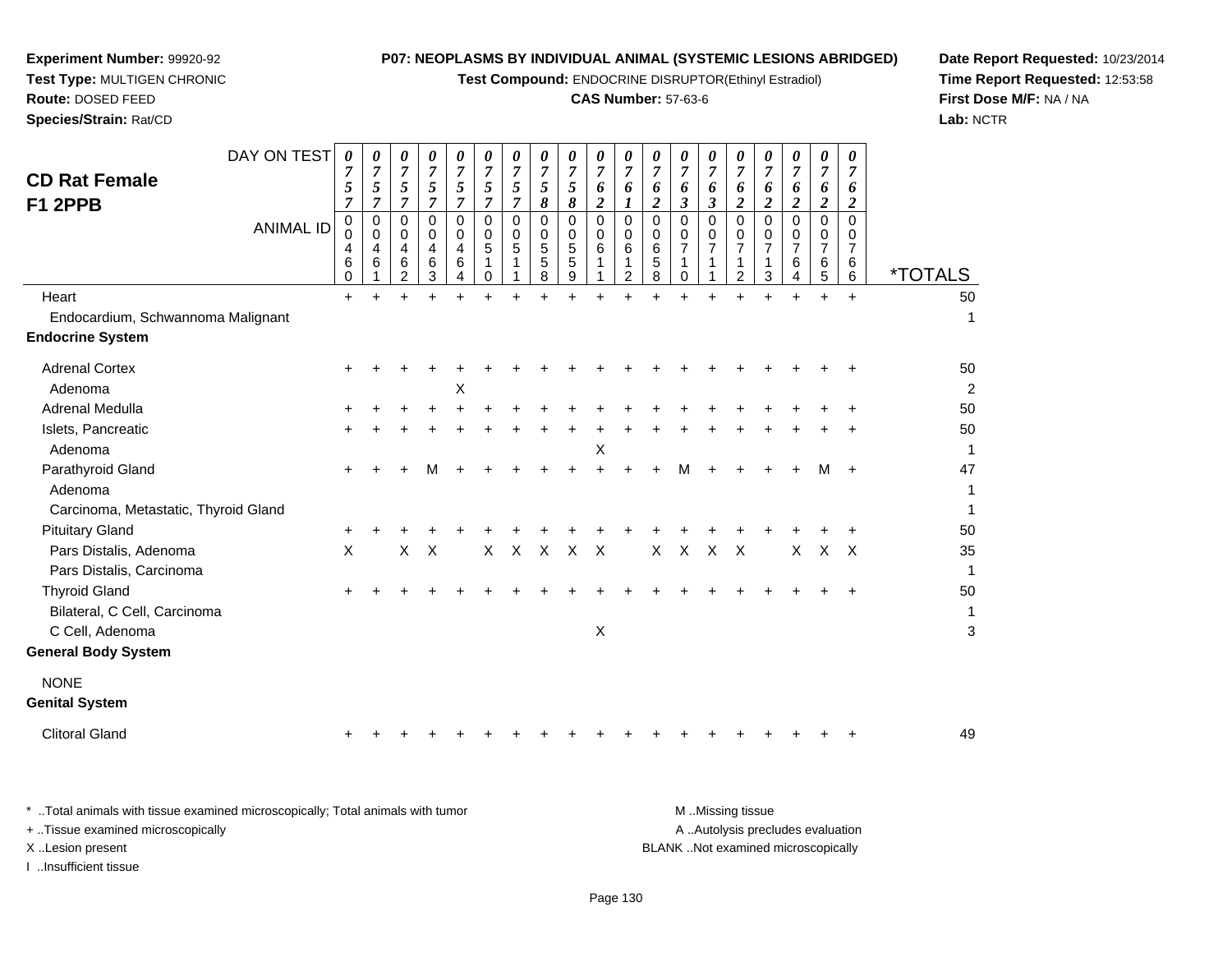**Test Compound:** ENDOCRINE DISRUPTOR(Ethinyl Estradiol)

## **CAS Number:** 57-63-6

**Date Report Requested:** 10/23/2014**Time Report Requested:** 12:53:58**First Dose M/F:** NA / NA**Lab:** NCTR

| <b>CD Rat Female</b><br>F1 2PPB | DAY ON TEST<br><b>ANIMAL ID</b> | 0<br>5<br>$\overline{7}$<br>$\pmb{0}$<br>$\Omega$<br>4<br>6<br>$\Omega$ | 0<br>$\overline{7}$<br>$\mathfrak{s}$<br>$\overline{7}$<br>$\pmb{0}$<br>$\Omega$<br>4<br>6 | 0<br>$\overline{7}$<br>5<br>$\overline{7}$<br>0<br>$\pmb{0}$<br>4<br>$\,6$<br>2 | 0<br>$\overline{7}$<br>5<br>$\overline{7}$<br>0<br>0<br>4<br>6<br>3 | 0<br>$\overline{7}$<br>5<br>$\overline{7}$<br>0<br>0<br>$\overline{\mathbf{4}}$<br>6<br>4 | 0<br>$\overline{7}$<br>5<br>$\overline{7}$<br>$\mathbf 0$<br>0<br>$\sqrt{5}$<br>$\Omega$ | $\boldsymbol{\theta}$<br>$\overline{7}$<br>5<br>$\overline{7}$<br>$\mathbf 0$<br>$\mathbf 0$<br>5<br>1 | 0<br>$\overline{7}$<br>5<br>8<br>$\mathbf 0$<br>0<br>5<br>$\sqrt{5}$<br>8 | 0<br>$\overline{7}$<br>5<br>8<br>$\overline{0}$<br>$\mathbf 0$<br>$\overline{5}$<br>5<br>9 | 0<br>$\boldsymbol{7}$<br>6<br>$\overline{c}$<br>$\pmb{0}$<br>0<br>$\overline{6}$ | 0<br>$\overline{7}$<br>6<br>$\boldsymbol{l}$<br>$\mathbf 0$<br>$\mathbf 0$<br>6<br>1<br>$\overline{2}$ | 0<br>$\overline{7}$<br>6<br>$\boldsymbol{2}$<br>$\Omega$<br>$\Omega$<br>6<br>$\sqrt{5}$<br>8 | 0<br>$\overline{7}$<br>6<br>3<br>$\mathbf 0$<br>0<br>$\overline{7}$<br>$\Omega$ | 0<br>$\overline{7}$<br>6<br>$\overline{\mathbf{3}}$<br>$\Omega$<br>$\mathbf 0$<br>$\overline{7}$ | 0<br>$\overline{7}$<br>6<br>$\overline{\mathbf{c}}$<br>0<br>0<br>$\overline{7}$<br>1<br>$\overline{2}$ | 0<br>$\overline{7}$<br>6<br>$\overline{2}$<br>$\Omega$<br>0<br>$\overline{7}$<br>3 | 0<br>$\overline{7}$<br>6<br>$\boldsymbol{2}$<br>$\Omega$<br>0<br>7<br>6<br>4 | 0<br>$\overline{7}$<br>6<br>$\boldsymbol{2}$<br>$\Omega$<br>0<br>7<br>6<br>5 | 0<br>$\overline{7}$<br>6<br>$\overline{2}$<br>$\Omega$<br>0<br>$\overline{7}$<br>6<br>6 | <i><b>*TOTALS</b></i> |
|---------------------------------|---------------------------------|-------------------------------------------------------------------------|--------------------------------------------------------------------------------------------|---------------------------------------------------------------------------------|---------------------------------------------------------------------|-------------------------------------------------------------------------------------------|------------------------------------------------------------------------------------------|--------------------------------------------------------------------------------------------------------|---------------------------------------------------------------------------|--------------------------------------------------------------------------------------------|----------------------------------------------------------------------------------|--------------------------------------------------------------------------------------------------------|----------------------------------------------------------------------------------------------|---------------------------------------------------------------------------------|--------------------------------------------------------------------------------------------------|--------------------------------------------------------------------------------------------------------|------------------------------------------------------------------------------------|------------------------------------------------------------------------------|------------------------------------------------------------------------------|-----------------------------------------------------------------------------------------|-----------------------|
| Carcinoma                       |                                 |                                                                         |                                                                                            |                                                                                 |                                                                     |                                                                                           |                                                                                          | X                                                                                                      |                                                                           |                                                                                            |                                                                                  |                                                                                                        |                                                                                              |                                                                                 |                                                                                                  |                                                                                                        |                                                                                    |                                                                              |                                                                              |                                                                                         |                       |
| Squamous Cell Carcinoma         |                                 |                                                                         |                                                                                            |                                                                                 |                                                                     | $\boldsymbol{\mathsf{X}}$                                                                 |                                                                                          |                                                                                                        |                                                                           |                                                                                            |                                                                                  |                                                                                                        |                                                                                              |                                                                                 |                                                                                                  |                                                                                                        |                                                                                    |                                                                              |                                                                              |                                                                                         |                       |
| Ovary                           |                                 |                                                                         |                                                                                            |                                                                                 |                                                                     |                                                                                           |                                                                                          |                                                                                                        |                                                                           |                                                                                            |                                                                                  |                                                                                                        |                                                                                              |                                                                                 |                                                                                                  |                                                                                                        |                                                                                    |                                                                              |                                                                              |                                                                                         | 50                    |
| Sertoli Cell Tumor Benign       |                                 |                                                                         |                                                                                            |                                                                                 |                                                                     |                                                                                           |                                                                                          | Χ                                                                                                      |                                                                           |                                                                                            |                                                                                  |                                                                                                        |                                                                                              |                                                                                 |                                                                                                  |                                                                                                        |                                                                                    |                                                                              |                                                                              |                                                                                         | 1                     |
| Oviduct                         |                                 |                                                                         |                                                                                            |                                                                                 |                                                                     |                                                                                           |                                                                                          |                                                                                                        |                                                                           |                                                                                            |                                                                                  |                                                                                                        |                                                                                              |                                                                                 |                                                                                                  |                                                                                                        |                                                                                    |                                                                              |                                                                              |                                                                                         | 50                    |
| <b>Uterus</b>                   |                                 |                                                                         |                                                                                            |                                                                                 |                                                                     |                                                                                           |                                                                                          |                                                                                                        |                                                                           |                                                                                            |                                                                                  |                                                                                                        |                                                                                              |                                                                                 |                                                                                                  |                                                                                                        |                                                                                    |                                                                              |                                                                              |                                                                                         | 50                    |
| Endometrium, Adenocarcinoma     |                                 |                                                                         |                                                                                            |                                                                                 |                                                                     |                                                                                           |                                                                                          |                                                                                                        |                                                                           |                                                                                            | Χ                                                                                |                                                                                                        |                                                                                              |                                                                                 |                                                                                                  |                                                                                                        |                                                                                    |                                                                              |                                                                              |                                                                                         |                       |
| Leiomyoma                       |                                 |                                                                         |                                                                                            |                                                                                 |                                                                     |                                                                                           |                                                                                          |                                                                                                        |                                                                           |                                                                                            |                                                                                  |                                                                                                        |                                                                                              |                                                                                 |                                                                                                  |                                                                                                        |                                                                                    |                                                                              |                                                                              |                                                                                         |                       |
| Leiomyosarcoma                  |                                 |                                                                         |                                                                                            |                                                                                 |                                                                     |                                                                                           |                                                                                          |                                                                                                        |                                                                           |                                                                                            |                                                                                  |                                                                                                        |                                                                                              |                                                                                 |                                                                                                  |                                                                                                        |                                                                                    |                                                                              |                                                                              |                                                                                         |                       |
| Polyp Stromal                   |                                 | $\boldsymbol{\mathsf{X}}$                                               |                                                                                            |                                                                                 |                                                                     |                                                                                           | $\mathsf X$                                                                              |                                                                                                        |                                                                           |                                                                                            |                                                                                  |                                                                                                        |                                                                                              |                                                                                 |                                                                                                  |                                                                                                        |                                                                                    |                                                                              |                                                                              |                                                                                         | 4                     |
| Vagina                          |                                 |                                                                         |                                                                                            |                                                                                 |                                                                     |                                                                                           |                                                                                          |                                                                                                        |                                                                           |                                                                                            |                                                                                  |                                                                                                        |                                                                                              |                                                                                 |                                                                                                  |                                                                                                        |                                                                                    |                                                                              |                                                                              |                                                                                         | 50                    |
| Polyp                           |                                 |                                                                         |                                                                                            |                                                                                 |                                                                     |                                                                                           |                                                                                          |                                                                                                        |                                                                           |                                                                                            |                                                                                  |                                                                                                        |                                                                                              |                                                                                 |                                                                                                  |                                                                                                        |                                                                                    | X                                                                            |                                                                              |                                                                                         | $\mathbf{1}$          |
| <b>Hematopoietic System</b>     |                                 |                                                                         |                                                                                            |                                                                                 |                                                                     |                                                                                           |                                                                                          |                                                                                                        |                                                                           |                                                                                            |                                                                                  |                                                                                                        |                                                                                              |                                                                                 |                                                                                                  |                                                                                                        |                                                                                    |                                                                              |                                                                              |                                                                                         |                       |
| <b>Bone Marrow</b>              |                                 |                                                                         |                                                                                            |                                                                                 |                                                                     |                                                                                           |                                                                                          |                                                                                                        |                                                                           |                                                                                            |                                                                                  |                                                                                                        |                                                                                              |                                                                                 |                                                                                                  |                                                                                                        |                                                                                    |                                                                              |                                                                              |                                                                                         | 50                    |
| Lymph Node                      |                                 |                                                                         |                                                                                            |                                                                                 |                                                                     |                                                                                           |                                                                                          |                                                                                                        |                                                                           |                                                                                            |                                                                                  |                                                                                                        |                                                                                              |                                                                                 |                                                                                                  |                                                                                                        |                                                                                    |                                                                              |                                                                              |                                                                                         | 14                    |
| Lymph Node, Mandibular          |                                 |                                                                         |                                                                                            |                                                                                 |                                                                     |                                                                                           |                                                                                          |                                                                                                        |                                                                           |                                                                                            |                                                                                  |                                                                                                        |                                                                                              |                                                                                 |                                                                                                  |                                                                                                        |                                                                                    |                                                                              |                                                                              |                                                                                         | 50                    |
| Lymph Node, Mesenteric          |                                 |                                                                         |                                                                                            |                                                                                 |                                                                     |                                                                                           |                                                                                          |                                                                                                        |                                                                           |                                                                                            |                                                                                  |                                                                                                        |                                                                                              |                                                                                 |                                                                                                  |                                                                                                        |                                                                                    |                                                                              |                                                                              |                                                                                         | 50                    |
| Spleen                          |                                 |                                                                         |                                                                                            |                                                                                 |                                                                     |                                                                                           |                                                                                          |                                                                                                        |                                                                           |                                                                                            |                                                                                  |                                                                                                        |                                                                                              |                                                                                 |                                                                                                  |                                                                                                        |                                                                                    |                                                                              |                                                                              |                                                                                         | 50                    |
| Thymus                          |                                 |                                                                         |                                                                                            |                                                                                 |                                                                     |                                                                                           |                                                                                          |                                                                                                        |                                                                           |                                                                                            |                                                                                  |                                                                                                        |                                                                                              |                                                                                 |                                                                                                  | +                                                                                                      | м                                                                                  |                                                                              |                                                                              |                                                                                         | 44                    |

**Experiment Number:** 99920-92**Test Type:** MULTIGEN CHRONIC

| Thvmus               |  |  |  |  |  |  |                                                                      |  |  |  | 44 |
|----------------------|--|--|--|--|--|--|----------------------------------------------------------------------|--|--|--|----|
| Integumentary System |  |  |  |  |  |  |                                                                      |  |  |  |    |
| Mammary Gland        |  |  |  |  |  |  |                                                                      |  |  |  | 49 |
| Adenocarcinoma       |  |  |  |  |  |  | $\begin{array}{ccccc} \times & \times & \times & \times \end{array}$ |  |  |  |    |
|                      |  |  |  |  |  |  |                                                                      |  |  |  |    |

| * Total animals with tissue examined microscopically; Total animals with tumor | M Missing tissue                   |
|--------------------------------------------------------------------------------|------------------------------------|
| + Tissue examined microscopically                                              | A Autolysis precludes evaluation   |
| X Lesion present                                                               | BLANK Not examined microscopically |
| …Insufficient tissue                                                           |                                    |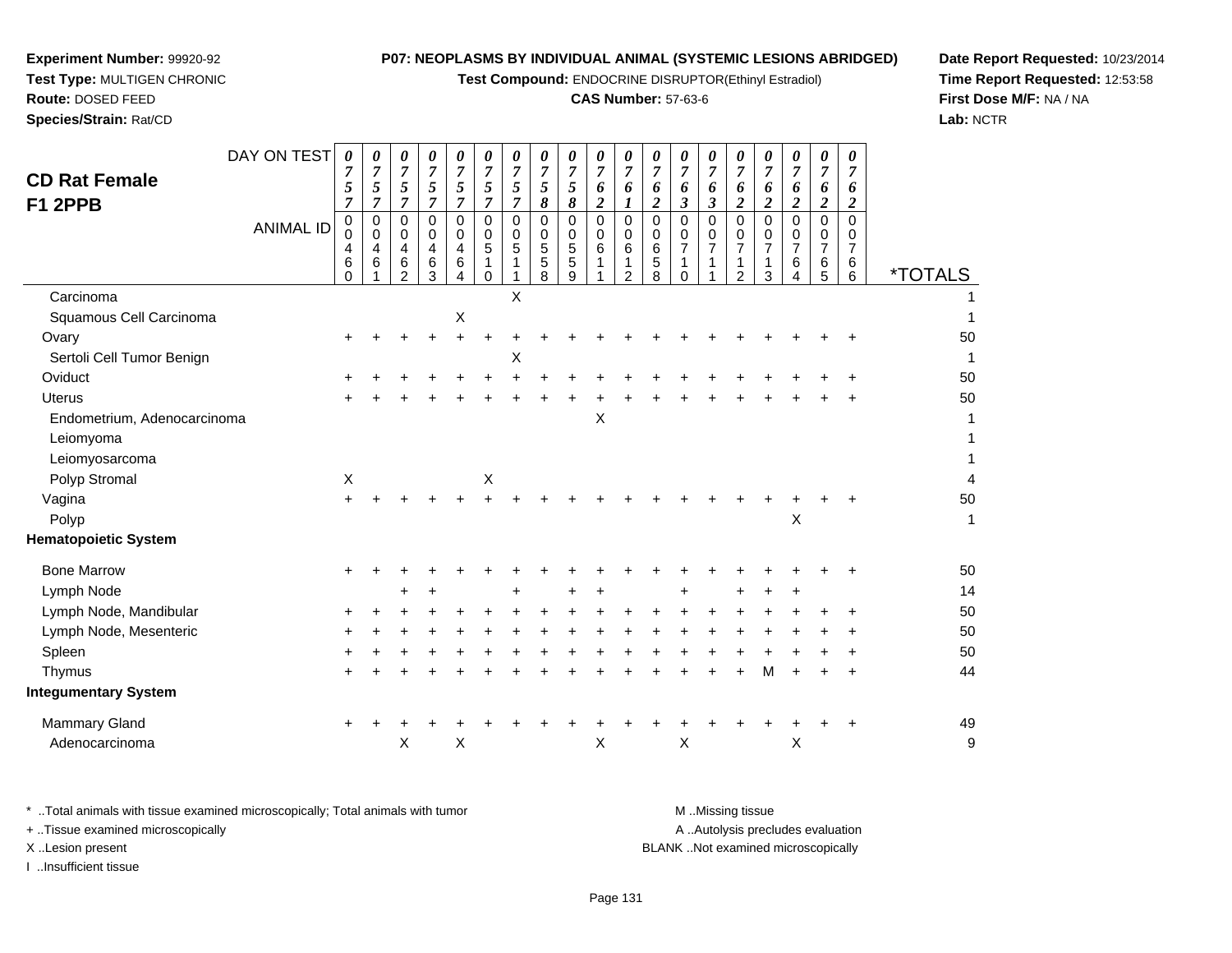**Test Compound:** ENDOCRINE DISRUPTOR(Ethinyl Estradiol)

### **CAS Number:** 57-63-6

**Date Report Requested:** 10/23/2014**Time Report Requested:** 12:53:58**First Dose M/F:** NA / NA**Lab:** NCTR

| <b>CD Rat Female</b><br>F1 2PPB                             | DAY ON TEST<br><b>ANIMAL ID</b> | 0<br>$\overline{7}$<br>5<br>$\overline{7}$<br>0<br>0<br>4<br>6<br>$\Omega$ | $\overline{7}$<br>5<br>7<br>0<br>0<br>4<br>6 | 0<br>$\overline{7}$<br>5<br>$\overline{7}$<br>0<br>0<br>4<br>6<br>$\mathfrak{p}$ | 0<br>$\overline{7}$<br>5<br>$\overline{7}$<br>$\mathbf 0$<br>0<br>4<br>6<br>3 | 0<br>$\overline{7}$<br>5<br>$\overline{7}$<br>$\Omega$<br>0<br>$\overline{4}$<br>6<br>4 | 0<br>$\overline{7}$<br>$\sqrt{5}$<br>$\overline{7}$<br>0<br>0<br>5<br>$\mathbf 1$<br>$\Omega$ | 0<br>$\overline{7}$<br>$\mathfrak{s}$<br>$\overline{7}$<br>0<br>0<br>5<br>1 | 0<br>$\overline{7}$<br>5<br>8<br>$\mathbf 0$<br>0<br>5<br>5<br>8 | 0<br>$\overline{7}$<br>5<br>8<br>$\mathbf 0$<br>0<br>5<br>5<br>9 | 0<br>$\overline{7}$<br>6<br>$\boldsymbol{2}$<br>$\Omega$<br>0<br>6<br>1 | 0<br>$\overline{7}$<br>6<br>$\boldsymbol{l}$<br>$\Omega$<br>0<br>$\,6$<br>1<br>2 | 0<br>$\overline{7}$<br>6<br>2<br>0<br>0<br>6<br>5<br>8 | 0<br>$\overline{7}$<br>6<br>3<br>$\mathbf 0$<br>0<br>7<br>1<br>0 | 0<br>$\overline{7}$<br>6<br>$\mathfrak{z}$<br>$\Omega$<br>$\Omega$<br>$\overline{7}$<br>1 | 0<br>$\overline{7}$<br>6<br>$\boldsymbol{2}$<br>$\Omega$<br>0<br>$\overline{7}$<br>1<br>$\mathcal{P}$ | 0<br>$\overline{7}$<br>6<br>2<br>$\Omega$<br>0<br>$\overline{7}$<br>$\overline{1}$<br>3 | 0<br>$\overline{7}$<br>6<br>2<br>$\Omega$<br>0<br>7<br>6<br>4 | 0<br>$\overline{7}$<br>6<br>$\overline{\mathbf{2}}$<br>$\Omega$<br>0<br>$\overline{7}$<br>6<br>5 | 0<br>$\overline{7}$<br>6<br>$\overline{2}$<br>$\Omega$<br>0<br>$\overline{7}$<br>$\,6$<br>6 | <i><b>*TOTALS</b></i> |
|-------------------------------------------------------------|---------------------------------|----------------------------------------------------------------------------|----------------------------------------------|----------------------------------------------------------------------------------|-------------------------------------------------------------------------------|-----------------------------------------------------------------------------------------|-----------------------------------------------------------------------------------------------|-----------------------------------------------------------------------------|------------------------------------------------------------------|------------------------------------------------------------------|-------------------------------------------------------------------------|----------------------------------------------------------------------------------|--------------------------------------------------------|------------------------------------------------------------------|-------------------------------------------------------------------------------------------|-------------------------------------------------------------------------------------------------------|-----------------------------------------------------------------------------------------|---------------------------------------------------------------|--------------------------------------------------------------------------------------------------|---------------------------------------------------------------------------------------------|-----------------------|
| Adenocarcinoma, Multiple                                    |                                 |                                                                            |                                              |                                                                                  |                                                                               |                                                                                         |                                                                                               |                                                                             |                                                                  |                                                                  |                                                                         |                                                                                  |                                                        |                                                                  |                                                                                           |                                                                                                       |                                                                                         |                                                               |                                                                                                  |                                                                                             |                       |
| Fibroadenoma                                                |                                 |                                                                            | X                                            |                                                                                  | X                                                                             |                                                                                         | $X$ $X$                                                                                       |                                                                             |                                                                  |                                                                  |                                                                         |                                                                                  |                                                        | $\times$                                                         |                                                                                           |                                                                                                       |                                                                                         |                                                               |                                                                                                  |                                                                                             | 14                    |
| Fibroadenoma, Multiple                                      |                                 | X                                                                          |                                              |                                                                                  |                                                                               |                                                                                         |                                                                                               |                                                                             | $\times$                                                         |                                                                  | X                                                                       | $\mathsf{X}$                                                                     | $\mathsf{X}$                                           |                                                                  |                                                                                           | $\times$                                                                                              | $\times$                                                                                |                                                               | x x                                                                                              |                                                                                             | 14                    |
| Skin                                                        |                                 | $\ddot{}$                                                                  |                                              |                                                                                  |                                                                               |                                                                                         |                                                                                               |                                                                             |                                                                  |                                                                  |                                                                         |                                                                                  |                                                        |                                                                  |                                                                                           |                                                                                                       |                                                                                         |                                                               |                                                                                                  |                                                                                             | 50                    |
| Sarcoma                                                     |                                 |                                                                            |                                              |                                                                                  |                                                                               |                                                                                         |                                                                                               |                                                                             |                                                                  |                                                                  |                                                                         |                                                                                  |                                                        |                                                                  |                                                                                           |                                                                                                       |                                                                                         |                                                               |                                                                                                  |                                                                                             | 1                     |
| Subcut Tiss, Leiomyosarcoma, Metastatic,<br><b>Uterus</b>   |                                 |                                                                            |                                              |                                                                                  |                                                                               |                                                                                         |                                                                                               |                                                                             |                                                                  |                                                                  |                                                                         |                                                                                  |                                                        |                                                                  |                                                                                           |                                                                                                       |                                                                                         |                                                               |                                                                                                  |                                                                                             | 1                     |
| <b>Musculoskeletal System</b>                               |                                 |                                                                            |                                              |                                                                                  |                                                                               |                                                                                         |                                                                                               |                                                                             |                                                                  |                                                                  |                                                                         |                                                                                  |                                                        |                                                                  |                                                                                           |                                                                                                       |                                                                                         |                                                               |                                                                                                  |                                                                                             |                       |
| Bone, Femur                                                 |                                 |                                                                            |                                              |                                                                                  |                                                                               |                                                                                         |                                                                                               |                                                                             |                                                                  |                                                                  |                                                                         |                                                                                  |                                                        |                                                                  |                                                                                           |                                                                                                       |                                                                                         |                                                               |                                                                                                  |                                                                                             | 50                    |
| <b>Nervous System</b>                                       |                                 |                                                                            |                                              |                                                                                  |                                                                               |                                                                                         |                                                                                               |                                                                             |                                                                  |                                                                  |                                                                         |                                                                                  |                                                        |                                                                  |                                                                                           |                                                                                                       |                                                                                         |                                                               |                                                                                                  |                                                                                             |                       |
| Brain, Brain Stem<br>Carcinoma, Metastatic, Pituitary Gland |                                 | ÷                                                                          |                                              |                                                                                  |                                                                               |                                                                                         |                                                                                               |                                                                             |                                                                  |                                                                  |                                                                         |                                                                                  |                                                        |                                                                  |                                                                                           |                                                                                                       |                                                                                         |                                                               |                                                                                                  | ٠                                                                                           | 50<br>1               |
| Brain, Cerebellum                                           |                                 |                                                                            |                                              |                                                                                  |                                                                               |                                                                                         |                                                                                               |                                                                             |                                                                  |                                                                  |                                                                         |                                                                                  |                                                        |                                                                  |                                                                                           |                                                                                                       |                                                                                         |                                                               |                                                                                                  |                                                                                             | 50                    |
| Brain, Cerebrum                                             |                                 | $\ddot{}$                                                                  |                                              |                                                                                  |                                                                               |                                                                                         |                                                                                               |                                                                             |                                                                  |                                                                  |                                                                         |                                                                                  |                                                        |                                                                  |                                                                                           |                                                                                                       |                                                                                         |                                                               |                                                                                                  |                                                                                             | 50                    |
| <b>Respiratory System</b>                                   |                                 |                                                                            |                                              |                                                                                  |                                                                               |                                                                                         |                                                                                               |                                                                             |                                                                  |                                                                  |                                                                         |                                                                                  |                                                        |                                                                  |                                                                                           |                                                                                                       |                                                                                         |                                                               |                                                                                                  |                                                                                             |                       |
| Lung<br>Alveolar/Bronchiolar Adenoma                        |                                 | ÷                                                                          |                                              |                                                                                  |                                                                               | Χ                                                                                       |                                                                                               |                                                                             |                                                                  |                                                                  |                                                                         |                                                                                  |                                                        |                                                                  |                                                                                           |                                                                                                       |                                                                                         |                                                               |                                                                                                  |                                                                                             | 50<br>1               |
| Nose                                                        |                                 |                                                                            |                                              |                                                                                  |                                                                               |                                                                                         |                                                                                               |                                                                             |                                                                  |                                                                  |                                                                         |                                                                                  |                                                        |                                                                  |                                                                                           |                                                                                                       |                                                                                         |                                                               |                                                                                                  |                                                                                             | 50                    |
| Trachea                                                     |                                 |                                                                            |                                              |                                                                                  |                                                                               |                                                                                         |                                                                                               |                                                                             |                                                                  |                                                                  |                                                                         |                                                                                  |                                                        |                                                                  |                                                                                           |                                                                                                       |                                                                                         |                                                               |                                                                                                  |                                                                                             | 50                    |
|                                                             |                                 |                                                                            |                                              |                                                                                  |                                                                               |                                                                                         |                                                                                               |                                                                             |                                                                  |                                                                  |                                                                         |                                                                                  |                                                        |                                                                  |                                                                                           |                                                                                                       |                                                                                         |                                                               |                                                                                                  |                                                                                             |                       |

**Special Senses System**

**Experiment Number:** 99920-92**Test Type:** MULTIGEN CHRONIC

**Route:** DOSED FEED**Species/Strain:** Rat/CD

> Earr and the contract of the contract of the contract of the contract of the contract of the contract of the contract of the contract of the contract of the contract of the contract of the contract of the contract of the cont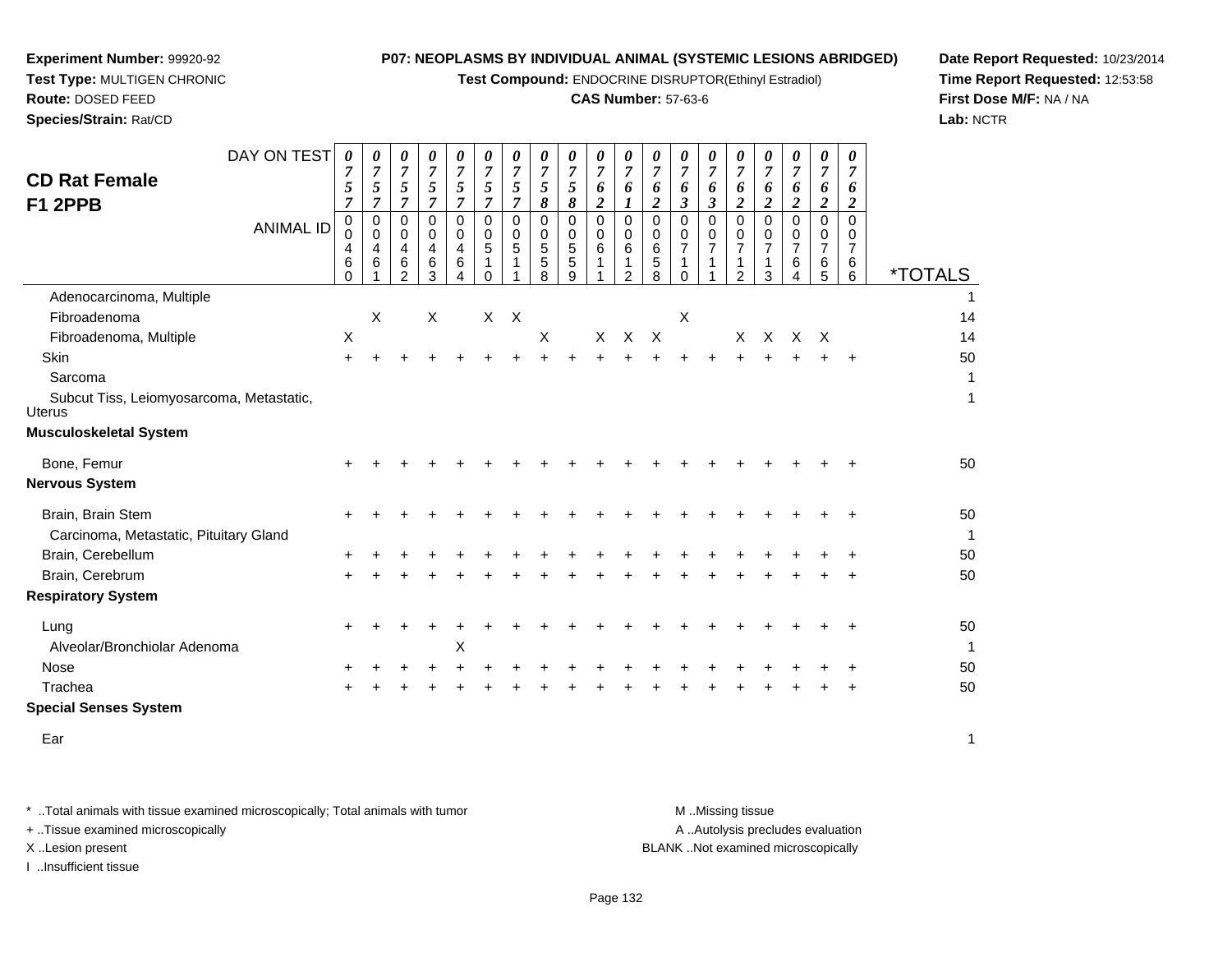**Test Compound:** ENDOCRINE DISRUPTOR(Ethinyl Estradiol)

## **CAS Number:** 57-63-6

0

0

0

0

0

0

**Date Report Requested:** 10/23/2014**Time Report Requested:** 12:53:59**First Dose M/F:** NA / NA**Lab:** NCTR

| Species/Strain: Rat/CD |             |                |        |        |        |                |                |        |  |
|------------------------|-------------|----------------|--------|--------|--------|----------------|----------------|--------|--|
|                        | DAY ON TEST |                |        |        |        | $\theta$       | 0              |        |  |
|                        |             | $\overline{ }$ |        |        |        | $\overline{ }$ | $\overline{ }$ | −      |  |
| <b>CD Rat Female</b>   |             |                | ັ      |        | ັ      |                | J              |        |  |
| F1 2PPB                |             |                |        |        |        | $\overline{ }$ | $\overline{ }$ |        |  |
|                        |             |                |        | 0      | U      | 0              | 0              | 0      |  |
|                        |             | $\sim$         | $\sim$ | $\sim$ | $\sim$ | $\sim$         | $\sim$         | $\sim$ |  |

| <b>UNIVIOL ID</b>                  | υ<br>4              | 0<br>4 | 0<br>4 | 0<br>4 | 0<br>4 | 0<br>5 | 0<br>5 | 0<br>$\sqrt{5}$ | 0<br>5 | 0<br>$6\phantom{1}$     | 0<br>$\,6$    | 0<br>6 | 0<br>$\overline{7}$ | 0<br>$\overline{ }$ | 0<br>$\overline{7}$ | 0<br>$\overline{ }$ | 0<br>$\overline{7}$ | 0<br>$\overline{ }$ | 0<br>$\overline{ }$ |                       |
|------------------------------------|---------------------|--------|--------|--------|--------|--------|--------|-----------------|--------|-------------------------|---------------|--------|---------------------|---------------------|---------------------|---------------------|---------------------|---------------------|---------------------|-----------------------|
|                                    | $\,6\,$<br>$\Omega$ | 6      | 6<br>ົ | 6<br>ς | 6      |        |        | 5<br>8          | 5<br>g | $\overline{\mathbf{A}}$ | $\mathcal{D}$ | 5<br>R |                     |                     | $\mathcal{D}$       | 3                   | $\,6$<br>4          | 6<br>5              | 6<br>6              | <i><b>*TOTALS</b></i> |
| <b>Neural Crest Tumor</b>          |                     |        |        |        |        |        |        |                 |        |                         |               |        |                     |                     |                     |                     |                     |                     |                     |                       |
| Eye                                | ÷.                  |        |        |        |        |        |        |                 |        |                         |               |        |                     |                     |                     |                     |                     |                     |                     | 49                    |
| Harderian Gland                    | $\pm$               |        |        |        |        |        |        |                 |        |                         |               |        |                     |                     |                     |                     |                     |                     | $\ddot{}$           | 49                    |
| <b>Urinary System</b>              |                     |        |        |        |        |        |        |                 |        |                         |               |        |                     |                     |                     |                     |                     |                     |                     |                       |
| Kidney                             | $+$                 |        |        |        |        |        |        |                 |        |                         |               |        |                     |                     |                     |                     |                     |                     |                     | 50                    |
| Bilateral, Renal Tubule, Carcinoma |                     |        |        |        |        |        |        |                 |        |                         |               |        |                     |                     |                     |                     |                     |                     |                     | $\overline{2}$        |
| <b>Urinary Bladder</b>             | $\pm$               |        |        |        |        |        |        |                 |        |                         |               |        |                     |                     |                     |                     |                     |                     | $\div$              | 49                    |
| <b>SYSTEMIC LESIONS</b>            |                     |        |        |        |        |        |        |                 |        |                         |               |        |                     |                     |                     |                     |                     |                     |                     |                       |
| Multiple Organ                     | ÷.                  |        |        |        |        |        |        |                 |        |                         |               |        |                     |                     |                     |                     |                     |                     |                     | 50                    |

\* ..Total animals with tissue examined microscopically; Total animals with tumor **M** ...Missing tissue M ...Missing tissue

+ ..Tissue examined microscopically

**Experiment Number:** 99920-92**Test Type:** MULTIGEN CHRONIC

**Route:** DOSED FEED

I ..Insufficient tissue

A ..Autolysis precludes evaluation X ..Lesion present BLANK ..Not examined microscopically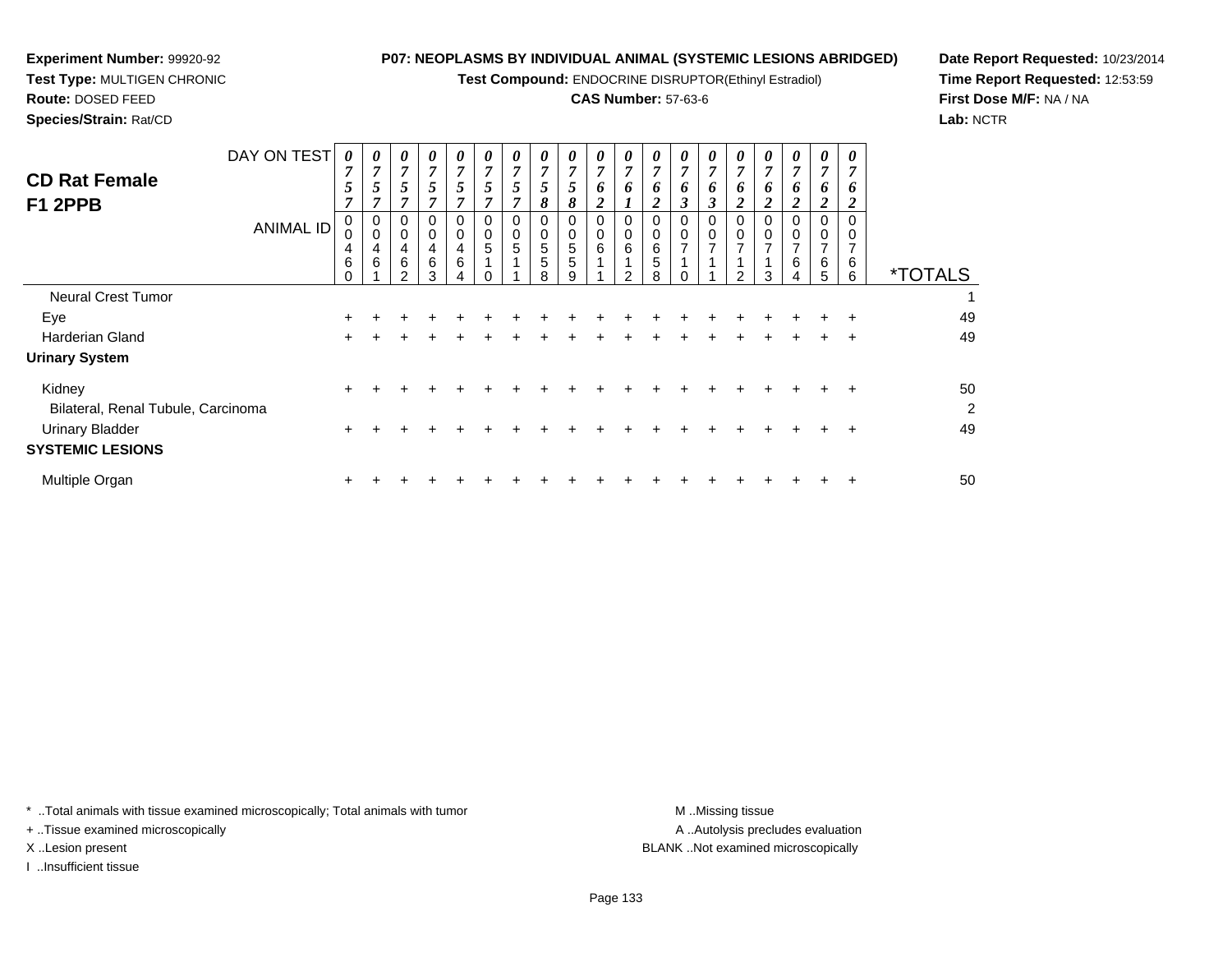**Test Compound:** ENDOCRINE DISRUPTOR(Ethinyl Estradiol)

### **CAS Number:** 57-63-6

**Date Report Requested:** 10/23/2014**Time Report Requested:** 12:53:59**First Dose M/F:** NA / NA**Lab:** NCTR

| <b>CD Rat Female</b><br><b>F1 10 PPB</b> | DAY ON TEST<br><b>ANIMAL ID</b> | 0<br>$\boldsymbol{2}$<br>$\overline{7}$<br>$\sqrt{5}$<br>$\mathbf 0$<br>$\mathbf 0$<br>0<br>$\mathbf{1}$<br>$\overline{7}$ | 0<br>$\boldsymbol{\beta}$<br>9<br>$\mathbf 0$<br>$\mathbf 0$<br>0<br>$\sqrt{3}$<br>$\overline{4}$ | 0<br>$\sqrt{5}$<br>$\mathfrak{z}$<br>8<br>$\pmb{0}$<br>$\mathbf 0$<br>$\mathbf 0$<br>$\,8\,$<br>3 | 0<br>$\mathfrak{H}$<br>$\mathfrak{z}$<br>5<br>0<br>0<br>0<br>$\,8\,$<br>9 | $\boldsymbol{\theta}$<br>$\mathfrak{s}$<br>$\overline{5}$<br>5<br>$\pmb{0}$<br>$\mathbf 0$<br>$\mathbf 0$<br>$\boldsymbol{9}$<br>3 | 0<br>5<br>$\overline{7}$<br>$\mathfrak{s}$<br>$\mathbf 0$<br>0<br>$\mathfrak{p}$ | 0<br>$\mathfrak{H}$<br>$\overline{7}$<br>$\boldsymbol{9}$<br>$\mathbf 0$<br>$\mathbf 0$<br>1<br>5 | 0<br>5<br>$\pmb{8}$<br>$\overline{2}$<br>$\overline{0}$<br>$\mathbf 0$<br>1 | 0<br>$\sqrt{5}$<br>$\pmb{8}$<br>3<br>0<br>0<br>$\overline{c}$<br>$\Omega$ | 0<br>6<br>$\boldsymbol{\theta}$<br>$\boldsymbol{4}$<br>$\boldsymbol{0}$<br>$\mathbf 0$<br>$\mathbf{1}$<br>$\sqrt{5}$<br>$\overline{2}$ | 0<br>6<br>$\boldsymbol{\beta}$<br>$\overline{c}$<br>$\Omega$<br>0<br>$\mathbf{1}$<br>$\overline{7}$<br>5 | 0<br>6<br>$\boldsymbol{\beta}$<br>4<br>$\overline{0}$<br>$\mathbf 0$<br>$\overline{1}$<br>8<br>$\Omega$ | 0<br>6<br>4<br>5<br>$\Omega$<br>$\mathbf 0$<br>9 | 0<br>6<br>$5\phantom{.0}$<br>$\overline{7}$<br>$\mathbf 0$<br>0<br>$\overline{2}$<br>$\overline{1}$<br>3 | 0<br>6<br>6<br>6<br>$\mathbf 0$<br>0225 | 0<br>6<br>$\boldsymbol{\beta}$<br>$\mathbf 0$<br>0<br>$\frac{2}{3}$<br>8 | 0<br>6<br>$\overline{7}$<br>$\mathfrak{s}$<br>$\overline{0}$<br>$\mathbf 0$<br>$\overline{2}$<br>$\overline{4}$ | 0<br>6<br>$\overline{7}$<br>6<br>0<br>0<br>$\sqrt{2}$<br>$\overline{\mathbf{4}}$<br>$\overline{ }$ | 0<br>6<br>8<br>$\overline{7}$<br>$\mathbf 0$<br>$\mathop{2}\limits^{\mathbb{O}}$<br>$\,6\,$<br>9 | $\pmb{\theta}$<br>6<br>8<br>8<br>$\Omega$<br>0<br>$\frac{2}{7}$<br>6 | 0<br>6<br>9<br>5<br>$\Omega$<br>$\mathbf 0$<br>$\overline{c}$<br>$\bf 8$<br>2 | 0<br>$\overline{7}$<br>0<br>$\Omega$<br>$\mathbf 0$<br>$\boldsymbol{2}$<br>$\bf 8$<br>9 | 0<br>$\overline{7}$<br>$\boldsymbol{\theta}$<br>$\mathbf{3}$<br>$\mathbf 0$<br>0<br>$\frac{2}{9}$<br>6 | 0<br>$\overline{7}$<br>$\pmb{\theta}$<br>9<br>$\mathbf 0$<br>$\mathbf 0$<br>$\mathbf{3}$<br>$\overline{\mathbf{1}}$<br>3 | 0<br>$\overline{7}$<br>$\boldsymbol{l}$<br>5<br>$\mathbf 0$<br>0<br>$\ensuremath{\mathsf{3}}$<br>$\mathbf{1}$<br>$\boldsymbol{9}$ | 7<br>$\boldsymbol{2}$<br>5<br>$\Omega$<br>$\mathbf 0$<br>$\mathbf{3}$<br>3<br>8 | 0<br>$\overline{7}$<br>$\boldsymbol{2}$<br>$\overline{7}$<br>0<br>0<br>3<br>$\overline{\mathbf{4}}$<br>5 | 0<br>$\overline{7}$<br>$\mathfrak{z}$<br>0<br>$\mathbf 0$<br>0<br>$\sqrt{3}$<br>$\,$ 5 $\,$<br>$\sqrt{5}$ | 0<br>$\overline{7}$<br>$\boldsymbol{\beta}$<br>$\boldsymbol{4}$<br>$\pmb{0}$<br>$\mathbf 0$<br>3<br>$\,$ 5 $\,$<br>$\,8\,$ | 0<br>$\overline{7}$<br>$\boldsymbol{\beta}$<br>$\overline{7}$<br>$\pmb{0}$<br>$\mathbf 0$<br>3<br>$\,6$<br>9 | 5<br>6<br>$\overline{0}$<br>$\Omega$<br>$\boldsymbol{\Lambda}$<br>-5 |
|------------------------------------------|---------------------------------|----------------------------------------------------------------------------------------------------------------------------|---------------------------------------------------------------------------------------------------|---------------------------------------------------------------------------------------------------|---------------------------------------------------------------------------|------------------------------------------------------------------------------------------------------------------------------------|----------------------------------------------------------------------------------|---------------------------------------------------------------------------------------------------|-----------------------------------------------------------------------------|---------------------------------------------------------------------------|----------------------------------------------------------------------------------------------------------------------------------------|----------------------------------------------------------------------------------------------------------|---------------------------------------------------------------------------------------------------------|--------------------------------------------------|----------------------------------------------------------------------------------------------------------|-----------------------------------------|--------------------------------------------------------------------------|-----------------------------------------------------------------------------------------------------------------|----------------------------------------------------------------------------------------------------|--------------------------------------------------------------------------------------------------|----------------------------------------------------------------------|-------------------------------------------------------------------------------|-----------------------------------------------------------------------------------------|--------------------------------------------------------------------------------------------------------|--------------------------------------------------------------------------------------------------------------------------|-----------------------------------------------------------------------------------------------------------------------------------|---------------------------------------------------------------------------------|----------------------------------------------------------------------------------------------------------|-----------------------------------------------------------------------------------------------------------|----------------------------------------------------------------------------------------------------------------------------|--------------------------------------------------------------------------------------------------------------|----------------------------------------------------------------------|
| <b>Alimentary System</b>                 |                                 |                                                                                                                            |                                                                                                   |                                                                                                   |                                                                           |                                                                                                                                    |                                                                                  |                                                                                                   |                                                                             |                                                                           |                                                                                                                                        |                                                                                                          |                                                                                                         |                                                  |                                                                                                          |                                         |                                                                          |                                                                                                                 |                                                                                                    |                                                                                                  |                                                                      |                                                                               |                                                                                         |                                                                                                        |                                                                                                                          |                                                                                                                                   |                                                                                 |                                                                                                          |                                                                                                           |                                                                                                                            |                                                                                                              |                                                                      |
| Esophagus                                |                                 |                                                                                                                            |                                                                                                   |                                                                                                   |                                                                           |                                                                                                                                    |                                                                                  |                                                                                                   |                                                                             |                                                                           |                                                                                                                                        |                                                                                                          |                                                                                                         |                                                  |                                                                                                          |                                         |                                                                          |                                                                                                                 |                                                                                                    |                                                                                                  |                                                                      |                                                                               |                                                                                         |                                                                                                        |                                                                                                                          |                                                                                                                                   |                                                                                 |                                                                                                          |                                                                                                           |                                                                                                                            |                                                                                                              |                                                                      |
| Intestine Large, Cecum                   |                                 |                                                                                                                            |                                                                                                   |                                                                                                   |                                                                           |                                                                                                                                    |                                                                                  |                                                                                                   |                                                                             |                                                                           |                                                                                                                                        |                                                                                                          |                                                                                                         |                                                  |                                                                                                          |                                         |                                                                          |                                                                                                                 |                                                                                                    |                                                                                                  |                                                                      |                                                                               |                                                                                         |                                                                                                        |                                                                                                                          |                                                                                                                                   |                                                                                 |                                                                                                          |                                                                                                           |                                                                                                                            |                                                                                                              |                                                                      |
| Intestine Large, Colon                   |                                 |                                                                                                                            |                                                                                                   |                                                                                                   |                                                                           |                                                                                                                                    |                                                                                  |                                                                                                   |                                                                             |                                                                           |                                                                                                                                        |                                                                                                          |                                                                                                         |                                                  |                                                                                                          |                                         |                                                                          |                                                                                                                 |                                                                                                    |                                                                                                  |                                                                      |                                                                               |                                                                                         |                                                                                                        |                                                                                                                          |                                                                                                                                   |                                                                                 |                                                                                                          |                                                                                                           |                                                                                                                            |                                                                                                              |                                                                      |
| Intestine Large, Rectum                  |                                 |                                                                                                                            |                                                                                                   |                                                                                                   |                                                                           |                                                                                                                                    |                                                                                  |                                                                                                   |                                                                             |                                                                           |                                                                                                                                        |                                                                                                          |                                                                                                         |                                                  |                                                                                                          |                                         |                                                                          |                                                                                                                 |                                                                                                    |                                                                                                  |                                                                      |                                                                               |                                                                                         |                                                                                                        |                                                                                                                          |                                                                                                                                   |                                                                                 |                                                                                                          |                                                                                                           |                                                                                                                            |                                                                                                              |                                                                      |
| Intestine Small, Duodenum                |                                 |                                                                                                                            |                                                                                                   |                                                                                                   |                                                                           |                                                                                                                                    |                                                                                  |                                                                                                   |                                                                             |                                                                           |                                                                                                                                        |                                                                                                          |                                                                                                         |                                                  |                                                                                                          |                                         |                                                                          |                                                                                                                 |                                                                                                    |                                                                                                  |                                                                      |                                                                               |                                                                                         |                                                                                                        |                                                                                                                          |                                                                                                                                   |                                                                                 |                                                                                                          |                                                                                                           |                                                                                                                            |                                                                                                              |                                                                      |
| Intestine Small, Ileum                   |                                 |                                                                                                                            |                                                                                                   |                                                                                                   |                                                                           |                                                                                                                                    |                                                                                  |                                                                                                   |                                                                             |                                                                           |                                                                                                                                        |                                                                                                          |                                                                                                         |                                                  |                                                                                                          |                                         |                                                                          |                                                                                                                 |                                                                                                    |                                                                                                  |                                                                      |                                                                               |                                                                                         |                                                                                                        |                                                                                                                          |                                                                                                                                   |                                                                                 |                                                                                                          |                                                                                                           |                                                                                                                            |                                                                                                              |                                                                      |
| Intestine Small, Jejunum                 |                                 |                                                                                                                            |                                                                                                   |                                                                                                   |                                                                           |                                                                                                                                    |                                                                                  |                                                                                                   |                                                                             |                                                                           |                                                                                                                                        |                                                                                                          |                                                                                                         |                                                  |                                                                                                          |                                         |                                                                          |                                                                                                                 |                                                                                                    |                                                                                                  |                                                                      |                                                                               |                                                                                         |                                                                                                        |                                                                                                                          |                                                                                                                                   |                                                                                 |                                                                                                          |                                                                                                           |                                                                                                                            |                                                                                                              |                                                                      |
| Liver                                    |                                 |                                                                                                                            |                                                                                                   |                                                                                                   |                                                                           |                                                                                                                                    |                                                                                  |                                                                                                   |                                                                             |                                                                           |                                                                                                                                        |                                                                                                          |                                                                                                         |                                                  |                                                                                                          |                                         |                                                                          |                                                                                                                 |                                                                                                    |                                                                                                  |                                                                      |                                                                               |                                                                                         |                                                                                                        |                                                                                                                          |                                                                                                                                   |                                                                                 |                                                                                                          |                                                                                                           |                                                                                                                            |                                                                                                              |                                                                      |
| Hepatocellular Adenoma                   |                                 |                                                                                                                            |                                                                                                   |                                                                                                   |                                                                           |                                                                                                                                    |                                                                                  |                                                                                                   |                                                                             |                                                                           |                                                                                                                                        |                                                                                                          |                                                                                                         |                                                  |                                                                                                          |                                         |                                                                          |                                                                                                                 |                                                                                                    |                                                                                                  |                                                                      |                                                                               |                                                                                         |                                                                                                        |                                                                                                                          |                                                                                                                                   |                                                                                 | X                                                                                                        |                                                                                                           |                                                                                                                            |                                                                                                              |                                                                      |
| Oral Mucosa                              |                                 |                                                                                                                            |                                                                                                   |                                                                                                   |                                                                           |                                                                                                                                    |                                                                                  |                                                                                                   |                                                                             |                                                                           |                                                                                                                                        |                                                                                                          |                                                                                                         | $\ddot{}$                                        |                                                                                                          |                                         |                                                                          |                                                                                                                 |                                                                                                    |                                                                                                  |                                                                      |                                                                               | $\ddot{}$                                                                               |                                                                                                        |                                                                                                                          |                                                                                                                                   |                                                                                 |                                                                                                          |                                                                                                           |                                                                                                                            |                                                                                                              |                                                                      |
| Squamous Cell Carcinoma                  |                                 |                                                                                                                            |                                                                                                   |                                                                                                   |                                                                           |                                                                                                                                    |                                                                                  |                                                                                                   |                                                                             |                                                                           |                                                                                                                                        |                                                                                                          |                                                                                                         | X                                                |                                                                                                          |                                         |                                                                          |                                                                                                                 |                                                                                                    |                                                                                                  |                                                                      |                                                                               |                                                                                         |                                                                                                        |                                                                                                                          |                                                                                                                                   |                                                                                 |                                                                                                          |                                                                                                           |                                                                                                                            |                                                                                                              |                                                                      |
| Pancreas                                 |                                 |                                                                                                                            |                                                                                                   |                                                                                                   |                                                                           |                                                                                                                                    |                                                                                  |                                                                                                   |                                                                             |                                                                           |                                                                                                                                        |                                                                                                          |                                                                                                         |                                                  |                                                                                                          |                                         |                                                                          |                                                                                                                 |                                                                                                    |                                                                                                  |                                                                      |                                                                               |                                                                                         |                                                                                                        |                                                                                                                          |                                                                                                                                   |                                                                                 |                                                                                                          |                                                                                                           |                                                                                                                            |                                                                                                              |                                                                      |
| <b>Salivary Glands</b>                   |                                 |                                                                                                                            |                                                                                                   |                                                                                                   |                                                                           |                                                                                                                                    |                                                                                  |                                                                                                   |                                                                             |                                                                           |                                                                                                                                        |                                                                                                          |                                                                                                         |                                                  |                                                                                                          |                                         |                                                                          |                                                                                                                 |                                                                                                    |                                                                                                  |                                                                      |                                                                               |                                                                                         |                                                                                                        |                                                                                                                          |                                                                                                                                   |                                                                                 |                                                                                                          |                                                                                                           |                                                                                                                            |                                                                                                              |                                                                      |
| Stomach, Forestomach                     |                                 |                                                                                                                            |                                                                                                   |                                                                                                   |                                                                           |                                                                                                                                    |                                                                                  |                                                                                                   |                                                                             |                                                                           |                                                                                                                                        |                                                                                                          |                                                                                                         |                                                  |                                                                                                          |                                         |                                                                          |                                                                                                                 |                                                                                                    |                                                                                                  |                                                                      |                                                                               |                                                                                         |                                                                                                        |                                                                                                                          |                                                                                                                                   |                                                                                 |                                                                                                          |                                                                                                           |                                                                                                                            |                                                                                                              |                                                                      |
| Squamous Cell Papilloma                  |                                 |                                                                                                                            |                                                                                                   |                                                                                                   |                                                                           |                                                                                                                                    |                                                                                  |                                                                                                   |                                                                             |                                                                           |                                                                                                                                        |                                                                                                          |                                                                                                         |                                                  |                                                                                                          |                                         |                                                                          |                                                                                                                 |                                                                                                    |                                                                                                  |                                                                      | X                                                                             |                                                                                         |                                                                                                        |                                                                                                                          |                                                                                                                                   |                                                                                 |                                                                                                          |                                                                                                           |                                                                                                                            |                                                                                                              |                                                                      |
| Stomach, Glandular                       |                                 |                                                                                                                            |                                                                                                   |                                                                                                   |                                                                           |                                                                                                                                    |                                                                                  |                                                                                                   |                                                                             |                                                                           |                                                                                                                                        |                                                                                                          |                                                                                                         |                                                  |                                                                                                          |                                         |                                                                          |                                                                                                                 |                                                                                                    |                                                                                                  |                                                                      |                                                                               |                                                                                         |                                                                                                        |                                                                                                                          |                                                                                                                                   |                                                                                 |                                                                                                          |                                                                                                           |                                                                                                                            |                                                                                                              |                                                                      |
| <b>Cardiovascular System</b>             |                                 |                                                                                                                            |                                                                                                   |                                                                                                   |                                                                           |                                                                                                                                    |                                                                                  |                                                                                                   |                                                                             |                                                                           |                                                                                                                                        |                                                                                                          |                                                                                                         |                                                  |                                                                                                          |                                         |                                                                          |                                                                                                                 |                                                                                                    |                                                                                                  |                                                                      |                                                                               |                                                                                         |                                                                                                        |                                                                                                                          |                                                                                                                                   |                                                                                 |                                                                                                          |                                                                                                           |                                                                                                                            |                                                                                                              |                                                                      |
| <b>Blood Vessel</b>                      |                                 |                                                                                                                            |                                                                                                   |                                                                                                   |                                                                           |                                                                                                                                    |                                                                                  |                                                                                                   |                                                                             |                                                                           |                                                                                                                                        |                                                                                                          |                                                                                                         |                                                  |                                                                                                          |                                         |                                                                          |                                                                                                                 |                                                                                                    |                                                                                                  |                                                                      |                                                                               |                                                                                         |                                                                                                        |                                                                                                                          |                                                                                                                                   |                                                                                 |                                                                                                          |                                                                                                           |                                                                                                                            |                                                                                                              |                                                                      |
| Heart                                    |                                 |                                                                                                                            |                                                                                                   |                                                                                                   |                                                                           |                                                                                                                                    |                                                                                  |                                                                                                   |                                                                             |                                                                           |                                                                                                                                        |                                                                                                          |                                                                                                         |                                                  |                                                                                                          |                                         |                                                                          |                                                                                                                 |                                                                                                    |                                                                                                  |                                                                      |                                                                               |                                                                                         |                                                                                                        |                                                                                                                          |                                                                                                                                   |                                                                                 |                                                                                                          |                                                                                                           |                                                                                                                            |                                                                                                              |                                                                      |
| <b>Endocrine System</b>                  |                                 |                                                                                                                            |                                                                                                   |                                                                                                   |                                                                           |                                                                                                                                    |                                                                                  |                                                                                                   |                                                                             |                                                                           |                                                                                                                                        |                                                                                                          |                                                                                                         |                                                  |                                                                                                          |                                         |                                                                          |                                                                                                                 |                                                                                                    |                                                                                                  |                                                                      |                                                                               |                                                                                         |                                                                                                        |                                                                                                                          |                                                                                                                                   |                                                                                 |                                                                                                          |                                                                                                           |                                                                                                                            |                                                                                                              |                                                                      |

\* ..Total animals with tissue examined microscopically; Total animals with tumor **M** . Missing tissue M ..Missing tissue

+ ..Tissue examined microscopically

**Experiment Number:** 99920-92**Test Type:** MULTIGEN CHRONIC

**Route:** DOSED FEED**Species/Strain:** Rat/CD

I ..Insufficient tissue

A ..Autolysis precludes evaluation

X ..Lesion present BLANK ..Not examined microscopically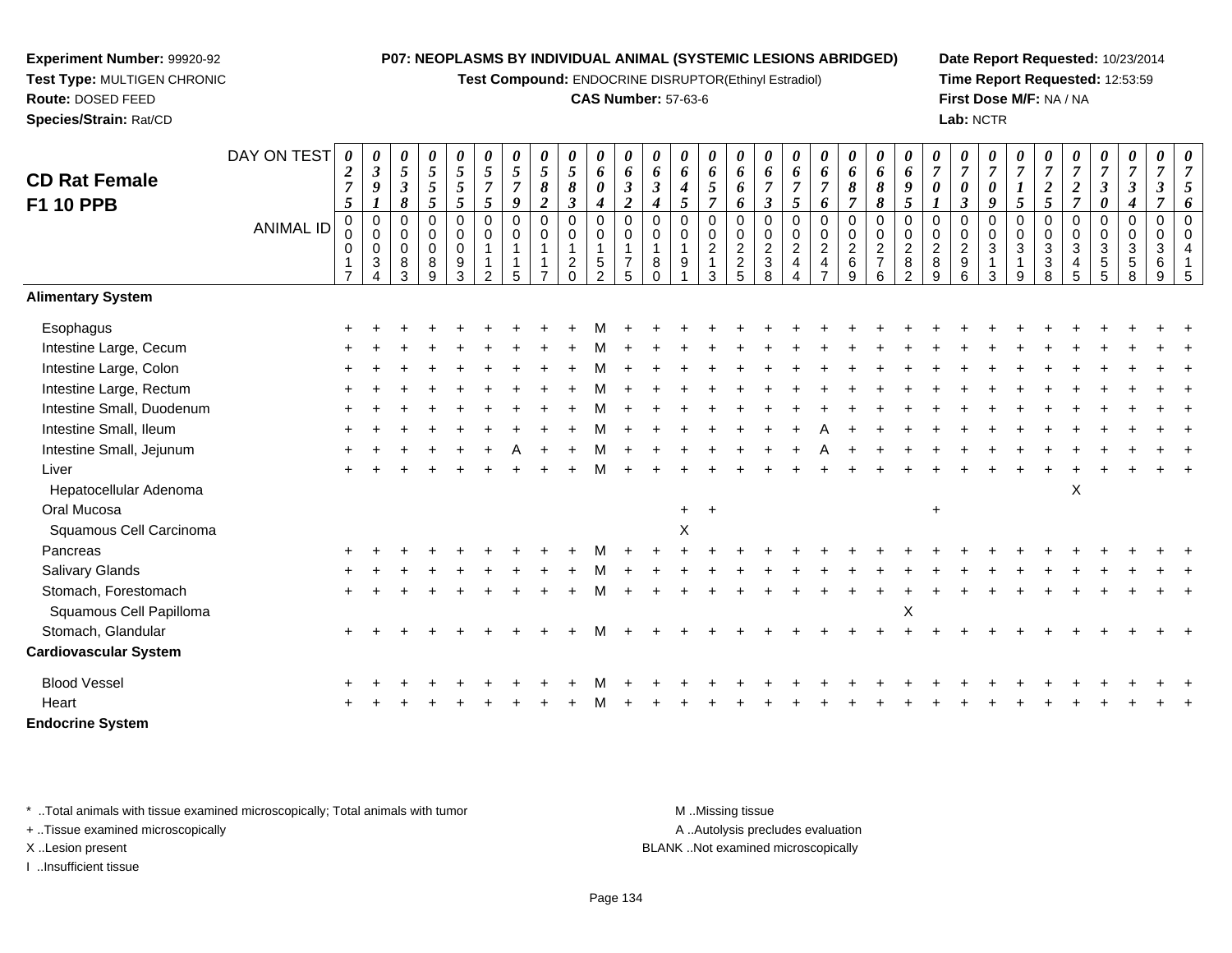**Test Compound:** ENDOCRINE DISRUPTOR(Ethinyl Estradiol)

**Experiment Number:** 99920-92**Test Type:** MULTIGEN CHRONIC

**CAS Number:** 57-63-6

**Date Report Requested:** 10/23/2014**Time Report Requested:** 12:53:59**First Dose M/F:** NA / NA**Lab:** NCTR

 $\ddot{}$ 

 $\ddot{}$ 

 $\ddot{}$ 

**Route:** DOSED FEED **Species/Strain:** Rat/CDDAY ON TEST**CD Rat FemaleF1 10 PPB**ANIMAL ID*0 2 7 5* 0 0 0 1 7 $\ddot{}$ *0 3 9 1* 0 0 0 3 4 $\ddot{}$ *0 5 3 8* 0 0 0 8 3*0 5 5 5* 0 0 0 8 9*0 5 5 5* 0 0 0 9 3*0 5 7 5* 0 0 1 1 2 $\ddot{}$ *0 5 7 9* 0 0 1 1 5*0 5 8 2* 0 0 1 1 7 $\ddot{}$ *0 5 8 3* 0 0 1 2 0 $\ddot{}$ *0 6 0 4* 0 0 1 5 2M *0 6 3 2* 0 0 1 7 5 $\ddot{}$ *0 6 3 4* 0 0 1 8 0 $\ddot{}$ *0 6 4 5* 0 0 1 9 1 $\ddot{}$ *0 6 5 7* 0 0 2 1 3*0 6 6 6* 0 0 2 2 5*0 6 7 3* 0 0 2 3 8 $\ddot{}$ *0 6 7 5* 0 0 2 4 4*0 6 7 6* 0 0 2 4 7 $\ddot{}$ *0 6 8 7* 0 0 2 6 9*0 6 8 8* 0 0 2 7 6*0 6 9 5* 0 0 2 8 2*0 7 0 1* 0 0 2 8 9Adrenal Cortex $\mathsf{x}$  + <sup>+</sup> <sup>+</sup> <sup>+</sup> <sup>+</sup> <sup>+</sup> <sup>+</sup> <sup>+</sup> <sup>+</sup> <sup>M</sup> <sup>+</sup> <sup>+</sup> <sup>+</sup> <sup>+</sup> <sup>+</sup> <sup>+</sup> <sup>+</sup> <sup>+</sup> <sup>+</sup> <sup>+</sup> <sup>+</sup> <sup>+</sup> <sup>+</sup> <sup>+</sup> <sup>+</sup> <sup>+</sup> <sup>+</sup> <sup>+</sup> <sup>+</sup> <sup>+</sup> <sup>+</sup> Adenoma $\alpha$ Adrenal Medullaa  $+$  <sup>+</sup> <sup>+</sup> <sup>+</sup> <sup>+</sup> <sup>+</sup> <sup>+</sup> <sup>+</sup> <sup>+</sup> <sup>M</sup> <sup>+</sup> <sup>+</sup> <sup>+</sup> <sup>+</sup> <sup>+</sup> <sup>+</sup> <sup>+</sup> <sup>+</sup> <sup>+</sup> <sup>+</sup> <sup>+</sup> <sup>+</sup> <sup>+</sup> <sup>+</sup> <sup>+</sup> <sup>+</sup> <sup>+</sup> <sup>+</sup> <sup>+</sup> <sup>+</sup> <sup>+</sup> Islets, Pancreatic $\overline{c}$  + <sup>+</sup> <sup>+</sup> <sup>+</sup> <sup>+</sup> <sup>+</sup> <sup>+</sup> <sup>+</sup> <sup>+</sup> <sup>M</sup>

| Islets, Pancreatic          | $\pm$     | $+$ | $^{+}$ | $+$     | $\div$ |   | $\pm$        | $+$ | $+$ | M            | $+$ | $\div$ | $\pm$ | $+$   | ÷.  | $\div$ | $+$     | $+$          |              | $\div$ | $\pm$        | $+$          | $+$ | $+$ | $+$ | $+$ | $+$ | $+$ | $+$     |     |
|-----------------------------|-----------|-----|--------|---------|--------|---|--------------|-----|-----|--------------|-----|--------|-------|-------|-----|--------|---------|--------------|--------------|--------|--------------|--------------|-----|-----|-----|-----|-----|-----|---------|-----|
| Carcinoma                   |           |     |        |         |        |   |              |     |     |              |     |        |       |       |     |        |         |              |              |        |              |              |     |     |     |     |     |     |         |     |
| Parathyroid Gland           | $+$       |     |        |         |        | M | $+$          | $+$ | $+$ | M            | $+$ | $+$    | $+$   | $+$   | $+$ | $+$    | $+$     |              |              | $+$    | $+$          | $+$          |     | $+$ | $+$ | M   | $+$ |     |         |     |
| <b>Pituitary Gland</b>      | $\pm$     |     |        |         |        |   |              |     |     |              |     |        |       |       |     |        |         |              |              |        |              |              |     |     |     |     |     |     |         | $+$ |
| Pars Distalis, Adenoma      |           |     |        | $X$ $X$ |        |   | $X \times X$ |     | X   | $\mathsf{X}$ |     |        |       | X X X |     |        | X X X X | $\mathsf{X}$ |              | X X    | $\mathsf{X}$ | $\mathsf{X}$ | X   |     | X X |     | Χ   |     | $X$ $X$ |     |
| <b>Thyroid Gland</b>        | $+$       |     |        |         |        |   |              |     |     | м            | $+$ | ÷      |       |       |     |        |         |              |              |        |              |              |     |     |     |     |     |     | $+$     | $+$ |
| C Cell, Adenoma             |           |     |        |         |        |   |              |     |     |              |     |        |       |       |     |        |         |              |              |        |              |              |     |     |     |     |     |     |         |     |
| <b>General Body System</b>  |           |     |        |         |        |   |              |     |     |              |     |        |       |       |     |        |         |              |              |        |              |              |     |     |     |     |     |     |         |     |
| <b>Tissue NOS</b>           |           |     |        |         |        |   |              |     |     | $+$          |     |        |       |       |     |        |         |              |              |        |              |              |     |     |     |     |     |     |         |     |
| Sarcoma                     |           |     |        |         |        |   |              |     |     | $\mathsf X$  |     |        |       |       |     |        |         |              |              |        |              |              |     |     |     |     |     |     |         |     |
| <b>Genital System</b>       |           |     |        |         |        |   |              |     |     |              |     |        |       |       |     |        |         |              |              |        |              |              |     |     |     |     |     |     |         |     |
| <b>Clitoral Gland</b>       | $+$       |     |        |         |        |   |              |     |     | М            | $+$ | $\div$ |       |       |     | $+$    | $+$     | $\div$       |              |        |              |              |     |     |     |     |     |     |         |     |
| Ovary                       | $+$       |     |        |         |        |   |              | $+$ | $+$ | M            | $+$ | $+$    | $+$   |       |     |        |         |              |              |        |              |              |     |     |     |     |     |     |         |     |
| Granulosa Cell Tumor Benign |           |     |        |         |        |   |              |     |     |              |     |        |       |       |     |        |         |              |              |        |              |              |     |     |     |     |     |     |         |     |
| Sertoli Cell Tumor Benign   |           |     |        |         |        |   |              |     | X   |              |     |        |       |       |     |        |         |              |              |        |              |              |     |     |     |     |     |     |         |     |
| Oviduct                     | $\ddot{}$ |     |        |         |        |   |              |     |     |              |     |        |       |       |     |        |         |              |              |        |              |              |     |     |     |     |     |     |         |     |
| Uterus                      | $+$       |     |        |         |        |   |              |     |     | М            |     |        |       |       |     |        |         |              |              |        |              |              |     |     |     |     |     |     |         | $+$ |
| Polyp Stromal               |           |     |        |         |        |   |              |     |     |              |     |        |       |       |     |        |         | X            | $\mathsf{X}$ |        | X            |              |     |     |     |     |     |     |         |     |
| Vagina                      | $\ddot{}$ |     |        |         |        |   |              |     |     | М            |     |        |       |       |     |        |         |              |              |        |              |              |     |     |     |     |     |     |         |     |
|                             |           |     |        |         |        |   |              |     |     |              |     |        |       |       |     |        |         |              |              |        |              |              |     |     |     |     |     |     |         |     |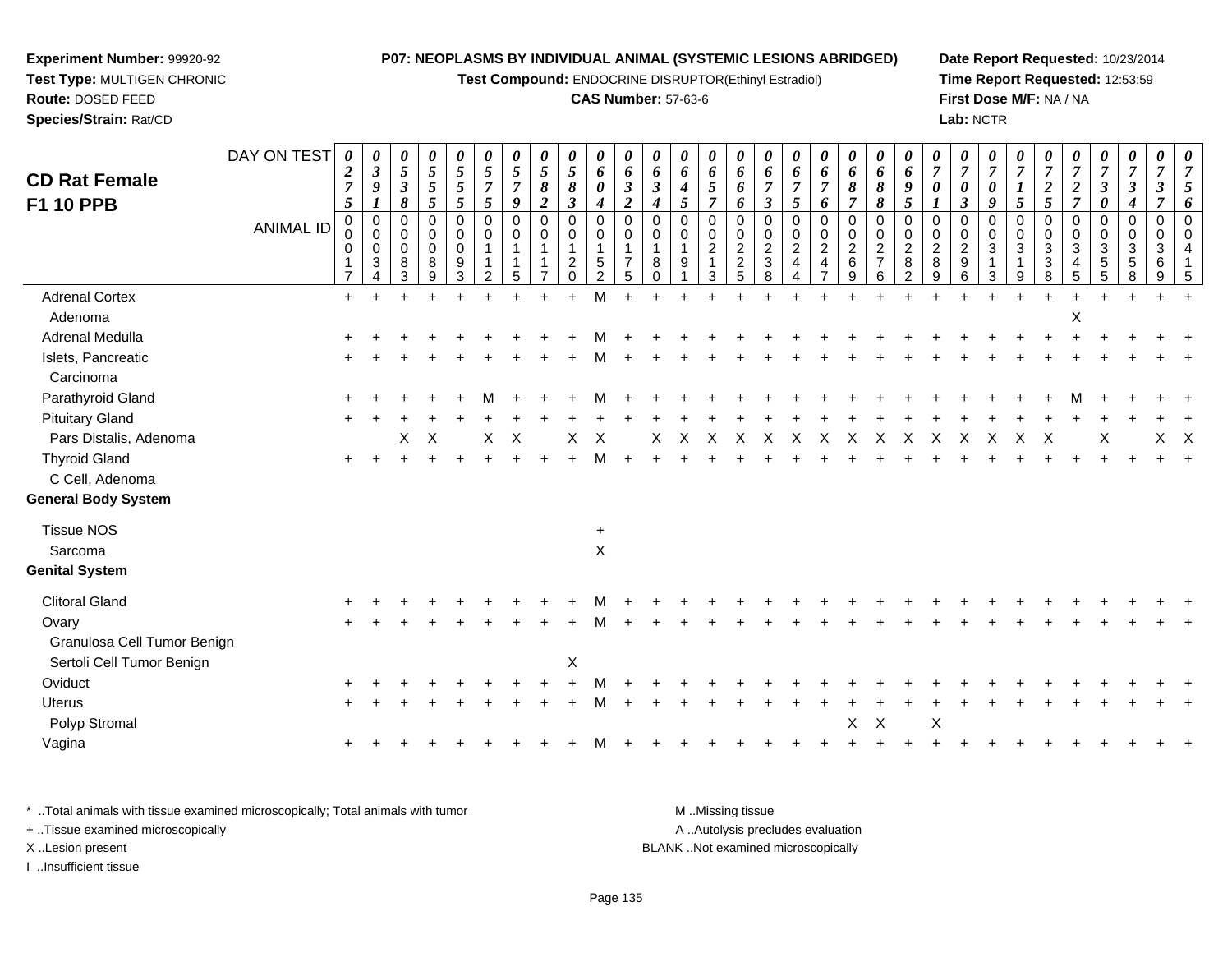**Test Compound:** ENDOCRINE DISRUPTOR(Ethinyl Estradiol)

## **CAS Number:** 57-63-6

**Date Report Requested:** 10/23/2014 **Time Report Requested:** 12:53:59**First Dose M/F:** NA / NA**Lab:** NCTR

| <b>CD Rat Female</b>        | DAY ON TEST      | 0<br>$\boldsymbol{2}$                      | 0<br>$\mathfrak{z}$                                                           | 0<br>$\mathfrak{s}$                                          | 0<br>$\overline{5}$                                     | $\boldsymbol{\theta}$<br>5                | 0<br>$\mathfrak{s}$                               | $\boldsymbol{\theta}$<br>$\overline{5}$    | 0<br>$\overline{5}$                                | $\boldsymbol{\theta}$<br>$\overline{5}$                                            | 0<br>6                                                                       | $\boldsymbol{\theta}$<br>6                             | 0<br>6                             | 0<br>6                             | 0<br>6                                                 | 0<br>6                        | $\boldsymbol{\theta}$<br>6                                        | 0<br>6                                                 | 0<br>$\boldsymbol{6}$                | $\boldsymbol{\theta}$<br>6                                                  | 0<br>6                                           | $\boldsymbol{\theta}$<br>6                                               | $\boldsymbol{\theta}$<br>$\overline{7}$             | 0<br>$\overline{7}$                     | $\boldsymbol{\theta}$<br>$\overline{7}$                                    | $\overline{7}$                                                   | $\boldsymbol{\theta}$<br>$\overline{7}$          | $\boldsymbol{\theta}$<br>$\overline{7}$                | $\boldsymbol{\theta}$<br>$\overline{7}$                          | $\boldsymbol{\theta}$<br>$\overline{7}$   | 0<br>$\overline{7}$                           | 0<br>$\overline{7}$            |
|-----------------------------|------------------|--------------------------------------------|-------------------------------------------------------------------------------|--------------------------------------------------------------|---------------------------------------------------------|-------------------------------------------|---------------------------------------------------|--------------------------------------------|----------------------------------------------------|------------------------------------------------------------------------------------|------------------------------------------------------------------------------|--------------------------------------------------------|------------------------------------|------------------------------------|--------------------------------------------------------|-------------------------------|-------------------------------------------------------------------|--------------------------------------------------------|--------------------------------------|-----------------------------------------------------------------------------|--------------------------------------------------|--------------------------------------------------------------------------|-----------------------------------------------------|-----------------------------------------|----------------------------------------------------------------------------|------------------------------------------------------------------|--------------------------------------------------|--------------------------------------------------------|------------------------------------------------------------------|-------------------------------------------|-----------------------------------------------|--------------------------------|
| F1 10 PPB                   |                  | $\boldsymbol{7}$<br>$\mathfrak{s}$         | 9<br>$\boldsymbol{l}$                                                         | $\boldsymbol{\beta}$<br>8                                    | $\sqrt{5}$<br>5                                         | 5<br>5                                    | $\overline{7}$<br>5                               | $\overline{7}$<br>9                        | $\pmb{8}$<br>$\overline{2}$                        | $\pmb{8}$<br>$\mathfrak{z}$                                                        | $\boldsymbol{\theta}$<br>$\boldsymbol{4}$                                    | $\boldsymbol{\beta}$<br>$\overline{2}$                 | $\mathfrak{z}$<br>$\boldsymbol{4}$ | $\boldsymbol{4}$<br>5              | $\mathfrak{s}$<br>$\overline{7}$                       | 6<br>6                        | $\overline{7}$<br>$\boldsymbol{\beta}$                            | $\overline{7}$<br>5                                    | $\overline{7}$<br>6                  | $\pmb{8}$<br>$\overline{7}$                                                 | $\pmb{8}$<br>8                                   | $\boldsymbol{9}$<br>5                                                    | $\pmb{\theta}$<br>1                                 | $\boldsymbol{\theta}$<br>$\mathfrak{z}$ | 0<br>9                                                                     | 1<br>5                                                           | $\boldsymbol{2}$<br>5                            | $\boldsymbol{2}$<br>$\overline{7}$                     | $\boldsymbol{\beta}$<br>$\boldsymbol{\theta}$                    | $\mathbf{3}$<br>$\boldsymbol{4}$          | $\boldsymbol{\beta}$<br>$\overline{7}$        | 5<br>6                         |
|                             | <b>ANIMAL ID</b> | $\pmb{0}$<br>0<br>0<br>1<br>$\overline{7}$ | $\pmb{0}$<br>$\pmb{0}$<br>$\mathbf 0$<br>$\sqrt{3}$<br>$\boldsymbol{\Lambda}$ | $\pmb{0}$<br>$\mathbf 0$<br>$\mathbf 0$<br>8<br>$\mathbf{3}$ | $\pmb{0}$<br>$\mathbf 0$<br>$\mathbf 0$<br>$\,8\,$<br>9 | 0<br>$\mathbf 0$<br>$\mathbf 0$<br>9<br>3 | $\mathbf 0$<br>$\mathbf 0$<br>1<br>$\overline{2}$ | $\mathbf 0$<br>0<br>$\mathbf{1}$<br>1<br>5 | $\mathsf 0$<br>0<br>$\mathbf{1}$<br>$\overline{7}$ | $\boldsymbol{0}$<br>$\mathbf 0$<br>$\overline{1}$<br>$\overline{c}$<br>$\mathbf 0$ | $\pmb{0}$<br>$\mathbf 0$<br>$\mathbf{1}$<br>$\overline{5}$<br>$\overline{2}$ | $\mathbf 0$<br>$\mathbf 0$<br>1<br>$\overline{7}$<br>5 | $\mathbf 0$<br>0<br>8              | $\pmb{0}$<br>0<br>$\mathbf 1$<br>9 | $\mathbf 0$<br>$^{\rm 0}_{\rm 2}$<br>$\mathbf{1}$<br>3 | 0<br>$\pmb{0}$<br>$rac{2}{2}$ | $\mathbf 0$<br>$\mathbf 0$<br>$\overline{2}$<br>$\mathbf{3}$<br>8 | $\mathbf 0$<br>0<br>$\boldsymbol{2}$<br>$\overline{4}$ | 0<br>$\frac{0}{2}$<br>$\overline{7}$ | $\mathbf 0$<br>$\begin{array}{c} 0 \\ 2 \\ 6 \end{array}$<br>$\overline{9}$ | $\mathbf 0$<br>$\mathbf 0$<br>$\frac{2}{7}$<br>6 | $\mathbf 0$<br>$\mathbf 0$<br>$\overline{2}$<br>$\bf 8$<br>$\mathcal{P}$ | $\mathbf 0$<br>0<br>$\boldsymbol{2}$<br>$\,$ 8<br>9 | $\mathbf 0$<br>$\frac{0}{2}$<br>6       | $\mathbf 0$<br>$\pmb{0}$<br>$\overline{3}$<br>$\mathbf{1}$<br>$\mathbf{3}$ | $\Omega$<br>$\mathbf 0$<br>3<br>$\mathbf{1}$<br>$\boldsymbol{9}$ | $\mathbf 0$<br>$_{3}^{\rm 0}$<br>$\sqrt{3}$<br>8 | 0<br>0<br>$\mathbf{3}$<br>$\overline{4}$<br>$\sqrt{5}$ | $\mathbf 0$<br>$\overline{0}$<br>$\mathbf{3}$<br>$\sqrt{5}$<br>5 | $\mathbf 0$<br>$\mathbf 0$<br>3<br>5<br>8 | $\mathbf 0$<br>$\mathbf 0$<br>3<br>6<br>$9\,$ | $\Omega$<br>$\Omega$<br>4<br>5 |
| Granular Cell Tumor Benign  |                  |                                            |                                                                               |                                                              |                                                         |                                           |                                                   |                                            |                                                    |                                                                                    |                                                                              |                                                        |                                    |                                    |                                                        |                               |                                                                   |                                                        |                                      |                                                                             | X                                                |                                                                          |                                                     |                                         |                                                                            |                                                                  |                                                  |                                                        |                                                                  |                                           |                                               |                                |
| Polyp                       |                  |                                            |                                                                               |                                                              |                                                         | X                                         |                                                   |                                            |                                                    |                                                                                    |                                                                              |                                                        |                                    |                                    |                                                        |                               |                                                                   |                                                        |                                      |                                                                             |                                                  |                                                                          |                                                     |                                         |                                                                            |                                                                  |                                                  |                                                        |                                                                  |                                           |                                               |                                |
| <b>Hematopoietic System</b> |                  |                                            |                                                                               |                                                              |                                                         |                                           |                                                   |                                            |                                                    |                                                                                    |                                                                              |                                                        |                                    |                                    |                                                        |                               |                                                                   |                                                        |                                      |                                                                             |                                                  |                                                                          |                                                     |                                         |                                                                            |                                                                  |                                                  |                                                        |                                                                  |                                           |                                               |                                |
| <b>Bone Marrow</b>          |                  | $\pm$                                      |                                                                               |                                                              |                                                         |                                           |                                                   |                                            |                                                    |                                                                                    |                                                                              |                                                        |                                    |                                    |                                                        |                               |                                                                   |                                                        |                                      |                                                                             |                                                  |                                                                          |                                                     |                                         |                                                                            |                                                                  |                                                  |                                                        |                                                                  |                                           |                                               |                                |
| Lymph Node                  |                  |                                            |                                                                               |                                                              |                                                         |                                           |                                                   |                                            |                                                    |                                                                                    |                                                                              |                                                        |                                    |                                    |                                                        |                               |                                                                   |                                                        |                                      |                                                                             |                                                  |                                                                          |                                                     |                                         |                                                                            |                                                                  |                                                  |                                                        |                                                                  |                                           |                                               |                                |
| Lymph Node, Mandibular      |                  |                                            |                                                                               |                                                              |                                                         |                                           |                                                   |                                            |                                                    |                                                                                    |                                                                              |                                                        |                                    |                                    |                                                        |                               |                                                                   |                                                        |                                      |                                                                             |                                                  |                                                                          |                                                     |                                         |                                                                            |                                                                  |                                                  |                                                        |                                                                  |                                           |                                               |                                |
| Lymph Node, Mesenteric      |                  | м                                          |                                                                               |                                                              |                                                         |                                           |                                                   |                                            |                                                    |                                                                                    |                                                                              |                                                        |                                    |                                    |                                                        |                               |                                                                   |                                                        |                                      |                                                                             |                                                  |                                                                          |                                                     |                                         |                                                                            |                                                                  |                                                  |                                                        |                                                                  |                                           |                                               |                                |
| Spleen                      |                  |                                            |                                                                               |                                                              |                                                         |                                           |                                                   |                                            |                                                    |                                                                                    |                                                                              |                                                        |                                    |                                    |                                                        |                               |                                                                   |                                                        |                                      |                                                                             |                                                  |                                                                          |                                                     |                                         |                                                                            |                                                                  |                                                  |                                                        |                                                                  |                                           |                                               |                                |
| Thymus                      |                  | м                                          |                                                                               |                                                              |                                                         |                                           |                                                   |                                            |                                                    | M                                                                                  | м                                                                            |                                                        |                                    |                                    |                                                        |                               |                                                                   |                                                        |                                      |                                                                             |                                                  |                                                                          |                                                     |                                         |                                                                            |                                                                  |                                                  | м                                                      |                                                                  |                                           |                                               |                                |
| <b>Integumentary System</b> |                  |                                            |                                                                               |                                                              |                                                         |                                           |                                                   |                                            |                                                    |                                                                                    |                                                                              |                                                        |                                    |                                    |                                                        |                               |                                                                   |                                                        |                                      |                                                                             |                                                  |                                                                          |                                                     |                                         |                                                                            |                                                                  |                                                  |                                                        |                                                                  |                                           |                                               |                                |
| Mammary Gland               |                  | $+$                                        |                                                                               |                                                              |                                                         |                                           |                                                   |                                            |                                                    |                                                                                    |                                                                              |                                                        |                                    |                                    |                                                        |                               |                                                                   |                                                        |                                      |                                                                             |                                                  |                                                                          |                                                     |                                         |                                                                            |                                                                  |                                                  |                                                        |                                                                  |                                           |                                               |                                |
| Adenocarcinoma              |                  |                                            |                                                                               | X                                                            |                                                         |                                           |                                                   |                                            |                                                    | $\times$                                                                           |                                                                              |                                                        | X                                  |                                    |                                                        |                               |                                                                   |                                                        |                                      |                                                                             |                                                  |                                                                          | $\boldsymbol{\mathsf{X}}$                           |                                         | X                                                                          |                                                                  |                                                  |                                                        |                                                                  |                                           |                                               |                                |
| Fibroadenoma                |                  |                                            |                                                                               |                                                              |                                                         | $\mathsf{X}$                              | $\mathsf{X}$                                      |                                            |                                                    |                                                                                    |                                                                              |                                                        |                                    |                                    | X X X X                                                |                               |                                                                   |                                                        |                                      | $X$ $X$                                                                     |                                                  |                                                                          |                                                     |                                         | X                                                                          |                                                                  |                                                  |                                                        |                                                                  |                                           | X                                             |                                |
| Fibroadenoma, Multiple      |                  |                                            |                                                                               |                                                              |                                                         |                                           |                                                   |                                            | X                                                  |                                                                                    |                                                                              | X                                                      |                                    |                                    |                                                        |                               |                                                                   |                                                        |                                      |                                                                             |                                                  | X                                                                        |                                                     | $\mathsf X$                             |                                                                            | X                                                                |                                                  | $\mathsf{X}^-$                                         | $X$ $X$                                                          |                                           |                                               | X                              |
| Skin                        |                  |                                            |                                                                               |                                                              |                                                         |                                           |                                                   |                                            |                                                    |                                                                                    | м                                                                            |                                                        |                                    |                                    |                                                        |                               |                                                                   |                                                        |                                      |                                                                             |                                                  |                                                                          |                                                     |                                         |                                                                            |                                                                  |                                                  |                                                        |                                                                  |                                           |                                               |                                |
| Keratoacanthoma             |                  |                                            |                                                                               |                                                              |                                                         |                                           |                                                   |                                            |                                                    |                                                                                    |                                                                              |                                                        |                                    |                                    |                                                        |                               |                                                                   |                                                        |                                      |                                                                             |                                                  |                                                                          |                                                     |                                         |                                                                            |                                                                  |                                                  |                                                        |                                                                  |                                           |                                               |                                |
| Musculoskeletal System      |                  |                                            |                                                                               |                                                              |                                                         |                                           |                                                   |                                            |                                                    |                                                                                    |                                                                              |                                                        |                                    |                                    |                                                        |                               |                                                                   |                                                        |                                      |                                                                             |                                                  |                                                                          |                                                     |                                         |                                                                            |                                                                  |                                                  |                                                        |                                                                  |                                           |                                               |                                |
| Bone, Femur                 |                  |                                            |                                                                               |                                                              |                                                         |                                           |                                                   |                                            |                                                    |                                                                                    |                                                                              |                                                        |                                    |                                    |                                                        |                               |                                                                   |                                                        |                                      |                                                                             |                                                  |                                                                          |                                                     |                                         |                                                                            |                                                                  |                                                  |                                                        |                                                                  |                                           |                                               |                                |
| <b>Skeletal Muscle</b>      |                  |                                            |                                                                               |                                                              |                                                         |                                           |                                                   |                                            |                                                    |                                                                                    |                                                                              |                                                        |                                    |                                    |                                                        |                               |                                                                   |                                                        |                                      |                                                                             |                                                  |                                                                          |                                                     |                                         |                                                                            |                                                                  |                                                  |                                                        |                                                                  | $\div$                                    |                                               |                                |
| Nervous System              |                  |                                            |                                                                               |                                                              |                                                         |                                           |                                                   |                                            |                                                    |                                                                                    |                                                                              |                                                        |                                    |                                    |                                                        |                               |                                                                   |                                                        |                                      |                                                                             |                                                  |                                                                          |                                                     |                                         |                                                                            |                                                                  |                                                  |                                                        |                                                                  |                                           |                                               |                                |
| Brain, Brain Stem           |                  |                                            |                                                                               |                                                              |                                                         |                                           |                                                   |                                            |                                                    |                                                                                    |                                                                              |                                                        |                                    |                                    |                                                        |                               |                                                                   |                                                        |                                      |                                                                             |                                                  |                                                                          |                                                     |                                         |                                                                            |                                                                  |                                                  |                                                        |                                                                  |                                           |                                               |                                |

| Total animals with tissue examined microscopically; Total animals with tumor | M Missing tissue                   |
|------------------------------------------------------------------------------|------------------------------------|
| + Tissue examined microscopically                                            | A Autolysis precludes evaluation   |
| X Lesion present                                                             | BLANK Not examined microscopically |
| Insufficient tissue                                                          |                                    |

**Experiment Number:** 99920-92**Test Type:** MULTIGEN CHRONIC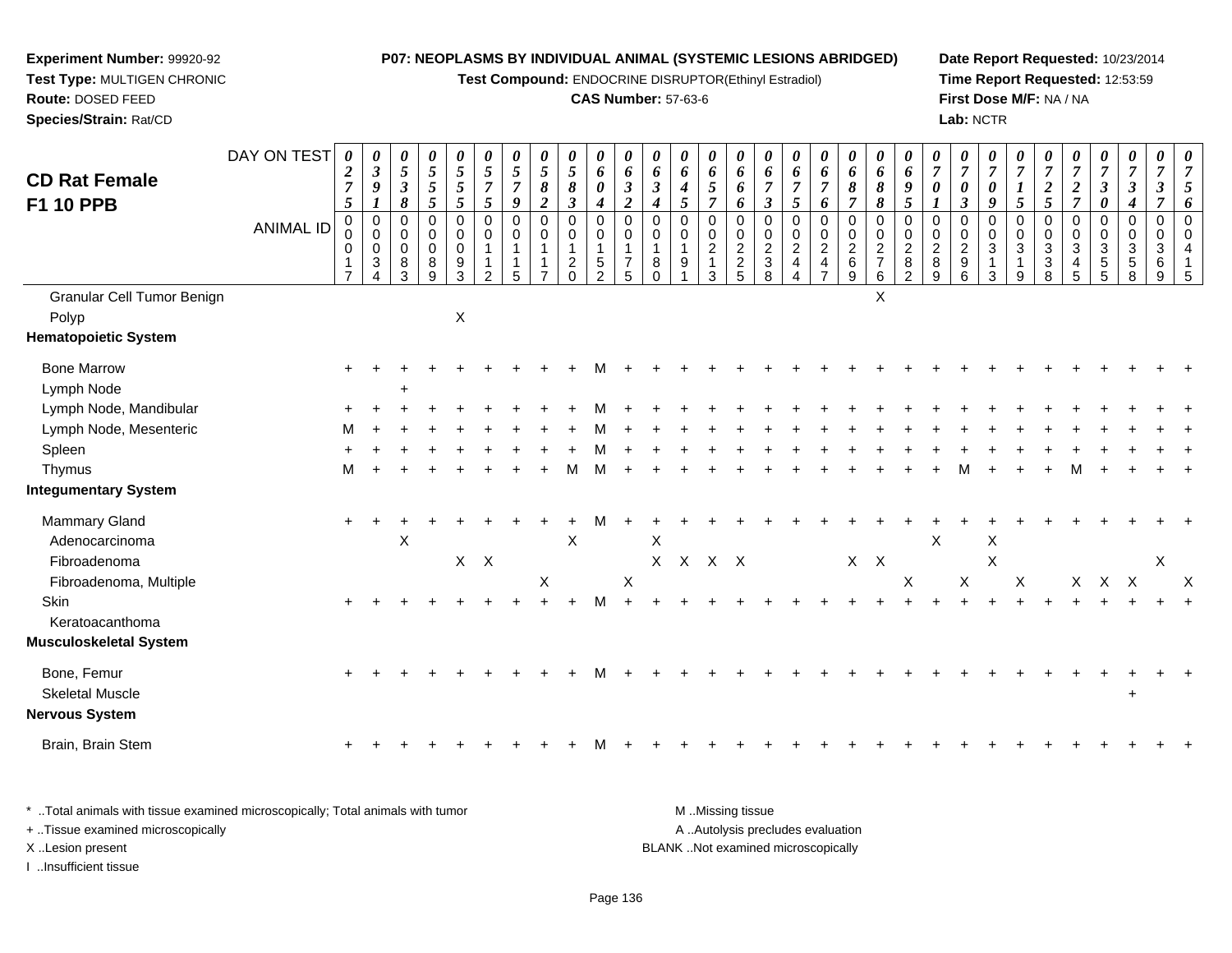**Test Compound:** ENDOCRINE DISRUPTOR(Ethinyl Estradiol)

#### **CAS Number:** 57-63-6

**Date Report Requested:** 10/23/2014**Time Report Requested:** 12:53:59**First Dose M/F:** NA / NA**Lab:** NCTR

| <b>CD Rat Female</b><br><b>F1 10 PPB</b> | DAY ON TEST<br><b>ANIMAL ID</b> | $\boldsymbol{\theta}$<br>$\boldsymbol{2}$<br>$\overline{7}$<br>5<br>0<br>0<br>0<br>$\overline{7}$ | $\boldsymbol{\theta}$<br>$\boldsymbol{\beta}$<br>9<br>1<br>$\mathbf 0$<br>$\mathbf 0$<br>0<br>$\mathbf{3}$ | 0<br>5<br>3<br>8<br>0<br>0<br>8<br>3 | 0<br>$\sqrt{5}$<br>5<br>5<br>0<br>0<br>0<br>8<br>9 | 0<br>$\mathfrak{s}$<br>5<br>5<br>0<br>0<br>0<br>9<br>3 | 5<br>$\overline{7}$<br>5<br>0<br>0<br>$\overline{2}$ | 5<br>$\overline{7}$<br>9<br>0<br>0 | 0<br>5<br>8<br>2<br>0<br>0 | 0<br>5<br>8<br>3<br>0<br>0<br>2 | 0<br>6<br>0<br>4<br>0<br>0<br>$\sqrt{5}$<br>$\mathcal{P}$ | 0<br>6<br>$\mathfrak{z}$<br>$\overline{2}$<br>0<br>0<br>5 | 6<br>$\mathbf{3}$<br>4<br>0<br>0<br>8 | 0<br>6<br>4<br>5<br>0<br>9 | 0<br>6<br>5<br>0<br>0<br>$\boldsymbol{2}$<br>3 | 0<br>6<br>6<br>6<br>0<br>0<br>$\sqrt{2}$<br>$\boldsymbol{2}$<br>5 | 6<br>$\overline{7}$<br>$\boldsymbol{\beta}$<br>0<br>0<br>$\overline{c}$<br>$\mathbf{3}$<br>8 | $\bm{o}$<br>$\overline{7}$<br>5<br>0<br>0<br>$\overline{2}$ | 0<br>6<br>$\overline{7}$<br>6<br>0<br>$\mathbf 0$<br>2 | 0<br>6<br>8<br>$\overline{7}$<br>0<br>0<br>$\overline{c}$<br>6<br>9 | $\boldsymbol{\theta}$<br>6<br>8<br>8<br>0<br>0<br>$\boldsymbol{2}$<br>$\overline{ }$<br>6 | 0<br>6<br>9<br>5<br>0<br>0<br>$\overline{c}$<br>$\bf 8$<br>$\overline{2}$ | 0<br>0<br>$\overline{2}$<br>$\bf 8$<br>9 | 3<br>0<br>2<br>9<br>6 | 0<br>0<br>9<br>0<br>0<br>3<br>3 | 5<br>0<br>0<br>3<br>9 | $\boldsymbol{2}$<br>$\overline{5}$<br>0<br>0<br>$\sqrt{3}$<br>$\mathbf{3}$<br>8 | $\boldsymbol{2}$<br>$\overline{7}$<br>0<br>3<br>4<br>5 | $\boldsymbol{\beta}$<br>0<br>0<br>0<br>3<br>5<br>5 | 3<br>0<br>0<br>3<br>5<br>8 | 0<br>0<br>3<br>6<br>9 |   |
|------------------------------------------|---------------------------------|---------------------------------------------------------------------------------------------------|------------------------------------------------------------------------------------------------------------|--------------------------------------|----------------------------------------------------|--------------------------------------------------------|------------------------------------------------------|------------------------------------|----------------------------|---------------------------------|-----------------------------------------------------------|-----------------------------------------------------------|---------------------------------------|----------------------------|------------------------------------------------|-------------------------------------------------------------------|----------------------------------------------------------------------------------------------|-------------------------------------------------------------|--------------------------------------------------------|---------------------------------------------------------------------|-------------------------------------------------------------------------------------------|---------------------------------------------------------------------------|------------------------------------------|-----------------------|---------------------------------|-----------------------|---------------------------------------------------------------------------------|--------------------------------------------------------|----------------------------------------------------|----------------------------|-----------------------|---|
| Brain, Cerebellum                        |                                 | $\ddot{}$                                                                                         |                                                                                                            |                                      |                                                    |                                                        |                                                      |                                    |                            |                                 | М                                                         |                                                           |                                       |                            |                                                |                                                                   |                                                                                              |                                                             |                                                        |                                                                     |                                                                                           |                                                                           |                                          |                       |                                 |                       |                                                                                 |                                                        |                                                    |                            |                       |   |
| Brain, Cerebrum                          |                                 |                                                                                                   |                                                                                                            |                                      |                                                    |                                                        |                                                      |                                    |                            |                                 |                                                           |                                                           |                                       |                            |                                                |                                                                   |                                                                                              |                                                             |                                                        |                                                                     |                                                                                           |                                                                           |                                          |                       |                                 |                       |                                                                                 |                                                        |                                                    |                            |                       |   |
| Oligodendroglioma Nos                    |                                 |                                                                                                   |                                                                                                            |                                      |                                                    |                                                        |                                                      |                                    |                            |                                 |                                                           |                                                           |                                       |                            |                                                |                                                                   |                                                                                              |                                                             |                                                        |                                                                     |                                                                                           |                                                                           |                                          |                       |                                 |                       |                                                                                 |                                                        |                                                    |                            |                       | Χ |
| <b>Respiratory System</b>                |                                 |                                                                                                   |                                                                                                            |                                      |                                                    |                                                        |                                                      |                                    |                            |                                 |                                                           |                                                           |                                       |                            |                                                |                                                                   |                                                                                              |                                                             |                                                        |                                                                     |                                                                                           |                                                                           |                                          |                       |                                 |                       |                                                                                 |                                                        |                                                    |                            |                       |   |
| Lung                                     |                                 |                                                                                                   |                                                                                                            |                                      |                                                    |                                                        |                                                      |                                    |                            |                                 |                                                           |                                                           |                                       |                            |                                                |                                                                   |                                                                                              |                                                             |                                                        |                                                                     |                                                                                           |                                                                           |                                          |                       |                                 |                       |                                                                                 |                                                        |                                                    |                            |                       |   |
| Nose                                     |                                 |                                                                                                   |                                                                                                            |                                      |                                                    |                                                        |                                                      |                                    |                            |                                 |                                                           |                                                           |                                       |                            |                                                |                                                                   |                                                                                              |                                                             |                                                        |                                                                     |                                                                                           |                                                                           |                                          |                       |                                 |                       |                                                                                 |                                                        |                                                    |                            |                       |   |
| Trachea                                  |                                 |                                                                                                   |                                                                                                            |                                      |                                                    |                                                        |                                                      |                                    |                            |                                 |                                                           |                                                           |                                       |                            |                                                |                                                                   |                                                                                              |                                                             |                                                        |                                                                     |                                                                                           |                                                                           |                                          |                       |                                 |                       |                                                                                 |                                                        |                                                    |                            |                       |   |
| <b>Special Senses System</b>             |                                 |                                                                                                   |                                                                                                            |                                      |                                                    |                                                        |                                                      |                                    |                            |                                 |                                                           |                                                           |                                       |                            |                                                |                                                                   |                                                                                              |                                                             |                                                        |                                                                     |                                                                                           |                                                                           |                                          |                       |                                 |                       |                                                                                 |                                                        |                                                    |                            |                       |   |
| Eye                                      |                                 |                                                                                                   |                                                                                                            |                                      |                                                    |                                                        |                                                      |                                    |                            |                                 |                                                           |                                                           |                                       |                            |                                                |                                                                   |                                                                                              |                                                             |                                                        |                                                                     |                                                                                           |                                                                           |                                          |                       |                                 |                       |                                                                                 |                                                        |                                                    |                            |                       |   |
| Harderian Gland                          |                                 |                                                                                                   |                                                                                                            |                                      |                                                    |                                                        |                                                      |                                    |                            |                                 |                                                           |                                                           |                                       |                            |                                                |                                                                   |                                                                                              |                                                             |                                                        |                                                                     |                                                                                           |                                                                           |                                          |                       |                                 |                       |                                                                                 |                                                        |                                                    |                            |                       |   |
| <b>Urinary System</b>                    |                                 |                                                                                                   |                                                                                                            |                                      |                                                    |                                                        |                                                      |                                    |                            |                                 |                                                           |                                                           |                                       |                            |                                                |                                                                   |                                                                                              |                                                             |                                                        |                                                                     |                                                                                           |                                                                           |                                          |                       |                                 |                       |                                                                                 |                                                        |                                                    |                            |                       |   |
| Kidney                                   |                                 |                                                                                                   |                                                                                                            |                                      |                                                    |                                                        |                                                      |                                    |                            |                                 |                                                           |                                                           |                                       |                            |                                                |                                                                   |                                                                                              |                                                             |                                                        |                                                                     |                                                                                           |                                                                           |                                          |                       |                                 |                       |                                                                                 |                                                        |                                                    |                            |                       |   |
| <b>Urinary Bladder</b>                   |                                 | $\ddot{}$                                                                                         |                                                                                                            |                                      |                                                    |                                                        |                                                      |                                    |                            |                                 | м                                                         |                                                           |                                       |                            |                                                |                                                                   |                                                                                              |                                                             |                                                        |                                                                     |                                                                                           |                                                                           |                                          |                       |                                 |                       |                                                                                 |                                                        |                                                    |                            |                       |   |
| <b>SYSTEMIC LESIONS</b>                  |                                 |                                                                                                   |                                                                                                            |                                      |                                                    |                                                        |                                                      |                                    |                            |                                 |                                                           |                                                           |                                       |                            |                                                |                                                                   |                                                                                              |                                                             |                                                        |                                                                     |                                                                                           |                                                                           |                                          |                       |                                 |                       |                                                                                 |                                                        |                                                    |                            |                       |   |
|                                          |                                 |                                                                                                   |                                                                                                            |                                      |                                                    |                                                        |                                                      |                                    |                            |                                 |                                                           |                                                           |                                       |                            |                                                |                                                                   |                                                                                              |                                                             |                                                        |                                                                     |                                                                                           |                                                                           |                                          |                       |                                 |                       |                                                                                 |                                                        |                                                    |                            |                       |   |

\* ..Total animals with tissue examined microscopically; Total animals with tumor **M** ...Missing tissue M ...Missing tissue

n  $+$ 

+ ..Tissue examined microscopically

**Experiment Number:** 99920-92**Test Type:** MULTIGEN CHRONIC

**Route:** DOSED FEED**Species/Strain:** Rat/CD

I ..Insufficient tissue

Multiple Organ

A ..Autolysis precludes evaluation

<sup>+</sup> <sup>+</sup> <sup>+</sup> <sup>+</sup> <sup>+</sup> <sup>+</sup> <sup>+</sup> <sup>+</sup> <sup>+</sup> <sup>+</sup> <sup>+</sup> <sup>+</sup> <sup>+</sup> <sup>+</sup> <sup>+</sup> <sup>+</sup> <sup>+</sup> <sup>+</sup> <sup>+</sup> <sup>+</sup> <sup>+</sup> <sup>+</sup> <sup>+</sup> <sup>+</sup> <sup>+</sup> <sup>+</sup> <sup>+</sup> <sup>+</sup> <sup>+</sup> <sup>+</sup>

X ..Lesion present BLANK ..Not examined microscopically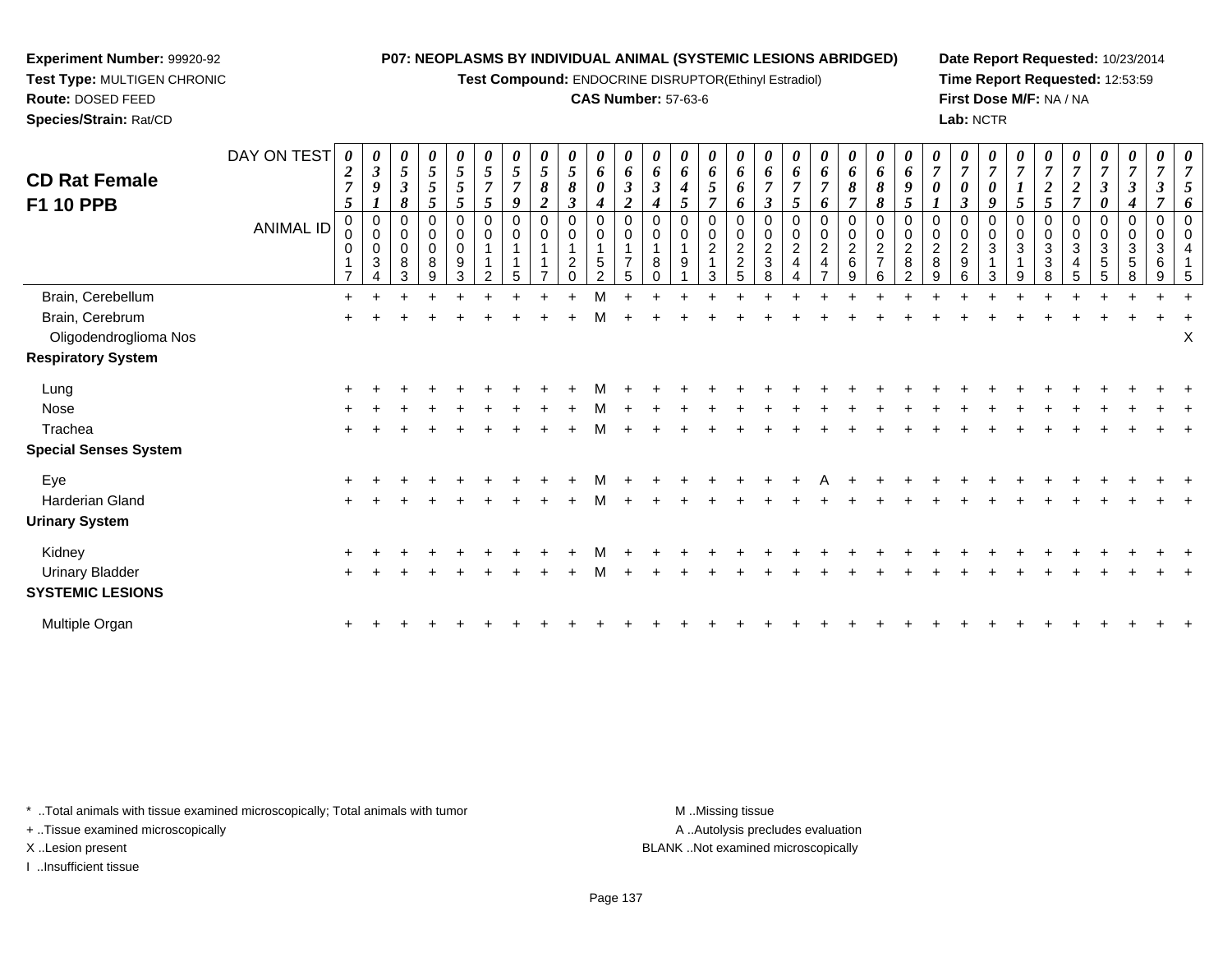**Test Compound:** ENDOCRINE DISRUPTOR(Ethinyl Estradiol)

### **CAS Number:** 57-63-6

*0 7*

*0 7*

*0 7*

*0 7*

*0 7*

*0 7*

*0 7*

*0 7*

*0 7*

**Date Report Requested:** 10/23/2014**Time Report Requested:** 12:53:59**First Dose M/F:** NA / NA**Lab:** NCTR

Page 138

A .. Autolysis precludes evaluation

\* ..Total animals with tissue examined microscopically; Total animals with tumor **M** ...Missing tissue M ...Missing tissue

DAY ON TEST *0 7*

*0 7*

*0 7*

*0 7*

*0 7*

*0 7*

*0 7*

*0 7*

*0 7*

*0 7*

+ ..Tissue examined microscopically

X ..Lesion present BLANK ..Not examined microscopically

I ..Insufficient tissue

| <b>CD Rat Female</b>         |                  | 5      | $\sqrt{5}$                 | 5                | 5                          | 5                | 5                | 5                | $\mathfrak{s}$   | $\sqrt{5}$                 | 5                | 5      | 6                          | 6                       | 6                | 6      | 6                       | 6                | 6                          | 6              |                       |
|------------------------------|------------------|--------|----------------------------|------------------|----------------------------|------------------|------------------|------------------|------------------|----------------------------|------------------|--------|----------------------------|-------------------------|------------------|--------|-------------------------|------------------|----------------------------|----------------|-----------------------|
| <b>F1 10 PPB</b>             |                  | 6      | $\boldsymbol{4}$           | 7                | $\overline{7}$             | $\overline{7}$   | 7                | 7                | $\pmb{8}$        | 8                          | 8                | 8      |                            |                         | 1                | 2      | $\overline{\mathbf{2}}$ | $\boldsymbol{2}$ | $\boldsymbol{2}$           | 3              |                       |
|                              | <b>ANIMAL ID</b> | 0<br>0 | $\mathbf 0$<br>$\mathbf 0$ | 0<br>$\mathbf 0$ | $\mathbf 0$<br>$\mathbf 0$ | 0<br>$\mathbf 0$ | $\mathbf 0$<br>0 | 0<br>$\mathbf 0$ | 0<br>$\mathbf 0$ | $\mathbf 0$<br>$\mathbf 0$ | 0<br>$\mathbf 0$ | 0<br>0 | $\mathbf 0$<br>$\mathbf 0$ | $\Omega$<br>$\mathbf 0$ | $\mathbf 0$<br>0 | 0<br>0 | $\Omega$<br>$\Omega$    | $\mathbf 0$<br>0 | $\mathbf 0$<br>$\mathbf 0$ | $\Omega$<br>0  |                       |
|                              |                  | 4      | 4                          | 4                | 4                          | 5                | 5                | 5                | $\sqrt{5}$       | 5                          | $\sqrt{5}$       | 5      | 6                          | 6                       | 6                | 6      | 6                       | 7                | $\overline{7}$             | $\overline{7}$ |                       |
|                              |                  | 6      | 5<br>3                     | 6<br>8           | 6<br>9                     | 3                |                  | 1<br>5           | 6                | 6<br>2                     | $\,6$<br>3       | 6      | 4                          | 1<br>5                  | 6                | 6      | 6<br>$\mathfrak{p}$     | 8                | 9                          | 6<br>8         | <i><b>*TOTALS</b></i> |
| <b>Alimentary System</b>     |                  |        |                            |                  |                            |                  |                  |                  |                  |                            |                  |        |                            |                         |                  |        |                         |                  |                            |                |                       |
| Esophagus                    |                  | ÷      |                            |                  |                            |                  |                  |                  |                  |                            |                  |        |                            |                         |                  |        |                         |                  |                            |                | 49                    |
| Intestine Large, Cecum       |                  | ÷      |                            |                  |                            |                  |                  |                  |                  |                            |                  |        |                            |                         |                  |        |                         |                  |                            |                | 49                    |
| Intestine Large, Colon       |                  | ÷      |                            |                  |                            |                  |                  |                  |                  |                            |                  |        |                            |                         |                  |        |                         |                  |                            |                | 49                    |
| Intestine Large, Rectum      |                  | +      |                            |                  |                            |                  |                  |                  |                  |                            |                  |        |                            |                         |                  |        |                         |                  |                            |                | 49                    |
| Intestine Small, Duodenum    |                  |        |                            |                  |                            |                  |                  |                  |                  |                            |                  |        |                            |                         |                  |        |                         |                  |                            |                | 49                    |
| Intestine Small, Ileum       |                  | +      |                            |                  |                            |                  |                  |                  |                  |                            |                  |        |                            |                         |                  |        |                         |                  |                            |                | 48                    |
| Intestine Small, Jejunum     |                  | ÷      |                            |                  |                            |                  |                  |                  |                  |                            |                  |        |                            |                         |                  |        |                         |                  |                            |                | 47                    |
| Liver                        |                  |        |                            |                  |                            |                  |                  |                  |                  |                            |                  |        |                            |                         |                  |        |                         |                  |                            |                | 49                    |
| Hepatocellular Adenoma       |                  |        |                            |                  |                            |                  |                  |                  |                  |                            |                  |        |                            |                         |                  |        |                         |                  |                            |                | 1                     |
| Oral Mucosa                  |                  |        |                            |                  |                            |                  |                  |                  |                  |                            |                  |        |                            |                         |                  | +      |                         |                  |                            |                | 4                     |
| Squamous Cell Carcinoma      |                  |        |                            |                  |                            |                  |                  |                  |                  |                            |                  |        |                            |                         |                  |        |                         |                  |                            |                | 1                     |
| Pancreas                     |                  |        |                            |                  |                            |                  |                  |                  |                  |                            |                  |        |                            |                         |                  |        |                         |                  |                            |                | 49                    |
| Salivary Glands              |                  | +      |                            |                  |                            |                  |                  |                  |                  |                            |                  |        |                            |                         |                  |        |                         |                  |                            |                | 49                    |
| Stomach, Forestomach         |                  | ÷      |                            |                  |                            |                  |                  |                  |                  |                            |                  |        |                            |                         |                  |        |                         |                  |                            |                | 49                    |
| Squamous Cell Papilloma      |                  |        |                            |                  |                            |                  |                  |                  |                  |                            |                  |        |                            |                         |                  |        |                         |                  |                            |                | 1                     |
| Stomach, Glandular           |                  |        |                            |                  |                            |                  |                  |                  |                  |                            |                  |        |                            |                         |                  |        |                         |                  |                            |                | 49                    |
| <b>Cardiovascular System</b> |                  |        |                            |                  |                            |                  |                  |                  |                  |                            |                  |        |                            |                         |                  |        |                         |                  |                            |                |                       |
| <b>Blood Vessel</b>          |                  |        |                            |                  |                            |                  |                  |                  |                  |                            |                  |        |                            |                         |                  |        |                         |                  |                            |                | 49                    |
| Heart                        |                  |        |                            |                  |                            |                  |                  |                  |                  |                            |                  |        |                            |                         |                  |        |                         |                  |                            |                | 49                    |
| <b>Endocrine System</b>      |                  |        |                            |                  |                            |                  |                  |                  |                  |                            |                  |        |                            |                         |                  |        |                         |                  |                            |                |                       |

**Experiment Number:** 99920-92 **Test Type:** MULTIGEN CHRONIC**Route:** DOSED FEED

**Species/Strain:** Rat/CD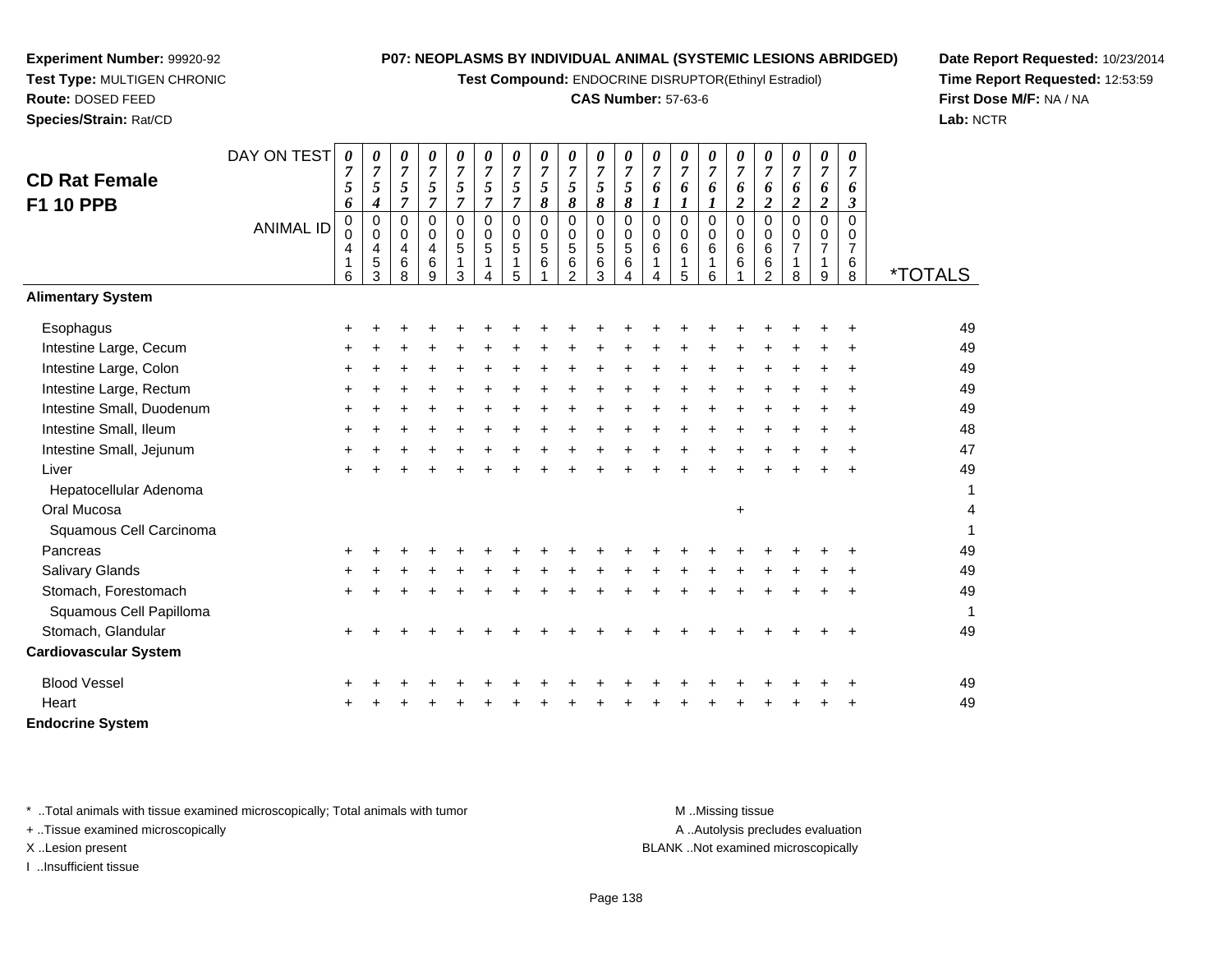**Test Compound:** ENDOCRINE DISRUPTOR(Ethinyl Estradiol)

#### **CAS Number:** 57-63-6

**Date Report Requested:** 10/23/2014**Time Report Requested:** 12:54:00**First Dose M/F:** NA / NA**Lab:** NCTR

| <b>CD Rat Female</b><br>F1 10 PPB | DAY ON TEST<br><b>ANIMAL ID</b> | $\boldsymbol{\theta}$<br>7<br>5<br>6<br>0<br>0<br>4<br>1<br>6 | 0<br>$\overline{7}$<br>5<br>4<br>$\mathbf 0$<br>0<br>4<br>5<br>3 | 0<br>$\overline{7}$<br>5<br>$\overline{7}$<br>$\mathbf 0$<br>0<br>4<br>$6\phantom{1}6$<br>8 | 0<br>$\overline{7}$<br>5<br>$\overline{7}$<br>$\mathbf 0$<br>0<br>4<br>$6\phantom{1}6$<br>9 | 0<br>$\overline{7}$<br>5<br>$\overline{7}$<br>$\mathbf 0$<br>0<br>5<br>$\mathbf 1$<br>3 | 0<br>7<br>5<br>$\overline{7}$<br>$\overline{0}$<br>$\Omega$<br>5<br>4 | 0<br>$\overline{7}$<br>5<br>7<br>$\mathbf 0$<br>0<br>5<br>1<br>5 | 0<br>$\overline{7}$<br>$\mathfrak{s}$<br>8<br>$\mathbf 0$<br>0<br>5<br>$\,6$ | 0<br>$\overline{7}$<br>5<br>8<br>$\mathbf 0$<br>0<br>5<br>$\,6$<br>$\overline{2}$ | $\pmb{\theta}$<br>$\overline{7}$<br>5<br>8<br>$\mathbf 0$<br>0<br>5<br>$\,6$<br>3 | 0<br>$\overline{7}$<br>5<br>8<br>$\mathbf 0$<br>0<br>$\sqrt{5}$<br>$\,6$<br>4 | 0<br>7<br>6<br>1<br>$\overline{0}$<br>0<br>6<br>4 | 0<br>$\overline{7}$<br>6<br>1<br>$\mathbf 0$<br>0<br>6<br>1<br>5 | 0<br>$\overline{7}$<br>6<br>1<br>$\mathbf 0$<br>0<br>6<br>1<br>6 | 0<br>7<br>6<br>$\overline{c}$<br>0<br>0<br>6<br>6<br>1 | 0<br>7<br>6<br>$\boldsymbol{2}$<br>$\mathbf 0$<br>0<br>6<br>6<br>2 | 0<br>$\overline{7}$<br>6<br>$\overline{c}$<br>0<br>0<br>$\overline{7}$<br>$\overline{1}$<br>8 | 0<br>$\overline{7}$<br>6<br>$\boldsymbol{2}$<br>$\mathbf 0$<br>0<br>$\overline{7}$<br>1<br>9 | 0<br>7<br>6<br>$\boldsymbol{\beta}$<br>$\Omega$<br>0<br>$\overline{7}$<br>6<br>8 | <i><b>*TOTALS</b></i> |
|-----------------------------------|---------------------------------|---------------------------------------------------------------|------------------------------------------------------------------|---------------------------------------------------------------------------------------------|---------------------------------------------------------------------------------------------|-----------------------------------------------------------------------------------------|-----------------------------------------------------------------------|------------------------------------------------------------------|------------------------------------------------------------------------------|-----------------------------------------------------------------------------------|-----------------------------------------------------------------------------------|-------------------------------------------------------------------------------|---------------------------------------------------|------------------------------------------------------------------|------------------------------------------------------------------|--------------------------------------------------------|--------------------------------------------------------------------|-----------------------------------------------------------------------------------------------|----------------------------------------------------------------------------------------------|----------------------------------------------------------------------------------|-----------------------|
| <b>Adrenal Cortex</b>             |                                 | $+$                                                           |                                                                  |                                                                                             |                                                                                             |                                                                                         |                                                                       |                                                                  |                                                                              |                                                                                   |                                                                                   |                                                                               |                                                   |                                                                  |                                                                  |                                                        |                                                                    |                                                                                               | $+$                                                                                          | $+$                                                                              | 49                    |
| Adenoma                           |                                 |                                                               |                                                                  |                                                                                             |                                                                                             |                                                                                         |                                                                       |                                                                  |                                                                              |                                                                                   |                                                                                   |                                                                               |                                                   |                                                                  |                                                                  |                                                        |                                                                    |                                                                                               |                                                                                              |                                                                                  | $\mathbf 1$           |
| Adrenal Medulla                   |                                 |                                                               |                                                                  |                                                                                             |                                                                                             |                                                                                         |                                                                       |                                                                  |                                                                              |                                                                                   |                                                                                   |                                                                               |                                                   |                                                                  |                                                                  |                                                        |                                                                    |                                                                                               |                                                                                              |                                                                                  | 49                    |
| Islets, Pancreatic                |                                 | $\pm$                                                         |                                                                  |                                                                                             |                                                                                             |                                                                                         |                                                                       |                                                                  |                                                                              |                                                                                   |                                                                                   |                                                                               |                                                   |                                                                  |                                                                  |                                                        |                                                                    |                                                                                               |                                                                                              |                                                                                  | 49                    |
| Carcinoma                         |                                 |                                                               |                                                                  |                                                                                             |                                                                                             |                                                                                         |                                                                       |                                                                  |                                                                              |                                                                                   |                                                                                   | Χ                                                                             |                                                   |                                                                  |                                                                  |                                                        |                                                                    |                                                                                               |                                                                                              |                                                                                  | -1                    |
| Parathyroid Gland                 |                                 | ÷                                                             |                                                                  |                                                                                             |                                                                                             |                                                                                         |                                                                       |                                                                  |                                                                              |                                                                                   |                                                                                   |                                                                               |                                                   |                                                                  |                                                                  |                                                        |                                                                    |                                                                                               |                                                                                              |                                                                                  | 46                    |
| <b>Pituitary Gland</b>            |                                 | ÷                                                             |                                                                  |                                                                                             |                                                                                             |                                                                                         |                                                                       |                                                                  |                                                                              |                                                                                   |                                                                                   |                                                                               |                                                   |                                                                  |                                                                  |                                                        |                                                                    |                                                                                               |                                                                                              |                                                                                  | 50                    |
| Pars Distalis, Adenoma            |                                 |                                                               | X                                                                | X                                                                                           | $\times$                                                                                    | X                                                                                       | $\sf X$                                                               | $\boldsymbol{\mathsf{X}}$                                        |                                                                              | X                                                                                 |                                                                                   | X                                                                             | $\times$                                          | X                                                                | $\times$                                                         | X                                                      | X                                                                  | X                                                                                             | X                                                                                            | $\times$                                                                         | 40                    |
| <b>Thyroid Gland</b>              |                                 | $+$                                                           |                                                                  |                                                                                             |                                                                                             |                                                                                         |                                                                       |                                                                  |                                                                              |                                                                                   |                                                                                   |                                                                               |                                                   |                                                                  |                                                                  |                                                        |                                                                    |                                                                                               |                                                                                              |                                                                                  | 49                    |
| C Cell, Adenoma                   |                                 |                                                               |                                                                  |                                                                                             |                                                                                             |                                                                                         |                                                                       |                                                                  |                                                                              | X                                                                                 |                                                                                   |                                                                               |                                                   |                                                                  |                                                                  |                                                        |                                                                    |                                                                                               |                                                                                              |                                                                                  | $\mathbf{1}$          |
| <b>General Body System</b>        |                                 |                                                               |                                                                  |                                                                                             |                                                                                             |                                                                                         |                                                                       |                                                                  |                                                                              |                                                                                   |                                                                                   |                                                                               |                                                   |                                                                  |                                                                  |                                                        |                                                                    |                                                                                               |                                                                                              |                                                                                  |                       |
| <b>Tissue NOS</b>                 |                                 |                                                               |                                                                  |                                                                                             |                                                                                             |                                                                                         |                                                                       |                                                                  |                                                                              |                                                                                   |                                                                                   |                                                                               |                                                   |                                                                  |                                                                  |                                                        |                                                                    |                                                                                               |                                                                                              |                                                                                  | $\mathbf{1}$          |
| Sarcoma                           |                                 |                                                               |                                                                  |                                                                                             |                                                                                             |                                                                                         |                                                                       |                                                                  |                                                                              |                                                                                   |                                                                                   |                                                                               |                                                   |                                                                  |                                                                  |                                                        |                                                                    |                                                                                               |                                                                                              |                                                                                  | $\mathbf{1}$          |
| <b>Genital System</b>             |                                 |                                                               |                                                                  |                                                                                             |                                                                                             |                                                                                         |                                                                       |                                                                  |                                                                              |                                                                                   |                                                                                   |                                                                               |                                                   |                                                                  |                                                                  |                                                        |                                                                    |                                                                                               |                                                                                              |                                                                                  |                       |
| <b>Clitoral Gland</b>             |                                 |                                                               | м                                                                |                                                                                             |                                                                                             |                                                                                         |                                                                       |                                                                  |                                                                              |                                                                                   |                                                                                   |                                                                               |                                                   |                                                                  |                                                                  |                                                        |                                                                    |                                                                                               |                                                                                              |                                                                                  | 48                    |
| Ovary                             |                                 | +                                                             |                                                                  |                                                                                             |                                                                                             |                                                                                         |                                                                       |                                                                  |                                                                              |                                                                                   |                                                                                   |                                                                               |                                                   |                                                                  |                                                                  |                                                        |                                                                    |                                                                                               |                                                                                              |                                                                                  | 49                    |
| Granulosa Cell Tumor Benign       |                                 |                                                               |                                                                  |                                                                                             |                                                                                             |                                                                                         |                                                                       |                                                                  |                                                                              |                                                                                   |                                                                                   |                                                                               |                                                   |                                                                  |                                                                  |                                                        |                                                                    | X                                                                                             |                                                                                              |                                                                                  | 1                     |
| Sertoli Cell Tumor Benign         |                                 |                                                               |                                                                  |                                                                                             |                                                                                             |                                                                                         |                                                                       |                                                                  |                                                                              |                                                                                   |                                                                                   |                                                                               |                                                   |                                                                  |                                                                  |                                                        |                                                                    |                                                                                               |                                                                                              |                                                                                  | $\mathbf{1}$          |
| Oviduct                           |                                 |                                                               |                                                                  |                                                                                             |                                                                                             |                                                                                         |                                                                       |                                                                  |                                                                              |                                                                                   |                                                                                   |                                                                               |                                                   |                                                                  |                                                                  |                                                        |                                                                    |                                                                                               |                                                                                              |                                                                                  | 49                    |
| <b>Uterus</b>                     |                                 | $\ddot{}$                                                     |                                                                  |                                                                                             |                                                                                             |                                                                                         |                                                                       |                                                                  |                                                                              |                                                                                   |                                                                                   |                                                                               |                                                   |                                                                  |                                                                  |                                                        |                                                                    |                                                                                               | +                                                                                            |                                                                                  | 49                    |
| Polyp Stromal                     |                                 |                                                               |                                                                  |                                                                                             |                                                                                             |                                                                                         |                                                                       |                                                                  |                                                                              |                                                                                   |                                                                                   |                                                                               | X                                                 | X                                                                |                                                                  |                                                        |                                                                    |                                                                                               |                                                                                              |                                                                                  | 5                     |
| Vagina                            |                                 | ÷                                                             |                                                                  |                                                                                             |                                                                                             |                                                                                         |                                                                       |                                                                  |                                                                              |                                                                                   |                                                                                   |                                                                               |                                                   |                                                                  |                                                                  |                                                        |                                                                    |                                                                                               |                                                                                              | ÷                                                                                | 49                    |
|                                   |                                 |                                                               |                                                                  |                                                                                             |                                                                                             |                                                                                         |                                                                       |                                                                  |                                                                              |                                                                                   |                                                                                   |                                                                               |                                                   |                                                                  |                                                                  |                                                        |                                                                    |                                                                                               |                                                                                              |                                                                                  |                       |

**Experiment Number:** 99920-92**Test Type:** MULTIGEN CHRONIC

**Route:** DOSED FEED**Species/Strain:** Rat/CD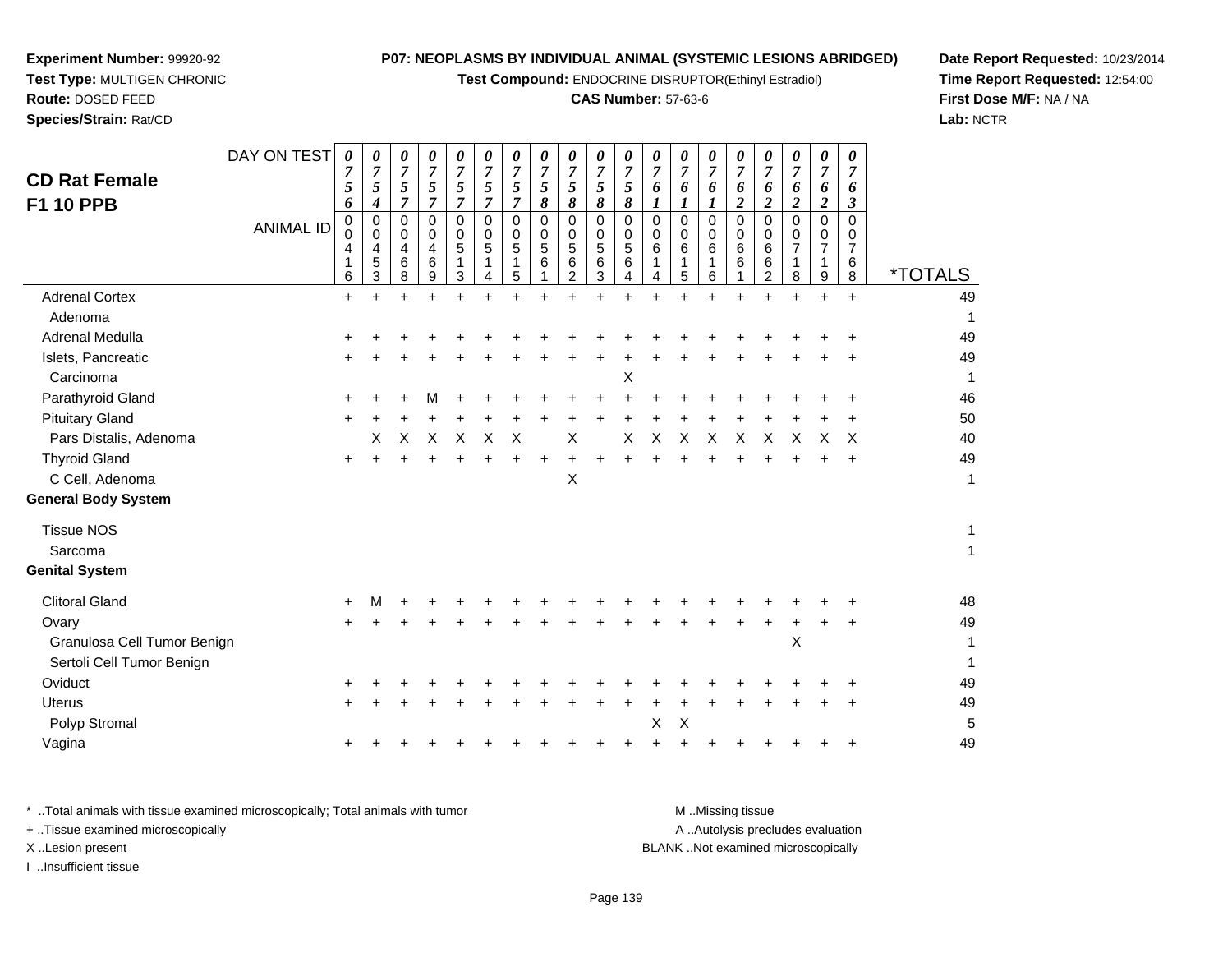**Test Compound:** ENDOCRINE DISRUPTOR(Ethinyl Estradiol)

# **CAS Number:** 57-63-6

**Date Report Requested:** 10/23/2014**Time Report Requested:** 12:54:00**First Dose M/F:** NA / NA**Lab:** NCTR

| Species/Strain: Rat/CD                          |                  |                                            |                                              |                                              |                                                         |                                            |                                                                  |                                                                         |                                                     |                                                           |                                 |                                                                         |                               |                                                   |                              |                               |                                                                |                                                     |                                                           |                                              | Lab:                  |
|-------------------------------------------------|------------------|--------------------------------------------|----------------------------------------------|----------------------------------------------|---------------------------------------------------------|--------------------------------------------|------------------------------------------------------------------|-------------------------------------------------------------------------|-----------------------------------------------------|-----------------------------------------------------------|---------------------------------|-------------------------------------------------------------------------|-------------------------------|---------------------------------------------------|------------------------------|-------------------------------|----------------------------------------------------------------|-----------------------------------------------------|-----------------------------------------------------------|----------------------------------------------|-----------------------|
| <b>CD Rat Female</b><br><b>F1 10 PPB</b>        | DAY ON TEST      | $\pmb{\theta}$<br>$\overline{7}$<br>5<br>6 | 0<br>$\overline{7}$<br>5<br>$\boldsymbol{4}$ | 0<br>$\boldsymbol{7}$<br>5<br>$\overline{7}$ | $\pmb{\theta}$<br>$\overline{7}$<br>5<br>$\overline{7}$ | 0<br>$\overline{7}$<br>5<br>$\overline{7}$ | $\pmb{\theta}$<br>$\overline{7}$<br>$\sqrt{5}$<br>$\overline{7}$ | $\boldsymbol{\theta}$<br>$\overline{7}$<br>$\sqrt{5}$<br>$\overline{7}$ | $\pmb{\theta}$<br>$\overline{7}$<br>$\sqrt{5}$<br>8 | 0<br>$\overline{7}$<br>5<br>8                             | 0<br>$\boldsymbol{7}$<br>5<br>8 | $\boldsymbol{\theta}$<br>$\overline{7}$<br>$\sqrt{5}$<br>$\pmb{\delta}$ | 0<br>$\overline{7}$<br>6<br>1 | $\pmb{\theta}$<br>$\overline{7}$<br>6<br>1        | 0<br>$\overline{7}$<br>6     | 0<br>$\overline{7}$<br>6<br>2 | $\boldsymbol{\theta}$<br>$\overline{7}$<br>6<br>$\overline{2}$ | 0<br>$\overline{7}$<br>6<br>$\overline{\mathbf{c}}$ | $\pmb{\theta}$<br>$\overline{7}$<br>6<br>$\boldsymbol{2}$ | $\pmb{\theta}$<br>$\overline{7}$<br>6<br>3   |                       |
|                                                 | <b>ANIMAL ID</b> | $\mathbf 0$<br>0<br>4<br>1<br>6            | $\Omega$<br>0<br>4<br>5<br>3                 | 0<br>0<br>4<br>6<br>8                        | $\Omega$<br>0<br>4<br>$\,6$<br>9                        | $\Omega$<br>0<br>5<br>1<br>3               | 0<br>0<br>5<br>1<br>4                                            | $\mathbf 0$<br>$\mathbf 0$<br>$\sqrt{5}$<br>1<br>5                      | $\mathbf 0$<br>0<br>$\sqrt{5}$<br>6                 | $\mathbf 0$<br>0<br>$\sqrt{5}$<br>$\,6$<br>$\overline{2}$ | 0<br>0<br>5<br>6<br>3           | 0<br>0<br>$\sqrt{5}$<br>6<br>4                                          | $\Omega$<br>0<br>6<br>1<br>4  | $\Omega$<br>$\mathbf 0$<br>6<br>$\mathbf{1}$<br>5 | $\Omega$<br>0<br>6<br>1<br>6 | $\Omega$<br>0<br>6<br>6       | $\mathbf 0$<br>0<br>6<br>$\,6$<br>$\overline{2}$               | 0<br>0<br>7<br>1<br>8                               | $\pmb{0}$<br>$\mathbf 0$<br>$\overline{7}$<br>1<br>9      | $\mathbf 0$<br>0<br>$\overline{7}$<br>6<br>8 | <i><b>*TOTALS</b></i> |
| Granular Cell Tumor Benign                      |                  |                                            |                                              |                                              |                                                         |                                            |                                                                  |                                                                         |                                                     |                                                           |                                 |                                                                         |                               |                                                   |                              |                               |                                                                |                                                     |                                                           |                                              |                       |
| Polyp<br><b>Hematopoietic System</b>            |                  |                                            |                                              |                                              |                                                         |                                            |                                                                  |                                                                         |                                                     |                                                           |                                 |                                                                         |                               |                                                   |                              |                               |                                                                |                                                     |                                                           |                                              | 1                     |
| <b>Bone Marrow</b>                              |                  | +                                          |                                              |                                              |                                                         |                                            |                                                                  |                                                                         |                                                     |                                                           |                                 |                                                                         |                               |                                                   |                              |                               |                                                                |                                                     |                                                           |                                              | 49                    |
| Lymph Node                                      |                  |                                            |                                              | +                                            |                                                         |                                            |                                                                  |                                                                         |                                                     |                                                           |                                 |                                                                         |                               |                                                   | $\ddot{}$                    |                               |                                                                |                                                     |                                                           | $\ddot{}$                                    | 6                     |
| Lymph Node, Mandibular                          |                  |                                            |                                              |                                              |                                                         |                                            |                                                                  |                                                                         |                                                     |                                                           |                                 |                                                                         |                               |                                                   |                              |                               |                                                                |                                                     |                                                           | +                                            | 49                    |
| Lymph Node, Mesenteric                          |                  |                                            |                                              |                                              |                                                         |                                            |                                                                  |                                                                         |                                                     |                                                           |                                 | м                                                                       |                               |                                                   |                              |                               |                                                                |                                                     |                                                           | ÷                                            | 47                    |
| Spleen                                          |                  |                                            |                                              |                                              |                                                         |                                            |                                                                  |                                                                         |                                                     |                                                           |                                 |                                                                         |                               |                                                   |                              |                               |                                                                |                                                     |                                                           | +                                            | 49                    |
| Thymus                                          |                  |                                            |                                              |                                              |                                                         |                                            |                                                                  |                                                                         |                                                     |                                                           |                                 |                                                                         |                               |                                                   |                              |                               |                                                                |                                                     |                                                           |                                              | 45                    |
| <b>Integumentary System</b>                     |                  |                                            |                                              |                                              |                                                         |                                            |                                                                  |                                                                         |                                                     |                                                           |                                 |                                                                         |                               |                                                   |                              |                               |                                                                |                                                     |                                                           |                                              |                       |
| <b>Mammary Gland</b>                            |                  | $\ddot{}$                                  |                                              |                                              |                                                         |                                            |                                                                  |                                                                         |                                                     |                                                           |                                 |                                                                         |                               |                                                   |                              |                               |                                                                |                                                     |                                                           |                                              | 49                    |
| Adenocarcinoma                                  |                  |                                            | X                                            |                                              |                                                         |                                            | X                                                                |                                                                         |                                                     |                                                           |                                 | х                                                                       |                               |                                                   |                              |                               |                                                                | X                                                   |                                                           |                                              | g                     |
| Fibroadenoma                                    |                  |                                            |                                              | $\pmb{\times}$                               |                                                         | $\mathsf{X}$                               | $\mathsf{X}$                                                     |                                                                         | X                                                   | $\boldsymbol{\mathsf{X}}$                                 |                                 | $\times$                                                                |                               |                                                   |                              |                               | X                                                              |                                                     |                                                           | X                                            | 18                    |
| Fibroadenoma, Multiple                          |                  | $\boldsymbol{\mathsf{X}}$                  |                                              |                                              | Χ                                                       |                                            |                                                                  |                                                                         |                                                     |                                                           | $\times$                        |                                                                         |                               |                                                   | X                            | $\times$                      |                                                                |                                                     | $\boldsymbol{\mathsf{X}}$                                 |                                              | 15                    |
| Skin                                            |                  | $\ddot{}$                                  | $\ddot{}$                                    | $\ddot{}$                                    | +                                                       |                                            |                                                                  |                                                                         |                                                     | $\ddot{}$                                                 |                                 |                                                                         |                               | $\ddot{}$                                         | $\ddot{}$                    | $+$                           | $\ddot{}$                                                      | $\ddot{}$                                           | $+$                                                       | $+$                                          | 49                    |
| Keratoacanthoma                                 |                  |                                            |                                              |                                              | X                                                       |                                            |                                                                  |                                                                         |                                                     |                                                           |                                 |                                                                         |                               |                                                   |                              |                               |                                                                |                                                     |                                                           |                                              | 1                     |
| <b>Musculoskeletal System</b>                   |                  |                                            |                                              |                                              |                                                         |                                            |                                                                  |                                                                         |                                                     |                                                           |                                 |                                                                         |                               |                                                   |                              |                               |                                                                |                                                     |                                                           |                                              |                       |
| Bone, Femur                                     |                  | +                                          |                                              |                                              |                                                         |                                            |                                                                  |                                                                         |                                                     |                                                           |                                 |                                                                         |                               |                                                   |                              |                               |                                                                |                                                     |                                                           |                                              | 49                    |
| <b>Skeletal Muscle</b><br><b>Nervous System</b> |                  |                                            |                                              |                                              |                                                         |                                            |                                                                  |                                                                         |                                                     |                                                           |                                 |                                                                         |                               |                                                   |                              |                               |                                                                |                                                     |                                                           |                                              | 1                     |
| Brain, Brain Stem                               |                  |                                            |                                              |                                              |                                                         |                                            |                                                                  |                                                                         |                                                     |                                                           |                                 |                                                                         |                               |                                                   |                              |                               |                                                                |                                                     |                                                           |                                              | 49                    |
|                                                 |                  |                                            |                                              |                                              |                                                         |                                            |                                                                  |                                                                         |                                                     |                                                           |                                 |                                                                         |                               |                                                   |                              |                               |                                                                |                                                     |                                                           |                                              |                       |

**Experiment Number:** 99920-92**Test Type:** MULTIGEN CHRONIC

**Route:** DOSED FEED

| Total animals with tissue examined microscopically; Total animals with tumor | M Missing tissue                   |
|------------------------------------------------------------------------------|------------------------------------|
| + Tissue examined microscopically                                            | A Autolysis precludes evaluation   |
| X Lesion present                                                             | BLANK Not examined microscopically |
| …Insufficient tissue                                                         |                                    |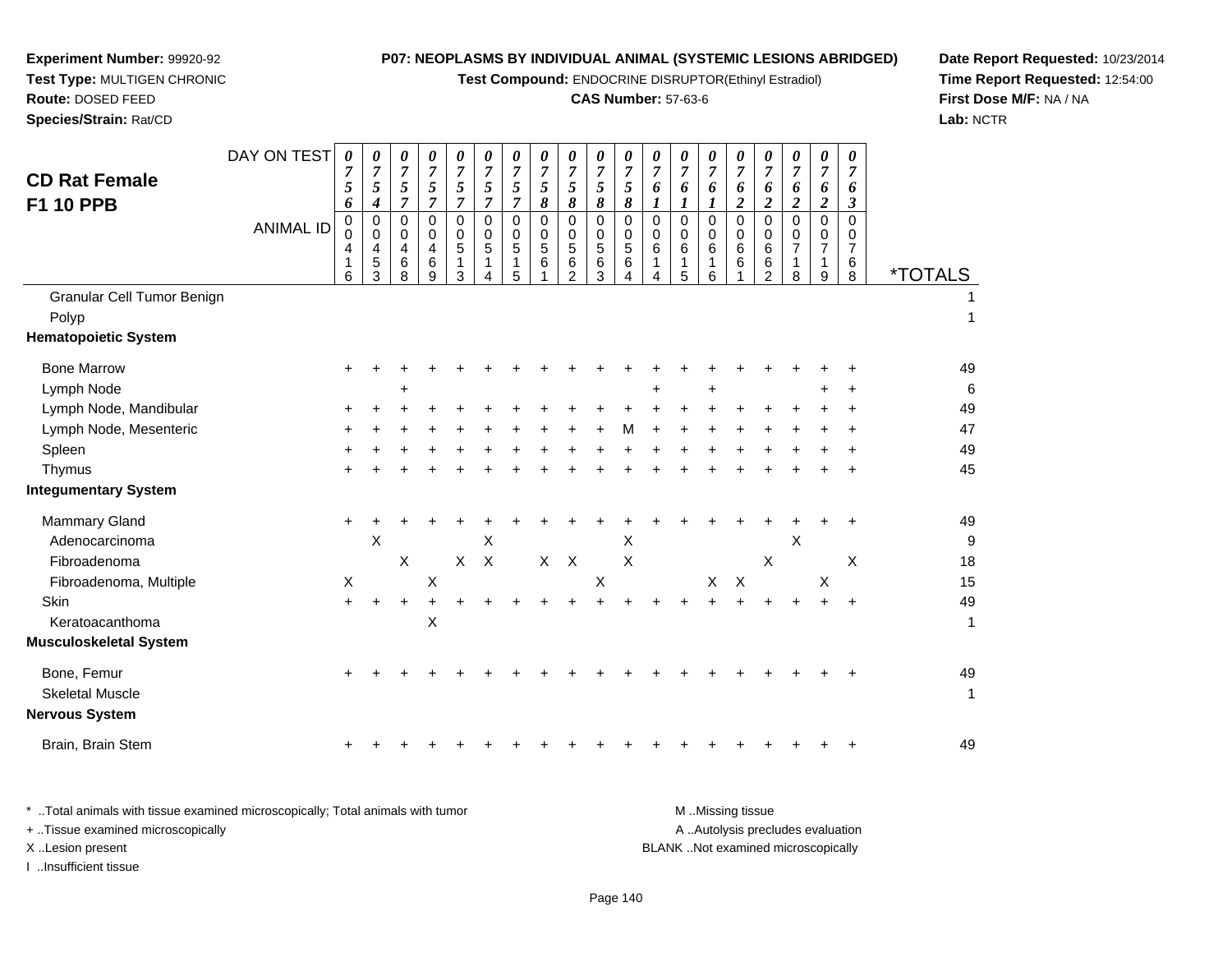**Test Compound:** ENDOCRINE DISRUPTOR(Ethinyl Estradiol)

### **CAS Number:** 57-63-6

**Date Report Requested:** 10/23/2014**Time Report Requested:** 12:54:00**First Dose M/F:** NA / NA**Lab:** NCTR

**Experiment Number:** 99920-92

**Species/Strain:** Rat/CD

| <b>CD Rat Female</b><br><b>F1 10 PPB</b> | DAY ON TEST<br><b>ANIMAL ID</b> | 0<br>5<br>6<br>0<br>0<br>4<br>6 | 0<br>$\overline{7}$<br>5<br>4<br>0<br>0<br>4<br>5<br>3 | 0<br>$\boldsymbol{7}$<br>5<br>$\overline{7}$<br>0<br>0<br>4<br>6<br>8 | $\boldsymbol{\theta}$<br>$\overline{7}$<br>$\mathfrak{s}$<br>$\overline{7}$<br>$\Omega$<br>0<br>4<br>6<br>9 | 0<br>$\overline{7}$<br>5<br>$\overline{7}$<br>0<br>0<br>5<br>3 | 0<br>$\overline{7}$<br>5<br>$\overline{7}$<br>0<br>0<br>5<br>4 | 0<br>$\overline{7}$<br>5<br>$\overline{7}$<br>0<br>0<br>5<br>1<br>5 | $\boldsymbol{\theta}$<br>$\overline{7}$<br>5<br>8<br>0<br>0<br>$5\phantom{.0}$<br>6 | $\boldsymbol{\theta}$<br>$\overline{7}$<br>$\mathfrak{s}$<br>8<br>$\mathbf 0$<br>$\mathbf 0$<br>$\sqrt{5}$<br>6<br>$\overline{2}$ | 0<br>$\overline{7}$<br>5<br>8<br>$\Omega$<br>0<br>5<br>6<br>3 | 0<br>$\overline{7}$<br>5<br>8<br>0<br>0<br>5<br>6<br>4 | 0<br>$\overline{7}$<br>6<br>0<br>0<br>6<br>4 | 0<br>$\overline{7}$<br>6<br>0<br>0<br>6<br>1<br>5 | $\boldsymbol{\theta}$<br>$\overline{7}$<br>6<br>$\Omega$<br>0<br>6<br>1<br>6 | 0<br>$\overline{7}$<br>6<br>$\boldsymbol{2}$<br>$\Omega$<br>0<br>6<br>6 | 0<br>6<br>2<br>$\Omega$<br>0<br>6<br>6<br>$\overline{2}$ | 0<br>$\overline{7}$<br>6<br>$\boldsymbol{2}$<br>0<br>0<br>7<br>1<br>8 | 0<br>$\overline{7}$<br>6<br>$\boldsymbol{2}$<br>0<br>0<br>7<br>1<br>9 | $\boldsymbol{\theta}$<br>$\overline{7}$<br>6<br>$\boldsymbol{\beta}$<br>$\Omega$<br>0<br>$\overline{7}$<br>6<br>8 | <i><b>*TOTALS</b></i> |
|------------------------------------------|---------------------------------|---------------------------------|--------------------------------------------------------|-----------------------------------------------------------------------|-------------------------------------------------------------------------------------------------------------|----------------------------------------------------------------|----------------------------------------------------------------|---------------------------------------------------------------------|-------------------------------------------------------------------------------------|-----------------------------------------------------------------------------------------------------------------------------------|---------------------------------------------------------------|--------------------------------------------------------|----------------------------------------------|---------------------------------------------------|------------------------------------------------------------------------------|-------------------------------------------------------------------------|----------------------------------------------------------|-----------------------------------------------------------------------|-----------------------------------------------------------------------|-------------------------------------------------------------------------------------------------------------------|-----------------------|
| Brain, Cerebellum                        |                                 | $\ddot{}$                       | $\ddot{}$                                              |                                                                       | +                                                                                                           | $\ddot{}$                                                      |                                                                | ÷                                                                   |                                                                                     |                                                                                                                                   |                                                               |                                                        |                                              |                                                   | +                                                                            | $\ddot{}$                                                               |                                                          | +                                                                     | $\ddot{}$                                                             | $\ddot{}$                                                                                                         | 49                    |
| Brain, Cerebrum                          |                                 | +                               |                                                        |                                                                       |                                                                                                             |                                                                |                                                                |                                                                     |                                                                                     |                                                                                                                                   |                                                               |                                                        |                                              |                                                   |                                                                              |                                                                         |                                                          |                                                                       |                                                                       |                                                                                                                   | 49                    |
| Oligodendroglioma Nos                    |                                 |                                 |                                                        |                                                                       |                                                                                                             |                                                                |                                                                |                                                                     |                                                                                     |                                                                                                                                   |                                                               |                                                        |                                              |                                                   |                                                                              |                                                                         |                                                          |                                                                       |                                                                       |                                                                                                                   | 1                     |
| <b>Respiratory System</b>                |                                 |                                 |                                                        |                                                                       |                                                                                                             |                                                                |                                                                |                                                                     |                                                                                     |                                                                                                                                   |                                                               |                                                        |                                              |                                                   |                                                                              |                                                                         |                                                          |                                                                       |                                                                       |                                                                                                                   |                       |
| Lung                                     |                                 |                                 |                                                        |                                                                       |                                                                                                             |                                                                |                                                                |                                                                     |                                                                                     |                                                                                                                                   |                                                               |                                                        |                                              |                                                   |                                                                              |                                                                         |                                                          |                                                                       |                                                                       |                                                                                                                   | 49                    |
| Nose                                     |                                 | +                               |                                                        |                                                                       |                                                                                                             |                                                                |                                                                |                                                                     |                                                                                     |                                                                                                                                   |                                                               |                                                        |                                              |                                                   |                                                                              |                                                                         |                                                          |                                                                       |                                                                       |                                                                                                                   | 49                    |
| Trachea                                  |                                 | $\ddot{}$                       |                                                        |                                                                       |                                                                                                             |                                                                |                                                                |                                                                     |                                                                                     |                                                                                                                                   |                                                               |                                                        |                                              |                                                   |                                                                              |                                                                         |                                                          |                                                                       |                                                                       |                                                                                                                   | 49                    |
| <b>Special Senses System</b>             |                                 |                                 |                                                        |                                                                       |                                                                                                             |                                                                |                                                                |                                                                     |                                                                                     |                                                                                                                                   |                                                               |                                                        |                                              |                                                   |                                                                              |                                                                         |                                                          |                                                                       |                                                                       |                                                                                                                   |                       |
| Eye                                      |                                 |                                 |                                                        |                                                                       |                                                                                                             |                                                                |                                                                |                                                                     |                                                                                     |                                                                                                                                   |                                                               |                                                        |                                              |                                                   |                                                                              |                                                                         |                                                          |                                                                       |                                                                       |                                                                                                                   | 48                    |
| <b>Harderian Gland</b>                   |                                 | $\pm$                           |                                                        |                                                                       |                                                                                                             |                                                                |                                                                |                                                                     |                                                                                     |                                                                                                                                   |                                                               |                                                        |                                              |                                                   |                                                                              |                                                                         |                                                          |                                                                       |                                                                       | $\ddot{}$                                                                                                         | 49                    |
| <b>Urinary System</b>                    |                                 |                                 |                                                        |                                                                       |                                                                                                             |                                                                |                                                                |                                                                     |                                                                                     |                                                                                                                                   |                                                               |                                                        |                                              |                                                   |                                                                              |                                                                         |                                                          |                                                                       |                                                                       |                                                                                                                   |                       |
| Kidney                                   |                                 | ٠                               |                                                        |                                                                       |                                                                                                             |                                                                |                                                                |                                                                     |                                                                                     |                                                                                                                                   |                                                               |                                                        |                                              |                                                   |                                                                              |                                                                         |                                                          |                                                                       |                                                                       |                                                                                                                   | 49                    |
| <b>Urinary Bladder</b>                   |                                 | +                               |                                                        |                                                                       |                                                                                                             |                                                                |                                                                |                                                                     |                                                                                     |                                                                                                                                   |                                                               |                                                        |                                              |                                                   |                                                                              |                                                                         |                                                          |                                                                       |                                                                       |                                                                                                                   | 49                    |
| <b>SYSTEMIC LESIONS</b>                  |                                 |                                 |                                                        |                                                                       |                                                                                                             |                                                                |                                                                |                                                                     |                                                                                     |                                                                                                                                   |                                                               |                                                        |                                              |                                                   |                                                                              |                                                                         |                                                          |                                                                       |                                                                       |                                                                                                                   |                       |
| Multiple Organ                           |                                 |                                 |                                                        |                                                                       |                                                                                                             |                                                                |                                                                |                                                                     |                                                                                     |                                                                                                                                   |                                                               |                                                        |                                              |                                                   |                                                                              |                                                                         |                                                          |                                                                       |                                                                       |                                                                                                                   | 50                    |

\* ..Total animals with tissue examined microscopically; Total animals with tumor **M** . Missing tissue M ..Missing tissue

+ ..Tissue examined microscopically

I ..Insufficient tissue

A ..Autolysis precludes evaluation

X ..Lesion present BLANK ..Not examined microscopically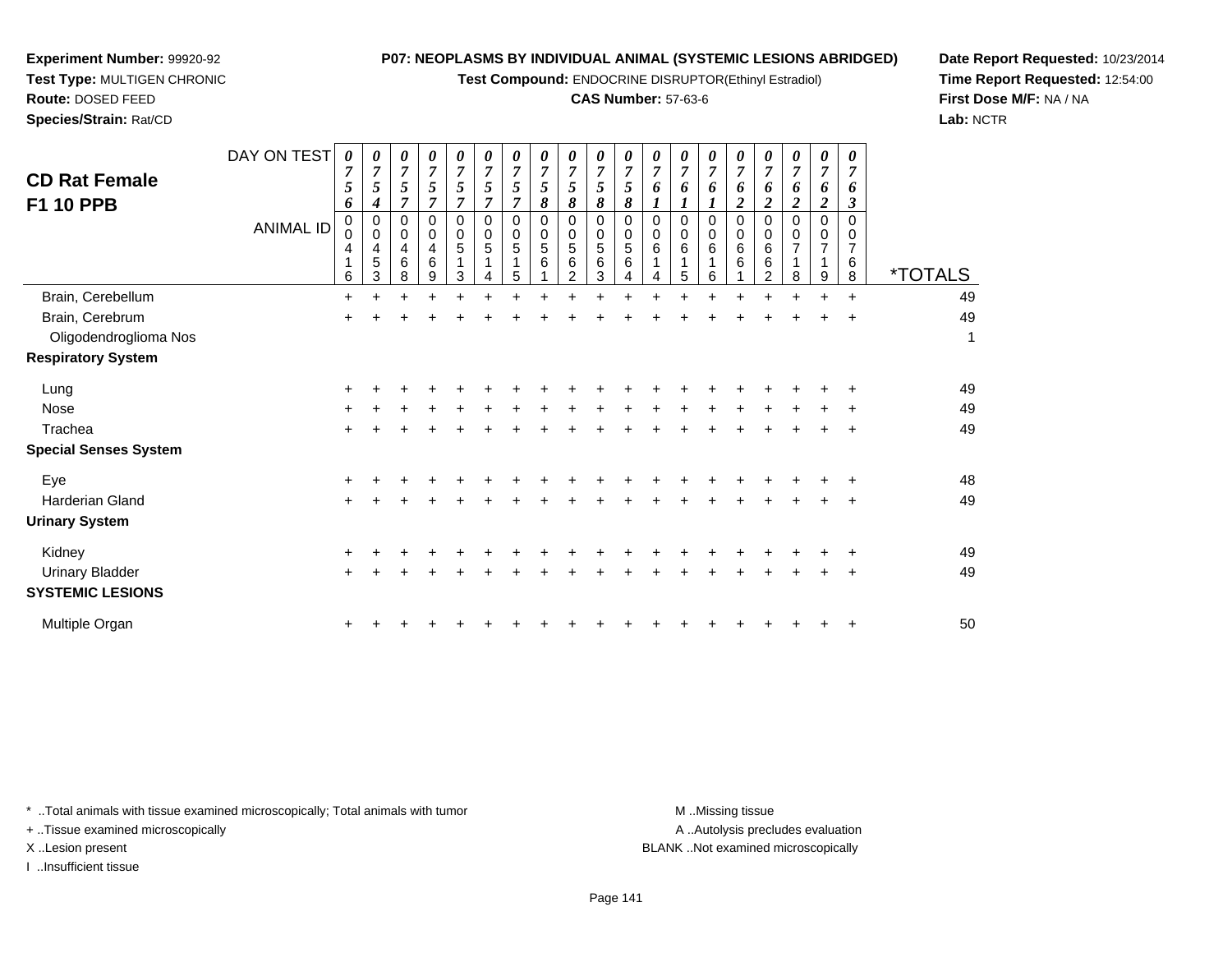**Test Compound:** ENDOCRINE DISRUPTOR(Ethinyl Estradiol)

### **CAS Number:** 57-63-6

**Date Report Requested:** 10/23/2014**Time Report Requested:** 12:54:00**First Dose M/F:** NA / NA**Lab:** NCTR

| <b>CD Rat Female</b><br>F1 50 PPB                    | DAY ON TEST<br><b>ANIMAL ID</b> | $\boldsymbol{\theta}$<br>$\boldsymbol{2}$<br>8<br>$\boldsymbol{9}$<br>$\mathbf 0$<br>0<br>0<br>-1<br>8 | $\boldsymbol{\theta}$<br>$\overline{5}$<br>$\boldsymbol{l}$<br>6<br>$\mathbf 0$<br>0<br>$\pmb{0}$<br>$\boldsymbol{7}$<br>$\overline{2}$ | 0<br>$\mathfrak{s}$<br>8<br>4<br>$\Omega$<br>0<br>$\overline{c}$<br>3 | 0<br>$\mathfrak{s}$<br>$\boldsymbol{9}$<br>$\boldsymbol{2}$<br>0<br>0<br>$\mathbf{1}$<br>$\sqrt{2}$<br>9 | $\boldsymbol{\theta}$<br>$\mathfrak{s}$<br>9<br>$\overline{7}$<br>$\mathbf 0$<br>0<br>4<br>3 | $\boldsymbol{\theta}$<br>6<br>$\boldsymbol{l}$<br>$\boldsymbol{4}$<br>0<br>0<br>$\overline{1}$<br>$\sqrt{5}$<br>5 | $\boldsymbol{\theta}$<br>6<br>$\boldsymbol{2}$<br>6<br>0<br>0<br>1<br>$\overline{7}$ | 0<br>6<br>4<br>6<br>0<br>0<br>9<br>5 | 0<br>6<br>$5\phantom{.0}$<br>0<br>0<br>0<br>$\sqrt{2}$<br>0<br>3 | $\boldsymbol{\theta}$<br>6<br>$\mathfrak{s}$<br>$\boldsymbol{\beta}$<br>$\mathbf 0$<br>$\pmb{0}$<br>$\sqrt{2}$<br>$\pmb{0}$ | 0<br>6<br>$\mathfrak{s}$<br>4<br>0<br>$\pmb{0}$<br>$\overline{2}$<br>$\overline{1}$<br>2 | $\boldsymbol{\theta}$<br>6<br>$\overline{5}$<br>8<br>0<br>0<br>$\sqrt{2}$<br>$\overline{1}$<br>6 | 0<br>6<br>6<br>6<br>0<br>0<br>$\frac{2}{2}$<br>3 | 0<br>6<br>6<br>6<br>0<br>0<br>$\sqrt{2}$<br>$\overline{c}$ | $\boldsymbol{\theta}$<br>6<br>$\overline{7}$<br>0<br>$\mathbf 0$<br>$\pmb{0}$<br>$\overline{c}$<br>$\mathsf 3$<br>6 | $\boldsymbol{\theta}$<br>6<br>8<br>$\boldsymbol{\theta}$<br>0<br>$\pmb{0}$<br>$rac{2}{5}$<br>3 | $\boldsymbol{\theta}$<br>6<br>$\pmb{8}$<br>7<br>0<br>$\pmb{0}$<br>$\sqrt{2}$<br>$\,6\,$<br>$\overline{5}$ | 0<br>6<br>8<br>9<br>0<br>0<br>$\overline{c}$<br>$\overline{7}$ | 0<br>$\boldsymbol{7}$<br>0<br>$\boldsymbol{l}$<br>0<br>0<br>$\overline{2}$<br>$9\,$ | $\boldsymbol{\theta}$<br>$\overline{7}$<br>0<br>6<br>$\mathbf 0$<br>$\pmb{0}$<br>$\sqrt{3}$<br>$\pmb{0}$<br>8 | 0<br>$\overline{7}$<br>$\boldsymbol{I}$<br>$\mathbf 0$<br>$\mathsf{O}\xspace$<br>$\ensuremath{\mathsf{3}}$<br>-1 | $\overline{7}$<br>$\boldsymbol{2}$<br>$\overline{\mathbf{c}}$<br>0<br>0<br>$\sqrt{3}$<br>$\sqrt{3}$<br>$\Omega$ | 0<br>$\overline{7}$<br>$\boldsymbol{2}$<br>6<br>$\Omega$<br>$\mathbf 0$<br>$\mathbf{3}$<br>4<br>3 | 0<br>$\boldsymbol{7}$<br>$\boldsymbol{2}$<br>$\overline{7}$<br>0<br>$\mathbf 0$<br>3<br>4 | $\boldsymbol{\theta}$<br>$\boldsymbol{7}$<br>$\boldsymbol{\beta}$<br>$\boldsymbol{\theta}$<br>0<br>$\pmb{0}$<br>$\sqrt{3}$<br>$\overline{5}$ | 0<br>$\overline{7}$<br>$\mathfrak{s}$<br>6<br>0<br>$\mathbf 0$<br>4<br>9 | $\overline{7}$<br>$\sqrt{5}$<br>6<br>$\mathbf 0$<br>$\Omega$<br>4<br>$\boldsymbol{2}$ | 0<br>$\overline{7}$<br>5<br>6<br>0<br>$\Omega$<br>2 | 0<br>$\boldsymbol{7}$<br>$5\phantom{.0}$<br>0<br>$\Omega$ | 0<br>$\overline{7}$<br>5<br>0<br>$\mathbf 0$ | $\boldsymbol{\theta}$<br>$\overline{7}$<br>$\Omega$ |
|------------------------------------------------------|---------------------------------|--------------------------------------------------------------------------------------------------------|-----------------------------------------------------------------------------------------------------------------------------------------|-----------------------------------------------------------------------|----------------------------------------------------------------------------------------------------------|----------------------------------------------------------------------------------------------|-------------------------------------------------------------------------------------------------------------------|--------------------------------------------------------------------------------------|--------------------------------------|------------------------------------------------------------------|-----------------------------------------------------------------------------------------------------------------------------|------------------------------------------------------------------------------------------|--------------------------------------------------------------------------------------------------|--------------------------------------------------|------------------------------------------------------------|---------------------------------------------------------------------------------------------------------------------|------------------------------------------------------------------------------------------------|-----------------------------------------------------------------------------------------------------------|----------------------------------------------------------------|-------------------------------------------------------------------------------------|---------------------------------------------------------------------------------------------------------------|------------------------------------------------------------------------------------------------------------------|-----------------------------------------------------------------------------------------------------------------|---------------------------------------------------------------------------------------------------|-------------------------------------------------------------------------------------------|----------------------------------------------------------------------------------------------------------------------------------------------|--------------------------------------------------------------------------|---------------------------------------------------------------------------------------|-----------------------------------------------------|-----------------------------------------------------------|----------------------------------------------|-----------------------------------------------------|
| <b>Alimentary System</b>                             |                                 |                                                                                                        |                                                                                                                                         |                                                                       |                                                                                                          |                                                                                              |                                                                                                                   |                                                                                      |                                      |                                                                  |                                                                                                                             |                                                                                          |                                                                                                  |                                                  |                                                            |                                                                                                                     |                                                                                                |                                                                                                           |                                                                |                                                                                     |                                                                                                               |                                                                                                                  |                                                                                                                 |                                                                                                   |                                                                                           |                                                                                                                                              |                                                                          |                                                                                       |                                                     |                                                           |                                              |                                                     |
| Esophagus                                            |                                 |                                                                                                        |                                                                                                                                         |                                                                       |                                                                                                          |                                                                                              |                                                                                                                   |                                                                                      |                                      |                                                                  |                                                                                                                             |                                                                                          |                                                                                                  |                                                  |                                                            |                                                                                                                     |                                                                                                |                                                                                                           |                                                                |                                                                                     |                                                                                                               |                                                                                                                  |                                                                                                                 |                                                                                                   |                                                                                           |                                                                                                                                              |                                                                          |                                                                                       |                                                     |                                                           |                                              |                                                     |
| Intestine Large, Cecum                               |                                 |                                                                                                        |                                                                                                                                         |                                                                       |                                                                                                          |                                                                                              |                                                                                                                   |                                                                                      |                                      |                                                                  |                                                                                                                             |                                                                                          |                                                                                                  |                                                  |                                                            |                                                                                                                     |                                                                                                |                                                                                                           |                                                                |                                                                                     |                                                                                                               |                                                                                                                  |                                                                                                                 |                                                                                                   |                                                                                           |                                                                                                                                              |                                                                          |                                                                                       |                                                     |                                                           |                                              |                                                     |
| Intestine Large, Colon                               |                                 |                                                                                                        |                                                                                                                                         |                                                                       |                                                                                                          |                                                                                              |                                                                                                                   |                                                                                      |                                      |                                                                  |                                                                                                                             |                                                                                          |                                                                                                  |                                                  |                                                            |                                                                                                                     |                                                                                                |                                                                                                           |                                                                |                                                                                     |                                                                                                               |                                                                                                                  |                                                                                                                 |                                                                                                   |                                                                                           |                                                                                                                                              |                                                                          |                                                                                       |                                                     |                                                           |                                              |                                                     |
| Intestine Large, Rectum                              |                                 |                                                                                                        |                                                                                                                                         |                                                                       |                                                                                                          |                                                                                              |                                                                                                                   |                                                                                      |                                      |                                                                  |                                                                                                                             |                                                                                          |                                                                                                  |                                                  |                                                            |                                                                                                                     |                                                                                                |                                                                                                           |                                                                |                                                                                     |                                                                                                               |                                                                                                                  |                                                                                                                 |                                                                                                   |                                                                                           |                                                                                                                                              |                                                                          |                                                                                       |                                                     |                                                           |                                              |                                                     |
| Granular Cell Tumor Malignant, Metastatic,<br>Vagina |                                 |                                                                                                        |                                                                                                                                         |                                                                       |                                                                                                          |                                                                                              |                                                                                                                   |                                                                                      |                                      | Χ                                                                |                                                                                                                             |                                                                                          |                                                                                                  |                                                  |                                                            |                                                                                                                     |                                                                                                |                                                                                                           |                                                                |                                                                                     |                                                                                                               |                                                                                                                  |                                                                                                                 |                                                                                                   |                                                                                           |                                                                                                                                              |                                                                          |                                                                                       |                                                     |                                                           |                                              |                                                     |
| Intestine Small, Duodenum                            |                                 |                                                                                                        |                                                                                                                                         |                                                                       |                                                                                                          |                                                                                              |                                                                                                                   |                                                                                      |                                      |                                                                  |                                                                                                                             |                                                                                          |                                                                                                  |                                                  |                                                            |                                                                                                                     |                                                                                                |                                                                                                           |                                                                |                                                                                     |                                                                                                               |                                                                                                                  |                                                                                                                 |                                                                                                   |                                                                                           |                                                                                                                                              |                                                                          |                                                                                       |                                                     |                                                           |                                              |                                                     |
| Intestine Small, Ileum                               |                                 |                                                                                                        |                                                                                                                                         |                                                                       |                                                                                                          |                                                                                              |                                                                                                                   |                                                                                      |                                      |                                                                  |                                                                                                                             |                                                                                          |                                                                                                  |                                                  |                                                            |                                                                                                                     |                                                                                                |                                                                                                           |                                                                |                                                                                     |                                                                                                               |                                                                                                                  |                                                                                                                 |                                                                                                   |                                                                                           |                                                                                                                                              |                                                                          |                                                                                       |                                                     |                                                           |                                              |                                                     |
| Intestine Small, Jejunum                             |                                 |                                                                                                        |                                                                                                                                         |                                                                       |                                                                                                          |                                                                                              |                                                                                                                   |                                                                                      |                                      |                                                                  |                                                                                                                             |                                                                                          |                                                                                                  |                                                  |                                                            |                                                                                                                     |                                                                                                |                                                                                                           |                                                                |                                                                                     |                                                                                                               |                                                                                                                  |                                                                                                                 |                                                                                                   |                                                                                           |                                                                                                                                              |                                                                          |                                                                                       |                                                     |                                                           |                                              |                                                     |
| Liver                                                |                                 |                                                                                                        |                                                                                                                                         |                                                                       |                                                                                                          |                                                                                              |                                                                                                                   |                                                                                      |                                      |                                                                  |                                                                                                                             |                                                                                          |                                                                                                  |                                                  |                                                            |                                                                                                                     |                                                                                                |                                                                                                           |                                                                |                                                                                     |                                                                                                               |                                                                                                                  |                                                                                                                 |                                                                                                   |                                                                                           |                                                                                                                                              |                                                                          |                                                                                       |                                                     |                                                           |                                              |                                                     |
| Hepatocellular Adenoma                               |                                 |                                                                                                        |                                                                                                                                         |                                                                       |                                                                                                          |                                                                                              |                                                                                                                   |                                                                                      |                                      |                                                                  |                                                                                                                             |                                                                                          |                                                                                                  |                                                  |                                                            |                                                                                                                     |                                                                                                | Χ                                                                                                         |                                                                |                                                                                     |                                                                                                               |                                                                                                                  |                                                                                                                 |                                                                                                   |                                                                                           |                                                                                                                                              |                                                                          |                                                                                       |                                                     |                                                           |                                              |                                                     |
| Mesentery                                            |                                 |                                                                                                        |                                                                                                                                         |                                                                       |                                                                                                          |                                                                                              |                                                                                                                   |                                                                                      |                                      |                                                                  |                                                                                                                             |                                                                                          |                                                                                                  |                                                  |                                                            |                                                                                                                     |                                                                                                |                                                                                                           |                                                                |                                                                                     |                                                                                                               |                                                                                                                  |                                                                                                                 |                                                                                                   |                                                                                           |                                                                                                                                              |                                                                          |                                                                                       |                                                     |                                                           | $\ddot{}$                                    |                                                     |
| Oral Mucosa                                          |                                 |                                                                                                        |                                                                                                                                         |                                                                       |                                                                                                          |                                                                                              |                                                                                                                   |                                                                                      |                                      |                                                                  |                                                                                                                             |                                                                                          |                                                                                                  |                                                  |                                                            | $+$                                                                                                                 |                                                                                                |                                                                                                           |                                                                |                                                                                     |                                                                                                               |                                                                                                                  | $\mathbf +$                                                                                                     |                                                                                                   |                                                                                           |                                                                                                                                              |                                                                          |                                                                                       |                                                     |                                                           |                                              |                                                     |
| Squamous Cell Carcinoma                              |                                 |                                                                                                        |                                                                                                                                         |                                                                       |                                                                                                          |                                                                                              |                                                                                                                   |                                                                                      |                                      |                                                                  |                                                                                                                             |                                                                                          |                                                                                                  |                                                  |                                                            | X                                                                                                                   |                                                                                                |                                                                                                           |                                                                |                                                                                     |                                                                                                               |                                                                                                                  | $\boldsymbol{\mathsf{X}}$                                                                                       |                                                                                                   |                                                                                           |                                                                                                                                              |                                                                          |                                                                                       |                                                     |                                                           |                                              |                                                     |
| Pancreas                                             |                                 |                                                                                                        |                                                                                                                                         |                                                                       |                                                                                                          |                                                                                              |                                                                                                                   |                                                                                      |                                      |                                                                  |                                                                                                                             |                                                                                          |                                                                                                  |                                                  |                                                            |                                                                                                                     |                                                                                                |                                                                                                           |                                                                |                                                                                     |                                                                                                               |                                                                                                                  |                                                                                                                 |                                                                                                   |                                                                                           |                                                                                                                                              |                                                                          |                                                                                       |                                                     |                                                           |                                              |                                                     |
| Acinar Cell, Adenocarcinoma                          |                                 |                                                                                                        |                                                                                                                                         |                                                                       |                                                                                                          |                                                                                              |                                                                                                                   |                                                                                      |                                      |                                                                  |                                                                                                                             |                                                                                          |                                                                                                  |                                                  |                                                            |                                                                                                                     |                                                                                                |                                                                                                           |                                                                |                                                                                     |                                                                                                               |                                                                                                                  |                                                                                                                 |                                                                                                   |                                                                                           |                                                                                                                                              |                                                                          |                                                                                       |                                                     |                                                           |                                              |                                                     |
| Salivary Glands                                      |                                 |                                                                                                        |                                                                                                                                         |                                                                       |                                                                                                          |                                                                                              |                                                                                                                   |                                                                                      |                                      |                                                                  |                                                                                                                             |                                                                                          |                                                                                                  |                                                  |                                                            |                                                                                                                     |                                                                                                |                                                                                                           |                                                                |                                                                                     |                                                                                                               |                                                                                                                  |                                                                                                                 |                                                                                                   |                                                                                           |                                                                                                                                              |                                                                          |                                                                                       |                                                     |                                                           |                                              |                                                     |
| Stomach, Forestomach                                 |                                 |                                                                                                        |                                                                                                                                         |                                                                       |                                                                                                          |                                                                                              |                                                                                                                   |                                                                                      |                                      |                                                                  |                                                                                                                             |                                                                                          |                                                                                                  |                                                  |                                                            |                                                                                                                     |                                                                                                |                                                                                                           |                                                                |                                                                                     |                                                                                                               |                                                                                                                  |                                                                                                                 |                                                                                                   |                                                                                           |                                                                                                                                              |                                                                          |                                                                                       |                                                     |                                                           |                                              |                                                     |
| Stomach, Glandular                                   |                                 |                                                                                                        |                                                                                                                                         |                                                                       |                                                                                                          |                                                                                              |                                                                                                                   |                                                                                      |                                      |                                                                  |                                                                                                                             |                                                                                          |                                                                                                  |                                                  |                                                            |                                                                                                                     |                                                                                                |                                                                                                           |                                                                |                                                                                     |                                                                                                               |                                                                                                                  |                                                                                                                 |                                                                                                   |                                                                                           |                                                                                                                                              |                                                                          |                                                                                       |                                                     |                                                           |                                              |                                                     |
| <b>Cardiovascular System</b>                         |                                 |                                                                                                        |                                                                                                                                         |                                                                       |                                                                                                          |                                                                                              |                                                                                                                   |                                                                                      |                                      |                                                                  |                                                                                                                             |                                                                                          |                                                                                                  |                                                  |                                                            |                                                                                                                     |                                                                                                |                                                                                                           |                                                                |                                                                                     |                                                                                                               |                                                                                                                  |                                                                                                                 |                                                                                                   |                                                                                           |                                                                                                                                              |                                                                          |                                                                                       |                                                     |                                                           |                                              |                                                     |
| <b>Blood Vessel</b>                                  |                                 |                                                                                                        |                                                                                                                                         |                                                                       |                                                                                                          |                                                                                              |                                                                                                                   |                                                                                      |                                      |                                                                  |                                                                                                                             |                                                                                          |                                                                                                  |                                                  |                                                            |                                                                                                                     |                                                                                                |                                                                                                           |                                                                |                                                                                     |                                                                                                               |                                                                                                                  |                                                                                                                 |                                                                                                   |                                                                                           |                                                                                                                                              |                                                                          |                                                                                       |                                                     |                                                           |                                              |                                                     |

\* ..Total animals with tissue examined microscopically; Total animals with tumor **M** . Missing tissue M ..Missing tissue A ..Autolysis precludes evaluation + ..Tissue examined microscopically X ..Lesion present BLANK ..Not examined microscopicallyI ..Insufficient tissue

**Experiment Number:** 99920-92**Test Type:** MULTIGEN CHRONIC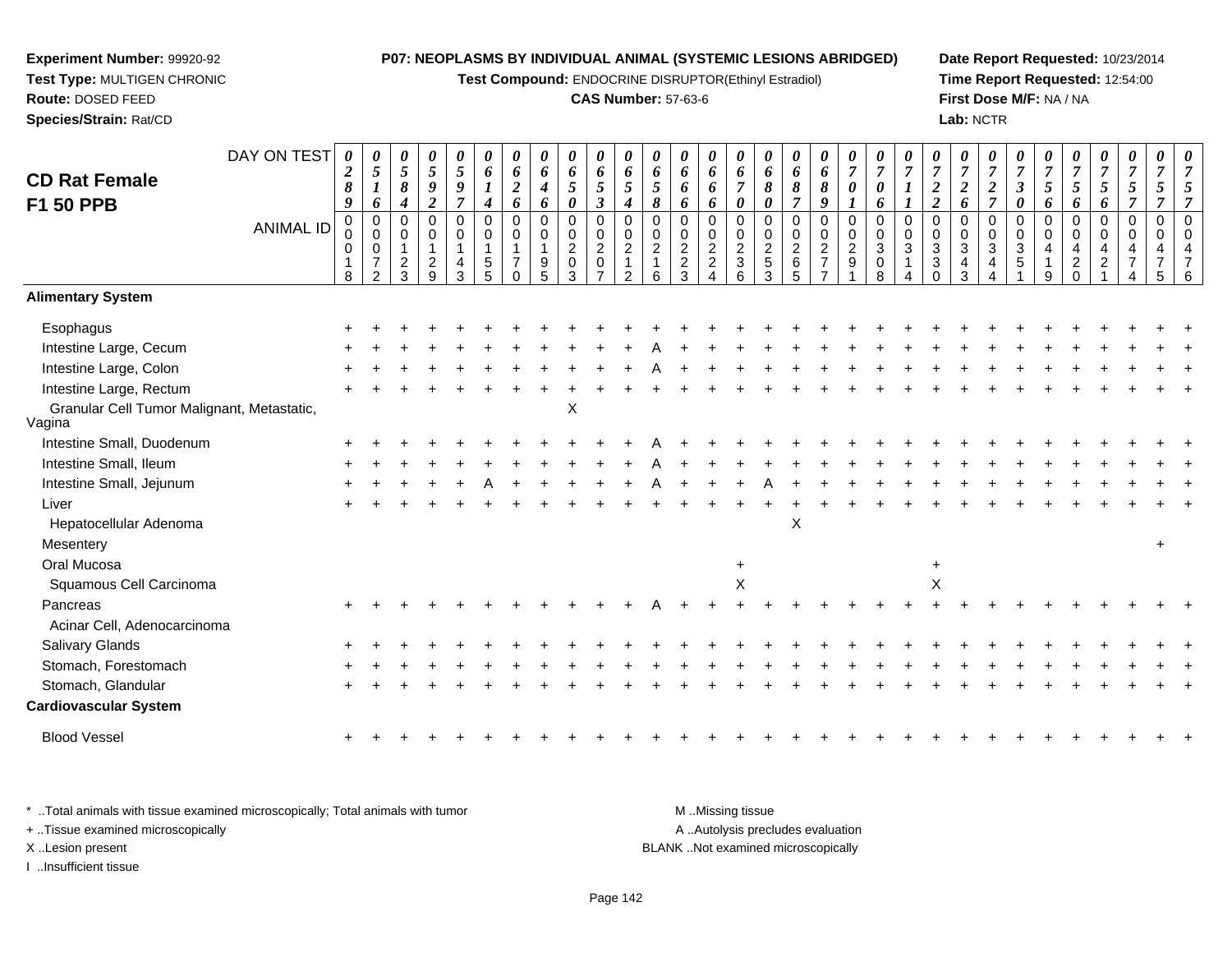**Test Compound:** ENDOCRINE DISRUPTOR(Ethinyl Estradiol)

#### **CAS Number:** 57-63-6

**Date Report Requested:** 10/23/2014**Time Report Requested:** 12:54:01**First Dose M/F:** NA / NA**Lab:** NCTR

| <b>CD Rat Female</b>                                    | DAY ON TEST      | $\boldsymbol{\theta}$<br>$\boldsymbol{2}$<br>8 | $\boldsymbol{\theta}$<br>$\sqrt{5}$<br>$\boldsymbol{l}$                  | 0<br>$\mathfrak{s}$<br>8                            | 0<br>$\mathfrak{s}$<br>$\boldsymbol{9}$                     | $\boldsymbol{\theta}$<br>$\mathfrak{s}$<br>9           | $\boldsymbol{\theta}$<br>6<br>$\boldsymbol{l}$          | $\boldsymbol{\theta}$<br>6<br>$\boldsymbol{2}$         | 0<br>6<br>4                     | 0<br>6<br>$5\overline{)}$               | $\boldsymbol{\theta}$<br>6<br>5                                                                         | $\boldsymbol{\theta}$<br>6<br>5              | $\boldsymbol{\theta}$<br>6<br>5                            | 0<br>6<br>6                                                    | 0<br>6<br>6                                            | $\boldsymbol{\theta}$<br>6<br>$\overline{7}$                                                                         | $\boldsymbol{\theta}$<br>6<br>8                              | $\boldsymbol{\theta}$<br>6<br>8                            | 0<br>6<br>8                                               | $\boldsymbol{\theta}$<br>$\overline{7}$<br>0            | $\boldsymbol{\theta}$<br>$\overline{7}$<br>$\boldsymbol{\theta}$             | 0<br>$\overline{7}$<br>$\boldsymbol{I}$     | $\overline{7}$<br>$\boldsymbol{2}$                                                | $\theta$<br>$\overline{7}$<br>$\overline{2}$ | 0<br>$\boldsymbol{7}$<br>$\overline{c}$                                           | $\boldsymbol{\theta}$<br>$\overline{7}$<br>$\boldsymbol{\beta}$             | $\boldsymbol{\theta}$<br>$\overline{7}$<br>5 | $\overline{7}$<br>5                                      | 0<br>$\overline{7}$<br>5           | 0<br>$\overline{7}$<br>$5\overline{)}$ | $\boldsymbol{\theta}$<br>$\overline{7}$<br>5 | $\boldsymbol{\theta}$<br>$\overline{7}$ |
|---------------------------------------------------------|------------------|------------------------------------------------|--------------------------------------------------------------------------|-----------------------------------------------------|-------------------------------------------------------------|--------------------------------------------------------|---------------------------------------------------------|--------------------------------------------------------|---------------------------------|-----------------------------------------|---------------------------------------------------------------------------------------------------------|----------------------------------------------|------------------------------------------------------------|----------------------------------------------------------------|--------------------------------------------------------|----------------------------------------------------------------------------------------------------------------------|--------------------------------------------------------------|------------------------------------------------------------|-----------------------------------------------------------|---------------------------------------------------------|------------------------------------------------------------------------------|---------------------------------------------|-----------------------------------------------------------------------------------|----------------------------------------------|-----------------------------------------------------------------------------------|-----------------------------------------------------------------------------|----------------------------------------------|----------------------------------------------------------|------------------------------------|----------------------------------------|----------------------------------------------|-----------------------------------------|
| F1 50 PPB                                               | <b>ANIMAL ID</b> | 9<br>$\mathbf 0$<br>0<br>0<br>8                | 6<br>$\mathbf 0$<br>0<br>$\mathbf 0$<br>$\overline{7}$<br>$\overline{2}$ | 4<br>$\Omega$<br>$\mathbf 0$<br>$\overline{2}$<br>3 | $\overline{2}$<br>0<br>0<br>$\overline{1}$<br>$\frac{2}{9}$ | $\overline{7}$<br>$\mathbf 0$<br>$\mathbf 0$<br>4<br>3 | 4<br>$\mathbf 0$<br>0<br>$\mathbf 1$<br>$\sqrt{5}$<br>5 | 6<br>$\mathbf 0$<br>0<br>$\overline{7}$<br>$\mathbf 0$ | 6<br>$\mathbf 0$<br>0<br>9<br>5 | 0<br>0<br>0<br>$\overline{2}$<br>0<br>3 | $\boldsymbol{\beta}$<br>$\mathbf 0$<br>$\mathbf 0$<br>$\boldsymbol{2}$<br>$\mathbf 0$<br>$\overline{7}$ | 4<br>$\mathbf 0$<br>0<br>$\overline{2}$<br>2 | 8<br>$\mathbf 0$<br>0<br>$\sqrt{2}$<br>$\overline{1}$<br>6 | 6<br>0<br>$\mathbf 0$<br>$\overline{c}$<br>$\overline{c}$<br>3 | 6<br>0<br>0<br>$\boldsymbol{2}$<br>$\overline{c}$<br>4 | $\boldsymbol{\theta}$<br>$\mathbf 0$<br>$\pmb{0}$<br>$\overline{\mathbf{c}}$<br>$\ensuremath{\mathsf{3}}$<br>$\,6\,$ | $\boldsymbol{\theta}$<br>$\Omega$<br>0<br>$\frac{2}{5}$<br>3 | $\overline{7}$<br>$\mathbf 0$<br>0<br>$\sqrt{2}$<br>6<br>5 | 9<br>$\mathbf 0$<br>0<br>$\overline{c}$<br>$\overline{7}$ | $\mathbf{I}$<br>$\mathbf 0$<br>0<br>$\overline{2}$<br>9 | 6<br>$\mathbf 0$<br>$\pmb{0}$<br>$\ensuremath{\mathsf{3}}$<br>$\pmb{0}$<br>8 | $\boldsymbol{l}$<br>$\Omega$<br>0<br>3<br>4 | $\overline{2}$<br>$\mathbf 0$<br>0<br>$\mathbf{3}$<br>$\mathbf{3}$<br>$\mathbf 0$ | 6<br>0<br>$\Omega$<br>$\mathbf{3}$<br>4<br>3 | $\overline{7}$<br>$\Omega$<br>0<br>$\sqrt{3}$<br>$\overline{4}$<br>$\overline{A}$ | $\boldsymbol{\theta}$<br>$\mathbf 0$<br>0<br>$\ensuremath{\mathsf{3}}$<br>5 | 6<br>$\Omega$<br>$\Omega$<br>4<br>9          | 6<br>$\Omega$<br>0<br>4<br>$\overline{c}$<br>$\mathbf 0$ | 6<br>0<br>0<br>4<br>$\overline{a}$ | $\overline{7}$<br>0<br>0<br>4<br>7     | $\mathbf 0$<br>$\mathbf 0$<br>5              |                                         |
| Heart                                                   |                  | $\ddot{}$                                      |                                                                          | $\ddot{}$                                           |                                                             | $\ddot{}$                                              |                                                         |                                                        |                                 |                                         |                                                                                                         |                                              |                                                            |                                                                |                                                        |                                                                                                                      |                                                              |                                                            |                                                           |                                                         |                                                                              |                                             |                                                                                   |                                              |                                                                                   |                                                                             |                                              |                                                          |                                    |                                        |                                              |                                         |
| <b>Endocrine System</b>                                 |                  |                                                |                                                                          |                                                     |                                                             |                                                        |                                                         |                                                        |                                 |                                         |                                                                                                         |                                              |                                                            |                                                                |                                                        |                                                                                                                      |                                                              |                                                            |                                                           |                                                         |                                                                              |                                             |                                                                                   |                                              |                                                                                   |                                                                             |                                              |                                                          |                                    |                                        |                                              |                                         |
| <b>Adrenal Cortex</b>                                   |                  |                                                |                                                                          |                                                     |                                                             |                                                        |                                                         |                                                        |                                 |                                         |                                                                                                         |                                              |                                                            |                                                                |                                                        |                                                                                                                      |                                                              |                                                            |                                                           |                                                         |                                                                              |                                             |                                                                                   |                                              |                                                                                   |                                                                             |                                              |                                                          |                                    |                                        |                                              |                                         |
| Adenoma                                                 |                  |                                                |                                                                          | X                                                   |                                                             |                                                        |                                                         |                                                        |                                 |                                         |                                                                                                         |                                              |                                                            |                                                                |                                                        |                                                                                                                      |                                                              |                                                            |                                                           |                                                         |                                                                              |                                             |                                                                                   |                                              |                                                                                   |                                                                             |                                              |                                                          |                                    |                                        |                                              |                                         |
| Adrenal Medulla                                         |                  |                                                |                                                                          |                                                     |                                                             |                                                        |                                                         |                                                        |                                 |                                         |                                                                                                         |                                              |                                                            |                                                                |                                                        |                                                                                                                      |                                                              |                                                            |                                                           |                                                         |                                                                              |                                             |                                                                                   |                                              |                                                                                   |                                                                             |                                              |                                                          |                                    |                                        |                                              |                                         |
| Islets, Pancreatic                                      |                  |                                                |                                                                          |                                                     |                                                             |                                                        |                                                         |                                                        |                                 |                                         |                                                                                                         |                                              |                                                            |                                                                |                                                        |                                                                                                                      |                                                              |                                                            |                                                           |                                                         |                                                                              |                                             |                                                                                   |                                              |                                                                                   |                                                                             |                                              |                                                          |                                    |                                        |                                              |                                         |
| Adenoma                                                 |                  |                                                |                                                                          |                                                     |                                                             |                                                        |                                                         |                                                        |                                 | $\boldsymbol{\mathsf{X}}$               |                                                                                                         |                                              |                                                            |                                                                |                                                        |                                                                                                                      |                                                              |                                                            |                                                           |                                                         |                                                                              |                                             |                                                                                   |                                              |                                                                                   |                                                                             |                                              |                                                          |                                    |                                        |                                              |                                         |
| Carcinoma                                               |                  |                                                |                                                                          |                                                     |                                                             |                                                        |                                                         |                                                        |                                 |                                         |                                                                                                         |                                              |                                                            |                                                                |                                                        |                                                                                                                      |                                                              |                                                            |                                                           |                                                         |                                                                              |                                             |                                                                                   |                                              |                                                                                   |                                                                             |                                              |                                                          |                                    |                                        |                                              |                                         |
| Parathyroid Gland                                       |                  |                                                |                                                                          |                                                     | м                                                           |                                                        |                                                         |                                                        |                                 |                                         | м                                                                                                       |                                              | м                                                          |                                                                |                                                        |                                                                                                                      |                                                              |                                                            |                                                           |                                                         |                                                                              |                                             |                                                                                   |                                              |                                                                                   |                                                                             |                                              |                                                          |                                    |                                        |                                              |                                         |
| Adenoma                                                 |                  |                                                |                                                                          |                                                     |                                                             |                                                        |                                                         |                                                        |                                 |                                         |                                                                                                         |                                              |                                                            |                                                                |                                                        |                                                                                                                      |                                                              |                                                            |                                                           |                                                         |                                                                              |                                             |                                                                                   |                                              |                                                                                   |                                                                             |                                              |                                                          |                                    |                                        |                                              |                                         |
| <b>Pituitary Gland</b>                                  |                  |                                                |                                                                          |                                                     |                                                             |                                                        |                                                         |                                                        |                                 |                                         |                                                                                                         |                                              |                                                            |                                                                |                                                        |                                                                                                                      |                                                              |                                                            |                                                           |                                                         |                                                                              |                                             |                                                                                   |                                              |                                                                                   |                                                                             |                                              |                                                          |                                    |                                        |                                              |                                         |
| Pars Distalis, Adenoma                                  |                  |                                                |                                                                          | $X$ $X$ $X$                                         |                                                             |                                                        |                                                         | X                                                      | $\mathsf{X}$                    |                                         | $X -$                                                                                                   |                                              |                                                            | X X X X                                                        |                                                        |                                                                                                                      | X                                                            |                                                            |                                                           | X X X                                                   |                                                                              | $X$ $X$                                     |                                                                                   |                                              |                                                                                   | X                                                                           | $\mathsf{X}$                                 | $X$ $X$                                                  |                                    | $\mathsf{X}$                           | $X$ $X$                                      |                                         |
| Pars Distalis, Carcinoma                                |                  |                                                |                                                                          |                                                     |                                                             |                                                        |                                                         |                                                        |                                 | X                                       |                                                                                                         |                                              |                                                            |                                                                |                                                        |                                                                                                                      |                                                              |                                                            |                                                           |                                                         |                                                                              |                                             |                                                                                   |                                              |                                                                                   |                                                                             |                                              |                                                          |                                    |                                        |                                              |                                         |
| Pars Nervosa, Schwannoma Malignant,<br>Metastatic, Nose |                  | X                                              |                                                                          |                                                     |                                                             |                                                        |                                                         |                                                        |                                 |                                         |                                                                                                         |                                              |                                                            |                                                                |                                                        |                                                                                                                      |                                                              |                                                            |                                                           |                                                         |                                                                              |                                             |                                                                                   |                                              |                                                                                   |                                                                             |                                              |                                                          |                                    |                                        |                                              |                                         |
| <b>Thyroid Gland</b>                                    |                  |                                                |                                                                          |                                                     |                                                             |                                                        |                                                         |                                                        |                                 |                                         |                                                                                                         |                                              |                                                            |                                                                |                                                        |                                                                                                                      |                                                              |                                                            |                                                           |                                                         |                                                                              |                                             |                                                                                   |                                              |                                                                                   |                                                                             |                                              |                                                          |                                    |                                        |                                              |                                         |
| C Cell, Adenoma                                         |                  |                                                |                                                                          |                                                     |                                                             |                                                        |                                                         |                                                        |                                 |                                         |                                                                                                         |                                              |                                                            |                                                                |                                                        |                                                                                                                      |                                                              |                                                            |                                                           |                                                         |                                                                              | $\pmb{\times}$                              |                                                                                   |                                              |                                                                                   |                                                                             |                                              |                                                          |                                    |                                        |                                              |                                         |
| <b>General Body System</b>                              |                  |                                                |                                                                          |                                                     |                                                             |                                                        |                                                         |                                                        |                                 |                                         |                                                                                                         |                                              |                                                            |                                                                |                                                        |                                                                                                                      |                                                              |                                                            |                                                           |                                                         |                                                                              |                                             |                                                                                   |                                              |                                                                                   |                                                                             |                                              |                                                          |                                    |                                        |                                              |                                         |
| <b>NONE</b>                                             |                  |                                                |                                                                          |                                                     |                                                             |                                                        |                                                         |                                                        |                                 |                                         |                                                                                                         |                                              |                                                            |                                                                |                                                        |                                                                                                                      |                                                              |                                                            |                                                           |                                                         |                                                                              |                                             |                                                                                   |                                              |                                                                                   |                                                                             |                                              |                                                          |                                    |                                        |                                              |                                         |
| <b>Genital System</b>                                   |                  |                                                |                                                                          |                                                     |                                                             |                                                        |                                                         |                                                        |                                 |                                         |                                                                                                         |                                              |                                                            |                                                                |                                                        |                                                                                                                      |                                                              |                                                            |                                                           |                                                         |                                                                              |                                             |                                                                                   |                                              |                                                                                   |                                                                             |                                              |                                                          |                                    |                                        |                                              |                                         |
| <b>Clitoral Gland</b>                                   |                  |                                                |                                                                          |                                                     |                                                             |                                                        |                                                         |                                                        |                                 |                                         |                                                                                                         |                                              |                                                            |                                                                |                                                        |                                                                                                                      |                                                              |                                                            |                                                           |                                                         |                                                                              |                                             |                                                                                   |                                              |                                                                                   |                                                                             |                                              |                                                          |                                    |                                        |                                              |                                         |
|                                                         |                  |                                                |                                                                          |                                                     |                                                             |                                                        |                                                         |                                                        |                                 |                                         |                                                                                                         |                                              |                                                            |                                                                |                                                        |                                                                                                                      |                                                              |                                                            |                                                           |                                                         |                                                                              |                                             |                                                                                   |                                              |                                                                                   |                                                                             |                                              |                                                          |                                    |                                        |                                              |                                         |

\* ..Total animals with tissue examined microscopically; Total animals with tumor **M** . Missing tissue M ..Missing tissue A ..Autolysis precludes evaluation + ..Tissue examined microscopically X ..Lesion present BLANK ..Not examined microscopicallyI ..Insufficient tissue

**Experiment Number:** 99920-92**Test Type:** MULTIGEN CHRONIC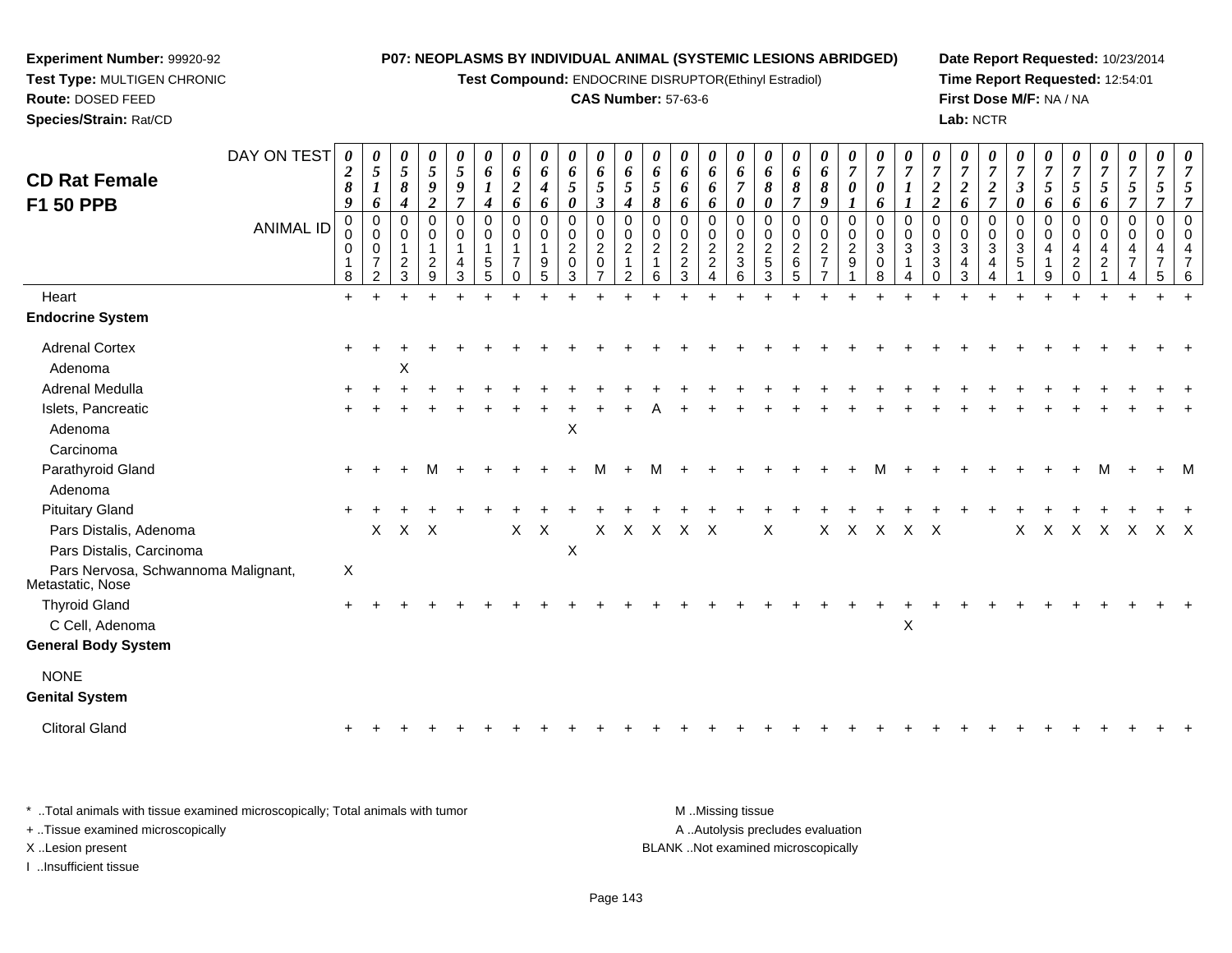**Test Compound:** ENDOCRINE DISRUPTOR(Ethinyl Estradiol)

## **CAS Number:** 57-63-6

**Date Report Requested:** 10/23/2014 **Time Report Requested:** 12:54:01**First Dose M/F:** NA / NA**Lab:** NCTR

| <b>CD Rat Female</b>                                    | DAY ON TEST      | $\boldsymbol{\theta}$<br>$\boldsymbol{2}$<br>$\pmb{8}$      | 0<br>$\mathfrak{s}$<br>$\boldsymbol{I}$                                   | 0<br>$\sqrt{5}$<br>8    | 0<br>5<br>$\boldsymbol{g}$                                  | 0<br>$\mathfrak{s}$<br>$\boldsymbol{9}$    | 0<br>6<br>$\boldsymbol{l}$                           | 0<br>6<br>$\boldsymbol{2}$           | 0<br>6<br>$\boldsymbol{4}$                                      | 0<br>6<br>5                                                           | $\boldsymbol{\theta}$<br>$\pmb{6}$<br>$\mathfrak{s}$                        | 0<br>6<br>$\overline{5}$                                                     | 0<br>6<br>5                              | 0<br>6<br>6             | 0<br>6<br>6                                                       | 0<br>6<br>$\overline{7}$     | $\boldsymbol{\theta}$<br>$\pmb{6}$<br>8                          | 0<br>6<br>$\pmb{8}$                          | 0<br>6<br>8                                                 | 0<br>$\boldsymbol{7}$<br>$\boldsymbol{\theta}$                 | 0<br>$\overline{7}$<br>0                                 | 0<br>$\overline{7}$                      | $\boldsymbol{\theta}$<br>$\overline{7}$<br>$\boldsymbol{2}$                                               | 0<br>$\overline{7}$<br>$\boldsymbol{2}$                                         | 0<br>$\boldsymbol{7}$<br>$\boldsymbol{2}$ | 0<br>$\boldsymbol{7}$<br>$\boldsymbol{\beta}$ | 0<br>$\boldsymbol{7}$<br>5                           | 0<br>$\overline{7}$<br>5 | 0<br>$\overline{7}$<br>$\mathfrak{s}$                          | 0<br>$\overline{7}$<br>$\mathfrak{s}$                  | 0<br>$\boldsymbol{7}$<br>5                   | 0<br>$\overline{7}$<br>5                                            |
|---------------------------------------------------------|------------------|-------------------------------------------------------------|---------------------------------------------------------------------------|-------------------------|-------------------------------------------------------------|--------------------------------------------|------------------------------------------------------|--------------------------------------|-----------------------------------------------------------------|-----------------------------------------------------------------------|-----------------------------------------------------------------------------|------------------------------------------------------------------------------|------------------------------------------|-------------------------|-------------------------------------------------------------------|------------------------------|------------------------------------------------------------------|----------------------------------------------|-------------------------------------------------------------|----------------------------------------------------------------|----------------------------------------------------------|------------------------------------------|-----------------------------------------------------------------------------------------------------------|---------------------------------------------------------------------------------|-------------------------------------------|-----------------------------------------------|------------------------------------------------------|--------------------------|----------------------------------------------------------------|--------------------------------------------------------|----------------------------------------------|---------------------------------------------------------------------|
| F1 50 PPB                                               |                  | $\boldsymbol{9}$                                            | 6                                                                         | 4                       | $\boldsymbol{2}$                                            | $\overline{7}$                             | 4                                                    | 6                                    | 6                                                               | 0                                                                     | $\mathfrak{z}$                                                              | $\boldsymbol{4}$                                                             | 8                                        | 6                       | 6                                                                 | 0                            | $\boldsymbol{\theta}$                                            | 7                                            | 9                                                           |                                                                | 6                                                        |                                          | $\overline{2}$                                                                                            | 6                                                                               | $\overline{7}$                            | $\boldsymbol{\theta}$                         | 6                                                    | 6                        | 6                                                              | $\overline{7}$                                         | 7                                            | $\overline{7}$                                                      |
|                                                         | <b>ANIMAL ID</b> | $\pmb{0}$<br>$\mathbf 0$<br>$\mathbf 0$<br>$\mathbf 1$<br>8 | $\pmb{0}$<br>$\pmb{0}$<br>$\mathsf 0$<br>$\overline{7}$<br>$\overline{2}$ | 0<br>0<br>$\frac{2}{3}$ | $\pmb{0}$<br>$\mathbf 0$<br>$\overline{1}$<br>$\frac{2}{9}$ | $\mathbf 0$<br>0<br>$\mathbf{1}$<br>4<br>3 | $\mathbf 0$<br>$\mathbf 0$<br>$\mathbf{1}$<br>5<br>5 | 0<br>0<br>$\overline{7}$<br>$\Omega$ | $\pmb{0}$<br>$\mathsf 0$<br>$\mathbf{1}$<br>9<br>$\overline{5}$ | $\mathbf 0$<br>$\pmb{0}$<br>$\sqrt{2}$<br>$\mathsf 0$<br>$\mathbf{3}$ | $\mathbf 0$<br>$\pmb{0}$<br>$\overline{2}$<br>$\mathbf 0$<br>$\overline{7}$ | $\mathbf 0$<br>$\pmb{0}$<br>$\overline{2}$<br>$\mathbf{1}$<br>$\overline{2}$ | $\mathbf 0$<br>0<br>$\sqrt{2}$<br>1<br>6 | 0<br>$\frac{0}{2}$<br>3 | $\pmb{0}$<br>$\pmb{0}$<br>$\boldsymbol{2}$<br>$\overline{2}$<br>4 | 0<br>0<br>$\frac{2}{3}$<br>6 | 0<br>$\pmb{0}$<br>$\overline{2}$<br>$\sqrt{5}$<br>$\overline{3}$ | 0<br>$\pmb{0}$<br>$\sqrt{2}$<br>$\,6\,$<br>5 | $\mathbf 0$<br>$\pmb{0}$<br>$\frac{2}{7}$<br>$\overline{7}$ | $\mathbf 0$<br>$\pmb{0}$<br>$\overline{2}$<br>$\boldsymbol{9}$ | $\mathbf 0$<br>$\pmb{0}$<br>$\sqrt{3}$<br>$\pmb{0}$<br>8 | $\mathbf 0$<br>$\mathbf 0$<br>$\sqrt{3}$ | $\mathsf{O}\xspace$<br>$\pmb{0}$<br>$\ensuremath{\mathsf{3}}$<br>$\ensuremath{\mathsf{3}}$<br>$\mathbf 0$ | 0<br>$\mathbf 0$<br>$\ensuremath{\mathsf{3}}$<br>$\overline{4}$<br>$\mathbf{3}$ | $\mathbf 0$<br>0<br>3<br>4<br>4           | 0<br>$\pmb{0}$<br>$\sqrt{3}$<br>$\sqrt{5}$    | $\mathbf 0$<br>$\pmb{0}$<br>$\overline{4}$<br>1<br>9 | 0<br>0<br>4<br>$^2_{0}$  | $\mathbf 0$<br>$\mathbf 0$<br>$\overline{a}$<br>$\overline{c}$ | $\mathbf 0$<br>$\mathbf 0$<br>4<br>$\overline{7}$<br>4 | 0<br>$\mathbf 0$<br>4<br>$\overline{7}$<br>5 | $\mathbf 0$<br>$\mathbf 0$<br>$\overline{4}$<br>$\overline{7}$<br>6 |
| Adenoma                                                 |                  |                                                             |                                                                           |                         |                                                             |                                            |                                                      |                                      |                                                                 |                                                                       | X                                                                           | $\boldsymbol{\mathsf{X}}$                                                    |                                          |                         |                                                                   |                              |                                                                  |                                              |                                                             |                                                                |                                                          |                                          |                                                                                                           |                                                                                 |                                           |                                               |                                                      |                          |                                                                |                                                        |                                              |                                                                     |
| Carcinoma                                               |                  |                                                             |                                                                           |                         |                                                             |                                            |                                                      |                                      |                                                                 |                                                                       |                                                                             |                                                                              |                                          |                         |                                                                   |                              |                                                                  |                                              |                                                             |                                                                | X                                                        |                                          |                                                                                                           |                                                                                 |                                           |                                               |                                                      |                          |                                                                |                                                        |                                              |                                                                     |
| Squamous Cell Carcinoma                                 |                  |                                                             |                                                                           |                         |                                                             |                                            |                                                      |                                      |                                                                 |                                                                       |                                                                             |                                                                              |                                          |                         |                                                                   |                              |                                                                  |                                              |                                                             |                                                                |                                                          |                                          |                                                                                                           |                                                                                 |                                           |                                               |                                                      |                          | X                                                              |                                                        |                                              |                                                                     |
| Ovary                                                   |                  |                                                             |                                                                           |                         |                                                             |                                            |                                                      |                                      |                                                                 |                                                                       |                                                                             |                                                                              |                                          |                         |                                                                   |                              |                                                                  |                                              |                                                             |                                                                |                                                          |                                          |                                                                                                           |                                                                                 |                                           |                                               |                                                      |                          |                                                                |                                                        |                                              |                                                                     |
| Oviduct                                                 |                  |                                                             |                                                                           |                         |                                                             |                                            |                                                      |                                      |                                                                 |                                                                       |                                                                             |                                                                              |                                          |                         |                                                                   |                              |                                                                  |                                              |                                                             |                                                                |                                                          |                                          |                                                                                                           |                                                                                 |                                           |                                               |                                                      |                          |                                                                |                                                        |                                              |                                                                     |
| <b>Uterus</b>                                           |                  |                                                             |                                                                           |                         |                                                             |                                            |                                                      |                                      |                                                                 |                                                                       |                                                                             |                                                                              |                                          |                         |                                                                   |                              |                                                                  |                                              |                                                             |                                                                |                                                          |                                          |                                                                                                           |                                                                                 |                                           |                                               |                                                      |                          |                                                                |                                                        |                                              |                                                                     |
| Cervix, Squamous Cell Carcinoma<br>Endometrium, Adenoma |                  |                                                             |                                                                           |                         |                                                             |                                            | X                                                    |                                      |                                                                 |                                                                       |                                                                             |                                                                              |                                          |                         |                                                                   |                              |                                                                  |                                              |                                                             |                                                                |                                                          |                                          |                                                                                                           |                                                                                 |                                           |                                               |                                                      |                          |                                                                | $\boldsymbol{\mathsf{X}}$                              |                                              |                                                                     |
| Polyp Stromal                                           |                  |                                                             |                                                                           |                         |                                                             |                                            |                                                      | X                                    |                                                                 |                                                                       | $\boldsymbol{\mathsf{X}}$                                                   |                                                                              |                                          |                         |                                                                   |                              |                                                                  |                                              |                                                             |                                                                |                                                          | $X$ $X$                                  |                                                                                                           |                                                                                 | X                                         |                                               |                                                      |                          |                                                                |                                                        |                                              |                                                                     |
| Vagina<br><b>Granular Cell Tumor Malignant</b>          |                  |                                                             |                                                                           |                         |                                                             |                                            |                                                      | $\ddot{}$                            | $\ddot{}$                                                       | $\ddot{}$<br>X                                                        |                                                                             |                                                                              |                                          |                         |                                                                   |                              |                                                                  |                                              |                                                             |                                                                |                                                          |                                          |                                                                                                           |                                                                                 |                                           |                                               |                                                      |                          |                                                                |                                                        |                                              |                                                                     |
| <b>Hematopoietic System</b>                             |                  |                                                             |                                                                           |                         |                                                             |                                            |                                                      |                                      |                                                                 |                                                                       |                                                                             |                                                                              |                                          |                         |                                                                   |                              |                                                                  |                                              |                                                             |                                                                |                                                          |                                          |                                                                                                           |                                                                                 |                                           |                                               |                                                      |                          |                                                                |                                                        |                                              |                                                                     |
| <b>Bone Marrow</b>                                      |                  |                                                             |                                                                           |                         |                                                             |                                            |                                                      |                                      |                                                                 |                                                                       |                                                                             |                                                                              |                                          |                         |                                                                   |                              |                                                                  |                                              |                                                             |                                                                |                                                          |                                          |                                                                                                           |                                                                                 |                                           |                                               |                                                      |                          |                                                                |                                                        |                                              |                                                                     |
| Lymph Node                                              |                  |                                                             |                                                                           |                         |                                                             |                                            |                                                      |                                      |                                                                 |                                                                       |                                                                             |                                                                              |                                          |                         |                                                                   |                              |                                                                  |                                              | $\div$                                                      |                                                                |                                                          |                                          |                                                                                                           |                                                                                 |                                           |                                               |                                                      |                          |                                                                |                                                        |                                              |                                                                     |
| Lymph Node, Mandibular                                  |                  |                                                             |                                                                           |                         |                                                             |                                            |                                                      |                                      |                                                                 |                                                                       |                                                                             |                                                                              |                                          |                         |                                                                   |                              |                                                                  |                                              |                                                             |                                                                |                                                          |                                          |                                                                                                           |                                                                                 |                                           |                                               |                                                      |                          |                                                                |                                                        |                                              |                                                                     |
| Lymph Node, Mesenteric                                  |                  |                                                             |                                                                           |                         |                                                             |                                            |                                                      |                                      |                                                                 |                                                                       |                                                                             |                                                                              |                                          |                         |                                                                   |                              |                                                                  |                                              |                                                             |                                                                |                                                          |                                          |                                                                                                           |                                                                                 |                                           |                                               |                                                      |                          |                                                                |                                                        |                                              |                                                                     |
| Spleen<br>Sarcoma                                       |                  |                                                             |                                                                           |                         |                                                             |                                            |                                                      |                                      |                                                                 |                                                                       |                                                                             |                                                                              |                                          |                         |                                                                   |                              |                                                                  |                                              |                                                             |                                                                |                                                          |                                          |                                                                                                           |                                                                                 |                                           |                                               |                                                      |                          |                                                                |                                                        |                                              |                                                                     |
| Thymus                                                  |                  |                                                             |                                                                           |                         |                                                             |                                            |                                                      |                                      |                                                                 |                                                                       |                                                                             |                                                                              |                                          |                         |                                                                   |                              |                                                                  |                                              |                                                             |                                                                |                                                          |                                          |                                                                                                           |                                                                                 |                                           |                                               |                                                      |                          |                                                                |                                                        |                                              |                                                                     |
| <b>Integumentary System</b>                             |                  |                                                             |                                                                           |                         |                                                             |                                            |                                                      |                                      |                                                                 |                                                                       |                                                                             |                                                                              |                                          |                         |                                                                   |                              |                                                                  |                                              |                                                             |                                                                |                                                          |                                          |                                                                                                           |                                                                                 |                                           |                                               |                                                      |                          |                                                                |                                                        |                                              |                                                                     |
| Mammary Gland<br>Adenocarcinoma                         |                  | $\pm$                                                       |                                                                           |                         |                                                             |                                            |                                                      |                                      |                                                                 |                                                                       |                                                                             |                                                                              |                                          |                         |                                                                   |                              |                                                                  |                                              | X                                                           |                                                                |                                                          |                                          |                                                                                                           |                                                                                 |                                           |                                               | X                                                    |                          |                                                                |                                                        |                                              |                                                                     |

| * Total animals with tissue examined microscopically; Total animals with tumor | M Missing tissue                   |
|--------------------------------------------------------------------------------|------------------------------------|
| + Tissue examined microscopically                                              | A Autolysis precludes evaluation   |
| X Lesion present                                                               | BLANK Not examined microscopically |
| Insufficient tissue                                                            |                                    |

**Experiment Number:** 99920-92**Test Type:** MULTIGEN CHRONIC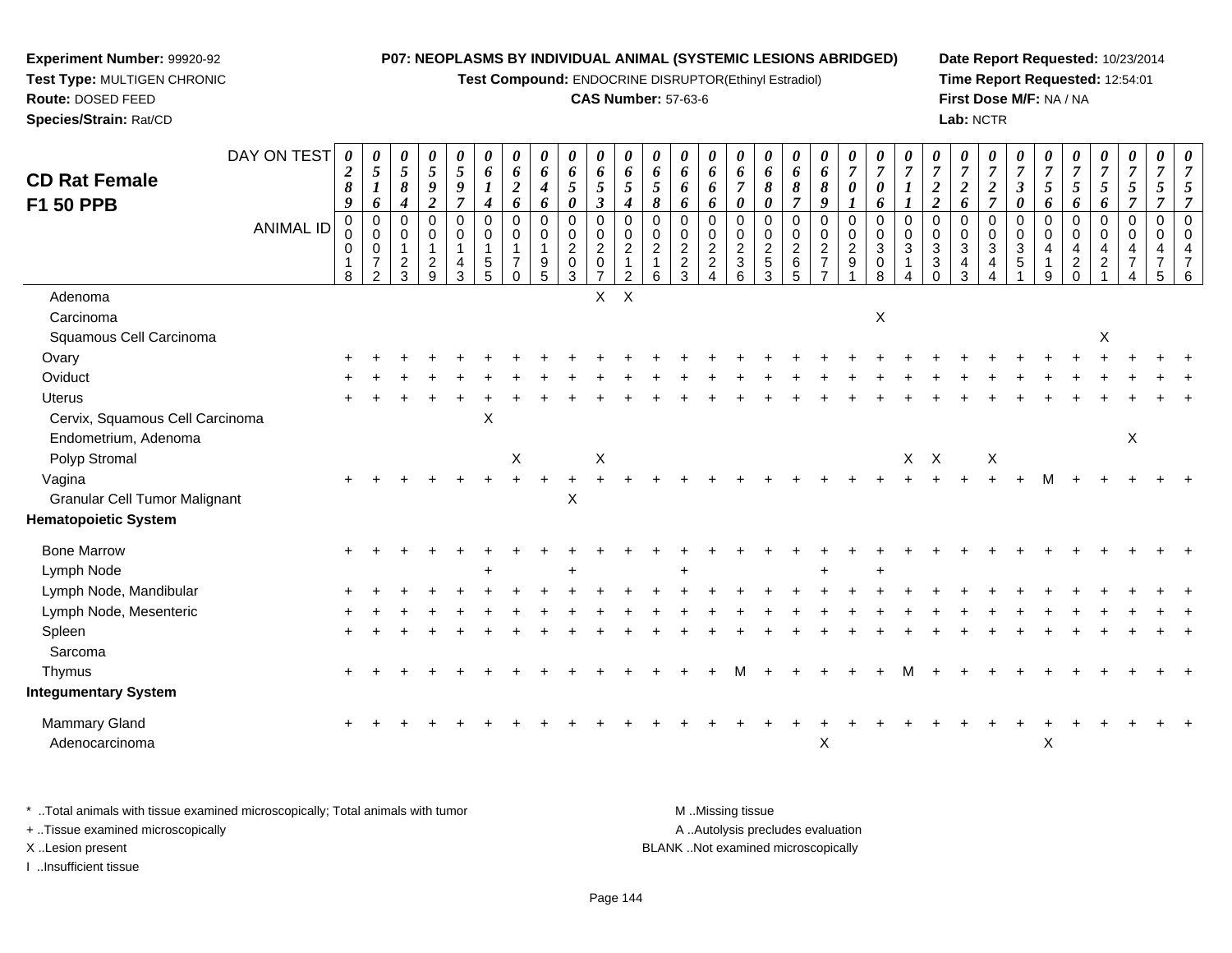**Test Compound:** ENDOCRINE DISRUPTOR(Ethinyl Estradiol)

#### **CAS Number:** 57-63-6

**Date Report Requested:** 10/23/2014**Time Report Requested:** 12:54:01**First Dose M/F:** NA / NA**Lab:** NCTR

| <b>CD Rat Female</b><br>F1 50 PPB                           | DAY ON TEST      | $\boldsymbol{\theta}$<br>2<br>$\pmb{8}$<br>9 | $\boldsymbol{\theta}$<br>$\mathfrak{s}$<br>$\boldsymbol{l}$<br>6         | 0<br>$\mathfrak{H}$<br>$\pmb{8}$<br>4               | 0<br>$5\overline{)}$<br>$\boldsymbol{g}$<br>$\overline{2}$        | $\boldsymbol{\theta}$<br>$\sqrt{5}$<br>9<br>$\overline{\tau}$ | $\boldsymbol{\theta}$<br>6<br>$\boldsymbol{l}$<br>4 | $\boldsymbol{\theta}$<br>6<br>$\boldsymbol{2}$<br>6   | $\boldsymbol{\theta}$<br>6<br>$\boldsymbol{4}$<br>6 | $\boldsymbol{\theta}$<br>6<br>$\sqrt{5}$<br>$\boldsymbol{\theta}$ | 0<br>6<br>5<br>$\boldsymbol{\beta}$                               | $\boldsymbol{\theta}$<br>6<br>$\sqrt{5}$<br>4            | $\boldsymbol{\theta}$<br>6<br>$\mathfrak{s}$<br>8             | $\boldsymbol{\theta}$<br>6<br>6<br>6                   | 0<br>6<br>6<br>6                                                               | $\boldsymbol{\theta}$<br>6<br>$\overline{7}$<br>$\boldsymbol{\theta}$ | $\boldsymbol{\theta}$<br>6<br>8<br>0 | $\boldsymbol{\theta}$<br>6<br>8                           | $\boldsymbol{\theta}$<br>6<br>$\pmb{8}$<br>9                    | 0<br>$\overline{7}$<br>$\boldsymbol{\theta}$ | $\boldsymbol{\theta}$<br>$\overline{7}$<br>0<br>6 | $\overline{7}$<br>1            | $\overline{7}$<br>$\boldsymbol{2}$<br>2                           | U<br>$\overline{7}$<br>$\overline{2}$<br>6 | $\boldsymbol{\theta}$<br>$\overline{7}$<br>$\overline{2}$<br>$\overline{7}$          | $\boldsymbol{\theta}$<br>$\overline{7}$<br>$\boldsymbol{\beta}$<br>0 | $\overline{7}$<br>$\mathfrak{s}$<br>6 | $\overline{7}$<br>$\mathfrak{s}$<br>6                      | $\boldsymbol{\theta}$<br>$\overline{7}$<br>$5\overline{)}$<br>6  | $\boldsymbol{\theta}$<br>$\overline{7}$<br>$5\overline{)}$<br>$\overline{7}$ | $\boldsymbol{\theta}$<br>$\overline{7}$<br>5 | $\overline{7}$ |
|-------------------------------------------------------------|------------------|----------------------------------------------|--------------------------------------------------------------------------|-----------------------------------------------------|-------------------------------------------------------------------|---------------------------------------------------------------|-----------------------------------------------------|-------------------------------------------------------|-----------------------------------------------------|-------------------------------------------------------------------|-------------------------------------------------------------------|----------------------------------------------------------|---------------------------------------------------------------|--------------------------------------------------------|--------------------------------------------------------------------------------|-----------------------------------------------------------------------|--------------------------------------|-----------------------------------------------------------|-----------------------------------------------------------------|----------------------------------------------|---------------------------------------------------|--------------------------------|-------------------------------------------------------------------|--------------------------------------------|--------------------------------------------------------------------------------------|----------------------------------------------------------------------|---------------------------------------|------------------------------------------------------------|------------------------------------------------------------------|------------------------------------------------------------------------------|----------------------------------------------|----------------|
|                                                             | <b>ANIMAL ID</b> | $\mathbf 0$<br>0<br>0<br>8                   | $\Omega$<br>$\mathbf 0$<br>$\pmb{0}$<br>$\overline{7}$<br>$\overline{2}$ | $\Omega$<br>$\mathbf 0$<br>$\sqrt{2}$<br>$\sqrt{3}$ | $\mathbf 0$<br>$\pmb{0}$<br>$\mathbf{1}$<br>$\boldsymbol{2}$<br>9 | $\mathbf 0$<br>$\mathbf 0$<br>$\mathbf{1}$<br>4<br>3          | $\Omega$<br>$\Omega$<br>$\frac{5}{5}$               | $\Omega$<br>$\Omega$<br>$\overline{7}$<br>$\mathbf 0$ | $\mathbf 0$<br>$\mathbf 0$<br>9<br>5                | $\mathbf 0$<br>$\pmb{0}$<br>$\overline{c}$<br>$_{3}^{\rm 0}$      | $\mathbf 0$<br>0<br>$\overline{c}$<br>$\pmb{0}$<br>$\overline{7}$ | $\Omega$<br>$\Omega$<br>$\overline{c}$<br>$\overline{2}$ | $\Omega$<br>$\Omega$<br>$\boldsymbol{2}$<br>$\mathbf{1}$<br>6 | $\Omega$<br>0<br>$\overline{c}$<br>$\overline{c}$<br>3 | $\Omega$<br>0<br>$\boldsymbol{2}$<br>$\overline{c}$<br>$\overline{\mathbf{4}}$ | $\Omega$<br>0<br>$\overline{c}$<br>$\mathbf 3$<br>6                   | $\Omega$<br>0<br>$\frac{2}{5}$<br>3  | $\Omega$<br>$\mathbf 0$<br>$\overline{c}$<br>$\,6\,$<br>5 | $\Omega$<br>0<br>$\sqrt{2}$<br>$\overline{7}$<br>$\overline{7}$ | $\Omega$<br>0<br>$\overline{c}$<br>9<br>1    | $\mathbf 0$<br>0<br>3<br>0<br>8                   | $\Omega$<br>$\Omega$<br>3<br>Δ | $\Omega$<br>$\mathbf 0$<br>$\mathbf{3}$<br>$\sqrt{3}$<br>$\Omega$ | $\Omega$<br>0<br>$\sqrt{3}$<br>4<br>3      | $\Omega$<br>$\mathbf 0$<br>$\ensuremath{\mathsf{3}}$<br>4<br>$\overline{\mathbf{4}}$ | $\Omega$<br>0<br>3<br>5                                              | $\Omega$<br>$\Omega$<br>9             | $\Omega$<br>$\mathbf 0$<br>4<br>$\overline{c}$<br>$\Omega$ | $\Omega$<br>$\mathbf 0$<br>4<br>$\overline{c}$<br>$\overline{A}$ | $\Omega$<br>$\mathbf 0$<br>4<br>$\Delta$                                     | $\Omega$<br>$\Omega$<br>5                    |                |
| Adenocarcinoma, Multiple                                    |                  |                                              |                                                                          | X                                                   |                                                                   |                                                               |                                                     | X                                                     |                                                     |                                                                   |                                                                   |                                                          |                                                               |                                                        |                                                                                |                                                                       |                                      |                                                           |                                                                 |                                              |                                                   |                                | X                                                                 |                                            |                                                                                      |                                                                      |                                       |                                                            |                                                                  |                                                                              |                                              |                |
| Fibroadenoma                                                |                  |                                              |                                                                          |                                                     |                                                                   | X                                                             |                                                     |                                                       |                                                     |                                                                   | $X$ $X$                                                           |                                                          | X                                                             |                                                        |                                                                                |                                                                       |                                      | X X X X                                                   |                                                                 |                                              |                                                   |                                |                                                                   |                                            | $X$ $X$                                                                              |                                                                      |                                       |                                                            | X X X                                                            |                                                                              |                                              |                |
| Fibroadenoma, Multiple                                      |                  |                                              |                                                                          |                                                     |                                                                   |                                                               |                                                     |                                                       |                                                     |                                                                   |                                                                   |                                                          |                                                               |                                                        |                                                                                |                                                                       |                                      |                                                           |                                                                 |                                              |                                                   |                                | X                                                                 |                                            |                                                                                      | $\mathsf X$                                                          |                                       |                                                            |                                                                  |                                                                              | $X$ $X$                                      |                |
| Skin                                                        |                  |                                              |                                                                          |                                                     |                                                                   |                                                               |                                                     |                                                       |                                                     |                                                                   |                                                                   |                                                          |                                                               |                                                        |                                                                                |                                                                       |                                      |                                                           |                                                                 |                                              |                                                   |                                |                                                                   |                                            |                                                                                      |                                                                      |                                       |                                                            |                                                                  |                                                                              |                                              |                |
| Musculoskeletal System                                      |                  |                                              |                                                                          |                                                     |                                                                   |                                                               |                                                     |                                                       |                                                     |                                                                   |                                                                   |                                                          |                                                               |                                                        |                                                                                |                                                                       |                                      |                                                           |                                                                 |                                              |                                                   |                                |                                                                   |                                            |                                                                                      |                                                                      |                                       |                                                            |                                                                  |                                                                              |                                              |                |
| Bone, Femur<br><b>Skeletal Muscle</b>                       |                  |                                              |                                                                          |                                                     |                                                                   |                                                               |                                                     |                                                       |                                                     |                                                                   |                                                                   |                                                          |                                                               |                                                        |                                                                                |                                                                       |                                      |                                                           |                                                                 |                                              |                                                   |                                |                                                                   |                                            |                                                                                      | $\ddot{}$                                                            |                                       |                                                            |                                                                  |                                                                              |                                              |                |
| Nervous System                                              |                  |                                              |                                                                          |                                                     |                                                                   |                                                               |                                                     |                                                       |                                                     |                                                                   |                                                                   |                                                          |                                                               |                                                        |                                                                                |                                                                       |                                      |                                                           |                                                                 |                                              |                                                   |                                |                                                                   |                                            |                                                                                      |                                                                      |                                       |                                                            |                                                                  |                                                                              |                                              |                |
| Brain, Brain Stem<br>Carcinoma, Metastatic, Pituitary Gland |                  |                                              |                                                                          |                                                     |                                                                   |                                                               |                                                     |                                                       |                                                     | X                                                                 |                                                                   |                                                          |                                                               |                                                        |                                                                                |                                                                       |                                      |                                                           |                                                                 |                                              |                                                   |                                |                                                                   |                                            |                                                                                      |                                                                      |                                       |                                                            |                                                                  |                                                                              |                                              |                |
| Brain, Cerebellum                                           |                  |                                              |                                                                          |                                                     |                                                                   |                                                               |                                                     |                                                       |                                                     |                                                                   |                                                                   |                                                          |                                                               |                                                        |                                                                                |                                                                       |                                      |                                                           |                                                                 |                                              |                                                   |                                |                                                                   |                                            |                                                                                      |                                                                      |                                       |                                                            |                                                                  |                                                                              |                                              |                |
| Brain, Cerebrum                                             |                  |                                              |                                                                          |                                                     |                                                                   |                                                               |                                                     |                                                       |                                                     |                                                                   |                                                                   |                                                          |                                                               |                                                        |                                                                                |                                                                       |                                      |                                                           |                                                                 |                                              |                                                   |                                |                                                                   |                                            |                                                                                      |                                                                      |                                       |                                                            |                                                                  |                                                                              |                                              |                |
| <b>Respiratory System</b>                                   |                  |                                              |                                                                          |                                                     |                                                                   |                                                               |                                                     |                                                       |                                                     |                                                                   |                                                                   |                                                          |                                                               |                                                        |                                                                                |                                                                       |                                      |                                                           |                                                                 |                                              |                                                   |                                |                                                                   |                                            |                                                                                      |                                                                      |                                       |                                                            |                                                                  |                                                                              |                                              |                |
| Lung                                                        |                  |                                              |                                                                          |                                                     |                                                                   |                                                               |                                                     |                                                       |                                                     |                                                                   |                                                                   |                                                          |                                                               |                                                        |                                                                                |                                                                       |                                      |                                                           |                                                                 |                                              |                                                   |                                |                                                                   |                                            |                                                                                      |                                                                      |                                       |                                                            |                                                                  |                                                                              |                                              |                |
| <b>Nose</b>                                                 |                  |                                              |                                                                          |                                                     |                                                                   |                                                               |                                                     |                                                       |                                                     |                                                                   |                                                                   |                                                          |                                                               |                                                        |                                                                                |                                                                       |                                      |                                                           |                                                                 |                                              |                                                   |                                |                                                                   |                                            |                                                                                      |                                                                      |                                       |                                                            |                                                                  |                                                                              |                                              |                |
| Schwannoma Malignant                                        |                  | X                                            |                                                                          |                                                     |                                                                   |                                                               |                                                     |                                                       |                                                     |                                                                   |                                                                   |                                                          |                                                               |                                                        |                                                                                |                                                                       |                                      |                                                           |                                                                 |                                              |                                                   |                                |                                                                   |                                            |                                                                                      |                                                                      |                                       |                                                            |                                                                  |                                                                              |                                              |                |
| Trachea                                                     |                  |                                              |                                                                          |                                                     |                                                                   |                                                               |                                                     |                                                       |                                                     |                                                                   |                                                                   |                                                          |                                                               |                                                        |                                                                                |                                                                       |                                      |                                                           |                                                                 |                                              |                                                   |                                |                                                                   |                                            |                                                                                      |                                                                      |                                       |                                                            |                                                                  |                                                                              |                                              |                |
| <b>Special Senses System</b>                                |                  |                                              |                                                                          |                                                     |                                                                   |                                                               |                                                     |                                                       |                                                     |                                                                   |                                                                   |                                                          |                                                               |                                                        |                                                                                |                                                                       |                                      |                                                           |                                                                 |                                              |                                                   |                                |                                                                   |                                            |                                                                                      |                                                                      |                                       |                                                            |                                                                  |                                                                              |                                              |                |
| Eye                                                         |                  |                                              |                                                                          |                                                     |                                                                   |                                                               |                                                     |                                                       |                                                     |                                                                   |                                                                   |                                                          |                                                               |                                                        |                                                                                |                                                                       |                                      |                                                           |                                                                 |                                              |                                                   |                                |                                                                   |                                            |                                                                                      |                                                                      |                                       |                                                            |                                                                  |                                                                              |                                              |                |
| Harderian Gland                                             |                  |                                              |                                                                          |                                                     |                                                                   |                                                               |                                                     |                                                       |                                                     |                                                                   |                                                                   |                                                          |                                                               |                                                        |                                                                                |                                                                       |                                      |                                                           |                                                                 |                                              |                                                   |                                |                                                                   |                                            |                                                                                      |                                                                      |                                       |                                                            |                                                                  |                                                                              |                                              |                |
|                                                             |                  |                                              |                                                                          |                                                     |                                                                   |                                                               |                                                     |                                                       |                                                     |                                                                   |                                                                   |                                                          |                                                               |                                                        |                                                                                |                                                                       |                                      |                                                           |                                                                 |                                              |                                                   |                                |                                                                   |                                            |                                                                                      |                                                                      |                                       |                                                            |                                                                  |                                                                              |                                              |                |

\* ..Total animals with tissue examined microscopically; Total animals with tumor **M** . Missing tissue M ..Missing tissue A ..Autolysis precludes evaluation + ..Tissue examined microscopically X ..Lesion present BLANK ..Not examined microscopicallyI ..Insufficient tissue

**Experiment Number:** 99920-92**Test Type:** MULTIGEN CHRONIC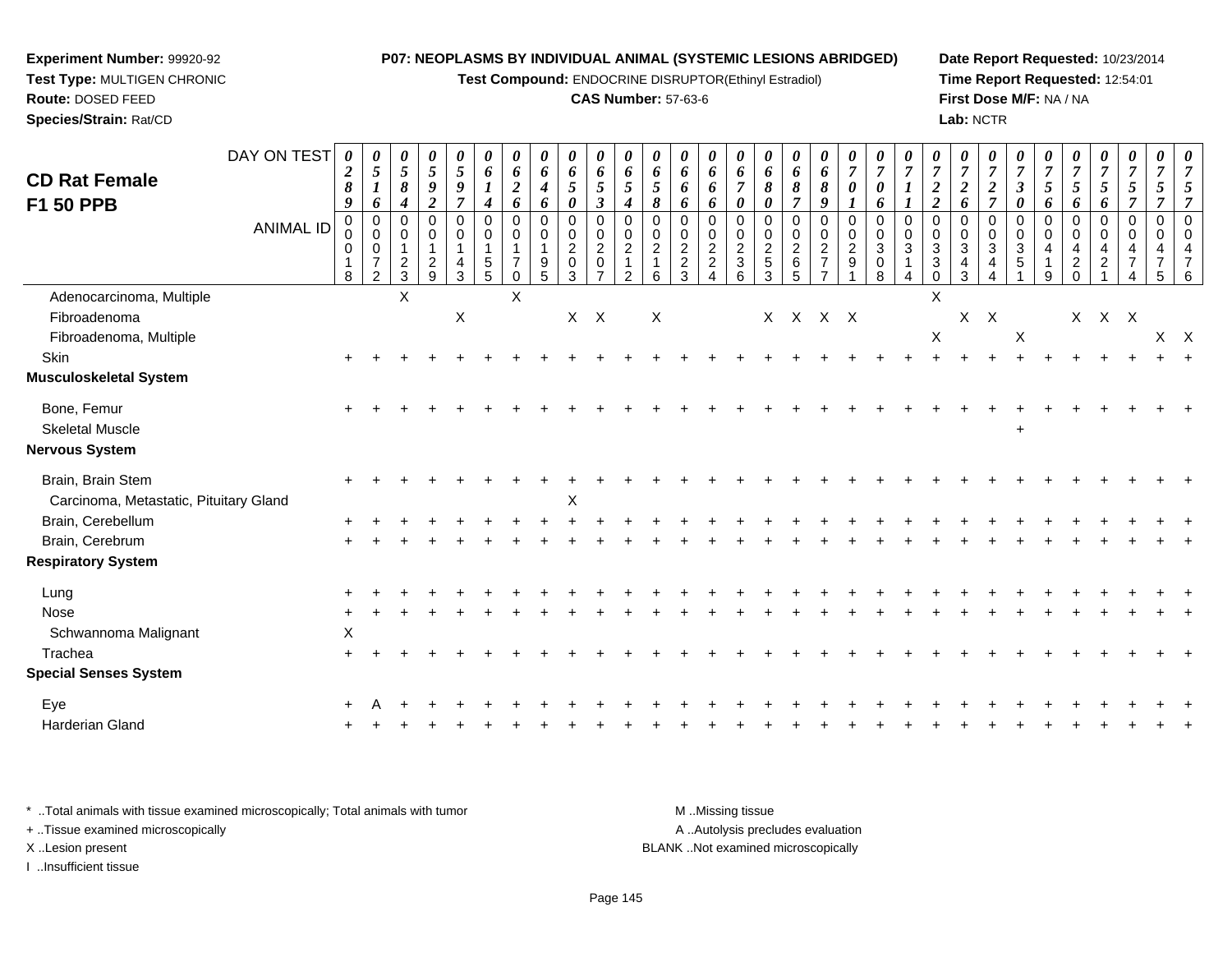**Test Compound:** ENDOCRINE DISRUPTOR(Ethinyl Estradiol)

#### **CAS Number:** 57-63-6

**Date Report Requested:** 10/23/2014**Time Report Requested:** 12:54:01**First Dose M/F:** NA / NA**Lab:** NCTR

| DAY ON TEST<br><b>CD Rat Female</b><br>F1 50 PPB<br><b>ANIMAL ID</b>       | 0<br>$\boldsymbol{2}$<br>8<br>9<br>0<br>0<br>8 | $\boldsymbol{\mathsf{U}}$<br>$\overline{5}$<br>$\mathbf{I}$<br>$\bm{o}$<br>0<br>$\pmb{0}$<br>$\pmb{0}$<br>$\overline{7}$<br>$\mathcal{P}$ | $\boldsymbol{\theta}$<br>5 <sup>5</sup><br>8<br>4<br>2<br>3 | 0<br>5<br>9<br>◢<br>0<br>0<br>$\overline{c}$<br>9 | $\boldsymbol{\theta}$<br>$5\phantom{.0}$<br>9<br>$\overline{ }$<br>0<br>0<br>4<br>3 | $\boldsymbol{\theta}$<br>6<br>$\mathbf{I}$<br>$\boldsymbol{4}$<br>0<br>$\,$ 5 $\,$<br>5 | $\boldsymbol{\mathsf{U}}$<br>6<br>$\boldsymbol{2}$<br>$\bm{o}$<br>$\overline{ }$ | $\boldsymbol{\theta}$<br>6<br>4<br>6<br>9<br>5. | $\boldsymbol{\theta}$<br>6<br>$5\overline{)}$<br>0<br>0<br>$\pmb{0}$<br>$\overline{c}$<br>$\mathbf 0$<br>3 | $\boldsymbol{\theta}$<br>6<br>$\sqrt{5}$<br>$\boldsymbol{\beta}$<br>0<br>$\pmb{0}$<br>$\overline{c}$<br>$\pmb{0}$<br>$\overline{ }$ | $\boldsymbol{\theta}$<br>6<br>$5\overline{)}$<br>$\boldsymbol{4}$<br>0<br>0<br>$\overline{2}$<br>$\mathcal{P}$ | $\boldsymbol{\mathsf{U}}$<br>6<br>5<br>8<br>$\boldsymbol{0}$<br>$\overline{2}$ | $\theta$<br>6<br>6<br>0<br>ົ<br>$\overline{c}$<br>વ | $\boldsymbol{\theta}$<br>6<br>6<br>6<br>0<br>$\mathbf 0$<br>$\frac{2}{2}$ | $\boldsymbol{\theta}$<br>6<br>$\overline{ }$<br>0<br>0<br>0<br>$\frac{2}{3}$<br>6 | $\boldsymbol{\theta}$<br>6<br>$\pmb{8}$<br>0<br>0<br>$\frac{2}{5}$<br>3 | $\boldsymbol{\mathsf{U}}$<br>6<br>8<br>$\overline{\mathbf{c}}$<br>$\,6\,$ | $\boldsymbol{\theta}$<br>6<br>8<br>9<br>$\overline{c}$<br>$\overline{ }$ | $\boldsymbol{\theta}$<br>$\overline{7}$<br>0<br>$\overline{ }$<br>0<br>$\mathbf 0$<br>$\frac{2}{9}$ | $\frac{\theta}{7}$<br>$\boldsymbol{\theta}$<br>6<br>0<br>$\pmb{0}$<br>$\sqrt{3}$<br>$\pmb{0}$<br>8 | $\boldsymbol{\theta}$<br>$\overline{7}$<br>$\overline{ }$<br>$\mathbf{I}$<br>0<br>0<br>3 | $\boldsymbol{\mathsf{U}}$<br>$\overline{7}$<br>$\boldsymbol{2}$<br>$\overline{2}$<br>3<br>3 | $\boldsymbol{\theta}$<br>$\overline{ }$<br>$\boldsymbol{2}$<br>o<br>3<br>4<br>3 | $\frac{\theta}{7}$<br>$\boldsymbol{2}$<br>$\overline{ }$<br>0<br>$\mathbf 0$<br>3<br>4 | $\boldsymbol{\theta}$<br>$\overline{7}$<br>$\boldsymbol{\beta}$<br>0<br>0<br>$\mathbf 0$<br>$\sqrt{3}$<br>$\,$ 5 $\,$ | U<br>7<br>$\overline{5}$<br>$\bm{o}$<br>0<br>0<br>4<br>9 | U<br>7<br>5<br>6<br>4<br>$\overline{c}$ | U<br>$\overline{ }$<br>$\bm{o}$<br>4<br>ົ<br>∠ | $\boldsymbol{\theta}$<br>$\overline{7}$<br>4 | $\boldsymbol{\theta}$ |  |
|----------------------------------------------------------------------------|------------------------------------------------|-------------------------------------------------------------------------------------------------------------------------------------------|-------------------------------------------------------------|---------------------------------------------------|-------------------------------------------------------------------------------------|-----------------------------------------------------------------------------------------|----------------------------------------------------------------------------------|-------------------------------------------------|------------------------------------------------------------------------------------------------------------|-------------------------------------------------------------------------------------------------------------------------------------|----------------------------------------------------------------------------------------------------------------|--------------------------------------------------------------------------------|-----------------------------------------------------|---------------------------------------------------------------------------|-----------------------------------------------------------------------------------|-------------------------------------------------------------------------|---------------------------------------------------------------------------|--------------------------------------------------------------------------|-----------------------------------------------------------------------------------------------------|----------------------------------------------------------------------------------------------------|------------------------------------------------------------------------------------------|---------------------------------------------------------------------------------------------|---------------------------------------------------------------------------------|----------------------------------------------------------------------------------------|-----------------------------------------------------------------------------------------------------------------------|----------------------------------------------------------|-----------------------------------------|------------------------------------------------|----------------------------------------------|-----------------------|--|
| <b>Urinary System</b>                                                      |                                                |                                                                                                                                           |                                                             |                                                   |                                                                                     |                                                                                         |                                                                                  |                                                 |                                                                                                            |                                                                                                                                     |                                                                                                                |                                                                                |                                                     |                                                                           |                                                                                   |                                                                         |                                                                           |                                                                          |                                                                                                     |                                                                                                    |                                                                                          |                                                                                             |                                                                                 |                                                                                        |                                                                                                                       |                                                          |                                         |                                                |                                              |                       |  |
| Kidney<br>Bilateral, Renal Tubule, Carcinoma                               |                                                |                                                                                                                                           | X                                                           |                                                   |                                                                                     |                                                                                         |                                                                                  |                                                 |                                                                                                            |                                                                                                                                     |                                                                                                                |                                                                                |                                                     |                                                                           |                                                                                   |                                                                         |                                                                           |                                                                          |                                                                                                     |                                                                                                    |                                                                                          |                                                                                             |                                                                                 |                                                                                        |                                                                                                                       |                                                          |                                         |                                                |                                              |                       |  |
| Renal Tubule, Adenoma<br><b>Urinary Bladder</b><br><b>SYSTEMIC LESIONS</b> |                                                |                                                                                                                                           |                                                             |                                                   |                                                                                     |                                                                                         |                                                                                  |                                                 |                                                                                                            |                                                                                                                                     |                                                                                                                |                                                                                |                                                     |                                                                           |                                                                                   |                                                                         |                                                                           |                                                                          |                                                                                                     |                                                                                                    |                                                                                          |                                                                                             |                                                                                 |                                                                                        |                                                                                                                       |                                                          |                                         |                                                |                                              |                       |  |
| Multiple Organ<br>Leukemia Mononuclear<br>Lymphoma Malignant               |                                                |                                                                                                                                           |                                                             |                                                   |                                                                                     | X                                                                                       |                                                                                  |                                                 |                                                                                                            |                                                                                                                                     |                                                                                                                |                                                                                |                                                     |                                                                           |                                                                                   |                                                                         |                                                                           |                                                                          |                                                                                                     | X                                                                                                  |                                                                                          |                                                                                             |                                                                                 |                                                                                        |                                                                                                                       |                                                          |                                         |                                                |                                              |                       |  |

\* ..Total animals with tissue examined microscopically; Total animals with tumor **M** . Missing tissue M ..Missing tissue

+ ..Tissue examined microscopically

**Experiment Number:** 99920-92**Test Type:** MULTIGEN CHRONIC

**Route:** DOSED FEED**Species/Strain:** Rat/CD

I ..Insufficient tissue

A ..Autolysis precludes evaluation X ..Lesion present BLANK ..Not examined microscopically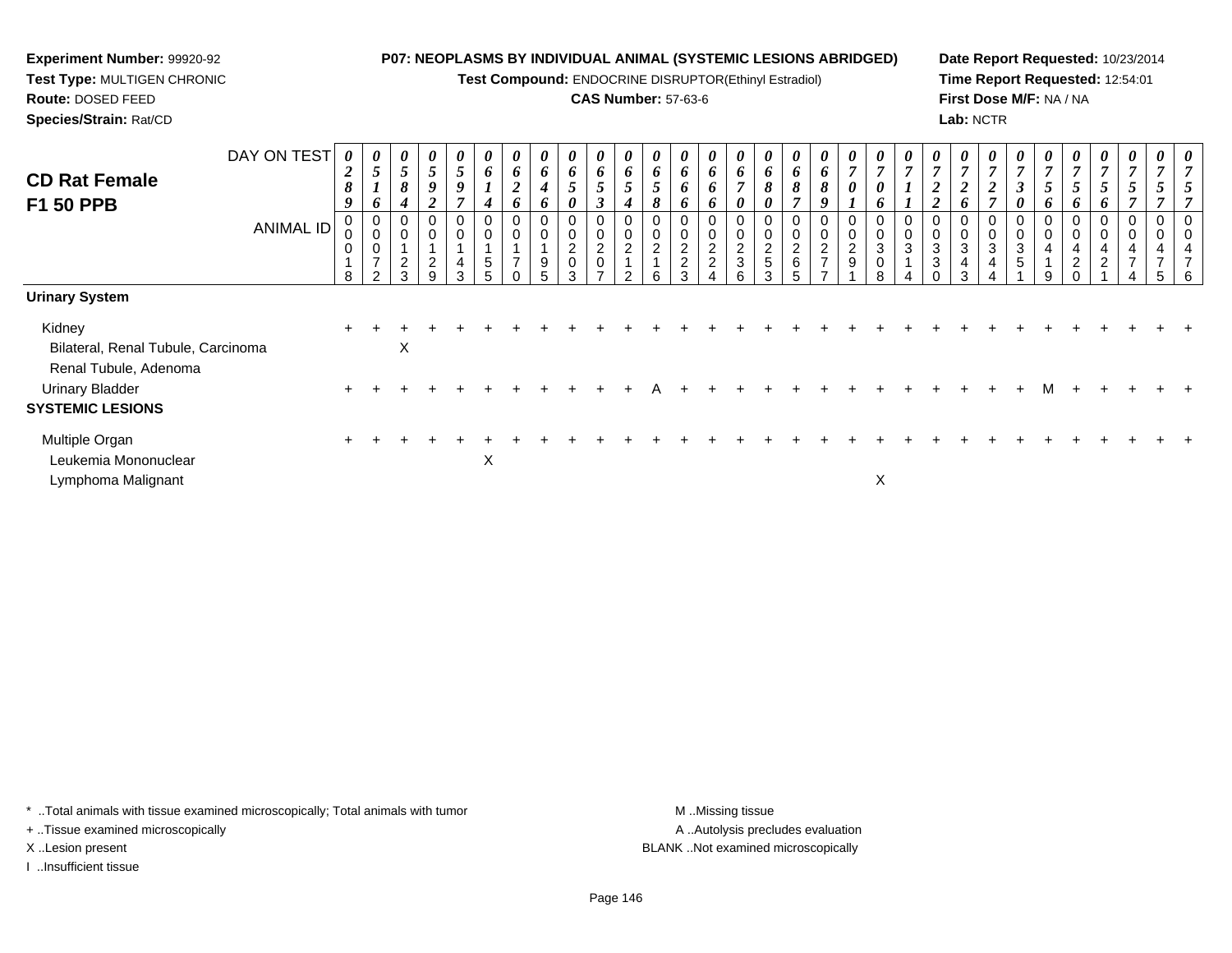**Test Compound:** ENDOCRINE DISRUPTOR(Ethinyl Estradiol)

#### **CAS Number:** 57-63-6

**Date Report Requested:** 10/23/2014**Time Report Requested:** 12:54:01**First Dose M/F:** NA / NA**Lab:** NCTR

|                                                      | DAY ON TEST      | 0                     | 0                              | 0                              | 0                     | 0                                  | 0        | 0                       | 0              | 0                   | 0                   | 0               | 0                     | 0                     | 0                   | 0                            | 0                     | 0                     | 0                                  | 0                                |                       |
|------------------------------------------------------|------------------|-----------------------|--------------------------------|--------------------------------|-----------------------|------------------------------------|----------|-------------------------|----------------|---------------------|---------------------|-----------------|-----------------------|-----------------------|---------------------|------------------------------|-----------------------|-----------------------|------------------------------------|----------------------------------|-----------------------|
| <b>CD Rat Female</b>                                 |                  |                       | $\overline{7}$                 | 7                              | 7                     |                                    | 7        | $\overline{7}$          | $\overline{7}$ | $\overline{7}$      | $\overline{7}$      | 7               | $\overline{7}$        | 7                     | $\overline{7}$      | $\overline{7}$               | 7                     | $\overline{7}$        | $\overline{7}$                     | $\overline{7}$                   |                       |
|                                                      |                  | 5<br>$\overline{7}$   | 5<br>$\overline{7}$            | 5<br>7                         | 5<br>$\overline{7}$   | 5<br>$\overline{7}$                | 5<br>8   | $\sqrt{5}$<br>$\pmb{8}$ | 5<br>8         | 5<br>8              | 6<br>1              | 6<br>1          | 6                     | 6<br>$\boldsymbol{2}$ | 6<br>$\overline{c}$ | 6<br>$\overline{\mathbf{c}}$ | 6<br>$\boldsymbol{2}$ | 6<br>$\boldsymbol{2}$ | 6<br>$\boldsymbol{2}$              | 5<br>6                           |                       |
| <b>F1 50 PPB</b>                                     |                  | 0                     | $\mathbf 0$                    | $\Omega$                       | $\Omega$              | $\Omega$                           | $\Omega$ | $\pmb{0}$               | $\mathbf 0$    | 0                   | 0                   | $\Omega$        | $\Omega$              | $\Omega$              | 0                   | 0                            | $\mathbf 0$           | $\Omega$              | $\mathbf 0$                        | $\Omega$                         |                       |
|                                                      | <b>ANIMAL ID</b> | 0                     | 0                              | 0                              | 0                     | $\Omega$                           | $\Omega$ | 0                       | 0              | 0                   | 0                   | 0               | $\Omega$              | 0                     | $\Omega$            | $\Omega$                     | $\Omega$              | 0                     | 0                                  | 0                                |                       |
|                                                      |                  | 5<br>$\boldsymbol{2}$ | $\sqrt{5}$<br>$\boldsymbol{2}$ | $\sqrt{5}$<br>$\boldsymbol{2}$ | 5<br>$\boldsymbol{2}$ | $\overline{5}$<br>$\boldsymbol{2}$ | 5<br>6   | $\sqrt{5}$<br>$\,6\,$   | 5<br>6         | 5<br>$\overline{7}$ | 6<br>$\overline{c}$ | 6<br>$\sqrt{2}$ | 6<br>$\boldsymbol{2}$ | 6<br>6                | 6<br>6              | 6<br>6                       | 6<br>$\,6\,$          | 6<br>$\overline{7}$   | $\overline{7}$<br>$\boldsymbol{2}$ | $\overline{7}$<br>$\overline{7}$ |                       |
|                                                      |                  | $\Omega$              |                                | $\overline{2}$                 | 3                     |                                    |          | 8                       | 9              | $\Omega$            |                     | 2               | 3                     | 6                     |                     | 8                            | 9                     | $\Omega$              | $\overline{2}$                     | 0                                | <i><b>*TOTALS</b></i> |
| <b>Alimentary System</b>                             |                  |                       |                                |                                |                       |                                    |          |                         |                |                     |                     |                 |                       |                       |                     |                              |                       |                       |                                    |                                  |                       |
| Esophagus                                            |                  |                       |                                |                                |                       |                                    |          |                         |                |                     |                     |                 |                       |                       |                     |                              |                       |                       |                                    |                                  | 50                    |
| Intestine Large, Cecum                               |                  |                       |                                |                                |                       |                                    |          |                         |                |                     |                     |                 |                       |                       |                     |                              |                       |                       |                                    |                                  | 49                    |
| Intestine Large, Colon                               |                  |                       |                                |                                |                       |                                    |          |                         |                |                     |                     |                 |                       |                       |                     |                              |                       |                       |                                    |                                  | 49                    |
| Intestine Large, Rectum                              |                  |                       |                                |                                |                       |                                    |          |                         |                |                     |                     |                 |                       |                       |                     |                              |                       |                       |                                    |                                  | 50                    |
| Granular Cell Tumor Malignant, Metastatic,<br>Vagina |                  |                       |                                |                                |                       |                                    |          |                         |                |                     |                     |                 |                       |                       |                     |                              |                       |                       |                                    |                                  | 1                     |
| Intestine Small, Duodenum                            |                  |                       |                                |                                |                       |                                    |          |                         |                |                     |                     |                 |                       |                       |                     |                              |                       |                       |                                    |                                  | 49                    |
| Intestine Small, Ileum                               |                  |                       |                                |                                |                       |                                    |          |                         |                |                     |                     |                 |                       |                       |                     |                              |                       |                       |                                    |                                  | 49                    |
| Intestine Small, Jejunum                             |                  | +                     |                                |                                |                       |                                    |          |                         |                |                     |                     |                 |                       |                       |                     |                              |                       |                       |                                    |                                  | 47                    |
| Liver                                                |                  |                       |                                |                                |                       |                                    |          |                         |                |                     |                     |                 |                       |                       |                     |                              |                       |                       |                                    |                                  | 50                    |
| Hepatocellular Adenoma                               |                  |                       |                                |                                |                       |                                    |          |                         |                |                     |                     |                 |                       |                       |                     |                              |                       |                       |                                    | X                                | $\overline{c}$        |
| Mesentery                                            |                  |                       |                                |                                |                       |                                    |          |                         |                |                     |                     |                 |                       |                       |                     |                              |                       |                       |                                    |                                  | 1                     |
| Oral Mucosa                                          |                  |                       | $\ddot{}$                      |                                |                       |                                    |          |                         |                |                     |                     |                 |                       |                       | $\ddot{}$           |                              |                       |                       |                                    |                                  | 4                     |
| Squamous Cell Carcinoma                              |                  |                       |                                |                                |                       |                                    |          |                         |                |                     |                     |                 |                       |                       |                     |                              |                       |                       |                                    |                                  | $\overline{2}$        |
| Pancreas                                             |                  | +                     |                                |                                |                       |                                    |          |                         |                |                     |                     |                 |                       |                       |                     |                              |                       |                       |                                    |                                  | 49                    |
| Acinar Cell, Adenocarcinoma                          |                  |                       |                                |                                |                       | Х                                  |          |                         |                |                     |                     |                 |                       |                       |                     |                              |                       |                       |                                    |                                  | 1                     |
| Salivary Glands                                      |                  |                       |                                |                                |                       |                                    |          |                         |                |                     |                     |                 |                       |                       |                     |                              |                       |                       |                                    |                                  | 50                    |
| Stomach, Forestomach                                 |                  |                       |                                |                                |                       |                                    |          |                         |                |                     |                     |                 |                       |                       |                     |                              |                       |                       |                                    |                                  | 50                    |
| Stomach, Glandular                                   |                  |                       |                                |                                |                       |                                    |          |                         |                |                     |                     |                 |                       |                       |                     |                              |                       |                       |                                    |                                  | 50                    |
| <b>Cardiovascular System</b>                         |                  |                       |                                |                                |                       |                                    |          |                         |                |                     |                     |                 |                       |                       |                     |                              |                       |                       |                                    |                                  |                       |
| <b>Blood Vessel</b>                                  |                  |                       |                                |                                |                       |                                    |          |                         |                |                     |                     |                 |                       |                       |                     |                              |                       |                       |                                    |                                  | 50                    |

**Experiment Number:** 99920-92**Test Type:** MULTIGEN CHRONIC

**Route:** DOSED FEED**Species/Strain:** Rat/CD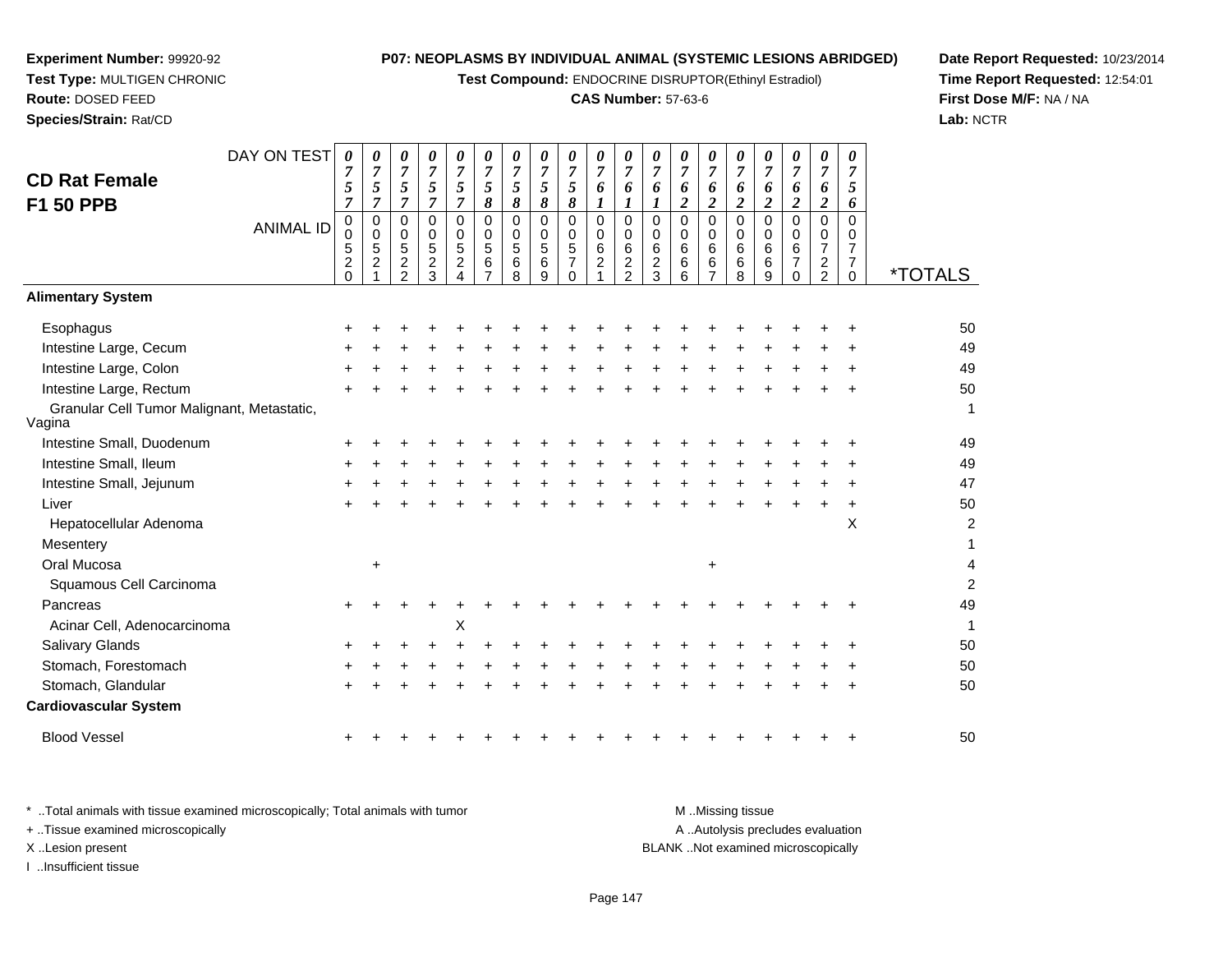**Test Compound:** ENDOCRINE DISRUPTOR(Ethinyl Estradiol)

# **CAS Number:** 57-63-6

**Date Report Requested:** 10/23/2014 **Time Report Requested:** 12:54:01**First Dose M/F:** NA / NA**Lab:** NCTR

| <b>CD Rat Female</b><br>F1 50 PPB                                                                             | DAY ON TEST<br><b>ANIMAL ID</b> | 0<br>7<br>5<br>$\overline{7}$<br>0<br>0 | 0<br>$\overline{7}$<br>5<br>$\overline{7}$<br>$\pmb{0}$<br>$\mathbf 0$ | 0<br>$\overline{7}$<br>5<br>$\overline{7}$<br>$\Omega$<br>0 | 0<br>$\overline{7}$<br>5<br>$\overline{7}$<br>$\Omega$<br>0 | 0<br>$\overline{7}$<br>5<br>$\overline{7}$<br>$\Omega$<br>0 | 0<br>$\overline{7}$<br>5<br>8<br>$\mathbf 0$<br>0 | 0<br>$\overline{7}$<br>5<br>$\boldsymbol{\delta}$<br>$\mathbf 0$<br>$\mathbf 0$ | 0<br>$\overline{7}$<br>5<br>$\pmb{8}$<br>$\mathbf 0$<br>0 | 0<br>$\overline{7}$<br>5<br>8<br>$\Omega$<br>0 | 0<br>$\overline{7}$<br>6<br>$\boldsymbol{l}$<br>0<br>$\mathbf 0$ | 0<br>7<br>6<br>$\boldsymbol{l}$<br>0<br>0 | 0<br>$\overline{7}$<br>6<br>$\boldsymbol{l}$<br>$\Omega$<br>0 | 0<br>$\overline{7}$<br>6<br>$\boldsymbol{2}$<br>$\Omega$<br>0 | 0<br>$\overline{7}$<br>6<br>$\boldsymbol{2}$<br>$\Omega$<br>0 | 0<br>$\overline{7}$<br>6<br>$\overline{2}$<br>$\Omega$<br>0 | 0<br>6<br>$\overline{\mathbf{c}}$<br>$\Omega$<br>0 | 0<br>7<br>6<br>$\overline{c}$<br>$\Omega$<br>$\Omega$ | 0<br>$\overline{7}$<br>6<br>$\boldsymbol{2}$<br>$\mathbf 0$<br>0 | 0<br>$\overline{7}$<br>5<br>6<br>$\Omega$<br>0 |                                    |
|---------------------------------------------------------------------------------------------------------------|---------------------------------|-----------------------------------------|------------------------------------------------------------------------|-------------------------------------------------------------|-------------------------------------------------------------|-------------------------------------------------------------|---------------------------------------------------|---------------------------------------------------------------------------------|-----------------------------------------------------------|------------------------------------------------|------------------------------------------------------------------|-------------------------------------------|---------------------------------------------------------------|---------------------------------------------------------------|---------------------------------------------------------------|-------------------------------------------------------------|----------------------------------------------------|-------------------------------------------------------|------------------------------------------------------------------|------------------------------------------------|------------------------------------|
|                                                                                                               |                                 | $\mathbf 5$<br>$\frac{2}{0}$            | $\sqrt{5}$<br>$\boldsymbol{2}$                                         | 5<br>$\boldsymbol{2}$                                       | 5<br>$\boldsymbol{2}$                                       | 5<br>$\overline{c}$                                         | 5<br>6                                            | 5<br>$\,6$                                                                      | 5<br>6                                                    | 5<br>$\overline{7}$                            | 6<br>$\overline{c}$                                              | 6<br>$\frac{2}{2}$                        | 6<br>$\boldsymbol{2}$                                         | 6<br>6                                                        | 6<br>6                                                        | 6<br>6                                                      | 6<br>6                                             | 6<br>7                                                | $\overline{7}$<br>$\frac{2}{2}$                                  | $\overline{7}$<br>$\overline{7}$               | <i><b>*TOTALS</b></i>              |
| Heart                                                                                                         |                                 | $\ddot{}$                               | $\mathbf{1}$<br>$\ddot{}$                                              | $\overline{c}$<br>$\ddot{}$                                 | 3<br>$\ddot{}$                                              | 4<br>$\ddot{}$                                              | $\overline{7}$<br>$\ddot{}$                       | 8                                                                               | 9<br>$\ddot{}$                                            | $\mathbf 0$<br>$\ddot{}$                       | $\ddot{}$                                                        | $\ddot{}$                                 | $\sqrt{3}$<br>÷                                               | 6<br>$\ddot{}$                                                | $\overline{7}$<br>$\ddot{}$                                   | 8<br>$\ddot{}$                                              | 9<br>$\ddot{}$                                     | 0<br>$\ddot{}$                                        | $\ddot{}$                                                        | 0<br>$+$                                       | 50                                 |
| <b>Endocrine System</b>                                                                                       |                                 |                                         |                                                                        |                                                             |                                                             |                                                             |                                                   |                                                                                 |                                                           |                                                |                                                                  |                                           |                                                               |                                                               |                                                               |                                                             |                                                    |                                                       |                                                                  |                                                |                                    |
| <b>Adrenal Cortex</b><br>Adenoma                                                                              |                                 | +                                       |                                                                        |                                                             |                                                             |                                                             |                                                   |                                                                                 |                                                           |                                                |                                                                  |                                           |                                                               |                                                               |                                                               |                                                             |                                                    |                                                       |                                                                  |                                                | 50<br>$\mathbf{1}$                 |
| <b>Adrenal Medulla</b>                                                                                        |                                 |                                         |                                                                        |                                                             |                                                             |                                                             |                                                   |                                                                                 |                                                           |                                                |                                                                  |                                           |                                                               |                                                               |                                                               |                                                             |                                                    |                                                       |                                                                  |                                                | 50                                 |
| Islets, Pancreatic<br>Adenoma<br>Carcinoma                                                                    |                                 |                                         |                                                                        |                                                             |                                                             | X                                                           |                                                   |                                                                                 |                                                           |                                                |                                                                  |                                           |                                                               |                                                               |                                                               |                                                             |                                                    |                                                       |                                                                  |                                                | 49<br>$\mathbf{1}$<br>$\mathbf{1}$ |
| Parathyroid Gland                                                                                             |                                 | ٠                                       |                                                                        |                                                             |                                                             |                                                             |                                                   |                                                                                 |                                                           | м                                              |                                                                  |                                           |                                                               |                                                               |                                                               |                                                             |                                                    |                                                       |                                                                  |                                                | 43                                 |
| Adenoma                                                                                                       |                                 |                                         |                                                                        |                                                             |                                                             |                                                             |                                                   |                                                                                 |                                                           |                                                | Х                                                                |                                           |                                                               |                                                               |                                                               |                                                             |                                                    |                                                       |                                                                  |                                                | $\mathbf{1}$                       |
| <b>Pituitary Gland</b>                                                                                        |                                 |                                         |                                                                        |                                                             |                                                             |                                                             |                                                   |                                                                                 |                                                           |                                                |                                                                  |                                           |                                                               |                                                               |                                                               |                                                             |                                                    |                                                       |                                                                  |                                                | 50                                 |
| Pars Distalis, Adenoma<br>Pars Distalis, Carcinoma<br>Pars Nervosa, Schwannoma Malignant,<br>Metastatic, Nose |                                 |                                         | X                                                                      | X                                                           | X                                                           |                                                             | X                                                 |                                                                                 | $\mathsf{X}$                                              | X                                              | $\times$                                                         | $\times$                                  | $\times$                                                      |                                                               | X                                                             | $\boldsymbol{\mathsf{X}}$                                   |                                                    | X                                                     | X                                                                | $\sf X$                                        | 37<br>1<br>1                       |
| <b>Thyroid Gland</b>                                                                                          |                                 |                                         |                                                                        |                                                             |                                                             |                                                             |                                                   |                                                                                 |                                                           |                                                |                                                                  |                                           |                                                               |                                                               |                                                               |                                                             |                                                    |                                                       |                                                                  |                                                | 50                                 |
| C Cell, Adenoma<br><b>General Body System</b>                                                                 |                                 |                                         |                                                                        |                                                             |                                                             |                                                             |                                                   |                                                                                 |                                                           |                                                |                                                                  |                                           |                                                               |                                                               |                                                               |                                                             |                                                    |                                                       |                                                                  |                                                | $\mathbf{1}$                       |
| <b>NONE</b><br><b>Genital System</b>                                                                          |                                 |                                         |                                                                        |                                                             |                                                             |                                                             |                                                   |                                                                                 |                                                           |                                                |                                                                  |                                           |                                                               |                                                               |                                                               |                                                             |                                                    |                                                       |                                                                  |                                                |                                    |
| <b>Clitoral Gland</b>                                                                                         |                                 |                                         |                                                                        |                                                             |                                                             |                                                             |                                                   |                                                                                 |                                                           |                                                |                                                                  |                                           |                                                               |                                                               |                                                               |                                                             |                                                    |                                                       |                                                                  |                                                | 50                                 |
|                                                                                                               |                                 |                                         |                                                                        |                                                             |                                                             |                                                             |                                                   |                                                                                 |                                                           |                                                |                                                                  |                                           |                                                               |                                                               |                                                               |                                                             |                                                    |                                                       |                                                                  |                                                |                                    |

**Experiment Number:** 99920-92**Test Type:** MULTIGEN CHRONIC

| * Total animals with tissue examined microscopically; Total animals with tumor | M Missing tissue                   |
|--------------------------------------------------------------------------------|------------------------------------|
| + Tissue examined microscopically                                              | A Autolysis precludes evaluation   |
| X Lesion present                                                               | BLANK Not examined microscopically |
| …Insufficient tissue                                                           |                                    |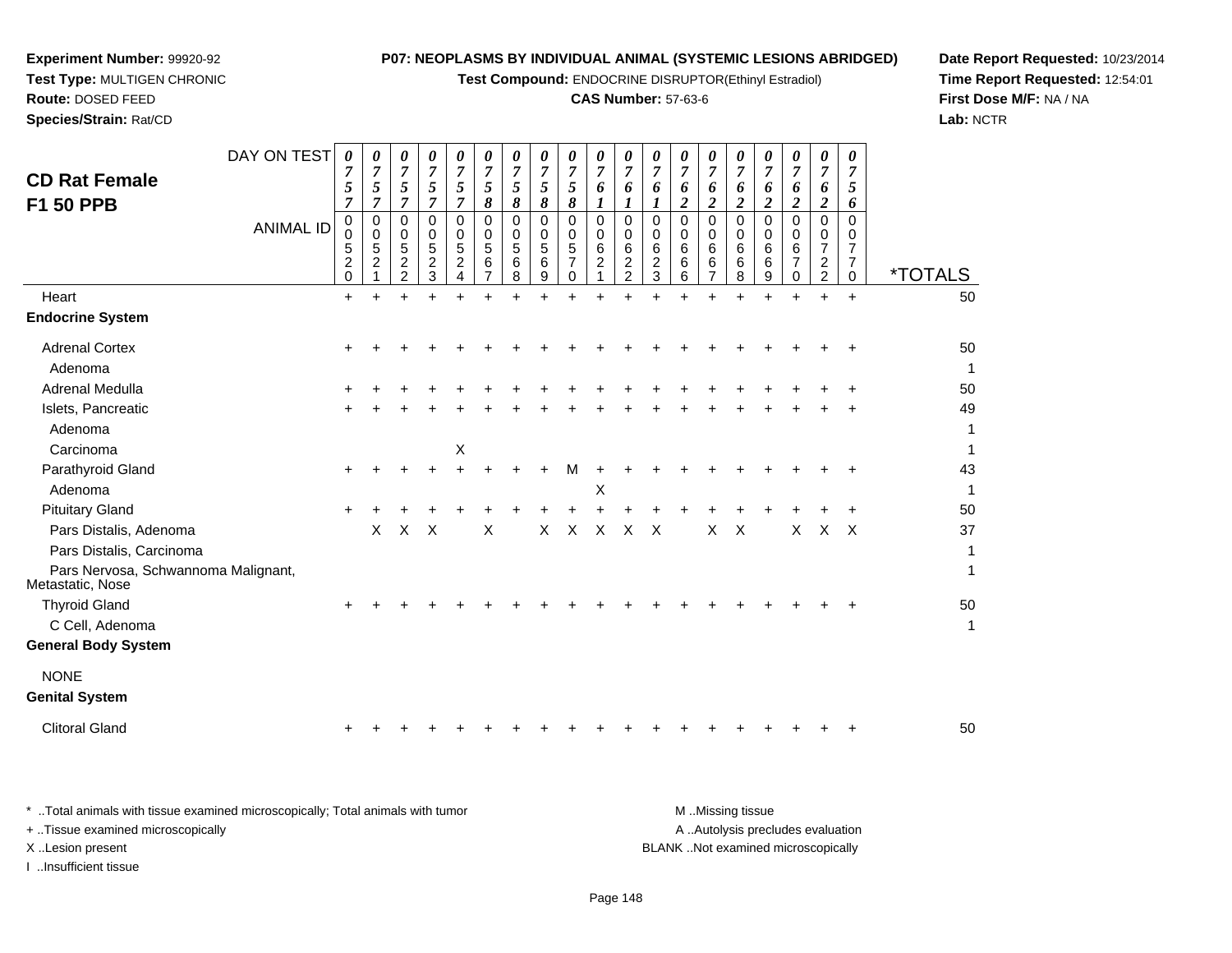**Test Compound:** ENDOCRINE DISRUPTOR(Ethinyl Estradiol)

# **CAS Number:** 57-63-6

*00000000000000*

**Date Report Requested:** 10/23/2014 **Time Report Requested:** 12:54:02**First Dose M/F:** NA / NA**Lab:** NCTR

| <b>Route: DOSED FEED</b>      |                                                                                                                                                                                                                                                                                                                                                                                                |  |                             |  |
|-------------------------------|------------------------------------------------------------------------------------------------------------------------------------------------------------------------------------------------------------------------------------------------------------------------------------------------------------------------------------------------------------------------------------------------|--|-----------------------------|--|
| <b>Species/Strain: Rat/CD</b> |                                                                                                                                                                                                                                                                                                                                                                                                |  |                             |  |
|                               |                                                                                                                                                                                                                                                                                                                                                                                                |  |                             |  |
|                               | DAY ON TEST $\begin{array}{ c c c c c }\hline \rule{0pt}{1ex} 0 & \rule{0pt}{1ex} 0 & \rule{0pt}{1ex} \hline \rule{0pt}{1ex} 0 & \rule{0pt}{1ex} \end{array} \begin{array}{ c c c c }\hline \rule{0pt}{1ex} 0 & \rule{0pt}{1ex} 0 & \rule{0pt}{1ex} \hline \rule{0pt}{1ex} 0 & \rule{0pt}{1ex} \end{array} \begin{array}{ c c c c c }\hline \rule{0pt}{1ex} 0 & \rule{0pt}{1ex} 0 & \rule{0pt$ |  |                             |  |
| <b>CD Rat Female</b>          |                                                                                                                                                                                                                                                                                                                                                                                                |  | $\frac{5}{7}$ $\frac{5}{7}$ |  |
| E4.                           |                                                                                                                                                                                                                                                                                                                                                                                                |  |                             |  |

**Experiment Number:** 99920-92**Test Type:** MULTIGEN CHRONIC

| <b>CD Rat Female</b><br><b>F1 50 PPB</b> | <b>ANIMAL ID</b> | $\overline{7}$<br>5<br>$\overline{7}$<br>$_{\rm 0}^{\rm 0}$<br>5 | 7<br>$\mathfrak{s}$<br>$\overline{7}$<br>0<br>$\pmb{0}$<br>$\sqrt{5}$<br>$\overline{c}$ | 7<br>$\sqrt{5}$<br>$\overline{7}$<br>0<br>$\mathbf 0$<br>$\sqrt{5}$<br>$\boldsymbol{2}$ | $\overline{7}$<br>5<br>$\overline{7}$<br>0<br>$\mathbf 0$<br>$\overline{5}$<br>$\overline{2}$ | 7<br>5<br>$\overline{7}$<br>0<br>$\mathbf 0$<br>5<br>$\overline{c}$ | 7<br>$\overline{5}$<br>$\pmb{8}$<br>0<br>$\pmb{0}$<br>$\sqrt{5}$<br>$\,6$ | 7<br>$\mathfrak{s}$<br>$\pmb{8}$<br>$\mathbf 0$<br>0<br>$\overline{5}$<br>6 | 7<br>$\sqrt{5}$<br>$\pmb{8}$<br>$\mathbf 0$<br>$\mathbf 0$<br>5<br>6 | $\overline{7}$<br>$\mathfrak{s}$<br>$\pmb{8}$<br>0<br>$\mathbf 0$<br>$\overline{5}$<br>$\overline{7}$ | 7<br>6<br>$\boldsymbol{l}$<br>$\mathbf 0$<br>0<br>6<br>$\overline{c}$ | 7<br>6<br>$\boldsymbol{l}$<br>0<br>$\pmb{0}$<br>$\,6\,$<br>$\boldsymbol{2}$ | 7<br>6<br>$\boldsymbol{l}$<br>$\mathbf 0$<br>$\mathbf 0$<br>$\,6$<br>$\overline{2}$ | 7<br>6<br>$\boldsymbol{2}$<br>$\mathbf 0$<br>$\mathbf 0$<br>6<br>6 | $\overline{7}$<br>6<br>$\overline{\mathbf{c}}$<br>0<br>$\mathbf 0$<br>$\,6\,$<br>6 | 7<br>6<br>$\overline{c}$<br>0<br>0<br>6<br>6 | $\overline{7}$<br>6<br>$\boldsymbol{2}$<br>$\mathbf 0$<br>$\mathbf 0$<br>6<br>6 | 7<br>6<br>$\overline{2}$<br>$\mathbf 0$<br>0<br>6<br>$\overline{7}$ | 7<br>6<br>$\overline{2}$<br>$\mathbf 0$<br>$\Omega$<br>$\overline{7}$<br>$\overline{c}$ | 7<br>5<br>6<br>$\Omega$<br>$\Omega$<br>$\overline{7}$ |                         |
|------------------------------------------|------------------|------------------------------------------------------------------|-----------------------------------------------------------------------------------------|-----------------------------------------------------------------------------------------|-----------------------------------------------------------------------------------------------|---------------------------------------------------------------------|---------------------------------------------------------------------------|-----------------------------------------------------------------------------|----------------------------------------------------------------------|-------------------------------------------------------------------------------------------------------|-----------------------------------------------------------------------|-----------------------------------------------------------------------------|-------------------------------------------------------------------------------------|--------------------------------------------------------------------|------------------------------------------------------------------------------------|----------------------------------------------|---------------------------------------------------------------------------------|---------------------------------------------------------------------|-----------------------------------------------------------------------------------------|-------------------------------------------------------|-------------------------|
|                                          |                  | $\frac{2}{0}$                                                    |                                                                                         | $\overline{2}$                                                                          | 3                                                                                             |                                                                     | $\overline{7}$                                                            | 8                                                                           | 9                                                                    | $\Omega$                                                                                              |                                                                       | $\overline{2}$                                                              | 3                                                                                   | 6                                                                  | $\overline{7}$                                                                     | 8                                            | 9                                                                               | $\Omega$                                                            | 2                                                                                       | $\Omega$                                              | <i><b>*TOTALS</b></i>   |
| Adenoma                                  |                  |                                                                  |                                                                                         |                                                                                         |                                                                                               |                                                                     |                                                                           |                                                                             |                                                                      |                                                                                                       |                                                                       |                                                                             |                                                                                     |                                                                    |                                                                                    |                                              |                                                                                 |                                                                     |                                                                                         |                                                       | $\overline{c}$          |
| Carcinoma                                |                  |                                                                  |                                                                                         |                                                                                         |                                                                                               |                                                                     |                                                                           |                                                                             |                                                                      |                                                                                                       |                                                                       |                                                                             |                                                                                     |                                                                    |                                                                                    |                                              |                                                                                 |                                                                     |                                                                                         |                                                       | 1                       |
| Squamous Cell Carcinoma                  |                  |                                                                  |                                                                                         |                                                                                         |                                                                                               |                                                                     |                                                                           |                                                                             |                                                                      |                                                                                                       |                                                                       |                                                                             |                                                                                     |                                                                    |                                                                                    |                                              |                                                                                 |                                                                     |                                                                                         |                                                       | $\mathbf{1}$            |
| Ovary                                    |                  |                                                                  |                                                                                         |                                                                                         |                                                                                               |                                                                     |                                                                           |                                                                             |                                                                      |                                                                                                       |                                                                       |                                                                             |                                                                                     |                                                                    |                                                                                    |                                              |                                                                                 |                                                                     |                                                                                         |                                                       | 50                      |
| Oviduct                                  |                  |                                                                  |                                                                                         |                                                                                         |                                                                                               |                                                                     |                                                                           |                                                                             |                                                                      |                                                                                                       |                                                                       |                                                                             |                                                                                     |                                                                    |                                                                                    |                                              |                                                                                 |                                                                     |                                                                                         |                                                       | 50                      |
| <b>Uterus</b>                            |                  |                                                                  |                                                                                         |                                                                                         |                                                                                               |                                                                     |                                                                           |                                                                             |                                                                      |                                                                                                       |                                                                       |                                                                             |                                                                                     |                                                                    |                                                                                    |                                              |                                                                                 |                                                                     |                                                                                         |                                                       | 50                      |
| Cervix, Squamous Cell Carcinoma          |                  |                                                                  |                                                                                         |                                                                                         |                                                                                               |                                                                     |                                                                           |                                                                             |                                                                      |                                                                                                       |                                                                       |                                                                             |                                                                                     |                                                                    |                                                                                    |                                              |                                                                                 |                                                                     |                                                                                         |                                                       | 1                       |
| Endometrium, Adenoma                     |                  |                                                                  |                                                                                         |                                                                                         |                                                                                               |                                                                     |                                                                           |                                                                             |                                                                      |                                                                                                       |                                                                       |                                                                             |                                                                                     |                                                                    |                                                                                    |                                              |                                                                                 | $\mathsf X$                                                         |                                                                                         |                                                       | $\overline{\mathbf{c}}$ |
| Polyp Stromal                            |                  |                                                                  |                                                                                         |                                                                                         |                                                                                               |                                                                     |                                                                           |                                                                             |                                                                      |                                                                                                       |                                                                       |                                                                             |                                                                                     |                                                                    |                                                                                    |                                              |                                                                                 |                                                                     |                                                                                         |                                                       | 5                       |
| Vagina                                   |                  |                                                                  |                                                                                         |                                                                                         |                                                                                               |                                                                     |                                                                           |                                                                             |                                                                      |                                                                                                       |                                                                       |                                                                             |                                                                                     |                                                                    |                                                                                    |                                              |                                                                                 |                                                                     |                                                                                         |                                                       | 49                      |
| <b>Granular Cell Tumor Malignant</b>     |                  |                                                                  |                                                                                         |                                                                                         |                                                                                               |                                                                     |                                                                           |                                                                             |                                                                      |                                                                                                       |                                                                       |                                                                             |                                                                                     |                                                                    |                                                                                    |                                              |                                                                                 |                                                                     |                                                                                         |                                                       | 1                       |
| <b>Hematopoietic System</b>              |                  |                                                                  |                                                                                         |                                                                                         |                                                                                               |                                                                     |                                                                           |                                                                             |                                                                      |                                                                                                       |                                                                       |                                                                             |                                                                                     |                                                                    |                                                                                    |                                              |                                                                                 |                                                                     |                                                                                         |                                                       |                         |
| <b>Bone Marrow</b>                       |                  | +                                                                |                                                                                         |                                                                                         |                                                                                               |                                                                     |                                                                           |                                                                             |                                                                      |                                                                                                       |                                                                       |                                                                             |                                                                                     |                                                                    |                                                                                    |                                              |                                                                                 |                                                                     |                                                                                         |                                                       | 50                      |
| Lymph Node                               |                  |                                                                  |                                                                                         |                                                                                         | ٠                                                                                             |                                                                     |                                                                           |                                                                             |                                                                      |                                                                                                       |                                                                       |                                                                             |                                                                                     |                                                                    |                                                                                    | ٠                                            | ٠                                                                               |                                                                     |                                                                                         |                                                       | 10                      |
| Lymph Node, Mandibular                   |                  |                                                                  |                                                                                         |                                                                                         |                                                                                               |                                                                     |                                                                           |                                                                             |                                                                      |                                                                                                       |                                                                       |                                                                             |                                                                                     |                                                                    |                                                                                    |                                              |                                                                                 |                                                                     |                                                                                         |                                                       | 50                      |
| Lymph Node, Mesenteric                   |                  |                                                                  |                                                                                         |                                                                                         |                                                                                               |                                                                     |                                                                           |                                                                             |                                                                      |                                                                                                       |                                                                       |                                                                             |                                                                                     |                                                                    |                                                                                    |                                              |                                                                                 |                                                                     |                                                                                         |                                                       | 50                      |
| Spleen                                   |                  |                                                                  |                                                                                         |                                                                                         |                                                                                               |                                                                     |                                                                           |                                                                             |                                                                      |                                                                                                       |                                                                       |                                                                             |                                                                                     |                                                                    |                                                                                    |                                              |                                                                                 |                                                                     |                                                                                         |                                                       | 50                      |
| Sarcoma                                  |                  |                                                                  |                                                                                         |                                                                                         |                                                                                               | $\boldsymbol{\mathsf{X}}$                                           |                                                                           |                                                                             |                                                                      |                                                                                                       |                                                                       |                                                                             |                                                                                     |                                                                    |                                                                                    |                                              |                                                                                 |                                                                     |                                                                                         |                                                       | 1                       |
| Thymus                                   |                  |                                                                  |                                                                                         |                                                                                         |                                                                                               |                                                                     |                                                                           |                                                                             |                                                                      |                                                                                                       |                                                                       |                                                                             |                                                                                     |                                                                    |                                                                                    |                                              |                                                                                 |                                                                     |                                                                                         |                                                       | 48                      |
| <b>Integumentary System</b>              |                  |                                                                  |                                                                                         |                                                                                         |                                                                                               |                                                                     |                                                                           |                                                                             |                                                                      |                                                                                                       |                                                                       |                                                                             |                                                                                     |                                                                    |                                                                                    |                                              |                                                                                 |                                                                     |                                                                                         |                                                       |                         |
| <b>Mammary Gland</b>                     |                  | +                                                                |                                                                                         |                                                                                         |                                                                                               |                                                                     |                                                                           |                                                                             |                                                                      |                                                                                                       |                                                                       |                                                                             |                                                                                     |                                                                    |                                                                                    |                                              |                                                                                 |                                                                     |                                                                                         |                                                       | 50                      |
| Adenocarcinoma                           |                  | X                                                                |                                                                                         | X                                                                                       |                                                                                               |                                                                     |                                                                           |                                                                             |                                                                      | X                                                                                                     |                                                                       |                                                                             | $\boldsymbol{\mathsf{X}}$                                                           |                                                                    |                                                                                    |                                              |                                                                                 |                                                                     |                                                                                         |                                                       | 6                       |
|                                          |                  |                                                                  |                                                                                         |                                                                                         |                                                                                               |                                                                     |                                                                           |                                                                             |                                                                      |                                                                                                       |                                                                       |                                                                             |                                                                                     |                                                                    |                                                                                    |                                              |                                                                                 |                                                                     |                                                                                         |                                                       |                         |

| * Total animals with tissue examined microscopically; Total animals with tumor | M Missing tissue                   |
|--------------------------------------------------------------------------------|------------------------------------|
| + Tissue examined microscopically                                              | A Autolysis precludes evaluation   |
| X Lesion present                                                               | BLANK Not examined microscopically |
| …Insufficient tissue                                                           |                                    |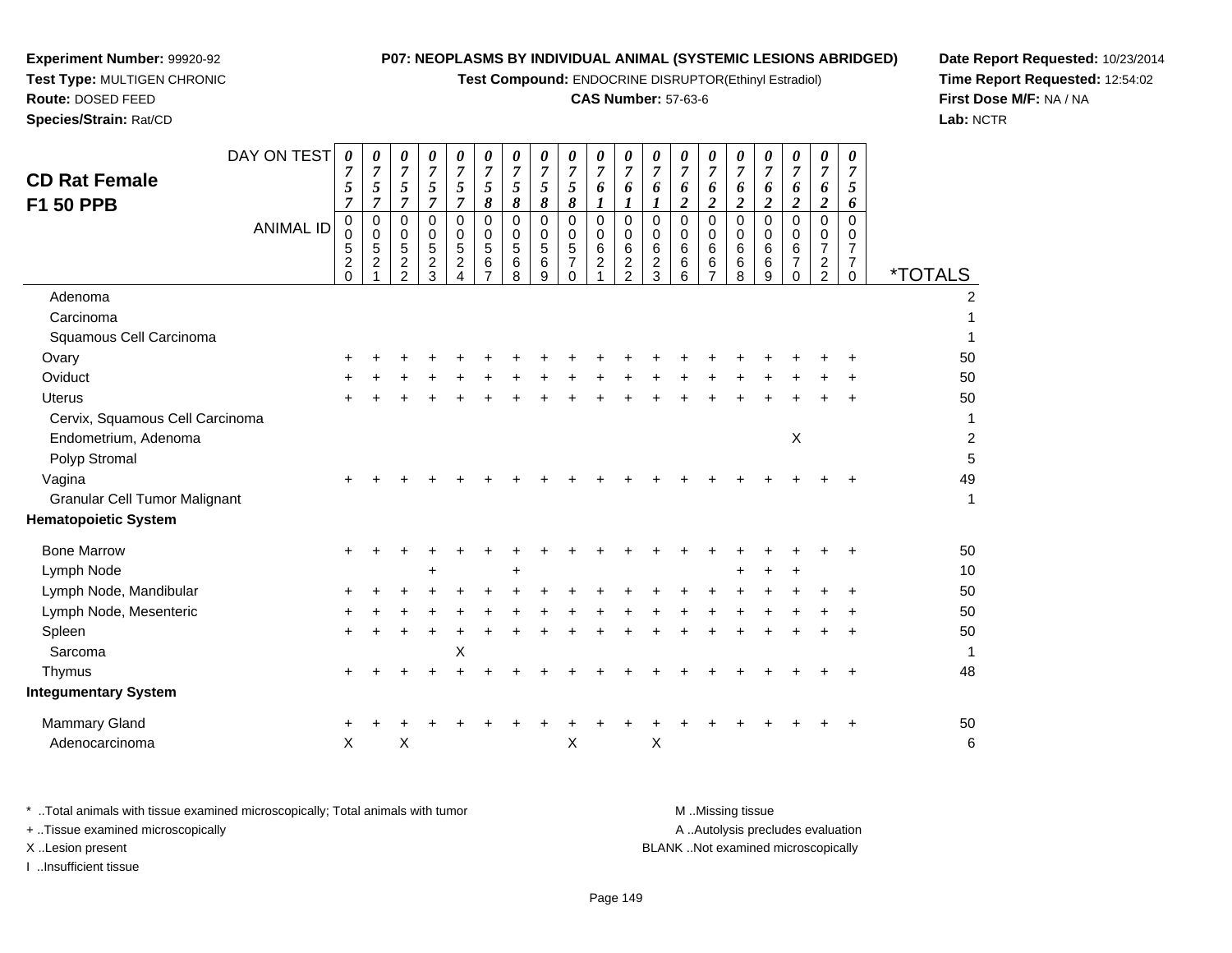**Test Compound:** ENDOCRINE DISRUPTOR(Ethinyl Estradiol)

#### **CAS Number:** 57-63-6

**Date Report Requested:** 10/23/2014**Time Report Requested:** 12:54:02**First Dose M/F:** NA / NA**Lab:** NCTR

| DAY ON TEST<br>0<br>7<br>5<br>7                 | 0<br>$\overline{7}$<br>5<br>7               | 0<br>7<br>5<br>$\overline{7}$ | 0<br>7<br>5<br>$\overline{7}$                        | 0<br>7<br>5<br>$\overline{7}$   | 0<br>$\overline{7}$<br>5<br>8        | 0<br>$\overline{7}$<br>5<br>8              | 0<br>$\overline{7}$<br>5<br>8 | 0<br>$\overline{7}$<br>5<br>8                     | $\boldsymbol{\theta}$<br>$\overline{7}$<br>6<br>1 | 0<br>$\overline{7}$<br>6<br>1                     | 0<br>7<br>6             | 0<br>7<br>6<br>$\overline{\mathbf{c}}$ | 0<br>7<br>6<br>$\overline{c}$ | $\boldsymbol{\theta}$<br>$\overline{7}$<br>6<br>$\boldsymbol{2}$ | 0<br>7<br>6<br>$\overline{c}$ | 0<br>$\overline{7}$<br>6<br>$\boldsymbol{2}$ | 0<br>$\overline{7}$<br>6<br>$\overline{2}$     | 0<br>$\overline{7}$<br>5<br>6               |                            |
|-------------------------------------------------|---------------------------------------------|-------------------------------|------------------------------------------------------|---------------------------------|--------------------------------------|--------------------------------------------|-------------------------------|---------------------------------------------------|---------------------------------------------------|---------------------------------------------------|-------------------------|----------------------------------------|-------------------------------|------------------------------------------------------------------|-------------------------------|----------------------------------------------|------------------------------------------------|---------------------------------------------|----------------------------|
| 0<br>$\sqrt{5}$<br>$\boldsymbol{2}$<br>$\Omega$ | $\mathbf 0$<br>$\sqrt{5}$<br>$\overline{c}$ | 0<br>5<br>$\frac{2}{2}$       | $\mathbf 0$<br>$\overline{5}$<br>$\overline{c}$<br>3 | $\Omega$<br>5<br>$\overline{c}$ | $\Omega$<br>5<br>6<br>$\overline{ }$ | $\overline{0}$<br>$\sqrt{5}$<br>$\,6$<br>8 | 0<br>5<br>6<br>9              | 0<br>$\overline{5}$<br>$\overline{7}$<br>$\Omega$ | $\mathbf 0$<br>6<br>$\overline{c}$                | $\Omega$<br>6<br>$\overline{c}$<br>$\overline{2}$ | 0<br>6<br>$\frac{2}{3}$ | 0<br>6<br>6<br>6                       | $\Omega$<br>6<br>6<br>7       | 0<br>6<br>6<br>8                                                 | 0<br>6<br>6<br>9              | $\Omega$<br>6<br>$\overline{7}$<br>0         | $\mathbf 0$<br>$\overline{7}$<br>$\frac{2}{2}$ | $\Omega$<br>7<br>$\overline{7}$<br>$\Omega$ | <i><b>*TOTALS</b></i>      |
|                                                 |                                             |                               |                                                      |                                 |                                      |                                            |                               |                                                   |                                                   |                                                   |                         |                                        |                               |                                                                  |                               |                                              |                                                |                                             | 3                          |
|                                                 |                                             |                               |                                                      |                                 |                                      |                                            |                               |                                                   | $\mathsf{X}$                                      |                                                   |                         |                                        |                               |                                                                  |                               |                                              |                                                |                                             | 22                         |
|                                                 |                                             |                               |                                                      |                                 |                                      |                                            |                               |                                                   |                                                   |                                                   |                         |                                        |                               |                                                                  |                               |                                              |                                                |                                             | 5                          |
| $\ddot{}$                                       |                                             |                               |                                                      |                                 |                                      |                                            |                               |                                                   |                                                   |                                                   |                         |                                        |                               |                                                                  |                               |                                              | $\pm$                                          |                                             | 50                         |
|                                                 |                                             |                               |                                                      |                                 |                                      |                                            |                               |                                                   |                                                   |                                                   |                         |                                        |                               |                                                                  |                               |                                              |                                                |                                             |                            |
| ÷                                               |                                             |                               |                                                      |                                 |                                      |                                            |                               |                                                   |                                                   |                                                   |                         |                                        |                               |                                                                  |                               |                                              |                                                |                                             | 50                         |
|                                                 |                                             |                               |                                                      |                                 |                                      |                                            |                               |                                                   |                                                   |                                                   |                         |                                        |                               |                                                                  |                               |                                              |                                                |                                             | $\mathbf 1$                |
|                                                 |                                             |                               |                                                      |                                 |                                      |                                            |                               |                                                   |                                                   |                                                   |                         |                                        |                               |                                                                  |                               |                                              |                                                |                                             |                            |
|                                                 |                                             |                               |                                                      |                                 |                                      |                                            |                               |                                                   |                                                   |                                                   |                         |                                        |                               |                                                                  |                               |                                              |                                                |                                             | 50<br>$\mathbf 1$          |
|                                                 |                                             |                               |                                                      |                                 |                                      |                                            |                               |                                                   |                                                   |                                                   |                         |                                        |                               |                                                                  |                               |                                              |                                                |                                             | 50                         |
|                                                 |                                             |                               |                                                      |                                 |                                      |                                            |                               |                                                   |                                                   |                                                   |                         |                                        |                               |                                                                  |                               |                                              |                                                |                                             | 50                         |
|                                                 |                                             |                               |                                                      |                                 |                                      |                                            |                               |                                                   |                                                   |                                                   |                         |                                        |                               |                                                                  |                               |                                              |                                                |                                             |                            |
| +                                               |                                             |                               |                                                      |                                 |                                      |                                            |                               |                                                   |                                                   |                                                   |                         |                                        |                               |                                                                  |                               |                                              |                                                | +                                           | 50                         |
| $\ddot{}$                                       |                                             |                               |                                                      |                                 |                                      |                                            |                               |                                                   |                                                   |                                                   |                         |                                        |                               |                                                                  |                               |                                              |                                                |                                             | 50                         |
|                                                 |                                             |                               |                                                      |                                 |                                      |                                            |                               |                                                   |                                                   |                                                   |                         |                                        |                               |                                                                  |                               |                                              |                                                |                                             | 1                          |
|                                                 |                                             |                               |                                                      |                                 |                                      |                                            |                               |                                                   |                                                   |                                                   |                         |                                        |                               |                                                                  |                               |                                              |                                                |                                             | 50                         |
|                                                 |                                             |                               |                                                      |                                 |                                      |                                            |                               |                                                   |                                                   |                                                   |                         |                                        |                               |                                                                  |                               |                                              |                                                |                                             |                            |
|                                                 |                                             |                               |                                                      |                                 |                                      |                                            |                               |                                                   |                                                   |                                                   |                         |                                        |                               |                                                                  |                               |                                              |                                                |                                             | 49                         |
|                                                 |                                             |                               |                                                      |                                 |                                      |                                            |                               |                                                   |                                                   |                                                   |                         |                                        |                               |                                                                  |                               |                                              |                                                | ÷                                           | 50                         |
| <b>ANIMAL ID</b>                                | $\pmb{0}$<br>$\mathsf{X}$                   | 0                             | 0                                                    | $\Omega$                        | $\Omega$<br>X                        | $\mathbf 0$<br>$\mathsf{X}$                | $\pmb{0}$                     | 0                                                 | 0<br>$\mathsf{X}$<br>$\times$                     | $\mathbf 0$                                       | $\mathbf 0$             | 0<br>X                                 | 0<br>$\mathsf{X}$             | $\Omega$                                                         | $\mathbf 0$                   | $\Omega$<br>$\boldsymbol{\mathsf{X}}$        | 0                                              | 0                                           | $\Omega$<br>X<br>$\ddot{}$ |

**Experiment Number:** 99920-92**Test Type:** MULTIGEN CHRONIC

**Route:** DOSED FEED**Species/Strain:** Rat/CD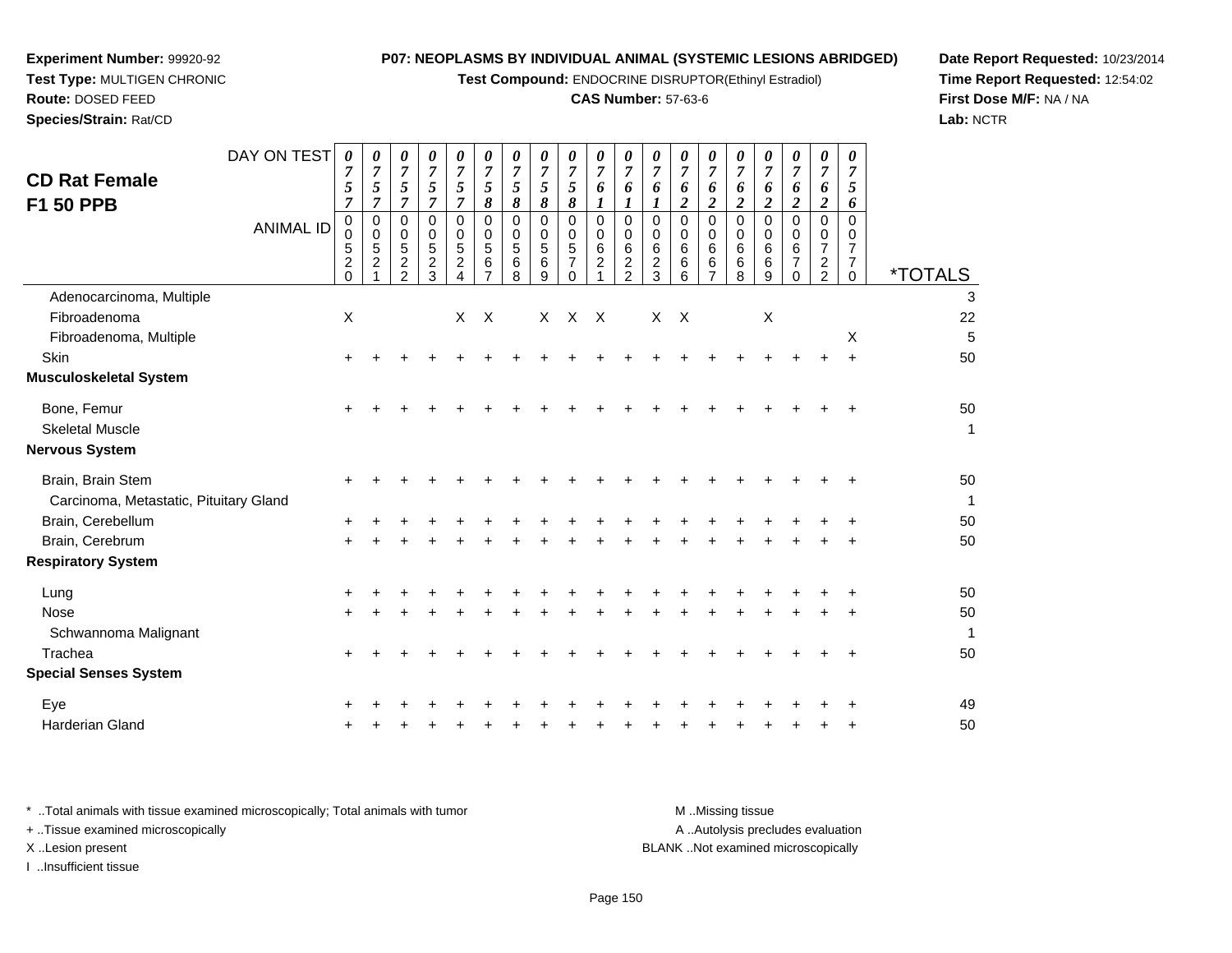**Test Compound:** ENDOCRINE DISRUPTOR(Ethinyl Estradiol)

### **CAS Number:** 57-63-6

*0 7 6*

*0 7 6*

*0 7 6*

*0 7 6*

*0 7 6*

*0 7 6*

*0 7 6*

*0 7 6*

*0 7*

*0 7*

*0 7 6*

**Date Report Requested:** 10/23/2014**Time Report Requested:** 12:54:02**First Dose M/F:** NA / NA**Lab:** NCTR

| Species/Strain: Rat/CD |                  |                |                |                |                |   |   |        |  |
|------------------------|------------------|----------------|----------------|----------------|----------------|---|---|--------|--|
|                        | DAY ON TEST      |                |                | 0              | 0              |   |   |        |  |
| <b>CD Rat Female</b>   |                  | $\overline{ }$ | $\overline{ }$ | $\overline{ }$ | $\overline{ }$ | 7 | 7 | 7      |  |
|                        |                  | J              |                |                |                | 5 |   |        |  |
| <b>F1 50 PPB</b>       |                  |                |                |                |                | ~ | 8 | o<br>Ω |  |
|                        | <b>ANIMAL ID</b> | O              |                | 0              | 0              | 0 | U | 0      |  |
|                        |                  |                |                |                |                |   |   |        |  |

| <b>F1 50 PPB</b>                   |                  | 7                               | 7                             |                    | 7                                                           | 7                                                                 | 8                                               | 8                               | 8                                    | 8                                                         |                                 | $\mathbf{I}$                      | $\mathbf{I}$                                   | 2                | $\overline{2}$ | $\boldsymbol{2}$ | $\overline{2}$                              | 2                             | $\boldsymbol{2}$                                            | 6              |                       |
|------------------------------------|------------------|---------------------------------|-------------------------------|--------------------|-------------------------------------------------------------|-------------------------------------------------------------------|-------------------------------------------------|---------------------------------|--------------------------------------|-----------------------------------------------------------|---------------------------------|-----------------------------------|------------------------------------------------|------------------|----------------|------------------|---------------------------------------------|-------------------------------|-------------------------------------------------------------|----------------|-----------------------|
|                                    | <b>ANIMAL ID</b> | 0<br>0<br>5<br>$\boldsymbol{2}$ | 0<br>0<br>5<br>$\overline{c}$ | 5<br>$\frac{2}{2}$ | 0<br>$\begin{array}{c} 0 \\ 5 \end{array}$<br>$\frac{2}{3}$ | 0<br>$\begin{smallmatrix}0\0\0\end{smallmatrix}$<br>$\frac{2}{4}$ | $\mathbf 0$<br>$\pmb{0}$<br>$\sqrt{5}$<br>$\,6$ | 0<br>$\boldsymbol{0}$<br>5<br>6 | 0<br>$\mathbf 0$<br>$\,$ 5 $\,$<br>6 | $\mathbf 0$<br>$\begin{array}{c} 0 \\ 5 \\ 7 \end{array}$ | 0<br>$\pmb{0}$<br>$\frac{6}{2}$ | 0<br>6<br>$\overline{\mathbf{c}}$ | 0<br>$\pmb{0}$<br>6<br>$\overline{\mathbf{c}}$ | 0<br>0<br>6<br>6 | 0<br>6<br>6    | 0<br>0<br>6<br>6 | 0<br>$\boldsymbol{0}$<br>$\,6\,$<br>$\,6\,$ | 0<br>0<br>6<br>$\overline{ }$ | 0<br>$\pmb{0}$<br>$\overline{7}$<br>$\overline{\mathbf{c}}$ | $\overline{ }$ |                       |
|                                    |                  | $\Omega$                        |                               |                    |                                                             |                                                                   |                                                 | 8                               | 9                                    | 0                                                         |                                 | $\mathcal{P}$                     | 3                                              | 6                |                | 8                | 9                                           |                               | $\overline{2}$                                              |                | <i><b>*TOTALS</b></i> |
| <b>Urinary System</b>              |                  |                                 |                               |                    |                                                             |                                                                   |                                                 |                                 |                                      |                                                           |                                 |                                   |                                                |                  |                |                  |                                             |                               |                                                             |                |                       |
| Kidney                             |                  | $\pm$                           |                               |                    |                                                             |                                                                   |                                                 |                                 |                                      |                                                           |                                 |                                   |                                                |                  |                |                  |                                             |                               |                                                             | ÷              | 50                    |
| Bilateral, Renal Tubule, Carcinoma |                  |                                 |                               |                    |                                                             |                                                                   |                                                 |                                 |                                      |                                                           |                                 |                                   |                                                |                  |                |                  |                                             |                               |                                                             |                | 1                     |
| Renal Tubule, Adenoma              |                  |                                 |                               |                    |                                                             |                                                                   |                                                 | X                               |                                      |                                                           |                                 |                                   |                                                |                  |                |                  |                                             |                               |                                                             |                | 1                     |
| <b>Urinary Bladder</b>             |                  | $\pm$                           |                               |                    |                                                             |                                                                   |                                                 |                                 |                                      |                                                           |                                 |                                   |                                                |                  |                |                  |                                             |                               |                                                             |                | 48                    |
| <b>SYSTEMIC LESIONS</b>            |                  |                                 |                               |                    |                                                             |                                                                   |                                                 |                                 |                                      |                                                           |                                 |                                   |                                                |                  |                |                  |                                             |                               |                                                             |                |                       |
| Multiple Organ                     |                  | $\pm$                           |                               |                    |                                                             |                                                                   |                                                 |                                 |                                      |                                                           |                                 |                                   |                                                |                  |                |                  |                                             |                               |                                                             |                | 50                    |
| Leukemia Mononuclear               |                  |                                 |                               |                    |                                                             |                                                                   |                                                 |                                 |                                      |                                                           |                                 |                                   |                                                |                  |                |                  |                                             |                               |                                                             |                | 1                     |
| Lymphoma Malignant                 |                  |                                 |                               |                    |                                                             |                                                                   |                                                 |                                 |                                      |                                                           |                                 |                                   |                                                |                  |                |                  |                                             |                               |                                                             |                | 1                     |

\* ..Total animals with tissue examined microscopically; Total animals with tumor **M** . Missing tissue M ..Missing tissue

+ ..Tissue examined microscopically

**Experiment Number:** 99920-92**Test Type:** MULTIGEN CHRONIC

**Route:** DOSED FEED

I ..Insufficient tissue

A .. Autolysis precludes evaluation X ..Lesion present BLANK ..Not examined microscopically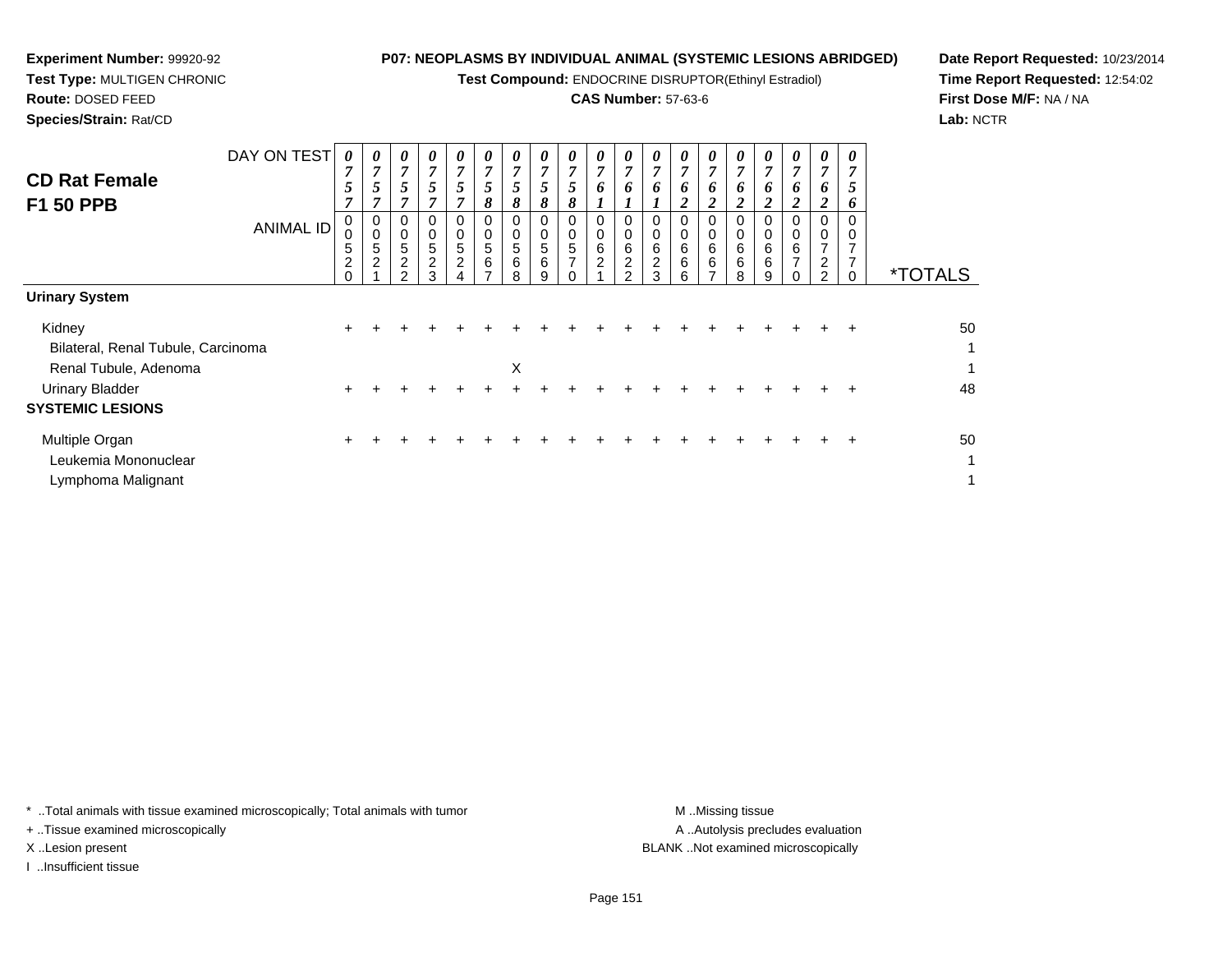**Test Compound:** ENDOCRINE DISRUPTOR(Ethinyl Estradiol)

#### **CAS Number:** 57-63-6

**Date Report Requested:** 10/23/2014**Time Report Requested:** 12:54:02**First Dose M/F:** NA / NA**Lab:** NCTR

#### DAY ON TEST**CD Rat Female F1/2PPB TO CTL**ANIMAL ID*0 0 8 7* 0 0 0 0 3*0 4 0 6* 0 0 0 3 6*0 4 5 2* 0 0 0 4 5*0 5 0 3* 0 0 0 6 5*0 5 0 9* 0 0 0 6 6*0 5 1 5* 0 0 0 7 3*0 5 1 4* 0 0 0 7 4*0 5 3 0* 0 0 0 7 8*0 5 3 8* 0 0 0 8 0*0 5 4 2* 0 0 0 8 4*0 5 6 9* 0 0 1 0 6*0 5 9 2* 0 0 1 3 3*0 5 9 7* 0 0 1 4 2*0 6 1 8* 0 0 1 6 3*0 6 1 8* 0 0 1 6 4*0 6 2 0* 0 0 1 6 5*0 6 3 2* 0 0 1 7 8*0 6 3 4* 0 0 1 8 1*0 6 6 1* 0 0 2 2 0*0 6 6 6* 0 0 2 3 5*0 6 7 0* 0 0 2 3 7*0 6 7 3* 0 0 2 3 9*0 6 7 5* 0 0 2 4 8*0 6 8 3* 0 0 2 5 6*0 6 8 9* 0 0 2 7 0*0 6 8 5* 0 0 2 7 3*0 7 2 5* 0 0 3 3 9*0 7 2 9* 0 0 3 4 1*0 7 3 0* 0 0 3 5 2*0 7 3 7* 0 0 3 6 6*0 7 3 6* 0 0 3 7 7**Alimentary SystemEsophagus**  $\mathsf{S}$  + <sup>+</sup> <sup>+</sup> <sup>+</sup> <sup>+</sup> <sup>+</sup> <sup>+</sup> <sup>+</sup> <sup>+</sup> <sup>+</sup> <sup>+</sup> <sup>+</sup> <sup>+</sup> <sup>+</sup> <sup>+</sup> <sup>+</sup> <sup>+</sup> <sup>+</sup> <sup>+</sup> <sup>+</sup> <sup>+</sup> <sup>+</sup> <sup>+</sup> <sup>+</sup> <sup>+</sup> <sup>+</sup> <sup>+</sup> <sup>+</sup> <sup>+</sup> <sup>+</sup> <sup>+</sup> Intestine Large, Cecum <sup>+</sup> <sup>+</sup> <sup>+</sup> <sup>+</sup> <sup>+</sup> <sup>+</sup> <sup>+</sup> <sup>+</sup> <sup>+</sup> <sup>+</sup> <sup>+</sup> <sup>+</sup> <sup>+</sup> <sup>+</sup> <sup>+</sup> <sup>+</sup> <sup>+</sup> <sup>+</sup> <sup>+</sup> <sup>+</sup> <sup>+</sup> <sup>+</sup> <sup>+</sup> <sup>+</sup> <sup>+</sup> <sup>+</sup> <sup>+</sup> <sup>+</sup> <sup>+</sup> <sup>+</sup> <sup>+</sup> Intestine Large, Colon $\mathsf{n}$  + <sup>+</sup> <sup>+</sup> <sup>+</sup> <sup>+</sup> <sup>+</sup> <sup>+</sup> <sup>+</sup> <sup>+</sup> <sup>+</sup> <sup>+</sup> <sup>+</sup> <sup>+</sup> <sup>+</sup> <sup>+</sup> <sup>+</sup> <sup>+</sup> <sup>+</sup> <sup>+</sup> <sup>+</sup> <sup>+</sup> <sup>+</sup> <sup>+</sup> <sup>+</sup> <sup>+</sup> <sup>+</sup> <sup>+</sup> <sup>+</sup> <sup>+</sup> <sup>+</sup> <sup>+</sup> Carcinoma Intestine Large, Rectum <sup>+</sup> <sup>+</sup> <sup>+</sup> <sup>+</sup> <sup>+</sup> <sup>+</sup> <sup>+</sup> <sup>+</sup> <sup>+</sup> <sup>+</sup> <sup>+</sup> <sup>+</sup> <sup>+</sup> <sup>+</sup> <sup>+</sup> <sup>+</sup> <sup>+</sup> <sup>+</sup> <sup>+</sup> <sup>+</sup> <sup>+</sup> <sup>+</sup> <sup>+</sup> <sup>+</sup> <sup>+</sup> <sup>+</sup> <sup>+</sup> <sup>+</sup> <sup>+</sup> <sup>+</sup> <sup>+</sup> Intestine Small, Duodenum <sup>+</sup> <sup>+</sup> <sup>+</sup> <sup>+</sup> <sup>+</sup> <sup>+</sup> <sup>+</sup> <sup>+</sup> <sup>+</sup> <sup>+</sup> <sup>+</sup> <sup>+</sup> <sup>+</sup> <sup>+</sup> <sup>+</sup> <sup>+</sup> <sup>+</sup> <sup>+</sup> <sup>+</sup> <sup>+</sup> <sup>+</sup> <sup>+</sup> <sup>+</sup> <sup>+</sup> <sup>+</sup> <sup>+</sup> <sup>+</sup> <sup>+</sup> <sup>+</sup> <sup>+</sup> <sup>+</sup> Intestine Small, Ileum <sup>+</sup> <sup>+</sup> <sup>+</sup> <sup>+</sup> <sup>+</sup> <sup>+</sup> <sup>+</sup> <sup>+</sup> <sup>+</sup> <sup>+</sup> <sup>A</sup> <sup>+</sup> <sup>+</sup> <sup>+</sup> <sup>+</sup> <sup>+</sup> <sup>+</sup> <sup>+</sup> <sup>+</sup> <sup>A</sup> <sup>+</sup> <sup>+</sup> <sup>+</sup> <sup>+</sup> <sup>+</sup> <sup>+</sup> <sup>+</sup> <sup>+</sup> <sup>+</sup> <sup>+</sup> <sup>+</sup> Intestine Small, Jejunum <sup>+</sup> <sup>+</sup> <sup>+</sup> <sup>+</sup> <sup>+</sup> <sup>+</sup> <sup>+</sup> <sup>+</sup> <sup>+</sup> <sup>+</sup> <sup>A</sup> <sup>+</sup> <sup>+</sup> <sup>+</sup> <sup>+</sup> <sup>+</sup> <sup>+</sup> <sup>+</sup> <sup>+</sup> <sup>A</sup> <sup>+</sup> <sup>+</sup> <sup>+</sup> <sup>+</sup> <sup>+</sup> <sup>+</sup> <sup>+</sup> <sup>+</sup> <sup>+</sup> <sup>+</sup> <sup>+</sup> Liver $\mathsf{r}$  + <sup>+</sup> <sup>+</sup> <sup>+</sup> <sup>+</sup> <sup>+</sup> <sup>+</sup> <sup>+</sup> <sup>+</sup> <sup>+</sup> <sup>+</sup> <sup>+</sup> <sup>+</sup> <sup>+</sup> <sup>+</sup> <sup>+</sup> <sup>+</sup> <sup>+</sup> <sup>+</sup> <sup>+</sup> <sup>+</sup> <sup>+</sup> <sup>+</sup> <sup>+</sup> <sup>+</sup> <sup>+</sup> <sup>+</sup> <sup>+</sup> <sup>+</sup> <sup>+</sup> <sup>+</sup> Hepatocellular Adenoma**Mesentery**  $\mathsf y$  <sup>+</sup> Oral Mucosa $\overline{a}$  a <sup>+</sup> <sup>+</sup> Squamous Cell Carcinoma $\alpha$  <sup>X</sup> Pancreas <sup>+</sup> <sup>+</sup> <sup>+</sup> <sup>+</sup> <sup>+</sup> <sup>+</sup> <sup>+</sup> <sup>+</sup> <sup>+</sup> <sup>+</sup> <sup>+</sup> <sup>+</sup> <sup>+</sup> <sup>+</sup> <sup>+</sup> <sup>+</sup> <sup>+</sup> <sup>+</sup> <sup>+</sup> <sup>+</sup> <sup>+</sup> <sup>+</sup> <sup>+</sup> <sup>+</sup> <sup>+</sup> <sup>+</sup> <sup>+</sup> <sup>+</sup> <sup>+</sup> <sup>+</sup> <sup>+</sup> Salivary Glands $\sim$   $\sim$   $\sim$   $\sim$   $\sim$   $\sim$  <sup>+</sup> <sup>+</sup> <sup>+</sup> <sup>+</sup> <sup>+</sup> <sup>+</sup> <sup>+</sup> <sup>+</sup> <sup>+</sup> <sup>+</sup> <sup>+</sup> <sup>+</sup> <sup>+</sup> <sup>+</sup> <sup>+</sup> <sup>+</sup> <sup>+</sup> <sup>+</sup> <sup>+</sup> <sup>+</sup> <sup>+</sup> <sup>+</sup> <sup>+</sup> <sup>+</sup> <sup>+</sup> <sup>+</sup> <sup>+</sup> <sup>+</sup> <sup>+</sup> <sup>+</sup> Stomach, Forestomach $h \rightarrow$  <sup>+</sup> <sup>+</sup> <sup>+</sup> <sup>+</sup> <sup>+</sup> <sup>+</sup> <sup>+</sup> <sup>+</sup> <sup>+</sup> <sup>+</sup> <sup>+</sup> <sup>+</sup> <sup>+</sup> <sup>+</sup> <sup>+</sup> <sup>+</sup> <sup>+</sup> <sup>+</sup> <sup>+</sup> <sup>+</sup> <sup>+</sup> <sup>+</sup> <sup>+</sup> <sup>+</sup> <sup>+</sup> <sup>+</sup> <sup>+</sup> <sup>+</sup> <sup>+</sup> <sup>+</sup> Squamous Cell PapillomaStomach, Glandular $\mathsf{r}$  + <sup>+</sup> <sup>+</sup> <sup>+</sup> <sup>+</sup> <sup>+</sup> <sup>+</sup> <sup>+</sup> <sup>+</sup> <sup>+</sup> <sup>+</sup> <sup>+</sup> <sup>+</sup> <sup>+</sup> <sup>+</sup> <sup>+</sup> <sup>+</sup> <sup>+</sup> <sup>+</sup> <sup>+</sup> <sup>+</sup> <sup>+</sup> <sup>+</sup> <sup>+</sup> <sup>+</sup> <sup>+</sup> <sup>+</sup> <sup>+</sup> <sup>+</sup> <sup>+</sup> <sup>+</sup> Toothh  $+$ **Cardiovascular System**Blood Vessel <sup>+</sup><sup>+</sup> <sup>+</sup> <sup>+</sup> <sup>+</sup> <sup>+</sup> <sup>+</sup> <sup>+</sup> <sup>+</sup> <sup>+</sup> <sup>+</sup> <sup>+</sup> <sup>+</sup> <sup>+</sup> <sup>+</sup> <sup>+</sup> <sup>+</sup> <sup>+</sup> <sup>+</sup> <sup>+</sup> <sup>+</sup> <sup>+</sup> <sup>+</sup> <sup>+</sup> <sup>+</sup> <sup>+</sup> <sup>+</sup> <sup>+</sup> <sup>+</sup> <sup>+</sup> <sup>+</sup>

\* ..Total animals with tissue examined microscopically; Total animals with tumor M ...Missing tissue M ...Missing tissue A ..Autolysis precludes evaluation + ..Tissue examined microscopically X ..Lesion present BLANK ..Not examined microscopicallyI ..Insufficient tissue

**Experiment Number:** 99920-92**Test Type:** MULTIGEN CHRONIC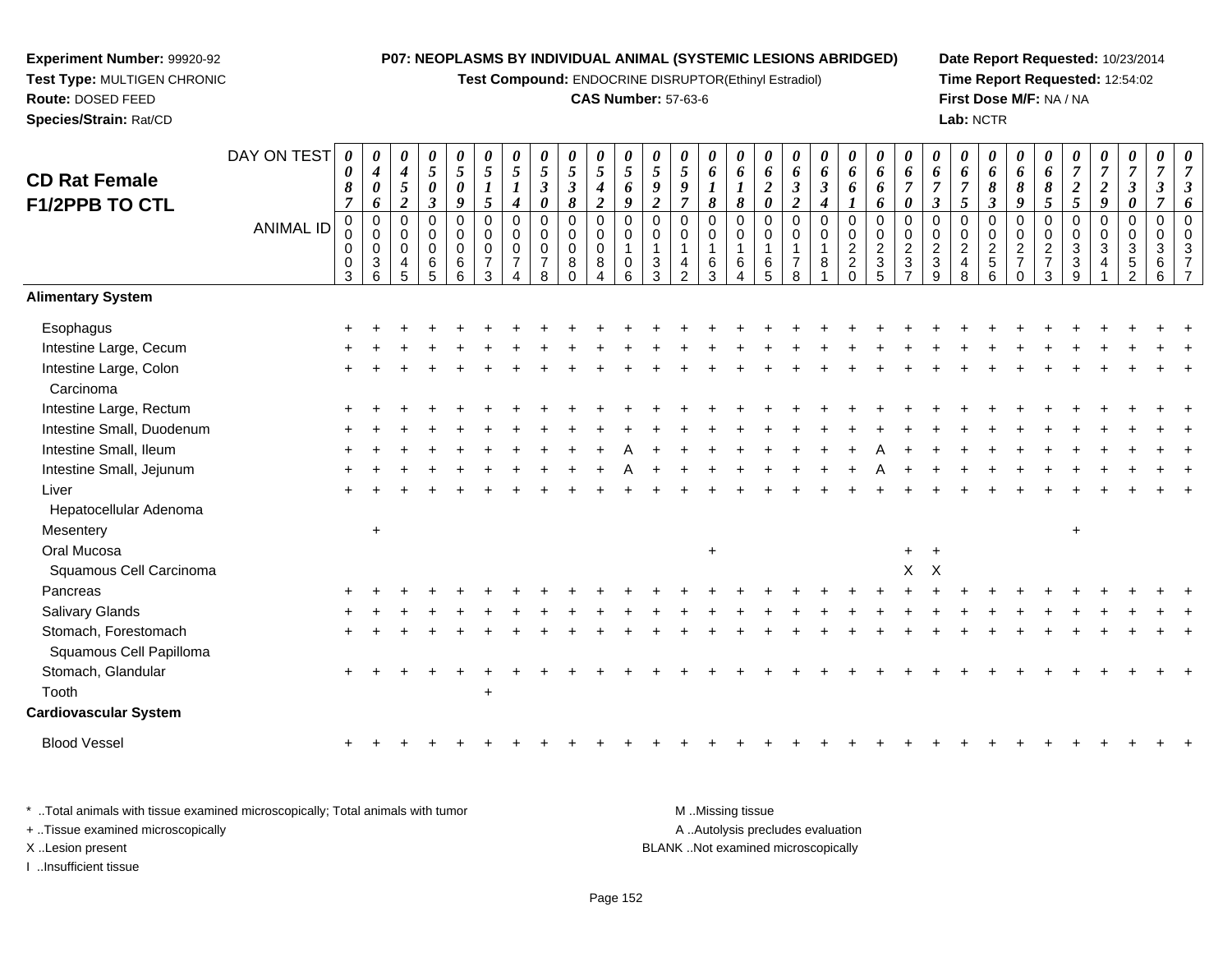**Test Compound:** ENDOCRINE DISRUPTOR(Ethinyl Estradiol)

#### **CAS Number:** 57-63-6

**Date Report Requested:** 10/23/2014**Time Report Requested:** 12:54:02**First Dose M/F:** NA / NA**Lab:** NCTR

| <b>CD Rat Female</b><br><b>F1/2PPB TO CTL</b>                | DAY ON TEST<br>ANIMAL ID | 0<br>0<br>8<br>$\overline{7}$<br>0<br>0<br>0<br>0<br>3 | 0<br>$\boldsymbol{4}$<br>$\boldsymbol{\theta}$<br>6<br>0<br>$\mathbf 0$<br>0<br>$\mathbf{3}$<br>6 | 0<br>4<br>$\mathfrak{s}$<br>$\boldsymbol{2}$<br>$\mathbf 0$<br>$\mathbf 0$<br>0<br>4<br>5 | $\pmb{\theta}$<br>$\sqrt{5}$<br>$\pmb{\theta}$<br>$\boldsymbol{\beta}$<br>0<br>0<br>$\mathbf 0$<br>6<br>5 | 0<br>5<br>$\boldsymbol{\theta}$<br>9<br>$\mathbf 0$<br>$\mathbf 0$<br>$\mathsf 0$<br>6<br>6 | 0<br>5<br>$\boldsymbol{l}$<br>5<br>$\mathbf 0$<br>$\mathbf 0$<br>0<br>$\overline{7}$<br>3 | 0<br>$\mathfrak{s}$<br>$\boldsymbol{l}$<br>$\boldsymbol{4}$<br>0<br>$\mathbf 0$<br>0<br>$\overline{7}$ | 0<br>5<br>$\boldsymbol{\beta}$<br>$\boldsymbol{\theta}$<br>$\mathbf 0$<br>$\mathsf{O}\xspace$<br>$\mathbf 0$<br>$\overline{7}$<br>8 | 0<br>$\overline{5}$<br>$\boldsymbol{\beta}$<br>$\pmb{8}$<br>0<br>0<br>0<br>8 | 0<br>5<br>$\boldsymbol{4}$<br>$\boldsymbol{2}$<br>$\mathbf 0$<br>$\pmb{0}$<br>$\mathbf 0$<br>8 | 0<br>$\mathfrak{F}$<br>6<br>9<br>$\mathbf 0$<br>$\mathbf 0$<br>$\mathbf{1}$<br>$\mathbf 0$<br>6 | 0<br>$\mathfrak{s}$<br>9<br>$\boldsymbol{2}$<br>$\Omega$<br>$\mathbf 0$<br>$\mathbf{1}$<br>3<br>3 | 0<br>5<br>9<br>$\overline{\tau}$<br>$\Omega$<br>$\mathbf 0$ | $\boldsymbol{\theta}$<br>6<br>$\boldsymbol{l}$<br>8<br>$\pmb{0}$<br>$\mathbf 0$<br>$\mathbf 1$<br>6<br>3 | 0<br>6<br>$\boldsymbol{l}$<br>$\boldsymbol{\delta}$<br>$\mathbf 0$<br>$\pmb{0}$<br>$\mathbf{1}$<br>6 | 0<br>6<br>$\boldsymbol{2}$<br>$\boldsymbol{\theta}$<br>$\Omega$<br>0<br>1<br>6<br>5 | 0<br>6<br>$\boldsymbol{\beta}$<br>$\boldsymbol{2}$<br>$\Omega$<br>$\Omega$ | 0<br>6<br>$\mathfrak{z}$<br>$\boldsymbol{4}$<br>$\Omega$<br>0<br>8 | 0<br>6<br>6<br>0<br>$\mathbf 0$<br>$\sqrt{2}$<br>$\overline{c}$<br>$\Omega$ | 0<br>6<br>6<br>6<br>$\pmb{0}$<br>$\pmb{0}$<br>$\overline{2}$<br>$\ensuremath{\mathsf{3}}$<br>5 | 0<br>6<br>$\overline{7}$<br>$\boldsymbol{\theta}$<br>$\mathbf 0$<br>$\mathbf 0$<br>$\boldsymbol{2}$<br>3 | 0<br>6<br>$\overline{7}$<br>$\boldsymbol{\beta}$<br>$\Omega$<br>0<br>$\sqrt{2}$<br>3<br>9 | 0<br>6<br>$\overline{7}$<br>5<br>$\mathbf 0$<br>0<br>$\overline{c}$<br>$\overline{4}$<br>8 | 0<br>6<br>8<br>$\boldsymbol{\beta}$<br>0<br>$\mathsf{O}$<br>$\overline{\mathbf{c}}$<br>$\overline{5}$<br>6 | 0<br>6<br>8<br>9<br>$\mathbf 0$<br>$\mathbf 0$<br>$\sqrt{2}$<br>$\overline{7}$<br>$\Omega$ | 0<br>6<br>$\boldsymbol{\delta}$<br>$\mathfrak{s}$<br>$\mathbf 0$<br>$\mathbf 0$<br>$\overline{2}$<br>$\overline{7}$<br>3 | $\overline{7}$<br>$\boldsymbol{2}$<br>5<br>$\Omega$<br>0<br>3<br>3 | 0<br>$\overline{7}$<br>$\boldsymbol{2}$<br>9<br>0<br>$\mathbf{0}$<br>3 | 0<br>$\overline{7}$<br>$\boldsymbol{\beta}$<br>0<br>0<br>$\mathbf 0$<br>3<br>5 | 0<br>$\overline{7}$<br>$\boldsymbol{\beta}$<br>$\mathbf 0$<br>$\Omega$<br>3<br>6 |   |
|--------------------------------------------------------------|--------------------------|--------------------------------------------------------|---------------------------------------------------------------------------------------------------|-------------------------------------------------------------------------------------------|-----------------------------------------------------------------------------------------------------------|---------------------------------------------------------------------------------------------|-------------------------------------------------------------------------------------------|--------------------------------------------------------------------------------------------------------|-------------------------------------------------------------------------------------------------------------------------------------|------------------------------------------------------------------------------|------------------------------------------------------------------------------------------------|-------------------------------------------------------------------------------------------------|---------------------------------------------------------------------------------------------------|-------------------------------------------------------------|----------------------------------------------------------------------------------------------------------|------------------------------------------------------------------------------------------------------|-------------------------------------------------------------------------------------|----------------------------------------------------------------------------|--------------------------------------------------------------------|-----------------------------------------------------------------------------|------------------------------------------------------------------------------------------------|----------------------------------------------------------------------------------------------------------|-------------------------------------------------------------------------------------------|--------------------------------------------------------------------------------------------|------------------------------------------------------------------------------------------------------------|--------------------------------------------------------------------------------------------|--------------------------------------------------------------------------------------------------------------------------|--------------------------------------------------------------------|------------------------------------------------------------------------|--------------------------------------------------------------------------------|----------------------------------------------------------------------------------|---|
| Heart                                                        |                          | $\ddot{}$                                              |                                                                                                   |                                                                                           |                                                                                                           |                                                                                             |                                                                                           |                                                                                                        |                                                                                                                                     |                                                                              |                                                                                                |                                                                                                 |                                                                                                   |                                                             |                                                                                                          |                                                                                                      |                                                                                     |                                                                            |                                                                    |                                                                             |                                                                                                |                                                                                                          |                                                                                           |                                                                                            |                                                                                                            |                                                                                            |                                                                                                                          |                                                                    |                                                                        |                                                                                |                                                                                  |   |
| <b>Endocrine System</b>                                      |                          |                                                        |                                                                                                   |                                                                                           |                                                                                                           |                                                                                             |                                                                                           |                                                                                                        |                                                                                                                                     |                                                                              |                                                                                                |                                                                                                 |                                                                                                   |                                                             |                                                                                                          |                                                                                                      |                                                                                     |                                                                            |                                                                    |                                                                             |                                                                                                |                                                                                                          |                                                                                           |                                                                                            |                                                                                                            |                                                                                            |                                                                                                                          |                                                                    |                                                                        |                                                                                |                                                                                  |   |
| <b>Adrenal Cortex</b><br>Adenoma                             |                          |                                                        |                                                                                                   |                                                                                           |                                                                                                           |                                                                                             |                                                                                           |                                                                                                        |                                                                                                                                     |                                                                              |                                                                                                |                                                                                                 |                                                                                                   |                                                             |                                                                                                          |                                                                                                      |                                                                                     |                                                                            |                                                                    |                                                                             |                                                                                                |                                                                                                          |                                                                                           |                                                                                            |                                                                                                            |                                                                                            |                                                                                                                          |                                                                    |                                                                        |                                                                                |                                                                                  |   |
| Adrenal Medulla                                              |                          |                                                        |                                                                                                   |                                                                                           |                                                                                                           |                                                                                             |                                                                                           |                                                                                                        |                                                                                                                                     |                                                                              |                                                                                                |                                                                                                 |                                                                                                   |                                                             |                                                                                                          |                                                                                                      |                                                                                     |                                                                            |                                                                    |                                                                             |                                                                                                |                                                                                                          |                                                                                           |                                                                                            |                                                                                                            |                                                                                            |                                                                                                                          |                                                                    |                                                                        |                                                                                |                                                                                  |   |
| Islets, Pancreatic                                           |                          |                                                        |                                                                                                   |                                                                                           |                                                                                                           |                                                                                             |                                                                                           |                                                                                                        |                                                                                                                                     |                                                                              |                                                                                                |                                                                                                 |                                                                                                   |                                                             |                                                                                                          |                                                                                                      |                                                                                     |                                                                            |                                                                    |                                                                             |                                                                                                |                                                                                                          |                                                                                           |                                                                                            |                                                                                                            |                                                                                            |                                                                                                                          |                                                                    |                                                                        |                                                                                |                                                                                  |   |
| Parathyroid Gland                                            |                          |                                                        |                                                                                                   |                                                                                           |                                                                                                           |                                                                                             |                                                                                           |                                                                                                        |                                                                                                                                     |                                                                              |                                                                                                |                                                                                                 |                                                                                                   |                                                             |                                                                                                          |                                                                                                      |                                                                                     |                                                                            |                                                                    |                                                                             |                                                                                                |                                                                                                          |                                                                                           |                                                                                            |                                                                                                            |                                                                                            |                                                                                                                          |                                                                    |                                                                        |                                                                                |                                                                                  |   |
| <b>Pituitary Gland</b>                                       |                          |                                                        |                                                                                                   |                                                                                           |                                                                                                           |                                                                                             |                                                                                           |                                                                                                        |                                                                                                                                     |                                                                              |                                                                                                |                                                                                                 |                                                                                                   |                                                             |                                                                                                          |                                                                                                      |                                                                                     |                                                                            |                                                                    |                                                                             |                                                                                                |                                                                                                          |                                                                                           |                                                                                            |                                                                                                            |                                                                                            |                                                                                                                          |                                                                    |                                                                        |                                                                                |                                                                                  |   |
| Pars Distalis, Adenoma<br>Pars Distalis, Carcinoma           |                          |                                                        |                                                                                                   | X                                                                                         | X                                                                                                         |                                                                                             |                                                                                           | X                                                                                                      |                                                                                                                                     | X                                                                            | $\sf X$                                                                                        | Χ                                                                                               | X                                                                                                 | Χ                                                           |                                                                                                          | X                                                                                                    | Χ                                                                                   | X                                                                          |                                                                    | X                                                                           | $\mathsf{X}$                                                                                   |                                                                                                          |                                                                                           | $\mathsf X$                                                                                | X                                                                                                          | Χ                                                                                          | X                                                                                                                        | X                                                                  | X                                                                      | Χ                                                                              | X                                                                                | X |
| <b>Thyroid Gland</b><br>C Cell, Adenoma<br>C Cell, Carcinoma |                          | ÷                                                      |                                                                                                   |                                                                                           |                                                                                                           |                                                                                             |                                                                                           |                                                                                                        |                                                                                                                                     |                                                                              |                                                                                                |                                                                                                 |                                                                                                   |                                                             |                                                                                                          |                                                                                                      |                                                                                     |                                                                            |                                                                    |                                                                             |                                                                                                |                                                                                                          |                                                                                           |                                                                                            |                                                                                                            |                                                                                            |                                                                                                                          |                                                                    |                                                                        |                                                                                | $\boldsymbol{\mathsf{X}}$                                                        |   |
| Follicular Cel, Adenoma<br>Follicular Cel, Carcinoma         |                          |                                                        |                                                                                                   |                                                                                           |                                                                                                           |                                                                                             |                                                                                           |                                                                                                        |                                                                                                                                     |                                                                              |                                                                                                |                                                                                                 |                                                                                                   | X                                                           |                                                                                                          |                                                                                                      |                                                                                     | $\mathsf X$                                                                |                                                                    |                                                                             |                                                                                                |                                                                                                          |                                                                                           |                                                                                            |                                                                                                            |                                                                                            |                                                                                                                          |                                                                    |                                                                        | X                                                                              |                                                                                  |   |
| <b>General Body System</b>                                   |                          |                                                        |                                                                                                   |                                                                                           |                                                                                                           |                                                                                             |                                                                                           |                                                                                                        |                                                                                                                                     |                                                                              |                                                                                                |                                                                                                 |                                                                                                   |                                                             |                                                                                                          |                                                                                                      |                                                                                     |                                                                            |                                                                    |                                                                             |                                                                                                |                                                                                                          |                                                                                           |                                                                                            |                                                                                                            |                                                                                            |                                                                                                                          |                                                                    |                                                                        |                                                                                |                                                                                  |   |
| <b>NONE</b>                                                  |                          |                                                        |                                                                                                   |                                                                                           |                                                                                                           |                                                                                             |                                                                                           |                                                                                                        |                                                                                                                                     |                                                                              |                                                                                                |                                                                                                 |                                                                                                   |                                                             |                                                                                                          |                                                                                                      |                                                                                     |                                                                            |                                                                    |                                                                             |                                                                                                |                                                                                                          |                                                                                           |                                                                                            |                                                                                                            |                                                                                            |                                                                                                                          |                                                                    |                                                                        |                                                                                |                                                                                  |   |
| <b>Genital System</b>                                        |                          |                                                        |                                                                                                   |                                                                                           |                                                                                                           |                                                                                             |                                                                                           |                                                                                                        |                                                                                                                                     |                                                                              |                                                                                                |                                                                                                 |                                                                                                   |                                                             |                                                                                                          |                                                                                                      |                                                                                     |                                                                            |                                                                    |                                                                             |                                                                                                |                                                                                                          |                                                                                           |                                                                                            |                                                                                                            |                                                                                            |                                                                                                                          |                                                                    |                                                                        |                                                                                |                                                                                  |   |
| <b>Clitoral Gland</b>                                        |                          |                                                        |                                                                                                   |                                                                                           |                                                                                                           |                                                                                             |                                                                                           |                                                                                                        |                                                                                                                                     |                                                                              |                                                                                                |                                                                                                 |                                                                                                   |                                                             |                                                                                                          |                                                                                                      |                                                                                     |                                                                            |                                                                    |                                                                             |                                                                                                |                                                                                                          |                                                                                           |                                                                                            |                                                                                                            |                                                                                            |                                                                                                                          |                                                                    |                                                                        |                                                                                |                                                                                  |   |

\* ..Total animals with tissue examined microscopically; Total animals with tumor **M** . Missing tissue M ..Missing tissue

+ ..Tissue examined microscopically

**Experiment Number:** 99920-92**Test Type:** MULTIGEN CHRONIC

**Route:** DOSED FEED**Species/Strain:** Rat/CD

I ..Insufficient tissue

Carcinoma

Sarcoma

A ..Autolysis precludes evaluation

X ..Lesion present BLANK ..Not examined microscopically

 $\alpha$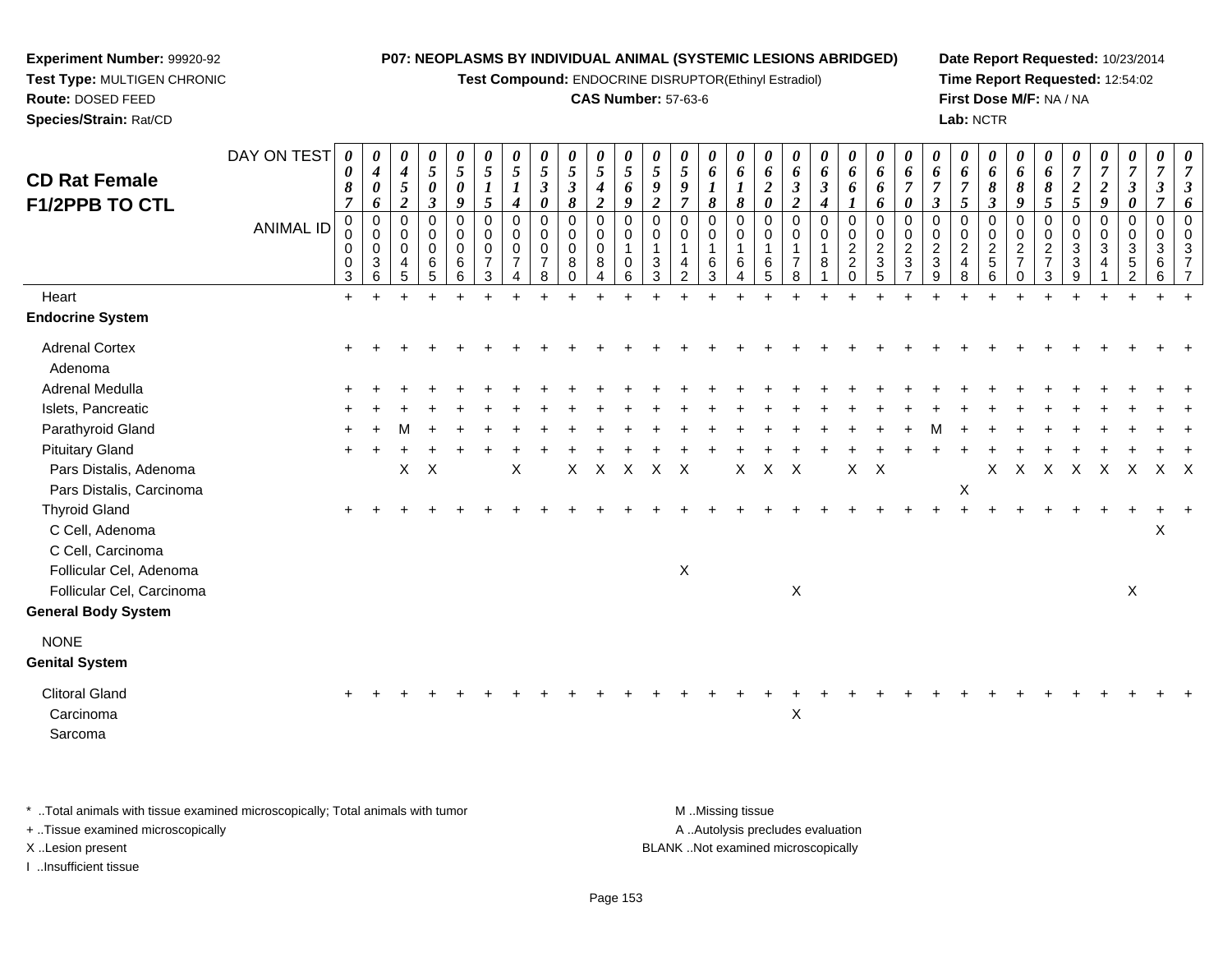**Test Compound:** ENDOCRINE DISRUPTOR(Ethinyl Estradiol)

**Date Report Requested:** 10/23/2014**Time Report Requested:** 12:54:03**First Dose M/F:** NA / NA**Lab:** NCTR

**Route:** DOSED FEED **Species/Strain:** Rat/CD**CAS Number:** 57-63-6DAY ON TEST**CD Rat Female F1/2PPB TO CTL**ANIMAL ID*0 0 8 7* 0 0 0 0 3 $\ddot{}$ *0 4 0 6* 0 0 0 3 6*0 4 5 2* 0 0 0 4 5*0 5 0 3* 0 0 0 6 5*0 5 0 9* 0 0 0 6 6*0 5 1 5* 0 0 0 7 3 $\ddot{}$ *0 5 1 4* 0 0 0 7 4*0 5 3 0* 0 0 0 7 8 $\ddot{}$ *0 5 3 8* 00<br>0<br>0<br>0 *0 5 4 2* 0 0 0 8 4*0 5 6 9* 0 0 1 0 6 $\ddot{}$ *0 5 9 2* 0 0 1 3 3 $\ddot{}$ *0 5 9 7* 0 0 1 4 2 $\ddot{}$ *0 6 1 8* 0 0 1 6 3*0 6 1 8* 0 0 1 6 4*0 6 2 0* 0 0 1 6 5*0 6 3 2* 0 0 1 7 8*0 6 3 4* 0 0 1 8 1 $\ddot{}$ *0 6 6 1* 0 0 2 2 0*0 6 6 6* 0 0 2 3 5*0 6 7 0* 0 0 2 3 7Ovary $\mathsf y$  <sup>+</sup> <sup>+</sup> <sup>+</sup> <sup>+</sup> <sup>+</sup> <sup>+</sup> <sup>+</sup> <sup>+</sup> <sup>+</sup> <sup>+</sup> <sup>+</sup> <sup>+</sup> <sup>+</sup> <sup>+</sup> <sup>+</sup> <sup>+</sup> <sup>+</sup> <sup>+</sup> <sup>+</sup> <sup>+</sup> <sup>+</sup> <sup>+</sup> <sup>+</sup> <sup>+</sup> <sup>+</sup> <sup>+</sup> <sup>+</sup> <sup>+</sup> <sup>+</sup> <sup>+</sup> Carcinoma, Metastatic, Kidney $\mathsf y$ 

**Experiment Number:** 99920-92**Test Type:** MULTIGEN CHRONIC

| Carcinoma, Metastatic, Kidney                          |           |  |  |  |  |  |   |              | х |                  |          |   |   |     |   |  |     |   |     |           |  |
|--------------------------------------------------------|-----------|--|--|--|--|--|---|--------------|---|------------------|----------|---|---|-----|---|--|-----|---|-----|-----------|--|
| Granulosa Cell Tumor Benign                            |           |  |  |  |  |  |   |              |   |                  |          |   |   |     |   |  |     |   |     |           |  |
| Oviduct                                                | $\pm$     |  |  |  |  |  |   |              |   |                  |          |   |   |     |   |  |     |   |     |           |  |
| Uterus                                                 | $+$       |  |  |  |  |  |   |              |   |                  |          |   |   |     |   |  |     |   |     |           |  |
| Endometrium, Adenoma                                   |           |  |  |  |  |  |   |              |   |                  |          |   |   |     |   |  |     |   |     |           |  |
| Polyp Stromal                                          |           |  |  |  |  |  |   | $\mathsf{X}$ |   | $\boldsymbol{X}$ |          |   |   |     |   |  |     | X |     |           |  |
| Vagina                                                 | $\pm$     |  |  |  |  |  |   |              |   |                  |          |   |   |     |   |  |     |   |     |           |  |
| Polyp                                                  |           |  |  |  |  |  |   |              |   |                  |          |   |   |     |   |  |     |   |     |           |  |
| <b>Hematopoietic System</b>                            |           |  |  |  |  |  |   |              |   |                  |          |   |   |     |   |  |     |   |     |           |  |
| <b>Bone Marrow</b>                                     | $\ddot{}$ |  |  |  |  |  |   |              |   |                  |          |   |   |     |   |  |     |   |     |           |  |
| Lymph Node                                             | $+$       |  |  |  |  |  |   |              |   |                  |          |   |   | $+$ |   |  | $+$ |   | $+$ | $\ddot{}$ |  |
| Carcinoma, Metastatic, Thyroid Gland                   |           |  |  |  |  |  |   |              |   |                  |          |   |   |     |   |  |     |   |     | X         |  |
| Deep Cervical, Carcinoma, Metastatic,<br>Thyroid Gland |           |  |  |  |  |  |   |              |   |                  |          |   |   |     |   |  |     |   |     |           |  |
| Lymph Node, Mandibular                                 |           |  |  |  |  |  |   |              |   |                  |          |   |   |     |   |  |     |   |     |           |  |
| Lymph Node, Mesenteric                                 | $+$       |  |  |  |  |  |   |              |   |                  |          |   |   |     |   |  |     |   |     |           |  |
| Spleen                                                 | $\ddot{}$ |  |  |  |  |  |   |              |   |                  |          |   |   |     |   |  |     |   |     |           |  |
| Thymus                                                 | $+$       |  |  |  |  |  | м |              |   |                  |          | м | м | $+$ | м |  |     |   |     |           |  |
| <b>Integumentary System</b>                            |           |  |  |  |  |  |   |              |   |                  |          |   |   |     |   |  |     |   |     |           |  |
| Mammary Gland                                          | $+$       |  |  |  |  |  |   |              |   |                  |          |   |   |     |   |  |     |   |     | $\ddot{}$ |  |
| Adenocarcinoma                                         |           |  |  |  |  |  |   |              |   |                  | $\times$ |   |   |     |   |  |     |   |     | X         |  |
|                                                        |           |  |  |  |  |  |   |              |   |                  |          |   |   |     |   |  |     |   |     |           |  |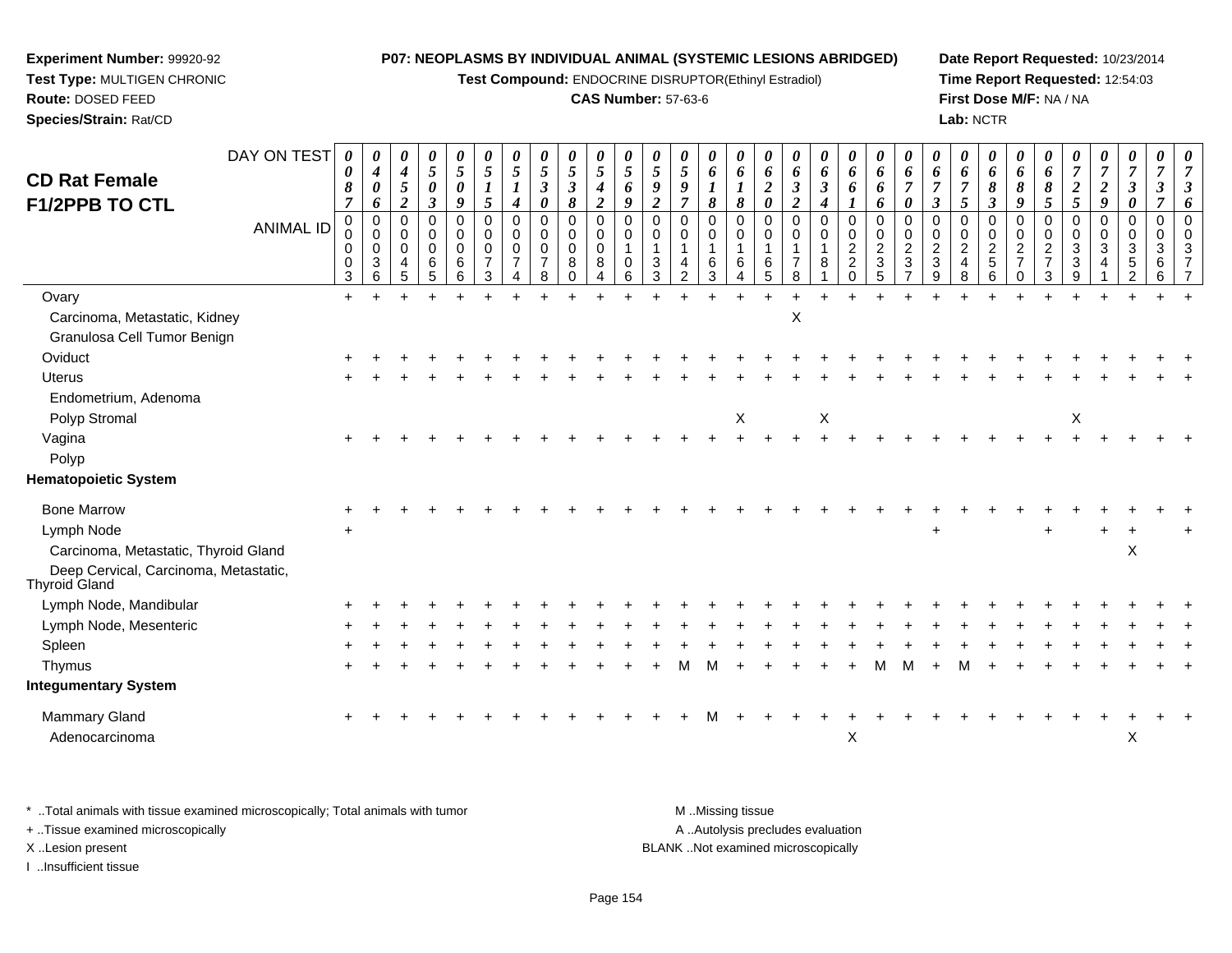**Test Compound:** ENDOCRINE DISRUPTOR(Ethinyl Estradiol)

#### **CAS Number:** 57-63-6

**Date Report Requested:** 10/23/2014**Time Report Requested:** 12:54:03**First Dose M/F:** NA / NA**Lab:** NCTR

| <b>CD Rat Female</b><br>F1/2PPB TO CTL                      | DAY ON TEST<br><b>ANIMAL ID</b> | 0<br>0<br>8<br>$\overline{7}$<br>$\mathbf 0$ | 0<br>$\boldsymbol{4}$<br>$\boldsymbol{\theta}$<br>6<br>$\Omega$ | 0<br>4<br>5<br>$\overline{2}$<br>0 | 0<br>5<br>0<br>$\boldsymbol{\beta}$<br>0 | 0<br>5<br>0<br>9<br>$\Omega$         | 0<br>5<br>$\boldsymbol{l}$<br>5<br>0 | 5<br>$\boldsymbol{l}$<br>$\boldsymbol{4}$<br>$\Omega$ | 0<br>5<br>3<br>0<br>$\Omega$ | $\pmb{\theta}$<br>$\mathfrak{H}$<br>$\boldsymbol{\beta}$<br>8<br>0 | 0<br>5<br>$\boldsymbol{4}$<br>$\boldsymbol{2}$<br>$\mathbf 0$ | 0<br>5<br>6<br>9<br>$\Omega$ | 5<br>9<br>$\boldsymbol{2}$<br>$\Omega$ | 0<br>5<br>9<br>$\Omega$   | 0<br>6<br>8<br>0                      | 0<br>6<br>8<br>$\Omega$               | 0<br>6<br>$\overline{2}$<br>0<br>0 | 0<br>6<br>$\boldsymbol{\beta}$<br>$\overline{2}$<br>$\Omega$ | 0<br>6<br>3<br>$\Omega$ | 0<br>6<br>6<br>0                                   | $\pmb{\theta}$<br>6<br>6<br>6<br>$\mathbf 0$             | 0<br>6<br>0<br>$\Omega$         | 0<br>6<br>$\boldsymbol{\beta}$<br>$\Omega$ | 0<br>6<br>5<br>$\Omega$              | 0<br>6<br>8<br>$\boldsymbol{\beta}$<br>0 | $\boldsymbol{\theta}$<br>6<br>8<br>9<br>$\Omega$ | 0<br>6<br>8<br>5<br>0                             | $\boldsymbol{2}$<br>5 | 0<br>$\boldsymbol{2}$<br>9 | 0<br>7   | 0<br>7<br>$\Omega$ |  |
|-------------------------------------------------------------|---------------------------------|----------------------------------------------|-----------------------------------------------------------------|------------------------------------|------------------------------------------|--------------------------------------|--------------------------------------|-------------------------------------------------------|------------------------------|--------------------------------------------------------------------|---------------------------------------------------------------|------------------------------|----------------------------------------|---------------------------|---------------------------------------|---------------------------------------|------------------------------------|--------------------------------------------------------------|-------------------------|----------------------------------------------------|----------------------------------------------------------|---------------------------------|--------------------------------------------|--------------------------------------|------------------------------------------|--------------------------------------------------|---------------------------------------------------|-----------------------|----------------------------|----------|--------------------|--|
|                                                             |                                 | 0<br>0<br>0<br>3                             | $\overline{0}$<br>$\mathbf 0$<br>$\mathbf{3}$<br>6              | $\Omega$<br>0<br>4<br>5            | $\mathbf 0$<br>$\mathbf 0$<br>6<br>5     | $\mathbf 0$<br>$\mathbf 0$<br>6<br>6 | $\Omega$<br>0<br>$\overline{7}$<br>3 | $\Omega$<br>0                                         | $\Omega$<br>0<br>8           | 0<br>0<br>8<br>0                                                   | $\mathbf 0$<br>$\mathbf 0$<br>8<br>4                          | $\Omega$<br>0<br>6           | $\Omega$<br>3<br>3                     | $\Omega$<br>$\mathcal{P}$ | $\mathbf 0$<br>$\mathbf{1}$<br>6<br>3 | $\mathbf 0$<br>$\mathbf{1}$<br>6<br>4 | 0<br>6<br>5                        | $\Omega$<br>8                                                | $\Omega$<br>8           | $\pmb{0}$<br>$\overline{c}$<br>$\overline{a}$<br>0 | $\mathsf{O}\xspace$<br>$\overline{2}$<br>$\sqrt{3}$<br>5 | $\Omega$<br>$\overline{c}$<br>3 | $\Omega$<br>$\overline{c}$<br>3<br>q       | $\Omega$<br>$\overline{2}$<br>4<br>8 | 0<br>$\overline{c}$<br>$\mathbf 5$<br>6  | $\mathbf 0$<br>2<br>$\Omega$                     | $\Omega$<br>$\overline{c}$<br>$\overline{7}$<br>3 | $\Omega$<br>3<br>3    | 0<br>3                     | $\Omega$ | $\Omega$           |  |
| Fibroadenoma<br>Fibroadenoma, Multiple                      |                                 |                                              |                                                                 | X                                  |                                          | X                                    |                                      |                                                       | $\mathsf{X}$                 | $\mathsf{X}$                                                       |                                                               |                              | X                                      | X                         |                                       |                                       | $\mathsf X$                        | $\times$                                                     |                         |                                                    |                                                          | $\boldsymbol{\mathsf{X}}$       |                                            | X                                    | $\mathsf X$                              |                                                  | $\mathsf X$                                       | X                     | X                          | X        |                    |  |
| Skin<br><b>Musculoskeletal System</b>                       |                                 |                                              |                                                                 |                                    |                                          |                                      |                                      |                                                       |                              |                                                                    |                                                               |                              |                                        |                           |                                       |                                       |                                    |                                                              |                         |                                                    |                                                          |                                 |                                            |                                      |                                          |                                                  |                                                   |                       |                            |          |                    |  |
| Bone, Femur<br>Nervous System                               |                                 |                                              |                                                                 |                                    |                                          |                                      |                                      |                                                       |                              |                                                                    |                                                               |                              |                                        |                           |                                       |                                       |                                    |                                                              |                         |                                                    |                                                          |                                 |                                            |                                      |                                          |                                                  |                                                   |                       |                            |          |                    |  |
| Brain, Brain Stem<br>Carcinoma, Metastatic, Pituitary Gland |                                 |                                              |                                                                 |                                    |                                          |                                      |                                      |                                                       |                              |                                                                    |                                                               |                              |                                        |                           |                                       |                                       |                                    |                                                              |                         |                                                    |                                                          |                                 |                                            | X                                    |                                          |                                                  |                                                   |                       |                            |          |                    |  |
| Brain, Cerebellum<br>Brain, Cerebrum<br>Astrocytoma Nos     |                                 |                                              |                                                                 |                                    |                                          |                                      |                                      |                                                       |                              |                                                                    |                                                               |                              |                                        |                           |                                       |                                       |                                    |                                                              |                         |                                                    |                                                          |                                 |                                            |                                      |                                          |                                                  |                                                   |                       |                            |          |                    |  |
| <b>Respiratory System</b>                                   |                                 |                                              |                                                                 |                                    |                                          |                                      |                                      |                                                       |                              |                                                                    |                                                               |                              |                                        |                           |                                       |                                       |                                    |                                                              |                         |                                                    |                                                          |                                 |                                            |                                      |                                          |                                                  |                                                   |                       |                            |          |                    |  |
| Lung<br>Nose                                                |                                 |                                              |                                                                 |                                    |                                          |                                      |                                      |                                                       |                              |                                                                    |                                                               |                              |                                        |                           |                                       |                                       |                                    |                                                              |                         |                                                    |                                                          |                                 |                                            |                                      |                                          |                                                  |                                                   |                       |                            |          |                    |  |
| Trachea<br><b>Special Senses System</b>                     |                                 |                                              |                                                                 |                                    |                                          |                                      |                                      |                                                       |                              |                                                                    |                                                               |                              |                                        |                           |                                       |                                       |                                    |                                                              |                         |                                                    |                                                          |                                 |                                            |                                      |                                          |                                                  |                                                   |                       |                            |          |                    |  |
| Eye<br>Squamous Cell Carcinoma, Deep Invasion               |                                 |                                              |                                                                 |                                    |                                          |                                      |                                      |                                                       |                              |                                                                    |                                                               |                              |                                        |                           |                                       |                                       |                                    |                                                              |                         |                                                    |                                                          | X                               |                                            |                                      |                                          |                                                  |                                                   |                       |                            |          |                    |  |
| <b>Harderian Gland</b>                                      |                                 | $\pm$                                        |                                                                 |                                    |                                          |                                      |                                      |                                                       |                              |                                                                    |                                                               |                              |                                        |                           |                                       |                                       |                                    |                                                              |                         |                                                    |                                                          |                                 |                                            |                                      |                                          |                                                  |                                                   |                       |                            |          |                    |  |

\* ..Total animals with tissue examined microscopically; Total animals with tumor **M** ...Missing tissue M ...Missing tissue

 $\alpha$  +

+ ..Tissue examined microscopically

**Experiment Number:** 99920-92**Test Type:** MULTIGEN CHRONIC

**Route:** DOSED FEED**Species/Strain:** Rat/CD

**Urinary System**

I ..Insufficient tissue

A ..Autolysis precludes evaluation X ..Lesion present BLANK ..Not examined microscopically

<sup>+</sup> <sup>+</sup> <sup>+</sup> <sup>+</sup> <sup>+</sup> <sup>+</sup> <sup>+</sup> <sup>+</sup> <sup>+</sup> <sup>+</sup> <sup>+</sup> <sup>+</sup> <sup>+</sup> <sup>+</sup> <sup>+</sup> <sup>+</sup> <sup>+</sup> <sup>+</sup> <sup>+</sup> <sup>+</sup> <sup>+</sup> <sup>+</sup> <sup>+</sup> <sup>+</sup> <sup>+</sup> <sup>+</sup> <sup>+</sup> <sup>+</sup> <sup>+</sup> <sup>+</sup>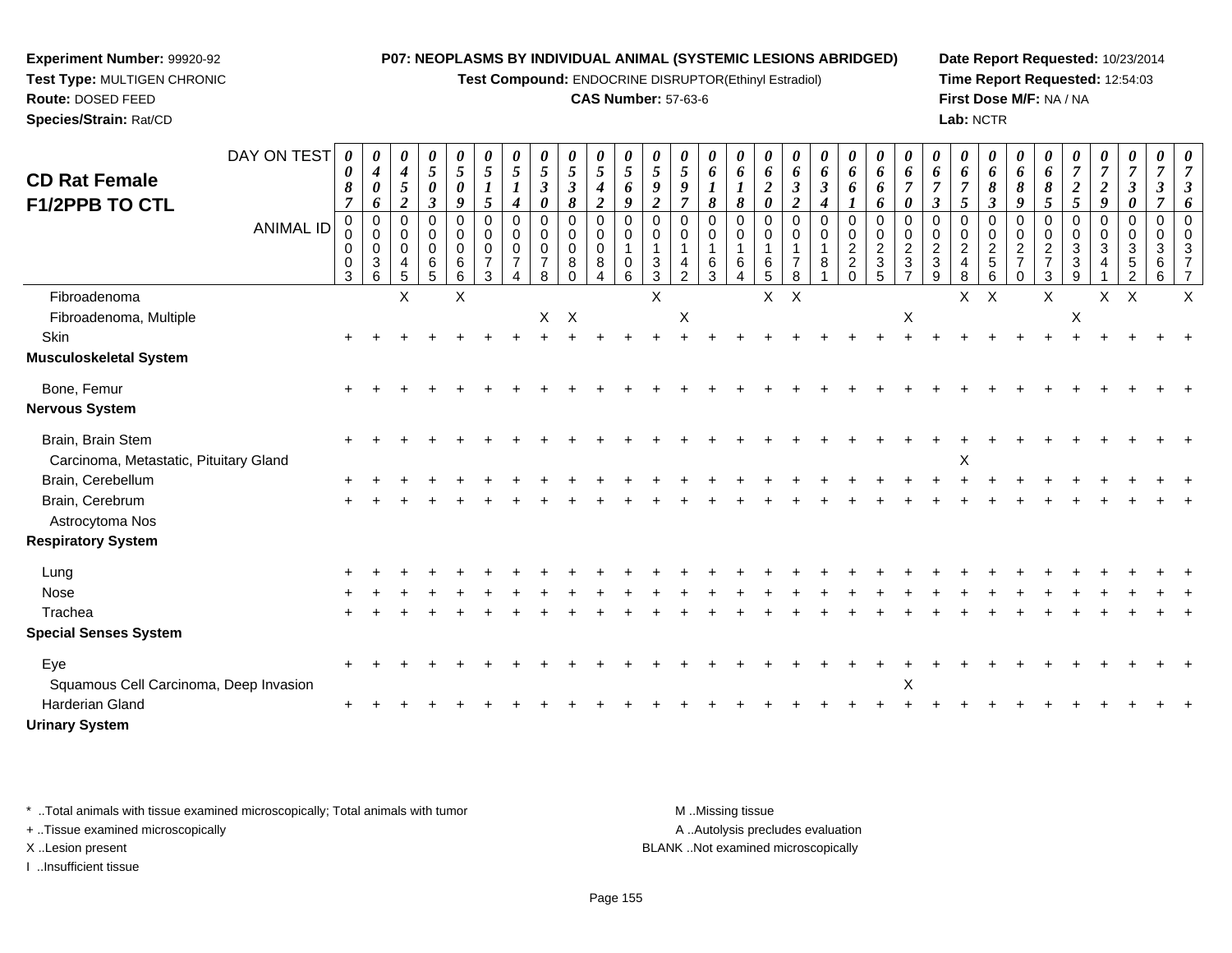**Test Compound:** ENDOCRINE DISRUPTOR(Ethinyl Estradiol)

#### **CAS Number:** 57-63-6

**Date Report Requested:** 10/23/2014**Time Report Requested:** 12:54:03**First Dose M/F:** NA / NA**Lab:** NCTR

| DAY ON TEST<br><b>CD Rat Female</b><br><b>F1/2PPB TO CTL</b> | <b>ANIMAL ID</b> | $\theta$<br>0<br>8<br>$\overline{ }$<br>0<br>0<br>3 | $\boldsymbol{\theta}$<br>$\boldsymbol{4}$<br>$\boldsymbol{\theta}$<br>6<br>0<br>0<br>$\pmb{0}$<br>$\mathbf{3}$<br>6 | $\boldsymbol{\theta}$<br>4<br>-<br>$\mathcal{L}$<br>2<br>0<br>0<br>0<br>4<br>5 | $\boldsymbol{\theta}$<br>$\overline{ }$<br>$\mathfrak{I}$<br>0<br>$\rightarrow$<br>J<br>0<br>6 | $\boldsymbol{\theta}$<br>5<br>0<br>9<br>0<br>0<br>0<br>6<br>⌒ | $\boldsymbol{\mathit{U}}$<br>C<br>5<br>C<br>$\overline{\phantom{a}}$ | $\boldsymbol{\theta}$<br>$\mathcal{L}$<br>4<br>0<br>0<br>0<br>$\overline{ }$ | $\boldsymbol{\theta}$<br>$\mathfrak{H}$<br>$\rightarrow$<br>J<br>0<br>0<br>0<br>0<br>$\overline{ }$<br>я | $\boldsymbol{\theta}$<br>$\overline{ }$<br>$\mathcal{L}$<br>$\boldsymbol{\beta}$<br>8<br>$\sim$<br>U<br>0<br>8 | $\boldsymbol{\theta}$<br>$\overline{ }$<br>$\mathfrak{I}$<br>4<br><u>ำ</u><br>∠<br>8 | $\overline{5}$<br>6<br>9<br>0<br>0<br>$\sqrt{2}$ | $\boldsymbol{\theta}$<br>$\mathfrak{I}$<br>Q<br>◠<br>◢<br>0<br>0<br>3<br>$\sim$ | $\boldsymbol{\theta}$<br>$\mathfrak{s}$<br>9<br>7<br>0<br>0<br>4<br>C | $\boldsymbol{\theta}$<br>$\bm{b}$<br>8<br>0<br>$\mathbf 0$<br>6 | $\boldsymbol{\theta}$<br>o<br>8<br>6 | $\boldsymbol{\theta}$<br>6<br>◢<br>$\boldsymbol{\theta}$<br>0<br>6 | $\theta$<br>6<br>$\rightarrow$<br>$\mathbf{J}$<br>2<br>0 | $\boldsymbol{\theta}$<br>6<br>$\boldsymbol{\beta}$<br>$\boldsymbol{4}$<br>0<br>0<br>8 | $\boldsymbol{\theta}$<br>6<br>6<br>L<br>0<br>$\pmb{0}$<br>$\boldsymbol{2}$<br>$\boldsymbol{2}$ | $\boldsymbol{\theta}$<br>6<br>6<br>6<br>$\sim$<br>$\epsilon$<br>3 | $\boldsymbol{\theta}$<br>6<br>$\boldsymbol{\theta}$<br>$\sqrt{2}$<br>∠<br>3 | $\theta$<br>6<br>0<br>$\Omega$<br>$\epsilon$<br>3 | $\theta$<br>6<br>5<br>0<br>0<br>$\overline{c}$<br>4<br>8 | $\boldsymbol{\theta}$<br>6<br>8<br>$\boldsymbol{\beta}$<br>0<br>0<br>$\overline{c}$<br>5<br>$\sim$ | $\boldsymbol{\theta}$<br>$\bm{o}$<br>8<br>9<br>0<br>0<br>$\mathcal{D}$<br>$\epsilon$<br>⇁ | $\boldsymbol{\theta}$<br>$\bm{o}$<br>8<br>5<br>2<br>$\overline{ }$ | $\boldsymbol{\theta}$<br>$\mathbf{r}$<br>$\boldsymbol{2}$<br>5<br>0<br>0<br>3<br>3<br>$\mathbf{Q}$ | $\boldsymbol{\theta}$<br>$\overline{ }$<br>$\overline{2}$<br>9<br>0<br>0<br>3<br>4 | $\boldsymbol{\theta}$<br>$\overline{7}$<br>$\boldsymbol{\beta}$<br>$\boldsymbol{\theta}$<br>0<br>3<br>$\sqrt{5}$<br>$\Omega$ | $\boldsymbol{\theta}$<br>0<br>3<br>6<br>6 | $\theta$ |
|--------------------------------------------------------------|------------------|-----------------------------------------------------|---------------------------------------------------------------------------------------------------------------------|--------------------------------------------------------------------------------|------------------------------------------------------------------------------------------------|---------------------------------------------------------------|----------------------------------------------------------------------|------------------------------------------------------------------------------|----------------------------------------------------------------------------------------------------------|----------------------------------------------------------------------------------------------------------------|--------------------------------------------------------------------------------------|--------------------------------------------------|---------------------------------------------------------------------------------|-----------------------------------------------------------------------|-----------------------------------------------------------------|--------------------------------------|--------------------------------------------------------------------|----------------------------------------------------------|---------------------------------------------------------------------------------------|------------------------------------------------------------------------------------------------|-------------------------------------------------------------------|-----------------------------------------------------------------------------|---------------------------------------------------|----------------------------------------------------------|----------------------------------------------------------------------------------------------------|-------------------------------------------------------------------------------------------|--------------------------------------------------------------------|----------------------------------------------------------------------------------------------------|------------------------------------------------------------------------------------|------------------------------------------------------------------------------------------------------------------------------|-------------------------------------------|----------|
| Kidney                                                       |                  | ÷.                                                  |                                                                                                                     |                                                                                |                                                                                                |                                                               |                                                                      |                                                                              |                                                                                                          |                                                                                                                |                                                                                      |                                                  |                                                                                 |                                                                       |                                                                 |                                      |                                                                    |                                                          |                                                                                       |                                                                                                |                                                                   |                                                                             |                                                   |                                                          |                                                                                                    |                                                                                           |                                                                    |                                                                                                    |                                                                                    |                                                                                                                              |                                           |          |
| Bilateral, Renal Tubule, Carcinoma                           |                  |                                                     |                                                                                                                     |                                                                                |                                                                                                |                                                               |                                                                      |                                                                              |                                                                                                          |                                                                                                                |                                                                                      |                                                  |                                                                                 |                                                                       |                                                                 |                                      |                                                                    | X                                                        |                                                                                       |                                                                                                |                                                                   |                                                                             |                                                   |                                                          |                                                                                                    |                                                                                           |                                                                    |                                                                                                    |                                                                                    |                                                                                                                              |                                           |          |
| <b>Urinary Bladder</b>                                       |                  | $\pm$                                               |                                                                                                                     |                                                                                |                                                                                                |                                                               |                                                                      |                                                                              |                                                                                                          |                                                                                                                |                                                                                      |                                                  |                                                                                 |                                                                       |                                                                 |                                      |                                                                    |                                                          |                                                                                       |                                                                                                |                                                                   |                                                                             |                                                   |                                                          |                                                                                                    |                                                                                           |                                                                    |                                                                                                    |                                                                                    |                                                                                                                              |                                           |          |
| <b>SYSTEMIC LESIONS</b>                                      |                  |                                                     |                                                                                                                     |                                                                                |                                                                                                |                                                               |                                                                      |                                                                              |                                                                                                          |                                                                                                                |                                                                                      |                                                  |                                                                                 |                                                                       |                                                                 |                                      |                                                                    |                                                          |                                                                                       |                                                                                                |                                                                   |                                                                             |                                                   |                                                          |                                                                                                    |                                                                                           |                                                                    |                                                                                                    |                                                                                    |                                                                                                                              |                                           |          |
| Multiple Organ<br>Lymphoma Malignant                         |                  |                                                     |                                                                                                                     |                                                                                |                                                                                                |                                                               |                                                                      |                                                                              |                                                                                                          |                                                                                                                |                                                                                      |                                                  |                                                                                 | X                                                                     |                                                                 |                                      |                                                                    |                                                          |                                                                                       |                                                                                                |                                                                   |                                                                             |                                                   |                                                          |                                                                                                    |                                                                                           | X                                                                  |                                                                                                    |                                                                                    |                                                                                                                              |                                           |          |

\* ..Total animals with tissue examined microscopically; Total animals with tumor **M** . Missing tissue M ..Missing tissue

+ ..Tissue examined microscopically

**Experiment Number:** 99920-92**Test Type:** MULTIGEN CHRONIC

**Route:** DOSED FEED**Species/Strain:** Rat/CD

I ..Insufficient tissue

A ..Autolysis precludes evaluation X ..Lesion present BLANK ..Not examined microscopically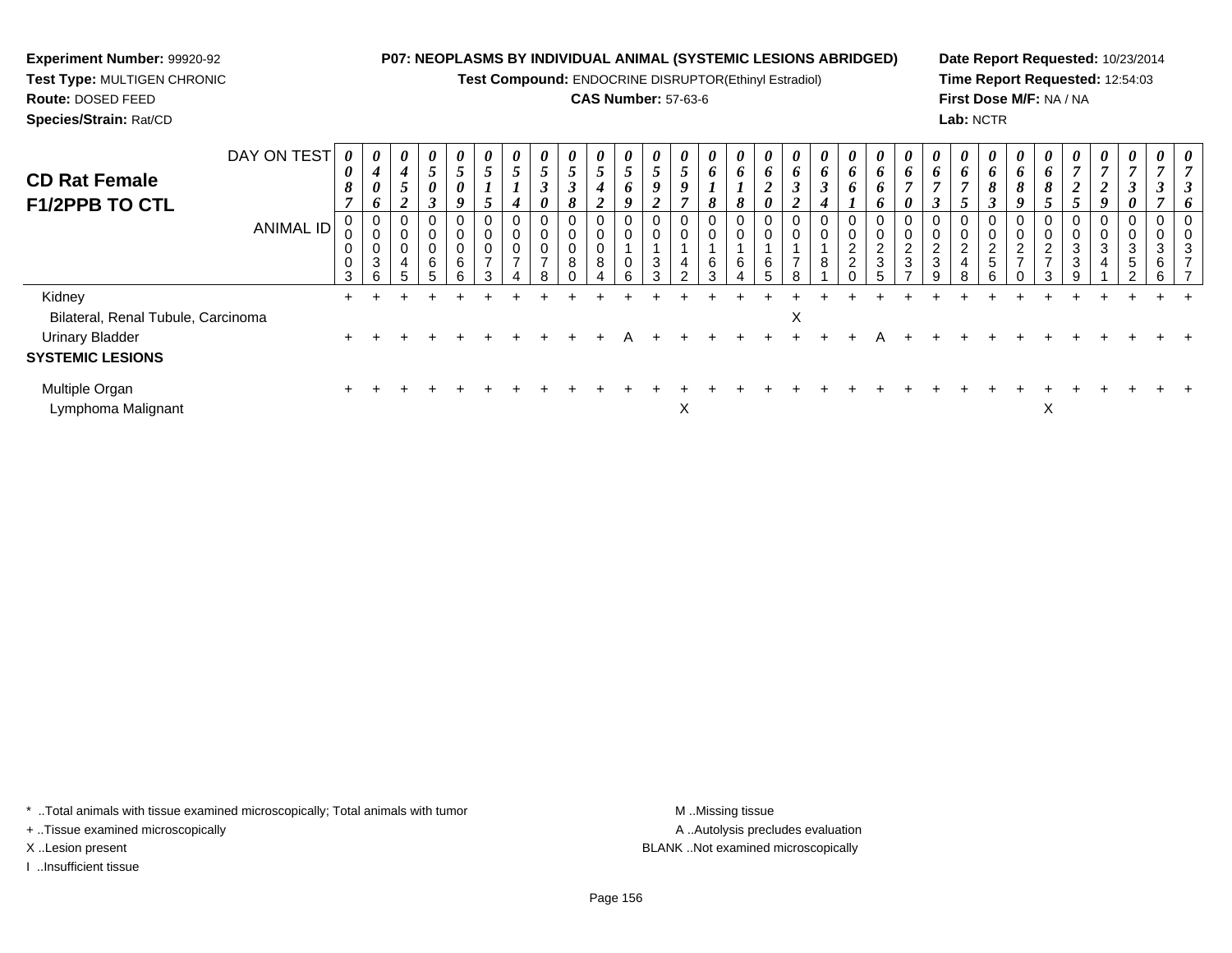**Test Compound:** ENDOCRINE DISRUPTOR(Ethinyl Estradiol)

#### **CAS Number:** 57-63-6

**Date Report Requested:** 10/23/2014**Time Report Requested:** 12:54:03**First Dose M/F:** NA / NA**Lab:** NCTR

| <b>CD Rat Female</b><br><b>F1/2PPB TO CTL</b> | DAY ON TEST<br><b>ANIMAL ID</b> | $\boldsymbol{\theta}$<br>7<br>$\boldsymbol{4}$<br>8<br>0<br>$\Omega$<br>3<br>9<br>6 | 0<br>$\overline{7}$<br>5<br>6<br>0<br>$\,0\,$<br>$\overline{\mathbf{4}}$<br>1<br>$\mathcal{P}$ | 0<br>$\overline{7}$<br>5<br>6<br>0<br>0<br>$\overline{\mathbf{4}}$<br>3 | 0<br>$\boldsymbol{7}$<br>5<br>6<br>$\Omega$<br>0<br>4 | 0<br>$\overline{7}$<br>5<br>$\overline{2}$<br>$\Omega$<br>0<br>$\overline{\mathbf{4}}$<br>5<br>$\Omega$ | 0<br>$\overline{7}$<br>5<br>$\overline{7}$<br>$\Omega$<br>0<br>4<br>6<br>5 | 0<br>$\overline{7}$<br>$\sqrt{5}$<br>$\overline{7}$<br>0<br>0<br>4<br>6<br>6 | 0<br>$\overline{7}$<br>5<br>$\overline{\tau}$<br>$\mathbf 0$<br>$\mathbf 0$<br>4<br>6 | 0<br>$\overline{7}$<br>5<br>$\overline{7}$<br>0<br>0<br>5<br>$\mathcal{P}$ | 0<br>$\overline{7}$<br>$\mathfrak{s}$<br>8<br>$\mathbf 0$<br>0<br>$\sqrt{5}$<br>6<br>$\Omega$ | 0<br>$\overline{7}$<br>5<br>$\overline{7}$<br>$\Omega$<br>$\Omega$<br>6<br>0<br>3 | 0<br>$\overline{7}$<br>6<br>$\mathbf{I}$<br>$\mathbf 0$<br>0<br>6<br>3 | 0<br>$\overline{7}$<br>6<br>$\overline{2}$<br>0<br>0<br>$\,6$<br>5<br>9 | 0<br>$\overline{7}$<br>6<br>$\overline{c}$<br>0<br>0<br>6<br>6<br>$\Omega$ | 0<br>$\overline{7}$<br>6<br>$\boldsymbol{\beta}$<br>0<br>0<br>$\overline{7}$ | 0<br>$\overline{7}$<br>6<br>$\mathbf{3}$<br>0<br>0<br>$\overline{7}$<br>1<br>5 | 0<br>$\overline{7}$<br>6<br>$\overline{c}$<br>$\Omega$<br>0<br>$\overline{7}$<br>1<br>6 | 0<br>$\overline{7}$<br>6<br>$\boldsymbol{2}$<br>$\Omega$<br>0<br>$\overline{7}$<br>$\overline{ }$ | 0<br>$\overline{7}$<br>6<br>$\boldsymbol{2}$<br>$\Omega$<br>0<br>$\overline{7}$<br>6<br>$\overline{7}$ | <i><b>*TOTALS</b></i> |
|-----------------------------------------------|---------------------------------|-------------------------------------------------------------------------------------|------------------------------------------------------------------------------------------------|-------------------------------------------------------------------------|-------------------------------------------------------|---------------------------------------------------------------------------------------------------------|----------------------------------------------------------------------------|------------------------------------------------------------------------------|---------------------------------------------------------------------------------------|----------------------------------------------------------------------------|-----------------------------------------------------------------------------------------------|-----------------------------------------------------------------------------------|------------------------------------------------------------------------|-------------------------------------------------------------------------|----------------------------------------------------------------------------|------------------------------------------------------------------------------|--------------------------------------------------------------------------------|-----------------------------------------------------------------------------------------|---------------------------------------------------------------------------------------------------|--------------------------------------------------------------------------------------------------------|-----------------------|
| <b>Alimentary System</b>                      |                                 |                                                                                     |                                                                                                |                                                                         |                                                       |                                                                                                         |                                                                            |                                                                              |                                                                                       |                                                                            |                                                                                               |                                                                                   |                                                                        |                                                                         |                                                                            |                                                                              |                                                                                |                                                                                         |                                                                                                   |                                                                                                        |                       |
| Esophagus                                     |                                 |                                                                                     |                                                                                                |                                                                         |                                                       |                                                                                                         |                                                                            |                                                                              |                                                                                       |                                                                            |                                                                                               |                                                                                   |                                                                        |                                                                         |                                                                            |                                                                              |                                                                                |                                                                                         |                                                                                                   |                                                                                                        | 50                    |
| Intestine Large, Cecum                        |                                 |                                                                                     |                                                                                                |                                                                         |                                                       |                                                                                                         |                                                                            |                                                                              |                                                                                       |                                                                            |                                                                                               |                                                                                   |                                                                        |                                                                         |                                                                            |                                                                              |                                                                                |                                                                                         |                                                                                                   |                                                                                                        | 50                    |
| Intestine Large, Colon                        |                                 |                                                                                     |                                                                                                |                                                                         |                                                       |                                                                                                         |                                                                            |                                                                              |                                                                                       |                                                                            |                                                                                               |                                                                                   |                                                                        |                                                                         |                                                                            |                                                                              |                                                                                |                                                                                         |                                                                                                   |                                                                                                        | 50                    |
| Carcinoma                                     |                                 |                                                                                     |                                                                                                |                                                                         |                                                       |                                                                                                         |                                                                            |                                                                              |                                                                                       |                                                                            |                                                                                               |                                                                                   |                                                                        | Χ                                                                       |                                                                            |                                                                              |                                                                                |                                                                                         |                                                                                                   |                                                                                                        | 1                     |
| Intestine Large, Rectum                       |                                 |                                                                                     |                                                                                                |                                                                         |                                                       |                                                                                                         |                                                                            |                                                                              |                                                                                       |                                                                            |                                                                                               |                                                                                   |                                                                        |                                                                         |                                                                            |                                                                              |                                                                                |                                                                                         |                                                                                                   |                                                                                                        | 50                    |
| Intestine Small, Duodenum                     |                                 |                                                                                     |                                                                                                |                                                                         |                                                       |                                                                                                         |                                                                            |                                                                              |                                                                                       |                                                                            |                                                                                               |                                                                                   |                                                                        |                                                                         |                                                                            |                                                                              |                                                                                |                                                                                         |                                                                                                   |                                                                                                        | 50                    |
| Intestine Small, Ileum                        |                                 |                                                                                     |                                                                                                |                                                                         |                                                       |                                                                                                         |                                                                            |                                                                              |                                                                                       |                                                                            |                                                                                               |                                                                                   |                                                                        |                                                                         |                                                                            |                                                                              |                                                                                |                                                                                         |                                                                                                   |                                                                                                        | 48                    |
| Intestine Small, Jejunum                      |                                 |                                                                                     |                                                                                                |                                                                         |                                                       |                                                                                                         |                                                                            |                                                                              |                                                                                       |                                                                            |                                                                                               |                                                                                   |                                                                        |                                                                         |                                                                            |                                                                              |                                                                                |                                                                                         |                                                                                                   |                                                                                                        | 48                    |
| Liver                                         |                                 |                                                                                     |                                                                                                |                                                                         |                                                       |                                                                                                         |                                                                            |                                                                              |                                                                                       |                                                                            |                                                                                               |                                                                                   |                                                                        |                                                                         |                                                                            |                                                                              |                                                                                |                                                                                         |                                                                                                   | $\ddot{}$                                                                                              | 50                    |
| Hepatocellular Adenoma                        |                                 |                                                                                     |                                                                                                |                                                                         |                                                       |                                                                                                         |                                                                            |                                                                              |                                                                                       |                                                                            |                                                                                               |                                                                                   |                                                                        |                                                                         |                                                                            |                                                                              |                                                                                |                                                                                         |                                                                                                   | X                                                                                                      | 1                     |
| Mesentery                                     |                                 |                                                                                     |                                                                                                |                                                                         |                                                       |                                                                                                         |                                                                            |                                                                              |                                                                                       |                                                                            |                                                                                               |                                                                                   |                                                                        |                                                                         |                                                                            |                                                                              |                                                                                |                                                                                         |                                                                                                   |                                                                                                        | $\overline{c}$        |
| Oral Mucosa                                   |                                 |                                                                                     | $\ddot{}$                                                                                      |                                                                         |                                                       |                                                                                                         |                                                                            |                                                                              |                                                                                       |                                                                            |                                                                                               | $\ddot{}$                                                                         |                                                                        |                                                                         |                                                                            |                                                                              |                                                                                |                                                                                         |                                                                                                   |                                                                                                        | 5                     |
| Squamous Cell Carcinoma                       |                                 |                                                                                     | Χ                                                                                              |                                                                         |                                                       |                                                                                                         |                                                                            |                                                                              |                                                                                       |                                                                            |                                                                                               |                                                                                   |                                                                        |                                                                         |                                                                            |                                                                              |                                                                                |                                                                                         |                                                                                                   |                                                                                                        | 3                     |
| Pancreas                                      |                                 |                                                                                     |                                                                                                |                                                                         |                                                       |                                                                                                         |                                                                            |                                                                              |                                                                                       |                                                                            |                                                                                               |                                                                                   |                                                                        |                                                                         |                                                                            |                                                                              |                                                                                |                                                                                         |                                                                                                   |                                                                                                        | 50                    |
| Salivary Glands                               |                                 |                                                                                     |                                                                                                |                                                                         |                                                       |                                                                                                         |                                                                            |                                                                              |                                                                                       |                                                                            |                                                                                               |                                                                                   |                                                                        |                                                                         |                                                                            |                                                                              |                                                                                |                                                                                         |                                                                                                   |                                                                                                        | 50                    |
| Stomach, Forestomach                          |                                 |                                                                                     |                                                                                                |                                                                         |                                                       |                                                                                                         |                                                                            |                                                                              |                                                                                       |                                                                            |                                                                                               |                                                                                   |                                                                        |                                                                         |                                                                            |                                                                              |                                                                                |                                                                                         |                                                                                                   |                                                                                                        | 50                    |
| Squamous Cell Papilloma                       |                                 |                                                                                     |                                                                                                |                                                                         |                                                       |                                                                                                         |                                                                            |                                                                              |                                                                                       |                                                                            |                                                                                               |                                                                                   |                                                                        | Χ                                                                       |                                                                            |                                                                              |                                                                                |                                                                                         |                                                                                                   |                                                                                                        | 1                     |
| Stomach, Glandular                            |                                 |                                                                                     |                                                                                                |                                                                         |                                                       |                                                                                                         |                                                                            |                                                                              |                                                                                       |                                                                            |                                                                                               |                                                                                   |                                                                        |                                                                         |                                                                            |                                                                              |                                                                                |                                                                                         |                                                                                                   |                                                                                                        | 50                    |

**Cardiovascular System**

**Experiment Number:** 99920-92**Test Type:** MULTIGEN CHRONIC

**Route:** DOSED FEED**Species/Strain:** Rat/CD

> Blood Vessel<sup>+</sup>

Tooth

\* ..Total animals with tissue examined microscopically; Total animals with tumor **M** ...Missing tissue M ...Missing tissue A .. Autolysis precludes evaluation + ..Tissue examined microscopically X ..Lesion present BLANK ..Not examined microscopicallyI ..Insufficient tissue

h<br>1

<sup>+</sup> <sup>+</sup> <sup>+</sup> <sup>+</sup> <sup>+</sup> <sup>+</sup> <sup>+</sup> <sup>+</sup> <sup>+</sup> <sup>+</sup> <sup>+</sup> <sup>+</sup> <sup>+</sup> <sup>+</sup> <sup>+</sup> <sup>+</sup> <sup>+</sup> <sup>+</sup> <sup>50</sup>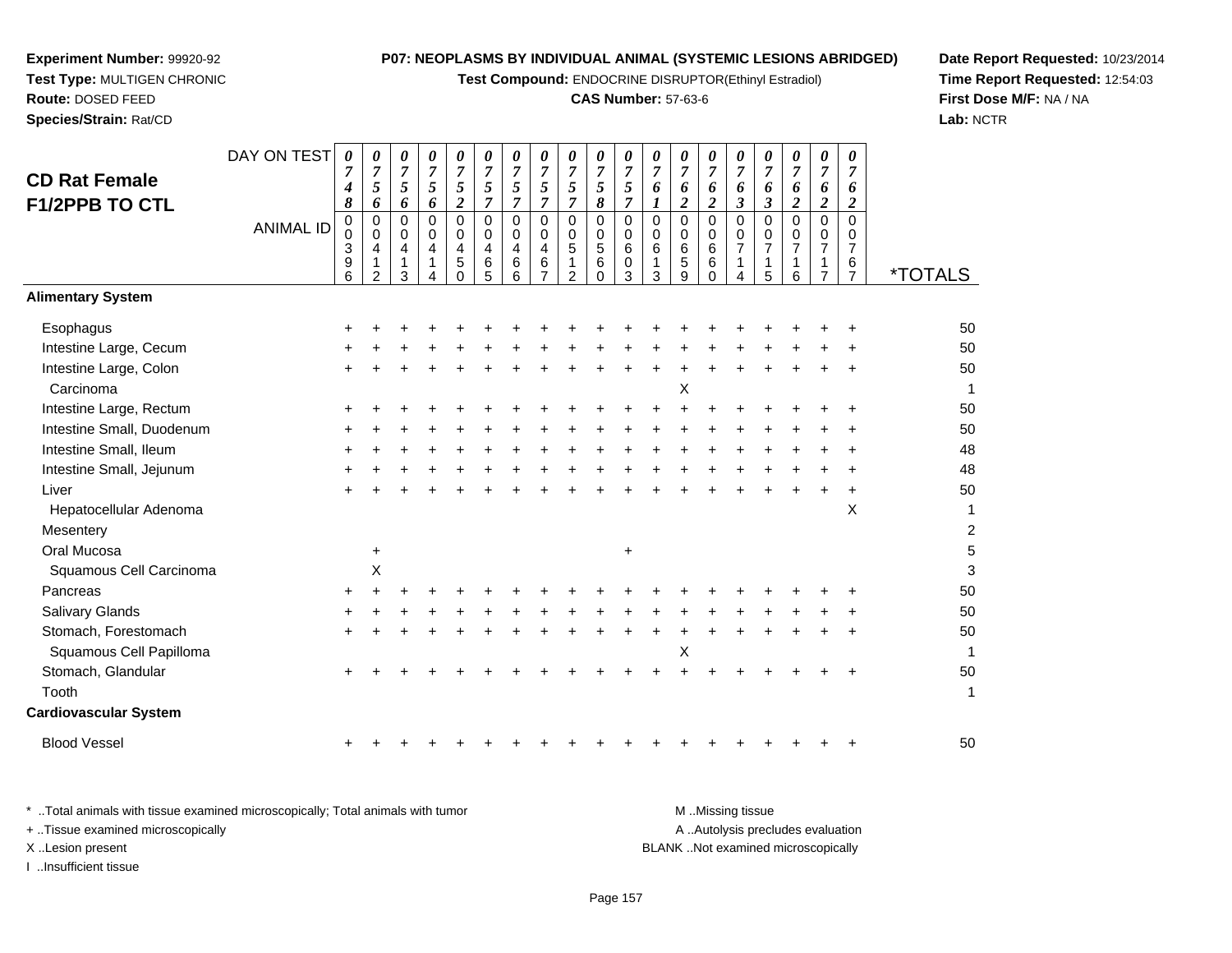**Test Compound:** ENDOCRINE DISRUPTOR(Ethinyl Estradiol)

#### **CAS Number:** 57-63-6

**Date Report Requested:** 10/23/2014**Time Report Requested:** 12:54:03**First Dose M/F:** NA / NA**Lab:** NCTR

 **Test Type:** MULTIGEN CHRONIC**Route:** DOSED FEED**Species/Strain:** Rat/CD

**Experiment Number:** 99920-92

| <b>CD Rat Female</b><br><b>F1/2PPB TO CTL</b><br>Heart<br><b>Endocrine System</b>  | DAY ON TEST<br><b>ANIMAL ID</b> | $\boldsymbol{\theta}$<br>7<br>4<br>8<br>$\mathbf 0$<br>0<br>3<br>9<br>6<br>$\ddot{}$ | 0<br>$\overline{7}$<br>$\mathfrak{s}$<br>6<br>0<br>$\Omega$<br>4<br>1<br>2<br>+ | 0<br>$\overline{7}$<br>5<br>6<br>0<br>$\Omega$<br>4<br>1<br>3 | 0<br>$\overline{7}$<br>5<br>6<br>$\mathbf 0$<br>$\Omega$<br>4<br>$\mathbf 1$<br>4<br>÷ | 0<br>$\overline{7}$<br>5<br>$\overline{c}$<br>$\mathbf 0$<br>0<br>4<br>5<br>0 | 0<br>$\overline{7}$<br>5<br>$\overline{7}$<br>0<br>0<br>4<br>6<br>5 | 0<br>$\overline{7}$<br>$\sqrt{5}$<br>$\overline{7}$<br>0<br>$\Omega$<br>$\overline{\mathbf{4}}$<br>$\,6\,$<br>6 | 0<br>$\overline{7}$<br>5<br>$\overline{7}$<br>$\mathbf 0$<br>$\Omega$<br>$\overline{\mathbf{4}}$<br>6<br>7 | 0<br>$\overline{7}$<br>$5\overline{)}$<br>$\overline{7}$<br>$\mathbf 0$<br>$\mathbf 0$<br>5<br>$\mathbf{1}$<br>$\overline{2}$ | 0<br>$\overline{7}$<br>$\sqrt{5}$<br>8<br>$\mathbf 0$<br>0<br>5<br>6<br>0 | 0<br>$\overline{7}$<br>$\mathfrak{s}$<br>$\overline{7}$<br>$\mathbf 0$<br>$\mathbf 0$<br>6<br>0<br>3 | 0<br>$\overline{7}$<br>6<br>1<br>$\mathbf 0$<br>$\Omega$<br>6<br>1<br>3 | 0<br>$\overline{7}$<br>6<br>$\overline{c}$<br>$\mathbf 0$<br>0<br>6<br>5<br>9 | 0<br>$\overline{7}$<br>6<br>$\overline{c}$<br>0<br>0<br>6<br>6<br>0 | 0<br>$\overline{7}$<br>6<br>3<br>0<br>0<br>$\overline{7}$<br>1<br>4 | 0<br>$\overline{7}$<br>6<br>$\boldsymbol{\beta}$<br>$\mathbf 0$<br>$\Omega$<br>$\overline{7}$<br>1<br>5 | 0<br>$\overline{7}$<br>6<br>$\boldsymbol{2}$<br>$\mathbf 0$<br>$\Omega$<br>$\overline{7}$<br>$\mathbf{1}$<br>6 | $\pmb{\theta}$<br>$\overline{7}$<br>6<br>$\boldsymbol{2}$<br>$\mathbf 0$<br>0<br>$\overline{7}$<br>1<br>$\overline{7}$<br>$\ddot{}$ | 0<br>$\overline{7}$<br>6<br>$\boldsymbol{2}$<br>$\mathbf 0$<br>0<br>$\overline{7}$<br>6<br>7<br>$\ddot{}$ | <i><b>*TOTALS</b></i><br>50 |
|------------------------------------------------------------------------------------|---------------------------------|--------------------------------------------------------------------------------------|---------------------------------------------------------------------------------|---------------------------------------------------------------|----------------------------------------------------------------------------------------|-------------------------------------------------------------------------------|---------------------------------------------------------------------|-----------------------------------------------------------------------------------------------------------------|------------------------------------------------------------------------------------------------------------|-------------------------------------------------------------------------------------------------------------------------------|---------------------------------------------------------------------------|------------------------------------------------------------------------------------------------------|-------------------------------------------------------------------------|-------------------------------------------------------------------------------|---------------------------------------------------------------------|---------------------------------------------------------------------|---------------------------------------------------------------------------------------------------------|----------------------------------------------------------------------------------------------------------------|-------------------------------------------------------------------------------------------------------------------------------------|-----------------------------------------------------------------------------------------------------------|-----------------------------|
| <b>Adrenal Cortex</b><br>Adenoma                                                   |                                 | +                                                                                    |                                                                                 | X                                                             |                                                                                        |                                                                               |                                                                     |                                                                                                                 |                                                                                                            |                                                                                                                               |                                                                           |                                                                                                      |                                                                         |                                                                               |                                                                     |                                                                     |                                                                                                         |                                                                                                                |                                                                                                                                     |                                                                                                           | 50<br>$\mathbf 1$           |
| Adrenal Medulla                                                                    |                                 | +                                                                                    | M                                                                               |                                                               |                                                                                        |                                                                               |                                                                     |                                                                                                                 |                                                                                                            |                                                                                                                               |                                                                           |                                                                                                      |                                                                         |                                                                               |                                                                     |                                                                     |                                                                                                         |                                                                                                                |                                                                                                                                     |                                                                                                           | 49                          |
| Islets, Pancreatic                                                                 |                                 | +                                                                                    |                                                                                 |                                                               |                                                                                        |                                                                               |                                                                     |                                                                                                                 |                                                                                                            |                                                                                                                               |                                                                           |                                                                                                      |                                                                         |                                                                               |                                                                     |                                                                     |                                                                                                         |                                                                                                                |                                                                                                                                     |                                                                                                           | 50                          |
| Parathyroid Gland                                                                  |                                 |                                                                                      |                                                                                 |                                                               |                                                                                        |                                                                               |                                                                     |                                                                                                                 |                                                                                                            |                                                                                                                               |                                                                           |                                                                                                      |                                                                         |                                                                               |                                                                     |                                                                     |                                                                                                         | м                                                                                                              | $\ddot{}$                                                                                                                           | M                                                                                                         | 46                          |
| <b>Pituitary Gland</b>                                                             |                                 |                                                                                      |                                                                                 |                                                               |                                                                                        |                                                                               |                                                                     |                                                                                                                 |                                                                                                            |                                                                                                                               |                                                                           |                                                                                                      |                                                                         |                                                                               |                                                                     |                                                                     |                                                                                                         |                                                                                                                | $\div$                                                                                                                              | $\div$                                                                                                    | 50                          |
| Pars Distalis, Adenoma<br>Pars Distalis, Carcinoma                                 |                                 | X                                                                                    | X                                                                               | X                                                             | X                                                                                      | X                                                                             | X                                                                   | X                                                                                                               | X                                                                                                          | X                                                                                                                             | Χ                                                                         | X                                                                                                    | X                                                                       |                                                                               | Χ                                                                   | X                                                                   | $\boldsymbol{\mathsf{X}}$                                                                               |                                                                                                                | X                                                                                                                                   |                                                                                                           | 37<br>1                     |
| <b>Thyroid Gland</b><br>C Cell, Adenoma                                            |                                 |                                                                                      |                                                                                 |                                                               |                                                                                        |                                                                               |                                                                     |                                                                                                                 |                                                                                                            |                                                                                                                               |                                                                           |                                                                                                      |                                                                         |                                                                               |                                                                     |                                                                     |                                                                                                         |                                                                                                                |                                                                                                                                     |                                                                                                           | 50<br>1                     |
| C Cell, Carcinoma                                                                  |                                 |                                                                                      |                                                                                 |                                                               |                                                                                        |                                                                               |                                                                     |                                                                                                                 |                                                                                                            |                                                                                                                               |                                                                           |                                                                                                      |                                                                         |                                                                               |                                                                     |                                                                     |                                                                                                         |                                                                                                                |                                                                                                                                     | $\times$                                                                                                  | 1                           |
| Follicular Cel, Adenoma<br>Follicular Cel, Carcinoma<br><b>General Body System</b> |                                 |                                                                                      |                                                                                 |                                                               |                                                                                        |                                                                               |                                                                     |                                                                                                                 |                                                                                                            |                                                                                                                               |                                                                           |                                                                                                      |                                                                         |                                                                               |                                                                     |                                                                     |                                                                                                         |                                                                                                                |                                                                                                                                     |                                                                                                           | 1<br>$\overline{c}$         |
| <b>NONE</b><br><b>Genital System</b>                                               |                                 |                                                                                      |                                                                                 |                                                               |                                                                                        |                                                                               |                                                                     |                                                                                                                 |                                                                                                            |                                                                                                                               |                                                                           |                                                                                                      |                                                                         |                                                                               |                                                                     |                                                                     |                                                                                                         |                                                                                                                |                                                                                                                                     |                                                                                                           |                             |
| <b>Clitoral Gland</b><br>Carcinoma                                                 |                                 |                                                                                      |                                                                                 |                                                               |                                                                                        |                                                                               |                                                                     |                                                                                                                 |                                                                                                            |                                                                                                                               |                                                                           |                                                                                                      |                                                                         |                                                                               |                                                                     |                                                                     |                                                                                                         |                                                                                                                |                                                                                                                                     |                                                                                                           | 50<br>1                     |
| Sarcoma                                                                            |                                 |                                                                                      |                                                                                 | $\pmb{\times}$                                                |                                                                                        |                                                                               |                                                                     |                                                                                                                 |                                                                                                            |                                                                                                                               |                                                                           |                                                                                                      |                                                                         |                                                                               |                                                                     |                                                                     |                                                                                                         |                                                                                                                |                                                                                                                                     |                                                                                                           | $\mathbf 1$                 |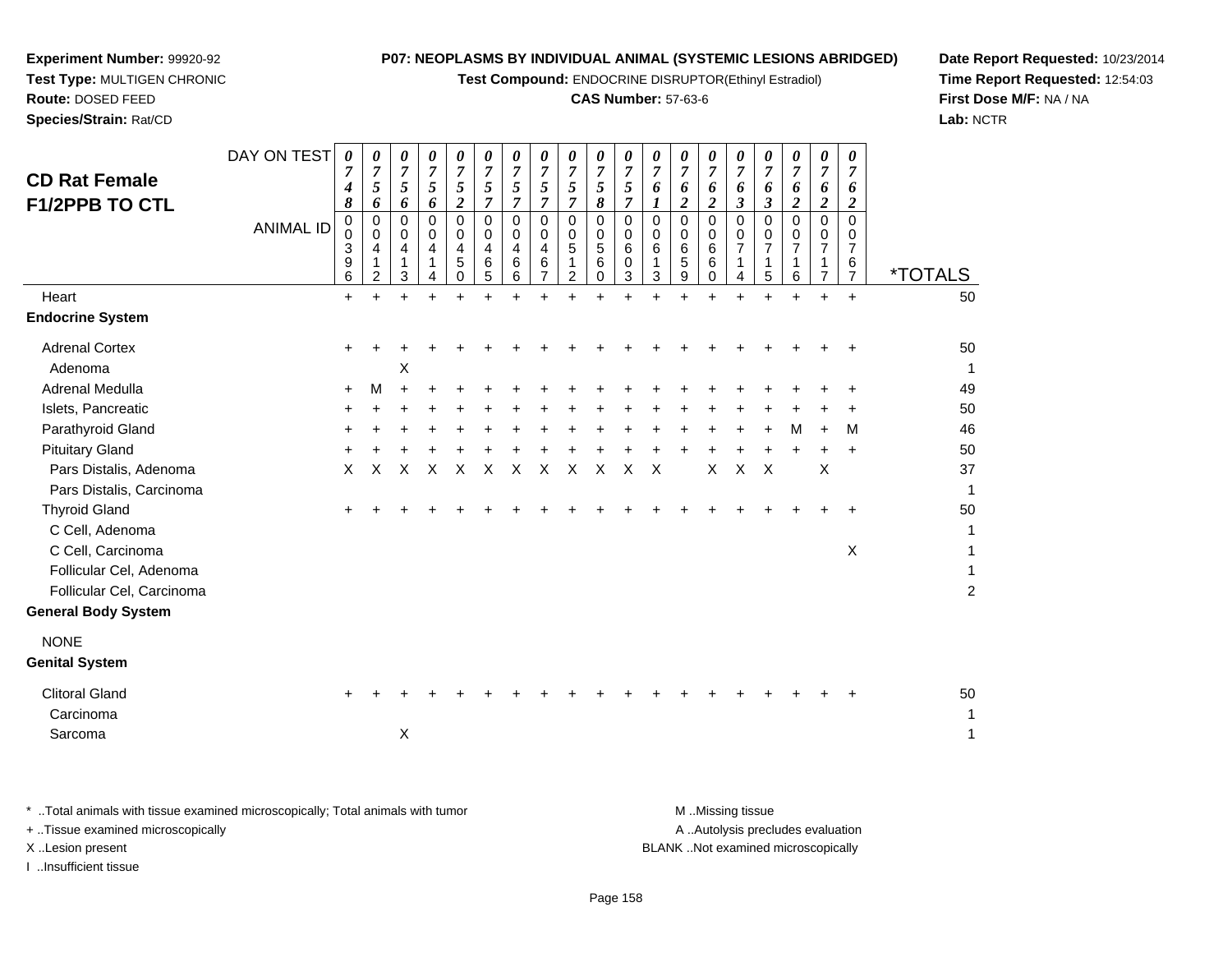**Test Compound:** ENDOCRINE DISRUPTOR(Ethinyl Estradiol)

#### **CAS Number:** 57-63-6

**Date Report Requested:** 10/23/2014**Time Report Requested:** 12:54:03**First Dose M/F:** NA / NA**Lab:** NCTR

| <b>CD Rat Female</b><br><b>F1/2PPB TO CTL</b>          | DAY ON TEST<br><b>ANIMAL ID</b> | 0<br>7<br>4<br>8<br>0<br>0<br>3<br>9 | 0<br>$\overline{7}$<br>5<br>6<br>0<br>$\Omega$<br>4 | 0<br>$\overline{7}$<br>5<br>6<br>0<br>$\Omega$<br>4 | 0<br>$\overline{7}$<br>5<br>6<br>0<br>$\Omega$<br>4 | 0<br>7<br>$\mathfrak{s}$<br>$\overline{2}$<br>$\Omega$<br>$\Omega$<br>$\overline{4}$<br>5 | 0<br>$\overline{7}$<br>$\mathfrak{s}$<br>$\overline{7}$<br>$\Omega$<br>$\Omega$<br>4<br>6 | 0<br>$\overline{7}$<br>$\mathfrak{s}$<br>$\overline{7}$<br>$\Omega$<br>$\Omega$<br>$\overline{4}$<br>6 | 0<br>$\overline{7}$<br>$\sqrt{5}$<br>$\overline{7}$<br>0<br>$\Omega$<br>4<br>6 | $\boldsymbol{\theta}$<br>$\boldsymbol{7}$<br>5<br>$\overline{7}$<br>0<br>$\mathbf 0$<br>5 | $\theta$<br>$\overline{7}$<br>5<br>8<br>0<br>0<br>$\sqrt{5}$<br>6 | $\theta$<br>7<br>$\mathfrak{I}$<br>$\overline{7}$<br>$\mathbf 0$<br>0<br>6<br>0 | $\theta$<br>$\overline{7}$<br>6<br>1<br>$\mathbf 0$<br>$\Omega$<br>6<br>1 | $\theta$<br>7<br>6<br>$\overline{2}$<br>$\Omega$<br>$\Omega$<br>6<br>5 | 0<br>$\overline{7}$<br>6<br>$\overline{2}$<br>$\mathbf 0$<br>$\Omega$<br>6<br>6 | 0<br>$\overline{7}$<br>6<br>$\boldsymbol{\beta}$<br>$\Omega$<br>$\Omega$<br>7<br>1 | 0<br>$\overline{7}$<br>6<br>$\boldsymbol{\beta}$<br>0<br>0<br>$\overline{7}$ | $\theta$<br>$\overline{7}$<br>6<br>$\boldsymbol{2}$<br>0<br>0 | 0<br>$\overline{7}$<br>6<br>$\overline{\mathbf{c}}$<br>$\Omega$<br>0<br>7 | 0<br>$\overline{7}$<br>6<br>$\boldsymbol{2}$<br>$\Omega$<br>$\Omega$<br>7<br>6 |                       |
|--------------------------------------------------------|---------------------------------|--------------------------------------|-----------------------------------------------------|-----------------------------------------------------|-----------------------------------------------------|-------------------------------------------------------------------------------------------|-------------------------------------------------------------------------------------------|--------------------------------------------------------------------------------------------------------|--------------------------------------------------------------------------------|-------------------------------------------------------------------------------------------|-------------------------------------------------------------------|---------------------------------------------------------------------------------|---------------------------------------------------------------------------|------------------------------------------------------------------------|---------------------------------------------------------------------------------|------------------------------------------------------------------------------------|------------------------------------------------------------------------------|---------------------------------------------------------------|---------------------------------------------------------------------------|--------------------------------------------------------------------------------|-----------------------|
|                                                        |                                 | 6                                    | $\overline{2}$                                      | 3                                                   |                                                     | 0                                                                                         | 5                                                                                         | 6                                                                                                      | 7                                                                              | $\overline{2}$                                                                            | $\Omega$                                                          | 3                                                                               | 3                                                                         | 9                                                                      | $\Omega$                                                                        | 4                                                                                  | 5                                                                            | 6                                                             | $\overline{7}$                                                            | $\overline{7}$                                                                 | <i><b>*TOTALS</b></i> |
| Ovary                                                  |                                 | $\ddot{}$                            |                                                     |                                                     |                                                     |                                                                                           |                                                                                           |                                                                                                        |                                                                                |                                                                                           |                                                                   |                                                                                 |                                                                           |                                                                        |                                                                                 |                                                                                    |                                                                              |                                                               |                                                                           | $\div$                                                                         | 50                    |
| Carcinoma, Metastatic, Kidney                          |                                 |                                      |                                                     |                                                     |                                                     |                                                                                           |                                                                                           |                                                                                                        |                                                                                |                                                                                           |                                                                   |                                                                                 |                                                                           |                                                                        |                                                                                 |                                                                                    |                                                                              |                                                               |                                                                           |                                                                                |                       |
| Granulosa Cell Tumor Benign                            |                                 |                                      |                                                     |                                                     |                                                     |                                                                                           |                                                                                           |                                                                                                        |                                                                                | X                                                                                         |                                                                   |                                                                                 |                                                                           |                                                                        |                                                                                 |                                                                                    |                                                                              |                                                               |                                                                           |                                                                                |                       |
| Oviduct                                                |                                 |                                      |                                                     |                                                     |                                                     |                                                                                           |                                                                                           |                                                                                                        |                                                                                |                                                                                           |                                                                   |                                                                                 |                                                                           |                                                                        |                                                                                 |                                                                                    |                                                                              |                                                               |                                                                           |                                                                                | 50                    |
| <b>Uterus</b>                                          |                                 |                                      |                                                     |                                                     |                                                     |                                                                                           |                                                                                           |                                                                                                        |                                                                                |                                                                                           |                                                                   |                                                                                 |                                                                           |                                                                        |                                                                                 |                                                                                    |                                                                              |                                                               |                                                                           |                                                                                | 50                    |
| Endometrium, Adenoma                                   |                                 |                                      |                                                     |                                                     |                                                     |                                                                                           |                                                                                           |                                                                                                        | $\boldsymbol{\mathsf{X}}$                                                      |                                                                                           |                                                                   |                                                                                 |                                                                           |                                                                        |                                                                                 |                                                                                    |                                                                              |                                                               |                                                                           |                                                                                | 1                     |
| Polyp Stromal                                          |                                 |                                      |                                                     |                                                     |                                                     |                                                                                           |                                                                                           | X                                                                                                      |                                                                                |                                                                                           |                                                                   |                                                                                 |                                                                           |                                                                        |                                                                                 |                                                                                    |                                                                              | X                                                             |                                                                           |                                                                                | 5                     |
| Vagina                                                 |                                 | ÷                                    |                                                     |                                                     |                                                     |                                                                                           |                                                                                           |                                                                                                        |                                                                                |                                                                                           |                                                                   |                                                                                 |                                                                           |                                                                        |                                                                                 |                                                                                    |                                                                              |                                                               |                                                                           |                                                                                | 50                    |
| Polyp                                                  |                                 |                                      | X                                                   |                                                     |                                                     |                                                                                           |                                                                                           |                                                                                                        |                                                                                |                                                                                           |                                                                   |                                                                                 |                                                                           |                                                                        |                                                                                 |                                                                                    |                                                                              |                                                               |                                                                           |                                                                                | 1                     |
| <b>Hematopoietic System</b>                            |                                 |                                      |                                                     |                                                     |                                                     |                                                                                           |                                                                                           |                                                                                                        |                                                                                |                                                                                           |                                                                   |                                                                                 |                                                                           |                                                                        |                                                                                 |                                                                                    |                                                                              |                                                               |                                                                           |                                                                                |                       |
| <b>Bone Marrow</b>                                     |                                 |                                      |                                                     |                                                     |                                                     |                                                                                           |                                                                                           |                                                                                                        |                                                                                |                                                                                           |                                                                   |                                                                                 |                                                                           |                                                                        |                                                                                 |                                                                                    |                                                                              |                                                               |                                                                           |                                                                                | 50                    |
| Lymph Node                                             |                                 |                                      |                                                     |                                                     |                                                     |                                                                                           |                                                                                           |                                                                                                        |                                                                                |                                                                                           |                                                                   |                                                                                 |                                                                           |                                                                        |                                                                                 |                                                                                    |                                                                              |                                                               |                                                                           | $\ddot{}$                                                                      | 15                    |
| Carcinoma, Metastatic, Thyroid Gland                   |                                 |                                      |                                                     |                                                     |                                                     |                                                                                           |                                                                                           |                                                                                                        |                                                                                |                                                                                           |                                                                   |                                                                                 |                                                                           |                                                                        |                                                                                 |                                                                                    |                                                                              |                                                               |                                                                           |                                                                                | $\mathbf 1$           |
| Deep Cervical, Carcinoma, Metastatic,<br>Thyroid Gland |                                 |                                      |                                                     |                                                     |                                                     |                                                                                           |                                                                                           |                                                                                                        |                                                                                |                                                                                           |                                                                   |                                                                                 |                                                                           |                                                                        |                                                                                 |                                                                                    |                                                                              |                                                               |                                                                           | X                                                                              | $\mathbf 1$           |
| Lymph Node, Mandibular                                 |                                 |                                      |                                                     |                                                     |                                                     |                                                                                           |                                                                                           |                                                                                                        |                                                                                |                                                                                           |                                                                   |                                                                                 |                                                                           |                                                                        |                                                                                 |                                                                                    |                                                                              |                                                               |                                                                           |                                                                                | 50                    |
| Lymph Node, Mesenteric                                 |                                 |                                      |                                                     |                                                     |                                                     |                                                                                           |                                                                                           |                                                                                                        |                                                                                |                                                                                           |                                                                   |                                                                                 |                                                                           |                                                                        |                                                                                 |                                                                                    |                                                                              |                                                               |                                                                           |                                                                                | 50                    |
| Spleen                                                 |                                 |                                      |                                                     |                                                     |                                                     |                                                                                           |                                                                                           |                                                                                                        |                                                                                |                                                                                           |                                                                   |                                                                                 |                                                                           |                                                                        |                                                                                 |                                                                                    |                                                                              |                                                               |                                                                           |                                                                                | 50                    |
| Thymus                                                 |                                 |                                      |                                                     |                                                     |                                                     |                                                                                           |                                                                                           |                                                                                                        |                                                                                |                                                                                           |                                                                   |                                                                                 |                                                                           |                                                                        |                                                                                 |                                                                                    |                                                                              |                                                               |                                                                           |                                                                                | 44                    |
|                                                        |                                 |                                      |                                                     |                                                     |                                                     |                                                                                           |                                                                                           |                                                                                                        |                                                                                |                                                                                           |                                                                   |                                                                                 |                                                                           |                                                                        |                                                                                 |                                                                                    |                                                                              |                                                               |                                                                           |                                                                                |                       |

**Experiment Number:** 99920-92**Test Type:** MULTIGEN CHRONIC

**Route:** DOSED FEED**Species/Strain:** Rat/CD

| Integumentary System            |  |  |  |  |  |  |  |  |  |  |    |
|---------------------------------|--|--|--|--|--|--|--|--|--|--|----|
| Mammary Gland<br>Adenocarcinoma |  |  |  |  |  |  |  |  |  |  | 49 |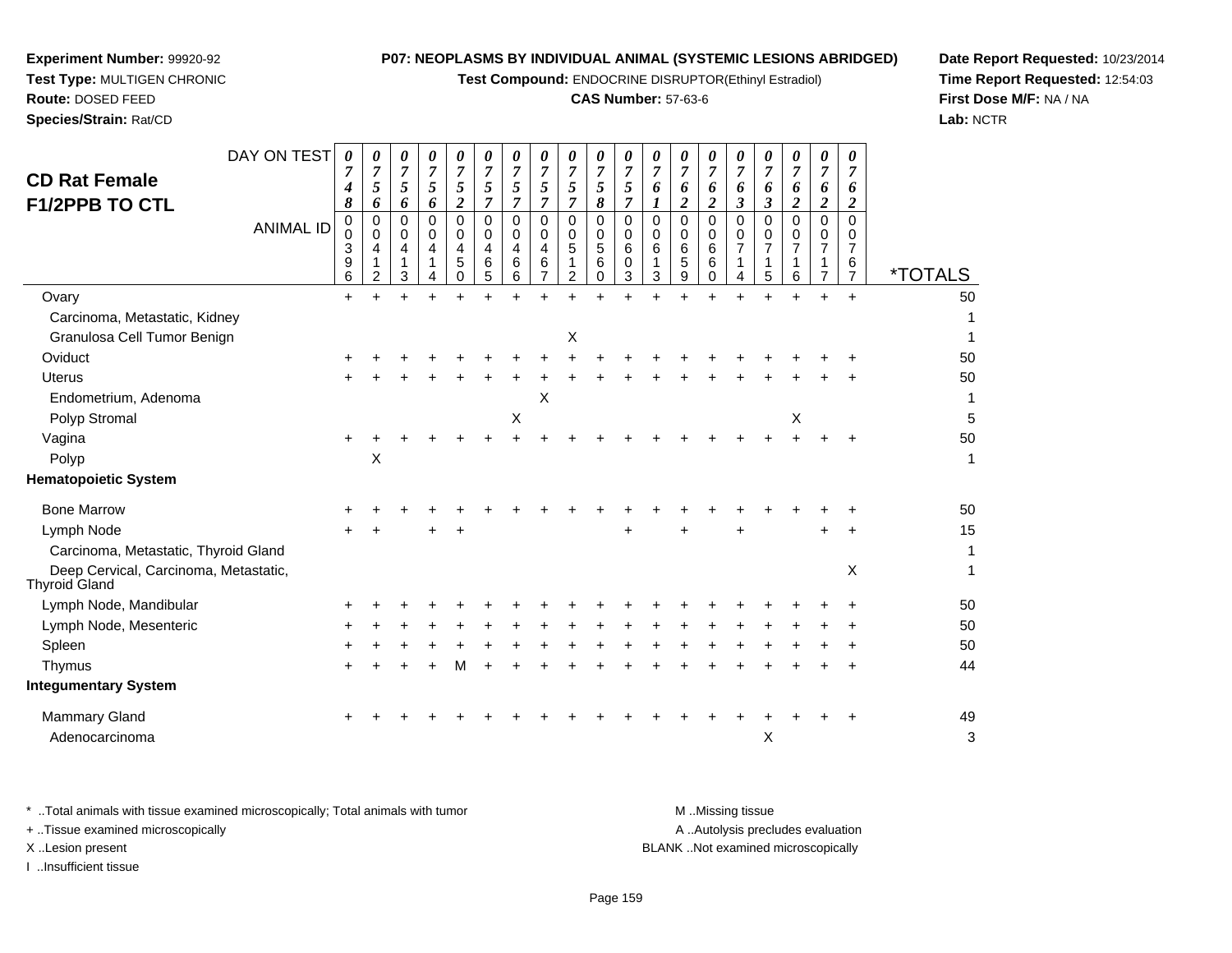**Test Compound:** ENDOCRINE DISRUPTOR(Ethinyl Estradiol)

#### **CAS Number:** 57-63-6

**Date Report Requested:** 10/23/2014**Time Report Requested:** 12:54:03**First Dose M/F:** NA / NA**Lab:** NCTR

| <b>CD Rat Female</b>                   | DAY ON TEST      | $\boldsymbol{\theta}$ | $\boldsymbol{\theta}$<br>7                   | 0<br>7                  | 0<br>$\overline{7}$ | 0<br>$\overline{7}$          | 0<br>7                                                 | 0<br>$\overline{7}$          | 0<br>$\overline{7}$                    | 0<br>7                                    | $\pmb{\theta}$<br>$\overline{7}$              | 0<br>$\overline{7}$                           | 0<br>7                     | 0<br>$\overline{7}$   | 0<br>7                                 | 0<br>7                                    | 0<br>7                                      | 0<br>7                                    | 0<br>7                             | 0<br>7                                                        |                       |
|----------------------------------------|------------------|-----------------------|----------------------------------------------|-------------------------|---------------------|------------------------------|--------------------------------------------------------|------------------------------|----------------------------------------|-------------------------------------------|-----------------------------------------------|-----------------------------------------------|----------------------------|-----------------------|----------------------------------------|-------------------------------------------|---------------------------------------------|-------------------------------------------|------------------------------------|---------------------------------------------------------------|-----------------------|
| <b>F1/2PPB TO CTL</b>                  |                  | 4<br>8                | $\mathfrak{s}$<br>6                          | 5<br>6                  | 5<br>6              | 5<br>$\overline{2}$          | 5<br>7                                                 | 5<br>7                       | $\mathfrak{s}$<br>7                    | 5<br>7                                    | $\mathfrak{s}$<br>8                           | 5<br>$\overline{7}$                           | 6<br>1                     | 6<br>2                | 6<br>$\overline{2}$                    | 6<br>3                                    | 6<br>3                                      | 6<br>2                                    | 6<br>$\overline{\mathbf{2}}$       | 6<br>$\overline{2}$                                           |                       |
|                                        | <b>ANIMAL ID</b> | 0<br>0<br>3<br>9<br>6 | $\mathbf 0$<br>0<br>4<br>1<br>$\overline{2}$ | $\Omega$<br>0<br>4<br>3 | 0<br>0<br>4<br>4    | 0<br>$\Omega$<br>4<br>5<br>0 | $\Omega$<br>$\Omega$<br>$\overline{4}$<br>$\,6\,$<br>5 | $\Omega$<br>0<br>4<br>6<br>6 | 0<br>0<br>4<br>$\,6$<br>$\overline{7}$ | $\Omega$<br>0<br>5<br>1<br>$\overline{2}$ | $\mathbf 0$<br>0<br>5<br>$\,6$<br>$\mathbf 0$ | $\mathbf 0$<br>$\pmb{0}$<br>6<br>$\,0\,$<br>3 | $\mathbf 0$<br>0<br>6<br>3 | 0<br>0<br>6<br>5<br>9 | $\mathbf 0$<br>0<br>6<br>6<br>$\Omega$ | $\Omega$<br>0<br>$\overline{7}$<br>1<br>4 | $\Omega$<br>$\Omega$<br>$\overline{7}$<br>5 | $\Omega$<br>0<br>$\overline{7}$<br>1<br>6 | 0<br>0<br>7<br>1<br>$\overline{7}$ | $\Omega$<br>$\Omega$<br>$\overline{7}$<br>6<br>$\overline{7}$ | <i><b>*TOTALS</b></i> |
| Fibroadenoma                           |                  |                       | $\pmb{\times}$                               |                         | $\mathsf{X}$        | X                            |                                                        |                              |                                        |                                           | X                                             | X                                             |                            |                       |                                        |                                           |                                             |                                           |                                    |                                                               | 16                    |
| Fibroadenoma, Multiple                 |                  |                       |                                              |                         |                     |                              | X                                                      |                              | X                                      | $\mathsf{X}$                              |                                               |                                               | Χ                          |                       |                                        |                                           |                                             | X                                         |                                    |                                                               | 10                    |
| Skin                                   |                  |                       |                                              |                         |                     |                              |                                                        |                              |                                        |                                           |                                               |                                               |                            |                       |                                        |                                           |                                             |                                           |                                    |                                                               | 50                    |
| Musculoskeletal System                 |                  |                       |                                              |                         |                     |                              |                                                        |                              |                                        |                                           |                                               |                                               |                            |                       |                                        |                                           |                                             |                                           |                                    |                                                               |                       |
| Bone, Femur                            |                  | +                     |                                              |                         |                     |                              |                                                        |                              |                                        |                                           |                                               |                                               |                            |                       |                                        |                                           |                                             |                                           |                                    |                                                               | 50                    |
| Nervous System                         |                  |                       |                                              |                         |                     |                              |                                                        |                              |                                        |                                           |                                               |                                               |                            |                       |                                        |                                           |                                             |                                           |                                    |                                                               |                       |
| Brain, Brain Stem                      |                  |                       |                                              |                         |                     |                              |                                                        |                              |                                        |                                           |                                               |                                               |                            |                       |                                        |                                           |                                             |                                           |                                    |                                                               | 50                    |
| Carcinoma, Metastatic, Pituitary Gland |                  |                       |                                              |                         |                     |                              |                                                        |                              |                                        |                                           |                                               |                                               |                            |                       |                                        |                                           |                                             |                                           |                                    |                                                               | $\mathbf 1$           |
| Brain, Cerebellum                      |                  |                       |                                              |                         |                     |                              |                                                        |                              |                                        |                                           |                                               |                                               |                            |                       |                                        |                                           |                                             |                                           |                                    |                                                               | 50                    |
| Brain, Cerebrum                        |                  | +                     |                                              |                         |                     |                              |                                                        |                              |                                        |                                           |                                               |                                               |                            |                       |                                        |                                           |                                             |                                           |                                    |                                                               | 50                    |
| Astrocytoma Nos                        |                  |                       |                                              |                         |                     |                              |                                                        |                              |                                        |                                           |                                               |                                               | X                          |                       |                                        |                                           |                                             |                                           |                                    |                                                               | $\mathbf{1}$          |
| <b>Respiratory System</b>              |                  |                       |                                              |                         |                     |                              |                                                        |                              |                                        |                                           |                                               |                                               |                            |                       |                                        |                                           |                                             |                                           |                                    |                                                               |                       |
| Lung                                   |                  | +                     |                                              |                         |                     |                              |                                                        |                              |                                        |                                           |                                               |                                               |                            |                       |                                        |                                           |                                             |                                           |                                    |                                                               | 50                    |
| Nose                                   |                  |                       |                                              |                         |                     |                              |                                                        |                              |                                        |                                           |                                               |                                               |                            |                       |                                        |                                           |                                             |                                           |                                    |                                                               | 50                    |
| Trachea                                |                  |                       |                                              |                         |                     |                              |                                                        |                              |                                        |                                           |                                               |                                               |                            |                       |                                        |                                           |                                             |                                           |                                    |                                                               | 50                    |
| <b>Special Senses System</b>           |                  |                       |                                              |                         |                     |                              |                                                        |                              |                                        |                                           |                                               |                                               |                            |                       |                                        |                                           |                                             |                                           |                                    |                                                               |                       |
| Eye                                    |                  | +                     |                                              |                         |                     |                              |                                                        |                              |                                        |                                           |                                               |                                               |                            |                       |                                        |                                           |                                             |                                           |                                    |                                                               | 50                    |
| Squamous Cell Carcinoma, Deep Invasion |                  |                       |                                              |                         |                     |                              |                                                        |                              |                                        |                                           |                                               |                                               |                            |                       |                                        |                                           |                                             |                                           |                                    |                                                               | 1                     |
| Harderian Gland                        |                  | +                     |                                              |                         |                     |                              |                                                        |                              |                                        |                                           |                                               |                                               |                            |                       |                                        |                                           |                                             |                                           |                                    |                                                               | 50                    |
| <b>Urinary System</b>                  |                  |                       |                                              |                         |                     |                              |                                                        |                              |                                        |                                           |                                               |                                               |                            |                       |                                        |                                           |                                             |                                           |                                    |                                                               |                       |

**Experiment Number:** 99920-92**Test Type:** MULTIGEN CHRONIC

**Route:** DOSED FEED**Species/Strain:** Rat/CD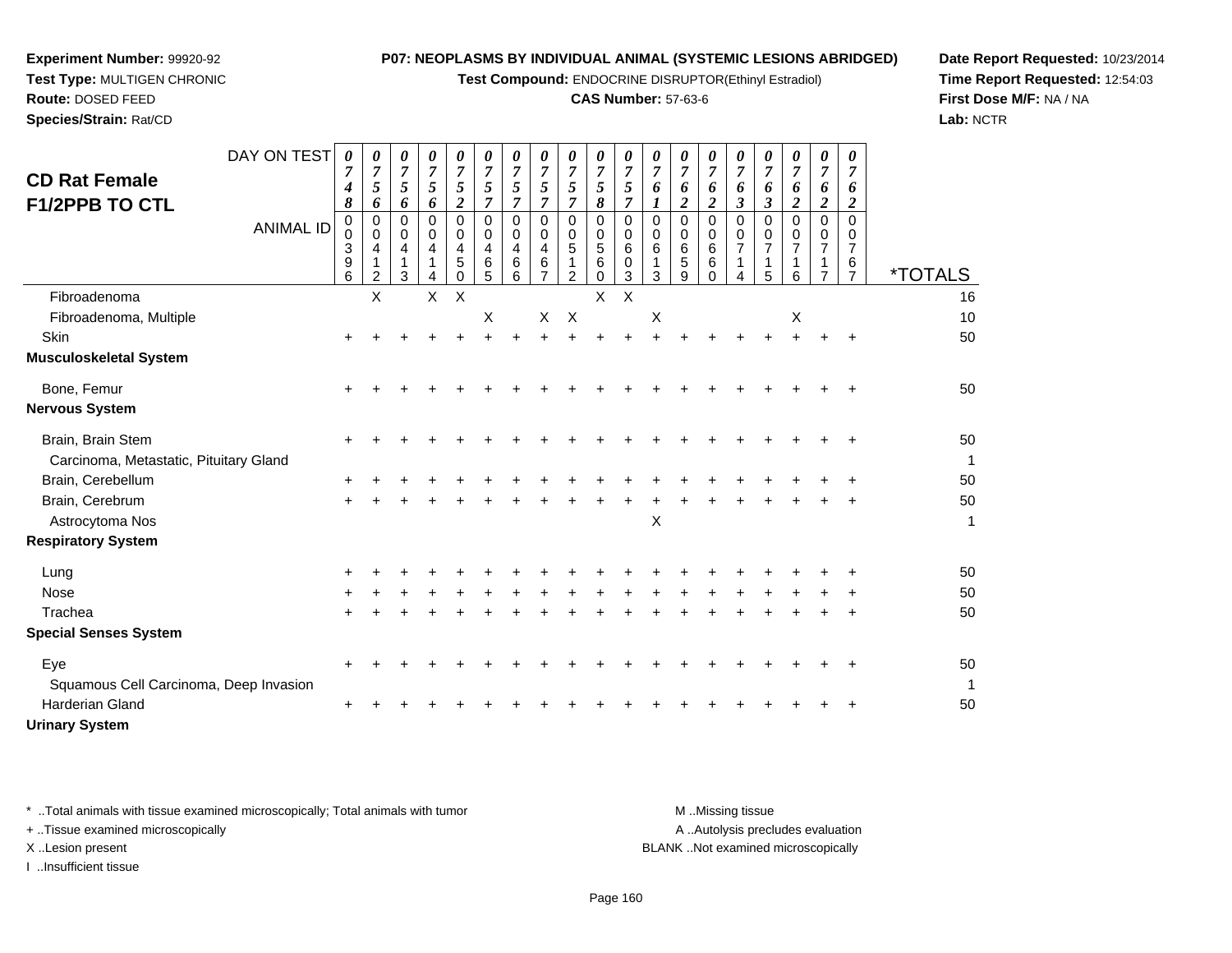**Test Compound:** ENDOCRINE DISRUPTOR(Ethinyl Estradiol)

#### **CAS Number:** 57-63-6

**Date Report Requested:** 10/23/2014**Time Report Requested:** 12:54:04**First Dose M/F:** NA / NA**Lab:** NCTR

**Experiment Number:** 99920-92

| <b>CD Rat Female</b><br><b>F1/2PPB TO CTL</b>                                                     | DAY ON TEST<br><b>ANIMAL ID</b> | 0<br>7<br>$\boldsymbol{4}$<br>8<br>0<br>3<br>9<br>6 | $\boldsymbol{\theta}$<br>5<br><sup>0</sup><br>4<br>2 | 0<br>7<br>5<br>6<br>0<br>0<br>4<br>3 | 0<br>$\overline{ }$<br>5<br>6<br>0<br>0<br>4<br>4 | 0<br>7<br>$5\overline{)}$<br>$\overline{2}$<br>0<br>0<br>$\overline{\mathbf{4}}$<br>5 | 0<br>$\overline{7}$<br>5<br>7<br>0<br>0<br>4<br>6<br>5 | 0<br>7<br>$\mathfrak{Z}$<br>7<br>0<br>0<br>4<br>6<br>6 | $\boldsymbol{\theta}$<br>$\overline{ }$<br>5<br>4<br>6 | 0<br>7<br>5<br>7<br>0<br>0<br>5<br>C | 0<br>7<br>5<br>8<br>0<br>$\pmb{0}$<br>5<br>6<br>$\Omega$ | 0<br>7<br>5<br>$\overline{ }$<br>0<br>0<br>6<br>0<br>3 | 0<br>7<br>6<br>0<br>0<br>6<br>3 | $\theta$<br>7<br>6<br>2<br>0<br>6<br>5<br>9 | 0<br>7<br>6<br>$\overline{2}$<br>0<br>0<br>6<br>6<br>0 | 0<br>$\overline{ }$<br>6<br>3<br>0<br>0<br>$\overline{ }$<br>4 | 0<br>7<br>6<br>3<br>0<br>$\overline{ }$<br>5 | $\theta$<br>7<br>6<br>2<br>0<br>0<br>⇁<br>6 | $\theta$<br>7<br>6<br>2<br>0<br>$\overline{ }$ | 0<br><sup>0</sup><br>6 | <i><b>*TOTALS</b></i> |
|---------------------------------------------------------------------------------------------------|---------------------------------|-----------------------------------------------------|------------------------------------------------------|--------------------------------------|---------------------------------------------------|---------------------------------------------------------------------------------------|--------------------------------------------------------|--------------------------------------------------------|--------------------------------------------------------|--------------------------------------|----------------------------------------------------------|--------------------------------------------------------|---------------------------------|---------------------------------------------|--------------------------------------------------------|----------------------------------------------------------------|----------------------------------------------|---------------------------------------------|------------------------------------------------|------------------------|-----------------------|
| Kidney<br>Bilateral, Renal Tubule, Carcinoma<br><b>Urinary Bladder</b><br><b>SYSTEMIC LESIONS</b> |                                 | $\pm$<br>+                                          |                                                      | +                                    | ÷                                                 |                                                                                       |                                                        |                                                        |                                                        |                                      |                                                          |                                                        |                                 |                                             |                                                        | $\div$                                                         |                                              | +                                           | $\pm$<br>÷.                                    | $\pm$<br>$\pm$         | 50<br>48              |
| Multiple Organ<br>Lymphoma Malignant                                                              |                                 | $\pm$                                               |                                                      |                                      |                                                   |                                                                                       |                                                        |                                                        |                                                        |                                      |                                                          |                                                        |                                 |                                             |                                                        |                                                                |                                              |                                             | ÷.                                             | $\pm$                  | 50<br>2               |

\* ..Total animals with tissue examined microscopically; Total animals with tumor **M** . Missing tissue M ..Missing tissue

+ ..Tissue examined microscopically

I ..Insufficient tissue

A ..Autolysis precludes evaluation X ..Lesion present BLANK ..Not examined microscopically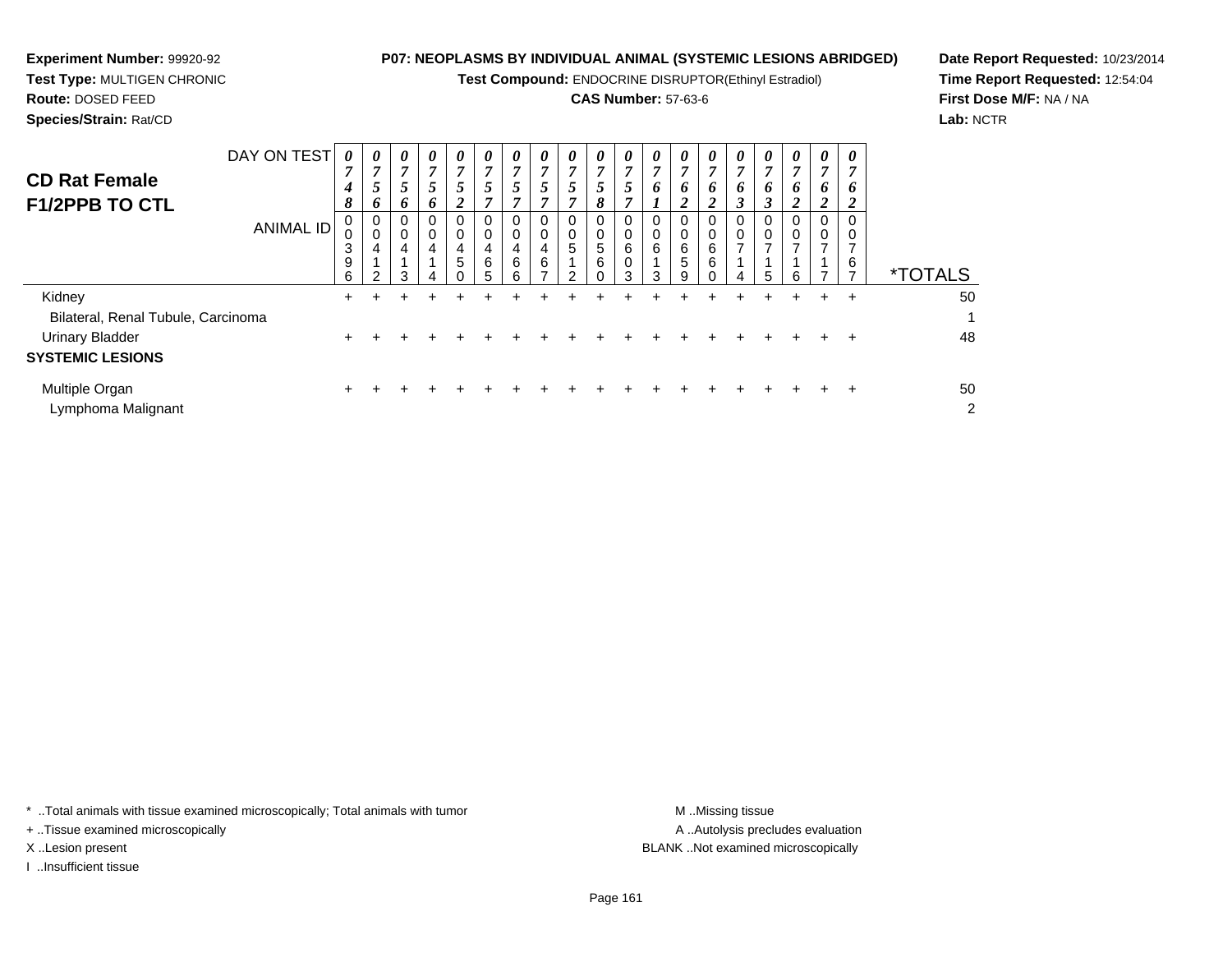**Test Compound:** ENDOCRINE DISRUPTOR(Ethinyl Estradiol)

#### **CAS Number:** 57-63-6

**Date Report Requested:** 10/23/2014**Time Report Requested:** 12:54:04**First Dose M/F:** NA / NA**Lab:** NCTR

| <b>CD Rat Female</b><br>F1/10PPB TO CTL | DAY ON TEST<br><b>ANIMAL ID</b> | $\boldsymbol{\theta}$<br>$\boldsymbol{2}$<br>$\mathfrak{s}$<br>$\boldsymbol{4}$<br>$\mathbf 0$<br>0<br>0<br>$\mathbf 1$<br>5 | 0<br>$\boldsymbol{4}$<br>$\overline{7}$<br>$\boldsymbol{7}$<br>$\pmb{0}$<br>$\mathbf 0$<br>$\mathbf 0$<br>$\sqrt{5}$<br>3 | 0<br>$\boldsymbol{4}$<br>9<br>$\mathbf 0$<br>0<br>0<br>5<br>8 | 0<br>$\mathfrak{s}$<br>$\boldsymbol{l}$<br>0<br>0<br>0<br>0<br>$\,6\,$<br>$\overline{z}$ | $\pmb{\theta}$<br>$\mathfrak{s}$<br>$\boldsymbol{l}$<br>9<br>$\mathbf 0$<br>$\mathbf 0$<br>0<br>$\overline{7}$<br>5 | 0<br>$\mathfrak{s}$<br>$\mathfrak{z}$<br>$\overline{7}$<br>$\mathbf 0$<br>$\mathbf 0$<br>0<br>8<br>2 | 0<br>5<br>4<br>6<br>0<br>$\mathbf 0$<br>$\Omega$<br>8<br>6 | 0<br>5<br>6<br>0<br>0<br>0<br>$\mathcal{P}$ | 0<br>$\mathfrak{s}$<br>6<br>6<br>0<br>0<br>0<br>$\overline{5}$ | $\pmb{\theta}$<br>6<br>$\boldsymbol{2}$<br>$\boldsymbol{0}$<br>$\mathbf 0$<br>$\mathbf 1$<br>$\sqrt{5}$<br>$\boldsymbol{\Lambda}$ | 0<br>6<br>$\mathfrak{z}$<br>$\overline{2}$<br>$\mathbf 0$<br>0<br>1<br>$\overline{7}$<br>$\overline{ }$ | 0<br>6<br>$\boldsymbol{\beta}$<br>9<br>$\mathbf 0$<br>$\Omega$<br>8<br>5 | 0<br>6<br>4<br>$\mathbf 0$<br>0<br>8<br>6 | 0<br>6<br>$\boldsymbol{4}$<br>6<br>$\pmb{0}$<br>0<br>$\mathbf{1}$<br>$\begin{array}{c} 9 \\ 6 \end{array}$ | 0<br>6<br>6<br>8<br>$\mathbf 0$<br>$\mathbf 0$<br>$\frac{2}{3}$ | 0<br>6<br>$\overline{7}$<br>$\boldsymbol{4}$<br>0<br>0<br>$\sqrt{2}$<br>$\overline{\mathbf{4}}$<br>5 | 0<br>6<br>8<br>$\boldsymbol{7}$<br>$\mathbf 0$<br>$\mathbf 0$<br>$\overline{2}$<br>$\,6$<br>6 | 0<br>$\overline{7}$<br>0<br>$\mathbf 0$<br>0<br>$\frac{2}{9}$<br>$\overline{2}$ | 0<br>$\overline{7}$<br>$\boldsymbol{\theta}$<br>$\overline{2}$<br>$\pmb{0}$<br>$\mathbf 0$<br>$\frac{2}{9}$ | 0<br>$\overline{7}$<br>5<br>$\pmb{0}$<br>$\mathsf{O}\xspace$<br>$\overline{3}$<br>$\mathbf{1}$<br>8 | 0<br>$\overline{7}$<br>$\boldsymbol{l}$<br>$\boldsymbol{4}$<br>0<br>0<br>$\overline{3}$<br>$\frac{2}{0}$ | 0<br>$\overline{7}$<br>$\overline{7}$<br>$\mathbf 0$<br>$\mathbf 0$<br>$\mathbf{3}$<br>$\frac{2}{7}$ | 0<br>$\overline{7}$<br>$\overline{2}$<br>$\boldsymbol{4}$<br>$\Omega$<br>0<br>3<br>3<br>3 | 0<br>$\overline{7}$<br>$\mathfrak{z}$<br>0<br>$\mathbf 0$<br>0<br>$\mathbf{3}$<br>$\overline{5}$<br>$\overline{4}$ | 0<br>$\overline{7}$<br>3<br>$\overline{7}$<br>$\mathbf 0$<br>$\mathbf 0$<br>$\ensuremath{\mathsf{3}}$<br>$\overline{7}$<br>$\Omega$ | 0<br>$\overline{7}$<br>$\mathfrak{z}$<br>8<br>0<br>$\mathbf 0$<br>$\sqrt{3}$<br>$\overline{7}$<br>8 | 0<br>$\overline{7}$<br>$\boldsymbol{4}$<br>8<br>$\mathbf 0$<br>$\mathbf 0$<br>$\mathbf{3}$<br>$\frac{9}{2}$ | 0<br>$\overline{7}$<br>4<br>8<br>0<br>0<br>3<br>9<br>3 | 0<br>$\overline{7}$<br>5<br>6<br>$\mathbf 0$<br>0<br>$\overline{4}$<br>$\overline{7}$ | 0<br>$\overline{7}$<br>5<br>6<br>$\mathbf 0$<br>$\pmb{0}$<br>4<br>8 | 0<br>$\overline{7}$<br>$\Omega$<br>$\Omega$ |
|-----------------------------------------|---------------------------------|------------------------------------------------------------------------------------------------------------------------------|---------------------------------------------------------------------------------------------------------------------------|---------------------------------------------------------------|------------------------------------------------------------------------------------------|---------------------------------------------------------------------------------------------------------------------|------------------------------------------------------------------------------------------------------|------------------------------------------------------------|---------------------------------------------|----------------------------------------------------------------|-----------------------------------------------------------------------------------------------------------------------------------|---------------------------------------------------------------------------------------------------------|--------------------------------------------------------------------------|-------------------------------------------|------------------------------------------------------------------------------------------------------------|-----------------------------------------------------------------|------------------------------------------------------------------------------------------------------|-----------------------------------------------------------------------------------------------|---------------------------------------------------------------------------------|-------------------------------------------------------------------------------------------------------------|-----------------------------------------------------------------------------------------------------|----------------------------------------------------------------------------------------------------------|------------------------------------------------------------------------------------------------------|-------------------------------------------------------------------------------------------|--------------------------------------------------------------------------------------------------------------------|-------------------------------------------------------------------------------------------------------------------------------------|-----------------------------------------------------------------------------------------------------|-------------------------------------------------------------------------------------------------------------|--------------------------------------------------------|---------------------------------------------------------------------------------------|---------------------------------------------------------------------|---------------------------------------------|
| <b>Alimentary System</b>                |                                 |                                                                                                                              |                                                                                                                           |                                                               |                                                                                          |                                                                                                                     |                                                                                                      |                                                            |                                             |                                                                |                                                                                                                                   |                                                                                                         |                                                                          |                                           |                                                                                                            |                                                                 |                                                                                                      |                                                                                               |                                                                                 |                                                                                                             |                                                                                                     |                                                                                                          |                                                                                                      |                                                                                           |                                                                                                                    |                                                                                                                                     |                                                                                                     |                                                                                                             |                                                        |                                                                                       |                                                                     |                                             |
| Esophagus                               |                                 |                                                                                                                              |                                                                                                                           |                                                               |                                                                                          |                                                                                                                     |                                                                                                      |                                                            |                                             |                                                                |                                                                                                                                   |                                                                                                         |                                                                          |                                           |                                                                                                            |                                                                 |                                                                                                      |                                                                                               |                                                                                 |                                                                                                             |                                                                                                     |                                                                                                          |                                                                                                      |                                                                                           |                                                                                                                    |                                                                                                                                     |                                                                                                     |                                                                                                             |                                                        |                                                                                       |                                                                     |                                             |
| Intestine Large, Cecum                  |                                 |                                                                                                                              |                                                                                                                           |                                                               |                                                                                          |                                                                                                                     |                                                                                                      |                                                            |                                             |                                                                |                                                                                                                                   |                                                                                                         |                                                                          |                                           |                                                                                                            |                                                                 |                                                                                                      |                                                                                               |                                                                                 |                                                                                                             |                                                                                                     |                                                                                                          |                                                                                                      |                                                                                           |                                                                                                                    |                                                                                                                                     |                                                                                                     |                                                                                                             |                                                        |                                                                                       |                                                                     |                                             |
| Intestine Large, Colon                  |                                 |                                                                                                                              |                                                                                                                           |                                                               |                                                                                          |                                                                                                                     |                                                                                                      |                                                            |                                             |                                                                |                                                                                                                                   |                                                                                                         |                                                                          |                                           |                                                                                                            |                                                                 |                                                                                                      |                                                                                               |                                                                                 |                                                                                                             |                                                                                                     |                                                                                                          |                                                                                                      |                                                                                           |                                                                                                                    |                                                                                                                                     |                                                                                                     |                                                                                                             |                                                        |                                                                                       |                                                                     |                                             |
| Intestine Large, Rectum                 |                                 |                                                                                                                              |                                                                                                                           |                                                               |                                                                                          |                                                                                                                     |                                                                                                      |                                                            |                                             |                                                                |                                                                                                                                   |                                                                                                         |                                                                          |                                           |                                                                                                            |                                                                 |                                                                                                      |                                                                                               |                                                                                 |                                                                                                             |                                                                                                     |                                                                                                          |                                                                                                      |                                                                                           |                                                                                                                    |                                                                                                                                     |                                                                                                     |                                                                                                             |                                                        |                                                                                       |                                                                     |                                             |
| Intestine Small, Duodenum               |                                 |                                                                                                                              |                                                                                                                           |                                                               |                                                                                          |                                                                                                                     |                                                                                                      |                                                            |                                             |                                                                |                                                                                                                                   |                                                                                                         |                                                                          |                                           |                                                                                                            |                                                                 |                                                                                                      |                                                                                               |                                                                                 |                                                                                                             |                                                                                                     |                                                                                                          |                                                                                                      |                                                                                           |                                                                                                                    |                                                                                                                                     |                                                                                                     |                                                                                                             |                                                        |                                                                                       |                                                                     |                                             |
| Intestine Small, Ileum                  |                                 |                                                                                                                              |                                                                                                                           |                                                               |                                                                                          |                                                                                                                     |                                                                                                      |                                                            |                                             |                                                                |                                                                                                                                   |                                                                                                         |                                                                          |                                           |                                                                                                            |                                                                 |                                                                                                      |                                                                                               |                                                                                 |                                                                                                             |                                                                                                     |                                                                                                          |                                                                                                      |                                                                                           |                                                                                                                    |                                                                                                                                     |                                                                                                     |                                                                                                             |                                                        |                                                                                       |                                                                     |                                             |
| Intestine Small, Jejunum<br>Leiomyoma   |                                 |                                                                                                                              |                                                                                                                           |                                                               |                                                                                          |                                                                                                                     |                                                                                                      |                                                            |                                             |                                                                |                                                                                                                                   |                                                                                                         |                                                                          |                                           |                                                                                                            |                                                                 |                                                                                                      |                                                                                               |                                                                                 |                                                                                                             |                                                                                                     |                                                                                                          |                                                                                                      |                                                                                           |                                                                                                                    |                                                                                                                                     |                                                                                                     |                                                                                                             |                                                        |                                                                                       |                                                                     |                                             |
| Liver                                   |                                 |                                                                                                                              |                                                                                                                           |                                                               |                                                                                          |                                                                                                                     |                                                                                                      |                                                            |                                             |                                                                |                                                                                                                                   |                                                                                                         |                                                                          |                                           |                                                                                                            |                                                                 |                                                                                                      |                                                                                               |                                                                                 |                                                                                                             |                                                                                                     |                                                                                                          |                                                                                                      |                                                                                           |                                                                                                                    |                                                                                                                                     |                                                                                                     |                                                                                                             |                                                        |                                                                                       |                                                                     |                                             |
| Hepatocellular Adenoma                  |                                 |                                                                                                                              |                                                                                                                           |                                                               |                                                                                          |                                                                                                                     |                                                                                                      |                                                            |                                             |                                                                |                                                                                                                                   |                                                                                                         |                                                                          |                                           |                                                                                                            |                                                                 |                                                                                                      |                                                                                               |                                                                                 |                                                                                                             |                                                                                                     | $\mathsf X$                                                                                              |                                                                                                      |                                                                                           |                                                                                                                    |                                                                                                                                     |                                                                                                     |                                                                                                             |                                                        |                                                                                       |                                                                     |                                             |
| Mesentery                               |                                 |                                                                                                                              |                                                                                                                           |                                                               |                                                                                          |                                                                                                                     |                                                                                                      |                                                            |                                             |                                                                |                                                                                                                                   |                                                                                                         |                                                                          |                                           |                                                                                                            |                                                                 |                                                                                                      |                                                                                               |                                                                                 |                                                                                                             |                                                                                                     |                                                                                                          |                                                                                                      |                                                                                           |                                                                                                                    |                                                                                                                                     |                                                                                                     |                                                                                                             |                                                        |                                                                                       |                                                                     |                                             |
| Oral Mucosa                             |                                 |                                                                                                                              |                                                                                                                           |                                                               |                                                                                          |                                                                                                                     |                                                                                                      |                                                            |                                             |                                                                |                                                                                                                                   |                                                                                                         |                                                                          |                                           | $+$                                                                                                        | $+$                                                             |                                                                                                      |                                                                                               |                                                                                 | $+$                                                                                                         |                                                                                                     |                                                                                                          |                                                                                                      |                                                                                           | $+$                                                                                                                | $\pm$                                                                                                                               |                                                                                                     |                                                                                                             | $\ddot{}$                                              |                                                                                       |                                                                     |                                             |
| Squamous Cell Carcinoma                 |                                 |                                                                                                                              |                                                                                                                           |                                                               |                                                                                          |                                                                                                                     |                                                                                                      |                                                            |                                             |                                                                |                                                                                                                                   |                                                                                                         |                                                                          |                                           |                                                                                                            |                                                                 |                                                                                                      |                                                                                               |                                                                                 |                                                                                                             |                                                                                                     |                                                                                                          |                                                                                                      |                                                                                           |                                                                                                                    | X                                                                                                                                   |                                                                                                     |                                                                                                             |                                                        |                                                                                       |                                                                     |                                             |
| Pancreas                                |                                 |                                                                                                                              |                                                                                                                           |                                                               |                                                                                          |                                                                                                                     |                                                                                                      |                                                            |                                             |                                                                |                                                                                                                                   |                                                                                                         |                                                                          |                                           |                                                                                                            |                                                                 |                                                                                                      |                                                                                               |                                                                                 |                                                                                                             |                                                                                                     |                                                                                                          |                                                                                                      |                                                                                           |                                                                                                                    |                                                                                                                                     |                                                                                                     |                                                                                                             |                                                        |                                                                                       |                                                                     |                                             |
| Salivary Glands                         |                                 |                                                                                                                              |                                                                                                                           |                                                               |                                                                                          |                                                                                                                     |                                                                                                      |                                                            |                                             |                                                                |                                                                                                                                   |                                                                                                         |                                                                          |                                           |                                                                                                            |                                                                 |                                                                                                      |                                                                                               |                                                                                 |                                                                                                             |                                                                                                     |                                                                                                          |                                                                                                      |                                                                                           |                                                                                                                    |                                                                                                                                     |                                                                                                     |                                                                                                             |                                                        |                                                                                       |                                                                     |                                             |
| Stomach, Forestomach                    |                                 |                                                                                                                              |                                                                                                                           |                                                               |                                                                                          |                                                                                                                     |                                                                                                      |                                                            |                                             |                                                                |                                                                                                                                   |                                                                                                         |                                                                          |                                           |                                                                                                            |                                                                 |                                                                                                      |                                                                                               |                                                                                 |                                                                                                             |                                                                                                     |                                                                                                          |                                                                                                      |                                                                                           |                                                                                                                    |                                                                                                                                     |                                                                                                     |                                                                                                             |                                                        |                                                                                       |                                                                     |                                             |
| Stomach, Glandular                      |                                 |                                                                                                                              |                                                                                                                           |                                                               |                                                                                          |                                                                                                                     |                                                                                                      |                                                            |                                             |                                                                |                                                                                                                                   |                                                                                                         |                                                                          |                                           |                                                                                                            |                                                                 |                                                                                                      |                                                                                               |                                                                                 |                                                                                                             |                                                                                                     |                                                                                                          |                                                                                                      |                                                                                           |                                                                                                                    |                                                                                                                                     |                                                                                                     |                                                                                                             |                                                        |                                                                                       |                                                                     |                                             |
| <b>Cardiovascular System</b>            |                                 |                                                                                                                              |                                                                                                                           |                                                               |                                                                                          |                                                                                                                     |                                                                                                      |                                                            |                                             |                                                                |                                                                                                                                   |                                                                                                         |                                                                          |                                           |                                                                                                            |                                                                 |                                                                                                      |                                                                                               |                                                                                 |                                                                                                             |                                                                                                     |                                                                                                          |                                                                                                      |                                                                                           |                                                                                                                    |                                                                                                                                     |                                                                                                     |                                                                                                             |                                                        |                                                                                       |                                                                     |                                             |
| <b>Blood Vessel</b>                     |                                 |                                                                                                                              |                                                                                                                           |                                                               |                                                                                          |                                                                                                                     |                                                                                                      |                                                            |                                             |                                                                |                                                                                                                                   |                                                                                                         |                                                                          |                                           |                                                                                                            |                                                                 |                                                                                                      |                                                                                               |                                                                                 |                                                                                                             |                                                                                                     |                                                                                                          |                                                                                                      |                                                                                           |                                                                                                                    |                                                                                                                                     |                                                                                                     |                                                                                                             |                                                        |                                                                                       |                                                                     |                                             |
| Heart                                   |                                 |                                                                                                                              |                                                                                                                           |                                                               |                                                                                          |                                                                                                                     |                                                                                                      |                                                            |                                             |                                                                |                                                                                                                                   |                                                                                                         |                                                                          |                                           |                                                                                                            |                                                                 |                                                                                                      |                                                                                               |                                                                                 |                                                                                                             |                                                                                                     |                                                                                                          |                                                                                                      |                                                                                           |                                                                                                                    |                                                                                                                                     |                                                                                                     |                                                                                                             |                                                        |                                                                                       |                                                                     |                                             |
|                                         |                                 |                                                                                                                              |                                                                                                                           |                                                               |                                                                                          |                                                                                                                     |                                                                                                      |                                                            |                                             |                                                                |                                                                                                                                   |                                                                                                         |                                                                          |                                           |                                                                                                            |                                                                 |                                                                                                      |                                                                                               |                                                                                 |                                                                                                             |                                                                                                     |                                                                                                          |                                                                                                      |                                                                                           |                                                                                                                    |                                                                                                                                     |                                                                                                     |                                                                                                             |                                                        |                                                                                       |                                                                     |                                             |

\* ..Total animals with tissue examined microscopically; Total animals with tumor **M** . Missing tissue M ..Missing tissue A ..Autolysis precludes evaluation + ..Tissue examined microscopically X ..Lesion present BLANK ..Not examined microscopicallyI ..Insufficient tissue

**Experiment Number:** 99920-92**Test Type:** MULTIGEN CHRONIC

**Route:** DOSED FEED**Species/Strain:** Rat/CD

Page 162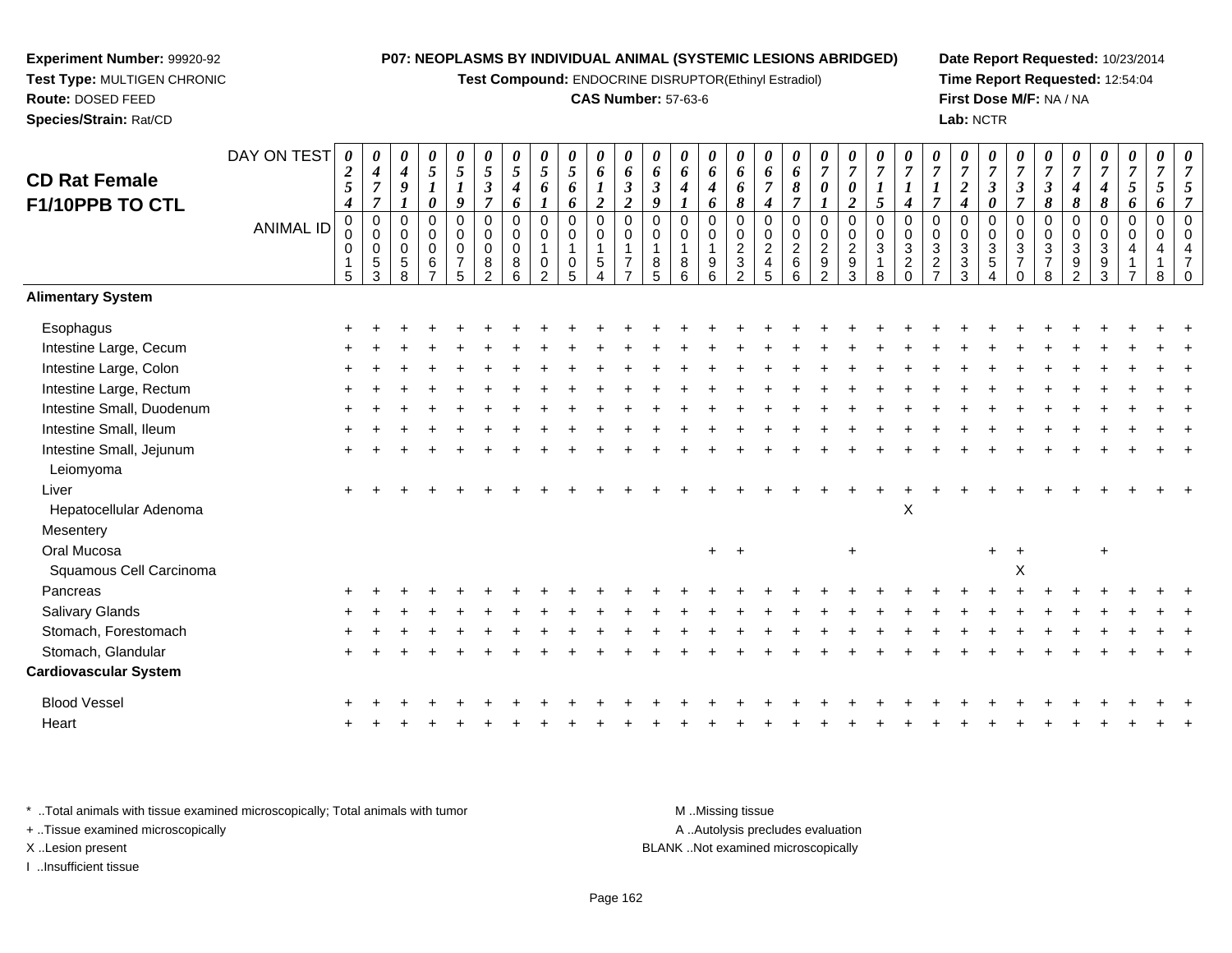**Test Compound:** ENDOCRINE DISRUPTOR(Ethinyl Estradiol)

#### **CAS Number:** 57-63-6

**Date Report Requested:** 10/23/2014**Time Report Requested:** 12:54:04**First Dose M/F:** NA / NA**Lab:** NCTR

| <b>CD Rat Female</b><br>F1/10PPB TO CTL           | DAY ON TEST      | $\boldsymbol{\theta}$<br>$\boldsymbol{2}$<br>5<br>4 | 0<br>$\boldsymbol{4}$<br>$\boldsymbol{7}$<br>$\overline{7}$  | 0<br>$\boldsymbol{4}$<br>9                | 0<br>$\sqrt{5}$<br>$\boldsymbol{l}$<br>0             | 0<br>$\sqrt{5}$<br>$\boldsymbol{l}$<br>9                       | 0<br>$\mathfrak{s}$<br>$\boldsymbol{\beta}$<br>$\overline{7}$ | 0<br>5<br>4<br>6                          | 0<br>5<br>6      | 0<br>5<br>6<br>6                                | 0<br>6<br>$\boldsymbol{l}$<br>$\boldsymbol{2}$                           | 0<br>6<br>$\boldsymbol{\beta}$<br>$\boldsymbol{2}$             | 0<br>6<br>$\boldsymbol{\beta}$<br>9                 | 0<br>6<br>4                    | 0<br>6<br>$\boldsymbol{4}$<br>6           | 0<br>6<br>6<br>8                                                               | 0<br>6<br>$\overline{7}$<br>$\boldsymbol{4}$    | $\boldsymbol{\theta}$<br>6<br>$\pmb{8}$<br>$\overline{7}$  | 0<br>$\overline{7}$<br>0                                                 | 0<br>$\overline{7}$<br>0<br>$\boldsymbol{2}$                                     | 0<br>$\overline{7}$<br>$\boldsymbol{l}$<br>5              | 0<br>$\overline{7}$<br>$\boldsymbol{l}$<br>$\boldsymbol{4}$                                | $\boldsymbol{\theta}$<br>$\overline{7}$<br>$\boldsymbol{l}$<br>$\overline{7}$  | 0<br>$\overline{7}$<br>$\overline{\mathbf{c}}$<br>4 | 0<br>$\overline{7}$<br>$\boldsymbol{\beta}$<br>0         | $\boldsymbol{\theta}$<br>$\overline{7}$<br>3<br>$\overline{\tau}$    | $\boldsymbol{\theta}$<br>$\overline{7}$<br>$\boldsymbol{\beta}$<br>8 | $\boldsymbol{\theta}$<br>$\overline{7}$<br>$\boldsymbol{4}$<br>8 | 0<br>$\overline{7}$<br>$\boldsymbol{4}$<br>8 | 0<br>$\overline{7}$<br>5<br>6              | 0<br>$\overline{7}$<br>5<br>6      | 0<br>$\overline{7}$  |
|---------------------------------------------------|------------------|-----------------------------------------------------|--------------------------------------------------------------|-------------------------------------------|------------------------------------------------------|----------------------------------------------------------------|---------------------------------------------------------------|-------------------------------------------|------------------|-------------------------------------------------|--------------------------------------------------------------------------|----------------------------------------------------------------|-----------------------------------------------------|--------------------------------|-------------------------------------------|--------------------------------------------------------------------------------|-------------------------------------------------|------------------------------------------------------------|--------------------------------------------------------------------------|----------------------------------------------------------------------------------|-----------------------------------------------------------|--------------------------------------------------------------------------------------------|--------------------------------------------------------------------------------|-----------------------------------------------------|----------------------------------------------------------|----------------------------------------------------------------------|----------------------------------------------------------------------|------------------------------------------------------------------|----------------------------------------------|--------------------------------------------|------------------------------------|----------------------|
|                                                   | <b>ANIMAL ID</b> | 0<br>0<br>0<br>1<br>5                               | $\mathbf 0$<br>$\mathbf 0$<br>$\mathbf 0$<br>$\sqrt{5}$<br>3 | $\mathbf 0$<br>$\mathbf 0$<br>0<br>5<br>8 | $\mathbf 0$<br>0<br>$\pmb{0}$<br>6<br>$\overline{7}$ | $\mathbf 0$<br>$\mathbf 0$<br>$\pmb{0}$<br>$\overline{7}$<br>5 | 0<br>0<br>0<br>8<br>$\overline{2}$                            | 0<br>$\mathbf 0$<br>$\mathbf 0$<br>8<br>6 | 0<br>0<br>0<br>2 | $\pmb{0}$<br>0<br>$\mathbf 1$<br>$\pmb{0}$<br>5 | $\pmb{0}$<br>$\mathbf 0$<br>$\mathbf{1}$<br>$\sqrt{5}$<br>$\overline{4}$ | $\mathbf 0$<br>$\mathbf 0$<br>$\overline{7}$<br>$\overline{ }$ | $\mathbf 0$<br>$\Omega$<br>$\overline{1}$<br>8<br>5 | $\Omega$<br>$\Omega$<br>8<br>6 | $\mathbf 0$<br>$\mathbf 0$<br>1<br>9<br>6 | $\mathbf 0$<br>$\mathbf 0$<br>$\boldsymbol{2}$<br>$\sqrt{3}$<br>$\overline{2}$ | 0<br>0<br>$\overline{c}$<br>$\overline{4}$<br>5 | $\pmb{0}$<br>$\mathbf 0$<br>$\overline{2}$<br>$\,6\,$<br>6 | $\mathbf 0$<br>0<br>$\overline{c}$<br>$\boldsymbol{9}$<br>$\overline{2}$ | $\mathbf 0$<br>$\mathbf 0$<br>$\overline{c}$<br>$\boldsymbol{9}$<br>$\mathbf{3}$ | $\pmb{0}$<br>$\pmb{0}$<br>$\sqrt{3}$<br>$\mathbf{1}$<br>8 | $\mathbf 0$<br>$\mathbf 0$<br>$\ensuremath{\mathsf{3}}$<br>$\boldsymbol{2}$<br>$\mathbf 0$ | $\mathbf 0$<br>$\mathbf 0$<br>$\mathbf{3}$<br>$\overline{2}$<br>$\overline{z}$ | 0<br>0<br>$\mathbf{3}$<br>$\sqrt{3}$<br>3           | $\mathbf 0$<br>$\mathbf 0$<br>$\mathbf{3}$<br>$5\,$<br>4 | $\mathbf 0$<br>$\pmb{0}$<br>$\sqrt{3}$<br>$\overline{7}$<br>$\Omega$ | 0<br>$\mathbf 0$<br>$\sqrt{3}$<br>$\overline{7}$<br>8                | 0<br>0<br>$\mathbf{3}$<br>9<br>$\overline{2}$                    | $\mathbf 0$<br>0<br>3<br>9<br>3              | $\pmb{0}$<br>$\mathbf 0$<br>$\overline{4}$ | $\pmb{0}$<br>$\mathbf 0$<br>4<br>8 | $\Omega$<br>$\Omega$ |
| <b>Endocrine System</b>                           |                  |                                                     |                                                              |                                           |                                                      |                                                                |                                                               |                                           |                  |                                                 |                                                                          |                                                                |                                                     |                                |                                           |                                                                                |                                                 |                                                            |                                                                          |                                                                                  |                                                           |                                                                                            |                                                                                |                                                     |                                                          |                                                                      |                                                                      |                                                                  |                                              |                                            |                                    |                      |
| <b>Adrenal Cortex</b><br>Adenoma                  |                  |                                                     |                                                              |                                           |                                                      |                                                                |                                                               |                                           |                  |                                                 |                                                                          |                                                                |                                                     |                                |                                           |                                                                                |                                                 |                                                            |                                                                          |                                                                                  |                                                           |                                                                                            |                                                                                |                                                     |                                                          |                                                                      | Χ                                                                    |                                                                  |                                              |                                            |                                    |                      |
| <b>Adrenal Medulla</b><br>Pheochromocytoma Benign |                  | $\ddot{}$                                           |                                                              |                                           |                                                      |                                                                |                                                               |                                           |                  |                                                 |                                                                          |                                                                |                                                     |                                |                                           |                                                                                |                                                 |                                                            |                                                                          |                                                                                  |                                                           |                                                                                            |                                                                                |                                                     |                                                          |                                                                      |                                                                      |                                                                  |                                              |                                            |                                    |                      |
| Islets, Pancreatic                                |                  |                                                     |                                                              |                                           |                                                      |                                                                |                                                               |                                           |                  |                                                 |                                                                          |                                                                |                                                     |                                |                                           |                                                                                |                                                 |                                                            |                                                                          |                                                                                  |                                                           |                                                                                            |                                                                                |                                                     |                                                          |                                                                      |                                                                      |                                                                  |                                              |                                            |                                    |                      |
| Parathyroid Gland                                 |                  |                                                     |                                                              |                                           |                                                      |                                                                |                                                               |                                           |                  |                                                 |                                                                          |                                                                |                                                     |                                |                                           |                                                                                |                                                 |                                                            |                                                                          |                                                                                  |                                                           |                                                                                            |                                                                                |                                                     |                                                          |                                                                      |                                                                      |                                                                  |                                              |                                            |                                    |                      |
| <b>Pituitary Gland</b>                            |                  |                                                     |                                                              |                                           |                                                      |                                                                |                                                               |                                           |                  |                                                 |                                                                          |                                                                |                                                     |                                |                                           |                                                                                |                                                 |                                                            |                                                                          |                                                                                  |                                                           |                                                                                            |                                                                                |                                                     |                                                          |                                                                      |                                                                      |                                                                  |                                              |                                            |                                    |                      |
| Pars Distalis, Adenoma                            |                  |                                                     |                                                              |                                           |                                                      |                                                                | $\mathsf{X}$                                                  | $X$ $X$                                   |                  | $X$ $X$                                         |                                                                          |                                                                |                                                     | X                              | $\mathsf{X}$                              |                                                                                | X                                               | $\times$                                                   | $\boldsymbol{\mathsf{X}}$                                                | $\mathsf{X}$                                                                     | $\mathsf{X}$                                              | $\mathsf{X}$                                                                               | $\boldsymbol{\mathsf{X}}$                                                      | $\boldsymbol{X}$                                    | $\mathsf{X}$                                             |                                                                      | X                                                                    | X                                                                |                                              | X                                          | $X$ $X$                            |                      |
| Pars Distalis, Carcinoma                          |                  |                                                     |                                                              |                                           |                                                      |                                                                |                                                               |                                           |                  |                                                 |                                                                          |                                                                | $\boldsymbol{\mathsf{X}}$                           |                                |                                           |                                                                                |                                                 |                                                            |                                                                          |                                                                                  |                                                           |                                                                                            |                                                                                |                                                     |                                                          |                                                                      |                                                                      |                                                                  |                                              |                                            |                                    |                      |
| <b>Thyroid Gland</b>                              |                  |                                                     |                                                              |                                           |                                                      |                                                                |                                                               |                                           |                  |                                                 |                                                                          |                                                                |                                                     |                                |                                           |                                                                                |                                                 |                                                            |                                                                          |                                                                                  |                                                           |                                                                                            |                                                                                |                                                     |                                                          |                                                                      |                                                                      |                                                                  |                                              |                                            |                                    |                      |
| C Cell, Adenoma                                   |                  |                                                     |                                                              |                                           |                                                      |                                                                |                                                               |                                           | X                |                                                 |                                                                          |                                                                |                                                     |                                |                                           |                                                                                |                                                 |                                                            |                                                                          |                                                                                  |                                                           |                                                                                            |                                                                                |                                                     |                                                          | X                                                                    |                                                                      |                                                                  |                                              |                                            |                                    | Χ                    |
| <b>General Body System</b>                        |                  |                                                     |                                                              |                                           |                                                      |                                                                |                                                               |                                           |                  |                                                 |                                                                          |                                                                |                                                     |                                |                                           |                                                                                |                                                 |                                                            |                                                                          |                                                                                  |                                                           |                                                                                            |                                                                                |                                                     |                                                          |                                                                      |                                                                      |                                                                  |                                              |                                            |                                    |                      |
| <b>NONE</b>                                       |                  |                                                     |                                                              |                                           |                                                      |                                                                |                                                               |                                           |                  |                                                 |                                                                          |                                                                |                                                     |                                |                                           |                                                                                |                                                 |                                                            |                                                                          |                                                                                  |                                                           |                                                                                            |                                                                                |                                                     |                                                          |                                                                      |                                                                      |                                                                  |                                              |                                            |                                    |                      |
| <b>Genital System</b>                             |                  |                                                     |                                                              |                                           |                                                      |                                                                |                                                               |                                           |                  |                                                 |                                                                          |                                                                |                                                     |                                |                                           |                                                                                |                                                 |                                                            |                                                                          |                                                                                  |                                                           |                                                                                            |                                                                                |                                                     |                                                          |                                                                      |                                                                      |                                                                  |                                              |                                            |                                    |                      |
| <b>Clitoral Gland</b>                             |                  |                                                     |                                                              |                                           |                                                      |                                                                |                                                               |                                           |                  |                                                 |                                                                          |                                                                |                                                     |                                |                                           |                                                                                |                                                 |                                                            |                                                                          |                                                                                  |                                                           |                                                                                            |                                                                                |                                                     |                                                          |                                                                      |                                                                      |                                                                  |                                              |                                            |                                    |                      |
| Ovary                                             |                  |                                                     |                                                              |                                           |                                                      |                                                                |                                                               |                                           |                  |                                                 |                                                                          |                                                                |                                                     |                                |                                           |                                                                                |                                                 |                                                            |                                                                          |                                                                                  |                                                           |                                                                                            |                                                                                |                                                     |                                                          |                                                                      |                                                                      |                                                                  |                                              |                                            |                                    |                      |
| Oviduct                                           |                  |                                                     |                                                              |                                           |                                                      |                                                                |                                                               |                                           |                  |                                                 |                                                                          |                                                                |                                                     |                                |                                           |                                                                                |                                                 |                                                            |                                                                          |                                                                                  |                                                           |                                                                                            |                                                                                |                                                     |                                                          |                                                                      |                                                                      |                                                                  |                                              |                                            |                                    |                      |
| Uterus                                            |                  |                                                     |                                                              |                                           |                                                      |                                                                |                                                               |                                           |                  |                                                 |                                                                          |                                                                |                                                     |                                |                                           |                                                                                |                                                 |                                                            |                                                                          |                                                                                  |                                                           |                                                                                            |                                                                                |                                                     |                                                          |                                                                      |                                                                      |                                                                  |                                              |                                            |                                    |                      |
| Endometrium, Adenoma                              |                  |                                                     |                                                              |                                           |                                                      |                                                                |                                                               |                                           |                  |                                                 |                                                                          |                                                                |                                                     |                                |                                           |                                                                                |                                                 |                                                            |                                                                          |                                                                                  |                                                           |                                                                                            |                                                                                |                                                     |                                                          |                                                                      |                                                                      | X                                                                |                                              |                                            |                                    |                      |
| Fibrous Histiocytoma                              |                  |                                                     |                                                              |                                           |                                                      | X                                                              |                                                               |                                           |                  |                                                 |                                                                          |                                                                |                                                     |                                |                                           |                                                                                |                                                 |                                                            |                                                                          |                                                                                  |                                                           |                                                                                            |                                                                                |                                                     |                                                          |                                                                      |                                                                      |                                                                  |                                              |                                            |                                    |                      |
|                                                   |                  |                                                     |                                                              |                                           |                                                      |                                                                |                                                               |                                           |                  |                                                 |                                                                          |                                                                |                                                     |                                |                                           |                                                                                |                                                 |                                                            |                                                                          |                                                                                  |                                                           |                                                                                            |                                                                                |                                                     |                                                          |                                                                      |                                                                      |                                                                  |                                              |                                            |                                    |                      |

\* ..Total animals with tissue examined microscopically; Total animals with tumor **M** . Missing tissue M ..Missing tissue

+ ..Tissue examined microscopically

**Experiment Number:** 99920-92**Test Type:** MULTIGEN CHRONIC

**Route:** DOSED FEED**Species/Strain:** Rat/CD

I ..Insufficient tissue

A ..Autolysis precludes evaluation

X ..Lesion present BLANK ..Not examined microscopically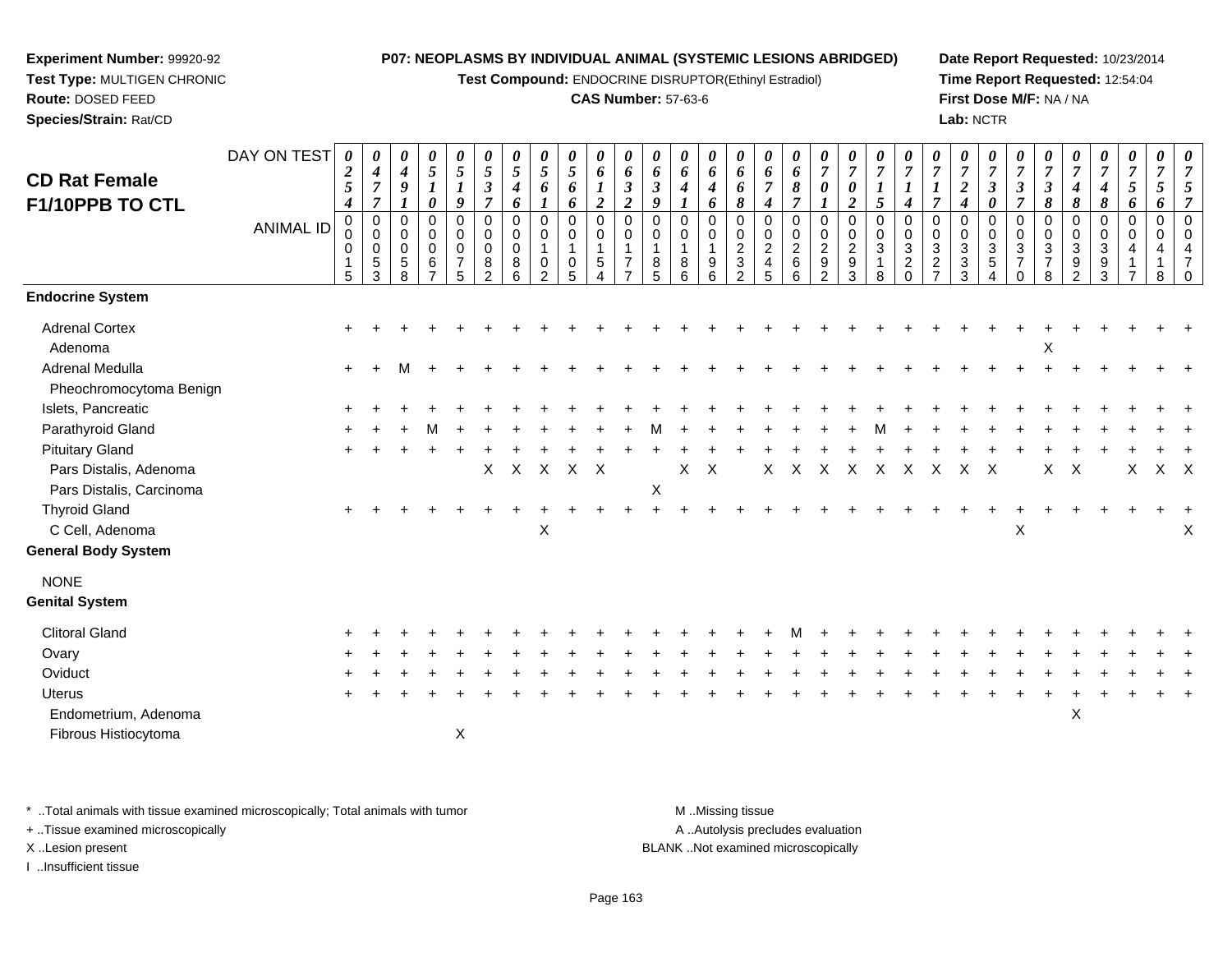**Test Compound:** ENDOCRINE DISRUPTOR(Ethinyl Estradiol)

#### **CAS Number:** 57-63-6

**Date Report Requested:** 10/23/2014**Time Report Requested:** 12:54:04**First Dose M/F:** NA / NA**Lab:** NCTR

| <b>CD Rat Female</b><br><b>F1/10PPB TO CTL</b> | DAY ON TEST<br><b>ANIMAL ID</b> | $\boldsymbol{\theta}$<br>$\boldsymbol{2}$<br>$\mathfrak{I}$<br>$\boldsymbol{4}$<br>$\pmb{0}$<br>0<br>$\mathbf 0$<br>$\sqrt{5}$ | 0<br>$\boldsymbol{4}$<br>$\overline{7}$<br>$\overline{7}$<br>$\pmb{0}$<br>$\pmb{0}$<br>0<br>$\,$ 5 $\,$<br>$\mathbf{3}$ | 0<br>$\boldsymbol{4}$<br>9<br>0<br>0<br>$\mathbf 0$<br>5<br>8 | 0<br>$\mathfrak{S}$<br>$\boldsymbol{l}$<br>0<br>0<br>0<br>$\mathbf 0$<br>6<br>$\overline{7}$ | 0<br>$\sqrt{5}$<br>9<br>$\boldsymbol{0}$<br>0<br>$\mathbf 0$<br>$\overline{7}$<br>5 | 0<br>$\mathfrak{s}$<br>$\boldsymbol{\beta}$<br>7<br>$\pmb{0}$<br>0<br>$\mathbf 0$<br>8<br>$\overline{2}$ | 0<br>$\mathfrak{s}$<br>$\boldsymbol{4}$<br>6<br>$\mathbf 0$<br>0<br>$\mathbf 0$<br>8<br>6 | 0<br>5<br>6<br>$\mathbf 0$<br>0<br>$\mathbf{1}$<br>0<br>$\overline{2}$ | 0<br>$\mathfrak{S}$<br>6<br>6<br>0<br>0<br>$\mathbf{1}$<br>0<br>5 | $\boldsymbol{\theta}$<br>6<br>1<br>$\overline{2}$<br>$\pmb{0}$<br>$\mathbf 0$<br>1<br>$\sqrt{5}$<br>Δ | $\boldsymbol{\theta}$<br>6<br>$\boldsymbol{\beta}$<br>$\overline{\mathbf{c}}$<br>$\boldsymbol{0}$<br>$\mathbf 0$<br>$\overline{1}$<br>$\overline{7}$ | $\boldsymbol{\theta}$<br>6<br>$\boldsymbol{\beta}$<br>9<br>$\mathbf 0$<br>0<br>$\overline{1}$<br>8<br>5 | 0<br>6<br>4<br>$\Omega$<br>0<br>1<br>8<br>6 | 0<br>6<br>$\boldsymbol{4}$<br>6<br>0<br>0<br>$\mathbf{1}$<br>9<br>6 | 0<br>6<br>6<br>8<br>$\pmb{0}$<br>$\pmb{0}$<br>$\boldsymbol{2}$<br>$\sqrt{3}$<br>$\overline{c}$ | 0<br>6<br>$\overline{7}$<br>$\boldsymbol{4}$<br>$\mathbf 0$<br>0<br>$\boldsymbol{2}$<br>$\overline{4}$<br>5 | 0<br>6<br>8<br>$\overline{7}$<br>$\mathbf 0$<br>$\pmb{0}$<br>$\overline{2}$<br>$\,6\,$<br>6 | 0<br>$\overline{7}$<br>0<br>$\mathbf 0$<br>0<br>$\overline{c}$<br>9<br>$\overline{2}$ | $\pmb{\theta}$<br>$\boldsymbol{7}$<br>0<br>$\boldsymbol{2}$<br>$\pmb{0}$<br>$\pmb{0}$<br>$\overline{c}$<br>$\boldsymbol{9}$<br>$\mathbf{3}$ | 0<br>$\overline{7}$<br>1<br>5<br>$\pmb{0}$<br>$\mathsf 0$<br>$\sqrt{3}$<br>$\mathbf{1}$<br>8 | 0<br>$\overline{7}$<br>$\boldsymbol{l}$<br>4<br>0<br>$\mathbf 0$<br>$\mathbf{3}$<br>$\overline{c}$<br>$\Omega$ | 0<br>$\overline{7}$<br>$\boldsymbol{l}$<br>$\overline{7}$<br>$\Omega$<br>$\mathbf 0$<br>$\ensuremath{\mathsf{3}}$<br>$\overline{2}$<br>$\overline{7}$ | 0<br>$\overline{7}$<br>$\overline{c}$<br>4<br>$\Omega$<br>$\Omega$<br>3<br>3<br>3 | $\pmb{\theta}$<br>$\boldsymbol{7}$<br>$\boldsymbol{\beta}$<br>0<br>0<br>$\pmb{0}$<br>$\sqrt{3}$<br>$\sqrt{5}$<br>4 | $\pmb{\theta}$<br>$\overline{7}$<br>3<br>7<br>$\mathbf 0$<br>$\mathbf 0$<br>$\sqrt{3}$<br>$\overline{7}$<br>$\mathbf 0$ | 0<br>$\overline{7}$<br>$\boldsymbol{\beta}$<br>8<br>0<br>$\mathbf 0$<br>3<br>$\overline{7}$<br>$\,8\,$ | 7<br>4<br>8<br>$\Omega$<br>$\Omega$<br>3<br>9<br>$\overline{2}$ | 0<br>$\overline{7}$<br>4<br>8<br>$\mathbf 0$<br>$\Omega$<br>3<br>9<br>3 | $\pmb{\theta}$<br>$\overline{7}$<br>5<br>6<br>$\,0\,$<br>0<br>$\overline{7}$ | 0<br>$\overline{7}$<br>5<br>6<br>$\mathbf 0$<br>$\Omega$<br>8 |   |
|------------------------------------------------|---------------------------------|--------------------------------------------------------------------------------------------------------------------------------|-------------------------------------------------------------------------------------------------------------------------|---------------------------------------------------------------|----------------------------------------------------------------------------------------------|-------------------------------------------------------------------------------------|----------------------------------------------------------------------------------------------------------|-------------------------------------------------------------------------------------------|------------------------------------------------------------------------|-------------------------------------------------------------------|-------------------------------------------------------------------------------------------------------|------------------------------------------------------------------------------------------------------------------------------------------------------|---------------------------------------------------------------------------------------------------------|---------------------------------------------|---------------------------------------------------------------------|------------------------------------------------------------------------------------------------|-------------------------------------------------------------------------------------------------------------|---------------------------------------------------------------------------------------------|---------------------------------------------------------------------------------------|---------------------------------------------------------------------------------------------------------------------------------------------|----------------------------------------------------------------------------------------------|----------------------------------------------------------------------------------------------------------------|-------------------------------------------------------------------------------------------------------------------------------------------------------|-----------------------------------------------------------------------------------|--------------------------------------------------------------------------------------------------------------------|-------------------------------------------------------------------------------------------------------------------------|--------------------------------------------------------------------------------------------------------|-----------------------------------------------------------------|-------------------------------------------------------------------------|------------------------------------------------------------------------------|---------------------------------------------------------------|---|
| Polyp Stromal                                  |                                 |                                                                                                                                |                                                                                                                         |                                                               |                                                                                              |                                                                                     |                                                                                                          |                                                                                           |                                                                        |                                                                   |                                                                                                       |                                                                                                                                                      |                                                                                                         | X                                           |                                                                     | X                                                                                              |                                                                                                             |                                                                                             |                                                                                       |                                                                                                                                             | X                                                                                            |                                                                                                                |                                                                                                                                                       |                                                                                   |                                                                                                                    |                                                                                                                         |                                                                                                        |                                                                 |                                                                         |                                                                              |                                                               |   |
| Sarcoma Stromal                                |                                 |                                                                                                                                |                                                                                                                         |                                                               |                                                                                              |                                                                                     |                                                                                                          |                                                                                           |                                                                        |                                                                   |                                                                                                       |                                                                                                                                                      |                                                                                                         |                                             |                                                                     |                                                                                                |                                                                                                             |                                                                                             |                                                                                       |                                                                                                                                             |                                                                                              |                                                                                                                |                                                                                                                                                       |                                                                                   |                                                                                                                    |                                                                                                                         |                                                                                                        |                                                                 |                                                                         |                                                                              |                                                               |   |
| Vagina                                         |                                 |                                                                                                                                |                                                                                                                         |                                                               |                                                                                              |                                                                                     |                                                                                                          |                                                                                           |                                                                        |                                                                   |                                                                                                       |                                                                                                                                                      |                                                                                                         |                                             |                                                                     |                                                                                                |                                                                                                             |                                                                                             |                                                                                       |                                                                                                                                             |                                                                                              |                                                                                                                |                                                                                                                                                       |                                                                                   |                                                                                                                    |                                                                                                                         |                                                                                                        |                                                                 |                                                                         |                                                                              |                                                               |   |
| <b>Hematopoietic System</b>                    |                                 |                                                                                                                                |                                                                                                                         |                                                               |                                                                                              |                                                                                     |                                                                                                          |                                                                                           |                                                                        |                                                                   |                                                                                                       |                                                                                                                                                      |                                                                                                         |                                             |                                                                     |                                                                                                |                                                                                                             |                                                                                             |                                                                                       |                                                                                                                                             |                                                                                              |                                                                                                                |                                                                                                                                                       |                                                                                   |                                                                                                                    |                                                                                                                         |                                                                                                        |                                                                 |                                                                         |                                                                              |                                                               |   |
| <b>Bone Marrow</b>                             |                                 |                                                                                                                                |                                                                                                                         |                                                               |                                                                                              |                                                                                     |                                                                                                          |                                                                                           |                                                                        |                                                                   |                                                                                                       |                                                                                                                                                      |                                                                                                         |                                             |                                                                     |                                                                                                |                                                                                                             |                                                                                             |                                                                                       |                                                                                                                                             |                                                                                              |                                                                                                                |                                                                                                                                                       |                                                                                   |                                                                                                                    |                                                                                                                         |                                                                                                        |                                                                 |                                                                         |                                                                              |                                                               |   |
| Lymph Node                                     |                                 |                                                                                                                                |                                                                                                                         |                                                               |                                                                                              |                                                                                     |                                                                                                          |                                                                                           |                                                                        |                                                                   |                                                                                                       |                                                                                                                                                      |                                                                                                         |                                             |                                                                     |                                                                                                |                                                                                                             |                                                                                             |                                                                                       |                                                                                                                                             |                                                                                              |                                                                                                                |                                                                                                                                                       |                                                                                   |                                                                                                                    |                                                                                                                         |                                                                                                        |                                                                 |                                                                         |                                                                              |                                                               |   |
| Lymph Node, Mandibular                         |                                 |                                                                                                                                |                                                                                                                         |                                                               |                                                                                              |                                                                                     |                                                                                                          |                                                                                           |                                                                        |                                                                   |                                                                                                       |                                                                                                                                                      |                                                                                                         |                                             |                                                                     |                                                                                                |                                                                                                             |                                                                                             |                                                                                       |                                                                                                                                             |                                                                                              |                                                                                                                |                                                                                                                                                       |                                                                                   |                                                                                                                    |                                                                                                                         |                                                                                                        |                                                                 |                                                                         |                                                                              |                                                               |   |
| Lymph Node, Mesenteric                         |                                 |                                                                                                                                |                                                                                                                         |                                                               |                                                                                              |                                                                                     |                                                                                                          |                                                                                           |                                                                        |                                                                   |                                                                                                       |                                                                                                                                                      |                                                                                                         |                                             |                                                                     |                                                                                                |                                                                                                             |                                                                                             |                                                                                       |                                                                                                                                             |                                                                                              |                                                                                                                |                                                                                                                                                       |                                                                                   |                                                                                                                    |                                                                                                                         |                                                                                                        |                                                                 |                                                                         |                                                                              |                                                               |   |
| Spleen                                         |                                 |                                                                                                                                |                                                                                                                         |                                                               |                                                                                              |                                                                                     |                                                                                                          |                                                                                           |                                                                        |                                                                   |                                                                                                       |                                                                                                                                                      |                                                                                                         |                                             |                                                                     |                                                                                                |                                                                                                             |                                                                                             |                                                                                       |                                                                                                                                             |                                                                                              |                                                                                                                |                                                                                                                                                       |                                                                                   |                                                                                                                    |                                                                                                                         |                                                                                                        |                                                                 |                                                                         |                                                                              |                                                               |   |
| Thymus                                         |                                 |                                                                                                                                |                                                                                                                         |                                                               |                                                                                              |                                                                                     |                                                                                                          |                                                                                           |                                                                        |                                                                   |                                                                                                       |                                                                                                                                                      |                                                                                                         |                                             |                                                                     |                                                                                                |                                                                                                             |                                                                                             |                                                                                       |                                                                                                                                             |                                                                                              |                                                                                                                |                                                                                                                                                       |                                                                                   |                                                                                                                    |                                                                                                                         |                                                                                                        |                                                                 |                                                                         |                                                                              |                                                               |   |
| <b>Integumentary System</b>                    |                                 |                                                                                                                                |                                                                                                                         |                                                               |                                                                                              |                                                                                     |                                                                                                          |                                                                                           |                                                                        |                                                                   |                                                                                                       |                                                                                                                                                      |                                                                                                         |                                             |                                                                     |                                                                                                |                                                                                                             |                                                                                             |                                                                                       |                                                                                                                                             |                                                                                              |                                                                                                                |                                                                                                                                                       |                                                                                   |                                                                                                                    |                                                                                                                         |                                                                                                        |                                                                 |                                                                         |                                                                              |                                                               |   |
| Mammary Gland                                  |                                 |                                                                                                                                |                                                                                                                         |                                                               |                                                                                              |                                                                                     |                                                                                                          |                                                                                           |                                                                        |                                                                   |                                                                                                       |                                                                                                                                                      |                                                                                                         |                                             |                                                                     |                                                                                                |                                                                                                             |                                                                                             |                                                                                       |                                                                                                                                             |                                                                                              |                                                                                                                |                                                                                                                                                       |                                                                                   |                                                                                                                    |                                                                                                                         |                                                                                                        |                                                                 |                                                                         |                                                                              |                                                               |   |
| Adenocarcinoma                                 |                                 |                                                                                                                                | X                                                                                                                       |                                                               |                                                                                              |                                                                                     |                                                                                                          |                                                                                           |                                                                        | $\boldsymbol{\mathsf{X}}$                                         |                                                                                                       |                                                                                                                                                      |                                                                                                         |                                             |                                                                     |                                                                                                |                                                                                                             | $\sf X$                                                                                     |                                                                                       | X                                                                                                                                           |                                                                                              | $\boldsymbol{\mathsf{X}}$                                                                                      |                                                                                                                                                       |                                                                                   |                                                                                                                    |                                                                                                                         |                                                                                                        |                                                                 |                                                                         |                                                                              |                                                               |   |
| Fibroadenoma                                   |                                 |                                                                                                                                |                                                                                                                         |                                                               | $\mathsf X$                                                                                  |                                                                                     | $\mathsf X$                                                                                              |                                                                                           | X                                                                      |                                                                   |                                                                                                       |                                                                                                                                                      |                                                                                                         | X                                           |                                                                     | $\boldsymbol{\mathsf{X}}$                                                                      |                                                                                                             |                                                                                             |                                                                                       | X                                                                                                                                           |                                                                                              | $\mathsf X$                                                                                                    |                                                                                                                                                       | X                                                                                 |                                                                                                                    | X                                                                                                                       |                                                                                                        |                                                                 | X                                                                       |                                                                              | X                                                             |   |
| Fibroadenoma, Multiple                         |                                 |                                                                                                                                |                                                                                                                         |                                                               |                                                                                              |                                                                                     |                                                                                                          |                                                                                           |                                                                        |                                                                   |                                                                                                       | $\mathsf X$                                                                                                                                          |                                                                                                         |                                             |                                                                     |                                                                                                |                                                                                                             |                                                                                             | $\mathsf X$                                                                           |                                                                                                                                             |                                                                                              |                                                                                                                | $\boldsymbol{\mathsf{X}}$                                                                                                                             |                                                                                   |                                                                                                                    |                                                                                                                         |                                                                                                        |                                                                 |                                                                         | X                                                                            |                                                               | X |
| <b>Skin</b>                                    |                                 |                                                                                                                                |                                                                                                                         |                                                               |                                                                                              |                                                                                     |                                                                                                          |                                                                                           |                                                                        |                                                                   |                                                                                                       |                                                                                                                                                      |                                                                                                         |                                             |                                                                     |                                                                                                |                                                                                                             |                                                                                             |                                                                                       |                                                                                                                                             |                                                                                              |                                                                                                                |                                                                                                                                                       |                                                                                   |                                                                                                                    |                                                                                                                         |                                                                                                        |                                                                 |                                                                         |                                                                              |                                                               |   |
| <b>Basal Cell Carcinoma</b>                    |                                 |                                                                                                                                |                                                                                                                         |                                                               |                                                                                              |                                                                                     |                                                                                                          |                                                                                           |                                                                        |                                                                   |                                                                                                       |                                                                                                                                                      |                                                                                                         |                                             | $\mathsf X$                                                         |                                                                                                |                                                                                                             |                                                                                             |                                                                                       |                                                                                                                                             |                                                                                              |                                                                                                                |                                                                                                                                                       |                                                                                   |                                                                                                                    |                                                                                                                         |                                                                                                        |                                                                 |                                                                         |                                                                              |                                                               |   |
| Fibrous Histiocytoma                           |                                 |                                                                                                                                |                                                                                                                         |                                                               |                                                                                              |                                                                                     |                                                                                                          |                                                                                           |                                                                        |                                                                   |                                                                                                       |                                                                                                                                                      |                                                                                                         |                                             |                                                                     |                                                                                                |                                                                                                             |                                                                                             |                                                                                       |                                                                                                                                             |                                                                                              |                                                                                                                |                                                                                                                                                       |                                                                                   |                                                                                                                    | X                                                                                                                       |                                                                                                        |                                                                 |                                                                         |                                                                              |                                                               |   |
| Keratoacanthoma                                |                                 |                                                                                                                                |                                                                                                                         |                                                               |                                                                                              |                                                                                     |                                                                                                          |                                                                                           |                                                                        |                                                                   |                                                                                                       |                                                                                                                                                      |                                                                                                         |                                             |                                                                     |                                                                                                |                                                                                                             |                                                                                             |                                                                                       |                                                                                                                                             |                                                                                              | X                                                                                                              |                                                                                                                                                       |                                                                                   |                                                                                                                    |                                                                                                                         |                                                                                                        |                                                                 |                                                                         |                                                                              |                                                               |   |
| Musculoskeletal System                         |                                 |                                                                                                                                |                                                                                                                         |                                                               |                                                                                              |                                                                                     |                                                                                                          |                                                                                           |                                                                        |                                                                   |                                                                                                       |                                                                                                                                                      |                                                                                                         |                                             |                                                                     |                                                                                                |                                                                                                             |                                                                                             |                                                                                       |                                                                                                                                             |                                                                                              |                                                                                                                |                                                                                                                                                       |                                                                                   |                                                                                                                    |                                                                                                                         |                                                                                                        |                                                                 |                                                                         |                                                                              |                                                               |   |
| Bone, Femur                                    |                                 |                                                                                                                                |                                                                                                                         |                                                               |                                                                                              |                                                                                     |                                                                                                          |                                                                                           |                                                                        |                                                                   |                                                                                                       |                                                                                                                                                      |                                                                                                         |                                             |                                                                     |                                                                                                |                                                                                                             |                                                                                             |                                                                                       |                                                                                                                                             |                                                                                              |                                                                                                                |                                                                                                                                                       |                                                                                   |                                                                                                                    |                                                                                                                         |                                                                                                        |                                                                 |                                                                         |                                                                              |                                                               |   |
|                                                |                                 |                                                                                                                                |                                                                                                                         |                                                               |                                                                                              |                                                                                     |                                                                                                          |                                                                                           |                                                                        |                                                                   |                                                                                                       |                                                                                                                                                      |                                                                                                         |                                             |                                                                     |                                                                                                |                                                                                                             |                                                                                             |                                                                                       |                                                                                                                                             |                                                                                              |                                                                                                                |                                                                                                                                                       |                                                                                   |                                                                                                                    |                                                                                                                         |                                                                                                        |                                                                 |                                                                         |                                                                              |                                                               |   |

\* ..Total animals with tissue examined microscopically; Total animals with tumor **M** . Missing tissue M ..Missing tissue A ..Autolysis precludes evaluation + ..Tissue examined microscopically X ..Lesion present BLANK ..Not examined microscopicallyI ..Insufficient tissue

**Experiment Number:** 99920-92**Test Type:** MULTIGEN CHRONIC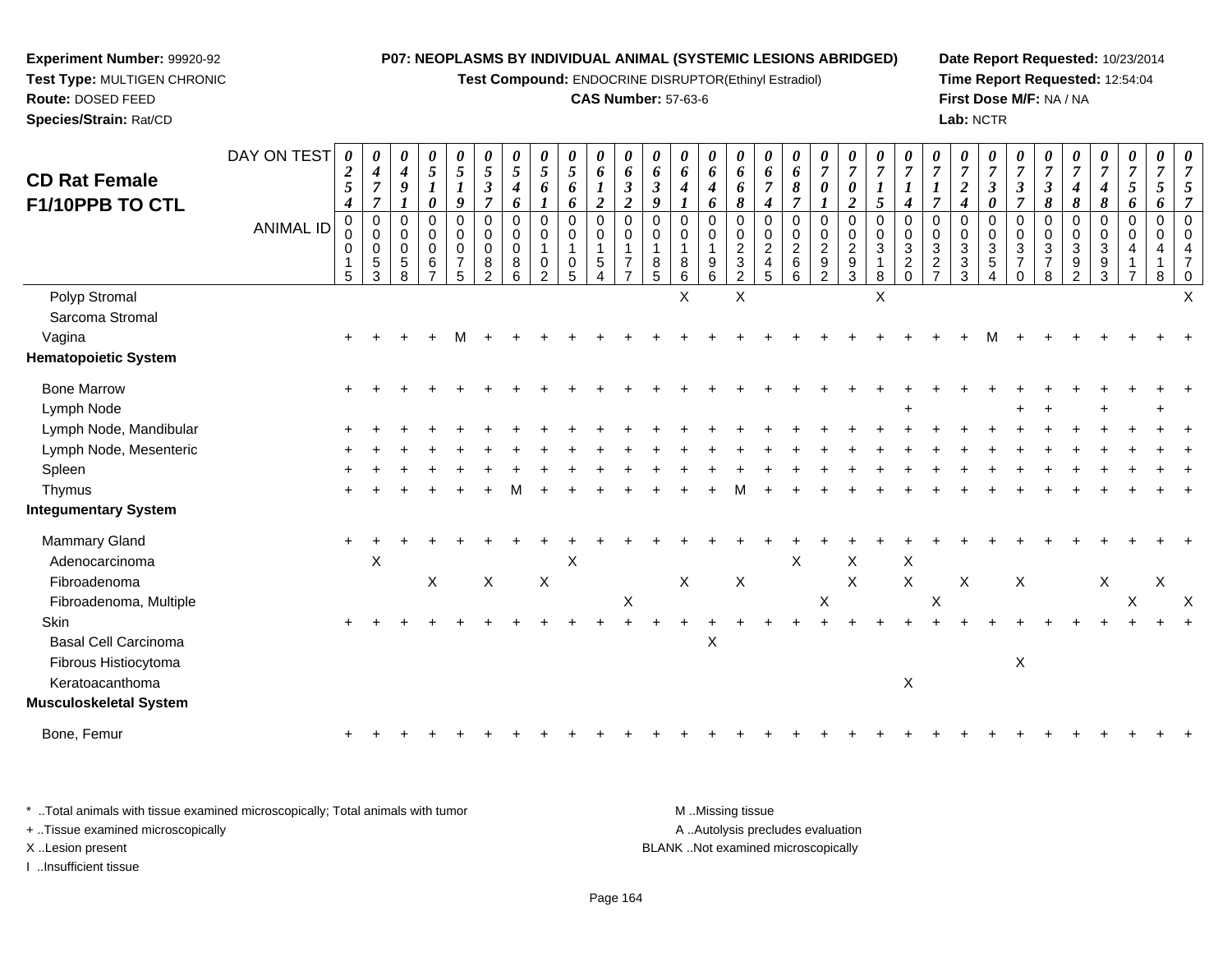**Test Compound:** ENDOCRINE DISRUPTOR(Ethinyl Estradiol)

#### **CAS Number:** 57-63-6

**Date Report Requested:** 10/23/2014**Time Report Requested:** 12:54:05**First Dose M/F:** NA / NA**Lab:** NCTR

| <b>CD Rat Female</b><br>F1/10PPB TO CTL                     | DAY ON TEST<br><b>ANIMAL ID</b> | 0<br>$\boldsymbol{2}$<br>$\mathfrak{s}$<br>$\boldsymbol{4}$<br>$\mathbf 0$<br>0<br>0<br>-1<br>5 | $\boldsymbol{\theta}$<br>$\boldsymbol{4}$<br>$\overline{7}$<br>$\overline{7}$<br>$\overline{0}$<br>$\mathbf 0$<br>$\mathbf 0$<br>$\sqrt{5}$<br>3 | $\theta$<br>$\boldsymbol{4}$<br>9<br>$\Omega$<br>$\Omega$<br>$\Omega$<br>5<br>8 | 0<br>$\mathfrak{s}$<br>$\boldsymbol{l}$<br>0<br>$\mathbf 0$<br>0<br>$\mathbf 0$<br>6 | $\frac{\theta}{5}$<br>$\boldsymbol{l}$<br>$\boldsymbol{9}$<br>$\mathbf 0$<br>$\mathbf 0$<br>$\pmb{0}$<br>$\overline{7}$<br>$\sqrt{5}$ | $\boldsymbol{\theta}$<br>$\overline{5}$<br>$\boldsymbol{\beta}$<br>$\overline{7}$<br>$\mathbf 0$<br>$\mathbf 0$<br>$\mathbf 0$<br>8<br>$\overline{2}$ | $\boldsymbol{\theta}$<br>5<br>$\boldsymbol{4}$<br>6<br>$\mathbf 0$<br>$\mathbf 0$<br>$\mathbf 0$<br>8<br>6 | 0<br>$5\overline{)}$<br>6<br>$\mathbf 0$<br>0<br>0<br>2 | 0<br>$5\overline{)}$<br>6<br>6<br>$\mathbf 0$<br>0<br>$\mathbf 1$<br>0<br>$\sqrt{5}$ | 0<br>$\boldsymbol{6}$<br>$\boldsymbol{l}$<br>$\boldsymbol{2}$<br>$\mathbf 0$<br>$\mathbf 0$<br>1<br>$\,$ 5 $\,$<br>4 | 0<br>6<br>$\boldsymbol{\beta}$<br>$\boldsymbol{2}$<br>$\Omega$<br>$\Omega$<br>$\overline{7}$ | $\boldsymbol{\theta}$<br>6<br>$\boldsymbol{\beta}$<br>9<br>$\Omega$<br>$\Omega$<br>8<br>5 | 0<br>6<br>4<br>$\Omega$<br>$\Omega$<br>8<br>6 | 0<br>6<br>$\boldsymbol{4}$<br>6<br>$\mathbf 0$<br>0<br>$\mathbf{1}$<br>$\boldsymbol{9}$<br>6 | $\boldsymbol{\theta}$<br>6<br>6<br>$\pmb{8}$<br>$\mathbf 0$<br>$\mathbf 0$<br>$\boldsymbol{2}$<br>$\ensuremath{\mathsf{3}}$<br>$\overline{2}$ | $\boldsymbol{\theta}$<br>6<br>$\overline{7}$<br>$\boldsymbol{4}$<br>$\Omega$<br>0<br>$\overline{c}$<br>$\overline{4}$<br>$\sqrt{5}$ | $\boldsymbol{\theta}$<br>6<br>8<br>$\overline{7}$<br>$\mathbf 0$<br>$\mathbf 0$<br>$\overline{2}$<br>$\,6\,$<br>6 | $\boldsymbol{\theta}$<br>$\overline{7}$<br>0<br>$\mathbf 0$<br>0<br>$\overline{c}$<br>$\boldsymbol{9}$<br>$\overline{2}$ | $\frac{\boldsymbol{\theta}}{\boldsymbol{7}}$<br>$\pmb{\theta}$<br>$\boldsymbol{2}$<br>$\pmb{0}$<br>$\mathbf 0$<br>$\frac{2}{9}$<br>$\sqrt{3}$ | $\boldsymbol{\theta}$<br>$\overline{7}$<br>$\boldsymbol{l}$<br>$\sqrt{5}$<br>$\mathbf 0$<br>$\pmb{0}$<br>$\sqrt{3}$<br>$\mathbf{1}$<br>8 | $\boldsymbol{\theta}$<br>$\overline{7}$<br>$\boldsymbol{l}$<br>$\boldsymbol{4}$<br>$\Omega$<br>0<br>$\ensuremath{\mathsf{3}}$<br>$\overline{c}$<br>$\mathbf 0$ | $\overline{7}$<br>1<br>$\overline{7}$<br>$\Omega$<br>$\Omega$<br>$\mathbf{3}$<br>$\overline{2}$<br>$\overline{7}$ | $\frac{\boldsymbol{0}}{7}$<br>$\overline{2}$<br>$\boldsymbol{4}$<br>$\Omega$<br>0<br>3<br>3<br>3 | $\frac{\boldsymbol{0}}{7}$<br>$\boldsymbol{\beta}$<br>$\pmb{\theta}$<br>$\mathbf 0$<br>$\mathbf 0$<br>$\ensuremath{\mathsf{3}}$<br>$\sqrt{5}$<br>$\overline{4}$ | $\boldsymbol{\theta}$<br>$\overline{7}$<br>$\mathfrak{z}$<br>$\overline{7}$<br>$\Omega$<br>$\mathbf 0$<br>$\sqrt{3}$<br>$\overline{7}$<br>$\mathbf 0$ | $\boldsymbol{\theta}$<br>$\overline{7}$<br>$\boldsymbol{\beta}$<br>$\pmb{8}$<br>$\mathbf 0$<br>$\mathbf 0$<br>$\sqrt{3}$<br>$\overline{7}$<br>$\,8\,$ | $\overline{7}$<br>4<br>$\pmb{8}$<br>$\Omega$<br>$\Omega$<br>3<br>9<br>$\overline{2}$ | $\frac{\boldsymbol{0}}{7}$<br>4<br>8<br>$\Omega$<br>$\Omega$<br>3<br>9<br>3 | $\boldsymbol{\theta}$<br>$\overline{7}$<br>5<br>6<br>$\mathbf 0$<br>$\Omega$ | $\boldsymbol{\theta}$<br>$\overline{7}$<br>5<br>6<br>$\mathbf 0$<br>$\Omega$ | $\boldsymbol{\theta}$ |
|-------------------------------------------------------------|---------------------------------|-------------------------------------------------------------------------------------------------|--------------------------------------------------------------------------------------------------------------------------------------------------|---------------------------------------------------------------------------------|--------------------------------------------------------------------------------------|---------------------------------------------------------------------------------------------------------------------------------------|-------------------------------------------------------------------------------------------------------------------------------------------------------|------------------------------------------------------------------------------------------------------------|---------------------------------------------------------|--------------------------------------------------------------------------------------|----------------------------------------------------------------------------------------------------------------------|----------------------------------------------------------------------------------------------|-------------------------------------------------------------------------------------------|-----------------------------------------------|----------------------------------------------------------------------------------------------|-----------------------------------------------------------------------------------------------------------------------------------------------|-------------------------------------------------------------------------------------------------------------------------------------|-------------------------------------------------------------------------------------------------------------------|--------------------------------------------------------------------------------------------------------------------------|-----------------------------------------------------------------------------------------------------------------------------------------------|------------------------------------------------------------------------------------------------------------------------------------------|----------------------------------------------------------------------------------------------------------------------------------------------------------------|-------------------------------------------------------------------------------------------------------------------|--------------------------------------------------------------------------------------------------|-----------------------------------------------------------------------------------------------------------------------------------------------------------------|-------------------------------------------------------------------------------------------------------------------------------------------------------|-------------------------------------------------------------------------------------------------------------------------------------------------------|--------------------------------------------------------------------------------------|-----------------------------------------------------------------------------|------------------------------------------------------------------------------|------------------------------------------------------------------------------|-----------------------|
| <b>Skeletal Muscle</b>                                      |                                 |                                                                                                 |                                                                                                                                                  |                                                                                 |                                                                                      |                                                                                                                                       |                                                                                                                                                       |                                                                                                            |                                                         | $+$                                                                                  |                                                                                                                      |                                                                                              |                                                                                           |                                               |                                                                                              |                                                                                                                                               | $\ddot{}$                                                                                                                           |                                                                                                                   |                                                                                                                          |                                                                                                                                               |                                                                                                                                          |                                                                                                                                                                |                                                                                                                   |                                                                                                  |                                                                                                                                                                 |                                                                                                                                                       |                                                                                                                                                       | $+$                                                                                  | $+$                                                                         |                                                                              |                                                                              |                       |
| <b>Nervous System</b>                                       |                                 |                                                                                                 |                                                                                                                                                  |                                                                                 |                                                                                      |                                                                                                                                       |                                                                                                                                                       |                                                                                                            |                                                         |                                                                                      |                                                                                                                      |                                                                                              |                                                                                           |                                               |                                                                                              |                                                                                                                                               |                                                                                                                                     |                                                                                                                   |                                                                                                                          |                                                                                                                                               |                                                                                                                                          |                                                                                                                                                                |                                                                                                                   |                                                                                                  |                                                                                                                                                                 |                                                                                                                                                       |                                                                                                                                                       |                                                                                      |                                                                             |                                                                              |                                                                              |                       |
| Brain, Brain Stem<br>Carcinoma, Metastatic, Pituitary Gland |                                 |                                                                                                 |                                                                                                                                                  |                                                                                 |                                                                                      |                                                                                                                                       |                                                                                                                                                       |                                                                                                            |                                                         |                                                                                      |                                                                                                                      |                                                                                              | X                                                                                         |                                               |                                                                                              |                                                                                                                                               |                                                                                                                                     |                                                                                                                   |                                                                                                                          |                                                                                                                                               |                                                                                                                                          |                                                                                                                                                                |                                                                                                                   |                                                                                                  |                                                                                                                                                                 |                                                                                                                                                       |                                                                                                                                                       |                                                                                      |                                                                             |                                                                              |                                                                              |                       |
| Brain, Cerebellum                                           |                                 |                                                                                                 |                                                                                                                                                  |                                                                                 |                                                                                      |                                                                                                                                       |                                                                                                                                                       |                                                                                                            |                                                         |                                                                                      |                                                                                                                      |                                                                                              |                                                                                           |                                               |                                                                                              |                                                                                                                                               |                                                                                                                                     |                                                                                                                   |                                                                                                                          |                                                                                                                                               |                                                                                                                                          |                                                                                                                                                                |                                                                                                                   |                                                                                                  |                                                                                                                                                                 |                                                                                                                                                       |                                                                                                                                                       |                                                                                      |                                                                             |                                                                              |                                                                              |                       |
| Brain, Cerebrum                                             |                                 |                                                                                                 |                                                                                                                                                  |                                                                                 |                                                                                      |                                                                                                                                       |                                                                                                                                                       |                                                                                                            |                                                         |                                                                                      |                                                                                                                      |                                                                                              |                                                                                           |                                               |                                                                                              |                                                                                                                                               |                                                                                                                                     |                                                                                                                   |                                                                                                                          |                                                                                                                                               |                                                                                                                                          |                                                                                                                                                                |                                                                                                                   |                                                                                                  |                                                                                                                                                                 |                                                                                                                                                       |                                                                                                                                                       |                                                                                      |                                                                             |                                                                              |                                                                              |                       |
| Peripheral Nerve                                            |                                 |                                                                                                 |                                                                                                                                                  |                                                                                 |                                                                                      |                                                                                                                                       |                                                                                                                                                       |                                                                                                            |                                                         |                                                                                      |                                                                                                                      |                                                                                              |                                                                                           |                                               |                                                                                              |                                                                                                                                               |                                                                                                                                     |                                                                                                                   |                                                                                                                          |                                                                                                                                               |                                                                                                                                          |                                                                                                                                                                |                                                                                                                   |                                                                                                  |                                                                                                                                                                 |                                                                                                                                                       |                                                                                                                                                       |                                                                                      |                                                                             |                                                                              |                                                                              |                       |
| Spinal Cord                                                 |                                 |                                                                                                 |                                                                                                                                                  |                                                                                 |                                                                                      |                                                                                                                                       |                                                                                                                                                       |                                                                                                            |                                                         | Α                                                                                    |                                                                                                                      |                                                                                              |                                                                                           |                                               |                                                                                              |                                                                                                                                               | Α                                                                                                                                   |                                                                                                                   |                                                                                                                          |                                                                                                                                               |                                                                                                                                          |                                                                                                                                                                |                                                                                                                   |                                                                                                  |                                                                                                                                                                 |                                                                                                                                                       |                                                                                                                                                       |                                                                                      |                                                                             |                                                                              |                                                                              |                       |
| <b>Respiratory System</b>                                   |                                 |                                                                                                 |                                                                                                                                                  |                                                                                 |                                                                                      |                                                                                                                                       |                                                                                                                                                       |                                                                                                            |                                                         |                                                                                      |                                                                                                                      |                                                                                              |                                                                                           |                                               |                                                                                              |                                                                                                                                               |                                                                                                                                     |                                                                                                                   |                                                                                                                          |                                                                                                                                               |                                                                                                                                          |                                                                                                                                                                |                                                                                                                   |                                                                                                  |                                                                                                                                                                 |                                                                                                                                                       |                                                                                                                                                       |                                                                                      |                                                                             |                                                                              |                                                                              |                       |
| Lung<br>Alveolar/Bronchiolar Adenoma                        |                                 |                                                                                                 |                                                                                                                                                  |                                                                                 |                                                                                      |                                                                                                                                       |                                                                                                                                                       |                                                                                                            |                                                         |                                                                                      |                                                                                                                      |                                                                                              |                                                                                           |                                               |                                                                                              |                                                                                                                                               |                                                                                                                                     |                                                                                                                   |                                                                                                                          |                                                                                                                                               |                                                                                                                                          |                                                                                                                                                                |                                                                                                                   |                                                                                                  |                                                                                                                                                                 |                                                                                                                                                       |                                                                                                                                                       |                                                                                      |                                                                             |                                                                              | X                                                                            |                       |
| Nephroblastoma, Metastatic, Kidney<br>Nose                  |                                 | X                                                                                               |                                                                                                                                                  |                                                                                 |                                                                                      |                                                                                                                                       |                                                                                                                                                       |                                                                                                            |                                                         |                                                                                      |                                                                                                                      |                                                                                              |                                                                                           |                                               |                                                                                              |                                                                                                                                               |                                                                                                                                     |                                                                                                                   |                                                                                                                          |                                                                                                                                               |                                                                                                                                          |                                                                                                                                                                |                                                                                                                   |                                                                                                  |                                                                                                                                                                 |                                                                                                                                                       |                                                                                                                                                       |                                                                                      |                                                                             |                                                                              |                                                                              |                       |
| Trachea                                                     |                                 |                                                                                                 |                                                                                                                                                  |                                                                                 |                                                                                      |                                                                                                                                       |                                                                                                                                                       |                                                                                                            |                                                         |                                                                                      |                                                                                                                      |                                                                                              |                                                                                           |                                               |                                                                                              |                                                                                                                                               |                                                                                                                                     |                                                                                                                   |                                                                                                                          |                                                                                                                                               |                                                                                                                                          |                                                                                                                                                                |                                                                                                                   |                                                                                                  |                                                                                                                                                                 |                                                                                                                                                       |                                                                                                                                                       |                                                                                      |                                                                             |                                                                              |                                                                              |                       |
| <b>Special Senses System</b>                                |                                 |                                                                                                 |                                                                                                                                                  |                                                                                 |                                                                                      |                                                                                                                                       |                                                                                                                                                       |                                                                                                            |                                                         |                                                                                      |                                                                                                                      |                                                                                              |                                                                                           |                                               |                                                                                              |                                                                                                                                               |                                                                                                                                     |                                                                                                                   |                                                                                                                          |                                                                                                                                               |                                                                                                                                          |                                                                                                                                                                |                                                                                                                   |                                                                                                  |                                                                                                                                                                 |                                                                                                                                                       |                                                                                                                                                       |                                                                                      |                                                                             |                                                                              |                                                                              |                       |
| Eye                                                         |                                 |                                                                                                 |                                                                                                                                                  |                                                                                 |                                                                                      |                                                                                                                                       |                                                                                                                                                       |                                                                                                            |                                                         |                                                                                      |                                                                                                                      |                                                                                              |                                                                                           |                                               |                                                                                              |                                                                                                                                               |                                                                                                                                     |                                                                                                                   |                                                                                                                          |                                                                                                                                               |                                                                                                                                          |                                                                                                                                                                |                                                                                                                   |                                                                                                  |                                                                                                                                                                 |                                                                                                                                                       |                                                                                                                                                       |                                                                                      |                                                                             |                                                                              |                                                                              |                       |
| <b>Harderian Gland</b>                                      |                                 |                                                                                                 |                                                                                                                                                  |                                                                                 |                                                                                      |                                                                                                                                       |                                                                                                                                                       |                                                                                                            |                                                         |                                                                                      |                                                                                                                      |                                                                                              |                                                                                           |                                               |                                                                                              |                                                                                                                                               |                                                                                                                                     |                                                                                                                   |                                                                                                                          |                                                                                                                                               |                                                                                                                                          |                                                                                                                                                                |                                                                                                                   |                                                                                                  |                                                                                                                                                                 |                                                                                                                                                       |                                                                                                                                                       |                                                                                      |                                                                             |                                                                              |                                                                              |                       |
| <b>Urinary System</b>                                       |                                 |                                                                                                 |                                                                                                                                                  |                                                                                 |                                                                                      |                                                                                                                                       |                                                                                                                                                       |                                                                                                            |                                                         |                                                                                      |                                                                                                                      |                                                                                              |                                                                                           |                                               |                                                                                              |                                                                                                                                               |                                                                                                                                     |                                                                                                                   |                                                                                                                          |                                                                                                                                               |                                                                                                                                          |                                                                                                                                                                |                                                                                                                   |                                                                                                  |                                                                                                                                                                 |                                                                                                                                                       |                                                                                                                                                       |                                                                                      |                                                                             |                                                                              |                                                                              |                       |
| Kidney                                                      |                                 |                                                                                                 |                                                                                                                                                  |                                                                                 |                                                                                      |                                                                                                                                       |                                                                                                                                                       |                                                                                                            |                                                         |                                                                                      |                                                                                                                      |                                                                                              |                                                                                           |                                               |                                                                                              |                                                                                                                                               |                                                                                                                                     |                                                                                                                   |                                                                                                                          |                                                                                                                                               |                                                                                                                                          |                                                                                                                                                                |                                                                                                                   |                                                                                                  |                                                                                                                                                                 |                                                                                                                                                       |                                                                                                                                                       |                                                                                      |                                                                             |                                                                              |                                                                              |                       |
| Nephroblastoma                                              |                                 | X                                                                                               |                                                                                                                                                  |                                                                                 |                                                                                      |                                                                                                                                       |                                                                                                                                                       |                                                                                                            |                                                         |                                                                                      |                                                                                                                      |                                                                                              |                                                                                           |                                               |                                                                                              |                                                                                                                                               |                                                                                                                                     |                                                                                                                   |                                                                                                                          |                                                                                                                                               |                                                                                                                                          |                                                                                                                                                                |                                                                                                                   |                                                                                                  |                                                                                                                                                                 |                                                                                                                                                       |                                                                                                                                                       |                                                                                      |                                                                             |                                                                              |                                                                              |                       |
| <b>Urinary Bladder</b>                                      |                                 |                                                                                                 |                                                                                                                                                  |                                                                                 |                                                                                      |                                                                                                                                       |                                                                                                                                                       |                                                                                                            |                                                         |                                                                                      |                                                                                                                      |                                                                                              |                                                                                           |                                               |                                                                                              |                                                                                                                                               |                                                                                                                                     |                                                                                                                   |                                                                                                                          |                                                                                                                                               |                                                                                                                                          |                                                                                                                                                                |                                                                                                                   |                                                                                                  |                                                                                                                                                                 |                                                                                                                                                       |                                                                                                                                                       |                                                                                      |                                                                             |                                                                              |                                                                              |                       |

\* ..Total animals with tissue examined microscopically; Total animals with tumor **M** . Missing tissue M ..Missing tissue A ..Autolysis precludes evaluation + ..Tissue examined microscopically X ..Lesion present BLANK ..Not examined microscopicallyI ..Insufficient tissue

**Experiment Number:** 99920-92**Test Type:** MULTIGEN CHRONIC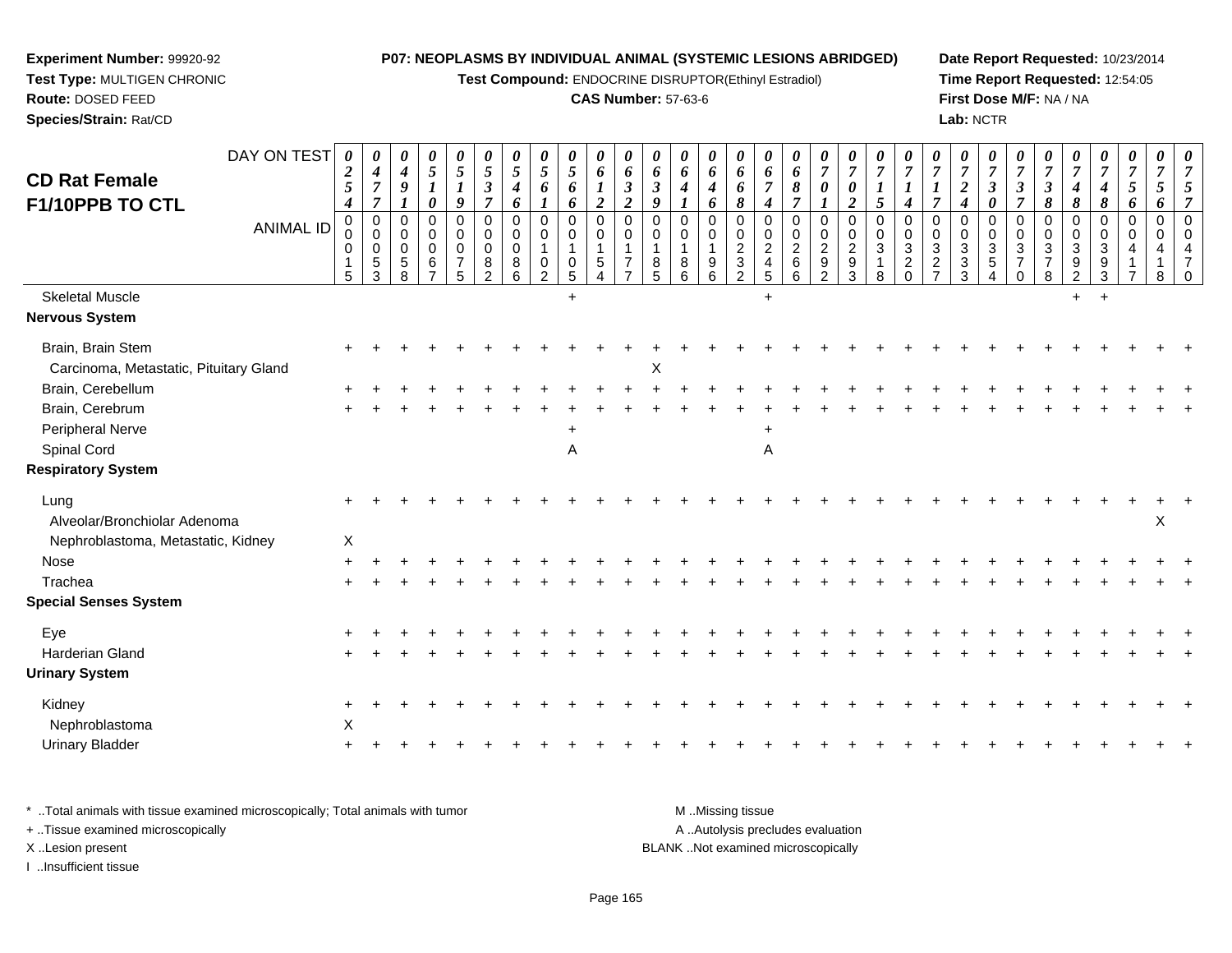**Test Compound:** ENDOCRINE DISRUPTOR(Ethinyl Estradiol)

#### **CAS Number:** 57-63-6

**Date Report Requested:** 10/23/2014**Time Report Requested:** 12:54:05**First Dose M/F:** NA / NA**Lab:** NCTR

 $\ddot{}$ 

| Species/Strain: Rat/CD |             |   |         |   |   |   |   |   |               |                       |                       |          |   |   |   |                       |             |   |   |        |   |                       |               |               | Lab: NCTR             |                       |                       |
|------------------------|-------------|---|---------|---|---|---|---|---|---------------|-----------------------|-----------------------|----------|---|---|---|-----------------------|-------------|---|---|--------|---|-----------------------|---------------|---------------|-----------------------|-----------------------|-----------------------|
|                        | DAY ON TEST | 0 | 0       | 0 | 0 | 0 | 0 | 0 | 0             | $\boldsymbol{\theta}$ | $\boldsymbol{\theta}$ | $\theta$ | 0 | 0 | 0 | $\boldsymbol{\theta}$ | 0           | 0 | 0 | 0      | 0 | $\boldsymbol{\theta}$ | 0             | 0             | $\boldsymbol{\theta}$ | $\boldsymbol{\theta}$ | $\boldsymbol{\theta}$ |
| <b>CD Rat Female</b>   |             | ◢ | 4       | 4 |   | ັ |   |   |               |                       | $\bm{o}$              | $\bm{o}$ | o | o | o | o                     | $\bm{o}$    | 6 |   |        |   | r,                    |               |               | $\mathbf{r}$          | ~                     | $\overline{7}$        |
|                        |             | ◡ |         | o |   |   | ◡ |   | 6             |                       |                       | J        | 3 |   |   | o                     |             | 8 | 0 | 0      |   |                       |               | $\rightarrow$ | ◡                     | ◠<br>◡                | 3                     |
| F1/10PPB TO CTL        |             |   |         |   | 0 | o |   | o |               |                       | ◢                     |          | o |   | o | 8                     | 4           | , |   | ◢      | J | 4                     |               |               | 0                     |                       | 8                     |
|                        | ANIMAL ID   |   | 0       | 0 | 0 |   | 0 | 0 | 0             |                       |                       |          | 0 | 0 |   | 0                     | 0           |   |   | - 0    | O | 0                     | 0             |               | 0                     | 0                     | 0                     |
|                        |             | v | v       | 0 | 0 |   | U |   |               |                       |                       |          | 0 |   |   | 0                     |             |   |   |        | v | 0                     | 0             |               | 0                     |                       | 0                     |
|                        |             | v | 0       | 0 | 0 | v | 0 | 0 |               |                       |                       |          |   |   |   | $\sim$<br><u>_</u>    | $\sim$      | ົ |   | $\sim$ | ົ | 3                     | 3             | ົ             | ົ<br>ت                | ົ<br>J                | 3                     |
|                        |             |   | G       | 5 | 6 | - | 8 | 8 | 0             |                       | .5                    |          | 8 | 8 | Q | ີ<br>◡                | 4           | 6 |   | 9      |   | ົ<br><u>_</u>         | ົ<br><u>L</u> | $\sim$        | G.                    | -                     | $\rightarrow$         |
|                        |             |   | ົ<br>J. | 8 | - | 5 | ◠ | 6 | $\mathcal{D}$ | b                     | 4                     |          | 5 | 6 | 6 |                       | $\mathbf b$ | 6 |   | 3      | 8 | 0                     | $\rightarrow$ | $\sim$        |                       |                       | -8                    |

 $\ddot{+}$ 

 $\ddot{+}$ 

 $\ddot{+}$ 

 $+$ 

 $+$ 

 $+$ 

 $+$ 

 $\ddot{}$ 

 $+$ 

 $+$ 

<sup>+</sup> <sup>+</sup> <sup>+</sup> <sup>+</sup> <sup>+</sup> <sup>+</sup> <sup>+</sup> <sup>+</sup> <sup>+</sup> <sup>+</sup> <sup>+</sup> <sup>+</sup> <sup>+</sup> <sup>+</sup> <sup>+</sup> <sup>+</sup> <sup>+</sup> <sup>+</sup> <sup>+</sup> <sup>+</sup> <sup>+</sup> <sup>+</sup> <sup>+</sup> <sup>+</sup> <sup>+</sup> <sup>+</sup> <sup>+</sup> <sup>+</sup> <sup>+</sup> <sup>+</sup>

<sup>+</sup> <sup>+</sup> <sup>+</sup> <sup>+</sup> <sup>+</sup> <sup>+</sup> <sup>+</sup> <sup>+</sup> <sup>+</sup> <sup>+</sup> <sup>+</sup> <sup>+</sup> <sup>+</sup> <sup>+</sup> <sup>+</sup> <sup>+</sup> <sup>+</sup> <sup>+</sup> <sup>+</sup> <sup>+</sup> <sup>+</sup> <sup>+</sup> <sup>+</sup> <sup>+</sup> <sup>+</sup> <sup>+</sup> <sup>+</sup> <sup>+</sup> <sup>+</sup> <sup>+</sup>

 $+$ 

 $\ddot{}$ 

 $+$ 

 $+$ 

 $\ddot{}$ 

 $\ddot{}$ 

 $\ddot{}$ 

 $\ddot{}$ 

 $\ddot{}$ 

 8 $\ddot{}$ 

 $+$ 

 $+$ 

Urinary Bladder $\mathsf{r}$  +

### **SYSTEMIC LESIONS**

Multiple Organn  $+$ 

Lymphoma Malignantt and the contract of the contract of the contract of the contract of the contract of the contract of the contract of the contract of the contract of the contract of the contract of the contract of the contract of the cont

**Experiment Number:** 99920-92**Test Type:** MULTIGEN CHRONIC

**Route:** DOSED FEED

Mesothelioma Malignant

\* ..Total animals with tissue examined microscopically; Total animals with tumor **M** ...Missing tissue M ...Missing tissue

+ ..Tissue examined microscopically

I ..Insufficient tissue

A ..Autolysis precludes evaluation X ..Lesion present BLANK ..Not examined microscopically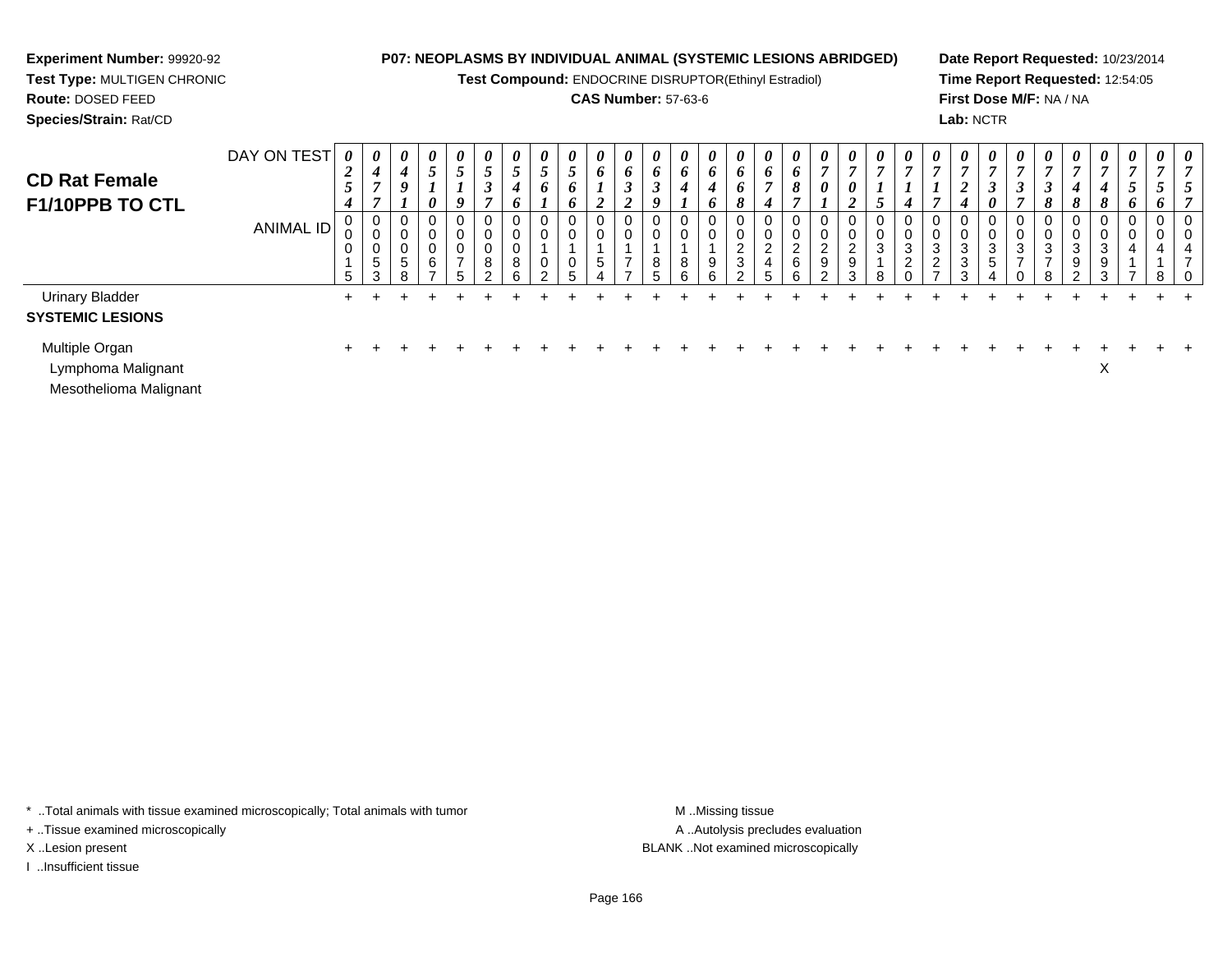**Test Compound:** ENDOCRINE DISRUPTOR(Ethinyl Estradiol)

#### **CAS Number:** 57-63-6

<sup>+</sup> <sup>+</sup> <sup>+</sup> <sup>+</sup> <sup>+</sup> <sup>+</sup> <sup>+</sup> <sup>+</sup> <sup>+</sup> <sup>+</sup> <sup>+</sup> <sup>+</sup> <sup>+</sup> <sup>+</sup> <sup>+</sup> <sup>+</sup> <sup>+</sup> <sup>+</sup> <sup>50</sup>

<sup>+</sup> <sup>+</sup> <sup>+</sup> <sup>+</sup> <sup>+</sup> <sup>+</sup> <sup>+</sup> <sup>+</sup> <sup>+</sup> <sup>+</sup> <sup>+</sup> <sup>+</sup> <sup>+</sup> <sup>+</sup> <sup>+</sup> <sup>+</sup> <sup>+</sup> <sup>+</sup> <sup>50</sup>

 $\mathsf{X}$  and  $\mathsf{Y}$  are the set of  $\mathsf{Y}$  and  $\mathsf{Y}$  are the set of  $\mathsf{Y}$  and  $\mathsf{Y}$  are the set of  $\mathsf{Y}$  and  $\mathsf{Y}$  are the set of  $\mathsf{Y}$  and  $\mathsf{Y}$  are the set of  $\mathsf{Y}$  and  $\mathsf{Y}$  are the set of

<sup>+</sup> <sup>+</sup> <sup>+</sup> <sup>+</sup> <sup>+</sup> <sup>+</sup> <sup>+</sup> <sup>+</sup> <sup>+</sup> <sup>+</sup> <sup>+</sup> <sup>+</sup> <sup>+</sup> <sup>+</sup> <sup>+</sup> <sup>+</sup> <sup>+</sup> <sup>+</sup> <sup>50</sup>

9 \*TOTALS

**Date Report Requested:** 10/23/2014**Time Report Requested:** 12:54:05**First Dose M/F:** NA / NA**Lab:** NCTR

| ›atocellular Adenoma |     |   |           |   |    |  |           |       |    |   |   |   |   |   |   |           | 1                       |
|----------------------|-----|---|-----------|---|----|--|-----------|-------|----|---|---|---|---|---|---|-----------|-------------------------|
| entery               |     |   |           |   |    |  | $\ddot{}$ |       |    |   |   |   |   |   |   |           |                         |
| Mucosa               |     |   | $\ddot{}$ |   |    |  |           |       |    |   |   |   |   |   |   |           | 7                       |
| amous Cell Carcinoma |     |   | X         |   |    |  |           |       |    |   |   |   |   |   |   |           | $\overline{\mathbf{c}}$ |
| reas:                | $+$ | + |           |   |    |  |           |       |    |   |   |   |   |   |   | ÷         | 50                      |
| ary Glands           | ÷.  |   |           |   |    |  |           |       |    |   |   |   |   |   |   | $\ddot{}$ | 50                      |
| ach, Forestomach     | $+$ |   | +         |   |    |  |           | +     |    |   |   |   | ÷ | ٠ | + | $\pm$     | 50                      |
| ach, Glandular       | $+$ |   |           |   | ÷. |  |           | +     | ÷. |   |   | + |   |   |   | $\ddot{}$ | 50                      |
| vascular System      |     |   |           |   |    |  |           |       |    |   |   |   |   |   |   |           |                         |
| d Vessel             | $+$ |   |           |   |    |  |           |       |    |   |   |   |   |   |   | $\div$    | 50                      |
|                      | $+$ |   |           | + | +  |  |           | $\pm$ | +  | ÷ | ÷ | + |   | ÷ |   | $\ddot{}$ | 50                      |
|                      |     |   |           |   |    |  |           |       |    |   |   |   |   |   |   |           |                         |
|                      |     |   |           |   |    |  |           |       |    |   |   |   |   |   |   |           |                         |
|                      |     |   |           |   |    |  |           |       |    |   |   |   |   |   |   |           |                         |

**Experiment Number:** 99920-92**Test Type:** MULTIGEN CHRONIC

DAY ON TEST

*0 7*

*0*

*0*

<sup>+</sup> <sup>+</sup> <sup>+</sup> <sup>+</sup> <sup>+</sup> <sup>+</sup> <sup>+</sup> <sup>+</sup> <sup>+</sup> <sup>+</sup> <sup>+</sup> <sup>+</sup> <sup>+</sup> <sup>+</sup> <sup>+</sup> <sup>+</sup> <sup>+</sup> <sup>+</sup> <sup>+</sup> <sup>50</sup>

<sup>+</sup> <sup>+</sup> <sup>+</sup> <sup>+</sup> <sup>+</sup> <sup>+</sup> <sup>+</sup> <sup>+</sup> <sup>+</sup> <sup>+</sup> <sup>+</sup> <sup>+</sup> <sup>+</sup> <sup>+</sup> <sup>+</sup> <sup>+</sup> <sup>+</sup> <sup>+</sup> <sup>+</sup> <sup>50</sup>

<sup>+</sup> <sup>+</sup> <sup>+</sup> <sup>+</sup> <sup>+</sup> <sup>+</sup> <sup>+</sup> <sup>+</sup> <sup>+</sup> <sup>+</sup> <sup>+</sup> <sup>+</sup> <sup>+</sup> <sup>+</sup> <sup>+</sup> <sup>+</sup> <sup>+</sup> <sup>+</sup> <sup>+</sup> <sup>50</sup>

<sup>+</sup> <sup>+</sup> <sup>+</sup> <sup>+</sup> <sup>+</sup> <sup>+</sup> <sup>+</sup> <sup>+</sup> <sup>+</sup> <sup>+</sup> <sup>+</sup> <sup>+</sup> <sup>+</sup> <sup>+</sup> <sup>+</sup> <sup>+</sup> <sup>+</sup> <sup>+</sup> <sup>+</sup> <sup>50</sup>

<sup>+</sup> <sup>+</sup> <sup>+</sup> <sup>+</sup> <sup>+</sup> <sup>+</sup> <sup>+</sup> <sup>+</sup> <sup>+</sup> <sup>+</sup> <sup>+</sup> <sup>+</sup> <sup>+</sup> <sup>+</sup> <sup>+</sup> <sup>+</sup> <sup>+</sup> <sup>+</sup> <sup>+</sup> <sup>50</sup>

*7 5 7*

*7 5 7*

ANIMAL ID

 $\mathsf{S}$  +

a X

 $\mathsf{r}$  +

 $\mathsf{n}$  +

**Route:** DOSED FEED**Species/Strain:** Rat/CD

**CD Rat FemaleF1/10PPB TO CTL**

**Alimentary System**

Intestine Large, Cecum

Intestine Large, Rectum

Intestine Small, Duodenum

Intestine Large, Colon

Intestine Small, Ileum

Leiomyoma

**Mesentery** 

Pancreas

Oral Mucosa

Salivary Glands

Blood Vessel

**Heart** 

Stomach, Forestomach

Stomach, Glandular

**Cardiovascular System**

Liver

Intestine Small, Jejunum

Hepatocellular Adenoma

Squamous Cell Carcinoma

**Esophagus** 

\* ..Total animals with tissue examined microscopically; Total animals with tumor M ...Missing tissue M ...Missing tissue A ..Autolysis precludes evaluation + ..Tissue examined microscopically X ..Lesion present BLANK ..Not examined microscopicallyI ..Insufficient tissue

Page 167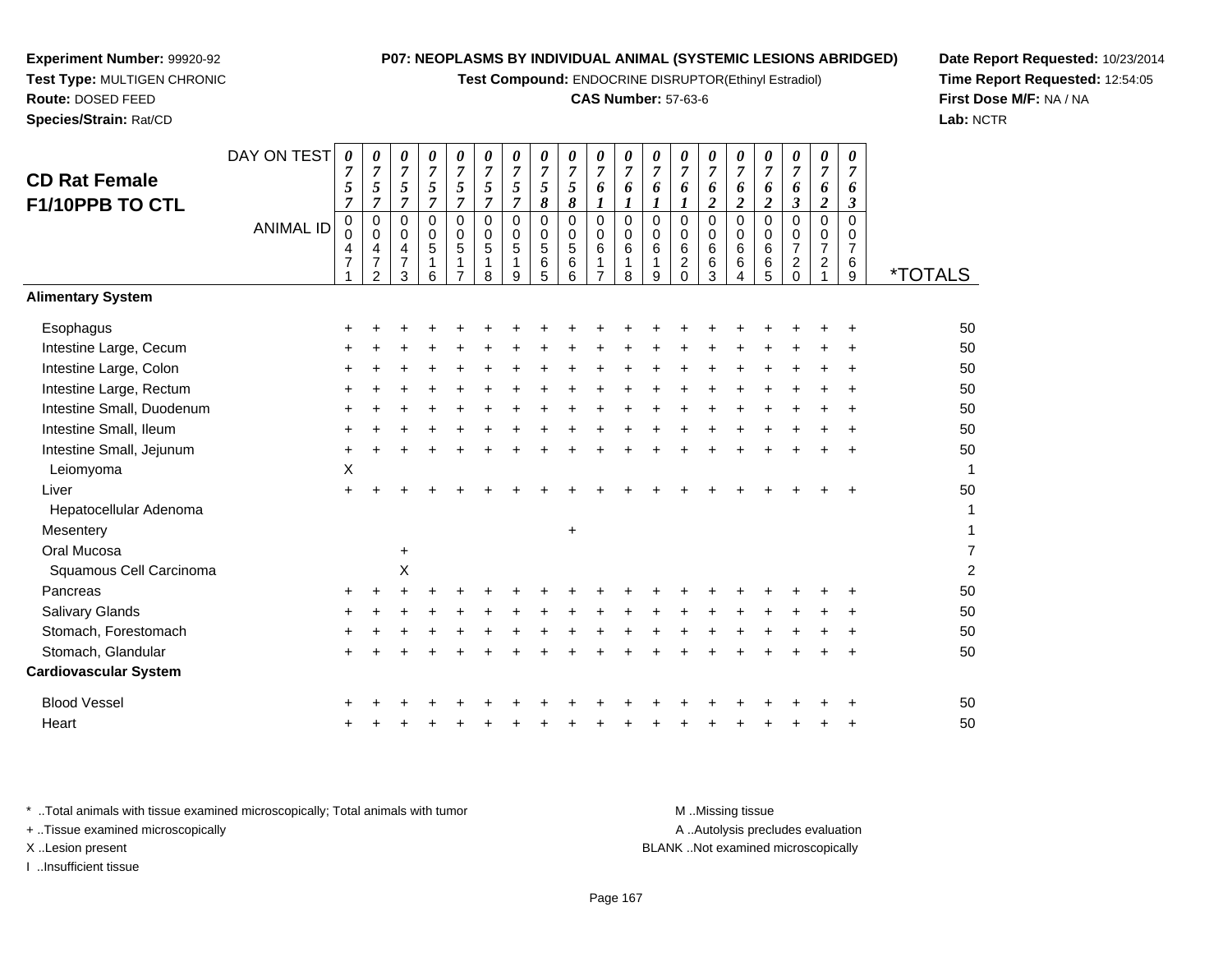**Test Compound:** ENDOCRINE DISRUPTOR(Ethinyl Estradiol)

#### **CAS Number:** 57-63-6

**Date Report Requested:** 10/23/2014**Time Report Requested:** 12:54:05**First Dose M/F:** NA / NA**Lab:** NCTR

| <b>CD Rat Female</b><br>F1/10PPB TO CTL            | DAY ON TEST      | 0<br>$\boldsymbol{7}$<br>$\sqrt{5}$<br>$\overline{7}$ | 0<br>$\overline{7}$<br>5<br>$\overline{7}$                   | 0<br>$\boldsymbol{7}$<br>$\sqrt{5}$<br>$\overline{7}$ | 0<br>$\overline{7}$<br>5<br>$\overline{7}$ | 0<br>$\overline{7}$<br>5<br>$\overline{7}$                       | 0<br>$\overline{7}$<br>$\sqrt{5}$<br>$\overline{7}$        | 0<br>$\boldsymbol{7}$<br>$\sqrt{5}$<br>$\overline{7}$ | 0<br>$\overline{7}$<br>5<br>$\pmb{8}$    | 0<br>$\boldsymbol{7}$<br>$\sqrt{5}$<br>8 | 0<br>$\overline{7}$<br>6<br>$\boldsymbol{l}$                 | 0<br>$\overline{7}$<br>$\boldsymbol{6}$<br>$\boldsymbol{l}$  | 0<br>$\boldsymbol{7}$<br>6<br>1     | 0<br>$\overline{7}$<br>6<br>1                           | 0<br>$\overline{7}$<br>6<br>$\overline{\mathbf{c}}$ | 0<br>$\boldsymbol{7}$<br>6<br>$\overline{2}$  | 0<br>$\overline{7}$<br>6<br>$\overline{2}$ | 0<br>$\boldsymbol{7}$<br>6<br>$\boldsymbol{\beta}$                  | 0<br>$\overline{7}$<br>6<br>$\overline{\mathbf{c}}$  | 0<br>$\overline{7}$<br>6<br>$\boldsymbol{\beta}$ |                       |
|----------------------------------------------------|------------------|-------------------------------------------------------|--------------------------------------------------------------|-------------------------------------------------------|--------------------------------------------|------------------------------------------------------------------|------------------------------------------------------------|-------------------------------------------------------|------------------------------------------|------------------------------------------|--------------------------------------------------------------|--------------------------------------------------------------|-------------------------------------|---------------------------------------------------------|-----------------------------------------------------|-----------------------------------------------|--------------------------------------------|---------------------------------------------------------------------|------------------------------------------------------|--------------------------------------------------|-----------------------|
|                                                    | <b>ANIMAL ID</b> | $\mathbf 0$<br>$\ddot{\mathbf{0}}$<br>$\frac{4}{7}$   | 0<br>0<br>$\overline{4}$<br>$\overline{7}$<br>$\overline{2}$ | $\pmb{0}$<br>$\mathbf 0$<br>4<br>$\overline{7}$<br>3  | 0<br>0<br>5<br>1<br>6                      | $\mathbf 0$<br>$\mathbf 0$<br>5<br>$\mathbf 1$<br>$\overline{7}$ | $\mathsf{O}\xspace$<br>$\mathbf 0$<br>$\sqrt{5}$<br>1<br>8 | 0<br>$\mathbf 0$<br>$\sqrt{5}$<br>$\mathbf{1}$<br>9   | $\mathbf 0$<br>0<br>$\sqrt{5}$<br>6<br>5 | 0<br>0<br>$\mathbf 5$<br>6<br>6          | $\mathbf 0$<br>$\mathbf 0$<br>$\,6\,$<br>1<br>$\overline{7}$ | $\mathsf{O}\xspace$<br>$\mathbf 0$<br>6<br>$\mathbf{1}$<br>8 | $\mathbf 0$<br>0<br>$\,6$<br>1<br>9 | $\mathbf 0$<br>0<br>$\,6$<br>$\overline{2}$<br>$\Omega$ | 0<br>0<br>6<br>6<br>3                               | $\pmb{0}$<br>$\mathbf 0$<br>$\,6\,$<br>6<br>4 | 0<br>$\mathbf 0$<br>$\,6$<br>$\,6\,$<br>5  | $\mathbf 0$<br>0<br>$\overline{7}$<br>$\overline{c}$<br>$\mathbf 0$ | $\mathbf 0$<br>0<br>$\overline{7}$<br>$\overline{2}$ | 0<br>0<br>7<br>6<br>9                            | <i><b>*TOTALS</b></i> |
| <b>Endocrine System</b>                            |                  |                                                       |                                                              |                                                       |                                            |                                                                  |                                                            |                                                       |                                          |                                          |                                                              |                                                              |                                     |                                                         |                                                     |                                               |                                            |                                                                     |                                                      |                                                  |                       |
| <b>Adrenal Cortex</b><br>Adenoma                   |                  |                                                       |                                                              |                                                       |                                            |                                                                  |                                                            |                                                       |                                          |                                          |                                                              |                                                              |                                     |                                                         |                                                     |                                               | X                                          |                                                                     |                                                      |                                                  | 50<br>$\overline{c}$  |
| Adrenal Medulla                                    |                  |                                                       |                                                              |                                                       |                                            |                                                                  |                                                            |                                                       |                                          |                                          |                                                              |                                                              |                                     |                                                         |                                                     |                                               | М                                          | +                                                                   |                                                      | $\ddot{}$                                        | 48                    |
| Pheochromocytoma Benign<br>Islets, Pancreatic      |                  |                                                       |                                                              |                                                       |                                            |                                                                  |                                                            |                                                       |                                          |                                          |                                                              |                                                              |                                     |                                                         |                                                     |                                               |                                            |                                                                     | X                                                    |                                                  | 1<br>50               |
| Parathyroid Gland                                  |                  | м                                                     |                                                              |                                                       |                                            |                                                                  |                                                            |                                                       |                                          | М                                        |                                                              |                                                              |                                     |                                                         |                                                     |                                               |                                            | M                                                                   |                                                      |                                                  | 44                    |
| <b>Pituitary Gland</b>                             |                  |                                                       |                                                              |                                                       |                                            |                                                                  |                                                            |                                                       |                                          |                                          |                                                              |                                                              |                                     |                                                         |                                                     |                                               |                                            | $\ddot{}$                                                           |                                                      | ٠                                                | 50                    |
| Pars Distalis, Adenoma<br>Pars Distalis, Carcinoma |                  | X                                                     | X                                                            | X                                                     | X                                          | X                                                                | X                                                          |                                                       | X                                        | X                                        | $\times$                                                     | $\times$                                                     |                                     | X                                                       |                                                     | X                                             | $\pmb{\times}$                             | $\sf X$                                                             | $\times$                                             |                                                  | 36<br>1               |
| <b>Thyroid Gland</b>                               |                  |                                                       |                                                              |                                                       |                                            |                                                                  |                                                            |                                                       |                                          |                                          |                                                              |                                                              |                                     |                                                         |                                                     |                                               |                                            |                                                                     |                                                      |                                                  | 50                    |
| C Cell, Adenoma                                    |                  |                                                       |                                                              |                                                       |                                            |                                                                  |                                                            |                                                       |                                          |                                          |                                                              |                                                              |                                     |                                                         |                                                     |                                               |                                            |                                                                     |                                                      |                                                  | 3                     |
| <b>General Body System</b>                         |                  |                                                       |                                                              |                                                       |                                            |                                                                  |                                                            |                                                       |                                          |                                          |                                                              |                                                              |                                     |                                                         |                                                     |                                               |                                            |                                                                     |                                                      |                                                  |                       |
| <b>NONE</b><br><b>Genital System</b>               |                  |                                                       |                                                              |                                                       |                                            |                                                                  |                                                            |                                                       |                                          |                                          |                                                              |                                                              |                                     |                                                         |                                                     |                                               |                                            |                                                                     |                                                      |                                                  |                       |
| <b>Clitoral Gland</b>                              |                  |                                                       |                                                              |                                                       |                                            |                                                                  |                                                            |                                                       |                                          |                                          |                                                              |                                                              |                                     |                                                         |                                                     |                                               |                                            |                                                                     |                                                      |                                                  | 49                    |
| Ovary                                              |                  |                                                       |                                                              |                                                       |                                            |                                                                  |                                                            |                                                       |                                          |                                          |                                                              |                                                              |                                     |                                                         |                                                     |                                               |                                            |                                                                     |                                                      |                                                  | 50                    |
| Oviduct                                            |                  |                                                       |                                                              |                                                       |                                            |                                                                  |                                                            |                                                       |                                          |                                          |                                                              |                                                              |                                     |                                                         |                                                     |                                               |                                            |                                                                     |                                                      | ٠                                                | 50                    |
| <b>Uterus</b>                                      |                  |                                                       |                                                              |                                                       |                                            |                                                                  |                                                            |                                                       |                                          |                                          |                                                              |                                                              |                                     |                                                         |                                                     |                                               |                                            |                                                                     |                                                      | +                                                | 50                    |
| Endometrium, Adenoma<br>Fibrous Histiocytoma       |                  |                                                       |                                                              |                                                       |                                            |                                                                  |                                                            |                                                       |                                          |                                          |                                                              |                                                              |                                     |                                                         |                                                     |                                               |                                            | X                                                                   |                                                      |                                                  | $\overline{c}$<br>1   |
|                                                    |                  |                                                       |                                                              |                                                       |                                            |                                                                  |                                                            |                                                       |                                          |                                          |                                                              |                                                              |                                     |                                                         |                                                     |                                               |                                            |                                                                     |                                                      |                                                  |                       |

**Experiment Number:** 99920-92**Test Type:** MULTIGEN CHRONIC

**Route:** DOSED FEED**Species/Strain:** Rat/CD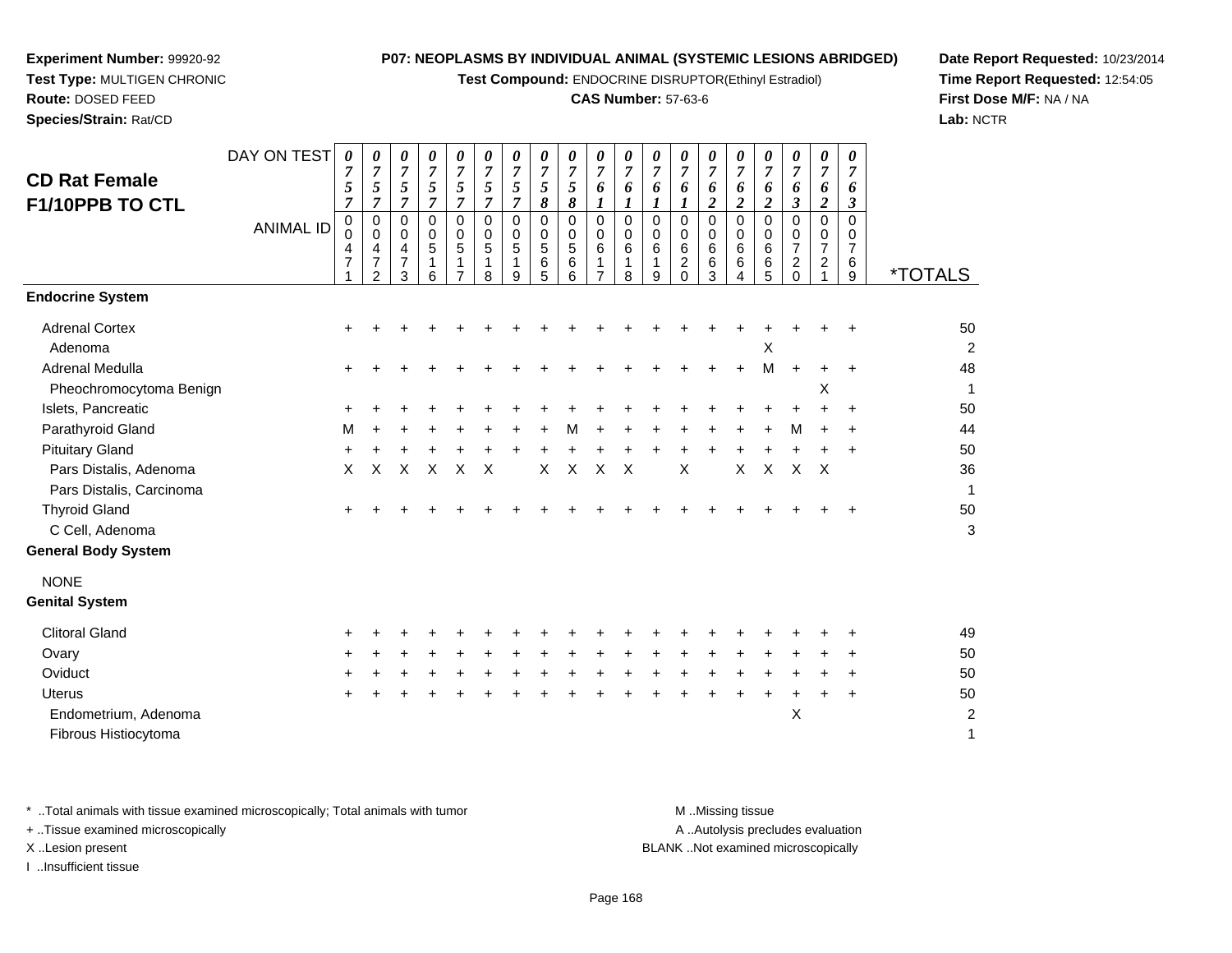**Test Compound:** ENDOCRINE DISRUPTOR(Ethinyl Estradiol)

# **CAS Number:** 57-63-6

**Date Report Requested:** 10/23/2014 **Time Report Requested:** 12:54:05**First Dose M/F:** NA / NA**Lab:** NCTR

| <b>CD Rat Female</b><br><b>F1/10PPB TO CTL</b> | DAY ON TEST      | 0<br>7<br>5<br>$\overline{7}$        | 0<br>$\overline{7}$<br>$\sqrt{5}$<br>$\overline{7}$     | 0<br>$\overline{7}$<br>5<br>$\overline{7}$ | 0<br>$\overline{7}$<br>5<br>$\overline{7}$ | 0<br>$\overline{7}$<br>5<br>$\overline{7}$   | 0<br>$\overline{7}$<br>5<br>$\overline{7}$             | 0<br>$\boldsymbol{7}$<br>5<br>$\overline{7}$ | 0<br>$\overline{7}$<br>5<br>8 | 0<br>$\overline{7}$<br>$\mathfrak{z}$<br>8 | 0<br>$\overline{7}$<br>6<br>$\boldsymbol{l}$ | 0<br>$\overline{7}$<br>6<br>1                 | 0<br>$\overline{7}$<br>6<br>$\boldsymbol{l}$ | 0<br>$\overline{7}$<br>6<br>$\boldsymbol{l}$              | 0<br>$\overline{7}$<br>6<br>$\boldsymbol{2}$ | 0<br>7<br>6<br>$\boldsymbol{2}$ | 0<br>$\overline{7}$<br>6<br>$\overline{c}$    | 0<br>$\overline{7}$<br>6<br>$\boldsymbol{\mathfrak{z}}$ | 0<br>$\overline{7}$<br>6<br>$\boldsymbol{2}$                     | 0<br>$\overline{7}$<br>6<br>3 |                       |
|------------------------------------------------|------------------|--------------------------------------|---------------------------------------------------------|--------------------------------------------|--------------------------------------------|----------------------------------------------|--------------------------------------------------------|----------------------------------------------|-------------------------------|--------------------------------------------|----------------------------------------------|-----------------------------------------------|----------------------------------------------|-----------------------------------------------------------|----------------------------------------------|---------------------------------|-----------------------------------------------|---------------------------------------------------------|------------------------------------------------------------------|-------------------------------|-----------------------|
|                                                | <b>ANIMAL ID</b> | 0<br>$\Omega$<br>4<br>$\overline{7}$ | $\pmb{0}$<br>0<br>$\overline{4}$<br>7<br>$\mathfrak{p}$ | 0<br>0<br>4<br>7<br>3                      | $\mathbf 0$<br>0<br>5<br>1<br>6            | $\mathbf 0$<br>0<br>5<br>1<br>$\overline{7}$ | $\mathbf 0$<br>$\mathbf 0$<br>$\overline{5}$<br>1<br>8 | $\Omega$<br>0<br>5<br>1<br>9                 | $\Omega$<br>0<br>5<br>6<br>5  | $\mathsf 0$<br>0<br>5<br>6<br>6            | $\mathbf 0$<br>0<br>6<br>1<br>$\overline{7}$ | $\mathbf 0$<br>$\mathbf 0$<br>$\,6$<br>1<br>8 | $\mathbf 0$<br>0<br>6<br>1<br>9              | $\Omega$<br>0<br>6<br>$\overline{\mathbf{c}}$<br>$\Omega$ | $\mathbf 0$<br>0<br>6<br>6<br>3              | $\Omega$<br>0<br>6<br>6<br>4    | $\mathbf 0$<br>$\mathbf 0$<br>$\,6$<br>6<br>5 | $\Omega$<br>0<br>$\overline{7}$<br>$^2_{\rm 0}$         | $\overline{0}$<br>0<br>$\overline{7}$<br>$\overline{\mathbf{c}}$ | $\Omega$<br>0<br>7<br>6<br>9  | <i><b>*TOTALS</b></i> |
| Polyp Stromal                                  |                  |                                      |                                                         |                                            |                                            |                                              |                                                        |                                              |                               |                                            | X                                            |                                               |                                              |                                                           |                                              |                                 |                                               |                                                         |                                                                  | $\sf X$                       | 6                     |
| Sarcoma Stromal                                |                  |                                      |                                                         |                                            |                                            |                                              |                                                        |                                              |                               |                                            | $\boldsymbol{\mathsf{X}}$                    |                                               |                                              |                                                           |                                              |                                 |                                               |                                                         |                                                                  |                               |                       |
| Vagina                                         |                  |                                      |                                                         |                                            |                                            |                                              |                                                        |                                              |                               |                                            |                                              |                                               |                                              |                                                           |                                              |                                 |                                               |                                                         |                                                                  |                               | 48                    |
| <b>Hematopoietic System</b>                    |                  |                                      |                                                         |                                            |                                            |                                              |                                                        |                                              |                               |                                            |                                              |                                               |                                              |                                                           |                                              |                                 |                                               |                                                         |                                                                  |                               |                       |
| <b>Bone Marrow</b>                             |                  | $\ddot{}$                            |                                                         |                                            |                                            |                                              |                                                        |                                              |                               |                                            |                                              |                                               |                                              |                                                           |                                              |                                 |                                               |                                                         |                                                                  |                               | 50                    |
| Lymph Node                                     |                  |                                      | ÷                                                       |                                            |                                            |                                              | +                                                      |                                              |                               |                                            |                                              | +                                             |                                              |                                                           |                                              |                                 |                                               |                                                         |                                                                  |                               | 12                    |
| Lymph Node, Mandibular                         |                  | +                                    |                                                         |                                            |                                            |                                              | м                                                      |                                              |                               |                                            |                                              |                                               |                                              |                                                           |                                              |                                 |                                               |                                                         |                                                                  |                               | 49                    |
| Lymph Node, Mesenteric                         |                  |                                      |                                                         |                                            |                                            |                                              |                                                        |                                              |                               |                                            |                                              |                                               |                                              |                                                           |                                              |                                 |                                               |                                                         |                                                                  |                               | 50                    |
| Spleen                                         |                  |                                      |                                                         |                                            |                                            |                                              |                                                        |                                              |                               |                                            |                                              |                                               |                                              |                                                           |                                              |                                 |                                               |                                                         |                                                                  |                               | 50                    |
| Thymus                                         |                  |                                      |                                                         |                                            |                                            |                                              |                                                        |                                              |                               |                                            |                                              |                                               |                                              |                                                           | М                                            | м                               |                                               |                                                         |                                                                  | ÷                             | 46                    |
| <b>Integumentary System</b>                    |                  |                                      |                                                         |                                            |                                            |                                              |                                                        |                                              |                               |                                            |                                              |                                               |                                              |                                                           |                                              |                                 |                                               |                                                         |                                                                  |                               |                       |
| <b>Mammary Gland</b>                           |                  | +                                    |                                                         |                                            |                                            |                                              |                                                        |                                              |                               |                                            |                                              |                                               |                                              |                                                           |                                              |                                 |                                               |                                                         |                                                                  |                               | 50                    |
| Adenocarcinoma                                 |                  | $\pmb{\times}$                       |                                                         |                                            |                                            | $\boldsymbol{\mathsf{X}}$                    | Χ                                                      |                                              |                               |                                            |                                              |                                               |                                              |                                                           |                                              |                                 |                                               |                                                         |                                                                  |                               | 8                     |
| Fibroadenoma                                   |                  |                                      |                                                         |                                            |                                            |                                              | X                                                      |                                              |                               |                                            |                                              |                                               | X                                            | $\boldsymbol{\mathsf{X}}$                                 |                                              | $\boldsymbol{\mathsf{X}}$       |                                               |                                                         |                                                                  |                               | 15                    |
| Fibroadenoma, Multiple                         |                  |                                      | X                                                       |                                            |                                            |                                              |                                                        | X                                            |                               | X X X                                      |                                              |                                               |                                              |                                                           | $\boldsymbol{\mathsf{X}}$                    |                                 | Χ                                             |                                                         | Χ                                                                |                               | 13                    |
| Skin                                           |                  | ÷                                    |                                                         |                                            |                                            |                                              |                                                        |                                              |                               |                                            |                                              |                                               |                                              |                                                           |                                              |                                 |                                               |                                                         |                                                                  | $\ddot{}$                     | 50                    |
| <b>Basal Cell Carcinoma</b>                    |                  |                                      |                                                         |                                            |                                            |                                              |                                                        |                                              |                               |                                            |                                              |                                               |                                              |                                                           |                                              |                                 |                                               |                                                         |                                                                  |                               | 1                     |
| Fibrous Histiocytoma                           |                  |                                      |                                                         |                                            |                                            |                                              |                                                        |                                              |                               |                                            |                                              |                                               |                                              |                                                           |                                              |                                 |                                               |                                                         |                                                                  |                               |                       |
| Keratoacanthoma                                |                  |                                      |                                                         |                                            |                                            |                                              |                                                        |                                              |                               |                                            |                                              |                                               |                                              |                                                           |                                              |                                 |                                               |                                                         |                                                                  |                               | 1                     |
| Musculoskeletal System                         |                  |                                      |                                                         |                                            |                                            |                                              |                                                        |                                              |                               |                                            |                                              |                                               |                                              |                                                           |                                              |                                 |                                               |                                                         |                                                                  |                               |                       |
| Bone, Femur                                    |                  |                                      |                                                         |                                            |                                            |                                              |                                                        |                                              |                               |                                            |                                              |                                               |                                              |                                                           |                                              |                                 |                                               |                                                         |                                                                  |                               | 50                    |

**Experiment Number:** 99920-92**Test Type:** MULTIGEN CHRONIC

| Total animals with tissue examined microscopically; Total animals with tumor | M Missing tissue                   |
|------------------------------------------------------------------------------|------------------------------------|
| + Tissue examined microscopically                                            | A Autolysis precludes evaluation   |
| X Lesion present                                                             | BLANK Not examined microscopically |
| …Insufficient tissue                                                         |                                    |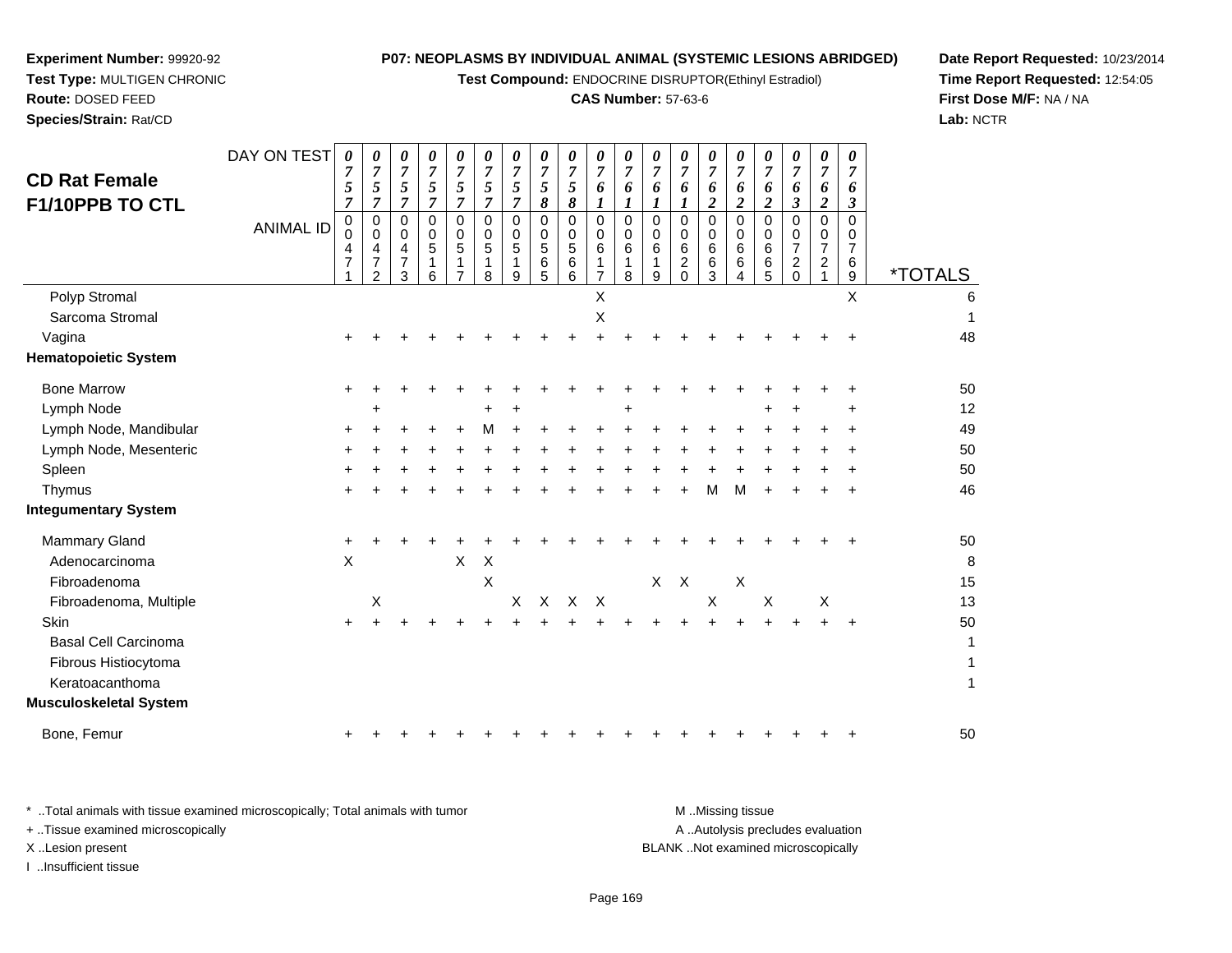**Test Compound:** ENDOCRINE DISRUPTOR(Ethinyl Estradiol)

#### **CAS Number:** 57-63-6

**Date Report Requested:** 10/23/2014**Time Report Requested:** 12:54:05**First Dose M/F:** NA / NA**Lab:** NCTR

| <b>CD Rat Female</b><br>F1/10PPB TO CTL                                         | DAY ON TEST<br><b>ANIMAL ID</b> | $\boldsymbol{\theta}$<br>7<br>5<br>$\overline{7}$<br>0<br>$\Omega$<br>4<br>$\overline{7}$ | 0<br>7<br>5<br>$\overline{7}$<br>$\pmb{0}$<br>0<br>$\overline{\mathbf{4}}$<br>$\overline{7}$<br>$\overline{2}$ | 0<br>$\overline{7}$<br>5<br>$\overline{7}$<br>$\mathbf 0$<br>0<br>4<br>$\overline{7}$<br>3 | 0<br>$\overline{7}$<br>$\sqrt{5}$<br>$\overline{7}$<br>$\mathbf 0$<br>0<br>5<br>1<br>6 | 0<br>$\overline{7}$<br>5<br>$\overline{7}$<br>$\mathbf 0$<br>0<br>5<br>$\overline{7}$ | 0<br>7<br>5<br>$\overline{7}$<br>$\Omega$<br>0<br>$\overline{5}$<br>1<br>8 | 0<br>7<br>5<br>7<br>0<br>0<br>5<br>1<br>9 | 0<br>$\overline{7}$<br>5<br>8<br>$\mathbf 0$<br>0<br>$\sqrt{5}$<br>$\,6\,$<br>5 | 0<br>$\overline{7}$<br>5<br>8<br>$\mathbf 0$<br>0<br>5<br>6<br>6 | 0<br>$\overline{7}$<br>6<br>$\boldsymbol{l}$<br>$\pmb{0}$<br>0<br>6<br>1<br>$\overline{7}$ | 0<br>$\overline{7}$<br>6<br>$\boldsymbol{l}$<br>$\mathbf 0$<br>0<br>6<br>1<br>8 | 0<br>7<br>6<br>1<br>$\mathbf 0$<br>0<br>6<br>1<br>9 | 0<br>7<br>6<br>1<br>$\mathbf 0$<br>0<br>6<br>$\overline{c}$<br>$\Omega$ | 0<br>$\overline{7}$<br>6<br>$\boldsymbol{2}$<br>$\pmb{0}$<br>0<br>$\,6\,$<br>6<br>3 | 0<br>7<br>6<br>$\overline{c}$<br>0<br>0<br>$\,6\,$<br>6<br>4 | 0<br>7<br>6<br>$\overline{c}$<br>$\Omega$<br>0<br>6<br>6<br>5 | $\pmb{\theta}$<br>7<br>6<br>$\boldsymbol{\beta}$<br>$\Omega$<br>0<br>$\overline{7}$<br>$\overline{2}$<br>$\Omega$ | 0<br>7<br>6<br>$\boldsymbol{2}$<br>$\pmb{0}$<br>0<br>$\overline{7}$<br>$\overline{c}$ | 0<br>7<br>6<br>$\boldsymbol{\beta}$<br>$\Omega$<br>0<br>$\overline{7}$<br>6<br>9 | <i><b>*TOTALS</b></i>               |
|---------------------------------------------------------------------------------|---------------------------------|-------------------------------------------------------------------------------------------|----------------------------------------------------------------------------------------------------------------|--------------------------------------------------------------------------------------------|----------------------------------------------------------------------------------------|---------------------------------------------------------------------------------------|----------------------------------------------------------------------------|-------------------------------------------|---------------------------------------------------------------------------------|------------------------------------------------------------------|--------------------------------------------------------------------------------------------|---------------------------------------------------------------------------------|-----------------------------------------------------|-------------------------------------------------------------------------|-------------------------------------------------------------------------------------|--------------------------------------------------------------|---------------------------------------------------------------|-------------------------------------------------------------------------------------------------------------------|---------------------------------------------------------------------------------------|----------------------------------------------------------------------------------|-------------------------------------|
| <b>Skeletal Muscle</b>                                                          |                                 |                                                                                           |                                                                                                                |                                                                                            |                                                                                        |                                                                                       |                                                                            |                                           |                                                                                 |                                                                  |                                                                                            |                                                                                 |                                                     |                                                                         |                                                                                     |                                                              |                                                               |                                                                                                                   |                                                                                       |                                                                                  | 4                                   |
| Nervous System                                                                  |                                 |                                                                                           |                                                                                                                |                                                                                            |                                                                                        |                                                                                       |                                                                            |                                           |                                                                                 |                                                                  |                                                                                            |                                                                                 |                                                     |                                                                         |                                                                                     |                                                              |                                                               |                                                                                                                   |                                                                                       |                                                                                  |                                     |
| Brain, Brain Stem<br>Carcinoma, Metastatic, Pituitary Gland                     |                                 | +                                                                                         |                                                                                                                |                                                                                            |                                                                                        |                                                                                       |                                                                            |                                           |                                                                                 |                                                                  |                                                                                            |                                                                                 |                                                     |                                                                         |                                                                                     |                                                              |                                                               |                                                                                                                   |                                                                                       |                                                                                  | 50<br>1                             |
| Brain, Cerebellum                                                               |                                 |                                                                                           |                                                                                                                |                                                                                            |                                                                                        |                                                                                       |                                                                            |                                           |                                                                                 |                                                                  |                                                                                            |                                                                                 |                                                     |                                                                         |                                                                                     |                                                              |                                                               |                                                                                                                   |                                                                                       |                                                                                  | 50                                  |
| Brain, Cerebrum<br>Peripheral Nerve<br>Spinal Cord<br><b>Respiratory System</b> |                                 | $\pm$                                                                                     |                                                                                                                |                                                                                            |                                                                                        |                                                                                       |                                                                            |                                           |                                                                                 |                                                                  |                                                                                            |                                                                                 |                                                     |                                                                         |                                                                                     |                                                              |                                                               |                                                                                                                   |                                                                                       |                                                                                  | 50<br>$\overline{2}$<br>$\mathsf 0$ |
|                                                                                 |                                 |                                                                                           |                                                                                                                |                                                                                            |                                                                                        |                                                                                       |                                                                            |                                           |                                                                                 |                                                                  |                                                                                            |                                                                                 |                                                     |                                                                         |                                                                                     |                                                              |                                                               |                                                                                                                   |                                                                                       |                                                                                  |                                     |
| Lung<br>Alveolar/Bronchiolar Adenoma<br>Nephroblastoma, Metastatic, Kidney      |                                 |                                                                                           |                                                                                                                |                                                                                            |                                                                                        |                                                                                       |                                                                            |                                           |                                                                                 |                                                                  |                                                                                            |                                                                                 |                                                     |                                                                         |                                                                                     |                                                              |                                                               |                                                                                                                   |                                                                                       |                                                                                  | 50<br>$\mathbf{1}$<br>$\mathbf{1}$  |
| Nose                                                                            |                                 |                                                                                           |                                                                                                                |                                                                                            |                                                                                        |                                                                                       |                                                                            |                                           |                                                                                 |                                                                  |                                                                                            |                                                                                 |                                                     |                                                                         |                                                                                     |                                                              |                                                               |                                                                                                                   |                                                                                       |                                                                                  | 50                                  |
| Trachea                                                                         |                                 |                                                                                           |                                                                                                                |                                                                                            |                                                                                        |                                                                                       |                                                                            |                                           |                                                                                 |                                                                  |                                                                                            |                                                                                 |                                                     |                                                                         |                                                                                     |                                                              |                                                               |                                                                                                                   |                                                                                       |                                                                                  | 50                                  |
| <b>Special Senses System</b>                                                    |                                 |                                                                                           |                                                                                                                |                                                                                            |                                                                                        |                                                                                       |                                                                            |                                           |                                                                                 |                                                                  |                                                                                            |                                                                                 |                                                     |                                                                         |                                                                                     |                                                              |                                                               |                                                                                                                   |                                                                                       |                                                                                  |                                     |
| Eye                                                                             |                                 | +                                                                                         |                                                                                                                |                                                                                            |                                                                                        |                                                                                       |                                                                            |                                           |                                                                                 |                                                                  |                                                                                            |                                                                                 |                                                     |                                                                         |                                                                                     |                                                              |                                                               |                                                                                                                   |                                                                                       |                                                                                  | 50                                  |
| <b>Harderian Gland</b>                                                          |                                 |                                                                                           |                                                                                                                |                                                                                            |                                                                                        |                                                                                       |                                                                            |                                           |                                                                                 |                                                                  |                                                                                            |                                                                                 |                                                     |                                                                         |                                                                                     |                                                              |                                                               |                                                                                                                   |                                                                                       |                                                                                  | 50                                  |
| <b>Urinary System</b>                                                           |                                 |                                                                                           |                                                                                                                |                                                                                            |                                                                                        |                                                                                       |                                                                            |                                           |                                                                                 |                                                                  |                                                                                            |                                                                                 |                                                     |                                                                         |                                                                                     |                                                              |                                                               |                                                                                                                   |                                                                                       |                                                                                  |                                     |
| Kidney<br>Nephroblastoma                                                        |                                 | $\ddot{}$                                                                                 |                                                                                                                |                                                                                            |                                                                                        |                                                                                       |                                                                            |                                           |                                                                                 |                                                                  |                                                                                            |                                                                                 |                                                     |                                                                         |                                                                                     |                                                              |                                                               |                                                                                                                   |                                                                                       |                                                                                  | 50<br>$\mathbf 1$                   |
| <b>Urinary Bladder</b>                                                          |                                 | ÷                                                                                         |                                                                                                                |                                                                                            |                                                                                        |                                                                                       |                                                                            |                                           |                                                                                 |                                                                  |                                                                                            |                                                                                 |                                                     |                                                                         |                                                                                     |                                                              |                                                               |                                                                                                                   |                                                                                       | +                                                                                | 50                                  |
|                                                                                 |                                 |                                                                                           |                                                                                                                |                                                                                            |                                                                                        |                                                                                       |                                                                            |                                           |                                                                                 |                                                                  |                                                                                            |                                                                                 |                                                     |                                                                         |                                                                                     |                                                              |                                                               |                                                                                                                   |                                                                                       |                                                                                  |                                     |

**Experiment Number:** 99920-92**Test Type:** MULTIGEN CHRONIC

**Route:** DOSED FEED**Species/Strain:** Rat/CD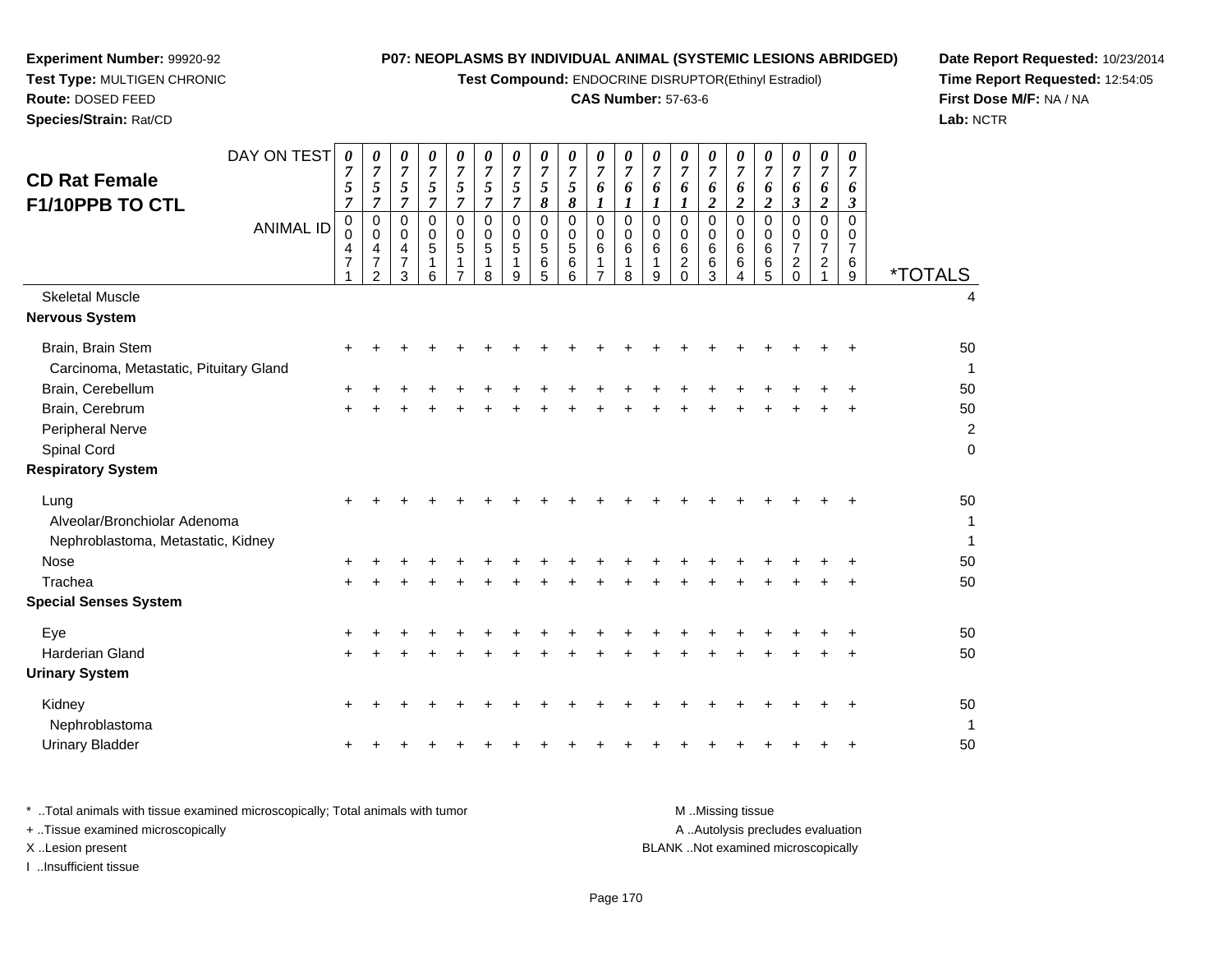**Test Compound:** ENDOCRINE DISRUPTOR(Ethinyl Estradiol)

#### **CAS Number:** 57-63-6

**Date Report Requested:** 10/23/2014**Time Report Requested:** 12:54:05**First Dose M/F:** NA / NA**Lab:** NCTR

**Experiment Number:** 99920-92

| <b>CD Rat Female</b><br>F1/10PPB TO CTL                        | DAY ON TEST<br><b>ANIMAL ID</b> | 0<br>5<br>$\overline{ }$<br>0<br>0<br>4<br>$\overline{ }$ | $\boldsymbol{\theta}$<br>5<br>$\overline{0}$<br>4<br>ົ | $\boldsymbol{\theta}$<br>7<br>5<br>$\mathbf 0$<br>$\mathbf 0$<br>4<br>$\overline{ }$<br>3 | $\boldsymbol{\theta}$<br>$\overline{7}$<br>5<br>0<br>$\pmb{0}$<br>5<br>6 | $\boldsymbol{\theta}$<br>7<br>$\mathfrak{I}$<br>$\mathbf 0$<br>$\pmb{0}$<br>5 | 0<br>7<br>5<br>0<br>0<br>5<br>8 | 0<br>5<br>$\mathbf 0$<br>5<br>9 | 0<br>7<br>5<br>8<br>$\mathbf 0$<br>0<br>5<br>6<br>5 | 0<br>7<br>5<br>8<br>0<br>0<br>5<br>6<br>6 | $\boldsymbol{\theta}$<br>7<br>6<br>0<br>$\mathbf 0$<br>6<br>и<br>7 | 0<br>7<br>6<br>0<br>0<br>6<br>8 | 0<br>$\overline{ }$<br>6<br>0<br>0<br>6<br>9 | $\theta$<br>6<br>0<br>6<br>2 | $\boldsymbol{\theta}$<br>7<br>6<br>↑<br>0<br>$\mathbf 0$<br>6<br>6<br>3 | 0<br>7<br>6<br>$\overline{2}$<br>0<br>$\mathbf 0$<br>6<br>6<br>$\overline{4}$ | $\boldsymbol{\theta}$<br>$\overline{ }$<br>o<br>$\mathbf{\Omega}$<br>0<br>0<br>6<br>6<br>5 | 0<br>7<br>6<br>0<br>0<br>2 | 0<br>7<br>6<br>$\overline{2}$<br>0<br>0<br>7<br>$\overline{2}$ | 0<br>7<br>6<br>$\mathbf{3}$<br>0<br>0<br>6<br>9 | <i><b>*TOTALS</b></i> |
|----------------------------------------------------------------|---------------------------------|-----------------------------------------------------------|--------------------------------------------------------|-------------------------------------------------------------------------------------------|--------------------------------------------------------------------------|-------------------------------------------------------------------------------|---------------------------------|---------------------------------|-----------------------------------------------------|-------------------------------------------|--------------------------------------------------------------------|---------------------------------|----------------------------------------------|------------------------------|-------------------------------------------------------------------------|-------------------------------------------------------------------------------|--------------------------------------------------------------------------------------------|----------------------------|----------------------------------------------------------------|-------------------------------------------------|-----------------------|
| <b>Urinary Bladder</b><br><b>SYSTEMIC LESIONS</b>              |                                 | $\pm$                                                     |                                                        |                                                                                           |                                                                          |                                                                               |                                 |                                 | ┵                                                   |                                           |                                                                    |                                 |                                              |                              |                                                                         |                                                                               | ÷                                                                                          | ÷                          | $\div$                                                         | $\div$                                          | 50                    |
| Multiple Organ<br>Lymphoma Malignant<br>Mesothelioma Malignant |                                 | $\pm$                                                     |                                                        |                                                                                           |                                                                          | ÷.                                                                            |                                 |                                 |                                                     | $\checkmark$<br>∧                         |                                                                    |                                 |                                              |                              |                                                                         |                                                                               | ÷                                                                                          |                            |                                                                | ÷                                               | 50<br>1<br>1          |

\* ..Total animals with tissue examined microscopically; Total animals with tumor **M** . Missing tissue M ..Missing tissue

+ ..Tissue examined microscopically

I ..Insufficient tissue

A ..Autolysis precludes evaluation X ..Lesion present BLANK ..Not examined microscopically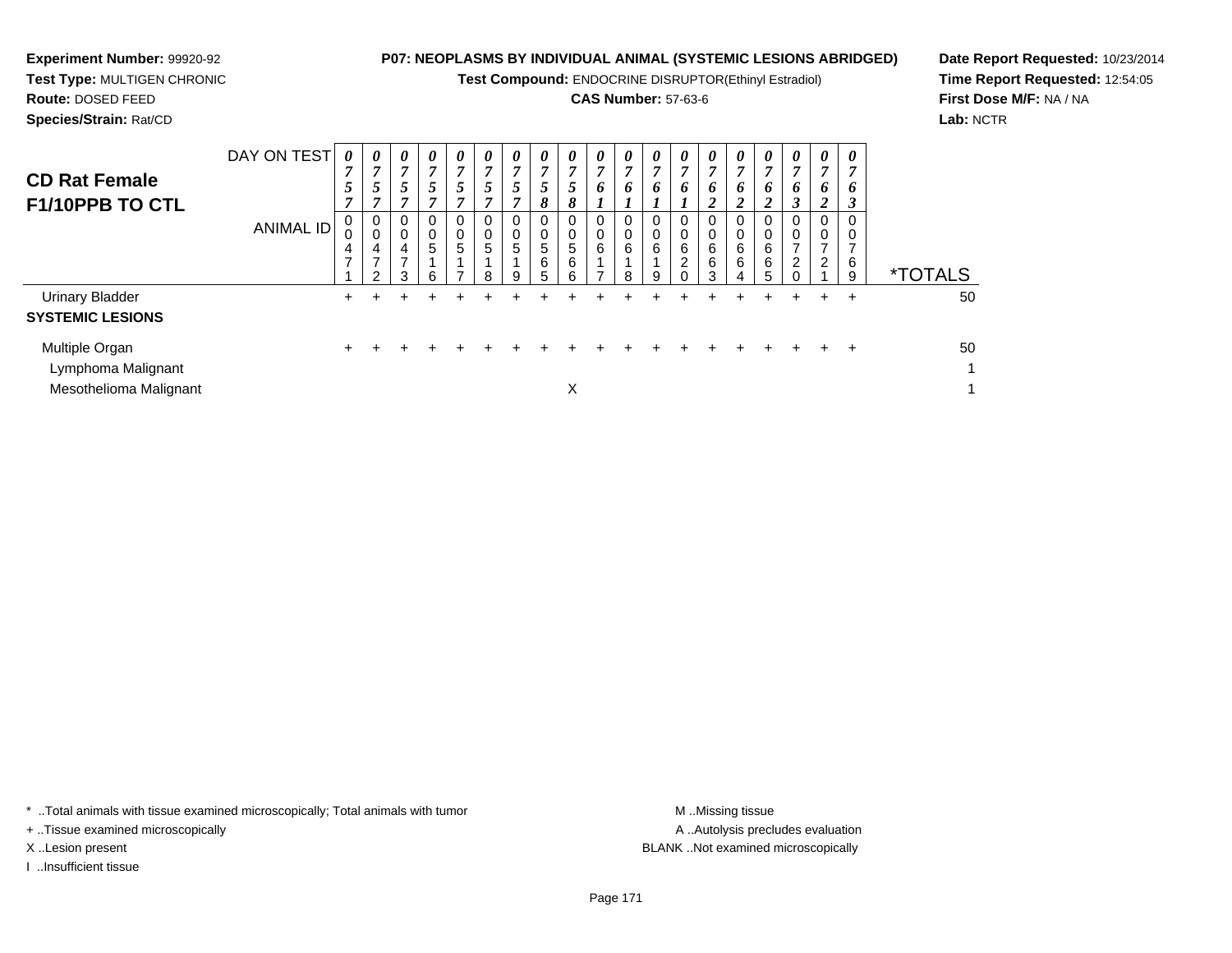**Test Compound:** ENDOCRINE DISRUPTOR(Ethinyl Estradiol)

#### **CAS Number:** 57-63-6

**Date Report Requested:** 10/23/2014**Time Report Requested:** 12:54:05**First Dose M/F:** NA / NA**Lab:** NCTR

|                                  | DAY ON TEST      | 0<br>$\boldsymbol{4}$          | 0<br>$\boldsymbol{4}$      | 0<br>$\sqrt{5}$                       | 0<br>$\mathfrak{s}$ | 0<br>5                           | 0<br>5            | 0<br>$\mathfrak{s}$ | 0<br>6                 | 0<br>6                  | 0<br>$\pmb{6}$                   | 0<br>$\pmb{6}$             | 0<br>6                     | 0<br>6                           | 0<br>6         | 0<br>6                   | 0<br>$\pmb{6}$                             | 0<br>6                        | 0<br>6                     | 0<br>6             | 0<br>$\boldsymbol{7}$              | $\theta$<br>$\overline{7}$ | 0<br>$\overline{7}$              | 0<br>$\overline{7}$                         | 0<br>$\overline{7}$          | 0<br>$\overline{7}$        | 0<br>$\overline{7}$                           | $\boldsymbol{\theta}$<br>$\overline{7}$ | 0<br>$\boldsymbol{7}$          | 0<br>$\overline{7}$              | 0<br>$\overline{7}$        |                      |
|----------------------------------|------------------|--------------------------------|----------------------------|---------------------------------------|---------------------|----------------------------------|-------------------|---------------------|------------------------|-------------------------|----------------------------------|----------------------------|----------------------------|----------------------------------|----------------|--------------------------|--------------------------------------------|-------------------------------|----------------------------|--------------------|------------------------------------|----------------------------|----------------------------------|---------------------------------------------|------------------------------|----------------------------|-----------------------------------------------|-----------------------------------------|--------------------------------|----------------------------------|----------------------------|----------------------|
| <b>CD Rat Female</b>             |                  | 0                              | 9                          | $\boldsymbol{I}$                      | 6                   | $\overline{7}$                   | 9                 | 9                   |                        | $\boldsymbol{2}$        | $\boldsymbol{\beta}$             | $\boldsymbol{4}$           | 5                          | 5                                | 6              | 6                        | $\pmb{8}$                                  | 9                             | 9                          | $\boldsymbol{g}$   | $\boldsymbol{\theta}$              | 0                          |                                  | $\boldsymbol{2}$                            | $\boldsymbol{2}$             | $\boldsymbol{\beta}$       | $\boldsymbol{\beta}$                          | 4                                       | $\boldsymbol{4}$               | $\sqrt{5}$                       | 5                          |                      |
| F1/50PPB TO CTL                  |                  | $\boldsymbol{4}$               | 5                          |                                       | $\boldsymbol{l}$    | $\boldsymbol{4}$                 | $\mathfrak{z}$    | 8                   | $\overline{7}$         | $\pmb{\theta}$          | $\overline{2}$                   | 5                          | $\overline{2}$             | $\boldsymbol{\beta}$             | 5              | $\overline{7}$           | 9                                          | 5                             | 6                          | 8                  | $\boldsymbol{l}$                   | $\overline{2}$             | 5                                | $\boldsymbol{4}$                            | 8                            | 6                          | 8                                             | $\boldsymbol{2}$                        | 6                              | 6                                | 6                          | 7                    |
|                                  | <b>ANIMAL ID</b> | 0<br>$\mathsf 0$               | $\mathbf 0$<br>$\mathbf 0$ | $\mathbf 0$<br>$\mathbf 0$            | 0<br>0              | $\mathbf 0$<br>$\pmb{0}$         | $\mathbf 0$<br>0  | 0<br>$\mathbf 0$    | $\pmb{0}$<br>$\pmb{0}$ | 0<br>0                  | $\pmb{0}$<br>$\mathbf 0$         | $\mathbf 0$<br>$\mathbf 0$ | $\mathbf 0$<br>$\mathbf 0$ | 0<br>0                           | 0<br>0         | $\mathbf 0$<br>$\pmb{0}$ | $\pmb{0}$                                  | $\boldsymbol{0}$<br>$\pmb{0}$ | $\mathbf 0$<br>$\mathbf 0$ | 0                  | $\pmb{0}$<br>$\mathbf 0$           | $\Omega$<br>$\mathbf 0$    | $\pmb{0}$<br>$\mathbf 0$         | 0<br>0                                      | $\mathbf 0$<br>$\mathbf 0$   | $\mathbf 0$<br>$\mathbf 0$ | $\mathbf 0$<br>$\mathbf 0$                    | $\mathbf 0$<br>0                        | 0<br>0                         | $\mathbf 0$<br>$\mathbf 0$       | $\mathbf 0$<br>$\mathbf 0$ | $\Omega$<br>$\Omega$ |
|                                  |                  | 0<br>$\ensuremath{\mathsf{3}}$ | $\mathbf 0$<br>$\,6$       | $\mathsf{O}\xspace$<br>$\overline{7}$ | $\overline{1}$<br>0 | $\overline{1}$<br>$\overline{1}$ | $\mathbf{1}$<br>3 | 1<br>4              | $\mathbf{1}$<br>6      | $\mathbf{1}$<br>$\,6\,$ | $\overline{1}$<br>$\overline{7}$ | $\mathbf{1}$<br>$\,8\,$    | $\sqrt{2}$<br>$\pmb{0}$    | $\overline{2}$<br>$\overline{2}$ | $\overline{2}$ | $\frac{2}{8}$            | $\begin{array}{c} 0 \\ 2 \\ 7 \end{array}$ | $\overline{2}$<br>$\, 8$      | $\overline{2}$<br>$\,8\,$  | $\frac{0}{2}$<br>8 | $\overline{2}$<br>$\boldsymbol{9}$ | $\mathbf{3}$<br>$\pmb{0}$  | $\overline{3}$<br>$\overline{2}$ | $\mathfrak{S}$<br>$\ensuremath{\mathsf{3}}$ | $\overline{3}$<br>$\sqrt{5}$ | $\sqrt{3}$<br>$\,6$        | $\ensuremath{\mathsf{3}}$<br>$\boldsymbol{7}$ | $\sqrt{3}$<br>$\bf 8$                   | $\ensuremath{\mathsf{3}}$<br>9 | $\overline{4}$<br>$\overline{c}$ | 4<br>$\overline{2}$        |                      |
|                                  |                  | 5                              | $\Omega$                   |                                       |                     |                                  | $\Omega$          |                     |                        | 6                       |                                  | 9                          | 8                          |                                  | $\frac{2}{2}$  |                          | $\overline{2}$                             | $\overline{0}$                | 3                          | 8                  | 5                                  | $\Omega$                   |                                  | 5                                           | $\Omega$                     | 3                          | 6                                             | $\mathfrak{p}$                          |                                | $\overline{2}$                   | 3                          |                      |
| <b>Alimentary System</b>         |                  |                                |                            |                                       |                     |                                  |                   |                     |                        |                         |                                  |                            |                            |                                  |                |                          |                                            |                               |                            |                    |                                    |                            |                                  |                                             |                              |                            |                                               |                                         |                                |                                  |                            |                      |
| Esophagus                        |                  |                                |                            |                                       |                     |                                  |                   |                     |                        |                         |                                  |                            |                            |                                  |                |                          |                                            |                               |                            |                    |                                    |                            |                                  |                                             |                              |                            |                                               |                                         |                                |                                  |                            |                      |
| Intestine Large, Cecum           |                  |                                |                            |                                       |                     |                                  |                   |                     |                        |                         |                                  |                            |                            |                                  |                |                          |                                            |                               |                            |                    |                                    |                            |                                  |                                             |                              |                            |                                               |                                         |                                |                                  |                            |                      |
| Intestine Large, Colon           |                  |                                |                            |                                       |                     |                                  |                   |                     |                        |                         |                                  |                            |                            |                                  |                |                          |                                            |                               |                            |                    |                                    |                            |                                  |                                             |                              |                            |                                               |                                         |                                |                                  |                            |                      |
| Intestine Large, Rectum          |                  |                                |                            |                                       |                     |                                  |                   |                     |                        |                         |                                  |                            |                            |                                  |                |                          |                                            |                               |                            |                    |                                    |                            |                                  |                                             |                              |                            |                                               |                                         |                                |                                  |                            |                      |
| Intestine Small, Duodenum        |                  |                                |                            |                                       |                     |                                  |                   |                     |                        |                         |                                  |                            |                            |                                  |                |                          |                                            |                               |                            |                    |                                    |                            |                                  |                                             |                              |                            |                                               |                                         |                                |                                  |                            |                      |
| Leiomyoma                        |                  |                                |                            |                                       |                     |                                  |                   |                     |                        |                         |                                  |                            |                            |                                  |                |                          |                                            |                               | Χ                          |                    |                                    |                            |                                  |                                             |                              |                            |                                               |                                         |                                |                                  |                            |                      |
| Intestine Small, Ileum           |                  |                                |                            |                                       |                     |                                  |                   |                     |                        |                         |                                  |                            |                            |                                  |                |                          |                                            |                               |                            |                    |                                    |                            |                                  |                                             |                              |                            |                                               |                                         |                                |                                  |                            |                      |
| Intestine Small, Jejunum         |                  |                                |                            |                                       |                     |                                  |                   |                     |                        |                         |                                  |                            |                            |                                  |                |                          |                                            |                               |                            |                    |                                    |                            |                                  |                                             |                              |                            |                                               |                                         |                                |                                  |                            |                      |
| Liver                            |                  |                                |                            |                                       |                     |                                  |                   |                     |                        |                         |                                  |                            |                            |                                  |                |                          |                                            |                               |                            |                    |                                    |                            |                                  |                                             |                              |                            |                                               |                                         |                                |                                  |                            |                      |
| Cholangioma                      |                  |                                |                            |                                       |                     |                                  |                   |                     |                        |                         |                                  |                            |                            |                                  |                |                          |                                            |                               |                            |                    |                                    |                            |                                  |                                             |                              |                            |                                               |                                         |                                |                                  |                            |                      |
| Hepatocellular Adenoma           |                  |                                |                            |                                       |                     |                                  |                   |                     |                        |                         |                                  |                            |                            |                                  |                |                          |                                            |                               | X                          |                    |                                    |                            |                                  |                                             |                              |                            |                                               |                                         |                                |                                  |                            |                      |
| Hepatocellular Adenoma, Multiple |                  |                                |                            |                                       |                     |                                  |                   |                     |                        |                         |                                  |                            |                            |                                  |                |                          |                                            |                               |                            | X                  |                                    |                            |                                  |                                             |                              |                            |                                               |                                         |                                |                                  |                            |                      |
| Oral Mucosa                      |                  |                                |                            |                                       |                     | $\ddot{}$                        |                   |                     |                        |                         |                                  |                            |                            |                                  |                |                          |                                            |                               |                            |                    |                                    |                            |                                  |                                             |                              |                            |                                               |                                         |                                |                                  | $\div$                     |                      |
| Squamous Cell Carcinoma          |                  |                                |                            |                                       |                     |                                  |                   |                     |                        |                         | X                                |                            |                            |                                  |                |                          |                                            |                               |                            |                    |                                    |                            |                                  |                                             |                              |                            |                                               |                                         |                                |                                  |                            |                      |
| Pancreas                         |                  |                                |                            |                                       |                     |                                  |                   |                     |                        |                         |                                  |                            |                            |                                  |                |                          |                                            |                               |                            |                    |                                    |                            |                                  |                                             |                              |                            |                                               |                                         |                                |                                  |                            |                      |
| <b>Salivary Glands</b>           |                  |                                |                            |                                       |                     |                                  |                   |                     |                        |                         |                                  |                            |                            |                                  |                |                          |                                            |                               |                            |                    |                                    |                            |                                  |                                             |                              |                            |                                               |                                         |                                |                                  |                            |                      |
| Stomach, Forestomach             |                  |                                |                            |                                       |                     |                                  |                   |                     |                        |                         |                                  |                            |                            |                                  |                |                          |                                            |                               |                            |                    |                                    |                            |                                  |                                             |                              |                            |                                               |                                         |                                |                                  |                            |                      |
| Stomach, Glandular               |                  |                                |                            |                                       |                     |                                  |                   |                     |                        |                         |                                  |                            |                            |                                  |                |                          |                                            |                               |                            |                    |                                    |                            |                                  |                                             |                              |                            |                                               |                                         |                                |                                  |                            |                      |
| <b>Cardiovascular System</b>     |                  |                                |                            |                                       |                     |                                  |                   |                     |                        |                         |                                  |                            |                            |                                  |                |                          |                                            |                               |                            |                    |                                    |                            |                                  |                                             |                              |                            |                                               |                                         |                                |                                  |                            |                      |
| <b>Blood Vessel</b>              |                  |                                |                            |                                       |                     |                                  |                   |                     |                        |                         |                                  |                            |                            |                                  |                |                          |                                            |                               |                            |                    |                                    |                            |                                  |                                             |                              |                            |                                               |                                         |                                |                                  |                            |                      |
| Heart                            |                  |                                |                            |                                       |                     |                                  |                   |                     |                        |                         |                                  |                            |                            |                                  |                |                          |                                            |                               |                            |                    |                                    |                            |                                  |                                             |                              |                            |                                               |                                         |                                |                                  |                            |                      |

\* ..Total animals with tissue examined microscopically; Total animals with tumor **M** . Missing tissue M ..Missing tissue A ..Autolysis precludes evaluation + ..Tissue examined microscopically X ..Lesion present BLANK ..Not examined microscopicallyI ..Insufficient tissue

**Experiment Number:** 99920-92**Test Type:** MULTIGEN CHRONIC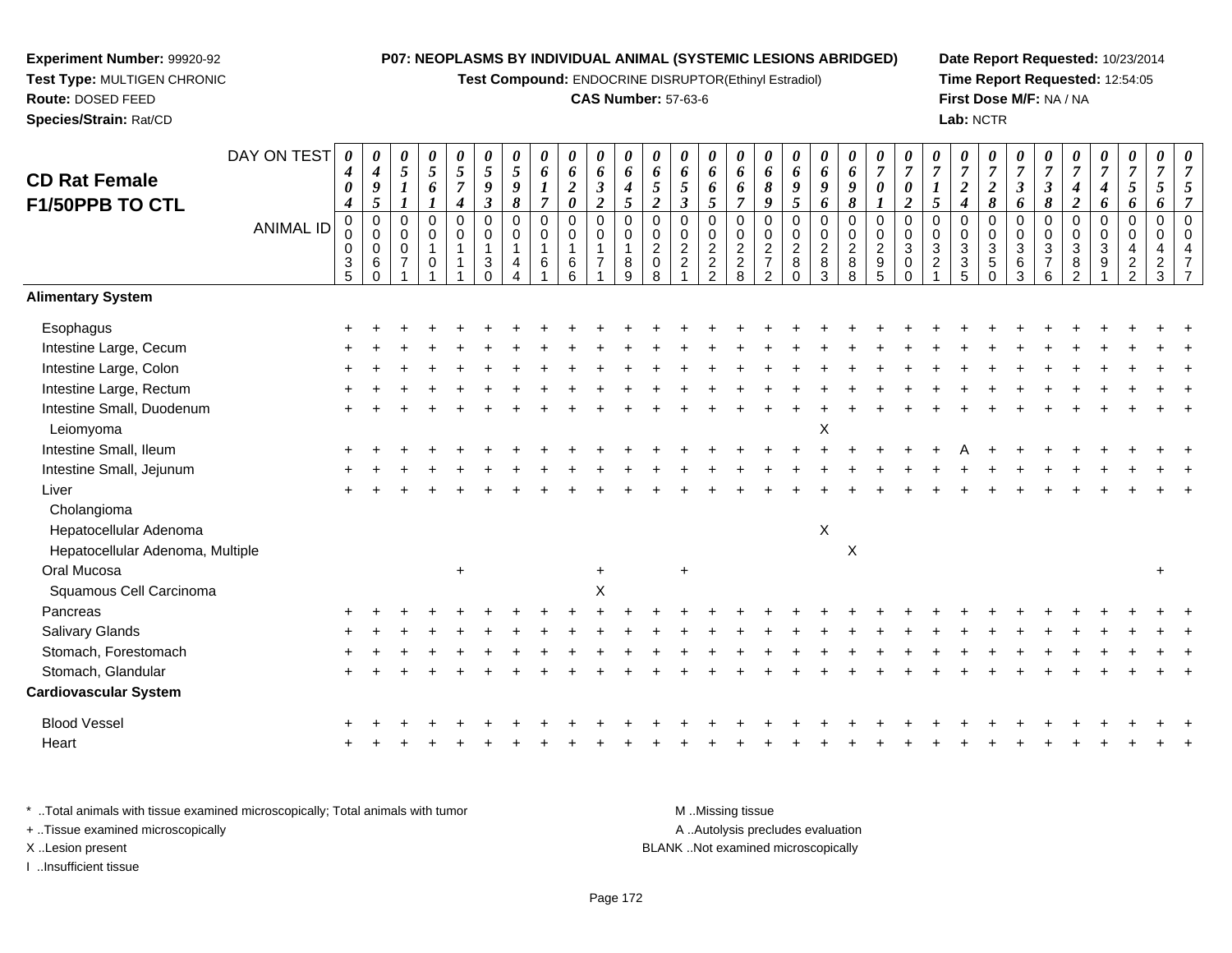**Test Compound:** ENDOCRINE DISRUPTOR(Ethinyl Estradiol)

#### **CAS Number:** 57-63-6

**Date Report Requested:** 10/23/2014**Time Report Requested:** 12:54:06**First Dose M/F:** NA / NA**Lab:** NCTR

| <b>CD Rat Female</b><br>F1/50PPB TO CTL                                      | DAY ON TEST<br><b>ANIMAL ID</b> | 0<br>4<br>0<br>$\boldsymbol{4}$<br>0 | 0<br>$\boldsymbol{4}$<br>9<br>5<br>$\pmb{0}$ | 0<br>$\sqrt{5}$<br>$\boldsymbol{l}$<br>0 | 0<br>$\mathfrak{s}$<br>6<br>$\mathbf 0$ | 0<br>$\overline{5}$<br>$\overline{7}$<br>$\boldsymbol{4}$<br>0 | 0<br>5<br>9<br>$\boldsymbol{\mathfrak{z}}$<br>$\mathbf 0$ | 0<br>5<br>9<br>8<br>$\mathbf 0$ | 0<br>6<br>$\boldsymbol{l}$<br>$\overline{7}$<br>$\mathbf 0$ | 0<br>6<br>$\boldsymbol{2}$<br>0<br>0 | 0<br>6<br>$\mathfrak{Z}$<br>$\overline{2}$<br>$\mathbf 0$ | 0<br>6<br>4<br>5<br>$\mathbf 0$ | 0<br>6<br>$\mathfrak{s}$<br>$\overline{2}$<br>0 | 0<br>6<br>5<br>$\mathfrak{z}$<br>0                                | 0<br>6<br>6<br>5<br>0                                     | 0<br>6<br>6<br>$\overline{7}$<br>0           | 0<br>6<br>8<br>9<br>0                                             | $\boldsymbol{\theta}$<br>6<br>9<br>$5\overline{)}$<br>$\pmb{0}$ | 0<br>6<br>$\boldsymbol{g}$<br>6<br>$\pmb{0}$ | 0<br>6<br>9<br>8<br>$\mathbf 0$     | 0<br>$\overline{7}$<br>$\boldsymbol{\theta}$<br>$\boldsymbol{l}$<br>$\mathbf 0$ | 0<br>$\overline{7}$<br>0<br>$\overline{2}$<br>$\mathbf 0$ | 0<br>$\overline{7}$<br>5<br>0 | 0<br>$\overline{7}$<br>$\boldsymbol{2}$<br>$\boldsymbol{4}$<br>$\mathbf 0$ | 0<br>$\overline{7}$<br>$\boldsymbol{2}$<br>8<br>0 | $\boldsymbol{\theta}$<br>$\overline{7}$<br>$\boldsymbol{\beta}$<br>6<br>$\mathbf 0$ | 0<br>$\overline{7}$<br>$\mathbf{3}$<br>8<br>$\mathbf 0$ | 0<br>$\overline{7}$<br>$\boldsymbol{4}$<br>$\overline{c}$<br>0 | 0<br>$\overline{7}$<br>$\boldsymbol{4}$<br>6<br>0 | 0<br>$\overline{7}$<br>$\mathfrak{s}$<br>6<br>$\mathbf 0$ | $\pmb{\theta}$<br>$\overline{7}$<br>5<br>6<br>$\mathbf 0$ | 0<br>$\overline{7}$<br>$\mathfrak{s}$<br>$\overline{7}$<br>$\pmb{0}$ |
|------------------------------------------------------------------------------|---------------------------------|--------------------------------------|----------------------------------------------|------------------------------------------|-----------------------------------------|----------------------------------------------------------------|-----------------------------------------------------------|---------------------------------|-------------------------------------------------------------|--------------------------------------|-----------------------------------------------------------|---------------------------------|-------------------------------------------------|-------------------------------------------------------------------|-----------------------------------------------------------|----------------------------------------------|-------------------------------------------------------------------|-----------------------------------------------------------------|----------------------------------------------|-------------------------------------|---------------------------------------------------------------------------------|-----------------------------------------------------------|-------------------------------|----------------------------------------------------------------------------|---------------------------------------------------|-------------------------------------------------------------------------------------|---------------------------------------------------------|----------------------------------------------------------------|---------------------------------------------------|-----------------------------------------------------------|-----------------------------------------------------------|----------------------------------------------------------------------|
|                                                                              |                                 | 0<br>$\ensuremath{\mathsf{3}}$<br>5  | $\pmb{0}$<br>$\pmb{0}$<br>6<br>$\Omega$      | 0<br>$\mathbf 0$<br>$\overline{7}$       | $\mathbf 0$<br>$\mathbf{1}$<br>$\Omega$ | 0<br>1                                                         | $\Omega$<br>1<br>3                                        | 0<br>4                          | $\mathbf 0$<br>$\mathbf{1}$<br>6                            | 0<br>$\,6\,$<br>6                    | $\Omega$                                                  | 0<br>8<br>$\mathbf{Q}$          | $\mathbf 0$<br>$\overline{2}$<br>$\pmb{0}$<br>8 | $\pmb{0}$<br>$\boldsymbol{2}$<br>$\overline{c}$<br>$\overline{A}$ | $\mathbf 0$<br>$\begin{array}{c} 2 \\ 2 \\ 2 \end{array}$ | $\pmb{0}$<br>$\overline{c}$<br>$\frac{2}{8}$ | $\mathbf 0$<br>$\overline{2}$<br>$\overline{7}$<br>$\overline{2}$ | $\mathsf 0$<br>$\frac{2}{8}$<br>$\mathbf 0$                     | $\pmb{0}$<br>$\sqrt{2}$<br>$\, 8$<br>3       | 0<br>$\overline{c}$<br>$\,8\,$<br>8 | $\mathbf 0$<br>$\overline{c}$<br>$\boldsymbol{9}$<br>5                          | $\mathbf 0$<br>$\mathbf{3}$<br>$\mathbf 0$<br>$\Omega$    | 0<br>$\sqrt{3}$<br>$\sqrt{2}$ | $\pmb{0}$<br>$\sqrt{3}$<br>$\sqrt{3}$<br>5                                 | 0<br>3<br>$\,$ 5 $\,$<br>$\Omega$                 | $\mathbf 0$<br>$\mathbf{3}$<br>$\,6$<br>3                                           | 0<br>$\mathbf{3}$<br>$\overline{7}$<br>6                | 0<br>3<br>$\bf 8$<br>$\overline{c}$                            | $\mathbf 0$<br>$\mathbf{3}$<br>$\boldsymbol{9}$   | $\Omega$<br>4<br>$\overline{a}$<br>$\overline{2}$         | $\Omega$<br>4<br>$\frac{2}{3}$                            | $\pmb{0}$<br>$\overline{4}$<br>$\overline{7}$<br>$\overline{7}$      |
| <b>Endocrine System</b>                                                      |                                 |                                      |                                              |                                          |                                         |                                                                |                                                           |                                 |                                                             |                                      |                                                           |                                 |                                                 |                                                                   |                                                           |                                              |                                                                   |                                                                 |                                              |                                     |                                                                                 |                                                           |                               |                                                                            |                                                   |                                                                                     |                                                         |                                                                |                                                   |                                                           |                                                           |                                                                      |
| <b>Adrenal Cortex</b><br>Adenoma                                             |                                 | $\ddot{}$                            |                                              |                                          |                                         |                                                                |                                                           |                                 |                                                             |                                      |                                                           |                                 |                                                 |                                                                   |                                                           |                                              |                                                                   |                                                                 |                                              |                                     |                                                                                 |                                                           | X                             | $\mathsf{X}$                                                               |                                                   |                                                                                     |                                                         |                                                                |                                                   |                                                           |                                                           |                                                                      |
| Adrenal Medulla<br>Pheochromocytoma Benign                                   |                                 |                                      |                                              |                                          |                                         |                                                                |                                                           |                                 |                                                             |                                      |                                                           |                                 |                                                 |                                                                   |                                                           |                                              |                                                                   |                                                                 |                                              |                                     |                                                                                 |                                                           |                               |                                                                            |                                                   |                                                                                     |                                                         |                                                                | X                                                 |                                                           |                                                           |                                                                      |
| Islets, Pancreatic<br>Adenoma                                                |                                 |                                      |                                              |                                          |                                         |                                                                |                                                           |                                 |                                                             |                                      |                                                           |                                 |                                                 |                                                                   |                                                           |                                              |                                                                   |                                                                 |                                              |                                     |                                                                                 |                                                           |                               |                                                                            |                                                   |                                                                                     |                                                         |                                                                |                                                   |                                                           |                                                           |                                                                      |
| Parathyroid Gland<br>Adenoma                                                 |                                 |                                      |                                              |                                          |                                         |                                                                |                                                           |                                 | м                                                           |                                      |                                                           |                                 |                                                 |                                                                   |                                                           |                                              |                                                                   |                                                                 |                                              |                                     |                                                                                 |                                                           |                               |                                                                            |                                                   |                                                                                     |                                                         |                                                                |                                                   |                                                           |                                                           |                                                                      |
| <b>Pituitary Gland</b><br>Pars Distalis, Adenoma<br>Pars Distalis, Carcinoma |                                 |                                      |                                              |                                          | X                                       | М                                                              | X                                                         |                                 | $\boldsymbol{\mathsf{X}}$                                   | $\boldsymbol{\mathsf{X}}$            |                                                           |                                 | X                                               |                                                                   | X                                                         |                                              | X                                                                 | $\boldsymbol{\mathsf{X}}$                                       | X X                                          |                                     |                                                                                 | X                                                         | $\mathsf{X}$                  | $\mathsf{X}$                                                               | X                                                 | X X                                                                                 |                                                         |                                                                | X                                                 | X X                                                       |                                                           |                                                                      |
| <b>Thyroid Gland</b><br>C Cell, Carcinoma<br><b>General Body System</b>      |                                 |                                      |                                              |                                          |                                         |                                                                |                                                           |                                 |                                                             |                                      |                                                           |                                 |                                                 |                                                                   |                                                           |                                              |                                                                   |                                                                 |                                              |                                     |                                                                                 |                                                           |                               |                                                                            |                                                   |                                                                                     |                                                         |                                                                |                                                   |                                                           |                                                           |                                                                      |
| <b>NONE</b><br><b>Genital System</b>                                         |                                 |                                      |                                              |                                          |                                         |                                                                |                                                           |                                 |                                                             |                                      |                                                           |                                 |                                                 |                                                                   |                                                           |                                              |                                                                   |                                                                 |                                              |                                     |                                                                                 |                                                           |                               |                                                                            |                                                   |                                                                                     |                                                         |                                                                |                                                   |                                                           |                                                           |                                                                      |
| <b>Clitoral Gland</b>                                                        |                                 |                                      |                                              |                                          |                                         |                                                                |                                                           |                                 |                                                             |                                      |                                                           |                                 |                                                 |                                                                   |                                                           |                                              |                                                                   |                                                                 |                                              |                                     |                                                                                 |                                                           |                               |                                                                            |                                                   |                                                                                     |                                                         |                                                                |                                                   |                                                           |                                                           |                                                                      |
| Ovary<br>Granulosa Cell Tumor Benign                                         |                                 |                                      |                                              |                                          |                                         |                                                                |                                                           |                                 |                                                             |                                      |                                                           |                                 |                                                 |                                                                   |                                                           |                                              |                                                                   |                                                                 |                                              |                                     |                                                                                 |                                                           |                               | $\mathsf X$                                                                |                                                   |                                                                                     |                                                         |                                                                |                                                   |                                                           |                                                           |                                                                      |
| Oviduct                                                                      |                                 | $+$                                  |                                              |                                          |                                         |                                                                |                                                           |                                 |                                                             |                                      |                                                           |                                 |                                                 |                                                                   |                                                           |                                              |                                                                   |                                                                 |                                              |                                     |                                                                                 |                                                           |                               |                                                                            |                                                   |                                                                                     |                                                         |                                                                |                                                   |                                                           |                                                           |                                                                      |

\* ..Total animals with tissue examined microscopically; Total animals with tumor **M** . Missing tissue M ..Missing tissue A ..Autolysis precludes evaluation + ..Tissue examined microscopically X ..Lesion present BLANK ..Not examined microscopicallyI ..Insufficient tissue

**Experiment Number:** 99920-92**Test Type:** MULTIGEN CHRONIC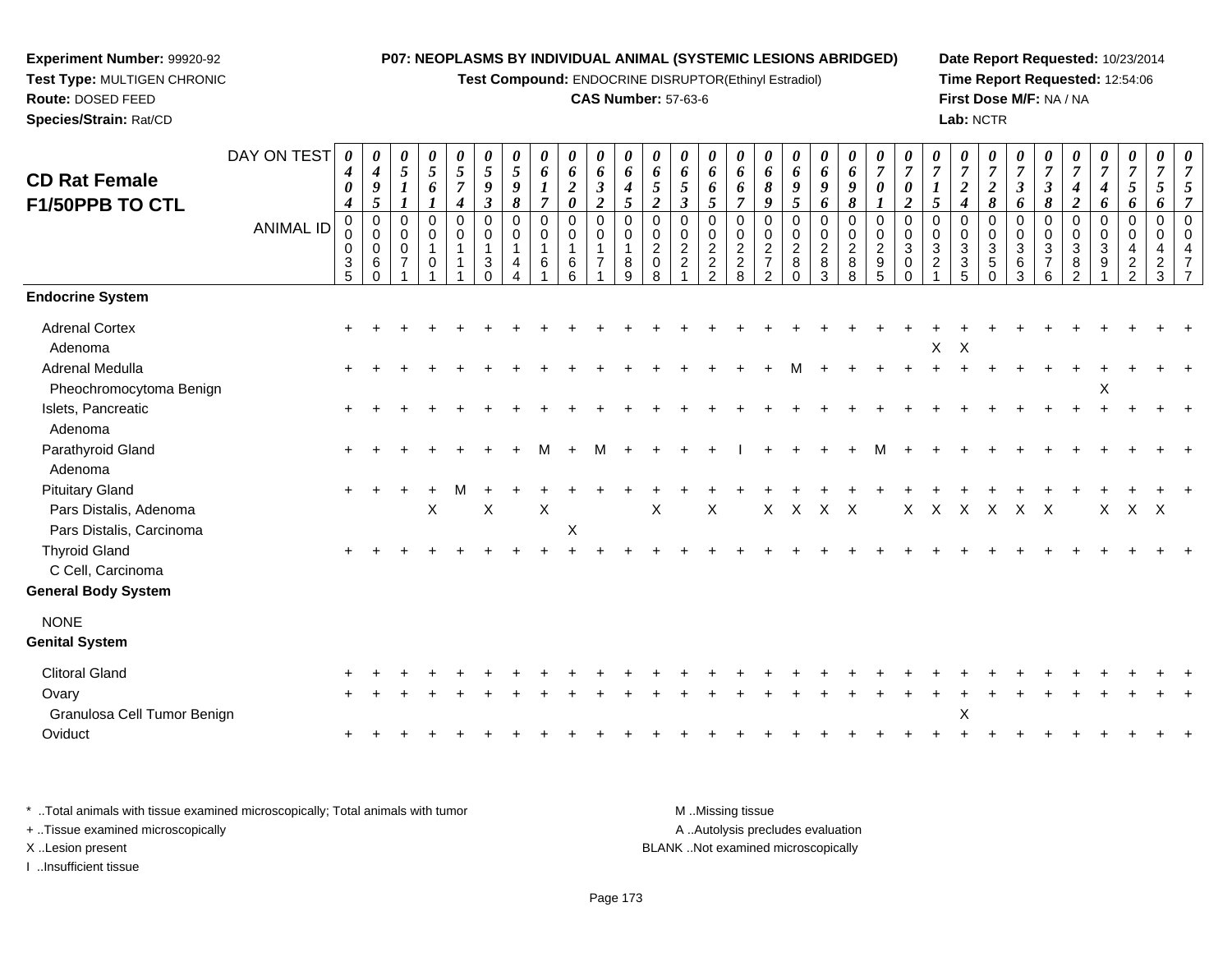**Test Compound:** ENDOCRINE DISRUPTOR(Ethinyl Estradiol)

#### **CAS Number:** 57-63-6

**Date Report Requested:** 10/23/2014**Time Report Requested:** 12:54:06**First Dose M/F:** NA / NA**Lab:** NCTR

| <b>CD Rat Female</b>                                           | DAY ON TEST      | 4<br>0                                                     | 0<br>$\boldsymbol{4}$<br>$\boldsymbol{g}$                       | 0<br>$\mathfrak{s}$<br>$\boldsymbol{l}$      | 0<br>5<br>6                                | 0<br>$\mathfrak{s}$<br>$\boldsymbol{7}$              | $\boldsymbol{\theta}$<br>$\mathfrak{s}$<br>$\boldsymbol{9}$ | 0<br>5<br>9                          | 0<br>$\boldsymbol{6}$<br>1         | 0<br>6<br>$\boldsymbol{2}$                                          | 0<br>$\boldsymbol{6}$<br>$\boldsymbol{\mathfrak{z}}$                | $\boldsymbol{\theta}$<br>6<br>$\boldsymbol{4}$ | 0<br>6<br>$\mathfrak{s}$                                              | 0<br>6<br>$\sqrt{5}$                                                   | 0<br>6<br>6                                              | 0<br>6<br>6                               | $\boldsymbol{\theta}$<br>6<br>$\pmb{8}$                                       | 0<br>6<br>9                                                              | 0<br>$\boldsymbol{6}$<br>9                | 0<br>6<br>9                                                 | $\frac{\theta}{7}$<br>$\pmb{\theta}$                | $\overline{7}$<br>$\boldsymbol{\theta}$   | $\overline{7}$                            | 0<br>$\overline{7}$<br>$\boldsymbol{2}$   | 0<br>$\boldsymbol{7}$<br>$\boldsymbol{2}$         | 0<br>$\overline{7}$<br>$\mathfrak{z}$ | $\overline{7}$<br>$\boldsymbol{\beta}$            | $\boldsymbol{\theta}$<br>$\overline{7}$<br>$\boldsymbol{4}$                 | 0<br>$\boldsymbol{7}$<br>$\boldsymbol{4}$ | 0<br>$\boldsymbol{7}$<br>$\mathfrak{s}$               | 0<br>$\overline{7}$<br>5                    |                                        |
|----------------------------------------------------------------|------------------|------------------------------------------------------------|-----------------------------------------------------------------|----------------------------------------------|--------------------------------------------|------------------------------------------------------|-------------------------------------------------------------|--------------------------------------|------------------------------------|---------------------------------------------------------------------|---------------------------------------------------------------------|------------------------------------------------|-----------------------------------------------------------------------|------------------------------------------------------------------------|----------------------------------------------------------|-------------------------------------------|-------------------------------------------------------------------------------|--------------------------------------------------------------------------|-------------------------------------------|-------------------------------------------------------------|-----------------------------------------------------|-------------------------------------------|-------------------------------------------|-------------------------------------------|---------------------------------------------------|---------------------------------------|---------------------------------------------------|-----------------------------------------------------------------------------|-------------------------------------------|-------------------------------------------------------|---------------------------------------------|----------------------------------------|
| <b>F1/50PPB TO CTL</b>                                         | <b>ANIMAL ID</b> | $\boldsymbol{4}$<br>$\mathbf 0$<br>0<br>0<br>$\frac{3}{5}$ | 5<br>$\mathbf 0$<br>$\mathbf 0$<br>$\mathbf 0$<br>6<br>$\Omega$ | 1<br>0<br>0<br>$\mathbf 0$<br>$\overline{7}$ | 1<br>0<br>$\mathbf 0$<br>$\mathbf{1}$<br>0 | $\boldsymbol{4}$<br>$\mathbf 0$<br>0<br>$\mathbf{1}$ | $\boldsymbol{\beta}$<br>$\mathbf 0$<br>0<br>3<br>0          | 8<br>$\mathbf 0$<br>$\mathbf 0$<br>4 | $\overline{7}$<br>0<br>0<br>1<br>6 | $\boldsymbol{\theta}$<br>$\mathbf 0$<br>0<br>$\mathbf{1}$<br>6<br>6 | $\overline{2}$<br>$\mathbf 0$<br>0<br>$\mathbf 1$<br>$\overline{7}$ | 5<br>$\Omega$<br>0<br>8<br>9                   | $\overline{2}$<br>$\Omega$<br>0<br>$\overline{c}$<br>$\mathbf 0$<br>8 | $\mathfrak{z}$<br>0<br>$\mathbf 0$<br>$\overline{2}$<br>$\overline{c}$ | 5<br>$\mathbf 0$<br>0<br>$\overline{c}$<br>$\frac{2}{2}$ | $\overline{7}$<br>0<br>0<br>$\frac{2}{8}$ | 9<br>$\mathbf 0$<br>0<br>$\boldsymbol{2}$<br>$\overline{7}$<br>$\overline{2}$ | $\mathfrak{s}$<br>$\mathbf 0$<br>0<br>$\overline{c}$<br>8<br>$\mathbf 0$ | 6<br>0<br>0<br>$\boldsymbol{2}$<br>8<br>3 | 8<br>$\mathbf 0$<br>$\mathbf 0$<br>$\overline{c}$<br>8<br>8 | $\mathbf 0$<br>0<br>$\frac{2}{9}$<br>$\overline{5}$ | $\boldsymbol{2}$<br>0<br>0<br>3<br>0<br>0 | 5<br>$\Omega$<br>0<br>3<br>$\overline{c}$ | $\boldsymbol{4}$<br>0<br>0<br>3<br>3<br>5 | 8<br>$\Omega$<br>0<br>$\sqrt{3}$<br>5<br>$\Omega$ | 6<br>$\mathbf 0$<br>0<br>3<br>6<br>3  | 8<br>$\mathbf 0$<br>0<br>3<br>$\overline{7}$<br>6 | $\boldsymbol{2}$<br>$\mathbf 0$<br>0<br>$\mathbf{3}$<br>8<br>$\overline{2}$ | 6<br>0<br>0<br>$\mathbf{3}$<br>9          | 6<br>$\mathbf 0$<br>$\mathbf 0$<br>4<br>$\frac{2}{2}$ | 6<br>$\mathbf 0$<br>0<br>4<br>$\frac{2}{3}$ | $\overline{7}$<br>$\Omega$<br>$\Omega$ |
| <b>Uterus</b>                                                  |                  | $\ddot{}$                                                  |                                                                 |                                              |                                            |                                                      |                                                             |                                      |                                    |                                                                     |                                                                     |                                                |                                                                       |                                                                        |                                                          |                                           |                                                                               |                                                                          |                                           |                                                             |                                                     |                                           |                                           |                                           |                                                   |                                       |                                                   |                                                                             |                                           |                                                       |                                             |                                        |
| Endometrium, Adenoma<br>Polyp Stromal                          |                  |                                                            |                                                                 |                                              | X                                          |                                                      |                                                             |                                      |                                    |                                                                     |                                                                     |                                                |                                                                       |                                                                        |                                                          |                                           | $\mathsf{X}$                                                                  | $\mathsf{X}$                                                             |                                           |                                                             |                                                     |                                           |                                           |                                           |                                                   |                                       |                                                   |                                                                             |                                           |                                                       |                                             | Χ                                      |
| Vagina                                                         |                  | $+$                                                        |                                                                 |                                              |                                            |                                                      |                                                             |                                      |                                    |                                                                     |                                                                     |                                                |                                                                       |                                                                        |                                                          |                                           |                                                                               |                                                                          |                                           |                                                             |                                                     |                                           |                                           |                                           |                                                   |                                       |                                                   |                                                                             |                                           |                                                       |                                             |                                        |
| <b>Hematopoietic System</b>                                    |                  |                                                            |                                                                 |                                              |                                            |                                                      |                                                             |                                      |                                    |                                                                     |                                                                     |                                                |                                                                       |                                                                        |                                                          |                                           |                                                                               |                                                                          |                                           |                                                             |                                                     |                                           |                                           |                                           |                                                   |                                       |                                                   |                                                                             |                                           |                                                       |                                             |                                        |
| <b>Bone Marrow</b><br>Lymph Node                               |                  |                                                            |                                                                 |                                              |                                            |                                                      |                                                             |                                      |                                    |                                                                     |                                                                     |                                                |                                                                       |                                                                        |                                                          |                                           |                                                                               |                                                                          |                                           |                                                             |                                                     |                                           |                                           |                                           |                                                   |                                       |                                                   |                                                                             |                                           |                                                       |                                             |                                        |
| Lymph Node, Mandibular                                         |                  |                                                            |                                                                 |                                              |                                            |                                                      |                                                             |                                      |                                    |                                                                     |                                                                     |                                                |                                                                       |                                                                        |                                                          |                                           |                                                                               |                                                                          |                                           |                                                             |                                                     |                                           |                                           |                                           |                                                   |                                       |                                                   |                                                                             |                                           |                                                       |                                             |                                        |
| Lymph Node, Mesenteric                                         |                  |                                                            |                                                                 |                                              |                                            |                                                      |                                                             |                                      |                                    |                                                                     |                                                                     |                                                |                                                                       |                                                                        |                                                          |                                           |                                                                               |                                                                          |                                           |                                                             |                                                     |                                           |                                           |                                           |                                                   |                                       |                                                   |                                                                             |                                           |                                                       |                                             |                                        |
| Spleen                                                         |                  |                                                            |                                                                 |                                              |                                            |                                                      |                                                             |                                      |                                    |                                                                     |                                                                     |                                                |                                                                       |                                                                        |                                                          |                                           |                                                                               |                                                                          |                                           |                                                             |                                                     |                                           |                                           |                                           |                                                   |                                       |                                                   |                                                                             |                                           |                                                       |                                             |                                        |
| Thymus<br>Thymoma Benign                                       |                  |                                                            |                                                                 |                                              |                                            |                                                      |                                                             |                                      |                                    |                                                                     |                                                                     |                                                |                                                                       |                                                                        |                                                          |                                           |                                                                               |                                                                          | X                                         |                                                             |                                                     |                                           |                                           |                                           |                                                   |                                       |                                                   |                                                                             |                                           |                                                       |                                             |                                        |
| <b>Integumentary System</b>                                    |                  |                                                            |                                                                 |                                              |                                            |                                                      |                                                             |                                      |                                    |                                                                     |                                                                     |                                                |                                                                       |                                                                        |                                                          |                                           |                                                                               |                                                                          |                                           |                                                             |                                                     |                                           |                                           |                                           |                                                   |                                       |                                                   |                                                                             |                                           |                                                       |                                             |                                        |
| <b>Mammary Gland</b>                                           |                  |                                                            |                                                                 |                                              |                                            |                                                      |                                                             |                                      |                                    |                                                                     |                                                                     |                                                |                                                                       |                                                                        |                                                          |                                           |                                                                               |                                                                          |                                           |                                                             |                                                     |                                           |                                           |                                           |                                                   |                                       |                                                   |                                                                             |                                           |                                                       |                                             |                                        |
| Adenocarcinoma                                                 |                  |                                                            | X                                                               |                                              |                                            |                                                      |                                                             |                                      | $X$ $X$                            |                                                                     |                                                                     |                                                |                                                                       |                                                                        |                                                          |                                           |                                                                               |                                                                          | X                                         |                                                             |                                                     | X                                         |                                           |                                           |                                                   | X                                     | X X                                               |                                                                             |                                           |                                                       |                                             |                                        |
| Fibroadenoma                                                   |                  |                                                            |                                                                 | $\mathsf X$                                  |                                            | $\mathsf{X}$                                         | $\mathsf{X}$                                                |                                      |                                    |                                                                     | X X X X X X X                                                       |                                                |                                                                       |                                                                        |                                                          |                                           |                                                                               |                                                                          | X                                         |                                                             |                                                     | $X$ $X$                                   |                                           |                                           |                                                   | X                                     |                                                   | $\mathsf X$                                                                 |                                           |                                                       | X                                           |                                        |
| Fibroadenoma, Multiple                                         |                  |                                                            |                                                                 |                                              |                                            |                                                      |                                                             |                                      |                                    |                                                                     |                                                                     |                                                |                                                                       |                                                                        |                                                          | X                                         |                                                                               | $\pmb{\times}$                                                           |                                           |                                                             | $\times$                                            |                                           |                                           |                                           |                                                   |                                       |                                                   |                                                                             |                                           |                                                       |                                             |                                        |
| <b>Skin</b>                                                    |                  |                                                            |                                                                 |                                              |                                            |                                                      |                                                             |                                      |                                    |                                                                     |                                                                     |                                                |                                                                       |                                                                        |                                                          |                                           |                                                                               |                                                                          |                                           |                                                             |                                                     |                                           |                                           |                                           |                                                   |                                       |                                                   |                                                                             |                                           |                                                       |                                             |                                        |
| Fibrous Histiocytoma                                           |                  | X                                                          |                                                                 |                                              |                                            |                                                      |                                                             |                                      |                                    |                                                                     |                                                                     |                                                |                                                                       |                                                                        |                                                          |                                           |                                                                               |                                                                          |                                           |                                                             |                                                     |                                           |                                           |                                           |                                                   |                                       |                                                   |                                                                             |                                           |                                                       |                                             |                                        |
| Sarcoma                                                        |                  |                                                            |                                                                 |                                              |                                            |                                                      |                                                             |                                      |                                    |                                                                     |                                                                     | X                                              |                                                                       |                                                                        |                                                          |                                           |                                                                               |                                                                          |                                           |                                                             |                                                     |                                           |                                           |                                           |                                                   |                                       |                                                   |                                                                             |                                           |                                                       |                                             |                                        |
| Subcut Tiss, Granular Cell Tumor Benign<br>Subcut Tiss, Lipoma |                  |                                                            |                                                                 |                                              |                                            |                                                      |                                                             |                                      |                                    |                                                                     |                                                                     |                                                |                                                                       |                                                                        |                                                          |                                           |                                                                               |                                                                          |                                           |                                                             |                                                     |                                           |                                           |                                           |                                                   |                                       |                                                   |                                                                             |                                           | X                                                     |                                             |                                        |
|                                                                |                  |                                                            |                                                                 |                                              |                                            |                                                      |                                                             |                                      |                                    |                                                                     |                                                                     |                                                |                                                                       |                                                                        |                                                          |                                           |                                                                               |                                                                          |                                           |                                                             |                                                     |                                           |                                           |                                           |                                                   |                                       |                                                   |                                                                             |                                           |                                                       |                                             |                                        |

\* ..Total animals with tissue examined microscopically; Total animals with tumor **M** . Missing tissue M ..Missing tissue

+ ..Tissue examined microscopically

**Experiment Number:** 99920-92**Test Type:** MULTIGEN CHRONIC

**Route:** DOSED FEED**Species/Strain:** Rat/CD

I ..Insufficient tissue

A ..Autolysis precludes evaluation

X ..Lesion present BLANK ..Not examined microscopically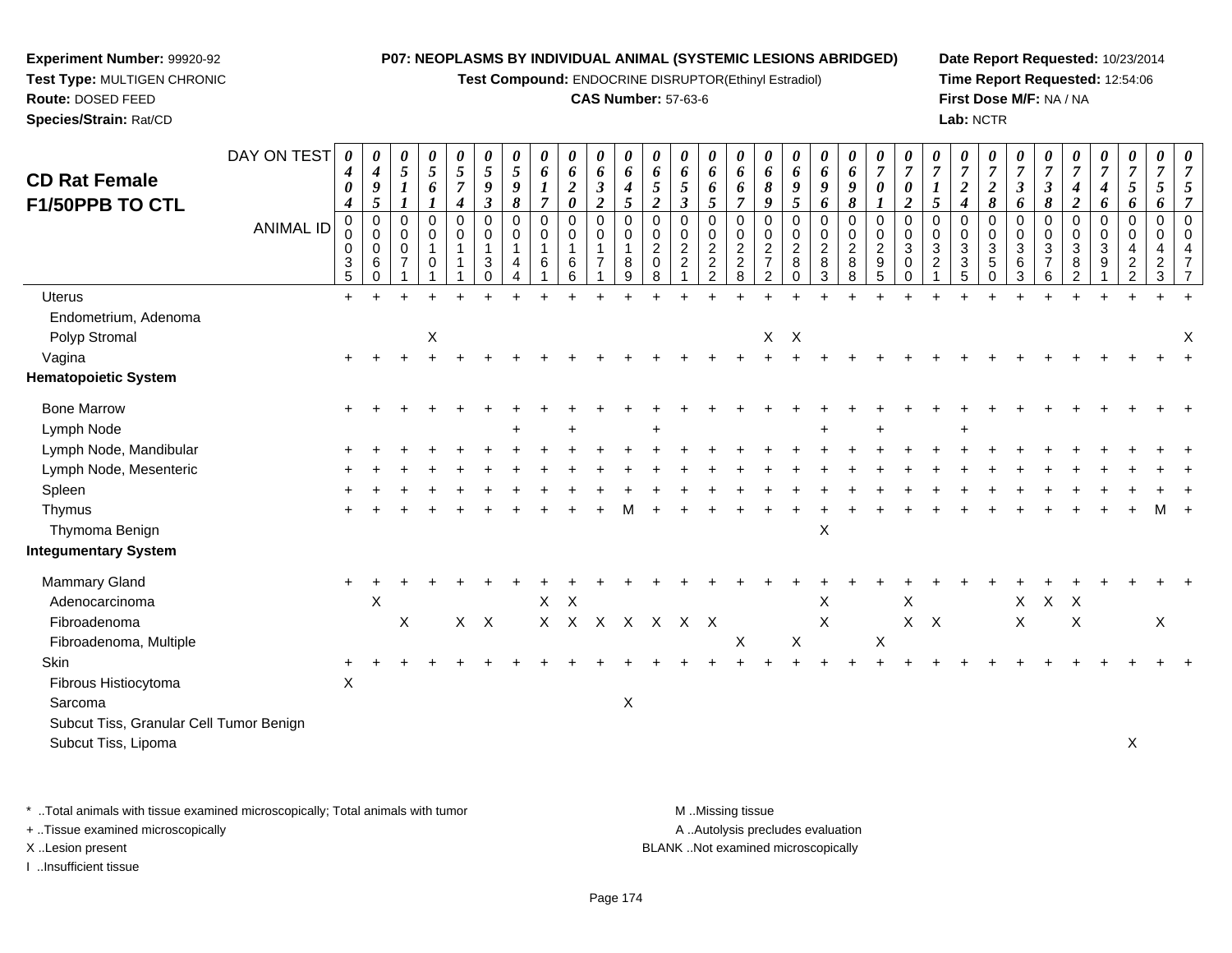**Test Compound:** ENDOCRINE DISRUPTOR(Ethinyl Estradiol)

# **CAS Number:** 57-63-6

**Date Report Requested:** 10/23/2014 **Time Report Requested:** 12:54:06**First Dose M/F:** NA / NA**Lab:** NCTR

|                                        | DAY ON TEST      | 0                          | 0                             | $\boldsymbol{\theta}$          | $\boldsymbol{\theta}$ | 0                                | $\boldsymbol{\theta}$              | $\boldsymbol{\theta}$      | 0                                    | $\boldsymbol{\theta}$ | $\boldsymbol{\theta}$      | $\boldsymbol{\theta}$      | $\boldsymbol{\theta}$      | $\boldsymbol{\theta}$ | 0                | $\boldsymbol{\theta}$ | $\boldsymbol{\theta}$                      | $\boldsymbol{\theta}$ | $\boldsymbol{\theta}$      | 0                          | 0<br>$\overline{7}$ | $\boldsymbol{\theta}$                   | $\boldsymbol{\theta}$ | $\boldsymbol{\theta}$<br>$\overline{7}$ | $\boldsymbol{\theta}$<br>$\overline{7}$ | 0<br>$\overline{7}$        | $\boldsymbol{\theta}$<br>$\overline{7}$ | $\boldsymbol{\theta}$<br>$\overline{7}$ | $\boldsymbol{\theta}$              | 0<br>$\overline{7}$        | 0                   | $\overline{7}$       |
|----------------------------------------|------------------|----------------------------|-------------------------------|--------------------------------|-----------------------|----------------------------------|------------------------------------|----------------------------|--------------------------------------|-----------------------|----------------------------|----------------------------|----------------------------|-----------------------|------------------|-----------------------|--------------------------------------------|-----------------------|----------------------------|----------------------------|---------------------|-----------------------------------------|-----------------------|-----------------------------------------|-----------------------------------------|----------------------------|-----------------------------------------|-----------------------------------------|------------------------------------|----------------------------|---------------------|----------------------|
| <b>CD Rat Female</b>                   |                  | 4<br>$\boldsymbol{\theta}$ | $\boldsymbol{4}$<br>$\pmb{9}$ | $\sqrt{5}$<br>$\boldsymbol{l}$ | $\sqrt{5}$<br>6       | $\overline{5}$<br>$\overline{7}$ | $\overline{5}$<br>$\boldsymbol{9}$ | $\sqrt{5}$<br>9            | $\boldsymbol{6}$<br>$\boldsymbol{l}$ | 6<br>$\boldsymbol{2}$ | 6<br>$\boldsymbol{\beta}$  | 6<br>$\boldsymbol{4}$      | 6<br>$\mathfrak{s}$        | 6<br>5                | 6<br>6           | 6<br>6                | 6<br>$\pmb{8}$                             | 6<br>$\boldsymbol{9}$ | 6<br>$\pmb{9}$             | 6<br>9                     | 0                   | $\overline{7}$<br>$\boldsymbol{\theta}$ | $\overline{7}$        | $\boldsymbol{2}$                        | $\overline{2}$                          | $\mathfrak{z}$             | $\boldsymbol{\beta}$                    | $\boldsymbol{4}$                        | $\overline{7}$<br>$\boldsymbol{4}$ | $\mathfrak{s}$             | $\overline{7}$<br>5 | 5                    |
| F1/50PPB TO CTL                        |                  | $\boldsymbol{4}$           | $\sqrt{5}$                    |                                |                       | $\boldsymbol{4}$                 | $\boldsymbol{\beta}$               | 8                          | $\overline{7}$                       | $\pmb{\theta}$        | $\overline{2}$             | 5                          | $\overline{2}$             | $\mathbf{3}$          | 5                | $\overline{7}$        | 9                                          | $\sqrt{5}$            | 6                          | $\pmb{8}$                  | $\mathbf{I}$        | $\overline{2}$                          | 5                     | 4                                       | 8                                       | 6                          | 8                                       | $\boldsymbol{2}$                        | 6                                  | 6                          | 6                   |                      |
|                                        | <b>ANIMAL ID</b> | 0<br>0                     | $\mathbf 0$<br>0              | $\mathbf 0$<br>0               | $\mathbf 0$<br>0      | $\mathbf 0$<br>0                 | $\mathbf 0$<br>0                   | $\mathbf 0$<br>$\mathbf 0$ | 0<br>0                               | 0<br>$\mathbf 0$      | $\mathbf 0$<br>$\mathbf 0$ | $\mathbf 0$<br>$\mathbf 0$ | $\mathbf 0$<br>$\mathbf 0$ | $\mathbf 0$<br>0      | $\mathbf 0$<br>0 | $\mathbf 0$           | $\mathbf 0$                                | $\mathbf 0$<br>0      | $\mathbf 0$<br>$\mathbf 0$ | $\mathbf 0$<br>$\mathbf 0$ | 0<br>$\pmb{0}$      | $\mathbf 0$<br>$\mathbf 0$              | $\mathbf 0$<br>0      | 0<br>0                                  | $\mathbf 0$<br>$\mathbf 0$              | $\mathbf 0$<br>$\mathbf 0$ | 0<br>0                                  | $\mathbf 0$<br>0                        | $\mathbf 0$<br>$\mathbf 0$         | $\mathbf 0$<br>$\mathbf 0$ | $\mathbf 0$<br>0    | $\Omega$<br>$\Omega$ |
|                                        |                  | 0                          | $\mathbf 0$                   | $\mathbf 0$                    |                       | $\mathbf{1}$                     |                                    | $\overline{1}$             | $\mathbf{1}$                         |                       | $\mathbf 1$                | 1                          | $\overline{c}$             | $\frac{2}{2}$         | $\frac{2}{2}$    | $0$<br>$2$<br>$8$     | $\begin{array}{c} 0 \\ 2 \\ 7 \end{array}$ | $\overline{2}$        | $\boldsymbol{2}$           | $\frac{2}{8}$              | $\frac{2}{9}$       | $\sqrt{3}$                              | $\sqrt{3}$            | $\mathbf{3}$                            | $\overline{3}$                          | 3                          | 3                                       | $\sqrt{3}$                              | 3                                  | $\overline{4}$             | 4                   | $\overline{4}$       |
|                                        |                  | 3<br>5                     | 6<br>$\Omega$                 | $\overline{7}$                 | $\Omega$              | 1                                | 3<br>$\Omega$                      | 4                          | 6                                    | $\,6\,$<br>6          | $\overline{7}$             | 8<br>9                     | $\mathbf 0$<br>8           |                       | $\overline{2}$   |                       | $\overline{2}$                             | $\,8\,$<br>$\Omega$   | $\bf 8$<br>$\mathbf{3}$    | 8                          | 5                   | $\pmb{0}$<br>$\mathbf 0$                | $\sqrt{2}$            | $\ensuremath{\mathsf{3}}$<br>5          | $\overline{5}$<br>$\mathbf 0$           | $\,6$<br>3                 | $\overline{7}$<br>6                     | $\bf 8$<br>$\overline{2}$               | 9                                  | $\frac{2}{2}$              | $\frac{2}{3}$       |                      |
| <b>Musculoskeletal System</b>          |                  |                            |                               |                                |                       |                                  |                                    |                            |                                      |                       |                            |                            |                            |                       |                  |                       |                                            |                       |                            |                            |                     |                                         |                       |                                         |                                         |                            |                                         |                                         |                                    |                            |                     |                      |
| Bone, Femur                            |                  | $\div$                     |                               |                                |                       |                                  |                                    |                            |                                      |                       |                            |                            |                            |                       |                  |                       |                                            |                       |                            |                            |                     |                                         |                       |                                         |                                         |                            |                                         |                                         |                                    |                            |                     |                      |
| <b>Skeletal Muscle</b>                 |                  |                            |                               |                                |                       |                                  |                                    |                            |                                      |                       |                            |                            |                            |                       |                  |                       |                                            |                       |                            |                            |                     |                                         |                       |                                         |                                         | $\ddot{}$                  |                                         |                                         |                                    |                            |                     |                      |
| <b>Nervous System</b>                  |                  |                            |                               |                                |                       |                                  |                                    |                            |                                      |                       |                            |                            |                            |                       |                  |                       |                                            |                       |                            |                            |                     |                                         |                       |                                         |                                         |                            |                                         |                                         |                                    |                            |                     |                      |
| Brain, Brain Stem                      |                  |                            |                               |                                |                       |                                  |                                    |                            |                                      |                       |                            |                            |                            |                       |                  |                       |                                            |                       |                            |                            |                     |                                         |                       |                                         |                                         |                            |                                         |                                         |                                    |                            |                     |                      |
| Carcinoma, Metastatic, Pituitary Gland |                  |                            |                               |                                |                       |                                  |                                    |                            |                                      | X                     |                            |                            |                            |                       |                  |                       |                                            |                       |                            |                            |                     |                                         |                       |                                         |                                         |                            |                                         |                                         |                                    |                            |                     |                      |
| Brain, Cerebellum                      |                  |                            |                               |                                |                       |                                  |                                    |                            |                                      |                       |                            |                            |                            |                       |                  |                       |                                            |                       |                            |                            |                     |                                         |                       |                                         |                                         |                            |                                         |                                         |                                    |                            |                     |                      |
| Brain, Cerebrum                        |                  |                            |                               |                                |                       |                                  |                                    |                            |                                      |                       |                            |                            |                            |                       |                  |                       |                                            |                       |                            |                            |                     |                                         |                       |                                         |                                         |                            |                                         |                                         |                                    |                            |                     |                      |
| <b>Respiratory System</b>              |                  |                            |                               |                                |                       |                                  |                                    |                            |                                      |                       |                            |                            |                            |                       |                  |                       |                                            |                       |                            |                            |                     |                                         |                       |                                         |                                         |                            |                                         |                                         |                                    |                            |                     |                      |
| Lung                                   |                  |                            |                               |                                |                       |                                  |                                    |                            |                                      |                       |                            |                            |                            |                       |                  |                       |                                            |                       |                            |                            |                     |                                         |                       |                                         |                                         |                            |                                         |                                         |                                    |                            |                     |                      |
| Nose                                   |                  |                            |                               |                                |                       |                                  |                                    |                            |                                      |                       |                            |                            |                            |                       |                  |                       |                                            |                       |                            |                            |                     |                                         |                       |                                         |                                         |                            |                                         |                                         |                                    |                            |                     |                      |
| Trachea                                |                  |                            |                               |                                |                       |                                  |                                    |                            |                                      |                       |                            |                            |                            |                       |                  |                       |                                            |                       |                            |                            |                     |                                         |                       |                                         |                                         |                            |                                         |                                         |                                    |                            |                     |                      |
| <b>Special Senses System</b>           |                  |                            |                               |                                |                       |                                  |                                    |                            |                                      |                       |                            |                            |                            |                       |                  |                       |                                            |                       |                            |                            |                     |                                         |                       |                                         |                                         |                            |                                         |                                         |                                    |                            |                     |                      |
| Eye                                    |                  |                            |                               |                                |                       |                                  |                                    |                            |                                      |                       |                            |                            |                            |                       |                  |                       |                                            |                       |                            |                            |                     |                                         |                       |                                         |                                         |                            |                                         |                                         |                                    |                            |                     |                      |
| Harderian Gland                        |                  |                            |                               |                                |                       |                                  |                                    |                            |                                      |                       |                            |                            |                            |                       |                  |                       |                                            |                       |                            |                            |                     |                                         |                       |                                         |                                         |                            |                                         |                                         |                                    |                            |                     |                      |
| Zymbal's Gland                         |                  |                            |                               |                                |                       |                                  |                                    |                            |                                      |                       |                            |                            |                            |                       |                  |                       |                                            |                       |                            |                            |                     |                                         | $\overline{+}$        |                                         |                                         |                            |                                         |                                         |                                    |                            |                     |                      |
| Carcinoma                              |                  |                            |                               |                                |                       |                                  |                                    |                            |                                      |                       |                            |                            |                            |                       |                  |                       |                                            |                       |                            |                            |                     |                                         | $\pmb{\times}$        |                                         |                                         |                            |                                         |                                         |                                    |                            |                     |                      |
| <b>Urinary System</b>                  |                  |                            |                               |                                |                       |                                  |                                    |                            |                                      |                       |                            |                            |                            |                       |                  |                       |                                            |                       |                            |                            |                     |                                         |                       |                                         |                                         |                            |                                         |                                         |                                    |                            |                     |                      |
| Kidney                                 |                  |                            |                               |                                |                       |                                  |                                    |                            |                                      |                       |                            |                            |                            |                       |                  |                       |                                            |                       |                            |                            |                     |                                         |                       |                                         |                                         |                            |                                         |                                         |                                    |                            |                     |                      |
| <b>Urinary Bladder</b>                 |                  |                            |                               |                                |                       |                                  |                                    |                            |                                      |                       |                            |                            |                            |                       |                  |                       |                                            |                       |                            |                            |                     |                                         |                       |                                         |                                         |                            |                                         |                                         |                                    |                            |                     |                      |
|                                        |                  |                            |                               |                                |                       |                                  |                                    |                            |                                      |                       |                            |                            |                            |                       |                  |                       |                                            |                       |                            |                            |                     |                                         |                       |                                         |                                         |                            |                                         |                                         |                                    |                            |                     |                      |

| * Total animals with tissue examined microscopically; Total animals with tumor | M Missing tissue                   |
|--------------------------------------------------------------------------------|------------------------------------|
| + Tissue examined microscopically                                              | A Autolysis precludes evaluation   |
| X Lesion present                                                               | BLANK Not examined microscopically |
| …Insufficient tissue                                                           |                                    |

**Experiment Number:** 99920-92**Test Type:** MULTIGEN CHRONIC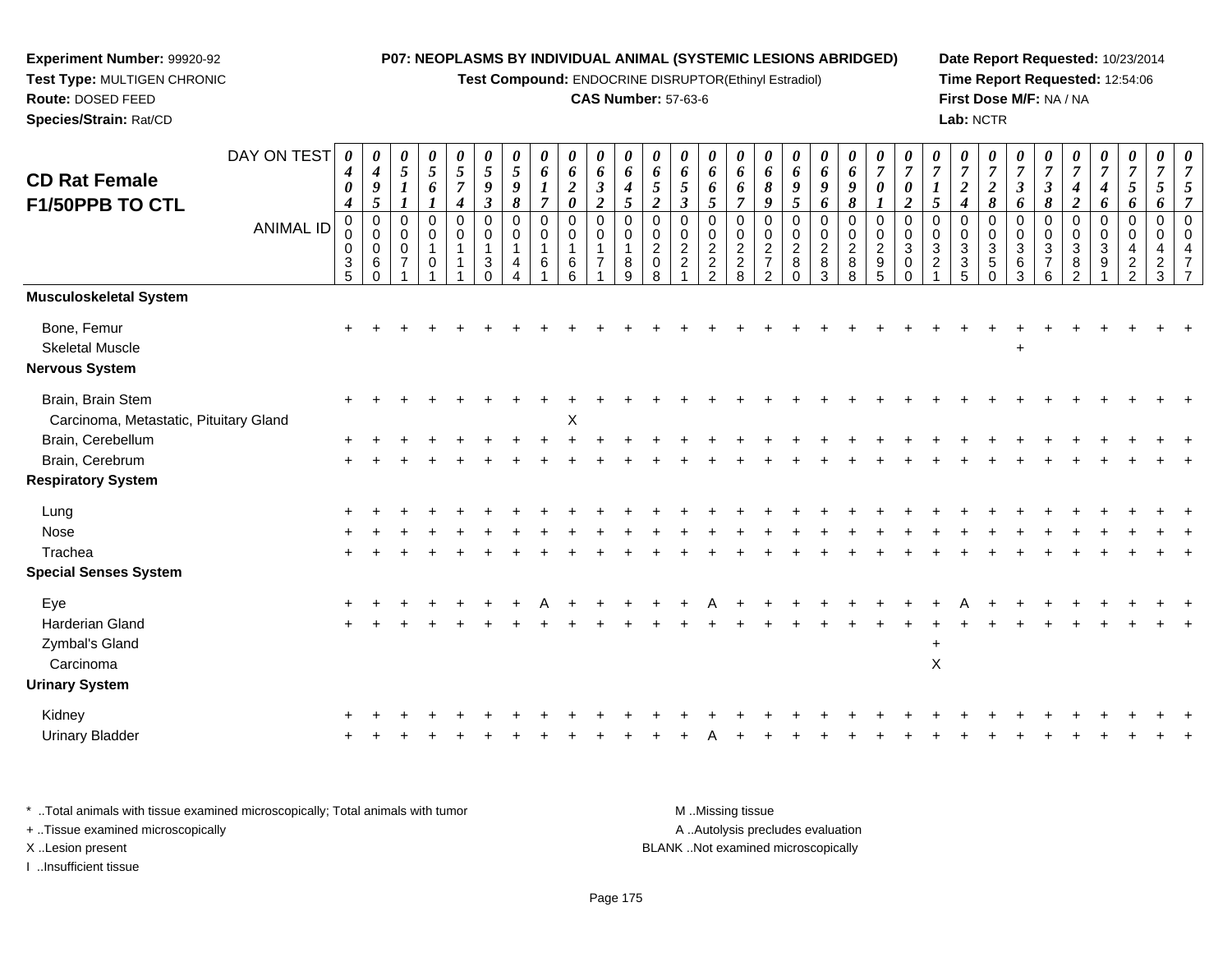# **Experiment Number:** 99920-92

# **Test Type:** MULTIGEN CHRONIC**Route:** DOSED FEED

**Species/Strain:** Rat/CD

# **P07: NEOPLASMS BY INDIVIDUAL ANIMAL (SYSTEMIC LESIONS ABRIDGED)**

**Test Compound:** ENDOCRINE DISRUPTOR(Ethinyl Estradiol)

# **CAS Number:** 57-63-6

**Date Report Requested:** 10/23/2014**Time Report Requested:** 12:54:07**First Dose M/F:** NA / NA**Lab:** NCTR

| <b>CD Rat Female</b><br>F1/50PPB TO CTL | DAY ON TEST | $\boldsymbol{\theta}$<br>4<br>$\theta$<br>4 | $\boldsymbol{\theta}$<br>4<br>9<br>◡ | 0<br>C           | 0<br>◡<br>6 | $\boldsymbol{\theta}$<br>J | 0<br>ັ<br>0<br>◡ | 0<br>o<br>8 | 0<br>o<br>E | $\boldsymbol{\theta}$<br>o<br>$\theta$ | $\boldsymbol{\theta}$<br>$\bm{o}$<br>I<br>◢ | 0<br>$\bm{o}$<br>◡ | 0<br>$\bm{o}$<br>J<br>◢            | $\boldsymbol{\theta}$<br>$\bm{o}$<br>◡<br>◡ | $\boldsymbol{\theta}$<br>$\bm{o}$<br>o<br>◡ | $\boldsymbol{\theta}$<br>0<br>0 | $\Omega$              | $\theta$<br>O<br>$\boldsymbol{o}$ | $\theta$<br>o<br>$\boldsymbol{a}$<br>o | $\boldsymbol{\theta}$<br>$\bm{o}$<br>o<br>8 | $\boldsymbol{\theta}$<br>−<br>0     | 0<br>0<br>$\overline{ }$ | $\boldsymbol{\theta}$<br>$\overline{ }$<br>ັ | $\boldsymbol{\theta}$ | 0<br>$\mathbf{o}$ | $\theta$         | $\boldsymbol{\theta}$<br>$\overline{ }$ | $\boldsymbol{\theta}$<br>7<br>∠ | $\boldsymbol{\theta}$<br>4<br>$\bm{o}$ | $\boldsymbol{\theta}$<br>ູ<br>$\bm{o}$ | $\boldsymbol{\theta}$<br>J        | $\boldsymbol{\theta}$<br>$\mathcal{L}$ |
|-----------------------------------------|-------------|---------------------------------------------|--------------------------------------|------------------|-------------|----------------------------|------------------|-------------|-------------|----------------------------------------|---------------------------------------------|--------------------|------------------------------------|---------------------------------------------|---------------------------------------------|---------------------------------|-----------------------|-----------------------------------|----------------------------------------|---------------------------------------------|-------------------------------------|--------------------------|----------------------------------------------|-----------------------|-------------------|------------------|-----------------------------------------|---------------------------------|----------------------------------------|----------------------------------------|-----------------------------------|----------------------------------------|
|                                         | ANIMAL ID   | U<br>0<br>3<br><sub>5</sub>                 | 0<br>U<br>$\sim$<br>U<br>6           | 0<br>0<br>0<br>- | 0           |                            | ◠<br>J           | U<br>4      | 6           | 6<br>ี่ค                               | 0<br>0<br>$\overline{ }$                    | U<br>8<br>q        | 0<br>0<br>$\overline{2}$<br>0<br>8 | 0<br>υ<br>$\sim$<br>$\sim$<br>∠             | ◠<br>∠<br>$\overline{2}$                    | ∠                               | $\sim$<br>∠<br>-<br>ົ | ີ<br>∠<br>8                       | ົ<br><u>.</u><br>8<br>2                | 0<br>0<br>ົ<br>$\epsilon$<br>8<br>8         | 0<br>U<br>ົ<br>$\epsilon$<br>9<br>5 | 0<br>0<br>3<br>0         | 0<br>0<br>3<br>ົ<br>∠                        | ◠<br>ა<br>C           | $\sqrt{2}$<br>C   | 3<br>⌒<br>b<br>વ | 0<br>U<br>3<br>–<br>6                   | 3<br>8<br>ົ                     | 0<br>0<br>3<br>9                       | 0<br>4<br>$\overline{2}$<br>າ          | 0<br>0<br>4<br>$\mathcal{D}$<br>3 | 0<br>0<br>4<br>-                       |
| <b>SYSTEMIC LESIONS</b>                 |             |                                             |                                      |                  |             |                            |                  |             |             |                                        |                                             |                    |                                    |                                             |                                             |                                 |                       |                                   |                                        |                                             |                                     |                          |                                              |                       |                   |                  |                                         |                                 |                                        |                                        |                                   |                                        |
| Multiple Organ                          |             |                                             |                                      |                  |             |                            |                  |             |             |                                        |                                             |                    |                                    |                                             |                                             |                                 |                       |                                   |                                        |                                             |                                     |                          |                                              |                       |                   |                  |                                         |                                 |                                        |                                        |                                   |                                        |

\* ..Total animals with tissue examined microscopically; Total animals with tumor **M** . Missing tissue M ..Missing tissue

+ ..Tissue examined microscopically

I ..Insufficient tissue

A ..Autolysis precludes evaluation X ..Lesion present BLANK ..Not examined microscopically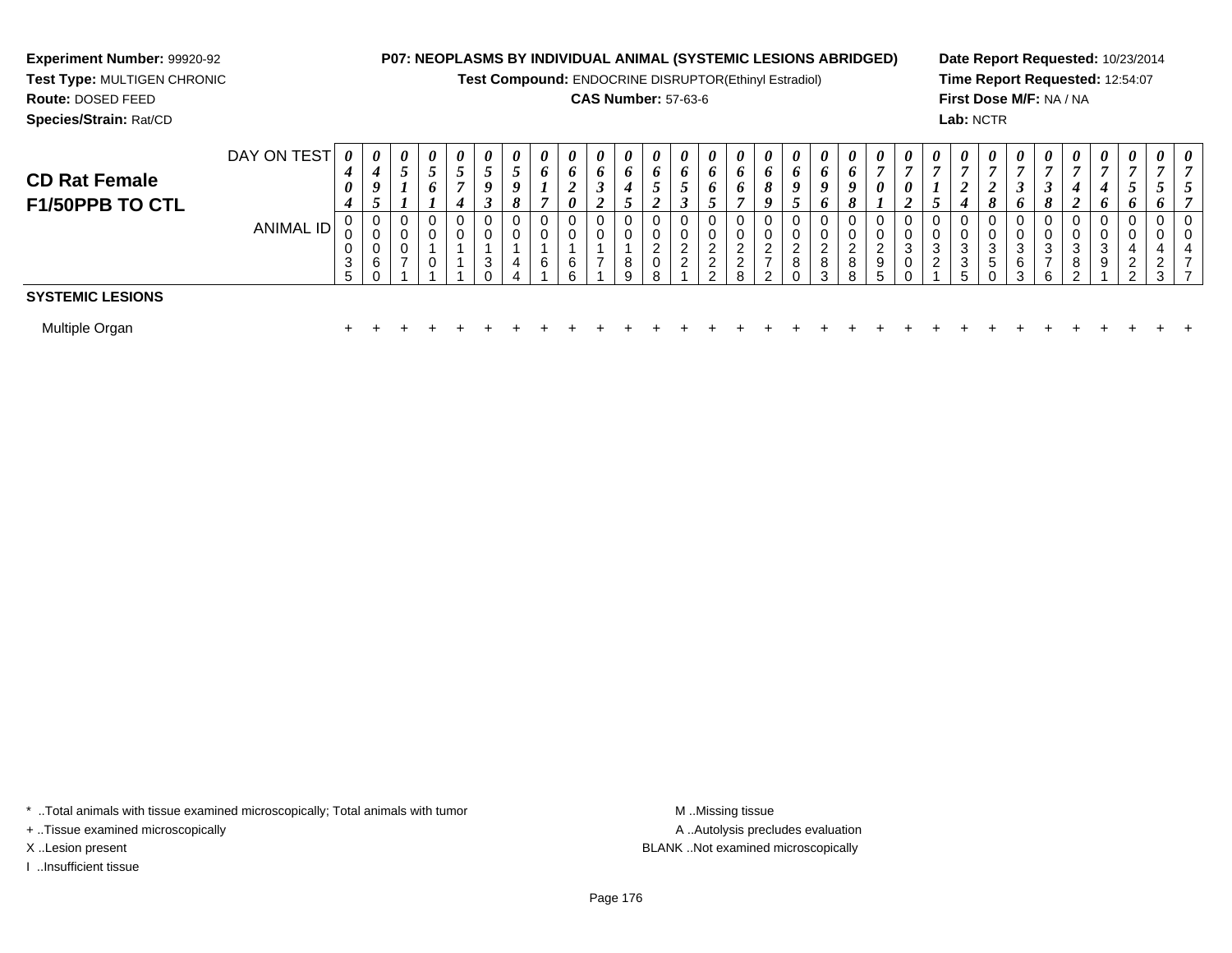**Test Compound:** ENDOCRINE DISRUPTOR(Ethinyl Estradiol)

#### **CAS Number:** 57-63-6

**Date Report Requested:** 10/23/2014**Time Report Requested:** 12:54:07**First Dose M/F:** NA / NA**Lab:** NCTR

| Species/Strain: Rat/CD   |                  |             |             |                          |               |             |        |        |                          |                          |                          |                     |             |                          |
|--------------------------|------------------|-------------|-------------|--------------------------|---------------|-------------|--------|--------|--------------------------|--------------------------|--------------------------|---------------------|-------------|--------------------------|
|                          | DAY ON TEST      | 0           | 0           | 0                        | 0             | 0           | 0      | 0      | 0                        | 0                        | 0                        | 0                   | N           | 0                        |
| <b>CD Rat Female</b>     |                  | 7<br>5      | 7<br>5      | 7<br>5                   | 7<br>5        | 7<br>5      | 7<br>5 | 7<br>5 | 7<br>6                   | 7<br>6                   | 7<br>6                   | 7<br>6              | 7<br>n      | 7<br>6                   |
| <b>F1/50PPB TO CTL</b>   |                  | 7           | 7           | 7                        |               | 7           | 8      | 8      | $\overline{\mathbf{c}}$  | 2                        |                          |                     |             | $\boldsymbol{2}$         |
|                          | <b>ANIMAL ID</b> | 0<br>0      | 0<br>0      | $\Omega$<br>0            | $\Omega$<br>0 | 0<br>0      | 0<br>0 | 0<br>0 | 0<br>0                   | 0<br>0                   | 0<br>0                   | 0<br>0              | 0<br>0      | 0<br>0                   |
|                          |                  | 4<br>7<br>8 | 4<br>7<br>9 | 5<br>$\overline{2}$<br>5 | 5<br>2<br>6   | 5<br>2<br>7 | 5<br>7 | 5<br>2 | 6<br>$\overline{2}$<br>4 | 6<br>$\overline{2}$<br>5 | 6<br>$\overline{2}$<br>6 | 6<br>$\overline{2}$ | 6<br>2<br>8 | 6<br>$\overline{7}$<br>1 |
| <b>Alimentary System</b> |                  |             |             |                          |               |             |        |        |                          |                          |                          |                     |             |                          |
| Esophagus                |                  | ٠           |             |                          |               |             |        |        | ٠                        |                          |                          |                     |             | ÷                        |
| Intestine Large, Cecum   |                  | ٠           | $\div$      | ÷                        | $\div$        | $\ddot{}$   | +      | $\div$ | +                        | $\ddot{}$                | $\div$                   | $\ddot{}$           |             | $\ddot{}$                |
| Intestine Large, Colon   |                  | ٠           | +           | ÷                        | $\div$        |             | $\div$ | +      | +                        | $\div$                   | ÷                        | $\div$              |             | $\ddot{}$                |
| Intestine Large, Rectum  |                  | +           |             | ┿                        |               |             | ٠      |        |                          |                          | ┿                        |                     |             | $\ddot{}$                |
| Intestine Small Duodenum |                  |             |             |                          |               |             |        |        |                          |                          |                          |                     |             | +                        |

**Experiment Number:** 99920-92**Test Type:** MULTIGEN CHRONIC

**Route:** DOSED FEED

| 0<br>$\mathbf 0$<br>4<br>$\overline{7}$ | 0<br>$\mathbf 0$<br>$\frac{4}{7}$ | 0<br>$\boldsymbol{0}$<br>$\mathbf 5$ | 0<br>$\pmb{0}$<br>5 | 0<br>$\pmb{0}$<br>$\mathbf 5$<br>$\frac{2}{7}$ | 0<br>$\pmb{0}$<br>5<br>$\overline{7}$ | 0<br>0<br>5<br>7 | 0<br>0<br>6<br>$\overline{\mathbf{c}}$ | 0<br>$\mathbf 0$<br>$\,6\,$ | 0<br>$\pmb{0}$<br>$\,6\,$ | 0<br>$\mathbf 0$<br>$\,6\,$<br>$\boldsymbol{2}$<br>$\overline{7}$ | 0<br>$\mathbf 0$<br>$\,6$ | 0<br>0<br>6   | 0<br>$\pmb{0}$<br>$\,6\,$<br>$\overline{\mathbf{7}}$ | 0<br>0<br>$\,6$<br>$\overline{7}$ | 0<br>0<br>6<br>7 | 0<br>$\mathbf 0$<br>$\overline{7}$ | 0<br>0<br>$\overline{7}$<br>$\overline{c}$ | 0<br>0<br>$\overline{7}$<br>7 | <i><b>*TOTALS</b></i> |
|-----------------------------------------|-----------------------------------|--------------------------------------|---------------------|------------------------------------------------|---------------------------------------|------------------|----------------------------------------|-----------------------------|---------------------------|-------------------------------------------------------------------|---------------------------|---------------|------------------------------------------------------|-----------------------------------|------------------|------------------------------------|--------------------------------------------|-------------------------------|-----------------------|
|                                         |                                   |                                      |                     |                                                |                                       |                  |                                        |                             |                           |                                                                   |                           |               |                                                      |                                   |                  |                                    |                                            |                               |                       |
| ÷.                                      |                                   |                                      |                     |                                                |                                       |                  |                                        |                             |                           |                                                                   |                           |               |                                                      |                                   |                  |                                    |                                            |                               | 50                    |
|                                         |                                   |                                      |                     |                                                |                                       |                  |                                        |                             |                           |                                                                   |                           |               |                                                      |                                   |                  |                                    |                                            |                               | 50                    |
|                                         |                                   |                                      |                     |                                                |                                       |                  |                                        |                             |                           |                                                                   |                           |               |                                                      |                                   |                  |                                    |                                            |                               | 50                    |
|                                         |                                   |                                      |                     |                                                |                                       |                  |                                        |                             |                           |                                                                   |                           |               |                                                      |                                   |                  |                                    |                                            |                               | 50                    |
|                                         |                                   |                                      |                     |                                                |                                       |                  |                                        |                             |                           |                                                                   |                           |               |                                                      |                                   |                  |                                    |                                            |                               | 50                    |
|                                         |                                   |                                      |                     |                                                |                                       |                  |                                        |                             |                           |                                                                   |                           |               |                                                      |                                   |                  |                                    |                                            |                               | 49                    |
|                                         |                                   |                                      |                     |                                                |                                       |                  |                                        |                             |                           |                                                                   |                           |               |                                                      |                                   |                  |                                    |                                            |                               | 50                    |
|                                         |                                   |                                      |                     |                                                |                                       |                  |                                        |                             |                           |                                                                   |                           |               |                                                      |                                   |                  |                                    |                                            |                               | 50                    |
| $\pmb{\times}$                          |                                   |                                      |                     |                                                |                                       |                  |                                        |                             |                           |                                                                   |                           |               |                                                      |                                   |                  |                                    |                                            |                               | 1                     |
|                                         |                                   |                                      |                     |                                                |                                       |                  |                                        |                             |                           |                                                                   |                           | $\mathsf X$   |                                                      |                                   |                  |                                    |                                            |                               | $\overline{c}$        |
|                                         |                                   |                                      |                     |                                                |                                       |                  |                                        |                             |                           |                                                                   |                           |               |                                                      |                                   |                  |                                    |                                            |                               | 1                     |
|                                         |                                   |                                      |                     |                                                |                                       |                  |                                        |                             |                           |                                                                   |                           |               |                                                      |                                   |                  |                                    |                                            |                               | 4                     |
|                                         |                                   |                                      |                     |                                                |                                       |                  |                                        |                             |                           |                                                                   |                           |               |                                                      |                                   |                  |                                    |                                            |                               | 1                     |
|                                         |                                   |                                      |                     |                                                |                                       |                  |                                        |                             |                           |                                                                   |                           |               |                                                      |                                   |                  |                                    |                                            |                               | 50                    |
|                                         |                                   |                                      |                     |                                                |                                       |                  |                                        |                             |                           |                                                                   |                           |               |                                                      |                                   |                  |                                    |                                            |                               | 50                    |
|                                         |                                   |                                      |                     |                                                |                                       |                  |                                        |                             |                           |                                                                   |                           |               |                                                      |                                   |                  |                                    |                                            |                               | 50                    |
|                                         |                                   |                                      |                     |                                                |                                       |                  |                                        |                             |                           |                                                                   |                           |               |                                                      |                                   |                  |                                    |                                            |                               | 50                    |
|                                         |                                   |                                      |                     |                                                |                                       |                  |                                        |                             |                           |                                                                   |                           |               |                                                      |                                   |                  |                                    |                                            |                               |                       |
|                                         |                                   |                                      |                     |                                                |                                       |                  |                                        |                             |                           |                                                                   |                           |               |                                                      |                                   |                  |                                    |                                            |                               | 50                    |
|                                         |                                   |                                      |                     |                                                |                                       |                  |                                        |                             |                           |                                                                   |                           |               |                                                      |                                   |                  |                                    |                                            |                               | 50                    |
|                                         | <b>ANIMAL ID</b><br>8             | 9                                    | $\frac{2}{5}$       | $\frac{2}{6}$                                  |                                       |                  | $\overline{2}$                         |                             | $\frac{2}{5}$             | $^2$ 6                                                            |                           | $\frac{2}{8}$ |                                                      | 2                                 | 3                |                                    | $\frac{2}{3}$                              |                               |                       |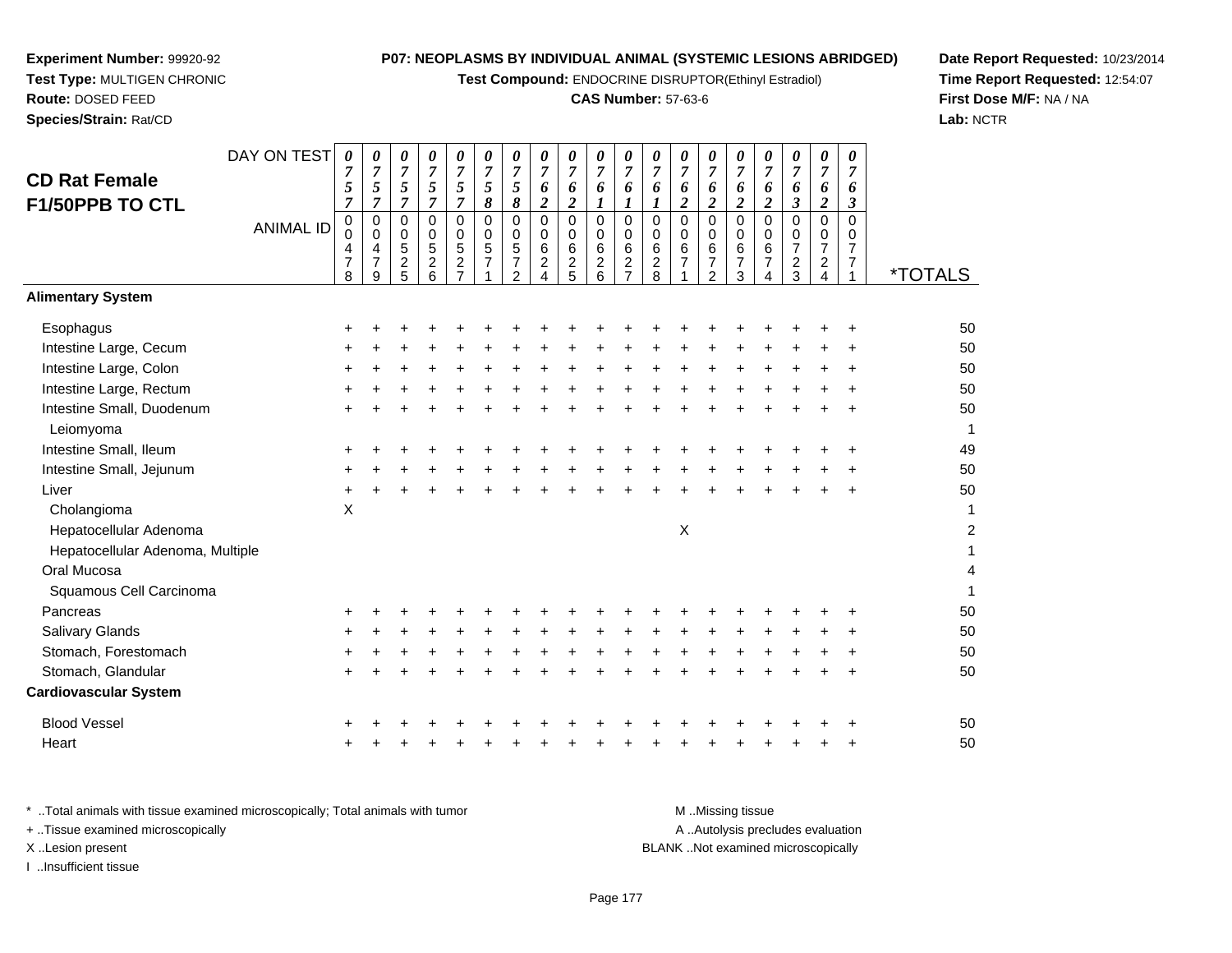**Test Compound:** ENDOCRINE DISRUPTOR(Ethinyl Estradiol)

#### **CAS Number:** 57-63-6

**Date Report Requested:** 10/23/2014**Time Report Requested:** 12:54:07**First Dose M/F:** NA / NA**Lab:** NCTR

 **Test Type:** MULTIGEN CHRONIC**Route:** DOSED FEED

**Experiment Number:** 99920-92

**Species/Strain:** Rat/CD

| <b>CD Rat Female</b><br>F1/50PPB TO CTL<br><b>Endocrine System</b> | DAY ON TEST<br><b>ANIMAL ID</b> | 0<br>$\overline{7}$<br>5<br>$\overline{7}$<br>0<br>0<br>4<br>$\overline{7}$<br>8 | 0<br>7<br>5<br>$\overline{7}$<br>0<br>0<br>4<br>7<br>9 | 0<br>$\overline{7}$<br>5<br>$\overline{7}$<br>$\mathbf 0$<br>0<br>$\sqrt{5}$<br>$\boldsymbol{2}$<br>5 | 0<br>$\overline{7}$<br>5<br>$\overline{7}$<br>$\Omega$<br>0<br>5<br>$\boldsymbol{2}$<br>6 | 0<br>$\overline{7}$<br>5<br>$\overline{7}$<br>$\mathbf 0$<br>0<br>5<br>$\boldsymbol{2}$<br>$\overline{7}$ | $\pmb{\theta}$<br>$\overline{7}$<br>$\overline{5}$<br>$\boldsymbol{\delta}$<br>$\mathbf 0$<br>$\mathbf 0$<br>$\sqrt{5}$<br>$\overline{7}$ | 0<br>$\overline{7}$<br>$\sqrt{5}$<br>$\pmb{8}$<br>$\mathbf 0$<br>0<br>$\,$ 5 $\,$<br>$\overline{7}$<br>$\mathcal{P}$ | 0<br>$\overline{7}$<br>6<br>$\boldsymbol{2}$<br>0<br>0<br>$\,6\,$<br>$\overline{a}$<br>4 | 0<br>$\overline{7}$<br>6<br>$\boldsymbol{2}$<br>0<br>0<br>6<br>$\frac{2}{5}$ | 0<br>$\boldsymbol{7}$<br>6<br>$\boldsymbol{l}$<br>$\Omega$<br>0<br>$\,6\,$<br>$\overline{c}$<br>6 | 0<br>$\overline{7}$<br>6<br>1<br>$\Omega$<br>$\Omega$<br>6<br>$\overline{c}$<br>7 | 0<br>$\overline{7}$<br>6<br>$\boldsymbol{l}$<br>0<br>0<br>$\,6\,$<br>$\overline{\mathbf{c}}$<br>8 | 0<br>$\overline{7}$<br>6<br>$\overline{\mathbf{c}}$<br>$\Omega$<br>0<br>6<br>$\overline{7}$ | $\pmb{\theta}$<br>$\overline{7}$<br>6<br>$\boldsymbol{2}$<br>0<br>$\mathbf 0$<br>$\,6\,$<br>$\overline{7}$<br>$\mathcal{P}$ | 0<br>$\overline{7}$<br>6<br>$\overline{c}$<br>$\Omega$<br>$\Omega$<br>6<br>$\overline{7}$<br>3 | 0<br>$\overline{7}$<br>6<br>$\overline{c}$<br>$\mathbf 0$<br>0<br>6<br>$\overline{7}$<br>4 | 0<br>$\boldsymbol{7}$<br>6<br>$\boldsymbol{\beta}$<br>$\mathbf 0$<br>0<br>$\overline{7}$<br>$\overline{c}$<br>3 | 0<br>$\boldsymbol{7}$<br>6<br>$\boldsymbol{2}$<br>$\mathbf 0$<br>0<br>$\overline{7}$<br>$\overline{\mathbf{c}}$<br>4 | $\pmb{\theta}$<br>$\overline{7}$<br>6<br>$\mathfrak{z}$<br>$\overline{0}$<br>0<br>$\overline{7}$<br>$\overline{7}$ | <i><b>*TOTALS</b></i> |
|--------------------------------------------------------------------|---------------------------------|----------------------------------------------------------------------------------|--------------------------------------------------------|-------------------------------------------------------------------------------------------------------|-------------------------------------------------------------------------------------------|-----------------------------------------------------------------------------------------------------------|-------------------------------------------------------------------------------------------------------------------------------------------|----------------------------------------------------------------------------------------------------------------------|------------------------------------------------------------------------------------------|------------------------------------------------------------------------------|---------------------------------------------------------------------------------------------------|-----------------------------------------------------------------------------------|---------------------------------------------------------------------------------------------------|---------------------------------------------------------------------------------------------|-----------------------------------------------------------------------------------------------------------------------------|------------------------------------------------------------------------------------------------|--------------------------------------------------------------------------------------------|-----------------------------------------------------------------------------------------------------------------|----------------------------------------------------------------------------------------------------------------------|--------------------------------------------------------------------------------------------------------------------|-----------------------|
|                                                                    |                                 |                                                                                  |                                                        |                                                                                                       |                                                                                           |                                                                                                           |                                                                                                                                           |                                                                                                                      |                                                                                          |                                                                              |                                                                                                   |                                                                                   |                                                                                                   |                                                                                             |                                                                                                                             |                                                                                                |                                                                                            |                                                                                                                 |                                                                                                                      |                                                                                                                    |                       |
| <b>Adrenal Cortex</b>                                              |                                 |                                                                                  |                                                        |                                                                                                       |                                                                                           |                                                                                                           |                                                                                                                                           |                                                                                                                      |                                                                                          |                                                                              |                                                                                                   |                                                                                   |                                                                                                   |                                                                                             |                                                                                                                             |                                                                                                |                                                                                            |                                                                                                                 |                                                                                                                      |                                                                                                                    | 50                    |
| Adenoma                                                            |                                 |                                                                                  |                                                        |                                                                                                       |                                                                                           |                                                                                                           |                                                                                                                                           |                                                                                                                      |                                                                                          |                                                                              |                                                                                                   |                                                                                   |                                                                                                   |                                                                                             |                                                                                                                             | X                                                                                              |                                                                                            |                                                                                                                 |                                                                                                                      |                                                                                                                    | 3                     |
| Adrenal Medulla                                                    |                                 |                                                                                  |                                                        |                                                                                                       |                                                                                           |                                                                                                           |                                                                                                                                           |                                                                                                                      |                                                                                          |                                                                              |                                                                                                   |                                                                                   |                                                                                                   |                                                                                             |                                                                                                                             |                                                                                                |                                                                                            |                                                                                                                 |                                                                                                                      | $\ddot{}$                                                                                                          | 49                    |
| Pheochromocytoma Benign<br>Islets, Pancreatic                      |                                 |                                                                                  |                                                        |                                                                                                       |                                                                                           |                                                                                                           |                                                                                                                                           |                                                                                                                      |                                                                                          |                                                                              | X                                                                                                 |                                                                                   |                                                                                                   |                                                                                             |                                                                                                                             |                                                                                                |                                                                                            |                                                                                                                 |                                                                                                                      |                                                                                                                    | $\overline{c}$<br>50  |
| Adenoma                                                            |                                 | $\ddot{}$                                                                        | X                                                      |                                                                                                       |                                                                                           |                                                                                                           |                                                                                                                                           |                                                                                                                      |                                                                                          |                                                                              |                                                                                                   |                                                                                   |                                                                                                   |                                                                                             |                                                                                                                             |                                                                                                |                                                                                            |                                                                                                                 |                                                                                                                      |                                                                                                                    | 1                     |
| Parathyroid Gland                                                  |                                 | $\ddot{}$                                                                        |                                                        |                                                                                                       |                                                                                           |                                                                                                           |                                                                                                                                           |                                                                                                                      |                                                                                          |                                                                              |                                                                                                   |                                                                                   |                                                                                                   |                                                                                             |                                                                                                                             |                                                                                                |                                                                                            |                                                                                                                 |                                                                                                                      |                                                                                                                    | 46                    |
| Adenoma                                                            |                                 |                                                                                  |                                                        |                                                                                                       |                                                                                           |                                                                                                           |                                                                                                                                           |                                                                                                                      |                                                                                          | X                                                                            |                                                                                                   |                                                                                   |                                                                                                   |                                                                                             |                                                                                                                             |                                                                                                |                                                                                            |                                                                                                                 |                                                                                                                      |                                                                                                                    | 1                     |
| <b>Pituitary Gland</b>                                             |                                 | $\ddot{}$                                                                        |                                                        |                                                                                                       |                                                                                           |                                                                                                           |                                                                                                                                           |                                                                                                                      |                                                                                          |                                                                              |                                                                                                   |                                                                                   |                                                                                                   |                                                                                             |                                                                                                                             |                                                                                                |                                                                                            |                                                                                                                 |                                                                                                                      |                                                                                                                    | 49                    |
| Pars Distalis, Adenoma                                             |                                 |                                                                                  | $\times$                                               |                                                                                                       | X                                                                                         | X                                                                                                         | X                                                                                                                                         | X                                                                                                                    | X                                                                                        | X                                                                            | X                                                                                                 | X                                                                                 |                                                                                                   | X                                                                                           | X                                                                                                                           | X                                                                                              | X                                                                                          | X                                                                                                               | X                                                                                                                    | $\mathsf{X}$                                                                                                       | 34                    |
| Pars Distalis, Carcinoma                                           |                                 |                                                                                  |                                                        |                                                                                                       |                                                                                           |                                                                                                           |                                                                                                                                           |                                                                                                                      |                                                                                          |                                                                              |                                                                                                   |                                                                                   |                                                                                                   |                                                                                             |                                                                                                                             |                                                                                                |                                                                                            |                                                                                                                 |                                                                                                                      |                                                                                                                    | $\mathbf{1}$          |
| <b>Thyroid Gland</b>                                               |                                 |                                                                                  |                                                        |                                                                                                       |                                                                                           |                                                                                                           |                                                                                                                                           |                                                                                                                      |                                                                                          |                                                                              |                                                                                                   |                                                                                   |                                                                                                   |                                                                                             |                                                                                                                             |                                                                                                |                                                                                            |                                                                                                                 |                                                                                                                      |                                                                                                                    | 50                    |
| C Cell, Carcinoma                                                  |                                 |                                                                                  |                                                        |                                                                                                       |                                                                                           |                                                                                                           |                                                                                                                                           |                                                                                                                      |                                                                                          | Χ                                                                            |                                                                                                   |                                                                                   |                                                                                                   |                                                                                             |                                                                                                                             |                                                                                                |                                                                                            |                                                                                                                 |                                                                                                                      |                                                                                                                    | $\mathbf{1}$          |
| <b>General Body System</b>                                         |                                 |                                                                                  |                                                        |                                                                                                       |                                                                                           |                                                                                                           |                                                                                                                                           |                                                                                                                      |                                                                                          |                                                                              |                                                                                                   |                                                                                   |                                                                                                   |                                                                                             |                                                                                                                             |                                                                                                |                                                                                            |                                                                                                                 |                                                                                                                      |                                                                                                                    |                       |
| <b>NONE</b>                                                        |                                 |                                                                                  |                                                        |                                                                                                       |                                                                                           |                                                                                                           |                                                                                                                                           |                                                                                                                      |                                                                                          |                                                                              |                                                                                                   |                                                                                   |                                                                                                   |                                                                                             |                                                                                                                             |                                                                                                |                                                                                            |                                                                                                                 |                                                                                                                      |                                                                                                                    |                       |
| <b>Genital System</b>                                              |                                 |                                                                                  |                                                        |                                                                                                       |                                                                                           |                                                                                                           |                                                                                                                                           |                                                                                                                      |                                                                                          |                                                                              |                                                                                                   |                                                                                   |                                                                                                   |                                                                                             |                                                                                                                             |                                                                                                |                                                                                            |                                                                                                                 |                                                                                                                      |                                                                                                                    |                       |
| <b>Clitoral Gland</b>                                              |                                 |                                                                                  |                                                        |                                                                                                       |                                                                                           |                                                                                                           |                                                                                                                                           |                                                                                                                      |                                                                                          |                                                                              |                                                                                                   |                                                                                   |                                                                                                   |                                                                                             |                                                                                                                             |                                                                                                |                                                                                            |                                                                                                                 |                                                                                                                      |                                                                                                                    | 49                    |
| Ovary                                                              |                                 |                                                                                  |                                                        |                                                                                                       |                                                                                           |                                                                                                           |                                                                                                                                           |                                                                                                                      |                                                                                          |                                                                              |                                                                                                   |                                                                                   |                                                                                                   |                                                                                             |                                                                                                                             |                                                                                                |                                                                                            |                                                                                                                 |                                                                                                                      |                                                                                                                    | 50                    |
| Granulosa Cell Tumor Benign                                        |                                 |                                                                                  |                                                        |                                                                                                       |                                                                                           |                                                                                                           |                                                                                                                                           |                                                                                                                      |                                                                                          |                                                                              | X                                                                                                 |                                                                                   |                                                                                                   |                                                                                             |                                                                                                                             |                                                                                                |                                                                                            |                                                                                                                 |                                                                                                                      |                                                                                                                    | $\overline{2}$        |
| Oviduct                                                            |                                 |                                                                                  |                                                        |                                                                                                       |                                                                                           |                                                                                                           |                                                                                                                                           |                                                                                                                      |                                                                                          |                                                                              |                                                                                                   |                                                                                   |                                                                                                   |                                                                                             |                                                                                                                             |                                                                                                |                                                                                            |                                                                                                                 |                                                                                                                      |                                                                                                                    | 50                    |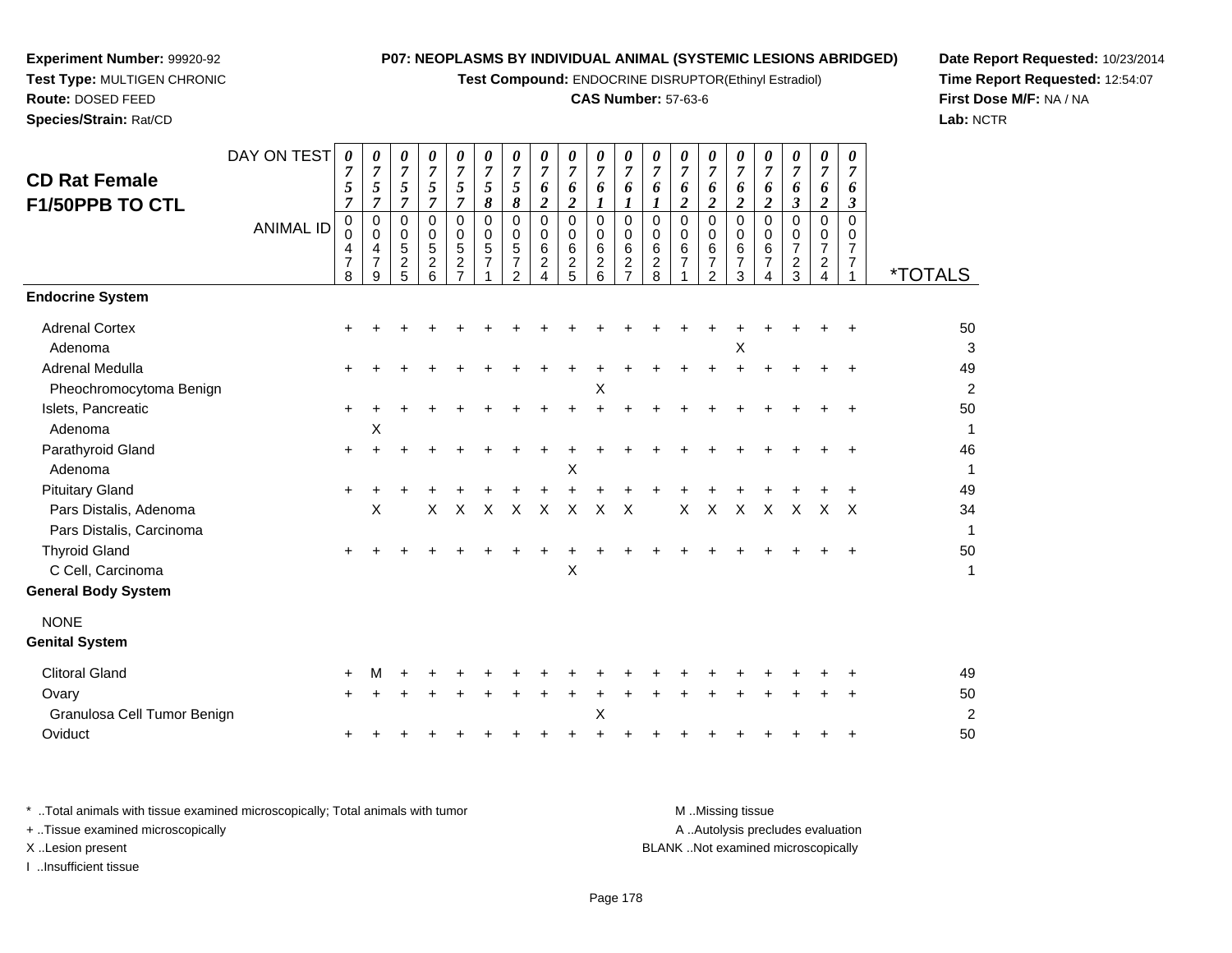**Test Compound:** ENDOCRINE DISRUPTOR(Ethinyl Estradiol)

#### **CAS Number:** 57-63-6

**Date Report Requested:** 10/23/2014**Time Report Requested:** 12:54:07**First Dose M/F:** NA / NA**Lab:** NCTR

| <b>CD Rat Female</b><br><b>F1/50PPB TO CTL</b>                 | DAY ON TEST<br><b>ANIMAL ID</b> | 0<br>7<br>5<br>7<br>$\pmb{0}$<br>$\Omega$<br>4<br>$\overline{7}$<br>8 | 0<br>$\overline{7}$<br>5<br>$\mathbf 0$<br>0<br>4<br>$\overline{7}$<br>9 | 0<br>7<br>5<br>7<br>$\mathbf 0$<br>0<br>5<br>$\overline{\mathbf{c}}$<br>5 | 0<br>7<br>5<br>7<br>0<br>0<br>5<br>$\frac{2}{6}$ | 0<br>$\overline{7}$<br>5<br>7<br>$\mathbf 0$<br>0<br>5<br>$\sqrt{2}$<br>$\overline{7}$ | 0<br>$\overline{7}$<br>5<br>8<br>$\Omega$<br>0<br>5<br>$\overline{7}$ | 0<br>7<br>5<br>8<br>$\Omega$<br>0<br>5<br>7<br>2 | 0<br>7<br>6<br>$\boldsymbol{2}$<br>$\mathbf 0$<br>0<br>6<br>$\overline{c}$<br>4 | 0<br>$\overline{7}$<br>6<br>$\overline{2}$<br>0<br>0<br>$\,6$<br>$\frac{2}{5}$ | 0<br>$\overline{7}$<br>6<br>1<br>$\mathbf 0$<br>0<br>$\,6\,$<br>$^2$ 6 | 0<br>7<br>6<br>1<br>$\Omega$<br>0<br>6<br>$\overline{\mathbf{c}}$<br>7 | 0<br>$\boldsymbol{7}$<br>6<br>$\Omega$<br>0<br>6<br>$\boldsymbol{2}$<br>8 | 0<br>7<br>6<br>$\overline{2}$<br>$\mathbf 0$<br>0<br>6<br>$\overline{7}$ | 0<br>$\overline{7}$<br>6<br>$\overline{2}$<br>$\mathbf 0$<br>0<br>$\,6$<br>$\overline{7}$<br>$\overline{2}$ | 0<br>$\overline{7}$<br>6<br>$\boldsymbol{2}$<br>$\mathbf 0$<br>0<br>6<br>$\overline{7}$<br>3 | 0<br>7<br>6<br>2<br>$\Omega$<br>0<br>6<br>$\overline{7}$<br>4 | 0<br>$\overline{7}$<br>6<br>$\boldsymbol{\beta}$<br>$\mathbf 0$<br>0<br>$\overline{7}$<br>$\frac{2}{3}$ | 0<br>$\overline{7}$<br>6<br>$\overline{2}$<br>$\Omega$<br>0<br>$\overline{7}$<br>$\overline{a}$<br>4 | 0<br>$\overline{7}$<br>6<br>3<br>$\mathbf 0$<br>0<br>$\overline{7}$<br>$\overline{7}$ | <i><b>*TOTALS</b></i> |
|----------------------------------------------------------------|---------------------------------|-----------------------------------------------------------------------|--------------------------------------------------------------------------|---------------------------------------------------------------------------|--------------------------------------------------|----------------------------------------------------------------------------------------|-----------------------------------------------------------------------|--------------------------------------------------|---------------------------------------------------------------------------------|--------------------------------------------------------------------------------|------------------------------------------------------------------------|------------------------------------------------------------------------|---------------------------------------------------------------------------|--------------------------------------------------------------------------|-------------------------------------------------------------------------------------------------------------|----------------------------------------------------------------------------------------------|---------------------------------------------------------------|---------------------------------------------------------------------------------------------------------|------------------------------------------------------------------------------------------------------|---------------------------------------------------------------------------------------|-----------------------|
| <b>Uterus</b>                                                  |                                 | $\ddot{}$                                                             |                                                                          |                                                                           |                                                  |                                                                                        | $\ddot{}$                                                             | $\ddot{}$                                        | $\div$                                                                          |                                                                                |                                                                        |                                                                        |                                                                           |                                                                          |                                                                                                             |                                                                                              | $\ddot{}$                                                     | $\ddot{}$                                                                                               | $\ddot{}$                                                                                            | $+$                                                                                   | 50                    |
| Endometrium, Adenoma                                           |                                 |                                                                       |                                                                          |                                                                           |                                                  |                                                                                        |                                                                       | Χ                                                |                                                                                 |                                                                                |                                                                        |                                                                        |                                                                           |                                                                          |                                                                                                             |                                                                                              |                                                               |                                                                                                         |                                                                                                      |                                                                                       | 1                     |
| Polyp Stromal                                                  |                                 |                                                                       |                                                                          |                                                                           |                                                  |                                                                                        |                                                                       | Χ                                                |                                                                                 |                                                                                |                                                                        |                                                                        |                                                                           |                                                                          |                                                                                                             | $\mathsf X$                                                                                  |                                                               |                                                                                                         | $\boldsymbol{\mathsf{X}}$                                                                            |                                                                                       | $\overline{7}$        |
| Vagina                                                         |                                 |                                                                       |                                                                          |                                                                           |                                                  |                                                                                        |                                                                       |                                                  |                                                                                 |                                                                                |                                                                        |                                                                        |                                                                           |                                                                          |                                                                                                             |                                                                                              |                                                               |                                                                                                         |                                                                                                      | $\ddot{}$                                                                             | 50                    |
| <b>Hematopoietic System</b>                                    |                                 |                                                                       |                                                                          |                                                                           |                                                  |                                                                                        |                                                                       |                                                  |                                                                                 |                                                                                |                                                                        |                                                                        |                                                                           |                                                                          |                                                                                                             |                                                                                              |                                                               |                                                                                                         |                                                                                                      |                                                                                       |                       |
| <b>Bone Marrow</b>                                             |                                 | ÷                                                                     |                                                                          |                                                                           |                                                  |                                                                                        |                                                                       |                                                  |                                                                                 |                                                                                |                                                                        |                                                                        |                                                                           |                                                                          |                                                                                                             |                                                                                              |                                                               |                                                                                                         |                                                                                                      |                                                                                       | 50                    |
| Lymph Node                                                     |                                 |                                                                       |                                                                          |                                                                           |                                                  |                                                                                        |                                                                       |                                                  |                                                                                 |                                                                                | +                                                                      |                                                                        |                                                                           |                                                                          |                                                                                                             |                                                                                              |                                                               |                                                                                                         |                                                                                                      |                                                                                       | 13                    |
| Lymph Node, Mandibular                                         |                                 | ٠                                                                     |                                                                          |                                                                           |                                                  |                                                                                        |                                                                       |                                                  |                                                                                 |                                                                                |                                                                        |                                                                        |                                                                           |                                                                          |                                                                                                             |                                                                                              |                                                               |                                                                                                         |                                                                                                      | +                                                                                     | 50                    |
| Lymph Node, Mesenteric                                         |                                 |                                                                       |                                                                          |                                                                           |                                                  |                                                                                        |                                                                       |                                                  |                                                                                 |                                                                                |                                                                        |                                                                        |                                                                           |                                                                          |                                                                                                             |                                                                                              |                                                               |                                                                                                         |                                                                                                      |                                                                                       | 50                    |
| Spleen                                                         |                                 |                                                                       |                                                                          |                                                                           |                                                  |                                                                                        |                                                                       |                                                  |                                                                                 |                                                                                |                                                                        |                                                                        |                                                                           |                                                                          |                                                                                                             |                                                                                              |                                                               |                                                                                                         |                                                                                                      |                                                                                       | 50                    |
| Thymus                                                         |                                 |                                                                       |                                                                          |                                                                           |                                                  |                                                                                        |                                                                       |                                                  |                                                                                 |                                                                                |                                                                        |                                                                        |                                                                           |                                                                          |                                                                                                             |                                                                                              |                                                               |                                                                                                         |                                                                                                      | +                                                                                     | 48                    |
| Thymoma Benign                                                 |                                 |                                                                       |                                                                          |                                                                           |                                                  |                                                                                        |                                                                       |                                                  |                                                                                 |                                                                                |                                                                        |                                                                        |                                                                           |                                                                          |                                                                                                             |                                                                                              |                                                               |                                                                                                         |                                                                                                      |                                                                                       | 1                     |
| <b>Integumentary System</b>                                    |                                 |                                                                       |                                                                          |                                                                           |                                                  |                                                                                        |                                                                       |                                                  |                                                                                 |                                                                                |                                                                        |                                                                        |                                                                           |                                                                          |                                                                                                             |                                                                                              |                                                               |                                                                                                         |                                                                                                      |                                                                                       |                       |
| <b>Mammary Gland</b>                                           |                                 | $\ddot{}$                                                             |                                                                          |                                                                           |                                                  |                                                                                        |                                                                       |                                                  |                                                                                 |                                                                                |                                                                        |                                                                        |                                                                           |                                                                          |                                                                                                             |                                                                                              |                                                               |                                                                                                         |                                                                                                      |                                                                                       | 50                    |
| Adenocarcinoma                                                 |                                 |                                                                       |                                                                          |                                                                           | $\boldsymbol{\mathsf{X}}$                        |                                                                                        |                                                                       |                                                  |                                                                                 |                                                                                |                                                                        |                                                                        |                                                                           |                                                                          |                                                                                                             | X                                                                                            | $\sf X$                                                       |                                                                                                         |                                                                                                      |                                                                                       | 11                    |
| Fibroadenoma                                                   |                                 |                                                                       | Χ                                                                        |                                                                           |                                                  |                                                                                        |                                                                       | X                                                |                                                                                 |                                                                                |                                                                        |                                                                        | X                                                                         |                                                                          |                                                                                                             | $\mathsf{X}$                                                                                 | $\times$                                                      |                                                                                                         |                                                                                                      |                                                                                       | 21                    |
| Fibroadenoma, Multiple                                         |                                 | Χ                                                                     |                                                                          | Χ                                                                         |                                                  | X                                                                                      | $\times$                                                              |                                                  |                                                                                 |                                                                                | X                                                                      | $\boldsymbol{X}$                                                       |                                                                           | X                                                                        | $\times$                                                                                                    |                                                                                              |                                                               | X                                                                                                       | X                                                                                                    |                                                                                       | 13                    |
| Skin                                                           |                                 |                                                                       |                                                                          |                                                                           |                                                  |                                                                                        |                                                                       |                                                  |                                                                                 |                                                                                |                                                                        |                                                                        |                                                                           |                                                                          |                                                                                                             |                                                                                              |                                                               |                                                                                                         |                                                                                                      | ÷                                                                                     | 50                    |
| Fibrous Histiocytoma                                           |                                 |                                                                       |                                                                          |                                                                           |                                                  |                                                                                        |                                                                       |                                                  |                                                                                 |                                                                                |                                                                        |                                                                        |                                                                           |                                                                          |                                                                                                             |                                                                                              |                                                               |                                                                                                         |                                                                                                      |                                                                                       | 1                     |
| Sarcoma                                                        |                                 |                                                                       |                                                                          |                                                                           |                                                  |                                                                                        |                                                                       |                                                  |                                                                                 |                                                                                |                                                                        |                                                                        |                                                                           |                                                                          |                                                                                                             |                                                                                              |                                                               |                                                                                                         |                                                                                                      |                                                                                       |                       |
| Subcut Tiss, Granular Cell Tumor Benign<br>Subcut Tiss, Lipoma |                                 |                                                                       |                                                                          |                                                                           |                                                  |                                                                                        |                                                                       | X                                                |                                                                                 |                                                                                |                                                                        |                                                                        |                                                                           |                                                                          |                                                                                                             |                                                                                              |                                                               |                                                                                                         |                                                                                                      |                                                                                       | 1                     |
|                                                                |                                 |                                                                       |                                                                          |                                                                           |                                                  |                                                                                        |                                                                       |                                                  |                                                                                 |                                                                                |                                                                        |                                                                        |                                                                           |                                                                          |                                                                                                             |                                                                                              |                                                               |                                                                                                         |                                                                                                      |                                                                                       |                       |

**Experiment Number:** 99920-92**Test Type:** MULTIGEN CHRONIC

**Route:** DOSED FEED**Species/Strain:** Rat/CD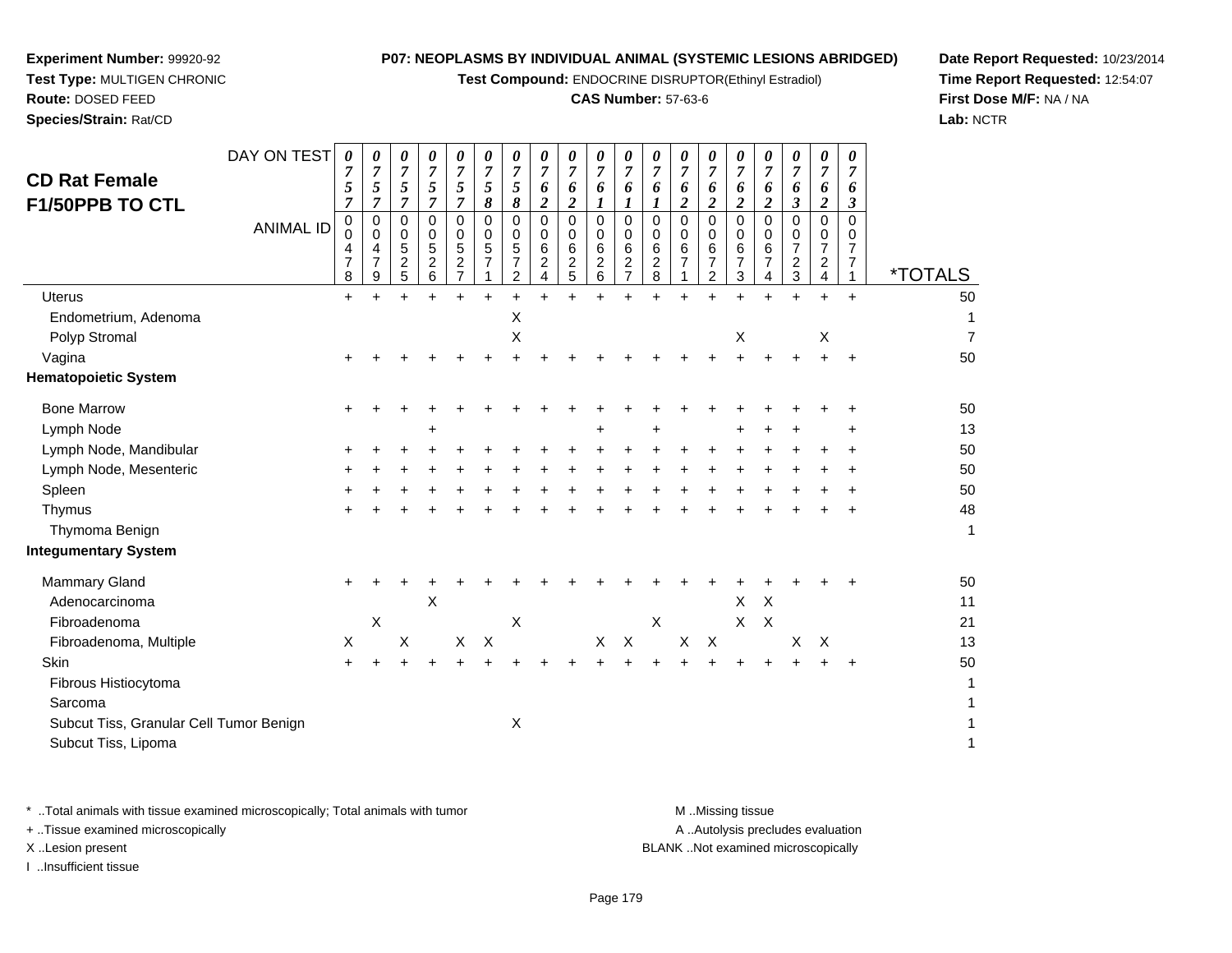**Test Compound:** ENDOCRINE DISRUPTOR(Ethinyl Estradiol)

# **CAS Number:** 57-63-6

**Date Report Requested:** 10/23/2014 **Time Report Requested:** 12:54:07**First Dose M/F:** NA / NA**Lab:** NCTR

**Experiment Number:** 99920-92**Test Type:** MULTIGEN CHRONIC

| DAY ON TEST<br><b>CD Rat Female</b>                            | 0<br>$\overline{7}$   | 0<br>$\overline{7}$              | 0<br>$\boldsymbol{7}$                         | $\pmb{\theta}$<br>$\overline{7}$                             | 0<br>$\overline{7}$                                 | 0<br>$\overline{7}$                | 0<br>$\overline{7}$                                              | 0<br>$\overline{7}$                          | 0<br>$\overline{7}$                                          | 0<br>$\overline{7}$                                           | 0<br>$\boldsymbol{7}$                             | 0<br>$\overline{7}$                     | 0<br>$\overline{7}$        | 0<br>$\overline{7}$                                                 | 0<br>$\boldsymbol{7}$                     | 0<br>$\overline{7}$     | 0<br>$\boldsymbol{7}$                  | $\boldsymbol{\theta}$<br>$\overline{7}$                                   | 0<br>$\overline{7}$                                         |                       |
|----------------------------------------------------------------|-----------------------|----------------------------------|-----------------------------------------------|--------------------------------------------------------------|-----------------------------------------------------|------------------------------------|------------------------------------------------------------------|----------------------------------------------|--------------------------------------------------------------|---------------------------------------------------------------|---------------------------------------------------|-----------------------------------------|----------------------------|---------------------------------------------------------------------|-------------------------------------------|-------------------------|----------------------------------------|---------------------------------------------------------------------------|-------------------------------------------------------------|-----------------------|
|                                                                | 5<br>$\overline{7}$   | 5<br>$\overline{7}$              | $\sqrt{5}$<br>$\overline{7}$                  | $\sqrt{5}$<br>$\overline{7}$                                 | 5<br>$\overline{7}$                                 | $\sqrt{5}$<br>$\pmb{8}$            | 5<br>8                                                           | 6<br>$\boldsymbol{2}$                        | 6<br>$\overline{\mathbf{c}}$                                 | 6<br>$\boldsymbol{l}$                                         | 6<br>$\boldsymbol{l}$                             | 6<br>$\mathbf{I}$                       | 6<br>$\boldsymbol{2}$      | 6<br>$\boldsymbol{2}$                                               | 6<br>$\boldsymbol{2}$                     | 6<br>$\boldsymbol{2}$   | 6<br>$\mathfrak{z}$                    | 6<br>$\boldsymbol{2}$                                                     | 6<br>$\boldsymbol{\beta}$                                   |                       |
| F1/50PPB TO CTL<br><b>ANIMAL ID</b>                            | 0<br>0<br>4<br>7<br>8 | 0<br>$\mathsf{O}$<br>4<br>7<br>9 | 0<br>$\pmb{0}$<br>$\sqrt{5}$<br>$\frac{2}{5}$ | $\Omega$<br>$\mathbf 0$<br>$\sqrt{5}$<br>$\overline{c}$<br>6 | $\mathbf 0$<br>$\mathbf 0$<br>5<br>$\boldsymbol{2}$ | $\pmb{0}$<br>$\mathbf 0$<br>5<br>7 | $\Omega$<br>$\mathbf 0$<br>5<br>$\overline{7}$<br>$\overline{2}$ | 0<br>$\mathbf 0$<br>6<br>$\overline{2}$<br>4 | $\pmb{0}$<br>0<br>$\begin{array}{c} 6 \\ 2 \\ 5 \end{array}$ | $\pmb{0}$<br>$\mathbf 0$<br>6<br>$\overline{\mathbf{c}}$<br>6 | $\mathbf 0$<br>$\mathbf 0$<br>6<br>$\overline{c}$ | $\pmb{0}$<br>$\mathbf 0$<br>6<br>$^2_8$ | 0<br>$\mathbf 0$<br>6<br>7 | $\mathbf 0$<br>$\mathbf 0$<br>6<br>$\overline{7}$<br>$\overline{2}$ | $\Omega$<br>0<br>6<br>$\overline{7}$<br>3 | $\Omega$<br>0<br>6<br>7 | $\mathbf 0$<br>0<br>7<br>$\frac{2}{3}$ | $\Omega$<br>$\mathbf 0$<br>7<br>$\overline{\mathbf{c}}$<br>$\overline{4}$ | $\Omega$<br>$\mathbf 0$<br>$\overline{7}$<br>$\overline{7}$ | <i><b>*TOTALS</b></i> |
| <b>Musculoskeletal System</b>                                  |                       |                                  |                                               |                                                              |                                                     |                                    |                                                                  |                                              |                                                              |                                                               |                                                   |                                         |                            |                                                                     |                                           |                         |                                        |                                                                           |                                                             |                       |
| Bone, Femur<br><b>Skeletal Muscle</b><br><b>Nervous System</b> | $\ddot{}$             |                                  |                                               |                                                              |                                                     |                                    |                                                                  |                                              |                                                              |                                                               |                                                   |                                         |                            |                                                                     |                                           |                         |                                        |                                                                           | $\ddot{}$                                                   | 50<br>$\mathbf 1$     |
| Brain, Brain Stem<br>Carcinoma, Metastatic, Pituitary Gland    | $\ddot{}$             |                                  |                                               |                                                              |                                                     |                                    |                                                                  |                                              |                                                              |                                                               |                                                   |                                         |                            |                                                                     |                                           |                         |                                        |                                                                           | $\ddot{}$                                                   | 50<br>$\overline{1}$  |
| Brain, Cerebellum                                              |                       |                                  |                                               |                                                              |                                                     |                                    |                                                                  |                                              |                                                              |                                                               |                                                   |                                         |                            |                                                                     |                                           |                         |                                        |                                                                           |                                                             | 50                    |
| Brain, Cerebrum                                                |                       |                                  |                                               |                                                              |                                                     |                                    |                                                                  |                                              |                                                              |                                                               |                                                   |                                         |                            |                                                                     |                                           |                         |                                        |                                                                           |                                                             | 50                    |
| <b>Respiratory System</b>                                      |                       |                                  |                                               |                                                              |                                                     |                                    |                                                                  |                                              |                                                              |                                                               |                                                   |                                         |                            |                                                                     |                                           |                         |                                        |                                                                           |                                                             |                       |
| Lung                                                           | $\ddot{}$             |                                  |                                               |                                                              |                                                     |                                    |                                                                  |                                              |                                                              |                                                               |                                                   |                                         |                            |                                                                     |                                           |                         |                                        |                                                                           |                                                             | 50                    |
| Nose                                                           |                       |                                  |                                               |                                                              |                                                     |                                    |                                                                  |                                              |                                                              |                                                               |                                                   |                                         |                            |                                                                     |                                           |                         |                                        |                                                                           |                                                             | 50                    |
| Trachea                                                        | $\ddot{}$             |                                  |                                               |                                                              |                                                     |                                    |                                                                  |                                              |                                                              |                                                               |                                                   |                                         |                            |                                                                     |                                           |                         |                                        |                                                                           | $+$                                                         | 50                    |
| <b>Special Senses System</b>                                   |                       |                                  |                                               |                                                              |                                                     |                                    |                                                                  |                                              |                                                              |                                                               |                                                   |                                         |                            |                                                                     |                                           |                         |                                        |                                                                           |                                                             |                       |
| Eye                                                            |                       |                                  |                                               |                                                              |                                                     |                                    |                                                                  |                                              |                                                              |                                                               |                                                   |                                         |                            |                                                                     |                                           |                         |                                        |                                                                           |                                                             | 47                    |
| <b>Harderian Gland</b>                                         | $\ddot{}$             |                                  |                                               |                                                              |                                                     |                                    |                                                                  |                                              |                                                              |                                                               |                                                   |                                         |                            |                                                                     |                                           |                         |                                        |                                                                           | ٠                                                           | 50                    |
| Zymbal's Gland                                                 |                       |                                  |                                               |                                                              |                                                     |                                    |                                                                  |                                              |                                                              |                                                               |                                                   |                                         |                            |                                                                     |                                           |                         |                                        |                                                                           |                                                             | $\mathbf{1}$          |
| Carcinoma                                                      |                       |                                  |                                               |                                                              |                                                     |                                    |                                                                  |                                              |                                                              |                                                               |                                                   |                                         |                            |                                                                     |                                           |                         |                                        |                                                                           |                                                             | $\mathbf{1}$          |
| <b>Urinary System</b>                                          |                       |                                  |                                               |                                                              |                                                     |                                    |                                                                  |                                              |                                                              |                                                               |                                                   |                                         |                            |                                                                     |                                           |                         |                                        |                                                                           |                                                             |                       |
| Kidney                                                         |                       |                                  |                                               |                                                              |                                                     |                                    |                                                                  |                                              |                                                              |                                                               |                                                   |                                         |                            |                                                                     |                                           |                         |                                        |                                                                           |                                                             | 50                    |
| <b>Urinary Bladder</b>                                         |                       |                                  |                                               |                                                              |                                                     |                                    |                                                                  |                                              |                                                              |                                                               |                                                   |                                         |                            |                                                                     |                                           |                         |                                        |                                                                           |                                                             | 49                    |

| * Total animals with tissue examined microscopically; Total animals with tumor | M Missing tissue                   |
|--------------------------------------------------------------------------------|------------------------------------|
| + Tissue examined microscopically                                              | A Autolysis precludes evaluation   |
| X Lesion present                                                               | BLANK Not examined microscopically |
| …Insufficient tissue                                                           |                                    |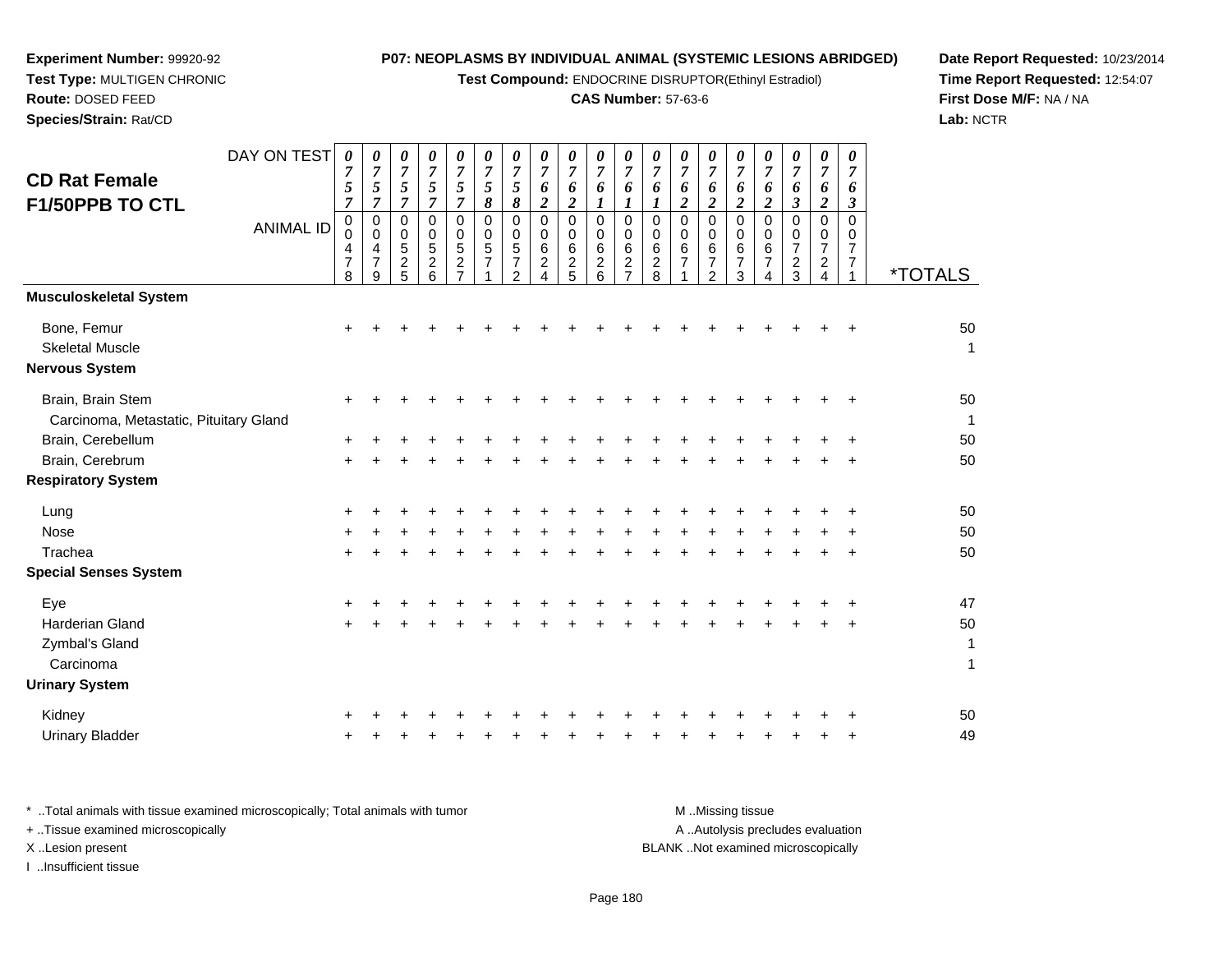**Test Compound:** ENDOCRINE DISRUPTOR(Ethinyl Estradiol)

## **CAS Number:** 57-63-6

**Date Report Requested:** 10/23/2014**Time Report Requested:** 12:54:07**First Dose M/F:** NA / NA**Lab:** NCTR

**Species/Strain:** Rat/CD

**Experiment Number:** 99920-92

| <b>CD Rat Female</b><br>F1/50PPB TO CTL | DAY ON TEST<br>ANIMAL ID | 0<br>$\overline{ }$<br>0<br>0<br>4<br>8 | 0<br>σ<br>C<br>0<br>0<br>4<br>9 | $\theta$<br>7<br>$\mathbf{0}$<br>0<br>5<br>റ<br>5. | $\boldsymbol{\theta}$<br>$\overline{ }$<br>J<br>0<br>0<br>5<br>ົ<br>6 | $\boldsymbol{\theta}$<br>7<br>C<br>$\mathbf 0$<br>5<br>ົ | $\boldsymbol{\theta}$<br>7<br>$\Omega$<br>$\Omega$<br>0<br>5 | 0<br>↗<br>C<br>8<br>0<br>0<br>5<br>ົ | 0<br>₹<br>6<br>∠<br>6<br>ົ<br>4 | 0<br>7<br>6<br>6<br>ົ<br>5 | 0<br><sup>o</sup><br>6<br>ົ | 0<br>7<br>6<br>$\Omega$<br>0<br>6<br>2 | 0<br>$\overline{ }$<br>6<br>0<br>0<br>6<br>$\overline{2}$<br>8 | 0<br>⇁<br>6<br>6 | $\boldsymbol{\theta}$<br>7<br>o<br>6<br>◠ | 0<br>7<br>o<br>6<br>ર | $\boldsymbol{\theta}$<br>7<br>o<br>0<br>0<br>6<br>4 | 0<br>r,<br>6<br>0<br>0<br>ົ<br>3 | 0<br>o<br>ົ<br>4 | 0<br>,<br>6<br>$\rightarrow$<br>J<br>0<br>0<br>⇁ | <i><b>*TOTALS</b></i> |
|-----------------------------------------|--------------------------|-----------------------------------------|---------------------------------|----------------------------------------------------|-----------------------------------------------------------------------|----------------------------------------------------------|--------------------------------------------------------------|--------------------------------------|---------------------------------|----------------------------|-----------------------------|----------------------------------------|----------------------------------------------------------------|------------------|-------------------------------------------|-----------------------|-----------------------------------------------------|----------------------------------|------------------|--------------------------------------------------|-----------------------|
| <b>SYSTEMIC LESIONS</b>                 |                          |                                         |                                 |                                                    |                                                                       |                                                          |                                                              |                                      |                                 |                            |                             |                                        |                                                                |                  |                                           |                       |                                                     |                                  |                  |                                                  |                       |
| Multiple Organ                          |                          |                                         |                                 |                                                    |                                                                       |                                                          |                                                              |                                      |                                 |                            |                             |                                        |                                                                |                  |                                           |                       |                                                     |                                  |                  |                                                  | 50                    |

\* ..Total animals with tissue examined microscopically; Total animals with tumor **M** . Missing tissue M ..Missing tissue

+ ..Tissue examined microscopically

I ..Insufficient tissue

A ..Autolysis precludes evaluation X ..Lesion present BLANK ..Not examined microscopically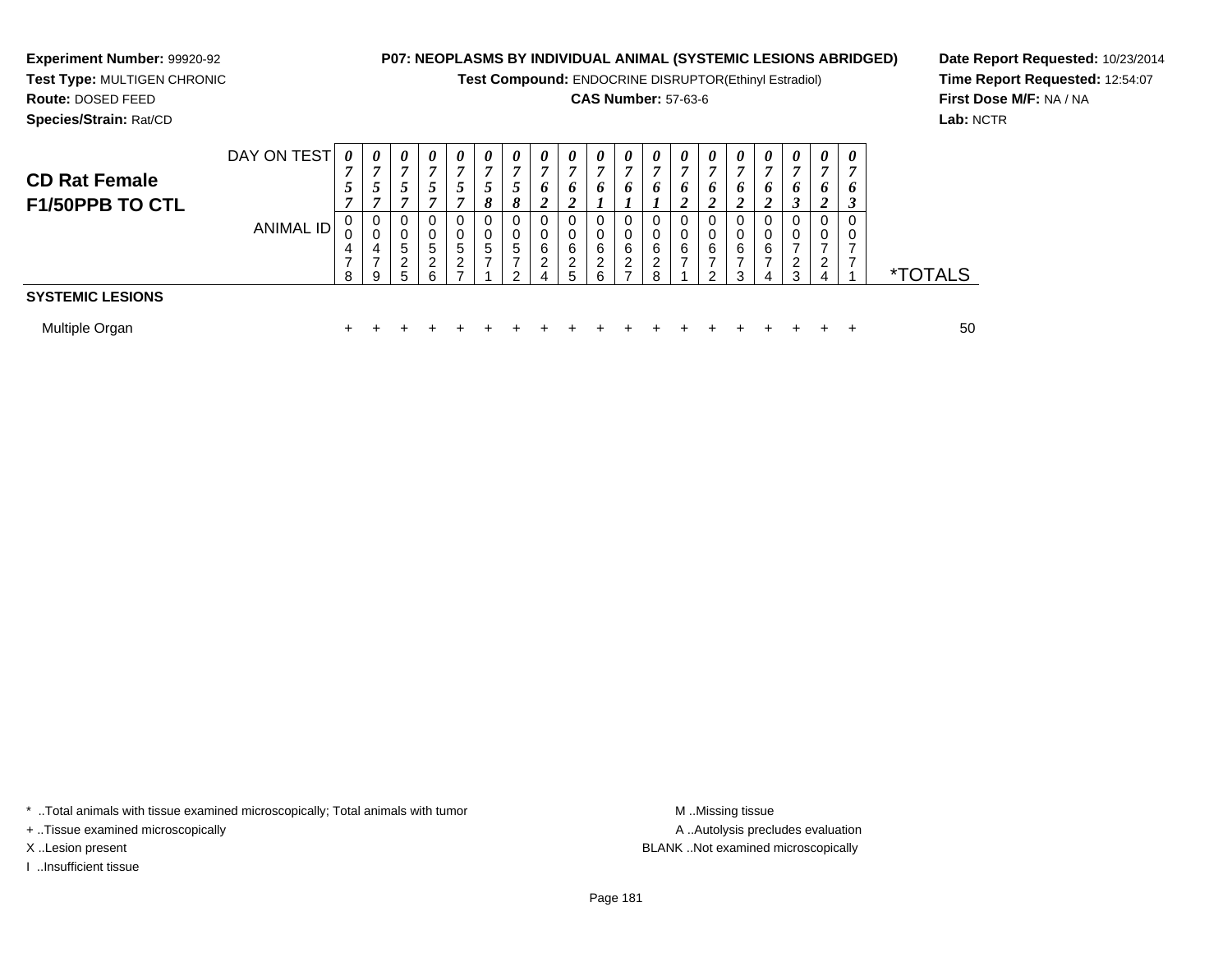**Test Compound:** ENDOCRINE DISRUPTOR(Ethinyl Estradiol)

## **CAS Number:** 57-63-6

**Date Report Requested:** 10/23/2014**Time Report Requested:** 12:54:07**First Dose M/F:** NA / NA**Lab:** NCTR

| <b>CD Rat Female</b><br>F3 OPPB    | DAY ON TEST      | 0<br>0<br>4<br>$\overline{7}$ | 0<br>4<br>$\boldsymbol{7}$<br>$\boldsymbol{4}$              | 0<br>5<br>$\pmb{\theta}$<br>$\boldsymbol{4}$       | 0<br>$\sqrt{5}$<br>$\boldsymbol{l}$<br>$\pmb{8}$                      | $\theta$<br>$\overline{5}$<br>$\boldsymbol{4}$<br>8      | 0<br>$\sqrt{5}$<br>$\overline{7}$<br>$\boldsymbol{l}$ | 5<br>$\overline{7}$<br>5              | 0<br>$\mathfrak{z}$<br>$\overline{7}$<br>9 | 0<br>6<br>0<br>$\boldsymbol{2}$               | 0<br>6<br>$\boldsymbol{\theta}$<br>$\mathfrak{z}$           | 0<br>6<br>$\boldsymbol{4}$<br>$\boldsymbol{4}$      | 0<br>6<br>4             | $\boldsymbol{\theta}$<br>6<br>5                                | 0<br>6<br>5                  | 0<br>6<br>$\overline{5}$<br>6                        | 0<br>6<br>$5\overline{)}$<br>6         | 0<br>6<br>$\boldsymbol{7}$<br>$\boldsymbol{l}$                 | 0<br>6<br>8<br>$\pmb{\theta}$ | 0<br>6<br>8<br>0                                 | 0<br>6<br>$\pmb{9}$<br>$\overline{\mathbf{c}}$ | 0<br>$\overline{7}$<br>$\boldsymbol{\theta}$<br>8                  | $\overline{7}$<br>0<br>6                       | 0<br>$\boldsymbol{2}$<br>$\overline{2}$                  | 0<br>$\overline{7}$<br>$\boldsymbol{2}$<br>6 | $\overline{7}$<br>$\boldsymbol{2}$<br>$\boldsymbol{l}$ | $\overline{7}$<br>4<br>9     | 4<br>9                       | 0<br>4<br>$\boldsymbol{9}$                | 0<br>$\overline{7}$<br>$\boldsymbol{4}$<br>9     | $\overline{7}$<br>5<br>0                   |  |
|------------------------------------|------------------|-------------------------------|-------------------------------------------------------------|----------------------------------------------------|-----------------------------------------------------------------------|----------------------------------------------------------|-------------------------------------------------------|---------------------------------------|--------------------------------------------|-----------------------------------------------|-------------------------------------------------------------|-----------------------------------------------------|-------------------------|----------------------------------------------------------------|------------------------------|------------------------------------------------------|----------------------------------------|----------------------------------------------------------------|-------------------------------|--------------------------------------------------|------------------------------------------------|--------------------------------------------------------------------|------------------------------------------------|----------------------------------------------------------|----------------------------------------------|--------------------------------------------------------|------------------------------|------------------------------|-------------------------------------------|--------------------------------------------------|--------------------------------------------|--|
|                                    | <b>ANIMAL ID</b> | 0<br>0<br>0<br>0<br>6         | $\mathbf 0$<br>$\mathbf 0$<br>$\mathbf 1$<br>$\overline{7}$ | $\mathbf 0$<br>0<br>$\overline{c}$<br>$\mathbf{1}$ | $\mathbf 0$<br>0<br>$\overline{2}$<br>$\overline{4}$<br>$\mathcal{P}$ | $\mathbf 0$<br>$\mathbf 0$<br>$\boldsymbol{2}$<br>9<br>R | 0<br>$\mathbf 0$<br>$\mathbf{3}$<br>3                 | $\mathbf 0$<br>0<br>$\mathbf{3}$<br>4 | 0<br>$\boldsymbol{0}$<br>3<br>6            | $\mathbf 0$<br>$\mathbf 0$<br>4<br>$\sqrt{5}$ | $\mathbf 0$<br>$\pmb{0}$<br>$\overline{5}$<br>$\frac{5}{3}$ | $\mathbf 0$<br>$\mathbf 0$<br>8<br>$\mathbf 1$<br>8 | $\Omega$<br>$\mathbf 0$ | $\mathbf 0$<br>0<br>$\bf 8$<br>$\overline{c}$<br>$\mathcal{L}$ | 0<br>0<br>8<br>$\frac{2}{3}$ | $\mathbf 0$<br>$\pmb{0}$<br>$\bf 8$<br>$\frac{2}{7}$ | $\mathbf 0$<br>0<br>8<br>$\frac{2}{8}$ | $\mathbf 0$<br>0<br>8<br>$\ensuremath{\mathsf{3}}$<br>$\Omega$ | $\pmb{0}$<br>0<br>8<br>4      | $\mathbf 0$<br>$\mathbf 0$<br>8<br>$\frac{5}{2}$ | $\mathsf 0$<br>$\mathbf 0$<br>$\,8\,$<br>6     | $\mathbf 0$<br>$\mathbf 0$<br>8<br>$\overline{7}$<br>$\mathcal{D}$ | 0<br>$\mathbf 0$<br>8<br>$\boldsymbol{7}$<br>5 | $\mathbf 0$<br>$\mathbf 0$<br>8<br>$\boldsymbol{9}$<br>າ | 0<br>0<br>8<br>$9\,$<br>R                    | $\mathbf 0$<br>$\mathbf 0$<br>9<br>0                   | 0<br>0<br>9<br>$\frac{2}{3}$ | 0<br>0<br>9<br>$\frac{2}{9}$ | $\mathbf 0$<br>0<br>$\boldsymbol{9}$<br>3 | $\mathbf 0$<br>$\mathbf 0$<br>9<br>$\mathcal{P}$ | $\overline{0}$<br>$\overline{0}$<br>9<br>6 |  |
| <b>Alimentary System</b>           |                  |                               |                                                             |                                                    |                                                                       |                                                          |                                                       |                                       |                                            |                                               |                                                             |                                                     |                         |                                                                |                              |                                                      |                                        |                                                                |                               |                                                  |                                                |                                                                    |                                                |                                                          |                                              |                                                        |                              |                              |                                           |                                                  |                                            |  |
| Esophagus                          |                  |                               |                                                             |                                                    |                                                                       |                                                          |                                                       |                                       |                                            |                                               |                                                             |                                                     |                         |                                                                |                              |                                                      |                                        |                                                                |                               |                                                  |                                                |                                                                    |                                                |                                                          |                                              |                                                        |                              |                              |                                           |                                                  |                                            |  |
| Intestine Large, Cecum             |                  |                               |                                                             |                                                    |                                                                       |                                                          |                                                       |                                       |                                            |                                               |                                                             |                                                     |                         |                                                                |                              |                                                      |                                        |                                                                |                               |                                                  |                                                |                                                                    |                                                |                                                          |                                              |                                                        |                              |                              |                                           |                                                  |                                            |  |
| Intestine Large, Colon             |                  |                               |                                                             |                                                    |                                                                       |                                                          |                                                       |                                       |                                            |                                               |                                                             |                                                     |                         |                                                                |                              |                                                      |                                        |                                                                |                               |                                                  |                                                |                                                                    |                                                |                                                          |                                              |                                                        |                              |                              |                                           |                                                  |                                            |  |
| Intestine Large, Rectum            |                  |                               |                                                             |                                                    |                                                                       |                                                          |                                                       |                                       |                                            |                                               |                                                             |                                                     |                         |                                                                |                              |                                                      |                                        |                                                                |                               |                                                  |                                                |                                                                    |                                                |                                                          |                                              |                                                        |                              |                              |                                           |                                                  |                                            |  |
| Adenoma                            |                  |                               |                                                             |                                                    |                                                                       |                                                          | X                                                     |                                       |                                            |                                               |                                                             |                                                     |                         |                                                                |                              |                                                      |                                        |                                                                |                               |                                                  |                                                |                                                                    |                                                |                                                          |                                              |                                                        |                              |                              |                                           |                                                  |                                            |  |
| Intestine Small, Duodenum          |                  |                               |                                                             |                                                    |                                                                       |                                                          |                                                       |                                       |                                            |                                               |                                                             |                                                     |                         |                                                                |                              |                                                      |                                        |                                                                |                               |                                                  |                                                |                                                                    |                                                |                                                          |                                              |                                                        |                              |                              |                                           |                                                  |                                            |  |
| Intestine Small, Ileum             |                  |                               |                                                             |                                                    |                                                                       |                                                          |                                                       |                                       |                                            |                                               |                                                             |                                                     |                         |                                                                |                              |                                                      |                                        |                                                                |                               |                                                  |                                                |                                                                    |                                                |                                                          |                                              |                                                        |                              |                              |                                           |                                                  |                                            |  |
| Intestine Small, Jejunum           |                  |                               |                                                             |                                                    |                                                                       |                                                          |                                                       |                                       |                                            |                                               |                                                             |                                                     |                         |                                                                |                              |                                                      |                                        |                                                                |                               |                                                  |                                                |                                                                    |                                                |                                                          |                                              |                                                        |                              |                              |                                           |                                                  |                                            |  |
| Liver                              |                  |                               |                                                             |                                                    |                                                                       |                                                          |                                                       |                                       |                                            |                                               |                                                             |                                                     |                         |                                                                |                              |                                                      |                                        |                                                                |                               |                                                  |                                                |                                                                    |                                                |                                                          |                                              |                                                        |                              |                              |                                           |                                                  |                                            |  |
| Adenocarcinoma, Metastatic, Uterus |                  |                               |                                                             |                                                    |                                                                       |                                                          |                                                       |                                       |                                            |                                               |                                                             |                                                     |                         |                                                                |                              |                                                      |                                        |                                                                |                               | X                                                |                                                |                                                                    |                                                |                                                          |                                              |                                                        |                              |                              |                                           |                                                  |                                            |  |
| Cholangiocarcinoma                 |                  |                               |                                                             |                                                    |                                                                       |                                                          |                                                       |                                       |                                            |                                               |                                                             |                                                     |                         |                                                                |                              |                                                      |                                        |                                                                |                               |                                                  |                                                |                                                                    |                                                |                                                          |                                              |                                                        |                              |                              |                                           |                                                  |                                            |  |
| Hepatocellular Adenoma             |                  |                               |                                                             |                                                    |                                                                       |                                                          |                                                       |                                       |                                            |                                               |                                                             |                                                     |                         |                                                                |                              |                                                      |                                        |                                                                |                               |                                                  |                                                |                                                                    |                                                |                                                          |                                              |                                                        |                              |                              |                                           | X                                                |                                            |  |
| Nephroblastoma, Metastatic, Kidney |                  |                               |                                                             |                                                    |                                                                       |                                                          |                                                       |                                       | X                                          |                                               |                                                             |                                                     |                         |                                                                |                              |                                                      |                                        |                                                                |                               |                                                  |                                                |                                                                    |                                                |                                                          |                                              |                                                        |                              |                              |                                           |                                                  |                                            |  |
| Mesentery                          |                  |                               |                                                             |                                                    |                                                                       |                                                          |                                                       |                                       | $\ddot{}$                                  |                                               |                                                             |                                                     |                         |                                                                |                              |                                                      |                                        |                                                                |                               | $\ddot{}$                                        |                                                |                                                                    |                                                |                                                          |                                              |                                                        |                              |                              |                                           |                                                  |                                            |  |
| Adenocarcinoma, Metastatic, Uterus |                  |                               |                                                             |                                                    |                                                                       |                                                          |                                                       |                                       |                                            |                                               |                                                             |                                                     |                         |                                                                |                              |                                                      |                                        |                                                                |                               | $\pmb{\times}$                                   |                                                |                                                                    |                                                |                                                          |                                              |                                                        |                              |                              |                                           |                                                  |                                            |  |
| Nephroblastoma, Metastatic, Kidney |                  |                               |                                                             |                                                    |                                                                       |                                                          |                                                       |                                       | X                                          |                                               |                                                             |                                                     |                         |                                                                |                              |                                                      |                                        |                                                                |                               |                                                  |                                                |                                                                    |                                                |                                                          |                                              |                                                        |                              |                              |                                           |                                                  |                                            |  |
| Oral Mucosa                        |                  |                               |                                                             |                                                    |                                                                       |                                                          |                                                       |                                       |                                            |                                               |                                                             |                                                     |                         |                                                                |                              |                                                      |                                        |                                                                |                               |                                                  |                                                | $\ddot{}$                                                          |                                                |                                                          |                                              |                                                        |                              |                              |                                           |                                                  |                                            |  |
| Squamous Cell Carcinoma            |                  |                               |                                                             |                                                    |                                                                       |                                                          |                                                       | X                                     |                                            |                                               |                                                             |                                                     |                         |                                                                |                              |                                                      |                                        |                                                                |                               |                                                  |                                                | X                                                                  |                                                |                                                          |                                              |                                                        |                              |                              |                                           |                                                  |                                            |  |
| Pancreas                           |                  |                               |                                                             |                                                    |                                                                       |                                                          |                                                       |                                       |                                            |                                               |                                                             |                                                     |                         |                                                                |                              |                                                      |                                        |                                                                |                               |                                                  |                                                |                                                                    |                                                |                                                          |                                              |                                                        |                              |                              |                                           |                                                  |                                            |  |
| Adenocarcinoma, Metastatic, Uterus |                  |                               |                                                             |                                                    |                                                                       |                                                          |                                                       |                                       |                                            |                                               |                                                             |                                                     |                         |                                                                |                              |                                                      |                                        |                                                                |                               | X                                                |                                                |                                                                    |                                                |                                                          |                                              |                                                        |                              |                              |                                           |                                                  |                                            |  |
| Salivary Glands                    |                  |                               |                                                             |                                                    |                                                                       |                                                          |                                                       |                                       |                                            |                                               |                                                             |                                                     |                         |                                                                |                              |                                                      |                                        |                                                                |                               |                                                  |                                                |                                                                    |                                                |                                                          |                                              |                                                        |                              |                              |                                           |                                                  |                                            |  |
|                                    |                  |                               |                                                             |                                                    |                                                                       |                                                          |                                                       |                                       |                                            |                                               |                                                             |                                                     |                         |                                                                |                              |                                                      |                                        |                                                                |                               |                                                  |                                                |                                                                    |                                                |                                                          |                                              |                                                        |                              |                              |                                           |                                                  |                                            |  |

\* ..Total animals with tissue examined microscopically; Total animals with tumor **M** . Missing tissue M ..Missing tissue + ..Tissue examined microscopically X ..Lesion present BLANK ..Not examined microscopically

I ..Insufficient tissue

**Experiment Number:** 99920-92**Test Type:** MULTIGEN CHRONIC

**Route:** DOSED FEED**Species/Strain:** Rat/CD

A ..Autolysis precludes evaluation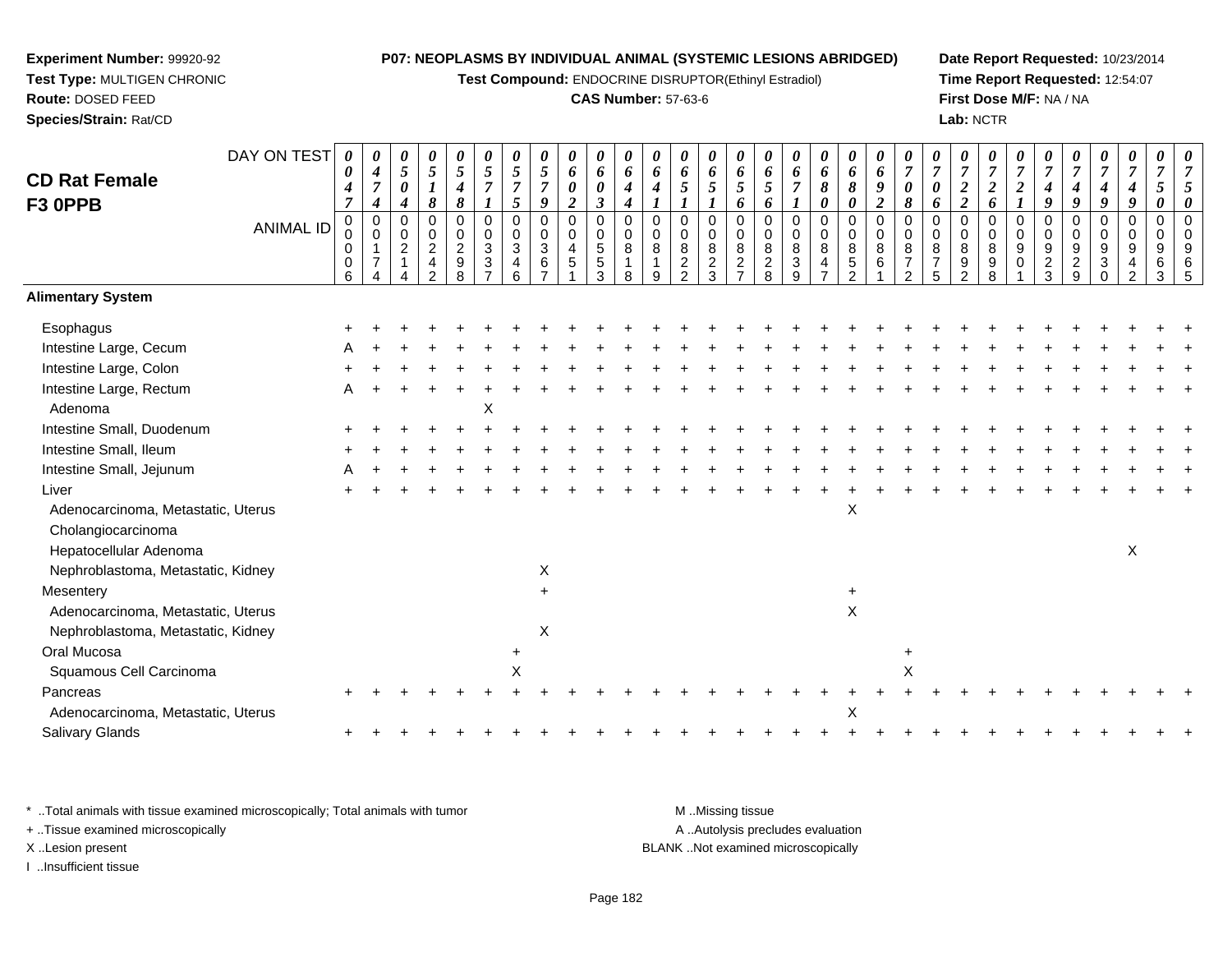**Test Compound:** ENDOCRINE DISRUPTOR(Ethinyl Estradiol)

## **CAS Number:** 57-63-6

**Date Report Requested:** 10/23/2014**Time Report Requested:** 12:54:08**First Dose M/F:** NA / NA**Lab:** NCTR

| <b>CD Rat Female</b><br>F3 OPPB                               | DAY ON TEST      | 0<br>0<br>$\boldsymbol{4}$<br>$\overline{7}$<br>0 | 0<br>$\boldsymbol{4}$<br>7<br>4<br>0 | 0<br>5<br>$\boldsymbol{\theta}$<br>4<br>0 | $\pmb{\theta}$<br>$\mathfrak{s}$<br>$\boldsymbol{l}$<br>8<br>0 | 0<br>5<br>4<br>8<br>0           | 0<br>5<br>$\overline{7}$<br>$\mathbf 0$  | 0<br>5<br>5<br>0        | 0<br>$\mathfrak{s}$<br>7<br>9<br>$\mathbf 0$       | 0<br>6<br>0<br>$\overline{c}$<br>0 | 0<br>6<br>0<br>$\boldsymbol{\mathfrak{z}}$<br>$\mathbf 0$ | 0<br>6<br>4<br>4<br>0      | 0<br>6<br>$\boldsymbol{4}$<br>0       | 0<br>6<br>5<br>$\mathbf 0$        | 0<br>6<br>5<br>0                  | $\boldsymbol{\theta}$<br>6<br>$\mathfrak{s}$<br>6<br>$\mathbf 0$ | 0<br>6<br>5<br>6<br>$\Omega$         | 0<br>6<br>0                                     | 0<br>6<br>8<br>0<br>0              | $\boldsymbol{\theta}$<br>6<br>8<br>0<br>$\mathbf 0$ | $\pmb{\theta}$<br>6<br>9<br>$\overline{2}$<br>$\mathbf 0$ | 0<br>$\overline{7}$<br>0<br>8<br>0                | 0<br>$\overline{7}$<br>0<br>6<br>0   | 0<br>$\overline{\tau}$<br>$\boldsymbol{2}$<br>$\overline{2}$<br>$\Omega$ | 0<br>7<br>$\boldsymbol{2}$<br>6<br>0 | 0<br>$\overline{7}$<br>$\boldsymbol{2}$<br>$\boldsymbol{l}$<br>$\mathbf 0$ | 0<br>$\overline{7}$<br>$\boldsymbol{4}$<br>9<br>$\mathbf 0$ | 7<br>4<br>9                          | 0<br>$\overline{7}$<br>4<br>9<br>0 | 0<br>$\overline{7}$<br>4<br>9<br>0 | 0<br>$\overline{7}$<br>5<br>0<br>$\mathbf 0$ |  |
|---------------------------------------------------------------|------------------|---------------------------------------------------|--------------------------------------|-------------------------------------------|----------------------------------------------------------------|---------------------------------|------------------------------------------|-------------------------|----------------------------------------------------|------------------------------------|-----------------------------------------------------------|----------------------------|---------------------------------------|-----------------------------------|-----------------------------------|------------------------------------------------------------------|--------------------------------------|-------------------------------------------------|------------------------------------|-----------------------------------------------------|-----------------------------------------------------------|---------------------------------------------------|--------------------------------------|--------------------------------------------------------------------------|--------------------------------------|----------------------------------------------------------------------------|-------------------------------------------------------------|--------------------------------------|------------------------------------|------------------------------------|----------------------------------------------|--|
|                                                               | <b>ANIMAL ID</b> | 0<br>0<br>$\pmb{0}$<br>6                          | $\Omega$<br>$\overline{ }$<br>4      | $\Omega$<br>$\overline{2}$                | 0<br>$\overline{c}$<br>$\overline{4}$<br>$\overline{2}$        | 0<br>$\boldsymbol{2}$<br>9<br>8 | 0<br>3<br>$\mathbf{3}$<br>$\overline{7}$ | $\Omega$<br>3<br>4<br>6 | $\mathbf 0$<br>$\mathbf{3}$<br>6<br>$\overline{ }$ | $\mathbf 0$<br>4<br>5              | $\mathbf 0$<br>5<br>$\,$ 5 $\,$<br>3                      | $\mathbf 0$<br>8<br>1<br>8 | $\mathbf 0$<br>8<br>$\mathbf{1}$<br>9 | $\mathbf 0$<br>8<br>$\frac{2}{2}$ | $\mathbf 0$<br>8<br>$\frac{2}{3}$ | $\mathbf 0$<br>8<br>$\overline{2}$<br>$\overline{7}$             | $\Omega$<br>8<br>$\overline{c}$<br>8 | $\Omega$<br>8<br>$\ensuremath{\mathsf{3}}$<br>9 | $\mathbf 0$<br>8<br>$\overline{4}$ | $\mathbf 0$<br>8<br>$\sqrt{5}$<br>$\overline{2}$    | $\mathbf 0$<br>$\bf8$<br>6<br>1                           | $\Omega$<br>8<br>$\overline{7}$<br>$\overline{c}$ | $\Omega$<br>8<br>$\overline{7}$<br>5 | 0<br>8<br>9<br>2                                                         | 0<br>8<br>9<br>8                     | $\mathbf 0$<br>9<br>$\Omega$                                               | $\mathbf 0$<br>9<br>$\overline{c}$<br>3                     | $\Omega$<br>9<br>$\overline{c}$<br>9 | $\mathbf 0$<br>9<br>3<br>$\Omega$  | 0<br>9<br>2                        | $\Omega$<br>9<br>6<br>3                      |  |
| Stomach, Forestomach                                          |                  | $+$                                               |                                      |                                           |                                                                |                                 |                                          |                         |                                                    |                                    |                                                           |                            |                                       |                                   |                                   |                                                                  |                                      |                                                 |                                    |                                                     |                                                           |                                                   |                                      |                                                                          |                                      |                                                                            |                                                             |                                      |                                    |                                    |                                              |  |
| Adenocarcinoma, Metastatic, Uterus<br>Squamous Cell Papilloma |                  |                                                   |                                      |                                           |                                                                |                                 |                                          |                         |                                                    |                                    |                                                           |                            |                                       |                                   |                                   |                                                                  |                                      |                                                 |                                    | $\mathsf X$                                         |                                                           | X                                                 |                                      |                                                                          |                                      |                                                                            |                                                             |                                      |                                    |                                    |                                              |  |
| Stomach, Glandular                                            |                  |                                                   |                                      |                                           |                                                                |                                 |                                          |                         |                                                    |                                    |                                                           |                            |                                       |                                   |                                   |                                                                  |                                      |                                                 |                                    |                                                     |                                                           |                                                   |                                      |                                                                          |                                      |                                                                            |                                                             |                                      |                                    |                                    |                                              |  |
| Leiomyosarcoma                                                |                  |                                                   |                                      |                                           |                                                                |                                 |                                          |                         |                                                    |                                    |                                                           |                            |                                       |                                   |                                   |                                                                  |                                      |                                                 |                                    |                                                     |                                                           | X                                                 |                                      |                                                                          |                                      |                                                                            |                                                             |                                      |                                    |                                    |                                              |  |
| <b>Cardiovascular System</b>                                  |                  |                                                   |                                      |                                           |                                                                |                                 |                                          |                         |                                                    |                                    |                                                           |                            |                                       |                                   |                                   |                                                                  |                                      |                                                 |                                    |                                                     |                                                           |                                                   |                                      |                                                                          |                                      |                                                                            |                                                             |                                      |                                    |                                    |                                              |  |
| <b>Blood Vessel</b>                                           |                  |                                                   |                                      |                                           |                                                                |                                 |                                          |                         |                                                    |                                    |                                                           |                            |                                       |                                   |                                   |                                                                  |                                      |                                                 |                                    |                                                     |                                                           |                                                   |                                      |                                                                          |                                      |                                                                            |                                                             |                                      |                                    |                                    |                                              |  |
| Heart                                                         |                  |                                                   |                                      |                                           |                                                                |                                 |                                          |                         |                                                    |                                    |                                                           |                            |                                       |                                   |                                   |                                                                  |                                      |                                                 |                                    |                                                     |                                                           |                                                   |                                      |                                                                          |                                      |                                                                            |                                                             |                                      |                                    |                                    |                                              |  |
| <b>Endocrine System</b>                                       |                  |                                                   |                                      |                                           |                                                                |                                 |                                          |                         |                                                    |                                    |                                                           |                            |                                       |                                   |                                   |                                                                  |                                      |                                                 |                                    |                                                     |                                                           |                                                   |                                      |                                                                          |                                      |                                                                            |                                                             |                                      |                                    |                                    |                                              |  |
| <b>Adrenal Cortex</b><br>Adenoma                              |                  |                                                   |                                      |                                           |                                                                |                                 |                                          |                         |                                                    |                                    |                                                           | X                          |                                       |                                   |                                   |                                                                  |                                      |                                                 |                                    |                                                     |                                                           |                                                   |                                      |                                                                          |                                      |                                                                            |                                                             | X                                    |                                    |                                    |                                              |  |
| Adrenal Medulla                                               |                  |                                                   |                                      |                                           |                                                                |                                 |                                          |                         |                                                    |                                    |                                                           |                            |                                       |                                   |                                   |                                                                  |                                      |                                                 |                                    |                                                     |                                                           |                                                   |                                      |                                                                          |                                      |                                                                            |                                                             |                                      |                                    |                                    |                                              |  |
| Islets, Pancreatic<br>Adenoma                                 |                  |                                                   |                                      |                                           |                                                                |                                 |                                          |                         |                                                    |                                    |                                                           |                            |                                       |                                   |                                   |                                                                  |                                      |                                                 |                                    |                                                     |                                                           |                                                   |                                      |                                                                          |                                      |                                                                            |                                                             |                                      |                                    |                                    |                                              |  |
| Parathyroid Gland                                             |                  |                                                   |                                      |                                           |                                                                |                                 |                                          |                         |                                                    |                                    |                                                           |                            |                                       |                                   |                                   |                                                                  |                                      |                                                 |                                    |                                                     |                                                           |                                                   |                                      |                                                                          |                                      |                                                                            |                                                             |                                      |                                    |                                    |                                              |  |
| <b>Pituitary Gland</b>                                        |                  |                                                   |                                      |                                           |                                                                |                                 |                                          |                         |                                                    |                                    |                                                           |                            |                                       |                                   |                                   |                                                                  |                                      |                                                 |                                    |                                                     |                                                           |                                                   |                                      |                                                                          |                                      |                                                                            |                                                             |                                      |                                    |                                    |                                              |  |
| Pars Distalis, Adenoma                                        |                  |                                                   |                                      |                                           |                                                                | X                               | $\boldsymbol{\mathsf{X}}$                |                         |                                                    | X                                  | X                                                         |                            | X                                     |                                   |                                   | X                                                                | $\sf X$                              | X                                               | $\times$                           | $\boldsymbol{X}$                                    | $\times$                                                  | X                                                 | X                                    | X                                                                        |                                      | Χ                                                                          |                                                             | х                                    |                                    | Χ                                  |                                              |  |
| <b>Thyroid Gland</b>                                          |                  |                                                   |                                      |                                           |                                                                |                                 |                                          |                         |                                                    |                                    |                                                           |                            |                                       |                                   |                                   |                                                                  |                                      |                                                 |                                    |                                                     |                                                           |                                                   |                                      |                                                                          |                                      |                                                                            |                                                             |                                      |                                    |                                    |                                              |  |
| C Cell, Adenoma                                               |                  |                                                   |                                      |                                           |                                                                |                                 |                                          |                         |                                                    |                                    |                                                           |                            |                                       |                                   |                                   |                                                                  |                                      |                                                 |                                    |                                                     |                                                           |                                                   |                                      |                                                                          |                                      |                                                                            |                                                             |                                      |                                    |                                    |                                              |  |
| C Cell, Carcinoma                                             |                  |                                                   |                                      |                                           |                                                                |                                 |                                          |                         |                                                    |                                    |                                                           |                            |                                       |                                   |                                   |                                                                  |                                      |                                                 |                                    |                                                     |                                                           |                                                   |                                      |                                                                          |                                      |                                                                            | X                                                           |                                      |                                    |                                    |                                              |  |
| <b>General Body System</b>                                    |                  |                                                   |                                      |                                           |                                                                |                                 |                                          |                         |                                                    |                                    |                                                           |                            |                                       |                                   |                                   |                                                                  |                                      |                                                 |                                    |                                                     |                                                           |                                                   |                                      |                                                                          |                                      |                                                                            |                                                             |                                      |                                    |                                    |                                              |  |

\* ..Total animals with tissue examined microscopically; Total animals with tumor **M** . Missing tissue M ..Missing tissue

+ ..Tissue examined microscopically

**Experiment Number:** 99920-92**Test Type:** MULTIGEN CHRONIC

**Route:** DOSED FEED**Species/Strain:** Rat/CD

I ..Insufficient tissue

A ..Autolysis precludes evaluation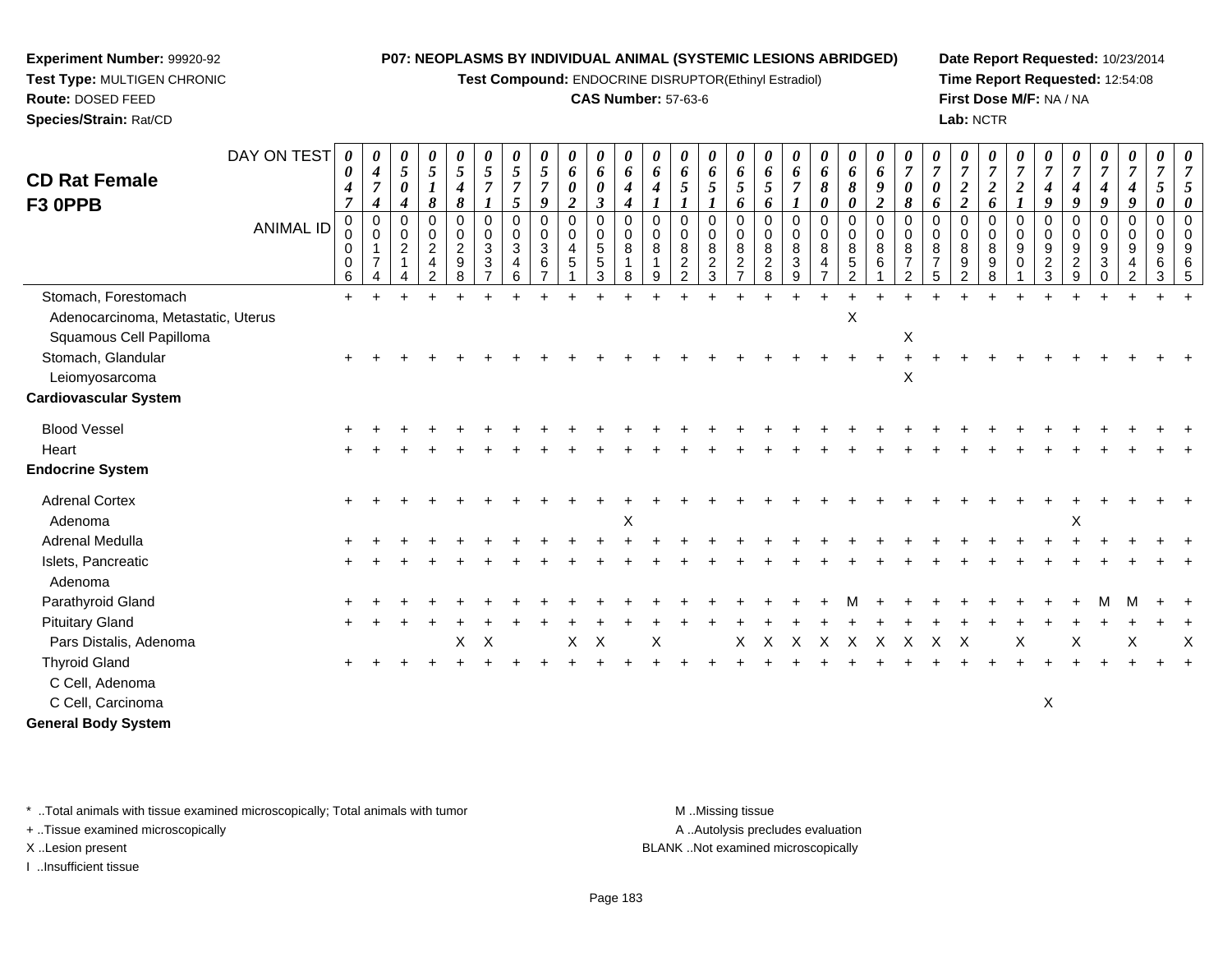**Test Compound:** ENDOCRINE DISRUPTOR(Ethinyl Estradiol)

## **CAS Number:** 57-63-6

**Date Report Requested:** 10/23/2014**Time Report Requested:** 12:54:08**First Dose M/F:** NA / NA**Lab:** NCTR

| DAY ON TEST<br><b>CD Rat Female</b><br>F3 OPPB<br><b>ANIMAL ID</b><br><b>NONE</b><br><b>Genital System</b> | 0<br>0<br>4<br>$\overline{7}$<br>0<br>0<br>0<br>0<br>6 | 0<br>4<br>$\overline{7}$<br>$\boldsymbol{4}$<br>$\pmb{0}$<br>$\mathbf 0$<br>1<br>$\overline{7}$ | 0<br>5<br>$\boldsymbol{\theta}$<br>4<br>0<br>0<br>$\overline{c}$<br>$\mathbf{1}$ | 0<br>$\mathfrak{s}$<br>$\boldsymbol{l}$<br>8<br>$\mathbf 0$<br>$\mathbf 0$<br>$\overline{2}$<br>4<br>$\mathcal{P}$ | 0<br>$\mathfrak{H}$<br>$\boldsymbol{4}$<br>8<br>0<br>$\mathbf 0$<br>$\boldsymbol{2}$<br>9<br>8 | $\mathfrak{s}$<br>$\overline{7}$<br>1<br>$\mathbf 0$<br>0<br>$\mathbf{3}$<br>3 | 0<br>$\mathfrak{s}$<br>$\overline{7}$<br>5<br>$\pmb{0}$<br>$\mathbf 0$<br>$\sqrt{3}$<br>4<br>6 | 0<br>$\sqrt{5}$<br>$\overline{7}$<br>9<br>$\pmb{0}$<br>$\mathbf 0$<br>$\sqrt{3}$<br>6<br>$\overline{ }$ | 0<br>6<br>$\pmb{\theta}$<br>$\boldsymbol{2}$<br>$\pmb{0}$<br>$\mathbf 0$<br>$\overline{4}$<br>$\sqrt{5}$ | 0<br>6<br>0<br>$\boldsymbol{\beta}$<br>0<br>0<br>5<br>5<br>3 | 0<br>6<br>$\boldsymbol{4}$<br>4<br>$\Omega$<br>0<br>8 | 0<br>6<br>4<br>$\mathbf 0$<br>0<br>8<br>9 | 0<br>6<br>5<br>0<br>0<br>8<br>$\overline{a}$<br>$\overline{2}$ | 0<br>6<br>5<br>$\boldsymbol{l}$<br>$\pmb{0}$<br>$\mathbf 0$<br>8<br>$\frac{2}{3}$ | 0<br>6<br>5<br>6<br>$\mathbf 0$<br>$\mathbf 0$<br>8<br>$\overline{2}$<br>$\overline{ }$ | 0<br>6<br>5<br>6<br>$\mathbf 0$<br>$\mathbf 0$<br>8<br>$\overline{c}$<br>8 | $\boldsymbol{\theta}$<br>6<br>$\overline{7}$<br>$\mathsf 0$<br>$\mathbf 0$<br>8<br>3<br>9 | 0<br>6<br>8<br>0<br>0<br>$\mathbf 0$<br>8<br>4 | 0<br>6<br>8<br>$\boldsymbol{\theta}$<br>$\pmb{0}$<br>$\mathbf 0$<br>$\bf 8$<br>$\sqrt{5}$<br>$\mathfrak{p}$ | 0<br>6<br>$\boldsymbol{9}$<br>$\boldsymbol{2}$<br>$\mathbf 0$<br>$\mathbf 0$<br>8<br>6 | $\overline{7}$<br>0<br>8<br>$\mathbf 0$<br>$\mathbf 0$<br>8<br>$\overline{7}$<br>ົ | 0<br>$\overline{7}$<br>0<br>6<br>$\Omega$<br>0<br>8<br>$\overline{7}$<br>5 | 0<br>$\overline{7}$<br>$\boldsymbol{2}$<br>$\boldsymbol{2}$<br>$\pmb{0}$<br>$\mathbf 0$<br>8<br>9<br>$\overline{2}$ | 0<br>$\overline{7}$<br>$\boldsymbol{2}$<br>6<br>$\mathbf 0$<br>$\mathbf 0$<br>$\bf 8$<br>9<br>8 | 0<br>$\overline{7}$<br>$\boldsymbol{2}$<br>$\boldsymbol{l}$<br>$\mathbf 0$<br>$\mathbf 0$<br>9<br>0 | $\overline{7}$<br>$\boldsymbol{4}$<br>9<br>$\mathbf 0$<br>$\mathbf 0$<br>$9\,$<br>$\overline{c}$<br>3 | 0<br>$\overline{7}$<br>4<br>9<br>0<br>0<br>9<br>$\overline{c}$<br>9 | 0<br>$\boldsymbol{7}$<br>$\boldsymbol{4}$<br>9<br>0<br>0<br>$9\,$<br>3<br>$\Omega$ | 0<br>$\overline{7}$<br>$\boldsymbol{4}$<br>9<br>$\mathbf 0$<br>$\mathbf 0$<br>9<br>4<br>$\overline{2}$ | 5<br>$\theta$<br>$\mathbf 0$<br>0<br>9<br>6<br>3 | 5<br>0<br>$\Omega$<br>$\Omega$<br>9<br>-5 |
|------------------------------------------------------------------------------------------------------------|--------------------------------------------------------|-------------------------------------------------------------------------------------------------|----------------------------------------------------------------------------------|--------------------------------------------------------------------------------------------------------------------|------------------------------------------------------------------------------------------------|--------------------------------------------------------------------------------|------------------------------------------------------------------------------------------------|---------------------------------------------------------------------------------------------------------|----------------------------------------------------------------------------------------------------------|--------------------------------------------------------------|-------------------------------------------------------|-------------------------------------------|----------------------------------------------------------------|-----------------------------------------------------------------------------------|-----------------------------------------------------------------------------------------|----------------------------------------------------------------------------|-------------------------------------------------------------------------------------------|------------------------------------------------|-------------------------------------------------------------------------------------------------------------|----------------------------------------------------------------------------------------|------------------------------------------------------------------------------------|----------------------------------------------------------------------------|---------------------------------------------------------------------------------------------------------------------|-------------------------------------------------------------------------------------------------|-----------------------------------------------------------------------------------------------------|-------------------------------------------------------------------------------------------------------|---------------------------------------------------------------------|------------------------------------------------------------------------------------|--------------------------------------------------------------------------------------------------------|--------------------------------------------------|-------------------------------------------|
|                                                                                                            |                                                        |                                                                                                 |                                                                                  |                                                                                                                    |                                                                                                |                                                                                |                                                                                                |                                                                                                         |                                                                                                          |                                                              |                                                       |                                           |                                                                |                                                                                   |                                                                                         |                                                                            |                                                                                           |                                                |                                                                                                             |                                                                                        |                                                                                    |                                                                            |                                                                                                                     |                                                                                                 |                                                                                                     |                                                                                                       |                                                                     |                                                                                    |                                                                                                        |                                                  |                                           |
| <b>Clitoral Gland</b>                                                                                      |                                                        |                                                                                                 |                                                                                  |                                                                                                                    |                                                                                                |                                                                                |                                                                                                |                                                                                                         |                                                                                                          |                                                              |                                                       |                                           |                                                                |                                                                                   |                                                                                         |                                                                            |                                                                                           |                                                |                                                                                                             |                                                                                        |                                                                                    |                                                                            |                                                                                                                     |                                                                                                 |                                                                                                     |                                                                                                       |                                                                     |                                                                                    |                                                                                                        |                                                  |                                           |
| Ovary                                                                                                      |                                                        |                                                                                                 |                                                                                  |                                                                                                                    |                                                                                                |                                                                                |                                                                                                |                                                                                                         |                                                                                                          |                                                              |                                                       |                                           |                                                                |                                                                                   |                                                                                         |                                                                            |                                                                                           |                                                |                                                                                                             |                                                                                        |                                                                                    |                                                                            |                                                                                                                     |                                                                                                 |                                                                                                     |                                                                                                       |                                                                     |                                                                                    |                                                                                                        |                                                  |                                           |
| Oviduct                                                                                                    | м                                                      |                                                                                                 |                                                                                  |                                                                                                                    |                                                                                                |                                                                                |                                                                                                |                                                                                                         |                                                                                                          |                                                              |                                                       |                                           |                                                                |                                                                                   |                                                                                         |                                                                            |                                                                                           |                                                |                                                                                                             |                                                                                        |                                                                                    |                                                                            |                                                                                                                     |                                                                                                 |                                                                                                     |                                                                                                       |                                                                     |                                                                                    |                                                                                                        |                                                  |                                           |
| <b>Uterus</b>                                                                                              |                                                        |                                                                                                 |                                                                                  |                                                                                                                    |                                                                                                |                                                                                |                                                                                                |                                                                                                         |                                                                                                          |                                                              |                                                       |                                           |                                                                |                                                                                   |                                                                                         |                                                                            |                                                                                           |                                                |                                                                                                             |                                                                                        |                                                                                    |                                                                            |                                                                                                                     |                                                                                                 |                                                                                                     |                                                                                                       |                                                                     |                                                                                    |                                                                                                        |                                                  |                                           |
| Endometrium, Adenocarcinoma                                                                                |                                                        |                                                                                                 |                                                                                  |                                                                                                                    |                                                                                                |                                                                                |                                                                                                |                                                                                                         |                                                                                                          |                                                              | X                                                     |                                           |                                                                |                                                                                   |                                                                                         |                                                                            |                                                                                           |                                                | X                                                                                                           |                                                                                        |                                                                                    |                                                                            |                                                                                                                     |                                                                                                 |                                                                                                     |                                                                                                       |                                                                     |                                                                                    |                                                                                                        |                                                  |                                           |
| Endometrium, Adenoma                                                                                       |                                                        |                                                                                                 |                                                                                  |                                                                                                                    |                                                                                                |                                                                                |                                                                                                |                                                                                                         |                                                                                                          |                                                              |                                                       |                                           |                                                                |                                                                                   |                                                                                         |                                                                            |                                                                                           |                                                |                                                                                                             |                                                                                        |                                                                                    |                                                                            |                                                                                                                     |                                                                                                 | $\mathsf X$                                                                                         |                                                                                                       |                                                                     |                                                                                    |                                                                                                        |                                                  |                                           |
| Nephroblastoma, Metastatic, Kidney                                                                         |                                                        |                                                                                                 |                                                                                  |                                                                                                                    |                                                                                                |                                                                                |                                                                                                | $\pmb{\times}$                                                                                          |                                                                                                          |                                                              |                                                       |                                           |                                                                |                                                                                   |                                                                                         |                                                                            |                                                                                           |                                                |                                                                                                             |                                                                                        |                                                                                    |                                                                            |                                                                                                                     |                                                                                                 |                                                                                                     |                                                                                                       |                                                                     |                                                                                    |                                                                                                        |                                                  |                                           |
| Polyp Stromal                                                                                              |                                                        |                                                                                                 |                                                                                  |                                                                                                                    | X                                                                                              |                                                                                |                                                                                                |                                                                                                         |                                                                                                          |                                                              |                                                       |                                           |                                                                |                                                                                   |                                                                                         |                                                                            |                                                                                           |                                                |                                                                                                             |                                                                                        |                                                                                    |                                                                            |                                                                                                                     |                                                                                                 |                                                                                                     |                                                                                                       |                                                                     |                                                                                    |                                                                                                        |                                                  |                                           |
| Vagina                                                                                                     | M                                                      |                                                                                                 |                                                                                  |                                                                                                                    |                                                                                                |                                                                                |                                                                                                |                                                                                                         |                                                                                                          |                                                              |                                                       |                                           |                                                                |                                                                                   |                                                                                         |                                                                            |                                                                                           |                                                |                                                                                                             |                                                                                        |                                                                                    |                                                                            |                                                                                                                     |                                                                                                 |                                                                                                     |                                                                                                       |                                                                     |                                                                                    |                                                                                                        |                                                  |                                           |
| Nephroblastoma, Metastatic, Kidney                                                                         |                                                        |                                                                                                 |                                                                                  |                                                                                                                    |                                                                                                |                                                                                |                                                                                                | $\pmb{\times}$                                                                                          |                                                                                                          |                                                              |                                                       |                                           |                                                                |                                                                                   |                                                                                         |                                                                            |                                                                                           |                                                |                                                                                                             |                                                                                        |                                                                                    |                                                                            |                                                                                                                     |                                                                                                 |                                                                                                     |                                                                                                       |                                                                     |                                                                                    |                                                                                                        |                                                  |                                           |
| <b>Hematopoietic System</b>                                                                                |                                                        |                                                                                                 |                                                                                  |                                                                                                                    |                                                                                                |                                                                                |                                                                                                |                                                                                                         |                                                                                                          |                                                              |                                                       |                                           |                                                                |                                                                                   |                                                                                         |                                                                            |                                                                                           |                                                |                                                                                                             |                                                                                        |                                                                                    |                                                                            |                                                                                                                     |                                                                                                 |                                                                                                     |                                                                                                       |                                                                     |                                                                                    |                                                                                                        |                                                  |                                           |
| <b>Bone Marrow</b>                                                                                         |                                                        |                                                                                                 |                                                                                  |                                                                                                                    |                                                                                                |                                                                                |                                                                                                |                                                                                                         |                                                                                                          |                                                              |                                                       |                                           |                                                                |                                                                                   |                                                                                         |                                                                            |                                                                                           |                                                |                                                                                                             |                                                                                        |                                                                                    |                                                                            |                                                                                                                     |                                                                                                 |                                                                                                     |                                                                                                       |                                                                     |                                                                                    |                                                                                                        |                                                  |                                           |
| Schwannoma Malignant, Metastatic, Skin                                                                     |                                                        | X                                                                                               |                                                                                  |                                                                                                                    |                                                                                                |                                                                                |                                                                                                |                                                                                                         |                                                                                                          |                                                              |                                                       |                                           |                                                                |                                                                                   |                                                                                         |                                                                            |                                                                                           |                                                |                                                                                                             |                                                                                        |                                                                                    |                                                                            |                                                                                                                     |                                                                                                 |                                                                                                     |                                                                                                       |                                                                     |                                                                                    |                                                                                                        |                                                  |                                           |
| Lymph Node                                                                                                 |                                                        |                                                                                                 |                                                                                  |                                                                                                                    |                                                                                                |                                                                                |                                                                                                |                                                                                                         |                                                                                                          |                                                              |                                                       |                                           |                                                                |                                                                                   |                                                                                         |                                                                            |                                                                                           |                                                |                                                                                                             |                                                                                        |                                                                                    |                                                                            |                                                                                                                     |                                                                                                 |                                                                                                     |                                                                                                       |                                                                     |                                                                                    |                                                                                                        |                                                  |                                           |
| Lymph Node, Mandibular                                                                                     | A                                                      |                                                                                                 |                                                                                  |                                                                                                                    |                                                                                                |                                                                                |                                                                                                |                                                                                                         |                                                                                                          |                                                              |                                                       |                                           |                                                                |                                                                                   |                                                                                         |                                                                            |                                                                                           |                                                |                                                                                                             |                                                                                        |                                                                                    |                                                                            |                                                                                                                     |                                                                                                 |                                                                                                     |                                                                                                       |                                                                     |                                                                                    |                                                                                                        |                                                  |                                           |
| Lymph Node, Mesenteric                                                                                     | A                                                      |                                                                                                 |                                                                                  |                                                                                                                    |                                                                                                |                                                                                |                                                                                                |                                                                                                         |                                                                                                          |                                                              |                                                       |                                           |                                                                |                                                                                   |                                                                                         |                                                                            |                                                                                           |                                                |                                                                                                             |                                                                                        |                                                                                    |                                                                            |                                                                                                                     |                                                                                                 |                                                                                                     |                                                                                                       |                                                                     |                                                                                    |                                                                                                        |                                                  |                                           |
| Nephroblastoma, Metastatic, Kidney                                                                         |                                                        |                                                                                                 |                                                                                  |                                                                                                                    |                                                                                                |                                                                                |                                                                                                | $\pmb{\times}$                                                                                          |                                                                                                          |                                                              |                                                       |                                           |                                                                |                                                                                   |                                                                                         |                                                                            |                                                                                           |                                                |                                                                                                             |                                                                                        |                                                                                    |                                                                            |                                                                                                                     |                                                                                                 |                                                                                                     |                                                                                                       |                                                                     |                                                                                    |                                                                                                        |                                                  |                                           |
| Spleen                                                                                                     |                                                        |                                                                                                 |                                                                                  |                                                                                                                    |                                                                                                |                                                                                |                                                                                                |                                                                                                         |                                                                                                          |                                                              |                                                       |                                           |                                                                |                                                                                   |                                                                                         |                                                                            |                                                                                           |                                                |                                                                                                             |                                                                                        |                                                                                    |                                                                            |                                                                                                                     |                                                                                                 |                                                                                                     |                                                                                                       |                                                                     |                                                                                    |                                                                                                        |                                                  |                                           |
| Thymus                                                                                                     |                                                        |                                                                                                 |                                                                                  |                                                                                                                    |                                                                                                |                                                                                |                                                                                                |                                                                                                         |                                                                                                          |                                                              |                                                       |                                           |                                                                |                                                                                   |                                                                                         |                                                                            |                                                                                           |                                                |                                                                                                             |                                                                                        |                                                                                    |                                                                            |                                                                                                                     |                                                                                                 |                                                                                                     |                                                                                                       |                                                                     |                                                                                    |                                                                                                        |                                                  |                                           |
|                                                                                                            |                                                        |                                                                                                 |                                                                                  |                                                                                                                    |                                                                                                |                                                                                |                                                                                                |                                                                                                         |                                                                                                          |                                                              |                                                       |                                           |                                                                |                                                                                   |                                                                                         |                                                                            |                                                                                           |                                                |                                                                                                             |                                                                                        |                                                                                    |                                                                            |                                                                                                                     |                                                                                                 |                                                                                                     |                                                                                                       |                                                                     |                                                                                    |                                                                                                        |                                                  |                                           |

\* ..Total animals with tissue examined microscopically; Total animals with tumor **M** . Missing tissue M ..Missing tissue A ..Autolysis precludes evaluation + ..Tissue examined microscopically X ..Lesion present BLANK ..Not examined microscopicallyI ..Insufficient tissue

**Experiment Number:** 99920-92**Test Type:** MULTIGEN CHRONIC

**Route:** DOSED FEED**Species/Strain:** Rat/CD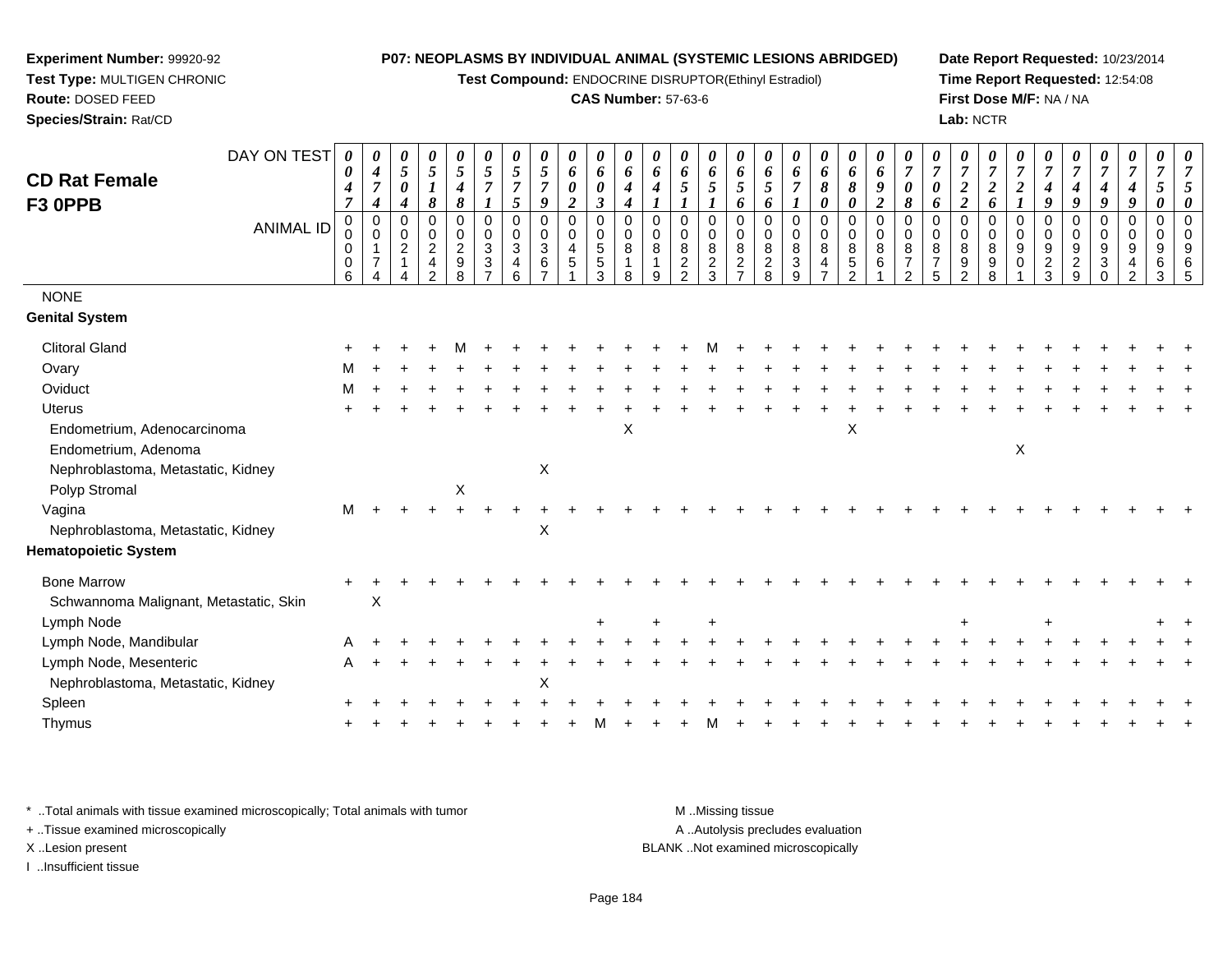**Test Compound:** ENDOCRINE DISRUPTOR(Ethinyl Estradiol)

## **CAS Number:** 57-63-6

**Date Report Requested:** 10/23/2014**Time Report Requested:** 12:54:08**First Dose M/F:** NA / NA**Lab:** NCTR

| <b>CD Rat Female</b><br>F3 OPPB                                                    | DAY ON TEST<br><b>ANIMAL ID</b> | $\boldsymbol{\theta}$<br>0<br>$\boldsymbol{4}$<br>$\overline{7}$<br>$\pmb{0}$<br>0<br>0<br>$\boldsymbol{0}$<br>6 | $\boldsymbol{\theta}$<br>$\boldsymbol{4}$<br>$\boldsymbol{7}$<br>$\boldsymbol{4}$<br>$\mathbf 0$<br>$\Omega$<br>$\overline{7}$ | 0<br>5<br>$\pmb{\theta}$<br>$\boldsymbol{4}$<br>0<br>0<br>$\overline{a}$<br>1 | 0<br>$\sqrt{5}$<br>$\boldsymbol{l}$<br>8<br>$\pmb{0}$<br>$\pmb{0}$<br>$\overline{c}$<br>$\overline{\mathbf{4}}$<br>$\overline{2}$ | 0<br>$\mathfrak{s}$<br>4<br>8<br>$\mathbf 0$<br>$\pmb{0}$<br>$\sqrt{2}$<br>$\boldsymbol{9}$<br>8 | $\boldsymbol{\theta}$<br>$\sqrt{5}$<br>$\overline{7}$<br>$\boldsymbol{l}$<br>$\mathbf 0$<br>0<br>$\sqrt{3}$<br>$\sqrt{3}$<br>$\overline{7}$ | $\boldsymbol{\theta}$<br>$\sqrt{5}$<br>$\overline{7}$<br>$\mathfrak{s}$<br>$\mathbf 0$<br>$\mathbf 0$<br>$\sqrt{3}$<br>$\overline{\mathbf{4}}$<br>6 | $\frac{\theta}{5}$<br>$\overline{7}$<br>9<br>$\,0\,$<br>$\pmb{0}$<br>$\ensuremath{\mathsf{3}}$<br>$\,6$<br>$\overline{7}$ | 0<br>6<br>0<br>$\overline{2}$<br>$\mathbf 0$<br>0<br>4<br>$\mathbf 5$ | 0<br>6<br>$\pmb{\theta}$<br>$\mathfrak{z}$<br>$\pmb{0}$<br>$\begin{array}{c} 0 \\ 5 \\ 5 \end{array}$<br>3 | $\pmb{\theta}$<br>6<br>$\boldsymbol{4}$<br>$\boldsymbol{4}$<br>$\mathbf 0$<br>0<br>8<br>$\mathbf{1}$<br>8 | $\boldsymbol{\theta}$<br>6<br>4<br>$\mathbf 0$<br>0<br>8<br>9 | $\pmb{\theta}$<br>6<br>5<br>0<br>0<br>$\,8\,$<br>$\frac{2}{2}$ | $\pmb{\theta}$<br>6<br>5<br>$\mathbf 0$<br>$\pmb{0}$<br>$\,8\,$<br>$\frac{2}{3}$ | $\boldsymbol{\theta}$<br>6<br>$\mathfrak{s}$<br>6<br>$\mathbf 0$<br>0<br>8<br>$\frac{2}{7}$ | $\boldsymbol{\theta}$<br>6<br>5<br>6<br>$\mathbf 0$<br>0<br>8<br>$\frac{2}{8}$ | 0<br>6<br>$\overline{7}$<br>0<br>0<br>$\bf 8$<br>3<br>9 | 0<br>6<br>8<br>0<br>$\pmb{0}$<br>$\pmb{0}$<br>8<br>$\overline{\mathbf{4}}$<br>$\overline{7}$ | $\boldsymbol{\theta}$<br>6<br>8<br>0<br>$\mathbf 0$<br>$\pmb{0}$<br>$\bf 8$<br>$\sqrt{5}$<br>2 | $\boldsymbol{\theta}$<br>6<br>$\boldsymbol{g}$<br>$\overline{2}$<br>$\mathbf 0$<br>0<br>$\,8\,$<br>$\,6\,$ | 0<br>$\overline{7}$<br>$\boldsymbol{\theta}$<br>8<br>0<br>$\mathbf 0$<br>8<br>$\overline{7}$<br>$\mathcal{P}$ | $\pmb{\theta}$<br>$\overline{7}$<br>$\pmb{\theta}$<br>6<br>0<br>0<br>$\, 8$<br>$\boldsymbol{7}$<br>5 | 0<br>$\overline{7}$<br>$\overline{c}$<br>$\overline{2}$<br>$\mathbf 0$<br>0<br>8<br>9<br>$\overline{2}$ | 0<br>$\overline{7}$<br>$\boldsymbol{2}$<br>6<br>$\mathbf 0$<br>0<br>$\bf 8$<br>9<br>8 | 0<br>$\boldsymbol{7}$<br>$\boldsymbol{2}$<br>$\boldsymbol{l}$<br>$\mathbf 0$<br>0<br>9<br>$\pmb{0}$ | 0<br>$\overline{7}$<br>4<br>9<br>$\mathbf 0$<br>0<br>$\boldsymbol{9}$<br>$\frac{2}{3}$ | $\pmb{\theta}$<br>$\overline{7}$<br>$\boldsymbol{4}$<br>9<br>$\mathbf 0$<br>$\mathbf 0$<br>$\boldsymbol{9}$<br>$\frac{2}{9}$ | $\pmb{\theta}$<br>$\boldsymbol{7}$<br>$\boldsymbol{4}$<br>$\boldsymbol{9}$<br>$\mathbf 0$<br>0<br>9<br>$\sqrt{3}$<br>$\Omega$ | $\boldsymbol{\theta}$<br>$\overline{7}$<br>$\boldsymbol{4}$<br>9<br>$\mathbf 0$<br>0<br>9<br>4<br>$\overline{2}$ | $\pmb{\theta}$<br>$\overline{7}$<br>5<br>0<br>0<br>0<br>9<br>6<br>3 | 0<br>$\overline{7}$<br>5<br>$\boldsymbol{\theta}$<br>$\mathbf 0$<br>$\pmb{0}$<br>9<br>6<br>5 |
|------------------------------------------------------------------------------------|---------------------------------|------------------------------------------------------------------------------------------------------------------|--------------------------------------------------------------------------------------------------------------------------------|-------------------------------------------------------------------------------|-----------------------------------------------------------------------------------------------------------------------------------|--------------------------------------------------------------------------------------------------|---------------------------------------------------------------------------------------------------------------------------------------------|-----------------------------------------------------------------------------------------------------------------------------------------------------|---------------------------------------------------------------------------------------------------------------------------|-----------------------------------------------------------------------|------------------------------------------------------------------------------------------------------------|-----------------------------------------------------------------------------------------------------------|---------------------------------------------------------------|----------------------------------------------------------------|----------------------------------------------------------------------------------|---------------------------------------------------------------------------------------------|--------------------------------------------------------------------------------|---------------------------------------------------------|----------------------------------------------------------------------------------------------|------------------------------------------------------------------------------------------------|------------------------------------------------------------------------------------------------------------|---------------------------------------------------------------------------------------------------------------|------------------------------------------------------------------------------------------------------|---------------------------------------------------------------------------------------------------------|---------------------------------------------------------------------------------------|-----------------------------------------------------------------------------------------------------|----------------------------------------------------------------------------------------|------------------------------------------------------------------------------------------------------------------------------|-------------------------------------------------------------------------------------------------------------------------------|------------------------------------------------------------------------------------------------------------------|---------------------------------------------------------------------|----------------------------------------------------------------------------------------------|
| <b>Integumentary System</b>                                                        |                                 |                                                                                                                  |                                                                                                                                |                                                                               |                                                                                                                                   |                                                                                                  |                                                                                                                                             |                                                                                                                                                     |                                                                                                                           |                                                                       |                                                                                                            |                                                                                                           |                                                               |                                                                |                                                                                  |                                                                                             |                                                                                |                                                         |                                                                                              |                                                                                                |                                                                                                            |                                                                                                               |                                                                                                      |                                                                                                         |                                                                                       |                                                                                                     |                                                                                        |                                                                                                                              |                                                                                                                               |                                                                                                                  |                                                                     |                                                                                              |
| Mammary Gland<br>Adenocarcinoma<br>Fibroadenoma                                    |                                 |                                                                                                                  |                                                                                                                                |                                                                               | $X$ $X$                                                                                                                           |                                                                                                  |                                                                                                                                             |                                                                                                                                                     |                                                                                                                           |                                                                       | $\mathsf{X}$                                                                                               | $X$ $X$                                                                                                   | X                                                             | $\boldsymbol{\mathsf{X}}$                                      | $\sf X$                                                                          | X                                                                                           | $\mathsf{X}$                                                                   | $X$ $X$                                                 |                                                                                              |                                                                                                | $\mathsf X$                                                                                                | Χ                                                                                                             | $\boldsymbol{\mathsf{X}}$                                                                            |                                                                                                         | X                                                                                     | $\mathsf{X}$                                                                                        |                                                                                        |                                                                                                                              |                                                                                                                               |                                                                                                                  | $\pmb{\times}$                                                      |                                                                                              |
| Fibroadenoma, Multiple                                                             |                                 |                                                                                                                  |                                                                                                                                |                                                                               |                                                                                                                                   | X                                                                                                | $\boldsymbol{\mathsf{X}}$                                                                                                                   |                                                                                                                                                     |                                                                                                                           |                                                                       |                                                                                                            |                                                                                                           |                                                               | $\boldsymbol{\mathsf{X}}$                                      |                                                                                  |                                                                                             |                                                                                |                                                         |                                                                                              | X                                                                                              |                                                                                                            | X                                                                                                             |                                                                                                      | $\boldsymbol{\mathsf{X}}$                                                                               |                                                                                       |                                                                                                     |                                                                                        |                                                                                                                              | $X$ $X$                                                                                                                       |                                                                                                                  |                                                                     | $\times$                                                                                     |
| Skin<br>Lipoma<br>Sarcoma<br>Schwannoma Malignant<br><b>Musculoskeletal System</b> |                                 |                                                                                                                  | $\mathsf X$                                                                                                                    |                                                                               | X                                                                                                                                 |                                                                                                  |                                                                                                                                             |                                                                                                                                                     |                                                                                                                           |                                                                       |                                                                                                            |                                                                                                           |                                                               |                                                                |                                                                                  |                                                                                             |                                                                                |                                                         |                                                                                              |                                                                                                |                                                                                                            |                                                                                                               |                                                                                                      |                                                                                                         |                                                                                       |                                                                                                     |                                                                                        |                                                                                                                              |                                                                                                                               |                                                                                                                  |                                                                     |                                                                                              |
| Bone, Femur                                                                        |                                 |                                                                                                                  |                                                                                                                                |                                                                               |                                                                                                                                   |                                                                                                  |                                                                                                                                             |                                                                                                                                                     |                                                                                                                           |                                                                       |                                                                                                            |                                                                                                           |                                                               |                                                                |                                                                                  |                                                                                             |                                                                                |                                                         |                                                                                              |                                                                                                |                                                                                                            |                                                                                                               |                                                                                                      |                                                                                                         |                                                                                       |                                                                                                     |                                                                                        |                                                                                                                              |                                                                                                                               |                                                                                                                  |                                                                     |                                                                                              |
| <b>Skeletal Muscle</b>                                                             |                                 |                                                                                                                  |                                                                                                                                |                                                                               |                                                                                                                                   |                                                                                                  |                                                                                                                                             | $+$                                                                                                                                                 | $\ddot{}$                                                                                                                 |                                                                       |                                                                                                            |                                                                                                           |                                                               |                                                                |                                                                                  |                                                                                             |                                                                                |                                                         |                                                                                              | $\ddot{}$                                                                                      |                                                                                                            |                                                                                                               |                                                                                                      |                                                                                                         |                                                                                       |                                                                                                     |                                                                                        |                                                                                                                              |                                                                                                                               |                                                                                                                  |                                                                     |                                                                                              |
| Diaphragm, Adenocarcinoma, Metastatic,<br><b>Uterus</b>                            |                                 |                                                                                                                  |                                                                                                                                |                                                                               |                                                                                                                                   |                                                                                                  |                                                                                                                                             |                                                                                                                                                     |                                                                                                                           |                                                                       |                                                                                                            |                                                                                                           |                                                               |                                                                |                                                                                  |                                                                                             |                                                                                |                                                         |                                                                                              | $\mathsf X$                                                                                    |                                                                                                            |                                                                                                               |                                                                                                      |                                                                                                         |                                                                                       |                                                                                                     |                                                                                        |                                                                                                                              |                                                                                                                               |                                                                                                                  |                                                                     |                                                                                              |
| Diaphragm, Nephroblastoma, Metastatic,<br>Kidney                                   |                                 |                                                                                                                  |                                                                                                                                |                                                                               |                                                                                                                                   |                                                                                                  |                                                                                                                                             |                                                                                                                                                     | X                                                                                                                         |                                                                       |                                                                                                            |                                                                                                           |                                                               |                                                                |                                                                                  |                                                                                             |                                                                                |                                                         |                                                                                              |                                                                                                |                                                                                                            |                                                                                                               |                                                                                                      |                                                                                                         |                                                                                       |                                                                                                     |                                                                                        |                                                                                                                              |                                                                                                                               |                                                                                                                  |                                                                     |                                                                                              |
| <b>Nervous System</b>                                                              |                                 |                                                                                                                  |                                                                                                                                |                                                                               |                                                                                                                                   |                                                                                                  |                                                                                                                                             |                                                                                                                                                     |                                                                                                                           |                                                                       |                                                                                                            |                                                                                                           |                                                               |                                                                |                                                                                  |                                                                                             |                                                                                |                                                         |                                                                                              |                                                                                                |                                                                                                            |                                                                                                               |                                                                                                      |                                                                                                         |                                                                                       |                                                                                                     |                                                                                        |                                                                                                                              |                                                                                                                               |                                                                                                                  |                                                                     |                                                                                              |
| Brain, Brain Stem                                                                  |                                 |                                                                                                                  |                                                                                                                                |                                                                               |                                                                                                                                   |                                                                                                  |                                                                                                                                             |                                                                                                                                                     |                                                                                                                           |                                                                       |                                                                                                            |                                                                                                           |                                                               |                                                                |                                                                                  |                                                                                             |                                                                                |                                                         |                                                                                              |                                                                                                |                                                                                                            |                                                                                                               |                                                                                                      |                                                                                                         |                                                                                       |                                                                                                     |                                                                                        |                                                                                                                              |                                                                                                                               |                                                                                                                  |                                                                     |                                                                                              |
| Brain, Cerebellum                                                                  |                                 |                                                                                                                  |                                                                                                                                |                                                                               |                                                                                                                                   |                                                                                                  |                                                                                                                                             |                                                                                                                                                     |                                                                                                                           |                                                                       |                                                                                                            |                                                                                                           |                                                               |                                                                |                                                                                  |                                                                                             |                                                                                |                                                         |                                                                                              |                                                                                                |                                                                                                            |                                                                                                               |                                                                                                      |                                                                                                         |                                                                                       |                                                                                                     |                                                                                        |                                                                                                                              |                                                                                                                               |                                                                                                                  |                                                                     |                                                                                              |
| Brain, Cerebrum                                                                    |                                 |                                                                                                                  |                                                                                                                                |                                                                               |                                                                                                                                   |                                                                                                  |                                                                                                                                             |                                                                                                                                                     |                                                                                                                           |                                                                       |                                                                                                            |                                                                                                           |                                                               |                                                                |                                                                                  |                                                                                             |                                                                                |                                                         |                                                                                              |                                                                                                |                                                                                                            |                                                                                                               |                                                                                                      |                                                                                                         |                                                                                       |                                                                                                     |                                                                                        |                                                                                                                              |                                                                                                                               |                                                                                                                  |                                                                     |                                                                                              |
| <b>Respiratory System</b>                                                          |                                 |                                                                                                                  |                                                                                                                                |                                                                               |                                                                                                                                   |                                                                                                  |                                                                                                                                             |                                                                                                                                                     |                                                                                                                           |                                                                       |                                                                                                            |                                                                                                           |                                                               |                                                                |                                                                                  |                                                                                             |                                                                                |                                                         |                                                                                              |                                                                                                |                                                                                                            |                                                                                                               |                                                                                                      |                                                                                                         |                                                                                       |                                                                                                     |                                                                                        |                                                                                                                              |                                                                                                                               |                                                                                                                  |                                                                     |                                                                                              |

\* ..Total animals with tissue examined microscopically; Total animals with tumor **M** . Missing tissue M ..Missing tissue

+ ..Tissue examined microscopically

**Experiment Number:** 99920-92**Test Type:** MULTIGEN CHRONIC

**Route:** DOSED FEED**Species/Strain:** Rat/CD

I ..Insufficient tissue

A ..Autolysis precludes evaluation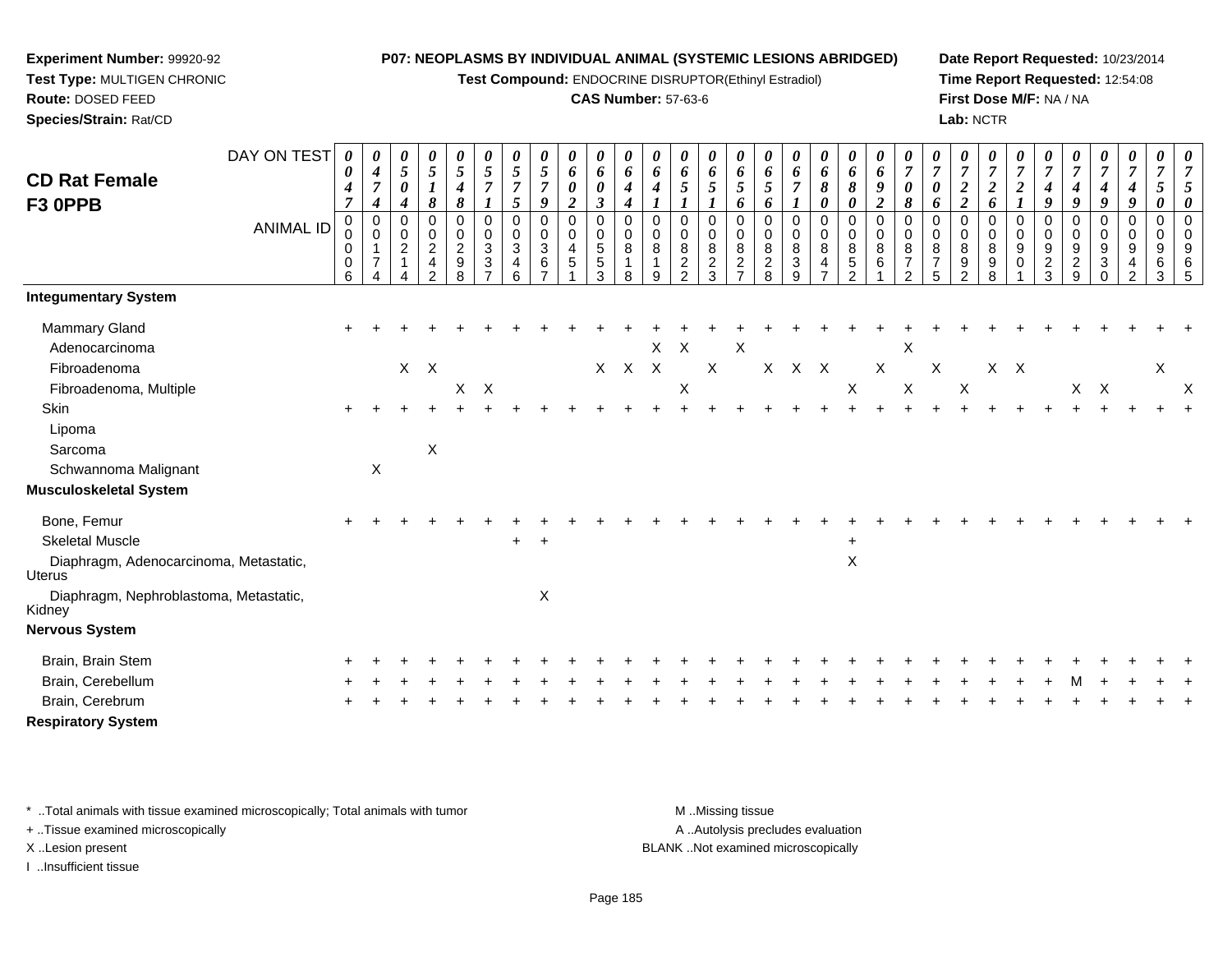**Test Compound:** ENDOCRINE DISRUPTOR(Ethinyl Estradiol)

## **CAS Number:** 57-63-6

**Date Report Requested:** 10/23/2014**Time Report Requested:** 12:54:08**First Dose M/F:** NA / NA**Lab:** NCTR

| <b>CD Rat Female</b><br>F3 OPPB        | DAY ON TEST<br><b>ANIMAL ID</b> | $\theta$<br>0<br>$\boldsymbol{4}$<br>$\overline{7}$<br>$\mathbf 0$<br>0<br>0<br>0<br>6 | $\boldsymbol{\theta}$<br>4<br>$\overline{7}$<br>$\boldsymbol{4}$<br>0<br>$\mathbf 0$<br>$\overline{7}$ | 0<br>$\mathfrak{I}$<br>0<br>4<br>$\Omega$<br>$\mathbf 0$<br>$\overline{c}$ | 0<br>$\mathfrak{H}$<br>8<br>0<br>$\mathbf 0$<br>$\overline{2}$<br>$\overline{4}$ | $\boldsymbol{\theta}$<br>$\sqrt{5}$<br>$\boldsymbol{4}$<br>8<br>0<br>$\begin{smallmatrix} 0\\2 \end{smallmatrix}$<br>$\boldsymbol{9}$<br>8 | 5<br>$\Omega$<br>0<br>$\mathbf{3}$<br>$\sqrt{3}$ | 5<br>$\overline{7}$<br>5<br>0<br>0<br>$\sqrt{3}$<br>4 | $\boldsymbol{\theta}$<br>$\sqrt{5}$<br>$\overline{7}$<br>9<br>$\mathbf 0$<br>$\mathbf 0$<br>$\sqrt{3}$<br>6 | $\boldsymbol{\theta}$<br>6<br>$\boldsymbol{\theta}$<br>$\overline{2}$<br>0<br>$\mathbf 0$<br>$\overline{\mathbf{4}}$<br>5 | 0<br>6<br>$\boldsymbol{\theta}$<br>$\boldsymbol{\beta}$<br>$\mathbf 0$<br>$\begin{array}{c} 0 \\ 5 \end{array}$<br>5<br>3 | U<br>6<br>4<br>0<br>0<br>8<br>8 | 6<br>4<br>$\Omega$<br>$\mathbf 0$<br>8 | $\boldsymbol{\theta}$<br>6<br>5<br>$\Omega$<br>0<br>8<br>$\overline{c}$<br>C. | 0<br>6<br>5<br>0<br>0<br>8<br>$\overline{c}$<br>3 | $\boldsymbol{\theta}$<br>6<br>5<br>6<br>$\Omega$<br>0<br>$\bf 8$<br>$\overline{c}$ | 6<br>5<br>6<br>0<br>8<br>$\sqrt{2}$<br>8 | 6<br>$\overline{7}$<br>$\Omega$<br>$\mathbf 0$<br>8<br>$\mathbf{3}$<br>9 | $\boldsymbol{\theta}$<br>6<br>8<br>0<br>0<br>0<br>8<br>4 | $\boldsymbol{\theta}$<br>6<br>8<br>0<br>0<br>0<br>8<br>5<br>C | $\theta$<br>6<br>9<br>$\overline{2}$<br>0<br>0<br>$\bf 8$<br>6 | $\overline{7}$<br>0<br>8<br>0<br>8 | $\theta$<br>6<br>$\Omega$<br>$\mathbf 0$<br>8 | $\overline{7}$<br>2<br>$\overline{\mathbf{c}}$<br>0<br>$\mathbf 0$<br>8<br>9 | 0<br>$\boldsymbol{7}$<br>$\overline{c}$<br>6<br>$\Omega$<br>$\mathbf 0$<br>8<br>9<br>8 | $\theta$<br>$\overline{7}$<br>$\overline{2}$<br>$\Omega$<br>0<br>9<br>$\mathbf 0$ | 9<br>0<br>9<br>$\boldsymbol{2}$<br>3 | $\overline{7}$<br>4<br>9<br>$\Omega$<br>0<br>9<br>$\overline{2}$<br>9 | $\boldsymbol{\theta}$<br>$\overline{7}$<br>4<br>9<br>0<br>0<br>9<br>3 | $\boldsymbol{\theta}$<br>$\overline{7}$<br>$\boldsymbol{4}$<br>9<br>$\Omega$<br>$\mathbf 0$<br>$\boldsymbol{9}$<br>4 | $\boldsymbol{\theta}$<br>$\overline{7}$<br>0<br>0<br>9<br>6<br>3 |  |
|----------------------------------------|---------------------------------|----------------------------------------------------------------------------------------|--------------------------------------------------------------------------------------------------------|----------------------------------------------------------------------------|----------------------------------------------------------------------------------|--------------------------------------------------------------------------------------------------------------------------------------------|--------------------------------------------------|-------------------------------------------------------|-------------------------------------------------------------------------------------------------------------|---------------------------------------------------------------------------------------------------------------------------|---------------------------------------------------------------------------------------------------------------------------|---------------------------------|----------------------------------------|-------------------------------------------------------------------------------|---------------------------------------------------|------------------------------------------------------------------------------------|------------------------------------------|--------------------------------------------------------------------------|----------------------------------------------------------|---------------------------------------------------------------|----------------------------------------------------------------|------------------------------------|-----------------------------------------------|------------------------------------------------------------------------------|----------------------------------------------------------------------------------------|-----------------------------------------------------------------------------------|--------------------------------------|-----------------------------------------------------------------------|-----------------------------------------------------------------------|----------------------------------------------------------------------------------------------------------------------|------------------------------------------------------------------|--|
| Lung                                   |                                 | $+$                                                                                    |                                                                                                        |                                                                            |                                                                                  |                                                                                                                                            |                                                  |                                                       |                                                                                                             |                                                                                                                           |                                                                                                                           |                                 |                                        |                                                                               |                                                   |                                                                                    |                                          |                                                                          |                                                          |                                                               |                                                                |                                    |                                               |                                                                              |                                                                                        |                                                                                   |                                      |                                                                       |                                                                       |                                                                                                                      |                                                                  |  |
| Alveolar/Bronchiolar Adenoma           |                                 |                                                                                        |                                                                                                        |                                                                            |                                                                                  |                                                                                                                                            |                                                  |                                                       |                                                                                                             |                                                                                                                           |                                                                                                                           |                                 |                                        |                                                                               |                                                   |                                                                                    |                                          |                                                                          |                                                          |                                                               |                                                                |                                    |                                               |                                                                              |                                                                                        |                                                                                   |                                      |                                                                       |                                                                       |                                                                                                                      |                                                                  |  |
| Carcinoma, Metastatic, Thyroid Gland   |                                 |                                                                                        |                                                                                                        |                                                                            |                                                                                  |                                                                                                                                            |                                                  |                                                       |                                                                                                             |                                                                                                                           |                                                                                                                           |                                 |                                        |                                                                               |                                                   |                                                                                    |                                          |                                                                          |                                                          |                                                               |                                                                |                                    |                                               |                                                                              |                                                                                        |                                                                                   | X                                    |                                                                       |                                                                       |                                                                                                                      |                                                                  |  |
| Nose                                   |                                 |                                                                                        |                                                                                                        |                                                                            |                                                                                  |                                                                                                                                            |                                                  |                                                       |                                                                                                             |                                                                                                                           |                                                                                                                           |                                 |                                        |                                                                               |                                                   |                                                                                    |                                          |                                                                          |                                                          |                                                               |                                                                |                                    |                                               |                                                                              |                                                                                        |                                                                                   |                                      |                                                                       |                                                                       |                                                                                                                      |                                                                  |  |
| Trachea                                |                                 |                                                                                        |                                                                                                        |                                                                            |                                                                                  |                                                                                                                                            |                                                  |                                                       |                                                                                                             |                                                                                                                           |                                                                                                                           |                                 |                                        |                                                                               |                                                   |                                                                                    |                                          |                                                                          |                                                          |                                                               |                                                                |                                    |                                               |                                                                              |                                                                                        |                                                                                   |                                      |                                                                       |                                                                       |                                                                                                                      |                                                                  |  |
| <b>Special Senses System</b>           |                                 |                                                                                        |                                                                                                        |                                                                            |                                                                                  |                                                                                                                                            |                                                  |                                                       |                                                                                                             |                                                                                                                           |                                                                                                                           |                                 |                                        |                                                                               |                                                   |                                                                                    |                                          |                                                                          |                                                          |                                                               |                                                                |                                    |                                               |                                                                              |                                                                                        |                                                                                   |                                      |                                                                       |                                                                       |                                                                                                                      |                                                                  |  |
| Eye                                    |                                 |                                                                                        |                                                                                                        |                                                                            |                                                                                  |                                                                                                                                            |                                                  |                                                       |                                                                                                             |                                                                                                                           |                                                                                                                           |                                 |                                        |                                                                               |                                                   |                                                                                    |                                          |                                                                          |                                                          |                                                               |                                                                |                                    |                                               |                                                                              |                                                                                        |                                                                                   |                                      |                                                                       |                                                                       |                                                                                                                      |                                                                  |  |
| Harderian Gland                        |                                 |                                                                                        |                                                                                                        |                                                                            |                                                                                  |                                                                                                                                            |                                                  |                                                       |                                                                                                             |                                                                                                                           |                                                                                                                           |                                 |                                        |                                                                               |                                                   |                                                                                    |                                          |                                                                          |                                                          |                                                               |                                                                |                                    |                                               |                                                                              |                                                                                        |                                                                                   |                                      |                                                                       |                                                                       |                                                                                                                      |                                                                  |  |
| <b>Urinary System</b>                  |                                 |                                                                                        |                                                                                                        |                                                                            |                                                                                  |                                                                                                                                            |                                                  |                                                       |                                                                                                             |                                                                                                                           |                                                                                                                           |                                 |                                        |                                                                               |                                                   |                                                                                    |                                          |                                                                          |                                                          |                                                               |                                                                |                                    |                                               |                                                                              |                                                                                        |                                                                                   |                                      |                                                                       |                                                                       |                                                                                                                      |                                                                  |  |
| Kidney<br>Lipoma                       |                                 |                                                                                        |                                                                                                        |                                                                            |                                                                                  |                                                                                                                                            |                                                  |                                                       |                                                                                                             |                                                                                                                           |                                                                                                                           |                                 |                                        |                                                                               |                                                   |                                                                                    |                                          |                                                                          |                                                          |                                                               |                                                                |                                    |                                               |                                                                              |                                                                                        |                                                                                   |                                      |                                                                       |                                                                       |                                                                                                                      |                                                                  |  |
| Nephroblastoma                         |                                 |                                                                                        |                                                                                                        |                                                                            |                                                                                  |                                                                                                                                            |                                                  |                                                       | $\pmb{\times}$                                                                                              |                                                                                                                           |                                                                                                                           |                                 |                                        |                                                                               |                                                   |                                                                                    |                                          |                                                                          |                                                          |                                                               |                                                                |                                    |                                               |                                                                              |                                                                                        |                                                                                   |                                      |                                                                       |                                                                       |                                                                                                                      |                                                                  |  |
| <b>Urinary Bladder</b>                 |                                 |                                                                                        |                                                                                                        |                                                                            |                                                                                  |                                                                                                                                            |                                                  |                                                       |                                                                                                             |                                                                                                                           |                                                                                                                           |                                 |                                        |                                                                               |                                                   |                                                                                    |                                          |                                                                          |                                                          |                                                               |                                                                |                                    |                                               |                                                                              |                                                                                        |                                                                                   |                                      |                                                                       |                                                                       |                                                                                                                      |                                                                  |  |
| <b>SYSTEMIC LESIONS</b>                |                                 |                                                                                        |                                                                                                        |                                                                            |                                                                                  |                                                                                                                                            |                                                  |                                                       |                                                                                                             |                                                                                                                           |                                                                                                                           |                                 |                                        |                                                                               |                                                   |                                                                                    |                                          |                                                                          |                                                          |                                                               |                                                                |                                    |                                               |                                                                              |                                                                                        |                                                                                   |                                      |                                                                       |                                                                       |                                                                                                                      |                                                                  |  |
| Multiple Organ<br>Leukemia Mononuclear |                                 |                                                                                        |                                                                                                        |                                                                            |                                                                                  |                                                                                                                                            |                                                  |                                                       |                                                                                                             |                                                                                                                           |                                                                                                                           | X                               |                                        |                                                                               |                                                   |                                                                                    |                                          |                                                                          |                                                          |                                                               |                                                                |                                    |                                               |                                                                              |                                                                                        |                                                                                   |                                      |                                                                       |                                                                       |                                                                                                                      |                                                                  |  |

\* ..Total animals with tissue examined microscopically; Total animals with tumor **M** . Missing tissue M ..Missing tissue

+ ..Tissue examined microscopically

**Experiment Number:** 99920-92**Test Type:** MULTIGEN CHRONIC

**Route:** DOSED FEED**Species/Strain:** Rat/CD

I ..Insufficient tissue

A ..Autolysis precludes evaluation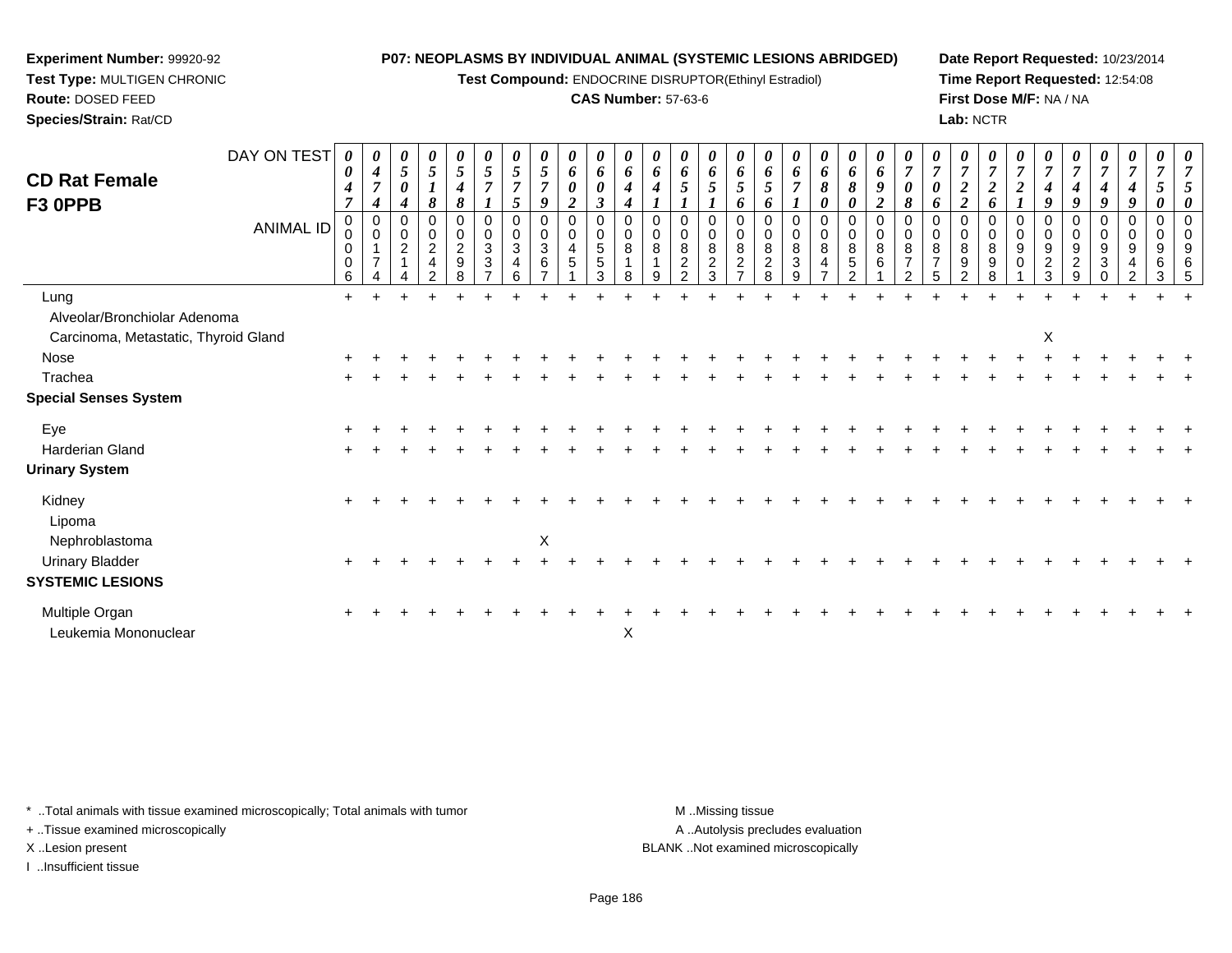**Test Compound:** ENDOCRINE DISRUPTOR(Ethinyl Estradiol)

## **CAS Number:** 57-63-6

**Date Report Requested:** 10/23/2014**Time Report Requested:** 12:54:09**First Dose M/F:** NA / NA**Lab:** NCTR

| Salivary Glands<br>+ + + + + + + + + + + + + +                                 |                                    |                                  |  |  | $+$ $+$ |  |
|--------------------------------------------------------------------------------|------------------------------------|----------------------------------|--|--|---------|--|
|                                                                                |                                    |                                  |  |  |         |  |
| * Total animals with tissue examined microscopically; Total animals with tumor |                                    | MMissing tissue                  |  |  |         |  |
| + Tissue examined microscopically                                              |                                    | A Autolysis precludes evaluation |  |  |         |  |
| X Lesion present                                                               | BLANK Not examined microscopically |                                  |  |  |         |  |

I ..Insufficient tissue

| DAY ON TEST                        | 0                     | 0                              | 0                             | 0                                                 | 0                       | 0                                       | 0                                       | 0                             | 0                           | 0                                      | 0                                                 | 0                          | 0                         | 0                               | 0                                    | 0                                  | 0                   | 0                                                           | 0                   | 0                         | 0             |                       |
|------------------------------------|-----------------------|--------------------------------|-------------------------------|---------------------------------------------------|-------------------------|-----------------------------------------|-----------------------------------------|-------------------------------|-----------------------------|----------------------------------------|---------------------------------------------------|----------------------------|---------------------------|---------------------------------|--------------------------------------|------------------------------------|---------------------|-------------------------------------------------------------|---------------------|---------------------------|---------------|-----------------------|
| <b>CD Rat Female</b>               | 7<br>5                | 7                              | $\overline{7}$<br>5           | $\overline{7}$<br>5                               | $\overline{7}$<br>5     | $\overline{7}$<br>5                     | $\overline{7}$<br>5                     | 7                             |                             | $\overline{7}$                         | $\overline{7}$                                    | $\overline{7}$<br>5        | $\overline{7}$<br>5       | $\overline{7}$<br>5             | $\overline{7}$<br>5                  | $\overline{7}$<br>5                | $\overline{7}$<br>5 | $\overline{7}$<br>5                                         | $\overline{7}$<br>5 | $\overline{7}$<br>5       | 5             |                       |
| F3 OPPB                            | $\boldsymbol{\theta}$ | 4<br>9                         | 0                             | $\boldsymbol{\theta}$                             | 0                       | 0                                       | $\boldsymbol{\theta}$                   | 4<br>9                        | 4<br>9                      | 4<br>9                                 | 4<br>9                                            | 4                          | $\boldsymbol{4}$          | 4                               | $\boldsymbol{\beta}$                 | $\mathfrak{z}$                     | 5                   | $\boldsymbol{4}$                                            | 5                   | 5                         | 3             |                       |
| <b>ANIMAL ID</b>                   | 0<br>0<br>9<br>6      | 0<br>$\mathbf 0$<br>9<br>$\,6$ | 0<br>0<br>9<br>$\overline{7}$ | $\mathbf 0$<br>$\mathbf 0$<br>9<br>$\overline{7}$ | 0<br>0<br>$\frac{9}{7}$ | $\mathbf 0$<br>0<br>9<br>$\overline{7}$ | $\mathbf 0$<br>0<br>9<br>$\overline{7}$ | 0<br>0<br>9<br>$\overline{7}$ | $\mathbf{0}$<br>0<br>9<br>8 | $\Omega$<br>$\Omega$<br>$\overline{c}$ | $\mathbf 0$<br>1<br>$\mathbf 0$<br>$\overline{c}$ | $\mathbf 0$<br>1<br>0<br>8 | $\Omega$<br>$\Omega$<br>8 | $\mathbf 0$<br>1<br>$\mathbf 0$ | $\mathbf 0$<br>1<br>$\mathbf 0$<br>9 | 0                                  | 0<br>1<br>1         | $\mathbf 0$<br>1<br>$\mathbf{1}$<br>$\overline{\mathbf{c}}$ | $\mathbf 0$<br>3    | $\mathbf 0$<br>1<br>3     | $\Omega$<br>3 |                       |
|                                    | 6                     |                                |                               |                                                   | $\mathcal{P}$           |                                         | 8                                       | 9                             | 3                           | 6                                      | $\overline{7}$                                    |                            | 2                         | 8<br>5                          | 6                                    | $\boldsymbol{2}$<br>$\overline{2}$ | $\frac{2}{3}$       | $\overline{7}$                                              | $\Omega$            |                           | 5             | <i><b>*TOTALS</b></i> |
| <b>Alimentary System</b>           |                       |                                |                               |                                                   |                         |                                         |                                         |                               |                             |                                        |                                                   |                            |                           |                                 |                                      |                                    |                     |                                                             |                     |                           |               |                       |
| Esophagus                          |                       |                                |                               |                                                   |                         |                                         |                                         |                               |                             |                                        |                                                   |                            |                           |                                 |                                      |                                    |                     |                                                             |                     |                           |               | 52                    |
| Intestine Large, Cecum             |                       |                                |                               |                                                   |                         |                                         |                                         |                               |                             |                                        |                                                   |                            |                           |                                 |                                      |                                    |                     |                                                             |                     |                           |               | 51                    |
| Intestine Large, Colon             |                       |                                |                               |                                                   |                         |                                         |                                         |                               |                             |                                        |                                                   |                            |                           |                                 |                                      |                                    |                     |                                                             |                     |                           |               | 52                    |
| Intestine Large, Rectum<br>Adenoma |                       |                                |                               |                                                   |                         |                                         |                                         |                               |                             |                                        |                                                   |                            |                           |                                 |                                      |                                    |                     |                                                             |                     |                           |               | 51<br>1               |
| Intestine Small, Duodenum          |                       |                                |                               |                                                   |                         |                                         |                                         |                               |                             |                                        |                                                   |                            |                           |                                 |                                      |                                    |                     |                                                             |                     |                           |               | 52                    |
| Intestine Small, Ileum             |                       |                                |                               |                                                   |                         |                                         |                                         |                               |                             |                                        |                                                   |                            |                           |                                 |                                      |                                    |                     |                                                             |                     |                           |               | 52                    |
| Intestine Small, Jejunum           |                       |                                |                               |                                                   |                         |                                         |                                         |                               |                             |                                        |                                                   |                            |                           |                                 |                                      |                                    |                     |                                                             |                     |                           |               | 51                    |
| Liver                              |                       |                                |                               |                                                   |                         |                                         |                                         |                               |                             |                                        |                                                   |                            |                           |                                 |                                      |                                    |                     |                                                             |                     |                           |               | 52                    |
| Adenocarcinoma, Metastatic, Uterus |                       |                                |                               |                                                   |                         |                                         |                                         |                               |                             |                                        |                                                   |                            |                           |                                 |                                      |                                    |                     |                                                             |                     |                           |               | 1                     |
| Cholangiocarcinoma                 |                       |                                |                               |                                                   |                         |                                         |                                         | $\boldsymbol{\mathsf{X}}$     |                             |                                        |                                                   |                            |                           |                                 |                                      |                                    |                     |                                                             |                     |                           |               | 1                     |
| Hepatocellular Adenoma             |                       |                                |                               |                                                   |                         |                                         |                                         |                               |                             |                                        |                                                   |                            |                           |                                 |                                      |                                    |                     |                                                             |                     | $\boldsymbol{\mathsf{X}}$ |               | $\overline{2}$        |
| Nephroblastoma, Metastatic, Kidney |                       |                                |                               |                                                   |                         |                                         |                                         |                               |                             |                                        |                                                   |                            |                           |                                 |                                      |                                    |                     |                                                             |                     |                           |               |                       |
| Mesentery                          |                       |                                |                               |                                                   |                         |                                         |                                         |                               |                             |                                        |                                                   |                            |                           |                                 |                                      |                                    | $\ddot{}$           |                                                             |                     |                           |               | $\mathbf{3}$          |
| Adenocarcinoma, Metastatic, Uterus |                       |                                |                               |                                                   |                         |                                         |                                         |                               |                             |                                        |                                                   |                            |                           |                                 |                                      |                                    |                     |                                                             |                     |                           |               |                       |
| Nephroblastoma, Metastatic, Kidney |                       |                                |                               |                                                   |                         |                                         |                                         |                               |                             |                                        |                                                   |                            |                           |                                 |                                      |                                    |                     |                                                             |                     |                           |               | 1                     |
| Oral Mucosa                        |                       |                                |                               |                                                   |                         |                                         |                                         |                               |                             |                                        |                                                   |                            |                           |                                 |                                      |                                    |                     |                                                             |                     |                           |               | $\overline{c}$        |
| Squamous Cell Carcinoma            |                       |                                |                               |                                                   |                         |                                         |                                         |                               |                             |                                        |                                                   |                            |                           |                                 |                                      |                                    |                     |                                                             |                     |                           |               | $\overline{2}$        |
| Pancreas                           |                       |                                |                               |                                                   |                         |                                         |                                         |                               |                             |                                        |                                                   |                            |                           |                                 |                                      |                                    |                     |                                                             |                     |                           |               | 52                    |
| Adenocarcinoma, Metastatic, Uterus |                       |                                |                               |                                                   |                         |                                         |                                         |                               |                             |                                        |                                                   |                            |                           |                                 |                                      |                                    |                     |                                                             |                     |                           |               | 1                     |
| <b>Salivary Glands</b>             |                       |                                |                               |                                                   |                         |                                         |                                         |                               |                             |                                        |                                                   |                            |                           |                                 |                                      |                                    |                     |                                                             |                     |                           |               | 52                    |

## **Experiment Number:** 99920-92 **Test Type:** MULTIGEN CHRONIC**Route:** DOSED FEED

**Species/Strain:** Rat/CD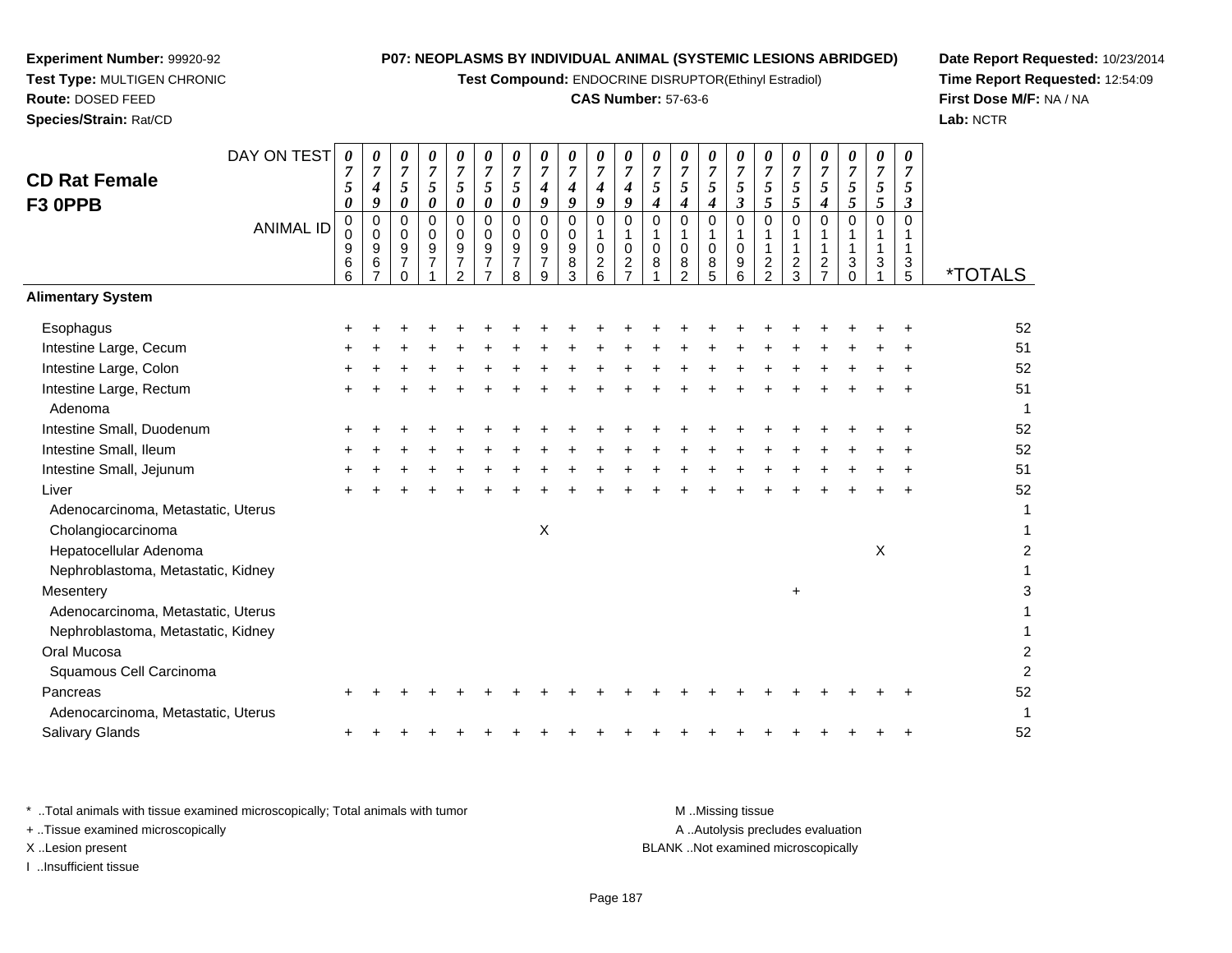**Test Compound:** ENDOCRINE DISRUPTOR(Ethinyl Estradiol)

## **CAS Number:** 57-63-6

**Date Report Requested:** 10/23/2014**Time Report Requested:** 12:54:09**First Dose M/F:** NA / NA**Lab:** NCTR

 **Test Type:** MULTIGEN CHRONIC**Route:** DOSED FEED

**Species/Strain:** Rat/CD

**Experiment Number:** 99920-92

|                                    | DAY ON TEST      | 0                                       | 0                     | 0                                   | 0                                | 0                                  | 0                            | 0               | 0                     | 0                     | 0                            | 0                     | 0               | 0                         | 0                   | 0                   | 0               | 0                                | 0                     | 0                                | 0                                | 0              |                       |
|------------------------------------|------------------|-----------------------------------------|-----------------------|-------------------------------------|----------------------------------|------------------------------------|------------------------------|-----------------|-----------------------|-----------------------|------------------------------|-----------------------|-----------------|---------------------------|---------------------|---------------------|-----------------|----------------------------------|-----------------------|----------------------------------|----------------------------------|----------------|-----------------------|
| <b>CD Rat Female</b>               |                  | 7                                       | $\overline{7}$        | $\boldsymbol{7}$                    | $\overline{7}$<br>$\mathfrak{s}$ | $\overline{7}$                     | $\overline{7}$               | $\overline{7}$  | $\overline{7}$        | $\overline{7}$        | $\overline{7}$               | $\overline{7}$        | $\overline{7}$  | 7<br>5                    | $\overline{7}$      | $\overline{7}$      | $\overline{7}$  | $\overline{7}$                   | $\overline{7}$        | $\overline{7}$<br>$\mathfrak{s}$ | $\overline{7}$<br>$\mathfrak{s}$ | $\overline{7}$ |                       |
| F3 OPPB                            |                  | $\mathfrak{s}$<br>$\boldsymbol{\theta}$ | $\boldsymbol{4}$<br>9 | $\sqrt{5}$<br>$\boldsymbol{\theta}$ | $\boldsymbol{\theta}$            | $\sqrt{5}$<br>$\pmb{\theta}$       | $\sqrt{5}$<br>$\pmb{\theta}$ | $\sqrt{5}$<br>0 | $\boldsymbol{4}$<br>9 | $\boldsymbol{4}$<br>9 | $\boldsymbol{4}$<br>9        | $\boldsymbol{4}$<br>9 | $\sqrt{5}$<br>4 | 4                         | $\mathfrak{s}$<br>4 | 5<br>$\mathfrak{z}$ | $\sqrt{5}$<br>5 | $\mathfrak{s}$<br>$\overline{5}$ | 5<br>$\boldsymbol{4}$ | 5                                | $\mathfrak{H}$                   | 5<br>3         |                       |
|                                    | <b>ANIMAL ID</b> | 0                                       | $\mathbf 0$           | 0                                   | $\mathbf 0$                      | $\mathsf 0$                        | $\mathbf 0$                  | $\mathbf 0$     | $\mathbf 0$           | $\mathbf 0$           | 0                            | $\mathbf 0$           | $\mathbf 0$     | $\mathbf 0$               | $\mathbf 0$         | $\mathbf 0$         | $\mathbf 0$     | $\mathbf 0$                      | $\mathbf 0$           | 0                                | $\Omega$                         | $\Omega$       |                       |
|                                    |                  | $\mathbf 0$                             | 0                     | $\mathbf 0$                         | $\mathbf 0$                      | $\mathbf 0$                        | 0                            | $\mathbf 0$     | 0                     | 0                     | 1                            | 1                     | 1               | 1                         | $\mathbf{1}$        | $\mathbf{1}$        | 1               | 1                                | 1                     | 1                                | 1                                |                |                       |
|                                    |                  | 9<br>6                                  | 9<br>6                | 9<br>$\overline{7}$                 | $9\,$<br>$\overline{7}$          | $\boldsymbol{9}$<br>$\overline{7}$ | 9<br>$\overline{7}$          | 9<br>7          | 9<br>$\overline{7}$   | $\boldsymbol{9}$<br>8 | 0<br>$\overline{\mathbf{c}}$ | 0<br>$\overline{c}$   | 0<br>8          | 0<br>8                    | 0<br>8              | $\mathbf 0$<br>9    | $\mathbf{1}$    | 1                                | 1<br>$\overline{c}$   | $\mathbf{1}$<br>$\mathbf{3}$     | $\mathbf 1$<br>3                 | 1<br>3         |                       |
|                                    |                  | 6                                       | $\overline{7}$        | 0                                   |                                  | $\overline{2}$                     | $\overline{7}$               | 8               | 9                     | 3                     | 6                            | $\overline{7}$        |                 | $\overline{2}$            | 5                   | 6                   | $\frac{2}{2}$   | $\frac{2}{3}$                    | $\overline{7}$        | $\mathbf 0$                      |                                  | 5              | <i><b>*TOTALS</b></i> |
| Stomach, Forestomach               |                  | $+$                                     | $\ddot{}$             | ÷                                   | $\ddot{}$                        |                                    |                              |                 |                       |                       | $\ddot{}$                    | $\ddot{}$             |                 |                           |                     | ÷.                  | ÷               |                                  |                       |                                  |                                  | $+$            | 52                    |
| Adenocarcinoma, Metastatic, Uterus |                  |                                         |                       |                                     |                                  |                                    |                              |                 |                       |                       |                              |                       |                 |                           |                     |                     |                 |                                  |                       |                                  |                                  |                | 1                     |
| Squamous Cell Papilloma            |                  |                                         |                       |                                     |                                  |                                    |                              |                 |                       |                       |                              |                       |                 |                           |                     |                     |                 |                                  |                       |                                  |                                  |                | 1                     |
| Stomach, Glandular                 |                  |                                         |                       |                                     |                                  |                                    |                              |                 |                       |                       |                              |                       |                 |                           |                     |                     |                 |                                  |                       |                                  |                                  |                | 52                    |
| Leiomyosarcoma                     |                  |                                         |                       |                                     |                                  |                                    |                              |                 |                       |                       |                              |                       |                 |                           |                     |                     |                 |                                  |                       |                                  |                                  |                | $\mathbf{1}$          |
| <b>Cardiovascular System</b>       |                  |                                         |                       |                                     |                                  |                                    |                              |                 |                       |                       |                              |                       |                 |                           |                     |                     |                 |                                  |                       |                                  |                                  |                |                       |
| <b>Blood Vessel</b>                |                  |                                         |                       |                                     |                                  |                                    |                              |                 |                       |                       |                              |                       |                 |                           |                     |                     |                 |                                  |                       |                                  |                                  |                | 52                    |
| Heart                              |                  |                                         |                       |                                     |                                  |                                    |                              |                 |                       |                       |                              |                       |                 |                           |                     |                     |                 |                                  |                       |                                  |                                  |                | 52                    |
| <b>Endocrine System</b>            |                  |                                         |                       |                                     |                                  |                                    |                              |                 |                       |                       |                              |                       |                 |                           |                     |                     |                 |                                  |                       |                                  |                                  |                |                       |
| <b>Adrenal Cortex</b>              |                  |                                         |                       |                                     |                                  |                                    |                              |                 |                       |                       |                              |                       |                 |                           |                     |                     |                 |                                  |                       |                                  |                                  |                | 52                    |
| Adenoma                            |                  |                                         |                       |                                     |                                  |                                    |                              |                 |                       |                       |                              |                       |                 |                           |                     |                     |                 |                                  |                       |                                  |                                  |                | $\overline{2}$        |
| Adrenal Medulla                    |                  |                                         |                       |                                     |                                  |                                    |                              |                 |                       |                       |                              |                       |                 |                           |                     |                     |                 |                                  |                       |                                  |                                  |                | 52                    |
| Islets, Pancreatic                 |                  |                                         |                       |                                     |                                  |                                    |                              |                 |                       |                       |                              |                       |                 |                           |                     |                     |                 |                                  |                       |                                  |                                  |                | 52                    |
| Adenoma                            |                  |                                         |                       |                                     |                                  |                                    |                              |                 |                       | X                     |                              |                       |                 |                           |                     |                     |                 |                                  |                       |                                  |                                  |                | 1                     |
| Parathyroid Gland                  |                  | M                                       |                       |                                     |                                  |                                    |                              |                 |                       |                       |                              |                       |                 |                           |                     |                     |                 |                                  |                       |                                  |                                  |                | 48                    |
| <b>Pituitary Gland</b>             |                  | ÷                                       |                       |                                     |                                  |                                    |                              |                 |                       |                       |                              |                       |                 |                           |                     |                     |                 |                                  |                       |                                  |                                  |                | 52                    |
| Pars Distalis, Adenoma             |                  | X                                       |                       | X                                   | X                                |                                    | X                            |                 | X                     |                       | X                            |                       | X               | $\boldsymbol{\mathsf{X}}$ | X                   | $\pmb{\times}$      | X               | X                                |                       | X                                |                                  | X              | 32                    |
| <b>Thyroid Gland</b>               |                  | $\pm$                                   |                       |                                     |                                  |                                    |                              |                 |                       |                       |                              |                       |                 |                           |                     |                     |                 |                                  |                       |                                  |                                  | $\ddot{}$      | 52                    |
| C Cell, Adenoma                    |                  |                                         |                       |                                     |                                  |                                    |                              |                 |                       |                       |                              |                       |                 | $\boldsymbol{\mathsf{X}}$ |                     |                     |                 |                                  |                       |                                  |                                  |                | 1                     |
| C Cell, Carcinoma                  |                  |                                         |                       |                                     |                                  |                                    |                              |                 |                       |                       |                              |                       |                 |                           |                     |                     |                 |                                  |                       |                                  |                                  |                | $\mathbf{1}$          |
| <b>General Body System</b>         |                  |                                         |                       |                                     |                                  |                                    |                              |                 |                       |                       |                              |                       |                 |                           |                     |                     |                 |                                  |                       |                                  |                                  |                |                       |

\* ..Total animals with tissue examined microscopically; Total animals with tumor **M** . Missing tissue M ..Missing tissue

+ ..Tissue examined microscopically

I ..Insufficient tissue

A ..Autolysis precludes evaluation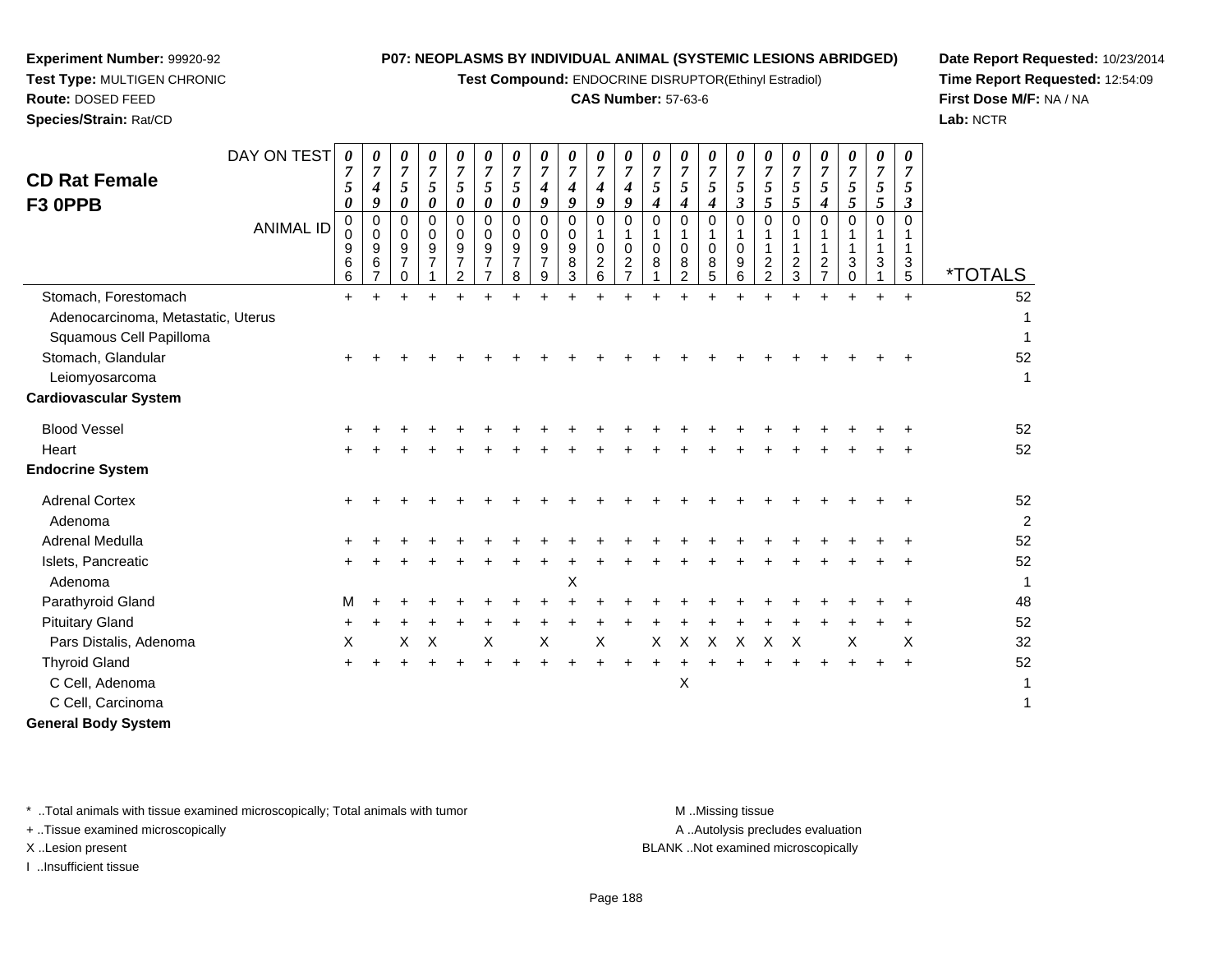**Test Compound:** ENDOCRINE DISRUPTOR(Ethinyl Estradiol)

## **CAS Number:** 57-63-6

**Date Report Requested:** 10/23/2014**Time Report Requested:** 12:54:09**First Dose M/F:** NA / NA**Lab:** NCTR

| <b>Genital System</b>                     | <i><b>*TOTALS</b></i> |
|-------------------------------------------|-----------------------|
| <b>Clitoral Gland</b>                     | 50                    |
|                                           | 51                    |
| Ovary<br>Oviduct                          | 51                    |
| <b>Uterus</b>                             | 52                    |
| X<br>X<br>Endometrium, Adenocarcinoma     | $\overline{4}$        |
| Endometrium, Adenoma                      |                       |
| Nephroblastoma, Metastatic, Kidney        |                       |
| Polyp Stromal                             |                       |
| Vagina                                    | 51                    |
| Nephroblastoma, Metastatic, Kidney        | $\mathbf{1}$          |
| <b>Hematopoietic System</b>               |                       |
| <b>Bone Marrow</b>                        | 52                    |
| Schwannoma Malignant, Metastatic, Skin    | $\mathbf{1}$          |
| Lymph Node<br>$\ddot{}$<br>$\ddot{}$<br>+ | 10                    |
| Lymph Node, Mandibular<br>+               | 51                    |
| Lymph Node, Mesenteric<br>$\ddot{}$       | 51                    |
| Nephroblastoma, Metastatic, Kidney        | 1                     |
| Spleen                                    | 52                    |
| Thymus                                    | 50                    |

\* ..Total animals with tissue examined microscopically; Total animals with tumor **M** . Missing tissue M ..Missing tissue A ..Autolysis precludes evaluation + ..Tissue examined microscopically X ..Lesion present BLANK ..Not examined microscopicallyI ..Insufficient tissue

**Experiment Number:** 99920-92**Test Type:** MULTIGEN CHRONIC

**Route:** DOSED FEED**Species/Strain:** Rat/CD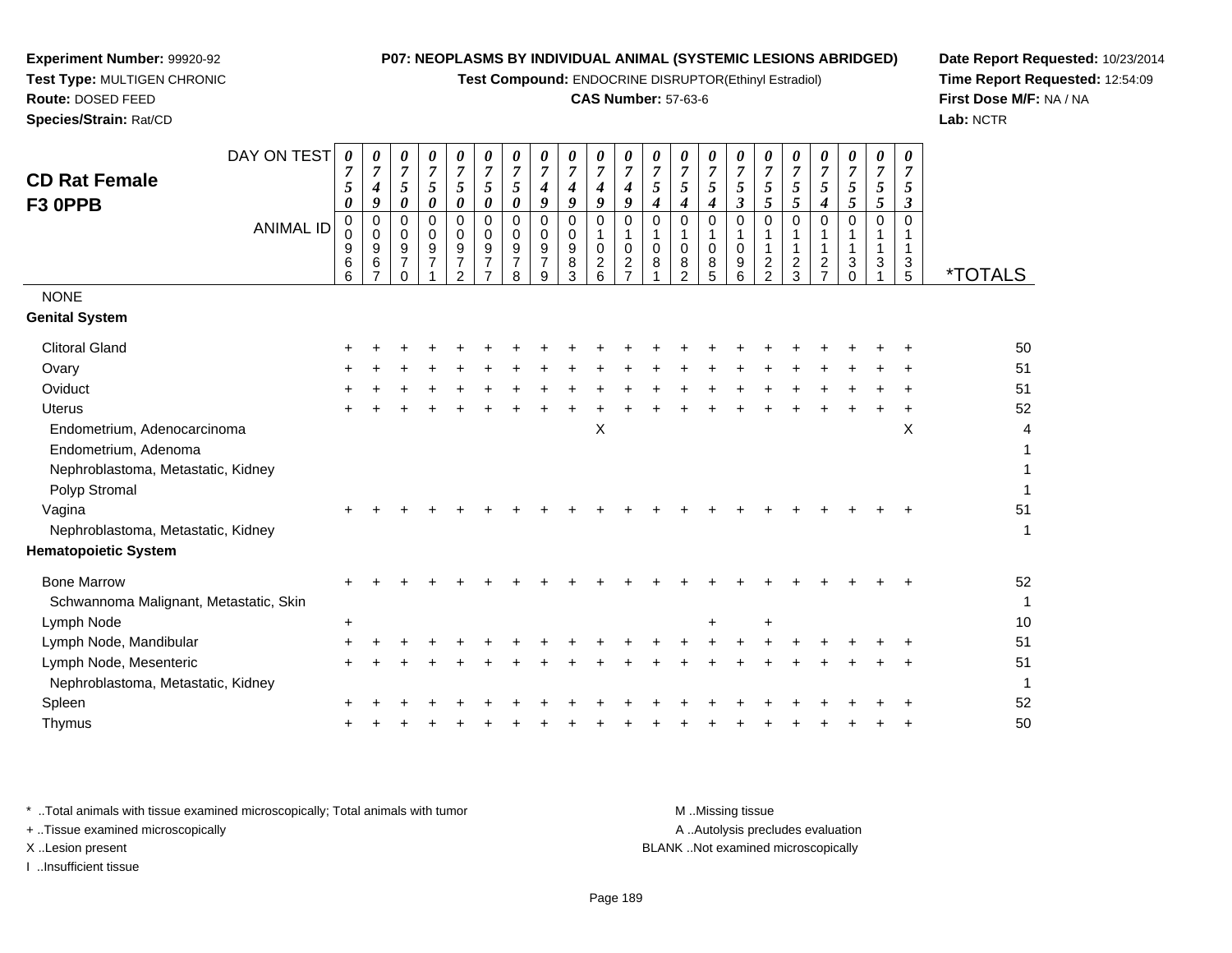**Test Compound:** ENDOCRINE DISRUPTOR(Ethinyl Estradiol)

## **CAS Number:** 57-63-6

**Date Report Requested:** 10/23/2014**Time Report Requested:** 12:54:09**First Dose M/F:** NA / NA**Lab:** NCTR

**Species/Strain:** Rat/CD

**Experiment Number:** 99920-92

|                                                         | DAY ON TEST      | $\boldsymbol{\theta}$                                     | 0                                  | 0                                                        | 0                            | 0                                           | 0                              | 0                     | 0                                  | 0                                  | 0                                  | 0                                                 | 0                                 | 0                                 | 0                                                       | 0                             | 0                                      | 0                                      | 0                                               | 0                              | 0                                     | 0                    |                       |
|---------------------------------------------------------|------------------|-----------------------------------------------------------|------------------------------------|----------------------------------------------------------|------------------------------|---------------------------------------------|--------------------------------|-----------------------|------------------------------------|------------------------------------|------------------------------------|---------------------------------------------------|-----------------------------------|-----------------------------------|---------------------------------------------------------|-------------------------------|----------------------------------------|----------------------------------------|-------------------------------------------------|--------------------------------|---------------------------------------|----------------------|-----------------------|
| <b>CD Rat Female</b>                                    |                  | $\overline{7}$<br>$\mathfrak{s}$                          | $\boldsymbol{7}$<br>4              | $\boldsymbol{7}$<br>$\sqrt{5}$                           | $\overline{7}$<br>$\sqrt{5}$ | $\overline{7}$<br>5                         | $\boldsymbol{7}$<br>$\sqrt{5}$ | $\overline{7}$<br>5   | $\overline{7}$<br>$\boldsymbol{4}$ | $\overline{7}$<br>$\boldsymbol{4}$ | $\overline{7}$<br>$\boldsymbol{4}$ | $\boldsymbol{7}$<br>$\boldsymbol{4}$              | $\boldsymbol{7}$<br>5             | $\overline{7}$<br>5               | $\overline{7}$<br>$\overline{5}$                        | $\overline{7}$<br>$\sqrt{5}$  | $\overline{7}$<br>$\sqrt{5}$           | $\overline{7}$<br>$\mathfrak{s}$       | $\overline{7}$<br>$\sqrt{5}$                    | $\overline{7}$<br>$\sqrt{5}$   | $\overline{7}$<br>5                   | $\overline{7}$<br>5  |                       |
| F3 OPPB                                                 |                  | 0                                                         | 9                                  | $\pmb{\theta}$                                           | $\boldsymbol{\theta}$        | 0                                           | $\boldsymbol{\theta}$          | 0                     | $\boldsymbol{9}$                   | 9                                  | 9                                  | 9                                                 | $\boldsymbol{4}$                  | $\boldsymbol{4}$                  | $\boldsymbol{4}$                                        | $\boldsymbol{\mathfrak{z}}$   | 5                                      | 5                                      | 4                                               | $\sqrt{5}$                     | $\sqrt{5}$                            | $\boldsymbol{\beta}$ |                       |
|                                                         | <b>ANIMAL ID</b> | 0<br>$\bar{0}$<br>$\boldsymbol{9}$<br>6<br>$\overline{6}$ | 0<br>0<br>9<br>6<br>$\overline{7}$ | 0<br>0<br>$\boldsymbol{9}$<br>$\overline{7}$<br>$\Omega$ | $\pmb{0}$<br>0<br>9          | $\mathbf 0$<br>0<br>9<br>7<br>$\mathcal{P}$ | $\pmb{0}$<br>0<br>9<br>7       | 0<br>0<br>9<br>7<br>8 | 0<br>0<br>9<br>$\overline{7}$<br>9 | 0<br>0<br>9<br>8<br>3              | 0<br>1<br>0<br>2<br>6              | 0<br>$\mathbf{1}$<br>$\mathbf 0$<br>$\frac{2}{7}$ | $\Omega$<br>1<br>$\mathbf 0$<br>8 | 0<br>1<br>0<br>8<br>$\mathcal{P}$ | 0<br>$\mathbf{1}$<br>$\mathbf 0$<br>8<br>$\overline{5}$ | 0<br>1<br>$\pmb{0}$<br>9<br>6 | $\mathbf 0$<br>1<br>1<br>$\frac{2}{2}$ | $\mathbf 0$<br>1<br>1<br>$\frac{2}{3}$ | 0<br>1<br>1<br>$\overline{c}$<br>$\overline{7}$ | $\Omega$<br>1<br>3<br>$\Omega$ | 0<br>$\mathbf{1}$<br>$\mathbf 1$<br>3 | 0<br>1<br>3<br>5     | <i><b>*TOTALS</b></i> |
| <b>Integumentary System</b>                             |                  |                                                           |                                    |                                                          |                              |                                             |                                |                       |                                    |                                    |                                    |                                                   |                                   |                                   |                                                         |                               |                                        |                                        |                                                 |                                |                                       |                      |                       |
| Mammary Gland                                           |                  |                                                           |                                    |                                                          |                              |                                             |                                |                       |                                    |                                    |                                    |                                                   |                                   |                                   |                                                         |                               |                                        |                                        |                                                 |                                |                                       |                      | 52                    |
| Adenocarcinoma                                          |                  |                                                           |                                    |                                                          |                              |                                             |                                | X                     |                                    |                                    | X                                  |                                                   |                                   |                                   |                                                         |                               |                                        |                                        |                                                 |                                |                                       |                      | 6                     |
| Fibroadenoma                                            |                  |                                                           |                                    |                                                          | $\mathsf X$                  |                                             | $\boldsymbol{\mathsf{X}}$      |                       |                                    |                                    |                                    |                                                   |                                   |                                   |                                                         |                               |                                        |                                        |                                                 | X                              |                                       |                      | 17                    |
| Fibroadenoma, Multiple                                  |                  | X                                                         |                                    |                                                          |                              | $\boldsymbol{\mathsf{X}}$                   |                                | X                     |                                    |                                    |                                    |                                                   | $X$ $X$                           |                                   | $\mathsf{X}$                                            |                               | $\times$                               | $\mathsf{X}$                           | $\mathsf{X}$                                    |                                | X                                     |                      | 19                    |
| Skin                                                    |                  |                                                           |                                    |                                                          |                              |                                             |                                |                       |                                    |                                    |                                    |                                                   |                                   |                                   |                                                         |                               | $+$                                    |                                        |                                                 |                                |                                       | $\ddot{}$            | 52                    |
| Lipoma                                                  |                  |                                                           |                                    |                                                          |                              |                                             |                                |                       |                                    |                                    |                                    |                                                   |                                   |                                   |                                                         |                               |                                        |                                        | X                                               |                                |                                       |                      | 1                     |
| Sarcoma                                                 |                  |                                                           |                                    |                                                          |                              |                                             |                                |                       |                                    |                                    |                                    |                                                   |                                   |                                   |                                                         |                               |                                        |                                        |                                                 |                                |                                       |                      | $\mathbf{1}$          |
| Schwannoma Malignant                                    |                  |                                                           |                                    |                                                          |                              |                                             |                                |                       |                                    |                                    |                                    |                                                   |                                   |                                   |                                                         |                               |                                        |                                        |                                                 |                                |                                       |                      | 1                     |
| <b>Musculoskeletal System</b>                           |                  |                                                           |                                    |                                                          |                              |                                             |                                |                       |                                    |                                    |                                    |                                                   |                                   |                                   |                                                         |                               |                                        |                                        |                                                 |                                |                                       |                      |                       |
| Bone, Femur                                             |                  |                                                           |                                    |                                                          |                              |                                             |                                |                       |                                    |                                    |                                    |                                                   |                                   |                                   |                                                         |                               |                                        |                                        |                                                 |                                |                                       |                      | 52                    |
| <b>Skeletal Muscle</b>                                  |                  |                                                           |                                    |                                                          |                              |                                             |                                |                       |                                    |                                    |                                    |                                                   |                                   |                                   |                                                         |                               |                                        |                                        |                                                 |                                |                                       |                      | 3                     |
| Diaphragm, Adenocarcinoma, Metastatic,<br><b>Uterus</b> |                  |                                                           |                                    |                                                          |                              |                                             |                                |                       |                                    |                                    |                                    |                                                   |                                   |                                   |                                                         |                               |                                        |                                        |                                                 |                                |                                       |                      | $\mathbf{1}$          |
| Diaphragm, Nephroblastoma, Metastatic,<br>Kidney        |                  |                                                           |                                    |                                                          |                              |                                             |                                |                       |                                    |                                    |                                    |                                                   |                                   |                                   |                                                         |                               |                                        |                                        |                                                 |                                |                                       |                      | 1                     |
| <b>Nervous System</b>                                   |                  |                                                           |                                    |                                                          |                              |                                             |                                |                       |                                    |                                    |                                    |                                                   |                                   |                                   |                                                         |                               |                                        |                                        |                                                 |                                |                                       |                      |                       |
| Brain, Brain Stem                                       |                  |                                                           |                                    |                                                          |                              |                                             |                                |                       |                                    |                                    |                                    |                                                   |                                   |                                   |                                                         |                               |                                        |                                        |                                                 |                                |                                       |                      | 52                    |
| Brain, Cerebellum                                       |                  |                                                           |                                    |                                                          |                              |                                             |                                |                       |                                    |                                    |                                    |                                                   |                                   |                                   |                                                         |                               |                                        |                                        |                                                 |                                |                                       |                      | 51                    |
| Brain, Cerebrum                                         |                  |                                                           |                                    |                                                          |                              |                                             |                                |                       |                                    |                                    |                                    |                                                   |                                   |                                   |                                                         |                               |                                        |                                        |                                                 |                                |                                       |                      | 52                    |
| <b>Respiratory System</b>                               |                  |                                                           |                                    |                                                          |                              |                                             |                                |                       |                                    |                                    |                                    |                                                   |                                   |                                   |                                                         |                               |                                        |                                        |                                                 |                                |                                       |                      |                       |

\* ..Total animals with tissue examined microscopically; Total animals with tumor **M** . Missing tissue M ..Missing tissue

+ ..Tissue examined microscopically

I ..Insufficient tissue

A ..Autolysis precludes evaluation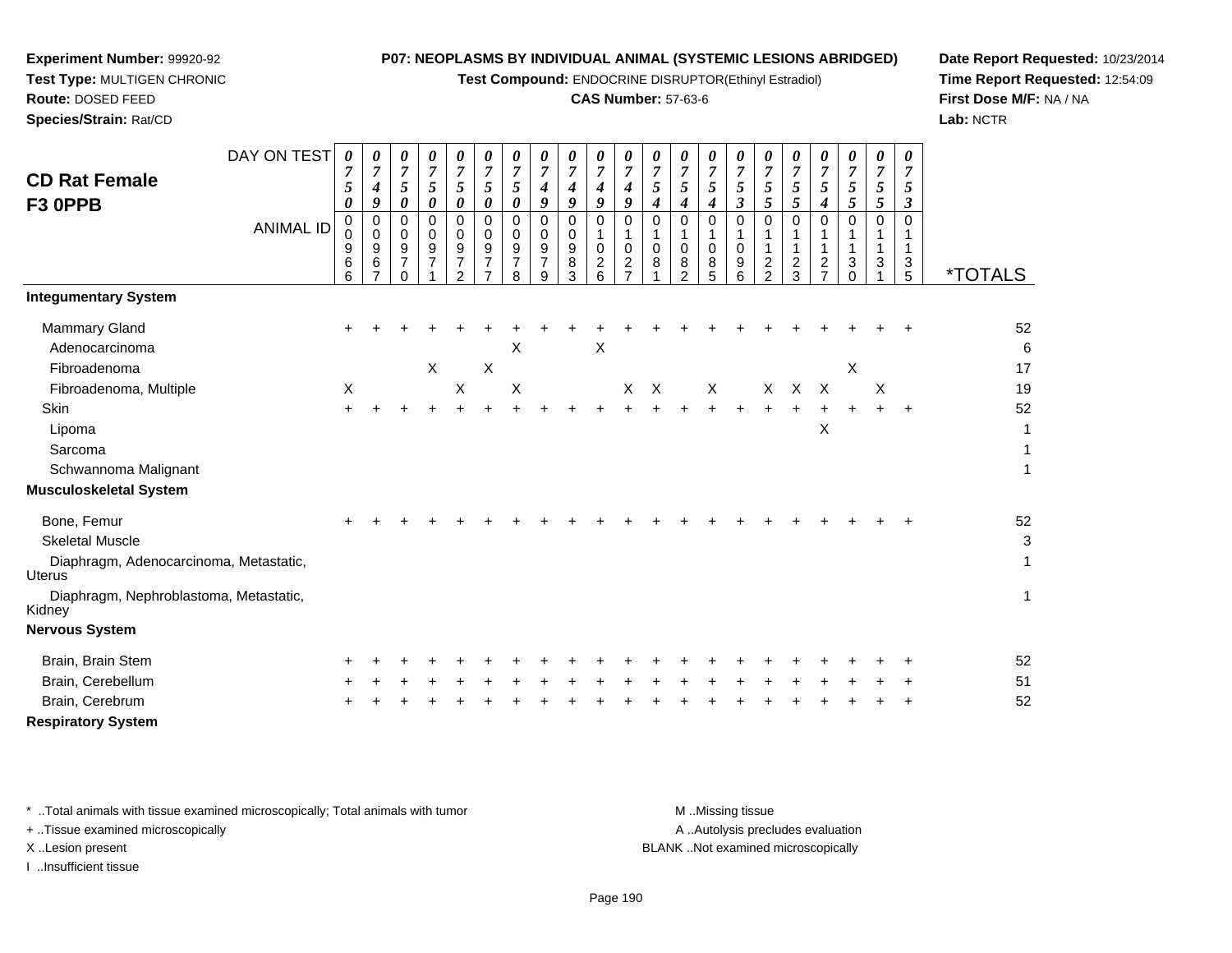**Test Compound:** ENDOCRINE DISRUPTOR(Ethinyl Estradiol)

## **CAS Number:** 57-63-6

**Date Report Requested:** 10/23/2014**Time Report Requested:** 12:54:09**First Dose M/F:** NA / NA**Lab:** NCTR

 **Test Type:** MULTIGEN CHRONIC**Route:** DOSED FEED

**Species/Strain:** Rat/CD

**Experiment Number:** 99920-92

| <b>CD Rat Female</b><br>F3 OPPB        | DAY ON TEST<br><b>ANIMAL ID</b> | $\boldsymbol{\theta}$<br>$\overline{7}$<br>5<br>0<br>0<br>0<br>9<br>6<br>6 | 4<br>9<br>0<br>$\mathbf 0$<br>9<br>6<br>$\overline{ }$ | 0<br>$\overline{7}$<br>5<br>$\boldsymbol{\theta}$<br>0<br>0<br>9<br>$\overline{7}$<br>0 | 0<br>$\overline{7}$<br>$5\overline{)}$<br>0<br>$\Omega$<br>$\mathbf 0$<br>9<br>$\overline{7}$ | 0<br>$\overline{7}$<br>5<br>$\boldsymbol{\theta}$<br>$\mathbf 0$<br>$\mathbf 0$<br>$\boldsymbol{9}$<br>$\overline{7}$<br>$\mathcal{P}$ | 0<br>$\overline{7}$<br>5<br>0<br>$\pmb{0}$<br>0<br>$\boldsymbol{9}$<br>$\overline{7}$<br>$\overline{ }$ | 0<br>$\overline{7}$<br>5<br>0<br>$\Omega$<br>0<br>9<br>$\overline{7}$<br>8 | 0<br>4<br>9<br>0<br>0<br>9<br>$\overline{7}$<br>9 | 0<br>$\overline{7}$<br>4<br>9<br>$\mathbf 0$<br>0<br>9<br>8<br>3 | 0<br>$\overline{7}$<br>4<br>9<br>$\Omega$<br>$\mathbf{1}$<br>0<br>$\overline{c}$<br>6 | 0<br>4<br>9<br>$\mathbf 0$<br>0<br>$\overline{2}$<br>$\overline{ }$ | 0<br>$\overline{7}$<br>5<br>4<br>$\mathbf 0$<br>1<br>0<br>8 | $\boldsymbol{\theta}$<br>$\overline{7}$<br>5<br>4<br>$\Omega$<br>$\mathbf{1}$<br>0<br>8<br>$\overline{2}$ | 5<br>4<br>$\Omega$<br>$\mathbf 0$<br>8<br>5 | 0<br>$\overline{7}$<br>5<br>$\boldsymbol{\beta}$<br>$\mathbf 0$<br>$\mathbf 0$<br>$\boldsymbol{9}$<br>6 | $\boldsymbol{\theta}$<br>$\overline{7}$<br>5<br>5<br>$\Omega$<br>$\boldsymbol{2}$<br>$\overline{2}$ | 0<br>$\overline{7}$<br>5<br>5<br>$\Omega$<br>$\frac{2}{3}$ | 0<br>$\overline{7}$<br>5<br>$\boldsymbol{4}$<br>$\mathbf 0$<br>$\boldsymbol{2}$<br>$\overline{7}$ | 0<br>$\overline{7}$<br>5<br>5<br>$\Omega$<br>1<br>3<br>$\Omega$ | 5<br>5<br>$\overline{0}$<br>3 | 0<br>5<br>3<br>3<br>5 | <i><b>*TOTALS</b></i> |
|----------------------------------------|---------------------------------|----------------------------------------------------------------------------|--------------------------------------------------------|-----------------------------------------------------------------------------------------|-----------------------------------------------------------------------------------------------|----------------------------------------------------------------------------------------------------------------------------------------|---------------------------------------------------------------------------------------------------------|----------------------------------------------------------------------------|---------------------------------------------------|------------------------------------------------------------------|---------------------------------------------------------------------------------------|---------------------------------------------------------------------|-------------------------------------------------------------|-----------------------------------------------------------------------------------------------------------|---------------------------------------------|---------------------------------------------------------------------------------------------------------|-----------------------------------------------------------------------------------------------------|------------------------------------------------------------|---------------------------------------------------------------------------------------------------|-----------------------------------------------------------------|-------------------------------|-----------------------|-----------------------|
| Lung                                   |                                 | $+$                                                                        | $+$                                                    | $\ddot{}$                                                                               | $\ddot{}$                                                                                     |                                                                                                                                        |                                                                                                         |                                                                            |                                                   | +                                                                | $\ddot{}$                                                                             |                                                                     |                                                             |                                                                                                           | $\ddot{}$                                   | $\ddot{}$                                                                                               | $\ddot{}$                                                                                           | $\ddot{}$                                                  |                                                                                                   |                                                                 |                               | $\ddot{}$             | 52                    |
| Alveolar/Bronchiolar Adenoma           |                                 |                                                                            |                                                        |                                                                                         | $\times$                                                                                      |                                                                                                                                        |                                                                                                         |                                                                            |                                                   |                                                                  |                                                                                       |                                                                     |                                                             |                                                                                                           |                                             |                                                                                                         |                                                                                                     |                                                            |                                                                                                   |                                                                 |                               |                       |                       |
| Carcinoma, Metastatic, Thyroid Gland   |                                 |                                                                            |                                                        |                                                                                         |                                                                                               |                                                                                                                                        |                                                                                                         |                                                                            |                                                   |                                                                  |                                                                                       |                                                                     |                                                             |                                                                                                           |                                             |                                                                                                         |                                                                                                     |                                                            |                                                                                                   |                                                                 |                               |                       |                       |
| Nose                                   |                                 |                                                                            |                                                        |                                                                                         |                                                                                               |                                                                                                                                        |                                                                                                         |                                                                            |                                                   |                                                                  |                                                                                       |                                                                     |                                                             |                                                                                                           |                                             |                                                                                                         |                                                                                                     |                                                            |                                                                                                   |                                                                 |                               |                       | 52                    |
| Trachea                                |                                 |                                                                            |                                                        |                                                                                         |                                                                                               |                                                                                                                                        |                                                                                                         |                                                                            |                                                   |                                                                  |                                                                                       |                                                                     |                                                             |                                                                                                           |                                             |                                                                                                         |                                                                                                     |                                                            |                                                                                                   |                                                                 |                               |                       | 52                    |
| <b>Special Senses System</b>           |                                 |                                                                            |                                                        |                                                                                         |                                                                                               |                                                                                                                                        |                                                                                                         |                                                                            |                                                   |                                                                  |                                                                                       |                                                                     |                                                             |                                                                                                           |                                             |                                                                                                         |                                                                                                     |                                                            |                                                                                                   |                                                                 |                               |                       |                       |
| Eye                                    |                                 |                                                                            |                                                        |                                                                                         |                                                                                               |                                                                                                                                        |                                                                                                         |                                                                            |                                                   |                                                                  |                                                                                       |                                                                     |                                                             |                                                                                                           |                                             |                                                                                                         |                                                                                                     |                                                            |                                                                                                   |                                                                 |                               |                       | 52                    |
| Harderian Gland                        |                                 |                                                                            |                                                        |                                                                                         |                                                                                               |                                                                                                                                        |                                                                                                         |                                                                            |                                                   |                                                                  |                                                                                       |                                                                     |                                                             |                                                                                                           |                                             |                                                                                                         |                                                                                                     |                                                            |                                                                                                   |                                                                 |                               |                       | 52                    |
| <b>Urinary System</b>                  |                                 |                                                                            |                                                        |                                                                                         |                                                                                               |                                                                                                                                        |                                                                                                         |                                                                            |                                                   |                                                                  |                                                                                       |                                                                     |                                                             |                                                                                                           |                                             |                                                                                                         |                                                                                                     |                                                            |                                                                                                   |                                                                 |                               |                       |                       |
| Kidney                                 |                                 |                                                                            |                                                        |                                                                                         |                                                                                               |                                                                                                                                        |                                                                                                         |                                                                            |                                                   |                                                                  |                                                                                       |                                                                     |                                                             |                                                                                                           |                                             |                                                                                                         |                                                                                                     |                                                            |                                                                                                   |                                                                 |                               |                       | 52                    |
| Lipoma                                 |                                 |                                                                            |                                                        |                                                                                         | $\mathsf X$                                                                                   |                                                                                                                                        |                                                                                                         |                                                                            |                                                   |                                                                  |                                                                                       |                                                                     |                                                             |                                                                                                           |                                             |                                                                                                         |                                                                                                     |                                                            |                                                                                                   |                                                                 |                               |                       | 1                     |
| Nephroblastoma                         |                                 |                                                                            |                                                        |                                                                                         |                                                                                               |                                                                                                                                        |                                                                                                         |                                                                            |                                                   |                                                                  |                                                                                       |                                                                     |                                                             |                                                                                                           |                                             |                                                                                                         |                                                                                                     |                                                            |                                                                                                   |                                                                 |                               |                       | $\mathbf{1}$          |
| <b>Urinary Bladder</b>                 |                                 |                                                                            |                                                        |                                                                                         |                                                                                               |                                                                                                                                        |                                                                                                         |                                                                            |                                                   |                                                                  |                                                                                       |                                                                     |                                                             |                                                                                                           |                                             |                                                                                                         |                                                                                                     |                                                            |                                                                                                   |                                                                 |                               |                       | 52                    |
| <b>SYSTEMIC LESIONS</b>                |                                 |                                                                            |                                                        |                                                                                         |                                                                                               |                                                                                                                                        |                                                                                                         |                                                                            |                                                   |                                                                  |                                                                                       |                                                                     |                                                             |                                                                                                           |                                             |                                                                                                         |                                                                                                     |                                                            |                                                                                                   |                                                                 |                               |                       |                       |
| Multiple Organ<br>Leukemia Mononuclear |                                 |                                                                            |                                                        |                                                                                         |                                                                                               |                                                                                                                                        |                                                                                                         |                                                                            |                                                   |                                                                  |                                                                                       |                                                                     |                                                             |                                                                                                           |                                             |                                                                                                         |                                                                                                     |                                                            |                                                                                                   |                                                                 |                               |                       | 52<br>1               |

\* ..Total animals with tissue examined microscopically; Total animals with tumor **M** . Missing tissue M ..Missing tissue

+ ..Tissue examined microscopically

I ..Insufficient tissue

A ..Autolysis precludes evaluation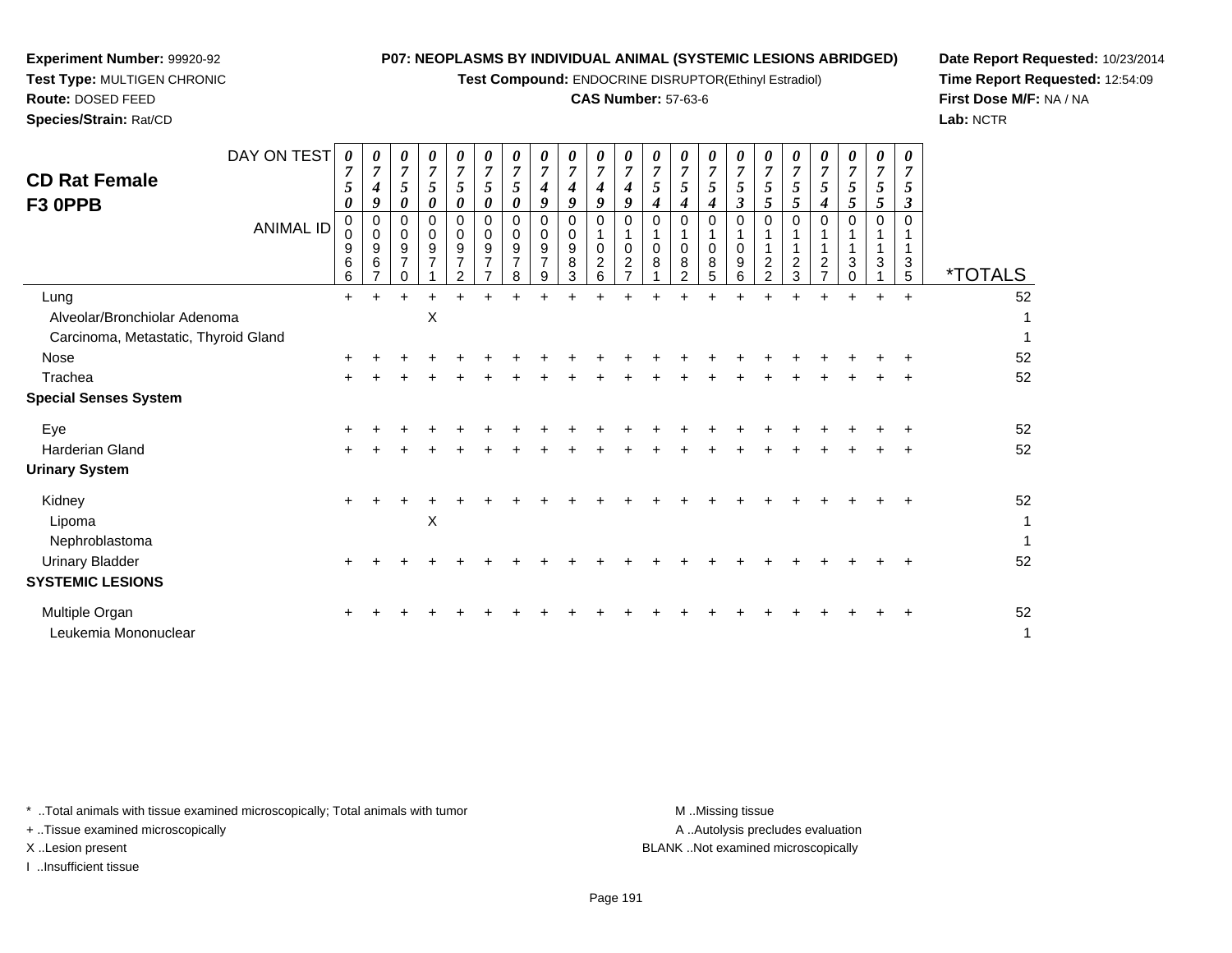**Test Compound:** ENDOCRINE DISRUPTOR(Ethinyl Estradiol)

## **CAS Number:** 57-63-6

**Date Report Requested:** 10/23/2014**Time Report Requested:** 12:54:09**First Dose M/F:** NA / NA**Lab:** NCTR

 $\ddot{}$ 

| <b>CD Rat Female</b>                               | DAY ON TEST      | 0<br>$\boldsymbol{4}$<br>1<br>8 | $\boldsymbol{\theta}$<br>$\boldsymbol{4}$<br>$\boldsymbol{9}$<br>5 | 0<br>5<br>$\boldsymbol{2}$<br>$\overline{2}$ | $\pmb{\theta}$<br>$\sqrt{5}$<br>$\boldsymbol{4}$ | 0<br>5<br>4<br>8                                                | 0<br>$\mathfrak{s}$<br>5<br>$\overline{7}$ | 0<br>$\mathfrak{s}$<br>9<br>$\overline{7}$ | 0<br>6<br>0<br>9                                    | $\pmb{\theta}$<br>$\sqrt{5}$<br>9<br>9 | $\pmb{\theta}$<br>6<br>$\boldsymbol{2}$<br>$\boldsymbol{4}$ | 0<br>6<br>$\overline{2}$<br>$\boldsymbol{l}$ | $\boldsymbol{\theta}$<br>6<br>$\overline{7}$<br>$\mathfrak{z}$ | 0<br>6<br>8<br>0        | 0<br>6<br>8<br>$\boldsymbol{\beta}$ | 0<br>6<br>9<br>6                 | 0<br>$\overline{7}$<br>0<br>0 | 0<br>$\overline{7}$<br>$\boldsymbol{\theta}$<br>8   | 0<br>$\overline{7}$<br>8     | 0<br>$\overline{7}$<br>$\boldsymbol{2}$<br>$\overline{2}$ | $\pmb{\theta}$<br>$\boldsymbol{7}$<br>$\boldsymbol{2}$<br>6 | 0<br>$\overline{7}$<br>$\boldsymbol{\beta}$<br>6 | 0<br>$\overline{7}$<br>4<br>9                    | 0<br>$\overline{7}$<br>4<br>9 | 0<br>$\overline{7}$<br>4<br>9     | 0<br>$\overline{7}$<br>4<br>9                    | 0<br>$\overline{7}$<br>4<br>9   | 7<br>9                         | 0<br>$\overline{7}$<br>4<br>9 | 0<br>$\overline{7}$<br>5<br>0 | 0<br>$\overline{7}$<br>5<br>$\boldsymbol{\theta}$ | $\boldsymbol{\theta}$ |
|----------------------------------------------------|------------------|---------------------------------|--------------------------------------------------------------------|----------------------------------------------|--------------------------------------------------|-----------------------------------------------------------------|--------------------------------------------|--------------------------------------------|-----------------------------------------------------|----------------------------------------|-------------------------------------------------------------|----------------------------------------------|----------------------------------------------------------------|-------------------------|-------------------------------------|----------------------------------|-------------------------------|-----------------------------------------------------|------------------------------|-----------------------------------------------------------|-------------------------------------------------------------|--------------------------------------------------|--------------------------------------------------|-------------------------------|-----------------------------------|--------------------------------------------------|---------------------------------|--------------------------------|-------------------------------|-------------------------------|---------------------------------------------------|-----------------------|
| F3 /2PPB TO CTL                                    | <b>ANIMAL ID</b> | $\mathbf 0$<br>0<br>0<br>8      | $\Omega$<br>$\mathbf 0$<br>$\overline{c}$<br>$\mathbf 0$<br>5      | $\Omega$<br>0<br>$\overline{c}$<br>4<br>q    | 0<br>0<br>$\overline{c}$<br>8                    | $\mathbf 0$<br>$\pmb{0}$<br>$\sqrt{2}$<br>$\boldsymbol{9}$<br>9 | 0<br>0<br>3<br>$\mathfrak{p}$              | $\Omega$<br>$\mathbf 0$<br>3<br>9<br>q     | $\Omega$<br>0<br>$\overline{7}$<br>$\mathbf 0$<br>6 | 0<br>0<br>8<br>0<br>3                  | $\mathbf 0$<br>$\mathbf 0$<br>$\,8\,$<br>$\mathbf 0$<br>8   | $\Omega$<br>$\mathbf 0$<br>8                 | $\Omega$<br>$\mathbf 0$<br>8<br>4                              | $\Omega$<br>0<br>8<br>5 | 0<br>$\mathbf 0$<br>8<br>$\sqrt{5}$ | $\mathbf 0$<br>0<br>$\,8\,$<br>6 | 0<br>0<br>8<br>6<br>8         | $\Omega$<br>$\mathbf 0$<br>8<br>$\overline{7}$<br>3 | $\Omega$<br>0<br>8<br>8<br>5 | $\mathbf 0$<br>$\mathbf 0$<br>8<br>8<br>9                 | $\mathbf 0$<br>$\mathbf 0$<br>$\,8\,$<br>9<br>9             | 0<br>$\mathbf 0$<br>9<br>0<br>3                  | $\Omega$<br>$\Omega$<br>9<br>$\overline{c}$<br>8 | $\Omega$<br>0<br>9<br>3       | 0<br>0<br>9<br>3<br>$\mathcal{P}$ | $\Omega$<br>$\mathbf 0$<br>$9\,$<br>$\mathbf{3}$ | 0<br>$\mathbf 0$<br>9<br>3<br>5 | $\Omega$<br>$\Omega$<br>9<br>3 | 0<br>0<br>9<br>6              | 0<br>0<br>9                   | $\mathbf 0$<br>$\mathbf 0$<br>9                   | 8                     |
| <b>Alimentary System</b>                           |                  |                                 |                                                                    |                                              |                                                  |                                                                 |                                            |                                            |                                                     |                                        |                                                             |                                              |                                                                |                         |                                     |                                  |                               |                                                     |                              |                                                           |                                                             |                                                  |                                                  |                               |                                   |                                                  |                                 |                                |                               |                               |                                                   |                       |
| Esophagus                                          |                  |                                 |                                                                    |                                              |                                                  |                                                                 |                                            |                                            |                                                     |                                        |                                                             |                                              |                                                                |                         |                                     |                                  |                               |                                                     |                              |                                                           |                                                             |                                                  |                                                  |                               |                                   |                                                  |                                 |                                |                               |                               |                                                   |                       |
| Intestine Large, Cecum                             |                  |                                 |                                                                    |                                              |                                                  |                                                                 |                                            |                                            |                                                     |                                        |                                                             |                                              |                                                                |                         |                                     |                                  |                               |                                                     |                              |                                                           |                                                             |                                                  |                                                  |                               |                                   |                                                  |                                 |                                |                               |                               |                                                   |                       |
| Intestine Large, Colon                             |                  |                                 |                                                                    |                                              |                                                  |                                                                 |                                            |                                            |                                                     |                                        |                                                             |                                              |                                                                |                         |                                     |                                  |                               |                                                     |                              |                                                           |                                                             |                                                  |                                                  |                               |                                   |                                                  |                                 |                                |                               |                               |                                                   |                       |
| Intestine Large, Rectum                            |                  |                                 |                                                                    |                                              |                                                  |                                                                 |                                            |                                            |                                                     |                                        |                                                             |                                              |                                                                |                         |                                     |                                  |                               |                                                     |                              |                                                           |                                                             |                                                  |                                                  |                               |                                   |                                                  |                                 |                                |                               |                               |                                                   |                       |
| Intestine Small, Duodenum                          |                  |                                 |                                                                    |                                              |                                                  |                                                                 |                                            |                                            |                                                     |                                        |                                                             |                                              |                                                                |                         |                                     |                                  |                               |                                                     |                              |                                                           |                                                             |                                                  |                                                  |                               |                                   |                                                  |                                 |                                |                               |                               |                                                   |                       |
| Intestine Small, Ileum                             |                  |                                 |                                                                    |                                              |                                                  |                                                                 |                                            |                                            |                                                     |                                        |                                                             |                                              |                                                                |                         |                                     |                                  |                               |                                                     |                              |                                                           |                                                             |                                                  |                                                  |                               |                                   |                                                  |                                 |                                |                               |                               |                                                   |                       |
| Intestine Small, Jejunum                           |                  |                                 |                                                                    |                                              |                                                  |                                                                 |                                            |                                            |                                                     |                                        |                                                             |                                              |                                                                |                         |                                     |                                  |                               |                                                     |                              |                                                           |                                                             |                                                  |                                                  |                               |                                   |                                                  |                                 |                                |                               |                               |                                                   |                       |
| Carcinoma                                          |                  |                                 |                                                                    |                                              |                                                  |                                                                 |                                            |                                            |                                                     |                                        |                                                             |                                              |                                                                |                         |                                     |                                  |                               |                                                     |                              |                                                           |                                                             |                                                  |                                                  |                               |                                   |                                                  |                                 | X                              |                               |                               |                                                   |                       |
| Leiomyoma                                          |                  |                                 |                                                                    |                                              |                                                  |                                                                 |                                            |                                            |                                                     |                                        |                                                             |                                              |                                                                |                         |                                     |                                  |                               |                                                     |                              |                                                           |                                                             |                                                  |                                                  |                               |                                   |                                                  |                                 |                                |                               |                               | X                                                 |                       |
| Liver                                              |                  |                                 |                                                                    |                                              |                                                  |                                                                 |                                            |                                            |                                                     |                                        |                                                             |                                              |                                                                |                         |                                     |                                  |                               |                                                     |                              |                                                           |                                                             |                                                  |                                                  |                               |                                   |                                                  |                                 |                                |                               |                               |                                                   |                       |
| Carcinoma, Metastatic, Intestine Small,<br>Jejunum |                  |                                 |                                                                    |                                              |                                                  |                                                                 |                                            |                                            |                                                     |                                        |                                                             |                                              |                                                                |                         |                                     |                                  |                               |                                                     |                              |                                                           |                                                             |                                                  |                                                  |                               |                                   |                                                  |                                 | X                              |                               |                               |                                                   |                       |
| Cholangiocarcinoma                                 |                  |                                 |                                                                    |                                              |                                                  |                                                                 |                                            |                                            |                                                     |                                        |                                                             |                                              |                                                                |                         |                                     |                                  |                               |                                                     |                              |                                                           |                                                             |                                                  |                                                  |                               |                                   |                                                  |                                 |                                |                               |                               |                                                   |                       |
| Hepatocellular Carcinoma                           |                  |                                 |                                                                    |                                              |                                                  |                                                                 |                                            |                                            |                                                     |                                        |                                                             |                                              |                                                                |                         |                                     |                                  |                               |                                                     |                              |                                                           |                                                             |                                                  |                                                  |                               |                                   |                                                  |                                 |                                |                               |                               |                                                   |                       |
| Mesentery                                          |                  |                                 |                                                                    |                                              |                                                  |                                                                 |                                            |                                            |                                                     |                                        |                                                             |                                              | $\ddot{}$                                                      |                         |                                     |                                  |                               |                                                     |                              |                                                           |                                                             |                                                  |                                                  |                               |                                   |                                                  |                                 |                                |                               |                               |                                                   |                       |
| Oral Mucosa                                        |                  |                                 |                                                                    |                                              | $+$                                              |                                                                 |                                            |                                            |                                                     |                                        |                                                             |                                              |                                                                |                         |                                     |                                  |                               |                                                     | $\ddot{}$                    |                                                           |                                                             |                                                  |                                                  |                               |                                   |                                                  |                                 |                                |                               |                               |                                                   | $\ddot{}$             |
| Squamous Cell Carcinoma                            |                  |                                 |                                                                    |                                              |                                                  |                                                                 |                                            |                                            |                                                     |                                        |                                                             |                                              |                                                                |                         |                                     |                                  |                               |                                                     |                              |                                                           |                                                             |                                                  |                                                  |                               |                                   |                                                  |                                 |                                |                               |                               |                                                   |                       |
| Pancreas                                           |                  |                                 |                                                                    |                                              |                                                  |                                                                 |                                            |                                            |                                                     |                                        |                                                             |                                              |                                                                |                         |                                     |                                  |                               |                                                     |                              |                                                           |                                                             |                                                  |                                                  |                               |                                   |                                                  |                                 |                                |                               |                               |                                                   |                       |
| Salivary Glands                                    |                  |                                 |                                                                    |                                              |                                                  |                                                                 |                                            |                                            |                                                     |                                        |                                                             |                                              |                                                                |                         |                                     |                                  |                               |                                                     |                              |                                                           |                                                             |                                                  |                                                  |                               |                                   |                                                  |                                 |                                |                               |                               |                                                   |                       |
| Stomach, Forestomach                               |                  |                                 |                                                                    |                                              |                                                  |                                                                 |                                            |                                            |                                                     |                                        |                                                             |                                              |                                                                |                         |                                     |                                  |                               |                                                     |                              |                                                           |                                                             |                                                  |                                                  |                               |                                   |                                                  |                                 |                                |                               |                               |                                                   |                       |

\* ..Total animals with tissue examined microscopically; Total animals with tumor **M** ...Missing tissue M ...Missing tissue A .. Autolysis precludes evaluation + ..Tissue examined microscopically X ..Lesion present BLANK ..Not examined microscopicallyI ..Insufficient tissue

 $h \rightarrow$ 

r +

<sup>A</sup>

**Experiment Number:** 99920-92**Test Type:** MULTIGEN CHRONIC

**Route:** DOSED FEED**Species/Strain:** Rat/CD

Stomach, Glandular

<sup>+</sup> <sup>+</sup> <sup>+</sup> <sup>+</sup> <sup>+</sup> <sup>+</sup> <sup>+</sup> <sup>+</sup> <sup>+</sup> <sup>+</sup> <sup>+</sup> <sup>+</sup> <sup>+</sup> <sup>+</sup> <sup>+</sup> <sup>+</sup> <sup>+</sup> <sup>+</sup> <sup>+</sup> <sup>+</sup> <sup>+</sup> <sup>+</sup> <sup>+</sup> <sup>+</sup> <sup>+</sup> <sup>+</sup> <sup>+</sup> <sup>+</sup> <sup>+</sup>

<sup>+</sup> <sup>+</sup> <sup>+</sup> <sup>+</sup> <sup>+</sup> <sup>+</sup> <sup>+</sup> <sup>+</sup> <sup>+</sup> <sup>+</sup> <sup>+</sup> <sup>+</sup> <sup>+</sup> <sup>+</sup> <sup>+</sup> <sup>+</sup> <sup>+</sup> <sup>+</sup> <sup>+</sup> <sup>+</sup> <sup>+</sup> <sup>+</sup> <sup>+</sup> <sup>+</sup> <sup>+</sup> <sup>+</sup> <sup>+</sup> <sup>+</sup> <sup>+</sup>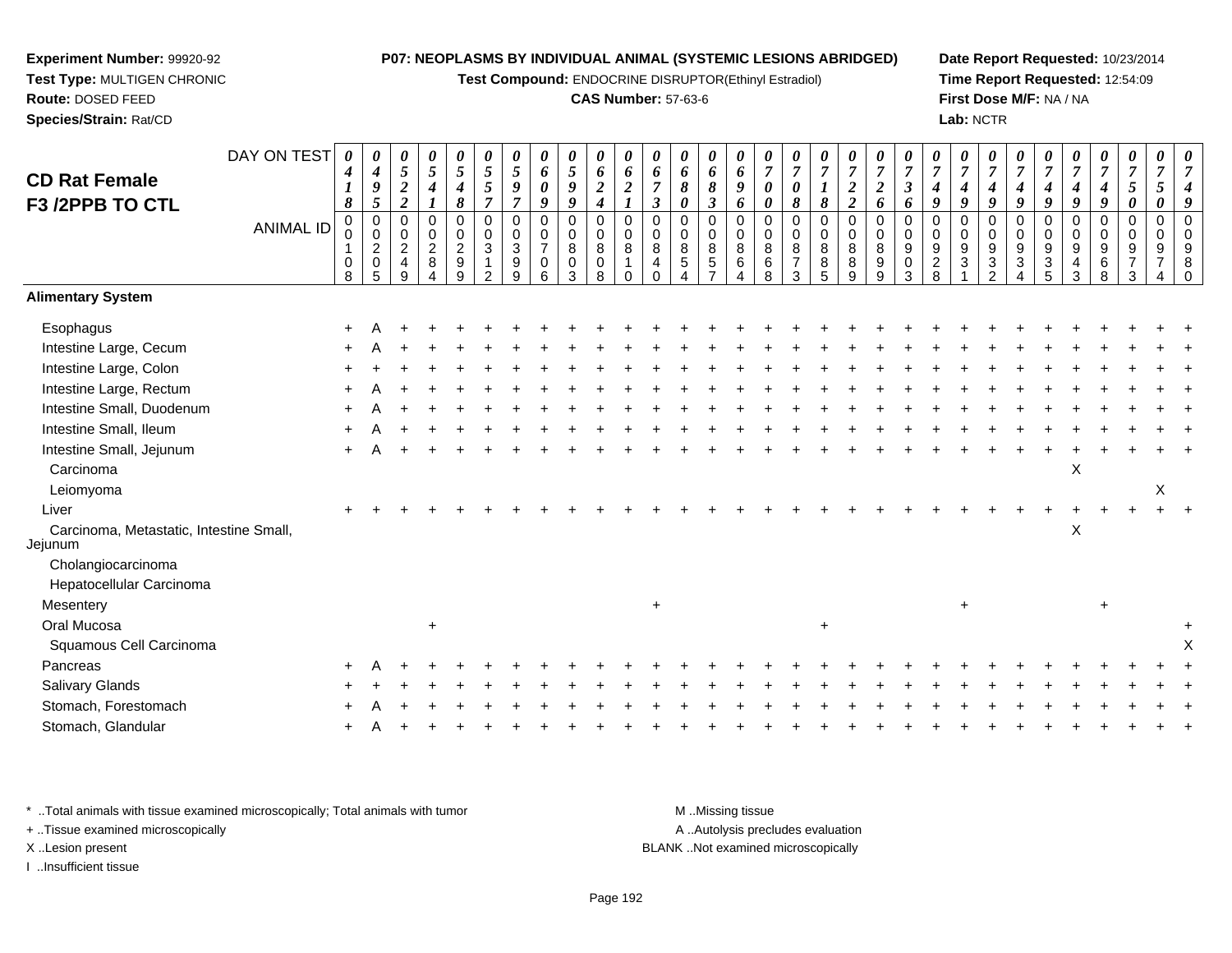**Test Compound:** ENDOCRINE DISRUPTOR(Ethinyl Estradiol)

## **CAS Number:** 57-63-6

**Date Report Requested:** 10/23/2014**Time Report Requested:** 12:54:10**First Dose M/F:** NA / NA**Lab:** NCTR

| $\boldsymbol{0}$<br>$\pmb{0}$<br>$\mathsf{O}\xspace$<br>$\mathsf 0$<br>$\pmb{0}$<br>$\mathbf 0$<br>$\pmb{0}$<br>$\mathsf 0$<br>$\pmb{0}$<br>$\mathbf 0$<br>$\mathbf 0$<br>$\pmb{0}$<br>$\mathbf 0$<br>$\mathbf 0$<br>$\mathbf 0$<br>$\mathbf 0$<br>$\mathbf 0$<br>0<br>$\mathbf 0$<br>$\mathbf 0$<br>$\mathbf 0$<br>$\mathbf 0$<br>$\mathbf 0$<br>0<br>$\mathbf 0$<br>$\mathbf 0$<br>$\mathsf{O}\xspace$<br>$\pmb{0}$<br>$\pmb{0}$<br>$\mathsf 0$<br>$\mathsf{O}\xspace$<br>$\pmb{0}$<br>$\mathbf 0$<br>$\pmb{0}$<br>$\pmb{0}$<br>$\pmb{0}$<br>0<br>$\mathbf 0$<br>$\mathbf 0$<br>$\mathbf 0$<br>0<br>0<br>$\mathbf 0$<br>$\pmb{0}$<br>$\mathbf 0$<br>$\mathbf 0$<br>$\Omega$<br>$\mathbf 0$<br>$\mathbf 0$<br>$\mathbf 0$<br>0<br>$\mathbf 0$<br>$\sqrt{3}$<br>$\overline{7}$<br>$\overline{c}$<br>$\ensuremath{\mathsf{3}}$<br>$\bf8$<br>8<br>8<br>8<br>8<br>8<br>$\bf 8$<br>$\,8\,$<br>9<br>$\boldsymbol{9}$<br>9<br>$\boldsymbol{9}$<br>$9\,$<br>$\boldsymbol{9}$<br>9<br>$\boldsymbol{9}$<br>8<br>8<br>8<br>8<br>9<br>9<br>$\overline{7}$<br>$\mathsf g$<br>$5\,$<br>$\overline{7}$<br>$\frac{8}{5}$<br>$\overline{a}$<br>$\sqrt{3}$<br>$\ensuremath{\mathsf{3}}$<br>$\frac{3}{5}$<br>$\overline{7}$<br>$\boldsymbol{9}$<br>$\overline{5}$<br>$\,6\,$<br>$\,6$<br>6<br>8<br>9<br>$\mathbf{3}$<br>$\mathbf{1}$<br>0<br>0<br>0<br>4<br>0<br>4<br>$\mathbf{1}$<br>8<br>3<br>2<br>3<br>3<br>3<br>2<br>3<br>8<br>9<br>9<br>6<br>8<br>$\Omega$<br>$\overline{7}$<br>8<br>9<br>9<br>$\Omega$<br>4<br>4<br>4 |
|-----------------------------------------------------------------------------------------------------------------------------------------------------------------------------------------------------------------------------------------------------------------------------------------------------------------------------------------------------------------------------------------------------------------------------------------------------------------------------------------------------------------------------------------------------------------------------------------------------------------------------------------------------------------------------------------------------------------------------------------------------------------------------------------------------------------------------------------------------------------------------------------------------------------------------------------------------------------------------------------------------------------------------------------------------------------------------------------------------------------------------------------------------------------------------------------------------------------------------------------------------------------------------------------------------------------------------------------------------------------------------------------------------------------------------------------------------------------------------------------------------------|
|                                                                                                                                                                                                                                                                                                                                                                                                                                                                                                                                                                                                                                                                                                                                                                                                                                                                                                                                                                                                                                                                                                                                                                                                                                                                                                                                                                                                                                                                                                           |
|                                                                                                                                                                                                                                                                                                                                                                                                                                                                                                                                                                                                                                                                                                                                                                                                                                                                                                                                                                                                                                                                                                                                                                                                                                                                                                                                                                                                                                                                                                           |
|                                                                                                                                                                                                                                                                                                                                                                                                                                                                                                                                                                                                                                                                                                                                                                                                                                                                                                                                                                                                                                                                                                                                                                                                                                                                                                                                                                                                                                                                                                           |
|                                                                                                                                                                                                                                                                                                                                                                                                                                                                                                                                                                                                                                                                                                                                                                                                                                                                                                                                                                                                                                                                                                                                                                                                                                                                                                                                                                                                                                                                                                           |
|                                                                                                                                                                                                                                                                                                                                                                                                                                                                                                                                                                                                                                                                                                                                                                                                                                                                                                                                                                                                                                                                                                                                                                                                                                                                                                                                                                                                                                                                                                           |
|                                                                                                                                                                                                                                                                                                                                                                                                                                                                                                                                                                                                                                                                                                                                                                                                                                                                                                                                                                                                                                                                                                                                                                                                                                                                                                                                                                                                                                                                                                           |
| $\mathsf{X}$<br>$\mathsf{X}$<br>$\mathsf{X}$<br>X<br>$\mathsf{X}$<br>$\mathsf{X}$<br>$\mathsf{X}$<br>X<br>$\boldsymbol{\mathsf{X}}$<br>X<br>X<br>X<br>X<br>$\times$                                                                                                                                                                                                                                                                                                                                                                                                                                                                                                                                                                                                                                                                                                                                                                                                                                                                                                                                                                                                                                                                                                                                                                                                                                                                                                                                       |
|                                                                                                                                                                                                                                                                                                                                                                                                                                                                                                                                                                                                                                                                                                                                                                                                                                                                                                                                                                                                                                                                                                                                                                                                                                                                                                                                                                                                                                                                                                           |
|                                                                                                                                                                                                                                                                                                                                                                                                                                                                                                                                                                                                                                                                                                                                                                                                                                                                                                                                                                                                                                                                                                                                                                                                                                                                                                                                                                                                                                                                                                           |
| $\sf X$                                                                                                                                                                                                                                                                                                                                                                                                                                                                                                                                                                                                                                                                                                                                                                                                                                                                                                                                                                                                                                                                                                                                                                                                                                                                                                                                                                                                                                                                                                   |
|                                                                                                                                                                                                                                                                                                                                                                                                                                                                                                                                                                                                                                                                                                                                                                                                                                                                                                                                                                                                                                                                                                                                                                                                                                                                                                                                                                                                                                                                                                           |
|                                                                                                                                                                                                                                                                                                                                                                                                                                                                                                                                                                                                                                                                                                                                                                                                                                                                                                                                                                                                                                                                                                                                                                                                                                                                                                                                                                                                                                                                                                           |

+ ..Tissue examined microscopically

**Experiment Number:** 99920-92**Test Type:** MULTIGEN CHRONIC

**Route:** DOSED FEED**Species/Strain:** Rat/CD

I ..Insufficient tissue

A ..Autolysis precludes evaluation X ..Lesion present BLANK ..Not examined microscopically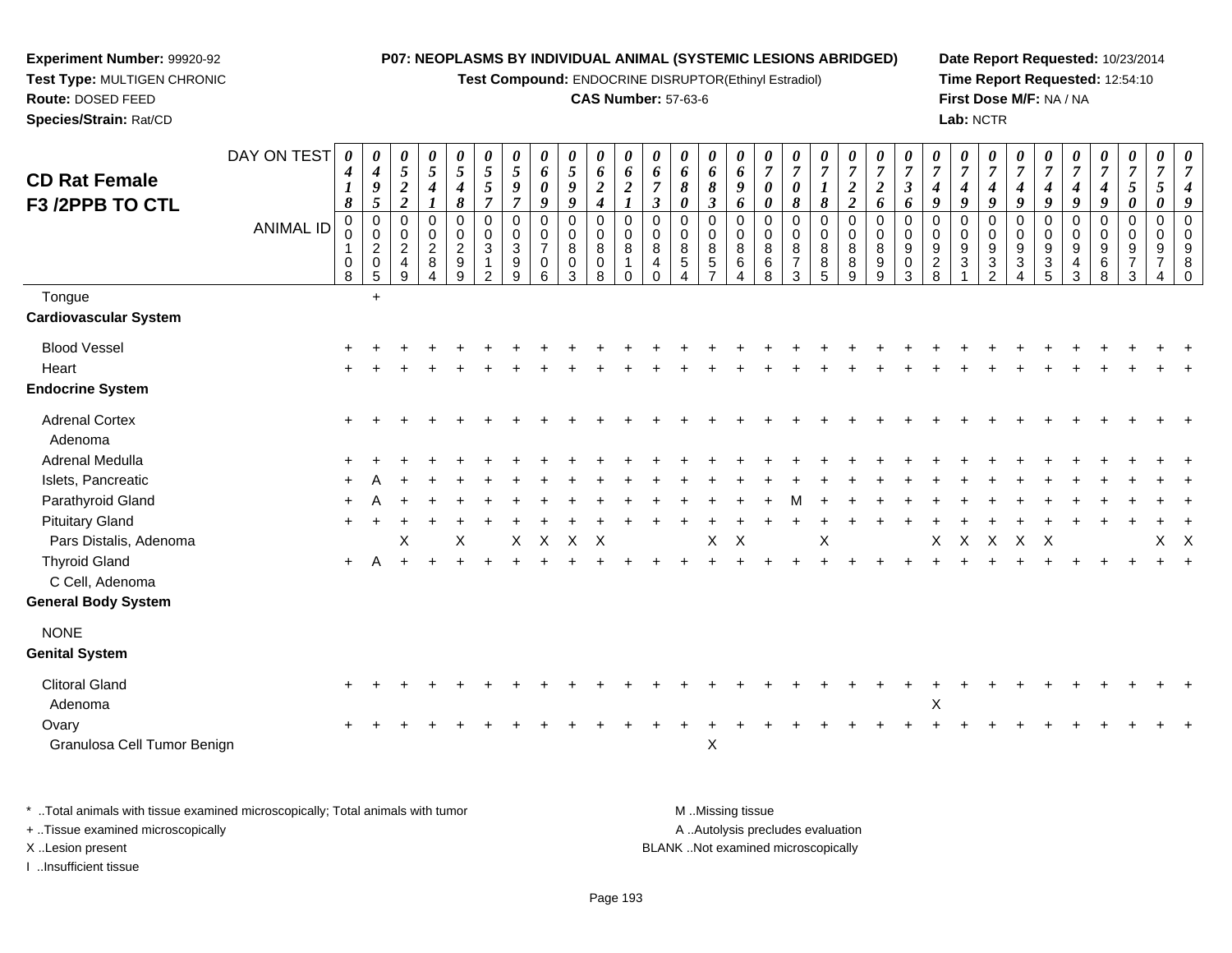**Test Compound:** ENDOCRINE DISRUPTOR(Ethinyl Estradiol)

## **CAS Number:** 57-63-6

**Date Report Requested:** 10/23/2014**Time Report Requested:** 12:54:10**First Dose M/F:** NA / NA**Lab:** NCTR

| <b>CD Rat Female</b><br>F3 /2PPB TO CTL                                                    | DAY ON TEST<br><b>ANIMAL ID</b> | $\boldsymbol{\theta}$<br>4<br>$\boldsymbol{l}$<br>$\pmb{8}$<br>$\mathbf 0$<br>0<br>0<br>8 | 0<br>$\boldsymbol{4}$<br>$\boldsymbol{g}$<br>$\overline{5}$<br>$\mathbf 0$<br>$\pmb{0}$<br>$\boldsymbol{2}$<br>$\pmb{0}$<br>5 | 0<br>$5\overline{)}$<br>$\boldsymbol{2}$<br>$\overline{2}$<br>$\mathbf 0$<br>0<br>$\overline{c}$<br>$\overline{\mathbf{4}}$<br>9 | 0<br>5<br>$\boldsymbol{4}$<br>$\boldsymbol{l}$<br>$\mathbf 0$<br>$\mathbf 0$<br>$\boldsymbol{2}$<br>$\,8\,$<br>$\overline{4}$ | $\boldsymbol{\theta}$<br>$\mathfrak{s}$<br>$\boldsymbol{4}$<br>$\pmb{8}$<br>$\mathbf 0$<br>$\pmb{0}$<br>$\overline{c}$<br>$\boldsymbol{9}$<br>9 | $\boldsymbol{\theta}$<br>$\mathfrak{s}$<br>$\sqrt{5}$<br>$\overline{7}$<br>$\mathbf 0$<br>$\mathbf 0$<br>$\mathbf{3}$<br>$\overline{1}$<br>$\overline{2}$ | 0<br>$\overline{5}$<br>$\boldsymbol{9}$<br>$\overline{7}$<br>$\mathbf 0$<br>$\mathbf 0$<br>$\sqrt{3}$<br>$\boldsymbol{9}$<br>9 | 0<br>6<br>0<br>9<br>$\mathbf 0$<br>0<br>$\overline{7}$<br>$\mathbf 0$<br>6 | 0<br>$\mathfrak{z}$<br>$\boldsymbol{g}$<br>9<br>0<br>0<br>8<br>$\boldsymbol{0}$<br>3 | $\boldsymbol{\theta}$<br>6<br>$\boldsymbol{2}$<br>$\boldsymbol{4}$<br>$\mathbf 0$<br>$\pmb{0}$<br>$\bf 8$<br>$\pmb{0}$<br>8 | 0<br>6<br>$\boldsymbol{2}$<br>$\boldsymbol{l}$<br>$\mathbf 0$<br>$\mathbf 0$<br>$\, 8$<br>$\mathbf{1}$<br>$\mathbf 0$ | 0<br>6<br>$\overline{7}$<br>$\boldsymbol{\beta}$<br>$\mathbf 0$<br>$\mathbf 0$<br>$\bf 8$<br>$\overline{4}$<br>$\Omega$ | 0<br>6<br>8<br>$\boldsymbol{\theta}$<br>$\Omega$<br>0<br>8<br>5 | 0<br>6<br>8<br>$\mathfrak{z}$<br>$\mathbf 0$<br>$\mathbf 0$<br>$\bf 8$<br>$\sqrt{5}$<br>$\overline{7}$ | 0<br>6<br>9<br>6<br>$\mathbf 0$<br>$\mathbf 0$<br>$\,8\,$<br>$\,6\,$<br>4 | $\theta$<br>$\overline{7}$<br>$\boldsymbol{\theta}$<br>$\boldsymbol{\theta}$<br>$\Omega$<br>0<br>$\bf 8$<br>$\,6\,$<br>8 | $\overline{7}$<br>$\boldsymbol{\theta}$<br>8<br>$\Omega$<br>$\Omega$<br>8<br>$\overline{7}$<br>3 | $\overline{7}$<br>8<br>$\Omega$<br>0<br>8<br>8<br>5 | $\boldsymbol{7}$<br>$\boldsymbol{2}$<br>$\overline{2}$<br>$\mathbf 0$<br>0<br>$\bf 8$<br>$\, 8$<br>9 | 0<br>$\overline{7}$<br>$\boldsymbol{2}$<br>6<br>$\mathbf 0$<br>$\mathbf 0$<br>$\,8\,$<br>$\boldsymbol{9}$<br>9 | $\boldsymbol{\theta}$<br>$\overline{7}$<br>$\boldsymbol{\beta}$<br>6<br>$\Omega$<br>$\mathbf 0$<br>$\boldsymbol{9}$<br>$\mathbf 0$<br>3 | $\overline{7}$<br>$\boldsymbol{4}$<br>9<br>$\Omega$<br>$\Omega$<br>$9\,$<br>$\sqrt{2}$<br>8 | 0<br>$\overline{7}$<br>4<br>$\boldsymbol{q}$<br>$\Omega$<br>$\Omega$<br>9<br>$\mathbf{3}$ | 0<br>$\boldsymbol{7}$<br>4<br>9<br>$\Omega$<br>0<br>9<br>$\sqrt{3}$<br>2 | 0<br>$\overline{7}$<br>4<br>$\boldsymbol{q}$<br>$\Omega$<br>$\mathbf 0$<br>$9\,$<br>$\sqrt{3}$<br>4 | 0<br>$\overline{7}$<br>$\boldsymbol{4}$<br>9<br>$\Omega$<br>$\mathbf 0$<br>9<br>$\ensuremath{\mathsf{3}}$<br>5 | $\overline{7}$<br>$\boldsymbol{g}$<br>$\Omega$<br>$\Omega$<br>9<br>4<br>3 | $\boldsymbol{\theta}$<br>$\overline{7}$<br>4<br>$\boldsymbol{q}$<br>$\Omega$<br>0<br>9<br>6<br>8 | $\boldsymbol{\theta}$<br>$\overline{7}$<br>5<br>$\pmb{\theta}$<br>0<br>$\mathbf 0$<br>9 | $\theta$<br>$\overline{7}$<br>$\mathfrak{s}$<br>$\boldsymbol{\theta}$<br>$\mathbf 0$<br>$\mathbf{0}$ |  |
|--------------------------------------------------------------------------------------------|---------------------------------|-------------------------------------------------------------------------------------------|-------------------------------------------------------------------------------------------------------------------------------|----------------------------------------------------------------------------------------------------------------------------------|-------------------------------------------------------------------------------------------------------------------------------|-------------------------------------------------------------------------------------------------------------------------------------------------|-----------------------------------------------------------------------------------------------------------------------------------------------------------|--------------------------------------------------------------------------------------------------------------------------------|----------------------------------------------------------------------------|--------------------------------------------------------------------------------------|-----------------------------------------------------------------------------------------------------------------------------|-----------------------------------------------------------------------------------------------------------------------|-------------------------------------------------------------------------------------------------------------------------|-----------------------------------------------------------------|--------------------------------------------------------------------------------------------------------|---------------------------------------------------------------------------|--------------------------------------------------------------------------------------------------------------------------|--------------------------------------------------------------------------------------------------|-----------------------------------------------------|------------------------------------------------------------------------------------------------------|----------------------------------------------------------------------------------------------------------------|-----------------------------------------------------------------------------------------------------------------------------------------|---------------------------------------------------------------------------------------------|-------------------------------------------------------------------------------------------|--------------------------------------------------------------------------|-----------------------------------------------------------------------------------------------------|----------------------------------------------------------------------------------------------------------------|---------------------------------------------------------------------------|--------------------------------------------------------------------------------------------------|-----------------------------------------------------------------------------------------|------------------------------------------------------------------------------------------------------|--|
| Granulosa Cell Tumor Benign<br>Granulosa Cell Tumor Malignant<br>Sertoli Cell Tumor Benign |                                 |                                                                                           |                                                                                                                               |                                                                                                                                  |                                                                                                                               |                                                                                                                                                 |                                                                                                                                                           |                                                                                                                                |                                                                            |                                                                                      |                                                                                                                             |                                                                                                                       |                                                                                                                         |                                                                 | X                                                                                                      |                                                                           |                                                                                                                          |                                                                                                  |                                                     |                                                                                                      |                                                                                                                |                                                                                                                                         |                                                                                             |                                                                                           |                                                                          |                                                                                                     |                                                                                                                |                                                                           | X                                                                                                | X                                                                                       |                                                                                                      |  |
| Oviduct                                                                                    |                                 |                                                                                           |                                                                                                                               |                                                                                                                                  |                                                                                                                               |                                                                                                                                                 |                                                                                                                                                           |                                                                                                                                |                                                                            |                                                                                      |                                                                                                                             |                                                                                                                       |                                                                                                                         |                                                                 |                                                                                                        |                                                                           |                                                                                                                          |                                                                                                  |                                                     |                                                                                                      |                                                                                                                |                                                                                                                                         |                                                                                             |                                                                                           |                                                                          |                                                                                                     |                                                                                                                |                                                                           |                                                                                                  |                                                                                         |                                                                                                      |  |
| Uterus                                                                                     |                                 |                                                                                           |                                                                                                                               |                                                                                                                                  |                                                                                                                               |                                                                                                                                                 |                                                                                                                                                           |                                                                                                                                |                                                                            |                                                                                      |                                                                                                                             |                                                                                                                       |                                                                                                                         |                                                                 |                                                                                                        |                                                                           |                                                                                                                          |                                                                                                  |                                                     |                                                                                                      |                                                                                                                |                                                                                                                                         |                                                                                             |                                                                                           |                                                                          |                                                                                                     |                                                                                                                |                                                                           |                                                                                                  |                                                                                         |                                                                                                      |  |
| Endometrium, Adenocarcinoma<br>Endometrium, Adenoma                                        |                                 |                                                                                           |                                                                                                                               | Χ                                                                                                                                |                                                                                                                               |                                                                                                                                                 |                                                                                                                                                           |                                                                                                                                |                                                                            |                                                                                      |                                                                                                                             |                                                                                                                       |                                                                                                                         |                                                                 |                                                                                                        |                                                                           |                                                                                                                          |                                                                                                  |                                                     |                                                                                                      |                                                                                                                |                                                                                                                                         |                                                                                             |                                                                                           | $\boldsymbol{\mathsf{X}}$                                                |                                                                                                     |                                                                                                                |                                                                           |                                                                                                  |                                                                                         |                                                                                                      |  |
| Polyp Stromal                                                                              |                                 |                                                                                           |                                                                                                                               |                                                                                                                                  |                                                                                                                               |                                                                                                                                                 |                                                                                                                                                           |                                                                                                                                |                                                                            |                                                                                      |                                                                                                                             |                                                                                                                       |                                                                                                                         |                                                                 |                                                                                                        |                                                                           |                                                                                                                          |                                                                                                  |                                                     |                                                                                                      |                                                                                                                |                                                                                                                                         | $\boldsymbol{\mathsf{X}}$                                                                   |                                                                                           |                                                                          |                                                                                                     | X                                                                                                              |                                                                           |                                                                                                  | X                                                                                       |                                                                                                      |  |
| Vagina                                                                                     |                                 |                                                                                           |                                                                                                                               |                                                                                                                                  |                                                                                                                               |                                                                                                                                                 |                                                                                                                                                           |                                                                                                                                |                                                                            |                                                                                      |                                                                                                                             |                                                                                                                       |                                                                                                                         |                                                                 |                                                                                                        |                                                                           |                                                                                                                          |                                                                                                  |                                                     |                                                                                                      |                                                                                                                |                                                                                                                                         |                                                                                             |                                                                                           |                                                                          |                                                                                                     |                                                                                                                |                                                                           |                                                                                                  |                                                                                         |                                                                                                      |  |
| Hematopoietic System                                                                       |                                 |                                                                                           |                                                                                                                               |                                                                                                                                  |                                                                                                                               |                                                                                                                                                 |                                                                                                                                                           |                                                                                                                                |                                                                            |                                                                                      |                                                                                                                             |                                                                                                                       |                                                                                                                         |                                                                 |                                                                                                        |                                                                           |                                                                                                                          |                                                                                                  |                                                     |                                                                                                      |                                                                                                                |                                                                                                                                         |                                                                                             |                                                                                           |                                                                          |                                                                                                     |                                                                                                                |                                                                           |                                                                                                  |                                                                                         |                                                                                                      |  |
| <b>Bone Marrow</b>                                                                         |                                 |                                                                                           |                                                                                                                               |                                                                                                                                  |                                                                                                                               |                                                                                                                                                 |                                                                                                                                                           |                                                                                                                                |                                                                            |                                                                                      |                                                                                                                             |                                                                                                                       |                                                                                                                         |                                                                 |                                                                                                        |                                                                           |                                                                                                                          |                                                                                                  |                                                     |                                                                                                      |                                                                                                                |                                                                                                                                         |                                                                                             |                                                                                           |                                                                          |                                                                                                     |                                                                                                                |                                                                           |                                                                                                  |                                                                                         |                                                                                                      |  |
| Lymph Node                                                                                 |                                 |                                                                                           |                                                                                                                               |                                                                                                                                  |                                                                                                                               |                                                                                                                                                 |                                                                                                                                                           |                                                                                                                                |                                                                            |                                                                                      |                                                                                                                             |                                                                                                                       |                                                                                                                         |                                                                 |                                                                                                        |                                                                           |                                                                                                                          |                                                                                                  |                                                     |                                                                                                      |                                                                                                                |                                                                                                                                         |                                                                                             |                                                                                           |                                                                          |                                                                                                     |                                                                                                                |                                                                           |                                                                                                  |                                                                                         |                                                                                                      |  |
| Lymph Node, Mandibular                                                                     |                                 |                                                                                           |                                                                                                                               |                                                                                                                                  |                                                                                                                               |                                                                                                                                                 |                                                                                                                                                           |                                                                                                                                |                                                                            |                                                                                      |                                                                                                                             |                                                                                                                       |                                                                                                                         |                                                                 |                                                                                                        |                                                                           |                                                                                                                          |                                                                                                  |                                                     |                                                                                                      |                                                                                                                |                                                                                                                                         |                                                                                             |                                                                                           |                                                                          |                                                                                                     |                                                                                                                |                                                                           |                                                                                                  |                                                                                         |                                                                                                      |  |
| Lymph Node, Mesenteric                                                                     |                                 |                                                                                           |                                                                                                                               |                                                                                                                                  |                                                                                                                               |                                                                                                                                                 |                                                                                                                                                           |                                                                                                                                |                                                                            |                                                                                      |                                                                                                                             |                                                                                                                       |                                                                                                                         |                                                                 |                                                                                                        |                                                                           |                                                                                                                          |                                                                                                  |                                                     |                                                                                                      |                                                                                                                |                                                                                                                                         |                                                                                             |                                                                                           |                                                                          |                                                                                                     |                                                                                                                |                                                                           |                                                                                                  |                                                                                         |                                                                                                      |  |
| Spleen                                                                                     |                                 |                                                                                           |                                                                                                                               |                                                                                                                                  |                                                                                                                               |                                                                                                                                                 |                                                                                                                                                           |                                                                                                                                |                                                                            |                                                                                      |                                                                                                                             |                                                                                                                       |                                                                                                                         |                                                                 |                                                                                                        |                                                                           |                                                                                                                          |                                                                                                  |                                                     |                                                                                                      |                                                                                                                |                                                                                                                                         |                                                                                             |                                                                                           |                                                                          |                                                                                                     |                                                                                                                |                                                                           |                                                                                                  |                                                                                         |                                                                                                      |  |
| Thymus                                                                                     |                                 |                                                                                           |                                                                                                                               |                                                                                                                                  |                                                                                                                               |                                                                                                                                                 |                                                                                                                                                           |                                                                                                                                |                                                                            |                                                                                      |                                                                                                                             |                                                                                                                       |                                                                                                                         |                                                                 |                                                                                                        |                                                                           |                                                                                                                          |                                                                                                  |                                                     |                                                                                                      |                                                                                                                |                                                                                                                                         |                                                                                             |                                                                                           |                                                                          |                                                                                                     |                                                                                                                |                                                                           |                                                                                                  |                                                                                         |                                                                                                      |  |
| <b>Integumentary System</b>                                                                |                                 |                                                                                           |                                                                                                                               |                                                                                                                                  |                                                                                                                               |                                                                                                                                                 |                                                                                                                                                           |                                                                                                                                |                                                                            |                                                                                      |                                                                                                                             |                                                                                                                       |                                                                                                                         |                                                                 |                                                                                                        |                                                                           |                                                                                                                          |                                                                                                  |                                                     |                                                                                                      |                                                                                                                |                                                                                                                                         |                                                                                             |                                                                                           |                                                                          |                                                                                                     |                                                                                                                |                                                                           |                                                                                                  |                                                                                         |                                                                                                      |  |
| Mammary Gland<br>Adenocarcinoma<br>Adenocarcinoma, Multiple                                |                                 |                                                                                           |                                                                                                                               |                                                                                                                                  |                                                                                                                               |                                                                                                                                                 |                                                                                                                                                           |                                                                                                                                |                                                                            | $\boldsymbol{\mathsf{X}}$                                                            |                                                                                                                             |                                                                                                                       |                                                                                                                         |                                                                 |                                                                                                        | X                                                                         |                                                                                                                          |                                                                                                  |                                                     |                                                                                                      |                                                                                                                |                                                                                                                                         |                                                                                             |                                                                                           |                                                                          |                                                                                                     |                                                                                                                |                                                                           |                                                                                                  |                                                                                         | $\mathsf X$                                                                                          |  |
| Fibroadenoma<br>Fibroadenoma, Multiple                                                     |                                 |                                                                                           |                                                                                                                               |                                                                                                                                  | $\sf X$                                                                                                                       |                                                                                                                                                 |                                                                                                                                                           | $X$ $X$ $X$                                                                                                                    |                                                                            |                                                                                      | Χ                                                                                                                           | $\pmb{\times}$                                                                                                        |                                                                                                                         | X X X                                                           |                                                                                                        |                                                                           |                                                                                                                          | X X X X X                                                                                        |                                                     |                                                                                                      |                                                                                                                |                                                                                                                                         |                                                                                             | X X X X                                                                                   |                                                                          |                                                                                                     |                                                                                                                | $\boldsymbol{\mathsf{X}}$                                                 |                                                                                                  |                                                                                         | $\times$                                                                                             |  |

\* ..Total animals with tissue examined microscopically; Total animals with tumor **M** . Missing tissue M ..Missing tissue A ..Autolysis precludes evaluation + ..Tissue examined microscopically X ..Lesion present BLANK ..Not examined microscopically

I ..Insufficient tissue

**Experiment Number:** 99920-92**Test Type:** MULTIGEN CHRONIC

**Route:** DOSED FEED**Species/Strain:** Rat/CD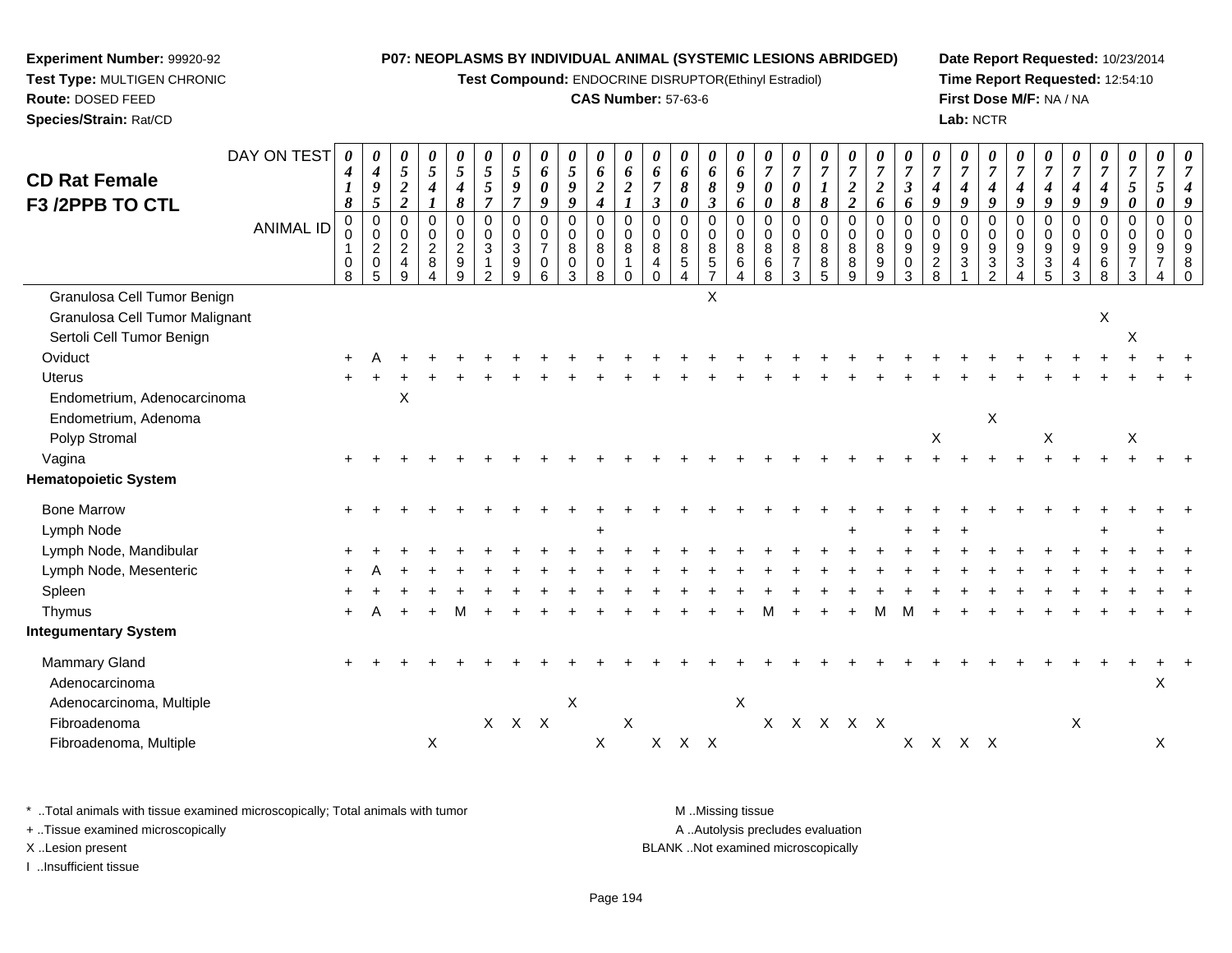**Test Compound:** ENDOCRINE DISRUPTOR(Ethinyl Estradiol)

#### **CAS Number:** 57-63-6

**Date Report Requested:** 10/23/2014**Time Report Requested:** 12:54:10**First Dose M/F:** NA / NA**Lab:** NCTR

> *7*

 $+$ 

| <b>CD Rat Female</b>                                                     | DAY ON TEST      | $\theta$<br>$\boldsymbol{4}$<br>$\boldsymbol{I}$ | $\boldsymbol{\mathit{U}}$<br>$\boldsymbol{4}$<br>$\boldsymbol{g}$ | $\theta$<br>5<br>$\boldsymbol{2}$                           | 0<br>$\sqrt{5}$<br>$\boldsymbol{4}$ | $\boldsymbol{\theta}$<br>$\sqrt{5}$<br>4                         | $\boldsymbol{\theta}$<br>$\mathfrak{s}$<br>5 | $\sqrt{5}$<br>9                                   | 0<br>6<br>0                                       | 0<br>$\mathfrak{S}$<br>9                     | $\boldsymbol{\theta}$<br>6<br>$\boldsymbol{2}$                     | $\boldsymbol{\theta}$<br>6<br>$\overline{2}$ | $\boldsymbol{\theta}$<br>6                          | $\theta$<br>6<br>8    | $\theta$<br>6<br>$\pmb{8}$                                           | 6<br>9                               | $\overline{7}$<br>$\boldsymbol{\theta}$ | 7<br>0                                    | $\theta$<br>$\overline{7}$                        | 0<br>$\boldsymbol{7}$<br>$\boldsymbol{2}$                         | $\boldsymbol{\theta}$<br>$\overline{7}$<br>$\boldsymbol{2}$ | U<br>$\overline{7}$<br>$\boldsymbol{\beta}$ | $\overline{7}$<br>$\boldsymbol{4}$              | 7<br>4                               | 0<br>$\overline{7}$<br>4                       | $\overline{7}$<br>4                          | 4                                 |                    | 4                                 | $\boldsymbol{\theta}$<br>$\overline{7}$<br>5 | U<br>$\overline{7}$<br>$\mathfrak{s}$ |  |
|--------------------------------------------------------------------------|------------------|--------------------------------------------------|-------------------------------------------------------------------|-------------------------------------------------------------|-------------------------------------|------------------------------------------------------------------|----------------------------------------------|---------------------------------------------------|---------------------------------------------------|----------------------------------------------|--------------------------------------------------------------------|----------------------------------------------|-----------------------------------------------------|-----------------------|----------------------------------------------------------------------|--------------------------------------|-----------------------------------------|-------------------------------------------|---------------------------------------------------|-------------------------------------------------------------------|-------------------------------------------------------------|---------------------------------------------|-------------------------------------------------|--------------------------------------|------------------------------------------------|----------------------------------------------|-----------------------------------|--------------------|-----------------------------------|----------------------------------------------|---------------------------------------|--|
| F3 /2PPB TO CTL                                                          | <b>ANIMAL ID</b> | $\pmb{8}$<br>0<br>0<br>8                         | 5<br>$\overline{0}$<br>0<br>$\overline{c}$<br>$\mathbf 0$<br>.5   | $\overline{c}$<br>0<br>$\Omega$<br>$\overline{2}$<br>4<br>9 | 0<br>0<br>$\overline{c}$<br>8       | 8<br>$\mathbf 0$<br>0<br>$\overline{c}$<br>$\boldsymbol{9}$<br>9 | $\overline{7}$<br>0<br>0<br>$\sqrt{3}$<br>2  | $\overline{7}$<br>$\mathbf 0$<br>0<br>3<br>9<br>9 | 9<br>0<br>$\mathbf 0$<br>$\overline{7}$<br>0<br>6 | 9<br>$\pmb{0}$<br>$\mathbf 0$<br>8<br>0<br>3 | $\boldsymbol{4}$<br>$\mathbf 0$<br>$\mathbf 0$<br>$\bf8$<br>0<br>8 | $\Omega$<br>$\mathbf 0$<br>8<br>0            | $\mathbf{3}$<br>$\Omega$<br>0<br>8<br>4<br>$\Omega$ | 0<br>0<br>0<br>8<br>5 | $\mathfrak{z}$<br>$\Omega$<br>0<br>8<br>$\sqrt{5}$<br>$\overline{7}$ | 6<br>$\mathbf 0$<br>0<br>8<br>6<br>4 | 0<br>$\mathbf 0$<br>0<br>8<br>6<br>8    | 8<br>$\mathbf 0$<br>$\mathbf 0$<br>8<br>3 | 8<br>0<br>$\mathbf 0$<br>8<br>8<br>$\overline{5}$ | $\boldsymbol{2}$<br>$\mathbf{0}$<br>$\overline{0}$<br>8<br>8<br>9 | 6<br>$\mathbf 0$<br>$\mathbf 0$<br>8<br>$\frac{9}{9}$       | 6<br>$\mathbf 0$<br>0<br>9<br>0<br>3        | 9<br>$\Omega$<br>$\Omega$<br>9<br>$\frac{2}{8}$ | 9<br>0<br>0<br>$\boldsymbol{9}$<br>3 | 9<br>$\Omega$<br>0<br>9<br>3<br>$\overline{2}$ | 9<br>$\Omega$<br>0<br>9<br>$\mathbf{3}$<br>4 | 9<br>$\Omega$<br>0<br>9<br>3<br>5 | 9<br>$\Omega$<br>3 | 9<br>$\Omega$<br>0<br>9<br>6<br>8 | 0<br>$\mathbf 0$<br>$\mathbf 0$<br>9<br>3    | 0<br>$\mathbf 0$<br>$\mathbf 0$<br>9  |  |
| Skin                                                                     |                  | $\ddot{}$                                        |                                                                   |                                                             |                                     |                                                                  |                                              |                                                   |                                                   |                                              |                                                                    |                                              |                                                     |                       |                                                                      |                                      |                                         |                                           |                                                   |                                                                   |                                                             |                                             |                                                 |                                      |                                                |                                              |                                   |                    |                                   |                                              |                                       |  |
| Ear, Basal Cell Adenoma                                                  |                  |                                                  |                                                                   |                                                             |                                     |                                                                  |                                              |                                                   |                                                   |                                              |                                                                    |                                              |                                                     |                       |                                                                      |                                      |                                         |                                           |                                                   |                                                                   |                                                             |                                             |                                                 |                                      |                                                |                                              |                                   |                    |                                   |                                              |                                       |  |
| Fibroma                                                                  |                  |                                                  |                                                                   |                                                             |                                     |                                                                  |                                              |                                                   |                                                   |                                              |                                                                    |                                              |                                                     |                       | X                                                                    |                                      |                                         |                                           | $\mathsf X$                                       |                                                                   |                                                             |                                             |                                                 |                                      |                                                |                                              |                                   |                    |                                   |                                              |                                       |  |
| Musculoskeletal System                                                   |                  |                                                  |                                                                   |                                                             |                                     |                                                                  |                                              |                                                   |                                                   |                                              |                                                                    |                                              |                                                     |                       |                                                                      |                                      |                                         |                                           |                                                   |                                                                   |                                                             |                                             |                                                 |                                      |                                                |                                              |                                   |                    |                                   |                                              |                                       |  |
| <b>Bone</b>                                                              |                  |                                                  |                                                                   |                                                             |                                     |                                                                  |                                              |                                                   |                                                   |                                              |                                                                    |                                              |                                                     |                       |                                                                      |                                      | $\ddot{}$                               |                                           |                                                   |                                                                   |                                                             |                                             |                                                 |                                      |                                                |                                              |                                   |                    |                                   |                                              |                                       |  |
| Bone, Femur                                                              |                  |                                                  |                                                                   |                                                             |                                     |                                                                  |                                              |                                                   |                                                   |                                              |                                                                    |                                              |                                                     |                       |                                                                      |                                      |                                         |                                           |                                                   |                                                                   |                                                             |                                             |                                                 |                                      |                                                |                                              |                                   |                    |                                   |                                              |                                       |  |
| <b>Skeletal Muscle</b>                                                   |                  |                                                  |                                                                   |                                                             |                                     |                                                                  |                                              | +                                                 |                                                   |                                              |                                                                    |                                              |                                                     |                       |                                                                      |                                      |                                         |                                           |                                                   |                                                                   |                                                             |                                             |                                                 | $\ddot{}$                            |                                                |                                              |                                   |                    |                                   |                                              |                                       |  |
| Diaphragm, Granulosa Cell Tumor<br>Malignant, Metastatic, Ovary          |                  |                                                  |                                                                   |                                                             |                                     |                                                                  |                                              |                                                   |                                                   |                                              |                                                                    |                                              |                                                     |                       |                                                                      |                                      |                                         |                                           |                                                   |                                                                   |                                                             |                                             |                                                 |                                      |                                                |                                              |                                   |                    | $\mathsf X$                       |                                              |                                       |  |
| Nervous System                                                           |                  |                                                  |                                                                   |                                                             |                                     |                                                                  |                                              |                                                   |                                                   |                                              |                                                                    |                                              |                                                     |                       |                                                                      |                                      |                                         |                                           |                                                   |                                                                   |                                                             |                                             |                                                 |                                      |                                                |                                              |                                   |                    |                                   |                                              |                                       |  |
| Brain, Brain Stem                                                        |                  |                                                  |                                                                   |                                                             |                                     |                                                                  |                                              |                                                   |                                                   |                                              |                                                                    |                                              |                                                     |                       |                                                                      |                                      |                                         |                                           |                                                   |                                                                   |                                                             |                                             |                                                 |                                      |                                                |                                              |                                   |                    |                                   |                                              |                                       |  |
| Brain, Cerebellum                                                        |                  |                                                  |                                                                   |                                                             |                                     |                                                                  |                                              |                                                   |                                                   |                                              |                                                                    |                                              |                                                     |                       |                                                                      |                                      |                                         |                                           |                                                   |                                                                   |                                                             |                                             |                                                 |                                      |                                                |                                              |                                   |                    |                                   |                                              |                                       |  |
| Brain, Cerebrum                                                          |                  |                                                  |                                                                   |                                                             |                                     |                                                                  |                                              |                                                   |                                                   |                                              |                                                                    |                                              |                                                     |                       |                                                                      |                                      |                                         |                                           |                                                   |                                                                   |                                                             |                                             |                                                 |                                      |                                                |                                              |                                   |                    |                                   |                                              |                                       |  |
| Peripheral Nerve                                                         |                  |                                                  |                                                                   |                                                             |                                     |                                                                  |                                              |                                                   |                                                   |                                              |                                                                    |                                              |                                                     |                       |                                                                      |                                      |                                         |                                           |                                                   |                                                                   |                                                             |                                             |                                                 |                                      |                                                |                                              |                                   |                    |                                   |                                              |                                       |  |
| Spinal Cord                                                              |                  | $\ddot{+}$                                       |                                                                   |                                                             |                                     |                                                                  |                                              |                                                   |                                                   |                                              |                                                                    |                                              |                                                     |                       |                                                                      |                                      |                                         |                                           |                                                   |                                                                   |                                                             |                                             |                                                 |                                      |                                                |                                              |                                   |                    |                                   |                                              |                                       |  |
| <b>Respiratory System</b>                                                |                  |                                                  |                                                                   |                                                             |                                     |                                                                  |                                              |                                                   |                                                   |                                              |                                                                    |                                              |                                                     |                       |                                                                      |                                      |                                         |                                           |                                                   |                                                                   |                                                             |                                             |                                                 |                                      |                                                |                                              |                                   |                    |                                   |                                              |                                       |  |
| Lung                                                                     |                  |                                                  |                                                                   |                                                             |                                     |                                                                  |                                              |                                                   |                                                   |                                              |                                                                    |                                              |                                                     |                       |                                                                      |                                      |                                         |                                           |                                                   |                                                                   |                                                             |                                             |                                                 |                                      |                                                |                                              |                                   |                    |                                   |                                              |                                       |  |
| Nose                                                                     |                  |                                                  |                                                                   |                                                             |                                     |                                                                  |                                              |                                                   |                                                   |                                              |                                                                    |                                              |                                                     |                       |                                                                      |                                      |                                         |                                           |                                                   |                                                                   |                                                             |                                             |                                                 |                                      |                                                |                                              |                                   |                    |                                   |                                              |                                       |  |
| Trachea                                                                  |                  |                                                  |                                                                   |                                                             |                                     |                                                                  |                                              |                                                   |                                                   |                                              |                                                                    |                                              |                                                     |                       |                                                                      |                                      |                                         |                                           |                                                   |                                                                   |                                                             |                                             |                                                 |                                      |                                                |                                              |                                   |                    |                                   |                                              |                                       |  |
| $\sim$ $\sim$ $\sim$ $\sim$ $\sim$ $\sim$ $\sim$<br>$\sim$ $\sim$ $\sim$ |                  |                                                  |                                                                   |                                                             |                                     |                                                                  |                                              |                                                   |                                                   |                                              |                                                                    |                                              |                                                     |                       |                                                                      |                                      |                                         |                                           |                                                   |                                                                   |                                                             |                                             |                                                 |                                      |                                                |                                              |                                   |                    |                                   |                                              |                                       |  |

**Special Senses System**

**Experiment Number:** 99920-92**Test Type:** MULTIGEN CHRONIC

**Route:** DOSED FEED**Species/Strain:** Rat/CD

Eye $e$  +

\* ..Total animals with tissue examined microscopically; Total animals with tumor **M** ...Missing tissue M ...Missing tissue A ..Autolysis precludes evaluation + ..Tissue examined microscopically X ..Lesion present BLANK ..Not examined microscopicallyI ..Insufficient tissue

<sup>+</sup> <sup>+</sup> <sup>+</sup> <sup>+</sup> <sup>+</sup> <sup>+</sup> <sup>+</sup> <sup>+</sup> <sup>+</sup> <sup>+</sup> <sup>+</sup> <sup>+</sup> <sup>+</sup> <sup>+</sup> <sup>+</sup> <sup>+</sup> <sup>+</sup> <sup>+</sup> <sup>+</sup> <sup>+</sup> <sup>+</sup> <sup>+</sup> <sup>+</sup> <sup>+</sup> <sup>+</sup> <sup>+</sup> <sup>+</sup> <sup>+</sup> <sup>+</sup> <sup>+</sup>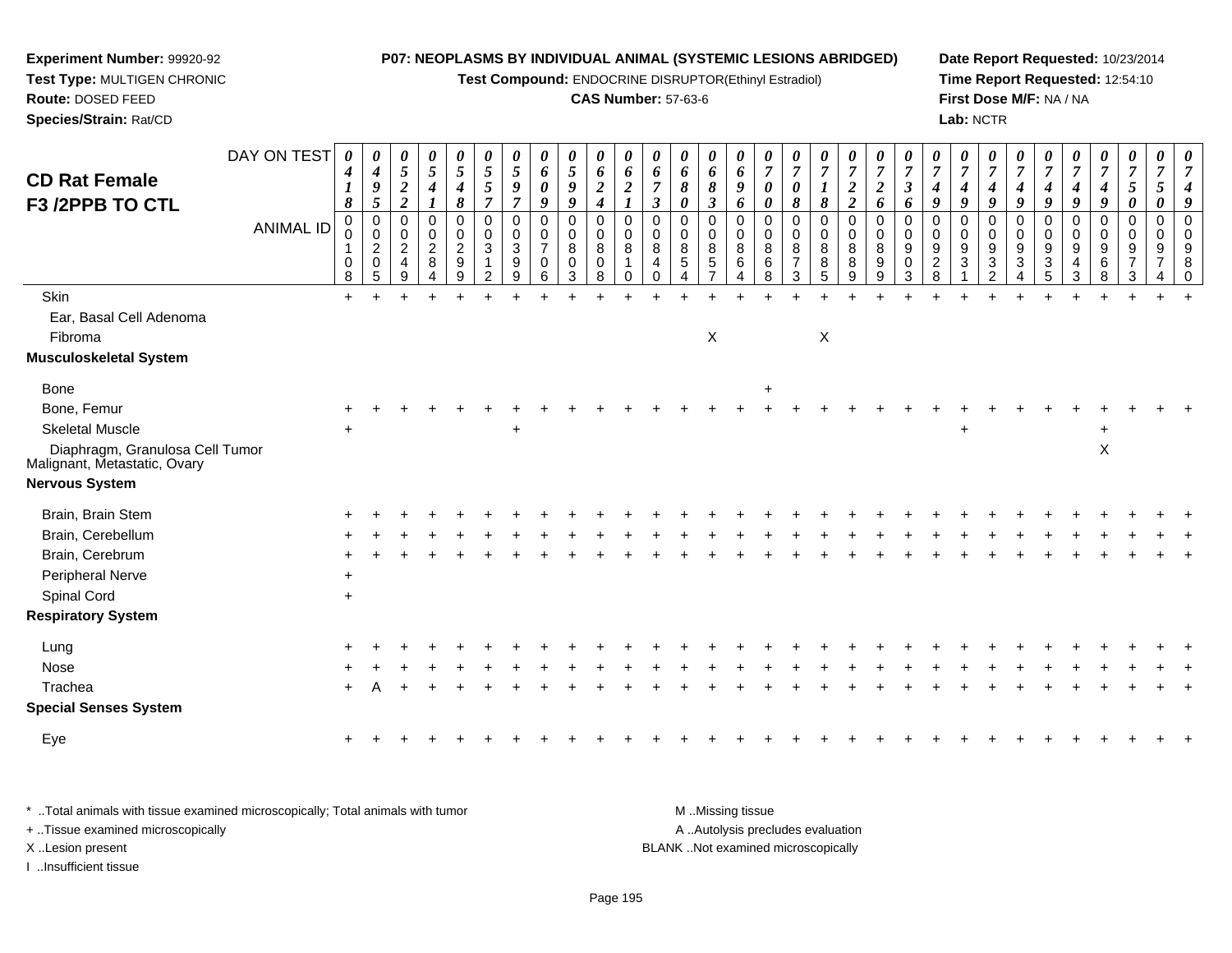**Test Compound:** ENDOCRINE DISRUPTOR(Ethinyl Estradiol)

## **CAS Number:** 57-63-6

**Date Report Requested:** 10/23/2014**Time Report Requested:** 12:54:10**First Dose M/F:** NA / NA**Lab:** NCTR

| <b>CD Rat Female</b><br>F3 /2PPB TO CTL  | DAY ON TEST      | 4<br>1<br>8 | U<br>$\boldsymbol{4}$<br>9<br>$\mathcal{L}$ | $\boldsymbol{\theta}$<br>$\mathfrak{s}$<br>$\boldsymbol{2}$<br>$\overline{2}$ | $\boldsymbol{\theta}$<br>$\mathfrak{s}$<br>4 | $\boldsymbol{\theta}$<br>$\overline{ }$<br>$\mathcal{I}$<br>4<br>$\mathbf{o}$ | U<br>$\sqrt{5}$<br>$\mathfrak{s}$ | $\boldsymbol{\theta}$<br>$\mathfrak{s}$<br>9 | $\boldsymbol{\theta}$<br>6<br>0<br>9 | $\boldsymbol{\theta}$<br>$\overline{\mathbf{5}}$<br>9<br>9 | $\boldsymbol{\theta}$<br>6<br>$\overline{c}$<br>4 | U<br>6<br>$\mathbf{\Omega}$<br>∠ | $\boldsymbol{\theta}$<br>6 | $\boldsymbol{\theta}$<br>6<br>8     | $\boldsymbol{\theta}$<br>6<br>8 | $\boldsymbol{\theta}$<br>6<br>9<br>o | $\boldsymbol{\boldsymbol{\upsilon}}$<br>7<br>0   | $\boldsymbol{\theta}$<br>$\overline{7}$<br>0<br>8 | $\theta$<br>$\overline{7}$<br>$\mathbf{I}$<br>8 | $\boldsymbol{\theta}$<br>$\overline{ }$<br>◠<br>◢<br>$\mathbf{\Omega}$<br>∠ | $\boldsymbol{\mathit{U}}$<br>◢<br>O | $\boldsymbol{\mathit{U}}$<br>$\boldsymbol{\beta}$ | $\boldsymbol{\theta}$<br>$\overline{7}$<br>4<br>9 | $\boldsymbol{\theta}$<br>$\overline{7}$<br>4 | $\boldsymbol{\theta}$<br>$\overline{ }$<br>4<br>o | U<br>$\mathbf{r}$<br>4 | $\boldsymbol{\theta}$<br>$\overline{ }$<br>4<br>9 | $\boldsymbol{\theta}$<br>7<br>4<br>9 | $\boldsymbol{\theta}$<br>$\overline{7}$<br>$\boldsymbol{4}$ | $\boldsymbol{\theta}$<br>$\mathbf{r}$<br>J<br>0 |   | $\boldsymbol{\theta}$<br>Ł.<br>Q |
|------------------------------------------|------------------|-------------|---------------------------------------------|-------------------------------------------------------------------------------|----------------------------------------------|-------------------------------------------------------------------------------|-----------------------------------|----------------------------------------------|--------------------------------------|------------------------------------------------------------|---------------------------------------------------|----------------------------------|----------------------------|-------------------------------------|---------------------------------|--------------------------------------|--------------------------------------------------|---------------------------------------------------|-------------------------------------------------|-----------------------------------------------------------------------------|-------------------------------------|---------------------------------------------------|---------------------------------------------------|----------------------------------------------|---------------------------------------------------|------------------------|---------------------------------------------------|--------------------------------------|-------------------------------------------------------------|-------------------------------------------------|---|----------------------------------|
|                                          | <b>ANIMAL ID</b> | 0<br>8      | 0<br>0<br>$\overline{a}$<br>0<br>5          | 0<br>0<br>$\overline{2}$<br>4<br>9                                            | 0<br>$\pmb{0}$<br>$\sqrt{2}$<br>$\bf 8$      | 0<br>0<br>$\sim$<br>$\epsilon$<br>9                                           | 0<br>3                            | 0<br>0<br>3<br>9                             | 0<br>0<br>0<br>6                     | 0<br>$\pmb{0}$<br>$\bf8$<br>$\pmb{0}$<br>3                 | 0<br>$\pmb{0}$<br>8<br>$\pmb{0}$<br>8             | 0<br>8                           | 0<br>0<br>8<br>4           | 0<br>$\mathbf 0$<br>8<br>$\sqrt{5}$ | 0<br>0<br>8<br>$\sqrt{5}$       | 0<br>0<br>8<br>6                     | $\overline{0}$<br>$\mathbf 0$<br>8<br>$\,6$<br>8 | 0<br>8<br>$\overline{\phantom{0}}$<br>$\sqrt{2}$  | 0<br>0<br>8<br>8                                | 0<br>$\pmb{0}$<br>$\bf 8$<br>8<br>9                                         | 0<br>8<br>9<br>9                    | 0<br>9<br>0<br>$\sim$                             | 0<br>0<br>9<br>$\overline{\mathbf{c}}$<br>8       | 9<br>3                                       | 0<br>0<br>9<br>3<br>$\sim$                        | 0<br>9<br>3            | 0<br>0<br>9<br>3                                  | 0<br>0<br>9<br>4<br>3                | 0<br>$\mathbf 0$<br>9<br>$6\phantom{1}6$<br>8               | 9                                               | 9 | 0<br>9<br>8                      |
| Harderian Gland                          |                  | $\pm$       |                                             |                                                                               |                                              |                                                                               |                                   |                                              |                                      |                                                            |                                                   |                                  |                            |                                     |                                 |                                      |                                                  |                                                   |                                                 |                                                                             |                                     |                                                   |                                                   |                                              |                                                   |                        |                                                   |                                      |                                                             |                                                 |   |                                  |
| <b>Urinary System</b>                    |                  |             |                                             |                                                                               |                                              |                                                                               |                                   |                                              |                                      |                                                            |                                                   |                                  |                            |                                     |                                 |                                      |                                                  |                                                   |                                                 |                                                                             |                                     |                                                   |                                                   |                                              |                                                   |                        |                                                   |                                      |                                                             |                                                 |   |                                  |
| Kidney                                   |                  |             |                                             |                                                                               |                                              |                                                                               |                                   |                                              |                                      |                                                            |                                                   |                                  |                            |                                     |                                 |                                      |                                                  |                                                   |                                                 |                                                                             |                                     |                                                   |                                                   |                                              |                                                   |                        |                                                   |                                      |                                                             |                                                 |   |                                  |
| <b>Urinary Bladder</b>                   |                  | $+$         | A                                           |                                                                               |                                              |                                                                               |                                   |                                              |                                      |                                                            |                                                   |                                  |                            |                                     |                                 |                                      |                                                  |                                                   |                                                 |                                                                             |                                     |                                                   |                                                   |                                              |                                                   |                        |                                                   |                                      |                                                             |                                                 |   |                                  |
| <b>SYSTEMIC LESIONS</b>                  |                  |             |                                             |                                                                               |                                              |                                                                               |                                   |                                              |                                      |                                                            |                                                   |                                  |                            |                                     |                                 |                                      |                                                  |                                                   |                                                 |                                                                             |                                     |                                                   |                                                   |                                              |                                                   |                        |                                                   |                                      |                                                             |                                                 |   |                                  |
| Multiple Organ<br>Mesothelioma Malignant |                  | $\pm$       |                                             |                                                                               |                                              |                                                                               |                                   |                                              |                                      |                                                            |                                                   |                                  |                            |                                     |                                 |                                      |                                                  |                                                   |                                                 |                                                                             |                                     |                                                   |                                                   | X                                            |                                                   |                        |                                                   |                                      |                                                             |                                                 |   |                                  |

\* ..Total animals with tissue examined microscopically; Total animals with tumor **M** . Missing tissue M ..Missing tissue

+ ..Tissue examined microscopically

**Experiment Number:** 99920-92**Test Type:** MULTIGEN CHRONIC

**Route:** DOSED FEED**Species/Strain:** Rat/CD

I ..Insufficient tissue

A ..Autolysis precludes evaluation X ..Lesion present BLANK ..Not examined microscopically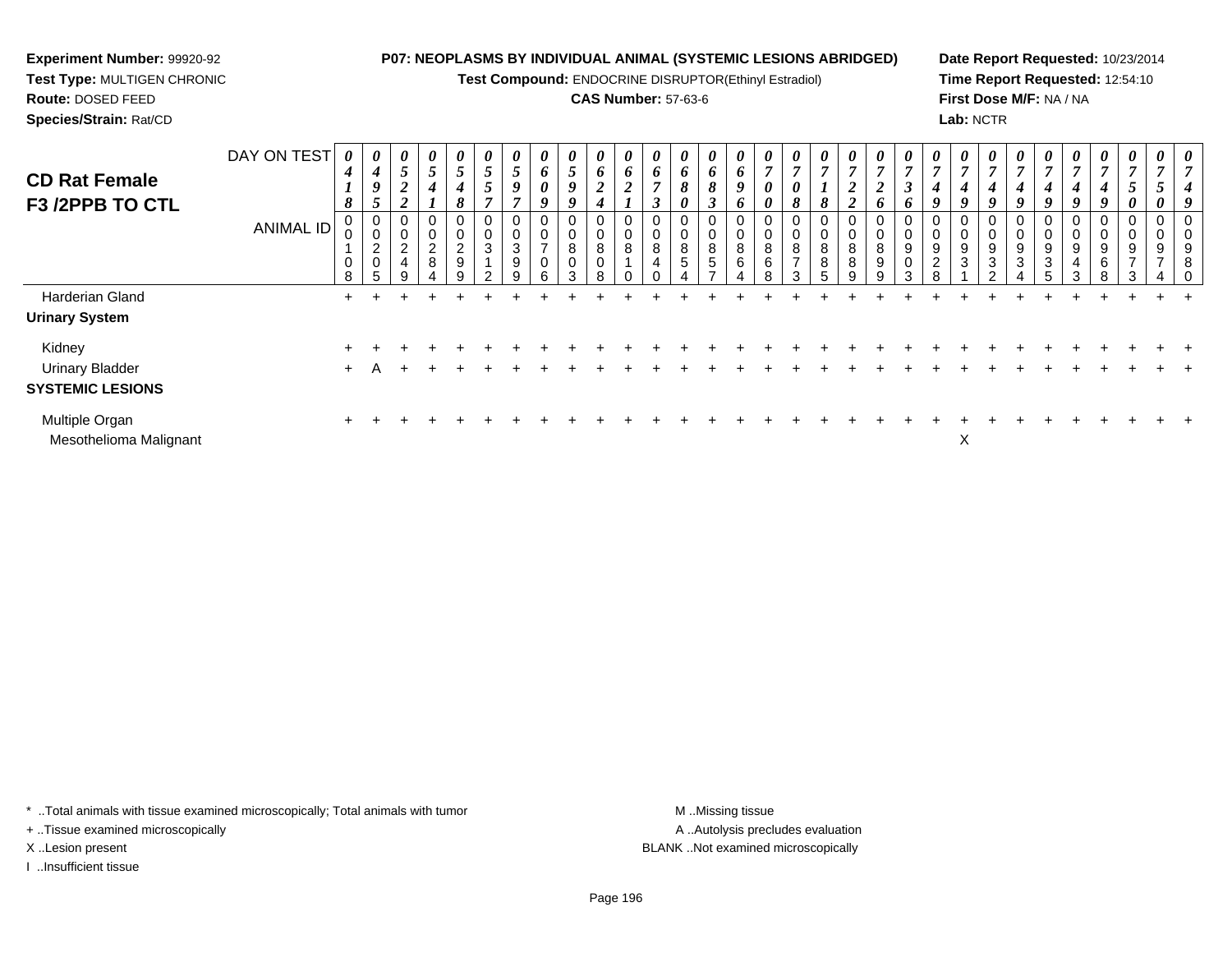**Test Compound:** ENDOCRINE DISRUPTOR(Ethinyl Estradiol)

#### **CAS Number:** 57-63-6

DAY ON TEST*0000000000000000000*

**Date Report Requested:** 10/23/2014**Time Report Requested:** 12:54:10**First Dose M/F:** NA / NA**Lab:** NCTR

 $\overline{4}$ 

| <b>CD Rat Female</b><br>F3 /2PPB TO CTL            | 7<br>4<br>9      | $\overline{7}$<br>5<br>$\pmb{\theta}$               | 7<br>5<br>0                                                         | 7<br>$\boldsymbol{4}$<br>9                   | 7<br>$\mathfrak{F}$<br>$\boldsymbol{2}$          | $\overline{7}$<br>5<br>5        | 7<br>$\mathfrak{s}$<br>$\sqrt{5}$     | 7<br>5<br>$\boldsymbol{4}$ | 7<br>5<br>4                      | 7<br>$\overline{5}$<br>$\boldsymbol{4}$ | $\overline{7}$<br>5<br>4   | 7<br>5<br>4                     | 5<br>$\boldsymbol{4}$              | 5<br>4                | 7<br>$\mathfrak{s}$<br>$\boldsymbol{4}$ | 7<br>$\sqrt{5}$<br>$\sqrt{5}$      | $\overline{7}$<br>5<br>5                             | 7<br>$\boldsymbol{4}$<br>9        | $\overline{7}$<br>4<br>$\overline{7}$ |                       |
|----------------------------------------------------|------------------|-----------------------------------------------------|---------------------------------------------------------------------|----------------------------------------------|--------------------------------------------------|---------------------------------|---------------------------------------|----------------------------|----------------------------------|-----------------------------------------|----------------------------|---------------------------------|------------------------------------|-----------------------|-----------------------------------------|------------------------------------|------------------------------------------------------|-----------------------------------|---------------------------------------|-----------------------|
| <b>ANIMAL ID</b>                                   | 0<br>0<br>9<br>8 | 0<br>$\mathbf{1}$<br>$\,0\,$<br>1<br>$\overline{7}$ | 0<br>$\mathbf{1}$<br>0<br>$\overline{\mathbf{c}}$<br>$\overline{2}$ | 0<br>1<br>$\mathbf 0$<br>$\overline{2}$<br>3 | $\mathbf 0$<br>1<br>$\mathbf 0$<br>5<br>$\Omega$ | $\mathbf 0$<br>1<br>0<br>7<br>4 | $\mathbf 0$<br>1<br>$\,0\,$<br>7<br>5 | 0<br>0<br>7<br>6           | 0<br>$\mathbf{1}$<br>0<br>8<br>3 | $\mathbf 0$<br>1<br>$\mathbf 0$<br>8    | 0<br>1<br>$\mathbf 0$<br>8 | 0<br>1<br>$\mathbf 0$<br>8<br>8 | 0<br>1<br>0<br>9<br>$\overline{2}$ | 0<br>1<br>0<br>9<br>3 | 0<br>0<br>9                             | 0<br>1<br>1<br>$\overline{2}$<br>4 | $\Omega$<br>1<br>1<br>$\mathbf{3}$<br>$\overline{2}$ | $\Omega$<br>$\mathbf 1$<br>3<br>3 | $\Omega$<br>3<br>4                    | <i><b>*TOTALS</b></i> |
| <b>Alimentary System</b>                           |                  |                                                     |                                                                     |                                              |                                                  |                                 |                                       |                            |                                  |                                         |                            |                                 |                                    |                       |                                         |                                    |                                                      |                                   |                                       |                       |
| Esophagus                                          |                  |                                                     |                                                                     |                                              |                                                  |                                 |                                       |                            |                                  |                                         |                            |                                 |                                    |                       |                                         |                                    |                                                      |                                   |                                       | 49                    |
| Intestine Large, Cecum                             |                  |                                                     |                                                                     |                                              |                                                  |                                 |                                       |                            |                                  |                                         |                            |                                 |                                    |                       |                                         |                                    |                                                      |                                   |                                       | 49                    |
| Intestine Large, Colon                             |                  |                                                     |                                                                     |                                              |                                                  |                                 |                                       |                            |                                  |                                         |                            |                                 |                                    |                       |                                         |                                    |                                                      |                                   |                                       | 50                    |
| Intestine Large, Rectum                            |                  |                                                     |                                                                     |                                              |                                                  |                                 |                                       |                            |                                  |                                         |                            |                                 |                                    |                       |                                         |                                    |                                                      |                                   |                                       | 49                    |
| Intestine Small, Duodenum                          |                  |                                                     |                                                                     |                                              |                                                  |                                 |                                       |                            |                                  |                                         |                            |                                 |                                    |                       |                                         |                                    |                                                      |                                   |                                       | 49                    |
| Intestine Small, Ileum                             |                  |                                                     |                                                                     |                                              |                                                  |                                 |                                       |                            |                                  |                                         |                            |                                 |                                    |                       |                                         |                                    |                                                      |                                   |                                       | 49                    |
| Intestine Small, Jejunum                           |                  |                                                     |                                                                     |                                              |                                                  |                                 |                                       |                            |                                  |                                         |                            |                                 |                                    |                       |                                         |                                    |                                                      |                                   |                                       | 49                    |
| Carcinoma                                          |                  |                                                     |                                                                     |                                              |                                                  |                                 |                                       |                            |                                  |                                         |                            |                                 |                                    |                       |                                         |                                    |                                                      |                                   |                                       | 1                     |
| Leiomyoma                                          |                  |                                                     |                                                                     |                                              |                                                  |                                 |                                       |                            |                                  |                                         |                            |                                 |                                    |                       |                                         |                                    |                                                      |                                   |                                       | 1                     |
| Liver                                              |                  |                                                     |                                                                     |                                              |                                                  |                                 |                                       |                            |                                  |                                         |                            |                                 |                                    |                       |                                         |                                    |                                                      |                                   |                                       | 50                    |
| Carcinoma, Metastatic, Intestine Small,<br>Jejunum |                  |                                                     |                                                                     |                                              |                                                  |                                 |                                       |                            |                                  |                                         |                            |                                 |                                    |                       |                                         |                                    |                                                      |                                   |                                       | 1                     |
| Cholangiocarcinoma                                 |                  |                                                     |                                                                     |                                              |                                                  |                                 |                                       |                            |                                  |                                         |                            |                                 |                                    |                       |                                         |                                    | $\pmb{\times}$                                       |                                   |                                       |                       |
| Hepatocellular Carcinoma                           |                  |                                                     |                                                                     |                                              | $\pmb{\times}$                                   |                                 |                                       |                            |                                  |                                         |                            |                                 |                                    |                       |                                         |                                    |                                                      |                                   |                                       |                       |
| Mesentery                                          |                  |                                                     |                                                                     |                                              |                                                  |                                 |                                       |                            |                                  |                                         |                            |                                 |                                    |                       |                                         |                                    |                                                      |                                   |                                       | 3                     |
| Oral Mucosa                                        |                  |                                                     |                                                                     |                                              | $\ddot{}$                                        |                                 |                                       |                            |                                  |                                         |                            |                                 |                                    |                       |                                         |                                    |                                                      |                                   |                                       |                       |
| Squamous Cell Carcinoma                            |                  |                                                     |                                                                     |                                              |                                                  |                                 |                                       |                            |                                  |                                         |                            |                                 |                                    |                       |                                         |                                    |                                                      |                                   |                                       |                       |
| Pancreas                                           |                  |                                                     |                                                                     |                                              |                                                  |                                 |                                       |                            |                                  |                                         |                            |                                 |                                    |                       |                                         |                                    |                                                      |                                   |                                       | 49                    |
| Salivary Glands                                    |                  |                                                     |                                                                     |                                              |                                                  |                                 |                                       |                            |                                  |                                         |                            |                                 |                                    |                       |                                         |                                    |                                                      |                                   |                                       | 50                    |
| Stomach, Forestomach                               |                  |                                                     |                                                                     |                                              |                                                  |                                 |                                       |                            |                                  |                                         |                            |                                 |                                    |                       |                                         |                                    |                                                      |                                   |                                       | 49                    |
| Stomach, Glandular                                 |                  |                                                     |                                                                     |                                              |                                                  |                                 |                                       |                            |                                  |                                         |                            |                                 |                                    |                       |                                         |                                    |                                                      |                                   |                                       | 49                    |

**Experiment Number:** 99920-92**Test Type:** MULTIGEN CHRONIC

**Route:** DOSED FEED**Species/Strain:** Rat/CD

\* ..Total animals with tissue examined microscopically; Total animals with tumor **M** ..Missing tissue M ..Missing tissue A ..Autolysis precludes evaluation + ..Tissue examined microscopically X ..Lesion present BLANK ..Not examined microscopicallyI ..Insufficient tissue

Page 197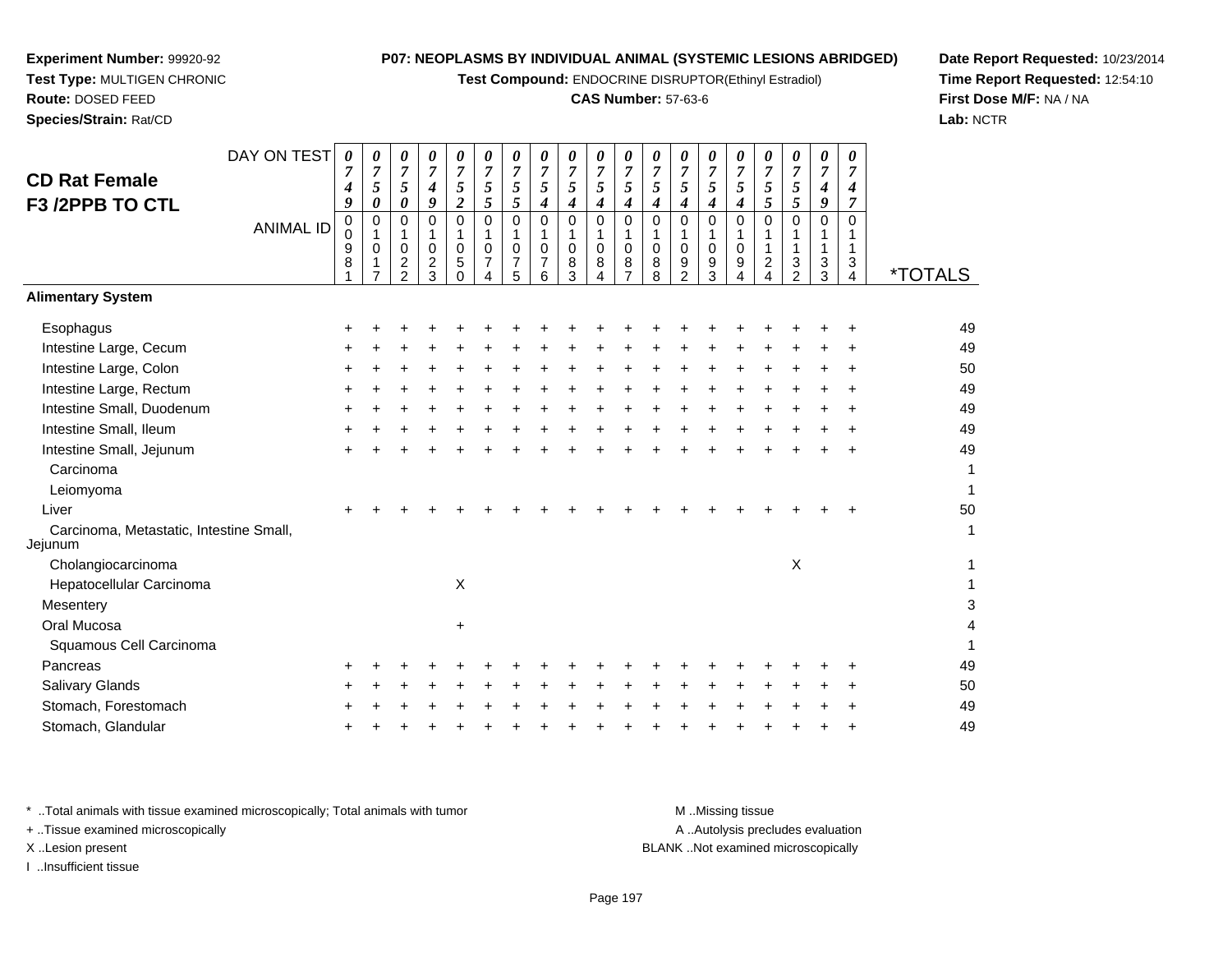**Test Compound:** ENDOCRINE DISRUPTOR(Ethinyl Estradiol)

## **CAS Number:** 57-63-6

**Date Report Requested:** 10/23/2014**Time Report Requested:** 12:54:11**First Dose M/F:** NA / NA**Lab:** NCTR

| <b>CD Rat Female</b><br>F3 /2PPB TO CTL                               | DAY ON TEST      | $\boldsymbol{\theta}$<br>$\overline{7}$<br>$\boldsymbol{4}$<br>9 | 0<br>7<br>5<br>0        | 0<br>$\overline{7}$<br>5<br>$\pmb{\theta}$                | 0<br>$\overline{7}$<br>4<br>9                         | 0<br>$\overline{7}$<br>5<br>$\boldsymbol{2}$ | 0<br>$\overline{7}$<br>5<br>5                                             | 0<br>$\overline{7}$<br>$\mathfrak{s}$<br>5 | 0<br>$\overline{7}$<br>$\sqrt{5}$<br>$\boldsymbol{4}$ | 0<br>$\boldsymbol{7}$<br>5<br>$\boldsymbol{4}$       | 0<br>$\overline{7}$<br>$\sqrt{5}$<br>$\boldsymbol{4}$        | 0<br>$\overline{7}$<br>5<br>4 | 0<br>$\overline{7}$<br>$\sqrt{5}$<br>4 | 0<br>$\overline{7}$<br>$\mathfrak{s}$<br>4   | 0<br>$\overline{7}$<br>5<br>$\boldsymbol{4}$         | 0<br>$\overline{7}$<br>$\mathfrak{s}$<br>$\boldsymbol{4}$         | 0<br>7<br>$\sqrt{5}$<br>$\mathfrak{s}$ | 0<br>$\overline{7}$<br>$\sqrt{5}$<br>5        | 0<br>$\overline{7}$<br>4<br>9   | 0<br>$\overline{7}$<br>4<br>7                |                       |
|-----------------------------------------------------------------------|------------------|------------------------------------------------------------------|-------------------------|-----------------------------------------------------------|-------------------------------------------------------|----------------------------------------------|---------------------------------------------------------------------------|--------------------------------------------|-------------------------------------------------------|------------------------------------------------------|--------------------------------------------------------------|-------------------------------|----------------------------------------|----------------------------------------------|------------------------------------------------------|-------------------------------------------------------------------|----------------------------------------|-----------------------------------------------|---------------------------------|----------------------------------------------|-----------------------|
|                                                                       | <b>ANIMAL ID</b> | $\mathbf 0$<br>0<br>9<br>8                                       | 0<br>1<br>$\Omega$<br>1 | 0<br>1<br>$\mathbf 0$<br>$\overline{c}$<br>$\overline{2}$ | $\mathbf 0$<br>1<br>0<br>$\overline{\mathbf{c}}$<br>3 | $\mathbf 0$<br>1<br>0<br>5<br>$\Omega$       | $\mathbf 0$<br>$\mathbf{1}$<br>$\mathbf 0$<br>7<br>$\boldsymbol{\Lambda}$ | $\mathbf 0$<br>$\mathbf{1}$<br>0<br>7<br>5 | 0<br>1<br>$\mathbf 0$<br>7<br>6                       | $\mathbf 0$<br>$\mathbf{1}$<br>$\mathbf 0$<br>8<br>3 | $\pmb{0}$<br>1<br>$\mathbf 0$<br>8<br>$\boldsymbol{\Lambda}$ | $\mathbf 0$<br>0<br>8         | 0<br>1<br>0<br>8<br>8                  | $\mathbf 0$<br>1<br>0<br>9<br>$\overline{2}$ | $\mathbf 0$<br>$\mathbf{1}$<br>$\mathbf 0$<br>9<br>3 | $\mathbf 0$<br>$\mathbf{1}$<br>$\mathbf 0$<br>9<br>$\overline{A}$ | 0<br>$\overline{c}$<br>4               | 0<br>1<br>$\mathbf{1}$<br>3<br>$\overline{2}$ | $\mathbf 0$<br>1<br>1<br>3<br>3 | $\mathbf 0$<br>1<br>1<br>3<br>$\overline{4}$ | <i><b>*TOTALS</b></i> |
| Tongue<br>Cardiovascular System                                       |                  |                                                                  |                         |                                                           |                                                       |                                              |                                                                           |                                            |                                                       |                                                      |                                                              |                               |                                        |                                              |                                                      |                                                                   |                                        |                                               |                                 |                                              | 1                     |
| <b>Blood Vessel</b><br>Heart<br><b>Endocrine System</b>               |                  |                                                                  |                         |                                                           |                                                       |                                              |                                                                           |                                            |                                                       |                                                      |                                                              |                               |                                        |                                              |                                                      |                                                                   |                                        |                                               |                                 | $\ddot{}$<br>÷                               | 50<br>50              |
| <b>Adrenal Cortex</b><br>Adenoma                                      |                  | +                                                                |                         |                                                           |                                                       |                                              |                                                                           |                                            |                                                       |                                                      |                                                              |                               |                                        |                                              | $\boldsymbol{\mathsf{X}}$                            | $\mathsf X$                                                       |                                        |                                               | +                               | $\ddot{}$                                    | 50<br>2               |
| Adrenal Medulla                                                       |                  |                                                                  |                         |                                                           |                                                       |                                              |                                                                           |                                            |                                                       |                                                      |                                                              |                               |                                        |                                              | +                                                    |                                                                   |                                        |                                               |                                 | +                                            | 50<br>49              |
| Islets, Pancreatic<br>Parathyroid Gland                               |                  |                                                                  |                         |                                                           | М                                                     | M                                            | M                                                                         |                                            |                                                       |                                                      |                                                              |                               |                                        |                                              |                                                      |                                                                   |                                        |                                               |                                 | ÷                                            | 45                    |
| <b>Pituitary Gland</b>                                                |                  | +                                                                |                         |                                                           | $\ddot{}$                                             | $\ddot{}$                                    |                                                                           | $\ddot{}$                                  | $\ddot{}$                                             | $\ddot{}$                                            | $\ddot{}$                                                    |                               |                                        |                                              | $\ddot{}$                                            |                                                                   |                                        |                                               |                                 | $\ddot{}$                                    | 50                    |
| Pars Distalis, Adenoma                                                |                  | X                                                                | X                       | X                                                         | $\times$                                              |                                              |                                                                           |                                            | X                                                     | $\pmb{\times}$                                       | $\pmb{\times}$                                               | $\times$                      | $\pmb{\times}$                         | X                                            |                                                      | X                                                                 | $\mathsf X$                            | $\pmb{\times}$                                | $\times$                        |                                              | 30                    |
| <b>Thyroid Gland</b><br>C Cell, Adenoma<br><b>General Body System</b> |                  | $\ddot{}$                                                        | $\mathsf X$             |                                                           |                                                       |                                              |                                                                           |                                            |                                                       |                                                      |                                                              |                               |                                        |                                              | $\ddot{}$                                            |                                                                   |                                        |                                               |                                 | $\ddot{}$                                    | 49<br>1               |
| <b>NONE</b><br><b>Genital System</b>                                  |                  |                                                                  |                         |                                                           |                                                       |                                              |                                                                           |                                            |                                                       |                                                      |                                                              |                               |                                        |                                              |                                                      |                                                                   |                                        |                                               |                                 |                                              |                       |
| <b>Clitoral Gland</b><br>Adenoma                                      |                  |                                                                  |                         |                                                           |                                                       |                                              |                                                                           |                                            |                                                       |                                                      |                                                              |                               |                                        |                                              |                                                      |                                                                   |                                        |                                               |                                 |                                              | 50<br>-1              |
| Ovary<br>Granulosa Cell Tumor Benign                                  |                  |                                                                  |                         |                                                           |                                                       |                                              |                                                                           |                                            |                                                       |                                                      |                                                              |                               |                                        |                                              |                                                      |                                                                   |                                        |                                               |                                 | +                                            | 50<br>1               |
|                                                                       |                  |                                                                  |                         |                                                           |                                                       |                                              |                                                                           |                                            |                                                       |                                                      |                                                              |                               |                                        |                                              |                                                      |                                                                   |                                        |                                               |                                 |                                              |                       |

**Experiment Number:** 99920-92**Test Type:** MULTIGEN CHRONIC

**Route:** DOSED FEED**Species/Strain:** Rat/CD

\* ..Total animals with tissue examined microscopically; Total animals with tumor **M** . Missing tissue M ..Missing tissue A ..Autolysis precludes evaluation + ..Tissue examined microscopically X ..Lesion present BLANK ..Not examined microscopicallyI ..Insufficient tissue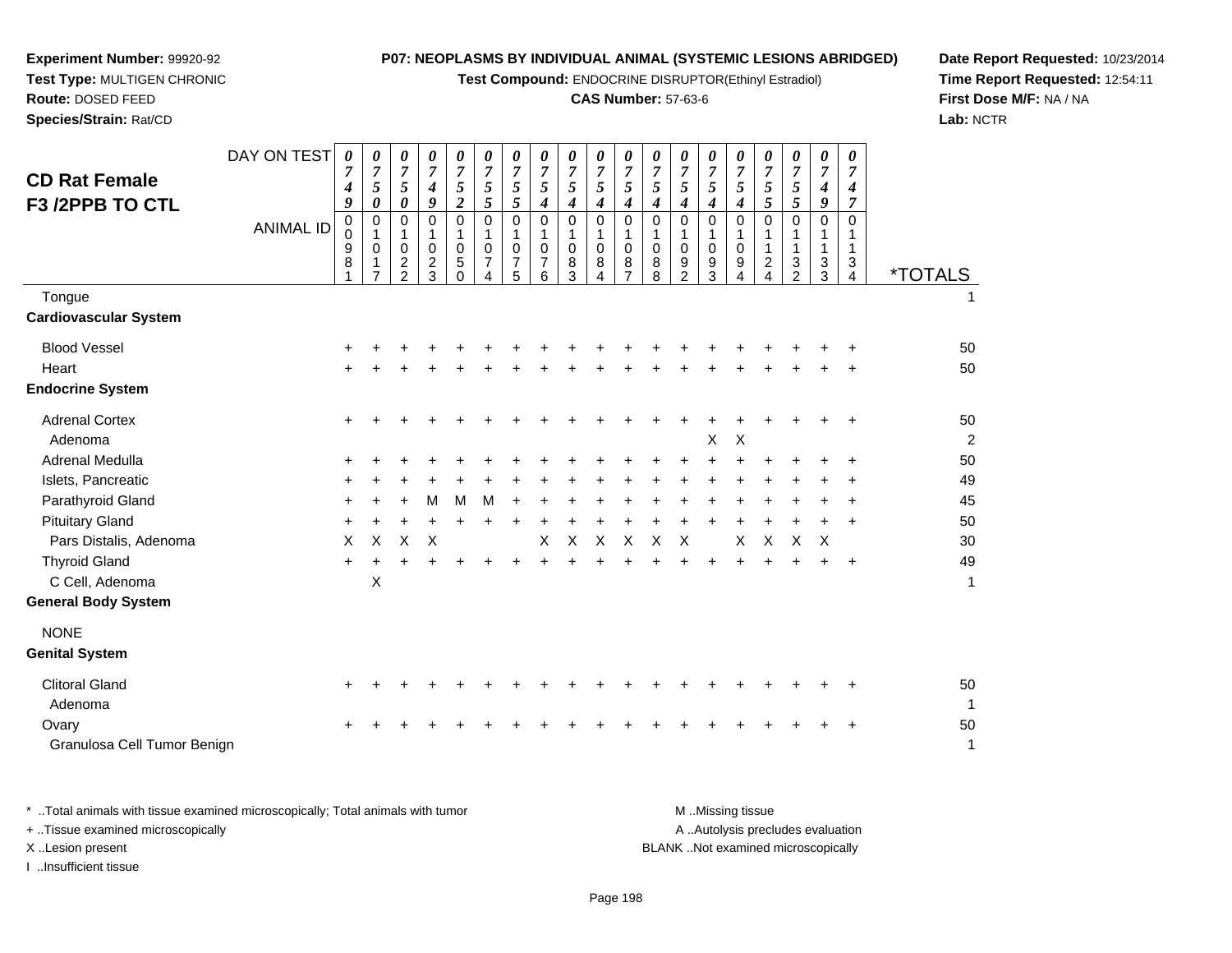**Test Compound:** ENDOCRINE DISRUPTOR(Ethinyl Estradiol)

## **CAS Number:** 57-63-6

*0 7*

*0 7*

*0 7*

*0 7*

*0 7*

*0 7*

*0 7*

*0 7*

*0 7*

A .. Autolysis precludes evaluation

**Date Report Requested:** 10/23/2014**Time Report Requested:** 12:54:11**Lab:** NCTR

Page 199

\* ..Total animals with tissue examined microscopically; Total animals with tumor **M** ...Missing tissue M ...Missing tissue

+ ..Tissue examined microscopically

I ..Insufficient tissue

| <b>CD Rat Female</b><br>F3 /2PPB TO CTL |                  | 4<br>9           | 5<br>0      | 5<br>0                                                            | $\boldsymbol{4}$<br>9                               | 5<br>$\boldsymbol{2}$                    | 5<br>5                          | 5<br>5                             | 5<br>$\boldsymbol{4}$                                  | 5<br>$\boldsymbol{4}$           | 5<br>4                               | 5<br>4                       | 5<br>4                | 5<br>$\boldsymbol{4}$           | 5<br>$\boldsymbol{4}$                  | 5<br>$\boldsymbol{4}$        | 5<br>5                     | 5<br>5                      | 4<br>9                                | $\boldsymbol{4}$<br>$\overline{7}$ |                       |
|-----------------------------------------|------------------|------------------|-------------|-------------------------------------------------------------------|-----------------------------------------------------|------------------------------------------|---------------------------------|------------------------------------|--------------------------------------------------------|---------------------------------|--------------------------------------|------------------------------|-----------------------|---------------------------------|----------------------------------------|------------------------------|----------------------------|-----------------------------|---------------------------------------|------------------------------------|-----------------------|
|                                         | <b>ANIMAL ID</b> | 0<br>0<br>9<br>8 | 0<br>1<br>0 | 0<br>1<br>$\mathbf 0$<br>$\overline{\mathbf{c}}$<br>$\mathcal{P}$ | $\Omega$<br>1<br>$\mathbf 0$<br>$\overline{c}$<br>3 | $\Omega$<br>$\mathbf 0$<br>5<br>$\Omega$ | $\Omega$<br>0<br>$\overline{7}$ | 0<br>1<br>0<br>$\overline{7}$<br>5 | $\mathbf 0$<br>1<br>$\mathbf 0$<br>$\overline{7}$<br>6 | 0<br>1<br>$\mathbf 0$<br>8<br>3 | $\mathbf 0$<br>$\mathbf 0$<br>8<br>4 | $\Omega$<br>$\mathbf 0$<br>8 | 0<br>1<br>0<br>8<br>8 | $\mathbf 0$<br>1<br>0<br>9<br>2 | $\Omega$<br>1<br>$\mathbf 0$<br>9<br>3 | $\Omega$<br>$\mathbf 0$<br>9 | $\Omega$<br>$\overline{c}$ | 0<br>$\mathbf{1}$<br>3<br>2 | $\mathbf 0$<br>$\mathbf{1}$<br>3<br>3 | $\Omega$<br>1<br>3<br>4            | <i><b>*TOTALS</b></i> |
| Granulosa Cell Tumor Benign             |                  |                  |             |                                                                   |                                                     |                                          |                                 |                                    |                                                        |                                 |                                      |                              |                       |                                 |                                        |                              |                            |                             |                                       |                                    |                       |
| Granulosa Cell Tumor Malignant          |                  |                  |             |                                                                   |                                                     |                                          |                                 |                                    |                                                        |                                 |                                      |                              |                       |                                 |                                        |                              |                            |                             |                                       |                                    |                       |
| Sertoli Cell Tumor Benign               |                  |                  |             |                                                                   |                                                     |                                          |                                 |                                    |                                                        |                                 |                                      |                              |                       |                                 |                                        | Х                            |                            |                             |                                       |                                    | 2                     |
| Oviduct                                 |                  |                  |             |                                                                   |                                                     |                                          |                                 |                                    |                                                        |                                 |                                      |                              |                       |                                 |                                        |                              |                            |                             |                                       |                                    | 49                    |
| <b>Uterus</b>                           |                  | $\pm$            |             |                                                                   |                                                     |                                          |                                 |                                    |                                                        |                                 |                                      |                              |                       |                                 |                                        |                              |                            |                             |                                       | $\div$                             | 50                    |
| Endometrium, Adenocarcinoma             |                  |                  |             |                                                                   |                                                     |                                          |                                 |                                    |                                                        |                                 |                                      |                              |                       |                                 |                                        |                              |                            |                             |                                       |                                    | 1                     |
| Endometrium, Adenoma                    |                  |                  |             |                                                                   |                                                     |                                          |                                 |                                    |                                                        |                                 |                                      |                              |                       |                                 |                                        |                              |                            |                             |                                       |                                    | 1                     |
| Polyp Stromal                           |                  |                  |             |                                                                   |                                                     |                                          | Χ                               |                                    |                                                        |                                 |                                      | X                            |                       |                                 |                                        |                              | Х                          |                             |                                       | X                                  | $\overline{7}$        |
| Vagina                                  |                  |                  |             |                                                                   |                                                     |                                          |                                 |                                    |                                                        |                                 |                                      |                              |                       |                                 |                                        |                              |                            |                             |                                       | $\ddot{}$                          | 50                    |
| <b>Hematopoietic System</b>             |                  |                  |             |                                                                   |                                                     |                                          |                                 |                                    |                                                        |                                 |                                      |                              |                       |                                 |                                        |                              |                            |                             |                                       |                                    |                       |
| <b>Bone Marrow</b>                      |                  | ٠                |             |                                                                   |                                                     |                                          |                                 |                                    |                                                        |                                 |                                      |                              |                       |                                 |                                        |                              |                            |                             |                                       | ÷                                  | 50                    |
| Lymph Node                              |                  |                  |             |                                                                   |                                                     |                                          |                                 |                                    |                                                        |                                 |                                      |                              |                       |                                 |                                        |                              |                            | +                           |                                       |                                    | 17                    |
| Lymph Node, Mandibular                  |                  | ٠                |             |                                                                   |                                                     |                                          |                                 |                                    |                                                        |                                 |                                      |                              |                       |                                 |                                        |                              |                            |                             |                                       |                                    | 50                    |
| Lymph Node, Mesenteric                  |                  |                  |             |                                                                   |                                                     |                                          |                                 |                                    |                                                        |                                 |                                      |                              |                       |                                 |                                        |                              |                            |                             |                                       |                                    | 49                    |
| Spleen                                  |                  |                  |             |                                                                   |                                                     |                                          |                                 |                                    |                                                        |                                 |                                      |                              |                       |                                 |                                        |                              |                            |                             |                                       |                                    | 50                    |
| Thymus                                  |                  | ٠                |             |                                                                   |                                                     |                                          |                                 |                                    |                                                        |                                 |                                      |                              |                       |                                 |                                        |                              |                            |                             |                                       |                                    | 45                    |
| <b>Integumentary System</b>             |                  |                  |             |                                                                   |                                                     |                                          |                                 |                                    |                                                        |                                 |                                      |                              |                       |                                 |                                        |                              |                            |                             |                                       |                                    |                       |
| <b>Mammary Gland</b>                    |                  | $\ddot{}$        |             |                                                                   |                                                     |                                          |                                 |                                    |                                                        |                                 |                                      |                              |                       |                                 |                                        |                              |                            |                             |                                       |                                    | 50                    |
| Adenocarcinoma                          |                  |                  |             |                                                                   | $\mathsf X$                                         |                                          |                                 |                                    | $\pmb{\times}$                                         |                                 |                                      |                              |                       |                                 |                                        |                              |                            | X                           |                                       |                                    | 4                     |
| Adenocarcinoma, Multiple                |                  |                  |             |                                                                   |                                                     |                                          |                                 |                                    |                                                        |                                 |                                      |                              |                       |                                 |                                        |                              |                            |                             |                                       |                                    | $\overline{2}$        |
| Fibroadenoma                            |                  |                  |             |                                                                   | $\mathsf{X}$                                        | $\boldsymbol{\mathsf{X}}$                |                                 |                                    |                                                        |                                 |                                      | Х                            |                       |                                 |                                        |                              |                            |                             |                                       |                                    | 13                    |
| Fibroadenoma, Multiple                  |                  | X                |             |                                                                   |                                                     |                                          | X                               | $\times$                           | $\mathsf{X}$                                           |                                 | $\mathsf{X}$                         |                              |                       |                                 |                                        | X X X X X X                  |                            |                             |                                       |                                    | 21                    |
|                                         |                  |                  |             |                                                                   |                                                     |                                          |                                 |                                    |                                                        |                                 |                                      |                              |                       |                                 |                                        |                              |                            |                             |                                       |                                    |                       |

# **Experiment Number:** 99920-92 **Test Type:** MULTIGEN CHRONIC**Route:** DOSED FEED

DAY ON TEST *0 7*

*0 7*

*0 7*

*0 7*

*0 7*

*0 7*

*0 7*

*0 7*

*0 7*

*0 7*

**Species/Strain:** Rat/CD

**First Dose M/F:** NA / NA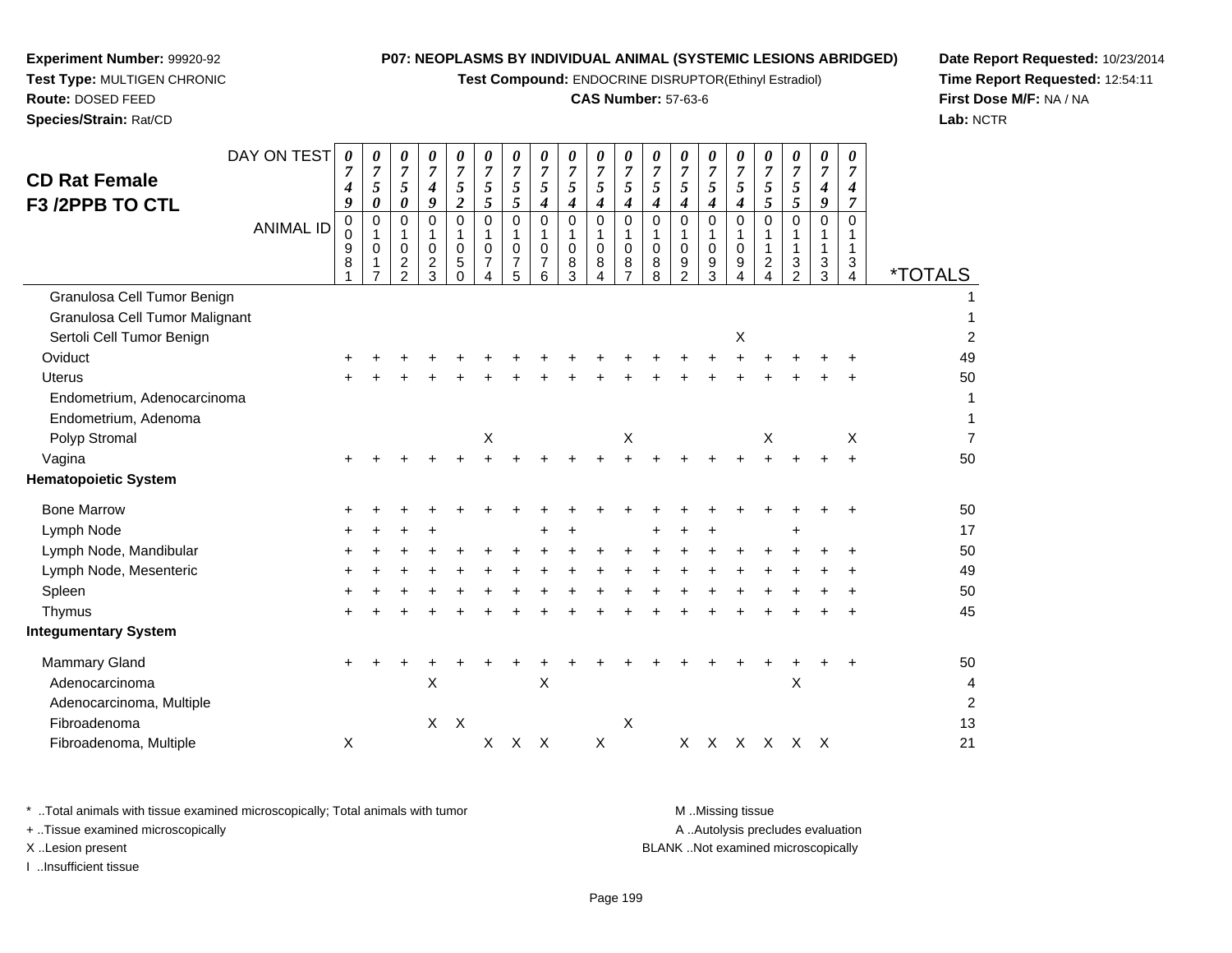**Test Compound:** ENDOCRINE DISRUPTOR(Ethinyl Estradiol)

## **CAS Number:** 57-63-6

**Date Report Requested:** 10/23/2014**Time Report Requested:** 12:54:11**First Dose M/F:** NA / NA**Lab:** NCTR

| Species/Strain: Rat/CD                                          |                                 |                                                                  |                                                                                      |                                                                                                               |                                                                                                                             |                                                                                           |                                                                                      |                                                                                         |                                                                            |                                                                            |                                                                                                    |                                                                                         |                                                            |                                                                               |                                                                            |                                                                                                        |                                                                            |                                                                                    |                                                        |                                                                                            | Lab: $\land$          |
|-----------------------------------------------------------------|---------------------------------|------------------------------------------------------------------|--------------------------------------------------------------------------------------|---------------------------------------------------------------------------------------------------------------|-----------------------------------------------------------------------------------------------------------------------------|-------------------------------------------------------------------------------------------|--------------------------------------------------------------------------------------|-----------------------------------------------------------------------------------------|----------------------------------------------------------------------------|----------------------------------------------------------------------------|----------------------------------------------------------------------------------------------------|-----------------------------------------------------------------------------------------|------------------------------------------------------------|-------------------------------------------------------------------------------|----------------------------------------------------------------------------|--------------------------------------------------------------------------------------------------------|----------------------------------------------------------------------------|------------------------------------------------------------------------------------|--------------------------------------------------------|--------------------------------------------------------------------------------------------|-----------------------|
| <b>CD Rat Female</b><br>F3 /2PPB TO CTL                         | DAY ON TEST<br><b>ANIMAL ID</b> | $\boldsymbol{\theta}$<br>7<br>4<br>9<br>$\pmb{0}$<br>0<br>9<br>8 | 0<br>$\overline{7}$<br>$\overline{5}$<br>0<br>$\mathbf 0$<br>1<br>$\Omega$<br>1<br>7 | 0<br>7<br>$\mathfrak{s}$<br>0<br>$\mathbf 0$<br>1<br>$\mathbf 0$<br>$\overline{\mathbf{c}}$<br>$\overline{2}$ | 0<br>$\overline{7}$<br>$\boldsymbol{4}$<br>9<br>$\mathbf 0$<br>$\mathbf{1}$<br>$\Omega$<br>$\overline{c}$<br>$\mathfrak{S}$ | 0<br>$\overline{7}$<br>5<br>$\overline{c}$<br>$\Omega$<br>$\mathbf 0$<br>5<br>$\mathbf 0$ | 0<br>$\overline{7}$<br>$\mathfrak{F}$<br>5<br>$\mathbf 0$<br>1<br>$\Omega$<br>7<br>4 | 0<br>$\overline{7}$<br>5<br>$\mathfrak{s}$<br>$\mathbf 0$<br>1<br>$\mathbf 0$<br>7<br>5 | 0<br>$\overline{7}$<br>5<br>4<br>$\mathbf 0$<br>1<br>$\mathbf 0$<br>7<br>6 | 0<br>$\overline{7}$<br>5<br>4<br>$\mathbf 0$<br>1<br>$\mathbf 0$<br>8<br>3 | 0<br>$\overline{7}$<br>$\overline{5}$<br>4<br>$\mathbf 0$<br>1<br>$\pmb{0}$<br>8<br>$\overline{4}$ | 0<br>$\overline{7}$<br>5<br>4<br>$\mathbf 0$<br>1<br>$\mathbf 0$<br>8<br>$\overline{7}$ | 0<br>7<br>5<br>4<br>$\mathbf 0$<br>1<br>$\Omega$<br>8<br>8 | 0<br>$\overline{7}$<br>5<br>4<br>0<br>1<br>$\mathbf 0$<br>9<br>$\overline{c}$ | 0<br>$\overline{\mathcal{I}}$<br>5<br>4<br>0<br>1<br>$\mathbf 0$<br>9<br>3 | 0<br>$\overline{7}$<br>$\mathfrak{s}$<br>$\boldsymbol{4}$<br>$\mathbf 0$<br>1<br>$\mathbf 0$<br>9<br>4 | 0<br>7<br>5<br>5<br>$\Omega$<br>1<br>1<br>$\overline{c}$<br>$\overline{4}$ | 0<br>$\overline{7}$<br>5<br>5<br>$\mathbf 0$<br>$\mathbf 1$<br>3<br>$\overline{2}$ | 0<br>$\overline{7}$<br>4<br>9<br>0<br>1<br>1<br>3<br>3 | 0<br>$\overline{7}$<br>$\boldsymbol{4}$<br>7<br>$\mathbf 0$<br>1<br>$\mathbf{1}$<br>3<br>4 | <i><b>*TOTALS</b></i> |
| Skin                                                            |                                 | $\ddot{}$                                                        | $\ddot{}$                                                                            |                                                                                                               | $+$                                                                                                                         | $\ddot{}$                                                                                 | $+$                                                                                  | $\ddot{}$                                                                               | $\ddot{}$                                                                  | $\ddot{}$                                                                  | $\ddot{}$                                                                                          |                                                                                         |                                                            | $\ddot{}$                                                                     | $\ddot{}$                                                                  | $\ddot{}$                                                                                              |                                                                            | $\ddot{}$                                                                          | $+$                                                    | $+$                                                                                        | 50                    |
| Ear, Basal Cell Adenoma                                         |                                 |                                                                  | X                                                                                    |                                                                                                               |                                                                                                                             |                                                                                           |                                                                                      |                                                                                         |                                                                            |                                                                            |                                                                                                    |                                                                                         |                                                            |                                                                               |                                                                            |                                                                                                        |                                                                            |                                                                                    |                                                        |                                                                                            | 1                     |
| Fibroma                                                         |                                 |                                                                  |                                                                                      |                                                                                                               |                                                                                                                             |                                                                                           |                                                                                      |                                                                                         |                                                                            |                                                                            |                                                                                                    |                                                                                         |                                                            |                                                                               |                                                                            |                                                                                                        |                                                                            |                                                                                    |                                                        |                                                                                            | $\overline{c}$        |
| <b>Musculoskeletal System</b>                                   |                                 |                                                                  |                                                                                      |                                                                                                               |                                                                                                                             |                                                                                           |                                                                                      |                                                                                         |                                                                            |                                                                            |                                                                                                    |                                                                                         |                                                            |                                                                               |                                                                            |                                                                                                        |                                                                            |                                                                                    |                                                        |                                                                                            |                       |
| Bone                                                            |                                 |                                                                  |                                                                                      |                                                                                                               |                                                                                                                             |                                                                                           |                                                                                      |                                                                                         |                                                                            |                                                                            |                                                                                                    |                                                                                         |                                                            |                                                                               |                                                                            |                                                                                                        |                                                                            |                                                                                    |                                                        |                                                                                            | $\mathbf{1}$          |
| Bone, Femur                                                     |                                 | $\ddot{}$                                                        |                                                                                      |                                                                                                               |                                                                                                                             |                                                                                           |                                                                                      |                                                                                         |                                                                            |                                                                            |                                                                                                    |                                                                                         |                                                            |                                                                               |                                                                            |                                                                                                        |                                                                            |                                                                                    |                                                        |                                                                                            | 50                    |
| <b>Skeletal Muscle</b>                                          |                                 |                                                                  |                                                                                      |                                                                                                               |                                                                                                                             |                                                                                           |                                                                                      |                                                                                         |                                                                            |                                                                            |                                                                                                    |                                                                                         |                                                            |                                                                               |                                                                            |                                                                                                        |                                                                            |                                                                                    |                                                        |                                                                                            | 4                     |
| Diaphragm, Granulosa Cell Tumor<br>Malignant, Metastatic, Ovary |                                 |                                                                  |                                                                                      |                                                                                                               |                                                                                                                             |                                                                                           |                                                                                      |                                                                                         |                                                                            |                                                                            |                                                                                                    |                                                                                         |                                                            |                                                                               |                                                                            |                                                                                                        |                                                                            |                                                                                    |                                                        |                                                                                            | $\mathbf{1}$          |
| <b>Nervous System</b>                                           |                                 |                                                                  |                                                                                      |                                                                                                               |                                                                                                                             |                                                                                           |                                                                                      |                                                                                         |                                                                            |                                                                            |                                                                                                    |                                                                                         |                                                            |                                                                               |                                                                            |                                                                                                        |                                                                            |                                                                                    |                                                        |                                                                                            |                       |
| Brain, Brain Stem                                               |                                 | +                                                                |                                                                                      |                                                                                                               |                                                                                                                             |                                                                                           |                                                                                      |                                                                                         |                                                                            |                                                                            |                                                                                                    |                                                                                         |                                                            |                                                                               |                                                                            |                                                                                                        |                                                                            |                                                                                    |                                                        |                                                                                            | 50                    |
| Brain, Cerebellum                                               |                                 |                                                                  |                                                                                      |                                                                                                               |                                                                                                                             |                                                                                           |                                                                                      |                                                                                         |                                                                            |                                                                            |                                                                                                    |                                                                                         |                                                            |                                                                               |                                                                            |                                                                                                        |                                                                            |                                                                                    |                                                        |                                                                                            | 50                    |
| Brain, Cerebrum                                                 |                                 |                                                                  |                                                                                      |                                                                                                               |                                                                                                                             |                                                                                           |                                                                                      |                                                                                         |                                                                            |                                                                            |                                                                                                    |                                                                                         |                                                            |                                                                               |                                                                            |                                                                                                        |                                                                            |                                                                                    |                                                        |                                                                                            | 50                    |
| Peripheral Nerve                                                |                                 |                                                                  |                                                                                      |                                                                                                               |                                                                                                                             |                                                                                           |                                                                                      |                                                                                         |                                                                            |                                                                            |                                                                                                    |                                                                                         |                                                            |                                                                               |                                                                            |                                                                                                        |                                                                            |                                                                                    |                                                        |                                                                                            | 1                     |
| Spinal Cord                                                     |                                 |                                                                  |                                                                                      |                                                                                                               |                                                                                                                             |                                                                                           |                                                                                      |                                                                                         |                                                                            |                                                                            |                                                                                                    |                                                                                         |                                                            |                                                                               |                                                                            |                                                                                                        |                                                                            |                                                                                    |                                                        |                                                                                            | $\mathbf{1}$          |
| <b>Respiratory System</b>                                       |                                 |                                                                  |                                                                                      |                                                                                                               |                                                                                                                             |                                                                                           |                                                                                      |                                                                                         |                                                                            |                                                                            |                                                                                                    |                                                                                         |                                                            |                                                                               |                                                                            |                                                                                                        |                                                                            |                                                                                    |                                                        |                                                                                            |                       |
| Lung                                                            |                                 |                                                                  |                                                                                      |                                                                                                               |                                                                                                                             |                                                                                           |                                                                                      |                                                                                         |                                                                            |                                                                            |                                                                                                    |                                                                                         |                                                            |                                                                               |                                                                            |                                                                                                        |                                                                            |                                                                                    |                                                        |                                                                                            | 50                    |
| Nose                                                            |                                 |                                                                  |                                                                                      |                                                                                                               |                                                                                                                             |                                                                                           |                                                                                      |                                                                                         |                                                                            |                                                                            |                                                                                                    |                                                                                         |                                                            |                                                                               |                                                                            |                                                                                                        |                                                                            |                                                                                    |                                                        |                                                                                            | 50                    |
| Trachea                                                         |                                 | $\pm$                                                            |                                                                                      |                                                                                                               |                                                                                                                             |                                                                                           |                                                                                      |                                                                                         |                                                                            |                                                                            |                                                                                                    |                                                                                         |                                                            |                                                                               |                                                                            |                                                                                                        |                                                                            |                                                                                    |                                                        |                                                                                            | 49                    |
| <b>Special Senses System</b>                                    |                                 |                                                                  |                                                                                      |                                                                                                               |                                                                                                                             |                                                                                           |                                                                                      |                                                                                         |                                                                            |                                                                            |                                                                                                    |                                                                                         |                                                            |                                                                               |                                                                            |                                                                                                        |                                                                            |                                                                                    |                                                        |                                                                                            |                       |
| Eye                                                             |                                 | +                                                                |                                                                                      |                                                                                                               |                                                                                                                             |                                                                                           |                                                                                      |                                                                                         |                                                                            |                                                                            |                                                                                                    |                                                                                         |                                                            |                                                                               |                                                                            |                                                                                                        |                                                                            |                                                                                    |                                                        |                                                                                            | 50                    |
|                                                                 |                                 |                                                                  |                                                                                      |                                                                                                               |                                                                                                                             |                                                                                           |                                                                                      |                                                                                         |                                                                            |                                                                            |                                                                                                    |                                                                                         |                                                            |                                                                               |                                                                            |                                                                                                        |                                                                            |                                                                                    |                                                        |                                                                                            |                       |

**Experiment Number:** 99920-92**Test Type:** MULTIGEN CHRONIC

**Route:** DOSED FEED

| Total animals with tissue examined microscopically; Total animals with tumor | M Missing tissue                   |
|------------------------------------------------------------------------------|------------------------------------|
| + Tissue examined microscopically                                            | A Autolysis precludes evaluation   |
| X Lesion present                                                             | BLANK Not examined microscopically |
| …Insufficient tissue                                                         |                                    |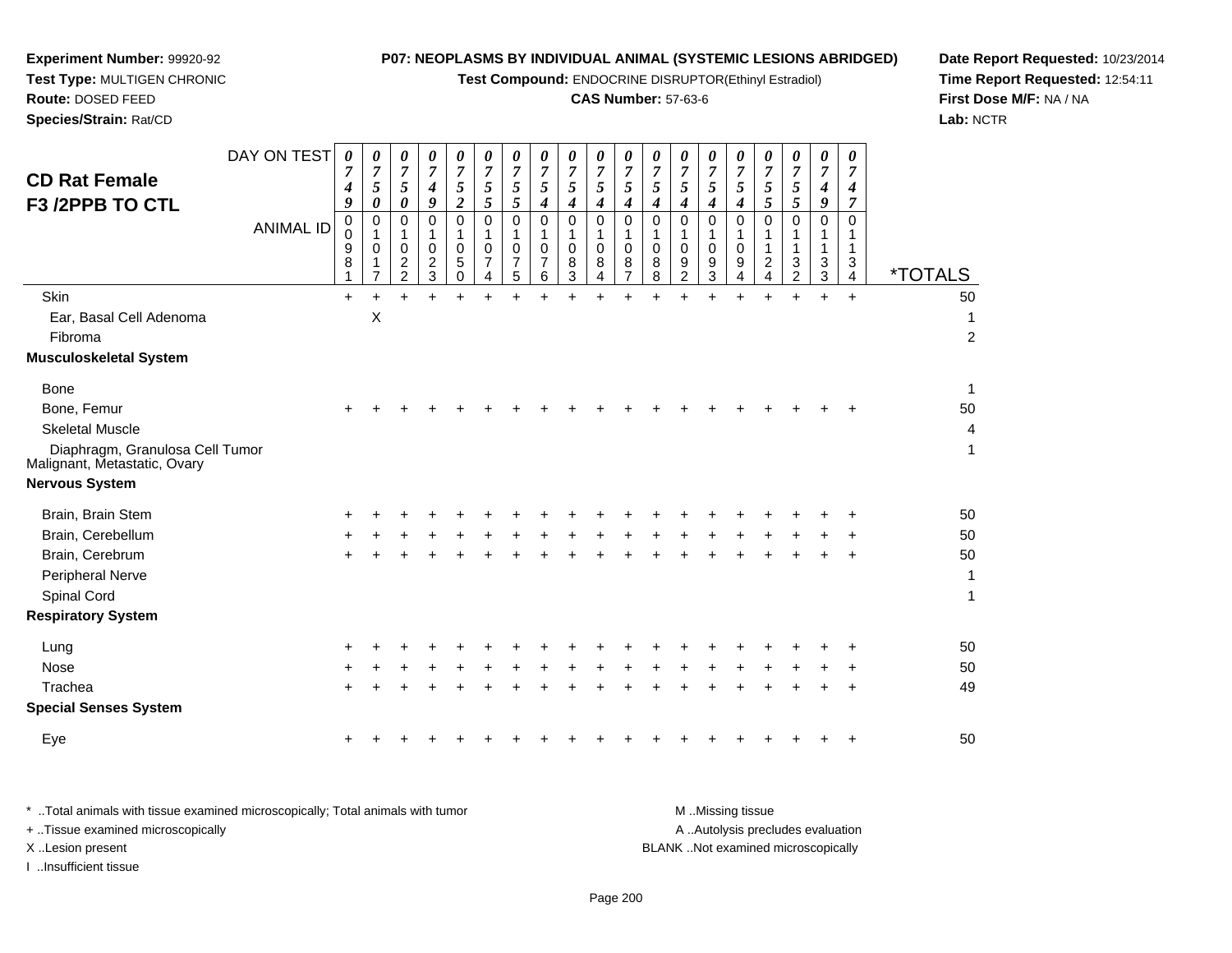**Test Compound:** ENDOCRINE DISRUPTOR(Ethinyl Estradiol)

## **CAS Number:** 57-63-6

**Date Report Requested:** 10/23/2014**Time Report Requested:** 12:54:11**First Dose M/F:** NA / NA**Lab:** NCTR

**Route:** DOSED FEED **Species/Strain:** Rat/CDDAY ON TEST *0 7 4***CD Rat Female***0 7 0 7 0 7 0 7 0 7 0 7 0 7* 

| <b>CD Rat Female</b><br>F3/2PPB TO CTL   | DAY ON TEST<br><b>ANIMAL ID</b> | 0<br>$\overline{7}$<br>4<br>9<br>0<br>9<br>8 | 0<br>7<br>5<br>0<br>0<br>0 | 0<br>$\overline{ }$<br>$5\overline{)}$<br>0<br>0<br>0<br>$\overline{2}$<br>າ | 0<br>4<br>Q.<br>2<br>3 | 0<br>$\overline{7}$<br>$5\overline{)}$<br>$\overline{2}$<br>0<br>0<br>5 | 0<br>$\overline{7}$<br>5<br>$\mathcal{P}$<br>0<br>0<br>$\overline{ }$ | 0<br>$\overline{ }$<br>5<br>0<br>$\overline{ }$<br>5 | 0<br>$\overline{ }$<br>5<br>4<br>0<br>0<br>$\overline{ }$<br>6 | $\boldsymbol{\theta}$<br>$\overline{7}$<br>5 <sup>5</sup><br>4<br>0<br>0<br>8<br>3 | $\boldsymbol{\theta}$<br>$\overline{7}$<br>5<br>4<br>0<br>0<br>8 | 0<br>7<br>5<br>4<br>0<br>0<br>8<br>$\rightarrow$ | 0<br>5<br>0<br>8<br>8 | 0<br>7<br>5<br>4<br>0<br>0<br>9<br>າ | $\boldsymbol{\theta}$<br>7<br>5<br>0<br>9<br>3 | $\theta$<br>7<br>0<br>9 | 0<br>7<br>5<br>0<br>$\overline{c}$<br>4 | 0<br>7<br>5<br>5<br>$\mathbf 0$<br>3<br>$\overline{2}$ | 0<br>7<br>4<br>9<br>0<br>3<br>3 | 0<br>7<br>4<br>0<br>3<br>4 | <i><b>*TOTALS</b></i> |
|------------------------------------------|---------------------------------|----------------------------------------------|----------------------------|------------------------------------------------------------------------------|------------------------|-------------------------------------------------------------------------|-----------------------------------------------------------------------|------------------------------------------------------|----------------------------------------------------------------|------------------------------------------------------------------------------------|------------------------------------------------------------------|--------------------------------------------------|-----------------------|--------------------------------------|------------------------------------------------|-------------------------|-----------------------------------------|--------------------------------------------------------|---------------------------------|----------------------------|-----------------------|
| Harderian Gland                          |                                 | $\pm$                                        |                            |                                                                              |                        |                                                                         |                                                                       |                                                      |                                                                |                                                                                    |                                                                  |                                                  |                       |                                      |                                                |                         | $\div$                                  |                                                        | $\ddot{}$                       | $\overline{+}$             | 50                    |
| <b>Urinary System</b>                    |                                 |                                              |                            |                                                                              |                        |                                                                         |                                                                       |                                                      |                                                                |                                                                                    |                                                                  |                                                  |                       |                                      |                                                |                         |                                         |                                                        |                                 |                            |                       |
| Kidney                                   |                                 | ٠                                            |                            |                                                                              |                        |                                                                         |                                                                       |                                                      |                                                                |                                                                                    |                                                                  |                                                  |                       |                                      |                                                |                         |                                         |                                                        |                                 | $\pm$                      | 50                    |
| <b>Urinary Bladder</b>                   |                                 | ٠                                            |                            |                                                                              |                        |                                                                         |                                                                       |                                                      |                                                                |                                                                                    |                                                                  |                                                  |                       |                                      |                                                |                         |                                         |                                                        |                                 | $\pm$                      | 49                    |
| <b>SYSTEMIC LESIONS</b>                  |                                 |                                              |                            |                                                                              |                        |                                                                         |                                                                       |                                                      |                                                                |                                                                                    |                                                                  |                                                  |                       |                                      |                                                |                         |                                         |                                                        |                                 |                            |                       |
| Multiple Organ<br>Mesothelioma Malignant |                                 | +                                            |                            |                                                                              |                        |                                                                         |                                                                       |                                                      |                                                                |                                                                                    |                                                                  |                                                  |                       |                                      |                                                |                         |                                         |                                                        |                                 | $\div$                     | 50<br>1               |

\* ..Total animals with tissue examined microscopically; Total animals with tumor **M** ..Missing tissue M ..Missing tissue

+ ..Tissue examined microscopically

**Experiment Number:** 99920-92**Test Type:** MULTIGEN CHRONIC

I ..Insufficient tissue

A .. Autolysis precludes evaluation X ..Lesion present BLANK ..Not examined microscopically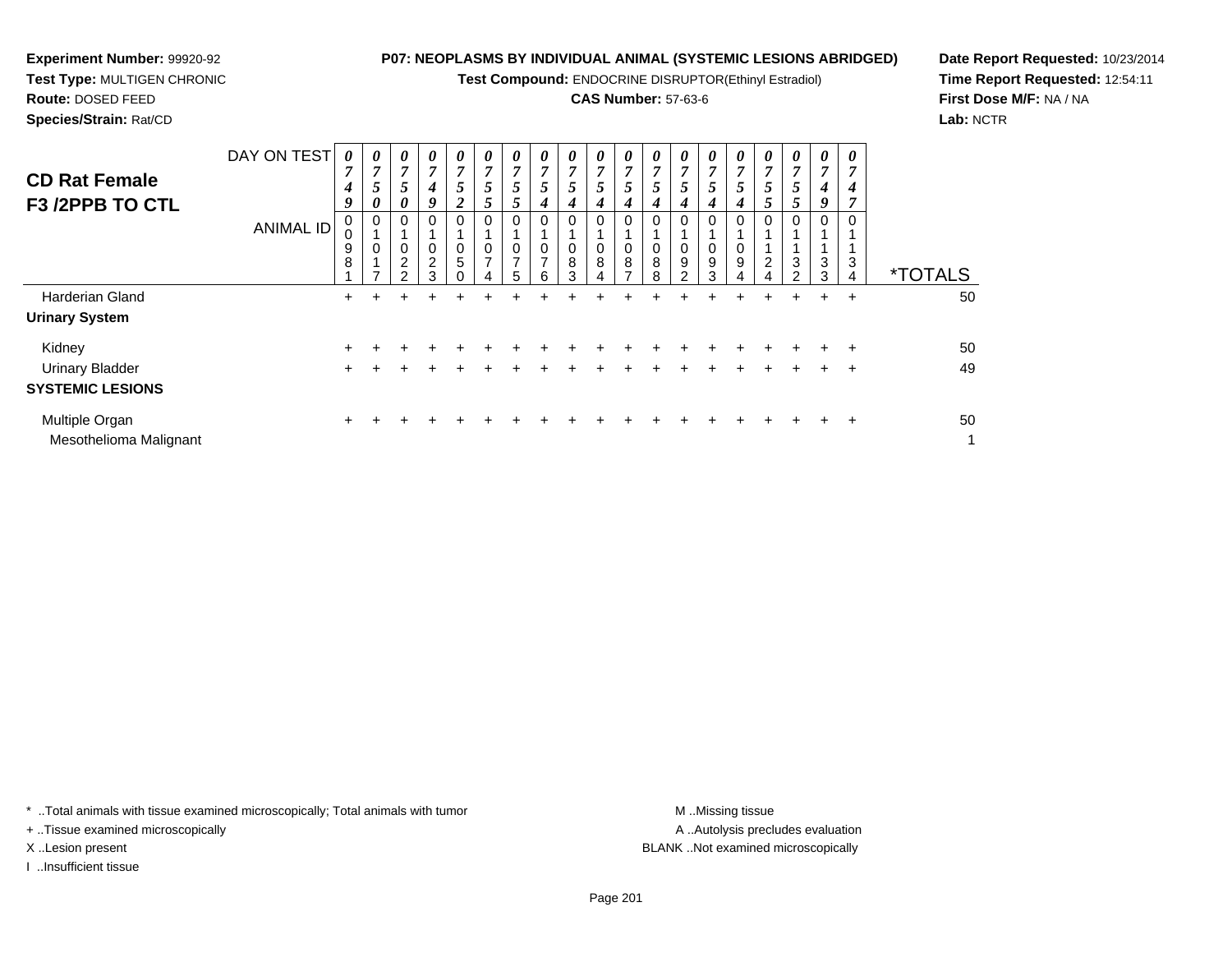**Test Compound:** ENDOCRINE DISRUPTOR(Ethinyl Estradiol)

## **CAS Number:** 57-63-6

**Date Report Requested:** 10/23/2014 **Time Report Requested:** 12:54:11**First Dose M/F:** NA / NA**Lab:** NCTR

| <b>CD Rat Female</b>         | DAY ON TEST      | 0<br>1                                         | 0<br>$\boldsymbol{l}$                               | 0<br>$\boldsymbol{4}$             | $\boldsymbol{\theta}$<br>$\sqrt{5}$                                   | 0<br>$\overline{5}$                                             | 0<br>$\mathfrak{s}$                                            | 0<br>6                                          | 0<br>6                                                         | 0<br>6                             | $\boldsymbol{\theta}$<br>6                                | 0<br>6                                                         | $\boldsymbol{\theta}$<br>6                       | 0<br>6                             | $\boldsymbol{\theta}$<br>6                       | 0<br>6                                                    | $\boldsymbol{\theta}$<br>6                  | 0<br>6                                                   | $\boldsymbol{\theta}$<br>6                              | 0<br>6                                             | $\pmb{\theta}$<br>6                                    | 0<br>$\overline{7}$                                            | $\boldsymbol{\theta}$<br>$\overline{7}$                    | 0<br>$\boldsymbol{7}$                    | 0<br>$\overline{7}$                                  | 0<br>$\overline{7}$               | 0<br>$\overline{7}$                   | 0<br>$\overline{7}$                                              | 0<br>$\boldsymbol{7}$                                    | 0<br>$\overline{7}$                                                             | 0<br>$\overline{7}$                    | 7                    |
|------------------------------|------------------|------------------------------------------------|-----------------------------------------------------|-----------------------------------|-----------------------------------------------------------------------|-----------------------------------------------------------------|----------------------------------------------------------------|-------------------------------------------------|----------------------------------------------------------------|------------------------------------|-----------------------------------------------------------|----------------------------------------------------------------|--------------------------------------------------|------------------------------------|--------------------------------------------------|-----------------------------------------------------------|---------------------------------------------|----------------------------------------------------------|---------------------------------------------------------|----------------------------------------------------|--------------------------------------------------------|----------------------------------------------------------------|------------------------------------------------------------|------------------------------------------|------------------------------------------------------|-----------------------------------|---------------------------------------|------------------------------------------------------------------|----------------------------------------------------------|---------------------------------------------------------------------------------|----------------------------------------|----------------------|
| F3/10PPB TO CTL              |                  | $\mathfrak{z}$<br>9                            | $\pmb{8}$<br>$\boldsymbol{2}$                       | 9<br>$\boldsymbol{\theta}$        | $\boldsymbol{\beta}$<br>$\boldsymbol{2}$                              | $\boldsymbol{4}$<br>$\boldsymbol{\theta}$                       | 5<br>6                                                         | $\boldsymbol{\theta}$<br>$\boldsymbol{\beta}$   | $\boldsymbol{\theta}$<br>8                                     | $\boldsymbol{2}$<br>$\pmb{\theta}$ | $\boldsymbol{2}$<br>$\boldsymbol{\theta}$                 | $\mathfrak{z}$<br>6                                            | $\mathfrak{s}$<br>5                              | 6<br>6                             | $\overline{7}$<br>$\boldsymbol{\theta}$          | 8<br>$\boldsymbol{\theta}$                                | 8<br>$\overline{2}$                         | 8<br>$\overline{7}$                                      | $\pmb{8}$<br>$\boldsymbol{7}$                           | 9<br>$\overline{2}$                                | 9<br>8                                                 | 0<br>6                                                         | 6                                                          | $\boldsymbol{l}$<br>$\mathfrak{z}$       | $\boldsymbol{l}$<br>$\overline{7}$                   | $\boldsymbol{2}$                  | $\boldsymbol{2}$<br>8                 | $\boldsymbol{\beta}$<br>4                                        | $\boldsymbol{\beta}$<br>9                                | $\boldsymbol{4}$<br>$\boldsymbol{9}$                                            | $\boldsymbol{4}$<br>9                  |                      |
|                              | <b>ANIMAL ID</b> | $\pmb{0}$<br>$\mathbf 0$<br>0<br>$\frac{2}{0}$ | $\overline{0}$<br>0<br>$\mathbf 0$<br>$\frac{2}{2}$ | $\mathsf 0$<br>$\Omega$<br>9<br>3 | $\mathbf 0$<br>$\mathbf 0$<br>$\sqrt{2}$<br>$\,6\,$<br>$\overline{2}$ | $\mathbf 0$<br>$\mathbf 0$<br>$\sqrt{2}$<br>$\overline{7}$<br>8 | $\mathbf 0$<br>$\mathbf 0$<br>$\mathbf{3}$<br>$\mathbf 0$<br>9 | $\mathbf 0$<br>$\pmb{0}$<br>6<br>$\pmb{0}$<br>5 | $\overline{0}$<br>$\mathbf 0$<br>$\overline{7}$<br>$\mathbf 0$ | 0<br>0<br>8<br>0<br>$\overline{ }$ | $\boldsymbol{0}$<br>$\pmb{0}$<br>$\bf8$<br>$\pmb{0}$<br>9 | $\mathbf 0$<br>$\Omega$<br>8<br>$\mathbf{1}$<br>$\overline{ }$ | $\overline{0}$<br>$\Omega$<br>8<br>$\frac{2}{9}$ | 0<br>$\Omega$<br>8<br>$\mathbf{3}$ | $\mathbf 0$<br>0<br>$\bf 8$<br>$\mathbf{3}$<br>8 | $\mathbf 0$<br>$\mathbf 0$<br>$\bf 8$<br>$\,$ 5 $\,$<br>3 | $\mathbf 0$<br>0<br>$\bf8$<br>$\frac{5}{5}$ | $\mathbf 0$<br>$\mathbf 0$<br>$\,8\,$<br>$\sqrt{5}$<br>8 | $\mathbf 0$<br>$\mathbf 0$<br>$\bf8$<br>$\sqrt{5}$<br>9 | $\pmb{0}$<br>$\pmb{0}$<br>8<br>6<br>$\overline{2}$ | $\mathbf 0$<br>$\mathbf 0$<br>8<br>6<br>$\overline{5}$ | $\Omega$<br>0<br>8<br>$\overline{7}$<br>$\boldsymbol{\Lambda}$ | $\mathbf 0$<br>$\mathbf 0$<br>$\bf8$<br>$\bf8$<br>$\Omega$ | 0<br>0<br>$\bf 8$<br>8<br>$\overline{2}$ | $\mathbf 0$<br>$\pmb{0}$<br>8<br>$\bf 8$<br>$\Delta$ | $\mathbf 0$<br>$\Omega$<br>8<br>9 | $\mathbf 0$<br>$\Omega$<br>$9\,$<br>0 | $\mathbf 0$<br>$\mathbf 0$<br>$\boldsymbol{9}$<br>$\pmb{0}$<br>5 | $\mathbf 0$<br>0<br>$\boldsymbol{9}$<br>$\mathbf 0$<br>8 | $\mathsf 0$<br>$\mathbf 0$<br>$9\,$<br>$\overline{2}$<br>$\boldsymbol{\Lambda}$ | $\mathbf 0$<br>$\Omega$<br>9<br>3<br>6 | $\Omega$<br>$\Omega$ |
| <b>Alimentary System</b>     |                  |                                                |                                                     |                                   |                                                                       |                                                                 |                                                                |                                                 |                                                                |                                    |                                                           |                                                                |                                                  |                                    |                                                  |                                                           |                                             |                                                          |                                                         |                                                    |                                                        |                                                                |                                                            |                                          |                                                      |                                   |                                       |                                                                  |                                                          |                                                                                 |                                        |                      |
| Esophagus                    |                  |                                                |                                                     |                                   |                                                                       |                                                                 |                                                                |                                                 |                                                                |                                    |                                                           |                                                                |                                                  |                                    |                                                  |                                                           |                                             |                                                          |                                                         |                                                    |                                                        |                                                                |                                                            |                                          |                                                      |                                   |                                       |                                                                  |                                                          |                                                                                 |                                        |                      |
| Intestine Large, Cecum       |                  |                                                |                                                     |                                   |                                                                       |                                                                 |                                                                |                                                 |                                                                |                                    |                                                           |                                                                |                                                  |                                    |                                                  |                                                           |                                             |                                                          |                                                         |                                                    |                                                        |                                                                |                                                            |                                          |                                                      |                                   |                                       |                                                                  |                                                          |                                                                                 |                                        |                      |
| Intestine Large, Colon       |                  |                                                |                                                     |                                   |                                                                       |                                                                 |                                                                |                                                 |                                                                |                                    |                                                           |                                                                |                                                  |                                    |                                                  |                                                           |                                             |                                                          |                                                         |                                                    |                                                        |                                                                |                                                            |                                          |                                                      |                                   |                                       |                                                                  |                                                          |                                                                                 |                                        |                      |
| Intestine Large, Rectum      |                  |                                                |                                                     |                                   |                                                                       |                                                                 |                                                                |                                                 |                                                                |                                    |                                                           |                                                                |                                                  |                                    |                                                  |                                                           |                                             |                                                          |                                                         |                                                    |                                                        |                                                                |                                                            |                                          |                                                      |                                   |                                       |                                                                  |                                                          |                                                                                 |                                        |                      |
| Intestine Small, Duodenum    |                  |                                                |                                                     |                                   |                                                                       |                                                                 |                                                                |                                                 |                                                                |                                    |                                                           |                                                                |                                                  |                                    |                                                  |                                                           |                                             |                                                          |                                                         |                                                    |                                                        |                                                                |                                                            |                                          |                                                      |                                   |                                       |                                                                  |                                                          |                                                                                 |                                        |                      |
| Intestine Small, Ileum       |                  |                                                |                                                     |                                   |                                                                       |                                                                 |                                                                |                                                 |                                                                |                                    |                                                           |                                                                |                                                  |                                    |                                                  |                                                           |                                             |                                                          |                                                         |                                                    |                                                        |                                                                |                                                            |                                          |                                                      |                                   |                                       |                                                                  |                                                          |                                                                                 |                                        |                      |
| Intestine Small, Jejunum     |                  |                                                |                                                     |                                   |                                                                       |                                                                 |                                                                |                                                 |                                                                |                                    |                                                           |                                                                |                                                  |                                    |                                                  |                                                           |                                             |                                                          |                                                         |                                                    |                                                        |                                                                |                                                            |                                          |                                                      |                                   |                                       |                                                                  |                                                          |                                                                                 |                                        |                      |
| Carcinoma                    |                  |                                                |                                                     |                                   |                                                                       |                                                                 |                                                                |                                                 |                                                                |                                    |                                                           |                                                                |                                                  |                                    |                                                  |                                                           |                                             |                                                          |                                                         |                                                    |                                                        |                                                                |                                                            |                                          |                                                      |                                   |                                       |                                                                  |                                                          |                                                                                 |                                        |                      |
| Liver                        |                  |                                                |                                                     |                                   |                                                                       |                                                                 |                                                                |                                                 |                                                                |                                    |                                                           |                                                                |                                                  |                                    |                                                  |                                                           |                                             |                                                          |                                                         |                                                    |                                                        |                                                                |                                                            |                                          |                                                      |                                   |                                       |                                                                  |                                                          |                                                                                 |                                        |                      |
| Mesentery                    |                  |                                                |                                                     |                                   |                                                                       |                                                                 |                                                                |                                                 |                                                                |                                    |                                                           |                                                                |                                                  |                                    |                                                  |                                                           |                                             |                                                          |                                                         |                                                    |                                                        |                                                                |                                                            |                                          |                                                      |                                   |                                       |                                                                  |                                                          |                                                                                 |                                        |                      |
| Oral Mucosa                  |                  |                                                |                                                     |                                   |                                                                       |                                                                 | $\ddot{}$                                                      |                                                 |                                                                |                                    |                                                           |                                                                |                                                  |                                    |                                                  | $+$                                                       |                                             |                                                          | $\ddot{}$                                               |                                                    |                                                        | $\ddot{}$                                                      |                                                            |                                          |                                                      |                                   |                                       |                                                                  |                                                          |                                                                                 |                                        |                      |
| Fibrous Histiocytoma         |                  |                                                |                                                     |                                   |                                                                       |                                                                 |                                                                |                                                 |                                                                |                                    |                                                           |                                                                |                                                  |                                    |                                                  |                                                           |                                             |                                                          | $\sf X$                                                 |                                                    |                                                        |                                                                |                                                            |                                          |                                                      |                                   |                                       |                                                                  |                                                          |                                                                                 |                                        |                      |
| Squamous Cell Carcinoma      |                  |                                                |                                                     |                                   |                                                                       |                                                                 |                                                                |                                                 |                                                                |                                    |                                                           |                                                                |                                                  |                                    |                                                  |                                                           |                                             |                                                          |                                                         |                                                    |                                                        | $\boldsymbol{\mathsf{X}}$                                      |                                                            |                                          |                                                      |                                   |                                       |                                                                  |                                                          |                                                                                 |                                        |                      |
| Pancreas                     |                  |                                                |                                                     |                                   |                                                                       |                                                                 |                                                                |                                                 |                                                                |                                    |                                                           |                                                                |                                                  |                                    |                                                  |                                                           |                                             |                                                          |                                                         |                                                    |                                                        |                                                                |                                                            |                                          |                                                      |                                   |                                       |                                                                  |                                                          |                                                                                 |                                        |                      |
| Salivary Glands              |                  |                                                |                                                     |                                   |                                                                       |                                                                 |                                                                |                                                 |                                                                |                                    |                                                           |                                                                |                                                  |                                    |                                                  |                                                           |                                             |                                                          |                                                         |                                                    |                                                        |                                                                |                                                            |                                          |                                                      |                                   |                                       |                                                                  |                                                          |                                                                                 |                                        |                      |
| Stomach, Forestomach         |                  |                                                |                                                     |                                   |                                                                       |                                                                 |                                                                |                                                 |                                                                |                                    |                                                           |                                                                |                                                  |                                    |                                                  |                                                           |                                             |                                                          |                                                         |                                                    |                                                        |                                                                |                                                            |                                          |                                                      |                                   |                                       |                                                                  |                                                          |                                                                                 |                                        |                      |
| Squamous Cell Papilloma      |                  |                                                |                                                     |                                   |                                                                       |                                                                 | Χ                                                              |                                                 |                                                                |                                    |                                                           |                                                                |                                                  |                                    |                                                  |                                                           |                                             |                                                          |                                                         |                                                    |                                                        |                                                                |                                                            |                                          |                                                      |                                   |                                       |                                                                  |                                                          |                                                                                 |                                        |                      |
| Stomach, Glandular           |                  |                                                |                                                     |                                   |                                                                       |                                                                 |                                                                |                                                 |                                                                |                                    |                                                           |                                                                |                                                  |                                    |                                                  |                                                           |                                             |                                                          |                                                         |                                                    |                                                        |                                                                |                                                            |                                          |                                                      |                                   |                                       |                                                                  |                                                          |                                                                                 |                                        |                      |
| <b>Cardiovascular System</b> |                  |                                                |                                                     |                                   |                                                                       |                                                                 |                                                                |                                                 |                                                                |                                    |                                                           |                                                                |                                                  |                                    |                                                  |                                                           |                                             |                                                          |                                                         |                                                    |                                                        |                                                                |                                                            |                                          |                                                      |                                   |                                       |                                                                  |                                                          |                                                                                 |                                        |                      |
| <b>Blood Vessel</b>          |                  |                                                |                                                     |                                   |                                                                       |                                                                 |                                                                |                                                 |                                                                |                                    |                                                           |                                                                |                                                  |                                    |                                                  |                                                           |                                             |                                                          |                                                         |                                                    |                                                        |                                                                |                                                            |                                          |                                                      |                                   |                                       |                                                                  |                                                          |                                                                                 |                                        |                      |
| Heart                        |                  |                                                |                                                     |                                   |                                                                       |                                                                 |                                                                |                                                 |                                                                |                                    |                                                           |                                                                |                                                  |                                    |                                                  |                                                           |                                             |                                                          |                                                         |                                                    |                                                        |                                                                |                                                            |                                          |                                                      |                                   |                                       |                                                                  |                                                          |                                                                                 |                                        |                      |
|                              |                  |                                                |                                                     |                                   |                                                                       |                                                                 |                                                                |                                                 |                                                                |                                    |                                                           |                                                                |                                                  |                                    |                                                  |                                                           |                                             |                                                          |                                                         |                                                    |                                                        |                                                                |                                                            |                                          |                                                      |                                   |                                       |                                                                  |                                                          |                                                                                 |                                        |                      |

| * Total animals with tissue examined microscopically; Total animals with tumor | M Missing tissue                   |
|--------------------------------------------------------------------------------|------------------------------------|
| + Tissue examined microscopically                                              | A Autolysis precludes evaluation   |
| X Lesion present                                                               | BLANK Not examined microscopically |
| Insufficient tissue                                                            |                                    |

**Experiment Number:** 99920-92**Test Type:** MULTIGEN CHRONIC

**Route:** DOSED FEED**Species/Strain:** Rat/CD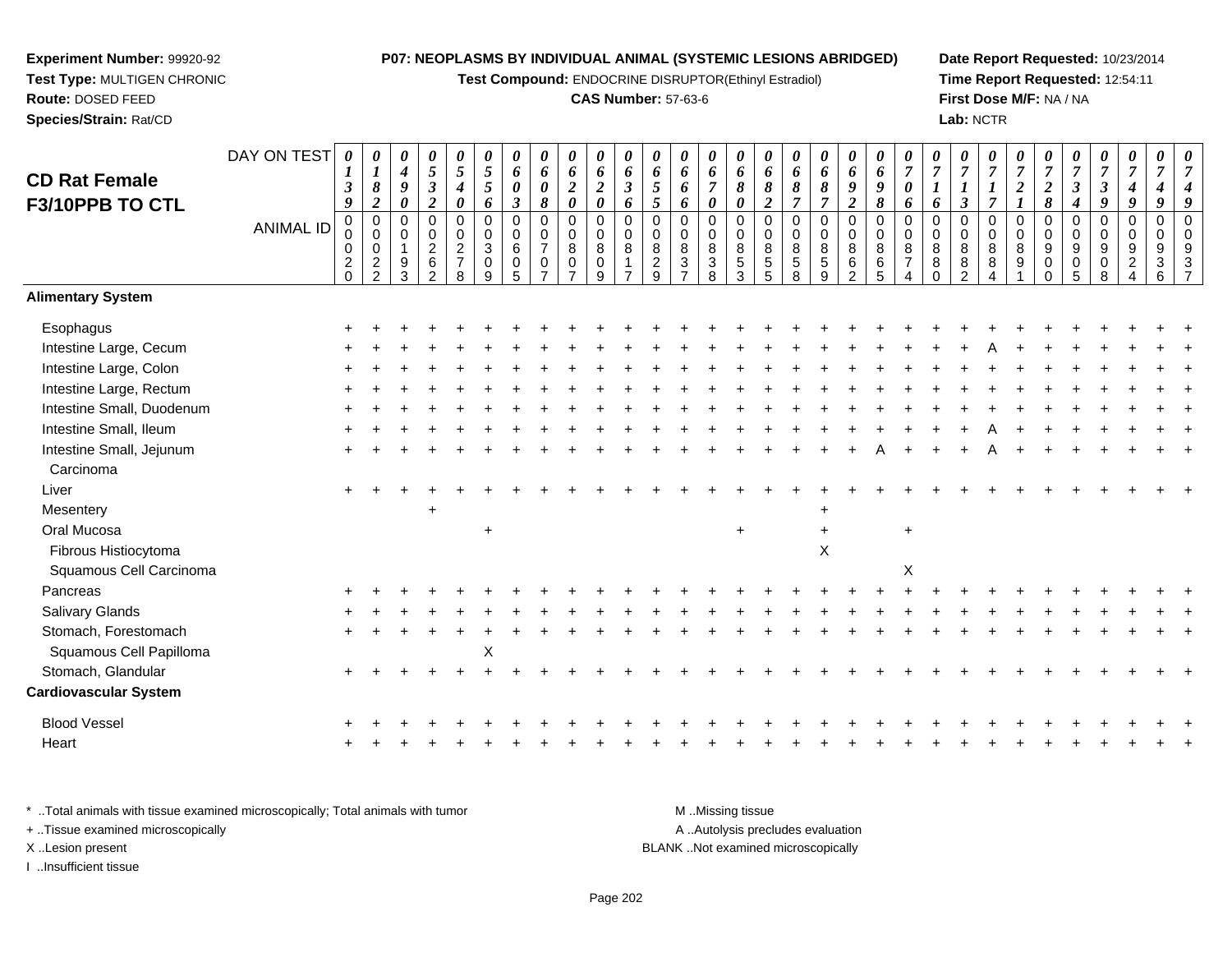**Test Compound:** ENDOCRINE DISRUPTOR(Ethinyl Estradiol)

## **CAS Number:** 57-63-6

**Date Report Requested:** 10/23/2014 **Time Report Requested:** 12:54:12**First Dose M/F:** NA / NA**Lab:** NCTR

|                                                          | DAY ON TEST      | 0                               | 0<br>1                                                 | 0<br>$\boldsymbol{4}$      | 0<br>$\mathfrak{s}$                                         | 0<br>5                                                        | 0<br>$\sqrt{5}$            | 0<br>6                    | 0<br>6                        | 0<br>6                                           | 0<br>6                                    | 0<br>6                  | 0<br>6                                    | 0<br>6                                      | 0<br>6                                             | 0<br>6                             | 0<br>6                                             | 0<br>6                         | 0<br>6                         | 0<br>6                                                   | $\boldsymbol{\theta}$<br>6            | 0<br>$\overline{7}$                              | 0<br>$\boldsymbol{7}$                             | 0<br>$\overline{7}$                | 0<br>$\overline{7}$     |                  | 0<br>$\overline{7}$           | 0<br>$\overline{7}$        | 0<br>$\overline{7}$                                 | 0<br>$\overline{7}$ | 0<br>$\overline{7}$ | 0<br>7                         |
|----------------------------------------------------------|------------------|---------------------------------|--------------------------------------------------------|----------------------------|-------------------------------------------------------------|---------------------------------------------------------------|----------------------------|---------------------------|-------------------------------|--------------------------------------------------|-------------------------------------------|-------------------------|-------------------------------------------|---------------------------------------------|----------------------------------------------------|------------------------------------|----------------------------------------------------|--------------------------------|--------------------------------|----------------------------------------------------------|---------------------------------------|--------------------------------------------------|---------------------------------------------------|------------------------------------|-------------------------|------------------|-------------------------------|----------------------------|-----------------------------------------------------|---------------------|---------------------|--------------------------------|
| <b>CD Rat Female</b>                                     |                  | 3<br>9                          | 8<br>$\boldsymbol{2}$                                  | 9<br>$\boldsymbol{\theta}$ | $\boldsymbol{\beta}$<br>$\boldsymbol{2}$                    | 4                                                             | 5                          | 0<br>$\boldsymbol{\beta}$ | 0<br>8                        | $\overline{\mathbf{c}}$<br>$\boldsymbol{\theta}$ | $\overline{2}$<br>$\boldsymbol{\theta}$   | 3                       | 5<br>5                                    | 6<br>6                                      | 7<br>$\boldsymbol{\theta}$                         | 8<br>0                             | 8<br>$\boldsymbol{2}$                              | 8                              | 8<br>$\overline{7}$            | 9<br>$\boldsymbol{2}$                                    | 9<br>8                                | 0                                                |                                                   | 1<br>$\boldsymbol{\beta}$          | $\overline{\tau}$       | $\boldsymbol{2}$ | $\boldsymbol{2}$<br>$\pmb{8}$ | 3                          | $\boldsymbol{\beta}$<br>9                           | 9                   | 9                   | g                              |
| F3/10PPB TO CTL                                          | <b>ANIMAL ID</b> | $\pmb{0}$<br>0<br>$\frac{2}{0}$ | $\pmb{0}$<br>$\mathbf 0$<br>$\pmb{0}$<br>$\frac{2}{2}$ | 0<br>0<br>9<br>3           | $\mathbf 0$<br>0<br>$\sqrt{2}$<br>$\,6\,$<br>$\overline{2}$ | 0<br>0<br>0<br>$\overline{\mathbf{c}}$<br>$\overline{7}$<br>8 | 6<br>0<br>0<br>3<br>0<br>9 | 0<br>0<br>6<br>0<br>5     | 0<br>0<br>$\overline{7}$<br>0 | 0<br>0<br>8<br>0<br>$\overline{ }$               | $\mathbf 0$<br>0<br>8<br>$\mathbf 0$<br>9 | 6<br>0<br>$\Omega$<br>8 | $\Omega$<br>0<br>8<br>$\overline{a}$<br>9 | 0<br>0<br>8<br>$\sqrt{3}$<br>$\overline{ }$ | $\mathbf 0$<br>$\mathbf 0$<br>8<br>$\sqrt{3}$<br>8 | 0<br>0<br>8<br>$\overline{5}$<br>3 | $\mathbf 0$<br>$\mathbf 0$<br>8<br>$\sqrt{5}$<br>5 | 0<br>0<br>8<br>$\sqrt{5}$<br>8 | 0<br>0<br>8<br>$\sqrt{5}$<br>9 | $\mathbf 0$<br>0<br>$\bf 8$<br>$\,6\,$<br>$\overline{2}$ | $\mathbf 0$<br>0<br>8<br>$\,6\,$<br>5 | 6<br>$\Omega$<br>$\Omega$<br>8<br>$\overline{7}$ | 6<br>$\Omega$<br>0<br>8<br>$\bf 8$<br>$\mathbf 0$ | 0<br>0<br>8<br>8<br>$\overline{2}$ | $\Omega$<br>0<br>8<br>8 | 0<br>0<br>8<br>9 | 0<br>0<br>9<br>0<br>$\Omega$  | 4<br>0<br>0<br>9<br>0<br>5 | $\mathbf 0$<br>$\mathbf 0$<br>9<br>$\mathbf 0$<br>8 | 0<br>0<br>9<br>2    | 0<br>3<br>6         | $\Omega$<br>$\Omega$<br>9<br>3 |
| <b>Endocrine System</b>                                  |                  |                                 |                                                        |                            |                                                             |                                                               |                            |                           |                               |                                                  |                                           |                         |                                           |                                             |                                                    |                                    |                                                    |                                |                                |                                                          |                                       |                                                  |                                                   |                                    |                         |                  |                               |                            |                                                     |                     |                     |                                |
| <b>Adrenal Cortex</b><br>Adenoma                         |                  | $\ddot{}$                       |                                                        |                            |                                                             |                                                               |                            |                           |                               |                                                  |                                           |                         |                                           | X                                           |                                                    |                                    |                                                    |                                |                                |                                                          |                                       |                                                  |                                                   |                                    |                         |                  |                               |                            |                                                     |                     |                     |                                |
| Adrenal Medulla                                          |                  |                                 |                                                        |                            |                                                             |                                                               |                            |                           |                               |                                                  |                                           |                         |                                           |                                             |                                                    |                                    |                                                    |                                |                                |                                                          |                                       |                                                  |                                                   |                                    |                         |                  |                               |                            |                                                     |                     |                     |                                |
| Islets, Pancreatic                                       |                  |                                 |                                                        |                            |                                                             |                                                               |                            |                           |                               |                                                  |                                           |                         |                                           |                                             |                                                    |                                    |                                                    |                                |                                |                                                          |                                       |                                                  |                                                   |                                    |                         |                  |                               |                            |                                                     |                     |                     |                                |
| Parathyroid Gland                                        |                  |                                 |                                                        |                            |                                                             |                                                               |                            |                           |                               |                                                  |                                           |                         |                                           |                                             |                                                    |                                    |                                                    |                                |                                |                                                          |                                       |                                                  |                                                   |                                    |                         |                  |                               |                            |                                                     |                     |                     |                                |
| <b>Pituitary Gland</b>                                   |                  |                                 |                                                        |                            |                                                             |                                                               |                            |                           |                               |                                                  |                                           |                         |                                           |                                             |                                                    |                                    |                                                    |                                |                                |                                                          |                                       |                                                  |                                                   |                                    |                         |                  |                               |                            |                                                     |                     |                     |                                |
| Pars Distalis, Adenoma                                   |                  |                                 |                                                        | X                          |                                                             | X                                                             |                            |                           |                               | Χ                                                |                                           |                         | X                                         | $\times$                                    | $\times$                                           | $\times$                           |                                                    | X                              | $\times$                       | X                                                        | X                                     | X                                                | X                                                 | X                                  | X                       | X                | X                             |                            | X                                                   | X                   | $X \times$          |                                |
| <b>Thyroid Gland</b>                                     |                  |                                 |                                                        |                            |                                                             |                                                               |                            |                           |                               |                                                  |                                           |                         |                                           |                                             |                                                    |                                    |                                                    |                                |                                |                                                          |                                       |                                                  |                                                   |                                    |                         |                  |                               |                            |                                                     |                     |                     |                                |
| C Cell, Adenoma                                          |                  |                                 |                                                        |                            |                                                             |                                                               |                            |                           |                               |                                                  |                                           |                         |                                           |                                             |                                                    |                                    |                                                    |                                |                                |                                                          |                                       |                                                  |                                                   |                                    |                         |                  |                               |                            |                                                     |                     | X                   |                                |
| C Cell, Carcinoma                                        |                  |                                 |                                                        |                            |                                                             |                                                               |                            |                           |                               |                                                  |                                           |                         |                                           |                                             |                                                    |                                    |                                                    | $\pmb{\times}$                 |                                |                                                          |                                       |                                                  |                                                   |                                    |                         |                  |                               |                            |                                                     |                     |                     |                                |
| <b>General Body System</b>                               |                  |                                 |                                                        |                            |                                                             |                                                               |                            |                           |                               |                                                  |                                           |                         |                                           |                                             |                                                    |                                    |                                                    |                                |                                |                                                          |                                       |                                                  |                                                   |                                    |                         |                  |                               |                            |                                                     |                     |                     |                                |
| <b>Tissue NOS</b>                                        |                  |                                 |                                                        |                            |                                                             |                                                               |                            |                           |                               |                                                  |                                           |                         |                                           |                                             |                                                    |                                    |                                                    |                                |                                |                                                          |                                       |                                                  |                                                   |                                    |                         |                  |                               |                            |                                                     |                     |                     |                                |
| Squamous Cell Carcinoma, Deep Invasion                   |                  |                                 |                                                        |                            |                                                             |                                                               |                            |                           |                               |                                                  |                                           |                         |                                           |                                             |                                                    |                                    |                                                    |                                |                                |                                                          |                                       |                                                  |                                                   |                                    |                         |                  |                               |                            |                                                     |                     |                     |                                |
| <b>Genital System</b>                                    |                  |                                 |                                                        |                            |                                                             |                                                               |                            |                           |                               |                                                  |                                           |                         |                                           |                                             |                                                    |                                    |                                                    |                                |                                |                                                          |                                       |                                                  |                                                   |                                    |                         |                  |                               |                            |                                                     |                     |                     |                                |
| <b>Clitoral Gland</b>                                    |                  |                                 |                                                        |                            |                                                             |                                                               |                            |                           |                               |                                                  |                                           |                         |                                           |                                             |                                                    |                                    |                                                    |                                |                                |                                                          |                                       |                                                  |                                                   |                                    |                         |                  |                               |                            |                                                     |                     |                     |                                |
| Adenoma                                                  |                  |                                 |                                                        |                            |                                                             |                                                               |                            |                           |                               |                                                  |                                           |                         |                                           | $\boldsymbol{\mathsf{X}}$                   |                                                    |                                    |                                                    |                                |                                |                                                          |                                       |                                                  |                                                   |                                    |                         |                  |                               |                            |                                                     |                     |                     |                                |
| Ovary                                                    |                  |                                 |                                                        |                            |                                                             |                                                               |                            |                           |                               |                                                  |                                           |                         |                                           |                                             |                                                    |                                    |                                                    |                                |                                |                                                          |                                       |                                                  |                                                   |                                    |                         |                  |                               |                            |                                                     |                     |                     |                                |
| Granulosa Cell Tumor Benign<br>Sertoli Cell Tumor Benign |                  |                                 |                                                        |                            |                                                             |                                                               |                            |                           |                               |                                                  |                                           |                         |                                           |                                             |                                                    |                                    |                                                    |                                |                                |                                                          | $\boldsymbol{\mathsf{X}}$             |                                                  |                                                   |                                    |                         |                  |                               |                            |                                                     |                     |                     |                                |
| Oviduct                                                  |                  | $+$                             |                                                        |                            |                                                             |                                                               |                            |                           |                               |                                                  |                                           |                         |                                           |                                             |                                                    |                                    |                                                    |                                |                                |                                                          |                                       |                                                  |                                                   |                                    |                         |                  |                               |                            |                                                     |                     |                     |                                |
|                                                          |                  |                                 |                                                        |                            |                                                             |                                                               |                            |                           |                               |                                                  |                                           |                         |                                           |                                             |                                                    |                                    |                                                    |                                |                                |                                                          |                                       |                                                  |                                                   |                                    |                         |                  |                               |                            |                                                     |                     |                     |                                |

\* ..Total animals with tissue examined microscopically; Total animals with tumor **M** . Missing tissue M ..Missing tissue A ..Autolysis precludes evaluation + ..Tissue examined microscopically X ..Lesion present BLANK ..Not examined microscopicallyI ..Insufficient tissue

**Experiment Number:** 99920-92**Test Type:** MULTIGEN CHRONIC

 $\mathfrak{t}$  +

**Route:** DOSED FEED**Species/Strain:** Rat/CD

<sup>+</sup> <sup>+</sup> <sup>+</sup> <sup>+</sup> <sup>+</sup> <sup>+</sup> <sup>+</sup> <sup>+</sup> <sup>+</sup> <sup>+</sup> <sup>+</sup> <sup>+</sup> <sup>+</sup> <sup>+</sup> <sup>+</sup> <sup>+</sup> <sup>+</sup> <sup>+</sup> <sup>+</sup> <sup>+</sup> <sup>+</sup> <sup>+</sup> <sup>+</sup> <sup>+</sup> <sup>+</sup> <sup>+</sup> <sup>+</sup> <sup>+</sup> <sup>+</sup> <sup>+</sup>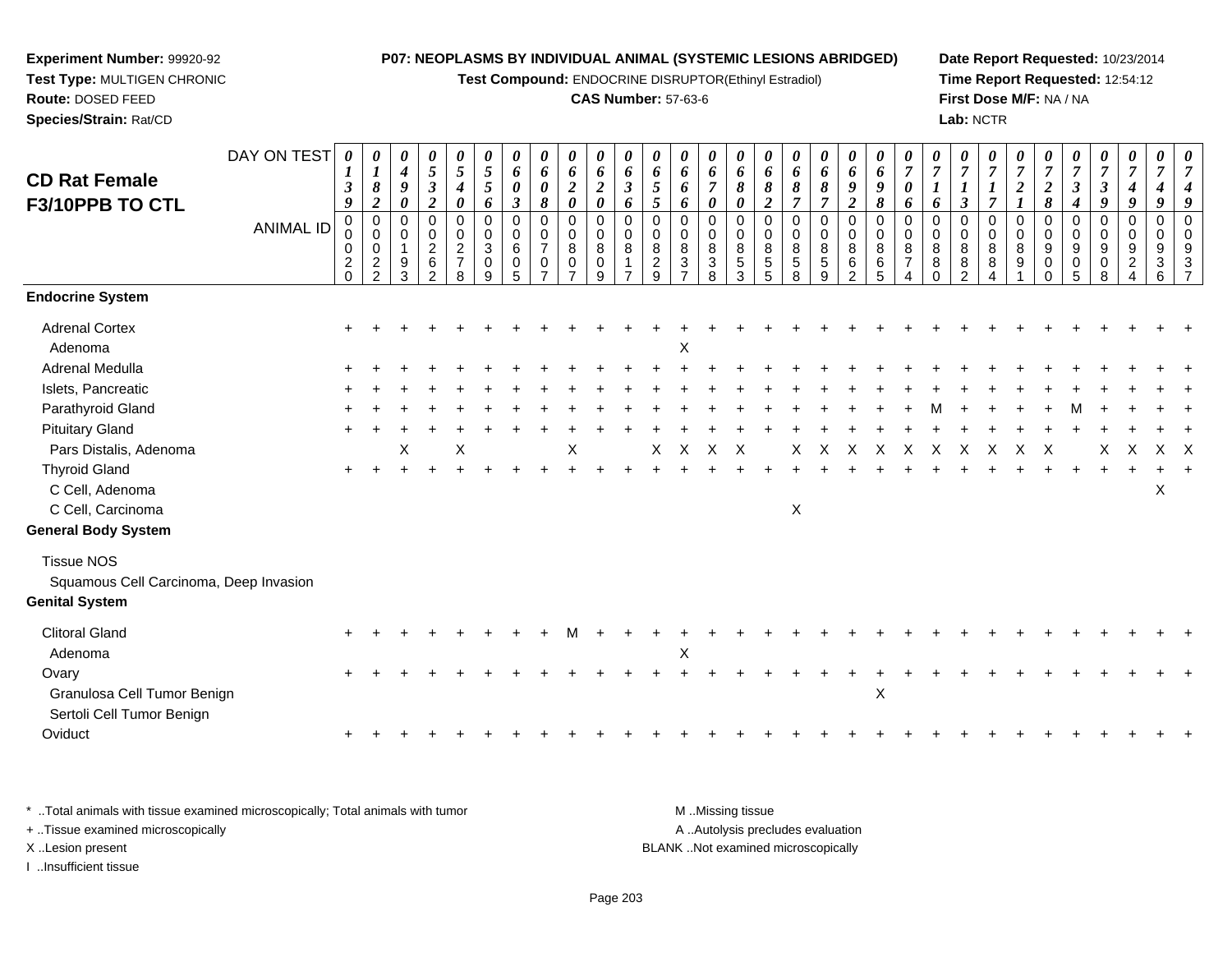**Test Compound:** ENDOCRINE DISRUPTOR(Ethinyl Estradiol)

## **CAS Number:** 57-63-6

**Date Report Requested:** 10/23/2014**Time Report Requested:** 12:54:12**First Dose M/F:** NA / NA**Lab:** NCTR

| <b>CD Rat Female</b>                                            | DAY ON TEST      | 0<br>1<br>$\boldsymbol{\beta}$          | $\boldsymbol{\theta}$<br>$\boldsymbol{l}$<br>$\pmb{8}$ | 0<br>$\boldsymbol{4}$<br>9 | 0<br>$\mathfrak{s}$<br>$\mathfrak{z}$        | $\boldsymbol{\theta}$<br>$\mathfrak{s}$<br>$\boldsymbol{4}$ | $\boldsymbol{\theta}$<br>$\overline{5}$<br>$\mathfrak{s}$ | $\boldsymbol{\theta}$<br>6<br>$\boldsymbol{\theta}$ | $\boldsymbol{\theta}$<br>6<br>0            | 0<br>6<br>$\boldsymbol{2}$          | $\boldsymbol{\theta}$<br>6<br>$\overline{2}$ | $\boldsymbol{\theta}$<br>6<br>$\mathfrak{z}$ | $\theta$<br>6<br>$\overline{5}$     | 0<br>6<br>6               | 0<br>6<br>$\overline{7}$                       | $\boldsymbol{\theta}$<br>6<br>$\pmb{8}$               | $\boldsymbol{\theta}$<br>6<br>8 | $\boldsymbol{\theta}$<br>6<br>8 | $\boldsymbol{\theta}$<br>6<br>8 | 0<br>6<br>9                      | $\boldsymbol{\theta}$<br>6<br>9        | $\boldsymbol{\theta}$<br>$\overline{7}$<br>$\boldsymbol{\theta}$ | $\boldsymbol{\theta}$<br>$\overline{7}$<br>$\boldsymbol{l}$ | $\boldsymbol{\theta}$<br>$\overline{7}$ | 0<br>$\overline{7}$                   | 0<br>$\overline{7}$<br>$\overline{2}$ | $\boldsymbol{\theta}$<br>$\overline{7}$<br>$\boldsymbol{2}$ | $\overline{7}$<br>$\boldsymbol{\beta}$ | $\boldsymbol{\theta}$<br>$\overline{7}$<br>3 | $\boldsymbol{\theta}$<br>$\overline{7}$<br>4                      | $\boldsymbol{\theta}$<br>$\overline{7}$ | $\boldsymbol{\mathit{U}}$<br>7 |
|-----------------------------------------------------------------|------------------|-----------------------------------------|--------------------------------------------------------|----------------------------|----------------------------------------------|-------------------------------------------------------------|-----------------------------------------------------------|-----------------------------------------------------|--------------------------------------------|-------------------------------------|----------------------------------------------|----------------------------------------------|-------------------------------------|---------------------------|------------------------------------------------|-------------------------------------------------------|---------------------------------|---------------------------------|---------------------------------|----------------------------------|----------------------------------------|------------------------------------------------------------------|-------------------------------------------------------------|-----------------------------------------|---------------------------------------|---------------------------------------|-------------------------------------------------------------|----------------------------------------|----------------------------------------------|-------------------------------------------------------------------|-----------------------------------------|--------------------------------|
| F3/10PPB TO CTL                                                 |                  | 9<br>$\mathbf 0$                        | $\boldsymbol{2}$<br>$\mathsf 0$                        | 0<br>0                     | $\boldsymbol{2}$<br>0                        | $\boldsymbol{\theta}$<br>$\mathbf 0$                        | 6<br>$\Omega$                                             | $\mathfrak{z}$<br>$\mathbf 0$                       | 8<br>$\mathbf 0$                           | $\boldsymbol{\theta}$<br>0          | $\boldsymbol{\theta}$<br>$\mathbf 0$         | 6<br>$\Omega$                                | $\overline{5}$<br>$\Omega$          | 6<br>0                    | $\boldsymbol{\theta}$<br>$\Omega$              | 0<br>$\Omega$                                         | $\boldsymbol{2}$<br>$\Omega$    | 7<br>$\mathbf 0$                | $\Omega$                        | $\overline{2}$<br>$\mathbf 0$    | $\pmb{8}$<br>$\mathbf 0$               | 6<br>0                                                           | 6<br>$\Omega$                                               | 3<br>$\Omega$                           | $\overline{7}$<br>0                   | $\Omega$                              | $\pmb{8}$<br>0                                              | 4<br>$\Omega$                          | 9<br>0                                       | 9<br>0                                                            | $\mathbf 0$                             |                                |
|                                                                 | <b>ANIMAL ID</b> | 0<br>0<br>$\overline{c}$<br>$\mathbf 0$ | 0<br>$\pmb{0}$<br>$\overline{c}$<br>$\mathfrak{D}$     | 0<br>1<br>9<br>3           | 0<br>$\boldsymbol{2}$<br>6<br>$\mathfrak{p}$ | 0<br>$\boldsymbol{2}$<br>$\overline{7}$<br>8                | 0<br>$\mathbf{3}$<br>0<br>9                               | 0<br>6<br>0<br>$\overline{5}$                       | 0<br>$\overline{7}$<br>0<br>$\overline{ }$ | 0<br>$\,8\,$<br>0<br>$\overline{7}$ | $\mathbf 0$<br>8<br>$\pmb{0}$<br>9           | 0<br>8                                       | 0<br>$\,8\,$<br>$\overline{c}$<br>9 | 0<br>8<br>$\mathbf{3}$    | 0<br>$\,8\,$<br>$\ensuremath{\mathsf{3}}$<br>8 | $\mathbf 0$<br>$\bf 8$<br>$\,$ 5 $\,$<br>$\mathbf{3}$ | 0<br>8<br>$\sqrt{5}$<br>5       | 0<br>8<br>5<br>8                | 0<br>8<br>5<br>9                | $\mathbf 0$<br>8<br>$\,6\,$<br>2 | $\mathbf 0$<br>$\bf 8$<br>$\,6\,$<br>5 | 0<br>8<br>$\overline{7}$<br>4                                    | 0<br>8<br>8<br>$\Omega$                                     | 0<br>8<br>8<br>$\mathcal{P}$            | 0<br>8<br>8<br>$\boldsymbol{\Lambda}$ | $\mathbf 0$<br>8<br>9                 | 0<br>9<br>0<br>0                                            | 0<br>9<br>$\mathbf 0$<br>5             | 0<br>9<br>0<br>8                             | 0<br>$\boldsymbol{9}$<br>$\overline{c}$<br>$\boldsymbol{\Lambda}$ | $\mathbf 0$<br>9<br>$\sqrt{3}$<br>6     |                                |
| <b>Uterus</b>                                                   |                  | $+$                                     |                                                        |                            |                                              |                                                             |                                                           |                                                     |                                            |                                     |                                              |                                              |                                     |                           |                                                |                                                       |                                 |                                 |                                 |                                  |                                        |                                                                  |                                                             |                                         |                                       |                                       |                                                             |                                        |                                              |                                                                   |                                         |                                |
| Endometrium, Adenoma<br>Polyp Stromal                           |                  |                                         |                                                        |                            |                                              |                                                             |                                                           |                                                     | $\mathsf X$                                |                                     |                                              |                                              |                                     | $\boldsymbol{\mathsf{X}}$ |                                                |                                                       |                                 |                                 |                                 |                                  |                                        |                                                                  |                                                             |                                         |                                       |                                       |                                                             |                                        |                                              | X                                                                 |                                         |                                |
| Vagina                                                          |                  |                                         |                                                        |                            |                                              |                                                             |                                                           |                                                     |                                            |                                     |                                              |                                              |                                     |                           |                                                |                                                       |                                 |                                 |                                 |                                  |                                        |                                                                  |                                                             |                                         |                                       |                                       |                                                             |                                        |                                              |                                                                   |                                         |                                |
| <b>Hematopoietic System</b>                                     |                  |                                         |                                                        |                            |                                              |                                                             |                                                           |                                                     |                                            |                                     |                                              |                                              |                                     |                           |                                                |                                                       |                                 |                                 |                                 |                                  |                                        |                                                                  |                                                             |                                         |                                       |                                       |                                                             |                                        |                                              |                                                                   |                                         |                                |
| <b>Bone Marrow</b>                                              |                  |                                         |                                                        |                            |                                              |                                                             |                                                           |                                                     |                                            |                                     |                                              |                                              |                                     |                           |                                                |                                                       |                                 |                                 |                                 |                                  |                                        |                                                                  |                                                             |                                         |                                       |                                       |                                                             |                                        |                                              |                                                                   |                                         |                                |
| Lymph Node                                                      |                  |                                         |                                                        |                            |                                              |                                                             |                                                           |                                                     |                                            |                                     |                                              |                                              |                                     |                           |                                                | $\pm$                                                 |                                 |                                 |                                 |                                  |                                        |                                                                  |                                                             |                                         |                                       |                                       |                                                             |                                        |                                              |                                                                   |                                         |                                |
| Lymph Node, Mandibular<br>Carcinoma, Metastatic, Zymbal'S Gland |                  |                                         |                                                        |                            |                                              |                                                             |                                                           |                                                     | Χ                                          |                                     |                                              |                                              |                                     |                           |                                                |                                                       |                                 |                                 |                                 |                                  |                                        |                                                                  |                                                             |                                         |                                       |                                       |                                                             |                                        |                                              |                                                                   |                                         |                                |
| Lymph Node, Mesenteric                                          |                  |                                         |                                                        |                            |                                              |                                                             |                                                           |                                                     |                                            |                                     |                                              |                                              |                                     |                           |                                                |                                                       |                                 |                                 |                                 |                                  |                                        |                                                                  |                                                             |                                         |                                       |                                       |                                                             |                                        |                                              |                                                                   |                                         |                                |
| Spleen                                                          |                  |                                         |                                                        |                            |                                              |                                                             |                                                           |                                                     |                                            |                                     |                                              |                                              |                                     |                           |                                                |                                                       |                                 |                                 |                                 |                                  |                                        |                                                                  |                                                             |                                         |                                       |                                       |                                                             |                                        |                                              |                                                                   |                                         |                                |
| Thymus                                                          |                  |                                         |                                                        |                            |                                              |                                                             |                                                           |                                                     |                                            |                                     |                                              |                                              |                                     |                           |                                                |                                                       |                                 |                                 |                                 |                                  |                                        |                                                                  |                                                             |                                         |                                       |                                       |                                                             |                                        |                                              |                                                                   |                                         |                                |
| <b>Integumentary System</b>                                     |                  |                                         |                                                        |                            |                                              |                                                             |                                                           |                                                     |                                            |                                     |                                              |                                              |                                     |                           |                                                |                                                       |                                 |                                 |                                 |                                  |                                        |                                                                  |                                                             |                                         |                                       |                                       |                                                             |                                        |                                              |                                                                   |                                         |                                |
| <b>Mammary Gland</b><br>Adenocarcinoma                          |                  |                                         |                                                        |                            |                                              |                                                             |                                                           |                                                     |                                            |                                     |                                              |                                              |                                     |                           |                                                |                                                       |                                 |                                 |                                 |                                  |                                        |                                                                  |                                                             | X                                       |                                       |                                       |                                                             |                                        |                                              | X                                                                 | $\boldsymbol{X}$                        |                                |
| Adenocarcinoma, Multiple                                        |                  |                                         |                                                        |                            |                                              |                                                             |                                                           |                                                     |                                            |                                     |                                              |                                              |                                     |                           |                                                | Χ                                                     |                                 |                                 | X                               |                                  |                                        |                                                                  |                                                             |                                         |                                       |                                       |                                                             |                                        |                                              |                                                                   |                                         | Χ                              |
| Fibroadenoma                                                    |                  |                                         |                                                        | $\mathsf{X}$               |                                              |                                                             | X X X                                                     |                                                     |                                            |                                     |                                              |                                              |                                     | $X$ $X$                   |                                                |                                                       | $X$ $X$                         |                                 |                                 | $X$ $X$ $X$                      |                                        |                                                                  |                                                             |                                         | $X$ $X$                               |                                       |                                                             | $\mathsf X$                            |                                              | $\mathsf X$                                                       |                                         | Χ                              |
| Fibroadenoma, Multiple                                          |                  |                                         |                                                        |                            |                                              |                                                             |                                                           |                                                     |                                            |                                     | X X X                                        |                                              |                                     |                           | $\boldsymbol{\mathsf{X}}$                      |                                                       |                                 |                                 |                                 |                                  |                                        |                                                                  | $\mathsf X$                                                 |                                         |                                       | $\mathsf{X}$                          | $\mathsf{X}$                                                |                                        | $\mathsf X$                                  |                                                                   | X                                       |                                |
| Skin<br>Fibrous Histiocytoma<br>Sarcoma                         |                  |                                         |                                                        |                            |                                              |                                                             |                                                           |                                                     |                                            |                                     |                                              |                                              |                                     |                           |                                                |                                                       |                                 | X                               |                                 |                                  |                                        |                                                                  |                                                             |                                         |                                       |                                       |                                                             |                                        |                                              |                                                                   | X                                       |                                |
|                                                                 |                  |                                         |                                                        |                            |                                              |                                                             |                                                           |                                                     |                                            |                                     |                                              |                                              |                                     |                           |                                                |                                                       |                                 |                                 |                                 |                                  |                                        |                                                                  |                                                             |                                         |                                       |                                       |                                                             |                                        |                                              |                                                                   |                                         |                                |

\* ..Total animals with tissue examined microscopically; Total animals with tumor **M** . Missing tissue M ..Missing tissue

+ ..Tissue examined microscopically

**Experiment Number:** 99920-92**Test Type:** MULTIGEN CHRONIC

**Route:** DOSED FEED**Species/Strain:** Rat/CD

I ..Insufficient tissue

A ..Autolysis precludes evaluation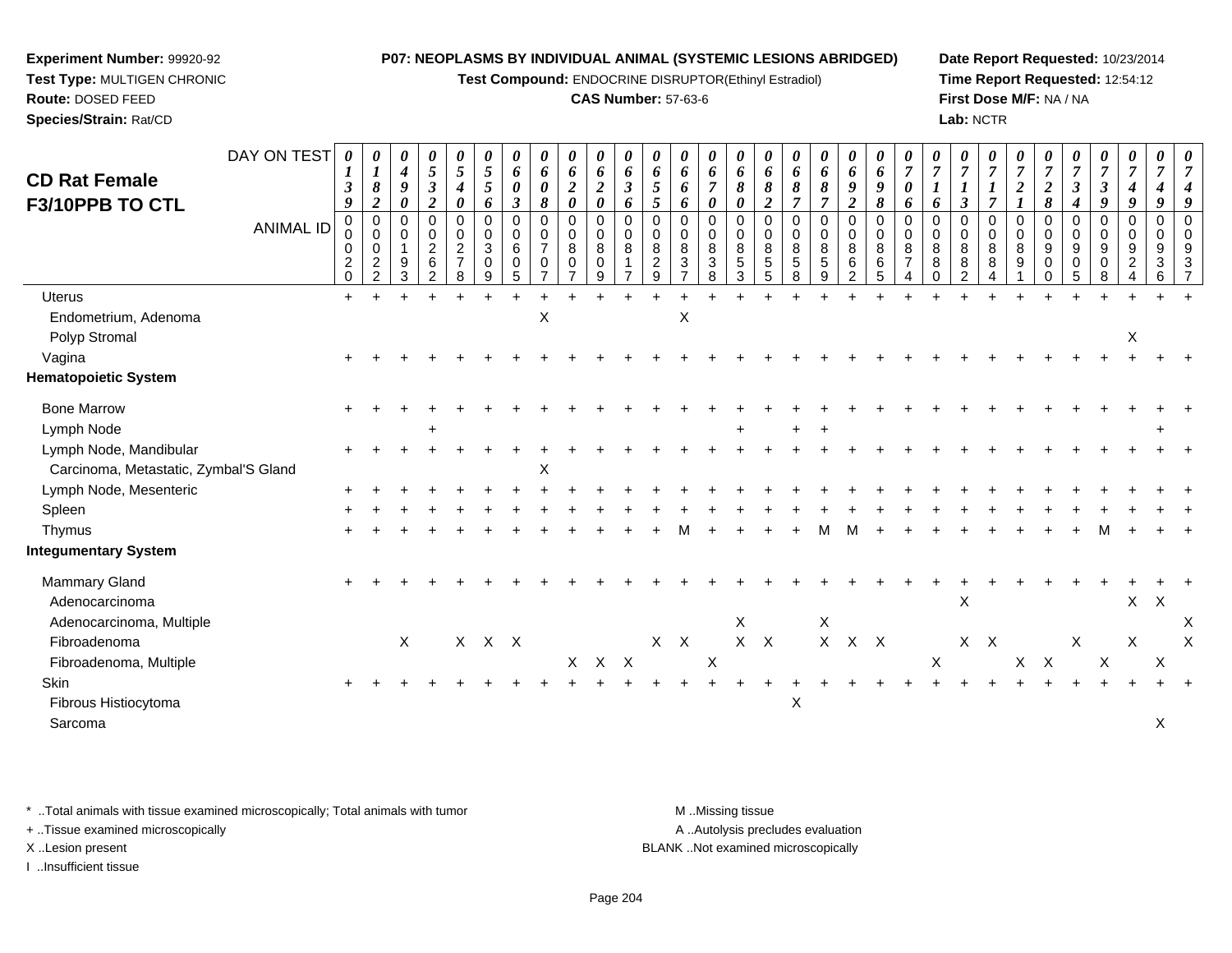**Test Compound:** ENDOCRINE DISRUPTOR(Ethinyl Estradiol)

## **CAS Number:** 57-63-6

**Date Report Requested:** 10/23/2014**Time Report Requested:** 12:54:12**First Dose M/F:** NA / NA**Lab:** NCTR

| DAY ON TEST                                  | 0             | 0<br>1                   | 0<br>$\boldsymbol{4}$      | 0<br>$\sqrt{5}$            | 0<br>5                           | 0<br>$\sqrt{5}$  | 0<br>6                     | 0<br>6           | 0<br>$\pmb{6}$             | $\boldsymbol{\theta}$<br>6 | 0<br>6        | 0<br>6                         | 0                                           | 0<br>6                     | 0<br>6          | 0<br>6                  | 0<br>6         | 0<br>6         | 0<br>6                     | 0<br>6           | $\theta$<br>$\overline{7}$ | 0<br>$\overline{7}$ | 0<br>$\boldsymbol{7}$ | 0<br>$\overline{7}$ | 7                | $\overline{7}$             | 0<br>$\overline{7}$  | 0<br>$\overline{7}$        | 0<br>$\overline{7}$  | 0<br>$\overline{7}$ | 0<br>7                  |
|----------------------------------------------|---------------|--------------------------|----------------------------|----------------------------|----------------------------------|------------------|----------------------------|------------------|----------------------------|----------------------------|---------------|--------------------------------|---------------------------------------------|----------------------------|-----------------|-------------------------|----------------|----------------|----------------------------|------------------|----------------------------|---------------------|-----------------------|---------------------|------------------|----------------------------|----------------------|----------------------------|----------------------|---------------------|-------------------------|
| <b>CD Rat Female</b>                         | 3             | 8                        | 9                          | $\boldsymbol{\beta}$       | 4                                | $\mathfrak{s}$   | 0                          | 0                | $\boldsymbol{2}$           | $\overline{2}$             | 3             | 5                              | 6<br>6                                      | $\overline{7}$             | 8               | 8                       | 8              | 8              | 9                          | 9                | 0                          |                     | $\boldsymbol{l}$      |                     | $\boldsymbol{2}$ | $\boldsymbol{2}$           | $\boldsymbol{\beta}$ | $\boldsymbol{\beta}$       | 4                    |                     |                         |
| F3/10PPB TO CTL                              | 9             | $\boldsymbol{2}$         | $\boldsymbol{\theta}$      | $\boldsymbol{2}$           | 0                                | 6                | $\boldsymbol{\beta}$       | 8                | $\boldsymbol{\theta}$      | $\boldsymbol{\theta}$      | 6             | 5                              | 6                                           | $\boldsymbol{\theta}$      | 0               | $\overline{2}$          | $\overline{7}$ | $\overline{7}$ | $\boldsymbol{2}$           | 8                | 6                          | 6                   | $\mathfrak{z}$        | $\overline{7}$      |                  | $\pmb{8}$                  | 4                    | 9                          | 9                    | 9                   | 9                       |
| <b>ANIMAL ID</b>                             | $\pmb{0}$     | $\pmb{0}$<br>$\mathbf 0$ | $\mathbf 0$<br>$\mathbf 0$ | $\mathbf 0$<br>$\mathbf 0$ | 0<br>0                           | $\mathbf 0$<br>0 | $\mathbf 0$<br>$\mathbf 0$ | 0<br>$\mathbf 0$ | $\mathbf 0$<br>$\mathbf 0$ | 0<br>0                     | $\Omega$<br>0 | 0<br>0                         | 0<br>0                                      | $\mathbf 0$<br>$\mathbf 0$ | 0<br>0          | $\Omega$<br>$\mathbf 0$ | 0<br>0         | 0<br>0         | $\mathbf 0$<br>$\mathbf 0$ | $\mathbf 0$<br>0 | $\Omega$<br>$\Omega$       | $\mathbf 0$<br>0    | 0<br>0                | $\mathbf 0$<br>0    | 0<br>0           | $\mathbf 0$<br>$\mathbf 0$ | 0<br>0               | $\mathbf 0$<br>$\mathbf 0$ | $\Omega$<br>$\Omega$ | 0<br>0              | $\Omega$<br>$\mathbf 0$ |
|                                              | 0             | $\mathbf 0$              | $\overline{\mathbf{1}}$    | $\sqrt{2}$                 | $\overline{c}$<br>$\overline{7}$ | 3                | 6                          | $\overline{7}$   | 8                          | 8                          | 8             | 8                              | 8                                           | $\bf8$                     | 8               | 8                       | 8              | 8              | $\bf 8$                    | 8                | 8                          | 8                   | 8                     | 8                   | 8                | 9                          | 9                    | 9                          | 9                    |                     | 9                       |
|                                              | $\frac{2}{0}$ | $\overline{c}$<br>2      | 9<br>3                     | 6<br>$\overline{2}$        | 8                                | 0<br>9           | 0<br>5                     | 0                | 0<br>$\overline{ }$        | $\mathbf 0$<br>9           |               | $\overline{a}$<br>$\mathbf{Q}$ | $\ensuremath{\mathsf{3}}$<br>$\overline{7}$ | $\sqrt{3}$<br>8            | $\sqrt{5}$<br>3 | 5<br>5                  | 5<br>8         | 5<br>9         | $\,6$<br>$\mathcal{P}$     | 6<br>5           | $\overline{7}$             | 8<br>$\Omega$       | 8<br>$\mathcal{P}$    | 8                   | 9                | 0                          | 0<br>5               | 0<br>8                     | 2                    | 3<br>6              | 3                       |
| Musculoskeletal System                       |               |                          |                            |                            |                                  |                  |                            |                  |                            |                            |               |                                |                                             |                            |                 |                         |                |                |                            |                  |                            |                     |                       |                     |                  |                            |                      |                            |                      |                     |                         |
| Bone, Femur                                  |               |                          |                            |                            |                                  |                  |                            |                  |                            |                            |               |                                |                                             |                            |                 |                         |                |                |                            |                  |                            |                     |                       |                     |                  |                            |                      |                            |                      |                     |                         |
| Nervous System                               |               |                          |                            |                            |                                  |                  |                            |                  |                            |                            |               |                                |                                             |                            |                 |                         |                |                |                            |                  |                            |                     |                       |                     |                  |                            |                      |                            |                      |                     |                         |
| Brain, Brain Stem                            |               |                          |                            |                            |                                  |                  |                            |                  |                            |                            |               |                                |                                             |                            |                 |                         |                |                |                            |                  |                            |                     |                       |                     |                  |                            |                      |                            |                      |                     |                         |
| Brain, Cerebellum                            |               |                          |                            |                            |                                  |                  |                            |                  |                            |                            |               |                                |                                             |                            |                 |                         |                |                |                            |                  |                            |                     |                       |                     |                  |                            |                      |                            |                      |                     |                         |
| Brain, Cerebrum                              |               |                          |                            |                            |                                  |                  |                            |                  |                            |                            |               |                                |                                             |                            |                 |                         |                |                |                            |                  |                            |                     |                       |                     |                  |                            |                      |                            |                      |                     |                         |
| <b>Respiratory System</b>                    |               |                          |                            |                            |                                  |                  |                            |                  |                            |                            |               |                                |                                             |                            |                 |                         |                |                |                            |                  |                            |                     |                       |                     |                  |                            |                      |                            |                      |                     |                         |
| Lung                                         |               |                          |                            |                            |                                  |                  |                            |                  |                            |                            |               |                                |                                             |                            |                 |                         |                |                |                            |                  |                            |                     |                       |                     |                  |                            |                      |                            |                      |                     |                         |
| Adenocarcinoma, Metastatic, Mammary<br>Gland |               |                          |                            |                            |                                  |                  |                            |                  |                            |                            |               |                                |                                             |                            |                 |                         |                |                |                            |                  |                            |                     | X                     |                     |                  |                            |                      |                            |                      |                     |                         |
| Carcinoma, Metastatic, Thyroid Gland         |               |                          |                            |                            |                                  |                  |                            |                  |                            |                            |               |                                |                                             |                            |                 |                         | X              |                |                            |                  |                            |                     |                       |                     |                  |                            |                      |                            |                      |                     |                         |
| Carcinoma, Metastatic, Zymbal'S Gland        |               |                          |                            |                            |                                  |                  |                            | X                |                            |                            |               |                                |                                             |                            |                 |                         |                |                |                            |                  |                            |                     |                       |                     |                  |                            |                      |                            |                      |                     |                         |
| Nose                                         |               |                          |                            |                            |                                  |                  |                            |                  |                            |                            |               |                                |                                             |                            |                 |                         |                |                |                            |                  |                            |                     |                       |                     |                  |                            |                      |                            |                      |                     |                         |
| Trachea                                      |               |                          |                            |                            |                                  |                  |                            |                  |                            |                            |               |                                |                                             |                            |                 |                         |                |                |                            |                  |                            |                     |                       |                     |                  |                            |                      |                            |                      |                     |                         |
| <b>Special Senses System</b>                 |               |                          |                            |                            |                                  |                  |                            |                  |                            |                            |               |                                |                                             |                            |                 |                         |                |                |                            |                  |                            |                     |                       |                     |                  |                            |                      |                            |                      |                     |                         |
| Ear                                          |               |                          |                            |                            |                                  |                  |                            |                  |                            |                            | +             |                                |                                             |                            |                 |                         |                |                |                            |                  |                            |                     |                       |                     |                  |                            |                      |                            |                      |                     |                         |
| Neural Crest Tumor                           |               |                          |                            |                            |                                  |                  |                            |                  |                            |                            | X             |                                |                                             |                            |                 |                         |                |                |                            |                  |                            |                     |                       |                     |                  |                            |                      |                            |                      |                     |                         |
| Eye                                          |               |                          |                            |                            |                                  |                  |                            |                  |                            |                            |               |                                |                                             |                            |                 |                         |                |                |                            |                  |                            |                     |                       |                     |                  |                            |                      |                            |                      |                     |                         |
| Harderian Gland                              |               |                          |                            |                            |                                  |                  |                            |                  |                            |                            |               |                                |                                             |                            |                 |                         |                |                |                            |                  |                            |                     |                       |                     |                  |                            |                      |                            |                      |                     |                         |
| Squamous Cell Carcinoma, Deep Invasion       |               |                          |                            |                            |                                  |                  |                            |                  |                            |                            |               |                                |                                             |                            |                 |                         |                |                |                            |                  |                            |                     |                       |                     |                  |                            |                      |                            |                      |                     |                         |
| Zymbal's Gland                               |               |                          |                            |                            |                                  |                  |                            | $\ddot{}$        |                            |                            |               |                                |                                             |                            |                 |                         |                |                |                            |                  |                            |                     |                       |                     |                  |                            |                      |                            |                      |                     |                         |
|                                              |               |                          |                            |                            |                                  |                  |                            |                  |                            |                            |               |                                |                                             |                            |                 |                         |                |                |                            |                  |                            |                     |                       |                     |                  |                            |                      |                            |                      |                     |                         |

\* ..Total animals with tissue examined microscopically; Total animals with tumor **M** . Missing tissue M ..Missing tissue

+ ..Tissue examined microscopically

**Experiment Number:** 99920-92**Test Type:** MULTIGEN CHRONIC

**Route:** DOSED FEED**Species/Strain:** Rat/CD

I ..Insufficient tissue

A ..Autolysis precludes evaluation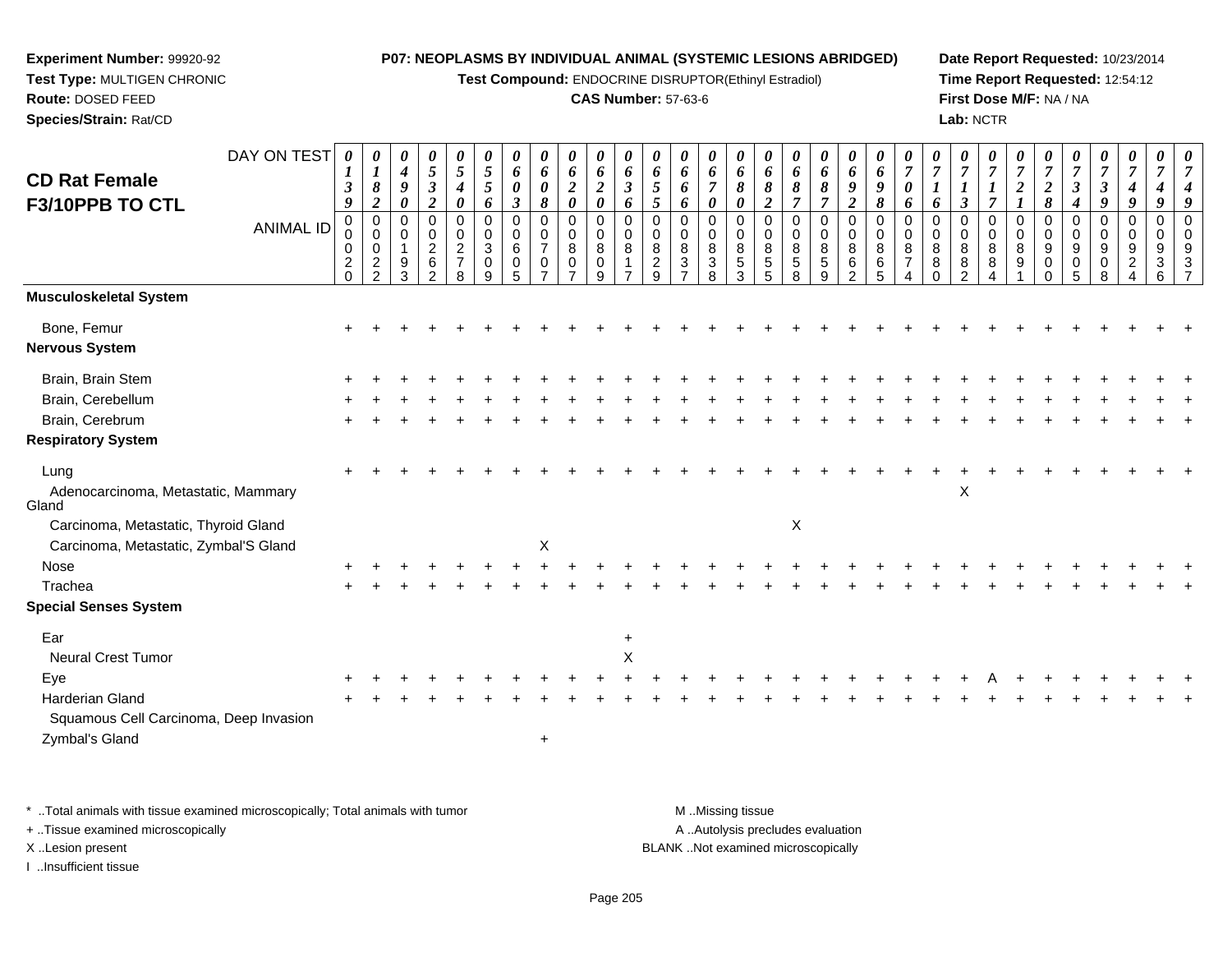**Test Compound:** ENDOCRINE DISRUPTOR(Ethinyl Estradiol)

## **CAS Number:** 57-63-6

**Date Report Requested:** 10/23/2014**Time Report Requested:** 12:54:12**First Dose M/F:** NA / NA**Lab:** NCTR

| <b>CD Rat Female</b><br>F3/10PPB TO CTL      | DAY ON TEST<br>ANIMAL ID | $\boldsymbol{\theta}$<br>$\boldsymbol{I}$<br>$\boldsymbol{\beta}$<br>9<br>0<br>0<br>$\pmb{0}$<br>$\overline{2}$<br>$\mathbf 0$ | $\boldsymbol{l}$<br>$\boldsymbol{\delta}$<br>$\overline{2}$<br>0<br>$\pmb{0}$<br>$\pmb{0}$<br>$\sqrt{2}$<br>$\overline{2}$ | 0<br>$\boldsymbol{4}$<br>9<br>0<br>$\Omega$<br>9<br>3 | 0<br>$5\overline{)}$<br>$\mathfrak{z}$<br>$\overline{2}$<br>0<br>$\overline{c}$<br>6<br>C | $\boldsymbol{\theta}$<br>$\mathfrak{s}$<br>4<br>0<br>0<br>$\mathbf 0$<br>$\boldsymbol{2}$<br>$\overline{ }$<br>8 | $\mathfrak{s}$<br>$5\overline{)}$<br>6<br>0<br>$\pmb{0}$<br>$\sqrt{3}$<br>$\pmb{0}$<br>9 | 6<br>$\boldsymbol{\theta}$<br>$\boldsymbol{\beta}$<br>0<br>$\,6$<br>$\pmb{0}$<br>5 | 0<br>6<br>$\pmb{\theta}$<br>8<br>0<br>⇁<br>$\mathbf 0$<br>$\rightarrow$ | 0<br>6<br>$\overline{\mathbf{c}}$<br>0<br>0<br>8<br>$\mathsf 0$<br>$\rightarrow$ | $\boldsymbol{\theta}$<br>6<br>$\overline{2}$<br>0<br>0<br>0<br>8<br>$\pmb{0}$<br>9 | 6<br>$\boldsymbol{\beta}$<br>6<br>0<br>$\pmb{0}$<br>8<br>$\rightarrow$ | 6<br>5<br>5<br>$\mathbf 0$<br>8<br>$\overline{c}$<br>9 | 0<br>6<br>6<br>6<br>0<br>8<br>3 | 0<br>6<br>0<br>0<br>8<br>3<br>8 | $\boldsymbol{\theta}$<br>6<br>8<br>0<br>0<br>$\mathbf 0$<br>$\,8\,$<br>$\sqrt{5}$<br>3 | 6<br>$\pmb{8}$<br>$\overline{2}$<br>$\,0\,$<br>$\pmb{0}$<br>$\,8\,$<br>$\overline{5}$<br>5 | 6<br>8<br>$\overline{ }$<br>$\pmb{0}$<br>$\bf 8$<br>5<br>8 | 0<br>6<br>8<br>$\overline{ }$<br>0<br>8<br>5<br>9 | 0<br>6<br>$\pmb{9}$<br>$\boldsymbol{2}$<br>$\mathbf 0$<br>8<br>6<br>C | $\boldsymbol{\theta}$<br>6<br>9<br>8<br>0<br>$\pmb{0}$<br>$\bf 8$<br>$\,6\,$<br>5 | $\overline{7}$<br>$\boldsymbol{\theta}$<br>6<br>0<br>$\pmb{0}$<br>$\bf 8$<br>$\overline{ }$ | 7<br>$\mathbf{I}$<br>6<br>$\mathbf 0$<br>8<br>8 | 0<br>$\overline{7}$<br>0<br>8<br>8<br>ົ | 0<br>$\overline{7}$<br>$\mathbf{I}$<br>0<br>8<br>8 | $\boldsymbol{\theta}$<br>$\overline{7}$<br>∠<br>0<br>$\bf 8$<br>9 | $\boldsymbol{2}$<br>8<br>0<br>$\pmb{0}$<br>$\boldsymbol{9}$<br>$\mathbf 0$<br>$\Omega$ | $\boldsymbol{\beta}$<br>$\boldsymbol{4}$<br>$\mathbf 0$<br>9<br>$\mathbf 0$ | 7<br>$\boldsymbol{\beta}$<br>9<br>0<br>9<br>R | 0<br>$\boldsymbol{7}$<br>4<br>9<br>0<br>0<br>9<br>$\overline{a}$ | $\boldsymbol{\theta}$<br>$\overline{ }$<br>0<br>9<br>$\mathbf{3}$<br>6 |  |
|----------------------------------------------|--------------------------|--------------------------------------------------------------------------------------------------------------------------------|----------------------------------------------------------------------------------------------------------------------------|-------------------------------------------------------|-------------------------------------------------------------------------------------------|------------------------------------------------------------------------------------------------------------------|------------------------------------------------------------------------------------------|------------------------------------------------------------------------------------|-------------------------------------------------------------------------|----------------------------------------------------------------------------------|------------------------------------------------------------------------------------|------------------------------------------------------------------------|--------------------------------------------------------|---------------------------------|---------------------------------|----------------------------------------------------------------------------------------|--------------------------------------------------------------------------------------------|------------------------------------------------------------|---------------------------------------------------|-----------------------------------------------------------------------|-----------------------------------------------------------------------------------|---------------------------------------------------------------------------------------------|-------------------------------------------------|-----------------------------------------|----------------------------------------------------|-------------------------------------------------------------------|----------------------------------------------------------------------------------------|-----------------------------------------------------------------------------|-----------------------------------------------|------------------------------------------------------------------|------------------------------------------------------------------------|--|
| Carcinoma<br><b>Urinary System</b>           |                          |                                                                                                                                |                                                                                                                            |                                                       |                                                                                           |                                                                                                                  |                                                                                          |                                                                                    | X                                                                       |                                                                                  |                                                                                    |                                                                        |                                                        |                                 |                                 |                                                                                        |                                                                                            |                                                            |                                                   |                                                                       |                                                                                   |                                                                                             |                                                 |                                         |                                                    |                                                                   |                                                                                        |                                                                             |                                               |                                                                  |                                                                        |  |
| Kidney<br>Renal Tubule, Adenoma              |                          |                                                                                                                                |                                                                                                                            |                                                       |                                                                                           |                                                                                                                  |                                                                                          |                                                                                    |                                                                         |                                                                                  |                                                                                    |                                                                        |                                                        |                                 |                                 |                                                                                        |                                                                                            |                                                            |                                                   |                                                                       |                                                                                   |                                                                                             |                                                 |                                         |                                                    |                                                                   |                                                                                        |                                                                             |                                               |                                                                  |                                                                        |  |
| Urinary Bladder<br><b>SYSTEMIC LESIONS</b>   |                          |                                                                                                                                |                                                                                                                            |                                                       |                                                                                           |                                                                                                                  |                                                                                          |                                                                                    |                                                                         |                                                                                  |                                                                                    |                                                                        |                                                        |                                 |                                 |                                                                                        |                                                                                            |                                                            |                                                   |                                                                       |                                                                                   |                                                                                             |                                                 |                                         |                                                    |                                                                   |                                                                                        |                                                                             |                                               |                                                                  |                                                                        |  |
| Multiple Organ<br>Histiocytic Sarcoma        |                          |                                                                                                                                |                                                                                                                            |                                                       |                                                                                           |                                                                                                                  |                                                                                          |                                                                                    |                                                                         |                                                                                  |                                                                                    |                                                                        |                                                        |                                 |                                 |                                                                                        |                                                                                            |                                                            |                                                   |                                                                       |                                                                                   |                                                                                             |                                                 |                                         | X                                                  |                                                                   |                                                                                        |                                                                             |                                               |                                                                  |                                                                        |  |
| Lymphoma Malignant<br>Mesothelioma Malignant |                          |                                                                                                                                |                                                                                                                            |                                                       | X<br>X                                                                                    |                                                                                                                  |                                                                                          |                                                                                    |                                                                         |                                                                                  |                                                                                    |                                                                        |                                                        |                                 |                                 |                                                                                        |                                                                                            |                                                            |                                                   |                                                                       |                                                                                   |                                                                                             |                                                 |                                         |                                                    |                                                                   |                                                                                        |                                                                             |                                               |                                                                  |                                                                        |  |

\* ..Total animals with tissue examined microscopically; Total animals with tumor **M** . Missing tissue M ..Missing tissue

+ ..Tissue examined microscopically

**Experiment Number:** 99920-92**Test Type:** MULTIGEN CHRONIC

**Route:** DOSED FEED**Species/Strain:** Rat/CD

I ..Insufficient tissue

A ..Autolysis precludes evaluation X ..Lesion present BLANK ..Not examined microscopically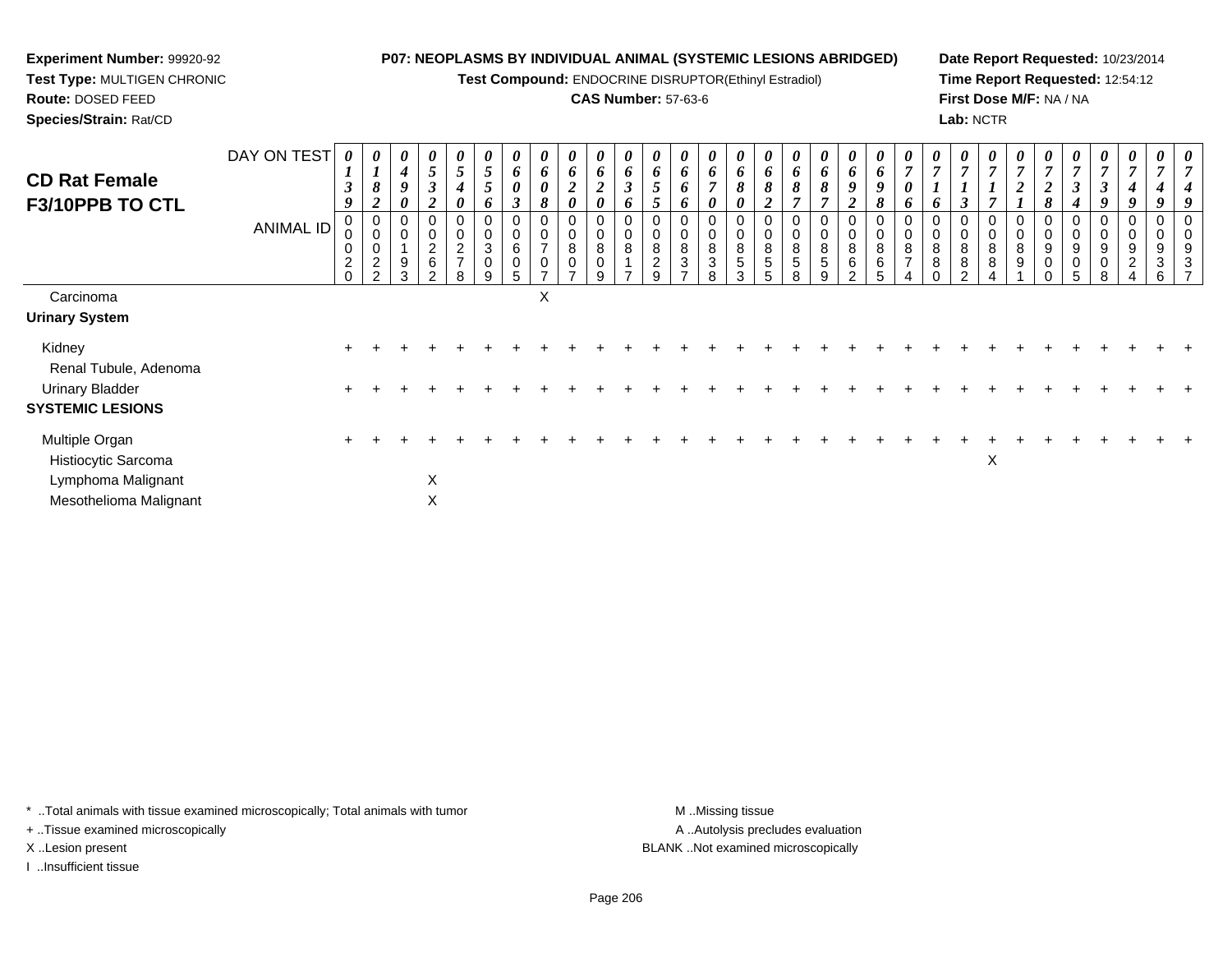**Test Compound:** ENDOCRINE DISRUPTOR(Ethinyl Estradiol)

## **CAS Number:** 57-63-6

**Date Report Requested:** 10/23/2014 **Time Report Requested:** 12:54:12**First Dose M/F:** NA / NA**Lab:** NCTR

| <b>CD Rat Female</b><br>F3/10PPB TO CTL | DAY ON TEST<br><b>ANIMAL ID</b> | 0<br>$\boldsymbol{7}$<br>5<br>$\boldsymbol{\theta}$<br>0<br>$\Omega$<br>9<br>$6\phantom{1}6$<br>4 | $\theta$<br>$\overline{7}$<br>5<br>0<br>$\Omega$<br>$\Omega$<br>9<br>$\overline{7}$<br>5 | 0<br>$\overline{7}$<br>$\boldsymbol{4}$<br>8<br>0<br>$\mathbf 0$<br>9<br>8<br>$\mathcal{P}$ | 0<br>$\overline{7}$<br>4<br>9<br>0<br>$\Omega$<br>5 | 0<br>$\overline{7}$<br>4<br>9<br>$\Omega$<br>$\Omega$<br>6 | 0<br>$\boldsymbol{7}$<br>$\sqrt{5}$<br>$\boldsymbol{\theta}$<br>$\Omega$<br>$\mathbf{1}$<br>$\pmb{0}$<br>1<br>9 | $\boldsymbol{\theta}$<br>$\overline{7}$<br>$\boldsymbol{4}$<br>9<br>$\Omega$<br>$\mathbf{1}$<br>$\mathbf 0$<br>$\overline{c}$ | $\boldsymbol{\theta}$<br>$\overline{7}$<br>4<br>8<br>$\Omega$<br>$\mathbf 0$<br>$\boldsymbol{2}$<br>9 | 0<br>$\overline{7}$<br>5<br>$\Omega$<br>$\mathbf 0$<br>$\mathbf 5$<br>$\mathfrak{p}$ | 0<br>$\overline{7}$<br>5<br>5<br>0<br>$\Omega$<br>7 | $\boldsymbol{\theta}$<br>$\boldsymbol{7}$<br>5<br>$\boldsymbol{4}$<br>0<br>1<br>$\pmb{0}$<br>$\overline{7}$<br>$\mathfrak{p}$ | 0<br>$\overline{7}$<br>5<br>$\Omega$<br>1<br>$\mathbf 0$<br>$\overline{7}$<br>$\overline{7}$ | 0<br>$\overline{7}$<br>5<br>$\boldsymbol{4}$<br>$\Omega$<br>$\Omega$<br>8<br>6 | $\boldsymbol{\theta}$<br>$\overline{7}$<br>5<br>4<br>$\Omega$<br>$\mathbf 0$<br>9<br>5 | 0<br>$\overline{7}$<br>5<br>5<br>0<br>$\overline{\mathbf{c}}$<br>5 | 0<br>$\overline{7}$<br>5<br>5<br>$\Omega$<br>$\mathbf{1}$<br>$\overline{c}$<br>6 | 0<br>$\overline{7}$<br>5<br>5<br>$\Omega$<br>$\overline{c}$<br>8 | 0<br>$\overline{7}$<br>5<br>4<br>$\Omega$<br>1<br>3<br>$\overline{7}$ | 0<br>7<br>4<br>5<br>$\Omega$<br>1<br>3<br>8 | <i><b>*TOTALS</b></i> |
|-----------------------------------------|---------------------------------|---------------------------------------------------------------------------------------------------|------------------------------------------------------------------------------------------|---------------------------------------------------------------------------------------------|-----------------------------------------------------|------------------------------------------------------------|-----------------------------------------------------------------------------------------------------------------|-------------------------------------------------------------------------------------------------------------------------------|-------------------------------------------------------------------------------------------------------|--------------------------------------------------------------------------------------|-----------------------------------------------------|-------------------------------------------------------------------------------------------------------------------------------|----------------------------------------------------------------------------------------------|--------------------------------------------------------------------------------|----------------------------------------------------------------------------------------|--------------------------------------------------------------------|----------------------------------------------------------------------------------|------------------------------------------------------------------|-----------------------------------------------------------------------|---------------------------------------------|-----------------------|
| <b>Alimentary System</b>                |                                 |                                                                                                   |                                                                                          |                                                                                             |                                                     |                                                            |                                                                                                                 |                                                                                                                               |                                                                                                       |                                                                                      |                                                     |                                                                                                                               |                                                                                              |                                                                                |                                                                                        |                                                                    |                                                                                  |                                                                  |                                                                       |                                             |                       |
| Esophagus                               |                                 |                                                                                                   |                                                                                          |                                                                                             |                                                     |                                                            |                                                                                                                 |                                                                                                                               |                                                                                                       |                                                                                      |                                                     |                                                                                                                               |                                                                                              |                                                                                |                                                                                        |                                                                    |                                                                                  |                                                                  |                                                                       |                                             | 50                    |
| Intestine Large, Cecum                  |                                 |                                                                                                   |                                                                                          |                                                                                             |                                                     |                                                            |                                                                                                                 |                                                                                                                               |                                                                                                       |                                                                                      |                                                     |                                                                                                                               |                                                                                              |                                                                                |                                                                                        |                                                                    |                                                                                  |                                                                  |                                                                       |                                             | 49                    |
| Intestine Large, Colon                  |                                 |                                                                                                   |                                                                                          |                                                                                             |                                                     |                                                            |                                                                                                                 |                                                                                                                               |                                                                                                       |                                                                                      |                                                     |                                                                                                                               |                                                                                              |                                                                                |                                                                                        |                                                                    |                                                                                  |                                                                  |                                                                       |                                             | 50                    |
| Intestine Large, Rectum                 |                                 |                                                                                                   |                                                                                          |                                                                                             |                                                     |                                                            |                                                                                                                 |                                                                                                                               |                                                                                                       |                                                                                      |                                                     |                                                                                                                               |                                                                                              |                                                                                |                                                                                        |                                                                    |                                                                                  |                                                                  |                                                                       |                                             | 50                    |
| Intestine Small, Duodenum               |                                 |                                                                                                   |                                                                                          |                                                                                             |                                                     |                                                            |                                                                                                                 |                                                                                                                               |                                                                                                       |                                                                                      |                                                     |                                                                                                                               |                                                                                              |                                                                                |                                                                                        |                                                                    |                                                                                  |                                                                  |                                                                       |                                             | 50                    |
| Intestine Small, Ileum                  |                                 |                                                                                                   |                                                                                          |                                                                                             |                                                     |                                                            |                                                                                                                 |                                                                                                                               |                                                                                                       |                                                                                      |                                                     |                                                                                                                               |                                                                                              |                                                                                |                                                                                        |                                                                    |                                                                                  |                                                                  |                                                                       |                                             | 49                    |
| Intestine Small, Jejunum                |                                 |                                                                                                   |                                                                                          |                                                                                             |                                                     |                                                            |                                                                                                                 |                                                                                                                               |                                                                                                       |                                                                                      |                                                     |                                                                                                                               |                                                                                              |                                                                                |                                                                                        |                                                                    |                                                                                  |                                                                  |                                                                       |                                             | 48                    |
| Carcinoma                               |                                 |                                                                                                   |                                                                                          |                                                                                             |                                                     |                                                            |                                                                                                                 |                                                                                                                               |                                                                                                       |                                                                                      |                                                     |                                                                                                                               |                                                                                              |                                                                                |                                                                                        |                                                                    |                                                                                  |                                                                  | X                                                                     |                                             | 1                     |
| Liver                                   |                                 |                                                                                                   |                                                                                          |                                                                                             |                                                     |                                                            |                                                                                                                 |                                                                                                                               |                                                                                                       |                                                                                      |                                                     |                                                                                                                               |                                                                                              |                                                                                |                                                                                        |                                                                    |                                                                                  |                                                                  |                                                                       |                                             | 50                    |
| Mesentery                               |                                 |                                                                                                   |                                                                                          |                                                                                             |                                                     |                                                            |                                                                                                                 |                                                                                                                               |                                                                                                       |                                                                                      |                                                     |                                                                                                                               |                                                                                              |                                                                                |                                                                                        |                                                                    | $\ddot{}$                                                                        |                                                                  |                                                                       | $\ddot{}$                                   | 4                     |
| Oral Mucosa                             |                                 |                                                                                                   |                                                                                          |                                                                                             |                                                     | $\ddot{}$                                                  |                                                                                                                 |                                                                                                                               |                                                                                                       |                                                                                      | +                                                   |                                                                                                                               |                                                                                              |                                                                                |                                                                                        |                                                                    |                                                                                  |                                                                  |                                                                       |                                             | 7                     |
| Fibrous Histiocytoma                    |                                 |                                                                                                   |                                                                                          |                                                                                             |                                                     |                                                            |                                                                                                                 |                                                                                                                               |                                                                                                       |                                                                                      |                                                     |                                                                                                                               |                                                                                              |                                                                                |                                                                                        |                                                                    |                                                                                  |                                                                  |                                                                       |                                             |                       |
| Squamous Cell Carcinoma                 |                                 |                                                                                                   |                                                                                          |                                                                                             |                                                     |                                                            |                                                                                                                 |                                                                                                                               |                                                                                                       |                                                                                      | Χ                                                   |                                                                                                                               |                                                                                              |                                                                                |                                                                                        |                                                                    |                                                                                  |                                                                  |                                                                       |                                             | $\overline{a}$        |
| Pancreas                                |                                 |                                                                                                   |                                                                                          |                                                                                             |                                                     |                                                            |                                                                                                                 |                                                                                                                               |                                                                                                       |                                                                                      |                                                     |                                                                                                                               |                                                                                              |                                                                                |                                                                                        |                                                                    |                                                                                  |                                                                  |                                                                       |                                             | 50                    |
| Salivary Glands                         |                                 |                                                                                                   |                                                                                          |                                                                                             |                                                     |                                                            |                                                                                                                 |                                                                                                                               |                                                                                                       |                                                                                      |                                                     |                                                                                                                               |                                                                                              |                                                                                |                                                                                        |                                                                    |                                                                                  |                                                                  |                                                                       |                                             | 50                    |
| Stomach, Forestomach                    |                                 |                                                                                                   |                                                                                          |                                                                                             |                                                     |                                                            |                                                                                                                 |                                                                                                                               |                                                                                                       |                                                                                      |                                                     |                                                                                                                               |                                                                                              |                                                                                |                                                                                        |                                                                    |                                                                                  |                                                                  |                                                                       |                                             | 50                    |
| Cauamous Call Dapilloma                 |                                 |                                                                                                   |                                                                                          |                                                                                             |                                                     |                                                            |                                                                                                                 |                                                                                                                               |                                                                                                       |                                                                                      | v                                                   |                                                                                                                               |                                                                                              |                                                                                |                                                                                        |                                                                    |                                                                                  |                                                                  |                                                                       |                                             | n                     |

**Experiment Number:** 99920-92**Test Type:** MULTIGEN CHRONIC

**Route:** DOSED FEED**Species/Strain:** Rat/CD

Squamous Cell Papillomaa  $X$  $\mathsf{X}$  2 Stomach, Glandular $\mathsf{r}$  + <sup>+</sup> <sup>+</sup> <sup>+</sup> <sup>+</sup> <sup>+</sup> <sup>+</sup> <sup>+</sup> <sup>+</sup> <sup>+</sup> <sup>+</sup> <sup>+</sup> <sup>+</sup> <sup>+</sup> <sup>+</sup> <sup>+</sup> <sup>+</sup> <sup>+</sup> <sup>+</sup> <sup>50</sup> **Cardiovascular System**Blood Vessel $\mathbf{+}$  <sup>+</sup> <sup>+</sup> <sup>+</sup> <sup>+</sup> <sup>+</sup> <sup>+</sup> <sup>+</sup> <sup>+</sup> <sup>+</sup> <sup>+</sup> <sup>+</sup> <sup>+</sup> <sup>+</sup> <sup>+</sup> <sup>+</sup> <sup>+</sup> <sup>+</sup> <sup>+</sup> <sup>50</sup> Heart <sup>+</sup><sup>+</sup> <sup>+</sup> <sup>+</sup> <sup>+</sup> <sup>+</sup> <sup>+</sup> <sup>+</sup> <sup>+</sup> <sup>+</sup> <sup>+</sup> <sup>+</sup> <sup>+</sup> <sup>+</sup> <sup>+</sup> <sup>+</sup> <sup>+</sup> <sup>+</sup> <sup>+</sup> <sup>50</sup>

| * Total animals with tissue examined microscopically; Total animals with tumor | M Missing tissue                   |
|--------------------------------------------------------------------------------|------------------------------------|
| + Tissue examined microscopically                                              | A Autolysis precludes evaluation   |
| X Lesion present                                                               | BLANK Not examined microscopically |
| Insufficient tissue                                                            |                                    |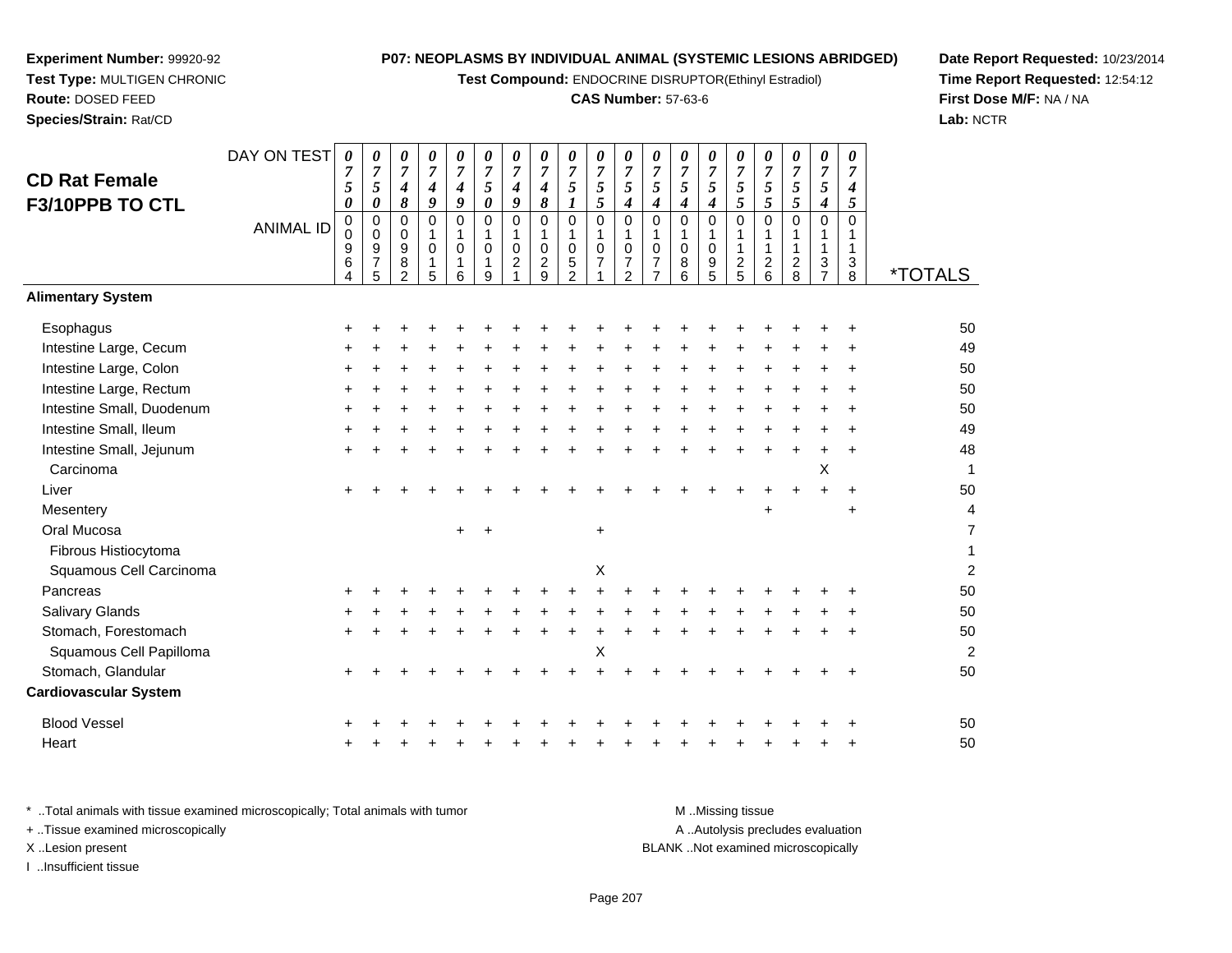**Test Compound:** ENDOCRINE DISRUPTOR(Ethinyl Estradiol)

## **CAS Number:** 57-63-6

**Date Report Requested:** 10/23/2014**Time Report Requested:** 12:54:13**First Dose M/F:** NA / NA**Lab:** NCTR

| <b>CD Rat Female</b>                   | DAY ON TEST      | 0<br>$\overline{7}$                        | 0<br>$\overline{7}$                          | 0<br>$\overline{7}$                                    | 0<br>$\overline{7}$   | 0<br>$\overline{7}$             | 0<br>$\overline{7}$                              | $\pmb{\theta}$<br>$\overline{7}$        | 0<br>$\overline{7}$                          | 0<br>$\overline{7}$                          | 0<br>$\overline{7}$                                        | 0<br>$\boldsymbol{7}$                                   | 0<br>$\overline{7}$                               | 0<br>$\overline{7}$        | 0<br>$\overline{7}$   | 0<br>$\overline{7}$                               | 0<br>$\overline{7}$                         | 0<br>$\overline{7}$                    | 0<br>$\overline{7}$                | 0<br>$\overline{7}$   |                       |
|----------------------------------------|------------------|--------------------------------------------|----------------------------------------------|--------------------------------------------------------|-----------------------|---------------------------------|--------------------------------------------------|-----------------------------------------|----------------------------------------------|----------------------------------------------|------------------------------------------------------------|---------------------------------------------------------|---------------------------------------------------|----------------------------|-----------------------|---------------------------------------------------|---------------------------------------------|----------------------------------------|------------------------------------|-----------------------|-----------------------|
| F3/10PPB TO CTL                        |                  | $\mathfrak{s}$<br>$\boldsymbol{\theta}$    | $\sqrt{5}$<br>$\boldsymbol{\theta}$          | $\boldsymbol{4}$<br>8                                  | 4<br>9                | 4<br>9                          | $\sqrt{5}$<br>$\boldsymbol{\theta}$              | $\boldsymbol{4}$<br>9                   | $\boldsymbol{4}$<br>$\boldsymbol{\delta}$    | $\sqrt{5}$<br>$\boldsymbol{l}$               | $\sqrt{5}$<br>5                                            | $\mathfrak{s}$<br>$\boldsymbol{4}$                      | $\sqrt{5}$<br>4                                   | $\overline{5}$<br>4        | 5<br>$\boldsymbol{4}$ | $\sqrt{5}$<br>5                                   | $\mathfrak{s}$<br>5                         | 5<br>5                                 | $\mathfrak{S}$<br>$\boldsymbol{4}$ | 4<br>5                |                       |
|                                        | <b>ANIMAL ID</b> | $\mathbf 0$<br>$\Omega$<br>9<br>$\,6$<br>4 | 0<br>$\mathbf 0$<br>9<br>$\overline{7}$<br>5 | $\mathbf 0$<br>$\mathbf 0$<br>9<br>8<br>$\overline{2}$ | 0<br>1<br>0<br>1<br>5 | 0<br>1<br>$\mathbf 0$<br>1<br>6 | $\mathbf 0$<br>$\mathbf 1$<br>$\Omega$<br>1<br>9 | $\mathbf 0$<br>1<br>0<br>$\overline{c}$ | $\mathbf 0$<br>1<br>0<br>$\overline{c}$<br>9 | 0<br>1<br>0<br>$\mathbf 5$<br>$\overline{2}$ | $\mathbf 0$<br>$\mathbf{1}$<br>$\pmb{0}$<br>$\overline{7}$ | $\mathbf 0$<br>$\mathbf{1}$<br>0<br>$\overline{7}$<br>2 | $\mathbf 0$<br>1<br>$\mathbf 0$<br>$\overline{7}$ | $\mathbf 0$<br>0<br>8<br>6 | 0<br>1<br>0<br>9<br>5 | $\mathbf 0$<br>1<br>$\mathbf{1}$<br>$\frac{2}{5}$ | 0<br>1<br>1<br>$\overline{\mathbf{c}}$<br>6 | 0<br>1<br>$\overline{\mathbf{c}}$<br>8 | $\mathbf 0$<br>3                   | 0<br>1<br>1<br>3<br>8 | <i><b>*TOTALS</b></i> |
| <b>Endocrine System</b>                |                  |                                            |                                              |                                                        |                       |                                 |                                                  |                                         |                                              |                                              |                                                            |                                                         |                                                   |                            |                       |                                                   |                                             |                                        |                                    |                       |                       |
| <b>Adrenal Cortex</b><br>Adenoma       |                  |                                            |                                              |                                                        |                       |                                 |                                                  |                                         |                                              |                                              |                                                            |                                                         |                                                   |                            |                       |                                                   |                                             |                                        |                                    |                       | 50<br>1               |
| <b>Adrenal Medulla</b>                 |                  |                                            |                                              |                                                        |                       |                                 |                                                  |                                         |                                              |                                              |                                                            |                                                         |                                                   |                            |                       |                                                   |                                             |                                        |                                    |                       | 50                    |
| Islets, Pancreatic                     |                  |                                            |                                              |                                                        |                       |                                 |                                                  |                                         |                                              |                                              |                                                            |                                                         |                                                   |                            |                       |                                                   |                                             |                                        |                                    |                       | 50                    |
| Parathyroid Gland                      |                  |                                            |                                              |                                                        |                       |                                 |                                                  |                                         |                                              |                                              |                                                            |                                                         |                                                   |                            |                       |                                                   |                                             |                                        |                                    | M                     | 47                    |
| <b>Pituitary Gland</b>                 |                  |                                            |                                              |                                                        |                       |                                 |                                                  |                                         |                                              |                                              |                                                            |                                                         |                                                   |                            |                       |                                                   |                                             |                                        |                                    |                       | 50                    |
| Pars Distalis, Adenoma                 |                  | X                                          | X                                            | х                                                      | Х                     | X                               | X                                                | X                                       | X                                            | X                                            | X                                                          | X                                                       |                                                   | X                          | X                     | X                                                 | X                                           |                                        |                                    |                       | 36                    |
| <b>Thyroid Gland</b>                   |                  |                                            |                                              |                                                        |                       |                                 |                                                  |                                         |                                              |                                              |                                                            |                                                         |                                                   |                            |                       |                                                   |                                             |                                        |                                    |                       | 50                    |
| C Cell, Adenoma                        |                  |                                            |                                              |                                                        |                       |                                 |                                                  |                                         |                                              |                                              |                                                            |                                                         |                                                   |                            |                       |                                                   |                                             |                                        |                                    |                       | 1                     |
| C Cell, Carcinoma                      |                  |                                            |                                              |                                                        |                       |                                 |                                                  |                                         |                                              |                                              |                                                            |                                                         |                                                   |                            |                       |                                                   |                                             |                                        |                                    |                       | 1                     |
| <b>General Body System</b>             |                  |                                            |                                              |                                                        |                       |                                 |                                                  |                                         |                                              |                                              |                                                            |                                                         |                                                   |                            |                       |                                                   |                                             |                                        |                                    |                       |                       |
| <b>Tissue NOS</b>                      |                  |                                            |                                              |                                                        |                       |                                 |                                                  |                                         |                                              |                                              | $\ddot{}$                                                  |                                                         |                                                   |                            |                       |                                                   |                                             |                                        |                                    |                       | 1                     |
| Squamous Cell Carcinoma, Deep Invasion |                  |                                            |                                              |                                                        |                       |                                 |                                                  |                                         |                                              |                                              | X                                                          |                                                         |                                                   |                            |                       |                                                   |                                             |                                        |                                    |                       | $\mathbf{1}$          |
| <b>Genital System</b>                  |                  |                                            |                                              |                                                        |                       |                                 |                                                  |                                         |                                              |                                              |                                                            |                                                         |                                                   |                            |                       |                                                   |                                             |                                        |                                    |                       |                       |
| <b>Clitoral Gland</b>                  |                  |                                            |                                              |                                                        |                       |                                 |                                                  |                                         |                                              |                                              |                                                            |                                                         |                                                   |                            |                       |                                                   |                                             |                                        |                                    |                       | 49                    |
| Adenoma                                |                  |                                            |                                              |                                                        |                       |                                 |                                                  |                                         |                                              |                                              |                                                            |                                                         |                                                   |                            |                       |                                                   |                                             |                                        |                                    |                       | -1                    |
| Ovary                                  |                  |                                            |                                              |                                                        |                       |                                 |                                                  |                                         |                                              |                                              |                                                            |                                                         |                                                   |                            |                       |                                                   |                                             |                                        |                                    |                       | 50                    |
| Granulosa Cell Tumor Benign            |                  |                                            |                                              |                                                        |                       |                                 |                                                  |                                         |                                              |                                              |                                                            |                                                         |                                                   |                            |                       |                                                   |                                             |                                        |                                    |                       |                       |
| Sertoli Cell Tumor Benign              |                  |                                            |                                              |                                                        |                       |                                 |                                                  |                                         | Χ                                            |                                              |                                                            |                                                         |                                                   |                            |                       |                                                   |                                             |                                        |                                    |                       | 1                     |
| Oviduct                                |                  |                                            |                                              |                                                        |                       |                                 |                                                  |                                         |                                              |                                              |                                                            |                                                         |                                                   |                            |                       |                                                   |                                             |                                        |                                    |                       | 50                    |
|                                        |                  |                                            |                                              |                                                        |                       |                                 |                                                  |                                         |                                              |                                              |                                                            |                                                         |                                                   |                            |                       |                                                   |                                             |                                        |                                    |                       |                       |

**Experiment Number:** 99920-92**Test Type:** MULTIGEN CHRONIC

**Route:** DOSED FEED**Species/Strain:** Rat/CD

\* ..Total animals with tissue examined microscopically; Total animals with tumor **M** . Missing tissue M ..Missing tissue A ..Autolysis precludes evaluation + ..Tissue examined microscopically X ..Lesion present BLANK ..Not examined microscopicallyI ..Insufficient tissue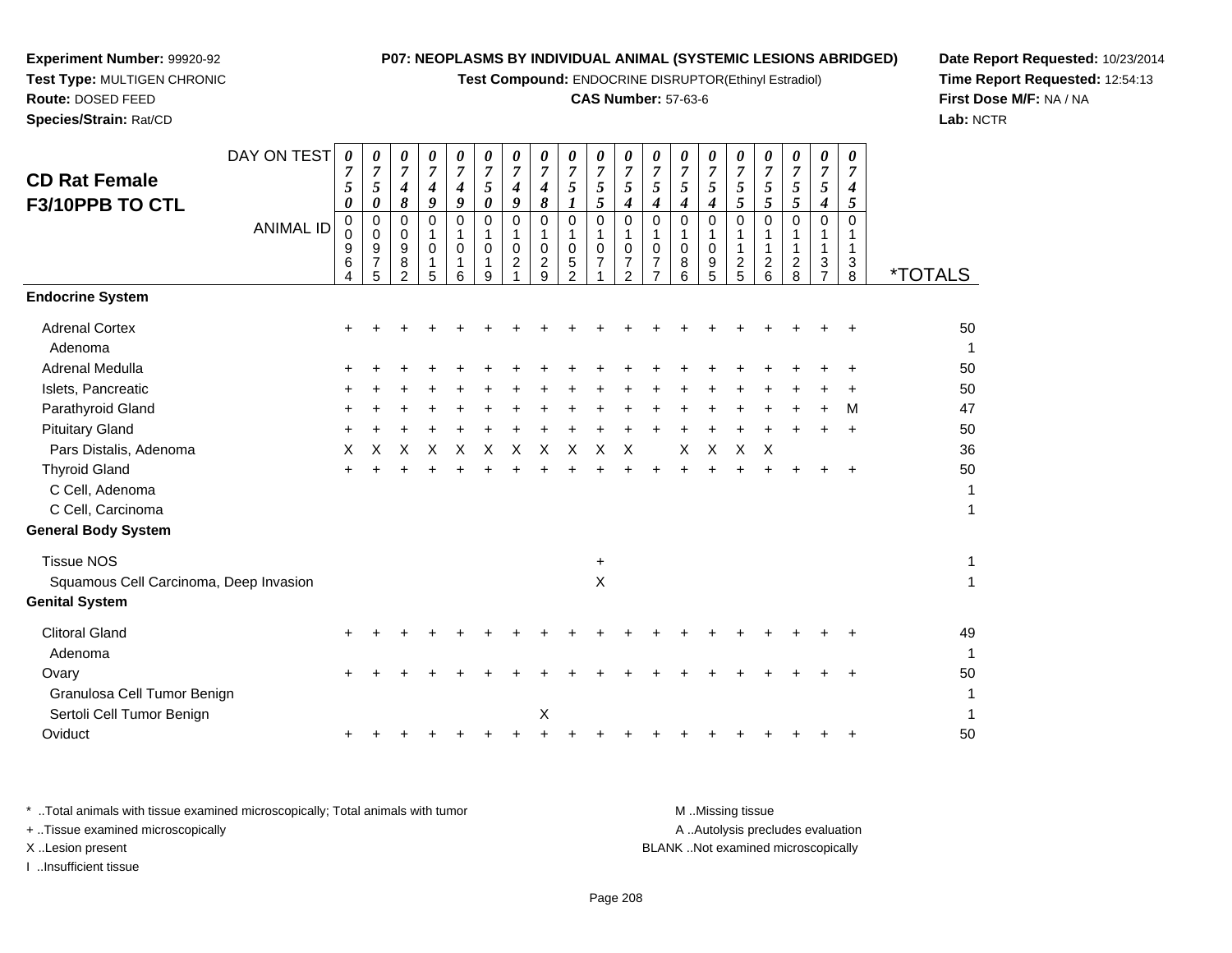**Test Compound:** ENDOCRINE DISRUPTOR(Ethinyl Estradiol)

## **CAS Number:** 57-63-6

┯ ┯ ᅮ

**Date Report Requested:** 10/23/2014**Time Report Requested:** 12:54:13**First Dose M/F:** NA / NA**Lab:** NCTR

| <b>CD Rat Female</b>                  | DAY ON TEST      | 0<br>7<br>5           | 0<br>7<br>$\mathfrak{s}$                                    | 0<br>7<br>$\boldsymbol{4}$                | 0<br>7<br>4               | 0<br>7<br>$\boldsymbol{4}$ | 0<br>7<br>5             | 0<br>7<br>4           | 0<br>$\overline{7}$<br>$\boldsymbol{4}$      | 0<br>$\overline{7}$<br>$\sqrt{5}$ | 0<br>$\overline{7}$<br>$\sqrt{5}$ | 0<br>$\sqrt{5}$              | 7<br>5  | 0<br>$\overline{7}$<br>$\sqrt{5}$ | 0<br>7<br>5                       | 0<br>$\overline{7}$<br>5                 | $\boldsymbol{\theta}$<br>5                        | 0<br>7<br>5        | 0<br>$\overline{7}$<br>$\mathfrak{s}$ | 0<br>7<br>4             |                       |
|---------------------------------------|------------------|-----------------------|-------------------------------------------------------------|-------------------------------------------|---------------------------|----------------------------|-------------------------|-----------------------|----------------------------------------------|-----------------------------------|-----------------------------------|------------------------------|---------|-----------------------------------|-----------------------------------|------------------------------------------|---------------------------------------------------|--------------------|---------------------------------------|-------------------------|-----------------------|
| F3/10PPB TO CTL                       |                  | 0                     | $\boldsymbol{\theta}$                                       | 8                                         | 9                         | 9                          | $\pmb{\theta}$          | 9                     | 8                                            | $\boldsymbol{l}$                  | 5                                 | $\boldsymbol{4}$             | 4       | $\boldsymbol{4}$                  | 4                                 | 5                                        | 5                                                 | 5                  | $\boldsymbol{4}$                      | 5                       |                       |
|                                       | <b>ANIMAL ID</b> | 0<br>0<br>9<br>6<br>4 | 0<br>$\mathbf 0$<br>$\boldsymbol{9}$<br>$\overline{7}$<br>5 | $\Omega$<br>0<br>9<br>8<br>$\overline{2}$ | 0<br>$\mathbf 0$<br>5     | 0<br>$\mathbf 0$<br>6      | 0<br>1<br>$\Omega$<br>9 | 0<br>$\mathbf 0$<br>2 | 0<br>1<br>$\mathbf 0$<br>$\overline{c}$<br>9 | $\mathbf 0$<br>1<br>0<br>5<br>2   | $\Omega$<br>0<br>7                | $\Omega$<br>$\mathbf 0$<br>2 | 0<br>0  | 0<br>1<br>0<br>8<br>6             | $\Omega$<br>$\mathbf 0$<br>9<br>5 | 0<br>$\mathbf{1}$<br>$\overline{c}$<br>5 | 0<br>1<br>1<br>$\boldsymbol{2}$<br>$6\phantom{1}$ | $\Omega$<br>2<br>8 | 0<br>1<br>3<br>$\overline{7}$         | $\Omega$<br>1<br>3<br>8 | <i><b>*TOTALS</b></i> |
| <b>Uterus</b>                         |                  | $\ddot{}$             |                                                             |                                           |                           |                            | $\ddot{}$               |                       |                                              |                                   |                                   |                              |         |                                   |                                   |                                          |                                                   |                    | ÷                                     | $\ddot{}$               | 50                    |
| Endometrium, Adenoma                  |                  |                       |                                                             |                                           |                           |                            |                         |                       |                                              |                                   |                                   |                              |         |                                   |                                   |                                          |                                                   |                    |                                       |                         | $\overline{c}$        |
| Polyp Stromal                         |                  |                       |                                                             |                                           |                           |                            |                         |                       |                                              |                                   |                                   |                              |         | $\boldsymbol{\mathsf{X}}$         |                                   |                                          |                                                   |                    |                                       |                         | $\overline{c}$        |
| Vagina                                |                  |                       |                                                             |                                           |                           |                            |                         |                       |                                              |                                   |                                   |                              |         |                                   |                                   |                                          |                                                   |                    |                                       |                         | 50                    |
| <b>Hematopoietic System</b>           |                  |                       |                                                             |                                           |                           |                            |                         |                       |                                              |                                   |                                   |                              |         |                                   |                                   |                                          |                                                   |                    |                                       |                         |                       |
| <b>Bone Marrow</b>                    |                  |                       |                                                             |                                           |                           |                            |                         |                       |                                              |                                   |                                   |                              |         |                                   |                                   |                                          |                                                   |                    |                                       |                         | 50                    |
| Lymph Node                            |                  |                       |                                                             |                                           |                           |                            |                         |                       |                                              |                                   |                                   |                              |         |                                   |                                   |                                          | +                                                 |                    |                                       |                         | 10                    |
| Lymph Node, Mandibular                |                  |                       |                                                             |                                           |                           |                            |                         |                       |                                              |                                   |                                   |                              |         |                                   |                                   |                                          |                                                   |                    |                                       |                         | 50                    |
| Carcinoma, Metastatic, Zymbal'S Gland |                  |                       |                                                             |                                           |                           |                            |                         |                       |                                              |                                   |                                   |                              |         |                                   |                                   |                                          |                                                   |                    |                                       |                         | 1                     |
| Lymph Node, Mesenteric                |                  |                       |                                                             |                                           |                           |                            |                         |                       |                                              |                                   |                                   |                              |         |                                   |                                   |                                          |                                                   |                    |                                       |                         | 50                    |
| Spleen                                |                  |                       |                                                             |                                           |                           |                            |                         |                       |                                              |                                   |                                   |                              |         |                                   |                                   |                                          |                                                   |                    |                                       |                         | 50                    |
| Thymus                                |                  |                       |                                                             |                                           |                           |                            |                         |                       |                                              |                                   |                                   |                              |         |                                   |                                   |                                          |                                                   |                    |                                       |                         | 46                    |
| <b>Integumentary System</b>           |                  |                       |                                                             |                                           |                           |                            |                         |                       |                                              |                                   |                                   |                              |         |                                   |                                   |                                          |                                                   |                    |                                       |                         |                       |
| <b>Mammary Gland</b>                  |                  |                       |                                                             |                                           |                           |                            |                         |                       |                                              |                                   |                                   |                              |         |                                   |                                   |                                          |                                                   |                    |                                       |                         | 50                    |
| Adenocarcinoma                        |                  |                       |                                                             |                                           |                           |                            | X                       |                       |                                              |                                   |                                   | X                            |         | Χ                                 |                                   |                                          |                                                   |                    |                                       |                         | $\,6$                 |
| Adenocarcinoma, Multiple              |                  |                       |                                                             |                                           |                           |                            |                         |                       |                                              |                                   |                                   |                              |         |                                   |                                   |                                          |                                                   |                    |                                       |                         | 3                     |
| Fibroadenoma                          |                  |                       | $\times$                                                    |                                           |                           | X                          |                         |                       | X                                            |                                   |                                   |                              |         |                                   |                                   | X                                        |                                                   |                    | X                                     |                         | 21                    |
| Fibroadenoma, Multiple                |                  | X                     |                                                             | X                                         | $\boldsymbol{\mathsf{X}}$ |                            | X                       | $\times$              |                                              |                                   | $\mathsf{X}$                      |                              | $X$ $X$ |                                   | X                                 |                                          |                                                   | X                  |                                       |                         | 19                    |
| Skin                                  |                  | ÷                     |                                                             |                                           |                           |                            |                         |                       |                                              |                                   |                                   |                              |         |                                   |                                   |                                          |                                                   |                    |                                       |                         | 50                    |
| Fibrous Histiocytoma                  |                  |                       |                                                             |                                           |                           |                            |                         |                       |                                              |                                   |                                   |                              |         |                                   |                                   |                                          |                                                   |                    |                                       |                         | 1                     |
| Sarcoma                               |                  |                       |                                                             |                                           |                           |                            |                         |                       |                                              |                                   |                                   |                              |         |                                   |                                   |                                          |                                                   |                    |                                       |                         | 1                     |
|                                       |                  |                       |                                                             |                                           |                           |                            |                         |                       |                                              |                                   |                                   |                              |         |                                   |                                   |                                          |                                                   |                    |                                       |                         |                       |

\* ..Total animals with tissue examined microscopically; Total animals with tumor **M** . Missing tissue M ..Missing tissue

+ ..Tissue examined microscopically

**Experiment Number:** 99920-92**Test Type:** MULTIGEN CHRONIC

**Route:** DOSED FEED**Species/Strain:** Rat/CD

I ..Insufficient tissue

A ..Autolysis precludes evaluation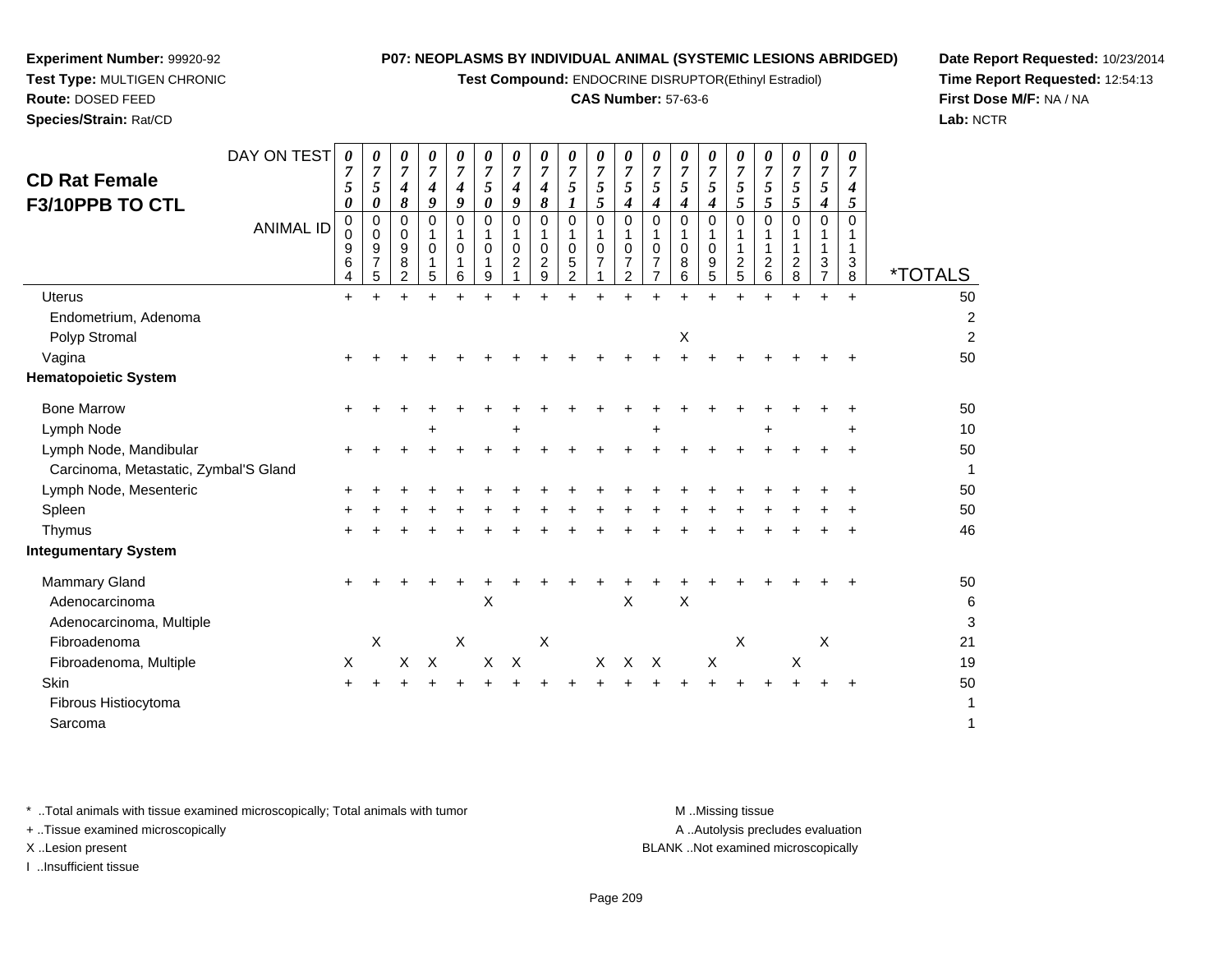**Test Compound:** ENDOCRINE DISRUPTOR(Ethinyl Estradiol)

## **CAS Number:** 57-63-6

**Date Report Requested:** 10/23/2014**Time Report Requested:** 12:54:13**First Dose M/F:** NA / NA**Lab:** NCTR

**Experiment Number:** 99920-92

**Species/Strain:** Rat/CD

| DAY ON TEST<br><b>CD Rat Female</b><br>F3/10PPB TO CTL<br><b>ANIMAL ID</b> | 0<br>7<br>5<br>0<br>0<br>0<br>9<br>6<br>4 | 0<br>$\overline{7}$<br>$\sqrt{5}$<br>0<br>0<br>$\mathbf 0$<br>9<br>7<br>5 | 0<br>$\boldsymbol{7}$<br>4<br>8<br>0<br>0<br>9<br>8<br>$\mathcal{P}$ | $\boldsymbol{\theta}$<br>$\boldsymbol{7}$<br>$\boldsymbol{4}$<br>9<br>$\mathbf 0$<br>1<br>$\mathbf 0$<br>1<br>5 | 0<br>$\overline{7}$<br>4<br>9<br>$\Omega$<br>1<br>$\mathbf 0$<br>$\mathbf 1$<br>6 | 0<br>$\overline{7}$<br>$\mathfrak{s}$<br>0<br>$\mathbf 0$<br>1<br>$\mathbf 0$<br>1<br>9 | 0<br>$\overline{7}$<br>4<br>9<br>0<br>1<br>$\mathbf 0$<br>$\overline{c}$ | 0<br>$\boldsymbol{7}$<br>$\boldsymbol{4}$<br>8<br>0<br>$\mathbf{1}$<br>$\mathbf 0$<br>$\overline{c}$<br>9 | 0<br>$\overline{7}$<br>$\sqrt{5}$<br>$\boldsymbol{l}$<br>$\mathbf 0$<br>$\mathbf{1}$<br>0<br>5<br>$\overline{2}$ | 0<br>$\overline{7}$<br>$\sqrt{5}$<br>5<br>0<br>1<br>$\mathbf 0$<br>$\overline{7}$ | 0<br>7<br>$\mathfrak{s}$<br>4<br>$\mathbf 0$<br>1<br>0<br>7<br>$\overline{2}$ | 0<br>$\overline{7}$<br>$\mathfrak{s}$<br>4<br>0<br>$\mathbf{1}$<br>$\mathbf 0$<br>$\overline{7}$<br>$\overline{7}$ | 0<br>$\overline{7}$<br>5<br>4<br>0<br>1<br>0<br>8<br>6 | 0<br>$\overline{7}$<br>5<br>$\boldsymbol{4}$<br>$\Omega$<br>$\mathbf 1$<br>$\mathbf 0$<br>9<br>5 | 0<br>$\overline{7}$<br>5<br>5<br>$\Omega$<br>$\boldsymbol{2}$<br>5 | 0<br>$\overline{7}$<br>5<br>5<br>$\Omega$<br>1<br>$\overline{c}$<br>6 | 0<br>$\overline{7}$<br>$\mathfrak{s}$<br>$\mathfrak{s}$<br>0<br>1<br>$\mathbf{1}$<br>$\overline{c}$<br>8 | 0<br>$\overline{7}$<br>5<br>$\boldsymbol{4}$<br>$\mathbf 0$<br>1<br>$\mathbf{1}$<br>3<br>$\overline{7}$ | 0<br>$\overline{7}$<br>4<br>5<br>$\Omega$<br>$\mathbf{1}$<br>$\mathbf{3}$<br>8 | <i><b>*TOTALS</b></i> |
|----------------------------------------------------------------------------|-------------------------------------------|---------------------------------------------------------------------------|----------------------------------------------------------------------|-----------------------------------------------------------------------------------------------------------------|-----------------------------------------------------------------------------------|-----------------------------------------------------------------------------------------|--------------------------------------------------------------------------|-----------------------------------------------------------------------------------------------------------|------------------------------------------------------------------------------------------------------------------|-----------------------------------------------------------------------------------|-------------------------------------------------------------------------------|--------------------------------------------------------------------------------------------------------------------|--------------------------------------------------------|--------------------------------------------------------------------------------------------------|--------------------------------------------------------------------|-----------------------------------------------------------------------|----------------------------------------------------------------------------------------------------------|---------------------------------------------------------------------------------------------------------|--------------------------------------------------------------------------------|-----------------------|
| <b>Musculoskeletal System</b>                                              |                                           |                                                                           |                                                                      |                                                                                                                 |                                                                                   |                                                                                         |                                                                          |                                                                                                           |                                                                                                                  |                                                                                   |                                                                               |                                                                                                                    |                                                        |                                                                                                  |                                                                    |                                                                       |                                                                                                          |                                                                                                         |                                                                                |                       |
| Bone, Femur<br><b>Nervous System</b>                                       | +                                         |                                                                           |                                                                      |                                                                                                                 |                                                                                   |                                                                                         |                                                                          |                                                                                                           |                                                                                                                  |                                                                                   |                                                                               |                                                                                                                    |                                                        |                                                                                                  |                                                                    |                                                                       |                                                                                                          |                                                                                                         |                                                                                | 50                    |
| Brain, Brain Stem                                                          |                                           |                                                                           |                                                                      |                                                                                                                 |                                                                                   |                                                                                         |                                                                          |                                                                                                           |                                                                                                                  |                                                                                   |                                                                               |                                                                                                                    |                                                        |                                                                                                  |                                                                    |                                                                       |                                                                                                          |                                                                                                         |                                                                                | 50                    |
| Brain, Cerebellum                                                          |                                           |                                                                           |                                                                      |                                                                                                                 |                                                                                   |                                                                                         |                                                                          |                                                                                                           |                                                                                                                  |                                                                                   |                                                                               |                                                                                                                    |                                                        |                                                                                                  |                                                                    |                                                                       |                                                                                                          |                                                                                                         |                                                                                | 50                    |
| Brain, Cerebrum                                                            | $\pm$                                     |                                                                           |                                                                      |                                                                                                                 |                                                                                   |                                                                                         |                                                                          |                                                                                                           |                                                                                                                  |                                                                                   |                                                                               |                                                                                                                    |                                                        |                                                                                                  |                                                                    |                                                                       |                                                                                                          |                                                                                                         |                                                                                | 50                    |
| <b>Respiratory System</b>                                                  |                                           |                                                                           |                                                                      |                                                                                                                 |                                                                                   |                                                                                         |                                                                          |                                                                                                           |                                                                                                                  |                                                                                   |                                                                               |                                                                                                                    |                                                        |                                                                                                  |                                                                    |                                                                       |                                                                                                          |                                                                                                         |                                                                                |                       |
| Lung<br>Adenocarcinoma, Metastatic, Mammary<br>Gland                       |                                           |                                                                           |                                                                      |                                                                                                                 |                                                                                   |                                                                                         |                                                                          |                                                                                                           |                                                                                                                  |                                                                                   |                                                                               |                                                                                                                    |                                                        |                                                                                                  |                                                                    |                                                                       |                                                                                                          |                                                                                                         |                                                                                | 50<br>$\mathbf{1}$    |
| Carcinoma, Metastatic, Thyroid Gland                                       |                                           |                                                                           |                                                                      |                                                                                                                 |                                                                                   |                                                                                         |                                                                          |                                                                                                           |                                                                                                                  |                                                                                   |                                                                               |                                                                                                                    |                                                        |                                                                                                  |                                                                    |                                                                       |                                                                                                          |                                                                                                         |                                                                                | 1                     |
| Carcinoma, Metastatic, Zymbal'S Gland                                      |                                           |                                                                           |                                                                      |                                                                                                                 |                                                                                   |                                                                                         |                                                                          |                                                                                                           |                                                                                                                  |                                                                                   |                                                                               |                                                                                                                    |                                                        |                                                                                                  |                                                                    |                                                                       |                                                                                                          |                                                                                                         |                                                                                | 1                     |
| <b>Nose</b>                                                                |                                           |                                                                           |                                                                      |                                                                                                                 |                                                                                   |                                                                                         |                                                                          |                                                                                                           |                                                                                                                  |                                                                                   |                                                                               |                                                                                                                    |                                                        |                                                                                                  |                                                                    |                                                                       |                                                                                                          |                                                                                                         |                                                                                | 50                    |
| Trachea                                                                    |                                           |                                                                           |                                                                      |                                                                                                                 |                                                                                   |                                                                                         |                                                                          |                                                                                                           |                                                                                                                  |                                                                                   |                                                                               |                                                                                                                    |                                                        |                                                                                                  |                                                                    |                                                                       |                                                                                                          |                                                                                                         |                                                                                | 50                    |
| <b>Special Senses System</b>                                               |                                           |                                                                           |                                                                      |                                                                                                                 |                                                                                   |                                                                                         |                                                                          |                                                                                                           |                                                                                                                  |                                                                                   |                                                                               |                                                                                                                    |                                                        |                                                                                                  |                                                                    |                                                                       |                                                                                                          |                                                                                                         |                                                                                |                       |
| Ear                                                                        |                                           |                                                                           |                                                                      |                                                                                                                 |                                                                                   |                                                                                         |                                                                          |                                                                                                           |                                                                                                                  |                                                                                   |                                                                               |                                                                                                                    |                                                        |                                                                                                  |                                                                    |                                                                       |                                                                                                          |                                                                                                         | +                                                                              | $\overline{2}$        |
| Neural Crest Tumor                                                         |                                           |                                                                           |                                                                      |                                                                                                                 |                                                                                   |                                                                                         |                                                                          |                                                                                                           |                                                                                                                  |                                                                                   |                                                                               |                                                                                                                    |                                                        |                                                                                                  |                                                                    |                                                                       |                                                                                                          |                                                                                                         | х                                                                              | $\overline{c}$        |
| Eye                                                                        |                                           |                                                                           |                                                                      |                                                                                                                 |                                                                                   |                                                                                         |                                                                          |                                                                                                           |                                                                                                                  |                                                                                   |                                                                               |                                                                                                                    |                                                        |                                                                                                  |                                                                    |                                                                       |                                                                                                          |                                                                                                         |                                                                                | 49                    |
| <b>Harderian Gland</b>                                                     | $\ddot{}$                                 |                                                                           |                                                                      |                                                                                                                 |                                                                                   |                                                                                         |                                                                          |                                                                                                           |                                                                                                                  |                                                                                   |                                                                               |                                                                                                                    |                                                        |                                                                                                  |                                                                    |                                                                       |                                                                                                          |                                                                                                         | $\ddot{}$                                                                      | 50                    |
| Squamous Cell Carcinoma, Deep Invasion<br>Zymbal's Gland                   |                                           |                                                                           |                                                                      |                                                                                                                 |                                                                                   |                                                                                         |                                                                          |                                                                                                           |                                                                                                                  | Χ                                                                                 |                                                                               |                                                                                                                    |                                                        |                                                                                                  |                                                                    |                                                                       |                                                                                                          |                                                                                                         |                                                                                | $\mathbf{1}$<br>1     |

\* ..Total animals with tissue examined microscopically; Total animals with tumor **M** . Missing tissue M ..Missing tissue A ..Autolysis precludes evaluation + ..Tissue examined microscopically X ..Lesion present BLANK ..Not examined microscopicallyI ..Insufficient tissue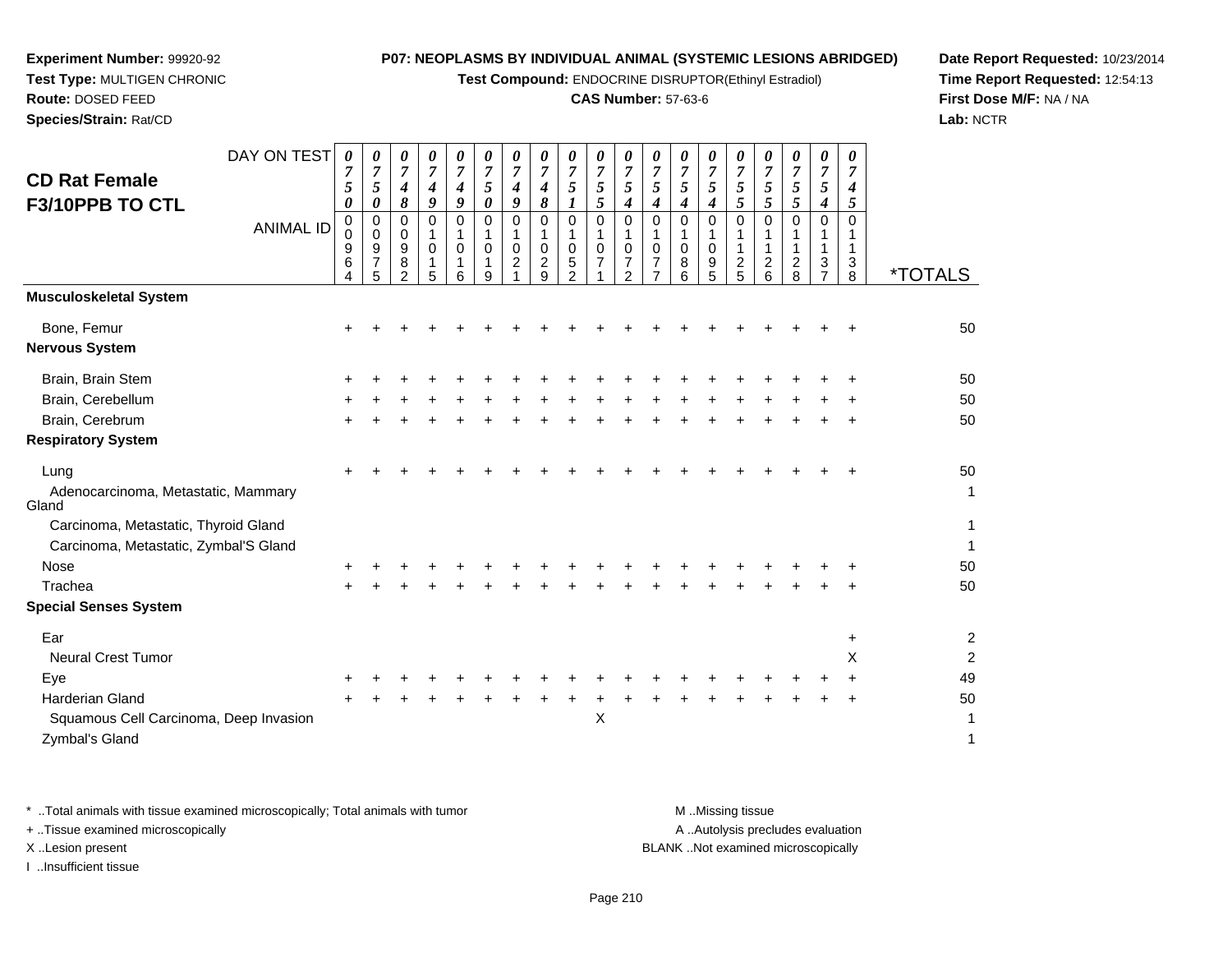**Test Compound:** ENDOCRINE DISRUPTOR(Ethinyl Estradiol)

## **CAS Number:** 57-63-6

*0*

*7 5 5*

**Date Report Requested:** 10/23/2014**Time Report Requested:** 12:54:13**First Dose M/F:** NA / NA**Lab:** NCTR

|                                                        | 9<br>6<br>4 | 9<br>⇁<br>5 | 9<br>8<br>$\mathcal{D}$ | 0<br>5 | 0<br>$\overline{A}$<br><b>6</b> | -1<br>q | $\mathbf 0$<br>$\overline{2}$ | 0<br>$\overline{2}$<br><sub>9</sub> | $\mathbf 0$<br>5<br>ົ | 0<br>$\overline{z}$ | 0<br>$\overline{7}$<br>ົ | 0<br>$\overline{7}$<br>7 | 0<br>8<br>6 | 0<br>9<br>5 | $\overline{2}$<br>5 | $\overline{2}$<br>6 | $\overline{2}$<br>8 | 3 | -1<br>3<br>8 | <b>ALS</b> |
|--------------------------------------------------------|-------------|-------------|-------------------------|--------|---------------------------------|---------|-------------------------------|-------------------------------------|-----------------------|---------------------|--------------------------|--------------------------|-------------|-------------|---------------------|---------------------|---------------------|---|--------------|------------|
| Carcinoma                                              |             |             |                         |        |                                 |         |                               |                                     |                       |                     |                          |                          |             |             |                     |                     |                     |   |              |            |
| inary System                                           |             |             |                         |        |                                 |         |                               |                                     |                       |                     |                          |                          |             |             |                     |                     |                     |   |              |            |
| Kidney                                                 | $+$         |             |                         |        |                                 |         |                               |                                     |                       |                     |                          |                          |             |             |                     |                     |                     |   |              | 50         |
| Renal Tubule, Adenoma                                  |             |             |                         |        |                                 |         |                               | X                                   |                       |                     |                          |                          |             |             |                     |                     |                     |   |              | 1          |
| <b>Urinary Bladder</b><br><b><i>STEMIC LESIONS</i></b> | $+$         |             |                         |        |                                 | м       |                               |                                     |                       |                     |                          |                          |             |             |                     |                     |                     |   |              | 49         |
|                                                        |             |             |                         |        |                                 |         |                               |                                     |                       |                     |                          |                          |             |             |                     |                     |                     |   |              |            |

*0 7 5*

*0 7 4*

*0 7 5*

 *9*0 1

0 1

 *0*0 0

DAY ON TEST

ANIMAL ID

| <b>SYSTEMIC LESIONS</b> |  |  |  |  |  |  |  |  |  |    |
|-------------------------|--|--|--|--|--|--|--|--|--|----|
| Multiple Organ          |  |  |  |  |  |  |  |  |  | 50 |
| Histiocytic Sarcoma     |  |  |  |  |  |  |  |  |  |    |
| Lymphoma Malignant      |  |  |  |  |  |  |  |  |  |    |
| Mesothelioma Malignant  |  |  |  |  |  |  |  |  |  |    |

\* ..Total animals with tissue examined microscopically; Total animals with tumor **M** ..Missing tissue M ..Missing tissue

+ ..Tissue examined microscopically

**Experiment Number:** 99920-92**Test Type:** MULTIGEN CHRONIC

**Route:** DOSED FEED**Species/Strain:** Rat/CD

**CD Rat FemaleF3/10PPB TO CTL**

**Urinary System**

I ..Insufficient tissue

A ..Autolysis precludes evaluation X ..Lesion present BLANK ..Not examined microscopically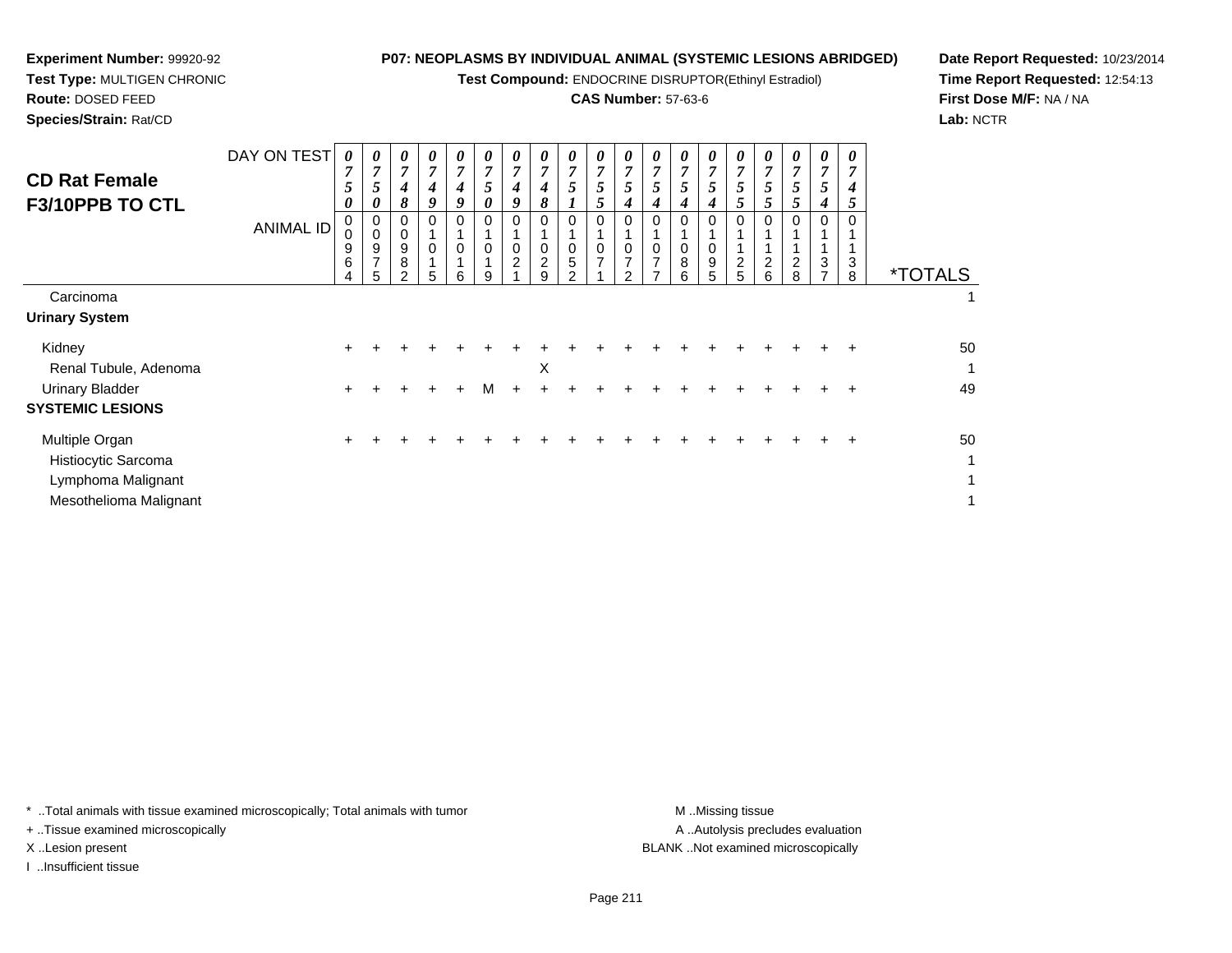**Test Compound:** ENDOCRINE DISRUPTOR(Ethinyl Estradiol)

## **CAS Number:** 57-63-6

**Date Report Requested:** 10/23/2014**Time Report Requested:** 12:54:13**First Dose M/F:** NA / NA**Lab:** NCTR

| <b>CD Rat Female</b><br>F3/50PPB TO CTL | DAY ON TEST<br><b>ANIMAL ID</b> | $\boldsymbol{2}$<br>$\pmb{8}$<br>$\overline{7}$<br>$\mathbf 0$<br>$\mathbf 0$<br>4<br>$\overline{3}$ | 0<br>$\boldsymbol{\beta}$<br>$\boldsymbol{2}$<br>$\pmb{0}$<br>$\pmb{0}$<br>$\boldsymbol{0}$<br>$\,$ 5 $\,$<br>$\mathcal{P}$ | $\pmb{\theta}$<br>$\boldsymbol{4}$<br>$\boldsymbol{\theta}$<br>0<br>0<br>$\mathbf 0$<br>0<br>9 | 0<br>$\boldsymbol{4}$<br>$\frac{2}{7}$<br>$\pmb{0}$<br>$\pmb{0}$<br>$\overline{1}$<br>8 | 0<br>4<br>$\mathfrak{z}$<br>$\boldsymbol{\theta}$<br>$\mathbf 0$<br>0<br>$\mathbf 1$<br>$\overline{c}$ | $\boldsymbol{4}$<br>9<br>$\mathfrak{z}$<br>$\mathbf 0$<br>$\mathbf 0$<br>$\mathbf{1}$<br>9<br>q | 0<br>$\mathfrak{s}$<br>$\boldsymbol{4}$<br>$\pmb{8}$<br>$\pmb{0}$<br>$\pmb{0}$<br>$\boldsymbol{2}$<br>$\boldsymbol{9}$ | $\pmb{\theta}$<br>$\sqrt{5}$<br>6<br>$\boldsymbol{l}$<br>$\pmb{0}$<br>$\pmb{0}$<br>$\ensuremath{\mathsf{3}}$<br>$\overline{c}$<br>$\overline{2}$ | $\pmb{\theta}$<br>$\sqrt{5}$<br>$\boldsymbol{7}$<br>$\pmb{8}$<br>$\pmb{0}$<br>$\pmb{0}$<br>$\sqrt{3}$<br>$\sqrt{5}$<br>$\overline{7}$ | 0<br>5<br>9<br>6<br>$\mathbf 0$<br>$\mathbf 0$<br>$\mathbf{3}$<br>9 | 0<br>$\mathfrak{H}$<br>9<br>$\overline{7}$<br>$\mathbf 0$<br>$\mathbf 0$<br>$\mathbf{3}$<br>$\boldsymbol{9}$<br>8 | 0<br>6<br>0<br>3<br>$\mathbf 0$<br>0<br>$\sqrt{5}$<br>$\sqrt{5}$<br>$\mathcal{D}$ | 0<br>6<br>6<br>0<br>$\boldsymbol{0}$<br>8<br>0<br>4 | 0<br>6<br>$\boldsymbol{\beta}$<br>$\mathfrak{z}$<br>$\pmb{0}$<br>$\mathbf 0$<br>$\bf 8$<br>$\mathbf{1}$<br>5 | 0<br>6<br>6<br>9<br>$\pmb{0}$<br>$\mathbf 0$<br>$\bf 8$<br>$\mathbf{3}$<br>6 | 0<br>6<br>8<br>$\boldsymbol{\theta}$<br>$\mathbf 0$<br>$\mathbf 0$<br>8<br>4<br>8 | 0<br>6<br>$\overline{7}$<br>$\overline{7}$<br>$\mathsf 0$<br>$\mathbf 0$<br>8<br>5 | 0<br>6<br>$\overline{7}$<br>9<br>0<br>$\pmb{0}$<br>$\bf 8$<br>$\sqrt{5}$ | 0<br>6<br>$\pmb{8}$<br>$\boldsymbol{2}$<br>$\pmb{0}$<br>$\pmb{0}$<br>$\bf 8$<br>$\,$ 5 $\,$<br>6 | 0<br>6<br>$\pmb{9}$<br>$\boldsymbol{4}$<br>$\mathbf 0$<br>$\mathbf 0$<br>$\,8\,$<br>$\,6\,$<br>3 | $\overline{7}$<br>7<br>$\mathbf 0$<br>$\mathbf 0$<br>8<br>$\overline{7}$ | 0<br>$\overline{7}$<br>5<br>0<br>0<br>8<br>8<br>3 | 0<br>$\overline{7}$<br>$\boldsymbol{2}$<br>$\mathfrak{z}$<br>$\pmb{0}$<br>$\pmb{0}$<br>$\bf 8$<br>$\boldsymbol{9}$<br>$\Omega$ | 0<br>$\overline{7}$<br>$\boldsymbol{2}$<br>$\pmb{0}$<br>$\mathbf 0$<br>$\,8\,$<br>$\boldsymbol{9}$ | 0<br>$\overline{7}$<br>$\boldsymbol{4}$<br>9<br>$\pmb{0}$<br>$\mathbf 0$<br>$\boldsymbol{9}$<br>$\frac{2}{5}$ | $\overline{7}$<br>$\boldsymbol{4}$<br>9<br>$\pmb{0}$<br>$\mathbf 0$<br>$\boldsymbol{9}$<br>$\frac{2}{6}$ | 0<br>$\overline{7}$<br>4<br>9<br>$\pmb{0}$<br>0<br>$\boldsymbol{9}$<br>$\boldsymbol{2}$<br>$\overline{ }$ | 0<br>$\boldsymbol{7}$<br>$\boldsymbol{4}$<br>9<br>$\pmb{0}$<br>0<br>9<br>$\sqrt{3}$<br>$\overline{3}$ | 0<br>$\overline{7}$<br>$\boldsymbol{4}$<br>9<br>$\pmb{0}$<br>$\mathbf 0$<br>$\boldsymbol{9}$<br>$\sqrt{3}$<br>8 | 0<br>$\pmb{0}$<br>0<br>9<br>3<br>9 | 9<br>$\Omega$<br>$\mathbf 0$<br>9<br>$\overline{4}$ |
|-----------------------------------------|---------------------------------|------------------------------------------------------------------------------------------------------|-----------------------------------------------------------------------------------------------------------------------------|------------------------------------------------------------------------------------------------|-----------------------------------------------------------------------------------------|--------------------------------------------------------------------------------------------------------|-------------------------------------------------------------------------------------------------|------------------------------------------------------------------------------------------------------------------------|--------------------------------------------------------------------------------------------------------------------------------------------------|---------------------------------------------------------------------------------------------------------------------------------------|---------------------------------------------------------------------|-------------------------------------------------------------------------------------------------------------------|-----------------------------------------------------------------------------------|-----------------------------------------------------|--------------------------------------------------------------------------------------------------------------|------------------------------------------------------------------------------|-----------------------------------------------------------------------------------|------------------------------------------------------------------------------------|--------------------------------------------------------------------------|--------------------------------------------------------------------------------------------------|--------------------------------------------------------------------------------------------------|--------------------------------------------------------------------------|---------------------------------------------------|--------------------------------------------------------------------------------------------------------------------------------|----------------------------------------------------------------------------------------------------|---------------------------------------------------------------------------------------------------------------|----------------------------------------------------------------------------------------------------------|-----------------------------------------------------------------------------------------------------------|-------------------------------------------------------------------------------------------------------|-----------------------------------------------------------------------------------------------------------------|------------------------------------|-----------------------------------------------------|
| <b>Alimentary System</b>                |                                 |                                                                                                      |                                                                                                                             |                                                                                                |                                                                                         |                                                                                                        |                                                                                                 |                                                                                                                        |                                                                                                                                                  |                                                                                                                                       |                                                                     |                                                                                                                   |                                                                                   |                                                     |                                                                                                              |                                                                              |                                                                                   |                                                                                    |                                                                          |                                                                                                  |                                                                                                  |                                                                          |                                                   |                                                                                                                                |                                                                                                    |                                                                                                               |                                                                                                          |                                                                                                           |                                                                                                       |                                                                                                                 |                                    |                                                     |
| Esophagus                               |                                 |                                                                                                      |                                                                                                                             |                                                                                                |                                                                                         |                                                                                                        |                                                                                                 |                                                                                                                        |                                                                                                                                                  |                                                                                                                                       |                                                                     |                                                                                                                   |                                                                                   |                                                     |                                                                                                              |                                                                              |                                                                                   |                                                                                    |                                                                          |                                                                                                  |                                                                                                  |                                                                          |                                                   |                                                                                                                                |                                                                                                    |                                                                                                               |                                                                                                          |                                                                                                           |                                                                                                       |                                                                                                                 |                                    |                                                     |
| Intestine Large, Cecum                  |                                 |                                                                                                      |                                                                                                                             |                                                                                                |                                                                                         |                                                                                                        |                                                                                                 |                                                                                                                        |                                                                                                                                                  |                                                                                                                                       |                                                                     |                                                                                                                   |                                                                                   |                                                     |                                                                                                              |                                                                              |                                                                                   |                                                                                    |                                                                          |                                                                                                  |                                                                                                  |                                                                          |                                                   |                                                                                                                                |                                                                                                    |                                                                                                               |                                                                                                          |                                                                                                           |                                                                                                       |                                                                                                                 |                                    |                                                     |
| Intestine Large, Colon                  |                                 |                                                                                                      |                                                                                                                             |                                                                                                |                                                                                         |                                                                                                        |                                                                                                 |                                                                                                                        |                                                                                                                                                  |                                                                                                                                       |                                                                     |                                                                                                                   |                                                                                   |                                                     |                                                                                                              |                                                                              |                                                                                   |                                                                                    |                                                                          |                                                                                                  |                                                                                                  |                                                                          |                                                   |                                                                                                                                |                                                                                                    |                                                                                                               |                                                                                                          |                                                                                                           |                                                                                                       |                                                                                                                 |                                    |                                                     |
| Intestine Large, Rectum                 |                                 |                                                                                                      |                                                                                                                             |                                                                                                |                                                                                         |                                                                                                        |                                                                                                 |                                                                                                                        |                                                                                                                                                  |                                                                                                                                       |                                                                     |                                                                                                                   |                                                                                   |                                                     |                                                                                                              |                                                                              |                                                                                   |                                                                                    |                                                                          |                                                                                                  |                                                                                                  |                                                                          |                                                   |                                                                                                                                |                                                                                                    |                                                                                                               |                                                                                                          |                                                                                                           |                                                                                                       |                                                                                                                 |                                    |                                                     |
| Intestine Small, Duodenum               |                                 |                                                                                                      |                                                                                                                             |                                                                                                |                                                                                         |                                                                                                        |                                                                                                 |                                                                                                                        |                                                                                                                                                  |                                                                                                                                       |                                                                     |                                                                                                                   |                                                                                   |                                                     |                                                                                                              |                                                                              |                                                                                   |                                                                                    |                                                                          |                                                                                                  |                                                                                                  |                                                                          |                                                   |                                                                                                                                |                                                                                                    |                                                                                                               |                                                                                                          |                                                                                                           |                                                                                                       |                                                                                                                 |                                    |                                                     |
| Intestine Small, Ileum                  |                                 |                                                                                                      |                                                                                                                             |                                                                                                |                                                                                         |                                                                                                        |                                                                                                 |                                                                                                                        |                                                                                                                                                  |                                                                                                                                       |                                                                     |                                                                                                                   |                                                                                   |                                                     |                                                                                                              |                                                                              |                                                                                   |                                                                                    |                                                                          |                                                                                                  |                                                                                                  |                                                                          |                                                   |                                                                                                                                |                                                                                                    |                                                                                                               |                                                                                                          |                                                                                                           |                                                                                                       |                                                                                                                 |                                    |                                                     |
| Intestine Small, Jejunum                |                                 |                                                                                                      |                                                                                                                             |                                                                                                |                                                                                         |                                                                                                        |                                                                                                 |                                                                                                                        |                                                                                                                                                  |                                                                                                                                       |                                                                     |                                                                                                                   |                                                                                   |                                                     |                                                                                                              |                                                                              |                                                                                   |                                                                                    |                                                                          |                                                                                                  |                                                                                                  |                                                                          |                                                   |                                                                                                                                |                                                                                                    |                                                                                                               |                                                                                                          |                                                                                                           |                                                                                                       |                                                                                                                 |                                    |                                                     |
| Liver                                   |                                 |                                                                                                      |                                                                                                                             |                                                                                                |                                                                                         |                                                                                                        |                                                                                                 |                                                                                                                        |                                                                                                                                                  |                                                                                                                                       |                                                                     |                                                                                                                   |                                                                                   |                                                     |                                                                                                              |                                                                              |                                                                                   |                                                                                    |                                                                          |                                                                                                  |                                                                                                  |                                                                          |                                                   |                                                                                                                                |                                                                                                    |                                                                                                               |                                                                                                          |                                                                                                           |                                                                                                       |                                                                                                                 |                                    |                                                     |
| Cholangioma                             |                                 |                                                                                                      |                                                                                                                             |                                                                                                |                                                                                         |                                                                                                        |                                                                                                 |                                                                                                                        |                                                                                                                                                  |                                                                                                                                       |                                                                     |                                                                                                                   |                                                                                   |                                                     |                                                                                                              |                                                                              |                                                                                   | X                                                                                  |                                                                          |                                                                                                  |                                                                                                  |                                                                          |                                                   |                                                                                                                                |                                                                                                    |                                                                                                               |                                                                                                          |                                                                                                           |                                                                                                       |                                                                                                                 |                                    |                                                     |
| Mesentery                               |                                 |                                                                                                      | $\overline{+}$                                                                                                              |                                                                                                |                                                                                         |                                                                                                        | $+$                                                                                             |                                                                                                                        |                                                                                                                                                  |                                                                                                                                       |                                                                     |                                                                                                                   | $\ddot{}$                                                                         |                                                     |                                                                                                              |                                                                              |                                                                                   |                                                                                    |                                                                          |                                                                                                  | $\ddot{}$                                                                                        |                                                                          |                                                   |                                                                                                                                |                                                                                                    |                                                                                                               |                                                                                                          |                                                                                                           |                                                                                                       |                                                                                                                 |                                    |                                                     |
| Oral Mucosa                             |                                 |                                                                                                      |                                                                                                                             |                                                                                                |                                                                                         |                                                                                                        |                                                                                                 |                                                                                                                        |                                                                                                                                                  |                                                                                                                                       | $\ddot{}$                                                           |                                                                                                                   |                                                                                   |                                                     |                                                                                                              |                                                                              |                                                                                   |                                                                                    |                                                                          |                                                                                                  |                                                                                                  |                                                                          |                                                   |                                                                                                                                |                                                                                                    | $\ddot{}$                                                                                                     |                                                                                                          |                                                                                                           |                                                                                                       |                                                                                                                 |                                    |                                                     |
| Squamous Cell Carcinoma                 |                                 |                                                                                                      |                                                                                                                             |                                                                                                |                                                                                         |                                                                                                        |                                                                                                 |                                                                                                                        |                                                                                                                                                  |                                                                                                                                       | Χ                                                                   |                                                                                                                   |                                                                                   |                                                     |                                                                                                              |                                                                              |                                                                                   |                                                                                    |                                                                          |                                                                                                  |                                                                                                  |                                                                          |                                                   |                                                                                                                                |                                                                                                    |                                                                                                               |                                                                                                          |                                                                                                           |                                                                                                       |                                                                                                                 |                                    |                                                     |
| Pancreas                                |                                 |                                                                                                      |                                                                                                                             |                                                                                                |                                                                                         |                                                                                                        |                                                                                                 |                                                                                                                        |                                                                                                                                                  |                                                                                                                                       |                                                                     |                                                                                                                   |                                                                                   |                                                     |                                                                                                              |                                                                              |                                                                                   |                                                                                    |                                                                          |                                                                                                  |                                                                                                  |                                                                          |                                                   |                                                                                                                                |                                                                                                    |                                                                                                               |                                                                                                          |                                                                                                           |                                                                                                       |                                                                                                                 |                                    |                                                     |
| Salivary Glands                         |                                 |                                                                                                      |                                                                                                                             |                                                                                                |                                                                                         |                                                                                                        |                                                                                                 |                                                                                                                        |                                                                                                                                                  |                                                                                                                                       |                                                                     |                                                                                                                   |                                                                                   |                                                     |                                                                                                              |                                                                              |                                                                                   |                                                                                    |                                                                          |                                                                                                  |                                                                                                  |                                                                          |                                                   |                                                                                                                                |                                                                                                    |                                                                                                               |                                                                                                          |                                                                                                           |                                                                                                       |                                                                                                                 |                                    |                                                     |
| Stomach, Forestomach                    |                                 |                                                                                                      |                                                                                                                             |                                                                                                |                                                                                         |                                                                                                        |                                                                                                 |                                                                                                                        |                                                                                                                                                  |                                                                                                                                       |                                                                     |                                                                                                                   |                                                                                   |                                                     |                                                                                                              |                                                                              |                                                                                   |                                                                                    |                                                                          |                                                                                                  |                                                                                                  |                                                                          |                                                   |                                                                                                                                |                                                                                                    |                                                                                                               |                                                                                                          |                                                                                                           |                                                                                                       |                                                                                                                 |                                    |                                                     |
| Squamous Cell Carcinoma                 |                                 |                                                                                                      |                                                                                                                             |                                                                                                |                                                                                         |                                                                                                        |                                                                                                 |                                                                                                                        |                                                                                                                                                  |                                                                                                                                       |                                                                     |                                                                                                                   |                                                                                   |                                                     |                                                                                                              |                                                                              |                                                                                   |                                                                                    |                                                                          |                                                                                                  |                                                                                                  |                                                                          |                                                   |                                                                                                                                |                                                                                                    |                                                                                                               |                                                                                                          |                                                                                                           |                                                                                                       |                                                                                                                 |                                    | X                                                   |
| Stomach, Glandular                      |                                 |                                                                                                      |                                                                                                                             |                                                                                                |                                                                                         |                                                                                                        |                                                                                                 |                                                                                                                        |                                                                                                                                                  |                                                                                                                                       |                                                                     |                                                                                                                   |                                                                                   |                                                     |                                                                                                              |                                                                              |                                                                                   |                                                                                    |                                                                          |                                                                                                  |                                                                                                  |                                                                          |                                                   |                                                                                                                                |                                                                                                    |                                                                                                               |                                                                                                          |                                                                                                           |                                                                                                       |                                                                                                                 |                                    |                                                     |
| <b>Cardiovascular System</b>            |                                 |                                                                                                      |                                                                                                                             |                                                                                                |                                                                                         |                                                                                                        |                                                                                                 |                                                                                                                        |                                                                                                                                                  |                                                                                                                                       |                                                                     |                                                                                                                   |                                                                                   |                                                     |                                                                                                              |                                                                              |                                                                                   |                                                                                    |                                                                          |                                                                                                  |                                                                                                  |                                                                          |                                                   |                                                                                                                                |                                                                                                    |                                                                                                               |                                                                                                          |                                                                                                           |                                                                                                       |                                                                                                                 |                                    |                                                     |
| <b>Blood Vessel</b>                     |                                 |                                                                                                      |                                                                                                                             |                                                                                                |                                                                                         |                                                                                                        |                                                                                                 |                                                                                                                        |                                                                                                                                                  |                                                                                                                                       |                                                                     |                                                                                                                   |                                                                                   |                                                     |                                                                                                              |                                                                              |                                                                                   |                                                                                    |                                                                          |                                                                                                  |                                                                                                  |                                                                          |                                                   |                                                                                                                                |                                                                                                    |                                                                                                               |                                                                                                          |                                                                                                           |                                                                                                       |                                                                                                                 |                                    |                                                     |
| Heart                                   |                                 |                                                                                                      |                                                                                                                             |                                                                                                |                                                                                         |                                                                                                        |                                                                                                 |                                                                                                                        |                                                                                                                                                  |                                                                                                                                       |                                                                     |                                                                                                                   |                                                                                   |                                                     |                                                                                                              |                                                                              |                                                                                   |                                                                                    |                                                                          |                                                                                                  |                                                                                                  |                                                                          |                                                   |                                                                                                                                |                                                                                                    |                                                                                                               |                                                                                                          |                                                                                                           |                                                                                                       |                                                                                                                 |                                    |                                                     |
|                                         |                                 |                                                                                                      |                                                                                                                             |                                                                                                |                                                                                         |                                                                                                        |                                                                                                 |                                                                                                                        |                                                                                                                                                  |                                                                                                                                       |                                                                     |                                                                                                                   |                                                                                   |                                                     |                                                                                                              |                                                                              |                                                                                   |                                                                                    |                                                                          |                                                                                                  |                                                                                                  |                                                                          |                                                   |                                                                                                                                |                                                                                                    |                                                                                                               |                                                                                                          |                                                                                                           |                                                                                                       |                                                                                                                 |                                    |                                                     |

\* ..Total animals with tissue examined microscopically; Total animals with tumor **M** . Missing tissue M ..Missing tissue A ..Autolysis precludes evaluation + ..Tissue examined microscopically X ..Lesion present BLANK ..Not examined microscopicallyI ..Insufficient tissue

**Experiment Number:** 99920-92**Test Type:** MULTIGEN CHRONIC

**Route:** DOSED FEED**Species/Strain:** Rat/CD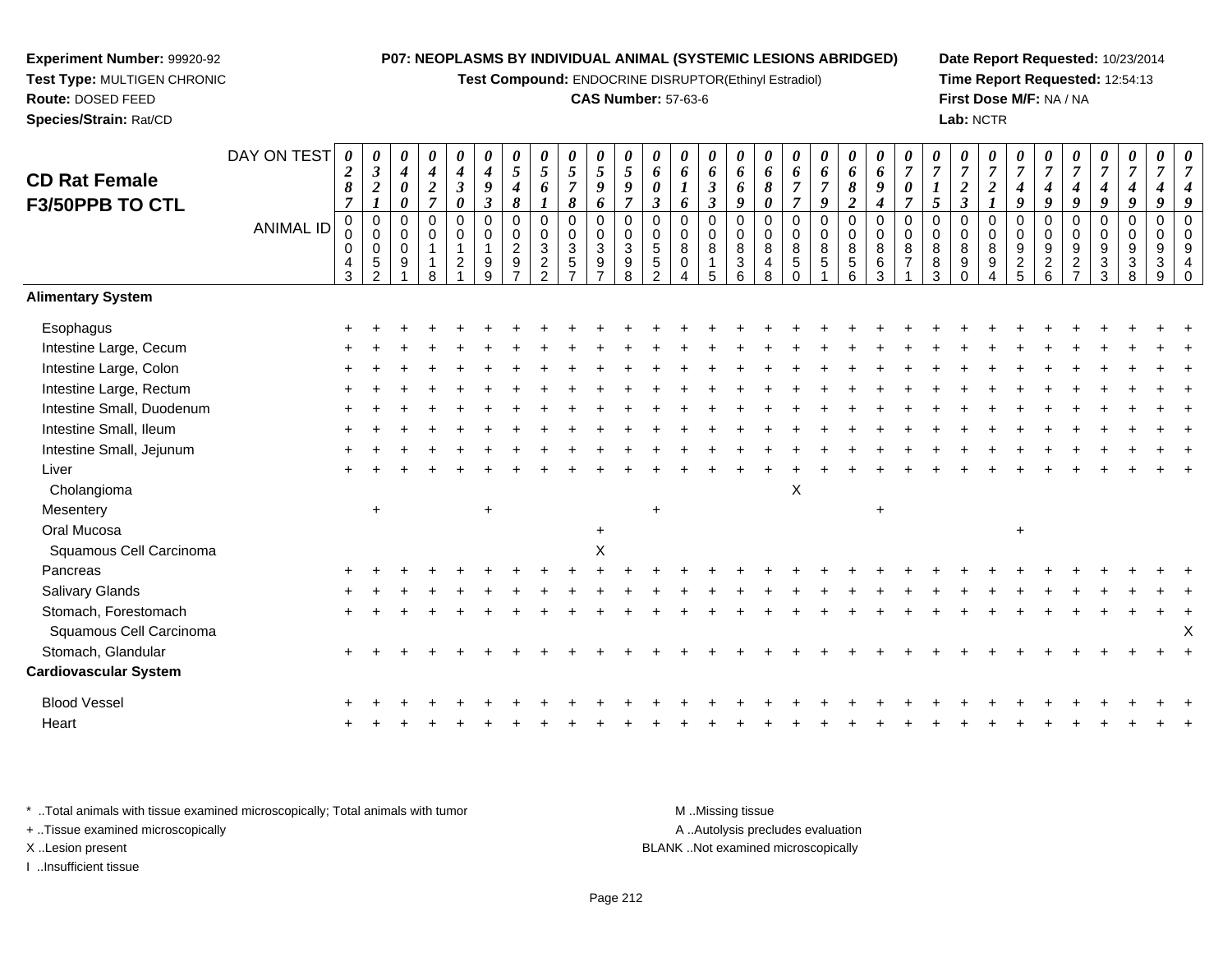**Test Compound:** ENDOCRINE DISRUPTOR(Ethinyl Estradiol)

## **CAS Number:** 57-63-6

**Date Report Requested:** 10/23/2014**Time Report Requested:** 12:54:13**First Dose M/F:** NA / NA**Lab:** NCTR

| <b>CD Rat Female</b><br>F3/50PPB TO CTL                                  | DAY ON TEST      | 0<br>$\boldsymbol{2}$<br>8<br>$\overline{7}$ | 0<br>$\boldsymbol{\beta}$<br>$\overline{\mathbf{c}}$<br>$\boldsymbol{l}$ | 0<br>$\boldsymbol{4}$<br>0<br>0                | 0<br>$\boldsymbol{4}$<br>$\boldsymbol{2}$<br>$\overline{7}$ | 0<br>$\boldsymbol{4}$<br>$\boldsymbol{\beta}$<br>$\boldsymbol{\theta}$ | 0<br>$\boldsymbol{4}$<br>9<br>$\mathfrak{z}$ | 0<br>5<br>4<br>8                                         | 0<br>5<br>6                                              | 0<br>5<br>$\overline{7}$<br>8                      | 0<br>5<br>9<br>6                                             | $\boldsymbol{\theta}$<br>$\mathfrak{s}$<br>9<br>$\overline{7}$    | 0<br>6<br>$\boldsymbol{\theta}$<br>$\boldsymbol{\beta}$    | 0<br>6<br>1<br>6                                        | 0<br>6<br>$\boldsymbol{\beta}$<br>$\mathfrak{z}$ | 0<br>6<br>6<br>9          | 0<br>6<br>8<br>0                   | 0<br>6<br>$\overline{7}$<br>7                                   | 0<br>6<br>$\overline{7}$<br>$\boldsymbol{g}$       | 0<br>6<br>$\pmb{8}$<br>$\boldsymbol{2}$                                | 0<br>6<br>9<br>4                                    | 0<br>7<br>$\boldsymbol{\theta}$<br>$\overline{7}$ | 0<br>$\overline{7}$<br>5     | 0<br>$\boldsymbol{7}$<br>$\boldsymbol{2}$<br>$\mathfrak{z}$ | 0<br>$\overline{7}$<br>$\boldsymbol{2}$                                  | 0<br>$\overline{7}$<br>$\boldsymbol{4}$<br>$\boldsymbol{g}$     | $\boldsymbol{\theta}$<br>$\overline{7}$<br>4<br>9 | 0<br>$\boldsymbol{7}$<br>4<br>$\boldsymbol{9}$        | 0<br>$\overline{7}$<br>$\boldsymbol{4}$<br>9                                      | 0<br>$\overline{7}$<br>4<br>9 | 0<br>$\overline{7}$<br>9                                          | 0<br>$\overline{7}$<br>g                                   |
|--------------------------------------------------------------------------|------------------|----------------------------------------------|--------------------------------------------------------------------------|------------------------------------------------|-------------------------------------------------------------|------------------------------------------------------------------------|----------------------------------------------|----------------------------------------------------------|----------------------------------------------------------|----------------------------------------------------|--------------------------------------------------------------|-------------------------------------------------------------------|------------------------------------------------------------|---------------------------------------------------------|--------------------------------------------------|---------------------------|------------------------------------|-----------------------------------------------------------------|----------------------------------------------------|------------------------------------------------------------------------|-----------------------------------------------------|---------------------------------------------------|------------------------------|-------------------------------------------------------------|--------------------------------------------------------------------------|-----------------------------------------------------------------|---------------------------------------------------|-------------------------------------------------------|-----------------------------------------------------------------------------------|-------------------------------|-------------------------------------------------------------------|------------------------------------------------------------|
|                                                                          | <b>ANIMAL ID</b> | 0<br>$\mathbf 0$<br>0<br>4<br>3              | $\pmb{0}$<br>$\mathbf 0$<br>0<br>$\,$ 5 $\,$<br>$\overline{2}$           | $\mathbf 0$<br>$\mathbf 0$<br>$\mathbf 0$<br>9 | $\mathbf 0$<br>$\mathbf 0$<br>8                             | $\mathbf 0$<br>0<br>$\mathbf{1}$<br>$\overline{c}$                     | $\mathbf 0$<br>$\mathbf 0$<br>1<br>9<br>9    | 0<br>$\mathbf 0$<br>$\boldsymbol{2}$<br>$\boldsymbol{9}$ | $\mathbf 0$<br>0<br>3<br>$\overline{a}$<br>$\mathcal{P}$ | $\pmb{0}$<br>$\pmb{0}$<br>$\sqrt{3}$<br>$\sqrt{5}$ | $\mathbf 0$<br>$\mathbf 0$<br>$\sqrt{3}$<br>$\boldsymbol{9}$ | $\mathbf 0$<br>$\mathbf 0$<br>$\sqrt{3}$<br>$\boldsymbol{9}$<br>8 | $\Omega$<br>0<br>$\sqrt{5}$<br>$\sqrt{5}$<br>$\mathcal{D}$ | $\mathbf 0$<br>$\mathbf 0$<br>$\bf 8$<br>$\pmb{0}$<br>4 | 0<br>$\mathbf 0$<br>8<br>$\mathbf{1}$<br>5       | 0<br>0<br>8<br>3<br>6     | 0<br>0<br>8<br>$\overline{4}$<br>8 | $\mathbf 0$<br>$\mathbf 0$<br>$\,8\,$<br>$\sqrt{5}$<br>$\Omega$ | $\mathbf 0$<br>$\mathbf 0$<br>$\bf8$<br>$\sqrt{5}$ | $\mathbf 0$<br>$\mathbf 0$<br>$\bf 8$<br>$\,$ 5 $\,$<br>$6\phantom{1}$ | 0<br>$\mathbf 0$<br>$\,8\,$<br>$6\phantom{1}6$<br>3 | 0<br>$\mathbf 0$<br>8<br>$\overline{7}$           | $\Omega$<br>0<br>8<br>8<br>3 | $\mathbf 0$<br>0<br>8<br>$\boldsymbol{9}$<br>$\Omega$       | $\Omega$<br>$\mathbf 0$<br>$\bf 8$<br>$\boldsymbol{9}$<br>$\overline{4}$ | $\mathbf 0$<br>$\mathbf 0$<br>$\boldsymbol{9}$<br>$\frac{2}{5}$ | 0<br>0<br>9<br>$\boldsymbol{2}$<br>6              | 0<br>$\mathbf 0$<br>$\boldsymbol{9}$<br>$\frac{2}{7}$ | 0<br>$\mathbf 0$<br>$\boldsymbol{9}$<br>$\ensuremath{\mathsf{3}}$<br>$\mathbf{3}$ | 0<br>0<br>9<br>3<br>8         | 0<br>$\mathbf 0$<br>9<br>$\ensuremath{\mathsf{3}}$<br>$\mathsf g$ | $\Omega$<br>$\mathbf 0$<br>9<br>$\overline{4}$<br>$\Omega$ |
| <b>Endocrine System</b>                                                  |                  |                                              |                                                                          |                                                |                                                             |                                                                        |                                              |                                                          |                                                          |                                                    |                                                              |                                                                   |                                                            |                                                         |                                                  |                           |                                    |                                                                 |                                                    |                                                                        |                                                     |                                                   |                              |                                                             |                                                                          |                                                                 |                                                   |                                                       |                                                                                   |                               |                                                                   |                                                            |
| <b>Adrenal Cortex</b>                                                    |                  |                                              |                                                                          |                                                |                                                             |                                                                        |                                              |                                                          |                                                          |                                                    |                                                              |                                                                   |                                                            |                                                         |                                                  |                           |                                    |                                                                 |                                                    |                                                                        |                                                     |                                                   |                              |                                                             |                                                                          |                                                                 |                                                   |                                                       |                                                                                   |                               |                                                                   |                                                            |
| <b>Adrenal Medulla</b><br>Pheochromocytoma Benign                        |                  |                                              |                                                                          |                                                |                                                             |                                                                        |                                              |                                                          |                                                          |                                                    |                                                              |                                                                   |                                                            |                                                         |                                                  |                           |                                    |                                                                 |                                                    |                                                                        |                                                     |                                                   |                              |                                                             |                                                                          |                                                                 |                                                   |                                                       |                                                                                   |                               | X                                                                 |                                                            |
| Islets, Pancreatic<br>Adenoma                                            |                  |                                              |                                                                          |                                                |                                                             |                                                                        |                                              |                                                          |                                                          |                                                    |                                                              |                                                                   |                                                            |                                                         |                                                  |                           |                                    |                                                                 |                                                    |                                                                        |                                                     |                                                   |                              |                                                             |                                                                          |                                                                 |                                                   |                                                       |                                                                                   |                               |                                                                   |                                                            |
| Parathyroid Gland                                                        |                  |                                              |                                                                          |                                                |                                                             |                                                                        |                                              |                                                          |                                                          |                                                    |                                                              |                                                                   |                                                            |                                                         |                                                  |                           |                                    |                                                                 |                                                    |                                                                        |                                                     |                                                   |                              |                                                             |                                                                          |                                                                 |                                                   |                                                       |                                                                                   |                               |                                                                   |                                                            |
| <b>Pituitary Gland</b><br>Pars Distalis, Adenoma                         |                  |                                              |                                                                          |                                                |                                                             | X                                                                      | $\times$                                     |                                                          |                                                          | $\boldsymbol{\mathsf{X}}$                          |                                                              |                                                                   |                                                            | Χ                                                       |                                                  | X                         | X                                  | X                                                               | X                                                  | X                                                                      | X                                                   | X                                                 | X                            | X                                                           | X                                                                        | X                                                               | X                                                 | X                                                     |                                                                                   | X                             | X                                                                 |                                                            |
| <b>Thyroid Gland</b><br>Bilateral, C Cell, Adenoma<br>C Cell, Adenoma    |                  |                                              |                                                                          |                                                |                                                             |                                                                        |                                              |                                                          |                                                          |                                                    |                                                              |                                                                   |                                                            |                                                         |                                                  | $\boldsymbol{\mathsf{X}}$ |                                    |                                                                 |                                                    |                                                                        |                                                     |                                                   |                              |                                                             |                                                                          |                                                                 |                                                   |                                                       | $\boldsymbol{\mathsf{X}}$                                                         |                               |                                                                   |                                                            |
| <b>General Body System</b>                                               |                  |                                              |                                                                          |                                                |                                                             |                                                                        |                                              |                                                          |                                                          |                                                    |                                                              |                                                                   |                                                            |                                                         |                                                  |                           |                                    |                                                                 |                                                    |                                                                        |                                                     |                                                   |                              |                                                             |                                                                          |                                                                 |                                                   |                                                       |                                                                                   |                               |                                                                   |                                                            |
| <b>Tissue NOS</b><br>Alveolar/Bronchiolar Carcinoma, Metastatic,<br>Lung |                  |                                              |                                                                          |                                                |                                                             |                                                                        |                                              |                                                          |                                                          |                                                    |                                                              |                                                                   |                                                            |                                                         |                                                  |                           |                                    |                                                                 |                                                    |                                                                        |                                                     |                                                   |                              |                                                             |                                                                          |                                                                 |                                                   |                                                       |                                                                                   |                               |                                                                   |                                                            |
| <b>Genital System</b>                                                    |                  |                                              |                                                                          |                                                |                                                             |                                                                        |                                              |                                                          |                                                          |                                                    |                                                              |                                                                   |                                                            |                                                         |                                                  |                           |                                    |                                                                 |                                                    |                                                                        |                                                     |                                                   |                              |                                                             |                                                                          |                                                                 |                                                   |                                                       |                                                                                   |                               |                                                                   |                                                            |
| <b>Clitoral Gland</b><br>Adenoma                                         |                  |                                              |                                                                          |                                                |                                                             |                                                                        |                                              |                                                          |                                                          |                                                    |                                                              |                                                                   |                                                            |                                                         |                                                  |                           |                                    |                                                                 |                                                    | X                                                                      |                                                     | X                                                 |                              |                                                             |                                                                          |                                                                 |                                                   |                                                       |                                                                                   |                               |                                                                   |                                                            |
| Ovary<br>Granulosa Cell Tumor Benign                                     |                  |                                              |                                                                          |                                                |                                                             |                                                                        |                                              |                                                          |                                                          |                                                    |                                                              |                                                                   |                                                            |                                                         |                                                  |                           |                                    |                                                                 |                                                    |                                                                        |                                                     |                                                   |                              |                                                             |                                                                          |                                                                 |                                                   | X                                                     |                                                                                   |                               |                                                                   |                                                            |
|                                                                          |                  |                                              |                                                                          |                                                |                                                             |                                                                        |                                              |                                                          |                                                          |                                                    |                                                              |                                                                   |                                                            |                                                         |                                                  |                           |                                    |                                                                 |                                                    |                                                                        |                                                     |                                                   |                              |                                                             |                                                                          |                                                                 |                                                   |                                                       |                                                                                   |                               |                                                                   |                                                            |

\* ..Total animals with tissue examined microscopically; Total animals with tumor **M** . Missing tissue M ..Missing tissue A ..Autolysis precludes evaluation + ..Tissue examined microscopically X ..Lesion present BLANK ..Not examined microscopicallyI ..Insufficient tissue

**Experiment Number:** 99920-92**Test Type:** MULTIGEN CHRONIC

**Route:** DOSED FEED**Species/Strain:** Rat/CD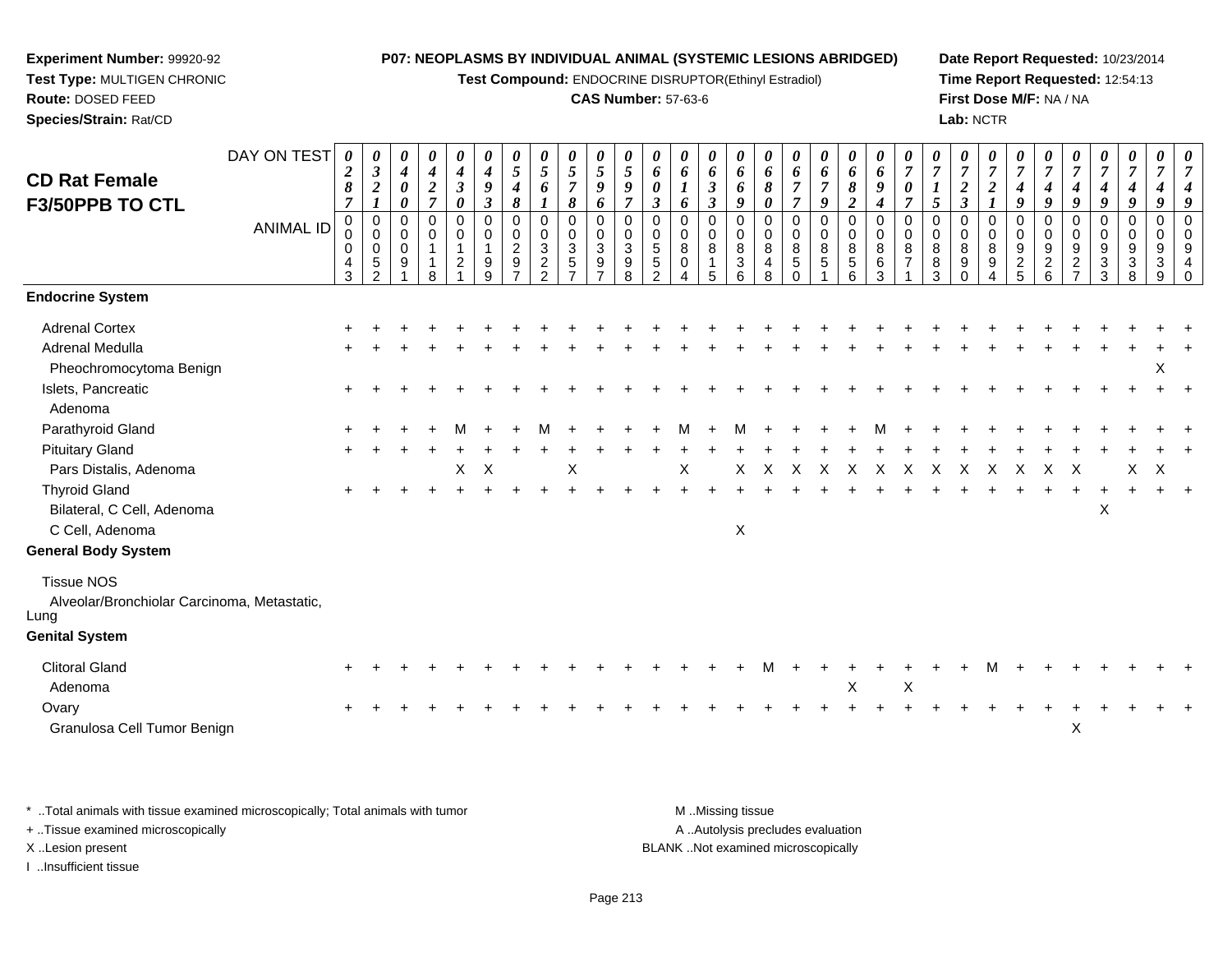**Test Compound:** ENDOCRINE DISRUPTOR(Ethinyl Estradiol)

## **CAS Number:** 57-63-6

**Date Report Requested:** 10/23/2014**Time Report Requested:** 12:54:14**First Dose M/F:** NA / NA**Lab:** NCTR

| <b>CD Rat Female</b><br>F3/50PPB TO CTL | DAY ON TEST      | $\boldsymbol{\theta}$<br>$\boldsymbol{2}$<br>$\pmb{8}$<br>$\overline{7}$ | 0<br>$\boldsymbol{\beta}$<br>$\boldsymbol{2}$<br>$\boldsymbol{l}$ | 0<br>$\boldsymbol{4}$<br>$\boldsymbol{\theta}$<br>0 | 0<br>$\boldsymbol{4}$<br>$\frac{2}{7}$ | 0<br>$\boldsymbol{4}$<br>$\boldsymbol{\beta}$<br>$\boldsymbol{\theta}$ | $\boldsymbol{\theta}$<br>4<br>9<br>$\boldsymbol{\mathfrak{z}}$ | 0<br>5<br>4<br>8                                          | 0<br>$5\overline{)}$<br>6                                            | 0<br>$\sqrt{5}$<br>$\overline{7}$<br>$\pmb{8}$                           | 0<br>$\mathfrak{s}$<br>9<br>6                                                                 | 0<br>$\mathfrak{s}$<br>9<br>$\overline{7}$               | 0<br>6<br>0<br>$\mathfrak{z}$                          | 0<br>6<br>$\boldsymbol{l}$<br>6     | 0<br>6<br>$\mathfrak{z}$<br>$\boldsymbol{\beta}$ | 0<br>6<br>6<br>9                                           | 0<br>6<br>8<br>$\boldsymbol{\theta}$                   | 0<br>6<br>7<br>$\overline{7}$  | 0<br>6<br>$\overline{7}$<br>9                          | 0<br>6<br>8<br>$\overline{2}$                      | 0<br>6<br>9<br>$\boldsymbol{4}$       | $\boldsymbol{\theta}$<br>$\overline{7}$<br>0 | 0<br>$\overline{7}$<br>5                        | 0<br>$\overline{7}$<br>$\boldsymbol{2}$<br>$\boldsymbol{\beta}$ | $\boldsymbol{\theta}$<br>$\overline{7}$<br>$\boldsymbol{2}$ | $\boldsymbol{\theta}$<br>$\overline{7}$<br>4<br>9                          | 0<br>$\overline{7}$<br>4<br>9                   | 0<br>$\overline{7}$<br>4<br>9                              | 0<br>$\overline{7}$<br>$\boldsymbol{4}$<br>9                      | 0<br>$\overline{7}$<br>4<br>9                                     | 0<br>$\overline{7}$<br>4<br>9 | 0<br>$\overline{7}$<br>4<br>9                    |
|-----------------------------------------|------------------|--------------------------------------------------------------------------|-------------------------------------------------------------------|-----------------------------------------------------|----------------------------------------|------------------------------------------------------------------------|----------------------------------------------------------------|-----------------------------------------------------------|----------------------------------------------------------------------|--------------------------------------------------------------------------|-----------------------------------------------------------------------------------------------|----------------------------------------------------------|--------------------------------------------------------|-------------------------------------|--------------------------------------------------|------------------------------------------------------------|--------------------------------------------------------|--------------------------------|--------------------------------------------------------|----------------------------------------------------|---------------------------------------|----------------------------------------------|-------------------------------------------------|-----------------------------------------------------------------|-------------------------------------------------------------|----------------------------------------------------------------------------|-------------------------------------------------|------------------------------------------------------------|-------------------------------------------------------------------|-------------------------------------------------------------------|-------------------------------|--------------------------------------------------|
|                                         | <b>ANIMAL ID</b> | $\mathbf 0$<br>0<br>$\mathbf 0$<br>4<br>3                                | 0<br>0<br>0<br>5<br>$\overline{2}$                                | 0<br>$\mathbf 0$<br>0<br>$\boldsymbol{9}$           | $\mathbf 0$<br>$\mathbf 0$<br>-1<br>8  | $\mathbf 0$<br>0<br>$\mathbf{1}$<br>$\overline{c}$                     | $\mathbf 0$<br>0<br>9<br>9                                     | $\mathbf 0$<br>0<br>$\overline{c}$<br>9<br>$\overline{ }$ | $\mathbf 0$<br>0<br>$\mathbf{3}$<br>$\overline{c}$<br>$\overline{2}$ | $\mathbf 0$<br>$\mathbf 0$<br>$\sqrt{3}$<br>$\sqrt{5}$<br>$\overline{7}$ | $\mathbf 0$<br>$\mathbf 0$<br>$\ensuremath{\mathsf{3}}$<br>$\boldsymbol{9}$<br>$\overline{7}$ | $\mathbf 0$<br>$\mathbf 0$<br>3<br>$\boldsymbol{9}$<br>8 | 0<br>$\mathbf 0$<br>5<br>$\mathbf 5$<br>$\overline{2}$ | 0<br>0<br>$\bf 8$<br>$\pmb{0}$<br>4 | $\mathbf 0$<br>0<br>8<br>$\mathbf{1}$<br>5       | $\Omega$<br>0<br>8<br>$\ensuremath{\mathsf{3}}$<br>$\,6\,$ | $\mathbf 0$<br>$\mathbf 0$<br>8<br>$\overline{4}$<br>8 | 0<br>0<br>8<br>$\sqrt{5}$<br>0 | $\mathbf 0$<br>$\mathbf 0$<br>8<br>5<br>$\overline{ }$ | $\mathbf 0$<br>$\mathbf 0$<br>8<br>$\sqrt{5}$<br>6 | $\mathbf 0$<br>0<br>8<br>$\,6\,$<br>3 | $\Omega$<br>$\mathbf 0$<br>8                 | $\mathbf 0$<br>$\mathbf 0$<br>8<br>$\,8\,$<br>3 | 0<br>$\mathbf 0$<br>8<br>$\boldsymbol{9}$<br>$\mathbf 0$        | $\Omega$<br>0<br>8<br>9<br>4                                | $\mathbf 0$<br>0<br>$\boldsymbol{9}$<br>$\boldsymbol{2}$<br>$\overline{5}$ | 0<br>0<br>9<br>$\overline{c}$<br>$6\phantom{a}$ | $\Omega$<br>0<br>$9\,$<br>$\overline{2}$<br>$\overline{7}$ | $\mathbf 0$<br>$\mathbf 0$<br>$9\,$<br>$\sqrt{3}$<br>$\mathbf{3}$ | $\mathbf 0$<br>$\mathbf 0$<br>9<br>$\ensuremath{\mathsf{3}}$<br>8 | 0<br>0<br>9<br>3<br>9         | $\Omega$<br>$\mathbf 0$<br>9<br>4<br>$\mathbf 0$ |
| Oviduct                                 |                  | $\ddot{}$                                                                |                                                                   |                                                     |                                        |                                                                        |                                                                |                                                           |                                                                      |                                                                          |                                                                                               |                                                          |                                                        |                                     |                                                  |                                                            |                                                        |                                |                                                        |                                                    |                                       |                                              |                                                 |                                                                 |                                                             |                                                                            |                                                 |                                                            |                                                                   |                                                                   |                               |                                                  |
| Uterus                                  |                  |                                                                          |                                                                   |                                                     |                                        |                                                                        |                                                                |                                                           |                                                                      |                                                                          |                                                                                               |                                                          |                                                        |                                     |                                                  |                                                            |                                                        |                                |                                                        |                                                    |                                       |                                              |                                                 |                                                                 |                                                             |                                                                            |                                                 |                                                            |                                                                   |                                                                   |                               |                                                  |
| Leiomyoma<br>Polyp Stromal              |                  |                                                                          |                                                                   |                                                     |                                        |                                                                        |                                                                |                                                           | X<br>$\pmb{\times}$                                                  |                                                                          |                                                                                               | $\boldsymbol{\mathsf{X}}$                                |                                                        |                                     |                                                  |                                                            |                                                        |                                |                                                        | X                                                  |                                       |                                              |                                                 |                                                                 |                                                             |                                                                            |                                                 | X                                                          |                                                                   |                                                                   |                               |                                                  |
| Vagina                                  |                  |                                                                          |                                                                   |                                                     |                                        |                                                                        |                                                                |                                                           |                                                                      |                                                                          |                                                                                               |                                                          |                                                        |                                     |                                                  |                                                            |                                                        |                                |                                                        |                                                    |                                       |                                              |                                                 |                                                                 |                                                             |                                                                            |                                                 |                                                            |                                                                   |                                                                   |                               |                                                  |
| <b>Hematopoietic System</b>             |                  |                                                                          |                                                                   |                                                     |                                        |                                                                        |                                                                |                                                           |                                                                      |                                                                          |                                                                                               |                                                          |                                                        |                                     |                                                  |                                                            |                                                        |                                |                                                        |                                                    |                                       |                                              |                                                 |                                                                 |                                                             |                                                                            |                                                 |                                                            |                                                                   |                                                                   |                               |                                                  |
| <b>Bone Marrow</b>                      |                  |                                                                          |                                                                   |                                                     |                                        |                                                                        |                                                                |                                                           |                                                                      |                                                                          |                                                                                               |                                                          |                                                        |                                     |                                                  |                                                            |                                                        |                                |                                                        |                                                    |                                       |                                              |                                                 |                                                                 |                                                             |                                                                            |                                                 |                                                            |                                                                   |                                                                   |                               |                                                  |
| Lymph Node                              |                  |                                                                          |                                                                   |                                                     |                                        |                                                                        |                                                                |                                                           |                                                                      |                                                                          |                                                                                               |                                                          |                                                        |                                     |                                                  |                                                            |                                                        |                                |                                                        |                                                    |                                       |                                              |                                                 |                                                                 |                                                             |                                                                            |                                                 |                                                            |                                                                   |                                                                   |                               |                                                  |
| Lymph Node, Mandibular                  |                  |                                                                          |                                                                   |                                                     |                                        |                                                                        |                                                                |                                                           |                                                                      |                                                                          |                                                                                               |                                                          |                                                        |                                     |                                                  |                                                            |                                                        |                                |                                                        |                                                    |                                       |                                              |                                                 |                                                                 |                                                             |                                                                            |                                                 |                                                            |                                                                   |                                                                   |                               |                                                  |
| Lymph Node, Mesenteric                  |                  |                                                                          |                                                                   |                                                     |                                        |                                                                        |                                                                |                                                           |                                                                      |                                                                          |                                                                                               |                                                          |                                                        |                                     |                                                  |                                                            |                                                        |                                |                                                        |                                                    |                                       |                                              |                                                 |                                                                 |                                                             |                                                                            |                                                 |                                                            |                                                                   |                                                                   |                               |                                                  |
| Spleen                                  |                  |                                                                          |                                                                   |                                                     |                                        |                                                                        |                                                                |                                                           |                                                                      |                                                                          |                                                                                               |                                                          |                                                        |                                     |                                                  |                                                            |                                                        |                                |                                                        |                                                    |                                       |                                              |                                                 |                                                                 |                                                             |                                                                            |                                                 |                                                            |                                                                   |                                                                   |                               |                                                  |
| Thymus                                  |                  |                                                                          |                                                                   |                                                     |                                        |                                                                        |                                                                |                                                           |                                                                      |                                                                          |                                                                                               |                                                          |                                                        |                                     |                                                  |                                                            |                                                        |                                |                                                        |                                                    |                                       |                                              |                                                 |                                                                 |                                                             |                                                                            |                                                 |                                                            |                                                                   |                                                                   |                               |                                                  |
| <b>Integumentary System</b>             |                  |                                                                          |                                                                   |                                                     |                                        |                                                                        |                                                                |                                                           |                                                                      |                                                                          |                                                                                               |                                                          |                                                        |                                     |                                                  |                                                            |                                                        |                                |                                                        |                                                    |                                       |                                              |                                                 |                                                                 |                                                             |                                                                            |                                                 |                                                            |                                                                   |                                                                   |                               |                                                  |
| Mammary Gland                           |                  | $\ddot{}$                                                                |                                                                   |                                                     |                                        |                                                                        |                                                                |                                                           |                                                                      |                                                                          |                                                                                               |                                                          |                                                        |                                     |                                                  |                                                            |                                                        |                                |                                                        |                                                    |                                       |                                              |                                                 |                                                                 |                                                             |                                                                            |                                                 |                                                            |                                                                   |                                                                   |                               |                                                  |
| Adenocarcinoma                          |                  |                                                                          |                                                                   |                                                     |                                        |                                                                        |                                                                |                                                           |                                                                      | $\boldsymbol{\mathsf{X}}$                                                |                                                                                               |                                                          |                                                        |                                     | $\times$                                         |                                                            | X                                                      |                                |                                                        | $X$ $X$                                            |                                       | X                                            |                                                 | X                                                               |                                                             |                                                                            |                                                 | X                                                          |                                                                   |                                                                   |                               |                                                  |
| Fibroadenoma                            |                  |                                                                          |                                                                   |                                                     |                                        |                                                                        |                                                                |                                                           |                                                                      |                                                                          |                                                                                               |                                                          | X X X                                                  |                                     |                                                  | $\mathsf X$                                                |                                                        |                                | $\mathsf{X}$                                           |                                                    |                                       | $X$ $X$                                      |                                                 |                                                                 | $\boldsymbol{\mathsf{X}}$                                   |                                                                            |                                                 |                                                            |                                                                   |                                                                   |                               | $\times$                                         |
| Fibroadenoma, Multiple                  |                  |                                                                          |                                                                   |                                                     | X                                      |                                                                        |                                                                | X                                                         |                                                                      |                                                                          |                                                                                               |                                                          |                                                        |                                     |                                                  |                                                            | $\mathsf{X}$                                           | $\boldsymbol{\mathsf{X}}$      |                                                        | $\boldsymbol{\mathsf{X}}$                          |                                       |                                              | $\mathsf X$                                     | $\mathsf{X}$                                                    |                                                             | $\mathsf{X}$                                                               | X X                                             |                                                            |                                                                   |                                                                   | X                             |                                                  |
| Skin                                    |                  | $\ddot{}$                                                                |                                                                   |                                                     |                                        |                                                                        |                                                                |                                                           |                                                                      |                                                                          |                                                                                               |                                                          |                                                        |                                     |                                                  |                                                            |                                                        |                                |                                                        |                                                    |                                       |                                              |                                                 |                                                                 |                                                             |                                                                            |                                                 |                                                            |                                                                   |                                                                   |                               |                                                  |
| Basal Cell Adenoma                      |                  |                                                                          |                                                                   |                                                     |                                        |                                                                        |                                                                |                                                           |                                                                      |                                                                          |                                                                                               |                                                          |                                                        |                                     |                                                  |                                                            |                                                        |                                |                                                        |                                                    |                                       |                                              |                                                 |                                                                 |                                                             |                                                                            |                                                 |                                                            |                                                                   |                                                                   |                               |                                                  |
| Fibroma                                 |                  |                                                                          |                                                                   |                                                     |                                        |                                                                        |                                                                |                                                           |                                                                      |                                                                          |                                                                                               |                                                          |                                                        |                                     |                                                  |                                                            |                                                        |                                |                                                        |                                                    |                                       |                                              |                                                 | X                                                               |                                                             |                                                                            |                                                 |                                                            |                                                                   |                                                                   |                               |                                                  |
| Sarcoma                                 |                  |                                                                          |                                                                   |                                                     |                                        |                                                                        |                                                                |                                                           |                                                                      |                                                                          |                                                                                               | X                                                        |                                                        |                                     |                                                  |                                                            |                                                        |                                |                                                        |                                                    |                                       |                                              |                                                 |                                                                 |                                                             |                                                                            |                                                 |                                                            |                                                                   |                                                                   |                               |                                                  |

\* ..Total animals with tissue examined microscopically; Total animals with tumor **M** . Missing tissue M ..Missing tissue

+ ..Tissue examined microscopically

**Experiment Number:** 99920-92**Test Type:** MULTIGEN CHRONIC

**Route:** DOSED FEED**Species/Strain:** Rat/CD

I ..Insufficient tissue

A ..Autolysis precludes evaluation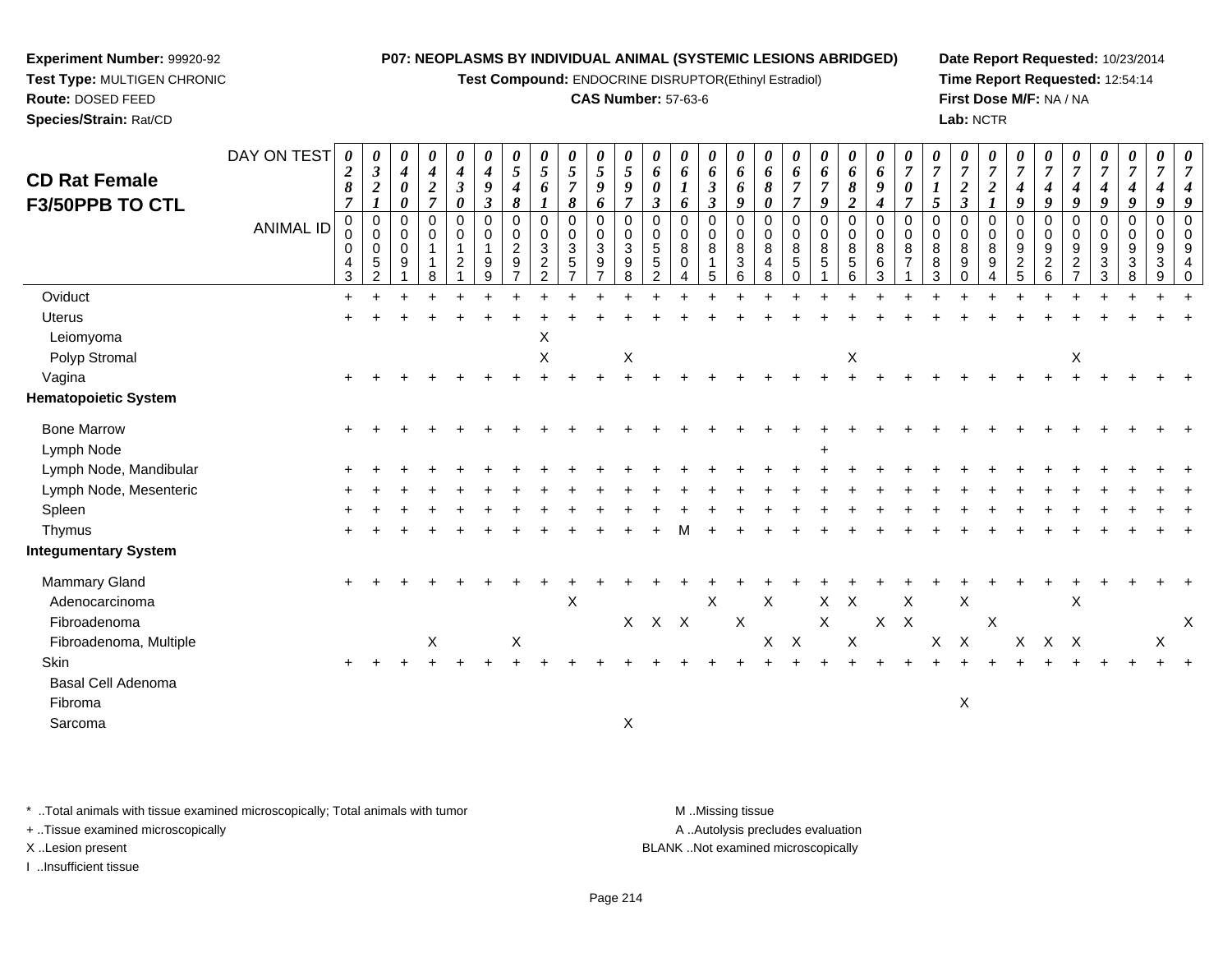**Test Compound:** ENDOCRINE DISRUPTOR(Ethinyl Estradiol)

## **CAS Number:** 57-63-6

**Date Report Requested:** 10/23/2014**Time Report Requested:** 12:54:14**First Dose M/F:** NA / NA**Lab:** NCTR

| <b>CD Rat Female</b><br>F3/50PPB TO CTL      | DAY ON TEST<br><b>ANIMAL ID</b> | 0<br>$\boldsymbol{2}$<br>8<br>$\overline{7}$<br>$\pmb{0}$<br>0<br>$\mathbf 0$<br>4 | 0<br>$\boldsymbol{\beta}$<br>$\boldsymbol{2}$<br>$\pmb{0}$<br>$\mathbf 0$<br>0<br>$\sqrt{5}$ | $\boldsymbol{\theta}$<br>$\boldsymbol{4}$<br>$\boldsymbol{\theta}$<br>$\boldsymbol{\theta}$<br>$\pmb{0}$<br>$\mathbf 0$<br>$\mathsf{O}\xspace$<br>9 | $\boldsymbol{\theta}$<br>$\boldsymbol{4}$<br>$\sqrt{2}$<br>$\overline{7}$<br>$\pmb{0}$<br>$\mathbf 0$<br>$\mathbf{1}$<br>$\mathbf{1}$ | 0<br>4<br>$\boldsymbol{\beta}$<br>0<br>$\mathbf 0$<br>0<br>1<br>$\overline{c}$ | 0<br>$\boldsymbol{4}$<br>$\boldsymbol{g}$<br>$\boldsymbol{\beta}$<br>$\mathbf 0$<br>$\Omega$<br>9 | 0<br>5<br>4<br>8<br>$\mathbf 0$<br>0<br>$\boldsymbol{2}$<br>9 | 0<br>5<br>6<br>$\mathbf 0$<br>0<br>$\mathbf{3}$<br>$\overline{2}$ | $\boldsymbol{\theta}$<br>$\mathfrak{s}$<br>$\overline{7}$<br>8<br>$\boldsymbol{0}$<br>$\mathbf 0$<br>$\mathbf{3}$<br>5 | 0<br>5<br>9<br>6<br>$\mathbf 0$<br>$\mathbf 0$<br>3<br>9 | 0<br>5<br>9<br>$\overline{7}$<br>$\Omega$<br>$\Omega$<br>3<br>9 | 0<br>6<br>0<br>$\boldsymbol{\beta}$<br>$\Omega$<br>$\mathbf 0$<br>5<br>5 | $\pmb{\theta}$<br>6<br>$\boldsymbol{l}$<br>6<br>$\pmb{0}$<br>0<br>$\bf8$<br>0 | 0<br>6<br>$\boldsymbol{\beta}$<br>$\boldsymbol{\beta}$<br>$\pmb{0}$<br>$\mathbf 0$<br>$\bf8$<br>$\mathbf{1}$ | 0<br>6<br>6<br>9<br>$\mathbf 0$<br>$\mathbf 0$<br>8<br>$\mathbf{3}$ | 0<br>6<br>8<br>$\boldsymbol{\theta}$<br>$\Omega$<br>$\Omega$<br>8<br>4 | 0<br>6<br>$\overline{7}$<br>$\overline{7}$<br>0<br>$\Omega$<br>8<br>5 | 0<br>6<br>$\overline{7}$<br>9<br>$\pmb{0}$<br>0<br>8<br>5 | 0<br>6<br>8<br>$\boldsymbol{2}$<br>$\mathbf 0$<br>$\mathbf 0$<br>8<br>$\sqrt{5}$ | $\theta$<br>6<br>9<br>$\boldsymbol{4}$<br>$\mathbf 0$<br>$\mathbf 0$<br>8<br>6 | 0<br>$\overline{7}$<br>0<br>$\overline{7}$<br>$\Omega$<br>$\Omega$<br>8<br>$\overline{7}$ | 0<br>$\boldsymbol{7}$<br>1<br>5<br>$\mathbf 0$<br>$\mathbf 0$<br>8<br>8 | 0<br>$\boldsymbol{7}$<br>$\boldsymbol{2}$<br>$\boldsymbol{\beta}$<br>$\mathbf 0$<br>$\mathbf 0$<br>8<br>9 | 0<br>$\overline{7}$<br>$\boldsymbol{2}$<br>$\mathbf 0$<br>$\mathbf 0$<br>8<br>9 | $\overline{7}$<br>4<br>9<br>$\Omega$<br>0<br>9 | $\boldsymbol{\theta}$<br>$\overline{7}$<br>4<br>9<br>$\mathbf 0$<br>$\mathbf 0$<br>$\boldsymbol{9}$ | 0<br>$\overline{7}$<br>4<br>9<br>0<br>$\mathbf 0$<br>9<br>$\overline{2}$ | 0<br>$\overline{7}$<br>4<br>9<br>$\mathbf 0$<br>$\mathbf 0$<br>9<br>$\mathbf{3}$ | 0<br>$\overline{7}$<br>4<br>9<br>$\Omega$<br>$\Omega$<br>9<br>3 | 0<br>$\mathbf 0$<br>0<br>9<br>3 | 0<br>7<br>g<br>$\overline{0}$<br>$\mathbf 0$<br>9 |
|----------------------------------------------|---------------------------------|------------------------------------------------------------------------------------|----------------------------------------------------------------------------------------------|-----------------------------------------------------------------------------------------------------------------------------------------------------|---------------------------------------------------------------------------------------------------------------------------------------|--------------------------------------------------------------------------------|---------------------------------------------------------------------------------------------------|---------------------------------------------------------------|-------------------------------------------------------------------|------------------------------------------------------------------------------------------------------------------------|----------------------------------------------------------|-----------------------------------------------------------------|--------------------------------------------------------------------------|-------------------------------------------------------------------------------|--------------------------------------------------------------------------------------------------------------|---------------------------------------------------------------------|------------------------------------------------------------------------|-----------------------------------------------------------------------|-----------------------------------------------------------|----------------------------------------------------------------------------------|--------------------------------------------------------------------------------|-------------------------------------------------------------------------------------------|-------------------------------------------------------------------------|-----------------------------------------------------------------------------------------------------------|---------------------------------------------------------------------------------|------------------------------------------------|-----------------------------------------------------------------------------------------------------|--------------------------------------------------------------------------|----------------------------------------------------------------------------------|-----------------------------------------------------------------|---------------------------------|---------------------------------------------------|
|                                              |                                 | 3                                                                                  | $\mathcal{P}$                                                                                |                                                                                                                                                     | 8                                                                                                                                     |                                                                                | q                                                                                                 |                                                               | $\mathcal{P}$                                                     | $\overline{ }$                                                                                                         |                                                          | 8                                                               | $\mathfrak{p}$                                                           | 4                                                                             | 5                                                                                                            | 6                                                                   | 8                                                                      |                                                                       |                                                           | 6                                                                                | 3                                                                              |                                                                                           | 3                                                                       | $\Omega$                                                                                                  |                                                                                 | $\frac{2}{5}$                                  | $\frac{2}{6}$                                                                                       | $\overline{ }$                                                           | 3                                                                                | 8                                                               | 9                               | $\Omega$                                          |
| Musculoskeletal System                       |                                 |                                                                                    |                                                                                              |                                                                                                                                                     |                                                                                                                                       |                                                                                |                                                                                                   |                                                               |                                                                   |                                                                                                                        |                                                          |                                                                 |                                                                          |                                                                               |                                                                                                              |                                                                     |                                                                        |                                                                       |                                                           |                                                                                  |                                                                                |                                                                                           |                                                                         |                                                                                                           |                                                                                 |                                                |                                                                                                     |                                                                          |                                                                                  |                                                                 |                                 |                                                   |
| Bone, Femur                                  |                                 |                                                                                    |                                                                                              |                                                                                                                                                     |                                                                                                                                       |                                                                                |                                                                                                   |                                                               |                                                                   |                                                                                                                        |                                                          |                                                                 |                                                                          |                                                                               |                                                                                                              |                                                                     |                                                                        |                                                                       |                                                           |                                                                                  |                                                                                |                                                                                           |                                                                         |                                                                                                           |                                                                                 |                                                |                                                                                                     |                                                                          |                                                                                  |                                                                 |                                 |                                                   |
| <b>Skeletal Muscle</b>                       |                                 |                                                                                    |                                                                                              |                                                                                                                                                     |                                                                                                                                       |                                                                                |                                                                                                   |                                                               |                                                                   |                                                                                                                        |                                                          |                                                                 |                                                                          |                                                                               |                                                                                                              |                                                                     |                                                                        |                                                                       |                                                           |                                                                                  |                                                                                |                                                                                           |                                                                         |                                                                                                           |                                                                                 |                                                |                                                                                                     |                                                                          |                                                                                  |                                                                 |                                 |                                                   |
| Nervous System                               |                                 |                                                                                    |                                                                                              |                                                                                                                                                     |                                                                                                                                       |                                                                                |                                                                                                   |                                                               |                                                                   |                                                                                                                        |                                                          |                                                                 |                                                                          |                                                                               |                                                                                                              |                                                                     |                                                                        |                                                                       |                                                           |                                                                                  |                                                                                |                                                                                           |                                                                         |                                                                                                           |                                                                                 |                                                |                                                                                                     |                                                                          |                                                                                  |                                                                 |                                 |                                                   |
| Brain, Brain Stem                            |                                 |                                                                                    |                                                                                              |                                                                                                                                                     |                                                                                                                                       |                                                                                |                                                                                                   |                                                               |                                                                   |                                                                                                                        |                                                          |                                                                 |                                                                          |                                                                               |                                                                                                              |                                                                     |                                                                        |                                                                       |                                                           |                                                                                  |                                                                                |                                                                                           |                                                                         |                                                                                                           |                                                                                 |                                                |                                                                                                     |                                                                          |                                                                                  |                                                                 |                                 |                                                   |
| Brain, Cerebellum                            |                                 |                                                                                    |                                                                                              |                                                                                                                                                     |                                                                                                                                       |                                                                                |                                                                                                   |                                                               |                                                                   |                                                                                                                        |                                                          |                                                                 |                                                                          |                                                                               |                                                                                                              |                                                                     |                                                                        |                                                                       |                                                           |                                                                                  |                                                                                |                                                                                           |                                                                         |                                                                                                           |                                                                                 |                                                |                                                                                                     |                                                                          |                                                                                  |                                                                 |                                 |                                                   |
| Astrocytoma Malignant                        |                                 |                                                                                    |                                                                                              |                                                                                                                                                     |                                                                                                                                       |                                                                                |                                                                                                   |                                                               |                                                                   |                                                                                                                        |                                                          |                                                                 |                                                                          |                                                                               |                                                                                                              |                                                                     |                                                                        |                                                                       |                                                           |                                                                                  |                                                                                |                                                                                           |                                                                         |                                                                                                           |                                                                                 |                                                |                                                                                                     |                                                                          |                                                                                  |                                                                 |                                 | X                                                 |
| Brain, Cerebrum                              |                                 |                                                                                    |                                                                                              |                                                                                                                                                     |                                                                                                                                       |                                                                                |                                                                                                   |                                                               |                                                                   |                                                                                                                        |                                                          |                                                                 |                                                                          |                                                                               |                                                                                                              |                                                                     |                                                                        |                                                                       |                                                           |                                                                                  |                                                                                |                                                                                           |                                                                         |                                                                                                           |                                                                                 |                                                |                                                                                                     |                                                                          |                                                                                  |                                                                 |                                 |                                                   |
| Peripheral Nerve                             |                                 |                                                                                    |                                                                                              |                                                                                                                                                     |                                                                                                                                       |                                                                                |                                                                                                   |                                                               |                                                                   |                                                                                                                        |                                                          |                                                                 |                                                                          |                                                                               |                                                                                                              |                                                                     |                                                                        |                                                                       |                                                           |                                                                                  |                                                                                |                                                                                           |                                                                         |                                                                                                           |                                                                                 |                                                |                                                                                                     |                                                                          |                                                                                  |                                                                 |                                 |                                                   |
| Spinal Cord                                  |                                 |                                                                                    |                                                                                              |                                                                                                                                                     |                                                                                                                                       |                                                                                |                                                                                                   |                                                               |                                                                   |                                                                                                                        |                                                          |                                                                 |                                                                          |                                                                               |                                                                                                              |                                                                     |                                                                        |                                                                       |                                                           |                                                                                  |                                                                                |                                                                                           |                                                                         |                                                                                                           |                                                                                 |                                                |                                                                                                     |                                                                          |                                                                                  |                                                                 |                                 |                                                   |
| <b>Respiratory System</b>                    |                                 |                                                                                    |                                                                                              |                                                                                                                                                     |                                                                                                                                       |                                                                                |                                                                                                   |                                                               |                                                                   |                                                                                                                        |                                                          |                                                                 |                                                                          |                                                                               |                                                                                                              |                                                                     |                                                                        |                                                                       |                                                           |                                                                                  |                                                                                |                                                                                           |                                                                         |                                                                                                           |                                                                                 |                                                |                                                                                                     |                                                                          |                                                                                  |                                                                 |                                 |                                                   |
| Lung                                         |                                 |                                                                                    |                                                                                              |                                                                                                                                                     |                                                                                                                                       |                                                                                |                                                                                                   |                                                               |                                                                   |                                                                                                                        |                                                          |                                                                 |                                                                          |                                                                               |                                                                                                              |                                                                     |                                                                        |                                                                       |                                                           |                                                                                  |                                                                                |                                                                                           |                                                                         |                                                                                                           |                                                                                 |                                                |                                                                                                     |                                                                          |                                                                                  |                                                                 |                                 |                                                   |
| Adenocarcinoma, Metastatic, Mammary<br>Gland |                                 |                                                                                    |                                                                                              |                                                                                                                                                     |                                                                                                                                       |                                                                                |                                                                                                   |                                                               |                                                                   |                                                                                                                        |                                                          |                                                                 |                                                                          |                                                                               |                                                                                                              |                                                                     |                                                                        |                                                                       |                                                           | X                                                                                |                                                                                |                                                                                           |                                                                         |                                                                                                           |                                                                                 |                                                |                                                                                                     |                                                                          |                                                                                  |                                                                 |                                 |                                                   |
| Alveolar/Bronchiolar Adenoma                 |                                 |                                                                                    |                                                                                              |                                                                                                                                                     |                                                                                                                                       |                                                                                |                                                                                                   |                                                               |                                                                   |                                                                                                                        |                                                          |                                                                 |                                                                          |                                                                               |                                                                                                              |                                                                     |                                                                        |                                                                       |                                                           |                                                                                  | X                                                                              |                                                                                           |                                                                         |                                                                                                           |                                                                                 |                                                |                                                                                                     |                                                                          |                                                                                  |                                                                 |                                 |                                                   |
| Alveolar/Bronchiolar Carcinoma               |                                 |                                                                                    |                                                                                              |                                                                                                                                                     |                                                                                                                                       |                                                                                |                                                                                                   |                                                               |                                                                   |                                                                                                                        |                                                          |                                                                 |                                                                          |                                                                               |                                                                                                              |                                                                     |                                                                        |                                                                       |                                                           |                                                                                  |                                                                                |                                                                                           |                                                                         |                                                                                                           |                                                                                 |                                                |                                                                                                     |                                                                          |                                                                                  |                                                                 |                                 |                                                   |
| Nose                                         |                                 |                                                                                    |                                                                                              |                                                                                                                                                     |                                                                                                                                       |                                                                                |                                                                                                   |                                                               |                                                                   |                                                                                                                        |                                                          |                                                                 |                                                                          |                                                                               |                                                                                                              |                                                                     |                                                                        |                                                                       |                                                           |                                                                                  |                                                                                |                                                                                           |                                                                         |                                                                                                           |                                                                                 |                                                |                                                                                                     |                                                                          |                                                                                  |                                                                 |                                 |                                                   |
| Trachea                                      |                                 |                                                                                    |                                                                                              |                                                                                                                                                     |                                                                                                                                       |                                                                                |                                                                                                   |                                                               |                                                                   |                                                                                                                        |                                                          |                                                                 |                                                                          |                                                                               |                                                                                                              |                                                                     |                                                                        |                                                                       |                                                           |                                                                                  |                                                                                |                                                                                           |                                                                         |                                                                                                           |                                                                                 |                                                |                                                                                                     |                                                                          |                                                                                  |                                                                 |                                 |                                                   |
| <b>Special Senses System</b>                 |                                 |                                                                                    |                                                                                              |                                                                                                                                                     |                                                                                                                                       |                                                                                |                                                                                                   |                                                               |                                                                   |                                                                                                                        |                                                          |                                                                 |                                                                          |                                                                               |                                                                                                              |                                                                     |                                                                        |                                                                       |                                                           |                                                                                  |                                                                                |                                                                                           |                                                                         |                                                                                                           |                                                                                 |                                                |                                                                                                     |                                                                          |                                                                                  |                                                                 |                                 |                                                   |
| Eye                                          |                                 |                                                                                    |                                                                                              |                                                                                                                                                     |                                                                                                                                       |                                                                                |                                                                                                   |                                                               |                                                                   |                                                                                                                        |                                                          |                                                                 |                                                                          |                                                                               |                                                                                                              |                                                                     |                                                                        |                                                                       |                                                           |                                                                                  |                                                                                |                                                                                           |                                                                         |                                                                                                           |                                                                                 |                                                |                                                                                                     |                                                                          |                                                                                  |                                                                 |                                 |                                                   |
| Harderian Gland                              |                                 |                                                                                    |                                                                                              |                                                                                                                                                     |                                                                                                                                       |                                                                                |                                                                                                   |                                                               |                                                                   |                                                                                                                        |                                                          |                                                                 |                                                                          |                                                                               |                                                                                                              |                                                                     |                                                                        |                                                                       |                                                           |                                                                                  |                                                                                |                                                                                           |                                                                         |                                                                                                           |                                                                                 |                                                |                                                                                                     |                                                                          |                                                                                  |                                                                 |                                 |                                                   |
|                                              |                                 |                                                                                    |                                                                                              |                                                                                                                                                     |                                                                                                                                       |                                                                                |                                                                                                   |                                                               |                                                                   |                                                                                                                        |                                                          |                                                                 |                                                                          |                                                                               |                                                                                                              |                                                                     |                                                                        |                                                                       |                                                           |                                                                                  |                                                                                |                                                                                           |                                                                         |                                                                                                           |                                                                                 |                                                |                                                                                                     |                                                                          |                                                                                  |                                                                 |                                 |                                                   |

\* ..Total animals with tissue examined microscopically; Total animals with tumor **M** . Missing tissue M ..Missing tissue A ..Autolysis precludes evaluation + ..Tissue examined microscopically X ..Lesion present BLANK ..Not examined microscopicallyI ..Insufficient tissue

**Experiment Number:** 99920-92**Test Type:** MULTIGEN CHRONIC

**Route:** DOSED FEED**Species/Strain:** Rat/CD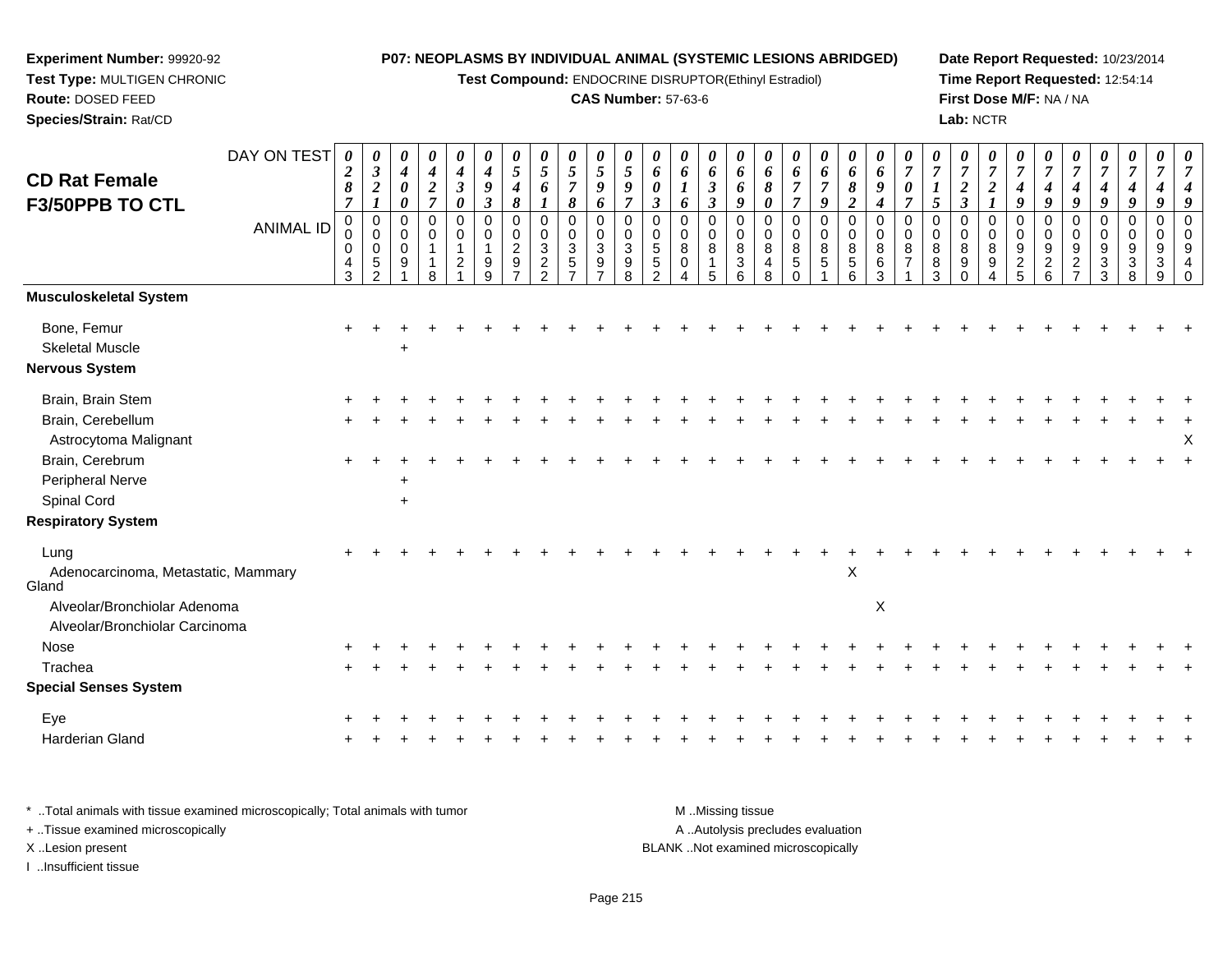**Test Compound:** ENDOCRINE DISRUPTOR(Ethinyl Estradiol)

## **CAS Number:** 57-63-6

**Date Report Requested:** 10/23/2014**Time Report Requested:** 12:54:14**First Dose M/F:** NA / NA**Lab:** NCTR

| <b>CD Rat Female</b><br>F3/50PPB TO CTL                                        | DAY ON TEST<br><b>ANIMAL ID</b> | $\theta$<br>$\overline{2}$<br>$\pmb{8}$<br>$\overline{7}$<br>$\mathbf 0$<br>0<br>0 | $\mathfrak{z}$<br>$\boldsymbol{2}$<br>$\boldsymbol{l}$<br>0<br>$\pmb{0}$<br>$\pmb{0}$ | 0<br>4<br>$\boldsymbol{\theta}$<br>0<br>0<br>0<br>0 | 0<br>$\boldsymbol{4}$<br>$\boldsymbol{2}$<br>$\overline{ }$<br>0 | $\boldsymbol{4}$<br>$\boldsymbol{\beta}$<br>0<br>0<br>$\pmb{0}$ | 4<br>9<br>$\boldsymbol{\beta}$<br>0<br>0 | 5<br>4<br>8<br>0<br>$\overline{c}$ | $\boldsymbol{\theta}$<br>$5\overline{)}$<br>6<br>0<br>0<br>3 | 0<br>$\mathfrak{s}$<br>$\overline{7}$<br>8<br>0<br>3 | 0<br>5<br>9<br>6<br>$\mathbf 0$<br>$\pmb{0}$<br>$\mathfrak{S}$ | 5<br>9<br>7<br>0<br>3 | 6<br>0<br>3<br>0<br>5 | $\boldsymbol{\theta}$<br>6<br>6<br>0<br>0<br>8 | $\theta$<br>6<br>$\boldsymbol{\beta}$<br>$\boldsymbol{\beta}$<br>8 | $\theta$<br>6<br>6<br>9<br>0<br>$\pmb{0}$<br>8 | 6<br>$\boldsymbol{\delta}$<br>0<br>0<br>8 | 6<br>$\overline{ }$<br>$\overline{ }$<br>0<br>$\boldsymbol{0}$<br>8 | $\boldsymbol{\theta}$<br>6<br>$\overline{ }$<br>9<br>0<br>0<br>8 | $\boldsymbol{\theta}$<br>6<br>8<br>$\overline{c}$<br>8 | $\boldsymbol{\theta}$<br>6<br>9<br>$\boldsymbol{4}$<br>0<br>0<br>8 | $\overline{ }$<br>8<br>$\overline{ }$ | 5<br>0<br>0<br>8 | $\theta$<br>$\overline{ }$<br>$\boldsymbol{2}$<br>$\boldsymbol{\beta}$<br>0<br>0<br>8 | 0<br>$\overline{ }$<br>$\boldsymbol{2}$<br>8 | $\boldsymbol{\theta}$<br>$\overline{ }$<br>4<br>9<br>0<br>0<br>9 | 4<br>9<br>9         | 4<br>9<br>0<br>0<br>9            | $\boldsymbol{\theta}$<br>4<br>9<br>0<br>0<br>9 | $\boldsymbol{\theta}$<br>$\overline{ }$<br>4<br>9<br>$\mathbf 0$<br>9 | 0<br>$\overline{ }$<br>9 |  |
|--------------------------------------------------------------------------------|---------------------------------|------------------------------------------------------------------------------------|---------------------------------------------------------------------------------------|-----------------------------------------------------|------------------------------------------------------------------|-----------------------------------------------------------------|------------------------------------------|------------------------------------|--------------------------------------------------------------|------------------------------------------------------|----------------------------------------------------------------|-----------------------|-----------------------|------------------------------------------------|--------------------------------------------------------------------|------------------------------------------------|-------------------------------------------|---------------------------------------------------------------------|------------------------------------------------------------------|--------------------------------------------------------|--------------------------------------------------------------------|---------------------------------------|------------------|---------------------------------------------------------------------------------------|----------------------------------------------|------------------------------------------------------------------|---------------------|----------------------------------|------------------------------------------------|-----------------------------------------------------------------------|--------------------------|--|
|                                                                                |                                 | $\overline{a}$<br>3                                                                | 5<br>$\Omega$                                                                         | 9                                                   | $\circ$                                                          | $\overline{2}$                                                  | 9<br>9                                   | $\boldsymbol{9}$<br>$\rightarrow$  | $\overline{2}$<br>C.                                         | 5<br>$\overline{ }$                                  | 9<br>$\overline{ }$                                            | 9<br>8                | 5                     | $\pmb{0}$                                      | 5                                                                  | $\ensuremath{\mathsf{3}}$<br>6                 | 4<br>8                                    | $\sqrt{5}$                                                          | 5                                                                | 5<br>6                                                 | 6<br>3                                                             |                                       | 8<br>3           | 9                                                                                     | 9                                            | $\overline{\mathbf{c}}$<br>5.                                    | $\overline{c}$<br>6 | $\overline{2}$<br>$\overline{ }$ | 3<br>3                                         | $\sqrt{3}$<br>8                                                       | 3<br>9                   |  |
| <b>Urinary System</b>                                                          |                                 |                                                                                    |                                                                                       |                                                     |                                                                  |                                                                 |                                          |                                    |                                                              |                                                      |                                                                |                       |                       |                                                |                                                                    |                                                |                                           |                                                                     |                                                                  |                                                        |                                                                    |                                       |                  |                                                                                       |                                              |                                                                  |                     |                                  |                                                |                                                                       |                          |  |
| Kidney<br>Liposarcoma                                                          |                                 |                                                                                    |                                                                                       |                                                     |                                                                  |                                                                 |                                          |                                    |                                                              |                                                      |                                                                |                       |                       |                                                |                                                                    |                                                |                                           |                                                                     |                                                                  |                                                        |                                                                    |                                       |                  |                                                                                       |                                              |                                                                  |                     |                                  |                                                |                                                                       |                          |  |
| Nephroblastoma<br>Renal Tubule, Adenoma                                        |                                 | $\pmb{\times}$                                                                     |                                                                                       |                                                     |                                                                  |                                                                 |                                          |                                    |                                                              |                                                      |                                                                |                       |                       |                                                |                                                                    |                                                |                                           |                                                                     |                                                                  |                                                        |                                                                    |                                       |                  |                                                                                       |                                              |                                                                  |                     |                                  |                                                |                                                                       |                          |  |
| <b>Urinary Bladder</b><br>Transit Epithe, Papilloma<br><b>SYSTEMIC LESIONS</b> |                                 |                                                                                    |                                                                                       |                                                     |                                                                  |                                                                 |                                          |                                    |                                                              |                                                      |                                                                |                       |                       |                                                |                                                                    |                                                |                                           |                                                                     |                                                                  |                                                        |                                                                    |                                       |                  |                                                                                       |                                              |                                                                  |                     |                                  |                                                |                                                                       |                          |  |
| Multiple Organ<br>Lymphoma Malignant                                           |                                 |                                                                                    | X                                                                                     |                                                     |                                                                  |                                                                 |                                          |                                    |                                                              |                                                      |                                                                |                       |                       |                                                |                                                                    |                                                |                                           |                                                                     |                                                                  |                                                        |                                                                    |                                       |                  |                                                                                       |                                              |                                                                  |                     |                                  |                                                |                                                                       |                          |  |

\* ..Total animals with tissue examined microscopically; Total animals with tumor **M** . Missing tissue M ..Missing tissue

+ ..Tissue examined microscopically

**Experiment Number:** 99920-92**Test Type:** MULTIGEN CHRONIC

**Route:** DOSED FEED**Species/Strain:** Rat/CD

I ..Insufficient tissue

A ..Autolysis precludes evaluation X ..Lesion present BLANK ..Not examined microscopically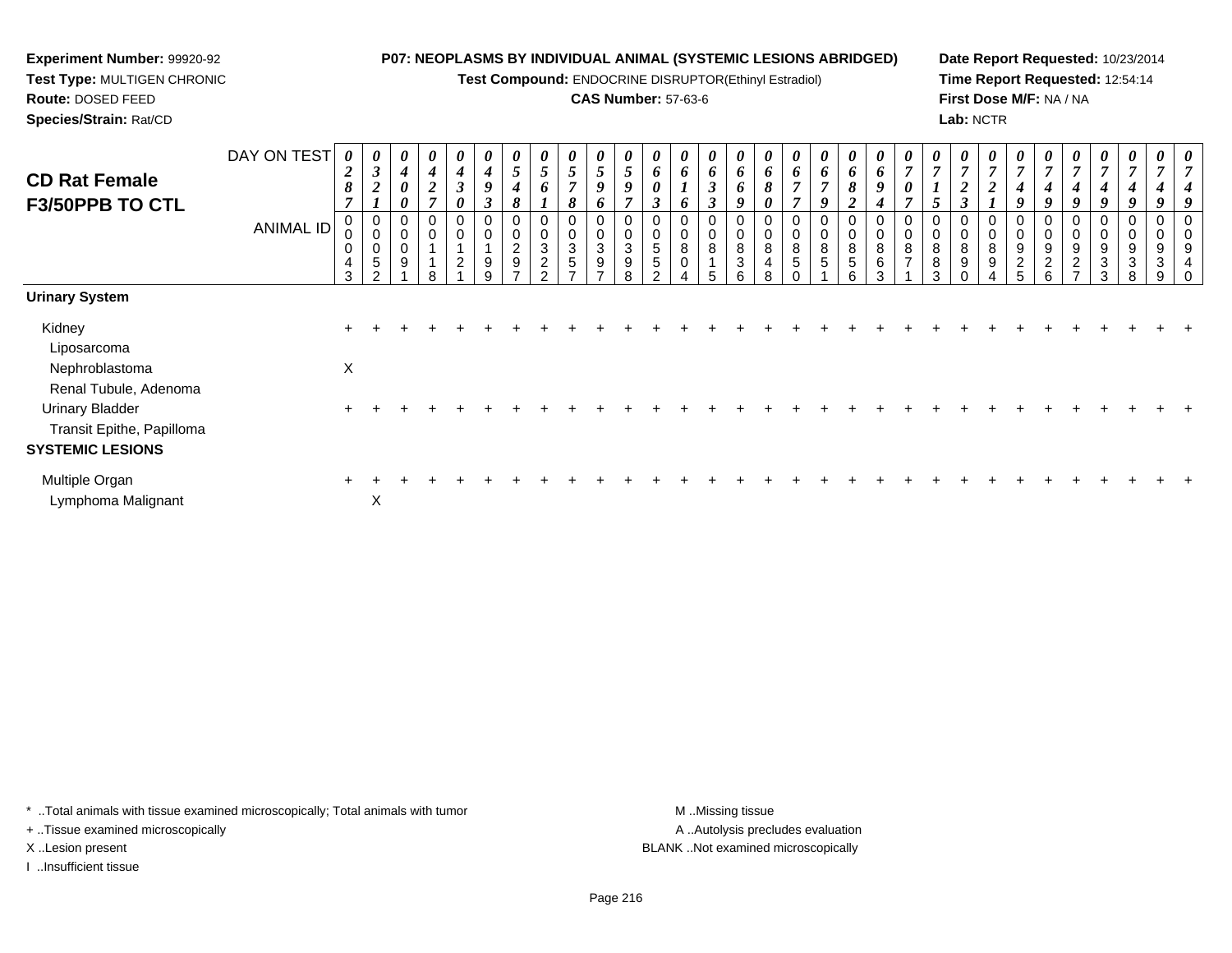**Test Compound:** ENDOCRINE DISRUPTOR(Ethinyl Estradiol)

#### **CAS Number:** 57-63-6

 $\overline{2}$ 

0 1

**Date Report Requested:** 10/23/2014**Time Report Requested:** 12:54:14**First Dose M/F:** NA / NA**Lab:** NCTR

|                              | 9<br>$\overline{4}$ | 9<br>$\,6\,$<br>9 | 9<br>$\overline{7}$<br>6 | 9<br>$\bf 8$<br>$\overline{4}$ | 0<br>1<br>8 | 0<br>$\overline{a}$<br>$\Omega$ | 0<br>$\overline{2}$<br>4 | 0<br>$rac{2}{5}$ | 0<br>$\frac{2}{8}$ | 0<br>$\,$ 5 $\,$ | 0<br>$\overline{7}$<br>3 | 0<br>$\overline{7}$<br>8 | 0<br>7<br>9 | 0<br>8<br>$\Omega$ | 0<br>8<br>9 | 0<br>9<br>$\Omega$ | 0<br>9 | $\sqrt{2}$<br>9 | $\ensuremath{\mathsf{3}}$<br>6 | <i><b>*TOTALS</b></i> |
|------------------------------|---------------------|-------------------|--------------------------|--------------------------------|-------------|---------------------------------|--------------------------|------------------|--------------------|------------------|--------------------------|--------------------------|-------------|--------------------|-------------|--------------------|--------|-----------------|--------------------------------|-----------------------|
| <b>Alimentary System</b>     |                     |                   |                          |                                |             |                                 |                          |                  |                    |                  |                          |                          |             |                    |             |                    |        |                 |                                |                       |
| Esophagus                    | $\ddot{}$           |                   |                          |                                |             |                                 |                          |                  |                    |                  |                          |                          |             |                    |             |                    |        |                 | ÷                              | 50                    |
| Intestine Large, Cecum       | $\ddot{}$           |                   |                          |                                |             |                                 |                          |                  |                    |                  |                          |                          |             |                    |             |                    |        |                 |                                | 50                    |
| Intestine Large, Colon       | $\ddot{}$           |                   |                          |                                |             |                                 |                          |                  |                    |                  |                          |                          |             |                    |             |                    |        |                 |                                | 50                    |
| Intestine Large, Rectum      | $\ddot{}$           |                   |                          |                                |             |                                 |                          |                  |                    |                  |                          |                          |             |                    |             |                    |        |                 |                                | 50                    |
| Intestine Small, Duodenum    | $\pm$               |                   |                          |                                |             |                                 |                          |                  |                    |                  |                          |                          |             |                    |             |                    |        |                 |                                | 50                    |
| Intestine Small, Ileum       | $\ddot{}$           |                   |                          |                                |             |                                 |                          |                  |                    |                  |                          |                          |             |                    |             |                    |        |                 |                                | 50                    |
| Intestine Small, Jejunum     | $\pm$               |                   |                          |                                |             |                                 |                          |                  |                    |                  |                          |                          |             |                    |             |                    |        |                 |                                | 50                    |
| Liver                        | $\ddot{}$           |                   |                          |                                |             |                                 |                          |                  |                    |                  |                          |                          |             |                    |             |                    |        |                 |                                | 50                    |
| Cholangioma                  |                     |                   |                          |                                |             |                                 |                          |                  |                    |                  |                          |                          |             |                    |             |                    |        |                 |                                | 1                     |
| Mesentery                    |                     |                   |                          |                                |             |                                 |                          |                  |                    |                  |                          |                          |             |                    |             |                    |        |                 |                                | 4                     |
| Oral Mucosa                  |                     |                   |                          |                                |             |                                 |                          |                  |                    |                  |                          |                          |             |                    |             |                    |        |                 |                                | $\overline{c}$        |
| Squamous Cell Carcinoma      |                     |                   |                          |                                |             |                                 |                          |                  |                    |                  |                          |                          |             |                    |             |                    |        |                 |                                |                       |
| Pancreas                     | +                   |                   |                          |                                |             |                                 |                          |                  |                    |                  |                          |                          |             |                    |             |                    |        |                 |                                | 50                    |
| Salivary Glands              | +                   |                   |                          |                                |             |                                 |                          |                  |                    |                  |                          |                          |             |                    |             |                    |        |                 |                                | 50                    |
| Stomach, Forestomach         | $\ddot{}$           |                   |                          |                                |             |                                 |                          |                  |                    |                  |                          |                          |             |                    |             |                    |        |                 |                                | 50                    |
| Squamous Cell Carcinoma      |                     |                   |                          |                                |             |                                 |                          |                  |                    |                  |                          |                          |             |                    |             |                    |        |                 |                                | 1                     |
| Stomach, Glandular           | $\ddot{}$           |                   |                          |                                |             |                                 |                          |                  |                    |                  |                          |                          |             |                    |             |                    |        |                 |                                | 50                    |
| <b>Cardiovascular System</b> |                     |                   |                          |                                |             |                                 |                          |                  |                    |                  |                          |                          |             |                    |             |                    |        |                 |                                |                       |
| <b>Blood Vessel</b>          | $\ddot{}$           |                   |                          |                                |             |                                 |                          |                  |                    |                  |                          |                          |             |                    |             |                    |        |                 | ÷                              | 50                    |
| Heart                        | $\ddot{}$           |                   |                          |                                |             |                                 |                          |                  |                    |                  |                          |                          |             |                    |             |                    |        |                 | $\ddot{}$                      | 50                    |
|                              |                     |                   |                          |                                |             |                                 |                          |                  |                    |                  |                          |                          |             |                    |             |                    |        |                 |                                |                       |

**Experiment Number:** 99920-92**Test Type:** MULTIGEN CHRONIC

DAY ON TEST

*0 7 5*

*0 7 4*

*0 7 4*

*0 7 4*

0 1

 *9*0 1

 *9*0 1

 *9*0 1

 *0*0 1

0 1

ANIMAL ID

**Route:** DOSED FEED**Species/Strain:** Rat/CD

**CD Rat FemaleF3/50PPB TO CTL**

\* ..Total animals with tissue examined microscopically; Total animals with tumor **M** ..Missing tissue M ..Missing tissue A ..Autolysis precludes evaluation + ..Tissue examined microscopically X ..Lesion present BLANK ..Not examined microscopicallyI ..Insufficient tissue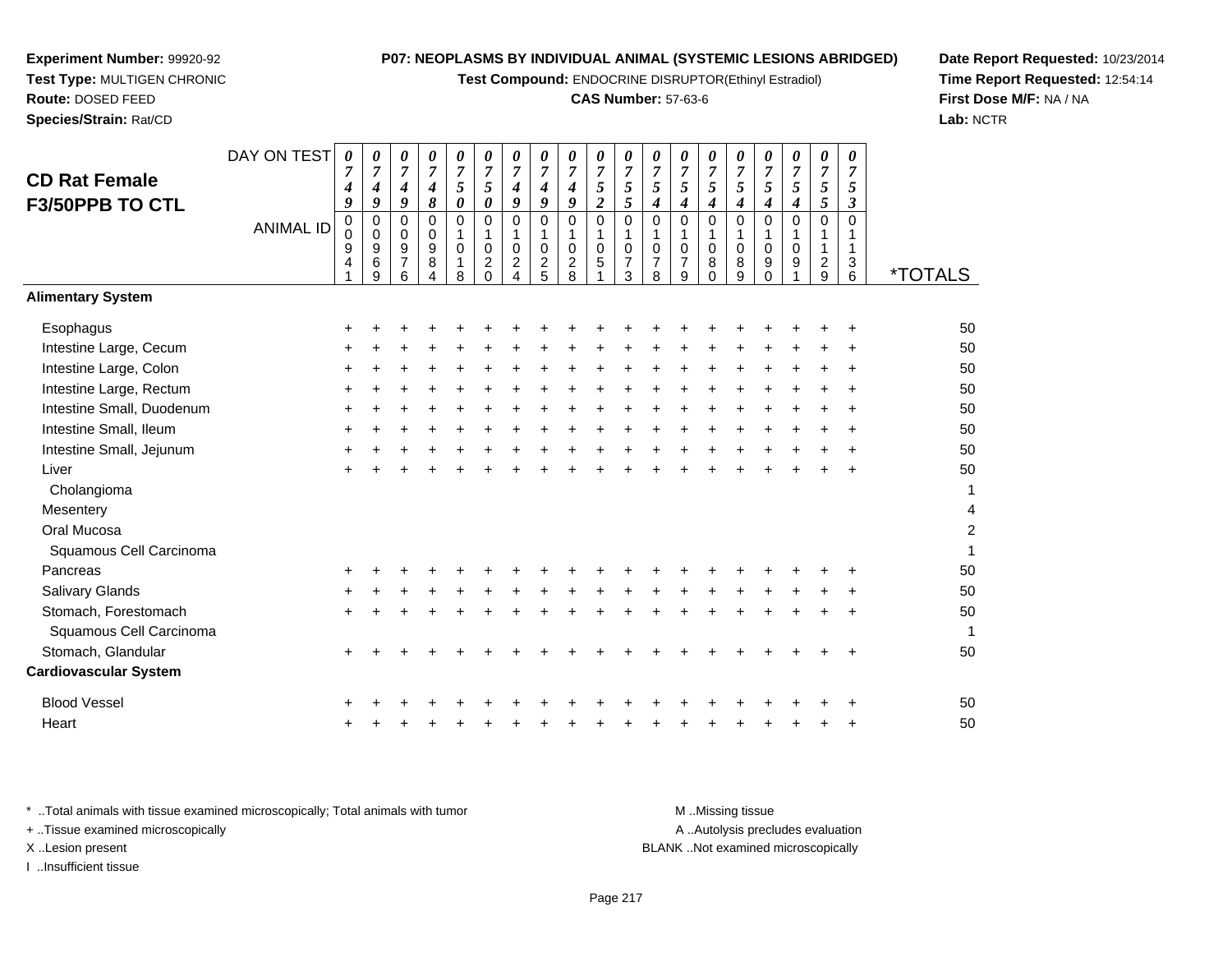**Test Compound:** ENDOCRINE DISRUPTOR(Ethinyl Estradiol)

# **CAS Number:** 57-63-6

**Date Report Requested:** 10/23/2014**Time Report Requested:** 12:54:14**First Dose M/F:** NA / NA**Lab:** NCTR

| Species/Strain: Rat/CD                                                |                  |                               |                                 |                               |                               |                                                   |                                                       |                                              |                                              |                                      |                                              |                                      |                           |                          |                           |                                   |                                |                               |                                   |                               | Lab:                  |
|-----------------------------------------------------------------------|------------------|-------------------------------|---------------------------------|-------------------------------|-------------------------------|---------------------------------------------------|-------------------------------------------------------|----------------------------------------------|----------------------------------------------|--------------------------------------|----------------------------------------------|--------------------------------------|---------------------------|--------------------------|---------------------------|-----------------------------------|--------------------------------|-------------------------------|-----------------------------------|-------------------------------|-----------------------|
| <b>CD Rat Female</b><br>F3/50PPB TO CTL                               | DAY ON TEST      | 0<br>$\overline{7}$<br>4<br>9 | 0<br>$\overline{7}$<br>9        | 0<br>$\overline{7}$<br>4<br>9 | 0<br>$\overline{7}$<br>4<br>8 | 0<br>$\overline{7}$<br>5<br>$\boldsymbol{\theta}$ | 0<br>$\overline{7}$<br>5<br>0                         | 0<br>$\overline{7}$<br>4<br>9                | 0<br>$\overline{7}$<br>4<br>9                | 0<br>$\overline{7}$<br>4<br>9        | 0<br>$\overline{7}$<br>5<br>$\boldsymbol{2}$ | 0<br>$\overline{7}$<br>5<br>5        | 0<br>$\overline{7}$<br>5  | 0<br>$\overline{7}$<br>5 | 0<br>7<br>5<br>4          | 0<br>$\boldsymbol{7}$<br>5<br>4   | 0<br>$\overline{7}$<br>5<br>4  | 0<br>$\overline{7}$<br>5<br>4 | 0<br>$\overline{7}$<br>5<br>5     | 0<br>$\overline{7}$<br>5<br>3 |                       |
|                                                                       | <b>ANIMAL ID</b> | 0<br>0<br>9<br>4              | 0<br>$\mathbf 0$<br>9<br>6<br>9 | 0<br>0<br>9<br>7<br>6         | 0<br>0<br>9<br>8<br>$\Delta$  | $\Omega$<br>0<br>1<br>8                           | $\Omega$<br>$\mathbf 0$<br>$\overline{c}$<br>$\Omega$ | 0<br>1<br>$\pmb{0}$<br>$\boldsymbol{2}$<br>4 | 0<br>1<br>$\mathbf 0$<br>$\overline{c}$<br>5 | 0<br>1<br>0<br>$\boldsymbol{2}$<br>8 | 0<br>1<br>0<br>5                             | $\Omega$<br>0<br>$\overline{7}$<br>3 | 0<br>0<br>7<br>8          | 0<br>$\mathbf 0$<br>9    | 0<br>1<br>0<br>8<br>0     | $\Omega$<br>$\mathbf 0$<br>8<br>9 | $\Omega$<br>0<br>9<br>$\Omega$ | $\Omega$<br>1<br>0<br>9       | 0<br>$\overline{\mathbf{c}}$<br>9 | 0<br>3<br>6                   | <i><b>*TOTALS</b></i> |
| <b>Endocrine System</b>                                               |                  |                               |                                 |                               |                               |                                                   |                                                       |                                              |                                              |                                      |                                              |                                      |                           |                          |                           |                                   |                                |                               |                                   |                               |                       |
| <b>Adrenal Cortex</b>                                                 |                  |                               |                                 |                               |                               |                                                   |                                                       |                                              |                                              |                                      |                                              |                                      |                           |                          |                           |                                   |                                |                               |                                   |                               | 50                    |
| Adrenal Medulla                                                       |                  |                               |                                 |                               |                               |                                                   |                                                       |                                              |                                              |                                      |                                              |                                      |                           |                          |                           |                                   |                                |                               |                                   |                               | 50                    |
| Pheochromocytoma Benign                                               |                  |                               |                                 |                               |                               |                                                   |                                                       |                                              |                                              |                                      |                                              |                                      |                           |                          |                           |                                   |                                |                               |                                   |                               |                       |
| Islets, Pancreatic<br>Adenoma                                         |                  | $\ddot{}$                     |                                 |                               |                               |                                                   |                                                       |                                              |                                              |                                      |                                              |                                      |                           |                          |                           |                                   |                                |                               | Χ                                 |                               | 50<br>1               |
| Parathyroid Gland                                                     |                  | ÷                             |                                 |                               |                               |                                                   |                                                       | М                                            |                                              |                                      |                                              |                                      |                           |                          |                           |                                   |                                |                               |                                   | $\ddot{}$                     | 44                    |
| <b>Pituitary Gland</b>                                                |                  | $\ddot{}$                     |                                 |                               |                               |                                                   |                                                       |                                              |                                              |                                      |                                              |                                      |                           |                          |                           |                                   |                                |                               |                                   |                               | 50                    |
| Pars Distalis, Adenoma                                                |                  | X                             |                                 | X                             | $\mathsf{X}$                  | $\times$                                          | $\times$                                              | $\mathsf{X}$                                 | $\times$                                     |                                      |                                              | X                                    | $\boldsymbol{\mathsf{X}}$ |                          | $\boldsymbol{\mathsf{X}}$ |                                   |                                | X                             | $\boldsymbol{\mathsf{X}}$         | $\times$                      | 32                    |
| <b>Thyroid Gland</b><br>Bilateral, C Cell, Adenoma<br>C Cell, Adenoma |                  | $\ddot{}$                     |                                 |                               |                               |                                                   |                                                       |                                              |                                              |                                      |                                              |                                      |                           |                          |                           |                                   |                                |                               |                                   | $\ddot{}$                     | 50<br>1<br>1          |
| <b>General Body System</b>                                            |                  |                               |                                 |                               |                               |                                                   |                                                       |                                              |                                              |                                      |                                              |                                      |                           |                          |                           |                                   |                                |                               |                                   |                               |                       |
| <b>Tissue NOS</b>                                                     |                  |                               |                                 |                               |                               |                                                   |                                                       |                                              | +                                            |                                      |                                              |                                      |                           |                          |                           |                                   |                                |                               |                                   |                               | 1                     |
| Alveolar/Bronchiolar Carcinoma, Metastatic,<br>Lung                   |                  |                               |                                 |                               |                               |                                                   |                                                       |                                              | X                                            |                                      |                                              |                                      |                           |                          |                           |                                   |                                |                               |                                   |                               | 1                     |
| <b>Genital System</b>                                                 |                  |                               |                                 |                               |                               |                                                   |                                                       |                                              |                                              |                                      |                                              |                                      |                           |                          |                           |                                   |                                |                               |                                   |                               |                       |

**Experiment Number:** 99920-92**Test Type:** MULTIGEN CHRONIC

**Route:** DOSED FEED

|  |  |  |  |  |  |  |  |  | 48 |
|--|--|--|--|--|--|--|--|--|----|
|  |  |  |  |  |  |  |  |  | -2 |
|  |  |  |  |  |  |  |  |  | 50 |
|  |  |  |  |  |  |  |  |  |    |
|  |  |  |  |  |  |  |  |  |    |

\* ..Total animals with tissue examined microscopically; Total animals with tumor **M** . Missing tissue M ..Missing tissue A ..Autolysis precludes evaluation + ..Tissue examined microscopically X ..Lesion present BLANK ..Not examined microscopicallyI ..Insufficient tissue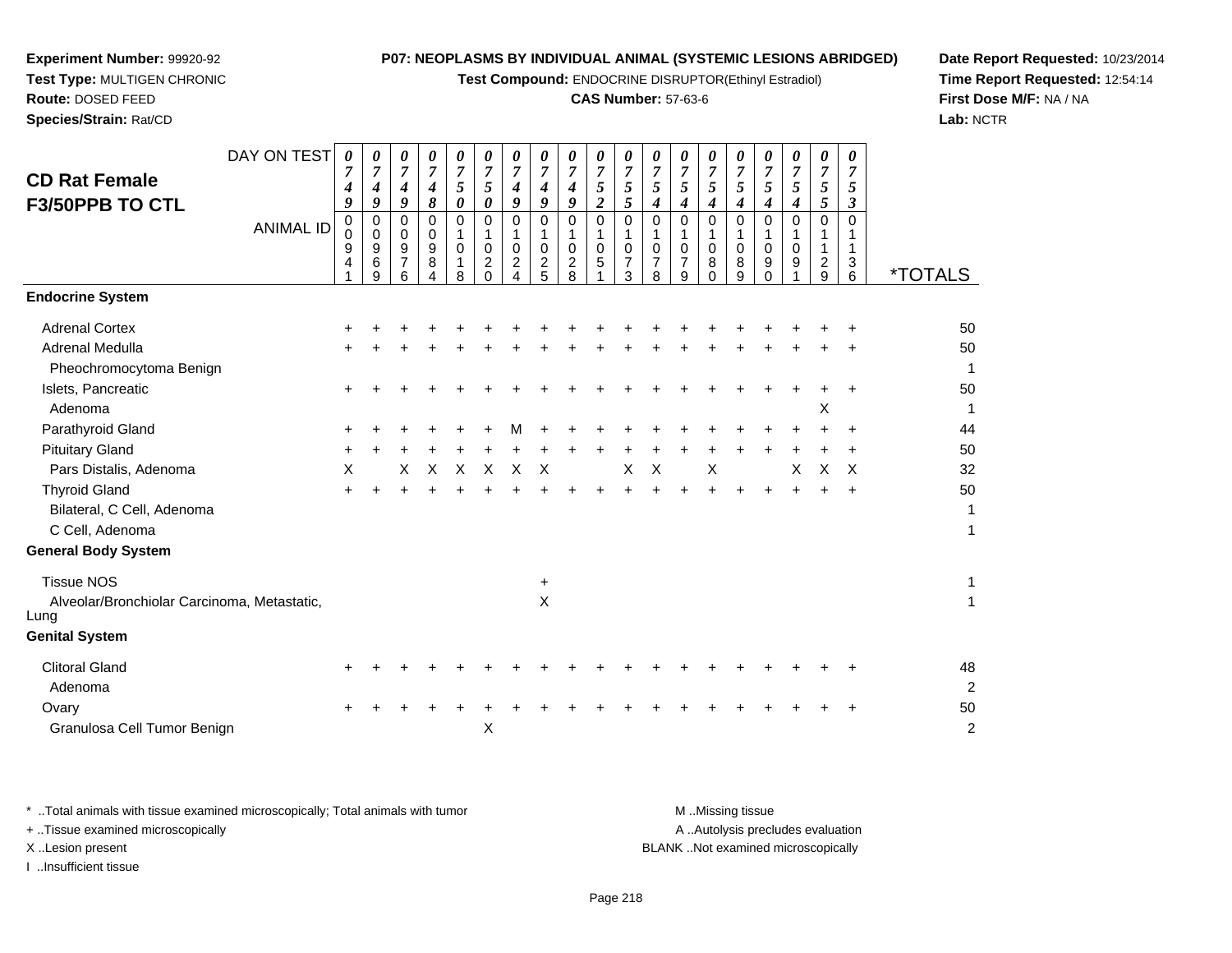**Test Compound:** ENDOCRINE DISRUPTOR(Ethinyl Estradiol)

### **CAS Number:** 57-63-6

**Date Report Requested:** 10/23/2014**Time Report Requested:** 12:54:14**First Dose M/F:** NA / NA**Lab:** NCTR

|                  | 7<br>4                        | $\overline{7}$<br>4                  | 7<br>$\boldsymbol{4}$         | $\overline{7}$<br>4             | 7<br>5      | 7<br>5                               | $\overline{7}$<br>4                              | 7<br>4                   | $\overline{7}$<br>4<br>9           | $\overline{7}$<br>5   | $\boldsymbol{7}$<br>5                    | $\overline{7}$<br>$\mathfrak{s}$                | 7<br>5                          | $\overline{7}$<br>5        | 7<br>5                | 7<br>5      | $\overline{7}$<br>5 | $\overline{7}$<br>$\sqrt{5}$ | $\overline{7}$<br>5                                |                        |
|------------------|-------------------------------|--------------------------------------|-------------------------------|---------------------------------|-------------|--------------------------------------|--------------------------------------------------|--------------------------|------------------------------------|-----------------------|------------------------------------------|-------------------------------------------------|---------------------------------|----------------------------|-----------------------|-------------|---------------------|------------------------------|----------------------------------------------------|------------------------|
| <b>ANIMAL ID</b> | 0<br>0<br>9<br>$\overline{4}$ | $\mathbf 0$<br>$\mathbf 0$<br>9<br>6 | 0<br>0<br>9<br>$\overline{7}$ | 0<br>0<br>9<br>8                | 0<br>1<br>0 | 0<br>$\mathbf 0$<br>$\boldsymbol{2}$ | $\mathbf 0$<br>1<br>0<br>$\overline{\mathbf{c}}$ | 0<br>1<br>0              | 0<br>1<br>0<br>$\mathbf 2$         | $\mathbf 0$<br>0<br>5 | 0<br>$\mathbf{1}$<br>0<br>$\overline{7}$ | $\pmb{0}$<br>$\mathbf 1$<br>0<br>$\overline{7}$ | $\Omega$<br>0<br>$\overline{7}$ | 0<br>0<br>8                | $\Omega$<br>0<br>8    | 0<br>0<br>9 | 0<br>0<br>9         | 0<br>1                       | $\Omega$<br>1<br>1<br>3                            | <i><b>*TOTALS</b></i>  |
|                  | $\ddot{}$                     |                                      |                               |                                 |             | $\ddot{}$                            |                                                  | $\ddot{}$                | $+$                                | $\ddot{}$             | $\ddot{}$                                |                                                 | ÷                               |                            | $\ddot{}$             | $\ddot{}$   |                     | $\ddot{}$                    | $+$                                                | 50                     |
|                  |                               |                                      |                               |                                 |             |                                      |                                                  |                          |                                    |                       |                                          |                                                 |                                 |                            |                       |             |                     |                              |                                                    | 50                     |
|                  |                               |                                      |                               |                                 |             |                                      |                                                  |                          |                                    |                       |                                          |                                                 |                                 |                            |                       |             |                     |                              |                                                    | 1                      |
|                  |                               |                                      |                               |                                 |             |                                      |                                                  |                          |                                    | Х                     |                                          |                                                 |                                 |                            |                       |             |                     |                              |                                                    | 5                      |
|                  |                               |                                      |                               |                                 |             |                                      |                                                  |                          |                                    |                       |                                          |                                                 |                                 |                            |                       |             |                     |                              |                                                    | 50                     |
|                  |                               |                                      |                               |                                 |             |                                      |                                                  |                          |                                    |                       |                                          |                                                 |                                 |                            |                       |             |                     |                              |                                                    |                        |
|                  | +                             |                                      |                               |                                 |             |                                      |                                                  |                          |                                    |                       |                                          |                                                 |                                 |                            |                       |             |                     |                              |                                                    | 50                     |
|                  |                               |                                      |                               |                                 | +           |                                      |                                                  |                          |                                    |                       |                                          |                                                 |                                 |                            |                       |             |                     |                              |                                                    | 5                      |
|                  |                               |                                      |                               |                                 |             |                                      |                                                  |                          |                                    |                       |                                          |                                                 |                                 |                            |                       |             |                     |                              |                                                    | 50                     |
|                  | м                             |                                      |                               |                                 |             |                                      |                                                  |                          |                                    |                       |                                          |                                                 |                                 |                            |                       |             |                     |                              |                                                    | 49                     |
|                  |                               |                                      |                               |                                 |             |                                      |                                                  |                          |                                    |                       |                                          |                                                 |                                 |                            |                       |             |                     |                              |                                                    | 50                     |
|                  |                               |                                      |                               |                                 |             |                                      |                                                  |                          |                                    |                       |                                          |                                                 |                                 |                            |                       |             |                     |                              |                                                    | 49                     |
|                  |                               |                                      |                               |                                 |             |                                      |                                                  |                          |                                    |                       |                                          |                                                 |                                 |                            |                       |             |                     |                              |                                                    |                        |
|                  | +                             |                                      |                               |                                 |             |                                      |                                                  |                          |                                    |                       |                                          |                                                 |                                 |                            |                       |             |                     |                              |                                                    | 50                     |
|                  | X                             |                                      | $\pmb{\times}$                |                                 |             |                                      |                                                  |                          |                                    |                       |                                          |                                                 |                                 |                            |                       |             |                     |                              |                                                    | 10                     |
|                  |                               |                                      |                               |                                 |             |                                      |                                                  |                          |                                    |                       |                                          |                                                 |                                 | X                          |                       |             |                     |                              |                                                    | 13                     |
|                  | X                             | Χ                                    | X                             | X                               | $\times$    |                                      | X                                                | $\times$                 | $\times$                           | $\times$              | $\mathsf{X}$                             | $\times$                                        | $\times$                        |                            | X                     |             |                     |                              |                                                    | 24                     |
|                  |                               |                                      |                               |                                 |             |                                      |                                                  |                          |                                    |                       |                                          |                                                 |                                 |                            |                       |             |                     |                              |                                                    | 50                     |
|                  |                               |                                      |                               |                                 |             |                                      |                                                  |                          |                                    |                       | X                                        |                                                 |                                 |                            |                       |             |                     |                              |                                                    | 1                      |
|                  |                               |                                      |                               |                                 |             |                                      |                                                  |                          |                                    |                       |                                          |                                                 |                                 |                            |                       |             |                     |                              |                                                    | 1                      |
|                  |                               |                                      |                               |                                 |             |                                      |                                                  |                          |                                    |                       |                                          |                                                 |                                 |                            |                       |             |                     |                              |                                                    | $\mathbf{1}$           |
|                  | DAY ON TEST                   | 0<br>9                               | 0<br>9<br>9                   | $\boldsymbol{\theta}$<br>9<br>6 | 0<br>8<br>4 | 0<br>0<br>8                          | 0<br>0<br>$\mathbf 0$                            | 0<br>9<br>$\overline{4}$ | $\pmb{\theta}$<br>9<br>$rac{2}{5}$ | 0<br>8                | 0<br>$\overline{c}$                      | 0<br>5<br>3                                     | 0<br>$\boldsymbol{4}$<br>8      | 0<br>4<br>$\boldsymbol{9}$ | 0<br>4<br>$\mathbf 0$ | 0<br>4<br>9 | 0<br>4<br>0         | 0<br>4                       | $\pmb{\theta}$<br>$\sqrt{5}$<br>$\frac{2}{9}$<br>X | 0<br>3<br>6<br>$X$ $X$ |

\* ..Total animals with tissue examined microscopically; Total animals with tumor **M** . Missing tissue M ..Missing tissue

+ ..Tissue examined microscopically

**Experiment Number:** 99920-92**Test Type:** MULTIGEN CHRONIC

**Route:** DOSED FEED**Species/Strain:** Rat/CD

I ..Insufficient tissue

A ..Autolysis precludes evaluation

X ..Lesion present BLANK ..Not examined microscopically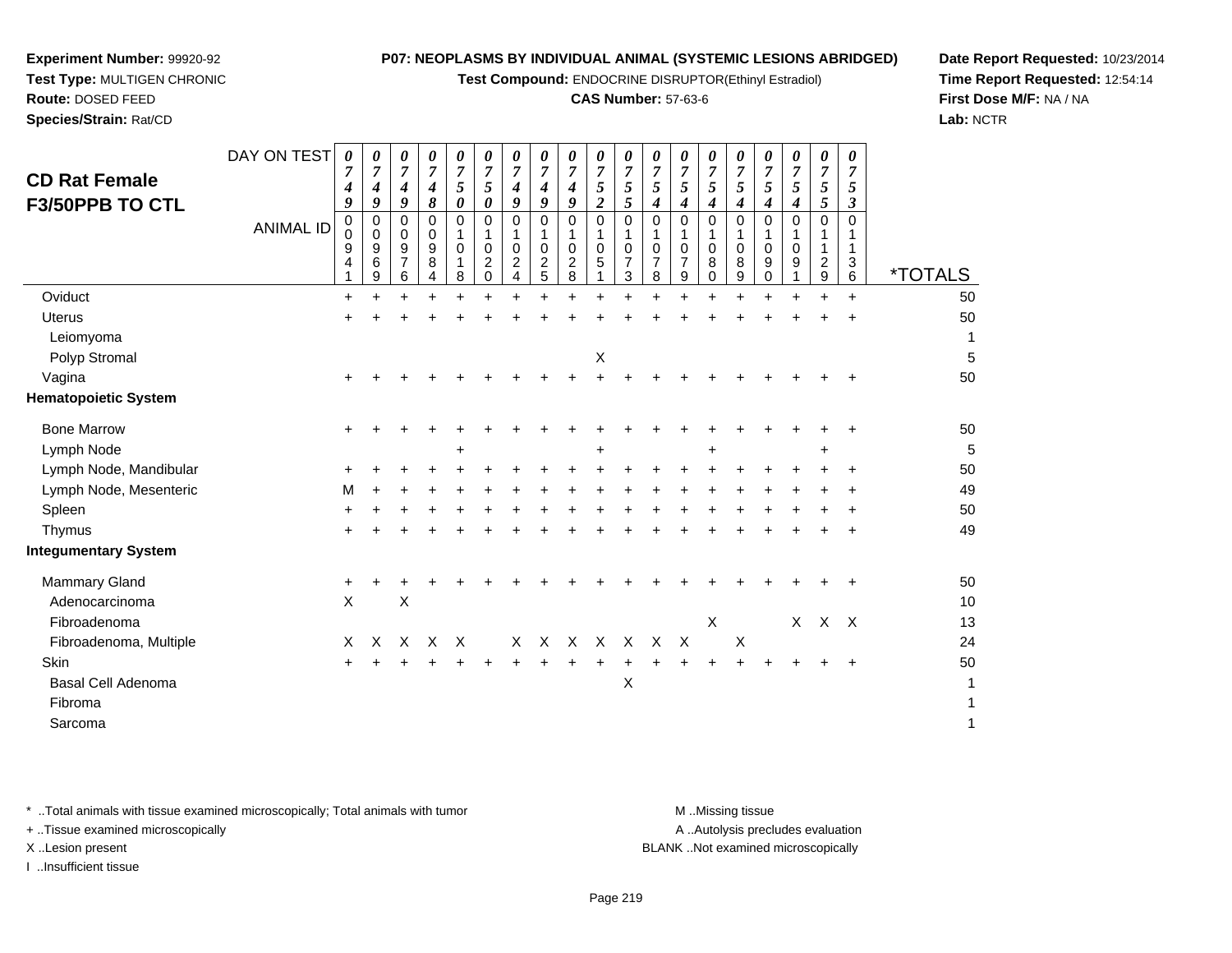**Test Compound:** ENDOCRINE DISRUPTOR(Ethinyl Estradiol)

# **CAS Number:** 57-63-6

**Date Report Requested:** 10/23/2014 **Time Report Requested:** 12:54:15**First Dose M/F:** NA / NA**Lab:** NCTR

| <b>CD Rat Female</b><br>F3/50PPB TO CTL                        | DAY ON TEST      | 0<br>$\overline{7}$<br>4<br>9 | 0<br>$\overline{7}$<br>$\boldsymbol{4}$<br>$\boldsymbol{g}$ | 0<br>$\overline{7}$<br>4<br>$\boldsymbol{g}$ | 0<br>$\overline{7}$<br>$\boldsymbol{4}$<br>8   | 0<br>$\boldsymbol{7}$<br>5<br>$\boldsymbol{\theta}$ | 0<br>$\boldsymbol{7}$<br>5<br>$\boldsymbol{\theta}$ | 0<br>$\overline{7}$<br>$\boldsymbol{4}$<br>$\boldsymbol{g}$      | 0<br>$\boldsymbol{7}$<br>4<br>9                | 0<br>$\overline{7}$<br>4<br>9       | 0<br>$\boldsymbol{7}$<br>$\sqrt{5}$<br>$\overline{2}$ | 0<br>$\overline{7}$<br>$\sqrt{5}$<br>5                 | 0<br>$\overline{7}$<br>$\sqrt{5}$<br>$\boldsymbol{4}$            | 0<br>$\overline{7}$<br>$\sqrt{5}$<br>4 | 0<br>$\overline{7}$<br>5<br>$\overline{\mathbf{4}}$ | 0<br>$\boldsymbol{7}$<br>5<br>$\boldsymbol{4}$ | 0<br>$\overline{7}$<br>5<br>$\boldsymbol{4}$  | 0<br>$\overline{7}$<br>5<br>$\boldsymbol{4}$ | 0<br>$\boldsymbol{7}$<br>5<br>5                   | 0<br>$\overline{7}$<br>5<br>$\mathbf{3}$           |                       |
|----------------------------------------------------------------|------------------|-------------------------------|-------------------------------------------------------------|----------------------------------------------|------------------------------------------------|-----------------------------------------------------|-----------------------------------------------------|------------------------------------------------------------------|------------------------------------------------|-------------------------------------|-------------------------------------------------------|--------------------------------------------------------|------------------------------------------------------------------|----------------------------------------|-----------------------------------------------------|------------------------------------------------|-----------------------------------------------|----------------------------------------------|---------------------------------------------------|----------------------------------------------------|-----------------------|
|                                                                | <b>ANIMAL ID</b> | $\mathbf 0$<br>0<br>9<br>4    | $\mathbf 0$<br>0<br>$\boldsymbol{9}$<br>6<br>9              | $\Omega$<br>0<br>9<br>$\overline{7}$<br>6    | $\mathbf 0$<br>0<br>$\boldsymbol{9}$<br>8<br>4 | $\Omega$<br>1<br>0<br>1<br>8                        | $\Omega$<br>1<br>0<br>$\boldsymbol{2}$<br>$\Omega$  | $\Omega$<br>1<br>0<br>$\boldsymbol{2}$<br>$\boldsymbol{\Lambda}$ | $\mathbf 0$<br>1<br>$\pmb{0}$<br>$\frac{2}{5}$ | $\Omega$<br>1<br>0<br>$\frac{2}{8}$ | $\mathbf 0$<br>1<br>$\pmb{0}$<br>5                    | $\mathbf 0$<br>1<br>$\mathbf 0$<br>$\overline{7}$<br>3 | $\mathbf 0$<br>$\mathbf 1$<br>$\mathbf 0$<br>$\overline{7}$<br>8 | $\Omega$<br>$\mathbf 0$<br>7<br>9      | $\Omega$<br>1<br>0<br>8<br>$\Omega$                 | $\Omega$<br>1<br>$\pmb{0}$<br>$\bf 8$<br>9     | $\Omega$<br>1<br>$\mathbf 0$<br>9<br>$\Omega$ | $\Omega$<br>-1<br>0<br>9                     | $\mathbf 0$<br>1<br>$\mathbf{1}$<br>$\frac{2}{9}$ | $\Omega$<br>1<br>$\mathbf{1}$<br>$\mathbf{3}$<br>6 | <i><b>*TOTALS</b></i> |
| <b>Musculoskeletal System</b>                                  |                  |                               |                                                             |                                              |                                                |                                                     |                                                     |                                                                  |                                                |                                     |                                                       |                                                        |                                                                  |                                        |                                                     |                                                |                                               |                                              |                                                   |                                                    |                       |
| Bone, Femur<br><b>Skeletal Muscle</b>                          |                  |                               |                                                             |                                              |                                                |                                                     |                                                     |                                                                  |                                                |                                     |                                                       |                                                        |                                                                  |                                        |                                                     |                                                |                                               |                                              |                                                   |                                                    | 50<br>$\mathbf{1}$    |
| <b>Nervous System</b>                                          |                  |                               |                                                             |                                              |                                                |                                                     |                                                     |                                                                  |                                                |                                     |                                                       |                                                        |                                                                  |                                        |                                                     |                                                |                                               |                                              |                                                   |                                                    |                       |
| Brain, Brain Stem                                              |                  |                               |                                                             |                                              |                                                |                                                     |                                                     |                                                                  |                                                |                                     |                                                       |                                                        |                                                                  |                                        |                                                     |                                                |                                               |                                              |                                                   |                                                    | 50                    |
| Brain, Cerebellum<br>Astrocytoma Malignant                     |                  | +                             |                                                             |                                              |                                                |                                                     |                                                     |                                                                  |                                                |                                     |                                                       |                                                        |                                                                  |                                        |                                                     |                                                |                                               |                                              |                                                   |                                                    | 50<br>$\mathbf{1}$    |
| Brain, Cerebrum<br>Peripheral Nerve                            |                  |                               |                                                             |                                              |                                                |                                                     |                                                     |                                                                  |                                                |                                     |                                                       |                                                        |                                                                  |                                        |                                                     |                                                |                                               |                                              |                                                   |                                                    | 50<br>1               |
| Spinal Cord<br><b>Respiratory System</b>                       |                  |                               |                                                             |                                              |                                                |                                                     |                                                     |                                                                  |                                                |                                     |                                                       |                                                        |                                                                  |                                        |                                                     |                                                |                                               |                                              |                                                   |                                                    | $\mathbf{1}$          |
| Lung<br>Adenocarcinoma, Metastatic, Mammary<br>Gland           |                  |                               |                                                             |                                              |                                                |                                                     |                                                     |                                                                  |                                                |                                     |                                                       |                                                        |                                                                  |                                        |                                                     |                                                |                                               |                                              |                                                   |                                                    | 50<br>1               |
| Alveolar/Bronchiolar Adenoma<br>Alveolar/Bronchiolar Carcinoma |                  |                               |                                                             |                                              |                                                |                                                     |                                                     |                                                                  | X                                              |                                     |                                                       |                                                        |                                                                  |                                        |                                                     |                                                |                                               |                                              |                                                   |                                                    | 1<br>$\mathbf{1}$     |
| <b>Nose</b>                                                    |                  |                               |                                                             |                                              |                                                |                                                     |                                                     |                                                                  |                                                |                                     |                                                       |                                                        |                                                                  |                                        |                                                     |                                                |                                               |                                              |                                                   |                                                    | 50                    |
| Trachea                                                        |                  | $\ddot{}$                     |                                                             |                                              |                                                |                                                     |                                                     |                                                                  |                                                |                                     |                                                       |                                                        |                                                                  |                                        |                                                     |                                                |                                               |                                              |                                                   |                                                    | 50                    |
| <b>Special Senses System</b>                                   |                  |                               |                                                             |                                              |                                                |                                                     |                                                     |                                                                  |                                                |                                     |                                                       |                                                        |                                                                  |                                        |                                                     |                                                |                                               |                                              |                                                   |                                                    |                       |
| Eye                                                            |                  |                               |                                                             |                                              |                                                |                                                     |                                                     |                                                                  |                                                |                                     |                                                       |                                                        |                                                                  |                                        |                                                     |                                                |                                               |                                              |                                                   |                                                    | 50                    |
| <b>Harderian Gland</b>                                         |                  |                               |                                                             |                                              |                                                |                                                     |                                                     |                                                                  |                                                |                                     |                                                       |                                                        |                                                                  |                                        |                                                     |                                                |                                               |                                              |                                                   |                                                    | 50                    |

**Experiment Number:** 99920-92**Test Type:** MULTIGEN CHRONIC

**Route:** DOSED FEED**Species/Strain:** Rat/CD

| Total animals with tissue examined microscopically; Total animals with tumor | M Missing tissue                   |
|------------------------------------------------------------------------------|------------------------------------|
| + Tissue examined microscopically                                            | A Autolysis precludes evaluation   |
| X Lesion present                                                             | BLANK Not examined microscopically |
| …Insufficient tissue                                                         |                                    |